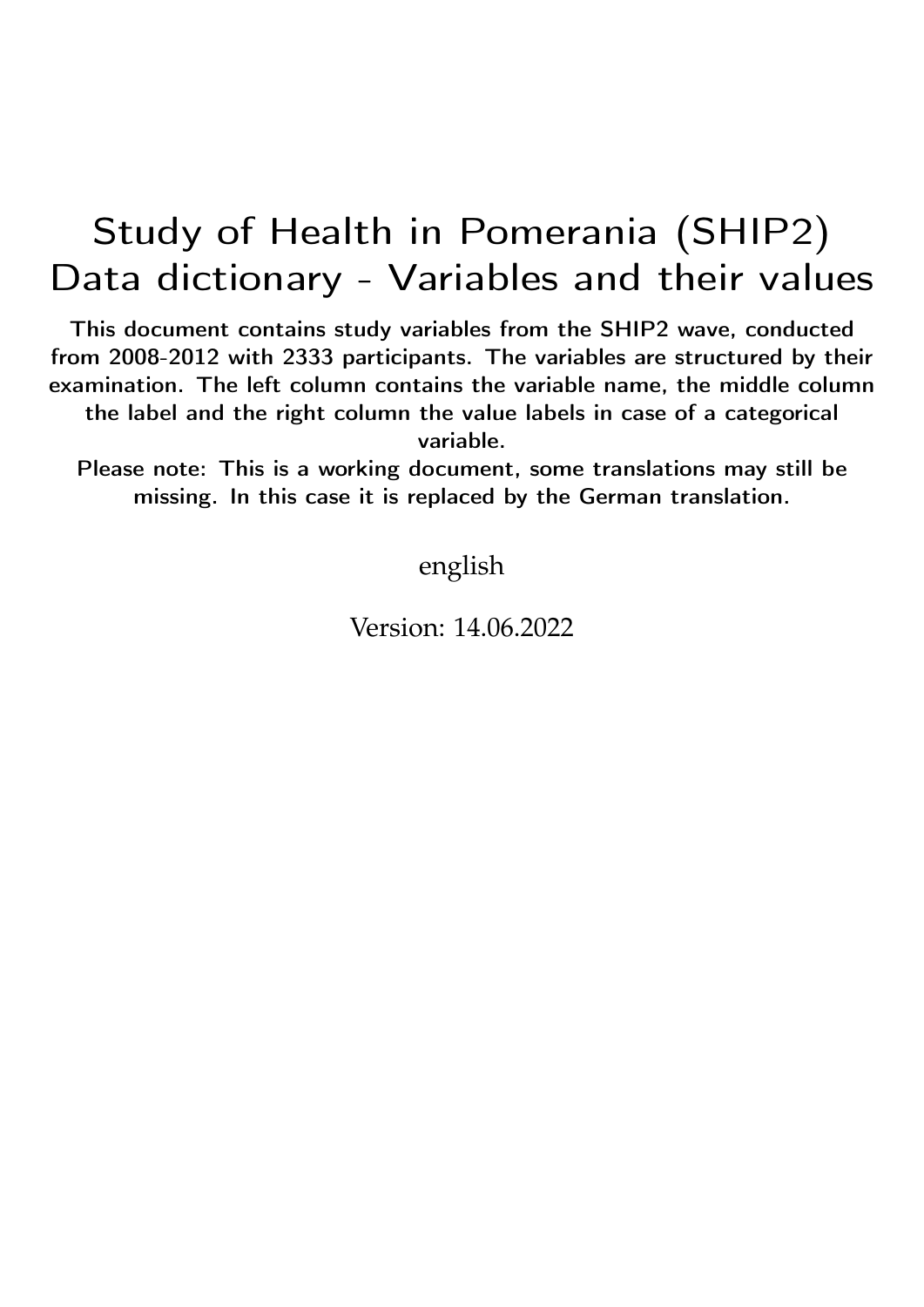## **Contents**

| reference SHIP-2                                                                                                                                                                                                              | 5<br>5 |
|-------------------------------------------------------------------------------------------------------------------------------------------------------------------------------------------------------------------------------|--------|
| operational data                                                                                                                                                                                                              | 5      |
|                                                                                                                                                                                                                               | 5      |
| personal interview                                                                                                                                                                                                            | 6      |
|                                                                                                                                                                                                                               |        |
|                                                                                                                                                                                                                               |        |
|                                                                                                                                                                                                                               |        |
|                                                                                                                                                                                                                               |        |
|                                                                                                                                                                                                                               |        |
|                                                                                                                                                                                                                               |        |
|                                                                                                                                                                                                                               |        |
|                                                                                                                                                                                                                               |        |
|                                                                                                                                                                                                                               |        |
|                                                                                                                                                                                                                               |        |
|                                                                                                                                                                                                                               |        |
|                                                                                                                                                                                                                               |        |
|                                                                                                                                                                                                                               |        |
|                                                                                                                                                                                                                               |        |
|                                                                                                                                                                                                                               |        |
|                                                                                                                                                                                                                               |        |
|                                                                                                                                                                                                                               |        |
|                                                                                                                                                                                                                               |        |
|                                                                                                                                                                                                                               |        |
|                                                                                                                                                                                                                               |        |
|                                                                                                                                                                                                                               |        |
|                                                                                                                                                                                                                               |        |
| mental health is respectively in the contract of the contract of the contract of the contract of the contract of the contract of the contract of the contract of the contract of the contract of the contract of the contract |        |
|                                                                                                                                                                                                                               |        |
|                                                                                                                                                                                                                               |        |
|                                                                                                                                                                                                                               |        |
|                                                                                                                                                                                                                               |        |
|                                                                                                                                                                                                                               |        |
|                                                                                                                                                                                                                               |        |
|                                                                                                                                                                                                                               |        |
|                                                                                                                                                                                                                               |        |
|                                                                                                                                                                                                                               |        |
|                                                                                                                                                                                                                               |        |
|                                                                                                                                                                                                                               |        |
| medication anamnesis                                                                                                                                                                                                          | 103    |
|                                                                                                                                                                                                                               |        |
|                                                                                                                                                                                                                               |        |
|                                                                                                                                                                                                                               |        |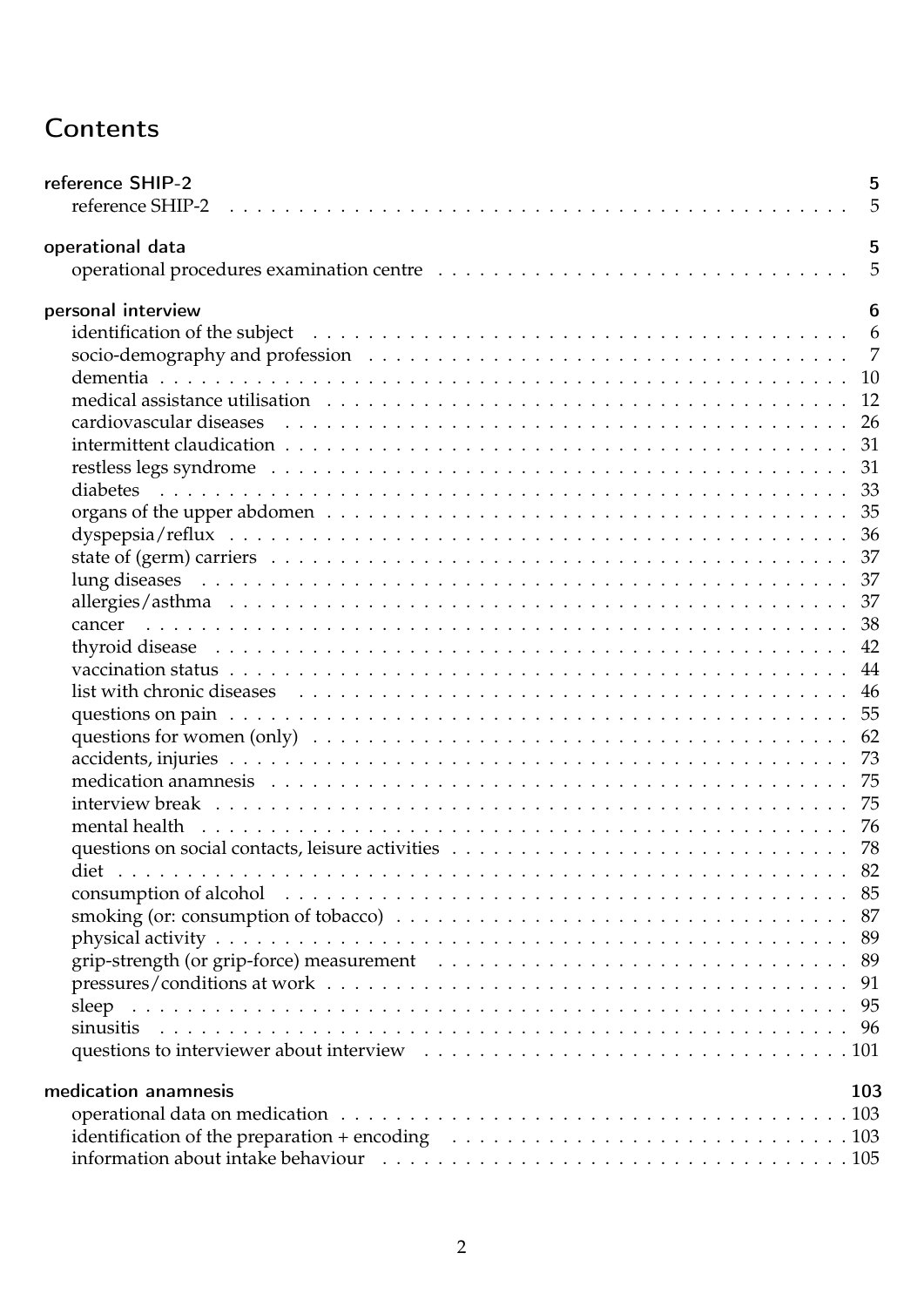| dental interview                   | 106 |
|------------------------------------|-----|
|                                    |     |
|                                    |     |
|                                    |     |
|                                    |     |
| dental examination                 | 122 |
|                                    |     |
|                                    |     |
|                                    |     |
|                                    |     |
|                                    |     |
|                                    |     |
|                                    |     |
|                                    |     |
| medical examination                | 329 |
|                                    |     |
|                                    |     |
|                                    |     |
|                                    |     |
| laboratory analysis                | 381 |
|                                    |     |
|                                    |     |
|                                    |     |
| laboratory analysis (resurvey)     | 390 |
|                                    |     |
|                                    |     |
| additional laboratory parameters   | 397 |
|                                    |     |
|                                    |     |
|                                    |     |
|                                    |     |
|                                    |     |
|                                    | 400 |
| reading of ultrasound examinations |     |
|                                    |     |
|                                    |     |
|                                    |     |
| self-answering questionnaire       | 416 |
| health                             |     |
|                                    |     |
|                                    |     |
|                                    |     |
| module HNO                         | 431 |
|                                    |     |
|                                    |     |
|                                    |     |
| clinic internal medicine B         | 436 |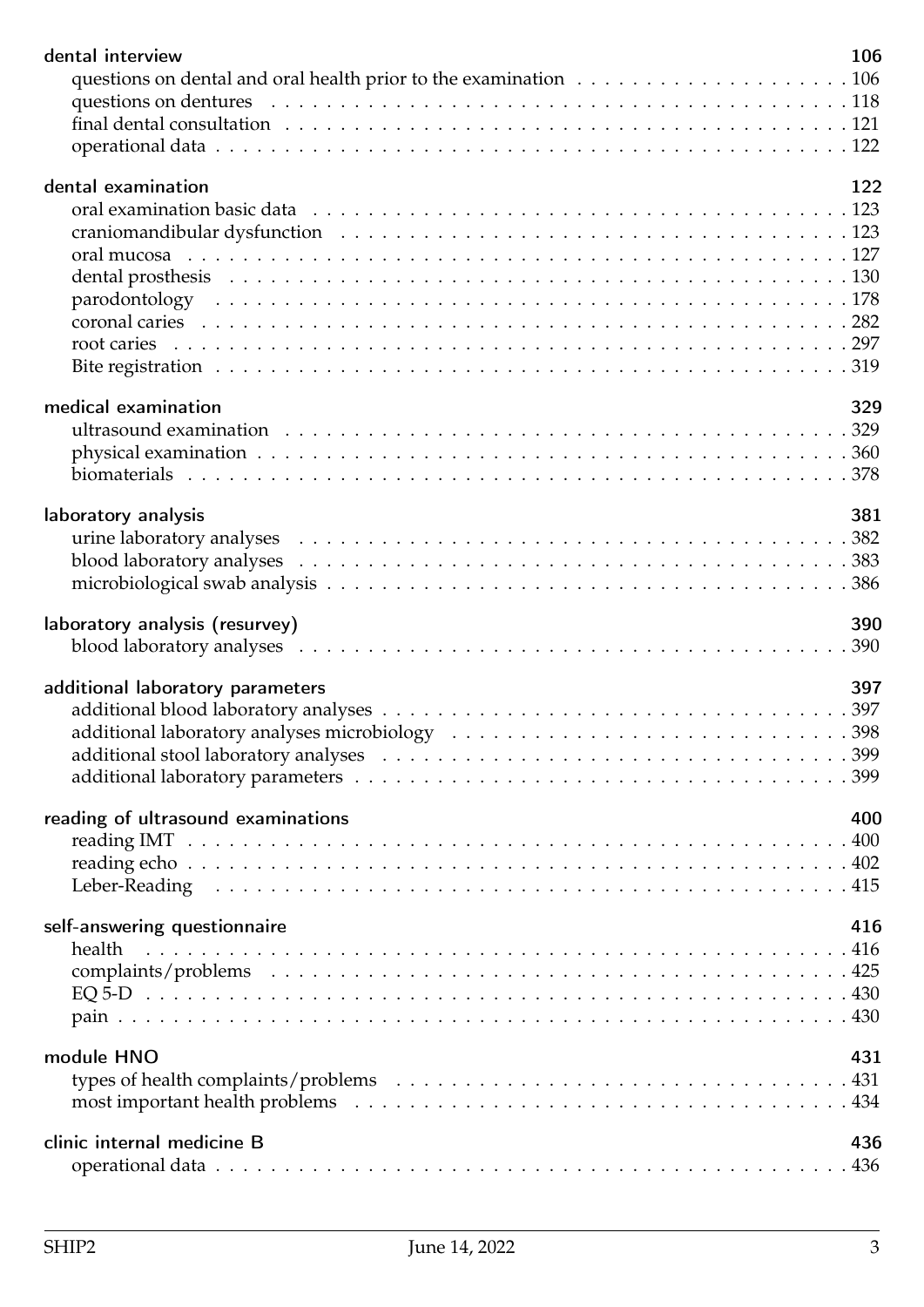| 456                                           |
|-----------------------------------------------|
| clinic internal medicine A - gastroenterology |
|                                               |
|                                               |
|                                               |
| dermatological examination<br>461             |
|                                               |
|                                               |
|                                               |
|                                               |
|                                               |
|                                               |
|                                               |
|                                               |
|                                               |
|                                               |
|                                               |
|                                               |
| <b>MRT</b><br>496                             |
|                                               |
|                                               |
|                                               |
|                                               |
| morbidity follow-up<br>942                    |
|                                               |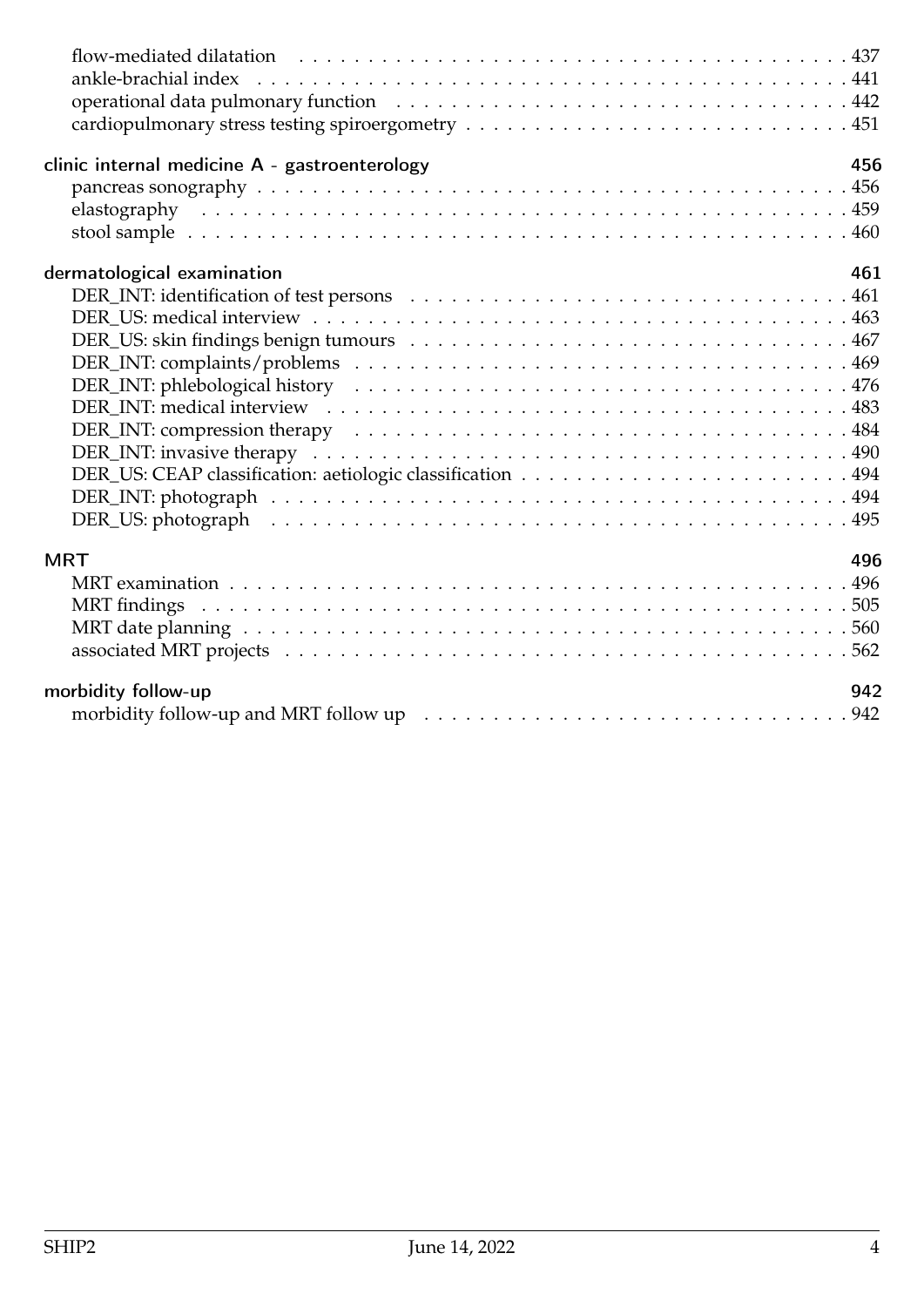<span id="page-4-3"></span><span id="page-4-2"></span><span id="page-4-1"></span><span id="page-4-0"></span>

| Group/Variable                    | Label                                                     | Value                                                                             |
|-----------------------------------|-----------------------------------------------------------|-----------------------------------------------------------------------------------|
| REFERENZ_S2                       | reference SHIP-2                                          |                                                                                   |
| REFERENZ_S2                       | reference SHIP-2                                          |                                                                                   |
| age_ship2                         | age at day of examination SHIP-2 (completed<br>years)     |                                                                                   |
| exdate_ship2                      | examination date SHIP-2                                   |                                                                                   |
| sex_ship2                         | sex SHIP-2                                                |                                                                                   |
|                                   |                                                           | $1$ - male<br>2 - female                                                          |
| exloc_ship2                       | examination location SHIP-2                               |                                                                                   |
|                                   |                                                           | 1 - UZ (Greifswald)<br>2 - at participants home<br>3 - mobile UZ<br>4 - HGW-short |
| <b>OPD</b>                        | operational data                                          |                                                                                   |
| <b>SHIPCore</b><br><b>WEATHER</b> | operational procedures examination centre<br>weather data |                                                                                   |
| wea_temp_average_core             | CORE Average daily temperature (°C)                       |                                                                                   |
| wea_temp_max_core                 | CORE Maximal daily temperature (°C)                       |                                                                                   |
| wea_sunshine_core                 | CORE Daily sunshine duration (h)                          |                                                                                   |
| wea_rainfall_core                 | CORE Daily amount of rainfall (mm)                        |                                                                                   |
| wea_airhumidity_core              | CORE Average daily air humidity (%)                       |                                                                                   |
| wea_airpressure_core              | CORE Average daily air pressure (hPa)                     |                                                                                   |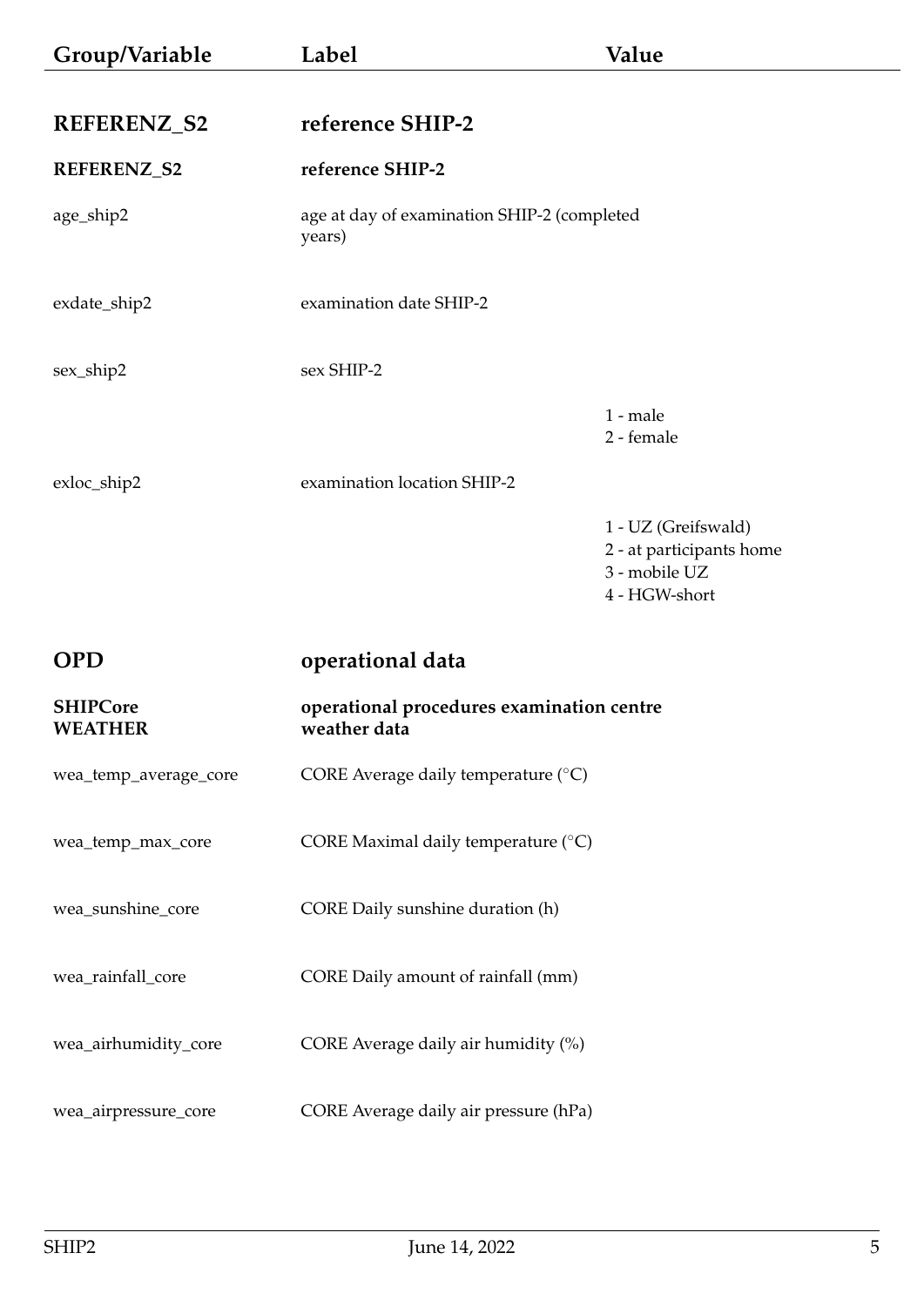<span id="page-5-1"></span><span id="page-5-0"></span>

| <b>S2_IDENT</b>       | identification of the subject               |
|-----------------------|---------------------------------------------|
| INT_S2                | personal interview                          |
| wea_windvelocity_mri  | MRI Average wind velocity $(10m/s)$         |
| wea_airpressure_mri   | MRI Average daily air pressure (hPa)        |
| wea_airhumidity_mri   | MRI Average daily air humidity (%)          |
| wea_rainfall_mri      | MRI Daily amount of rainfall (mm)           |
| wea_sunshine_mri      | MRI Daily sunshine duration (h)             |
| wea_temp_max_mri      | MRI Maximal daily temperature $(^{\circ}C)$ |
| wea_temp_average_mri  | MRI Average daily temperature (°C)          |
| wea_windvelocity_imb  | IMB Average wind velocity (10m/s)           |
| wea_airpressure_imb   | IMB Average daily air pressure (hPa)        |
| wea_airhumidity_imb   | IMB Average daily air humidity (%)          |
| wea_rainfall_imb      | IMB Daily amount of rainfall (mm)           |
| wea_sunshine_imb      | IMB Daily sunshine duration (h)             |
| wea_temp_max_imb      | IMB Maximal daily temperature (°C)          |
| wea_temp_average_imb  | IMB Average daily temperature $(^{\circ}C)$ |
| wea_windvelocity_core | CORE Average wind velocity (10m/s)          |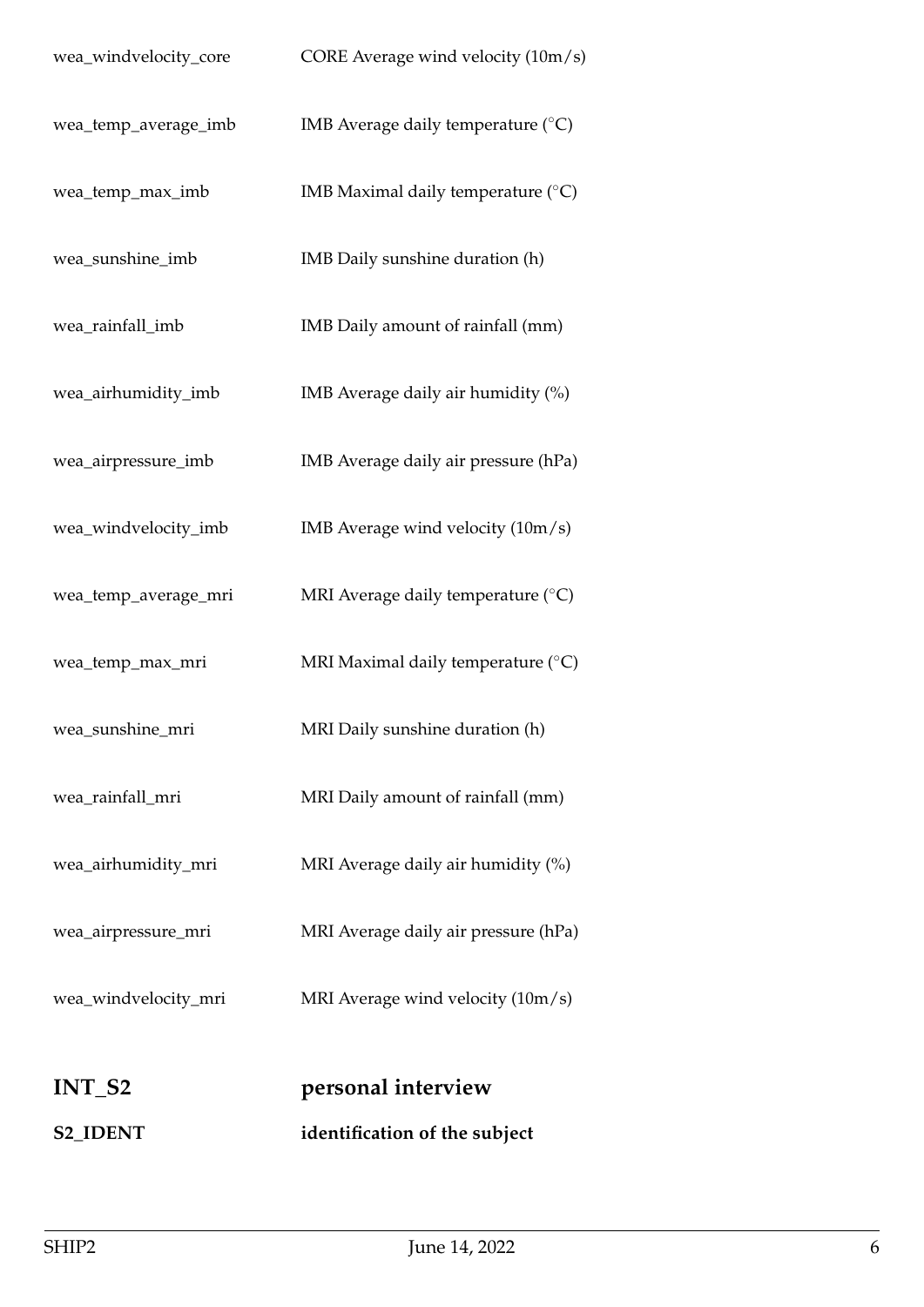<span id="page-6-0"></span>

| s2_einverstaendnis    | declaration of consent for recording                               |                                         |
|-----------------------|--------------------------------------------------------------------|-----------------------------------------|
|                       |                                                                    | $1 - Yes$                               |
|                       |                                                                    | $2 - No$                                |
|                       |                                                                    | 998 - do not know                       |
|                       |                                                                    | 999 - refused to answer                 |
|                       |                                                                    |                                         |
| s2_interviewer        | interviewer                                                        |                                         |
|                       |                                                                    | $117 - 117$                             |
|                       |                                                                    | 132 - 132                               |
|                       |                                                                    | $138 - 138$                             |
|                       |                                                                    | 142 - 142                               |
|                       |                                                                    | 148 - 148                               |
|                       |                                                                    | 154 - 154                               |
|                       |                                                                    | $157 - 157$                             |
|                       |                                                                    | $161 - 161$                             |
|                       |                                                                    | 192 - 192                               |
|                       |                                                                    | 193 - 193                               |
|                       |                                                                    | 194 - 194                               |
| S <sub>2_</sub> SOZIO | socio-demography and profession                                    |                                         |
| s2_sozio_03           | What is your marital status?                                       |                                         |
|                       |                                                                    | 1 - married, live together with partner |
|                       |                                                                    | 2 - married, live separated from part-  |
|                       |                                                                    | ner                                     |
|                       |                                                                    | 3 - single, never been married          |
|                       |                                                                    | 4 - divorced                            |
|                       |                                                                    | 5 - widowed                             |
|                       |                                                                    | 998 - I don't know                      |
|                       |                                                                    | 999 - non-response                      |
|                       | Do you live together with your partner?                            |                                         |
| s2_sozio_04           |                                                                    | $1 - Yes$                               |
|                       |                                                                    | $2 - No$                                |
|                       |                                                                    | 998 - do not know                       |
|                       |                                                                    |                                         |
|                       |                                                                    | 999 - refused to answer                 |
| $s2$ _sozio_05        | How many persons are part of your household,<br>yourself included? |                                         |
|                       |                                                                    | 996 - measurement not done              |
|                       |                                                                    | 997 - does not apply                    |
|                       |                                                                    | 998 - I don't know                      |
|                       |                                                                    | 999 - non-response                      |
|                       |                                                                    | 9998 - I don't know                     |
|                       |                                                                    | 9999 - non-response                     |
| s2_sozio_06           | Are you currently employed?                                        |                                         |
|                       |                                                                    | $1 - Yes$                               |
|                       |                                                                    | $2 - No$                                |
|                       |                                                                    | 998 - do not know                       |
|                       |                                                                    |                                         |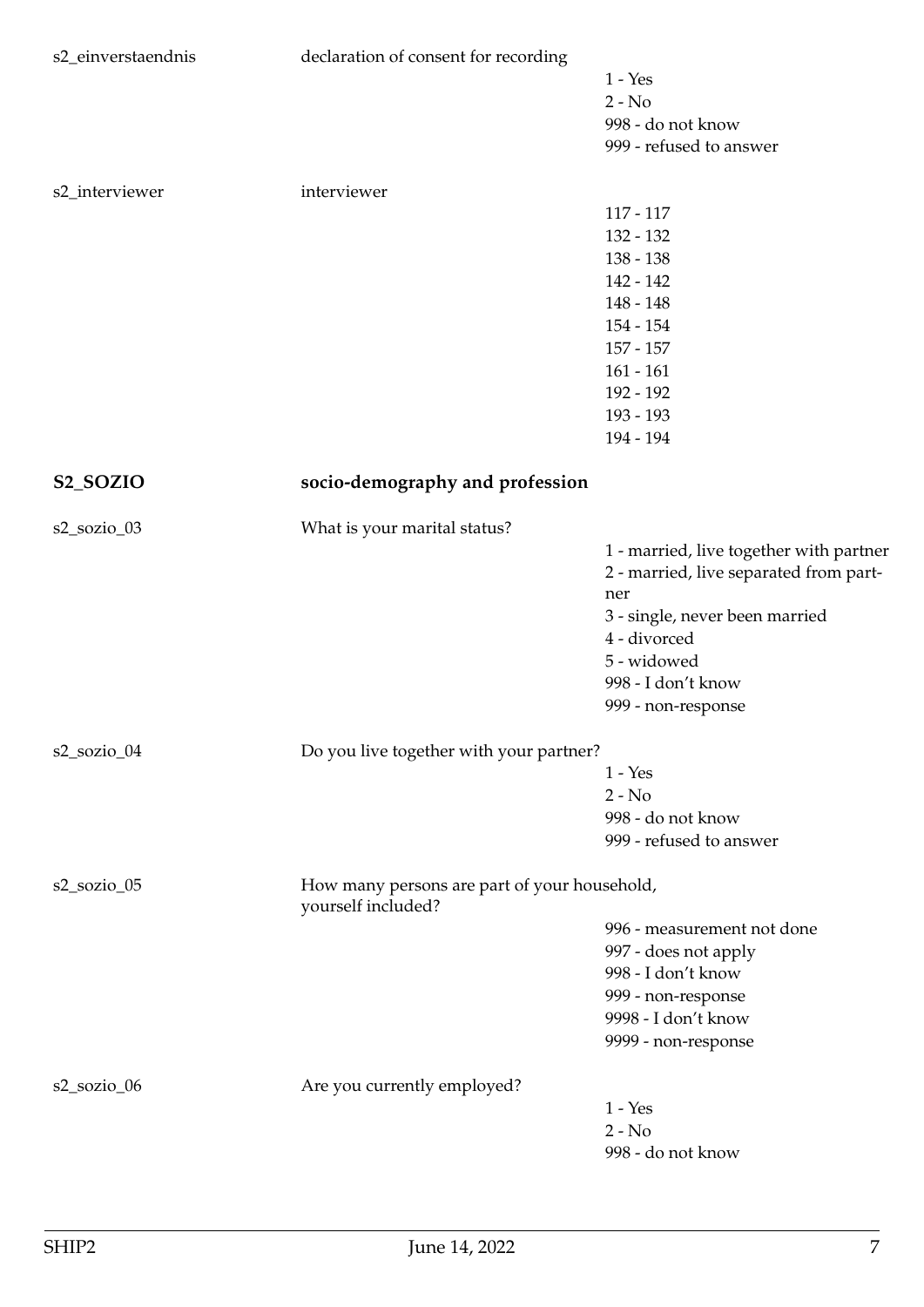| s2_sozio_07    | Which kind of employment applies to you?                             |                                                         |
|----------------|----------------------------------------------------------------------|---------------------------------------------------------|
|                |                                                                      | 1 - full-time employed (35 hours and<br>more/week)      |
|                |                                                                      | 2 - working part-time (15 to 34                         |
|                |                                                                      | hours/week)                                             |
|                |                                                                      | 3 - part time (less than 15                             |
|                |                                                                      | hours/week)                                             |
|                |                                                                      | 998 - don't know                                        |
|                |                                                                      | 999 - refused to answer                                 |
| s2_sozio_08    | To which group on the list do you belong?                            |                                                         |
|                |                                                                      | 1 - in training/studies/retraining                      |
|                |                                                                      | 2 - unemployed (not receiving ALG<br>II/Hartz IV        |
|                |                                                                      | 3 - unemployed (receiving ALG<br>II/Hartz IV)           |
|                |                                                                      | 4 - housewife/househusband                              |
|                |                                                                      | 5 - serving military/community                          |
|                |                                                                      | service/doing voluntary social year                     |
|                |                                                                      | 6 - on maternity/parental leave                         |
|                |                                                                      | 7 - retired                                             |
|                |                                                                      | 997 - not true/applicable<br>998 - don't know           |
|                |                                                                      | 999 - refused to answer                                 |
|                |                                                                      |                                                         |
| s2_sozio_09    | Which of the following statements applies to<br>you?                 |                                                         |
|                |                                                                      | 1 - due to reaching retirement age                      |
|                |                                                                      | 2 - prematurely retired due to health                   |
|                |                                                                      | reasons                                                 |
|                |                                                                      | 3 - voluntarily, prematurely                            |
|                |                                                                      | ("Altersügergangsregelung"/early<br>retirement, others) |
|                |                                                                      | 4 - involuntarily/prematurely due to                    |
|                |                                                                      | other reasons                                           |
|                |                                                                      | 5 - involuntarily due to operational                    |
|                |                                                                      | reasons                                                 |
|                |                                                                      | 998 - I don't know                                      |
|                |                                                                      | 999 - non-response                                      |
| $s2$ _sozio_10 |                                                                      |                                                         |
|                | How long have you been<br>unemployed/retraining? (number of months)? |                                                         |
|                |                                                                      | 996 - measurement not done                              |
|                |                                                                      | 997 - does not apply                                    |
|                |                                                                      | 998 - I don't know                                      |
|                |                                                                      | 999 - non-response                                      |
|                |                                                                      | 9998 - I don't know                                     |
|                |                                                                      | 9999 - non-response                                     |

999 - refused to answer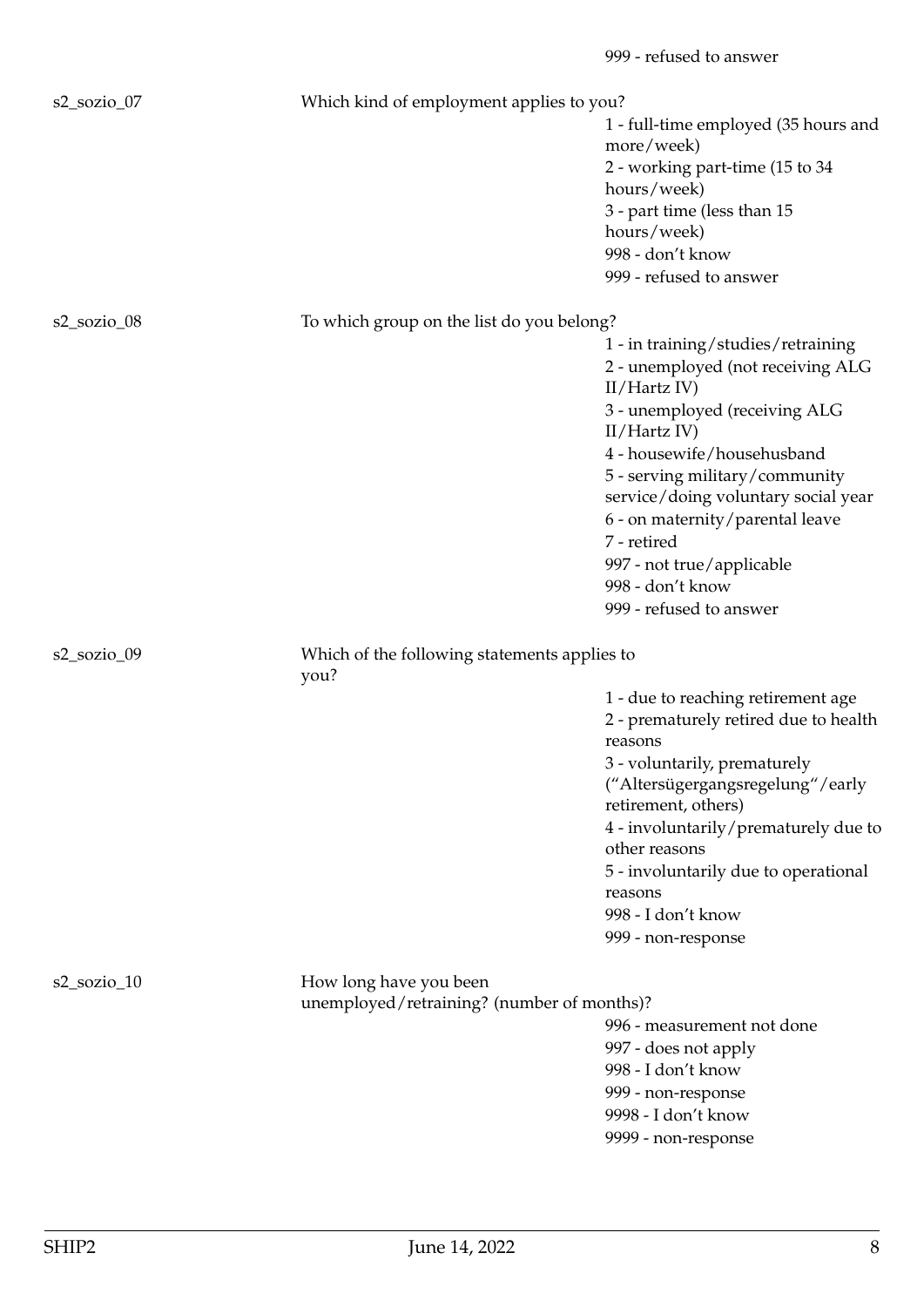| s2_sozio_10a   | How long have you been<br>unemployed/retraining? (number of years)?                                   | 996 - measurement not done<br>997 - does not apply<br>998 - I don't know<br>999 - non-response<br>9998 - I don't know<br>9999 - non-response                                                              |
|----------------|-------------------------------------------------------------------------------------------------------|-----------------------------------------------------------------------------------------------------------------------------------------------------------------------------------------------------------|
| $s2$ _sozio_11 | Have you ever been unemployed?                                                                        | $1 - Yes$<br>$2 - No$<br>998 - do not know<br>999 - refused to answer                                                                                                                                     |
| $s2$ _sozio_12 | How long have you been unemployed on the<br>whole since «MM.YYYY SHIP-0 »? (number of<br>months)      | 996 - measurement not done<br>997 - does not apply<br>998 - I don't know<br>999 - non-response<br>9998 - I don't know<br>9999 - non-response                                                              |
| s2_sozio_12a   | How long have you been unemployed on the<br>whole since «MM.YYYY SHIP-0 »? (number of<br>years)       | 996 - measurement not done<br>997 - does not apply<br>998 - I don't know<br>999 - non-response<br>9998 - I don't know<br>9999 - non-response                                                              |
| s2_sozio_13    | What is your current occupation? If you are not<br>working anymore, what was your last<br>profession? | 998 - I don't know<br>999 - non-response                                                                                                                                                                  |
| s2_sozio_14    | net household income                                                                                  | 1 - less than 500 Euro<br>2 - 500-900 Euro<br>3 - 900-1300 Euro<br>4 - 1300-1800 Euro<br>5 - 1800 - 2300 Euro<br>6 - 2300-2800 Euro<br>7 - 2800-3300 Euro<br>8 - 3300-3800 Euro<br>9 - 3800 Euro and more |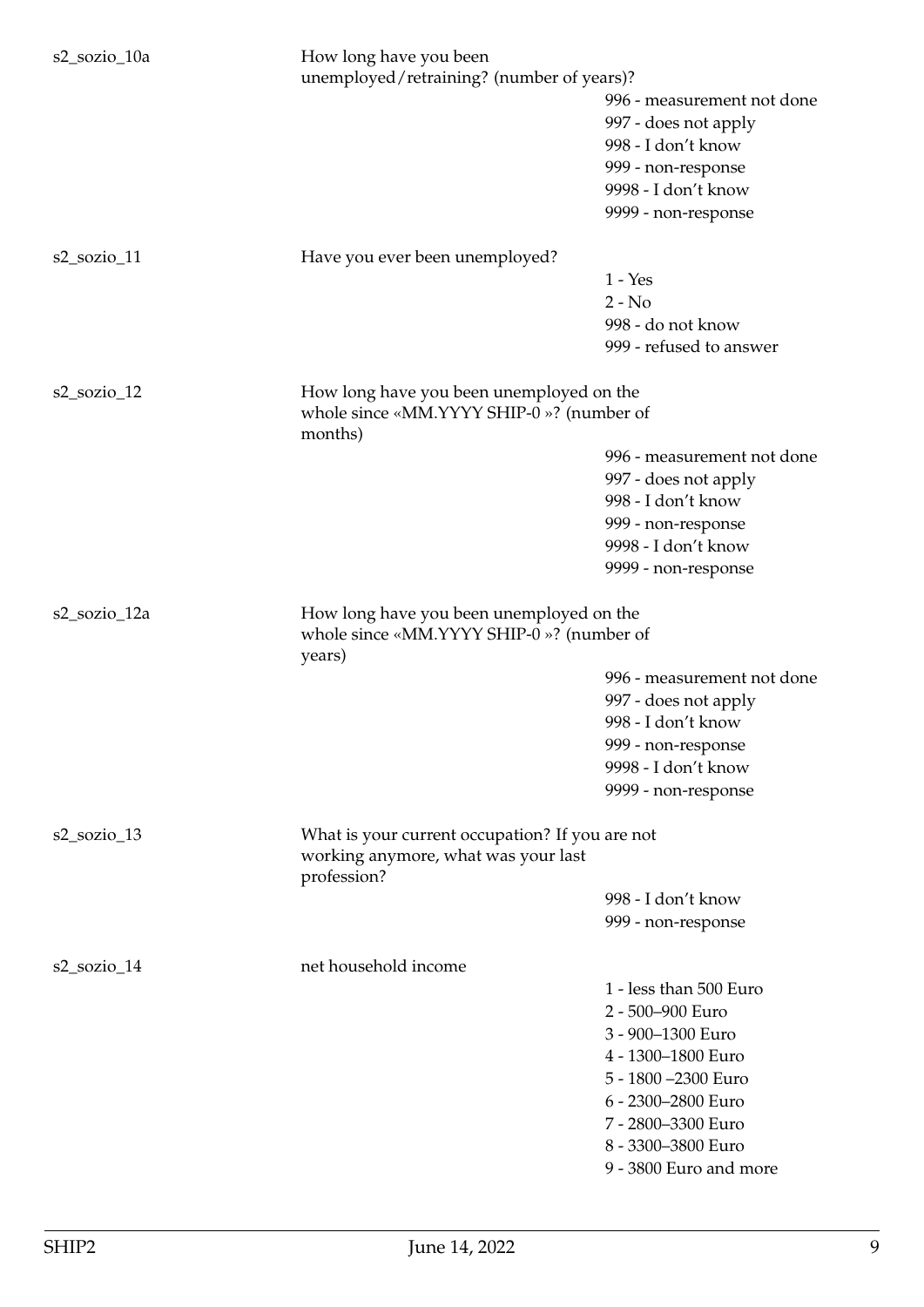<span id="page-9-0"></span>

|                           |                                                                                                                                                                                            | 998 - I don't know<br>999 - non-response  |
|---------------------------|--------------------------------------------------------------------------------------------------------------------------------------------------------------------------------------------|-------------------------------------------|
| S2_MINI                   | dementia                                                                                                                                                                                   |                                           |
| s2_mini_01                | What year is it?                                                                                                                                                                           | 0 - wrong/no answer<br>1 - right answer   |
| s2_mini_02                | What season is it at the moment?                                                                                                                                                           | $0$ - wrong/no answer<br>1 - right answer |
| s2_mini_03                | What date is it today?                                                                                                                                                                     | $0$ - wrong/no answer<br>1 - right answer |
| s2_mini_04                | What day is it today?                                                                                                                                                                      | $0$ - wrong/no answer<br>1 - right answer |
| s2_mini_05                | What month is it?                                                                                                                                                                          | $0$ - wrong/no answer<br>1 - right answer |
| $s2$ _mini_06             | In which country/state are we?                                                                                                                                                             | $0$ - wrong/no answer<br>1 - right answer |
| $s2$ _mini_07             | In which federal state are we?                                                                                                                                                             | $0$ - wrong/no answer<br>1 - right answer |
| s2_mini_09                | In which city are we?                                                                                                                                                                      | $0$ - wrong/no answer<br>1 - right answer |
| $s2$ _mini_10             | Where exactly are we?                                                                                                                                                                      | $0$ - wrong/no answer<br>1 - right answer |
| $s2$ <sub>mini</sub> $11$ | On which floor?                                                                                                                                                                            | $0$ - wrong/no answer<br>1 - right answer |
| $s2$ <sub>mini</sub> $12$ | I am going to tell you three words now that you<br>should try to memorise. I will check these words<br>again later. Would you please repeat the<br>following words: CAR - FLOWER - CANDLE? |                                           |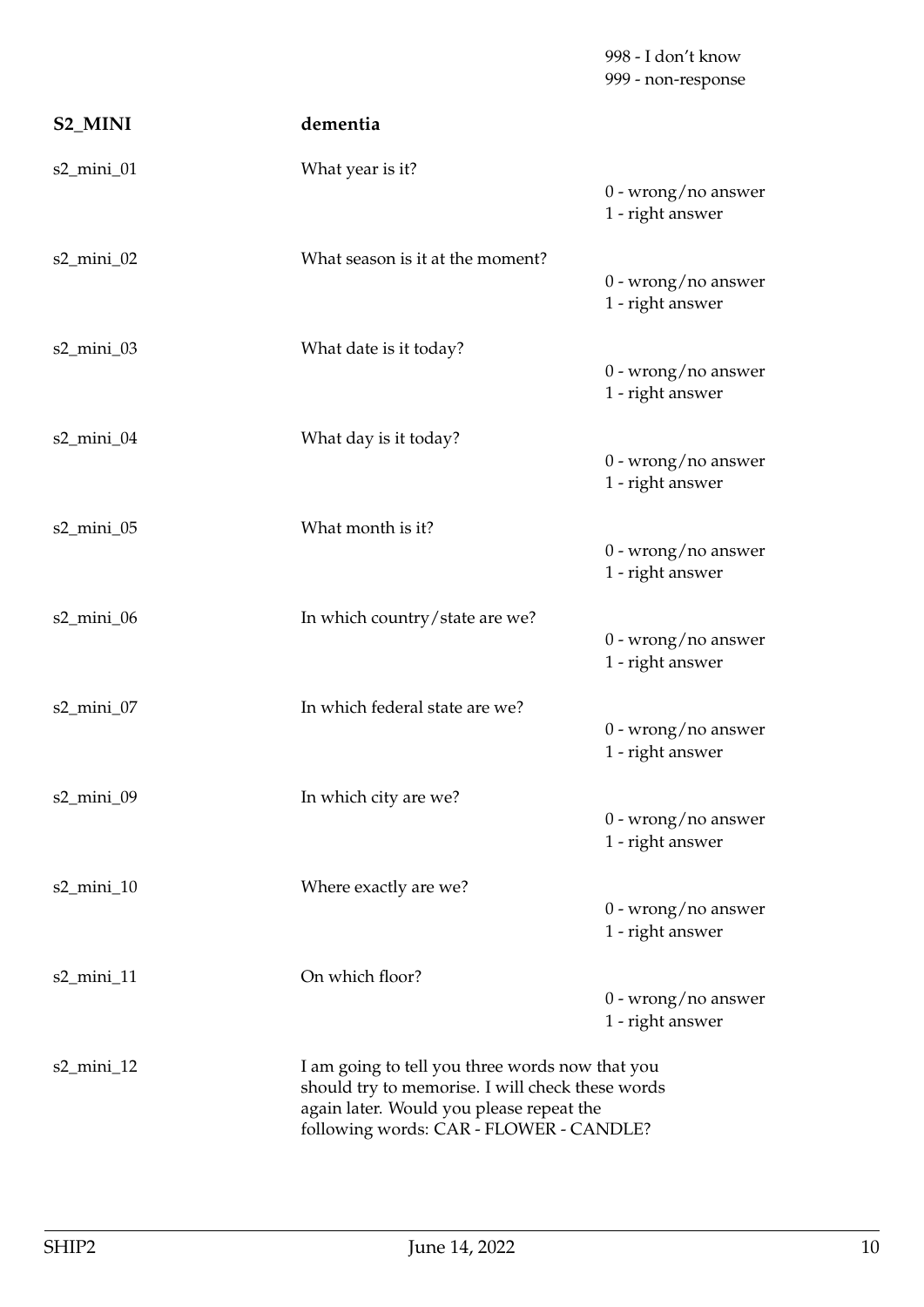|               |                                                                                                 | $0$ - wrong/no answer (from car,<br>flower, candle)<br>1 - one item mentioned (order does<br>not have to be maintained)<br>2 - two entries<br>3 - three entries |
|---------------|-------------------------------------------------------------------------------------------------|-----------------------------------------------------------------------------------------------------------------------------------------------------------------|
| $s2$ _mini_13 | Please subtract 7 from 100, tell me the right<br>number, and subtract 7 from that number. Go on |                                                                                                                                                                 |
|               | subtracting 7 until I say 'stop'.                                                               |                                                                                                                                                                 |
|               |                                                                                                 | $0$ - wrong/ no answer                                                                                                                                          |
|               |                                                                                                 | $1 - 1$ point                                                                                                                                                   |
|               |                                                                                                 | $2 - 2$ points                                                                                                                                                  |
|               |                                                                                                 | $3 - 3$ points                                                                                                                                                  |
|               |                                                                                                 | $4 - 4$ points                                                                                                                                                  |
|               |                                                                                                 | $5 - 5$ points                                                                                                                                                  |
|               |                                                                                                 | 999 - refused to answer                                                                                                                                         |
| s2_mini_14    | I'd like to ask you to spell the word 'RADIO'<br>backwards.                                     |                                                                                                                                                                 |
|               |                                                                                                 | $0$ - wrong/ no answer                                                                                                                                          |
|               |                                                                                                 | $1 - 0$                                                                                                                                                         |
|               |                                                                                                 | $2 - OI$                                                                                                                                                        |
|               |                                                                                                 | $3 - OID$                                                                                                                                                       |
|               |                                                                                                 | $4 - OIDA$                                                                                                                                                      |
|               |                                                                                                 | 5 - OIDAR                                                                                                                                                       |
|               |                                                                                                 | 999 - refused to answer                                                                                                                                         |
|               |                                                                                                 |                                                                                                                                                                 |
| $s2$ _mini_15 | Please tell me the three words again that I                                                     |                                                                                                                                                                 |
|               | mentioned to you before and asked you to<br>memorize                                            |                                                                                                                                                                 |
|               |                                                                                                 | $0$ - wrong/no answer (from car,                                                                                                                                |
|               |                                                                                                 | flower, candle)                                                                                                                                                 |
|               |                                                                                                 | 1 - one item mentioned (order does                                                                                                                              |
|               |                                                                                                 | not have to be maintained)                                                                                                                                      |
|               |                                                                                                 | 2 - two entries                                                                                                                                                 |
|               |                                                                                                 | 3 - three entries                                                                                                                                               |
| s2_mini_16    | Please name the following objects. What is this?                                                |                                                                                                                                                                 |
|               |                                                                                                 | $0$ - wrong/no answer                                                                                                                                           |
|               |                                                                                                 | 1 - right answer                                                                                                                                                |
|               |                                                                                                 |                                                                                                                                                                 |
| s2_mini_17    | Please name the following objects. And this?                                                    |                                                                                                                                                                 |
|               |                                                                                                 | $0$ - wrong/no answer                                                                                                                                           |
|               |                                                                                                 | 1 - right answer                                                                                                                                                |
| $s2$ _mini_18 | Please repeat the following sentence: 'She does<br>not lend him money anymore.'                 |                                                                                                                                                                 |
|               |                                                                                                 | $0$ - wrong/no answer                                                                                                                                           |
|               |                                                                                                 | 1 - right answer                                                                                                                                                |
|               |                                                                                                 |                                                                                                                                                                 |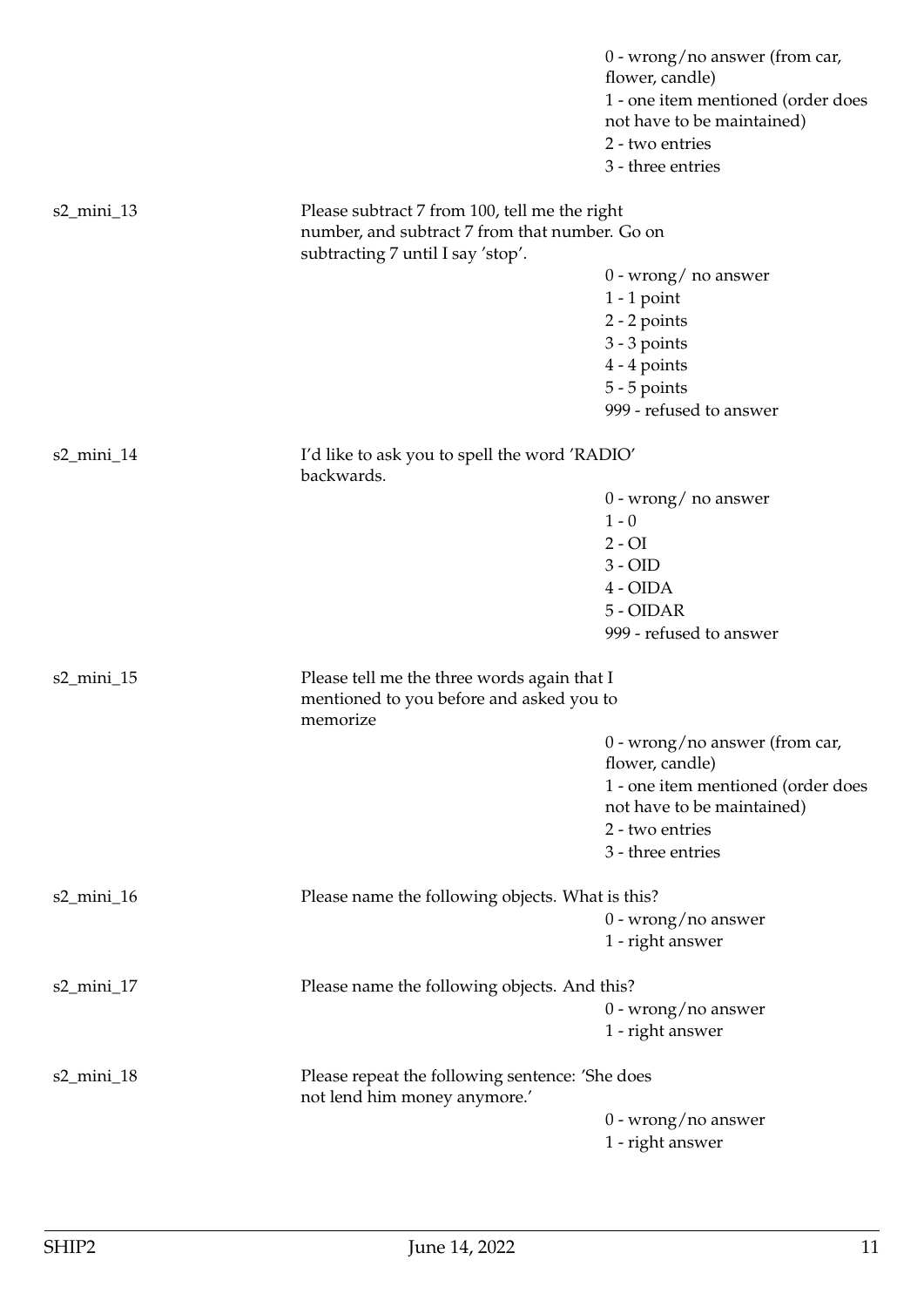<span id="page-11-0"></span>

| s2_mini_19                |                                                                                      | Please take this sheet of paper in your right hand,<br>fold it in the middle, and put it on the table. sheet<br>of paper in the right hand |  |
|---------------------------|--------------------------------------------------------------------------------------|--------------------------------------------------------------------------------------------------------------------------------------------|--|
|                           |                                                                                      | $0$ - wrong/no reaction                                                                                                                    |  |
|                           |                                                                                      | 1 - right reaction                                                                                                                         |  |
|                           |                                                                                      | 999 - refused to answer                                                                                                                    |  |
| s2_mini_20                | Please take this sheet of paper in your right hand,                                  |                                                                                                                                            |  |
|                           | fold it in the middle, and put it on the table.<br>folded in the middle              |                                                                                                                                            |  |
|                           |                                                                                      | $0$ - wrong/no reaction                                                                                                                    |  |
|                           |                                                                                      | 1 - right reaction                                                                                                                         |  |
|                           |                                                                                      | 999 - refused to answer                                                                                                                    |  |
| s2_mini_21                | Please take this sheet of paper in your right hand,                                  |                                                                                                                                            |  |
|                           | fold it in the middle, and put it on the table. put<br>on the table                  |                                                                                                                                            |  |
|                           |                                                                                      | $0$ - wrong/no reaction                                                                                                                    |  |
|                           |                                                                                      | 1 - right reaction                                                                                                                         |  |
|                           |                                                                                      | 999 - refused to answer                                                                                                                    |  |
| s2_mini_22                | Please read the sentence and then do what it<br>instructs.                           |                                                                                                                                            |  |
|                           |                                                                                      | $0$ - wrong/no answer                                                                                                                      |  |
|                           |                                                                                      | 1 - right answer                                                                                                                           |  |
| $s2$ _mini_23             | Please write down any complete sentence that<br>comes to your mind.                  |                                                                                                                                            |  |
|                           |                                                                                      | $0$ - wrong/ no reaction                                                                                                                   |  |
|                           |                                                                                      | 1 - right reaction (writes a sentence                                                                                                      |  |
|                           |                                                                                      | with a subject and a verb that makes<br>sense)                                                                                             |  |
| $s2$ <sub>mini</sub> $24$ | Please copy as precisely as possible what you see<br>on the sheet of paper.          |                                                                                                                                            |  |
|                           |                                                                                      | $0$ - wrong/ no reaction                                                                                                                   |  |
|                           |                                                                                      | 1 - right reaction (draws two convex                                                                                                       |  |
|                           |                                                                                      | pentagonal figures, whose intersec-                                                                                                        |  |
|                           |                                                                                      | tion is a four-sided figure)                                                                                                               |  |
| <b>S2_INAN</b>            | medical assistance utilisation                                                       |                                                                                                                                            |  |
| $s2$ _inan_01             | Let us now talk about your physical condition                                        |                                                                                                                                            |  |
|                           | and recent doctor's visits. How would you assess<br>your current physical condition? |                                                                                                                                            |  |
|                           |                                                                                      | 1 - very good                                                                                                                              |  |
|                           |                                                                                      | $2 - good$                                                                                                                                 |  |
|                           |                                                                                      | 3 - not so good                                                                                                                            |  |
|                           |                                                                                      | $4 - bad$                                                                                                                                  |  |
|                           |                                                                                      | 998 - don't know                                                                                                                           |  |
|                           |                                                                                      | 999 - refused to answer                                                                                                                    |  |
|                           |                                                                                      |                                                                                                                                            |  |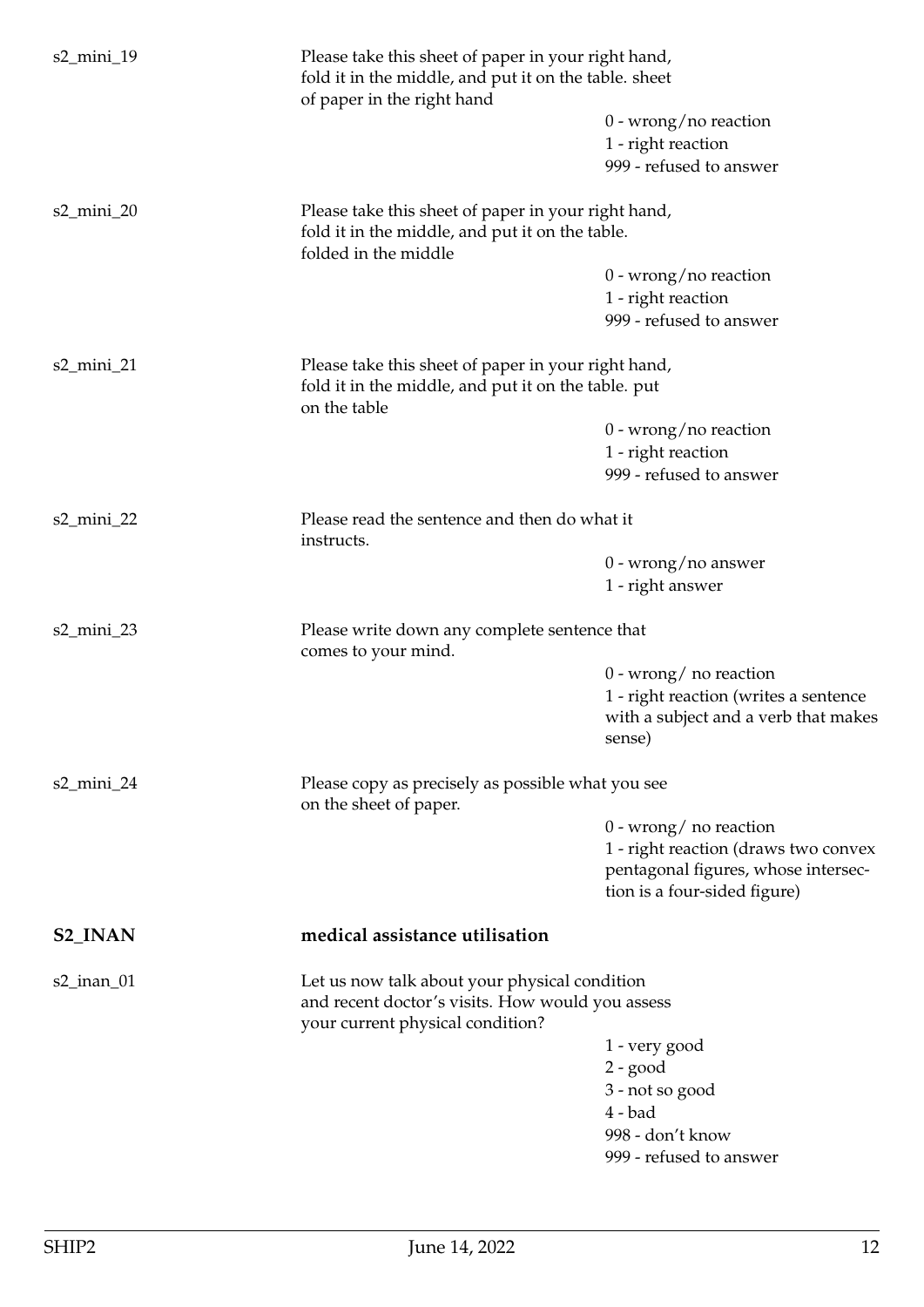| $s2$ _inan_02     | (except for a dentist)?                                             | When was the last time you consulted a doctor                                              |  |
|-------------------|---------------------------------------------------------------------|--------------------------------------------------------------------------------------------|--|
|                   |                                                                     | 1 - within the last 4 weeks<br>2 - within the last 2-12 months<br>3 - more than a year ago |  |
|                   |                                                                     | 998 - I don't know<br>999 - non-response                                                   |  |
| $s2$ _inan_03     | How often have you been to see a doctor within<br>the last 4 weeks? |                                                                                            |  |
|                   |                                                                     | 996 - measurement not done                                                                 |  |
|                   |                                                                     | 997 - does not apply                                                                       |  |
|                   |                                                                     | 998 - I don't know                                                                         |  |
|                   |                                                                     | 999 - non-response                                                                         |  |
|                   |                                                                     | 9998 - I don't know                                                                        |  |
|                   |                                                                     | 9999 - non-response                                                                        |  |
| s2_inan_04a       | general practitioner                                                |                                                                                            |  |
|                   |                                                                     | $1 - Yes$                                                                                  |  |
|                   |                                                                     | $2 - No$                                                                                   |  |
|                   |                                                                     | 998 - do not know                                                                          |  |
|                   |                                                                     | 999 - refused to answer                                                                    |  |
| s2_inan_04b       | How often? general practitioner                                     |                                                                                            |  |
|                   |                                                                     | 996 - measurement not done                                                                 |  |
|                   |                                                                     | 997 - does not apply                                                                       |  |
|                   |                                                                     | 998 - I don't know                                                                         |  |
|                   |                                                                     | 999 - non-response                                                                         |  |
|                   |                                                                     | 9998 - I don't know                                                                        |  |
|                   |                                                                     | 9999 - non-response                                                                        |  |
| $s2$ _inan_04 $c$ | internist                                                           |                                                                                            |  |
|                   |                                                                     | $1 - Yes$                                                                                  |  |
|                   |                                                                     | $2 - No$                                                                                   |  |
|                   |                                                                     | 998 - do not know                                                                          |  |
|                   |                                                                     | 999 - refused to answer                                                                    |  |
| s2_inan_04d       | How often? internist                                                |                                                                                            |  |
|                   |                                                                     | 996 - measurement not done                                                                 |  |
|                   |                                                                     | 997 - does not apply                                                                       |  |
|                   |                                                                     | 998 - I don't know                                                                         |  |
|                   |                                                                     | 999 - non-response                                                                         |  |
|                   |                                                                     | 9998 - I don't know                                                                        |  |
|                   |                                                                     | 9999 - non-response                                                                        |  |
| s2_inan_04e       | gynaecologist                                                       |                                                                                            |  |
|                   |                                                                     | $1 - Yes$                                                                                  |  |
|                   |                                                                     | $2 - No$                                                                                   |  |
|                   |                                                                     | 998 - do not know                                                                          |  |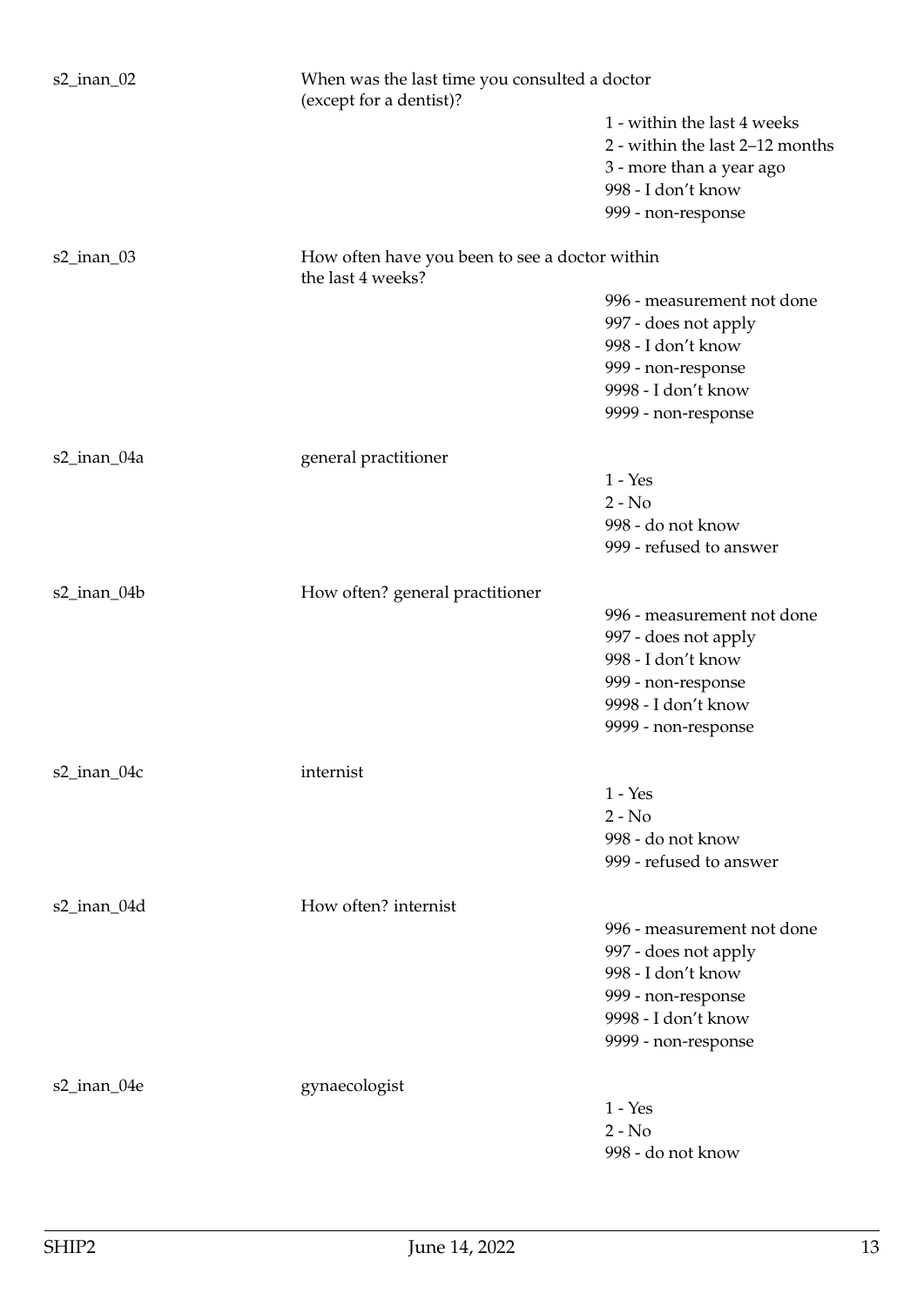| s2_inan_04f    | How often? gynaecologist | 996 - measurement not done<br>997 - does not apply<br>998 - I don't know<br>999 - non-response<br>9998 - I don't know<br>9999 - non-response |
|----------------|--------------------------|----------------------------------------------------------------------------------------------------------------------------------------------|
| s2_inan_04g    | surgeon                  | $1 - Yes$<br>$2 - No$<br>998 - do not know<br>999 - refused to answer                                                                        |
| s2_inan_04h    | How often? surgeon       | 996 - measurement not done<br>997 - does not apply<br>998 - I don't know<br>999 - non-response<br>9998 - I don't know<br>9999 - non-response |
| s2_inan_04i    | orthopaedist             | $1 - Yes$<br>$2 - No$<br>998 - do not know<br>999 - refused to answer                                                                        |
| $s2$ _inan_04j | How often? orthopaedist  | 996 - measurement not done<br>997 - does not apply<br>998 - I don't know<br>999 - non-response<br>9998 - I don't know<br>9999 - non-response |
| s2_inan_04k    | urologist                | $1 - Yes$<br>$2 - No$<br>998 - do not know<br>999 - refused to answer                                                                        |
| s2_inan_04l    | How often? urologist     | 996 - measurement not done<br>997 - does not apply<br>998 - I don't know<br>999 - non-response<br>9998 - I don't know                        |

999 - refused to answer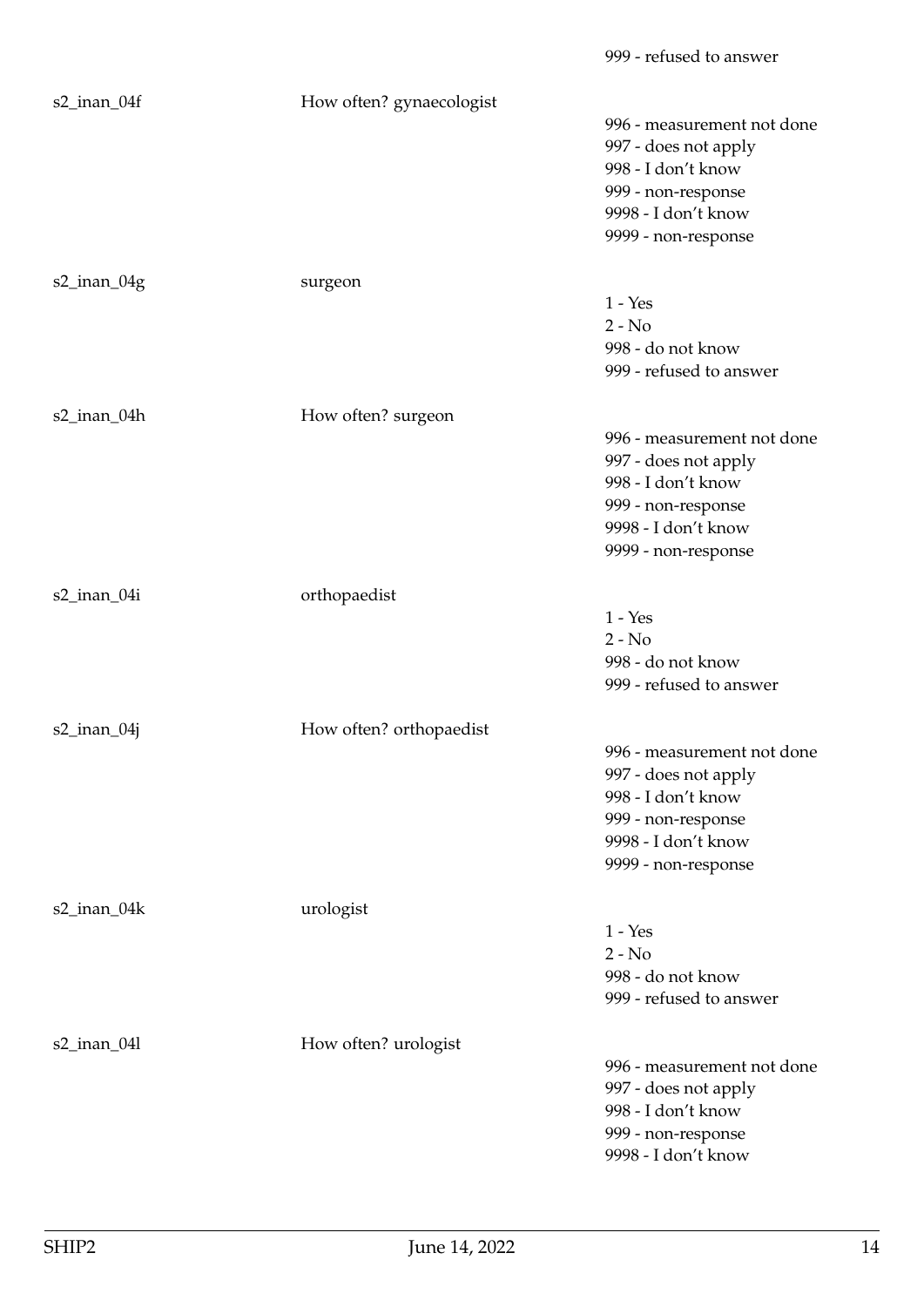| s2_inan_04m       | ear, nose, and throat specialist            |                            |
|-------------------|---------------------------------------------|----------------------------|
|                   |                                             | $1 - Yes$                  |
|                   |                                             | $2 - No$                   |
|                   |                                             | 998 - do not know          |
|                   |                                             | 999 - refused to answer    |
|                   |                                             |                            |
| s2_inan_04n       | How often? ear, nose, and throat specialist |                            |
|                   |                                             | 996 - measurement not done |
|                   |                                             | 997 - does not apply       |
|                   |                                             | 998 - I don't know         |
|                   |                                             | 999 - non-response         |
|                   |                                             | 9998 - I don't know        |
|                   |                                             | 9999 - non-response        |
| $s2$ _inan_04 $o$ | ophthalmologist                             |                            |
|                   |                                             | $1 - Yes$                  |
|                   |                                             | $2 - No$                   |
|                   |                                             | 998 - do not know          |
|                   |                                             | 999 - refused to answer    |
|                   |                                             |                            |
| s2_inan_04p       | How often? ophthalmologist                  |                            |
|                   |                                             | 996 - measurement not done |
|                   |                                             | 997 - does not apply       |
|                   |                                             | 998 - I don't know         |
|                   |                                             | 999 - non-response         |
|                   |                                             | 9998 - I don't know        |
|                   |                                             | 9999 - non-response        |
| $s2$ _inan_04q    | dermatologist                               |                            |
|                   |                                             | $1 - Yes$                  |
|                   |                                             | $2 - No$                   |
|                   |                                             | 998 - do not know          |
|                   |                                             | 999 - refused to answer    |
|                   |                                             |                            |
| $s2$ _inan_04r    | How often? dermatologist                    |                            |
|                   |                                             | 996 - measurement not done |
|                   |                                             | 997 - does not apply       |
|                   |                                             | 998 - I don't know         |
|                   |                                             | 999 - non-response         |
|                   |                                             | 9998 - I don't know        |
|                   |                                             | 9999 - non-response        |
| $s2$ _inan_04s    | neurologist                                 |                            |
|                   |                                             | $1 - Yes$                  |
|                   |                                             | $2 - No$                   |
|                   |                                             | 998 - do not know          |
|                   |                                             | 999 - refused to answer    |
|                   |                                             |                            |

9999 - non-response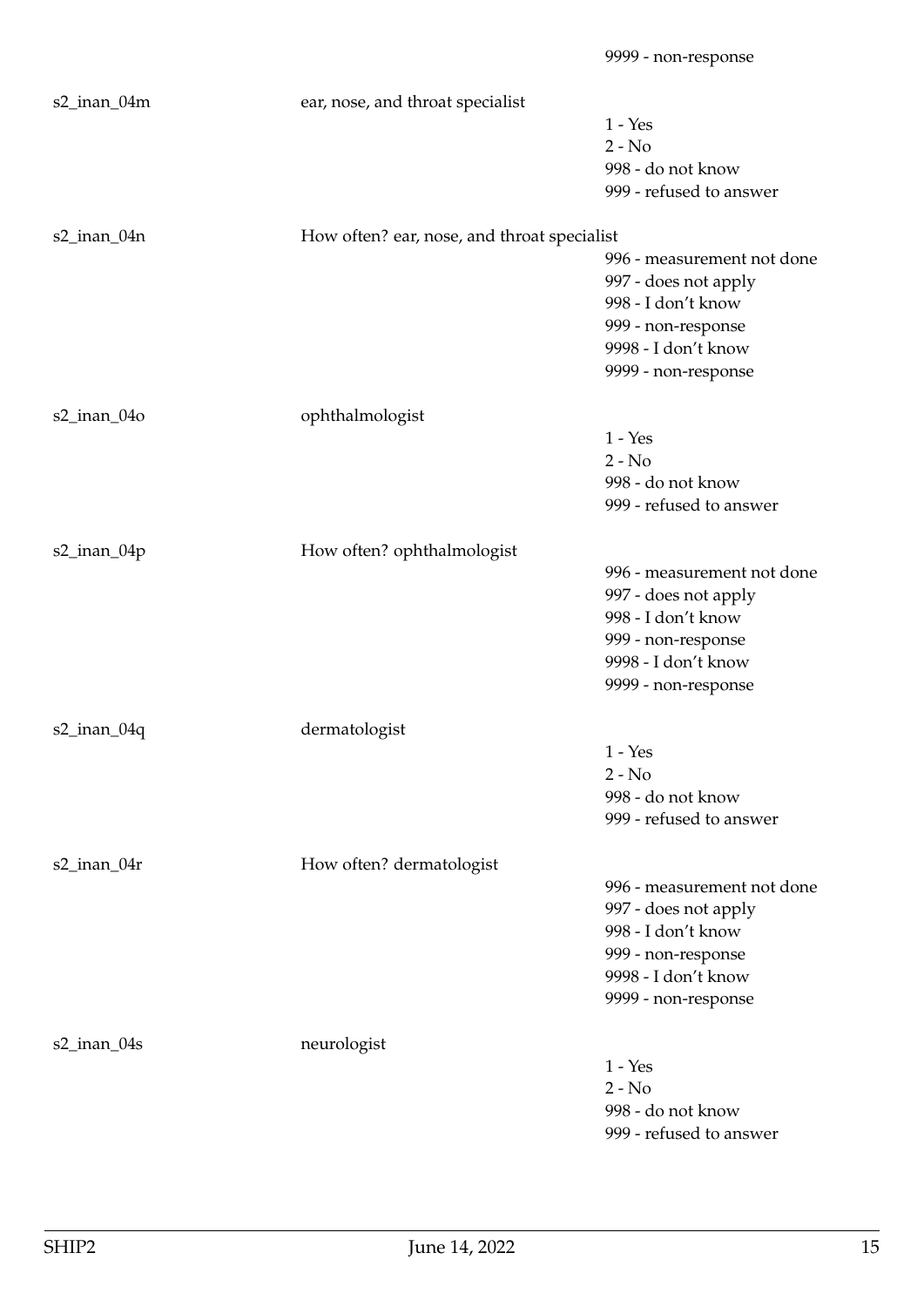| s2_inan_04t       | How often? neurologist                          |                            |
|-------------------|-------------------------------------------------|----------------------------|
|                   |                                                 | 996 - measurement not done |
|                   |                                                 | 997 - does not apply       |
|                   |                                                 | 998 - I don't know         |
|                   |                                                 | 999 - non-response         |
|                   |                                                 | 9998 - I don't know        |
|                   |                                                 | 9999 - non-response        |
|                   |                                                 |                            |
| s2_inan_04u       | psychotherapist/psychiatrist                    |                            |
|                   |                                                 | $1 - Yes$                  |
|                   |                                                 | $2 - No$                   |
|                   |                                                 | 998 - do not know          |
|                   |                                                 | 999 - refused to answer    |
|                   |                                                 |                            |
| $s2$ _inan_04 $v$ | How often? psychotherapist/psychiatrist         |                            |
|                   |                                                 | 996 - measurement not done |
|                   |                                                 | 997 - does not apply       |
|                   |                                                 | 998 - I don't know         |
|                   |                                                 | 999 - non-response         |
|                   |                                                 | 9998 - I don't know        |
|                   |                                                 | 9999 - non-response        |
|                   |                                                 |                            |
| s2_inan_04w       | company doctor or occupational health physician |                            |
|                   |                                                 | $1 - Yes$                  |
|                   |                                                 | $2 - No$                   |
|                   |                                                 | 998 - do not know          |
|                   |                                                 | 999 - refused to answer    |
| s2_inan_04x       | How often? company doctor or occupational       |                            |
|                   | health physician                                |                            |
|                   |                                                 | 996 - measurement not done |
|                   |                                                 | 997 - does not apply       |
|                   |                                                 | 998 - I don't know         |
|                   |                                                 | 999 - non-response         |
|                   |                                                 | 9998 - I don't know        |
|                   |                                                 | 9999 - non-response        |
|                   |                                                 |                            |
| $s2$ _inan_04y    | other doctor                                    |                            |
|                   |                                                 | $1 - Yes$                  |
|                   |                                                 | $2 - No$                   |
|                   |                                                 | 998 - do not know          |
|                   |                                                 | 999 - refused to answer    |
|                   |                                                 |                            |
| $s2$ _inan_04y1   | Please specify, other doctor                    |                            |
|                   |                                                 | 998 - I don't know         |
|                   |                                                 | 999 - non-response         |
| $s2$ _inan_04y2   | How often? other doctor                         |                            |
|                   |                                                 | 996 - measurement not done |
|                   |                                                 | 997 - does not apply       |
|                   |                                                 |                            |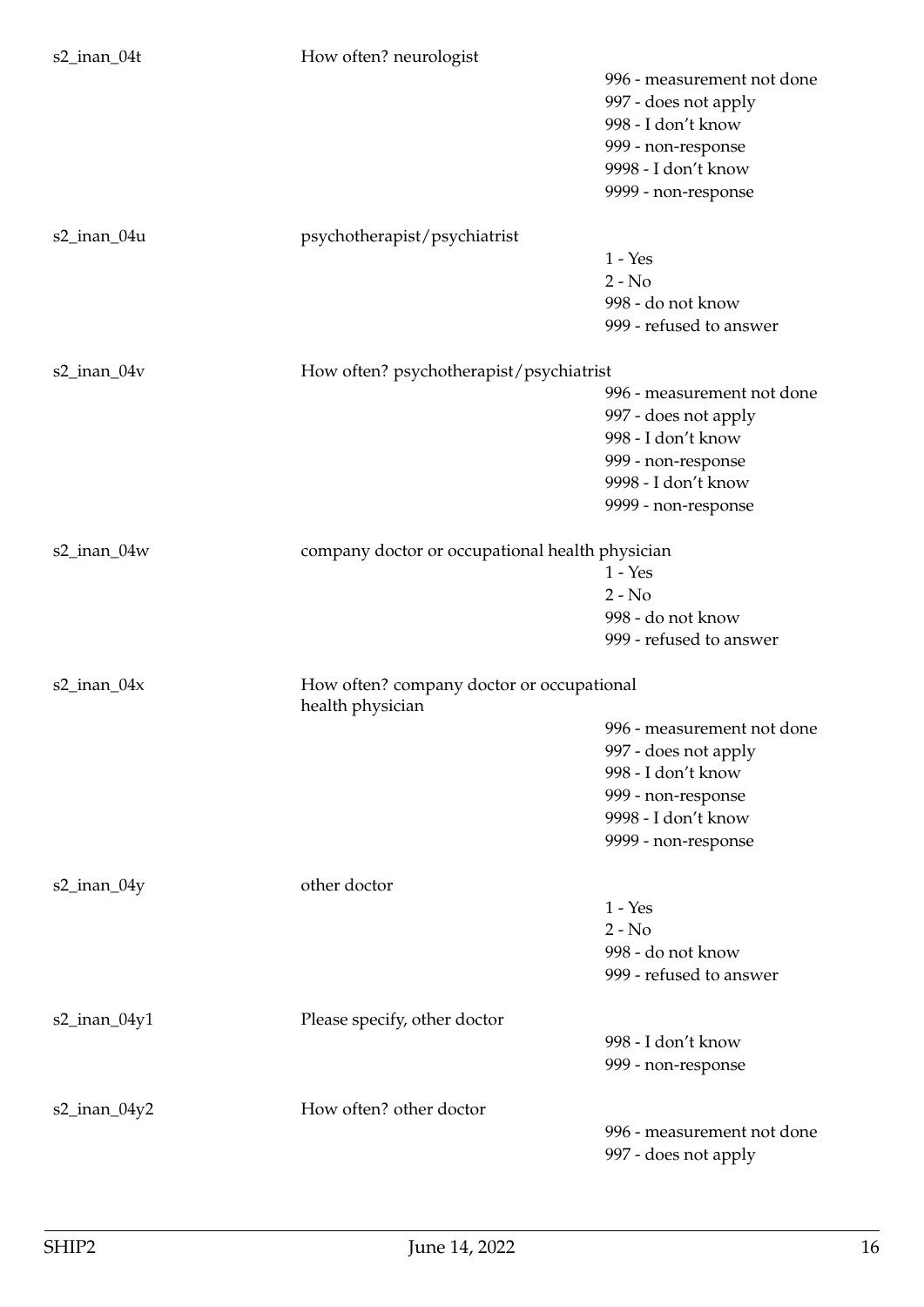|                 |                                                                           | 998 - I don't know         |
|-----------------|---------------------------------------------------------------------------|----------------------------|
|                 |                                                                           | 999 - non-response         |
|                 |                                                                           | 9998 - I don't know        |
|                 |                                                                           | 9999 - non-response        |
| s2_inan_04z     | another doctor                                                            |                            |
|                 |                                                                           | $1 - Yes$                  |
|                 |                                                                           | $2 - No$                   |
|                 |                                                                           | 998 - do not know          |
|                 |                                                                           | 999 - refused to answer    |
| $s2$ _inan_04z1 | Please specify, another doctor                                            |                            |
|                 |                                                                           | 998 - I don't know         |
|                 |                                                                           | 999 - non-response         |
| $s2$ _inan_04z2 | How often? another doctor                                                 |                            |
|                 |                                                                           | 996 - measurement not done |
|                 |                                                                           | 997 - does not apply       |
|                 |                                                                           | 998 - I don't know         |
|                 |                                                                           | 999 - non-response         |
|                 |                                                                           | 9998 - I don't know        |
|                 |                                                                           | 9999 - non-response        |
| s2_inan_05      | Have you ever participated in an early cancer<br>diagnosis examination?   |                            |
|                 |                                                                           | $1 - Yes$                  |
|                 |                                                                           | $2 - No$                   |
|                 |                                                                           | 998 - do not know          |
|                 |                                                                           | 999 - refused to answer    |
| s2_inan_06      | Was that within the last 12 months? early cancer<br>diagnosis examination |                            |
|                 |                                                                           | $1 - Yes$                  |
|                 |                                                                           | $2 - No$                   |
|                 |                                                                           | 998 - do not know          |
|                 |                                                                           | 999 - refused to answer    |
| $s2$ _inan_07   | Have you ever participated in another medical<br>check-up?                |                            |
|                 |                                                                           | $1 - Yes$                  |
|                 |                                                                           | $2 - No$                   |
|                 |                                                                           | 998 - do not know          |
|                 |                                                                           | 999 - refused to answer    |
| $s2$ _inan_08   | Was that within the last 12 months? medical<br>check-up                   |                            |
|                 |                                                                           | $1 - Yes$                  |
|                 |                                                                           | $2 - No$                   |
|                 |                                                                           | 998 - do not know          |
|                 |                                                                           | 999 - refused to answer    |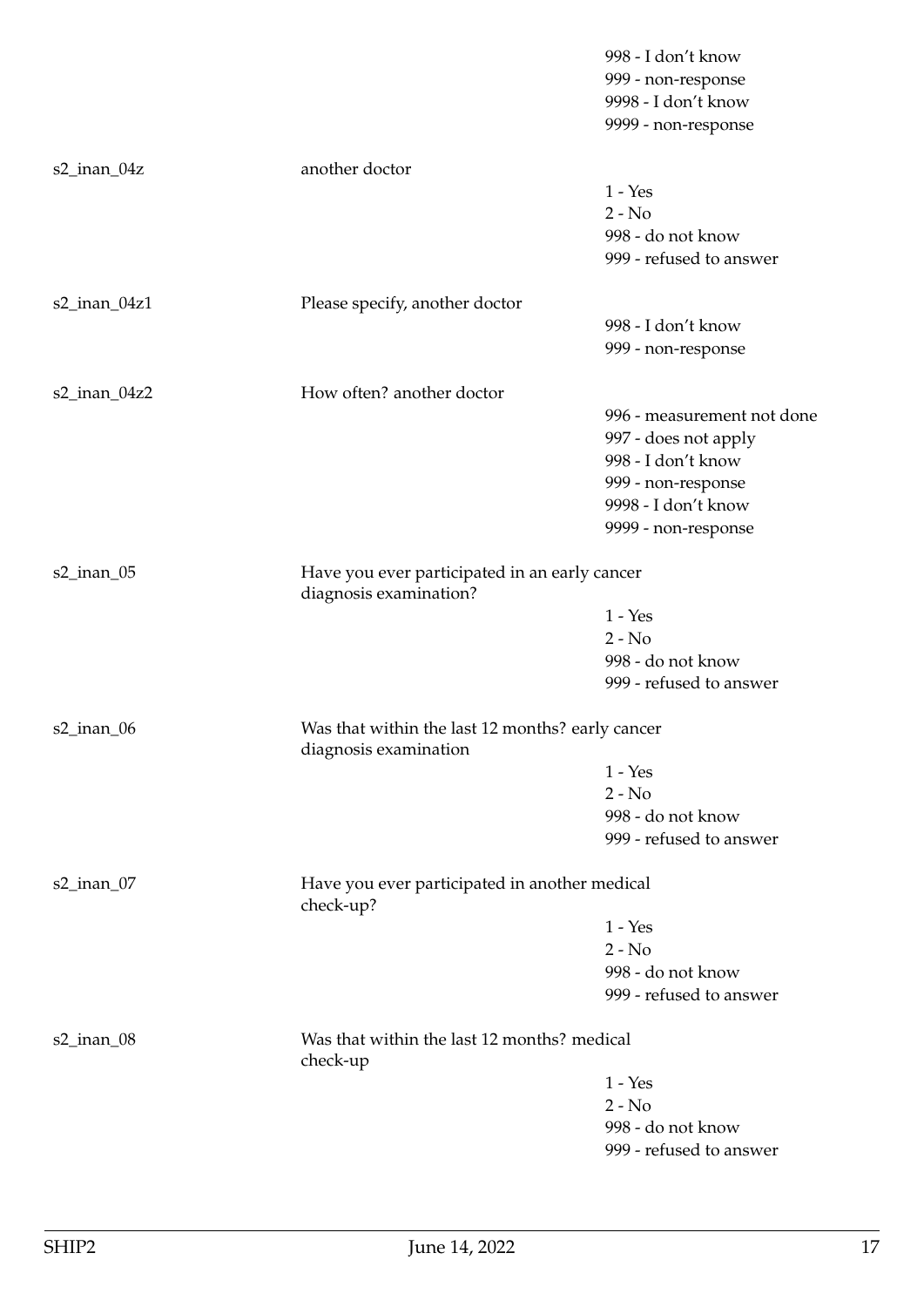| $s2$ _inan_09 | Have you been treated as an inpatient in a<br>hospital within the last 12 months?                        |                            |  |
|---------------|----------------------------------------------------------------------------------------------------------|----------------------------|--|
|               |                                                                                                          | $1 - Yes$                  |  |
|               |                                                                                                          | $2 - No$                   |  |
|               |                                                                                                          | 998 - do not know          |  |
|               |                                                                                                          | 999 - refused to answer    |  |
| $s2$ _inan_10 | How often have you been in hospital within the<br>last 12 months?                                        |                            |  |
|               |                                                                                                          | 996 - measurement not done |  |
|               |                                                                                                          | 997 - does not apply       |  |
|               |                                                                                                          | 998 - I don't know         |  |
|               |                                                                                                          | 999 - non-response         |  |
|               |                                                                                                          | 9998 - I don't know        |  |
|               |                                                                                                          | 9999 - non-response        |  |
| s2_inan_11    | Taken together, how many days have you been in<br>hospital within the last 12 months?                    |                            |  |
|               |                                                                                                          | 996 - measurement not done |  |
|               |                                                                                                          | 997 - does not apply       |  |
|               |                                                                                                          | 998 - I don't know         |  |
|               |                                                                                                          | 999 - non-response         |  |
|               |                                                                                                          | 9998 - I don't know        |  |
|               |                                                                                                          | 9999 - non-response        |  |
| $s2$ _inan_12 | Have you been in intensive care within the last 12<br>months?                                            |                            |  |
|               |                                                                                                          | $1 - Yes$                  |  |
|               |                                                                                                          | $2 - No$                   |  |
|               |                                                                                                          | 998 - do not know          |  |
|               |                                                                                                          | 999 - refused to answer    |  |
| $s2$ _inan_13 | Have you been visiting someone in a<br>hospital/nursing ward/retirement                                  |                            |  |
|               | home/hospice three times or more within the last<br>2 years?                                             |                            |  |
|               |                                                                                                          | $1 - Yes$                  |  |
|               |                                                                                                          | $2 - No$                   |  |
|               |                                                                                                          | 998 - do not know          |  |
|               |                                                                                                          | 999 - refused to answer    |  |
| $s2$ _inan_14 | Do you care for someone who has been a patient<br>in a hospital/nursing ward/retirement<br>home/hospice? |                            |  |
|               |                                                                                                          | $1 - Yes$                  |  |
|               |                                                                                                          | $2 - No$                   |  |
|               |                                                                                                          | 998 - do not know          |  |
|               |                                                                                                          | 999 - refused to answer    |  |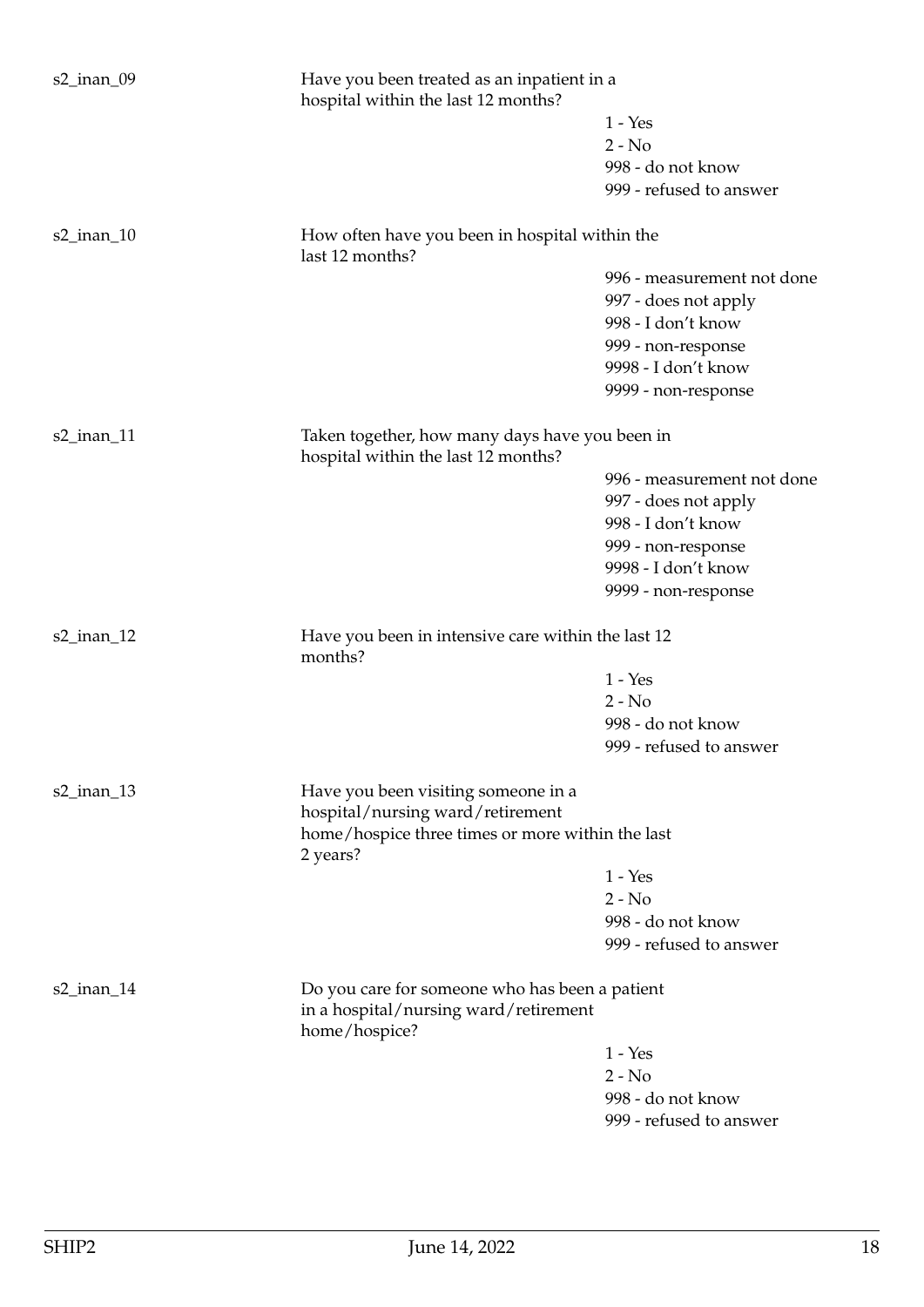s2\_inan\_15 With which health insurance fund are you insured or co-insured?

s2\_inan\_15a public health insurance

1 - public health insurance 2 - private insurance 3 - others (e.g. state aid, "Freie Heilfürsorge") 4 - not insured 998 - I don't know 999 - non-response

-2 - refused to answer

-1 - I don't know

1 - abc BKK

2 - advita BKK

3 - AOK Baden-Württemberg

4 - AOK Bayern

5 - AOK Berlin

6 - AOK Brandenburg

7 - AOK Bremen/Bremerhaven

8 - AOK im Saarland

9 - AOK in Hessen

10 - AOK Mecklenburg-Vorpommern

11 - AOK Niedersachsen

12 - AOK Plus

13 - AOK Rheinland/Hamburg

14 - AOK Rheinland-Pfalz

15 - AOK Sachsen-Anhalt

16 - AOK Schleswig-Holstein

17 - AOK Westfalen-Lippe

18 - ATLAS BKK

19 - Audi BKK

20 - Autoclub BKK

21 - Bahn BKK

22 - BANK BKK

23 - Barmer Ersatzkasse

24 - Bertelsmann BKK

25 - BIG - Die Direktkrankenkasse

26 - BKK 11880

27 - BKK A.T.U

28 - BKK Achenbach-Buschhütten

29 - BKK AESCULAP

30 - BKK Ahlmann

31 - BKK Aktiv

32 - BKK AKZO Nobel Obernburg

33 - BKK Allianz

34 - BKK Anker-Lynen-Prym

35 - BKK Axel Springer

36 - BKK B. Braun

37 - BKK Barmag-Steinmüller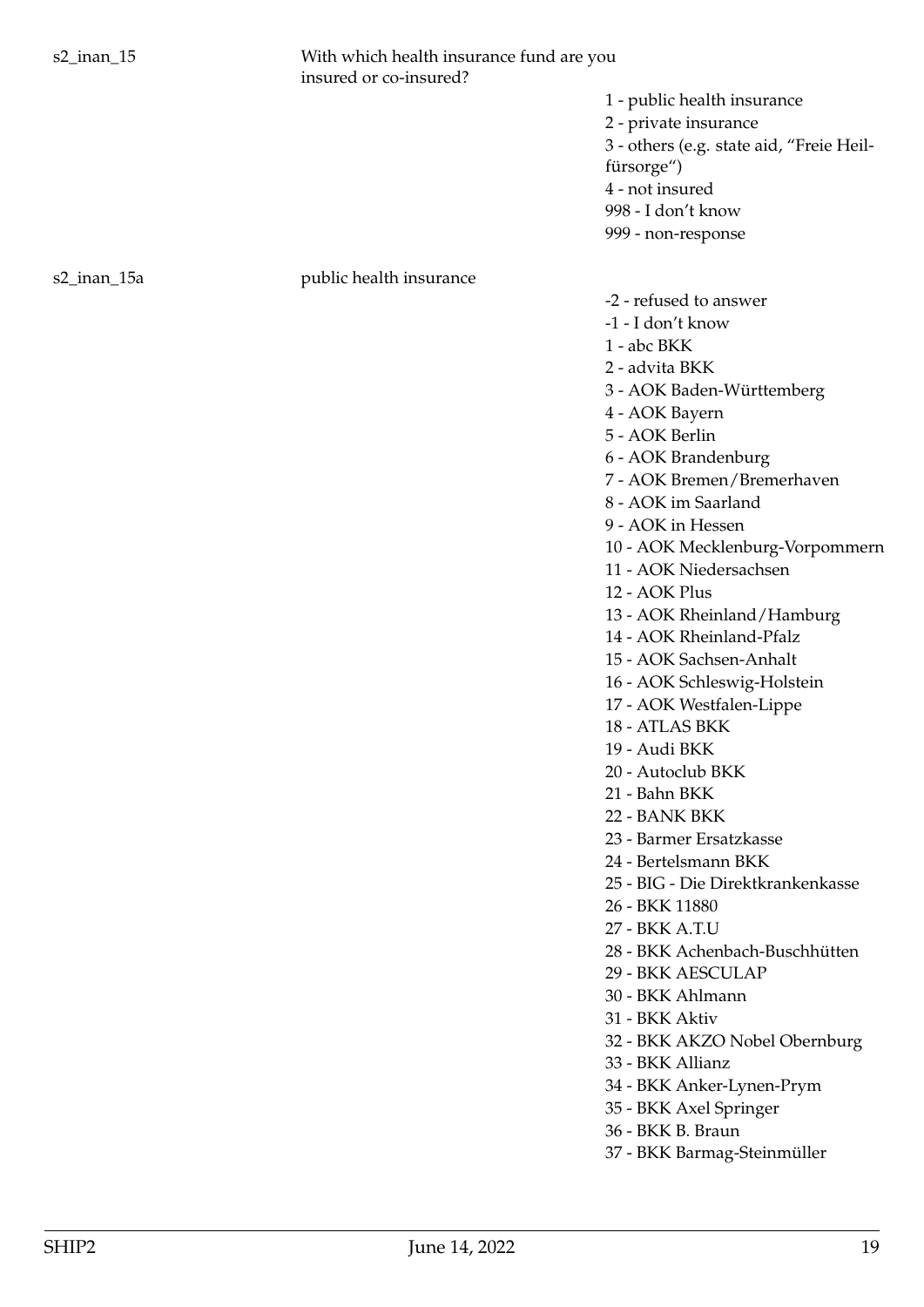38 - BKK Basell

39 - BKK Beiersdorf AG

40 - BKK BJB

41 - BKK BPW Wiehl

42 - BKK Braun-Gillette

43 - BKK BVM

44 - BKK DELPHI

45 - BKK Demag-Krauss-Maffei

46 - BKK Dematic

47 - BKK der BMW AG

48 - BKK der Norddeutschen

Affinerie

49 - BKK DER PARTNER

50 - BKK der SIEMAG

51 - BKK der Thüringer Energieversorgung

52 - BKK Deutsche Bank AG

53 - BKK Deutsche BP AG

54 - BKK Diakonie

55 - BKK DIE BERGISCHE

KRANKENKASSE

56 - BKK Dr. Oetker

57 - BKK Dürkopp Adler AG

58 - BKK Enka

59 - BKK Ernst & Young

60 - BKK Essanelle

61 - BKK EUREGIO

62 - BKK EWE

63 - BKK exklusiv

64 - BKK Faber-Castell & Partner

65 - BKK FAHR

66 - BKK FALKE

67 - BKK firmus

68 - BKK Ford & Rheinland

69 - BKK Freudenberg

70 - BKK FTE

71 - BKK für Heilberufe

72 - BKK futur

73 - BKK Gesundheit

74 - BKK Gildemeister Seidensticker

75 - BKK Goetze & Partner

76 - BKK GRILLO-WERKE AG

77 - BKK Groz-Beckert

78 - BKK Gruner und Jahr

79 - BKK HEAG

80 - BKK Heimbach Düren

81 - BKK HENSCHEL Plus

82 - BKK Herford Minden Ravens-

berg

83 - BKK Herkules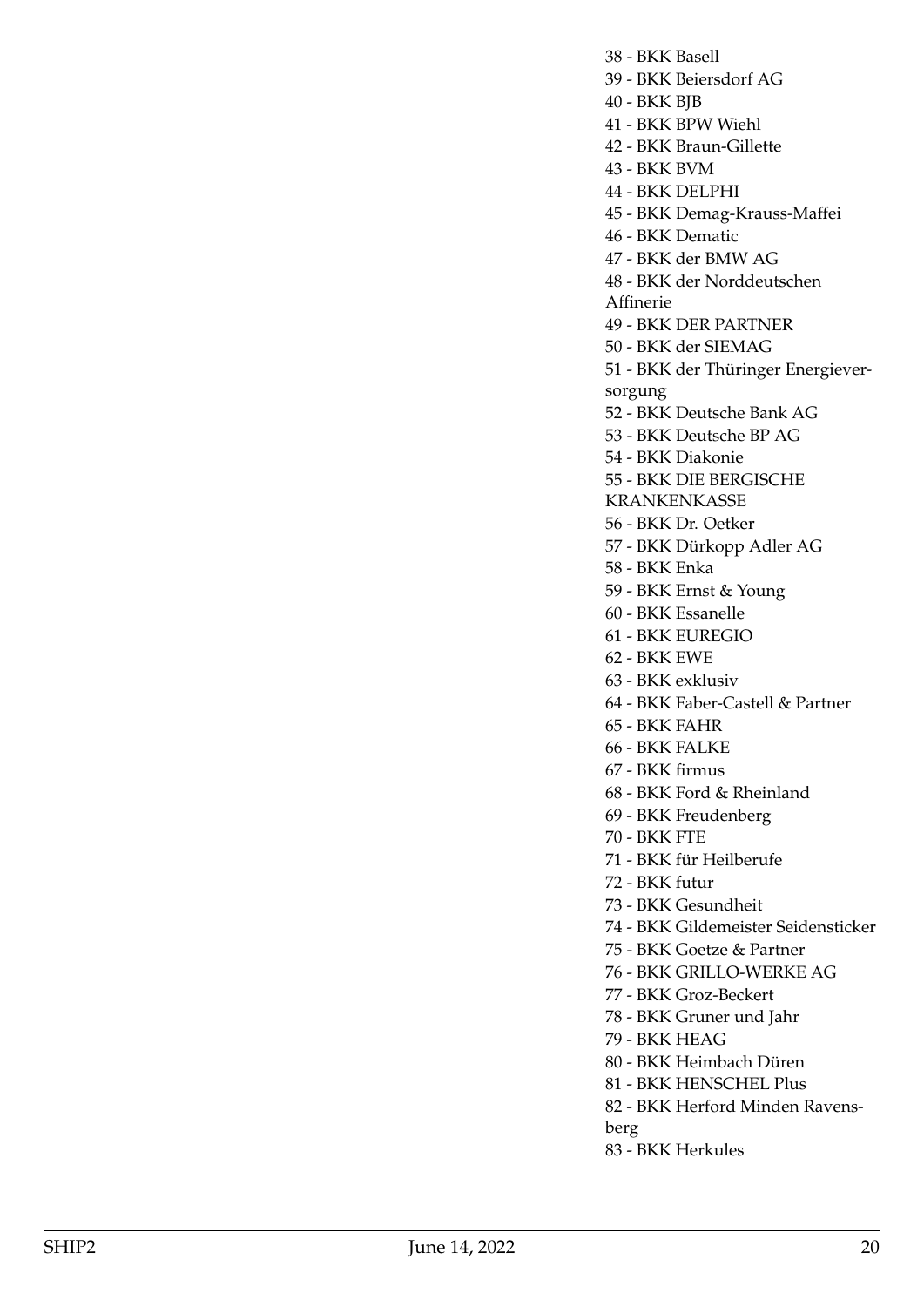84 - BKK Hoesch 85 - BKK IHV 86 - BKK KARL MAYER 87 - BKK Kassana 88 - BKK KBA 89 - BKK KEVAG KOBLENZ 90 - BKK Krones 91 - BKK Lafarge Dachsysteme 92 - BKK Linde 93 - BKK MAHLE 94 - BKK MAN und MTU 95 - BKK MEDICUS 96 - BKK Melitta Plus 97 - BKK MEM 98 - BKK Merck 99 - BKK Miele 100 - BKK MOBIL OIL 101 - BKK MTU Friedrichshafen GmbH 102 - BKK N-ERGIE 103 - BKK Ost-Hessen 104 - BKK OWL/Drabert-Direkt 105 - BKK PFAFF 106 - BKK Pfalz 107 - BKK Pfeifer & Langen 108 - BKK Philips 109 - BKK Phoenix 110 - BKK Publik 111 - BKK PwC 112 - BKK R+V 113 - BKK Rhein-Neckar 114 - BKK Rieker.Ricosta.Weisser 115 - BKK Ruhrgebiet 116 - BKK RWE 117 - BKK Sachsen-Anhalt 118 - BKK Salzgitter 119 - BKK Sauerland 120 - BKK Scheufelen 121 - BKK Schott-Rohrglas 122 - BKK Schott-Zeiss 123 - BKK Schwarzwald-Baar-Heuberg 124 - BKK Schwesternschaft v. BRK 125 - BKK S-H 126 - BKK STADT AUGSBURG 127 - BKK Technoform 128 - BKK Textilgruppe Hof 129 - BKK TUI 130 - BKK VDN 131 - BKK VerbundPlus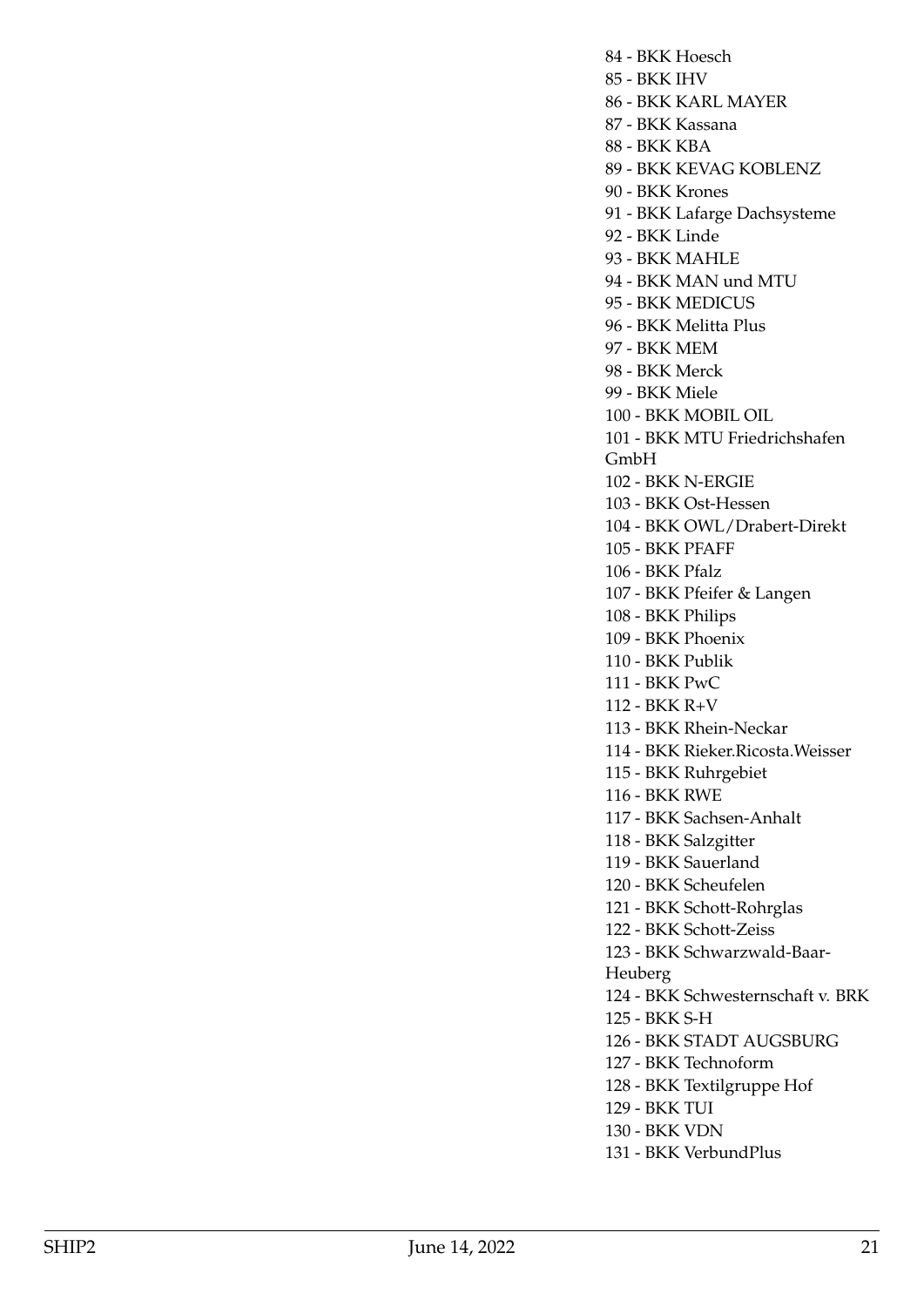132 - BKK Verkehrsbau Union (VBU) 133 - BKK VICTORIA - D.A.S. 134 - BKK Vital 135 - BKK VOR ORT 136 - BKK Voralb HELLER\*LEUZE\*TRAUB 137 - BKK Vorwerk & Co. KG 138 - BKK Werra-Meissner 139 - BKK Westfalen-Lippe 140 - BKK Wieland-Werke 141 - BKK Wirtschaft & Finanzen 142 - BKK Würth 143 - BKK ZF & Partner 144 - BKK ZF Getriebe GmbH 145 - BKK24 146 - BOSCH BKK 147 - Brandenburgische BKK 148 - CITY BKK 149 - DaimlerChrysler BKK 150 - DAK - Deutsche Angestellten Krankenkasse 151 - Debeka BKK 152 - Deutsche BKK 153 - Die Continentale BKK 154 - Die Persönliche BKK (PBK) 155 - Dräger & Hanse BKK 156 - E.ON Betriebskrankenkasse 157 - enercity | BKK Stadtwerke Hannover AG 158 - Energie-BKK 159 - ESSO BKK 160 - G&V BKK 161 - G+H Betriebskrankenkasse 162 - Gemeinsame BKK Köln 163 - Gmünder ErsatzKasse - GEK 164 - Gothaer BKK 165 - Hamburg Münchener Krankenkasse 166 - HEK - Hanseatische Krankenkasse 167 - HKK - Handelskrankenkasse 168 - HYPOVEREINSBANK BKK 169 - HZK - Krankenkasse für Bauund Holzberufe 170 - IKK Baden-Württemberg und Hessen 171 - IKK Brandenburg und Berlin 172 - IKK gesund plus 173 - IKK Hamburg 174 - IKK Niedersachsen 175 - IKK nord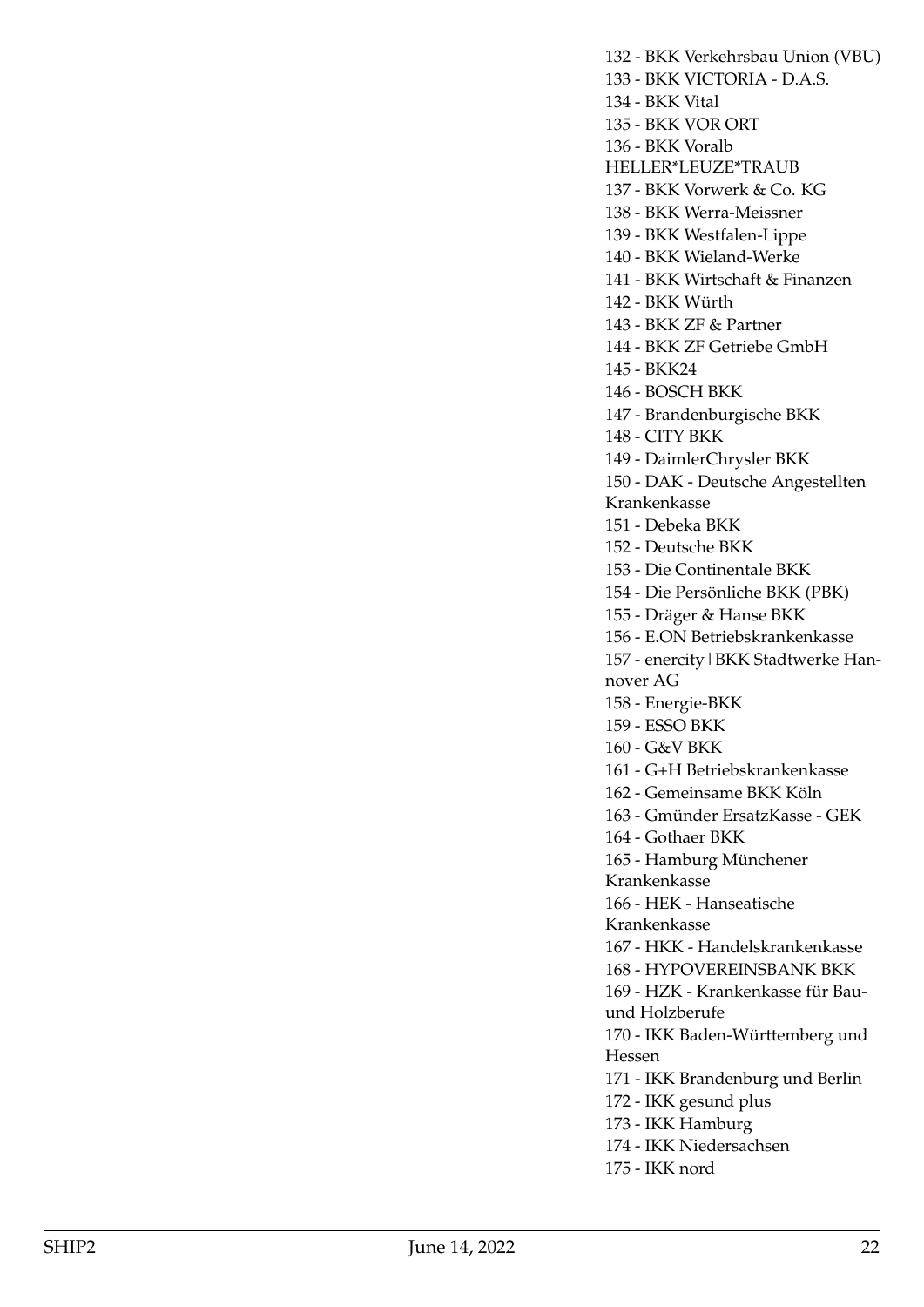176 - IKK nord 177 - IKK Nordrhein 178 - IKK Sachsen 179 - IKK Südwest-Direkt 180 - IKK Südwest-Plus 181 - IKK Thüringen 182 - IKK-Direkt 183 - Inovita BKK 184 - KKH - Kaufmännische Krankenkasse 185 - Knappschaft 186 - ktpBKK 187 - Logistik BKK 188 - METRO AG Kaufhof BKK 189 - mhplus BKK 190 - Mitteldeutsche BKK 191 - Neckermann-BKK 192 - neue BKK 193 - NOVITAS Vereinigte BKK 194 - numIKK 195 - pronova BKK 196 - SAINT-GOBAIN BKK 197 - Salus BKK 198 - SBK (Siemens BKK) 199 - Schwenninger BKK 200 - SECURVITA BKK 201 - Shell BKK/LIFE 202 - SIGNAL IDUNA BKK 203 - SKD BKK 204 - sports direkt 205 - Südzucker-BKK 206 - Taunus BKK 207 - Techniker Krankenkasse - TK 208 - UPM BKK 209 - Vaillant BKK 210 - Vereinigte IKK 211 - WMF BKK 212 - Knappschaft Bahn-See 213 - BKK Taunus 214 - BKK Dräger § Hanse - Ost 215 - Progress 216 - BKK Hansen 217 - R BKK 218 - Deutsche BKK 219 - BKK Essanelle 220 - Siemens BKK 221 - BIG Gesundheit Ost 222 - Landwirtschaftliche krankenkasse 223 - BKK DBK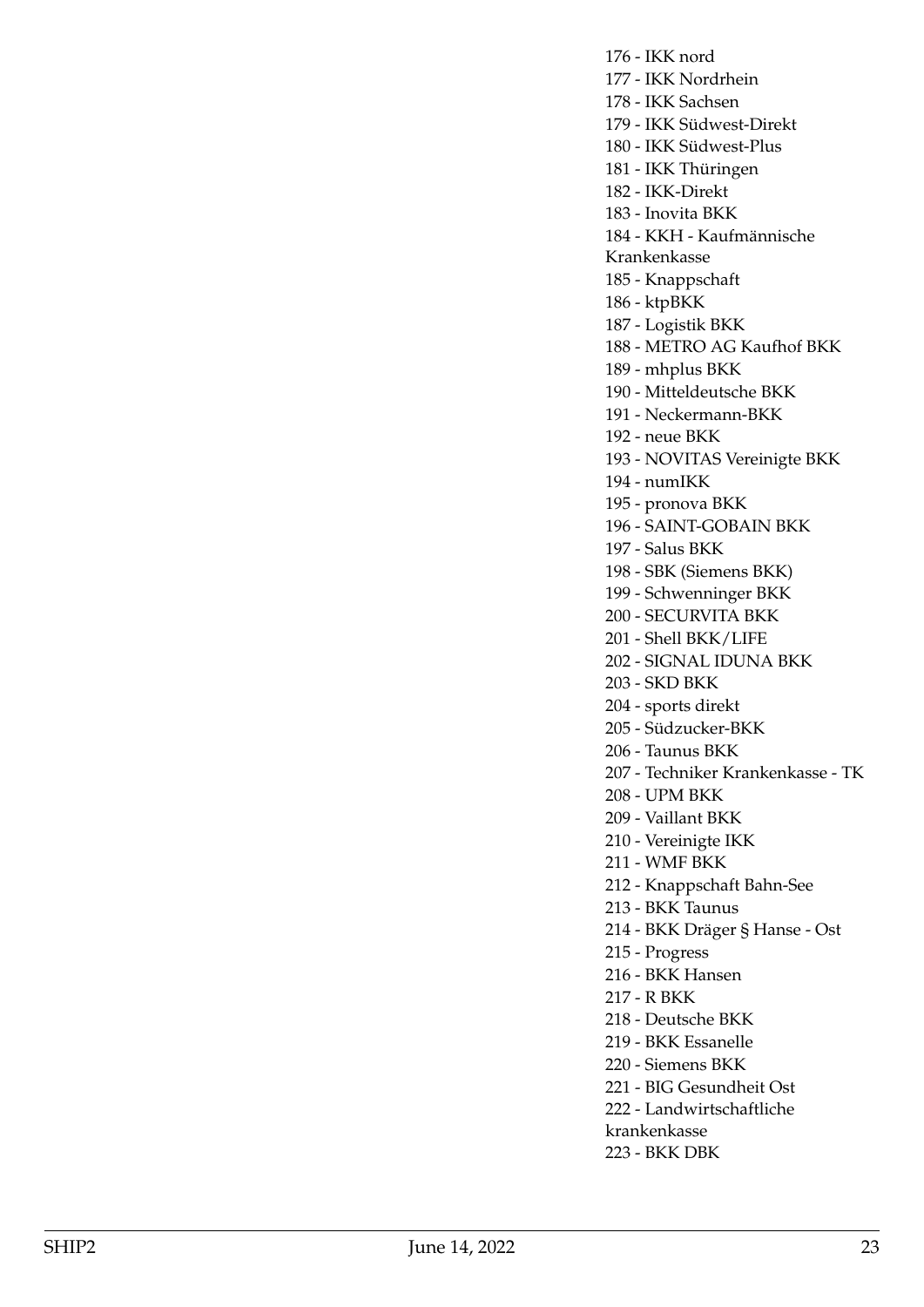224 - BKK DEBEKA 225 - bkk nord 226 - BKK Continentale 227 - Försäkringskassan 228 - ALP 229 - kkh - allianz 230 - AOK Nord 231 - Salus BKK 232 - BKK Energie 233 - BKK VBU Ost

## 234 - KKH Allianz

s2\_inan\_15b private health insurance

-2 - refused to answer -1 - I don't know 1 - Allianz Private Krankenversicherungs-AG 2 - ALTE OLDENBURGER Krankenversicherung 3 - ARAG Krankenversicherungs-AG 4 - ASSTEL Krankenversicherung AG 5 - AXA Krankenversicherung Aktiengesellschaft 6 - Barmenia Krankenversicherung a.G. 7 - Bayerische Beamtenkrankenkasse Aktiengesellschaft 8 - BBV-Krankenversicherung Aktiengesellschaft 9 - Central Krankenversicherung AG 10 - CONCORDIA Krankenversicherungs-Aktiengesellschaft 11 - Continentale Krankenversicherung AG 12 - DBV-Winterthur Krankenversicherung AG 13 - Debeka 14 - Delfin Direkt Krankenversicherung AG 15 - DEUTSCHER RING 16 - DEVK Krankenversicherungs-AG 17 - DKV Deutsche Krankenversicherung AG 18 - DÜSSELDORFER VER-**SICHERUNG** 19 - ENVIVAS Krankenversicherung AG 20 - EUROPA Krankenversicherung AG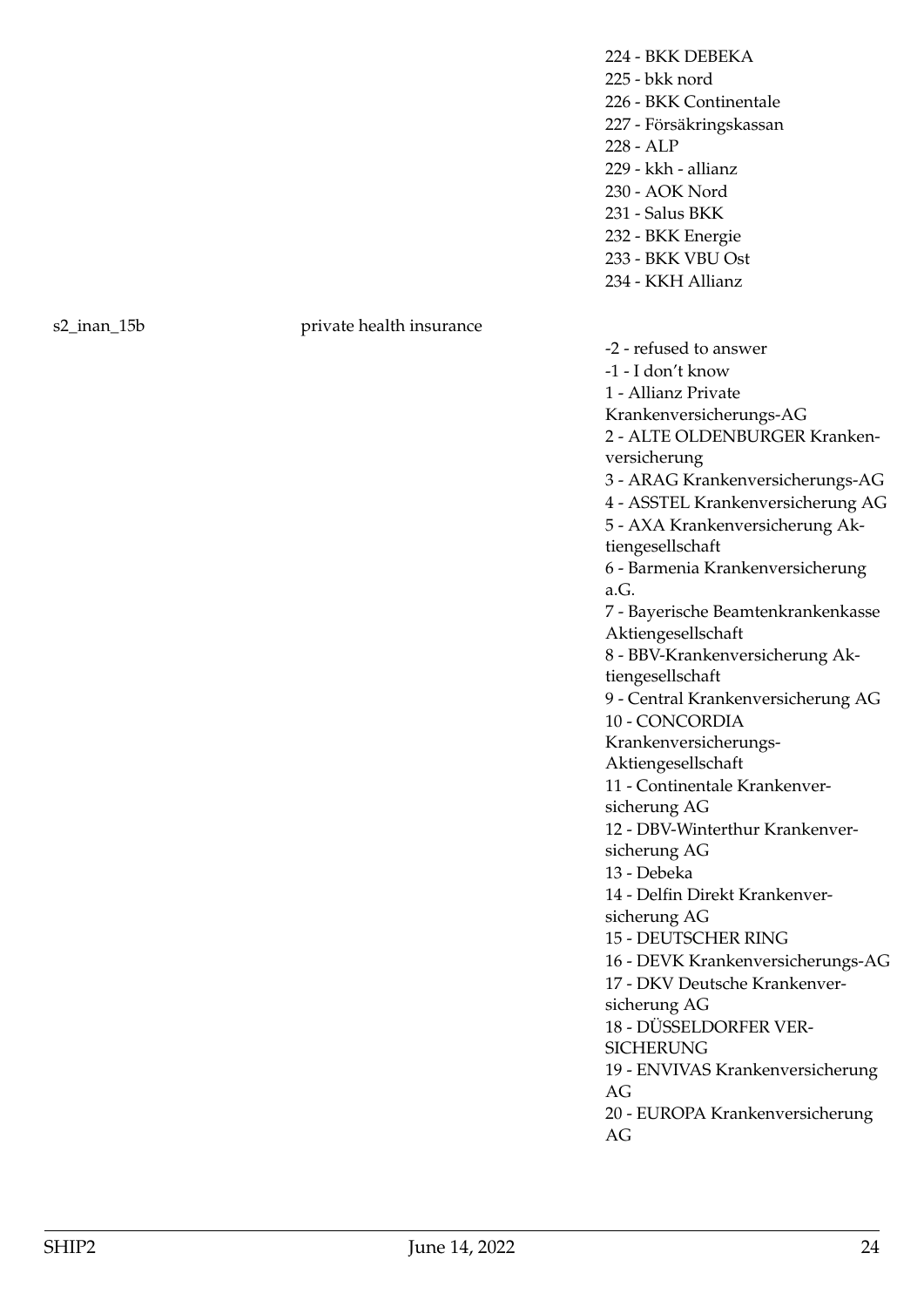21 - FREIE ARZT- UND MEDI-ZINKASSE 22 - Gothaer Krankenversicherung AG 23 - HALLESCHE Krankenversicherung auf Gegenseitigkeit 24 - HanseMerkur Krankenversicherung a. G. 25 - HUK-COBURG-Krankenversicherung AG 26 - INTER Krankenversicherung aG 27 - KarstadtQuelle Krankenversicherung AG 28 - Kranken- und Sterbekasse VVaG 29 - Krankenversorgung der Bundesbahnbeamten 30 - KUK - Krankenunterstützungskasse der Berufsfeuerwehr Hannover 31 - Landeskrankenhilfe V.V.a.G. 32 - LIGA Krankenversicherung katholischer Priester V.V.a.G 33 - LVM Krankenversicherungs-AG 34 - Mannheimer Krankenversicherung AG 35 - Mecklenburgische Krankenversicherungs-AG 36 - MÜNCHENER VEREIN Krankenversicherung a.G. 37 - NÜRNBERGER KRANKENVER-SICHERUNG AG 38 - PAX FAMILIENFÜRSORGE Krankenversicherung AG 39 - Postbeamtenkrankenkasse 40 - Provinzial Krankenversicherung Hannover AG 41 - R + V Krankenversicherung AG 42 - SIGNAL-IDUNA Krankenversicherung a.G. 43 - SONO Krankenversicherung a.G. 44 - ST. MARTINUS Priesterverein der Diözese Rottenburg-Stuttgart 45 - Süddeutsche Krankenversicherung a.G. 46 - UNION KRANKENVER-SICHERUNG AG 47 - uniVersa Krankenversicherung a.G. 48 - Vereinigte Versicherungsgesellschaft von Deutschland 49 - VICTORIA Krankenversicherung AG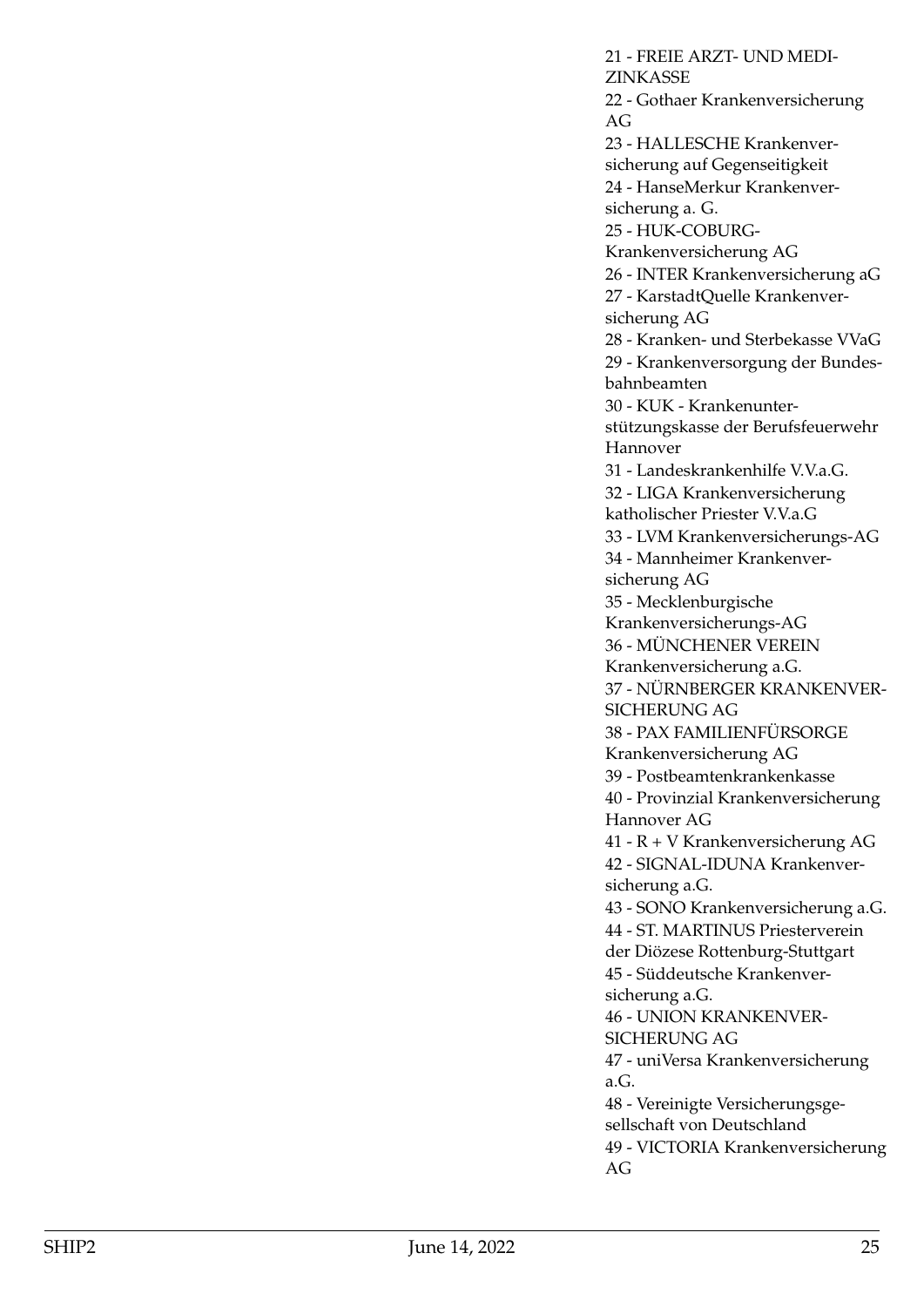<span id="page-25-0"></span>

|                          |                                                                                                                                                     | 50 - Volksfürsorge Krankenver-<br>sicherung AG<br>51 - Württembergische Krankenver-<br>sicherung AG<br>52 - Zürich-Agrippina Krankenver-<br>sicherung<br>54 - Siemens Betriebskrankenkasse<br>55 - DBK<br>56 - Kaufmännische Krankenkasse<br>Allianz |
|--------------------------|-----------------------------------------------------------------------------------------------------------------------------------------------------|------------------------------------------------------------------------------------------------------------------------------------------------------------------------------------------------------------------------------------------------------|
|                          |                                                                                                                                                     | 57 - BKK Neckermann<br>58 - Landwirtschaftliche<br>Krankenkasse                                                                                                                                                                                      |
| s2_inan_15c              | What other? health insurance                                                                                                                        |                                                                                                                                                                                                                                                      |
|                          |                                                                                                                                                     | 998 - I don't know<br>999 - non-response                                                                                                                                                                                                             |
| <b>S2_KHK</b>            | cardiovascular diseases                                                                                                                             |                                                                                                                                                                                                                                                      |
| $s2_khk_01$              | Has a raised or high blood pressure<br>(hypertension) been determined medically since<br>the last SHIP-study, since «MM.YYYY last<br>examination »? |                                                                                                                                                                                                                                                      |
|                          |                                                                                                                                                     | $1 - Yes$                                                                                                                                                                                                                                            |
|                          |                                                                                                                                                     | $2 - No$                                                                                                                                                                                                                                             |
|                          |                                                                                                                                                     | 998 - do not know                                                                                                                                                                                                                                    |
|                          |                                                                                                                                                     | 999 - refused to answer                                                                                                                                                                                                                              |
| s2_khk_01_a              | Was that after «MM.JJJJ study SHIP-0 + 5 years »?<br>raised or high blood pressure                                                                  |                                                                                                                                                                                                                                                      |
|                          |                                                                                                                                                     | $1 - Yes$                                                                                                                                                                                                                                            |
|                          |                                                                                                                                                     | $2 - No$                                                                                                                                                                                                                                             |
|                          |                                                                                                                                                     | 998 - do not know                                                                                                                                                                                                                                    |
|                          |                                                                                                                                                     | 999 - refused to answer                                                                                                                                                                                                                              |
| s2_khk_02                | Has a doctor prescribed anti-hypertensives in the<br>last year?                                                                                     |                                                                                                                                                                                                                                                      |
|                          |                                                                                                                                                     | $1 - Yes$                                                                                                                                                                                                                                            |
|                          |                                                                                                                                                     | $2 - No$                                                                                                                                                                                                                                             |
|                          |                                                                                                                                                     | 998 - do not know                                                                                                                                                                                                                                    |
|                          |                                                                                                                                                     | 999 - refused to answer                                                                                                                                                                                                                              |
| $s2$ <sub>ang</sub> $01$ | Have you felt pain or discomfort in your chest<br>area since the last SHIP-study, since «MM.YYYY<br>last examination »?                             |                                                                                                                                                                                                                                                      |
|                          |                                                                                                                                                     | $1 - Yes$                                                                                                                                                                                                                                            |
|                          |                                                                                                                                                     | $2 - No$                                                                                                                                                                                                                                             |
|                          |                                                                                                                                                     | 998 - do not know                                                                                                                                                                                                                                    |
|                          |                                                                                                                                                     | 999 - refused to answer                                                                                                                                                                                                                              |
|                          |                                                                                                                                                     |                                                                                                                                                                                                                                                      |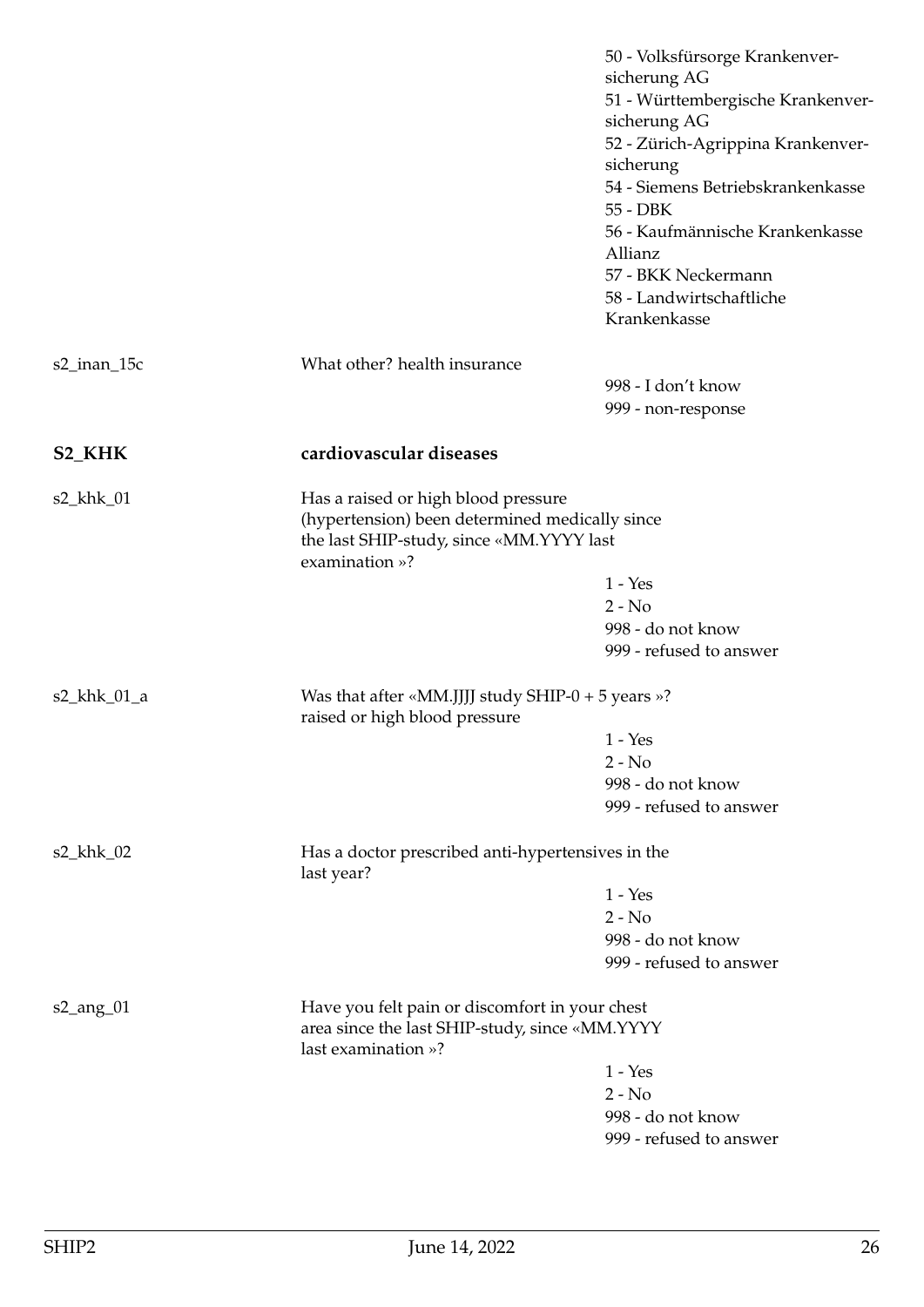| $s2$ <sub>ang</sub> $01$ <sub>a</sub> | Was that after «MM.JJJJ examination SHIP-0 + $5$<br>years »? pain or discomfort in your chest area                  | $1 - Yes$<br>$2 - No$<br>998 - do not know<br>999 - refused to answer |
|---------------------------------------|---------------------------------------------------------------------------------------------------------------------|-----------------------------------------------------------------------|
| $s2$ <sub>_ang</sub> _02              | Does that pain or discomfort appear when you're<br>in a hurry, going uphill, or otherwise exercising?               |                                                                       |
|                                       |                                                                                                                     | $1 - Yes$                                                             |
|                                       |                                                                                                                     | $2 - No$                                                              |
|                                       |                                                                                                                     | 3 - I'm never in a hurry and never go<br>uphill.                      |
|                                       |                                                                                                                     | 998 - I don't know                                                    |
|                                       |                                                                                                                     | 999 - non-response                                                    |
| $s2$ <sub>mi</sub> $01$               | Have you had a medically diagnosed heart attack<br>since the last SHIP-study, since «MM.YYYY last<br>examination »? |                                                                       |
|                                       |                                                                                                                     | $1 - Yes$                                                             |
|                                       |                                                                                                                     | $2 - No$                                                              |
|                                       |                                                                                                                     | 998 - do not know                                                     |
|                                       |                                                                                                                     | 999 - refused to answer                                               |
| $s2$ <sub>mi</sub> $01$ <sub>a</sub>  | Was that after «MM.YYYY study SHIP- $0 + 5$<br>years »? diagnosed heart attack                                      |                                                                       |
|                                       |                                                                                                                     | $1 - Yes$                                                             |
|                                       |                                                                                                                     | $2 - No$                                                              |
|                                       |                                                                                                                     | 998 - do not know                                                     |
|                                       |                                                                                                                     | 999 - refused to answer                                               |
| $s2$ <sub>mi</sub> $02$               | How many heart attacks did you have<br>altogether?                                                                  |                                                                       |
|                                       |                                                                                                                     | 996 - measurement not done                                            |
|                                       |                                                                                                                     | 997 - does not apply                                                  |
|                                       |                                                                                                                     | 998 - I don't know                                                    |
|                                       |                                                                                                                     | 999 - non-response                                                    |
|                                       |                                                                                                                     | 9998 - I don't know                                                   |
|                                       |                                                                                                                     | 9999 - non-response                                                   |
| s2_mi_03a                             | In which year did you have the first heart attack?                                                                  |                                                                       |
|                                       |                                                                                                                     | 996 - measurement not done                                            |
|                                       |                                                                                                                     | 997 - does not apply                                                  |
|                                       |                                                                                                                     | 998 - I don't know                                                    |
|                                       |                                                                                                                     | 999 - non-response                                                    |
|                                       |                                                                                                                     | 9998 - I don't know                                                   |
|                                       |                                                                                                                     | 9999 - non-response                                                   |
| $s2$ _mi_03b                          | Were you treated as an inpatient in a hospital at                                                                   |                                                                       |
|                                       | that time?                                                                                                          |                                                                       |
|                                       |                                                                                                                     | $1 - Yes$                                                             |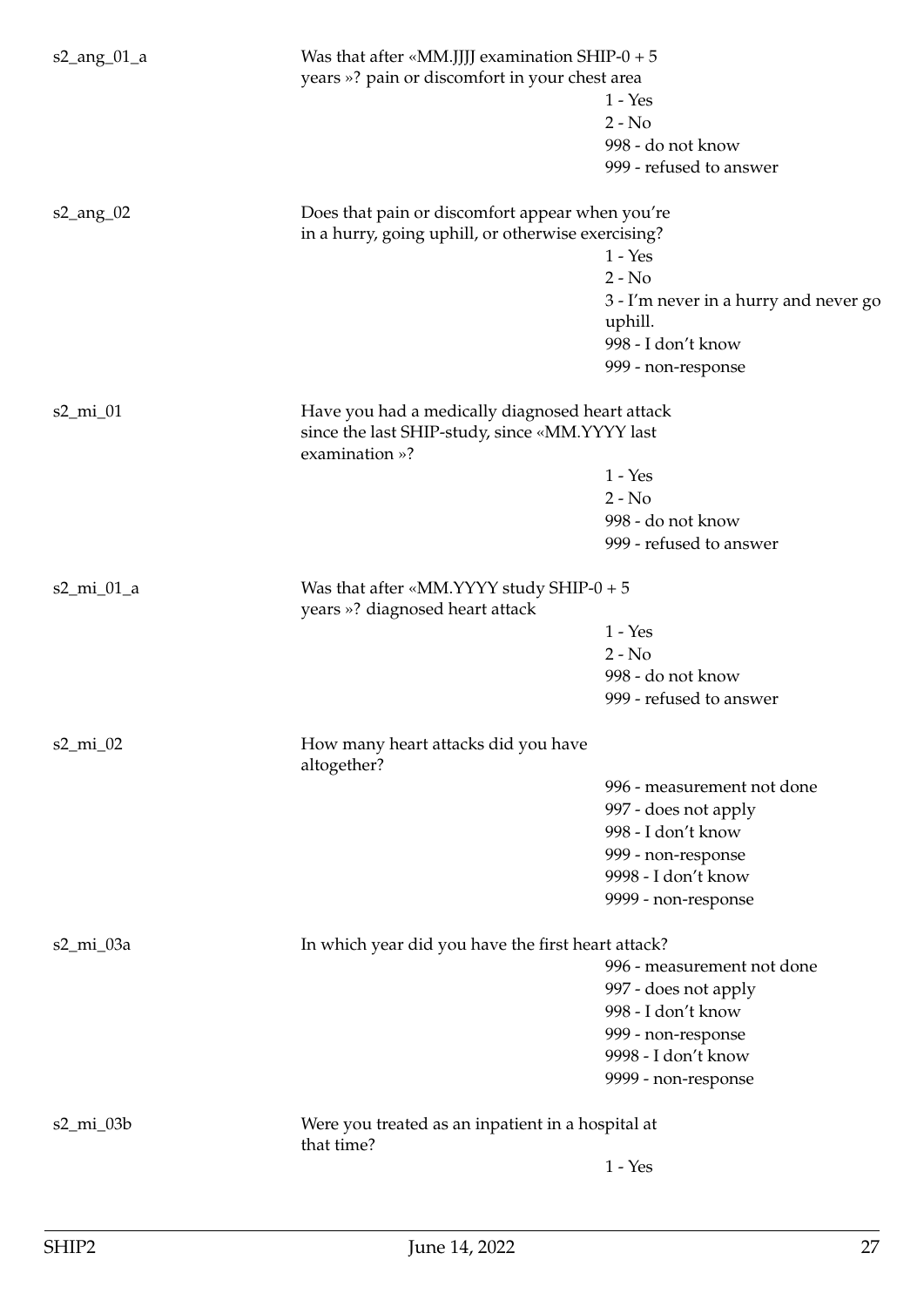|                          |                                                                                                | $2 - No$<br>998 - do not know<br>999 - refused to answer |
|--------------------------|------------------------------------------------------------------------------------------------|----------------------------------------------------------|
| $s2$ <sub>mi</sub> $03c$ | Where? treated in hospital                                                                     |                                                          |
|                          |                                                                                                | -2 - refused to answer<br>-1 - I don't know              |
| s2_mi_04                 | Have you ever undergone a heart catheter<br>examination or treatment?                          |                                                          |
|                          |                                                                                                | $1 - Yes$                                                |
|                          |                                                                                                | $2 - No$                                                 |
|                          |                                                                                                | 998 - do not know<br>999 - refused to answer             |
| $s2$ <sub>mi</sub> $04a$ | When? heart catheter examination or treatment?                                                 |                                                          |
|                          |                                                                                                | 996 - measurement not done                               |
|                          |                                                                                                | 997 - does not apply                                     |
|                          |                                                                                                | 998 - I don't know                                       |
|                          |                                                                                                | 999 - non-response                                       |
|                          |                                                                                                | 9998 - I don't know                                      |
|                          |                                                                                                | 9999 - non-response                                      |
| $s2$ _mi_04b             | Where? heart catheter examination or treatment                                                 |                                                          |
|                          |                                                                                                | -2 - refused to answer                                   |
|                          |                                                                                                | -1 - I don't know                                        |
| s2_mi_05                 | Have you ever been diagnosed with atrial<br>fibrillation?                                      |                                                          |
|                          |                                                                                                | $1 - Yes$                                                |
|                          |                                                                                                | $2 - No$                                                 |
|                          |                                                                                                | 998 - do not know                                        |
|                          |                                                                                                | 999 - refused to answer                                  |
| $s2$ _mi_06              | Have you undergone heart surgery since the last<br>SHIP-study, since «MM.YYYY last examination |                                                          |
|                          | $\mathcal{D}$                                                                                  |                                                          |
|                          |                                                                                                | $1 - Yes$                                                |
|                          |                                                                                                | $2 - No$                                                 |
|                          |                                                                                                | 998 - do not know                                        |
|                          |                                                                                                | 999 - refused to answer                                  |
| $s2\_mi_07$              | Was that after «MM.YYYY study SHIP- $0 + 5$<br>years »? heart surgery                          |                                                          |
|                          |                                                                                                | $1 - Yes$                                                |
|                          |                                                                                                | $2 - No$                                                 |
|                          |                                                                                                | 998 - do not know                                        |
|                          |                                                                                                | 999 - refused to answer                                  |
| s2_mi_07a                | When? heart surgery                                                                            |                                                          |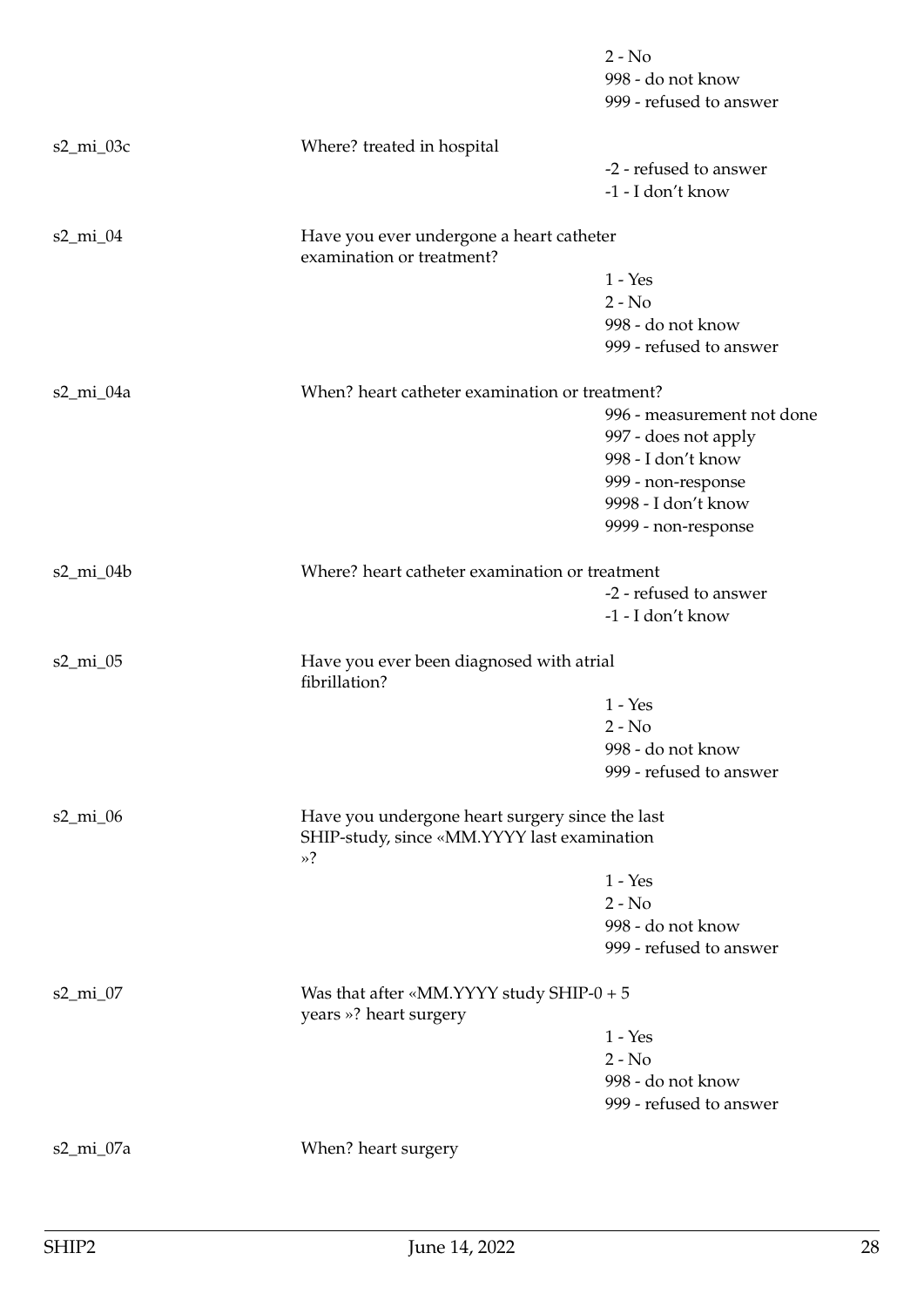|                        |                                                                                                                    | 996 - measurement not done<br>997 - does not apply<br>998 - I don't know<br>999 - non-response<br>9998 - I don't know |
|------------------------|--------------------------------------------------------------------------------------------------------------------|-----------------------------------------------------------------------------------------------------------------------|
|                        |                                                                                                                    | 9999 - non-response                                                                                                   |
| $s2$ _mi_07b           | Where? heart surgery                                                                                               |                                                                                                                       |
|                        |                                                                                                                    | -2 - refused to answer                                                                                                |
|                        |                                                                                                                    | -1 - I don't know                                                                                                     |
| $s2_{stro\_01}$        | Have you suffered a medically diagnosed stroke<br>since the last SHIP-study, since «MM.YYYY last<br>examination »? |                                                                                                                       |
|                        |                                                                                                                    | $1 - Yes$                                                                                                             |
|                        |                                                                                                                    | $2 - No$                                                                                                              |
|                        |                                                                                                                    | 998 - do not know                                                                                                     |
|                        |                                                                                                                    | 999 - refused to answer                                                                                               |
| $s2_{stro_0}$ $01_{a}$ | Was that after «MM.YYYY study SHIP- $0 + 5$<br>years »? diagnosed stroke                                           |                                                                                                                       |
|                        |                                                                                                                    | $1 - Yes$                                                                                                             |
|                        |                                                                                                                    | $2 - No$                                                                                                              |
|                        |                                                                                                                    | 998 - do not know                                                                                                     |
|                        |                                                                                                                    | 999 - refused to answer                                                                                               |
| $s2_{stro_0}$          | How many strokes did you suffer altogether?                                                                        |                                                                                                                       |
|                        |                                                                                                                    | 996 - measurement not done                                                                                            |
|                        |                                                                                                                    | 997 - does not apply                                                                                                  |
|                        |                                                                                                                    | 998 - I don't know                                                                                                    |
|                        |                                                                                                                    | 999 - non-response                                                                                                    |
|                        |                                                                                                                    | 9998 - I don't know                                                                                                   |
|                        |                                                                                                                    | 9999 - non-response                                                                                                   |
| s2_stro_03a            | In which year did you suffer your first stroke?                                                                    |                                                                                                                       |
|                        |                                                                                                                    | 996 - measurement not done                                                                                            |
|                        |                                                                                                                    | 997 - does not apply                                                                                                  |
|                        |                                                                                                                    | 998 - I don't know                                                                                                    |
|                        |                                                                                                                    | 999 - non-response                                                                                                    |
|                        |                                                                                                                    | 9998 - I don't know                                                                                                   |
|                        |                                                                                                                    | 9999 - non-response                                                                                                   |
| s2_stro_03b            | Were you treated as an inpatient in a hospital at<br>that time?                                                    |                                                                                                                       |
|                        |                                                                                                                    | $1 - Yes$                                                                                                             |
|                        |                                                                                                                    | $2 - No$                                                                                                              |
|                        |                                                                                                                    | 998 - do not know                                                                                                     |
|                        |                                                                                                                    | 999 - refused to answer                                                                                               |
| $s2\_stro_03c$         | Where? treated in hospital                                                                                         |                                                                                                                       |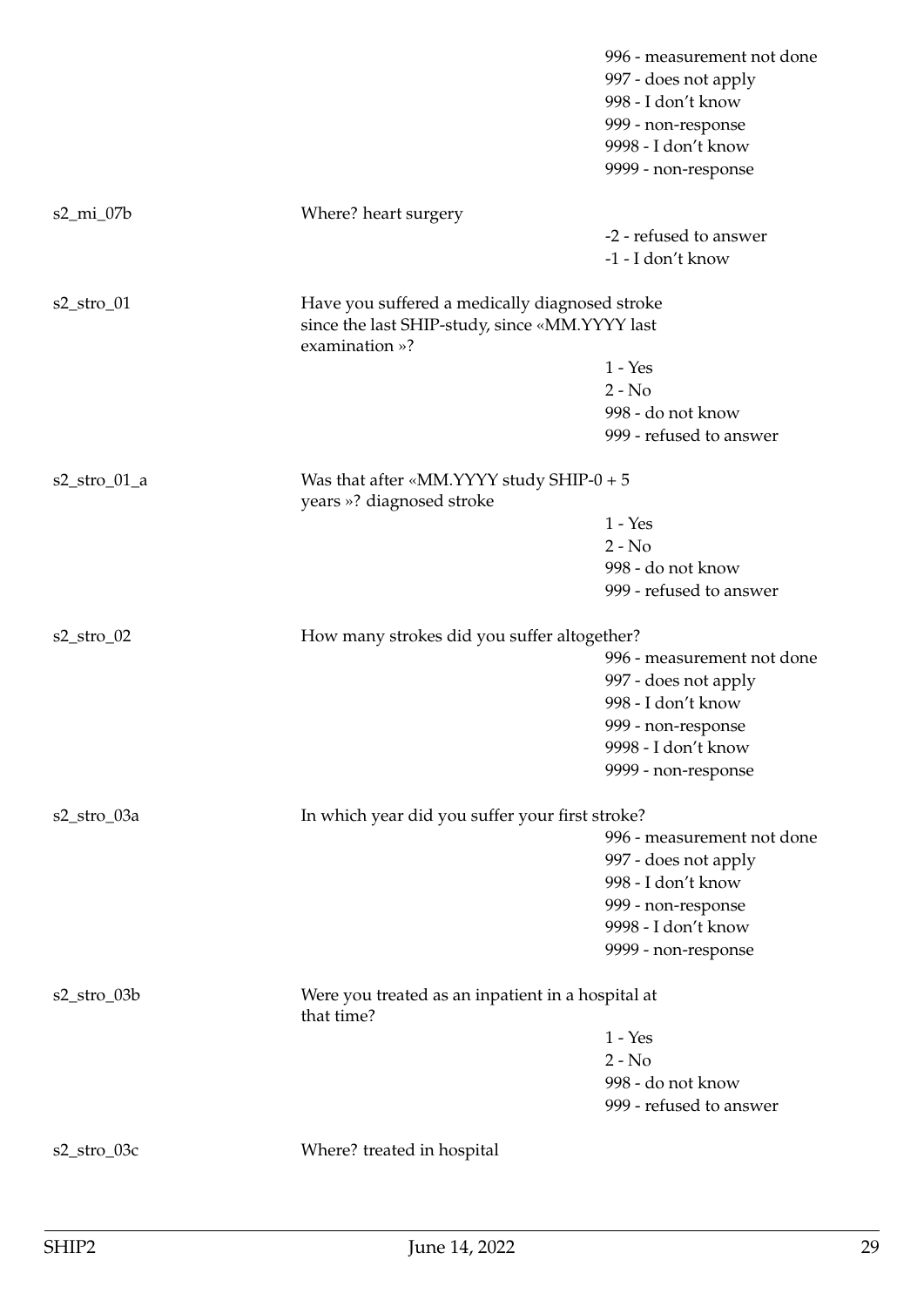|            |                                                                                 | -2 - refused to answer                 |
|------------|---------------------------------------------------------------------------------|----------------------------------------|
|            |                                                                                 | -1 - I don't know                      |
| s2_herz_01 | Have you ever had a medically determined heart<br>failure (insufficiency)?      |                                        |
|            |                                                                                 | $1 - Yes$                              |
|            |                                                                                 | $2 - No$                               |
|            |                                                                                 | 998 - do not know                      |
|            |                                                                                 | 999 - refused to answer                |
|            |                                                                                 |                                        |
| s2_herz_02 | Do you often have swollen legs in the evening?                                  |                                        |
|            |                                                                                 | $1 - Yes$                              |
|            |                                                                                 | $2 - No$                               |
|            |                                                                                 | 998 - do not know                      |
|            |                                                                                 | 999 - refused to answer                |
| s2_herz_03 | Do you regularly need to urinate at night?                                      |                                        |
|            |                                                                                 | $1 - Yes$                              |
|            |                                                                                 | $2 - No$                               |
|            |                                                                                 | 998 - do not know                      |
|            |                                                                                 |                                        |
|            |                                                                                 | 999 - refused to answer                |
| s2_herz_04 | How many times do you normally need to<br>urinate per night?                    |                                        |
|            |                                                                                 | 996 - measurement not done             |
|            |                                                                                 | 997 - does not apply                   |
|            |                                                                                 | 998 - I don't know                     |
|            |                                                                                 | 999 - non-response                     |
|            |                                                                                 | 9998 - I don't know                    |
|            |                                                                                 | 9999 - non-response                    |
| s2_herz_05 | Are you short of breath or do you feel weak<br>during physical strain (effort)? |                                        |
|            |                                                                                 | 1 - only short of breath               |
|            |                                                                                 | 2 - only weakness                      |
|            |                                                                                 | $3 - both$                             |
|            |                                                                                 | 4 - neither shortness of breath nor    |
|            |                                                                                 | weakness                               |
|            |                                                                                 | 998 - I don't know                     |
|            |                                                                                 | 999 - non-response                     |
|            |                                                                                 |                                        |
| s2_herz_06 | At which level of intensity do shortness of breath<br>and weakness appear?      |                                        |
|            |                                                                                 | 1 - little pressure (e.g. small moves) |
|            |                                                                                 | 2 - moderate stress (e.g. normal walk- |
|            |                                                                                 | ing, dressing, climbing stairs of less |
|            |                                                                                 | than 2 floors)                         |
|            |                                                                                 | 3 - high stress (fast walking, short   |
|            |                                                                                 | running, or working in the garden)     |
|            |                                                                                 | 998 - I don't know                     |
|            |                                                                                 | 999 - non-response                     |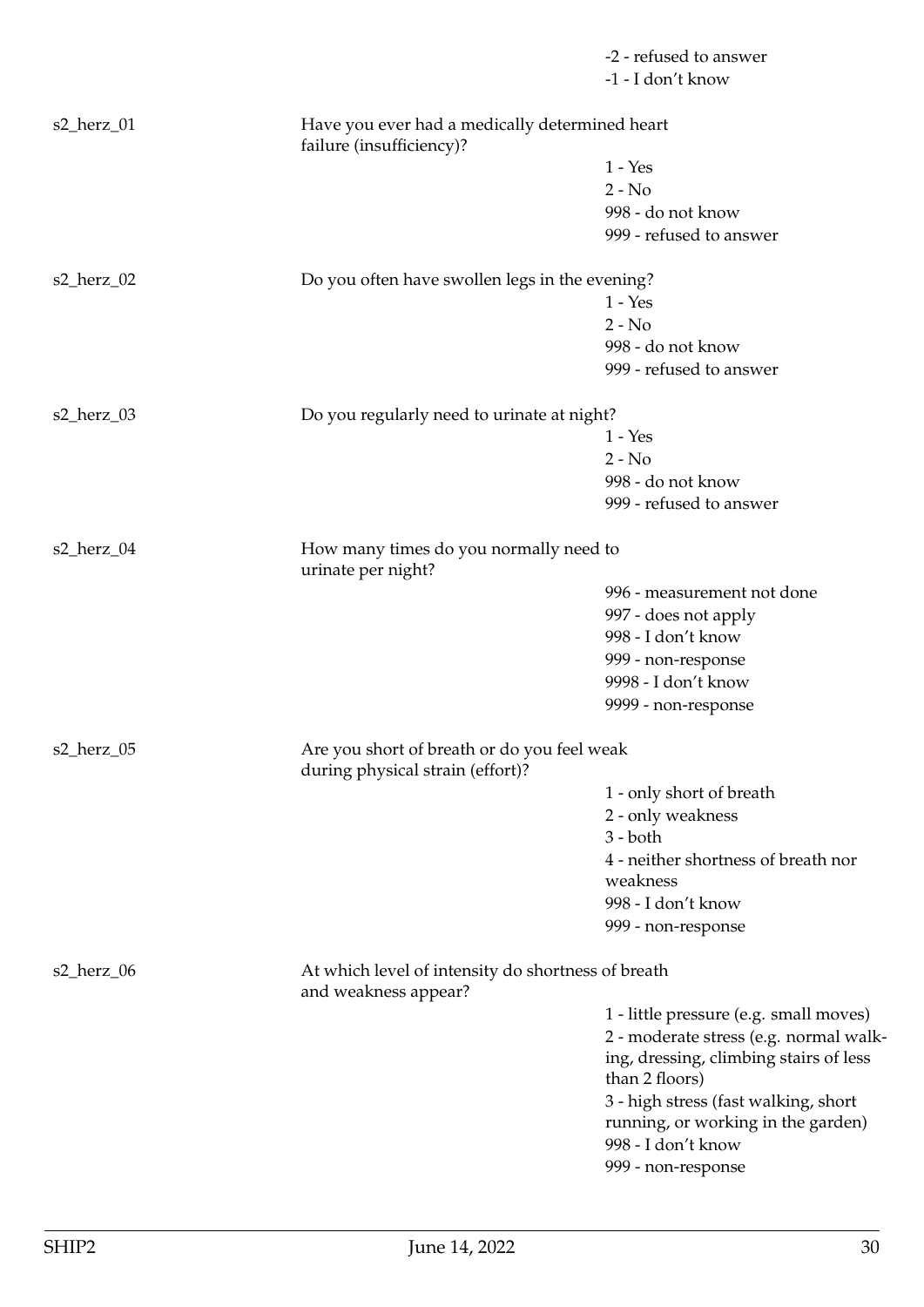<span id="page-30-1"></span><span id="page-30-0"></span>

| s2_herz_07      |                                                                    | Do you normally sleep with the upper part of<br>your body elevated? |  |
|-----------------|--------------------------------------------------------------------|---------------------------------------------------------------------|--|
|                 |                                                                    | $1 - Yes$                                                           |  |
|                 |                                                                    | $2 - No$                                                            |  |
|                 |                                                                    | 998 - do not know                                                   |  |
|                 |                                                                    | 999 - refused to answer                                             |  |
| s2_herz_08      | Roughly, how high is the upper part of your<br>body when sleeping? |                                                                     |  |
|                 |                                                                    | 996 - measurement not done                                          |  |
|                 |                                                                    | 997 - does not apply                                                |  |
|                 |                                                                    | 998 - I don't know                                                  |  |
|                 |                                                                    | 999 - non-response                                                  |  |
|                 |                                                                    | 9998 - I don't know                                                 |  |
|                 |                                                                    | 9999 - non-response                                                 |  |
| <b>S2_CLAUD</b> | intermittent claudication                                          |                                                                     |  |
| s2_claud_01     | Has intermittent claudication ever been                            |                                                                     |  |
|                 | determined medically?                                              |                                                                     |  |
|                 |                                                                    | $1 - Yes$                                                           |  |
|                 |                                                                    | $2 - No$                                                            |  |
|                 |                                                                    | 998 - do not know                                                   |  |
|                 |                                                                    | 999 - refused to answer                                             |  |
|                 |                                                                    |                                                                     |  |
| s2_claud_02     | Do you feel pain or get cramps during walking?                     |                                                                     |  |
|                 |                                                                    | $1 - Yes$                                                           |  |
|                 |                                                                    | $2 - No$                                                            |  |
|                 |                                                                    | 3 - subject cannot walk                                             |  |
|                 |                                                                    | 998 - I don't know                                                  |  |
|                 |                                                                    | 999 - non-response                                                  |  |
| s2_claud_03     | What do you do when you feel those pains<br>during walking?        |                                                                     |  |
|                 |                                                                    | 1 - I keep standing                                                 |  |
|                 |                                                                    | 2 - I walk more slowly                                              |  |
|                 |                                                                    | 3 - I keep on walking at the same pace                              |  |
|                 |                                                                    | 998 - I don't know                                                  |  |
|                 |                                                                    | 999 - non-response                                                  |  |
| s2_claud_04     | Roughly, how many metres can you normally                          |                                                                     |  |
|                 | walk without feeling pain?                                         |                                                                     |  |
|                 |                                                                    | 996 - measurement not done                                          |  |
|                 |                                                                    | 997 - does not apply                                                |  |
|                 |                                                                    | 998 - I don't know                                                  |  |
|                 |                                                                    | 999 - non-response                                                  |  |
|                 |                                                                    | 9998 - I don't know                                                 |  |
|                 |                                                                    | 9999 - non-response                                                 |  |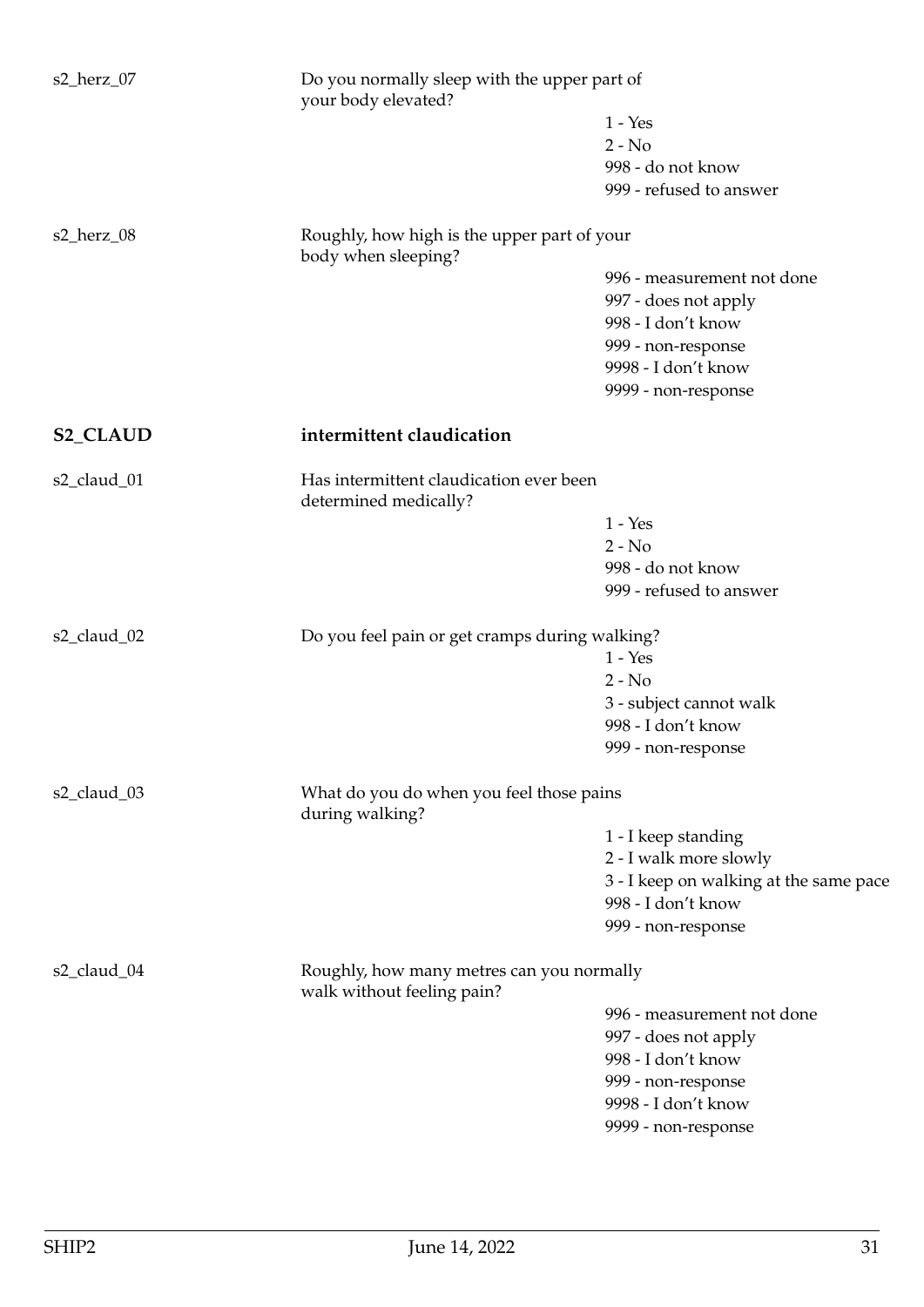| S2_LEGS                                          | restless legs syndrome                                                                              |                                                                                                                                                       |  |
|--------------------------------------------------|-----------------------------------------------------------------------------------------------------|-------------------------------------------------------------------------------------------------------------------------------------------------------|--|
| $s2_{legs_0}$                                    | examination », have you had abnormal<br>urge to move?                                               | Since the last SHIP-study, since «MM.YYYY last<br>sensations like tingling, formication (= pins and<br>needles), or pain in the legs combined with an |  |
|                                                  |                                                                                                     | $1 - Yes$                                                                                                                                             |  |
|                                                  |                                                                                                     | $2 - No$                                                                                                                                              |  |
|                                                  |                                                                                                     | 998 - do not know<br>999 - refused to answer                                                                                                          |  |
| $s2_{legs_01_a}$                                 | Was that after «MM.YYYY examination SHIP-0 +                                                        |                                                                                                                                                       |  |
|                                                  | 5 years »? abnormal sensations like tingling,<br>formication $(=$ pins and needles), or pain in the |                                                                                                                                                       |  |
|                                                  | legs combined with an urge to move                                                                  |                                                                                                                                                       |  |
|                                                  |                                                                                                     | $1 - Yes$<br>$2 - No$                                                                                                                                 |  |
|                                                  |                                                                                                     | 998 - do not know                                                                                                                                     |  |
|                                                  |                                                                                                     | 999 - refused to answer                                                                                                                               |  |
| $s2_{legs_02}$                                   | Do these symptoms only appear at rest or when<br>falling asleep?                                    |                                                                                                                                                       |  |
|                                                  |                                                                                                     | $1 - Yes$                                                                                                                                             |  |
|                                                  |                                                                                                     | $2 - No$                                                                                                                                              |  |
|                                                  |                                                                                                     | 998 - do not know                                                                                                                                     |  |
|                                                  |                                                                                                     | 999 - refused to answer                                                                                                                               |  |
| s2_legs_03                                       | Do these symptoms get worse in the evening or<br>at night in comparison with the morning?           |                                                                                                                                                       |  |
|                                                  |                                                                                                     | $1 - Yes$                                                                                                                                             |  |
|                                                  |                                                                                                     | $2 - No$                                                                                                                                              |  |
|                                                  |                                                                                                     | 998 - do not know                                                                                                                                     |  |
|                                                  |                                                                                                     | 999 - refused to answer                                                                                                                               |  |
| $s2$ <sup>l</sup> egs <sup><math>04</math></sup> | How often do these symptoms appear?                                                                 |                                                                                                                                                       |  |
|                                                  |                                                                                                     | 1 - everyday                                                                                                                                          |  |
|                                                  |                                                                                                     | $2 - 3 - 6$ times/week<br>$3 - 1 - 2$ times/week                                                                                                      |  |
|                                                  |                                                                                                     | $4 - 1 - 3$ times/months                                                                                                                              |  |
|                                                  |                                                                                                     | 5 - less than once per month, but few                                                                                                                 |  |
|                                                  |                                                                                                     | times a year                                                                                                                                          |  |
|                                                  |                                                                                                     | 6 - less than once a year                                                                                                                             |  |
|                                                  |                                                                                                     | 998 - don't know                                                                                                                                      |  |
|                                                  |                                                                                                     | 999 - refused to answer                                                                                                                               |  |
| $s2_{\text{legs}\_05}$                           | Are these symptoms so severe that you would<br>take medication to relieve them?                     |                                                                                                                                                       |  |
|                                                  |                                                                                                     | $1 - Yes$                                                                                                                                             |  |
|                                                  |                                                                                                     | $2 - No$                                                                                                                                              |  |
|                                                  |                                                                                                     | 998 - do not know                                                                                                                                     |  |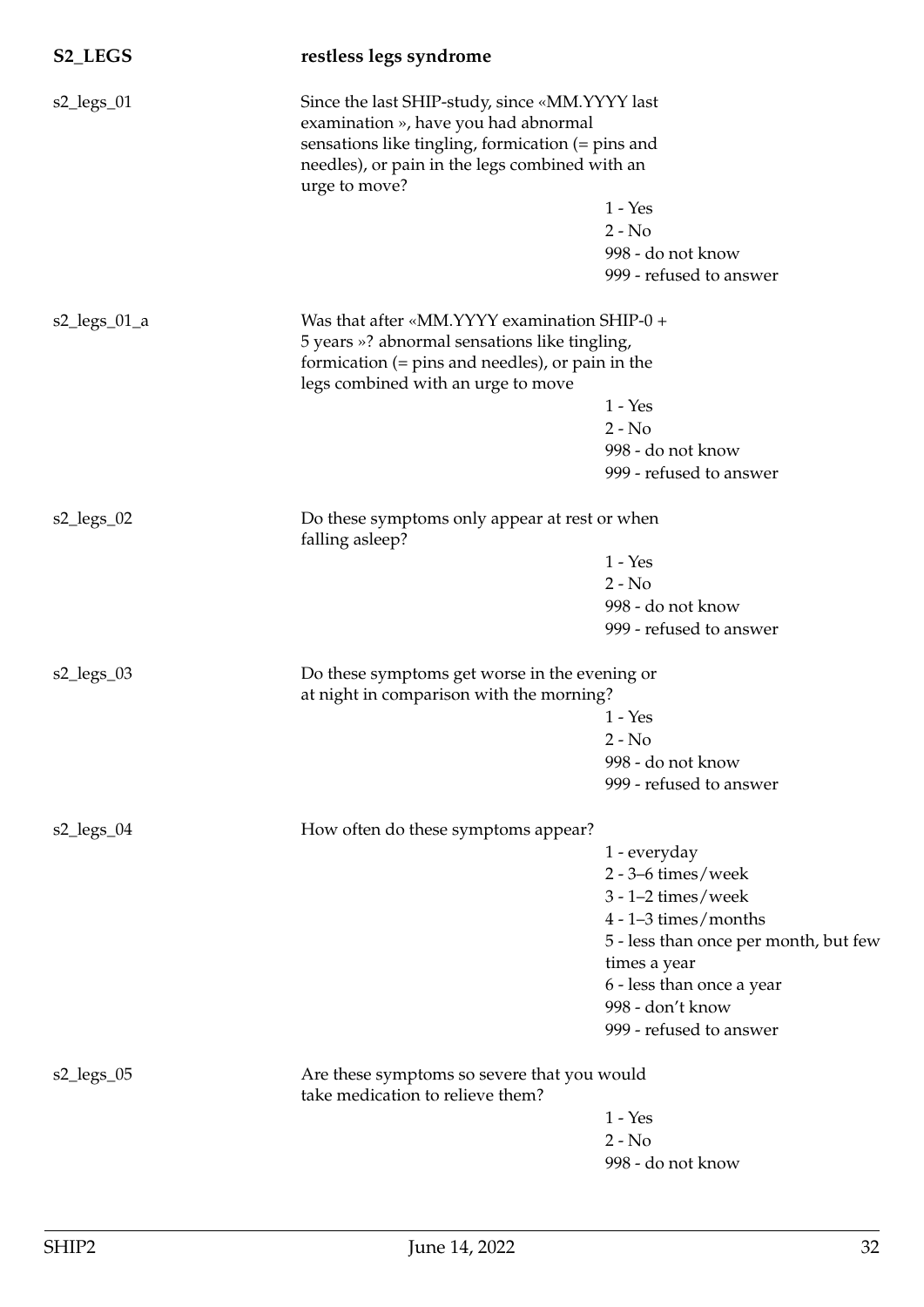<span id="page-32-0"></span>

| $s2_{\text{legs}\_06}$ | Have you ever had a deep vein thrombosis of the<br>legs?                                                                |                                                       |
|------------------------|-------------------------------------------------------------------------------------------------------------------------|-------------------------------------------------------|
|                        |                                                                                                                         | $1 - Yes$                                             |
|                        |                                                                                                                         | $2 - No$                                              |
|                        |                                                                                                                         | 998 - do not know                                     |
|                        |                                                                                                                         | 999 - refused to answer                               |
| S <sub>2</sub> _DIAB   | diabetes                                                                                                                |                                                       |
| $s2$ _diab_01          | Has diabetes been determined or confirmed<br>medically since the last SHIP-study, since<br>«MM.YYYY last examination »? |                                                       |
|                        |                                                                                                                         | $1 - Yes$                                             |
|                        |                                                                                                                         | $2 - No$                                              |
|                        |                                                                                                                         | 998 - do not know                                     |
|                        |                                                                                                                         | 999 - refused to answer                               |
| $s2$ _diab_01_a        | Was that after «MM.YYYY study SHIP- $0 + 5$<br>years »? diabetes                                                        |                                                       |
|                        |                                                                                                                         | $1 - Yes$                                             |
|                        |                                                                                                                         | $2 - No$                                              |
|                        |                                                                                                                         | 998 - do not know                                     |
|                        |                                                                                                                         | 999 - refused to answer                               |
| s2_diab_02             | Which medical treatment do you get?                                                                                     |                                                       |
|                        |                                                                                                                         | 1 - only dietetic                                     |
|                        |                                                                                                                         | 2 - only with tablets                                 |
|                        |                                                                                                                         |                                                       |
|                        |                                                                                                                         | 3 - only with insulin<br>4 - with insulin and tablets |
|                        |                                                                                                                         |                                                       |
|                        |                                                                                                                         | 5 - no treatment                                      |
|                        |                                                                                                                         | 998 - don't know                                      |
|                        |                                                                                                                         | 999 - refused to answer                               |
| $s2$ _diab_03          | How often do you normally see a doctor due to<br>your diabetes? (hospital stays excluded)                               |                                                       |
|                        |                                                                                                                         | 1 - monthly                                           |
|                        |                                                                                                                         | 2 - quarterly                                         |
|                        |                                                                                                                         | 3 - semiannual                                        |
|                        |                                                                                                                         | 4 - every year                                        |
|                        |                                                                                                                         | 998 - don't know                                      |
|                        |                                                                                                                         | 999 - refused to answer                               |
| $s2$ _diab_04          | Do you control your blood sugar yourself at<br>home?                                                                    |                                                       |
|                        |                                                                                                                         | $1 - Yes$                                             |
|                        |                                                                                                                         | $2 - No$                                              |
|                        |                                                                                                                         | 998 - do not know                                     |
|                        |                                                                                                                         | 999 - refused to answer                               |
|                        |                                                                                                                         |                                                       |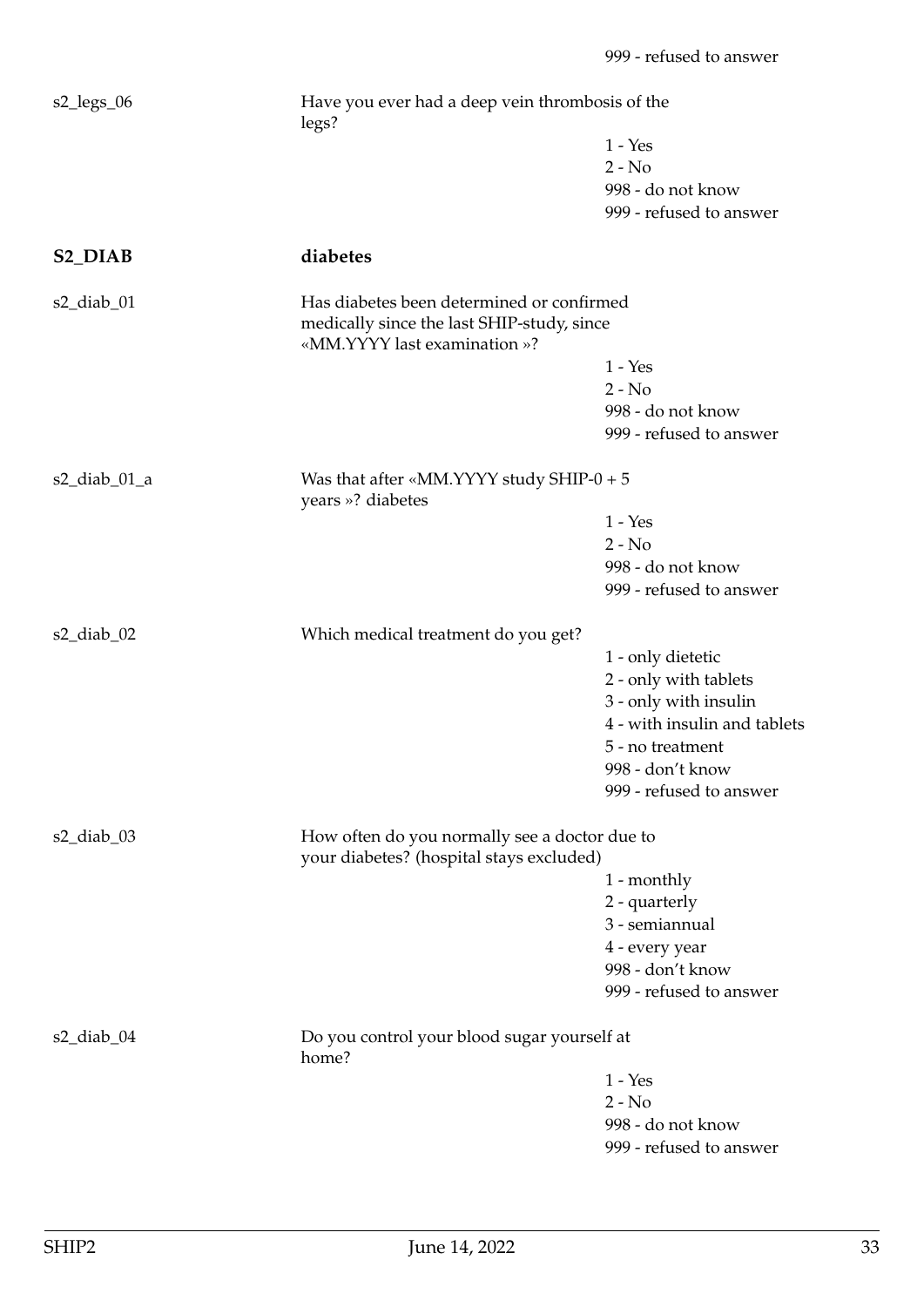| s2_diab_05    | Do you measure your urine sugar?                                                     |                            |  |
|---------------|--------------------------------------------------------------------------------------|----------------------------|--|
|               |                                                                                      | $1 - Yes$                  |  |
|               |                                                                                      | $2 - No$                   |  |
|               |                                                                                      | 998 - do not know          |  |
|               |                                                                                      | 999 - refused to answer    |  |
|               |                                                                                      |                            |  |
| $s2$ _diab_06 | Do you know whether you have diabetes-related<br>eye damage (diabetic retinopathy)?  |                            |  |
|               |                                                                                      | $1 - Yes$                  |  |
|               |                                                                                      | $2 - No$                   |  |
|               |                                                                                      | 998 - do not know          |  |
|               |                                                                                      | 999 - refused to answer    |  |
| s2_diab_06a   | Since when? Please state the year.                                                   |                            |  |
|               | diabetes-related eye damage                                                          |                            |  |
|               |                                                                                      | 996 - measurement not done |  |
|               |                                                                                      | 997 - does not apply       |  |
|               |                                                                                      | 998 - I don't know         |  |
|               |                                                                                      | 999 - non-response         |  |
|               |                                                                                      | 9998 - I don't know        |  |
|               |                                                                                      | 9999 - non-response        |  |
| $s2$ _diab_07 | Do you know whether you have diabetes-related                                        |                            |  |
|               | kidney damage (diabetic nephropathy)?                                                |                            |  |
|               |                                                                                      | $1 - Yes$                  |  |
|               |                                                                                      | $2 - No$                   |  |
|               |                                                                                      | 998 - do not know          |  |
|               |                                                                                      | 999 - refused to answer    |  |
| s2_diab_07a   | Since when? Please state the year.                                                   |                            |  |
|               | diabetes-related kidney damage                                                       |                            |  |
|               |                                                                                      | 996 - measurement not done |  |
|               |                                                                                      | 997 - does not apply       |  |
|               |                                                                                      | 998 - I don't know         |  |
|               |                                                                                      | 999 - non-response         |  |
|               |                                                                                      | 9998 - I don't know        |  |
|               |                                                                                      | 9999 - non-response        |  |
|               |                                                                                      |                            |  |
| $s2$ _diab_08 | Do you know whether you have diabetes-related<br>complications in your legs or feet? |                            |  |
|               |                                                                                      | $1 - Yes$                  |  |
|               |                                                                                      | $2 - No$                   |  |
|               |                                                                                      | 998 - do not know          |  |
|               |                                                                                      | 999 - refused to answer    |  |
|               |                                                                                      |                            |  |
| s2_diab_08a   | Since when? Please state the year.                                                   |                            |  |
|               | diabetes-related complications in legs or feet                                       |                            |  |
|               |                                                                                      | 996 - measurement not done |  |
|               |                                                                                      | 997 - does not apply       |  |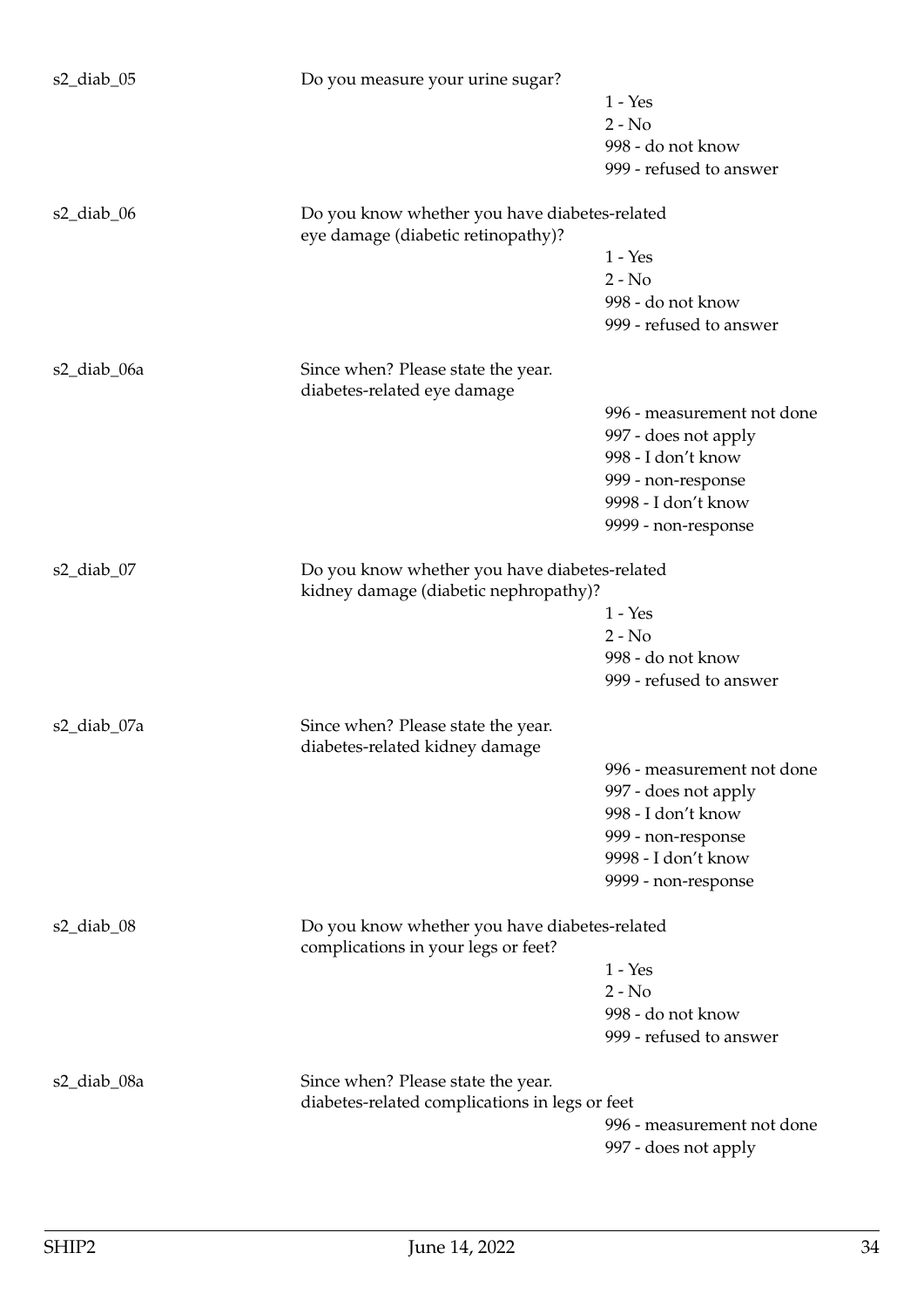<span id="page-34-0"></span>

|                    |                                                                   | 998 - I don't know      |  |
|--------------------|-------------------------------------------------------------------|-------------------------|--|
|                    |                                                                   | 999 - non-response      |  |
|                    |                                                                   | 9998 - I don't know     |  |
|                    |                                                                   | 9999 - non-response     |  |
| S <sub>2_BGL</sub> | organs of the upper abdomen                                       |                         |  |
| $s2$ _bgl_01       | Have you had cramping pain or colic in the right                  |                         |  |
|                    | upper abdomen within the last six months?                         |                         |  |
|                    |                                                                   | $1 - Yes$               |  |
|                    |                                                                   | $2 - No$                |  |
|                    |                                                                   | 998 - do not know       |  |
|                    |                                                                   | 999 - refused to answer |  |
| s2_bgl_01a         | Did those pains occur over a period of three<br>months?           |                         |  |
|                    |                                                                   | $1 - Yes$               |  |
|                    |                                                                   | $2 - No$                |  |
|                    |                                                                   | 998 - do not know       |  |
|                    |                                                                   | 999 - refused to answer |  |
| $s2$ _bgl_02       | Were gall bladder stones detected in this context?                |                         |  |
|                    |                                                                   | $1 - Yes$               |  |
|                    |                                                                   | $2 - No$                |  |
|                    |                                                                   | 998 - do not know       |  |
|                    |                                                                   | 999 - refused to answer |  |
| $s2$ _bgl_03       | Have you experienced pain in the upper                            |                         |  |
|                    | abdomen radiating round to the back, like a belt?                 |                         |  |
|                    |                                                                   | $1 - Yes$               |  |
|                    |                                                                   | $2 - No$                |  |
|                    |                                                                   | 998 - do not know       |  |
|                    |                                                                   | 999 - refused to answer |  |
| $s2$ _bgl_04       | Was pancreatitis determined medically in this<br>context?         |                         |  |
|                    |                                                                   | $1 - Yes$               |  |
|                    |                                                                   | $2 - No$                |  |
|                    |                                                                   | 998 - do not know       |  |
|                    |                                                                   | 999 - refused to answer |  |
|                    |                                                                   |                         |  |
| $s2$ _bgl_05       | Did you suffer more than once from pancreatitis?                  |                         |  |
|                    |                                                                   | $1 - Yes$               |  |
|                    |                                                                   | $2 - No$                |  |
|                    |                                                                   | 998 - do not know       |  |
|                    |                                                                   | 999 - refused to answer |  |
| $s2$ _bgl_06       | Was chronic pancreatitis determined medically in<br>this context? |                         |  |
|                    |                                                                   | $1 - Yes$               |  |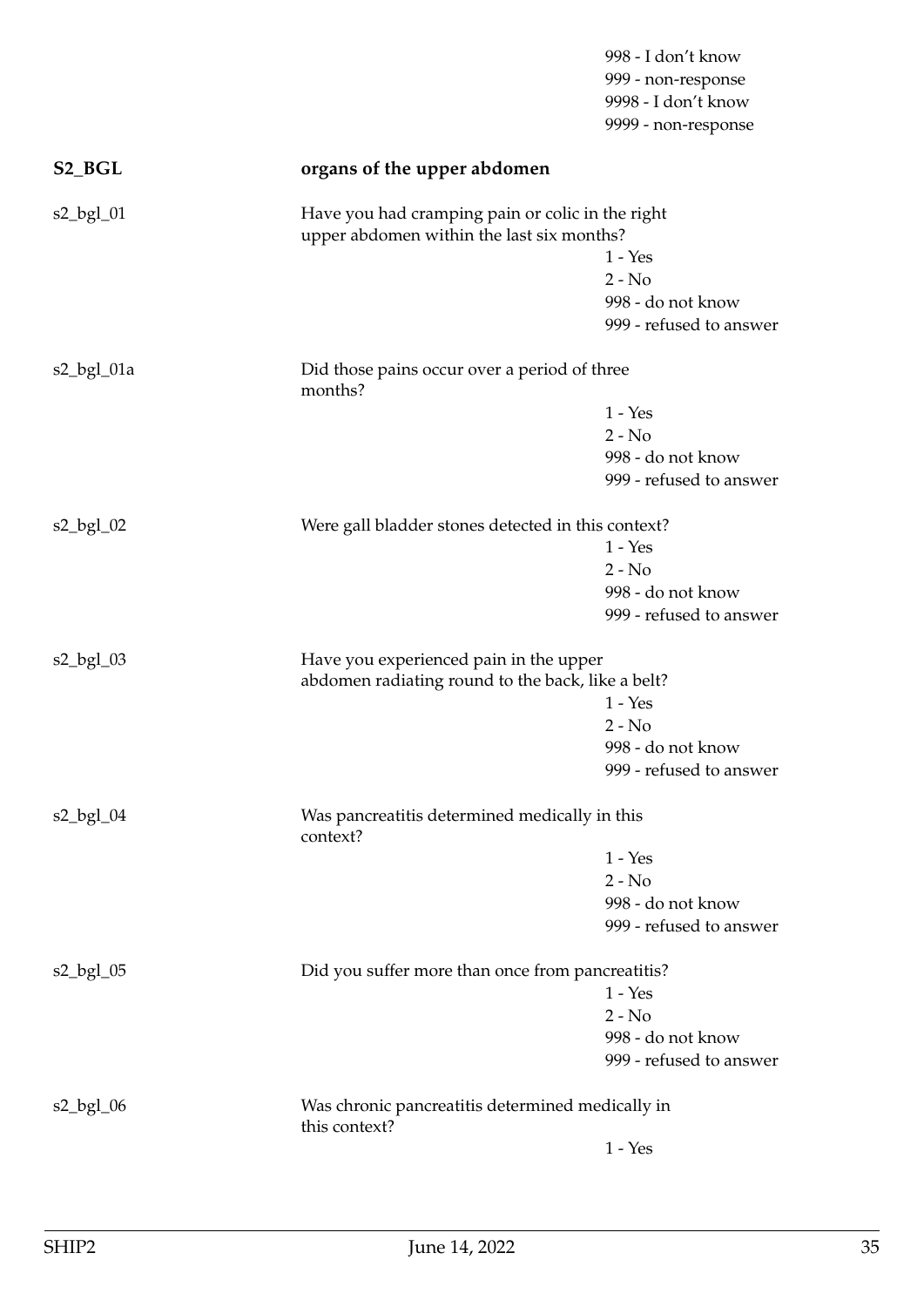<span id="page-35-0"></span>

|                  |                                                                                             | $2 - No$                |  |
|------------------|---------------------------------------------------------------------------------------------|-------------------------|--|
|                  |                                                                                             | 998 - do not know       |  |
|                  |                                                                                             | 999 - refused to answer |  |
| $s2$ _bgl_07     | Do you have a family history of acute or chronic<br>pancreatitis?                           |                         |  |
|                  |                                                                                             | $1 - Yes$               |  |
|                  |                                                                                             | $2 - No$                |  |
|                  |                                                                                             | 998 - do not know       |  |
|                  |                                                                                             | 999 - refused to answer |  |
| <b>S2_REFLUX</b> | dyspepsia/reflux                                                                            |                         |  |
| s2_reflux_01     | Within the last six months, have you had                                                    |                         |  |
|                  | abdominal fullness/indisposition after a meal<br>over a period of three months?             |                         |  |
|                  |                                                                                             | $1 - Yes$               |  |
|                  |                                                                                             | $2 - No$                |  |
|                  |                                                                                             | 998 - do not know       |  |
|                  |                                                                                             | 999 - refused to answer |  |
| s2_reflux_02     | Did you suffer from upper abdominal<br>pain/feeling of pressure in this context?            |                         |  |
|                  |                                                                                             | $1 - Yes$               |  |
|                  |                                                                                             | $2 - No$                |  |
|                  |                                                                                             | 998 - do not know       |  |
|                  |                                                                                             | 999 - refused to answer |  |
| s2_reflux_03     | Do you have heartburn more than two days a<br>week?                                         |                         |  |
|                  |                                                                                             | $1 - Yes$               |  |
|                  |                                                                                             | 2 - No                  |  |
|                  |                                                                                             | 998 - do not know       |  |
|                  |                                                                                             | 999 - refused to answer |  |
| s2_reflux_04     | Have you suffered from gastritis within the last<br>six months?                             |                         |  |
|                  |                                                                                             | $1 - Yes$               |  |
|                  |                                                                                             | $2 - No$                |  |
|                  |                                                                                             | 998 - do not know       |  |
|                  |                                                                                             | 999 - refused to answer |  |
| s2_reflux_05     | Have you ever had a stomach (gastric) ulcer?                                                |                         |  |
|                  |                                                                                             | $1 - Yes$               |  |
|                  |                                                                                             | $2 - No$                |  |
|                  |                                                                                             | 998 - do not know       |  |
|                  |                                                                                             | 999 - refused to answer |  |
| s2_reflux_06     | Do you suffer from flatulence (gas) or diarrhoea<br>when consuming milk and dairy products? |                         |  |
|                  |                                                                                             | $1 - Yes$               |  |
|                  |                                                                                             |                         |  |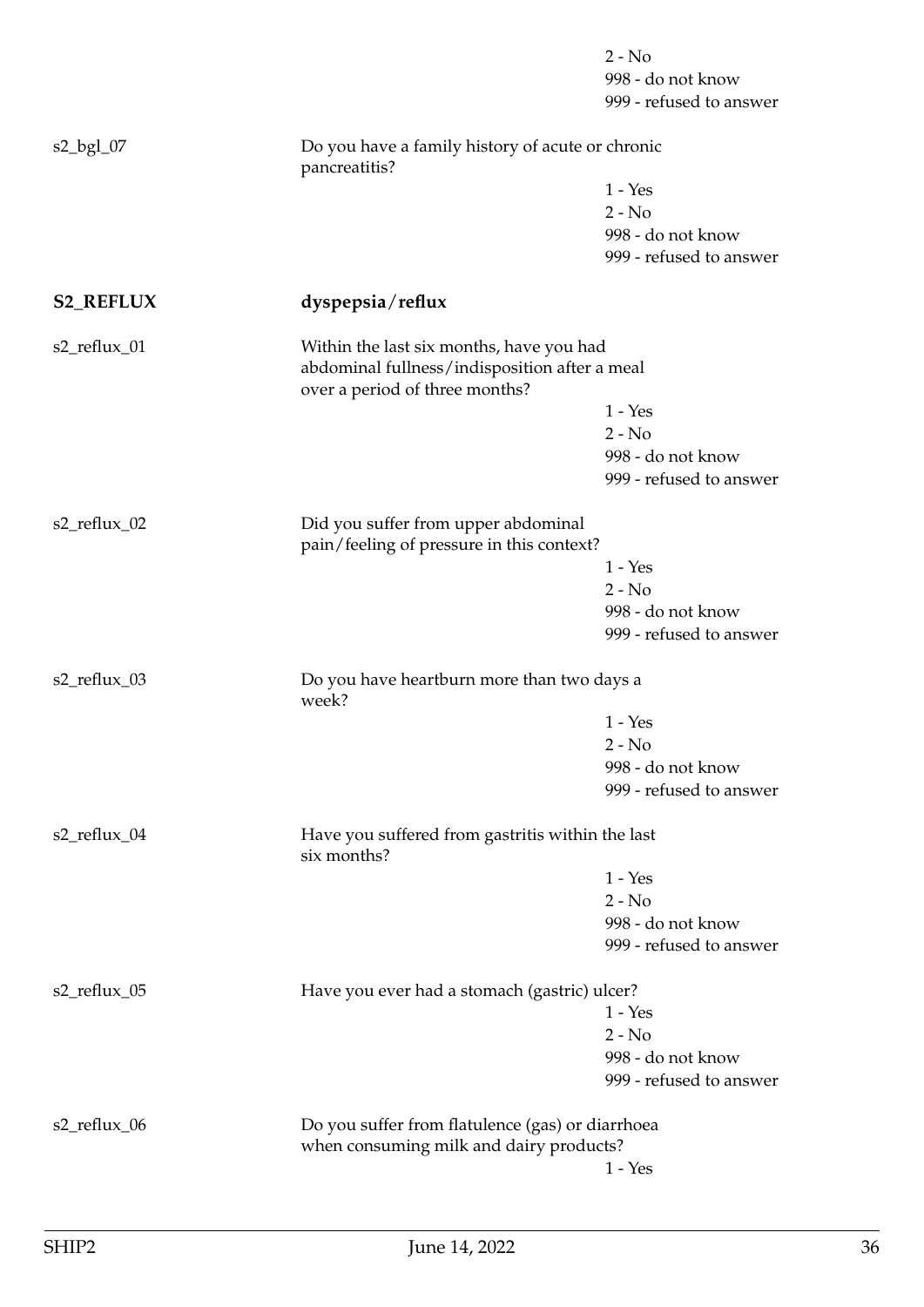|                 |                                                                                                         | $2 - No$<br>3 - I don't take any dairy products.<br>998 - I don't know<br>999 - non-response |
|-----------------|---------------------------------------------------------------------------------------------------------|----------------------------------------------------------------------------------------------|
| <b>S2_NASE</b>  | state of (germ) carriers                                                                                |                                                                                              |
| s2_nase_01a     | Have you had abscesses or boils within the last 5<br>years that required treatment with antibiotics?    | $1 - Yes$<br>$2 - No$<br>998 - do not know<br>999 - refused to answer                        |
| s2_nase_01b     | That required a surgery? abscesses or furuncles                                                         | $1 - Yes$<br>$2 - No$<br>998 - do not know<br>999 - refused to answer                        |
| s2_nase_02      | Do you suffer from psoriasis?                                                                           | $1 - Yes$<br>$2 - No$<br>998 - do not know<br>999 - refused to answer                        |
| s2_nase_03      | Do you have a wound at present that has not<br>healed for more than three months?                       | $1 - Yes$<br>$2 - No$<br>998 - do not know<br>999 - refused to answer                        |
| <b>S2_LUNGE</b> | lung diseases                                                                                           |                                                                                              |
| s2_lunge_01     | Do you suffer from a medically determined<br>chronic lung disease?                                      | $1 - Yes$<br>$2 - No$<br>998 - do not know<br>999 - refused to answer                        |
| s2_lunge_01_a   | Was that after «MM.YYYY study SHIP- $0 + 5$<br>years or MM.YYYY study SHIP-1 »? chronic lung<br>disease | $1 - Yes$<br>$2 - No$<br>998 - do not know<br>999 - refused to answer                        |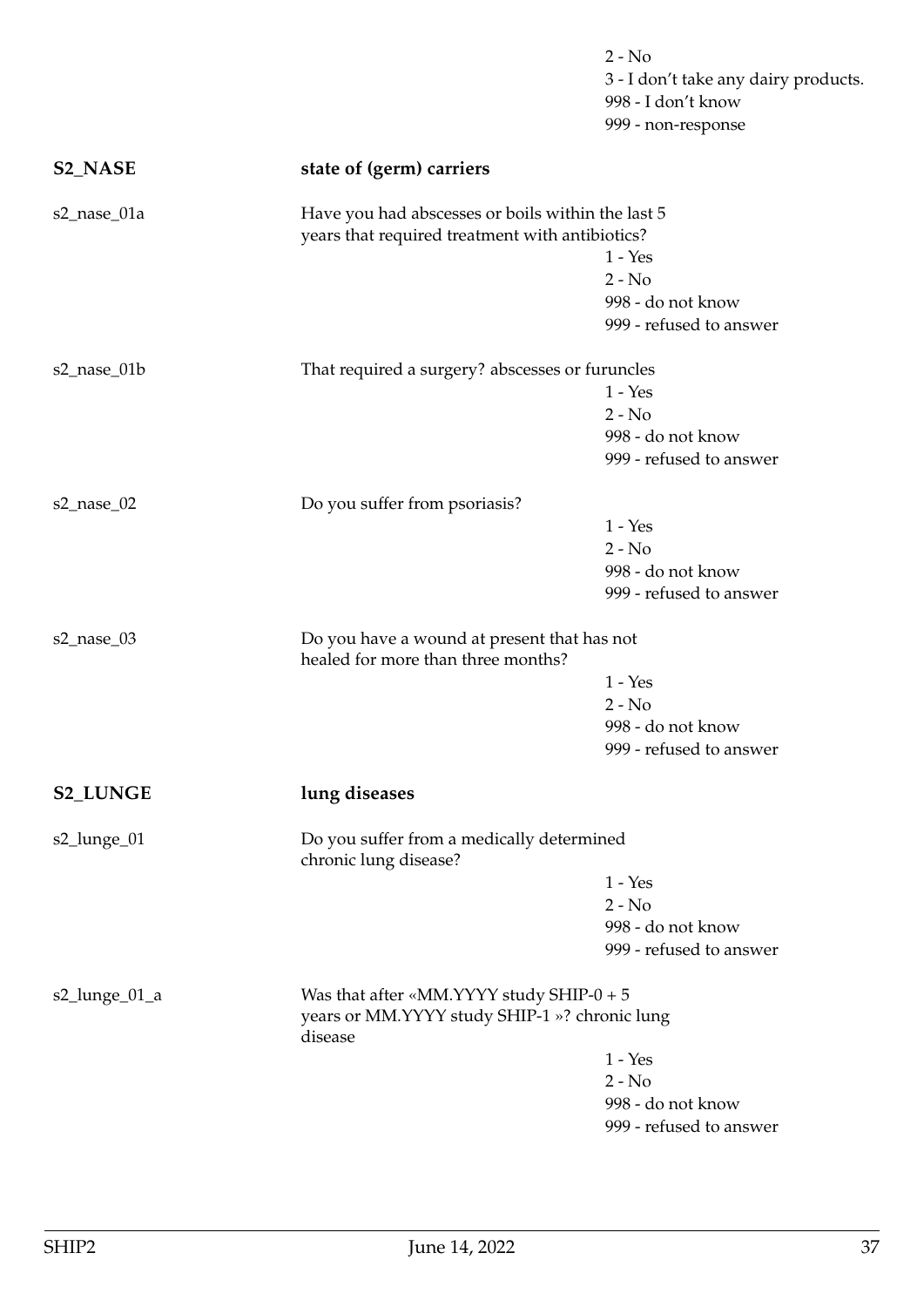| <b>S2_ALLERG</b> | allergies/asthma                                                                      |                                                                             |  |
|------------------|---------------------------------------------------------------------------------------|-----------------------------------------------------------------------------|--|
| s2_allerg_01     | last SHIP-study, since «MM.YYYY last<br>examination »?                                | Has an allergy been medically detected since the                            |  |
|                  |                                                                                       | $1 - Yes$                                                                   |  |
|                  |                                                                                       | $2 - No$                                                                    |  |
|                  |                                                                                       | 998 - do not know                                                           |  |
|                  |                                                                                       | 999 - refused to answer                                                     |  |
| s2_allerg_01_a   | Was that after «MM.YYYY examination SHIP-0 +<br>5 years »? allergy medically detected |                                                                             |  |
|                  |                                                                                       | $1 - Yes$                                                                   |  |
|                  |                                                                                       | $2 - No$                                                                    |  |
|                  |                                                                                       | 998 - do not know                                                           |  |
|                  |                                                                                       | 999 - refused to answer                                                     |  |
| s2_allerg_02     | Did you already undergo hyposensitization?                                            |                                                                             |  |
|                  |                                                                                       | $1 - Yes$                                                                   |  |
|                  |                                                                                       | $2 - No$                                                                    |  |
|                  |                                                                                       | 3 - The therapy is ongoing                                                  |  |
|                  |                                                                                       | 998 - don't know                                                            |  |
|                  |                                                                                       | 999 - refused to answer                                                     |  |
| s2_allerg_03     | To what degree of success?                                                            |                                                                             |  |
|                  |                                                                                       | 1 - with great success (symptoms con-<br>siderably improved or disappeared) |  |
|                  |                                                                                       | 2 - without success (symptoms the<br>same as before the treatment or        |  |
|                  |                                                                                       | worse)                                                                      |  |
|                  |                                                                                       | 3 - with strong side effects                                                |  |
|                  |                                                                                       | 4 - with the cessation of the treatment                                     |  |
|                  |                                                                                       | 998 - don't know                                                            |  |
|                  |                                                                                       | 999 - refused to answer                                                     |  |
| s2_allerg_04     | Have you have an asthmatic attack within the<br>last 12 months?                       |                                                                             |  |
|                  |                                                                                       | $1 - Yes$                                                                   |  |
|                  |                                                                                       | $2 - No$                                                                    |  |
|                  |                                                                                       | 998 - do not know                                                           |  |
|                  |                                                                                       | 999 - refused to answer                                                     |  |
| <b>S2_KREBS</b>  | cancer                                                                                |                                                                             |  |
| s2_krebs_01      | Have you ever had cancer?                                                             |                                                                             |  |
|                  |                                                                                       | $1 - Yes$                                                                   |  |
|                  |                                                                                       | $2 - No$                                                                    |  |
|                  |                                                                                       | 998 - do not know                                                           |  |
|                  |                                                                                       | 999 - refused to answer                                                     |  |
| s2_krebs_02a     | lung cancer                                                                           |                                                                             |  |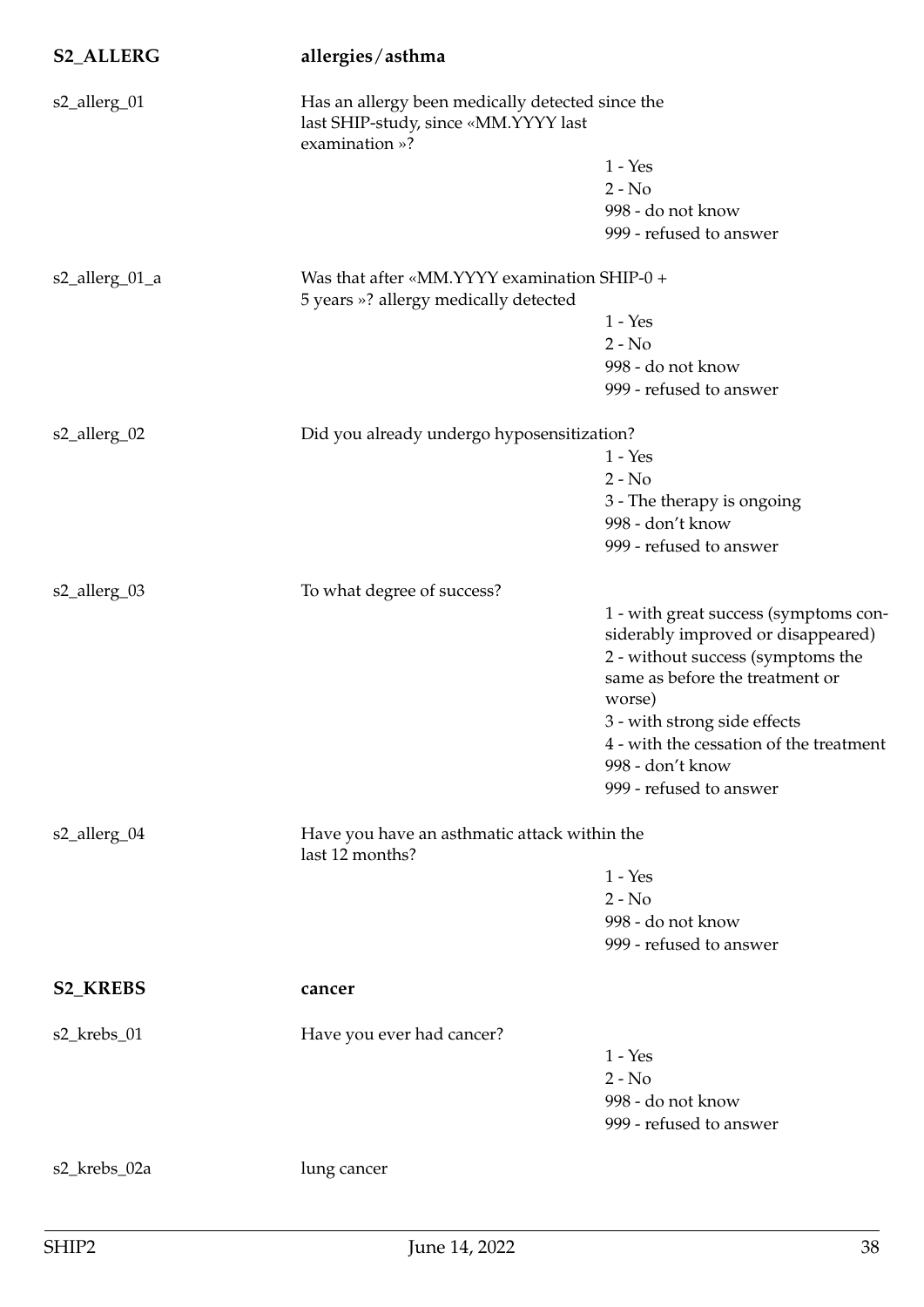|              |                                                                             | $1 - Yes$<br>$0 - No$      |
|--------------|-----------------------------------------------------------------------------|----------------------------|
| s2_krebs_02b | In which year was cancer diagnosed for the first<br>time? (lung cancer)     |                            |
|              |                                                                             | 996 - measurement not done |
|              |                                                                             | 997 - does not apply       |
|              |                                                                             | 998 - I don't know         |
|              |                                                                             | 999 - non-response         |
|              |                                                                             | 9998 - I don't know        |
|              |                                                                             | 9999 - non-response        |
| s2_krebs_02c | breast cancer                                                               |                            |
|              |                                                                             | $1 - Yes$                  |
|              |                                                                             | $0 - No$                   |
| s2_krebs_02d | In which year was cancer diagnosed for the first<br>time? (breast cancer)   |                            |
|              |                                                                             | 996 - measurement not done |
|              |                                                                             | 997 - does not apply       |
|              |                                                                             | 998 - I don't know         |
|              |                                                                             | 999 - non-response         |
|              |                                                                             | 9998 - I don't know        |
|              |                                                                             | 9999 - non-response        |
| s2_krebs_02e | colon cancer                                                                |                            |
|              |                                                                             | $1 - Yes$                  |
|              |                                                                             | $0 - No$                   |
| s2_krebs_02f | In which year was cancer diagnosed for the first<br>time? (colon cancer)    |                            |
|              |                                                                             | 996 - measurement not done |
|              |                                                                             | 997 - does not apply       |
|              |                                                                             | 998 - I don't know         |
|              |                                                                             | 999 - non-response         |
|              |                                                                             | 9998 - I don't know        |
|              |                                                                             | 9999 - non-response        |
| s2_krebs_02g | prostate cancer                                                             |                            |
|              |                                                                             | $1 - Yes$                  |
|              |                                                                             | $0 - No$                   |
| s2_krebs_02h | In which year was cancer diagnosed for the first<br>time? (prostate cancer) |                            |
|              |                                                                             | 996 - measurement not done |
|              |                                                                             | 997 - does not apply       |
|              |                                                                             | 998 - I don't know         |
|              |                                                                             | 999 - non-response         |
|              |                                                                             | 9998 - I don't know        |
|              |                                                                             | 9999 - non-response        |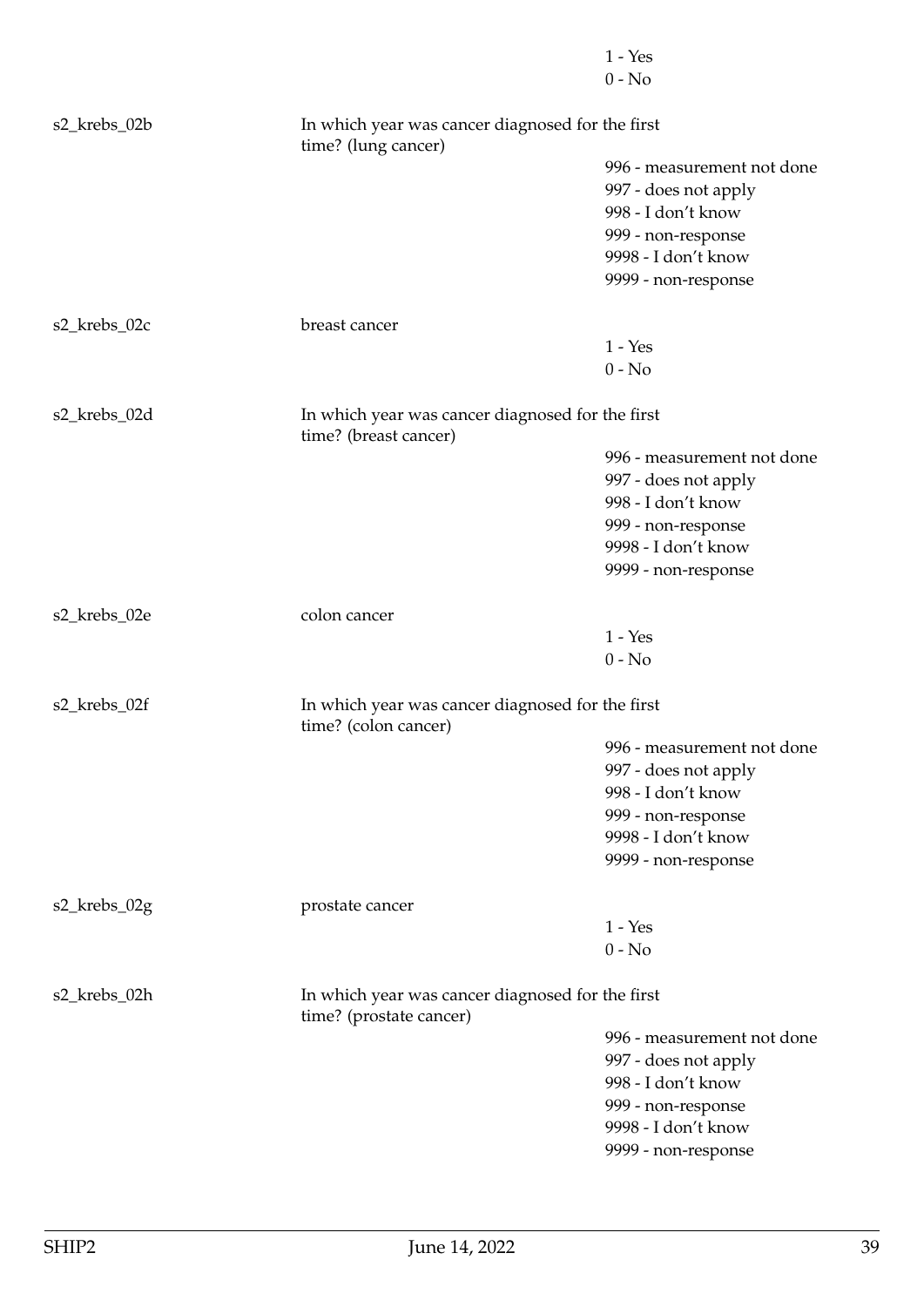| s2_krebs_02i | stomach cancer                                                                |                            |
|--------------|-------------------------------------------------------------------------------|----------------------------|
|              |                                                                               | $1 - Yes$                  |
|              |                                                                               | $0 - No$                   |
|              |                                                                               |                            |
| s2_krebs_02j | In which year was cancer diagnosed for the first<br>time? (stomach cancer)    |                            |
|              |                                                                               | 996 - measurement not done |
|              |                                                                               | 997 - does not apply       |
|              |                                                                               | 998 - I don't know         |
|              |                                                                               | 999 - non-response         |
|              |                                                                               | 9998 - I don't know        |
|              |                                                                               | 9999 - non-response        |
| s2_krebs_02k | ovarian cancer                                                                |                            |
|              |                                                                               | $1 - Yes$                  |
|              |                                                                               | $0 - No$                   |
|              |                                                                               |                            |
| s2_krebs_02l | In which year was cancer diagnosed for the first<br>time? (ovarian cancer)    |                            |
|              |                                                                               | 996 - measurement not done |
|              |                                                                               | 997 - does not apply       |
|              |                                                                               | 998 - I don't know         |
|              |                                                                               | 999 - non-response         |
|              |                                                                               | 9998 - I don't know        |
|              |                                                                               | 9999 - non-response        |
|              |                                                                               |                            |
| s2_krebs_02m | pancreatic cancer                                                             |                            |
|              |                                                                               | $1 - Yes$                  |
|              |                                                                               | $0 - No$                   |
| s2_krebs_02n | In which year was cancer diagnosed for the first<br>time? (pancreatic cancer) |                            |
|              |                                                                               | 996 - measurement not done |
|              |                                                                               | 997 - does not apply       |
|              |                                                                               | 998 - I don't know         |
|              |                                                                               | 999 - non-response         |
|              |                                                                               | 9998 - I don't know        |
|              |                                                                               | 9999 - non-response        |
|              |                                                                               |                            |
| s2_krebs_02o | cancer of the oral cavity and pharynx                                         |                            |
|              |                                                                               | $1 - Yes$                  |
|              |                                                                               | $0 - No$                   |
| s2_krebs_02p | In which year was cancer diagnosed for the first                              |                            |
|              | time? (cancer of the oral cavity and pharynx)                                 |                            |
|              |                                                                               | 996 - measurement not done |
|              |                                                                               | 997 - does not apply       |
|              |                                                                               | 998 - I don't know         |
|              |                                                                               | 999 - non-response         |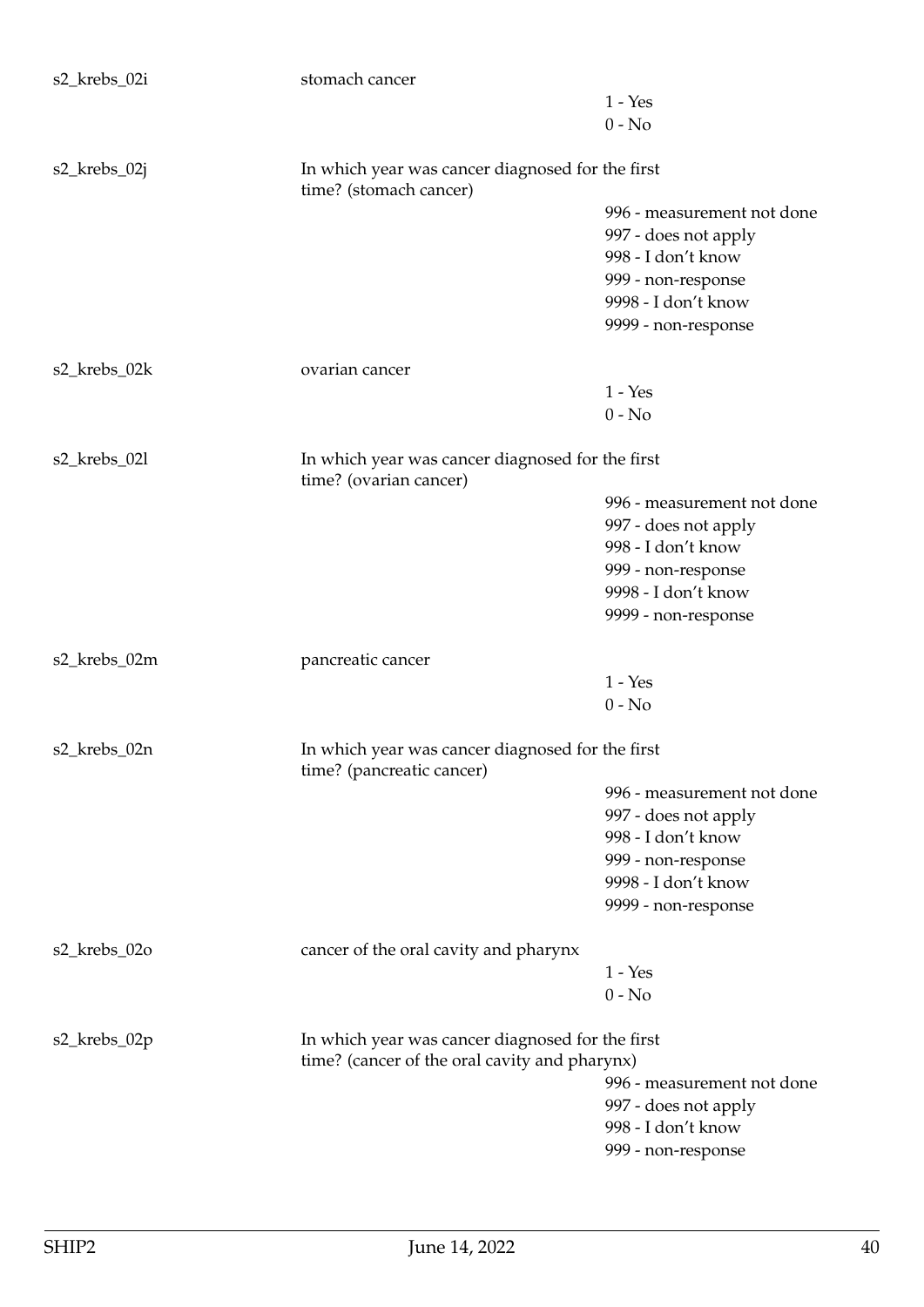|              |                                                                                  | 9998 - I don't know<br>9999 - non-response |
|--------------|----------------------------------------------------------------------------------|--------------------------------------------|
| s2_krebs_02q | thyroid cancer                                                                   |                                            |
|              |                                                                                  | $1 - Yes$<br>$0 - No$                      |
| s2_krebs_02r | In which year was cancer diagnosed for the first<br>time? (thyroid cancer)       |                                            |
|              |                                                                                  | 996 - measurement not done                 |
|              |                                                                                  | 997 - does not apply                       |
|              |                                                                                  | 998 - I don't know                         |
|              |                                                                                  | 999 - non-response                         |
|              |                                                                                  | 9998 - I don't know                        |
|              |                                                                                  | 9999 - non-response                        |
| s2_krebs_02s | leukaemia                                                                        |                                            |
|              |                                                                                  | $1 - Yes$                                  |
|              |                                                                                  | $0 - No$                                   |
| s2_krebs_02t | In which year was cancer diagnosed for the first<br>time? (leukaemia)            |                                            |
|              |                                                                                  | 996 - measurement not done                 |
|              |                                                                                  | 997 - does not apply                       |
|              |                                                                                  | 998 - I don't know                         |
|              |                                                                                  | 999 - non-response                         |
|              |                                                                                  | 9998 - I don't know                        |
|              |                                                                                  | 9999 - non-response                        |
| s2_krebs_02u | other forms of cancer                                                            |                                            |
|              |                                                                                  | $1 - Yes$                                  |
|              |                                                                                  | $0 - No$                                   |
| s2_krebs_02v | Please specify!                                                                  |                                            |
|              |                                                                                  | 998 - I don't know                         |
|              |                                                                                  | 999 - non-response                         |
| s2_krebs_02w | In which year was cancer diagnosed for the first<br>time (other form of cancer)? |                                            |
|              |                                                                                  | 996 - measurement not done                 |
|              |                                                                                  | 997 - does not apply                       |
|              |                                                                                  | 998 - I don't know                         |
|              |                                                                                  | 999 - non-response                         |
|              |                                                                                  | 9998 - I don't know                        |
|              |                                                                                  | 9999 - non-response                        |
| s2_krebs_02x | don't know                                                                       |                                            |
|              |                                                                                  | $1 - Yes$                                  |
|              |                                                                                  | $0 - No$                                   |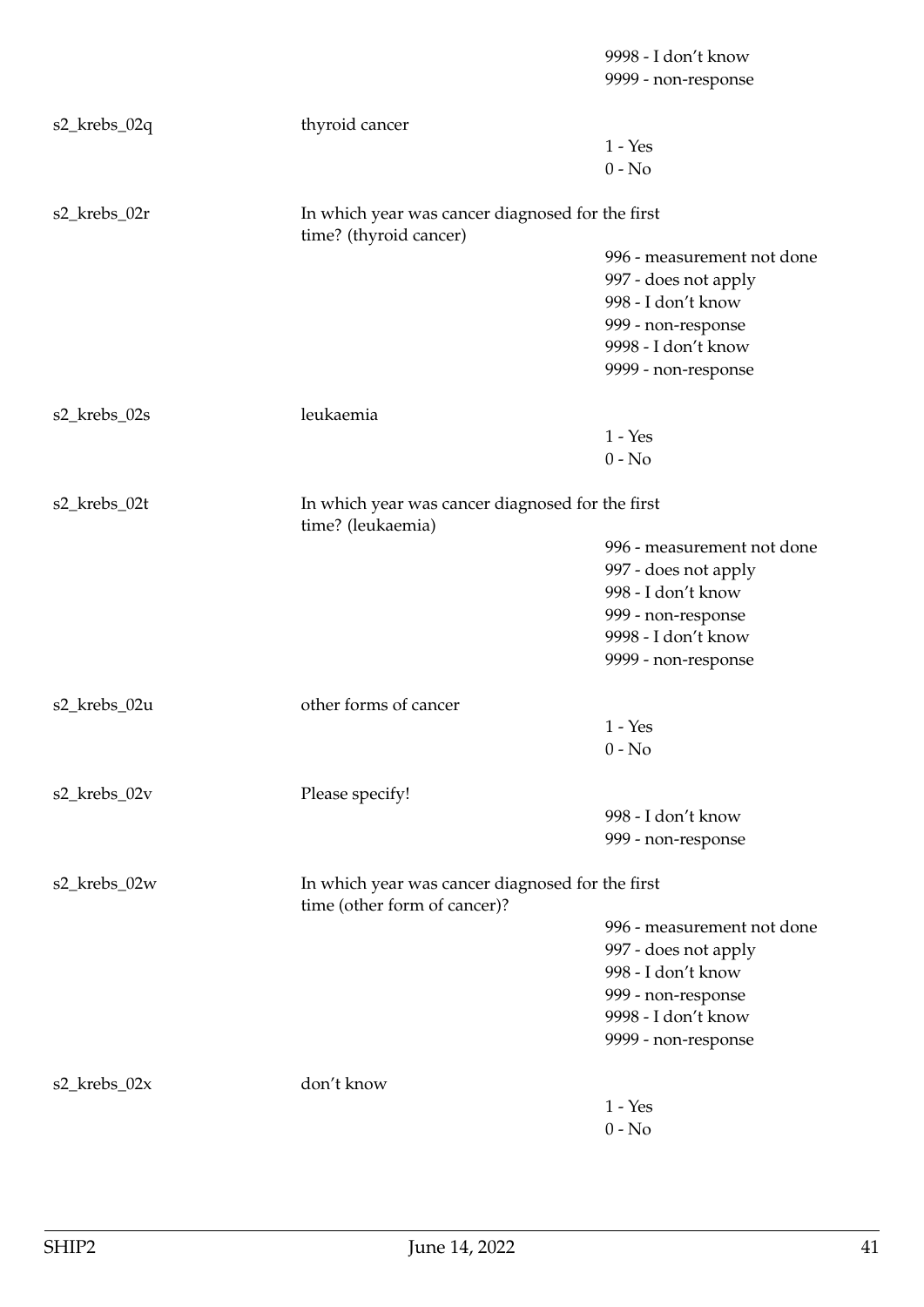| s2_krebs_02y     | non-response                                                          |                            |
|------------------|-----------------------------------------------------------------------|----------------------------|
|                  |                                                                       | $1 - Yes$                  |
|                  |                                                                       | $0 - No$                   |
| s2_krebs_03      | Have you ever had a mammography screening<br>carried out?             |                            |
|                  |                                                                       | $1 - Yes$                  |
|                  |                                                                       | $2 - No$                   |
|                  |                                                                       | 998 - do not know          |
|                  |                                                                       | 999 - refused to answer    |
| <b>S2_SCHILD</b> | thyroid disease                                                       |                            |
| s2_schild_01     | Has thyroid disease ever been diagnosed?                              |                            |
|                  |                                                                       | $1 - Yes$                  |
|                  |                                                                       | $2 - No$                   |
|                  |                                                                       | 998 - do not know          |
|                  |                                                                       | 999 - refused to answer    |
| s2_schild_02a    | hyperthyroidism                                                       |                            |
|                  |                                                                       | $1 - Yes$                  |
|                  |                                                                       | $0 - No$                   |
|                  |                                                                       |                            |
| s2_schild_02b    | In which year was it diagnosed for the first time?<br>hyperthyroidism |                            |
|                  |                                                                       | 996 - measurement not done |
|                  |                                                                       | 997 - does not apply       |
|                  |                                                                       | 998 - I don't know         |
|                  |                                                                       | 999 - non-response         |
|                  |                                                                       | 9998 - I don't know        |
|                  |                                                                       |                            |
|                  |                                                                       | 9999 - non-response        |
| s2_schild_02c    | hypothyroidism                                                        |                            |
|                  |                                                                       | $1 - Yes$                  |
|                  |                                                                       | $0 - No$                   |
| s2_schild_02d    | In which year was it diagnosed for the first time?<br>hypothyroidism  |                            |
|                  |                                                                       | 996 - measurement not done |
|                  |                                                                       |                            |
|                  |                                                                       | 997 - does not apply       |
|                  |                                                                       | 998 - I don't know         |
|                  |                                                                       | 999 - non-response         |
|                  |                                                                       | 9998 - I don't know        |
|                  |                                                                       | 9999 - non-response        |
| s2_schild_02e    | goitre                                                                |                            |
|                  |                                                                       | $1 - Yes$                  |
|                  |                                                                       | $0 - No$                   |
|                  |                                                                       |                            |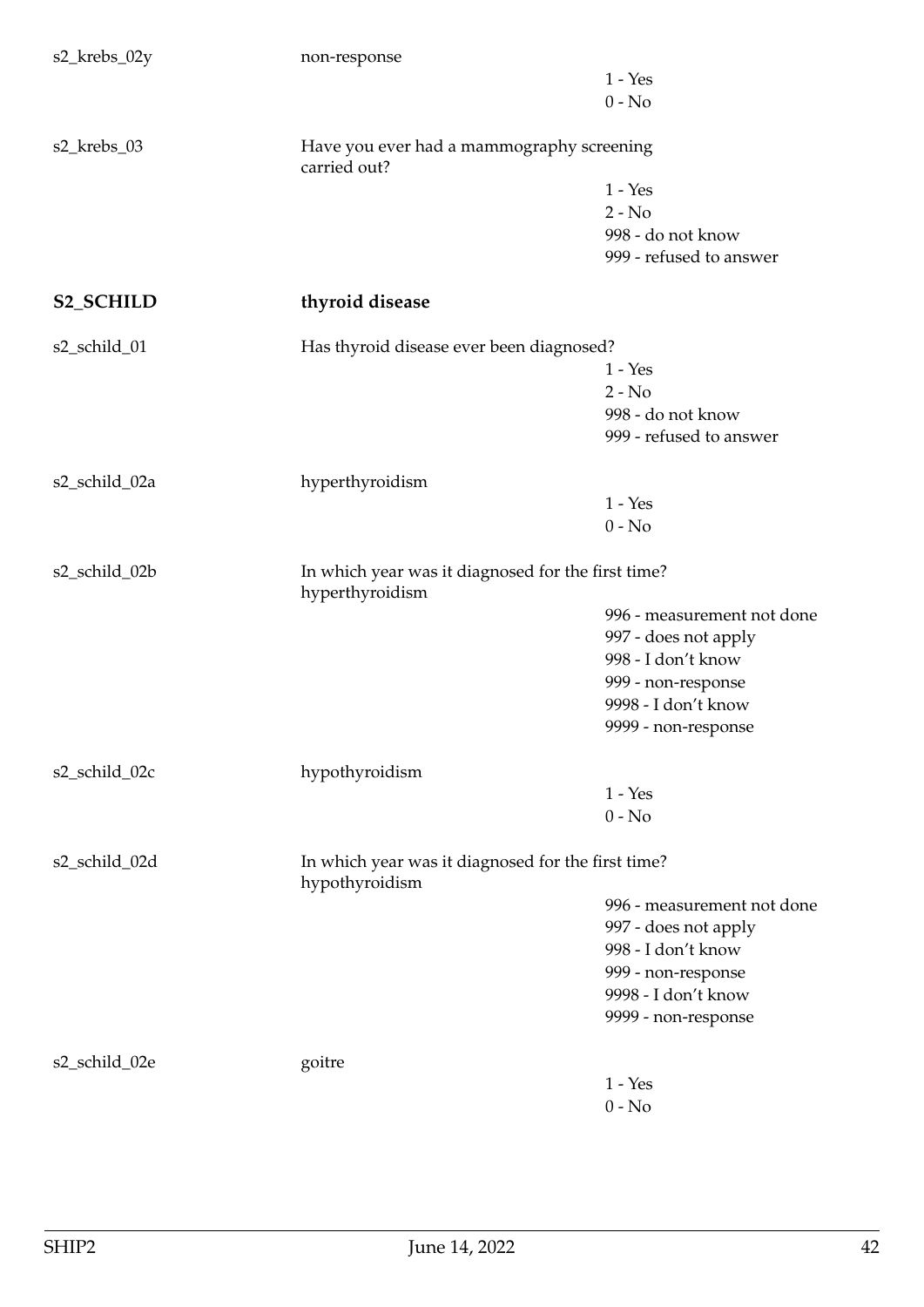| s2_schild_02f | goitre                                                                | In which year was it diagnosed for the first time?                                                                                           |  |
|---------------|-----------------------------------------------------------------------|----------------------------------------------------------------------------------------------------------------------------------------------|--|
|               |                                                                       | 996 - measurement not done<br>997 - does not apply<br>998 - I don't know<br>999 - non-response<br>9998 - I don't know<br>9999 - non-response |  |
| s2_schild_02g | nodules                                                               |                                                                                                                                              |  |
|               |                                                                       | $1 - Yes$<br>$0 - No$                                                                                                                        |  |
| s2_schild_02h | In which year was it diagnosed for the first time?<br>nodules         |                                                                                                                                              |  |
|               |                                                                       | 996 - measurement not done<br>997 - does not apply<br>998 - I don't know<br>999 - non-response<br>9998 - I don't know<br>9999 - non-response |  |
| s2_schild_02i | other thyroid disorder                                                |                                                                                                                                              |  |
|               |                                                                       | $1 - Yes$<br>$0 - No$                                                                                                                        |  |
| s2_schild_02j | When was it diagnosed for the first time? (other<br>thyroid disorder) |                                                                                                                                              |  |
|               |                                                                       | 996 - measurement not done<br>997 - does not apply<br>998 - I don't know<br>999 - non-response<br>9998 - I don't know<br>9999 - non-response |  |
| s2_schild_02k | don't know                                                            | $1 - Yes$                                                                                                                                    |  |
|               |                                                                       | $0 - No$                                                                                                                                     |  |
| s2_schild_02l | non-response                                                          | $1 - Yes$<br>$0 - No$                                                                                                                        |  |
| s2_schild_03  | Has a radioiodine therapy ever been<br>administered?                  |                                                                                                                                              |  |
|               |                                                                       | $1 - Yes$<br>$2 - No$<br>998 - do not know<br>999 - refused to answer                                                                        |  |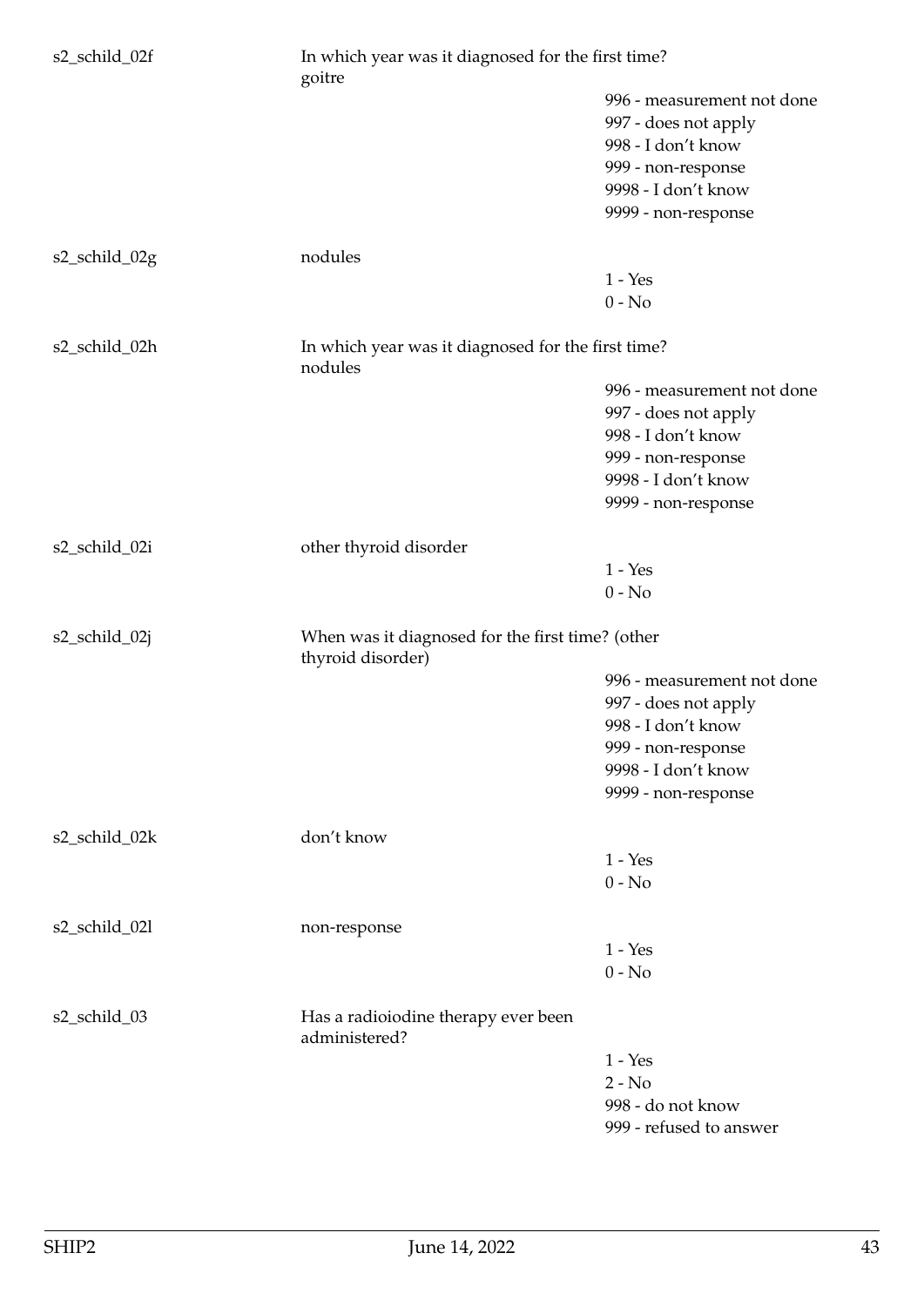| s2_schild_03a    | Was that after «MM.YYYY examination SHIP-0 +<br>5 years or MM.YYYY examination SHIP-1 »? | $1 - Yes$<br>$2 - No$<br>998 - do not know<br>999 - refused to answer                                                 |
|------------------|------------------------------------------------------------------------------------------|-----------------------------------------------------------------------------------------------------------------------|
| s2_schild_04     | When was radioiodine therapy administered for<br>the first time?                         | 996 - measurement not done<br>997 - does not apply<br>998 - I don't know<br>999 - non-response<br>9998 - I don't know |
|                  |                                                                                          | 9999 - non-response                                                                                                   |
| <b>S2_INFEKT</b> | vaccination status                                                                       |                                                                                                                       |
| s2_infekt_01     | Have you been vaccinated since SHIP-0, since<br>«MM.YYYY examination SHIP-0 »?           | $1 - Yes$<br>$2 - No$<br>998 - do not know<br>999 - refused to answer                                                 |
| s2_infekt_02     | tetanus                                                                                  | $1 - Yes$<br>$2 - No$<br>998 - do not know<br>999 - refused to answer                                                 |
| s2_infekt_03     | diphtheria                                                                               | $1 - Yes$<br>$2 - No$<br>998 - do not know<br>999 - refused to answer                                                 |
| s2_infekt_04     | hepatitis A (including immunoglobulins)                                                  | $1 - Yes$<br>$2 - No$<br>998 - do not know<br>999 - refused to answer                                                 |
| s2_infekt_05     | hepatitis B                                                                              | $1 - Yes$<br>$2 - No$<br>998 - do not know<br>999 - refused to answer                                                 |
| s2_infekt_06     | meningitis from tick bites (TBE)                                                         |                                                                                                                       |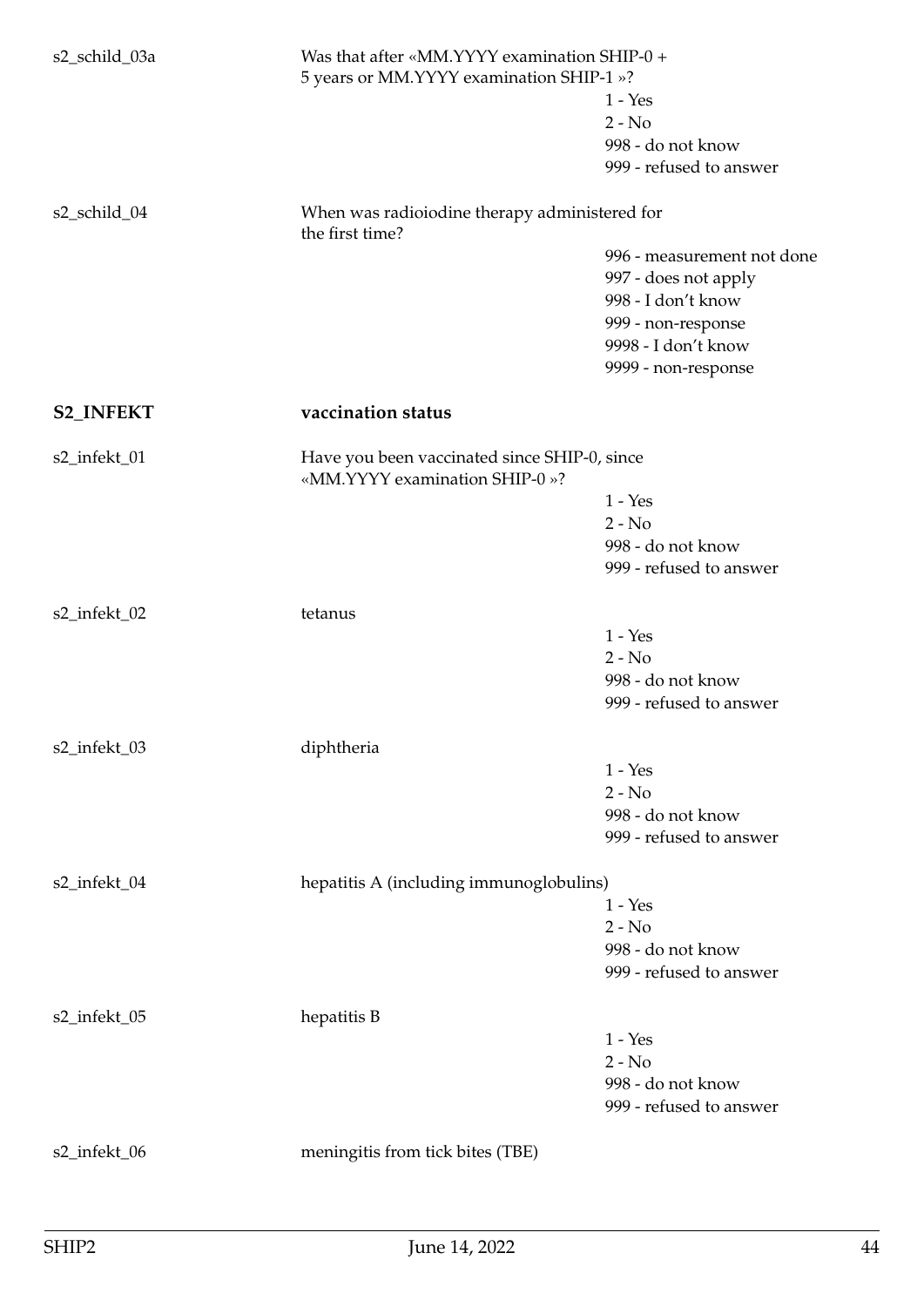|              |                     | $1 - Yes$               |
|--------------|---------------------|-------------------------|
|              |                     | $2 - No$                |
|              |                     | 998 - do not know       |
|              |                     | 999 - refused to answer |
| s2_infekt_07 | influenza           |                         |
|              |                     | $1 - Yes$               |
|              |                     | $2 - No$                |
|              |                     | 998 - do not know       |
|              |                     | 999 - refused to answer |
|              |                     |                         |
| s2_infekt_08 | typhus              |                         |
|              |                     | $1 - Yes$               |
|              |                     | $2 - No$                |
|              |                     | 998 - do not know       |
|              |                     | 999 - refused to answer |
| s2_infekt_09 | rubella             |                         |
|              |                     | $1 - Yes$               |
|              |                     | $2 - No$                |
|              |                     | 998 - do not know       |
|              |                     | 999 - refused to answer |
|              |                     |                         |
| s2_infekt_10 | measles             |                         |
|              |                     | $1 - Yes$               |
|              |                     | $2 - No$                |
|              |                     | 998 - do not know       |
|              |                     | 999 - refused to answer |
| s2_infekt_11 | mumps               |                         |
|              |                     | $1 - Yes$               |
|              |                     | $2 - No$                |
|              |                     | 998 - do not know       |
|              |                     | 999 - refused to answer |
| s2_infekt_12 | pneumococci         |                         |
|              |                     | $1 - Yes$               |
|              |                     | $2 - No$                |
|              |                     | 998 - do not know       |
|              |                     | 999 - refused to answer |
|              |                     |                         |
| s2_infekt_13 | meningococci        |                         |
|              |                     | $1 - Yes$               |
|              |                     | $2 - No$                |
|              |                     | 998 - do not know       |
|              |                     | 999 - refused to answer |
| s2_infekt_14 | miscellaneous/other |                         |
|              |                     | $1 - Yes$               |
|              |                     | $2 - No$                |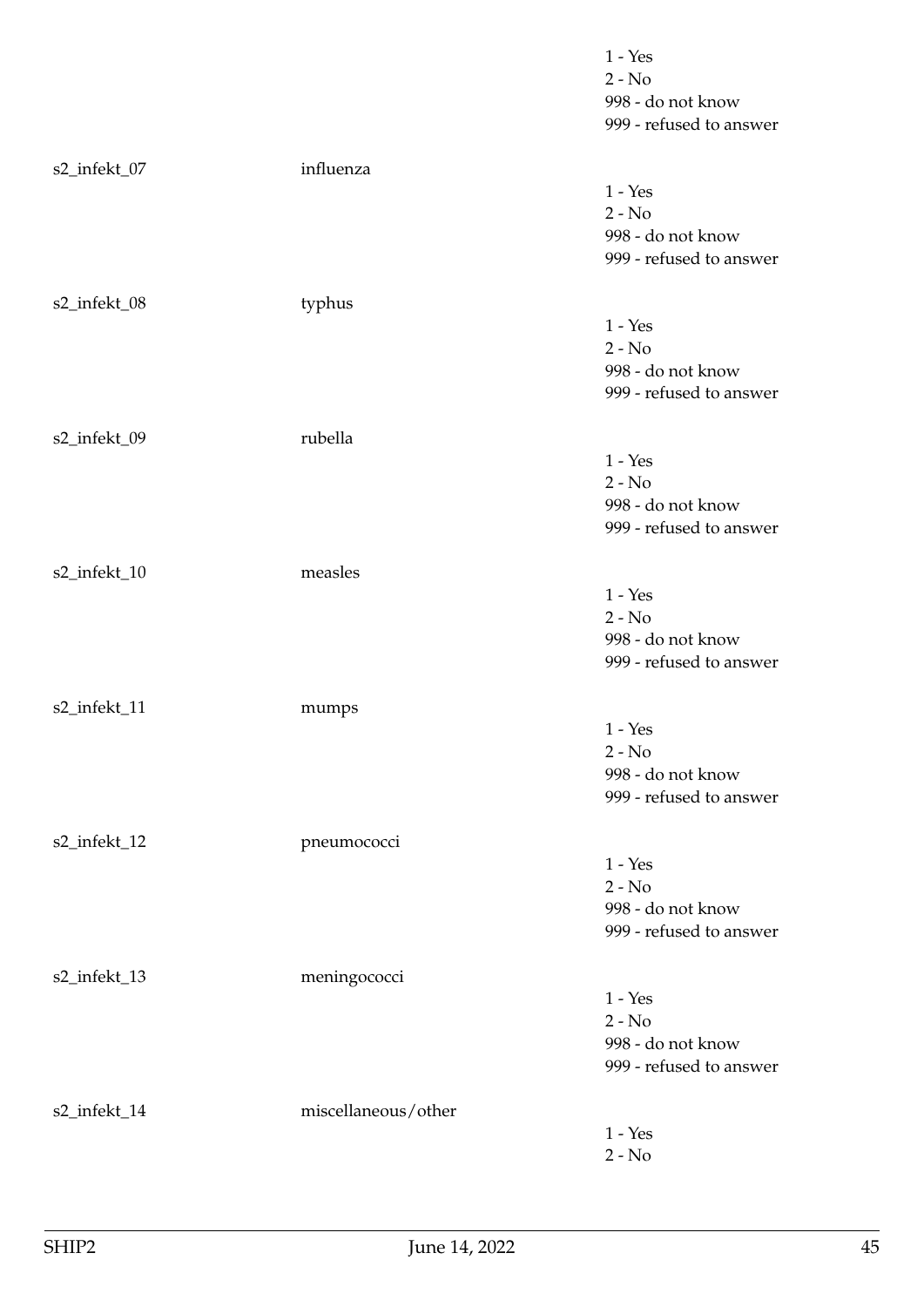|                |                                                                                                                 | 998 - do not know<br>999 - refused to answer |
|----------------|-----------------------------------------------------------------------------------------------------------------|----------------------------------------------|
| s2_infekt_14a  | which other vaccination?                                                                                        |                                              |
|                |                                                                                                                 | 998 - I don't know                           |
|                |                                                                                                                 | 999 - non-response                           |
| <b>S2_CHRO</b> | list with chronic diseases                                                                                      |                                              |
| s2_chro_02a    | Varicose veins, thrombosis, phlebitis                                                                           |                                              |
|                |                                                                                                                 | $1 - Yes$                                    |
|                |                                                                                                                 | $2 - No$                                     |
|                |                                                                                                                 | 998 - do not know                            |
|                |                                                                                                                 | 999 - refused to answer                      |
| s2_chro_02b    | Did this disease occur for the first time within the<br>last 12 months?                                         |                                              |
|                |                                                                                                                 | $1 - Yes$                                    |
|                |                                                                                                                 | $2 - No$                                     |
|                |                                                                                                                 | 998 - do not know                            |
|                |                                                                                                                 | 999 - refused to answer                      |
| s2_chro_02c    | Have you been treated medically due to this<br>disease within the last 12 months?                               |                                              |
|                |                                                                                                                 | $1 - Yes$                                    |
|                |                                                                                                                 | $2 - No$                                     |
|                |                                                                                                                 | 998 - do not know                            |
|                |                                                                                                                 | 999 - refused to answer                      |
| s2_chro_03a    | inflammatory skin diseases (e.g. acne)                                                                          |                                              |
|                |                                                                                                                 | $1 - Yes$                                    |
|                |                                                                                                                 | $2 - No$                                     |
|                |                                                                                                                 | 998 - do not know                            |
|                |                                                                                                                 | 999 - refused to answer                      |
| s2_chro_03b    | Did this disease occur for the first time within the                                                            |                                              |
|                | last 12 months? inflammatory skin diseases                                                                      | $1 - Yes$                                    |
|                |                                                                                                                 | $2 - No$                                     |
|                |                                                                                                                 | 998 - do not know                            |
|                |                                                                                                                 | 999 - refused to answer                      |
|                |                                                                                                                 |                                              |
| s2_chro_03c    | Have you been treated medically due to this<br>disease within the last 12 months? inflammatory<br>skin diseases |                                              |
|                |                                                                                                                 | $1 - Yes$                                    |
|                |                                                                                                                 | $2 - No$                                     |
|                |                                                                                                                 | 998 - do not know                            |
|                |                                                                                                                 | 999 - refused to answer                      |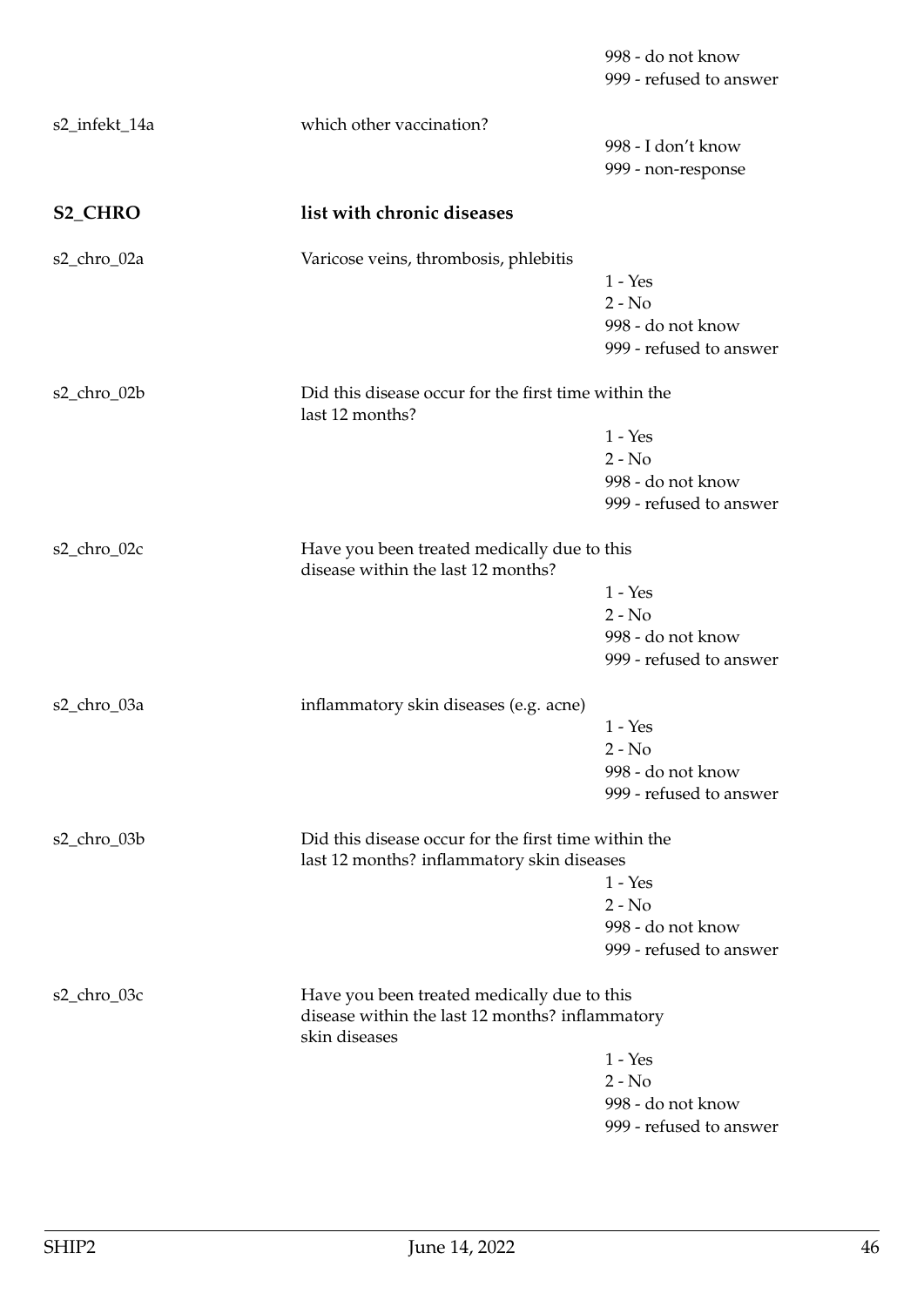| s2_chro_04a | kidney disease                                                                         |                         |
|-------------|----------------------------------------------------------------------------------------|-------------------------|
|             |                                                                                        | $1 - Yes$               |
|             |                                                                                        | $2 - No$                |
|             |                                                                                        | 998 - do not know       |
|             |                                                                                        | 999 - refused to answer |
|             |                                                                                        |                         |
| s2_chro_04b | If so, do you undergo dialysis?                                                        |                         |
|             |                                                                                        | $1 - Yes$               |
|             |                                                                                        | $2 - No$                |
|             |                                                                                        | 998 - do not know       |
|             |                                                                                        | 999 - refused to answer |
| s2_chro_04c | Did this disease occur for the first time within the<br>last 12 months? kidney disease |                         |
|             |                                                                                        | $1 - Yes$               |
|             |                                                                                        | $2 - No$                |
|             |                                                                                        | 998 - do not know       |
|             |                                                                                        | 999 - refused to answer |
| s2_chro_04d | Have you been treated medically due to this                                            |                         |
|             | disease within the last 12 months? kidney disease                                      |                         |
|             |                                                                                        | $1 - Yes$               |
|             |                                                                                        | $2 - No$                |
|             |                                                                                        | 998 - do not know       |
|             |                                                                                        | 999 - refused to answer |
| s2_chro_05a | too low blood pressure (hypotension)                                                   |                         |
|             |                                                                                        | $1 - Yes$               |
|             |                                                                                        | $2 - No$                |
|             |                                                                                        | 998 - do not know       |
|             |                                                                                        | 999 - refused to answer |
|             |                                                                                        |                         |
| s2_chro_05b | Did this disease occur for the first time within the<br>last 12 months? hypotension    |                         |
|             |                                                                                        | $1 - Yes$               |
|             |                                                                                        | $2 - No$                |
|             |                                                                                        | 998 - do not know       |
|             |                                                                                        | 999 - refused to answer |
|             |                                                                                        |                         |
| s2_chro_05c | Have you been treated medically due to this                                            |                         |
|             | disease within the last 12 months? hypotension                                         | $1 - Yes$               |
|             |                                                                                        |                         |
|             |                                                                                        | $2 - No$                |
|             |                                                                                        | 998 - do not know       |
|             |                                                                                        | 999 - refused to answer |
| s2_chro_06a | degeneration of the joints, e.g. arthrosis of the                                      |                         |
|             | hip, knee, shoulder, or foot joints                                                    |                         |
|             |                                                                                        | $1 - Yes$               |
|             |                                                                                        | $2 - No$                |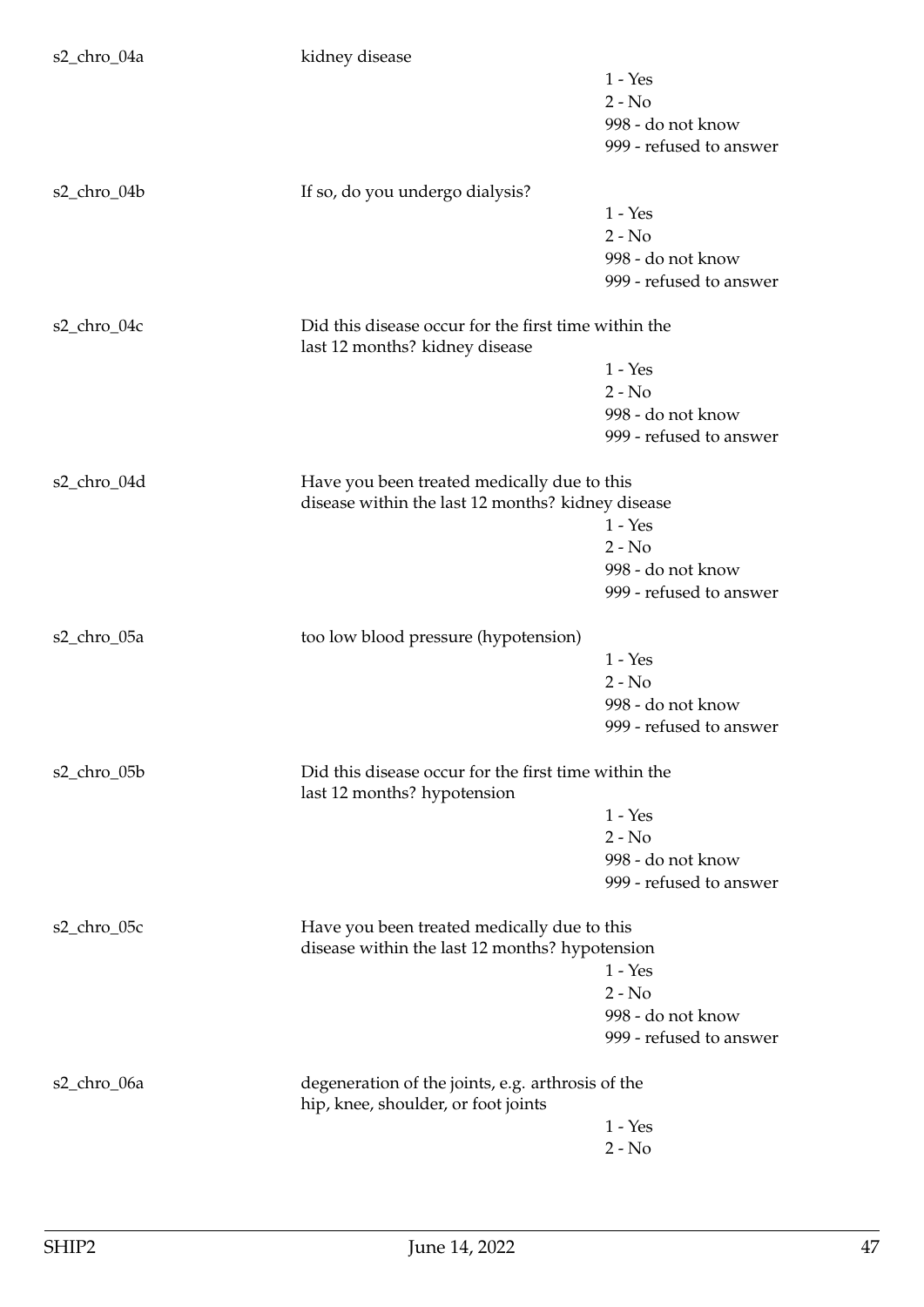|             |                                                                                                                     | 998 - do not know<br>999 - refused to answer |
|-------------|---------------------------------------------------------------------------------------------------------------------|----------------------------------------------|
| s2_chro_06b | Did this disease occur for the first time within the<br>last 12 months? Degeneration of the joints                  |                                              |
|             |                                                                                                                     | $1 - Yes$                                    |
|             |                                                                                                                     | $2 - No$                                     |
|             |                                                                                                                     | 998 - do not know                            |
|             |                                                                                                                     | 999 - refused to answer                      |
| s2_chro_06c | Have you been treated medically due to this<br>disease within the last 12 months? arthrosis (joint<br>degeneration) |                                              |
|             |                                                                                                                     | $1 - Yes$                                    |
|             |                                                                                                                     | $2 - No$                                     |
|             |                                                                                                                     | 998 - do not know                            |
|             |                                                                                                                     | 999 - refused to answer                      |
| s2_chro_07a | spinal column wear, e.g. herniated disc,<br>ischialgia, or lumbago?                                                 |                                              |
|             |                                                                                                                     | $1 - Yes$                                    |
|             |                                                                                                                     | $2 - No$                                     |
|             |                                                                                                                     | 998 - do not know                            |
|             |                                                                                                                     | 999 - refused to answer                      |
| s2_chro_07b | Did this disease occur for the first time within the<br>last 12 months? Spinal column wear                          |                                              |
|             |                                                                                                                     | $1 - Yes$                                    |
|             |                                                                                                                     | $2 - No$                                     |
|             |                                                                                                                     | 998 - do not know                            |
|             |                                                                                                                     | 999 - refused to answer                      |
| s2_chro_07c | Have you been treated medically due to this<br>disease within the last 12 months? spinal column<br>wear             |                                              |
|             |                                                                                                                     | $1 - Yes$                                    |
|             |                                                                                                                     | $2 - No$                                     |
|             |                                                                                                                     | 998 - do not know                            |
|             |                                                                                                                     | 999 - refused to answer                      |
| s2_chro_08a | inflammatory joint diseases, e.g. chronic<br>polyarthritis                                                          |                                              |
|             |                                                                                                                     | $1 - Yes$                                    |
|             |                                                                                                                     | $2 - No$                                     |
|             |                                                                                                                     | 998 - do not know                            |
|             |                                                                                                                     | 999 - refused to answer                      |
| s2_chro_08b | Did this disease occur for the first time within the<br>last 12 months? inflammatory joint diseases                 |                                              |
|             |                                                                                                                     | $1 - Yes$                                    |
|             |                                                                                                                     | $2 - No$                                     |
|             |                                                                                                                     |                                              |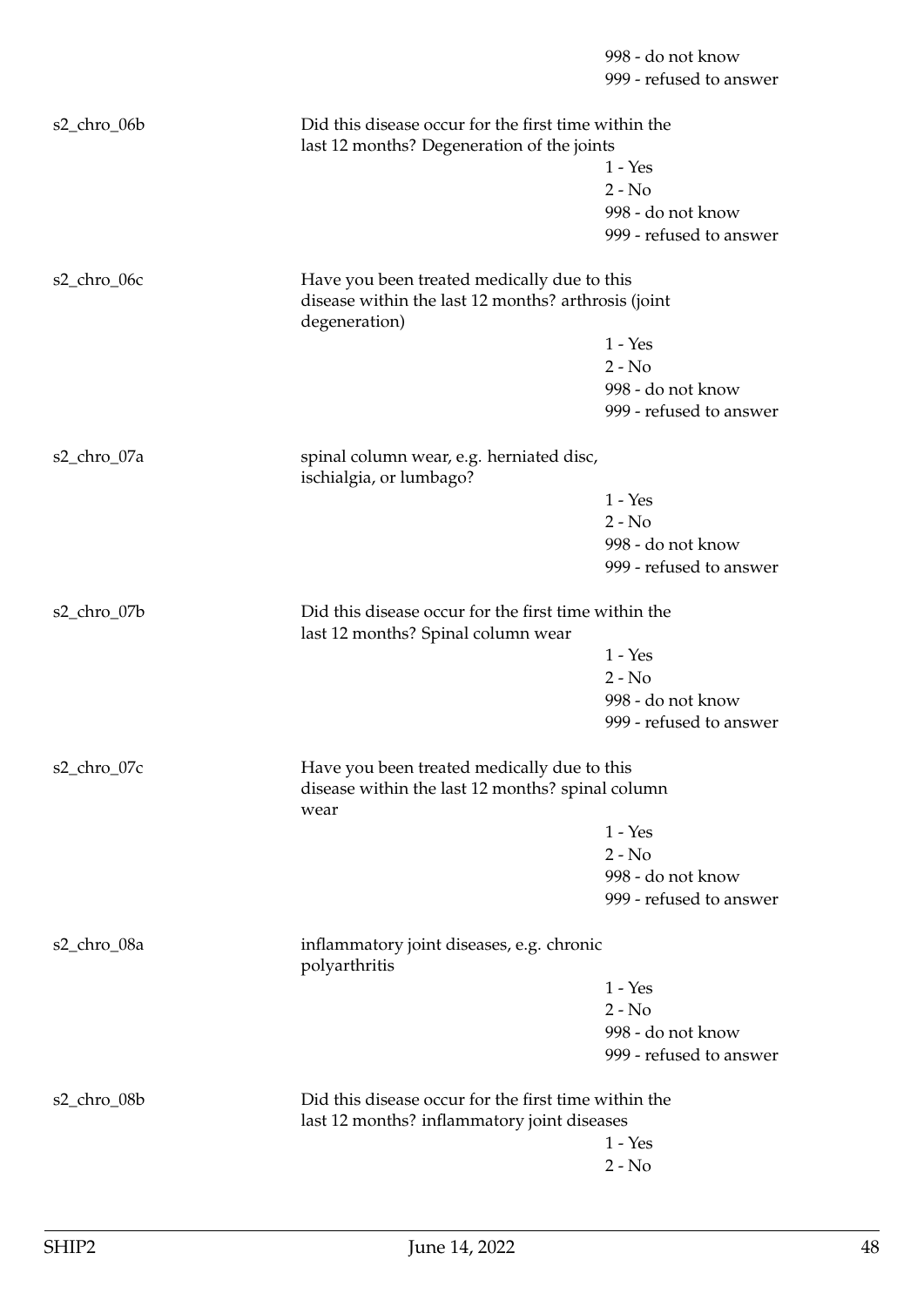998 - do not know 999 - refused to answer s2\_chro\_08c Have you been treated medically due to this disease within the last 12 months? inflammatory joint diseases 1 - Yes  $2 - No$ 998 - do not know 999 - refused to answer s2\_chro\_09a osteoporosis, i.e. reduced bone density 1 - Yes  $2 - N_0$ 998 - do not know 999 - refused to answer s2 chro 09b Did this disease occur for the first time within the last 12 months? osteoporosis 1 - Yes 2 - No 998 - do not know 999 - refused to answer s2\_chro\_09c Have you been treated medically due to this disease within the last 12 months? osteoporosis 1 - Yes  $2 - No$ 998 - do not know 999 - refused to answer s2\_chro\_10a gastric and duodenal ulcer 1 - Yes  $2 - No$ 998 - do not know 999 - refused to answer s2\_chro\_10b Did this disease occur for the first time within the last 12 months? gastric and duodenal ulcer 1 - Yes  $2 - No$ 998 - do not know 999 - refused to answer s2\_chro\_10c Has this disease been treated medically within the last 12 months? gastric ulcer, duodenal ulcers 1 - Yes  $2 - No$ 998 - do not know

999 - refused to answer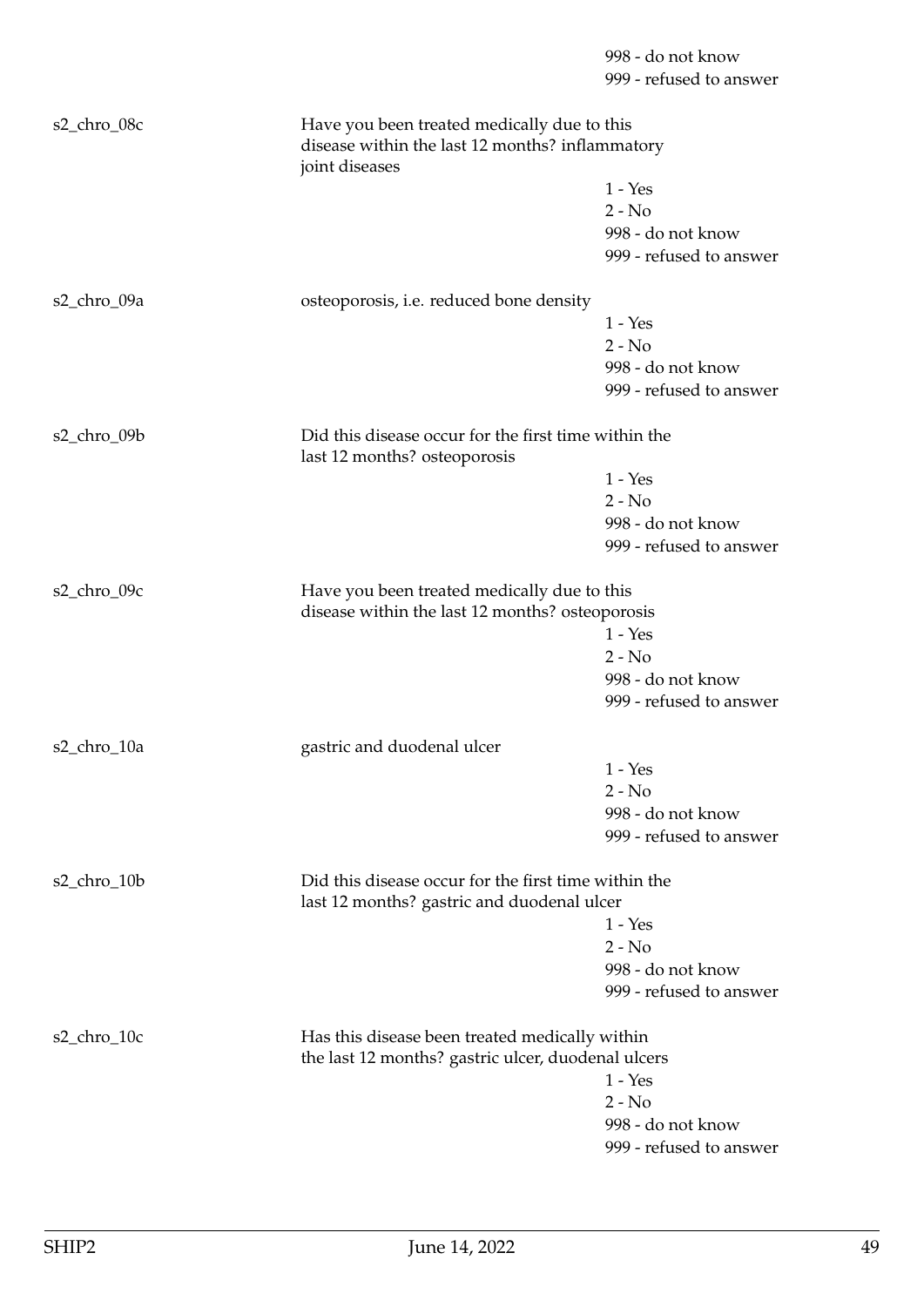| s2_chro_11a     | gastritis                                                                               |                         |
|-----------------|-----------------------------------------------------------------------------------------|-------------------------|
|                 |                                                                                         | $1 - Yes$               |
|                 |                                                                                         | $2 - No$                |
|                 |                                                                                         | 998 - do not know       |
|                 |                                                                                         | 999 - refused to answer |
| s2_chro_11b     | Did this disease occur for the first time within the                                    |                         |
|                 | last 12 months? gastritis                                                               |                         |
|                 |                                                                                         | $1 - Yes$               |
|                 |                                                                                         | $2 - No$                |
|                 |                                                                                         | 998 - do not know       |
|                 |                                                                                         | 999 - refused to answer |
| $s2_{chro_11c}$ | Has this disease been treated medically within<br>the last 12 months? gastritis         |                         |
|                 |                                                                                         | $1 - Yes$               |
|                 |                                                                                         | $2 - No$                |
|                 |                                                                                         | 998 - do not know       |
|                 |                                                                                         | 999 - refused to answer |
|                 |                                                                                         |                         |
| s2_chro_12a     | liver cirrhosis                                                                         |                         |
|                 |                                                                                         | $1 - Yes$               |
|                 |                                                                                         | $2 - No$                |
|                 |                                                                                         | 998 - do not know       |
|                 |                                                                                         | 999 - refused to answer |
| s2_chro_12b     | Did this disease occur for the first time within the<br>last 12 months? liver cirrhosis |                         |
|                 |                                                                                         | $1 - Yes$               |
|                 |                                                                                         | $2 - No$                |
|                 |                                                                                         | 998 - do not know       |
|                 |                                                                                         | 999 - refused to answer |
| s2_chro_12c     | Have you been treated medically due to this                                             |                         |
|                 | disease within the last 12 months? liver cirrhosis                                      |                         |
|                 |                                                                                         | $1 - Yes$               |
|                 |                                                                                         | $2 - No$                |
|                 |                                                                                         | 998 - do not know       |
|                 |                                                                                         | 999 - refused to answer |
|                 |                                                                                         |                         |
| s2_chro_13a     | hepatitis (inflammation of the liver)                                                   |                         |
|                 |                                                                                         | $1 - Yes$               |
|                 |                                                                                         | $2 - No$                |
|                 |                                                                                         | 998 - do not know       |
|                 |                                                                                         | 999 - refused to answer |
| s2_chro_13b     | Did this disease occur for the first time within the                                    |                         |
|                 | last 12 months? hepatitis                                                               |                         |
|                 |                                                                                         | $1 - Yes$               |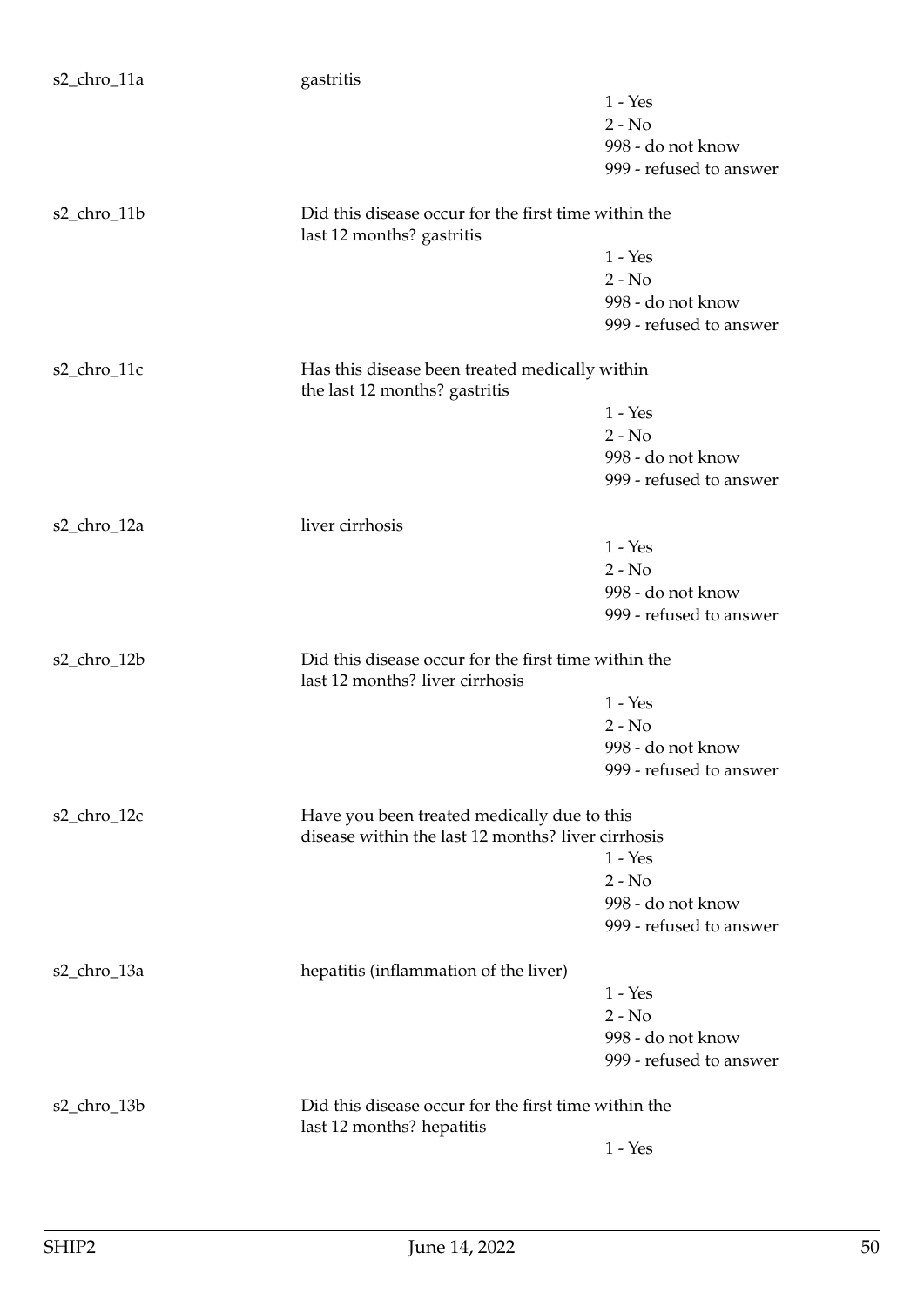|             |                                                                                     | $2 - No$                |
|-------------|-------------------------------------------------------------------------------------|-------------------------|
|             |                                                                                     | 998 - do not know       |
|             |                                                                                     | 999 - refused to answer |
| s2_chro_13c | Have you been treated medically due to this                                         |                         |
|             | disease within the last 12 months? hepatitis                                        |                         |
|             |                                                                                     | $1 - Yes$               |
|             |                                                                                     | $2 - No$                |
|             |                                                                                     | 998 - do not know       |
|             |                                                                                     | 999 - refused to answer |
| s2_chro_14a | fatty liver                                                                         |                         |
|             |                                                                                     | $1 - Yes$               |
|             |                                                                                     | $2 - No$                |
|             |                                                                                     | 998 - do not know       |
|             |                                                                                     | 999 - refused to answer |
| s2_chro_14b | Did this disease occur for the first time within the<br>last 12 months? fatty liver |                         |
|             |                                                                                     | $1 - Yes$               |
|             |                                                                                     | $2 - No$                |
|             |                                                                                     | 998 - do not know       |
|             |                                                                                     | 999 - refused to answer |
|             |                                                                                     |                         |
| s2_chro_14c | Have you been treated medically due to this                                         |                         |
|             | disease within the last 12 months? fatty liver                                      |                         |
|             |                                                                                     | $1 - Yes$               |
|             |                                                                                     | $2 - No$                |
|             |                                                                                     | 998 - do not know       |
|             |                                                                                     | 999 - refused to answer |
| s2_chro_15a | gall bladder inflammation or gall stones                                            |                         |
|             |                                                                                     | $1 - Yes$               |
|             |                                                                                     | $2 - No$                |
|             |                                                                                     | 998 - do not know       |
|             |                                                                                     | 999 - refused to answer |
| s2_chro_15b | Did this disease occur for the first time within the                                |                         |
|             | last 12 months? gall bladder inflammation or gall<br>stones                         |                         |
|             |                                                                                     | $1 - Yes$               |
|             |                                                                                     | $2 - No$                |
|             |                                                                                     | 998 - do not know       |
|             |                                                                                     | 999 - refused to answer |
| s2_chro_15c | Have you been treated medically due to this                                         |                         |
|             | disease within the last 12 months? gall bladder                                     |                         |
|             | inflammation or gall stones                                                         |                         |
|             |                                                                                     | $1 - Yes$               |
|             |                                                                                     | $2 - No$                |
|             |                                                                                     | 998 - do not know       |
|             |                                                                                     |                         |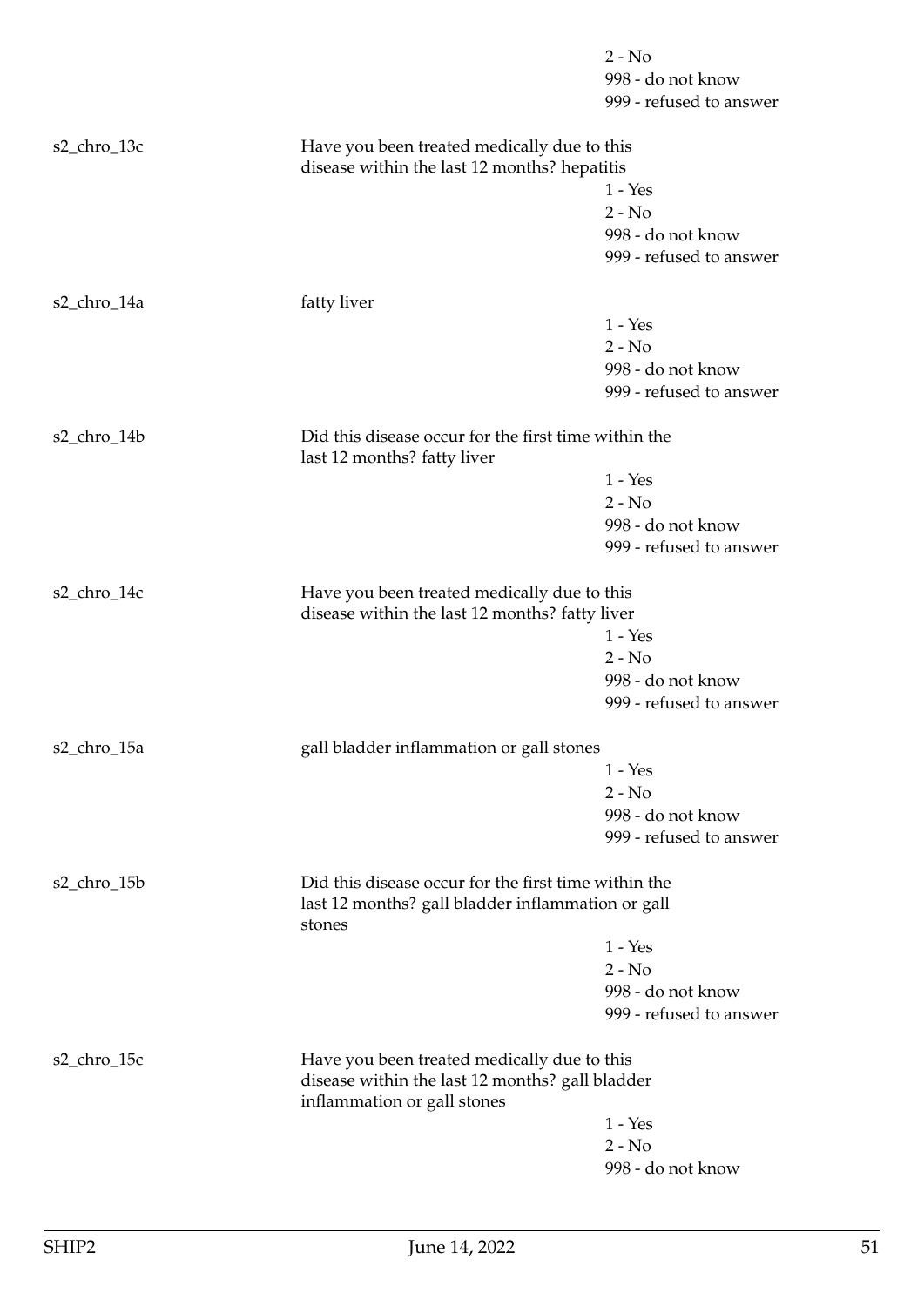| s2_chro_16a | triglycerides)                                                                                      | increased level of blood lipids (cholesterol, |  |
|-------------|-----------------------------------------------------------------------------------------------------|-----------------------------------------------|--|
|             |                                                                                                     | $1 - Yes$                                     |  |
|             |                                                                                                     | $2 - No$                                      |  |
|             |                                                                                                     | 998 - do not know                             |  |
|             |                                                                                                     | 999 - refused to answer                       |  |
| s2_chro_16b | Did this disease occur for the first time within the                                                |                                               |  |
|             | last 12 months? increased level of blood lipids                                                     |                                               |  |
|             |                                                                                                     | $1 - Yes$                                     |  |
|             |                                                                                                     | $2 - No$                                      |  |
|             |                                                                                                     | 998 - do not know                             |  |
|             |                                                                                                     | 999 - refused to answer                       |  |
| s2_chro_16c | Have you been treated medically due to this                                                         |                                               |  |
|             | disease within the last 12 months? increased level<br>of blood lipids                               |                                               |  |
|             |                                                                                                     | $1 - Yes$                                     |  |
|             |                                                                                                     | $2 - No$                                      |  |
|             |                                                                                                     | 998 - do not know                             |  |
|             |                                                                                                     | 999 - refused to answer                       |  |
| s2_chro_17a | gout or increased uric acid                                                                         |                                               |  |
|             |                                                                                                     | $1 - Yes$                                     |  |
|             |                                                                                                     | $2 - No$                                      |  |
|             |                                                                                                     | 998 - do not know                             |  |
|             |                                                                                                     | 999 - refused to answer                       |  |
| s2_chro_17b | Did this disease occur for the first time within the<br>last 12 months? gout or increased uric acid |                                               |  |
|             |                                                                                                     | $1 - Yes$                                     |  |
|             |                                                                                                     | $2 - No$                                      |  |
|             |                                                                                                     | 998 - do not know                             |  |
|             |                                                                                                     | 999 - refused to answer                       |  |
| s2_chro_17c | Have you been treated medically due to this                                                         |                                               |  |
|             | disease within the last 12 months? gout or<br>increased uric acid                                   |                                               |  |
|             |                                                                                                     | $1 - Yes$                                     |  |
|             |                                                                                                     | $2 - No$                                      |  |
|             |                                                                                                     | 998 - do not know                             |  |
|             |                                                                                                     | 999 - refused to answer                       |  |
| s2_chro_18a | urinary tract diseases (for men: e.g. prostate<br>problems)                                         |                                               |  |
|             |                                                                                                     | $1 - Yes$                                     |  |
|             |                                                                                                     | $2 - No$                                      |  |
|             |                                                                                                     | 998 - do not know                             |  |
|             |                                                                                                     | 999 - refused to answer                       |  |
|             |                                                                                                     |                                               |  |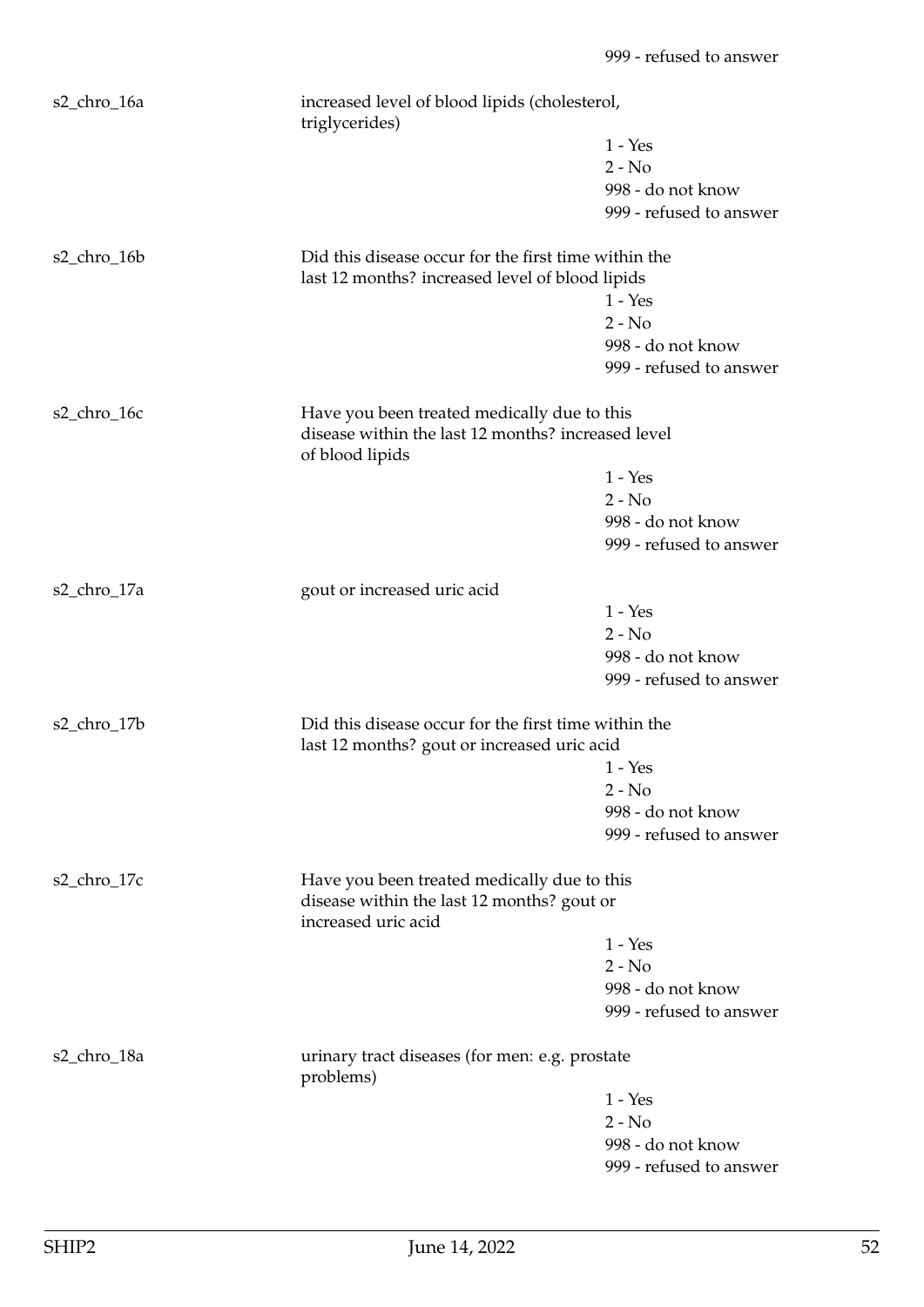| s2_chro_18b | Did this disease occur for the first time within the<br>last 12 months? urinary tract diseases |                         |
|-------------|------------------------------------------------------------------------------------------------|-------------------------|
|             |                                                                                                | $1 - Yes$               |
|             |                                                                                                | $2 - No$                |
|             |                                                                                                | 998 - do not know       |
|             |                                                                                                | 999 - refused to answer |
| s2_chro_18c | Have you been treated medically due to this                                                    |                         |
|             | disease within the last 12 months? urinary tract<br>diseases                                   |                         |
|             |                                                                                                | $1 - Yes$               |
|             |                                                                                                | $2 - No$                |
|             |                                                                                                | 998 - do not know       |
|             |                                                                                                | 999 - refused to answer |
|             |                                                                                                |                         |
| s2_chro_19a | Parkinson's disease                                                                            |                         |
|             |                                                                                                | $1 - Yes$               |
|             |                                                                                                | $2 - No$                |
|             |                                                                                                | 998 - do not know       |
|             |                                                                                                | 999 - refused to answer |
| s2_chro_19b | Did this disease occur for the first time within the                                           |                         |
|             | last 12 months? Parkinson's disease                                                            |                         |
|             |                                                                                                | $1 - Yes$               |
|             |                                                                                                | $2 - No$                |
|             |                                                                                                | 998 - do not know       |
|             |                                                                                                | 999 - refused to answer |
| s2_chro_19c | Have you been treated medically due to this                                                    |                         |
|             | disease within the last 12 months? Parkinson's<br>disease                                      |                         |
|             |                                                                                                | $1 - Yes$               |
|             |                                                                                                | $2 - No$                |
|             |                                                                                                | 998 - do not know       |
|             |                                                                                                | 999 - refused to answer |
| s2_chro_20a | other diseases or handicaps                                                                    |                         |
|             |                                                                                                | $1 - Yes$               |
|             |                                                                                                | $2 - No$                |
|             |                                                                                                | 998 - do not know       |
|             |                                                                                                | 999 - refused to answer |
| s2_chro_20b | If so, please specify. other diseases or handicaps                                             |                         |
|             |                                                                                                | 998 - I don't know      |
|             |                                                                                                | 999 - non-response      |
|             |                                                                                                |                         |
| s2_chro_20c | Did this disease occur for the first time within the                                           |                         |
|             | last 12 months? other diseases, handicaps                                                      |                         |
|             |                                                                                                | $1 - Yes$               |
|             |                                                                                                | $2 - No$                |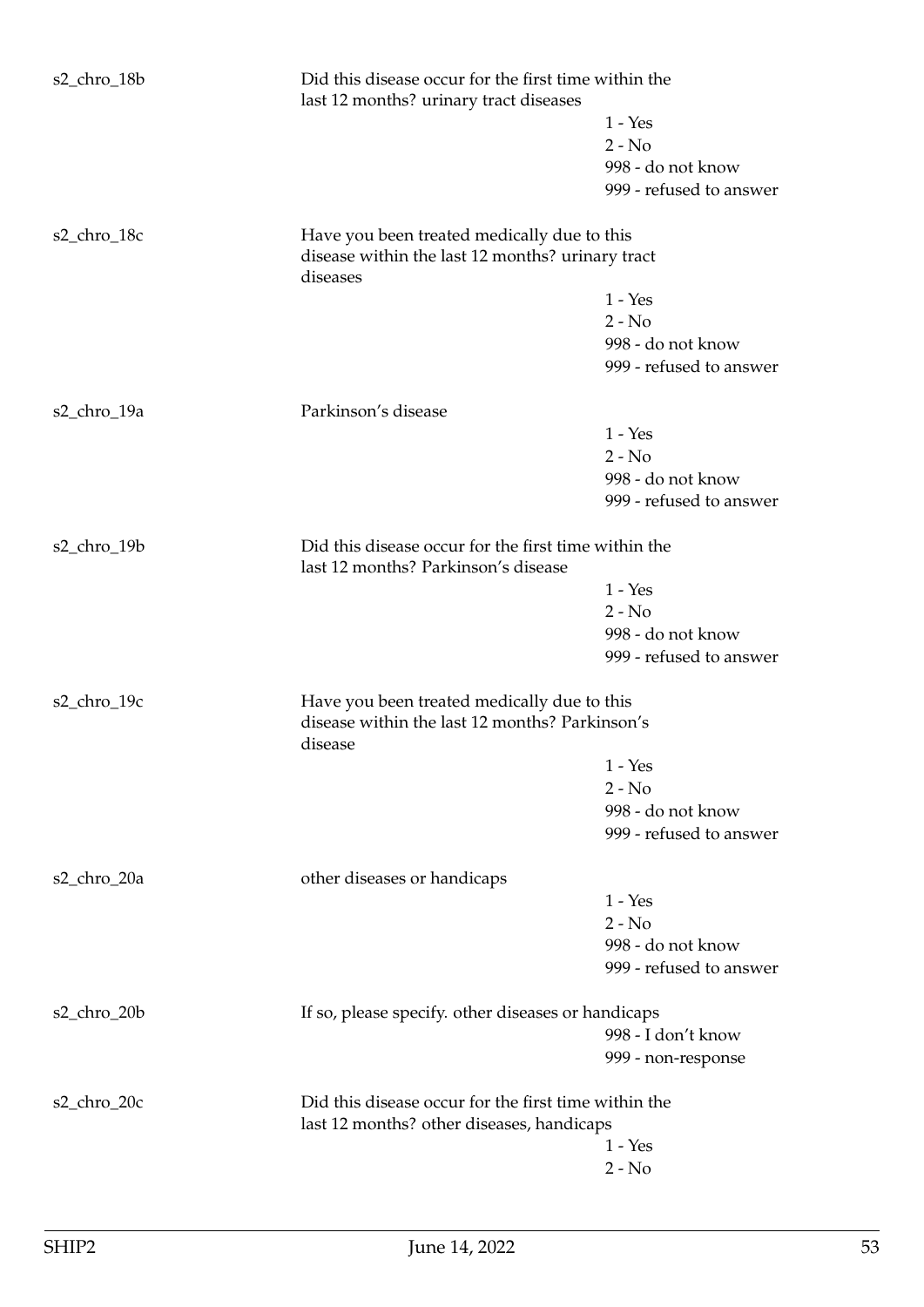|             |                                                                                             | 998 - do not know                                    |  |
|-------------|---------------------------------------------------------------------------------------------|------------------------------------------------------|--|
|             |                                                                                             | 999 - refused to answer                              |  |
| s2_chro_20d | Have you been treated medically due to this                                                 |                                                      |  |
|             | disease within the last 12 months? other diseases,<br>handicaps                             |                                                      |  |
|             |                                                                                             | $1 - Yes$                                            |  |
|             |                                                                                             | $2 - No$                                             |  |
|             |                                                                                             | 998 - do not know                                    |  |
|             |                                                                                             | 999 - refused to answer                              |  |
| s2_chro_21a | any other diseases or handicaps                                                             |                                                      |  |
|             |                                                                                             | $1 - Yes$                                            |  |
|             |                                                                                             | $2 - No$                                             |  |
|             |                                                                                             | 998 - do not know                                    |  |
|             |                                                                                             | 999 - refused to answer                              |  |
| s2_chro_21b | If so, please specify. any other diseases or<br>handicaps                                   |                                                      |  |
|             |                                                                                             | 998 - I don't know                                   |  |
|             |                                                                                             | 999 - non-response                                   |  |
| s2_chro_21c |                                                                                             | Did this disease occur for the first time within the |  |
|             | last 12 months? any other diseases or handicaps                                             | $1 - Yes$                                            |  |
|             |                                                                                             | $2 - No$                                             |  |
|             |                                                                                             | 998 - do not know                                    |  |
|             |                                                                                             | 999 - refused to answer                              |  |
|             |                                                                                             |                                                      |  |
| s2_chro_21d | Have you been treated medically due to this<br>disease within the last 12 months? any other |                                                      |  |
|             | diseases, handicaps                                                                         |                                                      |  |
|             |                                                                                             | $1 - Yes$                                            |  |
|             |                                                                                             | $2 - No$                                             |  |
|             |                                                                                             | 998 - do not know                                    |  |
|             |                                                                                             | 999 - refused to answer                              |  |
| s2_chro_22a | chronic bronchitis, i.e. coughing phlegm in the                                             |                                                      |  |
|             | morning on most days, at least 3 months within<br>the last 2 years?                         |                                                      |  |
|             |                                                                                             | $1 - Yes$                                            |  |
|             |                                                                                             | $2 - No$                                             |  |
|             |                                                                                             | 998 - do not know                                    |  |
|             |                                                                                             | 999 - refused to answer                              |  |
| s2_chro_22b | Did this disease occur for the first time within the<br>last 12 months? chronic bronchitis  |                                                      |  |
|             |                                                                                             | $1 - Yes$                                            |  |
|             |                                                                                             | $2 - No$                                             |  |
|             |                                                                                             | 998 - do not know                                    |  |
|             |                                                                                             | 999 - refused to answer                              |  |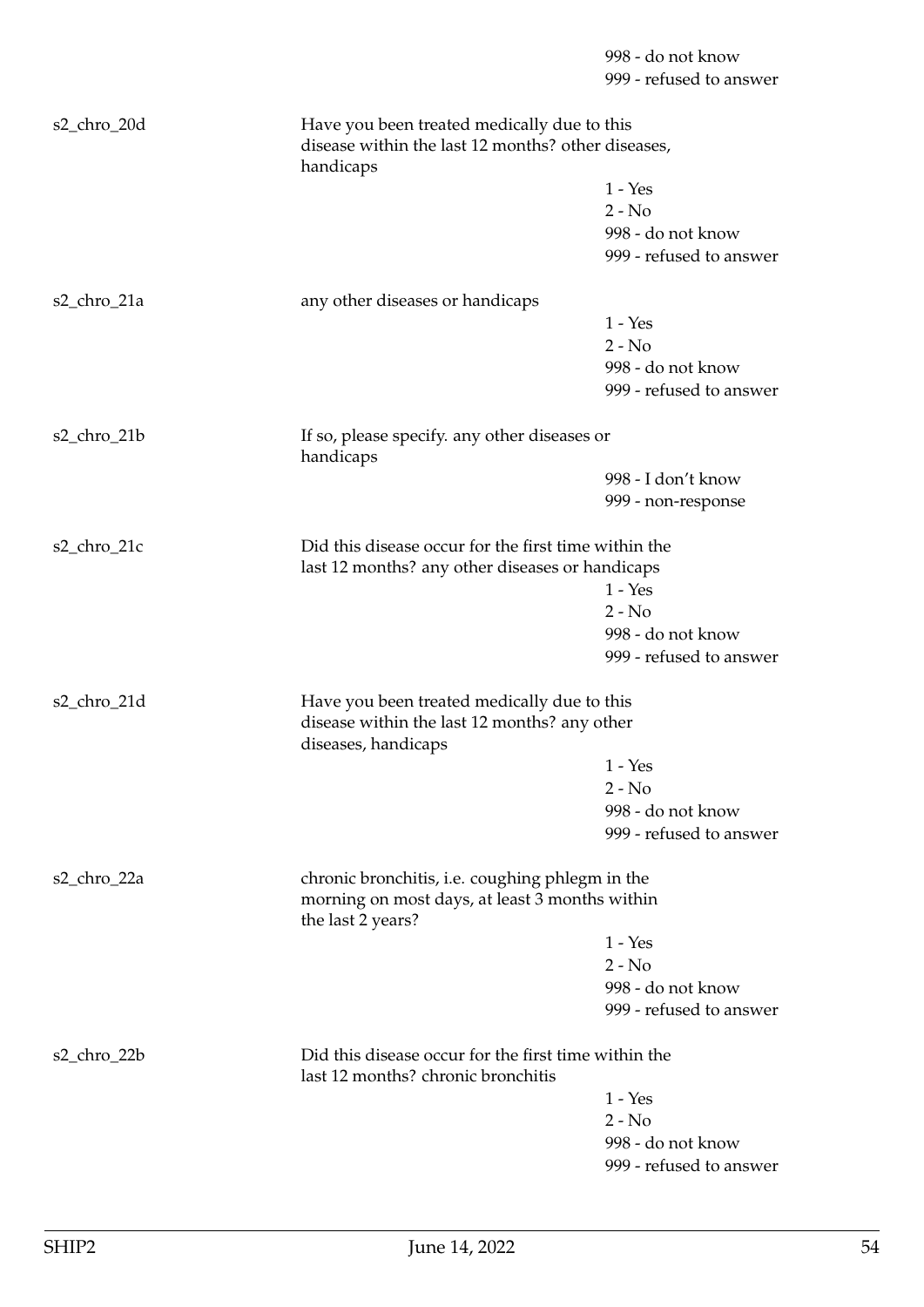| s2_chro_22c       | Have you been treated medically due to this<br>disease within the last 12 months? chronic<br>bronchitis |                            |
|-------------------|---------------------------------------------------------------------------------------------------------|----------------------------|
|                   |                                                                                                         | $1 - Yes$                  |
|                   |                                                                                                         | $2 - No$                   |
|                   |                                                                                                         | 998 - do not know          |
|                   |                                                                                                         | 999 - refused to answer    |
| <b>S2_SCHMERZ</b> | questions on pain                                                                                       |                            |
| s2_schmerz_01     | Have you suffered pain within the last 7 days?                                                          |                            |
|                   |                                                                                                         | $1 - Yes$                  |
|                   |                                                                                                         | $2 - No$                   |
|                   |                                                                                                         | 998 - do not know          |
|                   |                                                                                                         | 999 - refused to answer    |
| s2_schmerz_02a    | headache or migraine                                                                                    |                            |
|                   |                                                                                                         | 996 - measurement not done |
|                   |                                                                                                         | 997 - does not apply       |
|                   |                                                                                                         | 998 - I don't know         |
|                   |                                                                                                         | 999 - non-response         |
|                   |                                                                                                         | 9998 - I don't know        |
|                   |                                                                                                         | 9999 - non-response        |
| s2_schmerz_02b    | facial pain, pain in the masticatory muscles, jaw<br>joint, or ear area                                 |                            |
|                   |                                                                                                         | 996 - measurement not done |
|                   |                                                                                                         | 997 - does not apply       |
|                   |                                                                                                         | 998 - I don't know         |
|                   |                                                                                                         | 999 - non-response         |
|                   |                                                                                                         | 9998 - I don't know        |
|                   |                                                                                                         | 9999 - non-response        |
| s2_schmerz_02c    | neck pain                                                                                               |                            |
|                   |                                                                                                         | 996 - measurement not done |
|                   |                                                                                                         | 997 - does not apply       |
|                   |                                                                                                         | 998 - I don't know         |
|                   |                                                                                                         | 999 - non-response         |
|                   |                                                                                                         | 9998 - I don't know        |
|                   |                                                                                                         | 9999 - non-response        |
| s2_schmerz_02d    | pain in the shoulders                                                                                   |                            |
|                   |                                                                                                         | 996 - measurement not done |
|                   |                                                                                                         | 997 - does not apply       |
|                   |                                                                                                         | 998 - I don't know         |
|                   |                                                                                                         | 999 - non-response         |
|                   |                                                                                                         | 9998 - I don't know        |
|                   |                                                                                                         | 9999 - non-response        |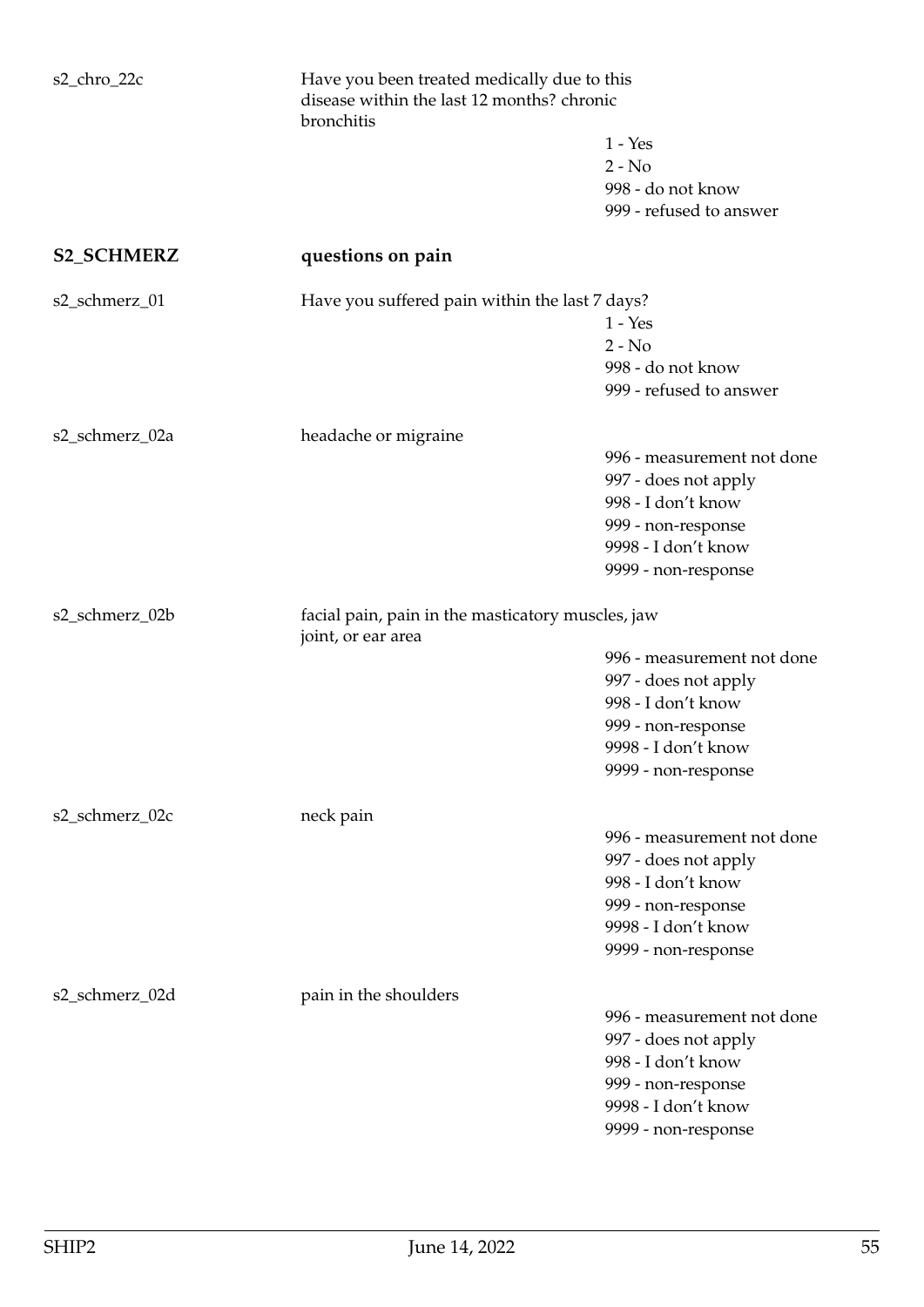| s2_schmerz_02e  | On which side do those pains appear? pain in the<br>shoulders |                            |
|-----------------|---------------------------------------------------------------|----------------------------|
|                 |                                                               | $1 - left$                 |
|                 |                                                               | $2$ - right                |
|                 |                                                               | 3 - on both sides          |
|                 |                                                               | 998 - I don't know         |
|                 |                                                               | 999 - non-response         |
|                 |                                                               |                            |
| s2_schmerz_02f  | back pain                                                     |                            |
|                 |                                                               | 996 - measurement not done |
|                 |                                                               | 997 - does not apply       |
|                 |                                                               | 998 - I don't know         |
|                 |                                                               | 999 - non-response         |
|                 |                                                               | 9998 - I don't know        |
|                 |                                                               | 9999 - non-response        |
| s2_schmerz_02g  | pain in the arms                                              |                            |
|                 |                                                               | 996 - measurement not done |
|                 |                                                               | 997 - does not apply       |
|                 |                                                               | 998 - I don't know         |
|                 |                                                               | 999 - non-response         |
|                 |                                                               | 9998 - I don't know        |
|                 |                                                               | 9999 - non-response        |
|                 |                                                               |                            |
| s2_schmerz_02h  | On which side do those pains appear? pain in the<br>arms      |                            |
|                 |                                                               | $1 - left$                 |
|                 |                                                               | $2$ - right                |
|                 |                                                               | 3 - on both sides          |
|                 |                                                               | 998 - I don't know         |
|                 |                                                               | 999 - non-response         |
| s2_schmerz_02gg | pain in the elbow                                             |                            |
|                 |                                                               | 996 - measurement not done |
|                 |                                                               | 997 - does not apply       |
|                 |                                                               | 998 - I don't know         |
|                 |                                                               | 999 - non-response         |
|                 |                                                               | 9998 - I don't know        |
|                 |                                                               | 9999 - non-response        |
|                 |                                                               |                            |
| s2_schmerz_02hh | On which side do those pains appear? pain in the<br>elbow     |                            |
|                 |                                                               | $1 - left$                 |
|                 |                                                               | $2$ - right                |
|                 |                                                               | 3 - on both sides          |
|                 |                                                               | 998 - I don't know         |
|                 |                                                               | 999 - non-response         |
|                 |                                                               |                            |
| s2_schmerz_02i  | pain in the hands                                             |                            |
|                 |                                                               | 996 - measurement not done |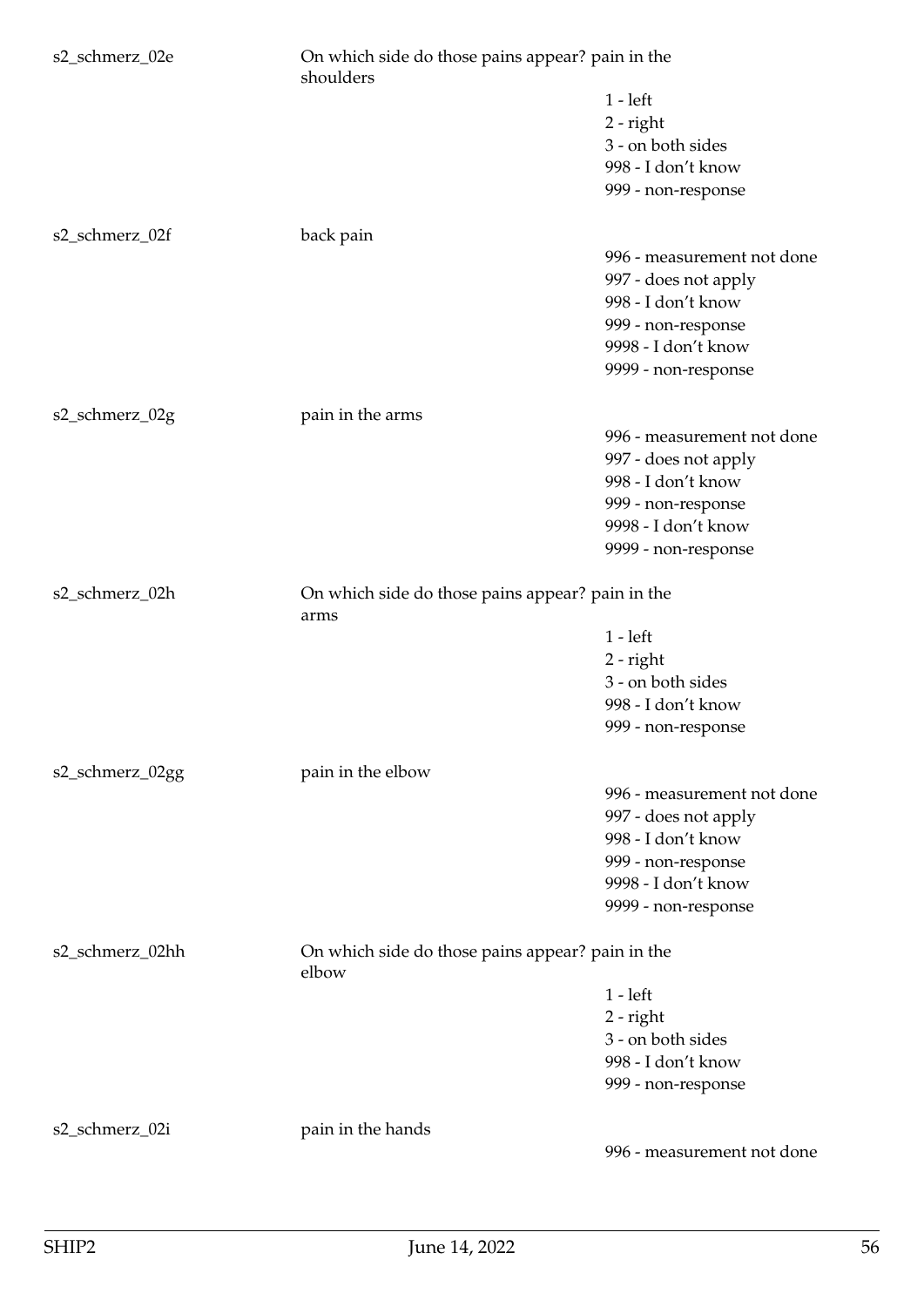|                |                                                           | 997 - does not apply<br>998 - I don't know<br>999 - non-response |
|----------------|-----------------------------------------------------------|------------------------------------------------------------------|
|                |                                                           | 9998 - I don't know<br>9999 - non-response                       |
|                |                                                           |                                                                  |
| s2_schmerz_02j | On which side do those pains appear? pain in the<br>hands |                                                                  |
|                |                                                           | $1 - left$                                                       |
|                |                                                           | $2$ - right                                                      |
|                |                                                           | 3 - on both sides                                                |
|                |                                                           | 998 - I don't know                                               |
|                |                                                           | 999 - non-response                                               |
| s2_schmerz_02k | pain in the chest                                         |                                                                  |
|                |                                                           | 996 - measurement not done                                       |
|                |                                                           | 997 - does not apply                                             |
|                |                                                           | 998 - I don't know                                               |
|                |                                                           | 999 - non-response                                               |
|                |                                                           | 9998 - I don't know                                              |
|                |                                                           | 9999 - non-response                                              |
| s2_schmerz_02l | stomachache                                               |                                                                  |
|                |                                                           | 996 - measurement not done                                       |
|                |                                                           | 997 - does not apply                                             |
|                |                                                           | 998 - I don't know                                               |
|                |                                                           | 999 - non-response                                               |
|                |                                                           | 9998 - I don't know                                              |
|                |                                                           | 9999 - non-response                                              |
| s2_schmerz_02m | abdominal pain                                            |                                                                  |
|                |                                                           | 996 - measurement not done                                       |
|                |                                                           | 997 - does not apply                                             |
|                |                                                           | 998 - I don't know                                               |
|                |                                                           | 999 - non-response                                               |
|                |                                                           | 9998 - I don't know                                              |
|                |                                                           | 9999 - non-response                                              |
| s2_schmerz_02n | pain in the legs                                          |                                                                  |
|                |                                                           | 996 - measurement not done                                       |
|                |                                                           | 997 - does not apply                                             |
|                |                                                           | 998 - I don't know                                               |
|                |                                                           | 999 - non-response                                               |
|                |                                                           | 9998 - I don't know                                              |
|                |                                                           | 9999 - non-response                                              |
| s2_schmerz_02o | On which side do those pains appear? pain in the          |                                                                  |
|                | legs                                                      |                                                                  |
|                |                                                           | $1 - left$                                                       |
|                |                                                           | $2$ - right                                                      |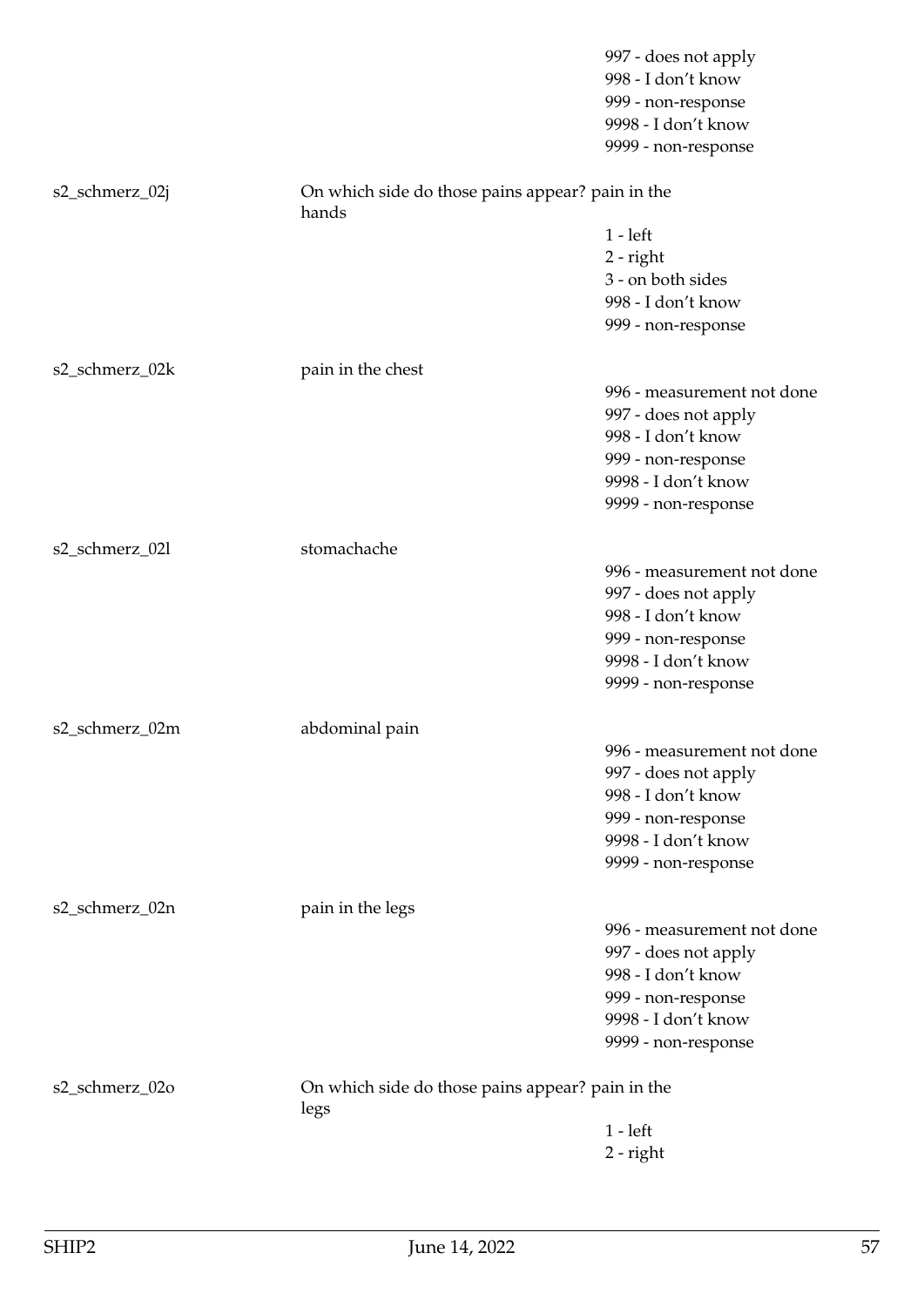| s2_schmerz_02nn<br>pain in the knees<br>996 - measurement not done<br>997 - does not apply<br>998 - I don't know<br>999 - non-response<br>9998 - I don't know<br>9999 - non-response<br>s2_schmerz_02oo<br>On which side do those pains appear? pain in the<br>knees<br>$1 - left$<br>$2$ - right<br>3 - on both sides<br>998 - I don't know<br>999 - non-response<br>pain in the feet<br>s2_schmerz_02p<br>996 - measurement not done<br>997 - does not apply<br>998 - I don't know<br>999 - non-response<br>9998 - I don't know<br>9999 - non-response<br>s2_schmerz_02q<br>On which side do those pains appear? pain in the<br>feet<br>$1 - left$<br>2 - right<br>3 - on both sides<br>998 - I don't know<br>999 - non-response<br>s2_schmerz_03<br>Have you suffered from back pain within the last<br>3 months?<br>$1 - Yes$<br>$2 - No$<br>998 - do not know<br>999 - refused to answer<br>s2_schmerz_04<br>How strong was your back pain within the last<br>three months, if $0 = no$ pain and $10 =$ strongest<br>imaginable pain?<br>996 - measurement not done<br>997 - does not apply<br>998 - I don't know |  | 3 - on both sides<br>998 - I don't know<br>999 - non-response |
|------------------------------------------------------------------------------------------------------------------------------------------------------------------------------------------------------------------------------------------------------------------------------------------------------------------------------------------------------------------------------------------------------------------------------------------------------------------------------------------------------------------------------------------------------------------------------------------------------------------------------------------------------------------------------------------------------------------------------------------------------------------------------------------------------------------------------------------------------------------------------------------------------------------------------------------------------------------------------------------------------------------------------------------------------------------------------------------------------------------------|--|---------------------------------------------------------------|
|                                                                                                                                                                                                                                                                                                                                                                                                                                                                                                                                                                                                                                                                                                                                                                                                                                                                                                                                                                                                                                                                                                                        |  |                                                               |
|                                                                                                                                                                                                                                                                                                                                                                                                                                                                                                                                                                                                                                                                                                                                                                                                                                                                                                                                                                                                                                                                                                                        |  |                                                               |
|                                                                                                                                                                                                                                                                                                                                                                                                                                                                                                                                                                                                                                                                                                                                                                                                                                                                                                                                                                                                                                                                                                                        |  |                                                               |
|                                                                                                                                                                                                                                                                                                                                                                                                                                                                                                                                                                                                                                                                                                                                                                                                                                                                                                                                                                                                                                                                                                                        |  |                                                               |
|                                                                                                                                                                                                                                                                                                                                                                                                                                                                                                                                                                                                                                                                                                                                                                                                                                                                                                                                                                                                                                                                                                                        |  |                                                               |
|                                                                                                                                                                                                                                                                                                                                                                                                                                                                                                                                                                                                                                                                                                                                                                                                                                                                                                                                                                                                                                                                                                                        |  |                                                               |
|                                                                                                                                                                                                                                                                                                                                                                                                                                                                                                                                                                                                                                                                                                                                                                                                                                                                                                                                                                                                                                                                                                                        |  |                                                               |
|                                                                                                                                                                                                                                                                                                                                                                                                                                                                                                                                                                                                                                                                                                                                                                                                                                                                                                                                                                                                                                                                                                                        |  |                                                               |
|                                                                                                                                                                                                                                                                                                                                                                                                                                                                                                                                                                                                                                                                                                                                                                                                                                                                                                                                                                                                                                                                                                                        |  |                                                               |
|                                                                                                                                                                                                                                                                                                                                                                                                                                                                                                                                                                                                                                                                                                                                                                                                                                                                                                                                                                                                                                                                                                                        |  |                                                               |
|                                                                                                                                                                                                                                                                                                                                                                                                                                                                                                                                                                                                                                                                                                                                                                                                                                                                                                                                                                                                                                                                                                                        |  |                                                               |
|                                                                                                                                                                                                                                                                                                                                                                                                                                                                                                                                                                                                                                                                                                                                                                                                                                                                                                                                                                                                                                                                                                                        |  |                                                               |
|                                                                                                                                                                                                                                                                                                                                                                                                                                                                                                                                                                                                                                                                                                                                                                                                                                                                                                                                                                                                                                                                                                                        |  |                                                               |
|                                                                                                                                                                                                                                                                                                                                                                                                                                                                                                                                                                                                                                                                                                                                                                                                                                                                                                                                                                                                                                                                                                                        |  |                                                               |
|                                                                                                                                                                                                                                                                                                                                                                                                                                                                                                                                                                                                                                                                                                                                                                                                                                                                                                                                                                                                                                                                                                                        |  |                                                               |
|                                                                                                                                                                                                                                                                                                                                                                                                                                                                                                                                                                                                                                                                                                                                                                                                                                                                                                                                                                                                                                                                                                                        |  |                                                               |
|                                                                                                                                                                                                                                                                                                                                                                                                                                                                                                                                                                                                                                                                                                                                                                                                                                                                                                                                                                                                                                                                                                                        |  |                                                               |
|                                                                                                                                                                                                                                                                                                                                                                                                                                                                                                                                                                                                                                                                                                                                                                                                                                                                                                                                                                                                                                                                                                                        |  |                                                               |
|                                                                                                                                                                                                                                                                                                                                                                                                                                                                                                                                                                                                                                                                                                                                                                                                                                                                                                                                                                                                                                                                                                                        |  |                                                               |
|                                                                                                                                                                                                                                                                                                                                                                                                                                                                                                                                                                                                                                                                                                                                                                                                                                                                                                                                                                                                                                                                                                                        |  |                                                               |
|                                                                                                                                                                                                                                                                                                                                                                                                                                                                                                                                                                                                                                                                                                                                                                                                                                                                                                                                                                                                                                                                                                                        |  |                                                               |
|                                                                                                                                                                                                                                                                                                                                                                                                                                                                                                                                                                                                                                                                                                                                                                                                                                                                                                                                                                                                                                                                                                                        |  |                                                               |
|                                                                                                                                                                                                                                                                                                                                                                                                                                                                                                                                                                                                                                                                                                                                                                                                                                                                                                                                                                                                                                                                                                                        |  |                                                               |
|                                                                                                                                                                                                                                                                                                                                                                                                                                                                                                                                                                                                                                                                                                                                                                                                                                                                                                                                                                                                                                                                                                                        |  |                                                               |
|                                                                                                                                                                                                                                                                                                                                                                                                                                                                                                                                                                                                                                                                                                                                                                                                                                                                                                                                                                                                                                                                                                                        |  |                                                               |
|                                                                                                                                                                                                                                                                                                                                                                                                                                                                                                                                                                                                                                                                                                                                                                                                                                                                                                                                                                                                                                                                                                                        |  |                                                               |
|                                                                                                                                                                                                                                                                                                                                                                                                                                                                                                                                                                                                                                                                                                                                                                                                                                                                                                                                                                                                                                                                                                                        |  |                                                               |
|                                                                                                                                                                                                                                                                                                                                                                                                                                                                                                                                                                                                                                                                                                                                                                                                                                                                                                                                                                                                                                                                                                                        |  |                                                               |
|                                                                                                                                                                                                                                                                                                                                                                                                                                                                                                                                                                                                                                                                                                                                                                                                                                                                                                                                                                                                                                                                                                                        |  |                                                               |
|                                                                                                                                                                                                                                                                                                                                                                                                                                                                                                                                                                                                                                                                                                                                                                                                                                                                                                                                                                                                                                                                                                                        |  |                                                               |
|                                                                                                                                                                                                                                                                                                                                                                                                                                                                                                                                                                                                                                                                                                                                                                                                                                                                                                                                                                                                                                                                                                                        |  |                                                               |
|                                                                                                                                                                                                                                                                                                                                                                                                                                                                                                                                                                                                                                                                                                                                                                                                                                                                                                                                                                                                                                                                                                                        |  |                                                               |
|                                                                                                                                                                                                                                                                                                                                                                                                                                                                                                                                                                                                                                                                                                                                                                                                                                                                                                                                                                                                                                                                                                                        |  | 999 - non-response                                            |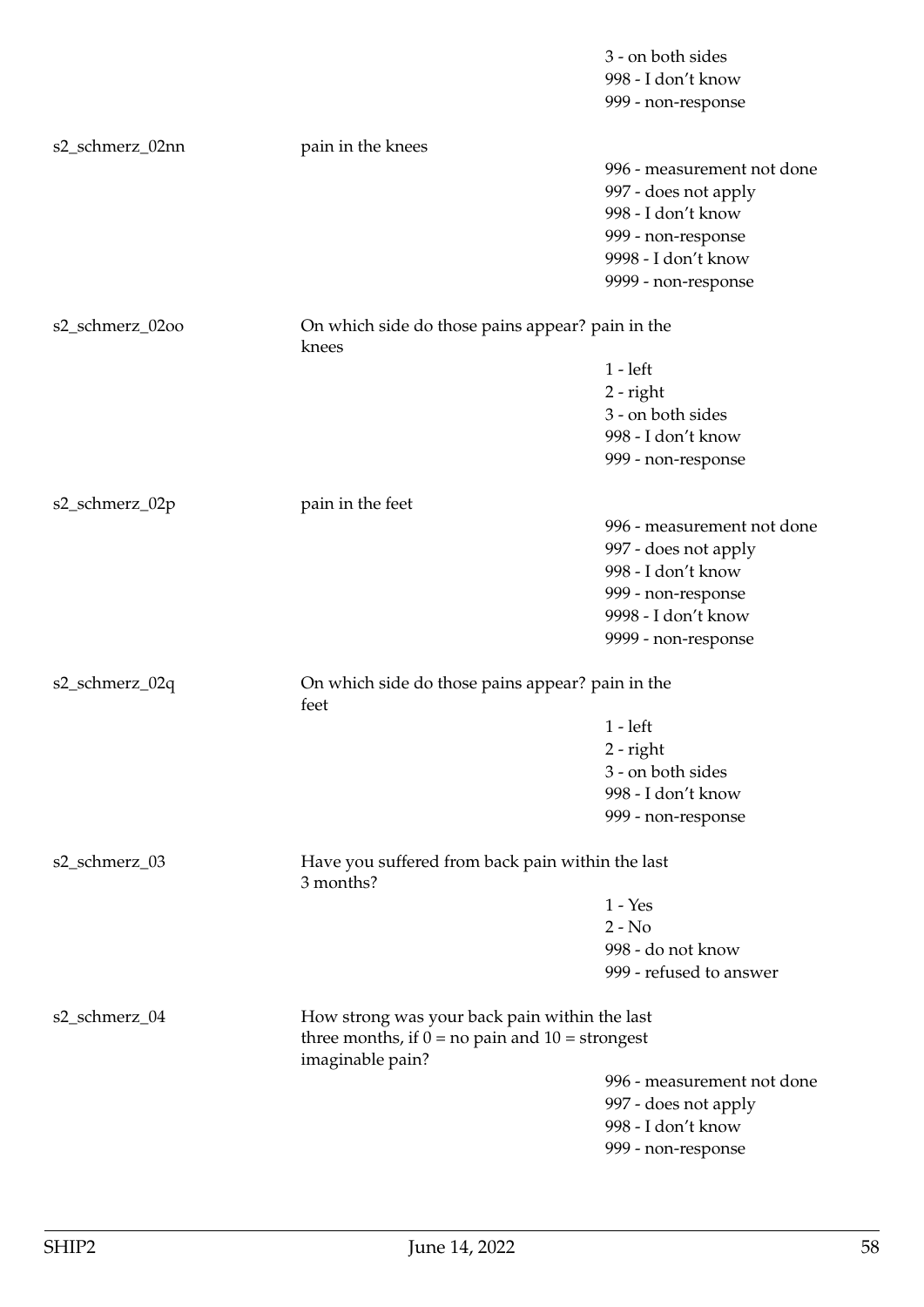9998 - I don't know 9999 - non-response s2\_schmerz\_05 On how many days within the last 3 months did your back pain keep you from carrying out your daily activities (e.g. work, school, household)? 996 - measurement not done 997 - does not apply 998 - I don't know 999 - non-response 9998 - I don't know 9999 - non-response s2\_schmerz\_06 Interference due to back pains within the last 3 months, if  $0 =$  no restriction and  $10 =$  no activity possible? 996 - measurement not done 997 - does not apply 998 - I don't know 999 - non-response 9998 - I don't know 9999 - non-response s2\_schmerz\_07 Does your back pain radiate into the buttock, groin, hip, or leg? 1 - No 2 - yes, radiation into the buttock, groin, or hip 3 - yes, radiation into the thigh (up to the knee) 4 - yes, radiation into the lower leg 998 - I don't know 999 - non-response s2\_schmerz\_08 Have you suffered from headaches once or several times since the last examination, since «MM.YYYY SHIP-1 »? 1 - Yes  $2 - No$ 998 - do not know 999 - refused to answer s2\_schmerz\_08a Have you ever suffered once or several times from headaches? 1 - Yes  $2 - No$ 998 - do not know 999 - refused to answer s2\_schmerz\_08b Have you suffered from headaches since «MM.YYYY examination SHIP-0 + 5 years »?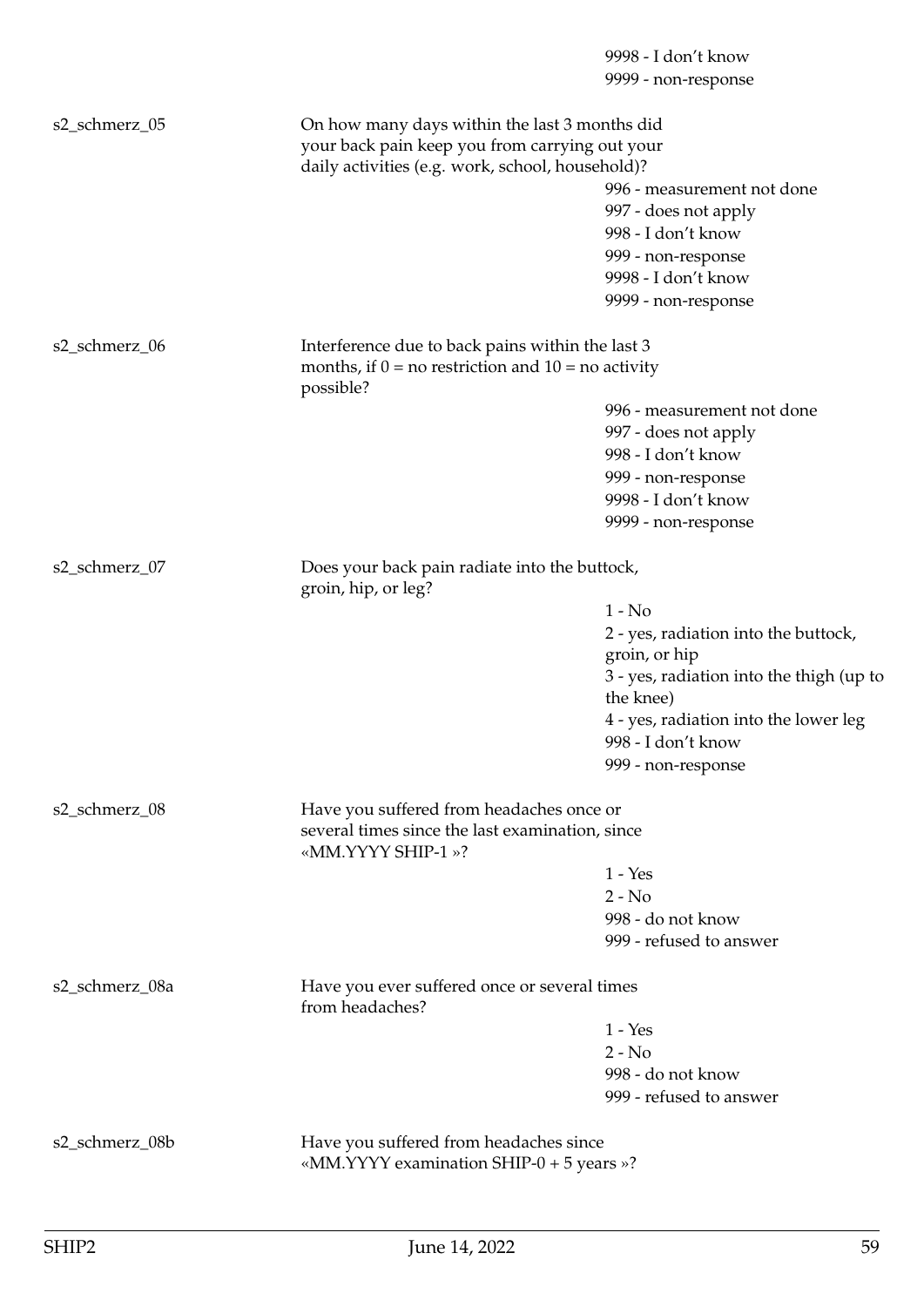|                |                                                                                                                        | $1 - Yes$                           |
|----------------|------------------------------------------------------------------------------------------------------------------------|-------------------------------------|
|                |                                                                                                                        | $2 - No$                            |
|                |                                                                                                                        | 998 - do not know                   |
|                |                                                                                                                        | 999 - refused to answer             |
| s2_schmerz_09  | Have you also suffered from headaches within<br>the last 12 months?                                                    |                                     |
|                |                                                                                                                        | $1 - Yes$                           |
|                |                                                                                                                        | $2 - No$                            |
|                |                                                                                                                        | 998 - do not know                   |
|                |                                                                                                                        | 999 - refused to answer             |
| s2_schmerz_09a | Average intensity of headaches within the last 12<br>months, if $0 = no$ pain and $10 =$ strongest<br>imaginable pain? |                                     |
|                |                                                                                                                        | 996 - measurement not done          |
|                |                                                                                                                        | 997 - does not apply                |
|                |                                                                                                                        | 998 - I don't know                  |
|                |                                                                                                                        | 999 - non-response                  |
|                |                                                                                                                        | 9998 - I don't know                 |
|                |                                                                                                                        | 9999 - non-response                 |
| s2_schmerz_10  | How long does your headache persist if you do<br>not take any medication or if a therapy is without                    |                                     |
|                | success?                                                                                                               |                                     |
|                |                                                                                                                        | 1 - up to 30 minutes                |
|                |                                                                                                                        | 2 - more than 30 min; up to 4 hours |
|                |                                                                                                                        | 3 - more than 4 hours; up to 3 days |
|                |                                                                                                                        | 4 - more than 3 days up to 7 days   |
|                |                                                                                                                        | 5 - more than 7 days                |
|                |                                                                                                                        | 998 - don't know                    |
|                |                                                                                                                        | 999 - refused to answer             |
| s2_schmerz_11a | a) that are restricted to one side of the head?                                                                        |                                     |
|                |                                                                                                                        | $1 - Yes$                           |
|                |                                                                                                                        | $2 - No$                            |
|                |                                                                                                                        | 998 - do not know                   |
|                |                                                                                                                        | 999 - refused to answer             |
| s2_schmerz_11b | b) that occur on both sides?                                                                                           |                                     |
|                |                                                                                                                        | $1 - Yes$                           |
|                |                                                                                                                        | $2 - No$                            |
|                |                                                                                                                        | 998 - do not know                   |
|                |                                                                                                                        | 999 - refused to answer             |
| s2_schmerz_11c | c) that are pulsating or throbbing?                                                                                    |                                     |
|                |                                                                                                                        | $1 - Yes$                           |
|                |                                                                                                                        | $2 - No$                            |
|                |                                                                                                                        | 998 - do not know                   |
|                |                                                                                                                        | 999 - refused to answer             |
|                |                                                                                                                        |                                     |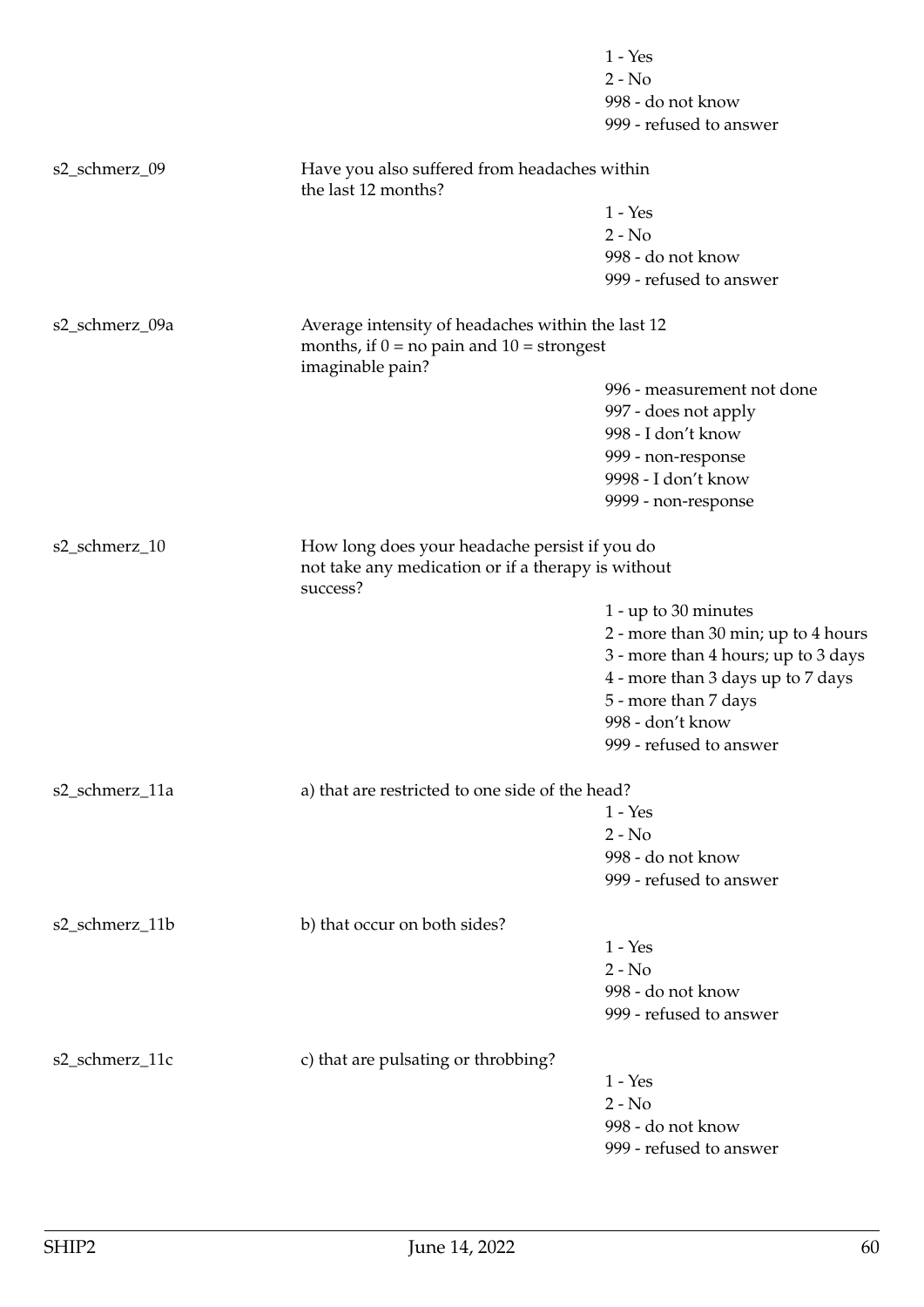| s2_schmerz_11d | d) that are dull, pressing, or pulling?                                |                         |
|----------------|------------------------------------------------------------------------|-------------------------|
|                |                                                                        | $1 - Yes$               |
|                |                                                                        | $2 - No$                |
|                |                                                                        | 998 - do not know       |
|                |                                                                        | 999 - refused to answer |
|                |                                                                        |                         |
| s2_schmerz_11e | e) that significantly affect your daily routine?                       |                         |
|                |                                                                        | $1 - Yes$               |
|                |                                                                        | $2 - No$                |
|                |                                                                        | 998 - do not know       |
|                |                                                                        | 999 - refused to answer |
| s2_schmerz_11f | f) that are worsened by physical activity, e.g.                        |                         |
|                | climbing stairs?                                                       |                         |
|                |                                                                        | $1 - Yes$               |
|                |                                                                        | $2 - No$                |
|                |                                                                        | 998 - do not know       |
|                |                                                                        | 999 - refused to answer |
|                |                                                                        |                         |
| s2_schmerz_11g | g) that are accompanied by nausea?                                     |                         |
|                |                                                                        | $1 - Yes$               |
|                |                                                                        | $2 - No$                |
|                |                                                                        | 998 - do not know       |
|                |                                                                        | 999 - refused to answer |
| s2_schmerz_11h | h) that are accompanied by vomiting?                                   |                         |
|                |                                                                        | $1 - Yes$               |
|                |                                                                        | $2 - No$                |
|                |                                                                        | 998 - do not know       |
|                |                                                                        | 999 - refused to answer |
|                |                                                                        |                         |
| s2_schmerz_11i | i) that are accompanied by weakness, paralysis,                        |                         |
|                | or numbness of an arm or a leg?                                        |                         |
|                |                                                                        | $1 - Yes$               |
|                |                                                                        | $2 - No$                |
|                |                                                                        | 998 - do not know       |
|                |                                                                        | 999 - refused to answer |
| s2_schmerz_11j | j) that are accompanied by hypersensitivity to<br>auditory perception? |                         |
|                |                                                                        | $1 - Yes$               |
|                |                                                                        | $2 - No$                |
|                |                                                                        | 998 - do not know       |
|                |                                                                        | 999 - refused to answer |
|                |                                                                        |                         |
| s2_schmerz_11k | k) that are accompanied by over-sensitivity to                         |                         |
|                | light?                                                                 |                         |
|                |                                                                        | $1 - Yes$               |
|                |                                                                        | $2 - No$                |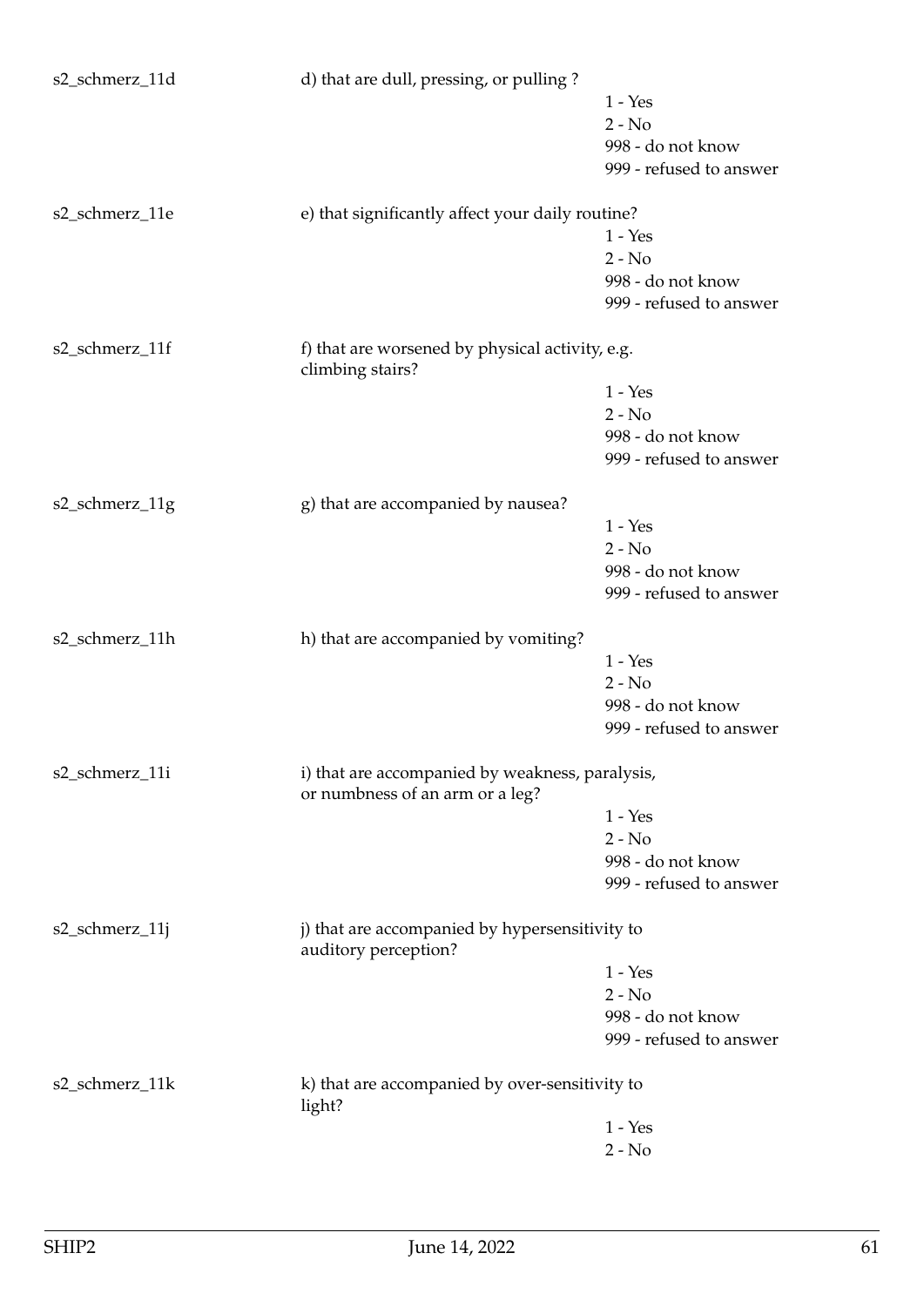|                |                                                                               | 998 - do not know<br>999 - refused to answer |
|----------------|-------------------------------------------------------------------------------|----------------------------------------------|
| s2_schmerz_111 | I) that begin with oscillopsia for at least 5<br>minutes?                     |                                              |
|                |                                                                               | $1 - Yes$                                    |
|                |                                                                               | $2 - No$                                     |
|                |                                                                               | 998 - do not know                            |
|                |                                                                               | 999 - refused to answer                      |
| s2_schmerz_11m | m) that are announced by harbingers (e.g. visual                              |                                              |
|                | disorder or numbness in the face, arm, or leg)?                               |                                              |
|                |                                                                               | $1 - Yes$                                    |
|                |                                                                               | $2 - No$                                     |
|                |                                                                               | 998 - do not know                            |
|                |                                                                               | 999 - refused to answer                      |
| s2_schmerz_12  | How often have you suffered from headaches?<br>(lifetime)                     |                                              |
|                |                                                                               | 1 - less than 5 times                        |
|                |                                                                               | $2 - 5$ to 9 times                           |
|                |                                                                               | 3 - 10 times or more                         |
|                |                                                                               | 998 - don't know                             |
|                |                                                                               | 999 - refused to answer                      |
|                |                                                                               |                                              |
| s2_schmerz_13  | On average, on how many days per month do                                     |                                              |
|                | you suffer from those headaches? Please give the<br>number of days per month. |                                              |
|                |                                                                               | 996 - measurement not done                   |
|                |                                                                               | 997 - does not apply                         |
|                |                                                                               | 998 - I don't know                           |
|                |                                                                               | 999 - non-response                           |
|                |                                                                               | 9998 - I don't know                          |
|                |                                                                               | 9999 - non-response                          |
| s2_schmerz_14  | On how many days did you take medications for<br>your headache?               |                                              |
|                |                                                                               | 996 - measurement not done                   |
|                |                                                                               | 997 - does not apply                         |
|                |                                                                               | 998 - I don't know                           |
|                |                                                                               | 999 - non-response                           |
|                |                                                                               | 9998 - I don't know                          |
|                |                                                                               | 9999 - non-response                          |
| <b>S2_FRAU</b> | questions for women (only)                                                    |                                              |
| $s2$ _frau_01  | Have you ever been pregnant?                                                  |                                              |
|                |                                                                               | $1 - Yes$                                    |
|                |                                                                               | $2 - No$                                     |
|                |                                                                               | 998 - do not know                            |
|                |                                                                               |                                              |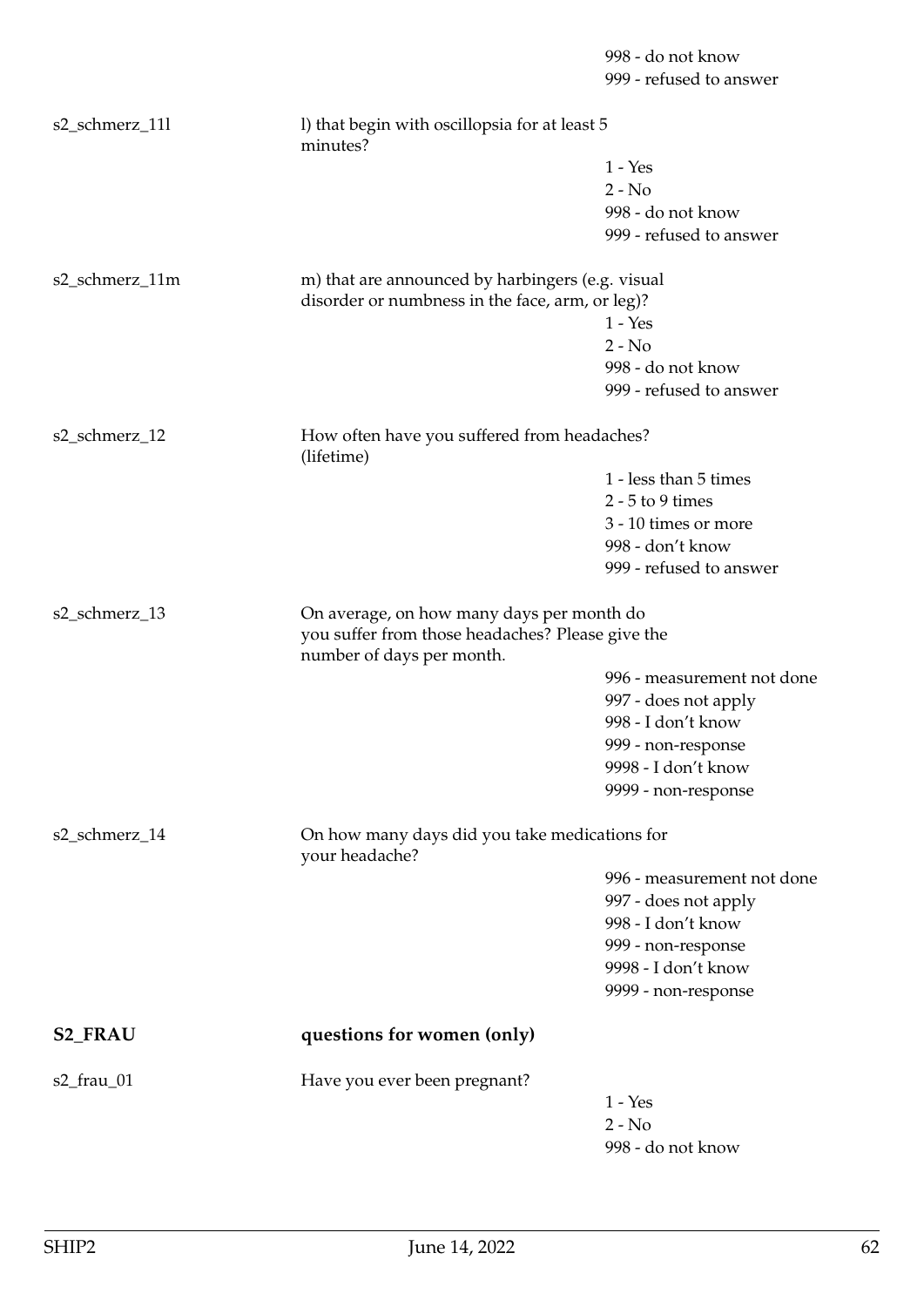|               |                                                                                                | 999 - refused to answer                                                                                                                      |
|---------------|------------------------------------------------------------------------------------------------|----------------------------------------------------------------------------------------------------------------------------------------------|
| s2_frau_02    | How often have you been pregnant?                                                              | 996 - measurement not done<br>997 - does not apply<br>998 - I don't know<br>999 - non-response<br>9998 - I don't know<br>9999 - non-response |
| $s2$ _frau_03 | How many children were born alive?                                                             | 996 - measurement not done<br>997 - does not apply<br>998 - I don't know<br>999 - non-response<br>9998 - I don't know<br>9999 - non-response |
| s2_frau_04    | How many preterm births, that is births before<br>the 38th week of pregnancy, were among them? | 996 - measurement not done<br>997 - does not apply<br>998 - I don't know<br>999 - non-response<br>9998 - I don't know<br>9999 - non-response |
| s2_frau_04a   | date of birth 1st child                                                                        |                                                                                                                                              |
| s2_frau_04b   | 1st child nursed                                                                               | 996 - measurement not done<br>997 - does not apply<br>998 - I don't know<br>999 - non-response<br>9998 - I don't know<br>9999 - non-response |
| s2_frau_04a1  | If date of birth is not complete, enter available<br>information here 1st child                | 998 - I don't know<br>999 - non-response                                                                                                     |
| s2_frau_04c   | date of birth 2nd child                                                                        |                                                                                                                                              |
| s2_frau_04d   | 2nd child nursed                                                                               | 996 - measurement not done<br>997 - does not apply<br>998 - I don't know                                                                     |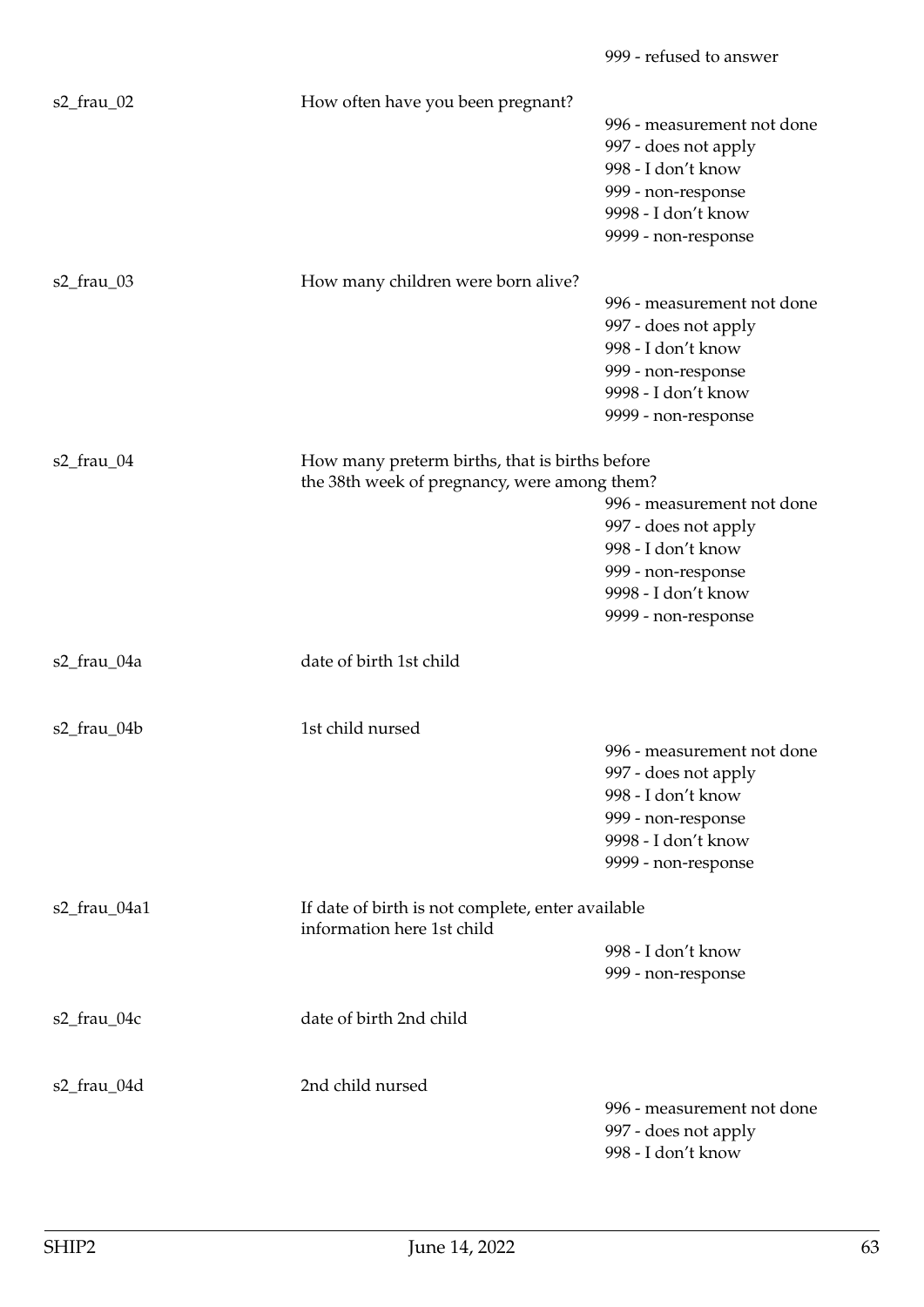|                                                                   |                                                                                 | 999 - non-response<br>9998 - I don't know<br>9999 - non-response |
|-------------------------------------------------------------------|---------------------------------------------------------------------------------|------------------------------------------------------------------|
| s2_frau_04c1                                                      | If date of birth is not complete, enter available<br>information here 2nd child |                                                                  |
|                                                                   |                                                                                 | 998 - I don't know                                               |
|                                                                   |                                                                                 | 999 - non-response                                               |
| s2_frau_04e                                                       | date of birth 3rd child                                                         |                                                                  |
| s2_frau_04f                                                       | 3rd child nursed                                                                |                                                                  |
|                                                                   |                                                                                 | 996 - measurement not done                                       |
|                                                                   |                                                                                 | 997 - does not apply                                             |
|                                                                   |                                                                                 | 998 - I don't know                                               |
|                                                                   |                                                                                 | 999 - non-response<br>9998 - I don't know                        |
|                                                                   |                                                                                 | 9999 - non-response                                              |
|                                                                   |                                                                                 |                                                                  |
| s2_frau_04e1<br>If date of birth is not complete, enter available |                                                                                 |                                                                  |
|                                                                   | information here 3rd child                                                      | 998 - I don't know                                               |
|                                                                   |                                                                                 | 999 - non-response                                               |
|                                                                   |                                                                                 |                                                                  |
| s2_frau_04g                                                       | date of birth 4th child                                                         |                                                                  |
|                                                                   |                                                                                 |                                                                  |
| s2_frau_04h                                                       | 4th child nursed                                                                |                                                                  |
|                                                                   |                                                                                 | 996 - measurement not done                                       |
|                                                                   |                                                                                 | 997 - does not apply                                             |
|                                                                   |                                                                                 | 998 - I don't know                                               |
|                                                                   |                                                                                 | 999 - non-response                                               |
|                                                                   |                                                                                 | 9998 - I don't know                                              |
|                                                                   |                                                                                 | 9999 - non-response                                              |
| s2_frau_04g1                                                      | If date of birth is not complete, enter available<br>information here 4th child |                                                                  |
|                                                                   |                                                                                 | 998 - I don't know                                               |
|                                                                   |                                                                                 | 999 - non-response                                               |
| s2_frau_04i                                                       | date of birth 5th child                                                         |                                                                  |
|                                                                   |                                                                                 |                                                                  |
| $s2$ _frau_04j                                                    | 5th child nursed                                                                | 996 - measurement not done                                       |
|                                                                   |                                                                                 | 997 - does not apply                                             |
|                                                                   |                                                                                 | 998 - I don't know                                               |
|                                                                   |                                                                                 | 999 - non-response                                               |
|                                                                   |                                                                                 | 9998 - I don't know                                              |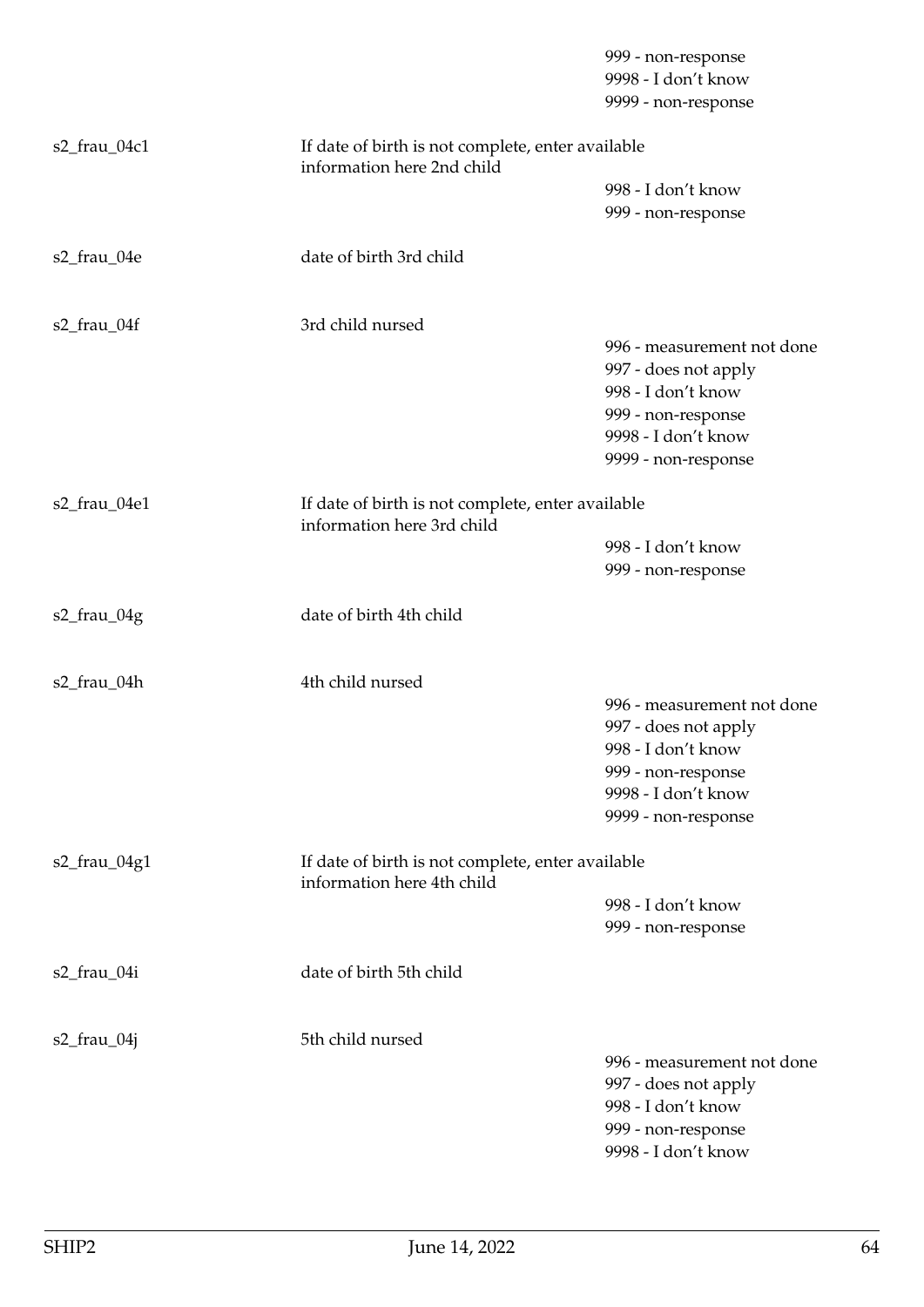| s2_frau_04i1                                                                                    | If date of birth is not complete, enter available<br>information here 5th child |                                                   |  |
|-------------------------------------------------------------------------------------------------|---------------------------------------------------------------------------------|---------------------------------------------------|--|
|                                                                                                 |                                                                                 | 998 - I don't know                                |  |
|                                                                                                 |                                                                                 | 999 - non-response                                |  |
| s2_frau_04k                                                                                     | date of birth 6th child                                                         |                                                   |  |
|                                                                                                 |                                                                                 |                                                   |  |
| $s2$ _frau_04l                                                                                  | 6th child nursed                                                                |                                                   |  |
|                                                                                                 |                                                                                 | 996 - measurement not done                        |  |
|                                                                                                 |                                                                                 | 997 - does not apply                              |  |
|                                                                                                 |                                                                                 | 998 - I don't know                                |  |
|                                                                                                 |                                                                                 | 999 - non-response                                |  |
|                                                                                                 |                                                                                 | 9998 - I don't know                               |  |
|                                                                                                 |                                                                                 | 9999 - non-response                               |  |
| s2_frau_04k1                                                                                    | information here 6th child                                                      | If date of birth is not complete, enter available |  |
|                                                                                                 |                                                                                 | 998 - I don't know                                |  |
|                                                                                                 |                                                                                 | 999 - non-response                                |  |
| s2_frau_04m                                                                                     | date of birth 7th child                                                         |                                                   |  |
| s2_frau_04n                                                                                     | 7th child nursed                                                                |                                                   |  |
|                                                                                                 |                                                                                 | 996 - measurement not done                        |  |
|                                                                                                 |                                                                                 | 997 - does not apply                              |  |
|                                                                                                 |                                                                                 | 998 - I don't know                                |  |
|                                                                                                 |                                                                                 | 999 - non-response                                |  |
|                                                                                                 |                                                                                 | 9998 - I don't know                               |  |
|                                                                                                 |                                                                                 | 9999 - non-response                               |  |
| s2_frau_04m1<br>If date of birth is not complete, enter available<br>information here 7th child |                                                                                 |                                                   |  |
|                                                                                                 |                                                                                 | 998 - I don't know                                |  |
|                                                                                                 |                                                                                 | 999 - non-response                                |  |
| s2_frau_04o                                                                                     | date of birth 8th child                                                         |                                                   |  |
| s2_frau_04p                                                                                     | 8th child nursed                                                                |                                                   |  |
|                                                                                                 |                                                                                 | 996 - measurement not done                        |  |
|                                                                                                 |                                                                                 | 997 - does not apply                              |  |
|                                                                                                 |                                                                                 | 998 - I don't know                                |  |
|                                                                                                 |                                                                                 | 999 - non-response                                |  |
|                                                                                                 |                                                                                 | 9998 - I don't know                               |  |
|                                                                                                 |                                                                                 | 9999 - non-response                               |  |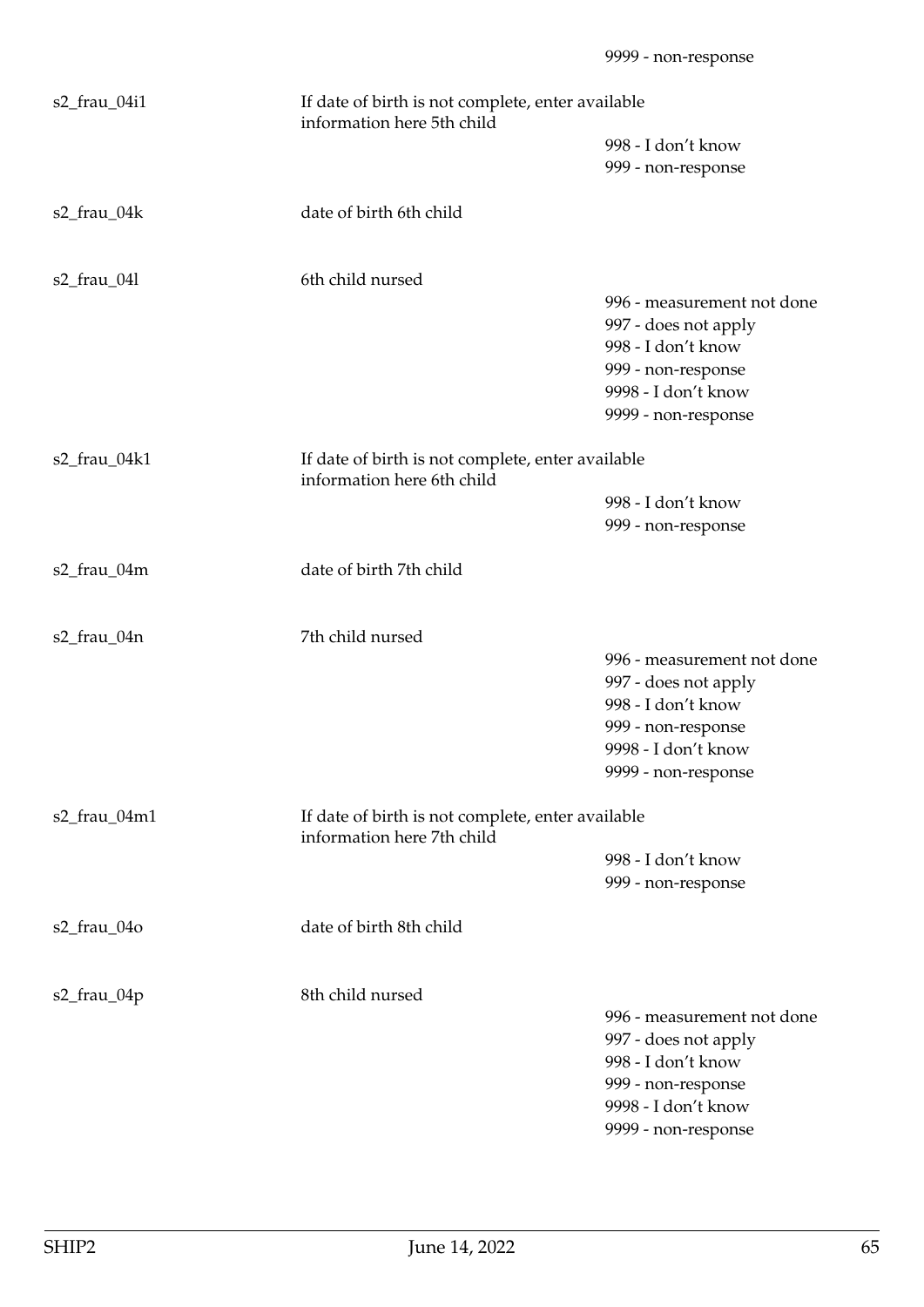| s2_frau_04o1      | If date of birth is not complete, enter available<br>information here 8th child  |                                                    |
|-------------------|----------------------------------------------------------------------------------|----------------------------------------------------|
|                   |                                                                                  | 998 - I don't know<br>999 - non-response           |
| $s2$ _frau_04q    | date of birth 9th child                                                          |                                                    |
| s2_frau_04r       | 9th child nursed                                                                 | 996 - measurement not done<br>997 - does not apply |
|                   |                                                                                  | 998 - I don't know<br>999 - non-response           |
|                   |                                                                                  | 9998 - I don't know<br>9999 - non-response         |
| s2_frau_04q1      | If date of birth is not complete, enter available<br>information here 9th child  |                                                    |
|                   |                                                                                  | 998 - I don't know<br>999 - non-response           |
| s2_frau_04s       | date of birth 10th child                                                         |                                                    |
| s2_frau_04t       | 10th child nursed                                                                | 996 - measurement not done                         |
|                   |                                                                                  | 997 - does not apply                               |
|                   |                                                                                  | 998 - I don't know<br>999 - non-response           |
|                   |                                                                                  | 9998 - I don't know                                |
|                   |                                                                                  | 9999 - non-response                                |
| s2_frau_04s1      | If date of birth is not complete, enter available<br>information here 10th child |                                                    |
|                   |                                                                                  | 998 - I don't know<br>999 - non-response           |
| s2_frau_04u       | date of birth 11th child                                                         |                                                    |
| $s2$ _frau_04 $v$ | 11th child nursed                                                                | 996 - measurement not done                         |
|                   |                                                                                  | 997 - does not apply                               |
|                   |                                                                                  | 998 - I don't know<br>999 - non-response           |
|                   |                                                                                  | 9998 - I don't know<br>9999 - non-response         |
| s2_frau_04u1      | If date of birth is not complete, enter available<br>information here 11th child |                                                    |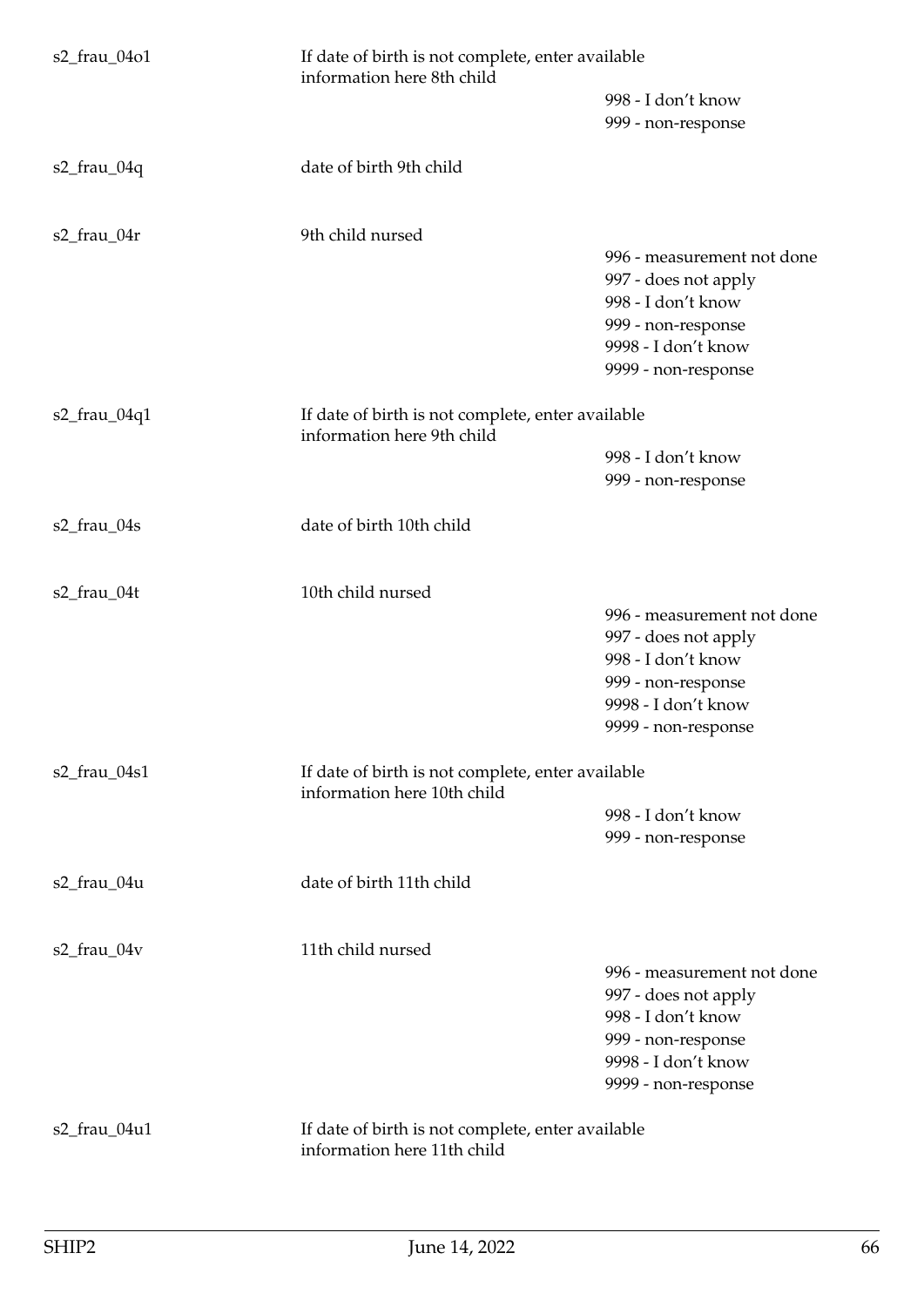|                                                                                                                                          |                                                                                  | 998 - I don't know<br>999 - non-response                                                                                                     |
|------------------------------------------------------------------------------------------------------------------------------------------|----------------------------------------------------------------------------------|----------------------------------------------------------------------------------------------------------------------------------------------|
| s2_frau_04w                                                                                                                              | date of birth 12th child                                                         |                                                                                                                                              |
| $s2$ _frau_04x                                                                                                                           | 12th child nursed                                                                | 996 - measurement not done<br>997 - does not apply<br>998 - I don't know<br>999 - non-response<br>9998 - I don't know<br>9999 - non-response |
| s2_frau_04w1                                                                                                                             | If date of birth is not complete, enter available<br>information here 12th child |                                                                                                                                              |
|                                                                                                                                          |                                                                                  | 998 - I don't know<br>999 - non-response                                                                                                     |
| s2_frau_05                                                                                                                               | How many miscarriages or stillbirths, including<br>abortions, did you have?      |                                                                                                                                              |
|                                                                                                                                          |                                                                                  | 996 - measurement not done<br>997 - does not apply<br>998 - I don't know<br>999 - non-response<br>9998 - I don't know<br>9999 - non-response |
| s2_frau_05a_1                                                                                                                            | (number $500$ g) stillbirths                                                     | 996 - measurement not done<br>997 - does not apply<br>998 - I don't know<br>999 - non-response<br>9998 - I don't know<br>9999 - non-response |
| s2_frau_05a_2<br>(number of those older than 28th week (only for<br>children, where the 500 g criteria cannot be<br>applied) stillbirths |                                                                                  |                                                                                                                                              |
|                                                                                                                                          |                                                                                  | 996 - measurement not done<br>997 - does not apply<br>998 - I don't know<br>999 - non-response<br>9998 - I don't know<br>9999 - non-response |
| s2_frau_05a_3                                                                                                                            | (sum) stillbirths                                                                | 996 - measurement not done<br>997 - does not apply<br>998 - I don't know                                                                     |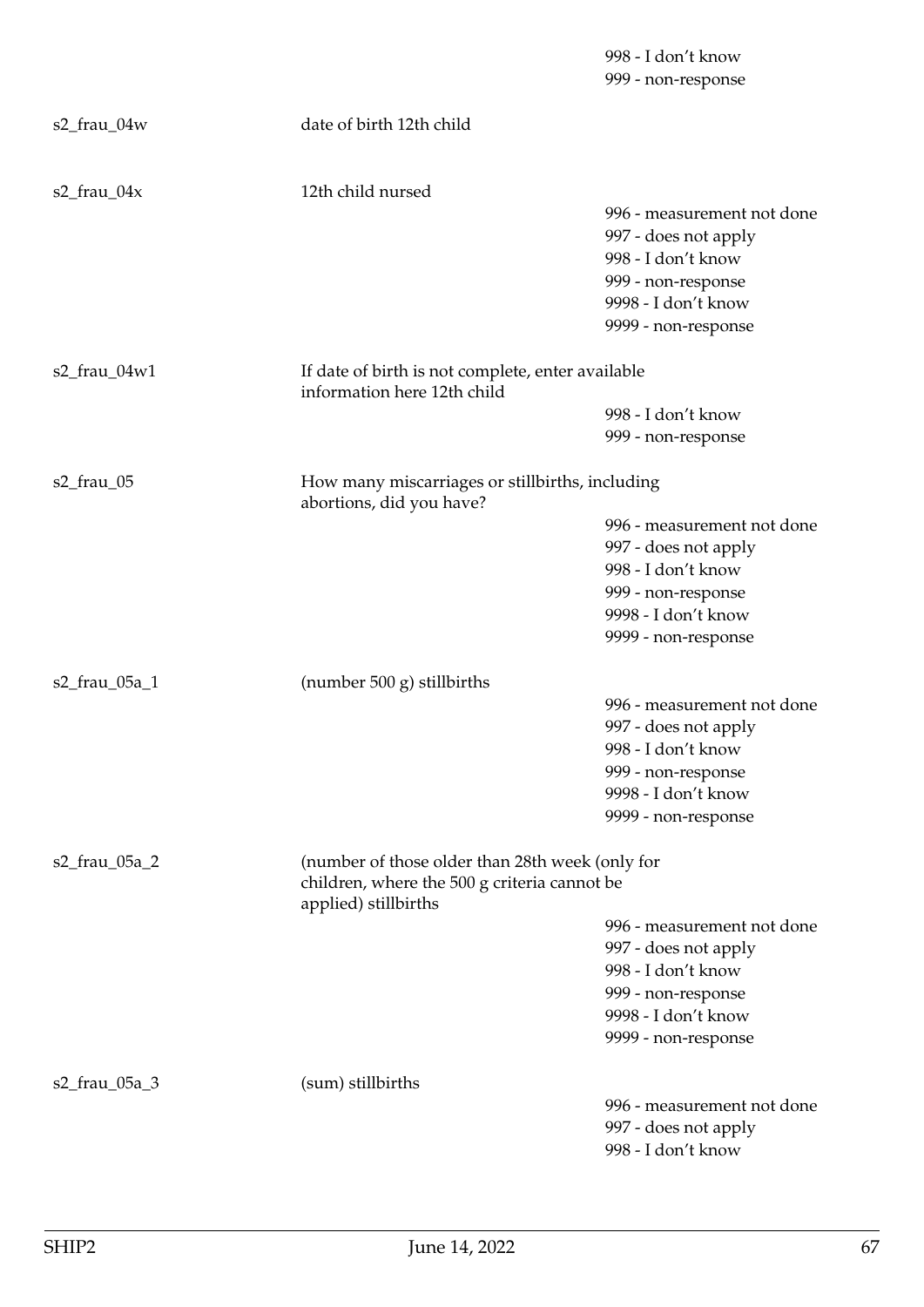|               |                                                                                      | 999 - non-response<br>9998 - I don't know<br>9999 - non-response                                                                             |
|---------------|--------------------------------------------------------------------------------------|----------------------------------------------------------------------------------------------------------------------------------------------|
| s2_frau_05a_4 | (I don't know)                                                                       | 996 - measurement not done<br>997 - does not apply<br>998 - I don't know<br>999 - non-response<br>9998 - I don't know<br>9999 - non-response |
| s2_frau_05b   | date of birth 1st stillbirth                                                         |                                                                                                                                              |
| s2_frau_05b1  | If date of birth is not complete, enter available<br>information here 1st stillbirth | 998 - I don't know<br>999 - non-response                                                                                                     |
| s2_frau_05c   | date of birth 2nd stillbirth                                                         |                                                                                                                                              |
| s2_frau_05c1  | If date of birth is not complete, enter available<br>information here 2nd stillbirth | 998 - I don't know<br>999 - non-response                                                                                                     |
| s2_frau_05d   | date of birth 3rd stillbirth                                                         |                                                                                                                                              |
| s2_frau_05d1  | If date of birth is not complete, enter available<br>information here 3rd stillbirth | 998 - I don't know<br>999 - non-response                                                                                                     |
| s2_frau_05e   | date of birth 4th stillbirth                                                         |                                                                                                                                              |
| s2_frau_05e1  | If date of birth is not complete, enter available<br>information here 4th stillbirth | 998 - I don't know<br>999 - non-response                                                                                                     |
| s2_frau_05f   | date of birth 5th stillbirth                                                         |                                                                                                                                              |
| s2_frau_05f1  | If date of birth is not complete, enter available<br>information here 5th stillbirth | 998 - I don't know                                                                                                                           |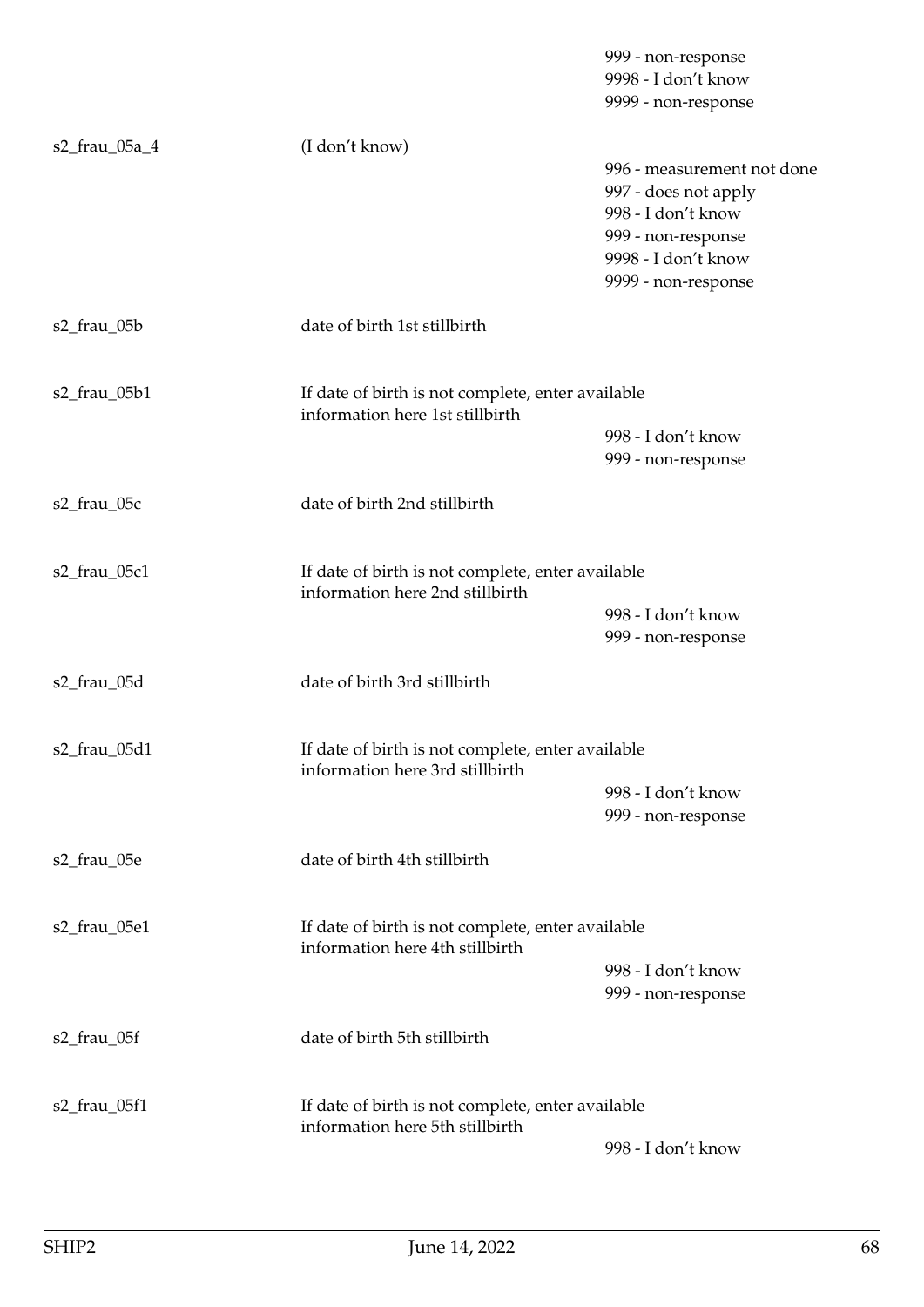| s2_frau_05g        | date of birth 6th stillbirth                                                          |                                                                       |
|--------------------|---------------------------------------------------------------------------------------|-----------------------------------------------------------------------|
| s2_frau_05g1       | If date of birth is not complete, enter available<br>information here 6th stillbirth  |                                                                       |
|                    |                                                                                       | 998 - I don't know<br>999 - non-response                              |
| s2_frau_05h        | date of birth 7th stillbirth                                                          |                                                                       |
| s2_frau_05h1       | If date of birth is not complete, enter available<br>information here 7th stillbirth  |                                                                       |
|                    |                                                                                       | 998 - I don't know<br>999 - non-response                              |
| s2_frau_05i        | date of birth 8th stillbirth                                                          |                                                                       |
| s2_frau_05i1       | If date of birth is not complete, enter available<br>information here 8th stillbirth  |                                                                       |
|                    |                                                                                       | 998 - I don't know<br>999 - non-response                              |
| s2_frau_05j        | date of birth 9th stillbirth                                                          |                                                                       |
| $s2$ _frau_05 $j1$ | If date of birth is not complete, enter available<br>information here 9th stillbirth  |                                                                       |
|                    |                                                                                       | 998 - I don't know<br>999 - non-response                              |
| s2_frau_05k        | date of birth 10th stillbirth                                                         |                                                                       |
| s2_frau_05k1       | If date of birth is not complete, enter available<br>information here 10th stillbirth |                                                                       |
|                    |                                                                                       | 998 - I don't know<br>999 - non-response                              |
| s2_frau_06         | Are you pregnant?                                                                     | $1 - Yes$<br>$2 - No$<br>998 - do not know<br>999 - refused to answer |
| s2_frau_07         | Has your uterus been removed (hysterectomy)?                                          | $1 - Yes$                                                             |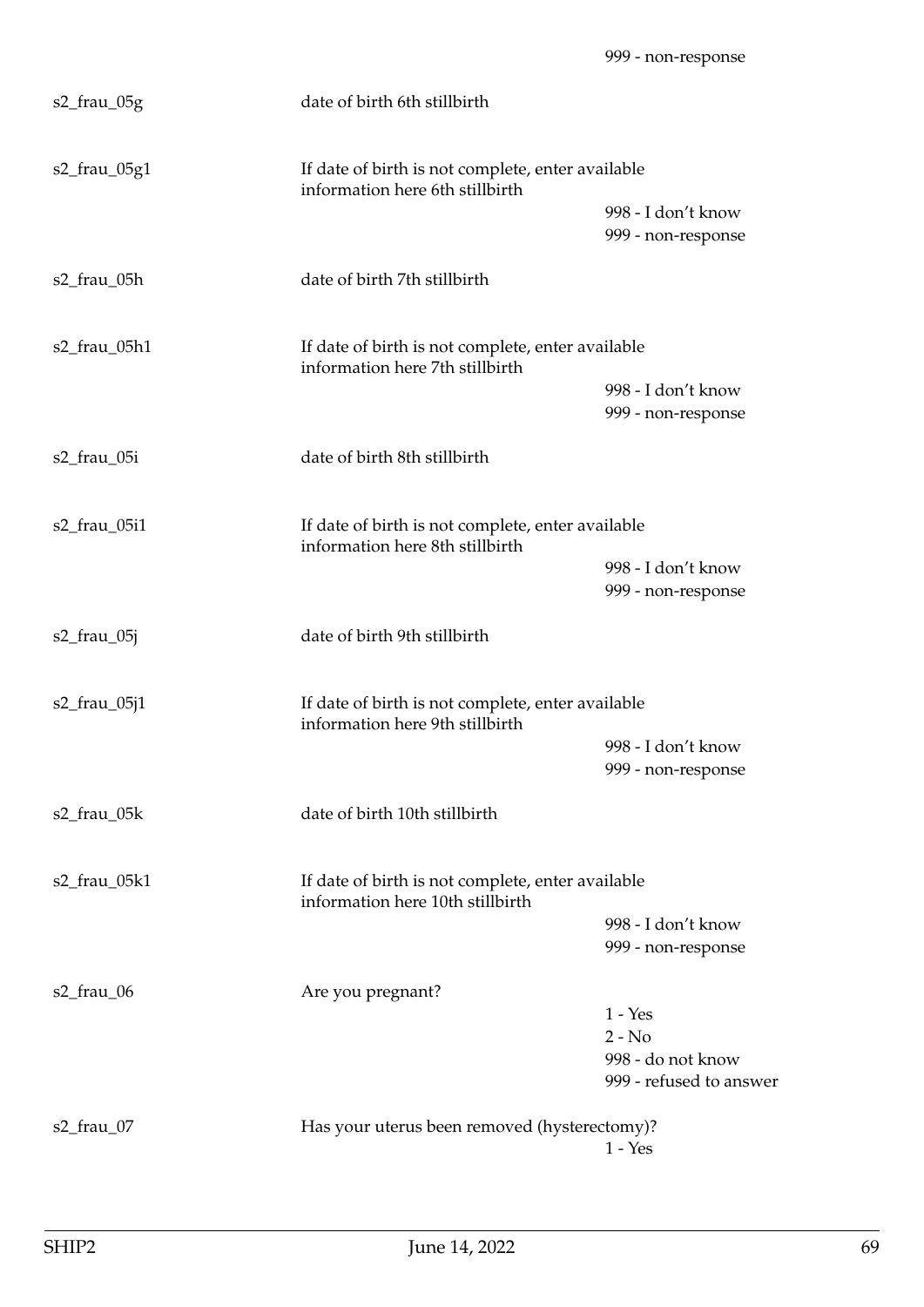|               |                                                                                                 | $2 - No$<br>998 - do not know<br>999 - refused to answer                                                                                     |
|---------------|-------------------------------------------------------------------------------------------------|----------------------------------------------------------------------------------------------------------------------------------------------|
| s2_frau_07a   | If so, at what age? hysterectomy                                                                | 996 - measurement not done<br>997 - does not apply<br>998 - I don't know<br>999 - non-response<br>9998 - I don't know                        |
|               |                                                                                                 | 9999 - non-response                                                                                                                          |
| s2_frau_08    | Have both ovaries been removed?                                                                 |                                                                                                                                              |
|               |                                                                                                 | $1 - Yes$<br>$2 - No$<br>998 - do not know<br>999 - refused to answer                                                                        |
| s2_frau_08a   | If so, at what age? both ovaries removed                                                        |                                                                                                                                              |
|               |                                                                                                 | 996 - measurement not done<br>997 - does not apply<br>998 - I don't know<br>999 - non-response<br>9998 - I don't know<br>9999 - non-response |
| s2_frau_09    | Have you been sterilized? (Have your fallopian<br>tubes been made impermeable via laparoscopy?) |                                                                                                                                              |
|               |                                                                                                 | $1 - Yes$                                                                                                                                    |
|               |                                                                                                 | $2 - No$<br>998 - do not know                                                                                                                |
|               |                                                                                                 | 999 - refused to answer                                                                                                                      |
| s2_frau_09a   | If so, at what age? having been sterilized                                                      |                                                                                                                                              |
|               |                                                                                                 | 996 - measurement not done<br>997 - does not apply<br>998 - I don't know<br>999 - non-response<br>9998 - I don't know<br>9999 - non-response |
| $s2$ _frau_10 | At what age did you have your first menstrual<br>period?                                        |                                                                                                                                              |
|               |                                                                                                 | 996 - measurement not done<br>997 - does not apply<br>998 - I don't know<br>999 - non-response<br>9998 - I don't know<br>9999 - non-response |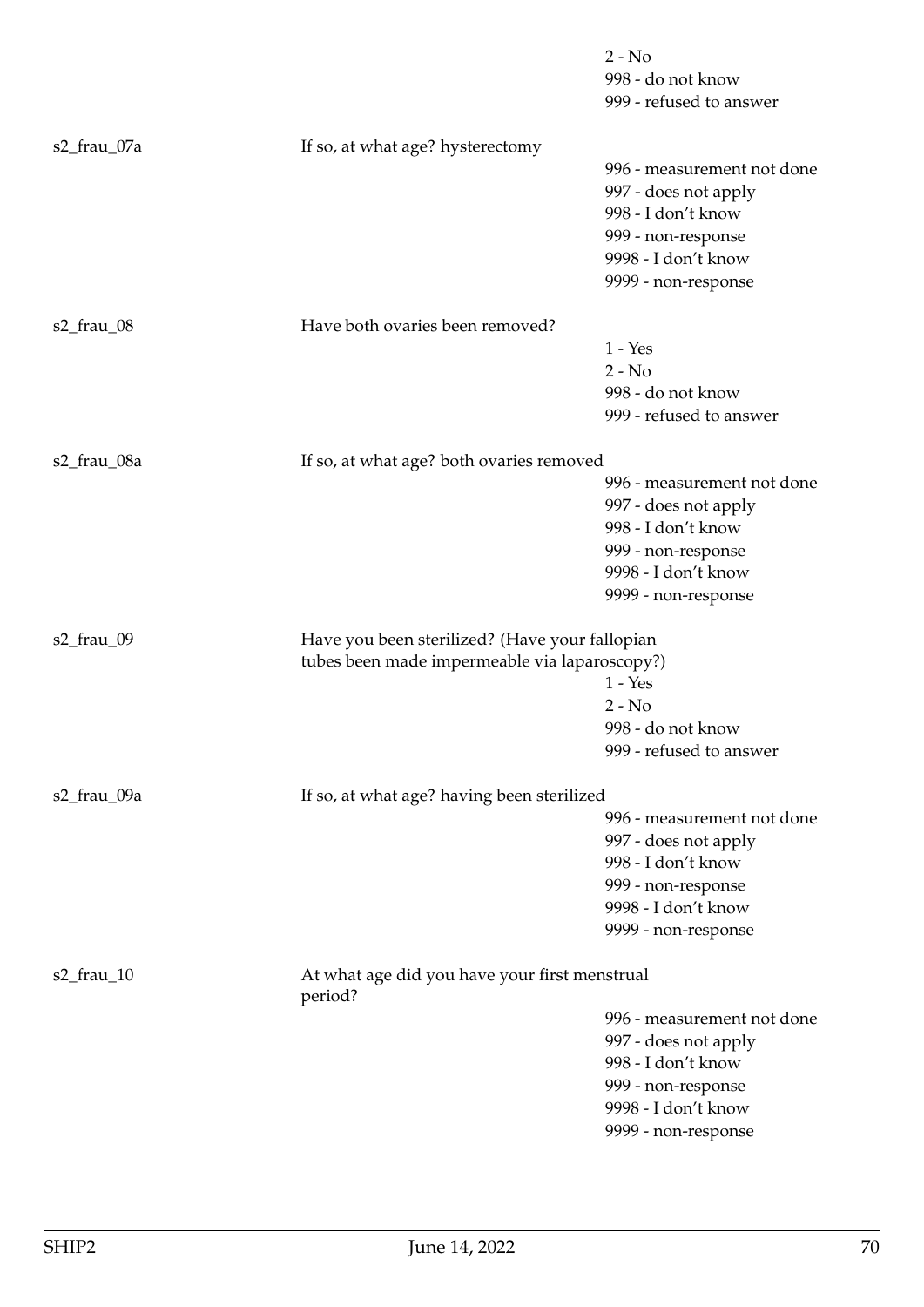| $s2$ _frau_11 | Have you ever taken the (birth control) pill?                        |                                               |  |
|---------------|----------------------------------------------------------------------|-----------------------------------------------|--|
|               |                                                                      | $1 - Yes$                                     |  |
|               |                                                                      | $2 - No$                                      |  |
|               |                                                                      | 998 - do not know                             |  |
|               |                                                                      | 999 - refused to answer                       |  |
| $s2$ _frau_12 | How many years have you been taking the (birth                       |                                               |  |
|               | control) pill in all?                                                |                                               |  |
|               |                                                                      | 996 - measurement not done                    |  |
|               |                                                                      | 997 - does not apply                          |  |
|               |                                                                      | 998 - I don't know                            |  |
|               |                                                                      | 999 - non-response                            |  |
|               |                                                                      | 9998 - I don't know                           |  |
|               |                                                                      | 9999 - non-response                           |  |
| s2_frau_12a   | Are you taking the (birth control) pill at the<br>moment?            |                                               |  |
|               |                                                                      | $1 - Yes$                                     |  |
|               |                                                                      | $2 - No$                                      |  |
|               |                                                                      | 998 - do not know                             |  |
|               |                                                                      | 999 - refused to answer                       |  |
|               |                                                                      |                                               |  |
| s2_frau_13    | Have you ever taken hormone replacement<br>therapy?                  |                                               |  |
|               |                                                                      | $1 - Yes$                                     |  |
|               |                                                                      | $2 - No$                                      |  |
|               |                                                                      | 998 - do not know                             |  |
|               |                                                                      | 999 - refused to answer                       |  |
| s2_frau_13a   | At what age did you start your first hormone<br>replacement therapy? |                                               |  |
|               |                                                                      | 996 - measurement not done                    |  |
|               |                                                                      | 997 - does not apply                          |  |
|               |                                                                      | 998 - I don't know                            |  |
|               |                                                                      | 999 - non-response                            |  |
|               |                                                                      | 9998 - I don't know                           |  |
|               |                                                                      |                                               |  |
|               |                                                                      | 9999 - non-response                           |  |
| $s2$ _frau_14 | the moment?                                                          | Are you taking hormone replacement therapy at |  |
|               |                                                                      | $1 - Yes$                                     |  |
|               |                                                                      | $2 - No$                                      |  |
|               |                                                                      | 998 - do not know                             |  |
|               |                                                                      | 999 - refused to answer                       |  |
| s2_frau_14a   | At what age did you finish your last hormone<br>replacement therapy? |                                               |  |
|               |                                                                      | 996 - measurement not done                    |  |
|               |                                                                      | 997 - does not apply                          |  |
|               |                                                                      | 998 - I don't know                            |  |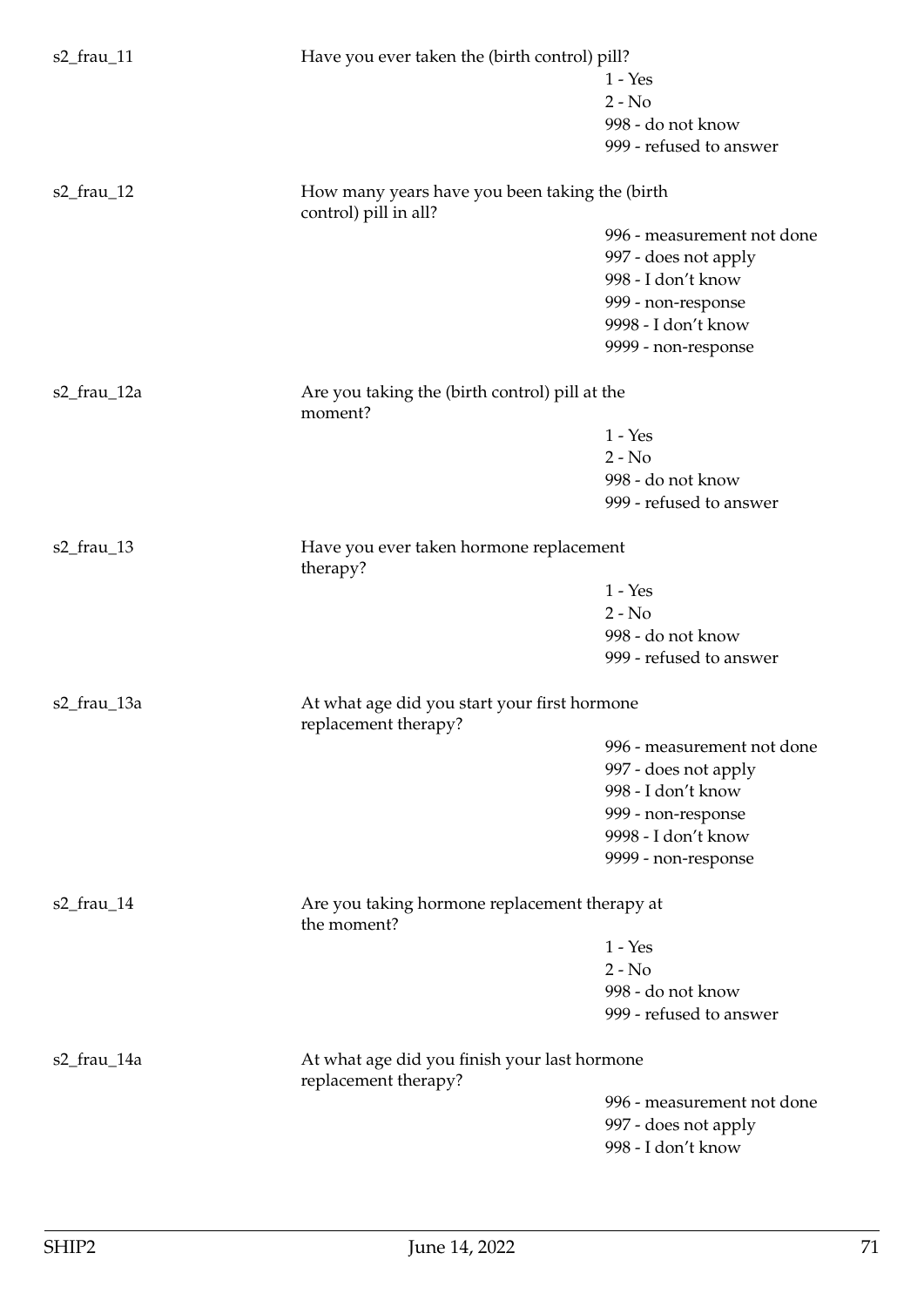|             |                                                                        | 999 - non-response                 |
|-------------|------------------------------------------------------------------------|------------------------------------|
|             |                                                                        | 9998 - I don't know                |
|             |                                                                        | 9999 - non-response                |
| s2_frau_15  | How long in total have you been taking hormone<br>replacement therapy? |                                    |
|             |                                                                        | 996 - measurement not done         |
|             |                                                                        | 997 - does not apply               |
|             |                                                                        | 998 - I don't know                 |
|             |                                                                        | 999 - non-response                 |
|             |                                                                        | 9998 - I don't know                |
|             |                                                                        | 9999 - non-response                |
| s2_frau_15a | Are you taking one of the following                                    |                                    |
|             | hormone-containing compounds at the moment?                            |                                    |
|             |                                                                        | $1 - Yes$                          |
|             |                                                                        | $2 - No$                           |
|             |                                                                        | 998 - do not know                  |
|             |                                                                        | 999 - refused to answer            |
| s2_frau_16  | Do you have periods (menstruation)?                                    |                                    |
|             |                                                                        | $1 - Yes$                          |
|             |                                                                        | $2 - No$                           |
|             |                                                                        | 998 - do not know                  |
|             |                                                                        | 999 - refused to answer            |
| s2_frau_16a | Why did your periods stop?                                             |                                    |
|             |                                                                        | 1 - during taking or stopping hor- |
|             |                                                                        | mone preparations                  |
|             |                                                                        | 2 - after a hysterectomy           |
|             |                                                                        | 3 - menstrual period just          |
|             |                                                                        | stopped/natural menopause          |
|             |                                                                        | 4 - due to radiation               |
|             |                                                                        | therapy/chemotherapy               |
|             |                                                                        | 5 - other reason                   |
|             |                                                                        | 998 - don't know                   |
|             |                                                                        | 999 - refused to answer            |
| s2_frau_16b | What other reason?                                                     |                                    |
|             |                                                                        | 998 - I don't know                 |
|             |                                                                        | 999 - non-response                 |
| s2_frau_17  | At what age did you have your last menstrual<br>period?                |                                    |
|             |                                                                        | 996 - measurement not done         |
|             |                                                                        | 997 - does not apply               |
|             |                                                                        | 998 - I don't know                 |
|             |                                                                        | 999 - non-response                 |
|             |                                                                        | 9998 - I don't know                |
|             |                                                                        | 9999 - non-response                |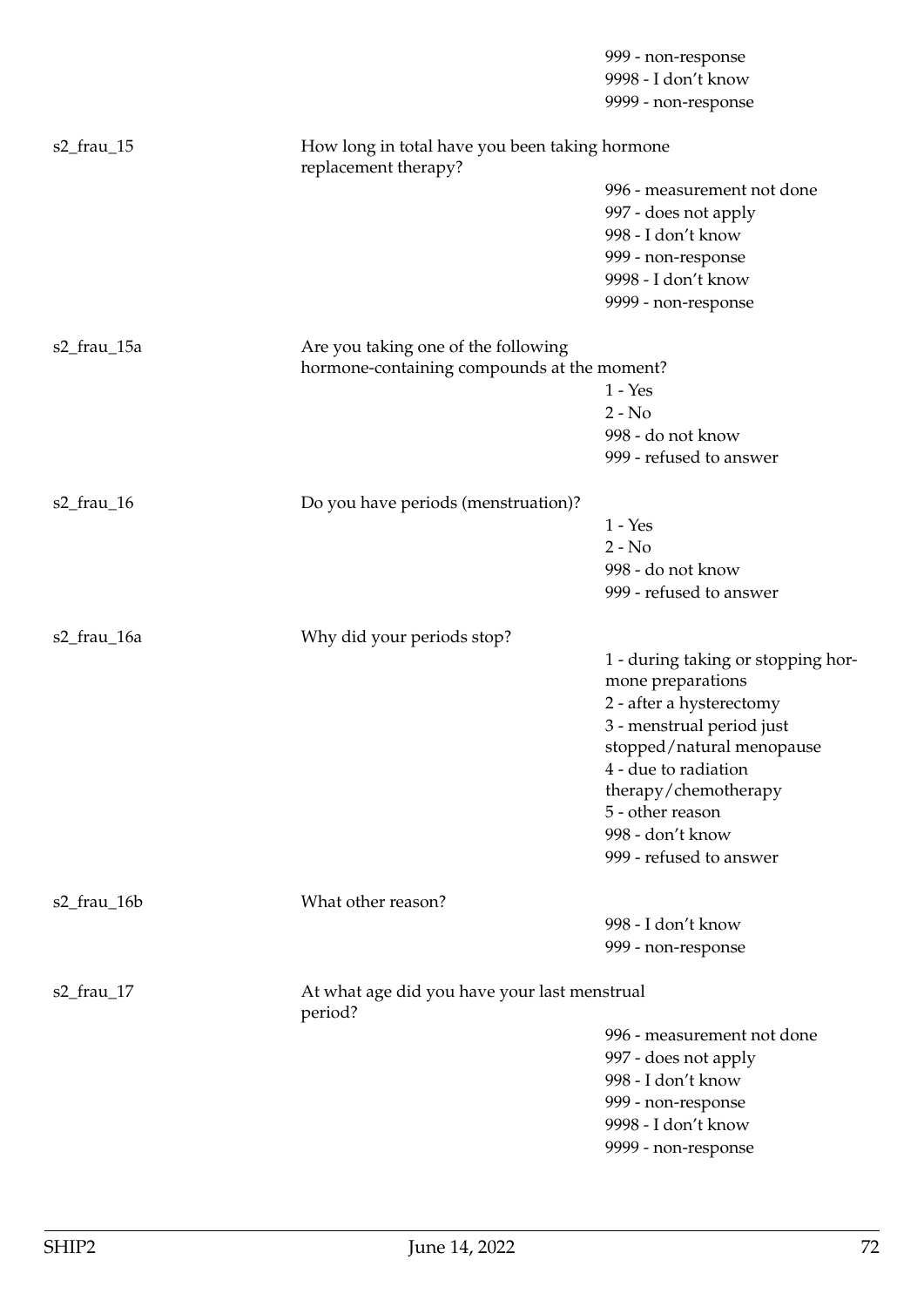| s2_frau_17a      | At what age did your bleeding stop?                        |                            |
|------------------|------------------------------------------------------------|----------------------------|
|                  |                                                            | 996 - measurement not done |
|                  |                                                            | 997 - does not apply       |
|                  |                                                            | 998 - I don't know         |
|                  |                                                            | 999 - non-response         |
|                  |                                                            | 9998 - I don't know        |
|                  |                                                            | 9999 - non-response        |
| s2_frau_18       | On what day did your last menstrual period<br>start?       |                            |
|                  |                                                            | 998 - I don't know         |
|                  |                                                            | 999 - non-response         |
| <b>S2_UNFALL</b> | accidents, injuries                                        |                            |
| s2_unfall_01     | Have you had any accidents along with injuries             |                            |
|                  | that required medical treatment since<br>«MM.YYYY SHIP-0»? |                            |
|                  |                                                            | $1 - Yes$                  |
|                  |                                                            |                            |
|                  |                                                            | $2 - No$                   |
|                  |                                                            | 998 - do not know          |
|                  |                                                            | 999 - refused to answer    |
| s2_unfall_02a    | fracture of the wrist                                      |                            |
|                  |                                                            | $1 - Yes$                  |
|                  |                                                            | $0 - No$                   |
| s2_unfall_02b    | fracture of the humerus (close to the shoulder)            |                            |
|                  |                                                            | $1 - Yes$                  |
|                  |                                                            | $0 - No$                   |
| s2_unfall_02c    | fracture of the ankle                                      |                            |
|                  |                                                            | $1 - Yes$                  |
|                  |                                                            | $0 - No$                   |
| s2_unfall_02d    | fracture of the hip or the femoral neck                    |                            |
|                  |                                                            | $1 - Yes$                  |
|                  |                                                            | $0 - No$                   |
| s2_unfall_02e    | other fractures (vertebral, hand, foot, etc.)              |                            |
|                  |                                                            | $1 - Yes$                  |
|                  |                                                            | $0 - No$                   |
| s2_unfall_02f    | concussion                                                 |                            |
|                  |                                                            | $1 - Yes$                  |
|                  |                                                            | $0 - No$                   |
|                  |                                                            |                            |
| s2_unfall_02g    | other head injuries                                        |                            |
|                  |                                                            | $1 - Yes$                  |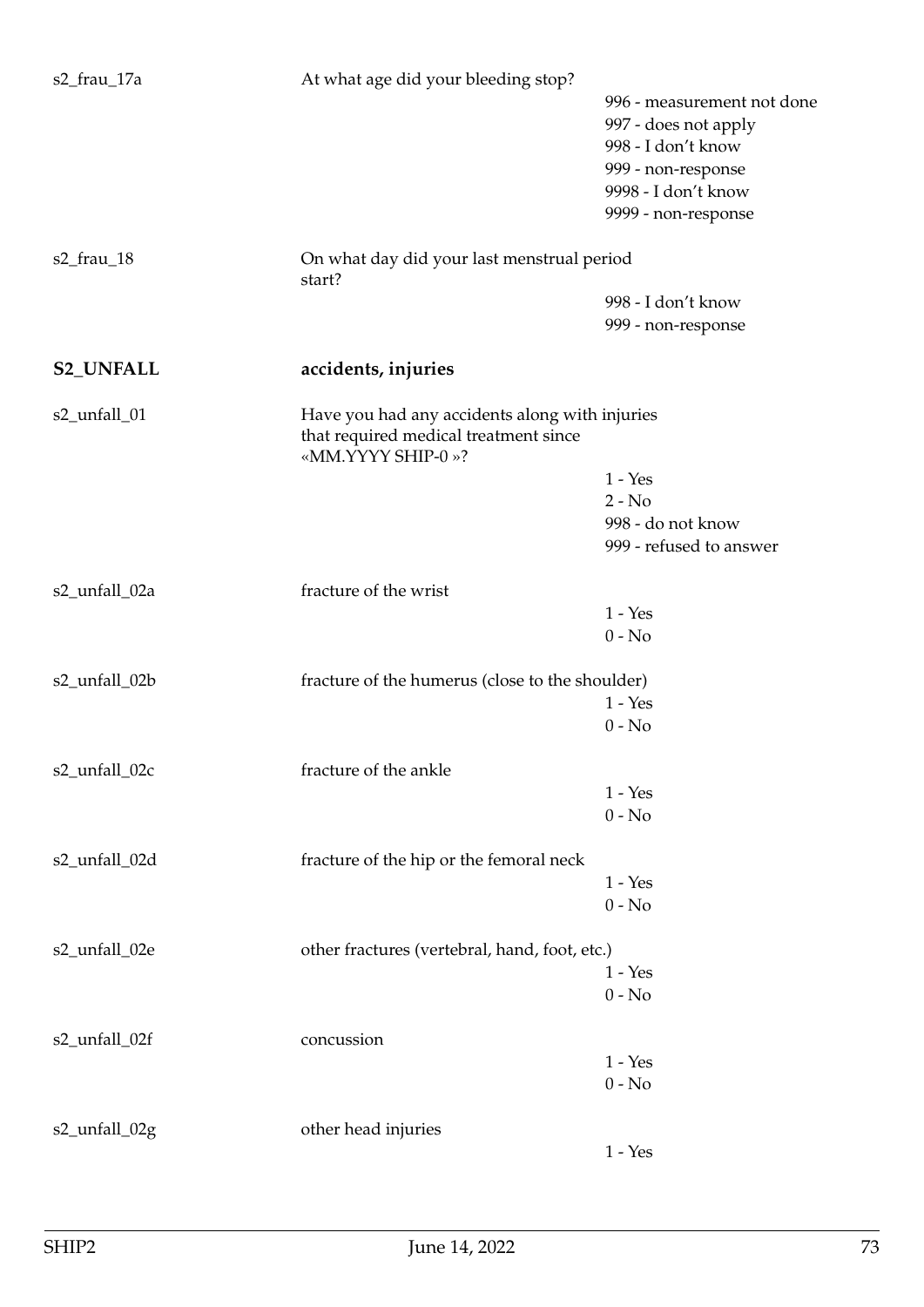| s2_unfall_02h | dislocation                                                           |                         |
|---------------|-----------------------------------------------------------------------|-------------------------|
|               |                                                                       | $1 - Yes$               |
|               |                                                                       | $0 - No$                |
| s2_unfall_02i | open wound, contused wounds                                           |                         |
|               |                                                                       | $1 - Yes$               |
|               |                                                                       | $0 - No$                |
| s2_unfall_02j | internal injuries (e.g. of the abdomen, of the                        |                         |
|               | thorax)                                                               | $1 - Yes$               |
|               |                                                                       | $0 - No$                |
|               |                                                                       |                         |
| s2_unfall_02k | burn, cauterization, scald                                            |                         |
|               |                                                                       | $1 - Yes$               |
|               |                                                                       | $0 - No$                |
| s2_unfall_02l | intoxication (e.g. through medicine, gases)                           |                         |
|               |                                                                       | $1 - Yes$               |
|               |                                                                       | $0 - No$                |
|               |                                                                       |                         |
| s2_unfall_02m | other                                                                 |                         |
|               |                                                                       | $1 - Yes$               |
|               |                                                                       | $0 - No$                |
| s2_unfall_02n | don't know                                                            |                         |
|               |                                                                       | $1 - Yes$               |
|               |                                                                       | $0 - No$                |
| s2_unfall_02o | refused to answer                                                     |                         |
|               |                                                                       | $1 - Yes$               |
|               |                                                                       | $0 - No$                |
|               |                                                                       |                         |
| s2_unfall_03  | Have you ever had a fracture that was not<br>preceded by an accident? |                         |
|               |                                                                       | $1 - Yes$               |
|               |                                                                       | $2 - No$                |
|               |                                                                       | 998 - do not know       |
|               |                                                                       | 999 - refused to answer |
| s2_unfall_04  | Was that a fracture of the hip or the femoral neck?                   |                         |
|               |                                                                       | $1 - Yes$               |
|               |                                                                       | $2 - No$                |
|               |                                                                       | 998 - do not know       |
|               |                                                                       | 999 - refused to answer |
| s2_unfall_05  | Was that a vertebral fracture?                                        |                         |
|               |                                                                       | $1 - Yes$               |
|               |                                                                       |                         |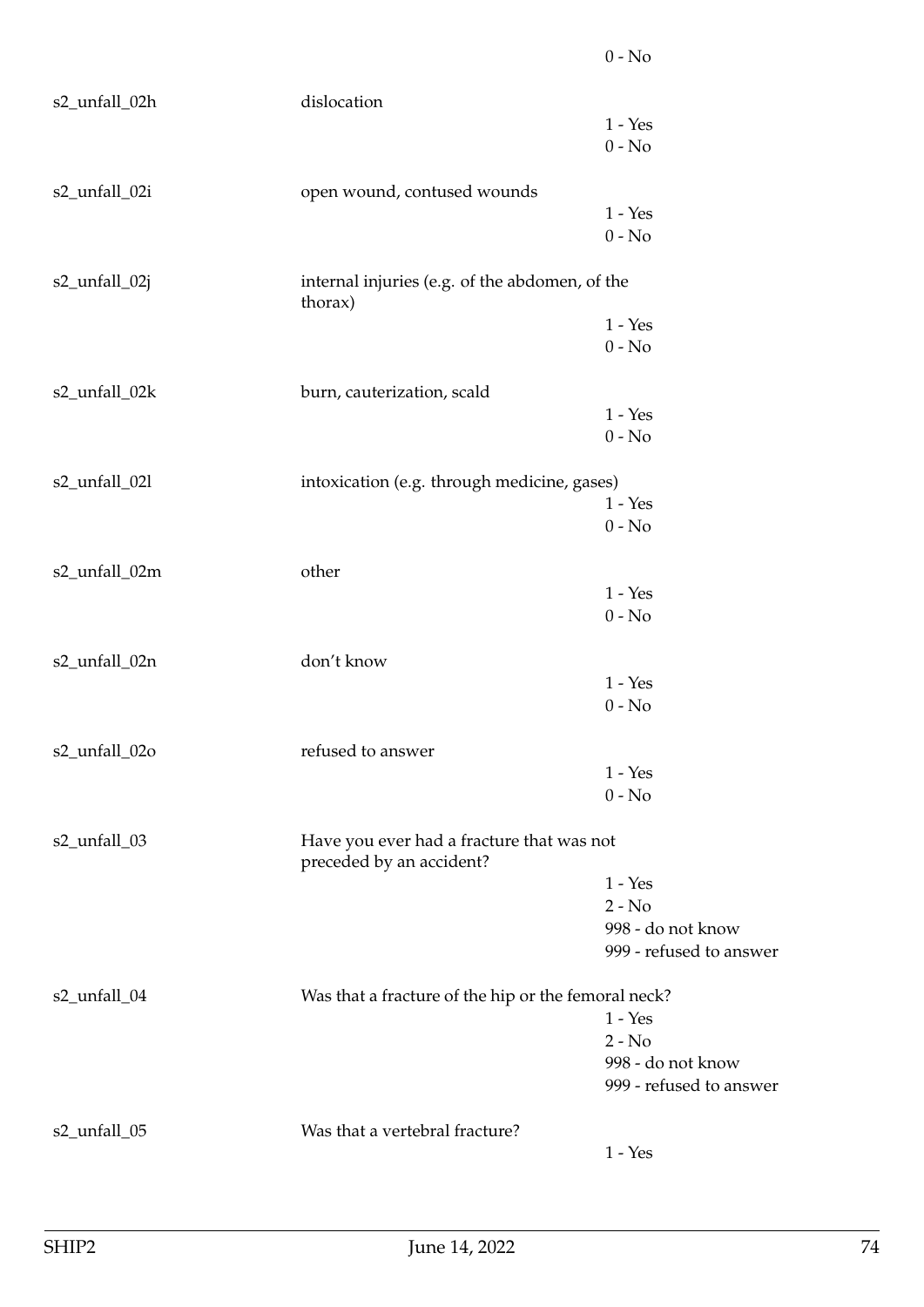|                 |                                                                                                                                             | $2 - No$                                     |
|-----------------|---------------------------------------------------------------------------------------------------------------------------------------------|----------------------------------------------|
|                 |                                                                                                                                             | 998 - do not know<br>999 - refused to answer |
| <b>S2_MEDIK</b> | medication anamnesis                                                                                                                        |                                              |
| s2_medik_01     | Have you been taking any medication like<br>tablets, drops, suppositories, etc., or have you<br>been vaccinated within the last seven days? |                                              |
|                 |                                                                                                                                             | $1 - Yes$                                    |
|                 |                                                                                                                                             | $2 - No$                                     |
|                 |                                                                                                                                             | 998 - do not know                            |
|                 |                                                                                                                                             | 999 - refused to answer                      |
| s2_medik_02     | Are you hypersensitive to any medication?                                                                                                   |                                              |
|                 |                                                                                                                                             | $1 - Yes$<br>$2 - No$                        |
|                 |                                                                                                                                             | 998 - do not know                            |
|                 |                                                                                                                                             | 999 - refused to answer                      |
| s2_medik_02a    | Are you hypersensitive to contrast media (e.g.<br>X-ray or MRI contrast agents)                                                             |                                              |
|                 |                                                                                                                                             | $1 - Yes$                                    |
|                 |                                                                                                                                             | $2 - No$                                     |
|                 |                                                                                                                                             | 998 - do not know                            |
|                 |                                                                                                                                             | 999 - refused to answer                      |
| s2_medik_03     | Have you been taking any medication for the<br>treatment of allergies, e.g. tablets, spray or<br>ointments, within the last 12 months?      |                                              |
|                 |                                                                                                                                             | $1 - Yes$                                    |
|                 |                                                                                                                                             | $2 - No$                                     |
|                 |                                                                                                                                             | 998 - do not know                            |
|                 |                                                                                                                                             | 999 - refused to answer                      |
| s2_medik_04     | taken for asthma? (e.g. tablets, spray, inhalation)                                                                                         |                                              |
|                 |                                                                                                                                             | $1 - Yes$                                    |
|                 |                                                                                                                                             | $2 - No$                                     |
|                 |                                                                                                                                             | 998 - do not know                            |
|                 |                                                                                                                                             | 999 - refused to answer                      |
| s2_medik_05     | or taken iodine tablets?                                                                                                                    |                                              |
|                 |                                                                                                                                             | $1 - Yes$<br>$2 - No$                        |
|                 |                                                                                                                                             | 998 - do not know                            |
|                 |                                                                                                                                             | 999 - refused to answer                      |
| <b>S2_PAUSE</b> | interview break                                                                                                                             |                                              |
| s2_pause_02     | Has the interviewer changed?                                                                                                                |                                              |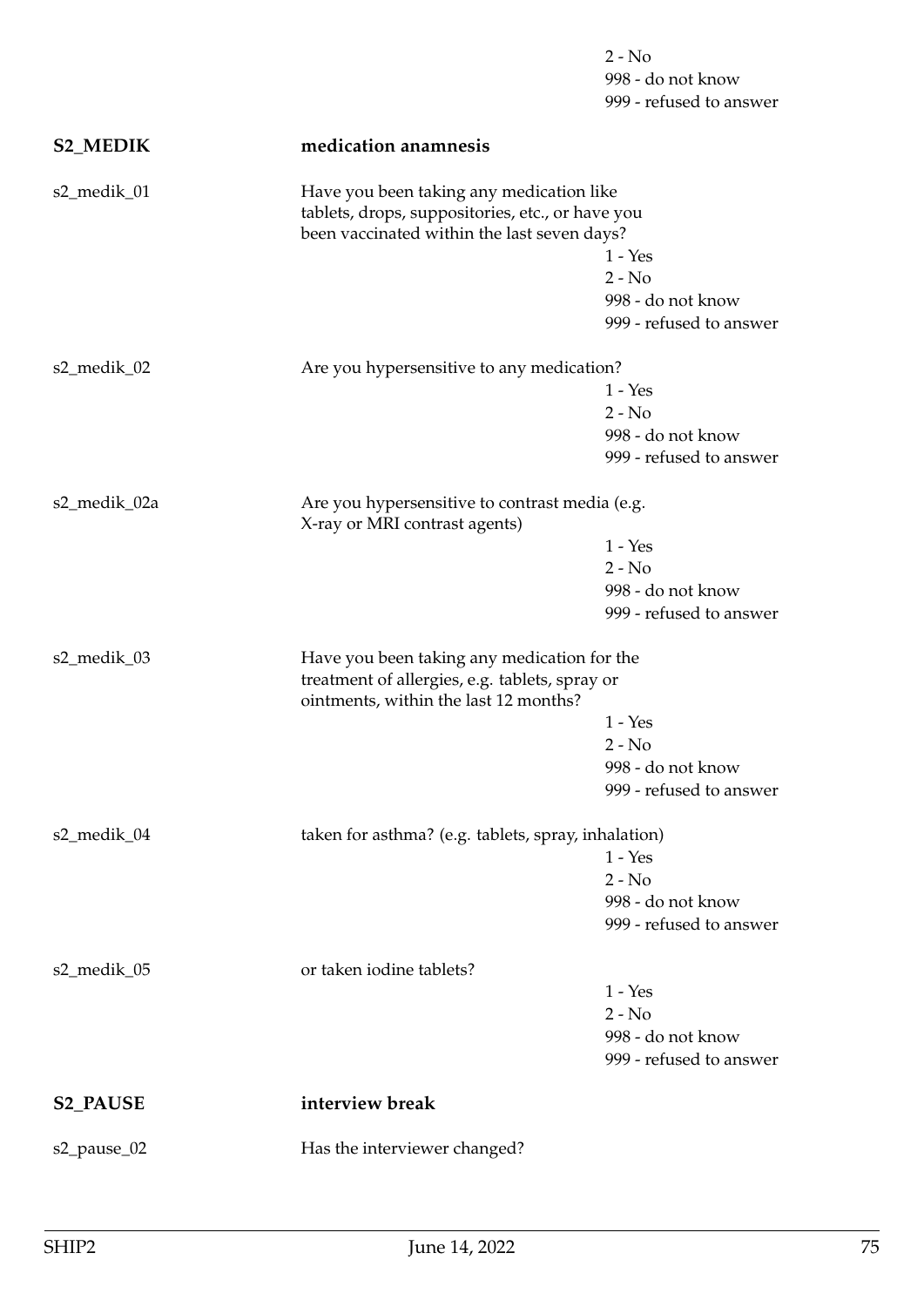|                     |                                                                                                 | $1 - Yes$                                                                             |  |
|---------------------|-------------------------------------------------------------------------------------------------|---------------------------------------------------------------------------------------|--|
|                     |                                                                                                 | $2 - No$                                                                              |  |
|                     |                                                                                                 | 998 - do not know                                                                     |  |
|                     |                                                                                                 | 999 - refused to answer                                                               |  |
| s2_pause_03         | interviewer                                                                                     |                                                                                       |  |
|                     |                                                                                                 | $117 - 117$                                                                           |  |
|                     |                                                                                                 | 132 - 132                                                                             |  |
|                     |                                                                                                 | $138 - 138$                                                                           |  |
|                     |                                                                                                 | 142 - 142                                                                             |  |
|                     |                                                                                                 | 148 - 148                                                                             |  |
|                     |                                                                                                 | 154 - 154                                                                             |  |
|                     |                                                                                                 | $157 - 157$                                                                           |  |
|                     |                                                                                                 | $161 - 161$                                                                           |  |
|                     |                                                                                                 | 192 - 192                                                                             |  |
|                     |                                                                                                 | 193 - 193                                                                             |  |
|                     |                                                                                                 | 194 - 194                                                                             |  |
| S <sub>2_</sub> CID | mental health                                                                                   |                                                                                       |  |
| s2_cid_01           | Have you been suffering from physical                                                           |                                                                                       |  |
|                     | discomfort or pains within the last 12 months for                                               |                                                                                       |  |
|                     |                                                                                                 | a period of several months for which your doctor<br>did not find a clear explanation? |  |
|                     |                                                                                                 | $1 - Yes$                                                                             |  |
|                     |                                                                                                 | $2 - No$                                                                              |  |
|                     |                                                                                                 | 998 - do not know                                                                     |  |
|                     |                                                                                                 | 999 - refused to answer                                                               |  |
| s2_cid_02           | Have you had a panic attack without cause                                                       |                                                                                       |  |
|                     | within the last 12 months that was accompanied                                                  |                                                                                       |  |
|                     | by a strong feeling of fear, trepidation, or<br>restlessness?                                   |                                                                                       |  |
|                     |                                                                                                 | $1 - Yes$                                                                             |  |
|                     |                                                                                                 | $2 - No$                                                                              |  |
|                     |                                                                                                 | 998 - do not know                                                                     |  |
|                     |                                                                                                 | 999 - refused to answer                                                               |  |
| s2_cid_03           | Have you often felt anxious, tense, and deeply                                                  |                                                                                       |  |
|                     | concerned over a period of one month or longer<br>within the last 12 months?                    |                                                                                       |  |
|                     |                                                                                                 | $1 - Yes$                                                                             |  |
|                     |                                                                                                 | $2 - No$                                                                              |  |
|                     |                                                                                                 | 998 - do not know                                                                     |  |
|                     |                                                                                                 | 999 - refused to answer                                                               |  |
| s2_cid_04           | Have you suffered from baseless strong fears in<br>social situations within the last 12 months? |                                                                                       |  |
|                     |                                                                                                 | $1 - Yes$                                                                             |  |
|                     |                                                                                                 | $2 - No$                                                                              |  |
|                     |                                                                                                 | 998 - do not know                                                                     |  |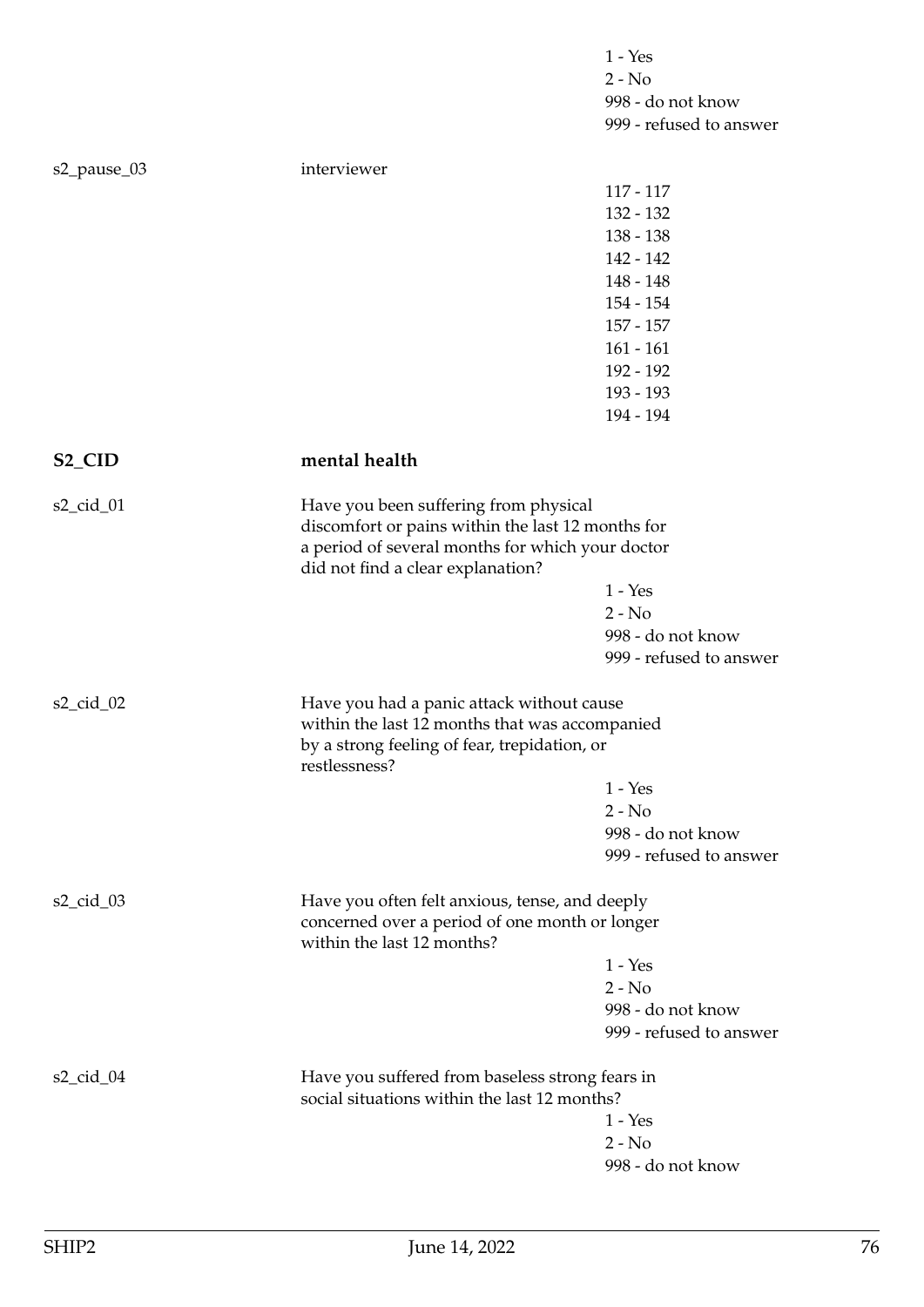| $s2$ _cid_05             | Have you suffered from baseless strong fears of<br>using public transport, go shopping, standing in<br>line, or leaving home within the last 12 months?                             | $1 - Yes$<br>$2 - No$<br>998 - do not know<br>999 - refused to answer |
|--------------------------|-------------------------------------------------------------------------------------------------------------------------------------------------------------------------------------|-----------------------------------------------------------------------|
| $s2$ <sub>cid</sub> $06$ | Have you suffered from baseless strong fears of<br>situations within the last 12 months?                                                                                            |                                                                       |
|                          |                                                                                                                                                                                     | $1 - Yes$                                                             |
|                          |                                                                                                                                                                                     | $2 - No$                                                              |
|                          |                                                                                                                                                                                     | 998 - do not know<br>999 - refused to answer                          |
| $s2_cid_07$              | Have you been feeling sad and depressed almost<br>everyday for a period of more than two weeks<br>within the last 12 months?                                                        |                                                                       |
|                          |                                                                                                                                                                                     | $1 - Yes$                                                             |
|                          |                                                                                                                                                                                     | $2 - No$                                                              |
|                          |                                                                                                                                                                                     | 998 - do not know                                                     |
|                          |                                                                                                                                                                                     | 999 - refused to answer                                               |
| $s2$ _cid_08             | Have you been suffering from diminished<br>interest, tiredness, or loss of energy almost every<br>day for a period of more than two weeks within<br>the last 12 months?             | $1 - Yes$                                                             |
|                          |                                                                                                                                                                                     | $2 - No$                                                              |
|                          |                                                                                                                                                                                     | 998 - do not know                                                     |
|                          |                                                                                                                                                                                     | 999 - refused to answer                                               |
| $s2$ _cid_09             | Have you been unusually happy, overexcited, or<br>irritable for several days within the last 12<br>months, so that your friends and relatives started                               |                                                                       |
|                          | to worry?                                                                                                                                                                           |                                                                       |
|                          |                                                                                                                                                                                     | $1 - Yes$                                                             |
|                          |                                                                                                                                                                                     | $2 - No$                                                              |
|                          |                                                                                                                                                                                     | 998 - do not know                                                     |
|                          |                                                                                                                                                                                     | 999 - refused to answer                                               |
| $s2$ <sub>cid</sub> $10$ | Have you had any problems in association with<br>alcohol within the last 12 months (for example,<br>driving under the influence, physical or<br>psychological problems, accidents)? |                                                                       |
|                          |                                                                                                                                                                                     | $1 - Yes$                                                             |
|                          |                                                                                                                                                                                     | $2 - No$                                                              |
|                          |                                                                                                                                                                                     | 998 - do not know                                                     |
|                          |                                                                                                                                                                                     | 999 - refused to answer                                               |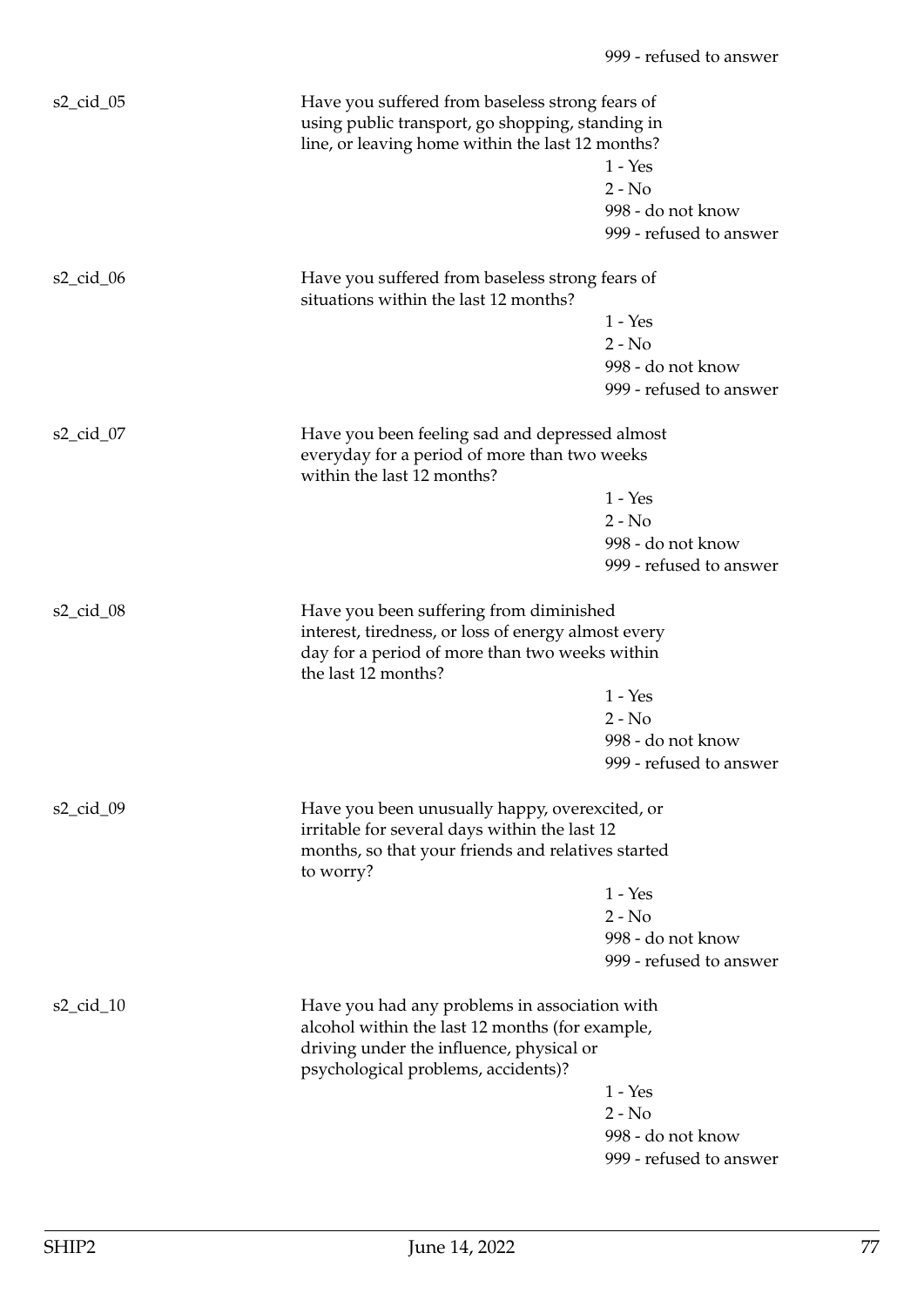| $s2$ _cid_11      | Have you been taking stimulants, tranquillizers,<br>sleeping pills, or painkillers repeatedly within the<br>last 12 months without a doctor's prescription or<br>at a higher dosage than prescribed?<br>$1 - Yes$ |                                             |
|-------------------|-------------------------------------------------------------------------------------------------------------------------------------------------------------------------------------------------------------------|---------------------------------------------|
|                   |                                                                                                                                                                                                                   | $2 - No$<br>998 - do not know               |
|                   |                                                                                                                                                                                                                   | 999 - refused to answer                     |
| s2_cid_12         | Have you been taking any drugs (e.g. cannabis,<br>ecstasy, cocaine) repeatedly within the last 12<br>months?                                                                                                      |                                             |
|                   |                                                                                                                                                                                                                   | $1 - Yes$                                   |
|                   |                                                                                                                                                                                                                   | $2 - No$                                    |
|                   |                                                                                                                                                                                                                   | 998 - do not know                           |
|                   |                                                                                                                                                                                                                   | 999 - refused to answer                     |
| <b>S2_KONTAKT</b> | questions on social contacts, leisure activities                                                                                                                                                                  |                                             |
| s2_kontakt_01     | Let's come to questions concerning your social<br>contacts and leisure activities. How many living<br>children do you have? Adoptive and foster<br>children included.                                             |                                             |
|                   |                                                                                                                                                                                                                   | $0$ - none                                  |
|                   |                                                                                                                                                                                                                   | 998 - don't know                            |
|                   |                                                                                                                                                                                                                   | 999 - refused to answer                     |
| s2_kontakt_02     | How many children are currently living together<br>with you?                                                                                                                                                      |                                             |
|                   |                                                                                                                                                                                                                   | $0$ - none                                  |
|                   |                                                                                                                                                                                                                   | 998 - don't know                            |
|                   |                                                                                                                                                                                                                   | 999 - refused to answer                     |
| s2_kontakt_03     | How many of those children not living with you<br>anymore do you meet each month or speak to on<br>the phone?                                                                                                     |                                             |
|                   |                                                                                                                                                                                                                   | $0$ - none                                  |
|                   |                                                                                                                                                                                                                   | 998 - don't know                            |
|                   |                                                                                                                                                                                                                   | 999 - refused to answer                     |
| s2_kontakt_05     | How many friends do you have that you feel<br>emotionally connected with and with whom you                                                                                                                        |                                             |
|                   | talk about personal problems?                                                                                                                                                                                     |                                             |
|                   |                                                                                                                                                                                                                   | $0$ - none                                  |
|                   |                                                                                                                                                                                                                   | 998 - don't know<br>999 - refused to answer |
|                   |                                                                                                                                                                                                                   |                                             |
| s2_kontakt_06     | Would you like to have more friends like that?                                                                                                                                                                    | $1 - Yes$                                   |
|                   |                                                                                                                                                                                                                   | $2 - No$                                    |
|                   |                                                                                                                                                                                                                   |                                             |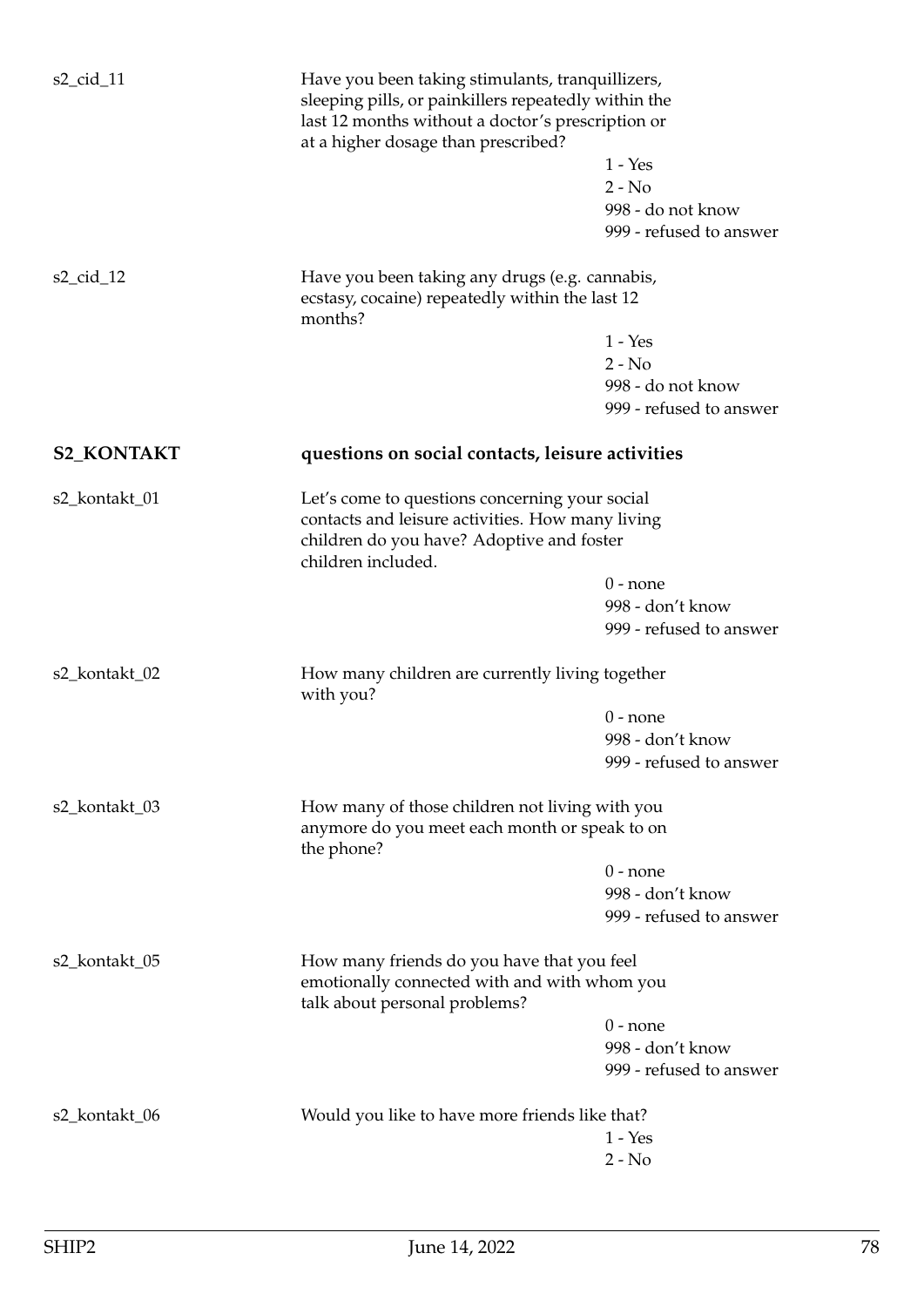|                |                                                                           | 998 - do not know                               |  |
|----------------|---------------------------------------------------------------------------|-------------------------------------------------|--|
|                |                                                                           | 999 - refused to answer                         |  |
| s2_kontakt_07  | How many relatives do you have (except for                                |                                                 |  |
|                | your children) that you feel emotionally<br>connected with?               |                                                 |  |
|                |                                                                           | $0$ - none                                      |  |
|                |                                                                           | 998 - don't know                                |  |
|                |                                                                           | 999 - refused to answer                         |  |
| s2_kontakt_08  | Would you like to have more close relatives?                              |                                                 |  |
|                |                                                                           | $1 - Yes$                                       |  |
|                |                                                                           | $2 - No$                                        |  |
|                |                                                                           | 998 - do not know                               |  |
|                |                                                                           | 999 - refused to answer                         |  |
| s2_kontakt_10  | How many close friends or relatives do you meet<br>at least once a month? |                                                 |  |
|                |                                                                           | $0$ - none                                      |  |
|                |                                                                           | 998 - don't know                                |  |
|                |                                                                           | 999 - refused to answer                         |  |
| s2_kontakt_11  | Would you like to see your friends or relatives<br>more often?            |                                                 |  |
|                |                                                                           | $1 - Yes$                                       |  |
|                |                                                                           | $2 - No$                                        |  |
|                |                                                                           | 3 - rather seldom                               |  |
|                |                                                                           | 998 - don't know                                |  |
|                |                                                                           | 999 - refused to answer                         |  |
| s2_kontakt_12a | sports club                                                               |                                                 |  |
|                |                                                                           | $1 - Yes$                                       |  |
|                |                                                                           | $2 - No$                                        |  |
|                |                                                                           | 998 - do not know                               |  |
|                |                                                                           | 999 - refused to answer                         |  |
| s2_kontakt_12b | club                                                                      | How often do you take part in activities? sport |  |
|                |                                                                           | $1 - \text{often}$                              |  |
|                |                                                                           | 2 - sometimes                                   |  |
|                |                                                                           | 3 - seldom                                      |  |
|                |                                                                           | 998 - don't know                                |  |
|                |                                                                           | 999 - refused to answer                         |  |
| s2_kontakt_12c | Other sports groups (e.g. hiking groups, dance<br>groups)                 |                                                 |  |
|                |                                                                           | $1 - Yes$                                       |  |
|                |                                                                           | $2 - No$                                        |  |
|                |                                                                           | 998 - do not know                               |  |
|                |                                                                           | 999 - refused to answer                         |  |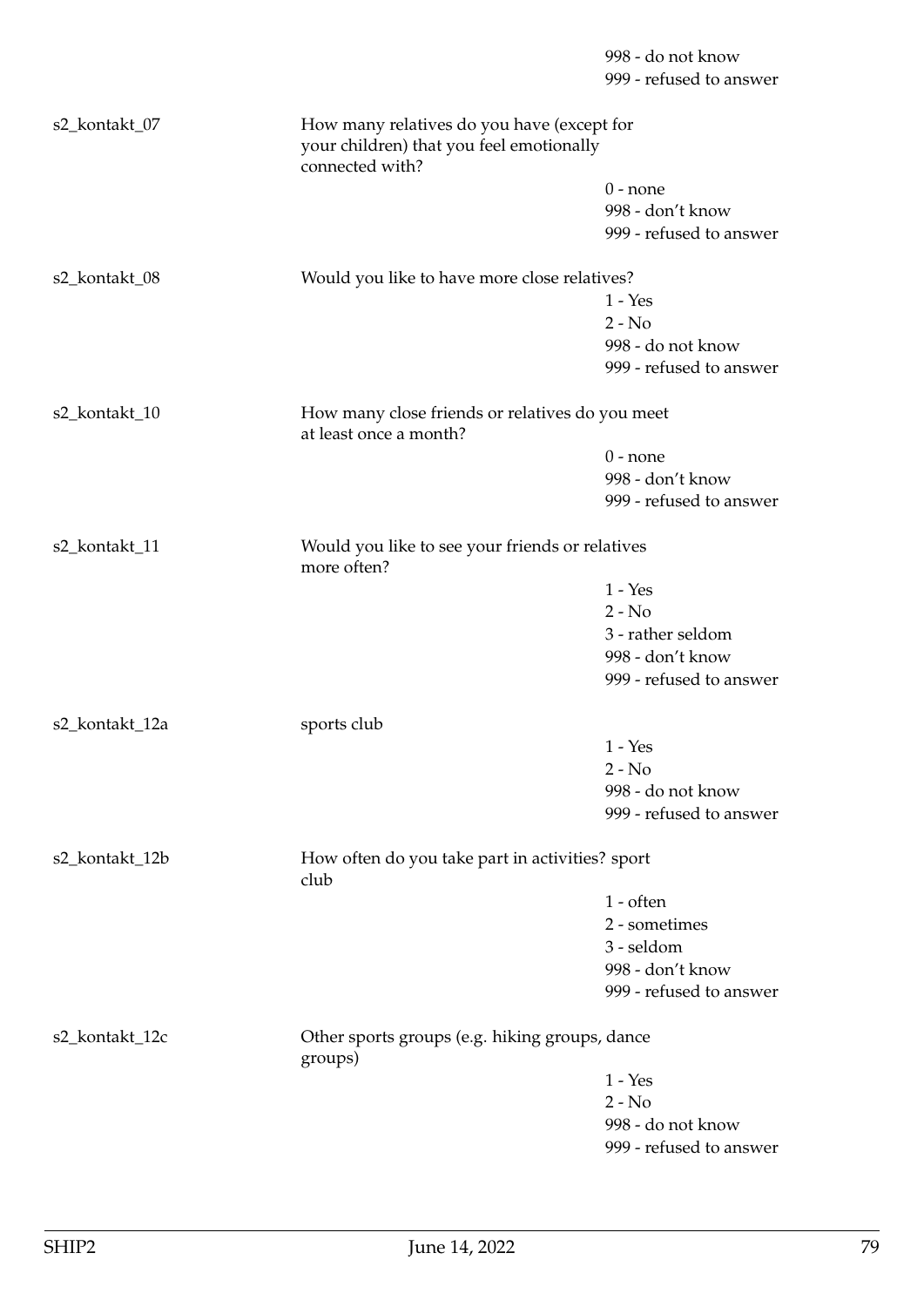| s2_kontakt_12d | How often do you take part in activities? other<br>sports groups                                    |                         |
|----------------|-----------------------------------------------------------------------------------------------------|-------------------------|
|                |                                                                                                     | $1$ - often             |
|                |                                                                                                     | 2 - sometimes           |
|                |                                                                                                     | 3 - seldom              |
|                |                                                                                                     | 998 - don't know        |
|                |                                                                                                     | 999 - refused to answer |
|                |                                                                                                     |                         |
| s2_kontakt_12e | Hobby club (e.g. choir, chess, skating)                                                             |                         |
|                |                                                                                                     | $1 - Yes$               |
|                |                                                                                                     | $2 - No$                |
|                |                                                                                                     | 998 - do not know       |
|                |                                                                                                     | 999 - refused to answer |
| s2_kontakt_12f | How often do you take part in activities? hobby<br>club                                             |                         |
|                |                                                                                                     | $1$ - often             |
|                |                                                                                                     | 2 - sometimes           |
|                |                                                                                                     | 3 - seldom              |
|                |                                                                                                     | 998 - don't know        |
|                |                                                                                                     |                         |
|                |                                                                                                     | 999 - refused to answer |
| s2_kontakt_12g | Health self-help groups (e.g. rheumatism group,<br>coronary group)                                  |                         |
|                |                                                                                                     | $1 - Yes$               |
|                |                                                                                                     | $2 - No$                |
|                |                                                                                                     | 998 - do not know       |
|                |                                                                                                     | 999 - refused to answer |
| s2_kontakt_12h | How often do you take part in activities? health<br>self-help groups                                |                         |
|                |                                                                                                     | $1$ - often             |
|                |                                                                                                     | 2 - sometimes           |
|                |                                                                                                     |                         |
|                |                                                                                                     | 3 - seldom              |
|                |                                                                                                     | 998 - don't know        |
|                |                                                                                                     | 999 - refused to answer |
| s2_kontakt_12i | professional organisation, professional<br>association                                              |                         |
|                |                                                                                                     | $1 - Yes$               |
|                |                                                                                                     | $2 - No$                |
|                |                                                                                                     | 998 - do not know       |
|                |                                                                                                     | 999 - refused to answer |
| s2_kontakt_12j | How often do you take part in activities?<br>professional organisation, professional<br>association |                         |
|                |                                                                                                     |                         |
|                |                                                                                                     | $1$ - often             |
|                |                                                                                                     | 2 - sometimes           |
|                |                                                                                                     | 3 - seldom              |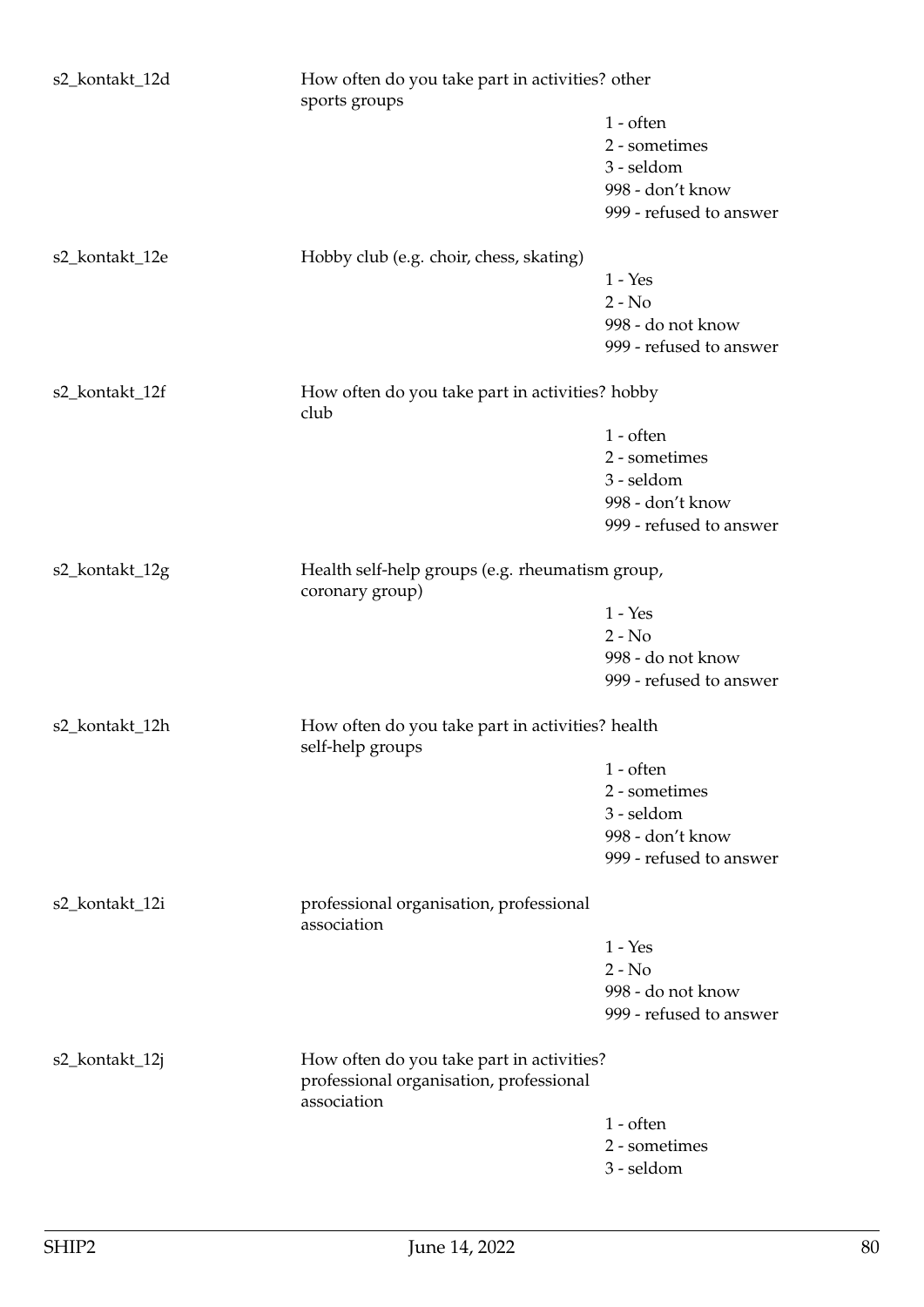|                |                                                                      | 998 - don't know        |
|----------------|----------------------------------------------------------------------|-------------------------|
|                |                                                                      | 999 - refused to answer |
| s2_kontakt_12k | charity or church group                                              |                         |
|                |                                                                      | $1 - Yes$               |
|                |                                                                      | $2 - No$                |
|                |                                                                      | 998 - do not know       |
|                |                                                                      | 999 - refused to answer |
| s2_kontakt_12l | How often do you take part in activities? charity<br>or church group |                         |
|                |                                                                      | $1$ - often             |
|                |                                                                      | 2 - sometimes           |
|                |                                                                      | 3 - seldom              |
|                |                                                                      | 998 - don't know        |
|                |                                                                      | 999 - refused to answer |
| s2_kontakt_12m | Other groups or clubs                                                |                         |
|                |                                                                      | $1 - Yes$               |
|                |                                                                      | $2 - No$                |
|                |                                                                      | 998 - do not know       |
|                |                                                                      | 999 - refused to answer |
| s2_kontakt_12n | Please specify! other groups or clubs                                |                         |
|                |                                                                      | 998 - I don't know      |
|                |                                                                      | 999 - non-response      |
| s2_kontakt_12o | How often do you take part in activities? other<br>groups or clubs   |                         |
|                |                                                                      | $1$ - often             |
|                |                                                                      | 2 - sometimes           |
|                |                                                                      | 3 - seldom              |
|                |                                                                      | 998 - don't know        |
|                |                                                                      | 999 - refused to answer |
| s2_kontakt_12p | further other groups                                                 |                         |
|                |                                                                      | $1 - Yes$               |
|                |                                                                      | $2 - No$                |
|                |                                                                      | 998 - do not know       |
|                |                                                                      | 999 - refused to answer |
| s2_kontakt_12q | Please specify! other groups or clubs                                |                         |
|                |                                                                      | 998 - I don't know      |
|                |                                                                      | 999 - non-response      |
| s2_kontakt_12r | How often do you take part in activities? other<br>groups or clubs   |                         |
|                |                                                                      | $1$ - often             |
|                |                                                                      | 2 - sometimes           |
|                |                                                                      | 3 - seldom              |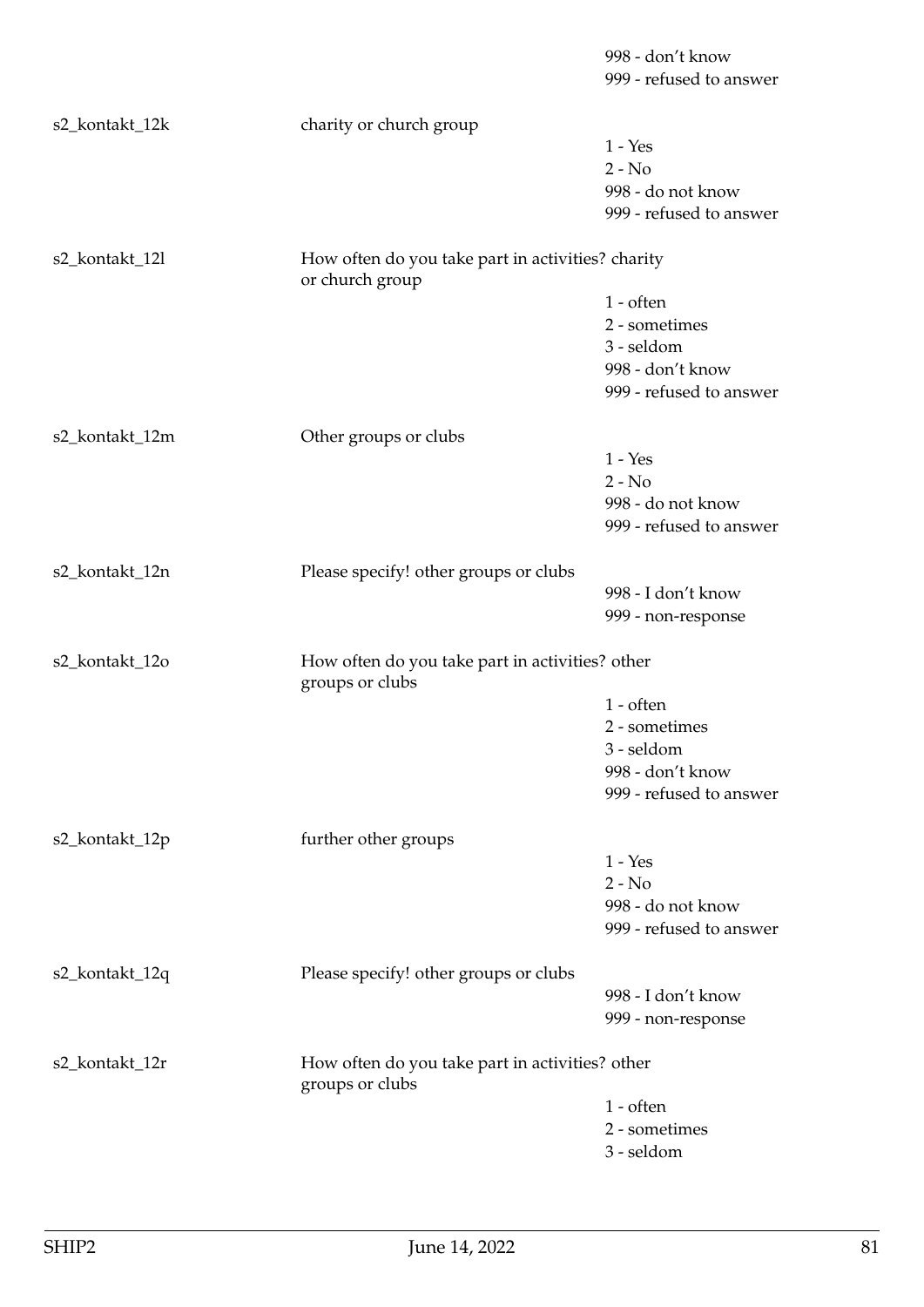| <b>S2_ERNAEHR</b> | diet                                            |                                                                                                                                                                                                                                 |  |
|-------------------|-------------------------------------------------|---------------------------------------------------------------------------------------------------------------------------------------------------------------------------------------------------------------------------------|--|
| s2_ernaehr_01     | (sausages excluded)                             | How often do you eat the following food? meat                                                                                                                                                                                   |  |
|                   |                                                 | 1 - every day or almost every day<br>2 - several times a week<br>3 - about once a week<br>4 - several times a month<br>5 - about once a month or fewer<br>6 - never or almost never<br>998 - I don't know<br>999 - non-response |  |
| s2_ernaehr_02     | sausages, ham                                   |                                                                                                                                                                                                                                 |  |
|                   |                                                 | 1 - every day or almost every day<br>2 - several times a week<br>3 - about once a week<br>4 - several times a month<br>5 - about once a month or fewer<br>6 - never or almost never<br>998 - I don't know<br>999 - non-response |  |
| s2_ernaehr_03     | fish                                            |                                                                                                                                                                                                                                 |  |
|                   |                                                 | 1 - every day or almost every day<br>2 - several times a week<br>3 - about once a week<br>4 - several times a month<br>5 - about once a month or fewer<br>6 - never or almost never<br>998 - I don't know<br>999 - non-response |  |
| s2_ernaehr_04     | cooked potatoes                                 |                                                                                                                                                                                                                                 |  |
|                   |                                                 | 1 - every day or almost every day<br>2 - several times a week<br>3 - about once a week<br>4 - several times a month<br>5 - about once a month or fewer<br>6 - never or almost never<br>998 - I don't know<br>999 - non-response |  |
| s2_ernaehr_05     | fried potatoes, potato croquettes, french fries | 1 - every day or almost every day<br>2 - several times a week<br>3 - about once a week                                                                                                                                          |  |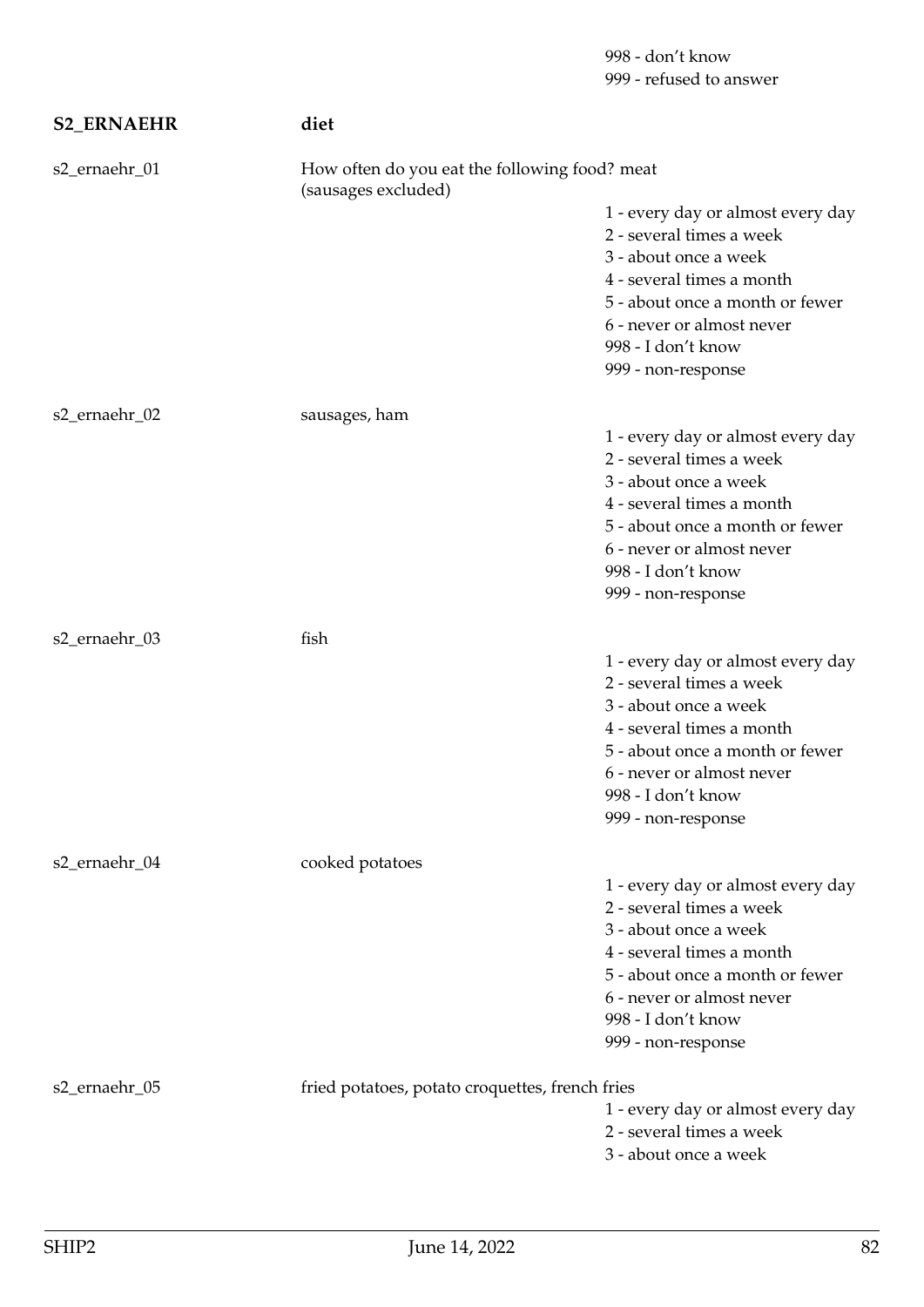|               |                         | 4 - several times a month<br>5 - about once a month or fewer<br>6 - never or almost never<br>998 - I don't know<br>999 - non-response                                                                                           |
|---------------|-------------------------|---------------------------------------------------------------------------------------------------------------------------------------------------------------------------------------------------------------------------------|
| s2_ernaehr_06 | pasta, e.g. spaghetti   | 1 - every day or almost every day<br>2 - several times a week<br>3 - about once a week<br>4 - several times a month<br>5 - about once a month or fewer<br>6 - never or almost never<br>998 - I don't know<br>999 - non-response |
| s2_ernaehr_07 | rice                    | 1 - every day or almost every day<br>2 - several times a week<br>3 - about once a week<br>4 - several times a month<br>5 - about once a month or fewer<br>6 - never or almost never<br>998 - I don't know<br>999 - non-response |
| s2_ernaehr_08 | salad or raw vegetables | 1 - every day or almost every day<br>2 - several times a week<br>3 - about once a week<br>4 - several times a month<br>5 - about once a month or fewer<br>6 - never or almost never<br>998 - I don't know<br>999 - non-response |
| s2_ernaehr_09 | cooked vegetables       | 1 - every day or almost every day<br>2 - several times a week<br>3 - about once a week<br>4 - several times a month<br>5 - about once a month or fewer<br>6 - never or almost never<br>998 - I don't know<br>999 - non-response |
| s2_ernaehr_10 | fresh fruit             | 1 - every day or almost every day<br>2 - several times a week<br>3 - about once a week                                                                                                                                          |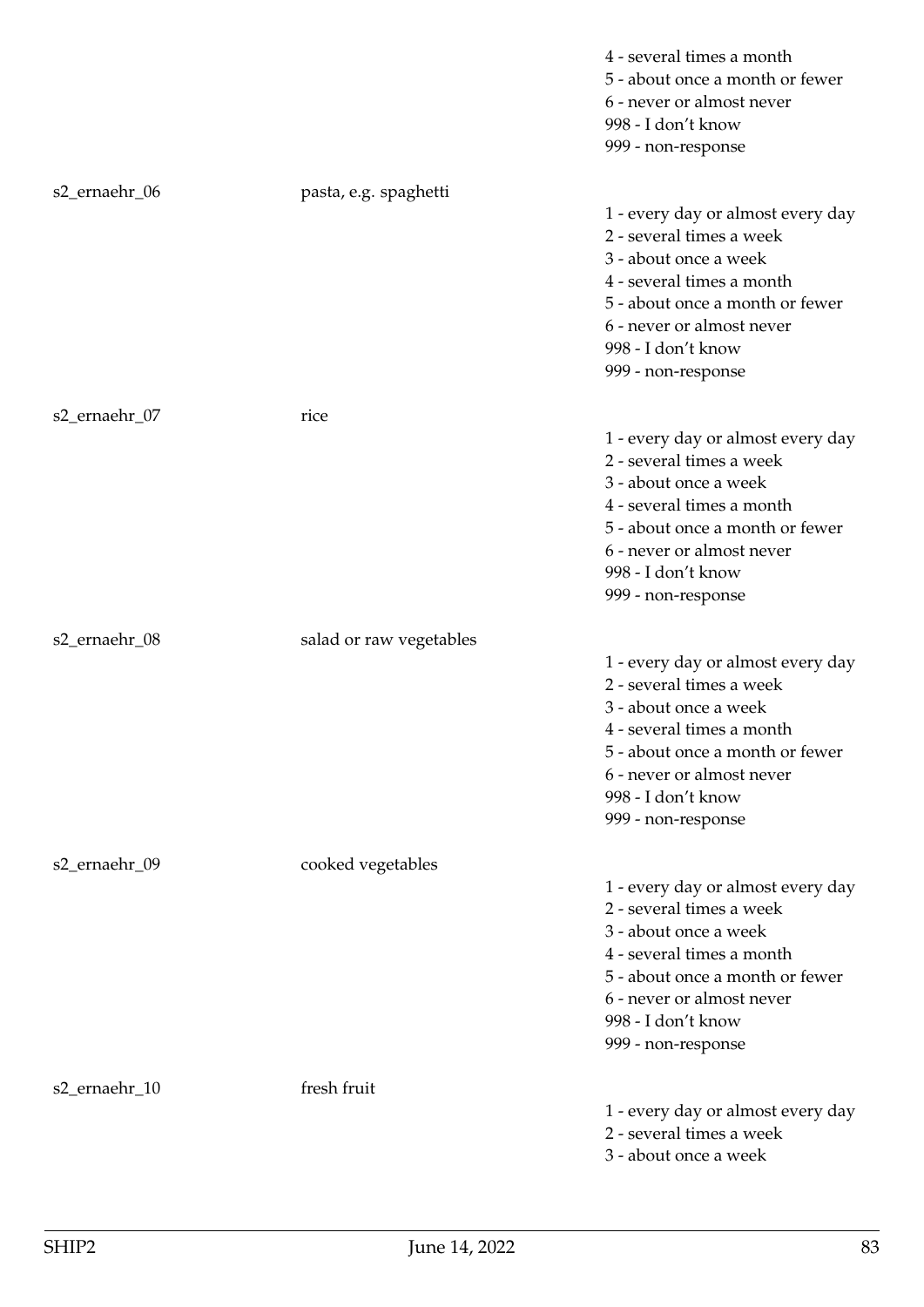|               |                                              | 4 - several times a month<br>5 - about once a month or fewer<br>6 - never or almost never<br>998 - I don't know<br>999 - non-response                                                                                           |
|---------------|----------------------------------------------|---------------------------------------------------------------------------------------------------------------------------------------------------------------------------------------------------------------------------------|
| s2_ernaehr_11 | wholemeal bread, brown bread, crispbread     |                                                                                                                                                                                                                                 |
|               |                                              | 1 - every day or almost every day<br>2 - several times a week<br>3 - about once a week<br>4 - several times a month<br>5 - about once a month or fewer<br>6 - never or almost never<br>998 - I don't know<br>999 - non-response |
| s2_ernaehr_12 | oat flakes, cereals, cornflakes              |                                                                                                                                                                                                                                 |
|               |                                              | 1 - every day or almost every day<br>2 - several times a week<br>3 - about once a week<br>4 - several times a month<br>5 - about once a month or fewer<br>6 - never or almost never<br>998 - I don't know<br>999 - non-response |
| s2_ernaehr_13 | eggs                                         |                                                                                                                                                                                                                                 |
|               |                                              | 1 - every day or almost every day<br>2 - several times a week<br>3 - about once a week<br>4 - several times a month<br>5 - about once a month or fewer<br>6 - never or almost never<br>998 - I don't know<br>999 - non-response |
| s2_ernaehr_14 | cake, biscuits, cookies                      |                                                                                                                                                                                                                                 |
|               |                                              | 1 - every day or almost every day<br>2 - several times a week<br>3 - about once a week<br>4 - several times a month<br>5 - about once a month or fewer<br>6 - never or almost never<br>998 - I don't know<br>999 - non-response |
| s2_ernaehr_15 | candy/sweets (hard candy, filled chocolates, |                                                                                                                                                                                                                                 |
|               | chocolate)                                   | 1 - every day or almost every day<br>2 - several times a week                                                                                                                                                                   |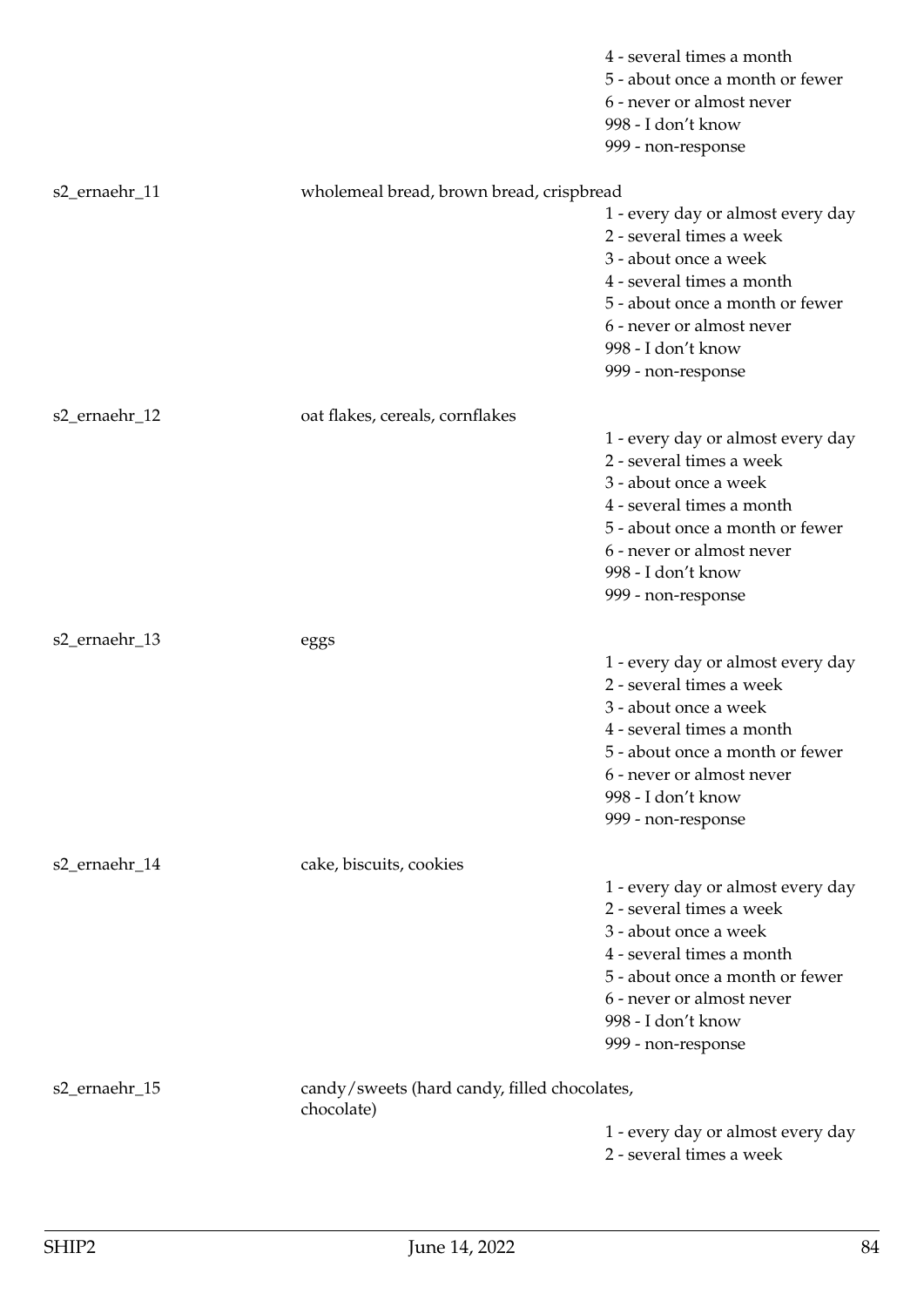|                |                                                                                                                          | 3 - about once a week<br>4 - several times a month<br>5 - about once a month or fewer<br>6 - never or almost never<br>998 - I don't know<br>999 - non-response                                                                  |
|----------------|--------------------------------------------------------------------------------------------------------------------------|---------------------------------------------------------------------------------------------------------------------------------------------------------------------------------------------------------------------------------|
| s2_ernaehr_16  | salty snacks (peanuts, potato chips)                                                                                     | 1 - every day or almost every day<br>2 - several times a week<br>3 - about once a week<br>4 - several times a month<br>5 - about once a month or fewer<br>6 - never or almost never<br>998 - I don't know<br>999 - non-response |
| <b>S2_ALKO</b> | consumption of alcohol                                                                                                   |                                                                                                                                                                                                                                 |
| s2_alko_01     | Have you ever drunk alcohol (beer,<br>wine/sparkling wine, spirits, cognac, whiskey,<br>liquor, alcoholic mixed drinks)? | $1 - Yes$<br>$2 - No$<br>998 - do not know<br>999 - refused to answer                                                                                                                                                           |
| s2_alko_02     | How often have you drunk alcohol within the<br>last 12 months?                                                           |                                                                                                                                                                                                                                 |
|                |                                                                                                                          | 1 - never<br>2 - once a month or fewer<br>3 - 2-4 times per month<br>4 - 2–3 times per week<br>5 - 4 times or more per week<br>998 - I don't know<br>999 - non-response                                                         |
| s2_alko_03     | When you drink alcohol, how much do you<br>typically drink in one day?                                                   |                                                                                                                                                                                                                                 |
|                |                                                                                                                          | $1 - 1 - 2$ drinks<br>$2 - 3 - 4$ drinks<br>3 - 5-6 drinks<br>4 - 7-9 drinks<br>5 - 10 or more drinks<br>998 - I don't know<br>999 - non-response                                                                               |
| s2_alko_04     | How often have you drunk 6 or more glasses of<br>alcohol within the last 12 months?                                      |                                                                                                                                                                                                                                 |
|                |                                                                                                                          | $1$ - never                                                                                                                                                                                                                     |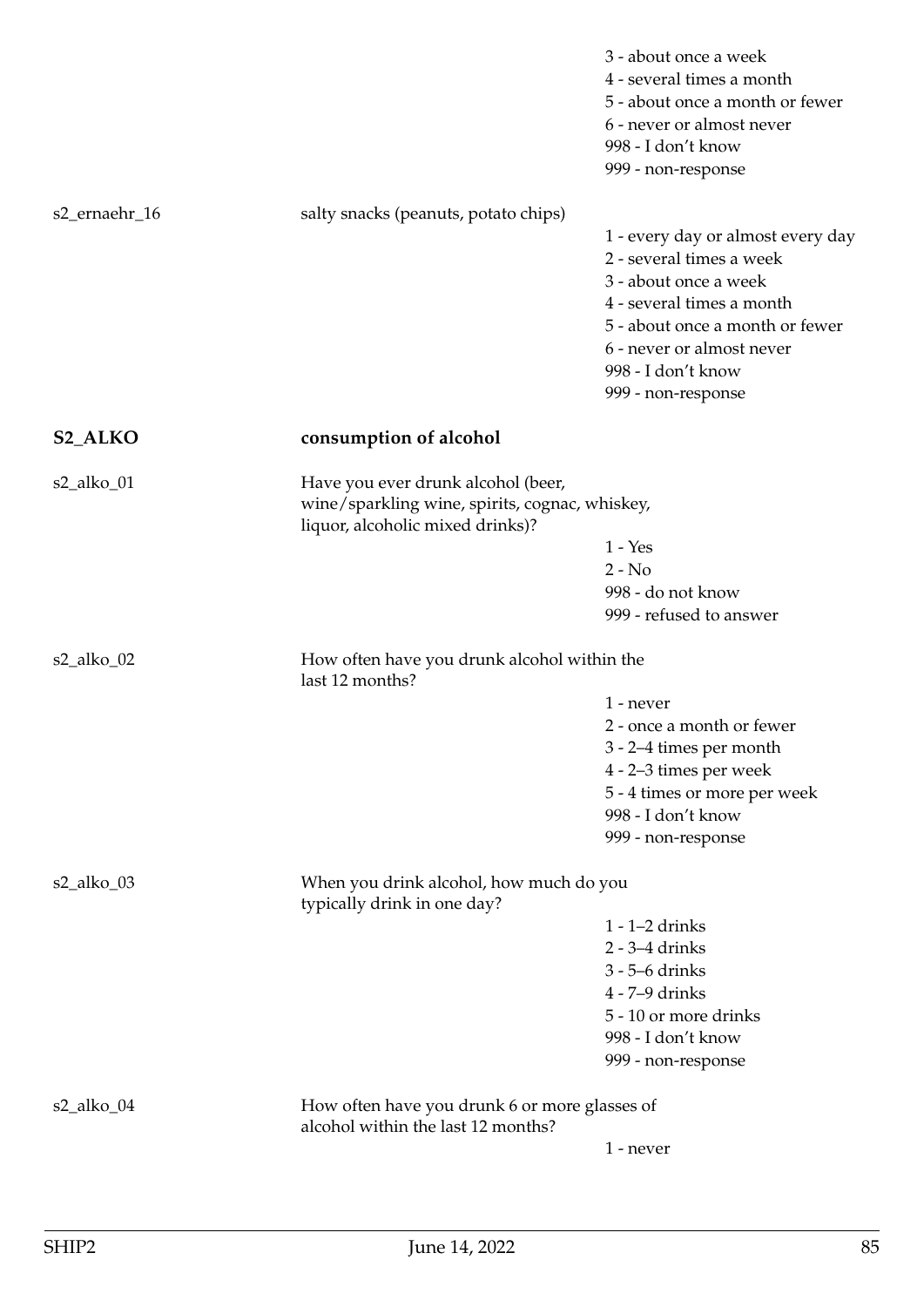|             |                                      | 2 - less than once a week<br>3 - 1 time per month<br>4 - once a week<br>5 - every day or almost every day<br>998 - don't know |
|-------------|--------------------------------------|-------------------------------------------------------------------------------------------------------------------------------|
|             |                                      | 999 - non-response                                                                                                            |
| s2_alko_05a | beer                                 |                                                                                                                               |
|             |                                      | 996 - measurement not done                                                                                                    |
|             |                                      | 997 - does not apply                                                                                                          |
|             |                                      | 998 - I don't know                                                                                                            |
|             |                                      | 999 - non-response                                                                                                            |
|             |                                      | 9998 - I don't know                                                                                                           |
|             |                                      | 9999 - non-response                                                                                                           |
| s2_alko_05b | wine/sparkling wine                  |                                                                                                                               |
|             |                                      | 996 - measurement not done                                                                                                    |
|             |                                      | 997 - does not apply                                                                                                          |
|             |                                      | 998 - I don't know                                                                                                            |
|             |                                      | 999 - non-response                                                                                                            |
|             |                                      | 9998 - I don't know                                                                                                           |
|             |                                      | 9999 - non-response                                                                                                           |
| s2_alko_05c | spirits                              |                                                                                                                               |
|             |                                      | 996 - measurement not done                                                                                                    |
|             |                                      | 997 - does not apply                                                                                                          |
|             |                                      | 998 - I don't know                                                                                                            |
|             |                                      | 999 - non-response                                                                                                            |
|             |                                      | 9998 - I don't know                                                                                                           |
|             |                                      | 9999 - non-response                                                                                                           |
| s2_alko_06a | small glasses, cans, bottles of beer |                                                                                                                               |
|             |                                      | $0 - No$                                                                                                                      |
|             |                                      | 998 - I don't know                                                                                                            |
|             |                                      | 999 - non-response                                                                                                            |
| s2_alko_06b | large glasses, cans, bottles of beer |                                                                                                                               |
|             |                                      | $0 - No$                                                                                                                      |
|             |                                      | 998 - I don't know                                                                                                            |
|             |                                      | 999 - non-response                                                                                                            |
| s2_alko_06c | wine/sparkling wine                  |                                                                                                                               |
|             |                                      | $0 - No$                                                                                                                      |
|             |                                      | 998 - I don't know                                                                                                            |
|             |                                      | 999 - non-response                                                                                                            |
| s2_alko_06d | small glasses of hard liquor         |                                                                                                                               |
|             |                                      | $0 - No$                                                                                                                      |
|             |                                      | 998 - I don't know                                                                                                            |
|             |                                      | 999 - non-response                                                                                                            |
|             |                                      |                                                                                                                               |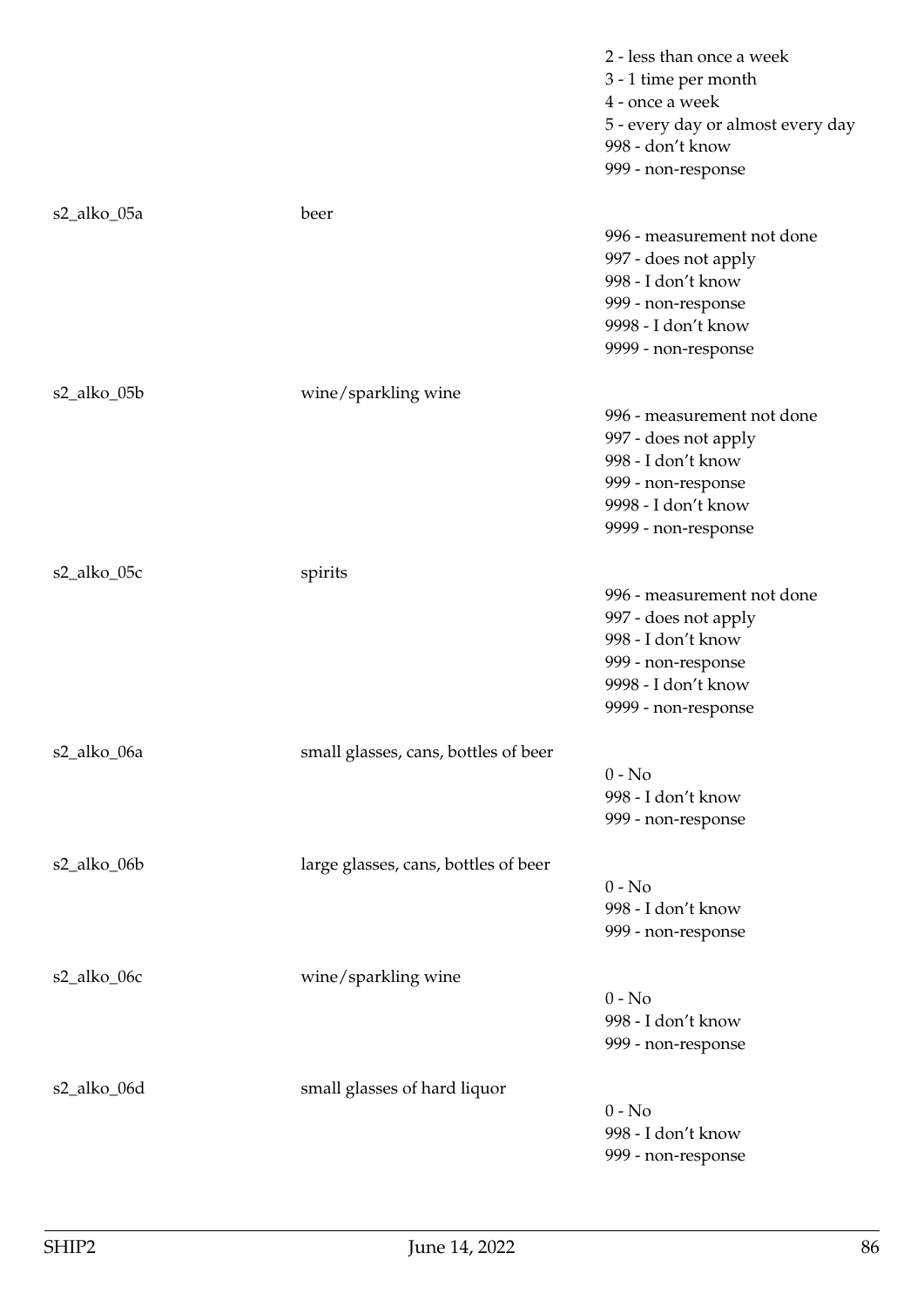| s2_alko_06e    | large glasses of hard liquor                                                              |                            |
|----------------|-------------------------------------------------------------------------------------------|----------------------------|
|                |                                                                                           | $0 - No$                   |
|                |                                                                                           | 998 - I don't know         |
|                |                                                                                           | 999 - non-response         |
| <b>S2_RAU</b>  | smoking (or: consumption of tobacco)                                                      |                            |
| $s2$ _rau_01   | We would like to ask you about your smoking<br>habits. Do you smoke at the moment?        |                            |
|                |                                                                                           | $1 - Yes$                  |
|                |                                                                                           | $2 - No$                   |
|                |                                                                                           | 998 - do not know          |
|                |                                                                                           | 999 - refused to answer    |
| $s2$ _rau_02   | Have you started smoking since the last SHIP<br>study, since «MM.YYYY last examination »? |                            |
|                |                                                                                           | $1 - Yes$                  |
|                |                                                                                           | $2 - No$                   |
|                |                                                                                           | 998 - do not know          |
|                |                                                                                           | 999 - refused to answer    |
| $s2$ _rau_02_a | Was that after «MM.YYYY study SHIP- $0 + 5$<br>years »? Started smoking                   |                            |
|                |                                                                                           | $1 - Yes$                  |
|                |                                                                                           | $2 - No$                   |
|                |                                                                                           | 998 - do not know          |
|                |                                                                                           | 999 - refused to answer    |
| s2_rau_03      | At what age did you start smoking?                                                        |                            |
|                |                                                                                           | 996 - measurement not done |
|                |                                                                                           | 997 - does not apply       |
|                |                                                                                           | 998 - I don't know         |
|                |                                                                                           | 999 - non-response         |
|                |                                                                                           | 9998 - I don't know        |
|                |                                                                                           | 9999 - non-response        |
| $s2$ _rau_04   | Do you smoke regularly or occasionally?                                                   |                            |
|                | (occasionally means generally less than one<br>cigarette per day)                         |                            |
|                |                                                                                           | 1 - regularly              |
|                |                                                                                           | 2 - sometimes              |
|                |                                                                                           | 998 - I don't know         |
|                |                                                                                           | 999 - non-response         |
| $s2$ _rau_05   | How many cigarettes do you smoke on average<br>each day?                                  |                            |
|                |                                                                                           | 996 - measurement not done |
|                |                                                                                           | 997 - does not apply       |
|                |                                                                                           | 998 - I don't know         |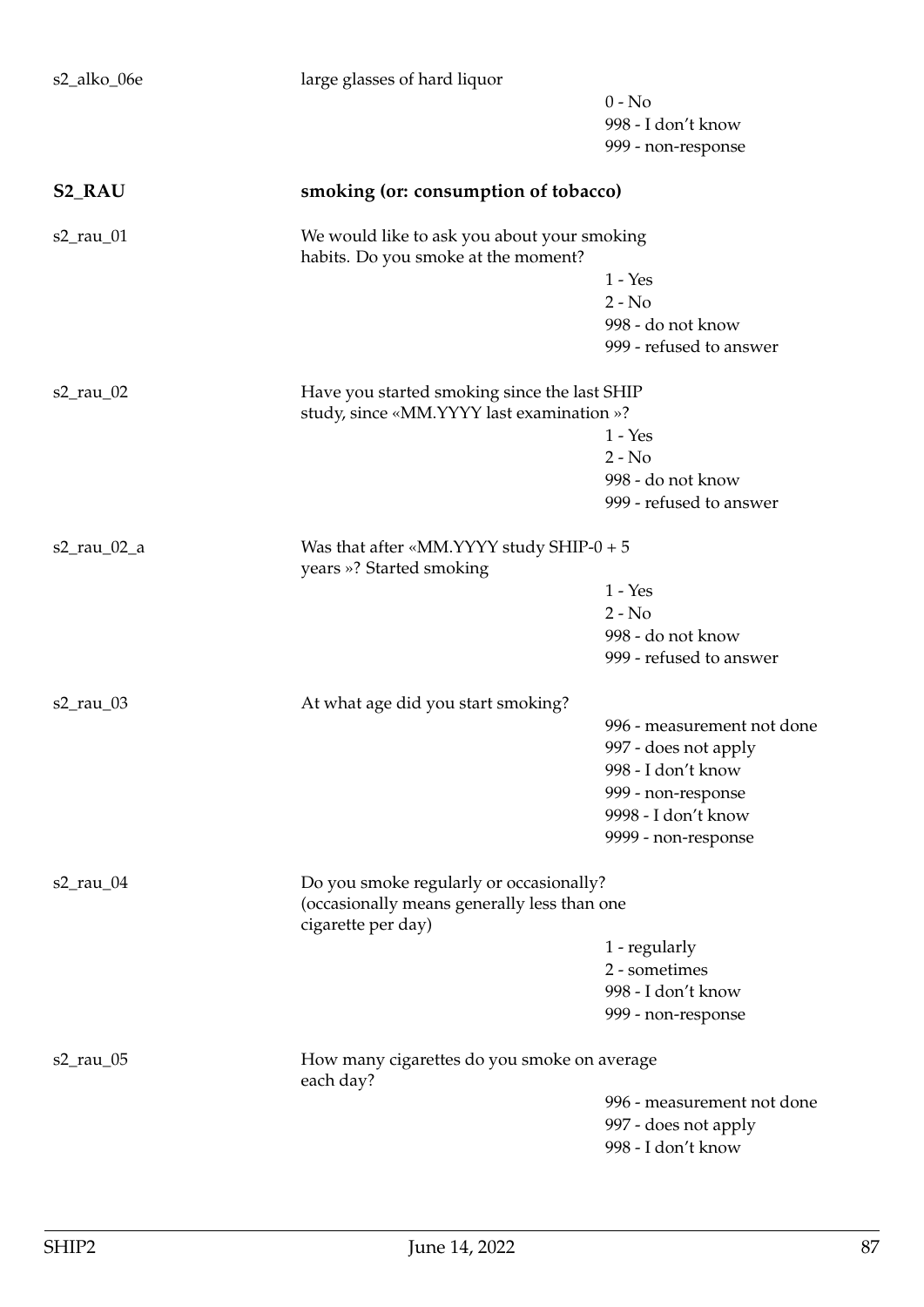|              |                                                                                           | 999 - non-response<br>9998 - I don't know          |
|--------------|-------------------------------------------------------------------------------------------|----------------------------------------------------|
|              |                                                                                           | 9999 - non-response                                |
| $s2$ _rau_06 | Have you ever smoked (cigarettes)?                                                        |                                                    |
|              |                                                                                           | $1 - Yes$                                          |
|              |                                                                                           | $2 - No$                                           |
|              |                                                                                           | 998 - do not know                                  |
|              |                                                                                           | 999 - refused to answer                            |
| $s2$ _rau_07 | At what age did you start smoking?                                                        |                                                    |
|              |                                                                                           | 996 - measurement not done                         |
|              |                                                                                           | 997 - does not apply                               |
|              |                                                                                           | 998 - I don't know                                 |
|              |                                                                                           | 999 - non-response                                 |
|              |                                                                                           | 9998 - I don't know                                |
|              |                                                                                           | 9999 - non-response                                |
| $s2$ _rau_08 | Back then, did you smoke regularly or<br>occasionally? (occasionally means generally less |                                                    |
|              | than one cigarette per day)                                                               |                                                    |
|              |                                                                                           | 1 - regularly                                      |
|              |                                                                                           | 2 - sometimes                                      |
|              |                                                                                           | 998 - I don't know                                 |
|              |                                                                                           | 999 - non-response                                 |
| s2_rau_09    | In which year did you stop smoking?                                                       |                                                    |
|              |                                                                                           | 996 - measurement not done                         |
|              |                                                                                           | 997 - does not apply                               |
|              |                                                                                           | 998 - I don't know                                 |
|              |                                                                                           | 999 - non-response<br>9998 - I don't know          |
|              |                                                                                           | 9999 - non-response                                |
|              |                                                                                           |                                                    |
| $s2$ _rau_10 | What was the highest number of cigarettes that                                            |                                                    |
|              | you smoked daily over a period of one year?                                               |                                                    |
|              |                                                                                           | 996 - measurement not done<br>997 - does not apply |
|              |                                                                                           | 998 - I don't know                                 |
|              |                                                                                           | 999 - non-response                                 |
|              |                                                                                           | 9998 - I don't know                                |
|              |                                                                                           | 9999 - non-response                                |
| $s2$ _rau_11 | Have you ever smoked cigars or small cigars or                                            |                                                    |
|              | have you ever been a pipe smoker?                                                         |                                                    |
|              |                                                                                           | $1 - Yes$                                          |
|              |                                                                                           | $2 - No$                                           |
|              |                                                                                           | 998 - do not know                                  |
|              |                                                                                           | 999 - refused to answer                            |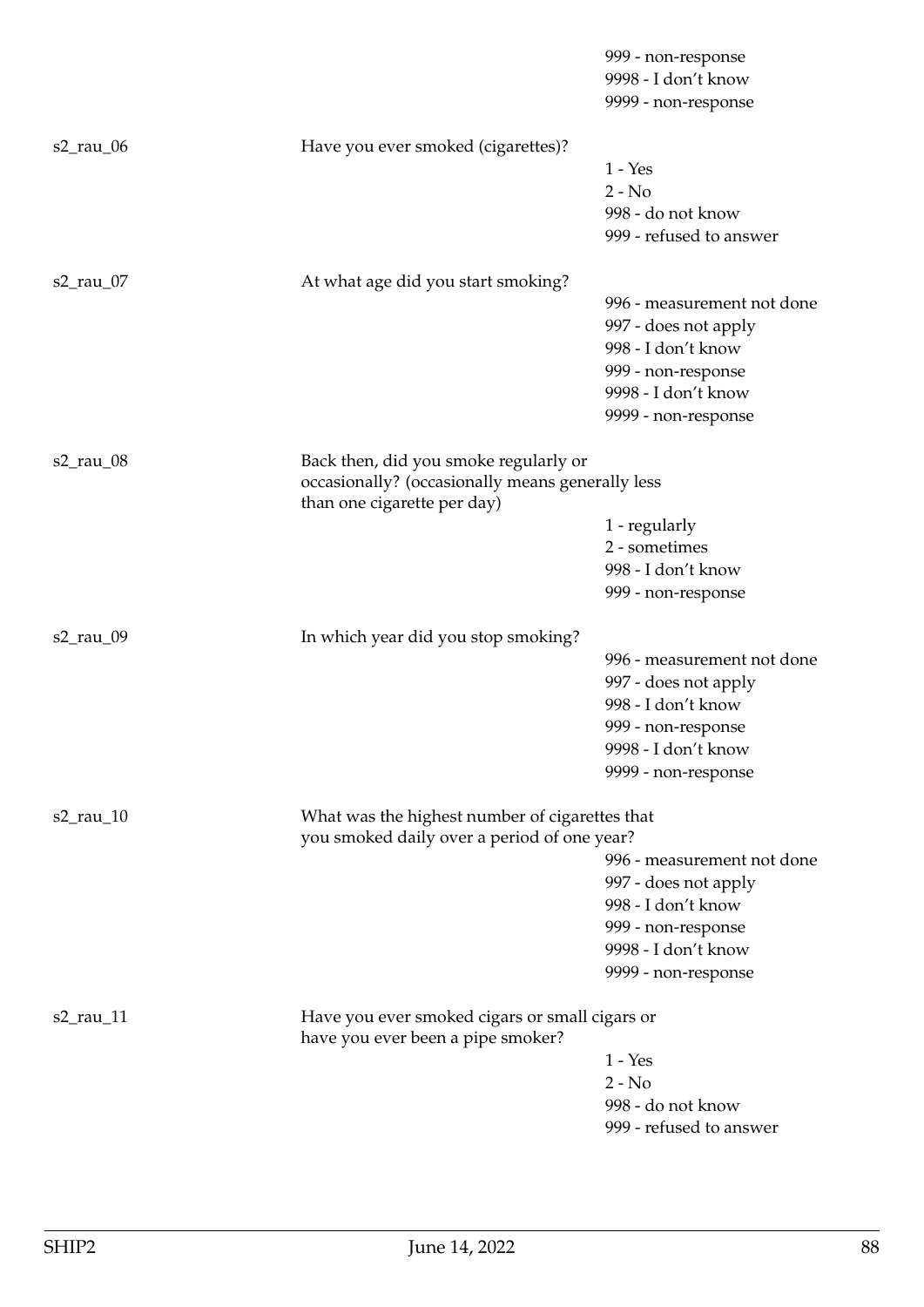| yourself not included?<br>$1 - Yes$                                                                |  |
|----------------------------------------------------------------------------------------------------|--|
|                                                                                                    |  |
| $2 - No$                                                                                           |  |
| 998 - do not know                                                                                  |  |
| 999 - refused to answer                                                                            |  |
| physical activity                                                                                  |  |
| Let us come to questions about sport, your job,<br>and sleeping habits. How often do you do sports |  |
| (work out) in winter?                                                                              |  |
| 1 - regularly more than 2 hours per<br>week                                                        |  |
| 2 - regularly 1-2 hours per week                                                                   |  |
| 3 - less than one hour per week                                                                    |  |
| 4 - no sports                                                                                      |  |
| 998 - I don't know                                                                                 |  |
| 999 - non-response                                                                                 |  |
| How often do you do sports (work out) in<br>summer?                                                |  |
| 1 - regularly more than 2 hours per<br>week                                                        |  |
| 2 - regularly 1-2 hours per week                                                                   |  |
| 3 - less than one hour per week                                                                    |  |
| 4 - no sports                                                                                      |  |
| 998 - I don't know                                                                                 |  |
| 999 - non-response                                                                                 |  |
| Which of the following characteristics applies to                                                  |  |
| your current main occupation, e.g. at work or at<br>home?                                          |  |
| 1 - mostly sitting                                                                                 |  |
| 2 - mostly standing                                                                                |  |
| 3 - mostly moving                                                                                  |  |
| 4 - approximately equally often sit-                                                               |  |
| ting, standing, and moving                                                                         |  |
| 998 - I don't know                                                                                 |  |
| 999 - non-response                                                                                 |  |
| grip-strength (or grip-force) measurement                                                          |  |
| Are you a right- or left-hander by nature?                                                         |  |
| 1 - right-hander                                                                                   |  |
| 2 - left-hander                                                                                    |  |
| $3 - both$                                                                                         |  |
| 998 - I don't know                                                                                 |  |
| 999 - non-response                                                                                 |  |
| With which hand do you actually write?                                                             |  |
|                                                                                                    |  |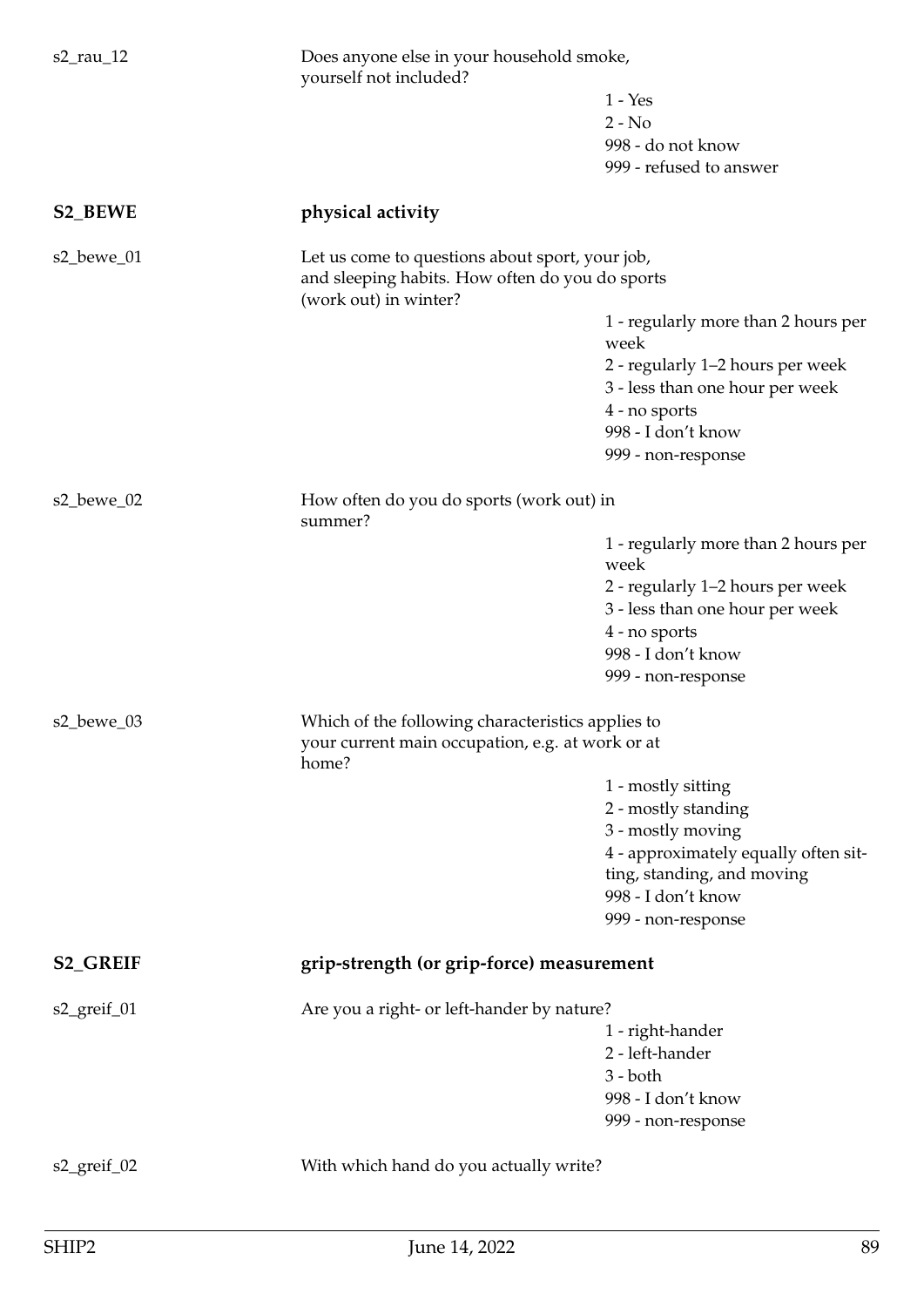|              |                                                                                                                        | 1 - right hand<br>2 - left hand<br>998 - I don't know<br>999 - non-response                      |  |
|--------------|------------------------------------------------------------------------------------------------------------------------|--------------------------------------------------------------------------------------------------|--|
| s2_greif_03  | Are there any particularities with regard to your<br>hands, e.g. hand deformities, acute<br>inflammations, rheumatism? |                                                                                                  |  |
|              |                                                                                                                        | $1 - Yes$                                                                                        |  |
|              |                                                                                                                        | $2 - No$                                                                                         |  |
|              |                                                                                                                        | 998 - do not know                                                                                |  |
|              |                                                                                                                        | 999 - refused to answer                                                                          |  |
| s2_greif_03a | Please specify! particularities with regard to your<br>hands                                                           |                                                                                                  |  |
|              |                                                                                                                        | 998 - I don't know                                                                               |  |
|              |                                                                                                                        | 999 - non-response                                                                               |  |
| s2_greif_03b | hand? Let me demonstrate the test.                                                                                     | Despite your restriction, do you think you are<br>capable of measuring the grip strength of each |  |
|              |                                                                                                                        | $1 - Yes$                                                                                        |  |
|              |                                                                                                                        | $2 - No$                                                                                         |  |
|              |                                                                                                                        | 3 - only with one hand<br>998 - I don't know                                                     |  |
| s2_greif_04  | Enter the device ID.                                                                                                   |                                                                                                  |  |
| s2_greif_05  | 1. measurement right                                                                                                   |                                                                                                  |  |
|              |                                                                                                                        | 996 - measurement not done                                                                       |  |
|              |                                                                                                                        | 997 - does not apply                                                                             |  |
|              |                                                                                                                        | 998 - I don't know                                                                               |  |
|              |                                                                                                                        | 999 - non-response                                                                               |  |
|              |                                                                                                                        | 9998 - I don't know                                                                              |  |
|              |                                                                                                                        | 9999 - non-response                                                                              |  |
| s2_greif_06  | 1. measurement left                                                                                                    |                                                                                                  |  |
|              |                                                                                                                        | 996 - measurement not done                                                                       |  |
|              |                                                                                                                        | 997 - does not apply                                                                             |  |
|              |                                                                                                                        | 998 - I don't know                                                                               |  |
|              |                                                                                                                        | 999 - non-response                                                                               |  |
|              |                                                                                                                        | 9998 - I don't know                                                                              |  |
|              |                                                                                                                        | 9999 - non-response                                                                              |  |
| s2_greif_07  | Were there any deviations from the planned<br>procedure?                                                               |                                                                                                  |  |
|              |                                                                                                                        | $1 - Yes$                                                                                        |  |
|              |                                                                                                                        | $2 - No$                                                                                         |  |
|              |                                                                                                                        | 998 - do not know                                                                                |  |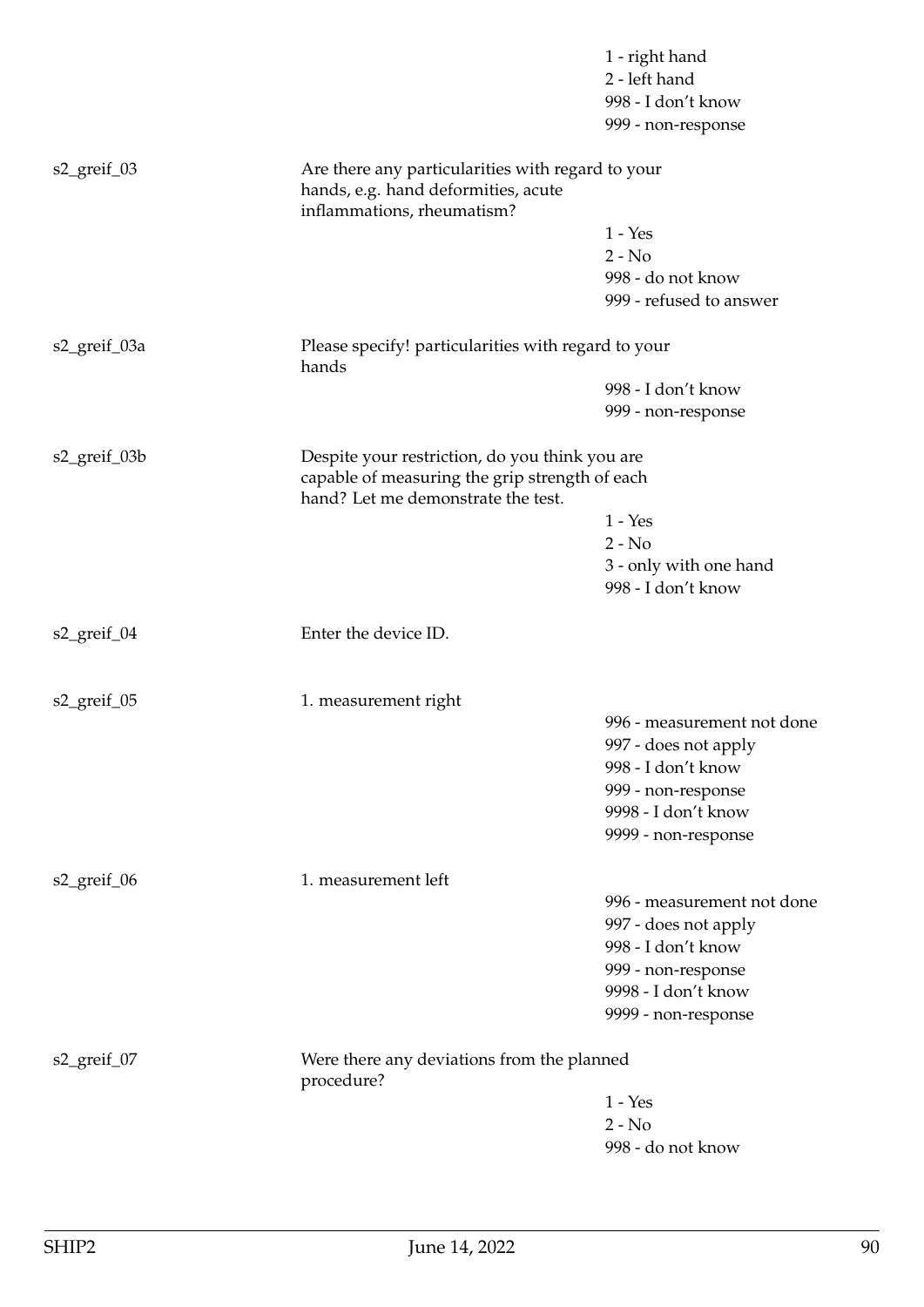| s2_greif_07a     | Please specify! done in sitting position                                                                                                      | $0 - No$<br>$1 - Yes$                                                                                                                        |
|------------------|-----------------------------------------------------------------------------------------------------------------------------------------------|----------------------------------------------------------------------------------------------------------------------------------------------|
| s2_greif_07b     | Please specify! arm resting                                                                                                                   | $0 - No$<br>$1 - Yes$                                                                                                                        |
| s2_greif_07c     | Please specify! arm raised                                                                                                                    | $0 - No$<br>$1 - Yes$                                                                                                                        |
| s2_greif_07d     | Please specify! miscellaneous/other                                                                                                           | $0 - No$<br>$1 - Yes$                                                                                                                        |
| <b>S2_BELAST</b> | pressures/conditions at work                                                                                                                  |                                                                                                                                              |
| s2_belast_00     | Are you or have you been employed since<br>SHIP-0, since «MM.YYYY examination SHIP-0 »?                                                       | $1 - Yes$<br>$2 - No$<br>998 - do not know<br>999 - refused to answer                                                                        |
| s2_belast_01     | Physical hard work (e.g. heavy lifting, carrying,<br>concreting work, work in agriculture, game<br>fishing, lifting patients in health care)? | $1 - Yes$<br>$2 - No$<br>998 - do not know<br>999 - refused to answer                                                                        |
| s2_belast_02     | How many years have you been doing that work<br>since SHIP-0? physical hard work                                                              | 996 - measurement not done<br>997 - does not apply<br>998 - I don't know<br>999 - non-response<br>9998 - I don't know<br>9999 - non-response |
| s2_belast_03     | How high were the load weights that had to be<br>moved the most?                                                                              | 0 - none or equal 10 kg<br>1 - more than 10 kg<br>2 - more than 15 kg<br>3 - more than 20 kg                                                 |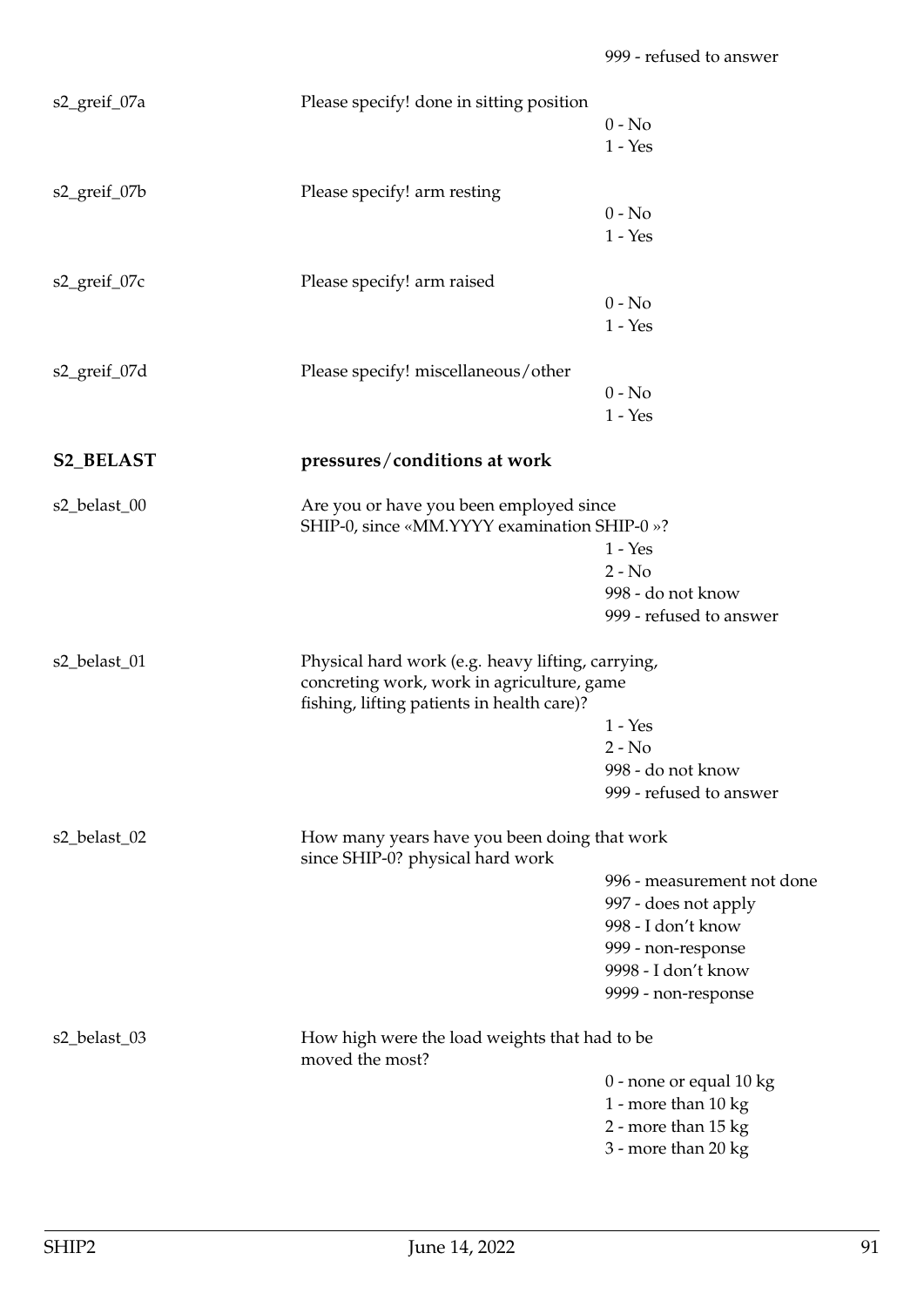|              |                                                                                                                                                                      | 4 - more than 25 kg        |  |
|--------------|----------------------------------------------------------------------------------------------------------------------------------------------------------------------|----------------------------|--|
|              |                                                                                                                                                                      | 998 - don't know           |  |
|              |                                                                                                                                                                      | 999 - refused to answer    |  |
| s2_belast_04 | Noise (communication at normal volume not<br>possible, e.g. circular saws, drop hammer, old<br>tractors and trucks, blowers)?                                        |                            |  |
|              |                                                                                                                                                                      | $1 - Yes$                  |  |
|              |                                                                                                                                                                      | $2 - No$                   |  |
|              |                                                                                                                                                                      | 998 - do not know          |  |
|              |                                                                                                                                                                      | 999 - refused to answer    |  |
| s2_belast_05 | How many years have you been doing that work<br>since SHIP-0? noise                                                                                                  |                            |  |
|              |                                                                                                                                                                      | 996 - measurement not done |  |
|              |                                                                                                                                                                      | 997 - does not apply       |  |
|              |                                                                                                                                                                      | 998 - I don't know         |  |
|              |                                                                                                                                                                      | 999 - non-response         |  |
|              |                                                                                                                                                                      | 9998 - I don't know        |  |
|              |                                                                                                                                                                      | 9999 - non-response        |  |
| s2_belast_06 | Chemical pollutants (e.g. paints, solvents, acids,<br>lye, pesticides, benzene)?                                                                                     |                            |  |
|              |                                                                                                                                                                      | $1 - Yes$                  |  |
|              |                                                                                                                                                                      | $2 - No$                   |  |
|              |                                                                                                                                                                      | 998 - do not know          |  |
|              |                                                                                                                                                                      | 999 - refused to answer    |  |
| s2_belast_07 | How many years have you been doing that work<br>since SHIP-0? chemical pollutants                                                                                    |                            |  |
|              |                                                                                                                                                                      | 996 - measurement not done |  |
|              |                                                                                                                                                                      | 997 - does not apply       |  |
|              |                                                                                                                                                                      | 998 - I don't know         |  |
|              |                                                                                                                                                                      | 999 - non-response         |  |
|              |                                                                                                                                                                      | 9998 - I don't know        |  |
|              |                                                                                                                                                                      | 9999 - non-response        |  |
| s2_belast_08 | Being exposed to asbestos (e.g. production and<br>use of asbestos textiles, break pads, gaskets,<br>construction materials containing asbestos,<br>demolition work)? |                            |  |
|              |                                                                                                                                                                      | $1 - Yes$                  |  |
|              |                                                                                                                                                                      | $2 - No$                   |  |
|              |                                                                                                                                                                      | 998 - do not know          |  |
|              |                                                                                                                                                                      | 999 - refused to answer    |  |
| s2_belast_09 | How many years have you been doing that work<br>since SHIP-0? asbestos exposure                                                                                      |                            |  |
|              |                                                                                                                                                                      | 996 - measurement not done |  |
|              |                                                                                                                                                                      | 997 - does not apply       |  |
|              |                                                                                                                                                                      | 998 - I don't know         |  |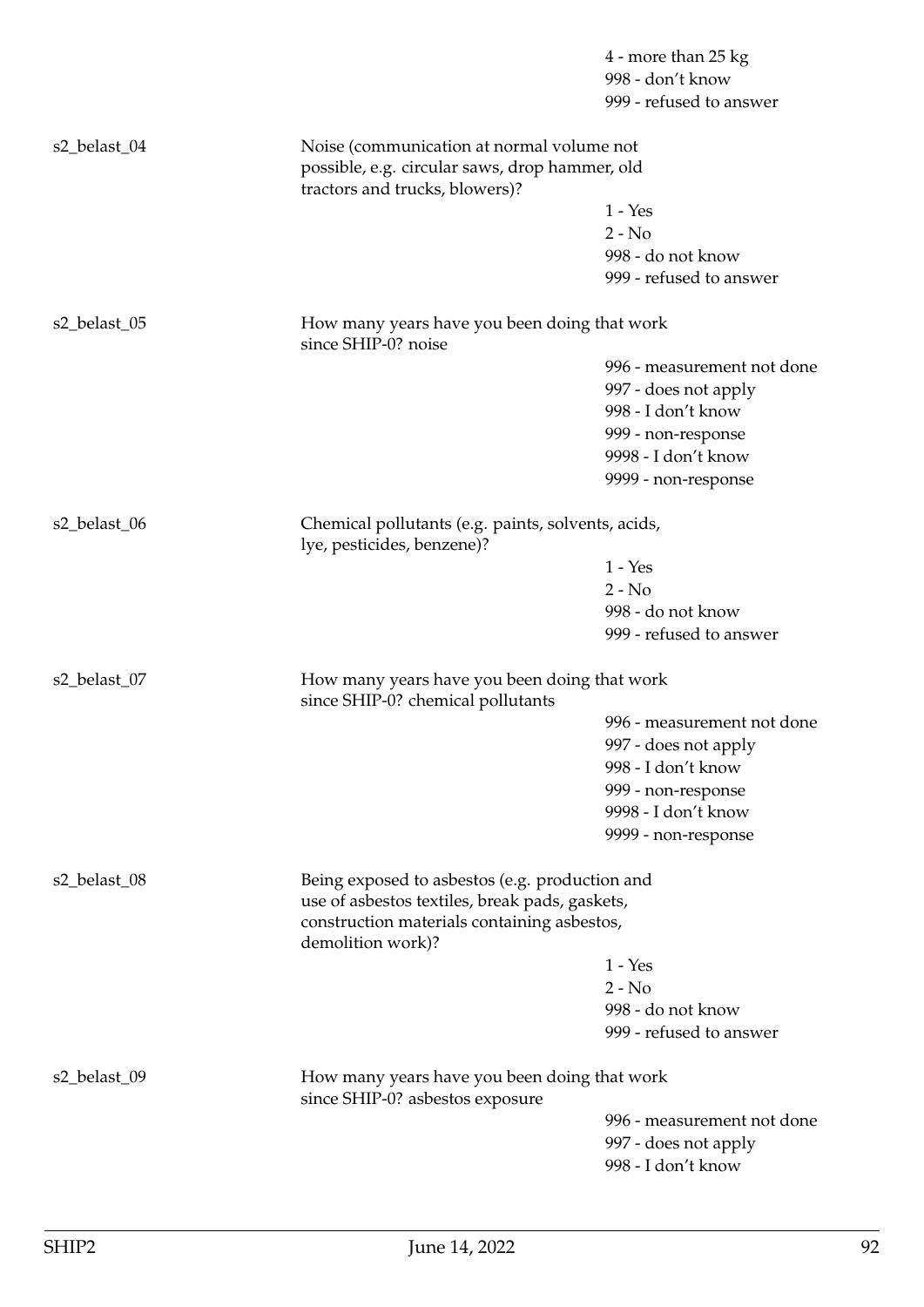|              |                                                                                                                               | 999 - non-response                         |
|--------------|-------------------------------------------------------------------------------------------------------------------------------|--------------------------------------------|
|              |                                                                                                                               | 9998 - I don't know                        |
|              |                                                                                                                               | 9999 - non-response                        |
| s2_belast_10 | Dust (e.g. grain, animal feeding-stuff, animal<br>dust, wood dust, rock or metal dust)?                                       |                                            |
|              |                                                                                                                               | $1 - Yes$                                  |
|              |                                                                                                                               | $2 - No$                                   |
|              |                                                                                                                               | 998 - do not know                          |
|              |                                                                                                                               | 999 - refused to answer                    |
| s2_belast_11 | How many years have you been doing that work<br>since SHIP-0? dust                                                            |                                            |
|              |                                                                                                                               | 996 - measurement not done                 |
|              |                                                                                                                               | 997 - does not apply                       |
|              |                                                                                                                               | 998 - I don't know                         |
|              |                                                                                                                               | 999 - non-response                         |
|              |                                                                                                                               | 9998 - I don't know                        |
|              |                                                                                                                               | 9999 - non-response                        |
| s2_belast_12 | Whole body vibration (e.g. vibrations when<br>excavating, driving tractors, working on wheel-                                 |                                            |
|              | or track loader)?                                                                                                             |                                            |
|              |                                                                                                                               | $1 - Yes$                                  |
|              |                                                                                                                               | $2 - No$                                   |
|              |                                                                                                                               | 998 - do not know                          |
|              |                                                                                                                               | 999 - refused to answer                    |
| s2_belast_13 | How many years have you been doing that work<br>since SHIP-0? whole body vibration                                            |                                            |
|              |                                                                                                                               | 996 - measurement not done                 |
|              |                                                                                                                               | 997 - does not apply                       |
|              |                                                                                                                               | 998 - I don't know                         |
|              |                                                                                                                               | 999 - non-response                         |
|              |                                                                                                                               | 9998 - I don't know                        |
|              |                                                                                                                               | 9999 - non-response                        |
| s2_belast_14 | Vibration of body parts with impact stress of<br>arms and hands (e.g. percussion drills, air or                               |                                            |
|              | electric hammer, chain saws)?                                                                                                 |                                            |
|              |                                                                                                                               | $1 - Yes$                                  |
|              |                                                                                                                               | $2 - No$                                   |
|              |                                                                                                                               | 998 - do not know                          |
|              |                                                                                                                               | 999 - refused to answer                    |
| s2_belast_15 | How many years have you been doing that work<br>since SHIP-0? vibration of body parts with<br>impact stress of arms and hands |                                            |
|              |                                                                                                                               | 996 - measurement not done                 |
|              |                                                                                                                               | 997 - does not apply<br>998 - I don't know |
|              |                                                                                                                               |                                            |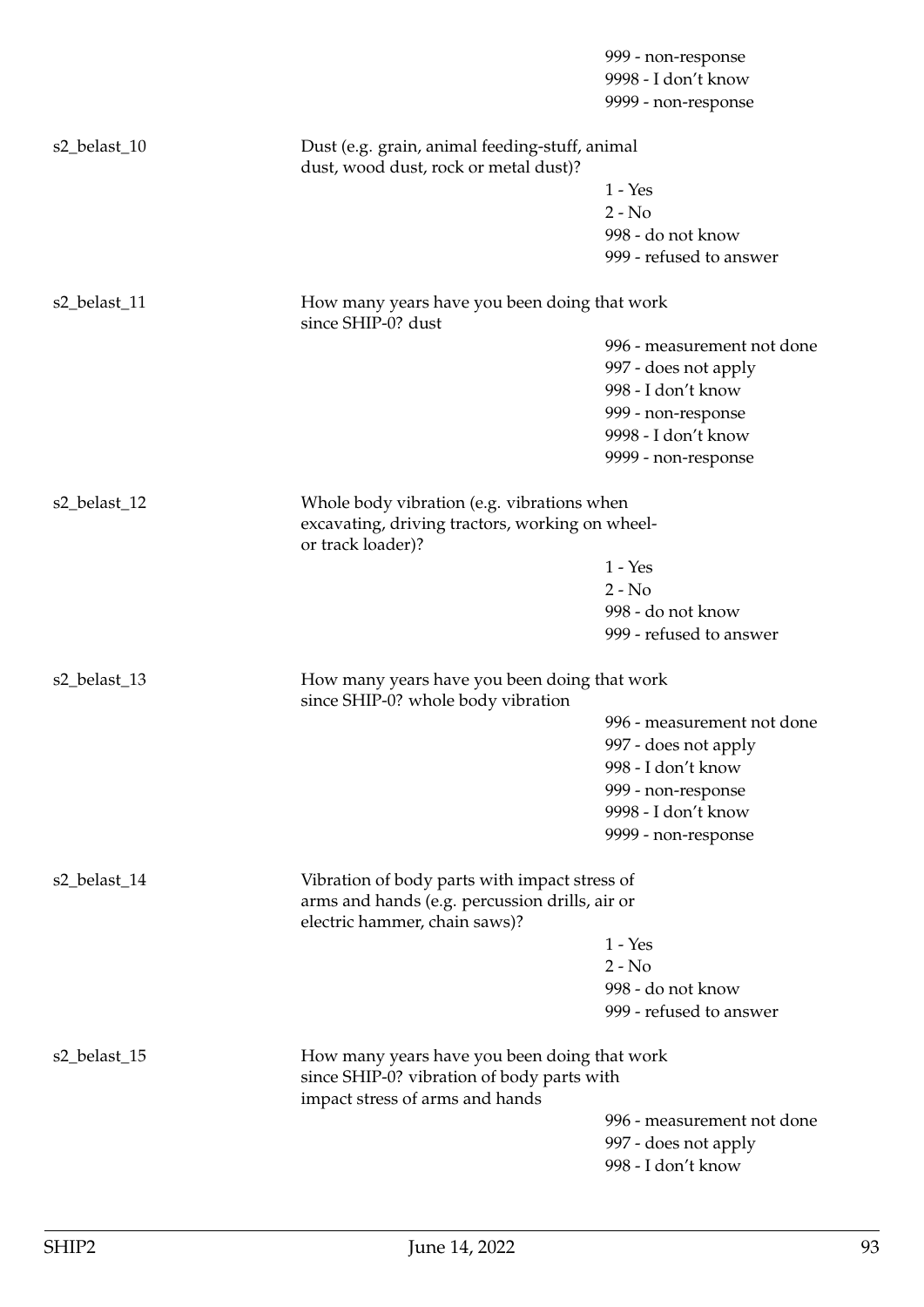|              |                                                                                                         | 999 - non-response                                                                        |  |
|--------------|---------------------------------------------------------------------------------------------------------|-------------------------------------------------------------------------------------------|--|
|              |                                                                                                         | 9998 - I don't know                                                                       |  |
|              |                                                                                                         | 9999 - non-response                                                                       |  |
| s2_belast_16 | Radioactivity (except for nuclear power plant;<br>e.g. X-ray, isotope laboratory, underground<br>work)? |                                                                                           |  |
|              |                                                                                                         | $1 - Yes$                                                                                 |  |
|              |                                                                                                         | $2 - No$                                                                                  |  |
|              |                                                                                                         | 998 - do not know                                                                         |  |
|              |                                                                                                         | 999 - refused to answer                                                                   |  |
| s2_belast_17 | How many years have you been doing that work<br>since SHIP-0? radioactivity                             |                                                                                           |  |
|              |                                                                                                         | 996 - measurement not done                                                                |  |
|              |                                                                                                         | 997 - does not apply                                                                      |  |
|              |                                                                                                         | 998 - I don't know                                                                        |  |
|              |                                                                                                         | 999 - non-response                                                                        |  |
|              |                                                                                                         | 9998 - I don't know                                                                       |  |
|              |                                                                                                         | 9999 - non-response                                                                       |  |
| s2_belast_18 | Alternate shift?                                                                                        |                                                                                           |  |
|              |                                                                                                         | $1 - Yes$                                                                                 |  |
|              |                                                                                                         | $2 - No$                                                                                  |  |
|              |                                                                                                         | 998 - do not know                                                                         |  |
|              |                                                                                                         | 999 - refused to answer                                                                   |  |
| s2_belast_19 | How many years have you been working an<br>alternate shift since SHIP-0?                                |                                                                                           |  |
|              |                                                                                                         | 996 - measurement not done                                                                |  |
|              |                                                                                                         | 997 - does not apply                                                                      |  |
|              |                                                                                                         | 998 - I don't know                                                                        |  |
|              |                                                                                                         |                                                                                           |  |
|              |                                                                                                         | 999 - non-response                                                                        |  |
|              |                                                                                                         | 9998 - I don't know                                                                       |  |
|              |                                                                                                         | 9999 - non-response                                                                       |  |
| s2_belast_20 | Night work (on-call service excluded)?                                                                  |                                                                                           |  |
|              |                                                                                                         | $1 - Yes$                                                                                 |  |
|              |                                                                                                         | $2 - No$                                                                                  |  |
|              |                                                                                                         | 998 - do not know                                                                         |  |
|              |                                                                                                         | 999 - refused to answer                                                                   |  |
| s2_belast_21 |                                                                                                         | How many years have you been doing night<br>work (on-call service excluded) since SHIP-0? |  |
|              |                                                                                                         | 996 - measurement not done                                                                |  |
|              |                                                                                                         | 997 - does not apply                                                                      |  |
|              |                                                                                                         | 998 - I don't know                                                                        |  |
|              |                                                                                                         | 999 - non-response                                                                        |  |
|              |                                                                                                         | 9998 - I don't know                                                                       |  |
|              |                                                                                                         | 9999 - non-response                                                                       |  |
|              |                                                                                                         |                                                                                           |  |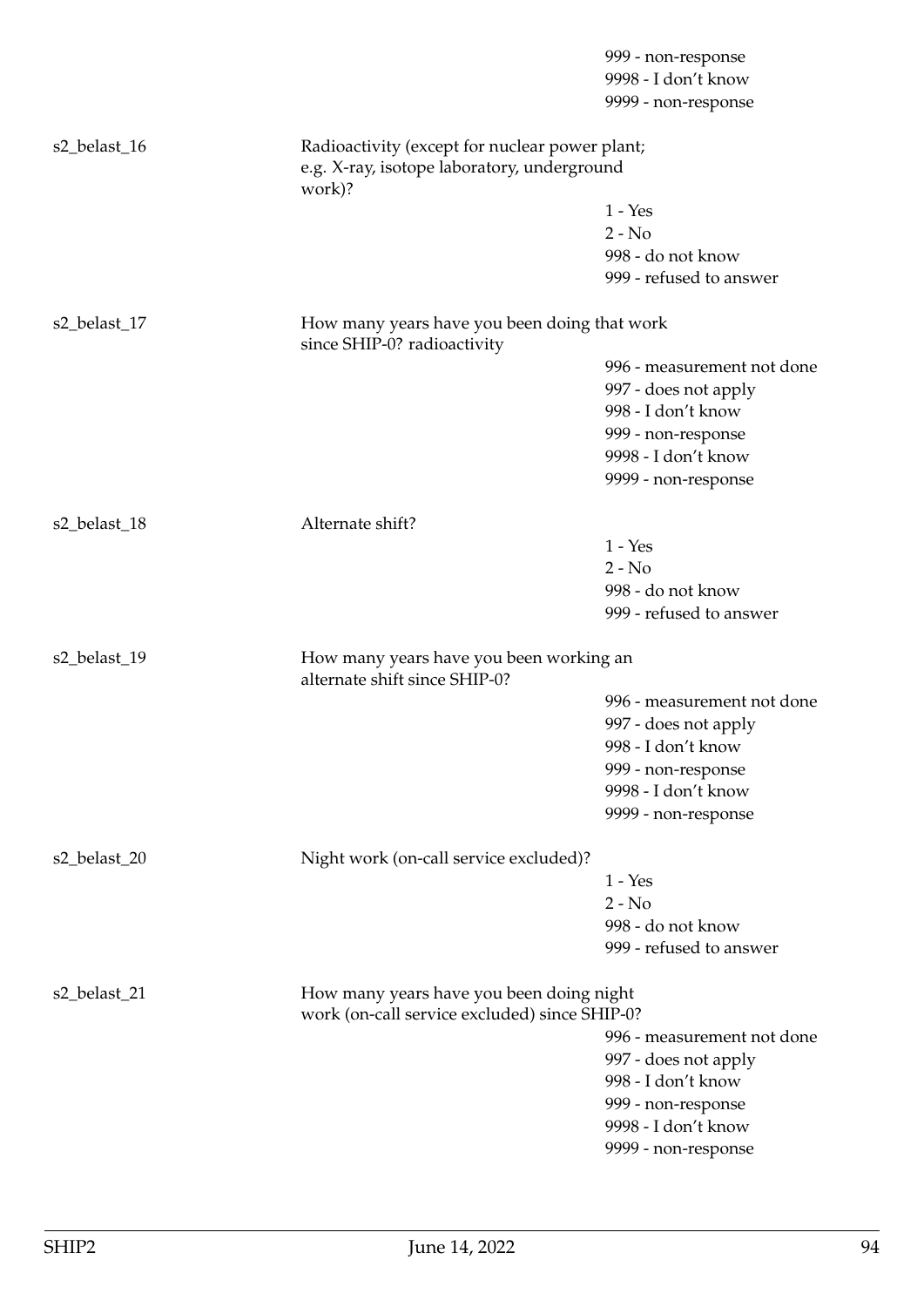| s2_belast_22     | On-call services at night?                                                               |                            |
|------------------|------------------------------------------------------------------------------------------|----------------------------|
|                  |                                                                                          | $1 - Yes$                  |
|                  |                                                                                          | $2 - No$                   |
|                  |                                                                                          | 998 - do not know          |
|                  |                                                                                          | 999 - refused to answer    |
| s2_belast_23     | How many years have you been on-call since<br>SHIP-0?                                    |                            |
|                  |                                                                                          | 996 - measurement not done |
|                  |                                                                                          | 997 - does not apply       |
|                  |                                                                                          | 998 - I don't know         |
|                  |                                                                                          | 999 - non-response         |
|                  |                                                                                          | 9998 - I don't know        |
|                  |                                                                                          | 9999 - non-response        |
|                  |                                                                                          |                            |
| s2_belast_24     | Working in front of a screen (computer)?                                                 |                            |
|                  |                                                                                          | $1 - Yes$                  |
|                  |                                                                                          | $2 - No$                   |
|                  |                                                                                          | 998 - do not know          |
|                  |                                                                                          | 999 - refused to answer    |
| s2_belast_25     | How many years have you been doing that work<br>since SHIP-0? working in front of screen |                            |
|                  |                                                                                          | 996 - measurement not done |
|                  |                                                                                          | 997 - does not apply       |
|                  |                                                                                          | 998 - I don't know         |
|                  |                                                                                          | 999 - non-response         |
|                  |                                                                                          | 9998 - I don't know        |
|                  |                                                                                          | 9999 - non-response        |
| <b>S2_SCHLAF</b> | ${\bf s}$                                                                                |                            |
| s2_schlaf_01     | How many hours do you sleep approximately on<br>a normal working day?                    |                            |
|                  |                                                                                          | 996 - measurement not done |
|                  |                                                                                          | 997 - does not apply       |
|                  |                                                                                          | 998 - I don't know         |
|                  |                                                                                          | 999 - non-response         |
|                  |                                                                                          | 9998 - I don't know        |
|                  |                                                                                          | 9999 - non-response        |
| s2_schlaf_02     | Have you been taking at least one nap within the<br>last 7 days?                         |                            |
|                  |                                                                                          | $1 - Yes$                  |
|                  |                                                                                          | $2 - No$                   |
|                  |                                                                                          | 998 - do not know          |
|                  |                                                                                          | 999 - refused to answer    |
| s2_schlaf_03     | If so, on how many days?                                                                 |                            |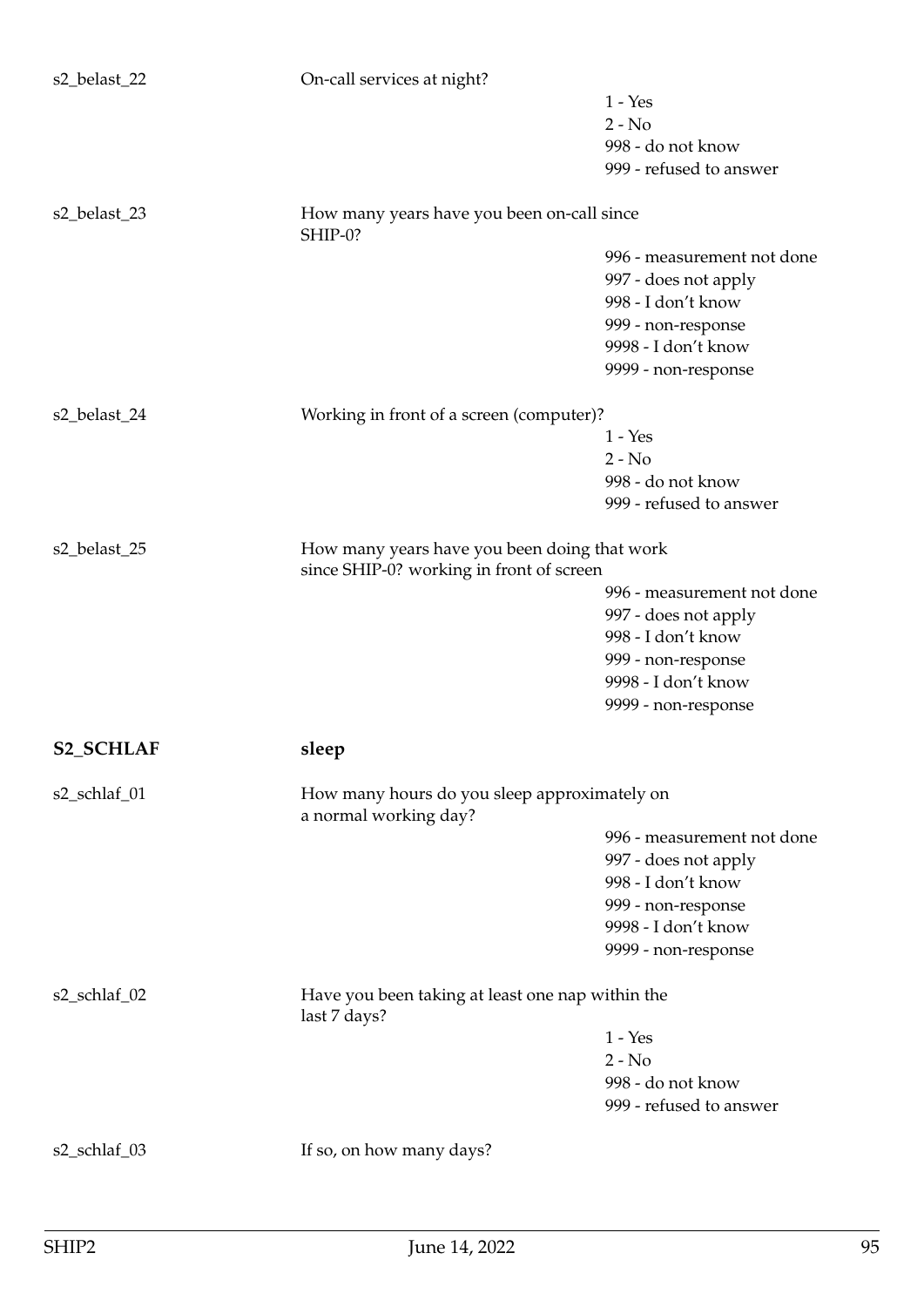|                      |                                                                          | 996 - measurement not done<br>997 - does not apply<br>998 - I don't know<br>999 - non-response<br>9998 - I don't know<br>9999 - non-response |
|----------------------|--------------------------------------------------------------------------|----------------------------------------------------------------------------------------------------------------------------------------------|
| s2_schlaf_04         | If so, how long on average?                                              |                                                                                                                                              |
|                      |                                                                          | 996 - measurement not done                                                                                                                   |
|                      |                                                                          | 997 - does not apply                                                                                                                         |
|                      |                                                                          | 998 - I don't know                                                                                                                           |
|                      |                                                                          | 999 - non-response                                                                                                                           |
|                      |                                                                          | 9998 - I don't know                                                                                                                          |
|                      |                                                                          | 9999 - non-response                                                                                                                          |
| s2_schlaf_05         | Do you have problems falling asleep often,<br>sometimes, or hardly ever? |                                                                                                                                              |
|                      |                                                                          | $1$ - often                                                                                                                                  |
|                      |                                                                          | 2 - sometimes                                                                                                                                |
|                      |                                                                          | 3 - almost never                                                                                                                             |
|                      |                                                                          | 998 - don't know                                                                                                                             |
|                      |                                                                          | 999 - refused to answer                                                                                                                      |
| s2_schlaf_06         | Do you have sleep through often, sometimes, or<br>hardly ever?           |                                                                                                                                              |
|                      |                                                                          | $1$ - often                                                                                                                                  |
|                      |                                                                          | 2 - sometimes                                                                                                                                |
|                      |                                                                          | 3 - almost never                                                                                                                             |
|                      |                                                                          | 998 - don't know                                                                                                                             |
|                      |                                                                          | 999 - refused to answer                                                                                                                      |
| s2_schlaf_07         | Do you snore?                                                            |                                                                                                                                              |
|                      |                                                                          | 1 - regularly                                                                                                                                |
|                      |                                                                          | 2 - sometimes                                                                                                                                |
|                      |                                                                          | 3 - never                                                                                                                                    |
|                      |                                                                          | 998 - I don't know                                                                                                                           |
|                      |                                                                          | 999 - non-response                                                                                                                           |
| s2_schlaf_08         | What is your preferred sleeping position?                                |                                                                                                                                              |
|                      |                                                                          | 1 - on the back                                                                                                                              |
|                      |                                                                          | 2 - on the side                                                                                                                              |
|                      |                                                                          | 3 - on the stomach                                                                                                                           |
|                      |                                                                          | 998 - don't know                                                                                                                             |
|                      |                                                                          | 999 - refused to answer                                                                                                                      |
| S <sub>2_</sub> SINU | sinusitis                                                                |                                                                                                                                              |
| $s2$ _sinu_01        | Do you suffer from an obstructed nasal<br>breathing?                     |                                                                                                                                              |
|                      |                                                                          | $1 - Yes$                                                                                                                                    |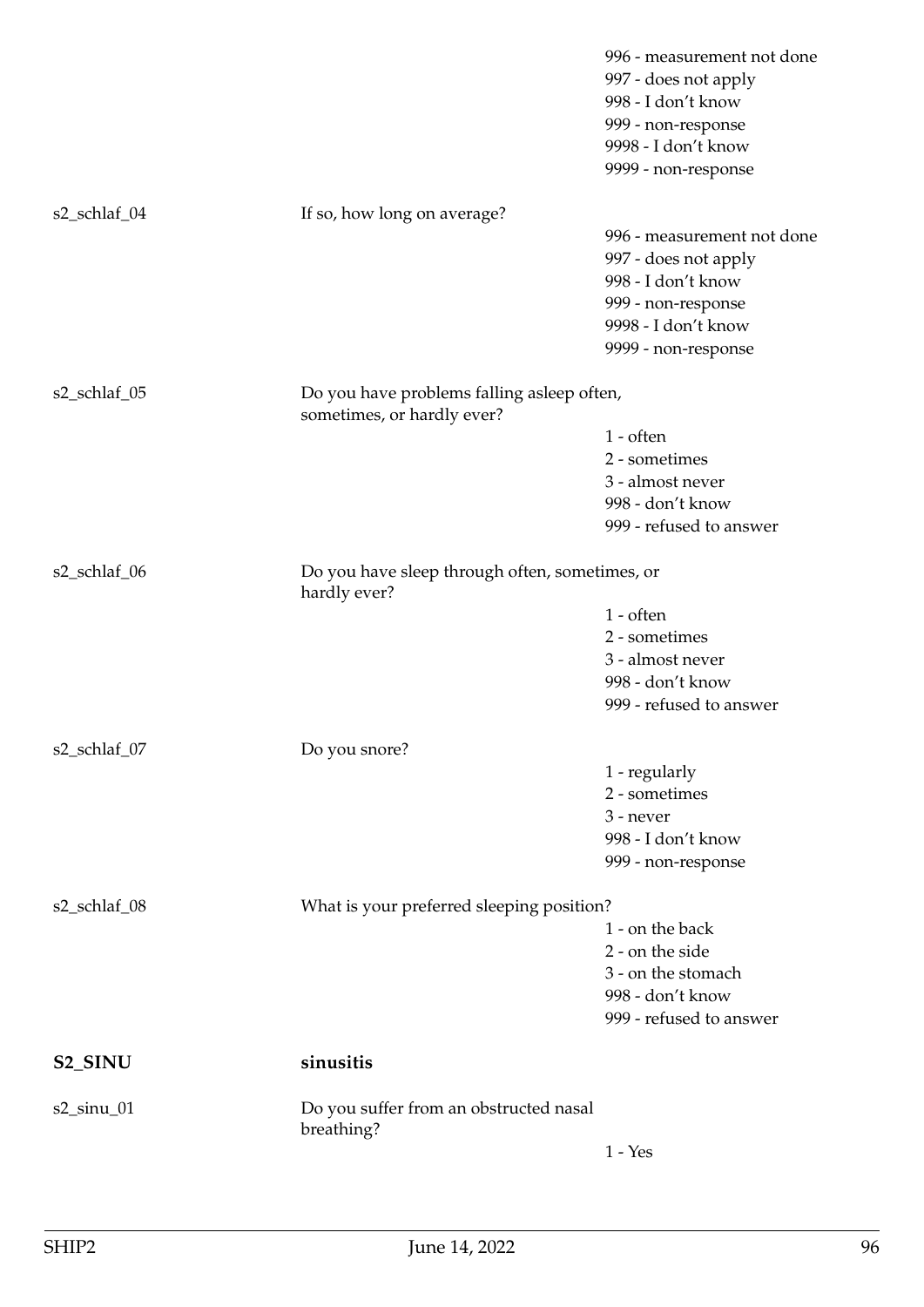|                |                                                            | $2 - No$<br>998 - do not know<br>999 - refused to answer                 |
|----------------|------------------------------------------------------------|--------------------------------------------------------------------------|
| $s2$ _sinu_02  | If so, when did the suffering from an obstructed           |                                                                          |
|                | nasal breathing start? Please specify the year.            | 996 - measurement not done<br>997 - does not apply<br>998 - I don't know |
|                |                                                            | 999 - non-response<br>9998 - I don't know<br>9999 - non-response         |
| $s2$ _sinu_03  | When do you suffer from the obstructed nasal<br>breathing? |                                                                          |
|                |                                                            | 1 - constantly                                                           |
|                |                                                            | 2 - at night                                                             |
|                |                                                            | 3 - only in certain months<br>4 - other                                  |
|                |                                                            | 998 - don't know                                                         |
|                |                                                            | 999 - refused to answer                                                  |
| s2_sinu_03a    | In which months? January obstructed nasal<br>breathing     |                                                                          |
|                |                                                            | $1 - Yes$                                                                |
|                |                                                            | $0 - No$                                                                 |
| s2_sinu_03b    | In which months? February obstructed nasal<br>breathing    |                                                                          |
|                |                                                            | $1 - Yes$                                                                |
|                |                                                            | $0 - No$                                                                 |
| s2_sinu_03c    | In which months? March obstructed nasal<br>breathing       |                                                                          |
|                |                                                            | $1 - Yes$                                                                |
|                |                                                            | $0 - No$                                                                 |
| $s2$ _sinu_03d | In which months? April obstructed nasal<br>breathing       |                                                                          |
|                |                                                            | $1 - Yes$                                                                |
|                |                                                            | $0 - No$                                                                 |
| s2_sinu_03e    | In which months? May obstructed nasal<br>breathing         |                                                                          |
|                |                                                            | $1 - Yes$                                                                |
|                |                                                            | $0 - No$                                                                 |
| $s2$ _sinu_03f | In which months? June obstructed nasal<br>breathing        |                                                                          |
|                |                                                            | $1 - Yes$                                                                |
|                |                                                            | $0 - No$                                                                 |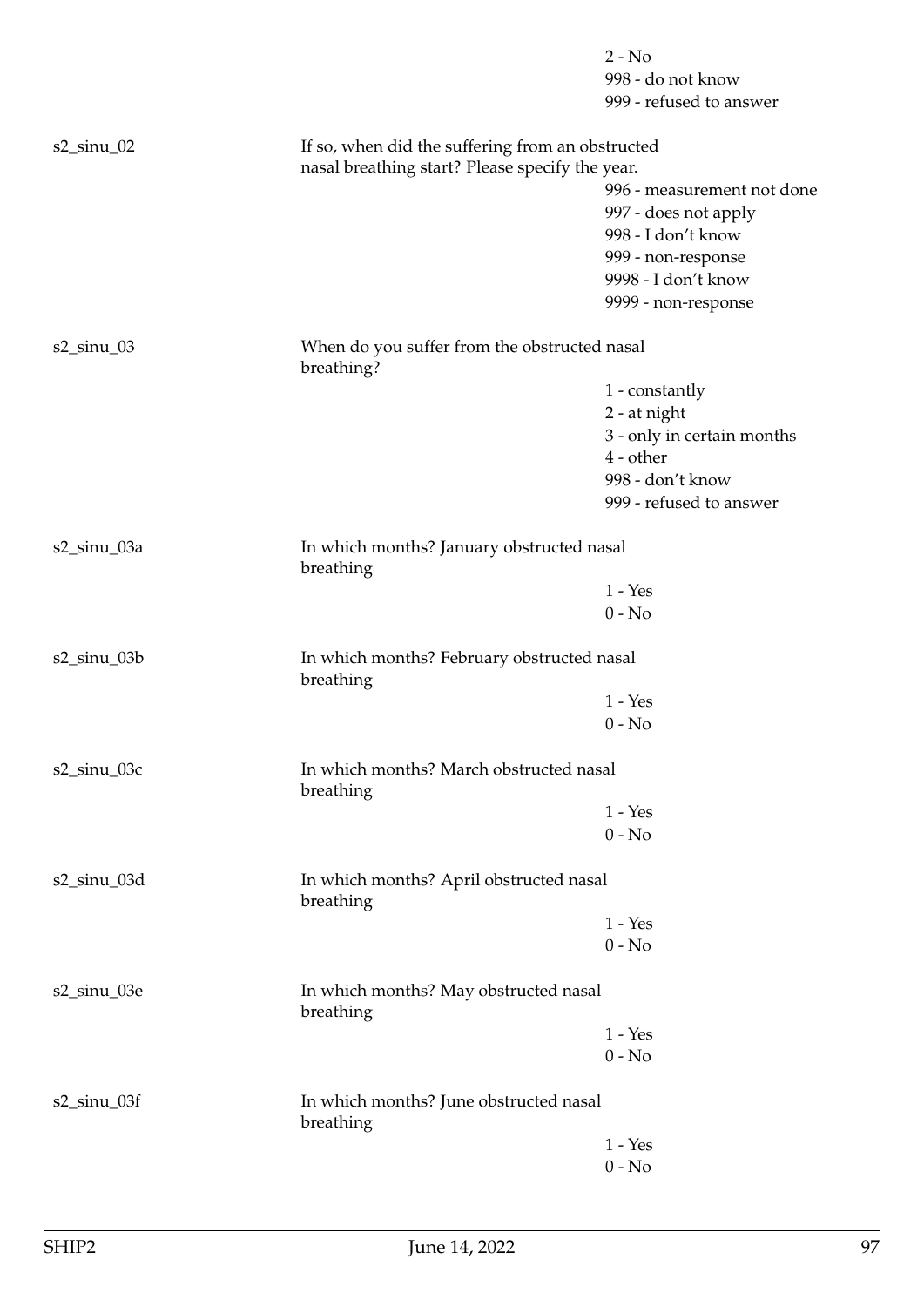| $s2$ _sinu_03g    | In which months? July obstructed nasal<br>breathing      |                         |
|-------------------|----------------------------------------------------------|-------------------------|
|                   |                                                          | $1 - Yes$<br>$0 - No$   |
| s2_sinu_03h       | In which months? August obstructed nasal<br>breathing    |                         |
|                   |                                                          | $1 - Yes$               |
|                   |                                                          | $0 - No$                |
| $s2$ _sinu_03i    | In which months? September obstructed nasal<br>breathing |                         |
|                   |                                                          | $1 - Yes$               |
|                   |                                                          | $0 - No$                |
| s2_sinu_03j       | In which months? October obstructed nasal<br>breathing   |                         |
|                   |                                                          | $1 - Yes$               |
|                   |                                                          | $0 - No$                |
| $s2$ _sinu_03 $k$ | In which months? November obstructed nasal<br>breathing  |                         |
|                   |                                                          | $1 - Yes$               |
|                   |                                                          | $0 - No$                |
| s2_sinu_03l       | In which months? December obstructed nasal<br>breathing  |                         |
|                   |                                                          | $1 - Yes$               |
|                   |                                                          | $0 - No$                |
| s2_sinu_03m       | don't know                                               |                         |
|                   |                                                          | $1 - Yes$               |
|                   |                                                          | $0 - No$                |
| $s2$ _sinu_03n    | non-response                                             |                         |
|                   |                                                          | $1 - Yes$               |
|                   |                                                          | $0 - No$                |
| $s2$ _sinu_03o    | When? obstructed nasal breathing                         |                         |
|                   |                                                          | 998 - I don't know      |
|                   |                                                          | 999 - non-response      |
| $s2$ _sinu_04     | On which side is your nasal breathing<br>obstructed?     |                         |
|                   |                                                          | 1 - on both sides       |
|                   |                                                          | 2 - always right        |
|                   |                                                          | 3 - always left         |
|                   |                                                          | 4 - reciprocal          |
|                   |                                                          | 998 - don't know        |
|                   |                                                          | 999 - refused to answer |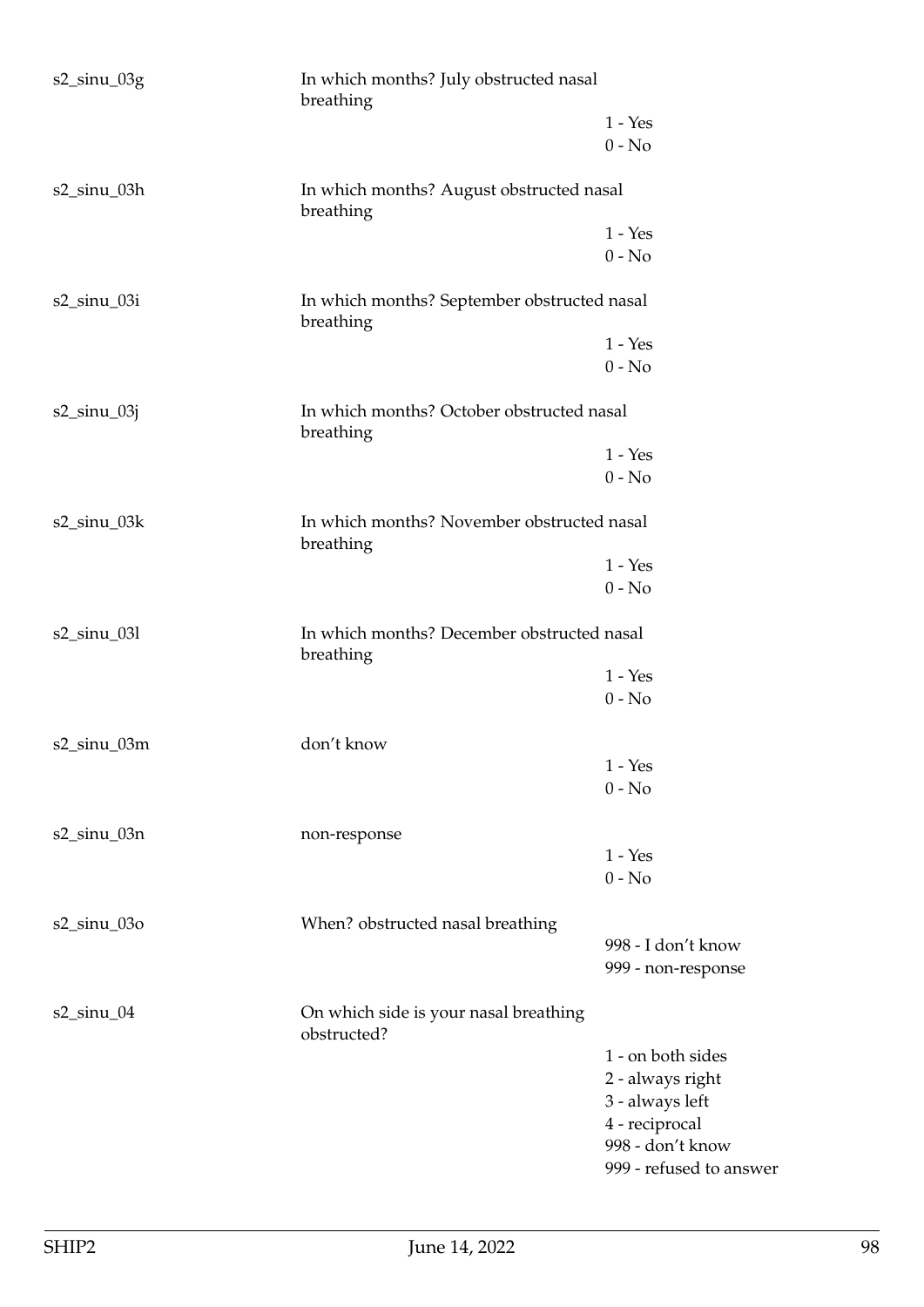| $s2$ _sinu_05 | Has your deviated nasal septum ever been<br>corrected?                   |                                          |
|---------------|--------------------------------------------------------------------------|------------------------------------------|
|               |                                                                          | $1 - Yes$                                |
|               |                                                                          | $2 - No$                                 |
|               |                                                                          | 998 - do not know                        |
|               |                                                                          | 999 - refused to answer                  |
| $s2$ _sinu_06 | When? Please give the year!                                              |                                          |
|               |                                                                          | 996 - measurement not done               |
|               |                                                                          | 997 - does not apply                     |
|               |                                                                          | 998 - I don't know<br>999 - non-response |
|               |                                                                          | 9998 - I don't know                      |
|               |                                                                          | 9999 - non-response                      |
|               |                                                                          |                                          |
| $s2$ _sinu_07 | Do you have a hole in your nasal septum?                                 |                                          |
|               |                                                                          | $1 - Yes$                                |
|               |                                                                          | $2 - No$                                 |
|               |                                                                          | 998 - do not know                        |
|               |                                                                          | 999 - refused to answer                  |
| $s2$ _sinu_08 | Since when? Please give the year!                                        |                                          |
|               |                                                                          | 996 - measurement not done               |
|               |                                                                          | 997 - does not apply                     |
|               |                                                                          | 998 - I don't know                       |
|               |                                                                          | 999 - non-response                       |
|               |                                                                          | 9998 - I don't know                      |
|               |                                                                          | 9999 - non-response                      |
| $s2$ _sinu_09 | Have you ever undergone surgery of your outer<br>nose?                   |                                          |
|               |                                                                          | $1 - Yes$                                |
|               |                                                                          | $2 - No$                                 |
|               |                                                                          | 998 - do not know                        |
|               |                                                                          | 999 - refused to answer                  |
| $s2$ _sinu_10 | When? Please give the year!                                              |                                          |
|               |                                                                          | 996 - measurement not done               |
|               |                                                                          | 997 - does not apply                     |
|               |                                                                          | 998 - I don't know                       |
|               |                                                                          | 999 - non-response                       |
|               |                                                                          | 9998 - I don't know                      |
|               |                                                                          | 9999 - non-response                      |
| $s2$ _sinu_11 | Have your maxillary sinuses ever been rinsed<br>under local anaesthesia? |                                          |
|               |                                                                          | $1 - Yes$                                |
|               |                                                                          | $2 - No$                                 |
|               |                                                                          | 998 - do not know                        |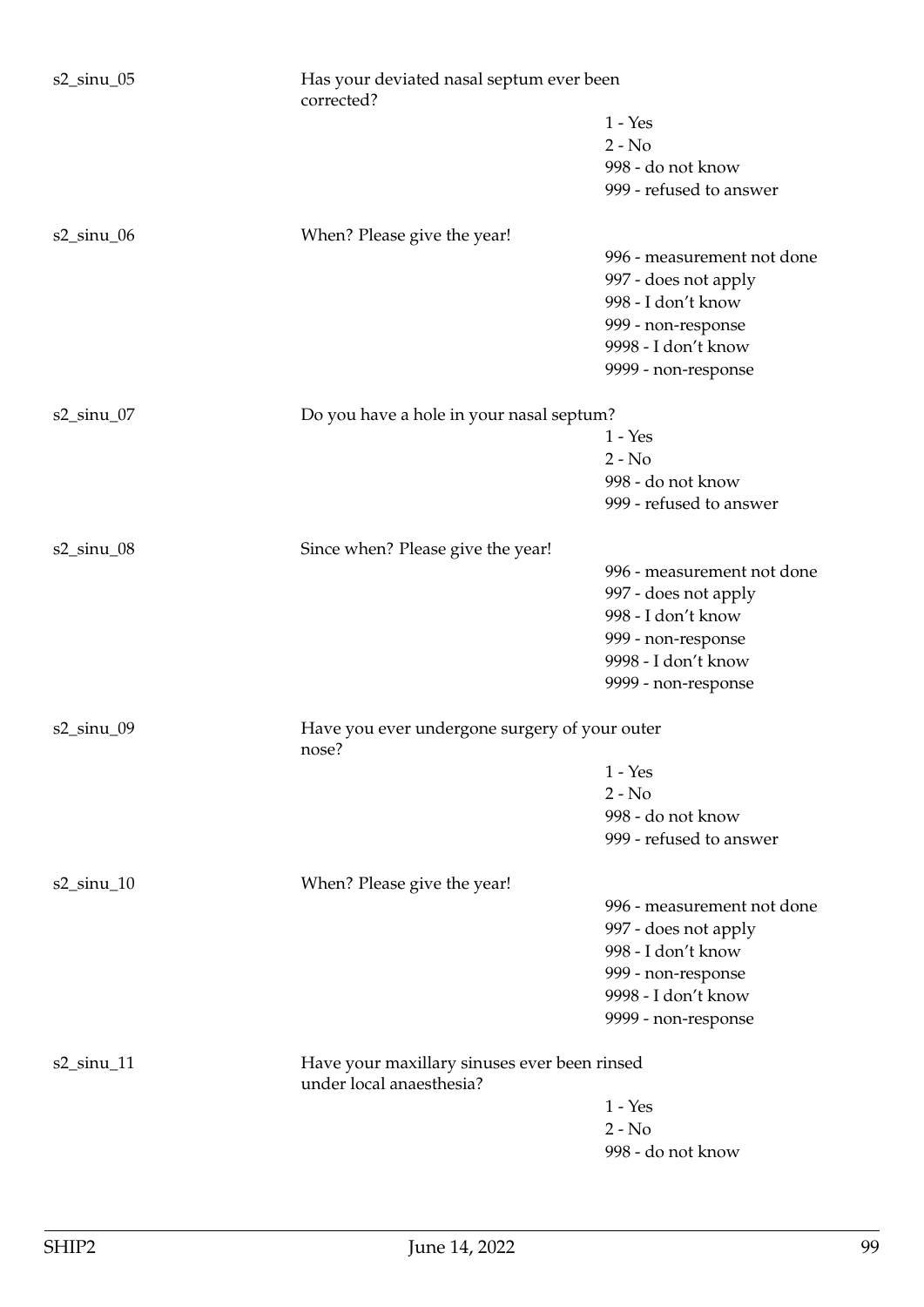| $s2$ _sinu_12 | When? Please give the year!                                                                                     |                            |
|---------------|-----------------------------------------------------------------------------------------------------------------|----------------------------|
|               |                                                                                                                 | 996 - measurement not done |
|               |                                                                                                                 | 997 - does not apply       |
|               |                                                                                                                 | 998 - I don't know         |
|               |                                                                                                                 | 999 - non-response         |
|               |                                                                                                                 | 9998 - I don't know        |
|               |                                                                                                                 | 9999 - non-response        |
| $s2$ _sinu_13 | Have you ever undergone surgery of your<br>paranasal sinuses?                                                   |                            |
|               |                                                                                                                 | $1 - Yes$                  |
|               |                                                                                                                 | $2 - No$                   |
|               |                                                                                                                 | 998 - do not know          |
|               |                                                                                                                 | 999 - refused to answer    |
| $s2$ _sinu_14 | When? Please give the year!                                                                                     |                            |
|               |                                                                                                                 | 996 - measurement not done |
|               |                                                                                                                 | 997 - does not apply       |
|               |                                                                                                                 | 998 - I don't know         |
|               |                                                                                                                 | 999 - non-response         |
|               |                                                                                                                 | 9998 - I don't know        |
|               |                                                                                                                 | 9999 - non-response        |
|               |                                                                                                                 |                            |
| $s2$ _sinu_15 | analgesics intolerance (swelling or shortness of<br>breath after taking aspirin or ASA-containing<br>medicines) |                            |
|               |                                                                                                                 | $1 - Yes$                  |
|               |                                                                                                                 | $2 - No$                   |
|               |                                                                                                                 | 998 - do not know          |
|               |                                                                                                                 | 999 - refused to answer    |
| $s2$ _sinu_16 | cleft lip and palate                                                                                            |                            |
|               |                                                                                                                 | $1 - Yes$                  |
|               |                                                                                                                 | $2 - No$                   |
|               |                                                                                                                 | 998 - do not know          |
|               |                                                                                                                 | 999 - refused to answer    |
| $s2$ _sinu_17 | Do you have nosebleeds?                                                                                         |                            |
|               |                                                                                                                 | $1 - No$                   |
|               |                                                                                                                 | 2 - seldom                 |
|               |                                                                                                                 | 3 - occasionally           |
|               |                                                                                                                 | 4 - often                  |
|               |                                                                                                                 | 998 - don't know           |
|               |                                                                                                                 | 999 - refused to answer    |
| $s2$ _sinu_18 | How would you assess your ability to smell?                                                                     |                            |
|               |                                                                                                                 | 1 - never                  |
|               |                                                                                                                 | 2 - I don't smell anything |

999 - refused to answer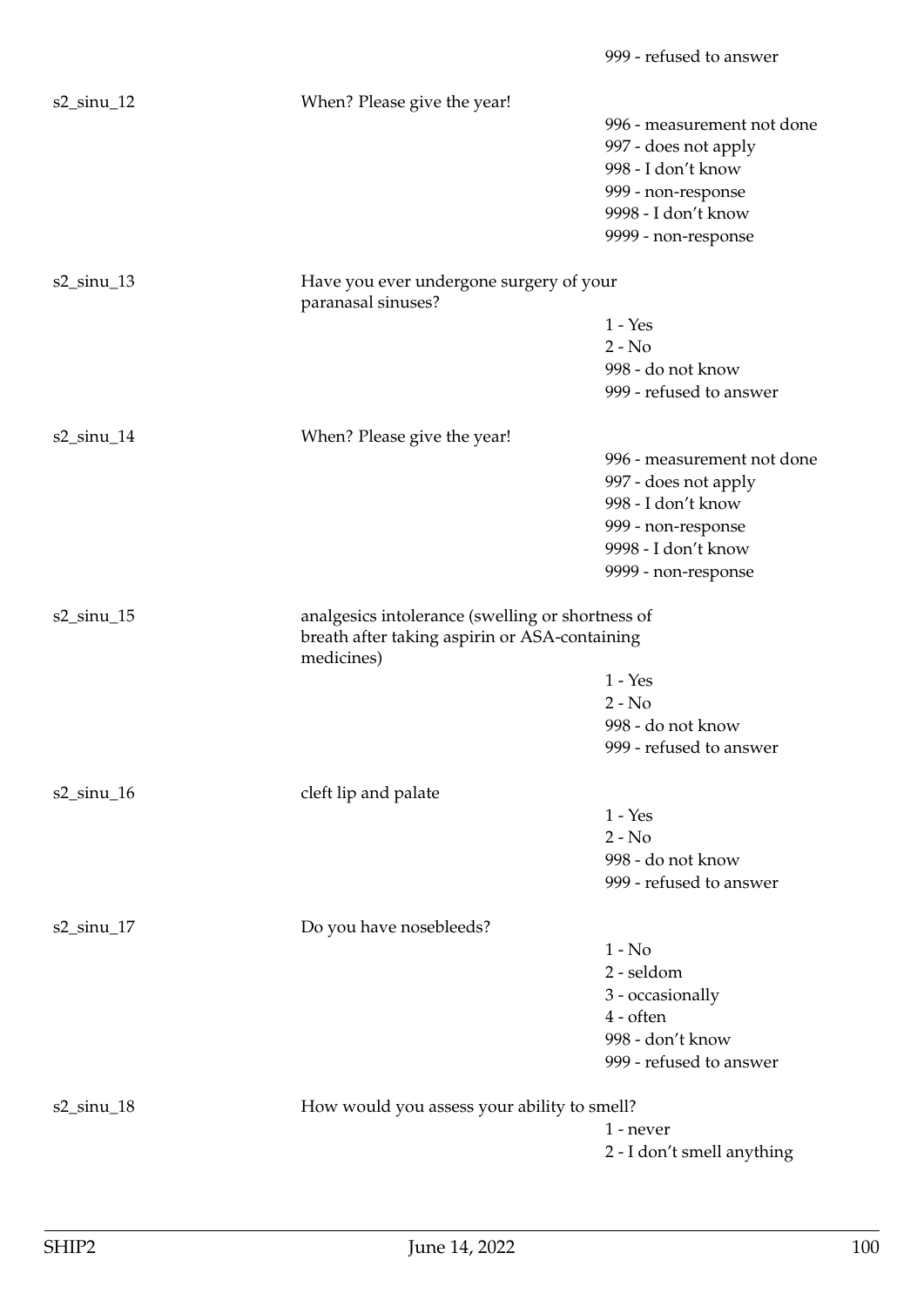|                  |                                                                                | 3 - increased                      |
|------------------|--------------------------------------------------------------------------------|------------------------------------|
|                  |                                                                                | 4 - reduced                        |
|                  |                                                                                | 998 - don't know                   |
|                  |                                                                                | 999 - refused to answer            |
| $s2$ _sinu_19    | Do you suffer from smelling unpleasant odours<br>that have no apparent source? |                                    |
|                  |                                                                                | $1 - Yes$                          |
|                  |                                                                                | $2 - No$                           |
|                  |                                                                                | 3 - I cannot smell anything        |
|                  |                                                                                | 4 - increased                      |
|                  |                                                                                | 5 - reduced                        |
|                  |                                                                                | 998 - don't know                   |
|                  |                                                                                | 999 - refused to answer            |
| s2_sinu_20       | How would you assess your taste?                                               |                                    |
|                  |                                                                                | $1$ - never                        |
|                  |                                                                                | 2 - I don't taste anything         |
|                  |                                                                                | 3 - increased                      |
|                  |                                                                                | 4 - reduced                        |
|                  |                                                                                | 998 - don't know                   |
|                  |                                                                                | 999 - refused to answer            |
| <b>S2_INTERV</b> | questions to interviewer about interview                                       |                                    |
|                  |                                                                                |                                    |
| s2_interv_01     | Did the subject ask for an explanation report for                              |                                    |
|                  | any of the questions?                                                          | $1$ - never                        |
|                  |                                                                                |                                    |
|                  |                                                                                | 2 - hardly ever                    |
|                  |                                                                                | 3 - occasionally<br>$4$ - often    |
|                  |                                                                                |                                    |
|                  |                                                                                | 5 - very often<br>998 - don't know |
| s2_interv_02     | Do you have the feeling that the subject did the                               |                                    |
|                  | best he/she could to answer the questions?                                     |                                    |
|                  |                                                                                | $1 - always$                       |
|                  |                                                                                | 2 - very often                     |
|                  |                                                                                | $3 - often$                        |
|                  |                                                                                | 4 - occasionally                   |
|                  |                                                                                | 5 - almost never                   |
|                  |                                                                                | 6 - never<br>998 - don't know      |
| s2_interv_03     | All in all, do you think that the subject<br>understood the questions?         |                                    |
|                  |                                                                                | 1 - always                         |
|                  |                                                                                | 2 - very often                     |
|                  |                                                                                | $3 - often$                        |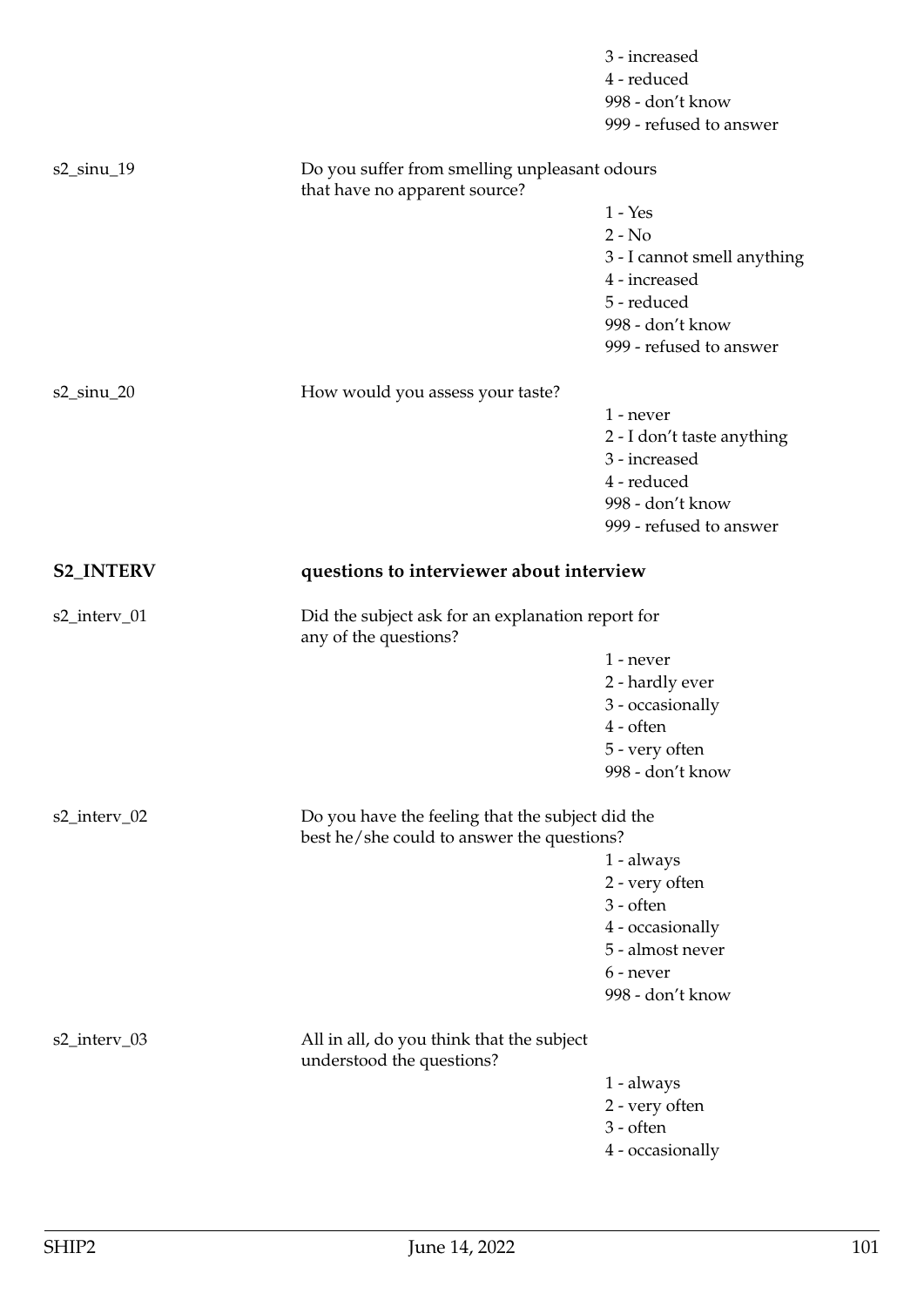|               |                                                                                          | 5 - almost never        |
|---------------|------------------------------------------------------------------------------------------|-------------------------|
|               |                                                                                          | 6 - never               |
|               |                                                                                          | 998 - don't know        |
| s2_interv_04  | Was someone else present during the interview?                                           |                         |
|               |                                                                                          | $1 - Yes$               |
|               |                                                                                          | $2 - No$                |
|               |                                                                                          | 998 - do not know       |
|               |                                                                                          | 999 - refused to answer |
| s2_interv_05a | husband/wife/partner                                                                     |                         |
|               |                                                                                          | $1 - Yes$               |
|               |                                                                                          | $0 - No$                |
| s2_interv_05b | son/daughter (including stepchildren, adopted<br>or foster children, or partner's child) |                         |
|               |                                                                                          | $1 - Yes$               |
|               |                                                                                          | $0 - No$                |
| s2_interv_05c | father/mother, father-in-law/mother-in-law,                                              |                         |
|               | stepfather/stepmother, father/mother of the<br>partner                                   |                         |
|               |                                                                                          | $1 - Yes$               |
|               |                                                                                          | $0 - No$                |
| s2_interv_05d | other relative                                                                           |                         |
|               |                                                                                          | $1 - Yes$               |
|               |                                                                                          | $0 - No$                |
| s2_interv_05e | another person, who is not a relative                                                    |                         |
|               |                                                                                          | $1 - Yes$               |
|               |                                                                                          | $0 - No$                |
| s2_interv_05f | I don't know                                                                             |                         |
|               |                                                                                          | $1 - Yes$               |
|               |                                                                                          | $0 - No$                |
| s2_interv_06  | Did that person interfere in the interview?                                              |                         |
|               |                                                                                          | $1 - Yes$               |
|               |                                                                                          | $2 - No$                |
|               |                                                                                          | 998 - do not know       |
|               |                                                                                          | 999 - refused to answer |
| s2_interv_07  | Do you think that the subject had problems with<br>the length of the interview?          |                         |
|               |                                                                                          | $1 - Yes$               |
|               |                                                                                          | $2 - No$                |
|               |                                                                                          | 998 - do not know       |
|               |                                                                                          | 999 - refused to answer |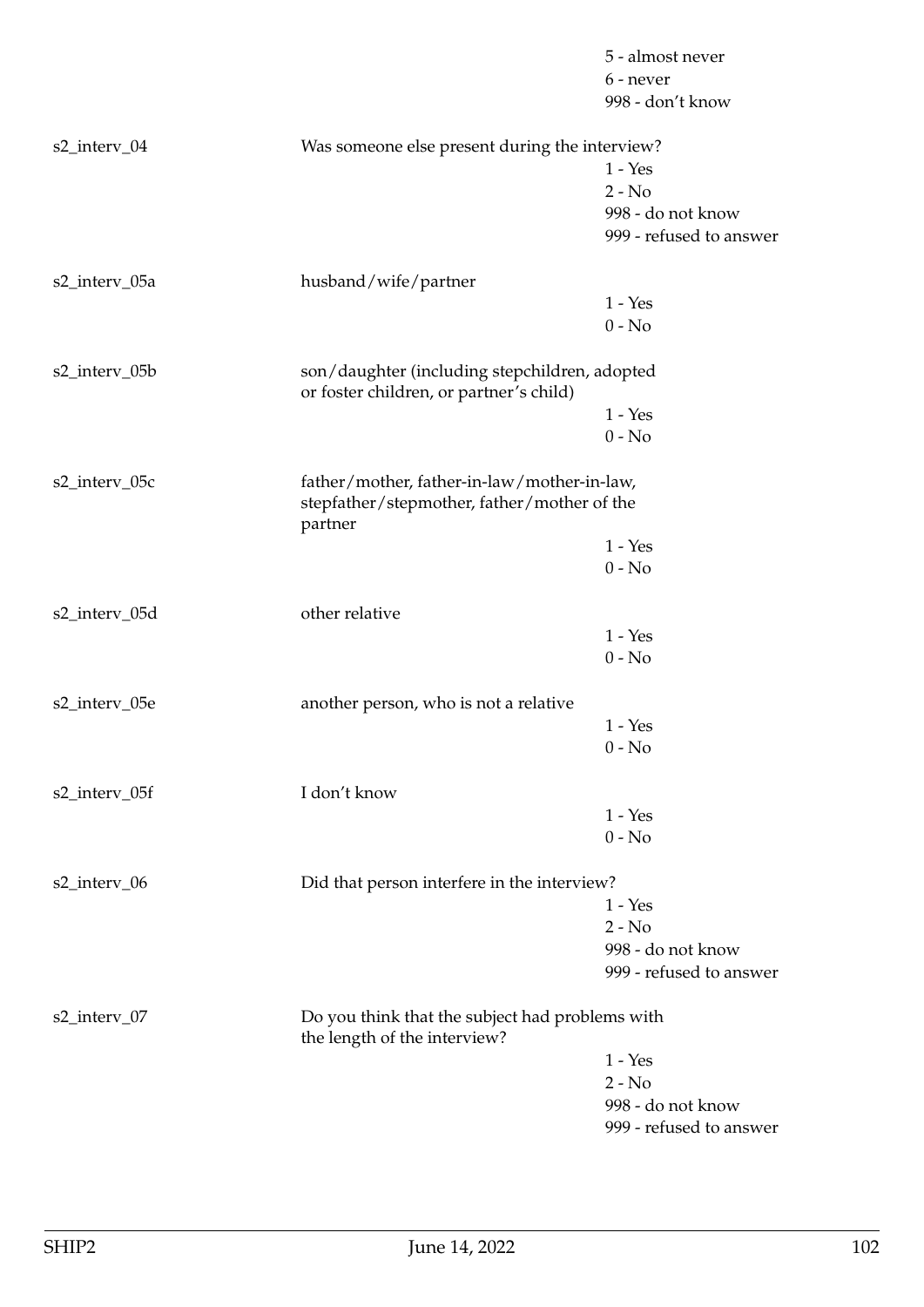| s2_interv_07a | Was that due to concentration problems?      |                                                                    |  |
|---------------|----------------------------------------------|--------------------------------------------------------------------|--|
|               |                                              | $1 - Yes$                                                          |  |
|               |                                              | $2 - No$                                                           |  |
|               |                                              | 998 - do not know                                                  |  |
|               |                                              |                                                                    |  |
|               |                                              | 999 - refused to answer                                            |  |
| s2_interv_07b | Was that due to a lack of interest?          |                                                                    |  |
|               |                                              | $1 - Yes$                                                          |  |
|               |                                              | $2 - No$                                                           |  |
|               |                                              | 998 - do not know                                                  |  |
|               |                                              | 999 - refused to answer                                            |  |
|               |                                              |                                                                    |  |
| s2_interv_08  | Did other problems/technical problems occur? |                                                                    |  |
|               |                                              | $1 - Yes$                                                          |  |
|               |                                              | $2 - No$                                                           |  |
|               |                                              | 998 - do not know                                                  |  |
|               |                                              | 999 - refused to answer                                            |  |
| s2_interv_08a | Please specify! problems/technical problems  |                                                                    |  |
|               |                                              | 998 - I don't know                                                 |  |
|               |                                              |                                                                    |  |
|               |                                              | 999 - non-response                                                 |  |
| s2_interv_08b | Please specify! problems/technical problems  |                                                                    |  |
|               |                                              | 998 - I don't know                                                 |  |
|               |                                              | 999 - non-response                                                 |  |
|               |                                              |                                                                    |  |
|               |                                              |                                                                    |  |
| <b>PHA</b>    | medication anamnesis                         |                                                                    |  |
|               |                                              |                                                                    |  |
| <b>ODM</b>    | operational data on medication               |                                                                    |  |
| pha_date      | PHA: date of data collection                 |                                                                    |  |
|               |                                              |                                                                    |  |
|               |                                              |                                                                    |  |
| pha_time      | PHA: time of data collection                 |                                                                    |  |
|               |                                              |                                                                    |  |
| zeitraum      | PHA: intake period                           |                                                                    |  |
|               |                                              |                                                                    |  |
|               |                                              | 7 - intake in the last 7 days<br>12 - intake in the last 12 months |  |
|               |                                              |                                                                    |  |
| <b>IDENT</b>  | identification of the preparation + encoding |                                                                    |  |
|               |                                              |                                                                    |  |
| am_exposition | PHA: drug exposure                           | $1 - Yes$                                                          |  |
|               |                                              |                                                                    |  |
| pha_lfd_nr    | PHA: serial number - drug per test person    |                                                                    |  |
|               |                                              |                                                                    |  |
|               |                                              |                                                                    |  |
| quelleam      | PHA: source of drugs/drug source             |                                                                    |  |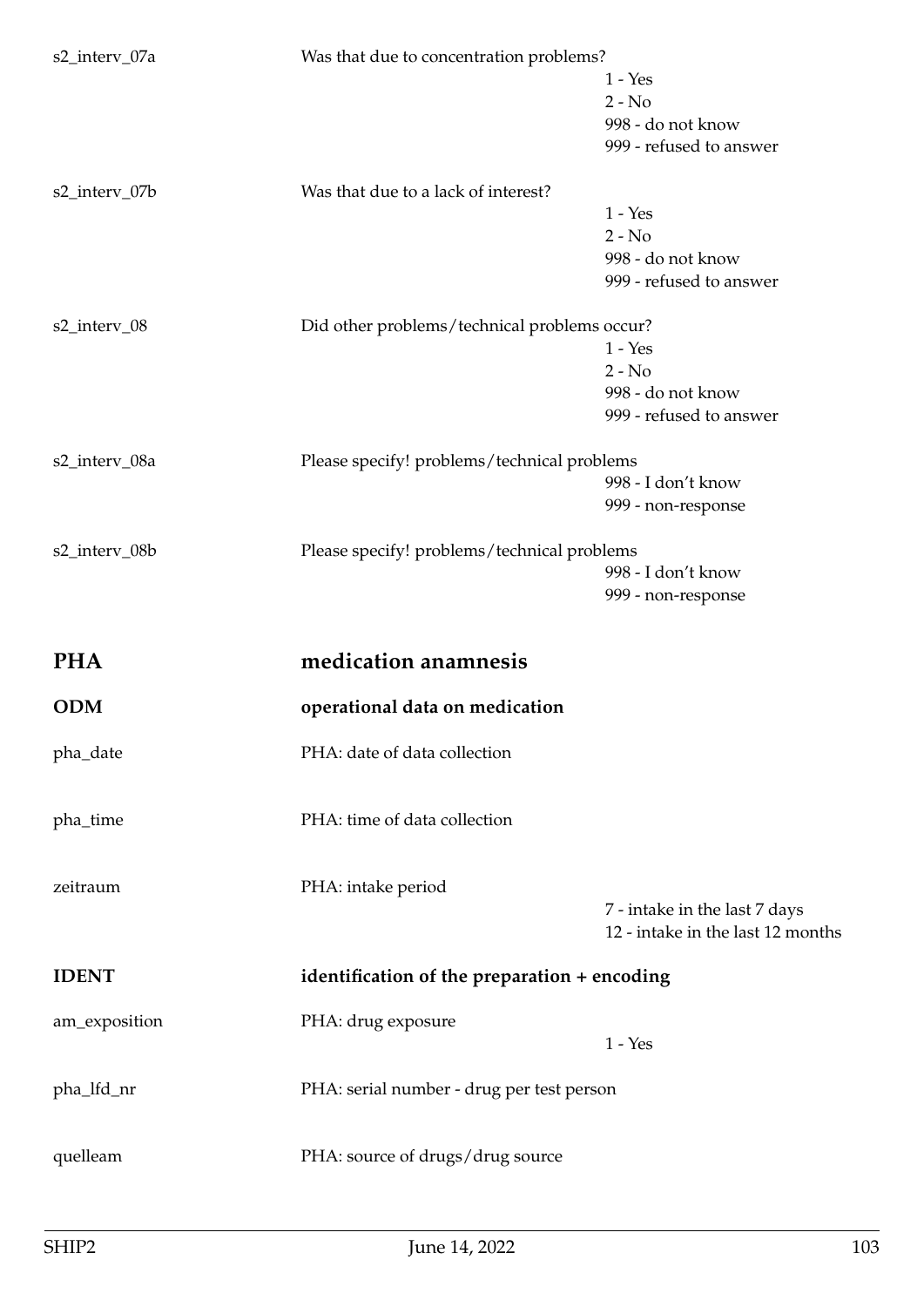|               |                                                      | 1 - 1 - pharmaceuticals packaging:<br>scanning of PZN<br>2 - 2 - pharmaceuticals packaging:<br>keyboard input of PZN<br>3 - 3 - pharmaceuticals packaging:<br>name of drug<br>4 - 4 - package insert<br>5 - 5 - medication plan<br>6 - 6 - prescription<br>7 - 7 - data/details of test person<br>8 - 8 - post-survey: keyboard input of<br><b>PZN</b><br>9 - 9 - subsequent recovery: drug in-<br>take |
|---------------|------------------------------------------------------|---------------------------------------------------------------------------------------------------------------------------------------------------------------------------------------------------------------------------------------------------------------------------------------------------------------------------------------------------------------------------------------------------------|
|               |                                                      | 19 - 10 - other details                                                                                                                                                                                                                                                                                                                                                                                 |
| bezeichnung   | PHA-NC: drug label after code revision               |                                                                                                                                                                                                                                                                                                                                                                                                         |
| pzn           | PHA-NC: central pharma number after code<br>revision |                                                                                                                                                                                                                                                                                                                                                                                                         |
| atc           | PHA-NC: ATC code after code revision                 |                                                                                                                                                                                                                                                                                                                                                                                                         |
| nc            | PHA-NC: code revision takes place/will be made       | $0 - No$<br>$1 - Yes$                                                                                                                                                                                                                                                                                                                                                                                   |
| nc_ident      | PHA-NC: code revision source                         |                                                                                                                                                                                                                                                                                                                                                                                                         |
|               |                                                      | $0 - by hand$<br>1 - per IDOM                                                                                                                                                                                                                                                                                                                                                                           |
| nc_sicherheit | PHA-NC: safety of code revision                      |                                                                                                                                                                                                                                                                                                                                                                                                         |
|               |                                                      | 1 - impossible<br>2 - unsure<br>$3 - sure$                                                                                                                                                                                                                                                                                                                                                              |
| id_status     | PHA-NC: identification status after code revision    | 1 - with PCN/ATC complete<br>2 - with PZN/ATC partly<br>3 - with PZN/no ATC<br>4 - no PCN/ATC completed<br>5 - no PZN/ATC partly<br>6 - no PZN/no ATC                                                                                                                                                                                                                                                   |
| npg           | PHA: standard packaging/package size                 | $1 - N1$<br>$2 - N2$                                                                                                                                                                                                                                                                                                                                                                                    |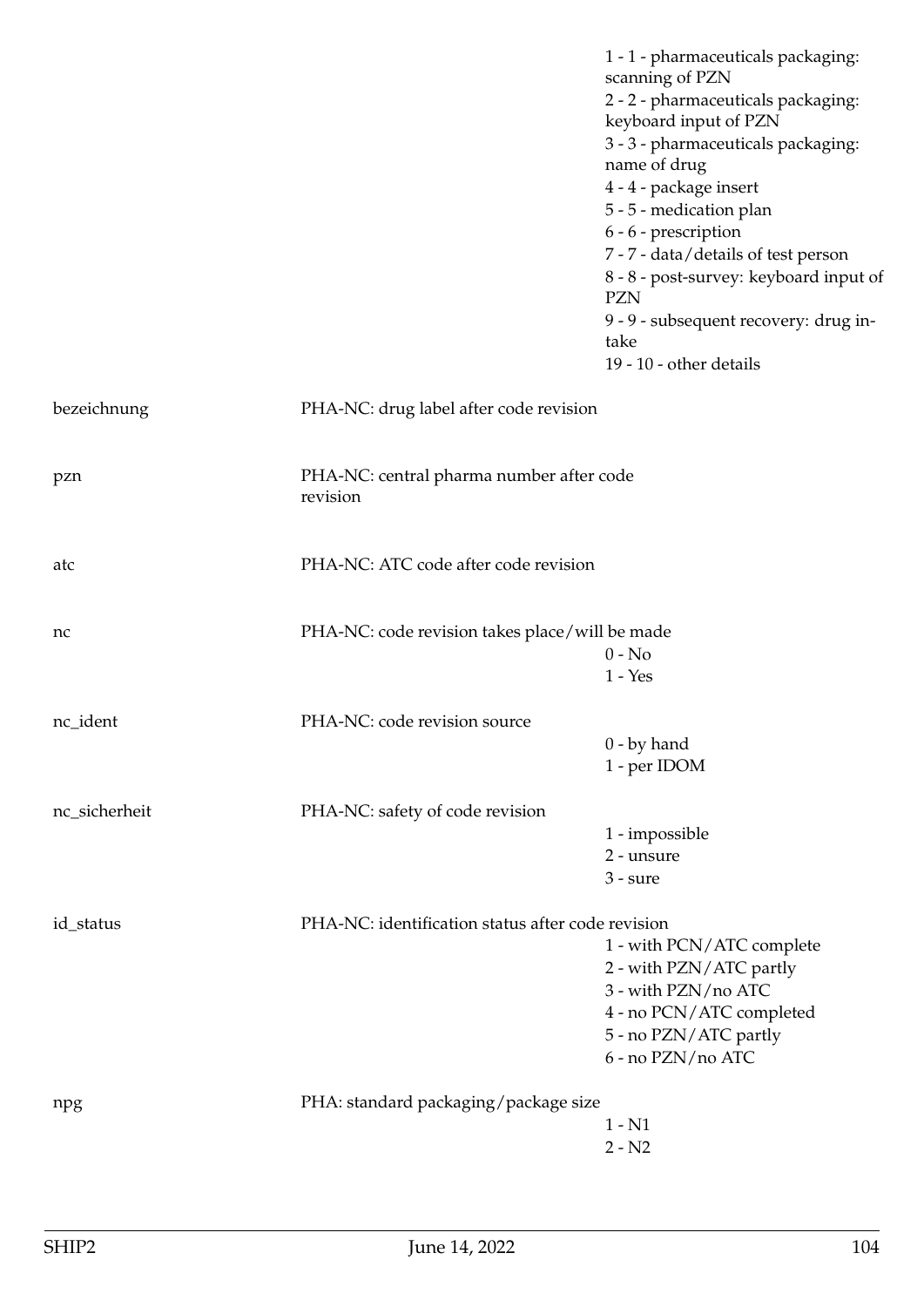- $4 2^*N1(A)$ 5 - N1+N2 (B) 6 - combination package (K) 7 - not affected (N) 8 - not refundable darreichungsform PHA: dosage form pg PHA: package/packaging size preis PHA: price in cent festpreis PHA: fixed price in cent bezeichnung\_orig PHA: original drug label pzn\_orig PHA: original central pharma number atc\_orig PHA: original ATC-Code id\_status\_orig PHA: identification status before code revision 1 - with PCN/ATC complete 2 - with PZN/ATC partly 3 - with PZN/no ATC 4 - no PCN/ATC completed 5 - no PZN/ATC partly 6 - no PZN/no ATC **TAKE information about intake behaviour** einnahmemodus PHA: mode of taking 1 - regular 2 - as required 3 - unknown 999 - unknown tagesdosis PHA: daily dose 999 - unknown einnahmeintervall PHA: intake interval 1 - daily
	- 2 every 2nd day

3 - N3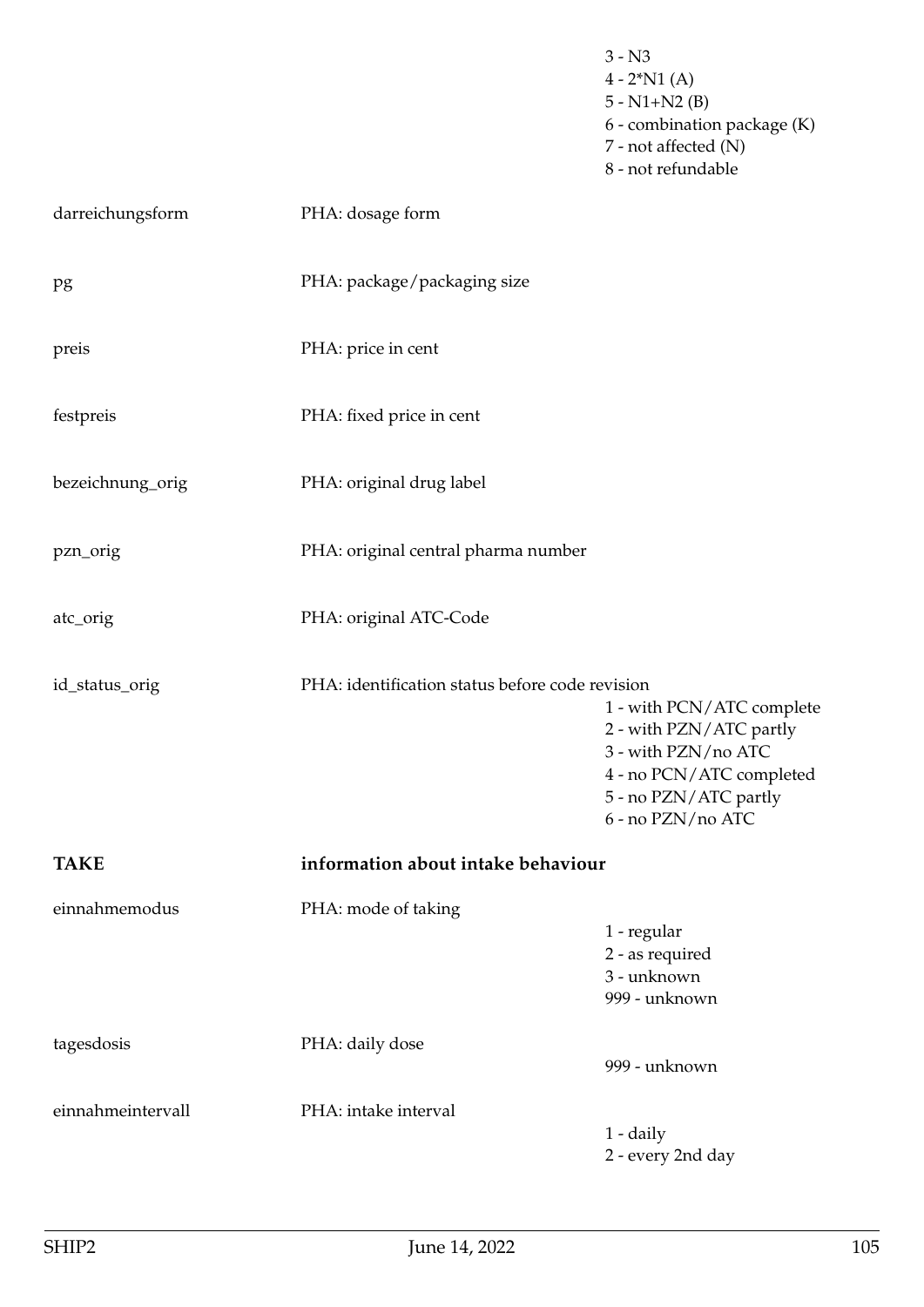| dosiseinheit<br>PHA: dosage unit/unit of dose<br>dosiseinheittext<br>PHA: unit dose/dosage unit text<br>verordnungsmodus<br>PHA: mode of prescription<br>PHA: comments<br>bemerkungen | 1 - see dosage form<br>2 - other unit<br>3 - unknown<br>999 - unknown<br>$1 - Yes$    |
|---------------------------------------------------------------------------------------------------------------------------------------------------------------------------------------|---------------------------------------------------------------------------------------|
|                                                                                                                                                                                       |                                                                                       |
|                                                                                                                                                                                       |                                                                                       |
|                                                                                                                                                                                       |                                                                                       |
|                                                                                                                                                                                       | $2 - No$<br>999 - unknown                                                             |
|                                                                                                                                                                                       |                                                                                       |
| dental interview<br><b>DIN</b>                                                                                                                                                        |                                                                                       |
| <b>DIN_PRE</b><br>questions on dental and oral health prior to the examination                                                                                                        |                                                                                       |
| Do you still have your original teeth (including<br>eigzahn<br>roots and dowel crowns)?                                                                                               |                                                                                       |
|                                                                                                                                                                                       | $1 - Yes$<br>$2 - No$<br>998 - no idea<br>999 - answer denied                         |
| How would you describe the state of health of<br>geszahn<br>your teeth?                                                                                                               |                                                                                       |
|                                                                                                                                                                                       | 1 - very good<br>$2 - good$                                                           |
|                                                                                                                                                                                       | 3 - satisfying<br>4 - suboptimal<br>$5 - bad$<br>998 - no idea<br>999 - answer denied |
| aussehen<br>How satisfied are you with the look of your teeth<br>(original and prosthetic teeth)?                                                                                     |                                                                                       |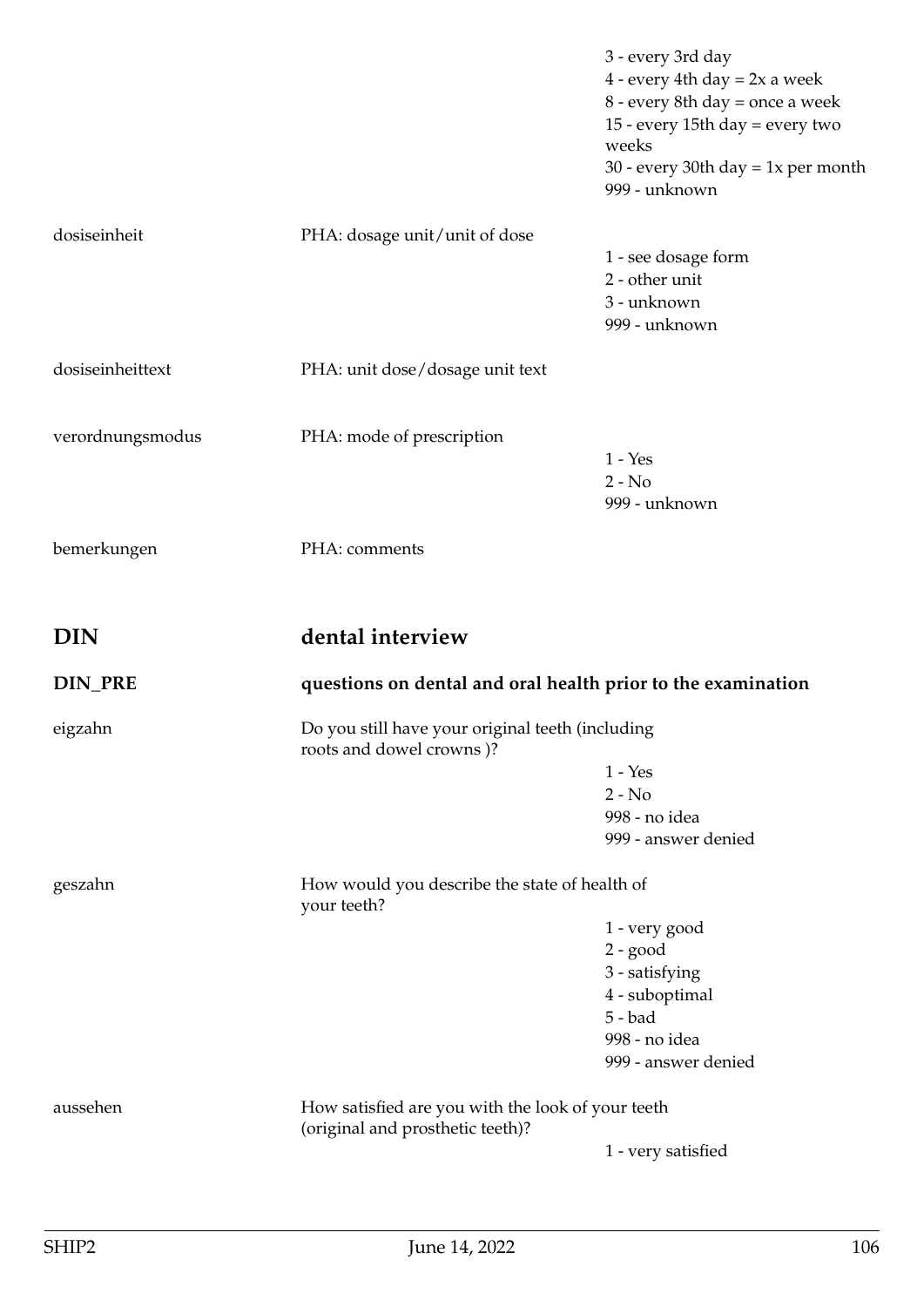|          |                                                                                               | 2 - satisfied<br>3 - somewhat dissatisfied<br>4 - dissatisfied<br>997 - not applicable (subject doesn't<br>have teeth and is not wearing den-<br>tures)<br>998 - no idea<br>999 - answer denied                                                      |
|----------|-----------------------------------------------------------------------------------------------|------------------------------------------------------------------------------------------------------------------------------------------------------------------------------------------------------------------------------------------------------|
| arztwann | When was the last time you went to the dentist?                                               | 1 - within the last 6 months<br>2 - within the last 7-12 months<br>3 - more than a year ago<br>998 - no idea<br>999 - answer denied                                                                                                                  |
| zahnfreq | How often have you seen a dentist during the<br>last 12 months?                               |                                                                                                                                                                                                                                                      |
|          |                                                                                               | 998 - do not know<br>999 - refused answer                                                                                                                                                                                                            |
| kontr    | Do you consult a dentist only because of pain or<br>complaints or also for regular check-ups? | 1 - yes, once a year or more frequently<br>2 - yes, sometimes (less frequently<br>than once a year)<br>3 - no, I only see the dentist when I<br>have trouble or pain<br>997 - I don't see the dentist at all<br>998 - no idea<br>999 - answer denied |
| whyza01  | What was the reason for your last visit to your<br>dentist? precautionary check-up            | $-1 - Yes$<br>$0 - No$                                                                                                                                                                                                                               |
| whyza02  | What was the reason for your last visit to your<br>dentist? toothache                         | $-1 - Yes$<br>$0 - No$                                                                                                                                                                                                                               |
| whyza03  | What was the reason for your last visit to your<br>dentist? gum problems                      | $-1 - Yes$<br>$0 - No$                                                                                                                                                                                                                               |
| whyza04  | What was the reason for your last visit to your<br>dentist? replacement of filling            | $-1 - Yes$<br>$0 - No$                                                                                                                                                                                                                               |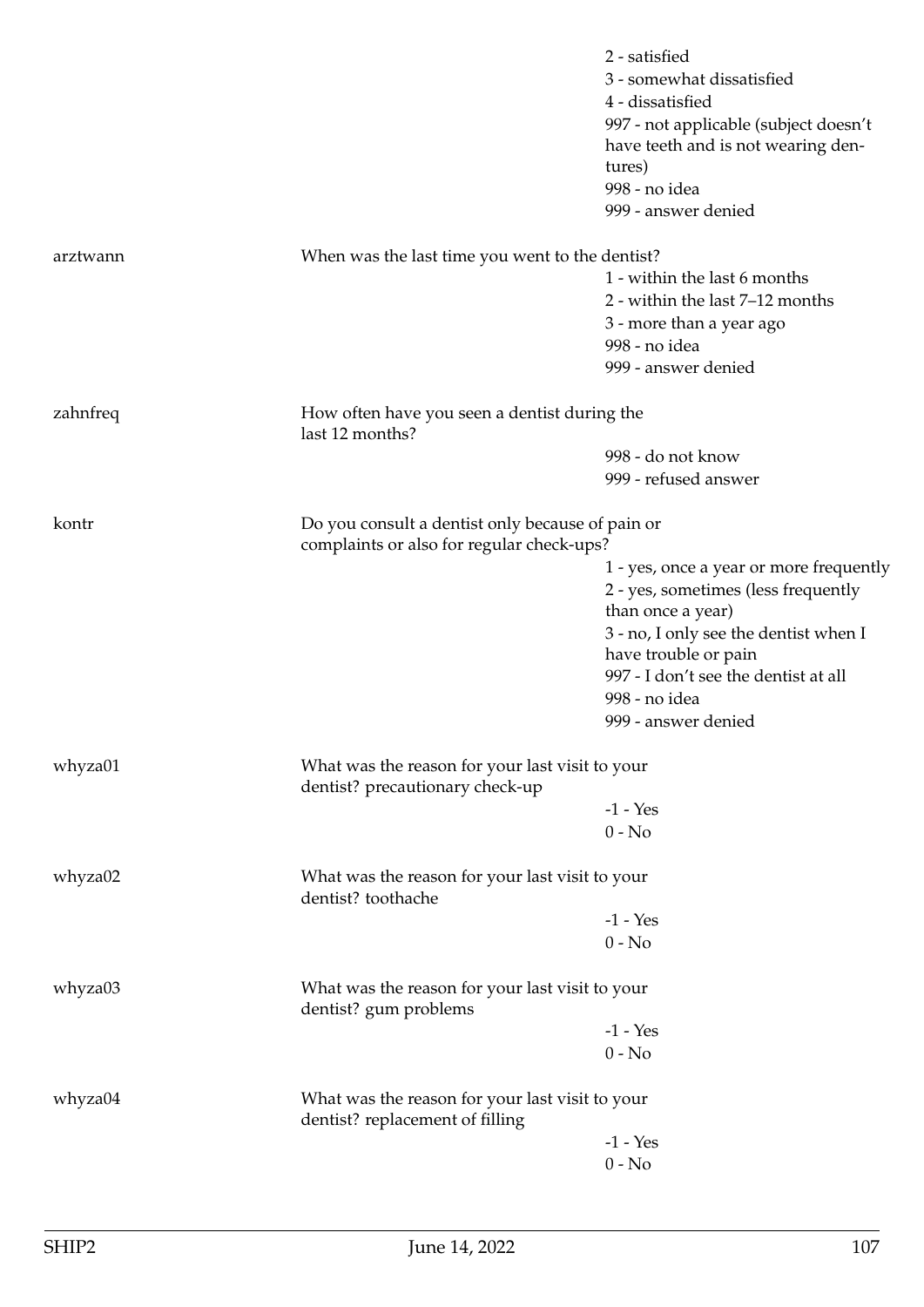| whyza05  | What was the reason for your last visit to your<br>dentist? dentures                 |                                      |
|----------|--------------------------------------------------------------------------------------|--------------------------------------|
|          |                                                                                      | $-1 - Yes$                           |
|          |                                                                                      | $0 - No$                             |
| whyza06  | What was the reason for your last visit to your<br>dentist? accident                 |                                      |
|          |                                                                                      | $-1 - Yes$                           |
|          |                                                                                      | $0 - No$                             |
| whyza07  | What was the reason for your last visit to your<br>dentist? teeth cleaning           |                                      |
|          |                                                                                      | $-1 - Yes$                           |
|          |                                                                                      | $0 - No$                             |
| whyza08  | What was the reason for your last visit to your<br>dentist? root treatment           |                                      |
|          |                                                                                      | $-1 - Yes$                           |
|          |                                                                                      | $0 - No$                             |
| whyza09  | What was the reason for your last visit to your<br>dentist? other reason             |                                      |
|          |                                                                                      | $-1 - Yes$                           |
|          |                                                                                      | $0 - No$                             |
| whyza10  | What was the reason for your last visit to your<br>dentist? which other reason       |                                      |
| whyza11  | What was the reason for your last visit to your<br>dentist? I don't know             |                                      |
|          |                                                                                      | $-1 - Yes$                           |
|          |                                                                                      | $0 - No$                             |
| whyza12  | What was the reason for your last visit to your<br>dentist? no answer given          |                                      |
|          |                                                                                      | $-1 - Yes$                           |
|          |                                                                                      | $0 - No$                             |
| bonus    | Do you have a booklet where all you regular<br>checkups are recorded to get a bonus? |                                      |
|          |                                                                                      | $1 - Yes$                            |
|          |                                                                                      | $2 - No$                             |
|          |                                                                                      | 998 - no idea<br>999 - answer denied |
|          |                                                                                      |                                      |
| selbstun | What can one do to preserve or to advance dental<br>health?                          |                                      |
|          |                                                                                      | 1 - very much                        |
|          |                                                                                      | $2 - a$ lot                          |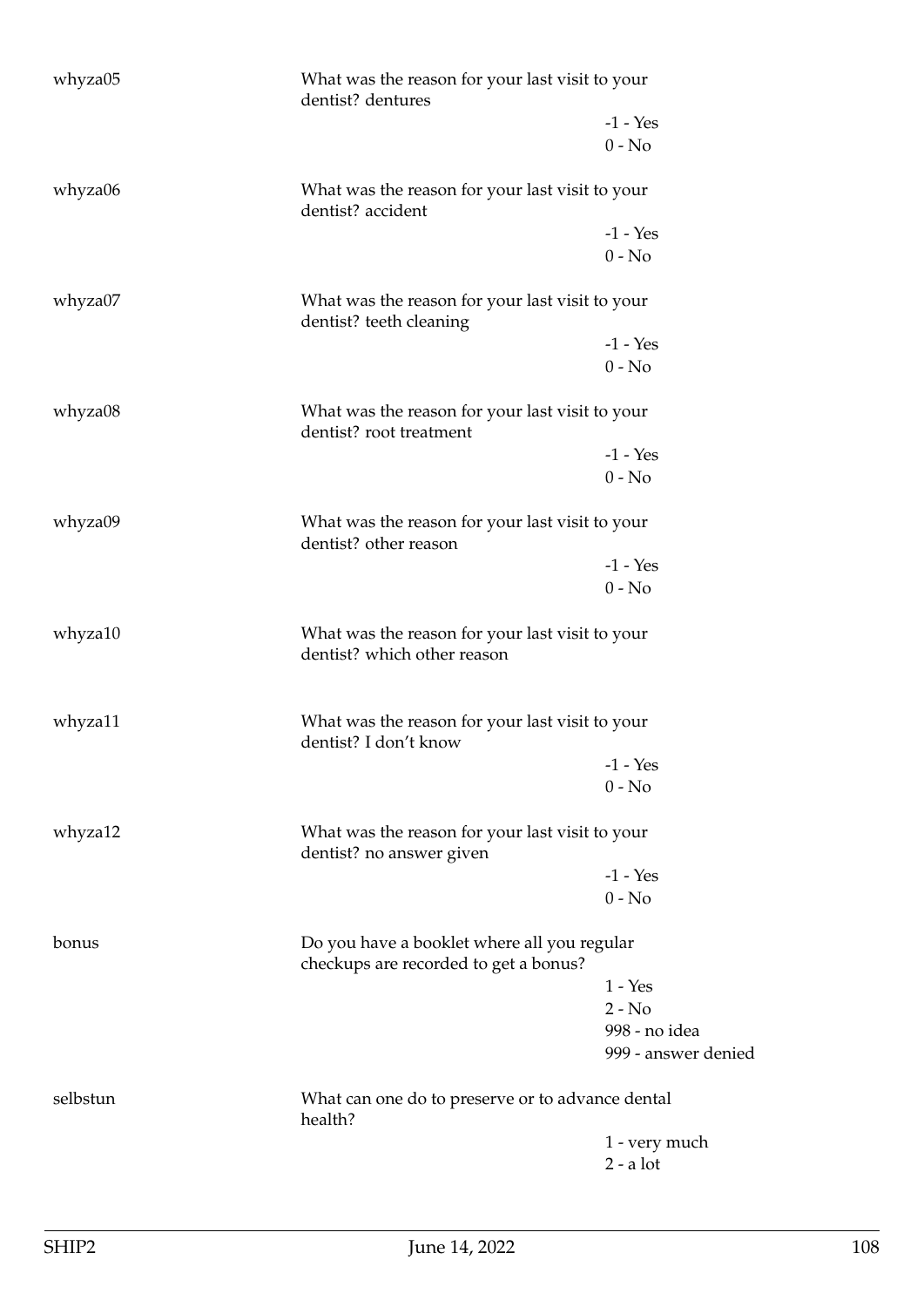|           |                                                                                | 3 - quite a bit                      |
|-----------|--------------------------------------------------------------------------------|--------------------------------------|
|           |                                                                                | 4 - little                           |
|           |                                                                                | 5 - nothing                          |
|           |                                                                                | 998 - no idea                        |
|           |                                                                                | 999 - answer denied                  |
| putz1     | How often do you usually brush your teeth?                                     |                                      |
|           |                                                                                | 1 - three times a day or more often  |
|           |                                                                                | 2 - usually twice a day              |
|           |                                                                                | 3 - usually once a day               |
|           |                                                                                | 4 - several times a week             |
|           |                                                                                | 5 - once a week                      |
|           |                                                                                | 6 - less frequently than once a week |
|           |                                                                                | 7 - hardly ever                      |
|           |                                                                                | 998 - no idea                        |
|           |                                                                                | 999 - answer denied                  |
| mit_01    | What do you use for your daily oral and dental<br>hygiene? toothbrush          |                                      |
|           |                                                                                | $1 - Yes$                            |
|           |                                                                                | $2 - No$                             |
|           |                                                                                | 998 - no idea                        |
|           |                                                                                | 999 - answer denied                  |
| $mit_02$  | What do you use for your daily oral and dental<br>hygiene? electric toothbrush |                                      |
|           |                                                                                | $1 - Yes$                            |
|           |                                                                                | $2 - No$                             |
|           |                                                                                | 998 - no idea                        |
|           |                                                                                | 999 - answer denied                  |
| $mit_0$ 3 | What do you use for your daily oral and dental<br>hygiene? water toothpick     |                                      |
|           |                                                                                | $1 - Yes$                            |
|           |                                                                                | $2 - No$                             |
|           |                                                                                | 998 - no idea                        |
|           |                                                                                | 999 - answer denied                  |
| $mit_04$  | What do you use for your daily oral and dental<br>hygiene? mouthwash           |                                      |
|           |                                                                                | $1 - Yes$                            |
|           |                                                                                | $2 - No$                             |
|           |                                                                                | 998 - no idea                        |
|           |                                                                                | 999 - answer denied                  |
| $mit_0$   | What do you use for your daily oral and dental<br>hygiene? dental floss        |                                      |
|           |                                                                                | $1 - Yes$                            |
|           |                                                                                | $2 - No$                             |
|           |                                                                                | 998 - no idea                        |
|           |                                                                                |                                      |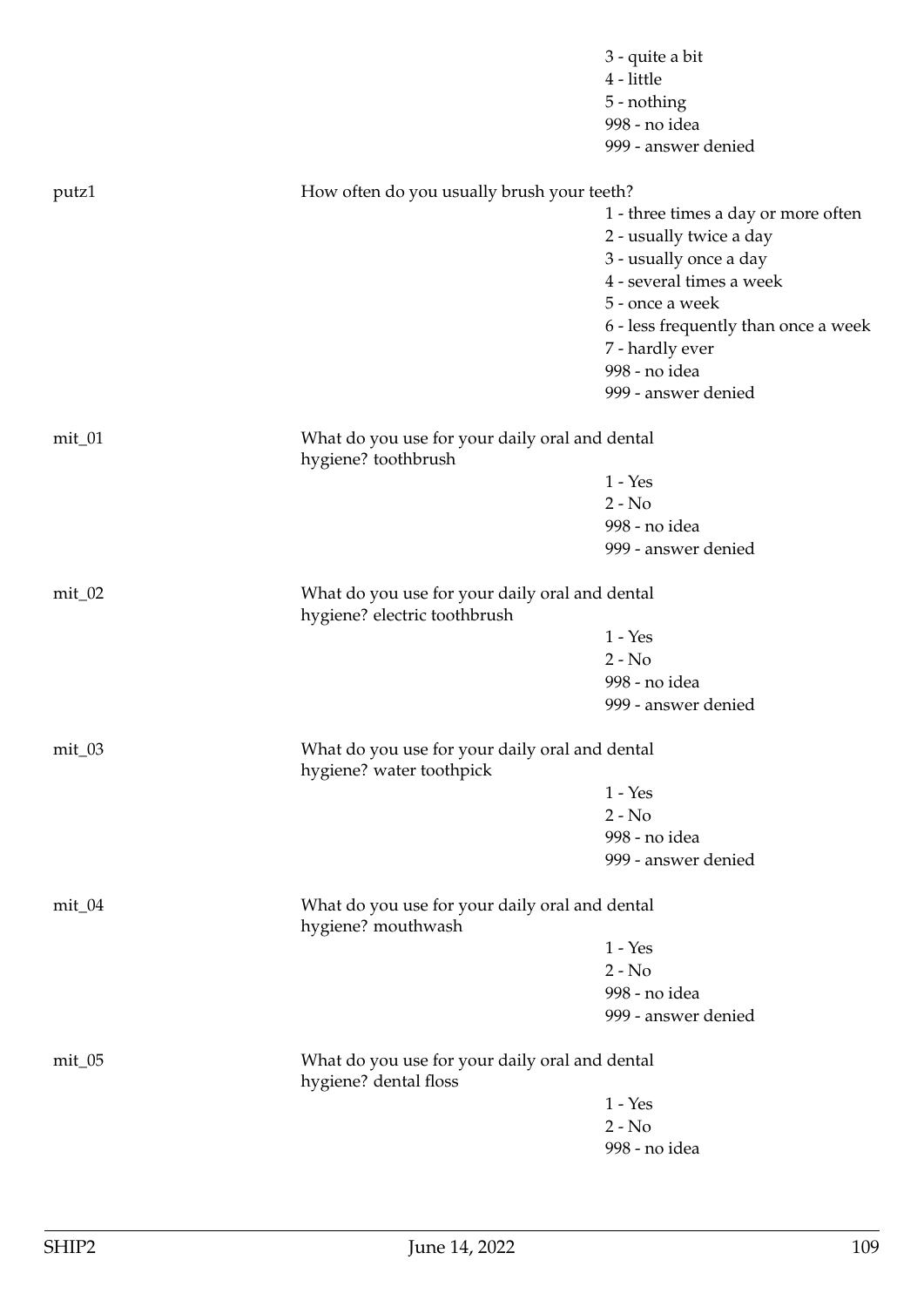| $mit_0$    | What do you use for your daily oral and dental<br>hygiene? toothpick                        |                     |
|------------|---------------------------------------------------------------------------------------------|---------------------|
|            |                                                                                             | $1 - Yes$           |
|            |                                                                                             | $2 - No$            |
|            |                                                                                             | 998 - no idea       |
|            |                                                                                             | 999 - answer denied |
| $mit_0$ 8  | What do you use for your daily oral and dental<br>hygiene? toothpick                        |                     |
|            |                                                                                             | $1 - Yes$           |
|            |                                                                                             | $2 - No$            |
|            |                                                                                             | 998 - no idea       |
|            |                                                                                             | 999 - answer denied |
| $mit_0$ 09 | What do you use for your daily oral and dental<br>hygiene? interdental embrasure brush      |                     |
|            |                                                                                             | $1 - Yes$           |
|            |                                                                                             | $2 - No$            |
|            |                                                                                             | 998 - no idea       |
|            |                                                                                             | 999 - answer denied |
| $mit_1$ 0  | What do you use for your daily oral and dental<br>hygiene? cleaning agents for dentures     |                     |
|            |                                                                                             | $1 - Yes$           |
|            |                                                                                             | $2 - No$            |
|            |                                                                                             | 998 - no idea       |
|            |                                                                                             | 999 - answer denied |
| $mit_11$   | What do you use for your daily oral and dental<br>hygiene? other dental care products       |                     |
|            |                                                                                             | $1 - Yes$           |
|            |                                                                                             | $2 - No$            |
|            |                                                                                             | 998 - no idea       |
|            |                                                                                             | 999 - answer denied |
| $mit_12$   | What do you use for your daily oral and dental<br>hygiene? which other dental care products |                     |
| $mit_13$   | What do you use for your daily oral and dental<br>hygiene? none                             |                     |
|            |                                                                                             | $1 - Yes$           |
|            |                                                                                             | $2 - No$            |
|            |                                                                                             | 998 - no idea       |
|            |                                                                                             | 999 - answer denied |
| zsentf     | Do you get your tartar removed (once a year or<br>more often)?                              |                     |
|            |                                                                                             | $1 - Yes$           |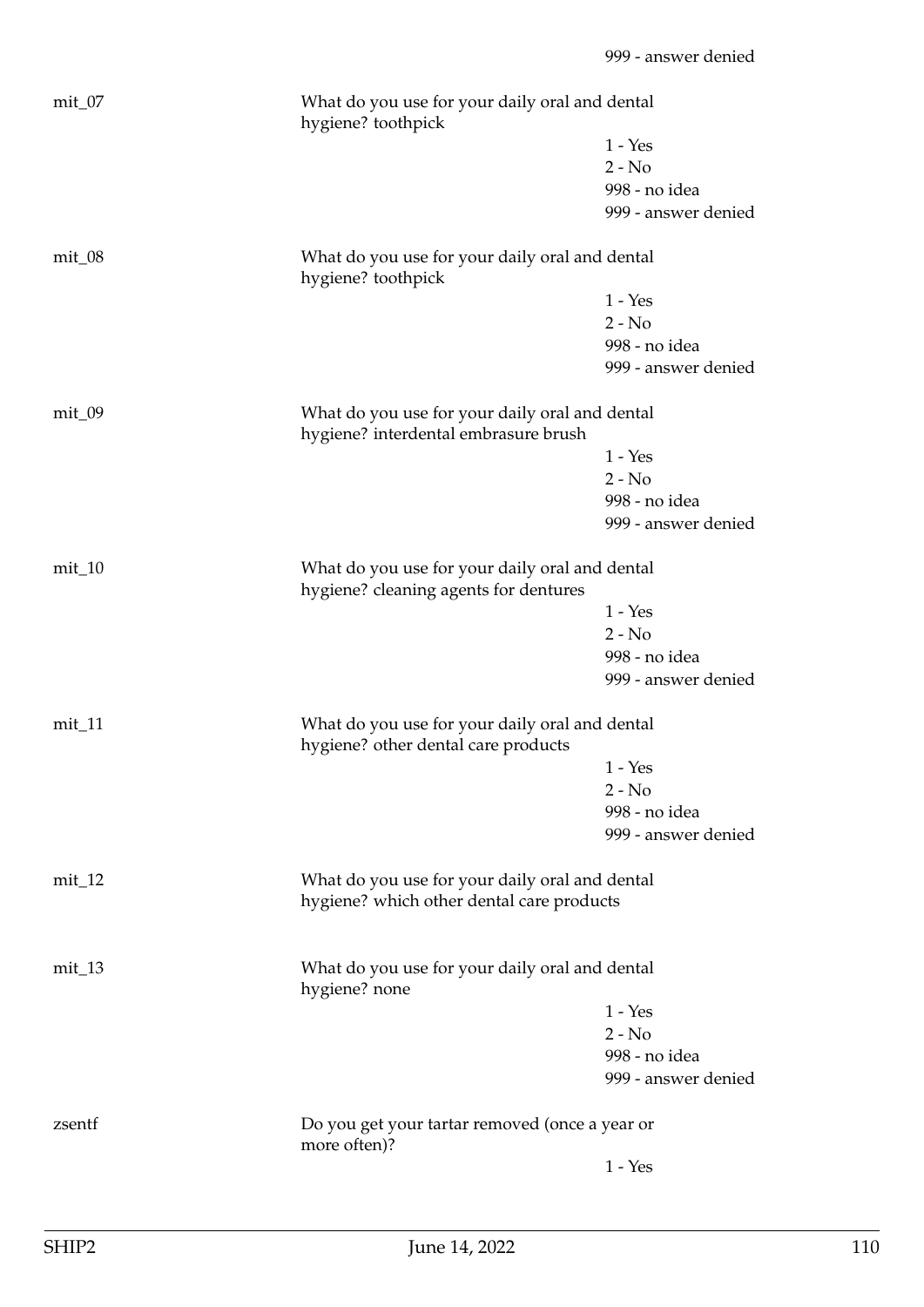|          |                                                                                             | $2 - No$            |
|----------|---------------------------------------------------------------------------------------------|---------------------|
|          |                                                                                             | 998 - no idea       |
|          |                                                                                             | 999 - answer denied |
| precall  | Do you get a dental cleaning regularly (once a<br>year or more)?                            |                     |
|          |                                                                                             | $1 - Yes$           |
|          |                                                                                             | $2 - No$            |
|          |                                                                                             | 998 - no idea       |
|          |                                                                                             | 999 - answer denied |
| parobeh  | Have you had a treatment of your gums<br>(periodontosis treatment) during the last 5 years? | $1 - Yes$           |
|          |                                                                                             | $2 - No$            |
|          |                                                                                             | 998 - no idea       |
|          |                                                                                             | 999 - answer denied |
| zahnblut | Do your gums bleed while brushing?                                                          |                     |
|          |                                                                                             | 1 - yes, often      |
|          |                                                                                             | 2 - yes, sometimes  |
|          |                                                                                             | $3 - No$            |
|          |                                                                                             | 998 - no idea       |
|          |                                                                                             | 999 - answer denied |
| unruhe   | Are you worried about your gums bleeding<br>while brushing?                                 |                     |
|          |                                                                                             | $1 - Yes$           |
|          |                                                                                             | $2 - No$            |
|          |                                                                                             | 998 - no idea       |
|          |                                                                                             | 999 - answer denied |
| locker   | Do you have loose teeth?                                                                    |                     |
|          |                                                                                             | $1 - Yes$           |
|          |                                                                                             | $2 - No$            |
|          |                                                                                             | 998 - no idea       |
|          |                                                                                             | 999 - answer denied |
| badtast  | Do you often suffer from a bad taste in your<br>mouth?                                      |                     |
|          |                                                                                             | $1 - Yes$           |
|          |                                                                                             | $2 - No$            |
|          |                                                                                             | 998 - no idea       |
|          |                                                                                             | 999 - answer denied |
| foetor   | Do you often suffer from a bad breath?                                                      |                     |
|          |                                                                                             | $1 - Yes$           |
|          |                                                                                             | $2 - No$            |
|          |                                                                                             | 998 - no idea       |
|          |                                                                                             | 999 - answer denied |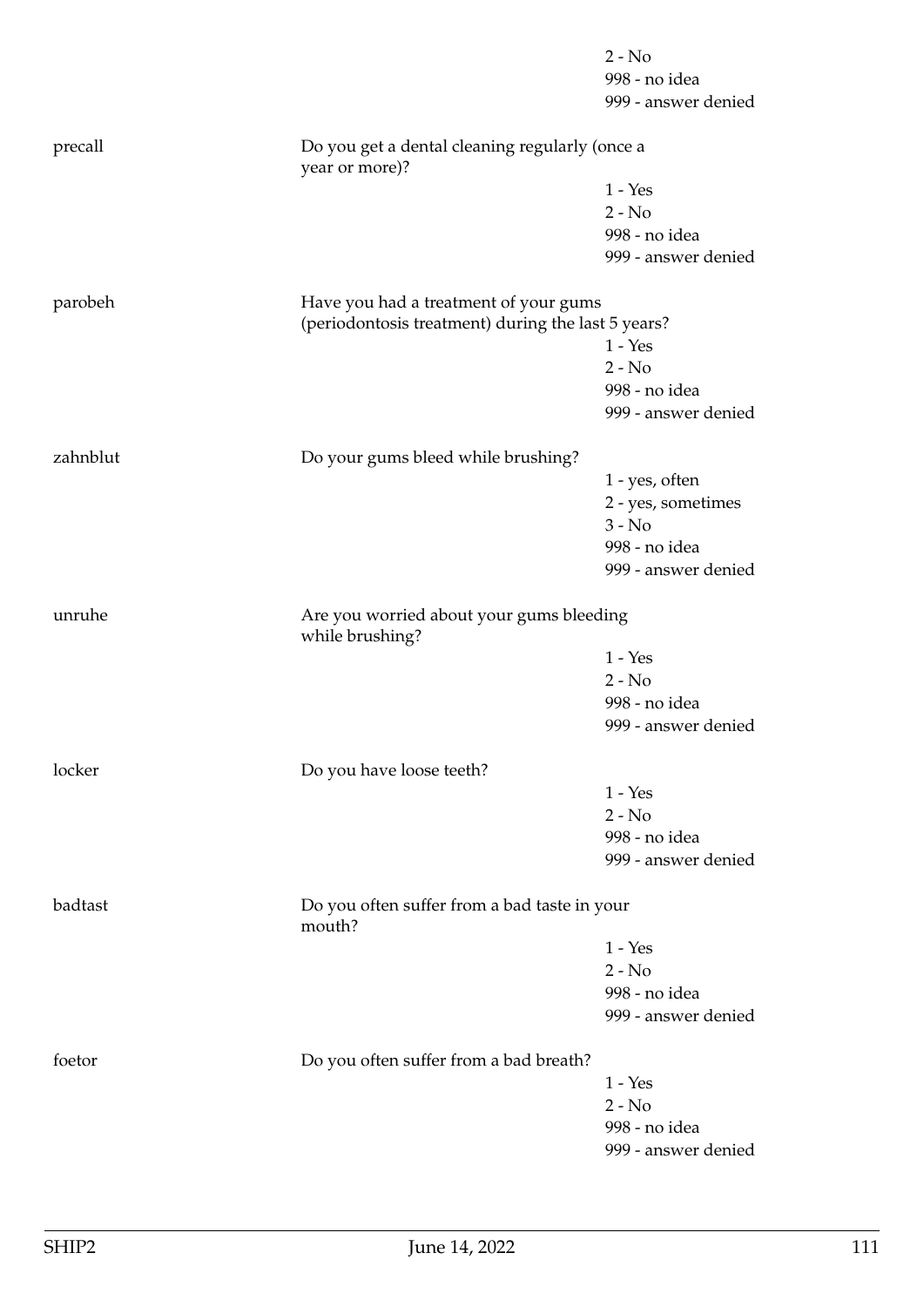| famparo                                                                                     | Did your father or your mother have loose teeth<br>or gum disease?     |                                              |
|---------------------------------------------------------------------------------------------|------------------------------------------------------------------------|----------------------------------------------|
|                                                                                             |                                                                        | $1 - Yes$                                    |
|                                                                                             |                                                                        | $2 - No$                                     |
|                                                                                             |                                                                        | 998 - no idea                                |
|                                                                                             |                                                                        | 999 - answer denied                          |
| vmbparo                                                                                     | Who? (gum disease, loose teeth father, mother or<br>both)              |                                              |
|                                                                                             |                                                                        | 1 - father                                   |
|                                                                                             |                                                                        | 2 - mother                                   |
|                                                                                             |                                                                        | 3 - both, father and mother                  |
|                                                                                             |                                                                        |                                              |
| kauseite                                                                                    | Do you prefer one side for chewing?                                    |                                              |
|                                                                                             |                                                                        | $1 - No$                                     |
|                                                                                             |                                                                        | 2 - yes, left side                           |
|                                                                                             |                                                                        | 3 - yes, right side                          |
|                                                                                             |                                                                        | 998 - no idea                                |
|                                                                                             |                                                                        | 999 - answer denied                          |
| $gewo_1$                                                                                    | Do you have one or more of the following habits?<br>clenching of teeth |                                              |
|                                                                                             |                                                                        | $1 - no$ , never                             |
|                                                                                             |                                                                        | 2 - sometimes                                |
|                                                                                             |                                                                        | 3 - often                                    |
|                                                                                             |                                                                        | 997 - not applicable (subject doesn't        |
|                                                                                             |                                                                        | have teeth and is not wearing den-           |
|                                                                                             |                                                                        | tures)                                       |
|                                                                                             |                                                                        | 998 - no idea                                |
|                                                                                             |                                                                        | 999 - answer denied                          |
|                                                                                             |                                                                        |                                              |
| Do you have one or more of the following habits?<br>gewo <sub>_2</sub><br>grinding of teeth |                                                                        |                                              |
|                                                                                             |                                                                        | $1 - no$ , never                             |
|                                                                                             |                                                                        | 2 - sometimes                                |
|                                                                                             |                                                                        | 3 - often                                    |
|                                                                                             |                                                                        | 997 - not applicable (subject doesn't        |
|                                                                                             |                                                                        | have teeth and is not wearing den-           |
|                                                                                             |                                                                        | tures)                                       |
|                                                                                             |                                                                        | 998 - no idea                                |
|                                                                                             |                                                                        | 999 - answer denied                          |
| gewo_3                                                                                      | Do you have one or more of the following habits?                       |                                              |
|                                                                                             | chewing gum                                                            |                                              |
|                                                                                             |                                                                        | $1 - no$ , never                             |
|                                                                                             |                                                                        | 2 - sometimes                                |
|                                                                                             |                                                                        | 3 - often                                    |
|                                                                                             |                                                                        | 997 - not applicable (subject doesn't        |
|                                                                                             |                                                                        | have teeth and is not wearing den-<br>tures) |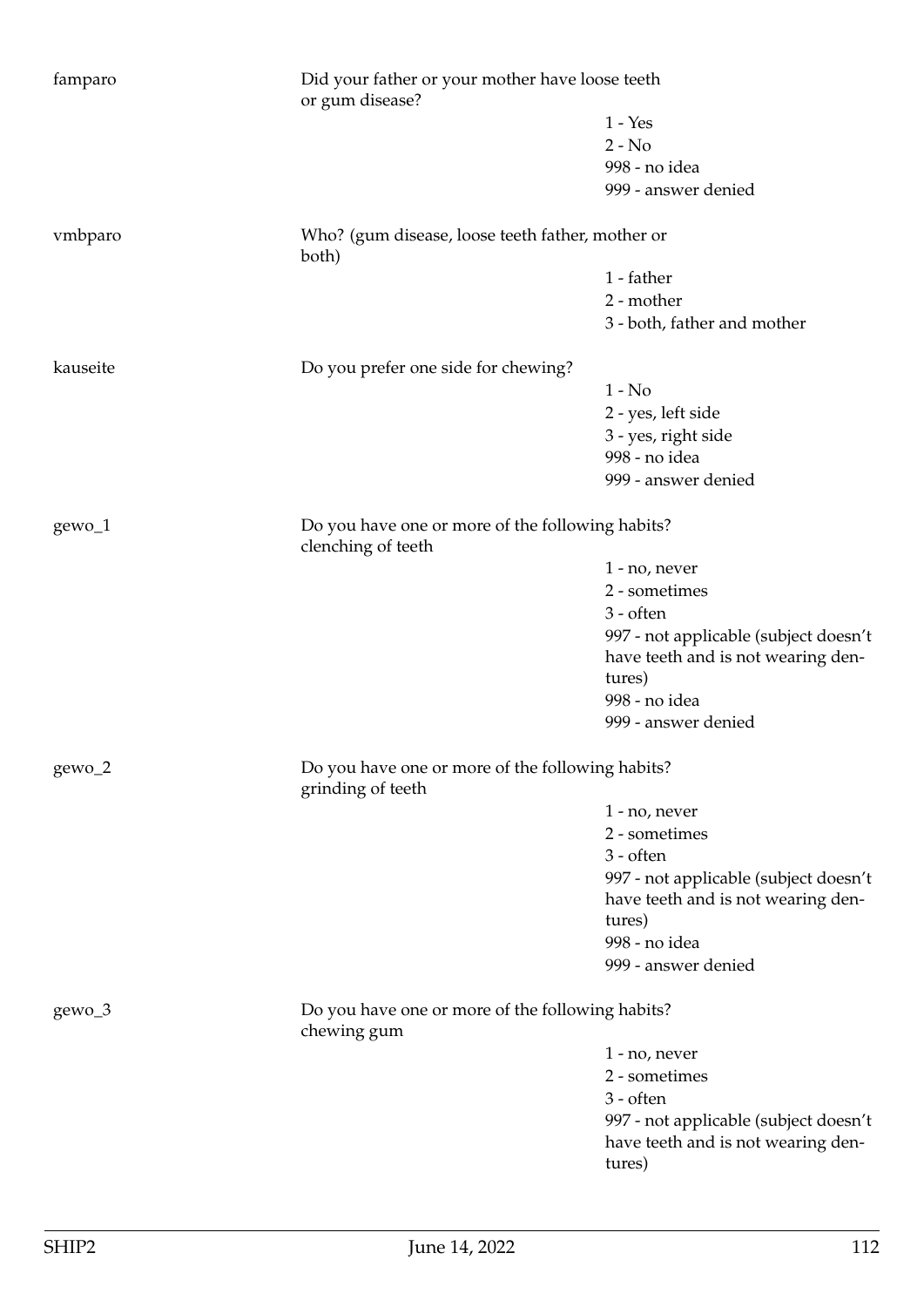|          |                                                                                      | 998 - no idea<br>999 - answer denied |
|----------|--------------------------------------------------------------------------------------|--------------------------------------|
| $od_3$   | Do you suffer from one of the following<br>complaints? migraine                      |                                      |
|          |                                                                                      | $1 - Yes$                            |
|          |                                                                                      | $2 - No$                             |
|          |                                                                                      | 998 - no idea<br>999 - answer denied |
| $odfr_3$ | How often? migraine                                                                  |                                      |
|          |                                                                                      | 1 - sometimes                        |
|          |                                                                                      | $2 - often$<br>3 - always            |
|          |                                                                                      | 998 - no idea                        |
|          |                                                                                      | 999 - answer denied                  |
| aod3     | Have you been diagnosed with migraine by a<br>doctor?                                |                                      |
|          |                                                                                      | $1 - Yes$                            |
|          |                                                                                      | $2 - No$                             |
|          |                                                                                      | 998 - no idea                        |
|          |                                                                                      | 999 - answer denied                  |
| $od_7$   | Do you suffer from one of the following<br>complaints? tinnitus, ringing in the ears |                                      |
|          |                                                                                      | $1 - Yes$                            |
|          |                                                                                      | $2 - No$                             |
|          |                                                                                      | 998 - no idea                        |
|          |                                                                                      | 999 - answer denied                  |
| odfr_7   | How often? Tinnitus/ringing in the ears                                              |                                      |
|          |                                                                                      | 1 - sometimes                        |
|          |                                                                                      | 2 - often                            |
|          |                                                                                      | 3 - always<br>998 - no idea          |
|          |                                                                                      | 999 - answer denied                  |
| aod7     | Have you been diagnosed with tinnitus by a<br>doctor?                                |                                      |
|          |                                                                                      | $1 - Yes$                            |
|          |                                                                                      | $2 - No$                             |
|          |                                                                                      | 998 - no idea                        |
|          |                                                                                      | 999 - answer denied                  |
| $od_8$   | Do you suffer from one of the following<br>complaints? burning tongue/mouth          |                                      |
|          |                                                                                      | $1 - Yes$                            |
|          |                                                                                      | $2 - No$                             |
|          |                                                                                      | 998 - no idea                        |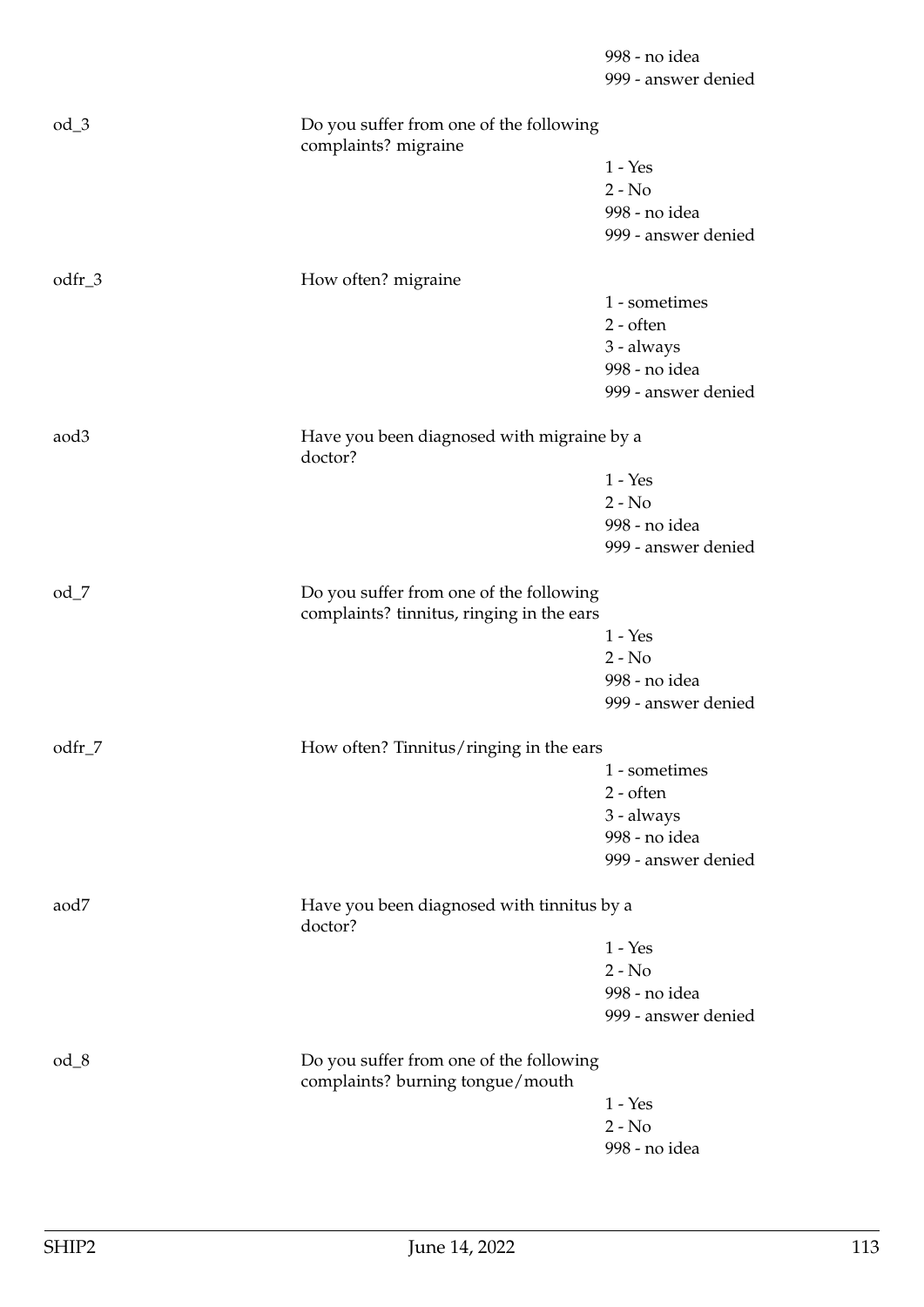| $odfr_8$ | How often? (burning tongue or mouth)                  |                                               |
|----------|-------------------------------------------------------|-----------------------------------------------|
|          |                                                       | 1 - sometimes                                 |
|          |                                                       | $2 - often$                                   |
|          |                                                       | 3 - always                                    |
|          |                                                       | 998 - no idea                                 |
|          |                                                       | 999 - answer denied                           |
| yearhp2  | Have you had the following pains during the last      |                                               |
|          | 6 months: pain in face, in masseter, in               |                                               |
|          | mandibular joint, or in ear region?                   |                                               |
|          |                                                       | $1 - Yes$                                     |
|          |                                                       | $2 - No$                                      |
|          |                                                       | 998 - no idea                                 |
|          |                                                       | 999 - answer denied                           |
| hpfr2    | How often did this pain occur? pain in face, in       |                                               |
|          | masseter, in mandibular joint, or in ear region       |                                               |
|          |                                                       | 1 - sometimes (less than once a week)         |
|          |                                                       | 2 - often $(1 \text{ to } 5x \text{ a week})$ |
|          |                                                       | 3 - always (more than 5x a week)              |
|          |                                                       | 998 - no idea                                 |
|          |                                                       | 999 - answer denied                           |
| gcps1    | About how many days in the last six months            |                                               |
|          | have you been kept from your usual activities         |                                               |
|          | (work, school or homework) because of facial<br>pain? |                                               |
|          |                                                       | 998 - do not know                             |
|          |                                                       | 999 - refused answer                          |
| gcps2    | How would you rate your facial pain on a 0 to 10      |                                               |
|          | scale at the present time, that is right now, where   |                                               |
|          | 0 is 'no pain' and 10 is 'pain as bad as could be'?   |                                               |
|          |                                                       | $0$ - no pain                                 |
|          |                                                       | 10 - strongest conceivable pain               |
|          |                                                       | 998 - do not know                             |
|          |                                                       | 999 - refused answer                          |
| gcps3    | In the past six months, how intense was your          |                                               |
|          | worst pain rated on a 0 to 10 scale where 0 is 'no    |                                               |
|          | pain' and 10 is 'pain as bad as could be'?            |                                               |
|          |                                                       | $0$ - no pain                                 |
|          |                                                       | 10 - strongest conceivable pain               |
|          |                                                       | 998 - do not know                             |
|          |                                                       | 999 - refused answer                          |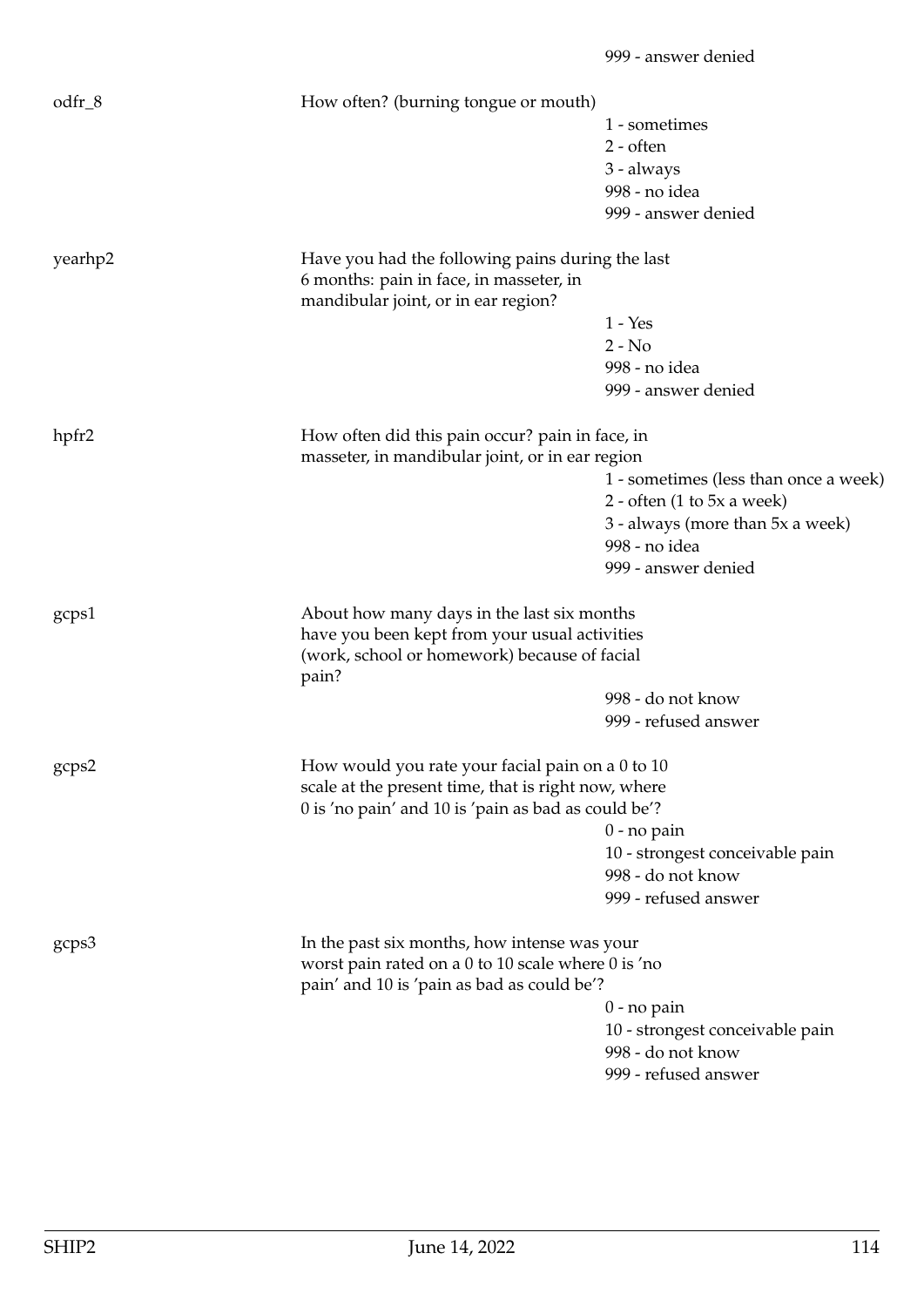| gcps4   | In the past six months, on average, how intense<br>was your pain rated on a 0 to 10 scale where 0 is<br>'no pain' and 10 is 'pain as bad as could be'? That<br>is, your usual pain at times you were<br>experiencing pain? |                                                                                                                                                               |  |
|---------|----------------------------------------------------------------------------------------------------------------------------------------------------------------------------------------------------------------------------|---------------------------------------------------------------------------------------------------------------------------------------------------------------|--|
|         |                                                                                                                                                                                                                            | $0$ - no pain<br>10 - strongest conceivable pain<br>998 - do not know<br>999 - refused answer                                                                 |  |
| gcps5   | In the past six months, how much has facial pain<br>interfered with your daily activities rated on a 0<br>to 10 scale where 0 is 'no interference' and 10 is<br>'unable to carry on any activities'?                       |                                                                                                                                                               |  |
|         |                                                                                                                                                                                                                            | $0$ - no impairments<br>10 - I was unable to do anything<br>998 - do not know<br>999 - refused answer                                                         |  |
| gcps6   | interfered with your ability to take part in<br>any activities'?                                                                                                                                                           | In the past six months, how much has facial pain<br>recreational, social, and family activities where 0<br>is 'no interference' and 10 is 'unable to carry on |  |
|         |                                                                                                                                                                                                                            | $0$ - no impairments<br>10 - I was unable to do anything<br>998 - do not know<br>999 - refused answer                                                         |  |
| gcps7   | In the past six months, how much has facial pain<br>interfered with your ability to work (including<br>housework) where 0 is 'no interference' and 10 is<br>'unable to carry on any activities'?                           |                                                                                                                                                               |  |
|         |                                                                                                                                                                                                                            | $0$ - no impairments<br>10 - I was unable to do anything<br>998 - do not know<br>999 - refused answer                                                         |  |
| ohip_01 | Have you had trouble pronouncing any words<br>because of problems with your teeth, mouth, or<br>dentures?                                                                                                                  |                                                                                                                                                               |  |
|         |                                                                                                                                                                                                                            | $0$ - never                                                                                                                                                   |  |
|         |                                                                                                                                                                                                                            | 1 - little                                                                                                                                                    |  |
|         |                                                                                                                                                                                                                            | 2 - sometimes                                                                                                                                                 |  |
|         |                                                                                                                                                                                                                            | 3 - often                                                                                                                                                     |  |
|         |                                                                                                                                                                                                                            | 4 - a good many times                                                                                                                                         |  |
|         |                                                                                                                                                                                                                            | 998 - no idea                                                                                                                                                 |  |
|         |                                                                                                                                                                                                                            | 999 - answer denied                                                                                                                                           |  |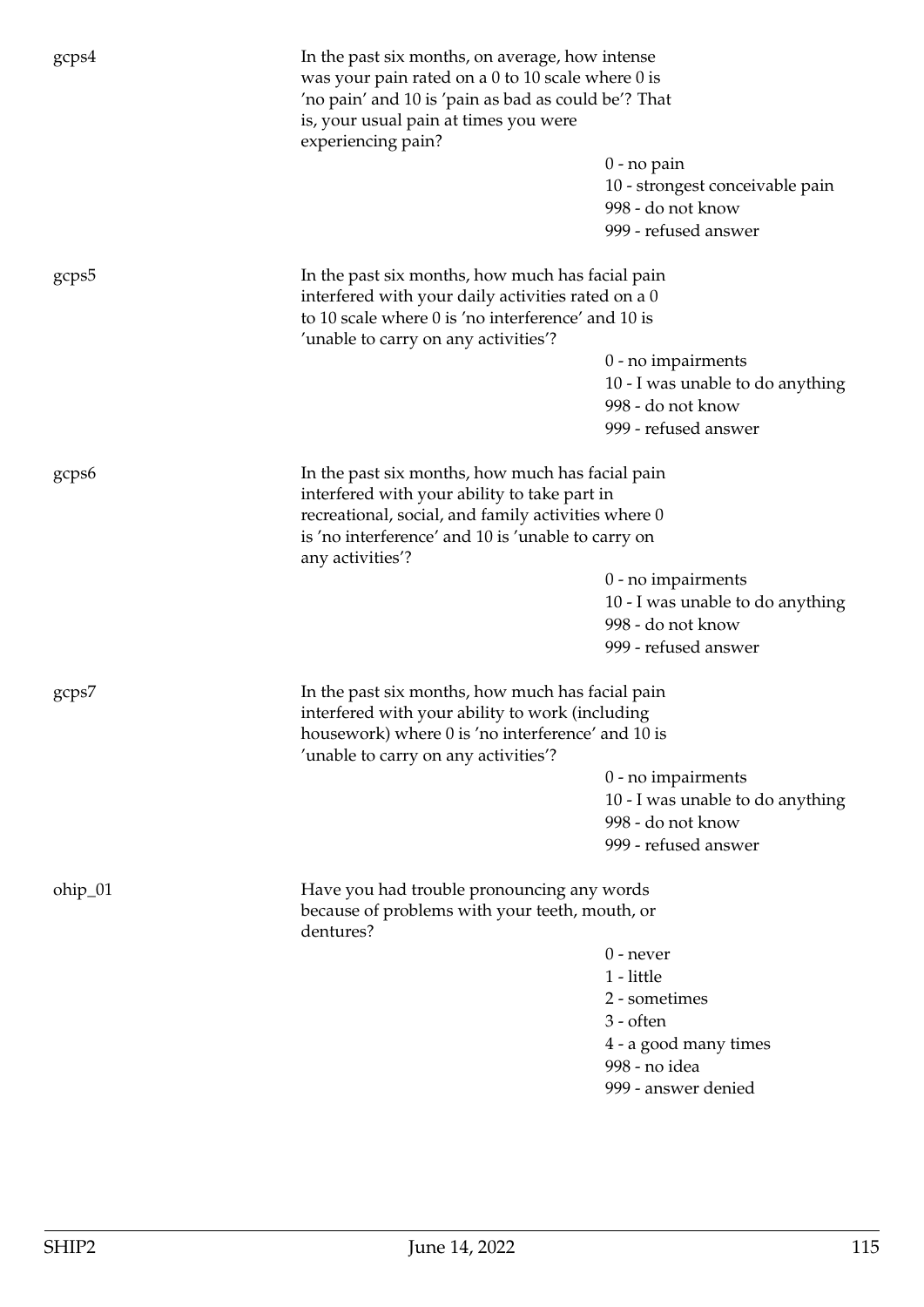| ohip_02 | Have you felt that your sense of taste has<br>worsened because of problems with your teeth,<br>mouth, or dentures? |                       |
|---------|--------------------------------------------------------------------------------------------------------------------|-----------------------|
|         |                                                                                                                    | $0$ - never           |
|         |                                                                                                                    | 1 - little            |
|         |                                                                                                                    |                       |
|         |                                                                                                                    | 2 - sometimes         |
|         |                                                                                                                    | $3 - \text{often}$    |
|         |                                                                                                                    | 4 - a good many times |
|         |                                                                                                                    | 998 - no idea         |
|         |                                                                                                                    | 999 - answer denied   |
| ohip_03 | Have you had painful aching in your mouth?                                                                         |                       |
|         |                                                                                                                    | $0$ - never           |
|         |                                                                                                                    | 1 - little            |
|         |                                                                                                                    | 2 - sometimes         |
|         |                                                                                                                    | $3 - often$           |
|         |                                                                                                                    | 4 - a good many times |
|         |                                                                                                                    | 998 - no idea         |
|         |                                                                                                                    | 999 - answer denied   |
|         |                                                                                                                    |                       |
| ohip_04 | Have you found it uncomfortable to eat any<br>foods because of problems with your teeth,<br>mouth, or dentures?    |                       |
|         |                                                                                                                    | $0$ - never           |
|         |                                                                                                                    | $1$ - little          |
|         |                                                                                                                    | 2 - sometimes         |
|         |                                                                                                                    | $3 - often$           |
|         |                                                                                                                    | 4 - a good many times |
|         |                                                                                                                    | 998 - no idea         |
|         |                                                                                                                    | 999 - answer denied   |
|         |                                                                                                                    |                       |
| ohip_05 | Have you been gloomy/depressed because of                                                                          |                       |
|         | your teeth, mouth, or dentures?                                                                                    |                       |
|         |                                                                                                                    | $0$ - never           |
|         |                                                                                                                    | 1 - little            |
|         |                                                                                                                    | 2 - sometimes         |
|         |                                                                                                                    | $3 - often$           |
|         |                                                                                                                    | 4 - a good many times |
|         |                                                                                                                    | 998 - no idea         |
|         |                                                                                                                    | 999 - answer denied   |
| ohip_06 | Have you felt tense because of problems with<br>your teeth, mouth, or dentures?                                    |                       |
|         |                                                                                                                    | $0$ - never           |
|         |                                                                                                                    | 1 - little            |
|         |                                                                                                                    | 2 - sometimes         |
|         |                                                                                                                    | $3 - often$           |
|         |                                                                                                                    | 4 - a good many times |
|         |                                                                                                                    | 998 - no idea         |
|         |                                                                                                                    | 999 - answer denied   |
|         |                                                                                                                    |                       |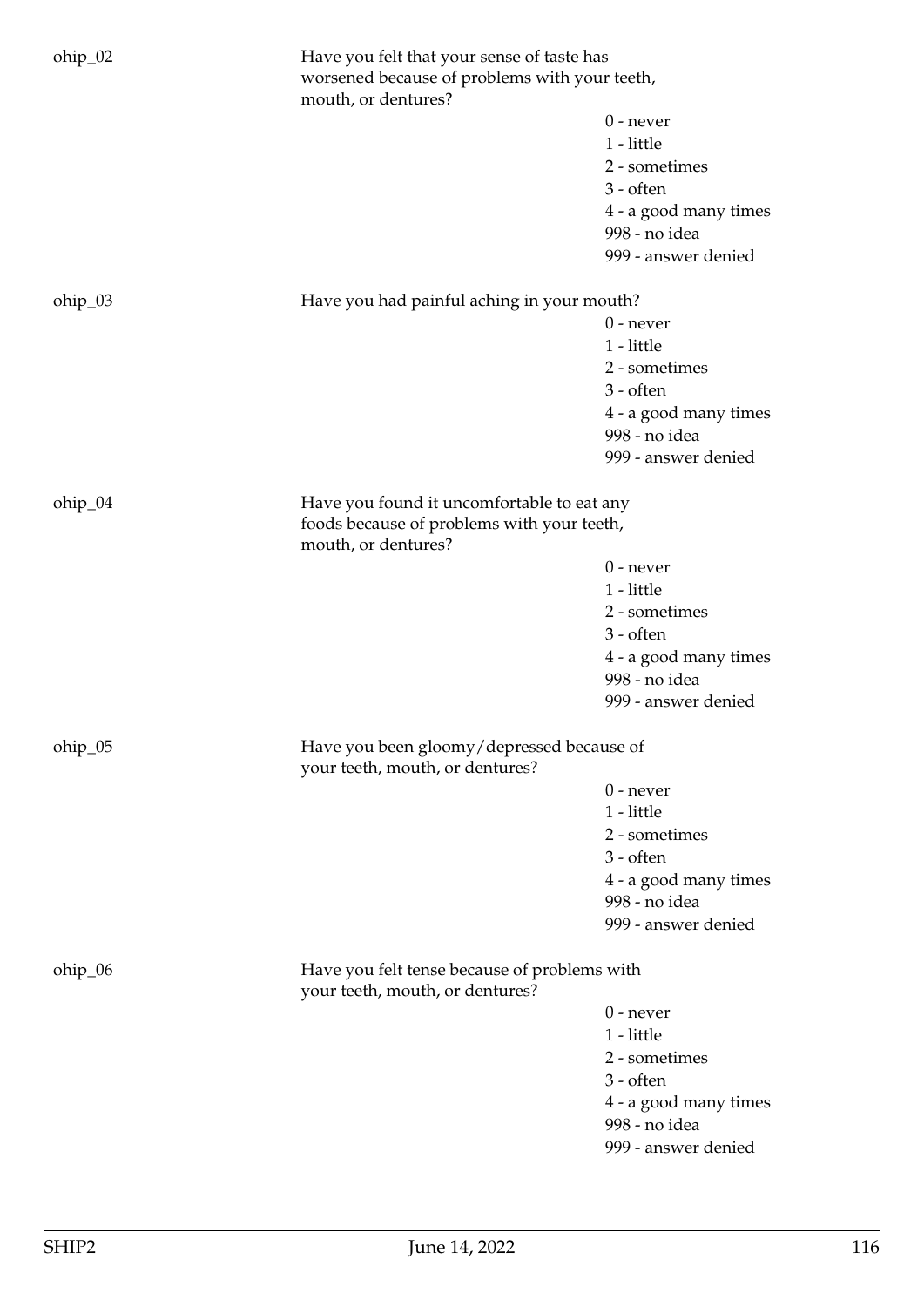| ohip_07 | Has your diet been unsatisfactory because of<br>problems with your teeth, mouth, or dentures?     |                                        |
|---------|---------------------------------------------------------------------------------------------------|----------------------------------------|
|         |                                                                                                   | $0$ - never                            |
|         |                                                                                                   | 1 - little                             |
|         |                                                                                                   | 2 - sometimes                          |
|         |                                                                                                   | 3 - often                              |
|         |                                                                                                   |                                        |
|         |                                                                                                   | 4 - a good many times<br>998 - no idea |
|         |                                                                                                   | 999 - answer denied                    |
| ohip_08 | Have you had to interrupt meals because of<br>problems with your teeth, mouth, or dentures?       |                                        |
|         |                                                                                                   | $0$ - never                            |
|         |                                                                                                   | 1 - little                             |
|         |                                                                                                   | 2 - sometimes                          |
|         |                                                                                                   | 3 - often                              |
|         |                                                                                                   |                                        |
|         |                                                                                                   | 4 - a good many times                  |
|         |                                                                                                   | 998 - no idea                          |
|         |                                                                                                   | 999 - answer denied                    |
| ohip_09 | Have you found it difficult to relax because of                                                   |                                        |
|         | problems with your teeth, mouth, or dentures?                                                     |                                        |
|         |                                                                                                   | $0$ - never                            |
|         |                                                                                                   | $1$ - little                           |
|         |                                                                                                   | 2 - sometimes<br>3 - often             |
|         |                                                                                                   | 4 - a good many times                  |
|         |                                                                                                   | 998 - no idea                          |
|         |                                                                                                   | 999 - answer denied                    |
| ohip_10 | Have you been a bit embarrassed because of                                                        |                                        |
|         | problems with your teeth, mouth, or dentures?                                                     |                                        |
|         |                                                                                                   | $0$ - never                            |
|         |                                                                                                   | 1 - little                             |
|         |                                                                                                   |                                        |
|         |                                                                                                   | 2 - sometimes                          |
|         |                                                                                                   | 3 - often                              |
|         |                                                                                                   | 4 - a good many times                  |
|         |                                                                                                   | 998 - no idea                          |
|         |                                                                                                   | 999 - answer denied                    |
| ohip_11 | Have you been a bit irritable with other people<br>because of problems with your teeth, mouth, or |                                        |
|         | dentures?                                                                                         |                                        |
|         |                                                                                                   | $0$ - never                            |
|         |                                                                                                   | 1 - little                             |
|         |                                                                                                   | 2 - sometimes                          |
|         |                                                                                                   | 3 - often                              |
|         |                                                                                                   | 4 - a good many times                  |
|         |                                                                                                   | 998 - no idea                          |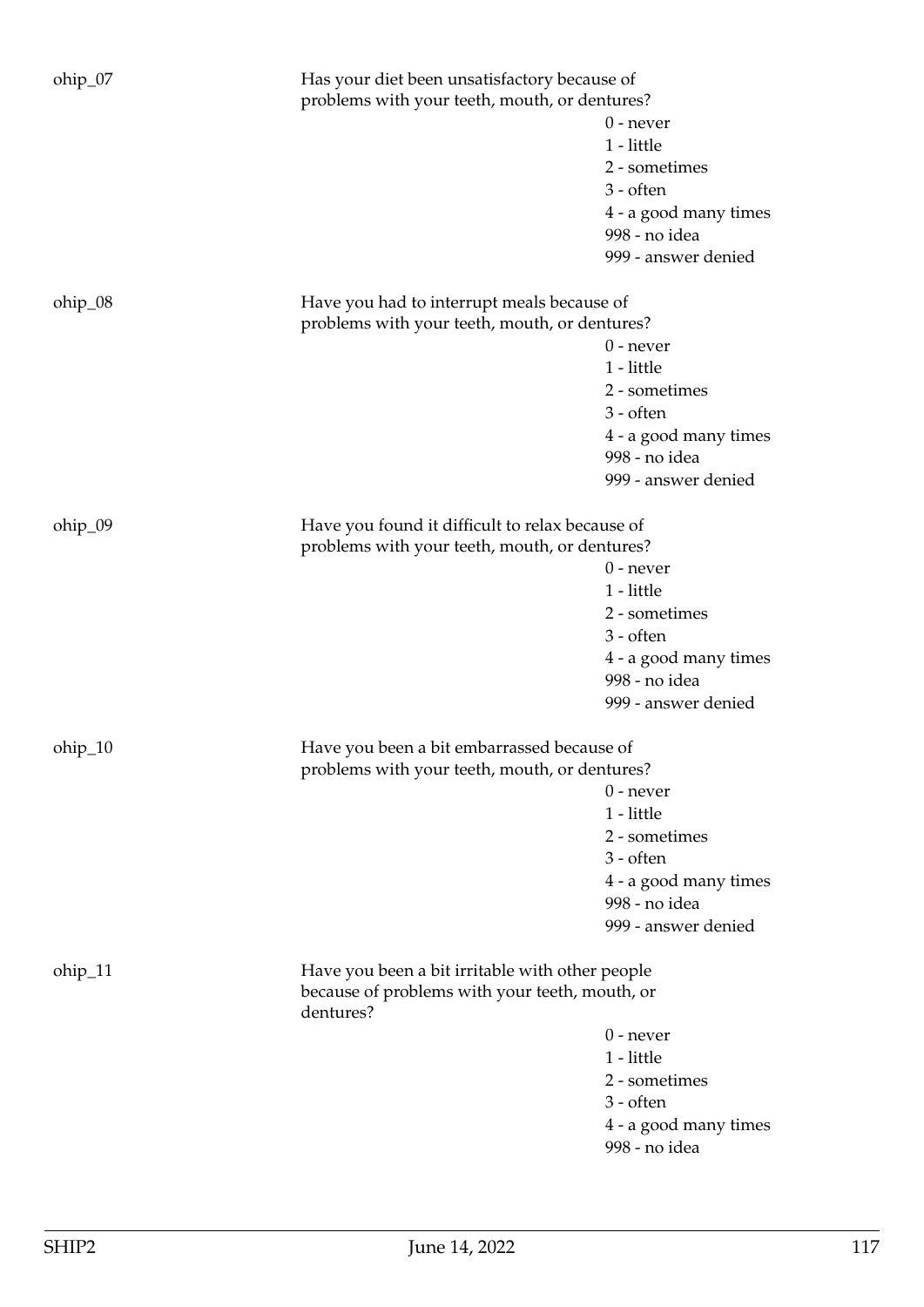| ohip_12         | Have you had difficulty doing your usual jobs<br>because of problems with your teeth, mouth, or<br>dentures? |                       |
|-----------------|--------------------------------------------------------------------------------------------------------------|-----------------------|
|                 |                                                                                                              | $0$ - never           |
|                 |                                                                                                              | 1 - little            |
|                 |                                                                                                              | 2 - sometimes         |
|                 |                                                                                                              | $3 - \text{often}$    |
|                 |                                                                                                              | 4 - a good many times |
|                 |                                                                                                              | 998 - no idea         |
|                 |                                                                                                              | 999 - answer denied   |
|                 |                                                                                                              |                       |
| $ohip_13$       | Have you felt that life in general was less                                                                  |                       |
|                 | satisfying because of problems with your teeth,<br>mouth, or dentures?                                       |                       |
|                 |                                                                                                              | $0$ - never           |
|                 |                                                                                                              | 1 - little            |
|                 |                                                                                                              | 2 - sometimes         |
|                 |                                                                                                              | $3 - \text{often}$    |
|                 |                                                                                                              | 4 - a good many times |
|                 |                                                                                                              | 998 - no idea         |
|                 |                                                                                                              | 999 - answer denied   |
| ohip_14         | Have you been totally unable to function because<br>of problems with your teeth, mouth, or dentures?         |                       |
|                 |                                                                                                              | $0$ - never           |
|                 |                                                                                                              | 1 - little            |
|                 |                                                                                                              | 2 - sometimes         |
|                 |                                                                                                              | $3 - \text{often}$    |
|                 |                                                                                                              | 4 - a good many times |
|                 |                                                                                                              | 998 - no idea         |
|                 |                                                                                                              | 999 - answer denied   |
| <b>DIN_PROT</b> | questions on dentures                                                                                        |                       |
| zefestok        | Do you have fixed prosthodontics (bridges,                                                                   |                       |
|                 | inlays, implants) in your upper jaw?                                                                         |                       |
|                 |                                                                                                              | $1 - Yes$             |
|                 |                                                                                                              | $2 - No$              |
|                 |                                                                                                              | 998 - no idea         |
|                 |                                                                                                              | 999 - answer denied   |
| zeokkrneu       | In the last 5 years, have you had any of your                                                                |                       |
|                 | crowns in the upper jaw rebuilt/repaired?                                                                    |                       |
|                 |                                                                                                              | $1 - Yes$             |
|                 |                                                                                                              | $2 - No$              |
|                 |                                                                                                              | 998 - no idea         |
|                 |                                                                                                              | 999 - answer denied   |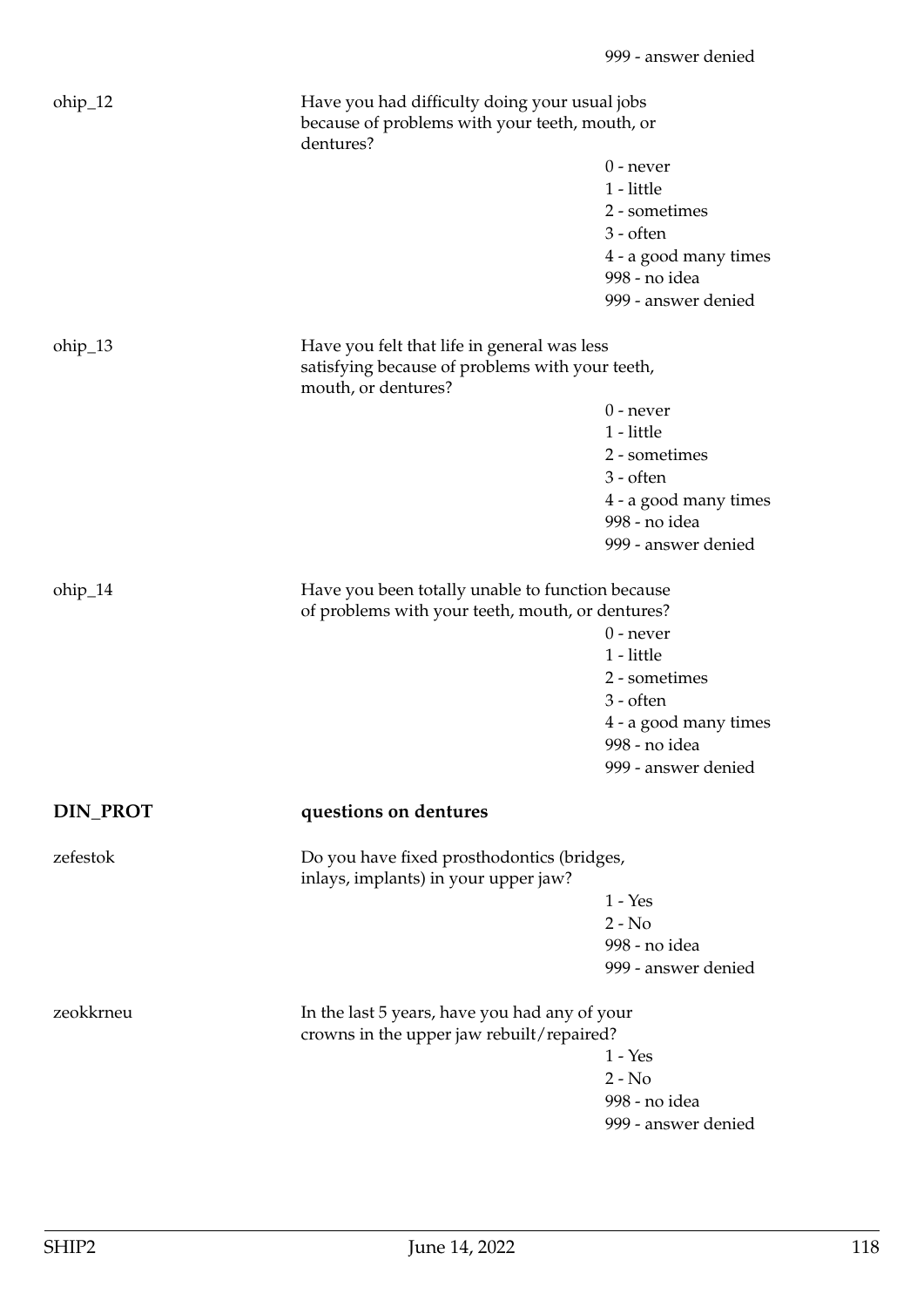| zeokbrneu  | Have any of your bridges in the upper jaw been<br>rebuilt/repaired in the last 5 years?    |                                           |
|------------|--------------------------------------------------------------------------------------------|-------------------------------------------|
|            |                                                                                            | $1 - Yes$                                 |
|            |                                                                                            | $2 - No$                                  |
|            |                                                                                            | 998 - no idea                             |
|            |                                                                                            | 999 - answer denied                       |
| zeokandneu | In the last 5 years, have any of your inlays in<br>your upper jaw been rebuilt/repaired?   |                                           |
|            |                                                                                            | $1 - Yes$                                 |
|            |                                                                                            | $2 - No$                                  |
|            |                                                                                            | 998 - no idea                             |
|            |                                                                                            | 999 - answer denied                       |
| zemobok    | Do you have a removable prosthesis in the upper<br>jaw?                                    |                                           |
|            |                                                                                            | $1 - Yes$                                 |
|            |                                                                                            | $2 - No$                                  |
|            |                                                                                            | 998 - no idea                             |
|            |                                                                                            | 999 - answer denied                       |
|            |                                                                                            |                                           |
| zemobokneu | Has your removable upper jaw prosthesis been<br>repaired/rebuilt in the last 5 years?      |                                           |
|            |                                                                                            | $1 - Yes$                                 |
|            |                                                                                            | $2 - No$                                  |
|            |                                                                                            | 998 - no idea                             |
|            |                                                                                            | 999 - answer denied                       |
| zemobokd   | For how long have you had your removable<br>upper jaw?                                     |                                           |
|            |                                                                                            | 1 - less than a year                      |
|            |                                                                                            | $2 - 1$ to $5$ years                      |
|            |                                                                                            | 3 - for more than 5 years                 |
|            |                                                                                            | 998 - no idea                             |
|            |                                                                                            | 999 - answer denied                       |
| zemobokt   | Which of the following statements describes best<br>how you use your upper jaw prosthesis? |                                           |
|            |                                                                                            | 1 - always, day and night                 |
|            |                                                                                            | 2 - during the day, but not in bed        |
|            |                                                                                            | 3 - only when I am outside                |
|            |                                                                                            | 4 - only on special occasions             |
|            |                                                                                            | 5 - only during meals                     |
|            |                                                                                            |                                           |
|            |                                                                                            | 6 - only during meals or when I am<br>out |
|            |                                                                                            |                                           |
|            |                                                                                            | 7 - never                                 |
|            |                                                                                            | 998 - no idea                             |
|            |                                                                                            | 999 - answer denied                       |
| zefestuk   | Do you have fixed prosthodontics (bridges,                                                 |                                           |
|            | inlays, implants) in your lower jaw?                                                       |                                           |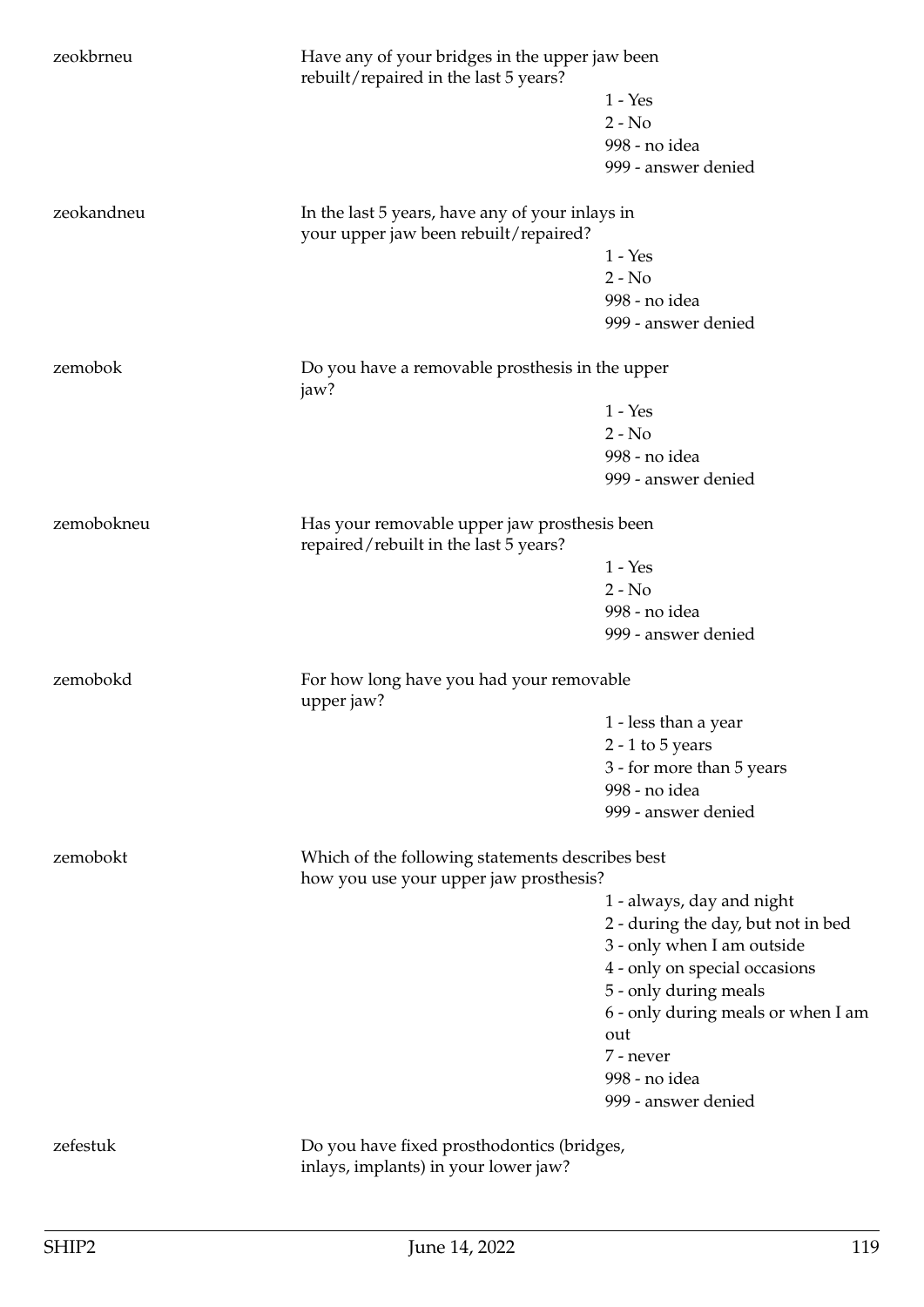|            |                                                                                         | $1 - Yes$                 |
|------------|-----------------------------------------------------------------------------------------|---------------------------|
|            |                                                                                         | $2 - No$                  |
|            |                                                                                         | 998 - no idea             |
|            |                                                                                         | 999 - answer denied       |
| zeukkrneu  | In the last 5 years, have any of your crowns in the<br>lower jaw been rebuilt/repaired? |                           |
|            |                                                                                         | $1 - Yes$                 |
|            |                                                                                         | $2 - No$                  |
|            |                                                                                         | 998 - no idea             |
|            |                                                                                         | 999 - answer denied       |
| zeukbrneu  | Have any bridges in the lower jaw been<br>rebuilt/repaired in the last 5 years?         |                           |
|            |                                                                                         | $1 - Yes$                 |
|            |                                                                                         | $2 - No$                  |
|            |                                                                                         | 998 - no idea             |
|            |                                                                                         | 999 - answer denied       |
| zeukandneu | In the last 5 years, have any of the inlays in your<br>lower jaw been rebuilt/repaired? |                           |
|            |                                                                                         | $1 - Yes$                 |
|            |                                                                                         | $2 - No$                  |
|            |                                                                                         | 998 - no idea             |
|            |                                                                                         | 999 - answer denied       |
| zemobuk    | Do you have a removable prosthesis in the lower<br>jaw?                                 |                           |
|            |                                                                                         | $1 - Yes$                 |
|            |                                                                                         | $2 - No$                  |
|            |                                                                                         | 998 - no idea             |
|            |                                                                                         | 999 - answer denied       |
| zemobukneu | Has your removable lower jaw prosthesis been<br>repaired/rebuilt in the last 5 years?   |                           |
|            |                                                                                         | $1 - Yes$                 |
|            |                                                                                         | $2 - No$                  |
|            |                                                                                         | 998 - no idea             |
|            |                                                                                         | 999 - answer denied       |
| zemobukd   | For how long have you had your removable<br>lower jaw?                                  |                           |
|            |                                                                                         | 1 - less than a year      |
|            |                                                                                         | $2 - 1$ to $5$ years      |
|            |                                                                                         | 3 - for more than 5 years |
|            |                                                                                         | 998 - no idea             |
|            |                                                                                         | 999 - answer denied       |
| zemobukt   | Which of the following statements describes best                                        |                           |
|            | the way you use your lower-jaw prosthesis?                                              |                           |
|            |                                                                                         | 1 - always, day and night |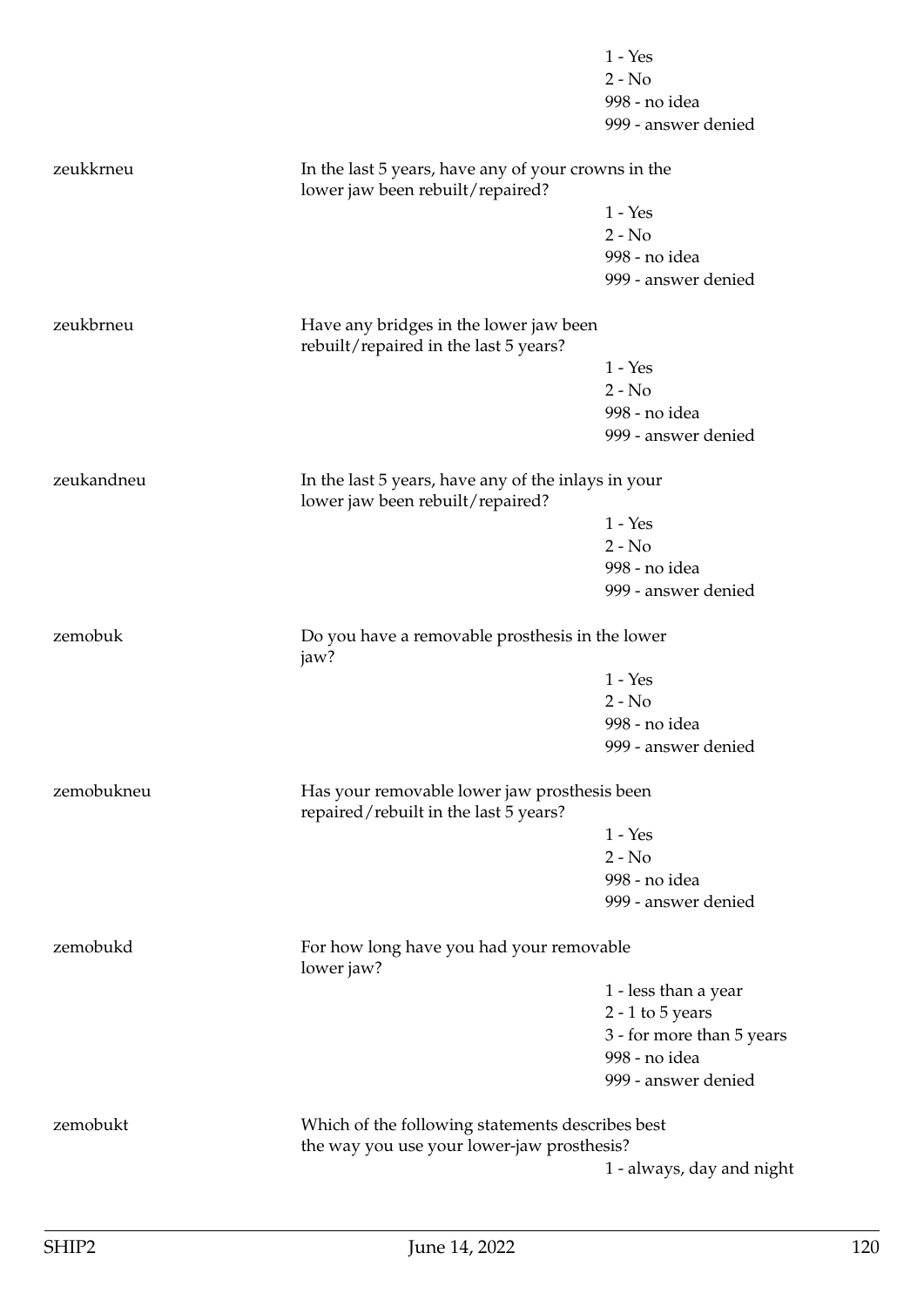|                |                                                                                                           | 2 - during the day, but not in bed<br>3 - only when I am outside<br>4 - only on special occasions<br>5 - only during meals<br>6 - only during meals or when I am<br>out<br>7 - never<br>998 - no idea<br>999 - answer denied |
|----------------|-----------------------------------------------------------------------------------------------------------|------------------------------------------------------------------------------------------------------------------------------------------------------------------------------------------------------------------------------|
| ohipg_22       | Have you felt uncomfortable because of the<br>appearance of your teeth/prosthesis in the last 4<br>weeks? |                                                                                                                                                                                                                              |
|                |                                                                                                           | $0$ - never                                                                                                                                                                                                                  |
|                |                                                                                                           | 1 - little                                                                                                                                                                                                                   |
|                |                                                                                                           | 2 - sometimes                                                                                                                                                                                                                |
|                |                                                                                                           | $3 - \text{often}$                                                                                                                                                                                                           |
|                |                                                                                                           | 4 - a good many times                                                                                                                                                                                                        |
|                |                                                                                                           | 998 - no idea                                                                                                                                                                                                                |
|                |                                                                                                           | 999 - answer denied                                                                                                                                                                                                          |
| zebedarf       | Do you think you need dentures at the moment?                                                             |                                                                                                                                                                                                                              |
|                |                                                                                                           | $1 - Yes$                                                                                                                                                                                                                    |
|                |                                                                                                           | $2 - No$                                                                                                                                                                                                                     |
|                |                                                                                                           | 998 - no idea                                                                                                                                                                                                                |
|                |                                                                                                           | 999 - answer denied                                                                                                                                                                                                          |
| <b>DIN_FIN</b> | final dental consultation                                                                                 |                                                                                                                                                                                                                              |
| za_ab_mundhyg  | discussion of results oral hygiene                                                                        |                                                                                                                                                                                                                              |
|                |                                                                                                           | $1 - Yes$                                                                                                                                                                                                                    |
|                |                                                                                                           | $2 - No$                                                                                                                                                                                                                     |
|                |                                                                                                           | 8 - value not usable                                                                                                                                                                                                         |
|                |                                                                                                           | 9 - refused                                                                                                                                                                                                                  |
| za_ab_msh      | written update/statement for submission to<br>HZA/HZÄ oral infections                                     |                                                                                                                                                                                                                              |
|                |                                                                                                           | $1 - Yes$                                                                                                                                                                                                                    |
|                |                                                                                                           | $2 - No$                                                                                                                                                                                                                     |
|                |                                                                                                           | 8 - value not usable                                                                                                                                                                                                         |
|                |                                                                                                           | 9 - refused                                                                                                                                                                                                                  |
| za_ab_karies   | written update/statement for submission to<br>HZA/HZÄ Caries of (dental) crowns or root                   |                                                                                                                                                                                                                              |
|                | surface                                                                                                   |                                                                                                                                                                                                                              |
|                |                                                                                                           | $1 - Yes$                                                                                                                                                                                                                    |
|                |                                                                                                           | $2 - No$                                                                                                                                                                                                                     |
|                |                                                                                                           | 8 - value not usable                                                                                                                                                                                                         |
|                |                                                                                                           | 9 - refused                                                                                                                                                                                                                  |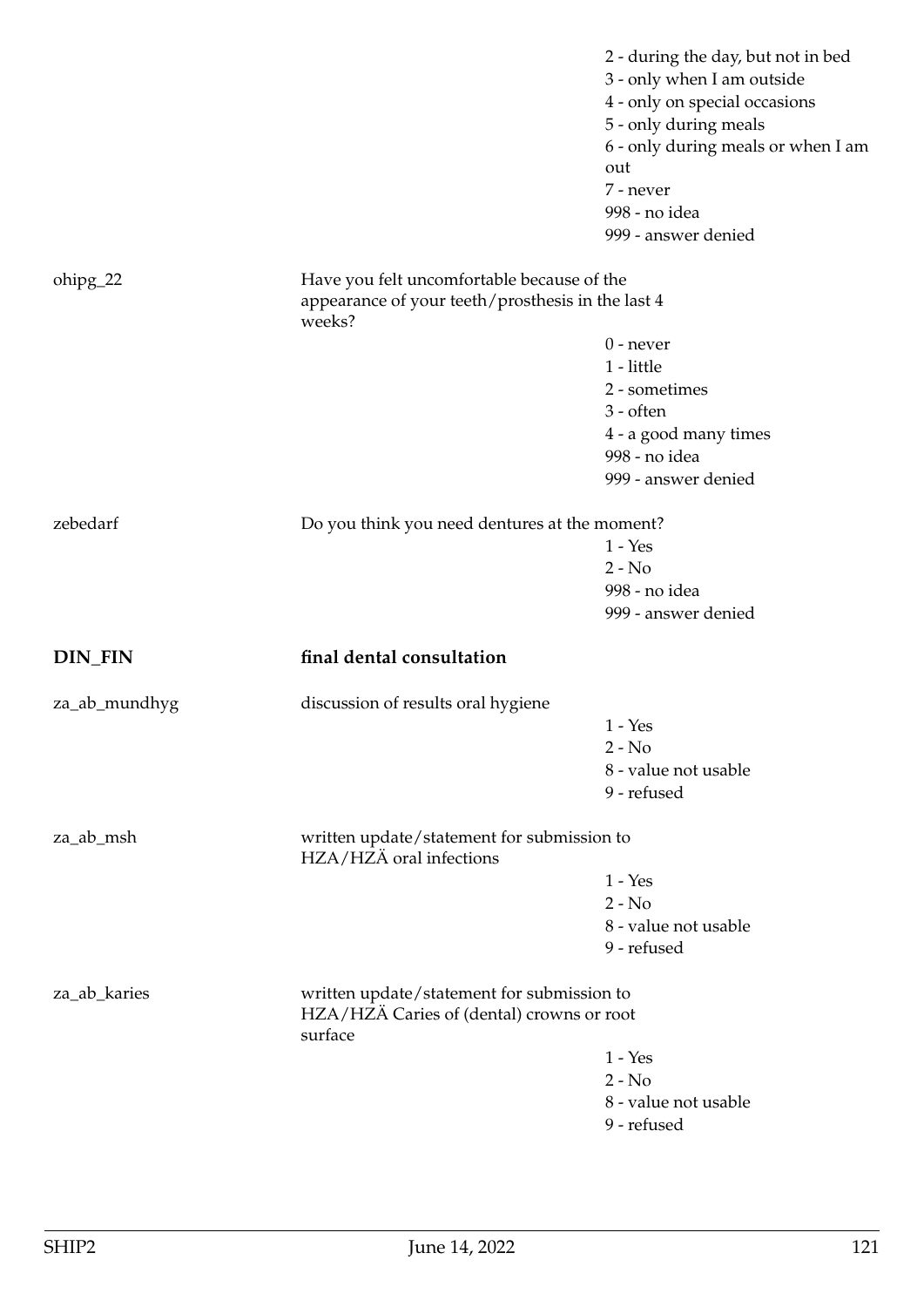| za_ab_paro    | written update/statement for submission to<br>HZA/HZÄ inflammatory diseases of the<br>gum/gingivitis |                        |
|---------------|------------------------------------------------------------------------------------------------------|------------------------|
|               |                                                                                                      | $1 - Yes$              |
|               |                                                                                                      | $2 - No$               |
|               |                                                                                                      | 8 - value not usable   |
|               |                                                                                                      | 9 - refused            |
| za_ab_prothe  | written update/statement for submission to<br>HZA/HZA defective/faulty prosthetic<br>restoration     |                        |
|               |                                                                                                      | $1 - Yes$              |
|               |                                                                                                      | $2 - No$               |
|               |                                                                                                      | 8 - value not usable   |
|               |                                                                                                      | 9 - refused            |
| za_ab_bes     | features in the final<br>consultation/discussion/meeting                                             |                        |
|               |                                                                                                      | $0$ - not any          |
|               |                                                                                                      | $1 - single$           |
|               |                                                                                                      | 8 - not possible to do |
|               |                                                                                                      | 9 - refused            |
| za_ab_bem     | What specifics/features?                                                                             |                        |
| dex_biss      | Has a bite registration/impression been carried<br>out?                                              |                        |
|               |                                                                                                      | $1 - Yes$              |
|               |                                                                                                      | $2 - No$               |
|               |                                                                                                      | 8 - value not usable   |
|               |                                                                                                      | 9 - refused            |
| dex_biss_note | (no bite registration/impression) cause/reason                                                       |                        |
| za_ab_unt     | research final dental consultation                                                                   |                        |
| DIN_OPD       | operational data                                                                                     |                        |
| mitschnitt    | Do you agree to record all interviews<br>collected/gathered electronically during this<br>study?     |                        |
|               |                                                                                                      | $1 - Yes$              |
|               |                                                                                                      | $2 - No$               |
| int           | interviewer                                                                                          |                        |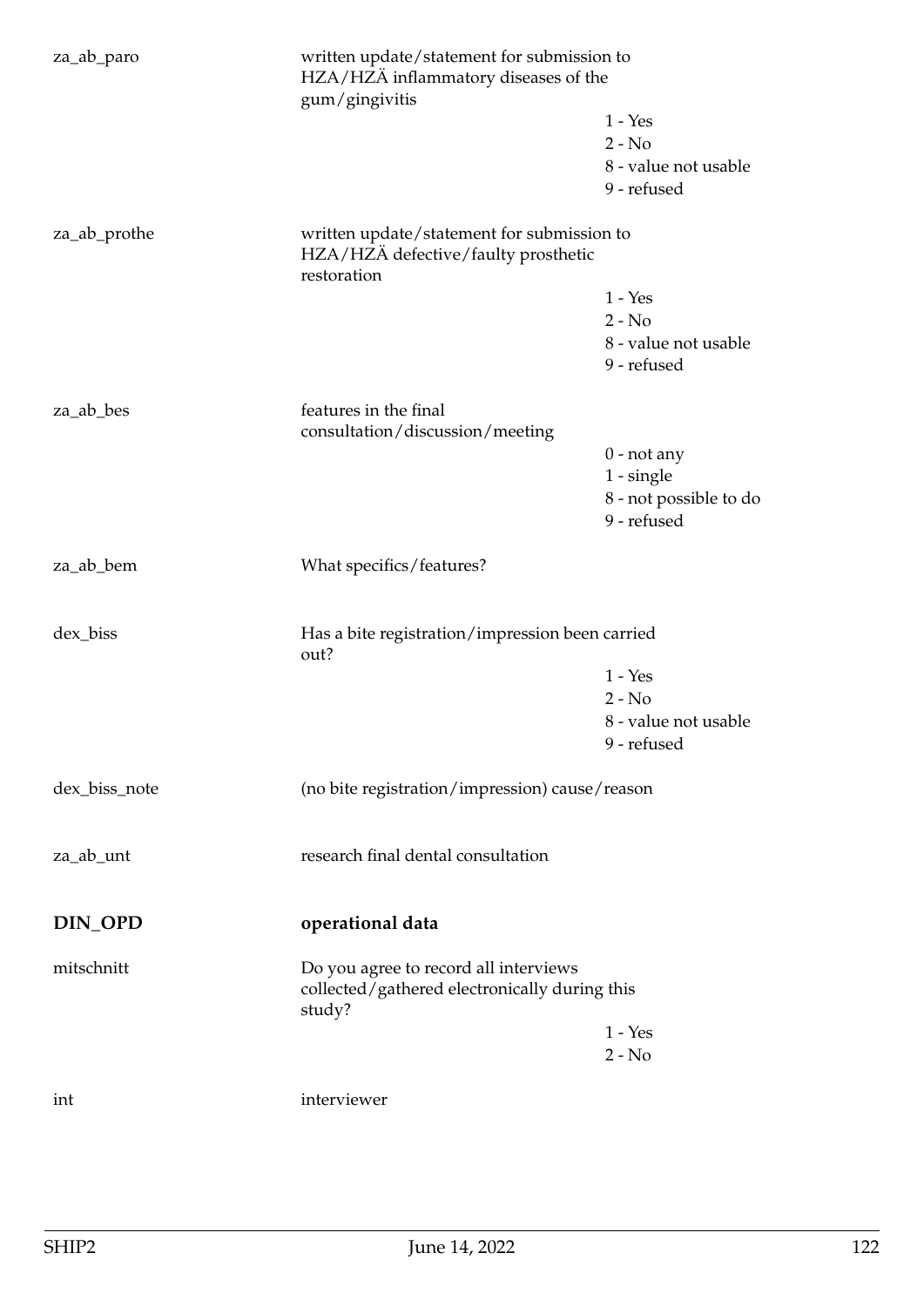| <b>DEX</b>             | dental examination                                         |                                                                                                                                |
|------------------------|------------------------------------------------------------|--------------------------------------------------------------------------------------------------------------------------------|
| <b>ORALBASE</b>        | oral examination basic data                                |                                                                                                                                |
| dex_oralbase_exdate    | DEX: ORALBASE: date of oral examination                    |                                                                                                                                |
| dex_oralbase_begin     | DEX: ORALBASE: beginning of oral examination               |                                                                                                                                |
| dex_oralbase_examiner  | DEX: ORALBASE: examiner                                    |                                                                                                                                |
| dex_oralbase_assistant | DEX: ORALBASE: assistant                                   | 132 - 132<br>142 - 142<br>$154 - 154$<br>$157 - 157$                                                                           |
| dex_oralbase_bes       | DEX: ORALBASE: special features of the oral<br>examination | 0 - no particularities<br>1 - particularities<br>8 - total dental, study not collectible<br>9 - total dental, study disallowed |
| dex_oralbase_bestext   | DEX: ORALBASE: remarks on oral examination                 |                                                                                                                                |
| dex_oralbase_end       | DEX: ORALBASE: end of oral examination                     |                                                                                                                                |
| dex_oralbase_quadrant  | DEX: ORALBASE: defined quadrant [1=1+4;<br>$2=2+3$         | 1 - Quadrant 1+4<br>2 - Quadrant 2+3                                                                                           |
| <b>CMDYS</b>           | craniomandibular dysfunction                               |                                                                                                                                |
| dex_cmdys_begin        | DEX: CMDYS: beginning of functional analysis               |                                                                                                                                |
| dex_cmdys_ddlatre      | DEX: CMDYS: tenderness lat. right                          | 0 - little or none<br>1 - discomfort<br>$2$ - pain<br>8 - not collectible<br>9 - refused                                       |
| dex_cmdys_ddlatli      | DEX: CMDYS: tenderness lat. left                           |                                                                                                                                |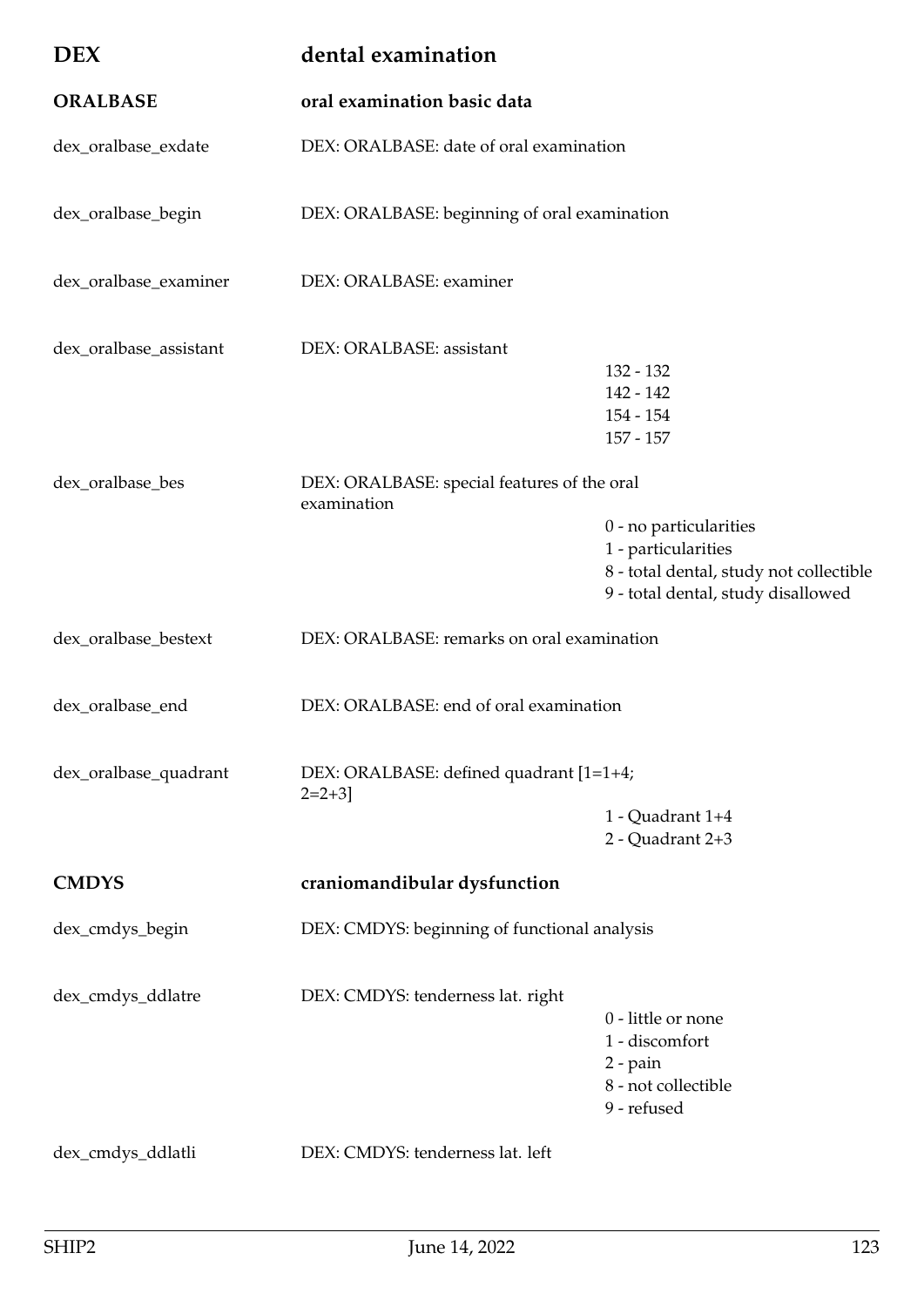|                    |                                           | 0 - little or none<br>1 - discomfort<br>$2$ - pain<br>8 - not collectible<br>9 - refused  |
|--------------------|-------------------------------------------|-------------------------------------------------------------------------------------------|
| dex_cmdys_komred   | DEX: CMDYS: compression dorsal right      | 0 - little or none<br>1 - discomfort<br>$2$ - $\pi$<br>8 - not collectible<br>9 - refused |
| dex_cmdys_komlid   | DEX: CMDYS: compression dorsal left       | 0 - little or none<br>1 - discomfort<br>2 - pain<br>8 - not collectible<br>9 - refused    |
| dex_cmdys_komredc  | DEX: CMDYS: compression cranial right     | 0 - little or none<br>1 - discomfort<br>2 - pain<br>8 - not collectible<br>9 - refused    |
| dex_cmdys_komlidc  | DEX: CMDYS: compression cranial left      | 0 - little or none<br>1 - discomfort<br>$2$ - pain<br>8 - not collectible<br>9 - refused  |
| dex_cmdys_komredcl | DEX: CMDYS: compression dorso-cran. right | 0 - little or none<br>1 - discomfort<br>$2$ - pain<br>8 - not collectible<br>9 - refused  |
| dex_cmdys_komlidcl | DEX: CMDYS: compression dorso-cran. left  | 0 - little or none<br>1 - discomfort<br>$2$ - pain<br>8 - not collectible<br>9 - refused  |
| dex_cmdys_mmasre   | DEX: CMDYS: M. mass. right                | 0 - little or none                                                                        |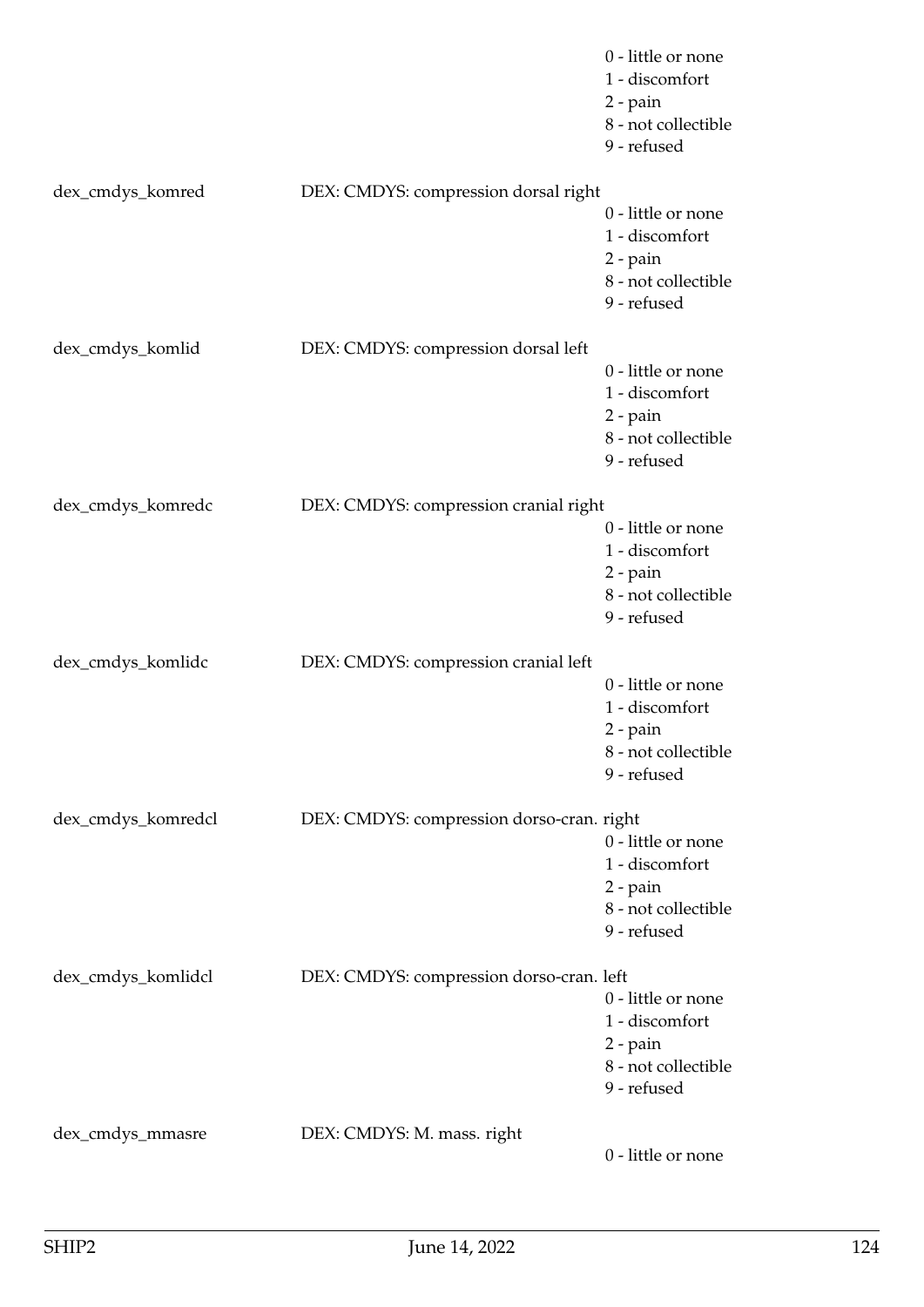|                  |                                     | 1 - discomfort<br>$2$ - pain<br>8 - not collectible<br>9 - refused                       |
|------------------|-------------------------------------|------------------------------------------------------------------------------------------|
| dex_cmdys_mmasli | DEX: CMDYS: M. mass. left           | 0 - little or none<br>1 - discomfort<br>$2$ - pain<br>8 - not collectible<br>9 - refused |
| dex_cmdys_mtemre | DEX: CMDYS: M. temp. right          | 0 - little or none<br>1 - discomfort<br>$2$ - pain<br>8 - not collectible<br>9 - refused |
| dex_cmdys_mtemli | DEX: CMDYS: M. temp. left           | 0 - little or none<br>1 - discomfort<br>$2$ - pain<br>8 - not collectible<br>9 - refused |
| dex_cmdys_msubre | DEX: CMDYS: M. suboccip. right      | 0 - little or none<br>1 - discomfort<br>$2$ - pain<br>8 - not collectible<br>9 - refused |
| dex_cmdys_msubli | DEX: CMDYS: M. suboccip. left       | 0 - little or none<br>1 - discomfort<br>$2$ - pain<br>8 - not collectible<br>9 - refused |
| dex_cmdys_mstere | DEX: CMDYS: M. sternocleidom. right | 0 - little or none<br>1 - discomfort<br>$2$ - pain<br>8 - not collectible<br>9 - refused |
| dex_cmdys_msteli | DEX: CMDYS: M. sternocleidom. left  | 0 - little or none<br>1 - discomfort                                                     |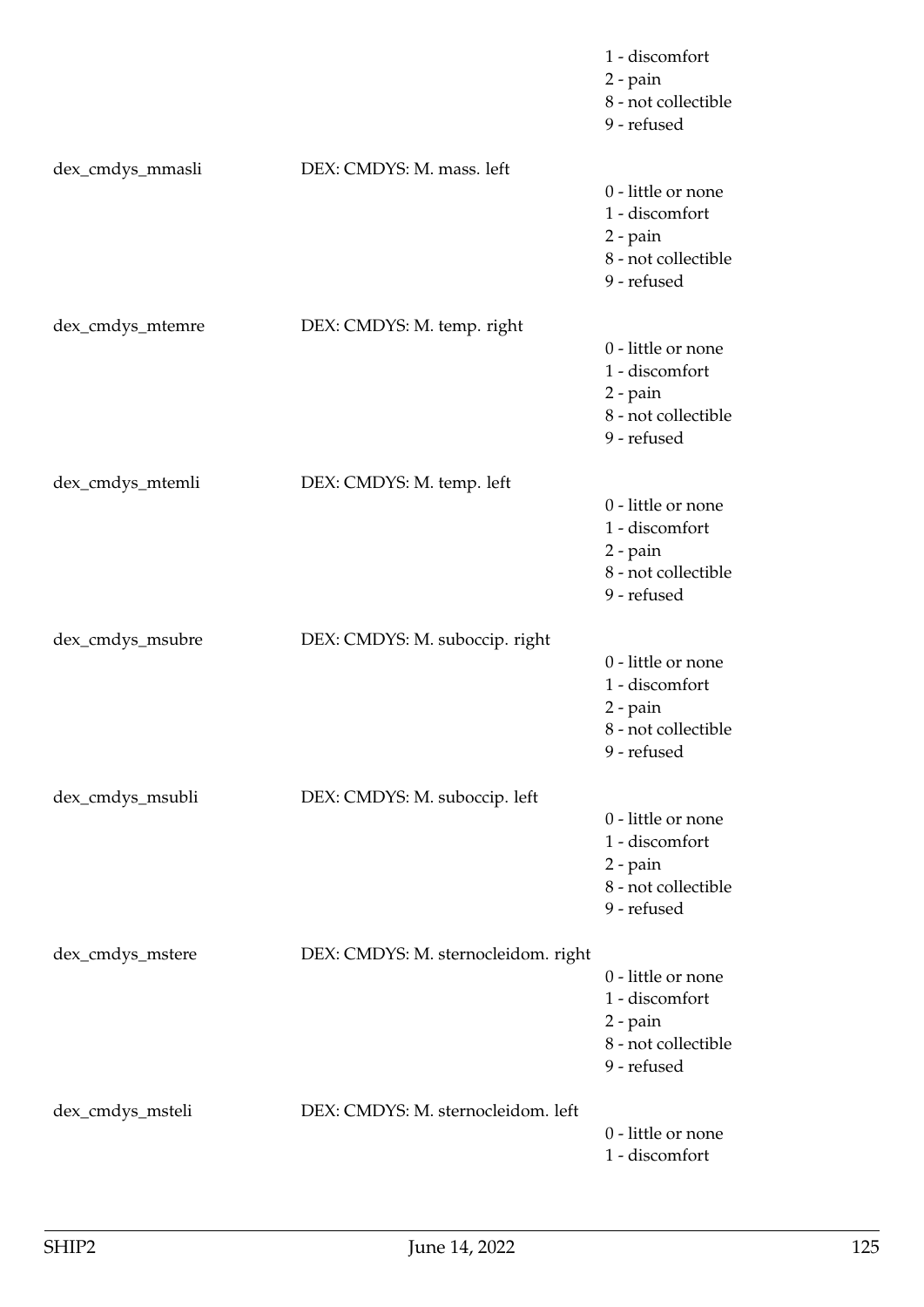|                  |                                              | $2$ - pain<br>8 - not collectible<br>9 - refused                                           |
|------------------|----------------------------------------------|--------------------------------------------------------------------------------------------|
| dex_cmdys_mptmre | DEX: CMDYS: M. pterygoid. med. right         | 0 - little or none<br>1 - discomfort<br>$2$ - pain<br>8 - not collectible<br>9 - refused   |
| dex_cmdys_mptmli | DEX: CMDYS: M. pterygoid. med. left          | 0 - little or none<br>1 - discomfort<br>$2$ - $pain$<br>8 - not collectible<br>9 - refused |
| dex_cmdys_mptlre | DEX: CMDYS: M. pterygoid. lat. right         | 0 - little or none<br>1 - discomfort<br>$2$ - pain<br>8 - not collectible<br>9 - refused   |
| dex_cmdys_mptlli | DEX: CMDYS: M. pterygoid. lat. left          | 0 - little or none<br>1 - discomfort<br>$2$ - pain<br>8 - not collectible<br>9 - refused   |
| dex_cmdys_kgre   | DEX: CMDYS: mandibular joint noise right     | 0 - not available<br>1 - cracking<br>2 - rubbing<br>8 - not collectible<br>9 - refused     |
| dex_cmdys_kgli   | DEX: CMDYS: mandibular joint noise left      | 0 - not available<br>1 - cracking<br>2 - rubbing<br>8 - not collectible<br>9 - refused     |
| dex_cmdys_skda   | DEX: CMDYS: max distance incisal edge active | 98 - not collectible                                                                       |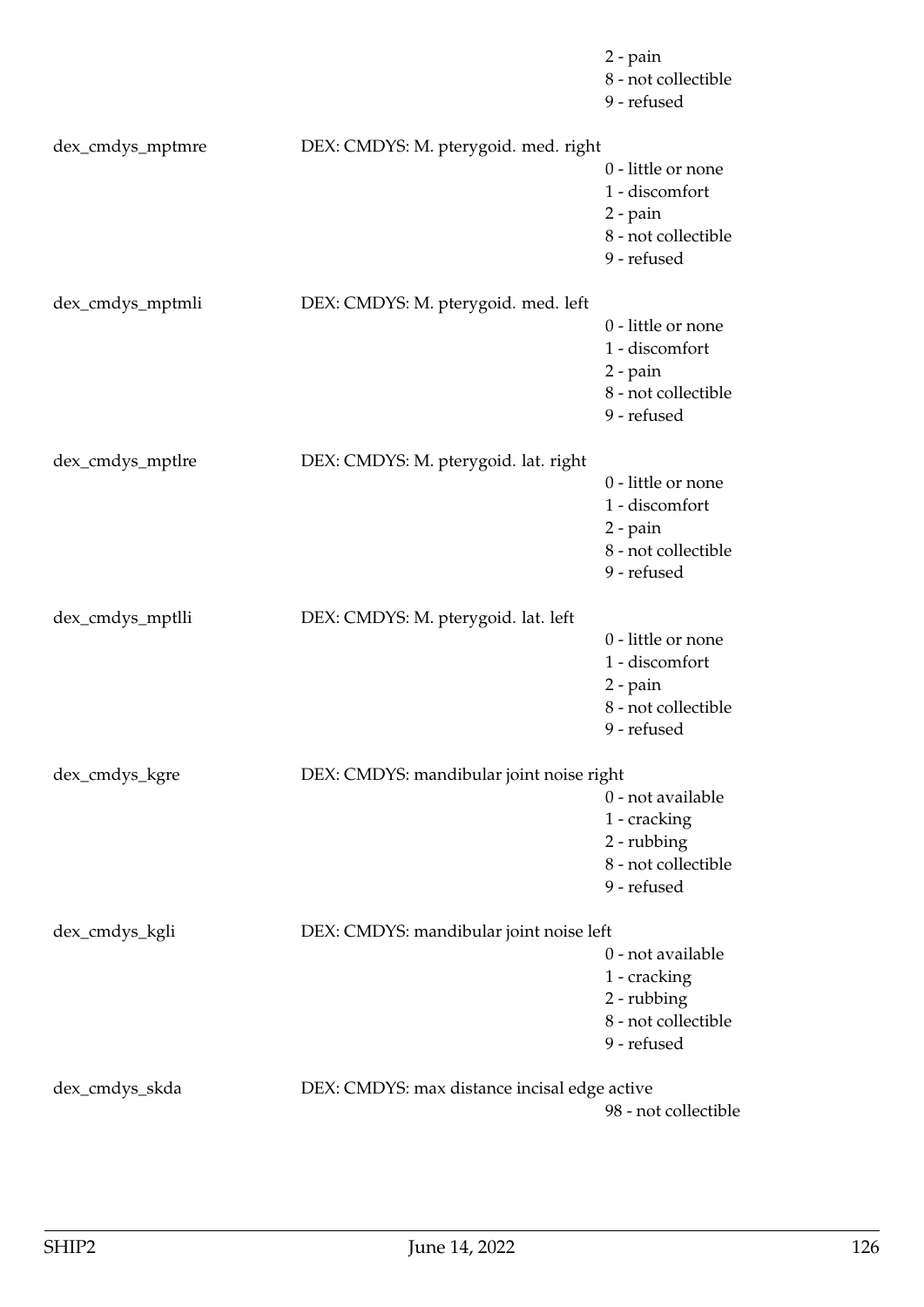| dex_cmdys_skdap   | DEX: CMDYS: pain max distance incisal edge<br>active |                                            |  |
|-------------------|------------------------------------------------------|--------------------------------------------|--|
|                   |                                                      | 0 - not available                          |  |
|                   |                                                      | 1 - existing                               |  |
|                   |                                                      | 8 - not collectible                        |  |
|                   |                                                      | 9 - refused                                |  |
| dex_cmdys_bew     | DEX: CMDYS: deviation mouth opening                  |                                            |  |
|                   |                                                      | $0$ - straight                             |  |
|                   |                                                      | 1 - deviation                              |  |
|                   |                                                      | 8 - not collectible                        |  |
|                   |                                                      | 9 - refused                                |  |
| dex_cmdys_bes     | analysis                                             | DEX: CMDYS: special features of functional |  |
|                   |                                                      | 0 - no particularities                     |  |
|                   |                                                      | 1 - particularities                        |  |
|                   |                                                      | 8 - total data sheets not collectible      |  |
|                   |                                                      | 9 - total data sheets disallowed           |  |
| dex_cmdys_bestext | DEX: CMDYS: remark functional analysis               |                                            |  |
| dex_cmdys_end     | DEX: CMDYS: end functional analysis                  |                                            |  |
| <b>MUCOSA</b>     | oral mucosa                                          |                                            |  |
| dex_mucosa_begin  | DEX: MUCOSA: begin oral mucosa examination           |                                            |  |
| dex_mucosa_befund | DEX: MUCOSA: oral mucosa diagnostic                  |                                            |  |
|                   |                                                      | 0 - not available                          |  |
|                   |                                                      | 1 - existing                               |  |
|                   |                                                      | 8 - not collectible                        |  |
|                   |                                                      | 9 - refused                                |  |
| dex_mucosa_fotook | DEX: MUCOSA: oral mucosa photo agreement             |                                            |  |
|                   |                                                      | $0 - No$                                   |  |
|                   |                                                      | $1 - Yes$                                  |  |
| dex_mucosa_foto   | DEX: MUCOSA: oral mucosa photo count                 |                                            |  |
|                   |                                                      | 98 - not collectible                       |  |
| dex_mucosa_bes    | DEX: MUCOSA: special features oral mucosa            |                                            |  |
|                   |                                                      | 0 - no particularities                     |  |
|                   |                                                      | 1 - particularities                        |  |
|                   |                                                      | 8 - total data sheets not collectible      |  |
|                   |                                                      | 9 - total data sheets disallowed           |  |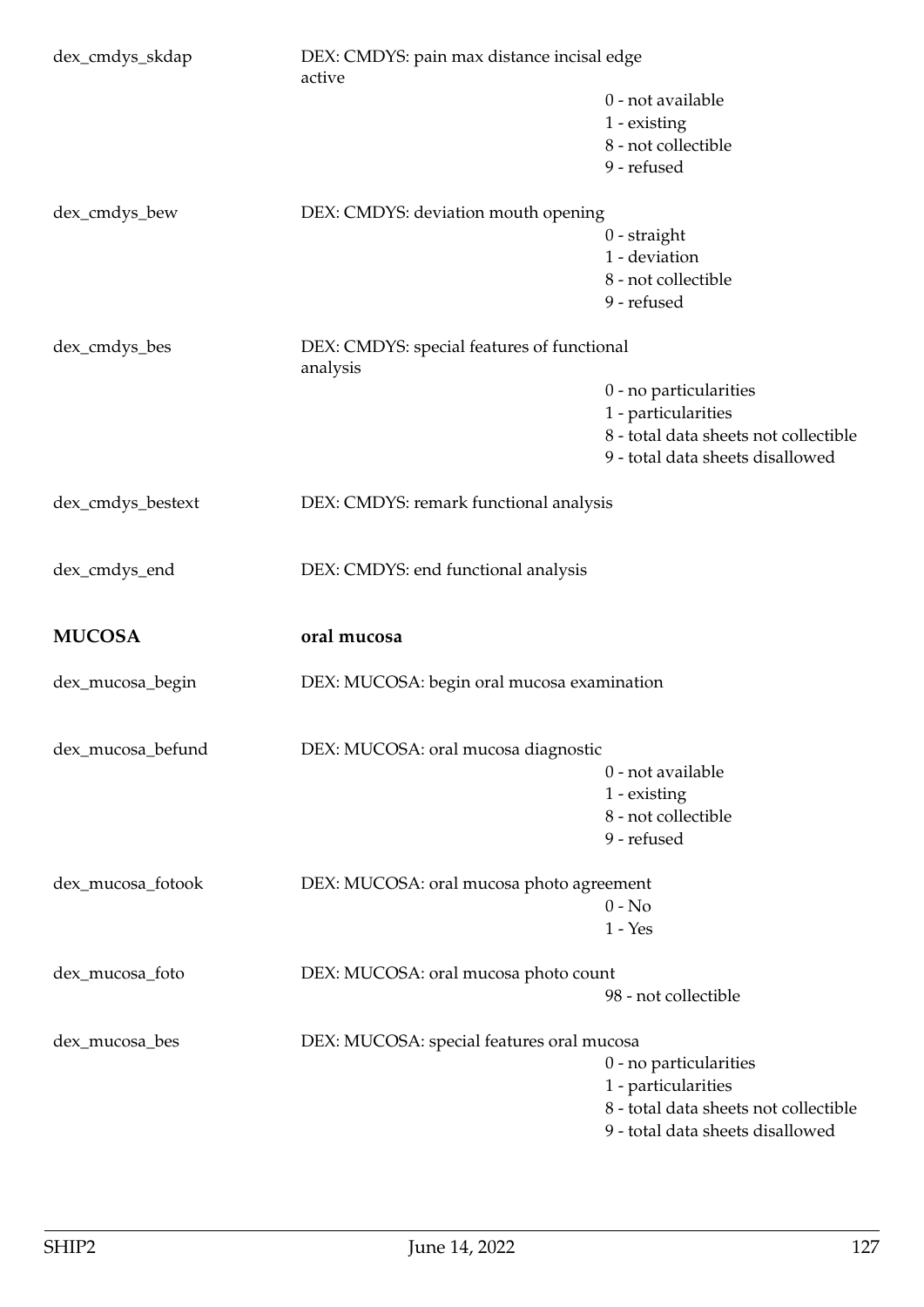| dex_mucosa_bestext     | DEX: MUCOSA: remark oral mucosa          |                                                                                                                                                                                                                                                                                                                                                                                                                |
|------------------------|------------------------------------------|----------------------------------------------------------------------------------------------------------------------------------------------------------------------------------------------------------------------------------------------------------------------------------------------------------------------------------------------------------------------------------------------------------------|
| dex_mucosa_end         | DEX: MUCOSA: end oral mucosa examination |                                                                                                                                                                                                                                                                                                                                                                                                                |
| dex_mucread_start      | <b>Start</b>                             |                                                                                                                                                                                                                                                                                                                                                                                                                |
| dex_mucread_reader     | Reader                                   |                                                                                                                                                                                                                                                                                                                                                                                                                |
| dex_mucread_stage      | Reading stage                            | 1 - first reading<br>2 - second reading<br>3 - consensus                                                                                                                                                                                                                                                                                                                                                       |
| dex_mucread_feasible   | Reading feasible?                        | $0 - no$<br>$1 - yes$                                                                                                                                                                                                                                                                                                                                                                                          |
| dex_mucread_unsure     | Consensus needed                         | $0 - no$<br>$1 - yes$                                                                                                                                                                                                                                                                                                                                                                                          |
| dex_mucread_loc1       | Location 1                               | $0 - None$<br>1 - Other<br>2 - Lip vermilion<br>3 - Labial mucosa<br>4 - Corner of the mouth<br>5 - buccal mucosa<br>6 - Hard palate<br>7 - Soft palate<br>8 - Palatal arch<br>9 - muccobuccal / muccolabial fold<br>10 - Alveolar process<br>11 - Tongue base<br>12 - Dorsal surface of the tongue<br>13 - Apex of the tongue<br>14 - Lingual frenulum<br>15 - Border of the tongue<br>16 - Base of the mouth |
| dex_mucread_loc1_other | Location 1 (other)                       |                                                                                                                                                                                                                                                                                                                                                                                                                |
| dex_mucread_type1      | Type 1                                   | 0 - Keine<br>1 - Other                                                                                                                                                                                                                                                                                                                                                                                         |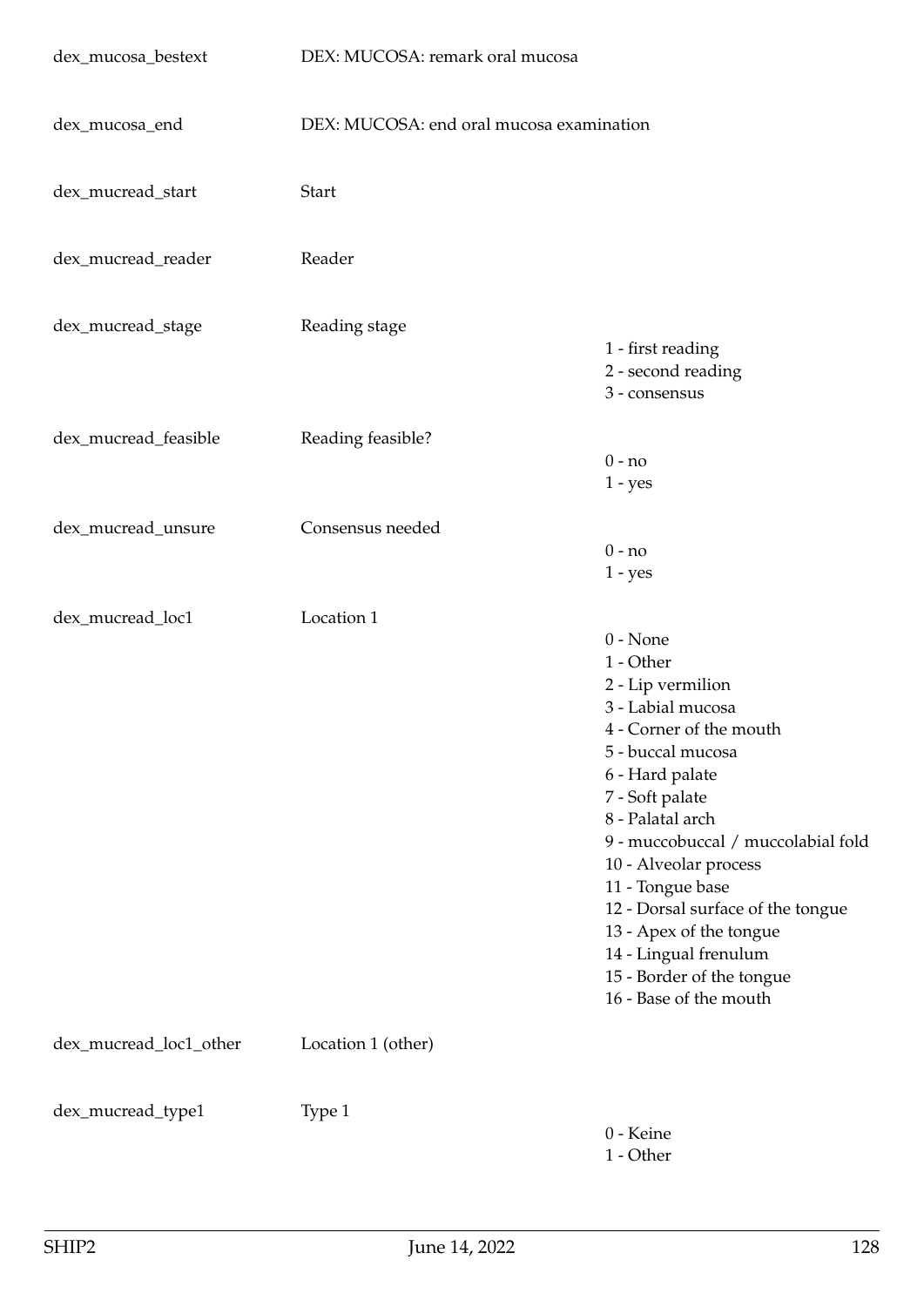|  |  | 2 - Leukoplacia simplex |
|--|--|-------------------------|
|  |  |                         |

- 3 Leukoplacia verrucosa
- 4 Leukoplacia erosiva
- 5 Erythroplacia
- 6 Lichen ruber
- 7 Mucosal ulceration
- 8 Exophytic neoplasm
- 9 Unclassified / suspicious

| dex_mucread_loc2        | Location 2         | $0 - None$<br>1 - Other<br>2 - Lip vermilion<br>3 - Labial mucosa<br>4 - Corner of the mouth<br>5 - buccal mucosa<br>6 - Hard palate<br>7 - Soft palate<br>8 - Palatal arch<br>9 - muccobuccal / muccolabial fold<br>10 - Alveolar process<br>11 - Tongue base<br>12 - Dorsal surface of the tongue<br>13 - Apex of the tongue<br>14 - Lingual frenulum<br>15 - Border of the tongue<br>16 - Base of the mouth |
|-------------------------|--------------------|----------------------------------------------------------------------------------------------------------------------------------------------------------------------------------------------------------------------------------------------------------------------------------------------------------------------------------------------------------------------------------------------------------------|
| dex_mucread_loc2_other  | Location 2 (other) |                                                                                                                                                                                                                                                                                                                                                                                                                |
| dex_mucread_type2       | Type 2             | 0 - Keine<br>1 - Other<br>2 - Leukoplacia simplex<br>3 - Leukoplacia verrucosa<br>4 - Leukoplacia erosiva<br>5 - Erythroplacia<br>6 - Lichen ruber<br>7 - Mucosal ulceration<br>8 - Exophytic neoplasm<br>9 - Unclassified / suspicious                                                                                                                                                                        |
| dex_mucread_type2_other | Type 2             |                                                                                                                                                                                                                                                                                                                                                                                                                |
| dex_mucread_loc3        | Location 3         |                                                                                                                                                                                                                                                                                                                                                                                                                |

dex\_mucread\_type1\_other Type 1 (other)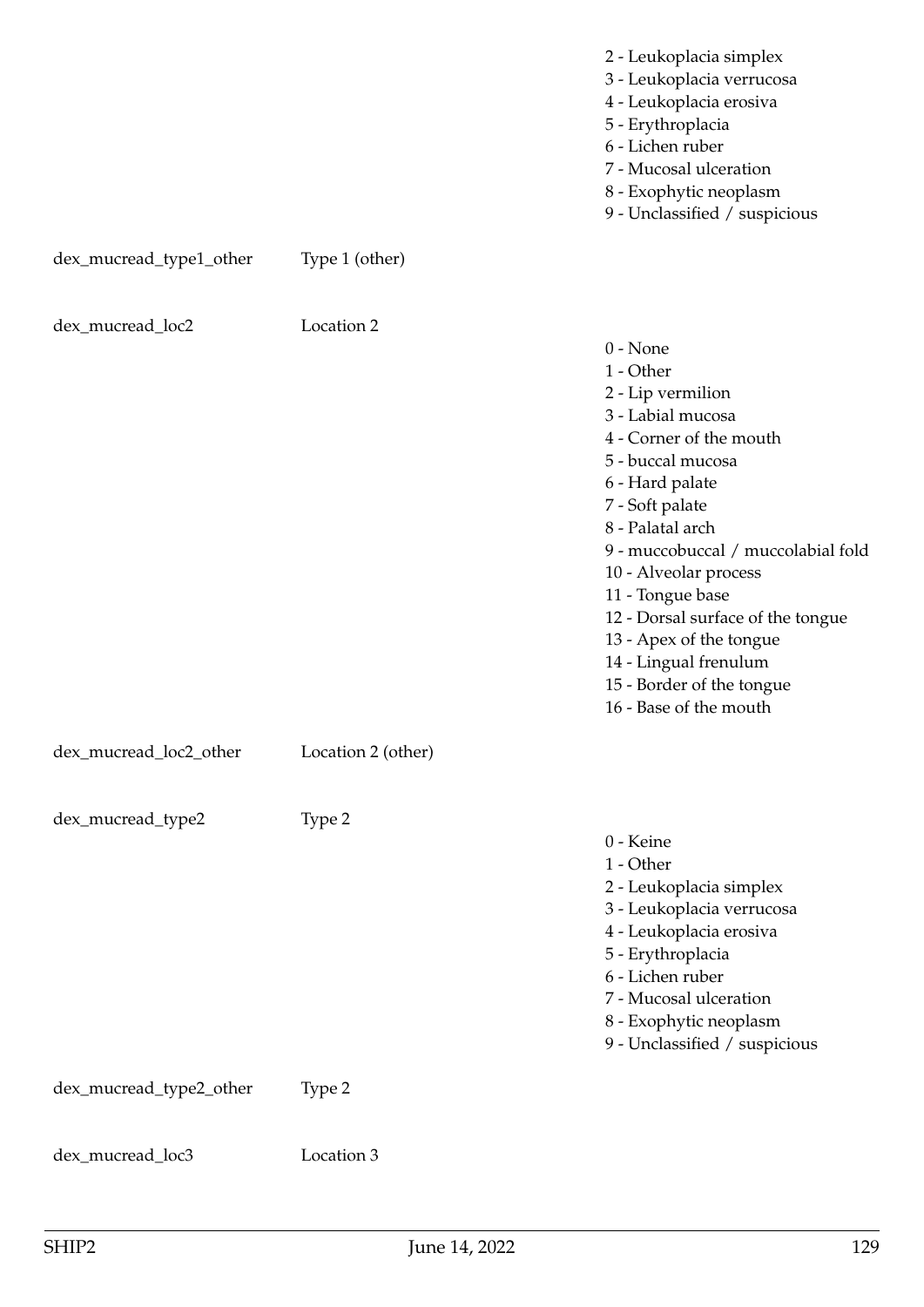|                         |                                        | $0 - None$<br>1 - Other<br>2 - Lip vermilion<br>3 - Labial mucosa<br>4 - Corner of the mouth<br>5 - buccal mucosa<br>6 - Hard palate<br>7 - Soft palate<br>8 - Palatal arch<br>9 - muccobuccal / muccolabial fold<br>10 - Alveolar process<br>11 - Tongue base<br>12 - Dorsal surface of the tongue<br>13 - Apex of the tongue<br>14 - Lingual frenulum<br>15 - Border of the tongue<br>16 - Base of the mouth |
|-------------------------|----------------------------------------|----------------------------------------------------------------------------------------------------------------------------------------------------------------------------------------------------------------------------------------------------------------------------------------------------------------------------------------------------------------------------------------------------------------|
| dex_mucread_loc3_other  | Location 3 (other)                     |                                                                                                                                                                                                                                                                                                                                                                                                                |
| dex_mucread_type3       | Type 3                                 | 0 - Keine<br>1 - Other<br>2 - Leukoplacia simplex<br>3 - Leukoplacia verrucosa<br>4 - Leukoplacia erosiva<br>5 - Erythroplacia<br>6 - Lichen ruber<br>7 - Mucosal ulceration<br>8 - Exophytic neoplasm<br>9 - Unclassified / suspicious                                                                                                                                                                        |
| dex_mucread_type3_other | Type 3 (other)                         |                                                                                                                                                                                                                                                                                                                                                                                                                |
| dex_mucread_remarks     | Remarks                                | $0 - no$<br>$1 - yes$                                                                                                                                                                                                                                                                                                                                                                                          |
| dex_mucread_note        | Remarks note                           | $0 - no$<br>$1 - yes$                                                                                                                                                                                                                                                                                                                                                                                          |
| dex_mucread_end         | End                                    |                                                                                                                                                                                                                                                                                                                                                                                                                |
| <b>PROSTHES</b>         | dental prosthesis                      |                                                                                                                                                                                                                                                                                                                                                                                                                |
| dex_prosthes_begin      | DEX: PROSTHES: begin dental diagnostic |                                                                                                                                                                                                                                                                                                                                                                                                                |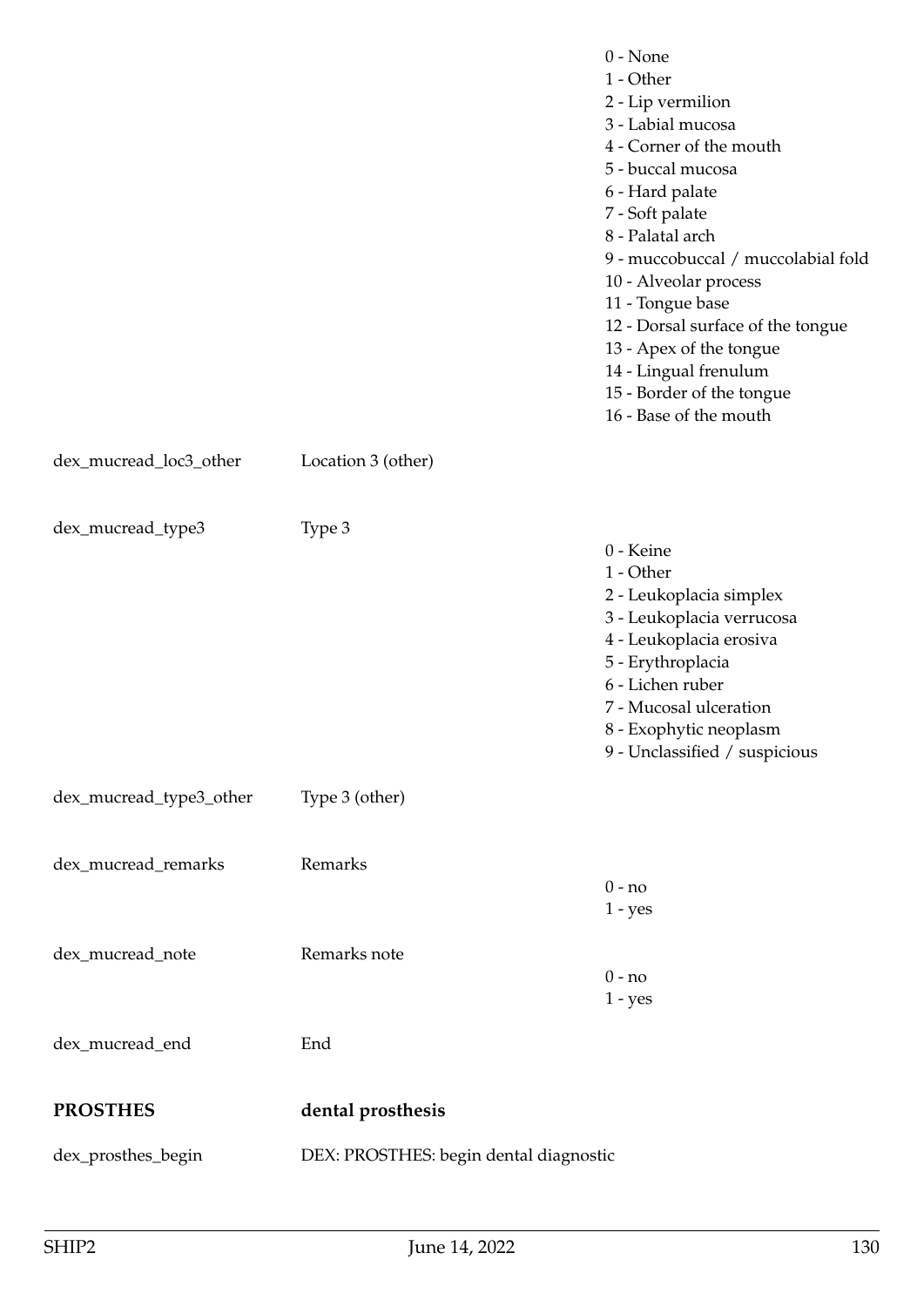| dex_prosthes_zprot | DEX: PROSTHES: Did you have a prosthetic care<br>during the last 5 years? |                                                                      |
|--------------------|---------------------------------------------------------------------------|----------------------------------------------------------------------|
|                    |                                                                           | $1 - Yes$                                                            |
|                    |                                                                           | $2 - No$                                                             |
|                    |                                                                           | 8 - not collectible                                                  |
|                    |                                                                           | 9 - refused                                                          |
| dex_prosthes_zb11  | DEX: PROSTHES: 11 dental diagnostic                                       |                                                                      |
|                    |                                                                           | 0 - tooth with no findings                                           |
|                    |                                                                           | 1 - bridge                                                           |
|                    |                                                                           | 2 - partial crown                                                    |
|                    |                                                                           | 3 - replacement                                                      |
|                    |                                                                           | 4 - filling                                                          |
|                    |                                                                           | $5 - inlay$                                                          |
|                    |                                                                           | 6 - crown                                                            |
|                    |                                                                           | 7 - missing with gap closure                                         |
|                    |                                                                           | 8 - missing<br>9 - implant                                           |
|                    |                                                                           | 10 - individual areas not assessable                                 |
|                    |                                                                           | 11 - (short program, MOBIL) missing                                  |
|                    |                                                                           | tooth, not replaced                                                  |
|                    |                                                                           | 12 - (short program, MOBIL) tooth                                    |
|                    |                                                                           | present                                                              |
|                    |                                                                           | 13 - (short program, MOBIL) tooth                                    |
|                    |                                                                           | replaced (bridge or prosthetic)                                      |
|                    |                                                                           | 14 - (short program, MOBIL) implant                                  |
|                    |                                                                           | 98 - not collectible (residual root, not<br>assessable)              |
|                    |                                                                           | 99 - (short program, MOBIL) not col-                                 |
|                    |                                                                           | lectible (residual root, not assessable)                             |
| dex_prosthes_zb12  | DEX: PROSTHES: 12 dental diagnostic                                       |                                                                      |
|                    |                                                                           | 0 - tooth with no findings                                           |
|                    |                                                                           | 1 - bridge                                                           |
|                    |                                                                           | 2 - partial crown                                                    |
|                    |                                                                           | 3 - replacement                                                      |
|                    |                                                                           | 4 - filling                                                          |
|                    |                                                                           | $5 - inlay$                                                          |
|                    |                                                                           | 6 - crown                                                            |
|                    |                                                                           | 7 - missing with gap closure<br>8 - missing                          |
|                    |                                                                           | 9 - implant                                                          |
|                    |                                                                           | 10 - individual areas not assessable                                 |
|                    |                                                                           | 11 - (short program, MOBIL) missing                                  |
|                    |                                                                           | tooth, not replaced                                                  |
|                    |                                                                           | 12 - (short program, MOBIL) tooth                                    |
|                    |                                                                           | present                                                              |
|                    |                                                                           | 13 - (short program, MOBIL) tooth<br>replaced (bridge or prosthetic) |
|                    |                                                                           |                                                                      |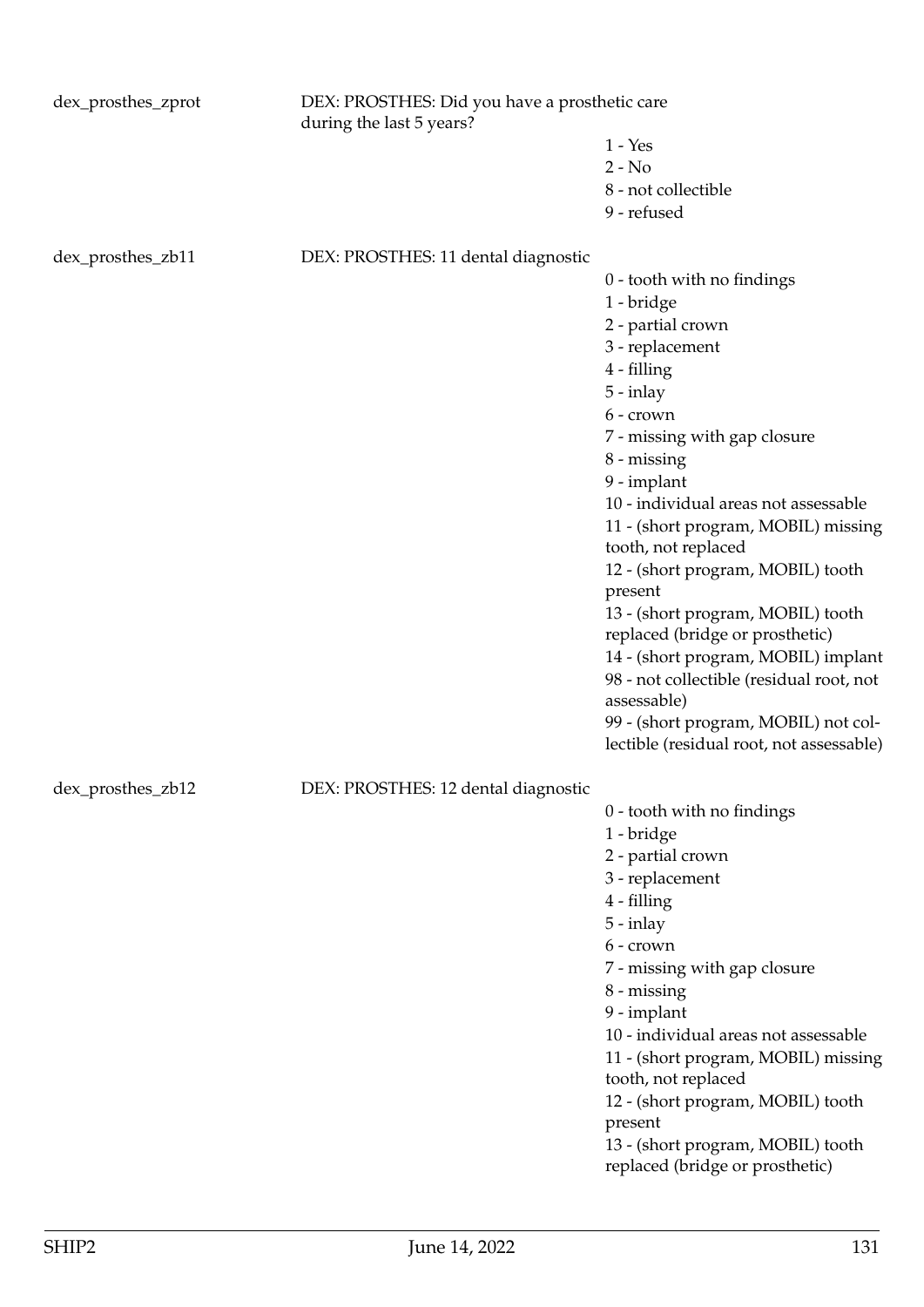98 - not collectible (residual root, not assessable) 99 - (short program, MOBIL) not collectible (residual root, not assessable) dex\_prosthes\_zb13 DEX: PROSTHES: 13 dental diagnostic 0 - tooth with no findings 1 - bridge 2 - partial crown 3 - replacement 4 - filling 5 - inlay 6 - crown 7 - missing with gap closure 8 - missing 9 - implant 10 - individual areas not assessable 11 - (short program, MOBIL) missing tooth, not replaced 12 - (short program, MOBIL) tooth present 13 - (short program, MOBIL) tooth replaced (bridge or prosthetic) 14 - (short program, MOBIL) implant 98 - not collectible (residual root, not assessable) 99 - (short program, MOBIL) not collectible (residual root, not assessable) dex\_prosthes\_zb14 DEX: PROSTHES: 14 dental diagnostic 0 - tooth with no findings 1 - bridge 2 - partial crown 3 - replacement 4 - filling 5 - inlay 6 - crown 7 - missing with gap closure 8 - missing 9 - implant 10 - individual areas not assessable 11 - (short program, MOBIL) missing tooth, not replaced 12 - (short program, MOBIL) tooth present 13 - (short program, MOBIL) tooth

replaced (bridge or prosthetic)

14 - (short program, MOBIL) implant 98 - not collectible (residual root, not

14 - (short program, MOBIL) implant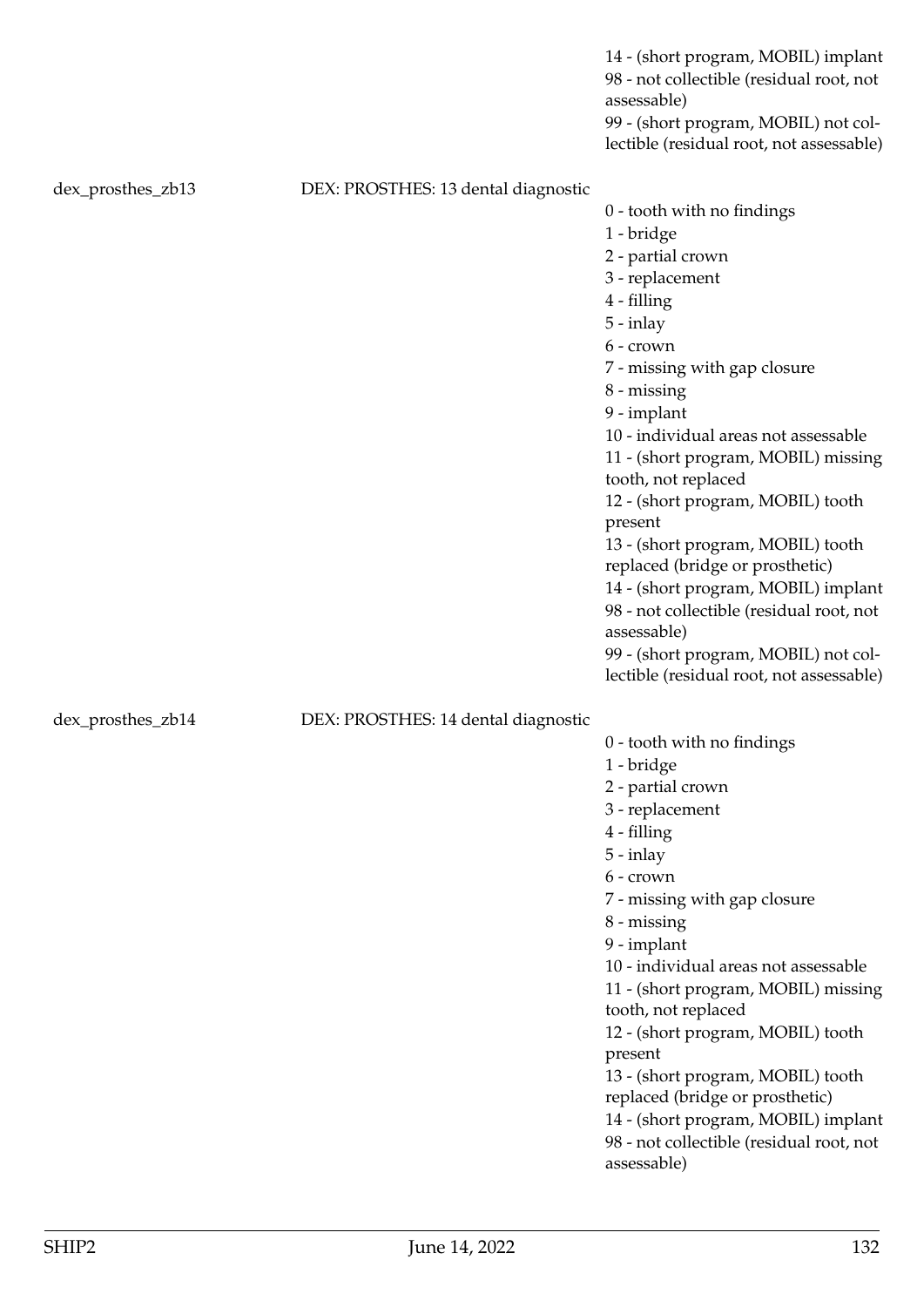99 - (short program, MOBIL) not collectible (residual root, not assessable)

| dex_prosthes_zb15 | DEX: PROSTHES: 15 dental diagnostic |                                                            |
|-------------------|-------------------------------------|------------------------------------------------------------|
|                   |                                     | 0 - tooth with no findings                                 |
|                   |                                     | 1 - bridge                                                 |
|                   |                                     | 2 - partial crown                                          |
|                   |                                     | 3 - replacement                                            |
|                   |                                     | 4 - filling                                                |
|                   |                                     | $5 - inlay$                                                |
|                   |                                     | 6 - crown                                                  |
|                   |                                     | 7 - missing with gap closure                               |
|                   |                                     | 8 - missing                                                |
|                   |                                     | 9 - implant                                                |
|                   |                                     | 10 - individual areas not assessable                       |
|                   |                                     | 11 - (short program, MOBIL) missing<br>tooth, not replaced |
|                   |                                     | 12 - (short program, MOBIL) tooth<br>present               |
|                   |                                     | 13 - (short program, MOBIL) tooth                          |
|                   |                                     | replaced (bridge or prosthetic)                            |
|                   |                                     | 14 - (short program, MOBIL) implant                        |
|                   |                                     | 98 - not collectible (residual root, not                   |
|                   |                                     | assessable)                                                |
|                   |                                     | 99 - (short program, MOBIL) not col-                       |
|                   |                                     | lectible (residual root, not assessable)                   |
| dex_prosthes_zb16 | DEX: PROSTHES: 16 dental diagnostic |                                                            |
|                   |                                     | 0 - tooth with no findings                                 |
|                   |                                     | 1 - bridge                                                 |
|                   |                                     |                                                            |
|                   |                                     | 2 - partial crown                                          |
|                   |                                     | 3 - replacement                                            |
|                   |                                     | 4 - filling                                                |
|                   |                                     | $5 - inlay$                                                |
|                   |                                     | $6$ - crown                                                |
|                   |                                     | 7 - missing with gap closure                               |
|                   |                                     | $8 -$ missing                                              |
|                   |                                     | 9 - implant                                                |
|                   |                                     | 10 - individual areas not assessable                       |
|                   |                                     | 11 - (short program, MOBIL) missing                        |
|                   |                                     | tooth, not replaced                                        |
|                   |                                     | 12 - (short program, MOBIL) tooth                          |
|                   |                                     | present                                                    |
|                   |                                     | 13 - (short program, MOBIL) tooth                          |
|                   |                                     | replaced (bridge or prosthetic)                            |
|                   |                                     | 14 - (short program, MOBIL) implant                        |
|                   |                                     | 98 - not collectible (residual root, not<br>assessable)    |
|                   |                                     | 99 - (short program, MOBIL) not col-                       |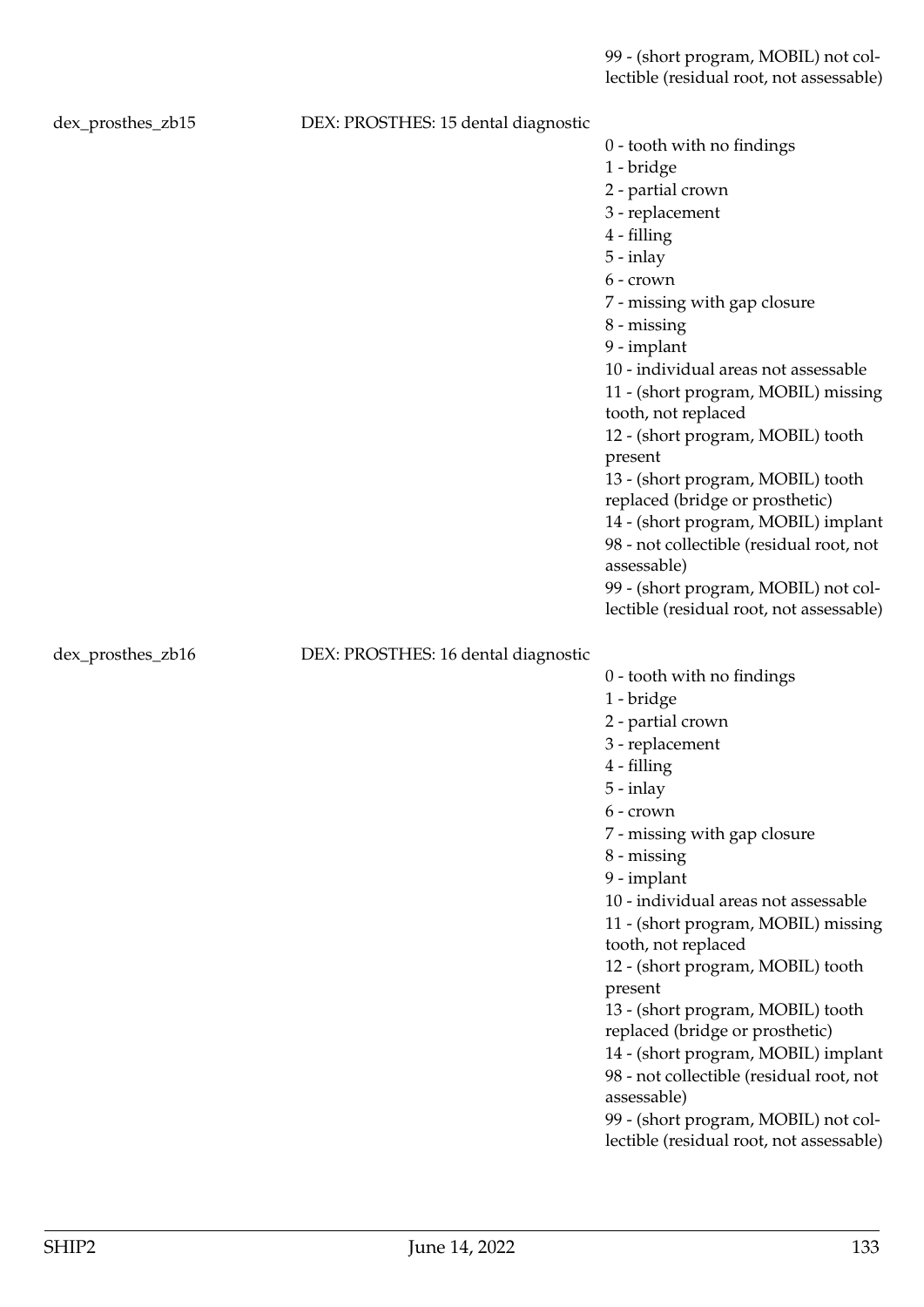1 - bridge

2 - partial crown

- 3 replacement
- 4 filling
- 5 inlay
- 6 crown
- 7 missing with gap closure
- 8 missing
- 9 implant

10 - individual areas not assessable

- 11 (short program, MOBIL) missing tooth, not replaced
- 12 (short program, MOBIL) tooth present
- 13 (short program, MOBIL) tooth
- replaced (bridge or prosthetic)

0 - tooth with no findings

1 - bridge

- 14 (short program, MOBIL) implant 98 - not collectible (residual root, not assessable)
- 99 (short program, MOBIL) not collectible (residual root, not assessable)

dex\_prosthes\_zb18 DEX: PROSTHES: 18 dental diagnostic

2 - partial crown 3 - replacement 4 - filling 5 - inlay 6 - crown 7 - missing with gap closure 8 - missing 9 - implant 10 - individual areas not assessable 11 - (short program, MOBIL) missing tooth, not replaced 12 - (short program, MOBIL) tooth present 13 - (short program, MOBIL) tooth replaced (bridge or prosthetic) 14 - (short program, MOBIL) implant 98 - not collectible (residual root, not assessable) 99 - (short program, MOBIL) not collectible (residual root, not assessable)

dex\_prosthes\_zb21 DEX: PROSTHES: 21 dental diagnostic

0 - tooth with no findings 1 - bridge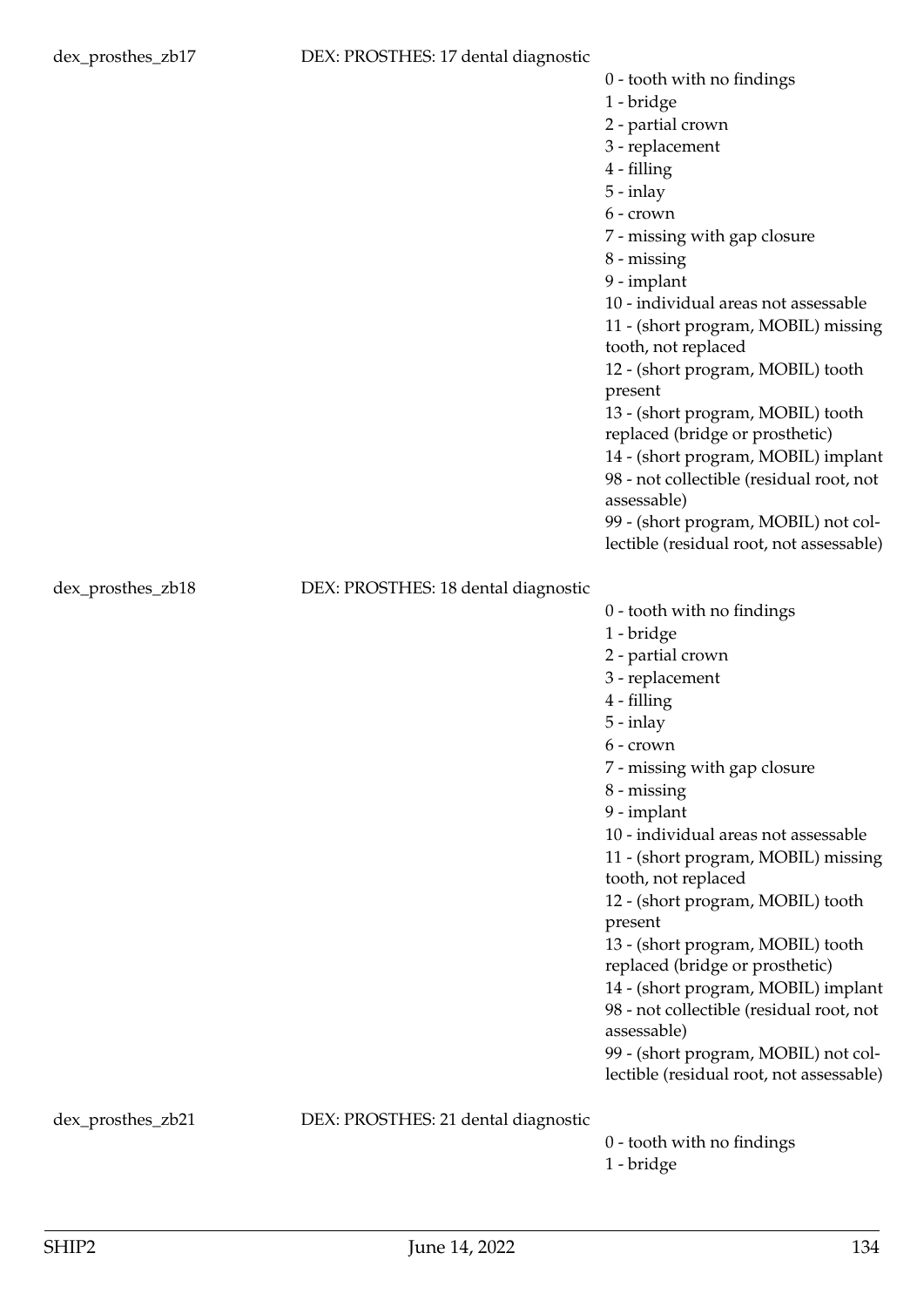2 - partial crown

- 3 replacement
- 4 filling
- 5 inlay
- 6 crown

7 - missing with gap closure

- 8 missing
- 9 implant

10 - individual areas not assessable

11 - (short program, MOBIL) missing tooth, not replaced

12 - (short program, MOBIL) tooth present

13 - (short program, MOBIL) tooth replaced (bridge or prosthetic)

14 - (short program, MOBIL) implant 98 - not collectible (residual root, not

assessable)

99 - (short program, MOBIL) not collectible (residual root, not assessable)

 $0 -$  tooth with no findings

dex\_prosthes\_zb22 DEX: PROSTHES: 22 dental diagnostic

| coocer with no mixings                   |
|------------------------------------------|
| 1 - bridge                               |
| 2 - partial crown                        |
| 3 - replacement                          |
| 4 - filling                              |
| $5 - inlay$                              |
| 6 - crown                                |
| 7 - missing with gap closure             |
| $8 -$ missing                            |
| 9 - implant                              |
| 10 - individual areas not assessable     |
| 11 - (short program, MOBIL) missing      |
| tooth, not replaced                      |
| 12 - (short program, MOBIL) tooth        |
| present                                  |
| 13 - (short program, MOBIL) tooth        |
| replaced (bridge or prosthetic)          |
| 14 - (short program, MOBIL) implant      |
| 98 - not collectible (residual root, not |
| assessable)                              |

99 - (short program, MOBIL) not collectible (residual root, not assessable)

dex\_prosthes\_zb23 DEX: PROSTHES: 23 dental diagnostic

- 0 tooth with no findings
- 1 bridge
- 2 partial crown
- 3 replacement
- 4 filling

missing

implant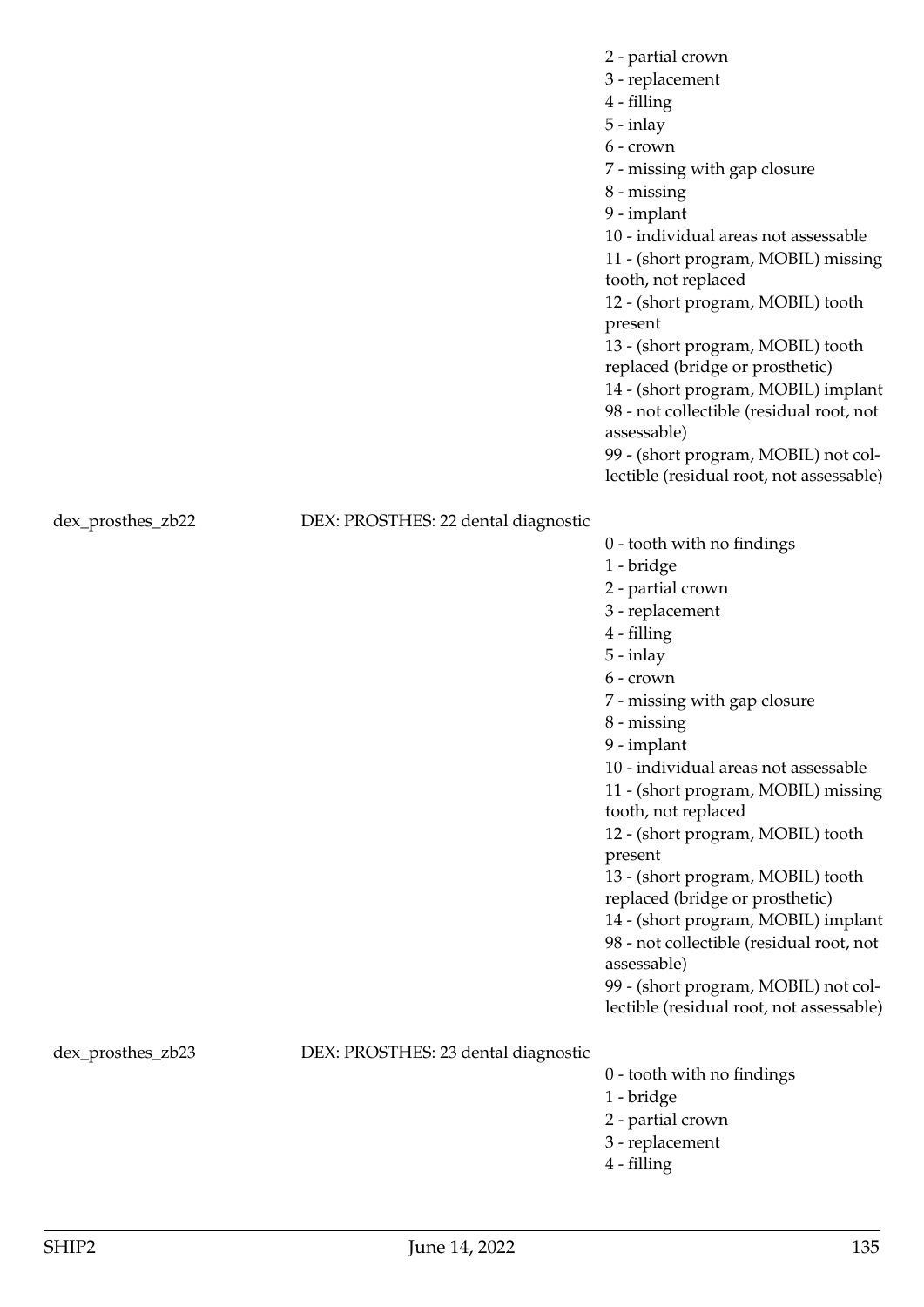|                   |                                     | $5 - inlay$<br>$6$ - crown<br>7 - missing with gap closure                                     |
|-------------------|-------------------------------------|------------------------------------------------------------------------------------------------|
|                   |                                     | 8 - missing                                                                                    |
|                   |                                     | 9 - implant                                                                                    |
|                   |                                     | 10 - individual areas not assessable                                                           |
|                   |                                     | 11 - (short program, MOBIL) missing<br>tooth, not replaced                                     |
|                   |                                     | 12 - (short program, MOBIL) tooth                                                              |
|                   |                                     | present                                                                                        |
|                   |                                     | 13 - (short program, MOBIL) tooth                                                              |
|                   |                                     | replaced (bridge or prosthetic)                                                                |
|                   |                                     | 14 - (short program, MOBIL) implant<br>98 - not collectible (residual root, not<br>assessable) |
|                   |                                     | 99 - (short program, MOBIL) not col-                                                           |
|                   |                                     | lectible (residual root, not assessable)                                                       |
| dex_prosthes_zb24 | DEX: PROSTHES: 24 dental diagnostic |                                                                                                |
|                   |                                     | 0 - tooth with no findings                                                                     |
|                   |                                     | 1 - bridge<br>2 - partial crown                                                                |
|                   |                                     | 3 - replacement                                                                                |
|                   |                                     | 4 - filling                                                                                    |
|                   |                                     | $5 - inlay$                                                                                    |
|                   |                                     | 6 - crown                                                                                      |
|                   |                                     | 7 - missing with gap closure                                                                   |
|                   |                                     | 8 - missing                                                                                    |
|                   |                                     | 9 - implant<br>10 - individual areas not assessable                                            |
|                   |                                     | 11 - (short program, MOBIL) missing                                                            |
|                   |                                     | tooth, not replaced                                                                            |
|                   |                                     | 12 - (short program, MOBIL) tooth                                                              |
|                   |                                     | present                                                                                        |
|                   |                                     | 13 - (short program, MOBIL) tooth                                                              |
|                   |                                     | replaced (bridge or prosthetic)                                                                |
|                   |                                     | 14 - (short program, MOBIL) implant<br>98 - not collectible (residual root, not                |
|                   |                                     | assessable)                                                                                    |
|                   |                                     | 99 - (short program, MOBIL) not col-                                                           |
|                   |                                     | lectible (residual root, not assessable)                                                       |
| dex_prosthes_zb25 | DEX: PROSTHES: 25 dental diagnostic |                                                                                                |

0 - tooth with no findings

- 1 bridge
- 2 partial crown
- 3 replacement
- 4 filling
- 5 inlay
- 6 crown
- 7 missing with gap closure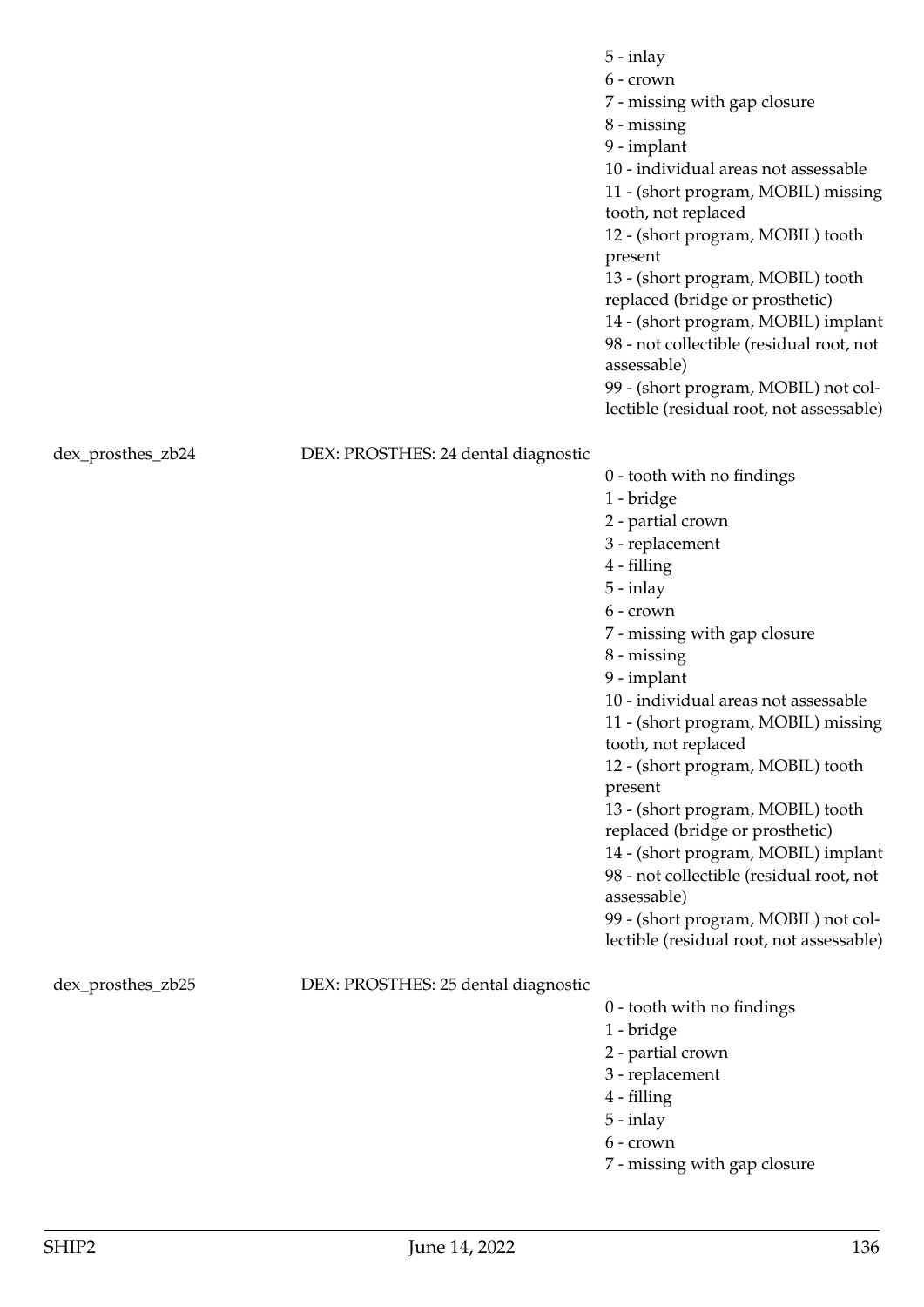|                   |                                     | $8 - missing$<br>9 - implant<br>10 - individual areas not assessable<br>11 - (short program, MOBIL) missing<br>tooth, not replaced<br>12 - (short program, MOBIL) tooth<br>present<br>13 - (short program, MOBIL) tooth<br>replaced (bridge or prosthetic)<br>14 - (short program, MOBIL) implant<br>98 - not collectible (residual root, not<br>assessable)<br>99 - (short program, MOBIL) not col-<br>lectible (residual root, not assessable) |
|-------------------|-------------------------------------|--------------------------------------------------------------------------------------------------------------------------------------------------------------------------------------------------------------------------------------------------------------------------------------------------------------------------------------------------------------------------------------------------------------------------------------------------|
| dex_prosthes_zb26 | DEX: PROSTHES: 26 dental diagnostic |                                                                                                                                                                                                                                                                                                                                                                                                                                                  |
|                   |                                     | 0 - tooth with no findings                                                                                                                                                                                                                                                                                                                                                                                                                       |
|                   |                                     | 1 - bridge<br>2 - partial crown                                                                                                                                                                                                                                                                                                                                                                                                                  |
|                   |                                     | 3 - replacement                                                                                                                                                                                                                                                                                                                                                                                                                                  |
|                   |                                     | 4 - filling                                                                                                                                                                                                                                                                                                                                                                                                                                      |
|                   |                                     | $5 - inlay$                                                                                                                                                                                                                                                                                                                                                                                                                                      |
|                   |                                     | 6 - crown                                                                                                                                                                                                                                                                                                                                                                                                                                        |
|                   |                                     | 7 - missing with gap closure<br>$8 - missing$                                                                                                                                                                                                                                                                                                                                                                                                    |
|                   |                                     | 9 - implant                                                                                                                                                                                                                                                                                                                                                                                                                                      |
|                   |                                     | 10 - individual areas not assessable                                                                                                                                                                                                                                                                                                                                                                                                             |
|                   |                                     | 11 - (short program, MOBIL) missing<br>tooth, not replaced                                                                                                                                                                                                                                                                                                                                                                                       |
|                   |                                     | 12 - (short program, MOBIL) tooth<br>present                                                                                                                                                                                                                                                                                                                                                                                                     |
|                   |                                     | 13 - (short program, MOBIL) tooth<br>replaced (bridge or prosthetic)                                                                                                                                                                                                                                                                                                                                                                             |
|                   |                                     | 14 - (short program, MOBIL) implant                                                                                                                                                                                                                                                                                                                                                                                                              |
|                   |                                     | 98 - not collectible (residual root, not<br>assessable)                                                                                                                                                                                                                                                                                                                                                                                          |
|                   |                                     | 99 - (short program, MOBIL) not col-                                                                                                                                                                                                                                                                                                                                                                                                             |
|                   |                                     | lectible (residual root, not assessable)                                                                                                                                                                                                                                                                                                                                                                                                         |
| dex_prosthes_zb27 | DEX: PROSTHES: 27 dental diagnostic |                                                                                                                                                                                                                                                                                                                                                                                                                                                  |
|                   |                                     | 0 - tooth with no findings                                                                                                                                                                                                                                                                                                                                                                                                                       |
|                   |                                     | 1 - bridge                                                                                                                                                                                                                                                                                                                                                                                                                                       |
|                   |                                     | 2 - partial crown                                                                                                                                                                                                                                                                                                                                                                                                                                |
|                   |                                     | 3 - replacement<br>4 - filling                                                                                                                                                                                                                                                                                                                                                                                                                   |
|                   |                                     | $5 - inlay$                                                                                                                                                                                                                                                                                                                                                                                                                                      |
|                   |                                     | 6 - crown                                                                                                                                                                                                                                                                                                                                                                                                                                        |
|                   |                                     | 7 - missing with gap closure                                                                                                                                                                                                                                                                                                                                                                                                                     |
|                   |                                     | $8 - missing$                                                                                                                                                                                                                                                                                                                                                                                                                                    |
|                   |                                     | 9 - implant<br>10 - individual areas not assessable                                                                                                                                                                                                                                                                                                                                                                                              |
|                   |                                     |                                                                                                                                                                                                                                                                                                                                                                                                                                                  |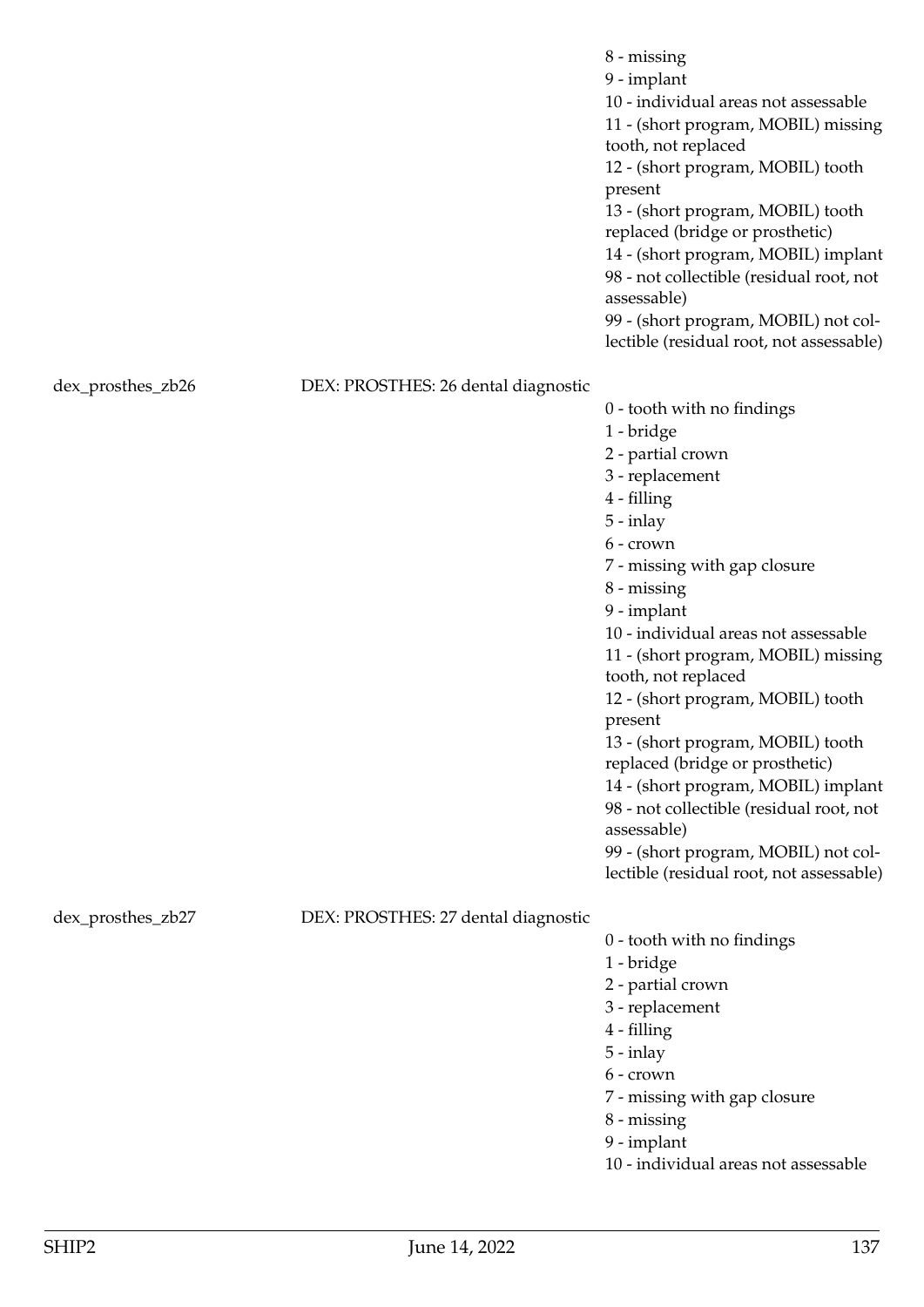11 - (short program, MOBIL) missing tooth, not replaced 12 - (short program, MOBIL) tooth present 13 - (short program, MOBIL) tooth replaced (bridge or prosthetic) 14 - (short program, MOBIL) implant 98 - not collectible (residual root, not assessable) 99 - (short program, MOBIL) not collectible (residual root, not assessable)

# dex\_prosthes\_zb28 DEX: PROSTHES: 28 dental diagnostic

0 - tooth with no findings 1 - bridge 2 - partial crown 3 - replacement 4 - filling 5 - inlay 6 - crown 7 - missing with gap closure 8 - missing 9 - implant 10 - individual areas not assessable 11 - (short program, MOBIL) missing tooth, not replaced 12 - (short program, MOBIL) tooth present 13 - (short program, MOBIL) tooth replaced (bridge or prosthetic) 14 - (short program, MOBIL) implant 98 - not collectible (residual root, not assessable) 99 - (short program, MOBIL) not collectible (residual root, not assessable)

dex\_prosthes\_zb31 DEX: PROSTHES: 31 dental diagnostic

0 - tooth with no findings

1 - bridge

2 - partial crown

3 - replacement

- 4 filling
- 5 inlay
- 6 crown

7 - missing with gap closure

8 - missing

9 - implant

10 - individual areas not assessable

11 - (short program, MOBIL) missing tooth, not replaced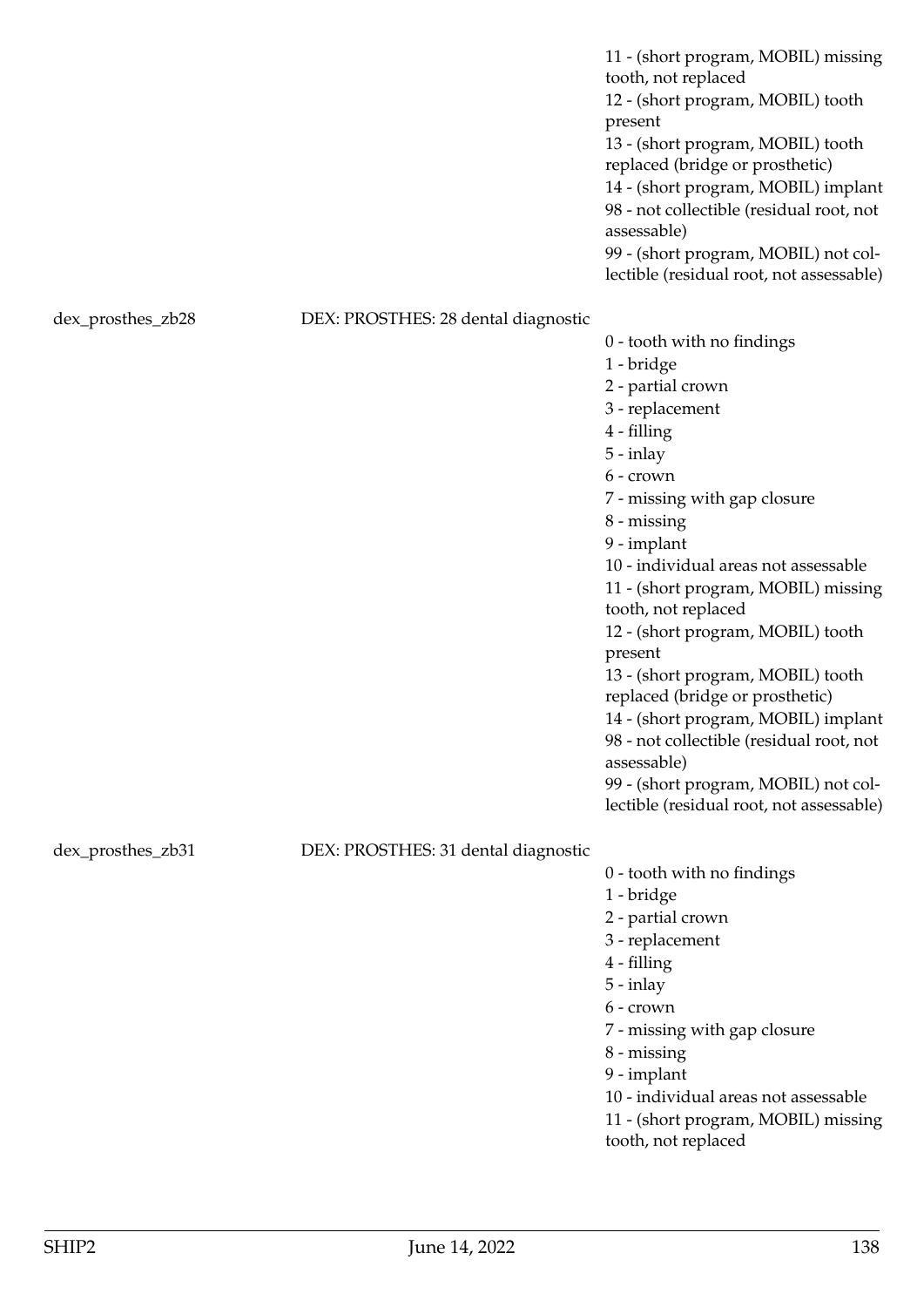|                   |                                     | 12 - (short program, MOBIL) tooth<br>present<br>13 - (short program, MOBIL) tooth<br>replaced (bridge or prosthetic)<br>14 - (short program, MOBIL) implant<br>98 - not collectible (residual root, not<br>assessable)<br>99 - (short program, MOBIL) not col-<br>lectible (residual root, not assessable)                                                                                                                                                                                                                                                                                                    |
|-------------------|-------------------------------------|---------------------------------------------------------------------------------------------------------------------------------------------------------------------------------------------------------------------------------------------------------------------------------------------------------------------------------------------------------------------------------------------------------------------------------------------------------------------------------------------------------------------------------------------------------------------------------------------------------------|
| dex_prosthes_zb32 | DEX: PROSTHES: 32 dental diagnostic | 0 - tooth with no findings<br>1 - bridge<br>2 - partial crown<br>3 - replacement<br>4 - filling<br>$5 - inlay$<br>6 - crown<br>7 - missing with gap closure<br>8 - missing<br>9 - implant<br>10 - individual areas not assessable<br>11 - (short program, MOBIL) missing<br>tooth, not replaced<br>12 - (short program, MOBIL) tooth<br>present<br>13 - (short program, MOBIL) tooth<br>replaced (bridge or prosthetic)<br>14 - (short program, MOBIL) implant<br>98 - not collectible (residual root, not<br>assessable)<br>99 - (short program, MOBIL) not col-<br>lectible (residual root, not assessable) |
| dex_prosthes_zb33 | DEX: PROSTHES: 33 dental diagnostic | 0 - tooth with no findings<br>1 - bridge<br>2 - partial crown<br>3 - replacement<br>4 - filling<br>$5 - inlay$<br>6 - crown<br>7 - missing with gap closure<br>$8 - missing$<br>9 - implant<br>10 - individual areas not assessable<br>11 - (short program, MOBIL) missing<br>tooth, not replaced<br>12 - (short program, MOBIL) tooth<br>present                                                                                                                                                                                                                                                             |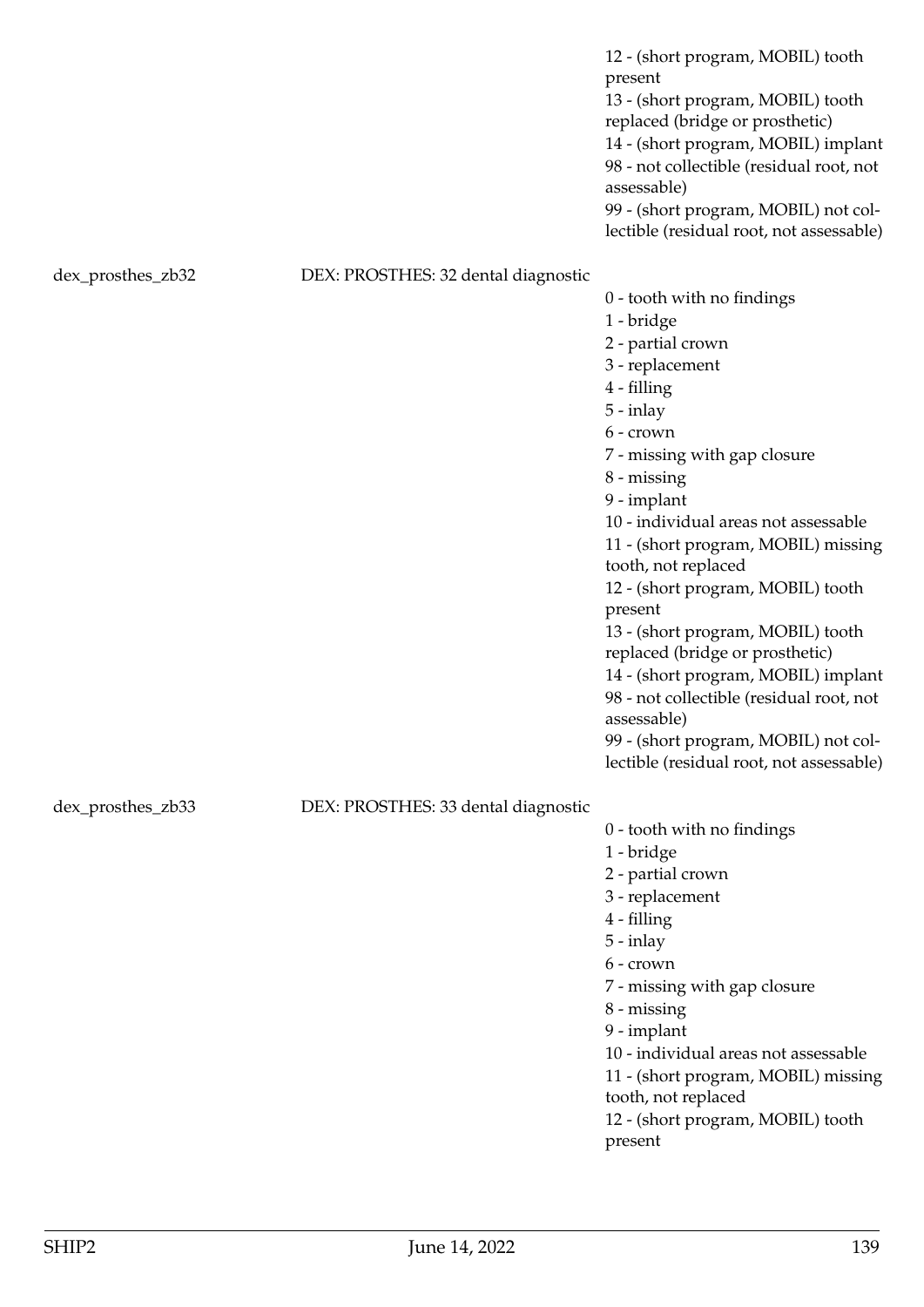|                   |                                     | 13 - (short program, MOBIL) tooth<br>replaced (bridge or prosthetic)<br>14 - (short program, MOBIL) implant<br>98 - not collectible (residual root, not<br>assessable)<br>99 - (short program, MOBIL) not col-<br>lectible (residual root, not assessable) |
|-------------------|-------------------------------------|------------------------------------------------------------------------------------------------------------------------------------------------------------------------------------------------------------------------------------------------------------|
| dex_prosthes_zb34 | DEX: PROSTHES: 34 dental diagnostic |                                                                                                                                                                                                                                                            |
|                   |                                     | 0 - tooth with no findings<br>1 - bridge                                                                                                                                                                                                                   |
|                   |                                     | 2 - partial crown                                                                                                                                                                                                                                          |
|                   |                                     | 3 - replacement<br>4 - filling                                                                                                                                                                                                                             |
|                   |                                     | $5 - inlay$                                                                                                                                                                                                                                                |
|                   |                                     | $6$ - crown                                                                                                                                                                                                                                                |
|                   |                                     | 7 - missing with gap closure                                                                                                                                                                                                                               |
|                   |                                     | $8 - missing$                                                                                                                                                                                                                                              |
|                   |                                     | 9 - implant                                                                                                                                                                                                                                                |
|                   |                                     | 10 - individual areas not assessable                                                                                                                                                                                                                       |
|                   |                                     | 11 - (short program, MOBIL) missing                                                                                                                                                                                                                        |
|                   |                                     | tooth, not replaced                                                                                                                                                                                                                                        |
|                   |                                     | 12 - (short program, MOBIL) tooth<br>present                                                                                                                                                                                                               |
|                   |                                     | 13 - (short program, MOBIL) tooth                                                                                                                                                                                                                          |
|                   |                                     | replaced (bridge or prosthetic)                                                                                                                                                                                                                            |
|                   |                                     | 14 - (short program, MOBIL) implant                                                                                                                                                                                                                        |
|                   |                                     | 98 - not collectible (residual root, not<br>assessable)                                                                                                                                                                                                    |
|                   |                                     | 99 - (short program, MOBIL) not col-                                                                                                                                                                                                                       |
|                   |                                     | lectible (residual root, not assessable)                                                                                                                                                                                                                   |
| dex_prosthes_zb35 | DEX: PROSTHES: 35 dental diagnostic |                                                                                                                                                                                                                                                            |
|                   |                                     | 0 - tooth with no findings                                                                                                                                                                                                                                 |
|                   |                                     | 1 - bridge                                                                                                                                                                                                                                                 |
|                   |                                     | 2 - partial crown                                                                                                                                                                                                                                          |
|                   |                                     | 3 - replacement<br>4 - filling                                                                                                                                                                                                                             |
|                   |                                     | $5 - inlay$                                                                                                                                                                                                                                                |
|                   |                                     | 6 - crown                                                                                                                                                                                                                                                  |
|                   |                                     | 7 - missing with gap closure                                                                                                                                                                                                                               |
|                   |                                     | 8 - missing                                                                                                                                                                                                                                                |
|                   |                                     | 9 - implant                                                                                                                                                                                                                                                |
|                   |                                     | 10 - individual areas not assessable                                                                                                                                                                                                                       |
|                   |                                     | 11 - (short program, MOBIL) missing                                                                                                                                                                                                                        |
|                   |                                     | tooth, not replaced                                                                                                                                                                                                                                        |
|                   |                                     | 12 - (short program, MOBIL) tooth<br>present                                                                                                                                                                                                               |
|                   |                                     | 13 - (short program, MOBIL) tooth                                                                                                                                                                                                                          |
|                   |                                     | replaced (bridge or prosthetic)                                                                                                                                                                                                                            |
|                   |                                     | 14 - (short program, MOBIL) implant                                                                                                                                                                                                                        |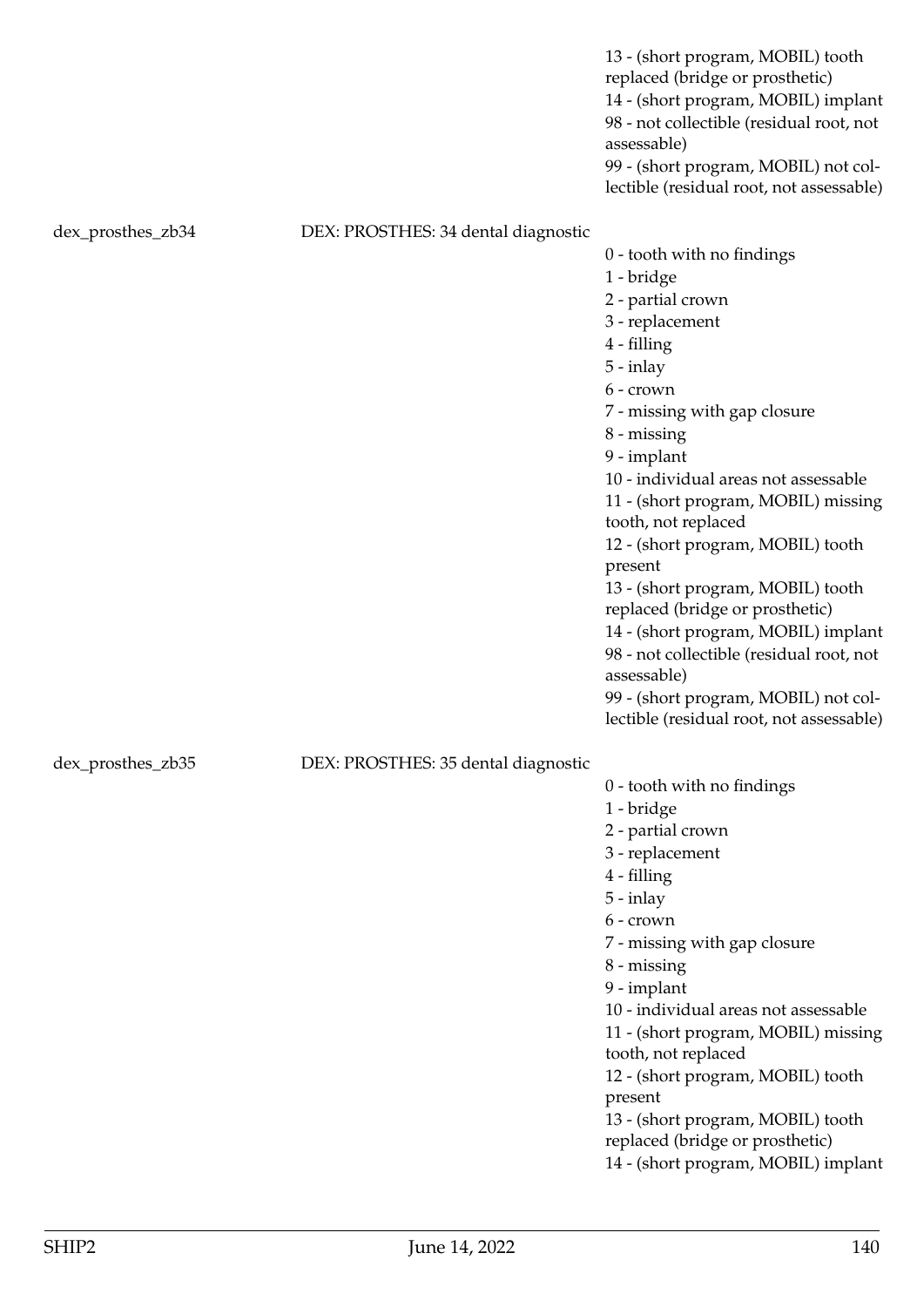|                   |                                     | 98 - not collectible (residual root, not<br>assessable)                          |
|-------------------|-------------------------------------|----------------------------------------------------------------------------------|
|                   |                                     | 99 - (short program, MOBIL) not col-<br>lectible (residual root, not assessable) |
| dex_prosthes_zb36 | DEX: PROSTHES: 36 dental diagnostic |                                                                                  |
|                   |                                     | 0 - tooth with no findings                                                       |
|                   |                                     | 1 - bridge                                                                       |
|                   |                                     | 2 - partial crown                                                                |
|                   |                                     | 3 - replacement                                                                  |
|                   |                                     | 4 - filling                                                                      |
|                   |                                     | $5 - inlay$                                                                      |
|                   |                                     | 6 - crown                                                                        |
|                   |                                     | 7 - missing with gap closure                                                     |
|                   |                                     | $8 - missing$                                                                    |
|                   |                                     | 9 - implant                                                                      |
|                   |                                     | 10 - individual areas not assessable                                             |
|                   |                                     | 11 - (short program, MOBIL) missing                                              |
|                   |                                     | tooth, not replaced                                                              |
|                   |                                     | 12 - (short program, MOBIL) tooth                                                |
|                   |                                     | present                                                                          |
|                   |                                     | 13 - (short program, MOBIL) tooth<br>replaced (bridge or prosthetic)             |
|                   |                                     | 14 - (short program, MOBIL) implant                                              |
|                   |                                     | 98 - not collectible (residual root, not                                         |
|                   |                                     | assessable)                                                                      |
|                   |                                     | 99 - (short program, MOBIL) not col-                                             |
|                   |                                     | lectible (residual root, not assessable)                                         |
| dex_prosthes_zb37 | DEX: PROSTHES: 37 dental diagnostic |                                                                                  |
|                   |                                     | 0 - tooth with no findings                                                       |
|                   |                                     | 1 - bridge                                                                       |
|                   |                                     | 2 - partial crown                                                                |
|                   |                                     | 3 - replacement                                                                  |
|                   |                                     | 4 - filling                                                                      |
|                   |                                     | $5 - inlay$                                                                      |
|                   |                                     | 6 - crown                                                                        |
|                   |                                     | 7 - missing with gap closure                                                     |
|                   |                                     | 8 - missing                                                                      |
|                   |                                     | 9 - implant                                                                      |
|                   |                                     | 10 - individual areas not assessable                                             |
|                   |                                     | 11 - (short program, MOBIL) missing<br>tooth, not replaced                       |
|                   |                                     | 12 - (short program, MOBIL) tooth                                                |
|                   |                                     | present                                                                          |
|                   |                                     | 13 - (short program, MOBIL) tooth<br>replaced (bridge or prosthetic)             |

14 - (short program, MOBIL) implant 98 - not collectible (residual root, not

assessable)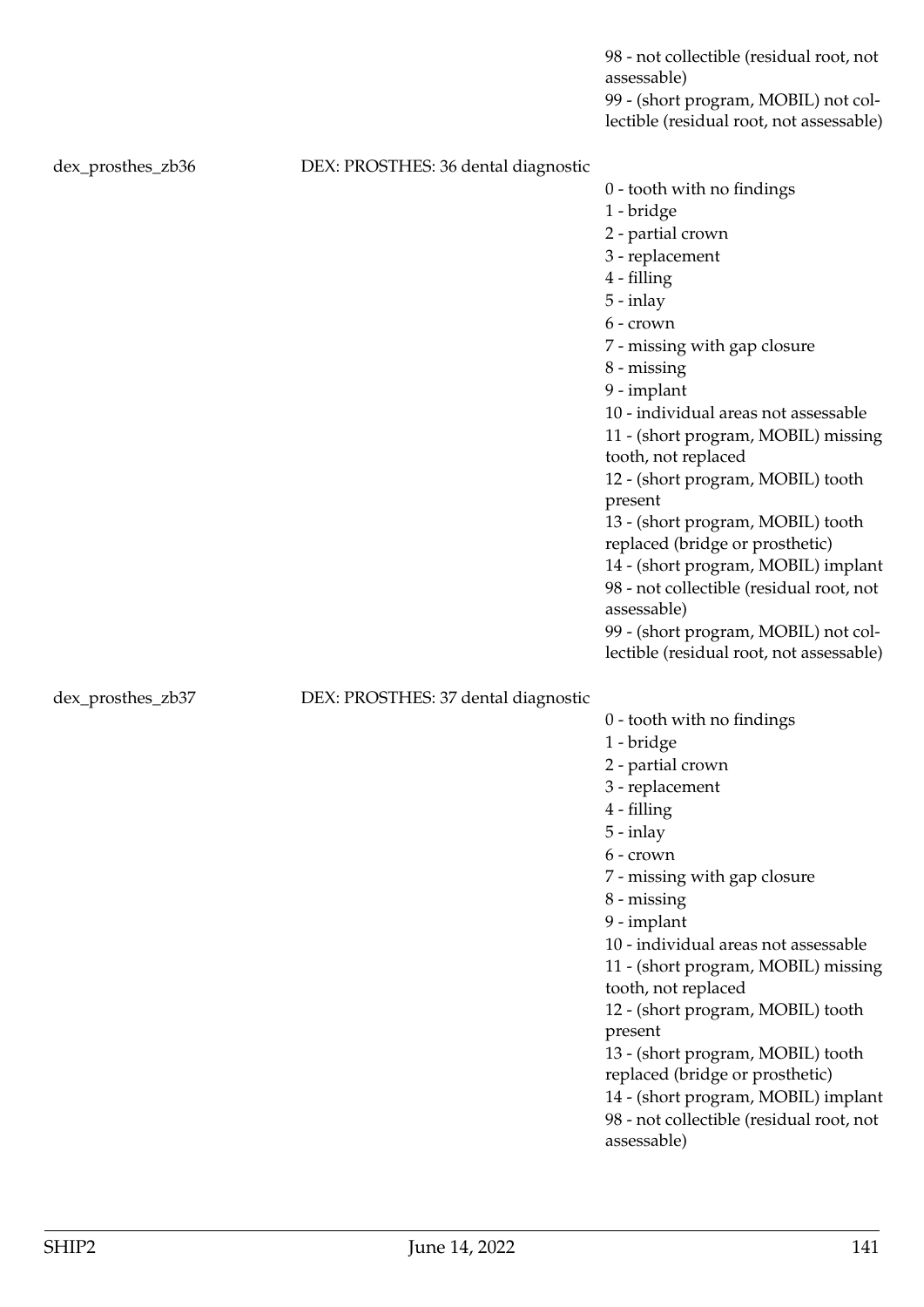99 - (short program, MOBIL) not collectible (residual root, not assessable)

| dex_prosthes_zb38 | DEX: PROSTHES: 38 dental diagnostic |                                                            |
|-------------------|-------------------------------------|------------------------------------------------------------|
|                   |                                     | 0 - tooth with no findings                                 |
|                   |                                     | 1 - bridge                                                 |
|                   |                                     | 2 - partial crown                                          |
|                   |                                     | 3 - replacement                                            |
|                   |                                     | 4 - filling                                                |
|                   |                                     | $5 - inlay$                                                |
|                   |                                     | 6 - crown                                                  |
|                   |                                     | 7 - missing with gap closure                               |
|                   |                                     | $8 - missing$                                              |
|                   |                                     | 9 - implant                                                |
|                   |                                     | 10 - individual areas not assessable                       |
|                   |                                     | 11 - (short program, MOBIL) missing<br>tooth, not replaced |
|                   |                                     | 12 - (short program, MOBIL) tooth<br>present               |
|                   |                                     | 13 - (short program, MOBIL) tooth                          |
|                   |                                     | replaced (bridge or prosthetic)                            |
|                   |                                     | 14 - (short program, MOBIL) implant                        |
|                   |                                     | 98 - not collectible (residual root, not                   |
|                   |                                     | assessable)                                                |
|                   |                                     | 99 - (short program, MOBIL) not col-                       |
|                   |                                     | lectible (residual root, not assessable)                   |
| dex_prosthes_zb41 | DEX: PROSTHES: 41 dental diagnostic |                                                            |
|                   |                                     | 0 - tooth with no findings                                 |
|                   |                                     | 1 - bridge                                                 |
|                   |                                     | 2 - partial crown                                          |
|                   |                                     | 3 - replacement                                            |
|                   |                                     | $4 - filling$                                              |
|                   |                                     | $5 - inlay$                                                |
|                   |                                     | $6$ - $crown$                                              |
|                   |                                     | 7 - missing with gap closure                               |
|                   |                                     | 8 - missing                                                |
|                   |                                     | 9 - implant                                                |
|                   |                                     | 10 - individual areas not assessable                       |
|                   |                                     | 11 - (short program, MOBIL) missing                        |
|                   |                                     | tooth, not replaced                                        |
|                   |                                     | 12 - (short program, MOBIL) tooth                          |
|                   |                                     | present                                                    |
|                   |                                     | 13 - (short program, MOBIL) tooth                          |
|                   |                                     | replaced (bridge or prosthetic)                            |
|                   |                                     |                                                            |
|                   |                                     | 14 - (short program, MOBIL) implant                        |
|                   |                                     | 98 - not collectible (residual root, not<br>assessable)    |
|                   |                                     | 99 - (short program, MOBIL) not col-                       |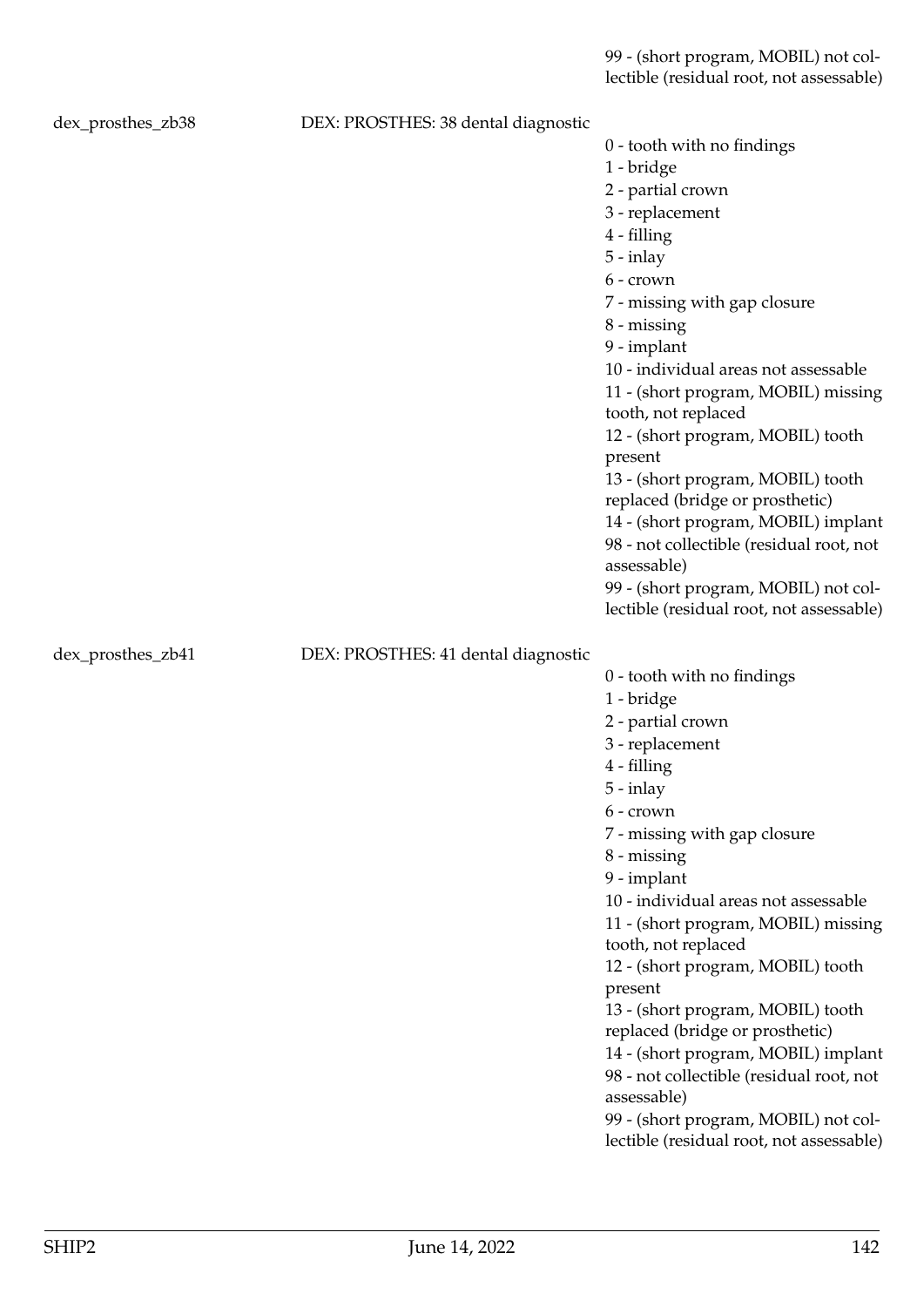1 - bridge

2 - partial crown

- 3 replacement
- 4 filling
- 5 inlay
- 6 crown
- 7 missing with gap closure
- 8 missing
- 9 implant

10 - individual areas not assessable

- 11 (short program, MOBIL) missing tooth, not replaced
- 12 (short program, MOBIL) tooth present
- 13 (short program, MOBIL) tooth replaced (bridge or prosthetic)
- 
- 14 (short program, MOBIL) implant 98 - not collectible (residual root, not assessable)
- 99 (short program, MOBIL) not collectible (residual root, not assessable)

dex\_prosthes\_zb43 DEX: PROSTHES: 43 dental diagnostic

3 - replacement 4 - filling 5 - inlay 6 - crown 7 - missing with gap closure 8 - missing 9 - implant 10 - individual areas not assessable 11 - (short program, MOBIL) missing tooth, not replaced 12 - (short program, MOBIL) tooth present 13 - (short program, MOBIL) tooth replaced (bridge or prosthetic) 14 - (short program, MOBIL) implant 98 - not collectible (residual root, not assessable) 99 - (short program, MOBIL) not collectible (residual root, not assessable)

0 - tooth with no findings

1 - bridge

2 - partial crown

dex\_prosthes\_zb44 DEX: PROSTHES: 44 dental diagnostic

0 - tooth with no findings 1 - bridge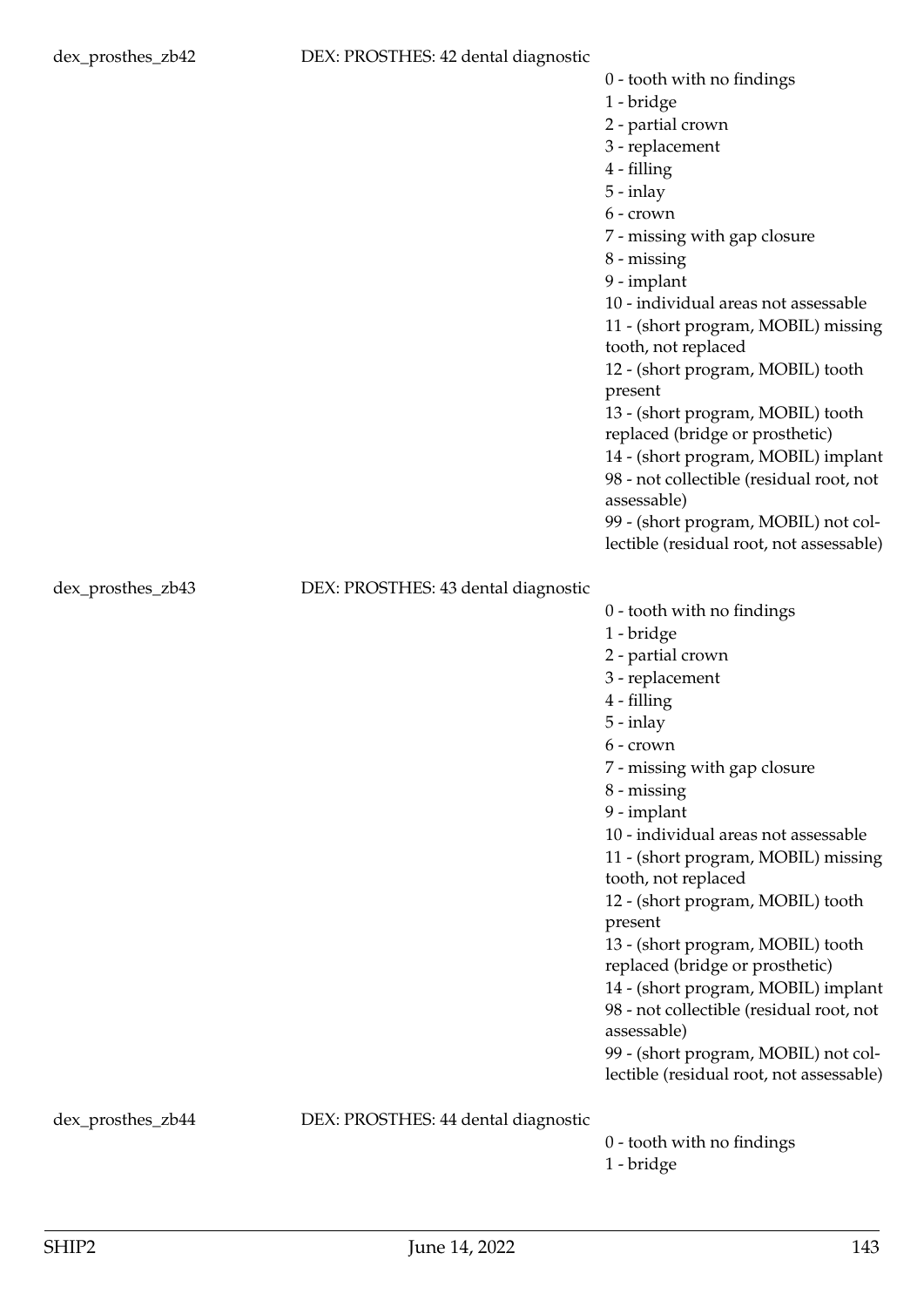2 - partial crown

- 3 replacement
- 4 filling
- 5 inlay
- 6 crown

7 - missing with gap closure

- 8 missing
- 9 implant

10 - individual areas not assessable

11 - (short program, MOBIL) missing tooth, not replaced

12 - (short program, MOBIL) tooth present

13 - (short program, MOBIL) tooth replaced (bridge or prosthetic)

14 - (short program, MOBIL) implant 98 - not collectible (residual root, not

assessable)

99 - (short program, MOBIL) not collectible (residual root, not assessable)

dex\_prosthes\_zb45 DEX: PROSTHES: 45 dental diagnostic

|                | 0 - tooth with no findings               |
|----------------|------------------------------------------|
|                | 1 - bridge                               |
|                | 2 - partial crown                        |
|                | 3 - replacement                          |
|                | 4 - filling                              |
|                | $5 - inlay$                              |
|                | 6 - crown                                |
|                | 7 - missing with gap closure             |
|                | $8 -$ missing                            |
|                | 9 - implant                              |
|                | 10 - individual areas not assessable     |
|                | 11 - (short program, MOBIL) missing      |
|                | tooth, not replaced                      |
|                | 12 - (short program, MOBIL) tooth        |
|                | present                                  |
|                | 13 - (short program, MOBIL) tooth        |
|                | replaced (bridge or prosthetic)          |
|                | 14 - (short program, MOBIL) implant      |
|                | 98 - not collectible (residual root, not |
|                | assessable)                              |
|                | 99 - (short program, MOBIL) not col-     |
|                | lectible (residual root, not assessable) |
| tal diagnostic |                                          |

dex\_prosthes\_zb46 DEX: PROSTHES: 46 dent

- 0 tooth with no findings
- 1 bridge
- 2 partial crown
- 3 replacement
- 4 filling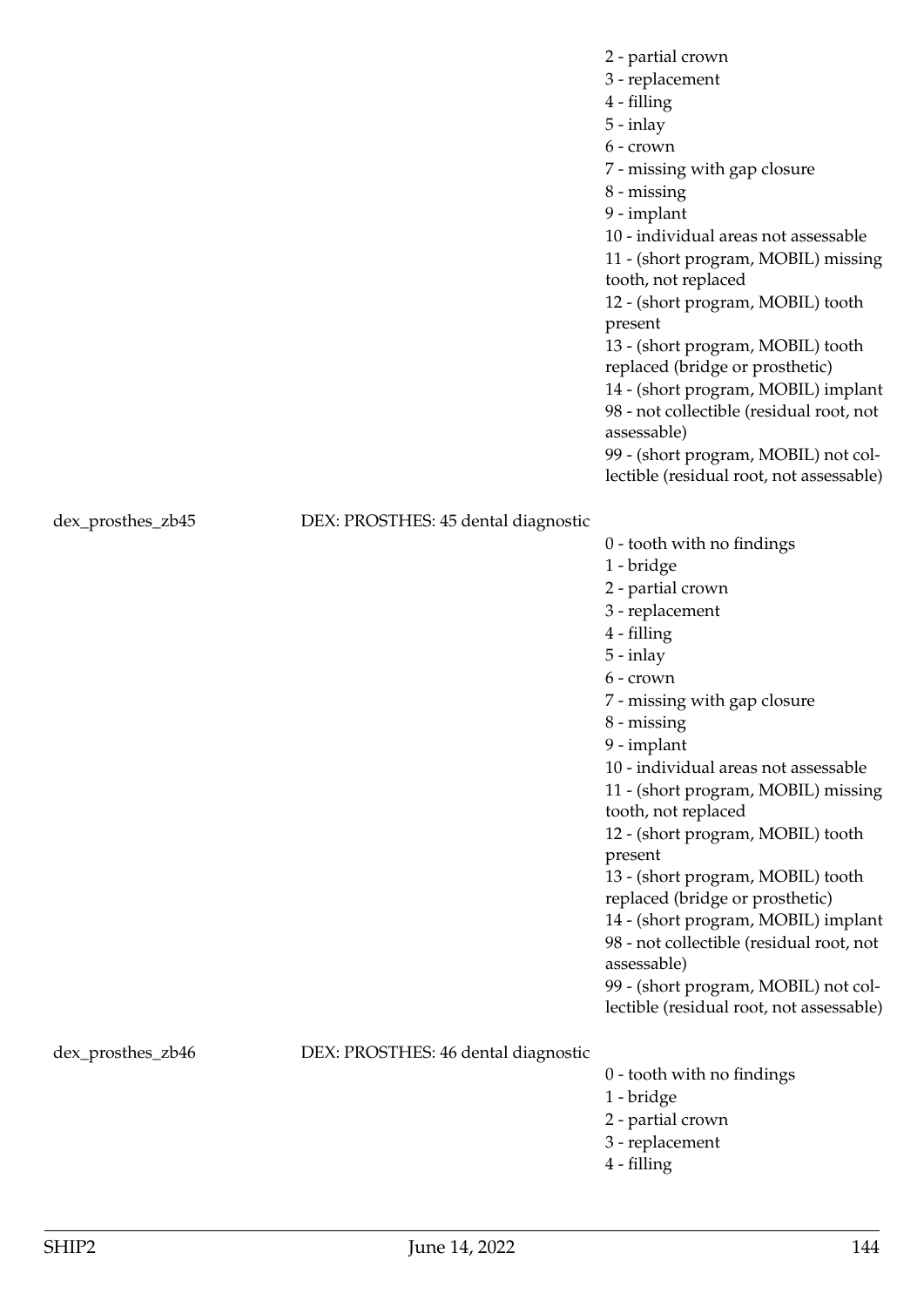|                   |                                     | $5 - inlay$                                                          |
|-------------------|-------------------------------------|----------------------------------------------------------------------|
|                   |                                     | 6 - crown                                                            |
|                   |                                     | 7 - missing with gap closure                                         |
|                   |                                     | 8 - missing                                                          |
|                   |                                     | 9 - implant                                                          |
|                   |                                     | 10 - individual areas not assessable                                 |
|                   |                                     | 11 - (short program, MOBIL) missing<br>tooth, not replaced           |
|                   |                                     | 12 - (short program, MOBIL) tooth<br>present                         |
|                   |                                     | 13 - (short program, MOBIL) tooth<br>replaced (bridge or prosthetic) |
|                   |                                     | 14 - (short program, MOBIL) implant                                  |
|                   |                                     | 98 - not collectible (residual root, not<br>assessable)              |
|                   |                                     | 99 - (short program, MOBIL) not col-                                 |
|                   |                                     | lectible (residual root, not assessable)                             |
| dex_prosthes_zb47 | DEX: PROSTHES: 47 dental diagnostic |                                                                      |
|                   |                                     | 0 - tooth with no findings                                           |
|                   |                                     | 1 - bridge                                                           |
|                   |                                     | 2 - partial crown                                                    |
|                   |                                     | 3 - replacement                                                      |
|                   |                                     | 4 - filling                                                          |
|                   |                                     | $5 - inlay$                                                          |
|                   |                                     | $6$ - crown                                                          |
|                   |                                     | 7 - missing with gap closure                                         |
|                   |                                     | 8 - missing                                                          |

9 - implant

10 - individual areas not assessable

11 - (short program, MOBIL) missing tooth, not replaced

12 - (short program, MOBIL) tooth present

13 - (short program, MOBIL) tooth replaced (bridge or prosthetic)

14 - (short program, MOBIL) implant 98 - not collectible (residual root, not assessable)

99 - (short program, MOBIL) not collectible (residual root, not assessable)

dex\_prosthes\_zb48 DEX: PROSTHES: 48 dental diagnostic

0 - tooth with no findings

1 - bridge

2 - partial crown

- 3 replacement
- 4 filling
- 5 inlay
- 6 crown

7 - missing with gap closure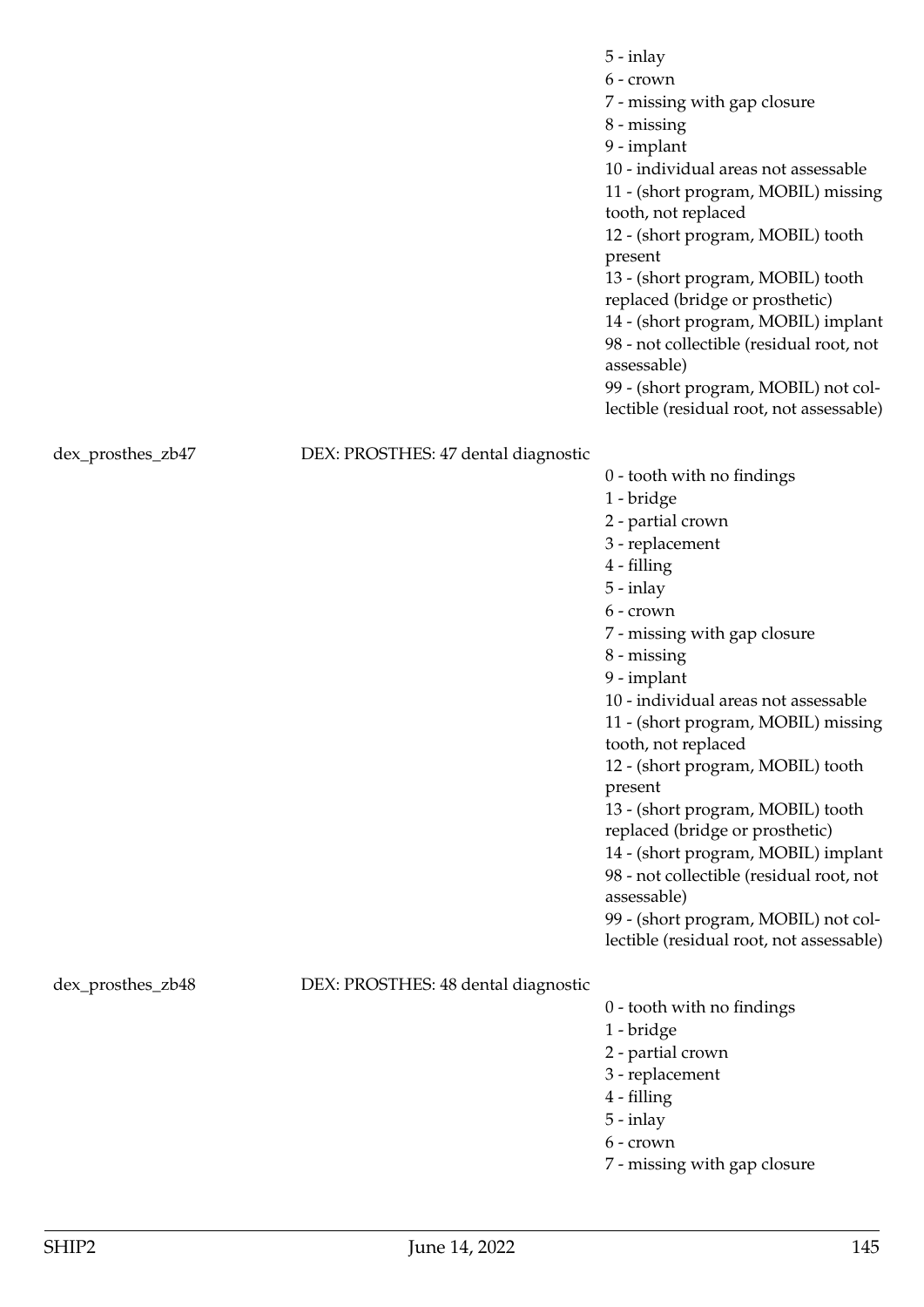|                    |                                     | $8 - missing$<br>9 - implant<br>10 - individual areas not assessable<br>11 - (short program, MOBIL) missing<br>tooth, not replaced<br>12 - (short program, MOBIL) tooth<br>present<br>13 - (short program, MOBIL) tooth<br>replaced (bridge or prosthetic)<br>14 - (short program, MOBIL) implant<br>98 - not collectible (residual root, not<br>assessable)<br>99 - (short program, MOBIL) not col-<br>lectible (residual root, not assessable) |
|--------------------|-------------------------------------|--------------------------------------------------------------------------------------------------------------------------------------------------------------------------------------------------------------------------------------------------------------------------------------------------------------------------------------------------------------------------------------------------------------------------------------------------|
| dex_prosthes_zmo14 | DEX: PROSTHES: 14 occlusal material |                                                                                                                                                                                                                                                                                                                                                                                                                                                  |
|                    |                                     | 0 - not applicable                                                                                                                                                                                                                                                                                                                                                                                                                               |
|                    |                                     | 1 - plastic/GIZ-occl.                                                                                                                                                                                                                                                                                                                                                                                                                            |
|                    |                                     | 2 - amalgam                                                                                                                                                                                                                                                                                                                                                                                                                                      |
|                    |                                     | 3 - cast alloy<br>4 - ceramic                                                                                                                                                                                                                                                                                                                                                                                                                    |
|                    |                                     | 5 - plastic occl., veneer                                                                                                                                                                                                                                                                                                                                                                                                                        |
|                    |                                     | 8 - not collectible                                                                                                                                                                                                                                                                                                                                                                                                                              |
| dex_prosthes_zmo15 | DEX: PROSTHES: 15 occlusal material |                                                                                                                                                                                                                                                                                                                                                                                                                                                  |
|                    |                                     | 0 - not applicable                                                                                                                                                                                                                                                                                                                                                                                                                               |
|                    |                                     | 1 - plastic/GIZ-occl.                                                                                                                                                                                                                                                                                                                                                                                                                            |
|                    |                                     | 2 - amalgam                                                                                                                                                                                                                                                                                                                                                                                                                                      |
|                    |                                     | 3 - cast alloy<br>4 - ceramic                                                                                                                                                                                                                                                                                                                                                                                                                    |
|                    |                                     | 5 - plastic occl., veneer                                                                                                                                                                                                                                                                                                                                                                                                                        |
|                    |                                     | 8 - not collectible                                                                                                                                                                                                                                                                                                                                                                                                                              |
| dex_prosthes_zmo16 | DEX: PROSTHES: 16 occlusal material |                                                                                                                                                                                                                                                                                                                                                                                                                                                  |
|                    |                                     | 0 - not applicable                                                                                                                                                                                                                                                                                                                                                                                                                               |
|                    |                                     | 1 - plastic/GIZ-occl.                                                                                                                                                                                                                                                                                                                                                                                                                            |
|                    |                                     | 2 - amalgam<br>3 - cast alloy                                                                                                                                                                                                                                                                                                                                                                                                                    |
|                    |                                     | 4 - ceramic                                                                                                                                                                                                                                                                                                                                                                                                                                      |
|                    |                                     | 5 - plastic occl., veneer                                                                                                                                                                                                                                                                                                                                                                                                                        |
|                    |                                     | 8 - not collectible                                                                                                                                                                                                                                                                                                                                                                                                                              |
| dex_prosthes_zmo17 | DEX: PROSTHES: 17 occlusal material |                                                                                                                                                                                                                                                                                                                                                                                                                                                  |
|                    |                                     | 0 - not applicable                                                                                                                                                                                                                                                                                                                                                                                                                               |
|                    |                                     | 1 - plastic/GIZ-occl.<br>2 - amalgam                                                                                                                                                                                                                                                                                                                                                                                                             |
|                    |                                     | 3 - cast alloy                                                                                                                                                                                                                                                                                                                                                                                                                                   |
|                    |                                     | 4 - ceramic                                                                                                                                                                                                                                                                                                                                                                                                                                      |
|                    |                                     | 5 - plastic occl., veneer                                                                                                                                                                                                                                                                                                                                                                                                                        |
|                    |                                     | 8 - not collectible                                                                                                                                                                                                                                                                                                                                                                                                                              |
|                    |                                     |                                                                                                                                                                                                                                                                                                                                                                                                                                                  |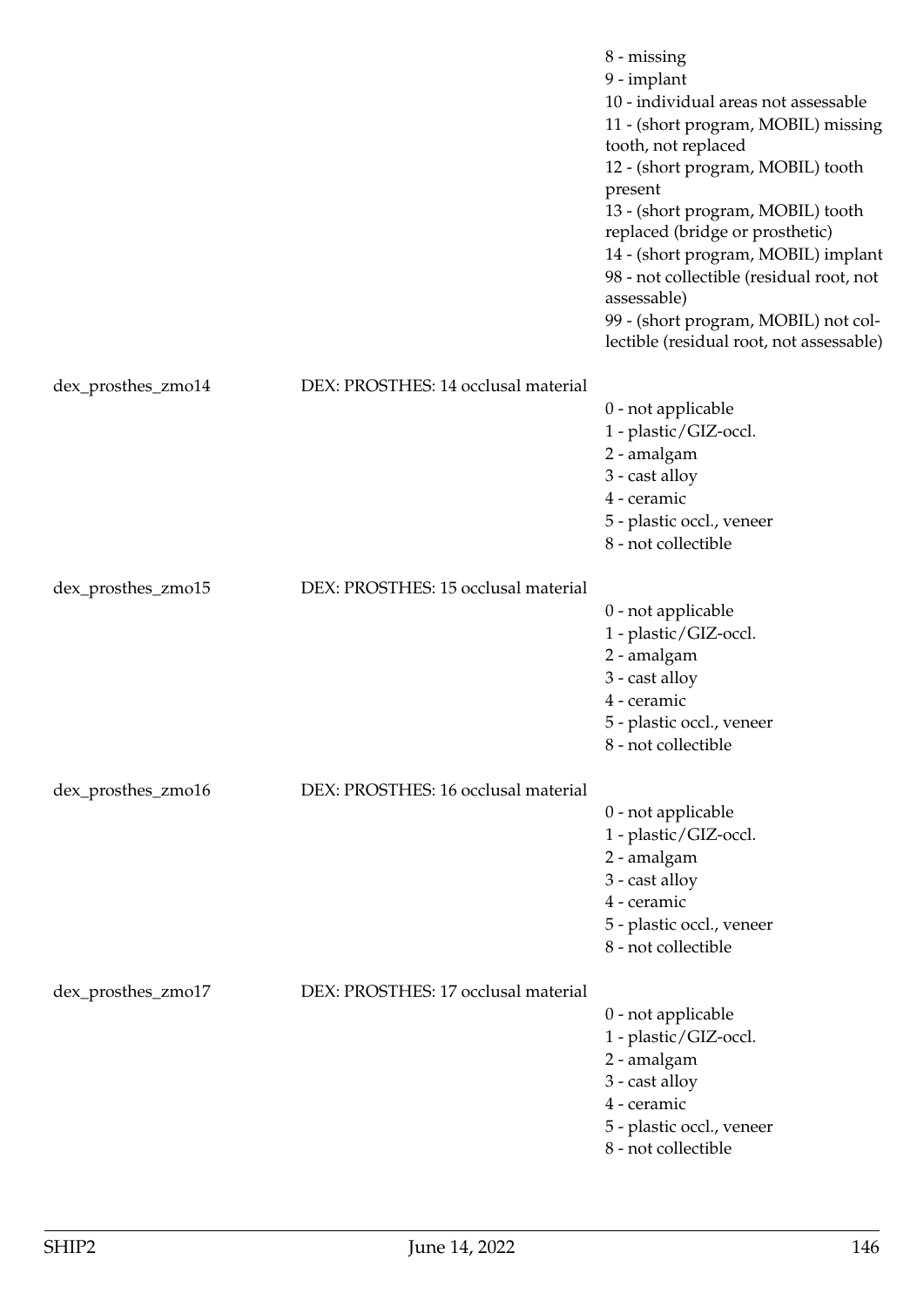| dex_prosthes_zmo18 | DEX: PROSTHES: 18 occlusal material | 0 - not applicable<br>1 - plastic/GIZ-occl.<br>2 - amalgam<br>3 - cast alloy<br>4 - ceramic<br>5 - plastic occl., veneer<br>8 - not collectible |
|--------------------|-------------------------------------|-------------------------------------------------------------------------------------------------------------------------------------------------|
| dex_prosthes_zmo24 | DEX: PROSTHES: 24 occlusal material | 0 - not applicable<br>1 - plastic/GIZ-occl.<br>2 - amalgam<br>3 - cast alloy<br>4 - ceramic<br>5 - plastic occl., veneer<br>8 - not collectible |
| dex_prosthes_zmo25 | DEX: PROSTHES: 25 occlusal material | 0 - not applicable<br>1 - plastic/GIZ-occl.<br>2 - amalgam<br>3 - cast alloy<br>4 - ceramic<br>5 - plastic occl., veneer<br>8 - not collectible |
| dex_prosthes_zmo26 | DEX: PROSTHES: 26 occlusal material | 0 - not applicable<br>1 - plastic/GIZ-occl.<br>2 - amalgam<br>3 - cast alloy<br>4 - ceramic<br>5 - plastic occl., veneer<br>8 - not collectible |
| dex_prosthes_zmo27 | DEX: PROSTHES: 27 occlusal material | 0 - not applicable<br>1 - plastic/GIZ-occl.<br>2 - amalgam<br>3 - cast alloy<br>4 - ceramic<br>5 - plastic occl., veneer<br>8 - not collectible |
| dex_prosthes_zmo28 | DEX: PROSTHES: 28 occlusal material | 0 - not applicable<br>1 - plastic/GIZ-occl.<br>2 - amalgam                                                                                      |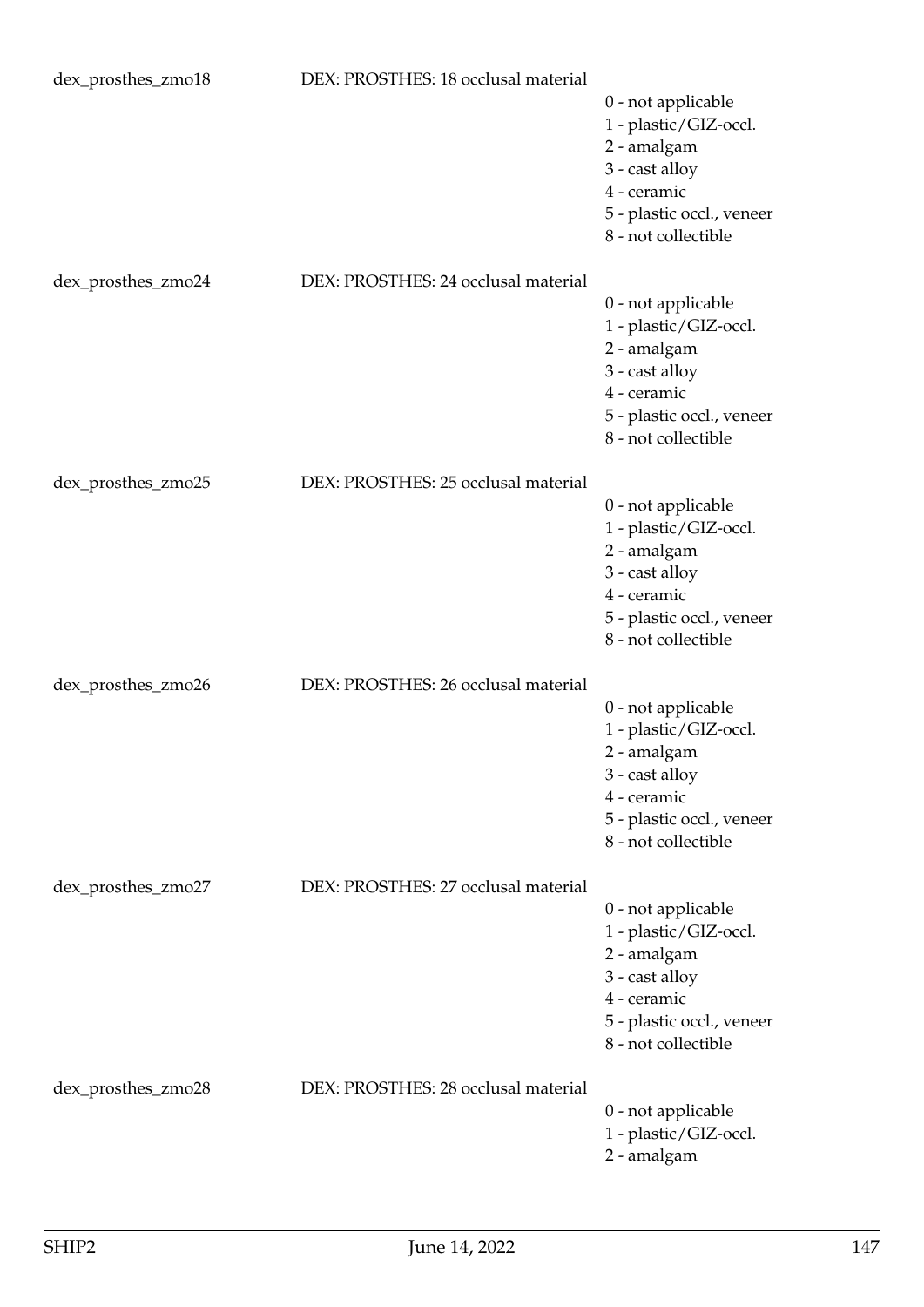|                    |                                     | 3 - cast alloy<br>4 - ceramic<br>5 - plastic occl., veneer<br>8 - not collectible                                                               |
|--------------------|-------------------------------------|-------------------------------------------------------------------------------------------------------------------------------------------------|
| dex_prosthes_zmo34 | DEX: PROSTHES: 34 occlusal material | 0 - not applicable<br>1 - plastic/GIZ-occl.<br>2 - amalgam<br>3 - cast alloy<br>4 - ceramic<br>5 - plastic occl., veneer<br>8 - not collectible |
| dex_prosthes_zmo35 | DEX: PROSTHES: 35 occlusal material | 0 - not applicable<br>1 - plastic/GIZ-occl.<br>2 - amalgam<br>3 - cast alloy<br>4 - ceramic<br>5 - plastic occl., veneer<br>8 - not collectible |
| dex_prosthes_zmo36 | DEX: PROSTHES: 36 occlusal material | 0 - not applicable<br>1 - plastic/GIZ-occl.<br>2 - amalgam<br>3 - cast alloy<br>4 - ceramic<br>5 - plastic occl., veneer<br>8 - not collectible |
| dex_prosthes_zmo37 | DEX: PROSTHES: 37 occlusal material | 0 - not applicable<br>1 - plastic/GIZ-occl.<br>2 - amalgam<br>3 - cast alloy<br>4 - ceramic<br>5 - plastic occl., veneer<br>8 - not collectible |
| dex_prosthes_zmo38 | DEX: PROSTHES: 38 occlusal material | 0 - not applicable<br>1 - plastic/GIZ-occl.<br>2 - amalgam<br>3 - cast alloy<br>4 - ceramic<br>5 - plastic occl., veneer<br>8 - not collectible |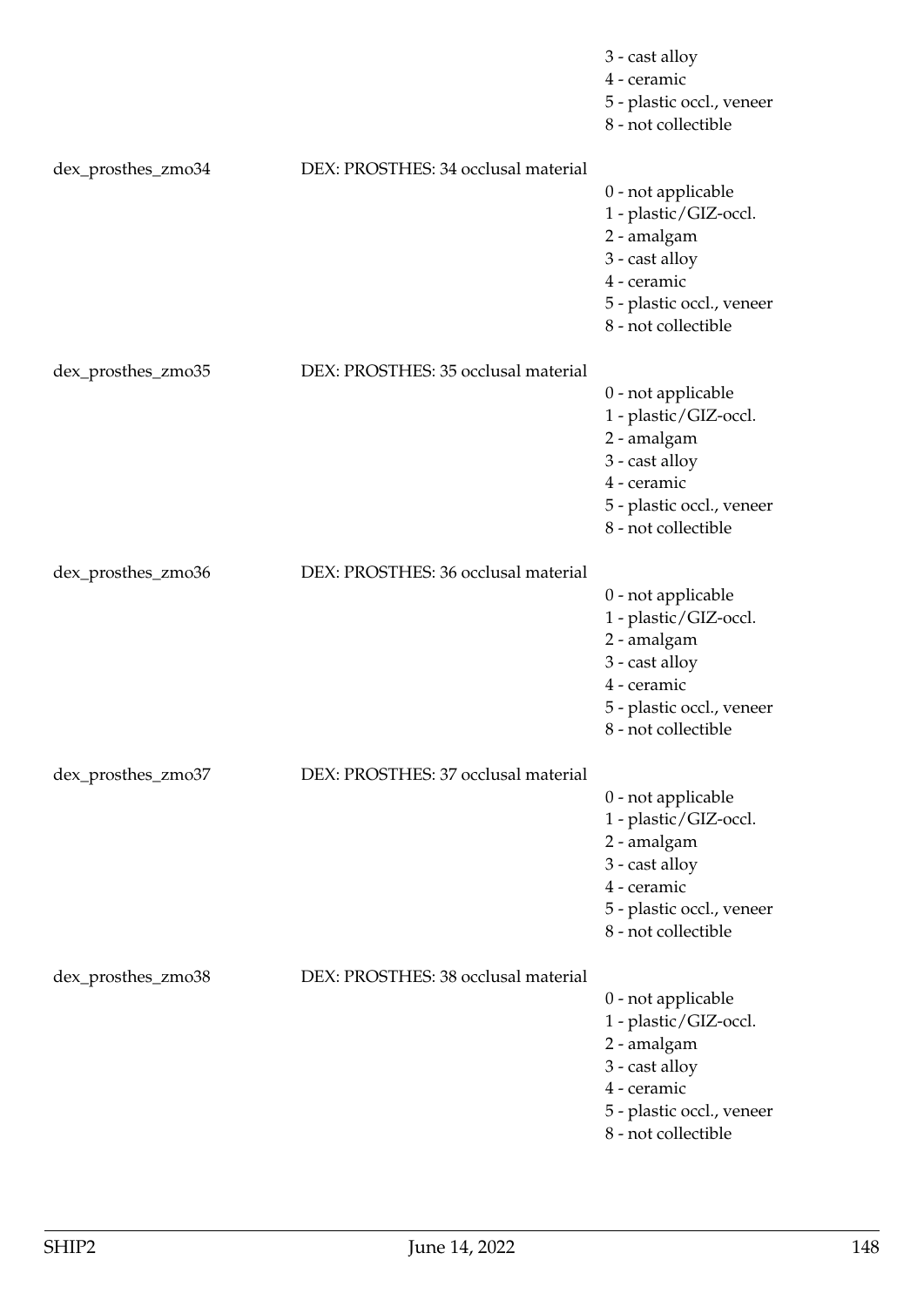| dex_prosthes_zmo44 | DEX: PROSTHES: 44 occlusal material | 0 - not applicable<br>1 - plastic/GIZ-occl.<br>2 - amalgam<br>3 - cast alloy<br>4 - ceramic<br>5 - plastic occl., veneer<br>8 - not collectible |
|--------------------|-------------------------------------|-------------------------------------------------------------------------------------------------------------------------------------------------|
| dex_prosthes_zmo45 | DEX: PROSTHES: 45 occlusal material | 0 - not applicable<br>1 - plastic/GIZ-occl.<br>2 - amalgam<br>3 - cast alloy<br>4 - ceramic<br>5 - plastic occl., veneer<br>8 - not collectible |
| dex_prosthes_zmo46 | DEX: PROSTHES: 46 occlusal material | 0 - not applicable<br>1 - plastic/GIZ-occl.<br>2 - amalgam<br>3 - cast alloy<br>4 - ceramic<br>5 - plastic occl., veneer<br>8 - not collectible |
| dex_prosthes_zmo47 | DEX: PROSTHES: 47 occlusal material | 0 - not applicable<br>1 - plastic/GIZ-occl.<br>2 - amalgam<br>3 - cast alloy<br>4 - ceramic<br>5 - plastic occl., veneer<br>8 - not collectible |
| dex_prosthes_zmo48 | DEX: PROSTHES: 48 occlusal material | 0 - not applicable<br>1 - plastic/GIZ-occl.<br>2 - amalgam<br>3 - cast alloy<br>4 - ceramic<br>5 - plastic occl., veneer<br>8 - not collectible |
| dex_prosthes_zmd11 | DEX: PROSTHES: 11 distal material   | 0 - not applicable<br>1 - plastic/GIZ-occl.<br>2 - amalgam<br>3 - cast alloy                                                                    |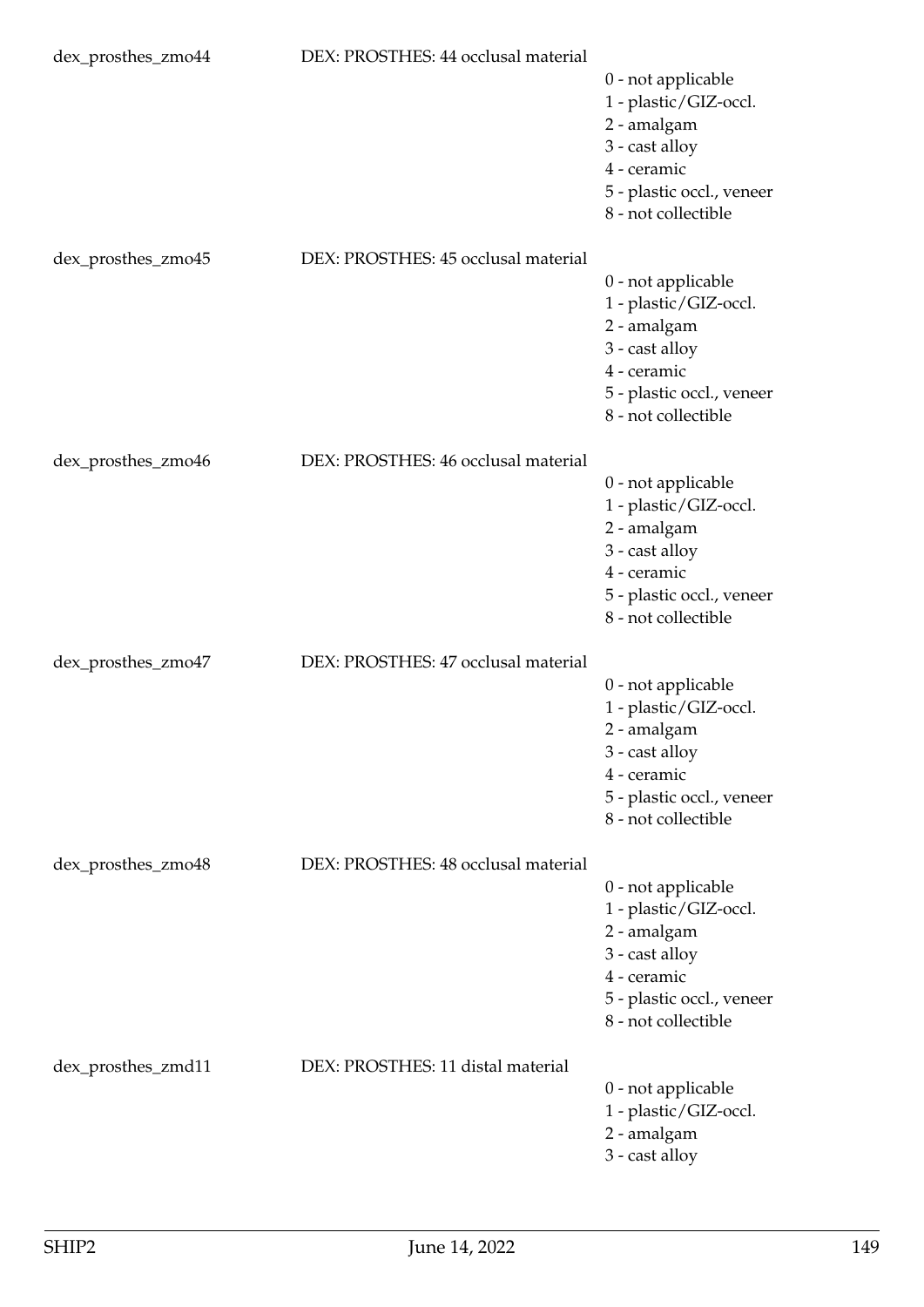|                    |                                   | 4 - ceramic<br>5 - plastic occl., veneer<br>8 - not collectible                                                                                 |
|--------------------|-----------------------------------|-------------------------------------------------------------------------------------------------------------------------------------------------|
| dex_prosthes_zmd12 | DEX: PROSTHES: 12 distal material | 0 - not applicable<br>1 - plastic/GIZ-occl.<br>2 - amalgam<br>3 - cast alloy<br>4 - ceramic<br>5 - plastic occl., veneer<br>8 - not collectible |
| dex_prosthes_zmd13 | DEX: PROSTHES: 13 distal material | 0 - not applicable<br>1 - plastic/GIZ-occl.<br>2 - amalgam<br>3 - cast alloy<br>4 - ceramic<br>5 - plastic occl., veneer<br>8 - not collectible |
| dex_prosthes_zmd14 | DEX: PROSTHES: 14 distal material | 0 - not applicable<br>1 - plastic/GIZ-occl.<br>2 - amalgam<br>3 - cast alloy<br>4 - ceramic<br>5 - plastic occl., veneer<br>8 - not collectible |
| dex_prosthes_zmd15 | DEX: PROSTHES: 15 distal material | 0 - not applicable<br>1 - plastic/GIZ-occl.<br>2 - amalgam<br>3 - cast alloy<br>4 - ceramic<br>5 - plastic occl., veneer<br>8 - not collectible |
| dex_prosthes_zmd16 | DEX: PROSTHES: 16 distal material | 0 - not applicable<br>1 - plastic/GIZ-occl.<br>2 - amalgam<br>3 - cast alloy<br>4 - ceramic<br>5 - plastic occl., veneer<br>8 - not collectible |
| dex_prosthes_zmd17 | DEX: PROSTHES: 17 distal material |                                                                                                                                                 |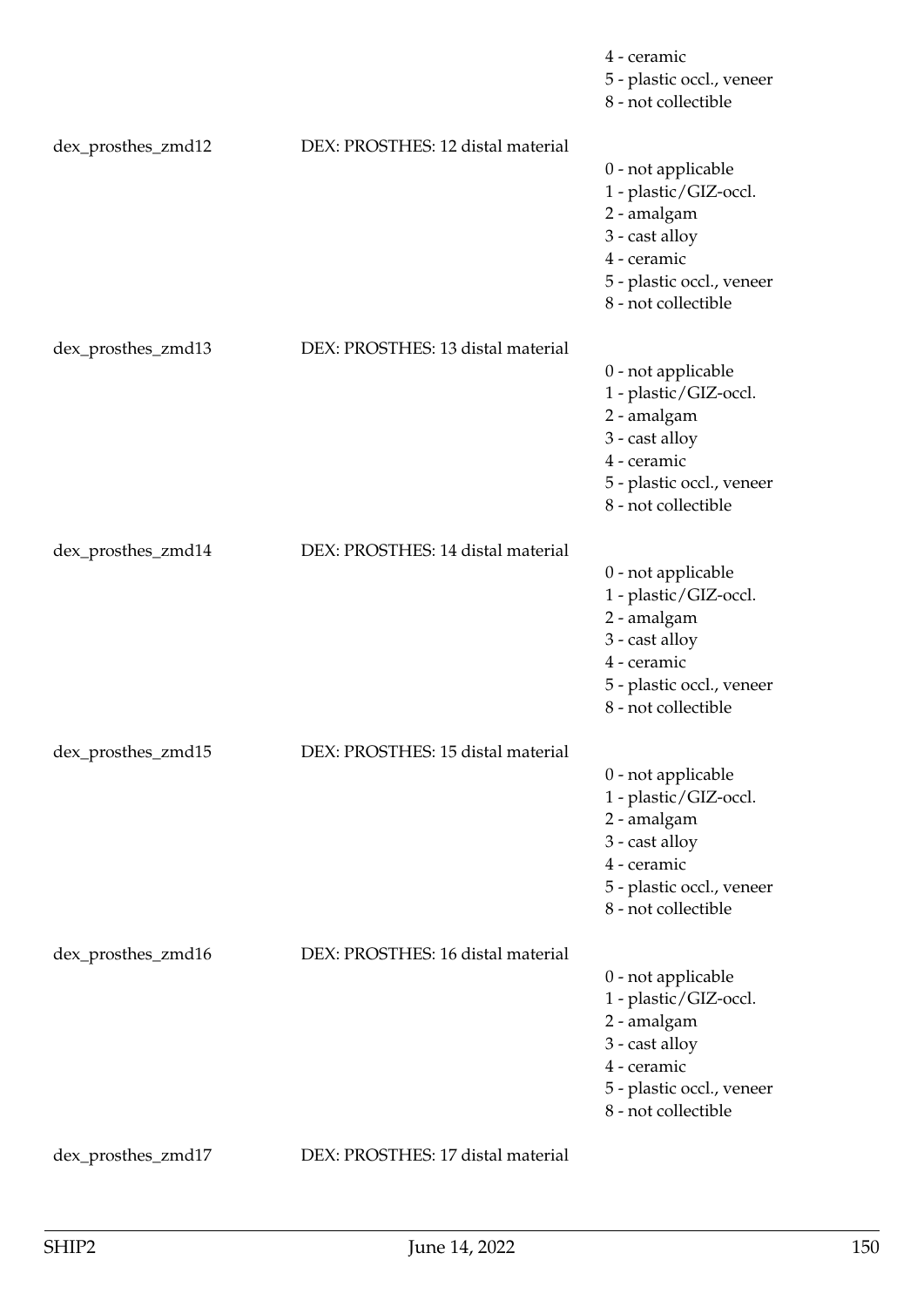|                    |                                   | 0 - not applicable<br>1 - plastic/GIZ-occl.<br>2 - amalgam<br>3 - cast alloy<br>4 - ceramic<br>5 - plastic occl., veneer<br>8 - not collectible |
|--------------------|-----------------------------------|-------------------------------------------------------------------------------------------------------------------------------------------------|
| dex_prosthes_zmd18 | DEX: PROSTHES: 18 distal material | 0 - not applicable<br>1 - plastic/GIZ-occl.<br>2 - amalgam<br>3 - cast alloy<br>4 - ceramic<br>5 - plastic occl., veneer<br>8 - not collectible |
| dex_prosthes_zmd21 | DEX: PROSTHES: 21 distal material | 0 - not applicable<br>1 - plastic/GIZ-occl.<br>2 - amalgam<br>3 - cast alloy<br>4 - ceramic<br>5 - plastic occl., veneer<br>8 - not collectible |
| dex_prosthes_zmd22 | DEX: PROSTHES: 22 distal material | 0 - not applicable<br>1 - plastic/GIZ-occl.<br>2 - amalgam<br>3 - cast alloy<br>4 - ceramic<br>5 - plastic occl., veneer<br>8 - not collectible |
| dex_prosthes_zmd23 | DEX: PROSTHES: 23 distal material | 0 - not applicable<br>1 - plastic/GIZ-occl.<br>2 - amalgam<br>3 - cast alloy<br>4 - ceramic<br>5 - plastic occl., veneer<br>8 - not collectible |
| dex_prosthes_zmd24 | DEX: PROSTHES: 24 distal material | 0 - not applicable<br>1 - plastic/GIZ-occl.<br>2 - amalgam<br>3 - cast alloy<br>4 - ceramic                                                     |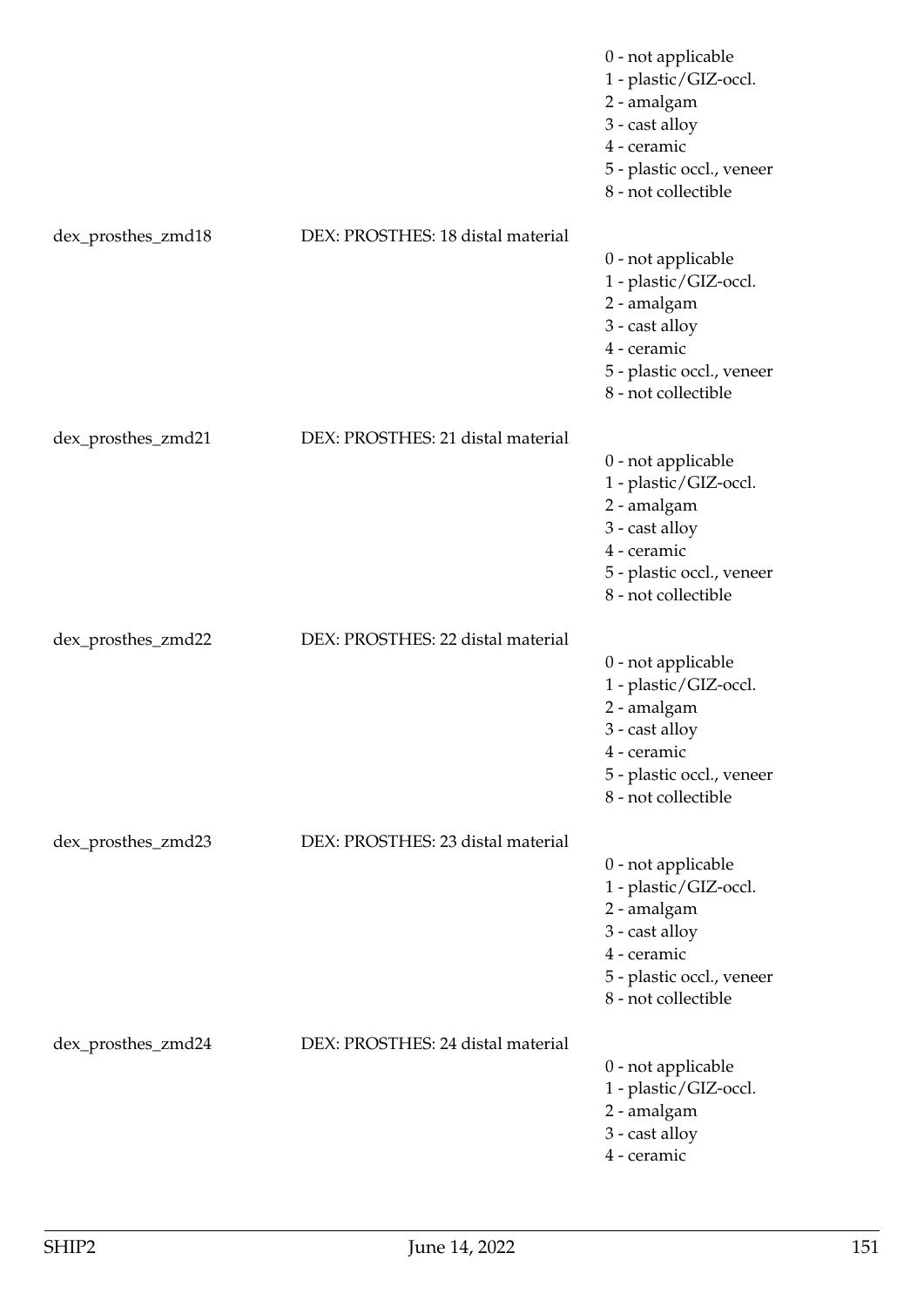|                    |                                   | 5 - plastic occl., veneer<br>8 - not collectible                                                                                                |
|--------------------|-----------------------------------|-------------------------------------------------------------------------------------------------------------------------------------------------|
| dex_prosthes_zmd25 | DEX: PROSTHES: 25 distal material | 0 - not applicable<br>1 - plastic/GIZ-occl.<br>2 - amalgam<br>3 - cast alloy<br>4 - ceramic<br>5 - plastic occl., veneer<br>8 - not collectible |
| dex_prosthes_zmd26 | DEX: PROSTHES: 26 distal material | 0 - not applicable<br>1 - plastic/GIZ-occl.<br>2 - amalgam<br>3 - cast alloy<br>4 - ceramic<br>5 - plastic occl., veneer<br>8 - not collectible |
| dex_prosthes_zmd27 | DEX: PROSTHES: 27 distal material | 0 - not applicable<br>1 - plastic/GIZ-occl.<br>2 - amalgam<br>3 - cast alloy<br>4 - ceramic<br>5 - plastic occl., veneer<br>8 - not collectible |
| dex_prosthes_zmd28 | DEX: PROSTHES: 28 distal material | 0 - not applicable<br>1 - plastic/GIZ-occl.<br>2 - amalgam<br>3 - cast alloy<br>4 - ceramic<br>5 - plastic occl., veneer<br>8 - not collectible |
| dex_prosthes_zmd31 | DEX: PROSTHES: 31 distal material | 0 - not applicable<br>1 - plastic/GIZ-occl.<br>2 - amalgam<br>3 - cast alloy<br>4 - ceramic<br>5 - plastic occl., veneer<br>8 - not collectible |
| dex_prosthes_zmd32 | DEX: PROSTHES: 32 distal material | 0 - not applicable                                                                                                                              |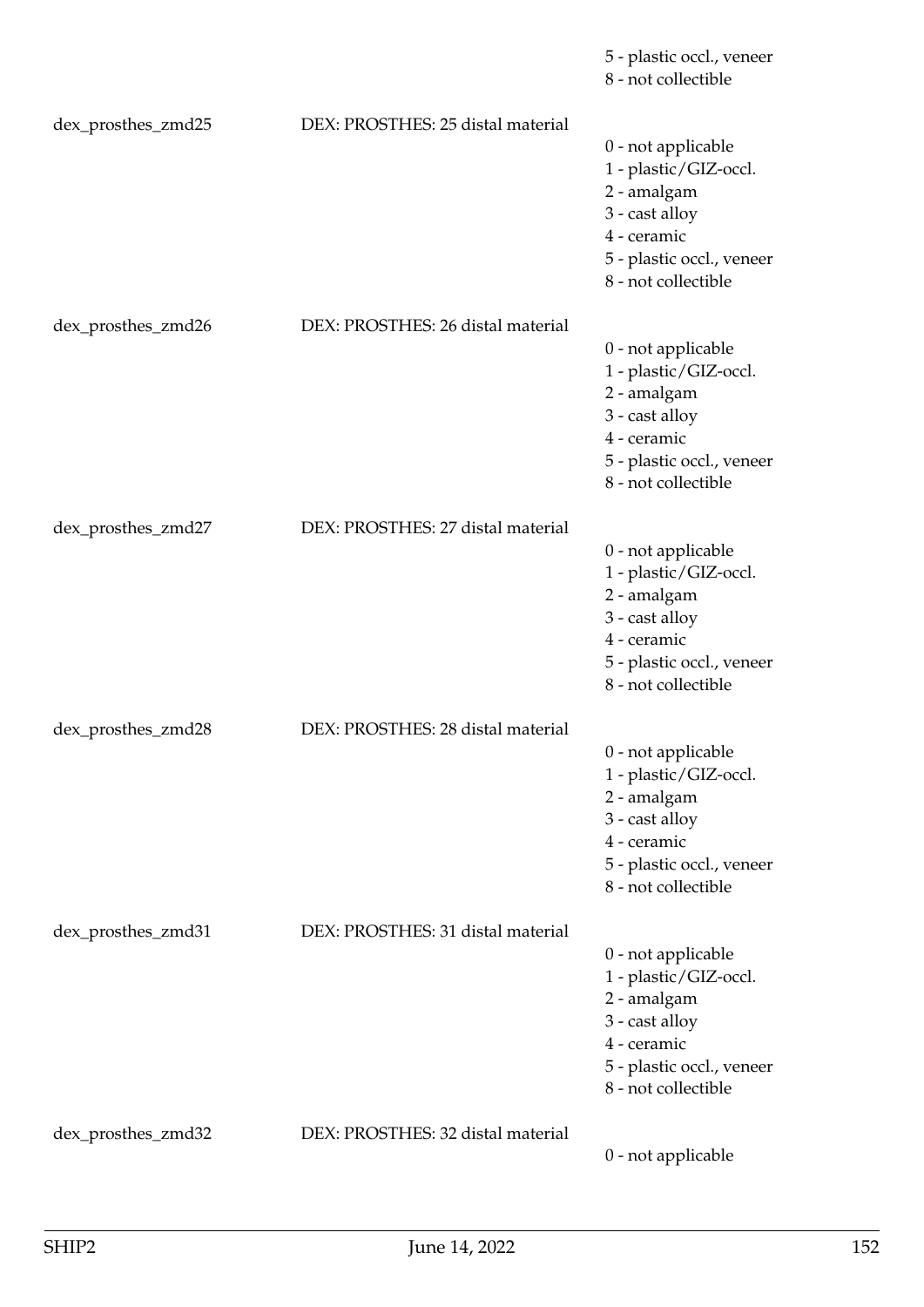|                    |                                   | 1 - plastic/GIZ-occl.<br>2 - amalgam<br>3 - cast alloy<br>4 - ceramic<br>5 - plastic occl., veneer<br>8 - not collectible                       |
|--------------------|-----------------------------------|-------------------------------------------------------------------------------------------------------------------------------------------------|
| dex_prosthes_zmd33 | DEX: PROSTHES: 33 distal material | 0 - not applicable<br>1 - plastic/GIZ-occl.<br>2 - amalgam<br>3 - cast alloy<br>4 - ceramic<br>5 - plastic occl., veneer<br>8 - not collectible |
| dex_prosthes_zmd34 | DEX: PROSTHES: 34 distal material | 0 - not applicable<br>1 - plastic/GIZ-occl.<br>2 - amalgam<br>3 - cast alloy<br>4 - ceramic<br>5 - plastic occl., veneer<br>8 - not collectible |
| dex_prosthes_zmd35 | DEX: PROSTHES: 35 distal material | 0 - not applicable<br>1 - plastic/GIZ-occl.<br>2 - amalgam<br>3 - cast alloy<br>4 - ceramic<br>5 - plastic occl., veneer<br>8 - not collectible |
| dex_prosthes_zmd36 | DEX: PROSTHES: 36 distal material | 0 - not applicable<br>1 - plastic/GIZ-occl.<br>2 - amalgam<br>3 - cast alloy<br>4 - ceramic<br>5 - plastic occl., veneer<br>8 - not collectible |
| dex_prosthes_zmd37 | DEX: PROSTHES: 37 distal material | 0 - not applicable<br>1 - plastic/GIZ-occl.<br>2 - amalgam<br>3 - cast alloy<br>4 - ceramic<br>5 - plastic occl., veneer                        |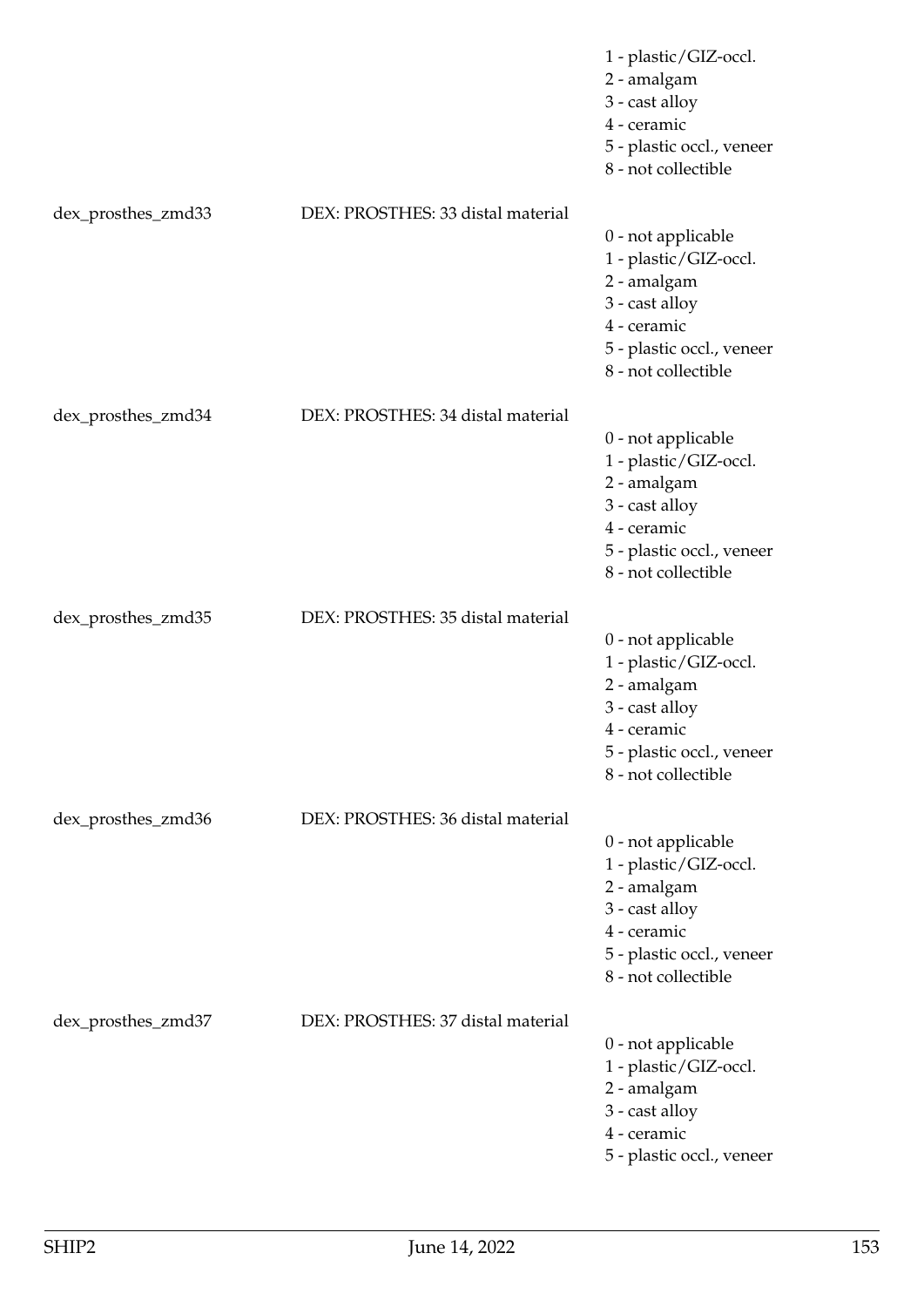|                    |                                   | 8 - not collectible                                                                                                                             |
|--------------------|-----------------------------------|-------------------------------------------------------------------------------------------------------------------------------------------------|
| dex_prosthes_zmd38 | DEX: PROSTHES: 38 distal material | 0 - not applicable<br>1 - plastic/GIZ-occl.<br>2 - amalgam<br>3 - cast alloy<br>4 - ceramic<br>5 - plastic occl., veneer<br>8 - not collectible |
| dex_prosthes_zmd41 | DEX: PROSTHES: 41 distal material | 0 - not applicable<br>1 - plastic/GIZ-occl.<br>2 - amalgam<br>3 - cast alloy<br>4 - ceramic<br>5 - plastic occl., veneer<br>8 - not collectible |
| dex_prosthes_zmd42 | DEX: PROSTHES: 42 distal material | 0 - not applicable<br>1 - plastic/GIZ-occl.<br>2 - amalgam<br>3 - cast alloy<br>4 - ceramic<br>5 - plastic occl., veneer<br>8 - not collectible |
| dex_prosthes_zmd43 | DEX: PROSTHES: 43 distal material | 0 - not applicable<br>1 - plastic/GIZ-occl.<br>2 - amalgam<br>3 - cast alloy<br>4 - ceramic<br>5 - plastic occl., veneer<br>8 - not collectible |
| dex_prosthes_zmd44 | DEX: PROSTHES: 44 distal material | 0 - not applicable<br>1 - plastic/GIZ-occl.<br>2 - amalgam<br>3 - cast alloy<br>4 - ceramic<br>5 - plastic occl., veneer<br>8 - not collectible |
| dex_prosthes_zmd45 | DEX: PROSTHES: 45 distal material | 0 - not applicable<br>1 - plastic/GIZ-occl.                                                                                                     |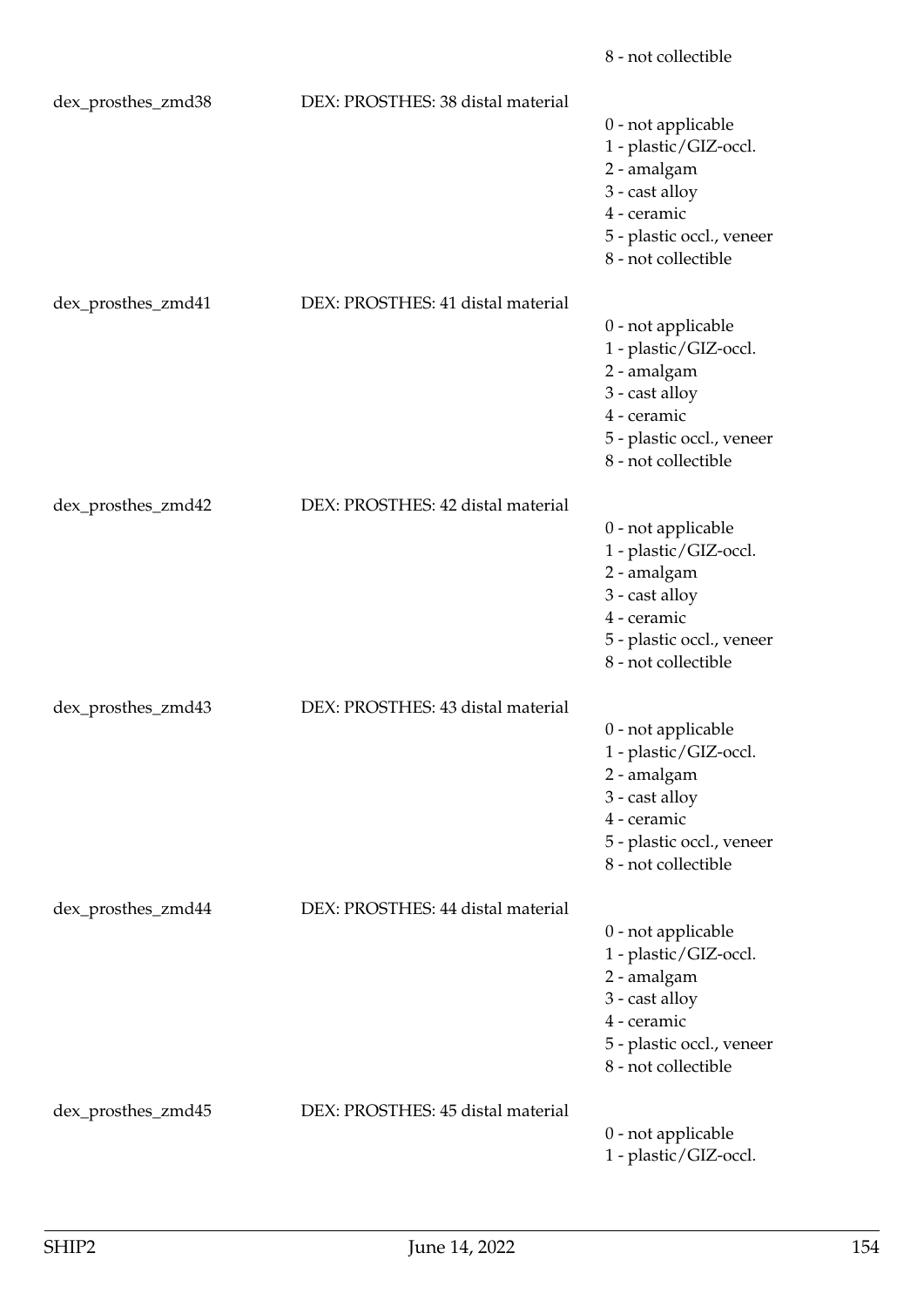|                    |                                       | 2 - amalgam<br>3 - cast alloy<br>4 - ceramic<br>5 - plastic occl., veneer<br>8 - not collectible                                                |
|--------------------|---------------------------------------|-------------------------------------------------------------------------------------------------------------------------------------------------|
| dex_prosthes_zmd46 | DEX: PROSTHES: 46 distal material     |                                                                                                                                                 |
|                    |                                       | 0 - not applicable<br>1 - plastic/GIZ-occl.<br>2 - amalgam<br>3 - cast alloy<br>4 - ceramic<br>5 - plastic occl., veneer<br>8 - not collectible |
| dex_prosthes_zmd47 | DEX: PROSTHES: 47 distal material     |                                                                                                                                                 |
|                    |                                       | 0 - not applicable<br>1 - plastic/GIZ-occl.<br>2 - amalgam<br>3 - cast alloy<br>4 - ceramic<br>5 - plastic occl., veneer<br>8 - not collectible |
| dex_prosthes_zmd48 | DEX: PROSTHES: 48 distal material     |                                                                                                                                                 |
|                    |                                       | 0 - not applicable<br>1 - plastic/GIZ-occl.<br>2 - amalgam<br>3 - cast alloy<br>4 - ceramic<br>5 - plastic occl., veneer<br>8 - not collectible |
| dex_prosthes_zmv11 | DEX: PROSTHES: 11 vestibular material |                                                                                                                                                 |
|                    |                                       | 0 - not applicable<br>1 - plastic/GIZ-occl.<br>2 - amalgam<br>3 - cast alloy<br>4 - ceramic<br>5 - plastic occl., veneer<br>8 - not collectible |
| dex_prosthes_zmv12 | DEX: PROSTHES: 12 vestibular material |                                                                                                                                                 |
|                    |                                       | 0 - not applicable<br>1 - plastic/GIZ-occl.<br>2 - amalgam<br>3 - cast alloy<br>4 - ceramic<br>5 - plastic occl., veneer<br>8 - not collectible |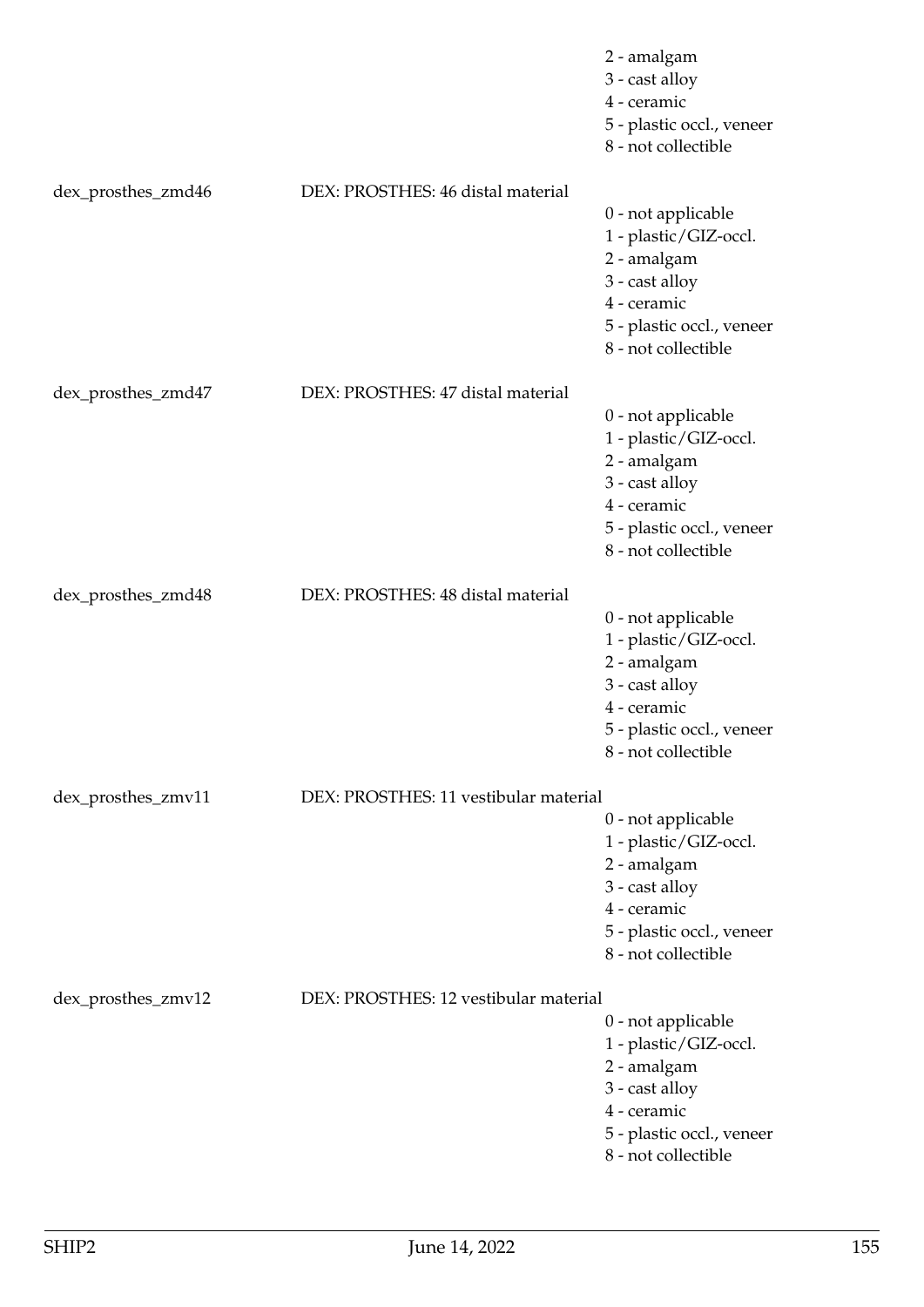| dex_prosthes_zmv13 | DEX: PROSTHES: 13 vestibular material |                                                  |
|--------------------|---------------------------------------|--------------------------------------------------|
|                    |                                       | 0 - not applicable<br>1 - plastic/GIZ-occl.      |
|                    |                                       | 2 - amalgam                                      |
|                    |                                       | 3 - cast alloy                                   |
|                    |                                       | 4 - ceramic                                      |
|                    |                                       | 5 - plastic occl., veneer                        |
|                    |                                       | 8 - not collectible                              |
| dex_prosthes_zmv14 | DEX: PROSTHES: 14 vestibular material |                                                  |
|                    |                                       | 0 - not applicable                               |
|                    |                                       | 1 - plastic/GIZ-occl.                            |
|                    |                                       | 2 - amalgam                                      |
|                    |                                       | 3 - cast alloy                                   |
|                    |                                       | 4 - ceramic                                      |
|                    |                                       | 5 - plastic occl., veneer                        |
|                    |                                       | 8 - not collectible                              |
| dex_prosthes_zmv15 | DEX: PROSTHES: 15 vestibular material |                                                  |
|                    |                                       | 0 - not applicable                               |
|                    |                                       | 1 - plastic/GIZ-occl.                            |
|                    |                                       | 2 - amalgam                                      |
|                    |                                       | 3 - cast alloy                                   |
|                    |                                       | 4 - ceramic                                      |
|                    |                                       | 5 - plastic occl., veneer                        |
|                    |                                       | 8 - not collectible                              |
| dex_prosthes_zmv16 | DEX: PROSTHES: 16 vestibular material |                                                  |
|                    |                                       | 0 - not applicable                               |
|                    |                                       | 1 - plastic/GIZ-occl.                            |
|                    |                                       | 2 - amalgam                                      |
|                    |                                       | 3 - cast alloy                                   |
|                    |                                       | 4 - ceramic                                      |
|                    |                                       | 5 - plastic occl., veneer                        |
|                    |                                       | 8 - not collectible                              |
| dex_prosthes_zmv17 | DEX: PROSTHES: 17 vestibular material |                                                  |
|                    |                                       | 0 - not applicable                               |
|                    |                                       | 1 - plastic/GIZ-occl.                            |
|                    |                                       | 2 - amalgam                                      |
|                    |                                       | 3 - cast alloy                                   |
|                    |                                       | 4 - ceramic                                      |
|                    |                                       | 5 - plastic occl., veneer<br>8 - not collectible |
|                    |                                       |                                                  |
| dex_prosthes_zmv18 | DEX: PROSTHES: 18 vestibular material |                                                  |
|                    |                                       | 0 - not applicable                               |
|                    |                                       | 1 - plastic/GIZ-occl.                            |
|                    |                                       | 2 - amalgam                                      |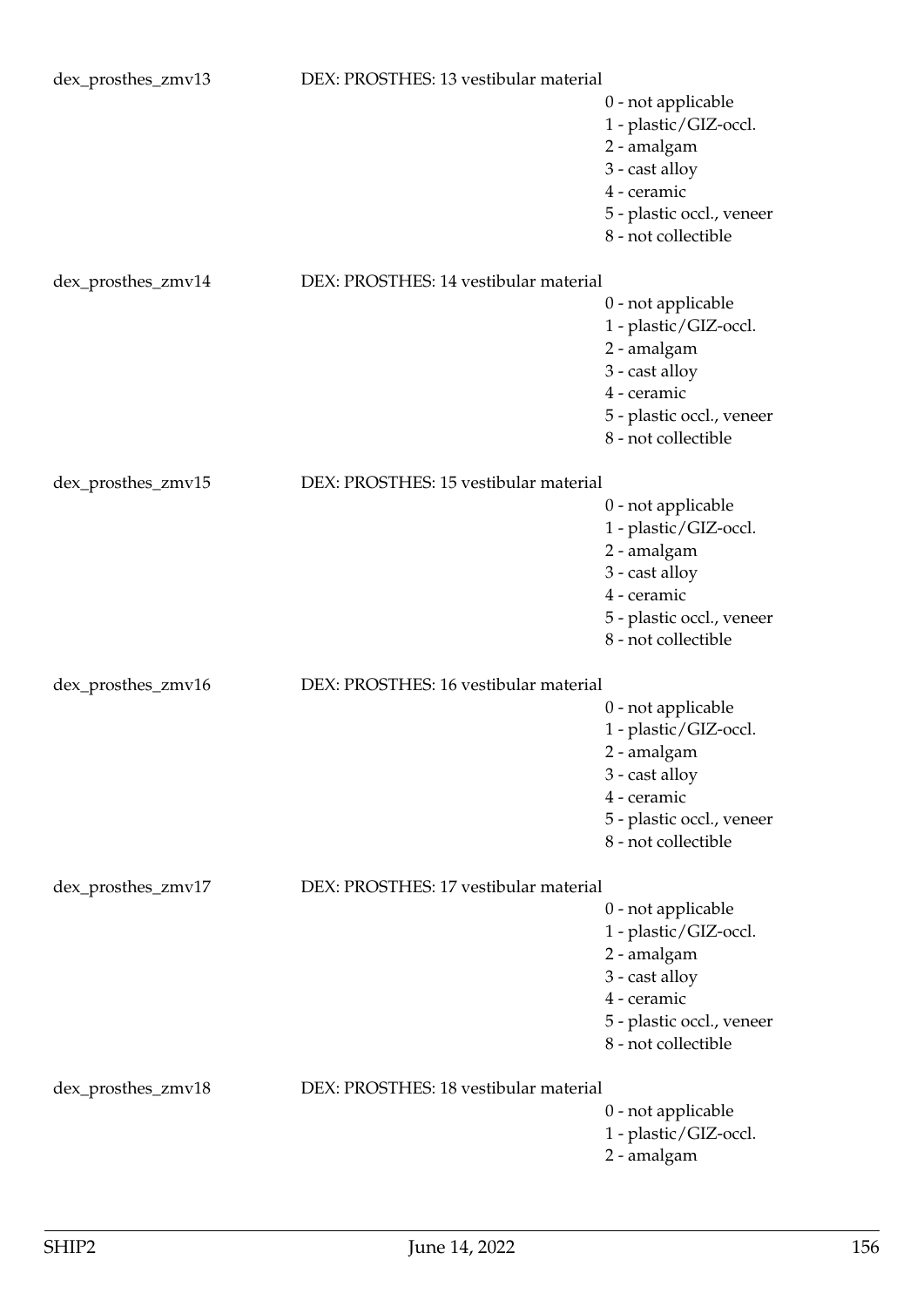|                    |                                       | 3 - cast alloy            |
|--------------------|---------------------------------------|---------------------------|
|                    |                                       | 4 - ceramic               |
|                    |                                       | 5 - plastic occl., veneer |
|                    |                                       | 8 - not collectible       |
| dex_prosthes_zmv21 | DEX: PROSTHES: 21 vestibular material |                           |
|                    |                                       | 0 - not applicable        |
|                    |                                       | 1 - plastic/GIZ-occl.     |
|                    |                                       | 2 - amalgam               |
|                    |                                       | 3 - cast alloy            |
|                    |                                       | 4 - ceramic               |
|                    |                                       | 5 - plastic occl., veneer |
|                    |                                       | 8 - not collectible       |
| dex_prosthes_zmv22 | DEX: PROSTHES: 22 vestibular material |                           |
|                    |                                       | 0 - not applicable        |
|                    |                                       | 1 - plastic/GIZ-occl.     |
|                    |                                       | 2 - amalgam               |
|                    |                                       | 3 - cast alloy            |
|                    |                                       | 4 - ceramic               |
|                    |                                       | 5 - plastic occl., veneer |
|                    |                                       | 8 - not collectible       |
| dex_prosthes_zmv23 | DEX: PROSTHES: 23 vestibular material |                           |
|                    |                                       | 0 - not applicable        |
|                    |                                       | 1 - plastic/GIZ-occl.     |
|                    |                                       | 2 - amalgam               |
|                    |                                       | 3 - cast alloy            |
|                    |                                       | 4 - ceramic               |
|                    |                                       | 5 - plastic occl., veneer |
|                    |                                       | 8 - not collectible       |
| dex_prosthes_zmv24 | DEX: PROSTHES: 24 vestibular material |                           |
|                    |                                       | 0 - not applicable        |
|                    |                                       | 1 - plastic/GIZ-occl.     |
|                    |                                       | 2 - amalgam               |
|                    |                                       | 3 - cast alloy            |
|                    |                                       | 4 - ceramic               |
|                    |                                       | 5 - plastic occl., veneer |
|                    |                                       | 8 - not collectible       |
| dex_prosthes_zmv25 | DEX: PROSTHES: 25 vestibular material |                           |
|                    |                                       | 0 - not applicable        |
|                    |                                       | 1 - plastic/GIZ-occl.     |
|                    |                                       | 2 - amalgam               |
|                    |                                       | 3 - cast alloy            |
|                    |                                       | 4 - ceramic               |
|                    |                                       | 5 - plastic occl., veneer |
|                    |                                       | 8 - not collectible       |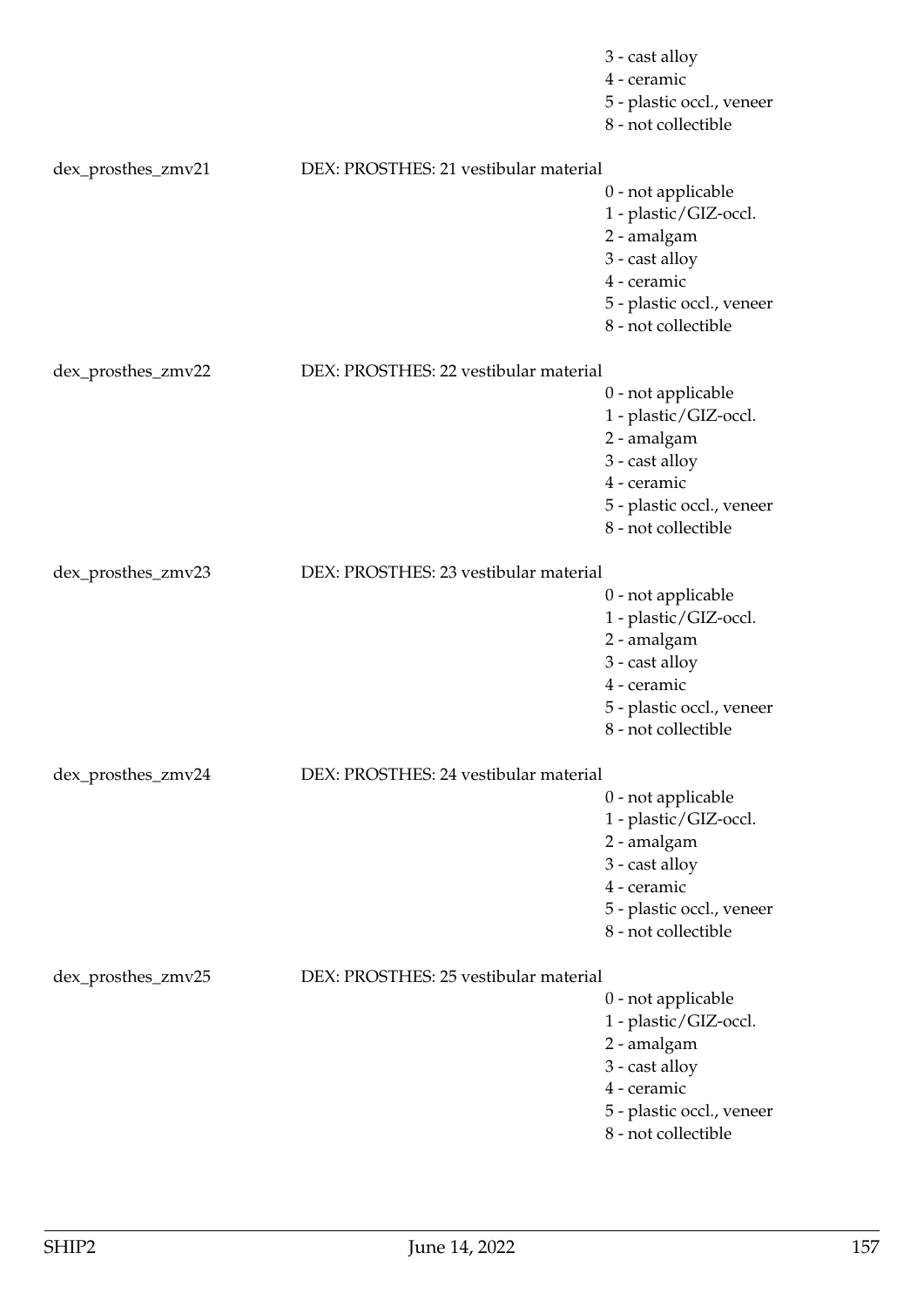| dex_prosthes_zmv26 | DEX: PROSTHES: 26 vestibular material |                           |
|--------------------|---------------------------------------|---------------------------|
|                    |                                       | 0 - not applicable        |
|                    |                                       | 1 - plastic/GIZ-occl.     |
|                    |                                       | 2 - amalgam               |
|                    |                                       | 3 - cast alloy            |
|                    |                                       | 4 - ceramic               |
|                    |                                       | 5 - plastic occl., veneer |
|                    |                                       | 8 - not collectible       |
| dex_prosthes_zmv27 | DEX: PROSTHES: 27 vestibular material |                           |
|                    |                                       | 0 - not applicable        |
|                    |                                       | 1 - plastic/GIZ-occl.     |
|                    |                                       | 2 - amalgam               |
|                    |                                       | 3 - cast alloy            |
|                    |                                       | 4 - ceramic               |
|                    |                                       | 5 - plastic occl., veneer |
|                    |                                       | 8 - not collectible       |
| dex_prosthes_zmv28 | DEX: PROSTHES: 28 vestibular material |                           |
|                    |                                       | 0 - not applicable        |
|                    |                                       | 1 - plastic/GIZ-occl.     |
|                    |                                       | 2 - amalgam               |
|                    |                                       | 3 - cast alloy            |
|                    |                                       | 4 - ceramic               |
|                    |                                       | 5 - plastic occl., veneer |
|                    |                                       | 8 - not collectible       |
|                    |                                       |                           |
| dex_prosthes_zmv31 | DEX: PROSTHES: 31 vestibular material |                           |
|                    |                                       | 0 - not applicable        |
|                    |                                       | 1 - plastic/GIZ-occl.     |
|                    |                                       | 2 - amalgam               |
|                    |                                       | 3 - cast alloy            |
|                    |                                       | 4 - ceramic               |
|                    |                                       | 5 - plastic occl., veneer |
|                    |                                       | 8 - not collectible       |
| dex_prosthes_zmv32 | DEX: PROSTHES: 32 vestibular material |                           |
|                    |                                       | 0 - not applicable        |
|                    |                                       | 1 - plastic/GIZ-occl.     |
|                    |                                       | 2 - amalgam               |
|                    |                                       | 3 - cast alloy            |
|                    |                                       | 4 - ceramic               |
|                    |                                       | 5 - plastic occl., veneer |
|                    |                                       | 8 - not collectible       |
| dex_prosthes_zmv33 | DEX: PROSTHES: 33 vestibular material |                           |
|                    |                                       | 0 - not applicable        |
|                    |                                       | 1 - plastic/GIZ-occl.     |
|                    |                                       | 2 - amalgam               |
|                    |                                       | 3 - cast alloy            |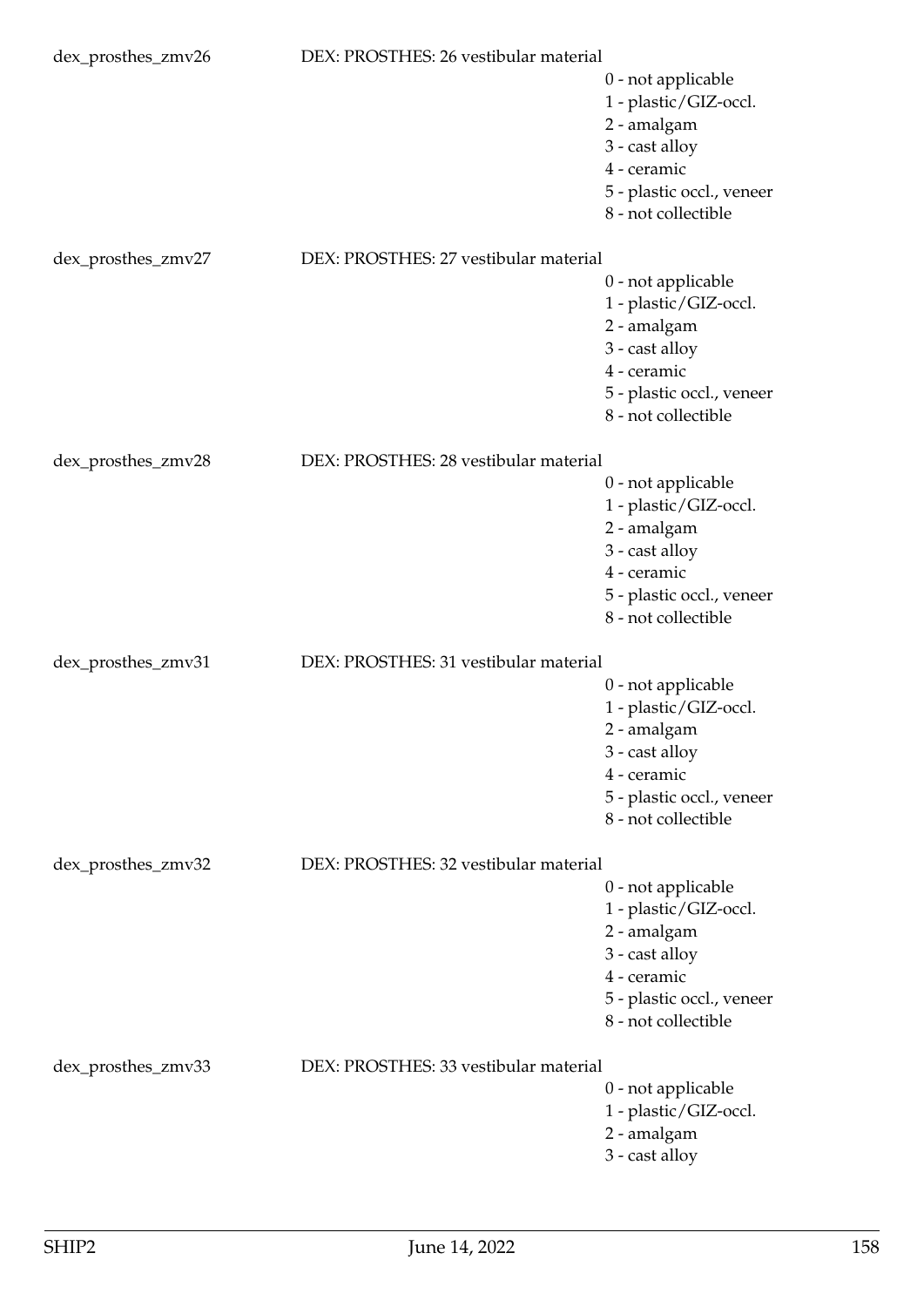|                    |                                       | 4 - ceramic               |
|--------------------|---------------------------------------|---------------------------|
|                    |                                       | 5 - plastic occl., veneer |
|                    |                                       | 8 - not collectible       |
| dex_prosthes_zmv34 | DEX: PROSTHES: 34 vestibular material |                           |
|                    |                                       | 0 - not applicable        |
|                    |                                       | 1 - plastic/GIZ-occl.     |
|                    |                                       | 2 - amalgam               |
|                    |                                       | 3 - cast alloy            |
|                    |                                       | 4 - ceramic               |
|                    |                                       | 5 - plastic occl., veneer |
|                    |                                       | 8 - not collectible       |
| dex_prosthes_zmv35 | DEX: PROSTHES: 35 vestibular material |                           |
|                    |                                       | 0 - not applicable        |
|                    |                                       | 1 - plastic/GIZ-occl.     |
|                    |                                       | 2 - amalgam               |
|                    |                                       | 3 - cast alloy            |
|                    |                                       | 4 - ceramic               |
|                    |                                       | 5 - plastic occl., veneer |
|                    |                                       | 8 - not collectible       |
|                    |                                       |                           |
| dex_prosthes_zmv36 | DEX: PROSTHES: 36 vestibular material |                           |
|                    |                                       | 0 - not applicable        |
|                    |                                       | 1 - plastic/GIZ-occl.     |
|                    |                                       | 2 - amalgam               |
|                    |                                       | 3 - cast alloy            |
|                    |                                       | 4 - ceramic               |
|                    |                                       | 5 - plastic occl., veneer |
|                    |                                       | 8 - not collectible       |
| dex_prosthes_zmv37 | DEX: PROSTHES: 37 vestibular material |                           |
|                    |                                       | 0 - not applicable        |
|                    |                                       | 1 - plastic/GIZ-occl.     |
|                    |                                       | 2 - amalgam               |
|                    |                                       | 3 - cast alloy            |
|                    |                                       | 4 - ceramic               |
|                    |                                       | 5 - plastic occl., veneer |
|                    |                                       | 8 - not collectible       |
| dex_prosthes_zmv38 | DEX: PROSTHES: 38 vestibular material |                           |
|                    |                                       | 0 - not applicable        |
|                    |                                       | 1 - plastic/GIZ-occl.     |
|                    |                                       | 2 - amalgam               |
|                    |                                       | 3 - cast alloy            |
|                    |                                       | 4 - ceramic               |
|                    |                                       | 5 - plastic occl., veneer |
|                    |                                       | 8 - not collectible       |
| dex_prosthes_zmv41 | DEX: PROSTHES: 41 vestibular material |                           |
|                    |                                       |                           |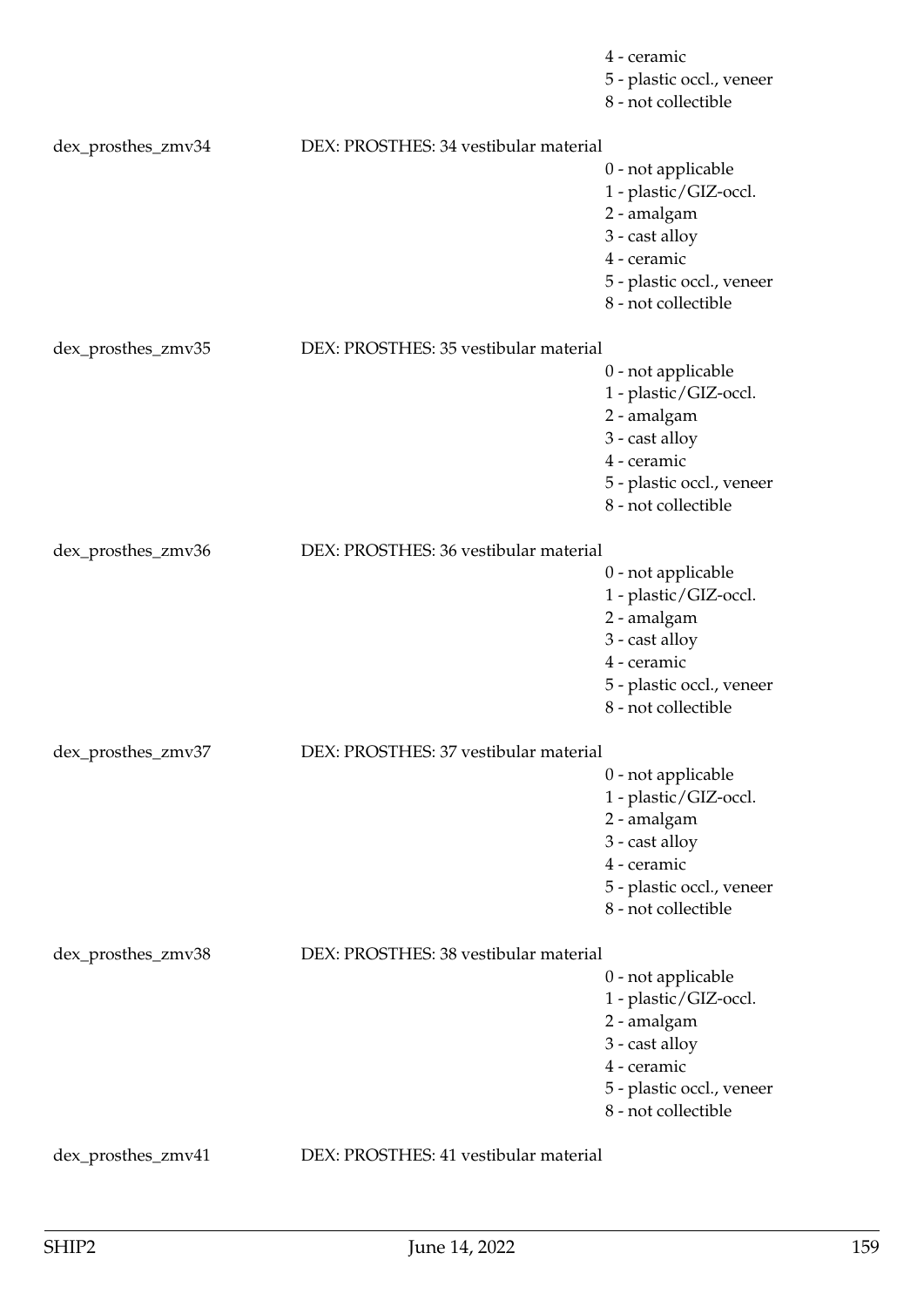|                    |                                       | 0 - not applicable        |
|--------------------|---------------------------------------|---------------------------|
|                    |                                       | 1 - plastic/GIZ-occl.     |
|                    |                                       | 2 - amalgam               |
|                    |                                       | 3 - cast alloy            |
|                    |                                       | 4 - ceramic               |
|                    |                                       | 5 - plastic occl., veneer |
|                    |                                       | 8 - not collectible       |
|                    |                                       |                           |
| dex_prosthes_zmv42 | DEX: PROSTHES: 42 vestibular material |                           |
|                    |                                       | 0 - not applicable        |
|                    |                                       | 1 - plastic/GIZ-occl.     |
|                    |                                       | 2 - amalgam               |
|                    |                                       | 3 - cast alloy            |
|                    |                                       | 4 - ceramic               |
|                    |                                       | 5 - plastic occl., veneer |
|                    |                                       | 8 - not collectible       |
|                    |                                       |                           |
| dex_prosthes_zmv43 | DEX: PROSTHES: 43 vestibular material |                           |
|                    |                                       | 0 - not applicable        |
|                    |                                       | 1 - plastic/GIZ-occl.     |
|                    |                                       | 2 - amalgam               |
|                    |                                       | 3 - cast alloy            |
|                    |                                       | 4 - ceramic               |
|                    |                                       | 5 - plastic occl., veneer |
|                    |                                       | 8 - not collectible       |
| dex_prosthes_zmv44 | DEX: PROSTHES: 44 vestibular material |                           |
|                    |                                       |                           |
|                    |                                       | 0 - not applicable        |
|                    |                                       | 1 - plastic/GIZ-occl.     |
|                    |                                       | 2 - amalgam               |
|                    |                                       | 3 - cast alloy            |
|                    |                                       | 4 - ceramic               |
|                    |                                       | 5 - plastic occl., veneer |
|                    |                                       | 8 - not collectible       |
| dex_prosthes_zmv45 | DEX: PROSTHES: 45 vestibular material |                           |
|                    |                                       | 0 - not applicable        |
|                    |                                       | 1 - plastic/GIZ-occl.     |
|                    |                                       | 2 - amalgam               |
|                    |                                       | 3 - cast alloy            |
|                    |                                       | 4 - ceramic               |
|                    |                                       | 5 - plastic occl., veneer |
|                    |                                       | 8 - not collectible       |
|                    |                                       |                           |
| dex_prosthes_zmv46 | DEX: PROSTHES: 46 vestibular material |                           |
|                    |                                       | 0 - not applicable        |
|                    |                                       | 1 - plastic/GIZ-occl.     |
|                    |                                       | 2 - amalgam               |
|                    |                                       | 3 - cast alloy            |
|                    |                                       | 4 - ceramic               |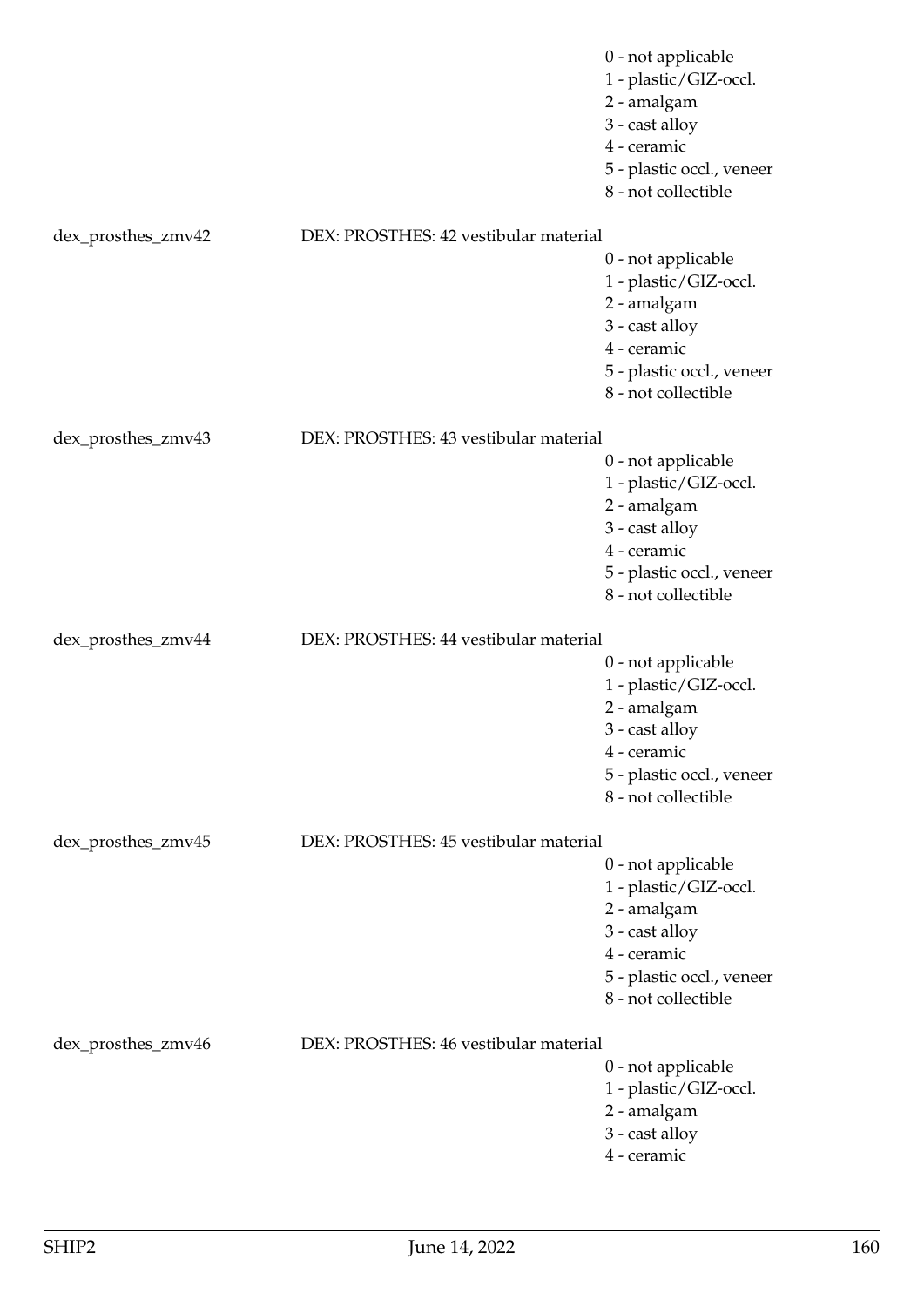8 - not collectible dex\_prosthes\_zmv47 DEX: PROSTHES: 47 vestibular material 0 - not applicable 1 - plastic/GIZ-occl. 2 - amalgam 3 - cast alloy 4 - ceramic 5 - plastic occl., veneer 8 - not collectible dex\_prosthes\_zmv48 DEX: PROSTHES: 48 vestibular material 0 - not applicable 1 - plastic/GIZ-occl. 2 - amalgam 3 - cast alloy 4 - ceramic 5 - plastic occl., veneer 8 - not collectible dex\_prosthes\_zmm11 DEX: PROSTHES: 11 mesial material 0 - not applicable 1 - plastic/GIZ-occl. 2 - amalgam 3 - cast alloy 4 - ceramic 5 - plastic occl., veneer 8 - not collectible dex\_prosthes\_zmm12 DEX: PROSTHES: 12 mesial material 0 - not applicable 1 - plastic/GIZ-occl. 2 - amalgam 3 - cast alloy 4 - ceramic 5 - plastic occl., veneer 8 - not collectible dex prosthes zmm13 DEX: PROSTHES: 13 mesial material 0 - not applicable 1 - plastic/GIZ-occl. 2 - amalgam 3 - cast alloy 4 - ceramic 5 - plastic occl., veneer 8 - not collectible dex\_prosthes\_zmm14 DEX: PROSTHES: 14 mesial material 0 - not applicable

5 - plastic occl., veneer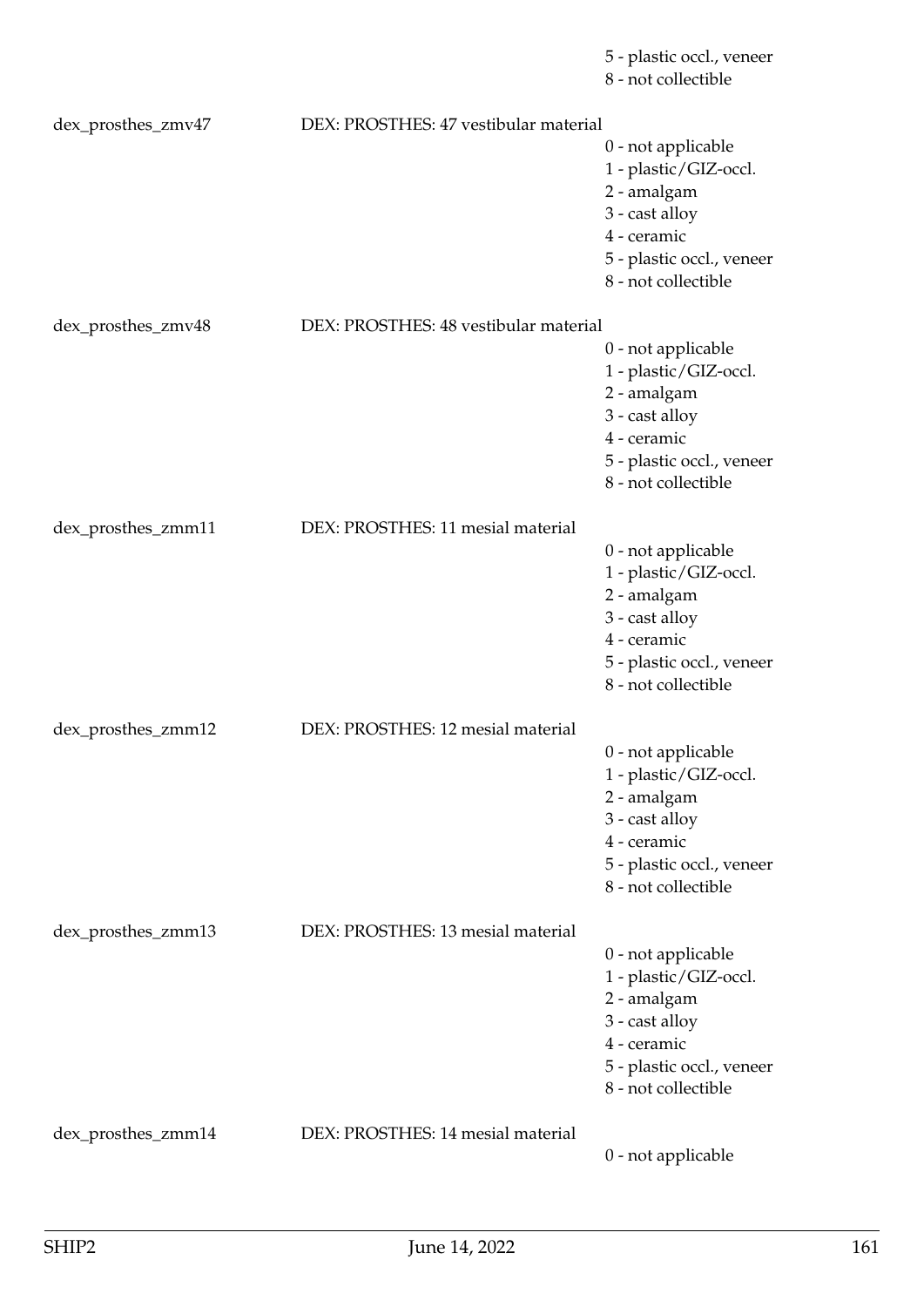|                    |                                   | 1 - plastic/GIZ-occl.<br>2 - amalgam<br>3 - cast alloy<br>4 - ceramic<br>5 - plastic occl., veneer<br>8 - not collectible                       |
|--------------------|-----------------------------------|-------------------------------------------------------------------------------------------------------------------------------------------------|
| dex_prosthes_zmm15 | DEX: PROSTHES: 15 mesial material | 0 - not applicable<br>1 - plastic/GIZ-occl.<br>2 - amalgam<br>3 - cast alloy<br>4 - ceramic<br>5 - plastic occl., veneer<br>8 - not collectible |
| dex_prosthes_zmm16 | DEX: PROSTHES: 16 mesial material | 0 - not applicable<br>1 - plastic/GIZ-occl.<br>2 - amalgam<br>3 - cast alloy<br>4 - ceramic<br>5 - plastic occl., veneer<br>8 - not collectible |
| dex_prosthes_zmm17 | DEX: PROSTHES: 17 mesial material | 0 - not applicable<br>1 - plastic/GIZ-occl.<br>2 - amalgam<br>3 - cast alloy<br>4 - ceramic<br>5 - plastic occl., veneer<br>8 - not collectible |
| dex_prosthes_zmm18 | DEX: PROSTHES: 18 mesial material | 0 - not applicable<br>1 - plastic/GIZ-occl.<br>2 - amalgam<br>3 - cast alloy<br>4 - ceramic<br>5 - plastic occl., veneer<br>8 - not collectible |
| dex_prosthes_zmm21 | DEX: PROSTHES: 21 mesial material | 0 - not applicable<br>1 - plastic/GIZ-occl.<br>2 - amalgam<br>3 - cast alloy<br>4 - ceramic<br>5 - plastic occl., veneer                        |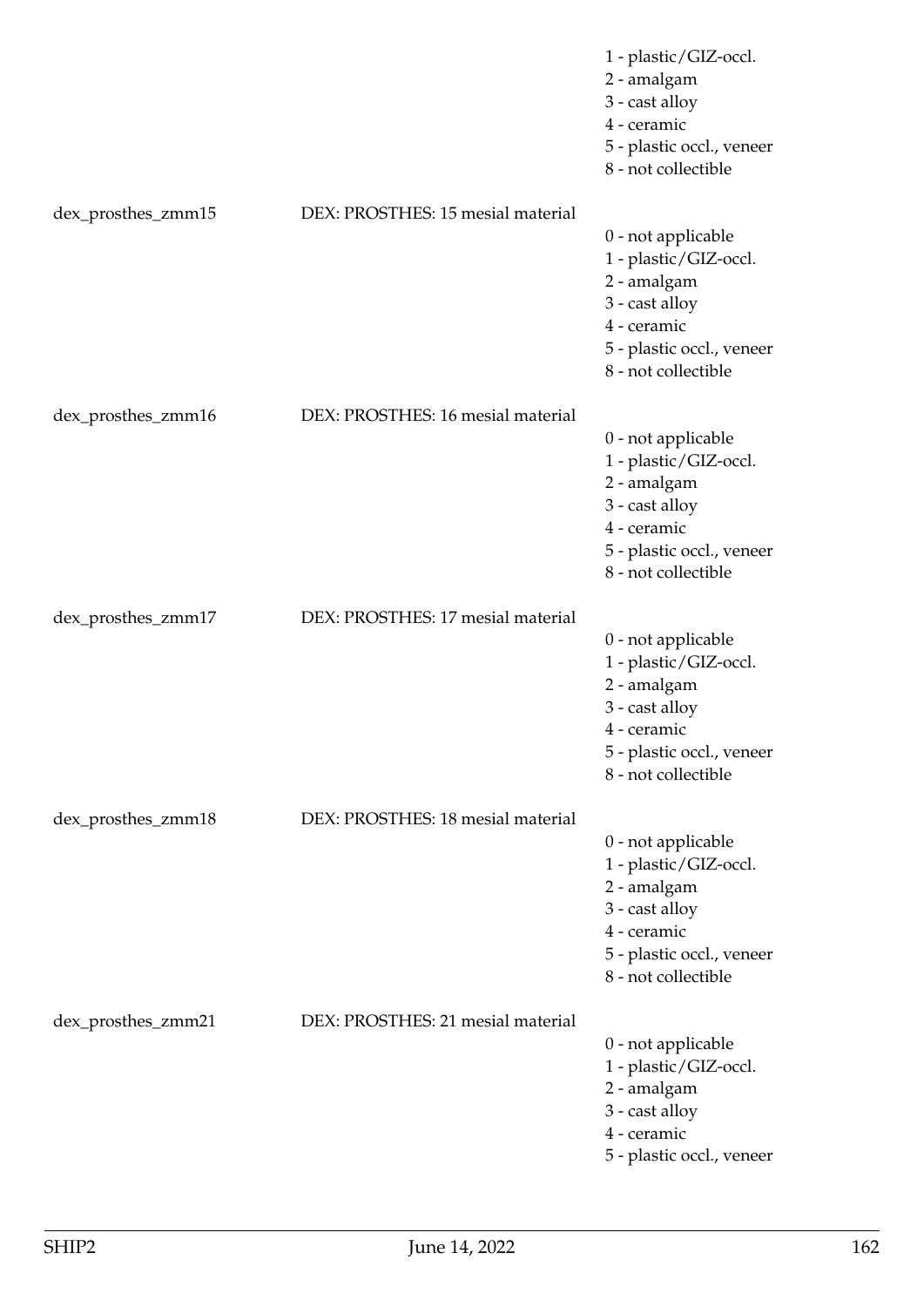|                    |                                   | 8 - not collectible                                                                                                                             |
|--------------------|-----------------------------------|-------------------------------------------------------------------------------------------------------------------------------------------------|
| dex_prosthes_zmm22 | DEX: PROSTHES: 22 mesial material | 0 - not applicable<br>1 - plastic/GIZ-occl.<br>2 - amalgam<br>3 - cast alloy<br>4 - ceramic<br>5 - plastic occl., veneer<br>8 - not collectible |
| dex_prosthes_zmm23 | DEX: PROSTHES: 23 mesial material | 0 - not applicable<br>1 - plastic/GIZ-occl.<br>2 - amalgam<br>3 - cast alloy<br>4 - ceramic<br>5 - plastic occl., veneer<br>8 - not collectible |
| dex_prosthes_zmm24 | DEX: PROSTHES: 24 mesial material | 0 - not applicable<br>1 - plastic/GIZ-occl.<br>2 - amalgam<br>3 - cast alloy<br>4 - ceramic<br>5 - plastic occl., veneer<br>8 - not collectible |
| dex_prosthes_zmm25 | DEX: PROSTHES: 25 mesial material | 0 - not applicable<br>1 - plastic/GIZ-occl.<br>2 - amalgam<br>3 - cast alloy<br>4 - ceramic<br>5 - plastic occl., veneer<br>8 - not collectible |
| dex_prosthes_zmm26 | DEX: PROSTHES: 26 mesial material | 0 - not applicable<br>1 - plastic/GIZ-occl.<br>2 - amalgam<br>3 - cast alloy<br>4 - ceramic<br>5 - plastic occl., veneer<br>8 - not collectible |
| dex_prosthes_zmm27 | DEX: PROSTHES: 27 mesial material | 0 - not applicable<br>1 - plastic/GIZ-occl.                                                                                                     |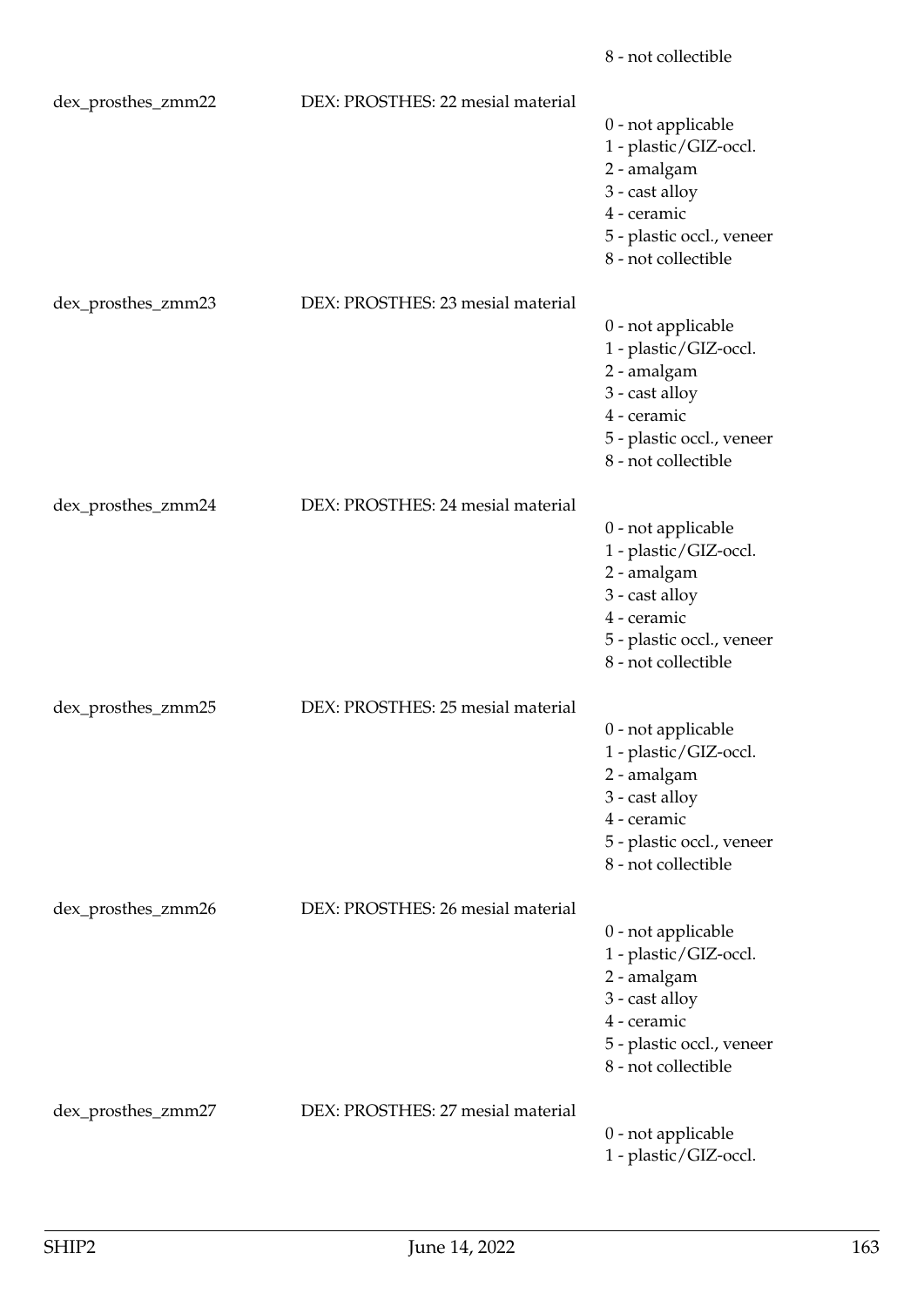|                    |                                   | 2 - amalgam<br>3 - cast alloy<br>4 - ceramic<br>5 - plastic occl., veneer<br>8 - not collectible                                                |
|--------------------|-----------------------------------|-------------------------------------------------------------------------------------------------------------------------------------------------|
| dex_prosthes_zmm28 | DEX: PROSTHES: 28 mesial material | 0 - not applicable<br>1 - plastic/GIZ-occl.<br>2 - amalgam<br>3 - cast alloy<br>4 - ceramic<br>5 - plastic occl., veneer<br>8 - not collectible |
| dex_prosthes_zmm31 | DEX: PROSTHES: 31 mesial material | 0 - not applicable<br>1 - plastic/GIZ-occl.<br>2 - amalgam<br>3 - cast alloy<br>4 - ceramic<br>5 - plastic occl., veneer<br>8 - not collectible |
| dex_prosthes_zmm32 | DEX: PROSTHES: 32 mesial material | 0 - not applicable<br>1 - plastic/GIZ-occl.<br>2 - amalgam<br>3 - cast alloy<br>4 - ceramic<br>5 - plastic occl., veneer<br>8 - not collectible |
| dex_prosthes_zmm33 | DEX: PROSTHES: 33 mesial material | 0 - not applicable<br>1 - plastic/GIZ-occl.<br>2 - amalgam<br>3 - cast alloy<br>4 - ceramic<br>5 - plastic occl., veneer<br>8 - not collectible |
| dex_prosthes_zmm34 | DEX: PROSTHES: 34 mesial material | 0 - not applicable<br>1 - plastic/GIZ-occl.<br>2 - amalgam<br>3 - cast alloy<br>4 - ceramic<br>5 - plastic occl., veneer<br>8 - not collectible |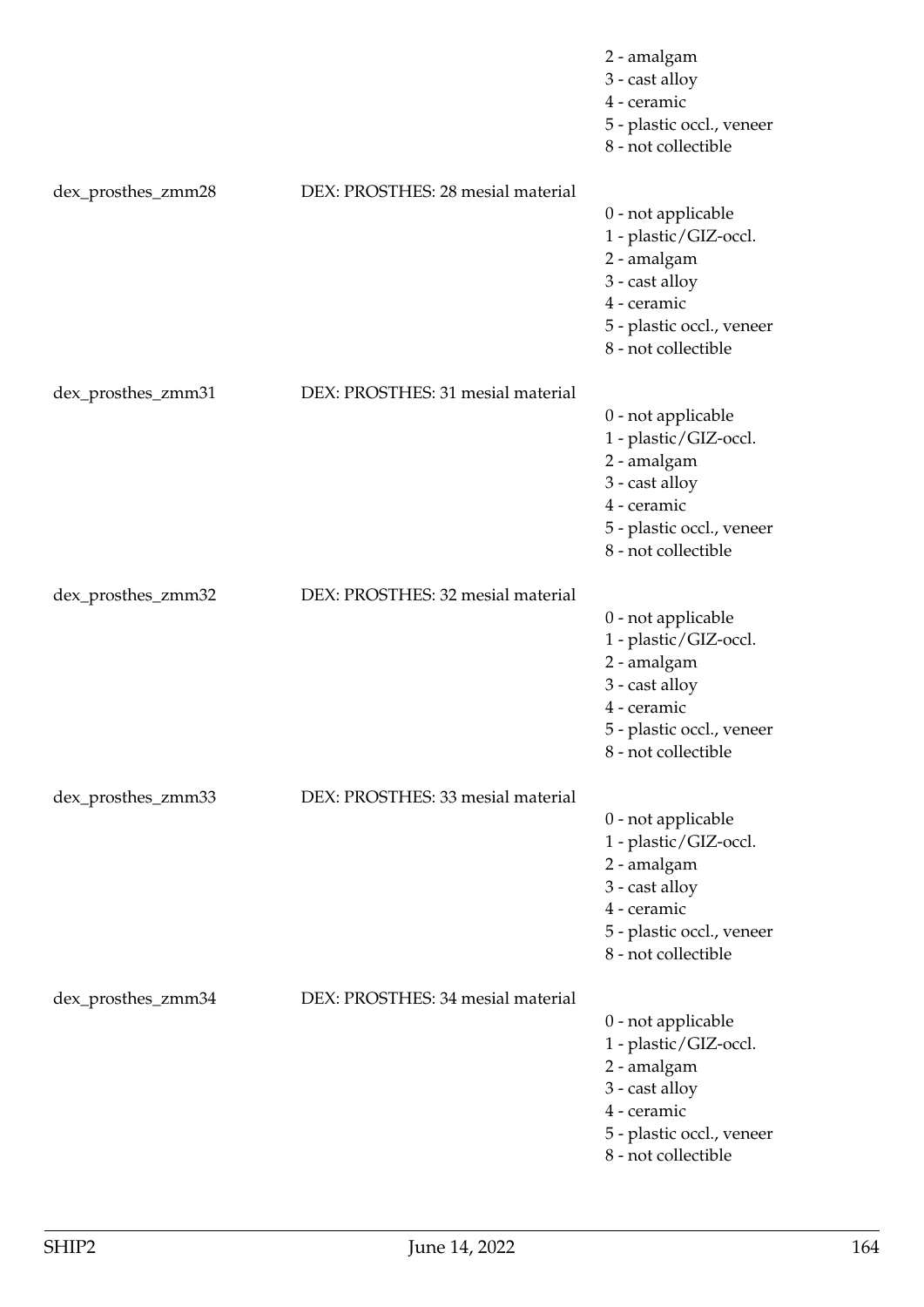| dex_prosthes_zmm35 | DEX: PROSTHES: 35 mesial material |                           |
|--------------------|-----------------------------------|---------------------------|
|                    |                                   | 0 - not applicable        |
|                    |                                   | 1 - plastic/GIZ-occl.     |
|                    |                                   | 2 - amalgam               |
|                    |                                   | 3 - cast alloy            |
|                    |                                   | 4 - ceramic               |
|                    |                                   | 5 - plastic occl., veneer |
|                    |                                   | 8 - not collectible       |
|                    |                                   |                           |
| dex_prosthes_zmm36 | DEX: PROSTHES: 36 mesial material |                           |
|                    |                                   | 0 - not applicable        |
|                    |                                   | 1 - plastic/GIZ-occl.     |
|                    |                                   | 2 - amalgam               |
|                    |                                   | 3 - cast alloy            |
|                    |                                   | 4 - ceramic               |
|                    |                                   | 5 - plastic occl., veneer |
|                    |                                   | 8 - not collectible       |
|                    |                                   |                           |
| dex_prosthes_zmm37 | DEX: PROSTHES: 37 mesial material |                           |
|                    |                                   | 0 - not applicable        |
|                    |                                   | 1 - plastic/GIZ-occl.     |
|                    |                                   | 2 - amalgam               |
|                    |                                   | 3 - cast alloy            |
|                    |                                   | 4 - ceramic               |
|                    |                                   | 5 - plastic occl., veneer |
|                    |                                   | 8 - not collectible       |
| dex_prosthes_zmm38 | DEX: PROSTHES: 38 mesial material |                           |
|                    |                                   | 0 - not applicable        |
|                    |                                   | 1 - plastic/GIZ-occl.     |
|                    |                                   | 2 - amalgam               |
|                    |                                   | 3 - cast alloy            |
|                    |                                   | 4 - ceramic               |
|                    |                                   | 5 - plastic occl., veneer |
|                    |                                   | 8 - not collectible       |
|                    |                                   |                           |
| dex_prosthes_zmm41 | DEX: PROSTHES: 41 mesial material |                           |
|                    |                                   | 0 - not applicable        |
|                    |                                   | 1 - plastic/GIZ-occl.     |
|                    |                                   | 2 - amalgam               |
|                    |                                   | 3 - cast alloy            |
|                    |                                   | 4 - ceramic               |
|                    |                                   | 5 - plastic occl., veneer |
|                    |                                   | 8 - not collectible       |
|                    |                                   |                           |
| dex_prosthes_zmm42 | DEX: PROSTHES: 42 mesial material | 0 - not applicable        |
|                    |                                   | 1 - plastic/GIZ-occl.     |
|                    |                                   | 2 - amalgam               |
|                    |                                   |                           |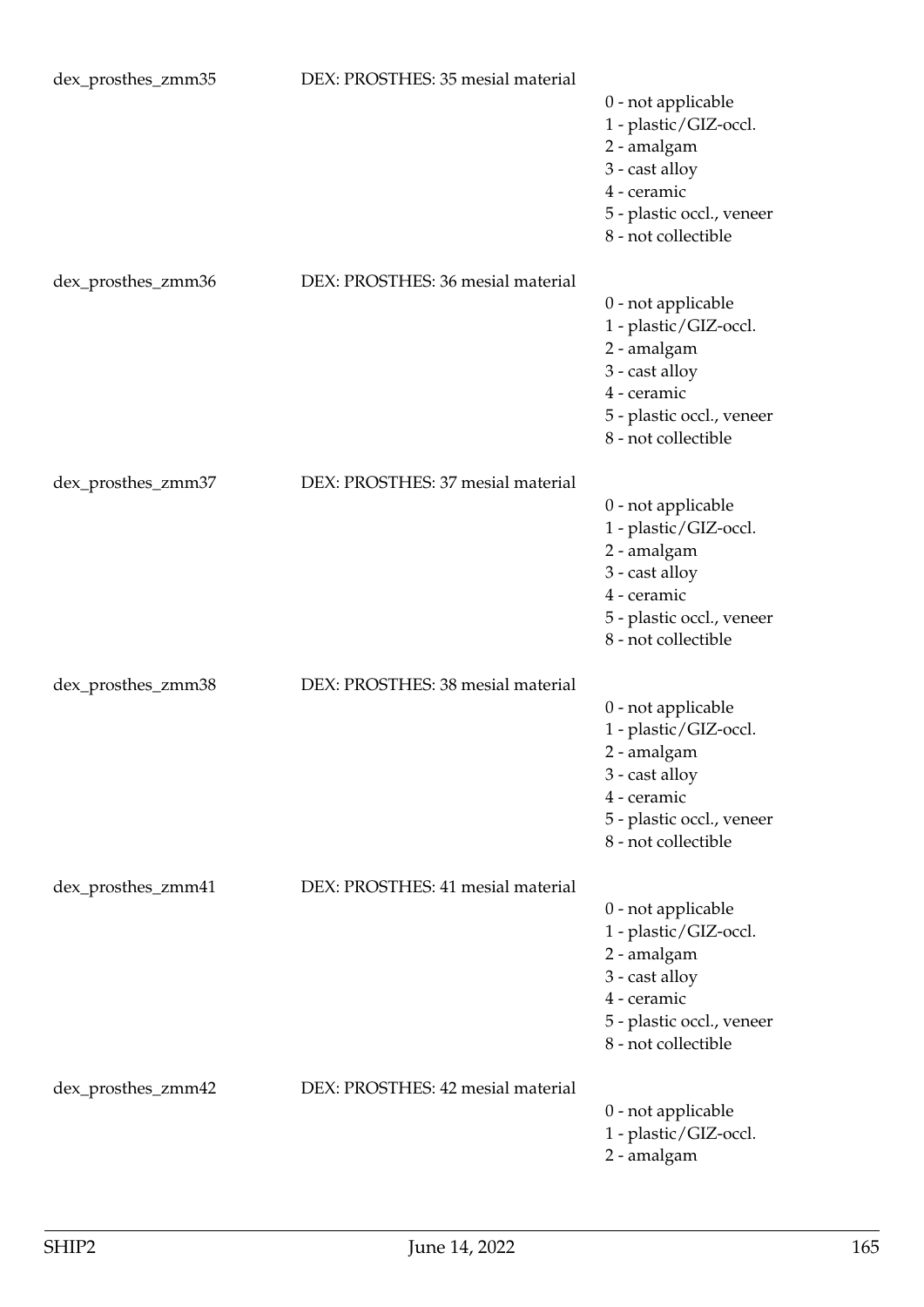|                    |                                   | 3 - cast alloy<br>4 - ceramic<br>5 - plastic occl., veneer<br>8 - not collectible                                                               |
|--------------------|-----------------------------------|-------------------------------------------------------------------------------------------------------------------------------------------------|
| dex_prosthes_zmm43 | DEX: PROSTHES: 43 mesial material | 0 - not applicable<br>1 - plastic/GIZ-occl.<br>2 - amalgam<br>3 - cast alloy<br>4 - ceramic<br>5 - plastic occl., veneer<br>8 - not collectible |
| dex_prosthes_zmm44 | DEX: PROSTHES: 44 mesial material | 0 - not applicable<br>1 - plastic/GIZ-occl.<br>2 - amalgam<br>3 - cast alloy<br>4 - ceramic<br>5 - plastic occl., veneer<br>8 - not collectible |
| dex_prosthes_zmm45 | DEX: PROSTHES: 45 mesial material | 0 - not applicable<br>1 - plastic/GIZ-occl.<br>2 - amalgam<br>3 - cast alloy<br>4 - ceramic<br>5 - plastic occl., veneer<br>8 - not collectible |
| dex_prosthes_zmm46 | DEX: PROSTHES: 46 mesial material | 0 - not applicable<br>1 - plastic/GIZ-occl.<br>2 - amalgam<br>3 - cast alloy<br>4 - ceramic<br>5 - plastic occl., veneer<br>8 - not collectible |
| dex_prosthes_zmm47 | DEX: PROSTHES: 47 mesial material | 0 - not applicable<br>1 - plastic/GIZ-occl.<br>2 - amalgam<br>3 - cast alloy<br>4 - ceramic<br>5 - plastic occl., veneer<br>8 - not collectible |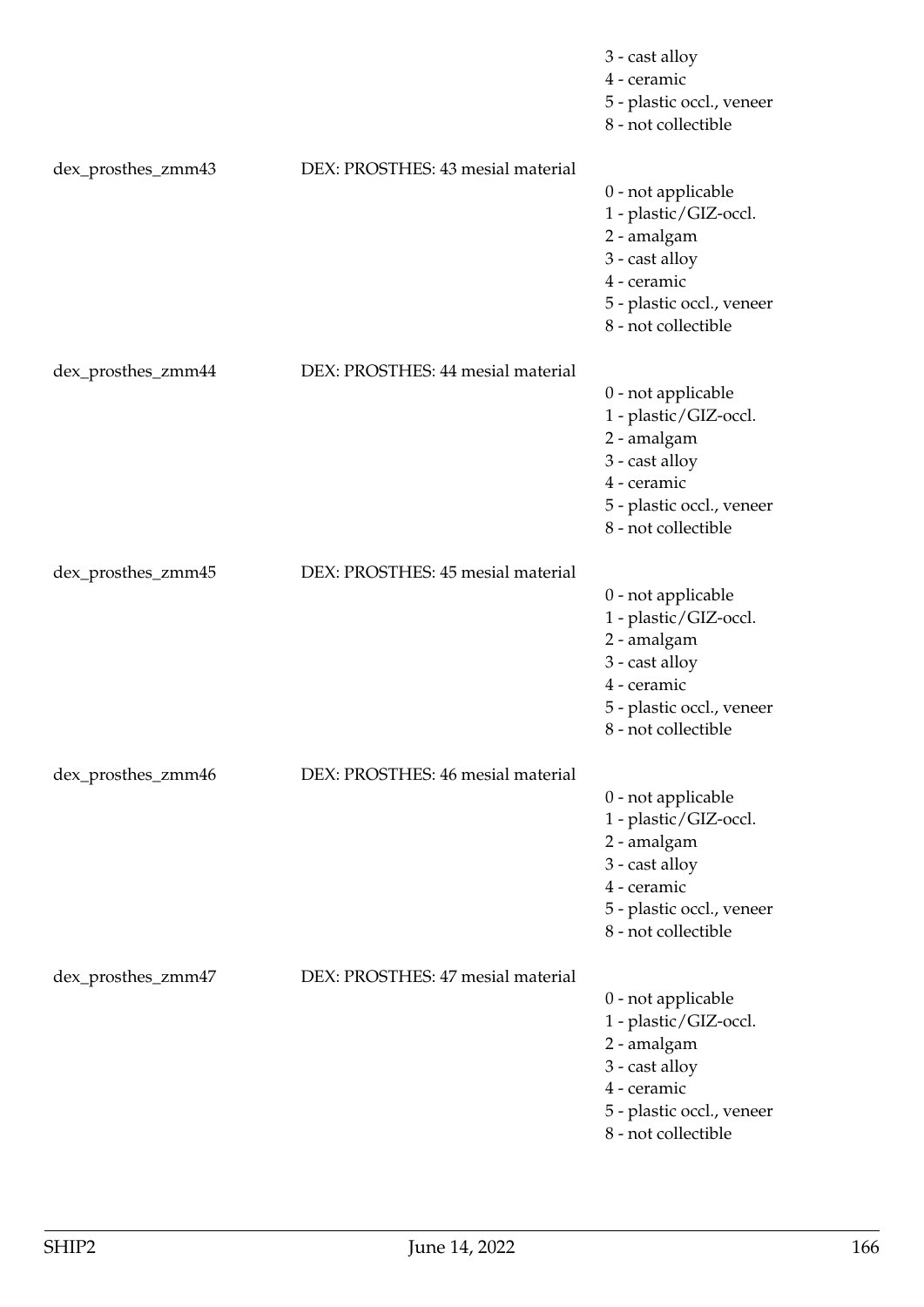| dex_prosthes_zmm48 | DEX: PROSTHES: 48 mesial material    |                                                                                                                                                 |
|--------------------|--------------------------------------|-------------------------------------------------------------------------------------------------------------------------------------------------|
|                    |                                      | 0 - not applicable<br>1 - plastic/GIZ-occl.<br>2 - amalgam<br>3 - cast alloy<br>4 - ceramic<br>5 - plastic occl., veneer<br>8 - not collectible |
| dex_prosthes_zmp11 | DEX: PROSTHES: 11 palatinal material | 0 - not applicable<br>1 - plastic/GIZ-occl.<br>2 - amalgam<br>3 - cast alloy<br>4 - ceramic<br>5 - plastic occl., veneer<br>8 - not collectible |
| dex_prosthes_zmp12 | DEX: PROSTHES: 12 palatinal material |                                                                                                                                                 |
|                    |                                      | 0 - not applicable<br>1 - plastic/GIZ-occl.<br>2 - amalgam<br>3 - cast alloy<br>4 - ceramic<br>5 - plastic occl., veneer<br>8 - not collectible |
| dex_prosthes_zmp13 | DEX: PROSTHES: 13 palatinal material | 0 - not applicable<br>1 - plastic/GIZ-occl.<br>2 - amalgam<br>3 - cast alloy<br>4 - ceramic<br>5 - plastic occl., veneer<br>8 - not collectible |
| dex_prosthes_zmp14 | DEX: PROSTHES: 14 palatinal material | 0 - not applicable<br>1 - plastic/GIZ-occl.<br>2 - amalgam<br>3 - cast alloy<br>4 - ceramic<br>5 - plastic occl., veneer<br>8 - not collectible |
| dex_prosthes_zmp15 | DEX: PROSTHES: 15 palatinal material | 0 - not applicable<br>1 - plastic/GIZ-occl.<br>2 - amalgam<br>3 - cast alloy                                                                    |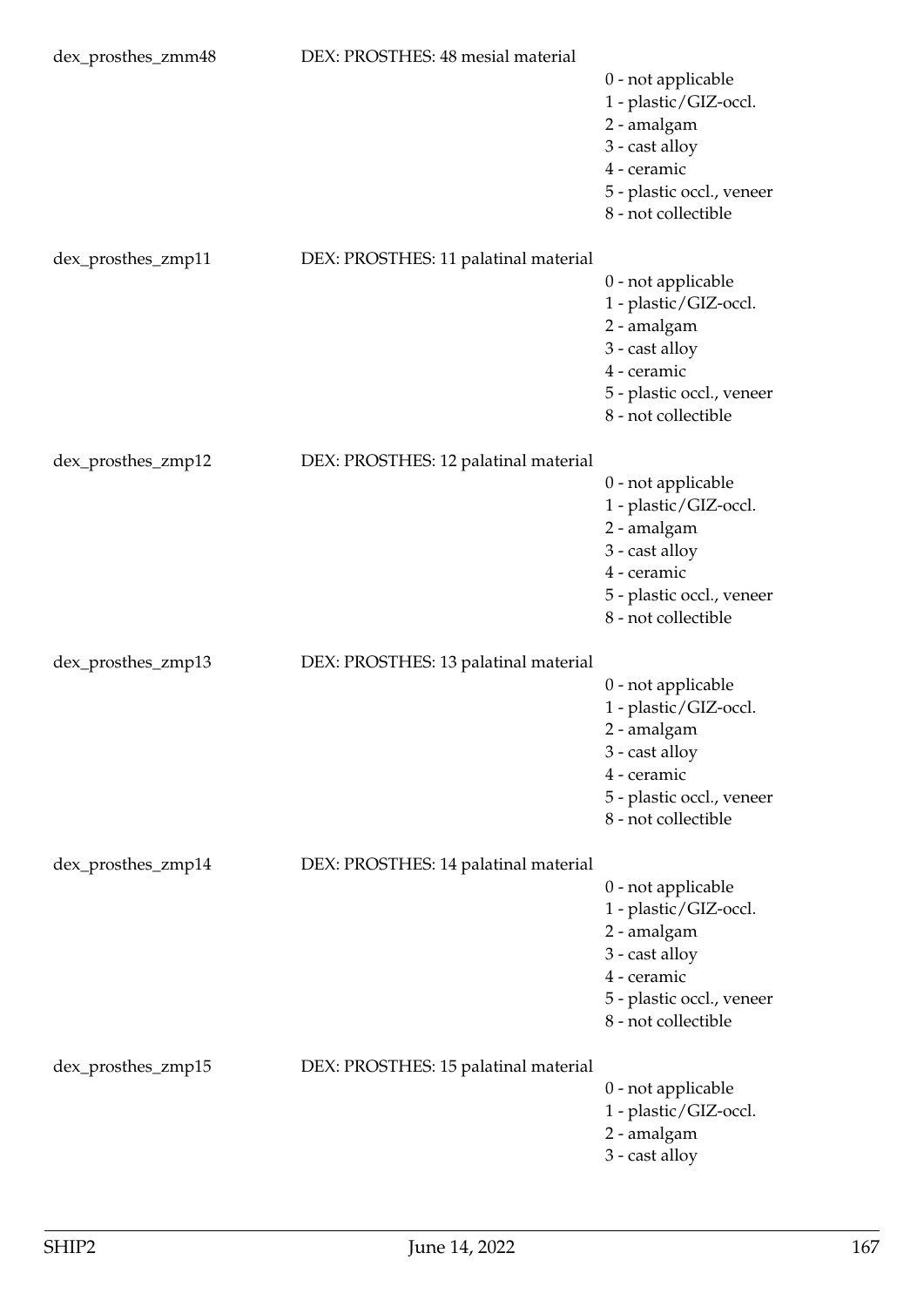|                    |                                      | 4 - ceramic<br>5 - plastic occl., veneer<br>8 - not collectible                                                                                 |
|--------------------|--------------------------------------|-------------------------------------------------------------------------------------------------------------------------------------------------|
| dex_prosthes_zmp16 | DEX: PROSTHES: 16 palatinal material | 0 - not applicable<br>1 - plastic/GIZ-occl.<br>2 - amalgam<br>3 - cast alloy<br>4 - ceramic<br>5 - plastic occl., veneer<br>8 - not collectible |
| dex_prosthes_zmp17 | DEX: PROSTHES: 17 palatinal material | 0 - not applicable<br>1 - plastic/GIZ-occl.<br>2 - amalgam<br>3 - cast alloy<br>4 - ceramic<br>5 - plastic occl., veneer<br>8 - not collectible |
| dex_prosthes_zmp18 | DEX: PROSTHES: 18 palatinal material | 0 - not applicable<br>1 - plastic/GIZ-occl.<br>2 - amalgam<br>3 - cast alloy<br>4 - ceramic<br>5 - plastic occl., veneer<br>8 - not collectible |
| dex_prosthes_zmp21 | DEX: PROSTHES: 21 palatinal material | 0 - not applicable<br>1 - plastic/GIZ-occl.<br>2 - amalgam<br>3 - cast alloy<br>4 - ceramic<br>5 - plastic occl., veneer<br>8 - not collectible |
| dex_prosthes_zmp22 | DEX: PROSTHES: 22 palatinal material | 0 - not applicable<br>1 - plastic/GIZ-occl.<br>2 - amalgam<br>3 - cast alloy<br>4 - ceramic<br>5 - plastic occl., veneer<br>8 - not collectible |
| dex_prosthes_zmp23 | DEX: PROSTHES: 23 palatinal material |                                                                                                                                                 |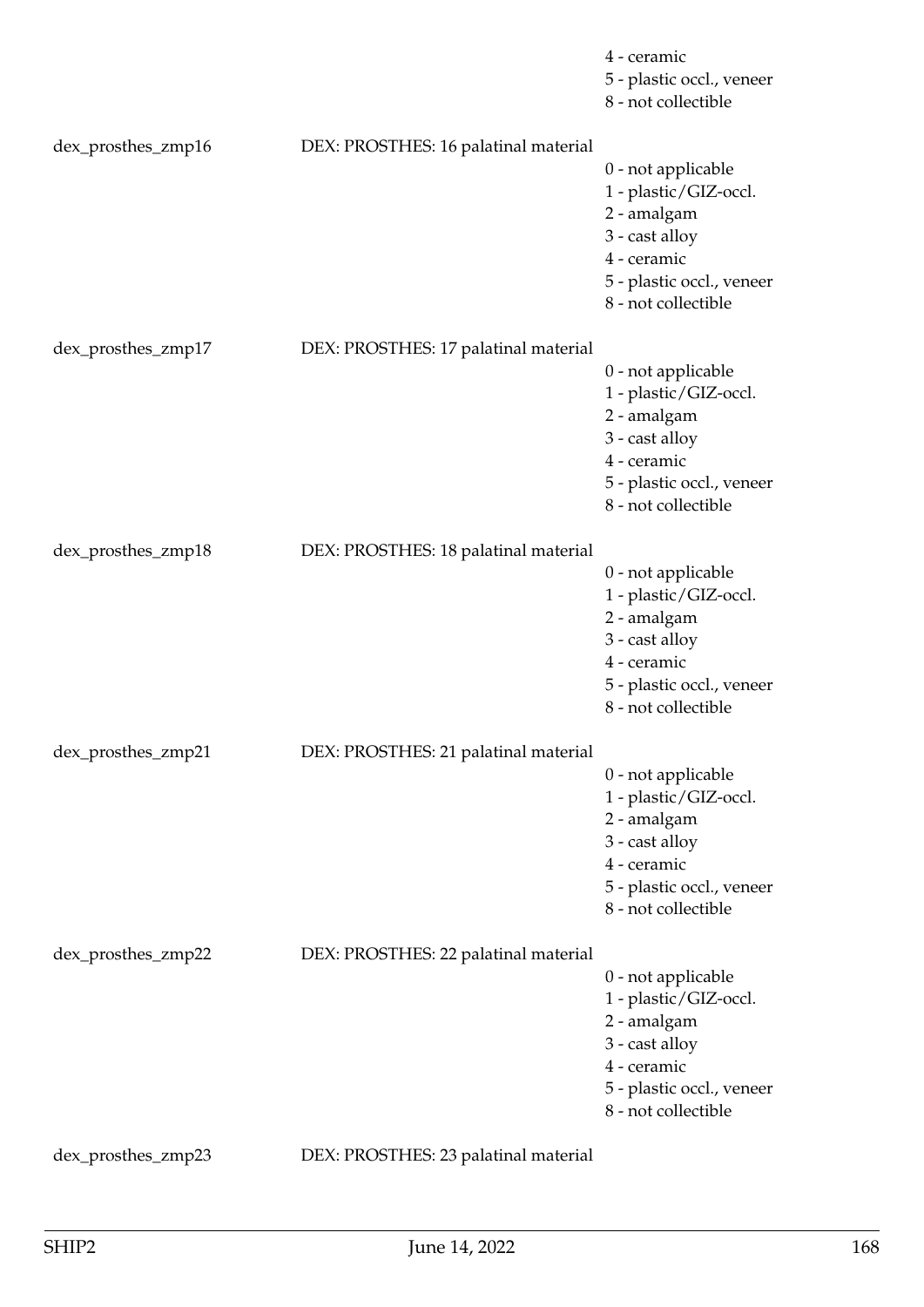|                    |                                      | 0 - not applicable<br>1 - plastic/GIZ-occl.<br>2 - amalgam<br>3 - cast alloy<br>4 - ceramic<br>5 - plastic occl., veneer<br>8 - not collectible |
|--------------------|--------------------------------------|-------------------------------------------------------------------------------------------------------------------------------------------------|
| dex_prosthes_zmp24 | DEX: PROSTHES: 24 palatinal material | 0 - not applicable<br>1 - plastic/GIZ-occl.<br>2 - amalgam<br>3 - cast alloy<br>4 - ceramic<br>5 - plastic occl., veneer<br>8 - not collectible |
| dex_prosthes_zmp25 | DEX: PROSTHES: 25 palatinal material | 0 - not applicable<br>1 - plastic/GIZ-occl.<br>2 - amalgam<br>3 - cast alloy<br>4 - ceramic<br>5 - plastic occl., veneer<br>8 - not collectible |
| dex_prosthes_zmp26 | DEX: PROSTHES: 26 palatinal material | 0 - not applicable<br>1 - plastic/GIZ-occl.<br>2 - amalgam<br>3 - cast alloy<br>4 - ceramic<br>5 - plastic occl., veneer<br>8 - not collectible |
| dex_prosthes_zmp27 | DEX: PROSTHES: 27 palatinal material | 0 - not applicable<br>1 - plastic/GIZ-occl.<br>2 - amalgam<br>3 - cast alloy<br>4 - ceramic<br>5 - plastic occl., veneer<br>8 - not collectible |
| dex_prosthes_zmp28 | DEX: PROSTHES: 28 palatinal material | 0 - not applicable<br>1 - plastic/GIZ-occl.<br>2 - amalgam<br>3 - cast alloy<br>4 - ceramic                                                     |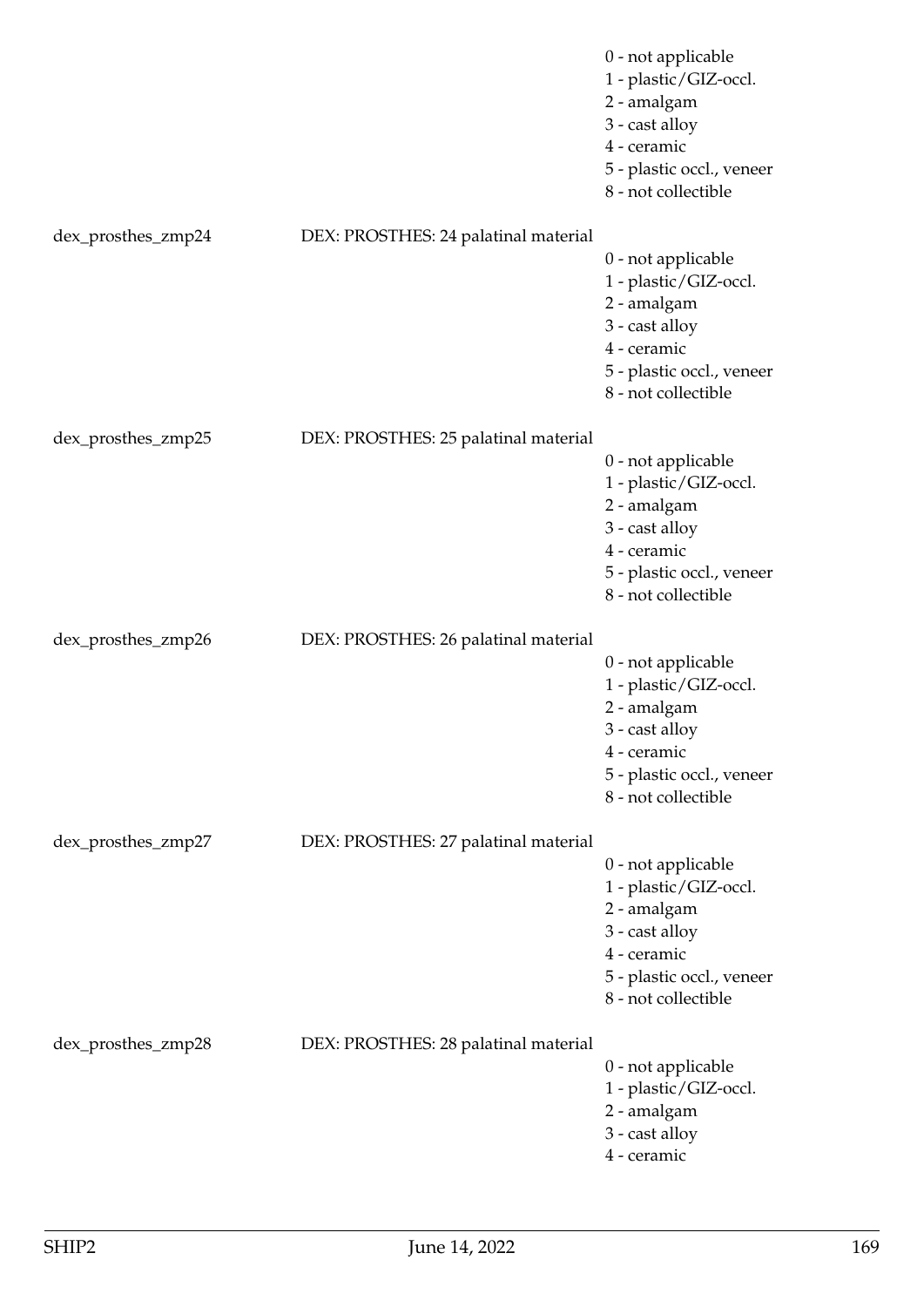|                    |                                    | 5 - plastic occl., veneer<br>8 - not collectible                                                                                                |
|--------------------|------------------------------------|-------------------------------------------------------------------------------------------------------------------------------------------------|
| dex_prosthes_zml31 | DEX: PROSTHES: 31 lingual material | 0 - not applicable<br>1 - plastic/GIZ-occl.<br>2 - amalgam<br>3 - cast alloy<br>4 - ceramic<br>5 - plastic occl., veneer<br>8 - not collectible |
| dex_prosthes_zml32 | DEX: PROSTHES: 32 lingual material | 0 - not applicable<br>1 - plastic/GIZ-occl.<br>2 - amalgam<br>3 - cast alloy<br>4 - ceramic<br>5 - plastic occl., veneer<br>8 - not collectible |
| dex_prosthes_zml33 | DEX: PROSTHES: 33 lingual material | 0 - not applicable<br>1 - plastic/GIZ-occl.<br>2 - amalgam<br>3 - cast alloy<br>4 - ceramic<br>5 - plastic occl., veneer<br>8 - not collectible |
| dex_prosthes_zml34 | DEX: PROSTHES: 34 lingual material | 0 - not applicable<br>1 - plastic/GIZ-occl.<br>2 - amalgam<br>3 - cast alloy<br>4 - ceramic<br>5 - plastic occl., veneer<br>8 - not collectible |
| dex_prosthes_zml35 | DEX: PROSTHES: 35 lingual material | 0 - not applicable<br>1 - plastic/GIZ-occl.<br>2 - amalgam<br>3 - cast alloy<br>4 - ceramic<br>5 - plastic occl., veneer<br>8 - not collectible |
| dex_prosthes_zml36 | DEX: PROSTHES: 36 lingual material | 0 - not applicable                                                                                                                              |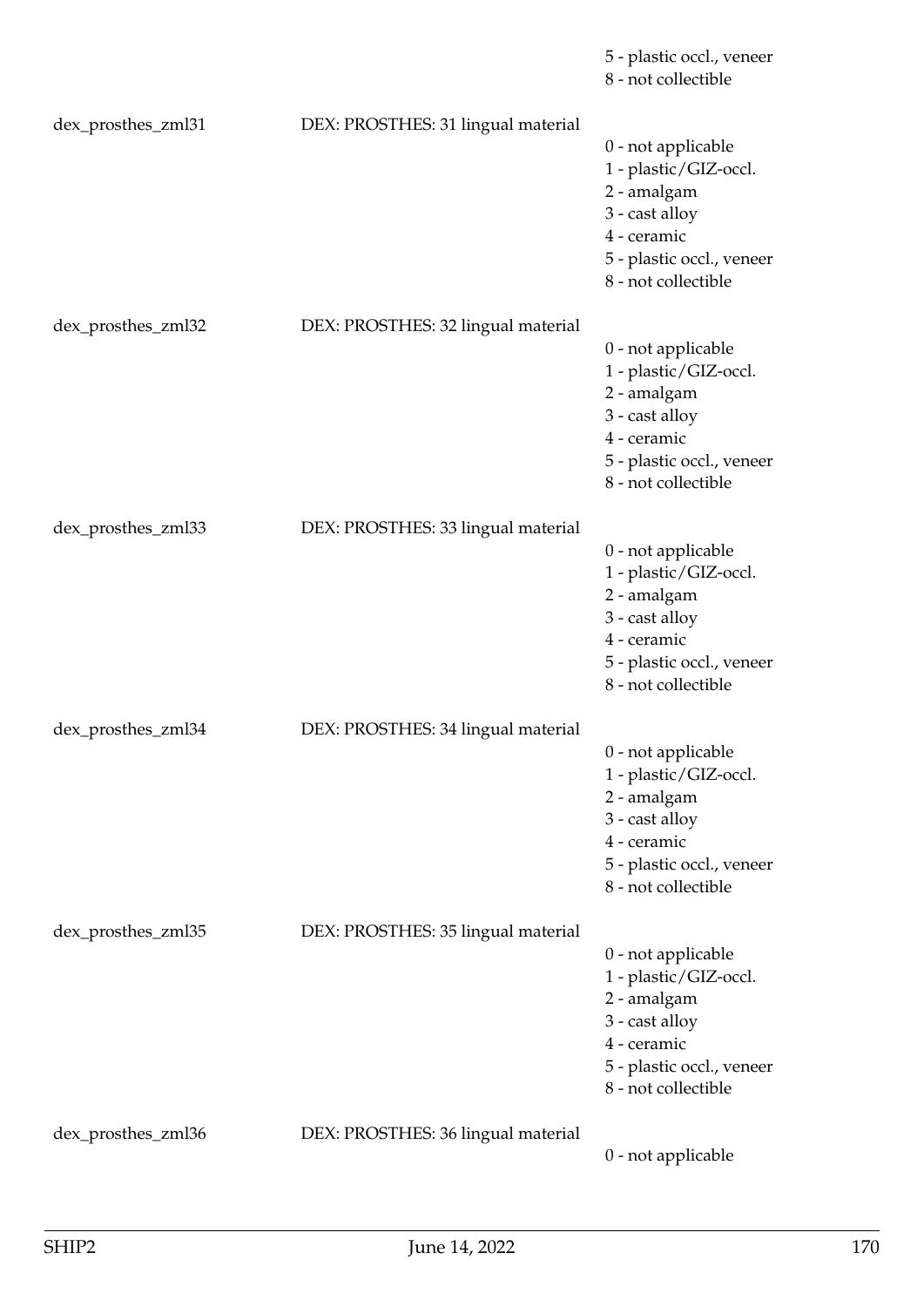|                    |                                    | 1 - plastic/GIZ-occl.<br>2 - amalgam<br>3 - cast alloy<br>4 - ceramic<br>5 - plastic occl., veneer<br>8 - not collectible                       |
|--------------------|------------------------------------|-------------------------------------------------------------------------------------------------------------------------------------------------|
| dex_prosthes_zml37 | DEX: PROSTHES: 37 lingual material | 0 - not applicable<br>1 - plastic/GIZ-occl.<br>2 - amalgam<br>3 - cast alloy<br>4 - ceramic<br>5 - plastic occl., veneer<br>8 - not collectible |
| dex_prosthes_zml38 | DEX: PROSTHES: 38 lingual material | 0 - not applicable<br>1 - plastic/GIZ-occl.<br>2 - amalgam<br>3 - cast alloy<br>4 - ceramic<br>5 - plastic occl., veneer<br>8 - not collectible |
| dex_prosthes_zml41 | DEX: PROSTHES: 41 lingual material | 0 - not applicable<br>1 - plastic/GIZ-occl.<br>2 - amalgam<br>3 - cast alloy<br>4 - ceramic<br>5 - plastic occl., veneer<br>8 - not collectible |
| dex_prosthes_zml42 | DEX: PROSTHES: 42 lingual material | 0 - not applicable<br>1 - plastic/GIZ-occl.<br>2 - amalgam<br>3 - cast alloy<br>4 - ceramic<br>5 - plastic occl., veneer<br>8 - not collectible |
| dex_prosthes_zml43 | DEX: PROSTHES: 43 lingual material | 0 - not applicable<br>1 - plastic/GIZ-occl.<br>2 - amalgam<br>3 - cast alloy<br>4 - ceramic<br>5 - plastic occl., veneer                        |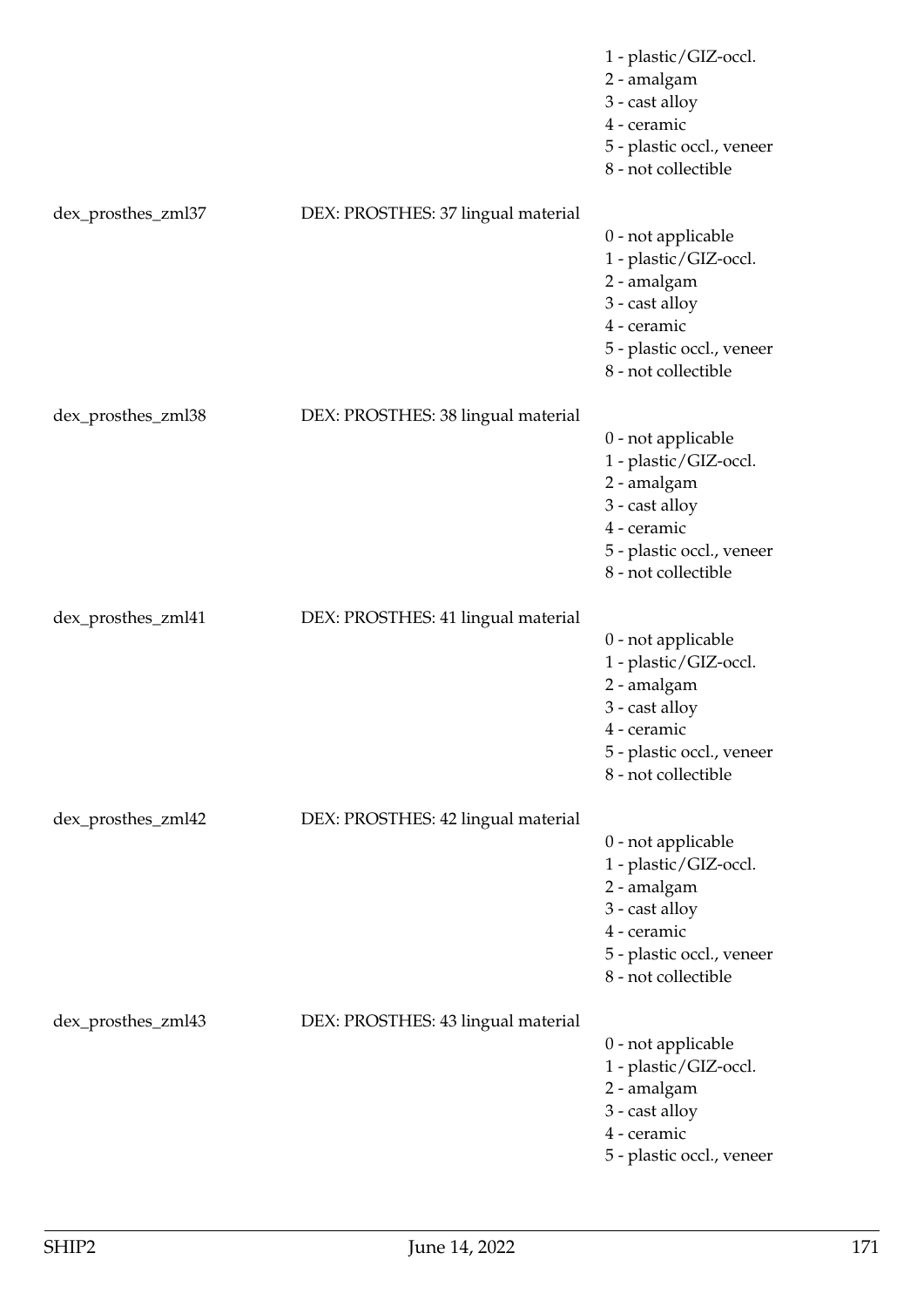|                    |                                    | 8 - not collectible                                                                                                                             |
|--------------------|------------------------------------|-------------------------------------------------------------------------------------------------------------------------------------------------|
| dex_prosthes_zml44 | DEX: PROSTHES: 44 lingual material | 0 - not applicable<br>1 - plastic/GIZ-occl.<br>2 - amalgam<br>3 - cast alloy<br>4 - ceramic<br>5 - plastic occl., veneer<br>8 - not collectible |
| dex_prosthes_zml45 | DEX: PROSTHES: 45 lingual material | 0 - not applicable<br>1 - plastic/GIZ-occl.<br>2 - amalgam<br>3 - cast alloy<br>4 - ceramic<br>5 - plastic occl., veneer<br>8 - not collectible |
| dex_prosthes_zml46 | DEX: PROSTHES: 46 lingual material | 0 - not applicable<br>1 - plastic/GIZ-occl.<br>2 - amalgam<br>3 - cast alloy<br>4 - ceramic<br>5 - plastic occl., veneer<br>8 - not collectible |
| dex_prosthes_zml47 | DEX: PROSTHES: 47 lingual material | 0 - not applicable<br>1 - plastic/GIZ-occl.<br>2 - amalgam<br>3 - cast alloy<br>4 - ceramic<br>5 - plastic occl., veneer<br>8 - not collectible |
| dex_prosthes_zml48 | DEX: PROSTHES: 48 lingual material | 0 - not applicable<br>1 - plastic/GIZ-occl.<br>2 - amalgam<br>3 - cast alloy<br>4 - ceramic<br>5 - plastic occl., veneer<br>8 - not collectible |
| dex_prosthes_zv11  | DEX: PROSTHES: 11 anchorage        | 0 - not applicable<br>1 - bedload                                                                                                               |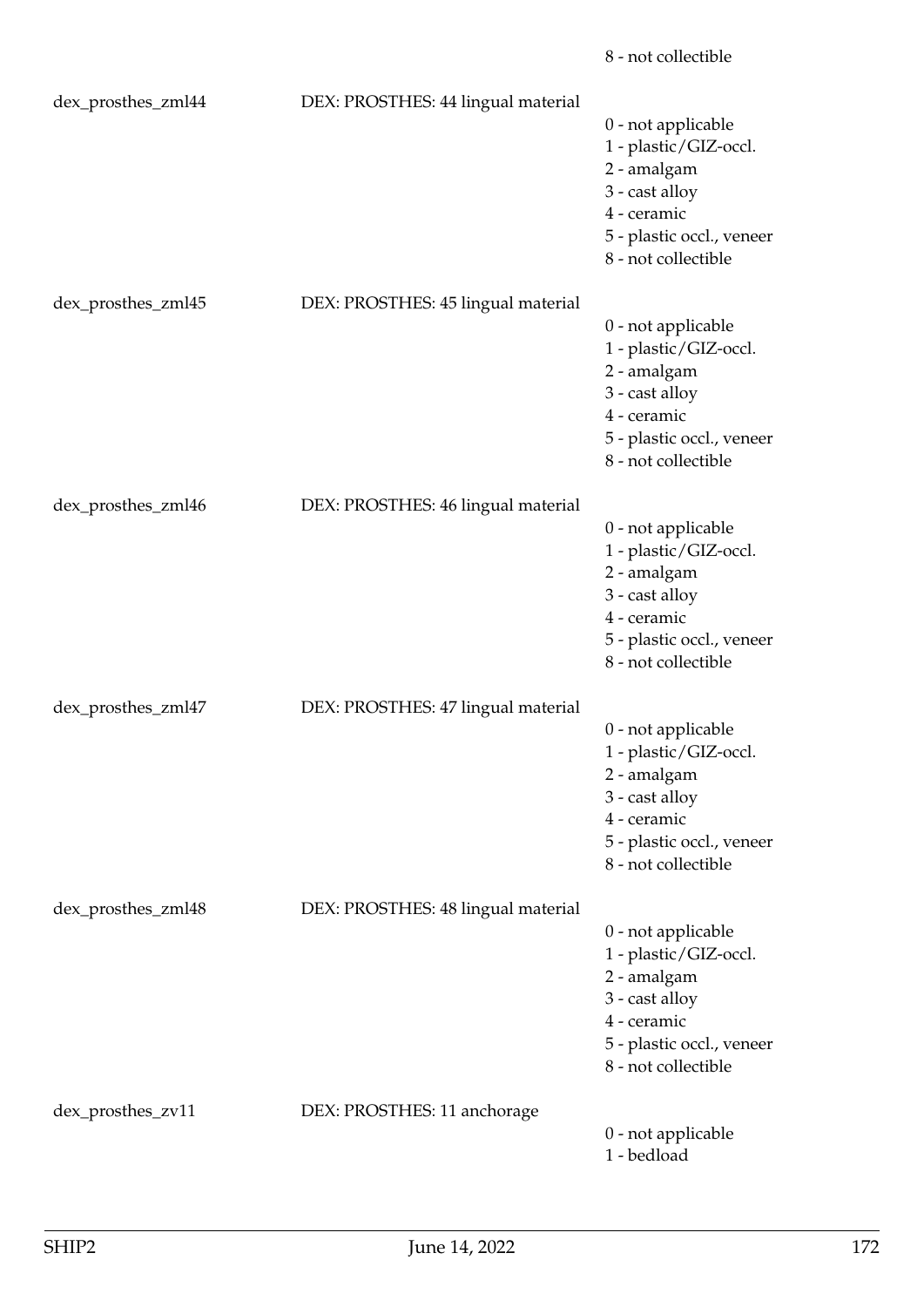|                   |                             | 2 - bracket<br>3 - telescope<br>4 - bended retainer<br>8 - not collectible                                      |
|-------------------|-----------------------------|-----------------------------------------------------------------------------------------------------------------|
| dex_prosthes_zv12 | DEX: PROSTHES: 12 anchorage | 0 - not applicable<br>1 - bedload<br>2 - bracket<br>3 - telescope<br>4 - bended retainer<br>8 - not collectible |
| dex_prosthes_zv13 | DEX: PROSTHES: 13 anchorage | 0 - not applicable<br>1 - bedload<br>2 - bracket<br>3 - telescope<br>4 - bended retainer<br>8 - not collectible |
| dex_prosthes_zv14 | DEX: PROSTHES: 14 anchorage | 0 - not applicable<br>1 - bedload<br>2 - bracket<br>3 - telescope<br>4 - bended retainer<br>8 - not collectible |
| dex_prosthes_zv15 | DEX: PROSTHES: 15 anchorage | 0 - not applicable<br>1 - bedload<br>2 - bracket<br>3 - telescope<br>4 - bended retainer<br>8 - not collectible |
| dex_prosthes_zv16 | DEX: PROSTHES: 16 anchorage | 0 - not applicable<br>1 - bedload<br>2 - bracket<br>3 - telescope<br>4 - bended retainer<br>8 - not collectible |
| dex_prosthes_zv17 | DEX: PROSTHES: 17 anchorage | 0 - not applicable<br>1 - bedload<br>2 - bracket<br>3 - telescope                                               |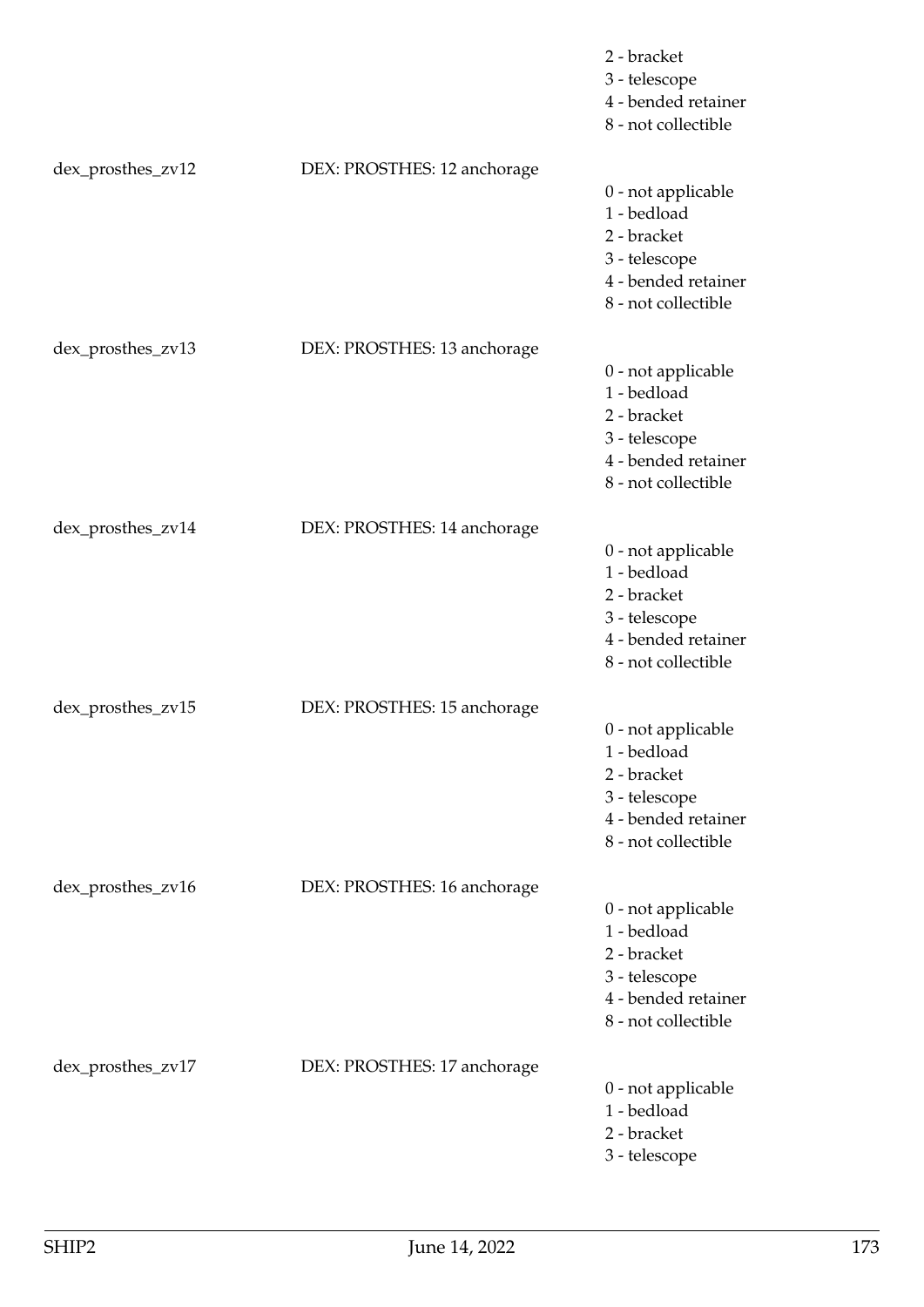|                   |                             | 4 - bended retainer<br>8 - not collectible                                                                      |
|-------------------|-----------------------------|-----------------------------------------------------------------------------------------------------------------|
| dex_prosthes_zv18 | DEX: PROSTHES: 18 anchorage | 0 - not applicable<br>1 - bedload<br>2 - bracket<br>3 - telescope<br>4 - bended retainer<br>8 - not collectible |
| dex_prosthes_zv21 | DEX: PROSTHES: 21 anchorage | 0 - not applicable<br>1 - bedload<br>2 - bracket<br>3 - telescope<br>4 - bended retainer<br>8 - not collectible |
| dex_prosthes_zv22 | DEX: PROSTHES: 22 anchorage | 0 - not applicable<br>1 - bedload<br>2 - bracket<br>3 - telescope<br>4 - bended retainer<br>8 - not collectible |
| dex_prosthes_zv23 | DEX: PROSTHES: 23 anchorage | 0 - not applicable<br>1 - bedload<br>2 - bracket<br>3 - telescope<br>4 - bended retainer<br>8 - not collectible |
| dex_prosthes_zv24 | DEX: PROSTHES: 24 anchorage | 0 - not applicable<br>1 - bedload<br>2 - bracket<br>3 - telescope<br>4 - bended retainer<br>8 - not collectible |
| dex_prosthes_zv25 | DEX: PROSTHES: 25 anchorage | 0 - not applicable<br>1 - bedload<br>2 - bracket<br>3 - telescope<br>4 - bended retainer<br>8 - not collectible |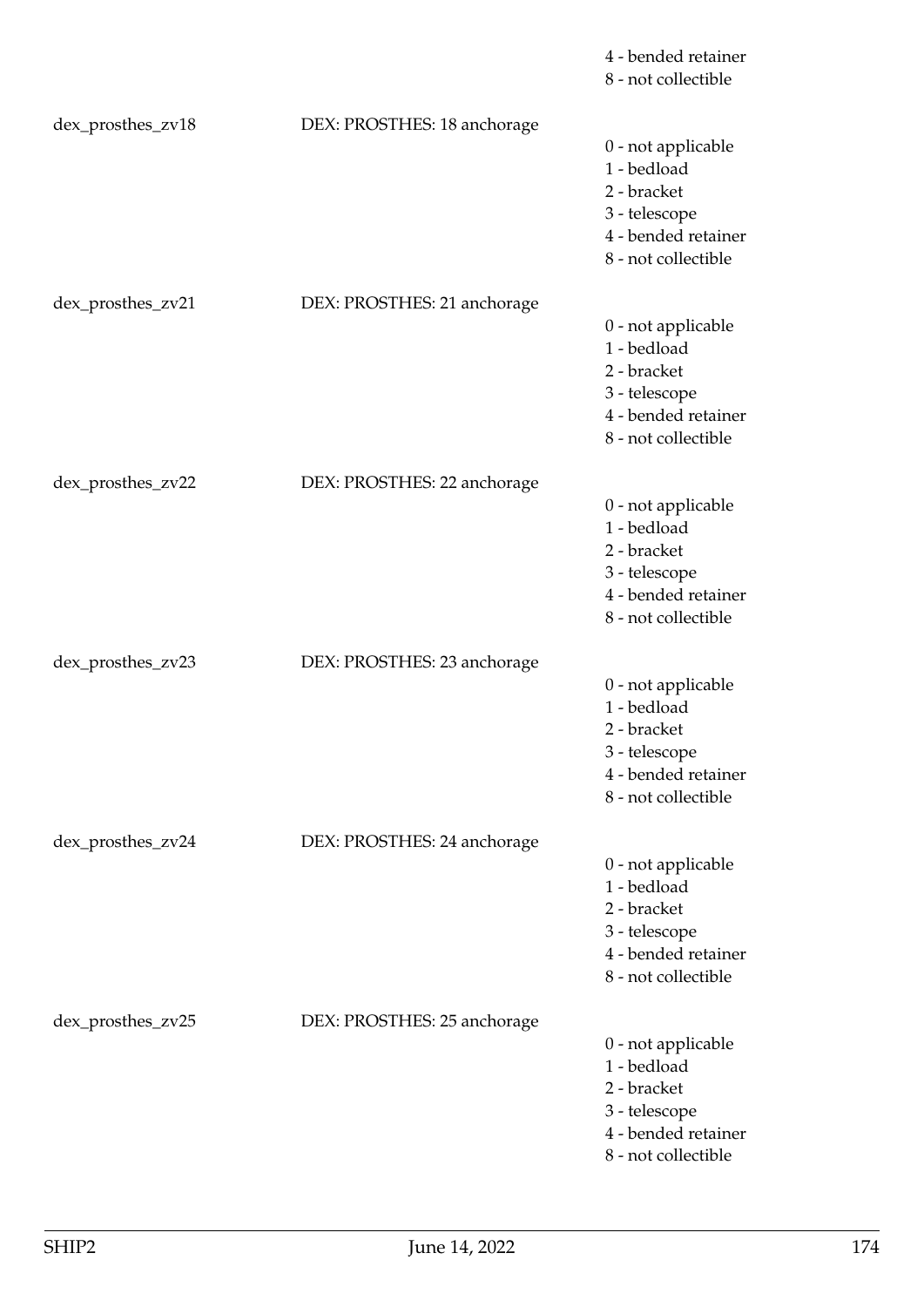| dex_prosthes_zv26 | DEX: PROSTHES: 26 anchorage | 0 - not applicable<br>1 - bedload<br>2 - bracket<br>3 - telescope<br>4 - bended retainer<br>8 - not collectible |
|-------------------|-----------------------------|-----------------------------------------------------------------------------------------------------------------|
| dex_prosthes_zv27 | DEX: PROSTHES: 27 anchorage | 0 - not applicable<br>1 - bedload<br>2 - bracket<br>3 - telescope<br>4 - bended retainer<br>8 - not collectible |
| dex_prosthes_zv28 | DEX: PROSTHES: 28 anchorage | 0 - not applicable<br>1 - bedload<br>2 - bracket<br>3 - telescope<br>4 - bended retainer<br>8 - not collectible |
| dex_prosthes_zv31 | DEX: PROSTHES: 31 anchorage | 0 - not applicable<br>1 - bedload<br>2 - bracket<br>3 - telescope<br>4 - bended retainer<br>8 - not collectible |
| dex_prosthes_zv32 | DEX: PROSTHES: 32 anchorage | 0 - not applicable<br>1 - bedload<br>2 - bracket<br>3 - telescope<br>4 - bended retainer<br>8 - not collectible |
| dex_prosthes_zv33 | DEX: PROSTHES: 33 anchorage | 0 - not applicable<br>1 - bedload<br>2 - bracket<br>3 - telescope<br>4 - bended retainer<br>8 - not collectible |
| dex_prosthes_zv34 | DEX: PROSTHES: 34 anchorage |                                                                                                                 |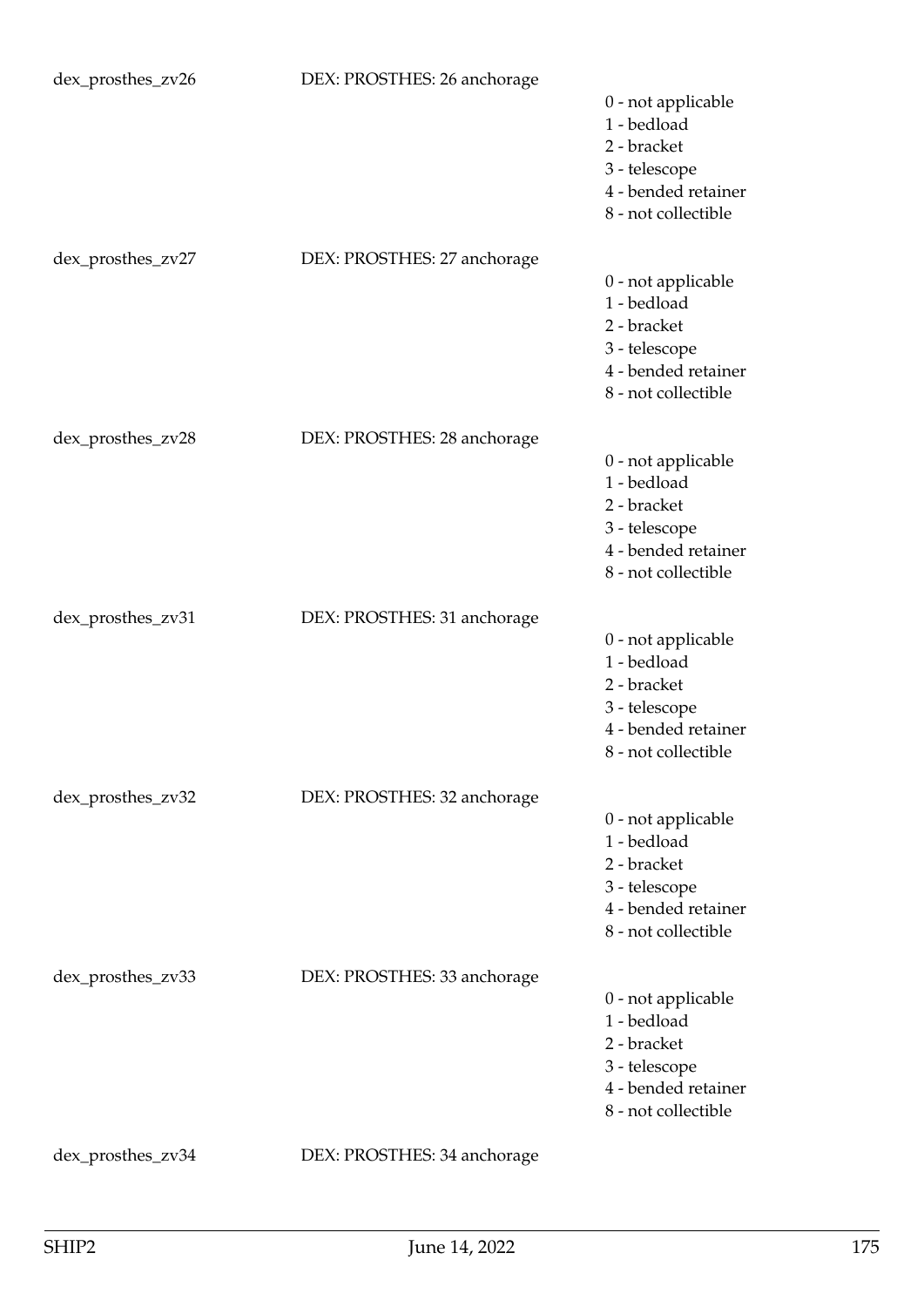|                   |                             | 0 - not applicable<br>1 - bedload<br>2 - bracket<br>3 - telescope<br>4 - bended retainer<br>8 - not collectible |
|-------------------|-----------------------------|-----------------------------------------------------------------------------------------------------------------|
| dex_prosthes_zv35 | DEX: PROSTHES: 35 anchorage | 0 - not applicable<br>1 - bedload<br>2 - bracket<br>3 - telescope<br>4 - bended retainer<br>8 - not collectible |
| dex_prosthes_zv36 | DEX: PROSTHES: 36 anchorage | 0 - not applicable<br>1 - bedload<br>2 - bracket<br>3 - telescope<br>4 - bended retainer<br>8 - not collectible |
| dex_prosthes_zv37 | DEX: PROSTHES: 37 anchorage | 0 - not applicable<br>1 - bedload<br>2 - bracket<br>3 - telescope<br>4 - bended retainer<br>8 - not collectible |
| dex_prosthes_zv38 | DEX: PROSTHES: 38 anchorage | 0 - not applicable<br>1 - bedload<br>2 - bracket<br>3 - telescope<br>4 - bended retainer<br>8 - not collectible |
| dex_prosthes_zv41 | DEX: PROSTHES: 41 anchorage | 0 - not applicable<br>1 - bedload<br>2 - bracket<br>3 - telescope<br>4 - bended retainer<br>8 - not collectible |
| dex_prosthes_zv42 | DEX: PROSTHES: 42 anchorage | 0 - not applicable<br>1 - bedload                                                                               |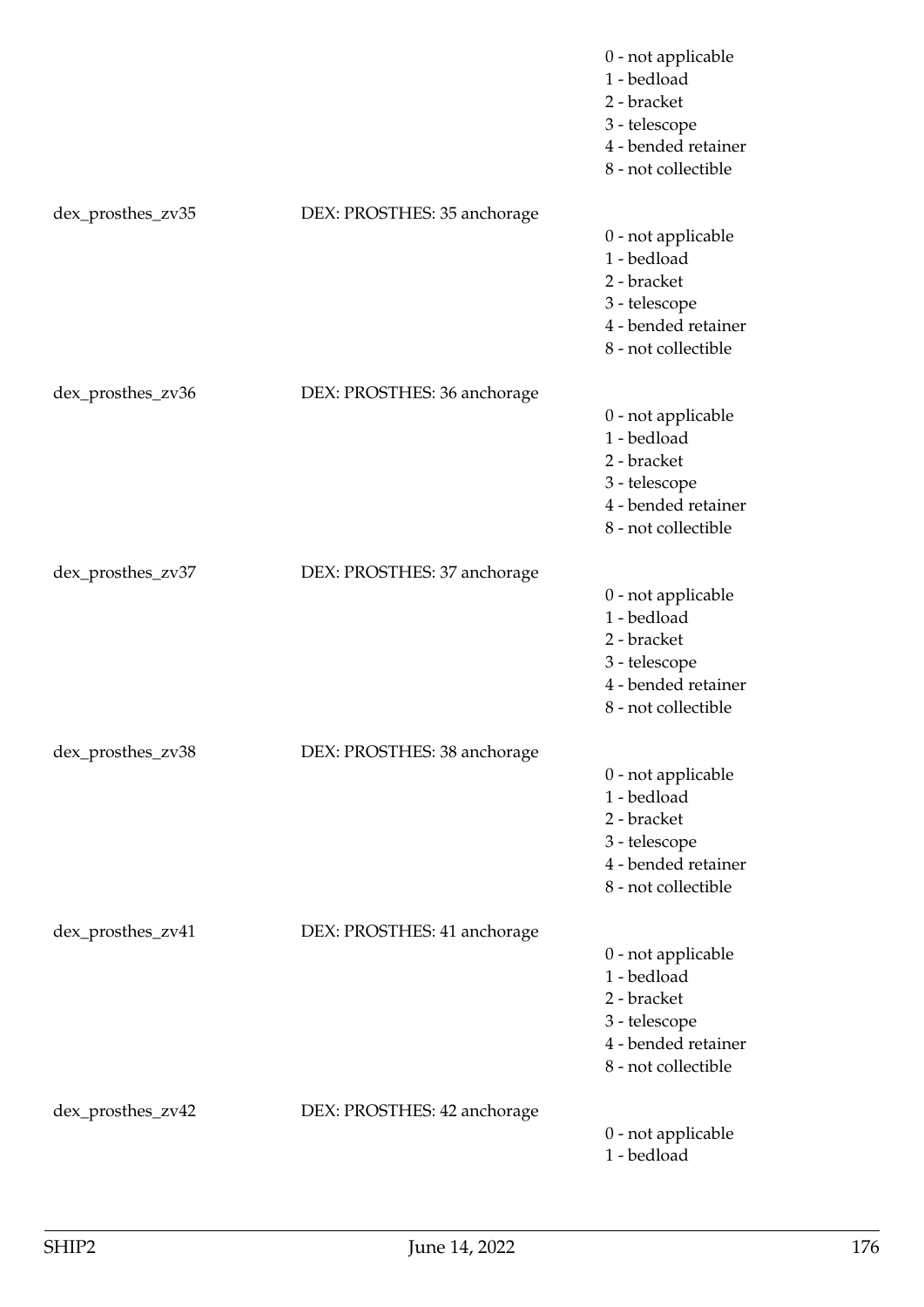|                   |                             | 2 - bracket<br>3 - telescope<br>4 - bended retainer<br>8 - not collectible                                      |
|-------------------|-----------------------------|-----------------------------------------------------------------------------------------------------------------|
| dex_prosthes_zv43 | DEX: PROSTHES: 43 anchorage | 0 - not applicable<br>1 - bedload<br>2 - bracket<br>3 - telescope<br>4 - bended retainer<br>8 - not collectible |
| dex_prosthes_zv44 | DEX: PROSTHES: 44 anchorage | 0 - not applicable<br>1 - bedload<br>2 - bracket<br>3 - telescope<br>4 - bended retainer<br>8 - not collectible |
| dex_prosthes_zv45 | DEX: PROSTHES: 45 anchorage | 0 - not applicable<br>1 - bedload<br>2 - bracket<br>3 - telescope<br>4 - bended retainer<br>8 - not collectible |
| dex_prosthes_zv46 | DEX: PROSTHES: 46 anchorage | 0 - not applicable<br>1 - bedload<br>2 - bracket<br>3 - telescope<br>4 - bended retainer<br>8 - not collectible |
| dex_prosthes_zv47 | DEX: PROSTHES: 47 anchorage | 0 - not applicable<br>1 - bedload<br>2 - bracket<br>3 - telescope<br>4 - bended retainer<br>8 - not collectible |
| dex_prosthes_zv48 | DEX: PROSTHES: 48 anchorage | 0 - not applicable<br>1 - bedload<br>2 - bracket<br>3 - telescope                                               |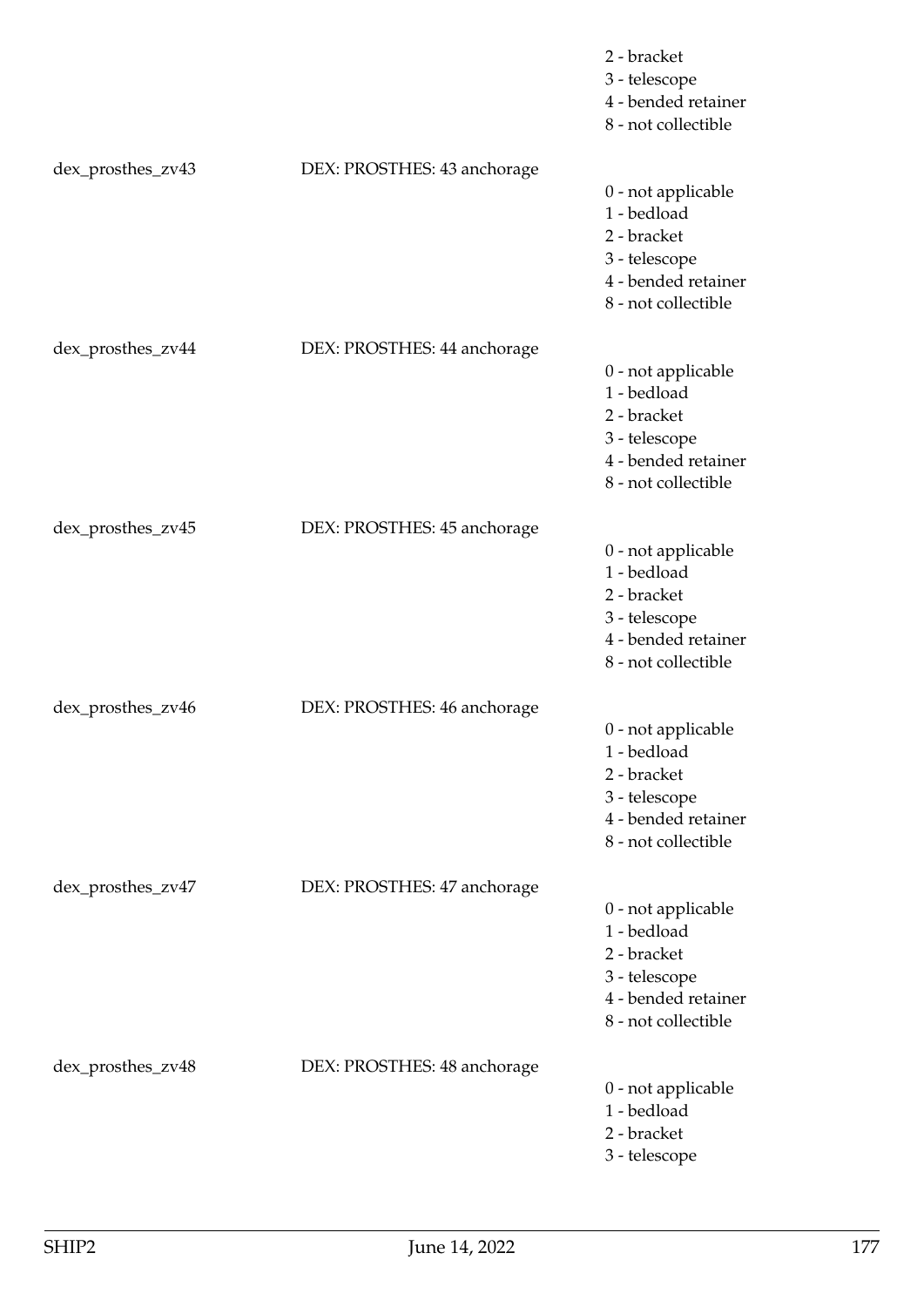|                       |                                                      | 4 - bended retainer<br>8 - not collectible |
|-----------------------|------------------------------------------------------|--------------------------------------------|
| dex_prosthes_herzpass | DEX: PROSTHES: Do you have a red heart pass?         |                                            |
|                       |                                                      | $1 - Yes$                                  |
|                       |                                                      | $2 - No$                                   |
|                       |                                                      | 8 - not collectible                        |
|                       |                                                      | 9 - refused                                |
| dex_prosthes_haemo    | DEX: PROSTHES: Do you have haemophilia?              |                                            |
|                       |                                                      | $1 - Yes$                                  |
|                       |                                                      | $2 - No$                                   |
|                       |                                                      | 8 - not collectible                        |
|                       |                                                      | 9 - refused                                |
| dex_prosthes_bes      | DEX: PROSTHES: special features dental<br>diagnostic |                                            |
|                       |                                                      | 0 - no particularities                     |
|                       |                                                      | 1 - particularities                        |
|                       |                                                      | 8 - total data sheets not collectible      |
|                       |                                                      | 9 - total data sheets disallowed           |
| dex_prosthes_bestext  | DEX: PROSTHES: remarks dental diagnostic             |                                            |
| dex_prosthes_end      | DEX: PROSTHES: end dental diagnostic                 |                                            |
| <b>PARODONT</b>       | parodontology                                        |                                            |
| dex_parodont_begin    | DEX: PARODONT: begin periodontal diagnostic          |                                            |
| dex_parodont_okdisp1  | DEX: PARODONT: 1 upper jaw distal dental<br>plaque   |                                            |
|                       |                                                      | 0 - not available                          |
|                       |                                                      | 1 - existing                               |
|                       |                                                      | 8 - not collectible                        |
|                       |                                                      | 9 - refused                                |
| dex_parodont_okdisp2  | DEX: PARODONT: 2 upper jaw distal dental<br>plaque   |                                            |
|                       |                                                      | 0 - not available                          |
|                       |                                                      | $1$ - existing                             |
|                       |                                                      | 8 - not collectible                        |
|                       |                                                      | 9 - refused                                |
| dex_parodont_okdisp3  | DEX: PARODONT: 3 upper jaw distal dental             |                                            |
|                       | plaque                                               |                                            |
|                       |                                                      | 0 - not available                          |
|                       |                                                      |                                            |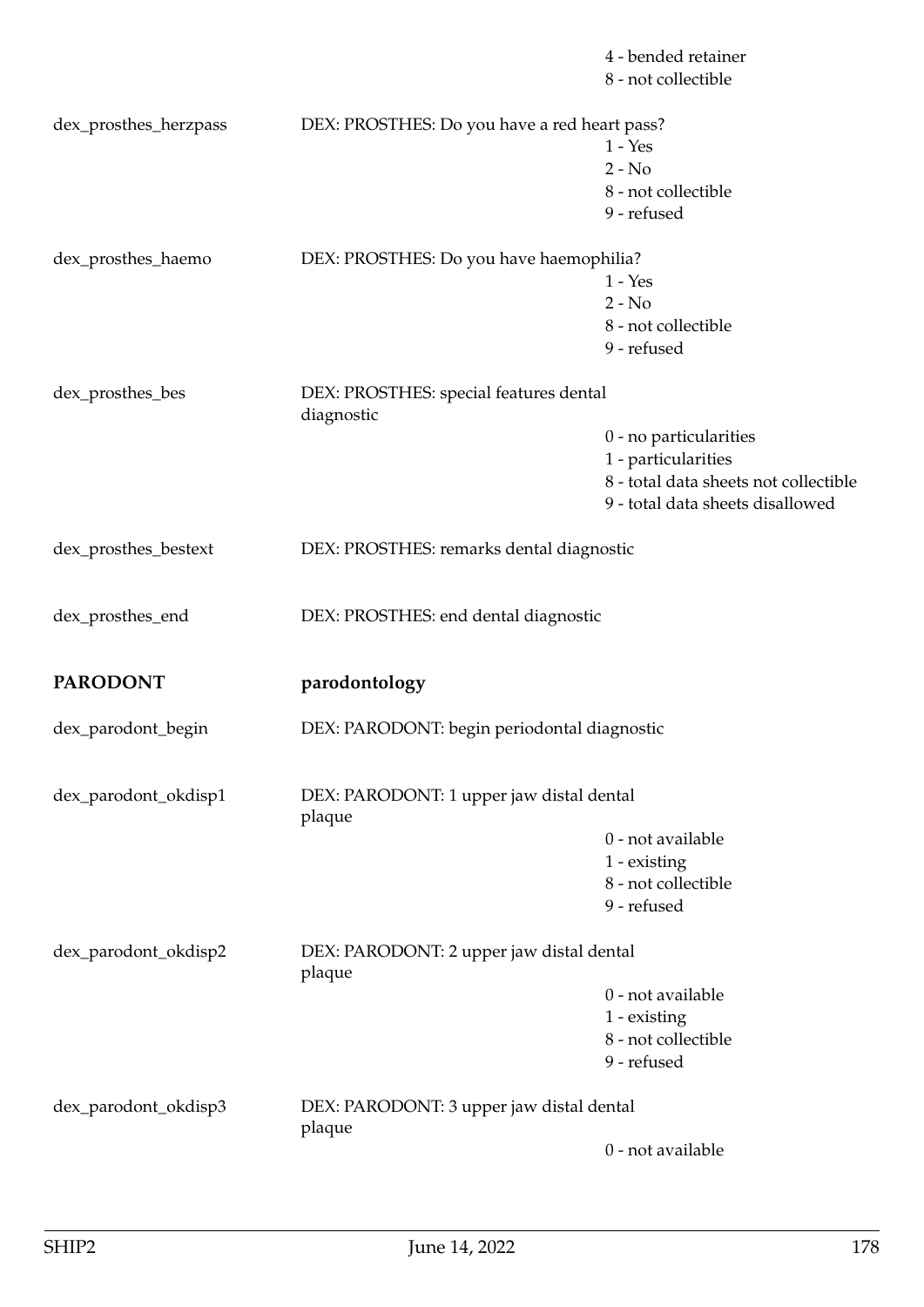|                      |                                                    | 1 - existing<br>8 - not collectible<br>9 - refused                      |
|----------------------|----------------------------------------------------|-------------------------------------------------------------------------|
| dex_parodont_okdisp4 | DEX: PARODONT: 4 upper jaw distal dental<br>plaque |                                                                         |
|                      |                                                    | 0 - not available<br>1 - existing<br>8 - not collectible<br>9 - refused |
| dex_parodont_okdisp6 | DEX: PARODONT: 6 upper jaw distal dental<br>plaque |                                                                         |
|                      |                                                    | 0 - not available<br>1 - existing<br>8 - not collectible<br>9 - refused |
| dex_parodont_okdisp7 | DEX: PARODONT: 7 upper jaw distal dental<br>plaque |                                                                         |
|                      |                                                    | 0 - not available<br>1 - existing<br>8 - not collectible<br>9 - refused |
| dex_parodont_ukdisp1 | DEX: PARODONT: 1 lower jaw distal dental<br>plaque |                                                                         |
|                      |                                                    | 0 - not available<br>1 - existing<br>8 - not collectible<br>9 - refused |
| dex_parodont_ukdisp2 | DEX: PARODONT: 2 lower jaw distal dental<br>plaque |                                                                         |
|                      |                                                    | 0 - not available<br>1 - existing<br>8 - not collectible<br>9 - refused |
| dex_parodont_ukdisp3 | DEX: PARODONT: 3 lower jaw distal dental<br>plaque |                                                                         |
|                      |                                                    | 0 - not available<br>1 - existing<br>8 - not collectible<br>9 - refused |
| dex_parodont_ukdisp4 | DEX: PARODONT: 4 lower jaw distal dental<br>plaque |                                                                         |
|                      |                                                    | 0 - not available<br>1 - existing<br>8 - not collectible                |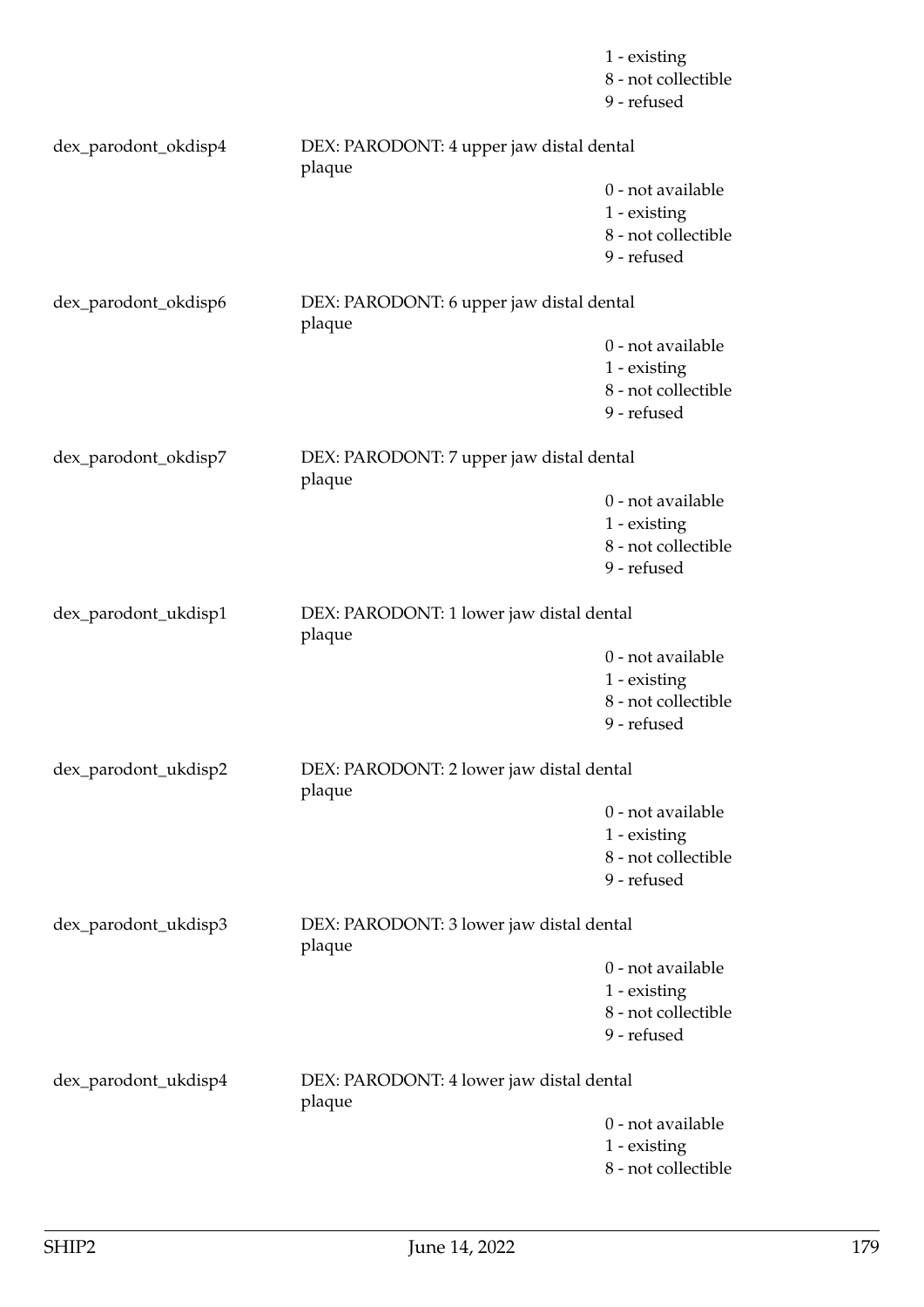| dex_parodont_ukdisp6 | DEX: PARODONT: 6 lower jaw distal dental<br>plaque       |                                                                         |  |
|----------------------|----------------------------------------------------------|-------------------------------------------------------------------------|--|
|                      |                                                          | 0 - not available<br>1 - existing<br>8 - not collectible<br>9 - refused |  |
| dex_parodont_ukdisp7 | DEX: PARODONT: 7 lower jaw distal dental<br>plaque       |                                                                         |  |
|                      |                                                          | 0 - not available<br>1 - existing<br>8 - not collectible<br>9 - refused |  |
| dex_parodont_okmibp1 | dental plaque                                            | DEX: PARODONT: 1 upper jaw medio-buccal                                 |  |
|                      |                                                          | 0 - not available<br>1 - existing<br>8 - not collectible<br>9 - refused |  |
| dex_parodont_okmibp2 | DEX: PARODONT: 2 upper jaw medio-buccal<br>dental plaque |                                                                         |  |
|                      |                                                          | 0 - not available<br>1 - existing<br>8 - not collectible<br>9 - refused |  |
| dex_parodont_okmibp3 | DEX: PARODONT: 3 upper jaw medio-buccal<br>dental plaque |                                                                         |  |
|                      |                                                          | 0 - not available<br>1 - existing<br>8 - not collectible<br>9 - refused |  |
| dex_parodont_okmibp4 | DEX: PARODONT: 4 upper jaw medio-buccal<br>dental plaque |                                                                         |  |
|                      |                                                          | 0 - not available<br>1 - existing<br>8 - not collectible<br>9 - refused |  |
| dex_parodont_okmibp6 | DEX: PARODONT: 6 upper jaw medio-buccal<br>dental plaque |                                                                         |  |
|                      |                                                          | 0 - not available<br>1 - existing<br>8 - not collectible<br>9 - refused |  |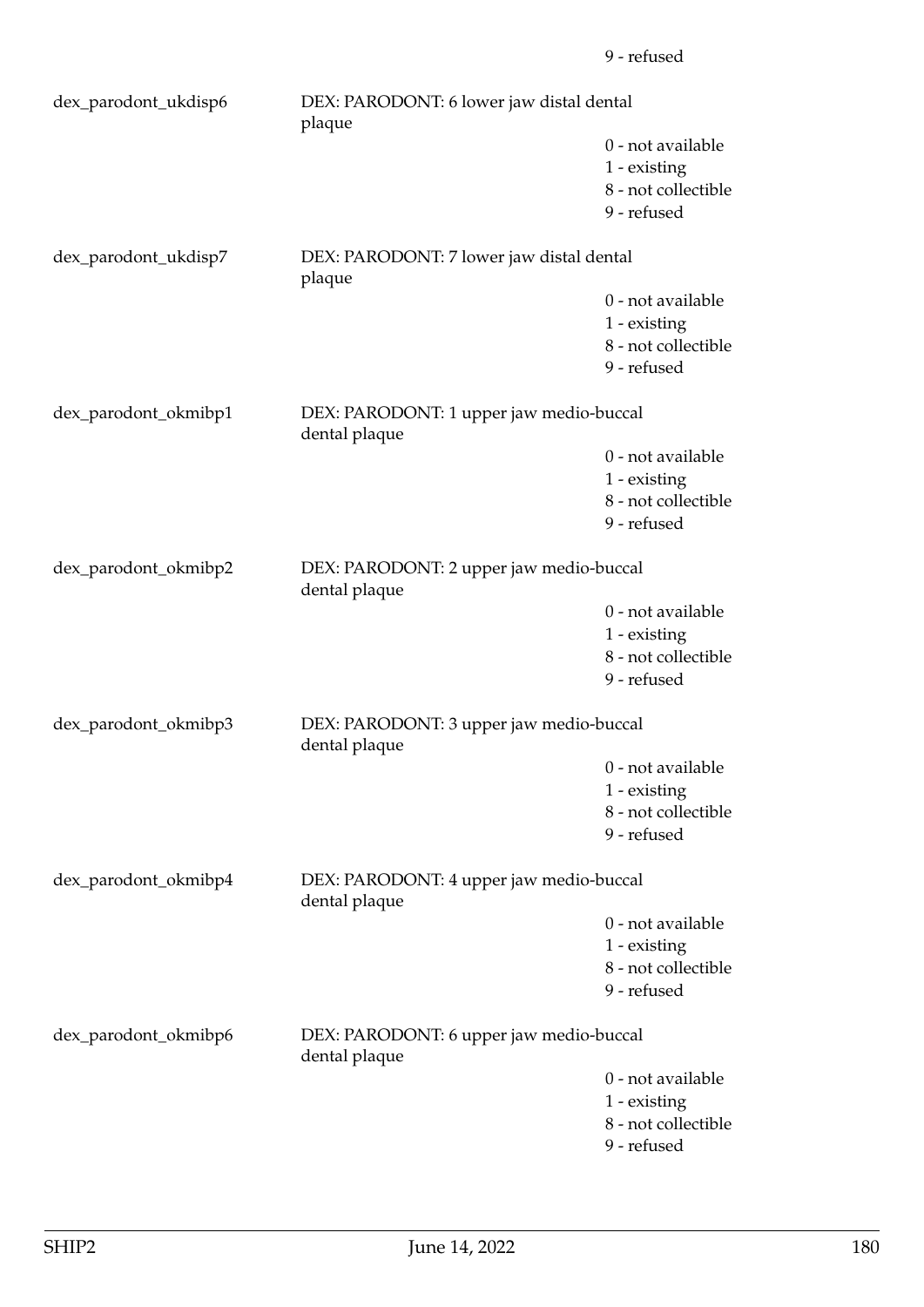| dex_parodont_okmibp7 | DEX: PARODONT: 7 upper jaw medio-buccal<br>dental plaque |                                                                         |  |
|----------------------|----------------------------------------------------------|-------------------------------------------------------------------------|--|
|                      |                                                          | 0 - not available<br>1 - existing<br>8 - not collectible<br>9 - refused |  |
| dex_parodont_ukmibp1 | DEX: PARODONT: 1 lower jaw medio-buccal<br>dental plaque |                                                                         |  |
|                      |                                                          | 0 - not available<br>1 - existing<br>8 - not collectible<br>9 - refused |  |
| dex_parodont_ukmibp2 | DEX: PARODONT: 2 lower jaw medio-buccal<br>dental plaque |                                                                         |  |
|                      |                                                          | 0 - not available<br>1 - existing<br>8 - not collectible<br>9 - refused |  |
| dex_parodont_ukmibp3 | DEX: PARODONT: 3 lower jaw medio-buccal<br>dental plaque |                                                                         |  |
|                      |                                                          | 0 - not available<br>1 - existing<br>8 - not collectible<br>9 - refused |  |
| dex_parodont_ukmibp4 | DEX: PARODONT: 4 lower jaw medio-buccal<br>dental plaque |                                                                         |  |
|                      |                                                          | 0 - not available<br>1 - existing<br>8 - not collectible<br>9 - refused |  |
| dex_parodont_ukmibp6 | DEX: PARODONT: 6 lower jaw medio-buccal<br>dental plaque |                                                                         |  |
|                      |                                                          | 0 - not available<br>1 - existing<br>8 - not collectible<br>9 - refused |  |
| dex_parodont_ukmibp7 | DEX: PARODONT: 7 lower jaw medio-buccal<br>dental plaque |                                                                         |  |
|                      |                                                          | 0 - not available<br>1 - existing<br>8 - not collectible<br>9 - refused |  |
| dex_parodont_okmebp1 | DEX: PARODONT: 1 upper jaw mesio-buccal<br>dental plaque |                                                                         |  |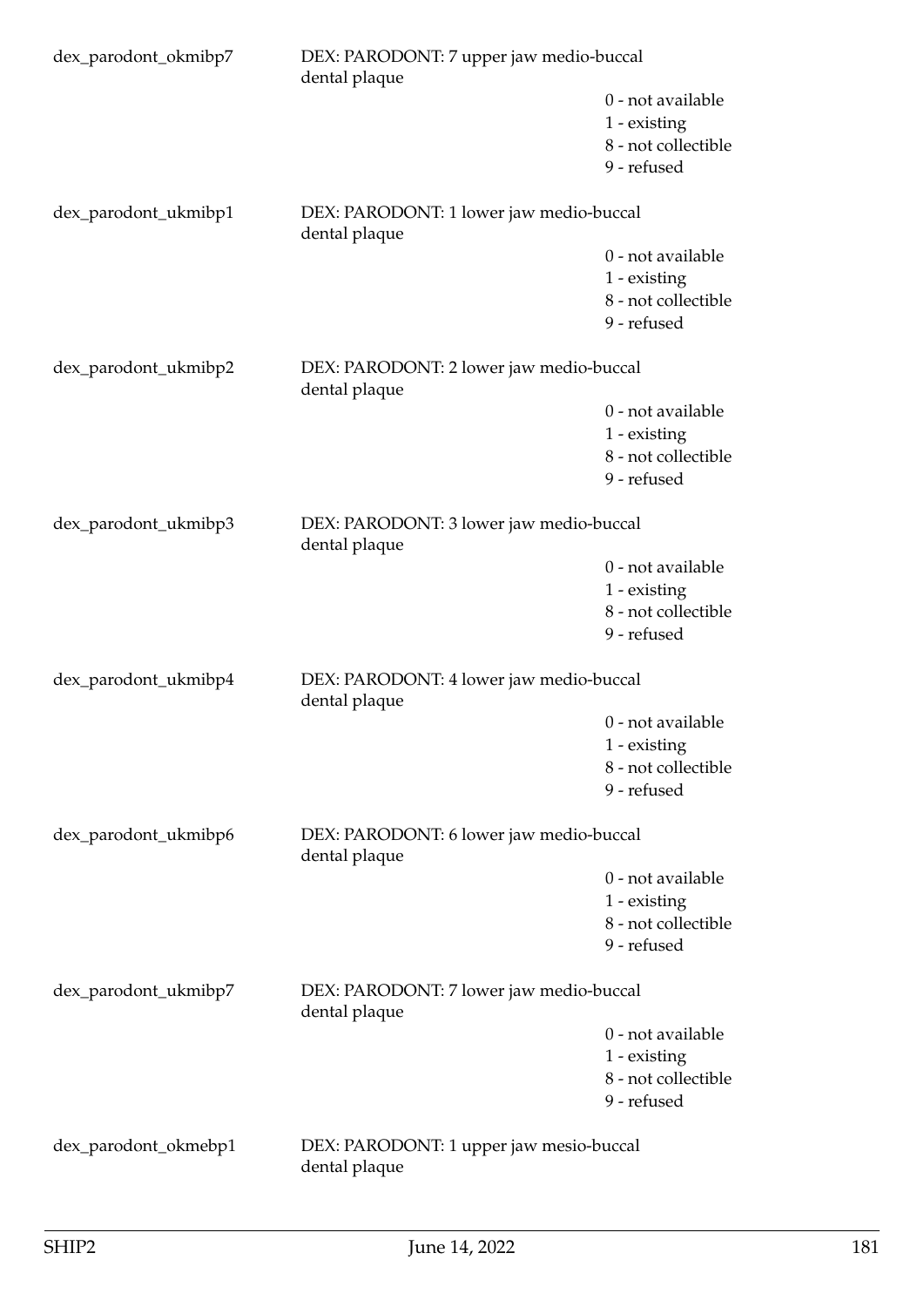|                      |                                                          | 0 - not available<br>1 - existing<br>8 - not collectible<br>9 - refused |
|----------------------|----------------------------------------------------------|-------------------------------------------------------------------------|
| dex_parodont_okmebp2 | DEX: PARODONT: 2 upper jaw mesio-buccal<br>dental plaque |                                                                         |
|                      |                                                          | 0 - not available<br>1 - existing<br>8 - not collectible<br>9 - refused |
| dex_parodont_okmebp3 | DEX: PARODONT: 3 upper jaw mesio-buccal<br>dental plaque |                                                                         |
|                      |                                                          | 0 - not available<br>1 - existing<br>8 - not collectible<br>9 - refused |
| dex_parodont_okmebp4 | DEX: PARODONT: 4 upper jaw mesio-buccal<br>dental plaque |                                                                         |
|                      |                                                          | 0 - not available<br>1 - existing<br>8 - not collectible<br>9 - refused |
| dex_parodont_okmebp6 | DEX: PARODONT: 6 upper jaw mesio-buccal<br>dental plaque |                                                                         |
|                      |                                                          | 0 - not available<br>1 - existing<br>8 - not collectible<br>9 - refused |
| dex_parodont_okmebp7 | DEX: PARODONT: 7 upper jaw mesio-buccal<br>dental plaque |                                                                         |
|                      |                                                          | 0 - not available<br>1 - existing<br>8 - not collectible<br>9 - refused |
| dex_parodont_ukmebp1 | DEX: PARODONT: 1 lower jaw mesio-buccal<br>dental plaque |                                                                         |
|                      |                                                          | 0 - not available<br>1 - existing<br>8 - not collectible<br>9 - refused |
| dex_parodont_ukmebp2 | DEX: PARODONT: 2 lower jaw mesio-buccal<br>dental plaque |                                                                         |
|                      |                                                          | 0 - not available<br>1 - existing                                       |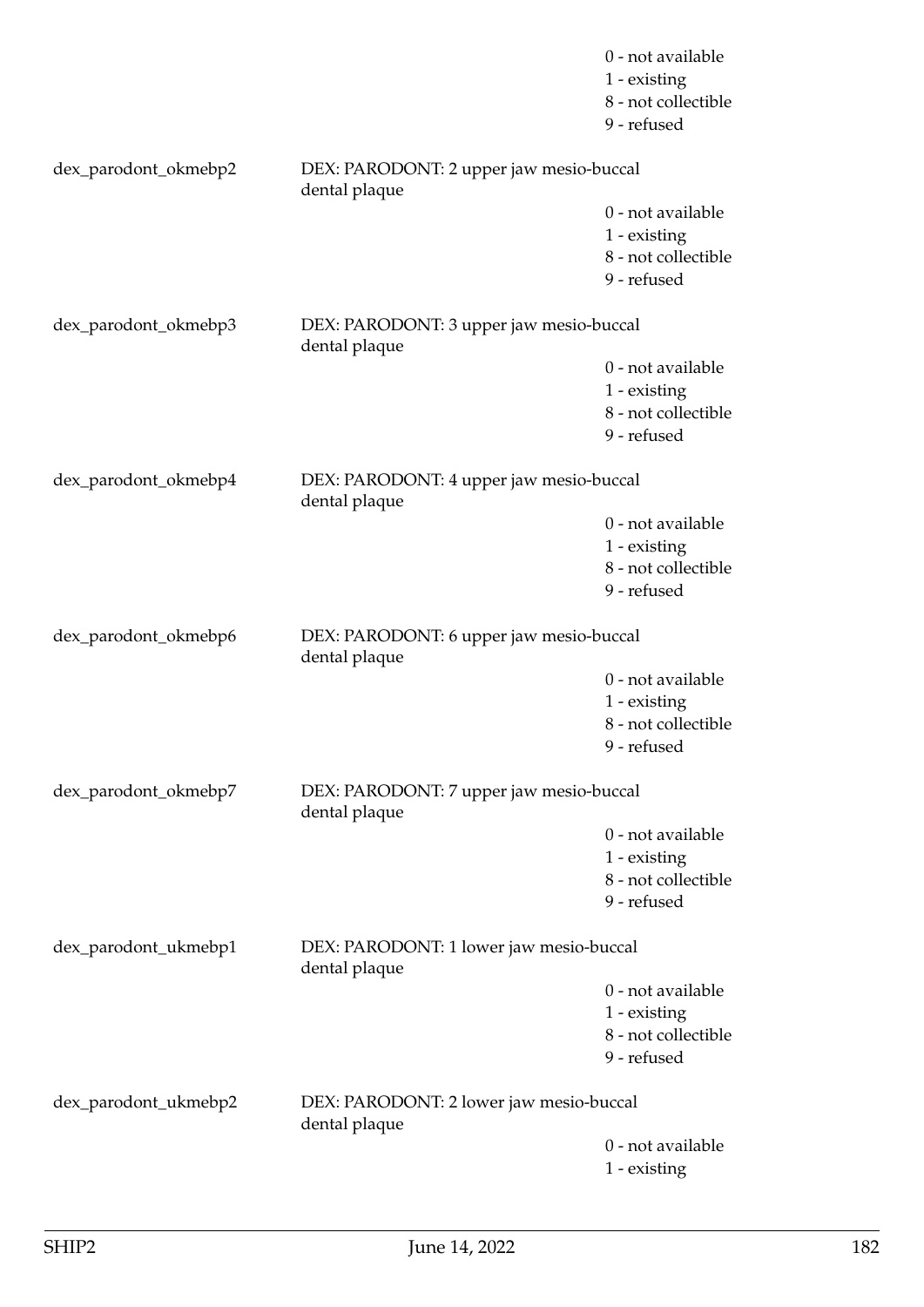|                      |                                                             | 8 - not collectible<br>9 - refused                                      |
|----------------------|-------------------------------------------------------------|-------------------------------------------------------------------------|
| dex_parodont_ukmebp3 | DEX: PARODONT: 3 lower jaw mesio-buccal<br>dental plaque    |                                                                         |
|                      |                                                             | 0 - not available<br>1 - existing<br>8 - not collectible<br>9 - refused |
| dex_parodont_ukmebp4 | DEX: PARODONT: 4 lower jaw mesio-buccal<br>dental plaque    |                                                                         |
|                      |                                                             | 0 - not available<br>1 - existing<br>8 - not collectible<br>9 - refused |
| dex_parodont_ukmebp6 | DEX: PARODONT: 6 lower jaw mesio-buccal<br>dental plaque    |                                                                         |
|                      |                                                             | 0 - not available<br>1 - existing<br>8 - not collectible<br>9 - refused |
| dex_parodont_ukmebp7 | DEX: PARODONT: 7 lower jaw mesio-buccal<br>dental plaque    |                                                                         |
|                      |                                                             | 0 - not available<br>1 - existing<br>8 - not collectible<br>9 - refused |
| dex_parodont_okmipp1 | DEX: PARODONT: 1 upper jaw medio-palatinal<br>dental plaque |                                                                         |
|                      |                                                             | 0 - not available<br>1 - existing<br>8 - not collectible<br>9 - refused |
| dex_parodont_okmipp2 | DEX: PARODONT: 2 upper jaw medio-palatinal<br>dental plaque |                                                                         |
|                      |                                                             | 0 - not available<br>1 - existing<br>8 - not collectible<br>9 - refused |
| dex_parodont_okmipp3 | DEX: PARODONT: 3 upper jaw medio-palatinal<br>dental plaque |                                                                         |
|                      |                                                             | 0 - not available<br>1 - existing<br>8 - not collectible                |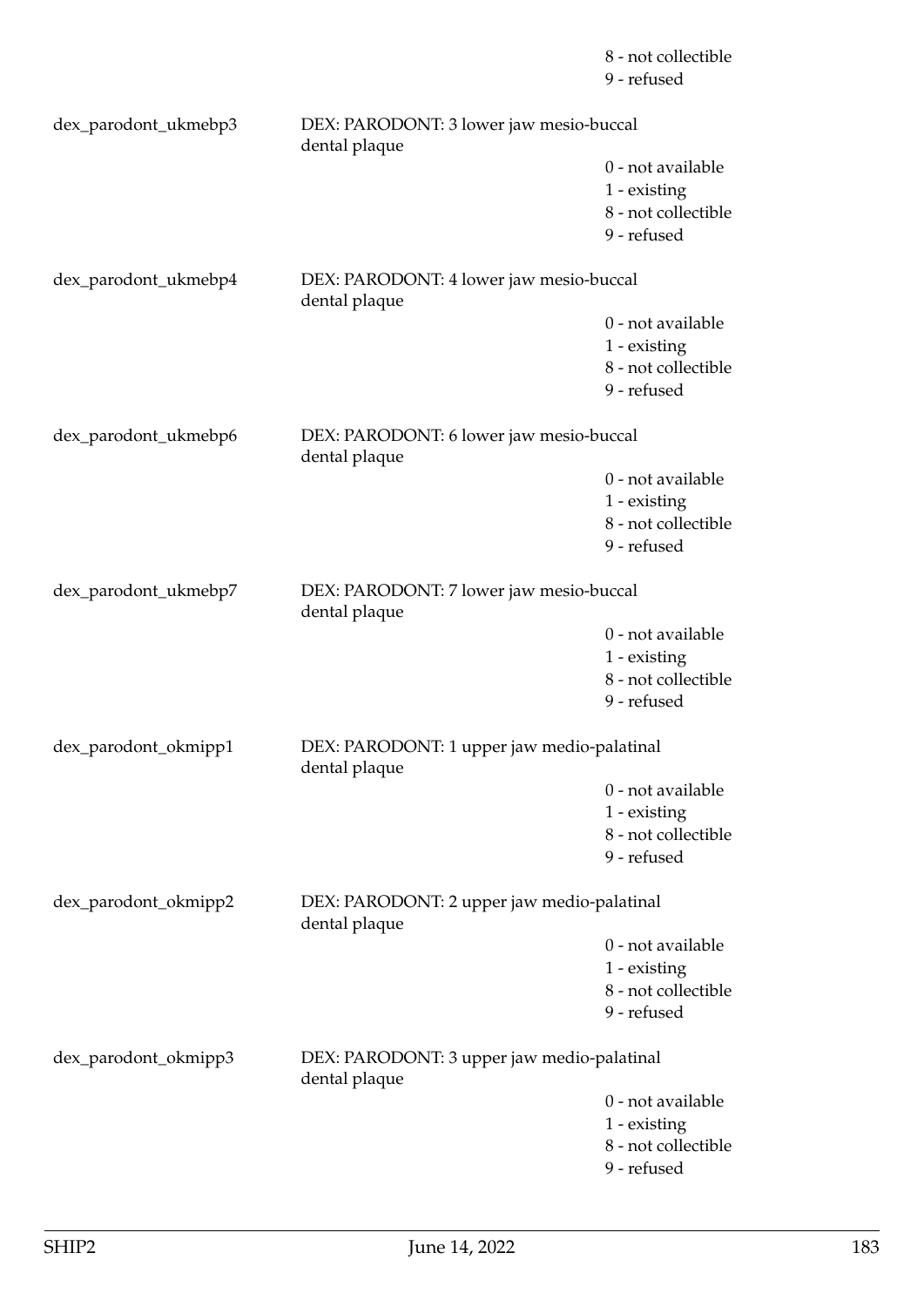| dex_parodont_okmipp4 | DEX: PARODONT: 4 upper jaw medio-palatinal<br>dental plaque |                     |
|----------------------|-------------------------------------------------------------|---------------------|
|                      |                                                             | 0 - not available   |
|                      |                                                             | $1$ - existing      |
|                      |                                                             | 8 - not collectible |
|                      |                                                             | 9 - refused         |
| dex_parodont_okmipp6 | DEX: PARODONT: 6 upper jaw medio-palatinal<br>dental plaque |                     |
|                      |                                                             | 0 - not available   |
|                      |                                                             | $1$ - existing      |
|                      |                                                             | 8 - not collectible |
|                      |                                                             | 9 - refused         |
| dex_parodont_okmipp7 | DEX: PARODONT: 7 upper jaw medio-palatinal<br>dental plaque |                     |
|                      |                                                             | 0 - not available   |
|                      |                                                             | 1 - existing        |
|                      |                                                             | 8 - not collectible |
|                      |                                                             | 9 - refused         |
| dex_parodont_ukmilp1 | DEX: PARODONT: 1 lower jaw medio-lingual<br>dental plaque   |                     |
|                      |                                                             | 0 - not available   |
|                      |                                                             | $1$ - existing      |
|                      |                                                             | 8 - not collectible |
|                      |                                                             | 9 - refused         |
| dex_parodont_ukmilp2 | DEX: PARODONT: 2 lower jaw medio-lingual<br>dental plaque   |                     |
|                      |                                                             | 0 - not available   |
|                      |                                                             | 1 - existing        |
|                      |                                                             | 8 - not collectible |
|                      |                                                             | 9 - refused         |
| dex_parodont_ukmilp3 | DEX: PARODONT: 3 lower jaw medio-lingual<br>dental plaque   |                     |
|                      |                                                             | 0 - not available   |
|                      |                                                             | 1 - existing        |
|                      |                                                             | 8 - not collectible |
|                      |                                                             | 9 - refused         |
| dex_parodont_ukmilp4 | DEX: PARODONT: 4 lower jaw medio-lingual<br>dental plaque   |                     |
|                      |                                                             | 0 - not available   |
|                      |                                                             | 1 - existing        |
|                      |                                                             | 8 - not collectible |
|                      |                                                             | 9 - refused         |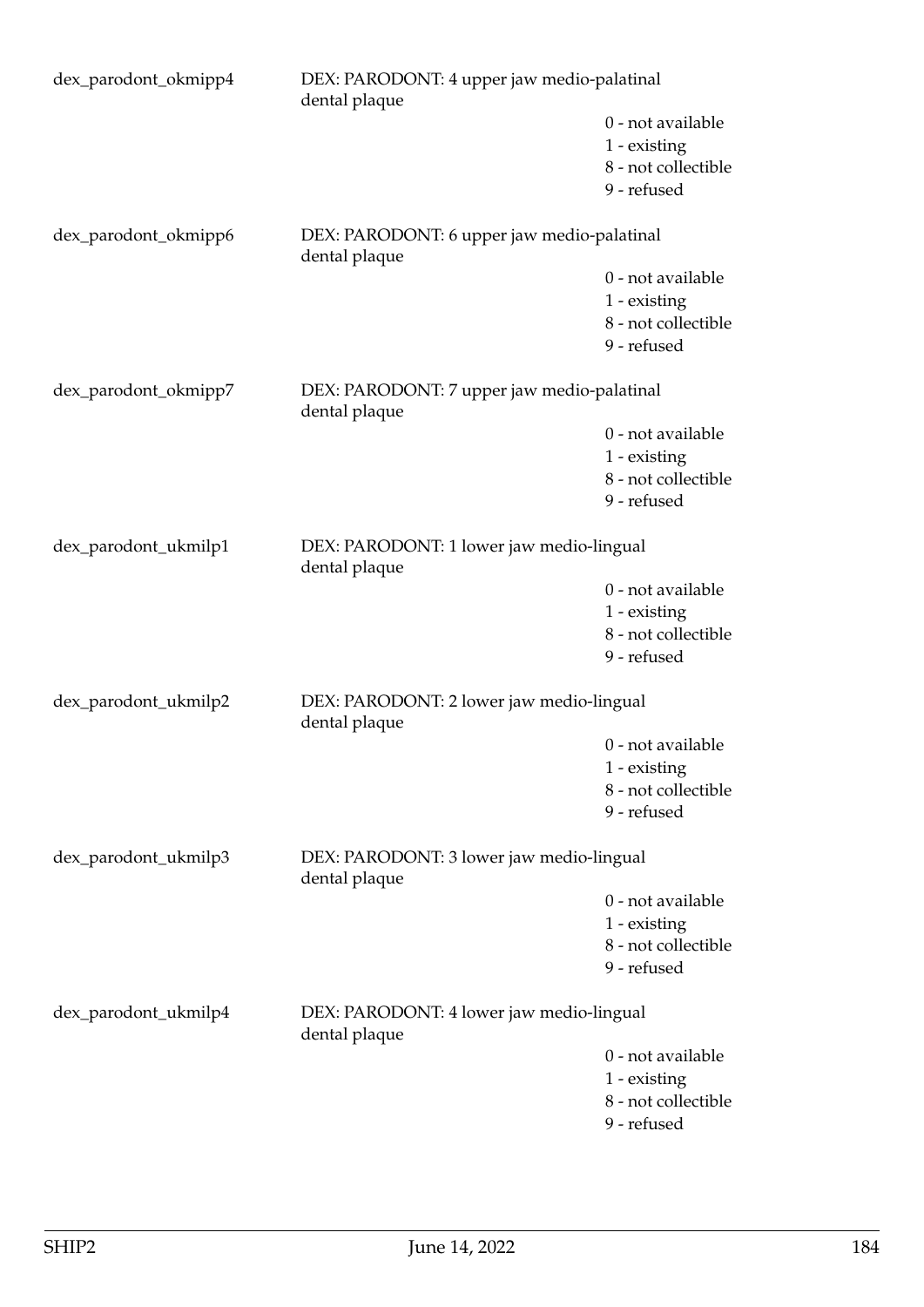| dex_parodont_ukmilp6 | DEX: PARODONT: 6 lower jaw medio-lingual<br>dental plaque |                                                                         |  |
|----------------------|-----------------------------------------------------------|-------------------------------------------------------------------------|--|
|                      |                                                           | 0 - not available<br>1 - existing<br>8 - not collectible<br>9 - refused |  |
| dex_parodont_ukmilp7 | DEX: PARODONT: 7 lower jaw medio-lingual<br>dental plaque |                                                                         |  |
|                      |                                                           | 0 - not available<br>1 - existing<br>8 - not collectible<br>9 - refused |  |
| dex_parodont_okdisz1 | DEX: PARODONT: 1 upper jaw distal dental<br>calculus      |                                                                         |  |
|                      |                                                           | 0 - not available<br>1 - existing<br>8 - not collectible<br>9 - refused |  |
| dex_parodont_okdisz2 | DEX: PARODONT: 2 upper jaw distal dental<br>calculus      |                                                                         |  |
|                      |                                                           | 0 - not available<br>1 - existing<br>8 - not collectible<br>9 - refused |  |
| dex_parodont_okdisz3 | DEX: PARODONT: 3 upper jaw distal dental<br>calculus      |                                                                         |  |
|                      |                                                           | 0 - not available<br>1 - existing<br>8 - not collectible<br>9 - refused |  |
| dex_parodont_okdisz4 | DEX: PARODONT: 4 upper jaw distal dental<br>calculus      |                                                                         |  |
|                      |                                                           | 0 - not available<br>1 - existing<br>8 - not collectible<br>9 - refused |  |
| dex_parodont_okdisz6 | DEX: PARODONT: 6 upper jaw distal dental<br>calculus      |                                                                         |  |
|                      |                                                           | 0 - not available<br>1 - existing<br>8 - not collectible<br>9 - refused |  |
| dex_parodont_okdisz7 | DEX: PARODONT: 7 upper jaw distal dental<br>calculus      |                                                                         |  |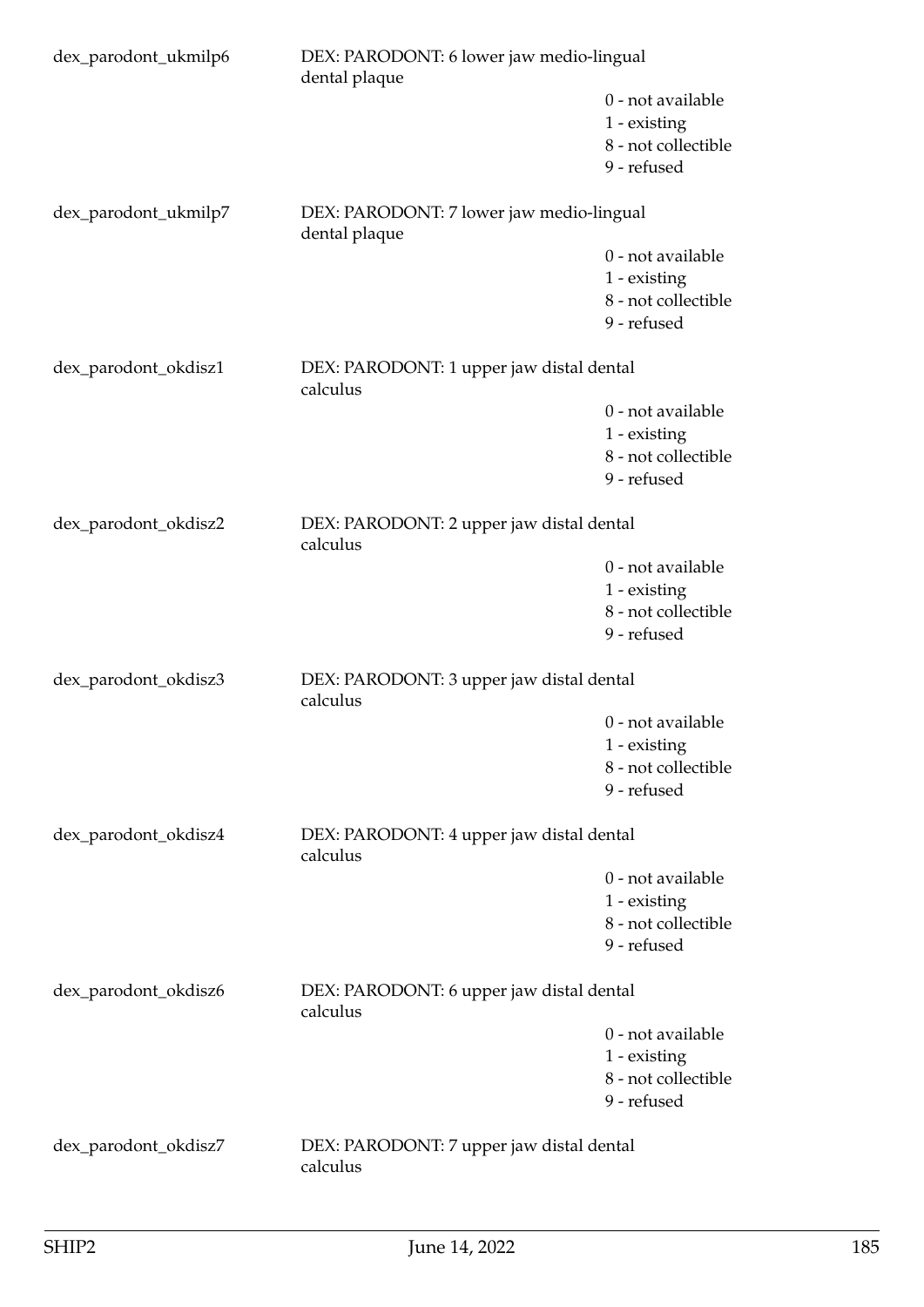|                      |                                                            | 0 - not available<br>1 - existing<br>8 - not collectible<br>9 - refused |
|----------------------|------------------------------------------------------------|-------------------------------------------------------------------------|
| dex_parodont_ukdisz1 | DEX: PARODONT: 1 lower jaw distal dental<br>calculus       |                                                                         |
|                      |                                                            | 0 - not available<br>1 - existing<br>8 - not collectible<br>9 - refused |
| dex_parodont_ukdisz2 | DEX: PARODONT: 2 lower jaw distal dental<br>calculus       |                                                                         |
|                      |                                                            | 0 - not available<br>1 - existing<br>8 - not collectible<br>9 - refused |
| dex_parodont_ukdisz3 | DEX: PARODONT: 3 lower jaw distal dental<br>calculus       |                                                                         |
|                      |                                                            | 0 - not available<br>1 - existing<br>8 - not collectible<br>9 - refused |
| dex_parodont_ukdisz4 | DEX: PARODONT: 4 lower jaw distal dental<br>calculus       |                                                                         |
|                      |                                                            | 0 - not available<br>1 - existing<br>8 - not collectible<br>9 - refused |
| dex_parodont_ukdisz6 | DEX: PARODONT: 6 lower jaw distal dental<br>calculus       |                                                                         |
|                      |                                                            | 0 - not available<br>1 - existing<br>8 - not collectible<br>9 - refused |
| dex_parodont_ukdisz7 | DEX: PARODONT: 7 lower jaw distal dental<br>calculus       |                                                                         |
|                      |                                                            | 0 - not available<br>1 - existing<br>8 - not collectible<br>9 - refused |
| dex_parodont_okmibz1 | DEX: PARODONT: 1 upper jaw medio-buccal<br>dental calculus |                                                                         |
|                      |                                                            | 0 - not available<br>1 - existing                                       |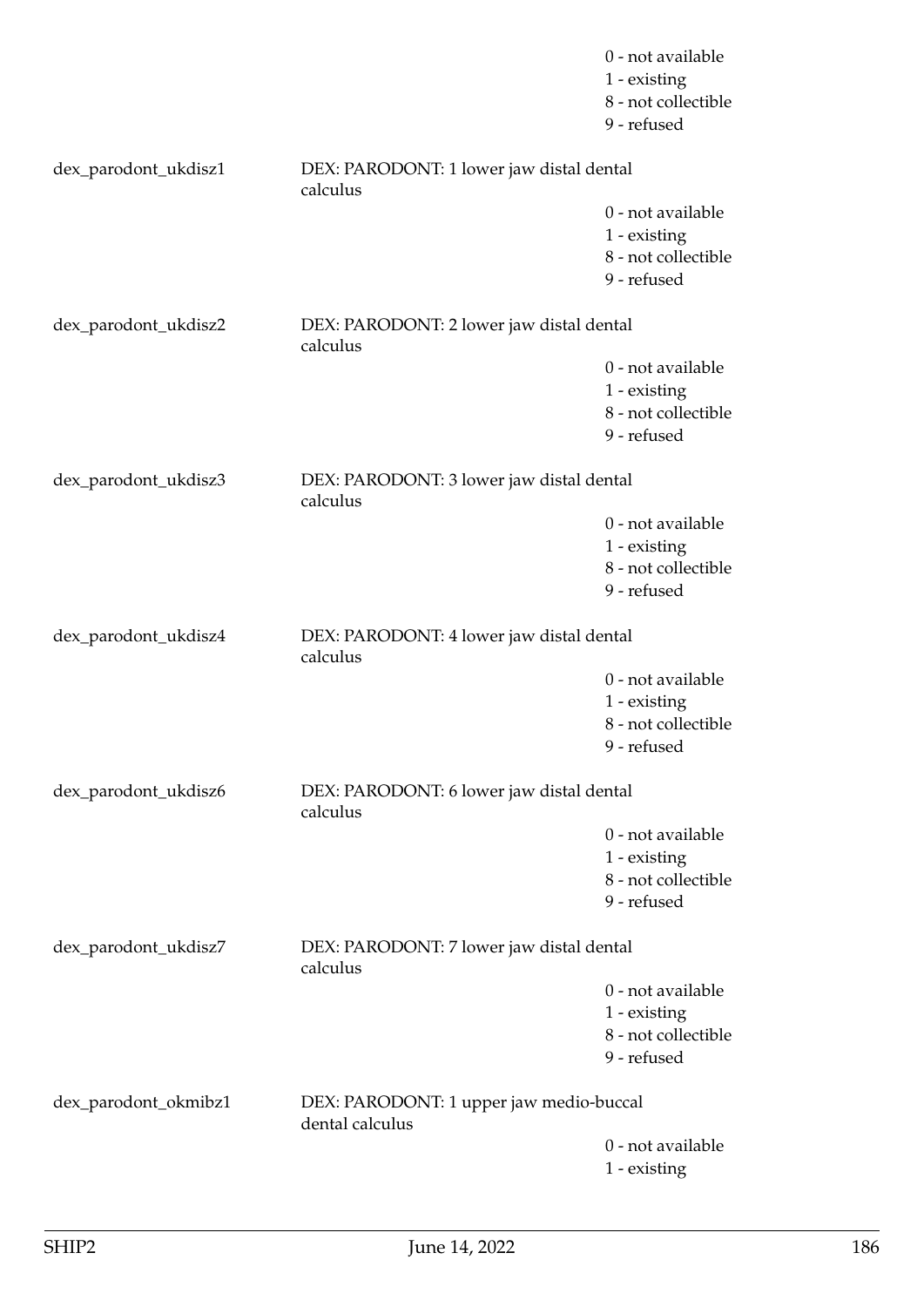|                      |                                                            | 8 - not collectible<br>9 - refused                                      |
|----------------------|------------------------------------------------------------|-------------------------------------------------------------------------|
| dex_parodont_okmibz2 | DEX: PARODONT: 2 upper jaw medio-buccal<br>dental calculus |                                                                         |
|                      |                                                            | 0 - not available<br>1 - existing<br>8 - not collectible<br>9 - refused |
| dex_parodont_okmibz3 | DEX: PARODONT: 3 upper jaw medio-buccal<br>dental calculus |                                                                         |
|                      |                                                            | 0 - not available<br>1 - existing<br>8 - not collectible<br>9 - refused |
| dex_parodont_okmibz4 | DEX: PARODONT: 4 upper jaw medio-buccal<br>dental calculus |                                                                         |
|                      |                                                            | 0 - not available<br>1 - existing<br>8 - not collectible<br>9 - refused |
| dex_parodont_okmibz6 | DEX: PARODONT: 6 upper jaw medio-buccal<br>dental calculus |                                                                         |
|                      |                                                            | 0 - not available<br>1 - existing<br>8 - not collectible<br>9 - refused |
| dex_parodont_okmibz7 | DEX: PARODONT: 7 upper jaw medio-buccal<br>dental calculus |                                                                         |
|                      |                                                            | 0 - not available<br>1 - existing<br>8 - not collectible<br>9 - refused |
| dex_parodont_ukmibz1 | DEX: PARODONT: 1 lower jaw medio-buccal<br>dental calculus |                                                                         |
|                      |                                                            | 0 - not available<br>1 - existing<br>8 - not collectible<br>9 - refused |
| dex_parodont_ukmibz2 | DEX: PARODONT: 2 lower jaw medio-buccal<br>dental calculus |                                                                         |
|                      |                                                            | 0 - not available<br>1 - existing<br>8 - not collectible<br>9 - refused |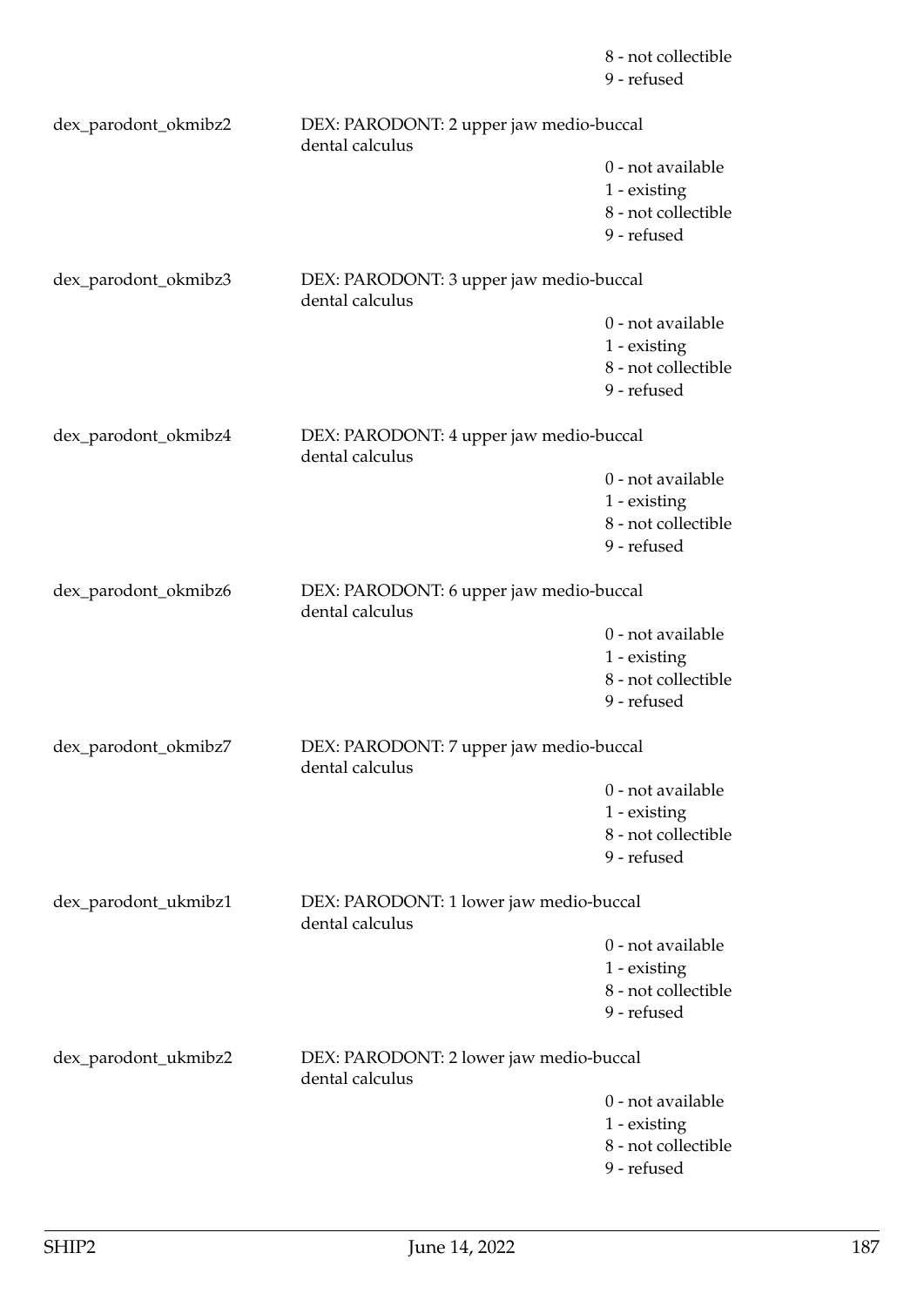| dex_parodont_ukmibz3 | DEX: PARODONT: 3 lower jaw medio-buccal<br>dental calculus |                     |
|----------------------|------------------------------------------------------------|---------------------|
|                      |                                                            | 0 - not available   |
|                      |                                                            | 1 - existing        |
|                      |                                                            | 8 - not collectible |
|                      |                                                            | 9 - refused         |
| dex_parodont_ukmibz4 | DEX: PARODONT: 4 lower jaw medio-buccal<br>dental calculus |                     |
|                      |                                                            | 0 - not available   |
|                      |                                                            | 1 - existing        |
|                      |                                                            | 8 - not collectible |
|                      |                                                            | 9 - refused         |
| dex_parodont_ukmibz6 | DEX: PARODONT: 6 lower jaw medio-buccal<br>dental calculus |                     |
|                      |                                                            | 0 - not available   |
|                      |                                                            | $1$ - existing      |
|                      |                                                            | 8 - not collectible |
|                      |                                                            | 9 - refused         |
| dex_parodont_ukmibz7 | DEX: PARODONT: 7 lower jaw medio-buccal<br>dental calculus |                     |
|                      |                                                            | 0 - not available   |
|                      |                                                            | 1 - existing        |
|                      |                                                            | 8 - not collectible |
|                      |                                                            | 9 - refused         |
| dex_parodont_okmebz1 | DEX: PARODONT: 1 upper jaw mesio-buccal<br>dental calculus |                     |
|                      |                                                            | 0 - not available   |
|                      |                                                            | 1 - existing        |
|                      |                                                            | 8 - not collectible |
|                      |                                                            | 9 - refused         |
| dex_parodont_okmebz2 | DEX: PARODONT: 2 upper jaw mesio-buccal<br>dental calculus |                     |
|                      |                                                            | 0 - not available   |
|                      |                                                            | $1$ - existing      |
|                      |                                                            | 8 - not collectible |
|                      |                                                            | 9 - refused         |
| dex_parodont_okmebz3 | DEX: PARODONT: 3 upper jaw mesio-buccal<br>dental calculus |                     |
|                      |                                                            | 0 - not available   |
|                      |                                                            | 1 - existing        |
|                      |                                                            | 8 - not collectible |
|                      |                                                            | 9 - refused         |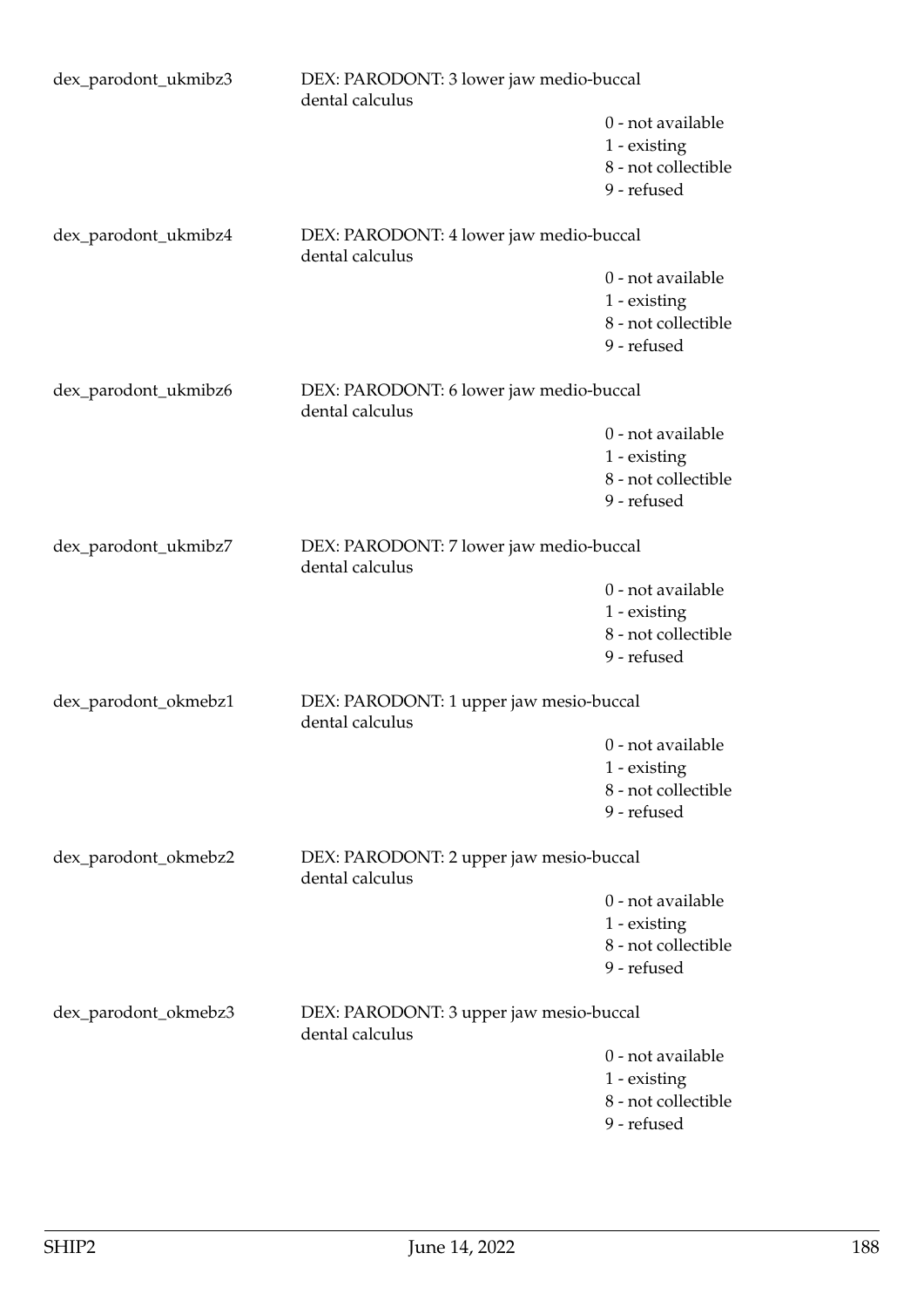| dex_parodont_okmebz4 | DEX: PARODONT: 4 upper jaw mesio-buccal<br>dental calculus |                                    |  |
|----------------------|------------------------------------------------------------|------------------------------------|--|
|                      |                                                            | 0 - not available<br>1 - existing  |  |
|                      |                                                            | 8 - not collectible<br>9 - refused |  |
| dex_parodont_okmebz6 | DEX: PARODONT: 6 upper jaw mesio-buccal<br>dental calculus |                                    |  |
|                      |                                                            | 0 - not available                  |  |
|                      |                                                            | 1 - existing                       |  |
|                      |                                                            | 8 - not collectible                |  |
|                      |                                                            | 9 - refused                        |  |
| dex_parodont_okmebz7 | DEX: PARODONT: 7 upper jaw mesio-buccal<br>dental calculus |                                    |  |
|                      |                                                            | 0 - not available                  |  |
|                      |                                                            | 1 - existing                       |  |
|                      |                                                            | 8 - not collectible                |  |
|                      |                                                            | 9 - refused                        |  |
| dex_parodont_ukmebz1 | DEX: PARODONT: 1 lower jaw mesio-buccal<br>dental calculus |                                    |  |
|                      |                                                            | 0 - not available                  |  |
|                      |                                                            | 1 - existing                       |  |
|                      |                                                            | 8 - not collectible<br>9 - refused |  |
|                      |                                                            |                                    |  |
| dex_parodont_ukmebz2 | DEX: PARODONT: 2 lower jaw mesio-buccal<br>dental calculus |                                    |  |
|                      |                                                            | 0 - not available                  |  |
|                      |                                                            | 1 - existing                       |  |
|                      |                                                            | 8 - not collectible<br>9 - refused |  |
|                      |                                                            |                                    |  |
| dex_parodont_ukmebz3 | DEX: PARODONT: 3 lower jaw mesio-buccal<br>dental calculus |                                    |  |
|                      |                                                            | 0 - not available                  |  |
|                      |                                                            | 1 - existing                       |  |
|                      |                                                            | 8 - not collectible                |  |
|                      |                                                            | 9 - refused                        |  |
| dex_parodont_ukmebz4 | DEX: PARODONT: 4 lower jaw mesio-buccal<br>dental calculus |                                    |  |
|                      |                                                            | 0 - not available                  |  |
|                      |                                                            | 1 - existing                       |  |
|                      |                                                            | 8 - not collectible                |  |
|                      |                                                            | 9 - refused                        |  |
| dex_parodont_ukmebz6 | DEX: PARODONT: 6 lower jaw mesio-buccal<br>dental calculus |                                    |  |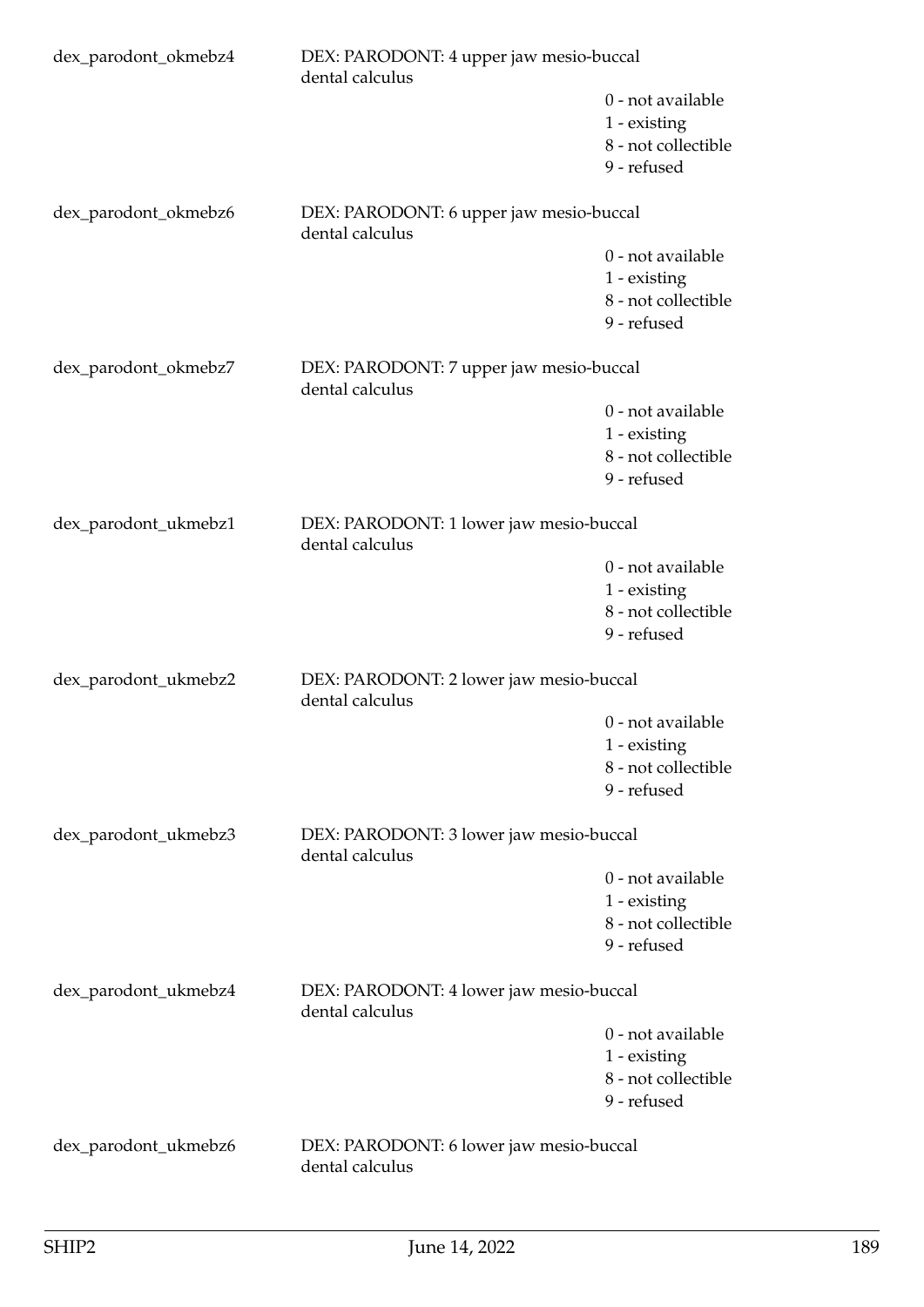|                                                                                       |                                                               | 0 - not available<br>1 - existing<br>8 - not collectible<br>9 - refused |
|---------------------------------------------------------------------------------------|---------------------------------------------------------------|-------------------------------------------------------------------------|
| dex_parodont_ukmebz7                                                                  | DEX: PARODONT: 7 lower jaw mesio-buccal<br>dental calculus    |                                                                         |
|                                                                                       |                                                               | 0 - not available                                                       |
|                                                                                       |                                                               | 1 - existing                                                            |
|                                                                                       |                                                               | 8 - not collectible<br>9 - refused                                      |
|                                                                                       |                                                               |                                                                         |
| dex_parodont_okmipz1                                                                  | DEX: PARODONT: 1 upper jaw medio-palatinal<br>dental calculus |                                                                         |
|                                                                                       |                                                               | 0 - not available                                                       |
|                                                                                       |                                                               | 1 - existing                                                            |
|                                                                                       |                                                               | 8 - not collectible<br>9 - refused                                      |
|                                                                                       |                                                               |                                                                         |
| dex_parodont_okmipz2                                                                  | DEX: PARODONT: 2 upper jaw medio-palatinal<br>dental calculus |                                                                         |
|                                                                                       |                                                               | 0 - not available                                                       |
|                                                                                       |                                                               | 1 - existing<br>8 - not collectible                                     |
|                                                                                       |                                                               | 9 - refused                                                             |
|                                                                                       |                                                               |                                                                         |
| dex_parodont_okmipz3                                                                  | DEX: PARODONT: 3 upper jaw medio-palatinal<br>dental calculus |                                                                         |
|                                                                                       |                                                               | 0 - not available                                                       |
|                                                                                       |                                                               | 1 - existing<br>8 - not collectible                                     |
|                                                                                       |                                                               | 9 - refused                                                             |
|                                                                                       |                                                               |                                                                         |
| dex_parodont_okmipz4<br>DEX: PARODONT: 4 upper jaw medio-palatinal<br>dental calculus |                                                               |                                                                         |
|                                                                                       |                                                               | 0 - not available                                                       |
|                                                                                       |                                                               | 1 - existing<br>8 - not collectible                                     |
|                                                                                       |                                                               | 9 - refused                                                             |
|                                                                                       |                                                               |                                                                         |
| dex_parodont_okmipz6                                                                  | DEX: PARODONT: 6 upper jaw medio-palatinal<br>dental calculus |                                                                         |
|                                                                                       |                                                               | 0 - not available                                                       |
|                                                                                       |                                                               | 1 - existing                                                            |
|                                                                                       |                                                               | 8 - not collectible<br>9 - refused                                      |
|                                                                                       |                                                               |                                                                         |
| dex_parodont_okmipz7                                                                  | DEX: PARODONT: 7 upper jaw medio-palatinal<br>dental calculus |                                                                         |
|                                                                                       |                                                               | 0 - not available                                                       |
|                                                                                       |                                                               | 1 - existing                                                            |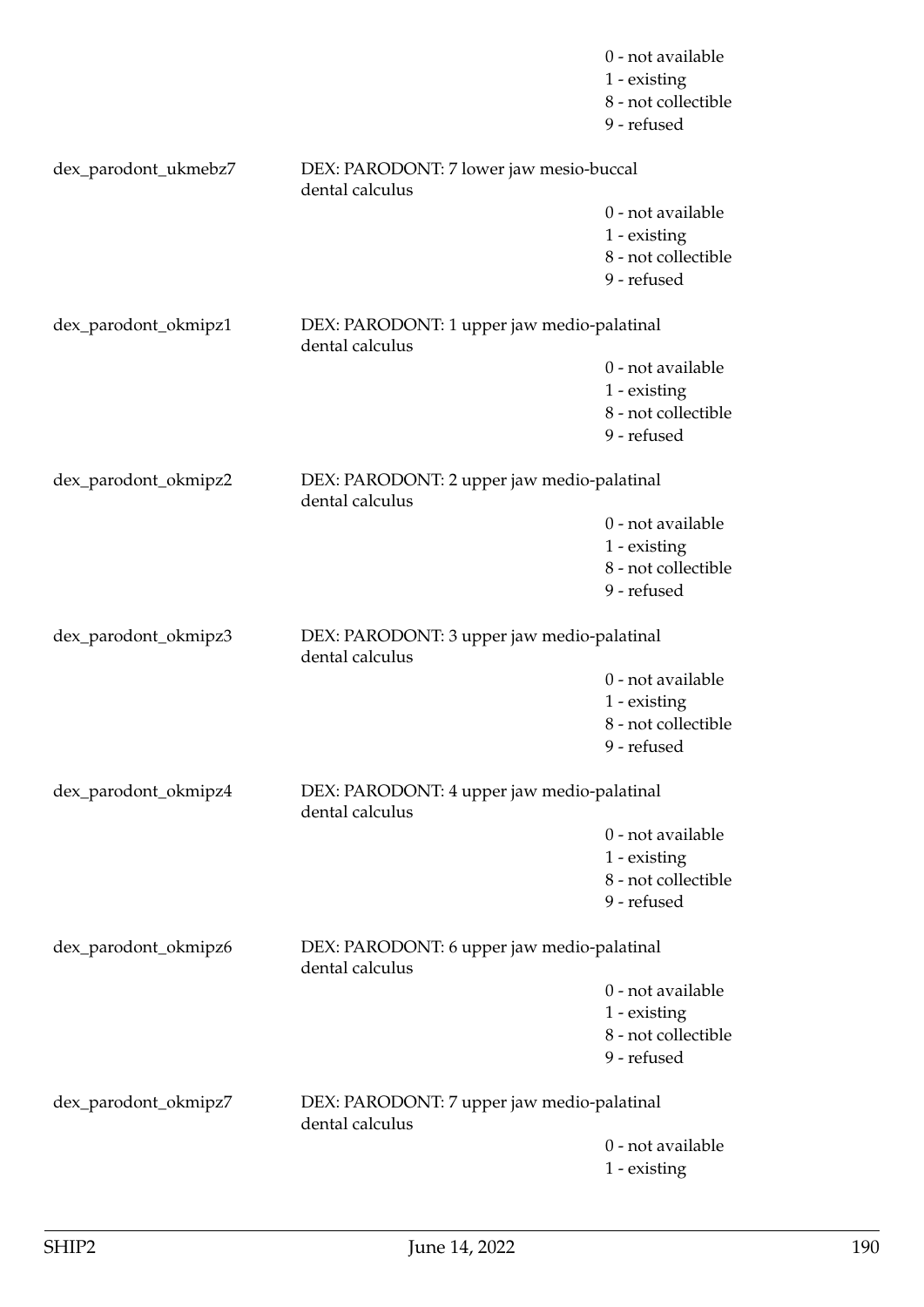|                      |                                                             | 8 - not collectible<br>9 - refused  |
|----------------------|-------------------------------------------------------------|-------------------------------------|
| dex_parodont_ukmilz1 | DEX: PARODONT: 1 lower jaw medio-lingual<br>dental calculus |                                     |
|                      |                                                             | 0 - not available                   |
|                      |                                                             | 1 - existing<br>8 - not collectible |
|                      |                                                             | 9 - refused                         |
| dex_parodont_ukmilz2 | DEX: PARODONT: 2 lower jaw medio-lingual                    |                                     |
|                      | dental calculus                                             | 0 - not available                   |
|                      |                                                             | 1 - existing                        |
|                      |                                                             | 8 - not collectible                 |
|                      |                                                             | 9 - refused                         |
| dex_parodont_ukmilz3 | DEX: PARODONT: 3 lower jaw medio-lingual<br>dental calculus |                                     |
|                      |                                                             | 0 - not available                   |
|                      |                                                             | 1 - existing                        |
|                      |                                                             | 8 - not collectible                 |
|                      |                                                             | 9 - refused                         |
| dex_parodont_ukmilz4 | DEX: PARODONT: 4 lower jaw medio-lingual<br>dental calculus |                                     |
|                      |                                                             | 0 - not available                   |
|                      |                                                             | 1 - existing                        |
|                      |                                                             | 8 - not collectible<br>9 - refused  |
| dex_parodont_ukmilz6 | DEX: PARODONT: 6 lower jaw medio-lingual<br>dental calculus |                                     |
|                      |                                                             | 0 - not available                   |
|                      |                                                             | 1 - existing                        |
|                      |                                                             | 8 - not collectible                 |
|                      |                                                             | 9 - refused                         |
| dex_parodont_ukmilz7 | DEX: PARODONT: 7 lower jaw medio-lingual<br>dental calculus |                                     |
|                      |                                                             | 0 - not available                   |
|                      |                                                             | 1 - existing                        |
|                      |                                                             | 8 - not collectible                 |
|                      |                                                             | 9 - refused                         |
| dex_parodont_okdisg1 | DEX: PARODONT: 1 upper jaw distal gingival<br>margin        |                                     |
|                      |                                                             | $0 - 0$ mm                          |
|                      |                                                             | $1 - 1$ mm                          |
|                      |                                                             | $2 - 2mm$                           |

3 - 3mm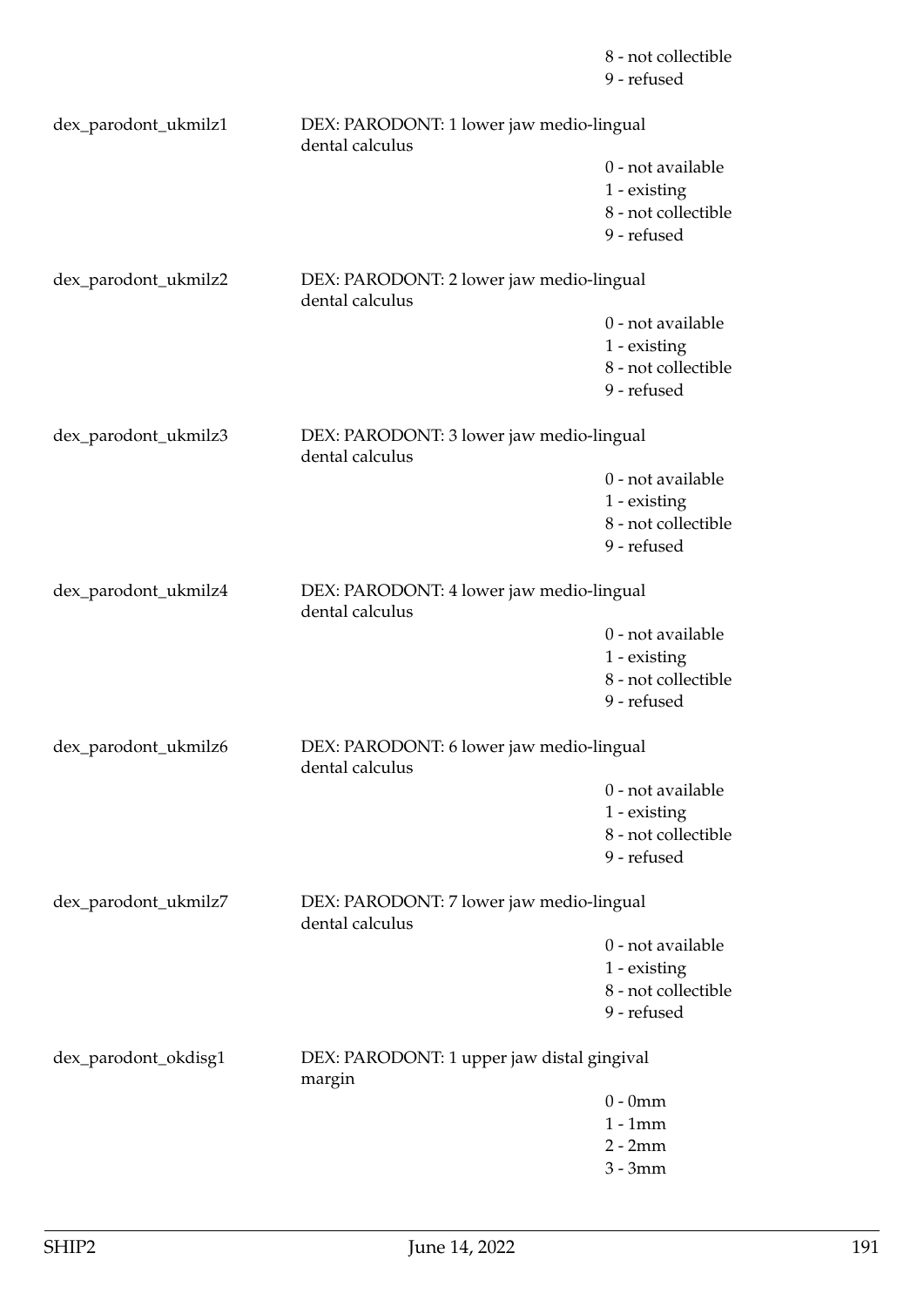98 - not collectible

dex\_parodont\_okdisg2 DEX: PARODONT: 2 upper jaw distal gingival margin

> 0 - 0mm 1 - 1mm 2 - 2mm 3 - 3mm 4 - 4mm 5 - 5mm 6 - 6mm 7 - 7mm 8 - 8mm 9 - 9mm 10 - 10mm 11 - 11mm 12 - 12mm 13 - 13mm 14 - 14mm 15 - 15mm 16 - 16mm 17 - 17mm 18 - 18mm 19 - 19mm 20 - 20mm 98 - not collectible

dex\_parodont\_okdisg3 DEX: PARODONT: 3 upper jaw distal gingival margin

- 0 0mm
- 1 1mm
- 2 2mm
- 3 3mm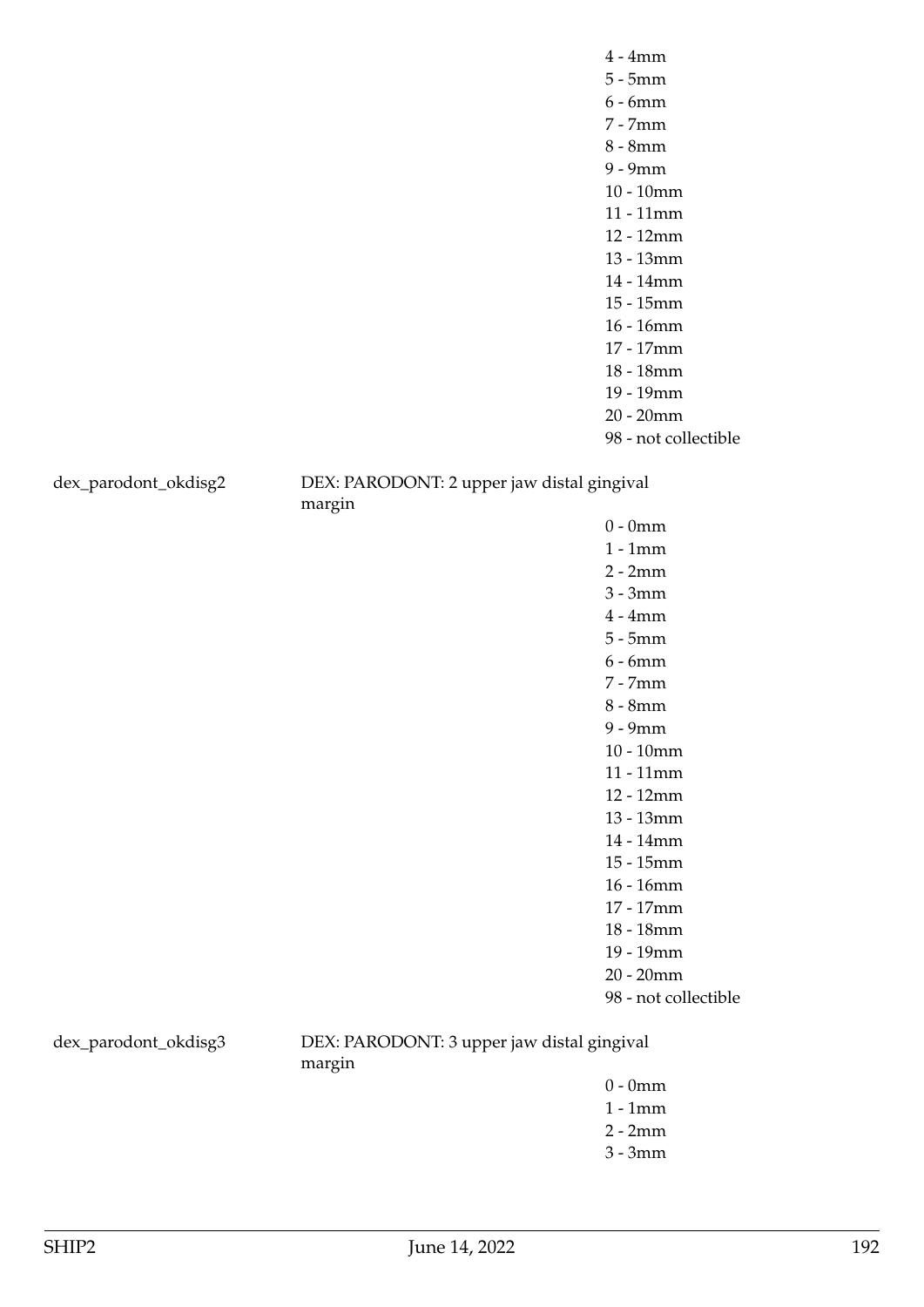dex\_parodont\_okdisg4 DEX: PARODONT: 4 upper jaw distal gingival margin

> 0 - 0mm 1 - 1mm 2 - 2mm 3 - 3mm 4 - 4mm 5 - 5mm 6 - 6mm 7 - 7mm 8 - 8mm 9 - 9mm 10 - 10mm 11 - 11mm 12 - 12mm 13 - 13mm 14 - 14mm 15 - 15mm 16 - 16mm 17 - 17mm 18 - 18mm 19 - 19mm 20 - 20mm 98 - not collectible

dex\_parodont\_okdisg5 DEX: PARODONT: 5 upper jaw distal gingival margin

- 0 0mm
- 1 1mm
- 2 2mm
- 3 3mm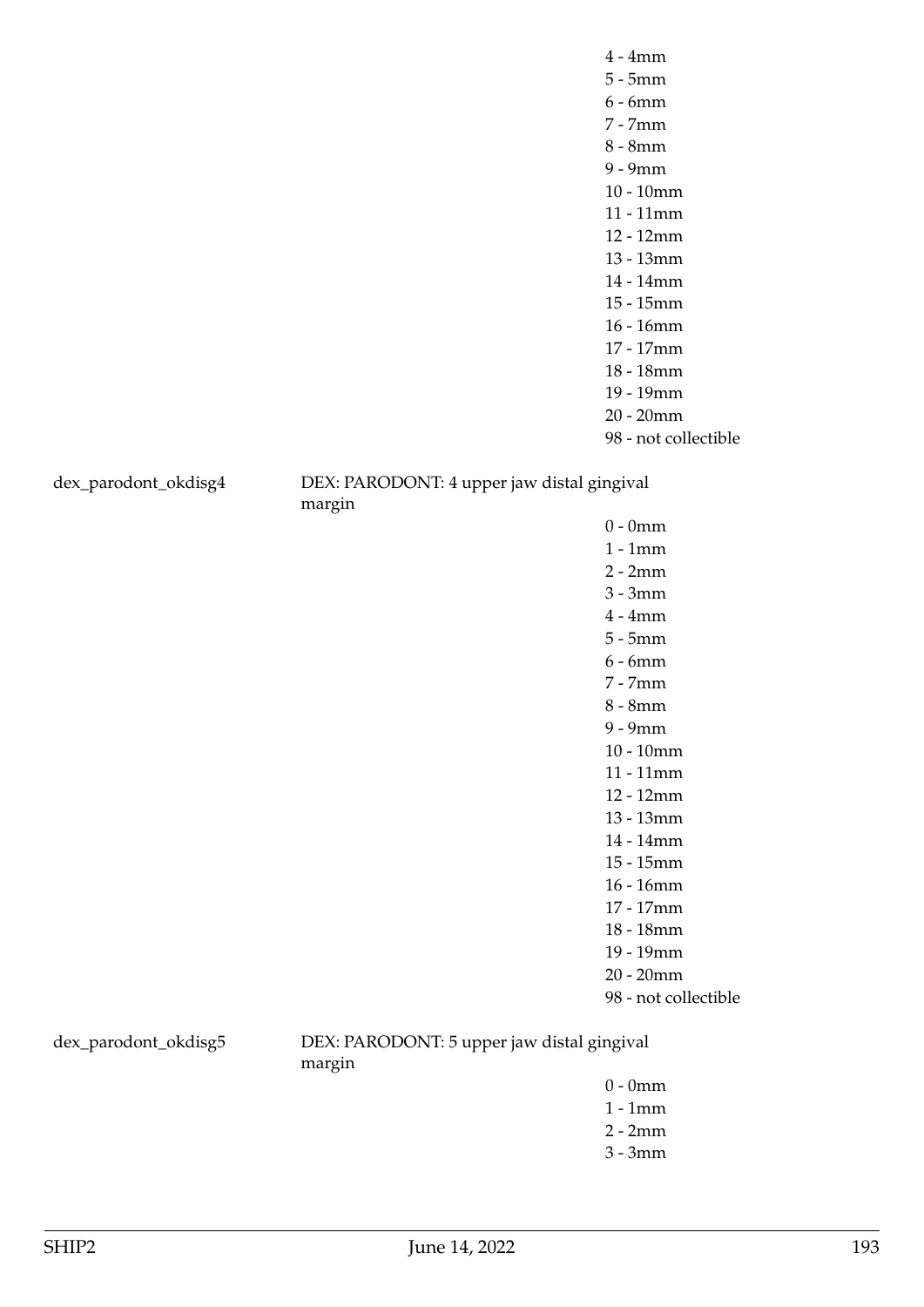dex\_parodont\_okdisg6 DEX: PARODONT: 6 upper jaw distal gingival margin

> 0 - 0mm 1 - 1mm 2 - 2mm 3 - 3mm 4 - 4mm 5 - 5mm 6 - 6mm 7 - 7mm 8 - 8mm 9 - 9mm 10 - 10mm 11 - 11mm 12 - 12mm 13 - 13mm 14 - 14mm 15 - 15mm 16 - 16mm 17 - 17mm 18 - 18mm 19 - 19mm 20 - 20mm 98 - not collectible

dex\_parodont\_okdisg7 DEX: PARODONT: 7 upper jaw distal gingival margin

- 0 0mm
- 1 1mm
- 2 2mm
- 3 3mm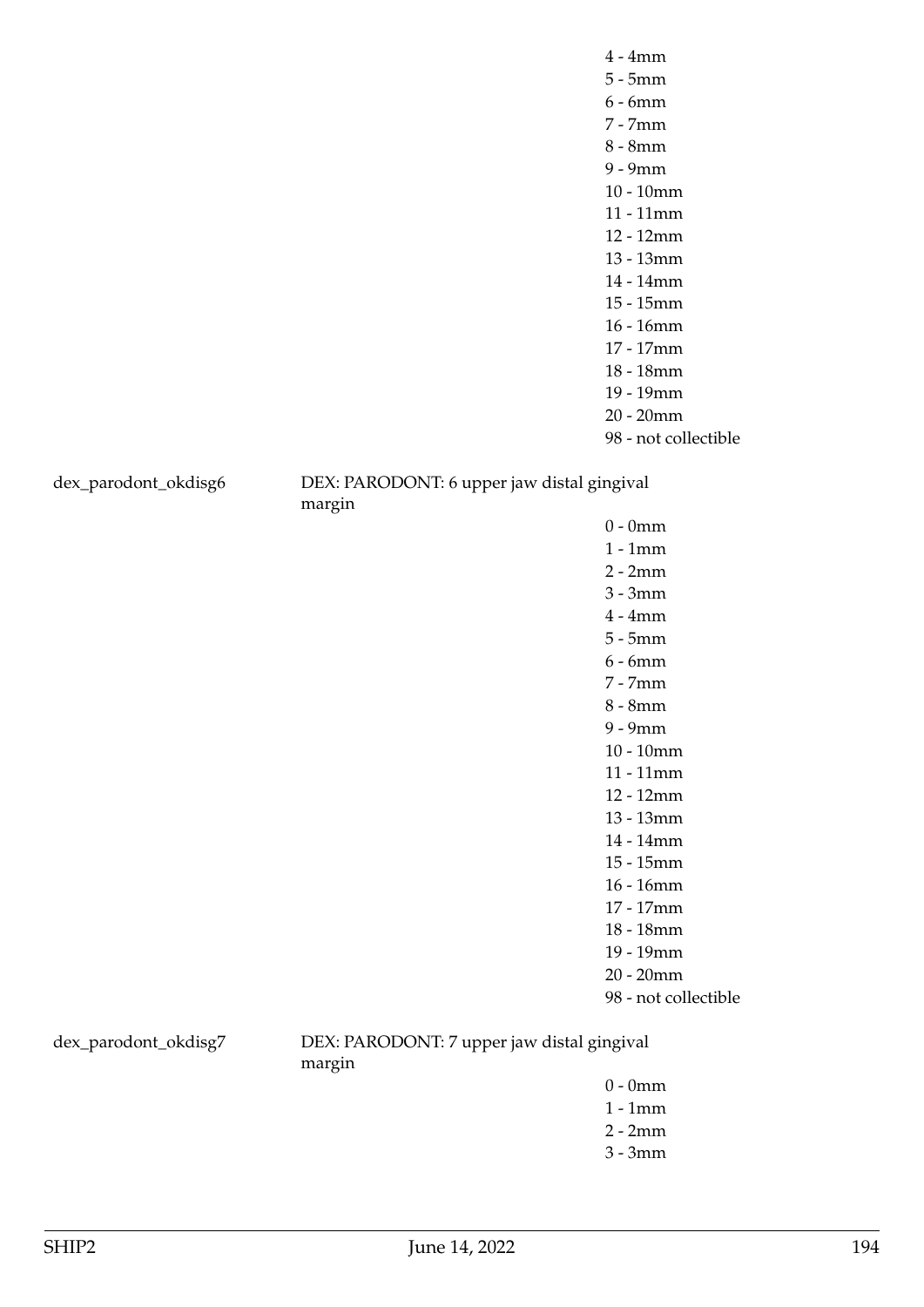dex\_parodont\_ukdisg1 DEX: PARODONT: 1 lower jaw distal gingival margin

> 0 - 0mm 1 - 1mm 2 - 2mm 3 - 3mm 4 - 4mm 5 - 5mm 6 - 6mm 7 - 7mm 8 - 8mm 9 - 9mm 10 - 10mm 11 - 11mm 12 - 12mm 13 - 13mm 14 - 14mm 15 - 15mm 16 - 16mm 17 - 17mm 18 - 18mm 19 - 19mm 20 - 20mm 98 - not collectible

dex\_parodont\_ukdisg2 DEX: PARODONT: 2 lower jaw distal gingival margin

- 0 0mm
- 1 1mm
- 2 2mm
- 3 3mm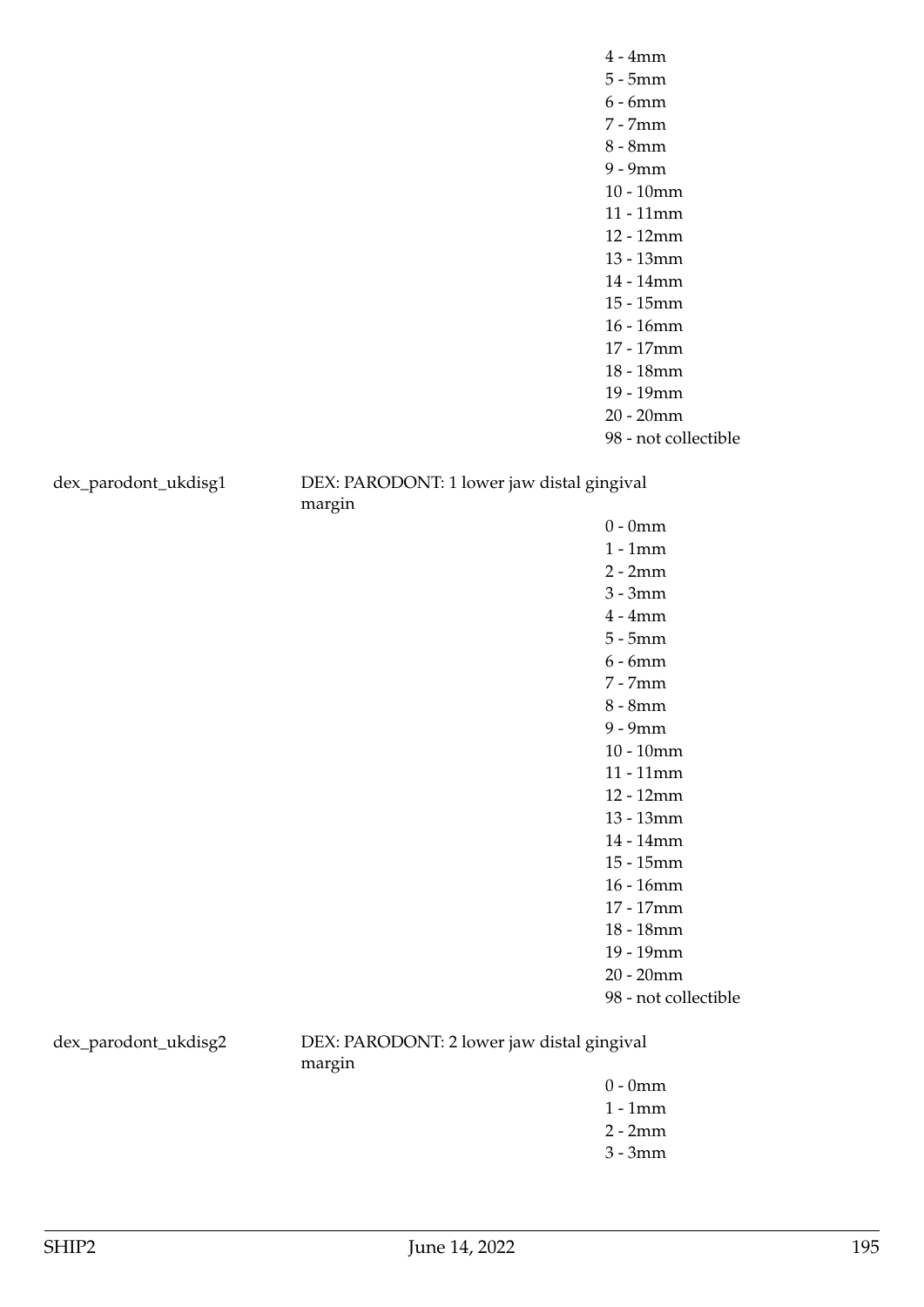98 - not collectible

dex\_parodont\_ukdisg3 DEX: PARODONT: 3 lower jaw distal gingival margin

> 0 - 0mm 1 - 1mm 2 - 2mm 3 - 3mm 4 - 4mm 5 - 5mm 6 - 6mm 7 - 7mm 8 - 8mm 9 - 9mm 10 - 10mm 11 - 11mm 12 - 12mm 13 - 13mm 14 - 14mm 15 - 15mm 16 - 16mm 17 - 17mm 18 - 18mm 19 - 19mm 20 - 20mm 98 - not collectible

dex\_parodont\_ukdisg4 DEX: PARODONT: 4 lower jaw distal gingival margin

- 0 0mm
- 1 1mm
- 2 2mm
- 3 3mm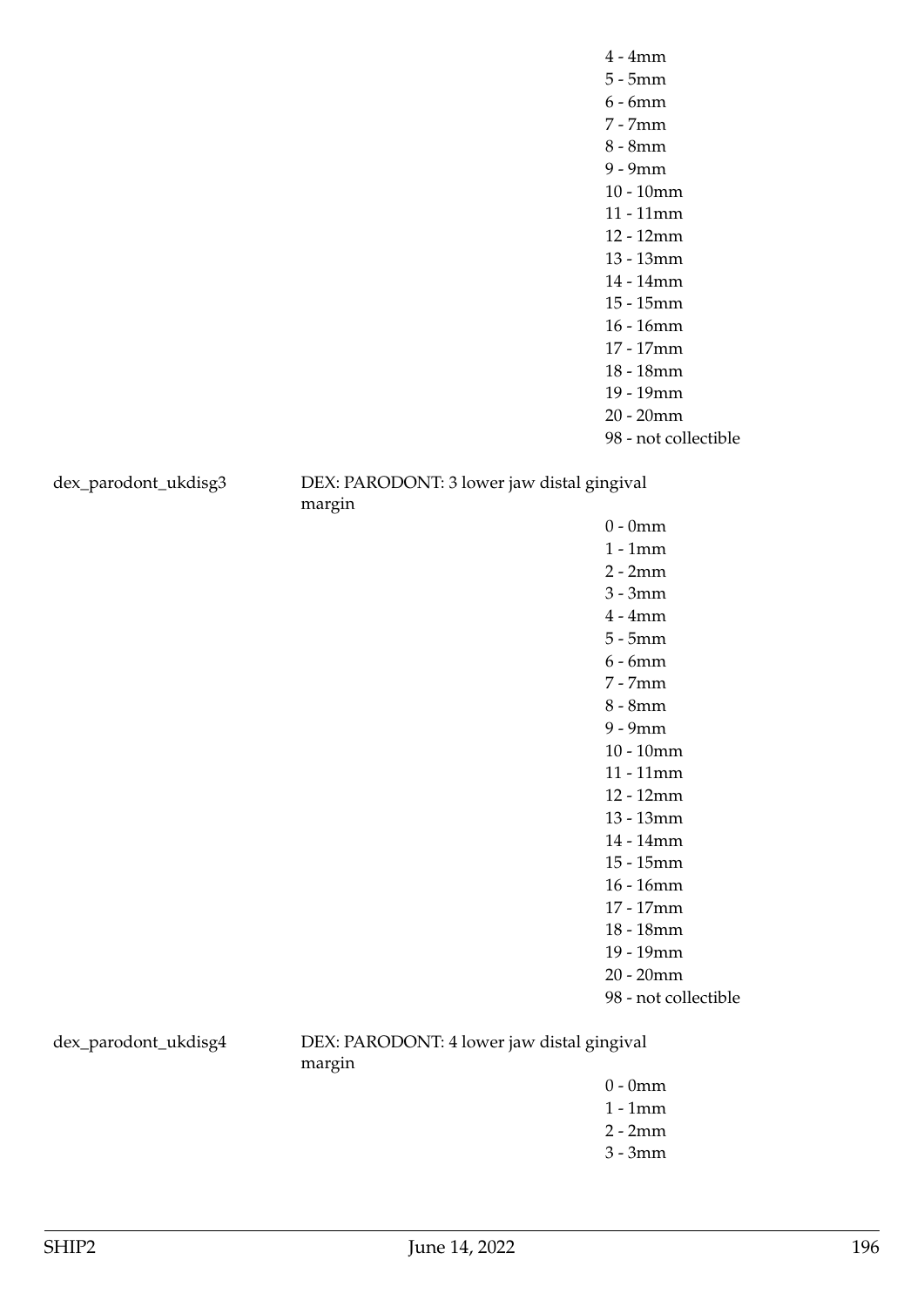dex\_parodont\_ukdisg5 DEX: PARODONT: 5 lower jaw distal gingival margin

> 0 - 0mm 1 - 1mm 2 - 2mm 3 - 3mm 4 - 4mm 5 - 5mm 6 - 6mm 7 - 7mm 8 - 8mm 9 - 9mm 10 - 10mm 11 - 11mm 12 - 12mm 13 - 13mm 14 - 14mm 15 - 15mm 16 - 16mm 17 - 17mm 18 - 18mm 19 - 19mm 20 - 20mm 98 - not collectible

dex\_parodont\_ukdisg6 DEX: PARODONT: 6 lower jaw distal gingival margin

- 0 0mm
- 1 1mm
- 2 2mm
- 3 3mm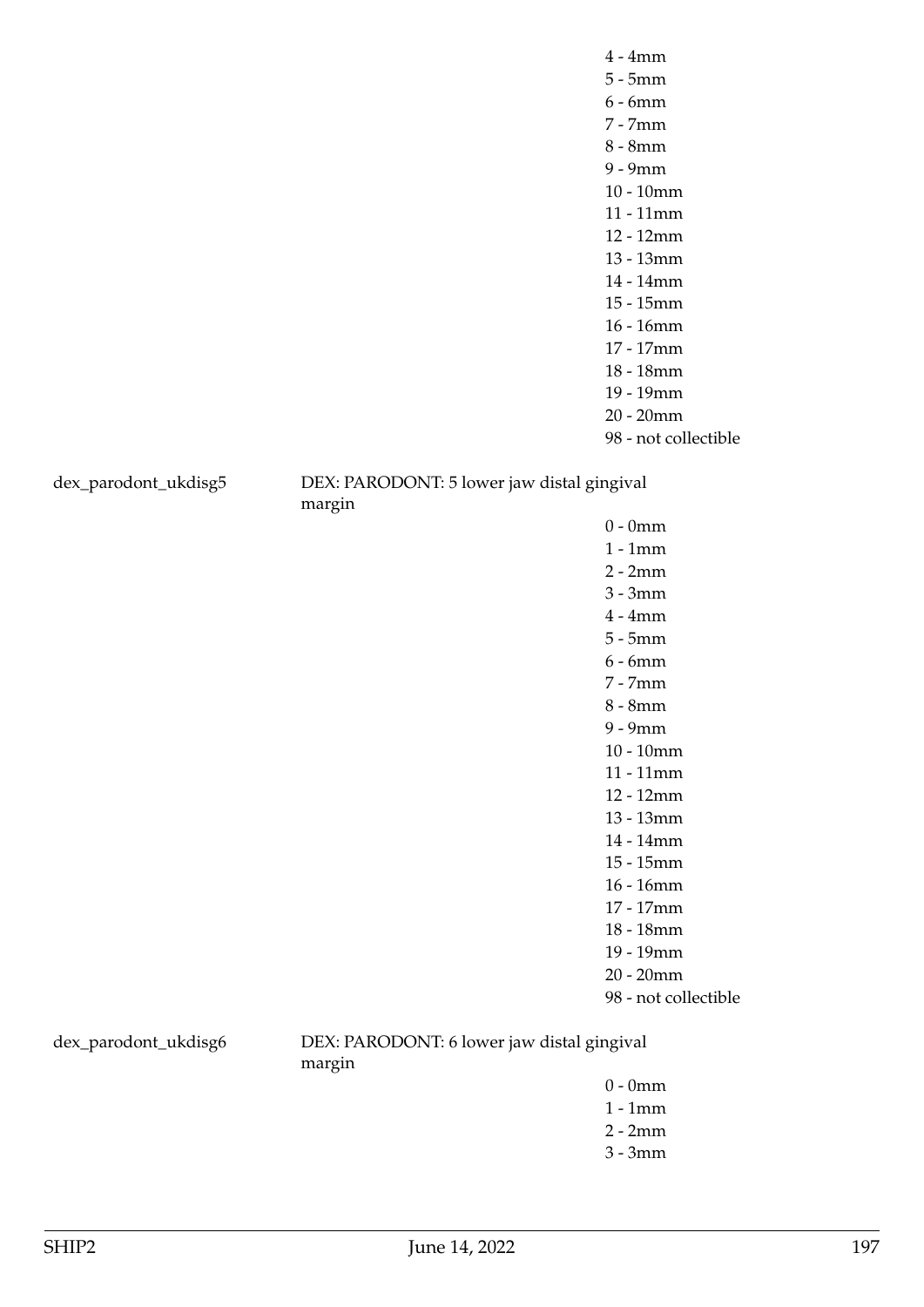dex\_parodont\_ukdisg7 DEX: PARODONT: 7 lower jaw distal gingival margin

> 0 - 0mm 1 - 1mm 2 - 2mm 3 - 3mm 4 - 4mm 5 - 5mm 6 - 6mm 7 - 7mm 8 - 8mm 9 - 9mm 10 - 10mm 11 - 11mm 12 - 12mm 13 - 13mm 14 - 14mm 15 - 15mm 16 - 16mm 17 - 17mm 18 - 18mm 19 - 19mm 20 - 20mm 98 - not collectible

dex\_parodont\_okmibg1 DEX: PARODONT: 1 upper jaw medio-buccal gingival margin

- 0 0mm
- 1 1mm
- 2 2mm
- 3 3mm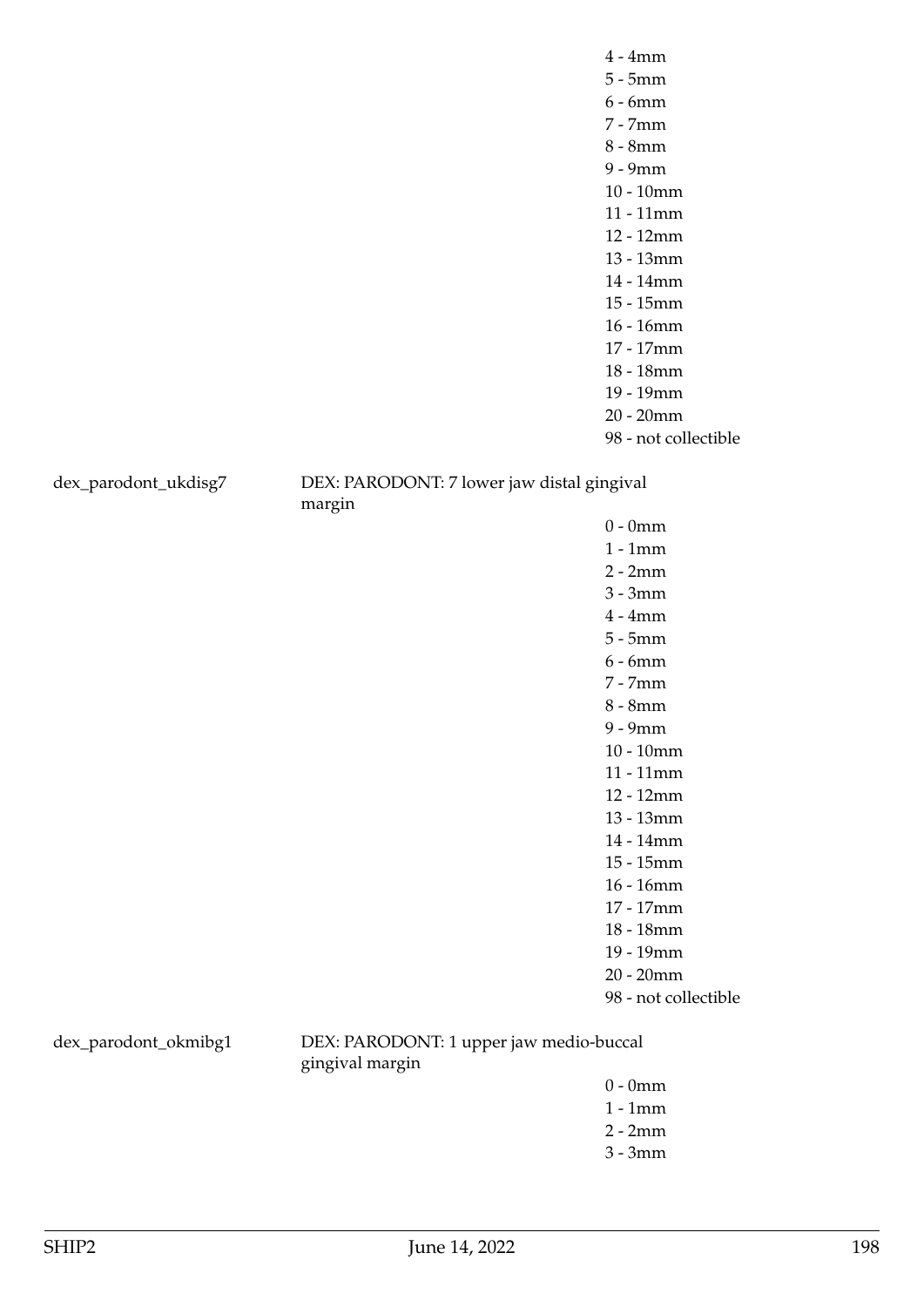dex\_parodont\_okmibg2 DEX: PARODONT: 2 upper jaw medio-buccal gingival margin

> 0 - 0mm 1 - 1mm 2 - 2mm 3 - 3mm 4 - 4mm 5 - 5mm 6 - 6mm 7 - 7mm 8 - 8mm 9 - 9mm 10 - 10mm 11 - 11mm 12 - 12mm 13 - 13mm 14 - 14mm 15 - 15mm 16 - 16mm 17 - 17mm 18 - 18mm 19 - 19mm 20 - 20mm 98 - not collectible

dex\_parodont\_okmibg3 DEX: PARODONT: 3 upper jaw medio-buccal gingival margin

- 0 0mm
- 1 1mm
- 2 2mm
- 3 3mm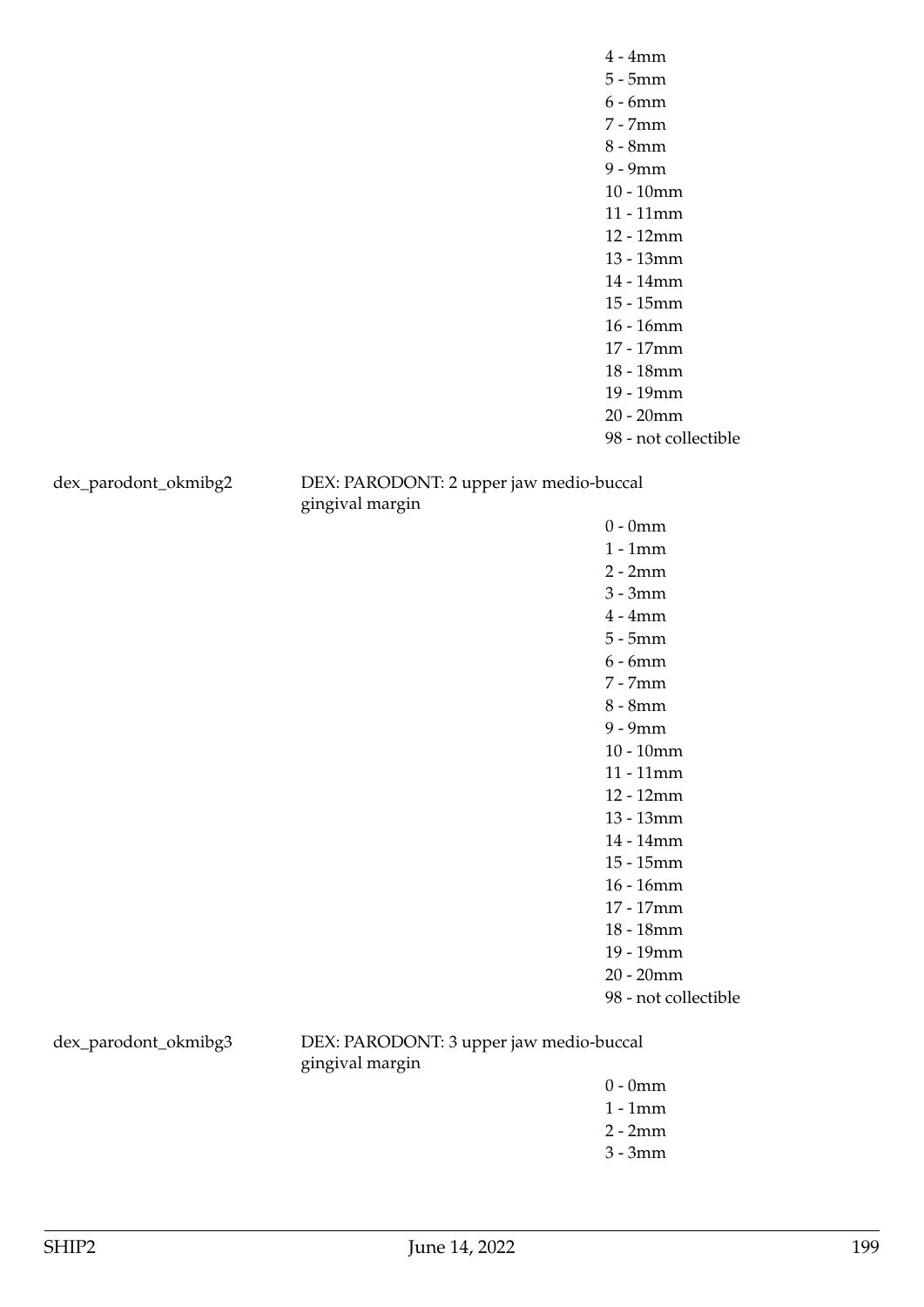dex\_parodont\_okmibg4 DEX: PARODONT: 4 upper jaw medio-buccal gingival margin

> 0 - 0mm 1 - 1mm 2 - 2mm 3 - 3mm 4 - 4mm 5 - 5mm 6 - 6mm 7 - 7mm 8 - 8mm 9 - 9mm 10 - 10mm 11 - 11mm 12 - 12mm 13 - 13mm 14 - 14mm 15 - 15mm 16 - 16mm 17 - 17mm 18 - 18mm 19 - 19mm 20 - 20mm 98 - not collectible

dex\_parodont\_okmibg5 DEX: PARODONT: 5 upper jaw medio-buccal gingival margin

- 0 0mm
- 1 1mm
- 2 2mm
- 3 3mm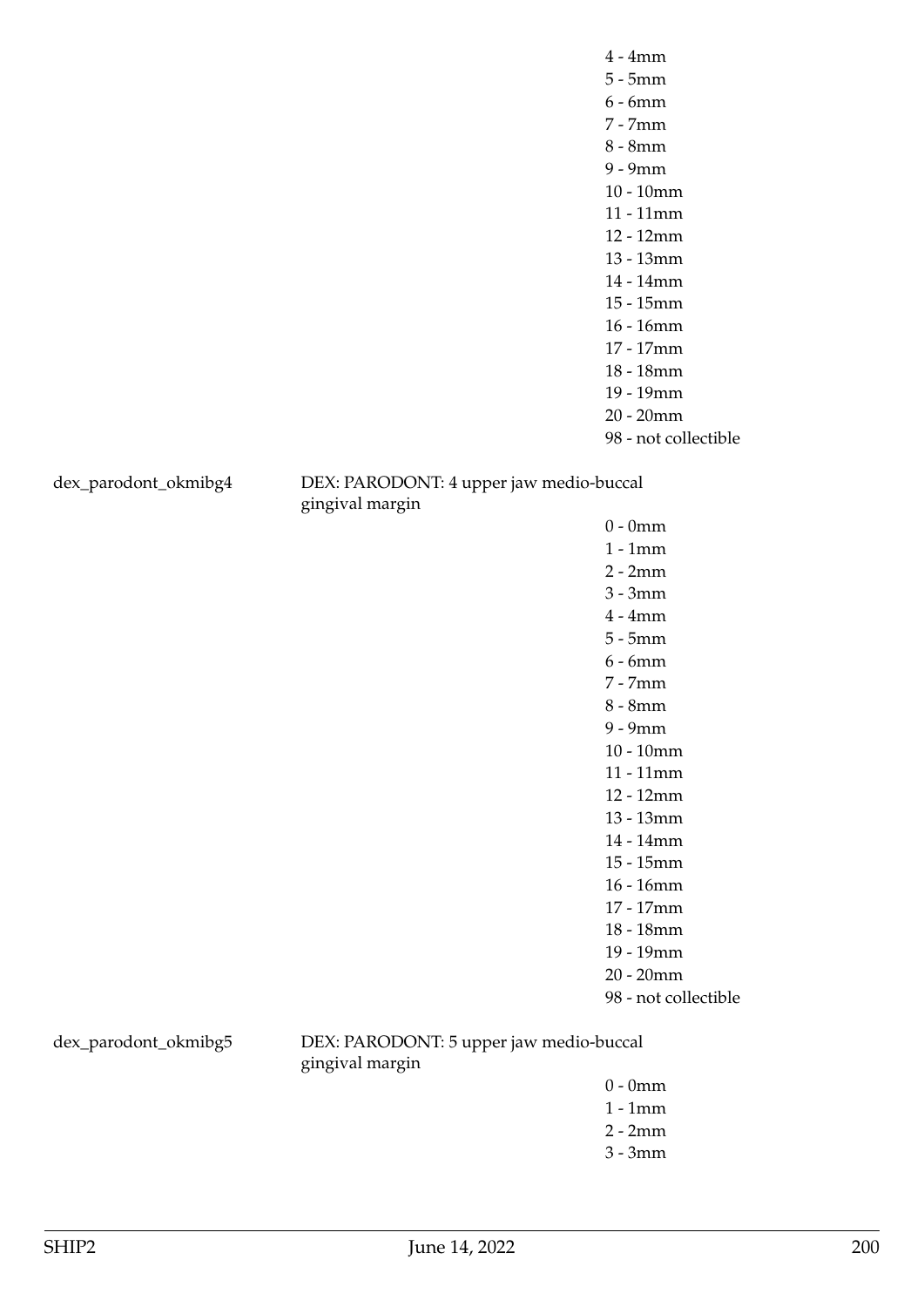dex\_parodont\_okmibg6 DEX: PARODONT: 6 upper jaw medio-buccal gingival margin

> 0 - 0mm 1 - 1mm 2 - 2mm 3 - 3mm 4 - 4mm 5 - 5mm 6 - 6mm 7 - 7mm 8 - 8mm 9 - 9mm 10 - 10mm 11 - 11mm 12 - 12mm 13 - 13mm 14 - 14mm 15 - 15mm 16 - 16mm 17 - 17mm 18 - 18mm 19 - 19mm 20 - 20mm 98 - not collectible

dex\_parodont\_okmibg7 DEX: PARODONT: 7 upper jaw medio-buccal gingival margin

- 0 0mm
- 1 1mm
- 2 2mm
- 3 3mm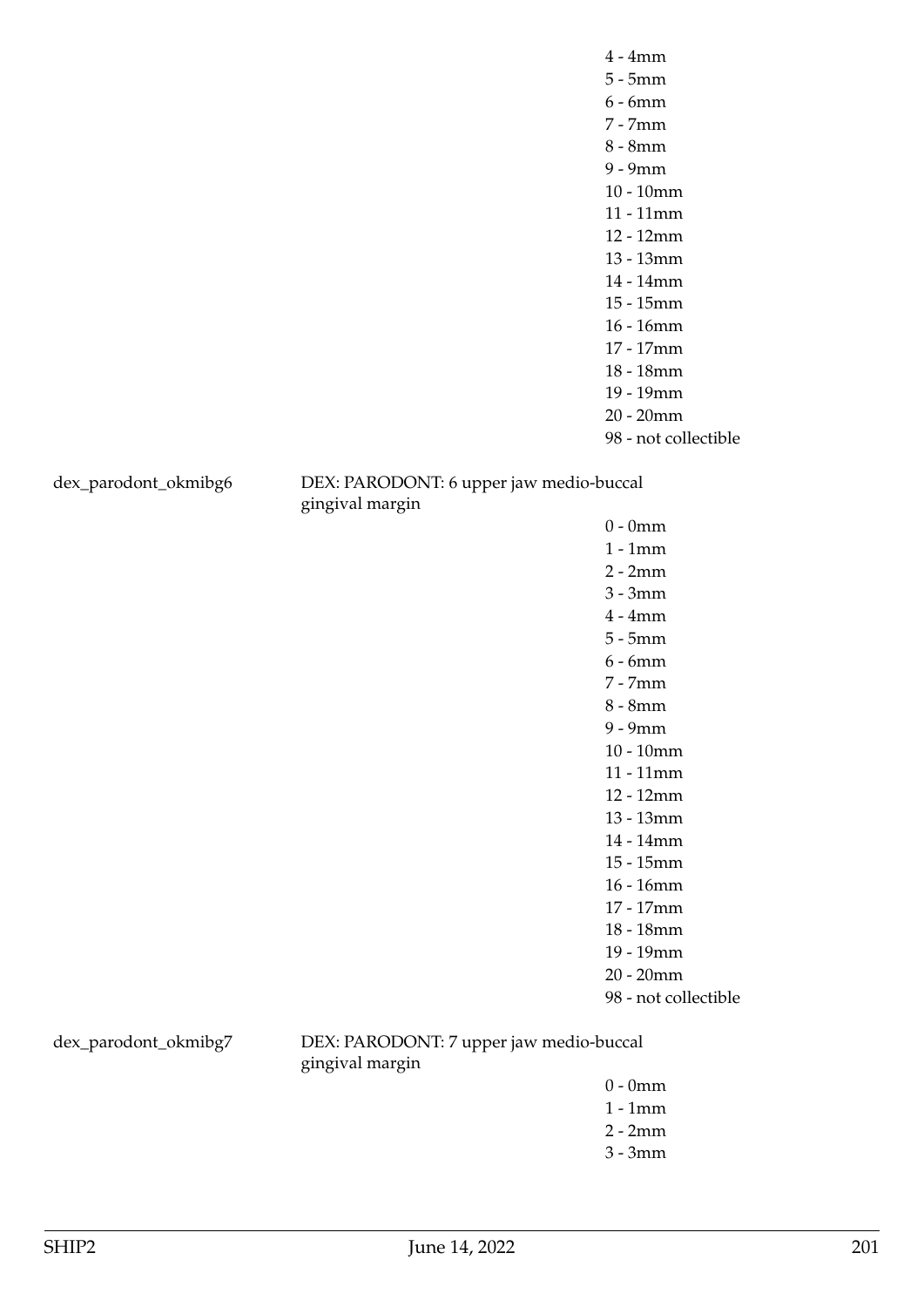dex\_parodont\_ukmibg1 DEX: PARODONT: 1 lower jaw medio-buccal gingival margin

> 0 - 0mm 1 - 1mm 2 - 2mm 3 - 3mm 4 - 4mm 5 - 5mm 6 - 6mm 7 - 7mm 8 - 8mm 9 - 9mm 10 - 10mm 11 - 11mm 12 - 12mm 13 - 13mm 14 - 14mm 15 - 15mm 16 - 16mm 17 - 17mm 18 - 18mm 19 - 19mm 20 - 20mm 98 - not collectible

dex\_parodont\_ukmibg2 DEX: PARODONT: 2 lower jaw medio-buccal gingival margin

- 0 0mm
- 1 1mm
- 2 2mm
- 3 3mm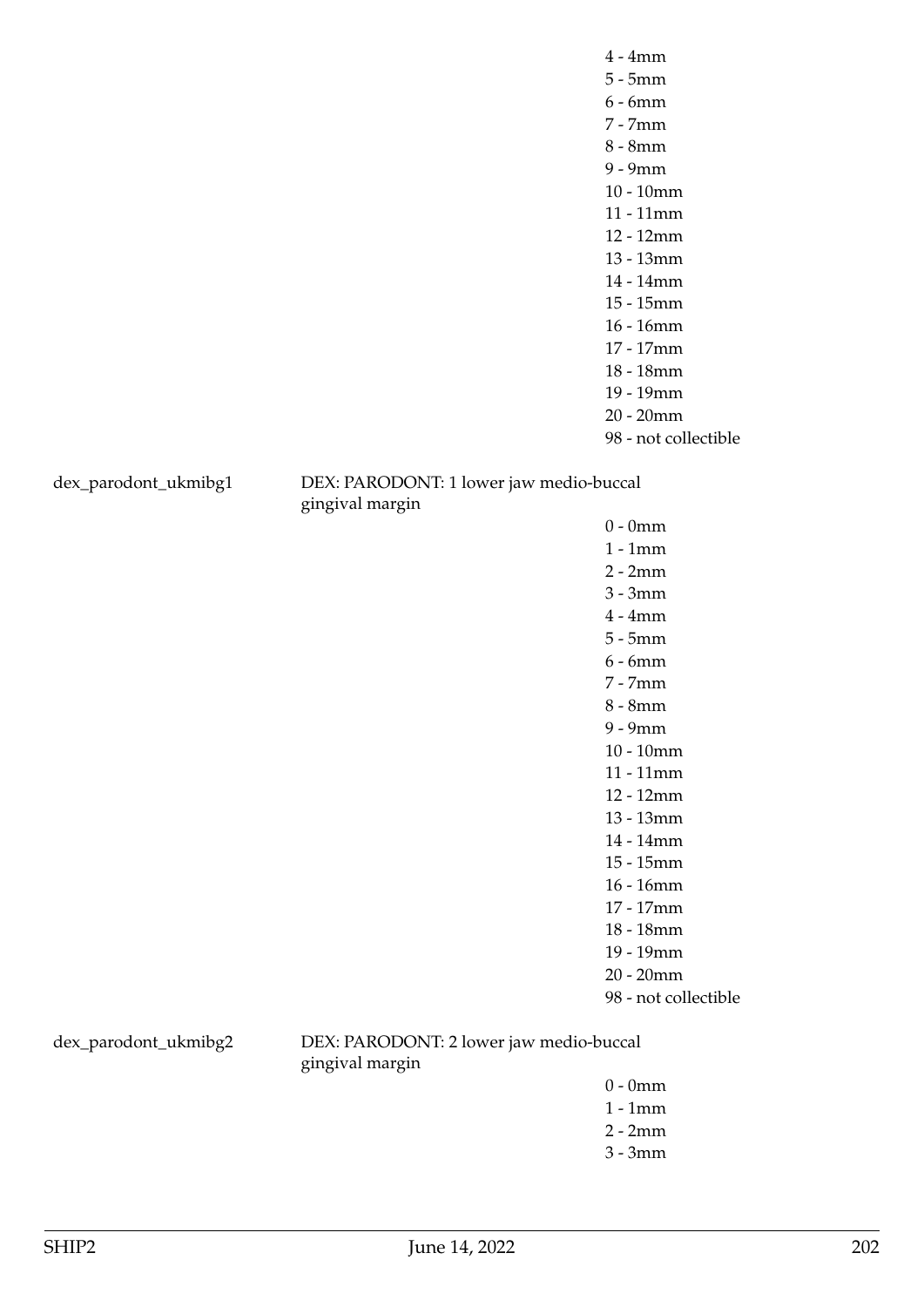dex\_parodont\_ukmibg3 DEX: PARODONT: 3 lower jaw medio-buccal gingival margin

> 0 - 0mm 1 - 1mm 2 - 2mm 3 - 3mm 4 - 4mm 5 - 5mm 6 - 6mm 7 - 7mm 8 - 8mm 9 - 9mm 10 - 10mm 11 - 11mm 12 - 12mm 13 - 13mm 14 - 14mm 15 - 15mm 16 - 16mm 17 - 17mm 18 - 18mm 19 - 19mm 20 - 20mm 98 - not collectible

dex\_parodont\_ukmibg4 DEX: PARODONT: 4 lower jaw medio-buccal gingival margin

- 0 0mm
- 1 1mm
- 2 2mm
- 3 3mm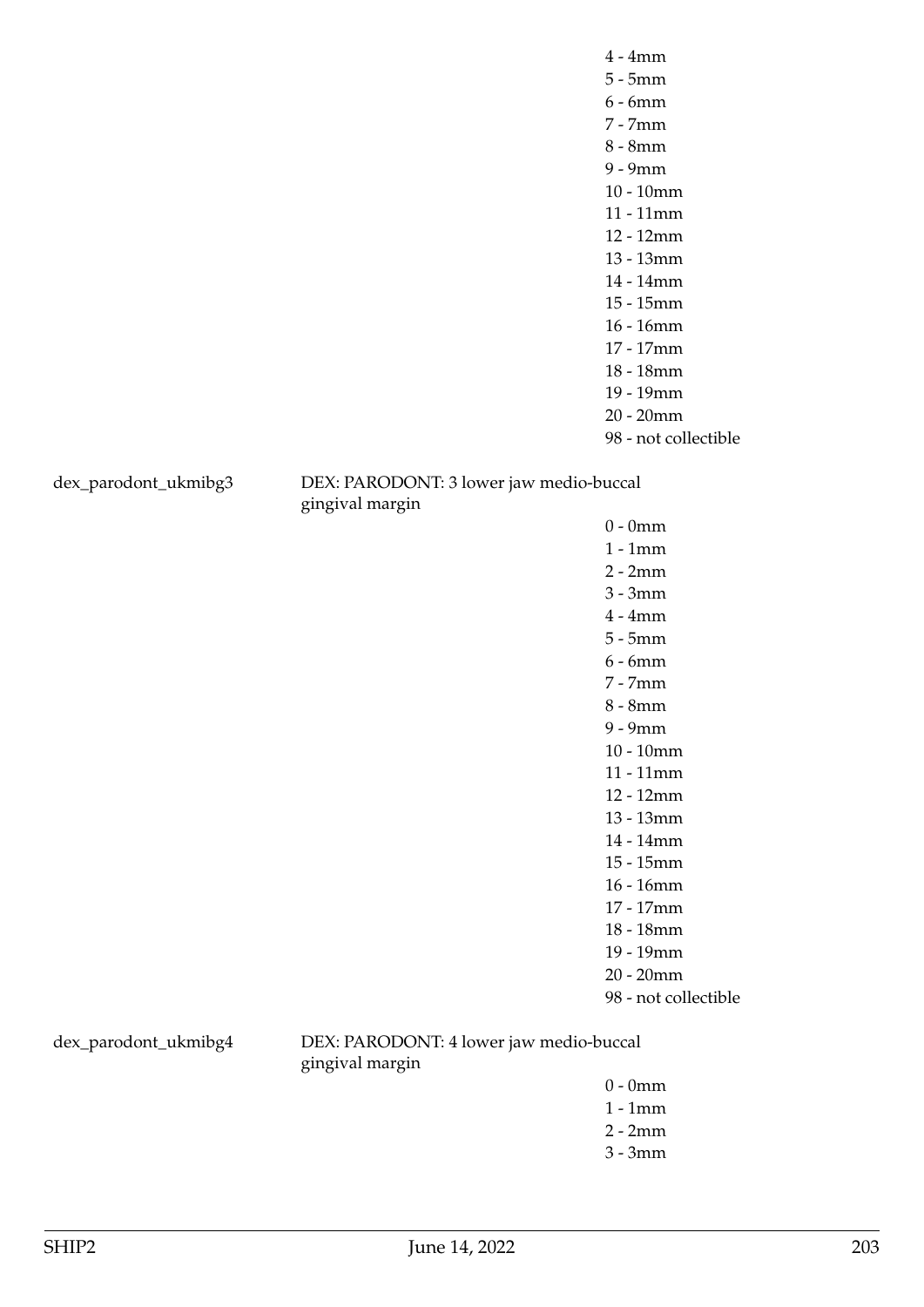dex\_parodont\_ukmibg5 DEX: PARODONT: 5 lower jaw medio-buccal gingival margin

> 0 - 0mm 1 - 1mm 2 - 2mm 3 - 3mm 4 - 4mm 5 - 5mm 6 - 6mm 7 - 7mm 8 - 8mm 9 - 9mm 10 - 10mm 11 - 11mm 12 - 12mm 13 - 13mm 14 - 14mm 15 - 15mm 16 - 16mm 17 - 17mm 18 - 18mm 19 - 19mm 20 - 20mm 98 - not collectible

dex\_parodont\_ukmibg6 DEX: PARODONT: 6 lower jaw medio-buccal gingival margin

- 0 0mm
- 1 1mm
- 2 2mm
- 3 3mm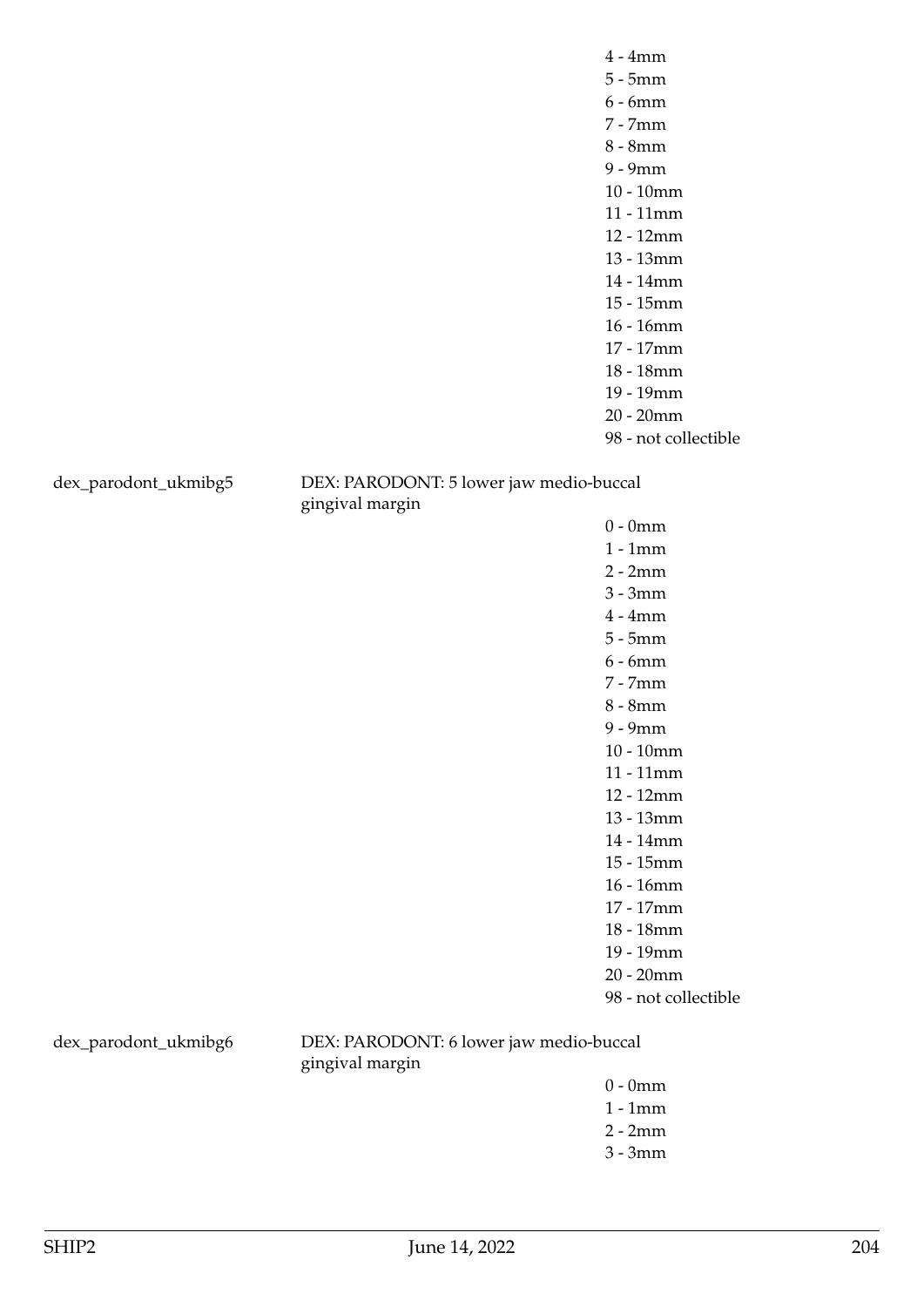dex\_parodont\_ukmibg7 DEX: PARODONT: 7 lower jaw medio-buccal gingival margin

> 0 - 0mm 1 - 1mm 2 - 2mm 3 - 3mm 4 - 4mm 5 - 5mm 6 - 6mm 7 - 7mm 8 - 8mm 9 - 9mm 10 - 10mm 11 - 11mm 12 - 12mm 13 - 13mm 14 - 14mm 15 - 15mm 16 - 16mm 17 - 17mm 18 - 18mm 19 - 19mm 20 - 20mm 98 - not collectible

dex\_parodont\_okmebg1 DEX: PARODONT: 1 upper jaw mesio-buccal gingival margin

- 0 0mm
- 1 1mm
- 2 2mm
- 3 3mm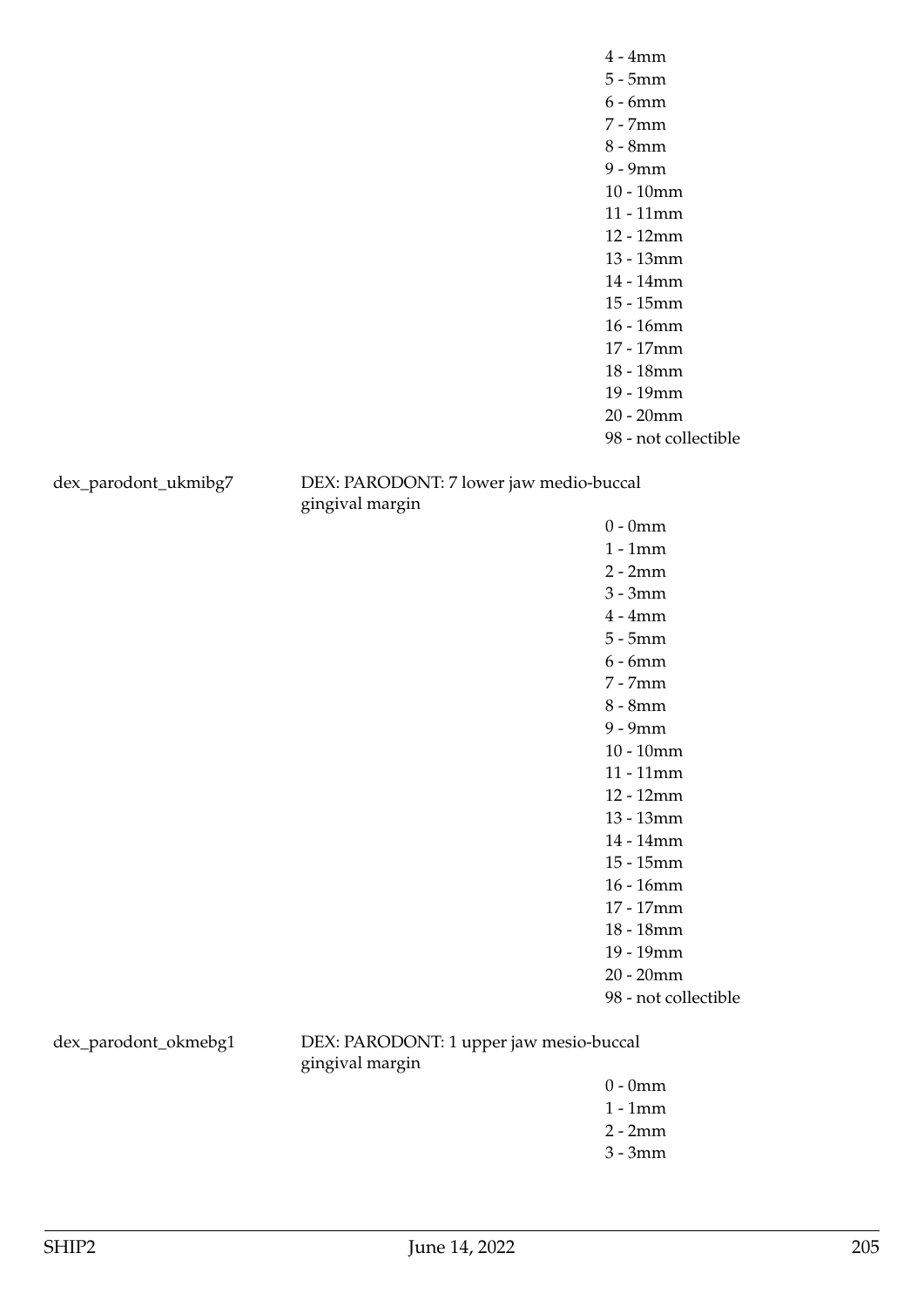dex\_parodont\_okmebg2 DEX: PARODONT: 2 upper jaw mesio-buccal gingival margin

> 0 - 0mm 1 - 1mm 2 - 2mm 3 - 3mm 4 - 4mm 5 - 5mm 6 - 6mm 7 - 7mm 8 - 8mm 9 - 9mm 10 - 10mm 11 - 11mm 12 - 12mm 13 - 13mm 14 - 14mm 15 - 15mm 16 - 16mm 17 - 17mm 18 - 18mm 19 - 19mm 20 - 20mm 98 - not collectible

dex\_parodont\_okmebg3 DEX: PARODONT: 3 upper jaw mesio-buccal gingival margin

- 0 0mm
- 1 1mm
- 2 2mm
- 3 3mm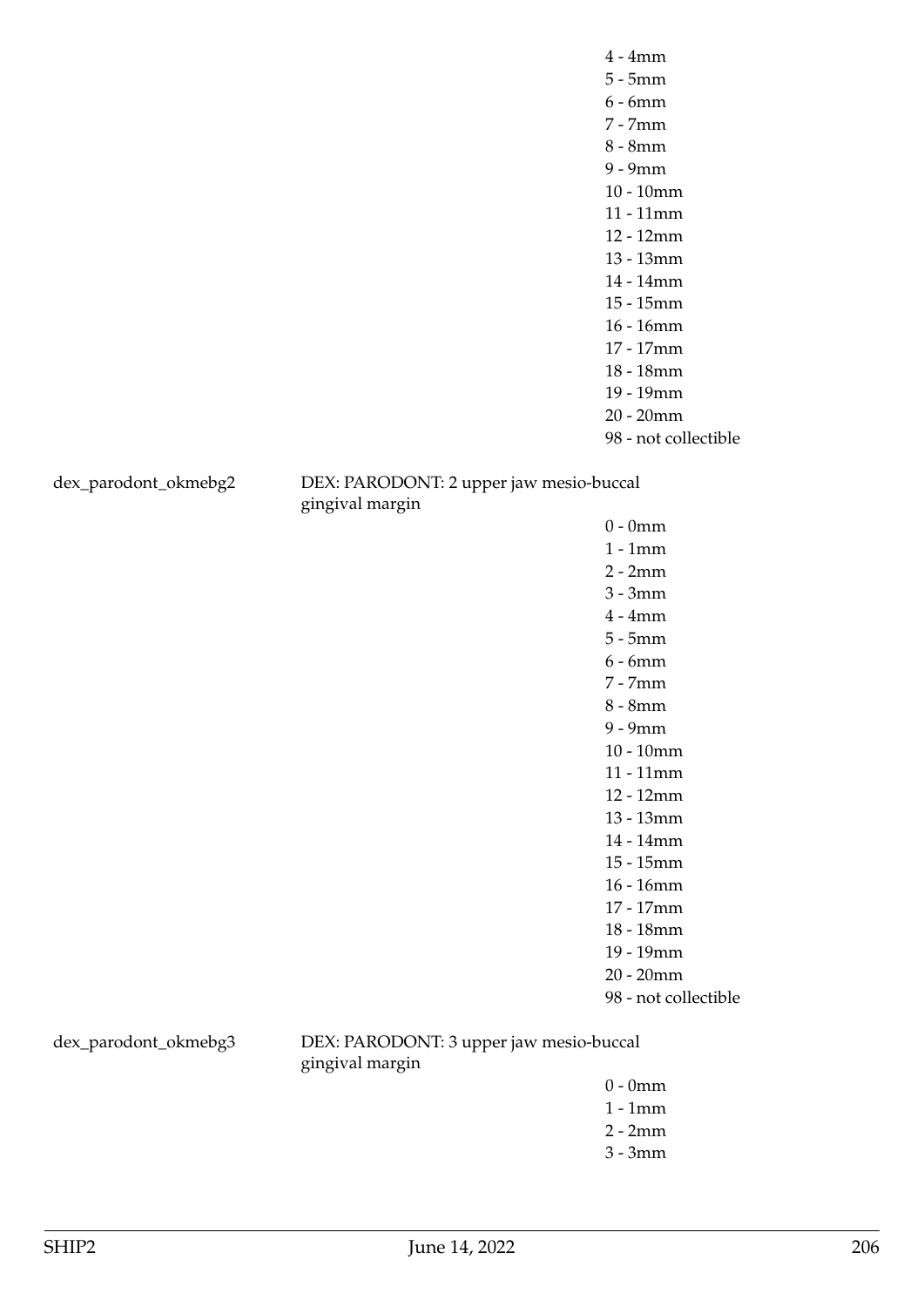dex\_parodont\_okmebg4 DEX: PARODONT: 4 upper jaw mesio-buccal gingival margin

> 0 - 0mm 1 - 1mm 2 - 2mm 3 - 3mm 4 - 4mm 5 - 5mm 6 - 6mm 7 - 7mm 8 - 8mm 9 - 9mm 10 - 10mm 11 - 11mm 12 - 12mm 13 - 13mm 14 - 14mm 15 - 15mm 16 - 16mm 17 - 17mm 18 - 18mm 19 - 19mm 20 - 20mm 98 - not collectible

dex\_parodont\_okmebg5 DEX: PARODONT: 5 upper jaw mesio-buccal gingival margin

- 0 0mm
- 1 1mm
- 2 2mm
- 3 3mm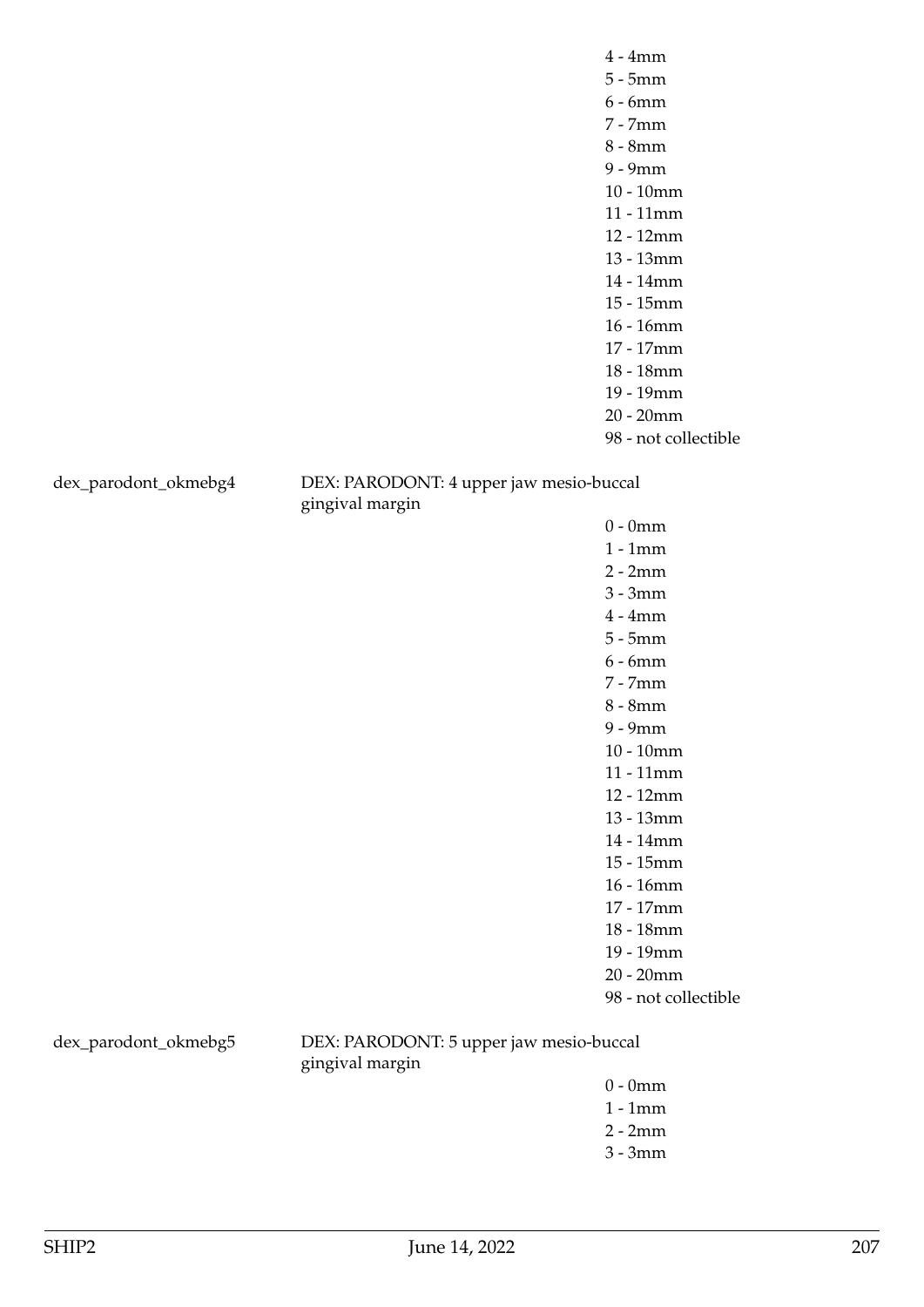dex\_parodont\_okmebg6 DEX: PARODONT: 6 upper jaw mesio-buccal gingival margin

> 0 - 0mm 1 - 1mm 2 - 2mm 3 - 3mm 4 - 4mm 5 - 5mm 6 - 6mm 7 - 7mm 8 - 8mm 9 - 9mm 10 - 10mm 11 - 11mm 12 - 12mm 13 - 13mm 14 - 14mm 15 - 15mm 16 - 16mm 17 - 17mm 18 - 18mm 19 - 19mm 20 - 20mm 98 - not collectible

dex\_parodont\_okmebg7 DEX: PARODONT: 7 upper jaw mesio-buccal gingival margin

- 0 0mm
- 1 1mm
- 2 2mm
- 3 3mm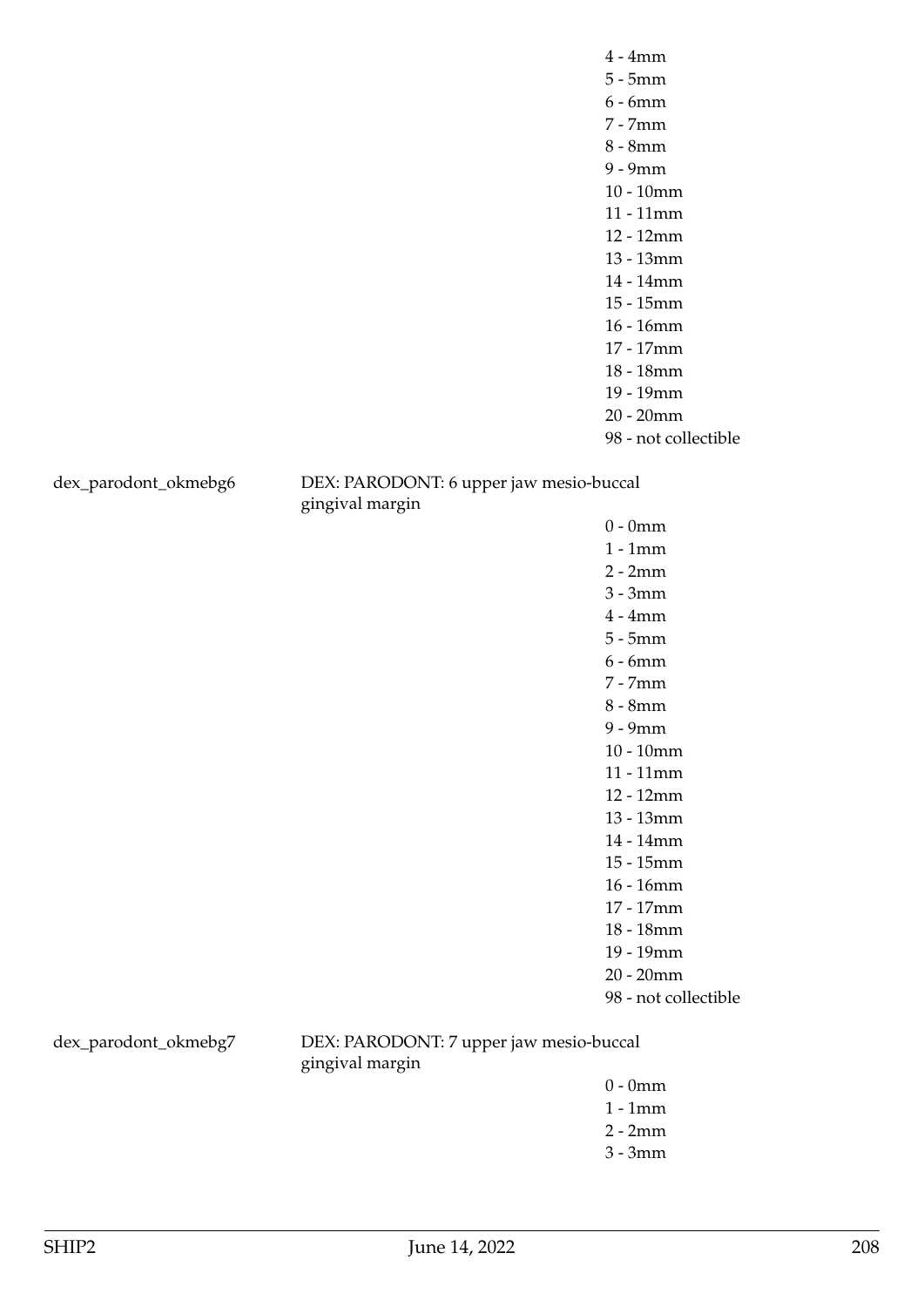dex\_parodont\_ukmebg1 DEX: PARODONT: 1 lower jaw mesio-buccal gingival margin

> 0 - 0mm 1 - 1mm 2 - 2mm 3 - 3mm 4 - 4mm 5 - 5mm 6 - 6mm 7 - 7mm 8 - 8mm 9 - 9mm 10 - 10mm 11 - 11mm 12 - 12mm 13 - 13mm 14 - 14mm 15 - 15mm 16 - 16mm 17 - 17mm 18 - 18mm 19 - 19mm 20 - 20mm 98 - not collectible

dex\_parodont\_ukmebg2 DEX: PARODONT: 2 lower jaw mesio-buccal gingival margin

- 0 0mm
- 1 1mm
- 2 2mm
- 3 3mm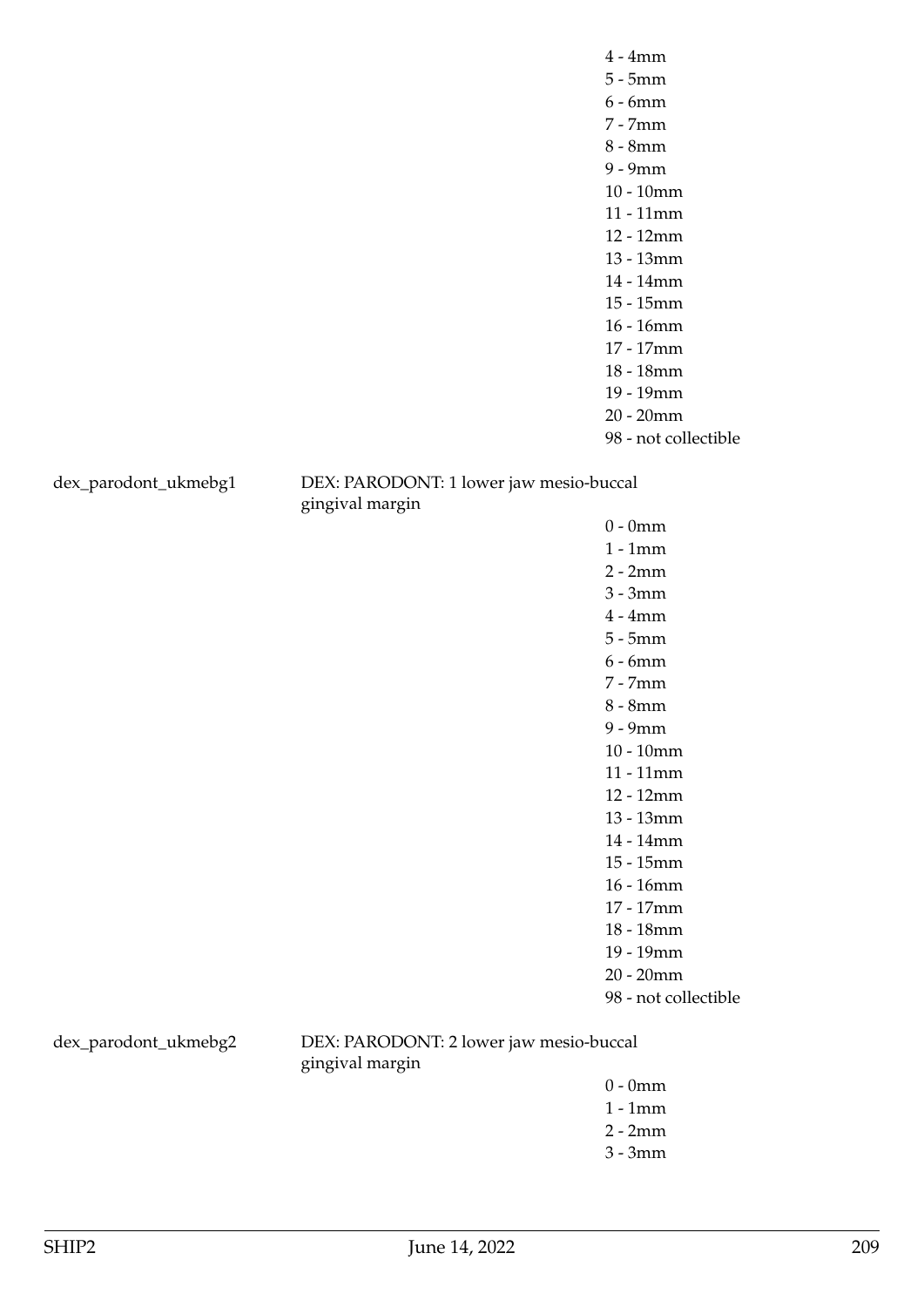dex\_parodont\_ukmebg3 DEX: PARODONT: 3 lower jaw mesio-buccal gingival margin

> 0 - 0mm 1 - 1mm 2 - 2mm 3 - 3mm 4 - 4mm 5 - 5mm 6 - 6mm 7 - 7mm 8 - 8mm 9 - 9mm 10 - 10mm 11 - 11mm 12 - 12mm 13 - 13mm 14 - 14mm 15 - 15mm 16 - 16mm 17 - 17mm 18 - 18mm 19 - 19mm 20 - 20mm 98 - not collectible

dex\_parodont\_ukmebg4 DEX: PARODONT: 4 lower jaw mesio-buccal gingival margin

- 0 0mm
- 1 1mm
- 2 2mm
- 3 3mm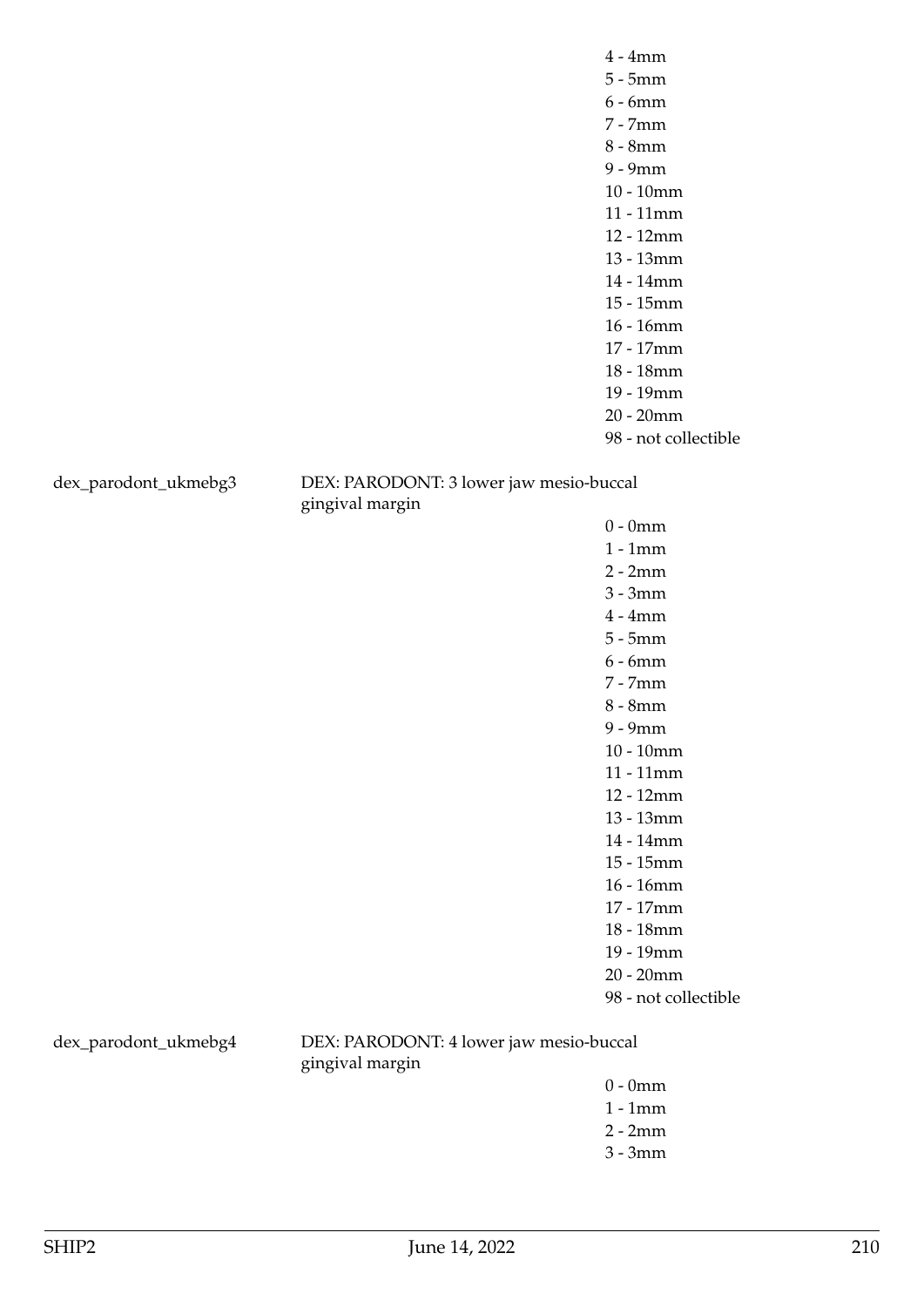dex\_parodont\_ukmebg5 DEX: PARODONT: 5 lower jaw mesio-buccal gingival margin

> 0 - 0mm 1 - 1mm 2 - 2mm 3 - 3mm 4 - 4mm 5 - 5mm 6 - 6mm 7 - 7mm 8 - 8mm 9 - 9mm 10 - 10mm 11 - 11mm 12 - 12mm 13 - 13mm 14 - 14mm 15 - 15mm 16 - 16mm 17 - 17mm 18 - 18mm 19 - 19mm 20 - 20mm 98 - not collectible

dex\_parodont\_ukmebg6 DEX: PARODONT: 6 lower jaw mesio-buccal gingival margin

- 0 0mm
- 1 1mm
- 2 2mm
- 3 3mm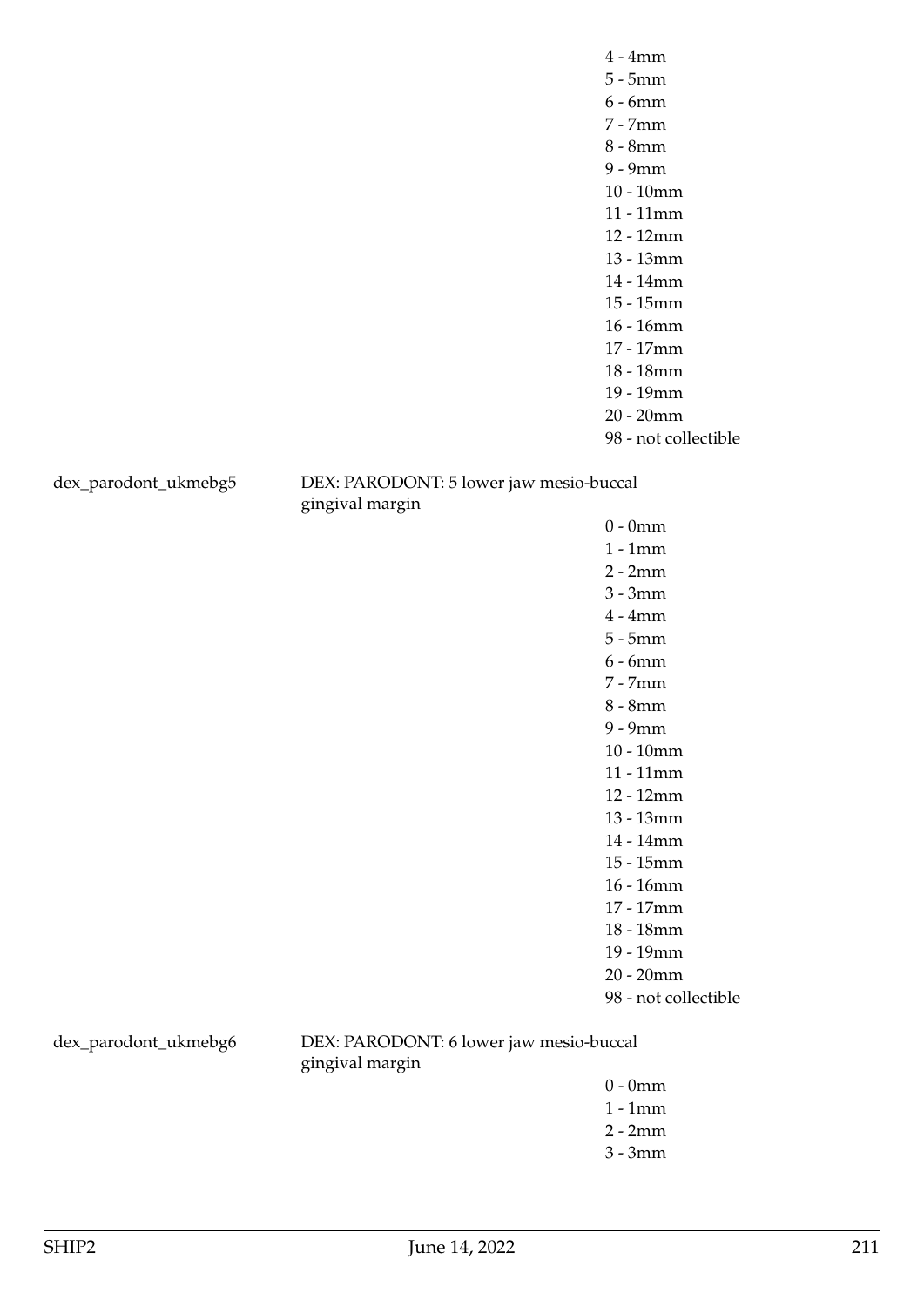dex\_parodont\_ukmebg7 DEX: PARODONT: 7 lower jaw mesio-buccal gingival margin

> 0 - 0mm 1 - 1mm 2 - 2mm 3 - 3mm 4 - 4mm 5 - 5mm 6 - 6mm 7 - 7mm 8 - 8mm 9 - 9mm 10 - 10mm 11 - 11mm 12 - 12mm 13 - 13mm 14 - 14mm 15 - 15mm 16 - 16mm 17 - 17mm 18 - 18mm 19 - 19mm 20 - 20mm 98 - not collectible

dex\_parodont\_okmipg1 DEX: PARODONT: 1 upper jaw medio-palatinal gingival margin

- 0 0mm
- 1 1mm
- 2 2mm
- 3 3mm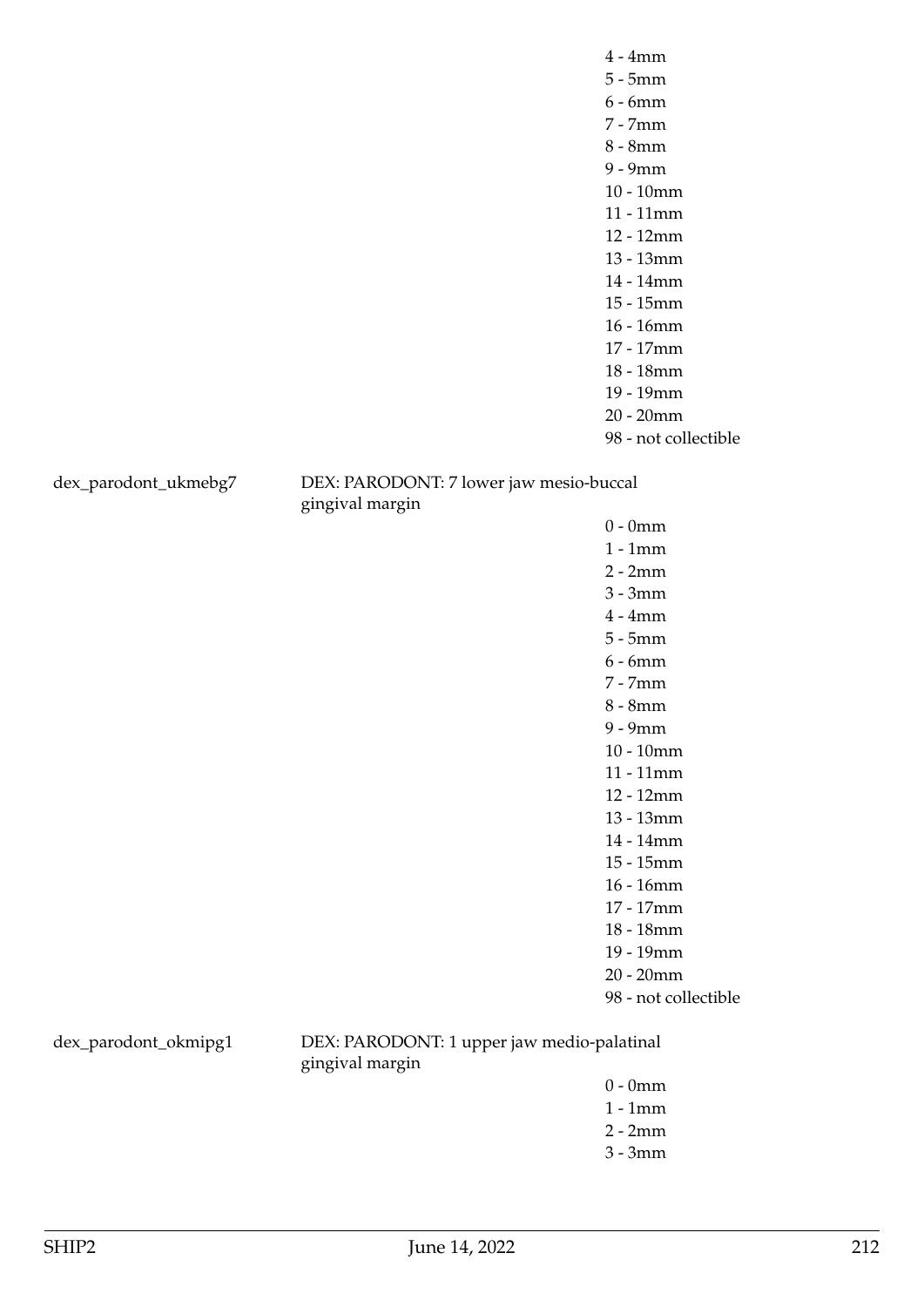dex\_parodont\_okmipg2 DEX: PARODONT: 2 upper jaw medio-palatinal gingival margin

> 0 - 0mm 1 - 1mm 2 - 2mm 3 - 3mm 4 - 4mm 5 - 5mm 6 - 6mm 7 - 7mm 8 - 8mm 9 - 9mm 10 - 10mm 11 - 11mm 12 - 12mm 13 - 13mm 14 - 14mm 15 - 15mm 16 - 16mm 17 - 17mm 18 - 18mm 19 - 19mm 20 - 20mm 98 - not collectible

dex\_parodont\_okmipg3 DEX: PARODONT: 3 upper jaw medio-palatinal gingival margin

- 0 0mm
- 1 1mm
- 2 2mm
- 3 3mm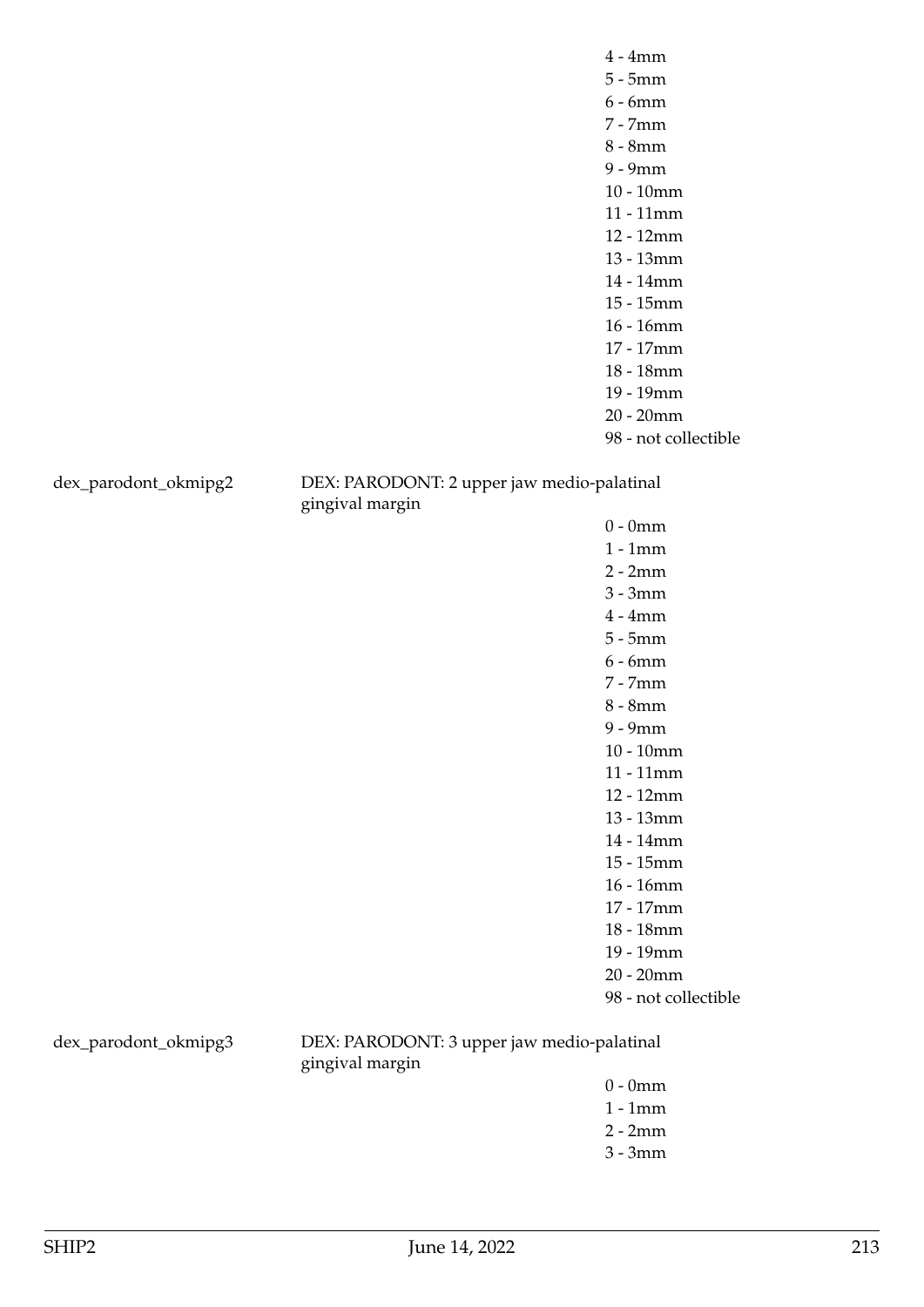dex\_parodont\_okmipg4 DEX: PARODONT: 4 upper jaw medio-palatinal gingival margin

> 0 - 0mm 1 - 1mm 2 - 2mm 3 - 3mm 4 - 4mm 5 - 5mm 6 - 6mm 7 - 7mm 8 - 8mm 9 - 9mm 10 - 10mm 11 - 11mm 12 - 12mm 13 - 13mm 14 - 14mm 15 - 15mm 16 - 16mm 17 - 17mm 18 - 18mm 19 - 19mm 20 - 20mm 98 - not collectible

dex\_parodont\_okmipg5 DEX: PARODONT: 5 upper jaw medio-palatinal gingival margin

- 0 0mm
- 1 1mm
- 2 2mm
- 3 3mm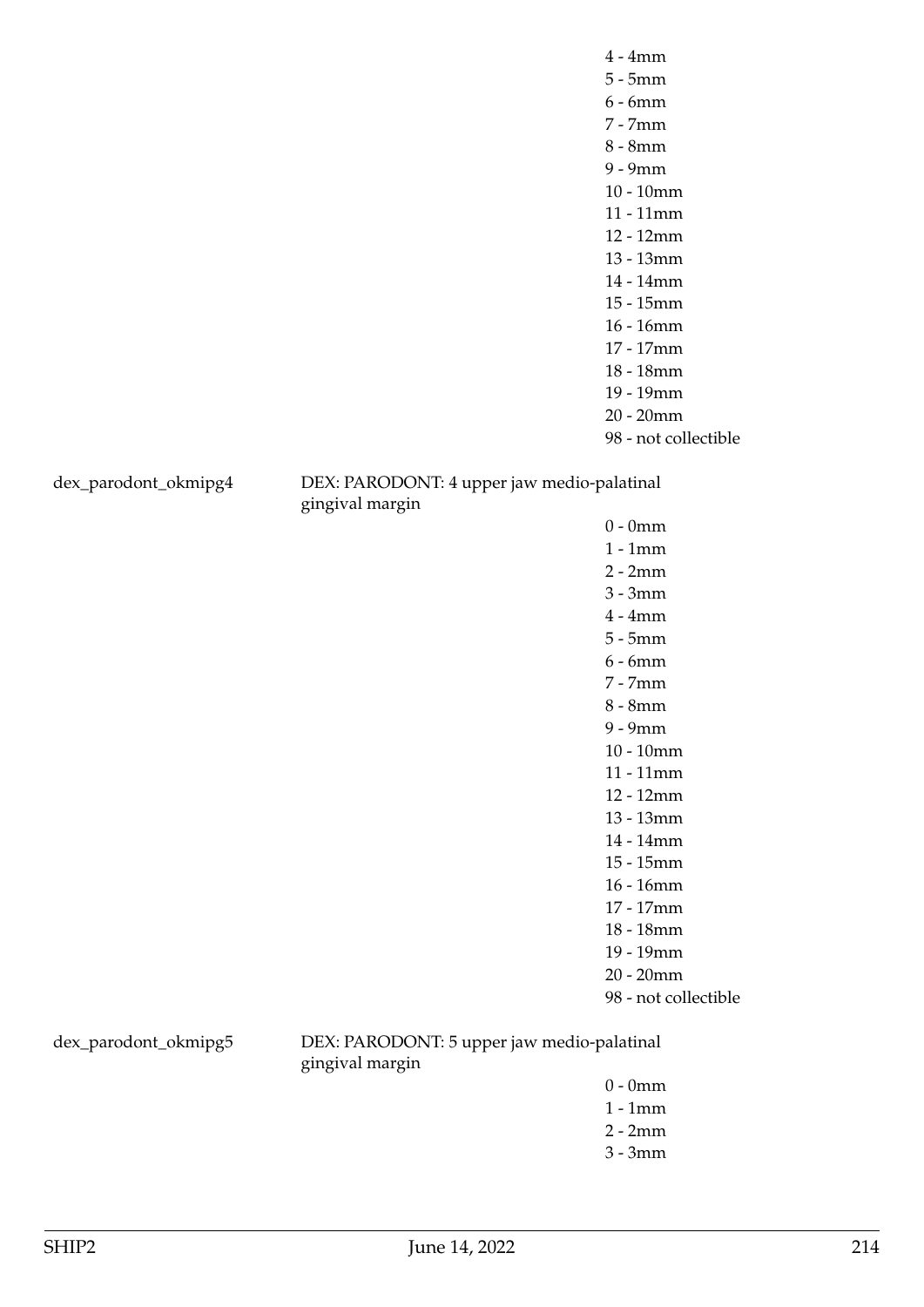dex\_parodont\_okmipg6 DEX: PARODONT: 6 upper jaw medio-palatinal gingival margin

> 0 - 0mm 1 - 1mm 2 - 2mm 3 - 3mm 4 - 4mm 5 - 5mm 6 - 6mm 7 - 7mm 8 - 8mm 9 - 9mm 10 - 10mm 11 - 11mm 12 - 12mm 13 - 13mm 14 - 14mm 15 - 15mm 16 - 16mm 17 - 17mm 18 - 18mm 19 - 19mm 20 - 20mm 98 - not collectible

dex\_parodont\_okmipg7 DEX: PARODONT: 7 upper jaw medio-palatinal gingival margin

- 0 0mm
- 1 1mm
- 2 2mm
- 3 3mm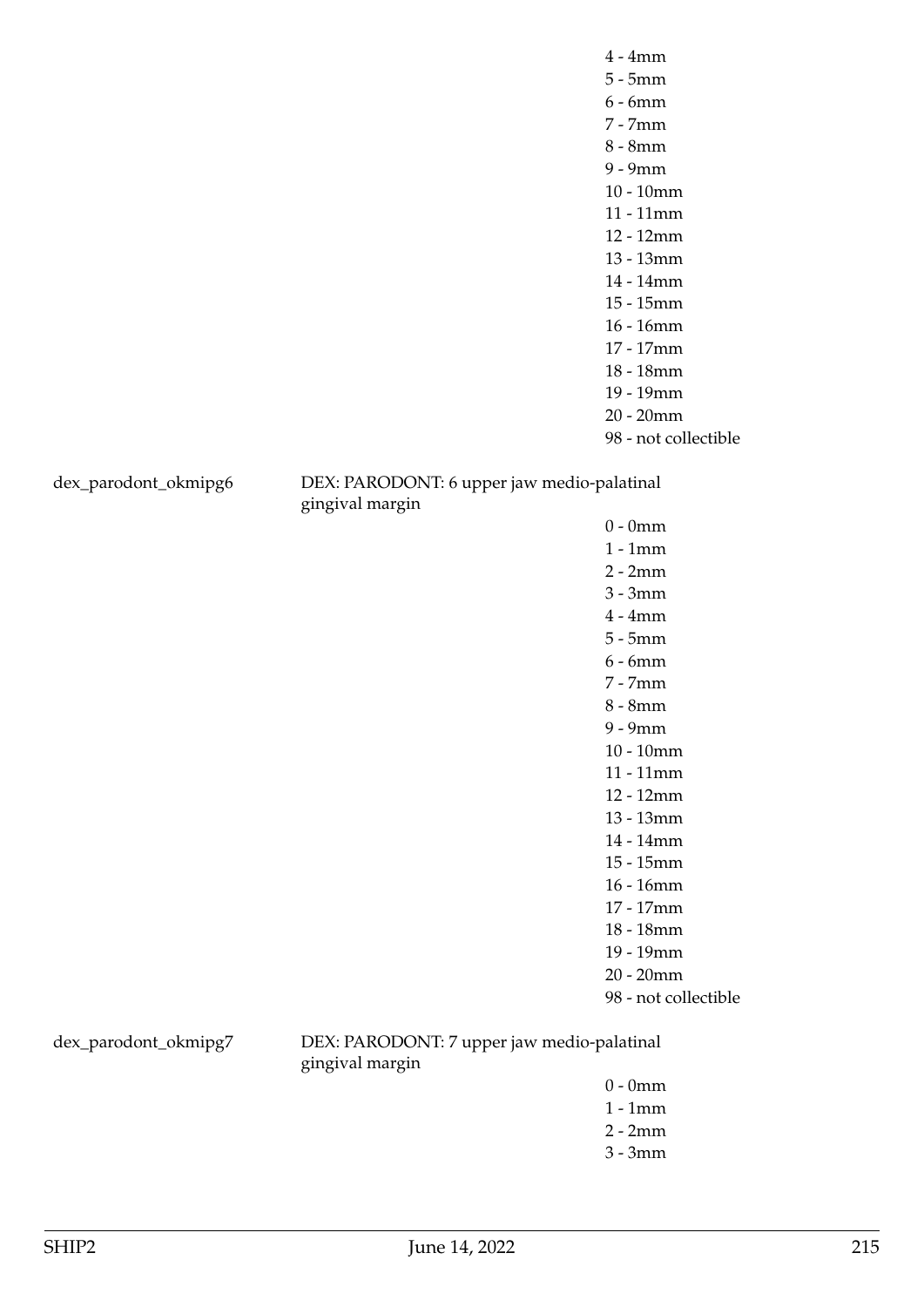dex\_parodont\_ukmilg1 DEX: PARODONT: 1 lower jaw medio-lingual gingival margin

> 0 - 0mm 1 - 1mm 2 - 2mm 3 - 3mm 4 - 4mm 5 - 5mm 6 - 6mm 7 - 7mm 8 - 8mm 9 - 9mm 10 - 10mm 11 - 11mm 12 - 12mm 13 - 13mm 14 - 14mm 15 - 15mm 16 - 16mm 17 - 17mm 18 - 18mm 19 - 19mm 20 - 20mm 98 - not collectible

dex\_parodont\_ukmilg2 DEX: PARODONT: 2 lower jaw medio-lingual gingival margin

- 0 0mm
- 1 1mm
- 2 2mm
- 3 3mm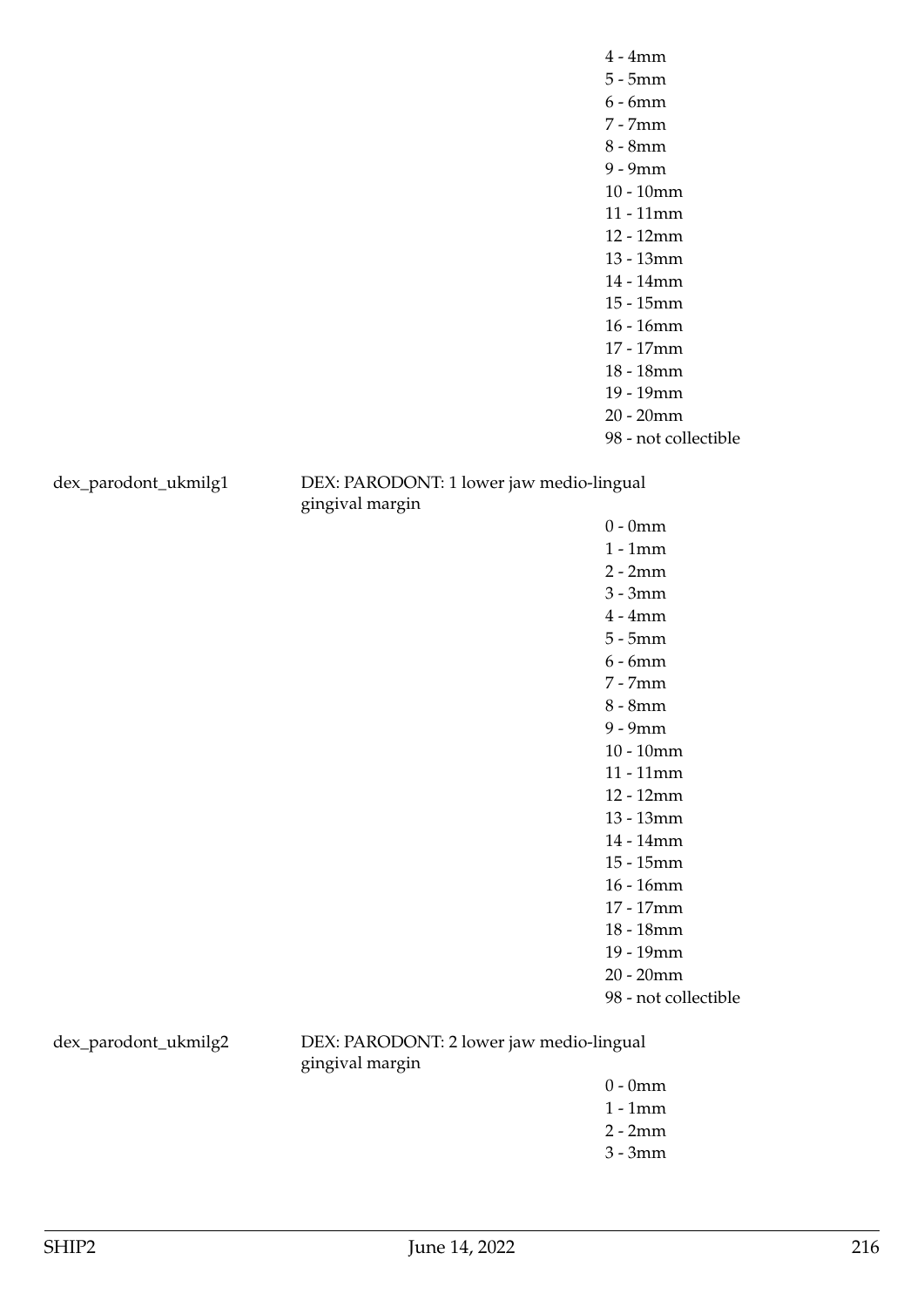dex\_parodont\_ukmilg3 DEX: PARODONT: 3 lower jaw medio-lingual gingival margin

> 0 - 0mm 1 - 1mm 2 - 2mm 3 - 3mm 4 - 4mm 5 - 5mm 6 - 6mm 7 - 7mm 8 - 8mm 9 - 9mm 10 - 10mm 11 - 11mm 12 - 12mm 13 - 13mm 14 - 14mm 15 - 15mm 16 - 16mm 17 - 17mm 18 - 18mm 19 - 19mm 20 - 20mm 98 - not collectible

dex\_parodont\_ukmilg4 DEX: PARODONT: 4 lower jaw medio-lingual gingival margin

- 0 0mm
- 1 1mm
- 2 2mm
- 3 3mm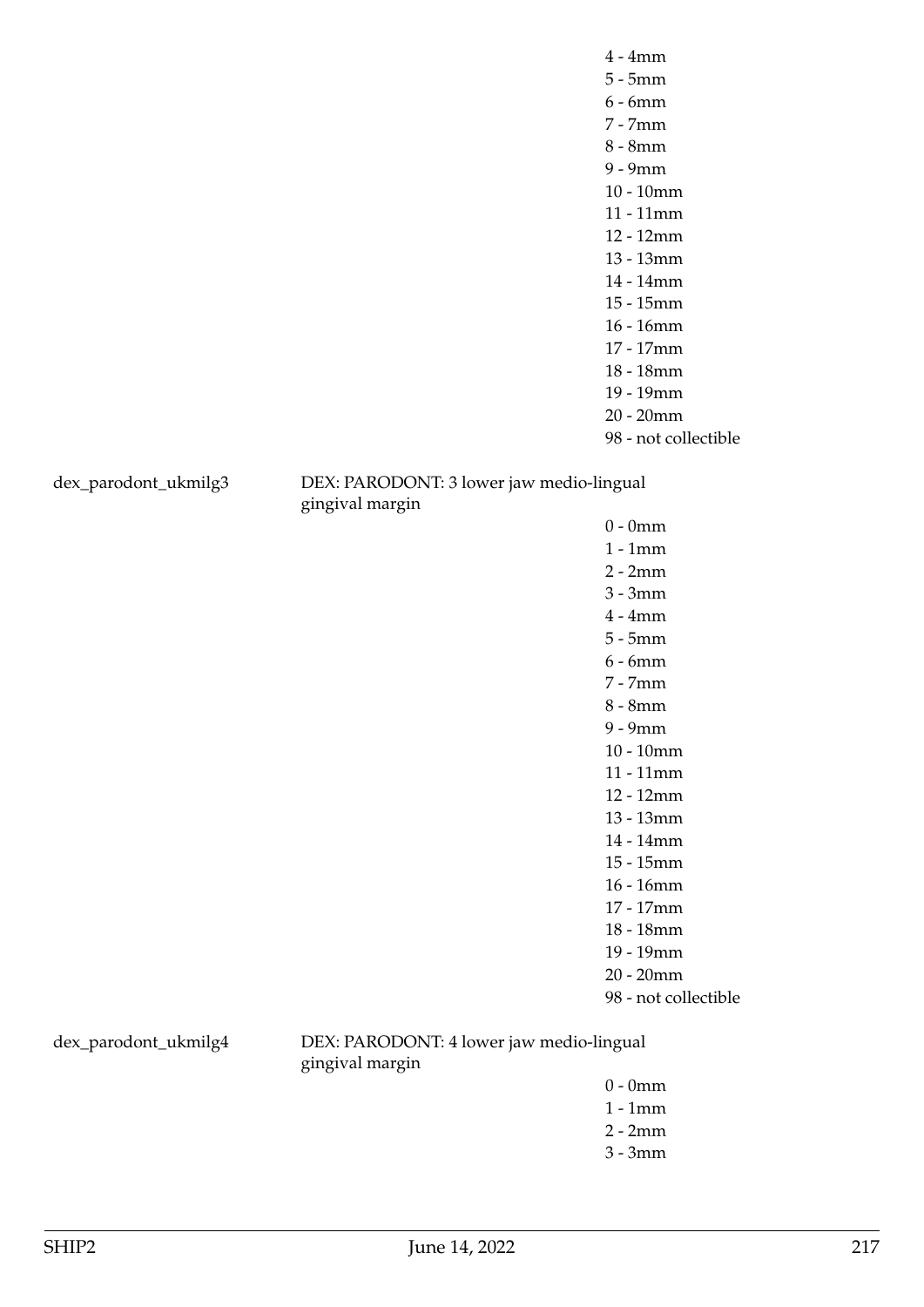dex\_parodont\_ukmilg5 DEX: PARODONT: 5 lower jaw medio-lingual gingival margin

> 0 - 0mm 1 - 1mm 2 - 2mm 3 - 3mm 4 - 4mm 5 - 5mm 6 - 6mm 7 - 7mm 8 - 8mm 9 - 9mm 10 - 10mm 11 - 11mm 12 - 12mm 13 - 13mm 14 - 14mm 15 - 15mm 16 - 16mm 17 - 17mm 18 - 18mm 19 - 19mm 20 - 20mm 98 - not collectible

dex\_parodont\_ukmilg6 DEX: PARODONT: 6 lower jaw medio-lingual gingival margin

- 0 0mm
- 1 1mm
- 2 2mm
- 3 3mm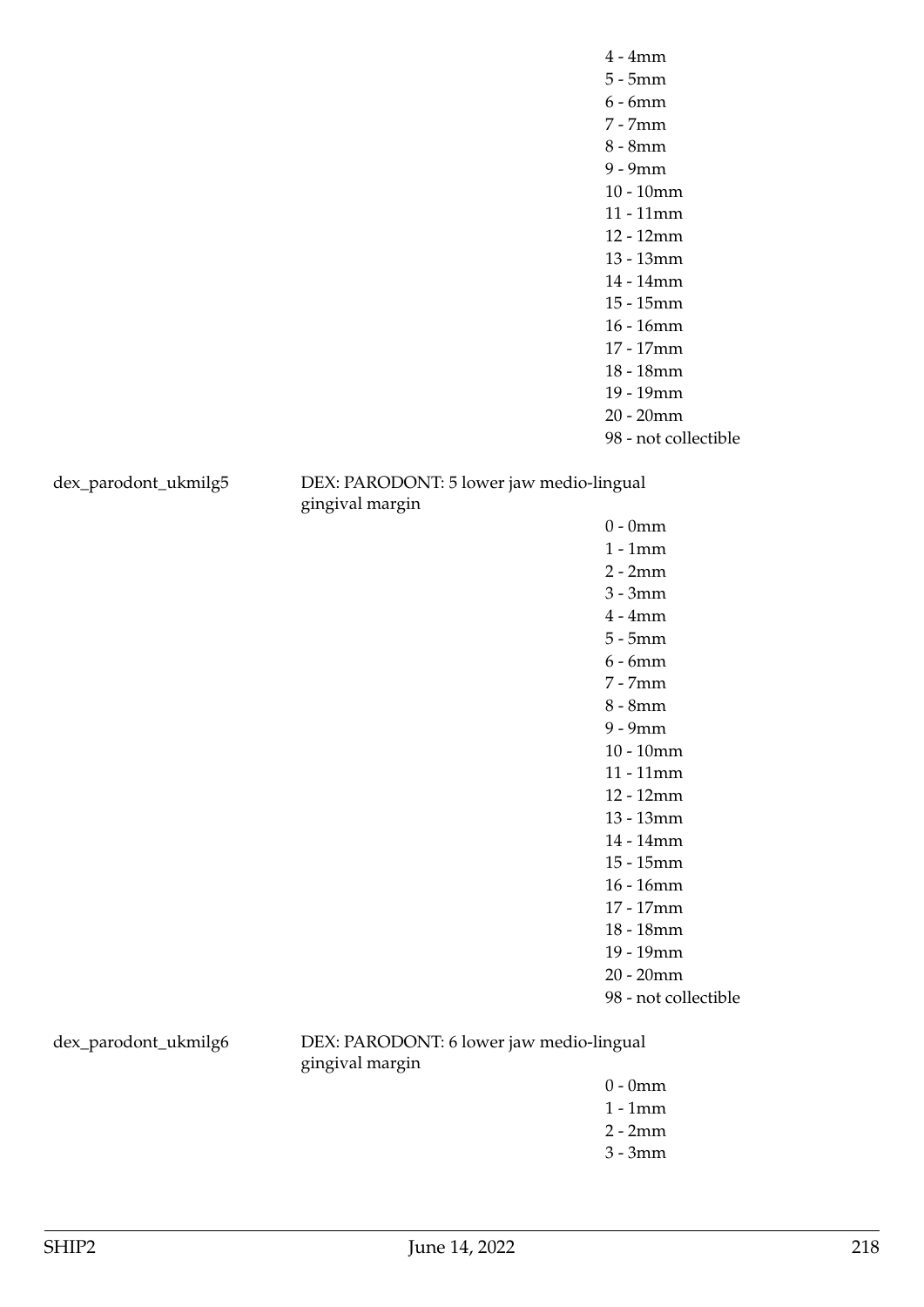dex\_parodont\_ukmilg7 DEX: PARODONT: 7 lower jaw medio-lingual gingival margin

> 0 - 0mm 1 - 1mm 2 - 2mm 3 - 3mm 4 - 4mm 5 - 5mm 6 - 6mm 7 - 7mm 8 - 8mm 9 - 9mm 10 - 10mm 11 - 11mm 12 - 12mm 13 - 13mm 14 - 14mm 15 - 15mm 16 - 16mm 17 - 17mm 18 - 18mm 19 - 19mm 20 - 20mm 98 - not collectible

dex\_parodont\_okdiss1 DEX: PARODONT: 1 upper jaw distal periodontal probing depth

- 0 0mm
- 1 1mm
- 2 2mm
- 3 3mm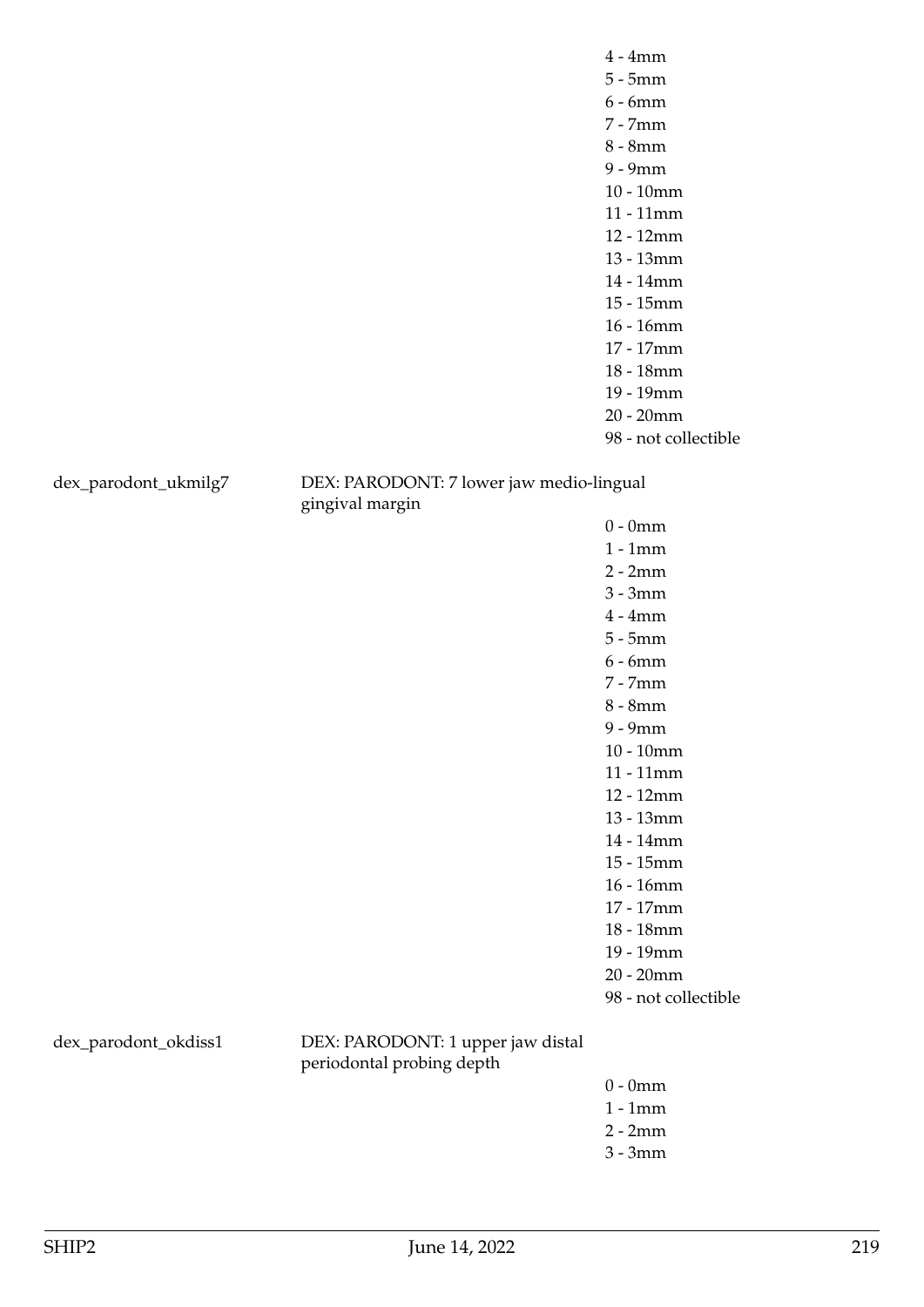98 - not collectible

dex\_parodont\_okdiss2 DEX: PARODONT: 2 upper jaw distal periodontal probing depth

> 0 - 0mm 1 - 1mm 2 - 2mm 3 - 3mm 4 - 4mm 5 - 5mm 6 - 6mm 7 - 7mm 8 - 8mm 9 - 9mm 10 - 10mm 11 - 11mm 12 - 12mm 13 - 13mm 14 - 14mm 15 - 15mm 16 - 16mm 17 - 17mm 18 - 18mm 19 - 19mm 20 - 20mm 98 - not collectible

dex\_parodont\_okdiss3 DEX: PARODONT: 3 upper jaw distal periodontal probing depth

- 0 0mm
- 1 1mm
- 2 2mm
- 3 3mm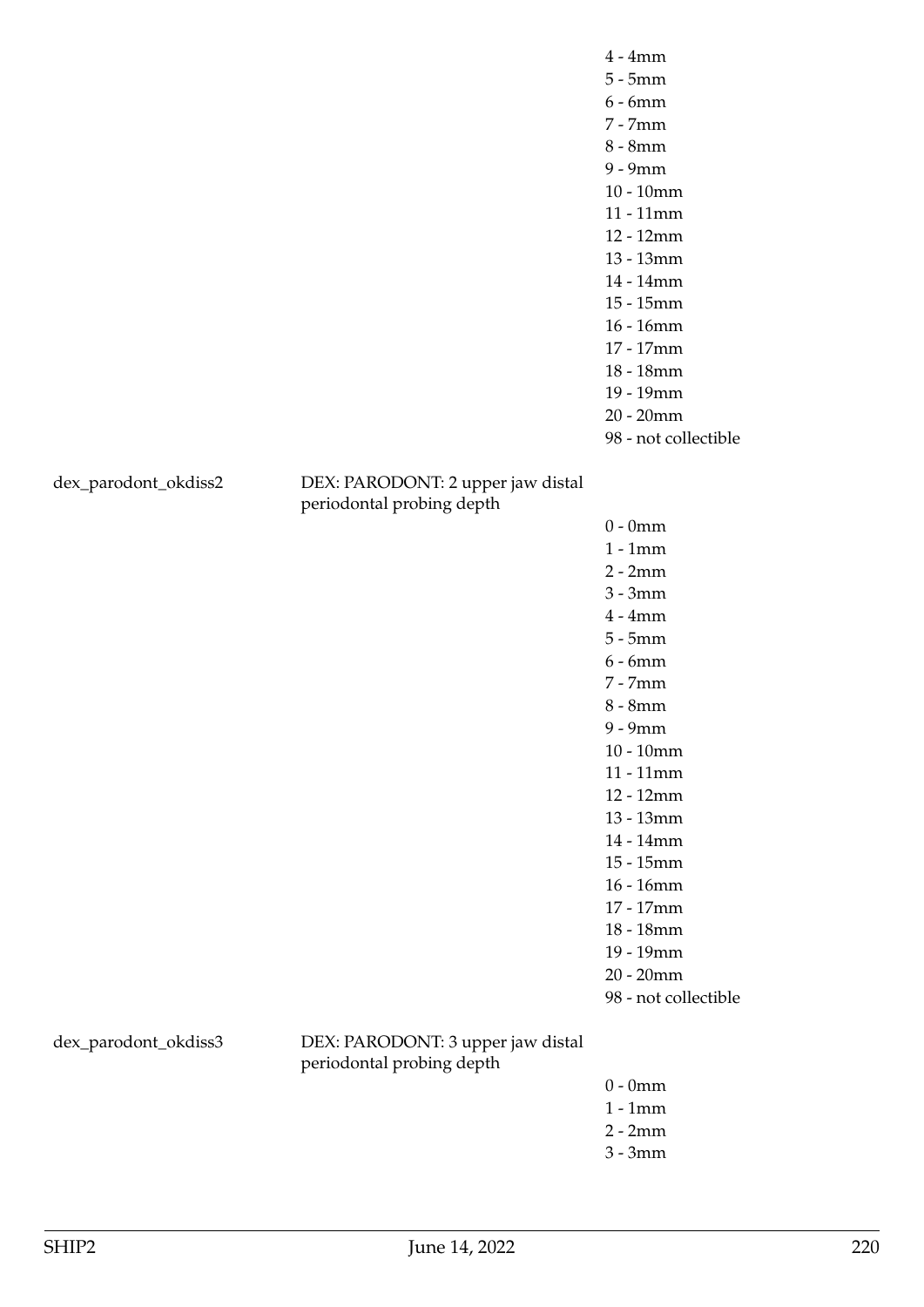98 - not collectible

dex\_parodont\_okdiss4 DEX: PARODONT: 4 upper jaw distal periodontal probing depth

> 0 - 0mm 1 - 1mm 2 - 2mm 3 - 3mm 4 - 4mm 5 - 5mm 6 - 6mm 7 - 7mm 8 - 8mm 9 - 9mm 10 - 10mm 11 - 11mm 12 - 12mm 13 - 13mm 14 - 14mm 15 - 15mm 16 - 16mm 17 - 17mm 18 - 18mm 19 - 19mm 20 - 20mm 98 - not collectible

dex\_parodont\_okdiss5 DEX: PARODONT: 5 upper jaw distal periodontal probing depth

- 0 0mm
- 1 1mm
- 2 2mm
- 3 3mm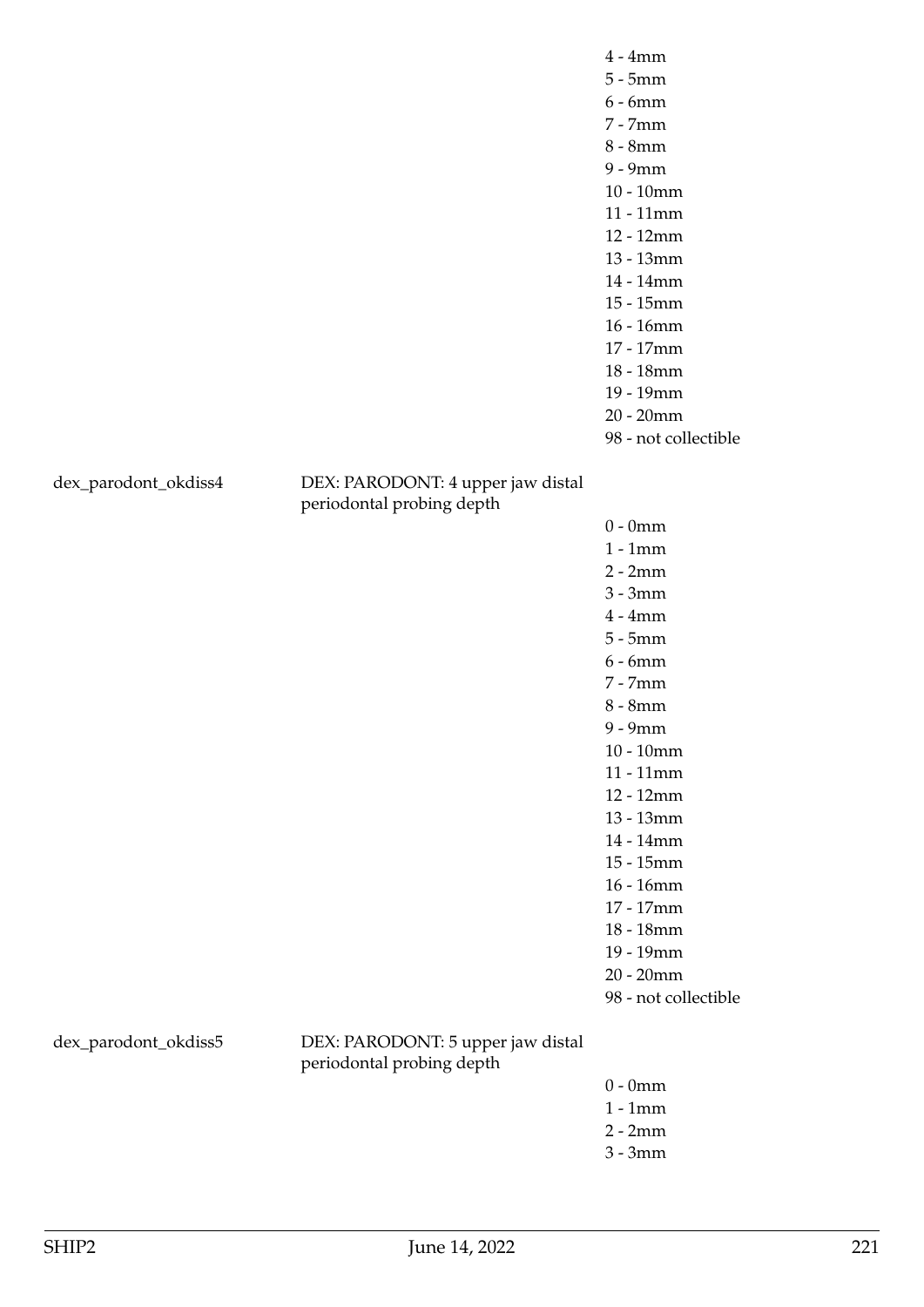98 - not collectible

dex\_parodont\_okdiss6 DEX: PARODONT: 6 upper jaw distal periodontal probing depth

> 0 - 0mm 1 - 1mm 2 - 2mm 3 - 3mm 4 - 4mm 5 - 5mm 6 - 6mm 7 - 7mm 8 - 8mm 9 - 9mm 10 - 10mm 11 - 11mm 12 - 12mm 13 - 13mm 14 - 14mm 15 - 15mm 16 - 16mm 17 - 17mm 18 - 18mm 19 - 19mm 20 - 20mm

98 - not collectible

dex\_parodont\_okdiss7 DEX: PARODONT: 7 upper jaw distal periodontal probing depth

- 0 0mm
- 1 1mm
- 2 2mm
- 3 3mm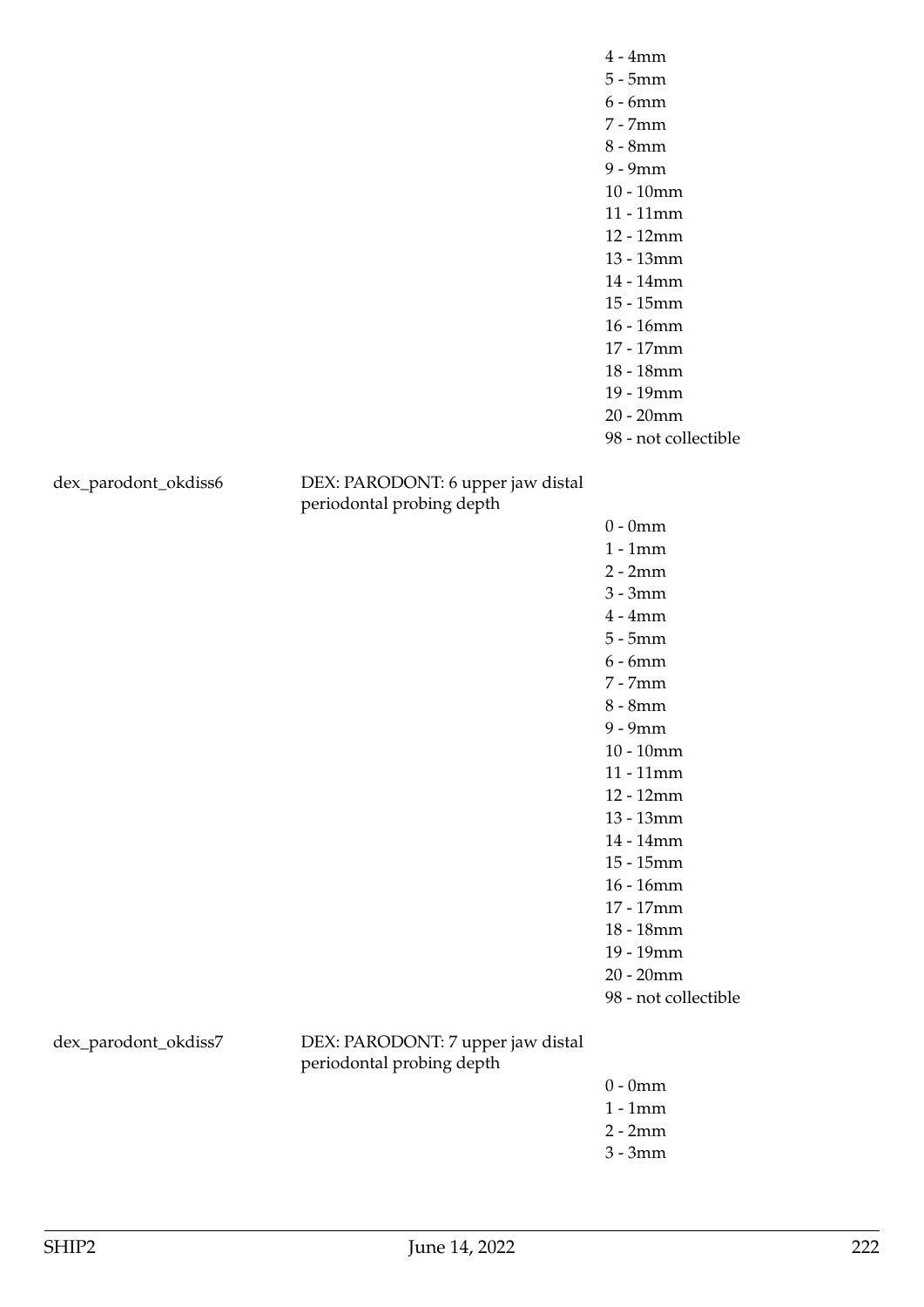98 - not collectible

dex\_parodont\_ukdiss1 DEX: PARODONT: 1 lower jaw distal periodontal probing depth

> 0 - 0mm 1 - 1mm 2 - 2mm 3 - 3mm 4 - 4mm 5 - 5mm 6 - 6mm 7 - 7mm 8 - 8mm 9 - 9mm 10 - 10mm 11 - 11mm 12 - 12mm 13 - 13mm 14 - 14mm 15 - 15mm 16 - 16mm 17 - 17mm 18 - 18mm 19 - 19mm 20 - 20mm 98 - not collectible

dex\_parodont\_ukdiss2 DEX: PARODONT: 2 lower jaw distal periodontal probing depth

- 0 0mm
- 1 1mm
- 2 2mm
- 3 3mm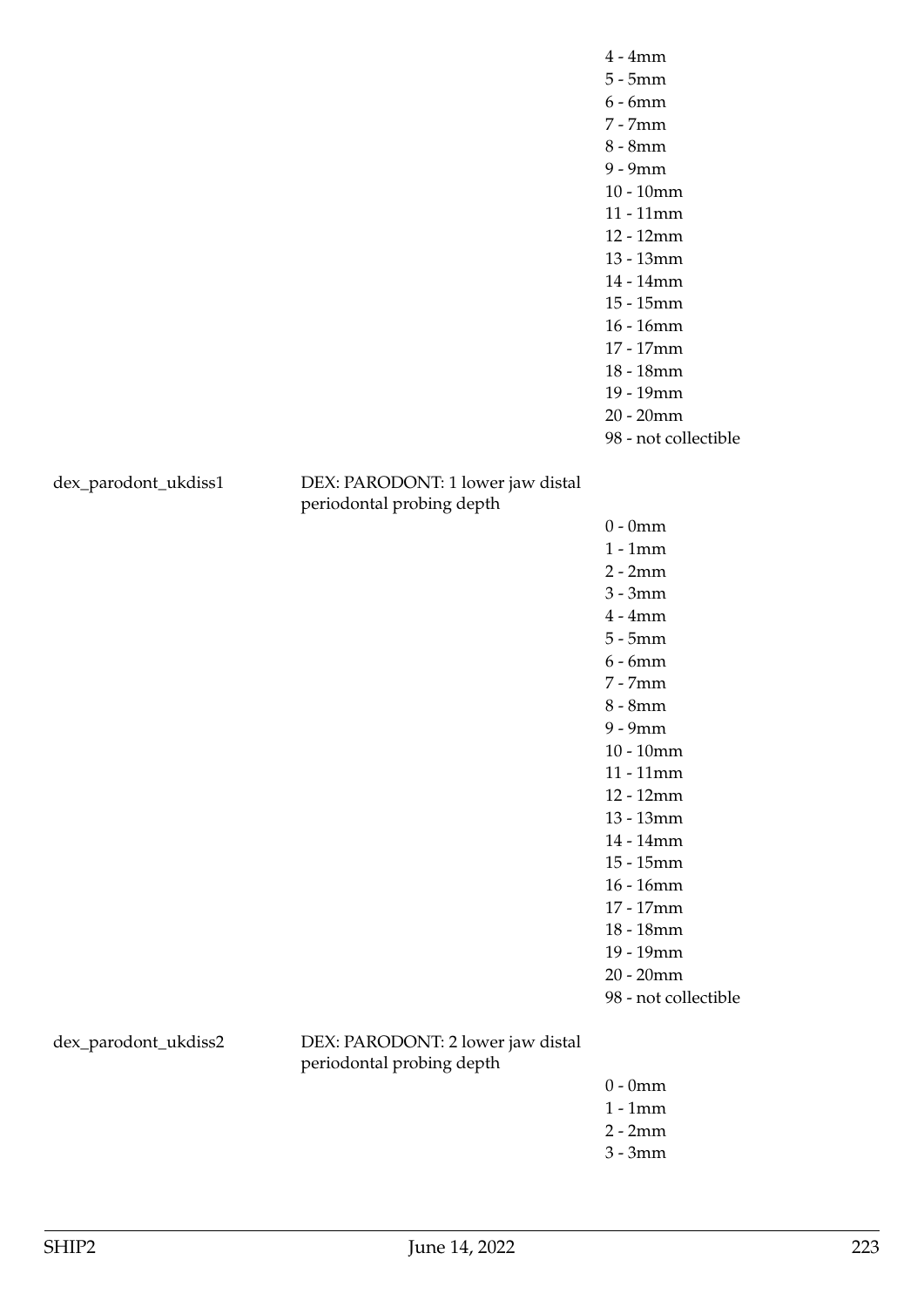98 - not collectible

dex\_parodont\_ukdiss3 DEX: PARODONT: 3 lower jaw distal periodontal probing depth

> 0 - 0mm 1 - 1mm 2 - 2mm 3 - 3mm 4 - 4mm 5 - 5mm 6 - 6mm 7 - 7mm 8 - 8mm 9 - 9mm 10 - 10mm 11 - 11mm 12 - 12mm 13 - 13mm 14 - 14mm 15 - 15mm 16 - 16mm 17 - 17mm 18 - 18mm 19 - 19mm 20 - 20mm 98 - not collectible

dex\_parodont\_ukdiss4 DEX: PARODONT: 4 lower jaw distal periodontal probing depth

- 0 0mm
- 1 1mm
- 2 2mm
- 3 3mm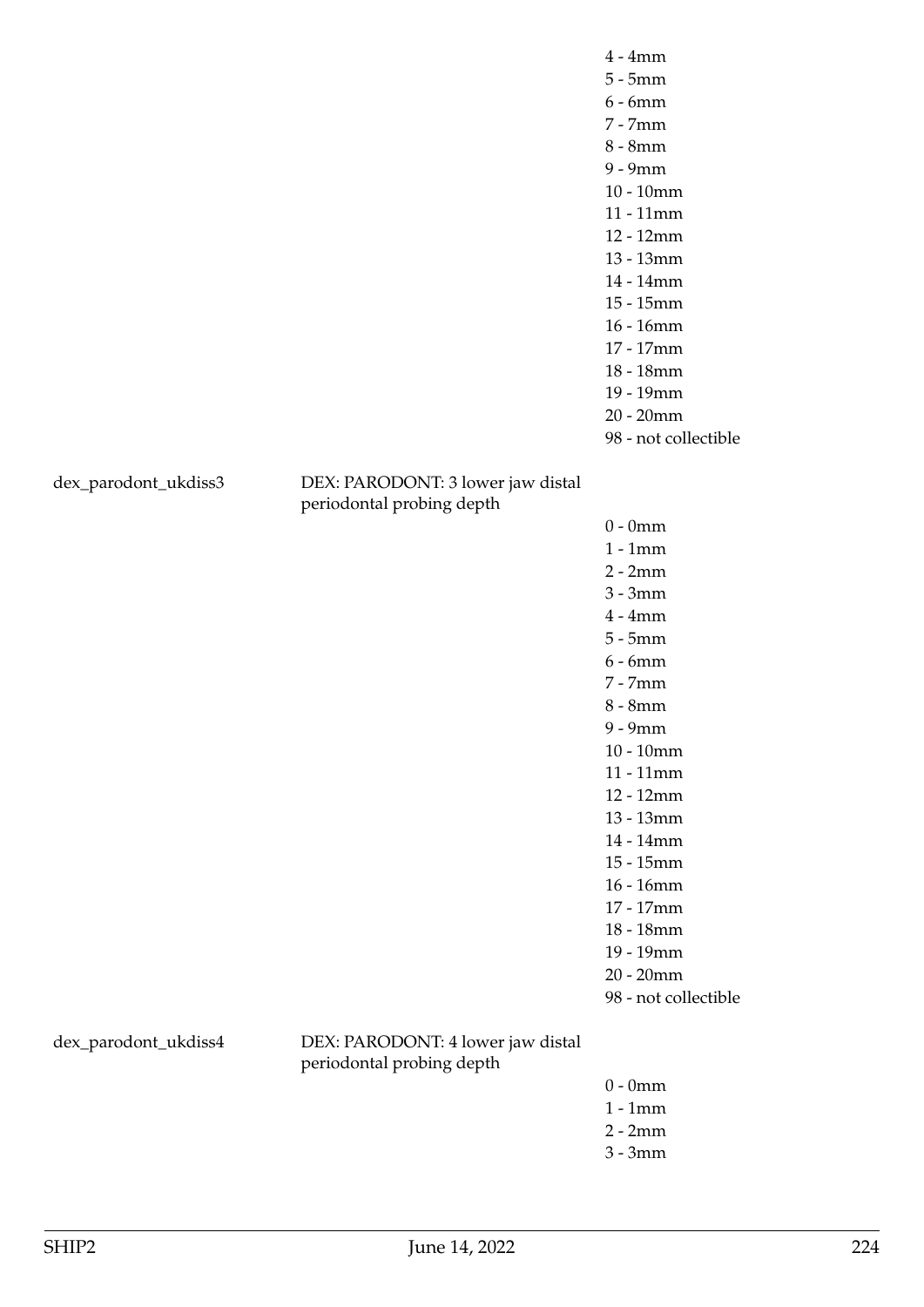98 - not collectible

dex\_parodont\_ukdiss5 DEX: PARODONT: 5 lower jaw distal periodontal probing depth

> 0 - 0mm 1 - 1mm 2 - 2mm 3 - 3mm 4 - 4mm 5 - 5mm 6 - 6mm 7 - 7mm 8 - 8mm 9 - 9mm 10 - 10mm 11 - 11mm 12 - 12mm 13 - 13mm 14 - 14mm 15 - 15mm 16 - 16mm 17 - 17mm 18 - 18mm 19 - 19mm 20 - 20mm 98 - not collectible

dex\_parodont\_ukdiss6 DEX: PARODONT: 6 lower jaw distal periodontal probing depth

- 0 0mm
- 1 1mm
- 2 2mm
- 3 3mm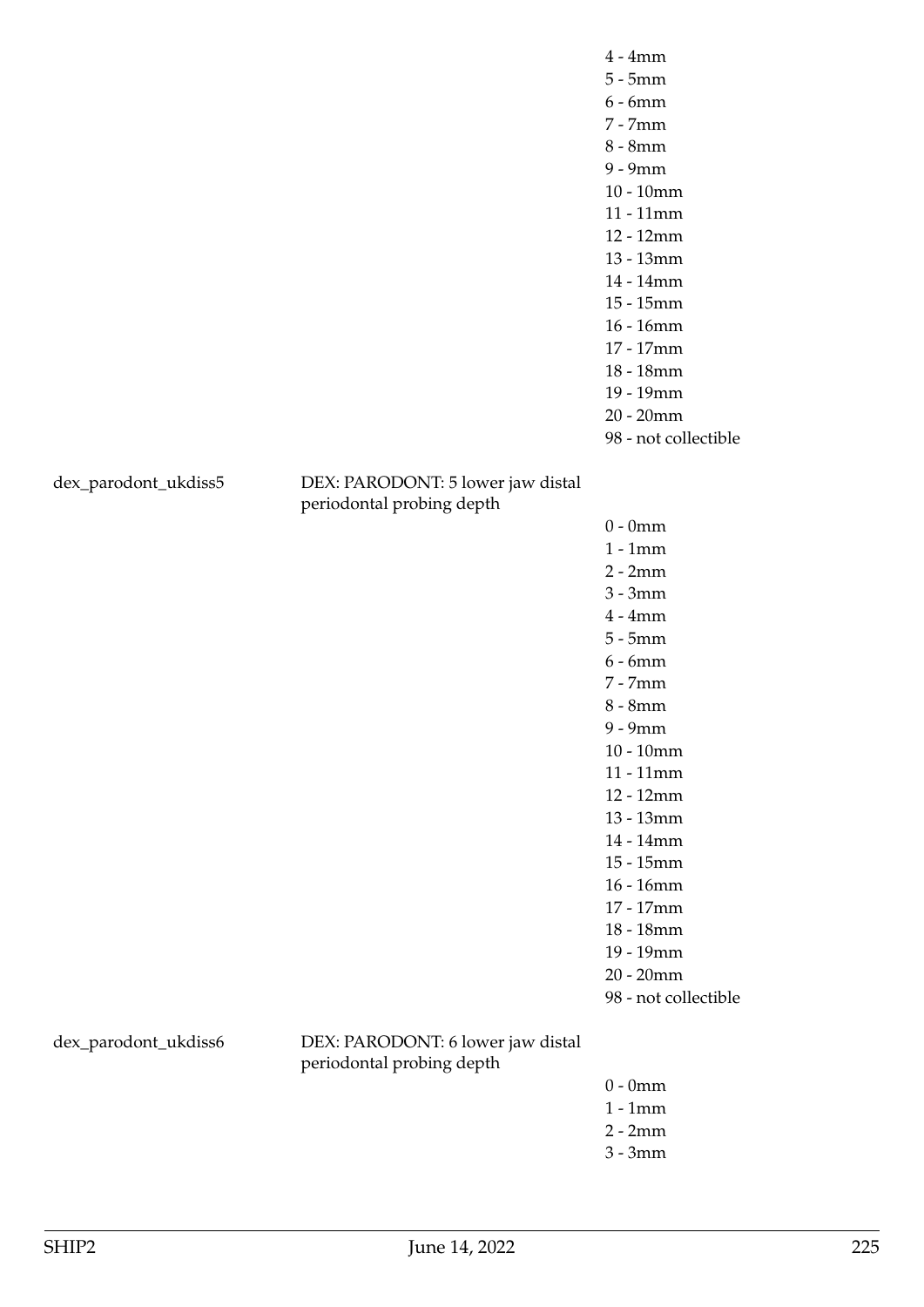98 - not collectible

dex\_parodont\_ukdiss7 DEX: PARODONT: 7 lower jaw distal periodontal probing depth

> 0 - 0mm 1 - 1mm 2 - 2mm 3 - 3mm 4 - 4mm 5 - 5mm 6 - 6mm 7 - 7mm 8 - 8mm 9 - 9mm 10 - 10mm 11 - 11mm 12 - 12mm 13 - 13mm 14 - 14mm 15 - 15mm 16 - 16mm 17 - 17mm 18 - 18mm 19 - 19mm 20 - 20mm 98 - not collectible

dex\_parodont\_okmibs1 DEX: PARODONT: 1 upper jaw medio-buccal periodontal probing depth

- 0 0mm
- 1 1mm
- 2 2mm
- 3 3mm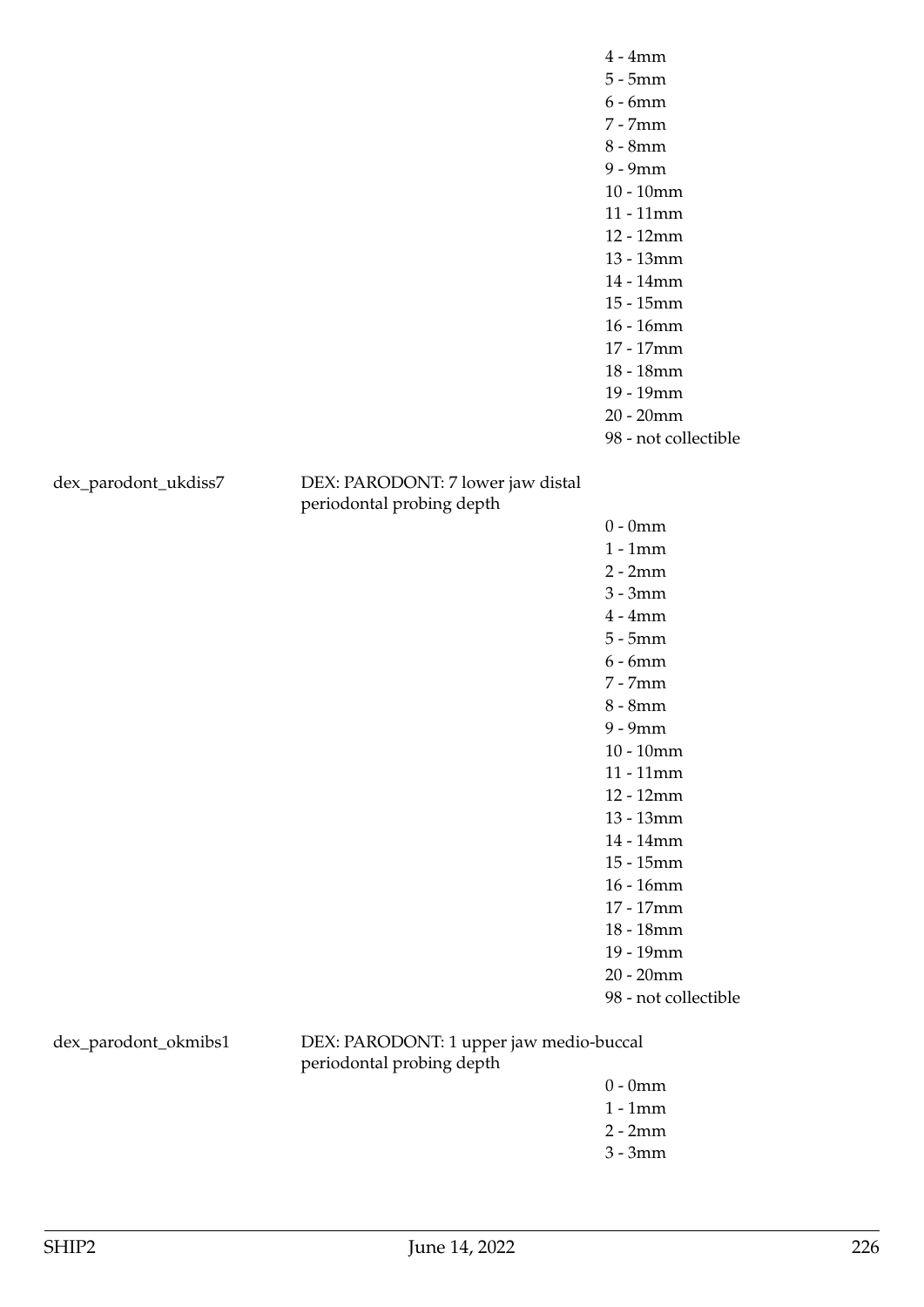dex\_parodont\_okmibs2 DEX: PARODONT: 2 upper jaw medio-buccal periodontal probing depth

> 0 - 0mm 1 - 1mm 2 - 2mm 3 - 3mm 4 - 4mm 5 - 5mm 6 - 6mm 7 - 7mm 8 - 8mm 9 - 9mm 10 - 10mm 11 - 11mm 12 - 12mm 13 - 13mm 14 - 14mm 15 - 15mm 16 - 16mm 17 - 17mm 18 - 18mm 19 - 19mm 20 - 20mm 98 - not collectible

dex\_parodont\_okmibs3 DEX: PARODONT: 3 upper jaw medio-buccal periodontal probing depth

- 0 0mm
- 1 1mm
- 2 2mm
- 3 3mm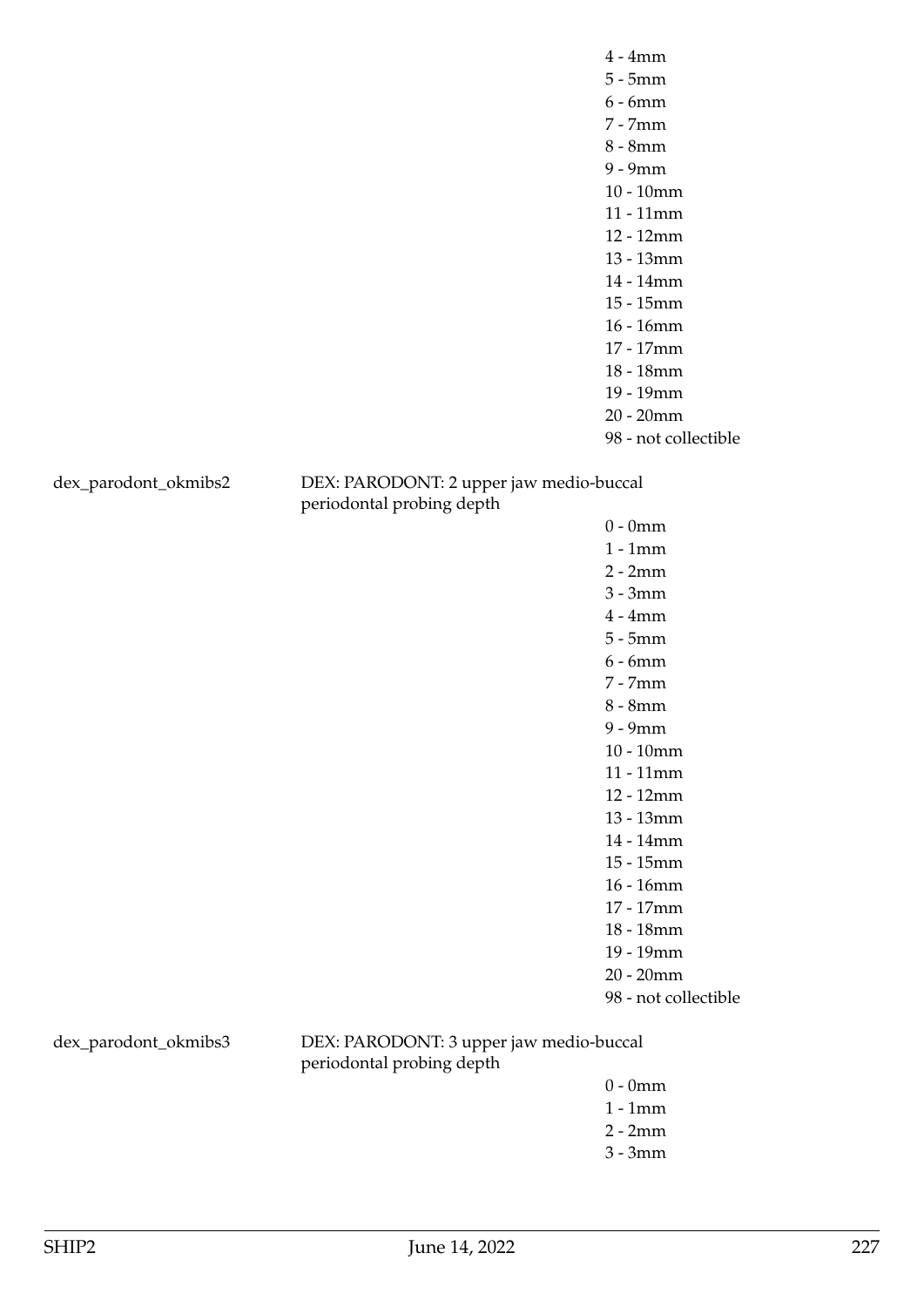dex\_parodont\_okmibs4 DEX: PARODONT: 4 upper jaw medio-buccal periodontal probing depth

> 0 - 0mm 1 - 1mm 2 - 2mm 3 - 3mm 4 - 4mm 5 - 5mm 6 - 6mm 7 - 7mm 8 - 8mm 9 - 9mm 10 - 10mm 11 - 11mm 12 - 12mm 13 - 13mm 14 - 14mm 15 - 15mm 16 - 16mm 17 - 17mm 18 - 18mm 19 - 19mm 20 - 20mm 98 - not collectible

dex\_parodont\_okmibs5 DEX: PARODONT: 5 upper jaw medio-buccal periodontal probing depth

- 0 0mm
- 1 1mm
- 2 2mm
- 3 3mm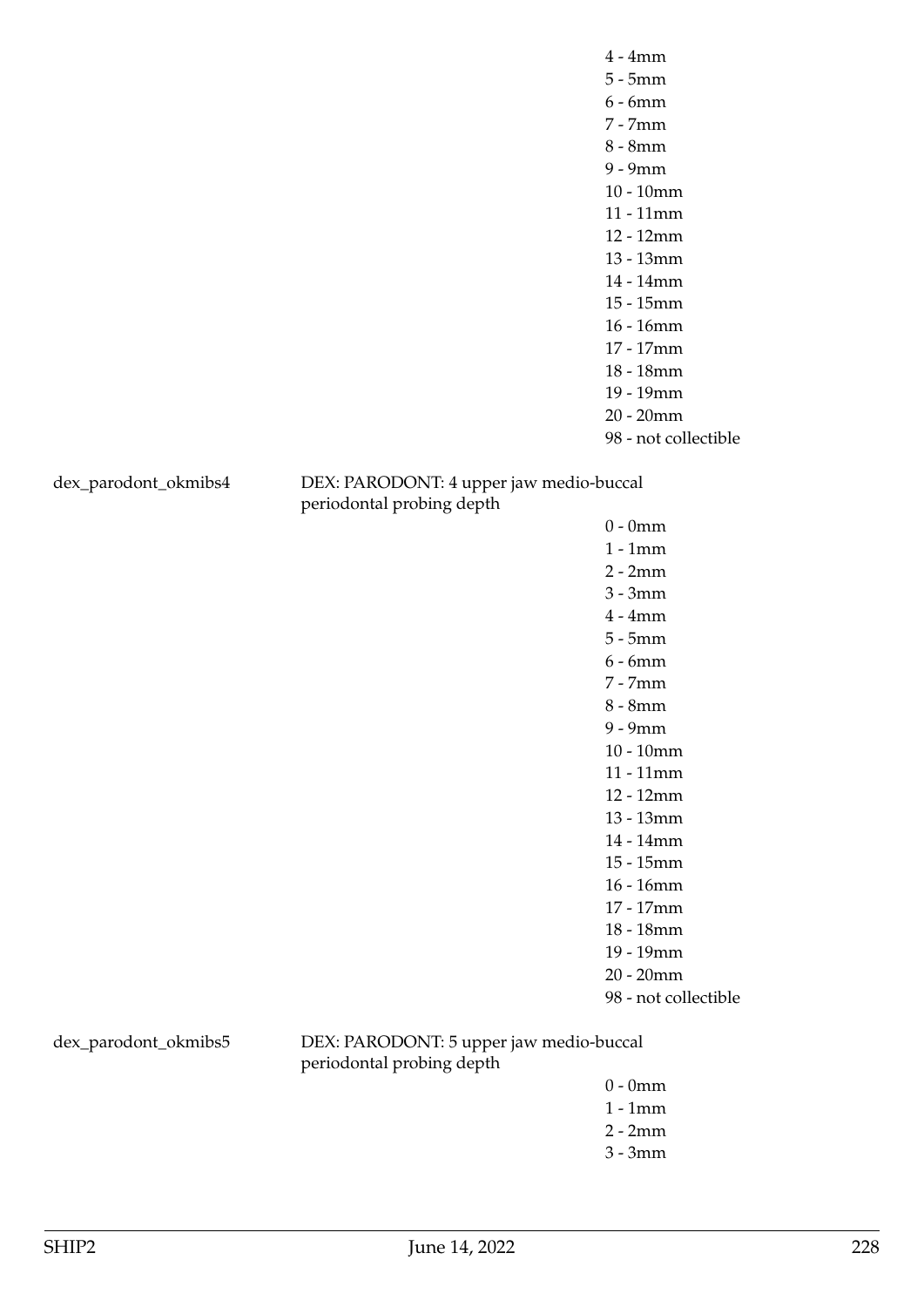dex\_parodont\_okmibs6 DEX: PARODONT: 6 upper jaw medio-buccal periodontal probing depth

> 0 - 0mm 1 - 1mm 2 - 2mm 3 - 3mm 4 - 4mm 5 - 5mm 6 - 6mm 7 - 7mm 8 - 8mm 9 - 9mm 10 - 10mm 11 - 11mm 12 - 12mm 13 - 13mm 14 - 14mm 15 - 15mm 16 - 16mm 17 - 17mm 18 - 18mm 19 - 19mm 20 - 20mm 98 - not collectible

dex\_parodont\_okmibs7 DEX: PARODONT: 7 upper jaw medio-buccal periodontal probing depth

- 0 0mm
- 1 1mm
- 2 2mm
- 3 3mm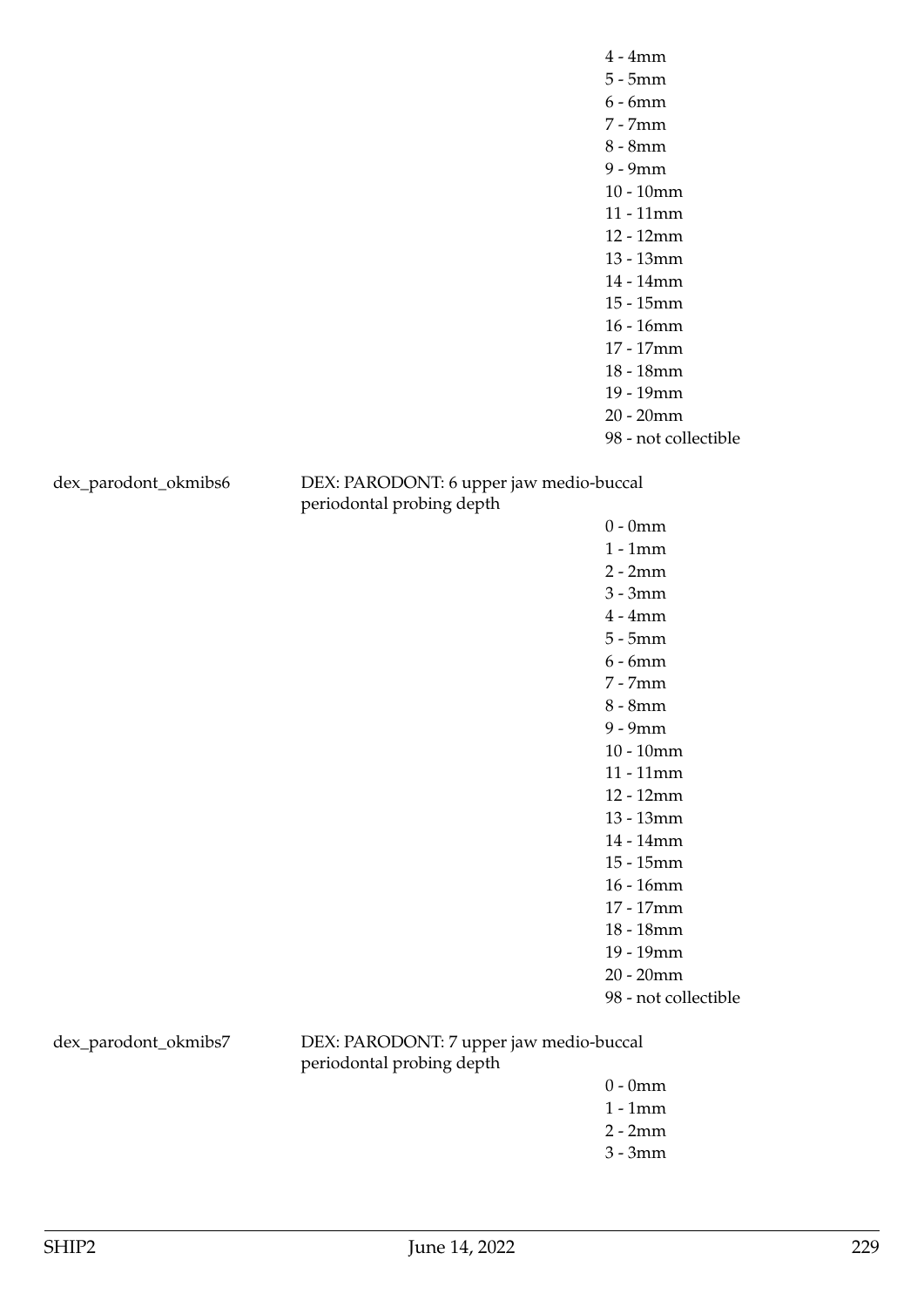dex\_parodont\_ukmibs1 DEX: PARODONT: 1 lower jaw medio-buccal periodontal probing depth

> 0 - 0mm 1 - 1mm 2 - 2mm 3 - 3mm 4 - 4mm 5 - 5mm 6 - 6mm 7 - 7mm 8 - 8mm 9 - 9mm 10 - 10mm 11 - 11mm 12 - 12mm 13 - 13mm 14 - 14mm 15 - 15mm 16 - 16mm 17 - 17mm 18 - 18mm 19 - 19mm 20 - 20mm 98 - not collectible

dex\_parodont\_ukmibs2 DEX: PARODONT: 2 lower jaw medio-buccal periodontal probing depth

- 0 0mm
- 1 1mm
- 2 2mm
- 3 3mm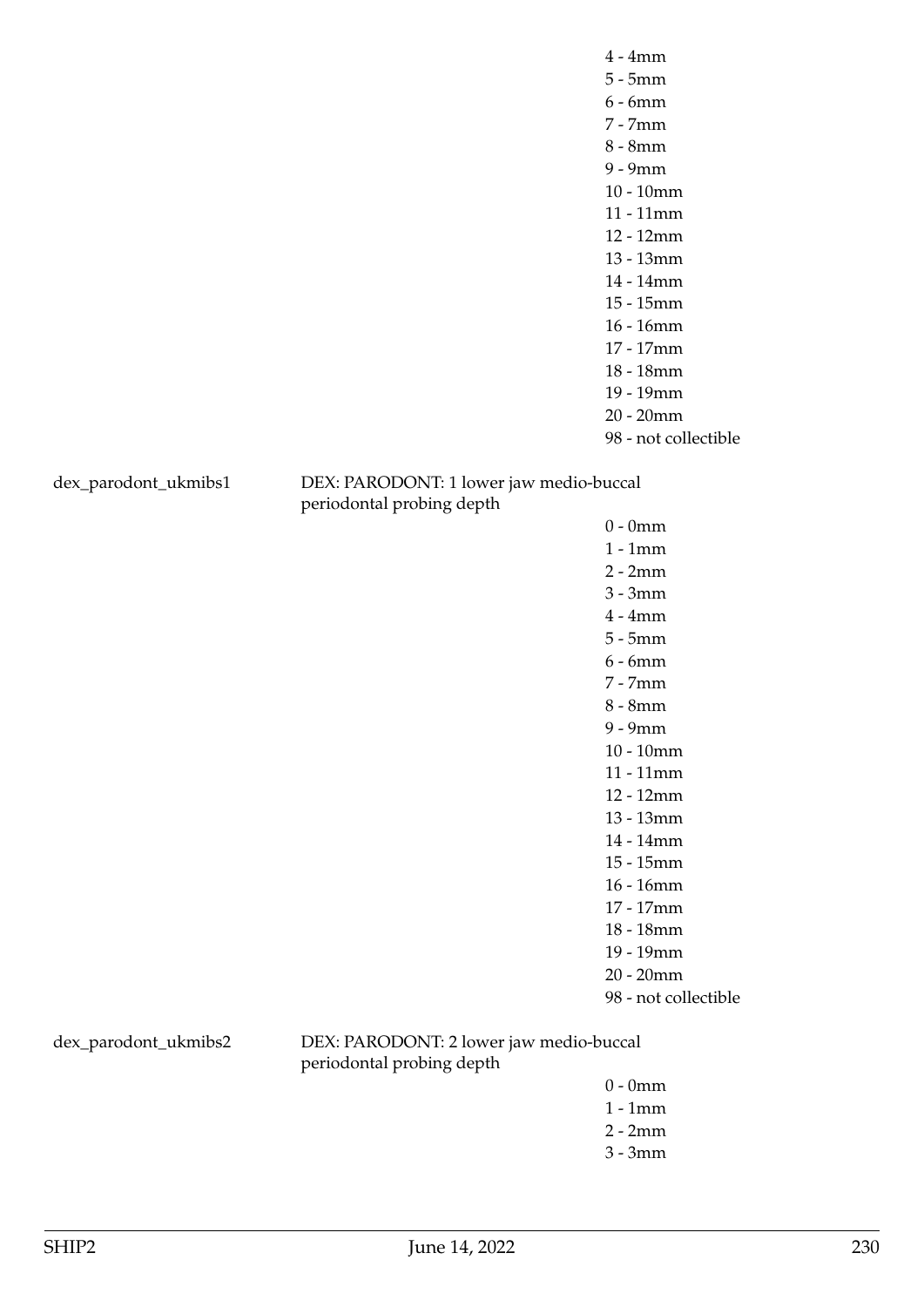dex\_parodont\_ukmibs3 DEX: PARODONT: 3 lower jaw medio-buccal periodontal probing depth

> 0 - 0mm 1 - 1mm 2 - 2mm 3 - 3mm 4 - 4mm 5 - 5mm 6 - 6mm 7 - 7mm 8 - 8mm 9 - 9mm 10 - 10mm 11 - 11mm 12 - 12mm 13 - 13mm 14 - 14mm 15 - 15mm 16 - 16mm 17 - 17mm 18 - 18mm 19 - 19mm 20 - 20mm 98 - not collectible

dex\_parodont\_ukmibs4 DEX: PARODONT: 4 lower jaw medio-buccal periodontal probing depth

- 0 0mm
- 1 1mm
- 2 2mm
- 3 3mm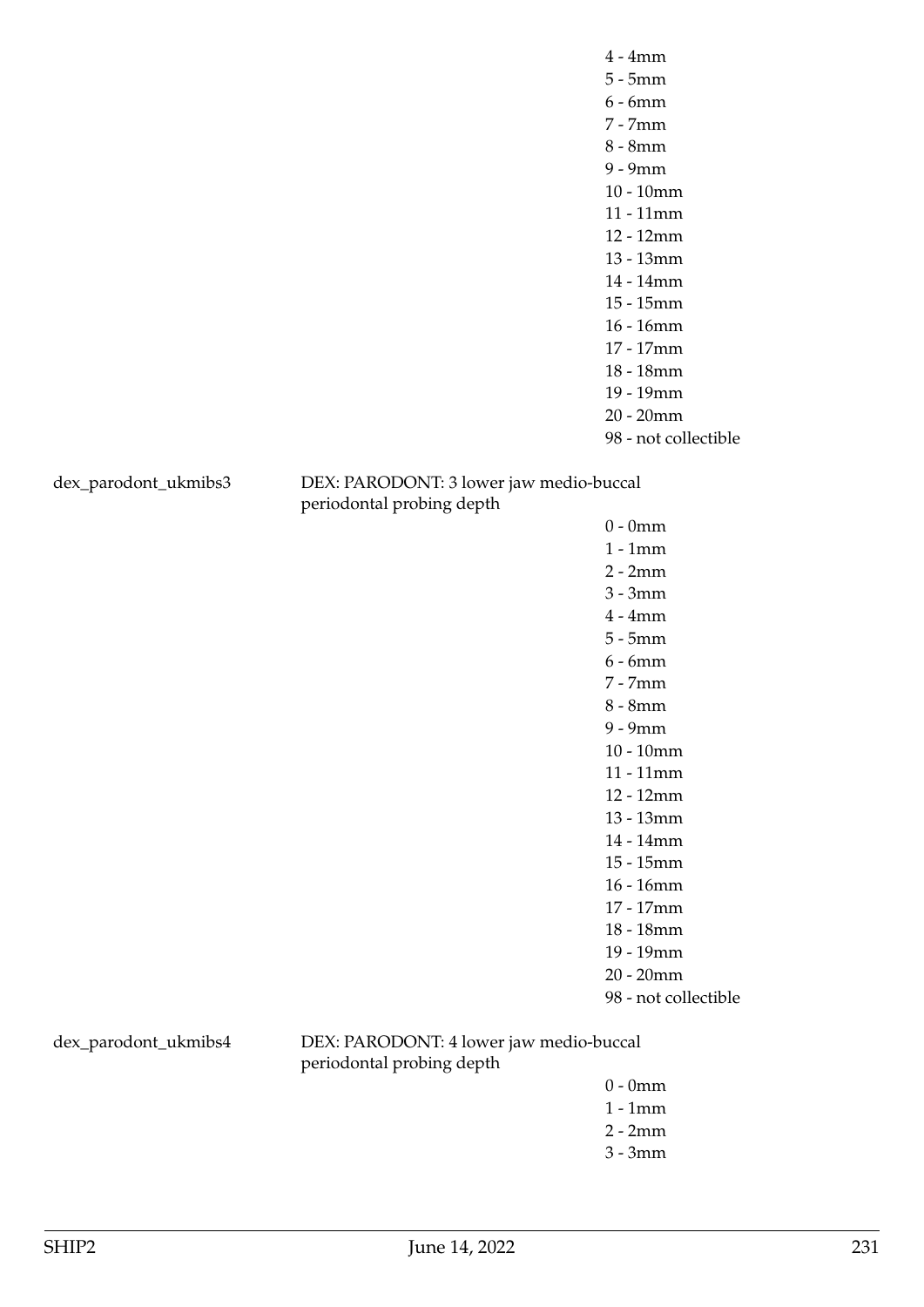dex\_parodont\_ukmibs5 DEX: PARODONT: 5 lower jaw medio-buccal periodontal probing depth

> 0 - 0mm 1 - 1mm 2 - 2mm 3 - 3mm 4 - 4mm 5 - 5mm 6 - 6mm 7 - 7mm 8 - 8mm 9 - 9mm 10 - 10mm 11 - 11mm 12 - 12mm 13 - 13mm 14 - 14mm 15 - 15mm 16 - 16mm 17 - 17mm 18 - 18mm 19 - 19mm 20 - 20mm 98 - not collectible

dex\_parodont\_ukmibs6 DEX: PARODONT: 6 lower jaw medio-buccal periodontal probing depth

- 0 0mm
- 1 1mm
- 2 2mm
- 3 3mm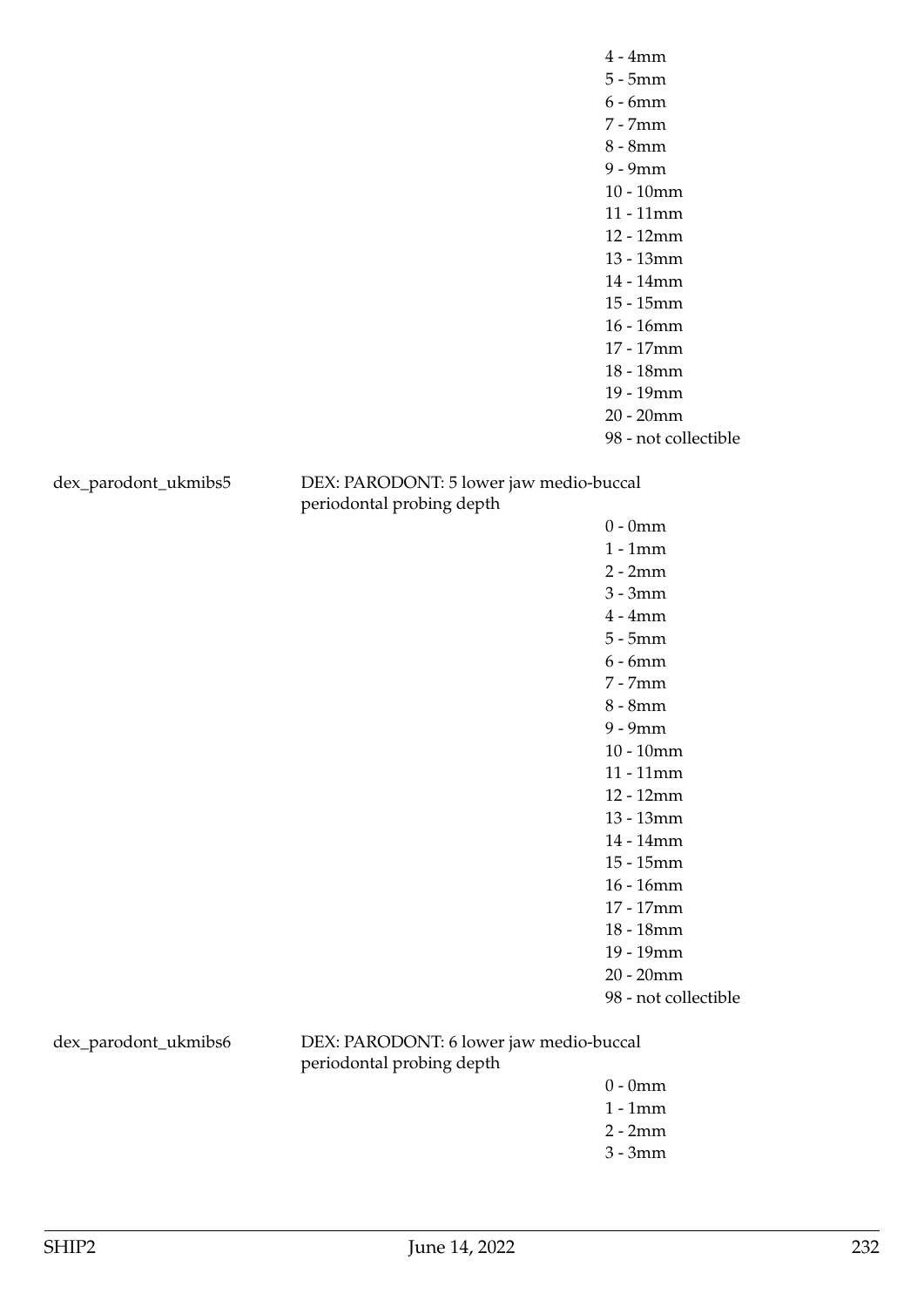dex\_parodont\_ukmibs7 DEX: PARODONT: 7 lower jaw medio-buccal periodontal probing depth

> 0 - 0mm 1 - 1mm 2 - 2mm 3 - 3mm 4 - 4mm 5 - 5mm 6 - 6mm 7 - 7mm 8 - 8mm 9 - 9mm 10 - 10mm 11 - 11mm 12 - 12mm 13 - 13mm 14 - 14mm 15 - 15mm 16 - 16mm 17 - 17mm 18 - 18mm 19 - 19mm 20 - 20mm 98 - not collectible

dex\_parodont\_okmebs1 DEX: PARODONT: 1 upper jaw mesio-buccal periodontal probing depth

- 0 0mm
- 1 1mm
- 2 2mm
- 3 3mm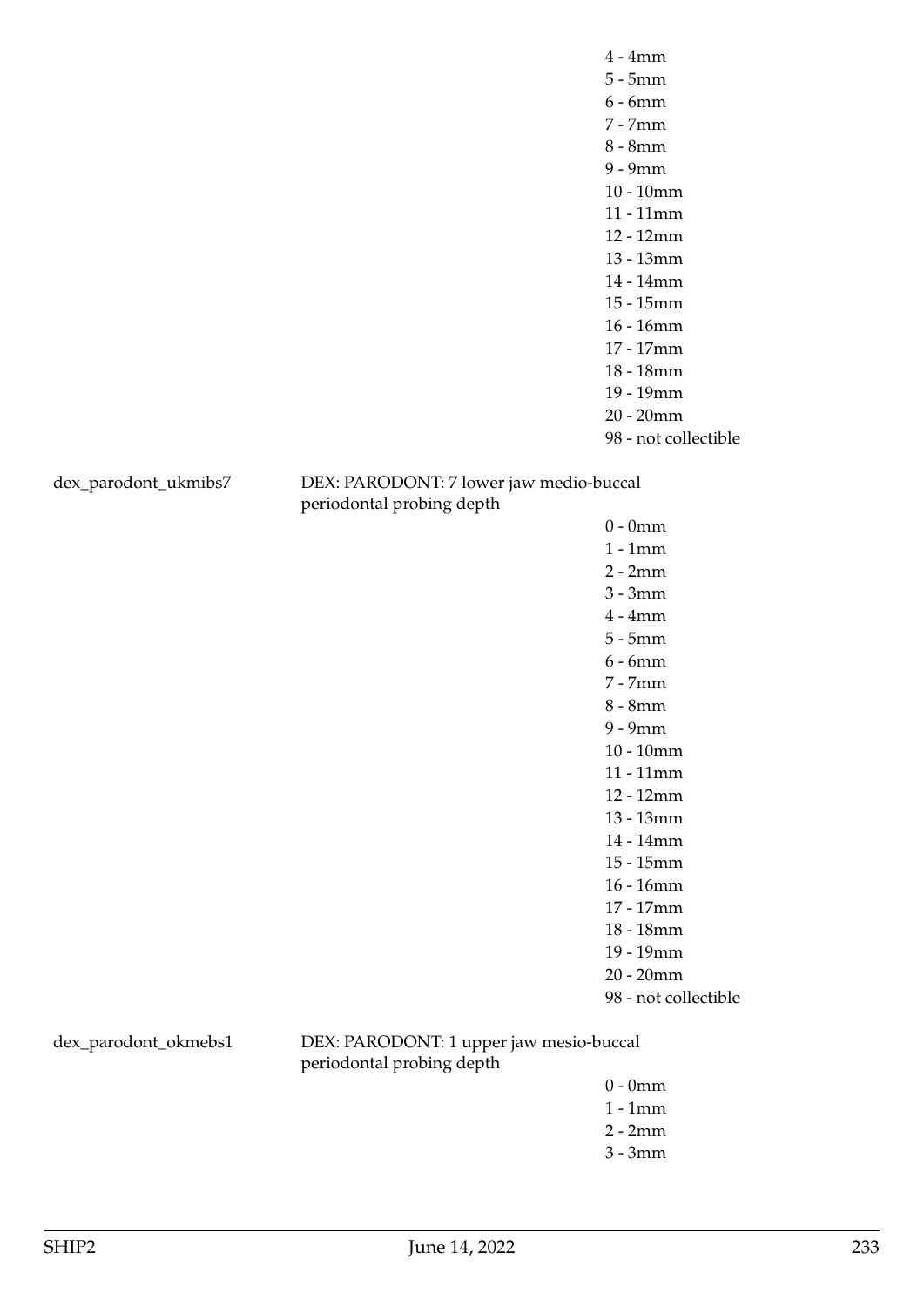dex\_parodont\_okmebs2 DEX: PARODONT: 2 upper jaw mesio-buccal periodontal probing depth

> 0 - 0mm 1 - 1mm 2 - 2mm 3 - 3mm 4 - 4mm 5 - 5mm 6 - 6mm 7 - 7mm 8 - 8mm 9 - 9mm 10 - 10mm 11 - 11mm 12 - 12mm 13 - 13mm 14 - 14mm 15 - 15mm 16 - 16mm 17 - 17mm 18 - 18mm 19 - 19mm 20 - 20mm 98 - not collectible

dex\_parodont\_okmebs3 DEX: PARODONT: 3 upper jaw mesio-buccal periodontal probing depth

- 0 0mm
- 1 1mm
- 2 2mm
- 3 3mm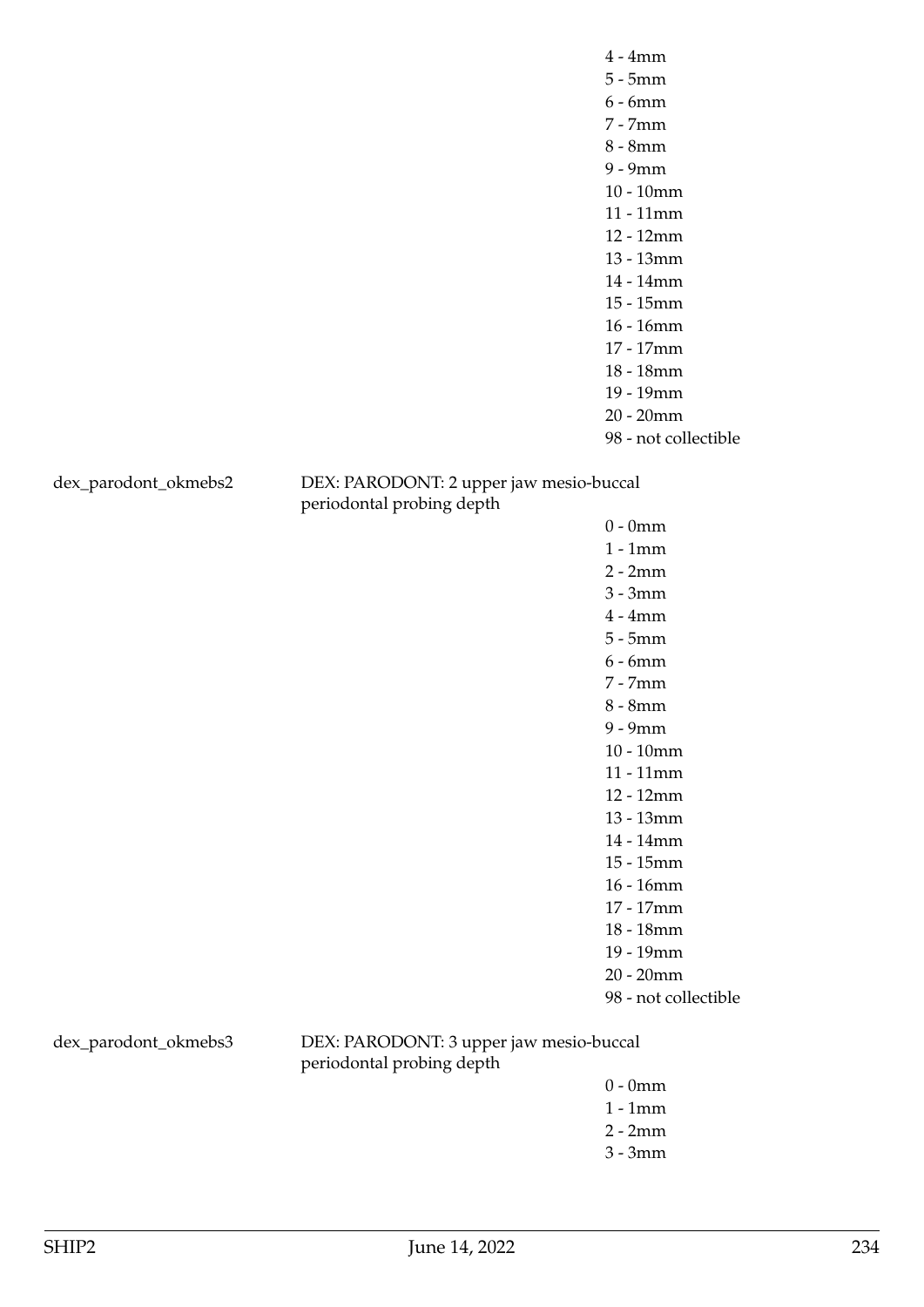dex\_parodont\_okmebs4 DEX: PARODONT: 4 upper jaw mesio-buccal periodontal probing depth

> 0 - 0mm 1 - 1mm 2 - 2mm 3 - 3mm 4 - 4mm 5 - 5mm 6 - 6mm 7 - 7mm 8 - 8mm 9 - 9mm 10 - 10mm 11 - 11mm 12 - 12mm 13 - 13mm 14 - 14mm 15 - 15mm 16 - 16mm 17 - 17mm 18 - 18mm 19 - 19mm 20 - 20mm 98 - not collectible

dex\_parodont\_okmebs5 DEX: PARODONT: 5 upper jaw mesio-buccal periodontal probing depth

- 0 0mm
- 1 1mm
- 2 2mm
- 3 3mm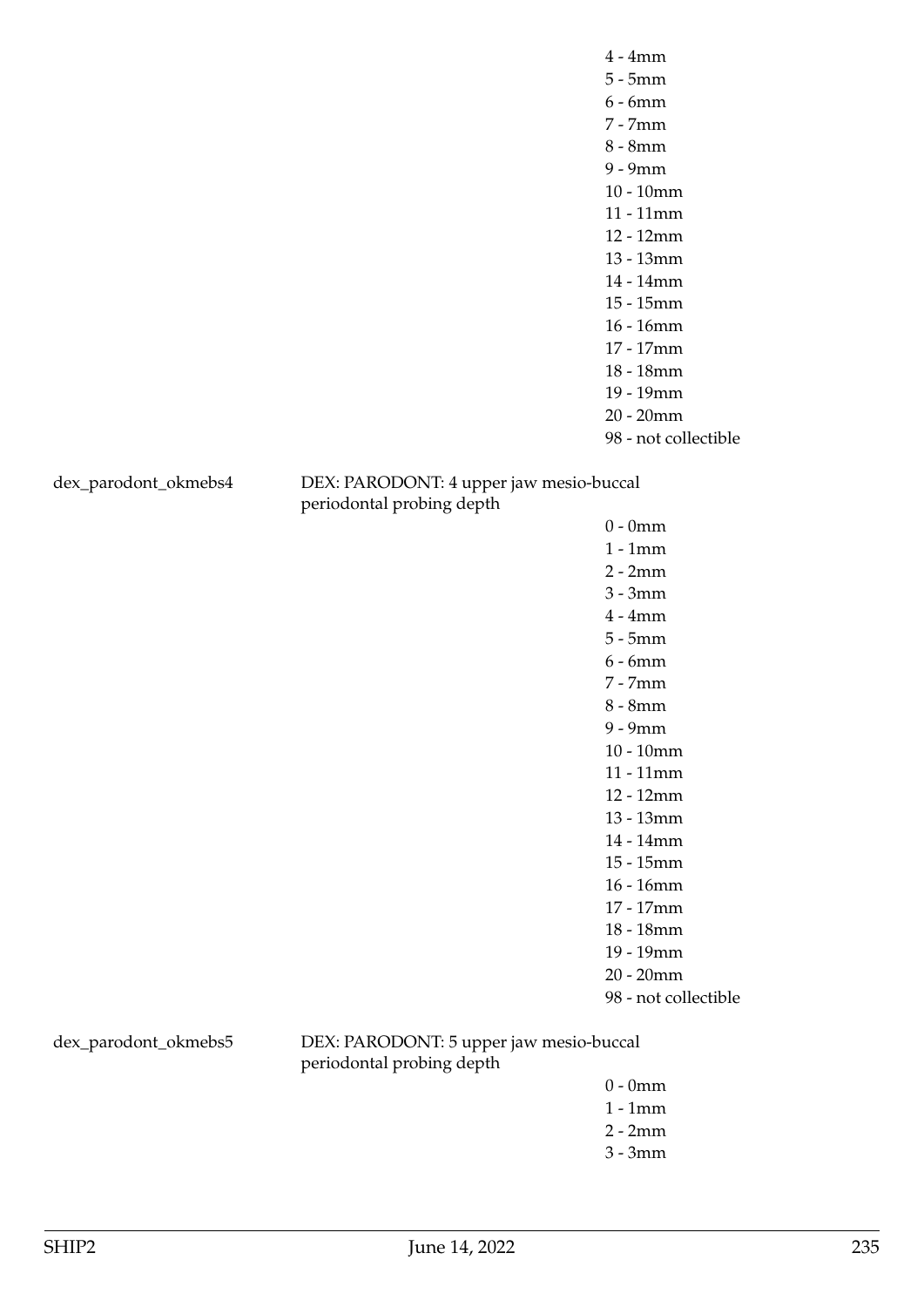dex\_parodont\_okmebs6 DEX: PARODONT: 6 upper jaw mesio-buccal periodontal probing depth

> 0 - 0mm 1 - 1mm 2 - 2mm 3 - 3mm 4 - 4mm 5 - 5mm 6 - 6mm 7 - 7mm 8 - 8mm 9 - 9mm 10 - 10mm 11 - 11mm 12 - 12mm 13 - 13mm 14 - 14mm 15 - 15mm 16 - 16mm 17 - 17mm 18 - 18mm 19 - 19mm 20 - 20mm 98 - not collectible

dex\_parodont\_okmebs7 DEX: PARODONT: 7 upper jaw mesio-buccal periodontal probing depth

- 0 0mm
- 1 1mm
- 2 2mm
- 3 3mm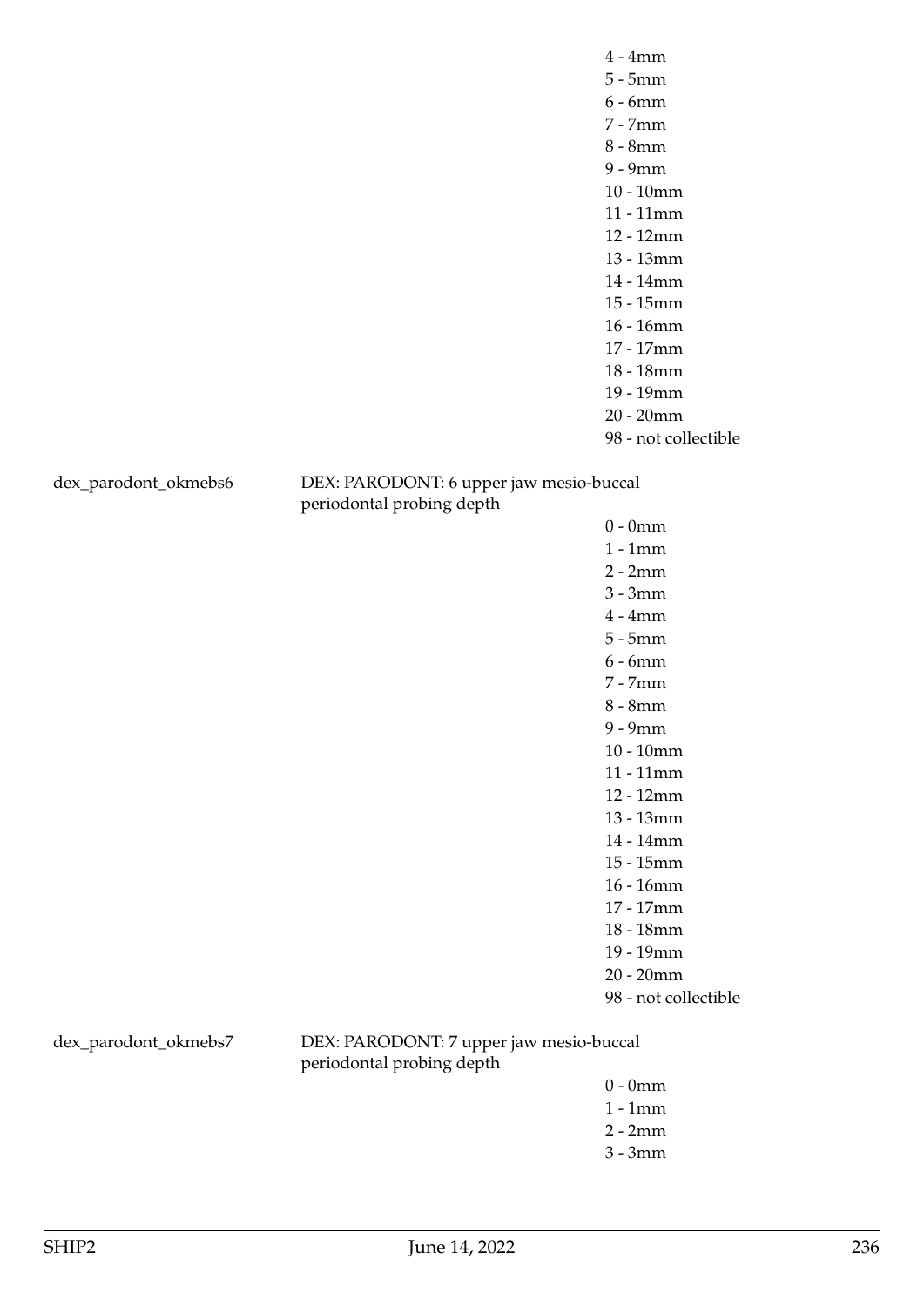98 - not collectible

dex\_parodont\_ukmebs1 DEX: PARODONT: 1 lower jaw mesio-buccal periodontal probing depth

> 0 - 0mm 1 - 1mm 2 - 2mm 3 - 3mm 4 - 4mm 5 - 5mm 6 - 6mm 7 - 7mm 8 - 8mm 9 - 9mm 10 - 10mm 11 - 11mm 12 - 12mm 13 - 13mm 14 - 14mm 15 - 15mm 16 - 16mm 17 - 17mm 18 - 18mm 19 - 19mm 20 - 20mm 98 - not collectible

dex\_parodont\_ukmebs2 DEX: PARODONT: 2 lower jaw mesio-buccal periodontal probing depth

- 0 0mm
- 1 1mm
- 2 2mm
- 3 3mm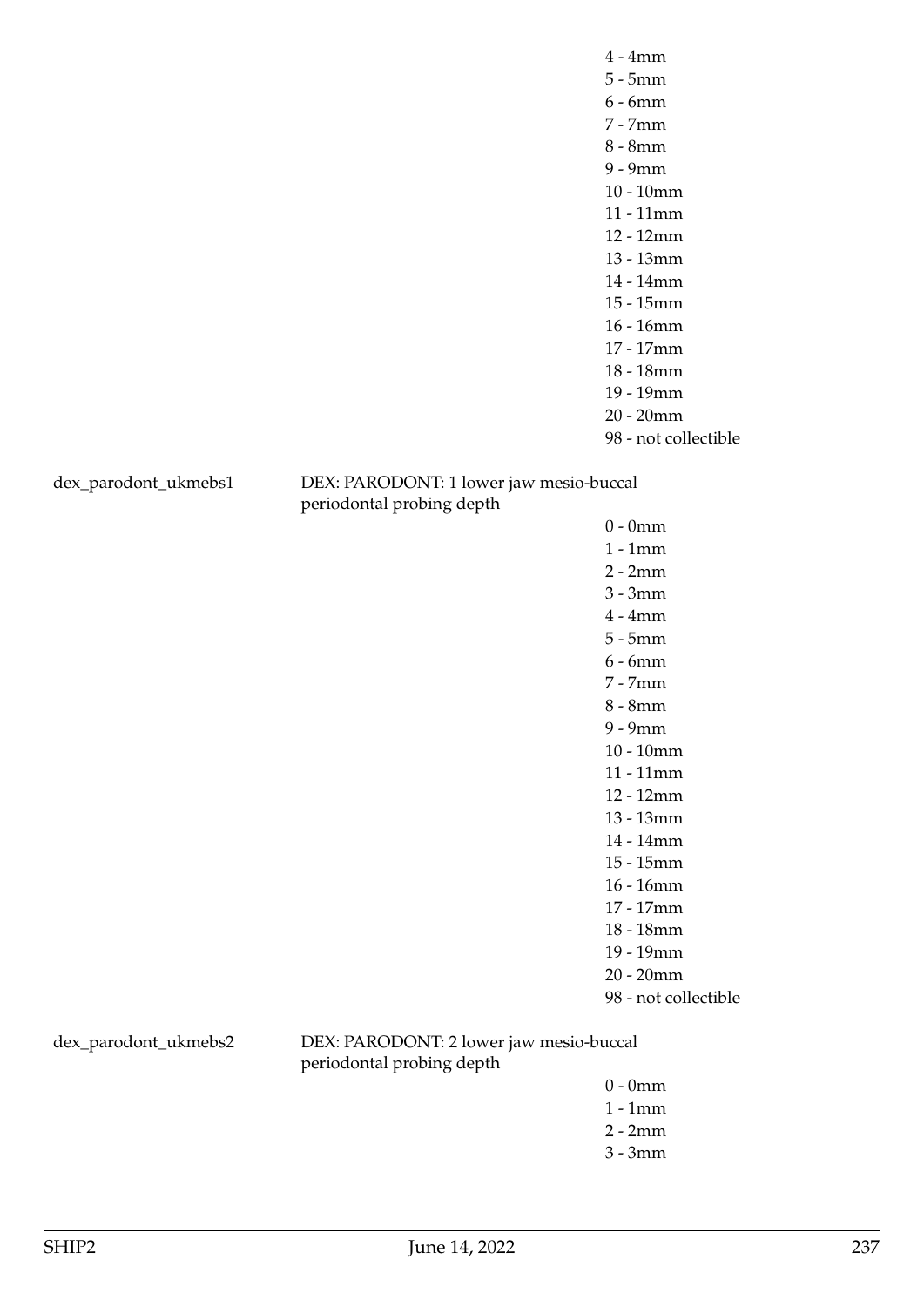98 - not collectible

dex\_parodont\_ukmebs3 DEX: PARODONT: 3 lower jaw mesio-buccal periodontal probing depth

> 0 - 0mm 1 - 1mm 2 - 2mm 3 - 3mm 4 - 4mm 5 - 5mm 6 - 6mm 7 - 7mm 8 - 8mm 9 - 9mm 10 - 10mm 11 - 11mm 12 - 12mm 13 - 13mm 14 - 14mm 15 - 15mm 16 - 16mm 17 - 17mm 18 - 18mm 19 - 19mm 20 - 20mm 98 - not collectible

dex\_parodont\_ukmebs4 DEX: PARODONT: 4 lower jaw mesio-buccal periodontal probing depth

- 0 0mm
- 1 1mm
- 2 2mm
- 3 3mm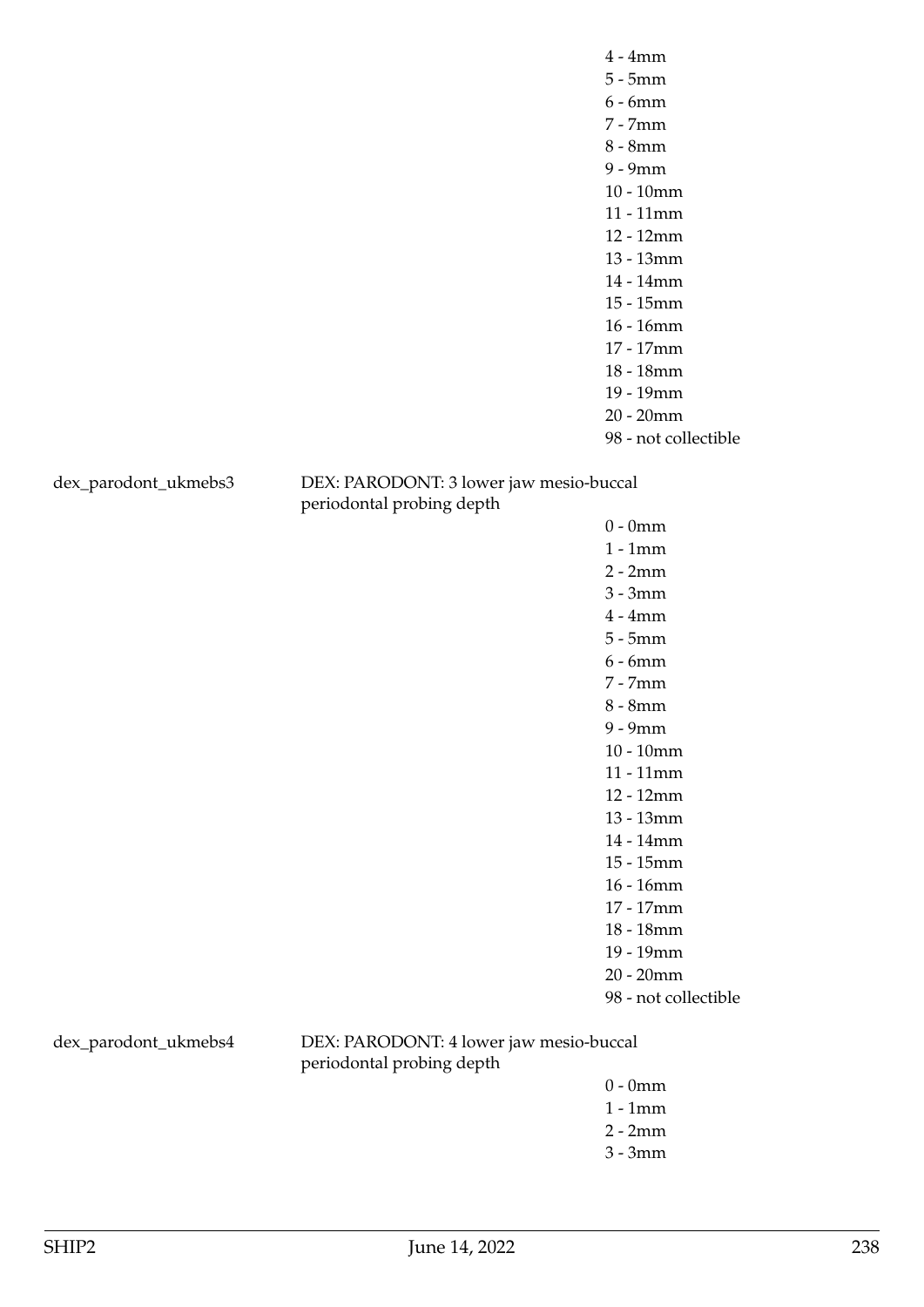98 - not collectible

dex\_parodont\_ukmebs5 DEX: PARODONT: 5 lower jaw mesio-buccal periodontal probing depth

> 0 - 0mm 1 - 1mm 2 - 2mm 3 - 3mm 4 - 4mm 5 - 5mm 6 - 6mm 7 - 7mm 8 - 8mm 9 - 9mm 10 - 10mm 11 - 11mm 12 - 12mm 13 - 13mm 14 - 14mm 15 - 15mm 16 - 16mm 17 - 17mm 18 - 18mm 19 - 19mm 20 - 20mm 98 - not collectible

dex\_parodont\_ukmebs6 DEX: PARODONT: 6 lower jaw mesio-buccal periodontal probing depth

- 0 0mm
- 1 1mm
- 2 2mm
- 3 3mm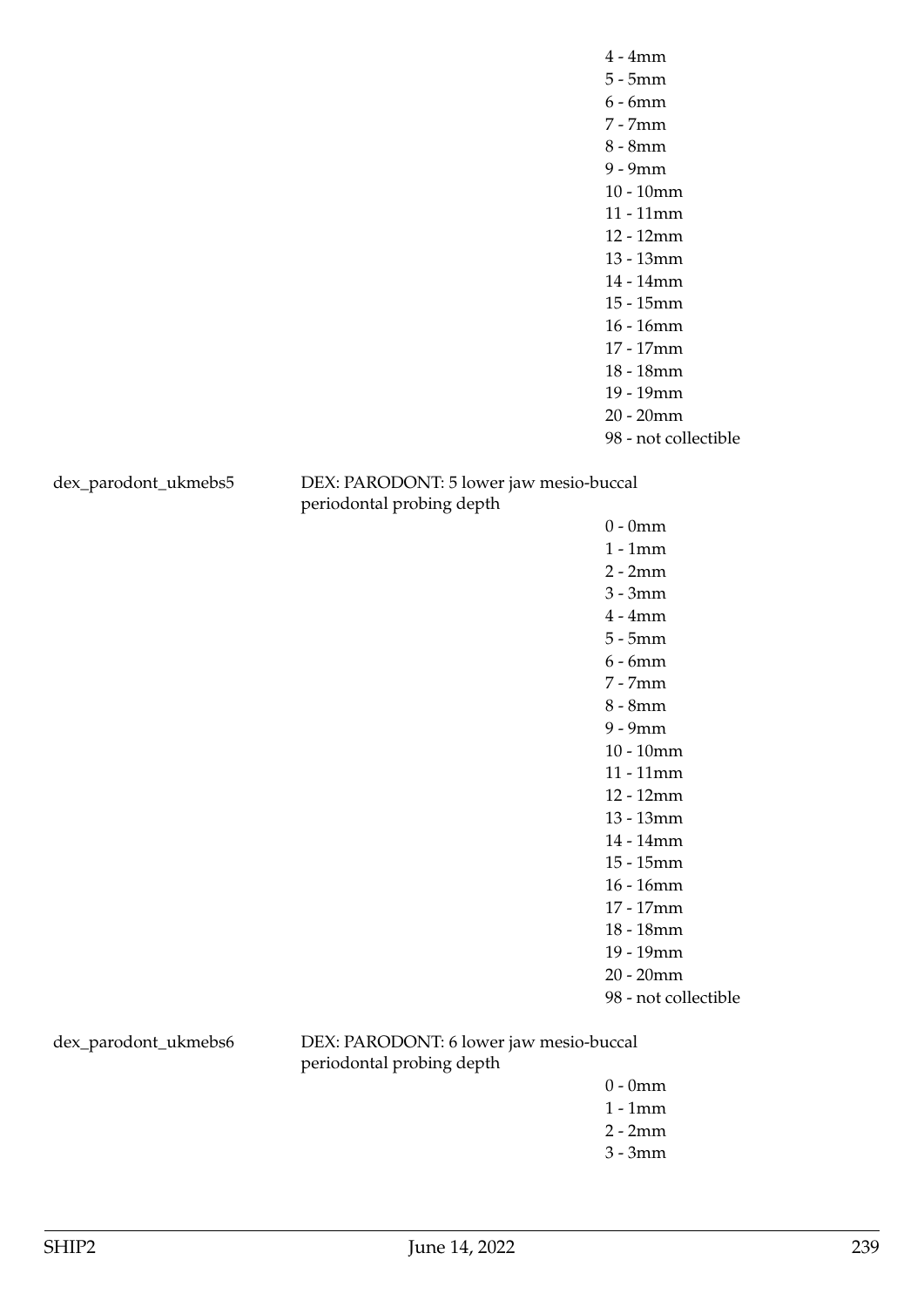98 - not collectible

dex\_parodont\_ukmebs7 DEX: PARODONT: 7 lower jaw mesio-buccal periodontal probing depth

> 0 - 0mm 1 - 1mm 2 - 2mm 3 - 3mm 4 - 4mm 5 - 5mm 6 - 6mm 7 - 7mm 8 - 8mm 9 - 9mm 10 - 10mm 11 - 11mm 12 - 12mm 13 - 13mm 14 - 14mm 15 - 15mm 16 - 16mm 17 - 17mm 18 - 18mm 19 - 19mm 20 - 20mm 98 - not collectible

dex\_parodont\_okmips1 DEX: PARODONT: 1 upper jaw medio-palatinal periodontal probing depth

- 0 0mm
- 1 1mm
- 2 2mm
- 3 3mm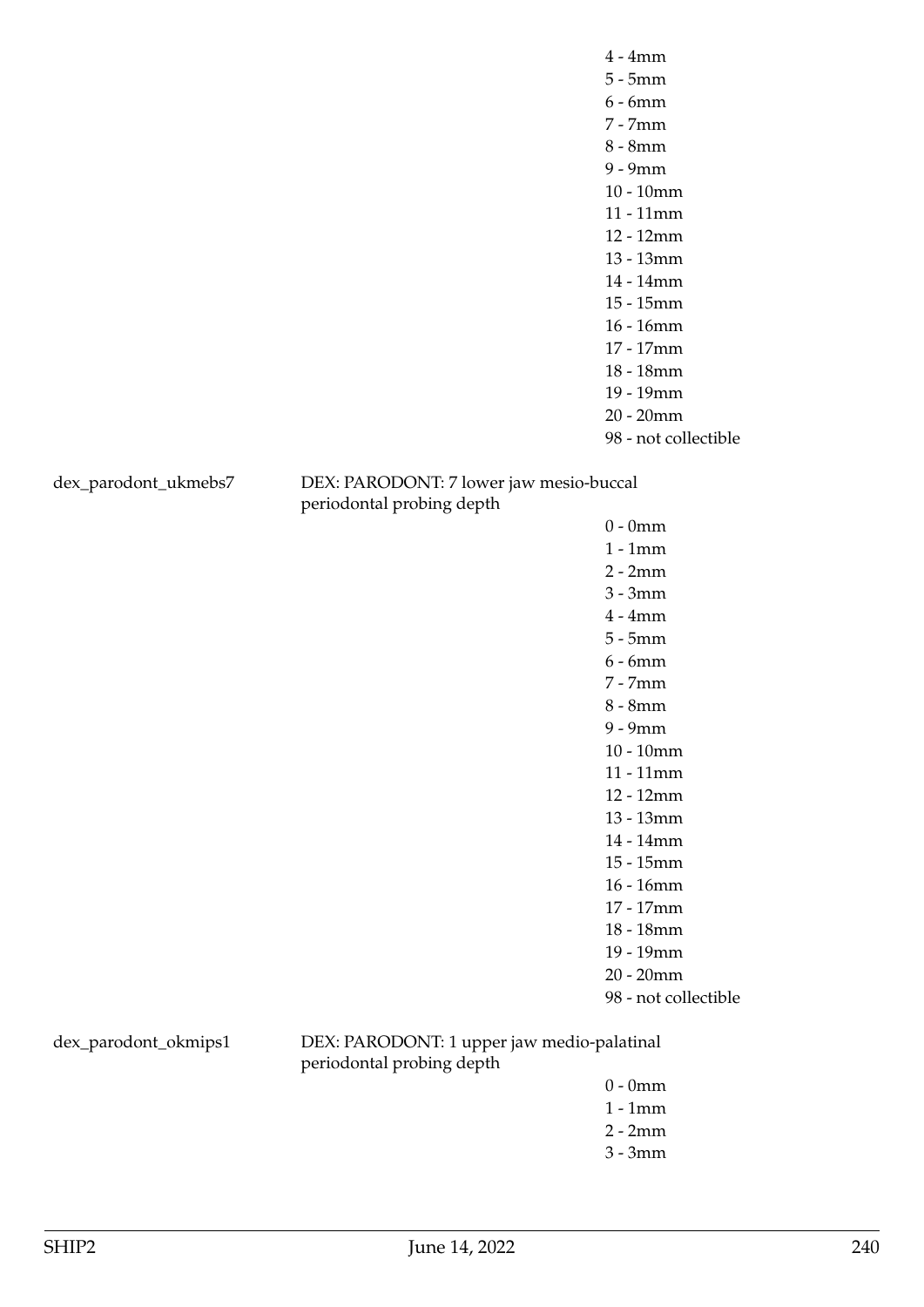dex\_parodont\_okmips2 DEX: PARODONT: 2 upper jaw medio-palatinal periodontal probing depth

> 0 - 0mm 1 - 1mm 2 - 2mm 3 - 3mm 4 - 4mm 5 - 5mm 6 - 6mm 7 - 7mm 8 - 8mm 9 - 9mm 10 - 10mm 11 - 11mm 12 - 12mm 13 - 13mm 14 - 14mm 15 - 15mm 16 - 16mm 17 - 17mm 18 - 18mm 19 - 19mm 20 - 20mm 98 - not collectible

dex\_parodont\_okmips3 DEX: PARODONT: 3 upper jaw medio-palatinal periodontal probing depth

- 0 0mm
- 1 1mm
- 2 2mm
- 3 3mm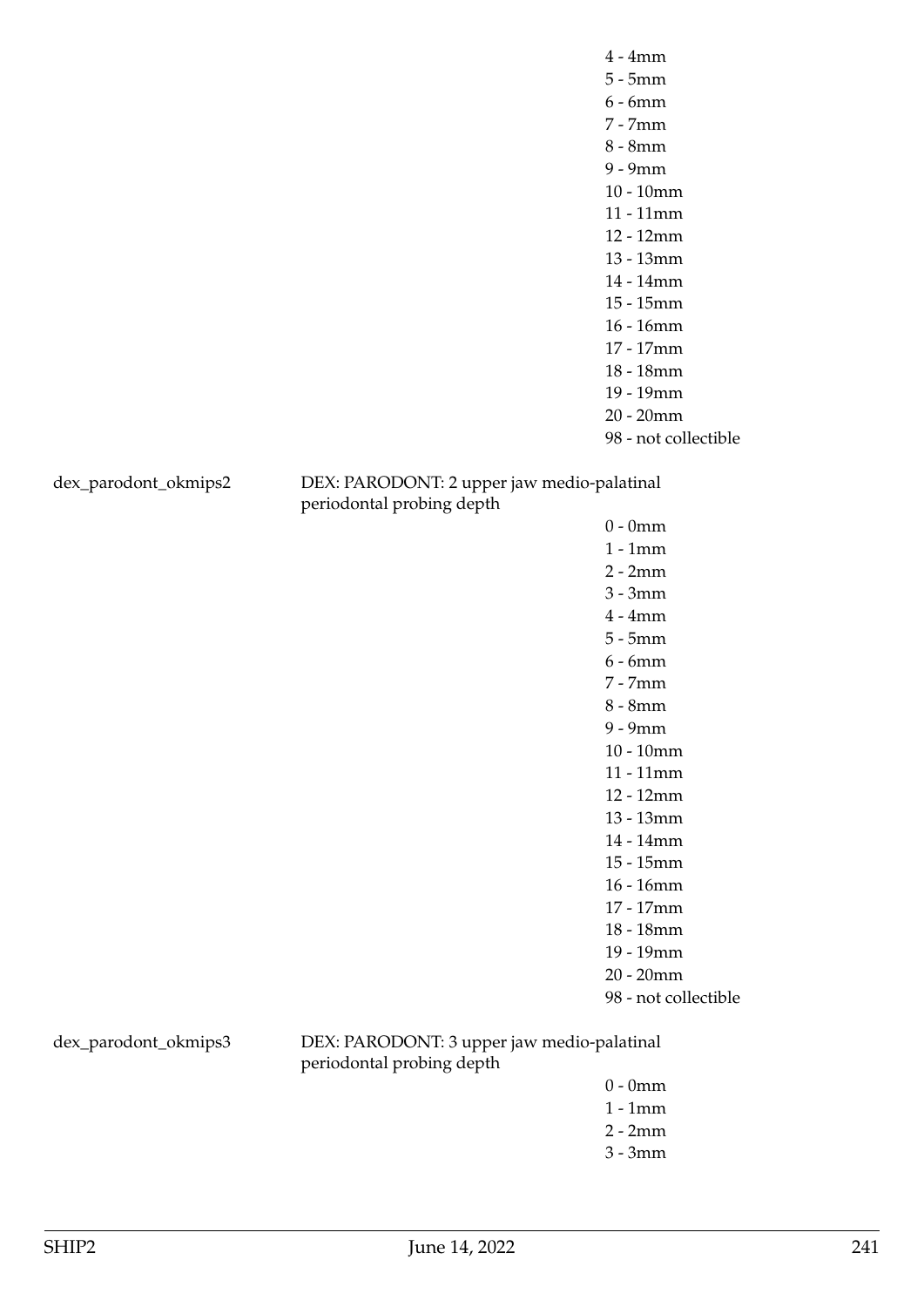dex\_parodont\_okmips4 DEX: PARODONT: 4 upper jaw medio-palatinal periodontal probing depth

> 0 - 0mm 1 - 1mm 2 - 2mm 3 - 3mm 4 - 4mm 5 - 5mm 6 - 6mm 7 - 7mm 8 - 8mm 9 - 9mm 10 - 10mm 11 - 11mm 12 - 12mm 13 - 13mm 14 - 14mm 15 - 15mm 16 - 16mm 17 - 17mm 18 - 18mm 19 - 19mm 20 - 20mm 98 - not collectible

dex\_parodont\_okmips5 DEX: PARODONT: 5 upper jaw medio-palatinal periodontal probing depth

- 0 0mm
- 1 1mm
- 2 2mm
- 3 3mm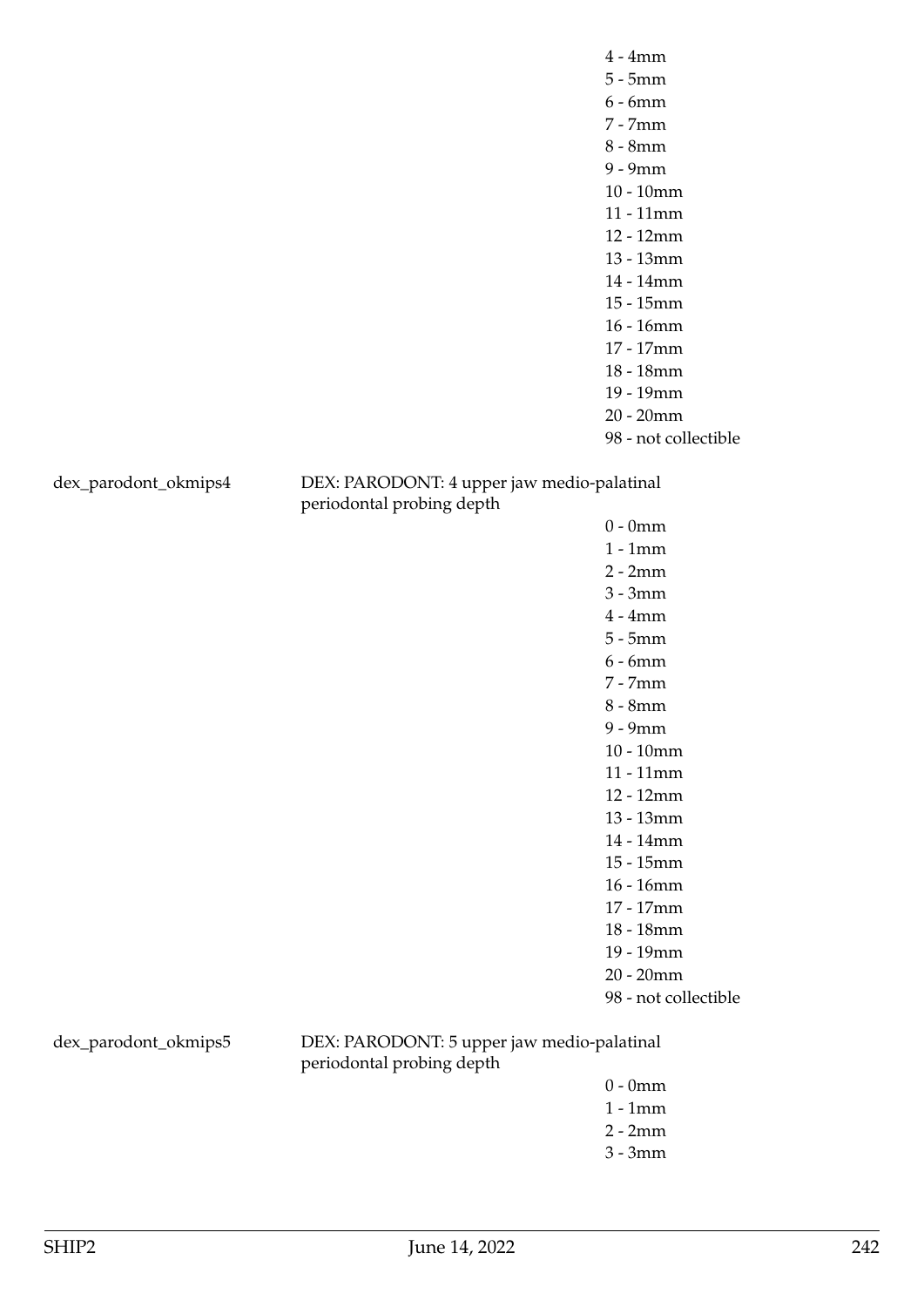dex\_parodont\_okmips6 DEX: PARODONT: 6 upper jaw medio-palatinal periodontal probing depth

> 0 - 0mm 1 - 1mm 2 - 2mm 3 - 3mm 4 - 4mm 5 - 5mm 6 - 6mm 7 - 7mm 8 - 8mm 9 - 9mm 10 - 10mm 11 - 11mm 12 - 12mm 13 - 13mm 14 - 14mm 15 - 15mm 16 - 16mm 17 - 17mm 18 - 18mm 19 - 19mm 20 - 20mm 98 - not collectible

dex\_parodont\_okmips7 DEX: PARODONT: 7 upper jaw medio-palatinal periodontal probing depth

- 0 0mm
- 1 1mm
- 2 2mm
- 3 3mm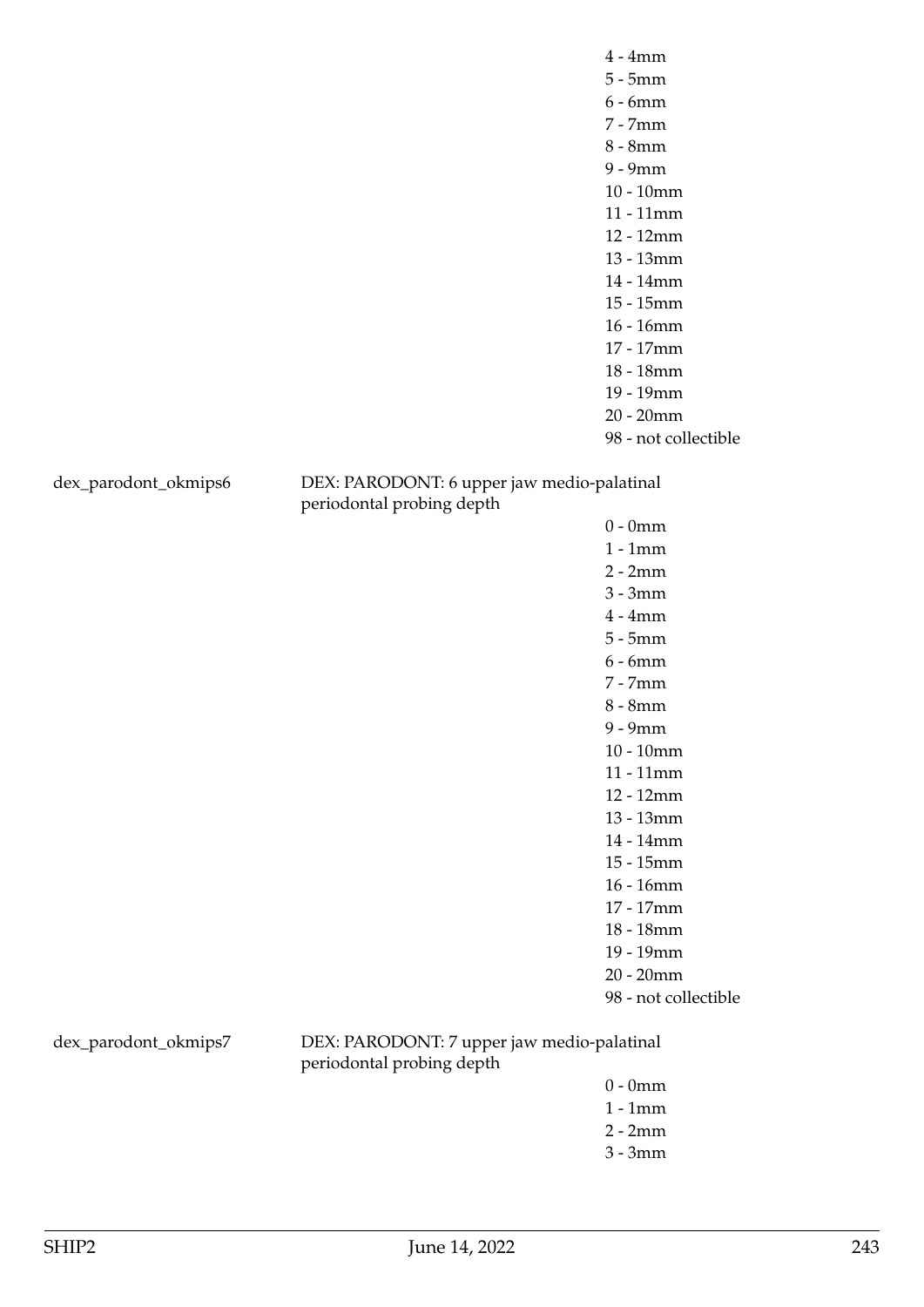dex\_parodont\_ukmils1 DEX: PARODONT: 1 lower jaw medio-lingual periodontal probing depth

> 0 - 0mm 1 - 1mm 2 - 2mm 3 - 3mm 4 - 4mm 5 - 5mm 6 - 6mm 7 - 7mm 8 - 8mm 9 - 9mm 10 - 10mm 11 - 11mm 12 - 12mm 13 - 13mm 14 - 14mm 15 - 15mm 16 - 16mm 17 - 17mm 18 - 18mm 19 - 19mm 20 - 20mm 98 - not collectible

dex\_parodont\_ukmils2 DEX: PARODONT: 2 lower jaw medio-lingual periodontal probing depth

- 0 0mm
- 1 1mm
- 2 2mm
- 3 3mm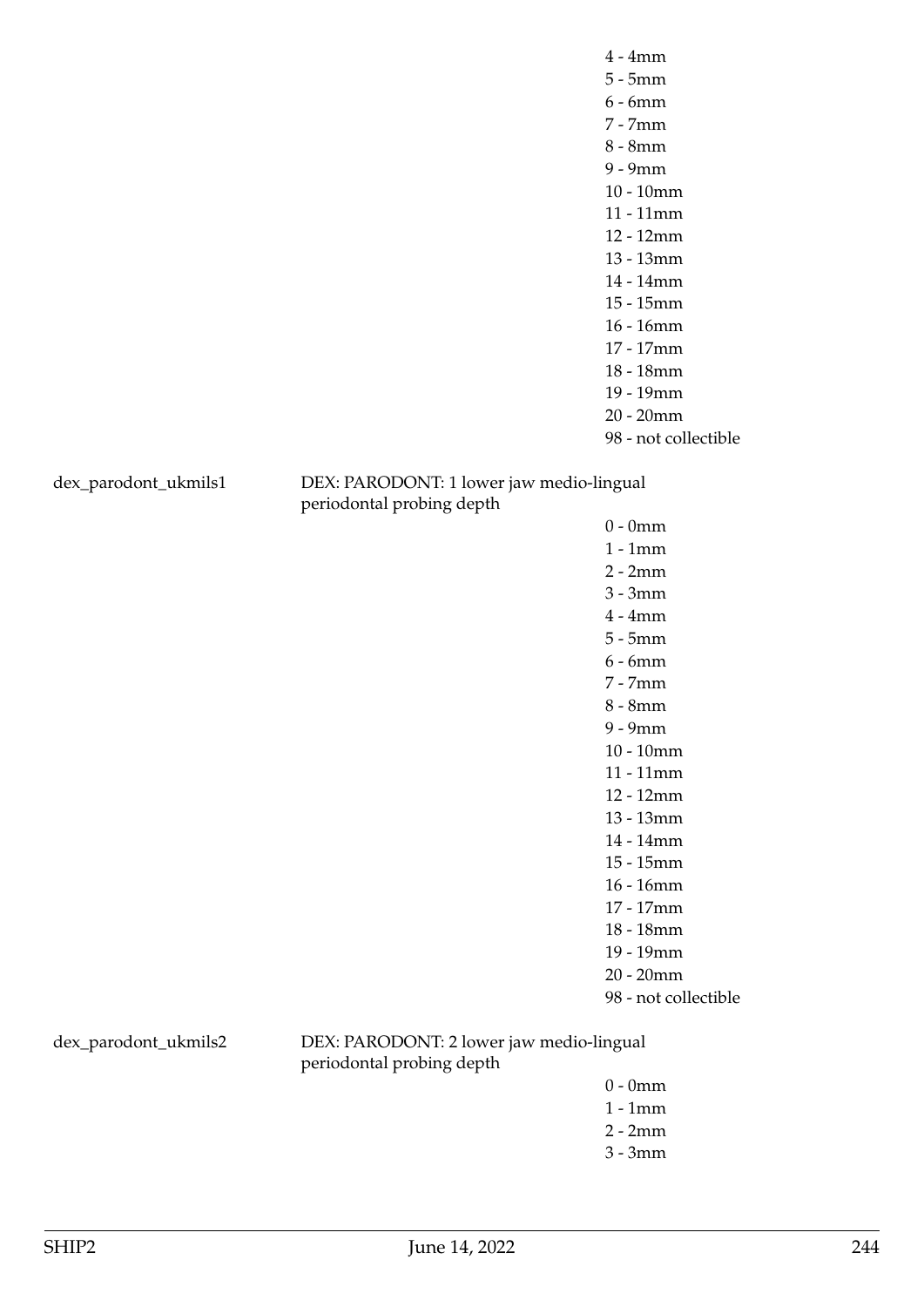dex\_parodont\_ukmils3 DEX: PARODONT: 3 lower jaw medio-lingual periodontal probing depth

> 0 - 0mm 1 - 1mm 2 - 2mm 3 - 3mm 4 - 4mm 5 - 5mm 6 - 6mm 7 - 7mm 8 - 8mm 9 - 9mm 10 - 10mm 11 - 11mm 12 - 12mm 13 - 13mm 14 - 14mm 15 - 15mm 16 - 16mm 17 - 17mm 18 - 18mm 19 - 19mm 20 - 20mm 98 - not collectible

dex\_parodont\_ukmils4 DEX: PARODONT: 4 lower jaw medio-lingual periodontal probing depth

- 0 0mm
- 1 1mm
- 2 2mm
- 3 3mm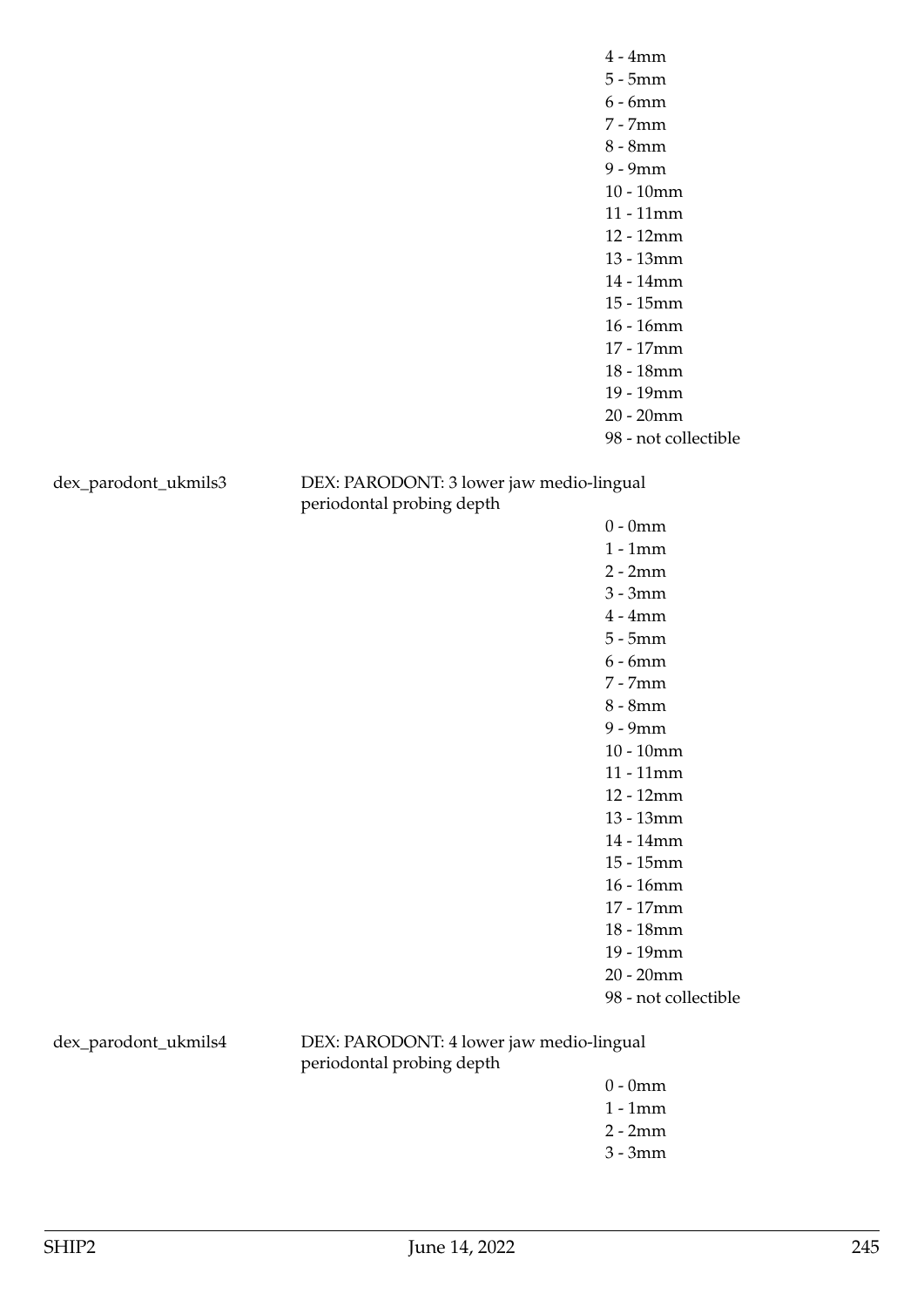dex\_parodont\_ukmils5 DEX: PARODONT: 5 lower jaw medio-lingual periodontal probing depth

> 0 - 0mm 1 - 1mm 2 - 2mm 3 - 3mm 4 - 4mm 5 - 5mm 6 - 6mm 7 - 7mm 8 - 8mm 9 - 9mm 10 - 10mm 11 - 11mm 12 - 12mm 13 - 13mm 14 - 14mm 15 - 15mm 16 - 16mm 17 - 17mm 18 - 18mm 19 - 19mm 20 - 20mm 98 - not collectible

dex\_parodont\_ukmils6 DEX: PARODONT: 6 lower jaw medio-lingual periodontal probing depth

- 0 0mm
- 1 1mm
- 2 2mm
- 3 3mm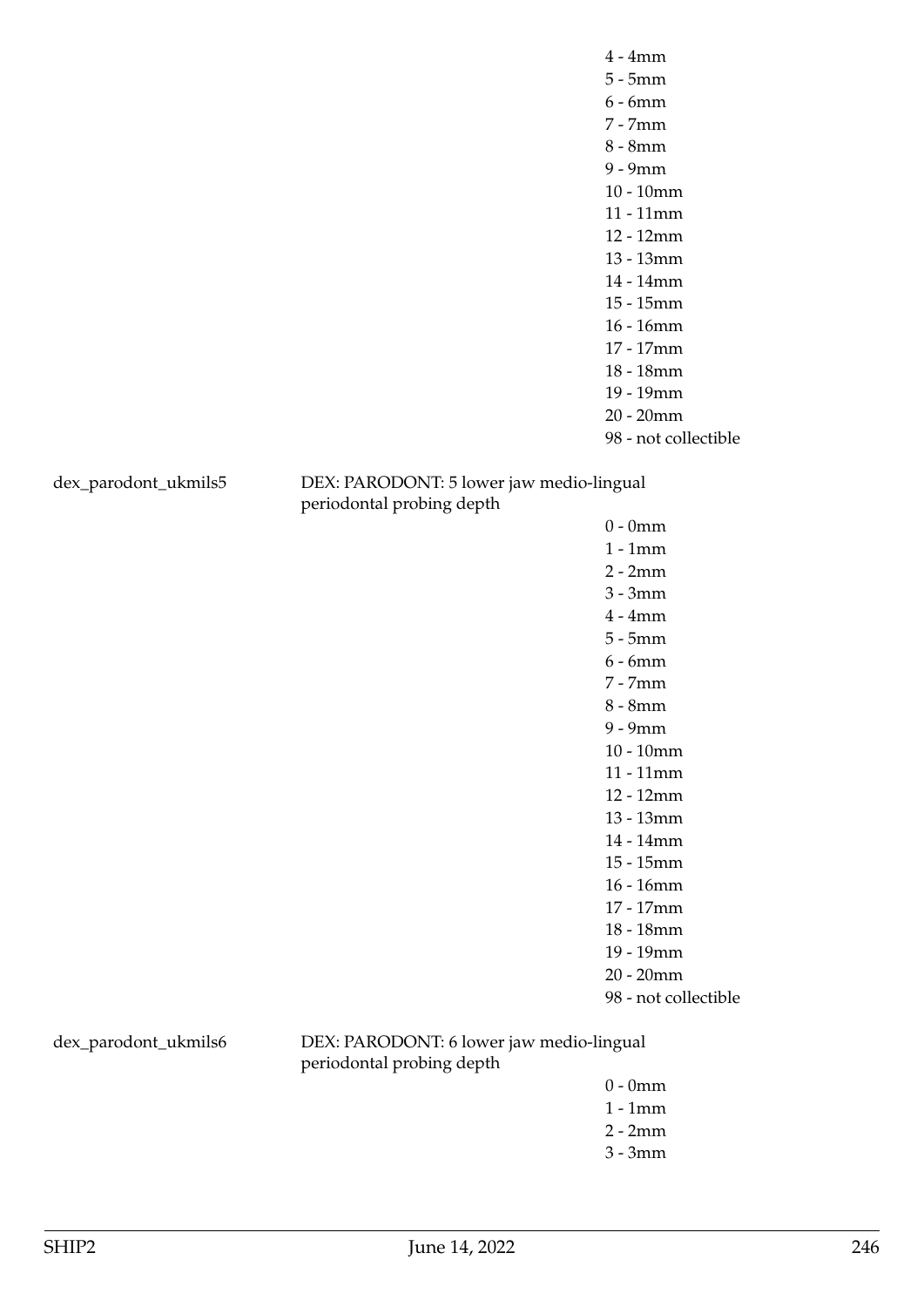dex\_parodont\_ukmils7 DEX: PARODONT: 7 lower jaw medio-lingual periodontal probing depth

0 - 0mm 1 - 1mm 2 - 2mm 3 - 3mm 4 - 4mm 5 - 5mm 6 - 6mm 7 - 7mm 8 - 8mm 9 - 9mm 10 - 10mm 11 - 11mm 12 - 12mm 13 - 13mm 14 - 14mm 15 - 15mm 16 - 16mm 17 - 17mm 18 - 18mm 19 - 19mm 20 - 20mm 98 - not collectible

dex\_parodont\_okdisa1 DEX: PARODONT: 1 upper jaw distal attachment loss

- 0 0mm
- 1 1mm
- 2 2mm
- 3 3mm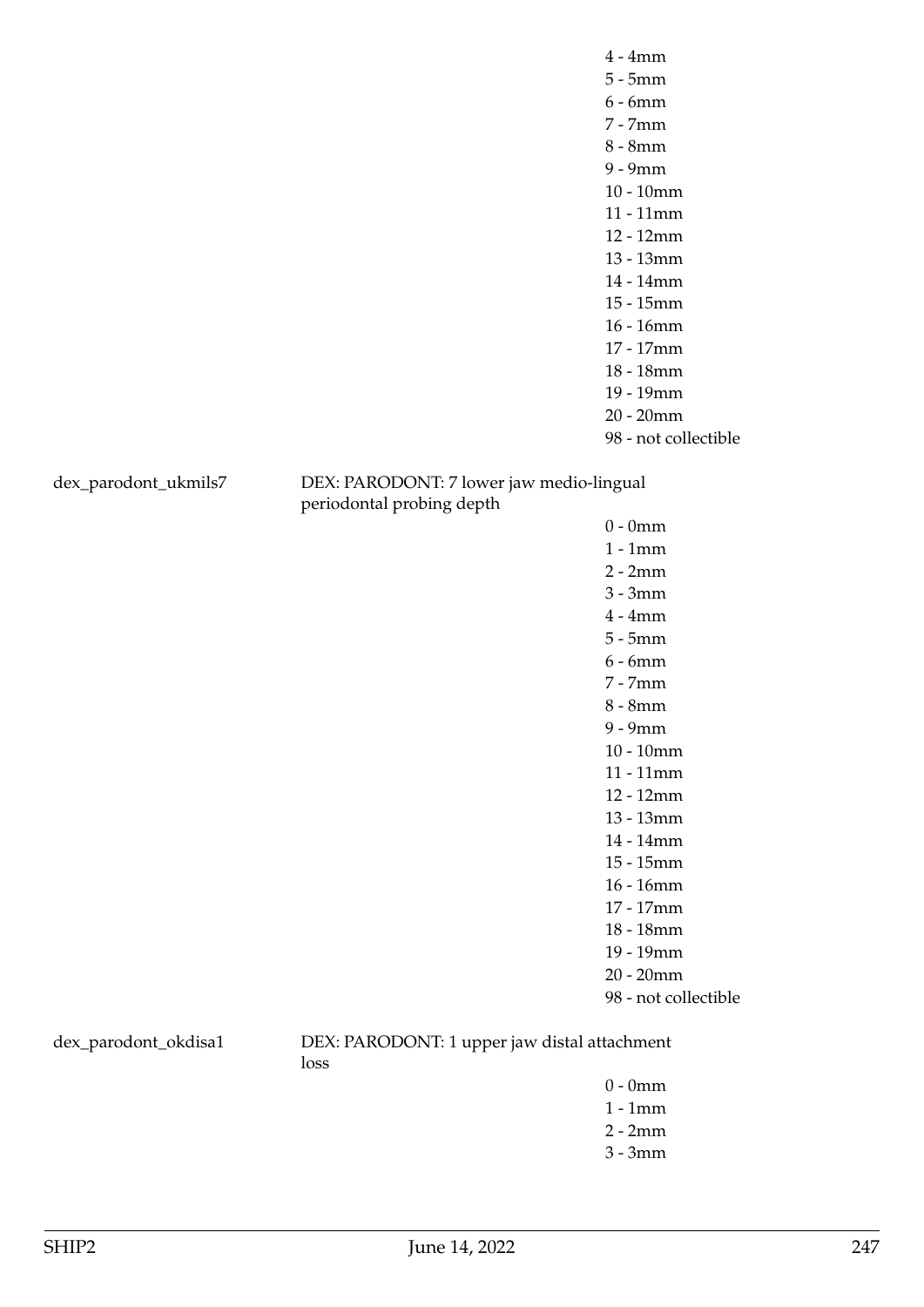dex\_parodont\_okdisa2 DEX: PARODONT: 2 upper jaw distal attachment loss

0 - 0mm 1 - 1mm 2 - 2mm 3 - 3mm 4 - 4mm 5 - 5mm 6 - 6mm 7 - 7mm 8 - 8mm 9 - 9mm 10 - 10mm 11 - 11mm 12 - 12mm 13 - 13mm 14 - 14mm 15 - 15mm 16 - 16mm 17 - 17mm 18 - 18mm 19 - 19mm 20 - 20mm 98 - not collectible

dex\_parodont\_okdisa3 DEX: PARODONT: 3 upper jaw distal attachment loss

- 0 0mm
- 1 1mm
- 2 2mm
- 3 3mm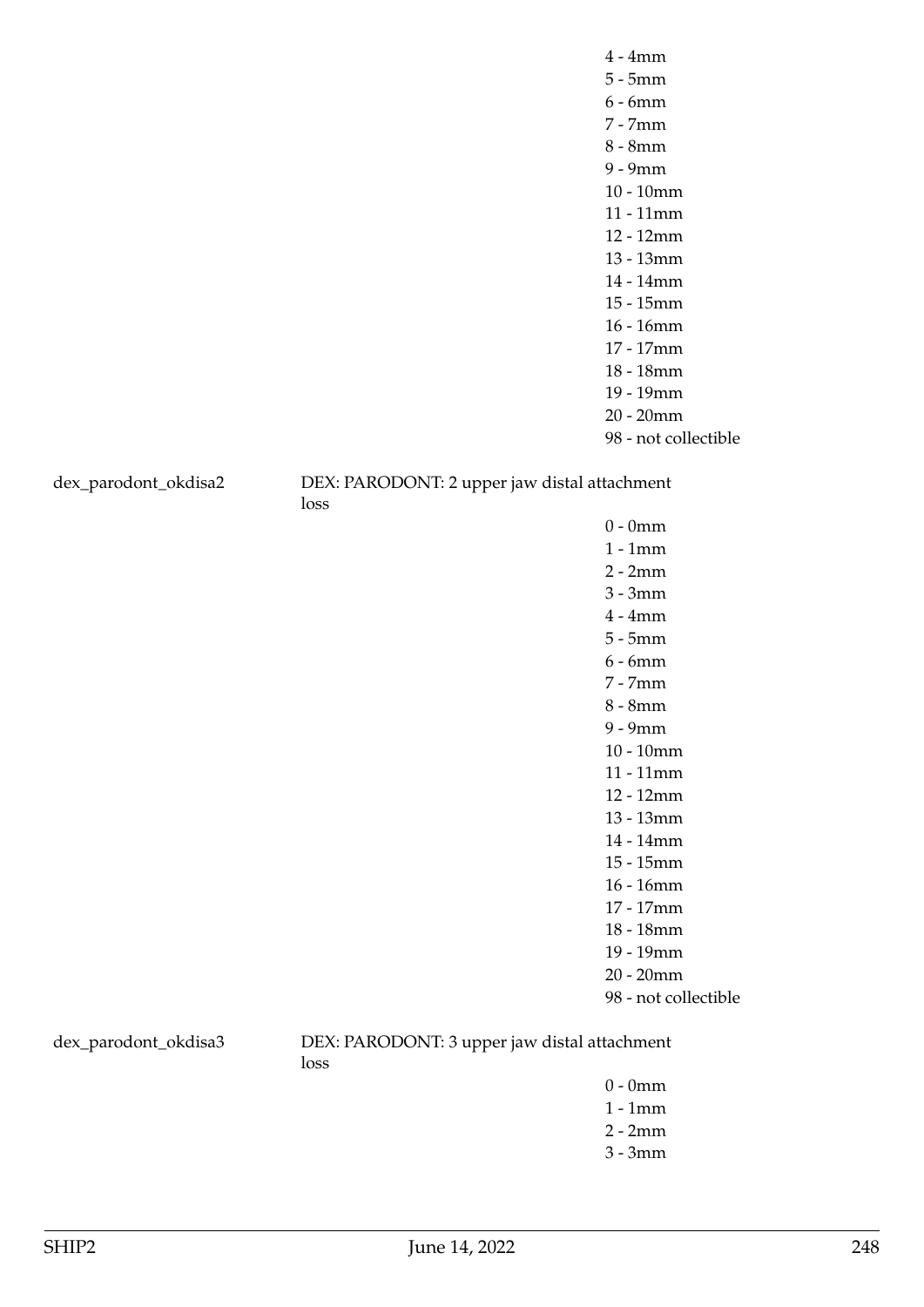dex\_parodont\_okdisa4 DEX: PARODONT: 4 upper jaw distal attachment loss

> 0 - 0mm 1 - 1mm 2 - 2mm 3 - 3mm 4 - 4mm 5 - 5mm 6 - 6mm 7 - 7mm 8 - 8mm 9 - 9mm 10 - 10mm 11 - 11mm 12 - 12mm 13 - 13mm 14 - 14mm 15 - 15mm

- 16 16mm
- 17 17mm
- 18 18mm
- 19 19mm
- 20 20mm
- 98 not collectible

dex\_parodont\_okdisa5 DEX: PARODONT: 5 upper jaw distal attachment loss

- 0 0mm
- 1 1mm
- 2 2mm
- 3 3mm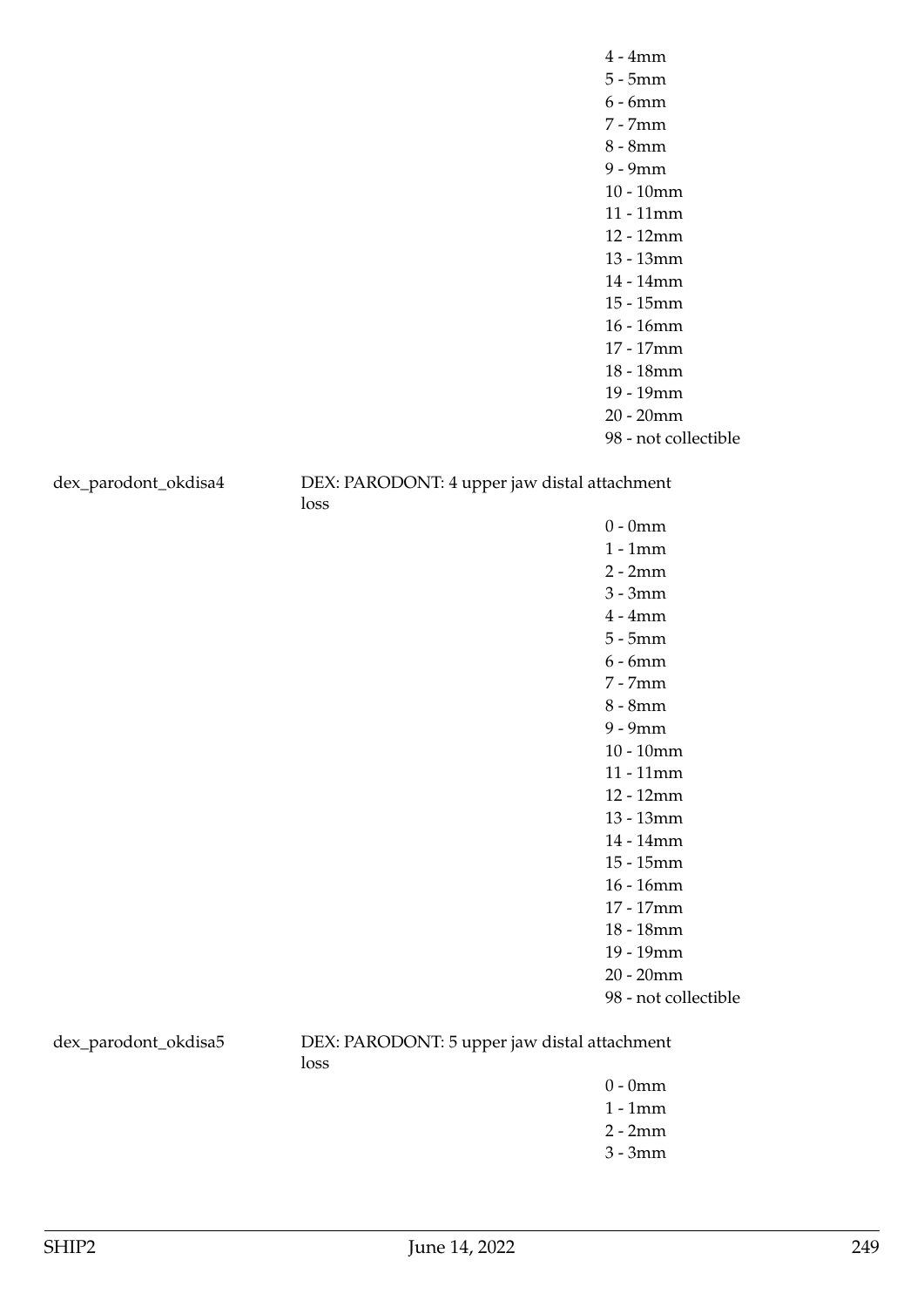dex\_parodont\_okdisa6 DEX: PARODONT: 6 upper jaw distal attachment

loss

0 - 0mm 1 - 1mm 2 - 2mm 3 - 3mm 4 - 4mm 5 - 5mm 6 - 6mm 7 - 7mm 8 - 8mm 9 - 9mm 10 - 10mm 11 - 11mm 12 - 12mm 13 - 13mm 14 - 14mm 15 - 15mm 16 - 16mm 17 - 17mm 18 - 18mm 19 - 19mm 20 - 20mm 98 - not collectible

dex\_parodont\_okdisa7 DEX: PARODONT: 7 upper jaw distal attachment loss

- 0 0mm
- 1 1mm
- 2 2mm
- 3 3mm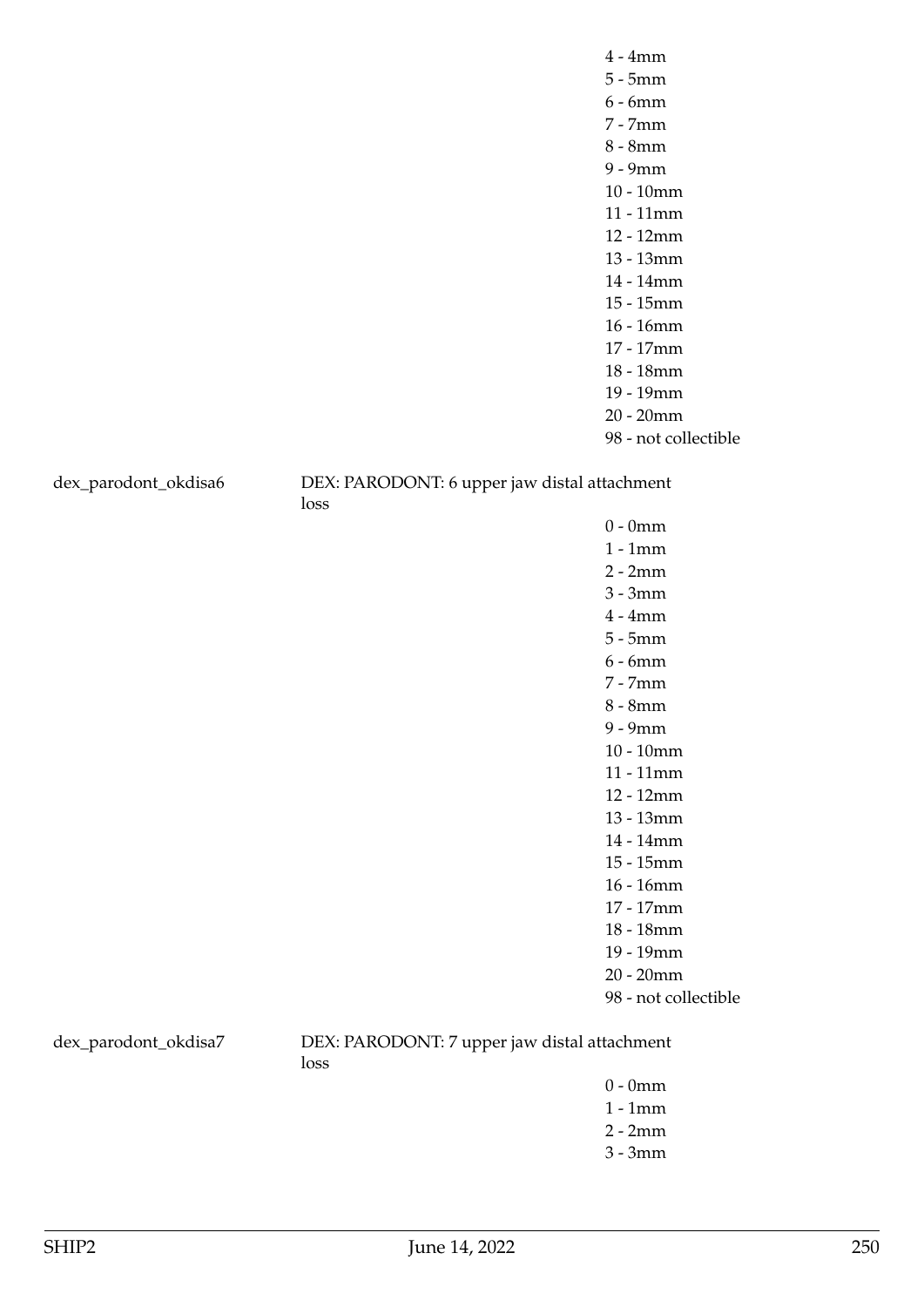dex\_parodont\_ukdisa1 DEX: PARODONT: 1 lower jaw distal attachment loss

> 0 - 0mm 1 - 1mm 2 - 2mm 3 - 3mm 4 - 4mm 5 - 5mm 6 - 6mm 7 - 7mm 8 - 8mm 9 - 9mm 10 - 10mm 11 - 11mm 12 - 12mm 13 - 13mm 14 - 14mm 15 - 15mm 16 - 16mm 17 - 17mm 18 - 18mm 19 - 19mm 20 - 20mm 98 - not collectible

dex\_parodont\_ukdisa2 DEX: PARODONT: 2 lower jaw distal attachment loss

- 0 0mm
- 1 1mm 2 - 2mm
- 
- 3 3mm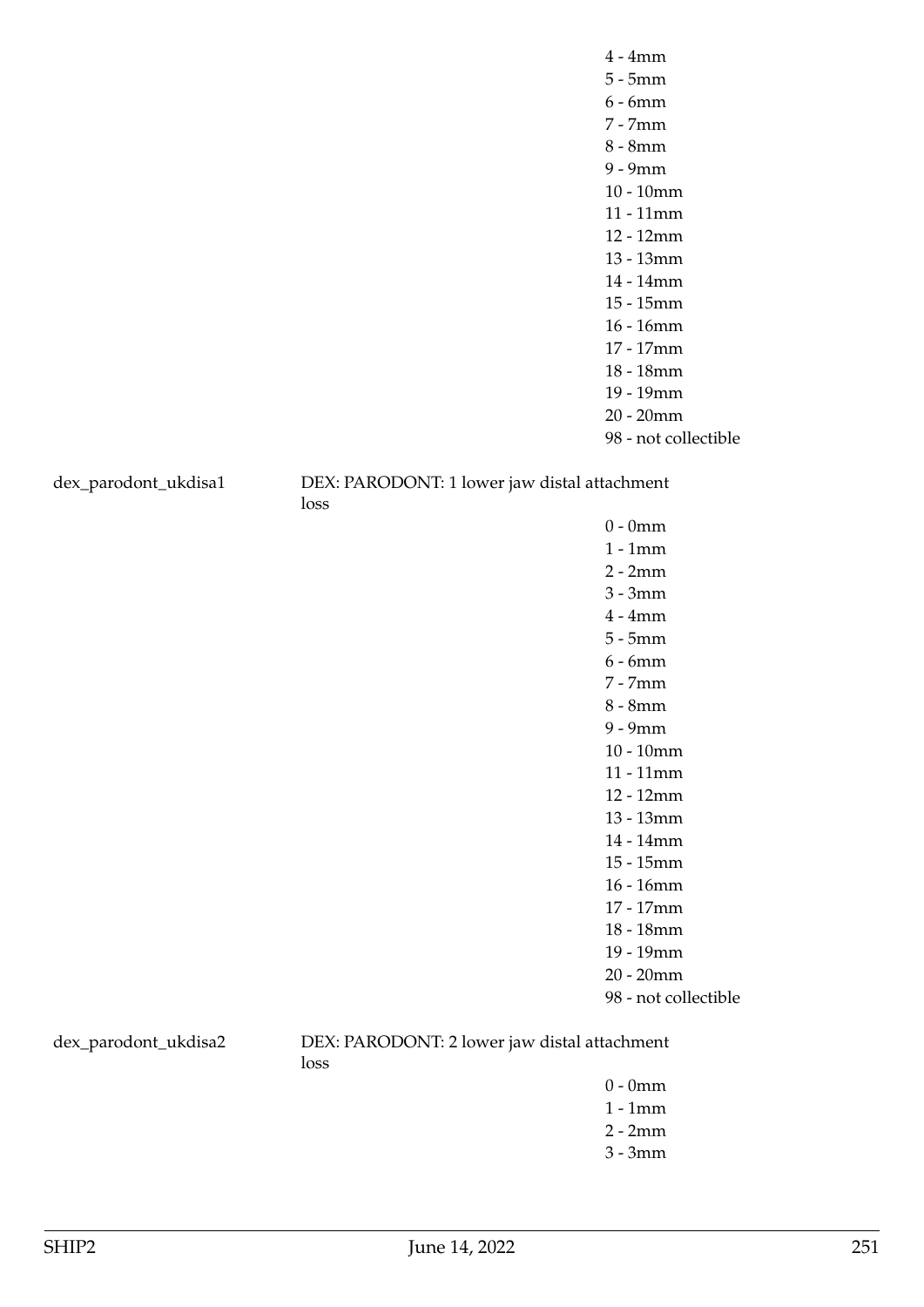dex\_parodont\_ukdisa3 DEX: PARODONT: 3 lower jaw distal attachment loss

> 0 - 0mm 1 - 1mm 2 - 2mm 3 - 3mm 4 - 4mm 5 - 5mm 6 - 6mm 7 - 7mm 8 - 8mm 9 - 9mm 10 - 10mm 11 - 11mm 12 - 12mm 13 - 13mm 14 - 14mm 15 - 15mm 16 - 16mm 17 - 17mm 18 - 18mm 19 - 19mm 20 - 20mm 98 - not collectible

dex\_parodont\_ukdisa4 DEX: PARODONT: 4 lower jaw distal attachment loss

- 0 0mm
- 1 1mm
- 2 2mm
- 3 3mm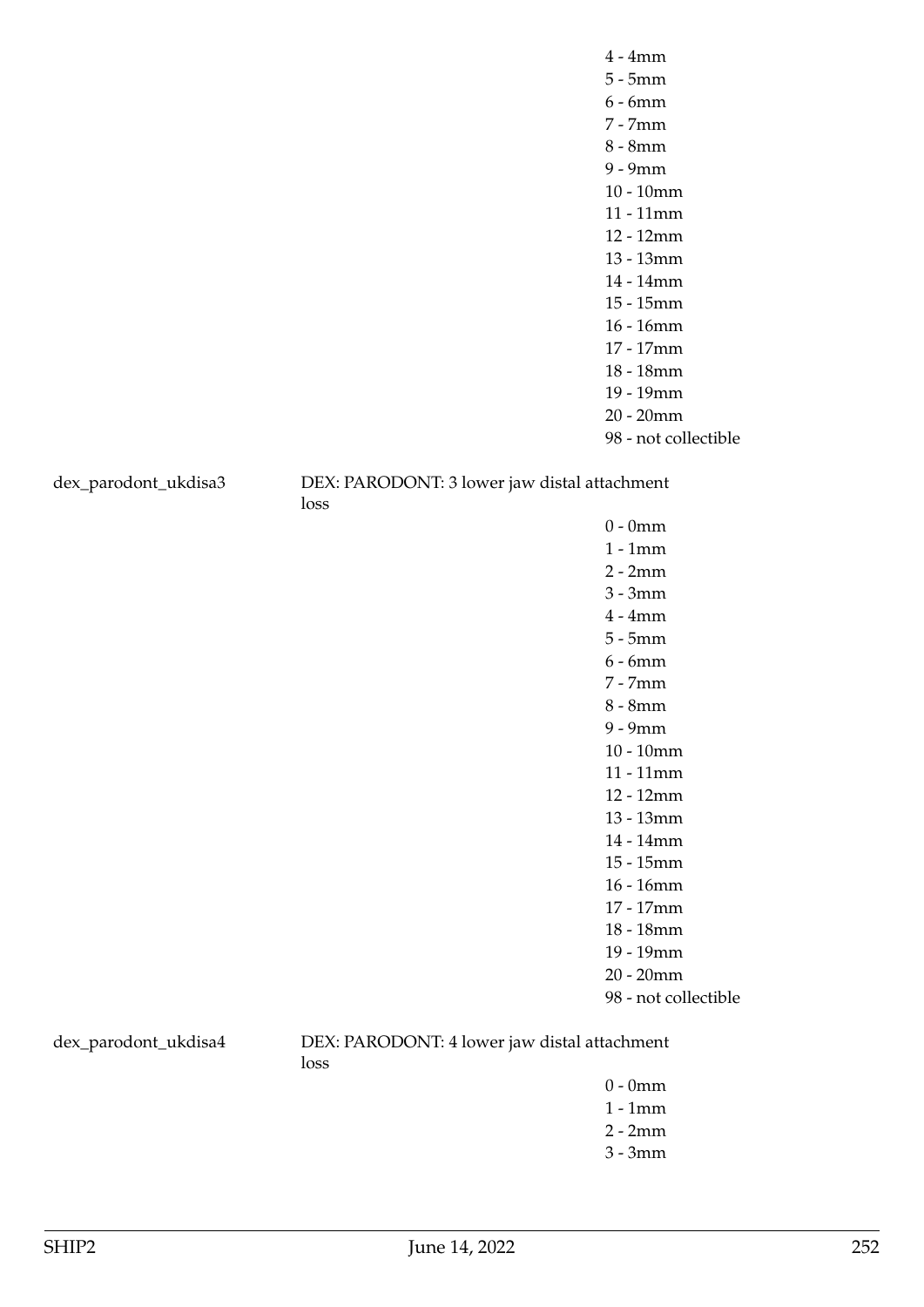dex\_parodont\_ukdisa5 DEX: PARODONT: 5 lower jaw distal attachment loss

0 - 0mm 1 - 1mm 2 - 2mm 3 - 3mm 4 - 4mm 5 - 5mm 6 - 6mm 7 - 7mm 8 - 8mm 9 - 9mm 10 - 10mm 11 - 11mm 12 - 12mm 13 - 13mm 14 - 14mm 15 - 15mm 16 - 16mm 17 - 17mm 18 - 18mm 19 - 19mm 20 - 20mm 98 - not collectible

dex\_parodont\_ukdisa6 DEX: PARODONT: 6 lower jaw distal attachment loss

- 0 0mm
- 1 1mm 2 - 2mm
- 
- 3 3mm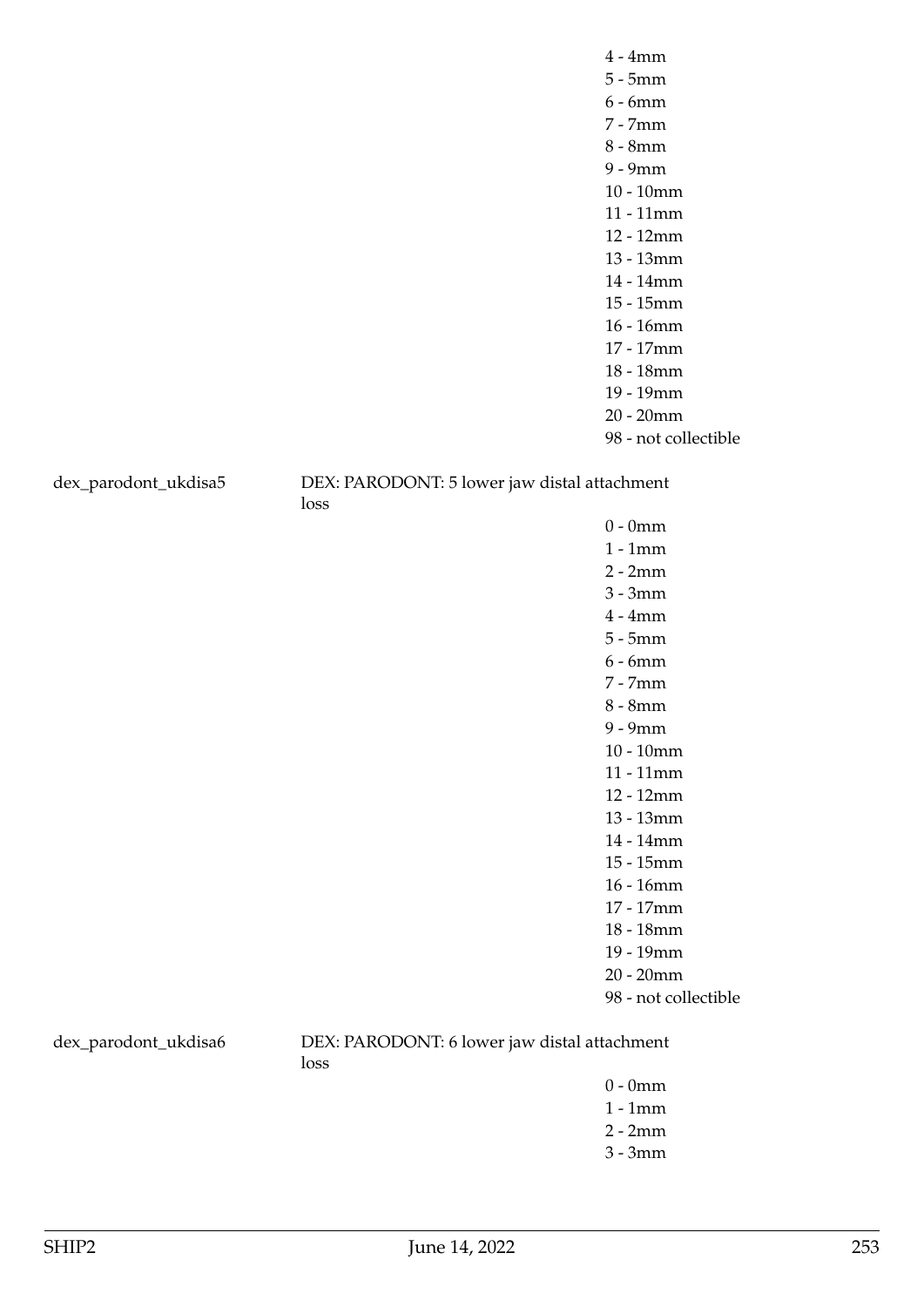dex\_parodont\_ukdisa7 DEX: PARODONT: 7 lower jaw distal attachment loss

0 - 0mm 1 - 1mm 2 - 2mm 3 - 3mm 4 - 4mm 5 - 5mm 6 - 6mm 7 - 7mm 8 - 8mm 9 - 9mm 10 - 10mm 11 - 11mm 12 - 12mm 13 - 13mm 14 - 14mm 15 - 15mm 16 - 16mm 17 - 17mm 18 - 18mm 19 - 19mm 20 - 20mm 98 - not collectible

dex\_parodont\_okmiba1 DEX: PARODONT: 1 upper jaw medio-buccal attachment loss

- 0 0mm
- 1 1mm
- 2 2mm
- 3 3mm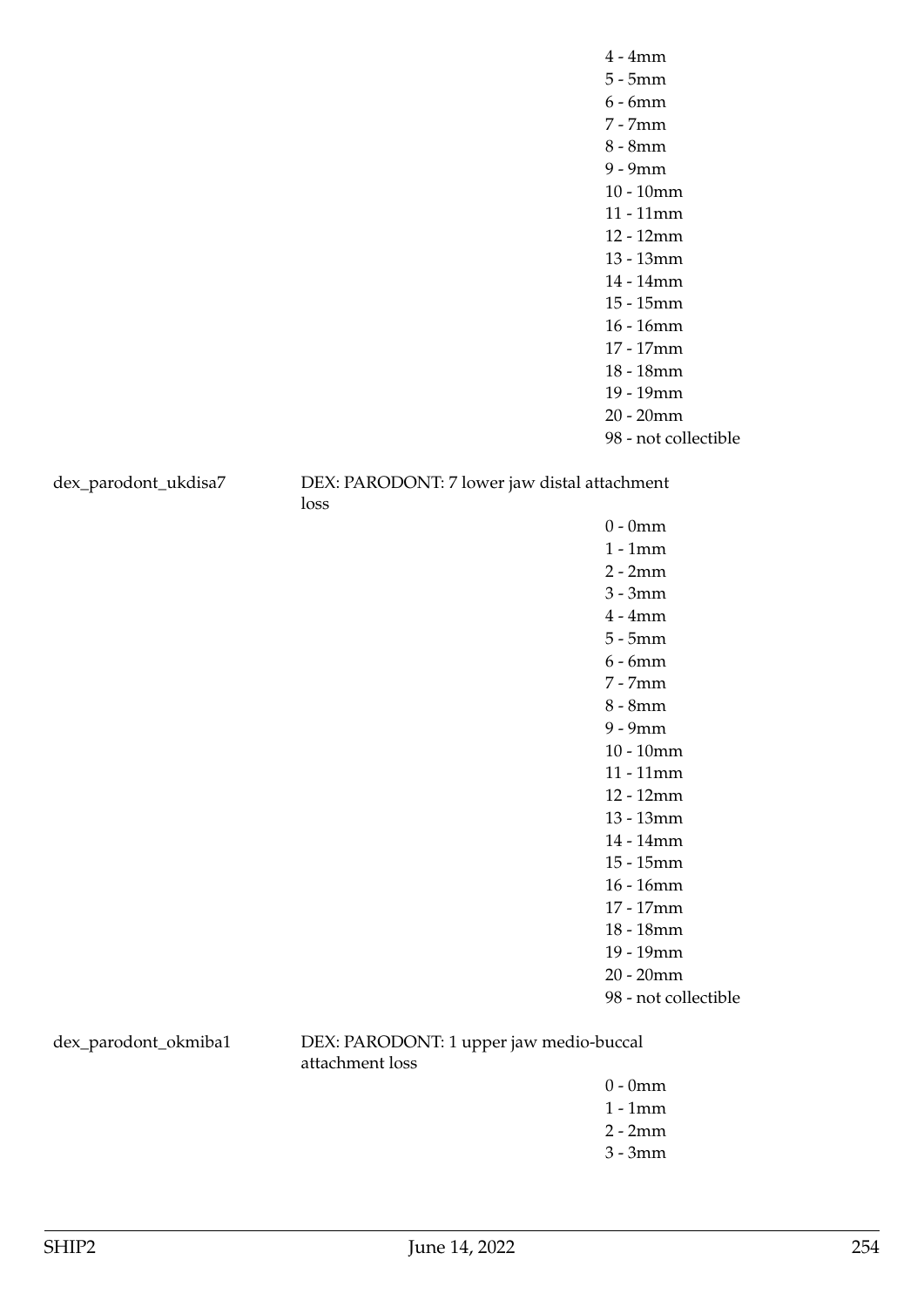dex\_parodont\_okmiba2 DEX: PARODONT: 2 upper jaw medio-buccal attachment loss

> 0 - 0mm 1 - 1mm 2 - 2mm 3 - 3mm 4 - 4mm 5 - 5mm 6 - 6mm 7 - 7mm 8 - 8mm 9 - 9mm 10 - 10mm 11 - 11mm 12 - 12mm 13 - 13mm 14 - 14mm 15 - 15mm 16 - 16mm 17 - 17mm 18 - 18mm 19 - 19mm 20 - 20mm 98 - not collectible

dex\_parodont\_okmiba3 DEX: PARODONT: 3 upper jaw medio-buccal attachment loss

- 0 0mm
- 1 1mm
- 2 2mm
- 3 3mm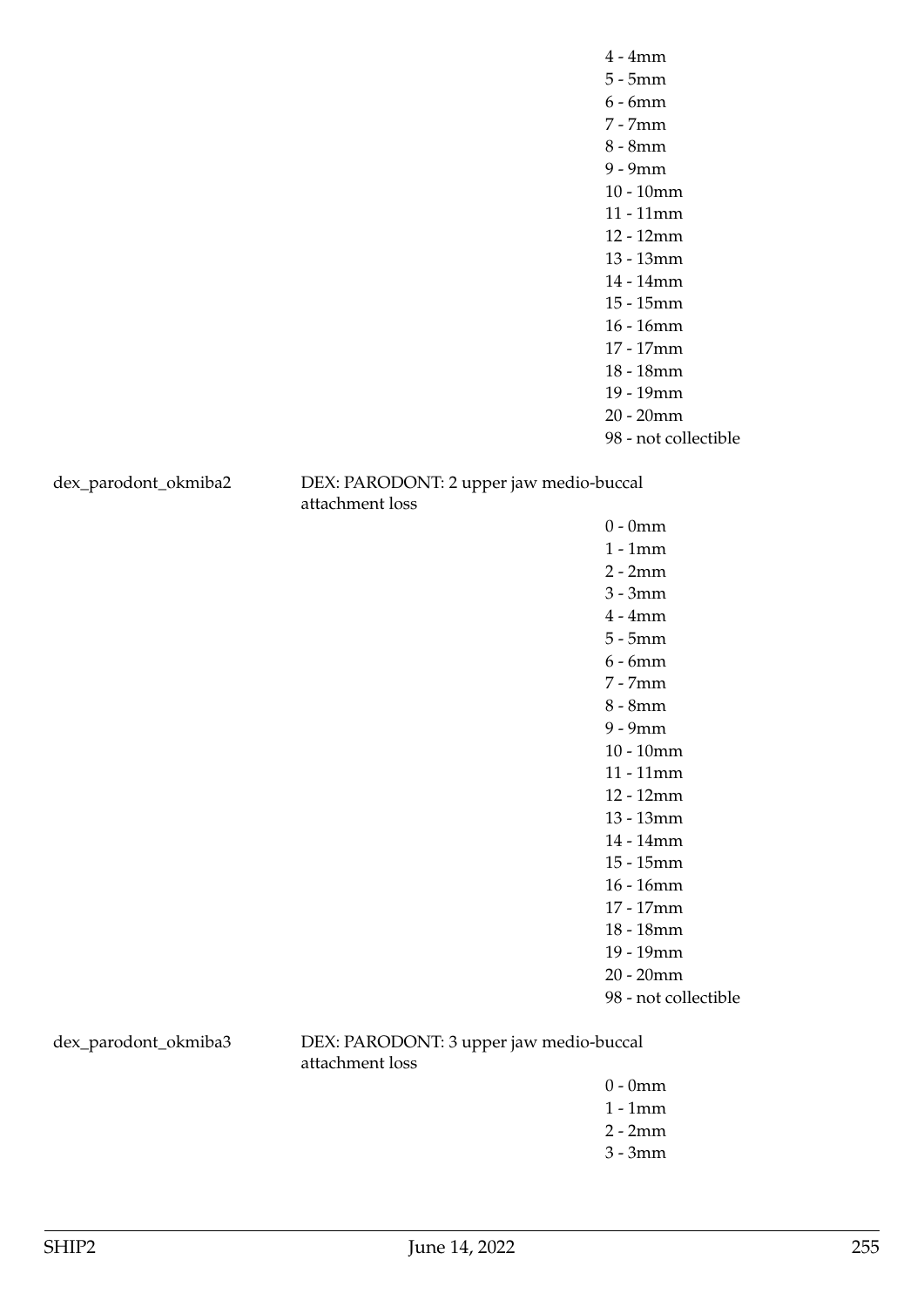dex\_parodont\_okmiba4 DEX: PARODONT: 4 upper jaw medio-buccal attachment loss

> 0 - 0mm 1 - 1mm 2 - 2mm 3 - 3mm 4 - 4mm 5 - 5mm 6 - 6mm 7 - 7mm 8 - 8mm 9 - 9mm 10 - 10mm 11 - 11mm 12 - 12mm 13 - 13mm 14 - 14mm 15 - 15mm 16 - 16mm 17 - 17mm 18 - 18mm 19 - 19mm 20 - 20mm 98 - not collectible

dex\_parodont\_okmiba5 DEX: PARODONT: 5 upper jaw medio-buccal attachment loss

- 0 0mm
- 1 1mm
- 2 2mm
- 3 3mm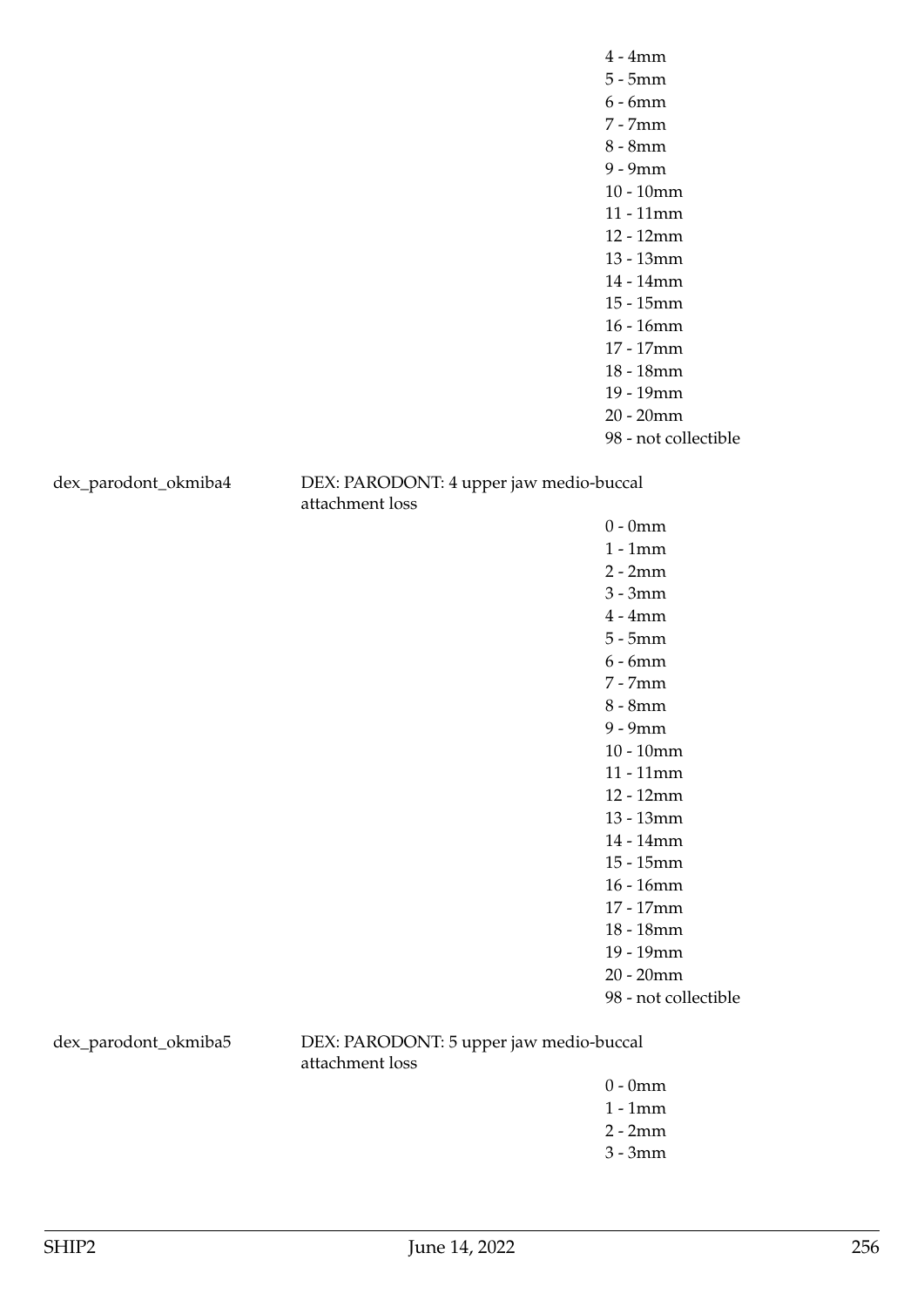dex\_parodont\_okmiba6 DEX: PARODONT: 6 upper jaw medio-buccal attachment loss

> 0 - 0mm 1 - 1mm 2 - 2mm 3 - 3mm 4 - 4mm 5 - 5mm 6 - 6mm 7 - 7mm 8 - 8mm 9 - 9mm 10 - 10mm 11 - 11mm 12 - 12mm 13 - 13mm 14 - 14mm 15 - 15mm 16 - 16mm 17 - 17mm 18 - 18mm 19 - 19mm 20 - 20mm 98 - not collectible

dex\_parodont\_okmiba7 DEX: PARODONT: 7 upper jaw medio-buccal attachment loss

- 0 0mm
- 1 1mm
- 2 2mm
- 3 3mm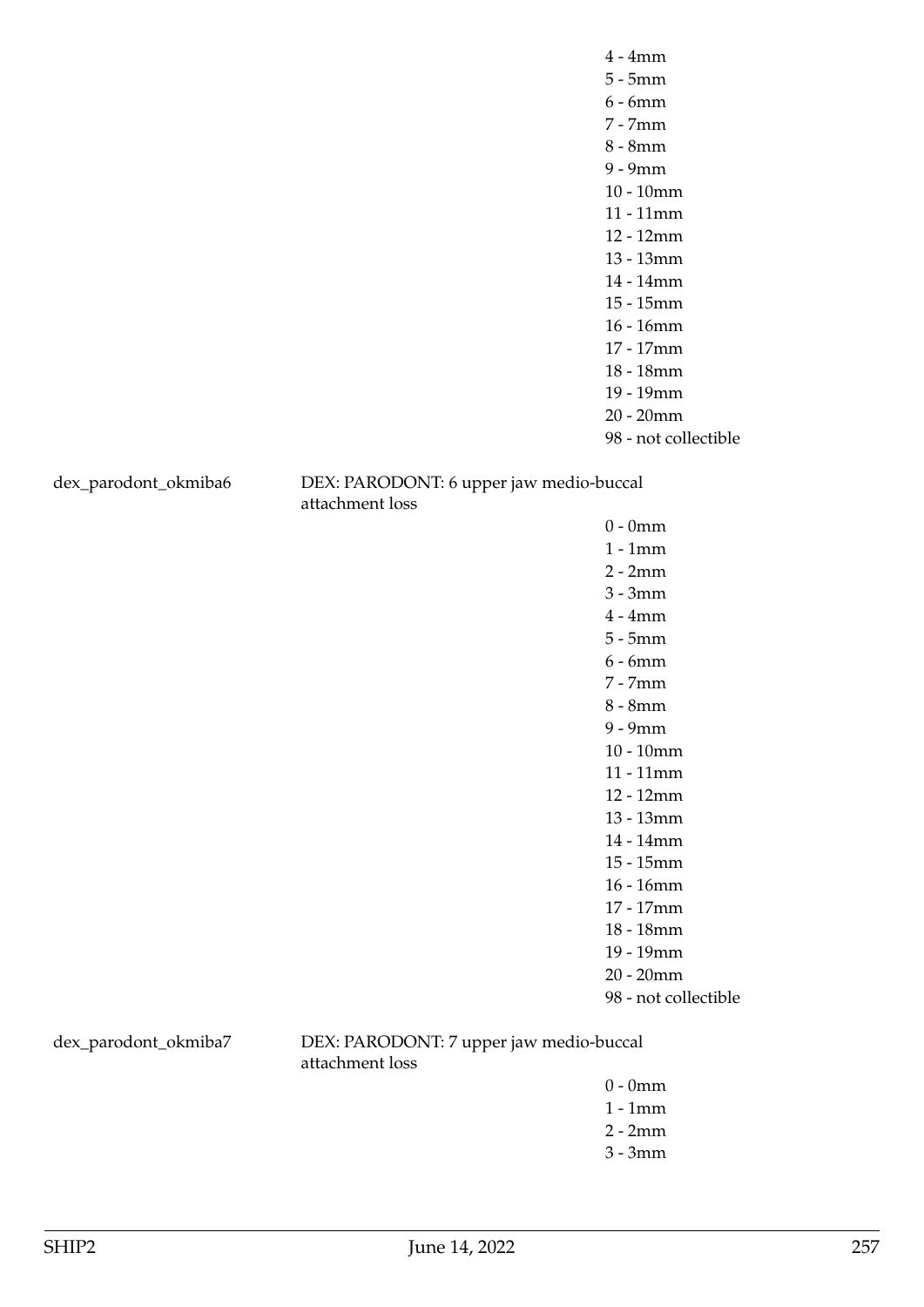dex\_parodont\_ukmiba1 DEX: PARODONT: 1 lower jaw medio-buccal attachment loss

> 0 - 0mm 1 - 1mm 2 - 2mm 3 - 3mm 4 - 4mm 5 - 5mm 6 - 6mm 7 - 7mm 8 - 8mm 9 - 9mm 10 - 10mm 11 - 11mm 12 - 12mm 13 - 13mm 14 - 14mm 15 - 15mm 16 - 16mm 17 - 17mm 18 - 18mm 19 - 19mm 20 - 20mm 98 - not collectible

dex\_parodont\_ukmiba2 DEX: PARODONT: 2 lower jaw medio-buccal attachment loss

- 0 0mm
- 1 1mm
- 2 2mm
- 3 3mm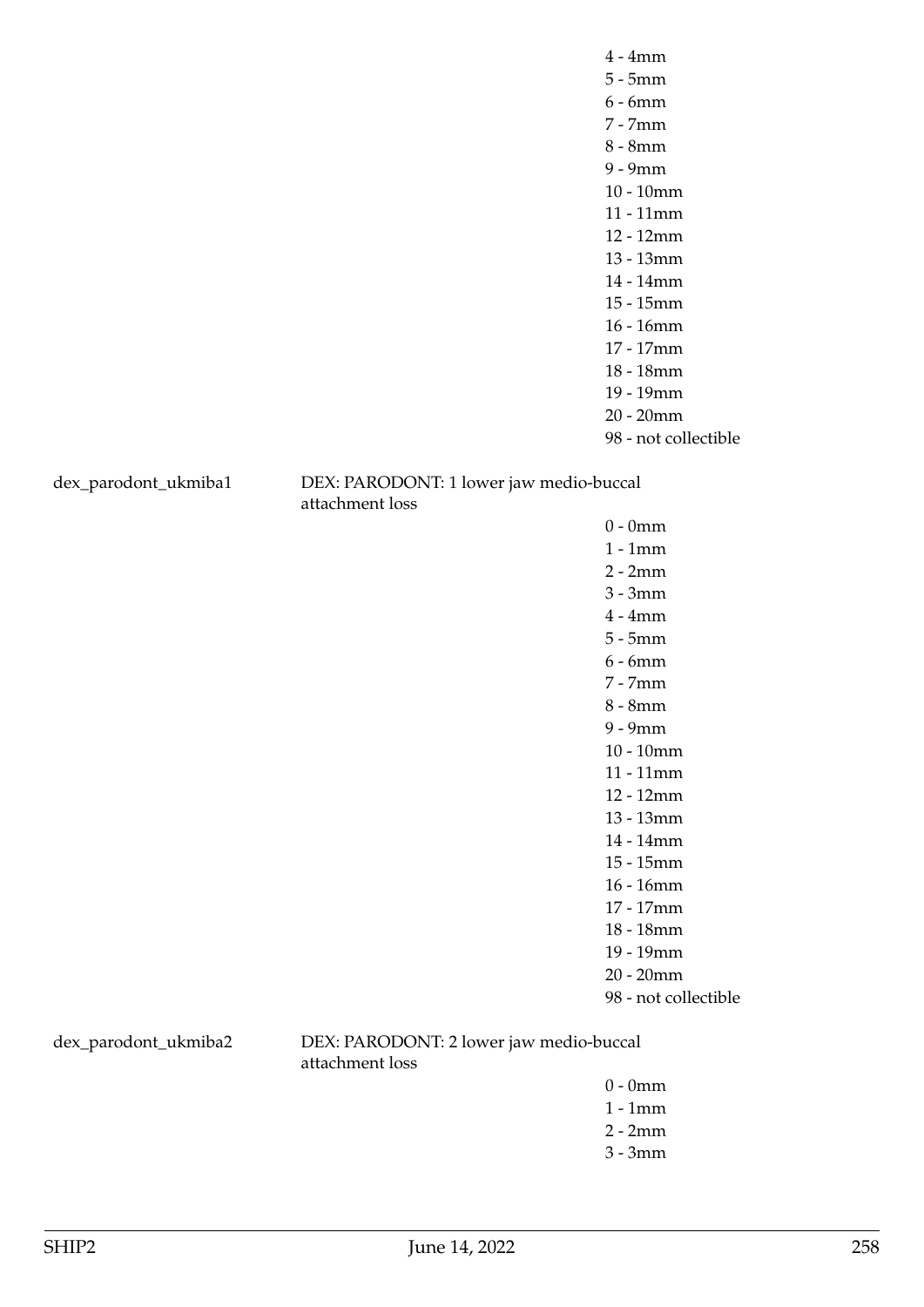dex\_parodont\_ukmiba3 DEX: PARODONT: 3 lower jaw medio-buccal attachment loss

> 0 - 0mm 1 - 1mm 2 - 2mm 3 - 3mm 4 - 4mm 5 - 5mm 6 - 6mm 7 - 7mm 8 - 8mm 9 - 9mm 10 - 10mm 11 - 11mm 12 - 12mm 13 - 13mm 14 - 14mm 15 - 15mm 16 - 16mm 17 - 17mm 18 - 18mm 19 - 19mm 20 - 20mm 98 - not collectible

dex\_parodont\_ukmiba4 DEX: PARODONT: 4 lower jaw medio-buccal attachment loss

- 0 0mm
- 1 1mm
- 2 2mm
- 3 3mm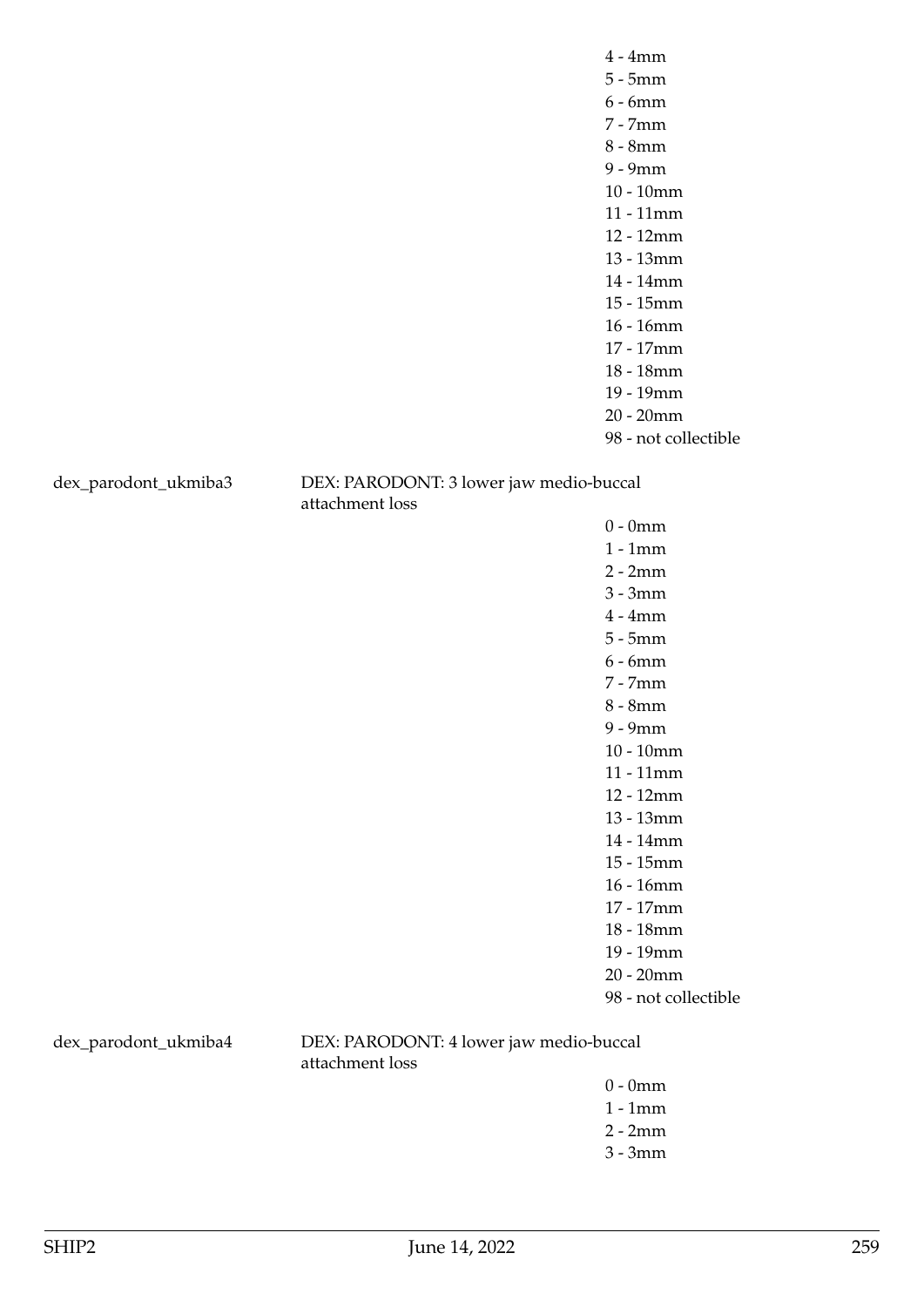dex\_parodont\_ukmiba5 DEX: PARODONT: 5 lower jaw medio-buccal attachment loss

> 0 - 0mm 1 - 1mm 2 - 2mm 3 - 3mm 4 - 4mm 5 - 5mm 6 - 6mm 7 - 7mm 8 - 8mm 9 - 9mm 10 - 10mm 11 - 11mm 12 - 12mm 13 - 13mm 14 - 14mm 15 - 15mm 16 - 16mm 17 - 17mm 18 - 18mm 19 - 19mm 20 - 20mm 98 - not collectible

dex\_parodont\_ukmiba6 DEX: PARODONT: 6 lower jaw medio-buccal attachment loss

- 0 0mm
- 1 1mm
- 2 2mm
- 3 3mm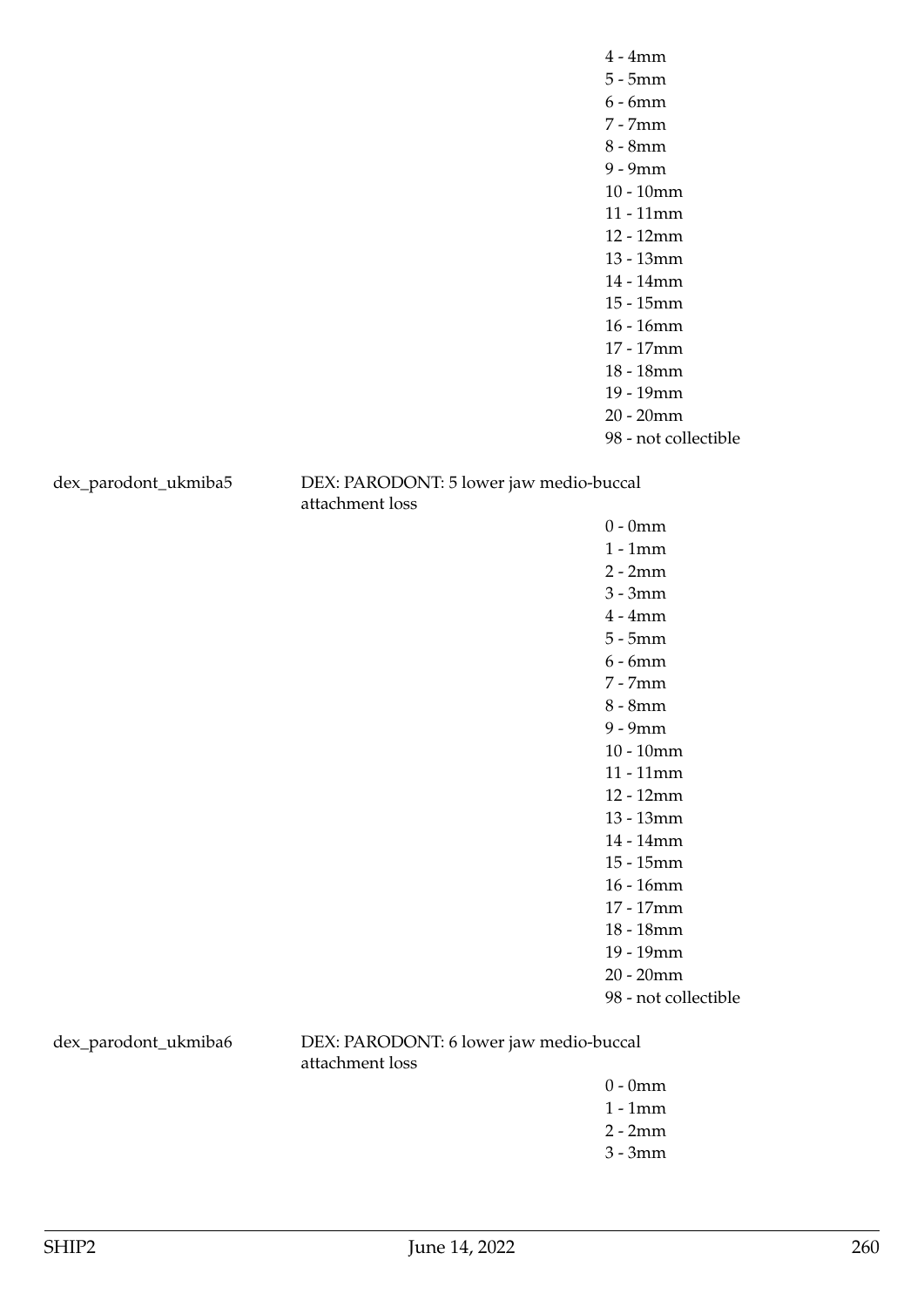dex\_parodont\_ukmiba7 DEX: PARODONT: 7 lower jaw medio-buccal attachment loss

> 0 - 0mm 1 - 1mm 2 - 2mm 3 - 3mm 4 - 4mm 5 - 5mm 6 - 6mm 7 - 7mm 8 - 8mm 9 - 9mm 10 - 10mm 11 - 11mm 12 - 12mm 13 - 13mm 14 - 14mm 15 - 15mm 16 - 16mm 17 - 17mm 18 - 18mm 19 - 19mm 20 - 20mm 98 - not collectible

dex\_parodont\_okmeba1 DEX: PARODONT: 1 upper jaw mesio-buccal attachment loss

- 0 0mm
- 1 1mm
- 2 2mm
- 3 3mm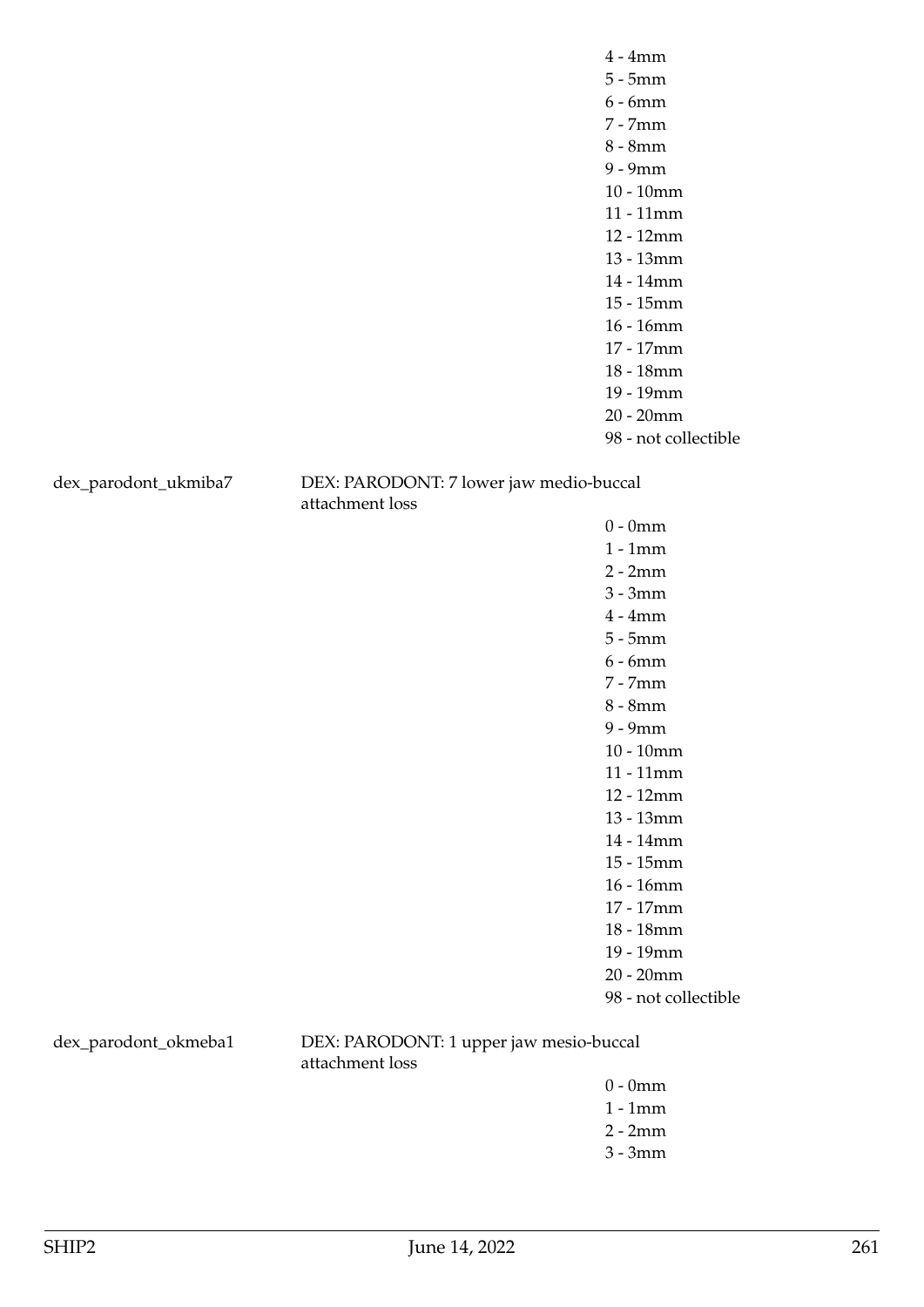dex\_parodont\_okmeba2 DEX: PARODONT: 2 upper jaw mesio-buccal attachment loss

> 0 - 0mm 1 - 1mm 2 - 2mm 3 - 3mm 4 - 4mm 5 - 5mm 6 - 6mm 7 - 7mm 8 - 8mm 9 - 9mm 10 - 10mm 11 - 11mm 12 - 12mm 13 - 13mm 14 - 14mm 15 - 15mm 16 - 16mm 17 - 17mm 18 - 18mm 19 - 19mm 20 - 20mm 98 - not collectible

dex\_parodont\_okmeba3 DEX: PARODONT: 3 upper jaw mesio-buccal attachment loss

- 0 0mm
- 1 1mm
- 2 2mm
- 3 3mm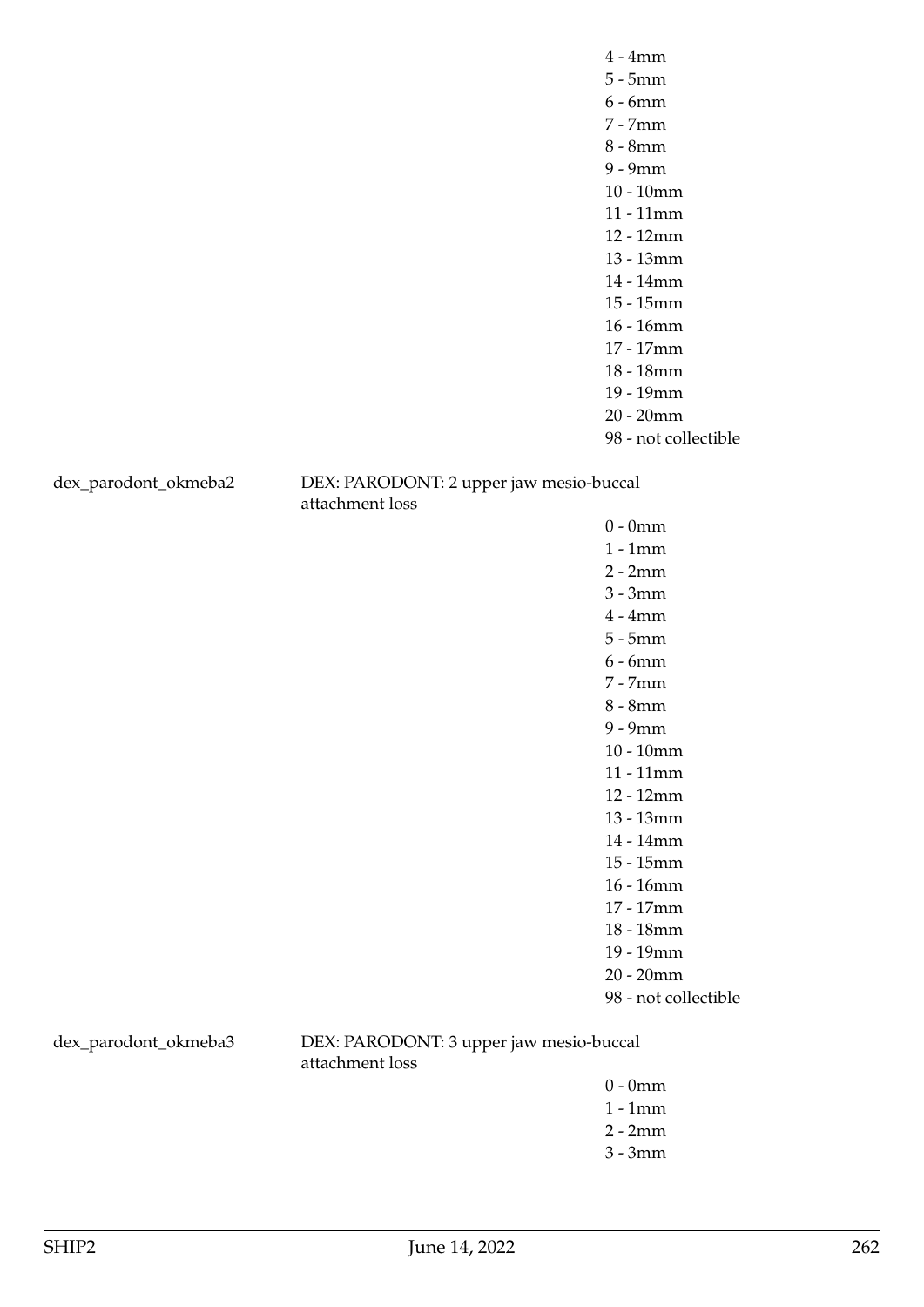dex\_parodont\_okmeba4 DEX: PARODONT: 4 upper jaw mesio-buccal attachment loss

> 0 - 0mm 1 - 1mm 2 - 2mm 3 - 3mm 4 - 4mm 5 - 5mm 6 - 6mm 7 - 7mm 8 - 8mm 9 - 9mm 10 - 10mm 11 - 11mm 12 - 12mm 13 - 13mm 14 - 14mm 15 - 15mm 16 - 16mm 17 - 17mm 18 - 18mm 19 - 19mm 20 - 20mm 98 - not collectible

dex\_parodont\_okmeba5 DEX: PARODONT: 5 upper jaw mesio-buccal attachment loss

- 0 0mm
- 1 1mm
- 2 2mm
- 3 3mm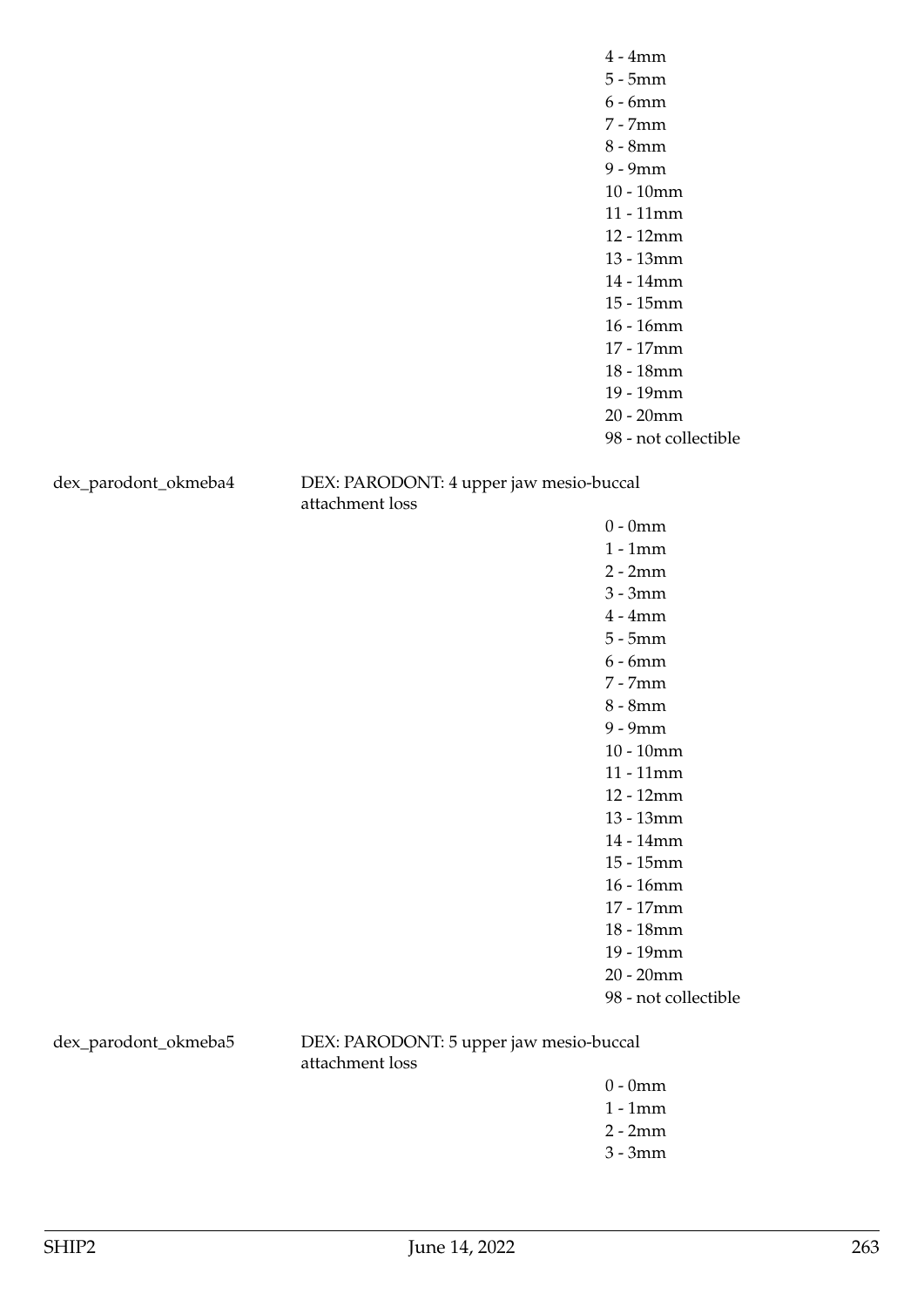dex\_parodont\_okmeba6 DEX: PARODONT: 6 upper jaw mesio-buccal attachment loss

> 0 - 0mm 1 - 1mm 2 - 2mm 3 - 3mm 4 - 4mm 5 - 5mm 6 - 6mm 7 - 7mm 8 - 8mm 9 - 9mm 10 - 10mm 11 - 11mm 12 - 12mm 13 - 13mm 14 - 14mm 15 - 15mm 16 - 16mm 17 - 17mm 18 - 18mm 19 - 19mm 20 - 20mm 98 - not collectible

dex\_parodont\_okmeba7 DEX: PARODONT: 7 upper jaw mesio-buccal attachment loss

- 0 0mm
- 1 1mm
- 2 2mm
- 3 3mm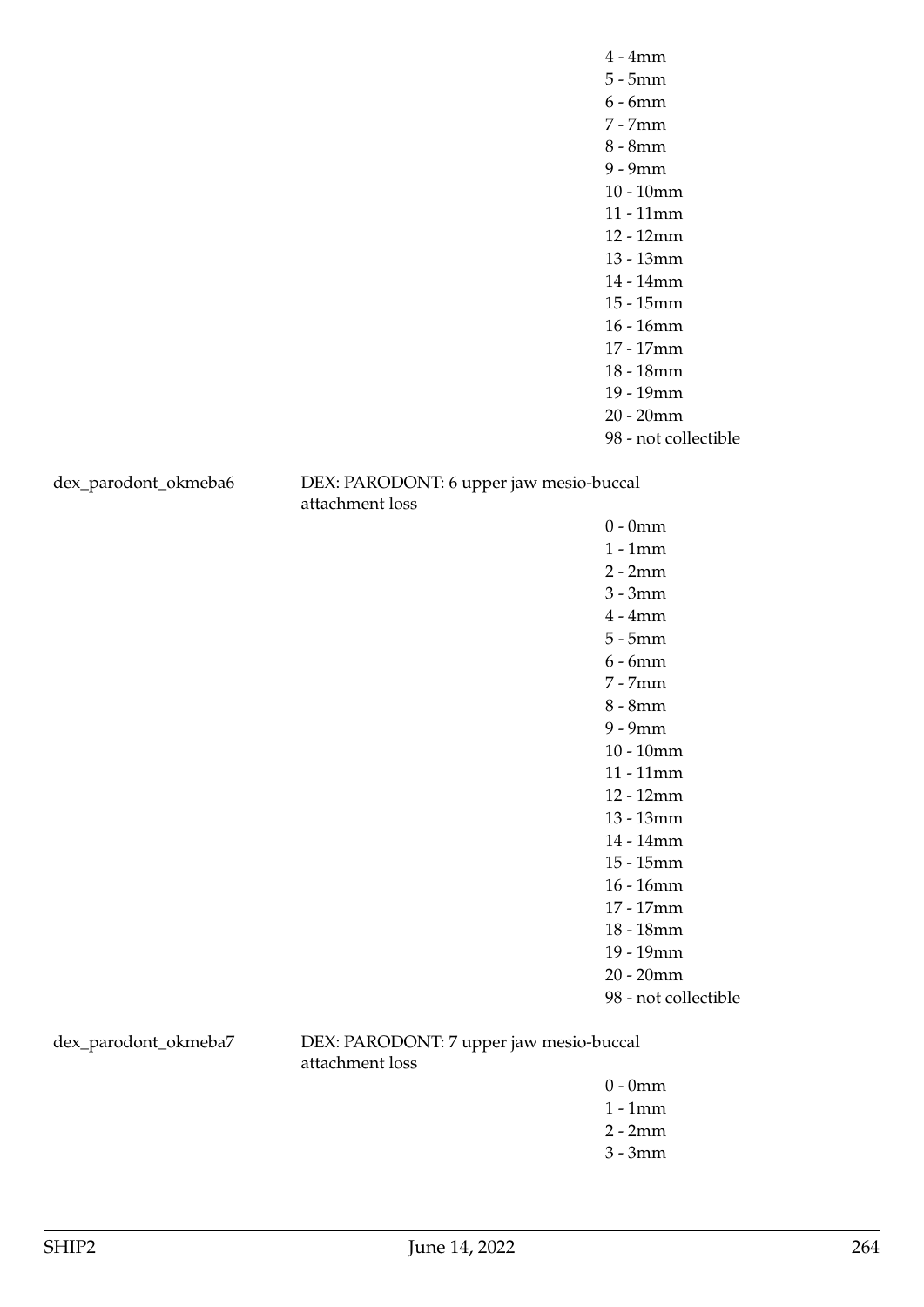dex\_parodont\_ukmeba1 DEX: PARODONT: 1 lower jaw mesio-buccal attachment loss

> 0 - 0mm 1 - 1mm 2 - 2mm 3 - 3mm 4 - 4mm 5 - 5mm 6 - 6mm 7 - 7mm 8 - 8mm 9 - 9mm 10 - 10mm 11 - 11mm 12 - 12mm 13 - 13mm 14 - 14mm 15 - 15mm 16 - 16mm 17 - 17mm 18 - 18mm 19 - 19mm 20 - 20mm 98 - not collectible

dex\_parodont\_ukmeba2 DEX: PARODONT: 2 lower jaw mesio-buccal attachment loss

- 0 0mm
- 1 1mm
- 2 2mm
- 3 3mm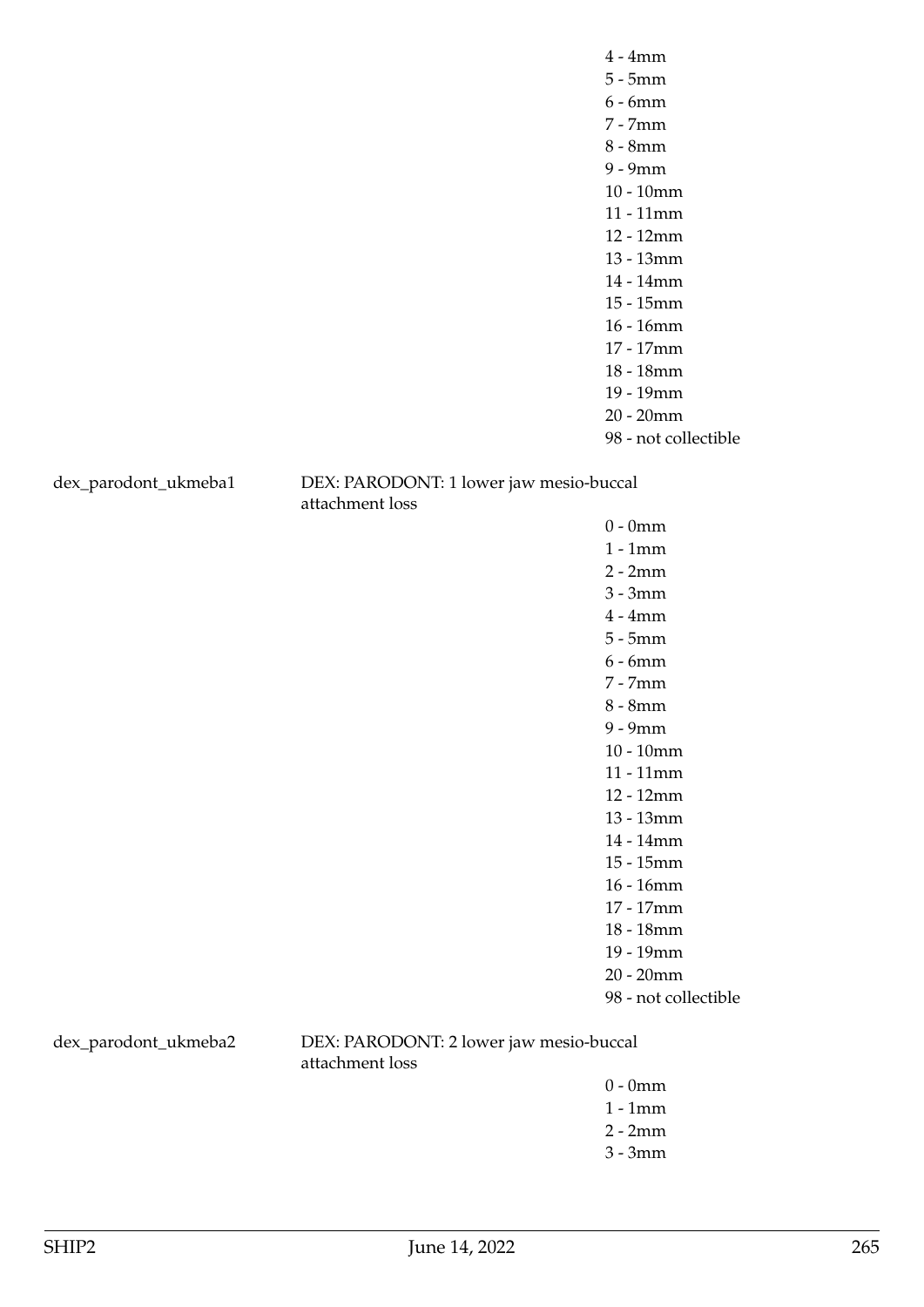dex\_parodont\_ukmeba3 DEX: PARODONT: 3 lower jaw mesio-buccal attachment loss

> 0 - 0mm 1 - 1mm 2 - 2mm 3 - 3mm 4 - 4mm 5 - 5mm 6 - 6mm 7 - 7mm 8 - 8mm 9 - 9mm 10 - 10mm 11 - 11mm 12 - 12mm 13 - 13mm 14 - 14mm 15 - 15mm 16 - 16mm 17 - 17mm 18 - 18mm 19 - 19mm 20 - 20mm 98 - not collectible

dex\_parodont\_ukmeba4 DEX: PARODONT: 4 lower jaw mesio-buccal attachment loss

- 0 0mm
- 1 1mm
- 2 2mm
- 3 3mm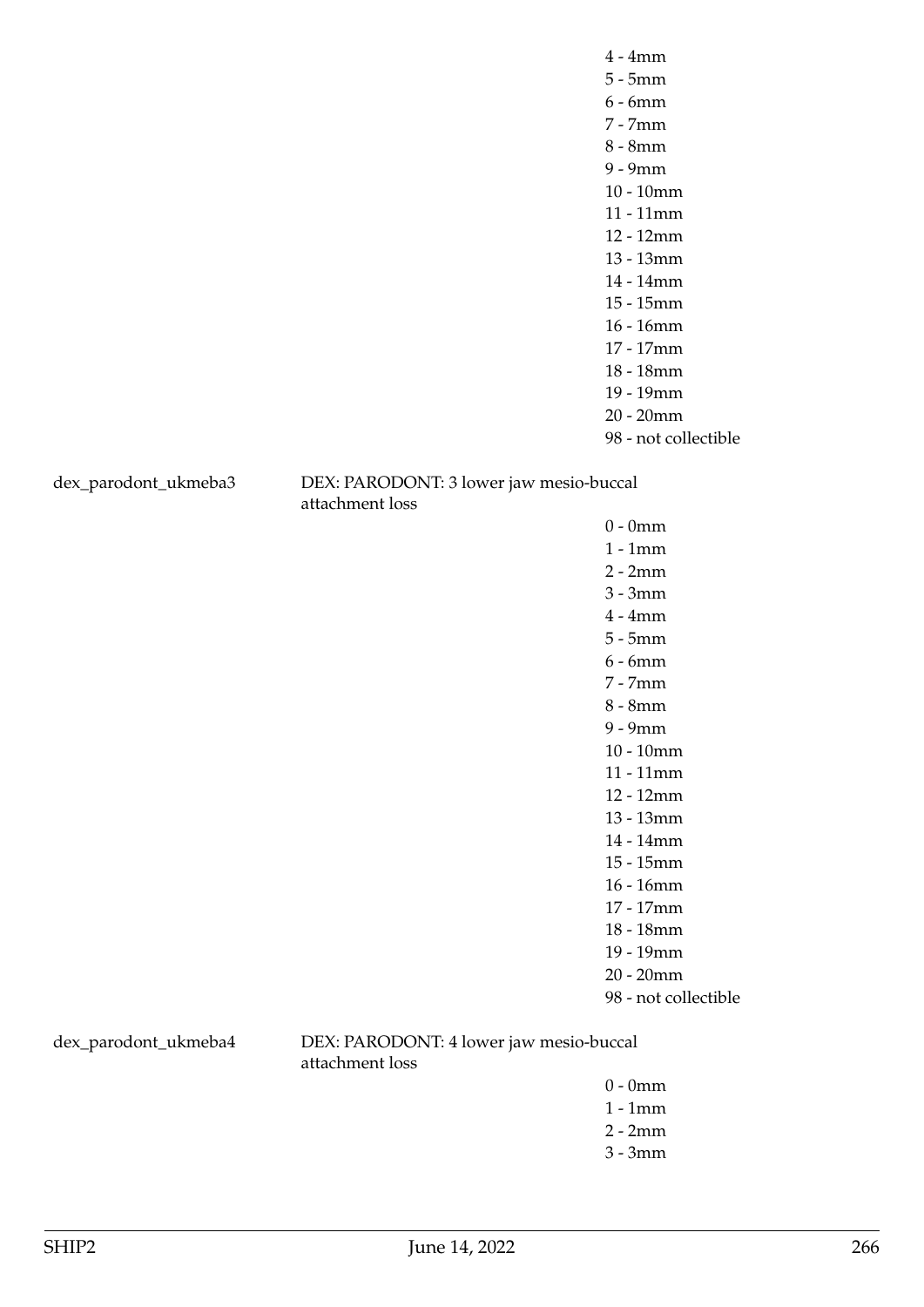dex\_parodont\_ukmeba5 DEX: PARODONT: 5 lower jaw mesio-buccal attachment loss

> 0 - 0mm 1 - 1mm 2 - 2mm 3 - 3mm 4 - 4mm 5 - 5mm 6 - 6mm 7 - 7mm 8 - 8mm 9 - 9mm 10 - 10mm 11 - 11mm 12 - 12mm 13 - 13mm 14 - 14mm 15 - 15mm 16 - 16mm 17 - 17mm 18 - 18mm 19 - 19mm 20 - 20mm 98 - not collectible

dex\_parodont\_ukmeba6 DEX: PARODONT: 6 lower jaw mesio-buccal attachment loss

- 0 0mm
- 1 1mm
- 2 2mm
- 3 3mm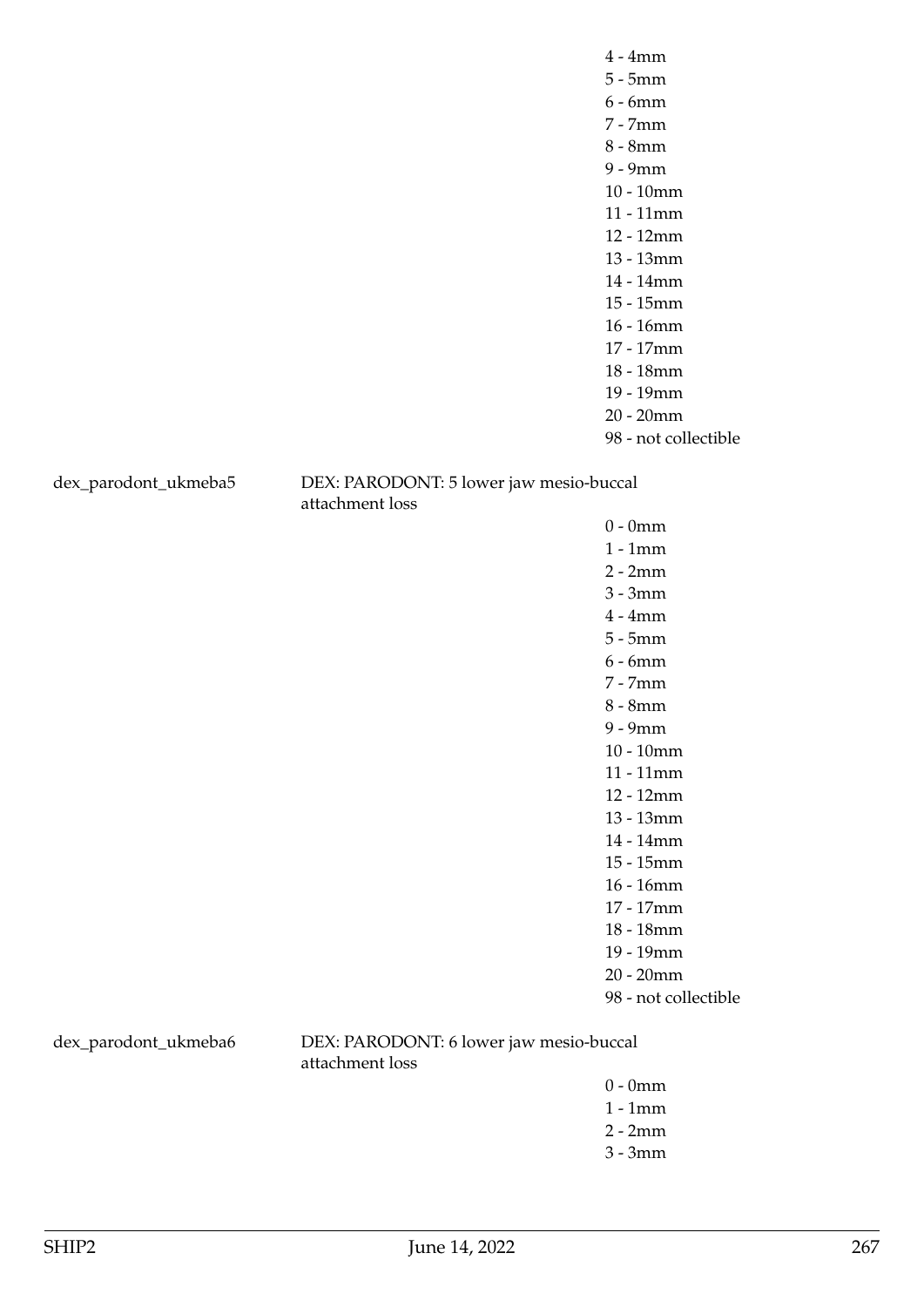dex\_parodont\_ukmeba7 DEX: PARODONT: 7 lower jaw mesio-buccal attachment loss

> 0 - 0mm 1 - 1mm 2 - 2mm 3 - 3mm 4 - 4mm 5 - 5mm 6 - 6mm 7 - 7mm 8 - 8mm 9 - 9mm 10 - 10mm 11 - 11mm 12 - 12mm 13 - 13mm 14 - 14mm 15 - 15mm 16 - 16mm 17 - 17mm 18 - 18mm 19 - 19mm 20 - 20mm 98 - not collectible

dex\_parodont\_okmipa1 DEX: PARODONT: 1 upper jaw medio-palatinal attachment loss

- 0 0mm
- 1 1mm
- 2 2mm
- 3 3mm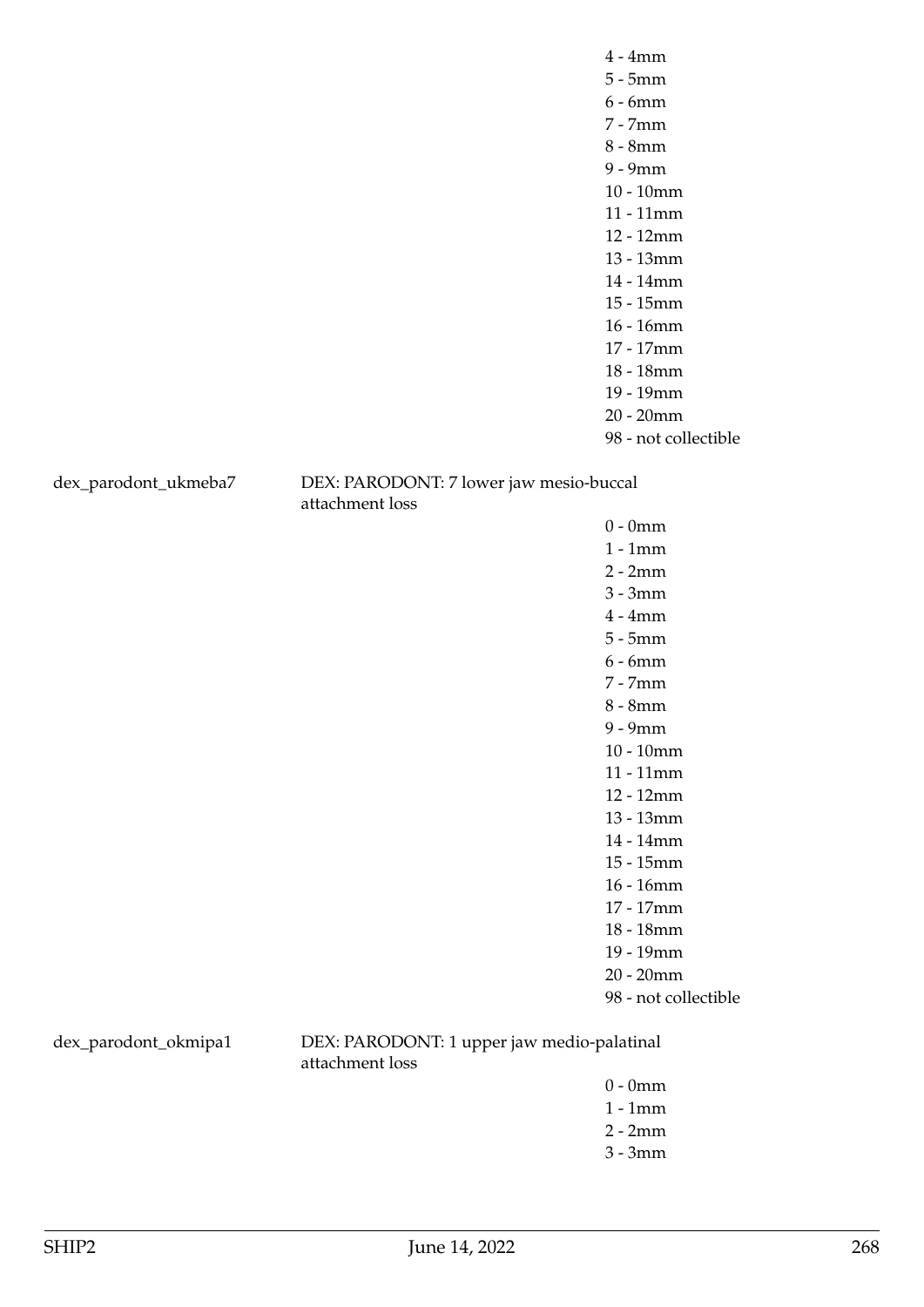dex\_parodont\_okmipa2 DEX: PARODONT: 2 upper jaw medio-palatinal attachment loss

> 0 - 0mm 1 - 1mm 2 - 2mm 3 - 3mm 4 - 4mm 5 - 5mm 6 - 6mm 7 - 7mm 8 - 8mm 9 - 9mm 10 - 10mm 11 - 11mm 12 - 12mm 13 - 13mm 14 - 14mm 15 - 15mm 16 - 16mm 17 - 17mm 18 - 18mm 19 - 19mm 20 - 20mm 98 - not collectible

dex\_parodont\_okmipa3 DEX: PARODONT: 3 upper jaw medio-palatinal attachment loss

- 0 0mm
- 1 1mm
- 2 2mm
- 3 3mm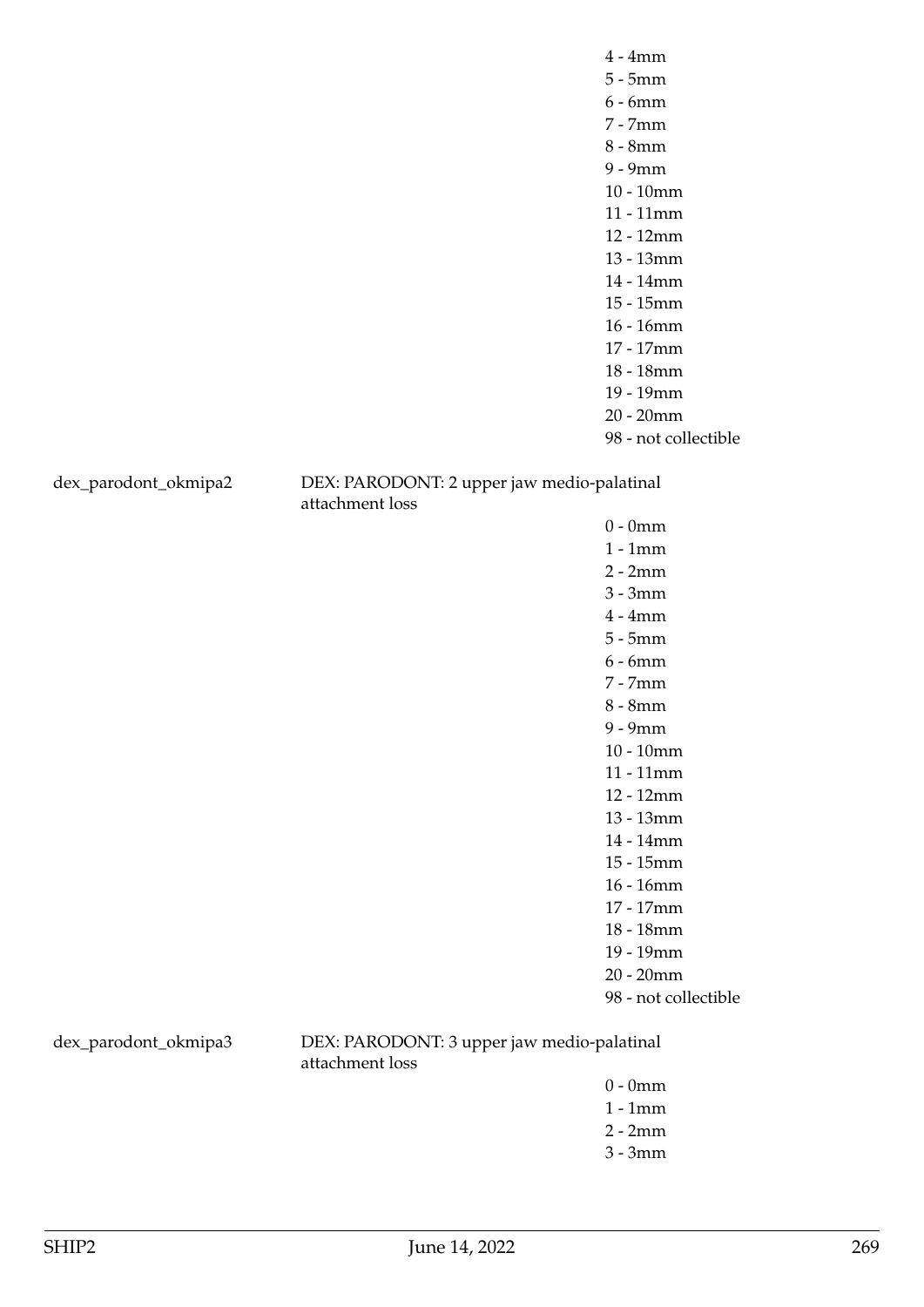dex\_parodont\_okmipa4 DEX: PARODONT: 4 upper jaw medio-palatinal attachment loss

> 0 - 0mm 1 - 1mm 2 - 2mm 3 - 3mm 4 - 4mm 5 - 5mm 6 - 6mm 7 - 7mm 8 - 8mm 9 - 9mm 10 - 10mm 11 - 11mm 12 - 12mm 13 - 13mm 14 - 14mm 15 - 15mm 16 - 16mm 17 - 17mm 18 - 18mm 19 - 19mm 20 - 20mm 98 - not collectible

dex\_parodont\_okmipa5 DEX: PARODONT: 5 upper jaw medio-palatinal attachment loss

- 0 0mm
- 1 1mm
- 2 2mm
- 3 3mm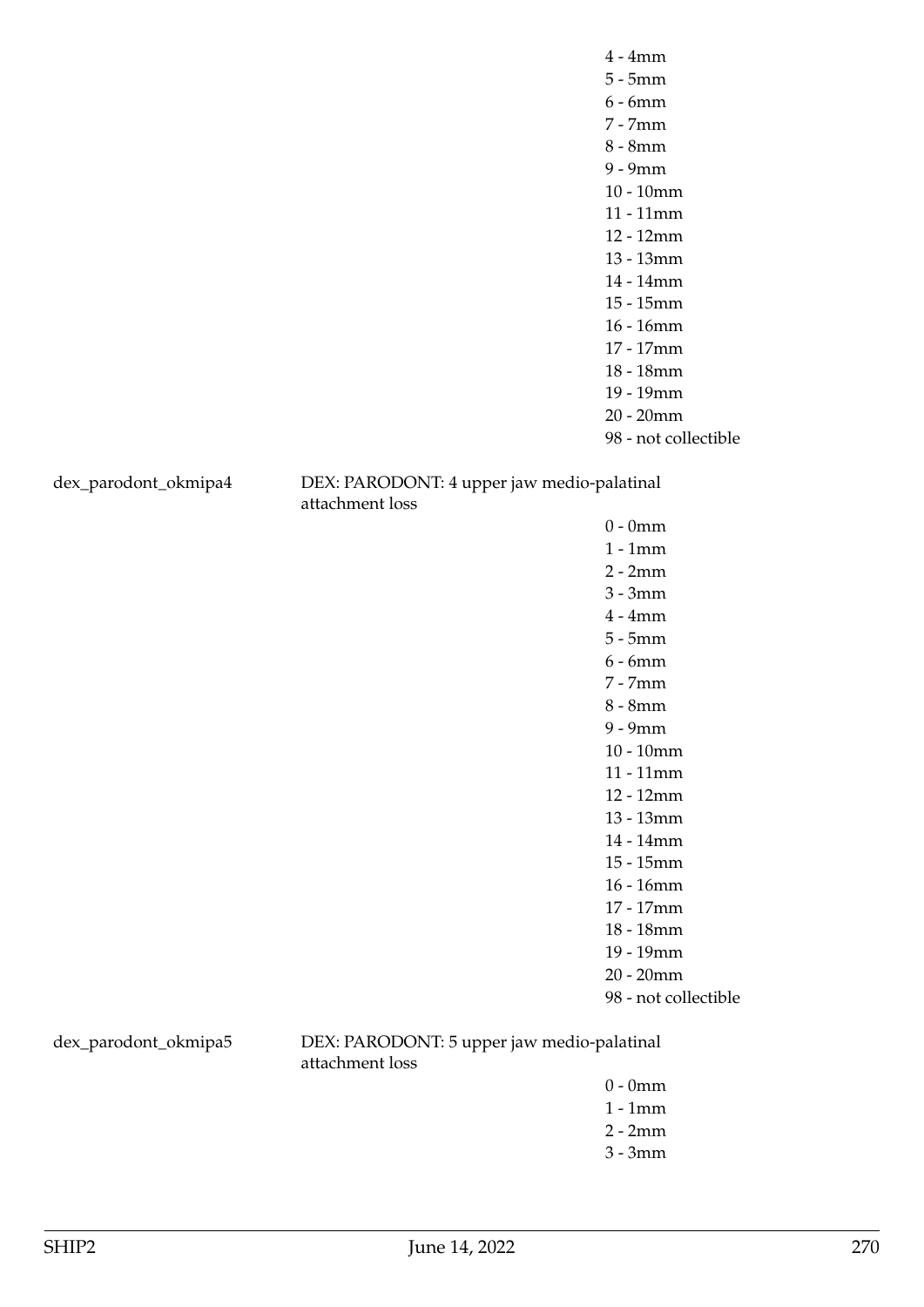dex\_parodont\_okmipa6 DEX: PARODONT: 6 upper jaw medio-palatinal attachment loss

> 0 - 0mm 1 - 1mm 2 - 2mm 3 - 3mm 4 - 4mm 5 - 5mm 6 - 6mm 7 - 7mm 8 - 8mm 9 - 9mm 10 - 10mm 11 - 11mm 12 - 12mm 13 - 13mm 14 - 14mm 15 - 15mm 16 - 16mm 17 - 17mm 18 - 18mm 19 - 19mm 20 - 20mm 98 - not collectible

dex\_parodont\_okmipa7 DEX: PARODONT: 7 upper jaw medio-palatinal attachment loss

- 0 0mm
- 1 1mm
- 2 2mm
- 3 3mm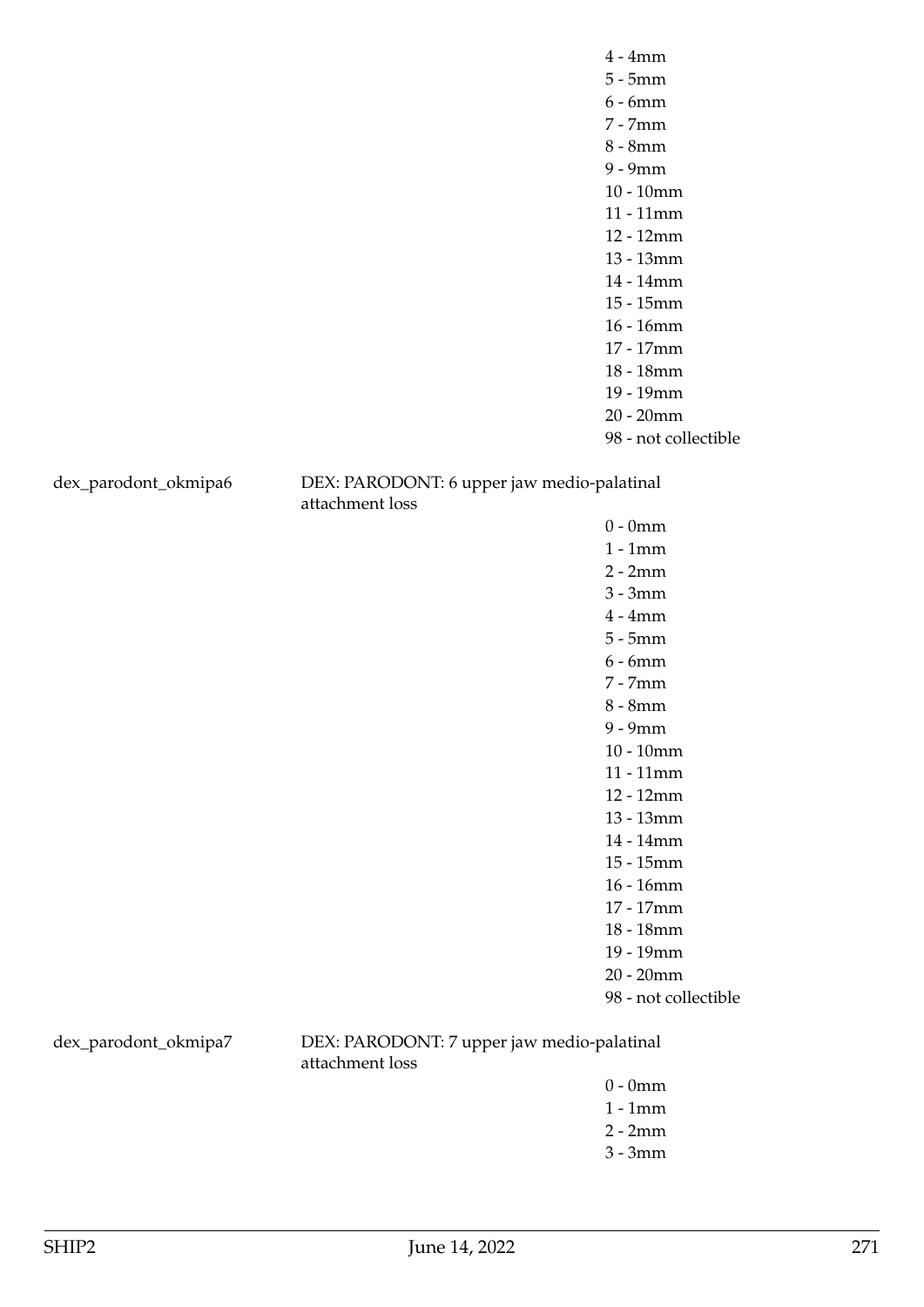dex\_parodont\_ukmila1 DEX: PARODONT: 1 lower jaw medio-lingual attachment loss

> 0 - 0mm 1 - 1mm 2 - 2mm 3 - 3mm 4 - 4mm 5 - 5mm 6 - 6mm 7 - 7mm 8 - 8mm 9 - 9mm 10 - 10mm 11 - 11mm 12 - 12mm 13 - 13mm 14 - 14mm 15 - 15mm 16 - 16mm 17 - 17mm 18 - 18mm 19 - 19mm 20 - 20mm 98 - not collectible

dex\_parodont\_ukmila2 DEX: PARODONT: 2 lower jaw medio-lingual attachment loss

- $0 0$ mm
- 1 1mm
- 2 2mm
- 3 3mm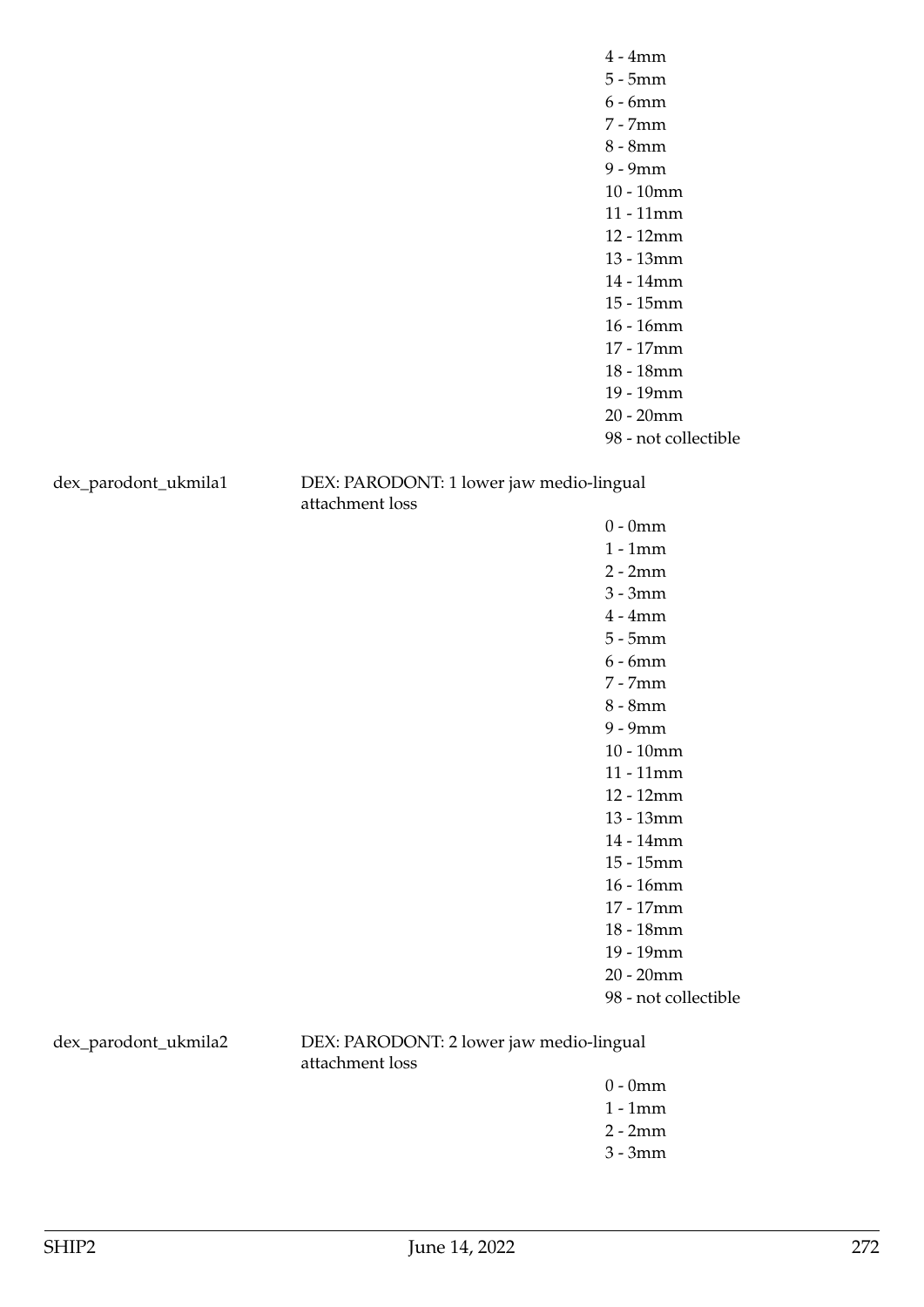dex\_parodont\_ukmila3 DEX: PARODONT: 3 lower jaw medio-lingual attachment loss

> 0 - 0mm 1 - 1mm 2 - 2mm 3 - 3mm 4 - 4mm 5 - 5mm 6 - 6mm 7 - 7mm 8 - 8mm 9 - 9mm 10 - 10mm 11 - 11mm 12 - 12mm 13 - 13mm 14 - 14mm 15 - 15mm 16 - 16mm 17 - 17mm 18 - 18mm 19 - 19mm 20 - 20mm 98 - not collectible

dex\_parodont\_ukmila4 DEX: PARODONT: 4 lower jaw medio-lingual attachment loss

- $0 0$ mm
- 1 1mm
- 2 2mm
- 3 3mm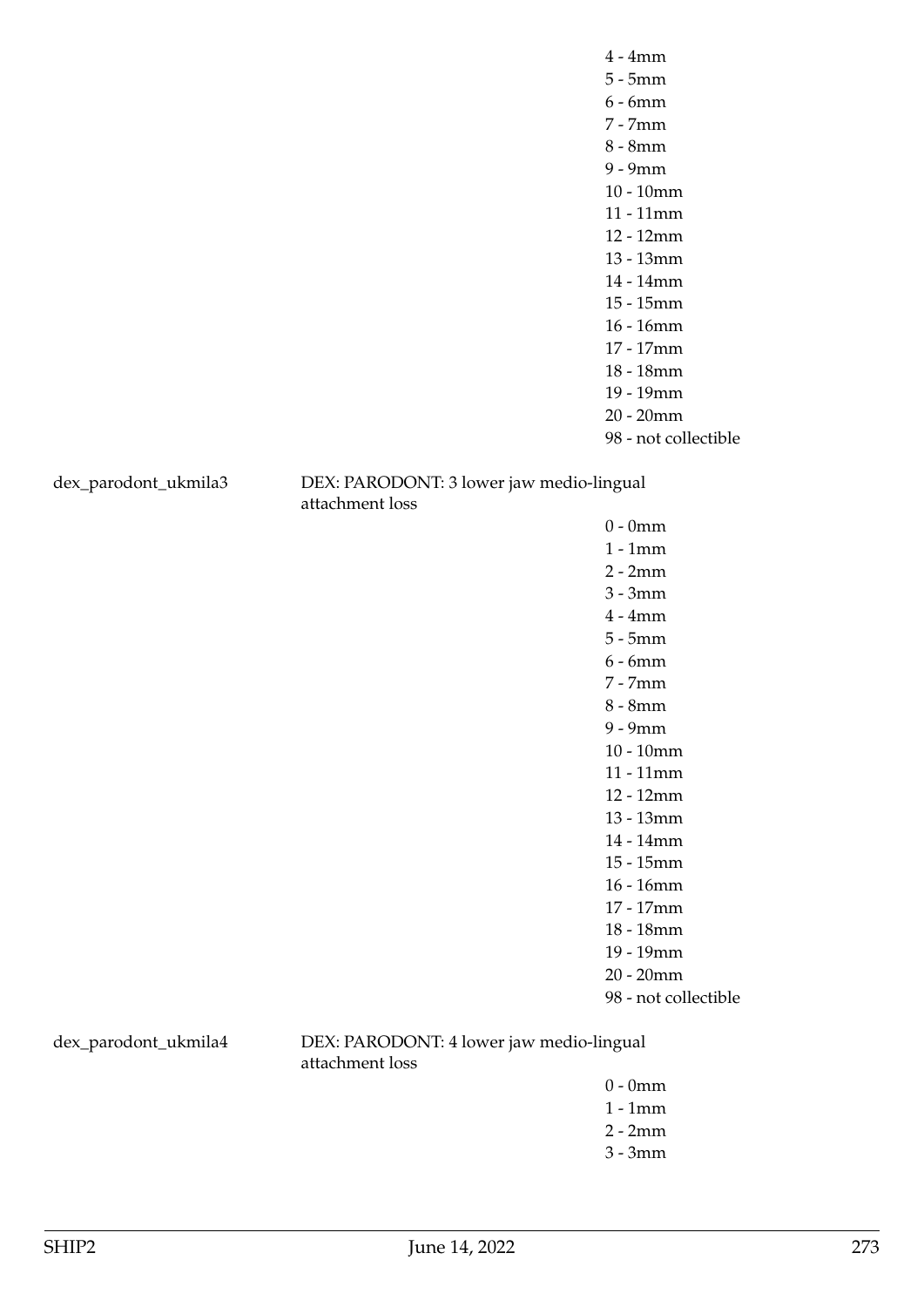dex\_parodont\_ukmila5 DEX: PARODONT: 5 lower jaw medio-lingual attachment loss

> 0 - 0mm 1 - 1mm 2 - 2mm 3 - 3mm 4 - 4mm 5 - 5mm 6 - 6mm 7 - 7mm 8 - 8mm 9 - 9mm 10 - 10mm 11 - 11mm 12 - 12mm 13 - 13mm 14 - 14mm 15 - 15mm 16 - 16mm 17 - 17mm 18 - 18mm 19 - 19mm 20 - 20mm 98 - not collectible

dex\_parodont\_ukmila6 DEX: PARODONT: 6 lower jaw medio-lingual attachment loss

- $0 0$ mm
- 1 1mm
- 2 2mm
- 3 3mm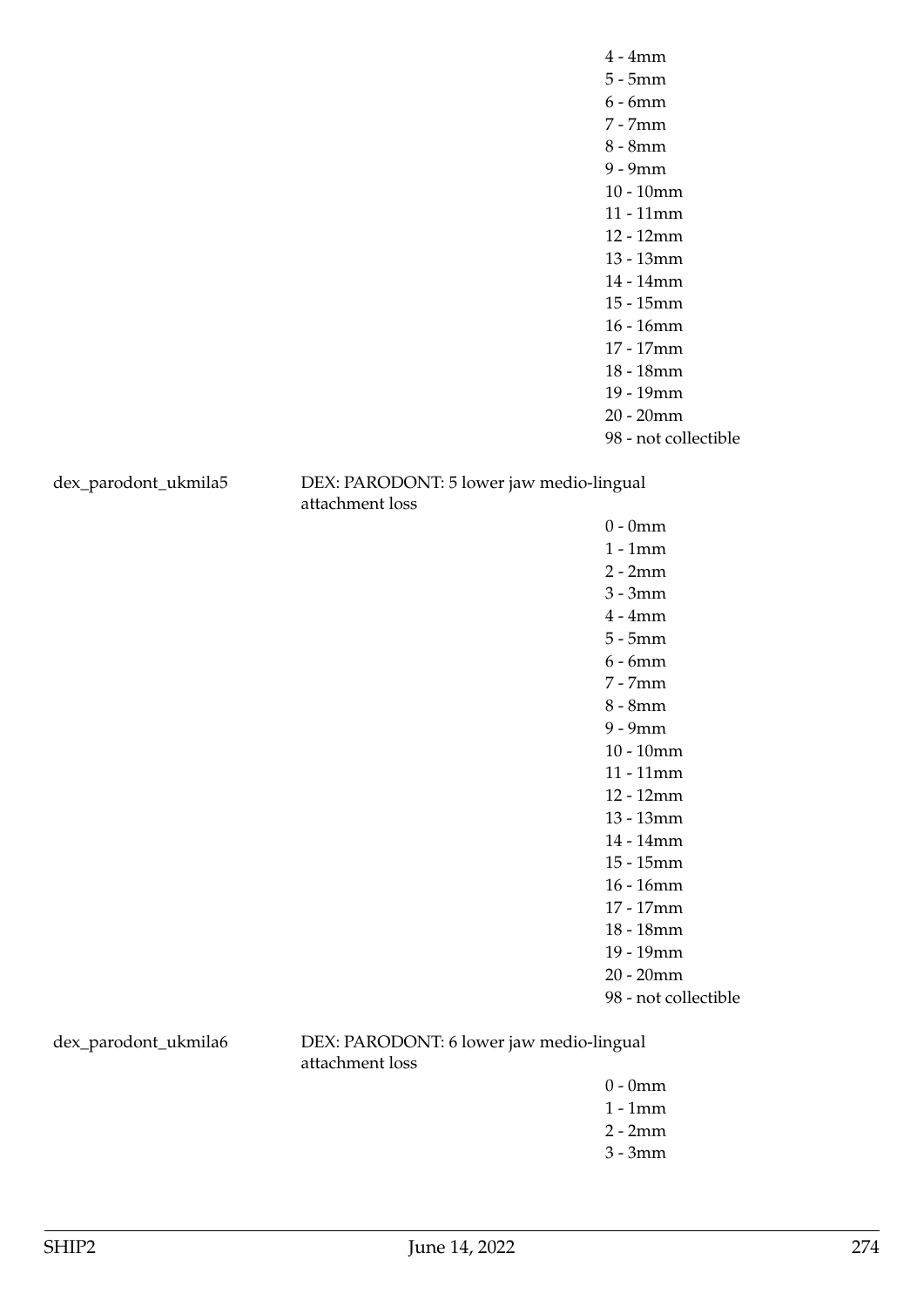dex\_parodont\_ukmila7 DEX: PARODONT: 7 lower jaw medio-lingual attachment loss

> 0 - 0mm 1 - 1mm 2 - 2mm 3 - 3mm 4 - 4mm 5 - 5mm 6 - 6mm 7 - 7mm 8 - 8mm 9 - 9mm 10 - 10mm 11 - 11mm 12 - 12mm 13 - 13mm 14 - 14mm 15 - 15mm 16 - 16mm 17 - 17mm 18 - 18mm 19 - 19mm 20 - 20mm 98 - not collectible

dex\_parodont\_pbokdib1 DEX: PARODONT: 1 upper jaw distal haemorrhage post-periodontal probing

- 0 not available
- 1 existing
- 8 not collectible
- 9 refused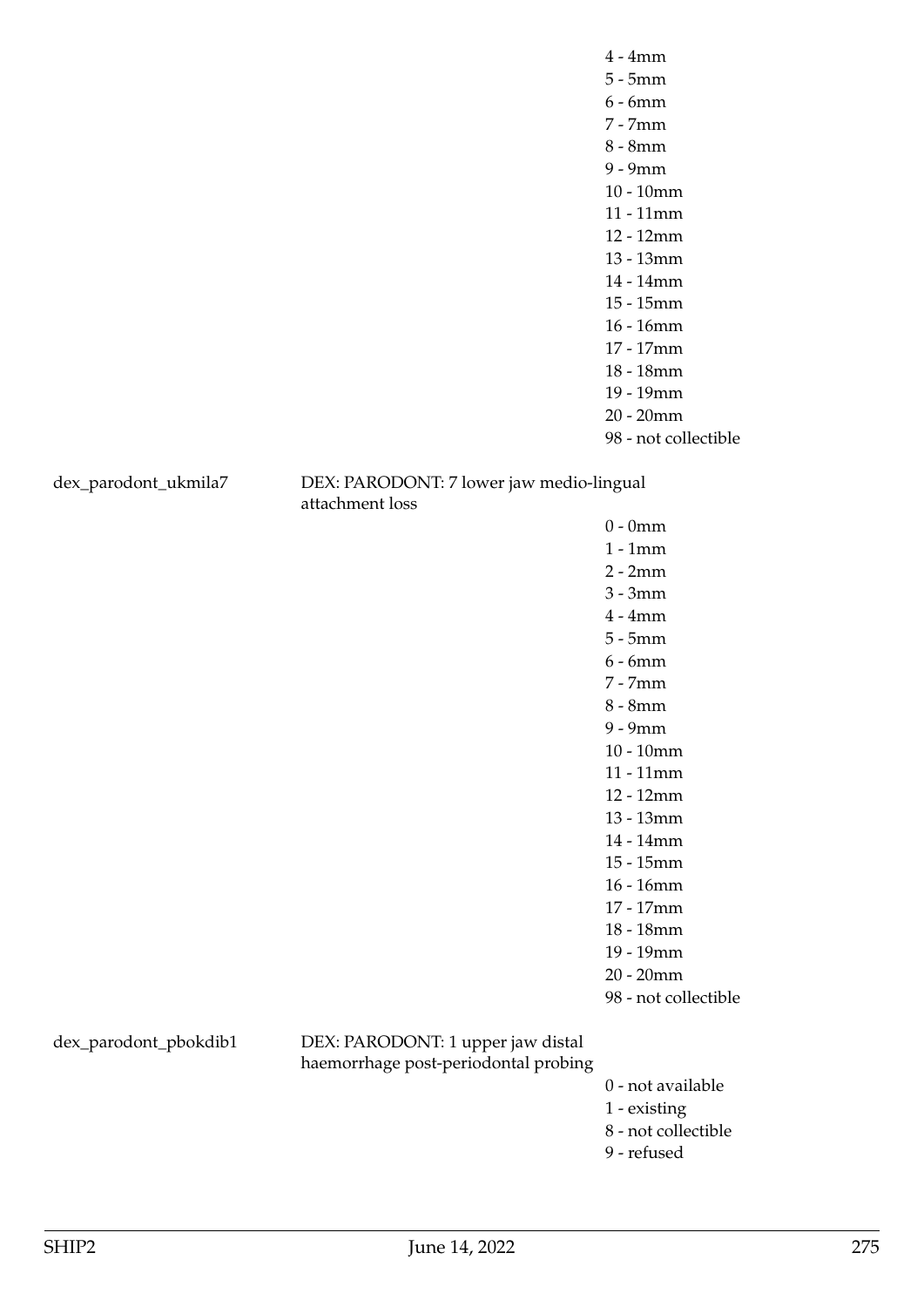| dex_parodont_pbokdib2 | DEX: PARODONT: 2 upper jaw distal<br>haemorrhage post-periodontal probing | 0 - not available<br>1 - existing<br>8 - not collectible<br>9 - refused   |
|-----------------------|---------------------------------------------------------------------------|---------------------------------------------------------------------------|
| dex_parodont_pbokdib3 | DEX: PARODONT: 3 upper jaw distal<br>haemorrhage post-periodontal probing | 0 - not available<br>1 - existing<br>8 - not collectible<br>9 - refused   |
| dex_parodont_pbokdib4 | DEX: PARODONT: 4 upper jaw distal<br>haemorrhage post-periodontal probing | 0 - not available<br>$1$ - existing<br>8 - not collectible<br>9 - refused |
| dex_parodont_pbokdib6 | DEX: PARODONT: 6 upper jaw distal<br>haemorrhage post-periodontal probing | 0 - not available<br>1 - existing<br>8 - not collectible<br>9 - refused   |
| dex_parodont_pbokdib7 | DEX: PARODONT: 7 upper jaw distal<br>haemorrhage post-periodontal probing | 0 - not available<br>1 - existing<br>8 - not collectible<br>9 - refused   |
| dex_parodont_pbukdib1 | DEX: PARODONT: 1 lower jaw distal<br>haemorrhage post-periodontal probing | 0 - not available<br>1 - existing<br>8 - not collectible<br>9 - refused   |
| dex_parodont_pbukdib2 | DEX: PARODONT: 2 lower jaw distal<br>haemorrhage post-periodontal probing | 0 - not available<br>1 - existing<br>8 - not collectible<br>9 - refused   |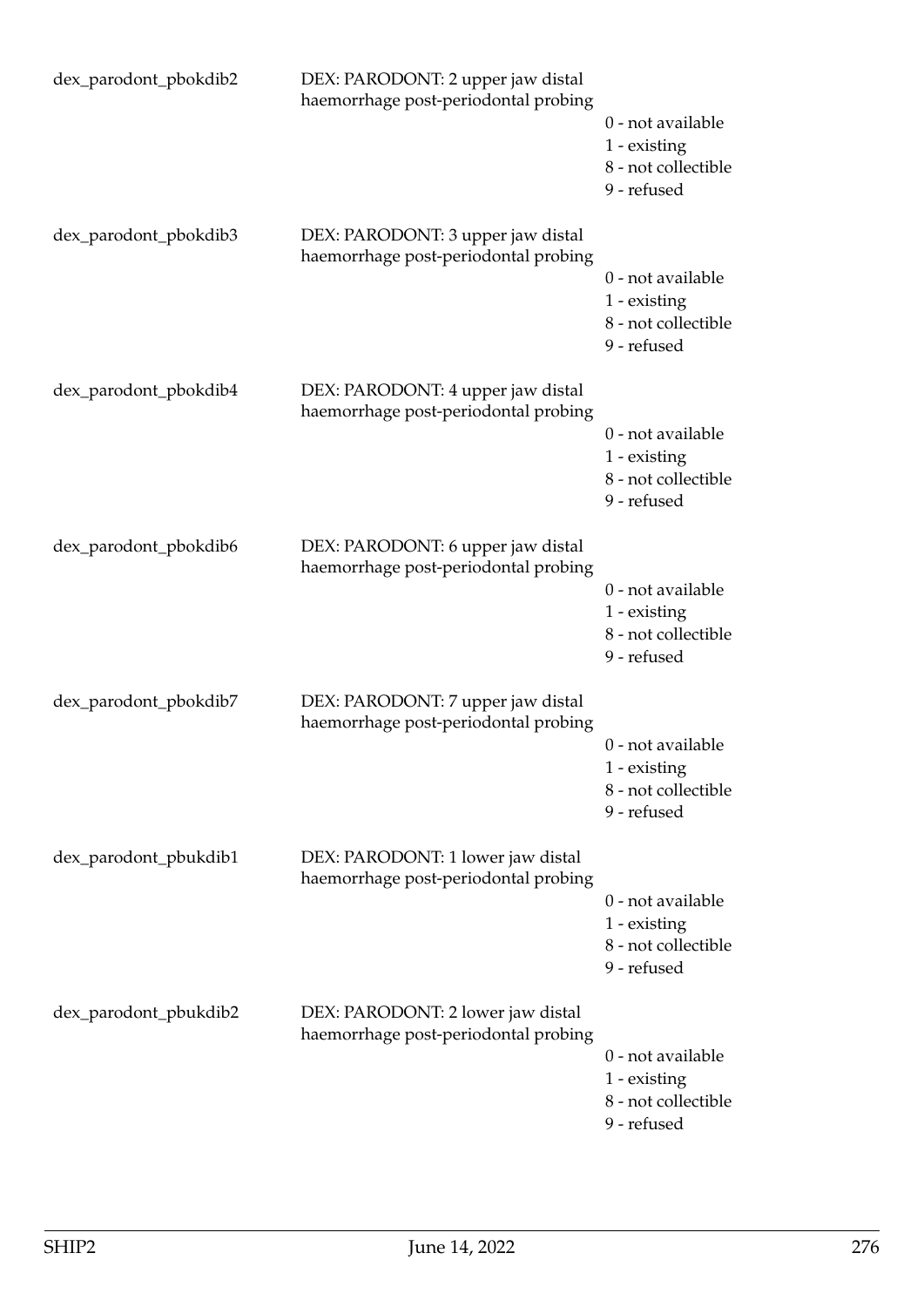| dex_parodont_pbukdib3 | DEX: PARODONT: 3 lower jaw distal<br>haemorrhage post-periodontal probing       | 0 - not available<br>1 - existing<br>8 - not collectible<br>9 - refused |
|-----------------------|---------------------------------------------------------------------------------|-------------------------------------------------------------------------|
| dex_parodont_pbukdib4 | DEX: PARODONT: 4 lower jaw distal<br>haemorrhage post-periodontal probing       | 0 - not available<br>1 - existing<br>8 - not collectible<br>9 - refused |
| dex_parodont_pbukdib6 | DEX: PARODONT: 6 lower jaw distal<br>haemorrhage post-periodontal probing       | 0 - not available<br>1 - existing<br>8 - not collectible<br>9 - refused |
| dex_parodont_pbukdib7 | DEX: PARODONT: 7 lower jaw distal<br>haemorrhage post-periodontal probing       | 0 - not available<br>1 - existing<br>8 - not collectible<br>9 - refused |
| dex_parodont_pbokmib1 | DEX: PARODONT: 1 upper jaw medio-buccal<br>haemorrhage post-periodontal probing | 0 - not available<br>1 - existing<br>8 - not collectible<br>9 - refused |
| dex_parodont_pbokmib2 | DEX: PARODONT: 2 upper jaw medio-buccal<br>haemorrhage post-periodontal probing | 0 - not available<br>1 - existing<br>8 - not collectible<br>9 - refused |
| dex_parodont_pbokmib3 | DEX: PARODONT: 3 upper jaw medio-buccal<br>haemorrhage post-periodontal probing | 0 - not available<br>1 - existing<br>8 - not collectible<br>9 - refused |
| dex_parodont_pbokmib4 | DEX: PARODONT: 4 upper jaw medio-buccal<br>haemorrhage post-periodontal probing |                                                                         |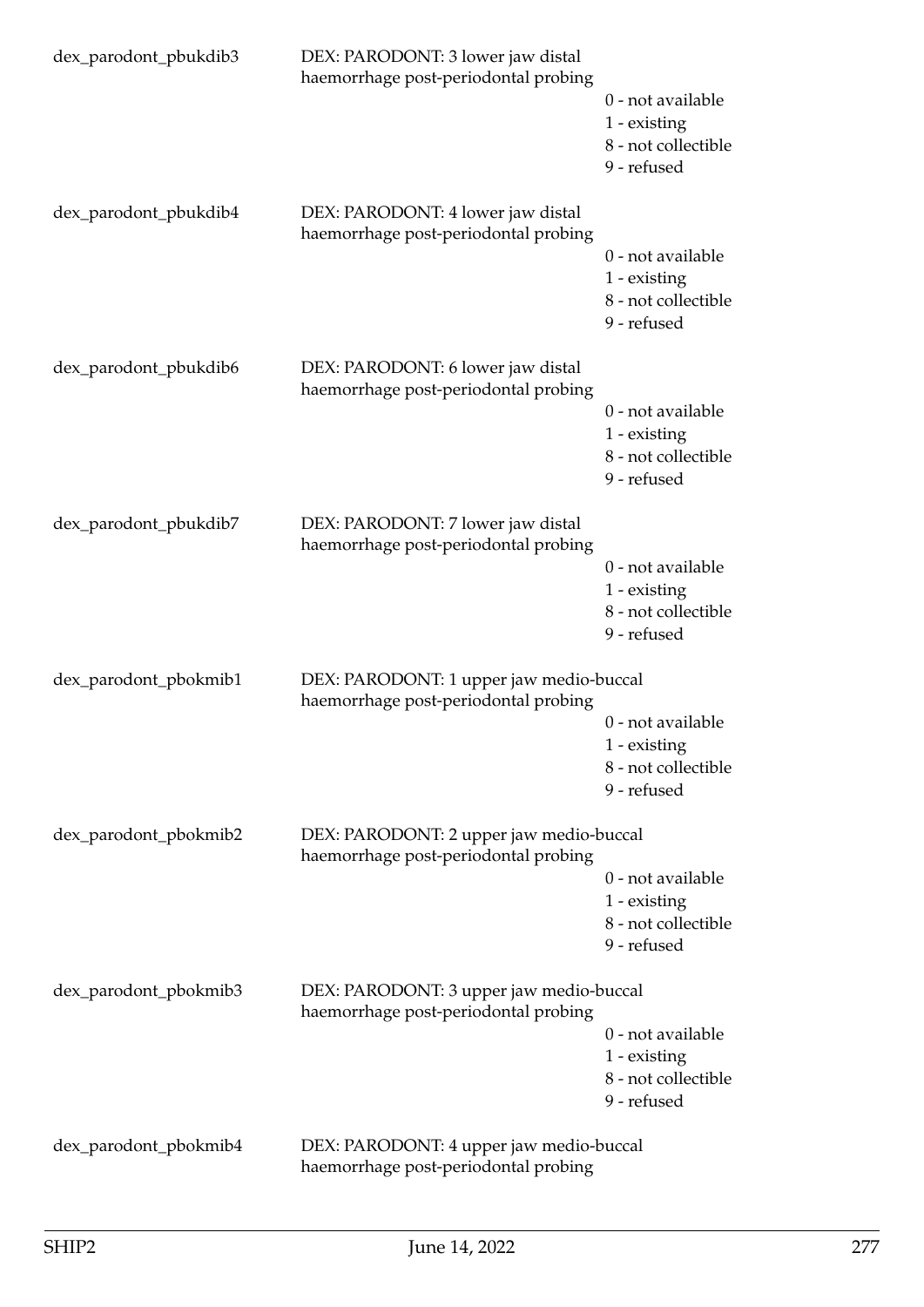|                       |                                                                                 | 0 - not available<br>1 - existing<br>8 - not collectible<br>9 - refused |
|-----------------------|---------------------------------------------------------------------------------|-------------------------------------------------------------------------|
| dex_parodont_pbokmib6 | DEX: PARODONT: 6 upper jaw medio-buccal<br>haemorrhage post-periodontal probing |                                                                         |
|                       |                                                                                 | 0 - not available<br>1 - existing<br>8 - not collectible<br>9 - refused |
| dex_parodont_pbokmib7 | DEX: PARODONT: 7 upper jaw medio-buccal<br>haemorrhage post-periodontal probing |                                                                         |
|                       |                                                                                 | 0 - not available<br>1 - existing<br>8 - not collectible<br>9 - refused |
| dex_parodont_pbukmib1 | DEX: PARODONT: 1 lower jaw medio-buccal<br>haemorrhage post-periodontal probing |                                                                         |
|                       |                                                                                 | 0 - not available<br>1 - existing<br>8 - not collectible<br>9 - refused |
| dex_parodont_pbukmib2 | DEX: PARODONT: 2 lower jaw medio-buccal<br>haemorrhage post-periodontal probing |                                                                         |
|                       |                                                                                 | 0 - not available<br>1 - existing<br>8 - not collectible<br>9 - refused |
| dex_parodont_pbukmib3 | DEX: PARODONT: 3 lower jaw medio-buccal<br>haemorrhage post-periodontal probing |                                                                         |
|                       |                                                                                 | 0 - not available<br>1 - existing<br>8 - not collectible<br>9 - refused |
| dex_parodont_pbukmib4 | DEX: PARODONT: 4 lower jaw medio-buccal<br>haemorrhage post-periodontal probing |                                                                         |
|                       |                                                                                 | 0 - not available<br>1 - existing<br>8 - not collectible<br>9 - refused |
| dex_parodont_pbukmib6 | DEX: PARODONT: 6 lower jaw medio-buccal<br>haemorrhage post-periodontal probing |                                                                         |
|                       |                                                                                 | 0 - not available<br>1 - existing                                       |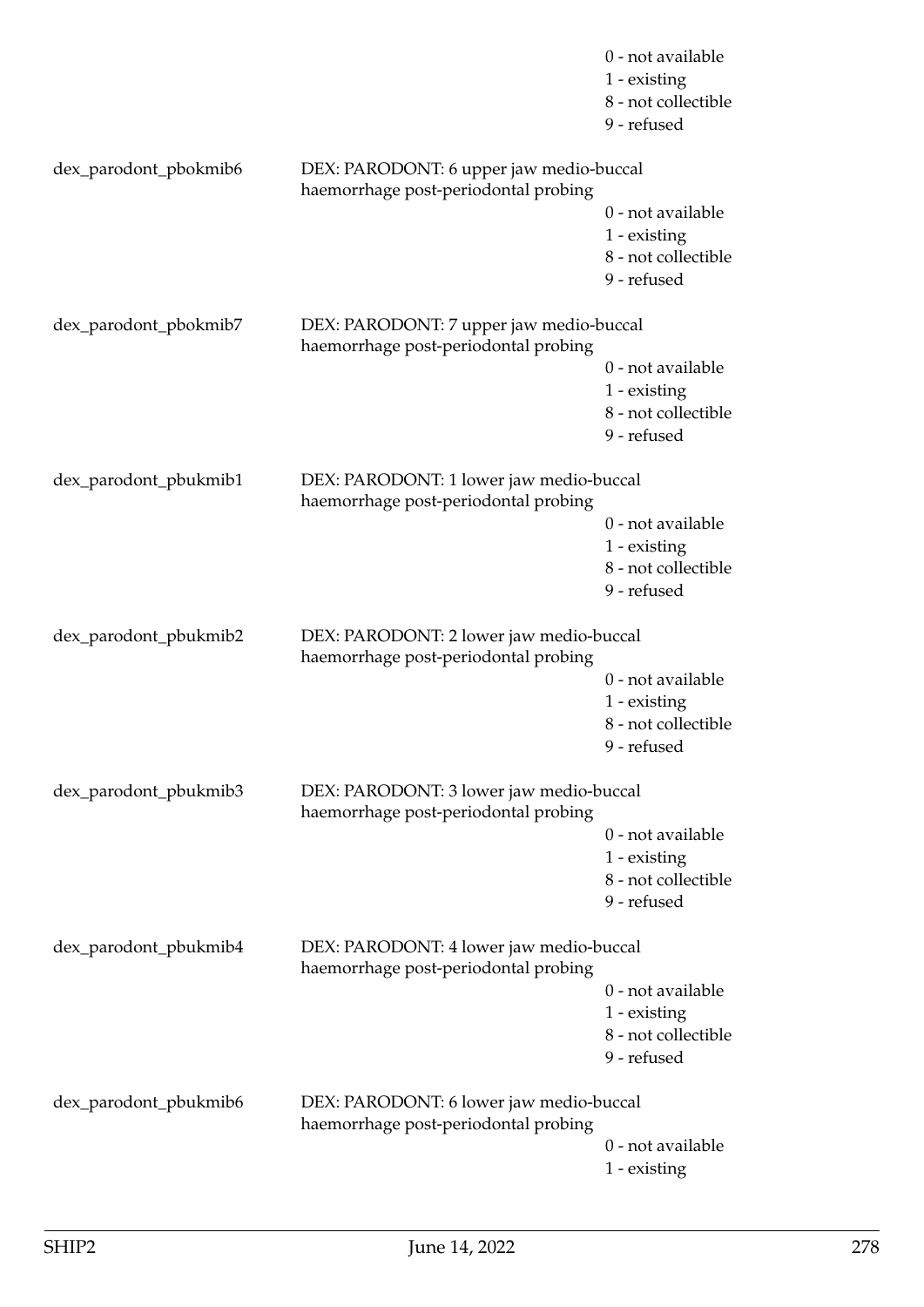|                       |                                                                                 | 8 - not collectible<br>9 - refused                                      |
|-----------------------|---------------------------------------------------------------------------------|-------------------------------------------------------------------------|
| dex_parodont_pbukmib7 | DEX: PARODONT: 7 lower jaw medio-buccal<br>haemorrhage post-periodontal probing |                                                                         |
|                       |                                                                                 | 0 - not available<br>1 - existing<br>8 - not collectible<br>9 - refused |
| dex_parodont_pbokmeb1 | DEX: PARODONT: 1 upper jaw mesio-buccal<br>haemorrhage post-periodontal probing |                                                                         |
|                       |                                                                                 | 0 - not available<br>1 - existing<br>8 - not collectible<br>9 - refused |
| dex_parodont_pbokmeb2 | DEX: PARODONT: 2 upper jaw mesio-buccal<br>haemorrhage post-periodontal probing |                                                                         |
|                       |                                                                                 | 0 - not available<br>1 - existing<br>8 - not collectible<br>9 - refused |
| dex_parodont_pbokmeb3 | DEX: PARODONT: 3 upper jaw mesio-buccal<br>haemorrhage post-periodontal probing |                                                                         |
|                       |                                                                                 | 0 - not available<br>1 - existing<br>8 - not collectible<br>9 - refused |
| dex_parodont_pbokmeb4 | DEX: PARODONT: 4 upper jaw mesio-buccal<br>haemorrhage post-periodontal probing |                                                                         |
|                       |                                                                                 | 0 - not available<br>1 - existing<br>8 - not collectible<br>9 - refused |
| dex_parodont_pbokmeb6 | DEX: PARODONT: 6 upper jaw mesio-buccal<br>haemorrhage post-periodontal probing |                                                                         |
|                       |                                                                                 | 0 - not available<br>1 - existing<br>8 - not collectible<br>9 - refused |
| dex_parodont_pbokmeb7 | DEX: PARODONT: 7 upper jaw mesio-buccal<br>haemorrhage post-periodontal probing |                                                                         |
|                       |                                                                                 | 0 - not available<br>1 - existing<br>8 - not collectible<br>9 - refused |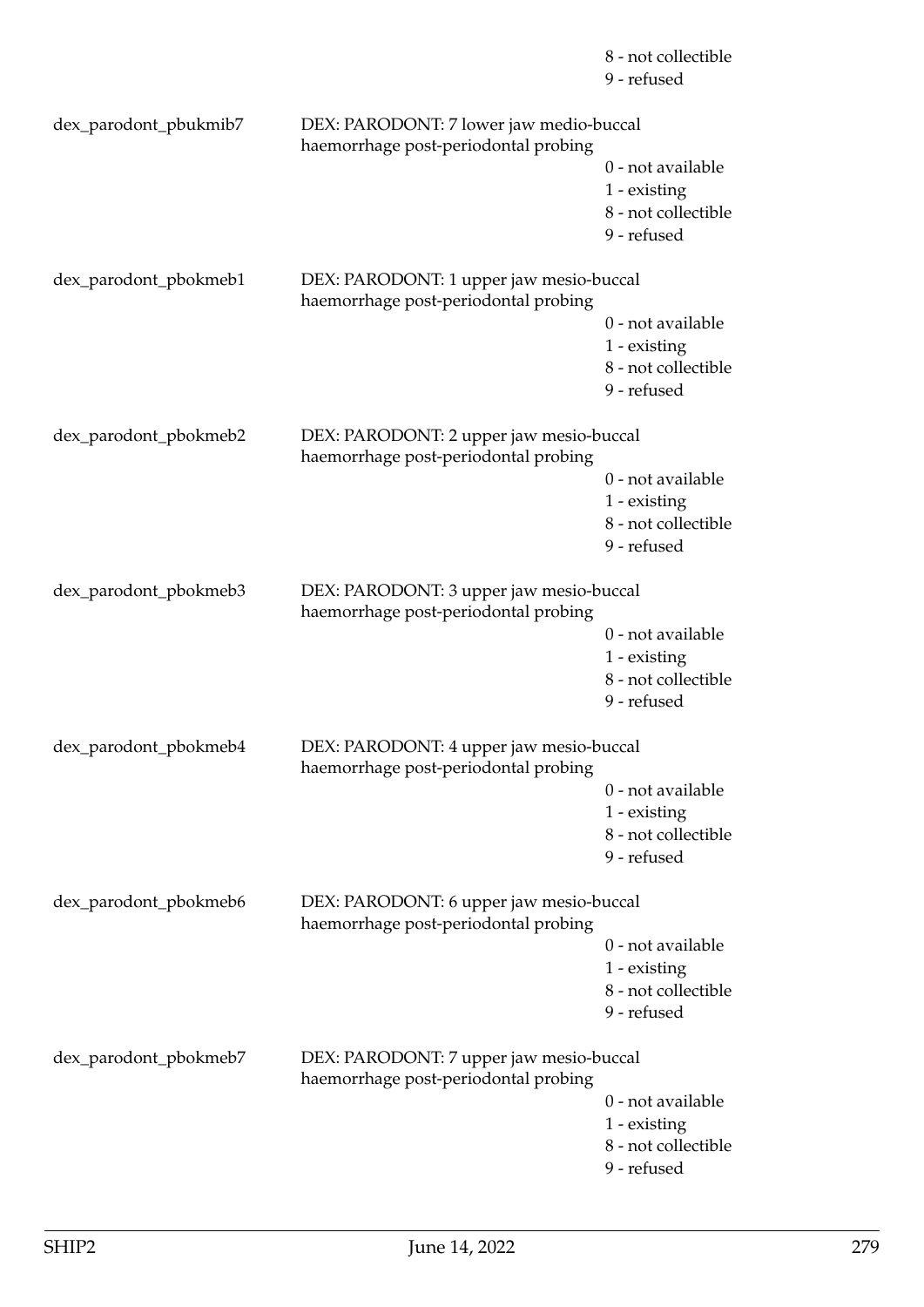| dex_parodont_pbukmeb1 | DEX: PARODONT: 1 lower jaw mesio-buccal<br>haemorrhage post-periodontal probing    |                                                                         |
|-----------------------|------------------------------------------------------------------------------------|-------------------------------------------------------------------------|
|                       |                                                                                    | 0 - not available<br>1 - existing<br>8 - not collectible<br>9 - refused |
| dex_parodont_pbukmeb2 | DEX: PARODONT: 2 lower jaw mesio-buccal<br>haemorrhage post-periodontal probing    |                                                                         |
|                       |                                                                                    | 0 - not available<br>1 - existing<br>8 - not collectible<br>9 - refused |
| dex_parodont_pbukmeb3 | DEX: PARODONT: 3 lower jaw mesio-buccal<br>haemorrhage post-periodontal probing    |                                                                         |
|                       |                                                                                    | 0 - not available<br>1 - existing<br>8 - not collectible<br>9 - refused |
| dex_parodont_pbukmeb4 | DEX: PARODONT: 4 lower jaw mesio-buccal<br>haemorrhage post-periodontal probing    |                                                                         |
|                       |                                                                                    | 0 - not available<br>1 - existing<br>8 - not collectible<br>9 - refused |
| dex_parodont_pbukmeb6 | DEX: PARODONT: 6 lower jaw mesio-buccal<br>haemorrhage post-periodontal probing    |                                                                         |
|                       |                                                                                    | 0 - not available<br>1 - existing<br>8 - not collectible<br>9 - refused |
| dex_parodont_pbukmeb7 | DEX: PARODONT: 7 lower jaw mesio-buccal<br>haemorrhage post-periodontal probing    |                                                                         |
|                       |                                                                                    | 0 - not available<br>1 - existing<br>8 - not collectible<br>9 - refused |
| dex_parodont_pbokmip1 | DEX: PARODONT: 1 upper jaw medio palatinal<br>haemorrhage post-periodontal probing |                                                                         |
|                       |                                                                                    | 0 - not available<br>1 - existing<br>8 - not collectible<br>9 - refused |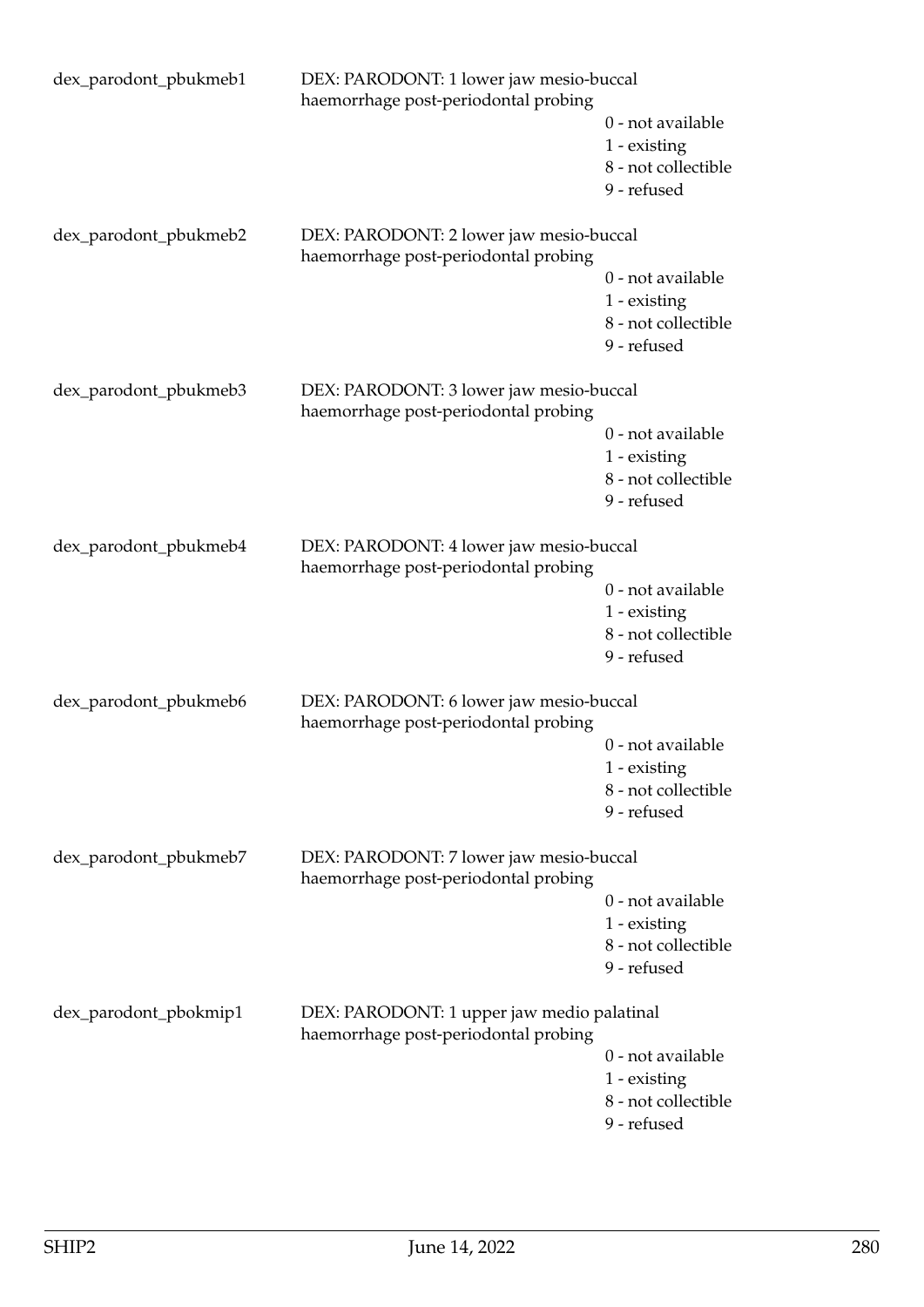| dex_parodont_pbokmip2 | DEX: PARODONT: 2 upper jaw medio palatinal<br>haemorrhage post-periodontal probing |                                                                         |  |
|-----------------------|------------------------------------------------------------------------------------|-------------------------------------------------------------------------|--|
|                       |                                                                                    | 0 - not available<br>1 - existing<br>8 - not collectible<br>9 - refused |  |
| dex_parodont_pbokmip3 | DEX: PARODONT: 3 upper jaw medio palatinal<br>haemorrhage post-periodontal probing |                                                                         |  |
|                       |                                                                                    | 0 - not available<br>1 - existing<br>8 - not collectible<br>9 - refused |  |
| dex_parodont_pbokmip4 | DEX: PARODONT: 4 upper jaw medio palatinal<br>haemorrhage post-periodontal probing |                                                                         |  |
|                       |                                                                                    | 0 - not available<br>1 - existing<br>8 - not collectible<br>9 - refused |  |
| dex_parodont_pbokmip6 | DEX: PARODONT: 6 upper jaw medio palatinal<br>haemorrhage post-periodontal probing |                                                                         |  |
|                       |                                                                                    | 0 - not available<br>1 - existing<br>8 - not collectible<br>9 - refused |  |
| dex_parodont_pbokmip7 | DEX: PARODONT: 7 upper jaw medio palatinal<br>haemorrhage post-periodontal probing |                                                                         |  |
|                       |                                                                                    | 0 - not available<br>1 - existing<br>8 - not collectible<br>9 - refused |  |
| dex_parodont_pbukmil1 | DEX: PARODONT: 1 lower jaw medio-lingual<br>haemorrhage post-periodontal probing   |                                                                         |  |
|                       |                                                                                    | 0 - not available<br>1 - existing<br>8 - not collectible<br>9 - refused |  |
| dex_parodont_pbukmil2 | DEX: PARODONT: 2 lower jaw medio-lingual<br>haemorrhage post-periodontal probing   |                                                                         |  |
|                       |                                                                                    | 0 - not available<br>1 - existing<br>8 - not collectible<br>9 - refused |  |
| dex_parodont_pbukmil3 | DEX: PARODONT: 3 lower jaw medio-lingual<br>haemorrhage post-periodontal probing   |                                                                         |  |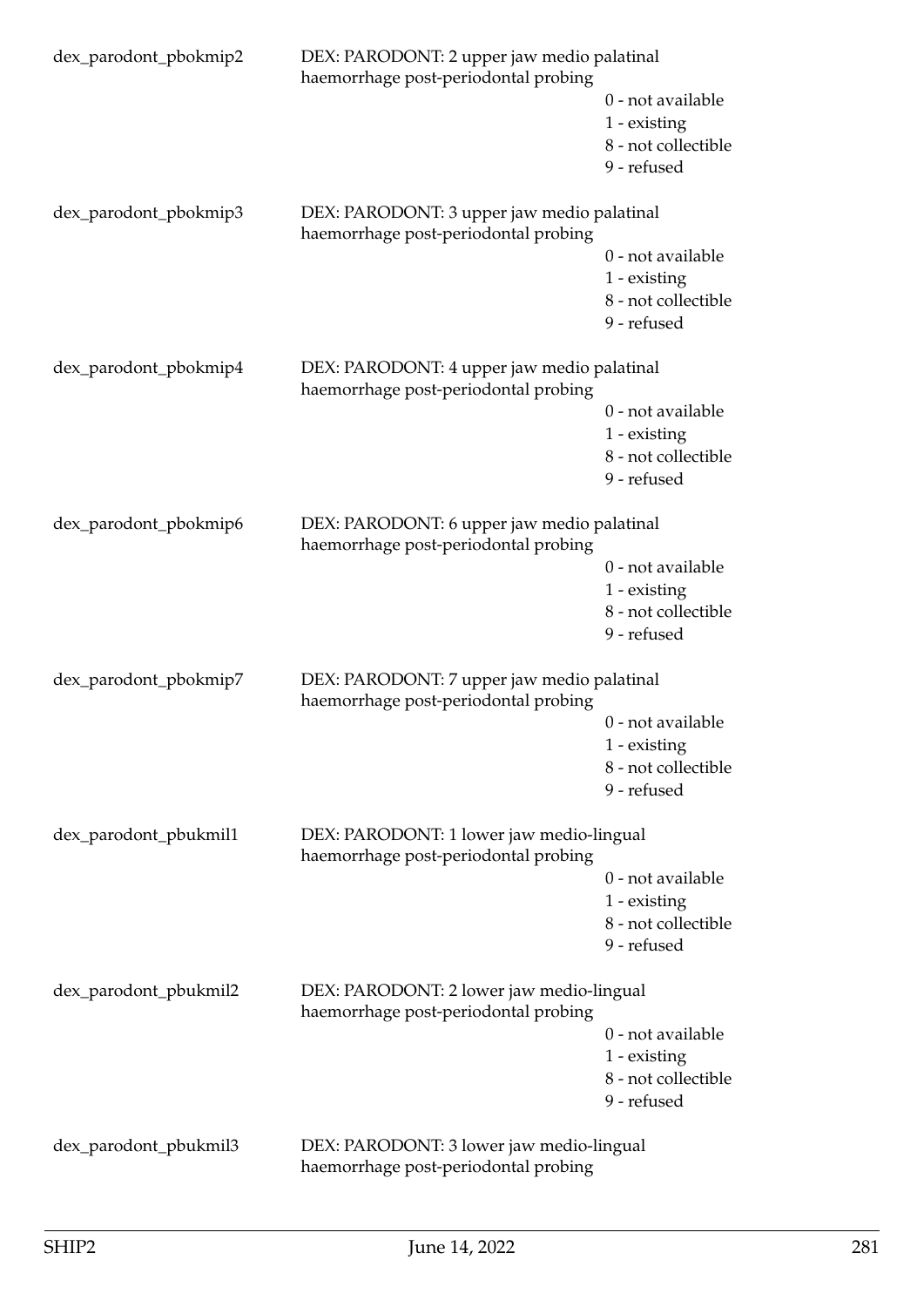|                       |                                                                                  | 0 - not available<br>1 - existing<br>8 - not collectible<br>9 - refused |
|-----------------------|----------------------------------------------------------------------------------|-------------------------------------------------------------------------|
| dex_parodont_pbukmil4 | DEX: PARODONT: 4 lower jaw medio-lingual<br>haemorrhage post-periodontal probing |                                                                         |
|                       |                                                                                  | 0 - not available                                                       |
|                       |                                                                                  | 1 - existing                                                            |
|                       |                                                                                  | 8 - not collectible                                                     |
|                       |                                                                                  | 9 - refused                                                             |
| dex_parodont_pbukmil6 | DEX: PARODONT: 6 lower jaw medio-lingual<br>haemorrhage post-periodontal probing |                                                                         |
|                       |                                                                                  | 0 - not available                                                       |
|                       |                                                                                  | 1 - existing                                                            |
|                       |                                                                                  | 8 - not collectible                                                     |
|                       |                                                                                  | 9 - refused                                                             |
| dex_parodont_pbukmil7 | DEX: PARODONT: 7 lower jaw medio-lingual<br>haemorrhage post-periodontal probing |                                                                         |
|                       |                                                                                  | 0 - not available                                                       |
|                       |                                                                                  | 1 - existing                                                            |
|                       |                                                                                  | 8 - not collectible                                                     |
|                       |                                                                                  | 9 - refused                                                             |
| dex_parodont_bes      | DEX: PARODONT: special features periodontal<br>diagnostic                        |                                                                         |
|                       |                                                                                  | 0 - no particularities                                                  |
|                       |                                                                                  | 1 - particularities                                                     |
|                       |                                                                                  | 8 - total data sheets not collectible                                   |
|                       |                                                                                  | 9 - total data sheets disallowed                                        |
| dex_parodont_bestext  | DEX: PARODONT: remark periodontal<br>diagnostic                                  |                                                                         |
| dex_parodont_end      | DEX: PARODONT: end periodontal diagnostic                                        |                                                                         |
| <b>CARIESCO</b>       | coronal caries                                                                   |                                                                         |
| dex_cariesco_begin    | DEX: CARIESCO: begin caries diagnostic                                           |                                                                         |
| dex_cariesco_doo4     | DEX: CARIESCO: 4 occlusal upper jaw dental<br>crown caries                       |                                                                         |
|                       |                                                                                  | $0$ - healthy                                                           |
|                       |                                                                                  | $2 - defect \le 3 mm$                                                   |
|                       |                                                                                  | $3 - defect > 3 mm$                                                     |
|                       |                                                                                  |                                                                         |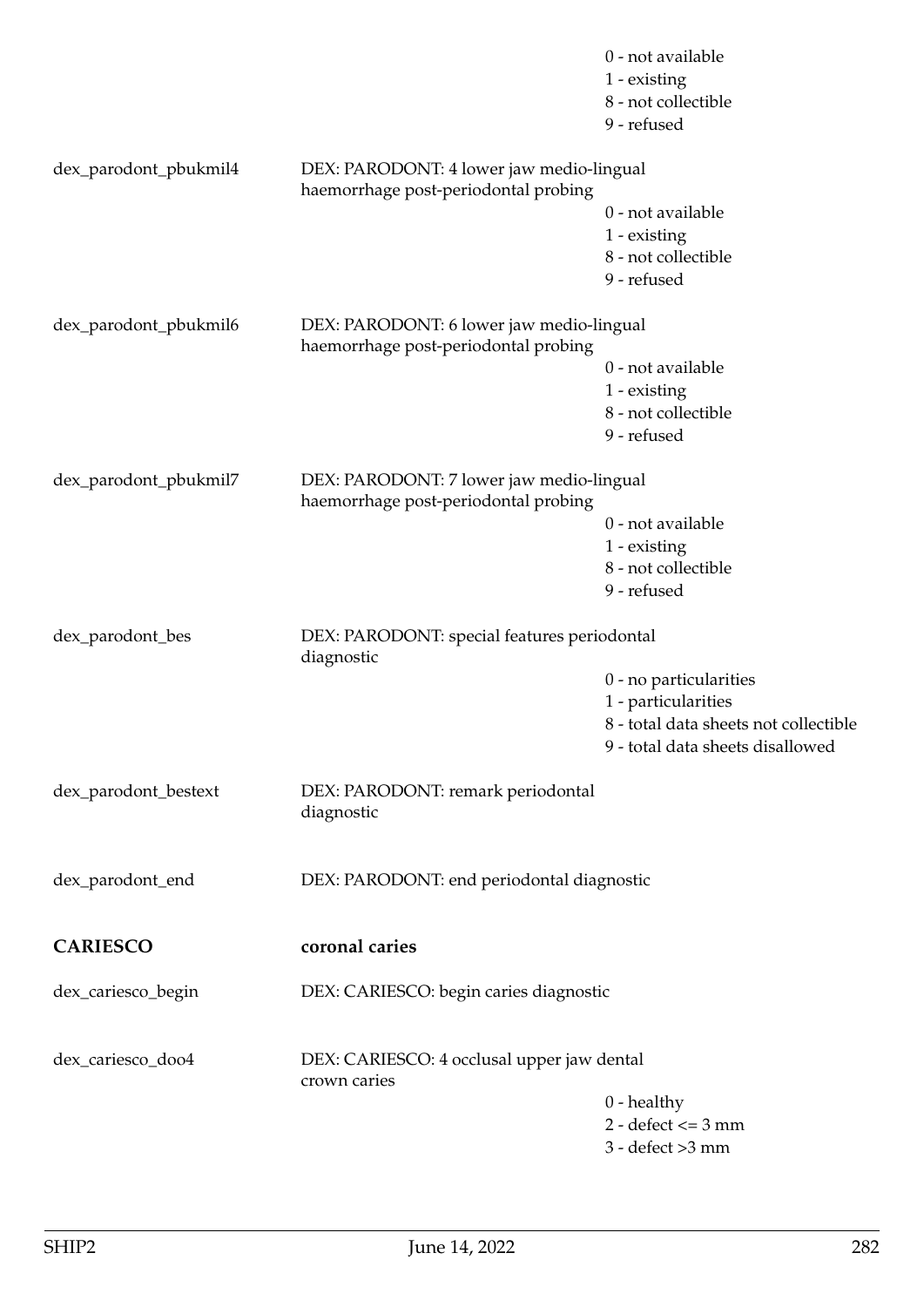|                   |                                                            | 4 - filled<br>5 - secondary caries<br>6 - extracted<br>7 - miscellaneous<br>8 - not collectible                                                                   |
|-------------------|------------------------------------------------------------|-------------------------------------------------------------------------------------------------------------------------------------------------------------------|
| dex_cariesco_doo5 | DEX: CARIESCO: 5 occlusal upper jaw dental<br>crown caries |                                                                                                                                                                   |
|                   |                                                            | $0$ - healthy<br>$2 - defect \le 3 mm$<br>$3 - defect > 3 mm$<br>4 - filled<br>5 - secondary caries<br>6 - extracted<br>7 - miscellaneous<br>8 - not collectible  |
| dex_cariesco_doo6 | DEX: CARIESCO: 6 occlusal upper jaw dental<br>crown caries |                                                                                                                                                                   |
|                   |                                                            | $0$ - healthy<br>$2 - defect \le 3 mm$<br>$3 - defect > 3 mm$<br>4 - filled<br>5 - secondary caries<br>6 - extracted<br>7 - miscellaneous<br>8 - not collectible  |
| dex_cariesco_doo7 | DEX: CARIESCO: 7 occlusal upper jaw dental<br>crown caries |                                                                                                                                                                   |
|                   |                                                            | $0$ - healthy<br>$2 - defect \leq 3 mm$<br>$3 - defect > 3 mm$<br>4 - filled<br>5 - secondary caries<br>6 - extracted<br>7 - miscellaneous<br>8 - not collectible |
| dex_cariesco_dou4 | DEX: CARIESCO: 4 occlusal lower jaw dental<br>crown caries |                                                                                                                                                                   |
|                   |                                                            | $0$ - healthy<br>$2 - defect \leq 3 mm$<br>$3 - defect > 3 mm$<br>4 - filled<br>5 - secondary caries<br>6 - extracted<br>7 - miscellaneous<br>8 - not collectible |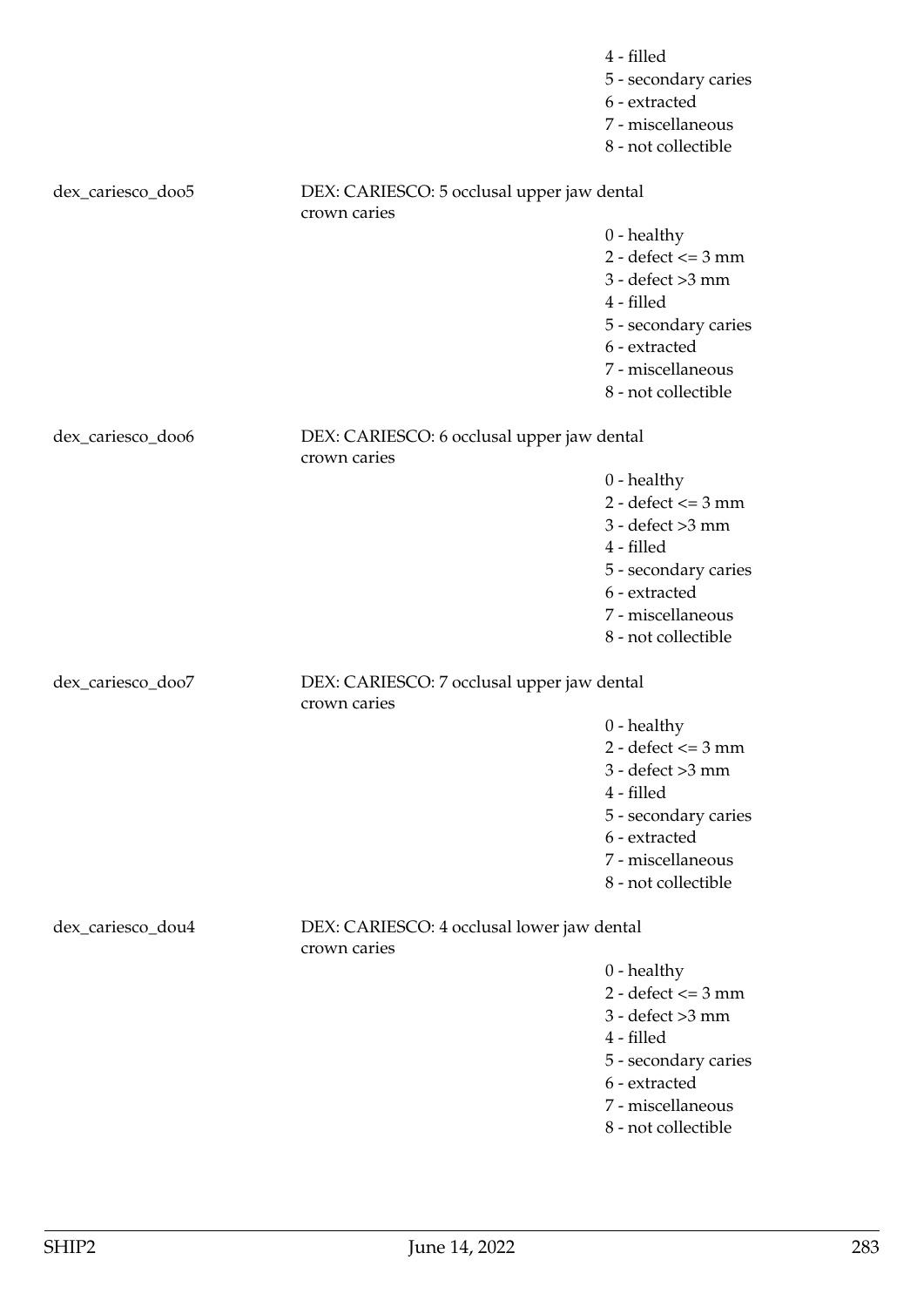| dex_cariesco_dou5 | DEX: CARIESCO: 5 occlusal lower jaw dental<br>crown caries |                                                                                                                                                                   |
|-------------------|------------------------------------------------------------|-------------------------------------------------------------------------------------------------------------------------------------------------------------------|
|                   |                                                            | $0$ - healthy<br>$2 - defect \leq 3 mm$<br>$3 - defect > 3 mm$<br>4 - filled<br>5 - secondary caries<br>6 - extracted<br>7 - miscellaneous<br>8 - not collectible |
| dex_cariesco_dou6 | DEX: CARIESCO: 6 occlusal lower jaw dental<br>crown caries |                                                                                                                                                                   |
|                   |                                                            | $0$ - healthy<br>$2 - defect \le 3 mm$<br>$3 - defect > 3 mm$<br>4 - filled<br>5 - secondary caries<br>6 - extracted<br>7 - miscellaneous<br>8 - not collectible  |
| dex_cariesco_dou7 | DEX: CARIESCO: 7 occlusal lower jaw dental<br>crown caries |                                                                                                                                                                   |
|                   |                                                            | $0$ - healthy<br>$2 - defect \le 3 mm$<br>$3 - defect > 3 mm$<br>4 - filled<br>5 - secondary caries<br>6 - extracted<br>7 - miscellaneous<br>8 - not collectible  |
| dex_cariesco_ddo1 | DEX: CARIESCO: 1 distal upper jaw dental<br>crown caries   |                                                                                                                                                                   |
|                   |                                                            | $0$ - healthy<br>$2 - defect \leq 3 mm$<br>$3 - defect > 3 mm$<br>4 - filled<br>5 - secondary caries<br>6 - extracted<br>7 - miscellaneous<br>8 - not collectible |
| dex_cariesco_ddo2 | DEX: CARIESCO: 2 distal upper jaw dental<br>crown caries   |                                                                                                                                                                   |
|                   |                                                            | $0$ - healthy<br>$2 - defect \le 3 mm$<br>$3 - defect > 3 mm$<br>4 - filled                                                                                       |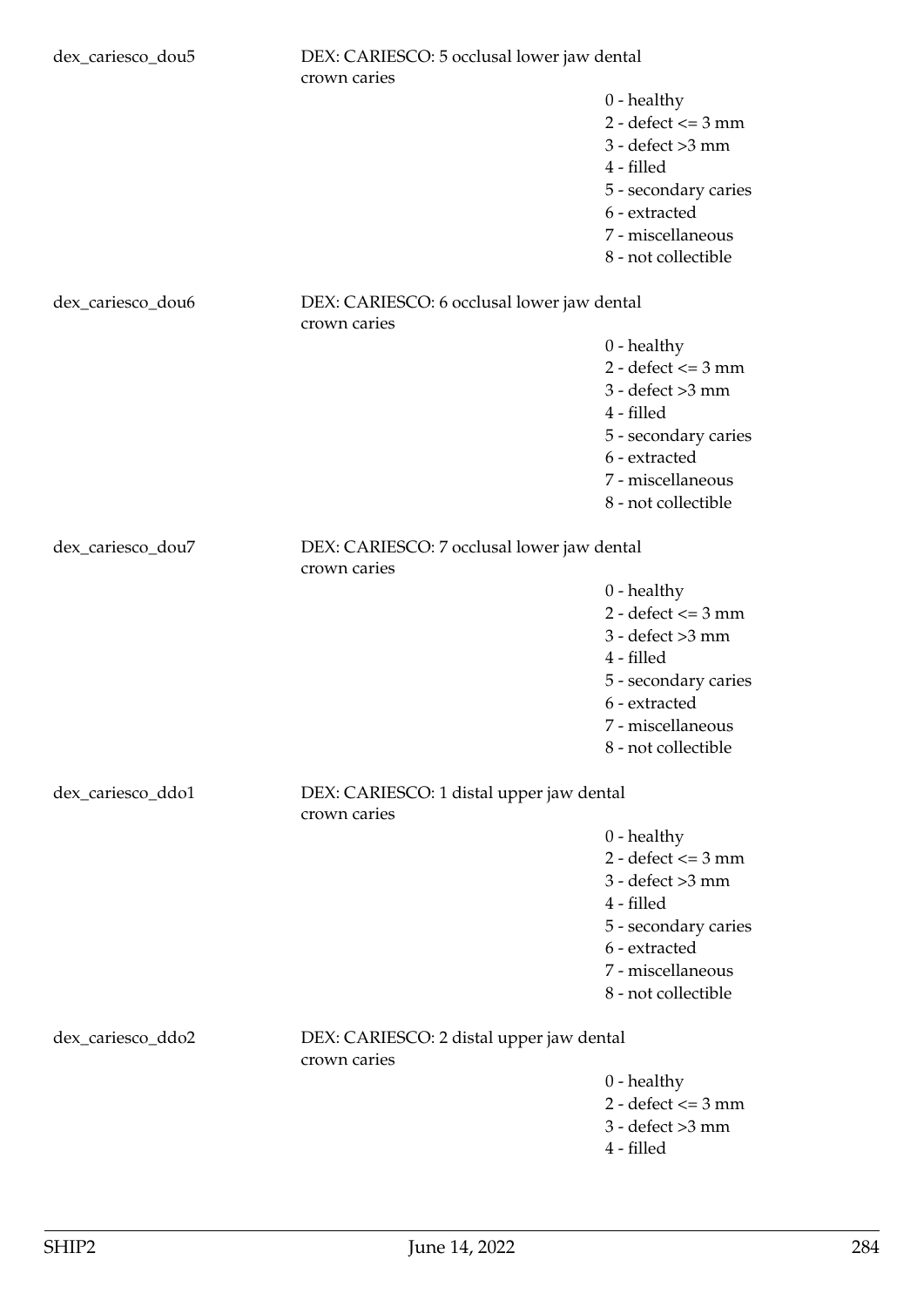|                   |                                                          | 5 - secondary caries<br>6 - extracted<br>7 - miscellaneous<br>8 - not collectible |
|-------------------|----------------------------------------------------------|-----------------------------------------------------------------------------------|
| dex_cariesco_ddo3 | DEX: CARIESCO: 3 distal upper jaw dental<br>crown caries |                                                                                   |
|                   |                                                          | $0$ - healthy                                                                     |
|                   |                                                          | $2 - defect \le 3 mm$                                                             |
|                   |                                                          | $3 -$ defect $>3$ mm                                                              |
|                   |                                                          | 4 - filled                                                                        |
|                   |                                                          | 5 - secondary caries                                                              |
|                   |                                                          | 6 - extracted                                                                     |
|                   |                                                          | 7 - miscellaneous                                                                 |
|                   |                                                          | 8 - not collectible                                                               |
| dex_cariesco_ddo4 | DEX: CARIESCO: 4 distal upper jaw dental<br>crown caries |                                                                                   |
|                   |                                                          | $0$ - healthy                                                                     |
|                   |                                                          | $2 - defect \le 3 mm$                                                             |
|                   |                                                          | $3 - defect > 3 mm$                                                               |
|                   |                                                          | 4 - filled                                                                        |
|                   |                                                          | 5 - secondary caries                                                              |
|                   |                                                          | 6 - extracted                                                                     |
|                   |                                                          | 7 - miscellaneous                                                                 |
|                   |                                                          | 8 - not collectible                                                               |
| dex_cariesco_ddo5 | DEX: CARIESCO: 5 distal upper jaw dental<br>crown caries |                                                                                   |
|                   |                                                          | $0$ - healthy                                                                     |
|                   |                                                          | $2 - defect \le 3 mm$                                                             |
|                   |                                                          | $3 - defect > 3 mm$                                                               |
|                   |                                                          | 4 - filled                                                                        |
|                   |                                                          | 5 - secondary caries                                                              |
|                   |                                                          | 6 - extracted                                                                     |
|                   |                                                          | 7 - miscellaneous                                                                 |
|                   |                                                          | 8 - not collectible                                                               |
| dex_cariesco_ddo6 | DEX: CARIESCO: 6 distal upper jaw dental<br>crown caries |                                                                                   |
|                   |                                                          | $0$ - healthy                                                                     |
|                   |                                                          | $2 - defect \le 3 mm$                                                             |
|                   |                                                          | $3 - defect > 3 mm$                                                               |
|                   |                                                          | 4 - filled                                                                        |
|                   |                                                          | 5 - secondary caries                                                              |
|                   |                                                          | 6 - extracted                                                                     |
|                   |                                                          | 7 - miscellaneous                                                                 |
|                   |                                                          | 8 - not collectible                                                               |
| dex_cariesco_ddo7 | DEX: CARIESCO: 7 distal upper jaw dental<br>crown caries |                                                                                   |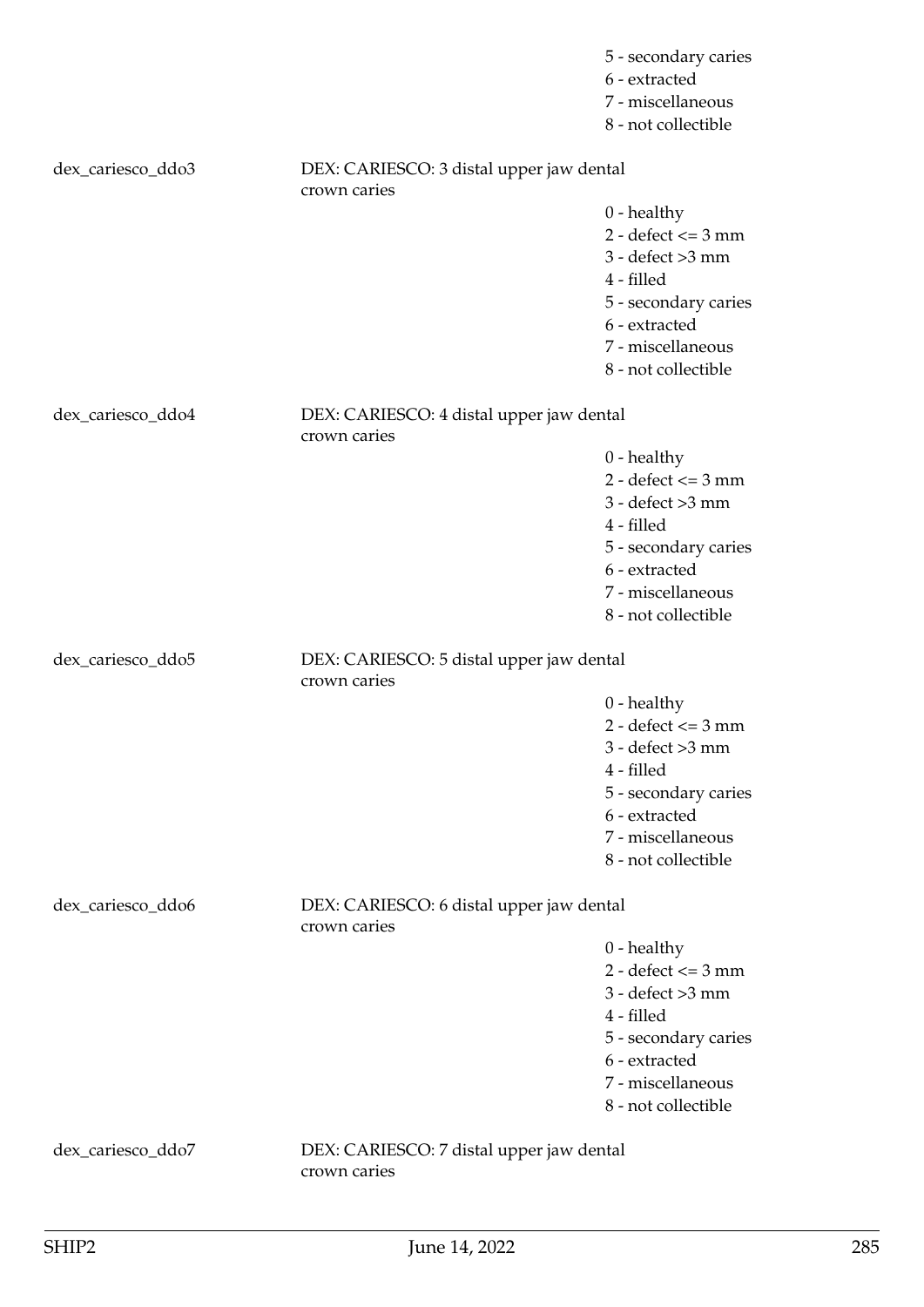|                   |                                                          | $0$ - healthy<br>$2 - defect \le 3 mm$<br>$3 - defect > 3 mm$<br>4 - filled<br>5 - secondary caries<br>6 - extracted<br>7 - miscellaneous<br>8 - not collectible |
|-------------------|----------------------------------------------------------|------------------------------------------------------------------------------------------------------------------------------------------------------------------|
| dex_cariesco_ddu1 | DEX: CARIESCO: 1 distal lower jaw dental                 |                                                                                                                                                                  |
|                   | crown caries                                             | $0$ - healthy<br>$2 - defect \le 3 mm$<br>$3 - defect > 3 mm$<br>4 - filled<br>5 - secondary caries<br>6 - extracted<br>7 - miscellaneous<br>8 - not collectible |
| dex_cariesco_ddu2 | DEX: CARIESCO: 2 distal lower jaw dental                 |                                                                                                                                                                  |
|                   | crown caries                                             | $0$ - healthy<br>$2 - defect \le 3 mm$<br>$3 - defect > 3 mm$<br>4 - filled<br>5 - secondary caries<br>6 - extracted<br>7 - miscellaneous<br>8 - not collectible |
| dex_cariesco_ddu3 | DEX: CARIESCO: 3 distal lower jaw dental<br>crown caries |                                                                                                                                                                  |
|                   |                                                          | $0$ - healthy<br>$2 - defect \le 3 mm$<br>$3 - defect > 3 mm$<br>4 - filled<br>5 - secondary caries<br>6 - extracted<br>7 - miscellaneous<br>8 - not collectible |
| dex_cariesco_ddu4 | DEX: CARIESCO: 4 distal lower jaw dental<br>crown caries |                                                                                                                                                                  |
|                   |                                                          | $0$ - healthy<br>$2 - defect \le 3 mm$<br>$3 - defect > 3 mm$<br>4 - filled<br>5 - secondary caries<br>6 - extracted                                             |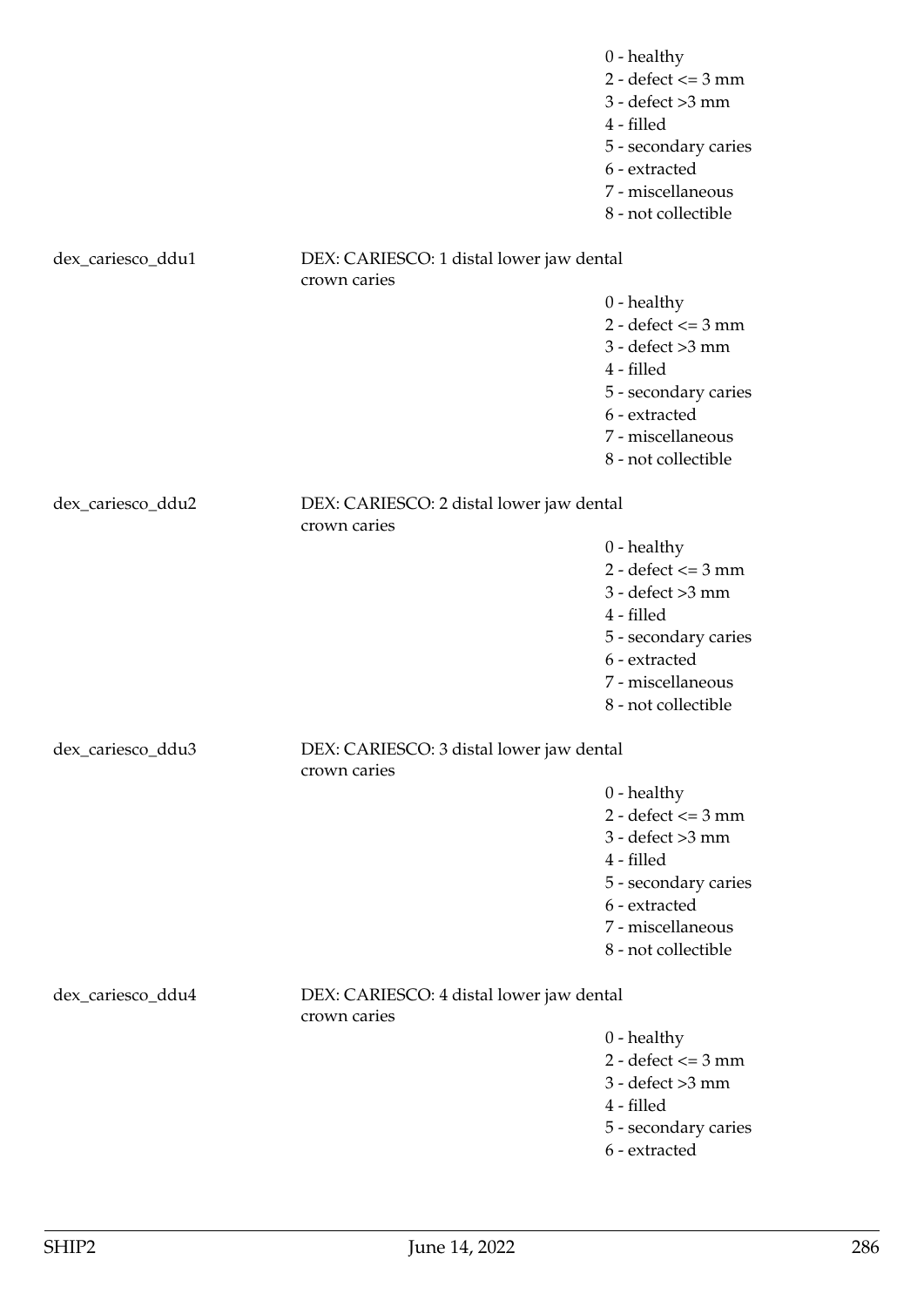7 - miscellaneous 8 - not collectible

| dex_cariesco_ddu5 | DEX: CARIESCO: 5 distal lower jaw dental<br>crown caries |                       |
|-------------------|----------------------------------------------------------|-----------------------|
|                   |                                                          | $0$ - healthy         |
|                   |                                                          | $2 - defect \le 3 mm$ |
|                   |                                                          | $3 - defect > 3 mm$   |
|                   |                                                          | 4 - filled            |
|                   |                                                          | 5 - secondary caries  |
|                   |                                                          | 6 - extracted         |
|                   |                                                          | 7 - miscellaneous     |
|                   |                                                          | 8 - not collectible   |
|                   |                                                          |                       |
| dex_cariesco_ddu6 | DEX: CARIESCO: 6 distal lower jaw dental                 |                       |
|                   | crown caries                                             |                       |
|                   |                                                          | $0$ - healthy         |
|                   |                                                          | $2 - defect \le 3 mm$ |
|                   |                                                          | $3 - defect > 3 mm$   |
|                   |                                                          | 4 - filled            |
|                   |                                                          | 5 - secondary caries  |
|                   |                                                          | 6 - extracted         |
|                   |                                                          | 7 - miscellaneous     |
|                   |                                                          | 8 - not collectible   |
|                   |                                                          |                       |
| dex_cariesco_ddu7 | DEX: CARIESCO: 7 distal lower jaw dental<br>crown caries |                       |
|                   |                                                          | $0$ - healthy         |
|                   |                                                          | $2 - defect \le 3 mm$ |
|                   |                                                          | $3 - defect > 3 mm$   |
|                   |                                                          | 4 - filled            |
|                   |                                                          | 5 - secondary caries  |
|                   |                                                          | 6 - extracted         |
|                   |                                                          | 7 - miscellaneous     |
|                   |                                                          | 8 - not collectible   |
|                   |                                                          |                       |
| dex_cariesco_dbo1 | DEX: CARIESCO: 1 buccal upper jaw dental                 |                       |
|                   | crown caries                                             |                       |
|                   |                                                          | $0$ - healthy         |
|                   |                                                          | $2 - defect \le 3 mm$ |
|                   |                                                          | $3 - defect > 3 mm$   |
|                   |                                                          | 4 - filled            |
|                   |                                                          | 5 - secondary caries  |
|                   |                                                          | 6 - extracted         |
|                   |                                                          | 7 - miscellaneous     |
|                   |                                                          | 8 - not collectible   |
| dex_cariesco_dbo2 | DEX: CARIESCO: 2 buccal upper jaw dental                 |                       |
|                   | crown caries                                             |                       |
|                   |                                                          | $0$ - healthy         |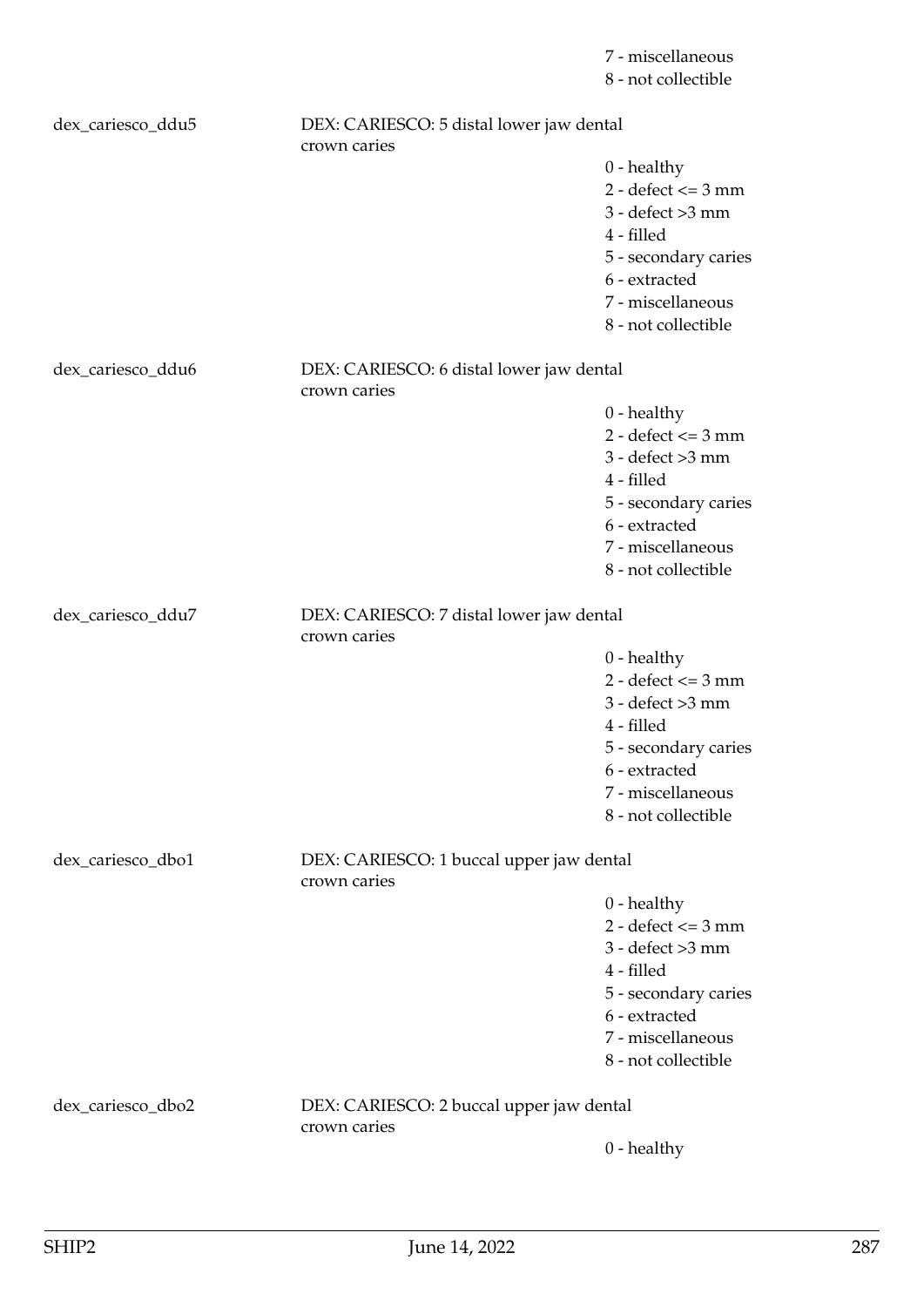2 - defect  $\leq$  3 mm 3 - defect >3 mm 4 - filled 5 - secondary caries 6 - extracted 7 - miscellaneous 8 - not collectible dex\_cariesco\_dbo3 DEX: CARIESCO: 3 buccal upper jaw dental crown caries 0 - healthy 2 - defect <= 3 mm 3 - defect >3 mm 4 - filled 5 - secondary caries 6 - extracted 7 - miscellaneous 8 - not collectible dex\_cariesco\_dbo4 DEX: CARIESCO: 4 buccal upper jaw dental crown caries 0 - healthy  $2 - defect \leq 3 mm$ 3 - defect >3 mm 4 - filled 5 - secondary caries 6 - extracted 7 - miscellaneous 8 - not collectible dex\_cariesco\_dbo5 DEX: CARIESCO: 5 buccal upper jaw dental crown caries 0 - healthy 2 - defect  $\leq$  3 mm  $3 -$  defect  $>3$  mm 4 - filled 5 - secondary caries 6 - extracted 7 - miscellaneous 8 - not collectible dex\_cariesco\_dbo6 DEX: CARIESCO: 6 buccal upper jaw dental crown caries 0 - healthy  $2 - defect \leq 3 mm$ 3 - defect >3 mm 4 - filled 5 - secondary caries 6 - extracted

7 - miscellaneous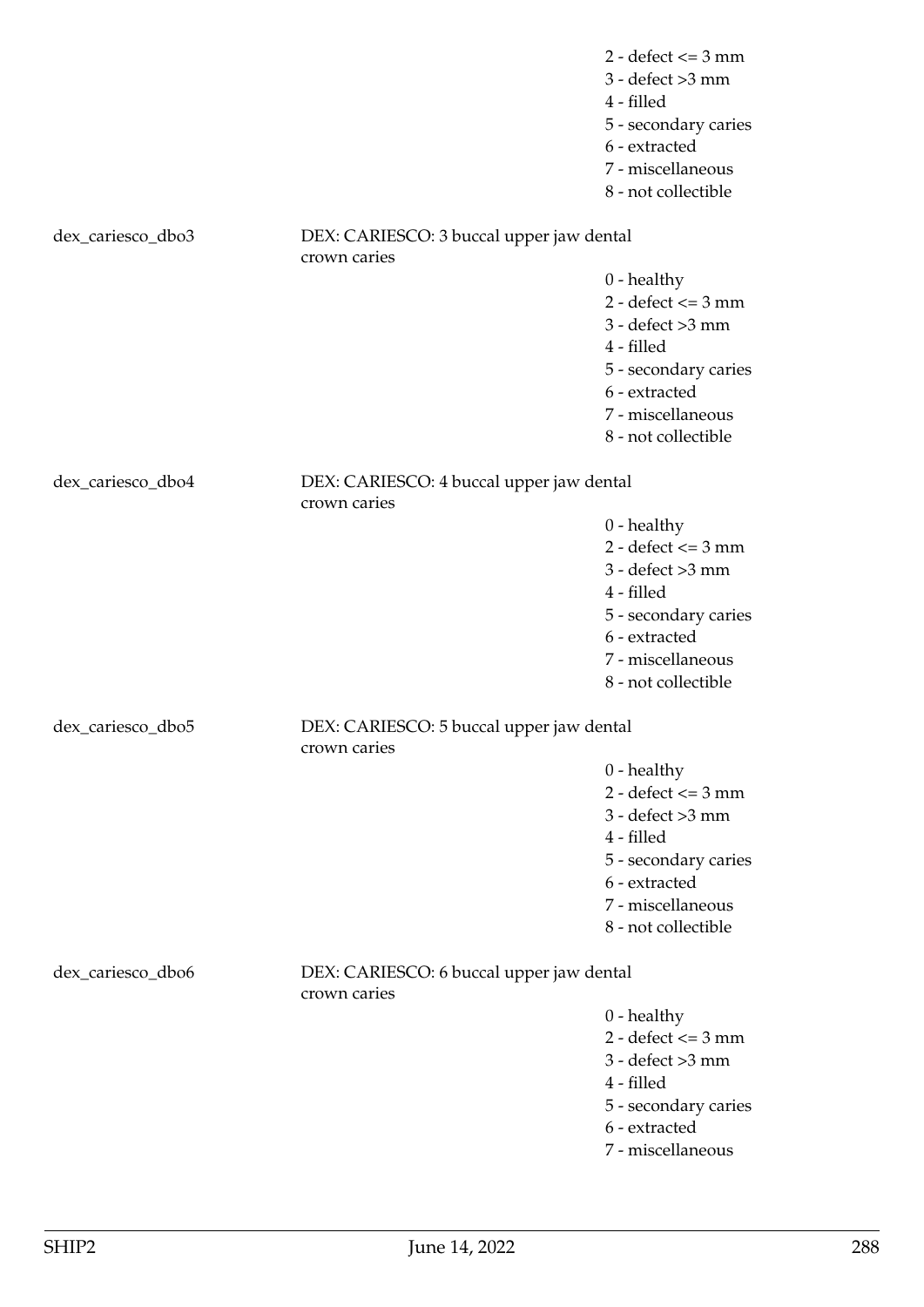| dex_cariesco_dbo7 | DEX: CARIESCO: 7 buccal upper jaw dental<br>crown caries |                                                                                                                                                                  |
|-------------------|----------------------------------------------------------|------------------------------------------------------------------------------------------------------------------------------------------------------------------|
|                   |                                                          | $0$ - healthy<br>$2 - defect \le 3 mm$<br>$3 - defect > 3 mm$<br>4 - filled<br>5 - secondary caries<br>6 - extracted<br>7 - miscellaneous<br>8 - not collectible |
| dex_cariesco_dbu1 | DEX: CARIESCO: 1 buccal lower jaw dental<br>crown caries |                                                                                                                                                                  |
|                   |                                                          | $0$ - healthy<br>$2 - defect \le 3 mm$<br>$3 - defect > 3 mm$<br>4 - filled<br>5 - secondary caries<br>6 - extracted<br>7 - miscellaneous<br>8 - not collectible |
| dex_cariesco_dbu2 | DEX: CARIESCO: 2 buccal lower jaw dental<br>crown caries |                                                                                                                                                                  |
|                   |                                                          | $0$ - healthy<br>$2 - defect \le 3 mm$<br>$3 - defect > 3 mm$<br>4 - filled<br>5 - secondary caries<br>6 - extracted<br>7 - miscellaneous<br>8 - not collectible |
| dex_cariesco_dbu3 | DEX: CARIESCO: 3 buccal lower jaw dental<br>crown caries |                                                                                                                                                                  |
|                   |                                                          | $0$ - healthy<br>$2 - defect \le 3 mm$<br>$3 - defect > 3 mm$<br>4 - filled<br>5 - secondary caries<br>6 - extracted<br>7 - miscellaneous<br>8 - not collectible |
| dex_cariesco_dbu4 | DEX: CARIESCO: 4 buccal lower jaw dental<br>crown caries |                                                                                                                                                                  |
|                   |                                                          | $0$ - healthy                                                                                                                                                    |

2 - defect <= 3 mm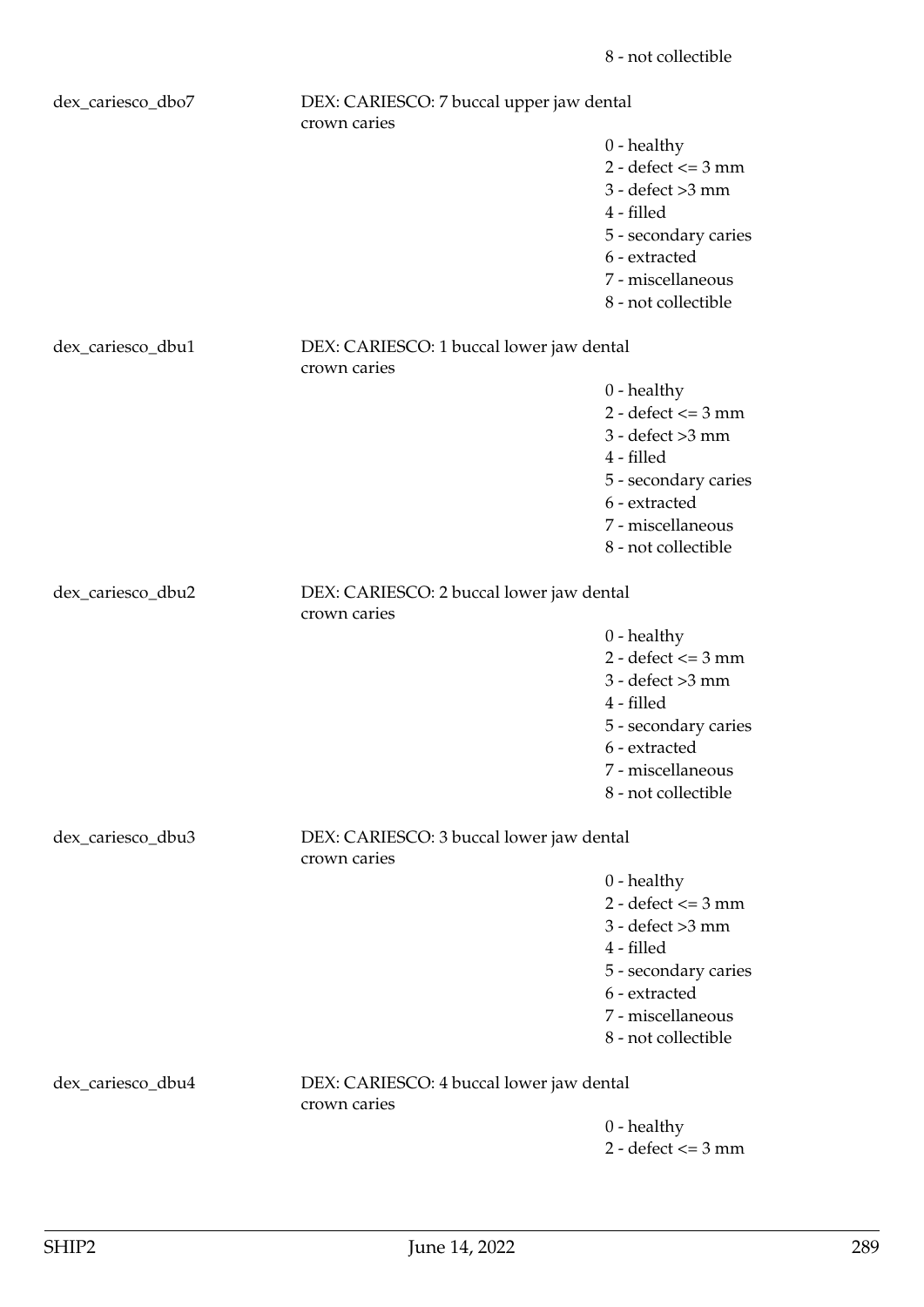|                   |                                                          | $3 - defect > 3 mm$<br>4 - filled<br>5 - secondary caries<br>6 - extracted<br>7 - miscellaneous<br>8 - not collectible                                            |
|-------------------|----------------------------------------------------------|-------------------------------------------------------------------------------------------------------------------------------------------------------------------|
| dex_cariesco_dbu5 | DEX: CARIESCO: 5 buccal lower jaw dental<br>crown caries |                                                                                                                                                                   |
|                   |                                                          | $0$ - healthy<br>$2 - defect \le 3 mm$<br>$3 - defect > 3 mm$<br>4 - filled<br>5 - secondary caries<br>6 - extracted<br>7 - miscellaneous<br>8 - not collectible  |
| dex_cariesco_dbu6 | DEX: CARIESCO: 6 buccal lower jaw dental<br>crown caries |                                                                                                                                                                   |
|                   |                                                          | $0$ - healthy<br>$2 - defect \leq 3 mm$<br>$3 - defect > 3 mm$<br>4 - filled<br>5 - secondary caries<br>6 - extracted<br>7 - miscellaneous<br>8 - not collectible |
| dex_cariesco_dbu7 | DEX: CARIESCO: 7 buccal lower jaw dental<br>crown caries |                                                                                                                                                                   |
|                   |                                                          | $0$ - healthy<br>$2 - defect \le 3 mm$<br>$3 - defect > 3 mm$<br>4 - filled<br>5 - secondary caries<br>6 - extracted<br>7 - miscellaneous<br>8 - not collectible  |
| dex_cariesco_dmo1 | DEX: CARIESCO: 1 mesial upper jaw dental<br>crown caries |                                                                                                                                                                   |
|                   |                                                          | $0$ - healthy<br>$2 - defect \le 3 mm$<br>$3 - defect > 3 mm$<br>4 - filled<br>5 - secondary caries<br>6 - extracted<br>7 - miscellaneous<br>8 - not collectible  |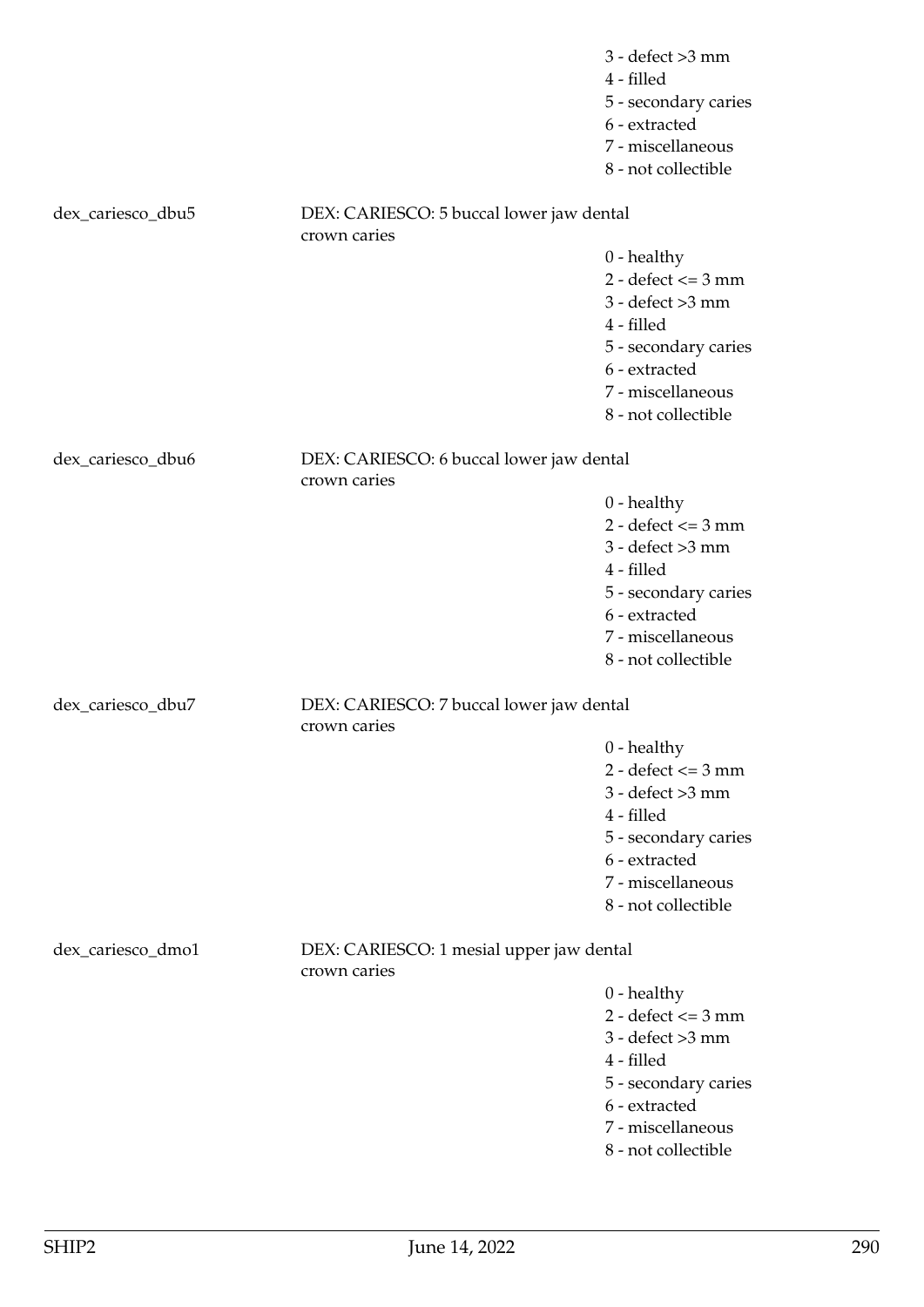| dex_cariesco_dmo2 | DEX: CARIESCO: 2 mesial upper jaw dental |                       |
|-------------------|------------------------------------------|-----------------------|
|                   | crown caries                             |                       |
|                   |                                          | $0$ - healthy         |
|                   |                                          | $2 - defect \le 3 mm$ |
|                   |                                          | $3 - defect > 3 mm$   |
|                   |                                          | 4 - filled            |
|                   |                                          | 5 - secondary caries  |
|                   |                                          | 6 - extracted         |
|                   |                                          | 7 - miscellaneous     |
|                   |                                          | 8 - not collectible   |
|                   |                                          |                       |
| dex_cariesco_dmo3 | DEX: CARIESCO: 3 mesial upper jaw dental |                       |
|                   | crown caries                             |                       |
|                   |                                          | $0$ - healthy         |
|                   |                                          | $2 - defect \le 3 mm$ |
|                   |                                          | $3 - defect > 3 mm$   |
|                   |                                          | 4 - filled            |
|                   |                                          | 5 - secondary caries  |
|                   |                                          | 6 - extracted         |
|                   |                                          | 7 - miscellaneous     |
|                   |                                          | 8 - not collectible   |
|                   |                                          |                       |
| dex_cariesco_dmo4 | DEX: CARIESCO: 4 mesial upper jaw dental |                       |
|                   | crown caries                             |                       |
|                   |                                          | $0$ - healthy         |
|                   |                                          | $2 - defect \le 3 mm$ |
|                   |                                          | $3 - defect > 3 mm$   |
|                   |                                          | 4 - filled            |
|                   |                                          | 5 - secondary caries  |
|                   |                                          | 6 - extracted         |
|                   |                                          | 7 - miscellaneous     |
|                   |                                          |                       |
|                   |                                          | 8 - not collectible   |
| dex_cariesco_dmo5 | DEX: CARIESCO: 5 mesial upper jaw dental |                       |
|                   | crown caries                             |                       |
|                   |                                          | $0$ - healthy         |
|                   |                                          | $2 - defect \le 3 mm$ |
|                   |                                          | $3 - defect > 3 mm$   |
|                   |                                          | 4 - filled            |
|                   |                                          | 5 - secondary caries  |
|                   |                                          | 6 - extracted         |
|                   |                                          | 7 - miscellaneous     |
|                   |                                          | 8 - not collectible   |
|                   |                                          |                       |
| dex_cariesco_dmo6 | DEX: CARIESCO: 6 mesial upper jaw dental |                       |
|                   | crown caries                             |                       |
|                   |                                          | $0$ - healthy         |
|                   |                                          | $2 - defect \le 3 mm$ |
|                   |                                          | $3 - defect > 3 mm$   |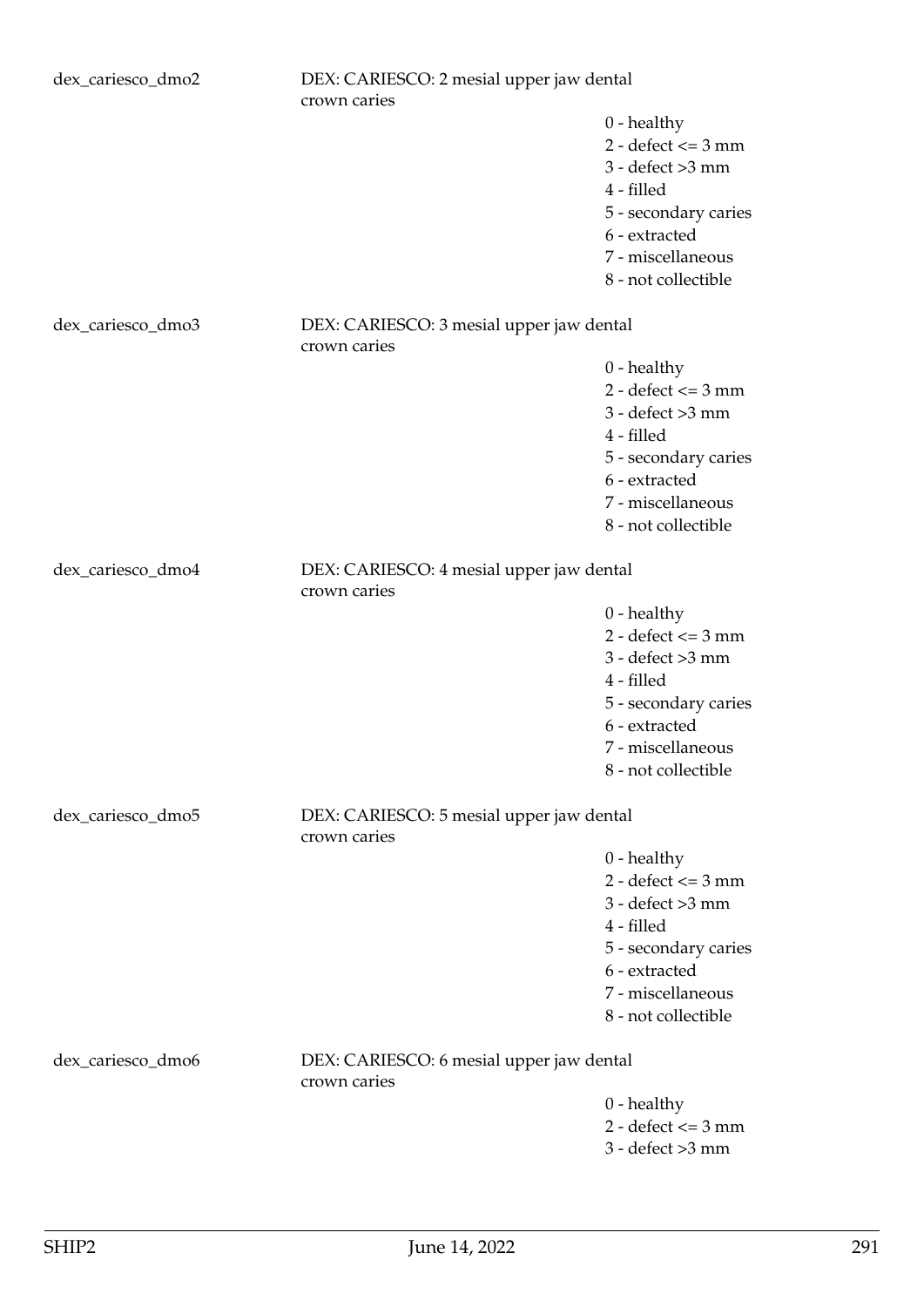|                   |                                                          | 4 - filled<br>5 - secondary caries<br>6 - extracted<br>7 - miscellaneous<br>8 - not collectible                                                                  |
|-------------------|----------------------------------------------------------|------------------------------------------------------------------------------------------------------------------------------------------------------------------|
| dex_cariesco_dmo7 | DEX: CARIESCO: 7 mesial upper jaw dental<br>crown caries |                                                                                                                                                                  |
|                   |                                                          | $0$ - healthy<br>$2 - defect \le 3 mm$<br>$3 - defect > 3 mm$<br>4 - filled<br>5 - secondary caries<br>6 - extracted<br>7 - miscellaneous<br>8 - not collectible |
| dex_cariesco_dmu1 | DEX: CARIESCO: 1 mesial lower jaw dental<br>crown caries |                                                                                                                                                                  |
|                   |                                                          | $0$ - healthy<br>$2 - defect \le 3 mm$<br>$3 - defect > 3 mm$<br>4 - filled<br>5 - secondary caries<br>6 - extracted<br>7 - miscellaneous<br>8 - not collectible |
| dex_cariesco_dmu2 | DEX: CARIESCO: 2 mesial lower jaw dental<br>crown caries |                                                                                                                                                                  |
|                   |                                                          | $0$ - healthy<br>$2 - defect \le 3 mm$<br>$3 - defect > 3 mm$<br>4 - filled<br>5 - secondary caries<br>6 - extracted<br>7 - miscellaneous<br>8 - not collectible |
| dex_cariesco_dmu3 | DEX: CARIESCO: 3 mesial lower jaw dental<br>crown caries |                                                                                                                                                                  |
|                   |                                                          | $0$ - healthy<br>$2 - defect \le 3 mm$<br>$3 - defect > 3 mm$<br>4 - filled<br>5 - secondary caries<br>6 - extracted<br>7 - miscellaneous<br>8 - not collectible |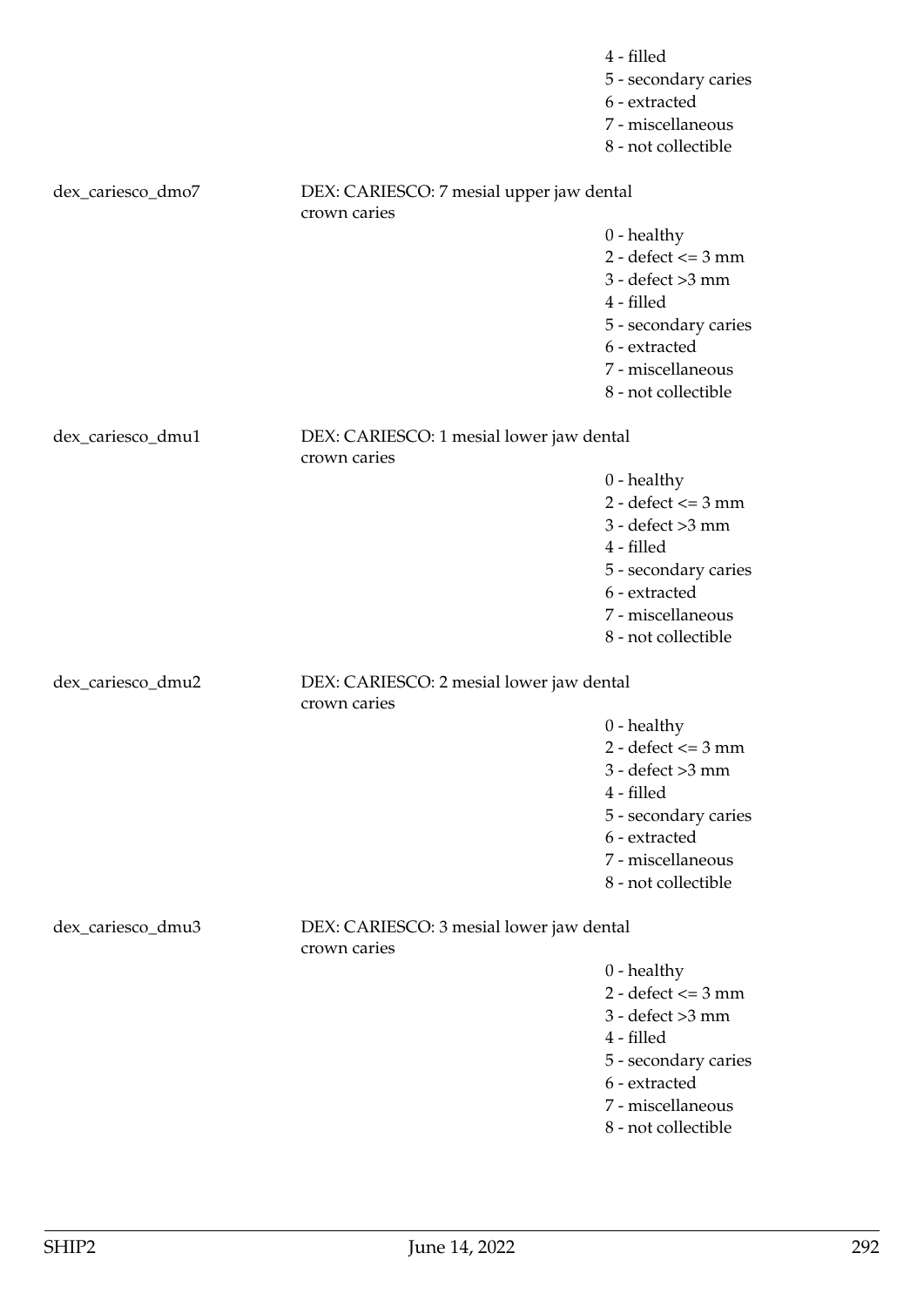| dex_cariesco_dmu4 | DEX: CARIESCO: 4 mesial lower jaw dental<br>crown caries    |                                                                                                                                                                  |
|-------------------|-------------------------------------------------------------|------------------------------------------------------------------------------------------------------------------------------------------------------------------|
|                   |                                                             | $0$ - healthy<br>$2 - defect \le 3 mm$<br>$3 - defect > 3 mm$<br>4 - filled<br>5 - secondary caries<br>6 - extracted<br>7 - miscellaneous<br>8 - not collectible |
| dex_cariesco_dmu5 | DEX: CARIESCO: 5 mesial lower jaw dental<br>crown caries    |                                                                                                                                                                  |
|                   |                                                             | $0$ - healthy<br>$2 - defect \le 3 mm$<br>$3 - defect > 3 mm$<br>4 - filled<br>5 - secondary caries<br>6 - extracted<br>7 - miscellaneous<br>8 - not collectible |
| dex_cariesco_dmu6 | DEX: CARIESCO: 6 mesial lower jaw dental<br>crown caries    |                                                                                                                                                                  |
|                   |                                                             | $0$ - healthy<br>$2 - defect \le 3 mm$<br>$3 - defect > 3 mm$<br>4 - filled<br>5 - secondary caries<br>6 - extracted<br>7 - miscellaneous<br>8 - not collectible |
| dex_cariesco_dmu7 | DEX: CARIESCO: 7 mesial lower jaw dental<br>crown caries    |                                                                                                                                                                  |
|                   |                                                             | $0$ - healthy<br>$2 - defect \le 3 mm$<br>$3 - defect > 3 mm$<br>4 - filled<br>5 - secondary caries<br>6 - extracted<br>7 - miscellaneous<br>8 - not collectible |
| dex_cariesco_dpo1 | DEX: CARIESCO: 1 palatinal upper jaw dental<br>crown caries |                                                                                                                                                                  |
|                   |                                                             | $0$ - healthy<br>$2 - defect \le 3 mm$<br>$3 - defect > 3 mm$<br>4 - filled                                                                                      |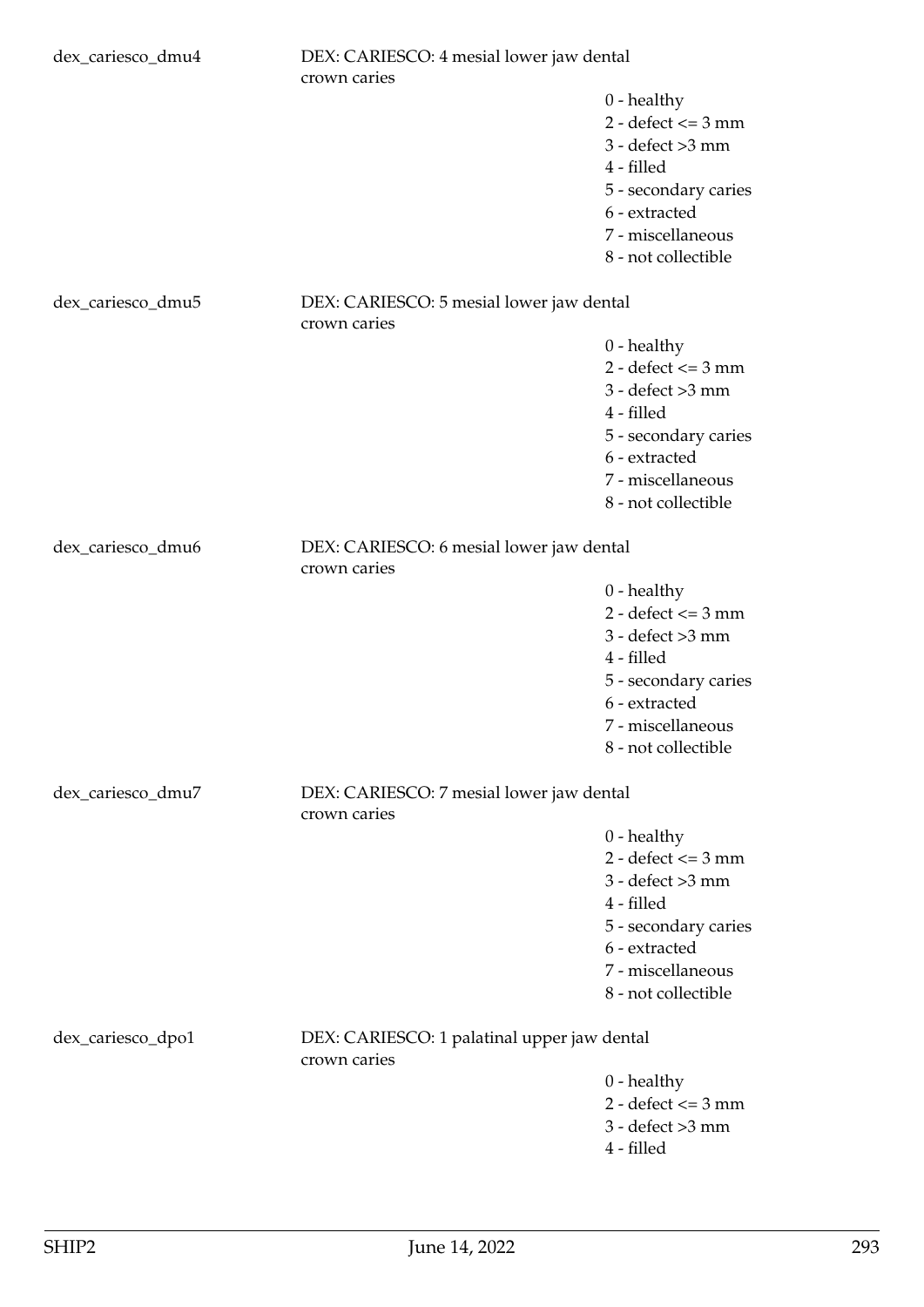|                   |                                                             | 5 - secondary caries<br>6 - extracted<br>7 - miscellaneous<br>8 - not collectible |
|-------------------|-------------------------------------------------------------|-----------------------------------------------------------------------------------|
| dex_cariesco_dpo2 | DEX: CARIESCO: 2 palatinal upper jaw dental<br>crown caries |                                                                                   |
|                   |                                                             | $0$ - healthy                                                                     |
|                   |                                                             | $2 - defect \le 3 mm$                                                             |
|                   |                                                             | $3 - defect > 3 mm$                                                               |
|                   |                                                             | 4 - filled                                                                        |
|                   |                                                             | 5 - secondary caries                                                              |
|                   |                                                             | 6 - extracted                                                                     |
|                   |                                                             | 7 - miscellaneous                                                                 |
|                   |                                                             | 8 - not collectible                                                               |
| dex_cariesco_dpo3 | DEX: CARIESCO: 3 palatinal upper jaw dental<br>crown caries |                                                                                   |
|                   |                                                             | $0$ - healthy                                                                     |
|                   |                                                             | $2 - defect \le 3 mm$                                                             |
|                   |                                                             | $3 -$ defect $>3$ mm                                                              |
|                   |                                                             | 4 - filled                                                                        |
|                   |                                                             | 5 - secondary caries                                                              |
|                   |                                                             | 6 - extracted                                                                     |
|                   |                                                             | 7 - miscellaneous                                                                 |
|                   |                                                             | 8 - not collectible                                                               |
| dex_cariesco_dpo4 | DEX: CARIESCO: 4 palatinal upper jaw dental<br>crown caries |                                                                                   |
|                   |                                                             | $0$ - healthy                                                                     |
|                   |                                                             | $2 - defect \le 3 mm$                                                             |
|                   |                                                             | $3 -$ defect $>3$ mm                                                              |
|                   |                                                             | 4 - filled                                                                        |
|                   |                                                             | 5 - secondary caries                                                              |
|                   |                                                             | 6 - extracted                                                                     |
|                   |                                                             | 7 - miscellaneous                                                                 |
|                   |                                                             | 8 - not collectible                                                               |
| dex_cariesco_dpo5 | DEX: CARIESCO: 5 palatinal upper jaw dental<br>crown caries |                                                                                   |
|                   |                                                             | $0$ - healthy                                                                     |
|                   |                                                             | $2 - defect \le 3 mm$                                                             |
|                   |                                                             | $3 - defect > 3 mm$                                                               |
|                   |                                                             | 4 - filled                                                                        |
|                   |                                                             | 5 - secondary caries                                                              |
|                   |                                                             | 6 - extracted                                                                     |
|                   |                                                             | 7 - miscellaneous                                                                 |
|                   |                                                             | 8 - not collectible                                                               |
| dex_cariesco_dpo6 | DEX: CARIESCO: 6 palatinal upper jaw dental<br>crown caries |                                                                                   |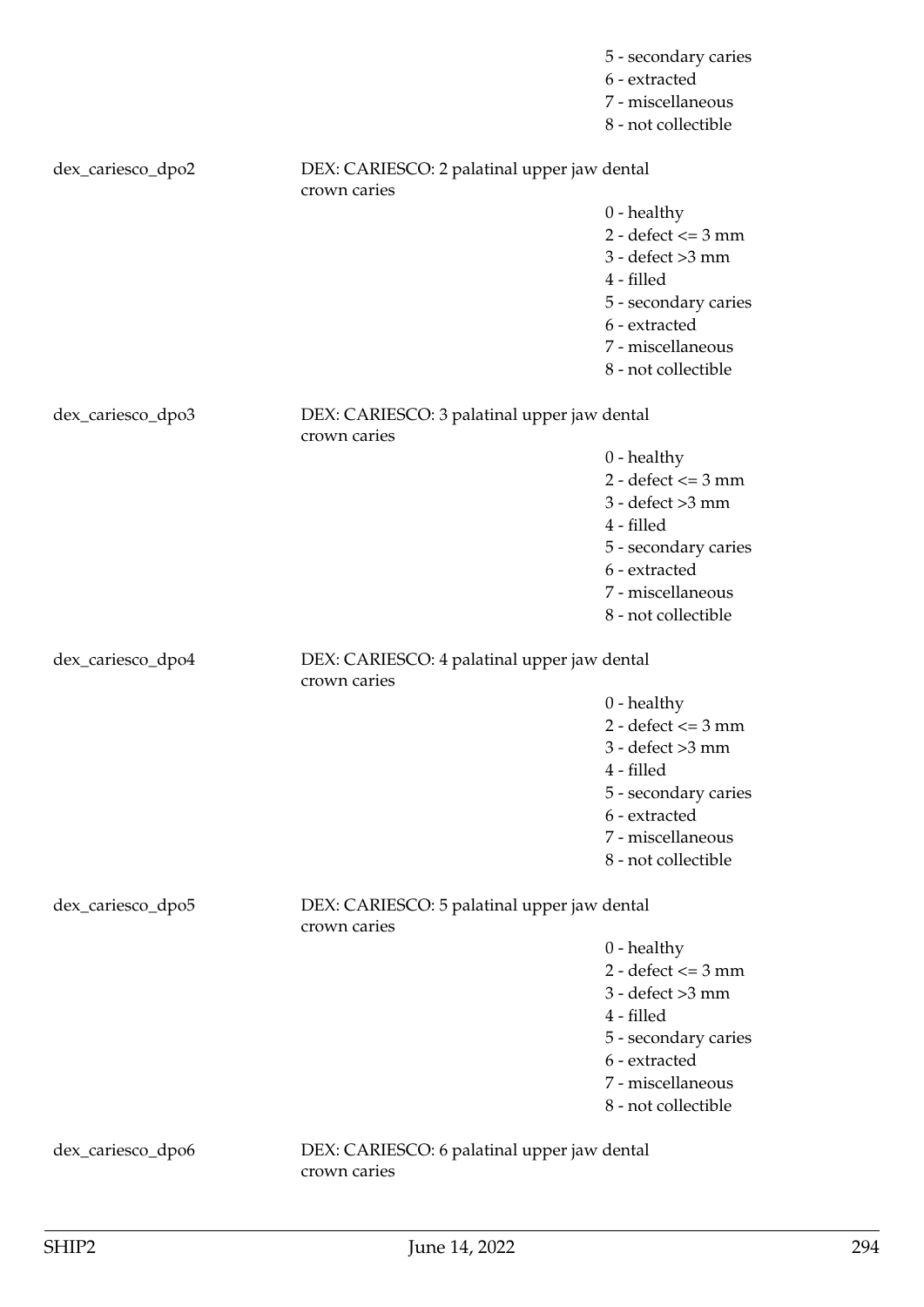|                   |                                                             | $0$ - healthy<br>$2 - defect \le 3 mm$<br>$3 - defect > 3 mm$<br>4 - filled<br>5 - secondary caries<br>6 - extracted<br>7 - miscellaneous<br>8 - not collectible |
|-------------------|-------------------------------------------------------------|------------------------------------------------------------------------------------------------------------------------------------------------------------------|
| dex_cariesco_dpo7 | DEX: CARIESCO: 7 palatinal upper jaw dental<br>crown caries |                                                                                                                                                                  |
|                   |                                                             | $0$ - healthy                                                                                                                                                    |
|                   |                                                             | $2 - defect \le 3 mm$                                                                                                                                            |
|                   |                                                             | $3 - defect > 3 mm$                                                                                                                                              |
|                   |                                                             | 4 - filled                                                                                                                                                       |
|                   |                                                             | 5 - secondary caries                                                                                                                                             |
|                   |                                                             | 6 - extracted                                                                                                                                                    |
|                   |                                                             | 7 - miscellaneous<br>8 - not collectible                                                                                                                         |
|                   |                                                             |                                                                                                                                                                  |
| dex_cariesco_dlu1 | DEX: CARIESCO: 1 lingual lower jaw dental                   |                                                                                                                                                                  |
|                   | crown caries                                                | $0$ - healthy                                                                                                                                                    |
|                   |                                                             | $2 - defect \le 3 mm$                                                                                                                                            |
|                   |                                                             | $3 - defect > 3 mm$                                                                                                                                              |
|                   |                                                             | 4 - filled                                                                                                                                                       |
|                   |                                                             | 5 - secondary caries                                                                                                                                             |
|                   |                                                             | 6 - extracted                                                                                                                                                    |
|                   |                                                             | 7 - miscellaneous                                                                                                                                                |
|                   |                                                             | 8 - not collectible                                                                                                                                              |
| dex_cariesco_dlu2 | DEX: CARIESCO: 2 lingual lower jaw dental<br>crown caries   |                                                                                                                                                                  |
|                   |                                                             | $0$ - healthy                                                                                                                                                    |
|                   |                                                             | $2 - defect \le 3 mm$                                                                                                                                            |
|                   |                                                             | $3 - defect > 3 mm$                                                                                                                                              |
|                   |                                                             | 4 - filled                                                                                                                                                       |
|                   |                                                             | 5 - secondary caries                                                                                                                                             |
|                   |                                                             | 6 - extracted<br>7 - miscellaneous                                                                                                                               |
|                   |                                                             | 8 - not collectible                                                                                                                                              |
|                   |                                                             |                                                                                                                                                                  |
| dex_cariesco_dlu3 | DEX: CARIESCO: 3 lingual lower jaw dental<br>crown caries   |                                                                                                                                                                  |
|                   |                                                             | $0$ - healthy                                                                                                                                                    |
|                   |                                                             | $2 - defect \le 3 mm$                                                                                                                                            |
|                   |                                                             | $3 - defect > 3 mm$                                                                                                                                              |
|                   |                                                             | 4 - filled                                                                                                                                                       |
|                   |                                                             | 5 - secondary caries                                                                                                                                             |

6 - extracted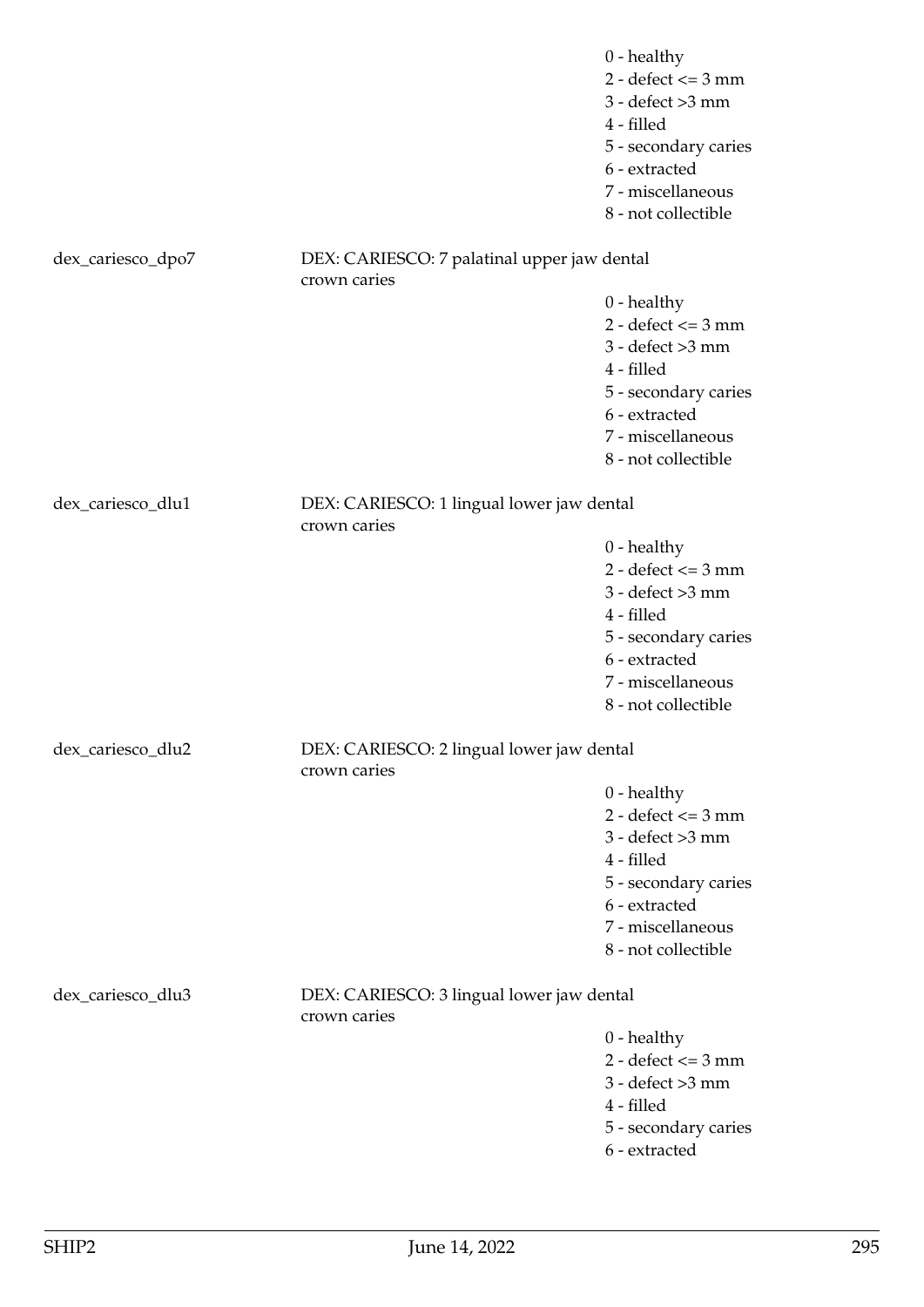7 - miscellaneous 8 - not collectible

| dex_cariesco_dlu4 | DEX: CARIESCO: 4 lingual lower jaw dental<br>crown caries |                                                                                                                                                                  |
|-------------------|-----------------------------------------------------------|------------------------------------------------------------------------------------------------------------------------------------------------------------------|
|                   |                                                           | $0$ - healthy<br>$2 - defect \le 3 mm$<br>$3 - defect > 3 mm$<br>4 - filled<br>5 - secondary caries<br>6 - extracted<br>7 - miscellaneous<br>8 - not collectible |
| dex_cariesco_dlu5 | DEX: CARIESCO: 5 lingual lower jaw dental<br>crown caries |                                                                                                                                                                  |
|                   |                                                           | $0$ - healthy<br>$2 - defect \le 3 mm$<br>$3 - defect > 3 mm$<br>4 - filled<br>5 - secondary caries<br>6 - extracted<br>7 - miscellaneous<br>8 - not collectible |
| dex_cariesco_dlu6 | DEX: CARIESCO: 6 lingual lower jaw dental<br>crown caries |                                                                                                                                                                  |
|                   |                                                           | $0$ - healthy<br>$2 - defect \le 3 mm$<br>$3 - defect > 3 mm$<br>4 - filled<br>5 - secondary caries<br>6 - extracted<br>7 - miscellaneous<br>8 - not collectible |
| dex_cariesco_dlu7 | DEX: CARIESCO: 7 lingual lower jaw dental<br>crown caries |                                                                                                                                                                  |
|                   |                                                           | $0$ - healthy<br>$2 - defect \le 3 mm$<br>$3 - defect > 3 mm$<br>4 - filled<br>5 - secondary caries<br>6 - extracted<br>7 - miscellaneous<br>8 - not collectible |
| dex_cariesco_bes  | DEX: CARIESCO: special features caries<br>diagnostic      |                                                                                                                                                                  |
|                   |                                                           | 0 - no particularities                                                                                                                                           |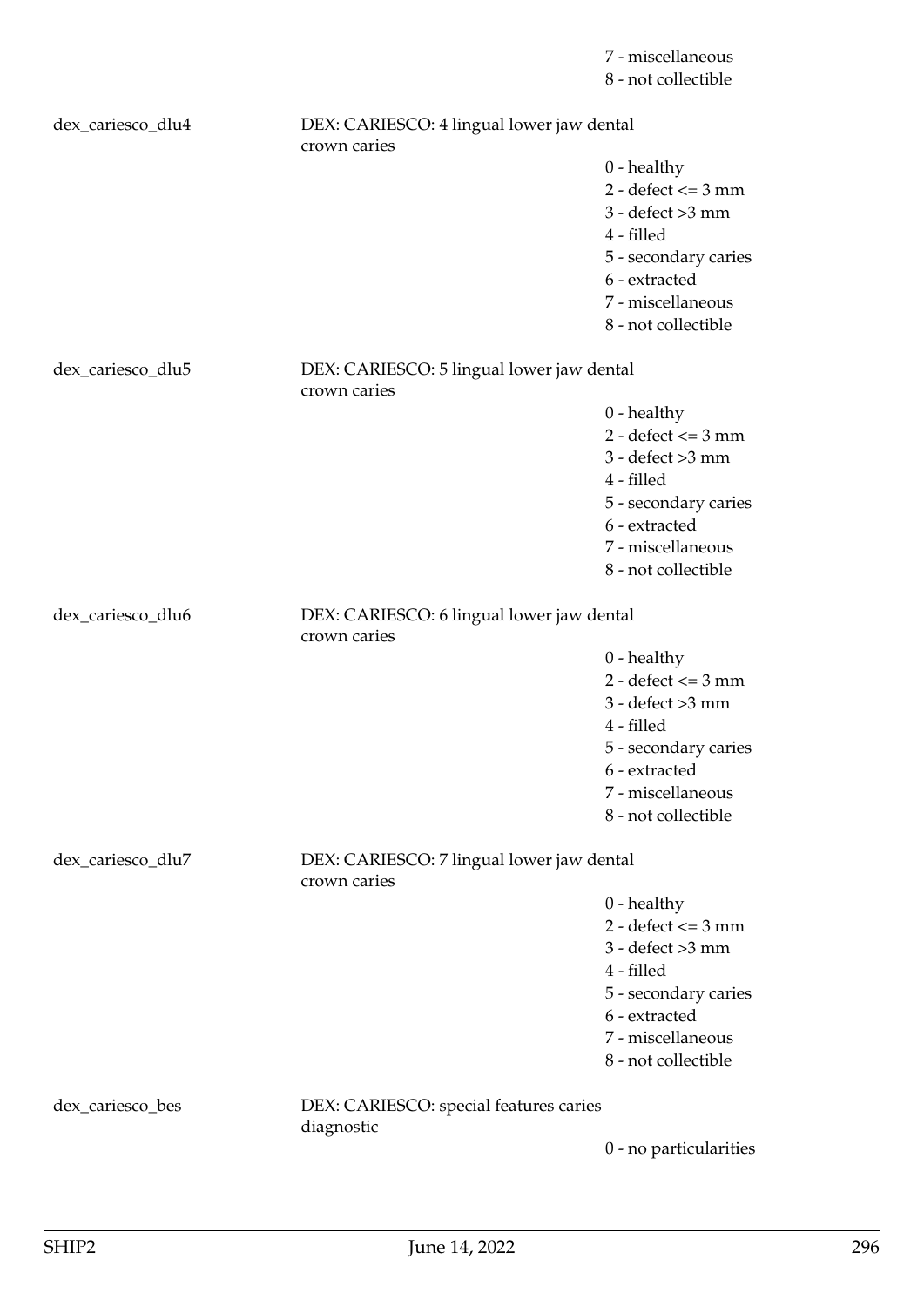|                      |                                            | 1 - particularities<br>8 - total data sheets not collectible<br>9 - total data sheets disallowed                                                                                                                          |
|----------------------|--------------------------------------------|---------------------------------------------------------------------------------------------------------------------------------------------------------------------------------------------------------------------------|
| dex_cariesco_bestext | DEX: CARIESCO: remark caries diagnostic    |                                                                                                                                                                                                                           |
| dex_cariesco_end     | DEX: CARIESCO: end caries diagnostic       |                                                                                                                                                                                                                           |
| <b>ROOTCAR</b>       | root caries                                |                                                                                                                                                                                                                           |
| dex_rootcar_begin    | DEX: ROOTCAR: begin root caries diagnostic |                                                                                                                                                                                                                           |
| dex_rootcar_wd11     | DEX: ROOTCAR: 11 distal dental root caries | $0$ - no recession                                                                                                                                                                                                        |
|                      |                                            | 1 - recession without root caries<br>2 - recession and root caries<br>4 - recession and fillings in the root<br>zone<br>5 - secondary caries of fillings in the<br>root zone<br>8 - not collectible                       |
| dex_rootcar_wd12     | DEX: ROOTCAR: 12 distal dental root caries | $0$ - no recession<br>1 - recession without root caries<br>2 - recession and root caries<br>4 - recession and fillings in the root<br>zone<br>5 - secondary caries of fillings in the<br>root zone<br>8 - not collectible |
| dex_rootcar_wd13     | DEX: ROOTCAR: 13 distal dental root caries | $0$ - no recession<br>1 - recession without root caries<br>2 - recession and root caries<br>4 - recession and fillings in the root<br>zone<br>5 - secondary caries of fillings in the<br>root zone<br>8 - not collectible |
| dex_rootcar_wd14     | DEX: ROOTCAR: 14 distal dental root caries | 0 - no recession<br>1 - recession without root caries<br>2 - recession and root caries<br>4 - recession and fillings in the root                                                                                          |

zone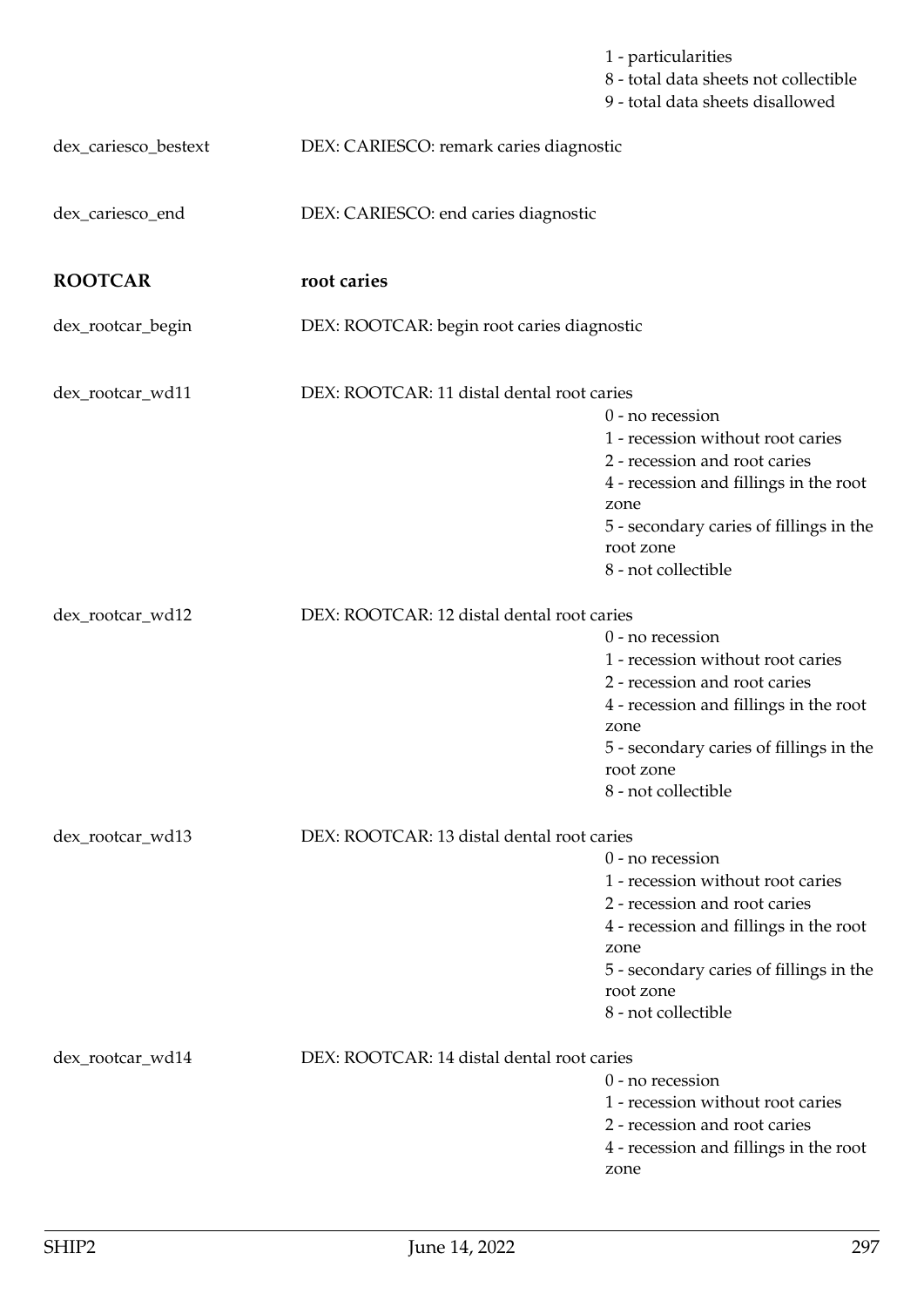|                  |                                            | 5 - secondary caries of fillings in the<br>root zone<br>8 - not collectible |
|------------------|--------------------------------------------|-----------------------------------------------------------------------------|
| dex_rootcar_wd15 | DEX: ROOTCAR: 15 distal dental root caries |                                                                             |
|                  |                                            | 0 - no recession                                                            |
|                  |                                            | 1 - recession without root caries                                           |
|                  |                                            | 2 - recession and root caries                                               |
|                  |                                            | 4 - recession and fillings in the root                                      |
|                  |                                            | zone                                                                        |
|                  |                                            | 5 - secondary caries of fillings in the                                     |
|                  |                                            | root zone                                                                   |
|                  |                                            | 8 - not collectible                                                         |
| dex_rootcar_wd16 | DEX: ROOTCAR: 16 distal dental root caries |                                                                             |
|                  |                                            | 0 - no recession                                                            |
|                  |                                            | 1 - recession without root caries                                           |
|                  |                                            | 2 - recession and root caries                                               |
|                  |                                            | 4 - recession and fillings in the root                                      |
|                  |                                            | zone                                                                        |
|                  |                                            | 5 - secondary caries of fillings in the                                     |
|                  |                                            | root zone                                                                   |
|                  |                                            | 8 - not collectible                                                         |
| dex_rootcar_wd17 | DEX: ROOTCAR: 17 distal dental root caries |                                                                             |
|                  |                                            | 0 - no recession                                                            |
|                  |                                            | 1 - recession without root caries                                           |
|                  |                                            | 2 - recession and root caries                                               |
|                  |                                            | 4 - recession and fillings in the root                                      |
|                  |                                            | zone                                                                        |
|                  |                                            | 5 - secondary caries of fillings in the                                     |
|                  |                                            | root zone                                                                   |
|                  |                                            | 8 - not collectible                                                         |
| dex_rootcar_wd21 | DEX: ROOTCAR: 21 distal dental root caries |                                                                             |
|                  |                                            | $0$ - no recession                                                          |
|                  |                                            | 1 - recession without root caries                                           |
|                  |                                            | 2 - recession and root caries                                               |
|                  |                                            | 4 - recession and fillings in the root                                      |
|                  |                                            | zone                                                                        |
|                  |                                            | 5 - secondary caries of fillings in the                                     |
|                  |                                            | root zone<br>8 - not collectible                                            |
|                  |                                            |                                                                             |
| dex_rootcar_wd22 | DEX: ROOTCAR: 22 distal dental root caries |                                                                             |
|                  |                                            | 0 - no recession                                                            |
|                  |                                            | 1 - recession without root caries                                           |
|                  |                                            | 2 - recession and root caries                                               |
|                  |                                            | 4 - recession and fillings in the root                                      |
|                  |                                            | zone                                                                        |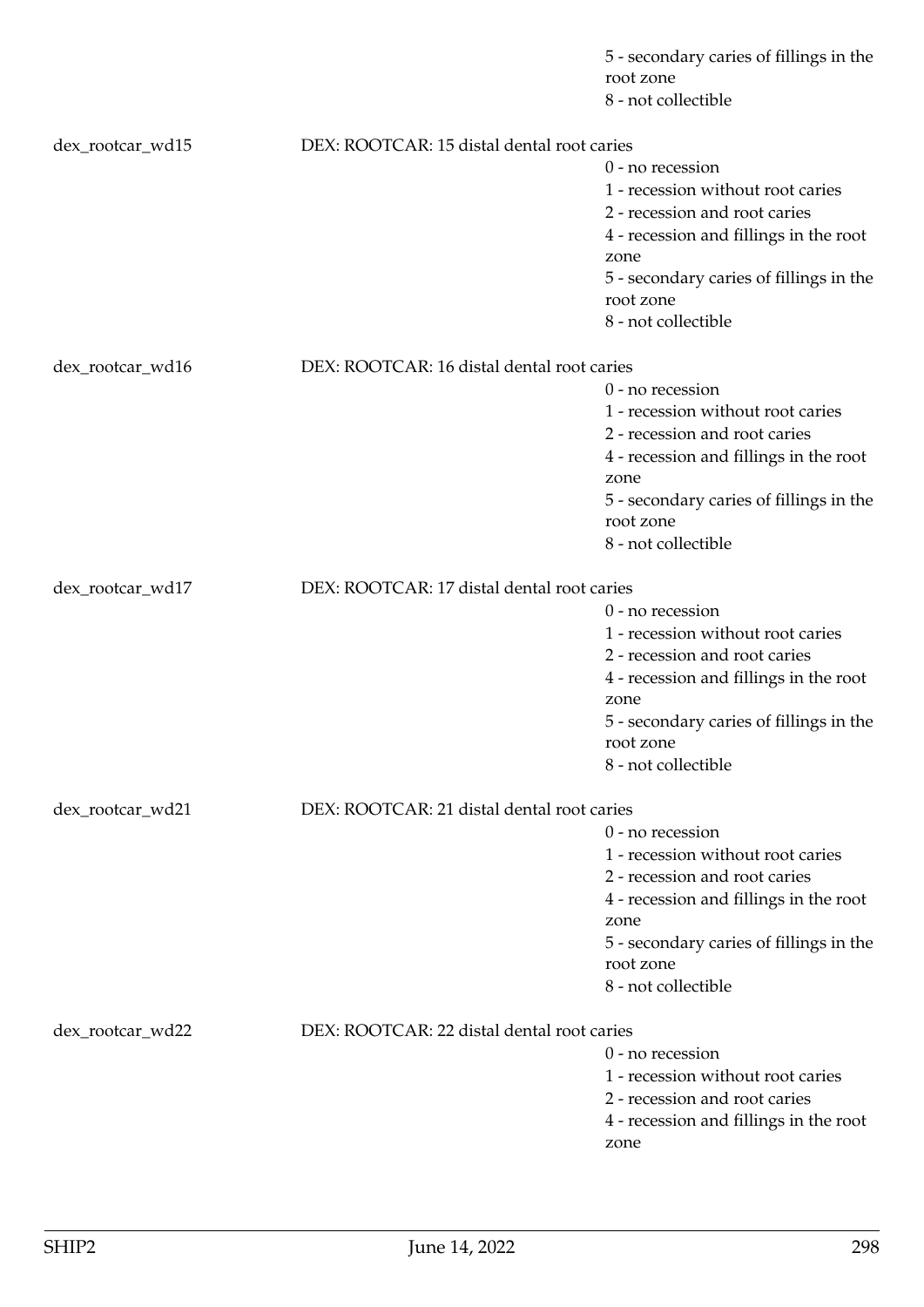|                  |                                            | 5 - secondary caries of fillings in the<br>root zone<br>8 - not collectible |
|------------------|--------------------------------------------|-----------------------------------------------------------------------------|
|                  |                                            |                                                                             |
| dex_rootcar_wd23 | DEX: ROOTCAR: 23 distal dental root caries |                                                                             |
|                  |                                            | 0 - no recession                                                            |
|                  |                                            | 1 - recession without root caries                                           |
|                  |                                            | 2 - recession and root caries                                               |
|                  |                                            | 4 - recession and fillings in the root                                      |
|                  |                                            | zone                                                                        |
|                  |                                            | 5 - secondary caries of fillings in the                                     |
|                  |                                            | root zone                                                                   |
|                  |                                            | 8 - not collectible                                                         |
| dex_rootcar_wd24 | DEX: ROOTCAR: 24 distal dental root caries |                                                                             |
|                  |                                            | 0 - no recession                                                            |
|                  |                                            | 1 - recession without root caries                                           |
|                  |                                            | 2 - recession and root caries                                               |
|                  |                                            | 4 - recession and fillings in the root                                      |
|                  |                                            | zone                                                                        |
|                  |                                            | 5 - secondary caries of fillings in the                                     |
|                  |                                            | root zone                                                                   |
|                  |                                            | 8 - not collectible                                                         |
| dex_rootcar_wd25 | DEX: ROOTCAR: 25 distal dental root caries |                                                                             |
|                  |                                            | 0 - no recession                                                            |
|                  |                                            | 1 - recession without root caries                                           |
|                  |                                            | 2 - recession and root caries                                               |
|                  |                                            | 4 - recession and fillings in the root                                      |
|                  |                                            | zone                                                                        |
|                  |                                            | 5 - secondary caries of fillings in the                                     |
|                  |                                            | root zone                                                                   |
|                  |                                            | 8 - not collectible                                                         |
| dex_rootcar_wd26 | DEX: ROOTCAR: 26 distal dental root caries |                                                                             |
|                  |                                            | $0$ - no recession                                                          |
|                  |                                            | 1 - recession without root caries                                           |
|                  |                                            | 2 - recession and root caries                                               |
|                  |                                            | 4 - recession and fillings in the root                                      |
|                  |                                            | zone                                                                        |
|                  |                                            | 5 - secondary caries of fillings in the                                     |
|                  |                                            | root zone                                                                   |
|                  |                                            | 8 - not collectible                                                         |
| dex_rootcar_wd27 | DEX: ROOTCAR: 27 distal dental root caries |                                                                             |
|                  |                                            | 0 - no recession                                                            |
|                  |                                            | 1 - recession without root caries                                           |
|                  |                                            | 2 - recession and root caries                                               |
|                  |                                            | 4 - recession and fillings in the root                                      |
|                  |                                            | zone                                                                        |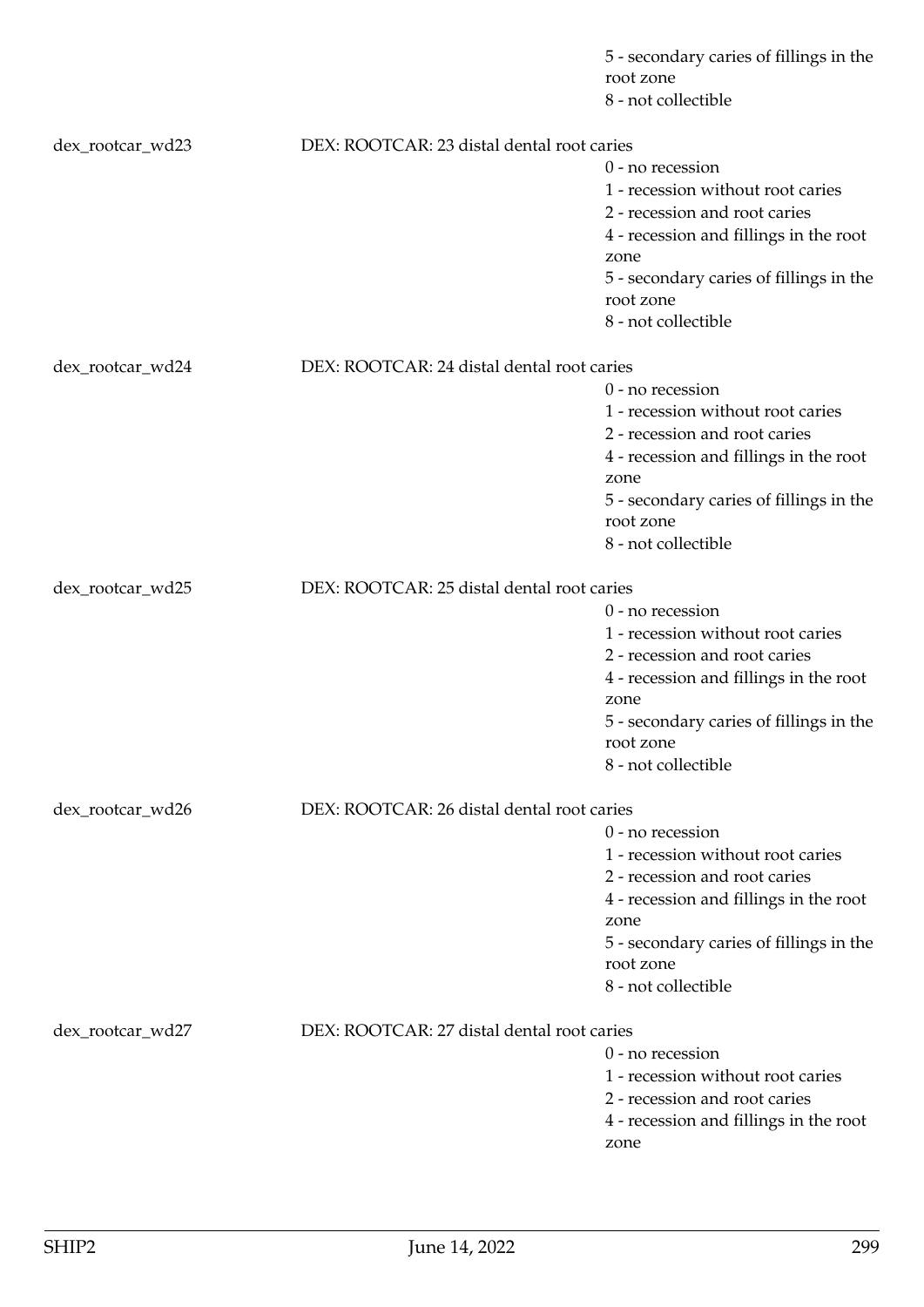|                  |                                            | 5 - secondary caries of fillings in the<br>root zone<br>8 - not collectible |
|------------------|--------------------------------------------|-----------------------------------------------------------------------------|
| dex_rootcar_wd31 | DEX: ROOTCAR: 31 distal dental root caries |                                                                             |
|                  |                                            | 0 - no recession                                                            |
|                  |                                            | 1 - recession without root caries                                           |
|                  |                                            | 2 - recession and root caries                                               |
|                  |                                            | 4 - recession and fillings in the root                                      |
|                  |                                            | zone                                                                        |
|                  |                                            | 5 - secondary caries of fillings in the                                     |
|                  |                                            | root zone                                                                   |
|                  |                                            | 8 - not collectible                                                         |
| dex_rootcar_wd32 | DEX: ROOTCAR: 32 distal dental root caries |                                                                             |
|                  |                                            | 0 - no recession                                                            |
|                  |                                            | 1 - recession without root caries                                           |
|                  |                                            | 2 - recession and root caries                                               |
|                  |                                            | 4 - recession and fillings in the root                                      |
|                  |                                            | zone                                                                        |
|                  |                                            | 5 - secondary caries of fillings in the                                     |
|                  |                                            | root zone                                                                   |
|                  |                                            | 8 - not collectible                                                         |
| dex_rootcar_wd33 | DEX: ROOTCAR: 33 distal dental root caries |                                                                             |
|                  |                                            | 0 - no recession                                                            |
|                  |                                            | 1 - recession without root caries                                           |
|                  |                                            | 2 - recession and root caries                                               |
|                  |                                            | 4 - recession and fillings in the root                                      |
|                  |                                            | zone                                                                        |
|                  |                                            | 5 - secondary caries of fillings in the                                     |
|                  |                                            | root zone                                                                   |
|                  |                                            | 8 - not collectible                                                         |
| dex_rootcar_wd34 | DEX: ROOTCAR: 34 distal dental root caries |                                                                             |
|                  |                                            | $0$ - no recession                                                          |
|                  |                                            | 1 - recession without root caries                                           |
|                  |                                            | 2 - recession and root caries                                               |
|                  |                                            | 4 - recession and fillings in the root                                      |
|                  |                                            | zone                                                                        |
|                  |                                            | 5 - secondary caries of fillings in the                                     |
|                  |                                            | root zone                                                                   |
|                  |                                            | 8 - not collectible                                                         |
| dex_rootcar_wd35 | DEX: ROOTCAR: 35 distal dental root caries |                                                                             |
|                  |                                            | 0 - no recession                                                            |
|                  |                                            | 1 - recession without root caries                                           |
|                  |                                            | 2 - recession and root caries                                               |
|                  |                                            | 4 - recession and fillings in the root                                      |
|                  |                                            | zone                                                                        |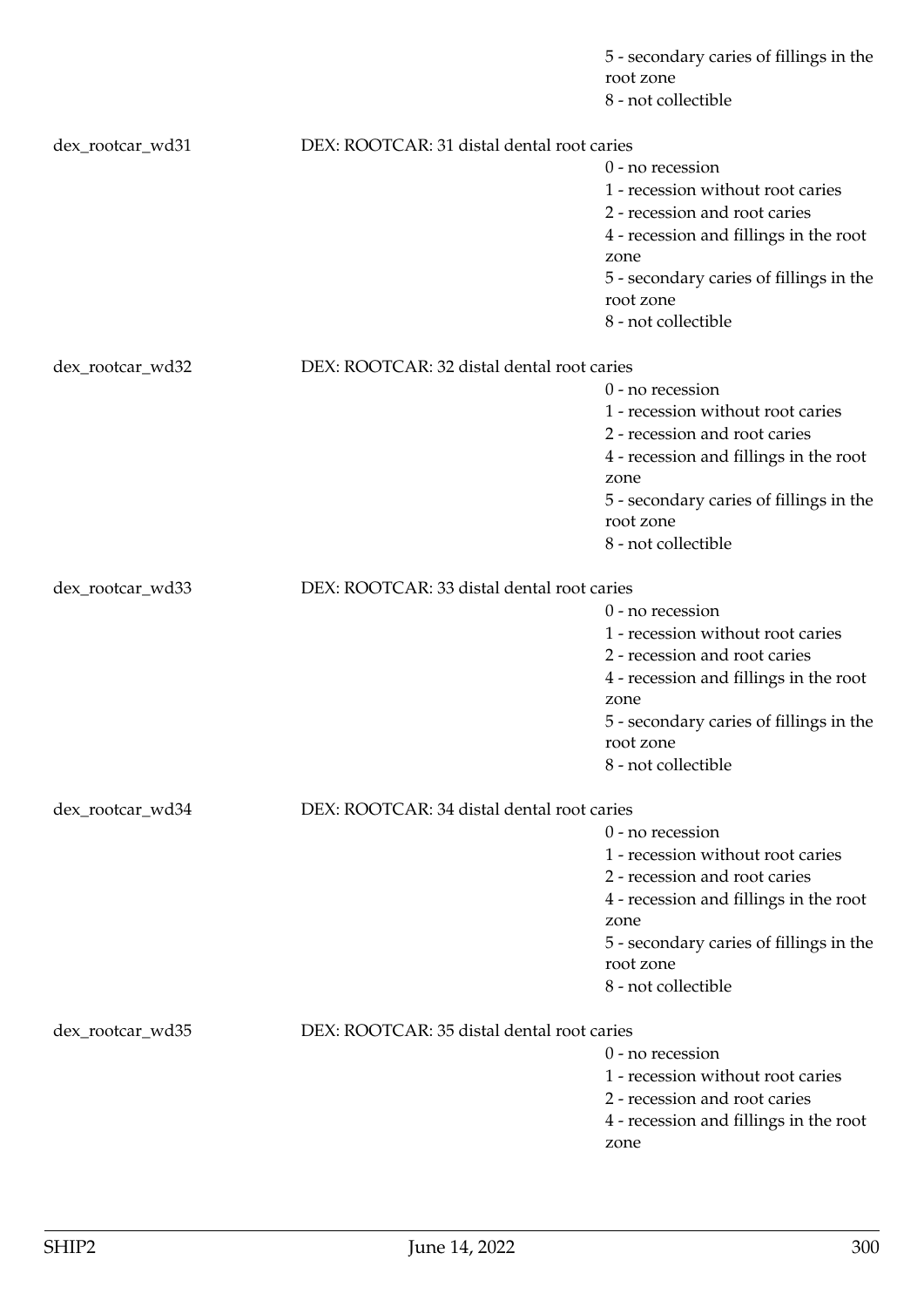|                  |                                            | 5 - secondary caries of fillings in the<br>root zone<br>8 - not collectible |
|------------------|--------------------------------------------|-----------------------------------------------------------------------------|
|                  |                                            |                                                                             |
| dex_rootcar_wd36 | DEX: ROOTCAR: 36 distal dental root caries |                                                                             |
|                  |                                            | 0 - no recession                                                            |
|                  |                                            | 1 - recession without root caries                                           |
|                  |                                            | 2 - recession and root caries                                               |
|                  |                                            | 4 - recession and fillings in the root                                      |
|                  |                                            | zone                                                                        |
|                  |                                            | 5 - secondary caries of fillings in the                                     |
|                  |                                            | root zone                                                                   |
|                  |                                            | 8 - not collectible                                                         |
| dex_rootcar_wd37 | DEX: ROOTCAR: 37 distal dental root caries |                                                                             |
|                  |                                            | 0 - no recession                                                            |
|                  |                                            | 1 - recession without root caries                                           |
|                  |                                            | 2 - recession and root caries                                               |
|                  |                                            | 4 - recession and fillings in the root                                      |
|                  |                                            | zone                                                                        |
|                  |                                            | 5 - secondary caries of fillings in the                                     |
|                  |                                            | root zone                                                                   |
|                  |                                            | 8 - not collectible                                                         |
| dex_rootcar_wd41 | DEX: ROOTCAR: 41 distal dental root caries |                                                                             |
|                  |                                            | 0 - no recession                                                            |
|                  |                                            | 1 - recession without root caries                                           |
|                  |                                            | 2 - recession and root caries                                               |
|                  |                                            | 4 - recession and fillings in the root                                      |
|                  |                                            | zone                                                                        |
|                  |                                            | 5 - secondary caries of fillings in the                                     |
|                  |                                            | root zone                                                                   |
|                  |                                            | 8 - not collectible                                                         |
| dex_rootcar_wd42 | DEX: ROOTCAR: 42 distal dental root caries |                                                                             |
|                  |                                            | $0$ - no recession                                                          |
|                  |                                            | 1 - recession without root caries                                           |
|                  |                                            | 2 - recession and root caries                                               |
|                  |                                            | 4 - recession and fillings in the root                                      |
|                  |                                            | zone                                                                        |
|                  |                                            | 5 - secondary caries of fillings in the                                     |
|                  |                                            | root zone                                                                   |
|                  |                                            | 8 - not collectible                                                         |
| dex_rootcar_wd43 | DEX: ROOTCAR: 43 distal dental root caries |                                                                             |
|                  |                                            | 0 - no recession                                                            |
|                  |                                            | 1 - recession without root caries                                           |
|                  |                                            | 2 - recession and root caries                                               |
|                  |                                            | 4 - recession and fillings in the root                                      |
|                  |                                            | zone                                                                        |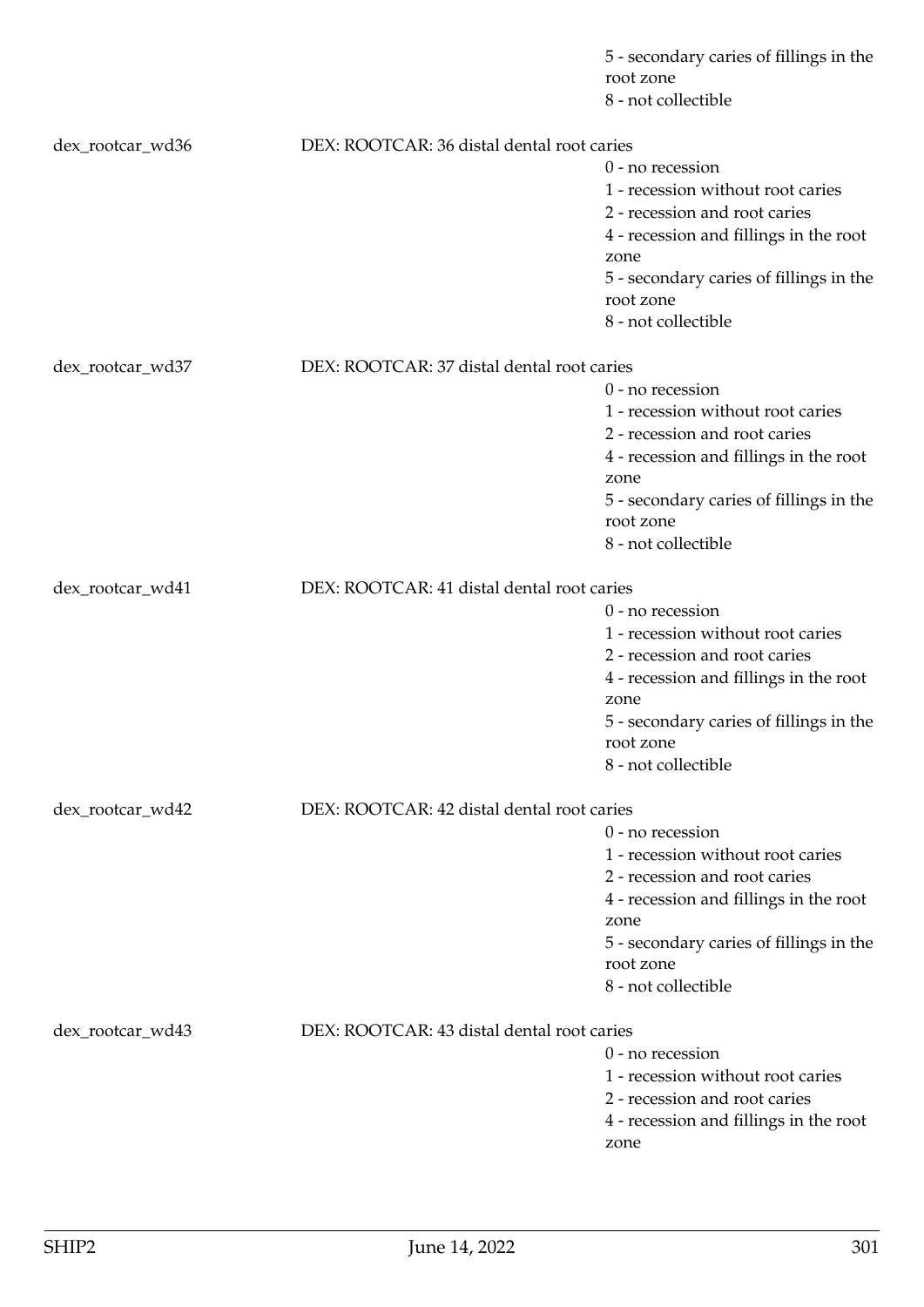|                  |                                            | 5 - secondary caries of fillings in the<br>root zone<br>8 - not collectible |
|------------------|--------------------------------------------|-----------------------------------------------------------------------------|
| dex_rootcar_wd44 | DEX: ROOTCAR: 44 distal dental root caries |                                                                             |
|                  |                                            | 0 - no recession                                                            |
|                  |                                            | 1 - recession without root caries                                           |
|                  |                                            | 2 - recession and root caries                                               |
|                  |                                            | 4 - recession and fillings in the root                                      |
|                  |                                            | zone                                                                        |
|                  |                                            | 5 - secondary caries of fillings in the                                     |
|                  |                                            | root zone                                                                   |
|                  |                                            | 8 - not collectible                                                         |
| dex_rootcar_wd45 | DEX: ROOTCAR: 45 distal dental root caries |                                                                             |
|                  |                                            | 0 - no recession                                                            |
|                  |                                            | 1 - recession without root caries                                           |
|                  |                                            | 2 - recession and root caries                                               |
|                  |                                            | 4 - recession and fillings in the root                                      |
|                  |                                            | zone                                                                        |
|                  |                                            | 5 - secondary caries of fillings in the                                     |
|                  |                                            | root zone<br>8 - not collectible                                            |
|                  |                                            |                                                                             |
| dex_rootcar_wd46 | DEX: ROOTCAR: 46 distal dental root caries |                                                                             |
|                  |                                            | 0 - no recession                                                            |
|                  |                                            | 1 - recession without root caries                                           |
|                  |                                            | 2 - recession and root caries                                               |
|                  |                                            | 4 - recession and fillings in the root                                      |
|                  |                                            | zone                                                                        |
|                  |                                            | 5 - secondary caries of fillings in the                                     |
|                  |                                            | root zone<br>8 - not collectible                                            |
|                  |                                            |                                                                             |
| dex_rootcar_wd47 | DEX: ROOTCAR: 47 distal dental root caries |                                                                             |
|                  |                                            | $0$ - no recession                                                          |
|                  |                                            | 1 - recession without root caries                                           |
|                  |                                            | 2 - recession and root caries                                               |
|                  |                                            | 4 - recession and fillings in the root                                      |
|                  |                                            | zone                                                                        |
|                  |                                            | 5 - secondary caries of fillings in the                                     |
|                  |                                            | root zone<br>8 - not collectible                                            |
|                  |                                            |                                                                             |
| dex_rootcar_wb11 | DEX: ROOTCAR: 11 buccal dental root caries |                                                                             |
|                  |                                            | $0$ - no recession                                                          |
|                  |                                            | 1 - recession without root caries                                           |
|                  |                                            | 2 - recession and root caries                                               |
|                  |                                            | 4 - recession and fillings in the root                                      |
|                  |                                            | zone                                                                        |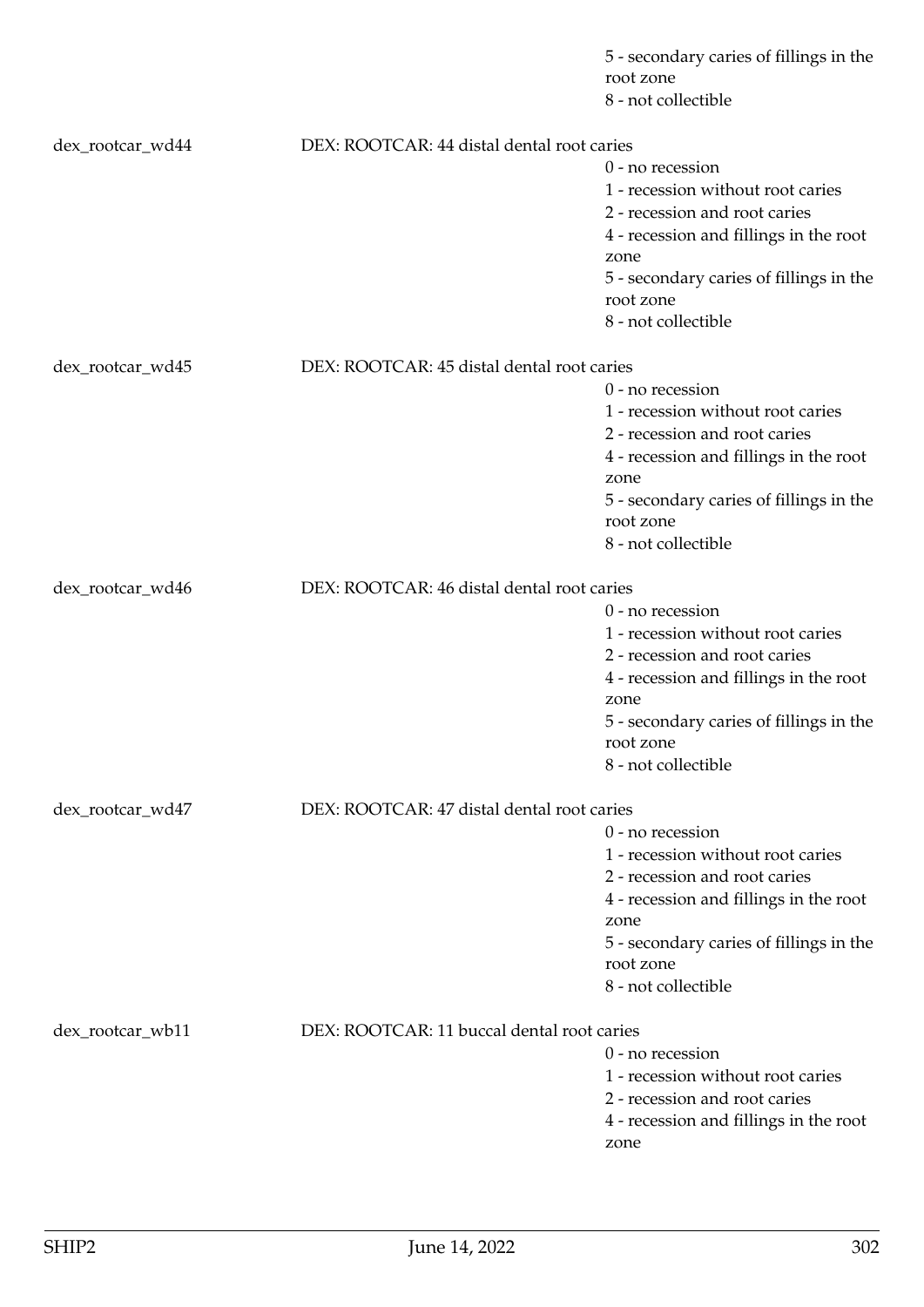|                  |                                            | 5 - secondary caries of fillings in the<br>root zone<br>8 - not collectible |
|------------------|--------------------------------------------|-----------------------------------------------------------------------------|
|                  |                                            |                                                                             |
| dex_rootcar_wb12 | DEX: ROOTCAR: 12 buccal dental root caries | 0 - no recession                                                            |
|                  |                                            | 1 - recession without root caries                                           |
|                  |                                            | 2 - recession and root caries                                               |
|                  |                                            | 4 - recession and fillings in the root                                      |
|                  |                                            | zone                                                                        |
|                  |                                            | 5 - secondary caries of fillings in the                                     |
|                  |                                            | root zone                                                                   |
|                  |                                            | 8 - not collectible                                                         |
| dex_rootcar_wb13 | DEX: ROOTCAR: 13 buccal dental root caries |                                                                             |
|                  |                                            | 0 - no recession                                                            |
|                  |                                            | 1 - recession without root caries                                           |
|                  |                                            | 2 - recession and root caries                                               |
|                  |                                            | 4 - recession and fillings in the root                                      |
|                  |                                            | zone                                                                        |
|                  |                                            | 5 - secondary caries of fillings in the                                     |
|                  |                                            | root zone                                                                   |
|                  |                                            | 8 - not collectible                                                         |
| dex_rootcar_wb14 | DEX: ROOTCAR: 14 buccal dental root caries |                                                                             |
|                  |                                            | 0 - no recession                                                            |
|                  |                                            | 1 - recession without root caries                                           |
|                  |                                            | 2 - recession and root caries                                               |
|                  |                                            | 4 - recession and fillings in the root                                      |
|                  |                                            | zone                                                                        |
|                  |                                            | 5 - secondary caries of fillings in the                                     |
|                  |                                            | root zone                                                                   |
|                  |                                            | 8 - not collectible                                                         |
| dex_rootcar_wb15 | DEX: ROOTCAR: 15 buccal dental root caries |                                                                             |
|                  |                                            | $0$ - no recession                                                          |
|                  |                                            | 1 - recession without root caries                                           |
|                  |                                            | 2 - recession and root caries                                               |
|                  |                                            | 4 - recession and fillings in the root                                      |
|                  |                                            | zone                                                                        |
|                  |                                            | 5 - secondary caries of fillings in the                                     |
|                  |                                            | root zone<br>8 - not collectible                                            |
|                  |                                            |                                                                             |
| dex_rootcar_wb16 | DEX: ROOTCAR: 16 buccal dental root caries |                                                                             |
|                  |                                            | $0$ - no recession                                                          |
|                  |                                            | 1 - recession without root caries                                           |
|                  |                                            | 2 - recession and root caries                                               |
|                  |                                            | 4 - recession and fillings in the root                                      |
|                  |                                            | zone                                                                        |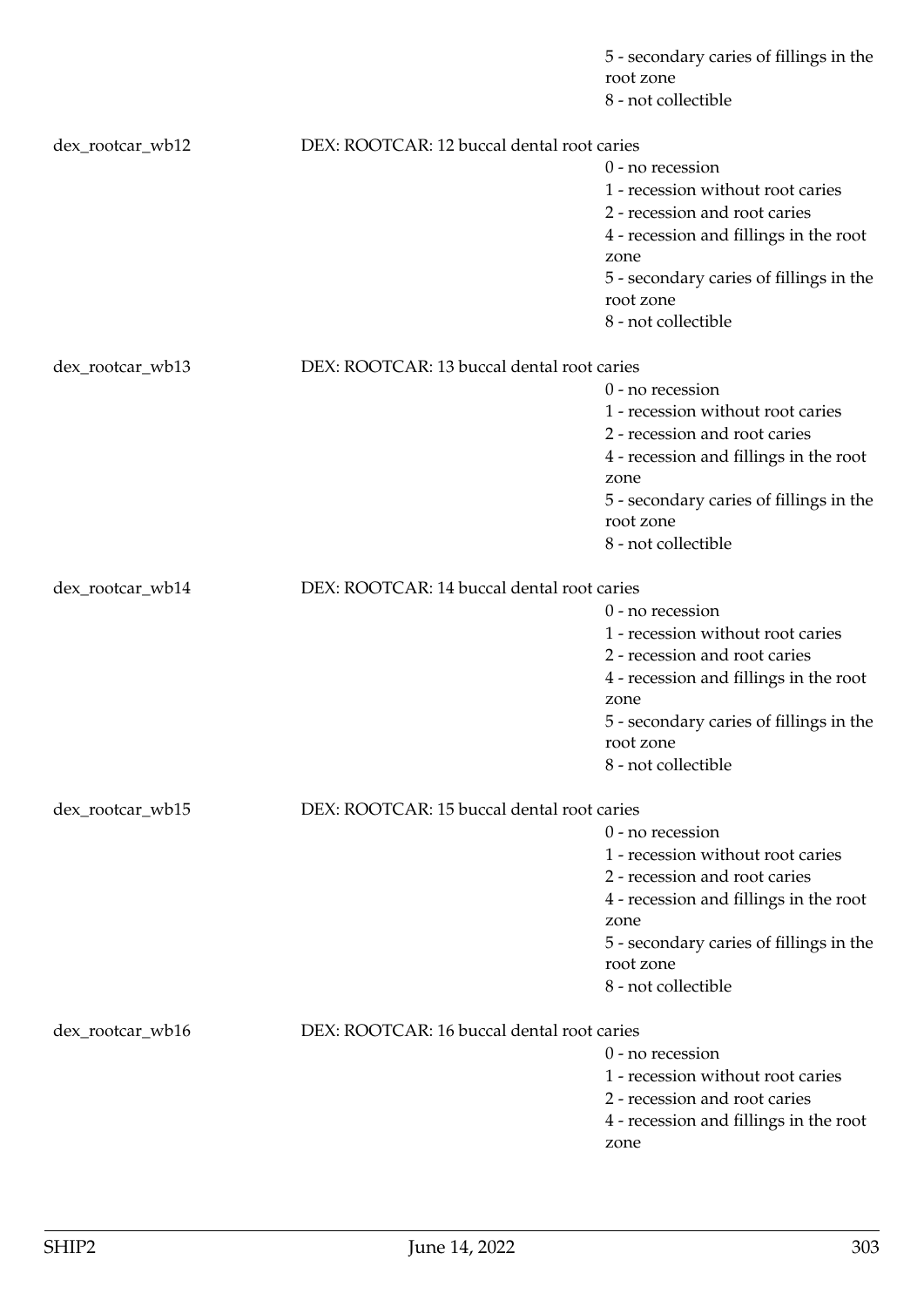|                  |                                            | 5 - secondary caries of fillings in the<br>root zone<br>8 - not collectible |
|------------------|--------------------------------------------|-----------------------------------------------------------------------------|
| dex_rootcar_wb17 | DEX: ROOTCAR: 17 buccal dental root caries |                                                                             |
|                  |                                            | 0 - no recession                                                            |
|                  |                                            | 1 - recession without root caries                                           |
|                  |                                            | 2 - recession and root caries                                               |
|                  |                                            | 4 - recession and fillings in the root                                      |
|                  |                                            | zone                                                                        |
|                  |                                            | 5 - secondary caries of fillings in the                                     |
|                  |                                            | root zone                                                                   |
|                  |                                            | 8 - not collectible                                                         |
| dex_rootcar_wb21 | DEX: ROOTCAR: 21 buccal dental root caries |                                                                             |
|                  |                                            | 0 - no recession                                                            |
|                  |                                            | 1 - recession without root caries                                           |
|                  |                                            | 2 - recession and root caries                                               |
|                  |                                            | 4 - recession and fillings in the root                                      |
|                  |                                            | zone                                                                        |
|                  |                                            | 5 - secondary caries of fillings in the                                     |
|                  |                                            | root zone                                                                   |
|                  |                                            | 8 - not collectible                                                         |
| dex_rootcar_wb22 | DEX: ROOTCAR: 22 buccal dental root caries |                                                                             |
|                  |                                            | 0 - no recession                                                            |
|                  |                                            | 1 - recession without root caries                                           |
|                  |                                            | 2 - recession and root caries                                               |
|                  |                                            | 4 - recession and fillings in the root                                      |
|                  |                                            | zone                                                                        |
|                  |                                            | 5 - secondary caries of fillings in the                                     |
|                  |                                            | root zone                                                                   |
|                  |                                            | 8 - not collectible                                                         |
| dex_rootcar_wb23 | DEX: ROOTCAR: 23 buccal dental root caries |                                                                             |
|                  |                                            | $0$ - no recession                                                          |
|                  |                                            | 1 - recession without root caries                                           |
|                  |                                            | 2 - recession and root caries                                               |
|                  |                                            | 4 - recession and fillings in the root                                      |
|                  |                                            | zone                                                                        |
|                  |                                            | 5 - secondary caries of fillings in the                                     |
|                  |                                            | root zone                                                                   |
|                  |                                            | 8 - not collectible                                                         |
| dex_rootcar_wb24 | DEX: ROOTCAR: 24 buccal dental root caries |                                                                             |
|                  |                                            | $0$ - no recession                                                          |
|                  |                                            | 1 - recession without root caries                                           |
|                  |                                            | 2 - recession and root caries                                               |
|                  |                                            | 4 - recession and fillings in the root                                      |
|                  |                                            | zone                                                                        |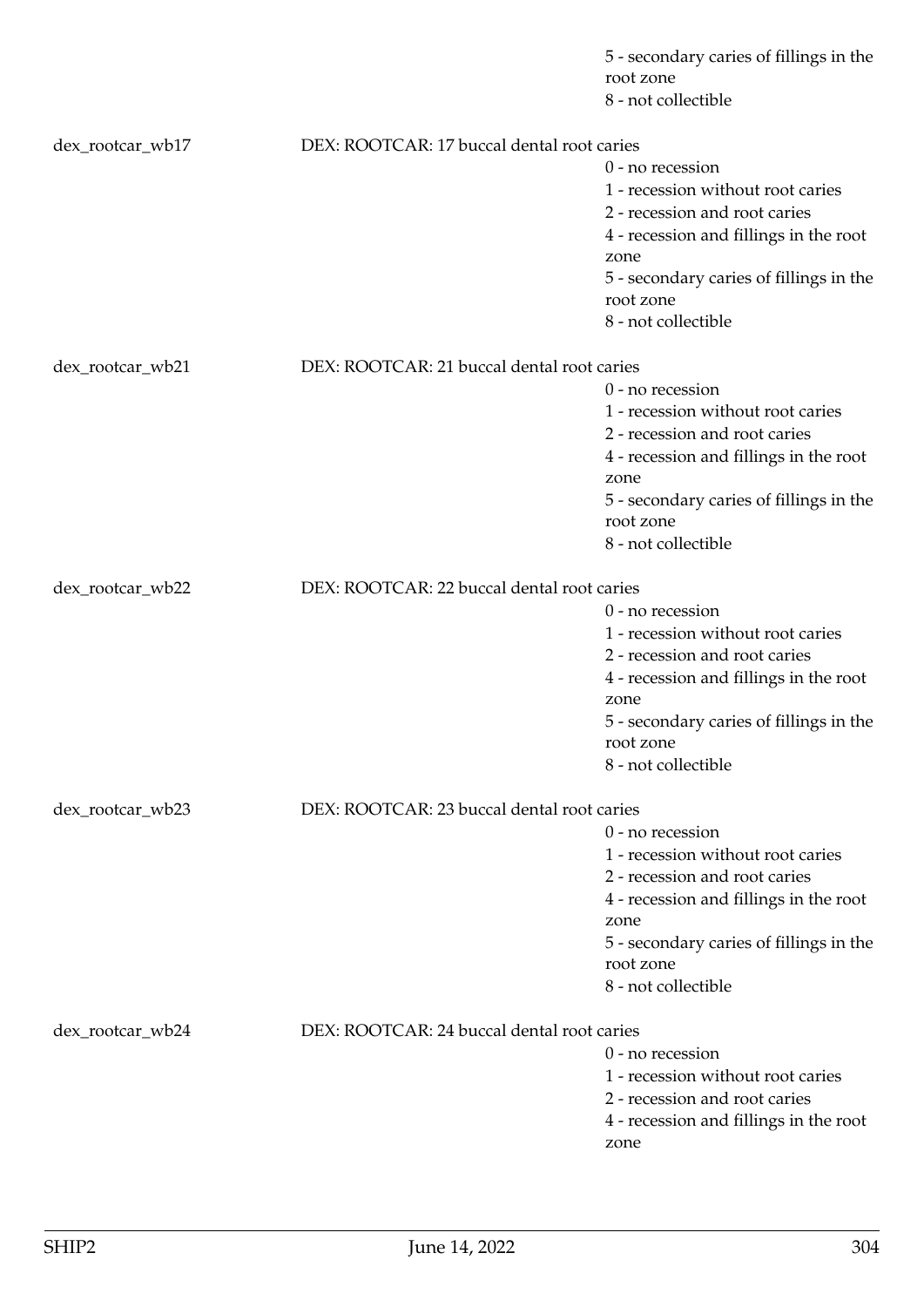|                  |                                            | 5 - secondary caries of fillings in the<br>root zone<br>8 - not collectible |
|------------------|--------------------------------------------|-----------------------------------------------------------------------------|
|                  | DEX: ROOTCAR: 25 buccal dental root caries |                                                                             |
| dex_rootcar_wb25 |                                            | 0 - no recession                                                            |
|                  |                                            | 1 - recession without root caries                                           |
|                  |                                            | 2 - recession and root caries                                               |
|                  |                                            | 4 - recession and fillings in the root                                      |
|                  |                                            | zone                                                                        |
|                  |                                            | 5 - secondary caries of fillings in the                                     |
|                  |                                            | root zone                                                                   |
|                  |                                            | 8 - not collectible                                                         |
| dex_rootcar_wb26 | DEX: ROOTCAR: 26 buccal dental root caries |                                                                             |
|                  |                                            | 0 - no recession                                                            |
|                  |                                            | 1 - recession without root caries                                           |
|                  |                                            | 2 - recession and root caries                                               |
|                  |                                            | 4 - recession and fillings in the root                                      |
|                  |                                            | zone                                                                        |
|                  |                                            | 5 - secondary caries of fillings in the                                     |
|                  |                                            | root zone                                                                   |
|                  |                                            | 8 - not collectible                                                         |
| dex_rootcar_wb27 | DEX: ROOTCAR: 27 buccal dental root caries |                                                                             |
|                  |                                            | 0 - no recession                                                            |
|                  |                                            | 1 - recession without root caries                                           |
|                  |                                            | 2 - recession and root caries                                               |
|                  |                                            | 4 - recession and fillings in the root                                      |
|                  |                                            | zone                                                                        |
|                  |                                            | 5 - secondary caries of fillings in the                                     |
|                  |                                            | root zone                                                                   |
|                  |                                            | 8 - not collectible                                                         |
| dex_rootcar_wb31 | DEX: ROOTCAR: 31 buccal dental root caries |                                                                             |
|                  |                                            | $0$ - no recession                                                          |
|                  |                                            | 1 - recession without root caries                                           |
|                  |                                            | 2 - recession and root caries                                               |
|                  |                                            | 4 - recession and fillings in the root                                      |
|                  |                                            | zone                                                                        |
|                  |                                            | 5 - secondary caries of fillings in the<br>root zone                        |
|                  |                                            | 8 - not collectible                                                         |
|                  |                                            |                                                                             |
| dex_rootcar_wb32 | DEX: ROOTCAR: 32 buccal dental root caries |                                                                             |
|                  |                                            | $0$ - no recession                                                          |
|                  |                                            | 1 - recession without root caries                                           |
|                  |                                            | 2 - recession and root caries                                               |
|                  |                                            | 4 - recession and fillings in the root                                      |
|                  |                                            | zone                                                                        |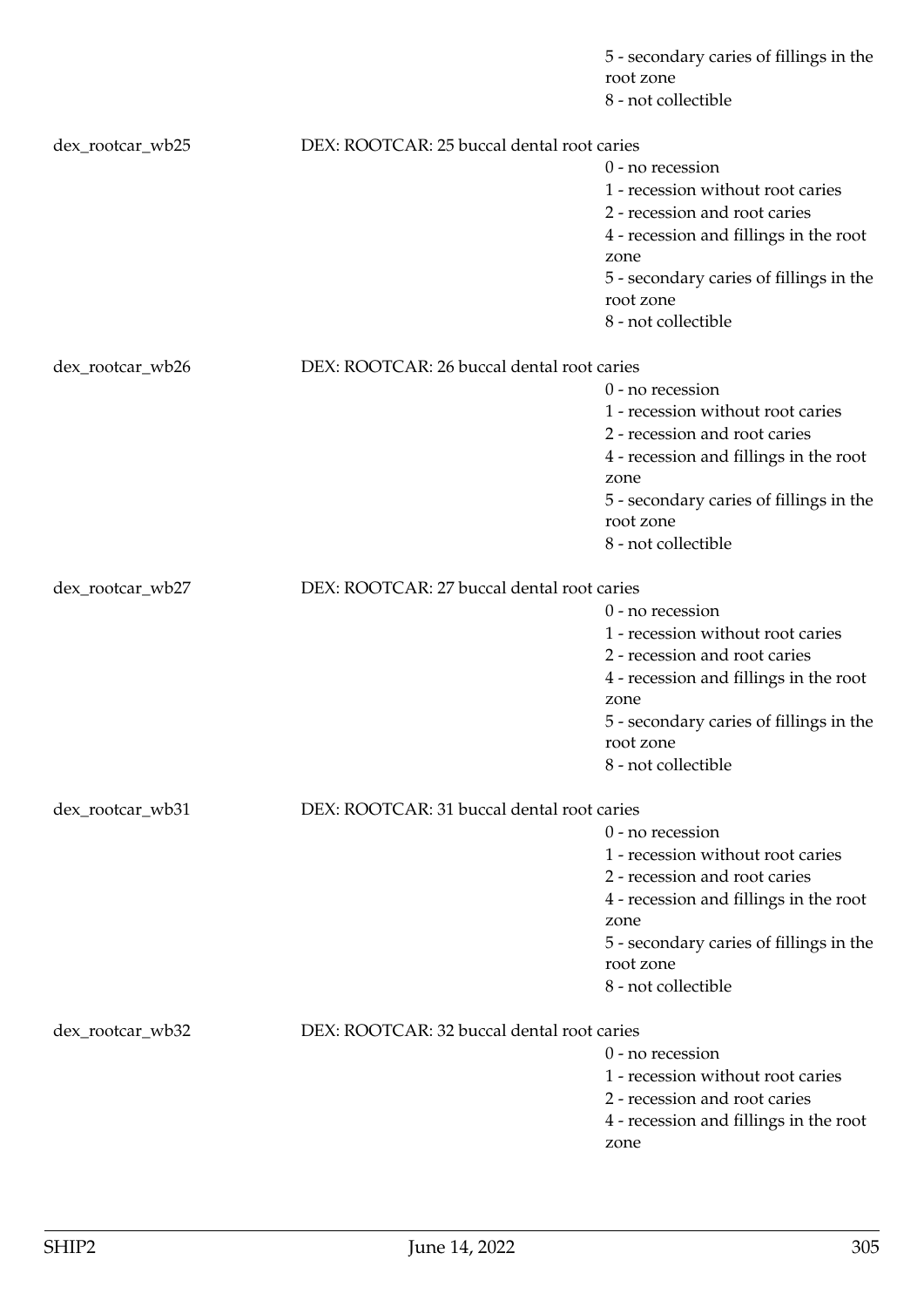|                  |                                            | 5 - secondary caries of fillings in the<br>root zone |
|------------------|--------------------------------------------|------------------------------------------------------|
|                  |                                            | 8 - not collectible                                  |
| dex_rootcar_wb33 | DEX: ROOTCAR: 33 buccal dental root caries |                                                      |
|                  |                                            | 0 - no recession                                     |
|                  |                                            | 1 - recession without root caries                    |
|                  |                                            | 2 - recession and root caries                        |
|                  |                                            | 4 - recession and fillings in the root               |
|                  |                                            | zone                                                 |
|                  |                                            | 5 - secondary caries of fillings in the              |
|                  |                                            | root zone                                            |
|                  |                                            | 8 - not collectible                                  |
| dex_rootcar_wb34 | DEX: ROOTCAR: 34 buccal dental root caries |                                                      |
|                  |                                            | 0 - no recession                                     |
|                  |                                            | 1 - recession without root caries                    |
|                  |                                            | 2 - recession and root caries                        |
|                  |                                            | 4 - recession and fillings in the root               |
|                  |                                            | zone                                                 |
|                  |                                            | 5 - secondary caries of fillings in the              |
|                  |                                            | root zone                                            |
|                  |                                            | 8 - not collectible                                  |
| dex_rootcar_wb35 | DEX: ROOTCAR: 35 buccal dental root caries |                                                      |
|                  |                                            | 0 - no recession                                     |
|                  |                                            | 1 - recession without root caries                    |
|                  |                                            | 2 - recession and root caries                        |
|                  |                                            | 4 - recession and fillings in the root               |
|                  |                                            | zone                                                 |
|                  |                                            | 5 - secondary caries of fillings in the              |
|                  |                                            | root zone                                            |
|                  |                                            | 8 - not collectible                                  |
| dex_rootcar_wb36 | DEX: ROOTCAR: 36 buccal dental root caries |                                                      |
|                  |                                            | $0$ - no recession                                   |
|                  |                                            | 1 - recession without root caries                    |
|                  |                                            | 2 - recession and root caries                        |
|                  |                                            | 4 - recession and fillings in the root               |
|                  |                                            | zone                                                 |
|                  |                                            | 5 - secondary caries of fillings in the              |
|                  |                                            | root zone                                            |
|                  |                                            | 8 - not collectible                                  |
| dex_rootcar_wb37 | DEX: ROOTCAR: 37 buccal dental root caries |                                                      |
|                  |                                            | $0$ - no recession                                   |
|                  |                                            | 1 - recession without root caries                    |
|                  |                                            | 2 - recession and root caries                        |
|                  |                                            | 4 - recession and fillings in the root               |
|                  |                                            | zone                                                 |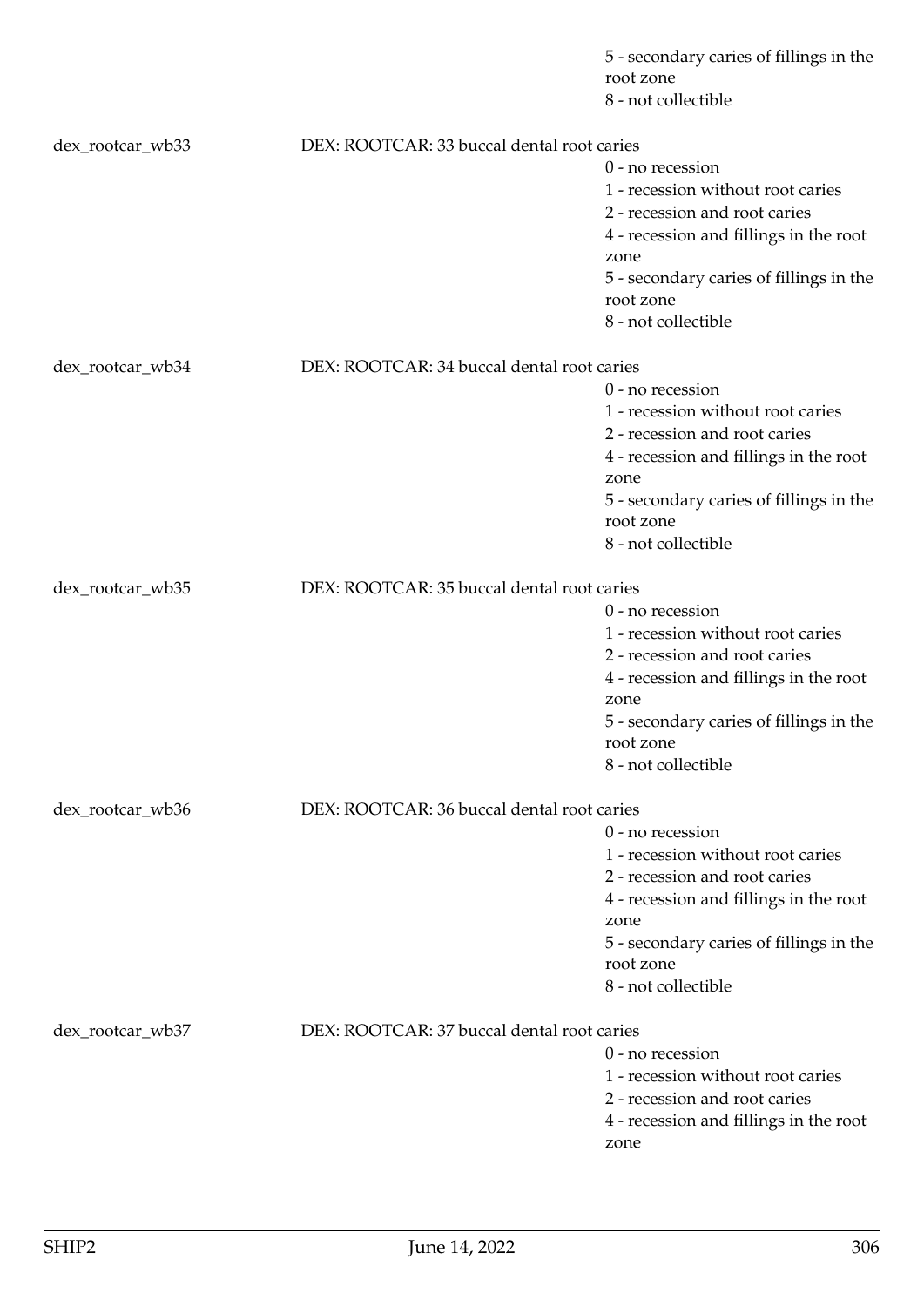|                  |                                            | 5 - secondary caries of fillings in the<br>root zone<br>8 - not collectible |
|------------------|--------------------------------------------|-----------------------------------------------------------------------------|
| dex_rootcar_wb41 | DEX: ROOTCAR: 41 buccal dental root caries |                                                                             |
|                  |                                            | 0 - no recession                                                            |
|                  |                                            | 1 - recession without root caries                                           |
|                  |                                            | 2 - recession and root caries                                               |
|                  |                                            | 4 - recession and fillings in the root                                      |
|                  |                                            | zone                                                                        |
|                  |                                            | 5 - secondary caries of fillings in the                                     |
|                  |                                            | root zone                                                                   |
|                  |                                            | 8 - not collectible                                                         |
| dex_rootcar_wb42 | DEX: ROOTCAR: 42 buccal dental root caries |                                                                             |
|                  |                                            | 0 - no recession                                                            |
|                  |                                            | 1 - recession without root caries                                           |
|                  |                                            | 2 - recession and root caries                                               |
|                  |                                            | 4 - recession and fillings in the root                                      |
|                  |                                            | zone                                                                        |
|                  |                                            | 5 - secondary caries of fillings in the                                     |
|                  |                                            | root zone                                                                   |
|                  |                                            | 8 - not collectible                                                         |
| dex_rootcar_wb43 | DEX: ROOTCAR: 43 buccal dental root caries |                                                                             |
|                  |                                            | 0 - no recession                                                            |
|                  |                                            | 1 - recession without root caries                                           |
|                  |                                            | 2 - recession and root caries                                               |
|                  |                                            | 4 - recession and fillings in the root                                      |
|                  |                                            | zone                                                                        |
|                  |                                            | 5 - secondary caries of fillings in the                                     |
|                  |                                            | root zone                                                                   |
|                  |                                            | 8 - not collectible                                                         |
| dex_rootcar_wb44 | DEX: ROOTCAR: 44 buccal dental root caries |                                                                             |
|                  |                                            | $0$ - no recession                                                          |
|                  |                                            | 1 - recession without root caries                                           |
|                  |                                            | 2 - recession and root caries                                               |
|                  |                                            | 4 - recession and fillings in the root                                      |
|                  |                                            | zone                                                                        |
|                  |                                            | 5 - secondary caries of fillings in the                                     |
|                  |                                            | root zone<br>8 - not collectible                                            |
|                  |                                            |                                                                             |
| dex_rootcar_wb45 | DEX: ROOTCAR: 45 buccal dental root caries |                                                                             |
|                  |                                            | $0$ - no recession                                                          |
|                  |                                            | 1 - recession without root caries                                           |
|                  |                                            | 2 - recession and root caries                                               |
|                  |                                            | 4 - recession and fillings in the root                                      |
|                  |                                            | zone                                                                        |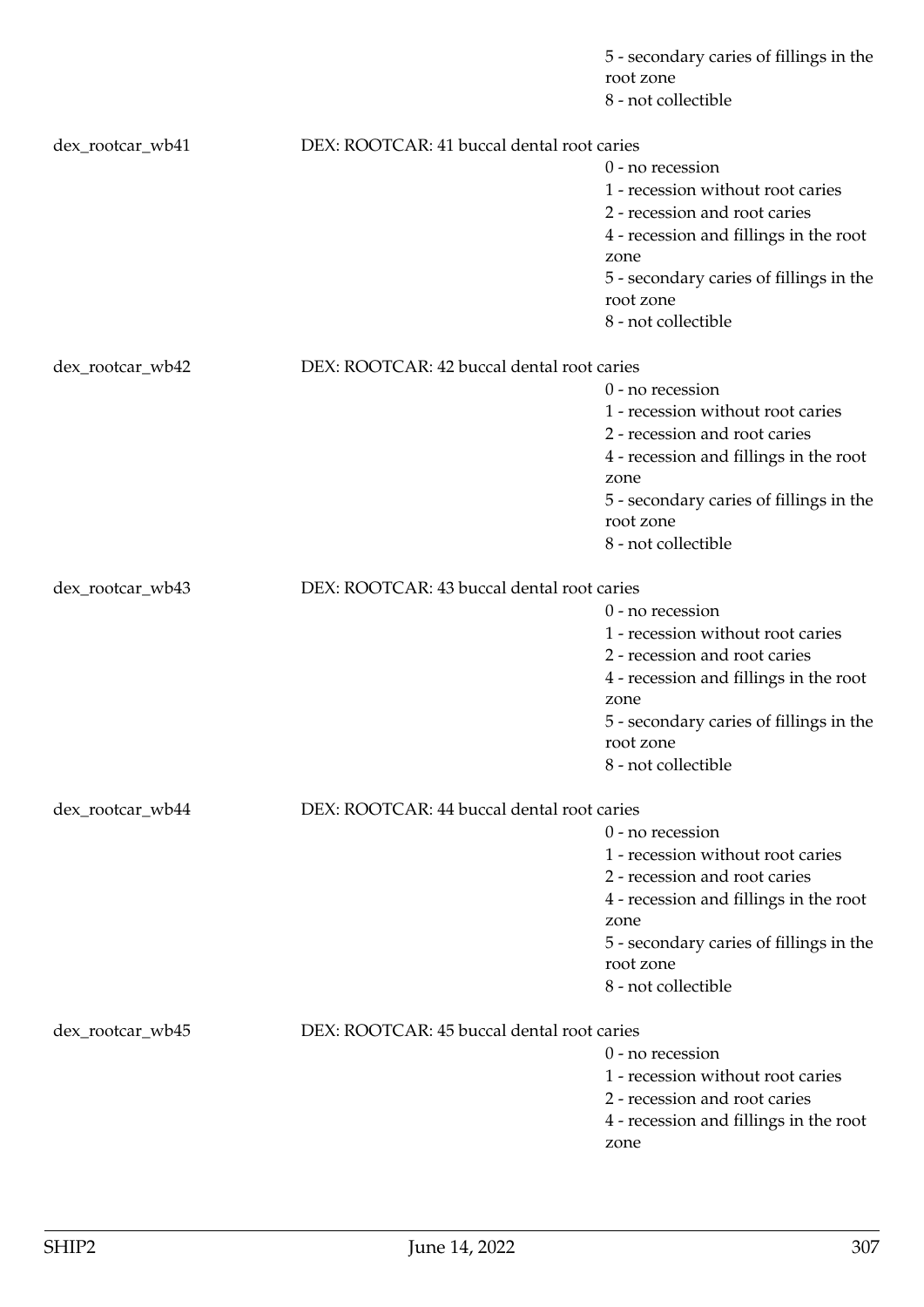|                  |                                            | 5 - secondary caries of fillings in the<br>root zone<br>8 - not collectible |
|------------------|--------------------------------------------|-----------------------------------------------------------------------------|
|                  |                                            |                                                                             |
| dex_rootcar_wb46 | DEX: ROOTCAR: 46 buccal dental root caries |                                                                             |
|                  |                                            | 0 - no recession                                                            |
|                  |                                            | 1 - recession without root caries                                           |
|                  |                                            | 2 - recession and root caries                                               |
|                  |                                            | 4 - recession and fillings in the root                                      |
|                  |                                            | zone                                                                        |
|                  |                                            | 5 - secondary caries of fillings in the                                     |
|                  |                                            | root zone<br>8 - not collectible                                            |
|                  |                                            |                                                                             |
| dex_rootcar_wb47 | DEX: ROOTCAR: 47 buccal dental root caries |                                                                             |
|                  |                                            | 0 - no recession                                                            |
|                  |                                            | 1 - recession without root caries                                           |
|                  |                                            | 2 - recession and root caries                                               |
|                  |                                            | 4 - recession and fillings in the root                                      |
|                  |                                            | zone                                                                        |
|                  |                                            | 5 - secondary caries of fillings in the                                     |
|                  |                                            | root zone                                                                   |
|                  |                                            | 8 - not collectible                                                         |
| dex_rootcar_wm11 | DEX: ROOTCAR: 11 mesial dental root caries |                                                                             |
|                  |                                            | 0 - no recession                                                            |
|                  |                                            | 1 - recession without root caries                                           |
|                  |                                            | 2 - recession and root caries                                               |
|                  |                                            | 4 - recession and fillings in the root                                      |
|                  |                                            | zone                                                                        |
|                  |                                            | 5 - secondary caries of fillings in the                                     |
|                  |                                            | root zone                                                                   |
|                  |                                            | 8 - not collectible                                                         |
| dex_rootcar_wm12 | DEX: ROOTCAR: 12 mesial dental root caries |                                                                             |
|                  |                                            | $0$ - no recession                                                          |
|                  |                                            | 1 - recession without root caries                                           |
|                  |                                            | 2 - recession and root caries                                               |
|                  |                                            | 4 - recession and fillings in the root                                      |
|                  |                                            | zone                                                                        |
|                  |                                            | 5 - secondary caries of fillings in the                                     |
|                  |                                            | root zone                                                                   |
|                  |                                            | 8 - not collectible                                                         |
| dex_rootcar_wm13 | DEX: ROOTCAR: 13 mesial dental root caries |                                                                             |
|                  |                                            | $0$ - no recession                                                          |
|                  |                                            | 1 - recession without root caries                                           |
|                  |                                            | 2 - recession and root caries                                               |
|                  |                                            | 4 - recession and fillings in the root                                      |
|                  |                                            | zone                                                                        |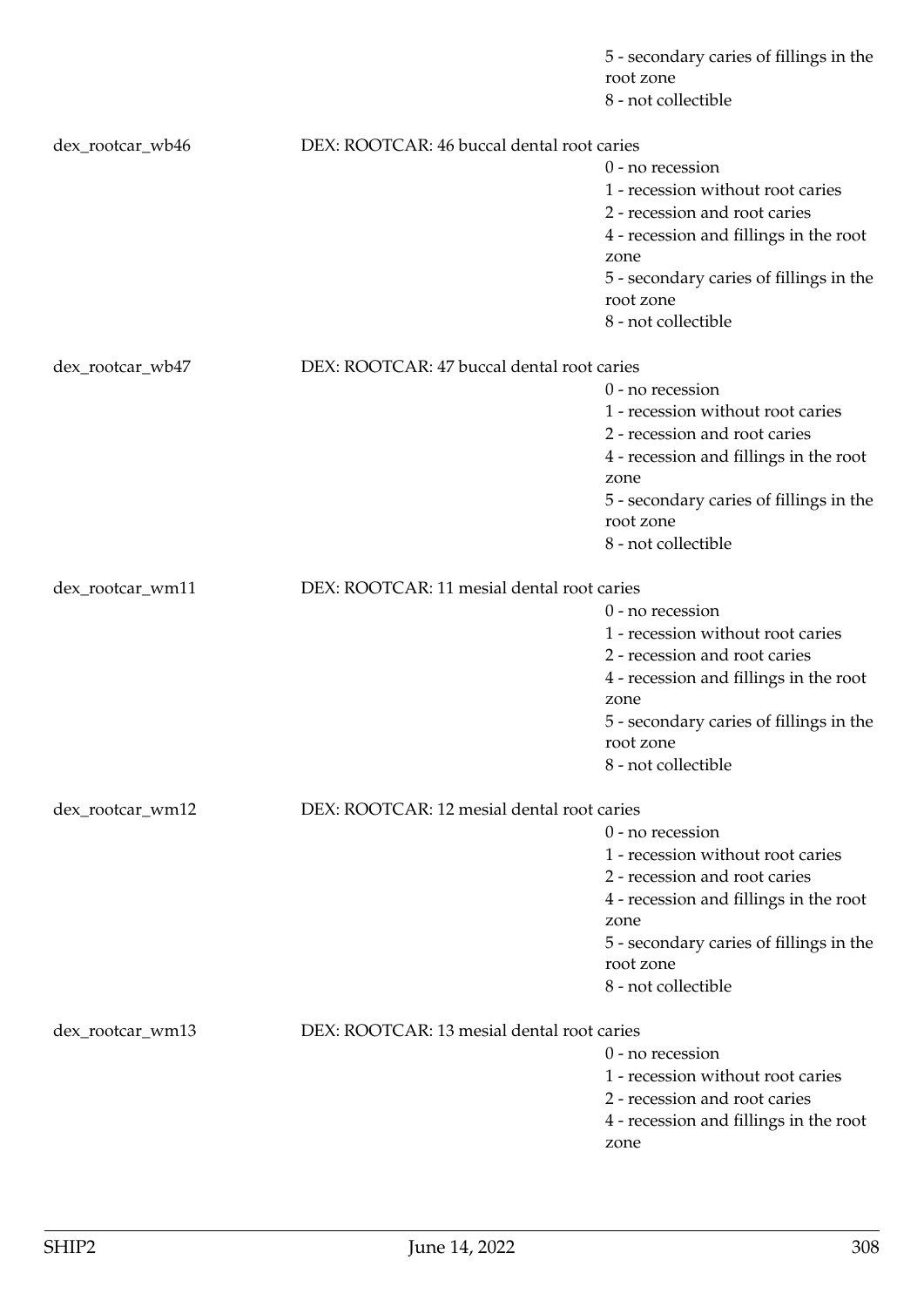|                  |                                            | 5 - secondary caries of fillings in the<br>root zone<br>8 - not collectible |
|------------------|--------------------------------------------|-----------------------------------------------------------------------------|
| dex_rootcar_wm14 | DEX: ROOTCAR: 14 mesial dental root caries |                                                                             |
|                  |                                            | 0 - no recession                                                            |
|                  |                                            | 1 - recession without root caries                                           |
|                  |                                            | 2 - recession and root caries                                               |
|                  |                                            | 4 - recession and fillings in the root                                      |
|                  |                                            | zone                                                                        |
|                  |                                            | 5 - secondary caries of fillings in the                                     |
|                  |                                            | root zone                                                                   |
|                  |                                            | 8 - not collectible                                                         |
| dex_rootcar_wm15 | DEX: ROOTCAR: 15 mesial dental root caries |                                                                             |
|                  |                                            | 0 - no recession                                                            |
|                  |                                            | 1 - recession without root caries                                           |
|                  |                                            | 2 - recession and root caries                                               |
|                  |                                            | 4 - recession and fillings in the root                                      |
|                  |                                            | zone                                                                        |
|                  |                                            | 5 - secondary caries of fillings in the                                     |
|                  |                                            | root zone                                                                   |
|                  |                                            | 8 - not collectible                                                         |
| dex_rootcar_wm16 | DEX: ROOTCAR: 16 mesial dental root caries |                                                                             |
|                  |                                            | 0 - no recession                                                            |
|                  |                                            | 1 - recession without root caries                                           |
|                  |                                            | 2 - recession and root caries                                               |
|                  |                                            | 4 - recession and fillings in the root                                      |
|                  |                                            | zone                                                                        |
|                  |                                            | 5 - secondary caries of fillings in the                                     |
|                  |                                            | root zone                                                                   |
|                  |                                            | 8 - not collectible                                                         |
| dex_rootcar_wm17 | DEX: ROOTCAR: 17 mesial dental root caries |                                                                             |
|                  |                                            | $0$ - no recession                                                          |
|                  |                                            | 1 - recession without root caries                                           |
|                  |                                            | 2 - recession and root caries                                               |
|                  |                                            | 4 - recession and fillings in the root                                      |
|                  |                                            | zone                                                                        |
|                  |                                            | 5 - secondary caries of fillings in the                                     |
|                  |                                            | root zone                                                                   |
|                  |                                            | 8 - not collectible                                                         |
| dex_rootcar_wm21 | DEX: ROOTCAR: 21 mesial dental root caries |                                                                             |
|                  |                                            | $0$ - no recession                                                          |
|                  |                                            | 1 - recession without root caries                                           |
|                  |                                            | 2 - recession and root caries                                               |
|                  |                                            | 4 - recession and fillings in the root                                      |
|                  |                                            | zone                                                                        |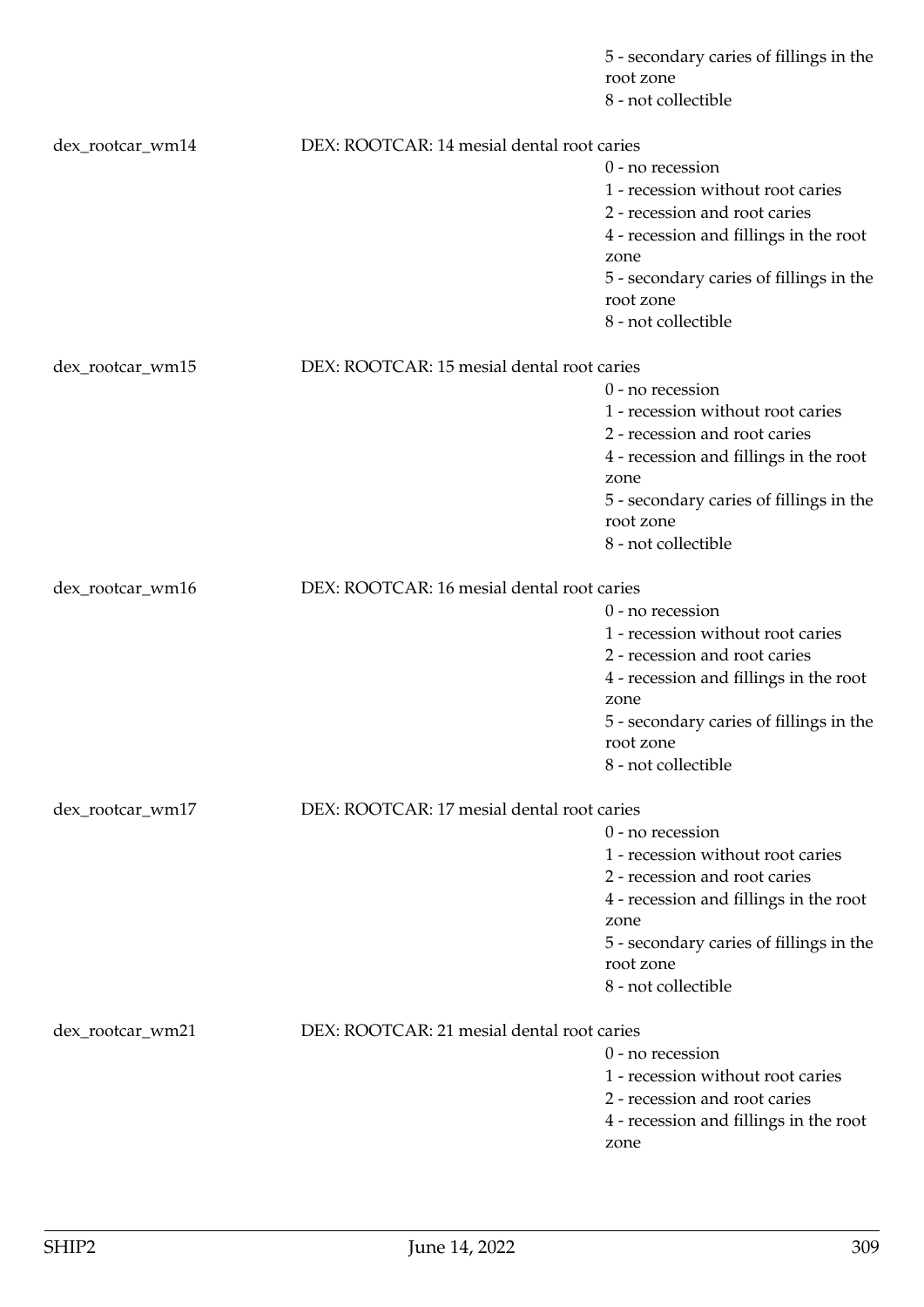|                  |                                            | 5 - secondary caries of fillings in the<br>root zone<br>8 - not collectible |
|------------------|--------------------------------------------|-----------------------------------------------------------------------------|
|                  |                                            |                                                                             |
| dex_rootcar_wm22 | DEX: ROOTCAR: 22 mesial dental root caries |                                                                             |
|                  |                                            | 0 - no recession                                                            |
|                  |                                            | 1 - recession without root caries                                           |
|                  |                                            | 2 - recession and root caries                                               |
|                  |                                            | 4 - recession and fillings in the root                                      |
|                  |                                            | zone                                                                        |
|                  |                                            | 5 - secondary caries of fillings in the<br>root zone                        |
|                  |                                            | 8 - not collectible                                                         |
|                  |                                            |                                                                             |
| dex_rootcar_wm23 | DEX: ROOTCAR: 23 mesial dental root caries |                                                                             |
|                  |                                            | 0 - no recession                                                            |
|                  |                                            | 1 - recession without root caries                                           |
|                  |                                            | 2 - recession and root caries                                               |
|                  |                                            | 4 - recession and fillings in the root                                      |
|                  |                                            | zone                                                                        |
|                  |                                            | 5 - secondary caries of fillings in the                                     |
|                  |                                            | root zone                                                                   |
|                  |                                            | 8 - not collectible                                                         |
| dex_rootcar_wm24 | DEX: ROOTCAR: 24 mesial dental root caries |                                                                             |
|                  |                                            | 0 - no recession                                                            |
|                  |                                            | 1 - recession without root caries                                           |
|                  |                                            | 2 - recession and root caries                                               |
|                  |                                            | 4 - recession and fillings in the root                                      |
|                  |                                            | zone                                                                        |
|                  |                                            | 5 - secondary caries of fillings in the                                     |
|                  |                                            | root zone                                                                   |
|                  |                                            | 8 - not collectible                                                         |
|                  |                                            |                                                                             |
| dex_rootcar_wm25 | DEX: ROOTCAR: 25 mesial dental root caries |                                                                             |
|                  |                                            | $0$ - no recession                                                          |
|                  |                                            | 1 - recession without root caries<br>2 - recession and root caries          |
|                  |                                            |                                                                             |
|                  |                                            | 4 - recession and fillings in the root<br>zone                              |
|                  |                                            | 5 - secondary caries of fillings in the                                     |
|                  |                                            | root zone                                                                   |
|                  |                                            | 8 - not collectible                                                         |
|                  |                                            |                                                                             |
| dex_rootcar_wm26 | DEX: ROOTCAR: 26 mesial dental root caries |                                                                             |
|                  |                                            | $0$ - no recession                                                          |
|                  |                                            | 1 - recession without root caries                                           |
|                  |                                            | 2 - recession and root caries                                               |
|                  |                                            | 4 - recession and fillings in the root                                      |
|                  |                                            | zone                                                                        |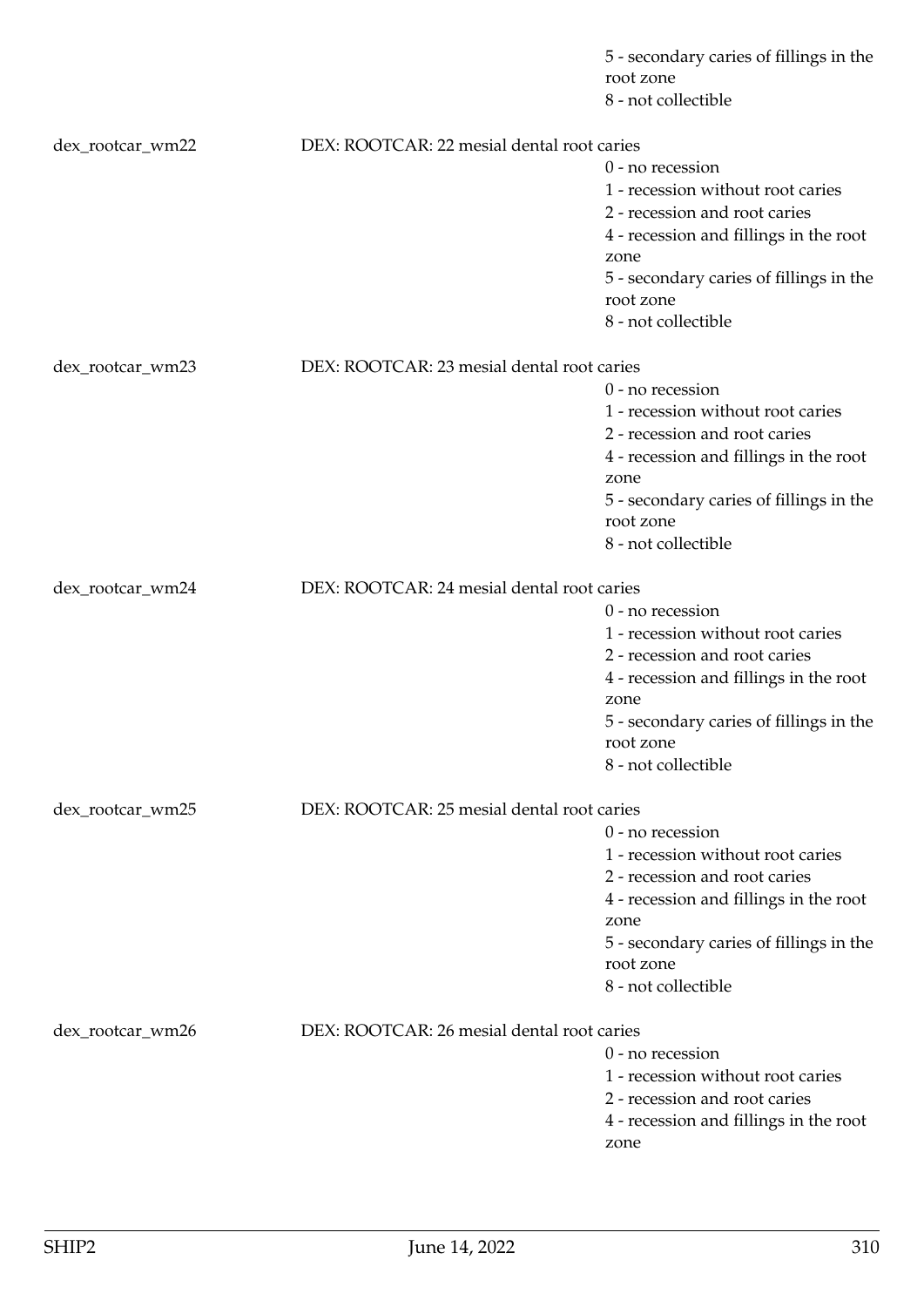|                  |                                            | 5 - secondary caries of fillings in the<br>root zone<br>8 - not collectible |
|------------------|--------------------------------------------|-----------------------------------------------------------------------------|
| dex_rootcar_wm27 | DEX: ROOTCAR: 27 mesial dental root caries |                                                                             |
|                  |                                            | 0 - no recession                                                            |
|                  |                                            | 1 - recession without root caries                                           |
|                  |                                            | 2 - recession and root caries                                               |
|                  |                                            | 4 - recession and fillings in the root                                      |
|                  |                                            | zone                                                                        |
|                  |                                            | 5 - secondary caries of fillings in the                                     |
|                  |                                            | root zone                                                                   |
|                  |                                            | 8 - not collectible                                                         |
| dex_rootcar_wm31 | DEX: ROOTCAR: 31 mesial dental root caries |                                                                             |
|                  |                                            | 0 - no recession                                                            |
|                  |                                            | 1 - recession without root caries                                           |
|                  |                                            | 2 - recession and root caries                                               |
|                  |                                            | 4 - recession and fillings in the root                                      |
|                  |                                            | zone                                                                        |
|                  |                                            | 5 - secondary caries of fillings in the                                     |
|                  |                                            | root zone                                                                   |
|                  |                                            | 8 - not collectible                                                         |
| dex_rootcar_wm32 | DEX: ROOTCAR: 32 mesial dental root caries |                                                                             |
|                  |                                            | 0 - no recession                                                            |
|                  |                                            | 1 - recession without root caries                                           |
|                  |                                            | 2 - recession and root caries                                               |
|                  |                                            | 4 - recession and fillings in the root                                      |
|                  |                                            | zone                                                                        |
|                  |                                            | 5 - secondary caries of fillings in the                                     |
|                  |                                            | root zone<br>8 - not collectible                                            |
|                  |                                            |                                                                             |
| dex_rootcar_wm33 | DEX: ROOTCAR: 33 mesial dental root caries |                                                                             |
|                  |                                            | $0$ - no recession                                                          |
|                  |                                            | 1 - recession without root caries                                           |
|                  |                                            | 2 - recession and root caries                                               |
|                  |                                            | 4 - recession and fillings in the root                                      |
|                  |                                            | zone                                                                        |
|                  |                                            | 5 - secondary caries of fillings in the                                     |
|                  |                                            | root zone<br>8 - not collectible                                            |
|                  |                                            |                                                                             |
| dex_rootcar_wm34 | DEX: ROOTCAR: 34 mesial dental root caries |                                                                             |
|                  |                                            | $0$ - no recession                                                          |
|                  |                                            | 1 - recession without root caries                                           |
|                  |                                            | 2 - recession and root caries                                               |
|                  |                                            | 4 - recession and fillings in the root                                      |
|                  |                                            | zone                                                                        |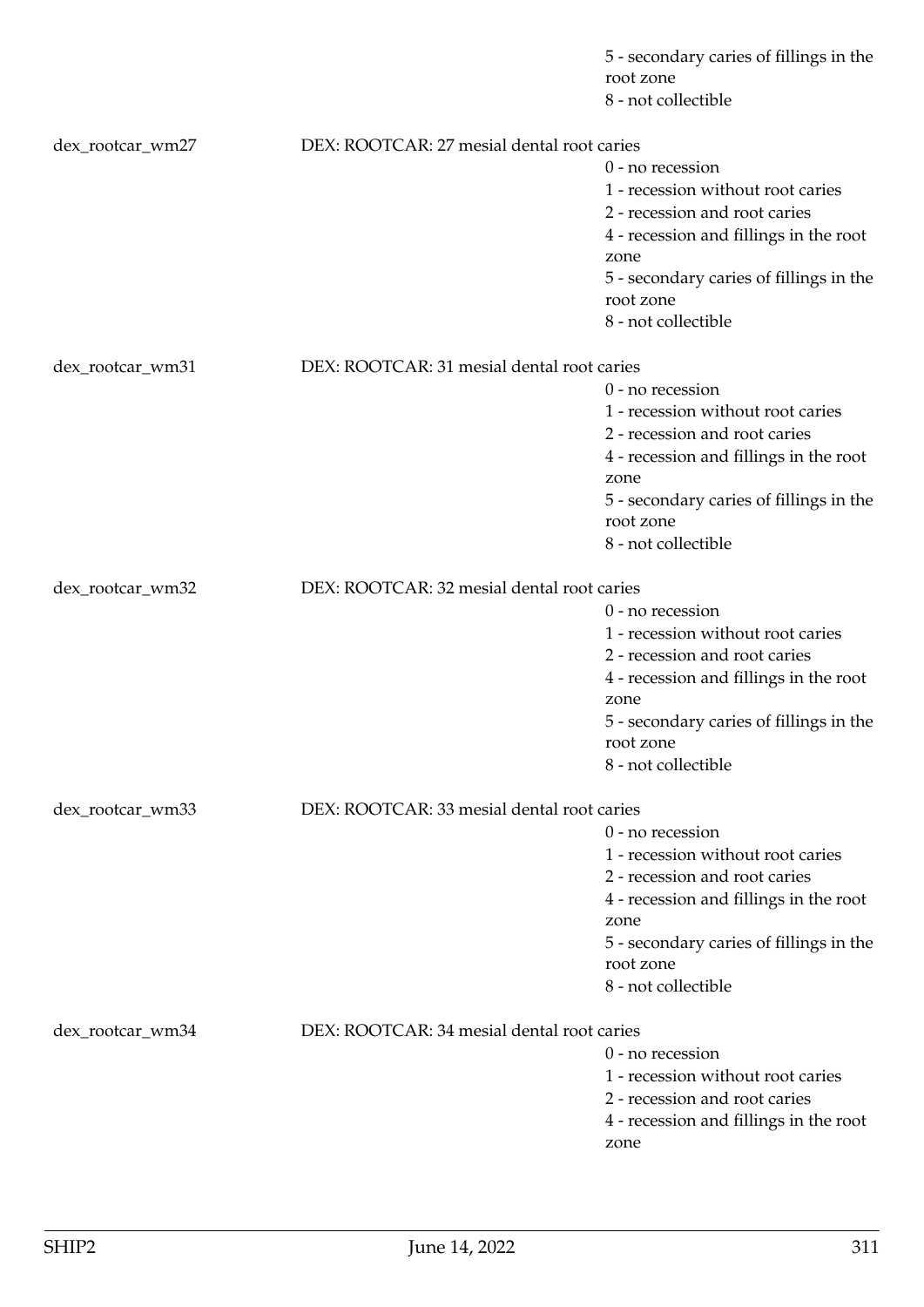|                  |                                            | 5 - secondary caries of fillings in the<br>root zone<br>8 - not collectible |
|------------------|--------------------------------------------|-----------------------------------------------------------------------------|
| dex_rootcar_wm35 | DEX: ROOTCAR: 35 mesial dental root caries |                                                                             |
|                  |                                            | 0 - no recession                                                            |
|                  |                                            | 1 - recession without root caries                                           |
|                  |                                            | 2 - recession and root caries                                               |
|                  |                                            | 4 - recession and fillings in the root                                      |
|                  |                                            | zone                                                                        |
|                  |                                            | 5 - secondary caries of fillings in the                                     |
|                  |                                            | root zone                                                                   |
|                  |                                            | 8 - not collectible                                                         |
| dex_rootcar_wm36 | DEX: ROOTCAR: 36 mesial dental root caries |                                                                             |
|                  |                                            | 0 - no recession                                                            |
|                  |                                            | 1 - recession without root caries                                           |
|                  |                                            | 2 - recession and root caries                                               |
|                  |                                            | 4 - recession and fillings in the root                                      |
|                  |                                            | zone                                                                        |
|                  |                                            | 5 - secondary caries of fillings in the                                     |
|                  |                                            | root zone                                                                   |
|                  |                                            | 8 - not collectible                                                         |
| dex_rootcar_wm37 | DEX: ROOTCAR: 37 mesial dental root caries |                                                                             |
|                  |                                            | 0 - no recession                                                            |
|                  |                                            | 1 - recession without root caries                                           |
|                  |                                            | 2 - recession and root caries                                               |
|                  |                                            | 4 - recession and fillings in the root                                      |
|                  |                                            | zone                                                                        |
|                  |                                            | 5 - secondary caries of fillings in the                                     |
|                  |                                            | root zone                                                                   |
|                  |                                            | 8 - not collectible                                                         |
| dex_rootcar_wm41 | DEX: ROOTCAR: 41 mesial dental root caries |                                                                             |
|                  |                                            | $0$ - no recession                                                          |
|                  |                                            | 1 - recession without root caries                                           |
|                  |                                            | 2 - recession and root caries                                               |
|                  |                                            | 4 - recession and fillings in the root                                      |
|                  |                                            | zone                                                                        |
|                  |                                            | 5 - secondary caries of fillings in the                                     |
|                  |                                            | root zone                                                                   |
|                  |                                            | 8 - not collectible                                                         |
| dex_rootcar_wm42 | DEX: ROOTCAR: 42 mesial dental root caries |                                                                             |
|                  |                                            | 0 - no recession                                                            |
|                  |                                            | 1 - recession without root caries                                           |
|                  |                                            | 2 - recession and root caries                                               |
|                  |                                            | 4 - recession and fillings in the root                                      |
|                  |                                            | zone                                                                        |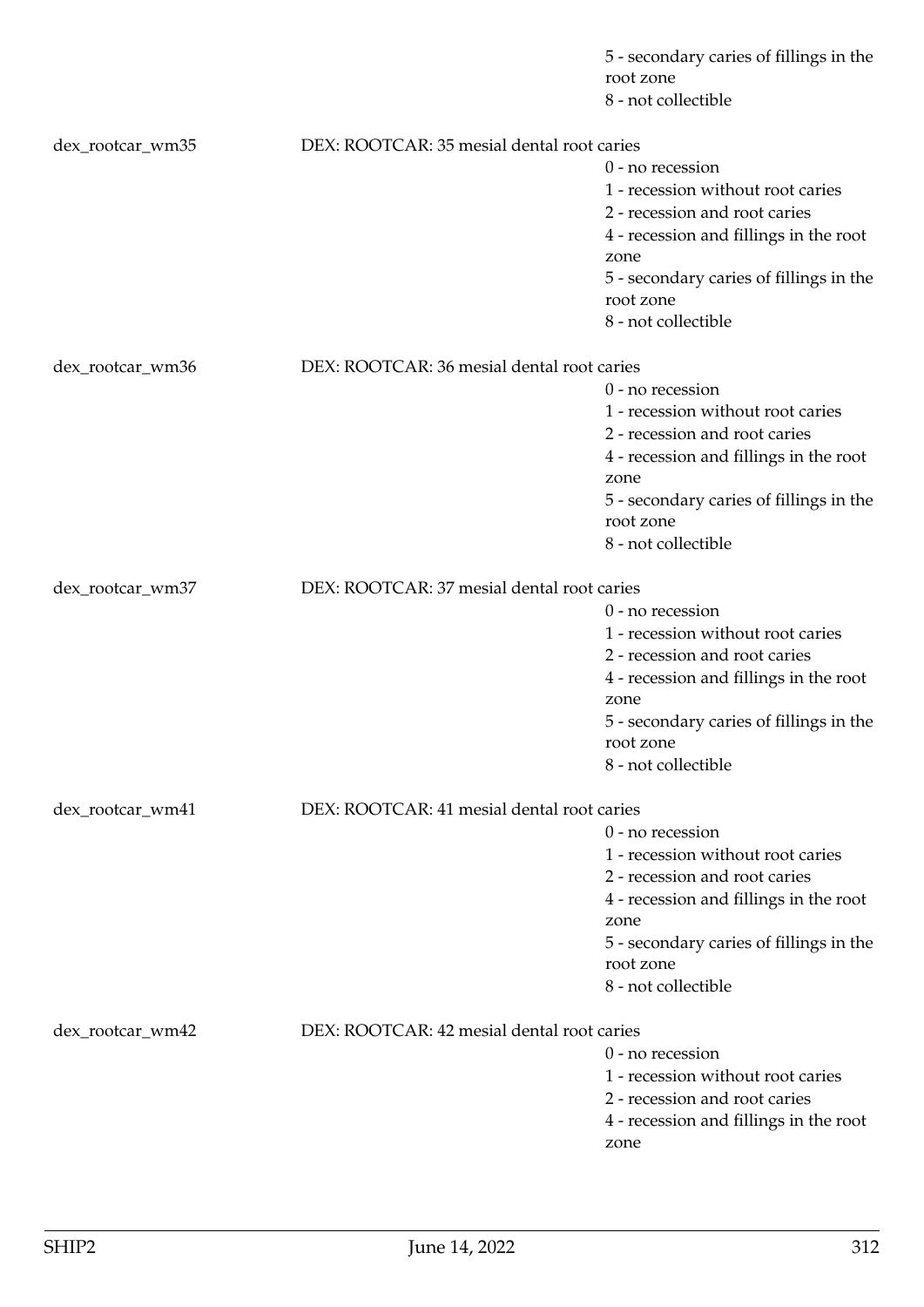|                  |                                            | 5 - secondary caries of fillings in the<br>root zone |
|------------------|--------------------------------------------|------------------------------------------------------|
|                  |                                            | 8 - not collectible                                  |
| dex_rootcar_wm43 | DEX: ROOTCAR: 43 mesial dental root caries |                                                      |
|                  |                                            | 0 - no recession                                     |
|                  |                                            | 1 - recession without root caries                    |
|                  |                                            | 2 - recession and root caries                        |
|                  |                                            | 4 - recession and fillings in the root               |
|                  |                                            | zone                                                 |
|                  |                                            | 5 - secondary caries of fillings in the              |
|                  |                                            | root zone                                            |
|                  |                                            | 8 - not collectible                                  |
| dex_rootcar_wm44 | DEX: ROOTCAR: 44 mesial dental root caries |                                                      |
|                  |                                            | 0 - no recession                                     |
|                  |                                            | 1 - recession without root caries                    |
|                  |                                            | 2 - recession and root caries                        |
|                  |                                            | 4 - recession and fillings in the root               |
|                  |                                            | zone                                                 |
|                  |                                            | 5 - secondary caries of fillings in the              |
|                  |                                            | root zone                                            |
|                  |                                            | 8 - not collectible                                  |
| dex_rootcar_wm45 | DEX: ROOTCAR: 45 mesial dental root caries |                                                      |
|                  |                                            | 0 - no recession                                     |
|                  |                                            | 1 - recession without root caries                    |
|                  |                                            | 2 - recession and root caries                        |
|                  |                                            | 4 - recession and fillings in the root               |
|                  |                                            | zone                                                 |
|                  |                                            | 5 - secondary caries of fillings in the              |
|                  |                                            | root zone                                            |
|                  |                                            | 8 - not collectible                                  |
| dex_rootcar_wm46 | DEX: ROOTCAR: 46 mesial dental root caries |                                                      |
|                  |                                            | $0$ - no recession                                   |
|                  |                                            | 1 - recession without root caries                    |
|                  |                                            | 2 - recession and root caries                        |
|                  |                                            | 4 - recession and fillings in the root               |
|                  |                                            | zone                                                 |
|                  |                                            | 5 - secondary caries of fillings in the              |
|                  |                                            | root zone                                            |
|                  |                                            | 8 - not collectible                                  |
| dex_rootcar_wm47 | DEX: ROOTCAR: 47 mesial dental root caries |                                                      |
|                  |                                            | $0$ - no recession                                   |
|                  |                                            | 1 - recession without root caries                    |
|                  |                                            | 2 - recession and root caries                        |
|                  |                                            | 4 - recession and fillings in the root               |
|                  |                                            | zone                                                 |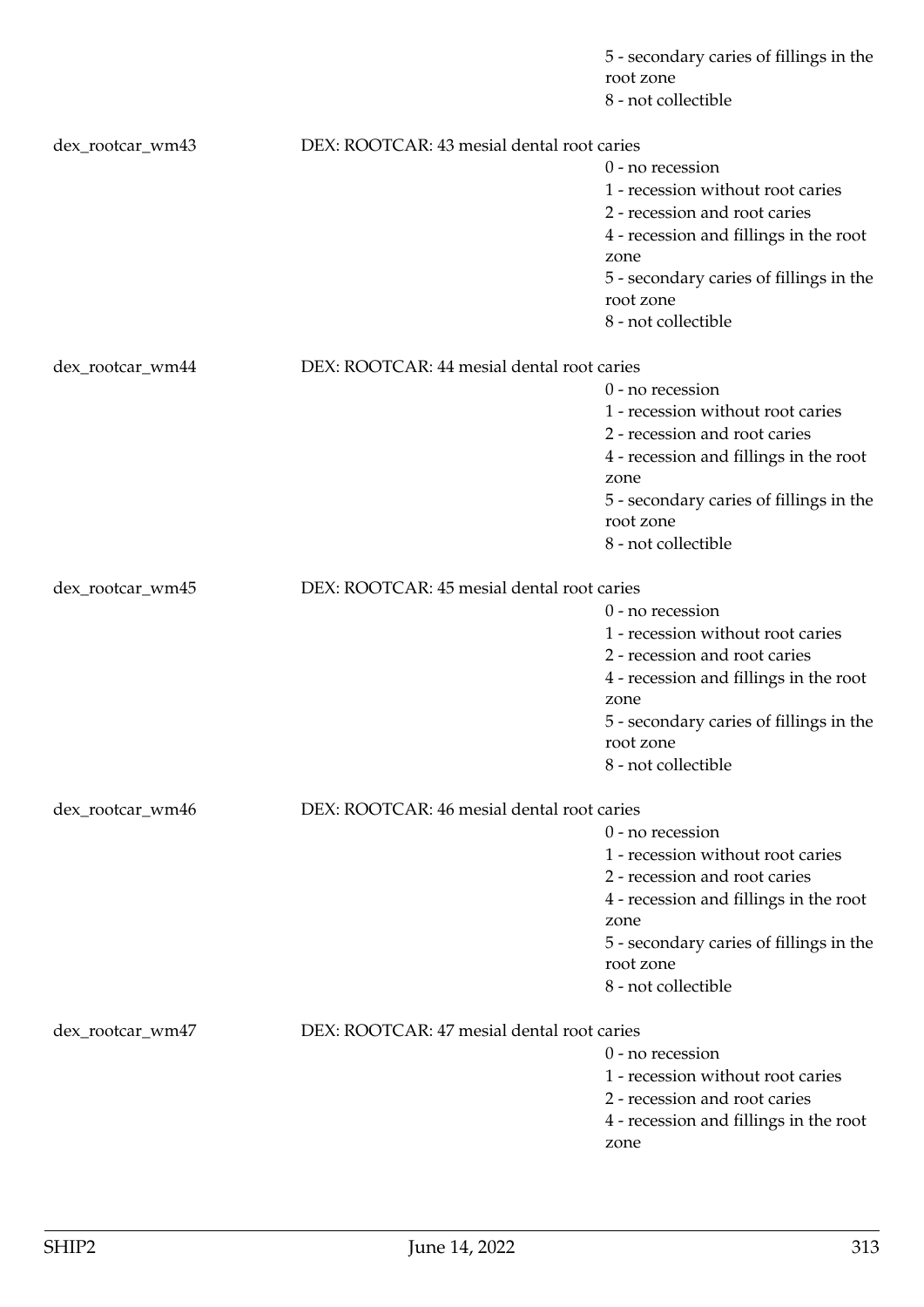|                  |                                               | 5 - secondary caries of fillings in the<br>root zone<br>8 - not collectible |
|------------------|-----------------------------------------------|-----------------------------------------------------------------------------|
| dex_rootcar_wp11 | DEX: ROOTCAR: 11 palatinal dental root caries |                                                                             |
|                  |                                               | 0 - no recession                                                            |
|                  |                                               | 1 - recession without root caries                                           |
|                  |                                               | 2 - recession and root caries                                               |
|                  |                                               | 4 - recession and fillings in the root                                      |
|                  |                                               | zone                                                                        |
|                  |                                               | 5 - secondary caries of fillings in the                                     |
|                  |                                               | root zone                                                                   |
|                  |                                               | 8 - not collectible                                                         |
| dex_rootcar_wp12 | DEX: ROOTCAR: 12 palatinal dental root caries |                                                                             |
|                  |                                               | 0 - no recession                                                            |
|                  |                                               | 1 - recession without root caries                                           |
|                  |                                               | 2 - recession and root caries                                               |
|                  |                                               | 4 - recession and fillings in the root                                      |
|                  |                                               | zone                                                                        |
|                  |                                               | 5 - secondary caries of fillings in the                                     |
|                  |                                               | root zone                                                                   |
|                  |                                               | 8 - not collectible                                                         |
| dex_rootcar_wp13 | DEX: ROOTCAR: 13 palatinal dental root caries |                                                                             |
|                  |                                               | 0 - no recession                                                            |
|                  |                                               | 1 - recession without root caries                                           |
|                  |                                               | 2 - recession and root caries                                               |
|                  |                                               | 4 - recession and fillings in the root                                      |
|                  |                                               | zone                                                                        |
|                  |                                               | 5 - secondary caries of fillings in the                                     |
|                  |                                               | root zone                                                                   |
|                  |                                               | 8 - not collectible                                                         |
| dex_rootcar_wp14 | DEX: ROOTCAR: 14 palatinal dental root caries |                                                                             |
|                  |                                               | $0$ - no recession                                                          |
|                  |                                               | 1 - recession without root caries                                           |
|                  |                                               | 2 - recession and root caries                                               |
|                  |                                               | 4 - recession and fillings in the root                                      |
|                  |                                               | zone                                                                        |
|                  |                                               | 5 - secondary caries of fillings in the                                     |
|                  |                                               | root zone<br>8 - not collectible                                            |
|                  |                                               |                                                                             |
| dex_rootcar_wp15 | DEX: ROOTCAR: 15 palatinal dental root caries |                                                                             |
|                  |                                               | $0$ - no recession                                                          |
|                  |                                               | 1 - recession without root caries                                           |
|                  |                                               | 2 - recession and root caries                                               |
|                  |                                               | 4 - recession and fillings in the root<br>zone                              |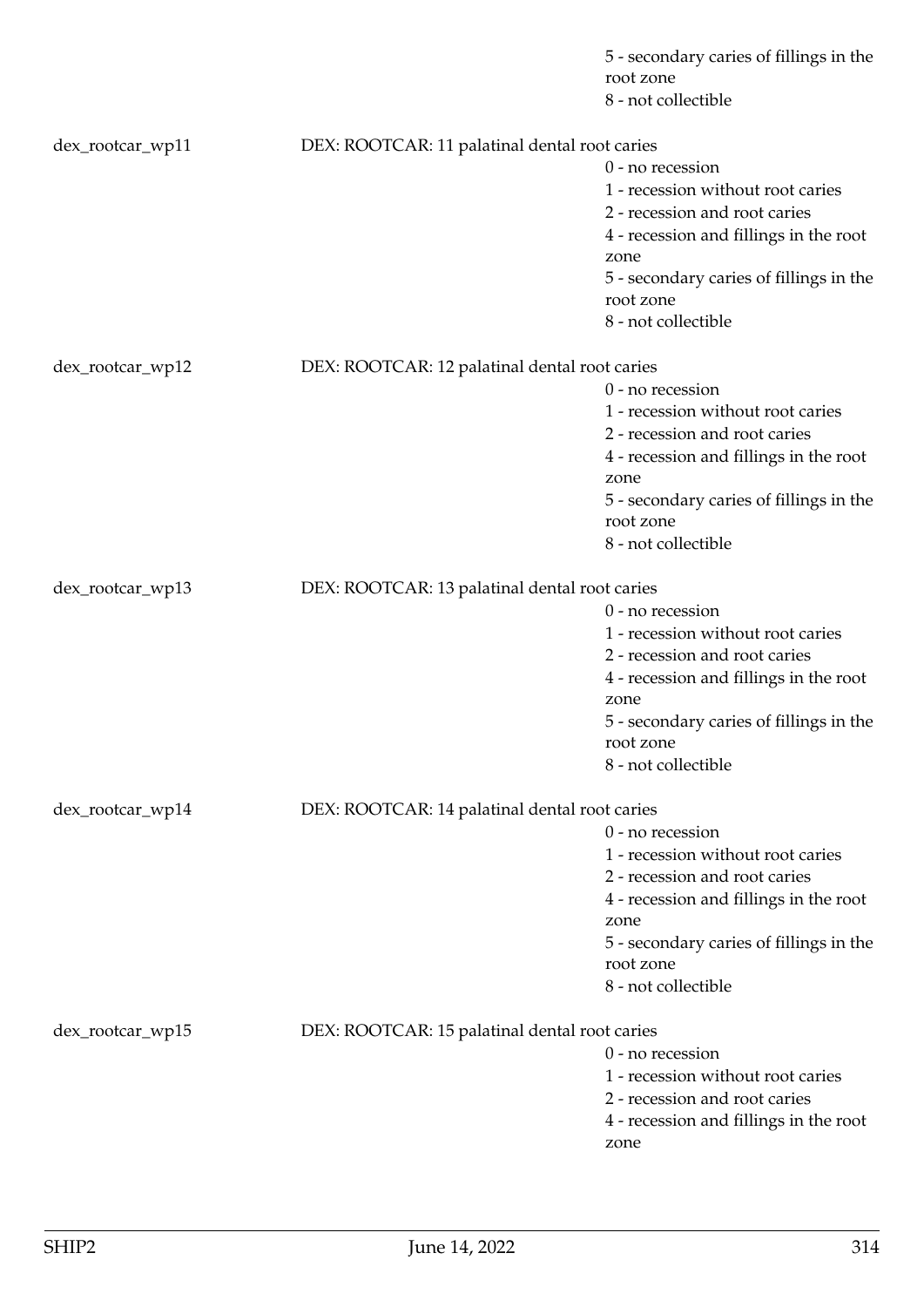|                  |                                               | 5 - secondary caries of fillings in the<br>root zone<br>8 - not collectible |
|------------------|-----------------------------------------------|-----------------------------------------------------------------------------|
|                  |                                               |                                                                             |
| dex_rootcar_wp16 | DEX: ROOTCAR: 16 palatinal dental root caries |                                                                             |
|                  |                                               | 0 - no recession                                                            |
|                  |                                               | 1 - recession without root caries                                           |
|                  |                                               | 2 - recession and root caries                                               |
|                  |                                               | 4 - recession and fillings in the root                                      |
|                  |                                               | zone                                                                        |
|                  |                                               | 5 - secondary caries of fillings in the                                     |
|                  |                                               | root zone                                                                   |
|                  |                                               | 8 - not collectible                                                         |
| dex_rootcar_wp17 | DEX: ROOTCAR: 17 palatinal dental root caries |                                                                             |
|                  |                                               | 0 - no recession                                                            |
|                  |                                               | 1 - recession without root caries                                           |
|                  |                                               | 2 - recession and root caries                                               |
|                  |                                               | 4 - recession and fillings in the root                                      |
|                  |                                               | zone                                                                        |
|                  |                                               | 5 - secondary caries of fillings in the                                     |
|                  |                                               | root zone                                                                   |
|                  |                                               | 8 - not collectible                                                         |
| dex_rootcar_wp21 | DEX: ROOTCAR: 21 palatinal dental root caries |                                                                             |
|                  |                                               | 0 - no recession                                                            |
|                  |                                               | 1 - recession without root caries                                           |
|                  |                                               | 2 - recession and root caries                                               |
|                  |                                               | 4 - recession and fillings in the root                                      |
|                  |                                               | zone                                                                        |
|                  |                                               | 5 - secondary caries of fillings in the                                     |
|                  |                                               | root zone                                                                   |
|                  |                                               | 8 - not collectible                                                         |
| dex_rootcar_wp22 | DEX: ROOTCAR: 22 palatinal dental root caries |                                                                             |
|                  |                                               | $0$ - no recession                                                          |
|                  |                                               | 1 - recession without root caries                                           |
|                  |                                               | 2 - recession and root caries                                               |
|                  |                                               | 4 - recession and fillings in the root                                      |
|                  |                                               | zone                                                                        |
|                  |                                               | 5 - secondary caries of fillings in the                                     |
|                  |                                               | root zone                                                                   |
|                  |                                               | 8 - not collectible                                                         |
| dex_rootcar_wp23 | DEX: ROOTCAR: 23 palatinal dental root caries |                                                                             |
|                  |                                               | $0$ - no recession                                                          |
|                  |                                               | 1 - recession without root caries                                           |
|                  |                                               | 2 - recession and root caries                                               |
|                  |                                               | 4 - recession and fillings in the root                                      |
|                  |                                               | zone                                                                        |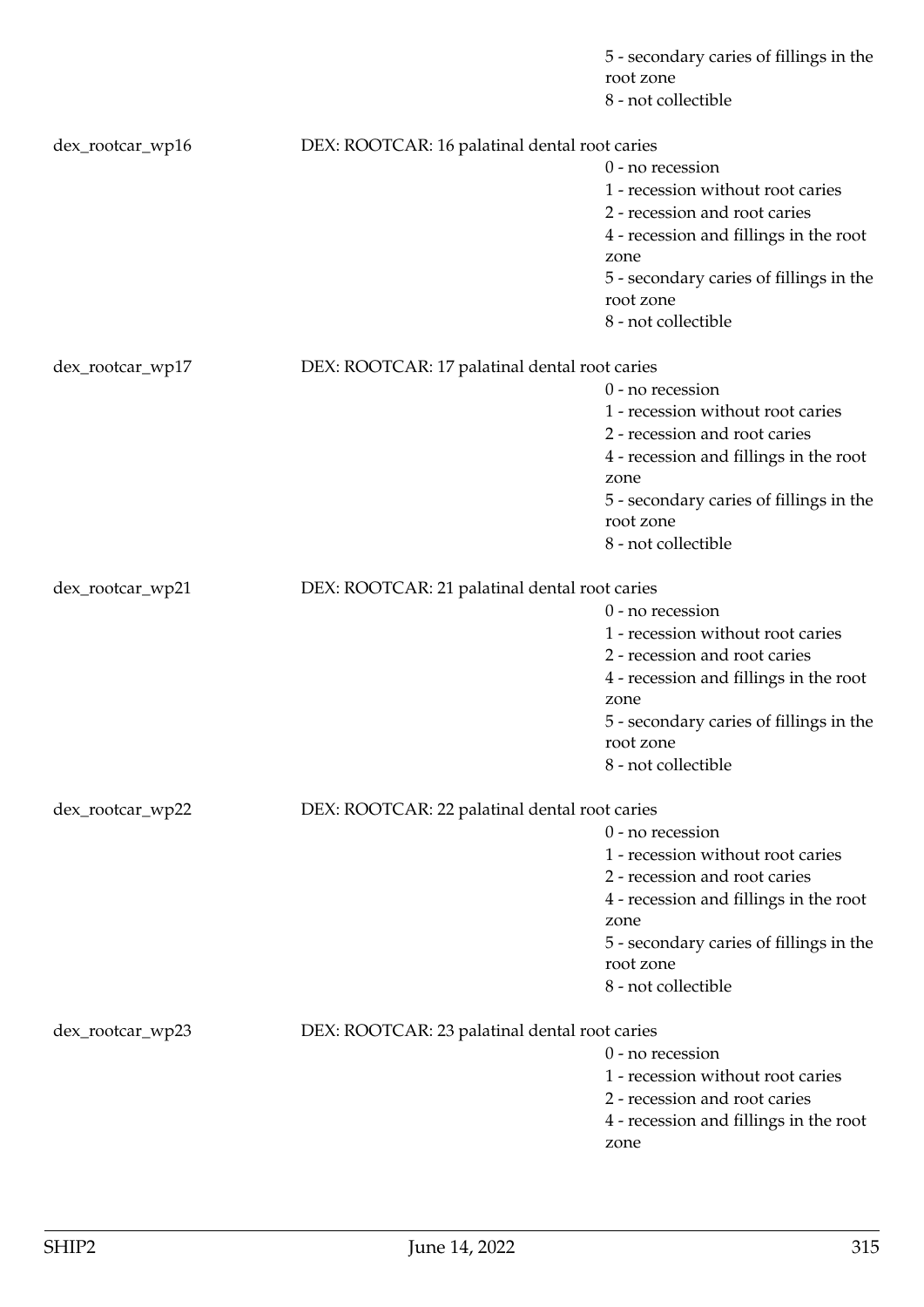|                  |                                               | 5 - secondary caries of fillings in the<br>root zone<br>8 - not collectible |
|------------------|-----------------------------------------------|-----------------------------------------------------------------------------|
| dex_rootcar_wp24 | DEX: ROOTCAR: 24 palatinal dental root caries |                                                                             |
|                  |                                               | 0 - no recession                                                            |
|                  |                                               | 1 - recession without root caries                                           |
|                  |                                               | 2 - recession and root caries                                               |
|                  |                                               | 4 - recession and fillings in the root                                      |
|                  |                                               | zone                                                                        |
|                  |                                               | 5 - secondary caries of fillings in the                                     |
|                  |                                               | root zone                                                                   |
|                  |                                               | 8 - not collectible                                                         |
| dex_rootcar_wp25 | DEX: ROOTCAR: 25 palatinal dental root caries |                                                                             |
|                  |                                               | 0 - no recession                                                            |
|                  |                                               | 1 - recession without root caries                                           |
|                  |                                               | 2 - recession and root caries                                               |
|                  |                                               | 4 - recession and fillings in the root                                      |
|                  |                                               | zone                                                                        |
|                  |                                               | 5 - secondary caries of fillings in the                                     |
|                  |                                               | root zone                                                                   |
|                  |                                               | 8 - not collectible                                                         |
| dex_rootcar_wp26 | DEX: ROOTCAR: 26 palatinal dental root caries |                                                                             |
|                  |                                               | 0 - no recession                                                            |
|                  |                                               | 1 - recession without root caries                                           |
|                  |                                               | 2 - recession and root caries                                               |
|                  |                                               | 4 - recession and fillings in the root                                      |
|                  |                                               | zone                                                                        |
|                  |                                               | 5 - secondary caries of fillings in the                                     |
|                  |                                               | root zone                                                                   |
|                  |                                               | 8 - not collectible                                                         |
| dex_rootcar_wp27 | DEX: ROOTCAR: 27 palatinal dental root caries |                                                                             |
|                  |                                               | $0$ - no recession                                                          |
|                  |                                               | 1 - recession without root caries                                           |
|                  |                                               | 2 - recession and root caries                                               |
|                  |                                               | 4 - recession and fillings in the root                                      |
|                  |                                               | zone                                                                        |
|                  |                                               | 5 - secondary caries of fillings in the                                     |
|                  |                                               | root zone                                                                   |
|                  |                                               | 8 - not collectible                                                         |
| dex_rootcar_wl31 | DEX: ROOTCAR: 31 lingual dental root caries   |                                                                             |
|                  |                                               | $0$ - no recession                                                          |
|                  |                                               | 1 - recession without root caries                                           |
|                  |                                               | 2 - recession and root caries                                               |
|                  |                                               | 4 - recession and fillings in the root                                      |
|                  |                                               | zone                                                                        |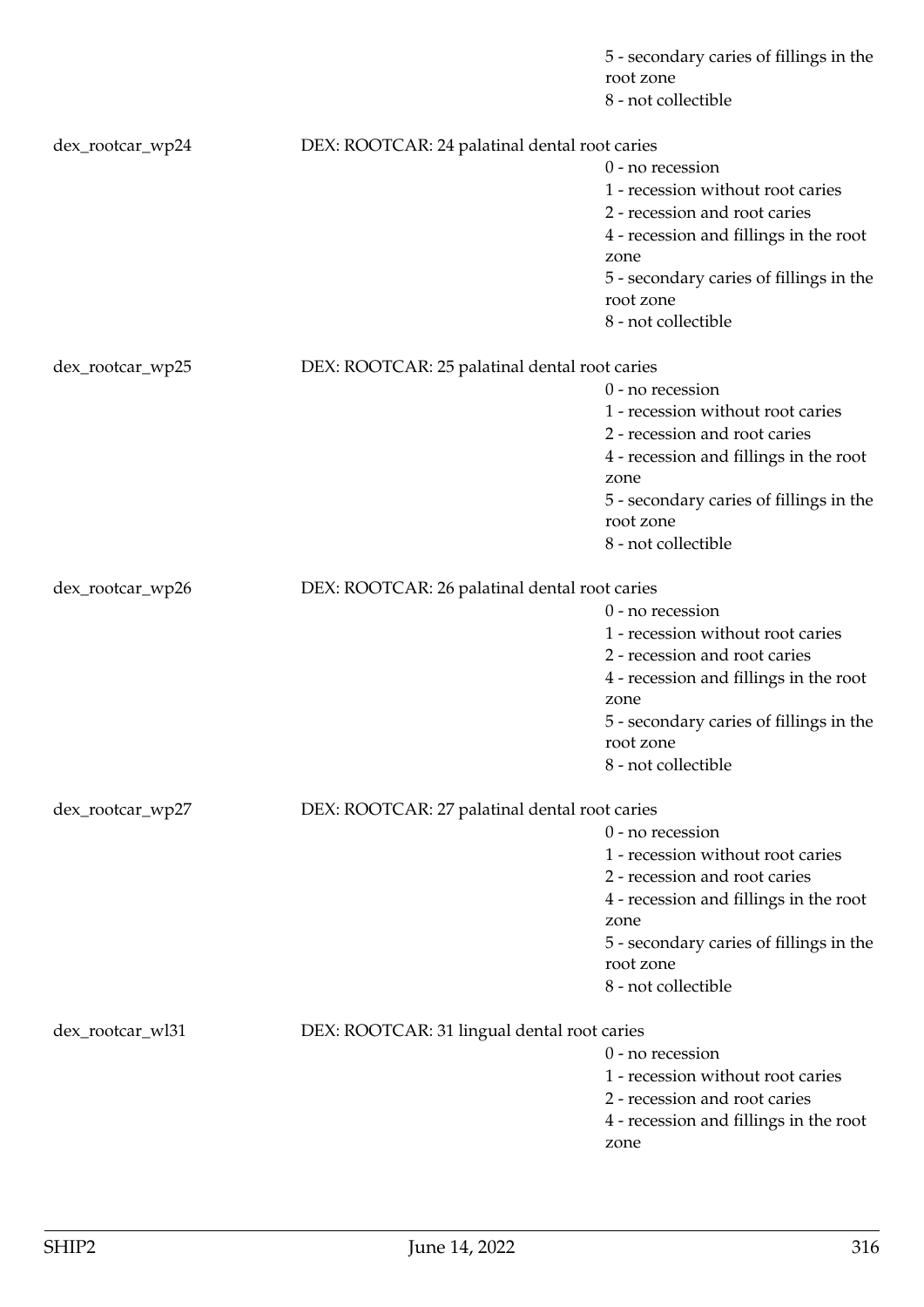|                  |                                             | 5 - secondary caries of fillings in the<br>root zone<br>8 - not collectible |
|------------------|---------------------------------------------|-----------------------------------------------------------------------------|
| dex_rootcar_wl32 | DEX: ROOTCAR: 32 lingual dental root caries |                                                                             |
|                  |                                             | 0 - no recession                                                            |
|                  |                                             | 1 - recession without root caries                                           |
|                  |                                             | 2 - recession and root caries                                               |
|                  |                                             | 4 - recession and fillings in the root                                      |
|                  |                                             | zone                                                                        |
|                  |                                             | 5 - secondary caries of fillings in the                                     |
|                  |                                             | root zone                                                                   |
|                  |                                             | 8 - not collectible                                                         |
| dex_rootcar_wl33 | DEX: ROOTCAR: 33 lingual dental root caries |                                                                             |
|                  |                                             | 0 - no recession                                                            |
|                  |                                             | 1 - recession without root caries                                           |
|                  |                                             | 2 - recession and root caries                                               |
|                  |                                             | 4 - recession and fillings in the root                                      |
|                  |                                             | zone                                                                        |
|                  |                                             | 5 - secondary caries of fillings in the                                     |
|                  |                                             | root zone                                                                   |
|                  |                                             | 8 - not collectible                                                         |
| dex_rootcar_wl34 | DEX: ROOTCAR: 34 lingual dental root caries |                                                                             |
|                  |                                             | 0 - no recession                                                            |
|                  |                                             | 1 - recession without root caries                                           |
|                  |                                             | 2 - recession and root caries                                               |
|                  |                                             | 4 - recession and fillings in the root                                      |
|                  |                                             | zone                                                                        |
|                  |                                             | 5 - secondary caries of fillings in the                                     |
|                  |                                             | root zone                                                                   |
|                  |                                             | 8 - not collectible                                                         |
| dex_rootcar_wl35 | DEX: ROOTCAR: 35 lingual dental root caries |                                                                             |
|                  |                                             | $0$ - no recession                                                          |
|                  |                                             | 1 - recession without root caries                                           |
|                  |                                             | 2 - recession and root caries                                               |
|                  |                                             | 4 - recession and fillings in the root                                      |
|                  |                                             | zone                                                                        |
|                  |                                             | 5 - secondary caries of fillings in the                                     |
|                  |                                             | root zone                                                                   |
|                  |                                             | 8 - not collectible                                                         |
| dex_rootcar_wl36 | DEX: ROOTCAR: 36 lingual dental root caries |                                                                             |
|                  |                                             | $0$ - no recession                                                          |
|                  |                                             | 1 - recession without root caries                                           |
|                  |                                             | 2 - recession and root caries                                               |
|                  |                                             | 4 - recession and fillings in the root                                      |
|                  |                                             | zone                                                                        |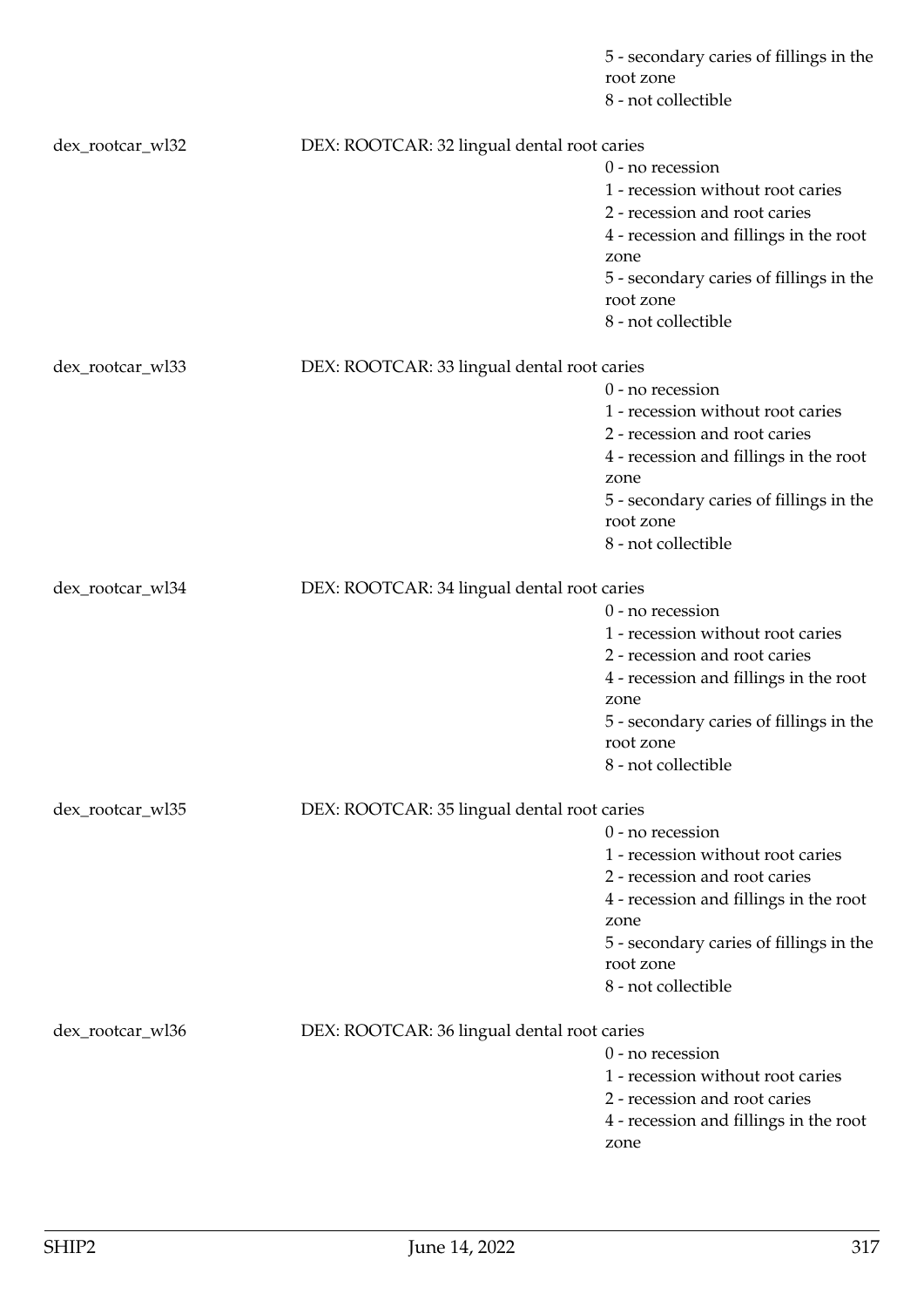|                  |                                             | 5 - secondary caries of fillings in the<br>root zone<br>8 - not collectible |
|------------------|---------------------------------------------|-----------------------------------------------------------------------------|
| dex_rootcar_wl37 | DEX: ROOTCAR: 37 lingual dental root caries |                                                                             |
|                  |                                             | 0 - no recession                                                            |
|                  |                                             | 1 - recession without root caries                                           |
|                  |                                             | 2 - recession and root caries                                               |
|                  |                                             | 4 - recession and fillings in the root                                      |
|                  |                                             | zone                                                                        |
|                  |                                             | 5 - secondary caries of fillings in the                                     |
|                  |                                             | root zone                                                                   |
|                  |                                             | 8 - not collectible                                                         |
| dex_rootcar_wl41 | DEX: ROOTCAR: 41 lingual dental root caries |                                                                             |
|                  |                                             | 0 - no recession                                                            |
|                  |                                             | 1 - recession without root caries                                           |
|                  |                                             | 2 - recession and root caries                                               |
|                  |                                             | 4 - recession and fillings in the root                                      |
|                  |                                             | zone                                                                        |
|                  |                                             | 5 - secondary caries of fillings in the                                     |
|                  |                                             | root zone                                                                   |
|                  |                                             | 8 - not collectible                                                         |
| dex_rootcar_wl42 | DEX: ROOTCAR: 42 lingual dental root caries |                                                                             |
|                  |                                             | 0 - no recession                                                            |
|                  |                                             | 1 - recession without root caries                                           |
|                  |                                             | 2 - recession and root caries                                               |
|                  |                                             | 4 - recession and fillings in the root                                      |
|                  |                                             | zone                                                                        |
|                  |                                             | 5 - secondary caries of fillings in the                                     |
|                  |                                             | root zone                                                                   |
|                  |                                             | 8 - not collectible                                                         |
| dex_rootcar_wl43 | DEX: ROOTCAR: 43 lingual dental root caries |                                                                             |
|                  |                                             | $0$ - no recession                                                          |
|                  |                                             | 1 - recession without root caries                                           |
|                  |                                             | 2 - recession and root caries                                               |
|                  |                                             | 4 - recession and fillings in the root                                      |
|                  |                                             | zone                                                                        |
|                  |                                             | 5 - secondary caries of fillings in the                                     |
|                  |                                             | root zone                                                                   |
|                  |                                             | 8 - not collectible                                                         |
| dex_rootcar_wl44 | DEX: ROOTCAR: 44 lingual dental root caries |                                                                             |
|                  |                                             | $0$ - no recession                                                          |
|                  |                                             | 1 - recession without root caries                                           |
|                  |                                             | 2 - recession and root caries                                               |
|                  |                                             | 4 - recession and fillings in the root                                      |
|                  |                                             | zone                                                                        |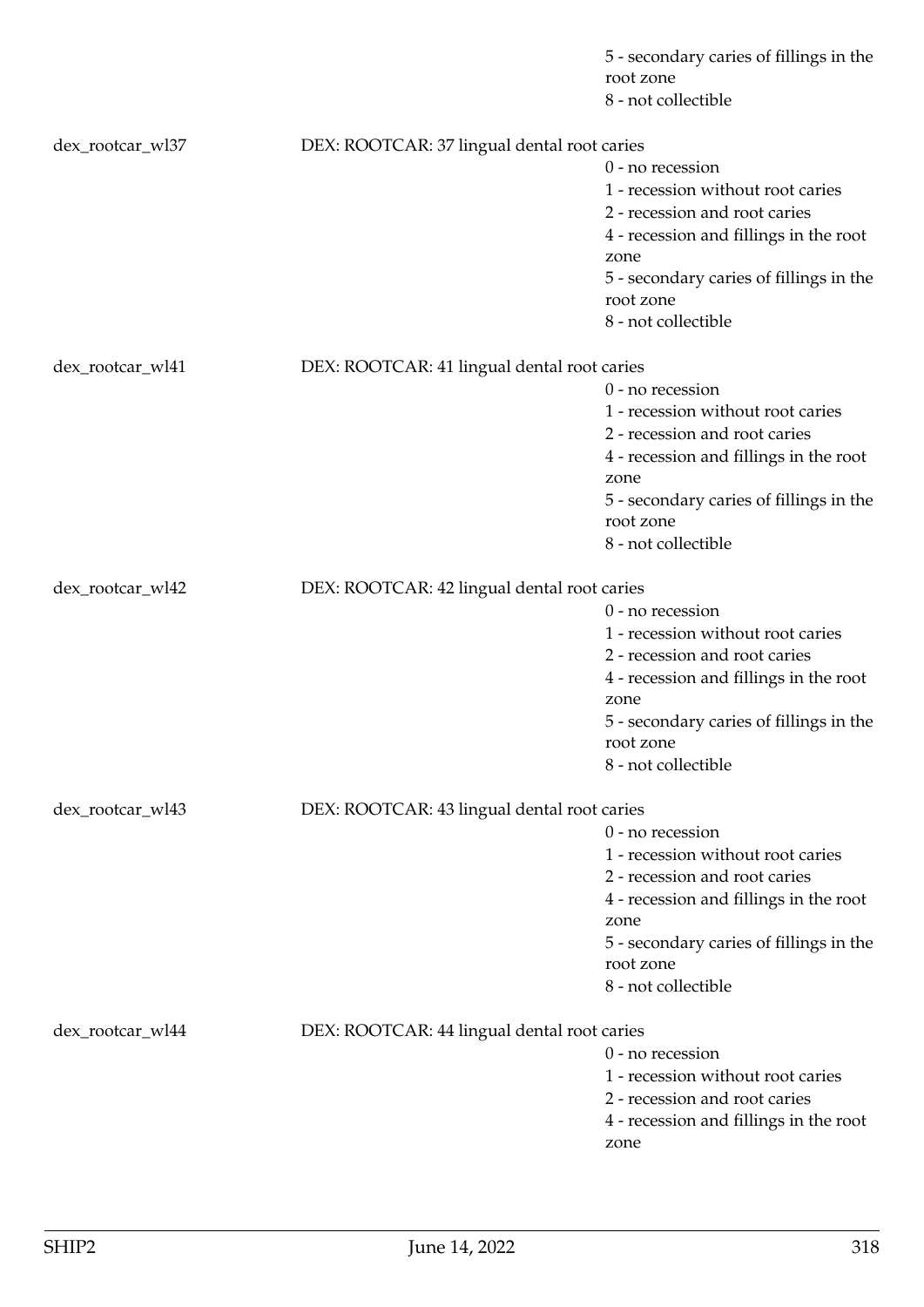|                                                                             |                                             | 5 - secondary caries of fillings in the<br>root zone<br>8 - not collectible |
|-----------------------------------------------------------------------------|---------------------------------------------|-----------------------------------------------------------------------------|
| dex_rootcar_wl45                                                            | DEX: ROOTCAR: 45 lingual dental root caries |                                                                             |
|                                                                             |                                             | 0 - no recession                                                            |
|                                                                             |                                             | 1 - recession without root caries                                           |
|                                                                             |                                             | 2 - recession and root caries                                               |
|                                                                             |                                             | 4 - recession and fillings in the root                                      |
|                                                                             |                                             | zone                                                                        |
|                                                                             |                                             | 5 - secondary caries of fillings in the                                     |
|                                                                             |                                             | root zone                                                                   |
|                                                                             |                                             | 8 - not collectible                                                         |
| dex_rootcar_wl46                                                            | DEX: ROOTCAR: 46 lingual dental root caries |                                                                             |
|                                                                             |                                             | 0 - no recession                                                            |
|                                                                             |                                             | 1 - recession without root caries                                           |
|                                                                             |                                             | 2 - recession and root caries                                               |
|                                                                             |                                             | 4 - recession and fillings in the root<br>zone                              |
|                                                                             |                                             | 5 - secondary caries of fillings in the                                     |
|                                                                             |                                             | root zone                                                                   |
|                                                                             |                                             | 8 - not collectible                                                         |
| dex_rootcar_wl47                                                            | DEX: ROOTCAR: 47 lingual dental root caries |                                                                             |
|                                                                             |                                             | 0 - no recession                                                            |
|                                                                             |                                             | 1 - recession without root caries                                           |
|                                                                             |                                             | 2 - recession and root caries                                               |
|                                                                             |                                             | 4 - recession and fillings in the root<br>zone                              |
|                                                                             |                                             | 5 - secondary caries of fillings in the<br>root zone                        |
|                                                                             |                                             | 8 - not collectible                                                         |
| dex_rootcar_bes<br>DEX: ROOTCAR: special features root caries<br>diagnostic |                                             |                                                                             |
|                                                                             |                                             | 0 - no particularities                                                      |
|                                                                             |                                             | 1 - particularities                                                         |
|                                                                             |                                             | 8 - total data sheets not collectible                                       |
|                                                                             |                                             | 9 - total data sheets disallowed                                            |
| dex_rootcar_bestext                                                         | DEX: ROOTCAR: remark root caries diagnostic |                                                                             |
| dex_rootcar_end                                                             | DEX: ROOTCAR: end root caries diagnostic    |                                                                             |
|                                                                             |                                             |                                                                             |
| <b>BITE</b>                                                                 | <b>Bite registration</b>                    |                                                                             |
| dex_bite_quant                                                              | quality                                     |                                                                             |
|                                                                             |                                             | 0 - completed                                                               |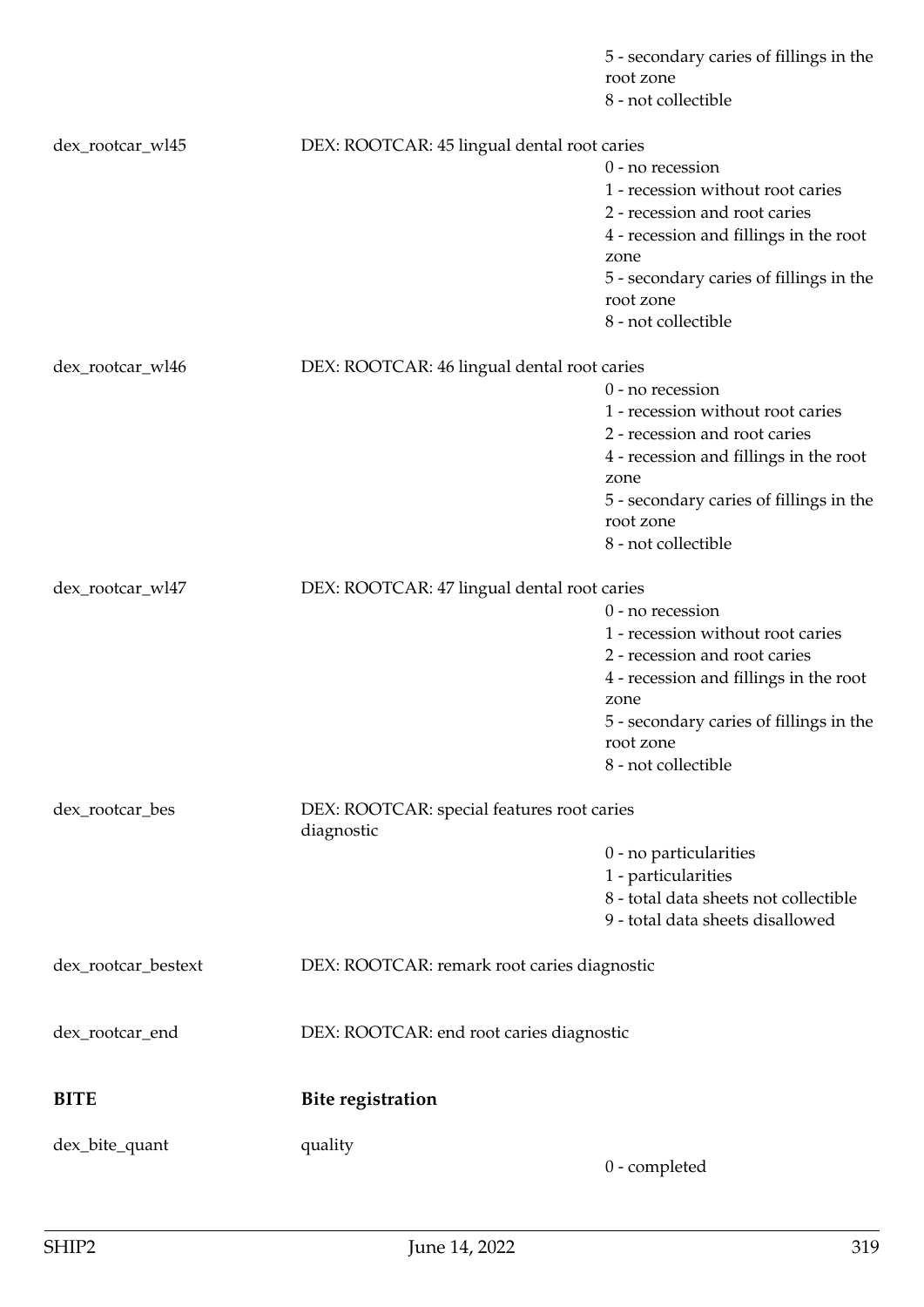## dex bite\_contact11 tooth contact 11 0 - no contact 1 - contact 8 - tooth not replaced 9 - not leviable dex\_bite\_contact12 tooth contact 12 0 - no contact 1 - contact 8 - tooth not replaced 9 - not leviable dex\_bite\_contact13 tooth contact 13 0 - no contact 1 - contact 8 - tooth not replaced 9 - not leviable dex\_bite\_contact14 tooth contact 14 0 - no contact 1 - contact 8 - tooth not replaced 9 - not leviable dex\_bite\_contact15 tooth contact 15 0 - no contact 1 - contact 8 - tooth not replaced 9 - not leviable dex bite\_contact16 tooth contact 16 0 - no contact 1 - contact 8 - tooth not replaced 9 - not leviable dex bite\_contact17 tooth contact 17 0 - no contact 1 - contact 8 - tooth not replaced 9 - not leviable dex\_bite\_contact18 tooth contact 18 0 - no contact 1 - contact 8 - tooth not replaced 9 - not leviable

1 - not completed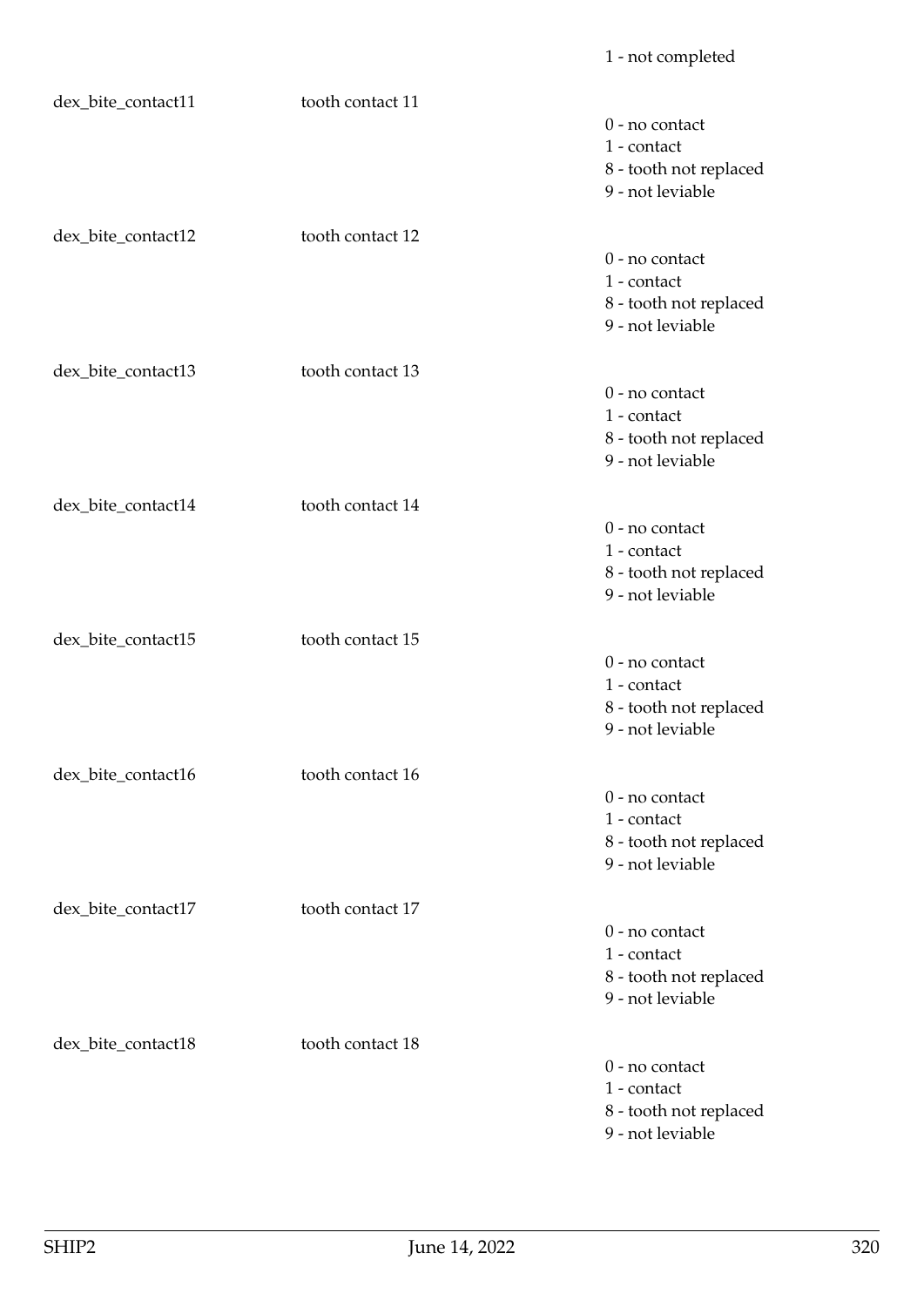| dex_bite_contact21 | tooth contact 21 |                                            |
|--------------------|------------------|--------------------------------------------|
|                    |                  | 0 - no contact                             |
|                    |                  | 1 - contact                                |
|                    |                  | 8 - tooth not replaced                     |
|                    |                  | 9 - not leviable                           |
|                    |                  |                                            |
| dex_bite_contact22 | tooth contact 22 |                                            |
|                    |                  | 0 - no contact                             |
|                    |                  | 1 - contact                                |
|                    |                  | 8 - tooth not replaced                     |
|                    |                  | 9 - not leviable                           |
|                    |                  |                                            |
| dex_bite_contact23 | tooth contact 23 |                                            |
|                    |                  | 0 - no contact                             |
|                    |                  | 1 - contact                                |
|                    |                  | 8 - tooth not replaced                     |
|                    |                  | 9 - not leviable                           |
|                    |                  |                                            |
| dex_bite_contact24 | tooth contact 24 |                                            |
|                    |                  | 0 - no contact                             |
|                    |                  | 1 - contact                                |
|                    |                  |                                            |
|                    |                  | 8 - tooth not replaced<br>9 - not leviable |
|                    |                  |                                            |
| dex_bite_contact25 | tooth contact 25 |                                            |
|                    |                  | 0 - no contact                             |
|                    |                  | 1 - contact                                |
|                    |                  | 8 - tooth not replaced                     |
|                    |                  | 9 - not leviable                           |
|                    |                  |                                            |
| dex_bite_contact26 | tooth contact 26 |                                            |
|                    |                  | 0 - no contact                             |
|                    |                  | 1 - contact                                |
|                    |                  |                                            |
|                    |                  | 8 - tooth not replaced<br>9 - not leviable |
|                    |                  |                                            |
|                    | tooth contact 27 |                                            |
| dex_bite_contact27 |                  | 0 - no contact                             |
|                    |                  | 1 - contact                                |
|                    |                  |                                            |
|                    |                  | 8 - tooth not replaced                     |
|                    |                  | 9 - not leviable                           |
|                    | tooth contact 28 |                                            |
| dex_bite_contact28 |                  |                                            |
|                    |                  | 0 - no contact                             |
|                    |                  | 1 - contact                                |
|                    |                  | 8 - tooth not replaced                     |
|                    |                  | 9 - not leviable                           |
|                    |                  |                                            |
| dex_bite_contact31 | tooth contact 31 |                                            |
|                    |                  | 0 - no contact                             |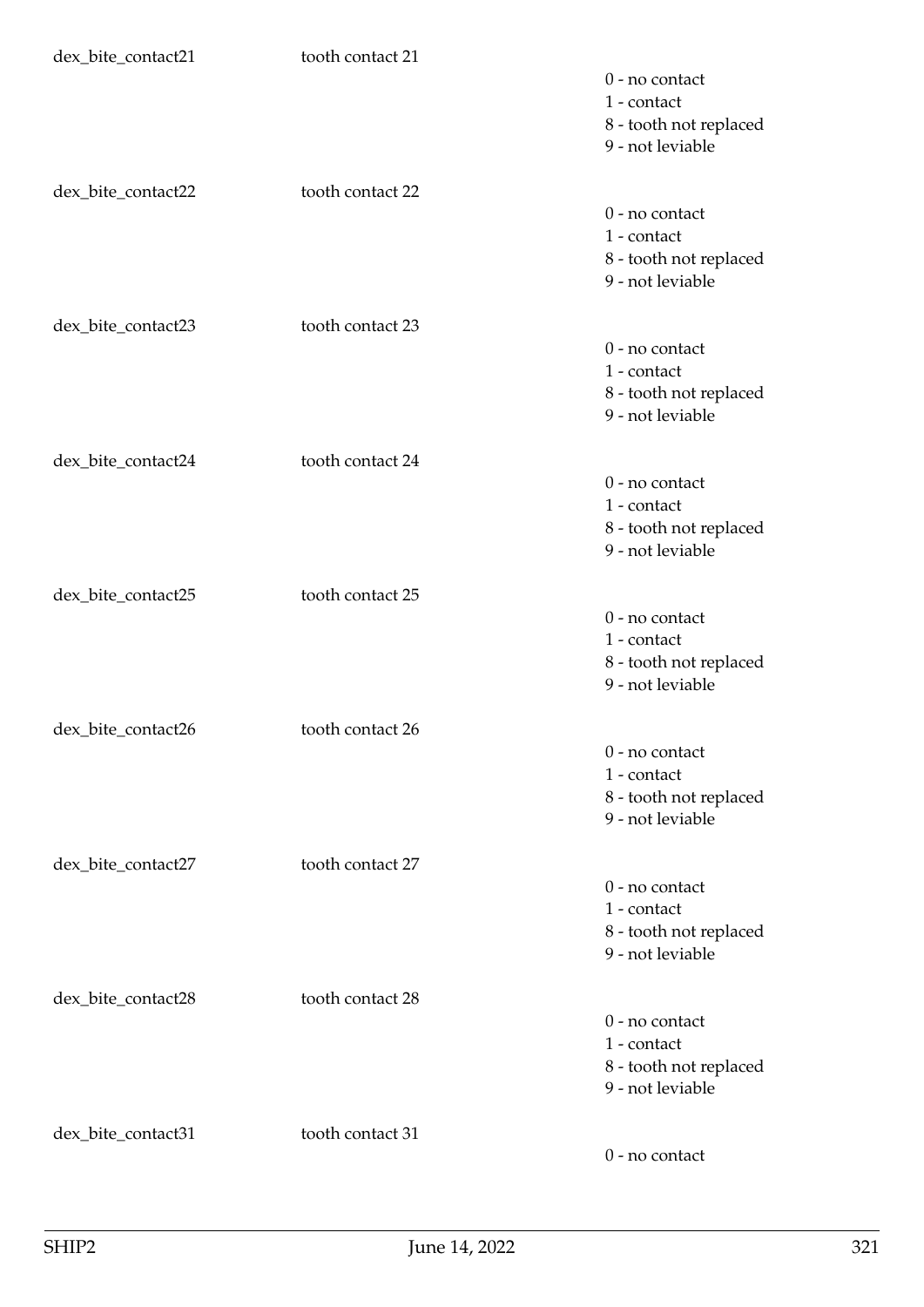|                    |                  | 1 - contact<br>8 - tooth not replaced<br>9 - not leviable                     |
|--------------------|------------------|-------------------------------------------------------------------------------|
| dex_bite_contact32 | tooth contact 32 | 0 - no contact<br>1 - contact<br>8 - tooth not replaced<br>9 - not leviable   |
| dex_bite_contact33 | tooth contact 33 | 0 - no contact<br>1 - contact<br>8 - tooth not replaced<br>9 - not leviable   |
| dex_bite_contact34 | tooth contact 34 | $0$ - no contact<br>1 - contact<br>8 - tooth not replaced<br>9 - not leviable |
| dex_bite_contact35 | tooth contact 35 | 0 - no contact<br>1 - contact<br>8 - tooth not replaced<br>9 - not leviable   |
| dex_bite_contact36 | tooth contact 36 | $0$ - no contact<br>1 - contact<br>8 - tooth not replaced<br>9 - not leviable |
| dex_bite_contact37 | tooth contact 37 | 0 - no contact<br>1 - contact<br>8 - tooth not replaced<br>9 - not leviable   |
| dex_bite_contact38 | tooth contact 38 | 0 - no contact<br>1 - contact<br>8 - tooth not replaced<br>9 - not leviable   |
| dex_bite_contact41 | tooth contact 41 | 0 - no contact<br>1 - contact<br>8 - tooth not replaced                       |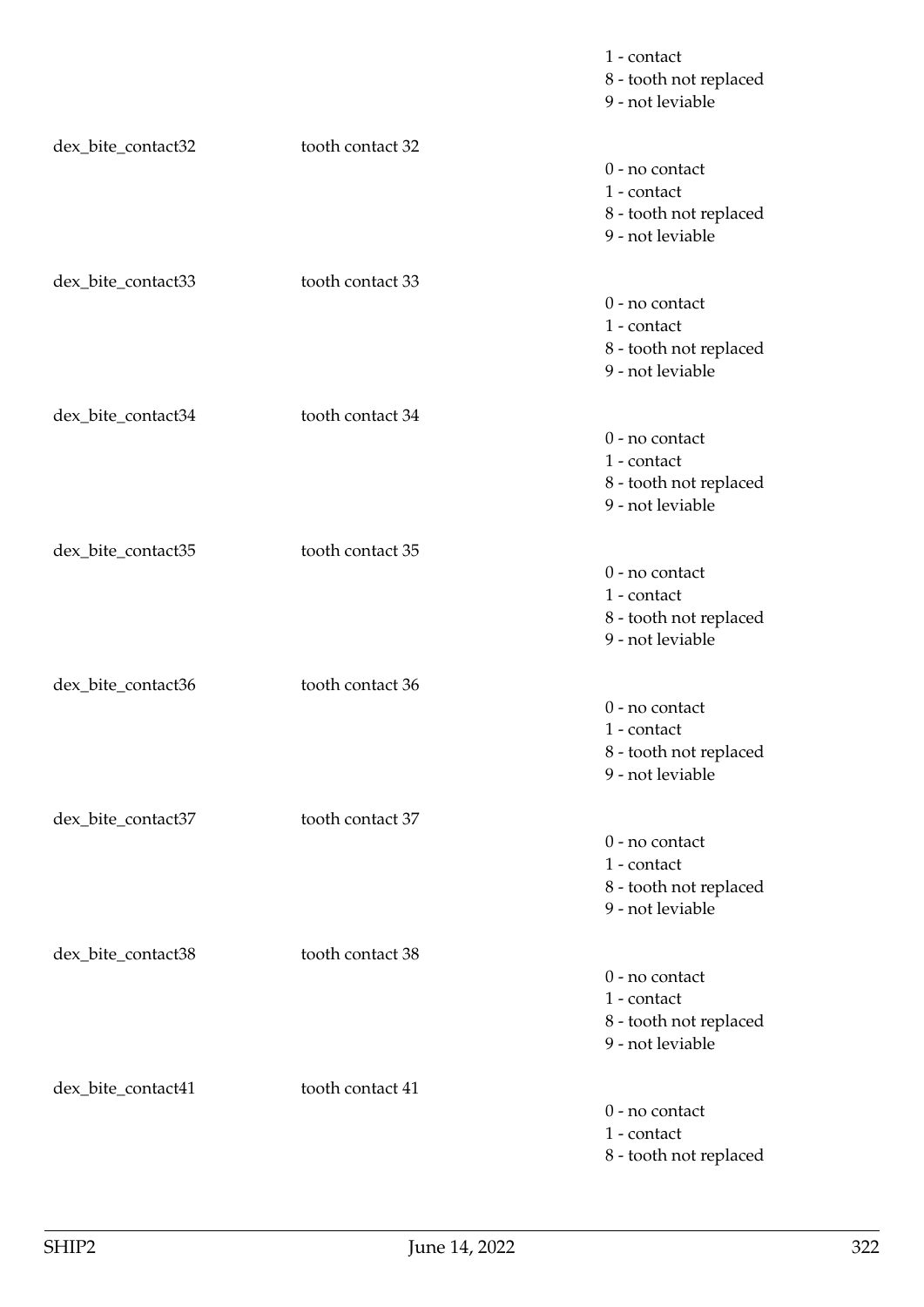9 - not leviable

| dex_bite_contact42 | tooth contact 42 |                                      |
|--------------------|------------------|--------------------------------------|
|                    |                  | 0 - no contact                       |
|                    |                  | 1 - contact                          |
|                    |                  | 8 - tooth not replaced               |
|                    |                  | 9 - not leviable                     |
|                    |                  |                                      |
| dex_bite_contact43 | tooth contact 43 |                                      |
|                    |                  | 0 - no contact                       |
|                    |                  | 1 - contact                          |
|                    |                  | 8 - tooth not replaced               |
|                    |                  | 9 - not leviable                     |
| dex_bite_contact44 | tooth contact 44 |                                      |
|                    |                  | 0 - no contact                       |
|                    |                  | 1 - contact                          |
|                    |                  | 8 - tooth not replaced               |
|                    |                  | 9 - not leviable                     |
|                    |                  |                                      |
| dex_bite_contact45 | tooth contact 45 |                                      |
|                    |                  | 0 - no contact                       |
|                    |                  | 1 - contact                          |
|                    |                  | 8 - tooth not replaced               |
|                    |                  | 9 - not leviable                     |
|                    |                  |                                      |
| dex_bite_contact46 | tooth contact 46 |                                      |
|                    |                  | 0 - no contact                       |
|                    |                  | 1 - contact                          |
|                    |                  | 8 - tooth not replaced               |
|                    |                  | 9 - not leviable                     |
|                    |                  |                                      |
| dex_bite_contact47 | tooth contact 47 | 0 - no contact                       |
|                    |                  | 1 - contact                          |
|                    |                  | 8 - tooth not replaced               |
|                    |                  | 9 - not leviable                     |
|                    |                  |                                      |
| dex_bite_contact48 | tooth contact 48 |                                      |
|                    |                  | 0 - no contact                       |
|                    |                  | 1 - contact                          |
|                    |                  | 8 - tooth not replaced               |
|                    |                  | 9 - not leviable                     |
|                    |                  |                                      |
| dex_bite_antago11  | antagonist 11    | 0 - no contact                       |
|                    |                  | 1 - contact to one antagonist        |
|                    |                  | 2 - contact to more than one antago- |
|                    |                  | nist                                 |
|                    |                  | 8 - tooth not replaced               |
|                    |                  |                                      |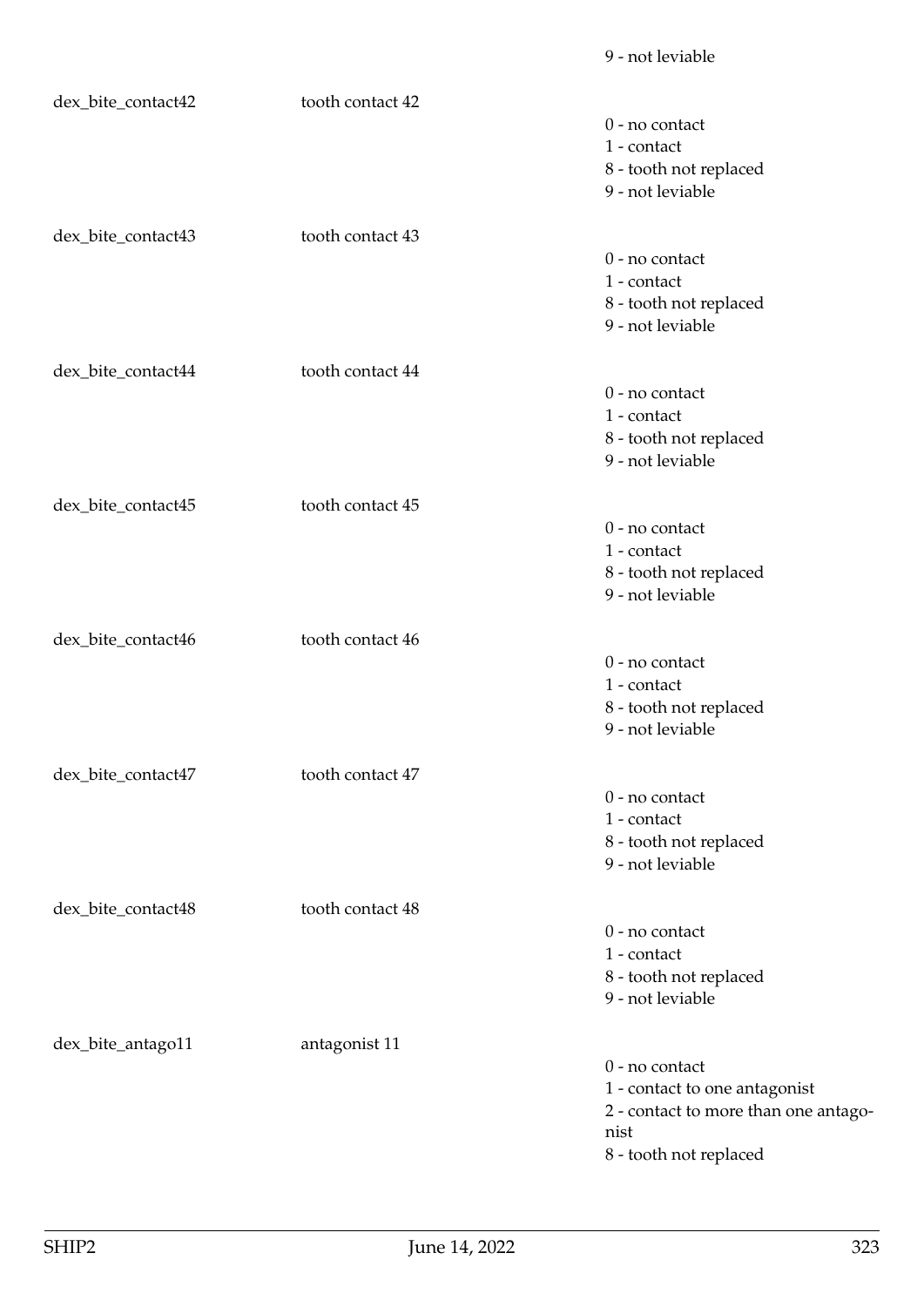|                   |               | 9 - not leviable or not levied at in-<br>cisors |
|-------------------|---------------|-------------------------------------------------|
| dex_bite_antago12 | antagonist 12 |                                                 |
|                   |               | 0 - no contact                                  |
|                   |               | 1 - contact to one antagonist                   |
|                   |               | 2 - contact to more than one antago-            |
|                   |               | nist<br>8 - tooth not replaced                  |
|                   |               | 9 - not leviable or not levied at in-           |
|                   |               | cisors                                          |
| dex_bite_antago13 | antagonist 13 |                                                 |
|                   |               | 0 - no contact                                  |
|                   |               | 1 - contact to one antagonist                   |
|                   |               | 2 - contact to more than one antago-<br>nist    |
|                   |               | 8 - tooth not replaced                          |
|                   |               | 9 - not leviable or not levied at in-           |
|                   |               | cisors                                          |
| dex_bite_antago14 | antagonist 14 |                                                 |
|                   |               | 0 - no contact                                  |
|                   |               | 1 - contact to one antagonist                   |
|                   |               | 2 - contact to more than one antago-<br>nist    |
|                   |               | 8 - tooth not replaced                          |
|                   |               | 9 - not leviable or not levied at in-           |
|                   |               | cisors                                          |
| dex_bite_antago15 | antagonist 15 |                                                 |
|                   |               | 0 - no contact                                  |
|                   |               | 1 - contact to one antagonist                   |
|                   |               | 2 - contact to more than one antago-<br>nist    |
|                   |               | 8 - tooth not replaced                          |
|                   |               | 9 - not leviable or not levied at in-           |
|                   |               | cisors                                          |
| dex_bite_antago16 | antagonist 16 |                                                 |
|                   |               | 0 - no contact                                  |
|                   |               | 1 - contact to one antagonist                   |
|                   |               | 2 - contact to more than one antago-<br>nist    |
|                   |               | 8 - tooth not replaced                          |
|                   |               | 9 - not leviable or not levied at in-           |
|                   |               | cisors                                          |
| dex_bite_antago17 | antagonist 17 |                                                 |
|                   |               | 0 - no contact                                  |
|                   |               | 1 - contact to one antagonist                   |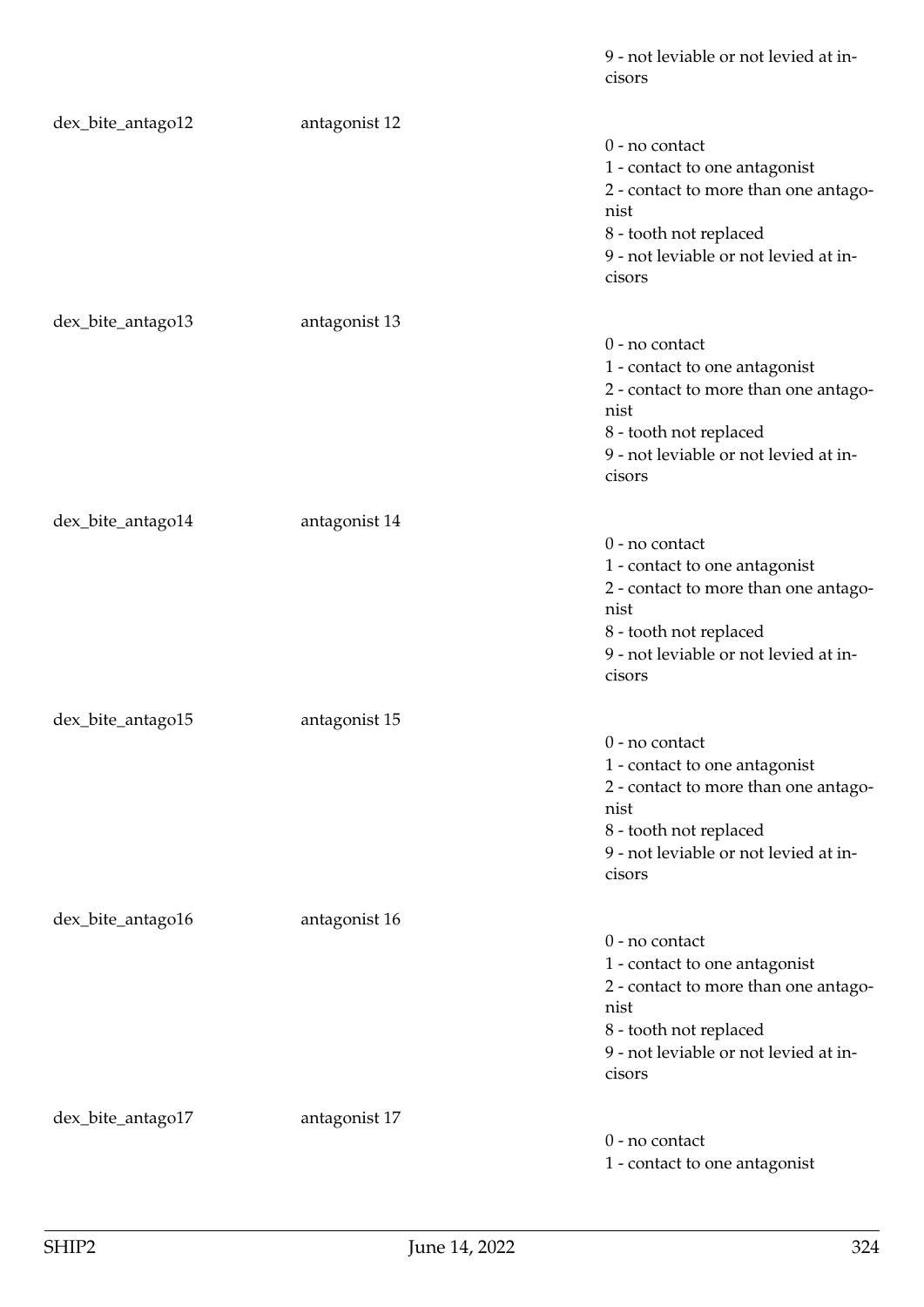|                   |               | 2 - contact to more than one antago-<br>nist<br>8 - tooth not replaced<br>9 - not leviable or not levied at in-<br>cisors                                                    |
|-------------------|---------------|------------------------------------------------------------------------------------------------------------------------------------------------------------------------------|
| dex_bite_antago18 | antagonist 18 |                                                                                                                                                                              |
|                   |               | 0 - no contact<br>1 - contact to one antagonist<br>2 - contact to more than one antago-<br>nist<br>8 - tooth not replaced<br>9 - not leviable or not levied at in-<br>cisors |
| dex_bite_antago21 | antagonist 21 | 0 - no contact<br>1 - contact to one antagonist<br>2 - contact to more than one antago-<br>nist<br>8 - tooth not replaced<br>9 - not leviable or not levied at in-<br>cisors |
| dex_bite_antago22 | antagonist 22 | 0 - no contact<br>1 - contact to one antagonist<br>2 - contact to more than one antago-<br>nist<br>8 - tooth not replaced<br>9 - not leviable or not levied at in-<br>cisors |
| dex_bite_antago23 | antagonist 23 | 0 - no contact<br>1 - contact to one antagonist<br>2 - contact to more than one antago-<br>nist<br>8 - tooth not replaced<br>9 - not leviable or not levied at in-<br>cisors |
| dex_bite_antago24 | antagonist 24 | 0 - no contact<br>1 - contact to one antagonist<br>2 - contact to more than one antago-<br>nist<br>8 - tooth not replaced<br>9 - not leviable or not levied at in-<br>cisors |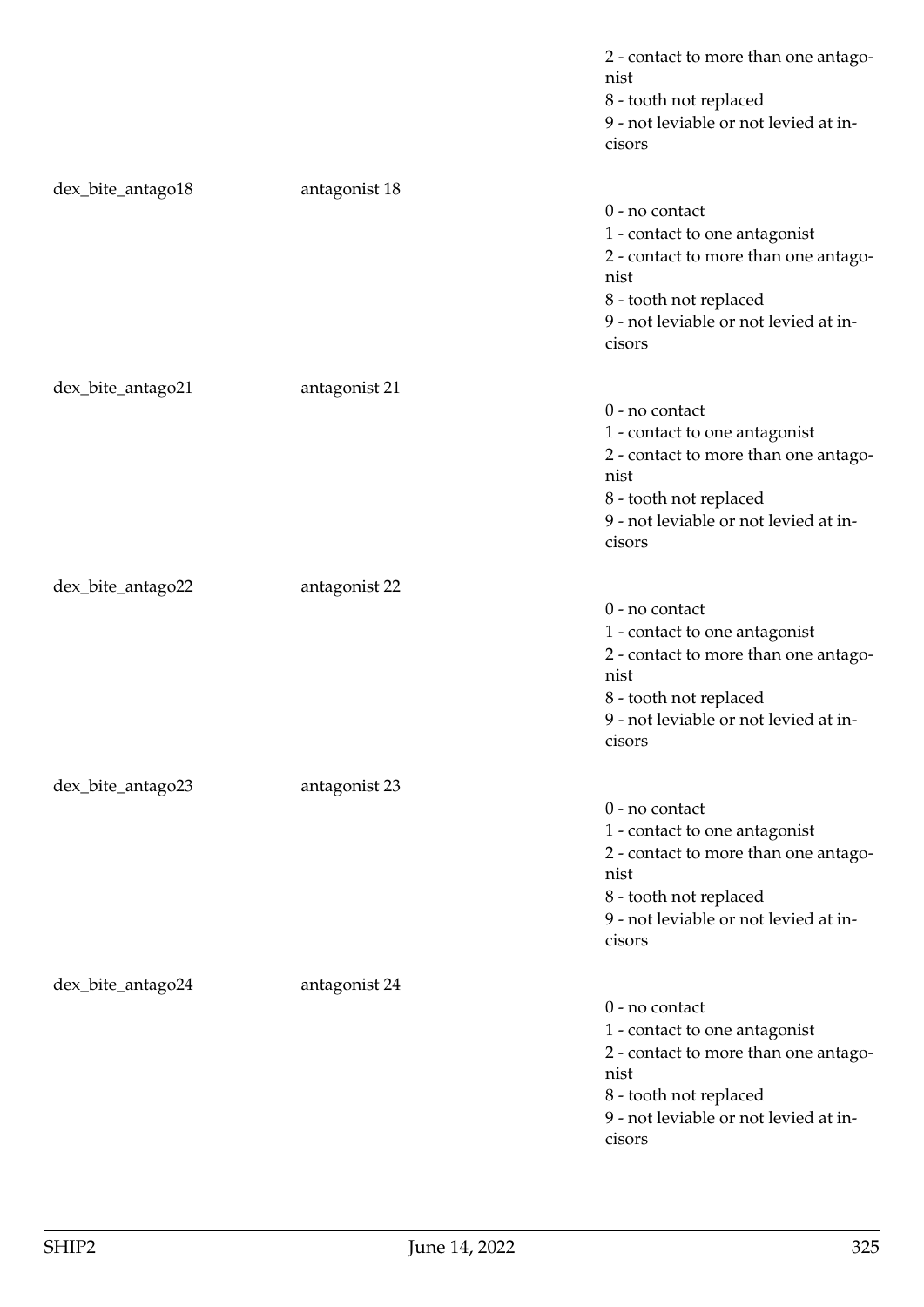| dex_bite_antago25 | antagonist 25 | 0 - no contact<br>1 - contact to one antagonist<br>2 - contact to more than one antago-<br>nist<br>8 - tooth not replaced<br>9 - not leviable or not levied at in-<br>cisors |
|-------------------|---------------|------------------------------------------------------------------------------------------------------------------------------------------------------------------------------|
| dex_bite_antago26 | antagonist 26 | 0 - no contact<br>1 - contact to one antagonist<br>2 - contact to more than one antago-<br>nist<br>8 - tooth not replaced<br>9 - not leviable or not levied at in-<br>cisors |
| dex_bite_antago27 | antagonist 27 | 0 - no contact<br>1 - contact to one antagonist<br>2 - contact to more than one antago-<br>nist<br>8 - tooth not replaced<br>9 - not leviable or not levied at in-<br>cisors |
| dex_bite_antago28 | antagonist 28 | 0 - no contact<br>1 - contact to one antagonist<br>2 - contact to more than one antago-<br>nist<br>8 - tooth not replaced<br>9 - not leviable or not levied at in-<br>cisors |
| dex_bite_antago31 | antagonist 31 | 0 - no contact<br>1 - contact to one antagonist<br>2 - contact to more than one antago-<br>nist<br>8 - tooth not replaced<br>9 - not leviable or not levied at in-<br>cisors |
| dex_bite_antago32 | antagonist 32 | 0 - no contact<br>1 - contact to one antagonist<br>2 - contact to more than one antago-<br>nist<br>8 - tooth not replaced                                                    |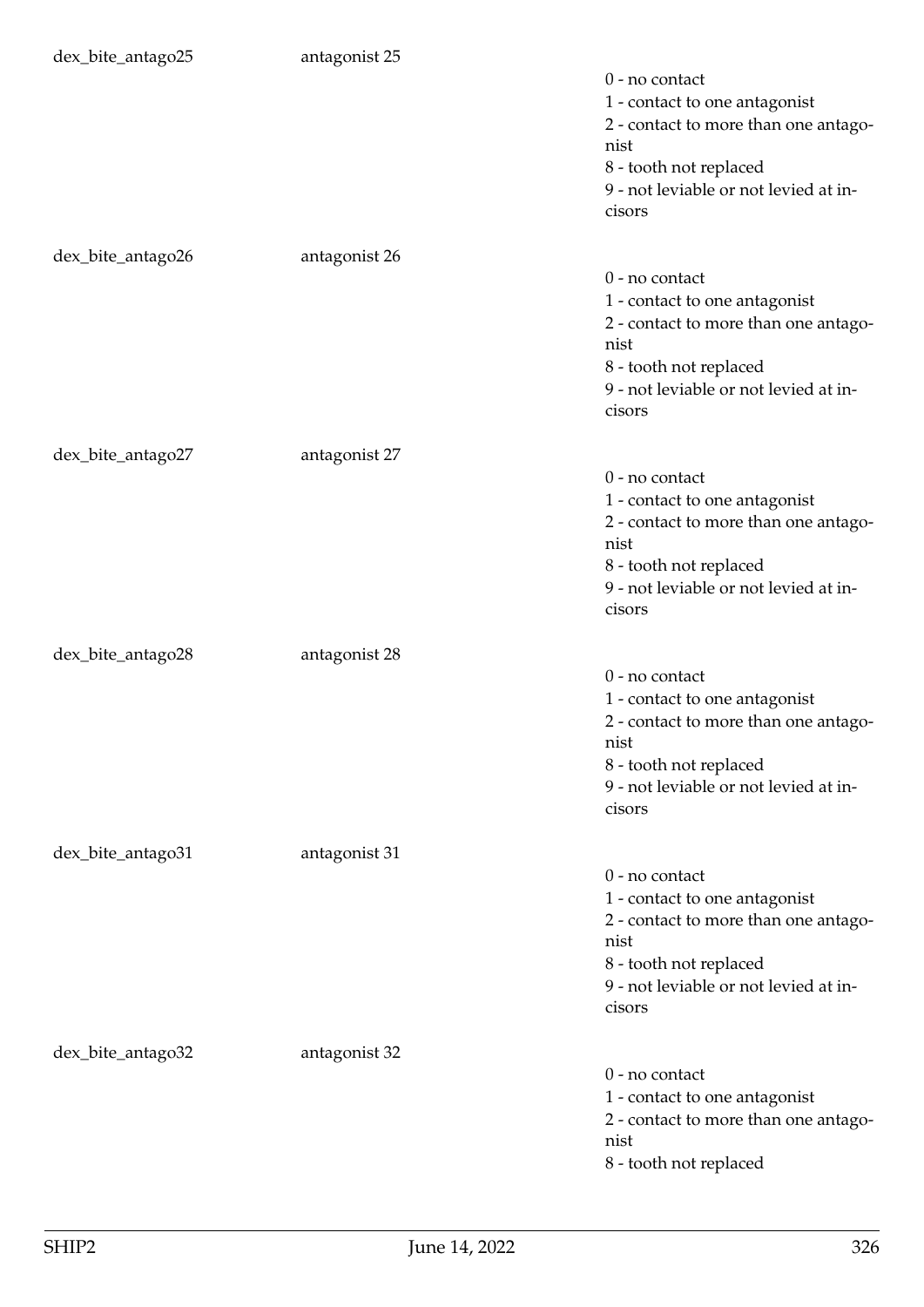|                   |               | 9 - not leviable or not levied at in-<br>cisors |
|-------------------|---------------|-------------------------------------------------|
| dex_bite_antago33 | antagonist 33 |                                                 |
|                   |               | 0 - no contact                                  |
|                   |               | 1 - contact to one antagonist                   |
|                   |               | 2 - contact to more than one antago-            |
|                   |               | nist                                            |
|                   |               | 8 - tooth not replaced                          |
|                   |               | 9 - not leviable or not levied at in-           |
|                   |               | cisors                                          |
| dex_bite_antago34 | antagonist 34 |                                                 |
|                   |               | 0 - no contact                                  |
|                   |               | 1 - contact to one antagonist                   |
|                   |               | 2 - contact to more than one antago-            |
|                   |               | nist                                            |
|                   |               | 8 - tooth not replaced                          |
|                   |               | 9 - not leviable or not levied at in-           |
|                   |               | cisors                                          |
| dex_bite_antago35 | antagonist 35 |                                                 |
|                   |               | 0 - no contact                                  |
|                   |               | 1 - contact to one antagonist                   |
|                   |               | 2 - contact to more than one antago-            |
|                   |               | nist                                            |
|                   |               | 8 - tooth not replaced                          |
|                   |               | 9 - not leviable or not levied at in-           |
|                   |               | cisors                                          |
| dex_bite_antago36 | antagonist 36 |                                                 |
|                   |               | 0 - no contact                                  |
|                   |               | 1 - contact to one antagonist                   |
|                   |               | 2 - contact to more than one antago-            |
|                   |               | nist                                            |
|                   |               | 8 - tooth not replaced                          |
|                   |               | 9 - not leviable or not levied at in-<br>cisors |
|                   |               |                                                 |
| dex_bite_antago37 | antagonist 37 |                                                 |
|                   |               | 0 - no contact                                  |
|                   |               | 1 - contact to one antagonist                   |
|                   |               | 2 - contact to more than one antago-            |
|                   |               | nist                                            |
|                   |               | 8 - tooth not replaced                          |
|                   |               | 9 - not leviable or not levied at in-<br>cisors |
|                   |               |                                                 |
| dex_bite_antago38 | antagonist 38 |                                                 |
|                   |               | 0 - no contact                                  |
|                   |               | 1 - contact to one antagonist                   |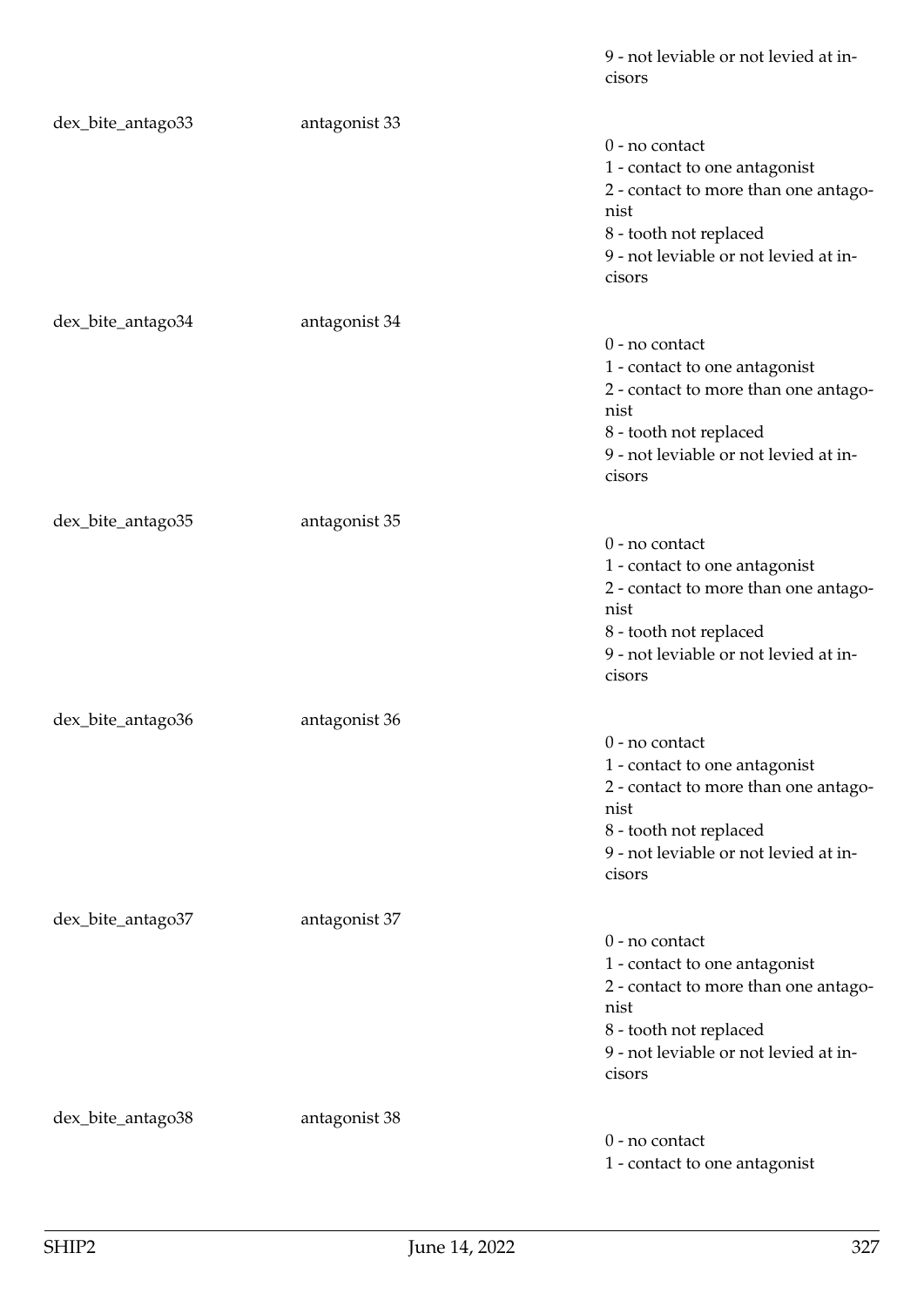|                   |               | 2 - contact to more than one antago-<br>nist<br>8 - tooth not replaced<br>9 - not leviable or not levied at in-<br>cisors                                                    |
|-------------------|---------------|------------------------------------------------------------------------------------------------------------------------------------------------------------------------------|
| dex_bite_antago41 | antagonist 41 | 0 - no contact<br>1 - contact to one antagonist<br>2 - contact to more than one antago-<br>nist<br>8 - tooth not replaced<br>9 - not leviable or not levied at in-<br>cisors |
| dex_bite_antago42 | antagonist 42 | 0 - no contact<br>1 - contact to one antagonist<br>2 - contact to more than one antago-<br>nist<br>8 - tooth not replaced<br>9 - not leviable or not levied at in-<br>cisors |
| dex_bite_antago43 | antagonist 43 | 0 - no contact<br>1 - contact to one antagonist<br>2 - contact to more than one antago-<br>nist<br>8 - tooth not replaced<br>9 - not leviable or not levied at in-<br>cisors |
| dex_bite_antago44 | antagonist 44 | 0 - no contact<br>1 - contact to one antagonist<br>2 - contact to more than one antago-<br>nist<br>8 - tooth not replaced<br>9 - not leviable or not levied at in-<br>cisors |
| dex_bite_antago45 | antagonist 45 | 0 - no contact<br>1 - contact to one antagonist<br>2 - contact to more than one antago-<br>nist<br>8 - tooth not replaced<br>9 - not leviable or not levied at in-<br>cisors |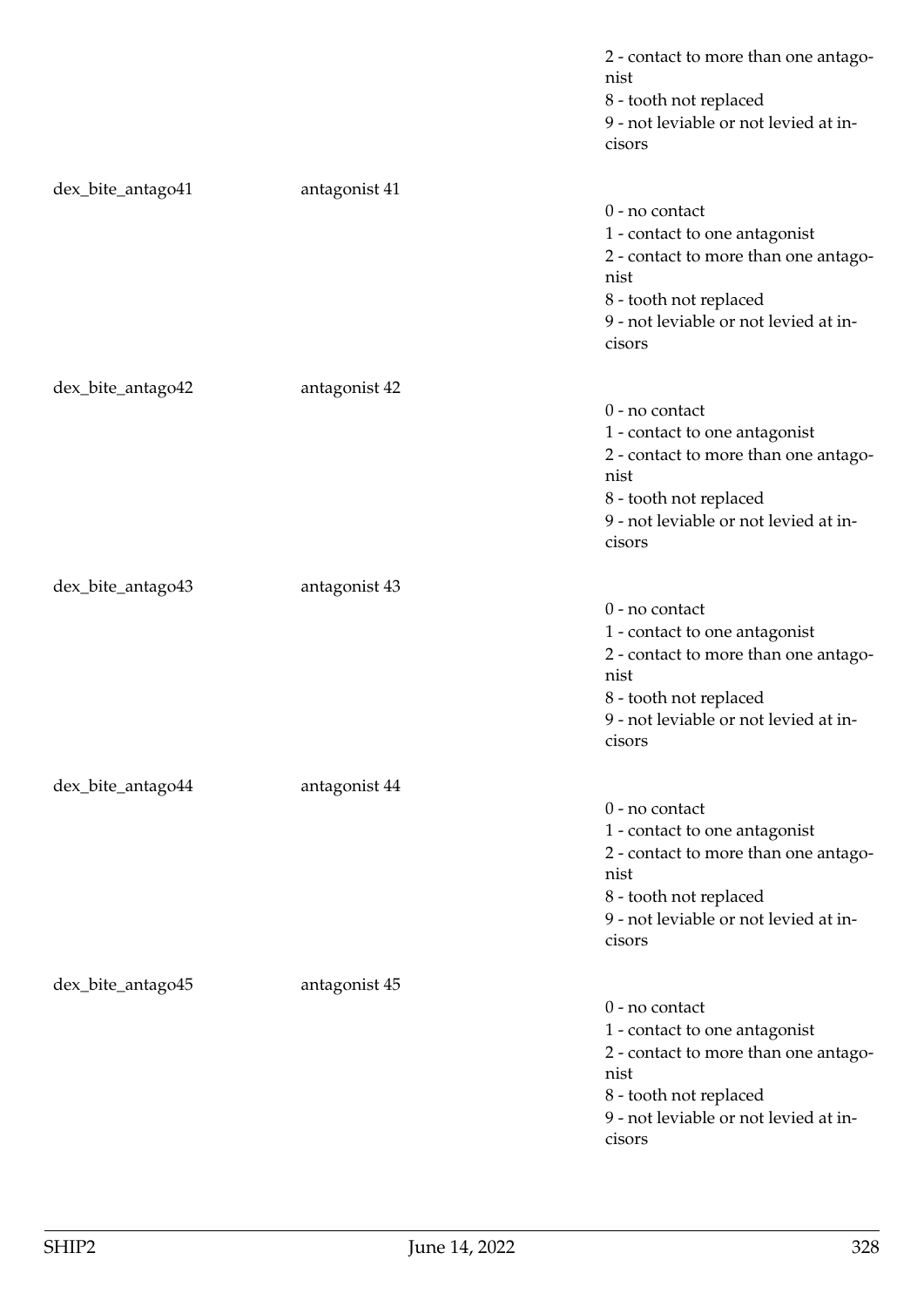| dex_bite_antago46                  | antagonist 46                                  | 0 - no contact<br>1 - contact to one antagonist<br>2 - contact to more than one antago-<br>nist<br>8 - tooth not replaced<br>9 - not leviable or not levied at in-<br>cisors |
|------------------------------------|------------------------------------------------|------------------------------------------------------------------------------------------------------------------------------------------------------------------------------|
| dex_bite_antago47                  | antagonist 47                                  | 0 - no contact<br>1 - contact to one antagonist<br>2 - contact to more than one antago-<br>nist<br>8 - tooth not replaced<br>9 - not leviable or not levied at in-<br>cisors |
| dex_bite_antago48                  | antagonist 48                                  | 0 - no contact<br>1 - contact to one antagonist<br>2 - contact to more than one antago-<br>nist<br>8 - tooth not replaced<br>9 - not leviable or not levied at in-<br>cisors |
|                                    |                                                |                                                                                                                                                                              |
| <b>MEX</b>                         | medical examination                            |                                                                                                                                                                              |
| <b>ULTRASOU</b><br><b>ECHOALLG</b> | ultrasound examination<br>ECHO heart - general |                                                                                                                                                                              |
| ech_usnr                           | echo: examiner number                          |                                                                                                                                                                              |
| ech_beg                            | echo: beginning                                |                                                                                                                                                                              |
| ech_grid                           | echo: equipment ID                             |                                                                                                                                                                              |
| ech_bsnr                           | echo: specific features                        | 0 - without special occurrences<br>1 - special occurrences<br>7 - lower age limit<br>8 - not collectible<br>9 - refusal                                                      |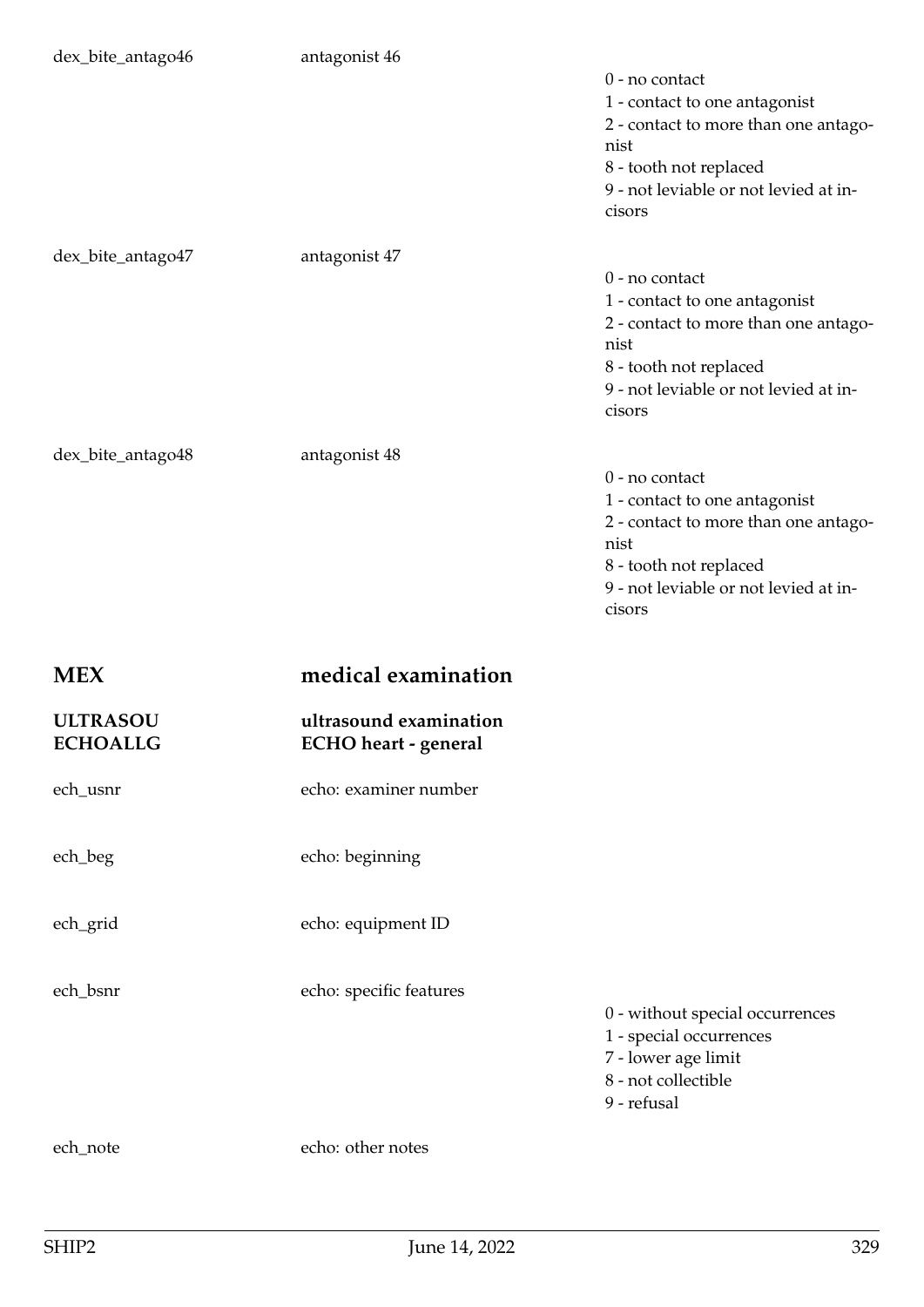| ech_lv                           | echo: recording LV M-Mode                           |                                     |
|----------------------------------|-----------------------------------------------------|-------------------------------------|
|                                  |                                                     | $0 - 0 -$                           |
|                                  |                                                     | $1 - 1 -$                           |
|                                  |                                                     | 8 - not assessable                  |
|                                  |                                                     | $9 - 9 -$                           |
|                                  |                                                     |                                     |
| ech_aola                         | echo: recording AO M-Mode                           |                                     |
|                                  |                                                     | $0 - 0 -$                           |
|                                  |                                                     | $1 - 1 -$                           |
|                                  |                                                     | 8 - not assessable                  |
|                                  |                                                     | $9 - 9 -$                           |
|                                  |                                                     |                                     |
| ech_akl                          | echo: finding of aortic valve                       |                                     |
|                                  |                                                     | $1 - Yes$                           |
|                                  |                                                     | $2 - No$                            |
| ech_mkl                          | echo: mitral valve finding                          |                                     |
|                                  |                                                     | $1 - Yes$                           |
|                                  |                                                     | $2 - No$                            |
|                                  |                                                     |                                     |
| ech_md                           | echo: mitral valve doppler                          |                                     |
|                                  |                                                     | 0 - good image                      |
|                                  |                                                     | 1 - poor image                      |
|                                  |                                                     | 8 - not assessable                  |
|                                  |                                                     | 9 - no image                        |
| ech_mv                           | echo: E/A valsalva                                  |                                     |
|                                  |                                                     | 0 - good image                      |
|                                  |                                                     | 1 - poor image                      |
|                                  |                                                     | 8 - not assessable                  |
|                                  |                                                     | 9 - no image                        |
|                                  |                                                     |                                     |
| $ech$ <sub><math>pk</math></sub> | echo: pulmonary valve                               |                                     |
|                                  |                                                     | 0 - good image                      |
|                                  |                                                     | 1 - poor image                      |
|                                  |                                                     | 8 - not assessable                  |
|                                  |                                                     | 9 - no image                        |
|                                  |                                                     |                                     |
| ech_tk                           | echo: Presence of insufficiency of tricuspid valve? |                                     |
|                                  |                                                     | $0 - No$                            |
|                                  |                                                     | $1 - Yes$                           |
|                                  |                                                     | 2 - not sure                        |
|                                  |                                                     | 8 - not collectible/contraindicated |
|                                  |                                                     | (KI)                                |
| ech_tkq                          | echo: quantification of insufficiency of tricuspid  |                                     |
|                                  | valve                                               |                                     |
|                                  |                                                     | 10 - 1 - regurgitation              |
|                                  |                                                     |                                     |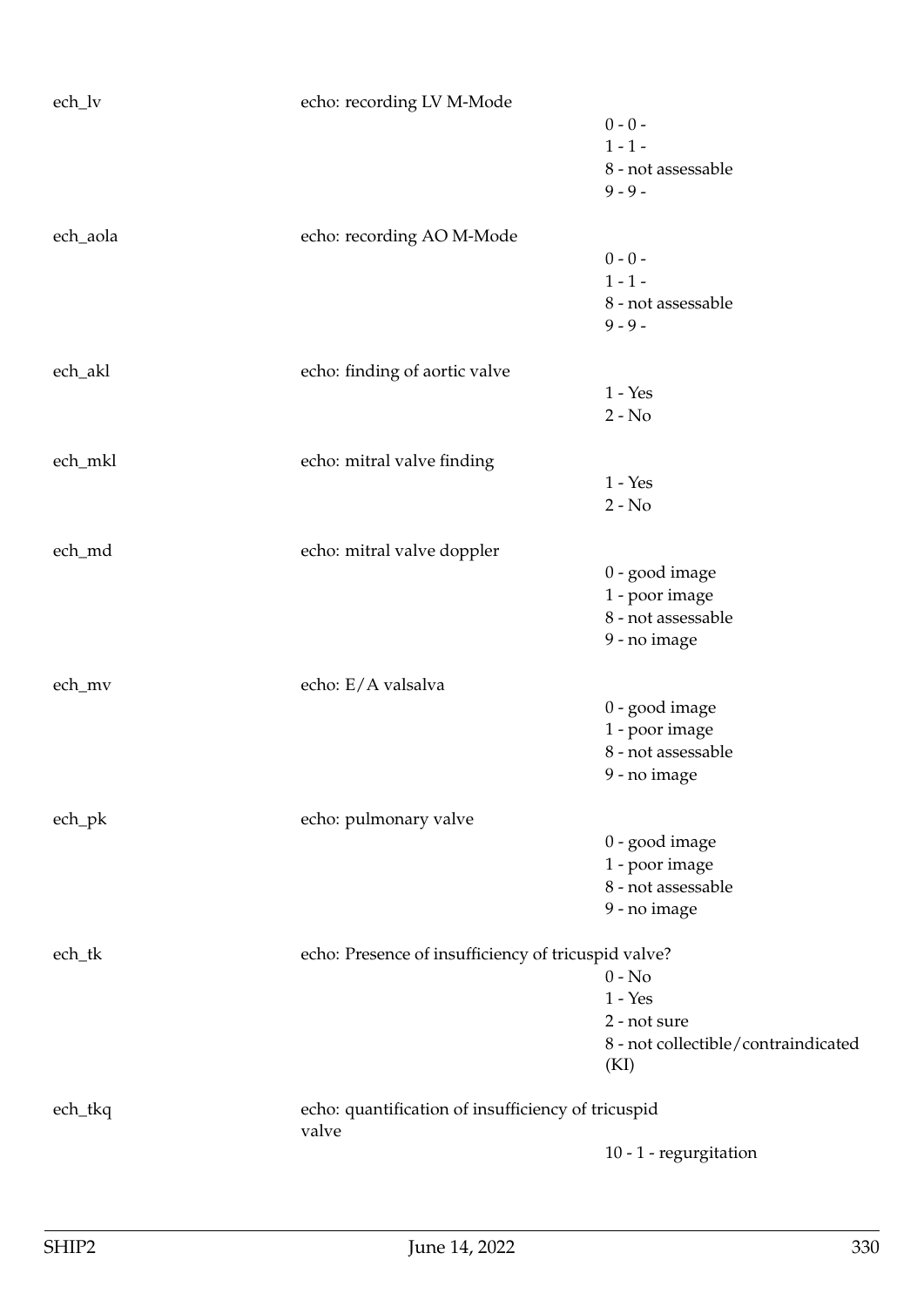15 - 1.5 - TI $0\text{-} \mathrm{I}^\circ$ 20 - 2.0 - TI $\mathrm{I}^\circ$ 25 - 2.5 - TI II-I $^{\circ}$ 30 - 3.0 - TI $\rm II^\circ$ 35 - 3.5 - TI $\mathrm{II}\text{-}\mathrm{III}^\circ$ 40 - 4 - TI $\rm III^\circ$ 8 - 8 - not to assess 9 - 9 - not collectible

| ech_end        | echo: end                                                        |                                                                                             |
|----------------|------------------------------------------------------------------|---------------------------------------------------------------------------------------------|
| <b>ECHOAKL</b> | <b>ECHO</b> heart - aortic valve findings                        |                                                                                             |
| akl_skle       | aortic valve: morphological specific feature                     |                                                                                             |
|                |                                                                  | 0 - unremarkable<br>1 - sclerosis<br>2 - calcification<br>8 - not to assess<br>9 - unlevied |
| akl_ring       | aortic valve: morphological finding localization -<br>circle     |                                                                                             |
|                |                                                                  | $0 - No$<br>$1 - Yes$<br>8 - cannot be evaluated<br>9 - not done                            |
| akl_ncc        | aortic valve: morphological finding localization -<br><b>NCC</b> |                                                                                             |
|                |                                                                  | $0 - No$<br>$1 - Yes$<br>8 - cannot be evaluated<br>9 - not done                            |
| akl_lcc        | aortic valve: morphological finding localization -<br><b>LCC</b> |                                                                                             |
|                |                                                                  | $0 - No$<br>$1 - Yes$<br>8 - cannot be evaluated<br>9 - not done                            |
| akl_rcc        | aortic valve: morphological finding localization -<br><b>RCC</b> |                                                                                             |
|                |                                                                  | $0 - No$<br>$1 - Yes$<br>8 - cannot be evaluated<br>9 - not done                            |
| akl_ins        | aortic valve: insufficiency                                      | $0 - No$                                                                                    |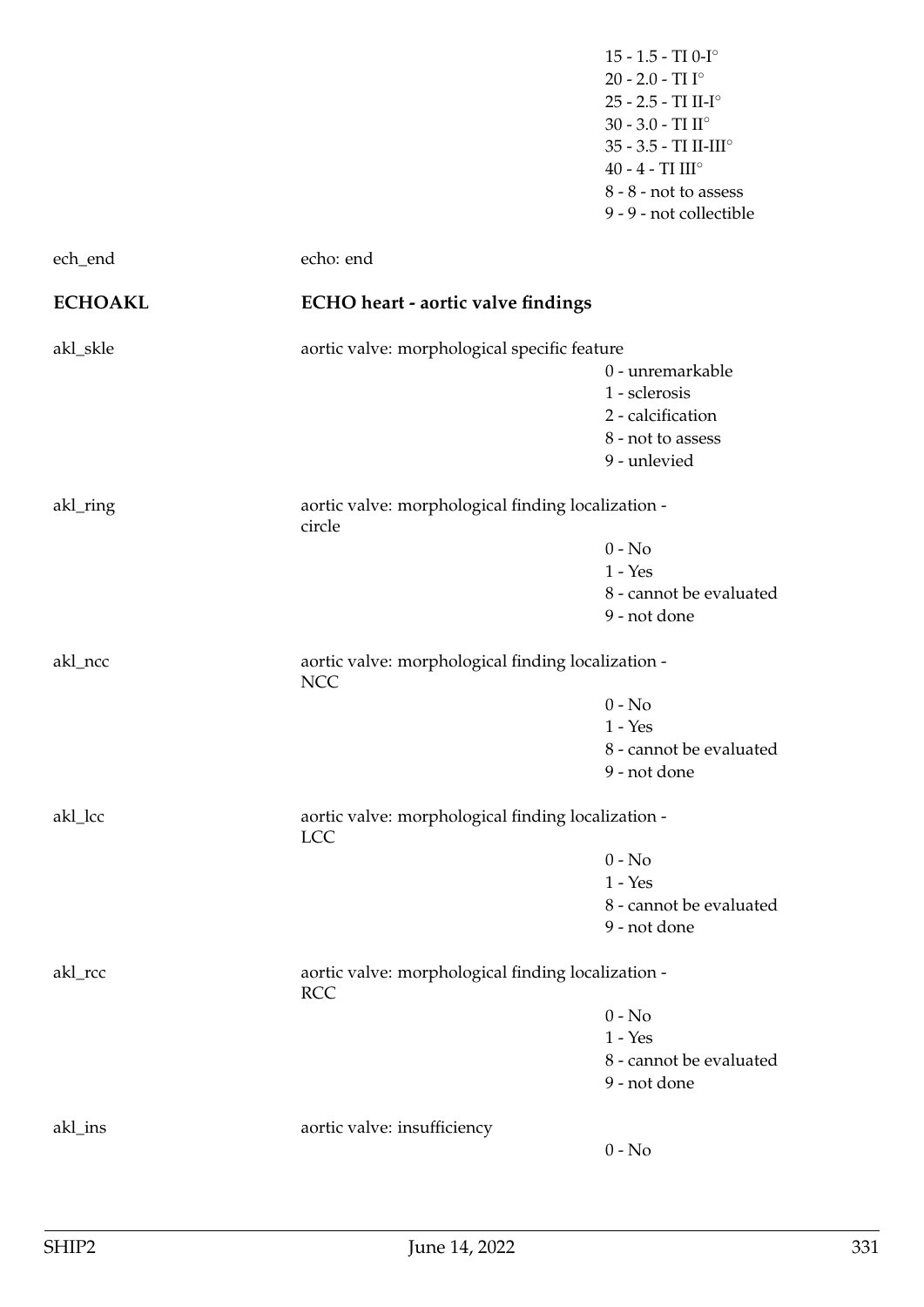|                |                                                 | $1 - Yes$<br>8 - cannot be evaluated<br>9 - not done                                                                                                                                                                                                |  |
|----------------|-------------------------------------------------|-----------------------------------------------------------------------------------------------------------------------------------------------------------------------------------------------------------------------------------------------------|--|
| akl_insg       | aortic valve: classification of insufficiency   |                                                                                                                                                                                                                                                     |  |
|                |                                                 | 10 - 1 - Regurgitation<br>$15 - 1.5 - AI 0-I°$<br>20 - 2.0 - AI $I^{\circ}$<br>25 - 2.5 - AI I-II°<br>30 - 3.0 - AI $\mathrm{II}^\circ$<br>35 - 3.5 - AI II-III°<br>40 - 4.0 - AI $\mathrm{III}^\circ$<br>8 - 8 - not to assess<br>9 - 9 - unlevied |  |
| akl_sten       | aortic valve: stenosis                          |                                                                                                                                                                                                                                                     |  |
|                |                                                 | $0 - No$<br>1 - constraint of the mobility<br>2 - stenosis<br>8 - not to assess                                                                                                                                                                     |  |
| akl_mmax       | aortic valve: stenosis - CW AOK (max. gradient) |                                                                                                                                                                                                                                                     |  |
| akl_lmax       |                                                 | aortic valve: stenosis - PW LVOT (max. gradient)                                                                                                                                                                                                    |  |
| akl_lvot       | aortic valve: stenosis - LVOT (diameter)        |                                                                                                                                                                                                                                                     |  |
| akl_veg        | aortic valve: vegetation                        | $0 - No$<br>$1 - Yes$<br>8 - cannot be evaluated<br>9 - not done                                                                                                                                                                                    |  |
| akl_bsnr       | aortic valve: other (yes/no)                    | 0 - not miscellaneous<br>1 - other finding (see text box)                                                                                                                                                                                           |  |
| akl_sons       | aortic valve: other (text)                      |                                                                                                                                                                                                                                                     |  |
| <b>ECHOMKL</b> | ECHO heart - mitral valve findings              |                                                                                                                                                                                                                                                     |  |
| mkl_skle       | mitral valve: morphological specific feature    | 0 - unremarkable<br>1 - sclerosis<br>2 - calcification<br>8 - not to assess<br>9 - unlevied                                                                                                                                                         |  |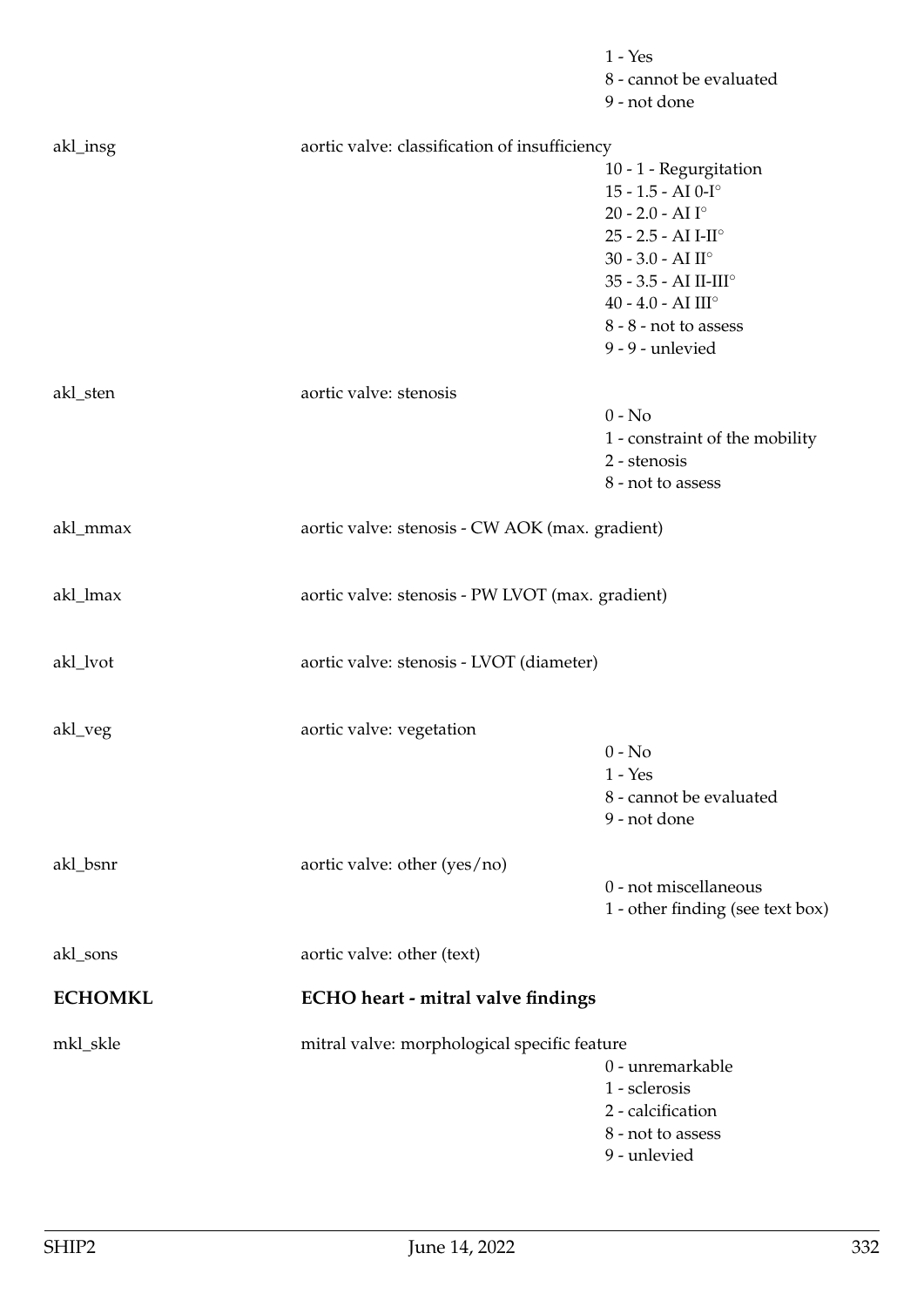| mkl_rina | mitral valve: morphological finding localization -<br>anterior ring  |                                   |
|----------|----------------------------------------------------------------------|-----------------------------------|
|          |                                                                      | $0 - No$                          |
|          |                                                                      | $1 - Yes$                         |
|          |                                                                      | 8 - cannot be evaluated           |
|          |                                                                      | 9 - not done                      |
| mkl_rinp | mitral valve: morphological finding localization -<br>posterior ring |                                   |
|          |                                                                      | $0 - No$                          |
|          |                                                                      | $1 - Yes$                         |
|          |                                                                      | 8 - cannot be evaluated           |
|          |                                                                      | 9 - not done                      |
| mkl_aml  | mitral valve: morphological finding localization -<br>aML            |                                   |
|          |                                                                      | $0 - No$                          |
|          |                                                                      | $1 - Yes$                         |
|          |                                                                      | 8 - cannot be evaluated           |
|          |                                                                      | 9 - not done                      |
| mkl_pml  | mitral valve: morphological finding localization -<br>pML            |                                   |
|          |                                                                      | $0 - No$                          |
|          |                                                                      | $1 - Yes$                         |
|          |                                                                      | 8 - cannot be evaluated           |
|          |                                                                      | 9 - not done                      |
| mkl_ins  | mitral valve: insufficiency                                          |                                   |
|          |                                                                      | $0 - No$                          |
|          |                                                                      | $1 - Yes$                         |
|          |                                                                      | 8 - cannot be evaluated           |
|          |                                                                      | 9 - not done                      |
| mkl_insg | mitral valve: insufficiency classification                           |                                   |
|          |                                                                      | 10 - 1 - Regurgitation            |
|          |                                                                      | $15 - 1.5 - AI 0-I°$              |
|          |                                                                      | $20 - 2.0 - AII^{\circ}$          |
|          |                                                                      | $25 - 2.5 - AI$ I-II°             |
|          |                                                                      | 30 - 3.0 - AI $\mathrm{II}^\circ$ |
|          |                                                                      | 35 - 3.5 - AI II-III°             |
|          |                                                                      | $40 - 4.0 - AI III^\circ$         |
|          |                                                                      | 8 - 8 - not to assess             |
|          |                                                                      | 9 - 9 - unlevied                  |
| mkl_sten | mitral valve: stenosis                                               |                                   |
|          |                                                                      | $0 - No$                          |
|          |                                                                      | 1 - constraint of the mobility    |
|          |                                                                      | 2 - stenosis                      |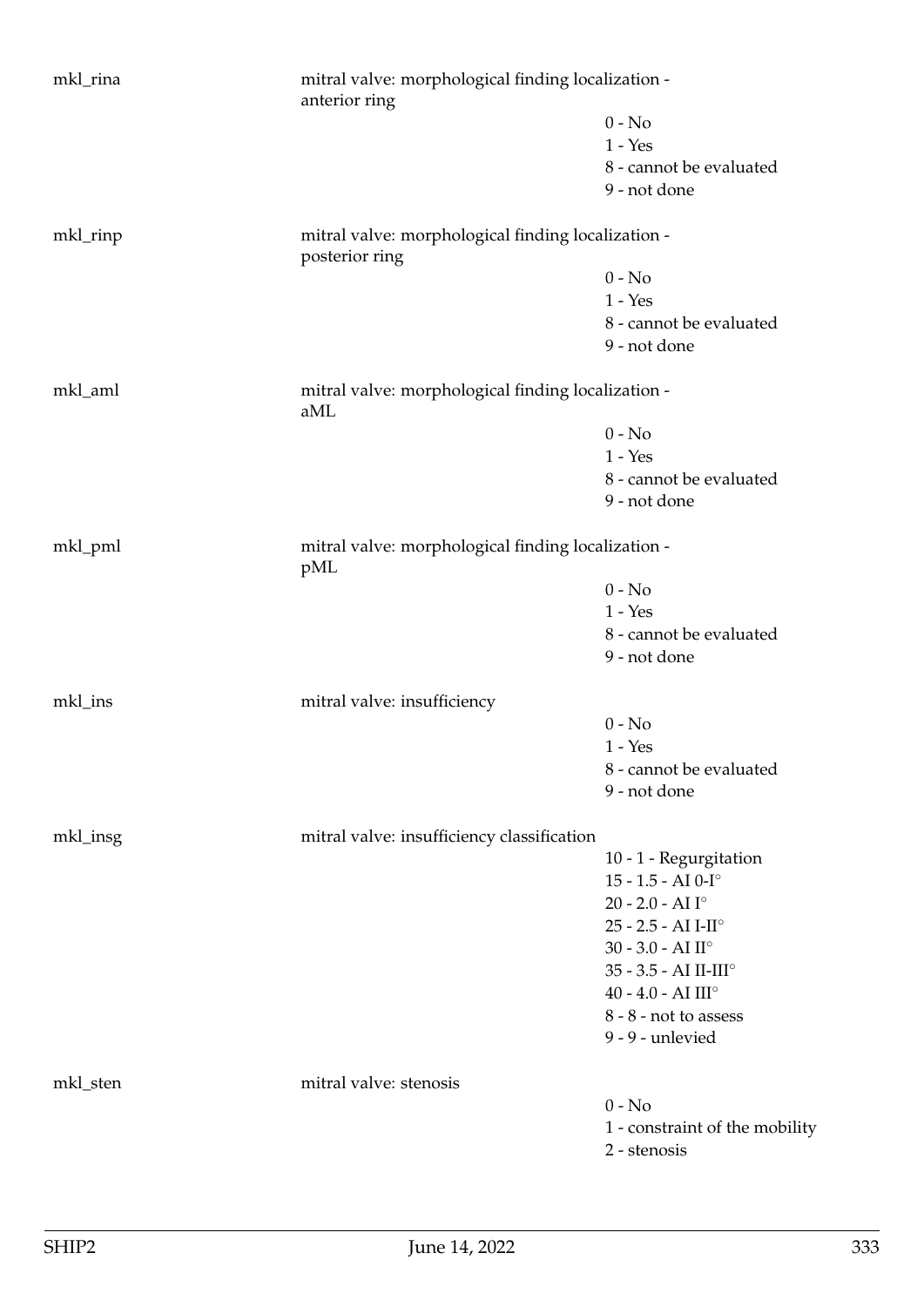| mkl_mmax       | mitral valve: stenosis - CW MK (max. gradient)   |                                                                                                                         |
|----------------|--------------------------------------------------|-------------------------------------------------------------------------------------------------------------------------|
| mkl_lmax       | mitral valve: stenosis - PW LVOT (max. gradient) |                                                                                                                         |
| mkl_lvot       | mitral valve: stenosis - LVOT (diameter)         |                                                                                                                         |
| mkl_veg        | mitral valve: vegetation                         | $0 - No$<br>$1 - Yes$<br>8 - cannot be evaluated<br>9 - not done                                                        |
| mkl_bsnr       | mitral valve: other (yes/no)                     | 0 - not miscellaneous<br>1 - other finding (see text box)                                                               |
| mkl_sons       | mitral valve: other (text)                       |                                                                                                                         |
| <b>LIVERUS</b> | echo liver                                       |                                                                                                                         |
| hep_beg        | liver sonography: beginning                      |                                                                                                                         |
| hep_usnr       | liver sonography: examiner number                |                                                                                                                         |
| hep_grid       | liver sonography: equipment ID                   |                                                                                                                         |
| hep_bsnr       | liver sonography: any specific features          | 0 - without special occurrences<br>1 - special occurrences<br>7 - lower age limit<br>8 - not collectible<br>9 - refusal |
| hep_note       | liver sonography: which special features         |                                                                                                                         |
| hep_mega       | liver sonography: hepatomegaly                   | $0 - No$<br>1 - moderately pronounced<br>2 - massive<br>8 - not to assess                                               |

9 - unlevied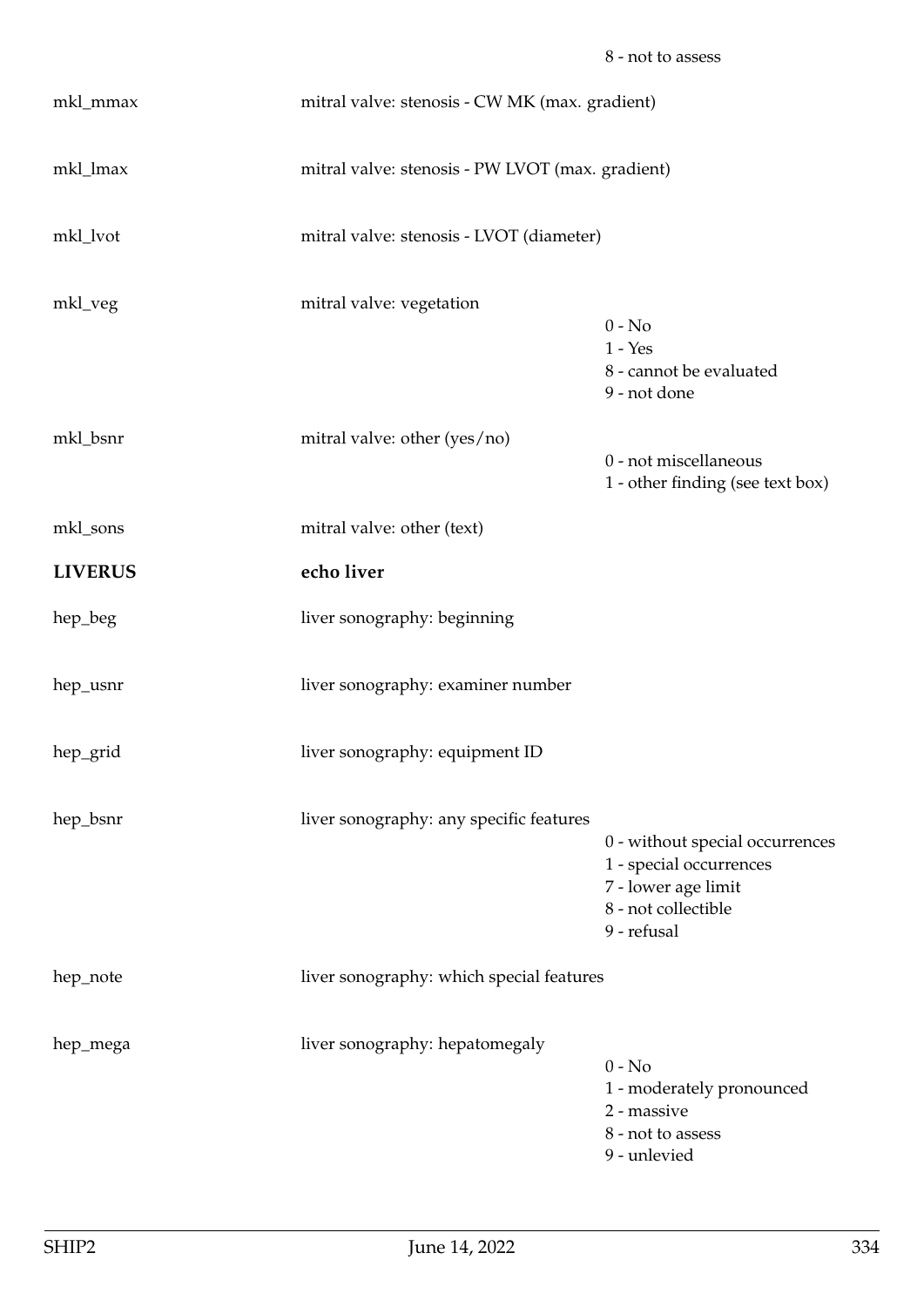| hep_echo        | liver sonography: echogenicity                          | 0 - normal<br>1 - hypoechoic<br>2 - hyperechoic<br>3 - questionable<br>8 - not to assess<br>9 - unlevied              |
|-----------------|---------------------------------------------------------|-----------------------------------------------------------------------------------------------------------------------|
| hep_stru        | liver sonography: structure                             | 0 - homogeneous<br>1 - inhomogeneous<br>2 - homogeneous, as far as visible<br>8 - not assessable<br>9 - not collected |
| hep_gall        | liver sonography: gall bladder stone                    | $0 - No$<br>$1 - Yes$<br>2 - status post cholecystectomy<br>8 - not to assess<br>9 - unlevied                         |
| hep_bef         | liver sonography: liver finding                         | 0 - normal finding<br>1 - fatty liver<br>2 - liver cirrhosis<br>3 - other<br>8 - not to assess<br>9 - unlevied        |
| hep_sbef        | liver sonography: other liver finding                   |                                                                                                                       |
| hep_zbef        | liver sonography: additional findings (other<br>organs) |                                                                                                                       |
| hep_end         | liver sonography: end                                   |                                                                                                                       |
| <b>CAROTIDU</b> | sono carotid artery                                     |                                                                                                                       |
| cca_usnr        | carotid sonography: examiner number                     |                                                                                                                       |
| cca_grid        | carotid sonography: equipment ID                        |                                                                                                                       |
| cca_beg         | carotid sonography: beginning                           |                                                                                                                       |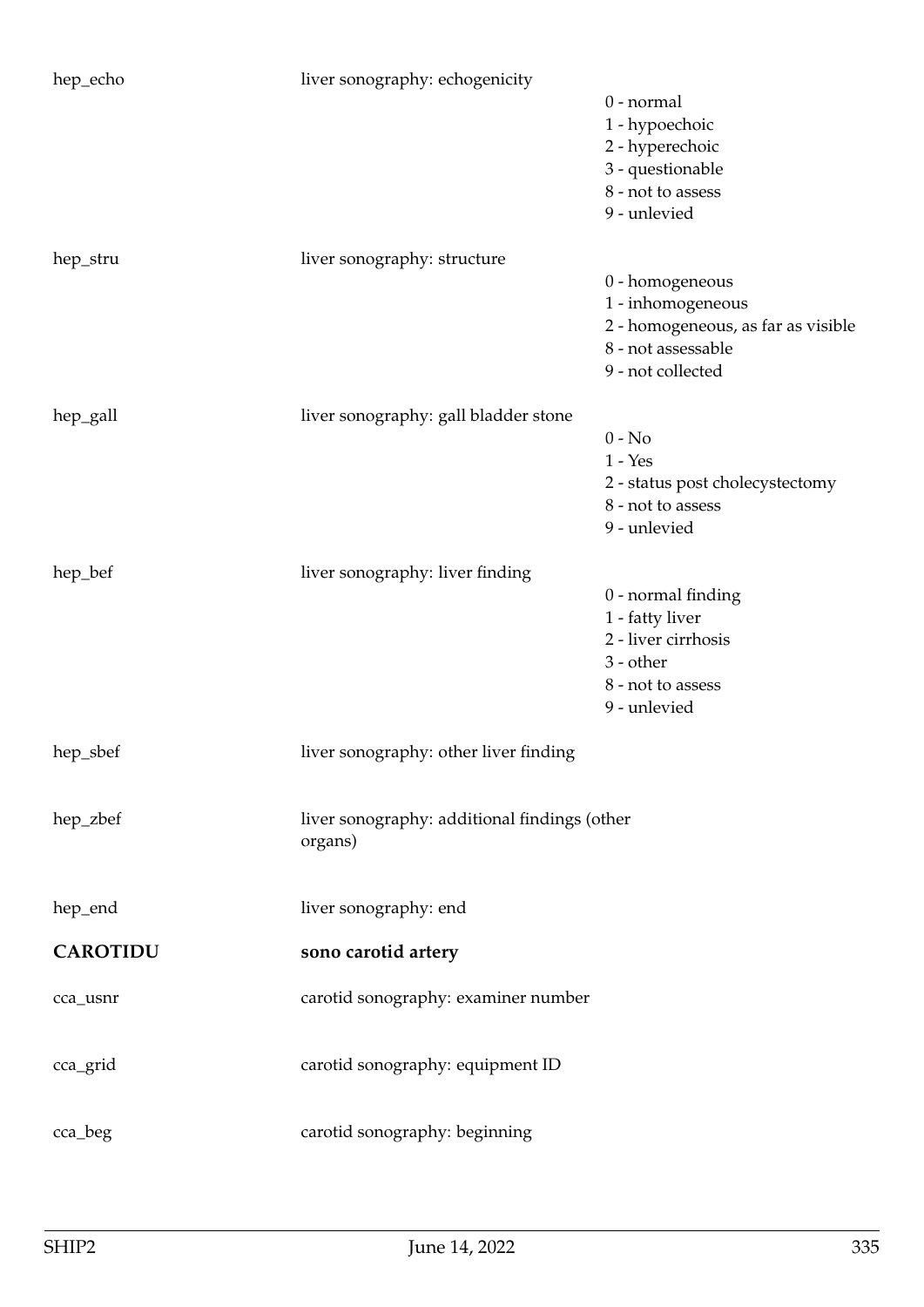| cca_acre       | carotid sonography: plaque ACC right                                    | $0$ - inexistent<br>1 - existent<br>8 - not to assess<br>9 - unlevied                                                                                                           |
|----------------|-------------------------------------------------------------------------|---------------------------------------------------------------------------------------------------------------------------------------------------------------------------------|
| cca_bifr       | carotid sonography: plaque BIF right                                    | $0$ - inexistent<br>1 - existent<br>8 - not to assess<br>9 - unlevied                                                                                                           |
| cca_acir       | carotid sonography: plaque ACI right                                    | $0$ - inexistent<br>1 - existent<br>8 - not to assess<br>9 - unlevied                                                                                                           |
| cca_acer       | carotid sonography: plaque ACE right                                    | $0$ - inexistent<br>1 - existent<br>8 - not to assess<br>9 - unlevied                                                                                                           |
| cca_stre       | carotid sonography: stenosis ACI right                                  | $0$ - none<br>$1 - 50\%$<br>$2 - 50 - 60\%$<br>$3 - 60 - 70\%$<br>$4 - 70 - 80\%$<br>$5 - 80 - 90\%$<br>$6 - 590\%$<br>7 - occlusion<br>8 - not assessable<br>9 - not collected |
| cca_stace_re   | carotid sonography: in addition to finding<br>stenosis ACE right        | 0 - not available<br>1 - existing<br>8 - not to assess<br>9 - unlevied                                                                                                          |
| cca_ace_zus_re | carotid sonography: additional finding external<br>carotid artery right | 0 - no additional finding<br>1 - tortuosity<br>2 - kinking/coiling                                                                                                              |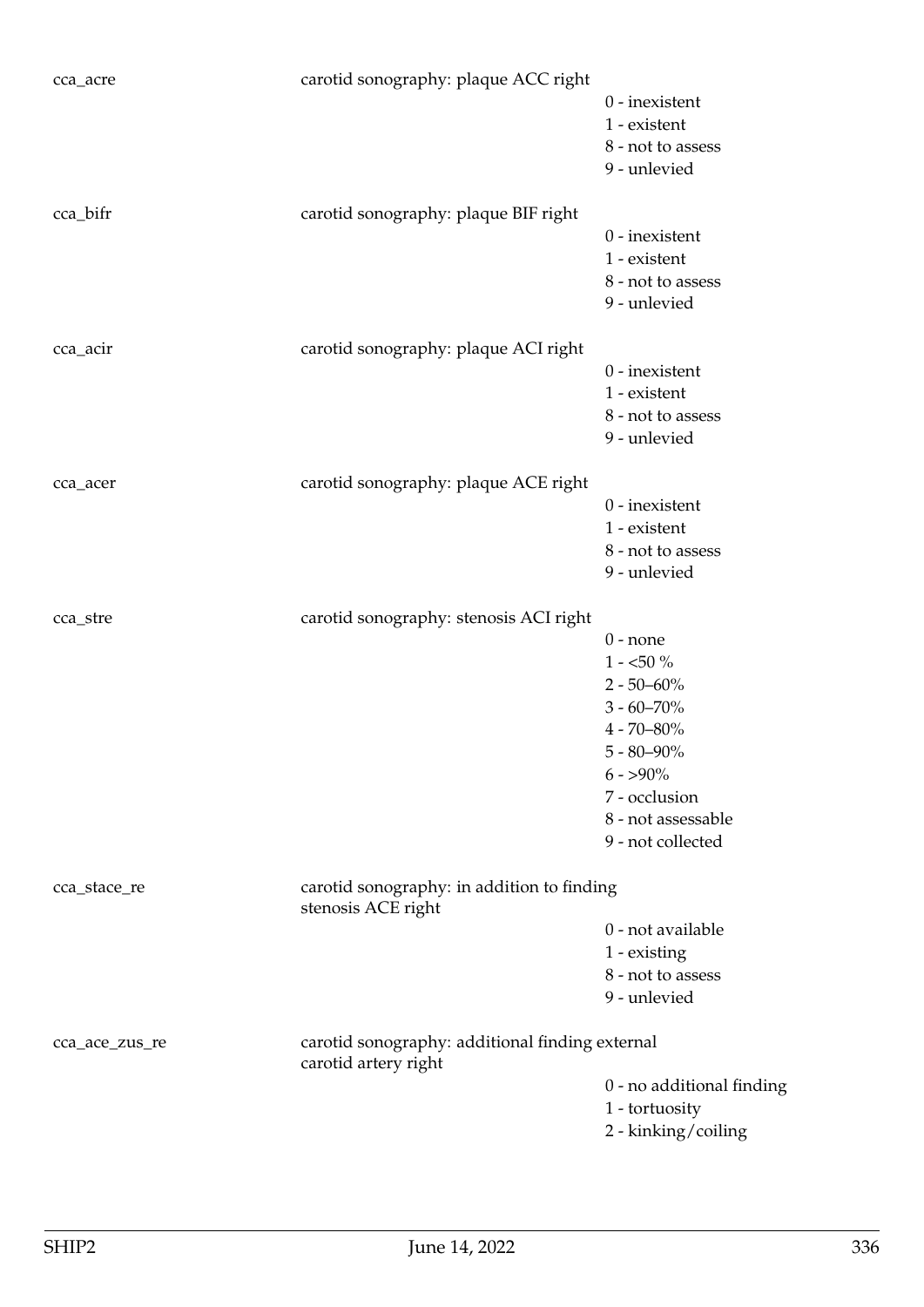| cca_aci_zus_re | carotid sonography: additional finding internal<br>carotid artery right |                                                                                                                                                                                 |
|----------------|-------------------------------------------------------------------------|---------------------------------------------------------------------------------------------------------------------------------------------------------------------------------|
|                |                                                                         | 0 - no additional finding<br>1 - tortuosity<br>2 - kinking/coiling                                                                                                              |
| cca_acli       | carotid sonography: plaque ACC left                                     | $0$ - inexistent<br>1 - existent<br>8 - not to assess<br>9 - unlevied                                                                                                           |
| cca_acel       | carotid sonography: plaque ACE left                                     | $0$ - inexistent<br>1 - existent<br>8 - not to assess<br>9 - unlevied                                                                                                           |
| cca_acil       | carotid sonography: plaque ACI left                                     | $0$ - inexistent<br>1 - existent<br>8 - not to assess<br>9 - unlevied                                                                                                           |
| cca_bifl       | carotid sonography: plaque BIF left                                     | $0$ - inexistent<br>1 - existent<br>8 - not to assess<br>9 - unlevied                                                                                                           |
| cca_stli       | carotid sonography: stenosis ACI left                                   | $0$ - none<br>$1 - 50\%$<br>$2 - 50 - 60\%$<br>$3 - 60 - 70\%$<br>$4 - 70 - 80\%$<br>$5 - 80 - 90\%$<br>$6 - 590\%$<br>7 - occlusion<br>8 - not assessable<br>9 - not collected |
| cca_stace_li   | carotid sonography: in addition to finding<br>stenosis ACE left         | 0 - not available<br>1 - existing<br>8 - not to assess<br>9 - unlevied                                                                                                          |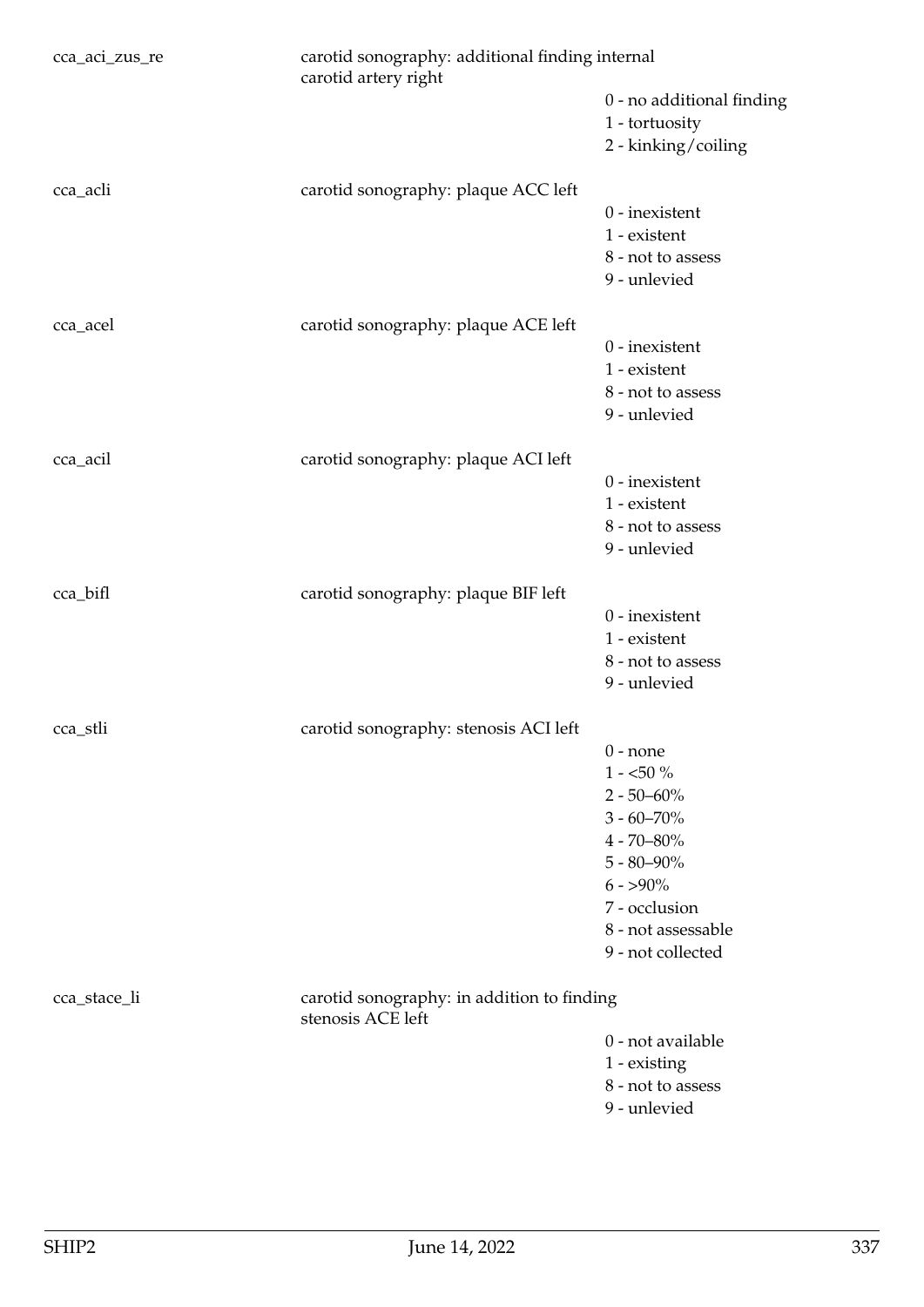| cca_ace_zus_li       | carotid sonography: additional finding external<br>carotid artery left |                                                                                                                                                                                                                                       |
|----------------------|------------------------------------------------------------------------|---------------------------------------------------------------------------------------------------------------------------------------------------------------------------------------------------------------------------------------|
|                      |                                                                        | 0 - no additional finding<br>1 - tortuosity<br>2 - kinking/coiling                                                                                                                                                                    |
| cca_aci_zus_li       | carotid sonography: additional finding internal                        |                                                                                                                                                                                                                                       |
|                      | carotid artery left                                                    | 0 - no additional finding<br>1 - tortuosity<br>2 - kinking/coiling                                                                                                                                                                    |
| cca_cbef             | carotid sonography: summary finding, if not<br>unremarkable            |                                                                                                                                                                                                                                       |
| cca_bef              | carotid sonography: summary finding                                    |                                                                                                                                                                                                                                       |
|                      |                                                                        | 0 - unremarkable<br>1 - remarkable<br>8 - not assessable<br>9 - not collected                                                                                                                                                         |
| cca_bsnr             | carotid sonography: specific features                                  | 0 - without serious incidents<br>1 - serious incidents<br>8 - not collectible<br>9 - refusal                                                                                                                                          |
| cca_note             | carotid sonography: Specific features, which<br>ones?                  |                                                                                                                                                                                                                                       |
| cca_end              | carotid sonography: end                                                |                                                                                                                                                                                                                                       |
| <b>PLAQUE</b>        | carotid plaques                                                        |                                                                                                                                                                                                                                       |
| ace_verlauf_li_morph | plaque: ACE course left morphology                                     | 1 - hyperechoic<br>2 - hyperechoic, partly calcified<br>3 - hyperechoic, inhomogeneous<br>4 - hyperechoic, inhomogeneous,<br>partly calcified<br>5 - hypoechoic<br>6 - hypoechoic, partly calcified<br>7 - hyperechoic and hypoechoic |
| acc_verlauf_re_morph | plaque: ACC course right morphology                                    | 1 - hyperechoic<br>2 - hyperechoic, partly calcified<br>3 - hyperechoic, inhomogeneous                                                                                                                                                |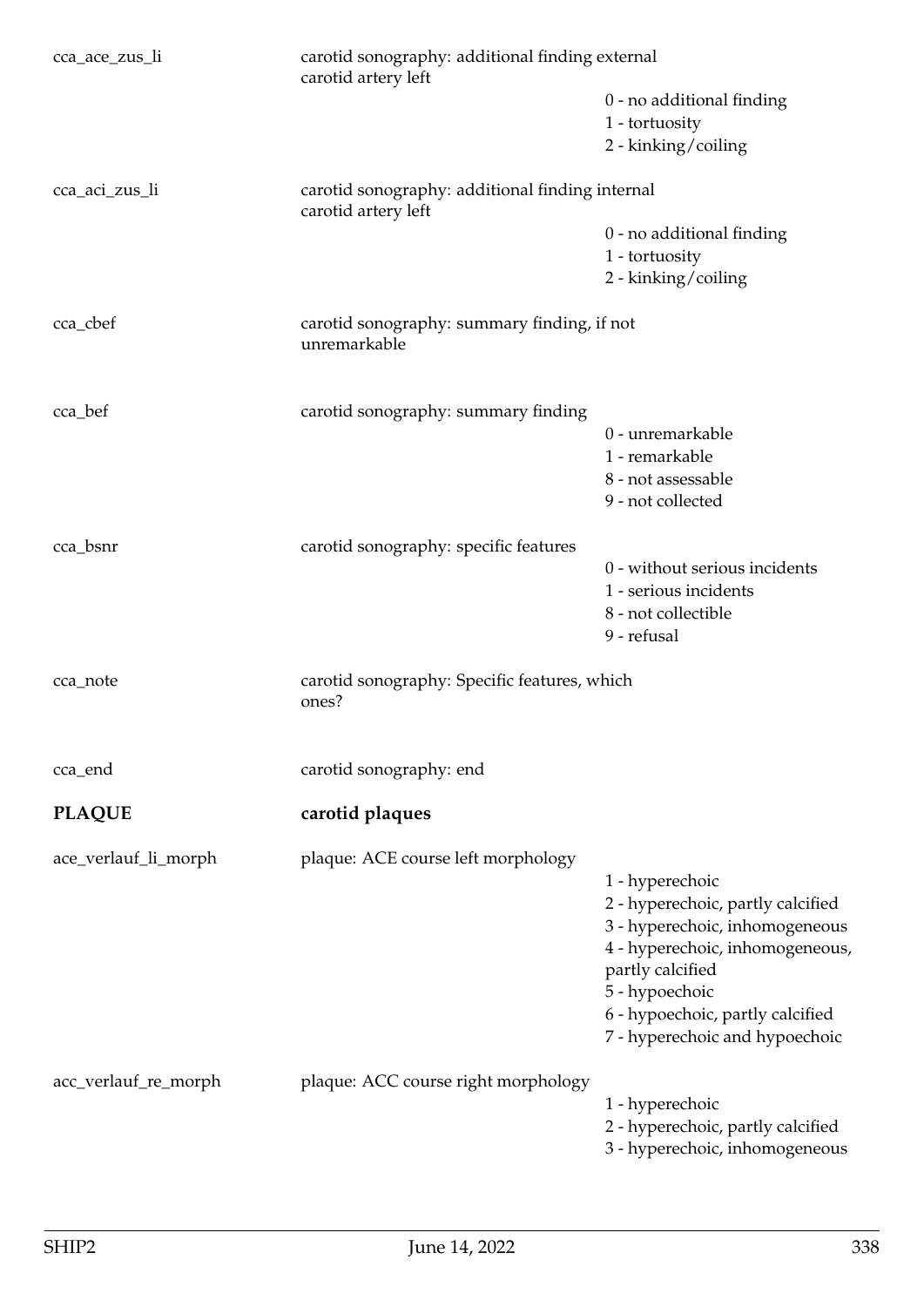|                       |                                    | 4 - hyperechoic, inhomogeneous,<br>partly calcified<br>5 - hypoechoic<br>6 - hypoechoic, partly calcified<br>7 - hyperechoic and hypoechoic |
|-----------------------|------------------------------------|---------------------------------------------------------------------------------------------------------------------------------------------|
| aci_verlauf_li_ober   | plaque: ACI course left surface    |                                                                                                                                             |
|                       |                                    | 1 - smooth<br>2 - irregular                                                                                                                 |
| aci_abgang_li_ober    | plaque: ACI outlet left surface    |                                                                                                                                             |
|                       |                                    | 1 - smooth<br>2 - irregular                                                                                                                 |
| bifurkation_li_ober   | plaque: bifurcation left surface   |                                                                                                                                             |
|                       |                                    | 1 - smooth<br>2 - irregular                                                                                                                 |
| acc_verlauf_li_ober   | plaque: ACC course left surface    |                                                                                                                                             |
|                       |                                    | 1 - smooth<br>2 - irregular                                                                                                                 |
| ace_verlauf_re_ober   | plaque: ACE course right surface   |                                                                                                                                             |
|                       |                                    | 1 - smooth<br>2 - irregular                                                                                                                 |
| ace_abgang_re_ober    | plaque: ACE outlet right surface   |                                                                                                                                             |
|                       |                                    | 1 - smooth<br>2 - irregular                                                                                                                 |
| aci_verlauf_re_ober   | plaque: ACI course right surface   |                                                                                                                                             |
|                       |                                    | 1 - smooth<br>2 - irregular                                                                                                                 |
| aci_abgang_re_ober    | plaque: ACI outlet right surface   |                                                                                                                                             |
|                       |                                    | 1 - smooth<br>2 - irregular                                                                                                                 |
| ace_verlauf_li_ober   | plaque: ACE course left surface    |                                                                                                                                             |
|                       |                                    | 1 - smooth<br>2 - irregular                                                                                                                 |
| acc_verlauf_re_ober   | plaque: ACC course right surface   |                                                                                                                                             |
|                       |                                    | 1 - smooth<br>2 - irregular                                                                                                                 |
| acc_verlauf_re_intens | plaque: ACC course right intensity |                                                                                                                                             |
|                       |                                    | 1 - discrete<br>2 - clear<br>3 - massive                                                                                                    |
|                       |                                    |                                                                                                                                             |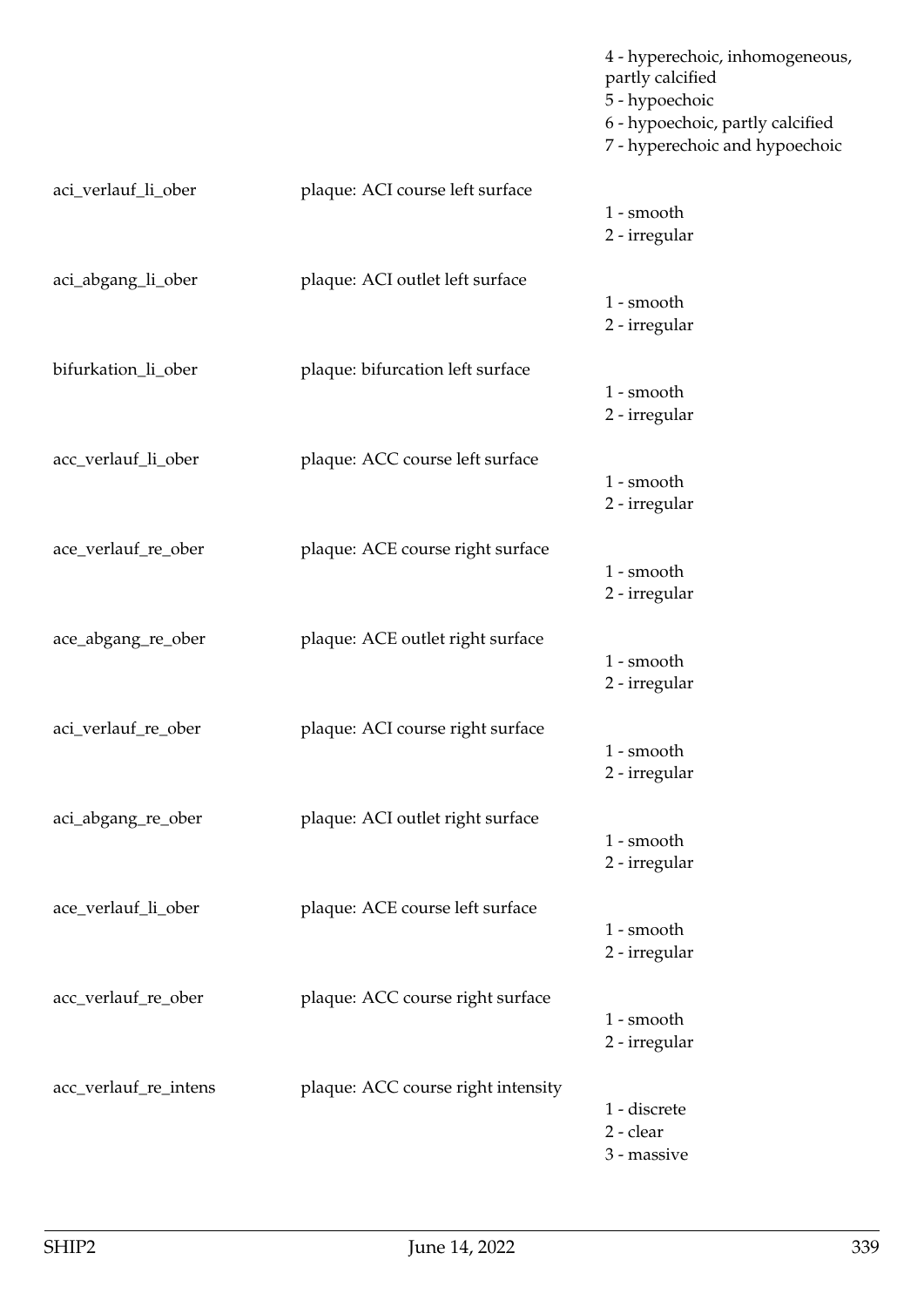| ace_abgang_li_morph  | plaque: ACE outlet left morphology  | 1 - hyperechoic<br>2 - hyperechoic, partly calcified<br>3 - hyperechoic, inhomogeneous<br>4 - hyperechoic, inhomogeneous,<br>partly calcified<br>5 - hypoechoic<br>6 - hypoechoic, partly calcified<br>7 - hyperechoic and hypoechoic |
|----------------------|-------------------------------------|---------------------------------------------------------------------------------------------------------------------------------------------------------------------------------------------------------------------------------------|
| aci_verlauf_li_morph | plaque: ACI course left morphology  | 1 - hyperechoic<br>2 - hyperechoic, partly calcified<br>3 - hyperechoic, inhomogeneous<br>4 - hyperechoic, inhomogeneous,<br>partly calcified<br>5 - hypoechoic<br>6 - hypoechoic, partly calcified<br>7 - hyperechoic and hypoechoic |
| aci_abgang_li_morph  | plaque: ACI outlet left morphology  | 1 - hyperechoic<br>2 - hyperechoic, partly calcified<br>3 - hyperechoic, inhomogeneous<br>4 - hyperechoic, inhomogeneous,<br>partly calcified<br>5 - hypoechoic<br>6 - hypoechoic, partly calcified<br>7 - hyperechoic and hypoechoic |
| bifurkation_li_morph | plaque: bifurcation left morphology | 1 - hyperechoic<br>2 - hyperechoic, partly calcified<br>3 - hyperechoic, inhomogeneous<br>4 - hyperechoic, inhomogeneous,<br>partly calcified<br>5 - hypoechoic<br>6 - hypoechoic, partly calcified<br>7 - hyperechoic and hypoechoic |
| acc_verlauf_li_morph | plaque: ACC course left morphology  | 1 - hyperechoic<br>2 - hyperechoic, partly calcified<br>3 - hyperechoic, inhomogeneous<br>4 - hyperechoic, inhomogeneous,<br>partly calcified<br>5 - hypoechoic<br>6 - hypoechoic, partly calcified<br>7 - hyperechoic and hypoechoic |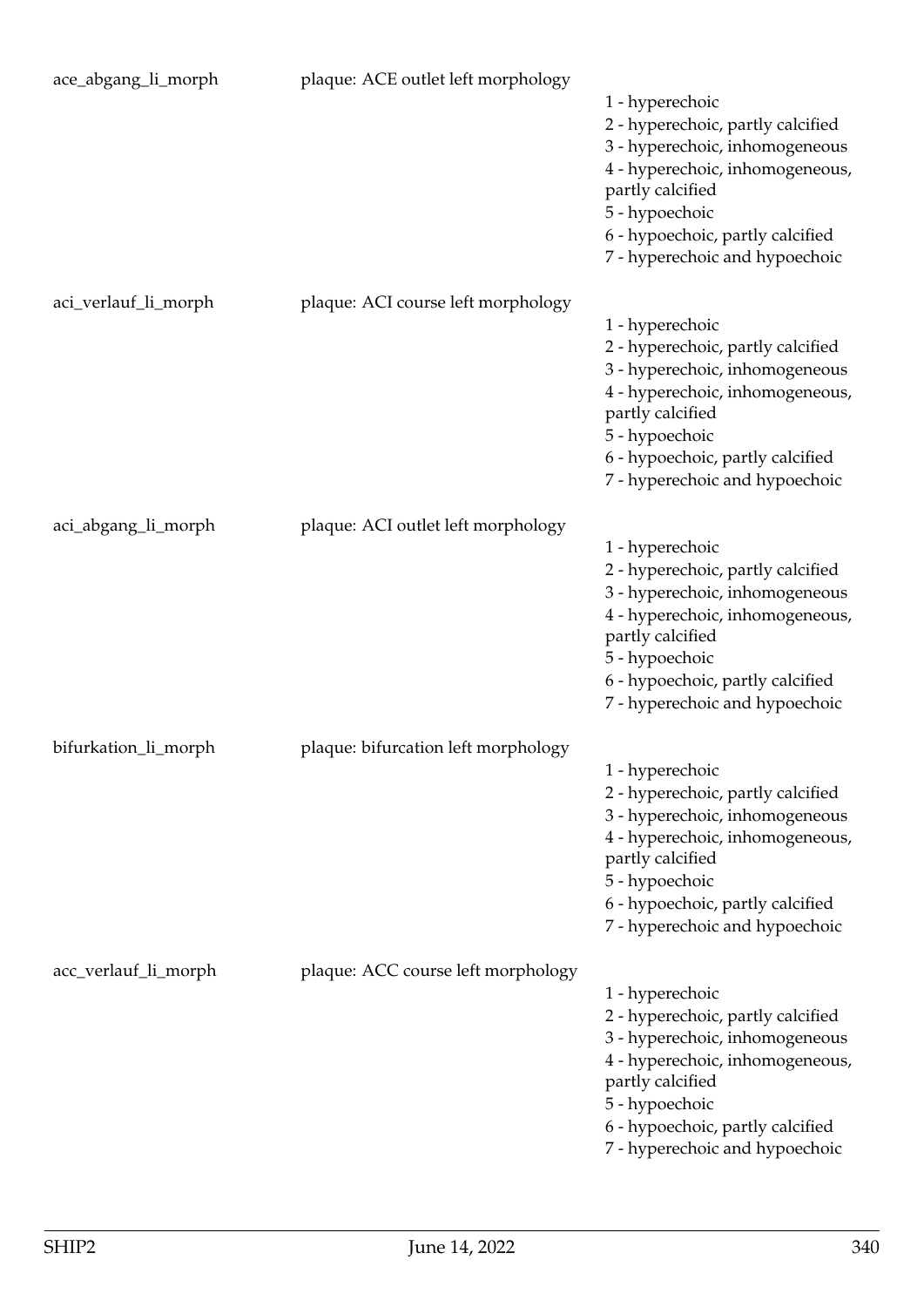| ace_verlauf_re_morph | plaque: ACE course right morphology  | 1 - hyperechoic<br>2 - hyperechoic, partly calcified<br>3 - hyperechoic, inhomogeneous<br>4 - hyperechoic, inhomogeneous,<br>partly calcified<br>5 - hypoechoic<br>6 - hypoechoic, partly calcified<br>7 - hyperechoic and hypoechoic |
|----------------------|--------------------------------------|---------------------------------------------------------------------------------------------------------------------------------------------------------------------------------------------------------------------------------------|
| ace_abgang_re_morph  | plaque: ACE outlet right morphology  | 1 - hyperechoic<br>2 - hyperechoic, partly calcified<br>3 - hyperechoic, inhomogeneous<br>4 - hyperechoic, inhomogeneous,<br>partly calcified<br>5 - hypoechoic<br>6 - hypoechoic, partly calcified<br>7 - hyperechoic and hypoechoic |
| aci_verlauf_re_morph | plaque: ACI course right morphology  | 1 - hyperechoic<br>2 - hyperechoic, partly calcified<br>3 - hyperechoic, inhomogeneous<br>4 - hyperechoic, inhomogeneous,<br>partly calcified<br>5 - hypoechoic<br>6 - hypoechoic, partly calcified<br>7 - hyperechoic and hypoechoic |
| aci_abgang_re_morph  | plaque: ACI outlet right morphology  | 1 - hyperechoic<br>2 - hyperechoic, partly calcified<br>3 - hyperechoic, inhomogeneous<br>4 - hyperechoic, inhomogeneous,<br>partly calcified<br>5 - hypoechoic<br>6 - hypoechoic, partly calcified<br>7 - hyperechoic and hypoechoic |
| bifurkation_re_morph | plaque: bifurcation right morphology | 1 - hyperechoic<br>2 - hyperechoic, partly calcified<br>3 - hyperechoic, inhomogeneous<br>4 - hyperechoic, inhomogeneous,<br>partly calcified<br>5 - hypoechoic<br>6 - hypoechoic, partly calcified<br>7 - hyperechoic and hypoechoic |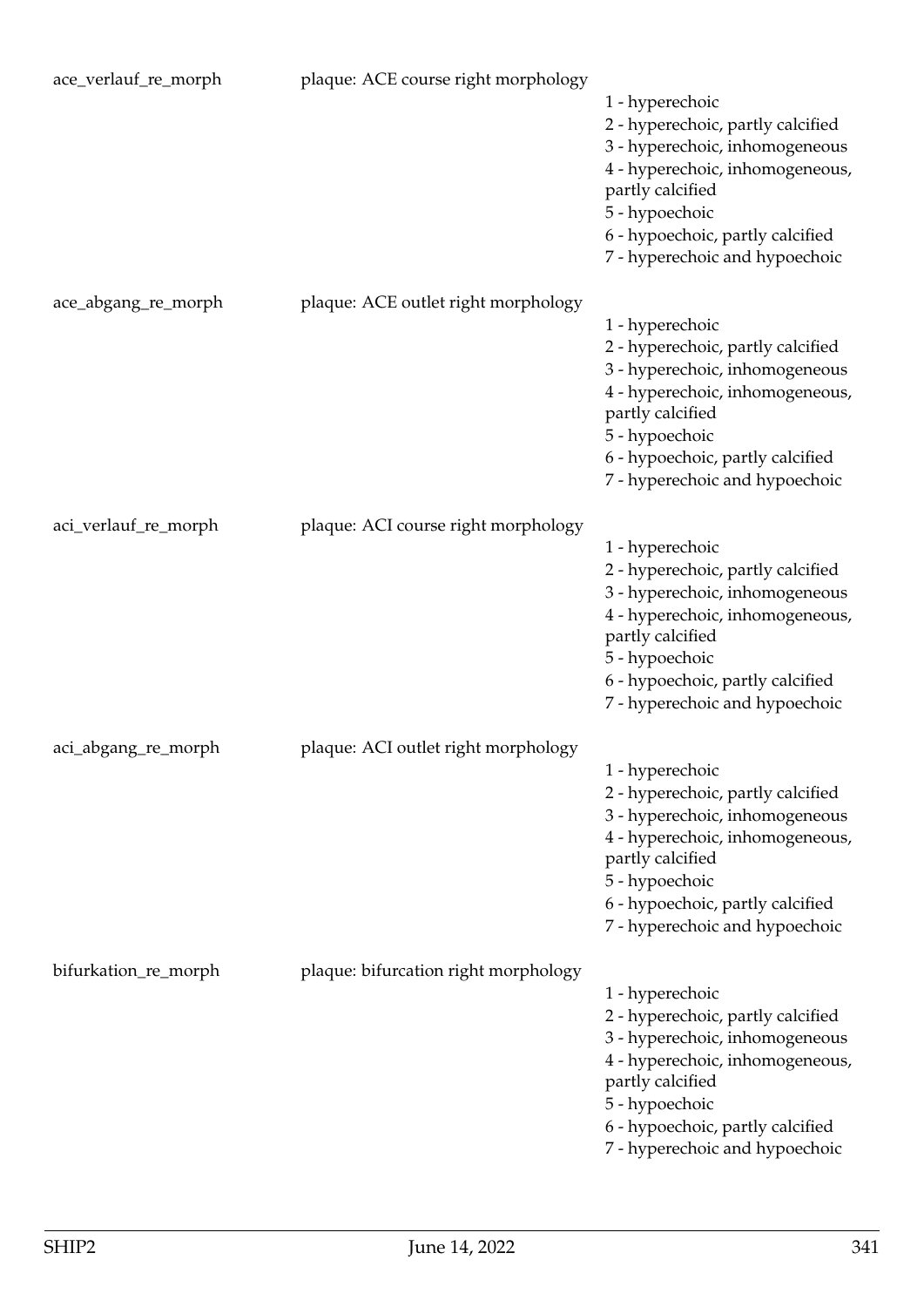| bifurkation_re_ober   | plaque: bifurcation right surface      |                                             |
|-----------------------|----------------------------------------|---------------------------------------------|
|                       |                                        | 1 - smooth                                  |
|                       |                                        | 2 - irregular                               |
| ace_verlauf_li_intens | plaque: ACE course left intensity      |                                             |
|                       |                                        | 1 - discrete                                |
|                       |                                        | 2 - clear                                   |
|                       |                                        | 3 - massive                                 |
| ace_abgang_li_haemo   | plaque: ACE outlet left haemodynamics  |                                             |
|                       |                                        | $0$ - none/occlusion                        |
|                       |                                        | 1 - without haemodynamic relevance          |
|                       |                                        | 2 - yet without haemodynamic rele-          |
|                       |                                        | vance                                       |
|                       |                                        | 3 - frequency increase                      |
| aci_verlauf_li_haemo  | plaque: ACI course left haemodynamics  |                                             |
|                       |                                        | 0 - none/occlusion                          |
|                       |                                        | 1 - without haemodynamic relevance          |
|                       |                                        | 2 - yet without haemodynamic rele-          |
|                       |                                        | vance                                       |
|                       |                                        | 3 - frequency increase                      |
| aci_abgang_li_haemo   | plaque: ACI outlet left haemodynamics  |                                             |
|                       |                                        | $0$ - none/occlusion                        |
|                       |                                        | 1 - without haemodynamic relevance          |
|                       |                                        | 2 - yet without haemodynamic rele-          |
|                       |                                        | vance                                       |
|                       |                                        | 3 - frequency increase                      |
| bifurkation_li_haemo  | plaque: bifurcation left haemodynamics |                                             |
|                       |                                        | $0$ - none/occlusion                        |
|                       |                                        | 1 - without haemodynamic relevance          |
|                       |                                        | 2 - yet without haemodynamic rele-          |
|                       |                                        | vance                                       |
|                       |                                        | 3 - frequency increase                      |
| acc_verlauf_li_haemo  | plaque: ACC course left haemodynamics  |                                             |
|                       |                                        | $0$ - none/occlusion                        |
|                       |                                        | 1 - without haemodynamic relevance          |
|                       |                                        | 2 - yet without haemodynamic rele-          |
|                       |                                        | vance                                       |
|                       |                                        | 3 - frequency increase                      |
| ace_verlauf_re_haemo  | plaque: ACE course right haemodynamics |                                             |
|                       |                                        | 0 - none/occlusion                          |
|                       |                                        | 1 - without haemodynamic relevance          |
|                       |                                        | 2 - yet without haemodynamic rele-<br>vance |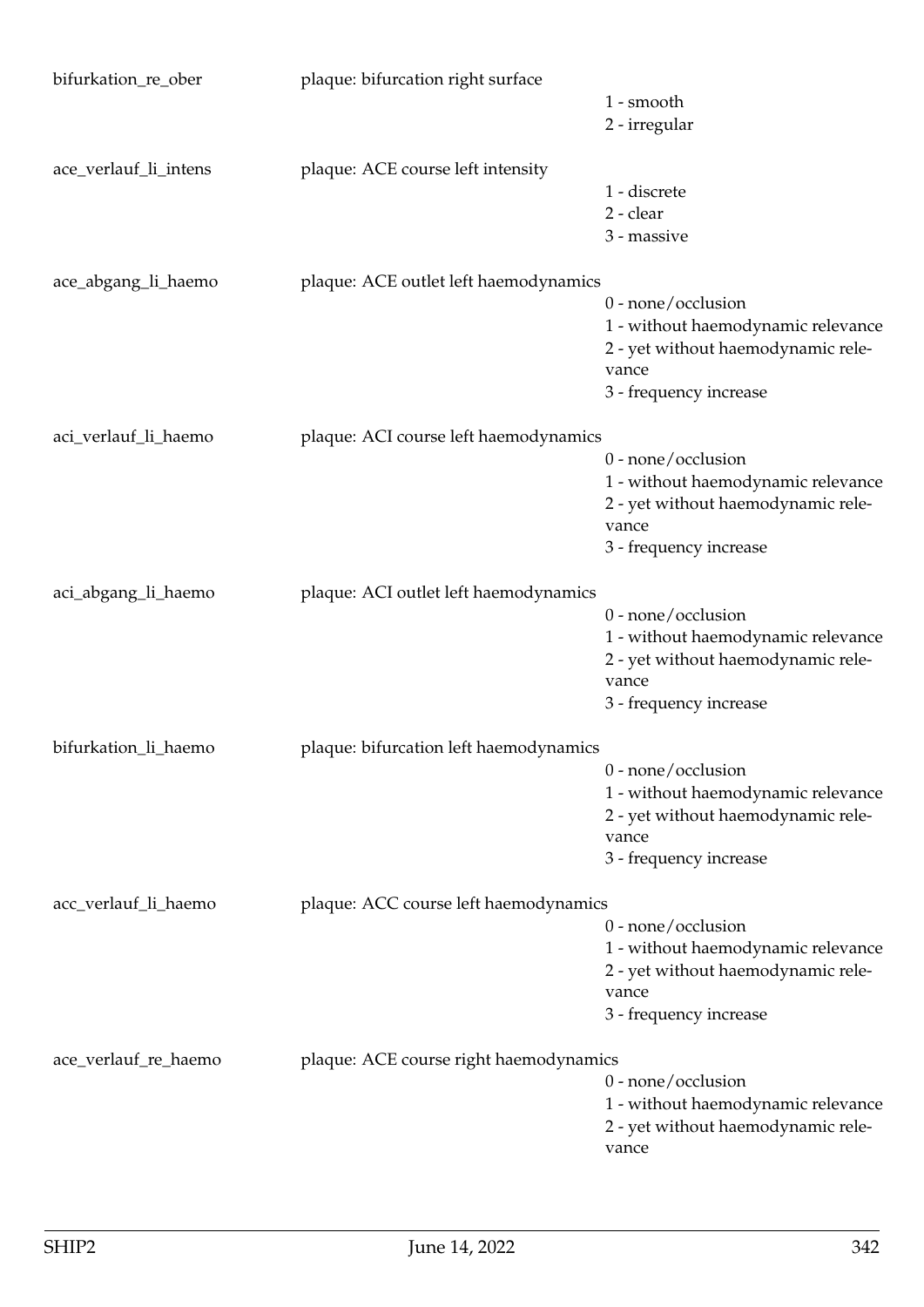|                       |                                        | 3 - frequency increase             |
|-----------------------|----------------------------------------|------------------------------------|
| ace_abgang_re_haemo   | plaque: ACE outlet right haemodynamics |                                    |
|                       |                                        | 0 - none/occlusion                 |
|                       |                                        | 1 - without haemodynamic relevance |
|                       |                                        | 2 - yet without haemodynamic rele- |
|                       |                                        | vance                              |
|                       |                                        | 3 - frequency increase             |
| aci_verlauf_re_haemo  | plaque: ACI course right haemodynamics |                                    |
|                       |                                        | 0 - none/occlusion                 |
|                       |                                        | 1 - without haemodynamic relevance |
|                       |                                        | 2 - yet without haemodynamic rele- |
|                       |                                        | vance                              |
|                       |                                        | 3 - frequency increase             |
| aci_abgang_re_haemo   | plaque: ACI outlet right haemodynamics |                                    |
|                       |                                        | 0 - none/occlusion                 |
|                       |                                        | 1 - without haemodynamic relevance |
|                       |                                        | 2 - yet without haemodynamic rele- |
|                       |                                        | vance                              |
|                       |                                        | 3 - frequency increase             |
| ace_abgang_li_ober    | plaque: ACE outlet left surface        |                                    |
|                       |                                        | 1 - smooth                         |
|                       |                                        | 2 - irregular                      |
| acc_verlauf_re_haemo  | plaque: ACC course right haemodynamics |                                    |
|                       |                                        | 0 - none/occlusion                 |
|                       |                                        | 1 - without haemodynamic relevance |
|                       |                                        | 2 - yet without haemodynamic rele- |
|                       |                                        | vance                              |
|                       |                                        | 3 - frequency increase             |
| ace_verlauf_li_haemo  | plaque: ACE course left haemodynamics  |                                    |
|                       |                                        | $0$ - none/occlusion               |
|                       |                                        | 1 - without haemodynamic relevance |
|                       |                                        | 2 - yet without haemodynamic rele- |
|                       |                                        | vance                              |
|                       |                                        | 3 - frequency increase             |
| ace_abgang_li_intens  | plaque: ACE outlet left intensity      |                                    |
|                       |                                        | 1 - discrete                       |
|                       |                                        | 2 - clear                          |
|                       |                                        | 3 - massive                        |
| aci_verlauf_li_intens | plaque: ACI course left intensity      |                                    |
|                       |                                        | 1 - discrete                       |
|                       |                                        | 2 - clear                          |
|                       |                                        | 3 - massive                        |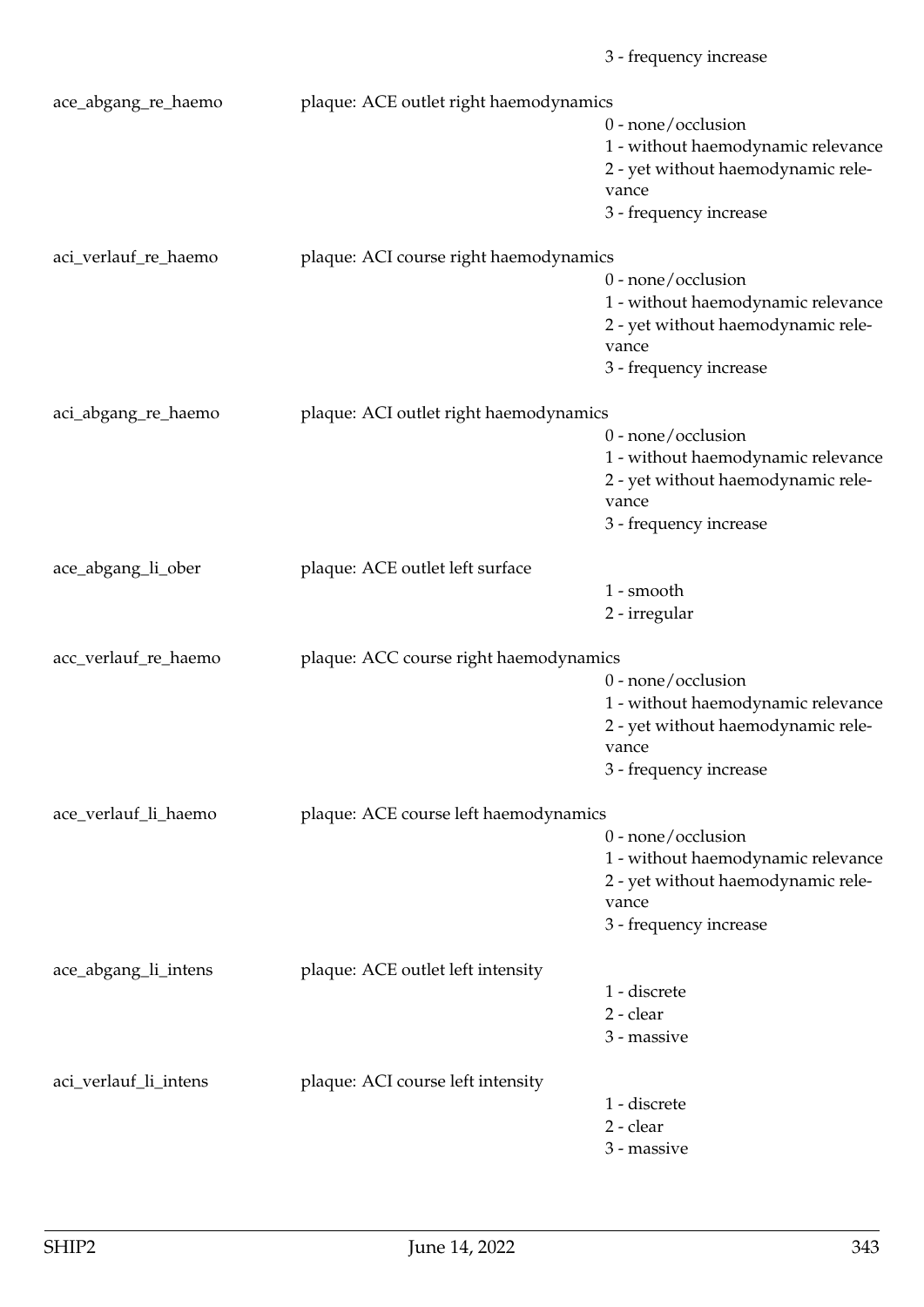| aci_abgang_li_intens  | plaque: ACI outlet left intensity       | 1 - discrete<br>2 - clear          |
|-----------------------|-----------------------------------------|------------------------------------|
|                       |                                         | 3 - massive                        |
| bifurkation_li_intens | plaque: bifurcation left intensity      |                                    |
|                       |                                         | 1 - discrete                       |
|                       |                                         | 2 - clear                          |
|                       |                                         | 3 - massive                        |
| acc_verlauf_li_intens | plaque: ACC course left intensity       |                                    |
|                       |                                         | 1 - discrete                       |
|                       |                                         | 2 - clear<br>3 - massive           |
|                       |                                         |                                    |
| ace_verlauf_re_intens | plaque: ACE course right intensity      |                                    |
|                       |                                         | 1 - discrete                       |
|                       |                                         | 2 - clear                          |
|                       |                                         | 3 - massive                        |
| ace_abgang_re_intens  | plaque: ACE outlet right intensity      |                                    |
|                       |                                         | 1 - discrete                       |
|                       |                                         | 2 - clear                          |
|                       |                                         | 3 - massive                        |
| aci_verlauf_re_intens | plaque: ACI course right intensity      |                                    |
|                       |                                         | 1 - discrete                       |
|                       |                                         | 2 - clear                          |
|                       |                                         | 3 - massive                        |
| aci_abgang_re_intens  | plaque: ACI outlet right intensity      |                                    |
|                       |                                         | 1 - discrete                       |
|                       |                                         | 2 - clear                          |
|                       |                                         | 3 - massive                        |
| bifurkation_re_intens | plaque: bifurcation right intensity     |                                    |
|                       |                                         | 1 - discrete                       |
|                       |                                         | 2 - clear                          |
|                       |                                         | 3 - massive                        |
| bifurkation_re_haemo  | plaque: bifurcation right haemodynamics |                                    |
|                       |                                         | 0 - none/occlusion                 |
|                       |                                         | 1 - without haemodynamic relevance |
|                       |                                         | 2 - yet without haemodynamic rele- |
|                       |                                         | vance                              |
| <b>THYROIDU</b>       | sono thyroid                            | 3 - frequency increase             |
|                       |                                         |                                    |
| sd_usnr               | thyroid: observer                       |                                    |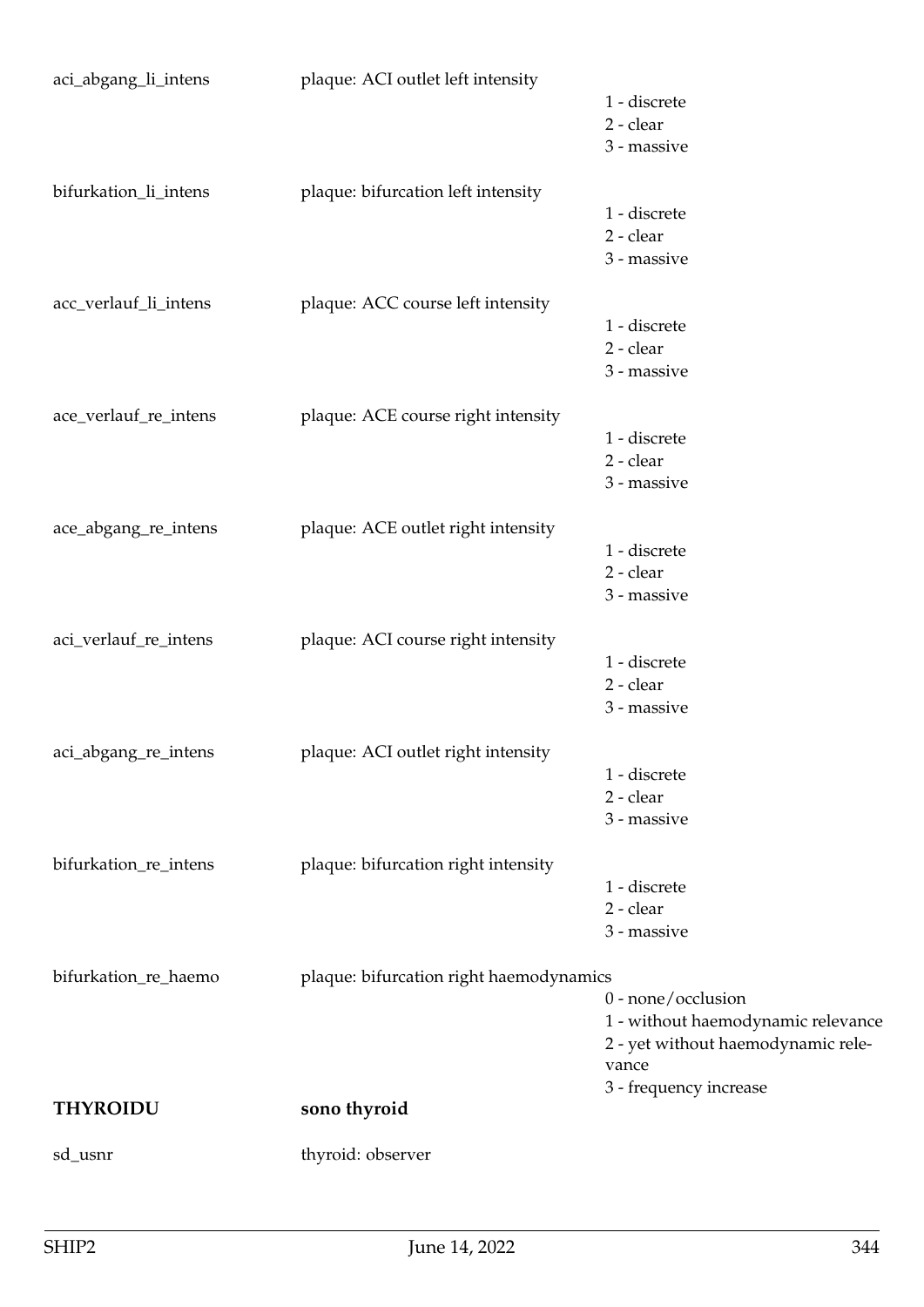| sd_grid            | thyroid: device                                          |                                                                                                                                                                                 |
|--------------------|----------------------------------------------------------|---------------------------------------------------------------------------------------------------------------------------------------------------------------------------------|
| sd_beg             | thyroid: start                                           |                                                                                                                                                                                 |
| sd_bsnr            | thyroid: particularities                                 | 0 - no specific features<br>1 - flat position of participant is not<br>possible<br>$2 - SD-OP$<br>3 - radio-iodine therapy<br>4 - more specific features<br>8 - not collectible |
| sd_note            | thyroid: further notes                                   |                                                                                                                                                                                 |
| sd_rad_jod_th_year | MEX: thyroid: year of radio-iodine therapy               |                                                                                                                                                                                 |
| sd_op_re_year      | MEX: thyroid: last year of thyroid surgery right<br>lobe |                                                                                                                                                                                 |
| sd_op_li_year      | MEX: thyroid: last year of thyroid surgery left<br>lobe  |                                                                                                                                                                                 |
| sd_lre             | thyroid: length right lobe                               |                                                                                                                                                                                 |
| sd_bre             | thyroid: width right lobe                                |                                                                                                                                                                                 |
| sd_tre             | thyroid: depth right lobe                                |                                                                                                                                                                                 |
| sd_volre           | thyroid: volume right lobe                               |                                                                                                                                                                                 |
| sd_lli             | thyroid: length left lobe                                |                                                                                                                                                                                 |
| sd_bli             | thyroid: width left lobe                                 |                                                                                                                                                                                 |
| sd_tli             | thyroid: depth left lobe                                 |                                                                                                                                                                                 |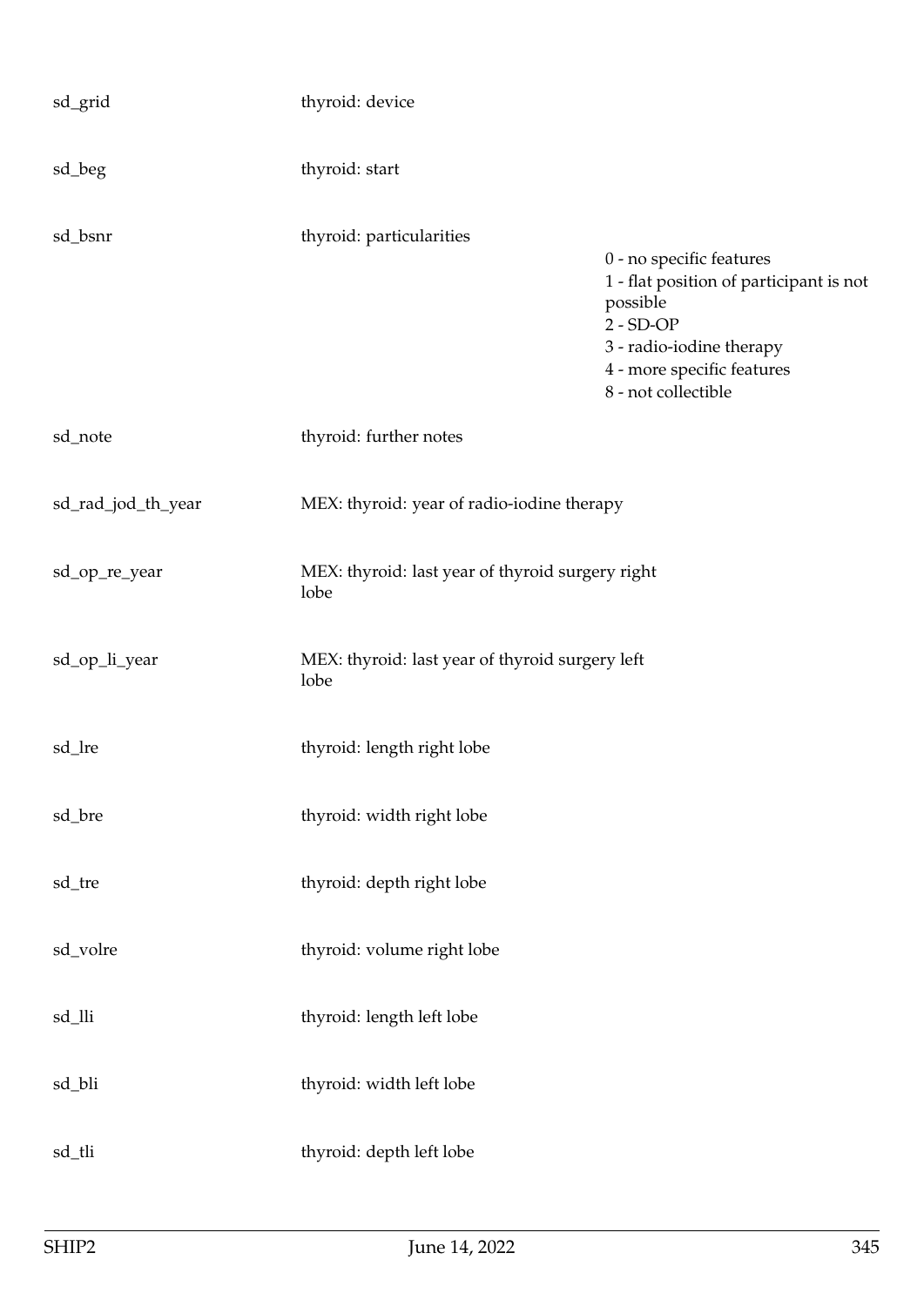| sd_volli  | thyroid: volume left lobe          |                                                                                                                                                                                                 |
|-----------|------------------------------------|-------------------------------------------------------------------------------------------------------------------------------------------------------------------------------------------------|
| sd_volg   | thyroid: volume                    |                                                                                                                                                                                                 |
| sd_isth   | thyroid: isthmus                   |                                                                                                                                                                                                 |
| sd_echre  | thyroid: echogenicity right lobe   | 0 - normal echo<br>1 - tendency to hypoechoicity<br>2 - hypoechoic<br>3 - complex echo<br>4 - incipient nodal transformation<br>5 - fully transformed node<br>8 - not to assess<br>9 - unlevied |
| sd_homore | thyroid: homogeneity of right lobe | 0 - homogeneous<br>1 - inhomogeneous<br>8 - not to assess<br>9 - unlevied                                                                                                                       |
| sd_kre    | thyroid: number of right lobe      | 0 - no nodes<br>1 - one node<br>2 - two nodes<br>3 - more than two nodes<br>8 - not collectible<br>9 - unlevied                                                                                 |
| sd_echli  | thyroid: echogenicity left lobe    | 0 - normal echo<br>1 - tendency to hypoechoicity<br>2 - hypoechoic<br>3 - complex echo<br>4 - incipient nodal transformation<br>5 - fully transformed node<br>8 - not to assess<br>9 - unlevied |
| sd_homoli | thyroid: homogeneity of left lobe  | 0 - homogeneous<br>1 - inhomogeneous<br>8 - not to assess<br>9 - unlevied                                                                                                                       |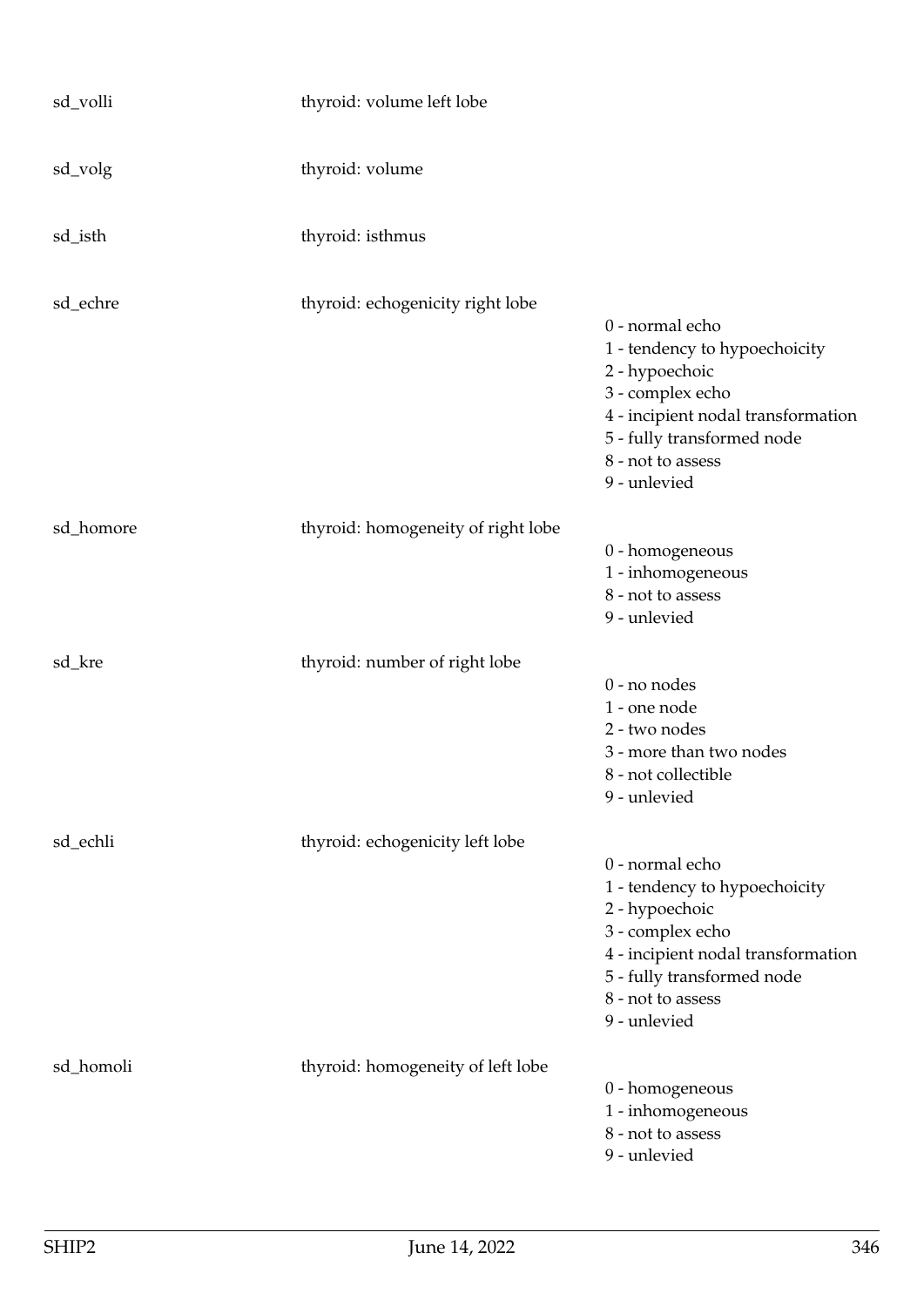| sd_kli          | thyroid: number of left lobe       |                                                                                                                                                                                                                                                                 |
|-----------------|------------------------------------|-----------------------------------------------------------------------------------------------------------------------------------------------------------------------------------------------------------------------------------------------------------------|
|                 |                                    | 0 - no nodes<br>1 - one node<br>2 - two nodes<br>3 - more than two nodes<br>8 - not collectible<br>9 - unlevied                                                                                                                                                 |
| sd_befnr        | thyroid: findings                  | 0 - unremarkable<br>1 - boundary finding<br>2 - pathological finding<br>8 - not assessable<br>9 - not collected                                                                                                                                                 |
| sd_bef          | thyroid: further findings          |                                                                                                                                                                                                                                                                 |
| sd_end          | thyroid: end                       |                                                                                                                                                                                                                                                                 |
| <b>SDKNOTEN</b> | thyroid nodules                    |                                                                                                                                                                                                                                                                 |
| kn_1_re_echo    | thyroid: echogenicity node right 1 | 0 - normal echo<br>1 - hypoechoic<br>2 - hyperechoic<br>3 - echo complex<br>4 - normal echo (degenerative cyst)<br>5 - hyperechoic (degenerative cyst)<br>6 - anechoic (cyst)<br>7 - hypoechoic (degenerative cyst)<br>8 - not assessable<br>9 - no declaration |
| kn_2_re_echo    | thyroid: echogenicity node right 2 | 0 - normal echo<br>1 - hypoechoic<br>2 - hyperechoic<br>3 - echo complex<br>4 - normal echo (degenerative cyst)<br>5 - hyperechoic (degenerative cyst)<br>6 - anechoic (cyst)<br>7 - hypoechoic (degenerative cyst)<br>8 - not assessable<br>9 - no declaration |
| kn_3_re_echo    | thyroid: echogenicity node right 3 | 0 - normal echo<br>1 - hypoechoic                                                                                                                                                                                                                               |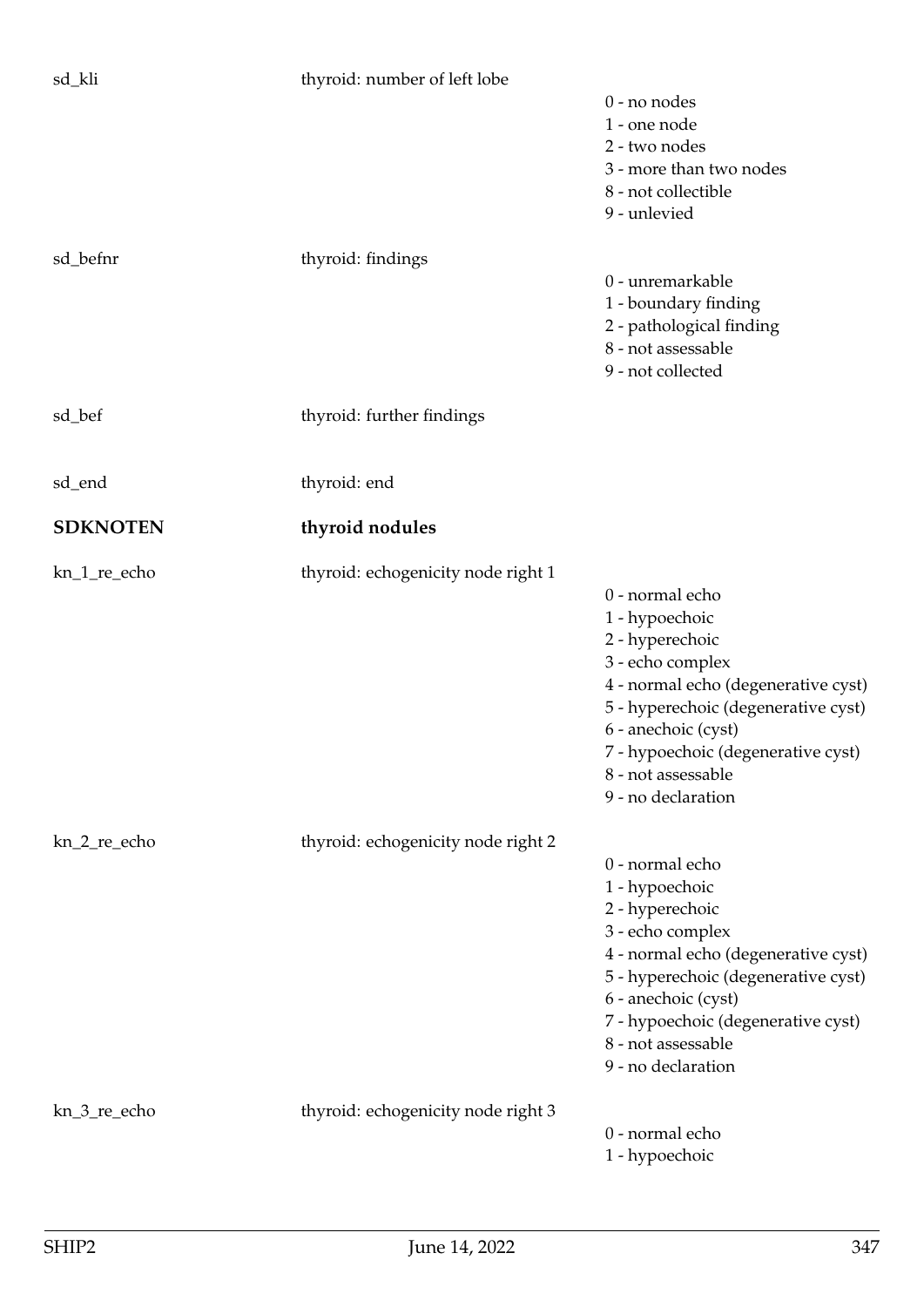|              |                                    | 2 - hyperechoic<br>3 - echo complex<br>4 - normal echo (degenerative cyst)<br>5 - hyperechoic (degenerative cyst)<br>6 - anechoic (cyst)<br>7 - hypoechoic (degenerative cyst)<br>8 - not assessable<br>9 - no declaration                                      |
|--------------|------------------------------------|-----------------------------------------------------------------------------------------------------------------------------------------------------------------------------------------------------------------------------------------------------------------|
| kn_4_re_echo | thyroid: echogenicity node right 4 | 0 - normal echo<br>1 - hypoechoic<br>2 - hyperechoic<br>3 - echo complex<br>4 - normal echo (degenerative cyst)<br>5 - hyperechoic (degenerative cyst)<br>6 - anechoic (cyst)<br>7 - hypoechoic (degenerative cyst)<br>8 - not assessable<br>9 - no declaration |
| kn_5_re_echo | thyroid: echogenicity node right 5 | 0 - normal echo<br>1 - hypoechoic<br>2 - hyperechoic<br>3 - echo complex<br>4 - normal echo (degenerative cyst)<br>5 - hyperechoic (degenerative cyst)<br>6 - anechoic (cyst)<br>7 - hypoechoic (degenerative cyst)<br>8 - not assessable<br>9 - no declaration |
| kn_1_li_echo | thyroid: echogenicity node left 1  | 0 - normal echo<br>1 - hypoechoic<br>2 - hyperechoic<br>3 - echo complex<br>4 - normal echo (degenerative cyst)<br>5 - hyperechoic (degenerative cyst)<br>6 - anechoic (cyst)<br>7 - hypoechoic (degenerative cyst)<br>8 - not assessable<br>9 - no declaration |
| kn_2_li_echo | thyroid: echogenicity node left 2  | 0 - normal echo<br>1 - hypoechoic<br>2 - hyperechoic<br>3 - echo complex                                                                                                                                                                                        |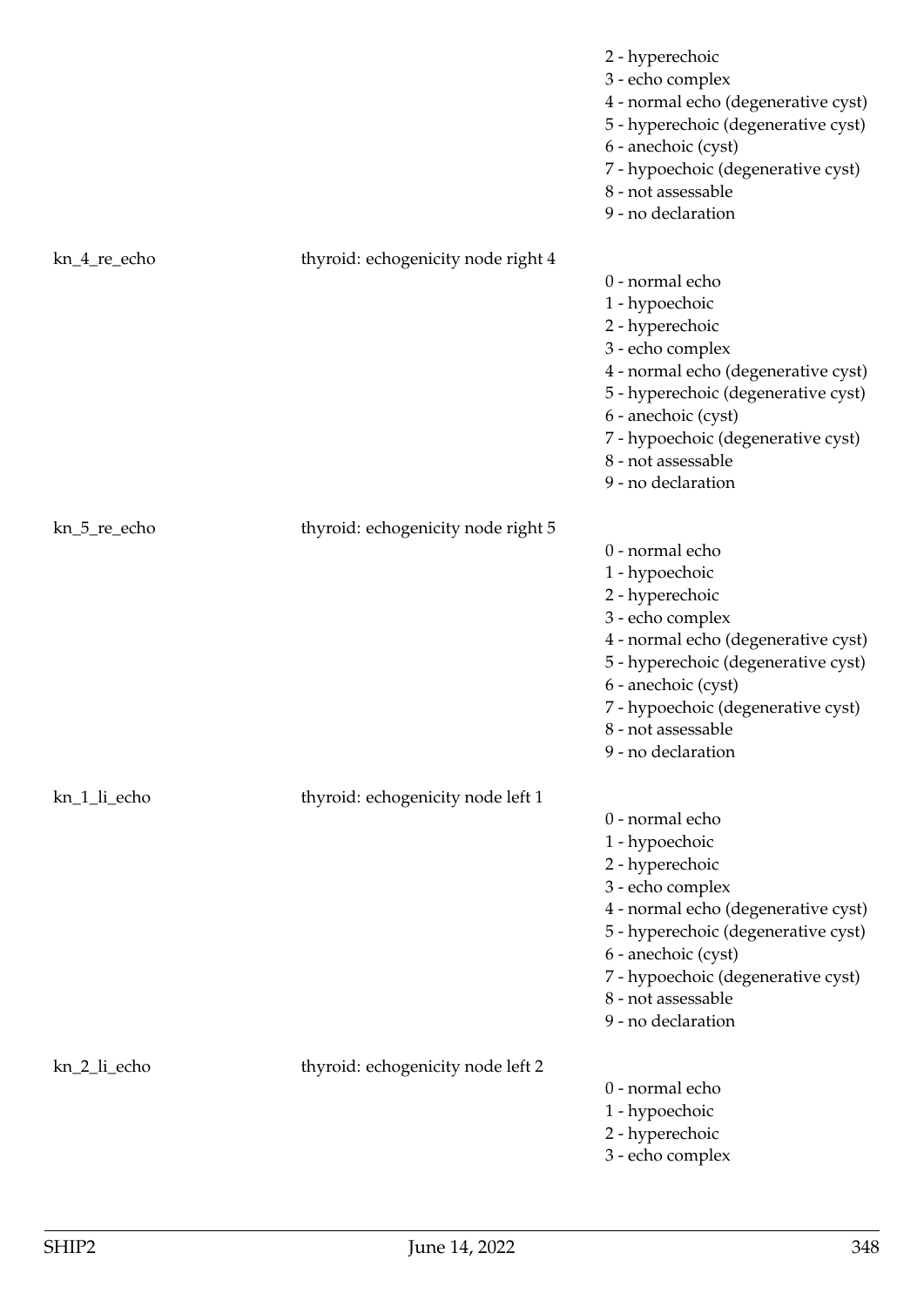|               |                                   | 4 - normal echo (degenerative cyst)<br>5 - hyperechoic (degenerative cyst)<br>6 - anechoic (cyst)<br>7 - hypoechoic (degenerative cyst)<br>8 - not assessable<br>9 - no declaration                                                                             |
|---------------|-----------------------------------|-----------------------------------------------------------------------------------------------------------------------------------------------------------------------------------------------------------------------------------------------------------------|
| kn_3_li_echo  | thyroid: echogenicity node left 3 | 0 - normal echo<br>1 - hypoechoic<br>2 - hyperechoic<br>3 - echo complex<br>4 - normal echo (degenerative cyst)<br>5 - hyperechoic (degenerative cyst)<br>6 - anechoic (cyst)<br>7 - hypoechoic (degenerative cyst)<br>8 - not assessable<br>9 - no declaration |
| kn_4_li_echo  | thyroid: echogenicity node left 4 | 0 - normal echo<br>1 - hypoechoic<br>2 - hyperechoic<br>3 - echo complex<br>4 - normal echo (degenerative cyst)<br>5 - hyperechoic (degenerative cyst)<br>6 - anechoic (cyst)<br>7 - hypoechoic (degenerative cyst)<br>8 - not assessable<br>9 - no declaration |
| kn_5_li_echo  | thyroid: echogenicity node left 5 | 0 - normal echo<br>1 - hypoechoic<br>2 - hyperechoic<br>3 - echo complex<br>4 - normal echo (degenerative cyst)<br>5 - hyperechoic (degenerative cyst)<br>6 - anechoic (cyst)<br>7 - hypoechoic (degenerative cyst)<br>8 - not assessable<br>9 - no declaration |
| $kn_1_re\_gr$ | thyroid: size node right 1        | $1 - 1$ cm<br>$2 - \ge 1$ cm<br>8 - not assessable<br>9 - no declaration                                                                                                                                                                                        |
| $kn_2_re\_gr$ | thyroid: size node right 2        |                                                                                                                                                                                                                                                                 |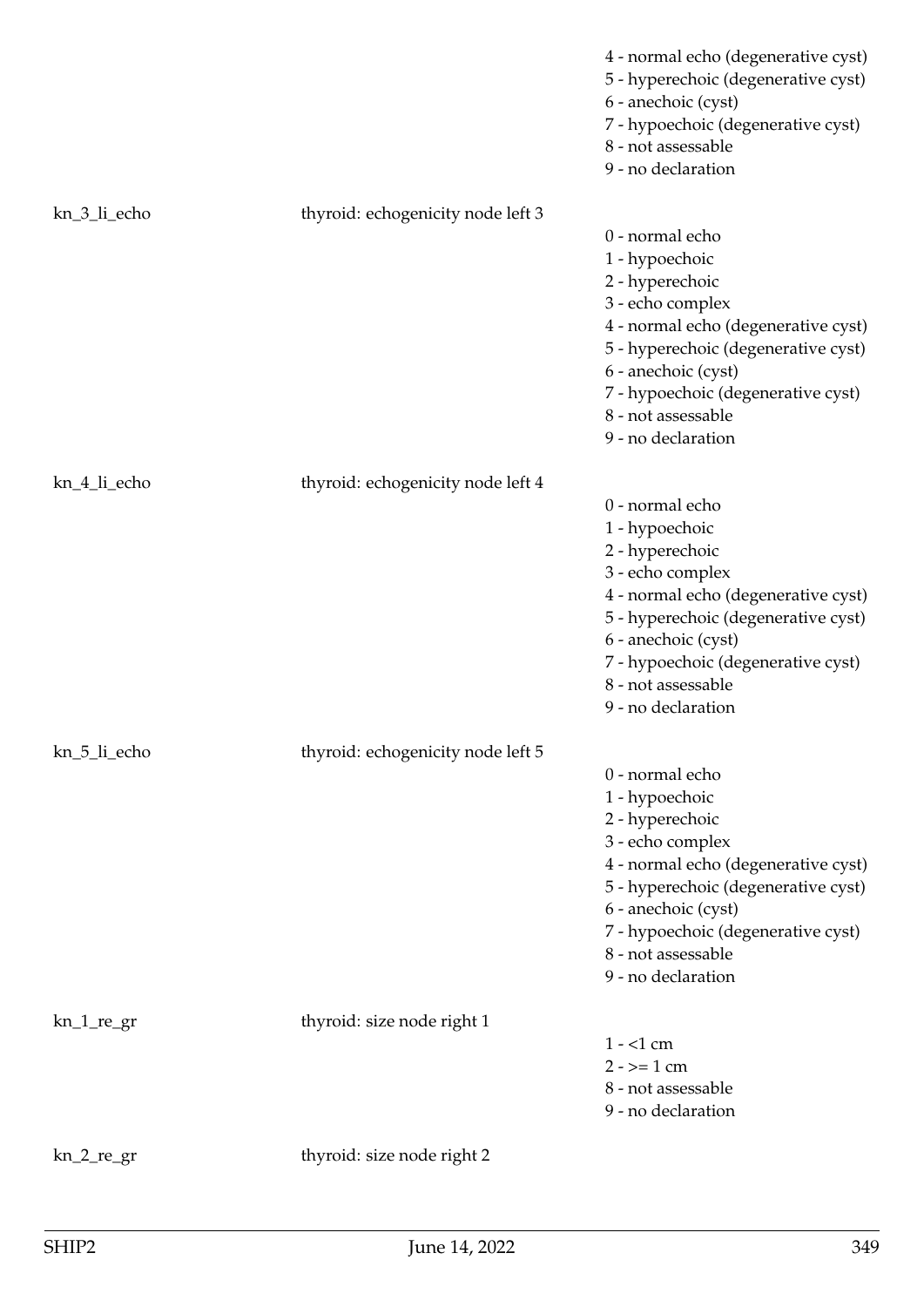|               |                            | $1 - 1$ cm<br>$2 - 1$ cm<br>8 - not assessable<br>9 - no declaration     |
|---------------|----------------------------|--------------------------------------------------------------------------|
| $kn_3_re\_gr$ | thyroid: size node right 3 | $1 - 1$ cm<br>$2 - \ge 1$ cm<br>8 - not assessable<br>9 - no declaration |
| $kn_4_re\_gr$ | thyroid: size node right 4 | $1 - 1$ cm<br>$2 - \ge 1$ cm<br>8 - not assessable<br>9 - no declaration |
| $kn_5_re\_gr$ | thyroid: size node right 5 | $1 - 1$ cm<br>$2 - \ge 1$ cm<br>8 - not assessable<br>9 - no declaration |
| kn_1_li_gr    | thyroid: size node left 1  | $1 - 1$ cm<br>$2 - 2 = 1$ cm<br>8 - not assessable<br>9 - no declaration |
| kn_2_li_gr    | thyroid: size node left 2  | $1 - 1$ cm<br>$2 - \ge 1$ cm<br>8 - not assessable<br>9 - no declaration |
| kn_3_li_gr    | thyroid: size node left 3  | $1 - 1$ cm<br>$2 - \ge 1$ cm<br>8 - not assessable<br>9 - no declaration |
| kn_4_li_gr    | thyroid: size node left 4  | $1 - 1$ cm<br>$2 - \ge 1$ cm<br>8 - not assessable<br>9 - no declaration |
| kn_5_li_gr    | thyroid: size node left 5  | $1 - 1$ cm<br>$2 - \ge 1$ cm                                             |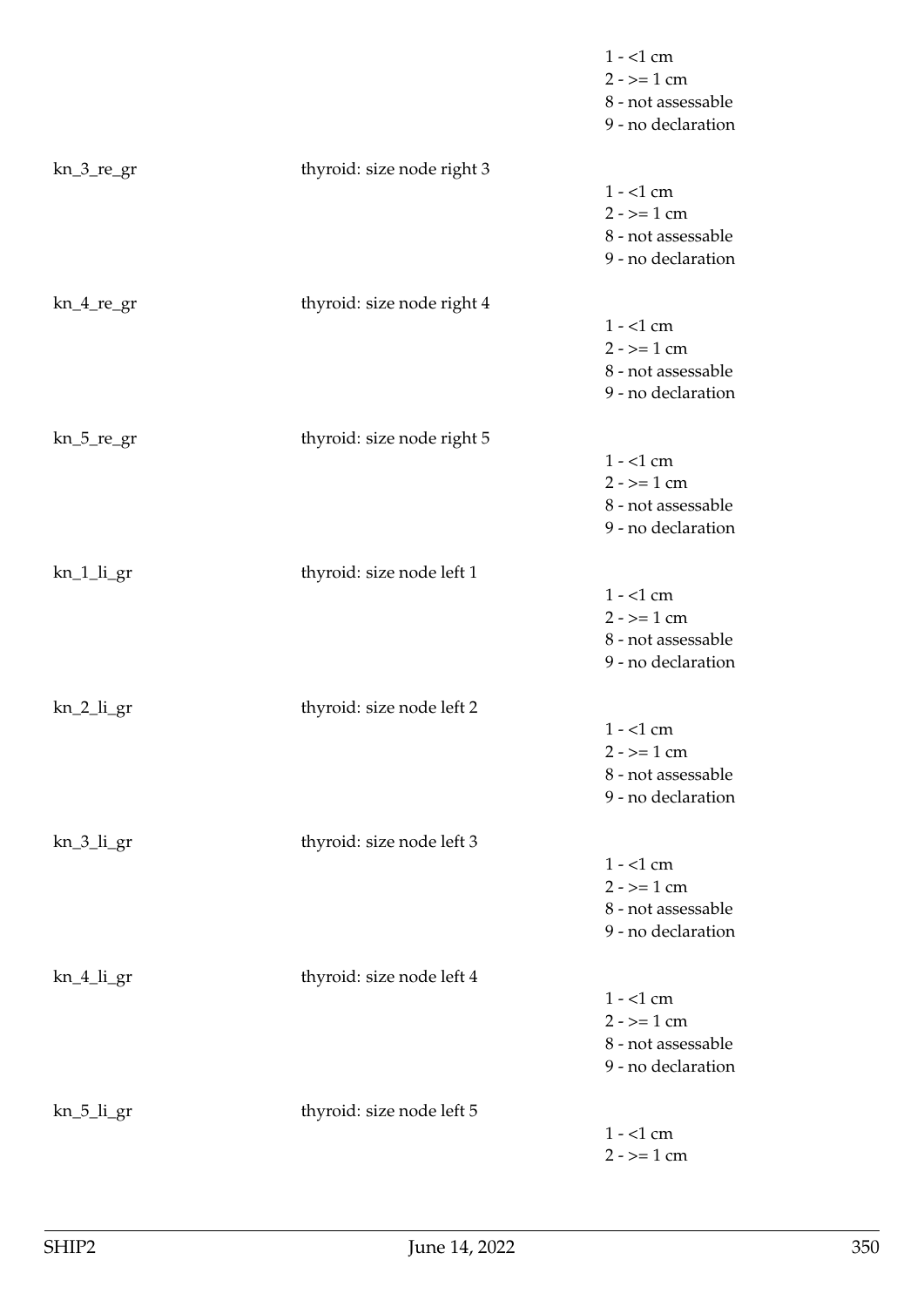|                 |                                   | 8 - not assessable<br>9 - no declaration                                                 |
|-----------------|-----------------------------------|------------------------------------------------------------------------------------------|
| kn_1_re_abgrenz | thyroid: demarcation node right 1 | 0 - well demarcated<br>1 - poorly demarcated<br>8 - not assessable<br>9 - no declaration |
| kn_2_re_abgrenz | thyroid: demarcation node right 2 | 0 - well demarcated<br>1 - poorly demarcated<br>8 - not assessable<br>9 - no declaration |
| kn_3_re_abgrenz | thyroid: demarcation node right 3 | 0 - well demarcated<br>1 - poorly demarcated<br>8 - not assessable<br>9 - no declaration |
| kn_4_re_abgrenz | thyroid: demarcation node right 4 | 0 - well demarcated<br>1 - poorly demarcated<br>8 - not assessable<br>9 - no declaration |
| kn_5_re_abgrenz | thyroid: demarcation node right 5 | 0 - well demarcated<br>1 - poorly demarcated<br>8 - not assessable<br>9 - no declaration |
| kn_1_li_abgrenz | thyroid: demarcation node left 1  | 0 - well demarcated<br>1 - poorly demarcated<br>8 - not assessable<br>9 - no declaration |
| kn_2_li_abgrenz | thyroid: demarcation node left 2  | 0 - well demarcated<br>1 - poorly demarcated<br>8 - not assessable<br>9 - no declaration |
| kn_3_li_abgrenz | thyroid: demarcation node left 3  | 0 - well demarcated<br>1 - poorly demarcated<br>8 - not assessable<br>9 - no declaration |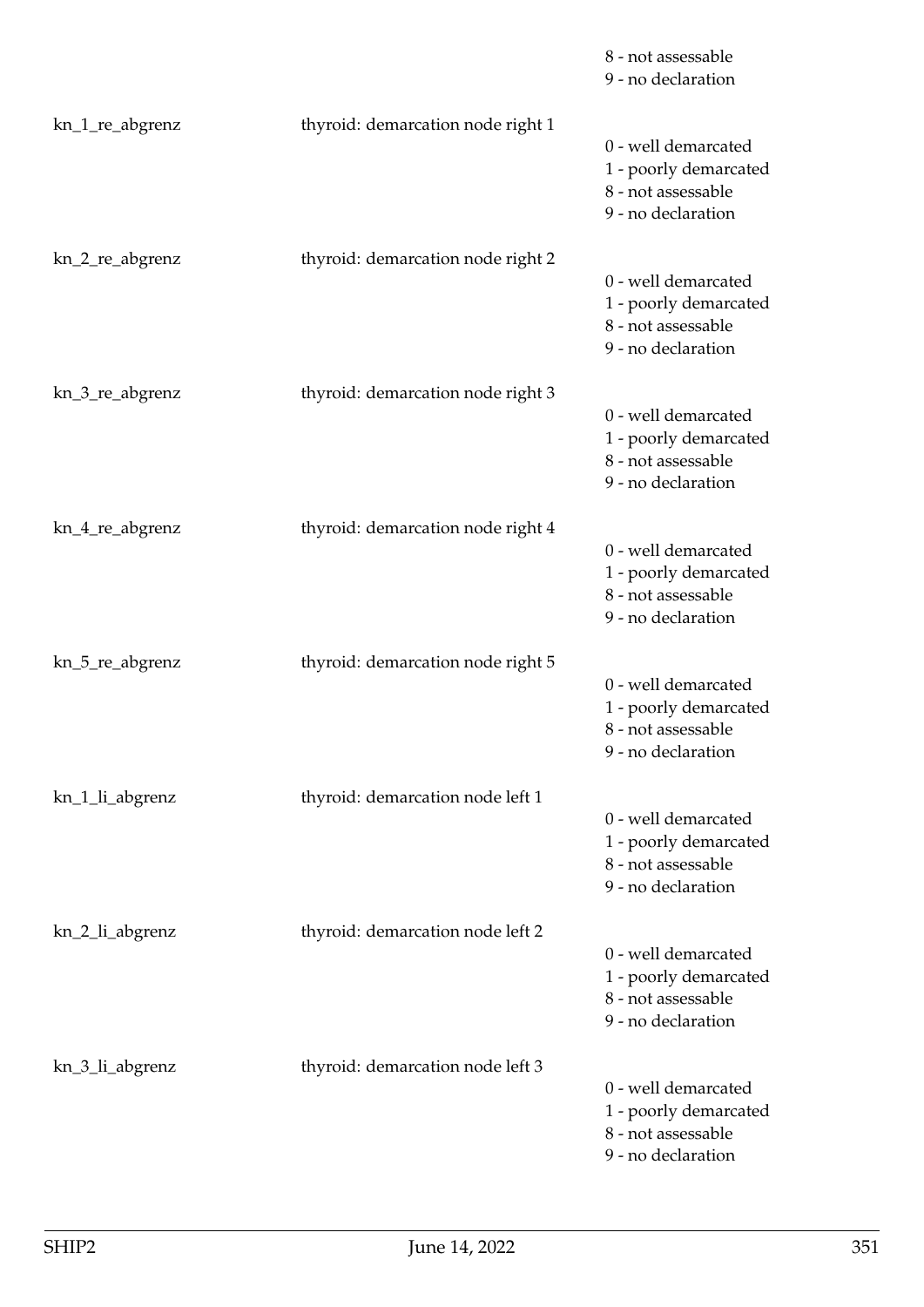| kn_4_li_abgrenz | thyroid: demarcation node left 4      |                                                                                          |
|-----------------|---------------------------------------|------------------------------------------------------------------------------------------|
|                 |                                       | 0 - well demarcated<br>1 - poorly demarcated<br>8 - not assessable<br>9 - no declaration |
| kn_5_li_abgrenz | thyroid: demarcation node left 5      | 0 - well demarcated                                                                      |
|                 |                                       | 1 - poorly demarcated<br>8 - not assessable<br>9 - no declaration                        |
| kn_1_re_kalk    | thyroid: calcification node right 1   |                                                                                          |
|                 |                                       | $0 - No$<br>$1 - Yes$                                                                    |
|                 |                                       | 8 - cannot be evaluated<br>9 - no information given                                      |
| kn_2_re_kalk    | thyroid: calcification node right 2   |                                                                                          |
|                 |                                       | $0 - No$                                                                                 |
|                 |                                       | $1 - Yes$                                                                                |
|                 |                                       | 8 - cannot be evaluated<br>9 - no information given                                      |
| kn_3_re_kalk    | thyroid: calcification node right 3   |                                                                                          |
|                 |                                       | $0 - No$<br>$1 - Yes$                                                                    |
|                 |                                       | 8 - cannot be evaluated                                                                  |
|                 |                                       | 9 - no information given                                                                 |
| kn_4_re_kalk    | thyroid: calcium deposit node right 4 |                                                                                          |
|                 |                                       | $0 - No$<br>$1 - Yes$                                                                    |
|                 |                                       | 8 - cannot be evaluated                                                                  |
|                 |                                       | 9 - no information given                                                                 |
| kn_5_re_kalk    | thyroid: calcification node right 5   |                                                                                          |
|                 |                                       | $0 - No$<br>$1 - Yes$                                                                    |
|                 |                                       | 8 - cannot be evaluated                                                                  |
|                 |                                       | 9 - no information given                                                                 |
| kn_1_li_kalk    | thyroid: calcification node left 1    |                                                                                          |
|                 |                                       | $0 - No$<br>$1 - Yes$                                                                    |
|                 |                                       | 8 - cannot be evaluated                                                                  |
|                 |                                       | 9 - no information given                                                                 |
| kn_2_li_kalk    | thyroid: calcification node left 2    |                                                                                          |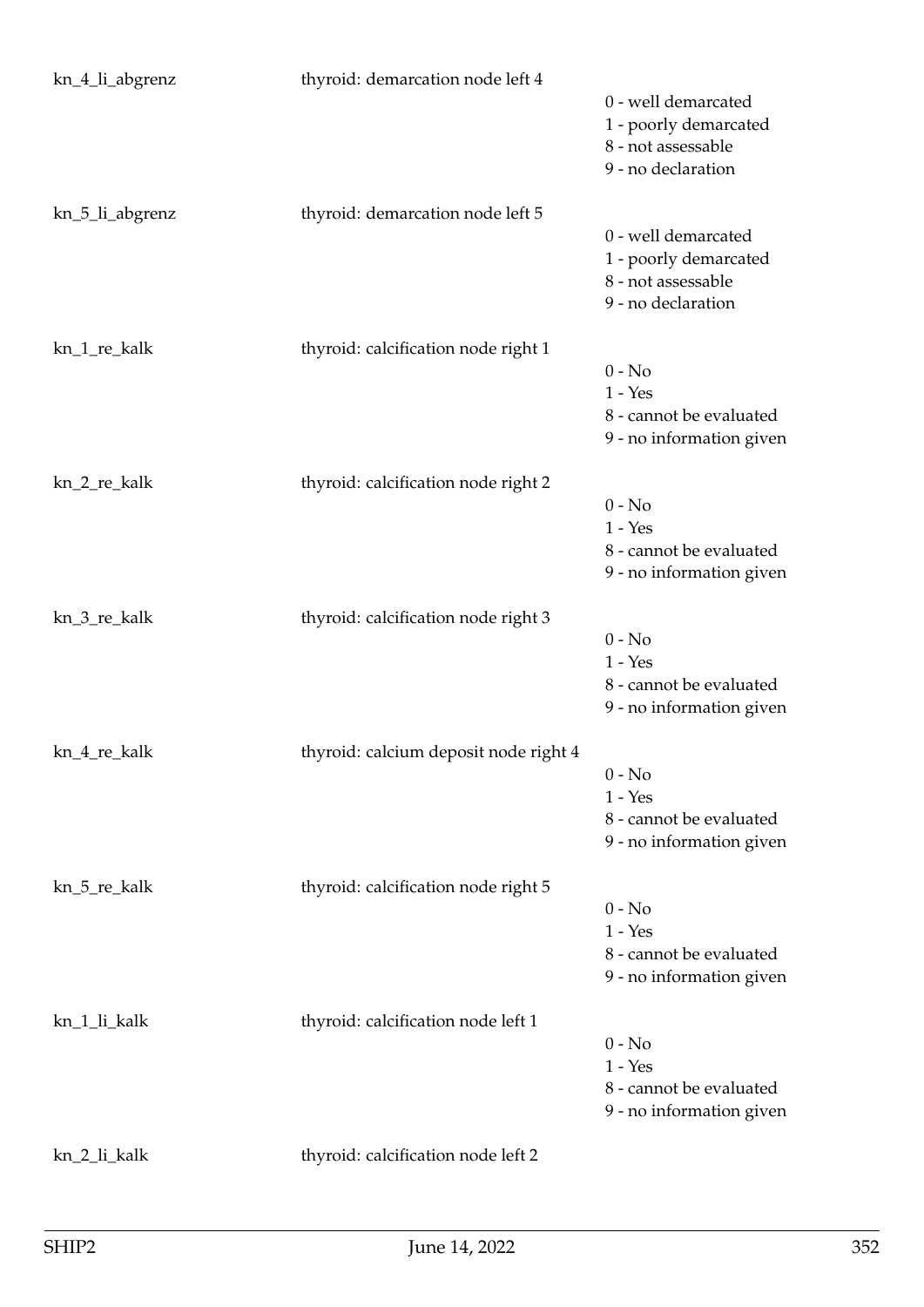|                  |                                      | $0 - No$<br>$1 - Yes$<br>8 - cannot be evaluated<br>9 - no information given                  |
|------------------|--------------------------------------|-----------------------------------------------------------------------------------------------|
| kn_3_li_kalk     | thyroid: calcification node left 3   | $0 - No$<br>$1 - Yes$<br>8 - cannot be evaluated<br>9 - no information given                  |
| kn_4_li_kalk     | thyroid: calcium deposit node left 4 | $0 - No$<br>$1 - Yes$<br>8 - cannot be evaluated<br>9 - no information given                  |
| kn_5_li_kalk     | thyroid: calcium deposit node left 5 | $0 - No$<br>$1 - Yes$<br>8 - cannot be evaluated<br>9 - no information given                  |
| kn_1_re_zystform | thyroid: cystic node right 1         | 0 - without internal echoes<br>1 - chocolate cyst<br>8 - not assessable<br>9 - no declaration |
| kn_2_re_zystform | thyroid: cystic node right 2         | 0 - without internal echoes<br>1 - chocolate cyst<br>8 - not assessable<br>9 - no declaration |
| kn_3_re_zystform | thyroid: cystic node right 3         | 0 - without internal echoes<br>1 - chocolate cyst<br>8 - not assessable<br>9 - no declaration |
| kn_4_re_zystform | thyroid: cystic node right 4         | 0 - without internal echoes<br>1 - chocolate cyst<br>8 - not assessable<br>9 - no declaration |
| kn_5_re_zystform | thyroid: cystic node right 5         | 0 - without internal echoes<br>1 - chocolate cyst                                             |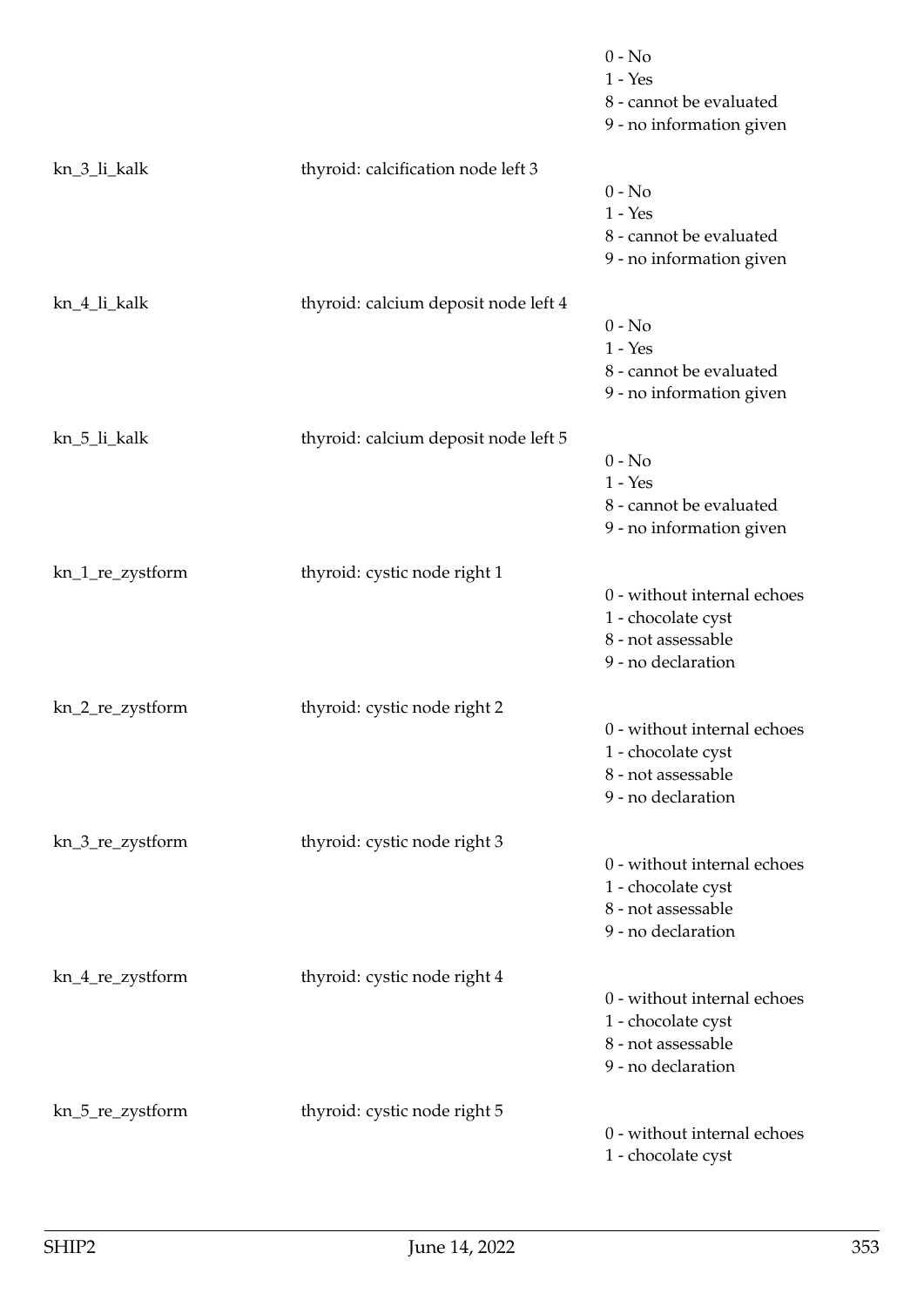|                  |                             | 8 - not assessable<br>9 - no declaration                                                      |
|------------------|-----------------------------|-----------------------------------------------------------------------------------------------|
| kn_1_li_zystform | thyroid: cystic node left 1 | 0 - without internal echoes<br>1 - chocolate cyst<br>8 - not assessable<br>9 - no declaration |
| kn_2_li_zystform | thyroid: cystic node left 2 | 0 - without internal echoes<br>1 - chocolate cyst<br>8 - not assessable<br>9 - no declaration |
| kn_3_li_zystform | thyroid: cystic node left 3 | 0 - without internal echoes<br>1 - chocolate cyst<br>8 - not assessable<br>9 - no declaration |
| kn_4_li_zystform | thyroid: cystic node left 4 | 0 - without internal echoes<br>1 - chocolate cyst<br>8 - not assessable<br>9 - no declaration |
| kn_5_li_zystform | thyroid: cystic node left 5 | 0 - without internal echoes<br>1 - chocolate cyst<br>8 - not assessable<br>9 - no declaration |
| kn_1_re_rand     | thyroid: rim node right 1   | 0 - not available<br>1 - available<br>8 - not assessable<br>9 - no declaration                |
| kn_2_re_rand     | thyroid: rim node right 2   | 0 - not available<br>1 - available<br>8 - not assessable<br>9 - no declaration                |
| kn_3_re_rand     | thyroid: rim node right 3   | 0 - not available<br>1 - available<br>8 - not assessable<br>9 - no declaration                |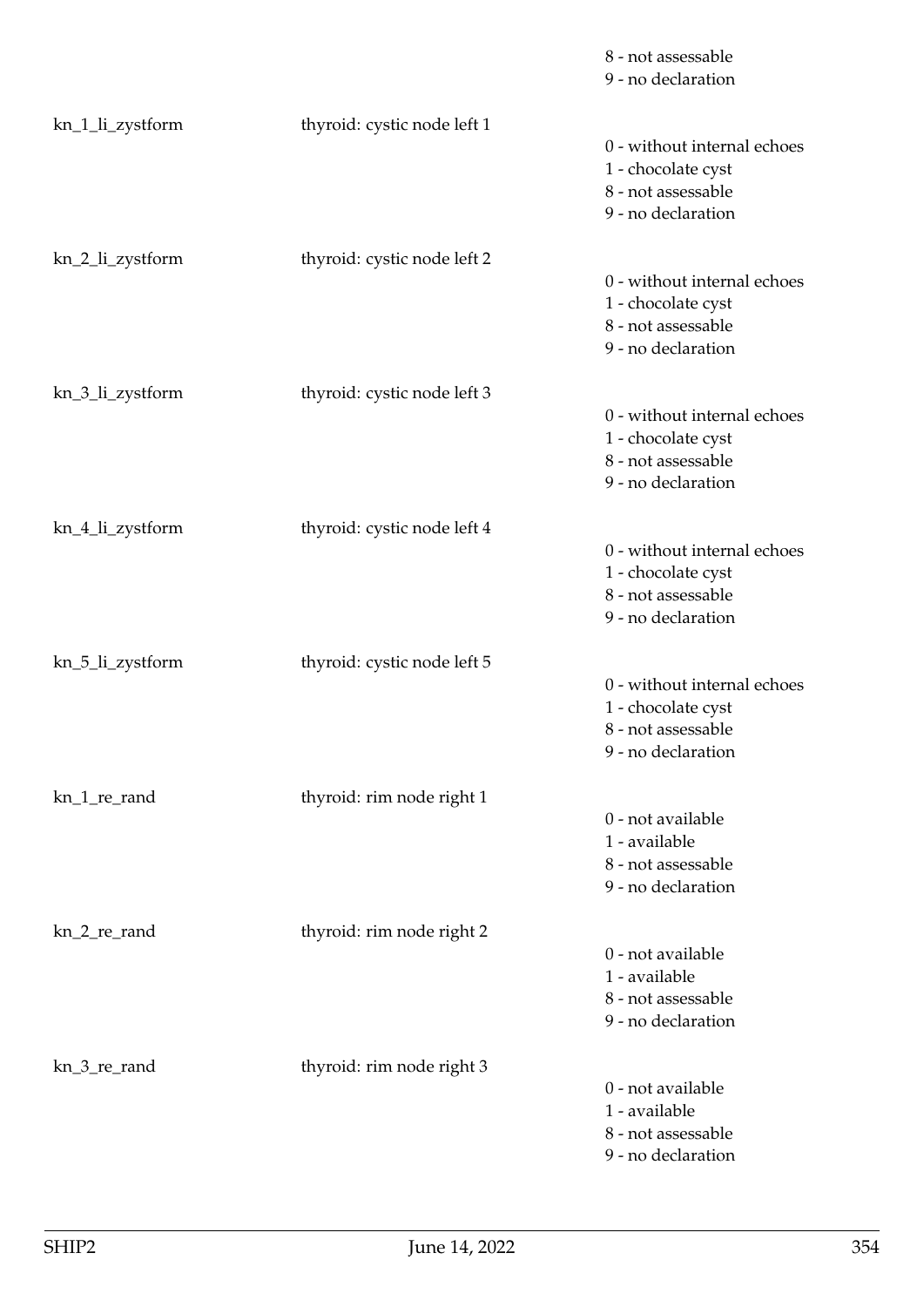| kn_4_re_rand | thyroid: rim node right 4            |                                     |
|--------------|--------------------------------------|-------------------------------------|
|              |                                      | 0 - not available                   |
|              |                                      | 1 - available                       |
|              |                                      | 8 - not assessable                  |
|              |                                      | 9 - no declaration                  |
|              |                                      |                                     |
| kn_5_re_rand | thyroid: rim node right 5            |                                     |
|              |                                      | 0 - not available                   |
|              |                                      | 1 - available                       |
|              |                                      | 8 - not assessable                  |
|              |                                      | 9 - no declaration                  |
| kn_1_li_rand | thyroid: rim node left 1             |                                     |
|              |                                      | 0 - not available                   |
|              |                                      | 1 - available                       |
|              |                                      | 8 - not assessable                  |
|              |                                      | 9 - no declaration                  |
| kn_2_li_rand |                                      |                                     |
|              | thyroid: rim node left 2             | 0 - not available                   |
|              |                                      | 1 - available                       |
|              |                                      | 8 - not assessable                  |
|              |                                      | 9 - no declaration                  |
|              |                                      |                                     |
| kn_3_li_rand | thyroid: rim node left 3             |                                     |
|              |                                      | 0 - not available                   |
|              |                                      | 1 - available                       |
|              |                                      | 8 - not assessable                  |
|              |                                      | 9 - no declaration                  |
| kn_4_li_rand | thyroid: rim node left 4             |                                     |
|              |                                      | 0 - not available                   |
|              |                                      | 1 - available                       |
|              |                                      | 8 - not assessable                  |
|              |                                      | 9 - no declaration                  |
|              |                                      |                                     |
| kn_5_li_rand | thyroid: rim node left 5             |                                     |
|              |                                      | 0 - not available                   |
|              |                                      | 1 - available                       |
|              |                                      | 8 - not assessable                  |
|              |                                      | 9 - no declaration                  |
| kn_1_is_echo | thyroid: echogenicity node isthmus 1 |                                     |
|              |                                      | 0 - normal echo                     |
|              |                                      | 1 - hypoechoic                      |
|              |                                      | 2 - hyperechoic                     |
|              |                                      | 3 - echo complex                    |
|              |                                      | 4 - normal echo (degenerative cyst) |
|              |                                      | 5 - hyperechoic (degenerative cyst) |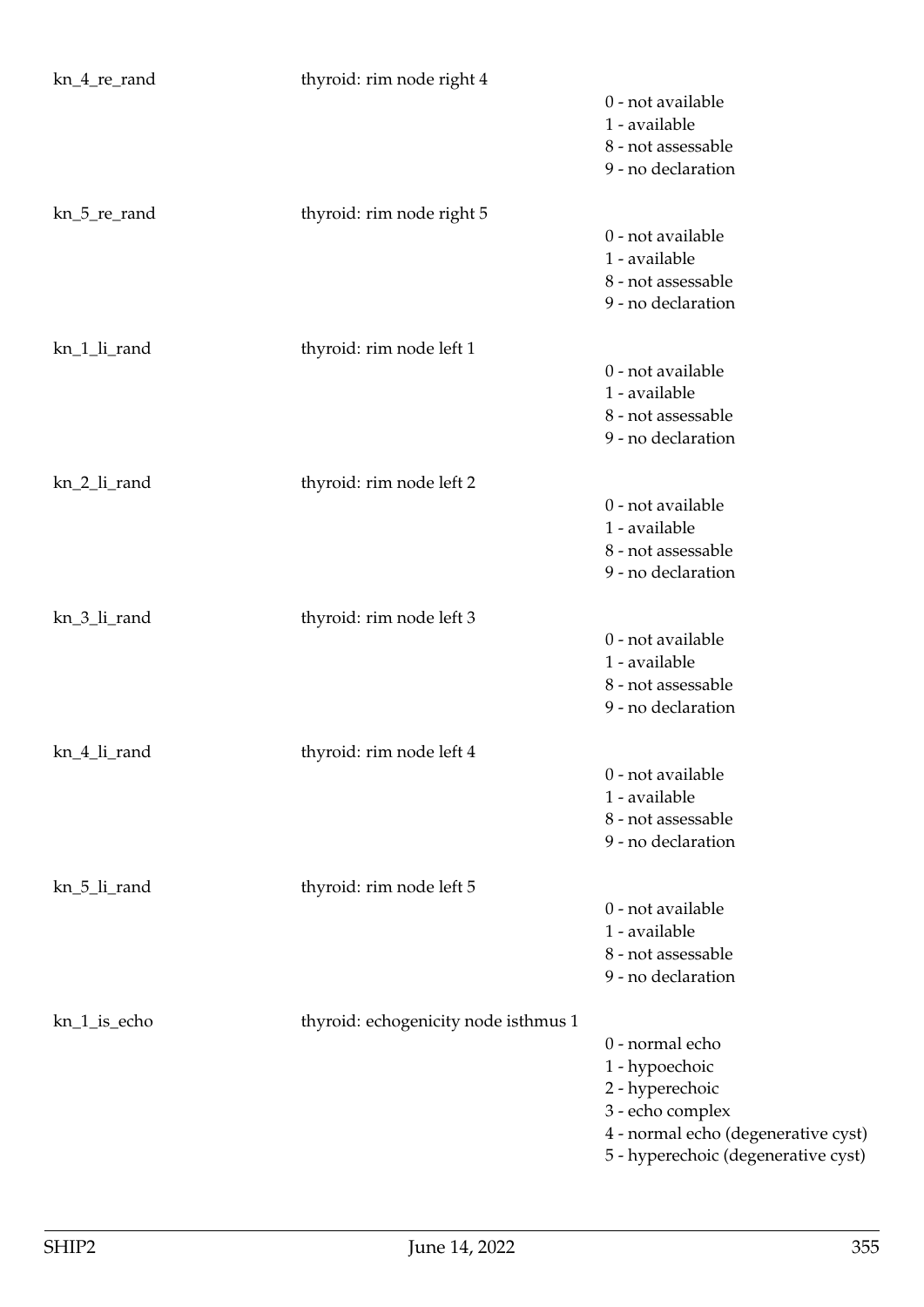|              |                                      | 6 - anechoic (cyst)<br>7 - hypoechoic (degenerative cyst)<br>8 - not assessable<br>9 - no declaration                                                                                                                                                           |
|--------------|--------------------------------------|-----------------------------------------------------------------------------------------------------------------------------------------------------------------------------------------------------------------------------------------------------------------|
| kn_2_is_echo | thyroid: echogenicity node isthmus 2 | 0 - normal echo<br>1 - hypoechoic<br>2 - hyperechoic<br>3 - echo complex<br>4 - normal echo (degenerative cyst)<br>5 - hyperechoic (degenerative cyst)<br>6 - anechoic (cyst)<br>7 - hypoechoic (degenerative cyst)<br>8 - not assessable<br>9 - no declaration |
| kn_3_is_echo | thyroid: echogenicity node isthmus 3 | 0 - normal echo<br>1 - hypoechoic<br>2 - hyperechoic<br>3 - echo complex<br>4 - normal echo (degenerative cyst)<br>5 - hyperechoic (degenerative cyst)<br>6 - anechoic (cyst)<br>7 - hypoechoic (degenerative cyst)<br>8 - not assessable<br>9 - no declaration |
| kn_4_is_echo | thyroid: echogenicity node isthmus 4 | 0 - normal echo<br>1 - hypoechoic<br>2 - hyperechoic<br>3 - echo complex<br>4 - normal echo (degenerative cyst)<br>5 - hyperechoic (degenerative cyst)<br>6 - anechoic (cyst)<br>7 - hypoechoic (degenerative cyst)<br>8 - not assessable<br>9 - no declaration |
| kn_5_is_echo | thyroid: echogenicity node isthmus 5 | 0 - normal echo<br>1 - hypoechoic<br>2 - hyperechoic<br>3 - echo complex<br>4 - normal echo (degenerative cyst)<br>5 - hyperechoic (degenerative cyst)<br>6 - anechoic (cyst)<br>7 - hypoechoic (degenerative cyst)                                             |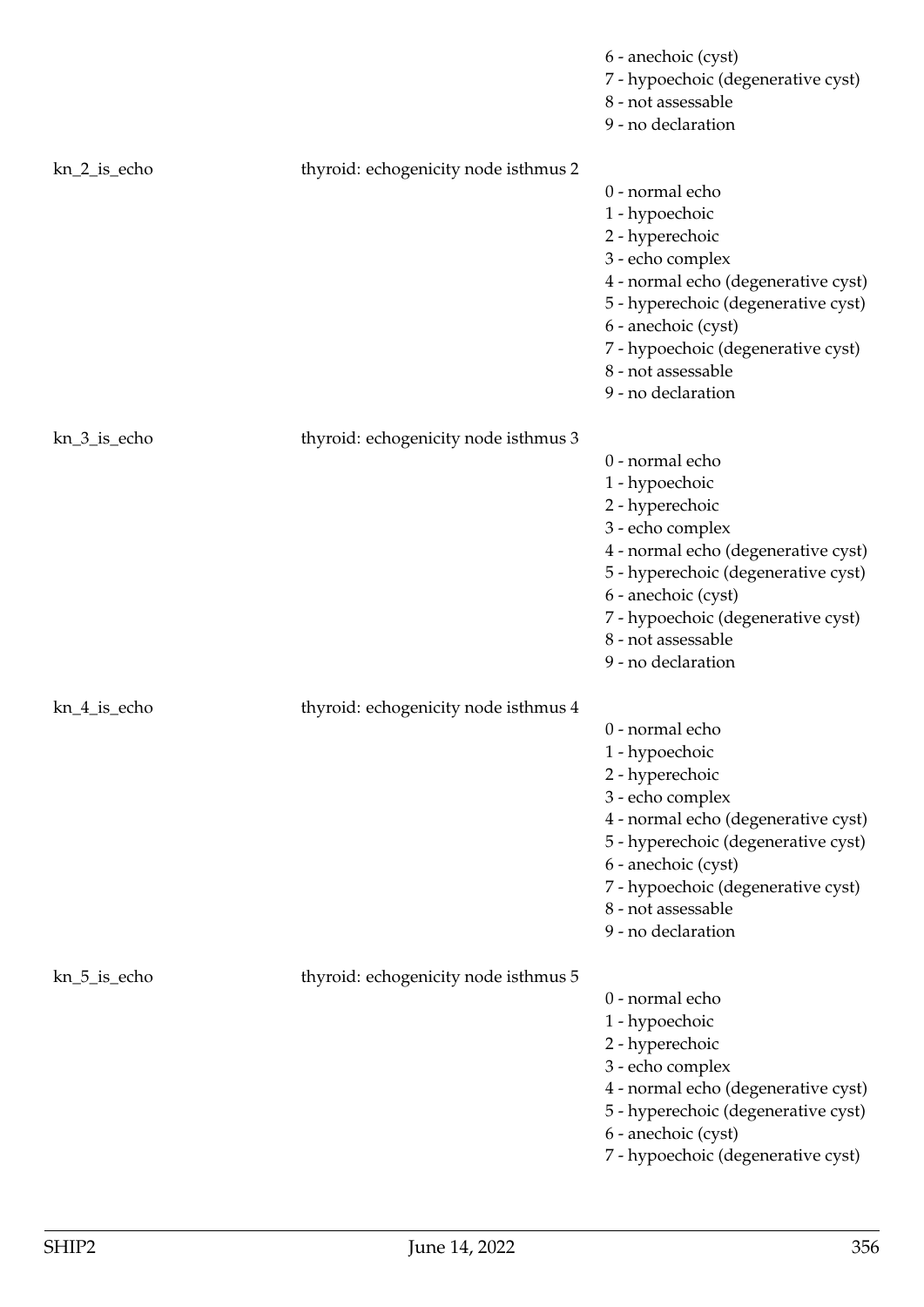|                 |                                     | 8 - not assessable<br>9 - no declaration                                                 |
|-----------------|-------------------------------------|------------------------------------------------------------------------------------------|
| $kn_1_is_2r$    | thyroid: size node isthmus 1        | $1 - 1$ cm<br>$2 - \ge 1$ cm<br>8 - not assessable<br>9 - no declaration                 |
| kn_2_is_gr      | thyroid: size node isthmus 2        | $1 - 1$ cm<br>$2 - \ge 1$ cm<br>8 - not assessable<br>9 - no declaration                 |
| $kn_3_is_gr$    | thyroid: size node isthmus 3        | $1 - 1$ cm<br>$2 - \ge 1$ cm<br>8 - not assessable<br>9 - no declaration                 |
| $kn_4$ is gr    | thyroid: size node isthmus 4        | $1 - 1$ cm<br>$2 - \ge 1$ cm<br>8 - not assessable<br>9 - no declaration                 |
| $kn_5_is_gr$    | thyroid: size node isthmus 5        | $1 - 1$ cm<br>$2 - \ge 1$ cm<br>8 - not assessable<br>9 - no declaration                 |
| kn_1_is_abgrenz | thyroid: demarcation node isthmus 1 | 0 - well demarcated<br>1 - poorly demarcated<br>8 - not assessable<br>9 - no declaration |
| kn_2_is_abgrenz | thyroid: demarcation node isthmus 2 | 0 - well demarcated<br>1 - poorly demarcated<br>8 - not assessable<br>9 - no declaration |
| kn_3_is_abgrenz | thyroid: demarcation node isthmus 3 | 0 - well demarcated<br>1 - poorly demarcated<br>8 - not assessable<br>9 - no declaration |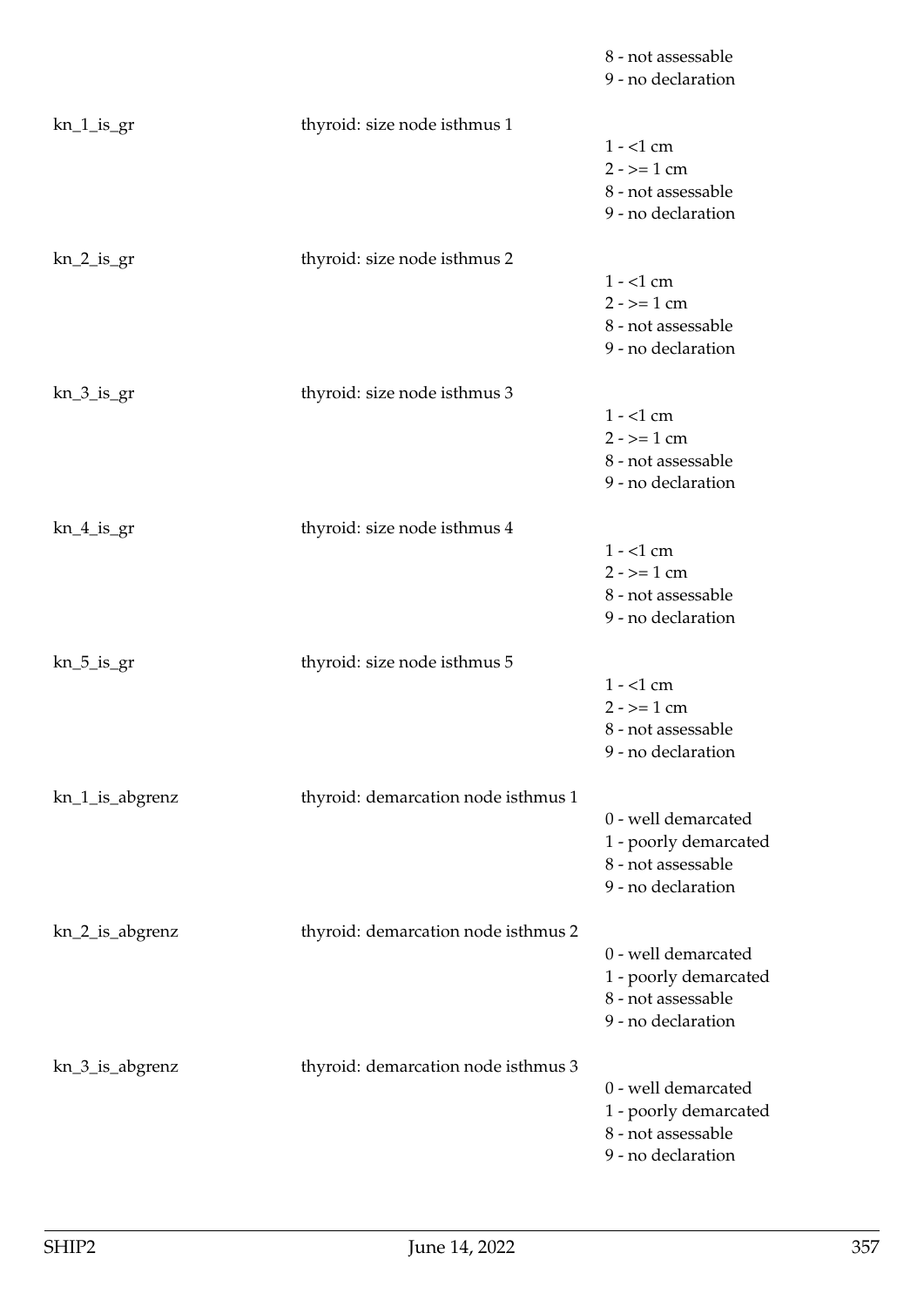| kn_4_is_abgrenz  | thyroid: demarcation node isthmus 4   | 0 - well demarcated<br>1 - poorly demarcated<br>8 - not assessable<br>9 - no declaration      |
|------------------|---------------------------------------|-----------------------------------------------------------------------------------------------|
| kn_5_is_abgrenz  | thyroid: demarcation node isthmus 5   | 0 - well demarcated<br>1 - poorly demarcated<br>8 - not assessable<br>9 - no declaration      |
| kn_1_is_kalk     | thyroid: calcification node isthmus 1 | $0 - No$<br>$1 - Yes$<br>8 - cannot be evaluated<br>9 - no information given                  |
| kn_2_is_kalk     | thyroid: calcification node isthmus 2 | $0 - No$<br>$1 - Yes$<br>8 - cannot be evaluated<br>9 - no information given                  |
| kn_3_is_kalk     | thyroid: calcification node isthmus 3 | $0 - No$<br>$1 - Yes$<br>8 - cannot be evaluated<br>9 - no information given                  |
| kn_4_is_kalk     | thyroid: calcification node isthmus 4 | $0 - No$<br>$1 - Yes$<br>8 - cannot be evaluated<br>9 - no information given                  |
| kn_5_is_kalk     | thyroid: calcium deposit node isthmus | $0 - No$<br>$1 - Yes$<br>8 - cannot be evaluated<br>9 - no information given                  |
| kn_1_is_zystform | thyroid: cyst form node isthmus 1     | 0 - without internal echoes<br>1 - chocolate cyst<br>8 - not assessable<br>9 - no declaration |
| kn_2_is_zystform | thyroid: cyst form node isthmus 2     |                                                                                               |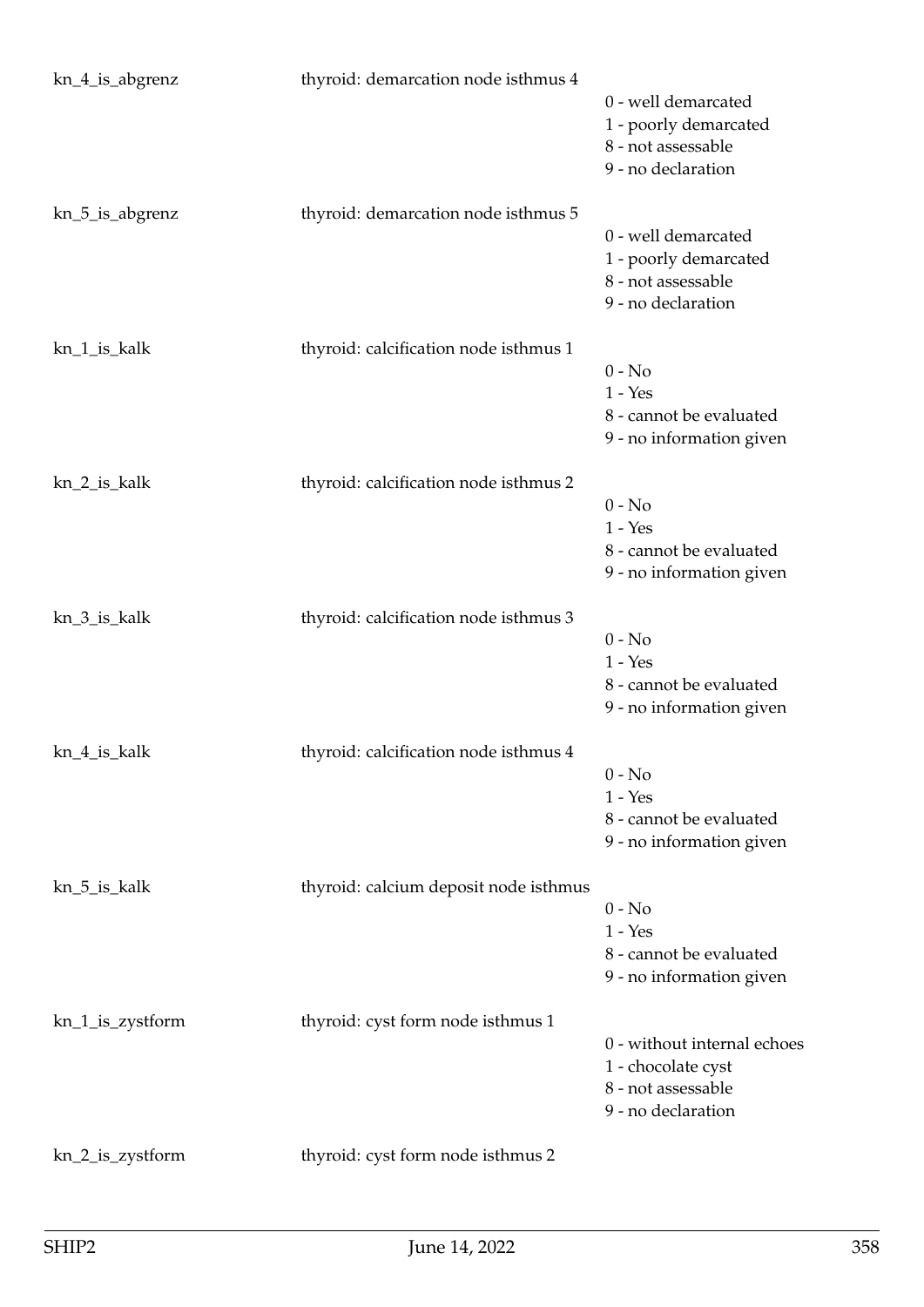|                  |                                    | 0 - without internal echoes<br>1 - chocolate cyst<br>8 - not assessable<br>9 - no declaration |
|------------------|------------------------------------|-----------------------------------------------------------------------------------------------|
| kn_3_is_zystform | thyroid: cyst form node isthmus 3  | 0 - without internal echoes<br>1 - chocolate cyst<br>8 - not assessable<br>9 - no declaration |
| kn_4_is_zystform | thyroid: cyst form node is thmus 4 | 0 - without internal echoes<br>1 - chocolate cyst<br>8 - not assessable<br>9 - no declaration |
| kn_5_is_zystform | thyroid: cyst form node is thmus 5 | 0 - without internal echoes<br>1 - chocolate cyst<br>8 - not assessable<br>9 - no declaration |
| kn_1_is_rand     | thyroid: rim node isthmus 1        | 0 - not available<br>1 - available<br>8 - not assessable<br>9 - no declaration                |
| kn_2_is_rand     | thyroid: rim node isthmus 2        | 0 - not available<br>1 - available<br>8 - not assessable<br>9 - no declaration                |
| kn_3_is_rand     | thyroid: rim node isthmus 3        | 0 - not available<br>1 - available<br>8 - not assessable<br>9 - no declaration                |
| kn_4_is_rand     | thyroid: rim node isthmus 4        | 0 - not available<br>1 - available<br>8 - not assessable<br>9 - no declaration                |
| kn_5_is_rand     | thyroid: rim node isthmus 5        | 0 - not available<br>1 - available                                                            |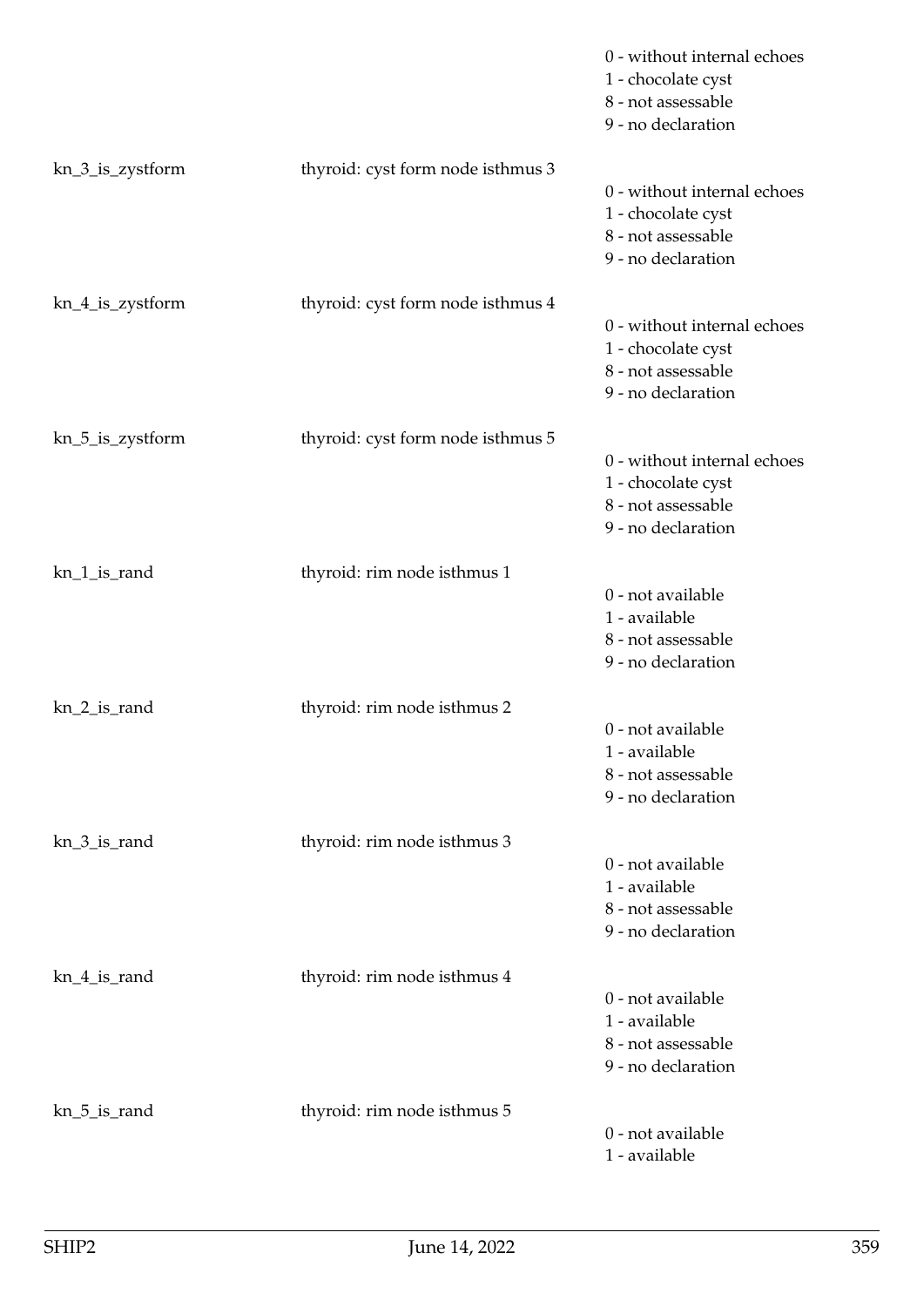8 - not assessable 9 - no declaration

| <b>PHYSEXAM</b><br><b>ECGPROCE</b> | physical examination<br><b>ECG</b> findings |
|------------------------------------|---------------------------------------------|
| filename                           | ECG: filename                               |
| qt_dis                             | ECG: QT dispersion (ms)                     |
| qtc_dis                            | ECG: QTc dispersion (ms)                    |
| p_dur                              | <b>ECG</b> : P duration                     |
| qrs_dur                            | ECG: QRS duration                           |
| qt_int                             | ECG: QT interval                            |
| qtc_int                            | ECG: QTc interval                           |
| heart_r                            | ECG: heart rate (bpm)                       |
| $p_ax$                             | ECG: P axis (degrees)                       |
| $qrs_ax$                           | ECG: QRS axis (degrees)                     |
| $t_{ax}$                           | ECG: T axis (degrees)                       |
| miq1                               | ECG: min Q amplitude in lead I              |
| maqrs1                             | ECG: max QRS amplitude in lead I            |
| miqrs1                             | ECG: min QRS amplitude in lead I            |
| miq2                               | ECG: min Q amplitude in lead II             |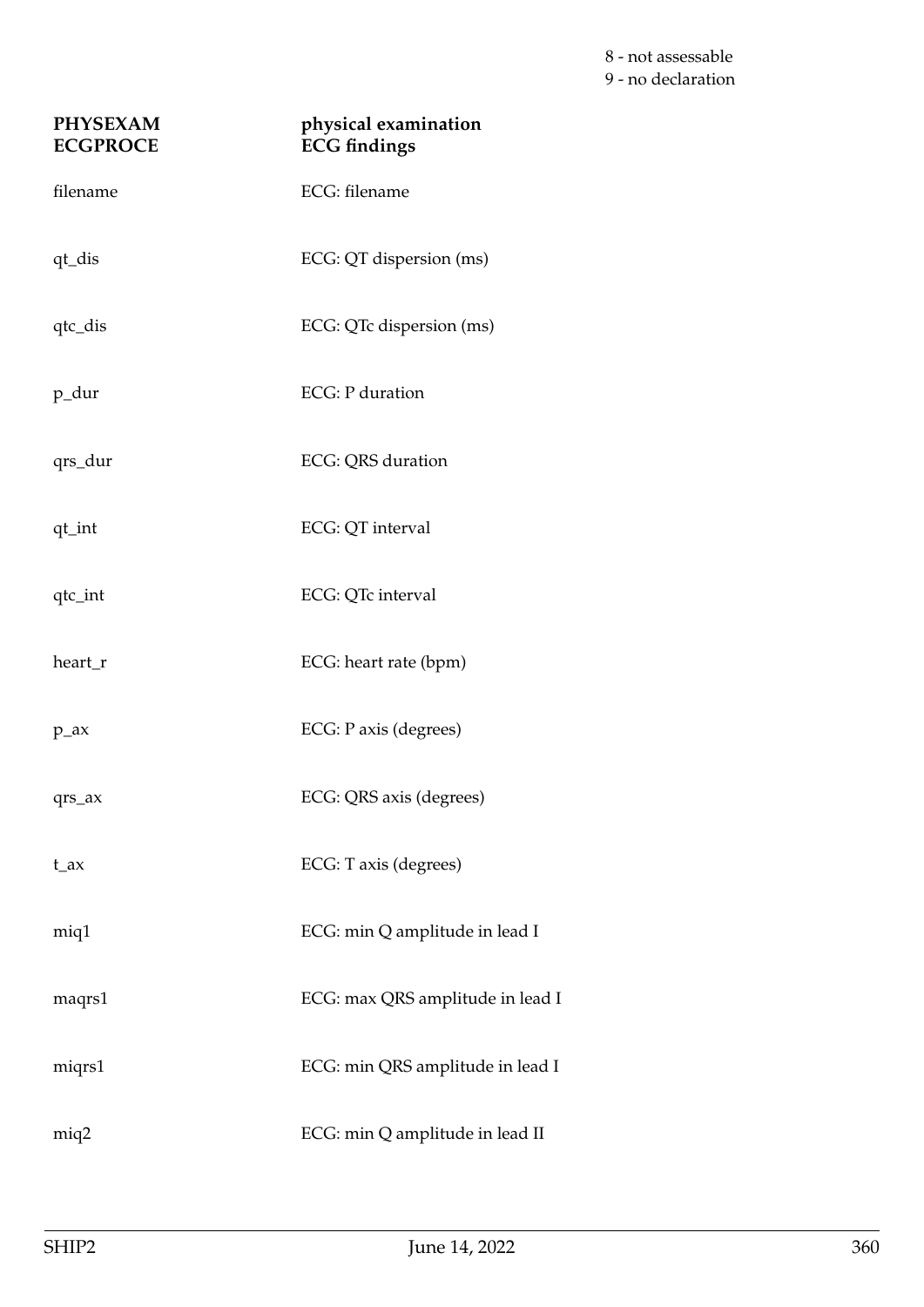| maqrs2   | ECG: max QRS amplitude in lead II  |
|----------|------------------------------------|
| miqrs2   | ECG: min QRS amplitude in lead II  |
| miq3     | ECG: min Q amplitude in lead III   |
| maqrs3   | ECG: max QRS amplitude in lead III |
| miqrs3   | ECG: min QRS amplitude in lead III |
| miqavr   | ECG: min Q amplitude aVR           |
| maqrsr   | ECG: max QRS amplitude aVR         |
| miqrsr   | ECG: min QRS amplitude aVR         |
| miqavl   | ECG: min Q amplitude aVL           |
| maqrsl   | ECG: max QRS amplitude aVL         |
| miqrsl   | ECG: min QRS amplitude aVL         |
| miqavf   | ECG: min Q amplitude aVF           |
| maqrsf   | ECG: max QRS amplitude aVF         |
| miqrsf   | ECG: min QRS amplitude aVF         |
| $miq_v1$ | ECG: min Q amplitude V1            |
| maqrsv1  | ECG: max QRS amplitude V1          |
| miqrsv1  | ECG: min QRS amplitude V1          |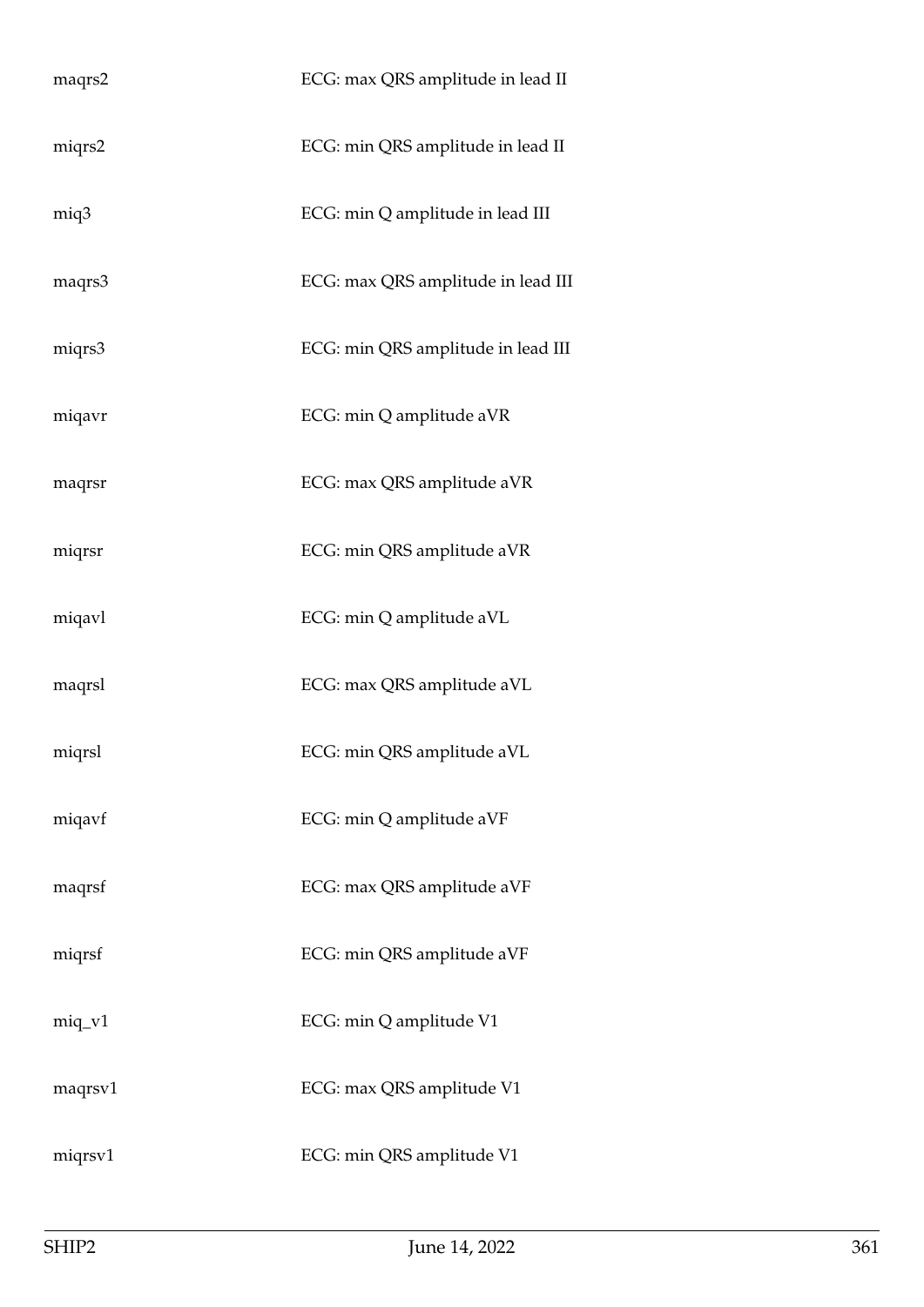| $miq_v^2$           | ECG: min Q amplitude V2   |
|---------------------|---------------------------|
| maqrsv2             | ECG: max QRS amplitude V2 |
| miqrsv2             | ECG: min QRS amplitude V2 |
| $miq_v3$            | ECG: min Q amplitude V3   |
| maqrsv3             | ECG: max QRS amplitude V3 |
| miqrsv3             | ECG: min QRS amplitude V3 |
| $miq_v4$            | ECG: min Q amplitude V4   |
| maqrsv4             | ECG: max QRS amplitude V4 |
| miqrsv4             | ECG: min QRS amplitude V4 |
| $miq_v5$            | ECG: min Q amplitude V5   |
| maqrsv <sub>5</sub> | ECG: max QRS amplitude V5 |
| miqrsv5             | ECG: min QRS amplitude V5 |
| $miq_v6$            | ECG: min Q amplitude V6   |
| maqrsv6             | ECG: min QRS amplitude V6 |
| miqrsv6             | ECG: max QRS amplitude V6 |
| major1              | ECG: major 1-code         |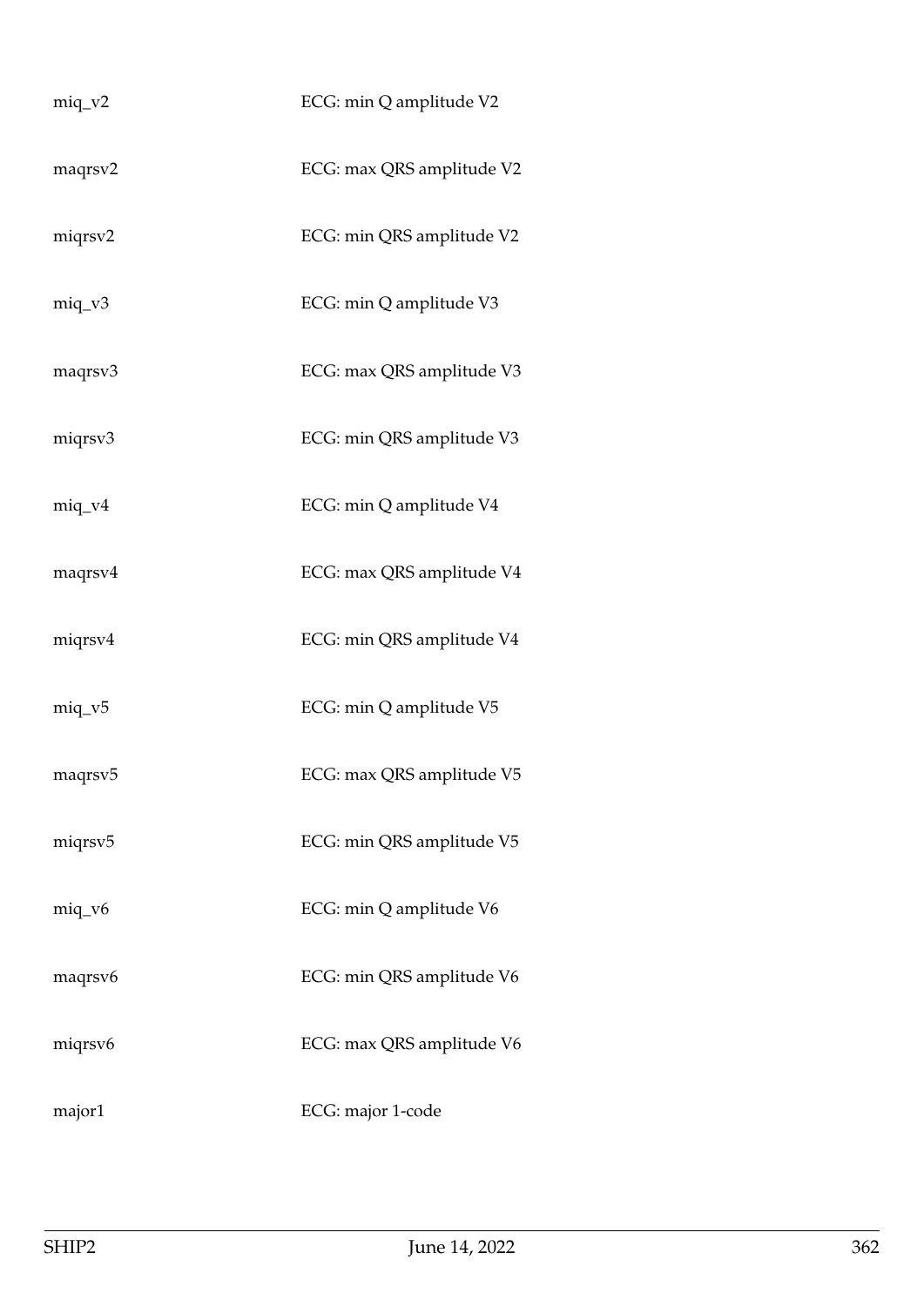| major2 | ECG: major 2-code                         |                                                                              |
|--------|-------------------------------------------|------------------------------------------------------------------------------|
| major3 | ECG: major 3-code                         |                                                                              |
| major4 | ECG: major 4-code                         |                                                                              |
| major5 | ECG: major 5-code                         |                                                                              |
| major6 | ECG: major 6-code                         |                                                                              |
| major7 | ECG: major 7-code                         |                                                                              |
| major8 | ECG: major 8-code                         |                                                                              |
| major9 | ECG: major 9-code                         |                                                                              |
| lbbb   | ECG: left bundle branch block             | $0$ - absent<br>1 - consider<br>2 - possible<br>3 - probable<br>4 - definite |
| rbbb   | ECG: right bundle branch block            | $0$ - absent<br>1 - consider<br>2 - possible<br>3 - probable<br>4 - definite |
| irbbb  | ECG: incomplete right bundle branch block | $0$ - absent<br>1 - consider<br>2 - possible<br>3 - probable<br>4 - definite |
| lafb   | ECG: left anterior fascicular block       | $0 - absent$<br>1 - consider<br>2 - possible<br>3 - probable                 |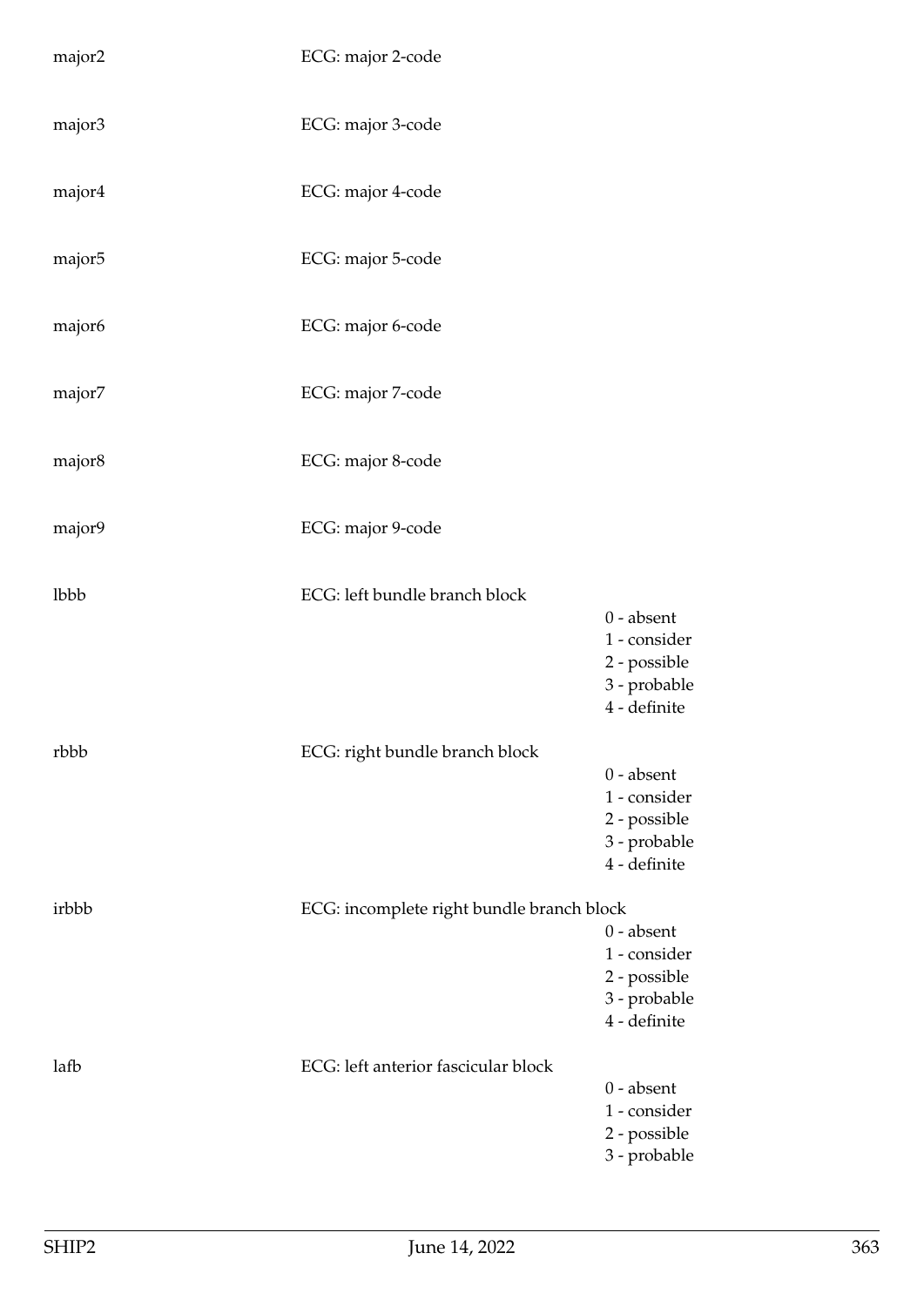| lpfb | ECG: left posterior fascicular block    |                                                                               |
|------|-----------------------------------------|-------------------------------------------------------------------------------|
|      |                                         | $0$ - absent<br>1 - consider<br>2 - possible<br>3 - probable<br>4 - definite  |
| icd  | ECG: intraventricular conduction defect |                                                                               |
|      |                                         | $0$ - absent<br>$1$ - slight<br>2 - moderate<br>3 - marked<br>4 - very strong |
| wpw  | ECG: Wolff-Parkinson-White syndrome     |                                                                               |
|      |                                         | $0$ - absent<br>1 - consider<br>2 - possible<br>3 - probable<br>4 - definite  |
| lvh  | ECG: left ventricular hypertrophy       |                                                                               |
|      |                                         | $0$ - absent<br>1 - consider<br>2 - possible<br>3 - probable<br>4 - definite  |
| rvh  | ECG: right ventricular hypertrophy      |                                                                               |
|      |                                         | $0$ - absent<br>1 - consider<br>2 - possible<br>3 - probable<br>4 - definite  |
| ami  | ECG: anterior myocardial infarction     |                                                                               |
|      |                                         | $0$ - absent<br>1 - consider<br>2 - possible<br>3 - probable<br>4 - definite  |
| imi  | ECG: inferior myocardial infarction     |                                                                               |
|      |                                         | $0$ - absent<br>1 - consider<br>2 - possible<br>3 - probable<br>4 - definite  |

4 - definite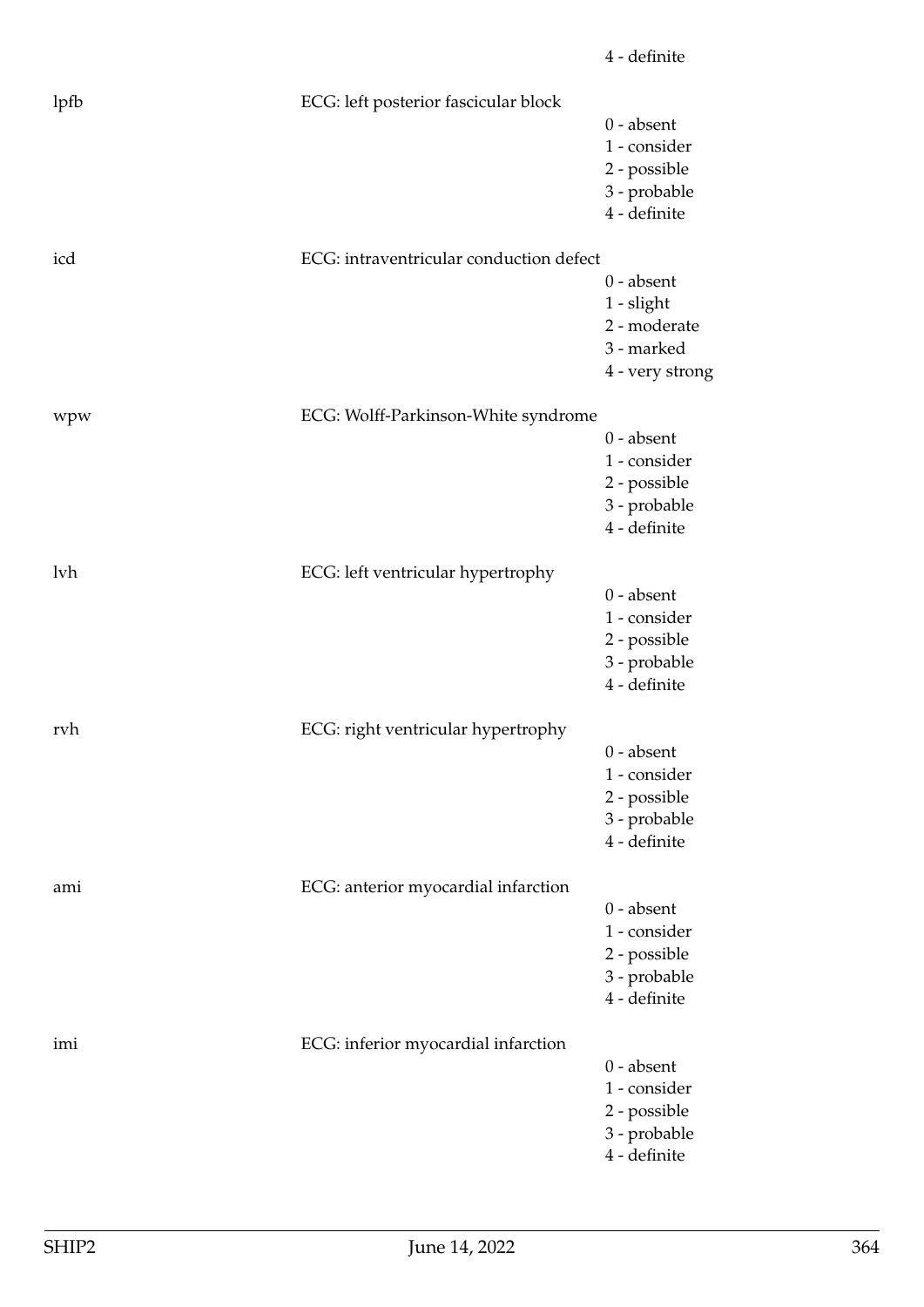| ste             | <b>ECG</b> : ST elevation       |                                  |
|-----------------|---------------------------------|----------------------------------|
|                 |                                 | $0$ - absent                     |
|                 |                                 | 1 - anterior site                |
|                 |                                 | 2 - inferior site                |
|                 |                                 |                                  |
| std             | ECG: ST depression              |                                  |
|                 |                                 | $0 - absent$                     |
|                 |                                 | 1 - anterior site                |
|                 |                                 | 2 - inferior site                |
|                 |                                 |                                  |
| ra              | ECG: repolarization abnormality |                                  |
|                 |                                 | $0 - absent$                     |
|                 |                                 | 1 - slight                       |
|                 |                                 | 2 - moderate                     |
|                 |                                 | 3 - marked                       |
|                 |                                 | 4 - very strong                  |
|                 |                                 |                                  |
| rhyt            | ECG: rhythm                     |                                  |
|                 |                                 | $0$ - other rhythm               |
|                 |                                 | 1 - sinus rhythm                 |
|                 |                                 | 2 - sinus arrhythmia             |
|                 |                                 | 3 - atrial rhythm                |
|                 |                                 | 4 - atrial flutter               |
|                 |                                 |                                  |
|                 |                                 | 5 - atrial fibrillation          |
|                 |                                 | 6 - AV junctional rhythm         |
|                 |                                 | 7 - supraventricular tachycardia |
|                 |                                 |                                  |
| rr              | <b>ECG</b> : RR intervall       |                                  |
|                 |                                 |                                  |
|                 |                                 |                                  |
| pr              | <b>ECG</b> : PR intervall       |                                  |
|                 |                                 |                                  |
|                 |                                 |                                  |
| av_block        | ECG: degree AV block            |                                  |
|                 |                                 | $0 - absent$                     |
|                 |                                 | 1 - 1st degree AV block          |
|                 |                                 | 2 - 2nd degree AV block          |
|                 |                                 | 3 - 3st degree AV block          |
| <b>READTEST</b> | reading test                    |                                  |
|                 |                                 |                                  |
| readtest_beg    | start of examination            |                                  |
|                 |                                 |                                  |
|                 |                                 |                                  |
| readtest_end    | end of examination              |                                  |
|                 |                                 |                                  |
|                 |                                 |                                  |
| interviewer     | interviewer                     |                                  |
|                 |                                 |                                  |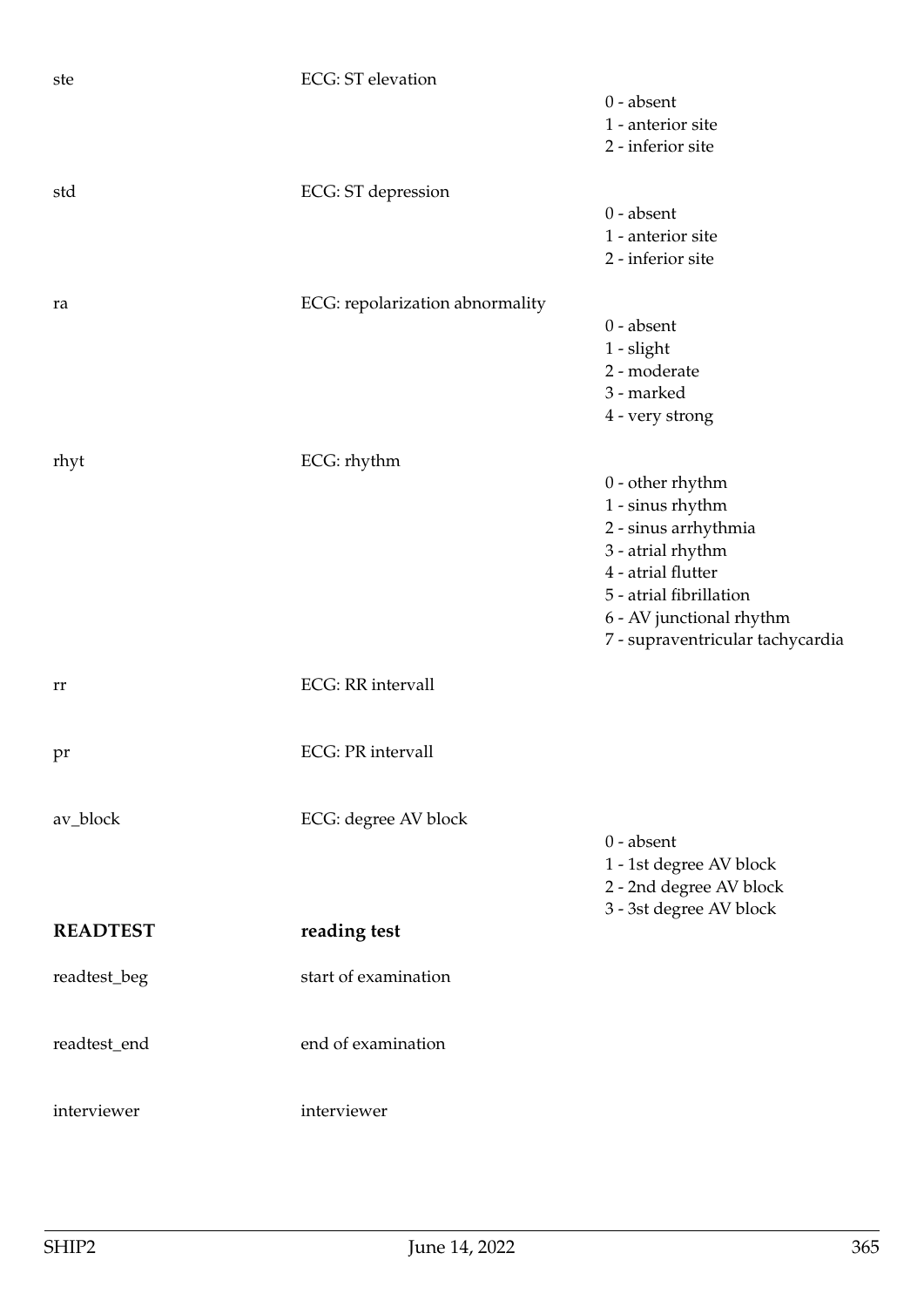| nahvisus_0            | test feasible                                                   | $1 - Yes$                                                       |
|-----------------------|-----------------------------------------------------------------|-----------------------------------------------------------------|
|                       |                                                                 | $2 - No$                                                        |
| nahvisus_0a           | reason                                                          |                                                                 |
| nahvisus_nr           | read plate number                                               |                                                                 |
| nahvisus_cm           | distance (cm)                                                   |                                                                 |
| nahvisus_leuchtdichte | luminance $(cd/m^2)$                                            |                                                                 |
| nahvisus_hilfe        | Were visual aids used?                                          |                                                                 |
|                       |                                                                 | $0$ - none<br>1 - eyeglasses<br>2 - contact lenses<br>3 - other |
| nahvisus_hilfea       | What other visual aids were used?                               |                                                                 |
| nahvisus_hilfeb       | Do the subject use visual aids in everyday life?                |                                                                 |
|                       |                                                                 | $1 - Yes$<br>$2 - No$                                           |
|                       |                                                                 | 8 - don't know                                                  |
|                       |                                                                 | 9 - refusal to reply                                            |
| nahvisus_bes          | specific features during the procedure                          |                                                                 |
| nahvisus_7            | Was the reading of the 1st sentence (largest font)<br>possible? |                                                                 |
|                       |                                                                 | 0 - ended after 30 seconds of reading                           |
|                       |                                                                 | time                                                            |
|                       |                                                                 | $1 - Yes$<br>$2 - No$                                           |
|                       |                                                                 | 3 - no longer offered                                           |
|                       |                                                                 |                                                                 |
| nahvisus_6            | Was the reading of the 2nd sentence possible?                   | 0 - ended after 30 seconds of reading                           |
|                       |                                                                 | time                                                            |
|                       |                                                                 | $1 - Yes$                                                       |
|                       |                                                                 | $2 - No$                                                        |
|                       |                                                                 | 3 - no longer offered                                           |
| nahvisus_5            | Was the reading of the 3rd sentence possible?                   |                                                                 |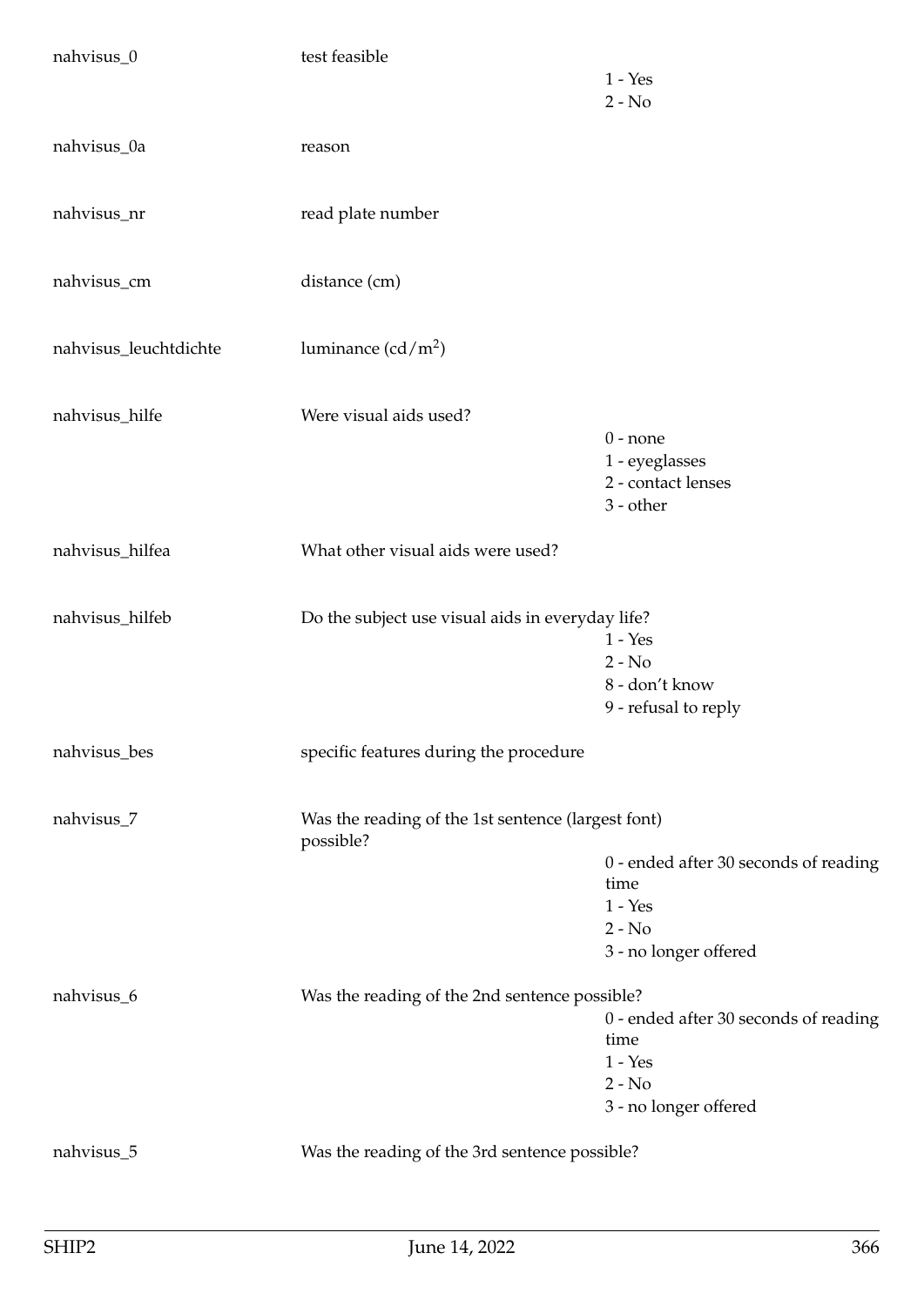|             |                                                                         | 0 - ended after 30 seconds of reading |
|-------------|-------------------------------------------------------------------------|---------------------------------------|
|             |                                                                         | time                                  |
|             |                                                                         | $1 - Yes$                             |
|             |                                                                         | $2 - No$                              |
|             |                                                                         | 3 - no longer offered                 |
| nahvisus_4  | Was the reading of the 4th sentence possible?                           |                                       |
|             |                                                                         | 0 - ended after 30 seconds of reading |
|             |                                                                         | time                                  |
|             |                                                                         | $1 - Yes$                             |
|             |                                                                         | $2 - No$                              |
|             |                                                                         | 3 - no longer offered                 |
| nahvisus_3  | Was the reading of the 5th sentence possible?                           |                                       |
|             |                                                                         | 0 - ended after 30 seconds of reading |
|             |                                                                         | time                                  |
|             |                                                                         | $1 - Yes$                             |
|             |                                                                         | $2 - No$                              |
|             |                                                                         | 3 - no longer offered                 |
| nahvisus_2  | Was the reading of the 6th sentence possible?                           |                                       |
|             |                                                                         | 0 - ended after 30 seconds of reading |
|             |                                                                         | time                                  |
|             |                                                                         | $1 - Yes$                             |
|             |                                                                         | $2 - No$                              |
|             |                                                                         | 3 - no longer offered                 |
| nahvisus_1  | Was the reading of the 7th sentence (smallest<br>font) possible?        |                                       |
|             |                                                                         | 0 - ended after 30 seconds of reading |
|             |                                                                         | time                                  |
|             |                                                                         | $1 - Yes$                             |
|             |                                                                         | $2 - No$                              |
|             |                                                                         | 3 - no longer offered                 |
| nahvisus_7s | Time required for reading the 1st sentence<br>(largest font) in seconds |                                       |
|             |                                                                         |                                       |
| nahvisus_6s | Time required for reading the 2nd sentence in<br>seconds                |                                       |
| nahvisus_5s | Time required for reading the 3rd sentence in<br>seconds                |                                       |
| nahvisus_4s | Time required for reading the 4th sentence in<br>seconds                |                                       |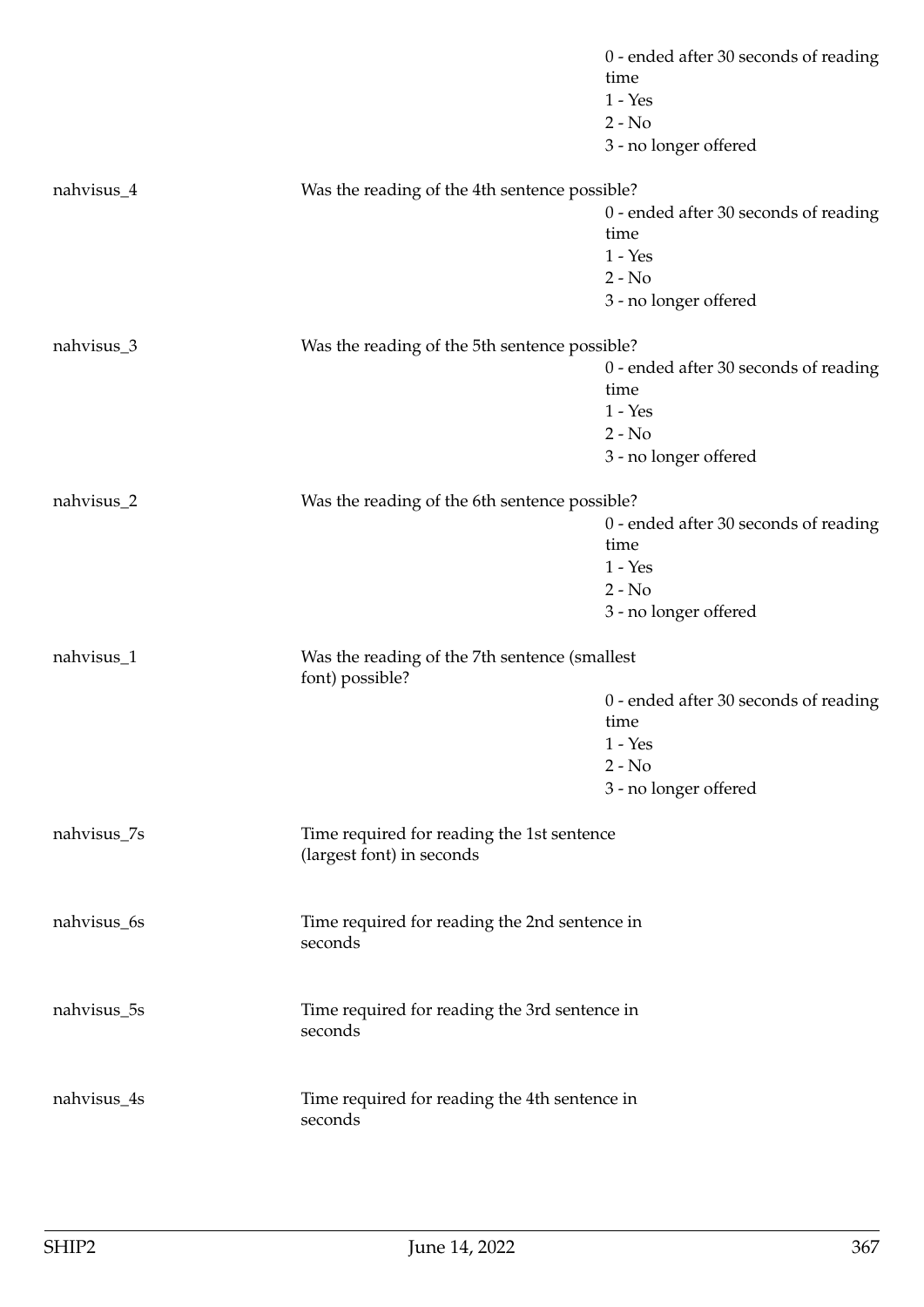| nahvisus_3s    | Time required for reading the 5th sentence in<br>seconds                 |                                                                                                                         |
|----------------|--------------------------------------------------------------------------|-------------------------------------------------------------------------------------------------------------------------|
| nahvisus_2s    | Time required for reading the 6th sentence in<br>seconds                 |                                                                                                                         |
| nahvisus_1s    | Time required for reading the 7th sentence<br>(smallest font) in seconds |                                                                                                                         |
| nahvisus_tb    | Was it possible to find the phone number?                                | $1 - Yes$<br>$2 - No$<br>3 - no longer offered                                                                          |
| nahvisus_tbs   | Time required for finding the phone number                               |                                                                                                                         |
| <b>SOMATOM</b> | somatometry                                                              |                                                                                                                         |
| som_beg        | somatometry: begin                                                       |                                                                                                                         |
| som_usnr       | somatometry: examiner number                                             |                                                                                                                         |
| som_gid1       | somatometry: device ID length measurement                                |                                                                                                                         |
| som_gid2       | somatometry: device ID scale                                             |                                                                                                                         |
| som_bsnr       | somatometry: notes                                                       | 0 - without special occurrences<br>1 - special occurrences<br>7 - lower age limit<br>8 - not collectible<br>9 - refusal |
| som_groe       | somatometry: body height                                                 |                                                                                                                         |
| som_gew        | somatometry: body weight                                                 |                                                                                                                         |
| som_tail       | somatometry: waist circumference                                         |                                                                                                                         |
| som_huef       | somatometry: hip circumference                                           |                                                                                                                         |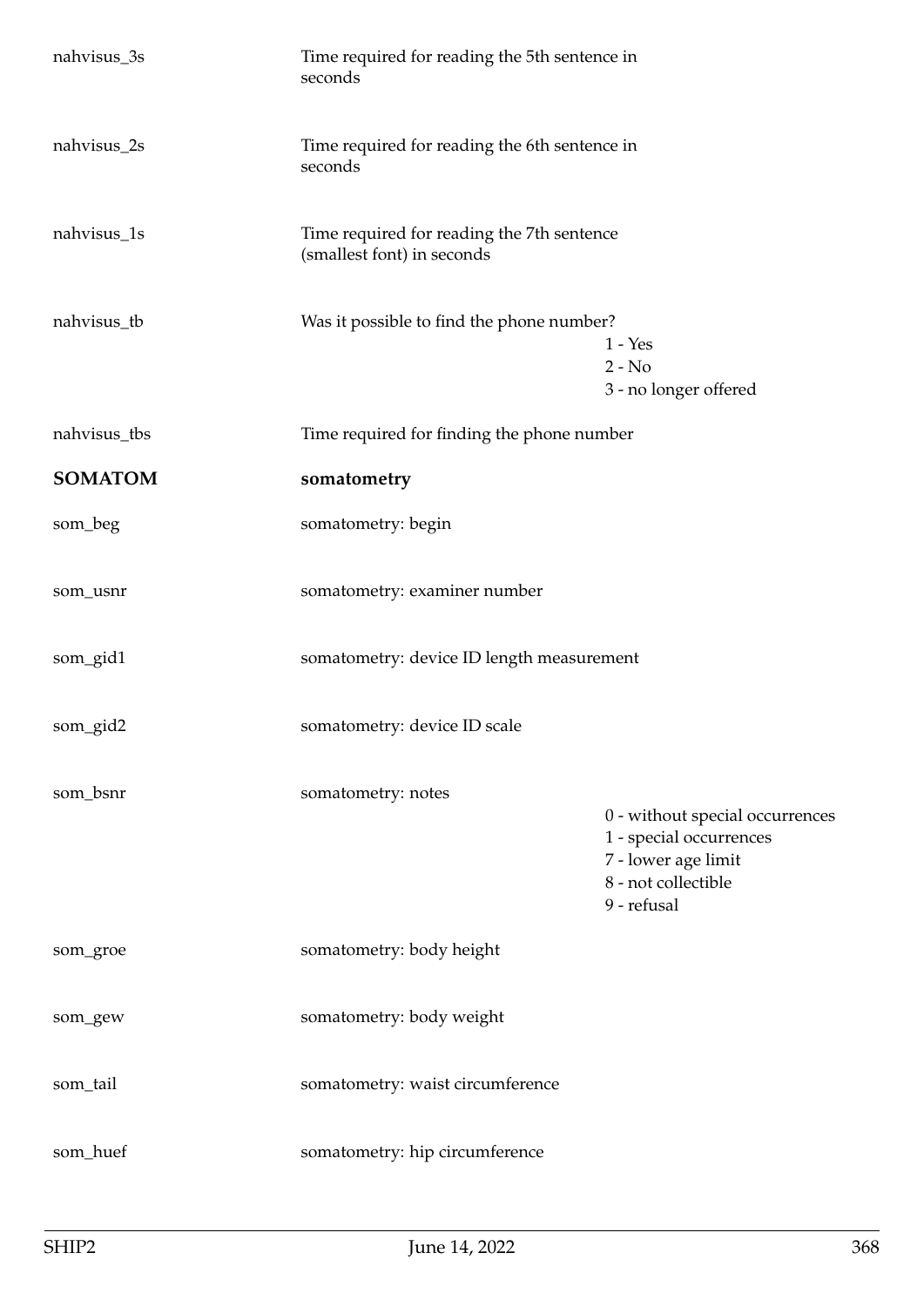| som_note             | somatometry: note details                  |                                                                                                                      |
|----------------------|--------------------------------------------|----------------------------------------------------------------------------------------------------------------------|
| som_end              | somatometry: end                           |                                                                                                                      |
| <b>BLOODPRE</b>      | blood pressure                             |                                                                                                                      |
| $rr\_beg$            | blood pressure: begin                      |                                                                                                                      |
| rr_end               | blood pressure: end                        |                                                                                                                      |
| rr_usnr              | blood pressure: examiner number            |                                                                                                                      |
| rr_grid              | blood pressure: device ID                  |                                                                                                                      |
| rr_bsnr              | blood pressure: notes                      | 0 - without special occurrence<br>1 - special occurrence<br>7 - lower age limit<br>8 - not collectible<br>9 - denial |
| rr_note              | blood pressure: note details               |                                                                                                                      |
| rr_magr              | blood pressure: cuff size                  | 1 - normal<br>$2 - tall$                                                                                             |
| $rr_Z1$              | blood pressure: time 1st measurement       |                                                                                                                      |
| $rr$ <sub>-ps1</sub> | blood pressure: systolic blood pressure 1  |                                                                                                                      |
| $rr\_pd1$            | blood pressure: diastolic blood pressure 1 |                                                                                                                      |
| rr_hr1               | blood pressure: heart rate 1               |                                                                                                                      |
| $rr\_pq1$            | blood pressure: pulse quality 1            | 0 - regular<br>1 - irregular                                                                                         |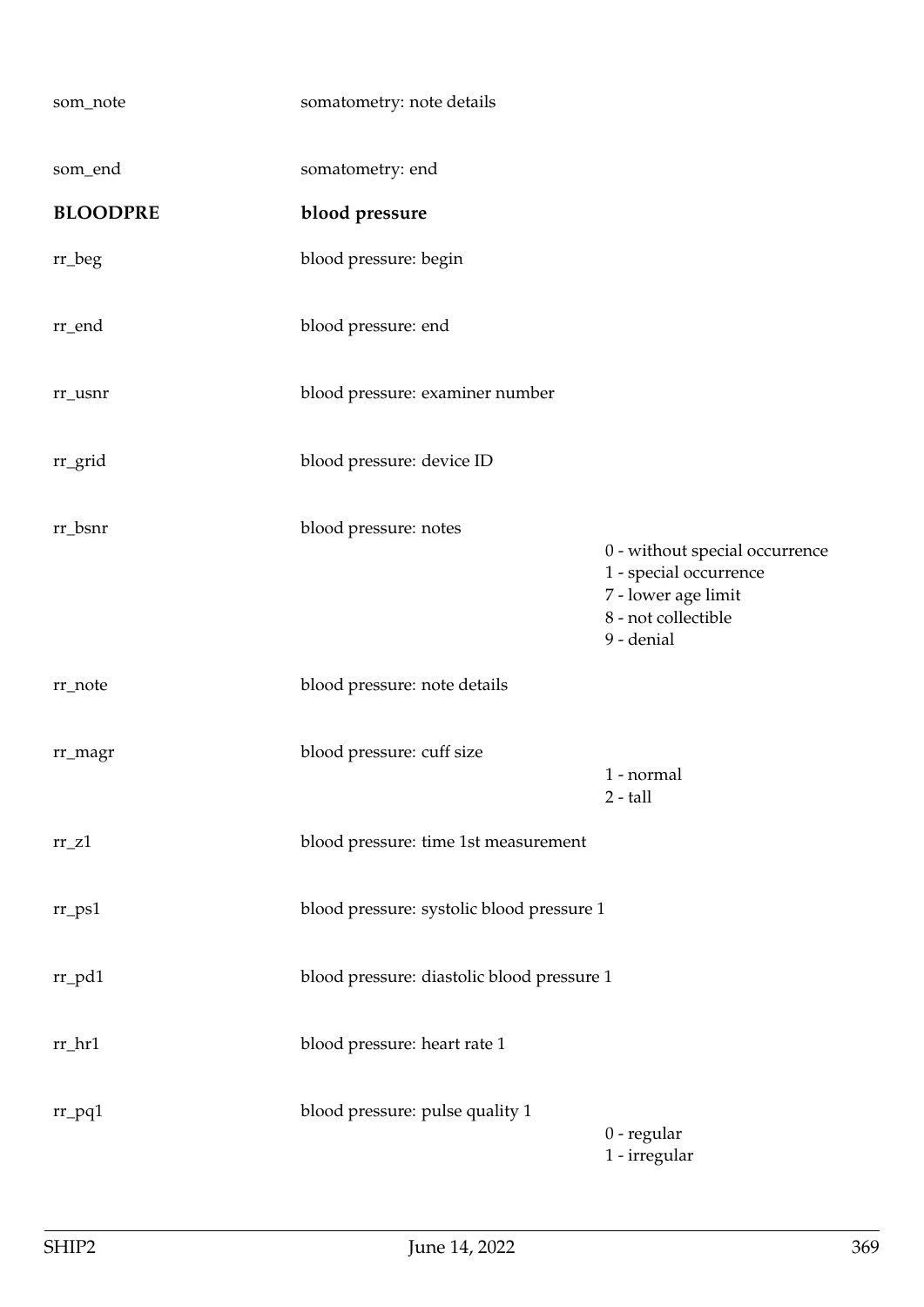8 - not assessable 9 - not collected

| $rr_zz$         | blood pressure: time 2nd measurement       |                                                                         |
|-----------------|--------------------------------------------|-------------------------------------------------------------------------|
| $rr_{PS2}$      | blood pressure: systolic blood pressure 2  |                                                                         |
| $rr_p d2$       | blood pressure: diastolic blood pressure 2 |                                                                         |
| $rr_hr2$        | blood pressure: heart rate 2               |                                                                         |
| $rr_pq2$        | blood pressure: pulse quality 2            | 0 - regular<br>1 - irregular<br>8 - not assessable<br>9 - not collected |
| $rr_zz3$        | blood pressure: time 3rd measurement       |                                                                         |
| $rr_{PS}3$      | blood pressure: systolic blood pressure 3  |                                                                         |
| rr_pd3          | blood pressure: diastolic blood pressure 3 |                                                                         |
| rr_hr3          | blood pressure: heart rate 3               |                                                                         |
| $rr_pq3$        | blood pressure: pulse quality 3            | 0 - regular<br>1 - irregular<br>8 - not assessable                      |
| <b>ECGRECOR</b> | <b>ECG</b>                                 | 9 - not collected                                                       |
| ekg_beg         | ECG: beginning                             |                                                                         |
| ekg_usnr        | ECG: examiner number                       |                                                                         |
| ekg_grid        | ECG: equipment ID                          |                                                                         |
| ekg_pace        | ECG: pacemaker                             |                                                                         |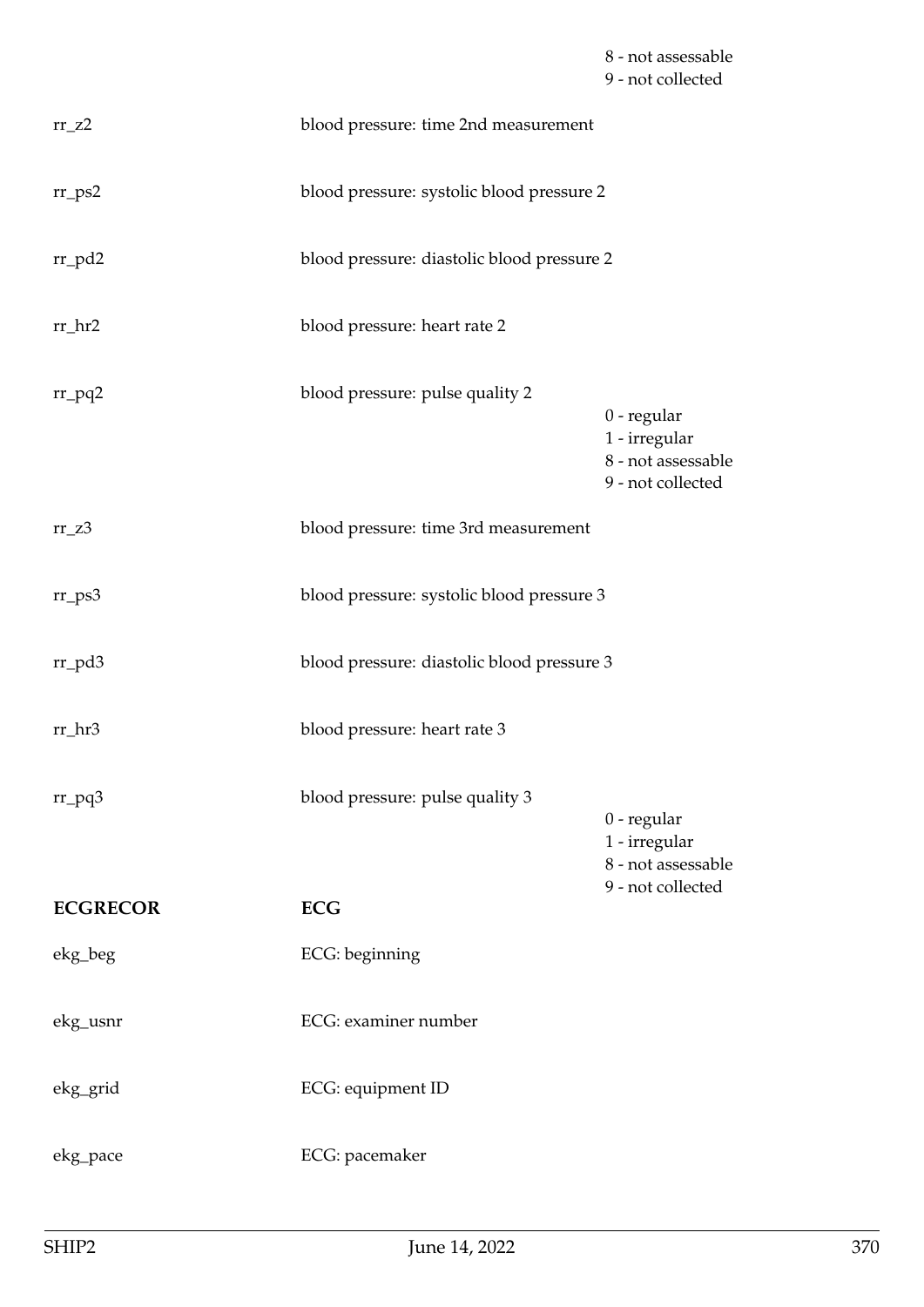|            |                                                            | 0 - not available<br>1 - available<br>8 - not assessable<br>9 - not collected                                           |
|------------|------------------------------------------------------------|-------------------------------------------------------------------------------------------------------------------------|
| ekg_bsnr   | ECG: specific features                                     | 0 - without special occurrences<br>1 - special occurrences<br>7 - lower age limit<br>8 - not collectible<br>9 - refusal |
| ekg_note   | ECG: other notes                                           |                                                                                                                         |
| ekg_end    | ECG: end                                                   |                                                                                                                         |
| <b>BIA</b> | body impedance analysis (bioelectrical impedance analysis) |                                                                                                                         |
| bia_beg    | Start of the BIA examination                               |                                                                                                                         |
| bia_herz   | Do you have a pace maker?                                  | $1 - Yes$<br>$2 - No$<br>8 - don't know<br>9 - refusal                                                                  |
| bia_id     | number of the BIA device                                   |                                                                                                                         |
| bia_usnr   | number of the BIA observer                                 |                                                                                                                         |
| bia_seite  | On which side of the body was the BIA<br>performed?        | $1$ - right<br>$2 - left$<br>9 - on no side                                                                             |
| bia_bsnr   | specifics BIA 1                                            | $0$ - no specials<br>1 - not practicable<br>2 - Refusal<br>3 - more specific features                                   |
| bia_note   | additional specifics                                       |                                                                                                                         |
| bia_end    | end of the BIA examination                                 |                                                                                                                         |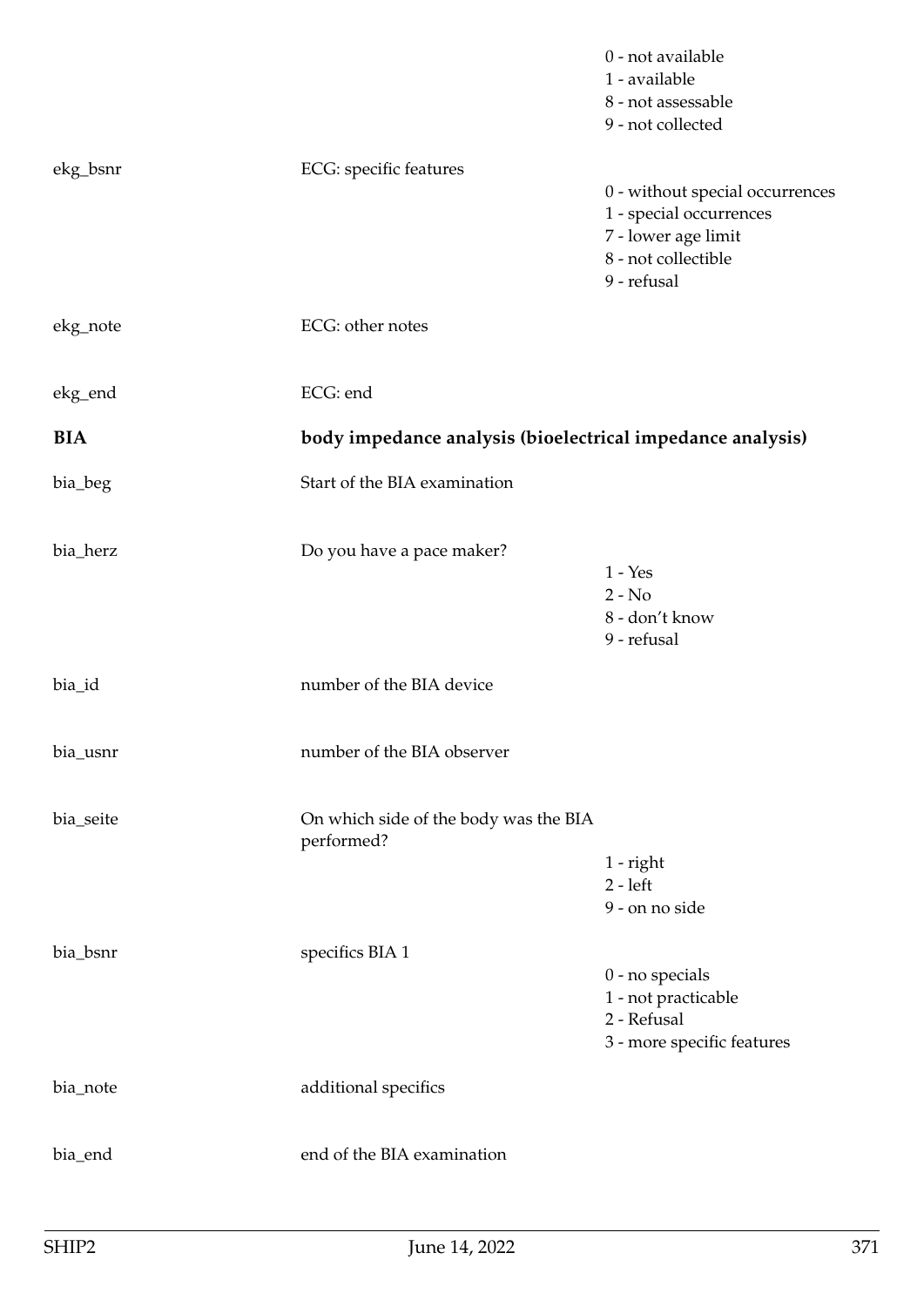| <b>BIAMES</b>                | body impedance analysis measurements   |
|------------------------------|----------------------------------------|
| bia_widerstand5              | BIA: water resistance at 5 kHz (ohm)   |
| bia_widerstand50             | BIA: water resistance at 50 kHz (ohm)  |
| bia_widerstand100            | BIA: water resistance at 100 kHz (ohm) |
| bia_reaktanz5                | BIA: cell resistance at 5 kHz (ohm)    |
| bia_reaktanz50               | BIA: cell resistance at 50 kHz (ohm)   |
| bia_reaktanz100              | BIA: cell resistance at 100 kHz (ohm)  |
| bia_handwiderstand           | BIA: hand opposition (ohm)             |
| bia_fusswiderstand           | BIA: foot opposition (ohm)             |
| bia_pruefsumme               | BIA: checksum                          |
| bia_koerperfett_korr_in_kg   | BIA: body fat corrected (kg)           |
| bia_koerperfett_korr_in_proz | BIA: body fat corrected (%)            |
| bia_koerperwasser            | BIA: body water (l)                    |
| bia_magermasse               | BIA: lean body mass (kg)               |
| bia_ecm                      | BIA: extracellular mass (kg)           |
| bia_bcm                      | BIA: body cell mass (kg)               |
| bia_ecm_bcm_index            | BIA: quotient of ECM and BCM           |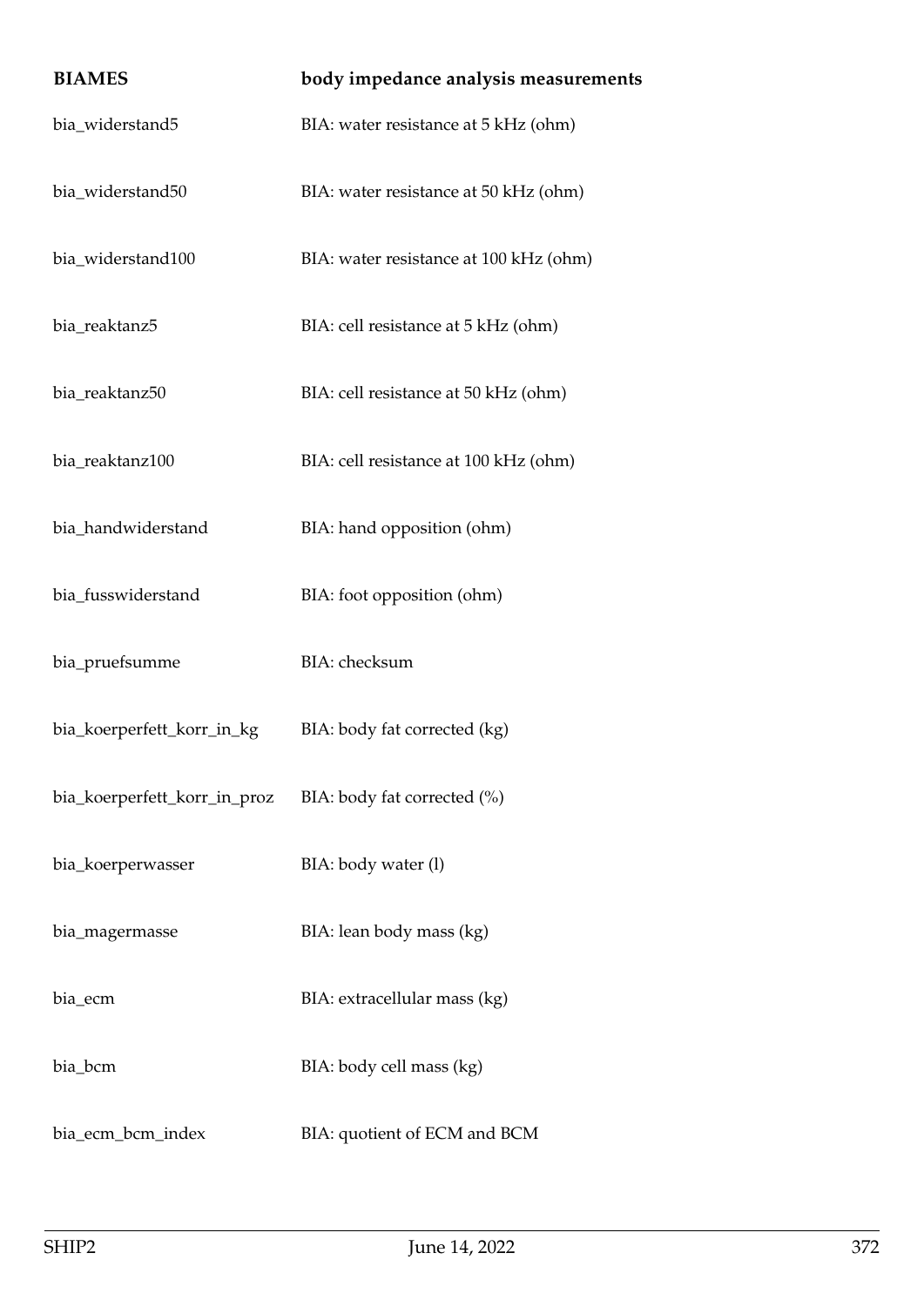| bia_zellanteil_prozent       | BIA: BCM share in the lean body mass (%)             |                                                                                                                          |
|------------------------------|------------------------------------------------------|--------------------------------------------------------------------------------------------------------------------------|
| bia_grundumsatz              | BIA: energy consumption at rest (Kcal)               |                                                                                                                          |
| bia_phasenwinkel             | BIA: phase angle $(°)$                               |                                                                                                                          |
| bia_koerperfett_unkorr_in_kg | BIA: body fat uncorrected (kg)                       |                                                                                                                          |
| bia_ecw                      | BIA: extracellular water (l)                         |                                                                                                                          |
| bia_icw                      | BIA: intracellular water (l)                         |                                                                                                                          |
| <b>KDM</b>                   | bone density measurement                             |                                                                                                                          |
| kdm_beg                      | KDM: start (time)                                    |                                                                                                                          |
| kdm_usnr                     | KDM: examiner                                        |                                                                                                                          |
| kdm_bsnr                     | KDM: number of specific features                     | 0 - without special occurrence<br>1 - special occurrence<br>8 - not collectible<br>9 - refusal                           |
| kdm_note                     | KDM: notes                                           |                                                                                                                          |
| kdm_grid                     | KDM: instrument                                      |                                                                                                                          |
| kdm_ki_re                    | KDM: contraindications right                         | $0$ - none<br>1 - OP below the knee<br>$2$ - artificial limb(s)<br>3 - amputation(s)<br>4 - other/measuring not possible |
| kdm_ki_re_note               | KDM: contraindications right note                    |                                                                                                                          |
| kdm_bua_re                   | KDM: Broadband Ultrasound Attenuation (BUA)<br>right |                                                                                                                          |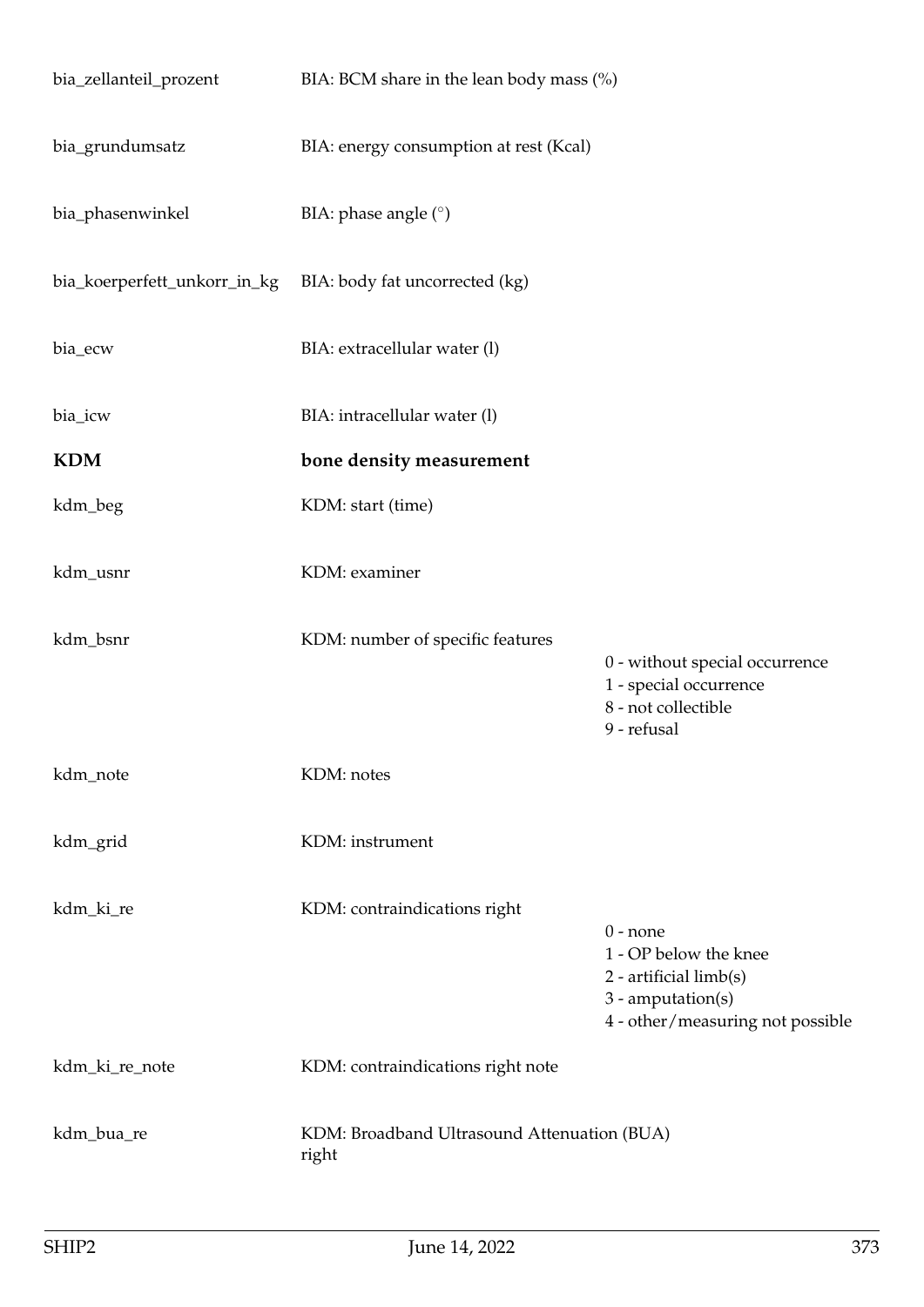| kdm_sos_re           | KDM: speed of sound (SOS) right                     |                                                                                                                          |
|----------------------|-----------------------------------------------------|--------------------------------------------------------------------------------------------------------------------------|
| kdm_risk_re          | KDM: findings/risk right                            | 1 - small risk<br>2 - medium risk<br>3 - high risk                                                                       |
| kdm_ki_li            | KDM: contraindications left                         | $0$ - none<br>1 - OP below the knee<br>2 - artificial limb(s)<br>$3$ - amputation(s)<br>4 - other/measuring not possible |
| kdm_ki_li_note       | KDM: contraindications left note                    |                                                                                                                          |
| kdm_bua_li           | KDM: Broadband Ultrasound Attenuation (BUA)<br>left |                                                                                                                          |
| kdm_sos_li           | KDM: speed of sound (SOS) left                      |                                                                                                                          |
| kdm_risk_li          | KDM: findings/risk left                             | 1 - small risk<br>2 - medium risk<br>3 - high risk                                                                       |
| kdm_end              | KDM: end (time)                                     |                                                                                                                          |
| kdm_bsnr_klass       | KDM: classification of specific features            | $1 - left$<br>$2$ - right<br>$3 - both$                                                                                  |
| kdm_steifindex_re    | KDM: stiffness index right leg                      |                                                                                                                          |
| kdm_steifindex_li    | KDM: stiffness index left leg                       |                                                                                                                          |
| kdm_verletzung_seite | KDM: Side of injuries or surgery                    | 0 - no specials<br>1 - neutral quality<br>2 - not relevant                                                               |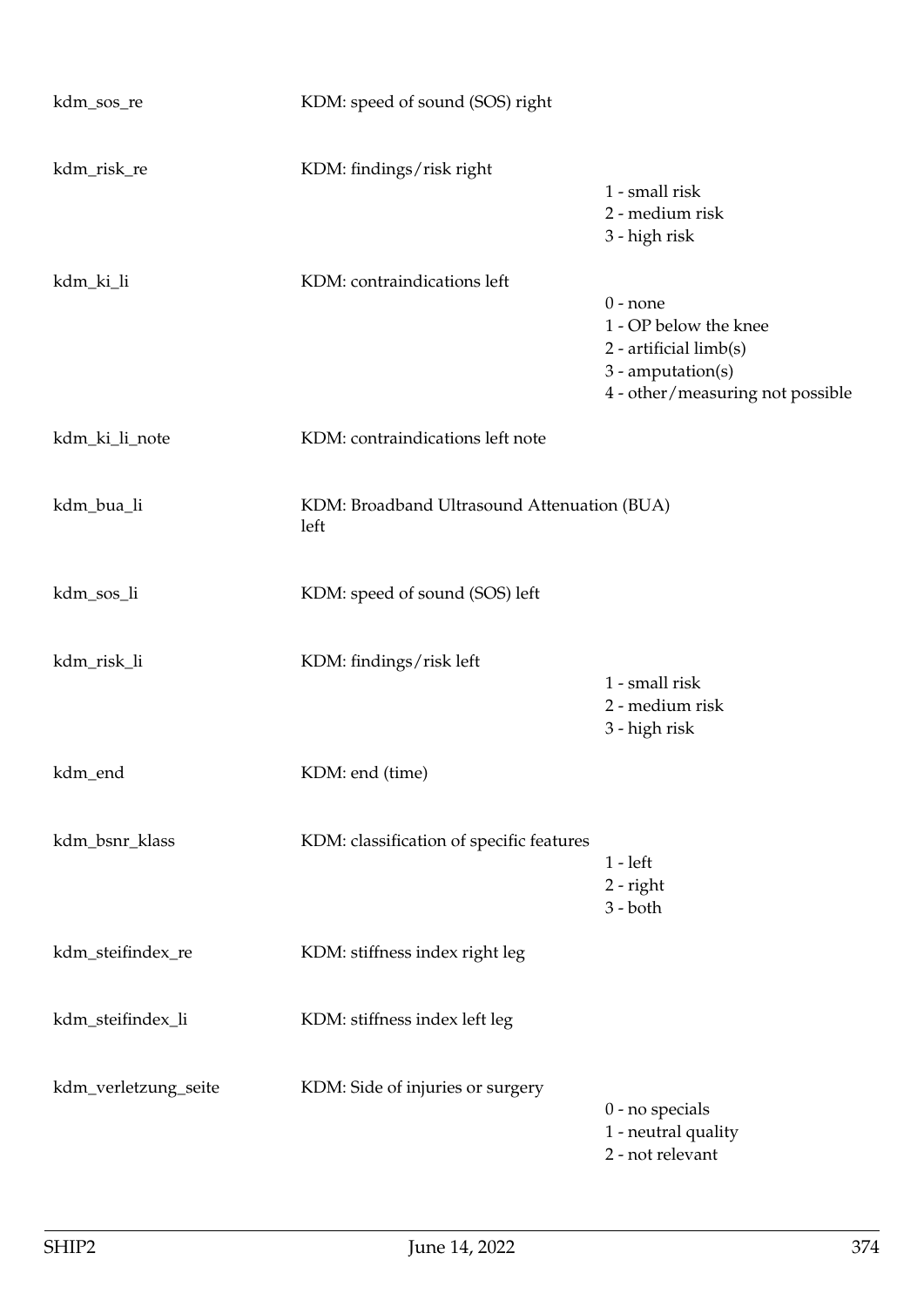|                   |                                         | 3 - relevant injuries (unknown date)<br>4 - other                                                                                |
|-------------------|-----------------------------------------|----------------------------------------------------------------------------------------------------------------------------------|
| <b>NEU</b>        | neuro screening                         |                                                                                                                                  |
| neu_usnr          | neuroscreening: observer                |                                                                                                                                  |
| neu_beg           | neuroscreening: beginning               |                                                                                                                                  |
| neu_vorhr         | neuroscreening: arm drift right arm     | 0 - no decline<br>$1 -$ decline $>10$ cm<br>2 - decline completely<br>3 - no lifting possible<br>8 - not feasible<br>9 - refusal |
| neu_vorhr_note    | neuroscreening: reason                  |                                                                                                                                  |
| neu_vorhl         | neuroscreening: arm drift left arm      | 0 - no decline<br>1 - decline $>10$ cm<br>2 - decline completely<br>3 - no lifting possible<br>8 - not feasible<br>9 - refusal   |
| neu_vorhl_note    | neuroscreening: reason                  |                                                                                                                                  |
| neu_kinese        | neuroscreening: body-brady-/hypokinesis | $0 - No$<br>$1 - Yes$<br>8 - cannot be evaluated<br>9 - not done                                                                 |
| neu_kinese_note   | neuroscreening: reason                  |                                                                                                                                  |
| neu_gangbild      | neuroscreening: gait evaluated          | 1 - collected<br>8 - not feasible<br>9 - refusal                                                                                 |
| neu_gangbild_note | neuroscreening: reason                  |                                                                                                                                  |
| neu_gehen         | neuroscreening: gait normal             |                                                                                                                                  |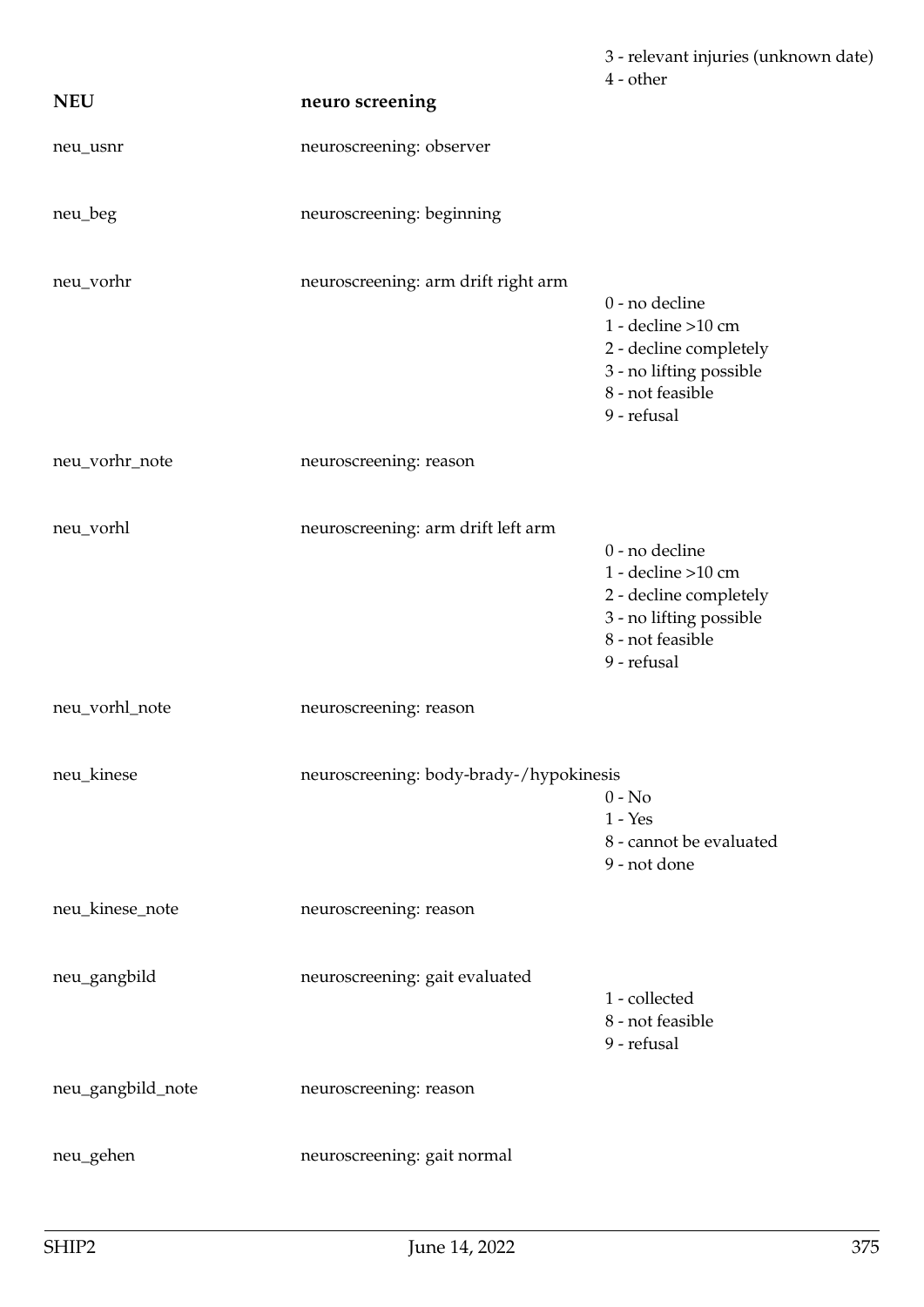|                  |                                        | $0 - No$<br>$1 - Yes$<br>8 - cannot be evaluated<br>9 - not done |
|------------------|----------------------------------------|------------------------------------------------------------------|
| neu_gehen_note   | neuroscreening: reason                 |                                                                  |
| neu_brei         | neuroscreening: gait wide              | $0 - No$<br>$1 - Yes$<br>8 - cannot be evaluated<br>9 - not done |
| neu_brei_note    | neuroscreening: reason                 |                                                                  |
| neu_schwing      | neuroscreening: missing arm swinging   | $0 - No$<br>$1 - Yes$<br>8 - cannot be evaluated<br>9 - not done |
| neu_schwing_note | neuroscreening: reason                 |                                                                  |
| neu_circ         | neuroscreening: gait leg circumduction | $0 - No$<br>$1 - Yes$<br>8 - cannot be evaluated<br>9 - not done |
| neu_circ_note    | neuroscreening: reason                 |                                                                  |
| neu_sonst        | neuroscreening: other gait disorder    | $0 - No$<br>$1 - Yes$<br>8 - cannot be evaluated<br>9 - not done |
| neu_sonst_note   | neuroscreening: reason                 |                                                                  |
| neu_timed        | neuroscreening: time up and go levied  | 1 - collected<br>8 - not feasible<br>9 - refusal                 |
| neu_timed_note   | neuroscreening: reason                 |                                                                  |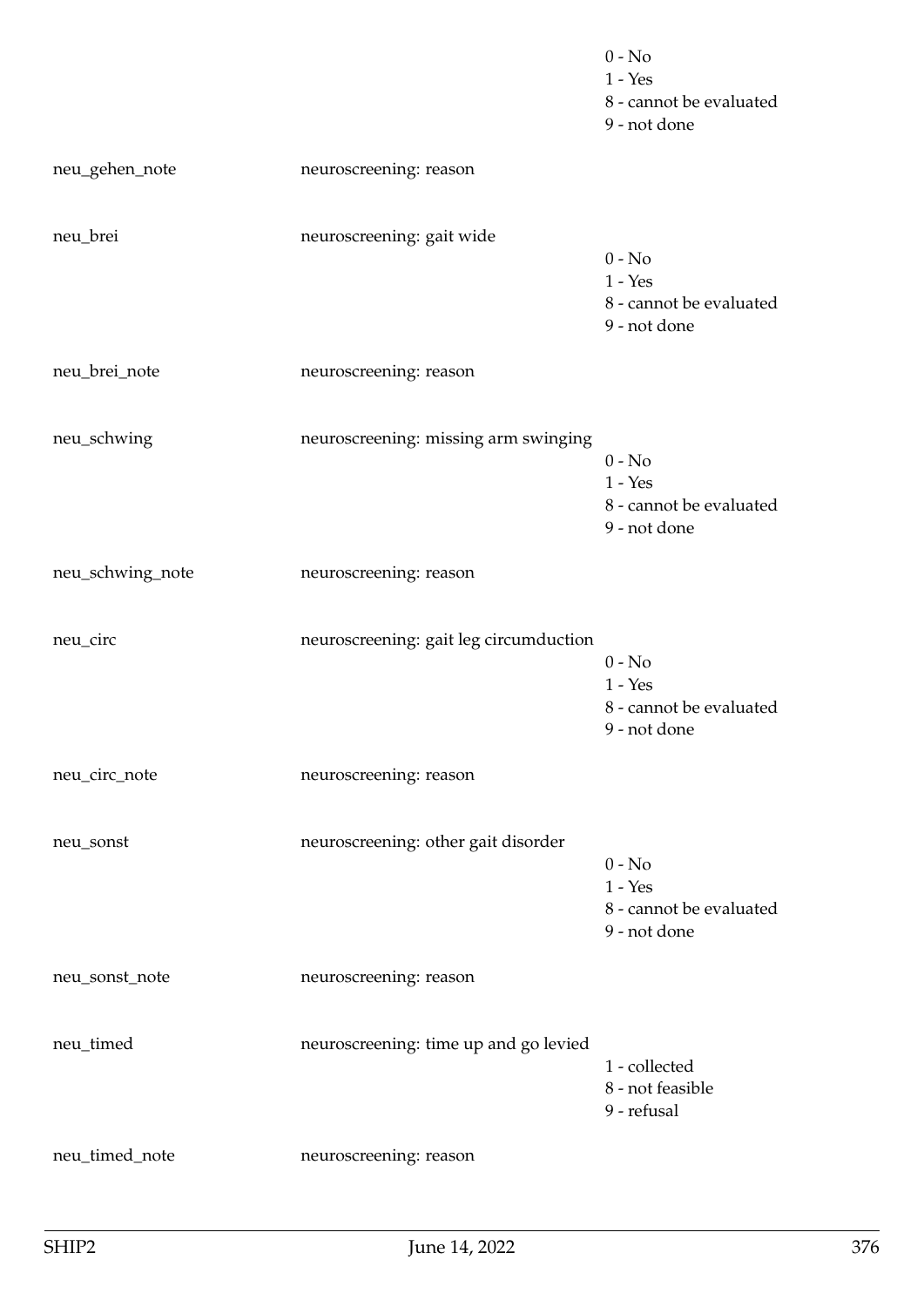| neu_timedup1 | neuroscreening: time up and go - 1st trial |                                                                                                                      |
|--------------|--------------------------------------------|----------------------------------------------------------------------------------------------------------------------|
| neu_timedup2 | neuroscreening: time up and go - 2nd trial |                                                                                                                      |
| neu_timedup3 | neuroscreening: time up and go - 3rd trial |                                                                                                                      |
| neu_gehhilfe | neuroscreening: walking aid used?          | $0$ - $\mathrm{No}$<br>$1 - Yes$<br>8 - cannot be evaluated<br>9 - not done                                          |
| neu_bsnr     | neuroscreening: specifics                  | 0 - without special occurrence<br>1 - special occurrence<br>7 - lower age limit<br>8 - not collectible<br>9 - denial |
| neu_note     | neuroscreening: notes                      |                                                                                                                      |
| neu_end      | neuroscreening: end                        |                                                                                                                      |
| neu_absi     | neuroscreening: arm drift                  | $0 - No$<br>$1 - Yes$<br>8 - cannot be evaluated<br>9 - not done                                                     |
| neu_arm      | neuroscreening: arm weakness               | $0 - No$<br>$1 - Yes$<br>8 - cannot be evaluated<br>9 - not done                                                     |
| neu_fall     | neuroscreening: tendency to fall           | $0 - No$<br>$1 - Yes$<br>8 - cannot be evaluated<br>9 - not done                                                     |
| neu_rigid    | neuroscreening: rigidity                   | $0$ - not any                                                                                                        |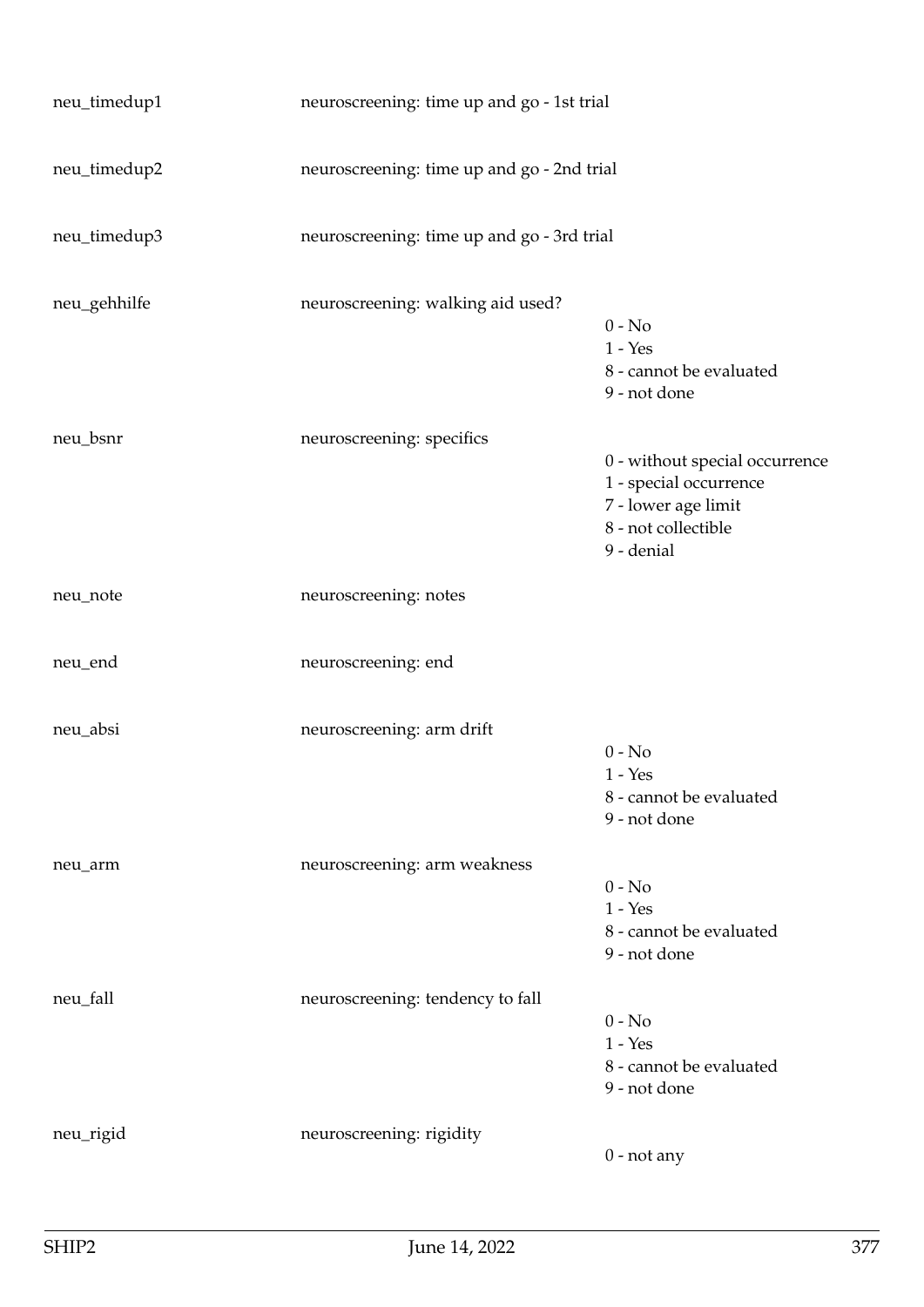|                               |                                       | 1 - discrete rigidity<br>2 - lightly to moderate rigidity<br>3 - substantial rigor<br>4 - hard rigidity<br>8 - not to assess<br>9 - unlevied                  |
|-------------------------------|---------------------------------------|---------------------------------------------------------------------------------------------------------------------------------------------------------------|
| neu_aspr                      | neuroscreening: language              | $0$ - not any<br>1 - discrete rigidity<br>2 - lightly to moderate rigidity<br>3 - substantial rigor<br>4 - hard rigidity<br>8 - not to assess<br>9 - unlevied |
| neu_grim                      | neuroscreening: involuntary grimacing | $0 - No$<br>$1 - Yes$<br>8 - cannot be evaluated<br>9 - not done                                                                                              |
| neu_gang                      | neuroscreening: gait                  | 0 - normal<br>1 - slow gait<br>2 - laborious gait<br>3 - severe gait disturbance<br>4 - walking not possible<br>8 - not to assess<br>9 - unlevied             |
| neu_hink                      | neuroscreening: gait limping/dragging | $0 - No$<br>$1 - Yes$<br>8 - cannot be evaluated<br>9 - not done                                                                                              |
| <b>BIOMAT</b><br><b>STUHL</b> | biomaterials<br>stool sample check-in |                                                                                                                                                               |
| stu_usnr                      | attendant                             |                                                                                                                                                               |
| stu_home                      | new tubes to take home and send in    | $1 - Yes$<br>$2 - No$                                                                                                                                         |
| <b>URIN</b>                   | urine sampling                        |                                                                                                                                                               |
| uri_abgabe                    | urine sampling: urine sampling        | $0 - No$                                                                                                                                                      |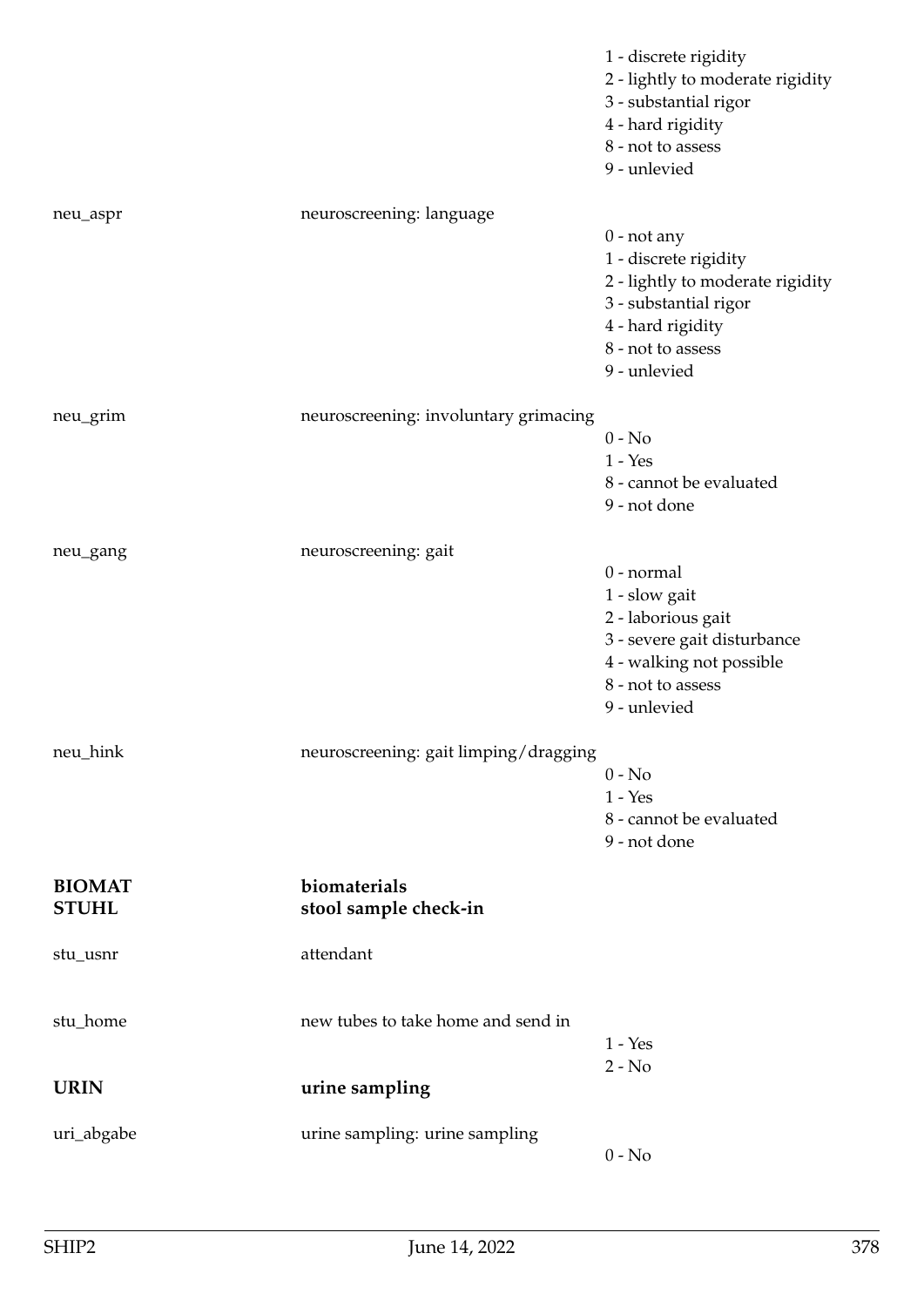| uri_bsnr         | urine sampling: notes                     |                                                                                                     |
|------------------|-------------------------------------------|-----------------------------------------------------------------------------------------------------|
|                  |                                           | 0 - without serious incidents<br>1 - serious incidents<br>2 - decanting time unknown<br>9 - refusal |
| uri_note         | urine sampling: note details              |                                                                                                     |
| uri_end          | urine sampling: decanting time            |                                                                                                     |
| <b>BLOOD1</b>    | blood sampling 1                          |                                                                                                     |
| blt_usnr         | blood sampling: examiner                  |                                                                                                     |
| blt_beg          | blood sampling: begin                     |                                                                                                     |
| blt_fali         | blood sampling: blood-diluting medication | $0 - No$<br>$1 - Yes$<br>2 - not sure                                                               |
| blt_mens         | blood sampling: menstruation              | $0 - no$<br>$1 - yes$                                                                               |
| blt_grav         | blood sampling: pregnancy                 | $0 - no$<br>$1 - yes$                                                                               |
| blt_ssw          | blood sampling: week of pregnancy         |                                                                                                     |
| blt_bsnr         | blood sampling: notes                     | 0 - without serious incidents<br>1 - serious incidents<br>9 - refusal                               |
| blt_note         | blood sampling: note details              |                                                                                                     |
| blt_vol          | blood sampling: amount of blood taken     |                                                                                                     |
| <b>ABSTRICHE</b> | swabs: nose, mouth, throat                |                                                                                                     |
| swb_usnr         | swabs: examiner                           |                                                                                                     |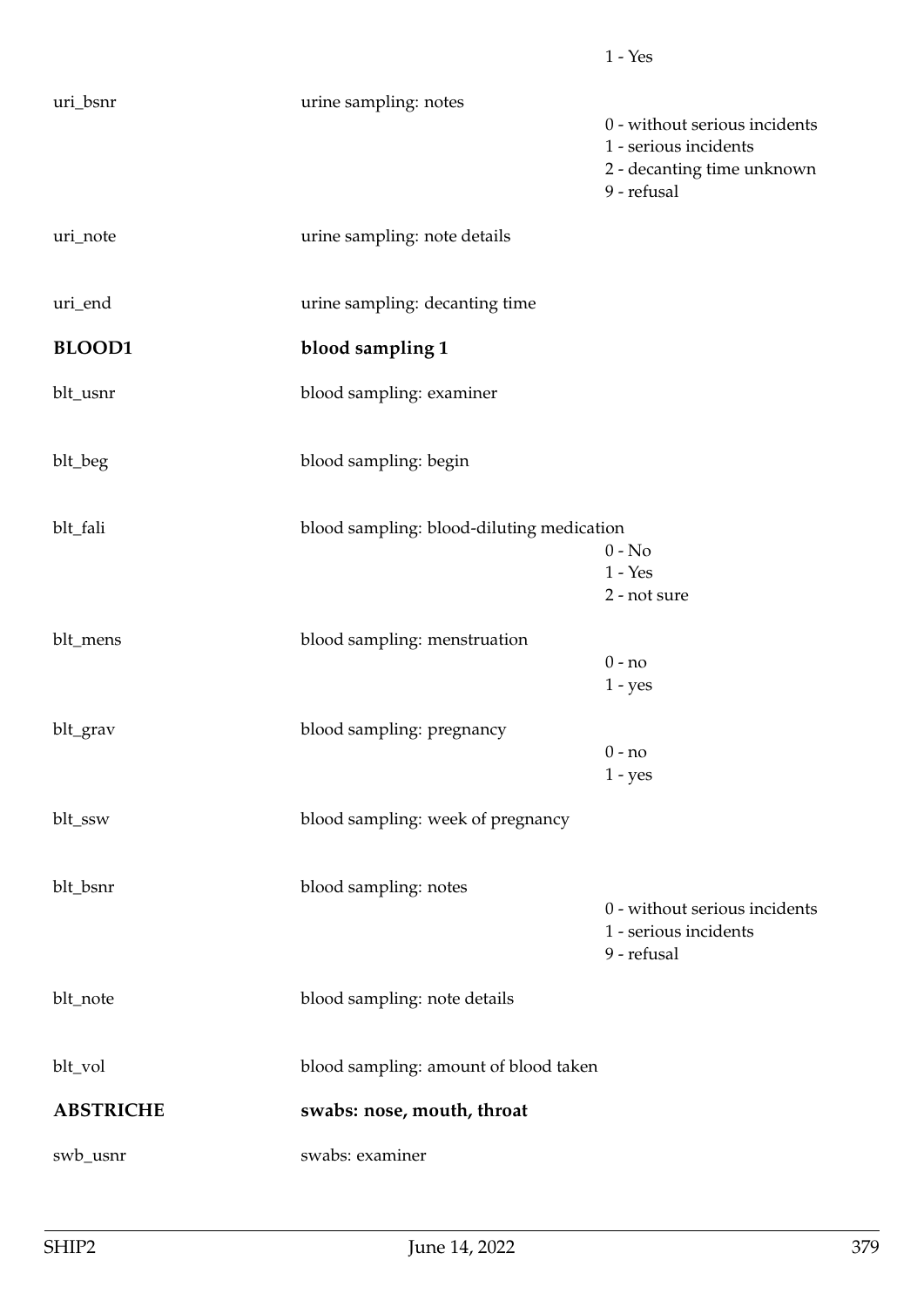| swb_beg          | swabs: begin                               |                                                                          |
|------------------|--------------------------------------------|--------------------------------------------------------------------------|
| swb_nase         | swabs: nose swab                           | $0 - No$<br>$1 - Yes$<br>9 - refused swab                                |
| swb_nase_note    | swabs: reason for missing nose swab        |                                                                          |
| swb_rach         | swabs: pharyngeal swab                     | $0 - No$<br>$1 - Yes$<br>9 - refused swab                                |
| swb_rach_note    | swabs: reason for missing pharyngeal swab  |                                                                          |
| swb_zung         | swabs: lingual swab                        | $0 - No$<br>$1 - Yes$<br>9 - refused swab                                |
| swb_zung_note    | swabs: reason for missing lingual swab     |                                                                          |
| swb_saliva       | swabs: saliva sample                       | $0 - No$<br>$1 - Yes$<br>9 - refused swab                                |
| swb_saliva_note  | swabs: reason for missing saliva sample    |                                                                          |
| swb_tooth1       | swabs: periodontal swab, tooth 1           | $0 - No$<br>$1 - Yes$<br>9 - refused swab                                |
| swb_tooth1_quad  | swabs: periodontal swab, tooth 1; quadrant | 1 - 1. quadrant<br>2 - 2. quadrant<br>3 - 3. quadrant<br>4 - 4. quadrant |
| swb_tooth1_tooth | swabs: periodontal swab, tooth 1; tooth    | $1 -$ tooth $1$                                                          |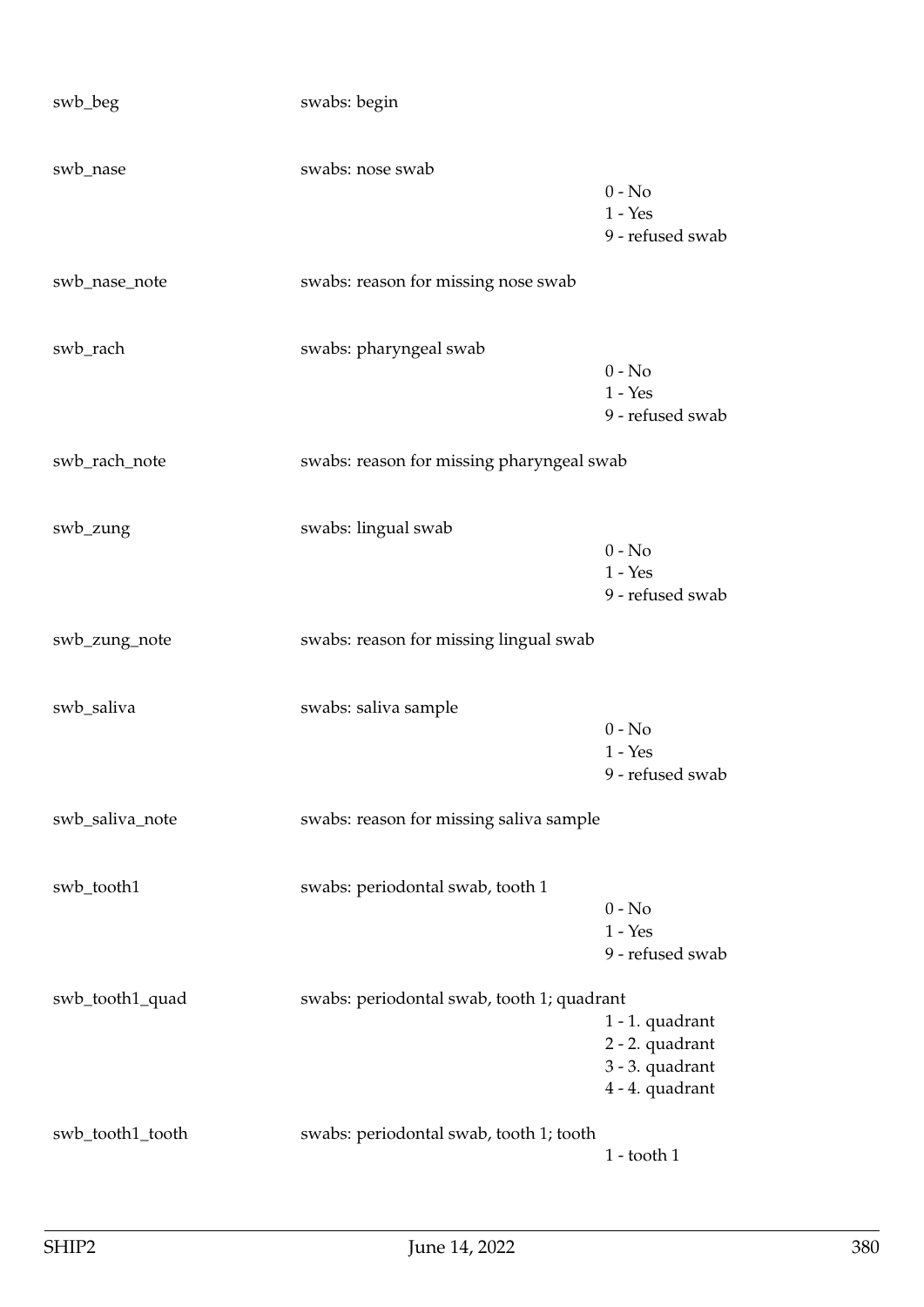|                  |                                            | $2 -$ tooth $2$<br>$3 -$ tooth $3$<br>$4 -$ tooth $4$<br>$5 -$ tooth $5$<br>$6 -$ tooth $6$<br>7 - tooth 7                    |
|------------------|--------------------------------------------|-------------------------------------------------------------------------------------------------------------------------------|
| swb_tooth1_blt   | swabs: periodontal swab, tooth 1; bleeding | $0 - No$<br>$1 - Yes$                                                                                                         |
| swb_tooth2       | swabs: periodontal swab, tooth 2           | $0 - No$<br>$1 - Yes$<br>9 - refused swab                                                                                     |
| swb_tooth2_quad  | swabs: periodontal swab, tooth 2; quadrant | 1 - 1. quadrant<br>2 - 2. quadrant<br>3 - 3. quadrant<br>4 - 4. quadrant                                                      |
| swb_tooth2_tooth | swabs: periodontal swab, tooth 2; tooth    | $1 -$ tooth $1$<br>$2 -$ tooth $2$<br>$3 -$ tooth $3$<br>$4 -$ tooth $4$<br>$5 -$ tooth $5$<br>$6 -$ tooth $6$<br>7 - tooth 7 |
| swb_tooth2_blt   | swabs: periodontal swab, tooth 2; bleeding | $0 - No$<br>$1 - Yes$                                                                                                         |
| swb_teeth_note   | swabs: reason for missing periodontal swab |                                                                                                                               |
| swb_bsnr         | swabs: notes                               | 0 - without serious incidents<br>1 - serious incidents                                                                        |
| swb_note         | swabs: note details                        |                                                                                                                               |
| swb_end          | swabs: end                                 |                                                                                                                               |
| LAB              | laboratory analysis                        |                                                                                                                               |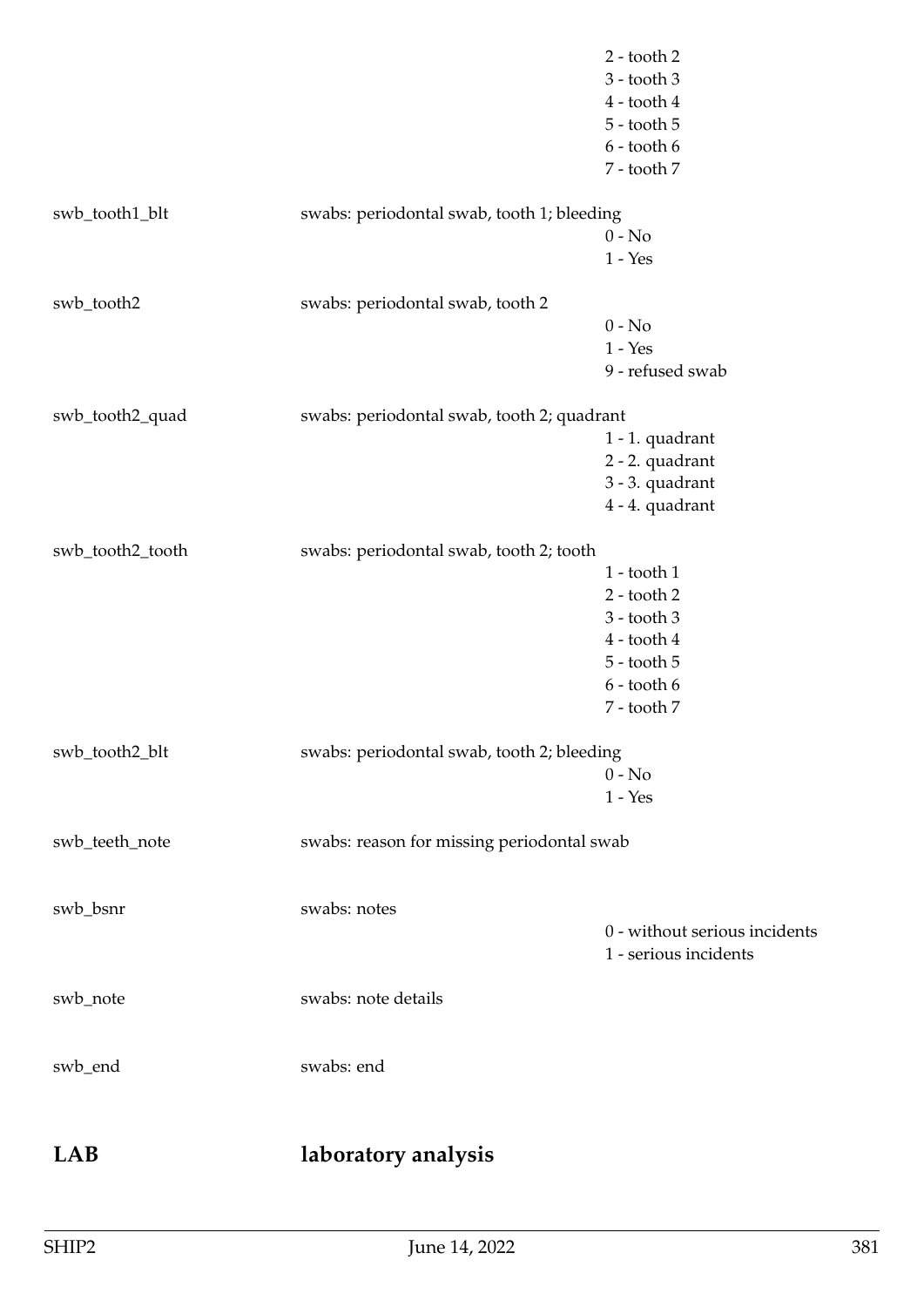| <b>URIN</b><br>LAB | urine laboratory analyses<br>laboratory analysis |                                                                                       |
|--------------------|--------------------------------------------------|---------------------------------------------------------------------------------------|
| iodid_u            | LAB: (urine) iodide ( $\mu$ g/dl)                |                                                                                       |
| scn_u              | LAB: (urine) thiocyanate $(mg/l)$                |                                                                                       |
| nitrat_u           | LAB: (urine) nitrate $(mg/l)$                    |                                                                                       |
| sg_u               | LAB: (urine) density $(kg/l)$                    |                                                                                       |
| ph_u               | LAB: (urine) pH                                  |                                                                                       |
| leuco_u            | LAB: (urine) leukocytes $//\mu$ l)               | $0 - 0 - 10$<br>$1 - 10 - 50$<br>$2 - 50 - 400$<br>$3 - > 400$                        |
| nitri_u            | LAB: (urine) nitrite (pos/neg)                   | $0$ - negative<br>1 - positive                                                        |
| prot_u             | LAB: (urine) protein $(g/l)$                     | $0 - 0 - 0.2$<br>$1 - 0.2 - 0.5$<br>$2 - 0.5 - 1.2$<br>$3 - 1.2 - 4.0$<br>$4 - > 4.0$ |
| gluc_u             | LAB: (urine) glucose (mmol/l)                    | $0 - 0 - 2$<br>$1 - 2 - 5$<br>$2 - 5 - 15$<br>$3 - 15 - 40$<br>$4 - > 40$             |
| ket_u              | LAB: (urine) ketone (mmol/l)                     | $0 - 0 - 0.2$<br>$1 - 0.2 - 1.0$<br>$2 - 1.0 - 4.0$<br>$3 - 4.0 - 12$<br>$4 - 12$     |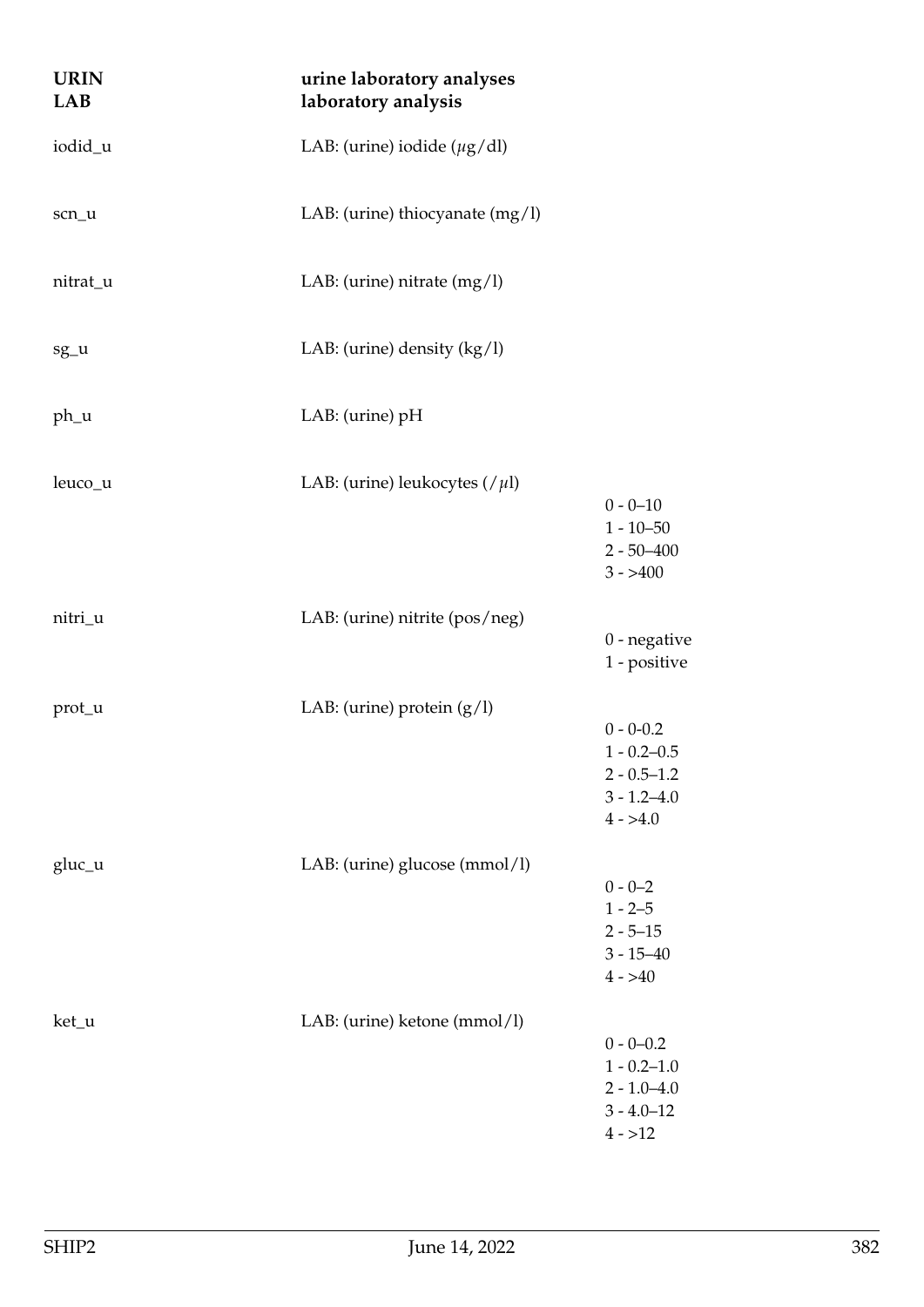| $\text{ubg}_{-}\text{u}$ | LAB: (urine) urobilinogen $(\mu \text{mol/l})$ | $0 - 0 - 10$                       |
|--------------------------|------------------------------------------------|------------------------------------|
|                          |                                                | $1 - 10 - 50$<br>$2 - 50 - 100$    |
|                          |                                                | $3 - 100 - 180$                    |
|                          |                                                | $4 - 180$                          |
| bili_u                   | LAB: (urine) bilirubin $(\mu \text{mol/l})$    | $0 - 0 - 5$                        |
|                          |                                                | $1 - 5 - 40$                       |
|                          |                                                | $2 - 40 - 80$<br>$3 - 80$          |
| ery_u                    | LAB: (urine) erythrocytes $//\mu$ l)           |                                    |
|                          |                                                | $0 - 0 - 5$<br>$1 - 5 - 20$        |
|                          |                                                | $2 - 20 - 40$                      |
|                          |                                                | $3 - 40 - 110$<br>$4 - 110 - 200$  |
|                          |                                                | $5 - >200$                         |
| ust_farb                 | LAB: (urine) urine color                       |                                    |
|                          |                                                | 0 - light yellow<br>1 - yellow     |
|                          |                                                | 2 - dark yellow<br>3 - brown       |
|                          |                                                | $4 - red$                          |
| ust_trueb                | LAB: (urine) urine turbidity, clouding         |                                    |
|                          |                                                | $0$ - clear<br>1 - slightly cloudy |
|                          |                                                | $2 -$ cloudy                       |
| crea_u                   | LAB: (urine) creatinine (mmol/l)               |                                    |
|                          |                                                |                                    |
| alb_u                    | LAB: (urine) albumin $(mg/l)$                  |                                    |
| <b>BLUT</b>              | blood laboratory analyses                      |                                    |
| <b>LAB</b>               | laboratory analysis                            |                                    |
| wbc                      | LAB: WBC/leukocytes (Gpt/l)                    |                                    |
| rbc                      | LAB: RBC/erythrocytes (Tpt/l)                  |                                    |
|                          |                                                |                                    |
| hgb                      | LAB: haemoglobin (mmol/l)                      |                                    |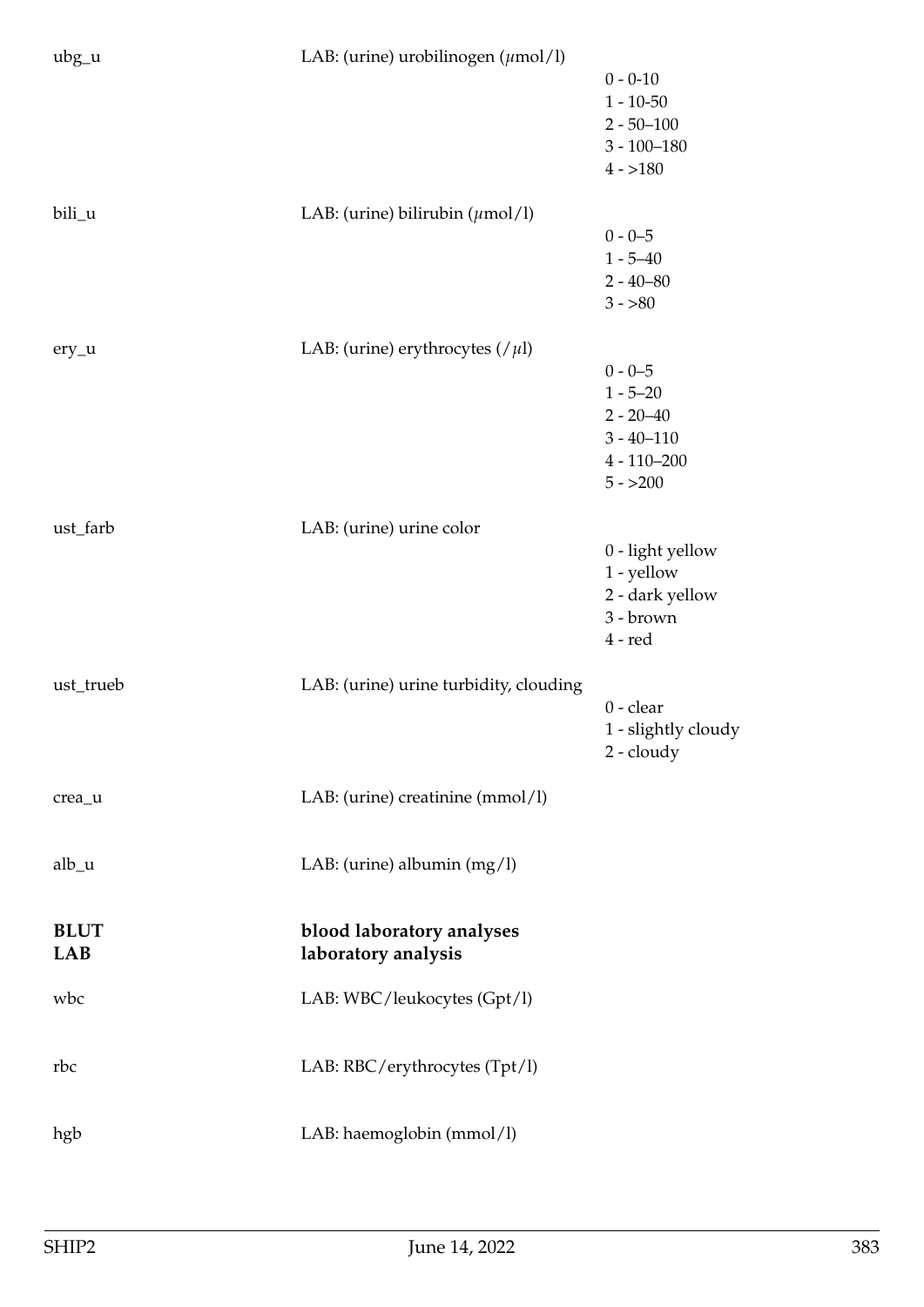| hct     | LAB: haematocrit                                                 |
|---------|------------------------------------------------------------------|
| mcy     | LAB: mcv/mean corpuscular volume (fl)                            |
| mch     | LAB: MCH/mean corpuscular haemoglobin<br>(fmol)                  |
| mchc    | LAB: MCHC/mean corpuscular haemoglobin<br>concentration (mmol/l) |
| rdw     | LAB: RDW/red cell distribution width (%)                         |
| plt     | LAB: PLT/thrombocytes (Gpt/l)                                    |
| mpy     | LAB: MPV/mean platelet volume (fl)                               |
| hba1c   | LAB: Hb A1 $c$ (%)                                               |
| quick   | LAB: QUICK/thromboplastin time (%)                               |
| inr     | LAB: thromboplastin time international<br>normalized ratio       |
| ptt     | LAB: PTT/partial thromboplastin time (s)                         |
| fib_cl  | LAB: fibrinogen (Clauss) (g/l)                                   |
| $fib_p$ | LAB: fibrinogen $(g/l)$                                          |
| $na_s$  | LAB: Na/sodium (mmol/l)                                          |
| $k_s$   | LAB: K/potassium (mmol/l)                                        |
| crea_s  | LAB: serum creatinine $(\mu \text{mol}/l)$                       |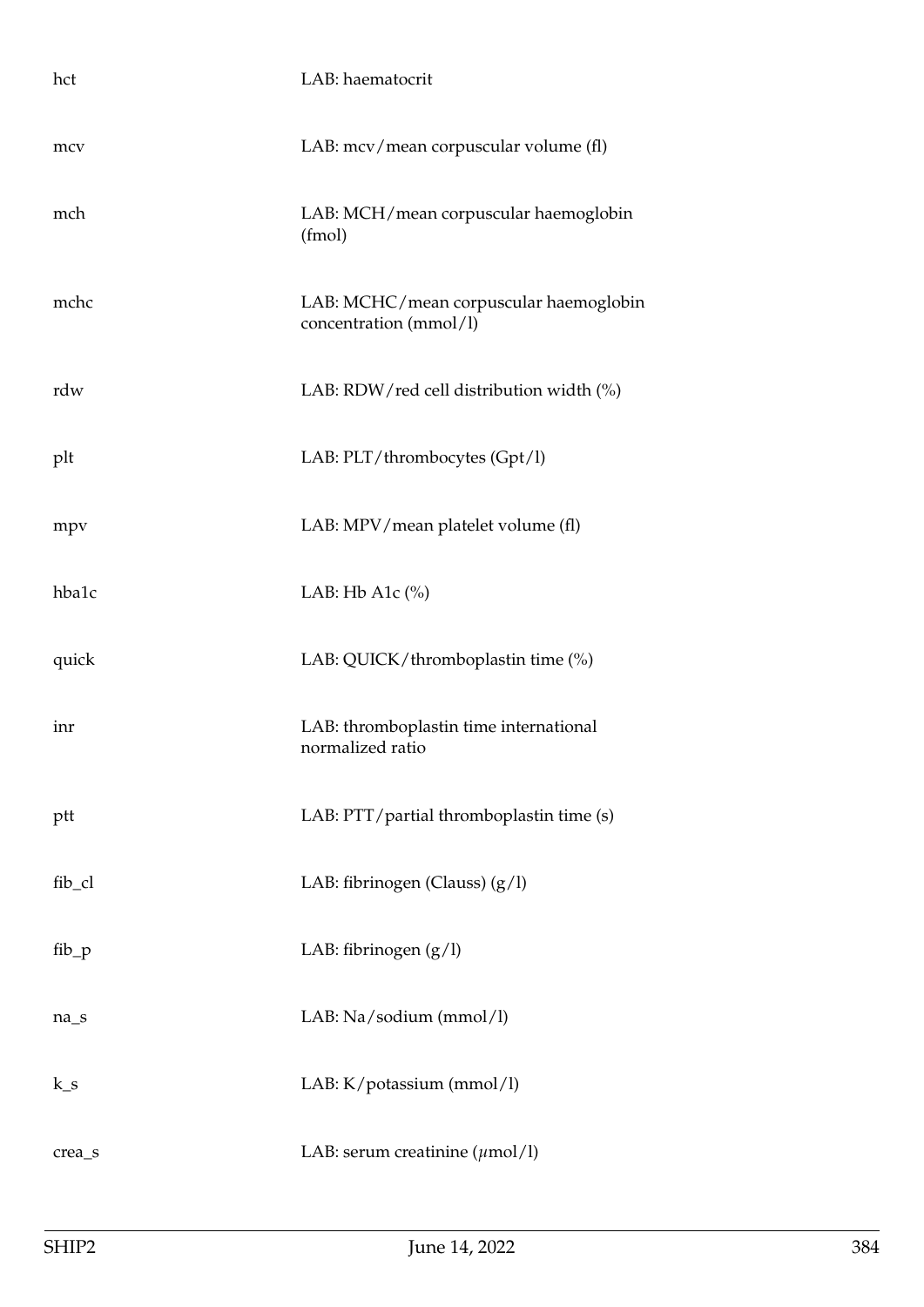| $hrs_s$                         | LAB: serum uric acid $(\mu \text{mol/l})$               |
|---------------------------------|---------------------------------------------------------|
| gluc_s                          | LAB: serum glucose (mmol/l)                             |
| cystatin                        | LAB: cystatin $C$ (mg/l)                                |
| $ca$ <sub><math>_s</math></sub> | LAB: serum calcium, total (mmol/l)                      |
| $mg_s$                          | LAB: magnesium (mmol/l)                                 |
| gluk_ed0                        | LAB: glucose 0 min (plasma, E) (mmol/l)                 |
| tsh                             | LAB: TSH/thyroid-stimulating hormone (mU/l)             |
| ft3                             | LAB: f T3/triiodothyronine, free (pmol/l)               |
| ft4                             | LAB: f T4/thyroxine, free (pmol/l)                      |
| b12                             | LAB: B12/vitamin B12 (pg/ml)                            |
| fols                            | LAB: folic acid (ng/ml)                                 |
| tpo_ak                          | LAB: TPO-AK/ anti-thyroid peroxidase antibody<br>(U/ml) |
| $tg_s$                          | LAB: triglycerides (total) (mmol/l)                     |
| chol_s                          | LAB: cholesterol (total) (mmol/l)                       |
| ldlch                           | LAB: LDL-cholesterol (mmol/l)                           |
| hdlch                           | LAB: HDL-cholesterol (mmol/l)                           |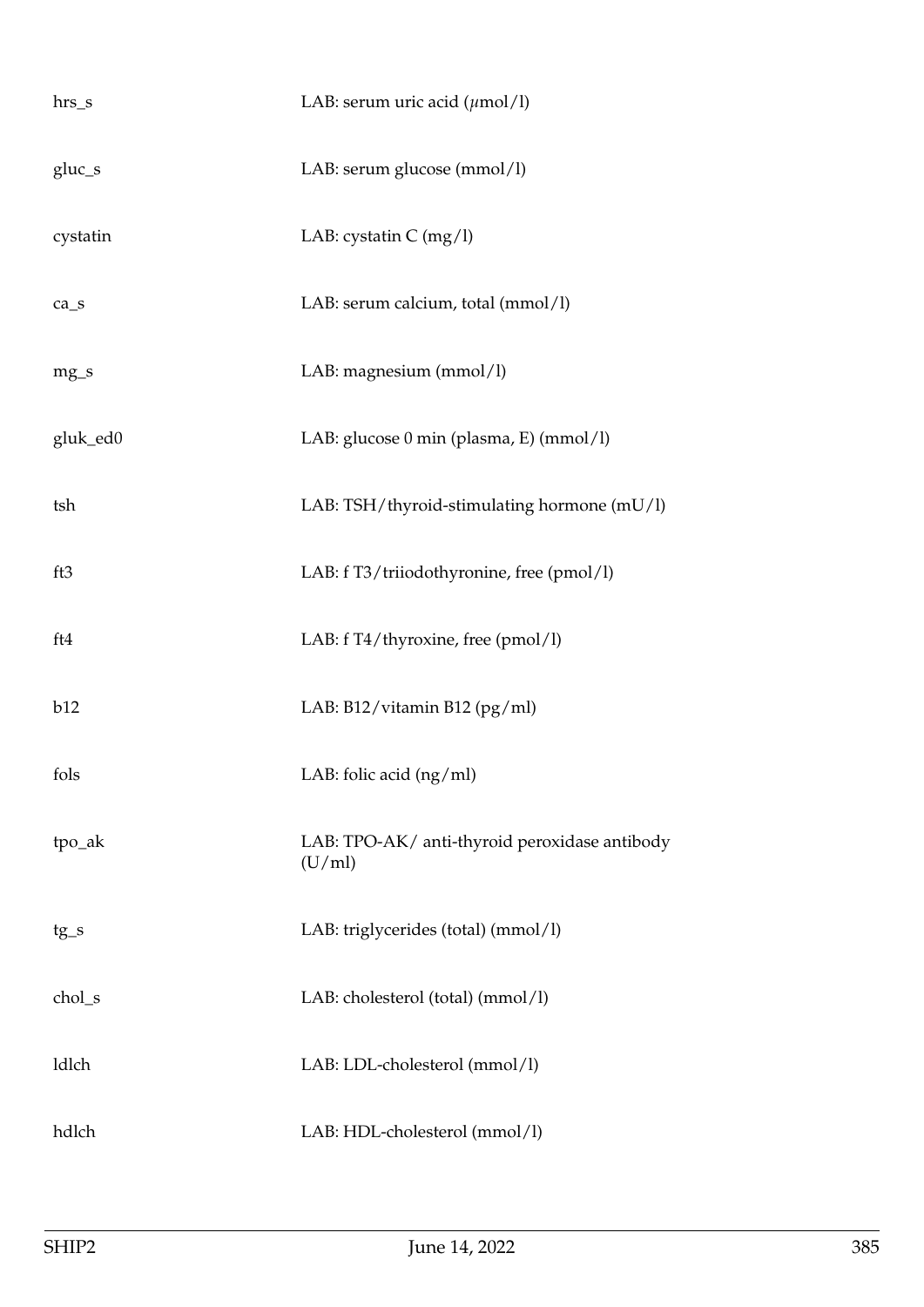| alat_s          | LAB: alanine aminotransferase (ALAT/GPT)<br>$(\mu$ katal/l)   |
|-----------------|---------------------------------------------------------------|
| asat_s          | LAB: aspartate aminotransferase (ASAT/GOT)<br>$(\mu$ katal/l) |
| amyl_s          | LAB: serum amylase (alpha-amylase) ( $\mu$ katal/l)           |
| $ggt_s$         | LAB: gamma-glutamyltransferase $(\mu$ katal/l)                |
| $lip_s$         | LAB: lipase $(\mu$ katal/l)                                   |
| $ck_s$          | LAB: creatine kinase (total) ( $\mu$ katal/l)                 |
| ldh_s           | LAB: lactate dehydrogenase ( $\mu$ katal/l)                   |
| <b>MIKROBIO</b> | microbiological swab analysis                                 |
| <b>LAB</b>      | laboratory analysis                                           |
| mb_nase_acba    | MB: nose: Acinetobacter baumannii                             |
| mb_nase_aespo   | MB: nose: aerobic spore-forming species                       |
| mb_nase_casp    | MB: nose: Candida sp.                                         |
| mb_nase_cifr    | MB: nose: Citrobacter freundii                                |
| mb_nase_ciko    | MB: nose: Citrobacter koseri (C. diversus)                    |
| mb_nase_cisp    | MB: nose: Citrobacter sp.                                     |
| mb_nase_cosp    | MB: nose: Corynebacterium sp.                                 |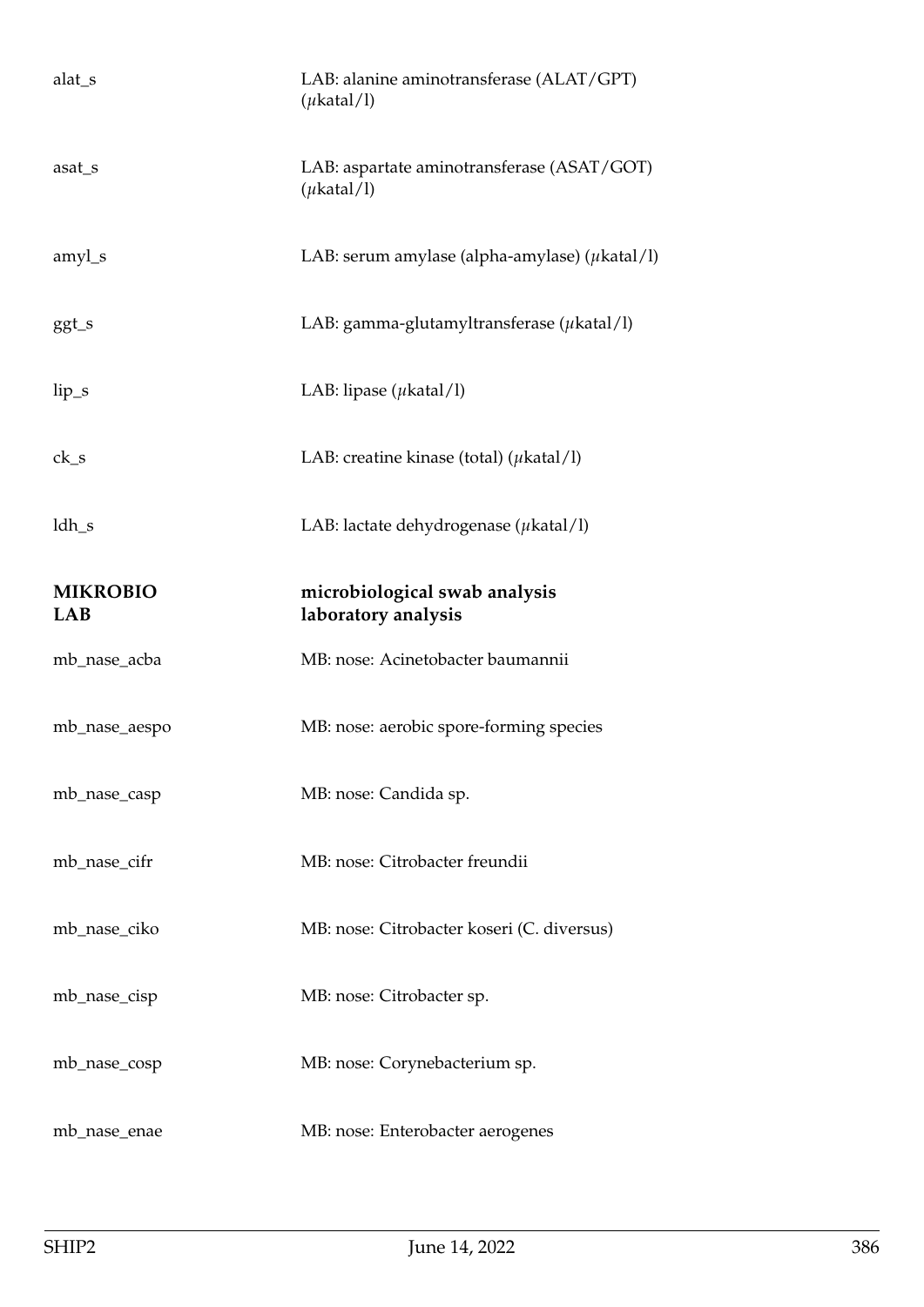| mb_nase_encl | MB: nose: Enterobacter cloacae                                   |                                                                                                       |
|--------------|------------------------------------------------------------------|-------------------------------------------------------------------------------------------------------|
| mb_nase_ente | MB: nose: Enterococcus sp.                                       |                                                                                                       |
| mb_nase_esco | MB: nose: Escherichia coli                                       |                                                                                                       |
| mb_nase_haal | MB: nose: Hafnia alvei                                           |                                                                                                       |
| mb_nase_klox | MB: nose: Klebsiella oxytoca                                     |                                                                                                       |
| mb_nase_klpl | MB: nose: Raoultella (Klebsiella) planticola                     |                                                                                                       |
| mb_nase_klpn | MB: nose: Klebsiella pneumoniae                                  |                                                                                                       |
| mb_nase_klsp | MB: nose: Klebsiella sp.                                         |                                                                                                       |
| mb_nase_kns  | MB: nose: coagulase-negative Staphylococcus                      |                                                                                                       |
| mb_nase_momo | MB: nose: Morganella morganii                                    |                                                                                                       |
| mb_nase_mrsa | MB: nose: Staphylococcus aureus (methicillin<br>resistant) (cfu) |                                                                                                       |
|              |                                                                  | $0$ - none<br>$1 - low$<br>2 - moderate<br>3 - abundant<br>9 - germ identified, no amount<br>recorded |
| mb_nase_nesp | MB: nose: Neisseria sp.                                          |                                                                                                       |
| mb_nase_nst  | MB: nose: Gram-negative rods                                     |                                                                                                       |
| mb_nase_prmi | MB: nose: Proteus mirabilis                                      |                                                                                                       |
| mb_nase_sema | MB: nose: Serratia marcescens                                    |                                                                                                       |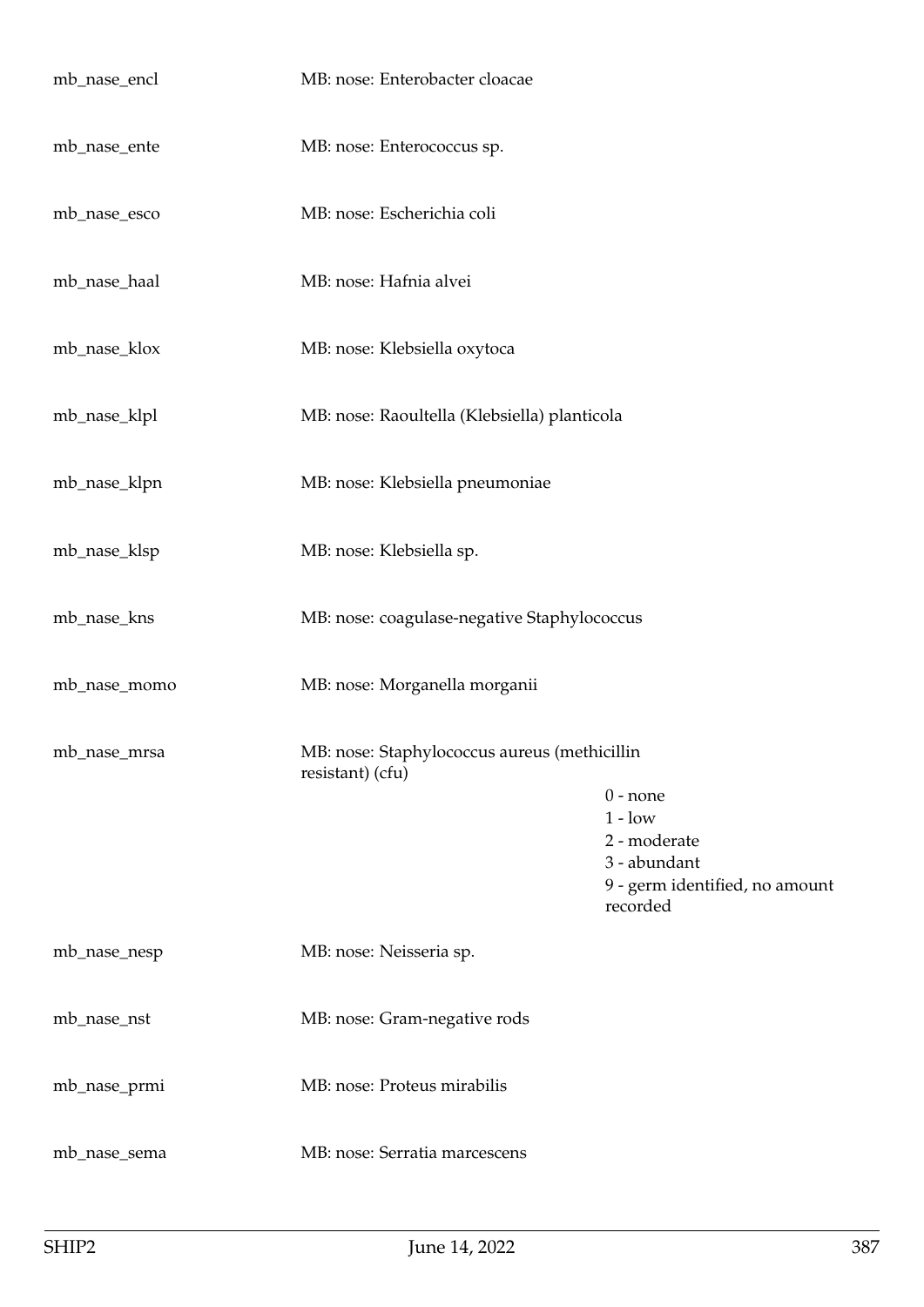| mb_nase_srnh    | MB: nose: non-hemolytic Streptococcus                         |                                                                                                       |
|-----------------|---------------------------------------------------------------|-------------------------------------------------------------------------------------------------------|
| mb_nase_stau    | MB: nose: Staphylococcus aureus (cfu)                         | $0$ - none<br>$1 - low$<br>2 - moderate<br>3 - abundant<br>9 - germ identified, no amount<br>recorded |
| mb_nase_stlu    | MB: nose: Staphylococcus lugdunensis (cfu)                    | $0$ - none<br>$1 - low$<br>2 - moderate<br>3 - abundant<br>9 - germ identified, no amount<br>recorded |
| mb_nase_stwa    | MB: nose: Staphylococcus warneri                              |                                                                                                       |
| mb_nase_vs      | MB: nose: alpha-hemolytic Streptococcus                       |                                                                                                       |
| mb_rachen1_casp | MB: pharynx: Candida sp.                                      |                                                                                                       |
| mb_rachen1_cosp | MB: pharynx: Corynebacterium sp.                              |                                                                                                       |
| mb_rachen1_ente | MB: pharynx: Enterococcus sp.                                 |                                                                                                       |
| mb_rachen1_hs   | MB: pharynx: beta-hemolytic Streptococcus                     |                                                                                                       |
| mb_rachen1_hsb  | MB: pharynx: Streptococcus agalactiae<br>(B-Streptococcus)    |                                                                                                       |
| mb_rachen1_kns  | MB: Pharynx: Coagulase-negative<br>Staphylococcus             |                                                                                                       |
| mb_rachen1_mrsa | MB: pharynx: Staphylococcus aureus (Methicillin<br>resistant) |                                                                                                       |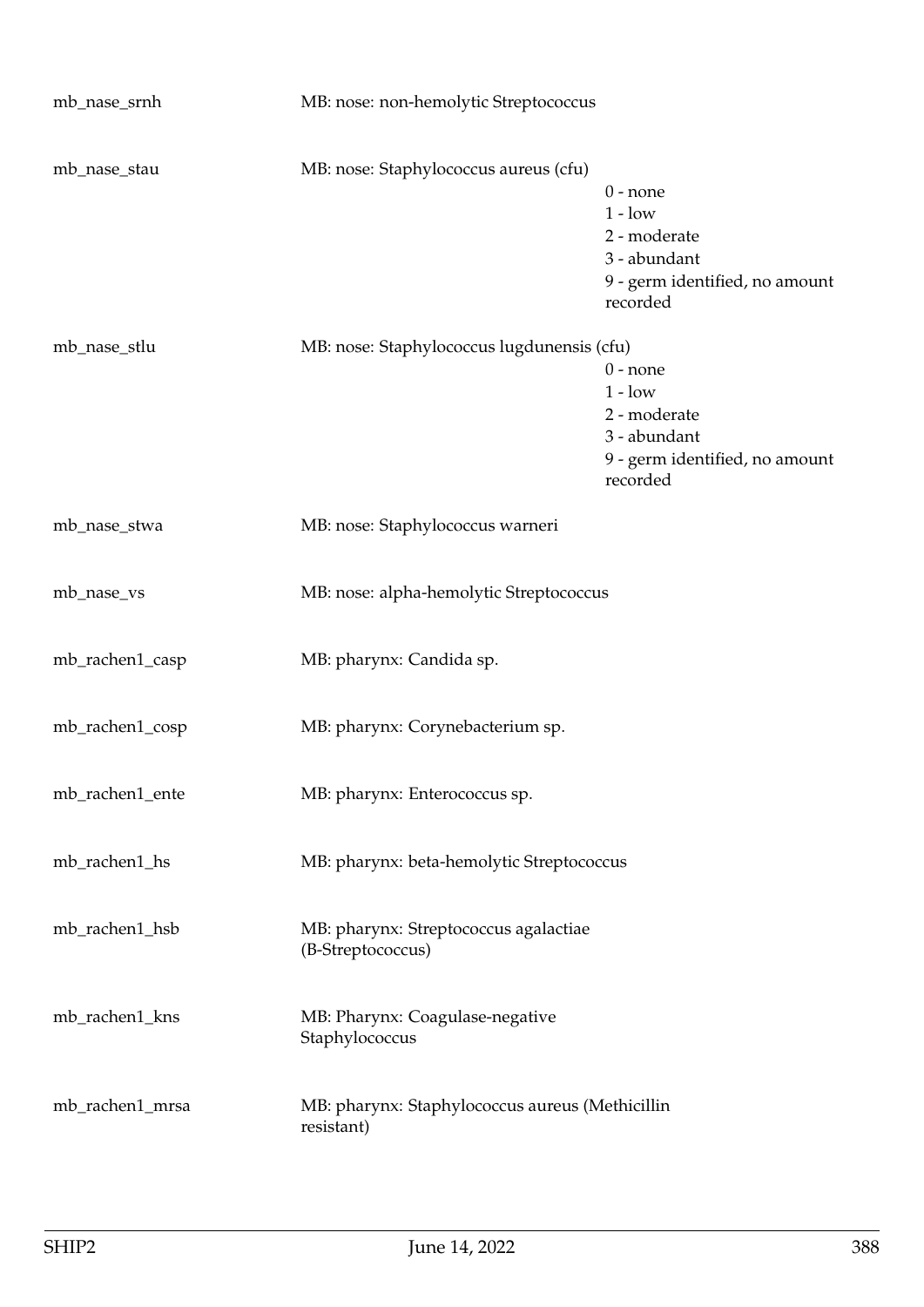| mb_rachen1_nesp | MB: pharynx: Neisseria sp.                        |                                                    |
|-----------------|---------------------------------------------------|----------------------------------------------------|
| mb_rachen1_nst  | MB: pharynx: Gram-negative rods                   |                                                    |
| mb_rachen1_srnh | MB: pharynx: non-hemolytic Streptococcus          |                                                    |
| mb_rachen1_srpn | MB: pharynx: Streptococcus pneumoniae             |                                                    |
| mb_rachen1_stau | MB: pharynx: Staphylococcus aureus                |                                                    |
| mb_rachen1_vs   | MB: pharynx: beta-hemolytic Streptococcus         |                                                    |
| mb_platte_nela  | MB: throat swab (plate): Neisseria lactamica      |                                                    |
| mb_platte_neme  | MB: throat swab (plate): Neisseria meningitidis   |                                                    |
| mb_platte_nemeb | MB: throat swab (plate): Neisseria meningitidis B |                                                    |
| mb_platte_nemec | MB: throat swab (plate): Neisseria meningitidis C |                                                    |
| mb_platte_nesp  | MB: throat swab (plate): Neisseria sp.            |                                                    |
| mb_germ_var     | MB: antibiogram: germ variable                    |                                                    |
| mb_germ_nr      | MB: antibiogram: germ number                      |                                                    |
| mb_ab_text      | MB: antibiogram: name of the antibiotic           |                                                    |
| mb_ab_value     | MB: antibiogram: value                            |                                                    |
| mb_ab_sens      | MB: antibiogram: sensitivity                      | 1 - resistant<br>2 - sensitive<br>3 - intermediate |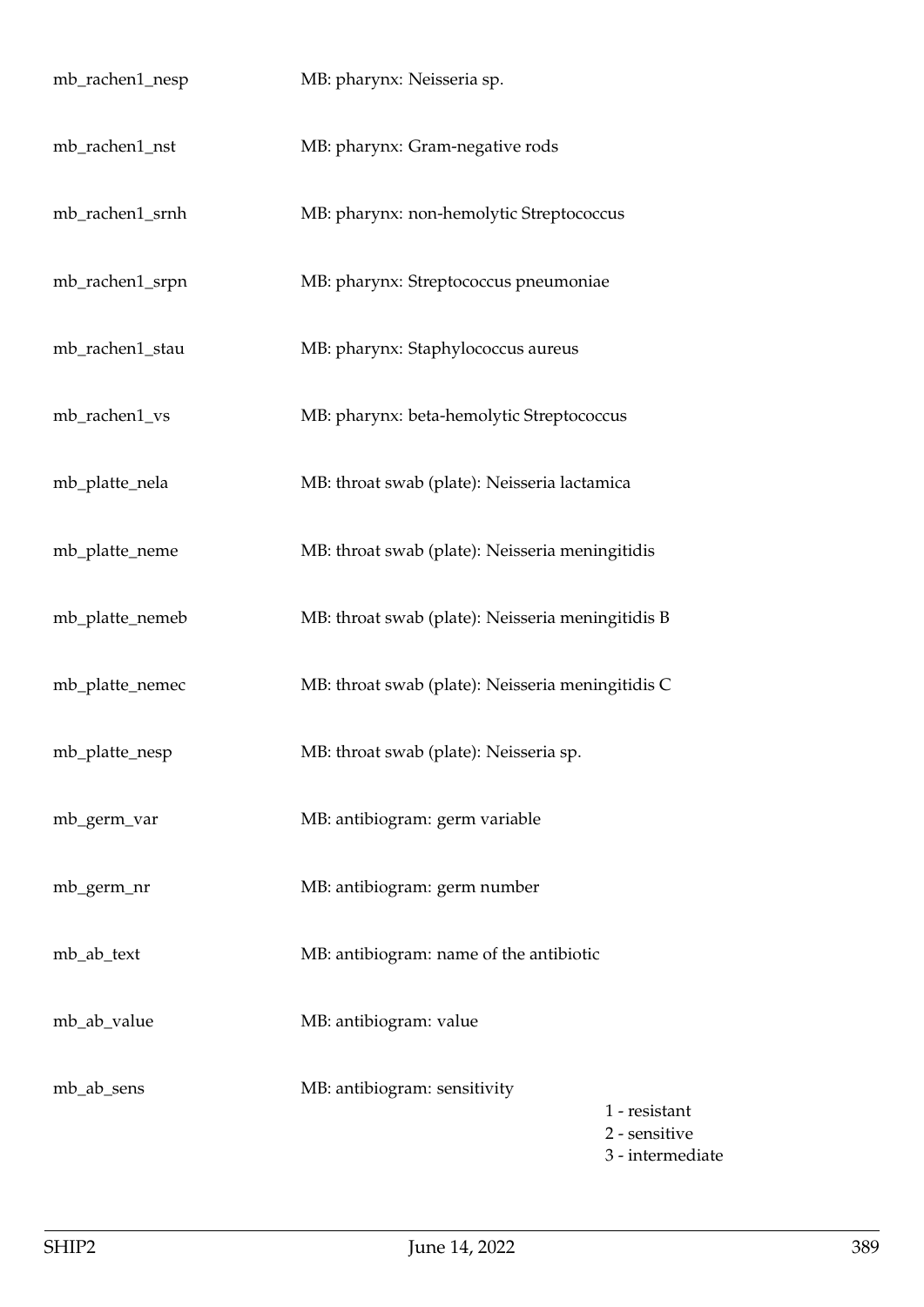| <b>LABRE</b>                   | laboratory analysis (resurvey)                                                                |
|--------------------------------|-----------------------------------------------------------------------------------------------|
| <b>RE_BLUT</b><br><b>LABRE</b> | blood laboratory analyses<br>laboratory analysis (resurvey)                                   |
| alat_re_s                      | LABRE: alanine aminotransferase (ALAT/GPT)<br>[ $\mu$ katal/l]                                |
| alat_re_s_z                    | LABRE: alanine aminotransferase (ALAT/GPT)<br>// winsorised »prefix in alat_re_s_p [µkatal/l] |
| alat_re_s_p                    | LABRE: alanine aminotransferase (ALAT/GPT)<br>// prefix for alat_re_s_z                       |
| asat_re_s                      | LABRE: aspartate aminotransferase<br>$(ASAT/GOT)$ [ $\mu$ katal/l]                            |
| alb_re_s                       | LABRE: serum albumin [mg/l]                                                                   |
| amyl_re_s                      | LABRE: alpha-amylase $[\mu$ katal/l]                                                          |
| $amyl_re_s_z$                  | LABRE: alpha-amylase // winsorised »prefix in<br>$amyl_re_s_p$ [ $\mu$ katal/l]               |
| amyl_re_s_p                    | LABRE: alpha-amylase // prefix for amyl_re_s_z                                                |
| $b2m_re_s$                     | LABRE: beta-2 microglobulin                                                                   |
| $b2m_re_s_z$                   | LABRE: beta-2 microglobulin // winsorised<br>» prefix in b2m_re_s_p [mg/l]                    |
| $b2m_re_s_p$                   | LABRE: beta-2 microglobulin // prefix for<br>$b2m_re_s_z$                                     |
| bili_dir_re_s                  | LABRE: bilirubin, direct                                                                      |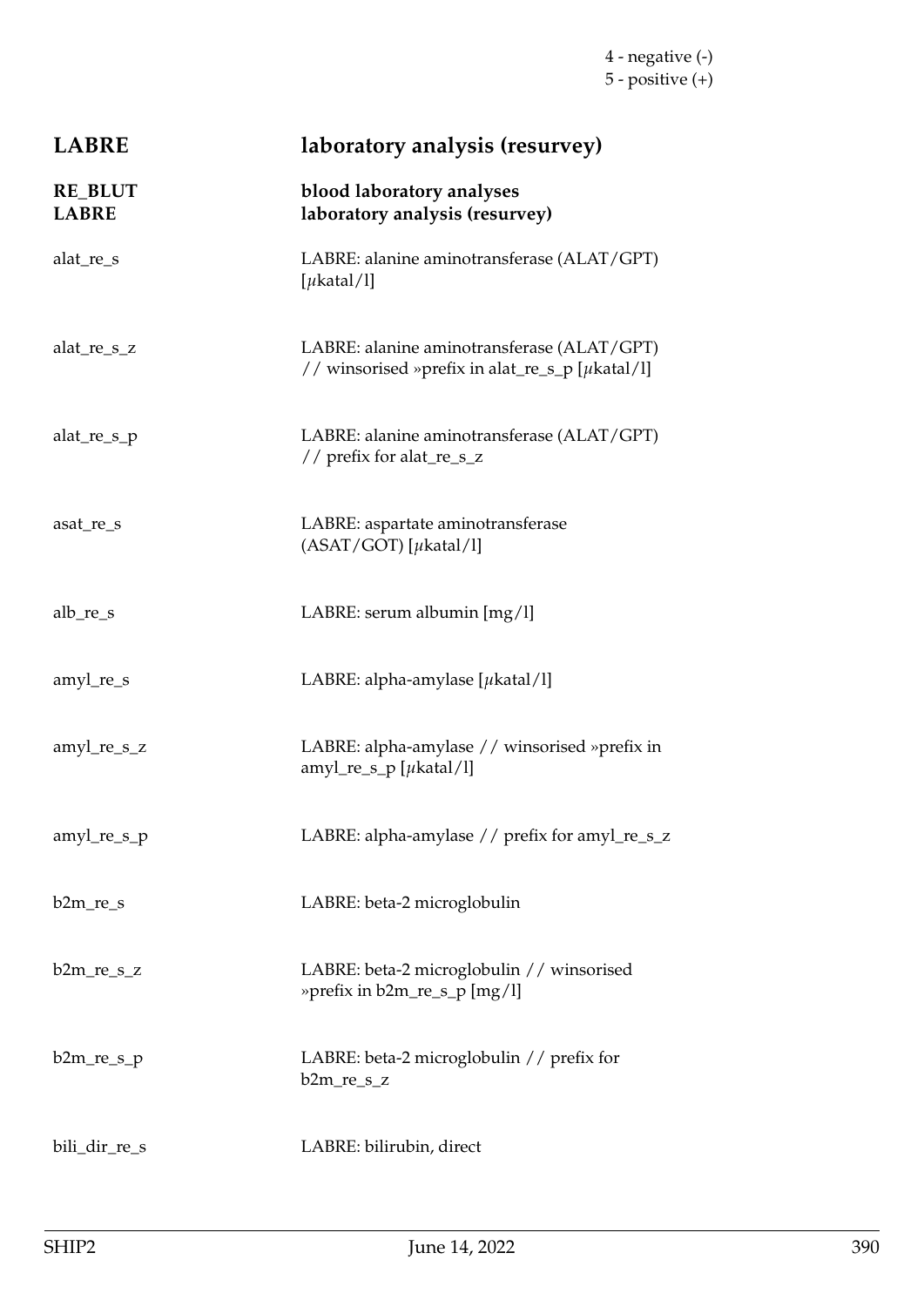| bili_dir_re_s_z | LABRE: bilirubin, direct // winsorised »prefix in<br>bili_dir_re_s_p [ $\mu$ mol/l]  |
|-----------------|--------------------------------------------------------------------------------------|
| bili_dir_re_s_p | LABRE: bilirubin, direct // prefix for<br>bili_dir_re_s_z                            |
| bili_tot_re_s   | LABRE: bilirubin, total                                                              |
| $che_re_s$      | LABRE: cholinesterase (CHE)                                                          |
| $che_re_s_z$    | LABRE: cholinesterase (CHE) // winsorised<br>» prefix in che_re_s_p [ $\mu$ katal/l] |
| che_re_s_p      | LABRE: cholinesterase (CHE) // prefix for<br>che_re_s_z                              |
| ferri_re        | LABRE: ferritin $[\mu g/l]$                                                          |
| ferri_re_z      | LABRE: ferritin // winsorised »prefix in<br>ferri_re_p $[\mu g/l]$                   |
| ferri_re_p      | LABRE: ferritin // prefix for ferri_re_z                                             |
| ggt_re_s        | LABRE: gamma-glutamyltransferase (GGT)<br>[ $\mu$ katal/l]                           |
| $lip_re_s$      | LABRE: lipase $(\mu$ katal/l)                                                        |
| $lip_re_s_z$    | LABRE: lipase $//$ winsorised »prefix in<br>$lip_re_s_p$ [ $\mu$ katal/l]            |
| $lip_re_s_p$    | LABRE: lipase // prefix for lip_re_s_z                                               |
| prot_re_s       | LABRE: total protein                                                                 |
| $tf_re_s$       | LABRE: transferrin                                                                   |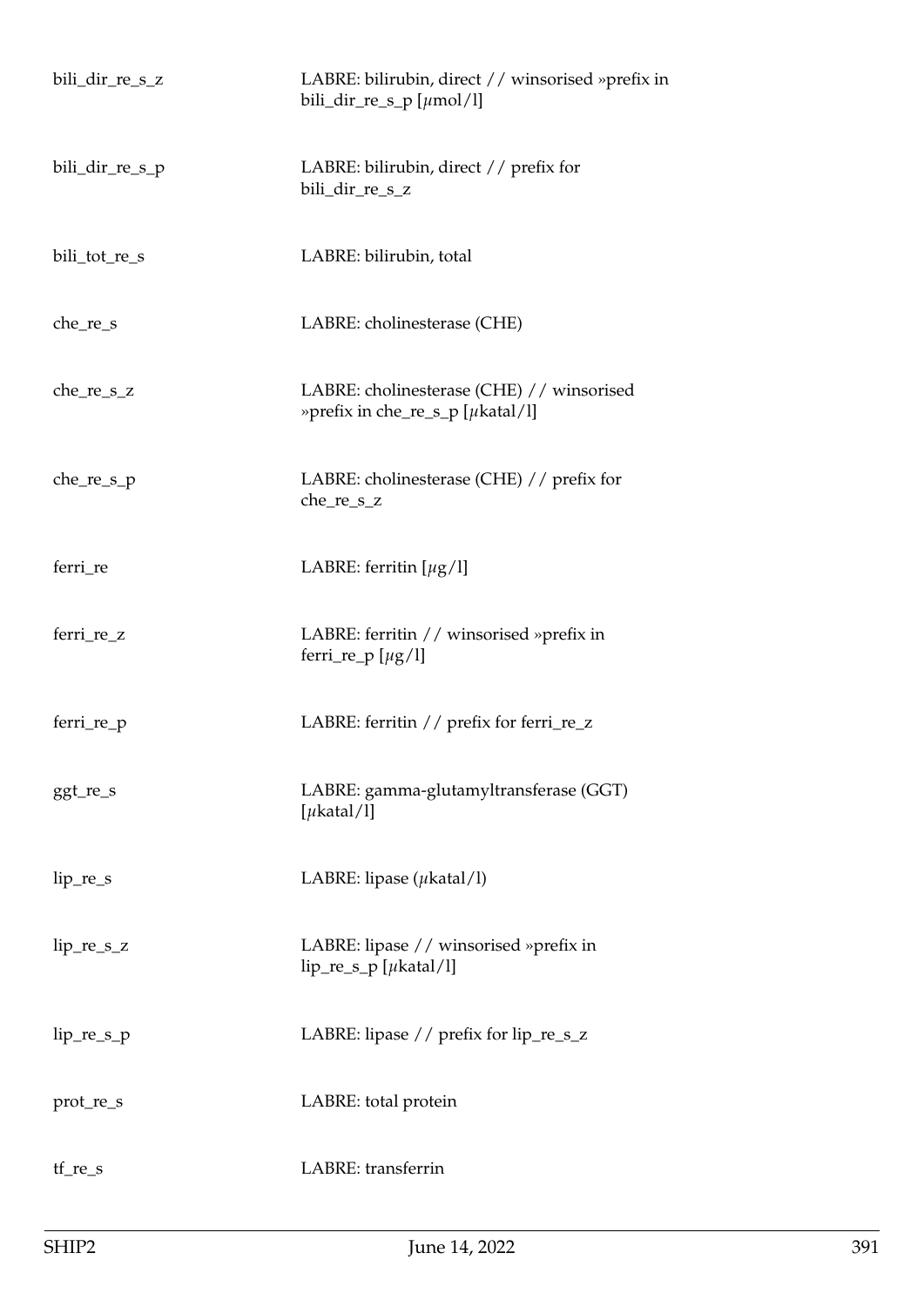| $tf_re_s_z$   | LABRE: transferrin // winsorised »prefix in<br>$tf_re_s_p[g/l]$              |
|---------------|------------------------------------------------------------------------------|
| $tf_re_s_p$   | LABRE: transferrin // prefix for tf_re_s_z                                   |
| chol_re_s     | LABRE: cholesterol, total [mmol/l]                                           |
| $chol_re_s_z$ | LABRE: cholesterol, total // winsorised »prefix<br>in chol_re_s_p $[mmol/l]$ |
| $chol_re_s_p$ | LABRE: cholesterol, total // prefix for<br>chol_re_s_z                       |
| hdlch_re      | LABRE: HDL-cholesterol (mmol/l)                                              |
| hdlch_re_z    | LABRE: HDL-cholesterol // winsorised »prefix<br>in hdlch_re_p [mmol/l]       |
| hdlch_re_p    | LABRE: HDL-cholesterol // prefix for<br>hdlch_re_z                           |
| ldlch_re      | LABRE: LDL-cholesterol (mmol/l)                                              |
| ldlch_re_z    | LABRE: LDL-cholesterol // winsorised »prefix<br>in ldlch_re_p [mmol/l]       |
| ldlch_re_p    | LABRE: LDL-cholesterol // prefix for ldlch_re_z                              |
| $tg_re_s$     | LABRE: triglycerides, total (mmol/l)                                         |
| $tg_re_s_z$   | LABRE: triglycerides, total // winsorised »prefix<br>in $tg_re_s_p$ [mmol/l] |
| $tg_re_s_p$   | LABRE: triglycerides, total // prefix for<br>tg_re_s_z                       |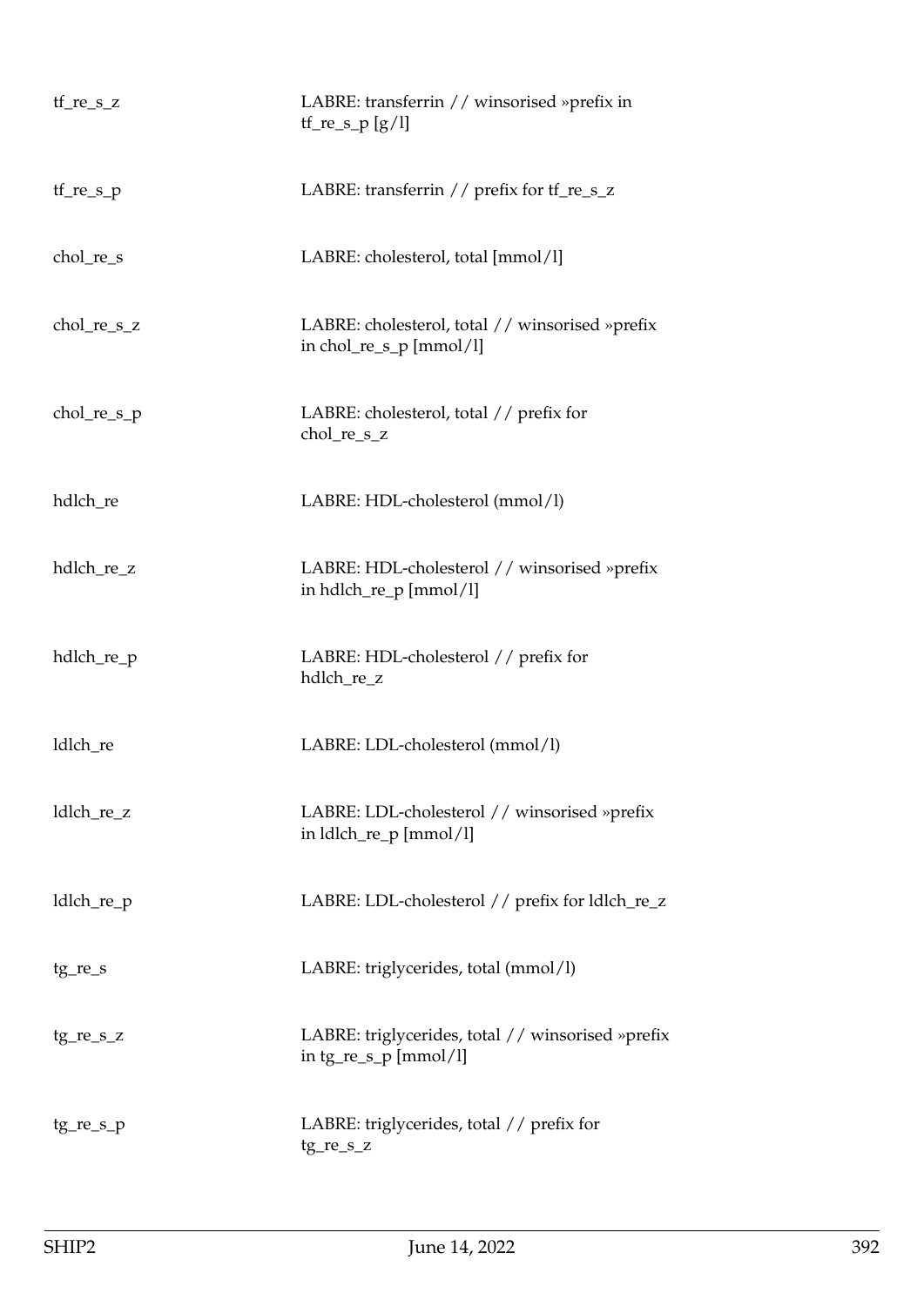| $ft3_re$      | LABRE: triiodothyronine, free (fT3) [pmol/l]                                            |
|---------------|-----------------------------------------------------------------------------------------|
| $ft3_re_z$    | LABRE: triiodothyronine, free (fT3) //<br>winsorised »prefix in ft3_re_p [pmol/l]       |
| $ft3_re_p$    | LABRE: triiodothyronine, free (fT3) // prefix for<br>$ft3_re_z$                         |
| $ft4_re$      | LABRE: thyroxine, free (fT4) [pmol/l]                                                   |
| $ft4_re_z$    | LABRE: thyroxine, free (fT4) // winsorised<br>»prefix in ft4_re_p [pmol/l]              |
| $ft4_re_p$    | LABRE: thyroxine, free (fT4) // prefix for<br>ft4_re_z                                  |
| hcgb_re_s     | LABRE: beta-hCG                                                                         |
| $hegb_re_s_z$ | LABRE: beta-hCG // winsorised »prefix in<br>$hegb_re_s_p [IU/l]$                        |
| $hegb_re_s_p$ | LABRE: beta-hCG // prefix for hcgb_re_s_z                                               |
| tsh_re        | LABRE: thyroid-stimulating hormone (TSH)<br>[mU/l]                                      |
| tsh_re_z      | LABRE: thyroid-stimulating hormone (TSH) //<br>winsorised »prefix in $tsh_re\_p$ [mU/l] |
| $tsh_re\_p$   | LABRE: thyroid-stimulating hormone (TSH) //<br>prefix for tsh_re_z                      |
| cystatin_re   | LABRE: cystatin $C$ [mg/l]                                                              |
| $hrs_re_s$    | LABRE: uric acid                                                                        |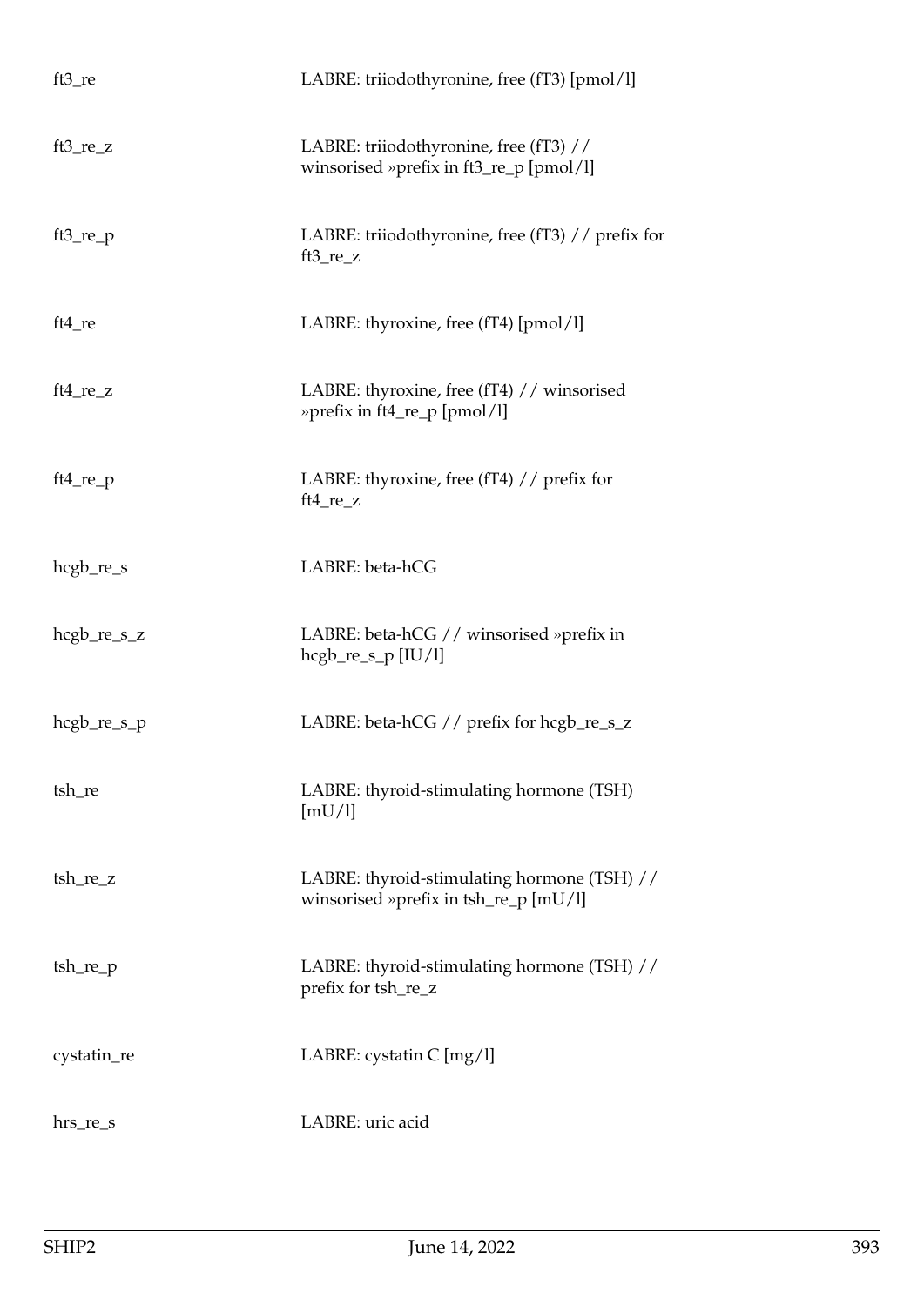| $hrs_re_s_z$ | LABRE: uric acid // winsorised »prefix in<br>hrs_re_s_p [ $\mu$ mol/l]                  |
|--------------|-----------------------------------------------------------------------------------------|
| $hrs_re_s_p$ | LABRE: uric acid // prefix for hrs_re_s_z                                               |
| urea_re_s    | LABRE: urea                                                                             |
| crea_re_s    | LABRE: creatinine                                                                       |
| crea_re_s_z  | LABRE: creatinine // winsorised »prefix in<br>crea_re_s_p [ $\mu$ mol/l]                |
| crea_re_s_p  | LABRE: creatinine // prefix for crea_re_s_z                                             |
| $ck_re_s$    | LABRE: creatine kinase, total [ $\mu$ katal/l]                                          |
| $ck_re_s_z$  | LABRE: creatine kinase, total // winsorised<br>» prefix in ck_re_s_p [ $\mu$ katal/l]   |
| $ck_re_s_p$  | LABRE: creatine kinase, total // prefix for<br>ck_re_s_z                                |
| ldh_re_s     | LABRE: lactate dehydrogenase ( $\mu$ katal/l)                                           |
| $ldh_re_s_z$ | LABRE: lactate dehydrogenase // winsorised<br>» prefix in $ldh_re_s_p$ [ $\mu$ katal/l] |
| $ldh_re_s_p$ | LABRE: lactate dehydrogenase // prefix for<br>ldh_re_s_z                                |
| $mb_re_s$    | LABRE: myoglobin                                                                        |
| $mb_re_s_z$  | LABRE: myoglobin // winsorised »prefix in<br>mb_re_s_p $[\mu g/l]$                      |
| $mb_re_s$    | LABRE: myoglobin // prefix for mb_re_s_z                                                |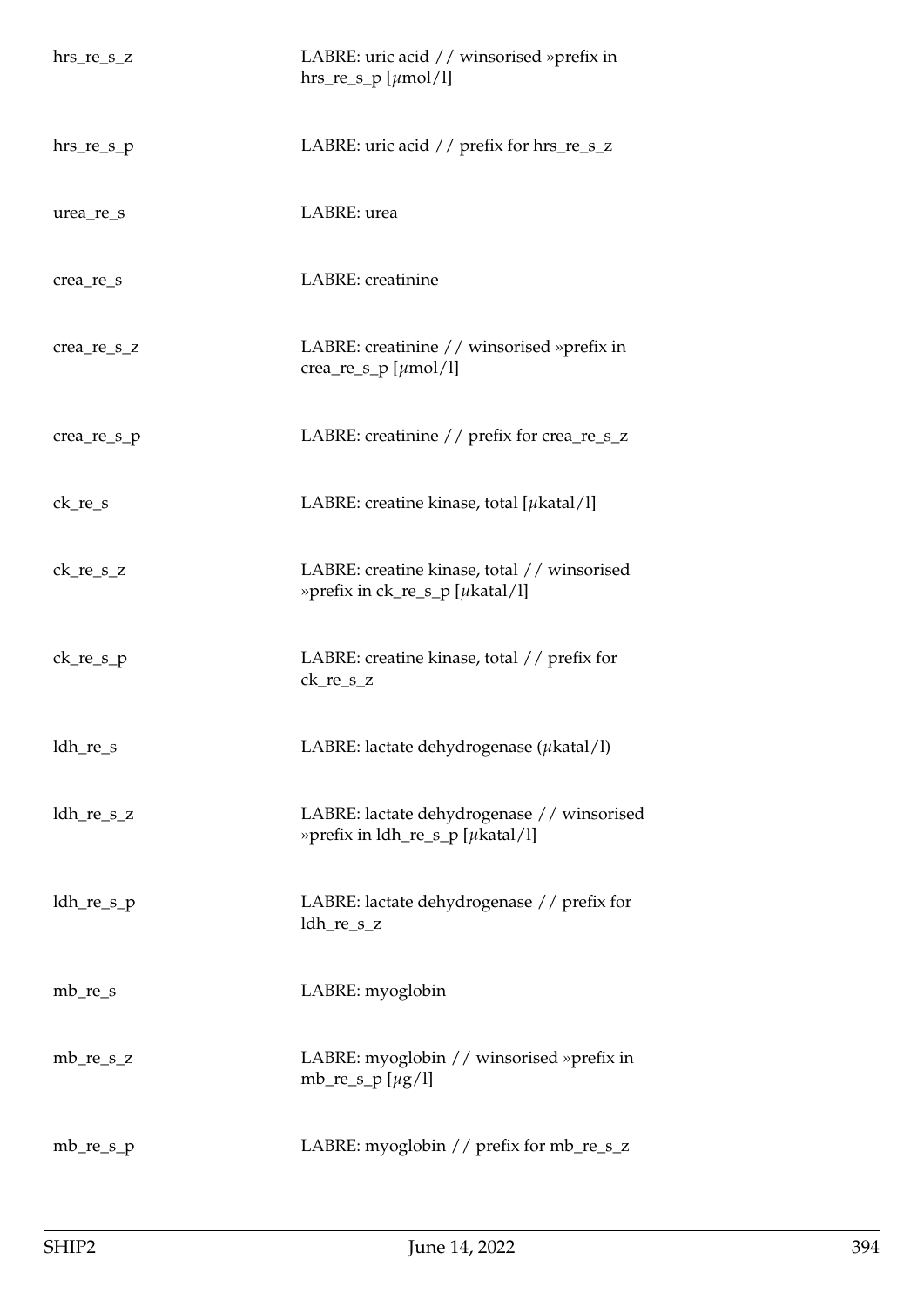| bnpnt_re_s           | LABRE: brain natriuretic peptide; N-terminal<br>fragment (NT-proBNP) [pg/ml]                                          |
|----------------------|-----------------------------------------------------------------------------------------------------------------------|
| $b$ npnt_re_s_z      | LABRE: brain natriuretic peptide; N-terminal<br>fragment (NT-proBNP) // winsorised »prefix in<br>bnpnt_re_s_p [pg/ml] |
| bnpnt_re_s_p         | LABRE: brain natriuretic peptide; N-terminal<br>fragment (NT-proBNP) // prefix for<br>bnpnt_re_s_z                    |
| $t$ nni_re_s         | LABRE: troponin I                                                                                                     |
| tnni_re_s_z          | LABRE: troponin I // winsorised »prefix in<br>tnni_re_s_p [ $\mu$ g/l]                                                |
| $tnni_re_s_p$        | LABRE: troponin I // prefix for tnni_re_s_z                                                                           |
| fols_re              | LABRE: folic acid [ng/ml]                                                                                             |
| $fols_re_z$          | LABRE: folic acid // winsorised »prefix in<br>$fols_re_p[ng/ml]$                                                      |
| fols_re_p            | LABRE: folic acid // prefix for fols_re_z                                                                             |
| $b12$ <sub>_re</sub> | LABRE: vitamin B12 (pg/ml)                                                                                            |
| $b12_re_z$           | LABRE: vitamin B12 // winsorised »prefix in<br>$b12$ _re_p [pg/ml]                                                    |
| $b12_re_p$           | LABRE: vitamin B12 // prefix for b12_re_z                                                                             |
| $crp_{hs_re}$        | LABRE: C-reactive protein (CRP), high-sensitive<br>(mg/l)                                                             |
| $crp_hs_re_2$        | LABRE: C-reactive protein (CRP), high-sensitive<br>// winsorised »prefix in crp_hs_re_p [mg/l]                        |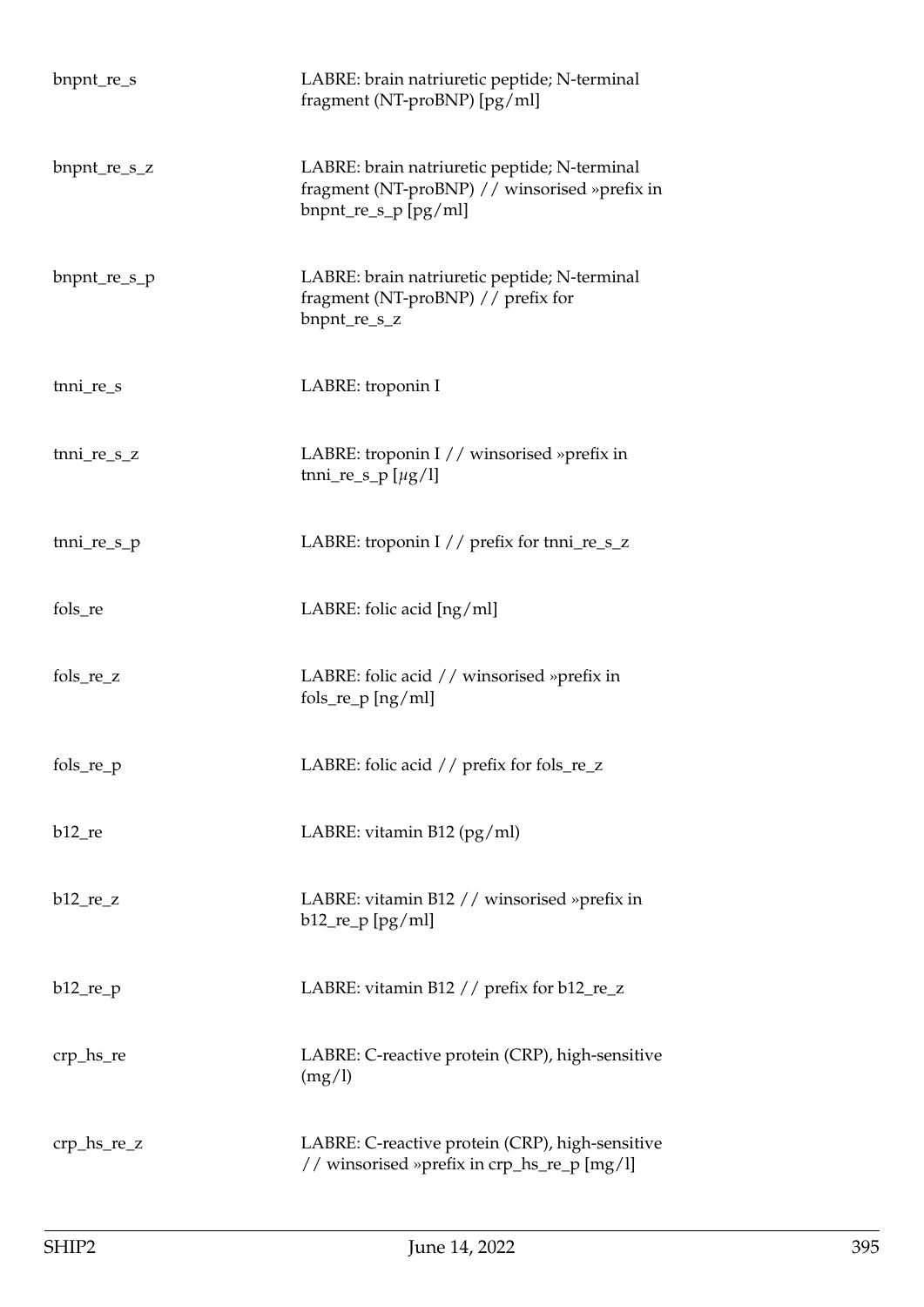| $crp_hs_re_p$ | LABRE: C-reactive protein (CRP), high-sensitive<br>// prefix for crp_hs_re_z           |
|---------------|----------------------------------------------------------------------------------------|
| $rf_re_s$     | LABRE: rheumatoid factor                                                               |
| $rf_re_s_z$   | LABRE: rheumatoid factor // winsorised »prefix<br>in $rf_re_s_p$ [IU/ml]               |
| $rf_re_s_p$   | LABRE: rheumatoid factor // prefix for rf_re_s_z                                       |
| psaf_re_s     | LABRE: prostate-specific antigen, free                                                 |
| psaf_re_s_z   | LABRE: prostate-specific antigen, free //<br>winsorised »prefix in psaf_re_s_p [ng/ml] |
| psaf_re_s_p   | LABRE: prostate-specific antigen, free // prefix<br>for psaf_re_s_z                    |
| psa_re_s      | LABRE: prostate-specific antigen, total                                                |
| psa_re_s_z    | LABRE: prostate-specific antigen, total //<br>winsorised »prefix in psa_re_s_p [ng/ml] |
| psa_re_s_p    | LABRE: prostate-specific antigen, total // prefix<br>for psa_re_s_z                    |
| ap_re_s       | LABRE: alkaline phosphatase [ $\mu$ katal/l]                                           |
| ap_re_s_z     | LABRE: alkaline phosphatase // winsorised<br>» prefix in ap_re_s_p [ $\mu$ katal/l]    |
| $ap_re_s_p$   | LABRE: alkaline phosphatase // prefix for<br>ap_re_s_z                                 |
| ap_m1_re_s    | LABRE: alkaline phosphatase - method 1<br>[ $\mu$ katal/l]                             |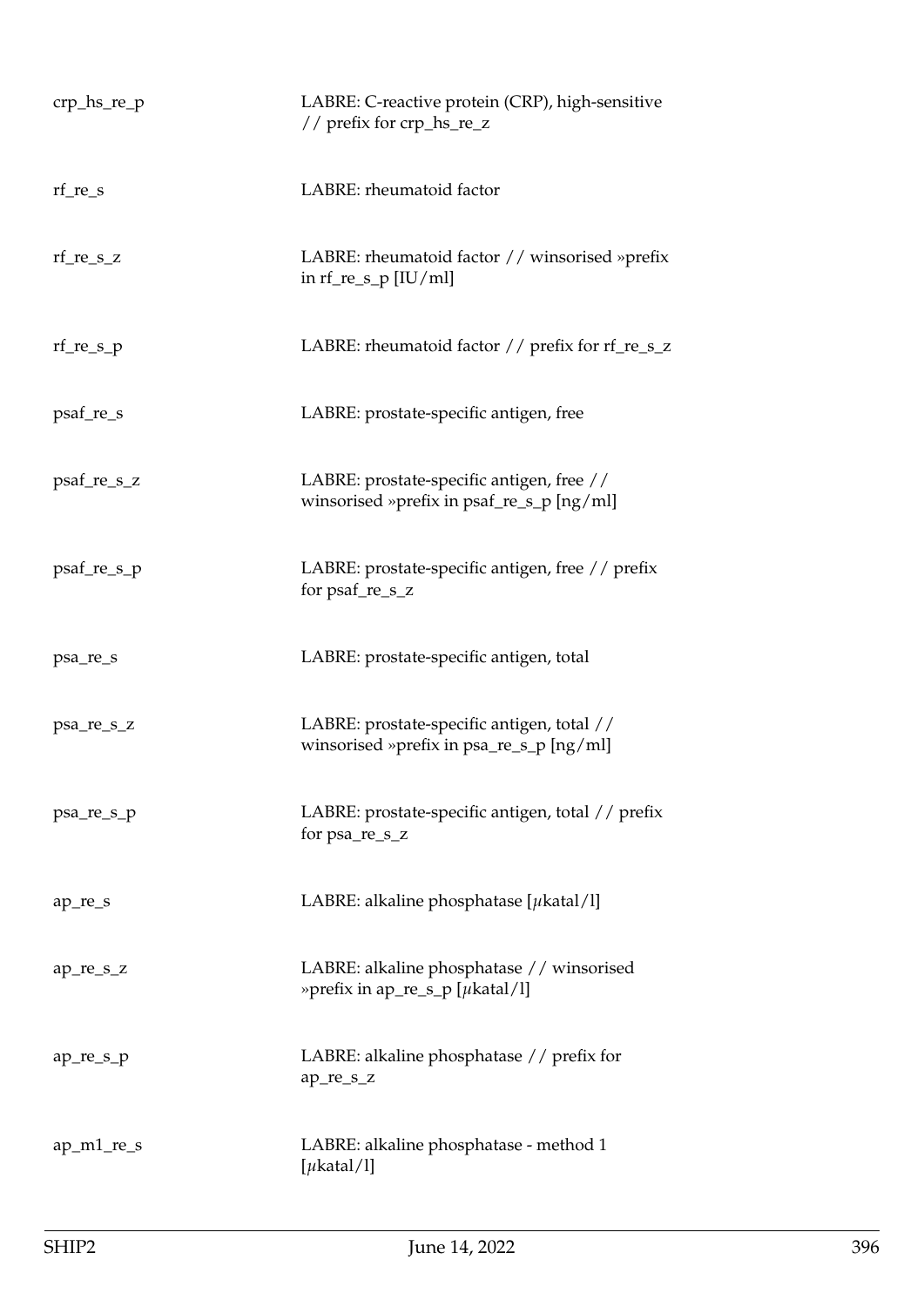| LABRE: alkaline phosphatase - method 1 //<br>winsorised »prefix in ap_m1_re_s_p [ $\mu$ katal/l] |
|--------------------------------------------------------------------------------------------------|
| LABRE: alkaline phosphatase - method 1 //<br>prefix for ap_m1_re_s_z                             |
| LABRE: alkaline phosphatase - method 2<br>[ $\mu$ katal/l]                                       |
| LABRE: alkaline phosphatase - method 2 //<br>winsorised »prefix in ap_m2_re_s_p [ $\mu$ katal/l] |
| LABRE: alkaline phosphatase - method 2 //<br>prefix for ap_m2_re_s_z                             |
| LABRE: calcium [mmol/l]                                                                          |
| LABRE: calcium // winsorised »prefix in<br>$ca_re_s_p[mmol/l]$                                   |
| LABRE: calcium // prefix for ca_re_s_z                                                           |
| LABRE: magnesium (mmol/l)                                                                        |
| LABRE: phosphate                                                                                 |
| LABRE: phosphate // winsorised »prefix in<br>$phos_re_s_p[mmol/l]$                               |
| LABRE: phosphate // prefix for phos_re_s_z                                                       |
| LABRE: glucose                                                                                   |
|                                                                                                  |

## **LAX additional laboratory parameters**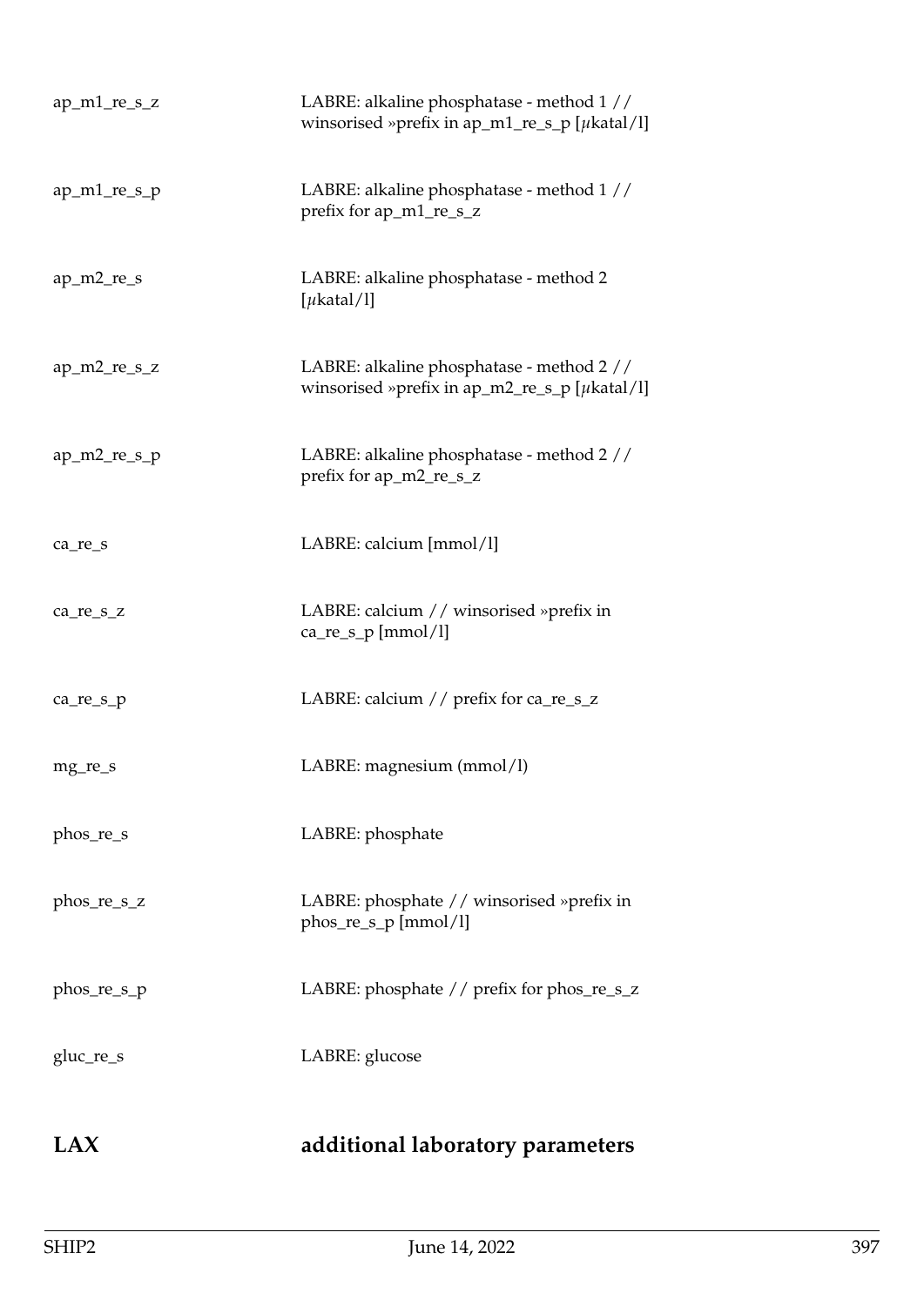| XTD_BLUT<br>LAX                   | additional blood laboratory analyses<br>additional laboratory parameters                                                    |
|-----------------------------------|-----------------------------------------------------------------------------------------------------------------------------|
| $ccp$ <sub>-ab</sub>              | Antikörper gegen zyklische citrullinierte Peptide<br>(CCP) im Serum (ImmuCAP) [U/ml]                                        |
| $ccp$ <sub>-ab<sup>-z</sup></sub> | Antikörper gegen zyklische citrullinierte Peptide<br>(CCP) im Serum (ImmuCAP) // winsorisiert<br>»Prefix in CCP_AB_P [U/ml] |
| $ccp$ <sub>-ab-p</sub>            | Antikörper gegen zyklische citrullinierte Peptide<br>(CCP) im Serum (ImmuCAP) // Prefix zu<br>$CCP$ _AB_Z                   |
| toxo_ab                           | Toxoplasmose IgG im Serum (CentaurXP)<br>[U/ml]                                                                             |
| $to \infty$ <sub>_ab_z</sub>      | Toxoplasmose IgG im Serum (CentaurXP) //<br>winsorisiert »Prefix in TOXO_AB_P [U/ml]                                        |
| $to \infty$ <sub>-ab-p</sub>      | Toxoplasmose IgG im Serum (CentaurXP) //<br>Prefix zu TOXO_AB_Z                                                             |
| cortisol                          | cortisol [nmol/ml]                                                                                                          |
| cortisol_z                        | Cortisol // winsorized »prefix in CORTISOL_P<br>[nmol/ml]                                                                   |
| cortisol_p                        | Cortisol // prefix for CORTISOL_Z                                                                                           |
| <b>XTD_MIKROBIO</b><br>LAX        | additional laboratory analyses microbiology<br>additional laboratory parameters                                             |
| hpylori_igg                       | LAX: Helicobacter pylori IgG i.s.                                                                                           |
| hpylori_igg_p                     | Helicobacter pylori IgG i.s. // prefix for<br>HPYLORI_IGG_Z                                                                 |
| hpylori_igg_z                     | Helicobacter pylori IgG i.s. // winsorized<br>»prefix in HPYLORI_IGG_P                                                      |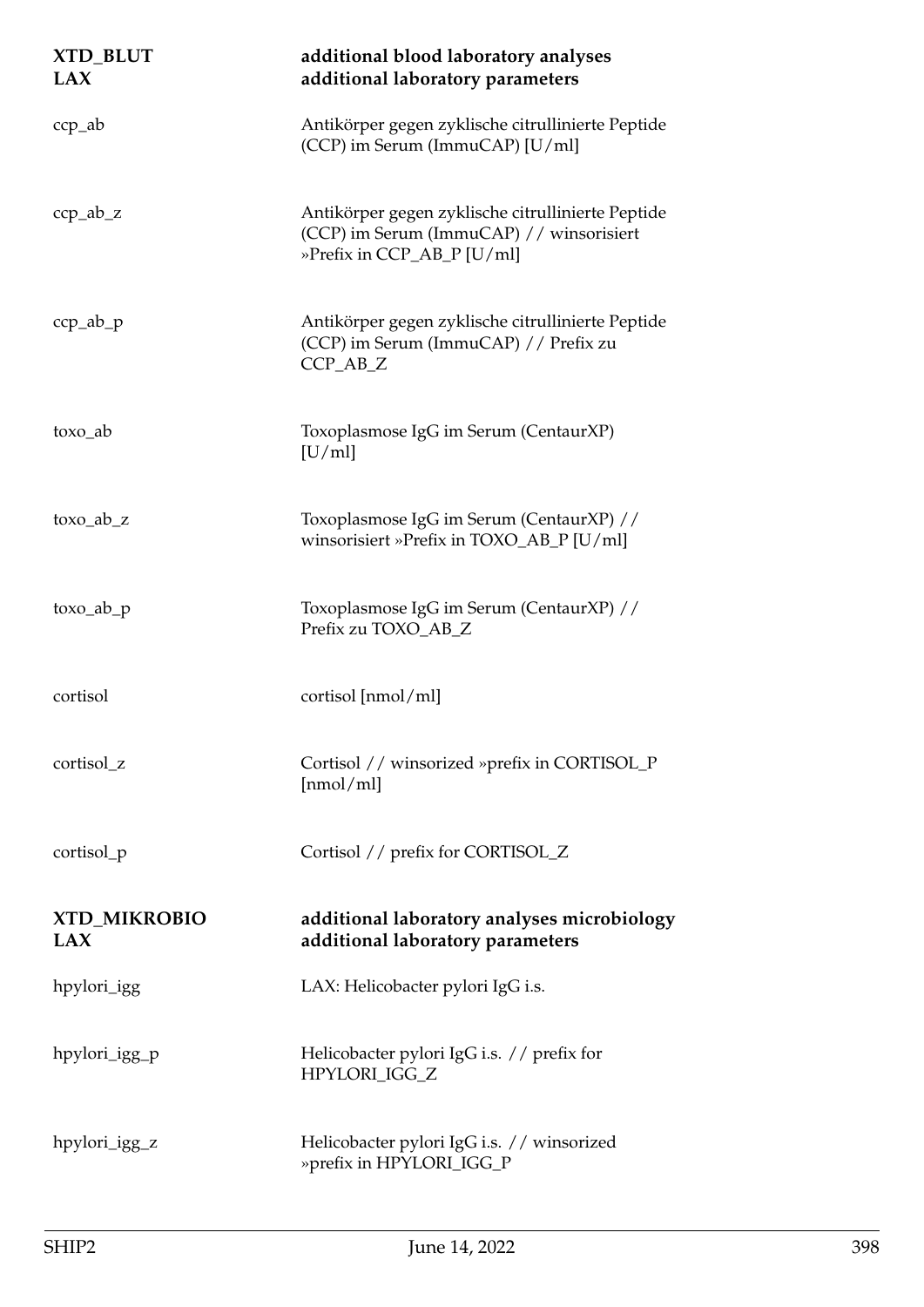| XTD_STOOL<br>LAX       | additional stool laboratory analyses<br>additional laboratory parameters                                 |
|------------------------|----------------------------------------------------------------------------------------------------------|
| stool_dna_tma_cutc     | copy number of the bacterial choline TMA-lyase<br>gene (cutC) in stool (qPCR)                            |
| stool_dna_tma_cnta     | copy number of the bacterial carnitine<br>monooxygenase oxygenase subunit gene (cntA)<br>in stool (qPCR) |
| stool_dna_tma_grdh     | copy number of the bacterial betaine reductase<br>gene (grdH) in stool (qPCR)                            |
| stool_dna_tma_16s_rdna | total bacterial 16S rRNA gene copies in stool<br>(qPCR)                                                  |
| <b>LAX</b>             | additional laboratory parameters                                                                         |
| omics_tma_tmao         | trimethylamine N-oxide (TMAO) in plasma<br>[ng/ml]                                                       |
| omics_tma_tmao_runs    | trimethylamine N-oxide (TMAO) in plasma<br>[ng/ml], number of measurements                               |
| omics_tma_choline      | choline in plasma [ng/ml]                                                                                |
| omics_tma_choline_runs | choline in plasma [ng/ml], number of<br>measurements                                                     |
| omics_tma_betaine      | betaine / trimethylglycine<br>(2-trimethylammonioacetate) in plasma [ng/ml]                              |
| omics_tma_betaine_runs | betaine / trimethylglycine<br>(2-trimethylammonioacetate) in plasma [ng/ml],<br>number of measurements   |
| omics_tma_carnitine    | L-carinitine in plasma $\left[\frac{ng}{ml}\right]$ // prefix for<br>omics_tma_carnitine_z               |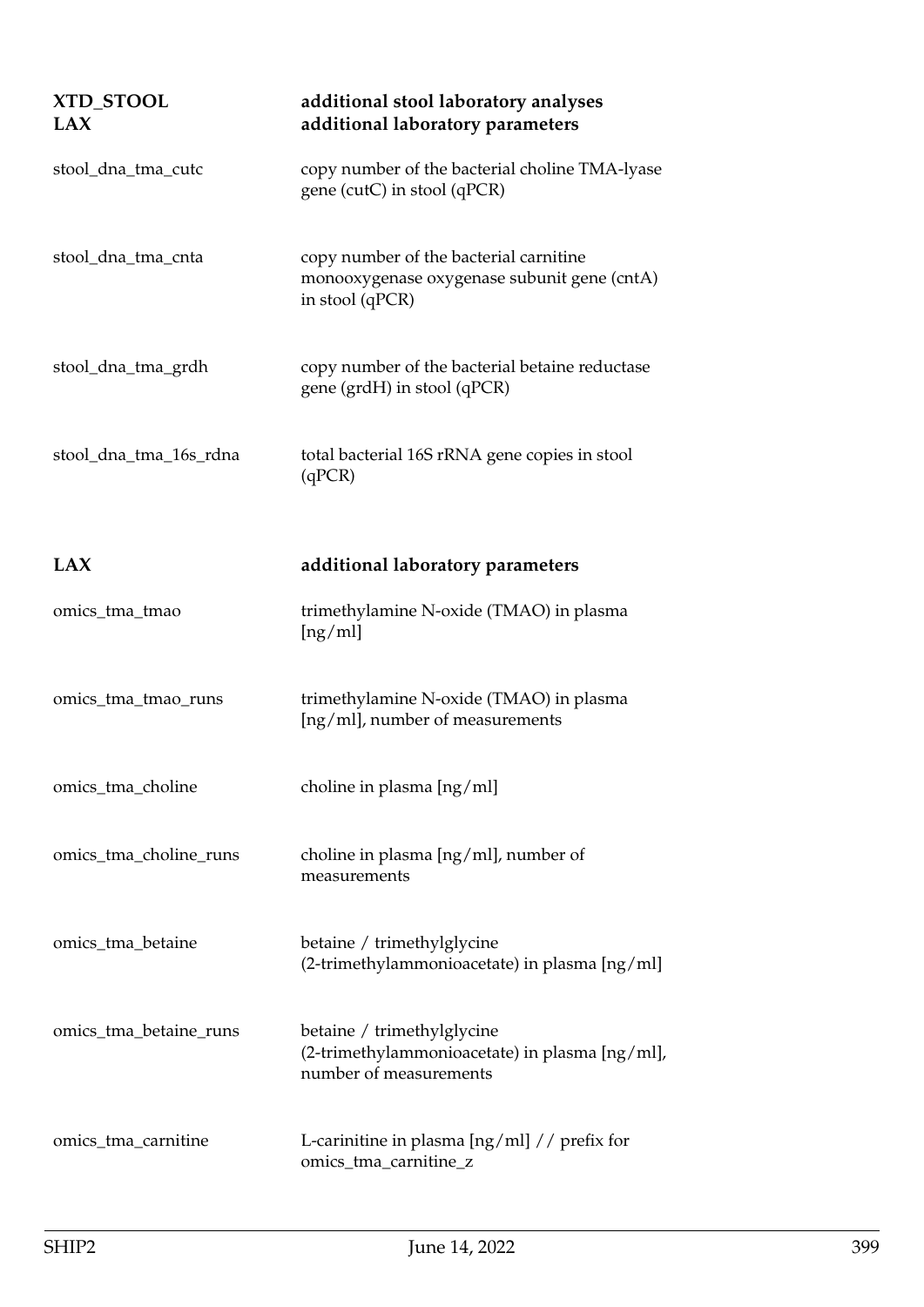| <b>RUE</b>               | reading of ultrasound examinations                                                                     |
|--------------------------|--------------------------------------------------------------------------------------------------------|
| omics_tma_carnitine_runs | L-carinitine in plasma $\left[\frac{ng}{ml}\right]$ , number of<br>measurements                        |
| omics_tma_carnitine_p    | L-carinitine in plasma $\left[\frac{ng}{ml}\right]$ // winsorized<br>» prefix in omics_tma_carnitine_p |
| omics_tma_carnitine_z    | L-carinitine in plasma $\left[\frac{ng}{ml}\right]$ // prefix for<br>omics_tma_carnitine_z             |

| <b>READCARO</b><br><b>CAROTIREAD</b> | reading IMT<br>carotis findings |                                                                                                                                             |
|--------------------------------------|---------------------------------|---------------------------------------------------------------------------------------------------------------------------------------------|
| cca_reader                           | cca: reader                     |                                                                                                                                             |
| cca_rdat                             | cca: date of reading            |                                                                                                                                             |
| cca_udat                             | cca: date of examination        |                                                                                                                                             |
| cca_lread                            | cca: reading left               | $0 - No$<br>$1 - Yes$                                                                                                                       |
| cca_lnr                              | cca: image number le            |                                                                                                                                             |
| cca_lqua                             | cca: image quality le           | 1 - 1 - very good<br>$2 - 1,5 - good$<br>3 - 2 - acceptable<br>4 - 2,5 - still measurable<br>5 - 3 - not measurable<br>6 - 4 - not recorded |
| cca_lanmerk                          | cca: note le                    | 1 - no comments<br>2 - image not available<br>3 - quality index<br>4 - >30% systematic failure<br>5 - other                                 |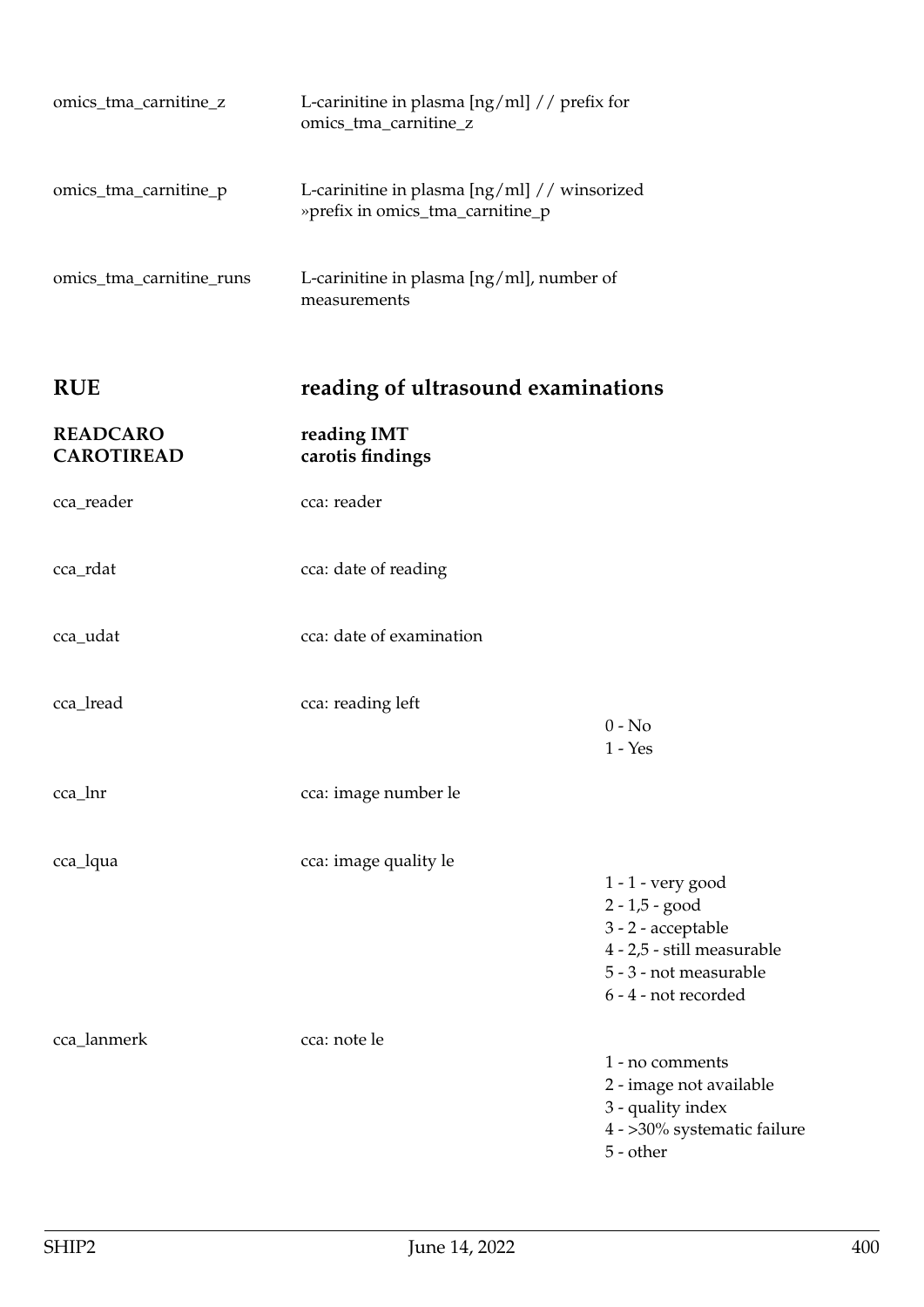|                       |                          | 6 - follow-up necessary<br>7 - multilayered IMT                                                                                                                |
|-----------------------|--------------------------|----------------------------------------------------------------------------------------------------------------------------------------------------------------|
| cca_rread             | cca: reading ri          | $0 - No$<br>$1 - Yes$                                                                                                                                          |
| cca_rnr               | cca: image number ri     |                                                                                                                                                                |
| cca_rqua              | cca: image quality ri    | $1 - 1$ - very good<br>$2 - 1,5 - good$<br>3 - 2 - acceptable<br>4 - 2,5 - still measurable<br>5 - 3 - not measurable<br>6 - 4 - not recorded                  |
| cca_ranmerk           | cca: note ri             | 1 - no comments<br>2 - image not available<br>3 - quality index<br>4 - >30% systematic failure<br>5 - other<br>6 - follow-up necessary<br>7 - multilayered IMT |
| cca_unt               | cca: examiner            |                                                                                                                                                                |
| cca_lnote             | cca: note ri             |                                                                                                                                                                |
| cca_rnote             | cca: note ri             |                                                                                                                                                                |
| <b>CAROTIREADDATA</b> | carotis findings data    |                                                                                                                                                                |
| cca_lmean             | cca: average IMT [mm] le |                                                                                                                                                                |
| cca_rmean             | cca: average IMT [mm] ri |                                                                                                                                                                |
| cca_lmax              | cca: maximal IMT [mm] le |                                                                                                                                                                |
| cca_rmax              | cca: maximal IMT [mm] ri |                                                                                                                                                                |
| cca_lmin              | cca: minimal IMT [mm] le |                                                                                                                                                                |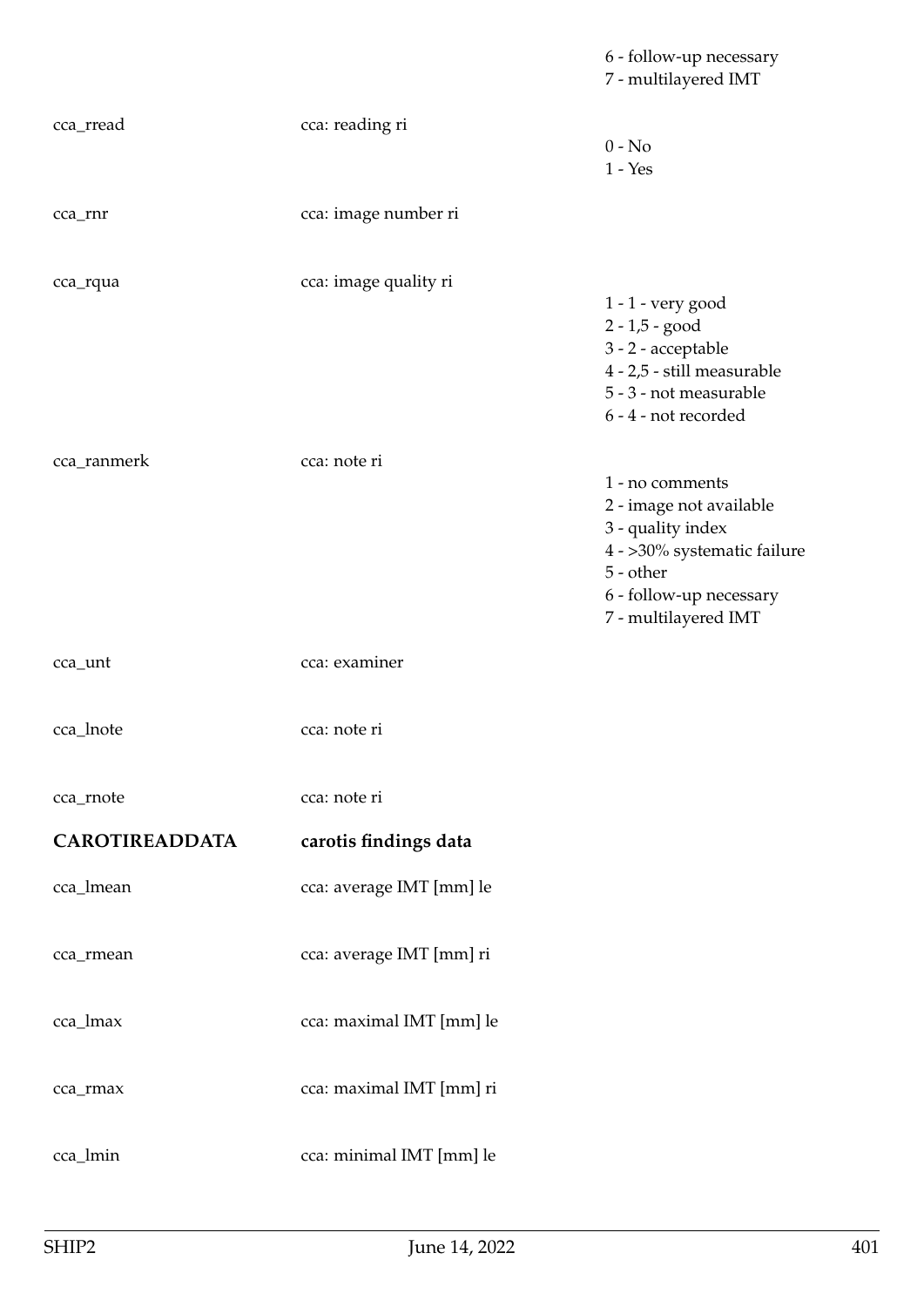| cca_rmin                              | cca: minimal IMT [mm] ri                                   |                                                                                                                           |
|---------------------------------------|------------------------------------------------------------|---------------------------------------------------------------------------------------------------------------------------|
| cca_lpts                              | cca: reading points le                                     |                                                                                                                           |
| cca_rpts                              | cca: reading points ri                                     |                                                                                                                           |
| cca_rmeasure                          | cca: measurement right in worksheet                        |                                                                                                                           |
| cca_lmeasure                          | cca: measurement links in worksheet                        |                                                                                                                           |
| <b>READECHO</b><br><b>ECHOREADING</b> | reading echo<br>echo findings                              |                                                                                                                           |
| echoread_ein1                         | echo read: assistant                                       |                                                                                                                           |
| echoread_datum1                       | echo read: date of reading                                 |                                                                                                                           |
| echoread_ein2                         | echo read: input assistant (only for former<br>access-use) |                                                                                                                           |
| echoread_datum2                       | echo read: date of input 2 (only for former<br>access-use) |                                                                                                                           |
| echoread_zweiteingabe                 | echo read: second input (only for former<br>access-use)    |                                                                                                                           |
| echoread_rd                           | echo: reader                                               |                                                                                                                           |
| echoread_bes                          | echo read: circumstances                                   | 0 - without any special incidents<br>1 - special incidents<br>7 - lower age limit<br>8 - no collected data<br>9 - refusal |
| echoread_bem                          | echo read: notes                                           |                                                                                                                           |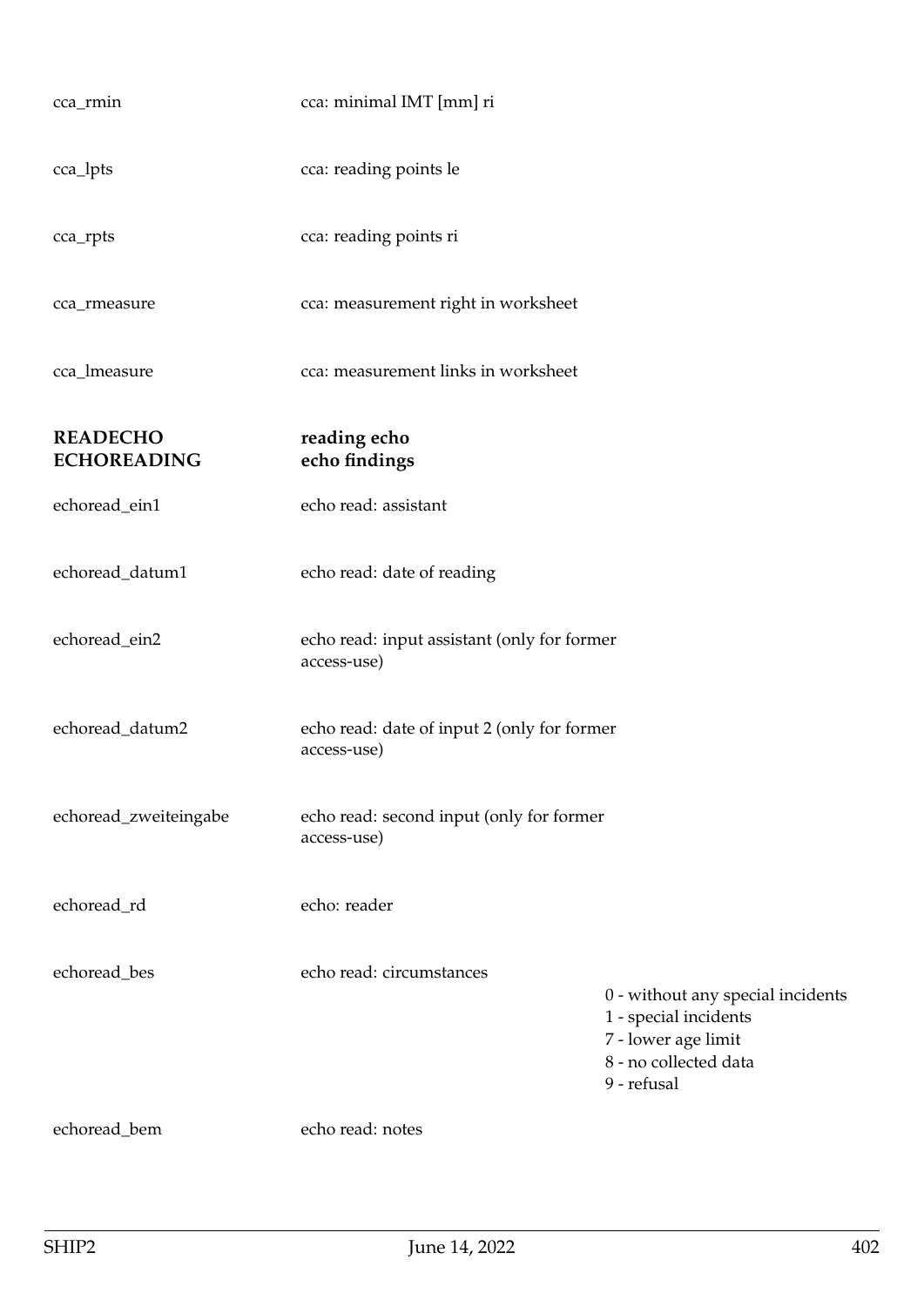| echoread_lv_datei           | echo read: LV data         |                                                                                                                    |
|-----------------------------|----------------------------|--------------------------------------------------------------------------------------------------------------------|
|                             |                            |                                                                                                                    |
| echoread_lv_qualitaet       | echo read: LV quality      | $0 - good$<br>2 - medium - certain values<br>1 - bad - uncertain values<br>8 - not measurable<br>9 - not available |
| echoread_la_qualitaet       | echo read: LA quality      | $0 - good$<br>2 - medium - certain values<br>1 - bad - uncertain values<br>8 - not measurable<br>9 - not available |
| echoread_puki_qualitaet     | echo read: PUKI quality    |                                                                                                                    |
|                             |                            | $0 - good$<br>2 - medium - certain values<br>1 - bad - uncertain values<br>8 - not measurable<br>9 - not available |
| echoread_mkr_qualitaet_4sec | echo read: MKR 4 s quality |                                                                                                                    |
|                             |                            | $0 - good$<br>2 - medium - certain values<br>1 - bad - uncertain values<br>8 - not measurable<br>9 - not available |
| echoread_mkr_qualitaet_2sec | echo read: MKR 2 s quality |                                                                                                                    |
|                             |                            | $0 - good$<br>2 - medium - certain values<br>1 - bad - uncertain values<br>8 - not measurable<br>9 - not available |
| echoread_mkv_qualitaet      | echo read: MKV quality     |                                                                                                                    |
|                             |                            | $0 - good$<br>2 - medium - certain values<br>1 - bad - uncertain values<br>8 - not measurable<br>9 - not available |
| echoread_ivrt_qualitaet     | echo read: IVRT quality    |                                                                                                                    |
|                             |                            | $0 - good$<br>2 - medium - certain values<br>1 - bad - uncertain values                                            |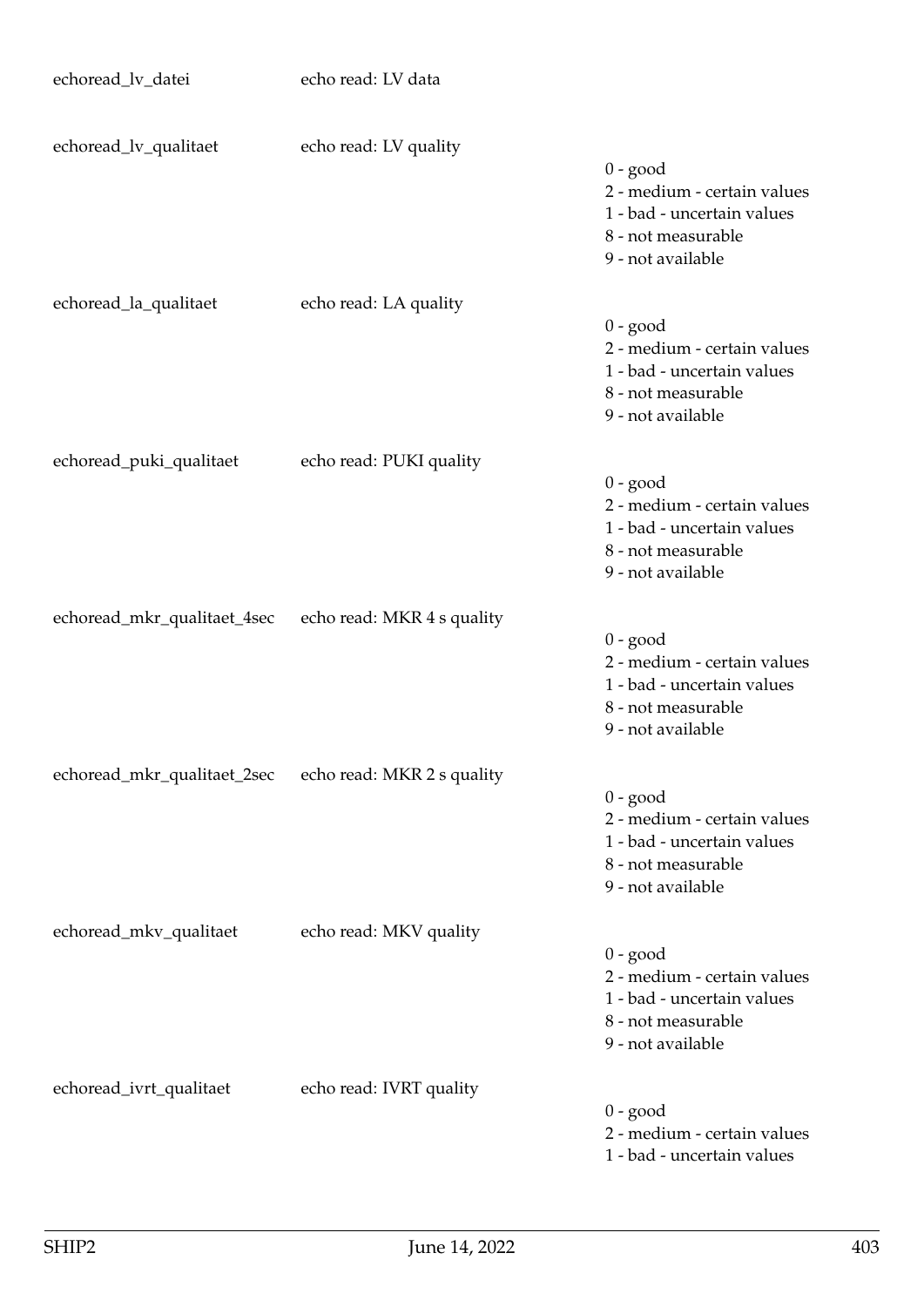|                          |                          | 8 - not measurable<br>9 - not available                                                                                   |
|--------------------------|--------------------------|---------------------------------------------------------------------------------------------------------------------------|
| echoread_tk_qualitaet    | echo read: TK quality    | $0 - good$<br>2 - medium - certain values<br>1 - bad - uncertain values<br>8 - not measurable<br>9 - not available        |
| echoread_latmk_qualitaet | echo read: LATMK quality | $0 - good$<br>2 - medium - certain values<br>1 - bad - uncertain values<br>8 - not measurable<br>9 - not available        |
| echoread_medmk_qualitaet | echo read: MEDMK quality | $0 - good$<br>2 - medium - certain values<br>1 - bad - uncertain values<br>8 - not measurable<br>9 - not available        |
| echoread_lattk_qualitaet | echo read: LATTK quality | $0 - good$<br>2 - medium - certain values<br>1 - bad - uncertain values<br>8 - not measurable<br>9 - not available        |
| <b>ECHOREADING_S</b>     | echo findings            |                                                                                                                           |
| er_rd                    | Readernumber             |                                                                                                                           |
| er_beg                   | Start of reading         |                                                                                                                           |
| er_bes                   | circumstances            | 0 - without any special incidents<br>1 - special incidents<br>7 - lower age limit<br>8 - no collected data<br>9 - refusal |
| er_bem                   | notes                    |                                                                                                                           |
| er_lv_datei              | LV-data $(V1/V2/cycle)$  |                                                                                                                           |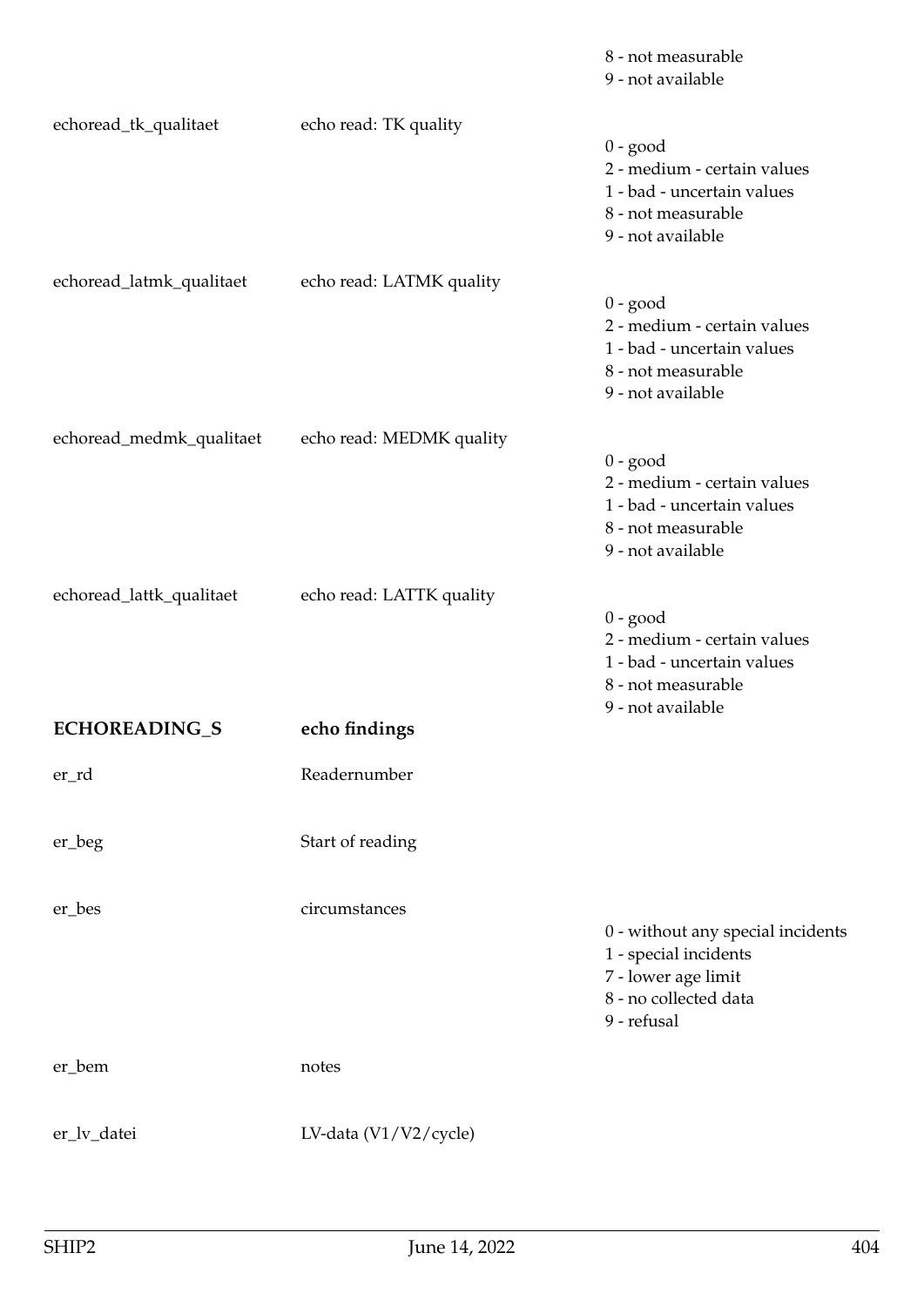| er_lv_qual   | LV quality           |                                                                                                                             |
|--------------|----------------------|-----------------------------------------------------------------------------------------------------------------------------|
|              |                      | $0 - good$<br>2 - medium - certain values<br>1 - bad - uncertain values<br>8 - not measurable<br>9 - not available          |
| er_lv_merk   | LV remember          |                                                                                                                             |
|              |                      | $0$ - none<br>1 - certification<br>2 - training<br>3 - excellent quality<br>4 - doubtfully readable<br>5 - confer with team |
| er_la_qual   | LA quality           | $0 - good$<br>2 - medium - certain values<br>1 - bad - uncertain values<br>8 - not measurable<br>9 - not available          |
| er_la_merk   | LA remember          |                                                                                                                             |
|              |                      | $0$ - none<br>1 - certification<br>2 - training<br>3 - excellent quality<br>4 - doubtfully readable<br>5 - confer with team |
| er_puki_qual | PK quality           |                                                                                                                             |
|              |                      | $0 - good$<br>2 - medium - certain values<br>1 - bad - uncertain values<br>8 - not measurable<br>9 - not available          |
| er_puki_merk | PK remember          |                                                                                                                             |
|              |                      | $0$ - none<br>1 - certification<br>2 - training<br>3 - excellent quality<br>4 - doubtfully readable<br>5 - confer with team |
| er_mkr4_qual | MK rest 4sec quality |                                                                                                                             |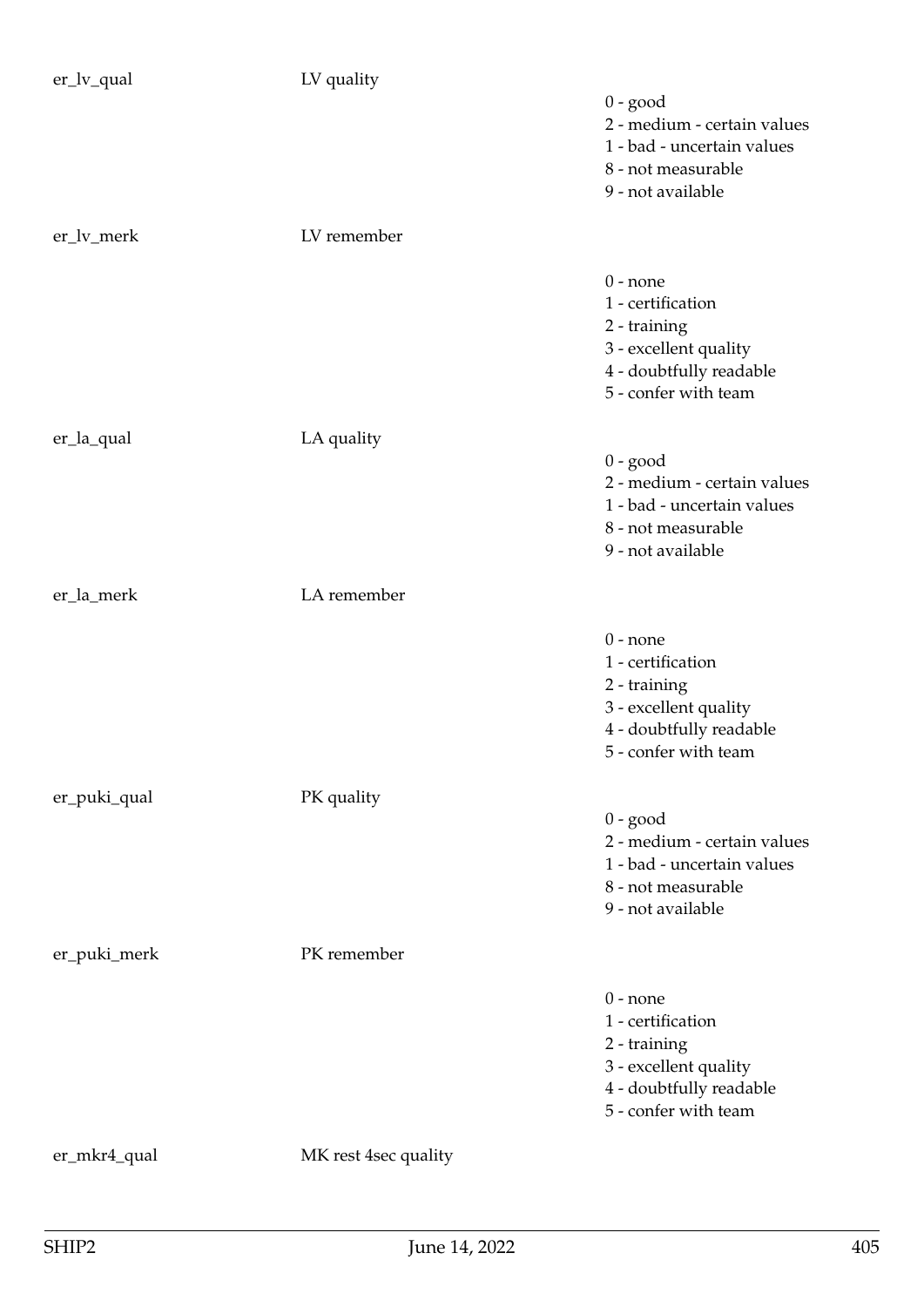|               |                       | $0 - good$<br>2 - medium - certain values<br>1 - bad - uncertain values<br>8 - not measurable<br>9 - not available          |
|---------------|-----------------------|-----------------------------------------------------------------------------------------------------------------------------|
| er_mkr4_merk  | MK rest 4sec remember |                                                                                                                             |
|               |                       | $0$ - none<br>1 - certification<br>2 - training<br>3 - excellent quality<br>4 - doubtfully readable<br>5 - confer with team |
| er_mkr2_qual  | MK rest 2sec quality  |                                                                                                                             |
|               |                       | $0 - good$<br>2 - medium - certain values<br>1 - bad - uncertain values<br>8 - not measurable<br>9 - not available          |
| er_mkr2_merk  | MK rest 2sec remember |                                                                                                                             |
|               |                       | $0$ - none<br>1 - certification<br>2 - training<br>3 - excellent quality<br>4 - doubtfully readable<br>5 - confer with team |
| er_mkv_qual   | MK vasalva quality    | $0 - good$<br>2 - medium - certain values<br>1 - bad - uncertain values<br>8 - not measurable<br>9 - not available          |
| er_mkv_merk   | MK vasalva remember   |                                                                                                                             |
|               |                       | $0$ - none<br>1 - certification<br>2 - training<br>3 - excellent quality<br>4 - doubtfully readable<br>5 - confer with team |
| er_tapse_qual | TAPSE quality         | $0 - good$<br>2 - medium - certain values                                                                                   |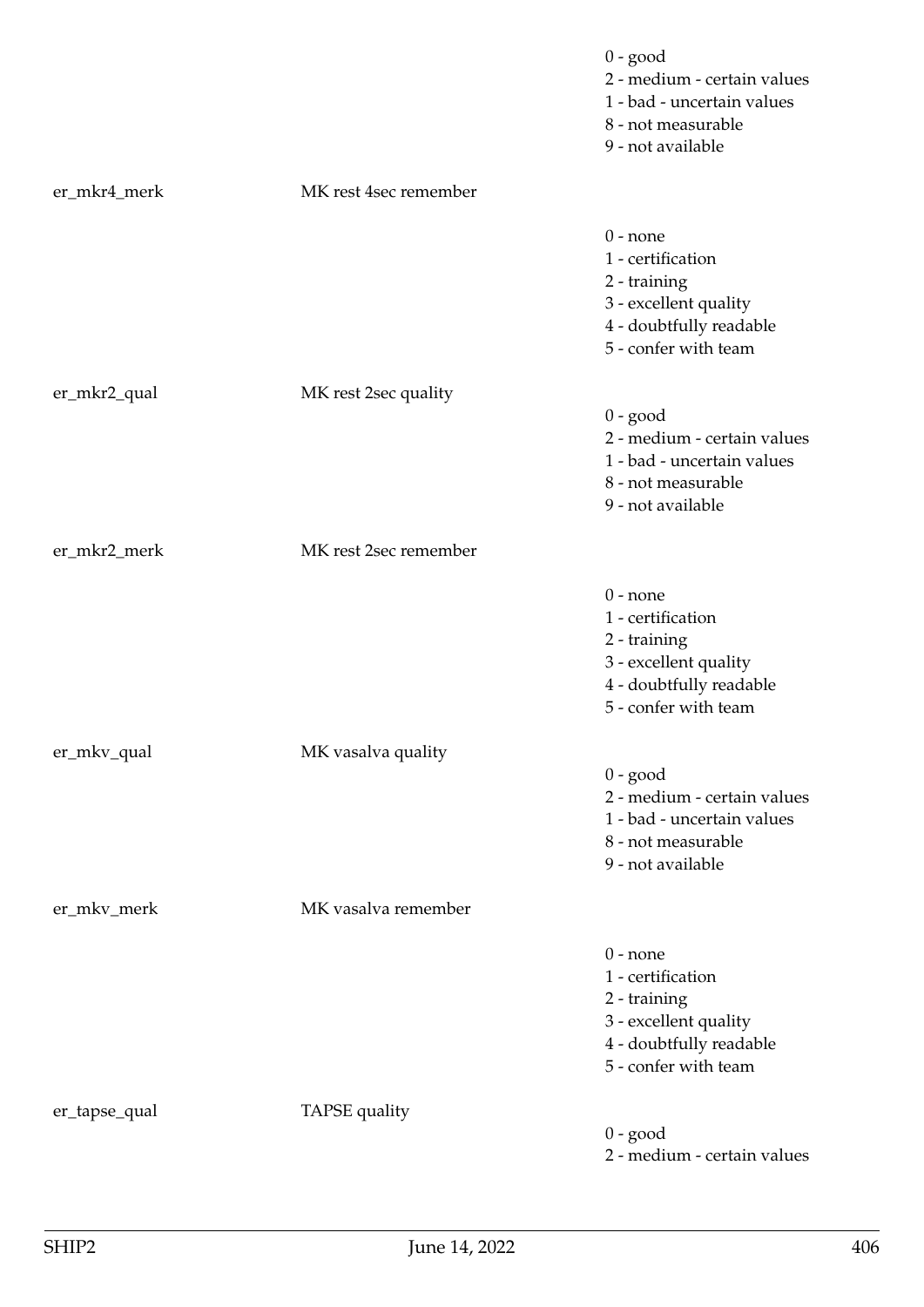|                   |                                                           | 1 - bad - uncertain values<br>8 - not measurable<br>9 - not available                                                       |
|-------------------|-----------------------------------------------------------|-----------------------------------------------------------------------------------------------------------------------------|
| er_tapse_merk     | TAPSE remember                                            |                                                                                                                             |
|                   |                                                           | $0$ - none<br>1 - certification<br>2 - training<br>3 - excellent quality<br>4 - doubtfully readable<br>5 - confer with team |
| er_latmk_qual     | echo read: LATMK quality                                  | $0 - good$                                                                                                                  |
|                   |                                                           | 2 - medium - certain values<br>1 - bad - uncertain values<br>8 - not measurable<br>9 - not available                        |
| er_medmk_qual     | echo read: MEDMK quality                                  |                                                                                                                             |
|                   |                                                           | $0 - good$<br>2 - medium - certain values<br>1 - bad - uncertain values<br>8 - not measurable<br>9 - not available          |
| er_lattk_qual     | echo read: LATTK quality                                  | $0 - good$<br>2 - medium - certain values<br>1 - bad - uncertain values<br>8 - not measurable<br>9 - not available          |
| er_end            | end                                                       |                                                                                                                             |
| ECHOREADINGDATA_S | echo findings data                                        |                                                                                                                             |
| er_grid           | instrument ID                                             |                                                                                                                             |
| er_lv_ivsd        | left ventricle: interventricular septum diastolic<br>[cm] |                                                                                                                             |
| er_lv_lvd         | left ventricle: diastolic [cm]                            |                                                                                                                             |
| er_lv_pwd         | left ventricle: posterior wall diastolic [cm]             |                                                                                                                             |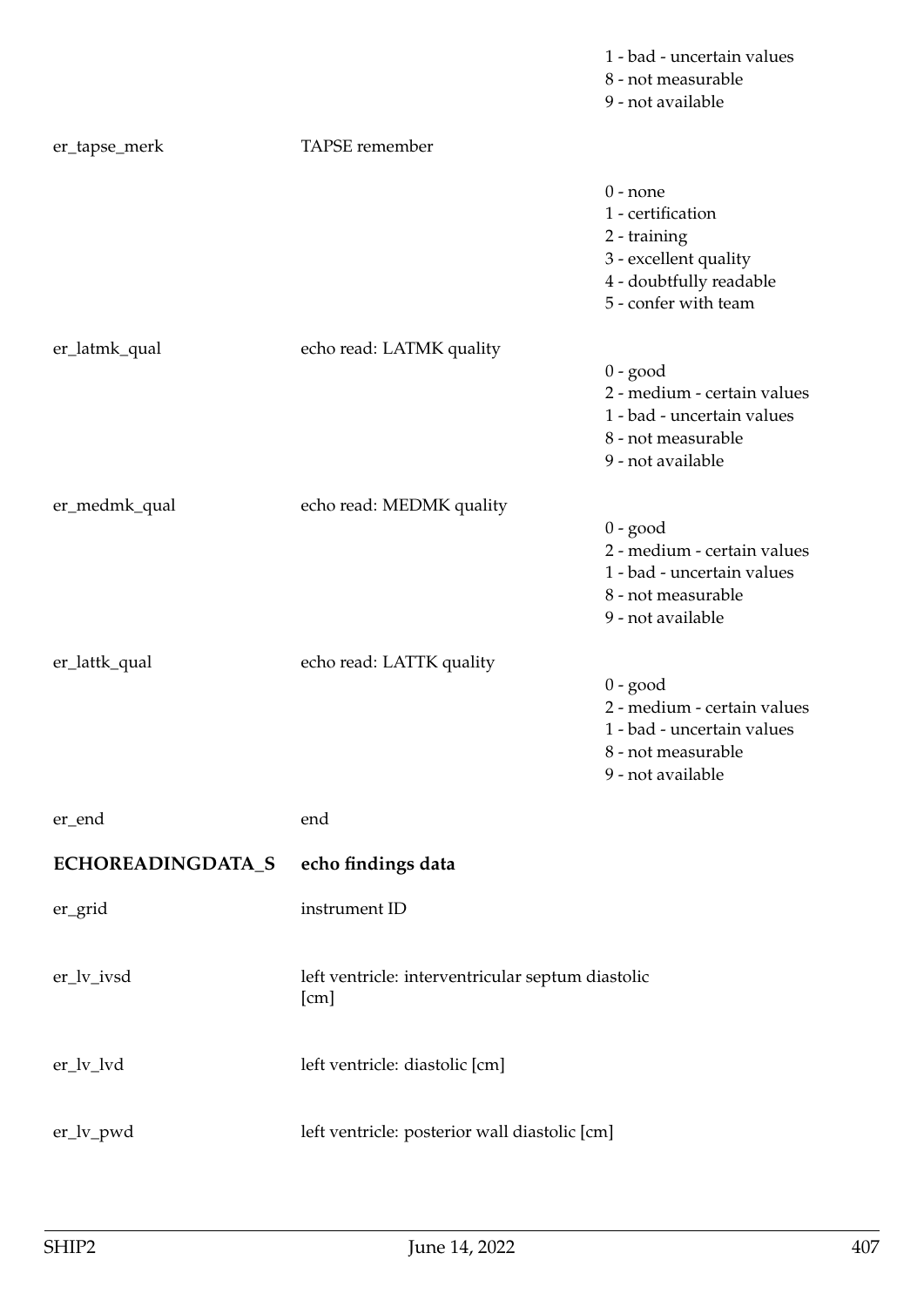| er_lv_ivss          | left ventricle: interventricular septum systolic<br>[cm] |
|---------------------|----------------------------------------------------------|
| $er_l v_lvs$        | left ventricle: systolic [cm]                            |
| $er_lv_pws$         | left ventricle: posterior wall systolic [cm]             |
| $er_l v_r v$        | right ventricle: diameter [cm]                           |
| er_la_la            | left atrium: left atrium [cm]                            |
| er_la_ao            | left atrium: aorta [cm]                                  |
| er_la_ao_quotient   | ratio left atrium/aorta                                  |
| er_la_rvot          | left atrium: right ventricular outflow tract [cm]        |
| er_edv              | enddiastolic volume (Teichholz)                          |
| er_ef               | ejection fraction                                        |
| er_esv              | endsystolic volume (Teichholz)                           |
| $er_fs$             | Fractional shortening (VividI)                           |
| $er$ <sub>_SV</sub> | stroke volume (Teichholz)                                |
| er_puki_az          | pulmonary valve AT [ms]                                  |
| er_puki_az1         | pulmonary valve AT 1 [ms]                                |
| er_puki_az2         | pulmonary valve AT 2 [ms]                                |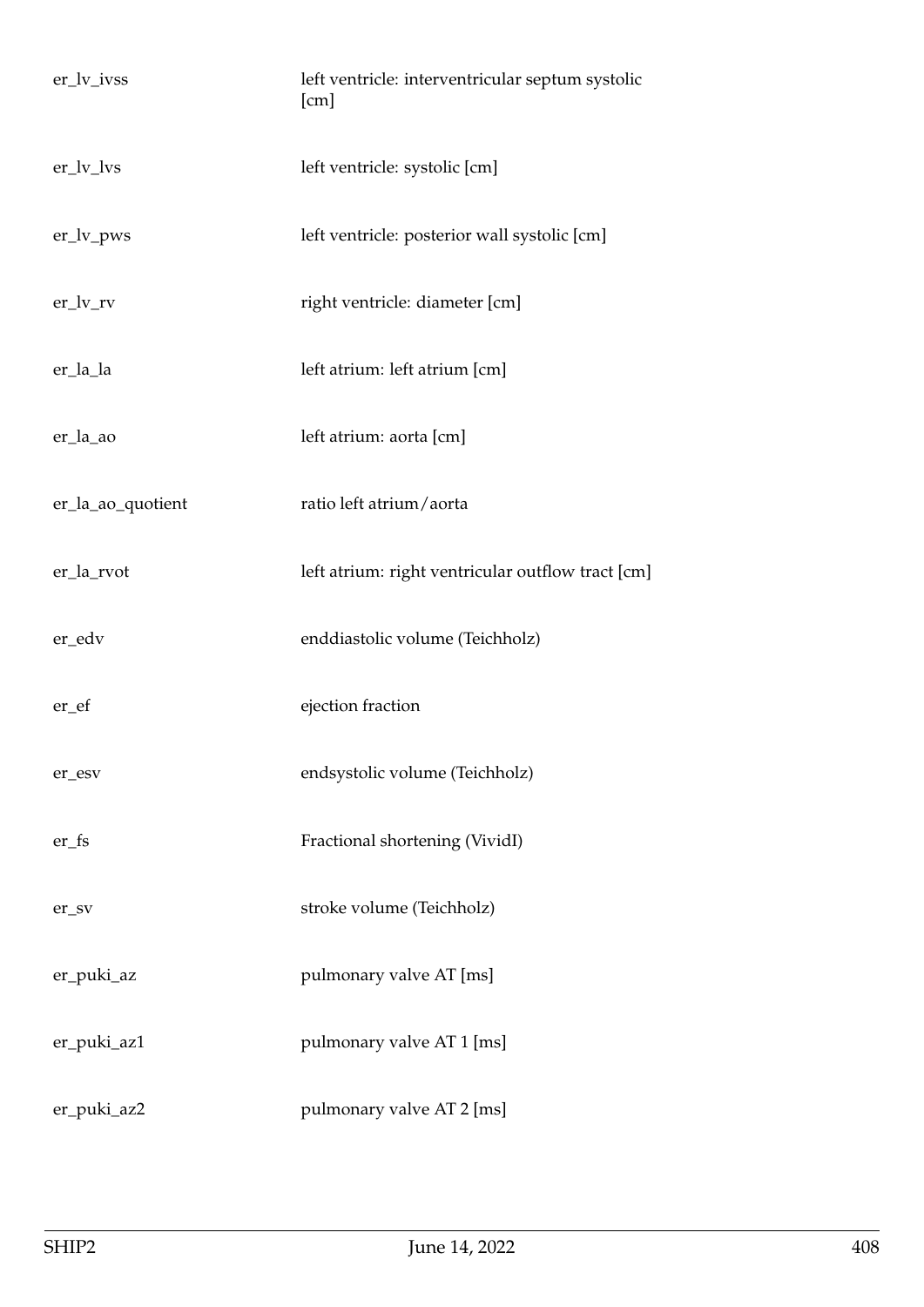| er_puki_az3      | pulmonary valve AT 3 [ms]           |
|------------------|-------------------------------------|
| er_puki_azslope  | pulmonary valve slope               |
| er_puki_azslope1 | pulmonary valve slope 1             |
| er_puki_azslope2 | pulmonary valve slope 2             |
| er_puki_azslope3 | pulmonary valve slope 3             |
| er_mkr_e         | mitral valve (rest): e-peak [m/s]   |
| er_mkr_e1        | mitral valve (rest): e-peak 1 [m/s] |
| er_mkr_e2        | mitral valve (rest): e-peak 2 [m/s] |
| er_mkr_e3        | mitral valve (rest): e-peak 3 [m/s] |
| er_mkr_e4        | mitral valve (rest): e-peak 4 [m/s] |
| er_mkr_e5        | mitral valve (rest): e-peak 5 [m/s] |
| er_mkr_a         | mitral valve (rest): a-peak [m/s]   |
| er_mkr_a1        | mitral valve (rest): a-peak 1 [m/s] |
| er_mkr_a2        | mitral valve (rest): a-peak 2 [m/s] |
| er_mkr_a3        | mitral valve (rest): a-peak 3 [m/s] |
| er_mkr_a4        | mitral valve (rest): a-peak 4 [m/s] |
| er_mkr_a5        | mitral valve (rest): a-peak 5 [m/s] |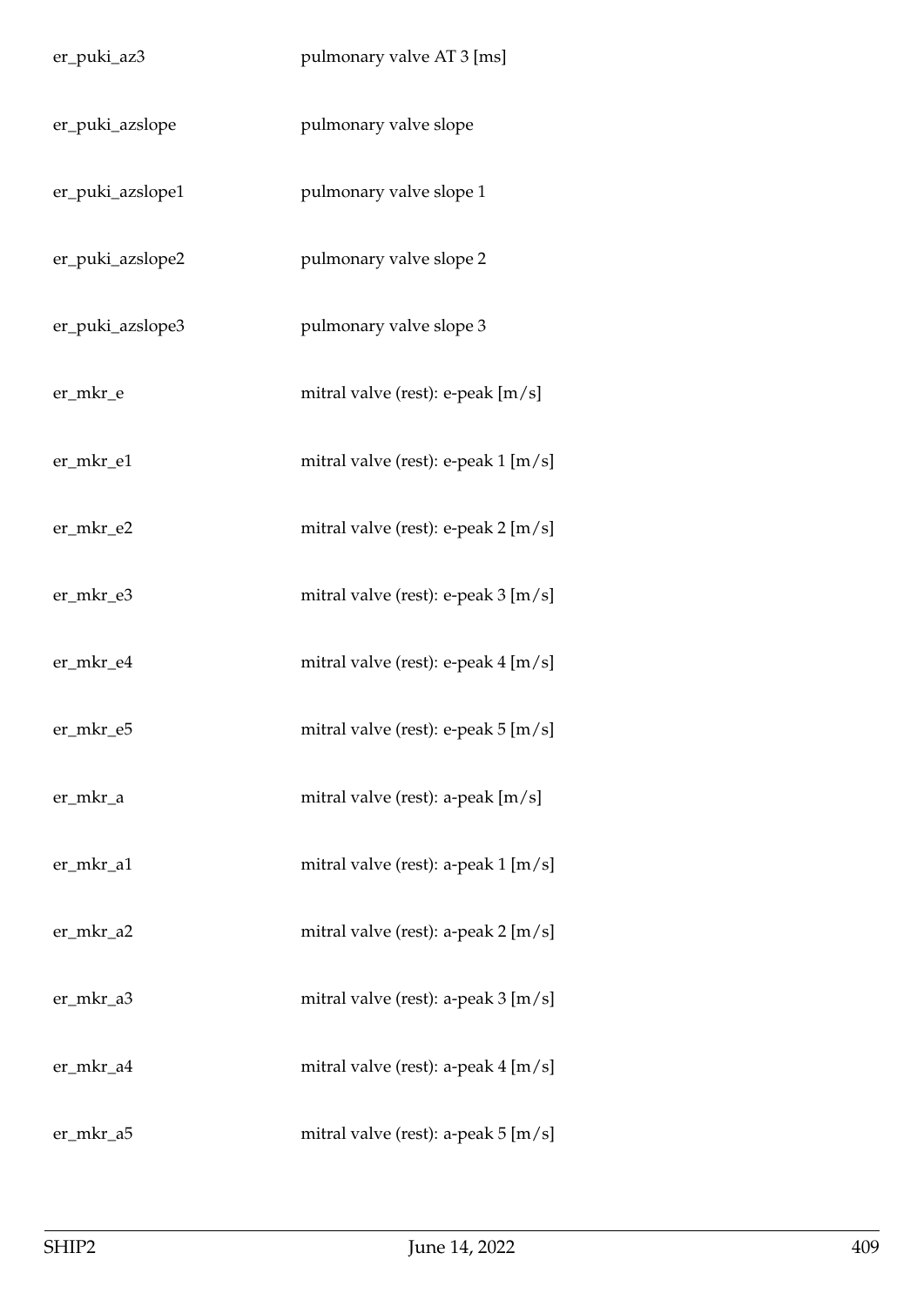| er_mkr_quotient  | mitral $E/A$ ratio rest                 |
|------------------|-----------------------------------------|
| er_mkr_quotient1 | mitral $E/A$ ratio rest 1               |
| er_mkr_quotient2 | mitral $E/A$ ratio rest 2               |
| er_mkr_quotient3 | mitral E/A ratio rest 3                 |
| er_mkr_quotient4 | mitral E/A ratio rest 4                 |
| er_mkr_quotient5 | mitral E/A ratio rest 5                 |
| er_mkv_e         | mitral valve (vasalva) e-peak [m/s]     |
| er_mkv_e1        | mitral valve (Valsalva): e-peak 1 [m/s] |
| er_mkv_e2        | mitral valve (Valsalva): e-peak 2 [m/s] |
| er_mkv_e3        | mitral valve (Valsalva): e-peak 3 [m/s] |
| er_mkv_e4        | mitral valve (Valsalva): e-peak 4 [m/s] |
| er_mkv_e5        | mitral valve (Valsalva): e-peak 5 [m/s] |
| er_mkv_a         | mitral valve (Valsalva): a-peak [m/s]   |
| er_mkv_a1        | mitral valve (Valsalva): a-peak 1 [m/s] |
| er_mkv_a2        | mitral valve (Valsalva): a-peak 2 [m/s] |
| er_mkv_a3        | mitral valve (Valsalva): a-peak 3 [m/s] |
| er_mkv_a4        | mitral valve (Valsalva): a-peak 4 [m/s] |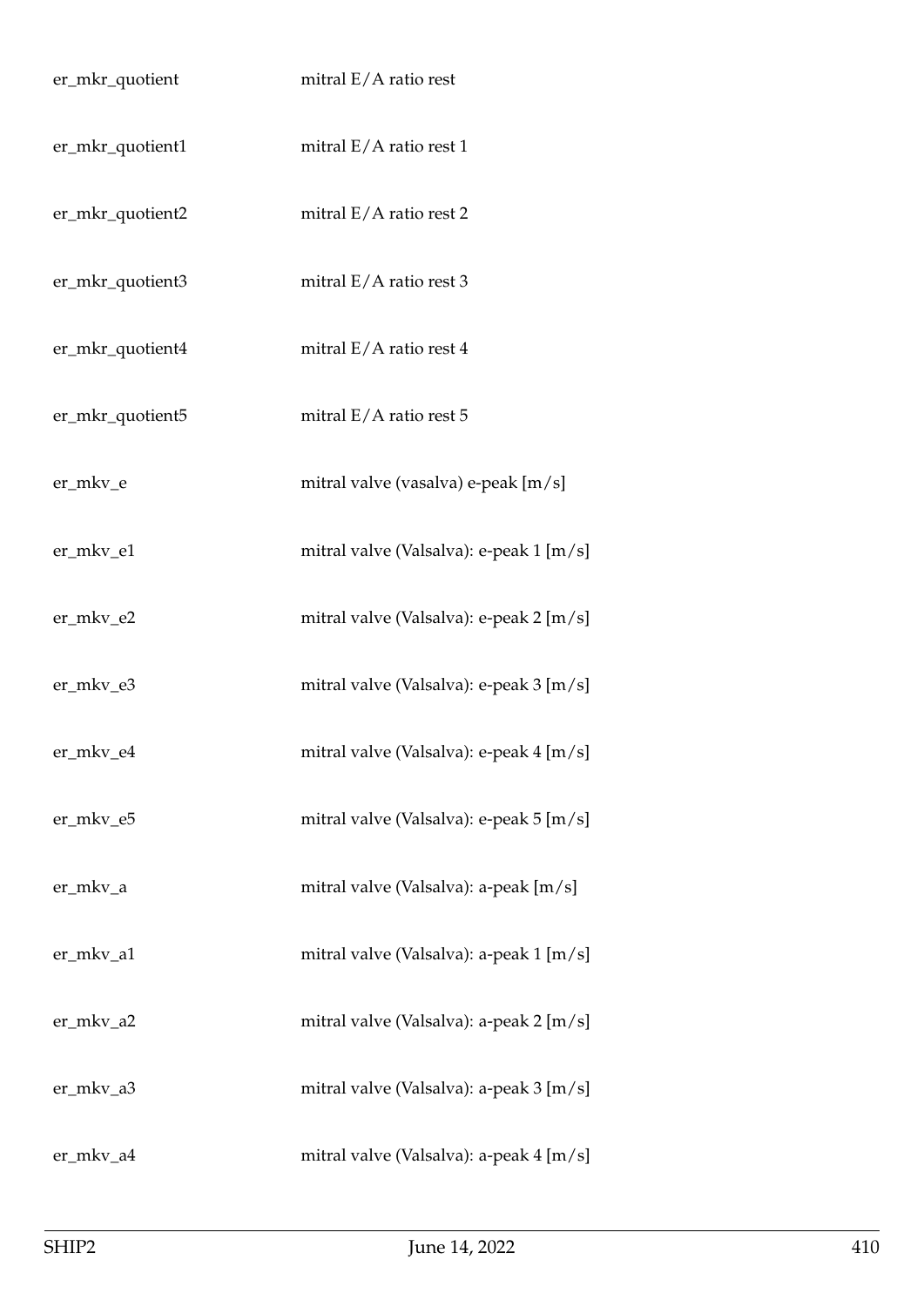| er_mkv_a5        | mitral valve (Valsalva): a-peak $5 \,[\text{m/s}]$             |
|------------------|----------------------------------------------------------------|
| er_mkv_quotient  | mitral E/A ratio Valsalva                                      |
| er_mkv_quotient1 | mitral E/A ratio Valsalva 1                                    |
| er_mkv_quotient2 | mitral E/A ratio Valsalva 2                                    |
| er_mkv_quotient3 | mitral E/A ratio Valsalva 3                                    |
| er_mkv_quotient4 | mitral E/A ratio Valsalva 4                                    |
| er_mkv_quotient5 | mitral E/A ratio Valsalva 5                                    |
| er_mkr_e_vhf     | Mitral Rest e wave without a wave (atrial<br>fibrillation)     |
| er_mkr_e_vhf1    | Mitral Rest e wave without a wave (atrial<br>fibrillation) 1   |
| er_mkr_e_vhf2    | Mitral Rest e wave without a wave (atrial<br>fibrillation) 2   |
| er_mkr_e_vhf3    | Mitral Rest e wave without a wave (atrial<br>fibrillation) 3   |
| er_mkr_e_vhf4    | Mitral Rest e wave without a wave (atrial<br>fibrillation) 4   |
| er_mkr_e_vhf5    | Mitral Rest e wave without a wave (atrial<br>fibrillation) 5   |
| er_mkv_e_vhf     | Mitral Valsalva e wave without a wave (atrial<br>fibrillation) |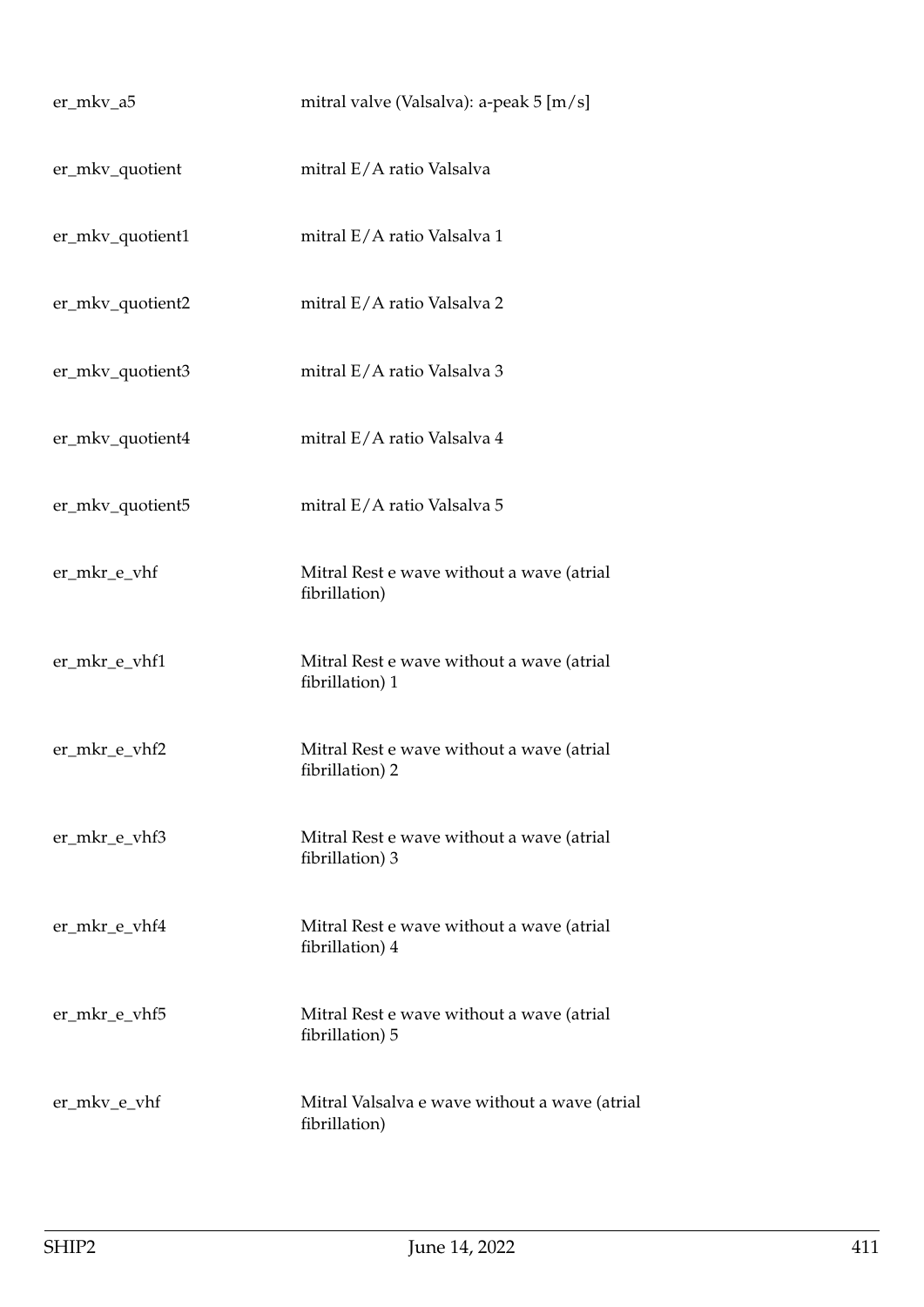| er_mkv_e_vhf1   | Mitral Valsalva e wave without a wave (atrial<br>fibrillation) 1 |
|-----------------|------------------------------------------------------------------|
| er_mkv_e_vhf2   | Mitral Valsalva e wave without a wave (atrial<br>fibrillation) 2 |
| er_mkv_e_vhf3   | Mitral Valsalva e wave without a wave (atrial<br>fibrillation) 3 |
| er_mkv_e_vhf4   | Mitral Valsalva e wave without a wave (atrial<br>fibrillation) 4 |
| er_mkv_e_vhf5   | Mitral Valsalva e wave without a wave (atrial<br>fibrillation) 5 |
| er_tapse        | tapse [cm]                                                       |
| er_tapse1       | tapse1 [cm]                                                      |
| er_tapse2       | tapse2 [cm]                                                      |
| er_tapse3       | tapse3 [cm]                                                      |
| er_mkrdmva      | mitral valve (rest): duration of A-peak [ms]                     |
| er_mkrdmva1     | mitral valve (rest): duration A-peak 1 [ms]                      |
| er_mkrdmva2     | mitral valve (rest): duration A-peak 2 [ms]                      |
| er_mkrdmva3     | mitral valve (rest): duration A-peak 3 [ms]                      |
| er_mkr_deczeit  | mitral valve (rest): deceleration time [ms]                      |
| er_mkr_deczeit1 | mitral valve (rest): deceleration time 1 [ms]                    |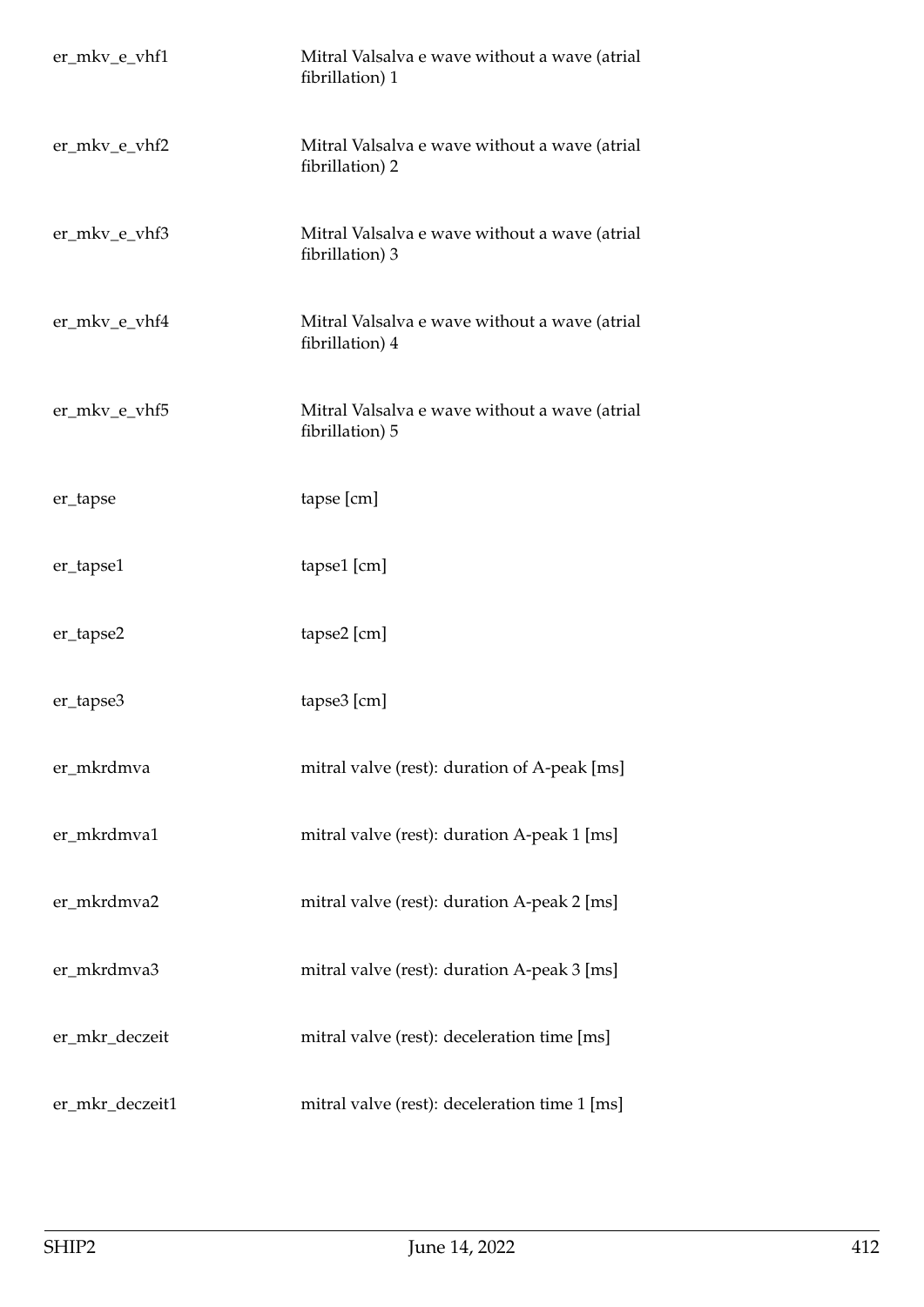| er_mkr_deczeit2  | mitral valve (rest): deceleration time 2 [ms]      |
|------------------|----------------------------------------------------|
| er_mkr_deczeit3  | mitral valve (rest): deceleration time 3 [ms]      |
| er_mkr_deczeit4  | mitral valve (rest): deceleration time 4 [ms]      |
| er_mkr_deczeit5  | mitral valve (rest): deceleration time 5 [ms]      |
| er_mkr2_deczeit  | mitral valve (rest 2 sec): deceleration time [ms]  |
| er_mkr2_deczeit1 | mitral valve (rest 2sec): deceleration time 1 [ms] |
| er_mkr2_deczeit2 | mitral valve (rest 2sec): deceleration time 2 [ms] |
| er_mkr2_deczeit3 | mitral valve (rest 2sec): deceleration time 3 [ms] |
| er_latmk_s       | echo read: lateral mitral valve annulus S          |
| er_latmk_e       | echo read: lateral mitral valve annulus E          |
| er_latmk_a       | echo read: lateral mitral valve annulus A          |
| er_latmk_s1      | echo read: lateral mitral valve annulus S 1 [m/s]  |
| er_latmk_e1      | echo read: lateral mitral valve annulus E 1 [m/s]  |
| er_latmk_a1      | echo read: lateral mitral valve annulus A 1 [m/s]  |
| er_latmk_s2      | echo read: lateral mitral valve annulus S 2 [m/s]  |
| er_latmk_e2      | echo read: lateral mitral valve annulus E 2 [m/s]  |
| er_latmk_a2      | echo read: lateral mitral valve annulus A 2 [m/s]  |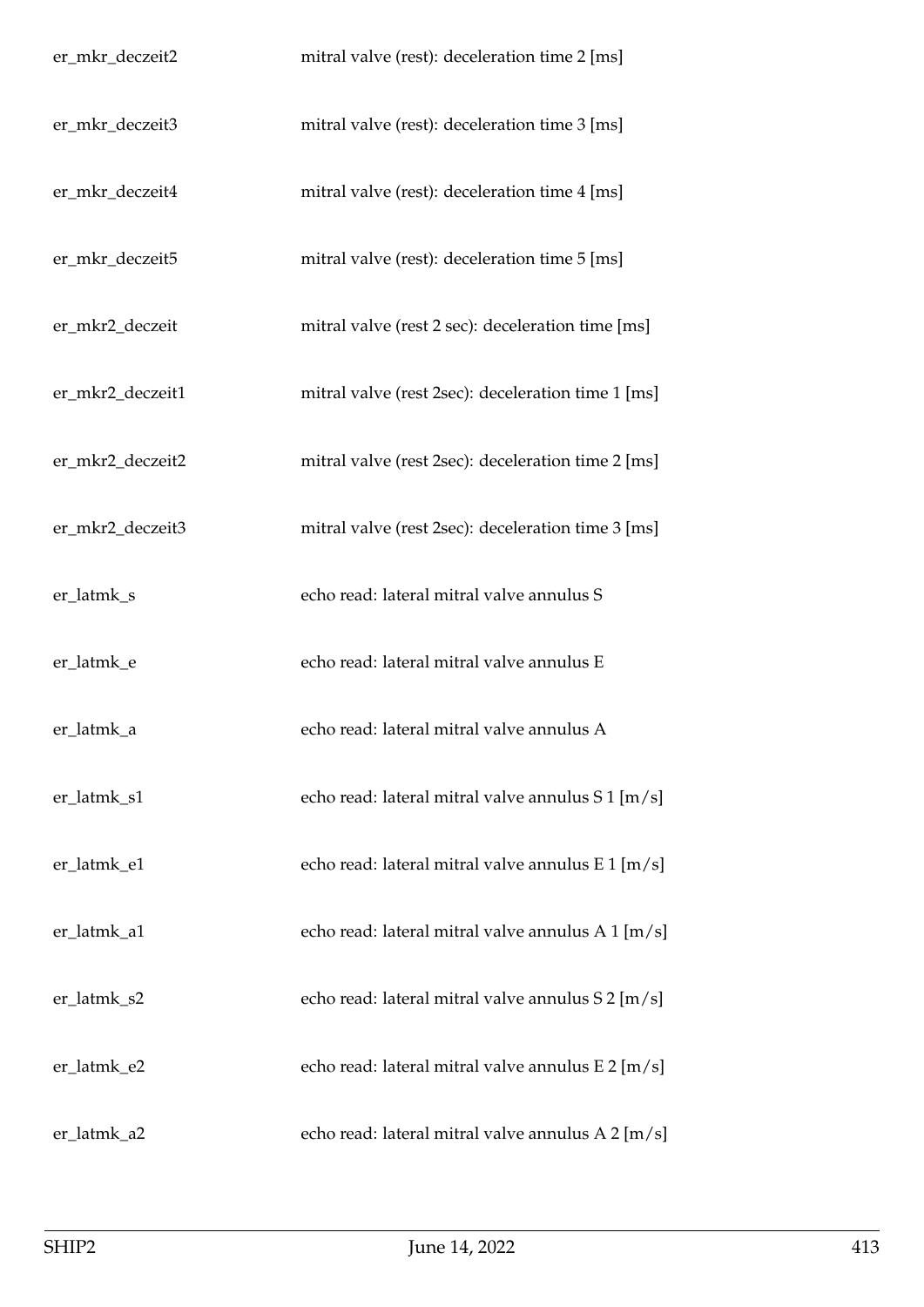| er_latmk_s3 | echo read: lateral mitral valve annulus S 3 [m/s] |
|-------------|---------------------------------------------------|
| er_latmk_e3 | echo read: lateral mitral valve annulus E 3 [m/s] |
| er_latmk_a3 | echo read: lateral mitral valve annulus A 3 [m/s] |
| er_medmk_s  | echo read: medial mitral valve annulus S          |
| er_medmk_e  | echo read: medial mitral valve annulus E          |
| er_medmk_a  | echo read: medial mitral valve annulus A          |
| er_medmk_s1 | echo read: medial mitral valve annulus S 1 [m/s]  |
| er_medmk_e1 | echo read: medial mitral valve annulus E 1 [m/s]  |
| er_medmk_a1 | echo read: medial mitral valve annulus A 1 [m/s]  |
| er_medmk_s2 | echo read: medial mitral valve annulus S 2 [m/s]  |
| er_medmk_e2 | echo read: medial mitral valve annulus e 2 [m/s]  |
| er_medmk_a2 | echo read: medial mitral valve annulus A 2 [m/s]  |
| er_medmk_s3 | echo read: medial mitral valve annulus S 3 [m/s]  |
| er_medmk_e3 | echo read: medial mitral valve annulus E 3 [m/s]  |
| er_medmk_a3 | echo read: medial mitral valve annulus A 3 [m/s]  |
| er_lattk_s  | echo read: lateral tricuspid valve annulus S      |
| er_lattk_e  | echo read: lateral tricuspid valve annulus E      |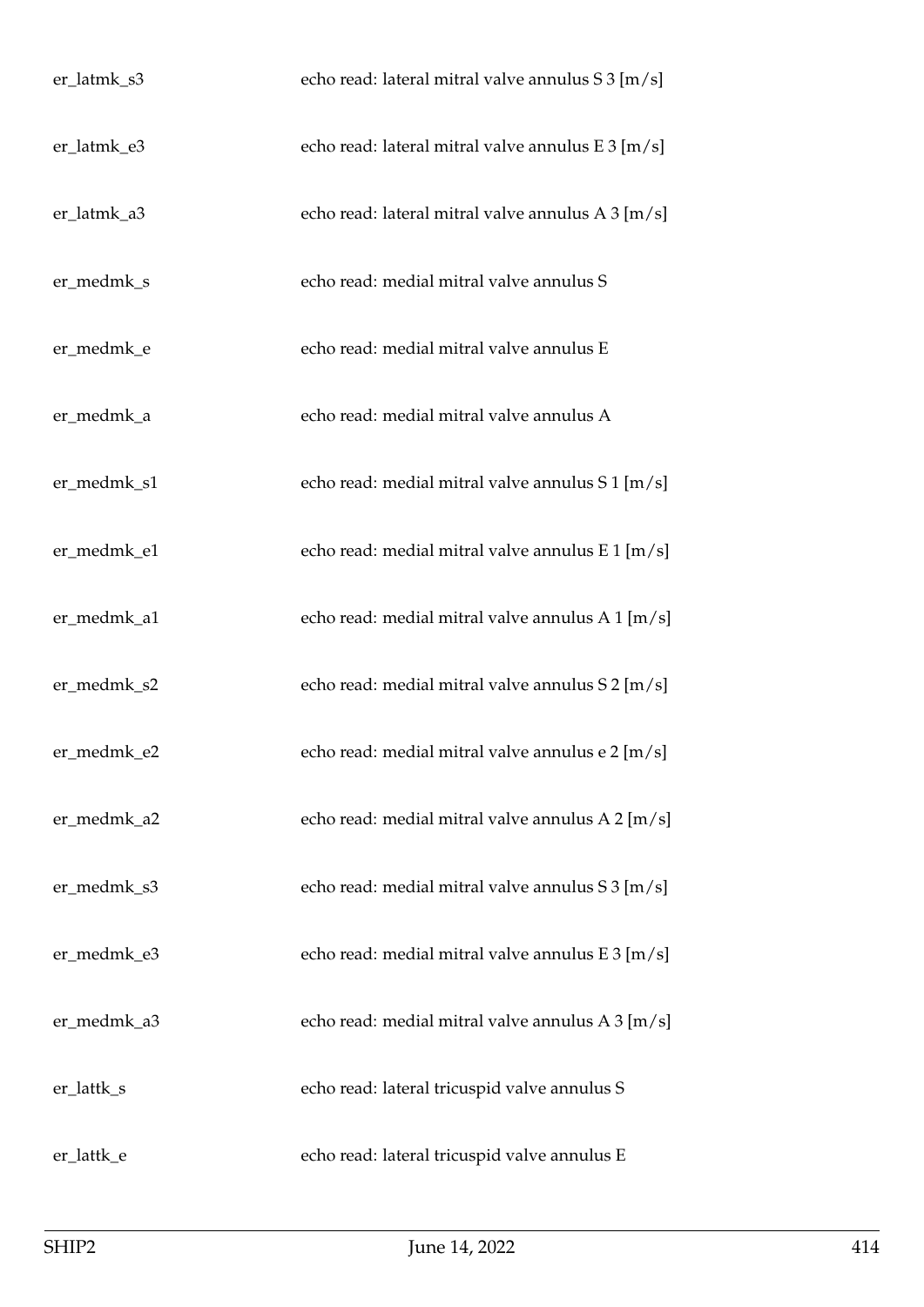| er_lattk_a                               | echo read: lateral tricuspid valve annulus A            |
|------------------------------------------|---------------------------------------------------------|
| er_lattk_s1                              | echo read: lateral tricuspid valve annulus S1<br>[m/s]  |
| er_lattk_e1                              | echo read: lateral tricuspid valve annulus E 1<br>[m/s] |
| er_lattk_a1                              | echo read: lateral tricuspid valve annulus A 1<br>[m/s] |
| er_lattk_s2                              | echo read: lateral tricuspid valve annulus S 2<br>[m/s] |
| er_lattk_e2                              | echo read: lateral tricuspid valve annulus E 2<br>[m/s] |
| er_lattk_a2                              | echo read: lateral tricuspid valve annulus A 2<br>[m/s] |
| er_lattk_s3                              | echo read: lateral tricuspid valve annulus S 3<br>[m/s] |
| er_lattk_e3                              | echo read: lateral tricuspid valve annulus E 3<br>[m/s] |
| er_lattk_a3                              | echo read: lateral tricuspid valve annulus A 3<br>[m/s] |
| <b>READLIVER</b><br><b>LIVERREADDATA</b> | Leber-Reading<br>Leber-Befunde Messwerte                |
| roi_time                                 | Timestamp of the ROI                                    |
| roi_filename                             | Name of the resulting mask image                        |
| roi_slice_id                             | Identifier of the slice where the evaluation is done    |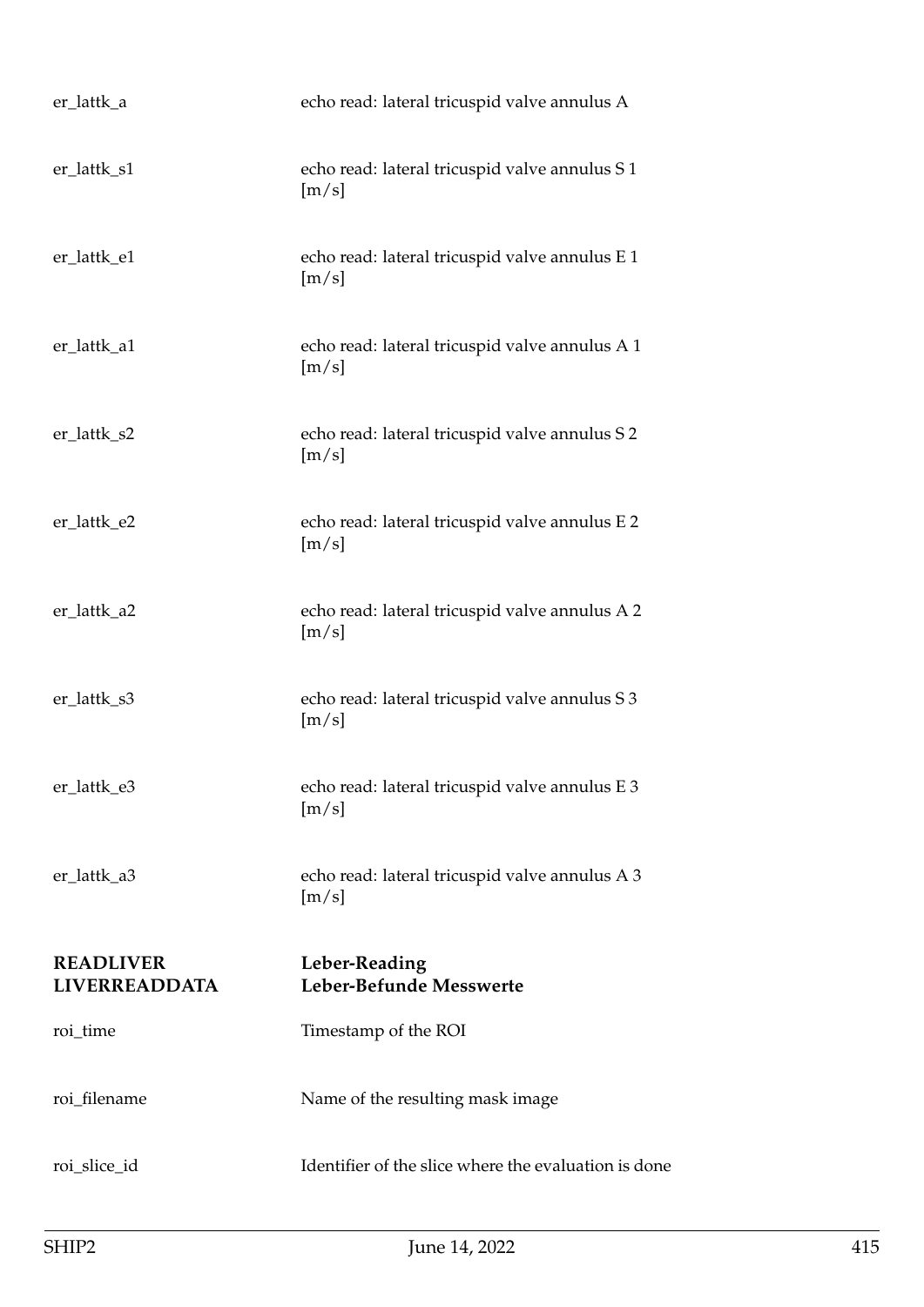| roi_id_hep        | ROI ID for Liver                                       |
|-------------------|--------------------------------------------------------|
| roi_type_hep      | Type of the ROI (Liver)                                |
| roi_min_hep       | Minimal intesity value within the ROI for Liver        |
| roi_max_hep       | Maximal intesity value within the ROI for Liver        |
| roi_avg_hep       | Average intensity value within the ROI for Liver       |
| roi_var_hep       | Variance of the intensity within the ROI for Liver     |
| roi_vox_hep       | Number of voxels within the ROI for Liver              |
| roi_id_ren        | ROI ID for Kidney                                      |
| roi_type_ren      | Type of the ROI (Kidney)                               |
| roi_min_ren       | Minimal intesity value within the ROI for Kidney       |
| roi_max_ren       | Maximal intesity value within the ROI for Kidney       |
| roi_avg_ren       | Average intensity value within the ROI for<br>Kidney   |
| roi_var_ren       | Variance of the intensity within the ROI for<br>Kidney |
| roi_vox_ren       | Number of voxels within the ROI for Kidney             |
| <b>SAQ</b>        | self-answering questionnaire                           |
| <b>SAQ_HEALTH</b> | health                                                 |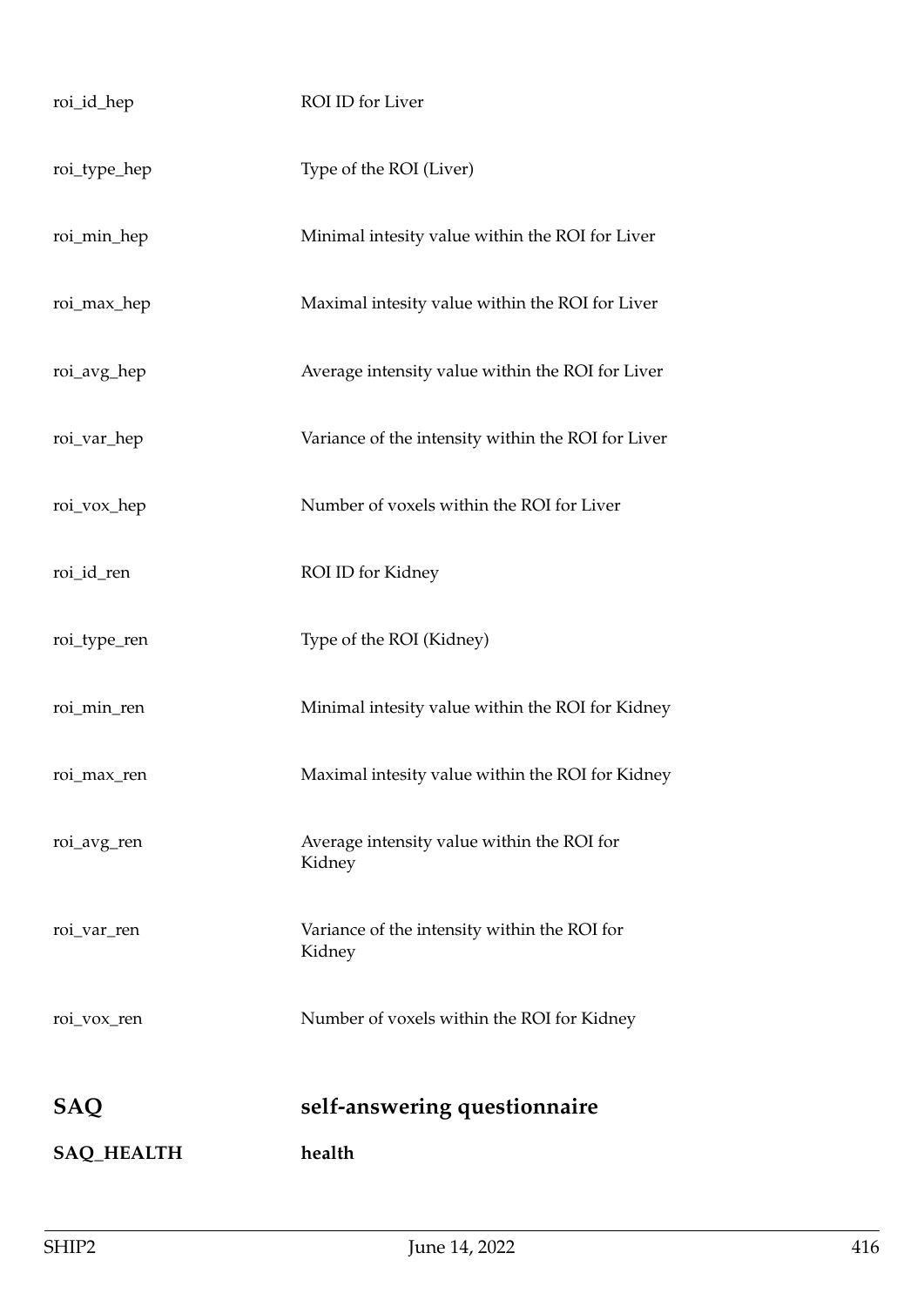| SAQ_S2T0      | self-answering questionnaire                                                  |                                                                                 |  |
|---------------|-------------------------------------------------------------------------------|---------------------------------------------------------------------------------|--|
| ges_sf12_01   | How would you describe your health in general?                                |                                                                                 |  |
|               |                                                                               | 1 - excellent                                                                   |  |
|               |                                                                               | 2 - very good                                                                   |  |
|               |                                                                               | $3 - good$                                                                      |  |
|               |                                                                               | 4 - less good                                                                   |  |
|               |                                                                               | $5 - bad$                                                                       |  |
| ges_sf12_02   | limited to the following activities: moderate                                 |                                                                                 |  |
|               | activities, e.g. moving a table, vacuuming,<br>bowling                        |                                                                                 |  |
|               |                                                                               | 1 - yes, strongly limited                                                       |  |
|               |                                                                               | 2 - Yes, slightly limited                                                       |  |
|               |                                                                               | 3 - not limited at all                                                          |  |
| $ges_sf12_03$ | limited to the following activities: climbing<br>several stair landings/steps |                                                                                 |  |
|               |                                                                               | 1 - yes, strongly limited                                                       |  |
|               |                                                                               | 2 - Yes, slightly limited                                                       |  |
|               |                                                                               | 3 - not limited at all                                                          |  |
| ges_sf12_04   | Because of physical complaints, I have done less<br>than I would like         |                                                                                 |  |
|               |                                                                               | $1 - Yes$                                                                       |  |
|               |                                                                               | $0 - No$                                                                        |  |
| ges_sf12_05   | Because of physical complaints, I could do only<br>certain things             |                                                                                 |  |
|               |                                                                               | $1 - Yes$                                                                       |  |
|               |                                                                               | $0 - No$                                                                        |  |
| ges_sf12_06   | Because of mental complaints/problems, I did<br>less than I would like        |                                                                                 |  |
|               |                                                                               | $1 - Yes$                                                                       |  |
|               |                                                                               | $0 - No$                                                                        |  |
| ges_sf12_07   | Because of mental complaints/problems, I could<br>do only certain things      |                                                                                 |  |
|               |                                                                               | $1 - Yes$                                                                       |  |
|               |                                                                               | $0 - No$                                                                        |  |
| ges_sf12_08   |                                                                               | To what extent have pains limited your daily<br>activities at home and at work? |  |
|               |                                                                               | 1 - not at all                                                                  |  |
|               |                                                                               | 2 - a little                                                                    |  |
|               |                                                                               | 3 - moderate                                                                    |  |
|               |                                                                               | $4$ - quite                                                                     |  |
|               |                                                                               | 5 - greatly                                                                     |  |
| ges_sf12_09   | In the last 4 weeks I felt: easy and relaxed                                  |                                                                                 |  |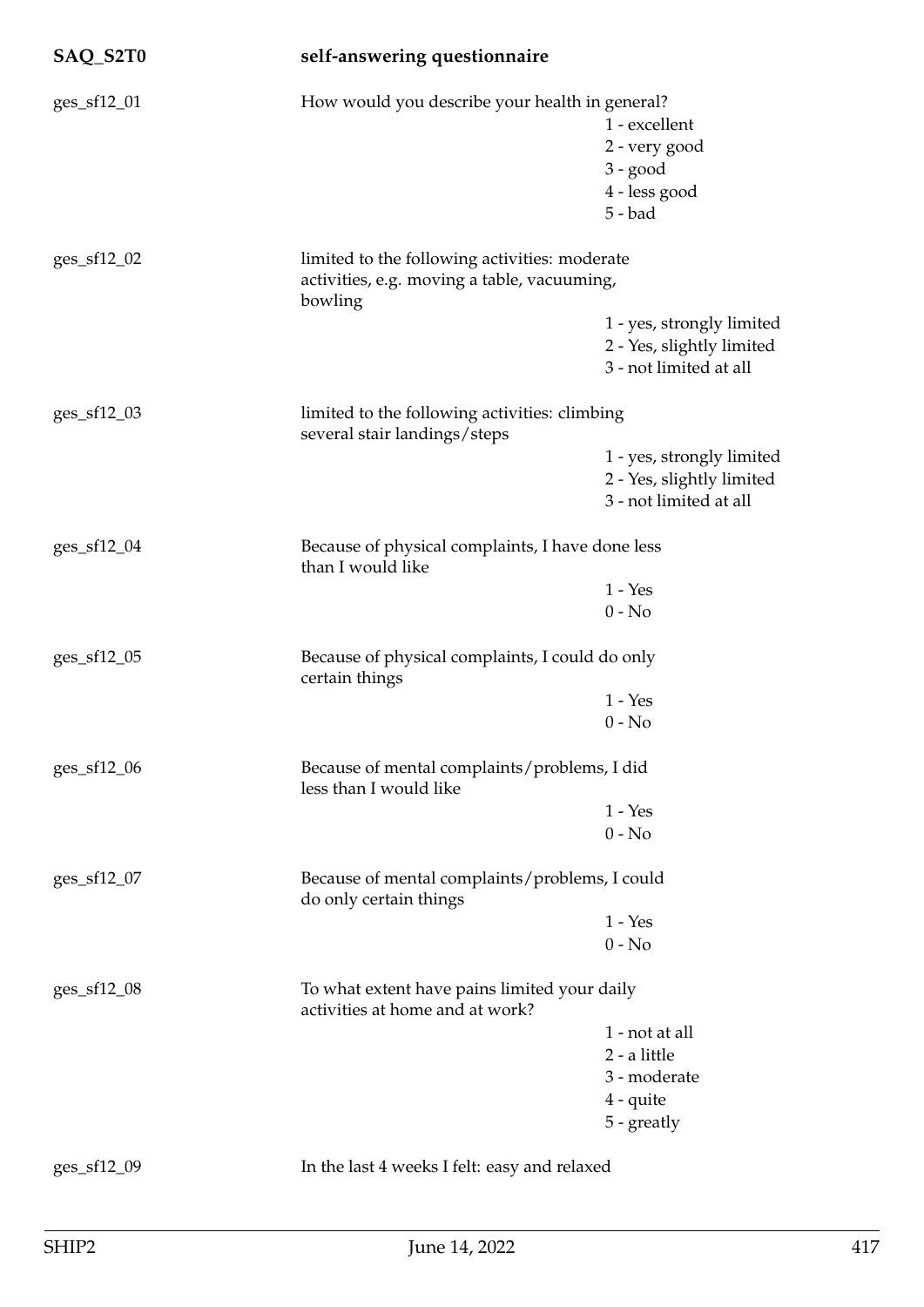|                 |                                                                 | 1 - always                               |
|-----------------|-----------------------------------------------------------------|------------------------------------------|
|                 |                                                                 | $2 - often$                              |
|                 |                                                                 | 3 - very often                           |
|                 |                                                                 | 4 - sometimes                            |
|                 |                                                                 | 5 - hardly                               |
|                 |                                                                 | 6 - never                                |
|                 |                                                                 |                                          |
| $ges\_sf12\_10$ | In the last 4 weeks I felt: energetic                           |                                          |
|                 |                                                                 | 1 - always                               |
|                 |                                                                 | 2 - often                                |
|                 |                                                                 | 3 - very often                           |
|                 |                                                                 | 4 - sometimes                            |
|                 |                                                                 | 5 - hardly                               |
|                 |                                                                 | 6 - never                                |
|                 |                                                                 |                                          |
| ges_sf12_11     | In the last 4 weeks I felt: discouraged and sad                 |                                          |
|                 |                                                                 | 1 - always                               |
|                 |                                                                 | $2$ - often                              |
|                 |                                                                 | 3 - very often                           |
|                 |                                                                 | 4 - sometimes                            |
|                 |                                                                 | 5 - hardly                               |
|                 |                                                                 | 6 - never                                |
| ges_sf12_12     | How often have physical health or emotional                     |                                          |
|                 | problems affected your contact to other people?                 |                                          |
|                 | (visiting friends, relatives, etc.)                             |                                          |
|                 |                                                                 | 1 - always                               |
|                 |                                                                 | $2 - often$                              |
|                 |                                                                 | 3 - sometimes                            |
|                 |                                                                 | 4 - hardly                               |
|                 |                                                                 | 5 - never                                |
| <b>SAQ_FRS</b>  | questionnaire functional resources                              |                                          |
|                 |                                                                 |                                          |
| frs_stufe       | Have you been classified at a care level?                       |                                          |
|                 |                                                                 | $1 - Yes$                                |
|                 |                                                                 | $0 - No$                                 |
|                 |                                                                 | 9 - no tick in the box                   |
| frs_stufenr     | Have you been classified at a care level? If yes,<br>which one? |                                          |
|                 |                                                                 | 1 - level of care 1                      |
|                 |                                                                 | 2 - level of care 2                      |
|                 |                                                                 | 3 - level of care 3 without hardship     |
|                 |                                                                 | provision                                |
|                 |                                                                 | 4 - level of care 4 with hardship provi- |
|                 |                                                                 | sion                                     |
|                 |                                                                 | 8 - multiple boxes checked               |
|                 |                                                                 | 9 - no fields marked/no boxes            |
|                 |                                                                 | checked                                  |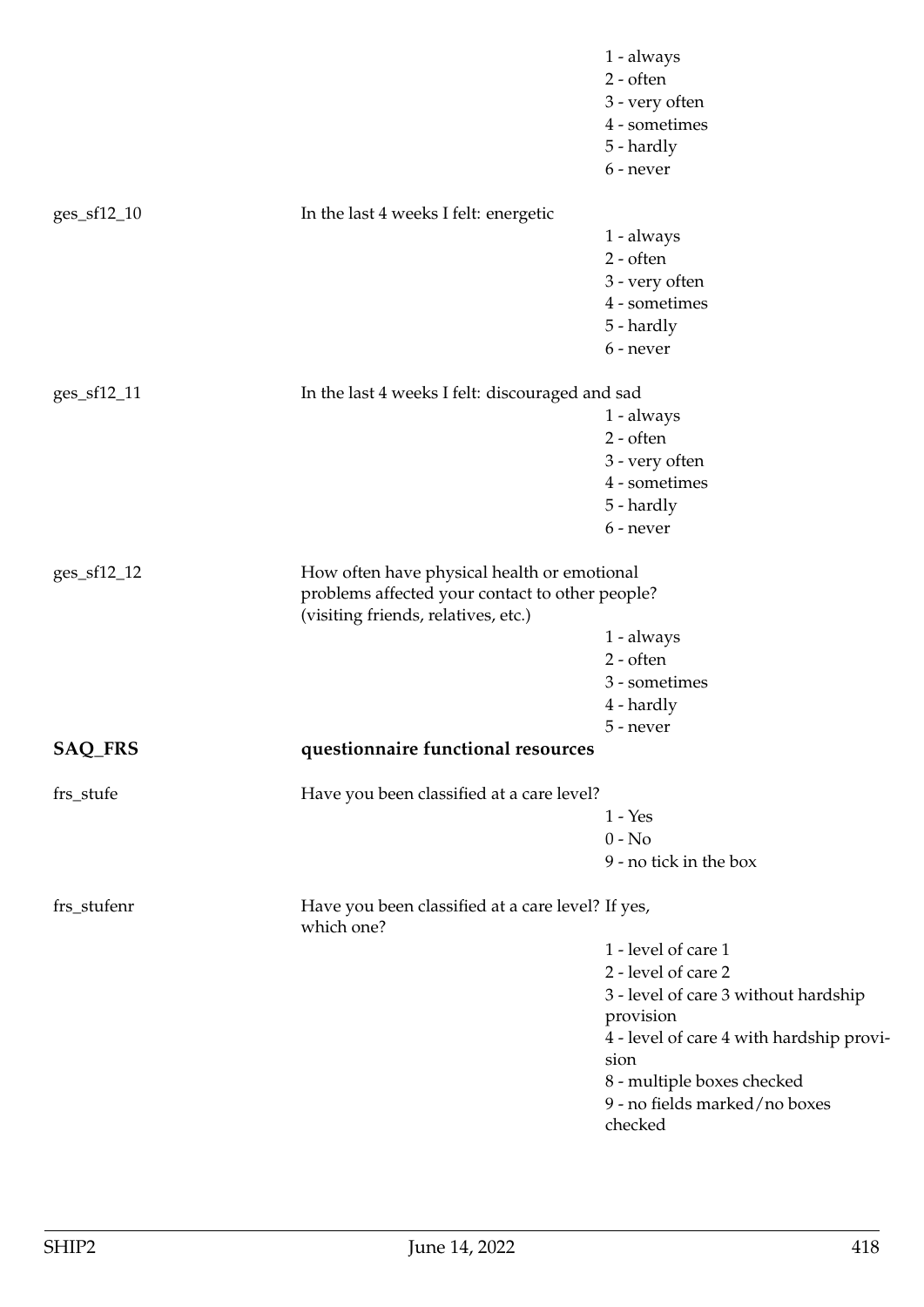| frs_hilfejetzt_ang   | Do you receive regular (i.e. daily) help, care, or<br>other assistance from the following people or<br>institutions because of your health restrictions?                         |                                                                                                                                                           |  |
|----------------------|----------------------------------------------------------------------------------------------------------------------------------------------------------------------------------|-----------------------------------------------------------------------------------------------------------------------------------------------------------|--|
|                      |                                                                                                                                                                                  | $1 - Yes$                                                                                                                                                 |  |
|                      |                                                                                                                                                                                  | $0 - No$                                                                                                                                                  |  |
|                      |                                                                                                                                                                                  | 9 - no tick in the box                                                                                                                                    |  |
| frs_hilfejetzt_bek   | Do you receive regular (i.e. daily) help, care, or<br>other assistances from the following people or<br>institutions because of your health restrictions?<br>friends, neighbours |                                                                                                                                                           |  |
|                      |                                                                                                                                                                                  | $1 - Yes$                                                                                                                                                 |  |
|                      |                                                                                                                                                                                  | $0 - No$                                                                                                                                                  |  |
|                      |                                                                                                                                                                                  | 9 - no tick in the box                                                                                                                                    |  |
| frs_hilfejetzt_pfleg | nursing service                                                                                                                                                                  | Do you receive regular (i.e. daily) help, care, or<br>other assistances from the following people or<br>institutions because of your health restrictions? |  |
|                      |                                                                                                                                                                                  | $1 - Yes$                                                                                                                                                 |  |
|                      |                                                                                                                                                                                  | $0 - No$                                                                                                                                                  |  |
|                      |                                                                                                                                                                                  | 9 - no tick in the box                                                                                                                                    |  |
| frs_hilfejetzt_gesb  | Do you receive regular (i.e. daily) help, care, or<br>other assistances from the following people or<br>institutions because of your health restrictions?<br>legal supervisor    |                                                                                                                                                           |  |
|                      |                                                                                                                                                                                  | $1 - Yes$                                                                                                                                                 |  |
|                      |                                                                                                                                                                                  | $0 - No$                                                                                                                                                  |  |
|                      |                                                                                                                                                                                  | 9 - no tick in the box                                                                                                                                    |  |
| frs_hilfemgl_ang     | Could you receive regular help, care, or other<br>assistance from the following people or<br>institutions? relatives                                                             |                                                                                                                                                           |  |
|                      |                                                                                                                                                                                  | 1 - yes, very sure                                                                                                                                        |  |
|                      |                                                                                                                                                                                  | 2 - yes, likely                                                                                                                                           |  |
|                      |                                                                                                                                                                                  | 3 - no, probably not                                                                                                                                      |  |
|                      |                                                                                                                                                                                  | 4 - no, not at all                                                                                                                                        |  |
|                      |                                                                                                                                                                                  | 9 - no fields marked/no boxes<br>checked                                                                                                                  |  |
| frs_hilfemgl_bek     | Could you receive regular help, care, or other<br>assistance from the following people or<br>institutions? friends, neighbours                                                   |                                                                                                                                                           |  |
|                      |                                                                                                                                                                                  | 1 - yes, very sure                                                                                                                                        |  |
|                      |                                                                                                                                                                                  | 2 - yes, likely                                                                                                                                           |  |
|                      |                                                                                                                                                                                  | 3 - no, probably not                                                                                                                                      |  |
|                      |                                                                                                                                                                                  | 4 - no, not at all                                                                                                                                        |  |
|                      |                                                                                                                                                                                  | 9 - no fields marked/no boxes<br>checked                                                                                                                  |  |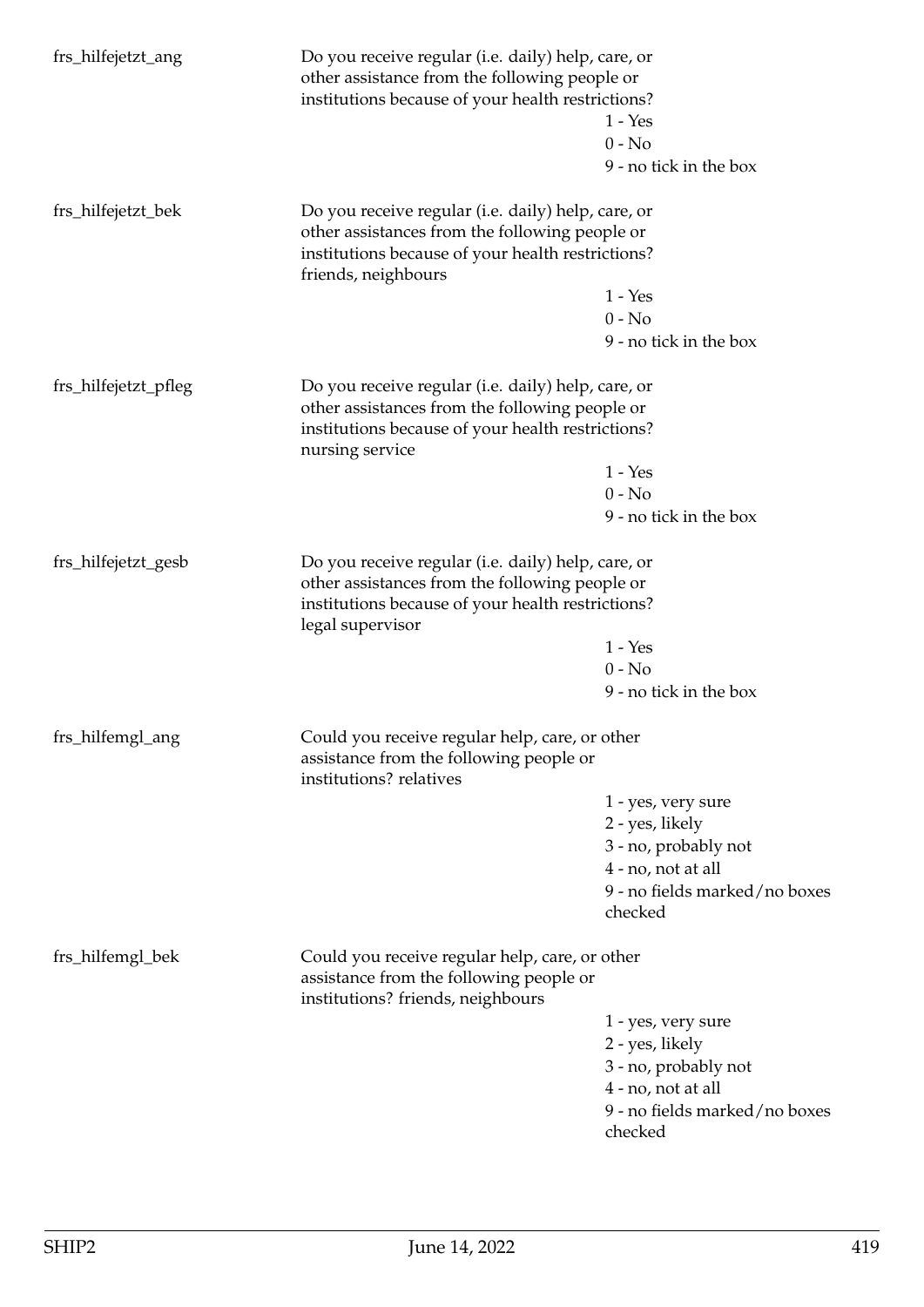| frs_medi          | Do you take drugs?                                                                                      |                                                     |
|-------------------|---------------------------------------------------------------------------------------------------------|-----------------------------------------------------|
|                   |                                                                                                         | $1 - Yes$                                           |
|                   |                                                                                                         | $0 - No$                                            |
|                   |                                                                                                         | 9 - no tick in the box                              |
| frs_mediwie       | If yes, how do you take drugs?                                                                          |                                                     |
|                   |                                                                                                         | 1 - Totally independently, without                  |
|                   |                                                                                                         | help                                                |
|                   |                                                                                                         | 2 - with some help (e.g. someone re-                |
|                   |                                                                                                         | minds you to take the medication or                 |
|                   |                                                                                                         | prepares it for you)                                |
|                   |                                                                                                         | 3 - only with help<br>9 - no fields marked/no boxes |
|                   |                                                                                                         | checked                                             |
| frs_sturz         | Have you fallen at least once in the last 12                                                            |                                                     |
|                   | months?                                                                                                 |                                                     |
|                   |                                                                                                         | $1 - Yes$                                           |
|                   |                                                                                                         | $0 - No$                                            |
|                   |                                                                                                         | 9 - no tick in the box                              |
| frs_sturzanz      | Have you fallen at least once in the last 12<br>months? If yes, how often?                              |                                                     |
| frs_sturzwo       | If you have fallen in the last 12 months, where<br>was your last fall?                                  |                                                     |
|                   |                                                                                                         | 1 - within your home?                               |
|                   |                                                                                                         | 2 - outside your home?                              |
|                   |                                                                                                         | 9 - no fields marked/no boxes                       |
|                   |                                                                                                         | checked                                             |
| frs_sturzmed_amb  | If you have fallen in the last 12 months, was a                                                         |                                                     |
|                   | medication necessary? At a local doctor?                                                                | $1 - Yes$                                           |
|                   |                                                                                                         | $0 - No$                                            |
|                   |                                                                                                         | 9 - no tick in the box                              |
|                   |                                                                                                         |                                                     |
| frs_sturzmed_stat | If you have fallen in the last 12 months, was a<br>medication necessary? At a hospital/as<br>inpatient? |                                                     |
|                   |                                                                                                         | $1 - Yes$                                           |
|                   |                                                                                                         | $0 - No$                                            |
|                   |                                                                                                         | 9 - no tick in the box                              |
| frs_mobil_rad     | How mobile are you currently? I use a bike                                                              |                                                     |
|                   |                                                                                                         | $1 - Yes$                                           |
|                   |                                                                                                         | $0 - No$                                            |
|                   |                                                                                                         | 9 - no tick in the box                              |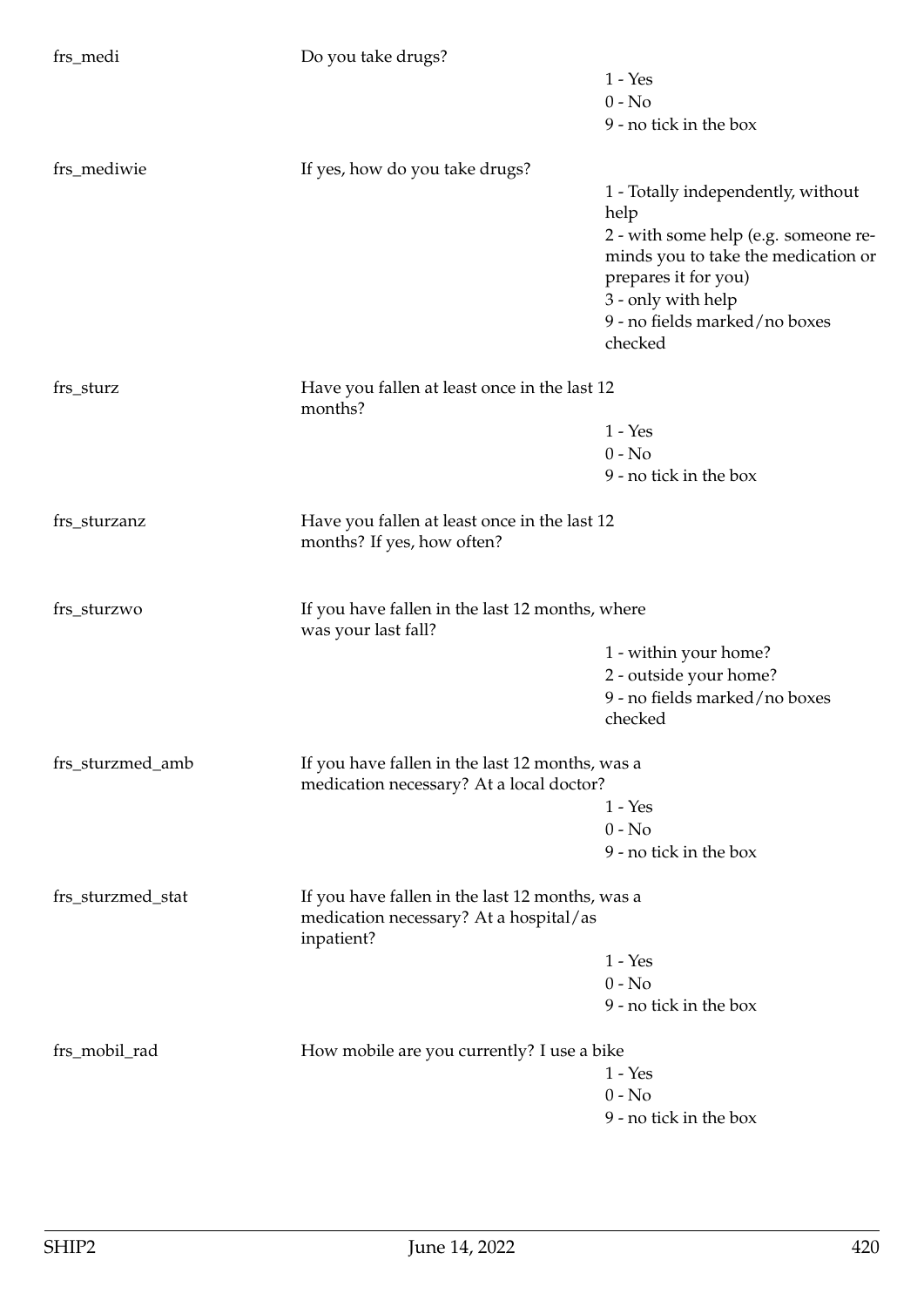| frs_mobil_mofa    | How mobile are you currently? I use a moped or<br>similar vehicle              |                        |
|-------------------|--------------------------------------------------------------------------------|------------------------|
|                   |                                                                                | $1 - Yes$              |
|                   |                                                                                | $0 - No$               |
|                   |                                                                                | 9 - no tick in the box |
| frs_mobil_auto    | How mobile are you currently? I drive a car by<br>myself                       |                        |
|                   |                                                                                | $1 - Yes$              |
|                   |                                                                                | $0 - No$               |
|                   |                                                                                | 9 - no tick in the box |
| frs_mobil_taxi    | How mobile are you currently? I use a taxi                                     |                        |
|                   |                                                                                | $1 - Yes$              |
|                   |                                                                                | $0 - No$               |
|                   |                                                                                | 9 - no tick in the box |
| frs_mobil_public  | How mobile are you currently? I use public<br>transport (bus, train)           |                        |
|                   |                                                                                | $1 - Yes$              |
|                   |                                                                                | $0 - No$               |
|                   |                                                                                | 9 - no tick in the box |
| frs_mobil_mitfahr | How mobile are you currently? I get a lift from<br>my spouse/relatives/friends |                        |
|                   |                                                                                | $1 - Yes$              |
|                   |                                                                                | $0 - No$               |
|                   |                                                                                | 9 - no tick in the box |
| frs_mobil_trans   | How mobile are you currently? I use a special<br>ambulance service             |                        |
|                   |                                                                                | $1 - Yes$              |
|                   |                                                                                | $0 - No$               |
|                   |                                                                                | 9 - no tick in the box |
| frs_mobil_fuss    | How mobile are you currently? I go on foot or<br>run errands or go for a walk  |                        |
|                   |                                                                                | $1 - Yes$              |
|                   |                                                                                | $0 - No$               |
|                   |                                                                                | 9 - no tick in the box |
| frs_mobil_ohngeh  | How mobile are you currently? I go without a<br>walking aid                    |                        |
|                   |                                                                                | $1 - Yes$              |
|                   |                                                                                | $0 - No$               |
|                   |                                                                                | 9 - no tick in the box |
| frs_mobil_mitgeh  | How mobile are you currently? I walk with a<br>cane                            |                        |
|                   |                                                                                | $1 - Yes$              |
|                   |                                                                                | $0 - No$               |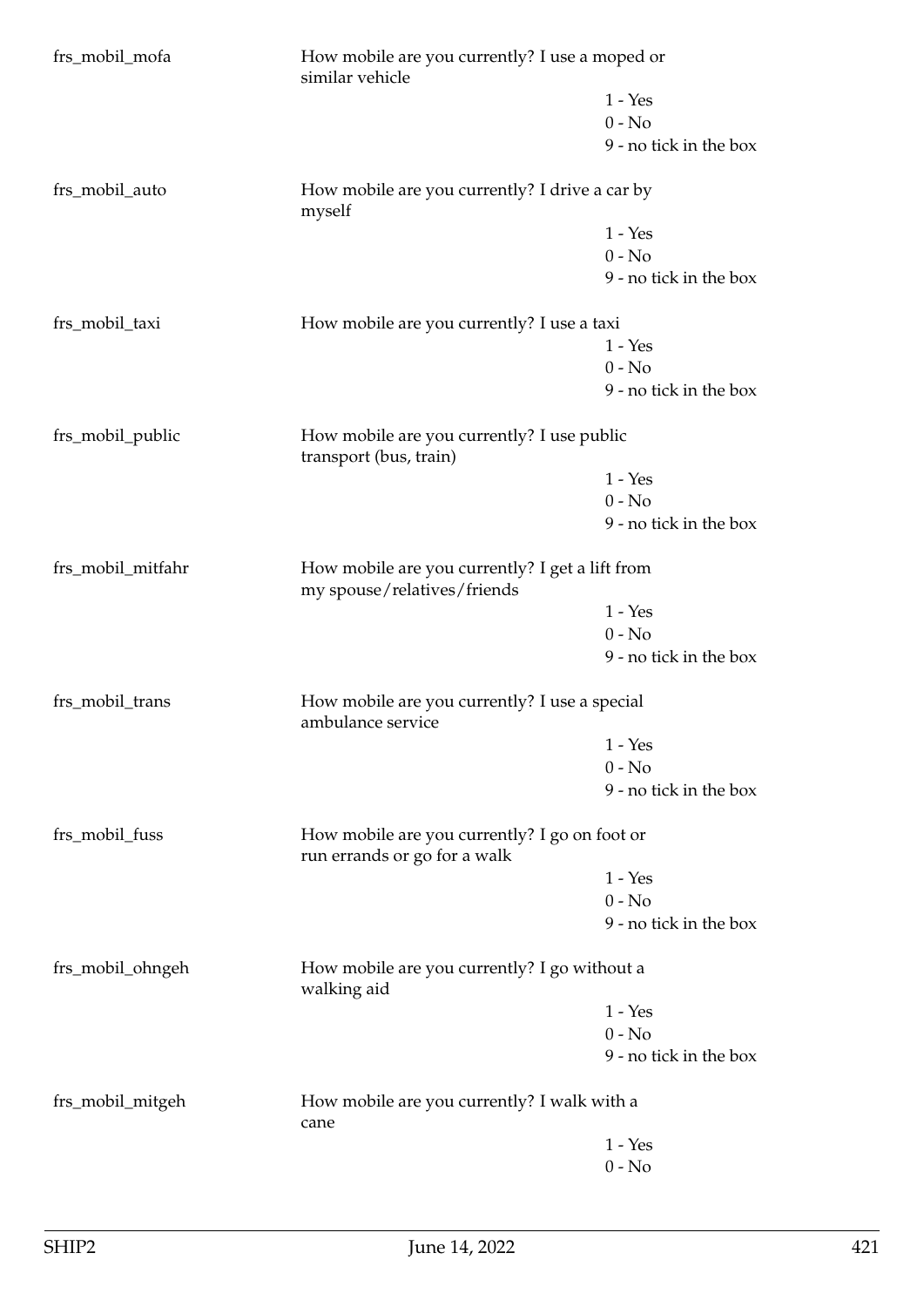1 - Yes 0 - No 9 - no tick in the box frs\_mobil\_rollstuhl How mobile are you currently? I use a wheelchair 1 - Yes  $0 - No$ 9 - no tick in the box frs\_mobil\_elektro How mobile are you currently? I use an electric wheelchair 1 - Yes  $0 - No$ 9 - no tick in the box frs\_mobil\_begleit How mobile are you currently? I leave the house only in company 1 - Yes  $0 - No$ 9 - no tick in the box frs\_alltag\_eink What applies to you? I do my own shopping 1 - often 2 - sometimes 3 - never 9 - no fields marked/no boxes checked frs\_alltag\_events What applies to you? I attend events and senior meetings, concerts, church, etc. 1 - often 2 - sometimes 3 - never 9 - no fields marked/no boxes checked frs\_alltag\_finanz What applies to you? I tend to my financial matters on my own 1 - often 2 - sometimes 3 - never 9 - no fields marked/no boxes checked frs\_alltag\_termin What applies to you? I forget dates and doctor's appointments

frs\_mobil\_rollator How mobile are you currently? I use a walker

1 - often

9 - no tick in the box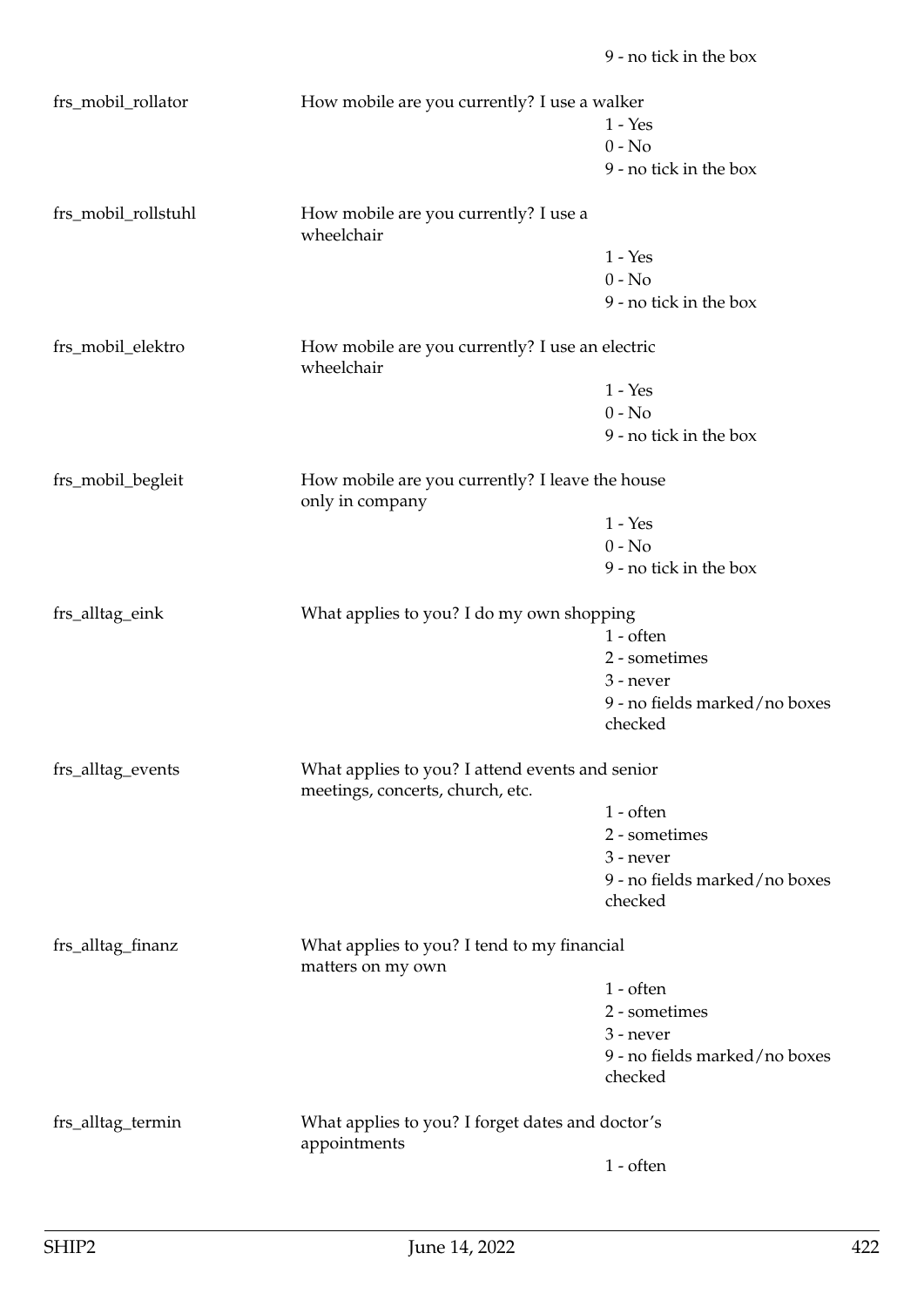|                     |                                                                             | 2 - sometimes                 |
|---------------------|-----------------------------------------------------------------------------|-------------------------------|
|                     |                                                                             | 3 - never                     |
|                     |                                                                             | 9 - no fields marked/no boxes |
|                     |                                                                             | checked                       |
| frs_alltag_tv       | What applies to you? I watch telecasts                                      |                               |
|                     |                                                                             | $1$ - often                   |
|                     |                                                                             | 2 - sometimes                 |
|                     |                                                                             | $3$ - never                   |
|                     |                                                                             | 9 - no fields marked/no boxes |
|                     |                                                                             | checked                       |
| frs_alltag_strasse  | What applies to you? I cross busy streets on my<br>own                      |                               |
|                     |                                                                             | $1$ - often                   |
|                     |                                                                             | 2 - sometimes                 |
|                     |                                                                             | $3$ - never                   |
|                     |                                                                             | 9 - no fields marked/no boxes |
|                     |                                                                             | checked                       |
| frs_alltag_datum    | What applies to you? I forget the date                                      |                               |
|                     |                                                                             | $1$ - often                   |
|                     |                                                                             | 2 - sometimes                 |
|                     |                                                                             | 3 - never                     |
|                     |                                                                             | 9 - no fields marked/no boxes |
|                     |                                                                             | checked                       |
| frs_alltag_anzieh   | What applies to you? I have difficulties dressing<br>and undressing         |                               |
|                     |                                                                             | $1$ - often                   |
|                     |                                                                             | 2 - sometimes                 |
|                     |                                                                             | 3 - never                     |
|                     |                                                                             | 9 - no fields marked/no boxes |
|                     |                                                                             | checked                       |
| frs_alltag_ausgeh   | What applies to you? I go out alone                                         |                               |
|                     |                                                                             | $1$ - often                   |
|                     |                                                                             | 2 - sometimes                 |
|                     |                                                                             | 3 - never                     |
|                     |                                                                             | 9 - no fields marked/no boxes |
|                     |                                                                             | checked                       |
| frs_alltag_wortfind | What applies to you? I cannot say words that are<br>on the tip of my tongue |                               |
|                     |                                                                             | $1$ - often                   |
|                     |                                                                             | 2 - sometimes                 |
|                     |                                                                             | 3 - never                     |
|                     |                                                                             | 9 - no fields marked/no boxes |
|                     |                                                                             | checked                       |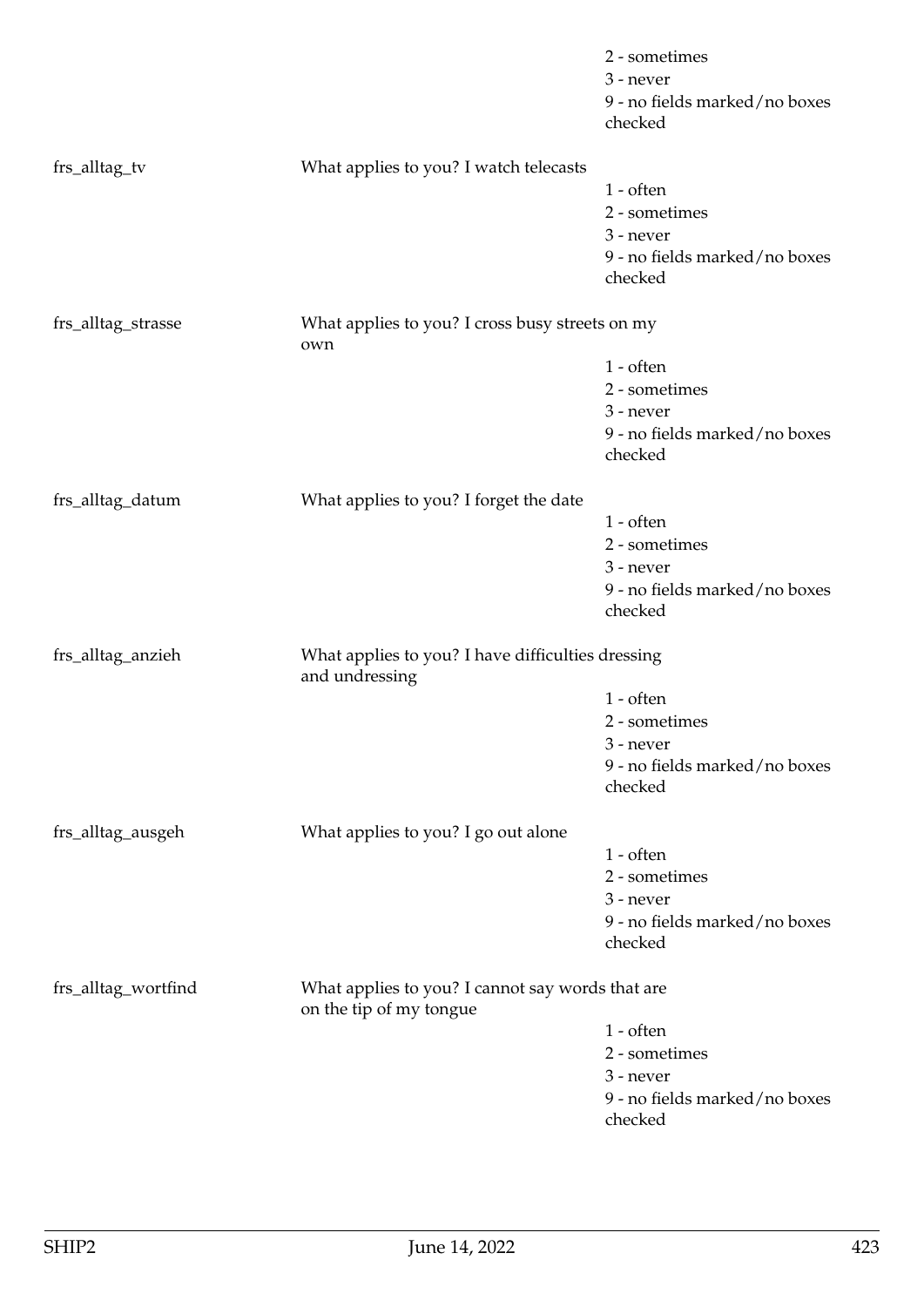| frs_alltag_anruf    | What applies to you? I call others on the phone<br>myself                             |                                                  |  |
|---------------------|---------------------------------------------------------------------------------------|--------------------------------------------------|--|
|                     |                                                                                       | $1$ - often                                      |  |
|                     |                                                                                       | 2 - sometimes                                    |  |
|                     |                                                                                       | $3$ - never                                      |  |
|                     |                                                                                       | 9 - no fields marked/no boxes                    |  |
|                     |                                                                                       | checked                                          |  |
| frs_alltag_erledig  | What applies to you? I do smaller everyday work                                       |                                                  |  |
|                     | like tidying, vacuuming on my own                                                     |                                                  |  |
|                     |                                                                                       | $1$ - often                                      |  |
|                     |                                                                                       | 2 - sometimes                                    |  |
|                     |                                                                                       | 3 - never                                        |  |
|                     |                                                                                       | 9 - no fields marked/no boxes                    |  |
|                     |                                                                                       | checked                                          |  |
| frs_alltag_brief    | What applies to you? I write letters or postcards<br>to someone                       |                                                  |  |
|                     |                                                                                       | $1 - \text{often}$                               |  |
|                     |                                                                                       | 2 - sometimes                                    |  |
|                     |                                                                                       | 3 - never                                        |  |
|                     |                                                                                       | 9 - no fields marked/no boxes                    |  |
|                     |                                                                                       | checked                                          |  |
| frs_alltag_besuch   | What applies to you? I visit relatives and friends                                    |                                                  |  |
|                     |                                                                                       | $1 - \text{often}$                               |  |
|                     |                                                                                       | 2 - sometimes                                    |  |
|                     |                                                                                       | 3 - never                                        |  |
|                     |                                                                                       | 9 - no fields marked/no boxes                    |  |
|                     |                                                                                       | checked                                          |  |
| frs_alltag_mahlzeit | during meals                                                                          | What applies to you? I receive little assistance |  |
|                     |                                                                                       | $1$ - often                                      |  |
|                     |                                                                                       | 2 - sometimes                                    |  |
|                     |                                                                                       | 3 - never                                        |  |
|                     |                                                                                       | 9 - no fields marked/no boxes                    |  |
|                     |                                                                                       | checked                                          |  |
| frs_alltag_finden   | What applies to you? I have difficulties finding<br>my glasses, keys, or wallet/purse |                                                  |  |
|                     |                                                                                       | $1$ - often                                      |  |
|                     |                                                                                       | 2 - sometimes                                    |  |
|                     |                                                                                       | 3 - never                                        |  |
|                     |                                                                                       | 9 - no fields marked/no boxes                    |  |
|                     |                                                                                       | checked                                          |  |
| frs_alltag_zeitung  | What applies to you? I read the newspaper or a<br>magazine                            |                                                  |  |
|                     |                                                                                       | $1$ - often                                      |  |
|                     |                                                                                       | 2 - sometimes                                    |  |
|                     |                                                                                       |                                                  |  |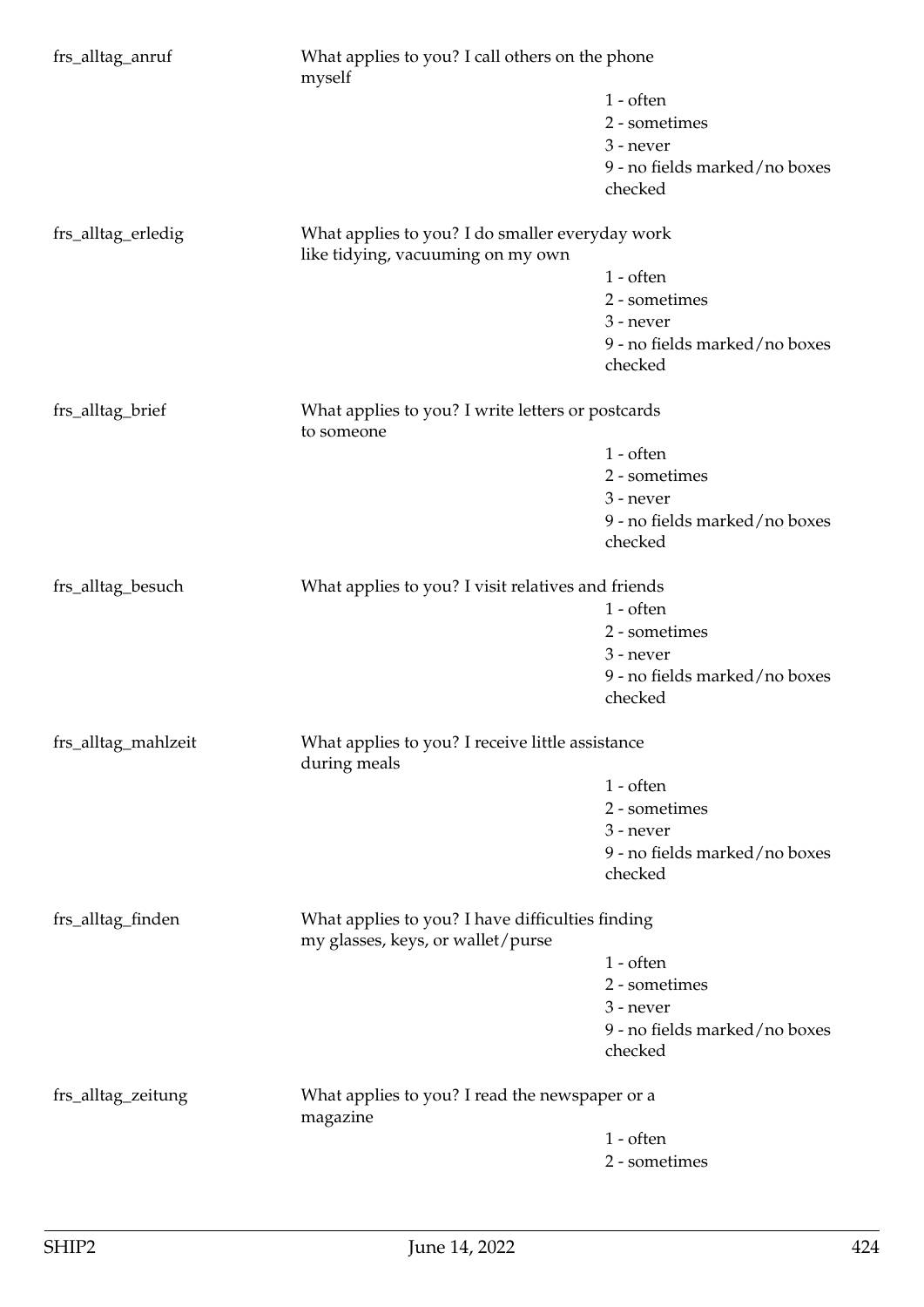|                                 |                                                                                                             | 3 - never<br>9 - no fields marked/no boxes<br>checked |
|---------------------------------|-------------------------------------------------------------------------------------------------------------|-------------------------------------------------------|
| frs_alltag_werk                 | What applies to you? I do a little craftsmanship<br>like sewing on buttons or driving a nail into a<br>wall |                                                       |
|                                 |                                                                                                             | $1$ - often                                           |
|                                 |                                                                                                             | 2 - sometimes                                         |
|                                 |                                                                                                             | 3 - never                                             |
|                                 |                                                                                                             | 9 - no fields marked/no boxes<br>checked              |
| <b>SAQ_BESCHWER</b><br>SAQ_S2T0 | complaints/problems<br>self-answering questionnaire                                                         |                                                       |
|                                 |                                                                                                             |                                                       |
| ges_bl_01                       | lump in the throat, choking in the throat                                                                   |                                                       |
|                                 |                                                                                                             | $1$ - none                                            |
|                                 |                                                                                                             | 2 - little<br>3 - moderate                            |
|                                 |                                                                                                             | 4 - highly                                            |
|                                 |                                                                                                             |                                                       |
| ges_bl_02                       | shortness of breath                                                                                         |                                                       |
|                                 |                                                                                                             | $1 - none$                                            |
|                                 |                                                                                                             | 2 - little                                            |
|                                 |                                                                                                             | 3 - moderate                                          |
|                                 |                                                                                                             | 4 - highly                                            |
| ges_bl_03                       | feeling of tiredness/faintness                                                                              |                                                       |
|                                 |                                                                                                             | $1$ - none                                            |
|                                 |                                                                                                             | 2 - little                                            |
|                                 |                                                                                                             | 3 - moderate                                          |
|                                 |                                                                                                             | 4 - highly                                            |
| ges_bl_04                       | difficulties in swallowing                                                                                  |                                                       |
|                                 |                                                                                                             | $1$ - none                                            |
|                                 |                                                                                                             | 2 - little                                            |
|                                 |                                                                                                             | 3 - moderate                                          |
|                                 |                                                                                                             | 4 - highly                                            |
| ges_bl_05                       | stiches or pain in the chest                                                                                |                                                       |
|                                 |                                                                                                             | $1$ - none                                            |
|                                 |                                                                                                             | 2 - little                                            |
|                                 |                                                                                                             | 3 - moderate                                          |
|                                 |                                                                                                             | 4 - highly                                            |
| ges_bl_06                       | feeling of pressure or fullness in the body                                                                 |                                                       |
|                                 |                                                                                                             | $1$ - none                                            |
|                                 |                                                                                                             | $2$ - little $\,$                                     |
|                                 |                                                                                                             | 3 - moderate                                          |
|                                 |                                                                                                             |                                                       |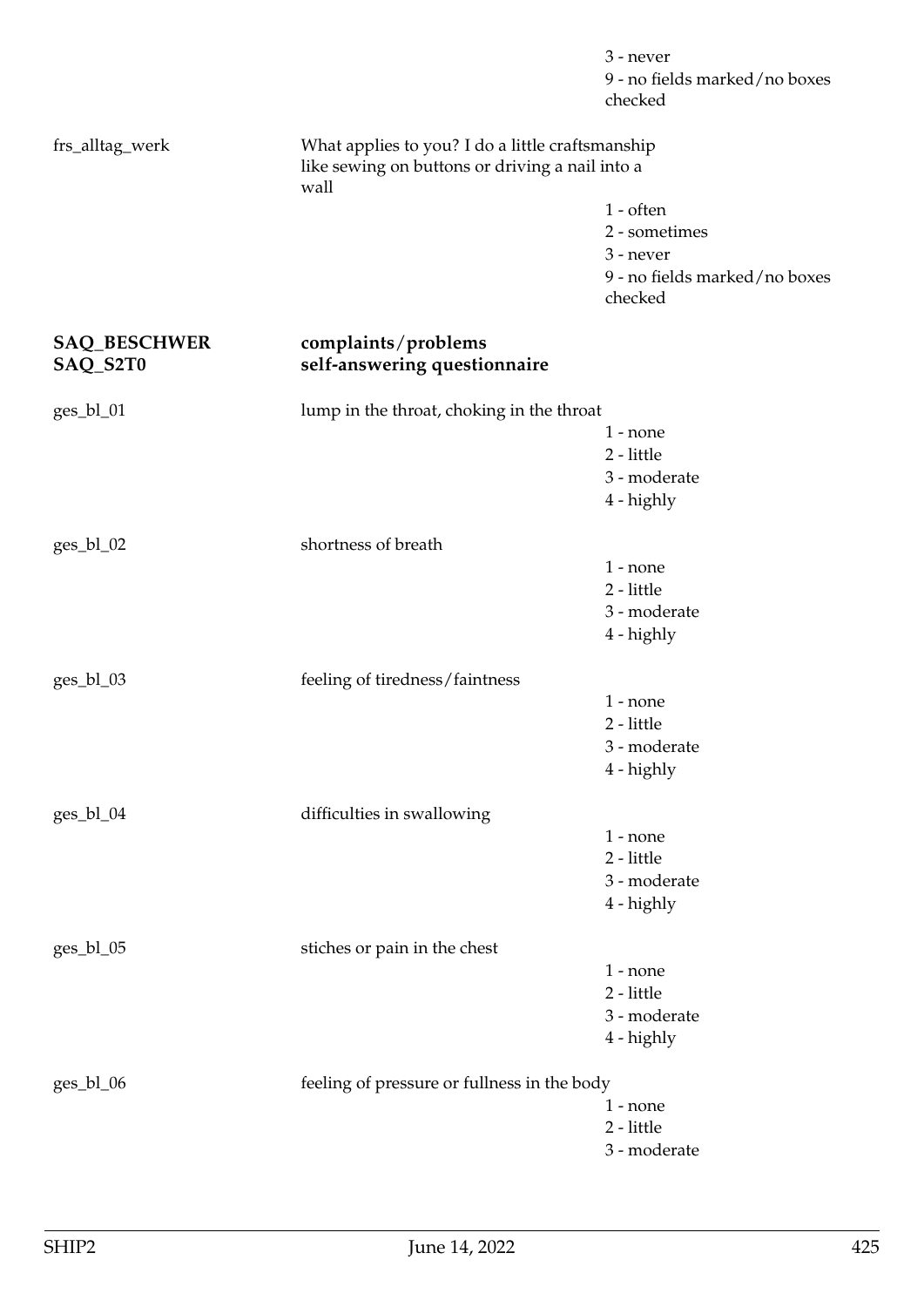| ges_bl_07 | faintness                   | $1$ - none<br>2 - little<br>3 - moderate<br>4 - highly |
|-----------|-----------------------------|--------------------------------------------------------|
| ges_bl_08 | nausea                      | $1$ - none<br>2 - little<br>3 - moderate<br>4 - highly |
| ges_bl_09 | heartburn or acid reflux    | $1 - none$<br>2 - little<br>3 - moderate<br>4 - highly |
| ges_bl_10 | irritability                | $1$ - none<br>2 - little<br>3 - moderate<br>4 - highly |
| ges_bl_11 | brooding                    | $1 - none$<br>2 - little<br>3 - moderate<br>4 - highly |
| ges_bl_12 | heavy sweating/perspiration | $1 - none$<br>2 - little<br>3 - moderate<br>4 - highly |
| ges_bl_13 | low-back or back pain       | $1$ - none<br>2 - little<br>3 - moderate<br>4 - highly |
| ges_bl_14 | inner restlessness          | $1$ - none<br>2 - little<br>3 - moderate<br>4 - highly |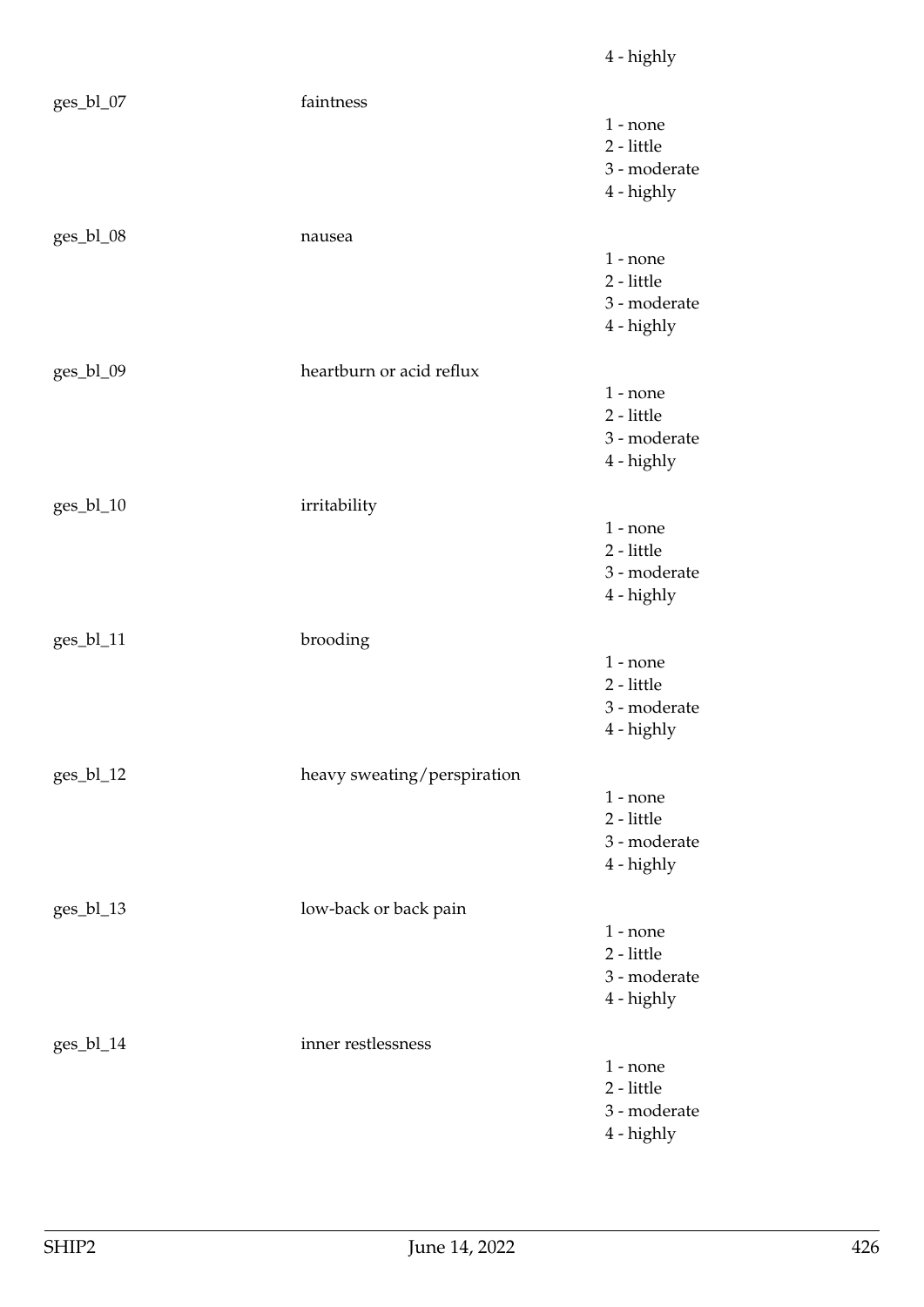| ges_bl_15  | heaviness or tiredness in the legs |                                                        |
|------------|------------------------------------|--------------------------------------------------------|
|            |                                    | $1$ - none<br>2 - little<br>3 - moderate<br>4 - highly |
| ges_bl_16  | restless legs                      | $1$ - none<br>2 - little<br>3 - moderate<br>4 - highly |
| $ges_b117$ | hypersensitivity to warmth         | $1$ - none<br>2 - little<br>3 - moderate<br>4 - highly |
| ges_bl_18  | hypersensitivity to cold           | $1$ - none<br>2 - little<br>3 - moderate<br>4 - highly |
| ges_bl_19  | excessive need for sleep           | $1$ - none<br>2 - little<br>3 - moderate<br>4 - highly |
| ges_bl_20  | insomnia                           | $1$ - none<br>2 - little<br>3 - moderate<br>4 - highly |
| ges_bl_21  | dizziness                          | $1$ - none<br>2 - little<br>3 - moderate<br>4 - highly |
| ges_bl_22  | shivering                          | $1$ - none<br>2 - little<br>3 - moderate<br>4 - highly |
| ges_bl_23  | neck or shoulder pains             | $1$ - none                                             |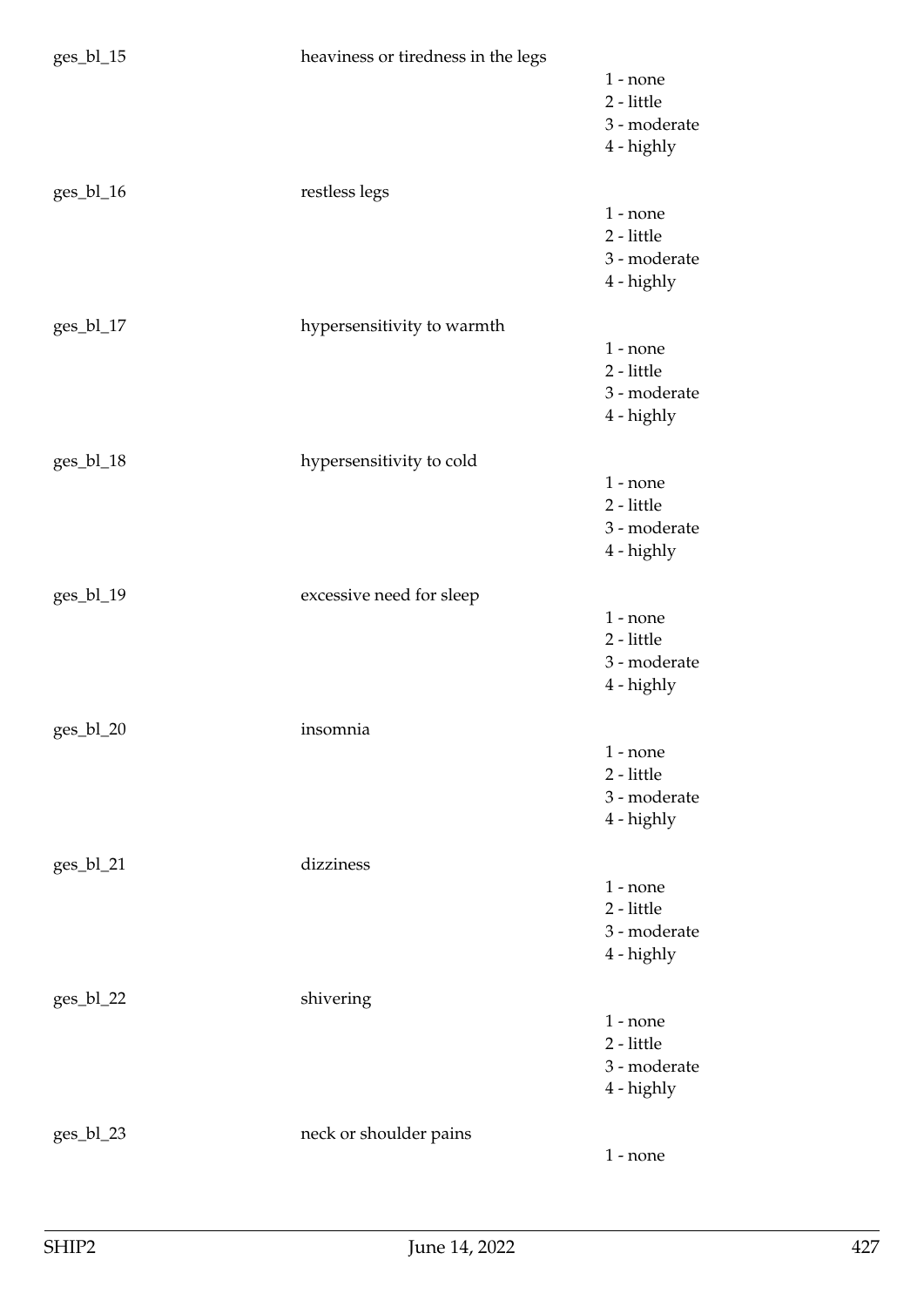|             |                                                          | 2 - little<br>3 - moderate<br>4 - highly               |
|-------------|----------------------------------------------------------|--------------------------------------------------------|
| ges_bl_24   | weight loss                                              |                                                        |
|             |                                                          | $1$ - none<br>2 - little<br>3 - moderate<br>4 - highly |
| $ges_b1_25$ | headache/pressure in the face, facial pain               |                                                        |
|             |                                                          | $1$ - none<br>2 - little<br>3 - moderate<br>4 - highly |
| ges_bl_26   | tiredness                                                |                                                        |
|             |                                                          | $1 - none$<br>2 - little<br>3 - moderate<br>4 - highly |
| ges_bl_27   | attacks of shortness of breath                           |                                                        |
|             |                                                          | $1$ - none<br>2 - little<br>3 - moderate<br>4 - highly |
| ges_bl_28   | suffocated feeling                                       |                                                        |
|             |                                                          | $1$ - none<br>2 - little<br>3 - moderate<br>4 - highly |
| ges_bl_29   | Palpitation or rapid heartbeat (tachycardia)             |                                                        |
|             |                                                          | $1$ - none<br>2 - little<br>3 - moderate<br>4 - highly |
| $ges_b1_30$ | anxiety                                                  |                                                        |
|             |                                                          | $1$ - none<br>2 - little<br>3 - moderate<br>4 - highly |
| ges_bl_31   | abdominal pain (including stomach and<br>abdominal pain) |                                                        |
|             |                                                          | $1$ - none<br>2 - little                               |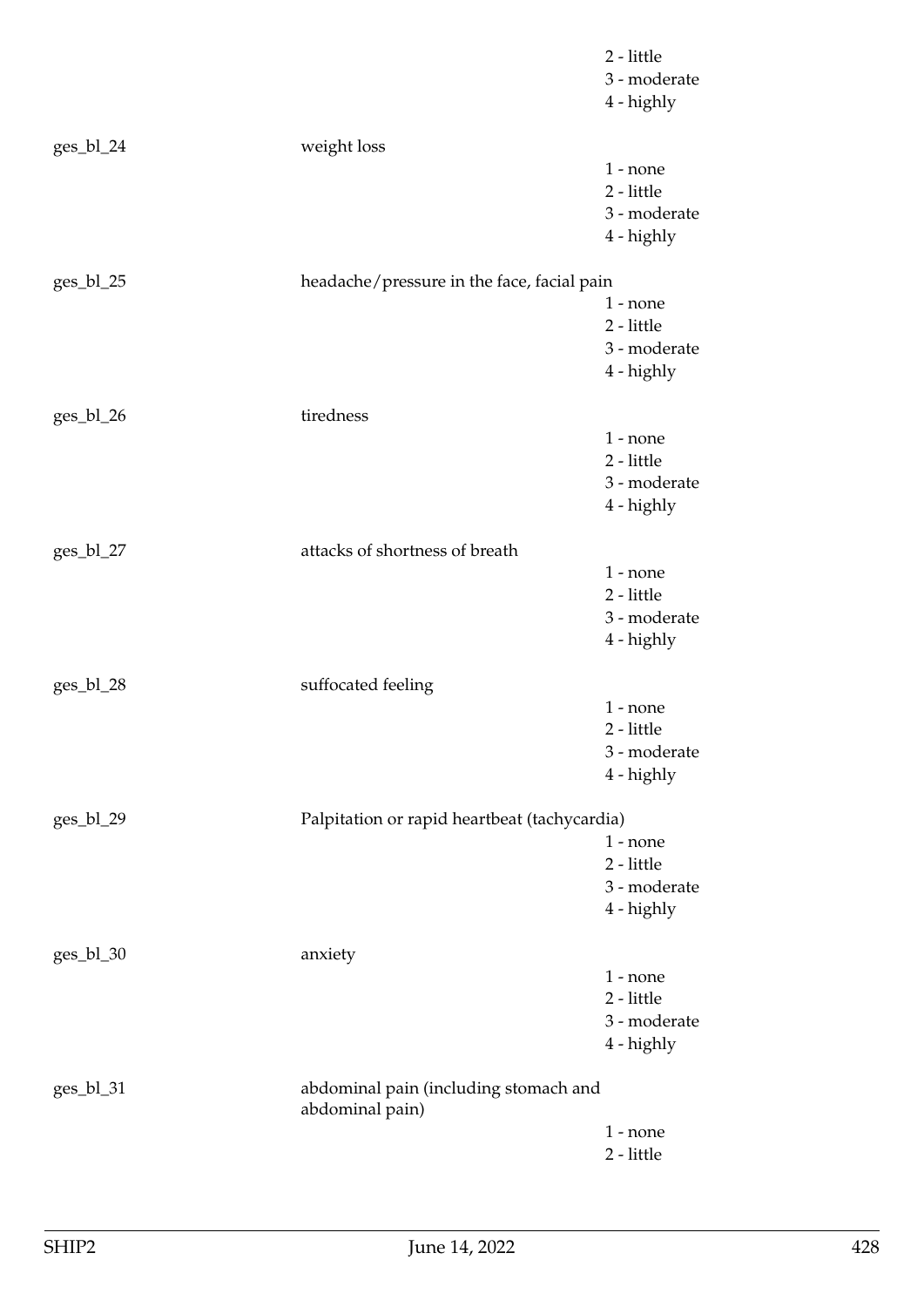|             |                                                                      | 3 - moderate<br>4 - highly |
|-------------|----------------------------------------------------------------------|----------------------------|
| ges_bl_32   | lack of energy                                                       |                            |
|             |                                                                      | $1$ - none                 |
|             |                                                                      | 2 - little                 |
|             |                                                                      | 3 - moderate               |
|             |                                                                      | 4 - highly                 |
| $ges_b1_33$ | joint pain or pain in the limbs                                      |                            |
|             |                                                                      | $1$ - none                 |
|             |                                                                      | 2 - little                 |
|             |                                                                      | 3 - moderate               |
|             |                                                                      | 4 - highly                 |
| ges_bl_34   | lack of concentration                                                |                            |
|             |                                                                      | $1$ - none                 |
|             |                                                                      | 2 - little                 |
|             |                                                                      | 3 - moderate               |
|             |                                                                      | 4 - highly                 |
| ges_bl_35   | rising/sudden heat/temperature, hot flashes                          |                            |
|             |                                                                      | $1$ - none                 |
|             |                                                                      | 2 - little                 |
|             |                                                                      | 3 - moderate<br>4 - highly |
|             |                                                                      |                            |
| ges_bl_36   | internal tension/tenseness                                           |                            |
|             |                                                                      | $1$ - none                 |
|             |                                                                      | 2 - little                 |
|             |                                                                      | 3 - moderate<br>4 - highly |
|             |                                                                      |                            |
| $ges_b1_37$ | numbness (falling asleep, dying or tingling) of<br>hands and/or feet |                            |
|             |                                                                      | $1$ - none                 |
|             |                                                                      | 2 - little                 |
|             |                                                                      | 3 - moderate               |
|             |                                                                      | 4 - highly                 |
| $ges_b1_38$ | weather sensitivity                                                  |                            |
|             |                                                                      | $1$ - none                 |
|             |                                                                      | 2 - little                 |
|             |                                                                      | 3 - moderate<br>4 - highly |
|             |                                                                      |                            |
| $ges_b1_39$ | deafness, hearing difficulties                                       |                            |
|             |                                                                      | $1$ - none                 |
|             |                                                                      | 2 - little<br>3 - moderate |
|             |                                                                      |                            |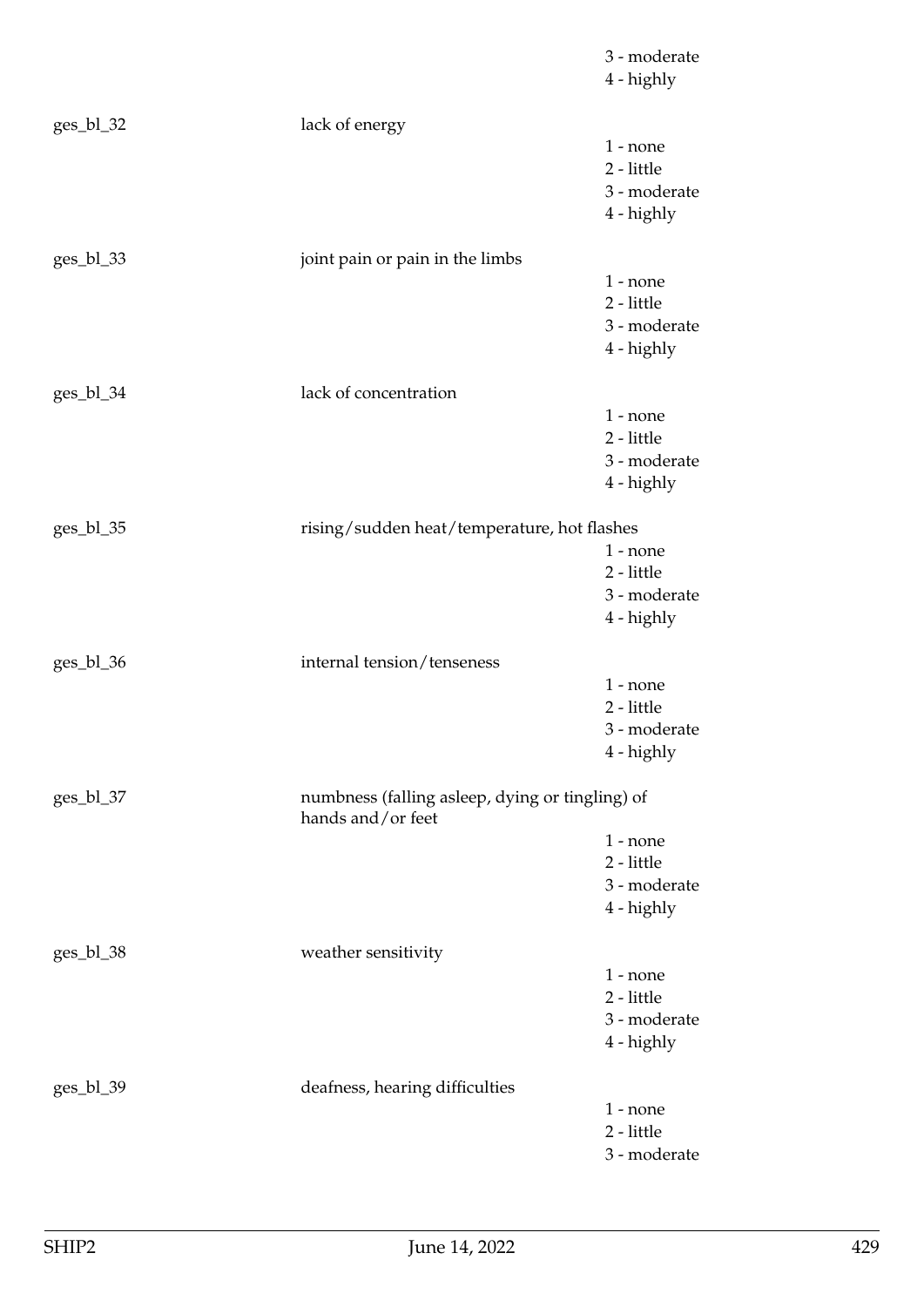|                    |                                                                                     | 4 - highly                                                                                                                                                               |
|--------------------|-------------------------------------------------------------------------------------|--------------------------------------------------------------------------------------------------------------------------------------------------------------------------|
| ges_bl_40          | despondency, depression                                                             | $1$ - none<br>2 - little<br>3 - moderate<br>4 - highly                                                                                                                   |
| ges_bl_41          | I have other problems, namely: (please fill in)                                     |                                                                                                                                                                          |
| SAQ_EQ<br>SAQ_S2T0 | $EQ 5-D$<br>self-answering questionnaire                                            |                                                                                                                                                                          |
| $ges\_eq\_01$      | mobility                                                                            | 1 - I have no problems walking<br>around<br>2 - I have some problem walking<br>around<br>3 - I am bedridden                                                              |
| $ges\_eq\_02$      | caring for myself                                                                   | 1 - I have no problem caring for my-<br>self<br>2 - I have some problem washing my-<br>self or dressing<br>3 - I am not able to wash myself or to<br>dress               |
| $ges\_eq\_03$      | general activities: e.g. work, study, housework,<br>family- or free-time activities | 1 - I have no problems managing my<br>daily activities<br>2 - I have some problems managing<br>my daily activities<br>3 - I am not able to manage my daily<br>activities |
| $ges\_eq\_04$      | pains/physical pains                                                                | 1 - I have no pains or complaints<br>2 - I have moderate pains or com-<br>plaints<br>3 - I have extreme pain or complaints                                               |
| $ges\_eq\_05$      | fear/despondency                                                                    | 1 - I am not anxious or depressed<br>2 - I am moderately anxious or de-<br>pressed<br>3 - I am extremely anxious or de-<br>pressed                                       |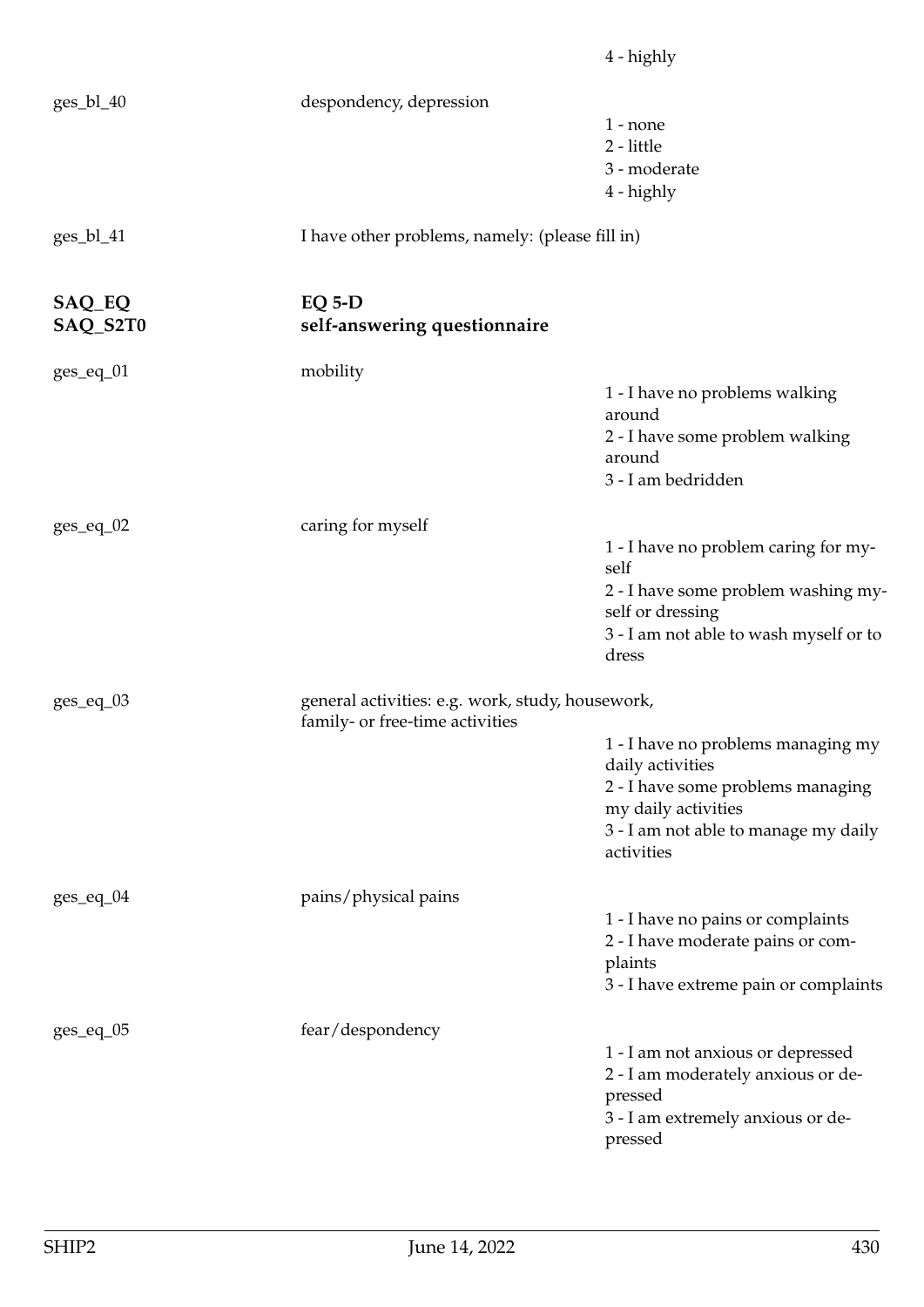| <b>SAQ_PAIN</b><br>SAQ_S2T0   | pain<br>self-answering questionnaire                                                            |                                                                                                                                            |
|-------------------------------|-------------------------------------------------------------------------------------------------|--------------------------------------------------------------------------------------------------------------------------------------------|
| ges_pain_01                   | Have you had any pain in the last 7 days?                                                       | $1 - yes$<br>$0 - no$                                                                                                                      |
| <b>HNO</b>                    | module HNO                                                                                      |                                                                                                                                            |
| <b>SNOTBES</b><br><b>SNOT</b> | types of health complaints/problems<br>assessment/evaluation of severity of a chronic sinusitis |                                                                                                                                            |
| snot_bes_01                   | HNO_SNOT-BESCHWERDEN: necessity to snort                                                        | 0 - no problem<br>1 - very little problem<br>2 - little problem<br>3 - moderate problem<br>4 - extreme problem<br>5 - it cannot be worse   |
| snot_bes_02                   | HNO_SNOT-BESCHWERDEN: sneeze                                                                    | 0 - no problem<br>1 - very little problem<br>2 - little problem<br>3 - moderate problem<br>4 - extreme problem<br>5 - it cannot be worse   |
| snot_bes_03                   | HNO_SNOT-BESCHWERDEN: runny nose                                                                | $0$ - no problem<br>1 - very little problem<br>2 - little problem<br>3 - moderate problem<br>4 - extreme problem<br>5 - it cannot be worse |
| snot_bes_04                   | HNO_SNOT-BESCHWERDEN: cough                                                                     | $0$ - no problem<br>1 - very little problem<br>2 - little problem<br>3 - moderate problem<br>4 - extreme problem<br>5 - it cannot be worse |
| snot_bes_05                   | HNO_SNOT-BESCHWERDEN: nasal discharge<br>transported into the throat                            | 0 - no problem<br>1 - very little problem<br>2 - little problem                                                                            |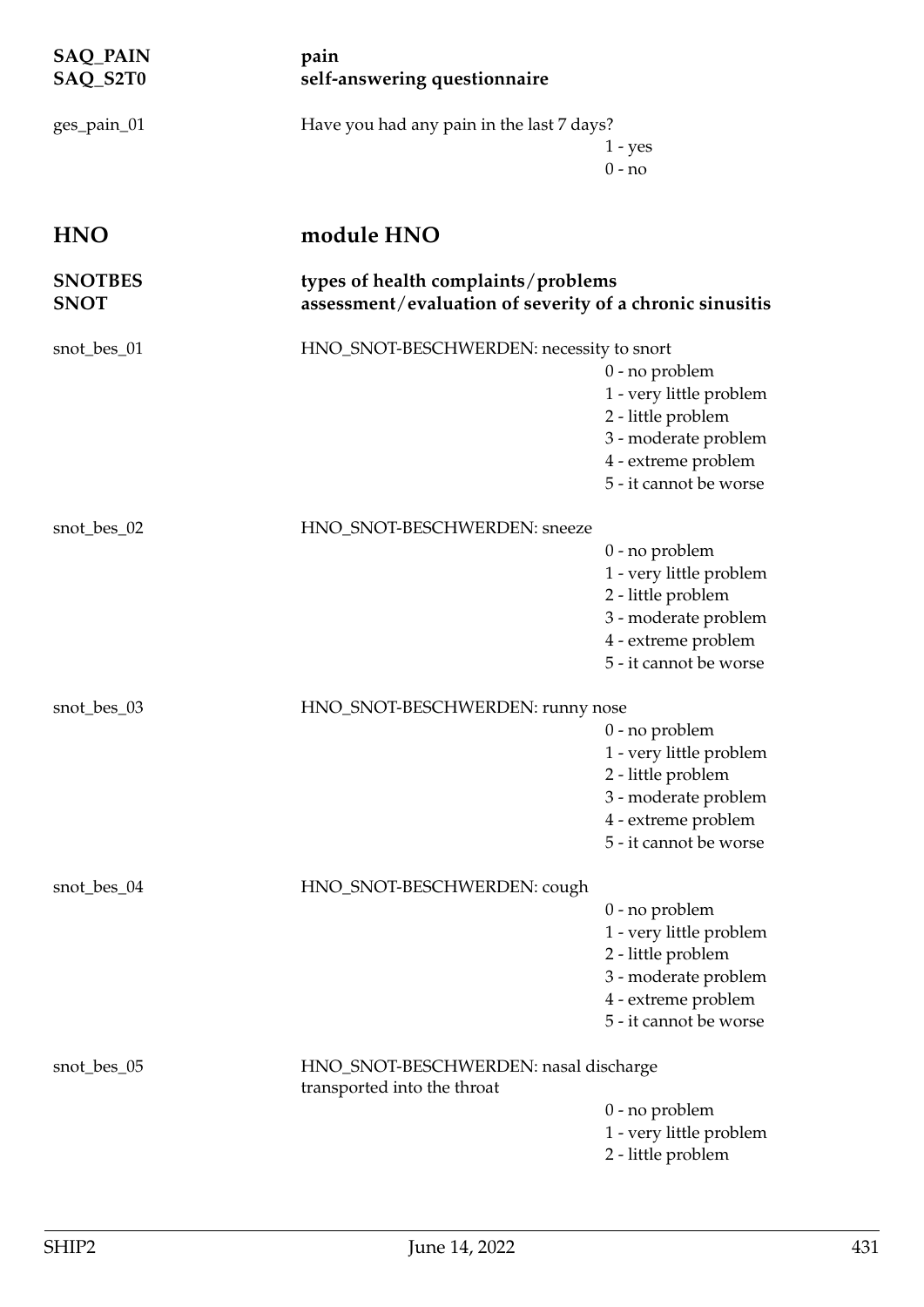|             |                                                        | 3 - moderate problem                          |
|-------------|--------------------------------------------------------|-----------------------------------------------|
|             |                                                        | 4 - extreme problem<br>5 - it cannot be worse |
|             |                                                        |                                               |
| snot_bes_06 | HNO_SNOT-BESCHWERDEN: viscous nasal<br>discharge       |                                               |
|             |                                                        | 0 - no problem                                |
|             |                                                        | 1 - very little problem                       |
|             |                                                        | 2 - little problem                            |
|             |                                                        | 3 - moderate problem                          |
|             |                                                        | 4 - extreme problem                           |
|             |                                                        | 5 - it cannot be worse                        |
| snot_bes_07 | HNO_SNOT-BESCHWERDEN: ears ache from                   |                                               |
|             | pressure/pressure in your ears                         |                                               |
|             |                                                        | 0 - no problem<br>1 - very little problem     |
|             |                                                        | 2 - little problem                            |
|             |                                                        | 3 - moderate problem                          |
|             |                                                        | 4 - extreme problem                           |
|             |                                                        | 5 - it cannot be worse                        |
| snot_bes_08 | HNO_SNOT-BESCHWERDEN: dizziness                        |                                               |
|             |                                                        | 0 - no problem                                |
|             |                                                        | 1 - very little problem                       |
|             |                                                        | 2 - little problem                            |
|             |                                                        | 3 - moderate problem                          |
|             |                                                        | 4 - extreme problem                           |
|             |                                                        | 5 - it cannot be worse                        |
| snot_bes_09 | HNO_SNOT-BESCHWERDEN: earache                          |                                               |
|             |                                                        | 0 - no problem                                |
|             |                                                        | 1 - very little problem                       |
|             |                                                        | 2 - little problem                            |
|             |                                                        | 3 - moderate problem                          |
|             |                                                        | 4 - extreme problem                           |
|             |                                                        | 5 - it cannot be worse                        |
| snot_bes_10 | HNO_SNOT-BESCHWERDEN:<br>headache/pressure in the face |                                               |
|             |                                                        | 0 - no problem                                |
|             |                                                        | 1 - very little problem                       |
|             |                                                        | 2 - little problem                            |
|             |                                                        | 3 - moderate problem                          |
|             |                                                        | 4 - extreme problem                           |
|             |                                                        | 5 - it cannot be worse                        |
| snot_bes_11 | HNO_SNOT-BESCHWERDEN: difficulties                     |                                               |
|             | falling to sleep/troubles getting to sleep             |                                               |
|             |                                                        | 0 - no problem                                |
|             |                                                        |                                               |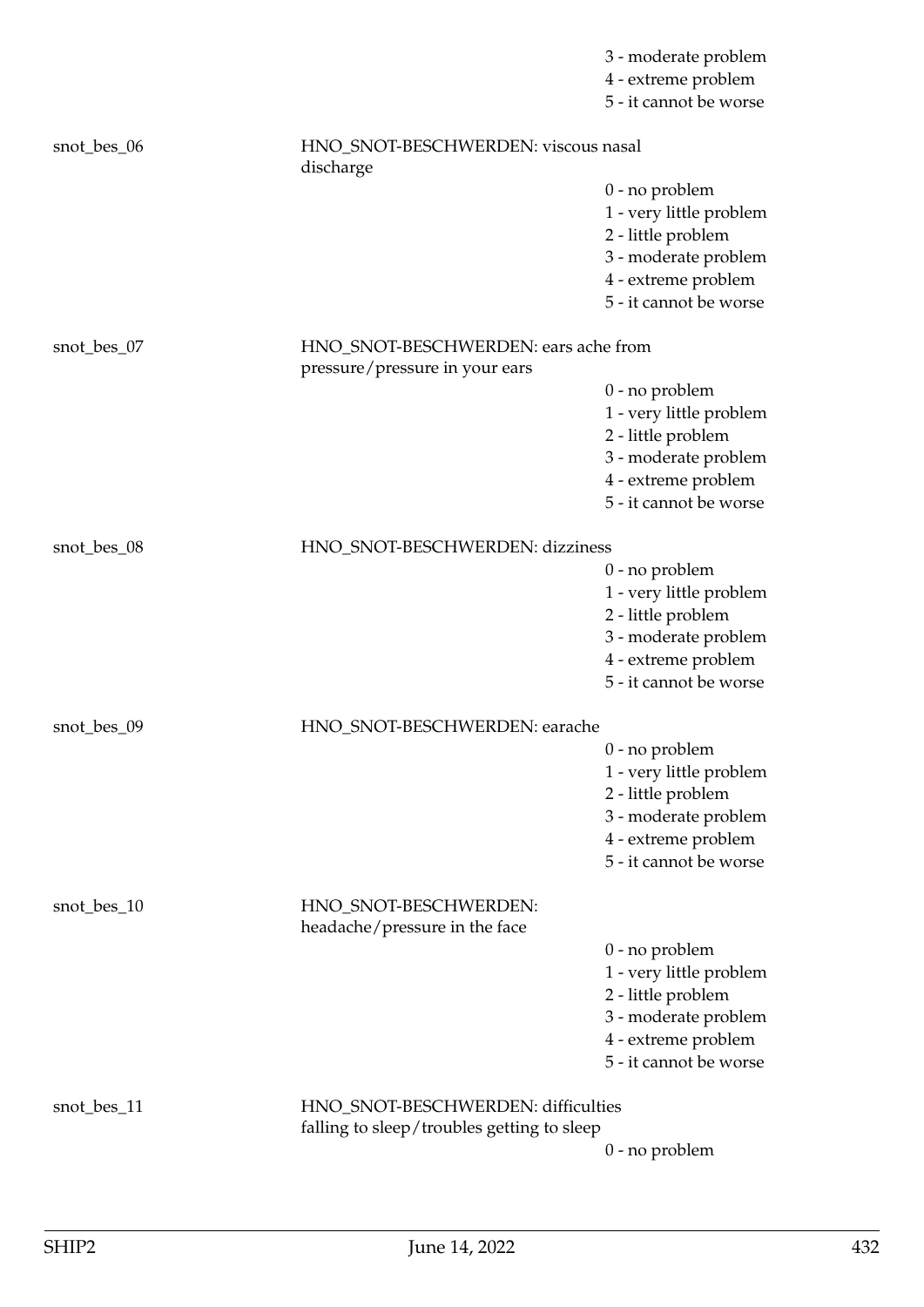|             |                                                                | 1 - very little problem<br>2 - little problem<br>3 - moderate problem<br>4 - extreme problem<br>5 - it cannot be worse |
|-------------|----------------------------------------------------------------|------------------------------------------------------------------------------------------------------------------------|
| snot_bes_12 | HNO_SNOT-BESCHWERDEN: night<br>waking/frequent waking at night |                                                                                                                        |
|             |                                                                | 0 - no problem                                                                                                         |
|             |                                                                | 1 - very little problem<br>2 - little problem                                                                          |
|             |                                                                | 3 - moderate problem                                                                                                   |
|             |                                                                | 4 - extreme problem                                                                                                    |
|             |                                                                | 5 - it cannot be worse                                                                                                 |
| snot_bes_13 | HNO_SNOT-BESCHWERDEN: lack of restful<br>sleep                 |                                                                                                                        |
|             |                                                                | 0 - no problem                                                                                                         |
|             |                                                                | 1 - very little problem                                                                                                |
|             |                                                                | 2 - little problem                                                                                                     |
|             |                                                                | 3 - moderate problem<br>4 - extreme problem                                                                            |
|             |                                                                | 5 - it cannot be worse                                                                                                 |
| snot_bes_14 | HNO_SNOT-BESCHWERDEN: tiredness when<br>waking                 |                                                                                                                        |
|             |                                                                | 0 - no problem                                                                                                         |
|             |                                                                | 1 - very little problem                                                                                                |
|             |                                                                | 2 - little problem                                                                                                     |
|             |                                                                | 3 - moderate problem                                                                                                   |
|             |                                                                | 4 - extreme problem                                                                                                    |
|             |                                                                | 5 - it cannot be worse                                                                                                 |
| snot_bes_15 | HNO_SNOT-BESCHWERDEN:<br>exhaustion/faintness                  |                                                                                                                        |
|             |                                                                | 0 - no problem                                                                                                         |
|             |                                                                | 1 - very little problem                                                                                                |
|             |                                                                | 2 - little problem                                                                                                     |
|             |                                                                | 3 - moderate problem<br>4 - extreme problem                                                                            |
|             |                                                                | 5 - it cannot be worse                                                                                                 |
|             |                                                                |                                                                                                                        |
| snot_bes_16 | HNO_SNOT-BESCHWERDEN: reduced                                  |                                                                                                                        |
|             | performance/decreased capacity/effectiveness                   |                                                                                                                        |
|             |                                                                | 0 - no problem<br>1 - very little problem                                                                              |
|             |                                                                | 2 - little problem                                                                                                     |
|             |                                                                | 3 - moderate problem                                                                                                   |
|             |                                                                | 4 - extreme problem                                                                                                    |
|             |                                                                | 5 - it cannot be worse                                                                                                 |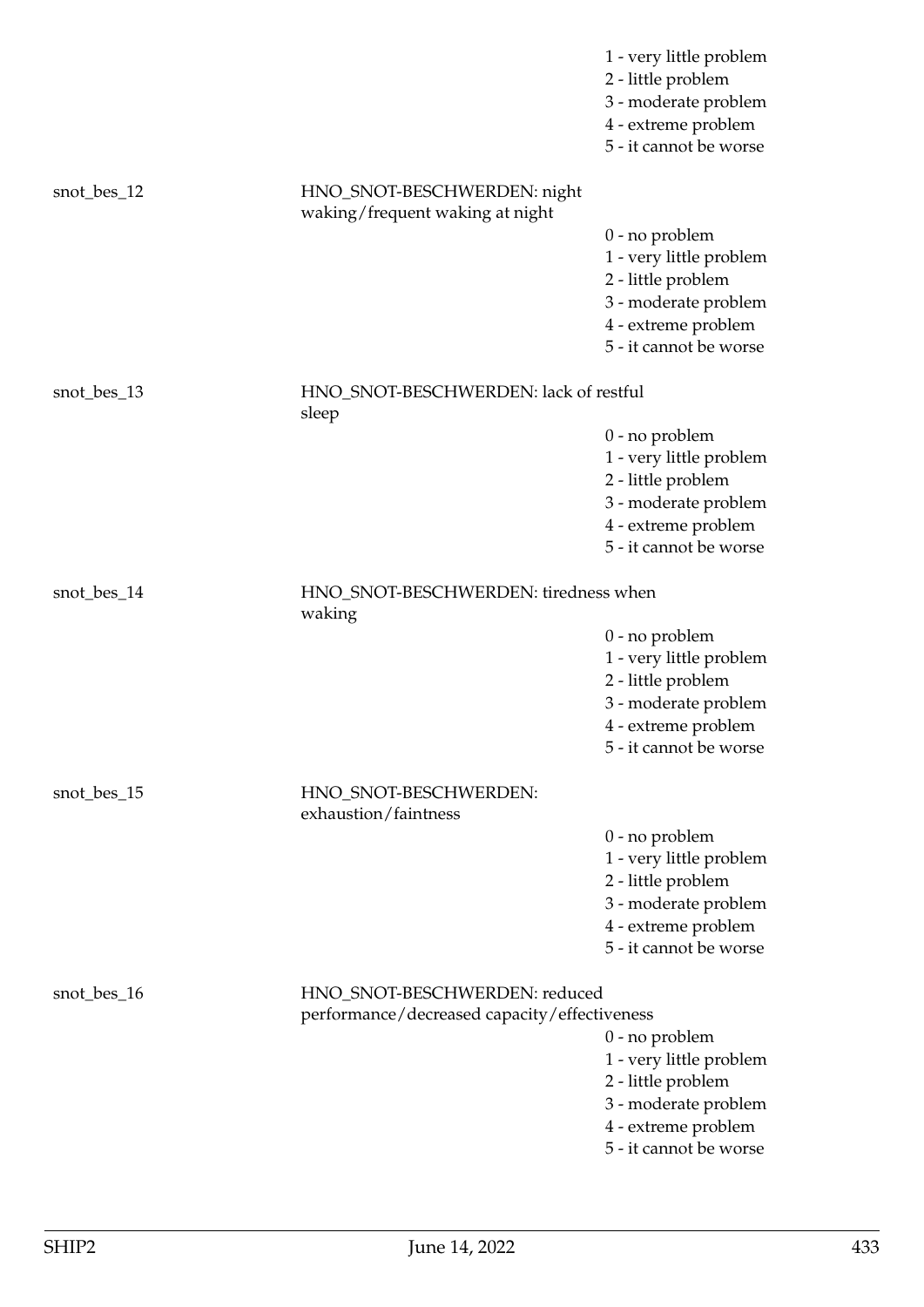| snot_bes_17                    | HNO_SNOT-BESCHWERDEN:<br>reduced/decreased power of concentration                          |                                             |
|--------------------------------|--------------------------------------------------------------------------------------------|---------------------------------------------|
|                                |                                                                                            | 0 - no problem                              |
|                                |                                                                                            | 1 - very little problem                     |
|                                |                                                                                            | 2 - little problem                          |
|                                |                                                                                            | 3 - moderate problem<br>4 - extreme problem |
|                                |                                                                                            | 5 - it cannot be worse                      |
|                                |                                                                                            |                                             |
| snot_bes_18                    | HNO_SNOT-BESCHWERDEN:<br>frustrated/restless/irritable                                     |                                             |
|                                |                                                                                            | $0$ - no problem                            |
|                                |                                                                                            | 1 - very little problem                     |
|                                |                                                                                            | 2 - little problem                          |
|                                |                                                                                            | 3 - moderate problem<br>4 - extreme problem |
|                                |                                                                                            | 5 - it cannot be worse                      |
|                                |                                                                                            |                                             |
| snot_bes_19                    | HNO_SNOT-BESCHWERDEN: sad                                                                  |                                             |
|                                |                                                                                            | $0$ - no problem                            |
|                                |                                                                                            | 1 - very little problem                     |
|                                |                                                                                            | 2 - little problem                          |
|                                |                                                                                            | 3 - moderate problem<br>4 - extreme problem |
|                                |                                                                                            | 5 - it cannot be worse                      |
|                                |                                                                                            |                                             |
| snot_bes_20                    | HNO_SNOT-BESCHWERDEN: ashamed,<br>embarrassed                                              |                                             |
|                                |                                                                                            | 0 - no problem                              |
|                                |                                                                                            | 1 - very little problem                     |
|                                |                                                                                            | 2 - little problem                          |
|                                |                                                                                            | 3 - moderate problem<br>4 - extreme problem |
|                                |                                                                                            | 5 - it cannot be worse                      |
|                                |                                                                                            |                                             |
| <b>SNOTPROB</b><br><b>SNOT</b> | most important health problems<br>assessment/evaluation of severity of a chronic sinusitis |                                             |
| snot_prob_01                   | HNO_SNOT-BESCHWERDEN: necessity to snort                                                   |                                             |
|                                |                                                                                            | $1 - Yes$                                   |
|                                |                                                                                            | $2 - No$                                    |
| snot_prob_02                   | HNO_SNOT-PROBLEME: to snort                                                                |                                             |
|                                |                                                                                            | $1 - Yes$                                   |
|                                |                                                                                            | $2 - No$                                    |
| snot_prob_03                   | HNO_SNOT-PROBLEME: runny nose                                                              |                                             |
|                                |                                                                                            | $1 - Yes$                                   |
|                                |                                                                                            | $2 - No$                                    |
|                                |                                                                                            |                                             |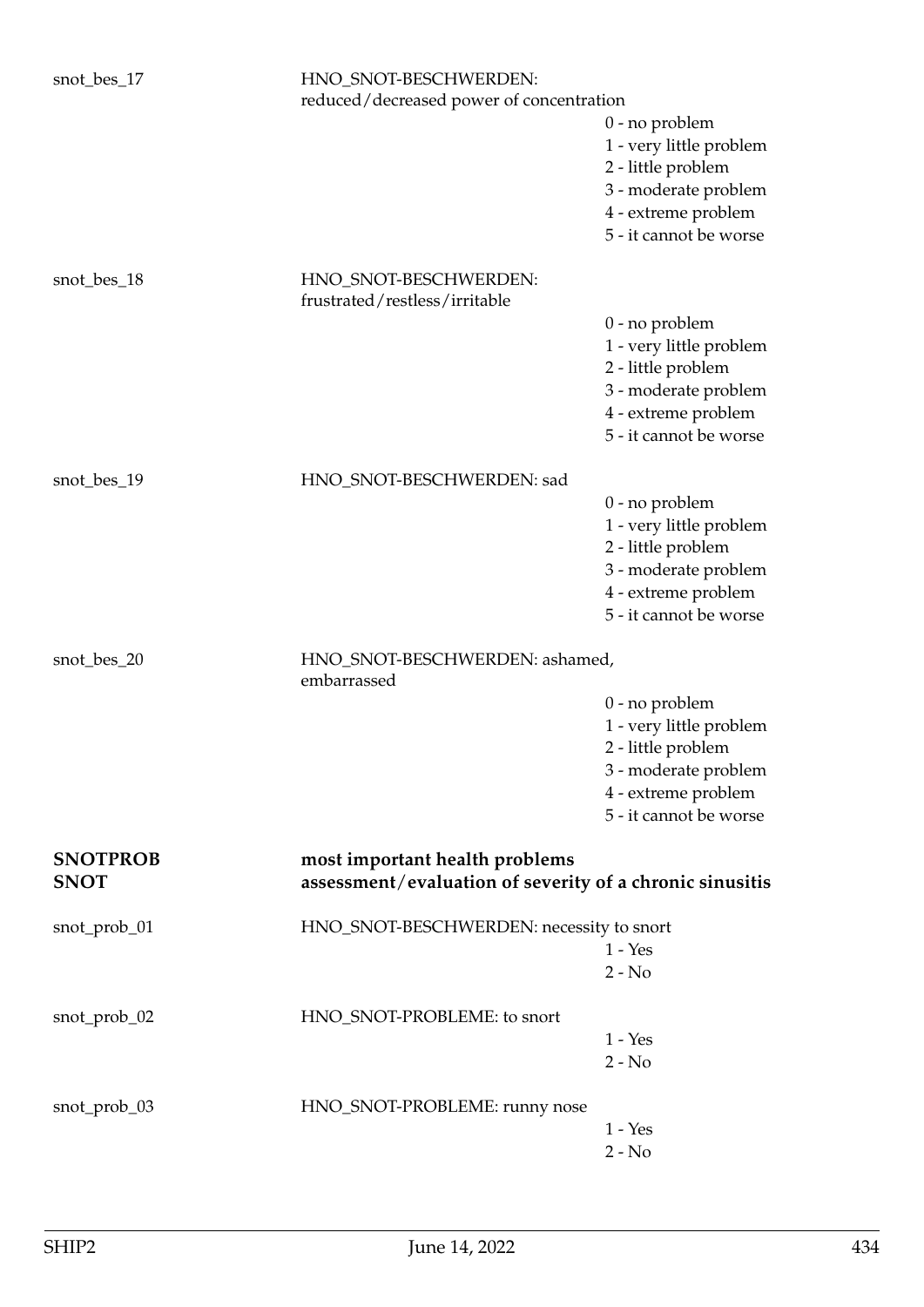| snot_prob_04 | HNO_SNOT-PROBLEME: cough                                            | $1 - Yes$<br>$2 - No$ |
|--------------|---------------------------------------------------------------------|-----------------------|
| snot_prob_05 | HNO_SNOT-PROBLEME: nasal discharge<br>transported into the throat   |                       |
|              |                                                                     | $1 - Yes$<br>$2 - No$ |
| snot_prob_06 | HNO_SNOT-PROBLEME: viscous nasal<br>discharge                       |                       |
|              |                                                                     | $1 - Yes$<br>$2 - No$ |
| snot_prob_07 | HNO_SNOT-PROBLEME: ears ache from<br>pressure/pressure in your ears |                       |
|              |                                                                     | $1 - Yes$<br>$2 - No$ |
| snot_prob_08 | HNO_SNOT-PROBLEME: dizziness                                        |                       |
|              |                                                                     | $1 - Yes$<br>$2 - No$ |
| snot_prob_09 | HNO_SNOT-PROBLEME: headache/pressure in<br>the face                 |                       |
|              |                                                                     | $1 - Yes$<br>$2 - No$ |
| snot_prob_10 | HNO_SNOT-PROBLEME: headache/pressure in<br>the face                 |                       |
|              |                                                                     | $1 - Yes$<br>$2 - No$ |
| snot_prob_11 | HNO_SNOT-PROBLEME: difficulties in falling                          |                       |
|              | to sleep/troubles getting to sleep                                  | $1 - Yes$             |
|              |                                                                     | $2 - No$              |
| snot_prob_12 | HNO_SNOT-PROBLEME: night<br>waking/frequent waking at night         |                       |
|              |                                                                     | $1 - Yes$<br>$2 - No$ |
| snot_prob_13 | HNO_SNOT-PROBLEME: lack of restful sleep                            |                       |
|              |                                                                     | $1 - Yes$<br>$2 - No$ |
| snot_prob_14 | HNO_SNOT-PROBLEME: tiredness when<br>waking up                      |                       |
|              |                                                                     | $1 - Yes$             |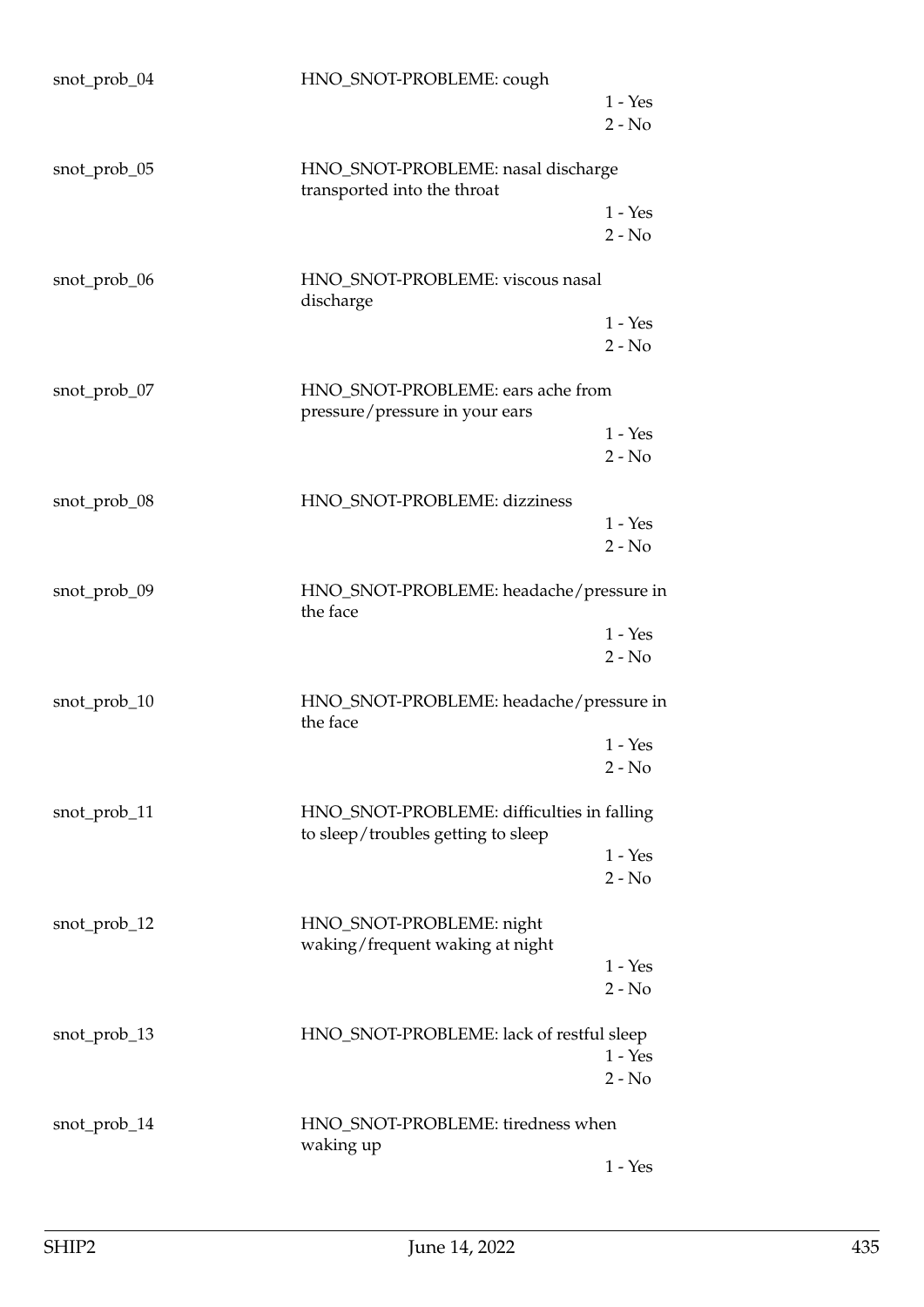| snot_prob_15 | HNO_SNOT-PROBLEME: exhaustion/faintness                                    | $1 - Yes$<br>$2 - No$ |
|--------------|----------------------------------------------------------------------------|-----------------------|
| snot_prob_16 | HNO_SNOT-PROBLEME: reduced<br>performance/decreased capacity/effectiveness | $1 - Yes$<br>$2 - No$ |
| snot_prob_17 | HNO_SNOT-PROBLEME: reduced/decreased<br>power of concentration             | $1 - Yes$<br>$2 - No$ |
| snot_prob_18 | HNO_SNOT-PROBLEME:<br>frustrated/restless/irritable                        | $1 - Yes$<br>$2 - No$ |
| snot_prob_19 | HNO_SNOT-PROBLEME: sad                                                     | $1 - Yes$<br>$2 - No$ |
| snot_prob_20 | HNO_SNOT-PROBLEME: ashamed,<br>embarrassed                                 | $1 - Yes$<br>$2 - No$ |

2 - No

## **IMB clinic internal medicine B**

| IMB                           | clinic internal medicine B                                            |  |
|-------------------------------|-----------------------------------------------------------------------|--|
| <b>OPD</b><br><b>IMBINTRO</b> | operational data<br>internal medicine consent                         |  |
| introb_usnr                   | Intro: examiner                                                       |  |
| introb_beg                    | Intro: start                                                          |  |
| intro_cons_abi                | Intro: ankle-brachial index (ABI) consent<br>$1 - Yes$<br>$2 - No$    |  |
| intro_cons_fmd                | Intro: endothelial dysfunction (FMD) consent<br>$1 - Yes$<br>$2 - No$ |  |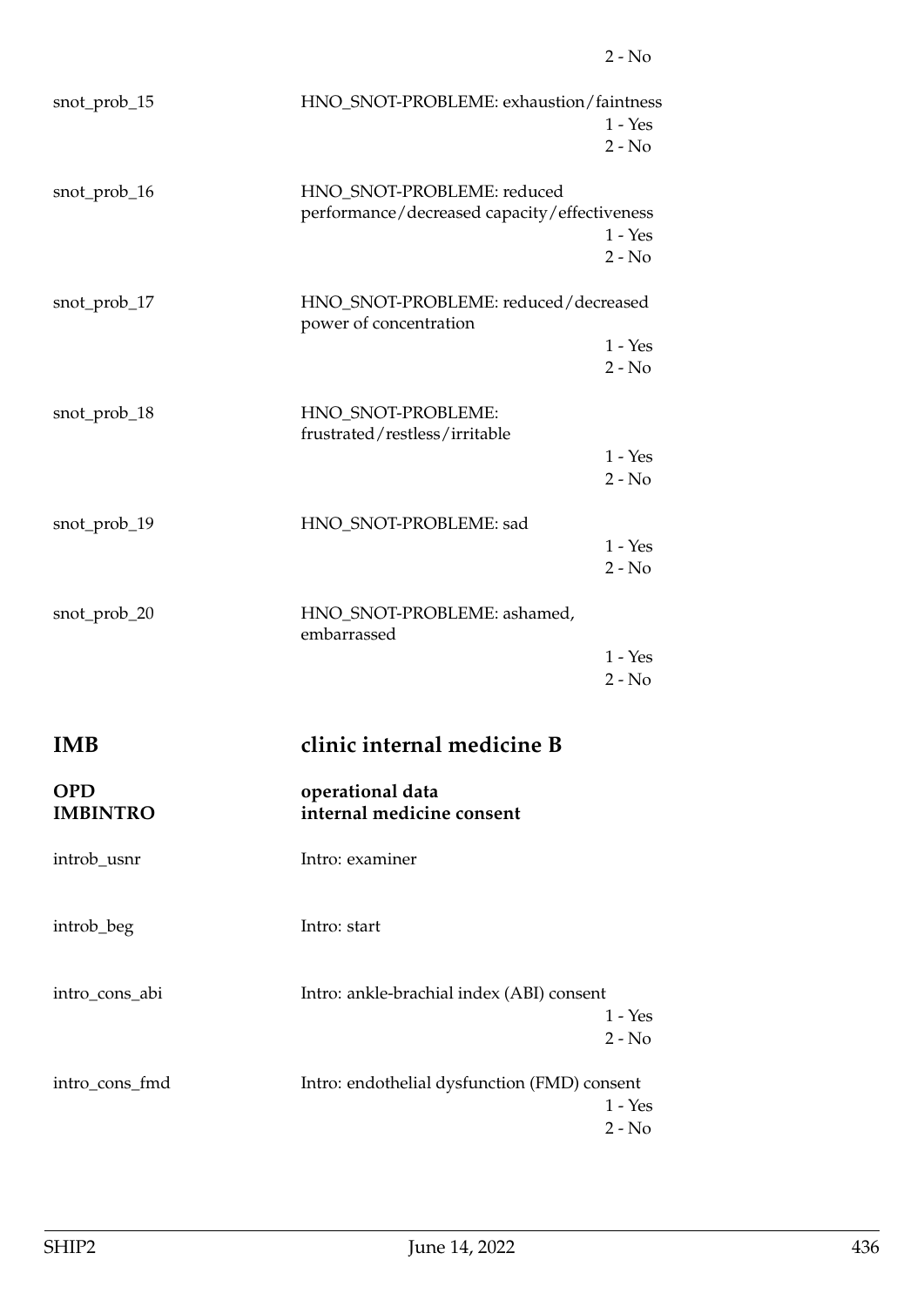| intro_cons_bpg | Intro: body plethysmography consent                          |                       |
|----------------|--------------------------------------------------------------|-----------------------|
|                |                                                              | $1 - Yes$             |
|                |                                                              | $2 - No$              |
| intro_cons_spi | Intro: spiroergometry consent                                |                       |
|                |                                                              | $1 - Yes$             |
|                |                                                              | $2 - No$              |
|                |                                                              |                       |
| intro_cons_pan | Intro: upper abdominal sonography<br>pancreas/kidney consent |                       |
|                |                                                              | $1 - Yes$             |
|                |                                                              | $2 - No$              |
|                |                                                              |                       |
| intro_cons_ela | Intro: elastography (liver) consent                          |                       |
|                |                                                              | $1 - Yes$             |
|                |                                                              | $2 - No$              |
|                |                                                              |                       |
| introb_end     | Intro: end                                                   |                       |
|                |                                                              |                       |
|                |                                                              |                       |
| <b>FMD</b>     | flow-mediated dilatation                                     |                       |
| <b>FMDOPD</b>  | FMD: operational data                                        |                       |
| fmd_unt        | FMD: FMD is being carried out?                               |                       |
|                |                                                              | $1 - Yes$             |
|                |                                                              | $2 - No$              |
|                |                                                              |                       |
| fmd_grund      | FMD: reason for not carrying out FMD                         |                       |
|                |                                                              | 1 - patient rejection |
|                |                                                              | 2 - defective device  |
|                |                                                              | 3 - miscellaneous     |
|                |                                                              |                       |
| fmd_beg        | FMD: start time                                              |                       |
|                |                                                              |                       |
|                |                                                              |                       |
| fmd_usnr       | FMD: examiner                                                |                       |
|                |                                                              |                       |
|                |                                                              |                       |
| fmd_gid        | FMD: instrument                                              |                       |
|                |                                                              |                       |
|                |                                                              |                       |
| fmd_mahl       | FMD: time period since last meal                             |                       |
|                |                                                              |                       |
|                |                                                              |                       |
| fmd_rauch      | FMD: are you smoker?                                         |                       |
|                |                                                              | $1 - Yes$             |
|                |                                                              | $2 - No$              |
|                |                                                              |                       |
| fmd_zig        | FMD: time period since last nicotine                         |                       |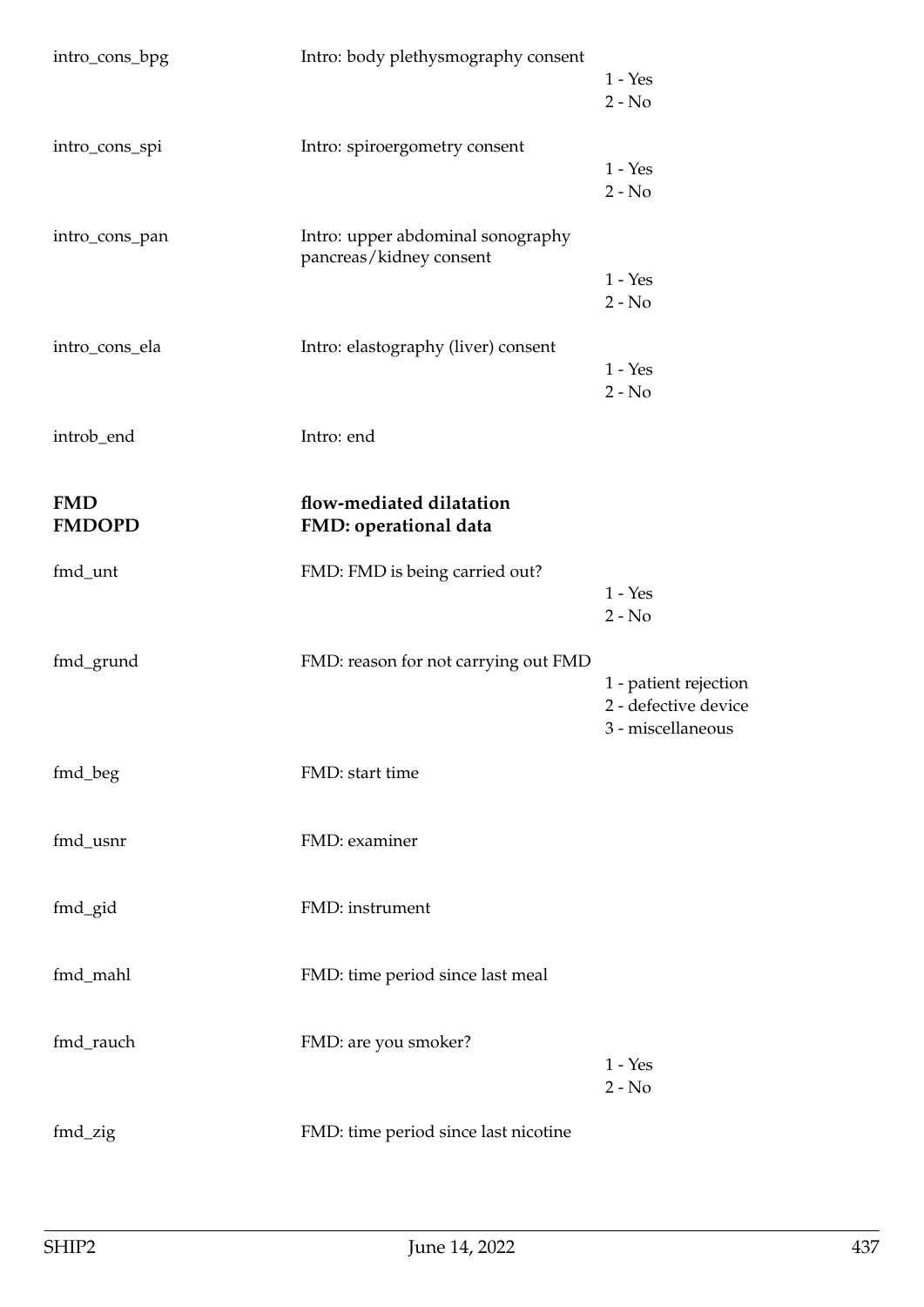| fmd_sbd      | FMD: systolic blood pressure                                                             |                                                                                                                                                                                                                         |
|--------------|------------------------------------------------------------------------------------------|-------------------------------------------------------------------------------------------------------------------------------------------------------------------------------------------------------------------------|
| fmd_dbd      | FMD: diastolic blood pressure                                                            |                                                                                                                                                                                                                         |
| fmd_hf       | FMD: heart rate                                                                          |                                                                                                                                                                                                                         |
| qual1        | FMD: quality examination FMD                                                             | 1 - very well presentable and measur-<br>able<br>2 - well presentable and measurable<br>3 - presentable and measurable<br>4 - not presentable and measurable<br>5 - there are less than 3 images                        |
| fmd_karost   | FMD: contraindication carotid stenosis (just<br>indicate here, if entry is not possible) | 0 - was not investigated<br>$1 - Yes$<br>$2 - No$                                                                                                                                                                       |
| fmd_aortst   | FMD: contraindication aortic stenosis (just<br>indicate here, if entry is not possible)  | 0 - was not investigated<br>$1 - Yes$<br>$2 - No$                                                                                                                                                                       |
| fmd_nmdunt   | FMD: NMD is being carried out?                                                           | $1 - Yes$<br>$2 - No$                                                                                                                                                                                                   |
| fmd_nmdgrund | FMD: reason for not carrying out NMD                                                     | 1 - patient rejection<br>2 - defective device<br>3 - systolic blood pressure <= 100<br>mmHg<br>4 - bradycardia $\epsilon$ = 45/min<br>5 - aortic stenosis >= grade II<br>$6$ - carotid stenosis $> = 70\%$<br>7 - other |
| qual3        | FMD: quality examination NMD                                                             | 1 - very well presentable and measur-<br>able<br>2 - well presentable and measurable<br>3 - presentable and measurable<br>4 - not presentable and measurable                                                            |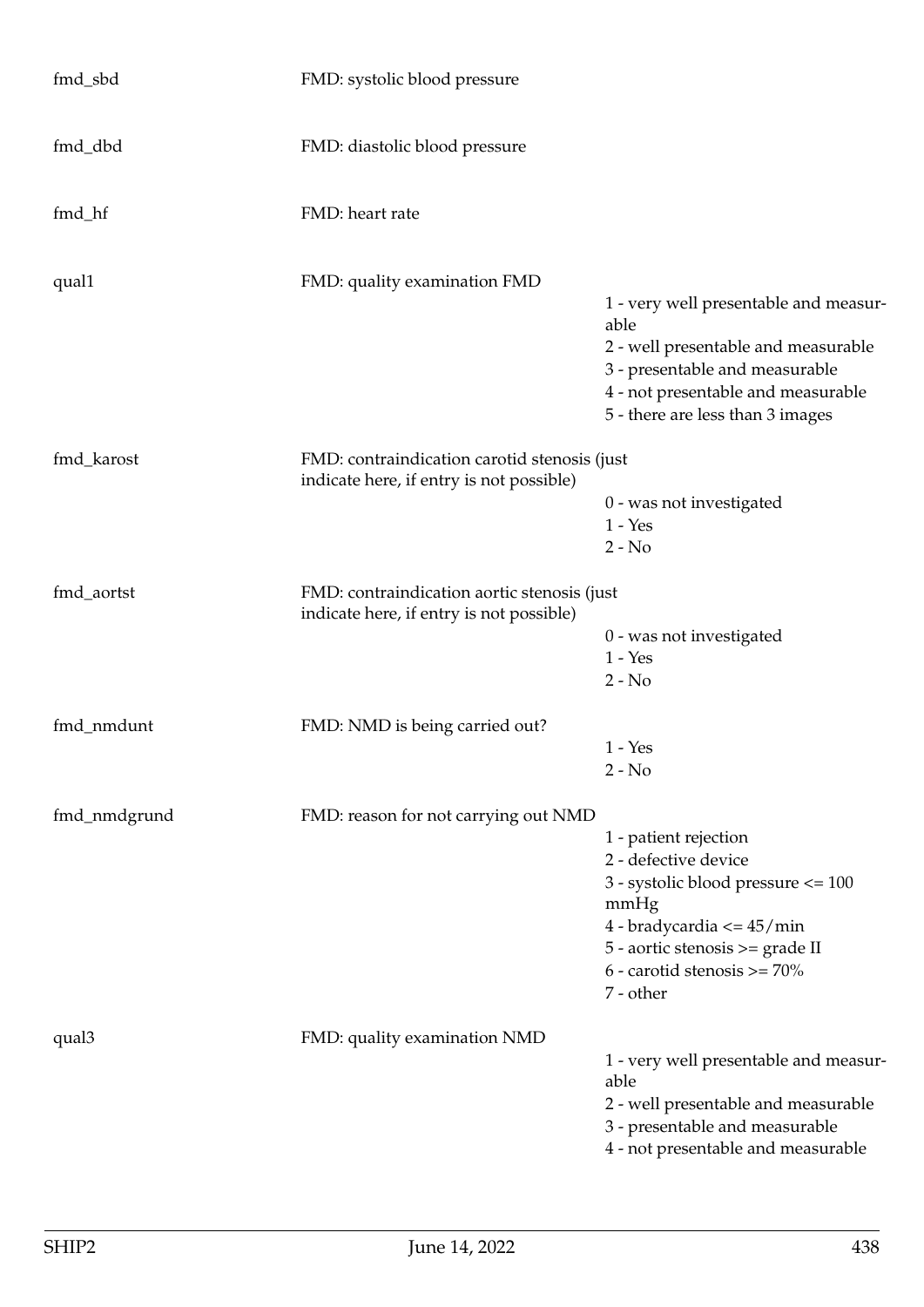| fmd_end        | FMD: end                   |                                                                                                                                                                                                                |
|----------------|----------------------------|----------------------------------------------------------------------------------------------------------------------------------------------------------------------------------------------------------------|
| fmd_bsnr       | FMD: special circumstances | $1 - Yes$<br>$2 - No$                                                                                                                                                                                          |
| fmd_note       | FMD: notes                 |                                                                                                                                                                                                                |
| <b>FMDREAD</b> | FMD: reading data          |                                                                                                                                                                                                                |
| fmd_reader     | FMD: Reader                |                                                                                                                                                                                                                |
| qual2          | FMD: quality reading FMD   | 1 - very well represented and measur-<br>able<br>2 - well represented and measurable<br>3 - presentable and measurable<br>4 - not presentable and measurable<br>5 - there are fewer than 3 images<br>available |
| $b1_1a$        | <b>FMD: B1_1A</b>          |                                                                                                                                                                                                                |
| $\rm b1\_1b$   | <b>FMD: B1_1B</b>          |                                                                                                                                                                                                                |
| $b1_1c$        | FMD: B1_1C                 |                                                                                                                                                                                                                |
| $b1_2a$        | <b>FMD: B1_2A</b>          |                                                                                                                                                                                                                |
| $\rm b1\_2b$   | FMD: B1_2B                 |                                                                                                                                                                                                                |
| $b1_2c$        | FMD: B1_2C                 |                                                                                                                                                                                                                |
| $b1_3a$        | <b>FMD: B1_3A</b>          |                                                                                                                                                                                                                |
| $b1_3b$        | FMD: B1_3B                 |                                                                                                                                                                                                                |
| $b1_3c$        | FMD: B1_3C                 |                                                                                                                                                                                                                |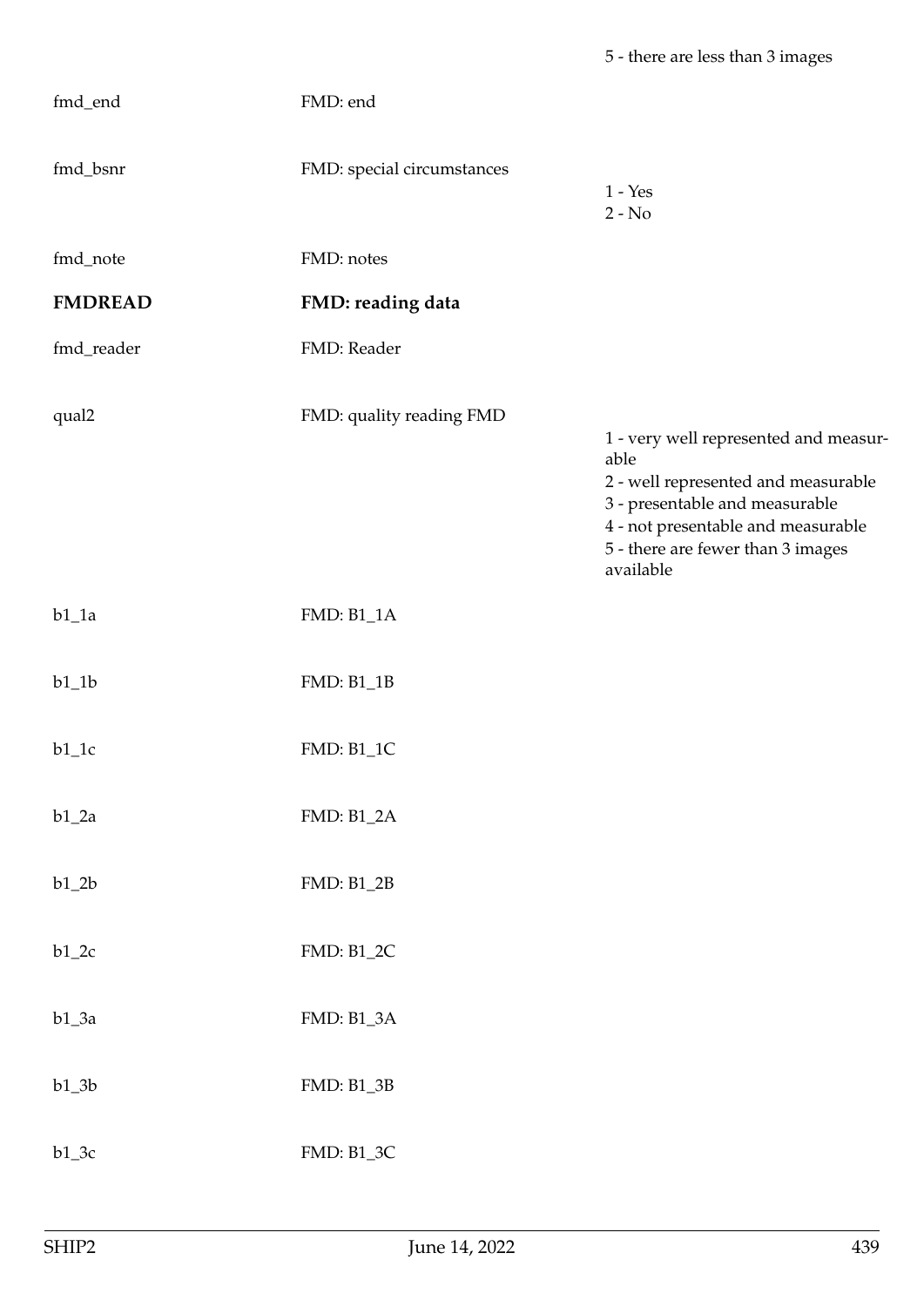| $b1_4a$ | <b>FMD: B1_4A</b> |
|---------|-------------------|
| $b1_4b$ | <b>FMD: B1_4B</b> |
| $b1_4c$ | <b>FMD: B1_4C</b> |
| fmd1a   | FMD: FMD1A        |
| fmd1b   | FMD: FMD1B        |
| fmd1c   | FMD: FMD1C        |
| fmd2a   | FMD: FMD2A        |
| fmd2b   | FMD: FMD2B        |
| fmd2c   | FMD: FMD2C        |
| fmd3a   | FMD: FMD3A        |
| fmd3b   | FMD: FMD3B        |
| fmd3c   | FMD: FMD3C        |
| fmd4a   | FMD: FMD4A        |
| fmd4b   | FMD: FMD4B        |
| fmd4c   | FMD: FMD4C        |
| b1      | FMD: B1 mean      |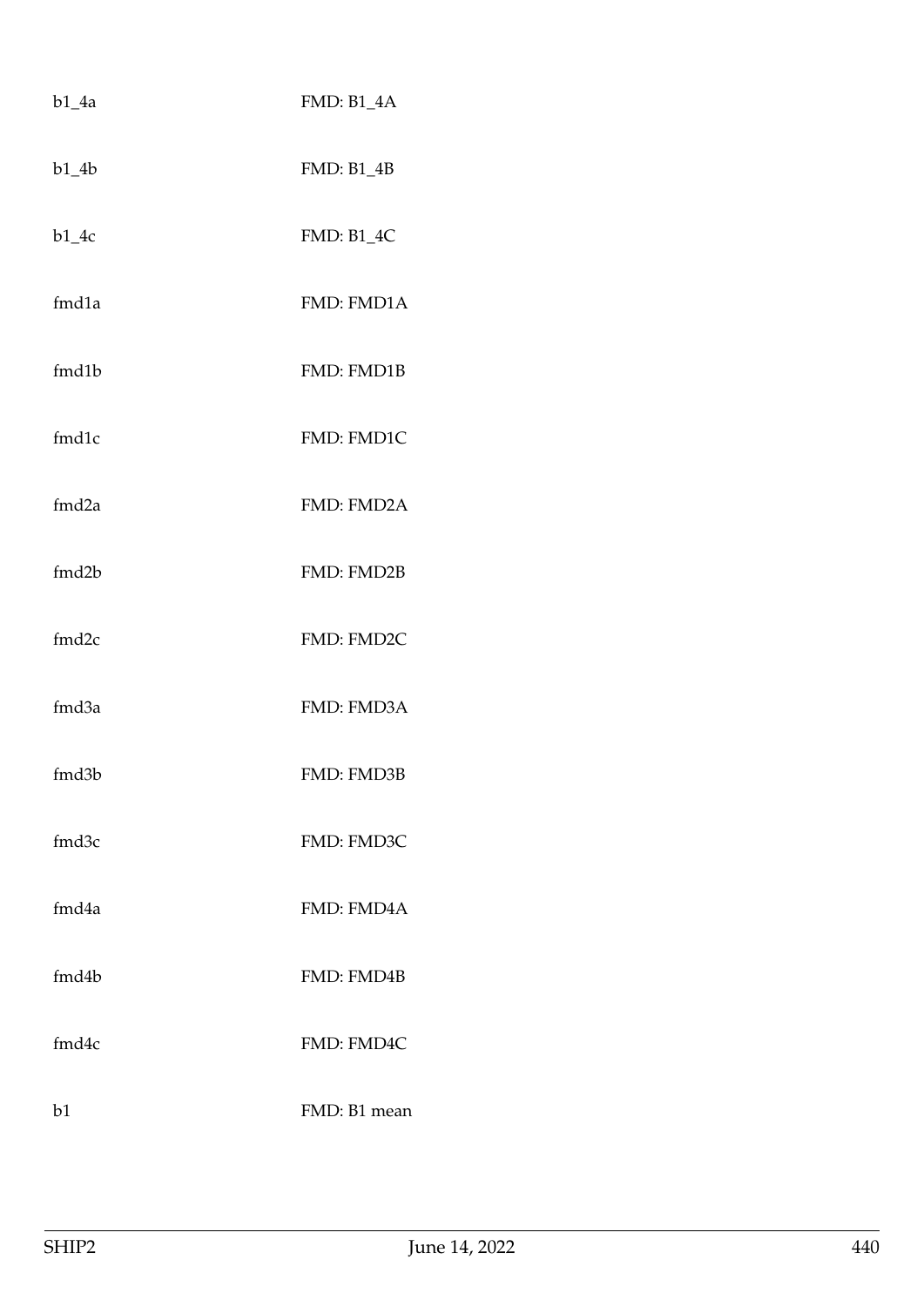| fmd                         | FMD: FMD mean                                                        |                                                                    |
|-----------------------------|----------------------------------------------------------------------|--------------------------------------------------------------------|
| fmd_pct                     | FMD: FMD % change                                                    |                                                                    |
| <b>ABI</b><br><b>ABIMES</b> | ankle-brachial index<br>ABI: operational data and measured data      |                                                                    |
| abi_unt                     | ABI: ABI is being conducted?                                         | $1 - Yes$<br>$2 - No$                                              |
| abi_grund                   | ABI: reason for not conducting ABI                                   | 1 - patient rejection<br>2 - defective device<br>3 - miscellaneous |
| abi_beg                     | ABI: start                                                           |                                                                    |
| abi_usnr                    | ABI: examiner                                                        |                                                                    |
| abi_gid                     | ABI: instrument                                                      |                                                                    |
| abi_abr_r                   | ABI: systolic blood pressure of the right brachial<br>artery         |                                                                    |
| abi_ata_r                   | ABI: systolic blood pressure of the right anterior<br>tibial artery  |                                                                    |
| abi_atp_r                   | ABI: systolic blood pressure of the right posterior<br>tibial artery |                                                                    |
| abi_abr_l                   | ABI: systolic blood pressure of the left brachial<br>artery          |                                                                    |
| abi_ata_l                   | ABI: systolic blood pressure of the left anterior<br>tibial artery   |                                                                    |
| $abi_atp_1$                 | ABI: systolic blood pressure of the left posterior<br>tibial artery  |                                                                    |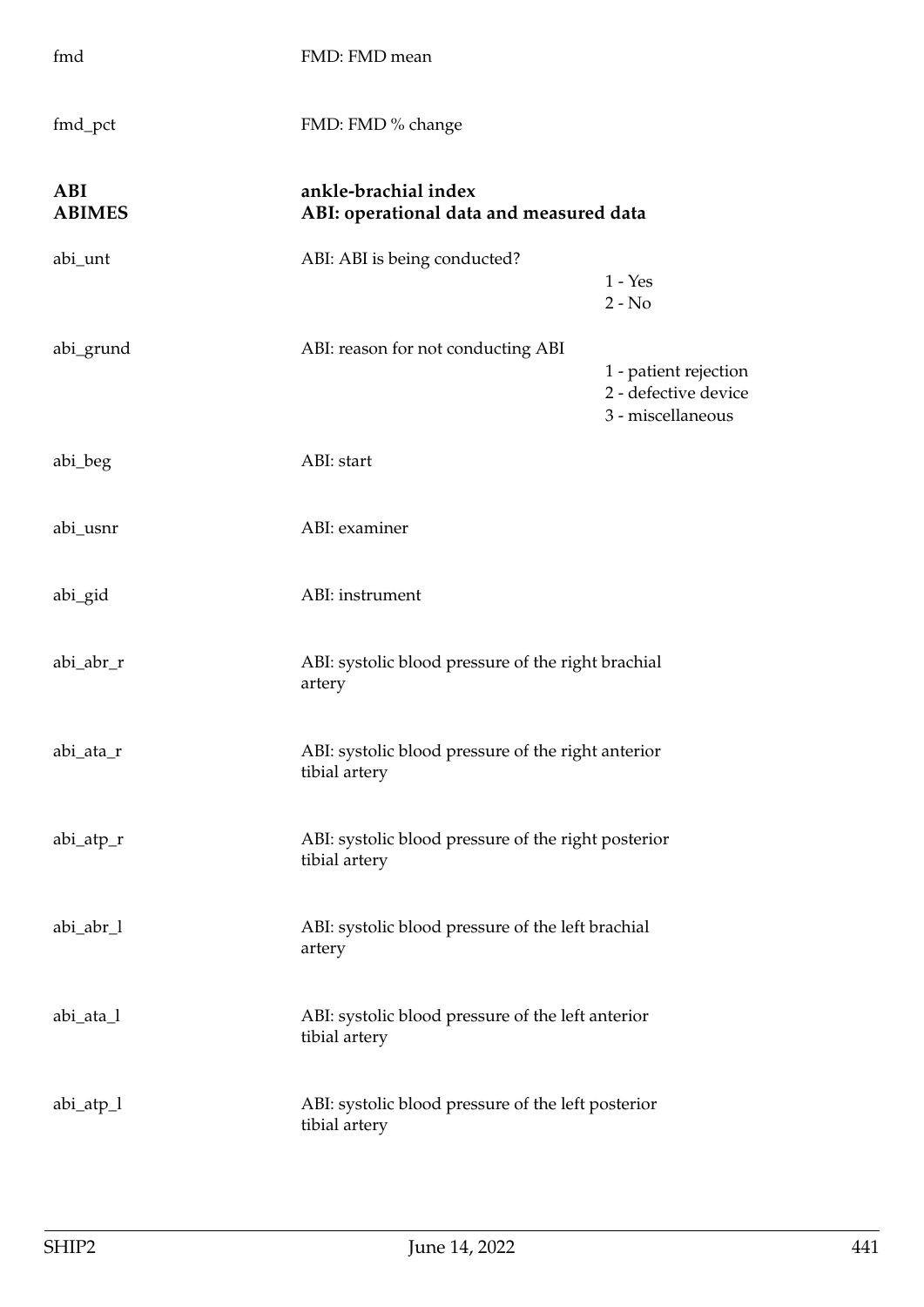| abi_abi_ata_r                 | ABI: ankle brachial index of the right anterior<br>tibial artery  |  |
|-------------------------------|-------------------------------------------------------------------|--|
| abi_abi_atp_r                 | ABI: ankle brachial index of the right posterior<br>tibial artery |  |
| abi_abi_ata_l                 | ABI: ankle brachial index of the left anterior tibial<br>artery   |  |
| abi_abi_atp_l                 | ABI: ankle brachial index of the left posterior<br>tibial artery  |  |
| abi_end                       | ABI: end                                                          |  |
| abi_bsnr                      | ABI: special circumstances<br>$1 - Yes$<br>$2 - No$               |  |
| abi_note                      | ABI: notes                                                        |  |
|                               |                                                                   |  |
| <b>BPG</b><br><b>DIFFUSIO</b> | operational data pulmonary function<br><b>BPG:</b> diffusion      |  |
| tlco_sb                       | diffusion: carbon monoxide transfer factor                        |  |
| dif_no_beg                    | Diffusion NO: date/ time                                          |  |
| vc                            | spirometry: vital capacity                                        |  |
| pimax                         | breath activity: maximum inspiration pressure                     |  |
| r_tot                         | BODY: total airway resistance                                     |  |
| bpg_unt                       | BPG: body plethysmography is conducted?<br>$1 - Yes$<br>$2 - No$  |  |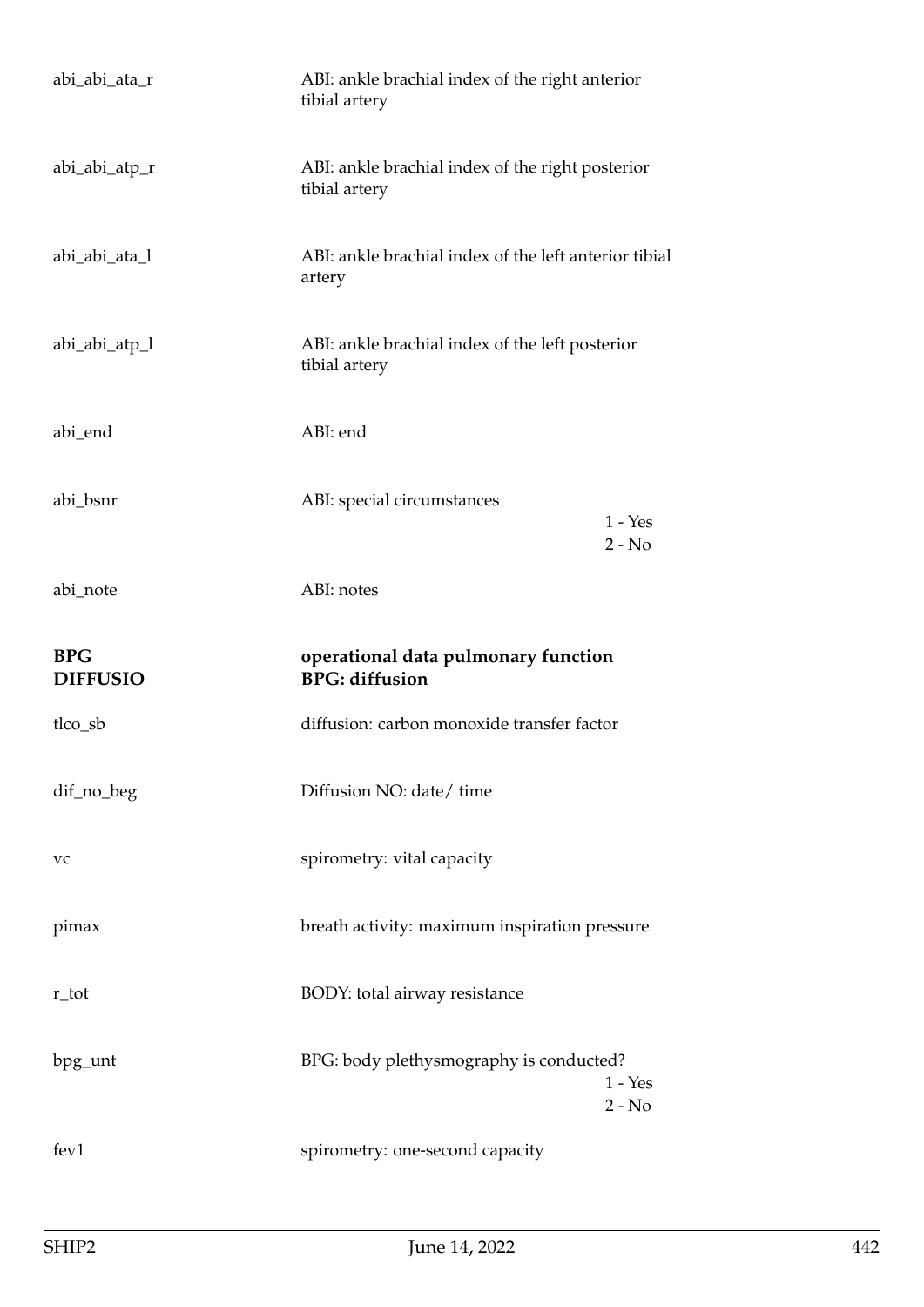| dif_no_dm     | Diffusion NO: membrane factor<br>[mmol/min/kPa]                       |                                                                    |
|---------------|-----------------------------------------------------------------------|--------------------------------------------------------------------|
| tlco_va       | diffusion: Krogh-index                                                |                                                                    |
| sr_tot        | BODY: specific airway resistance                                      |                                                                    |
| bpg_grund     | BPG: reason for not conducting body<br>plethysmography                | 1 - patient rejection<br>2 - defective device<br>3 - miscellaneous |
| $p0_1$ max    | breath activity: maximum mouth occlusion<br>pressure                  |                                                                    |
| fev1_div_fvc  | spirometry: relative one-second capacity                              |                                                                    |
| tlcoc_sb      | diffusion: carbon monoxide transfer factor<br>Hb-corrected            |                                                                    |
| dif_no_vc     | Diffusion NO: capillary blood volume [ml]                             |                                                                    |
| itgy          | BODY: intrathoracic gas capacity                                      |                                                                    |
| bpg_diffunt   | BPG: pulmonary diffusion is carried out?                              | $1 - Yes$<br>$2 - No$                                              |
| $p0_1$        | breath activity: mouth occlusion pressure                             |                                                                    |
| fvc           | spirometry: laboured asthmatic vital capacity                         |                                                                    |
| tlco_vac_sb   | diffusion: Krogh-index Hb-corrected                                   |                                                                    |
| dif_no_dlnosb | Diffusion NO: diffusion capacity NO (single<br>breath) [mmol/min/kPa] |                                                                    |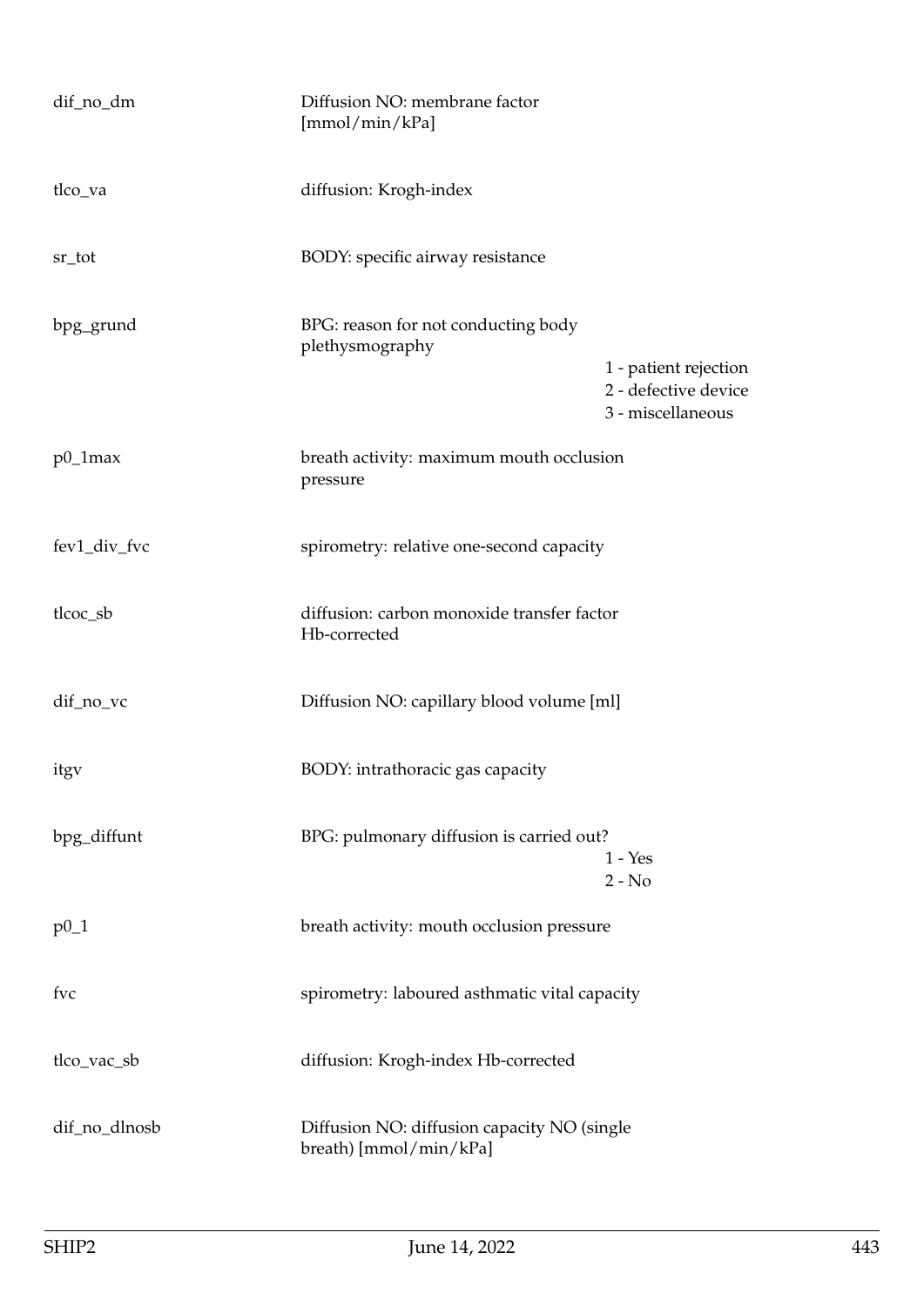| bpg_diffgrund | BPG: reason for not conducting pulmonary<br>diffusion                                                                           |                                                                    |
|---------------|---------------------------------------------------------------------------------------------------------------------------------|--------------------------------------------------------------------|
|               |                                                                                                                                 | 1 - patient rejection<br>2 - defective device<br>3 - miscellaneous |
| $p0_1$ _pimax | breath activity: quotient P0_1 to Pmax                                                                                          |                                                                    |
| rv            | BODY: residual volume                                                                                                           |                                                                    |
| dif_no_kno    | Diffusion NO: dif_no_dlnosb/ VA - diffusion<br>capacity NO (single breath) in relation to the<br>Krogh-factor [mmol/min/kPa/L]  |                                                                    |
| mef_75        | spirometry: laboured asthmatic flow at 75% of<br><b>FVC</b>                                                                     |                                                                    |
| hb            | diffusion: haemoglobin value                                                                                                    |                                                                    |
| tlc           | BODY: total lung capacity                                                                                                       |                                                                    |
| vt            | breath activity: breath volume                                                                                                  |                                                                    |
| $mef_50$      | spirometry: laboured asthmatic flow at 50% of<br><b>FVC</b>                                                                     |                                                                    |
| dif_no_dnobsa | Diffusion NO: dif_no_dlnosb/BSA - diffusion<br>capacity NO (single breath) in relation to the<br>body surface [mmol/min/kPa/m2] |                                                                    |
| bpg_beg       | <b>BPG</b> : start                                                                                                              |                                                                    |
| mv            | breath activity: breath volume per minute                                                                                       |                                                                    |
| rv_div_tlc    | BODY: parts RV of TLC                                                                                                           |                                                                    |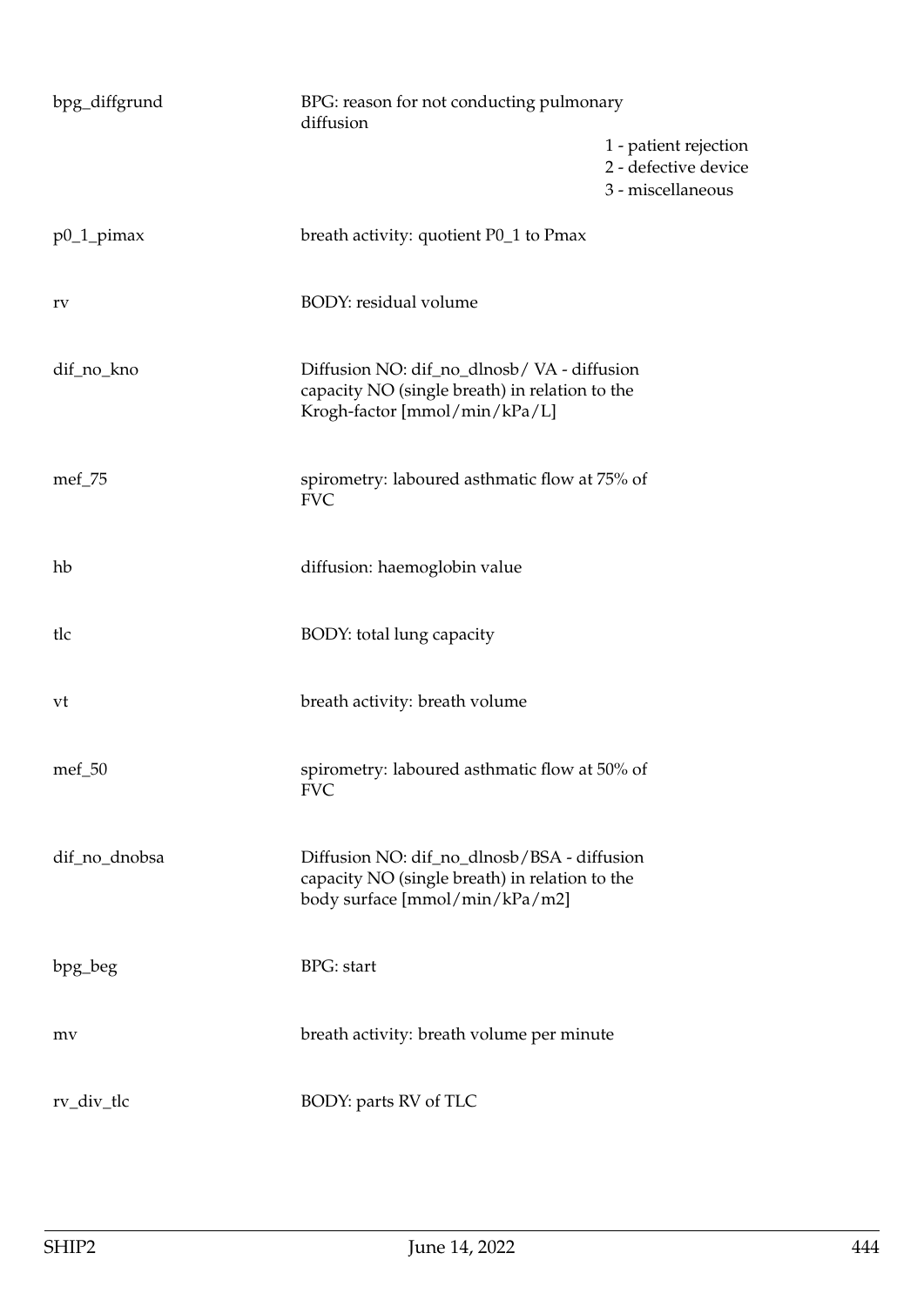| $mef_25$        | spirometry: laboured asthmatic flow at 50% of<br><b>FVC</b>                                                                                            |
|-----------------|--------------------------------------------------------------------------------------------------------------------------------------------------------|
| dif_no_dlcosb   | Diffusion NO: diffusion capacity CO (single<br>breath) [mmol/min/kPa]                                                                                  |
| bf              | breath activity: breathing rate                                                                                                                        |
| bpg_usnr        | <b>BPG</b> : examiner                                                                                                                                  |
| pef             | spirometry: asthmatic injection flow                                                                                                                   |
| dif_no_dlcoc    | Diffusion NO: diffusion capacity CO,<br>haemoglobin-corrected (single breath)<br>[mmol/min/kPa]                                                        |
| bpg_gid         | <b>BPG</b> : instrument                                                                                                                                |
| dif_no_kco      | Diffusion NO: dif_no_dlcosb/VA - diffusion<br>capacity CO (single breath) in relation to the<br>Krogh-factor [mmol/min/kPa/L]                          |
| bpg_giddiff     | BPG: device number pulmonary diffusion                                                                                                                 |
| dif_no_kcoc     | Diffusion NO: dif_no_dlcoc/VA - diffusion<br>capacity CO (single breath)<br>haemoglobin-corrected, in relation to the<br>Krogh-factor [mmol/min/kPa/L] |
| dif_no_dlcobsa  | Diffusion NO: dif_no_dlcosb/BSA diffusion<br>capacity CO (single breath) - in relation to the<br>body surface [mmol/min/kPa/m2]                        |
| dif_no_dlcocbsa | Diffusion NO: diffusion capacity CO -<br>haemoglobin-corrected - in relation to the body<br>surface [mmol/min/kPa/m2]                                  |
| bpg_end         | BPG: end                                                                                                                                               |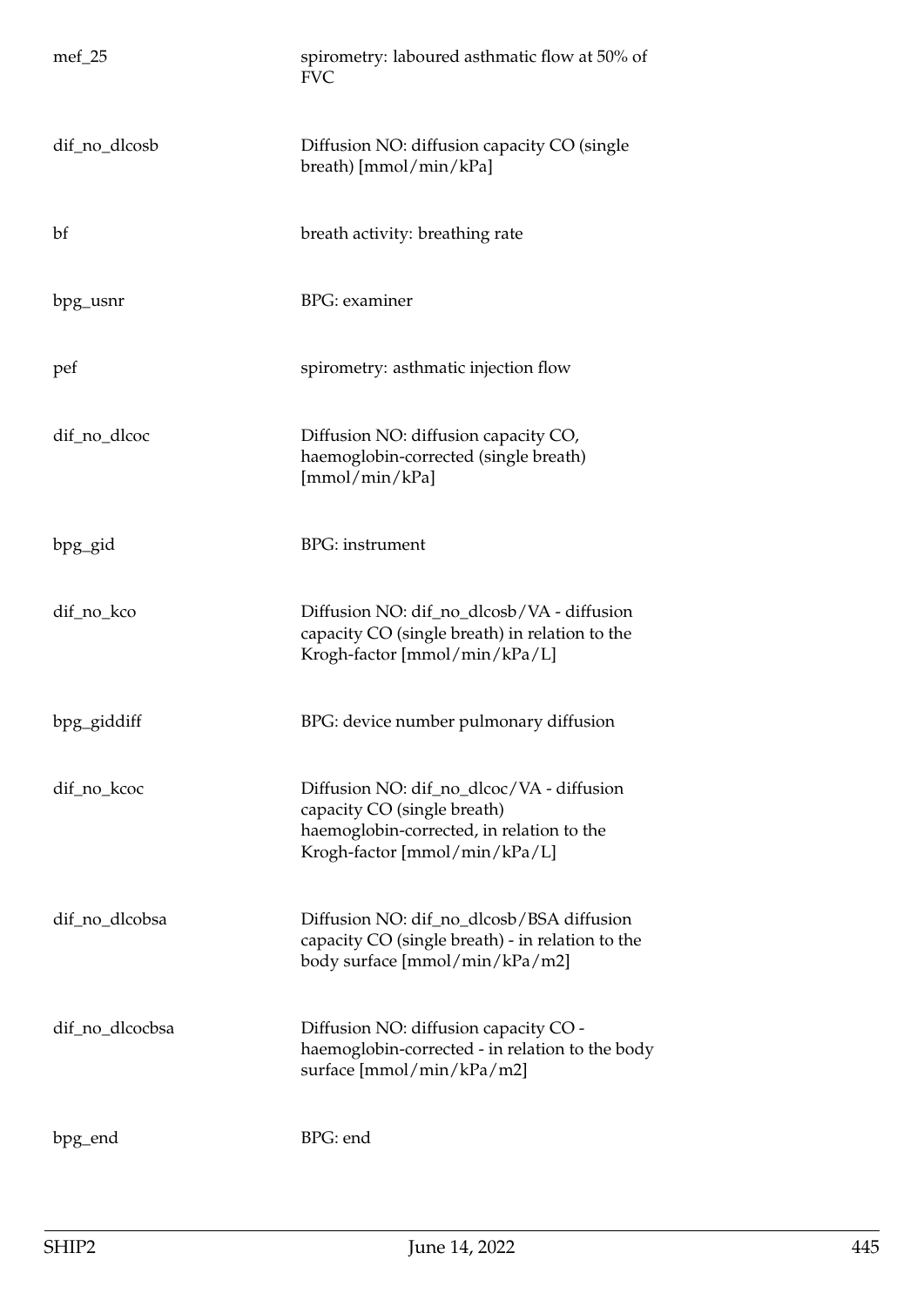| dif_no_dlno3q     | Diffusion NO: diffusion capacity NO (3Q)<br>[mmol/min/kPa]                                                                                 |  |
|-------------------|--------------------------------------------------------------------------------------------------------------------------------------------|--|
| bpg_bsnr          | BPG: special circumstances<br>$1 - Yes$<br>$2 - No$                                                                                        |  |
| dif_no_kno3q      | Diffusion NO: dif_no_dlno3q/VA - diffusion<br>capacity NO (3Q) in relation to the Krogh-factor<br>[mmol/min/kPa/L]                         |  |
| bpg_note          | <b>BPG</b> : notes                                                                                                                         |  |
| dif_no_dnobsa3q   | Diffusion NO: dif_no_dlno3q/BSA - diffusion<br>capacity NO (3Q) in relation to the body surface<br>[mmol/min/kPa/m2]                       |  |
| dif_no_dlco3q     | Diffusion NO: diffusion capacity CO (3Q)<br>[mmol/min/kPa]                                                                                 |  |
| dif_no_dlcoc3q    | Diffusion NO: diffusion capacity CO,<br>haemoglobin-corrected (3Q) [mmol/min/kPa]                                                          |  |
| dif_no_kco3q      | Diffusion NO: dif_no_dlco3q/VA - diffusion<br>capacity CO (3Q) in relation to the Krogh-factor<br>[mmol/min/kPa/L]                         |  |
| dif_no_kcoc3q     | Diffusion NO: dif_no_dlcoc3q/VA - diffusion<br>capacity CO (3Q) haemoglobin-corrected, in<br>relation to the Krogh-factor [mmol/min/kPa/L] |  |
| dif_no_dlcobsa3q  | Diffusion NO: dif_no_dlco3q/BSA diffusion<br>capacity CO (3Q) - in relation to the body surface<br>[mmol/min/kPa/m2]                       |  |
| dif_no_dlcocbsa3q | Diffusion NO: DLCOc 3Q/BSA diffusion<br>capacity CO (3Q) - haemoglobin-corrected - in<br>relation to the body surface<br>[mmol/min/kPa/m2] |  |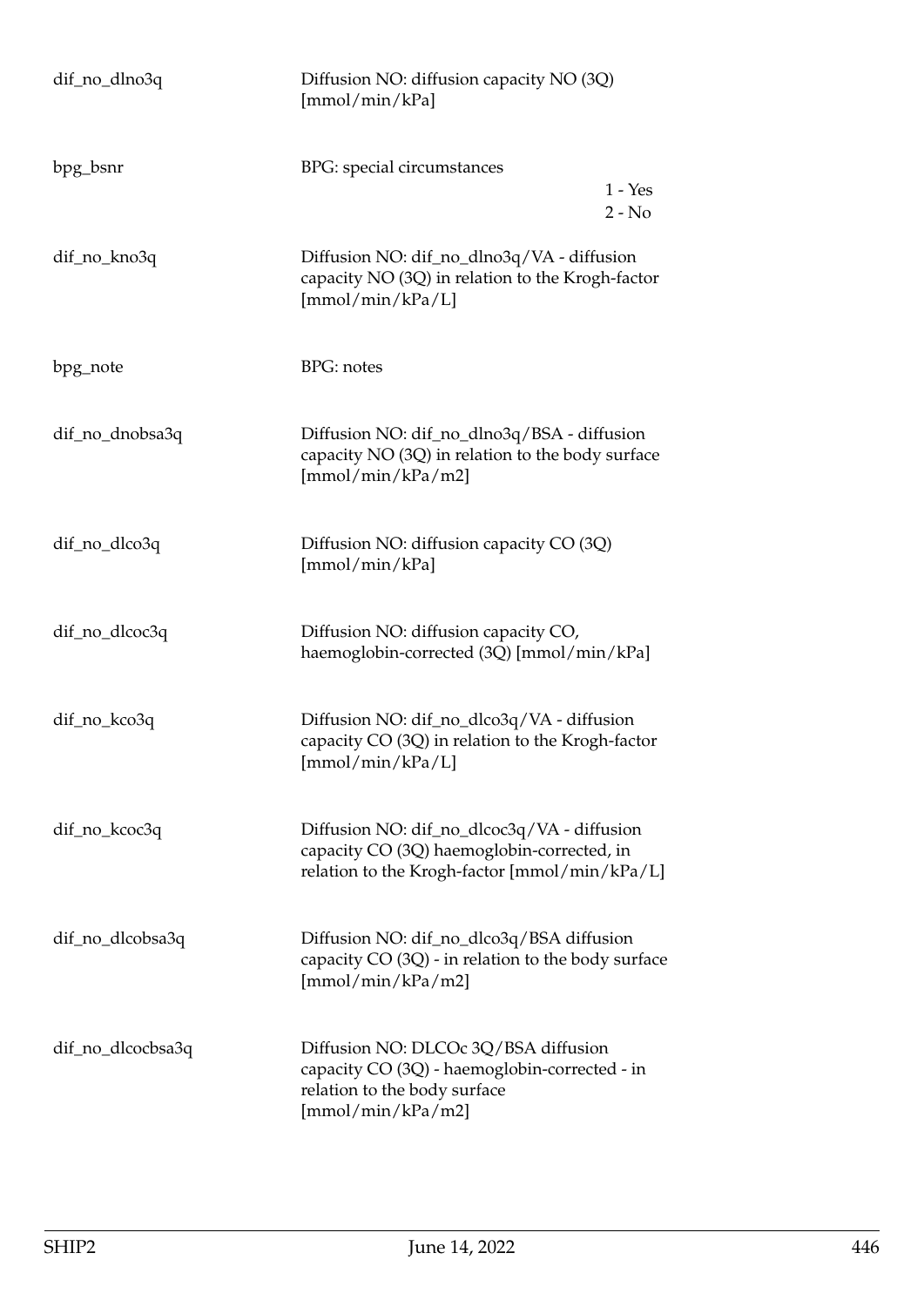| dif_no_hb       | Diffusion NO: haemoglobin [mmol/l]                                |
|-----------------|-------------------------------------------------------------------|
| dif_no_p_cohb   | Diffusion NO: carboxyhaemoglobin [%]                              |
| dif_no_frc_sb   | Diffusion NO: functional residual capacity<br>(single breath) [L] |
| dif_no_rv_sb    | Diffusion NO: residual volume [L]                                 |
| dif_no_tlc_sb   | Diffusion NO: total lung capacity (helium) [L]                    |
| dif_no_va_sb    | Diffusion NO: alveolar ventilation (helium) [L]                   |
| dif_no_rv_p_tlc | Diffusion NO: percentage of RV and TLC [%]                        |
| dif_no_frc_p_tc | Diffusion NO: percentage of FRC and TLC [%]                       |
| dif_no_erv_sb   | Diffusion NO: expiratory reserve volume (single<br>breath $[L]$   |
| dif_no_ic_sb    | Diffusion NO: inspiratory capacity [L]                            |
| dif_no_pmean    | Diffusion NO: Pmean [kPa]                                         |
| dif_no_fi_he    | Diffusion NO: inhalation concentration He [%]                     |
| dif_no_fa_he    | Diffusion NO: exhalation concentration He [%]                     |
| dif_no_fi_co    | Diffusion NO: inhalation concentration CO [%]                     |
| dif_no_fa_co    | Diffusion NO: exhalation concentration CO [%]                     |
| dif_no_fi_no    | Diffusion NO: inhalation concentration NO<br>[ppm]                |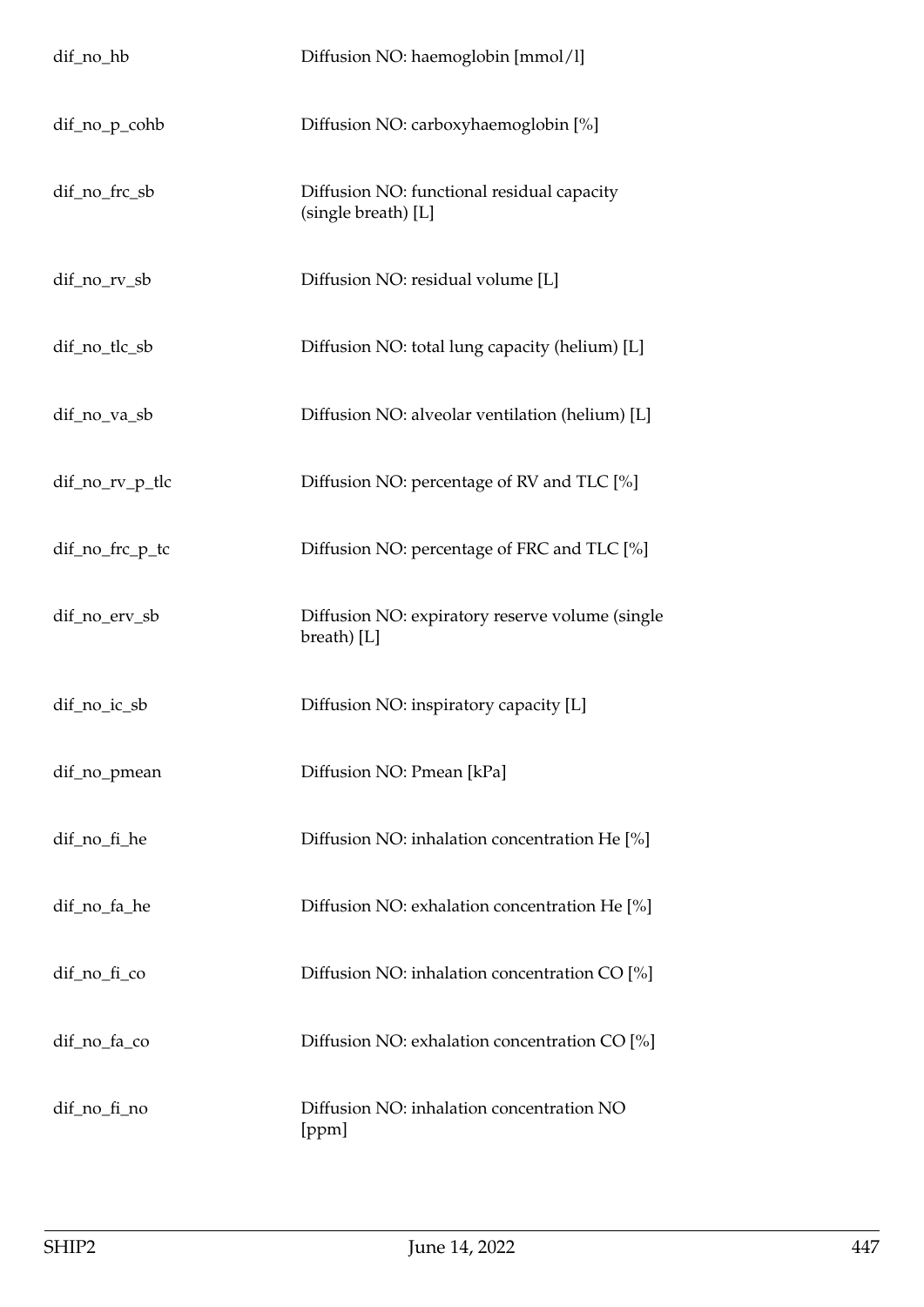| dif_no_fa_no    | Diffusion NO: exhalation concentration NO<br>[ppm] |
|-----------------|----------------------------------------------------|
| $dif-no_f$ $o2$ | Diffusion NO: inhalation concentration O2 [%]      |
| dif_no_fa_o2    | Diffusion NO: exhalation concentration O2 [%]      |
| dif_no_ta       | Diffusion NO: stopping time [s]                    |
| dif_no_t_in     | Diffusion NO: inhalation time [s]                  |
| dif_no_t_ex     | Diffusion NO: exhalation time [s]                  |
| dif_no_vin      | Diffusion NO: inspiratory Volumen [L]              |
| dif_no_vex      | Diffusion NO: expiratory Volumen [L]               |
| dif_no_vcmax    | Diffusion NO: VC max [L]                           |
| dif_no_vat      | Diffusion NO: apparatus-based dead space [ml]      |
| dif_no_vdreal   | Diffusion NO: effective dead space [ml]            |
| dif_no_vda      | Diffusion NO: anatomical dead space [ml]           |
| dif_no_bar_pr   | Diffusion NO: air pressure [hpa]                   |
| dif_no_alpha    | Diffusion NO: Bunsen coefficient (Alpha)           |
| dif_no_theta    | Diffusion NO: Theta CO [mmol/min/kPa/ml]           |
| dif_no_decay    | Diffusion NO: NO decay [s]                         |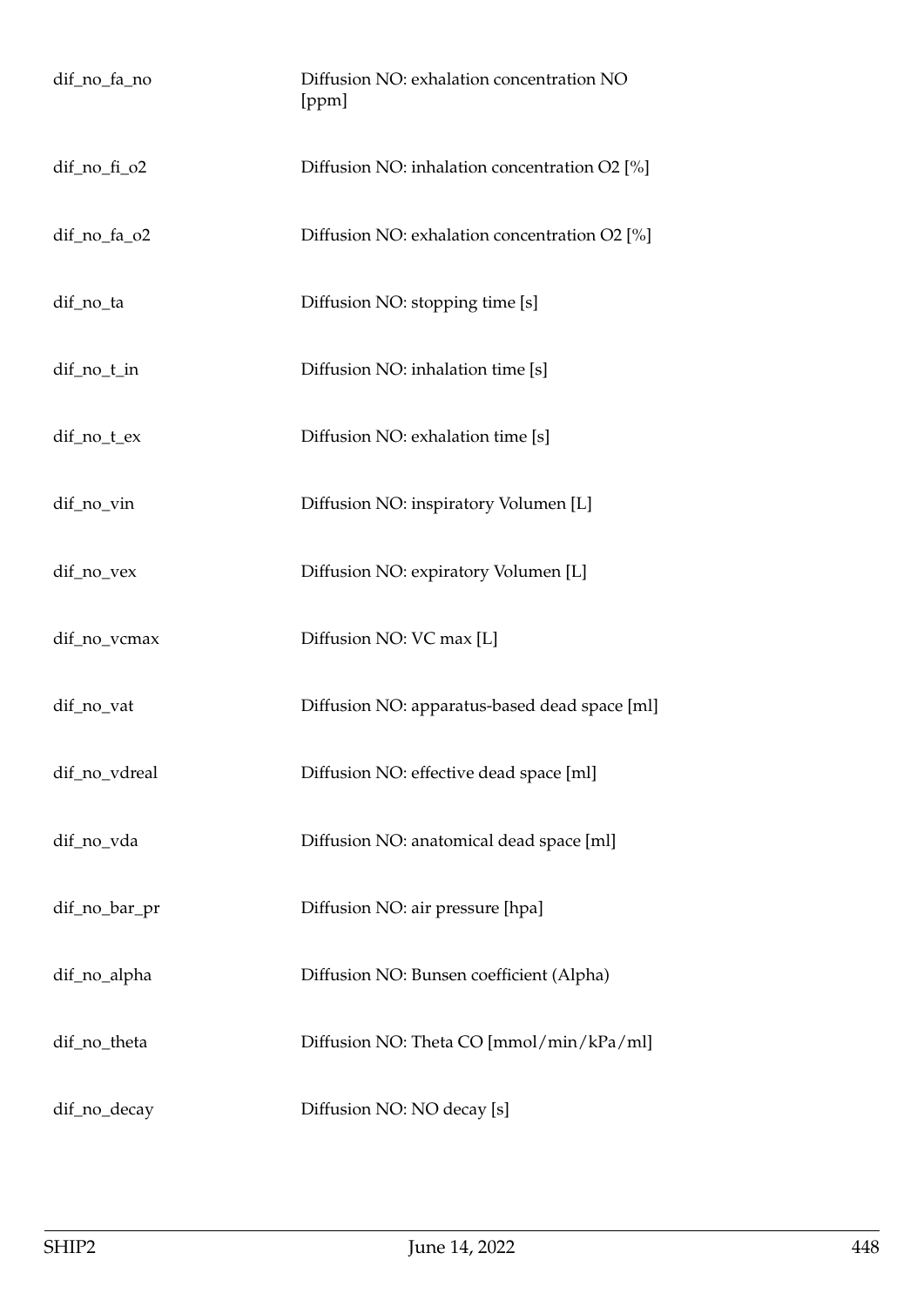| dif_no_qnoco | Diffusion NO: dif_no_dlnosb/dif_no_dlcosb -<br>diffusion capacity NO (single breath) / diffusion<br>capacity CO (single breath) |
|--------------|---------------------------------------------------------------------------------------------------------------------------------|
| <b>IOS</b>   | IOS: impulse oscillometry                                                                                                       |
| ios_vt       | tidal volume [L]                                                                                                                |
| ios_z5hz     | respiratory impedance at $5$ Hz [kPa/(L/s)]                                                                                     |
| ios_rc       | central respiratory resistance $[kPa/(L/s)]$                                                                                    |
| ios_rp       | distal respiratory resistance [kPa/(L/s)]                                                                                       |
| ios_fres     | resonant frequency $[1/s]$                                                                                                      |
| ios_r5hz     | total respiratory resistance at $5 \text{ Hz}$ [kPa/(L/s)]                                                                      |
| ios_x5hz     | distal capacitive reactance at $5$ Hz [kPa/(L/s)]                                                                               |
| ios_r10hz    | respiratory resistance (Rrs) at 10 Hz $[kPa/(L/s)]$                                                                             |
| ios_x10hz    | respiratory reactance (Xrs) at 10 Hz [kPa/(L/s)]                                                                                |
| ios_r15hz    | respiratory resistance (Rrs) at 15 Hz [kPa/ $(L/s)$ ]                                                                           |
| ios_x15hz    | respiratory reactance (Xrs) at 15 Hz $[kPa/(L/s)]$                                                                              |
| ios_r20hz    | respiratory resistance (Rrs) at 20 Hz [kPa/(L/s)]                                                                               |
| ios_x20hz    | respiratory reactance (Xrs) at 20 Hz $[kPa/(L/s)]$                                                                              |
| ios_r25hz    | respiratory resistance (Rrs) at $25$ Hz [kPa/(L/s)]                                                                             |
| ios_x25hz    | respiratory reactance (Xrs) at 25 Hz $[kPa/(L/s)]$                                                                              |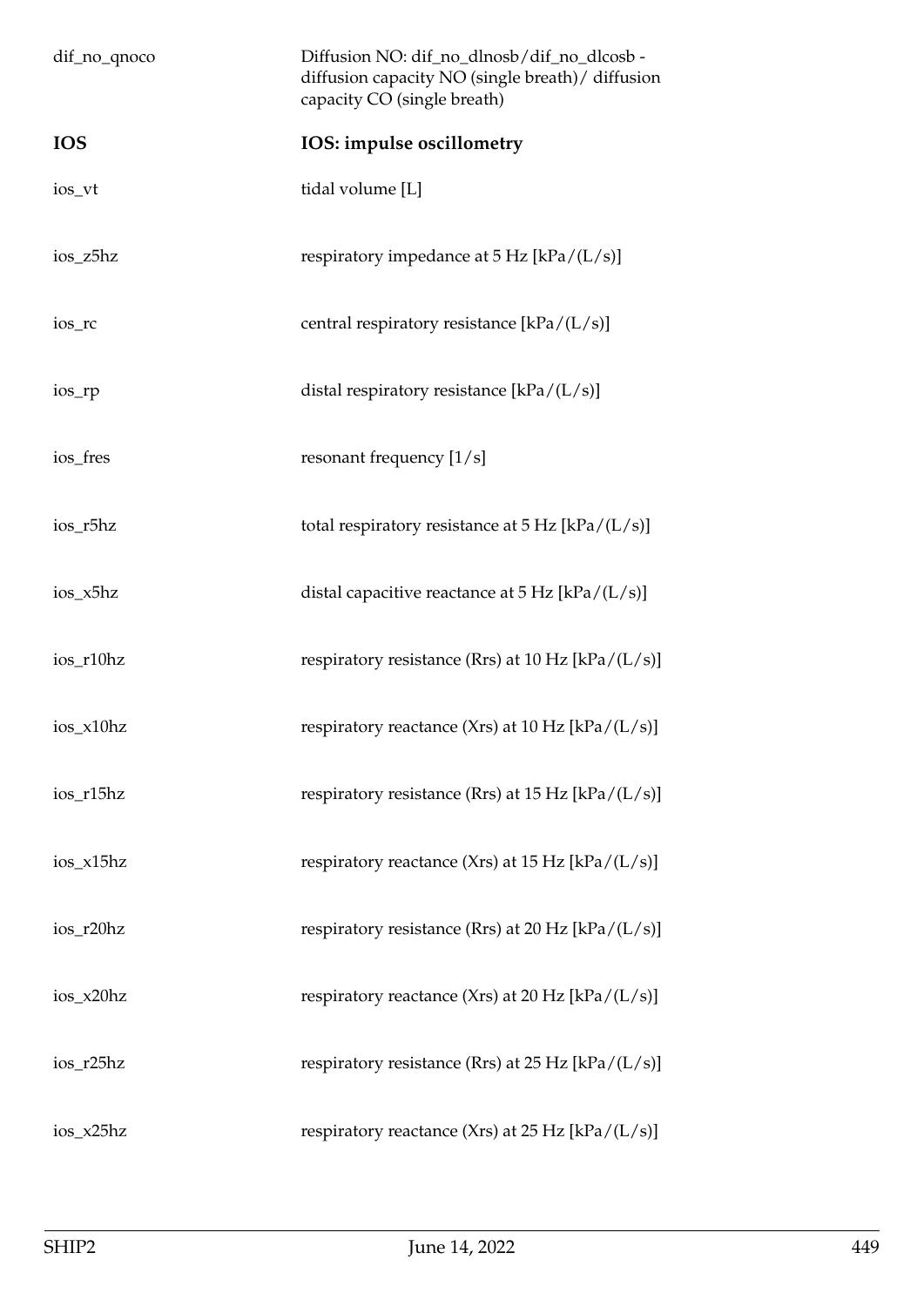| ios_r30hz     | respiratory resistance (Rrs) at 30 Hz $[kPa/(L/s)]$                     |
|---------------|-------------------------------------------------------------------------|
| ios_x30hz     | respiratory reactance (Xrs) at 30 Hz $[kPa/(L/s)]$                      |
| ios_r35hz     | respiratory resistance (Rrs) at 35 Hz $[kPa/(L/s)]$                     |
| $ios_x35hz$   | respiratory reactance (Xrs) at 35 Hz $[kPa/(L/s)]$                      |
| ios_ers       | respiratory elastance [kPa/L]                                           |
| ios_ax        | area index [kPa/L]                                                      |
| ios_bf        | breathing frequency [1/min]                                             |
| ios_dr5r20    | frequence dependency of Rrs-spectrum 5 to 20<br>$Hz$ [%]                |
| ios_mr5r20    | frequence dependency of Rrs-spectrum 5 to 20<br>Hz (mean) $[kPa/(L/s)]$ |
| $ios_di5_20$  | resistance difference 5 to 20 Hz [kPa/ $(L/s)$ ]                        |
| $ios_d5_15p$  | frequence dependency of Rrs-spectrum 5 to 15<br>$Hz$ [%]                |
| $ios_mr5_15$  | frequence dependency of Rrs-spectrum 5 to 15<br>Hz (mean) $[kPa/(L/s)]$ |
| $ios\_di5_15$ | resistance difference 5 to 15 Hz [kPa/ $(L/s)$ ]                        |
| ios_co5hz     | coherence between impulsepressure and<br>impulsestream at 5 Hz          |
| ios_co20hz    | coherence between impulsepressure and<br>impulsestream at 20 Hz         |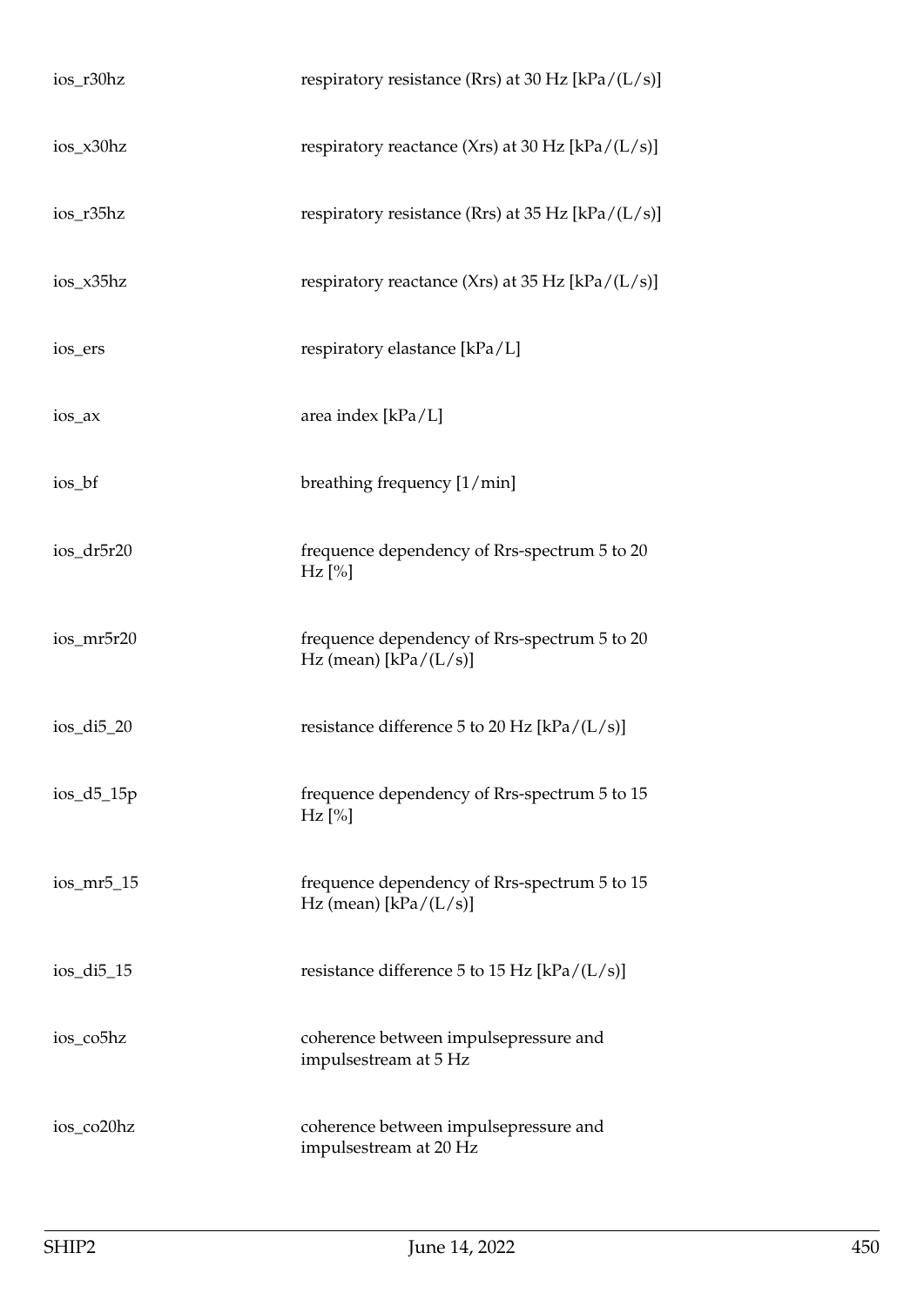| $ios_dx5$                   | delta mean of exspiratory and inspiratory<br>reactances amples at $5$ Hz [kPa/(L/s)] |                                                                    |
|-----------------------------|--------------------------------------------------------------------------------------|--------------------------------------------------------------------|
| ios_ptpx5                   | delta peak of exspiratory and inspiratory<br>reactancesamples at 5 Hz [kPa/(L/s)]    |                                                                    |
| ios_dstage                  | disease stage                                                                        |                                                                    |
| $ios_g5$                    | respiratory conductance at $5 \text{ Hz } [(1/s)/kPa]$                               |                                                                    |
| <b>SPI</b><br><b>SPIOPD</b> | cardiopulmonary stress testing spiroergometry<br>SPI: operational data               |                                                                    |
| spi_unt                     | SPIRO: Spiroergometry is being carried out?                                          | $1 - Yes$<br>$2 - No$                                              |
| spi_grund                   | SPIRO: reason for not carrying out                                                   |                                                                    |
|                             | spiroergometry                                                                       | 1 - patient rejection<br>2 - defective device<br>3 - miscellaneous |
| spi_dat                     | SPIRO: examination date                                                              |                                                                    |
| spi_beg                     | SPIRO: start                                                                         |                                                                    |
| spi_usnr                    | SPIRO: examiner                                                                      |                                                                    |
| spi_gid                     | SPIRO: instrument                                                                    |                                                                    |
| spi_sport                   | SPIRO: Do you take exercise?                                                         | $1 - Yes$<br>$2 - No$                                              |
| spi_sport_h                 | SPIRO: When do you last exercise?                                                    |                                                                    |
| spi_sportart                | SPIRO: Which kind of sport?                                                          |                                                                    |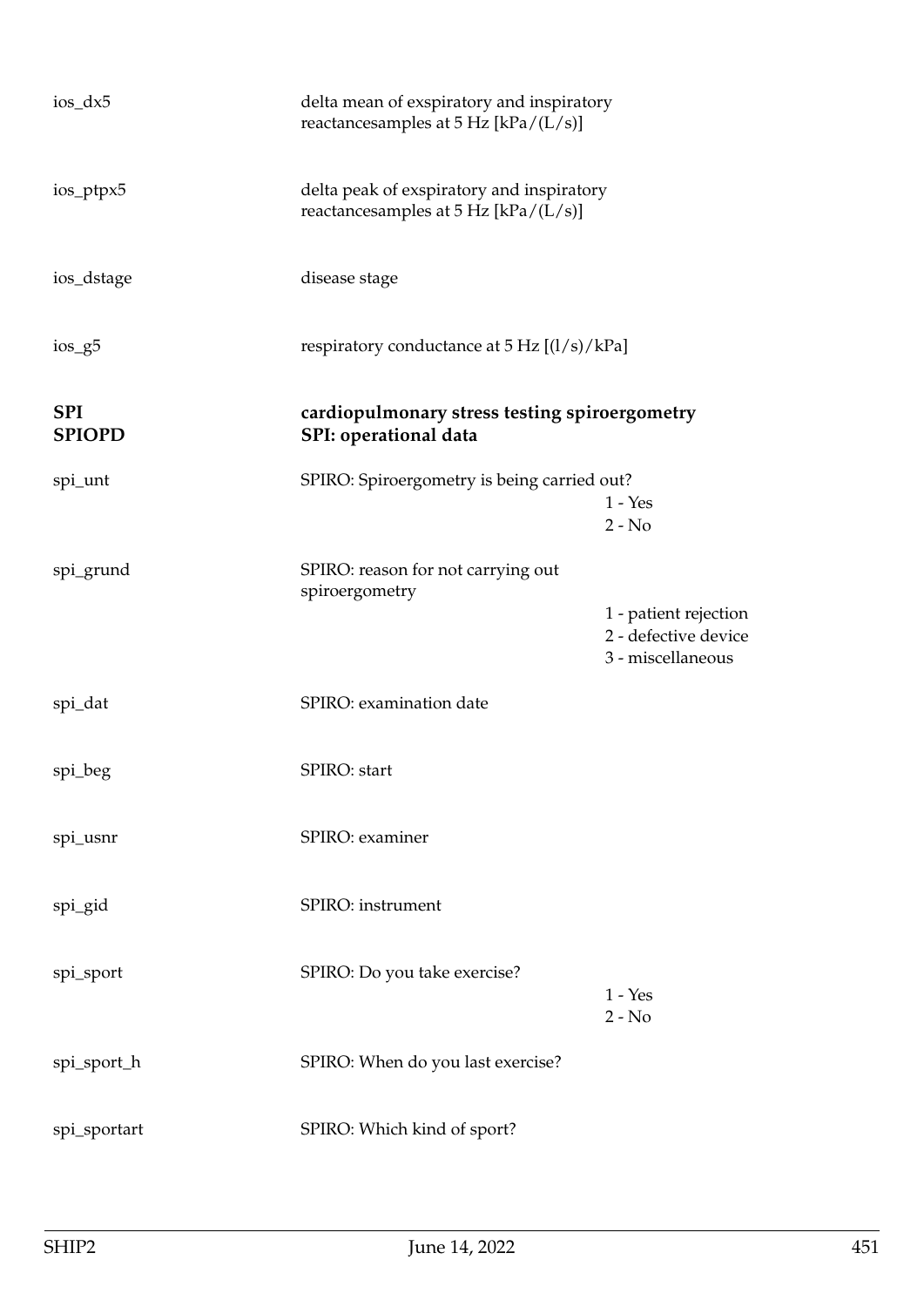| spi_rauch     | SPIRO: Are you smoker?                 |                                                     |
|---------------|----------------------------------------|-----------------------------------------------------|
|               |                                        | $1 - Yes$                                           |
|               |                                        | $2 - No$                                            |
| spi_zig       | SPIRO: When did you last use nicotine? |                                                     |
| abbruch_1     | SPIRO: reason for abort one            |                                                     |
|               |                                        | 1 - muscle fatigue                                  |
|               |                                        | 2 - hip or knee pain<br>3 - typical angina pectoris |
|               |                                        | 4 - dyspnoea                                        |
|               |                                        | 5 - pathological increase in respira-<br>tory rate  |
|               |                                        | 6 - pathological decrease in respira-               |
|               |                                        | tory rate                                           |
|               |                                        | 7 - pathological ST reductions                      |
|               |                                        | 8 - pathological ST increases<br>9 - miscellaneous  |
|               |                                        |                                                     |
| abbruch_2     | SPIRO: reason for abort two            |                                                     |
| borgskala     | SPIRO: Borg-Skala                      |                                                     |
| spi_end       | SPIRO: end                             |                                                     |
| spi_bsnr      | SPIRO: special circumstances           |                                                     |
|               |                                        | $1 - Yes$                                           |
|               |                                        | $2 - No$                                            |
| spi_note      | SPIRO: notes                           |                                                     |
| <b>SPIMES</b> | SPI: measured data                     |                                                     |
| spi_mesas     | SPIRO: edit wizard                     |                                                     |
| bel_dauer     | SPIRO: duration of exposure            |                                                     |
| maxwatt       | SPIRO: watt maximum                    |                                                     |
|               |                                        |                                                     |
| hf_ruhe       | SPIRO: HF-silence                      |                                                     |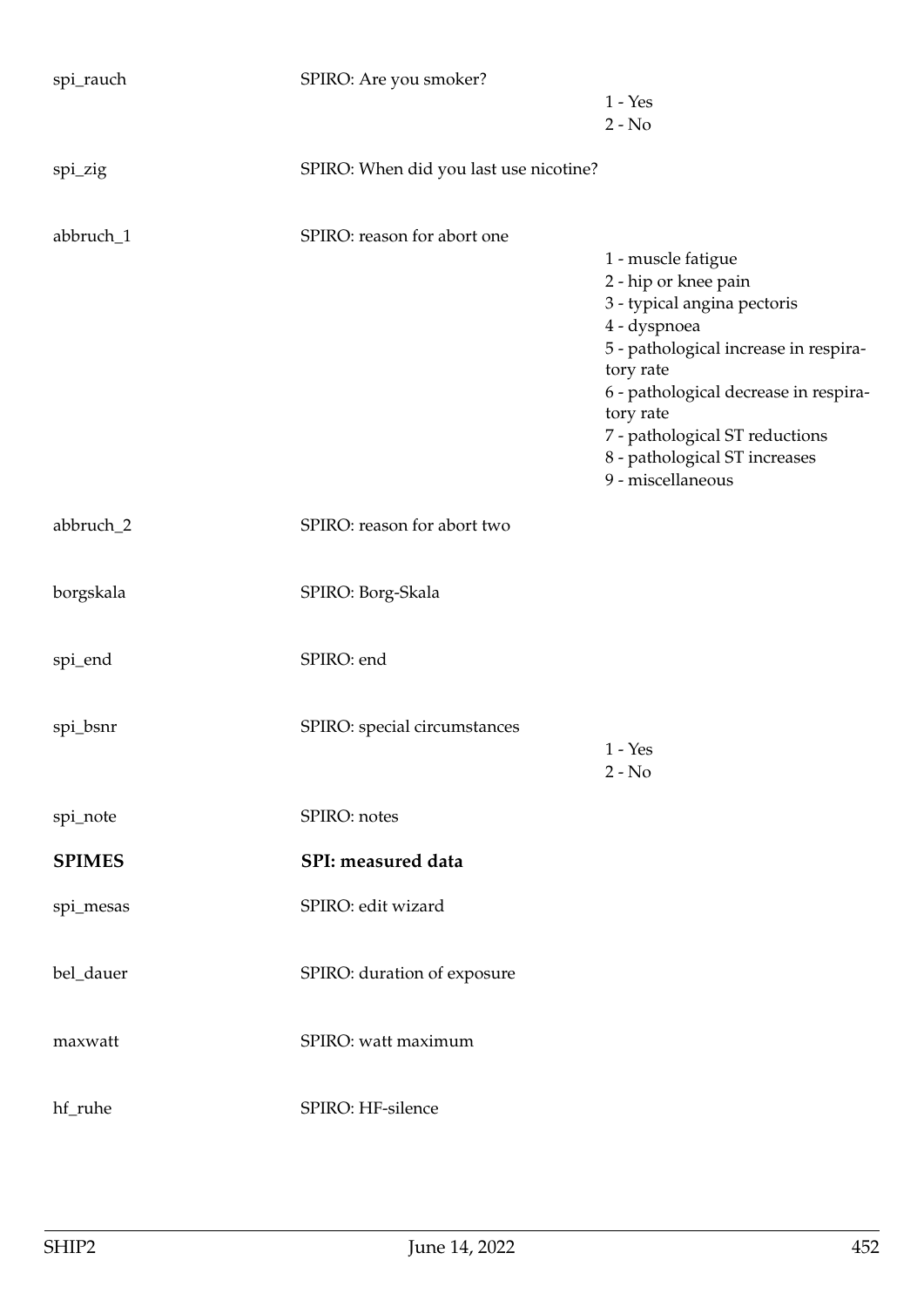| hf_belast        | SPIRO: HF-exposure                                               |                       |
|------------------|------------------------------------------------------------------|-----------------------|
| bd_ruhe_sys      | SPIRO: BD syst. silence                                          |                       |
| bd_ruhe_dia      | SPIRO: BD diast. silence                                         |                       |
| bd_bel_sys       | SPIRO: max. BD syst. exposure                                    |                       |
| bd_bel_dia       | SPIRO: max. BD diast. exposure                                   |                       |
| sao2             | SPIRO: SaO2                                                      | 999 - N/D not derived |
| ph               | SPIRO: pH                                                        | 999 - N/D not derived |
| po2              | SPIRO: pO2                                                       | 999 - N/D not derived |
| pco <sub>2</sub> | SPIRO: pCO2                                                      | 999 - N/D not derived |
| abe              | SPIRO: base excess                                               | 999 - N/D not derived |
| hco3             | SPIRO: HCO3                                                      | 999 - N/D not derived |
| spi_bga_at       | SPIRO: Blood gas analysis carried out at<br>anaerobic threshold? | $1 - Yes$<br>$2 - No$ |
| sao2_at          | SPIRO: SaO2 - exposure                                           | 999 - N/D not derived |
| ph_at            | SPIRO: pH - exposure                                             | 999 - N/D not derived |
| po2_at           | SPIRO: pO2 - exposure                                            | 999 - N/D not derived |
| pco2_at          | SPIRO: pCO2                                                      | 999 - N/D not derived |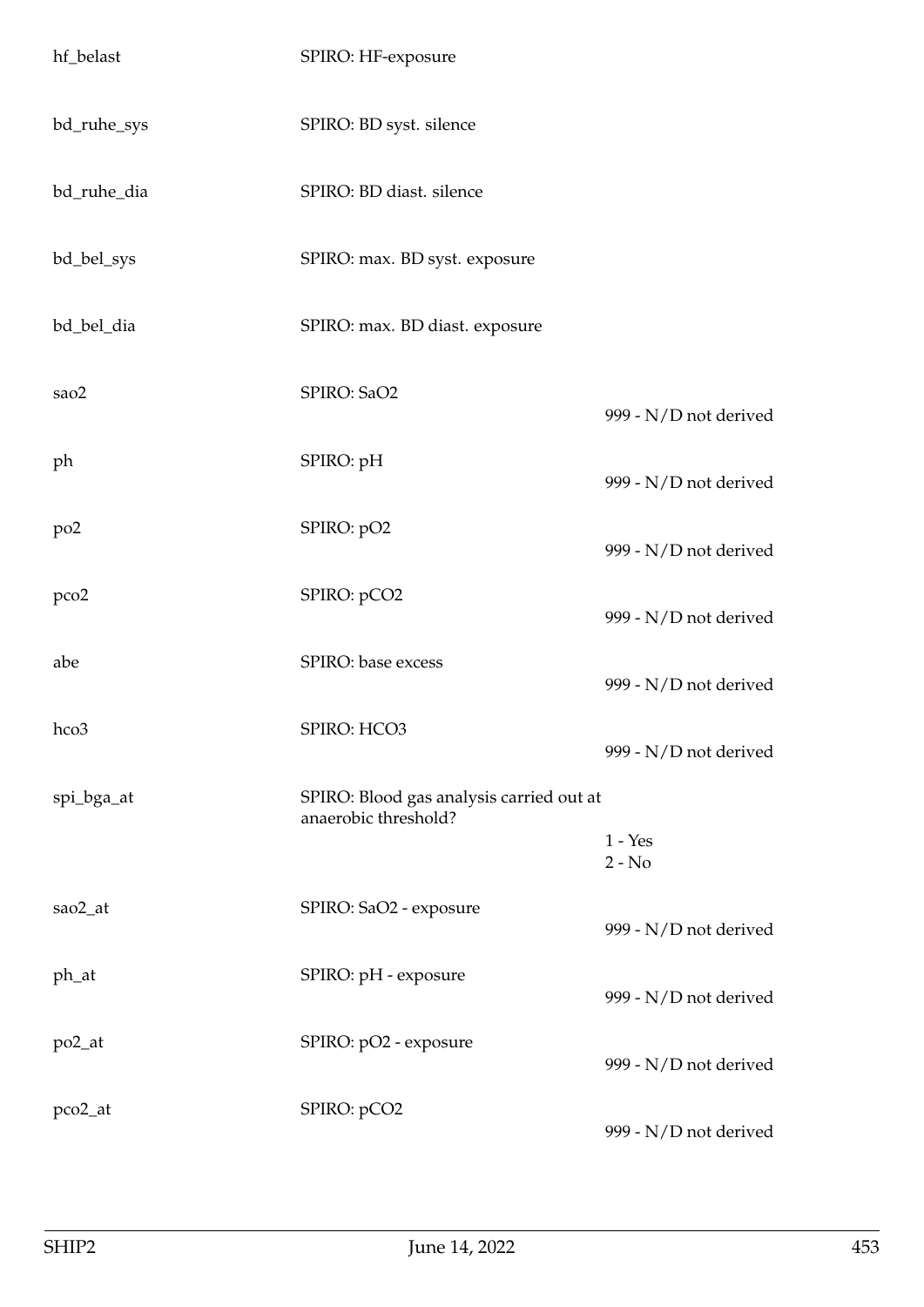| abe_at         | SPIRO: Base excess - exposure                                             | 999 - N/D not derived                         |
|----------------|---------------------------------------------------------------------------|-----------------------------------------------|
| hcor_at        | SPIRO: HCO3 - exposure                                                    | 999 - N/D not derived                         |
| spi_bga_bel    | SPIRO: Blood gas analysis carried out at the end<br>of physical exercise? |                                               |
|                |                                                                           | $1 - Yes$<br>$2 - No$                         |
| sao2_bel       | SPIRO: SaO2 - exposure                                                    | 999 - N/D not derived                         |
| ph_bel         | SPIRO: pH - exposure                                                      | 999 - N/D not derived                         |
| po2_bel        | SPIRO: pO2 - exposure                                                     | 999 - N/D not derived                         |
| pco2_bel       | SPIRO: pCO2 - exposure                                                    | 999 - N/D not derived                         |
| abe_bel        | SPIRO: Base excess - exposure                                             | 999 - N/D not derived                         |
| hcor_bel       | SPIRO: HCO3 - exposure                                                    | 999 - N/D not derived                         |
| spi_bsnrmes    | SPIRO: Are there any special features?                                    | $1 - Yes$<br>$2 - No$                         |
| spi_notemes    | SPIRO: notes                                                              |                                               |
| <b>SPIREAD</b> | SPI: reading data                                                         |                                               |
| spi_full       | SPIRO: Which examination performed?                                       | 1 - full spiroergometry<br>2 - only ergometry |
| spi_full_note  | SPIRO: Why?                                                               |                                               |
| spi_eingabe    | SPIRO: input assistant reading                                            |                                               |
| spi_reader     | SPIRO: reader                                                             |                                               |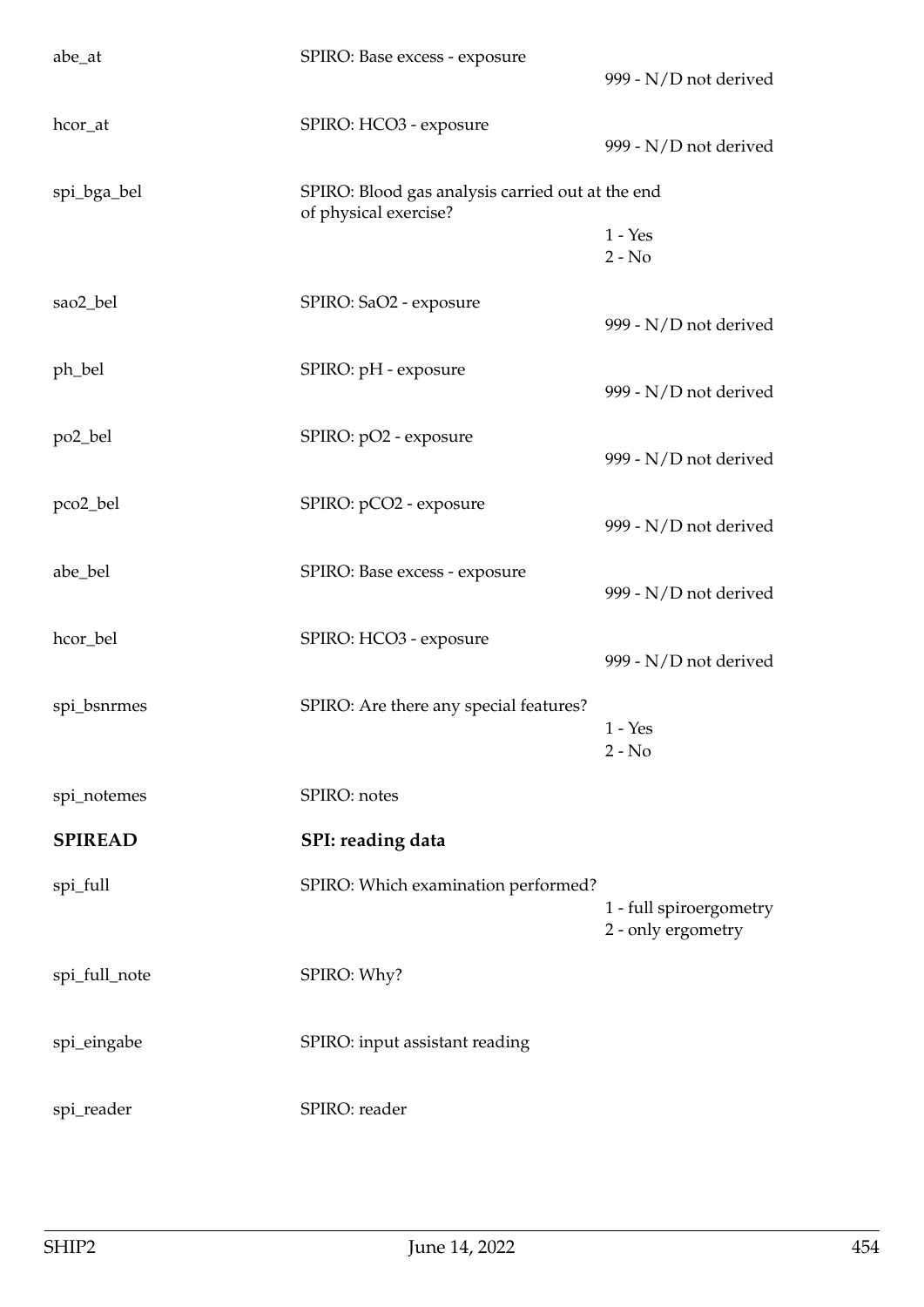| spi_atbest           | SPIRO: AT determined?         | $1 - Yes$<br>$2 - No$ |
|----------------------|-------------------------------|-----------------------|
| spi_maxbest          | SPIRO: Max determined?        | $1 - Yes$<br>$2 - No$ |
| vo <sub>2_ruhe</sub> | SPIRO: VO2-silence            |                       |
| vo <sub>2_peak</sub> | SPIRO: VO2max                 |                       |
| $vo2_at$             | SPIRO: VO2-AT                 |                       |
| vev_ruhe             | SPIRO: VE/VCO2-silence        |                       |
| vev_at               | SPIRO: VE/VCO2-AT             |                       |
| vev_max              | SPIRO: VE/VCO2-max            |                       |
| vev_slope            | SPIRO: VE/VCO2-slope          |                       |
| pet_co2_ruhe         | SPIRO: PET CO2-silence (mmHg) |                       |
| pet_co2_at           | SPIRO: PET CO2-AT (mmHg)      |                       |
| pet_co2_max          | SPIRO: PET CO2-max (mmHg)     |                       |
| pet_o2_ruhe          | SPIRO: PET O2-silence (mmHg)  |                       |
| pet_o2_at            | SPIRO: PET O2-AT (mmHg)       |                       |
| pet_o2_max           | SPIRO: PET O2-max (mmHg)      |                       |
| o2hr_max             | SPIRO: O2/HR max.             |                       |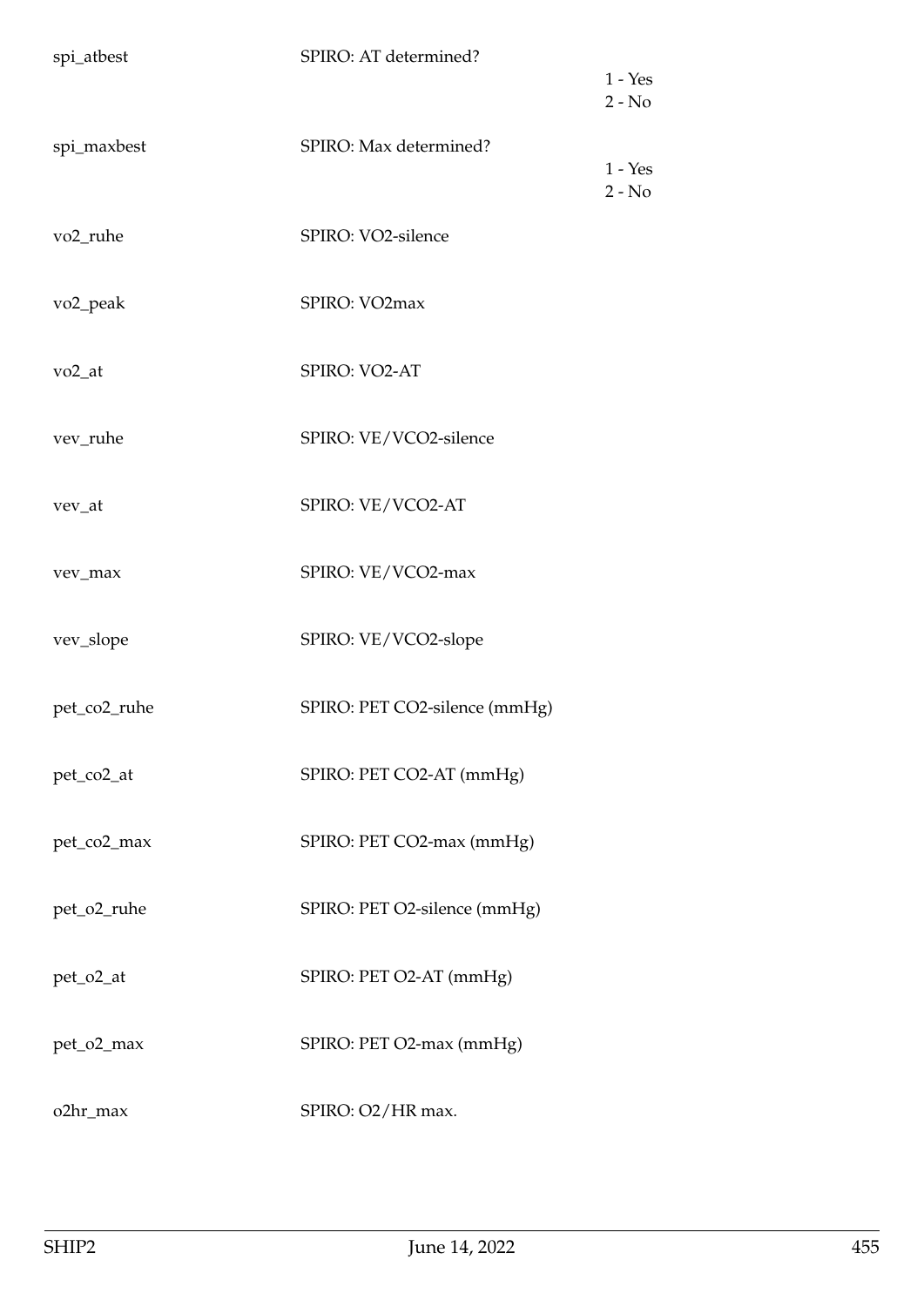| ve_max                      | SPIRO: VEmax.                                                    |                       |
|-----------------------------|------------------------------------------------------------------|-----------------------|
| bf_max                      | SPIRO: breathing rate max.                                       |                       |
| vt_max                      | SPIRO: tidal volume max.                                         |                       |
| pwc_130                     | SPIRO: PWC 130                                                   |                       |
| spi_rbsnr                   | SPIRO: specific features                                         | $1 - Yes$<br>$2 - No$ |
| spi_rnote                   | SPIRO: notes                                                     |                       |
| <b>IMA</b>                  | clinic internal medicine A - gastroenterology                    |                       |
| <b>PAN</b><br><b>PANOPD</b> | pancreas sonography<br>PAN: operational data pancreas sonography |                       |
| pan_usnr                    | PAN: examiner                                                    |                       |
| pan_gid                     | PAN: instrument                                                  |                       |
| pan_beg                     | PAN: start                                                       |                       |
| pan_end                     | PAN: end                                                         |                       |
| pan_bsnr                    | PAN: special circumstances                                       | $1 - Yes$<br>$2 - No$ |
| pan_note                    | PAN: notes                                                       |                       |
| <b>PANREAD</b>              | PAN: reading data pancreas sonography                            |                       |
| pan_reader                  | PAN: reader                                                      |                       |
| pan_001                     | PAN: size of head of pancreas, numerical                         |                       |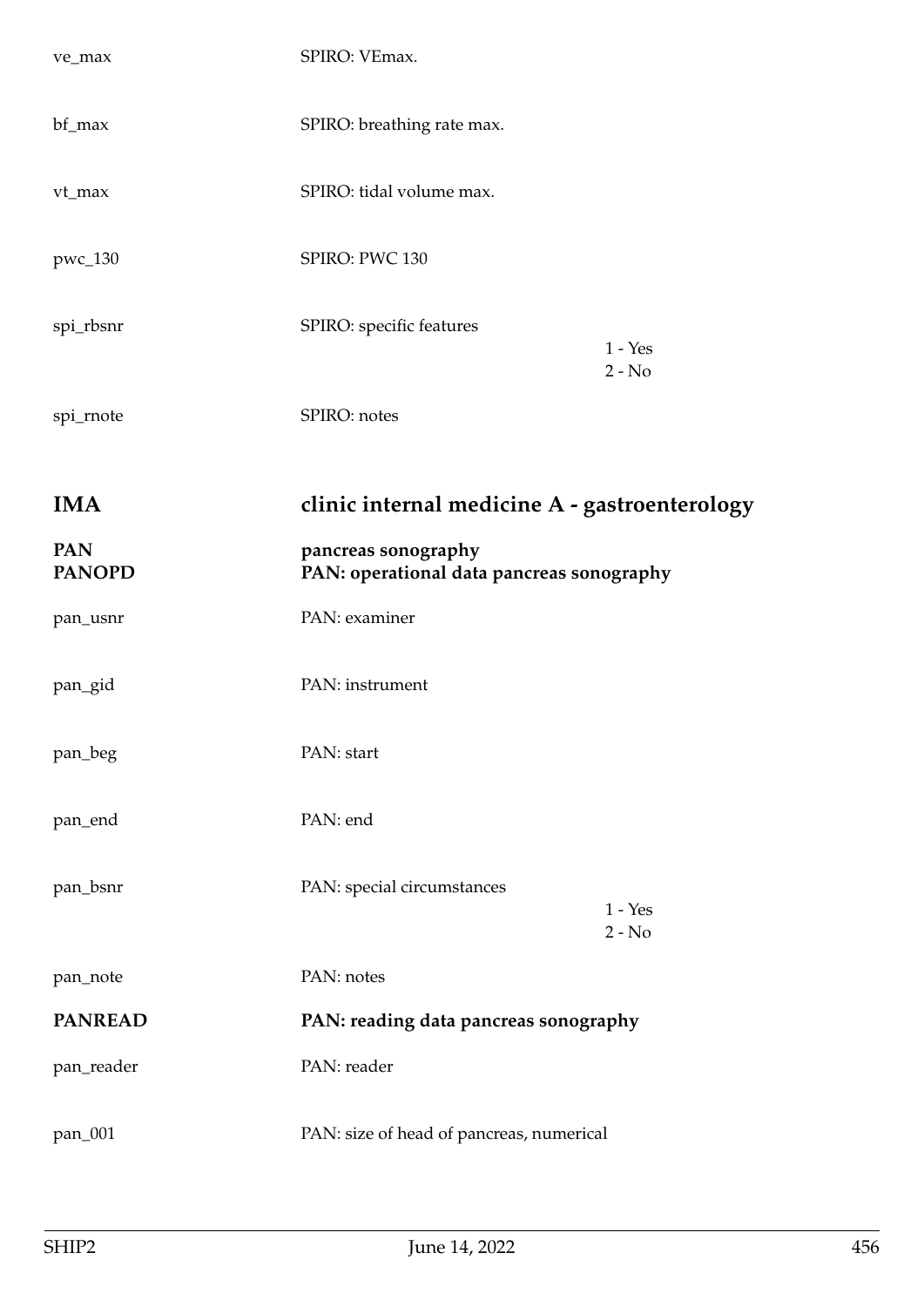| pan_002 | PAN: size of body of pancreas                                                                                                                                                          |                       |
|---------|----------------------------------------------------------------------------------------------------------------------------------------------------------------------------------------|-----------------------|
| pan_003 | PAN: size of tail of pancreas                                                                                                                                                          |                       |
| pan_004 | PAN: width Wirsing's duct                                                                                                                                                              |                       |
| pan_005 | PAN: diffuse or segmental enlargement                                                                                                                                                  | $1 - Yes$<br>$2 - No$ |
| pan_006 | PAN: hypoechoic, blurred, loose or spotted<br>heterogeneic structure                                                                                                                   |                       |
|         |                                                                                                                                                                                        | $1 - Yes$<br>$2 - No$ |
| pan_007 | PAN: circumscribed anechoic/hyperechoic<br>lesions (haemorrhages, necroses, calcifications)                                                                                            | $1 - Yes$<br>$2 - No$ |
| pan_008 | PAN: peripancreatic liquids; ascites; pleural<br>effusions                                                                                                                             |                       |
|         |                                                                                                                                                                                        | $1 - Yes$<br>$2 - No$ |
| pan_009 | PAN: necroses, abscesses, pseudocysts                                                                                                                                                  | $1 - Yes$<br>$2 - No$ |
| pan_010 | PAN: kidney fixation on the psoas muscle,<br>reduced breath-dependent displacement of the<br>kidney                                                                                    |                       |
|         |                                                                                                                                                                                        | $1 - Yes$<br>$2 - No$ |
| pan_011 | PAN: diagnosis acute pancreatitis                                                                                                                                                      | $1 - Yes$<br>$2 - No$ |
| pan_012 | PAN: fibrosis: finely or grossly compressed<br>parenchyma, contour irregularities, en bloc<br>movements due to a transmitted aorta-pulse,<br>induration on compression with transducer | $1 - Yes$<br>$2 - No$ |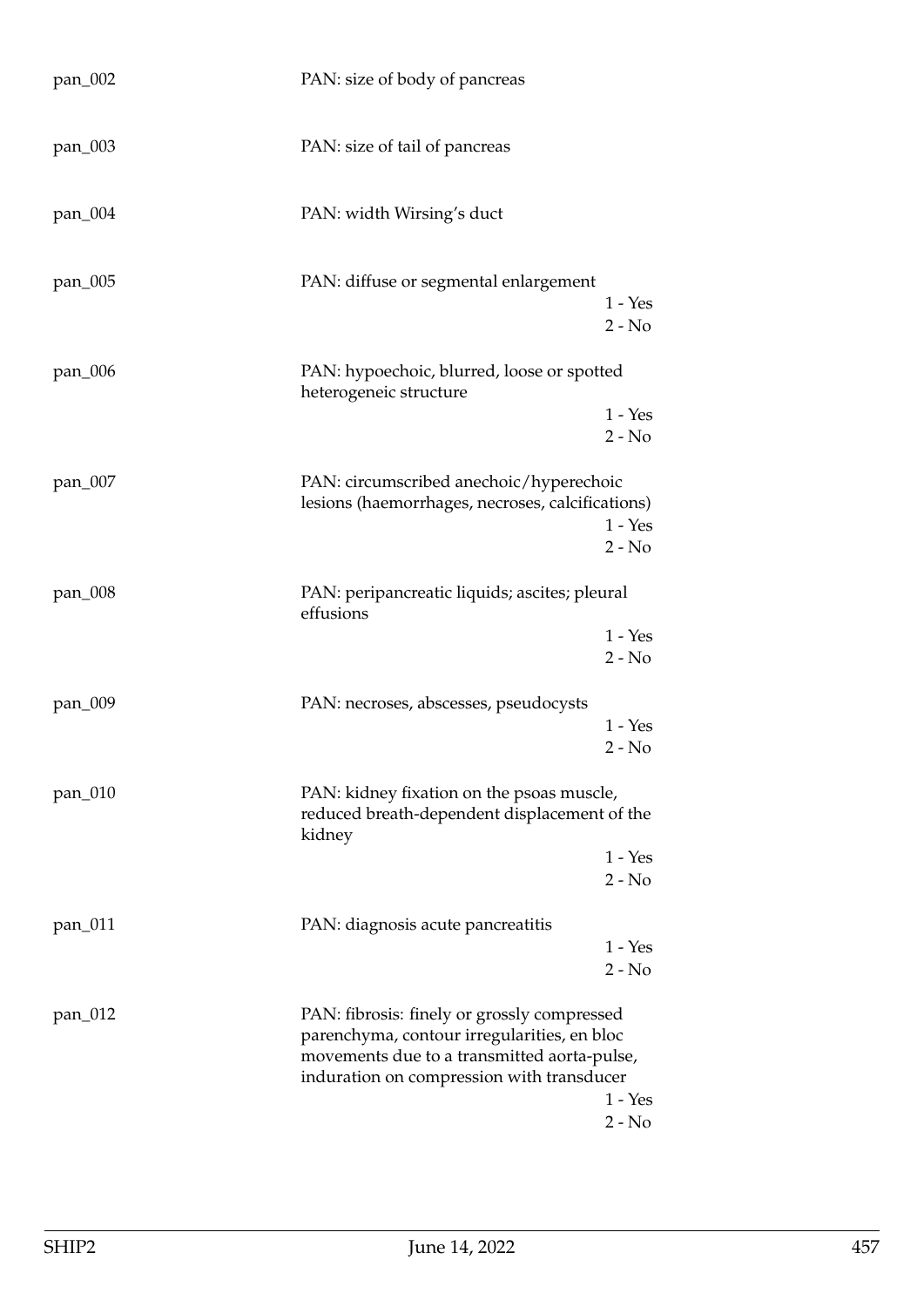| pan_013 | PAN: micro- or macrocysts: anechoic lesions with<br>dorsal ultrasonic amplification with or without<br>ring marks. Complicated cysts >6 cm or when<br>complications with organs                                                              |                       |
|---------|----------------------------------------------------------------------------------------------------------------------------------------------------------------------------------------------------------------------------------------------|-----------------------|
|         |                                                                                                                                                                                                                                              | $1 - Yes$<br>$2 - No$ |
| pan_014 | PAN: parenchymal calcifications and ductal<br>stones: irregular-thick strong echoic areas that<br>evoke shadow artifacts at the size of some<br>millimeters                                                                                  |                       |
|         |                                                                                                                                                                                                                                              | $1 - Yes$<br>$2 - No$ |
| pan_015 | PAN: dilatation of the duct: threshold between<br>2–3 mm, changes in calibre and duct corrugation.<br>Shrinkage of the parenchyma, scars and<br>dilatation of the duct as well as duct obstructions<br>are causative for the duct dilatation |                       |
|         |                                                                                                                                                                                                                                              | $1 - Yes$<br>$2 - No$ |
| pan_016 | PAN: atrophy: parenchymal islands, calcium<br>deposits and an extended scarred warped duct<br>with piston-like swelling. The splenic v. as lead<br>structure is scarred, faded, or thrombosed                                                | $1 - Yes$<br>$2 - No$ |
| pan_017 | PAN: portal vein thrombosis or splenic vein<br>thrombosis                                                                                                                                                                                    |                       |
|         |                                                                                                                                                                                                                                              | $1 - Yes$<br>$2 - No$ |
| pan_018 | PAN: bile duct obstruction with extra- and<br>intrahepatic bile duct dilatation                                                                                                                                                              |                       |
|         |                                                                                                                                                                                                                                              | $1 - Yes$<br>$2 - No$ |
| pan_019 | PAN: chronic pancreatitis diagnosis                                                                                                                                                                                                          | $1 - Yes$             |
|         |                                                                                                                                                                                                                                              | $2 - No$              |
| pan_020 | PAN: oval-, round, or rough contour deformation                                                                                                                                                                                              | $1 - Yes$<br>$2 - No$ |
| pan_021 | PAN: mostly hypoechoic homogeneic structure<br>with fine extensions                                                                                                                                                                          |                       |
|         |                                                                                                                                                                                                                                              | $1 - Yes$<br>$2 - No$ |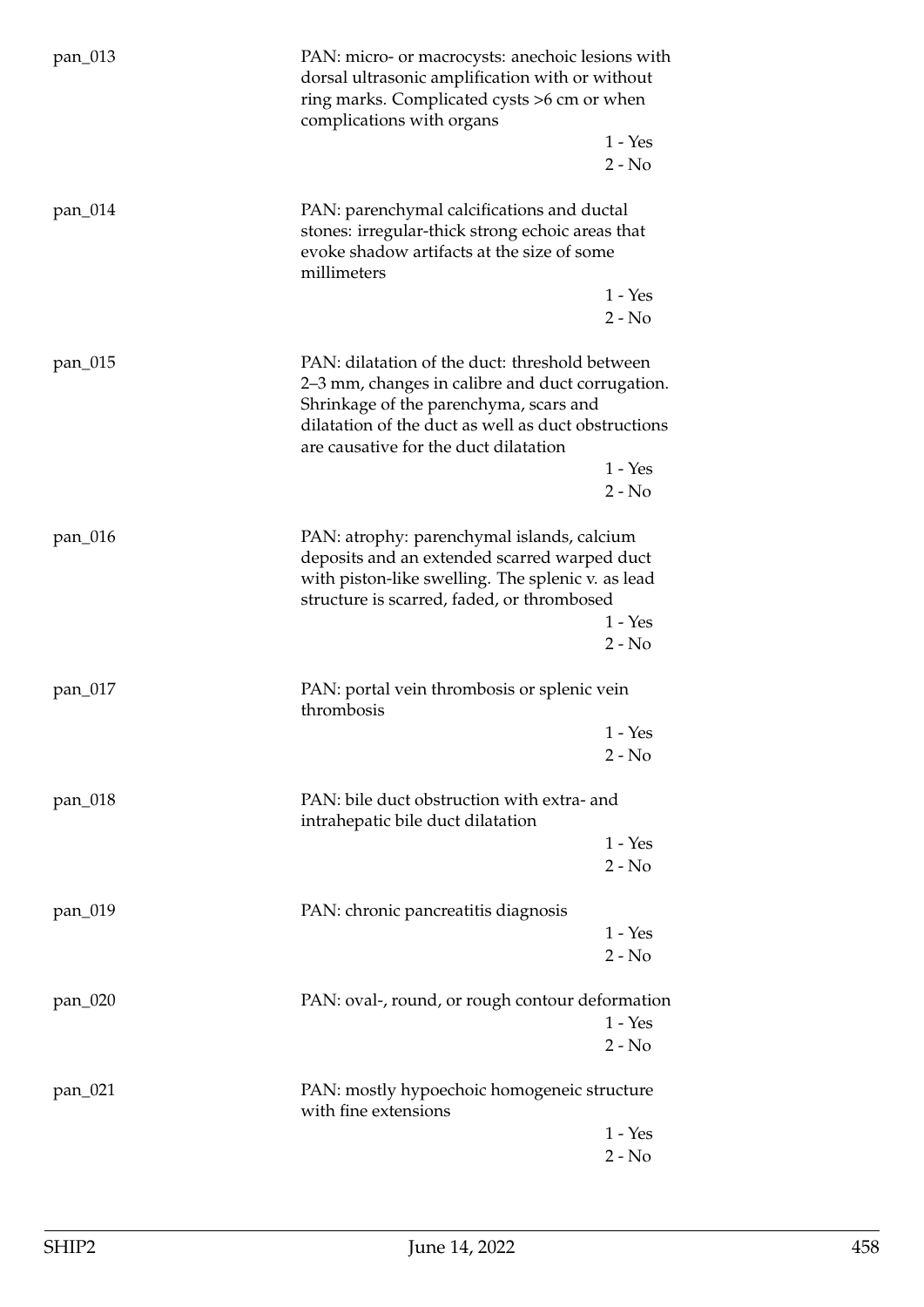| pan_022       | PAN: prestenotic dilatation of the duct                                         |                                         |
|---------------|---------------------------------------------------------------------------------|-----------------------------------------|
|               |                                                                                 | $1 - Yes$                               |
|               |                                                                                 | $2 - No$                                |
| pan_023       | PAN: infiltration, displacement of the splenic<br>vein or the celiac trunk      |                                         |
|               |                                                                                 | $1 - Yes$                               |
|               |                                                                                 | $2 - No$                                |
| pan_024       | PAN: liver metastases                                                           |                                         |
|               |                                                                                 | $1 - Yes$                               |
|               |                                                                                 | $2 - No$                                |
| pan_025       | PAN: bile duct obstruction with extra- and<br>intrahepatic bile duct dilatation |                                         |
|               |                                                                                 | $1 - Yes$                               |
|               |                                                                                 | $2 - No$                                |
| pan_026       | PAN: duodenal or jejunal stenosis                                               |                                         |
|               |                                                                                 | $1 - Yes$                               |
|               |                                                                                 | $2 - No$                                |
| pan_027       | PAN: pancreatic carcinoma diagnosis                                             |                                         |
|               |                                                                                 | $1 - Yes$                               |
|               |                                                                                 | $2 - No$                                |
| pan_rbsnr     | PAN: Are there special features?                                                |                                         |
|               |                                                                                 | $1 - Yes$                               |
|               |                                                                                 | $2 - No$                                |
| pan_rnote     | PAN: notes                                                                      |                                         |
| <b>ELA</b>    | elastography                                                                    |                                         |
| <b>ELAOPD</b> | ELA: operational data                                                           |                                         |
| ela_usnr      | ELA: examiner                                                                   |                                         |
| ela_gid       | ELA: instrument                                                                 |                                         |
|               |                                                                                 |                                         |
| ela_010       | ELA: probe selection EUP-L52 or L53                                             | 1 - probe EUP-L52                       |
|               |                                                                                 | 2 - probe EUP-L53<br>3 - probe EUP-C532 |
| ela_beg       | ELA: start                                                                      |                                         |
|               |                                                                                 |                                         |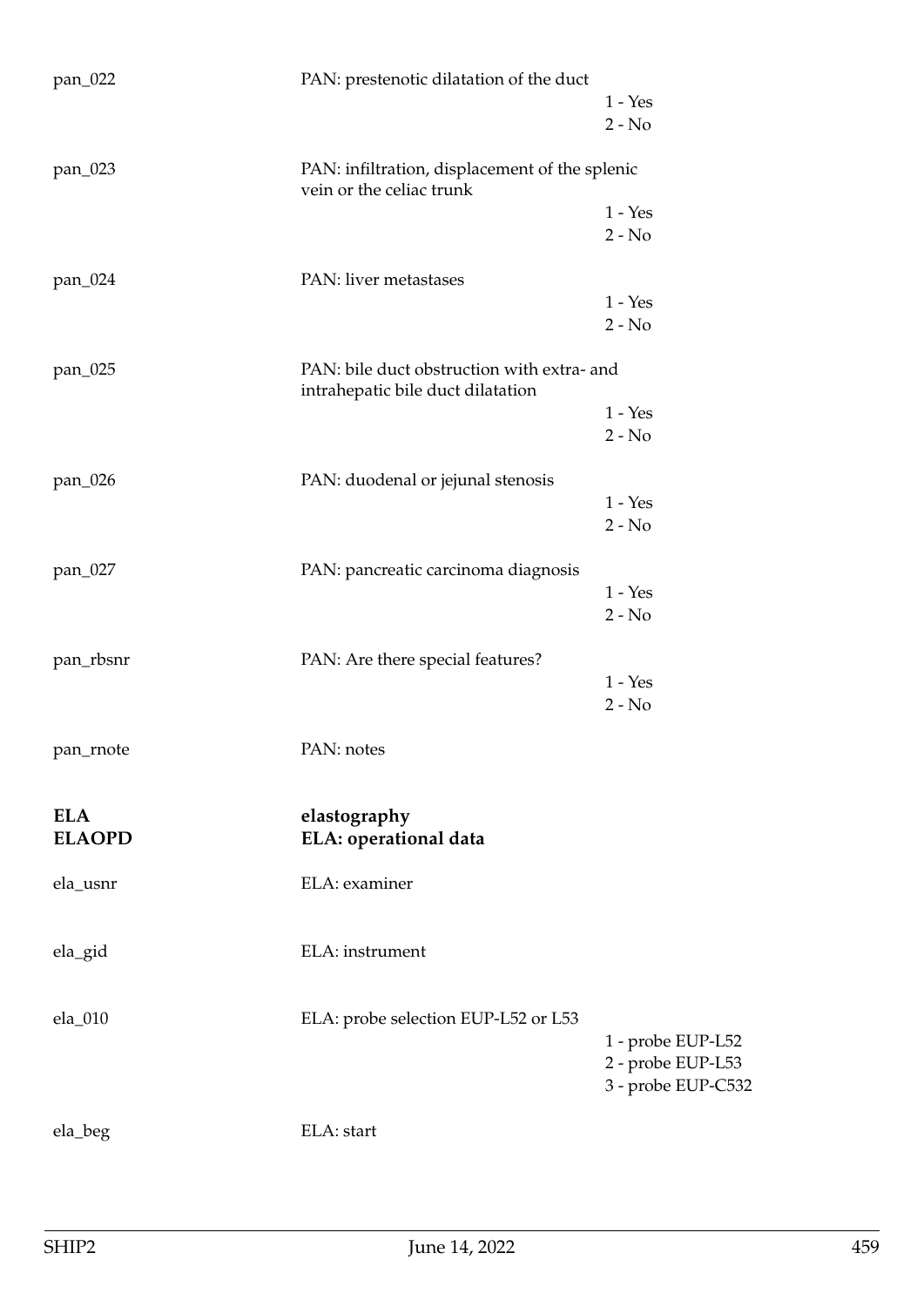| ela_end                     | ELA: end                                         |                                                                                                                      |
|-----------------------------|--------------------------------------------------|----------------------------------------------------------------------------------------------------------------------|
| ela_bsnr                    | ELA: special features                            | $1 - Yes$<br>$2 - No$                                                                                                |
| ela_note                    | ELA: notes                                       |                                                                                                                      |
| <b>STU</b><br><b>STUOPD</b> | stool sample<br>STU: operational data            |                                                                                                                      |
| stu_opd03                   | STU: stool sample type                           | 1 - stool sample with buffer<br>2 - native stool sample                                                              |
| stu_opd01                   | STU: examiner                                    |                                                                                                                      |
| stu_opd02                   | STU: start                                       |                                                                                                                      |
| stu_opd05                   | STU: location of storage                         | 1 - +4°C refrigerator, protein labora-<br>tory Gastro, KIMA<br>2 - -20°C freezer floor, Gastro labora-<br>tory, KIMA |
| stu_opd06                   | STU: special features                            | $1 - Yes$<br>$2 - No$                                                                                                |
| stu_opd07                   | STU: notes                                       |                                                                                                                      |
| <b>STUDNA</b>               | <b>STU: DNA extraction</b>                       |                                                                                                                      |
| stu_dna01                   | STU: examiner                                    |                                                                                                                      |
| stu_dna02                   | STU: date of examination                         |                                                                                                                      |
| stu_dna03                   | STU: DNA extracted from stool                    | $1 - Yes$<br>$2 - No$                                                                                                |
| stu_dna04                   | STU: concentration of extracted DNA $(\mu g/ml)$ |                                                                                                                      |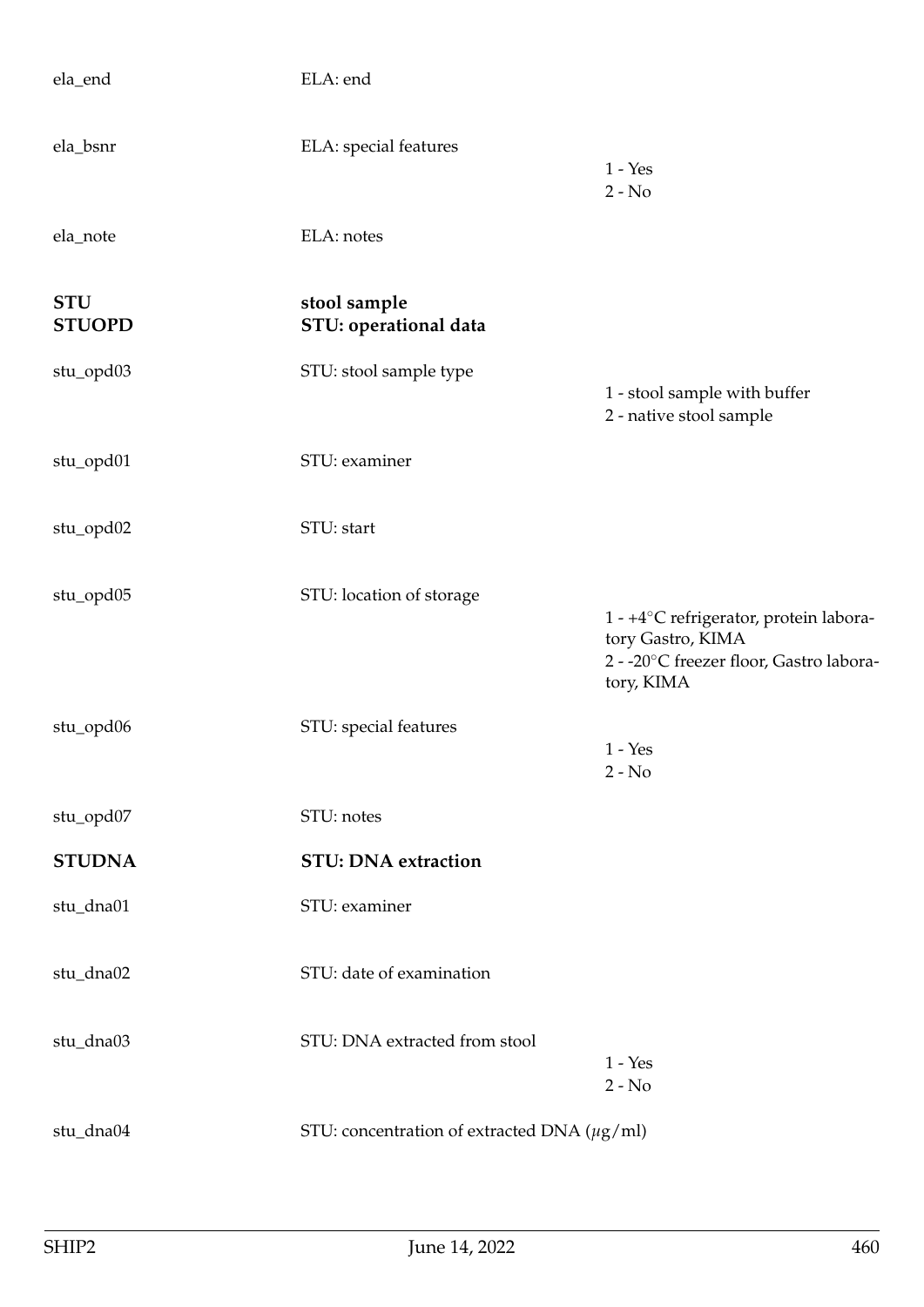| stu_dna05                | STU: amount of extracted DNA $(\mu l)$                              |                                                       |
|--------------------------|---------------------------------------------------------------------|-------------------------------------------------------|
| stu_dna11                | STU: relation optical density of DNA solution at<br>260 and 280 nm  |                                                       |
| stu_dna06                | STU: extraction failed                                              | $1 - Yes$<br>$2 - No$                                 |
| stu_dna07                | STU: location of storage                                            | 1 - -80°C freezer floor, Gastro labora-<br>tory, KIMA |
| stu_dna08                | STU: DNA given to collaborator                                      | $1 - Yes$<br>$2 - No$                                 |
| <b>STUELT</b>            | STU: elastase                                                       |                                                       |
| stu_elt01                | STU: examiner                                                       |                                                       |
| stu_elt02                | STU: date of examination                                            |                                                       |
| stu_elt04                | STU: elastase test result                                           |                                                       |
| stu_elt05                | STU: test failed                                                    | $1 - Yes$<br>$2 - No$                                 |
| stu_elt07                | STU: Are there any special features?                                | $1 - Yes$<br>$2 - No$                                 |
| stu_elt08                | STU: comments                                                       |                                                       |
| <b>DER</b>               | dermatological examination                                          |                                                       |
| <b>INTPID</b><br>DER_INT | DER_INT: identification of test persons<br>dermatological interview |                                                       |
| int_datum                | DER_INT: date of examination                                        |                                                       |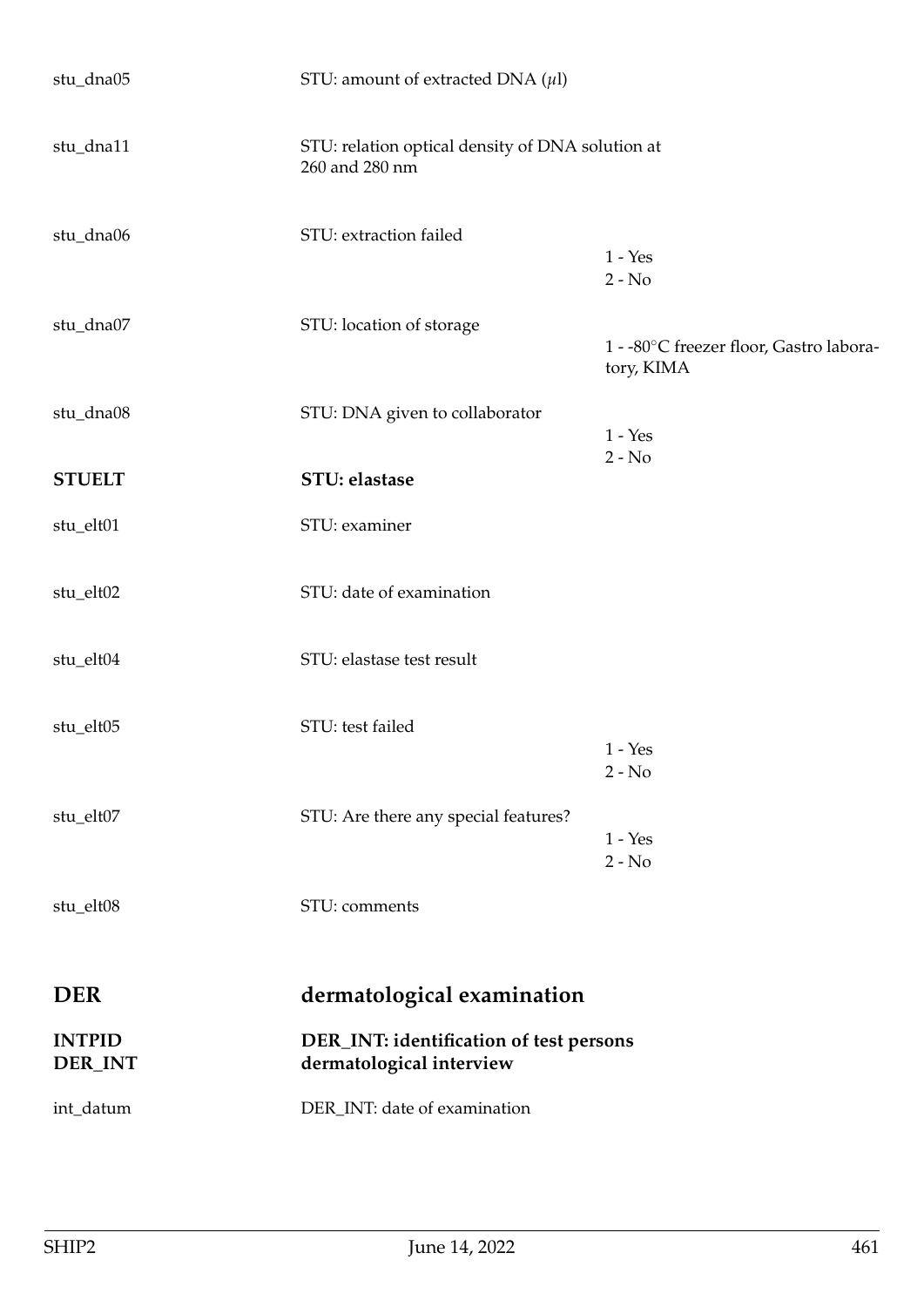| int_beg    | DER_INT: interview begin                              |                       |
|------------|-------------------------------------------------------|-----------------------|
| int_interv | DER_INT: interviewer                                  |                       |
| int_einv   | DER_INT: informed consent for electronic<br>recording |                       |
|            |                                                       | $1 - Yes$<br>$2 - No$ |
| int_dup    | DER_INT: Should a duplex sonograpy be<br>performed?   |                       |
|            |                                                       | $1 - Yes$<br>$2 - No$ |
| int_end    | DER_INT: end of interview                             |                       |
| int_dauer  | DER_INT: duration of interview (min)                  | 998 - dont know       |
| DER_US     | dermatological examination                            | 9998 - don't know     |
| us_datum   | DER_US: date of examination                           |                       |
| us_beg     | DER_US: start of examination                          |                       |
| us_usnr    | DER_US: examiner                                      |                       |
| us_end     | DER_US: end of examination                            |                       |
| us_dauer   | DER_US: duration of dermatological<br>examination     | 998 - dont know       |
| DER_DUP    | duplex sonography                                     | 9998 - don't know     |
| dup_datum  | DER_DUP: date of examination                          |                       |
| dup_beg    | DER_DUP: start of examination                         |                       |
| dup_interv | DER_DUP: examiner                                     |                       |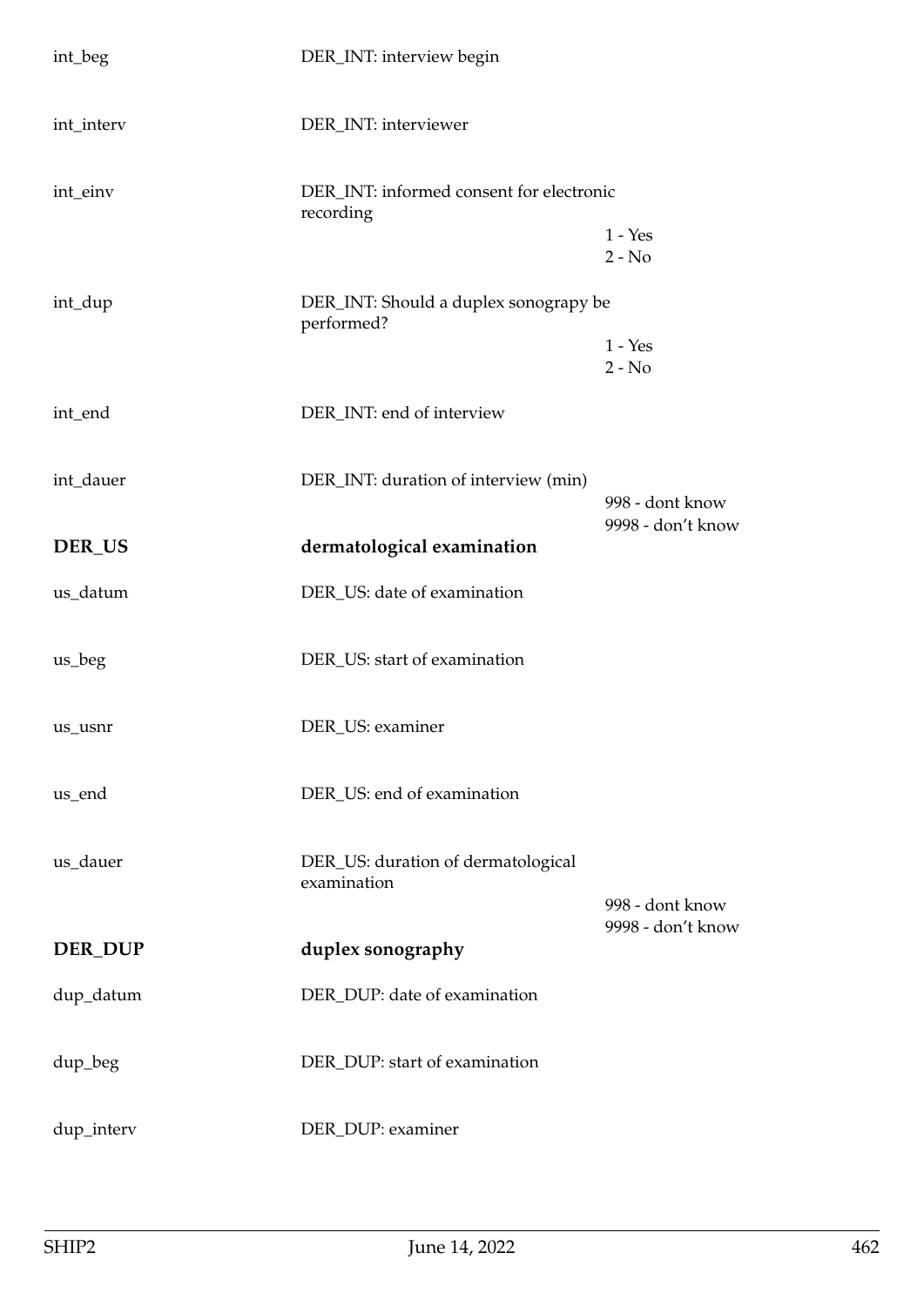| dup_end                  | DER_DUP: end of examination                                                  |                                                                                                                                                                                           |  |
|--------------------------|------------------------------------------------------------------------------|-------------------------------------------------------------------------------------------------------------------------------------------------------------------------------------------|--|
| dup_dauer                | DER_DUP: duration duplex sonography                                          | 998 - dont know<br>9998 - don't know                                                                                                                                                      |  |
| <b>MELINT</b><br>DER_INT | DER_US: medical interview<br>dermatological interview                        |                                                                                                                                                                                           |  |
| mel_int_01               | DER_INT: When outside in the sun without<br>sunscreen, does your skin become |                                                                                                                                                                                           |  |
|                          |                                                                              | 1 - always red and never brown<br>2 - always red and sometimes brown<br>3 - rarely red and mainly brown<br>4 - never red and always black<br>998 - do not know<br>999 - refused to answer |  |
| mel_int_02               |                                                                              | DER_INT: How many sunburns do you<br>remember during from childhood (until the age<br>of 16)?                                                                                             |  |
|                          |                                                                              | $0 - No$                                                                                                                                                                                  |  |
|                          |                                                                              | $1 - 1$ up to $5$                                                                                                                                                                         |  |
|                          |                                                                              | $2 - 6$ up to $10$                                                                                                                                                                        |  |
|                          |                                                                              | 3 - more than 10                                                                                                                                                                          |  |
|                          |                                                                              | 998 - do not know                                                                                                                                                                         |  |
|                          |                                                                              | 999 - refused to answer                                                                                                                                                                   |  |
| mel_int_03               | DER_INT: How many sunburns with blistering                                   |                                                                                                                                                                                           |  |
|                          | do you remember during from childhood (until<br>the age of 16)?              |                                                                                                                                                                                           |  |
|                          |                                                                              | $0 - No$                                                                                                                                                                                  |  |
|                          |                                                                              | $1 - 1$ up to 2                                                                                                                                                                           |  |
|                          |                                                                              | $2 - 3$ up to $5$                                                                                                                                                                         |  |
|                          |                                                                              | 3 - more than 5                                                                                                                                                                           |  |
|                          |                                                                              | 998 - do not know                                                                                                                                                                         |  |
|                          |                                                                              | 999 - refused to answer                                                                                                                                                                   |  |
| mel_int_03a              | DER_INT: Do you sometimes use a solarium,<br>sunbed, or sunlamp?             |                                                                                                                                                                                           |  |
|                          |                                                                              | $1 - Yes$                                                                                                                                                                                 |  |
|                          |                                                                              | $2 - No$                                                                                                                                                                                  |  |
|                          |                                                                              | 998 - do not know                                                                                                                                                                         |  |
|                          |                                                                              | 999 - refused to answer                                                                                                                                                                   |  |
| mel_int_03b              | DER_INT: How often?                                                          |                                                                                                                                                                                           |  |
|                          |                                                                              | 1 - once or twice a week                                                                                                                                                                  |  |
|                          |                                                                              | 2 - once or twice a month                                                                                                                                                                 |  |
|                          |                                                                              |                                                                                                                                                                                           |  |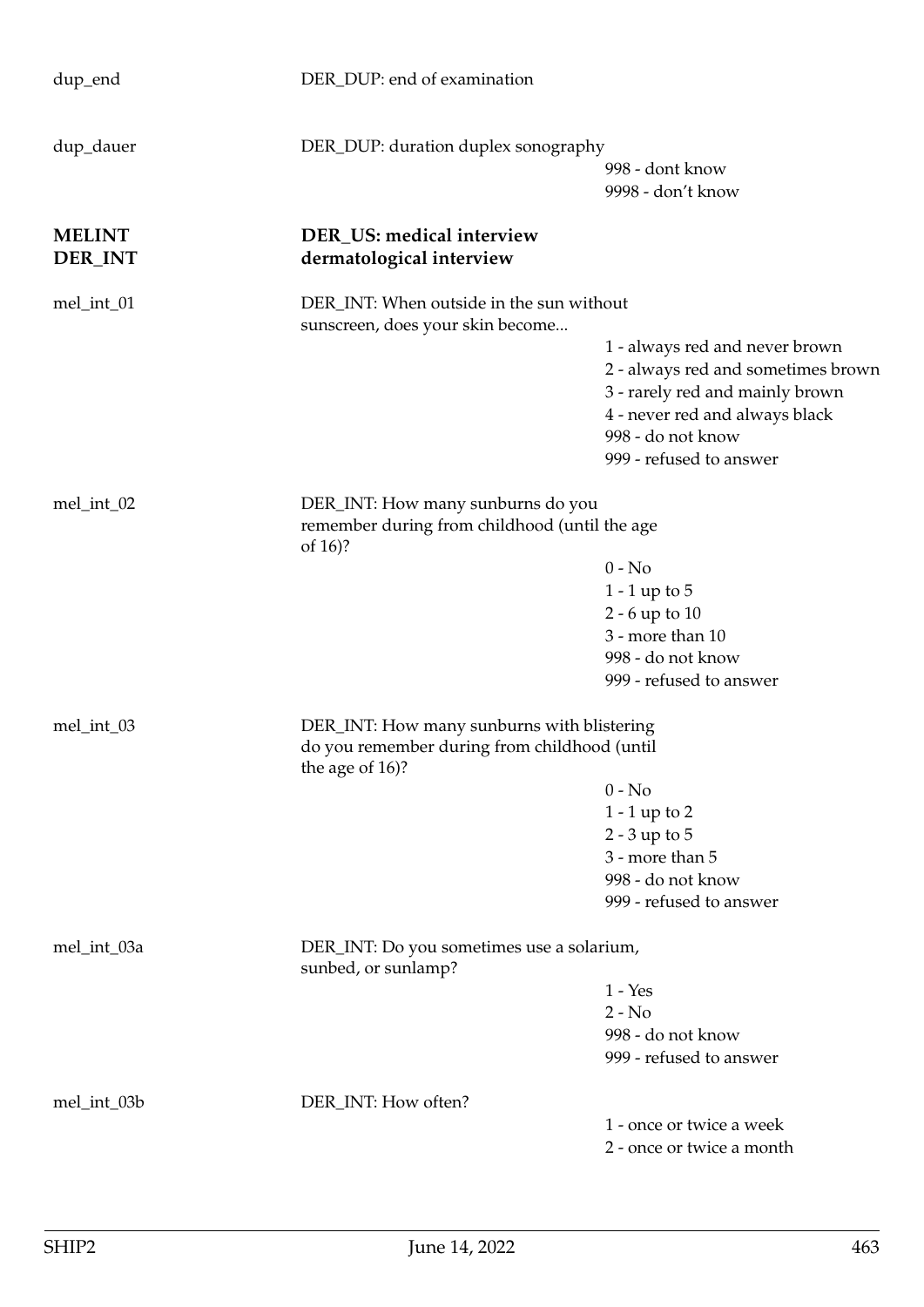|            |                                                                                                   | 3 - 2 up to 4 times a month<br>4 - 1 to 2 times quarterly<br>998 - do not know<br>999 - refused to answer |
|------------|---------------------------------------------------------------------------------------------------|-----------------------------------------------------------------------------------------------------------|
| mel_int_04 | DER_INT: Have you ever seen a dermatologist<br>for a mole check-up?                               |                                                                                                           |
|            |                                                                                                   | $1 - Yes$                                                                                                 |
|            |                                                                                                   | $2 - No$                                                                                                  |
|            |                                                                                                   | 998 - do not know                                                                                         |
|            |                                                                                                   | 999 - refused to answer                                                                                   |
| mel_int_05 | DER_INT: Have you had an operation for<br>suspicious moles after a dermatological<br>examination? |                                                                                                           |
|            |                                                                                                   | $1 - Yes$                                                                                                 |
|            |                                                                                                   | $2 - No$                                                                                                  |
|            |                                                                                                   | 998 - do not know                                                                                         |
|            |                                                                                                   | 999 - refused to answer                                                                                   |
| mel_int_06 | DER_INT: How many were taken out?                                                                 |                                                                                                           |
|            |                                                                                                   | 1 - 1 up to 5                                                                                             |
|            |                                                                                                   | $2 - 6$ up to $10$                                                                                        |
|            |                                                                                                   | 3 - 11 up to 20                                                                                           |
|            |                                                                                                   | 4 - more than 20                                                                                          |
|            |                                                                                                   | 998 - do not know                                                                                         |
|            |                                                                                                   | 999 - refused to answer                                                                                   |
| mel_int_07 | DER_INT: Is there someone in your biological<br>family (your parents, brothers or sisters,        |                                                                                                           |
|            | children) who have more than 50 moles?                                                            |                                                                                                           |
|            |                                                                                                   | 1 - Yes<br>$2 - No$                                                                                       |
|            |                                                                                                   | 998 - do not know                                                                                         |
|            |                                                                                                   | 999 - refused to answer                                                                                   |
| mel_int_08 | DER_INT: father more than 50 moles?                                                               |                                                                                                           |
|            |                                                                                                   | $1 - Yes$                                                                                                 |
|            |                                                                                                   | $2 - No$                                                                                                  |
| mel_int_09 | DER_INT: mother more than 50 moles?                                                               |                                                                                                           |
|            |                                                                                                   | $1 - Yes$                                                                                                 |
|            |                                                                                                   | $2 - No$                                                                                                  |
| mel_int_10 | DER_INT: brothers or sisters more than 50 moles?                                                  |                                                                                                           |
|            |                                                                                                   | $1 - Yes$                                                                                                 |
|            |                                                                                                   | $2 - No$                                                                                                  |
| mel_int_11 | DER_INT: children more than 50 moles?                                                             |                                                                                                           |
|            |                                                                                                   | $1 - Yes$                                                                                                 |
|            |                                                                                                   |                                                                                                           |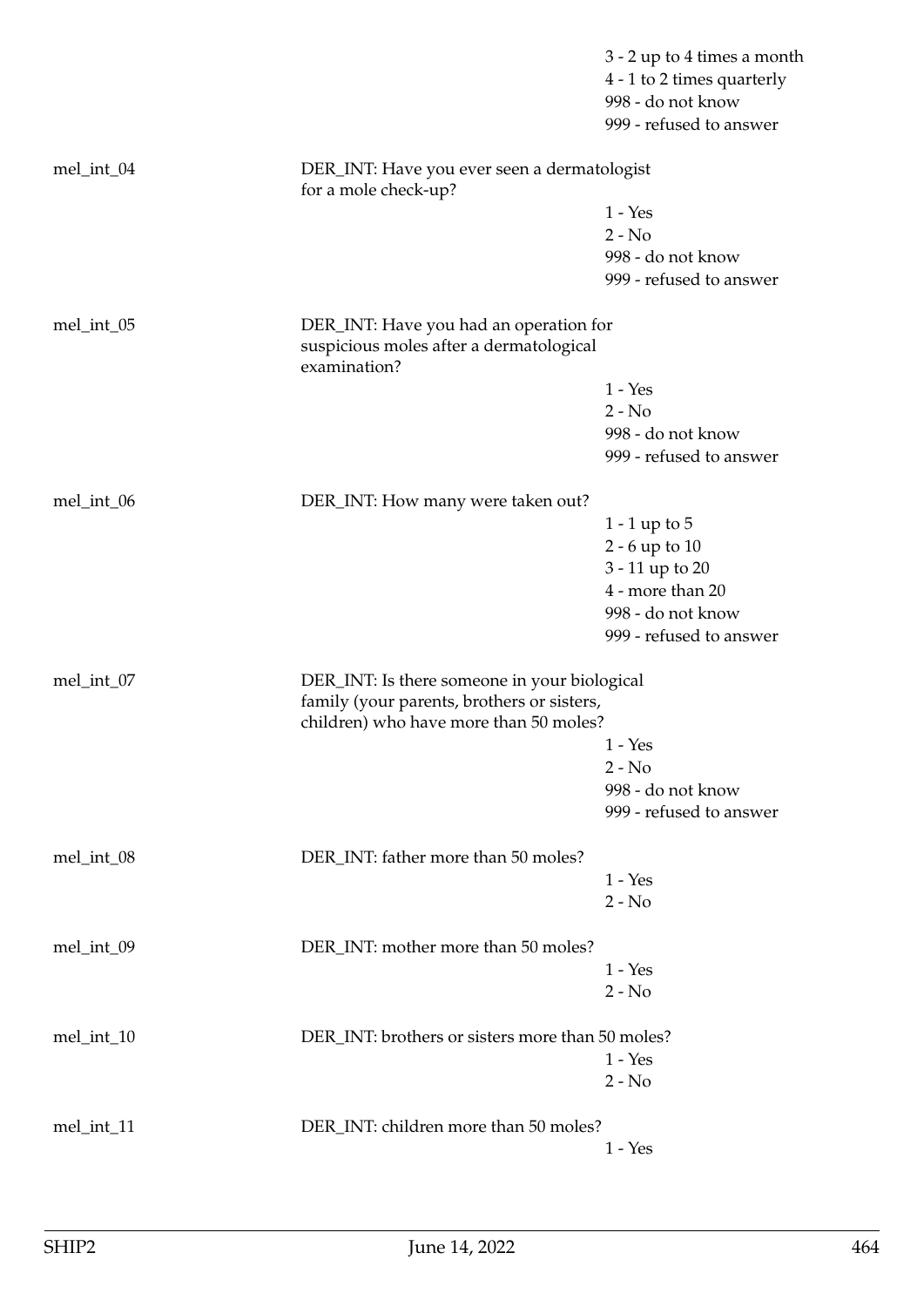| mel_int_12 | DER_INT: Is there someone in your biological<br>family (your parents, brothers or sisters,<br>children) who suffers(ed) skin cancer? |                                            |  |
|------------|--------------------------------------------------------------------------------------------------------------------------------------|--------------------------------------------|--|
|            |                                                                                                                                      | $1 - Yes$                                  |  |
|            |                                                                                                                                      | $2 - No$                                   |  |
|            |                                                                                                                                      | 998 - do not know                          |  |
|            |                                                                                                                                      | 999 - refused to answer                    |  |
| mel_int_13 | DER_INT: Was your father ever diagnosed with<br>skin cancer?                                                                         |                                            |  |
|            |                                                                                                                                      | $1 - Yes$                                  |  |
|            |                                                                                                                                      | $2 - No$                                   |  |
| mel_int_14 | DER_INT: Was your mother ever diagnosed with<br>skin cancer?                                                                         |                                            |  |
|            |                                                                                                                                      | $1 - Yes$                                  |  |
|            |                                                                                                                                      | $2 - No$                                   |  |
| mel_int_15 | DER_INT: Were your siblings ever diagnosed<br>with skin cancer?                                                                      |                                            |  |
|            |                                                                                                                                      | $1 - Yes$                                  |  |
|            |                                                                                                                                      | $2 - No$                                   |  |
| mel_int_16 | with skin cancer?                                                                                                                    | DER_INT: Were your children ever diagnosed |  |
|            |                                                                                                                                      | $1 - Yes$                                  |  |
|            |                                                                                                                                      | $2 - No$                                   |  |
| mel_int_17 | DER_INT: Do you know what kind of skin<br>cancer?                                                                                    |                                            |  |
|            |                                                                                                                                      | $1 - Yes$                                  |  |
|            |                                                                                                                                      | $2 - No$                                   |  |
|            |                                                                                                                                      | 998 - do not know                          |  |
|            |                                                                                                                                      | 999 - refused to answer                    |  |
| mel_int_18 | DER_INT: Was it a/an?                                                                                                                |                                            |  |
|            |                                                                                                                                      | 1 - basal-cell carcinoma                   |  |
|            |                                                                                                                                      | 2 - squamous cell carcinoma                |  |
|            |                                                                                                                                      | 3 - malignant melanoma                     |  |
|            |                                                                                                                                      | 4 - other skin tumour                      |  |
|            |                                                                                                                                      | 998 - do not know                          |  |
|            |                                                                                                                                      | 999 - refused to answer                    |  |
| mel_int_19 | DER_INT: Have you ever been diagnosed with<br>skin cancer?                                                                           |                                            |  |
|            |                                                                                                                                      | $1 - Yes$                                  |  |
|            |                                                                                                                                      | $2 - No$                                   |  |
|            |                                                                                                                                      | 998 - do not know                          |  |
|            |                                                                                                                                      | 999 - refused to answer                    |  |
|            |                                                                                                                                      |                                            |  |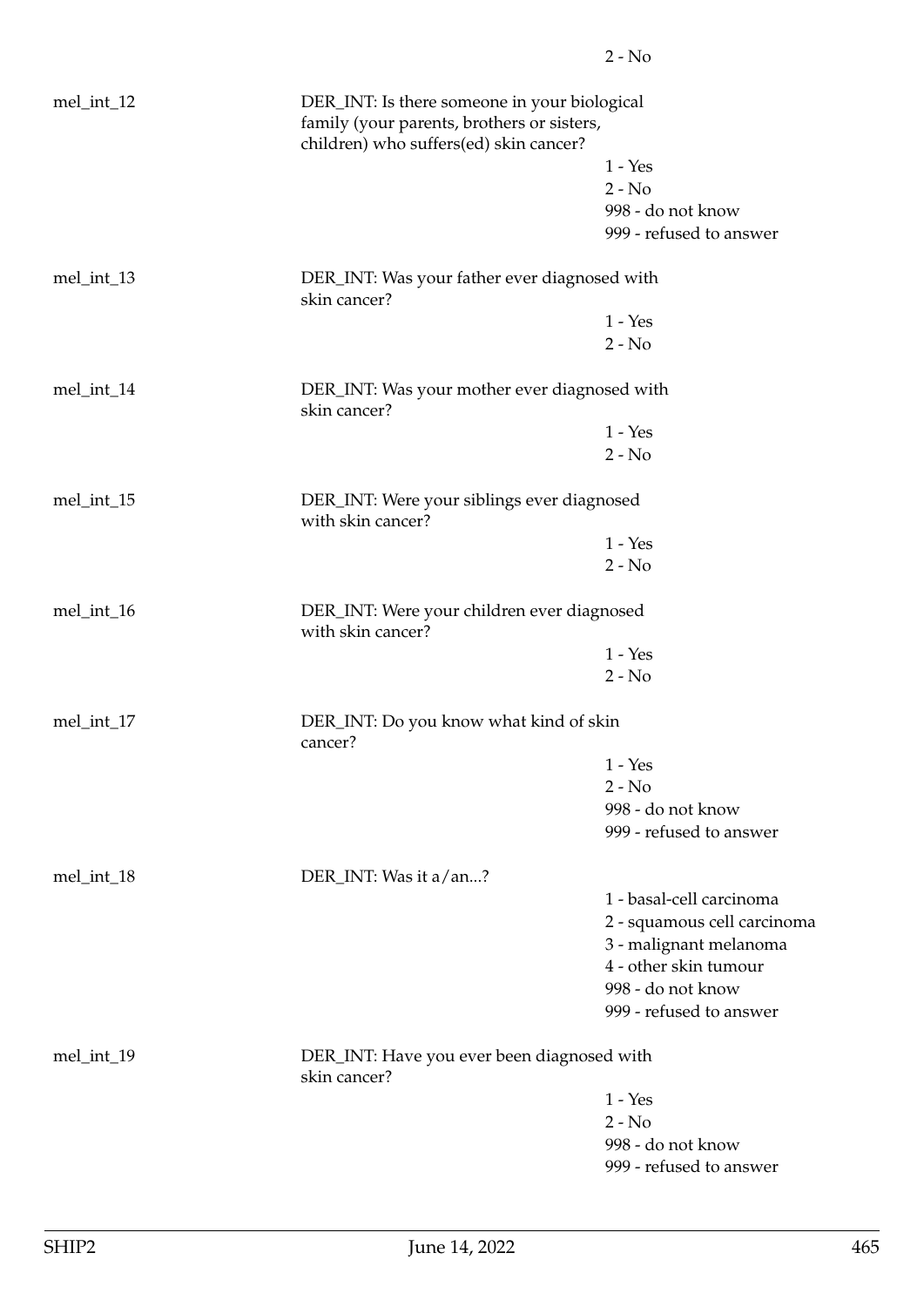| mel_int_20 | DER_INT: Do you know what kind of skin<br>cancer? |                                                 |
|------------|---------------------------------------------------|-------------------------------------------------|
|            |                                                   | $1 - Yes$                                       |
|            |                                                   | $2 - No$                                        |
|            |                                                   | 998 - do not know                               |
|            |                                                   | 999 - refused to answer                         |
| mel_int_21 | DER_INT: Was it a/an?                             |                                                 |
|            |                                                   | 1 - basal-cell carcinoma                        |
|            |                                                   | 2 - squamous cell carcinoma                     |
|            |                                                   | 3 - malignant melanoma<br>4 - other skin tumour |
|            |                                                   | 998 - do not know                               |
|            |                                                   | 999 - refused to answer                         |
| DER_US     | dermatological examination                        |                                                 |
| mel_typ_01 | DER_US: skin colour                               |                                                 |
|            |                                                   | 1 - stadium I                                   |
|            |                                                   | 2 - stadium II                                  |
|            |                                                   | 3 - stadium III                                 |
|            |                                                   | 4 - dark skin (Mediterranean type)              |
|            |                                                   | 5 - brown (Indian type)                         |
|            |                                                   | 6 - black (African type)                        |
| mel_typ_02 | DER_US: hair colour                               |                                                 |
|            |                                                   | 1 - blond                                       |
|            |                                                   | 2 - light brown                                 |
|            |                                                   | 3 - brown                                       |
|            |                                                   | 4 - black                                       |
|            |                                                   | $5$ - sandy                                     |
| mel_typ_03 | DER_US: eye colour                                |                                                 |
|            |                                                   | $1 - blue$                                      |
|            |                                                   | 2 - brown                                       |
|            |                                                   | $3 - green$                                     |
|            |                                                   | 4 - greyish blue                                |
| mel_typ_04 | DER_US: cutis rhomboidalis nuchae                 |                                                 |
|            |                                                   | $0$ - nonexistent                               |
|            |                                                   | 1 - weak/modest                                 |
|            |                                                   | 2 - heavy                                       |
| mel_typ_05 | DER_US: erythrosis interfollicularis              |                                                 |
|            |                                                   | $0$ - nonexistent                               |
|            |                                                   | 1 - weak/modest                                 |
|            |                                                   | 2 - heavy                                       |
| mel_typ_06 | DER_US: elastosis                                 |                                                 |
|            |                                                   | $0$ - nonexistent                               |
|            |                                                   |                                                 |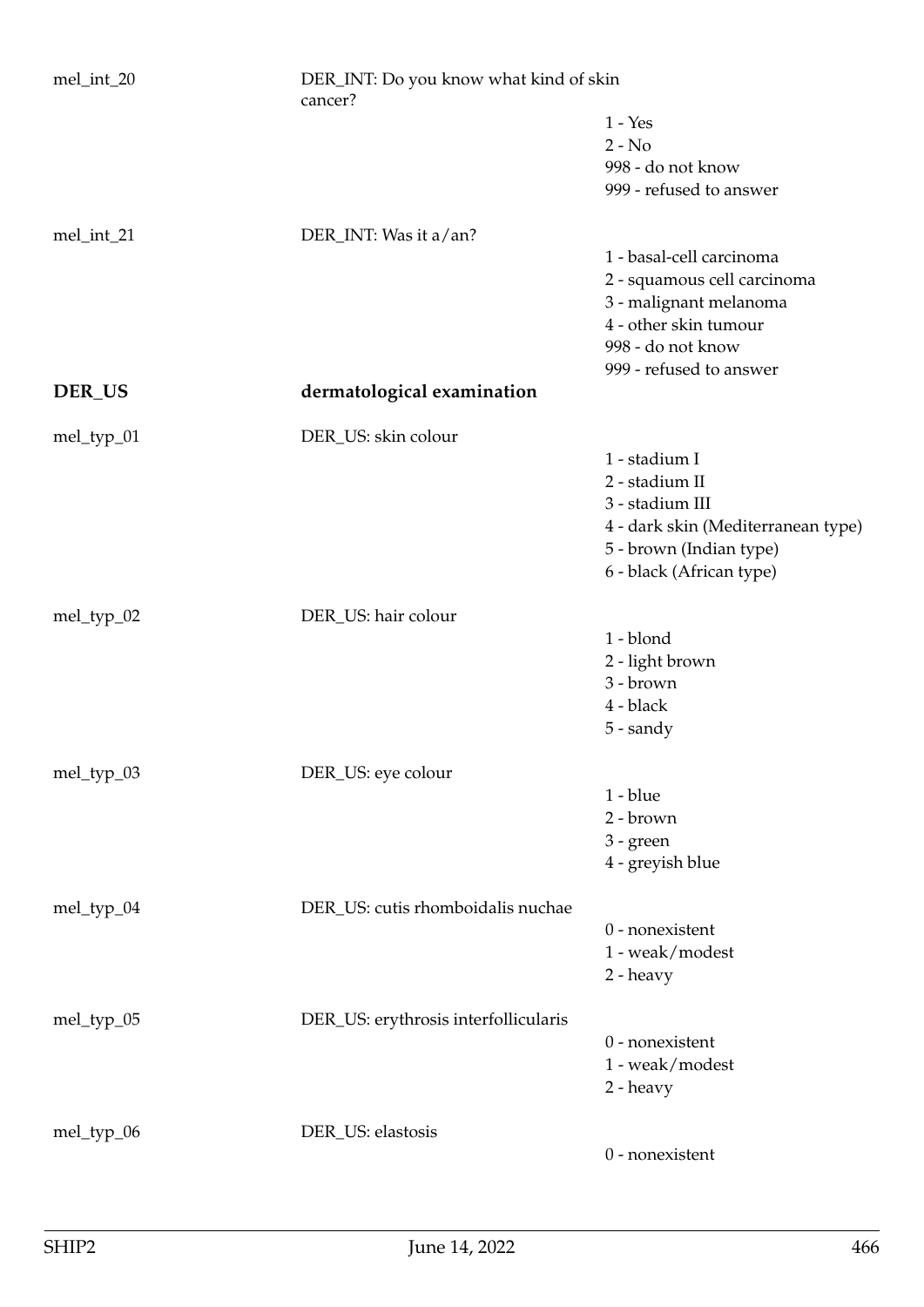|                         |                                                                    | 1 - weak/modest       |
|-------------------------|--------------------------------------------------------------------|-----------------------|
| <b>DER_DUP</b>          | duplex sonography                                                  | 2 - heavy             |
|                         |                                                                    |                       |
| cvi_dup_01              | DER_DUP: Duplex sonography takes place?                            |                       |
|                         |                                                                    | $1 - Yes$<br>$2 - No$ |
|                         |                                                                    |                       |
| $cvi_dup_02$            | DER_DUP: Why was not the duplex sonography<br>successful?          |                       |
| <b>MELBCA</b><br>DER_US | DER_US: skin findings benign tumours<br>dermatological examination |                       |
| mel_bca_01              | DER_US: melanocytic nevi                                           |                       |
|                         |                                                                    | 1 - existing          |
|                         |                                                                    | 2 - nonexistent       |
| mel_bca_02              | DER_US: number of melanocytic nevi                                 |                       |
|                         |                                                                    | $1 - 1$ up to $10$    |
|                         |                                                                    | 2 - 11 up to 50       |
|                         |                                                                    | 3 - 51 up to 100      |
|                         |                                                                    | $4 - 100$             |
| mel_bca_03              | DER_US: atypical nevi                                              |                       |
|                         |                                                                    | 1 - existing          |
|                         |                                                                    | 2 - nonexistent       |
| mel_bca_04              | DER_US: number of atypical nevi                                    |                       |
|                         |                                                                    | 998 - dont know       |
|                         |                                                                    | 9998 - don't know     |
| mel_bca_05              | DER_US: Precancerous or in situ tumours                            |                       |
|                         |                                                                    | 1 - existing          |
|                         |                                                                    | 2 - nonexistent       |
| mel_bca_06              | DER_US: actinic keratosis                                          |                       |
|                         |                                                                    | 1 - existing          |
|                         |                                                                    | 2 - nonexistent       |
| mel_bca_07              | DER_US: number of actinic keratoses                                |                       |
|                         |                                                                    | 1 - 1 up to $10$      |
|                         |                                                                    | 2 - 11 up to 50       |
|                         |                                                                    | $3 - 50$              |
| mel_bca_08              | DER_US: actinic cheilitis                                          |                       |
|                         |                                                                    | 1 - existing          |
|                         |                                                                    | 2 - nonexistent       |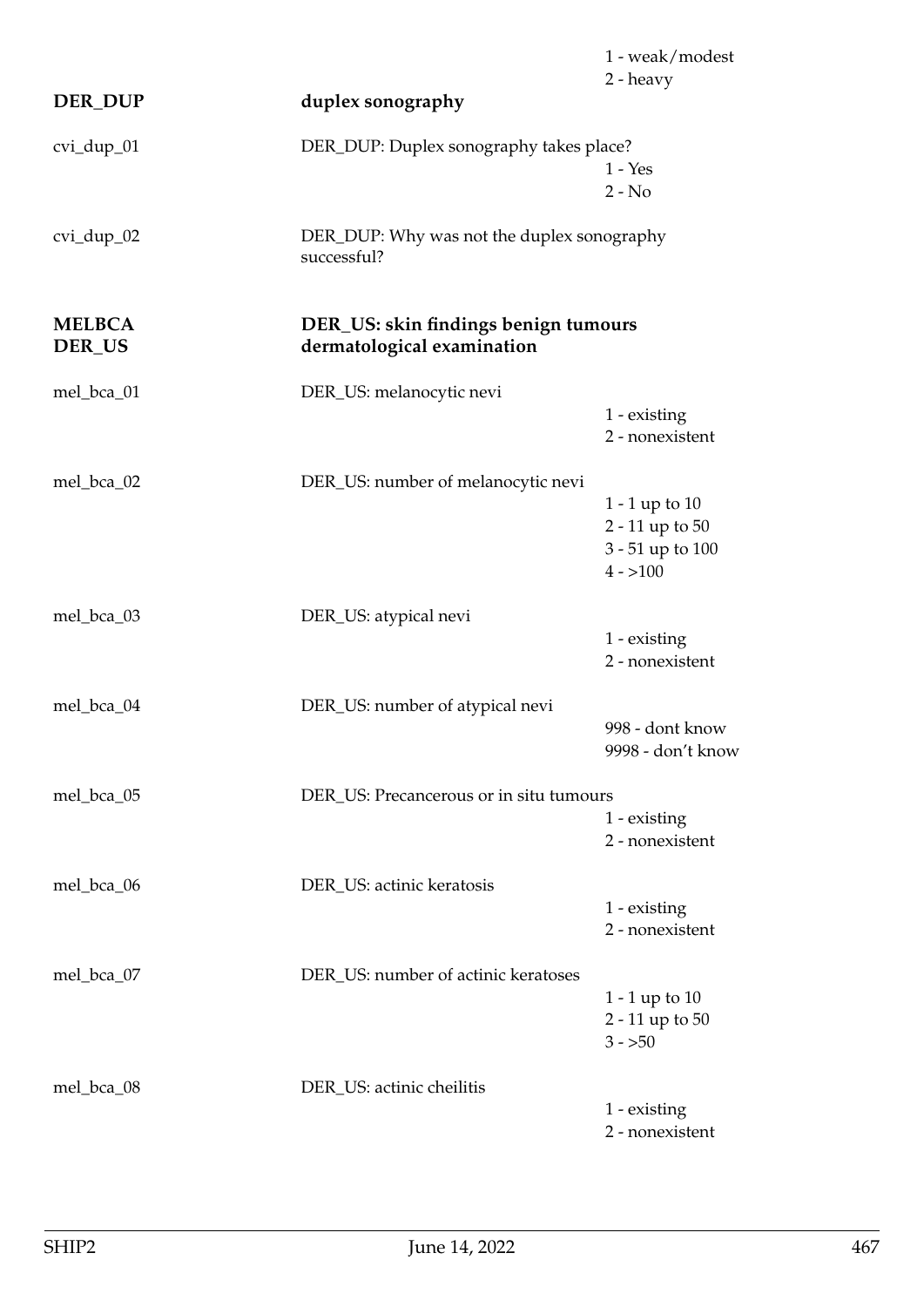| mel_bca_09 | DER_US: M. Bowen                           |                                      |
|------------|--------------------------------------------|--------------------------------------|
|            |                                            | 1 - existing                         |
|            |                                            | 2 - nonexistent                      |
|            |                                            |                                      |
| mel_bca_10 | DER_US: lentigo maligna                    |                                      |
|            |                                            | 1 - existing                         |
|            |                                            | 2 - nonexistent                      |
| mel_bca_11 | DER_US: leukoplakia                        |                                      |
|            |                                            | 1 - existing                         |
|            |                                            | 2 - nonexistent                      |
|            |                                            |                                      |
| mel_bca_12 | DER_US: lentigo simplex/solaris            |                                      |
|            |                                            | 1 - existing                         |
|            |                                            | 2 - nonexistent                      |
| mel_bca_13 |                                            |                                      |
|            | DER_US: number of lentigo simplex/solaris? | $1 - 1$ up to $10$                   |
|            |                                            | 2 - 11 up to 50                      |
|            |                                            | $3 - 50$                             |
| DER_DUP    | duplex sonography                          |                                      |
|            |                                            |                                      |
| cvi_dia_01 | DER_DUP: vena fermoralis right             |                                      |
|            |                                            | 1 - sufficiently                     |
|            |                                            | 2 - insufficient                     |
|            |                                            | 998 - cannot be evaluated            |
|            |                                            |                                      |
| cvi_dia_02 | DER_DUP: vena fermoralis left              |                                      |
|            |                                            | 1 - sufficiently<br>2 - insufficient |
|            |                                            |                                      |
|            |                                            | 998 - cannot be evaluated            |
| cvi_dia_03 | DER_DUP: vena poplitea left                |                                      |
|            |                                            | 1 - sufficiently                     |
|            |                                            | 2 - insufficient                     |
|            |                                            | 998 - cannot be evaluated            |
|            |                                            |                                      |
| cvi_dia_04 | DER_DUP: vena poplitea right               |                                      |
|            |                                            | 1 - sufficiently                     |
|            |                                            | 2 - insufficient                     |
|            |                                            | 998 - cannot be evaluated            |
| cvi_dia_05 | DER_DUP: vena saphena parva right          |                                      |
|            |                                            | 1 - sufficiently                     |
|            |                                            | 2 - insufficient                     |
|            |                                            | 998 - cannot be evaluated            |
|            |                                            |                                      |
| cvi_dia_06 | DER_DUP: vena saphena parva left           |                                      |
|            |                                            | 1 - sufficiently                     |
|            |                                            | 2 - insufficient                     |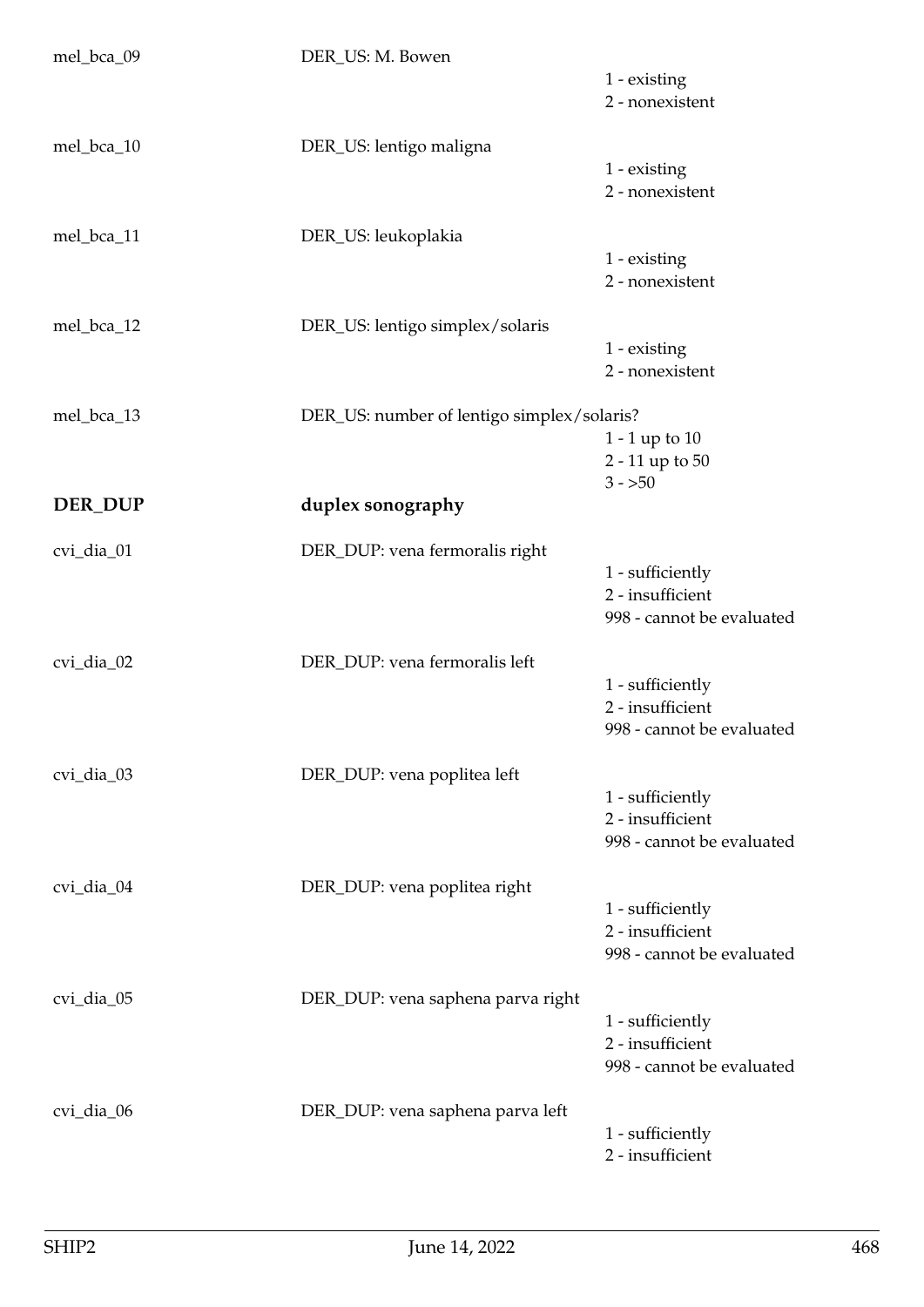| cvi_dia_07    | DER_DUP: vena saphena magna right                               |                                      |
|---------------|-----------------------------------------------------------------|--------------------------------------|
|               |                                                                 | 1 - sufficiently<br>2 - insufficient |
|               |                                                                 | 998 - cannot be evaluated            |
|               |                                                                 |                                      |
| cvi_dia_08    | DER_DUP: vena saphena magna left                                |                                      |
|               |                                                                 | 1 - sufficiently                     |
|               |                                                                 | 2 - insufficient                     |
|               |                                                                 | 998 - cannot be evaluated            |
| cvi_dia_09    | DER_DUP: cross right                                            |                                      |
|               |                                                                 | 1 - sufficiently                     |
|               |                                                                 | 2 - insufficient                     |
|               |                                                                 | 998 - cannot be evaluated            |
| cvi_dia_10    | DER_DUP: cross left                                             |                                      |
|               |                                                                 | 1 - sufficiently                     |
|               |                                                                 | 2 - insufficient                     |
|               |                                                                 | 998 - cannot be evaluated            |
|               |                                                                 |                                      |
| cvi_dia_11    | DER_DUP: distal point of insufficiency right                    |                                      |
|               |                                                                 |                                      |
| cvi_dia_12    | DER_DUP: distal point of insufficiency left                     |                                      |
|               |                                                                 |                                      |
| <b>CVIBES</b> | DER_INT: complaints/problems                                    |                                      |
| DER_INT       | dermatological interview                                        |                                      |
|               |                                                                 |                                      |
| cvi_bes_01    | DER_INT: Have you ever suffered from tightness<br>in your legs? |                                      |
|               |                                                                 | $1 - Yes$                            |
|               |                                                                 | $2 - No$                             |
|               |                                                                 | 998 - do not know                    |
|               |                                                                 | 999 - refused to answer              |
| $cvi_bes_02$  | DER_INT: Have you suffered from tightness in                    |                                      |
|               | your legs during the past four weeks, and how                   |                                      |
|               | much did you suffer from it?                                    |                                      |
|               |                                                                 | 1 - not at all                       |
|               |                                                                 | 2 - slightly                         |
|               |                                                                 | 3 - fairly                           |
|               |                                                                 | 4 - severe                           |
|               |                                                                 | 5 - very strong                      |
|               |                                                                 | 998 - do not know                    |
|               |                                                                 |                                      |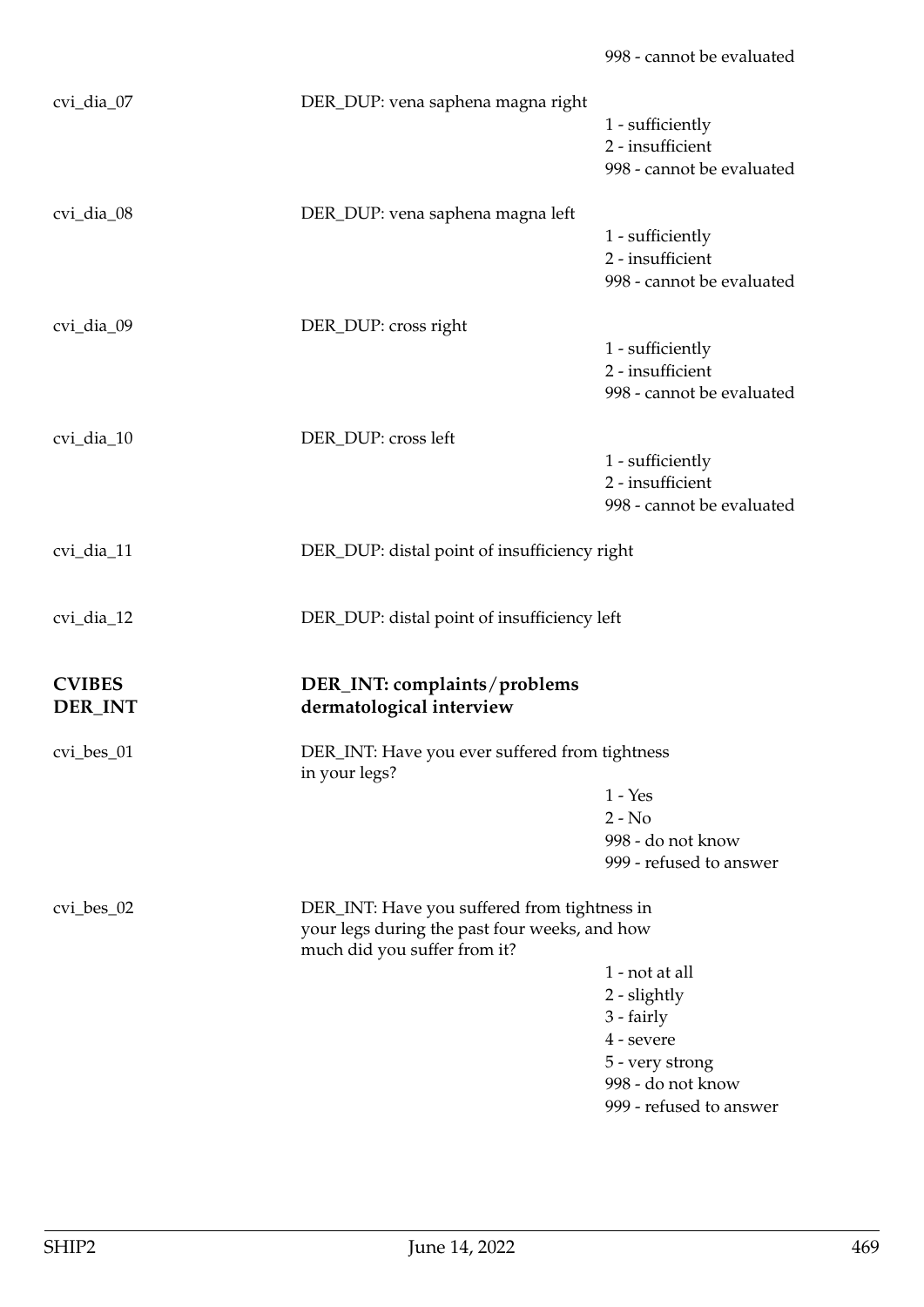| $cvi_bes_03$ | DER_INT: Have you ever suffered from a feeling<br>of heaviness in your legs?           |                         |
|--------------|----------------------------------------------------------------------------------------|-------------------------|
|              |                                                                                        | $1 - Yes$               |
|              |                                                                                        | $2 - No$                |
|              |                                                                                        | 998 - do not know       |
|              |                                                                                        | 999 - refused to answer |
|              |                                                                                        |                         |
| cvi_bes_04   | DER_INT: Have you suffered from it during the<br>past four weeks, and if so, how much? |                         |
|              |                                                                                        | 1 - not at all          |
|              |                                                                                        | 2 - slightly            |
|              |                                                                                        | 3 - fairly              |
|              |                                                                                        | 4 - severe              |
|              |                                                                                        | 5 - very strong         |
|              |                                                                                        | 998 - do not know       |
|              |                                                                                        | 999 - refused to answer |
|              |                                                                                        |                         |
| cvi_bes_05   | DER_INT: Have you ever had cramps in your<br>calves?                                   |                         |
|              |                                                                                        | $1 - Yes$               |
|              |                                                                                        | $2 - No$                |
|              |                                                                                        | 998 - do not know       |
|              |                                                                                        | 999 - refused to answer |
|              |                                                                                        |                         |
| $cvi_bes_06$ | DER_INT: Have you suffered from it during the<br>past four weeks, and if so, how much? |                         |
|              |                                                                                        | 1 - not at all          |
|              |                                                                                        | 2 - slightly            |
|              |                                                                                        | 3 - fairly              |
|              |                                                                                        | 4 - severe              |
|              |                                                                                        | 5 - very strong         |
|              |                                                                                        | 998 - do not know       |
|              |                                                                                        | 999 - refused to answer |
|              |                                                                                        |                         |
| $cvi_bes_07$ | DER_INT: Have you ever had swollen legs?                                               |                         |
|              |                                                                                        | $1 - Yes$               |
|              |                                                                                        | $2 - No$                |
|              |                                                                                        | 998 - do not know       |
|              |                                                                                        | 999 - refused to answer |
|              |                                                                                        |                         |
| cvi_bes_08   | DER_INT: Have you suffered from it during the<br>past four weeks, and if so, how much? |                         |
|              |                                                                                        | 1 - not at all          |
|              |                                                                                        | $2$ - slightly          |
|              |                                                                                        | 3 - fairly              |
|              |                                                                                        | 4 - severe              |
|              |                                                                                        | 5 - very strong         |
|              |                                                                                        | 998 - do not know       |
|              |                                                                                        | 999 - refused to answer |
|              |                                                                                        |                         |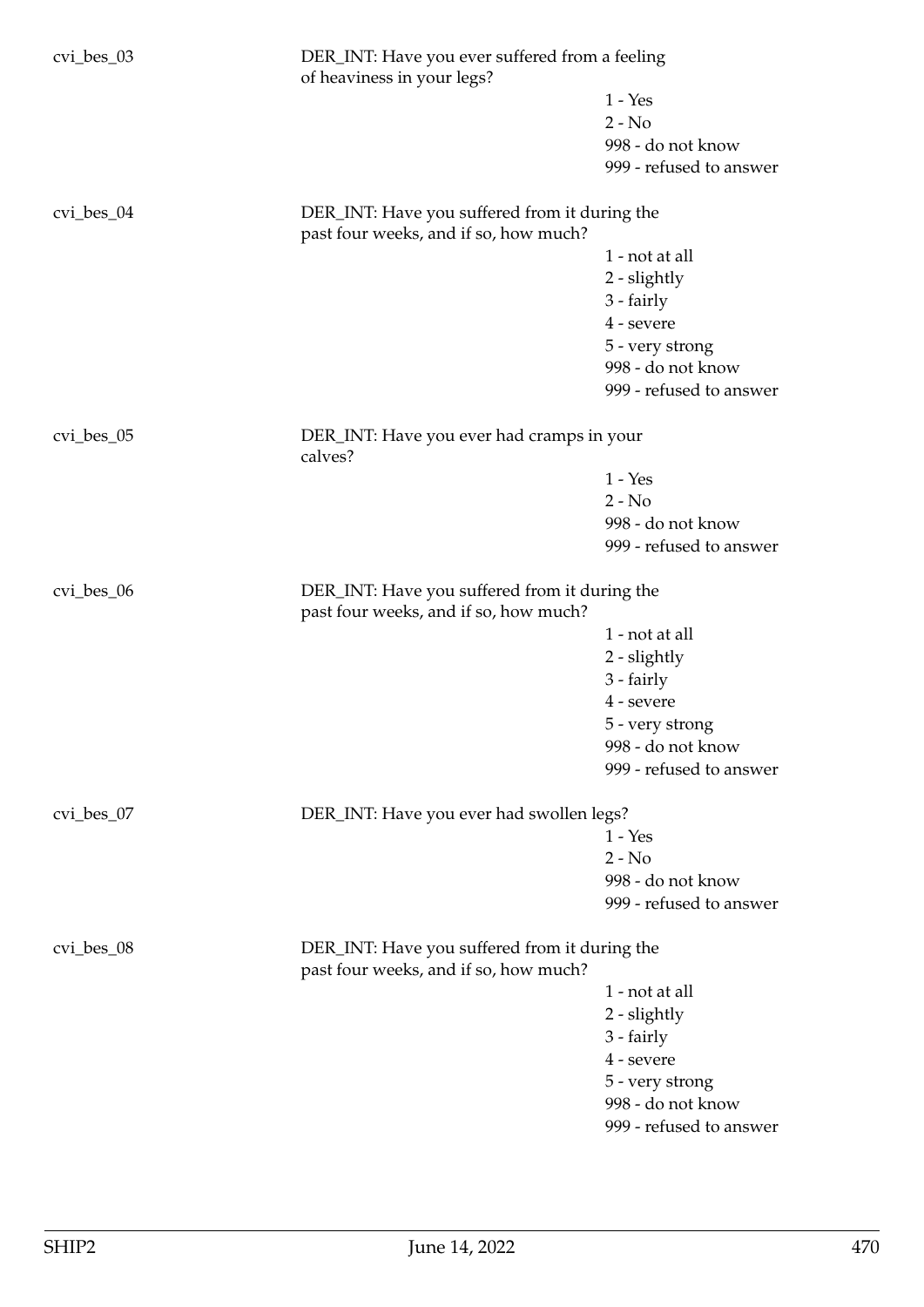| cvi_bes_09   | DER_INT: Have you ever had indurations at the<br>skin of your legs?                    |                         |
|--------------|----------------------------------------------------------------------------------------|-------------------------|
|              |                                                                                        | $1 - Yes$               |
|              |                                                                                        | $2 - No$                |
|              |                                                                                        | 998 - do not know       |
|              |                                                                                        | 999 - refused to answer |
|              |                                                                                        |                         |
| cvi_bes_10   | DER_INT: Have you suffered from it during the<br>past four weeks, and if so, how much? |                         |
|              |                                                                                        | 1 - not at all          |
|              |                                                                                        | 2 - slightly            |
|              |                                                                                        | 3 - fairly              |
|              |                                                                                        | 4 - severe              |
|              |                                                                                        | 5 - very strong         |
|              |                                                                                        | 998 - do not know       |
|              |                                                                                        | 999 - refused to answer |
|              |                                                                                        |                         |
| cvi_bes_11   | DER_INT: Have you ever had tired legs?                                                 |                         |
|              |                                                                                        | $1 - Yes$               |
|              |                                                                                        | $2 - No$                |
|              |                                                                                        | 998 - do not know       |
|              |                                                                                        | 999 - refused to answer |
| $cvi_bes_12$ | DER_INT: Have you suffered from it during the<br>past four weeks, and if so, how much? |                         |
|              |                                                                                        | 1 - not at all          |
|              |                                                                                        | 2 - slightly            |
|              |                                                                                        | 3 - fairly              |
|              |                                                                                        | 4 - severe              |
|              |                                                                                        | 5 - very strong         |
|              |                                                                                        | 998 - do not know       |
|              |                                                                                        | 999 - refused to answer |
| cvi_bes_13   | DER_INT: Have you ever had a feeling of                                                |                         |
|              | itchiness at your legs?                                                                |                         |
|              |                                                                                        | $1 - Yes$               |
|              |                                                                                        | $2 - No$                |
|              |                                                                                        | 998 - do not know       |
|              |                                                                                        | 999 - refused to answer |
| $cvi_bes_14$ | DER_INT: Have you suffered from it during the<br>past four weeks, and if so, how much? |                         |
|              |                                                                                        | 1 - not at all          |
|              |                                                                                        | 2 - slightly            |
|              |                                                                                        | 3 - fairly              |
|              |                                                                                        | 4 - severe              |
|              |                                                                                        | 5 - very strong         |
|              |                                                                                        | 998 - do not know       |
|              |                                                                                        |                         |
|              |                                                                                        | 999 - refused to answer |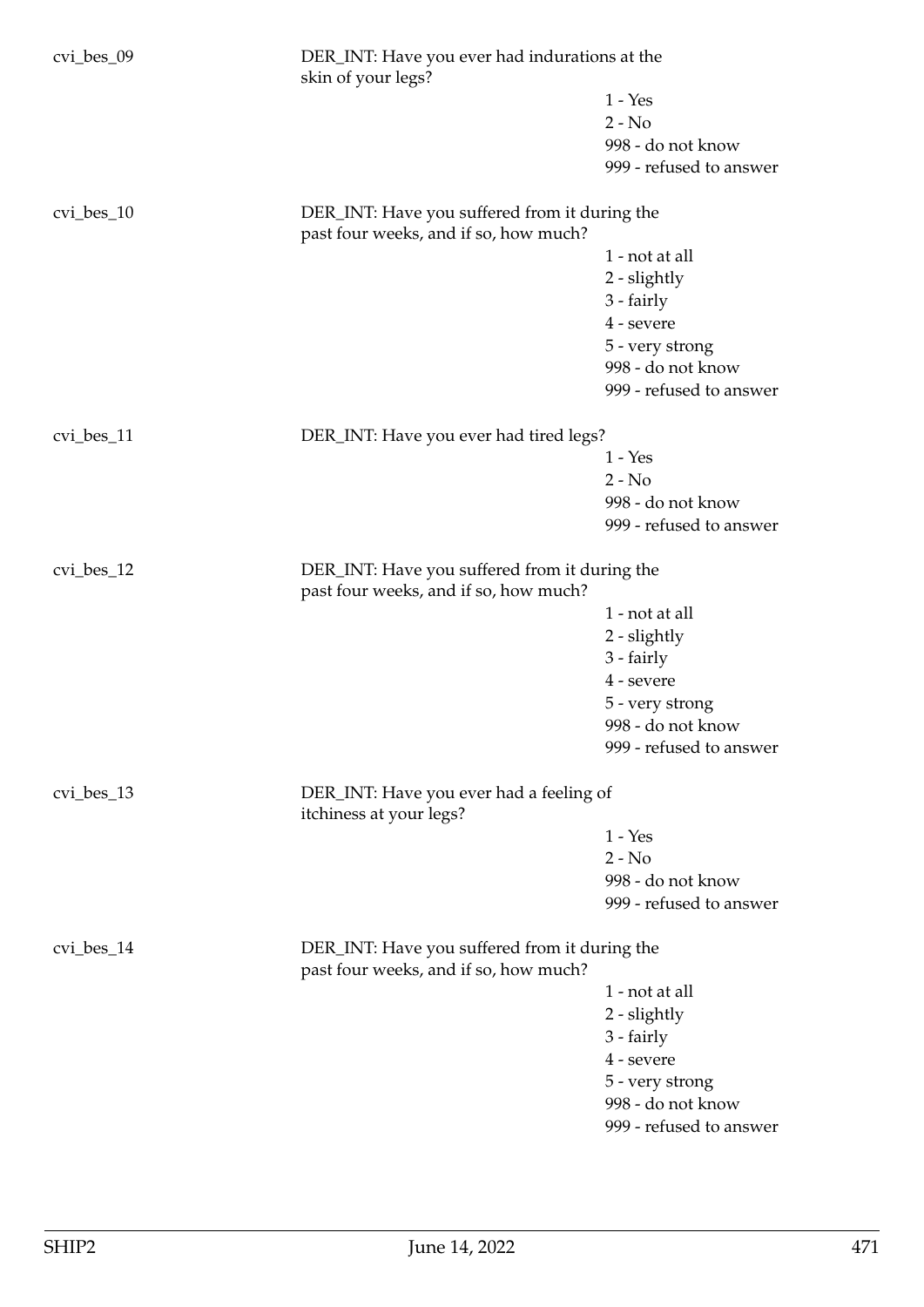| cvi_bes_15   | DER_INT: Have you ever had an abnormal<br>pigmentation of the skin on your legs?       |                         |
|--------------|----------------------------------------------------------------------------------------|-------------------------|
|              |                                                                                        | $1 - Yes$               |
|              |                                                                                        | $2 - No$                |
|              |                                                                                        | 998 - do not know       |
|              |                                                                                        | 999 - refused to answer |
| $cvi_bes_16$ | DER_INT: Have you suffered from it during the<br>past four weeks, and if so, how much? |                         |
|              |                                                                                        | 1 - not at all          |
|              |                                                                                        | 2 - slightly            |
|              |                                                                                        | 3 - fairly              |
|              |                                                                                        | 4 - severe              |
|              |                                                                                        | 5 - very strong         |
|              |                                                                                        | 998 - do not know       |
|              |                                                                                        | 999 - refused to answer |
| cvi_bes_17   | DER_INT: Have you ever had a feeling of<br>numbness in your legs?                      |                         |
|              |                                                                                        | $1 - Yes$               |
|              |                                                                                        | $2 - No$                |
|              |                                                                                        | 998 - do not know       |
|              |                                                                                        | 999 - refused to answer |
| $cvi_bes_18$ | DER_INT: Have you suffered from it during the<br>past four weeks, and if so, how much? |                         |
|              |                                                                                        | 1 - not at all          |
|              |                                                                                        | 2 - slightly            |
|              |                                                                                        | 3 - fairly              |
|              |                                                                                        | 4 - severe              |
|              |                                                                                        | 5 - very strong         |
|              |                                                                                        | 998 - do not know       |
|              |                                                                                        | 999 - refused to answer |
| $cvi_bes_19$ | DER_INT: Have you ever suffered from<br>oversensitivity of your legs?                  |                         |
|              |                                                                                        | $1 - Yes$               |
|              |                                                                                        | $2 - No$                |
|              |                                                                                        | 998 - do not know       |
|              |                                                                                        | 999 - refused to answer |
| $cvi_bes_20$ | DER_INT: Have you suffered from it during the<br>past four weeks and if so how much?   |                         |
|              |                                                                                        | 1 - not at all          |
|              |                                                                                        | 2 - slightly            |
|              |                                                                                        | $3 - fairly$            |
|              |                                                                                        | 4 - severe              |
|              |                                                                                        | 5 - very strong         |
|              |                                                                                        | 998 - do not know       |
|              |                                                                                        | 999 - refused to answer |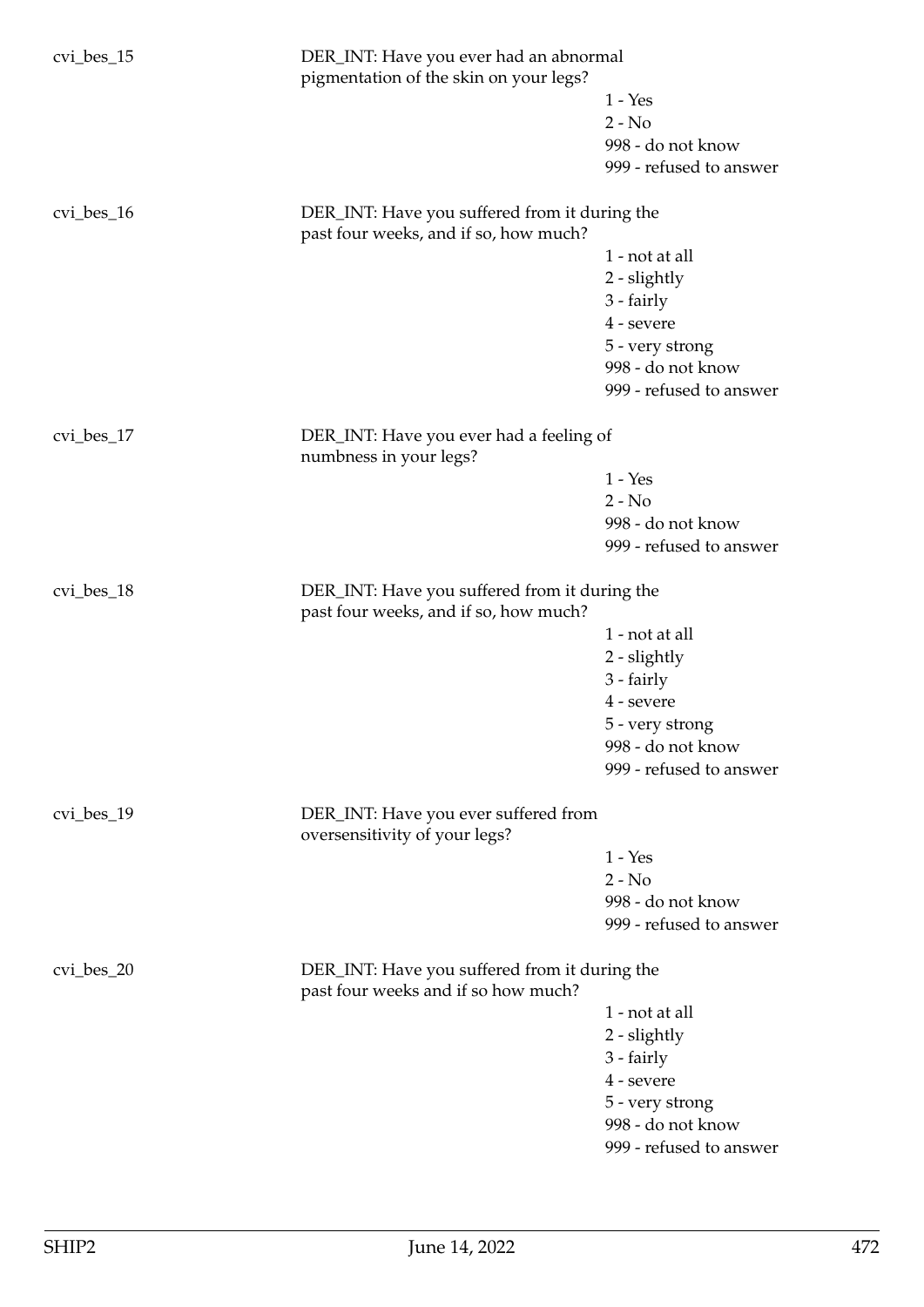| $cvi_bes_21$ | DER_INT: Have you ever suffered from an<br>abnormal warm feeling in your legs?         |                         |
|--------------|----------------------------------------------------------------------------------------|-------------------------|
|              |                                                                                        | $1 - Yes$               |
|              |                                                                                        | $2 - No$                |
|              |                                                                                        | 998 - do not know       |
|              |                                                                                        | 999 - refused to answer |
| $cvi_bes_22$ | DER_INT: Have you suffered from it during the                                          |                         |
|              | past four weeks, and if so, how much?                                                  |                         |
|              |                                                                                        | 1 - not at all          |
|              |                                                                                        | 2 - slightly            |
|              |                                                                                        | 3 - fairly              |
|              |                                                                                        | 4 - severe              |
|              |                                                                                        | 5 - very strong         |
|              |                                                                                        | 998 - do not know       |
|              |                                                                                        | 999 - refused to answer |
| $cvi_bes_23$ | DER_INT: Have you ever suffered from a                                                 |                         |
|              | sleeping disorder due to leg complaints?                                               |                         |
|              |                                                                                        | $1 - Yes$               |
|              |                                                                                        | $2 - No$                |
|              |                                                                                        | 998 - do not know       |
|              |                                                                                        | 999 - refused to answer |
| cvi_bes_24   | DER_INT: Have you suffered from it during the<br>past four weeks, and if so, how much? |                         |
|              |                                                                                        | 1 - not at all          |
|              |                                                                                        | 2 - slightly            |
|              |                                                                                        | 3 - fairly              |
|              |                                                                                        | 4 - severe              |
|              |                                                                                        | 5 - very strong         |
|              |                                                                                        | 998 - do not know       |
|              |                                                                                        | 999 - refused to answer |
| $cvi_bes_25$ | DER_INT: Have you ever suffered from a                                                 |                         |
|              | burning sensation in your legs?                                                        |                         |
|              |                                                                                        | $1 - Yes$               |
|              |                                                                                        | $2 - No$                |
|              |                                                                                        | 998 - do not know       |
|              |                                                                                        | 999 - refused to answer |
| cvi_bes_26   | DER_INT: Have you suffered from it during the<br>past four weeks, and if so, how much? |                         |
|              |                                                                                        | 1 - not at all          |
|              |                                                                                        | 2 - slightly            |
|              |                                                                                        | 3 - fairly              |
|              |                                                                                        | 4 - severe              |
|              |                                                                                        | 5 - very strong         |
|              |                                                                                        | 998 - do not know       |
|              |                                                                                        |                         |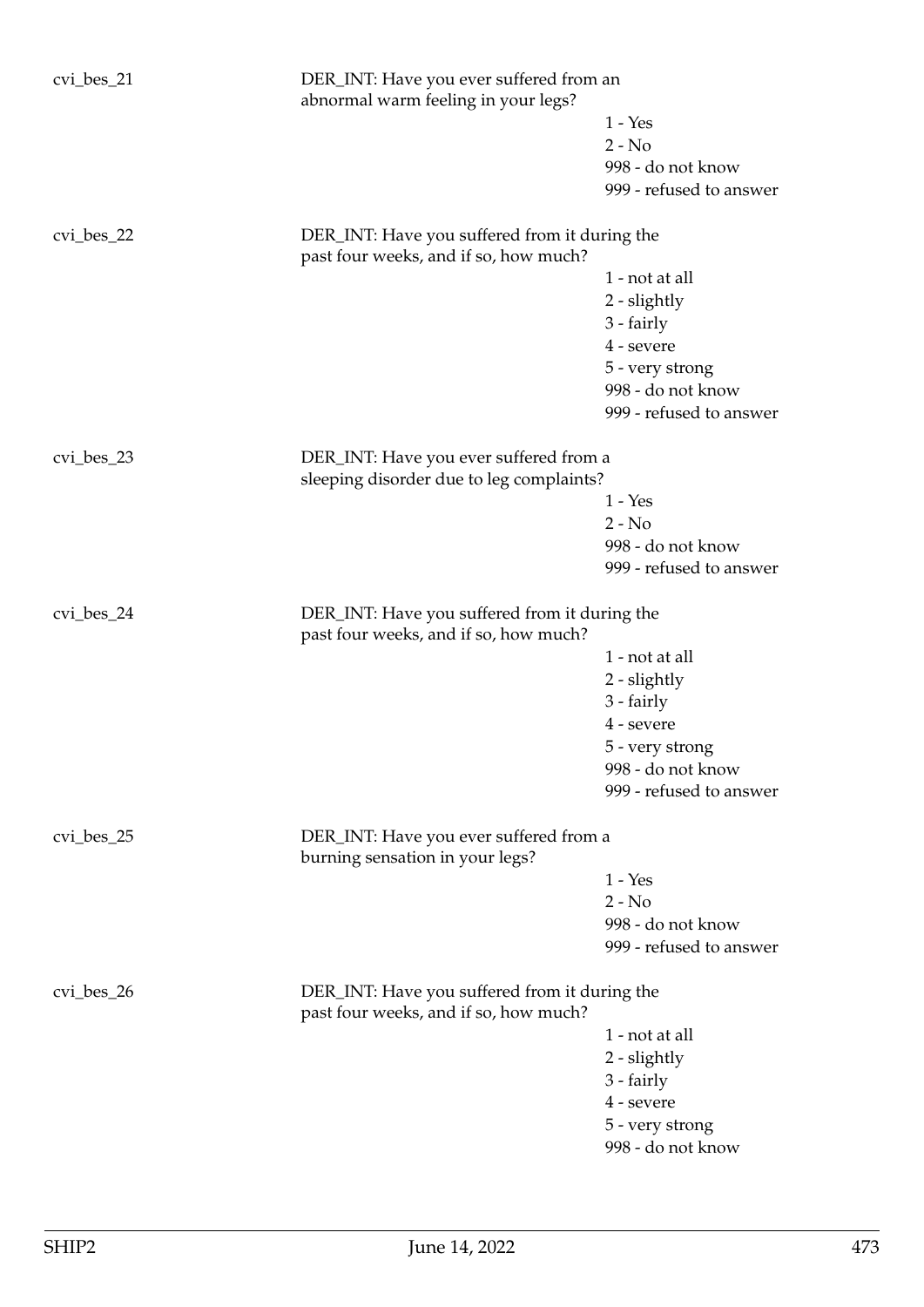| cvi_bes_27   | DER_INT: Have you ever suffered from joint<br>stiffness in your legs?                                 |                         |
|--------------|-------------------------------------------------------------------------------------------------------|-------------------------|
|              |                                                                                                       | $1 - Yes$               |
|              |                                                                                                       | $2 - No$                |
|              |                                                                                                       | 998 - do not know       |
|              |                                                                                                       | 999 - refused to answer |
| $cvi_bes_28$ | DER_INT: Have you suffered from it during the<br>past four weeks, and if so, how much?                |                         |
|              |                                                                                                       | 1 - not at all          |
|              |                                                                                                       | 2 - slightly            |
|              |                                                                                                       | 3 - fairly              |
|              |                                                                                                       | 4 - severe              |
|              |                                                                                                       | 5 - very strong         |
|              |                                                                                                       | 998 - do not know       |
|              |                                                                                                       | 999 - refused to answer |
| cvi_bes_29   | DER_INT: Have you ever suffered from any other<br>problems concerning your legs - problem 1?          |                         |
|              |                                                                                                       | $1 - Yes$               |
|              |                                                                                                       | $2 - No$                |
|              |                                                                                                       | 998 - do not know       |
|              |                                                                                                       | 999 - refused to answer |
| cvi_bes_30   | DER_INT: Which kind of problem - problem 1?                                                           |                         |
| cvi_bes_31   | DER_INT: Have you suffered from it during the<br>past four weeks, and if so, how much - problem<br>1? |                         |
|              |                                                                                                       | 1 - not at all          |
|              |                                                                                                       | $2$ - slightly          |
|              |                                                                                                       | 3 - fairly              |
|              |                                                                                                       | 4 - severe              |
|              |                                                                                                       | 5 - very strong         |
|              |                                                                                                       | 998 - do not know       |
|              |                                                                                                       | 999 - refused to answer |
| $cvi_bes_32$ | DER_INT: Any further problems concerning<br>your legs - problem 2?                                    |                         |
|              |                                                                                                       | $1 - Yes$               |
|              |                                                                                                       | $2 - No$                |
|              |                                                                                                       | 998 - do not know       |
|              |                                                                                                       | 999 - refused to answer |
| cvi_bes_33   | DER_INT: Which kind of problem - problem 2?                                                           |                         |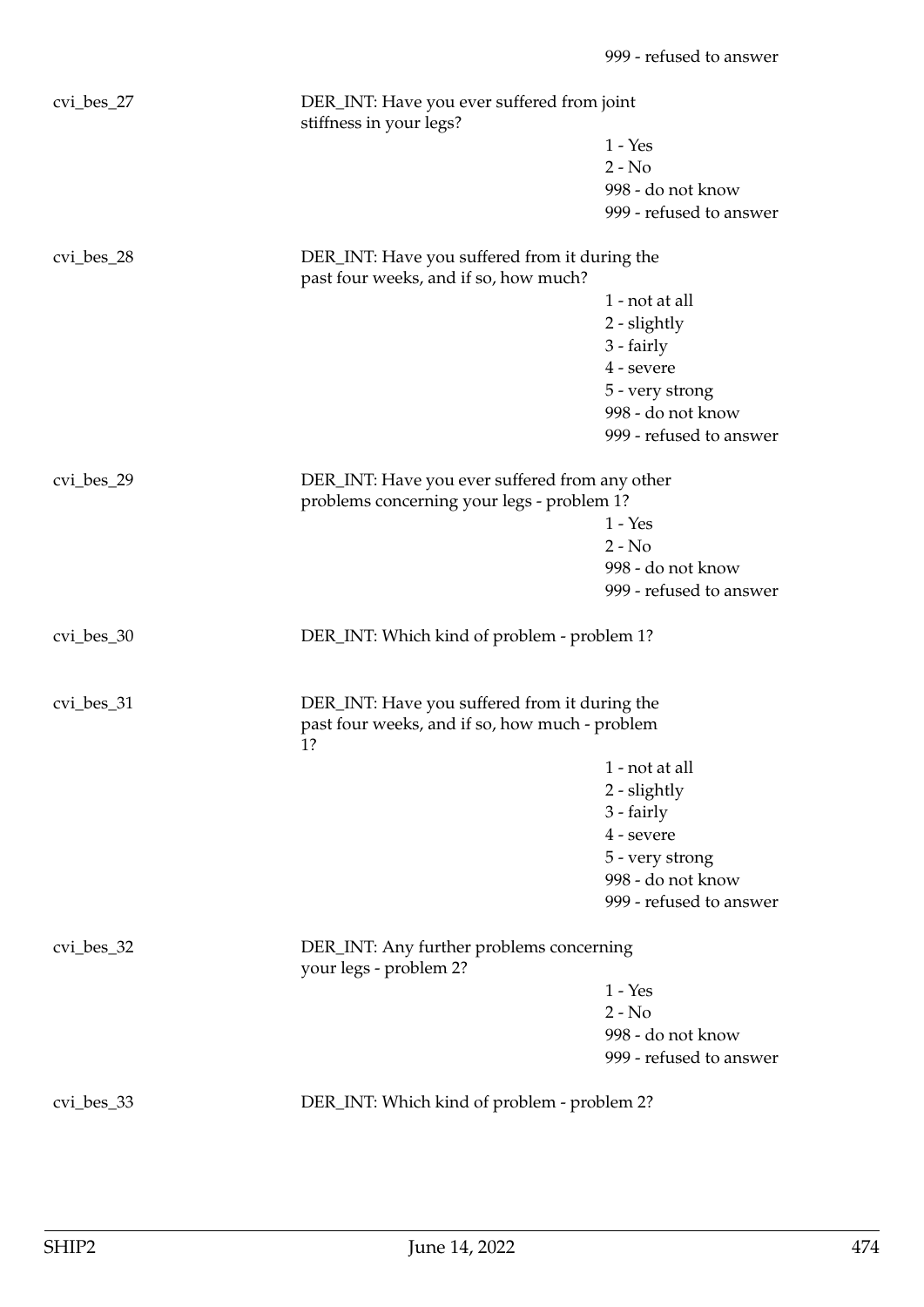| $cvi_bes_34$ | DER_INT: Have you suffered from it during the<br>past four weeks, and if so, how much - problem<br>2? |                         |  |
|--------------|-------------------------------------------------------------------------------------------------------|-------------------------|--|
|              |                                                                                                       | 1 - not at all          |  |
|              |                                                                                                       | 2 - slightly            |  |
|              |                                                                                                       | 3 - fairly              |  |
|              |                                                                                                       | 4 - severe              |  |
|              |                                                                                                       | 5 - very strong         |  |
|              |                                                                                                       | 998 - do not know       |  |
|              |                                                                                                       | 999 - refused to answer |  |
| DER_US       | dermatological examination                                                                            |                         |  |
| mel_mca_01   | DER_US: basal cell carcinoma                                                                          |                         |  |
|              |                                                                                                       | 1 - existing            |  |
|              |                                                                                                       | 2 - nonexistent         |  |
| mel_mca_02   | DER_US: basal cell carcinoma: How many?                                                               |                         |  |
|              |                                                                                                       | $1 - 1$ up to $5$       |  |
|              |                                                                                                       | 2 - 6 up to 10          |  |
|              |                                                                                                       | $3 - 10$                |  |
|              |                                                                                                       |                         |  |
| mel_mca_03   | DER_US: squamous cell carcinoma                                                                       |                         |  |
|              |                                                                                                       | 1 - existing            |  |
|              |                                                                                                       | 2 - nonexistent         |  |
| mel_mca_04   | DER_US: squamous cell carcinoma: How many?                                                            |                         |  |
|              |                                                                                                       | $1 - 1$ up to $5$       |  |
|              |                                                                                                       | $2 - 6$ up to $10$      |  |
|              |                                                                                                       | $3 - 10$                |  |
|              |                                                                                                       |                         |  |
| mel_mca_05   | DER_US: malignant melanoma                                                                            |                         |  |
|              |                                                                                                       | 1 - existing            |  |
|              |                                                                                                       | 2 - nonexistent         |  |
| mel_mca_06   | DER_US: malignant melanoma: How many?                                                                 |                         |  |
|              |                                                                                                       | $1 - 1$ up to $5$       |  |
|              |                                                                                                       | 2 - 6 up to 10          |  |
|              |                                                                                                       | $3 - 10$                |  |
| mel_mca_07   | DER_US: Other malignant skin tumours -<br>tumour 1?                                                   |                         |  |
|              |                                                                                                       | 1 - existing            |  |
|              |                                                                                                       | 2 - nonexistent         |  |
|              |                                                                                                       |                         |  |
| mel_mca_08   | DER_US: Which kind of other malignant skin                                                            |                         |  |
|              | tumours (e.g. lymphoma, dermatofibrosarcoma)                                                          |                         |  |
|              | - tumour 1?                                                                                           |                         |  |
|              |                                                                                                       |                         |  |
| mel_mca_09   | DER_US: Other malignant skin tumour - tumour                                                          |                         |  |
|              | 2?                                                                                                    |                         |  |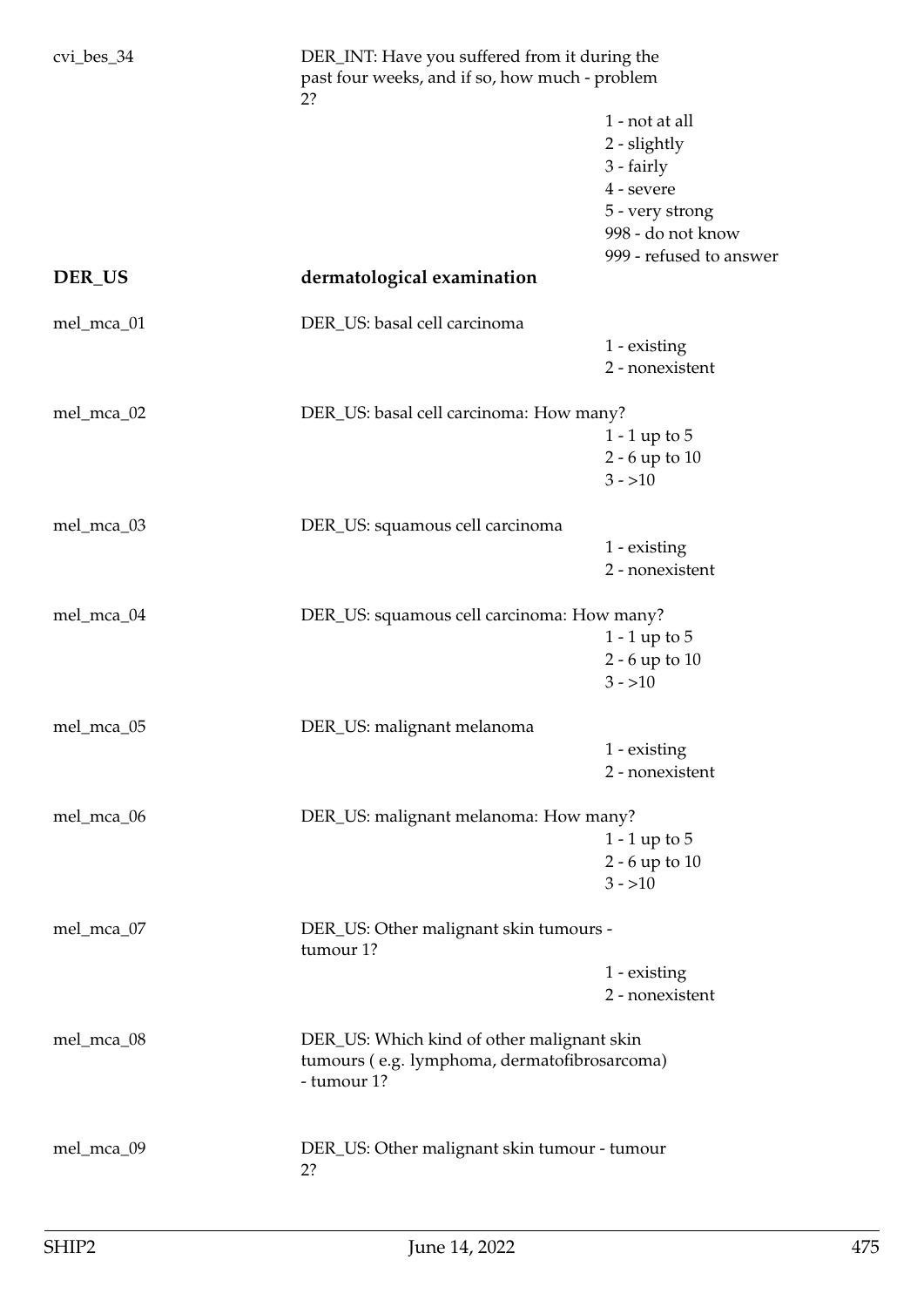|                                 |                                                                                                    | 1 - existing<br>2 - nonexistent                                                             |  |
|---------------------------------|----------------------------------------------------------------------------------------------------|---------------------------------------------------------------------------------------------|--|
| mel_mca_10                      | DER_US: Which kind of malignant skin tumour<br>(e.g. lymphoma, dermatofibrosarcoma) - tumour<br>2? |                                                                                             |  |
| mel_mca_11                      | DER_US: Other malignant skin tumour - tumour<br>3?                                                 |                                                                                             |  |
|                                 |                                                                                                    | 1 - existing<br>2 - nonexistent                                                             |  |
| mel_mca_12                      | DER_US: Which kind of malignant skin tumour<br>(e.g. lymphoma, dermatofibrosarcoma) - tumour<br>3? |                                                                                             |  |
| mel_mca_13                      | DER_US: Other malignant skin tumour - tumour<br>4?                                                 |                                                                                             |  |
|                                 |                                                                                                    | 1 - existing<br>2 - nonexistent                                                             |  |
| mel_mca_14                      | tumour 4?                                                                                          | DER_US: Which other kind of malignant skin<br>tumour (e.g. lymphoma, dermatofibrosarcoma) - |  |
| DER_DUP                         | duplex sonography                                                                                  |                                                                                             |  |
| cvi_pak_01                      | DER_DUP: reflux (PR)                                                                               | 0 - no result collected<br>1 - only on the right<br>2 - only on the left<br>3 - both legs   |  |
| cvi_pak_02                      | DER_DUP: obstruction (PO)                                                                          | 0 - no result collected                                                                     |  |
|                                 |                                                                                                    | 1 - only on the right<br>2 - only on the left<br>3 - both legs                              |  |
| cvi_pak_03                      | DER_DUP: reflux and obstruction (PR, PO)                                                           | 0 - no result collected<br>1 - only on the right<br>2 - only on the left<br>3 - both legs   |  |
| <b>CVIPHL</b><br><b>DER_INT</b> | DER_INT: phlebological history<br>dermatological interview                                         |                                                                                             |  |
| cvi_phl_01                      | DER_INT: Do you suffer from varicose veins?                                                        |                                                                                             |  |
|                                 |                                                                                                    |                                                                                             |  |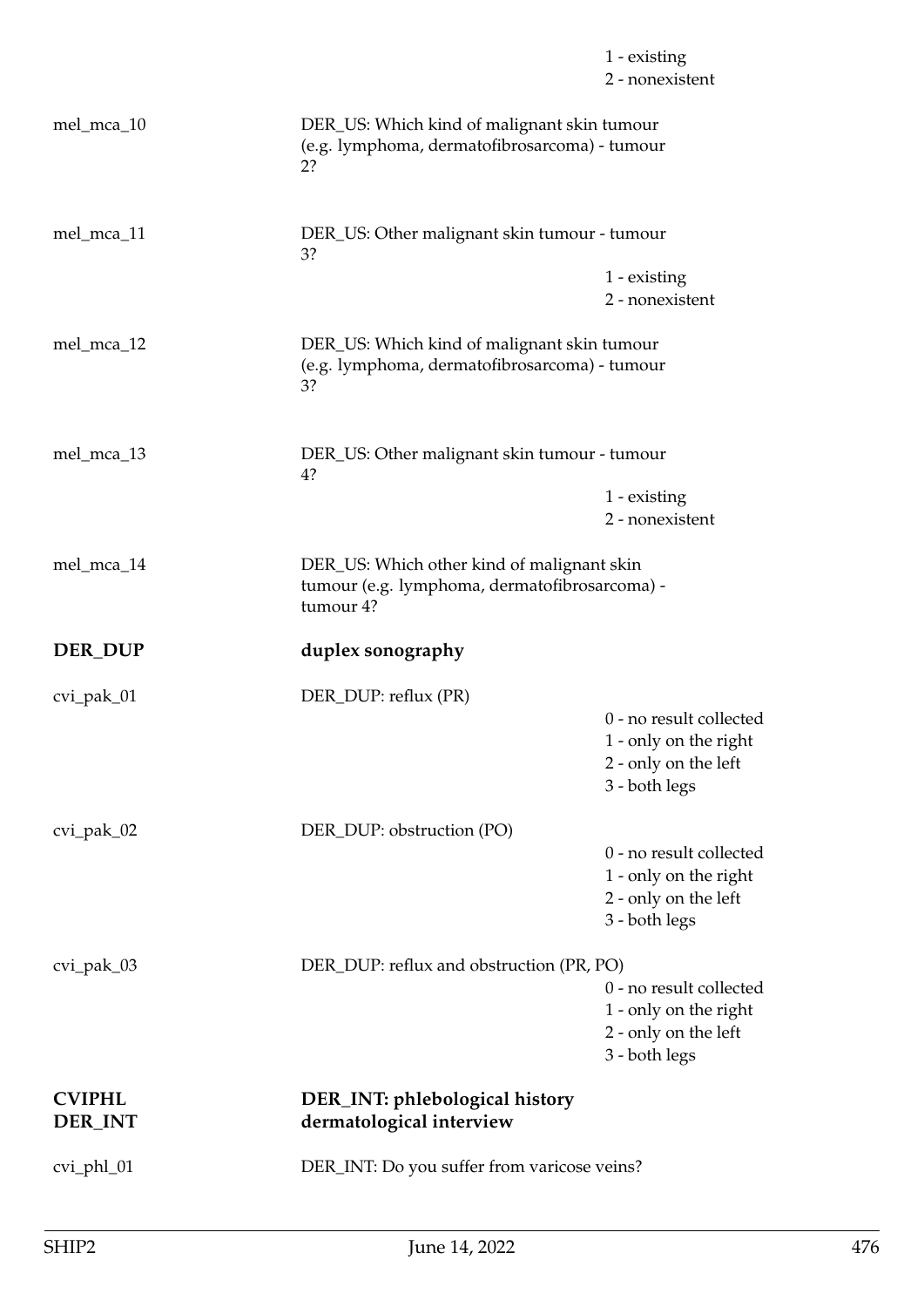|            |                                                                         | $1 - Yes$<br>$2 - No$                        |
|------------|-------------------------------------------------------------------------|----------------------------------------------|
|            |                                                                         | 998 - do not know<br>999 - refused to answer |
| cvi_phl_02 | DER_INT: For how many years do you have<br>these varicose veins?        |                                              |
|            |                                                                         | 998 - dont know<br>9998 - don't know         |
| cvi_phl_03 | DER_INT: Does anyone in your family suffer<br>from varicose veins?      |                                              |
|            |                                                                         | $1 - Yes$                                    |
|            |                                                                         | $2 - No$                                     |
|            |                                                                         | 998 - do not know                            |
|            |                                                                         | 999 - refused to answer                      |
| cvi_phl_04 | DER_INT: Does your father suffer from varicose<br>veins?                |                                              |
|            |                                                                         | $1 - Yes$                                    |
|            |                                                                         | $2 - No$                                     |
| cvi_phl_05 | DER_INT: When did your father start to suffer<br>from varicose veins?   |                                              |
|            |                                                                         | 998 - dont know                              |
|            |                                                                         | 9998 - don't know                            |
| cvi_phl_06 | DER_INT: Does your mother suffer from varicose<br>veins?                |                                              |
|            |                                                                         | $1 - Yes$                                    |
|            |                                                                         | $2 - No$                                     |
| cvi_phl_07 | DER_INT: When did your mother start to suffer<br>from varicose veins?   |                                              |
|            |                                                                         | 998 - dont know                              |
|            |                                                                         | 9998 - don't know                            |
| cvi_phl_08 | DER_INT: Do your siblings suffer from varicose<br>veins?                |                                              |
|            |                                                                         | $1 - Yes$                                    |
|            |                                                                         | $2 - No$                                     |
| cvi_phl_09 | DER_INT: When did your siblings start to suffer<br>from varicose veins? |                                              |
|            |                                                                         | 998 - dont know                              |
|            |                                                                         | 9998 - don't know                            |
| cvi_phl_10 | DER_INT: Do your children suffer from varicose<br>veins?                |                                              |
|            |                                                                         | $1 - Yes$                                    |
|            |                                                                         | $2 - No$                                     |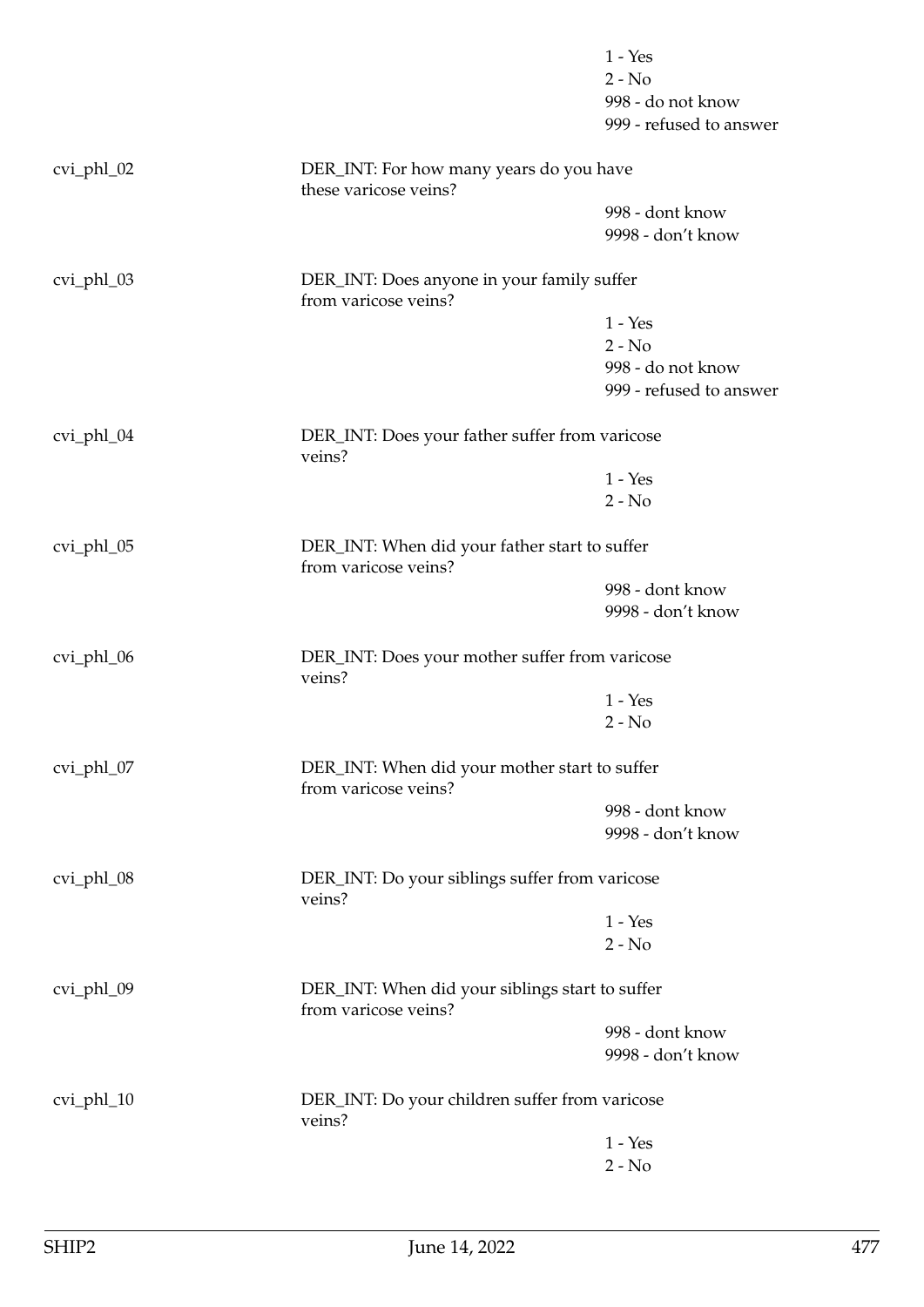| cvi_phl_11 | DER_INT: When did your children start to suffer<br>from varicose veins?                              |                                                                                                                                                                                          |
|------------|------------------------------------------------------------------------------------------------------|------------------------------------------------------------------------------------------------------------------------------------------------------------------------------------------|
|            |                                                                                                      | 998 - dont know<br>9998 - don't know                                                                                                                                                     |
| cvi_phl_12 | DER_INT: Do you have or did you have a job at<br>which you have/had to stand up most of the<br>time? |                                                                                                                                                                                          |
|            |                                                                                                      | $1 - Yes$<br>$2 - No$<br>998 - do not know<br>999 - refused to answer                                                                                                                    |
| cvi_phl_13 | DER_INT: For how long?                                                                               |                                                                                                                                                                                          |
|            |                                                                                                      | $1 - 5$ years<br>$2 - 5$ up to 10 years<br>3 - 11 up to 20 years<br>$4 - 21$ up to 30 years<br>5 - 31 up to 40 years<br>$6 - > 40$ years<br>998 - do not know<br>999 - refused to answer |
| cvi_phl_14 | DER_INT: Did you ever have vein inflammation<br>(thrombophlebitis)?                                  |                                                                                                                                                                                          |
|            |                                                                                                      | $1 - Yes$                                                                                                                                                                                |
|            |                                                                                                      | $2 - No$<br>998 - do not know                                                                                                                                                            |
|            |                                                                                                      | 999 - refused to answer                                                                                                                                                                  |
| cvi_phl_15 | DER_INT: thrombophlebitis: Which leg was<br>affected?                                                |                                                                                                                                                                                          |
|            |                                                                                                      | 1 - only on the right                                                                                                                                                                    |
|            |                                                                                                      | 2 - only on the left<br>3 - both legs                                                                                                                                                    |
|            |                                                                                                      | 998 - do not know                                                                                                                                                                        |
|            |                                                                                                      | 999 - refused to answer                                                                                                                                                                  |
| cvi_phl_16 | DER_INT: Have you ever had phlebothrombosis?                                                         |                                                                                                                                                                                          |
|            |                                                                                                      | $1 - Yes$                                                                                                                                                                                |
|            |                                                                                                      | $2 - No$                                                                                                                                                                                 |
|            |                                                                                                      | 998 - do not know<br>999 - refused to answer                                                                                                                                             |
|            |                                                                                                      |                                                                                                                                                                                          |
| cvi_phl_17 | DER_INT: How many years ago did you<br>experience thrombosis?                                        |                                                                                                                                                                                          |
|            |                                                                                                      | 998 - dont know                                                                                                                                                                          |
|            |                                                                                                      | 9998 - don't know                                                                                                                                                                        |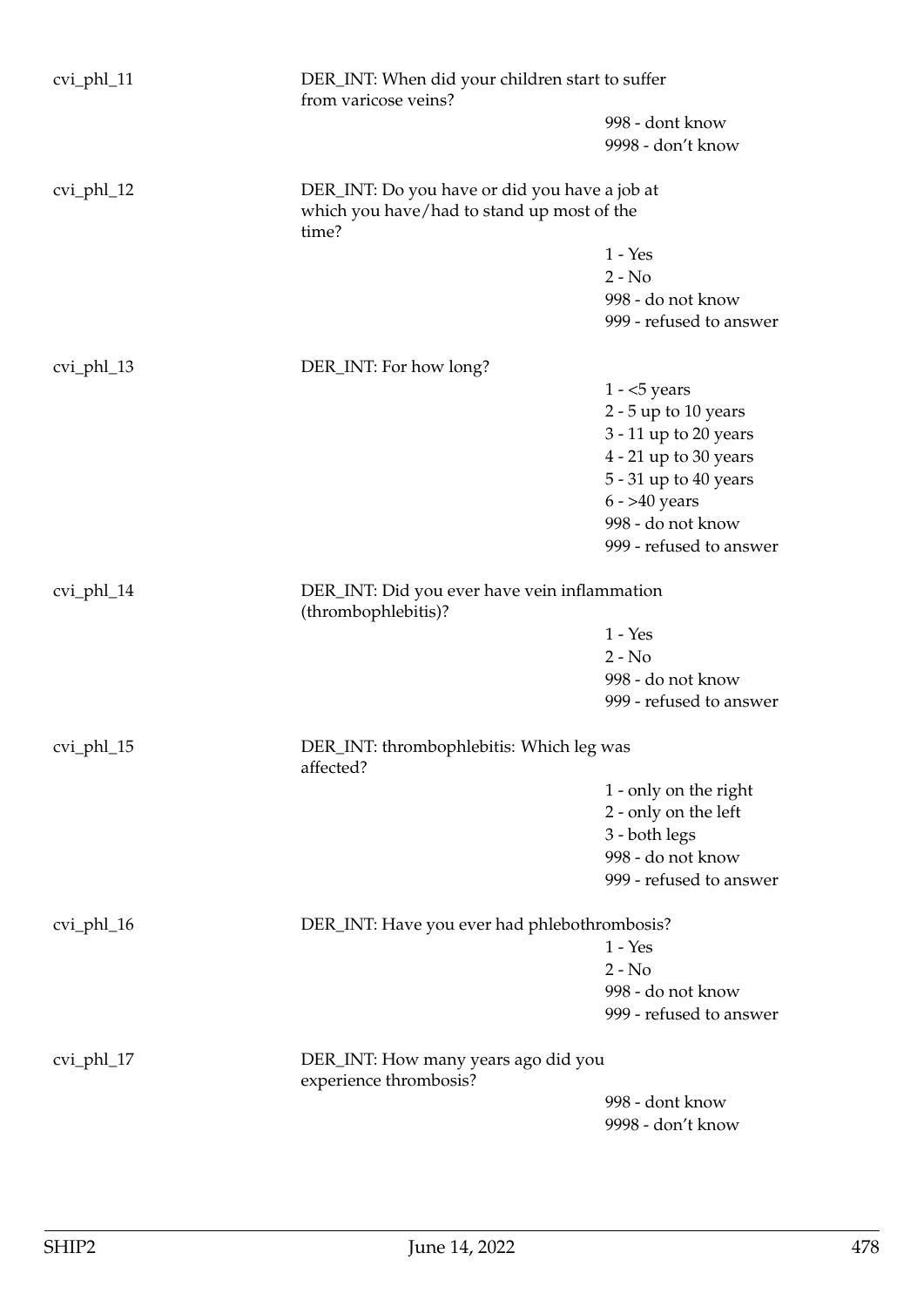| cvi_phl_18 | DER_INT: Which leg was affected?                |                                                                                     |
|------------|-------------------------------------------------|-------------------------------------------------------------------------------------|
|            |                                                 | 1 - only on the right<br>2 - only on the left<br>3 - both legs<br>998 - do not know |
| DER_US     | dermatological examination                      | 999 - refused to answer                                                             |
| mel_der_01 | DER_US: psoriasis                               |                                                                                     |
|            |                                                 | 1 - existing<br>2 - nonexistent                                                     |
| mel_der_02 | DER_US: mycosis                                 |                                                                                     |
|            |                                                 | 1 - existing<br>2 - nonexistent                                                     |
| mel_der_03 | DER_US: kind of mycosis: onychomykosis          |                                                                                     |
|            |                                                 | $1 - Yes$<br>$2 - No$                                                               |
| mel_der_04 | DER_US: kind of mycosis: tinea pedum            |                                                                                     |
|            |                                                 | $1 - Yes$<br>$2 - No$                                                               |
| mel_der_05 | DER_US: kind of mycosis: tinea corporis         |                                                                                     |
|            |                                                 | $1 - Yes$<br>$2 - No$                                                               |
| mel_der_06 | DER_US: kind of mycosis: CANDIDA intertrigo     |                                                                                     |
|            |                                                 | $1 - Yes$                                                                           |
|            |                                                 | $2 - No$                                                                            |
| mel_der_07 | DER_US: kind of mycosis: other forms of mycosis |                                                                                     |
|            |                                                 | $1 - Yes$<br>$2 - No$                                                               |
| mel_der_08 | DER_US: atopical eczema                         |                                                                                     |
|            |                                                 | 1 - existing                                                                        |
|            |                                                 | 2 - nonexistent                                                                     |
| mel_der_09 | DER_US: kind of atopical eczema                 |                                                                                     |
|            |                                                 | 1 - acute                                                                           |
|            |                                                 | 2 - subacute<br>3 - chronic                                                         |
| mel_der_10 | DER_US: ephelides                               |                                                                                     |
|            |                                                 | 1 - existing<br>2 - nonexistent                                                     |
| mel_der_11 | DER_US: nevus flammeus                          |                                                                                     |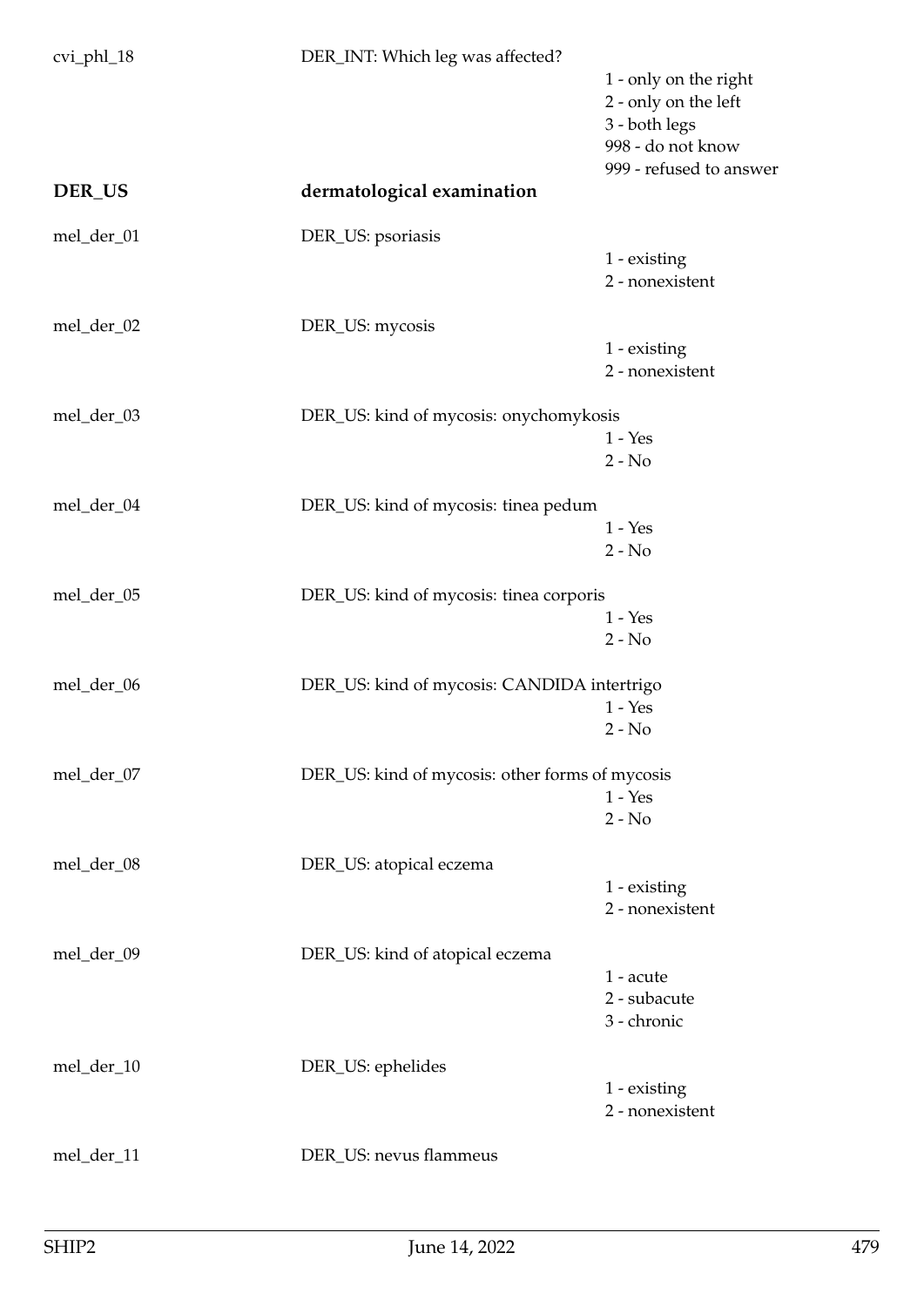|            |                                                                | 1 - existing<br>2 - nonexistent      |
|------------|----------------------------------------------------------------|--------------------------------------|
| mel_der_12 | DER_US: acne vulgaris                                          | 1 - existing<br>2 - nonexistent      |
| mel_der_13 | DER_US: rosacea                                                | 1 - existing<br>2 - nonexistent      |
| mel_der_14 | DER_US: common verrucae                                        | 1 - existing<br>2 - nonexistent      |
| mel_der_15 | DER_US: number of common verrucae                              | 998 - dont know<br>9998 - don't know |
| mel_der_16 | DER_US: Are there any other skin diseases - skin<br>disease 1? | 1 - existing<br>2 - nonexistent      |
| mel_der_17 | DER_US: Which - skin disease 1?                                |                                      |
| mel_der_18 | DER_US: Are there other skin diseases - skin<br>disease 2?     | 1 - existing<br>2 - nonexistent      |
| mel_der_19 | DER_US: Which - skin disease 2?                                |                                      |
| mel_der_20 | DER US: Are there other skin diseases - skin<br>disease 3?     | 1 - existing<br>2 - nonexistent      |
| mel_der_21 | DER_US: Which - skin disease 3?                                |                                      |
| mel_der_22 | DER_US: Are there other skin diseases - skin<br>disease 4?     | 1 - existing<br>2 - nonexistent      |
| mel_der_23 | DER_US: Which - skin disease 4?                                |                                      |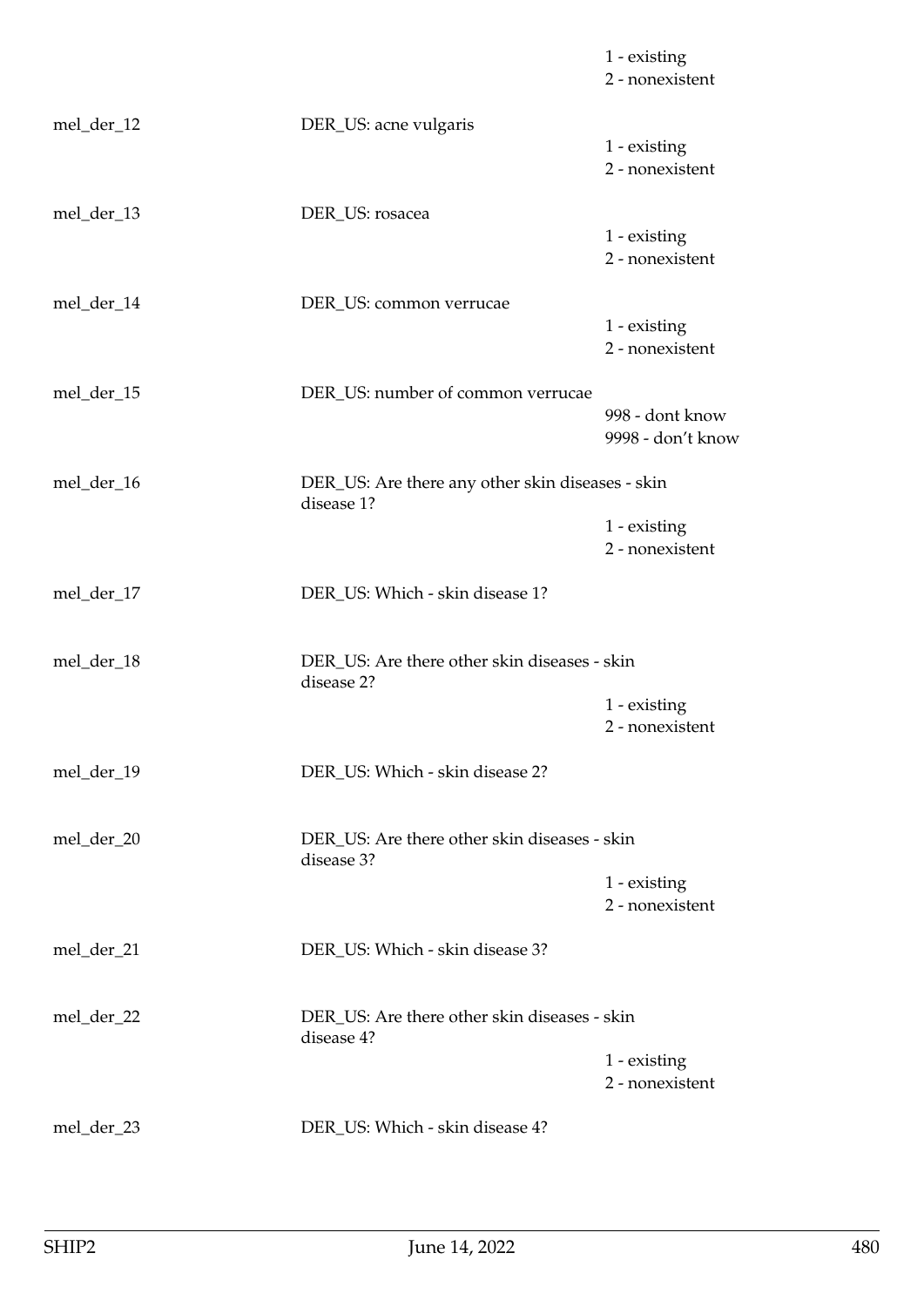| $1 - Yes$<br>$2 - No$<br>mel_der_25<br>DER_US: What is the suspected diagnosis -<br>diagnosis 1?<br>1 - skin tumours<br>2 - infectious diseases<br>3 - inflammatory dermatoses<br>4 - autoimmune diseases<br>5 - purpurae, thromboses, and vas-<br>culitis<br>6 - hereditary diseases<br>mel_der_26<br>DER_US: Do any of the results need further<br>diagnosis or therapy - diagnosis 2?<br>$1 - Yes$<br>$2 - No$<br>mel_der_27<br>DER_US: What is the suspected diagnosis -<br>diagnosis 2?<br>1 - skin tumours<br>2 - infectious diseases<br>3 - inflammatory dermatoses<br>4 - autoimmune diseases<br>culitis<br>6 - hereditary diseases<br>DER_US: Do any of the results need further<br>mel_der_28<br>diagnosis or therapy - diagnosis 3?<br>$1 - Yes$<br>$2 - No$<br>mel_der_29<br>DER_US: What is the suspected diagnosis -<br>diagnosis 3?<br>1 - skin tumours<br>2 - infectious diseases | mel_der_24 | DER_US: Do any of the results need further<br>diagnosis or therapy - diagnosis 1? |                                    |
|---------------------------------------------------------------------------------------------------------------------------------------------------------------------------------------------------------------------------------------------------------------------------------------------------------------------------------------------------------------------------------------------------------------------------------------------------------------------------------------------------------------------------------------------------------------------------------------------------------------------------------------------------------------------------------------------------------------------------------------------------------------------------------------------------------------------------------------------------------------------------------------------------|------------|-----------------------------------------------------------------------------------|------------------------------------|
|                                                                                                                                                                                                                                                                                                                                                                                                                                                                                                                                                                                                                                                                                                                                                                                                                                                                                                   |            |                                                                                   |                                    |
|                                                                                                                                                                                                                                                                                                                                                                                                                                                                                                                                                                                                                                                                                                                                                                                                                                                                                                   |            |                                                                                   |                                    |
|                                                                                                                                                                                                                                                                                                                                                                                                                                                                                                                                                                                                                                                                                                                                                                                                                                                                                                   |            |                                                                                   |                                    |
|                                                                                                                                                                                                                                                                                                                                                                                                                                                                                                                                                                                                                                                                                                                                                                                                                                                                                                   |            |                                                                                   |                                    |
|                                                                                                                                                                                                                                                                                                                                                                                                                                                                                                                                                                                                                                                                                                                                                                                                                                                                                                   |            |                                                                                   |                                    |
|                                                                                                                                                                                                                                                                                                                                                                                                                                                                                                                                                                                                                                                                                                                                                                                                                                                                                                   |            |                                                                                   |                                    |
|                                                                                                                                                                                                                                                                                                                                                                                                                                                                                                                                                                                                                                                                                                                                                                                                                                                                                                   |            |                                                                                   |                                    |
|                                                                                                                                                                                                                                                                                                                                                                                                                                                                                                                                                                                                                                                                                                                                                                                                                                                                                                   |            |                                                                                   |                                    |
|                                                                                                                                                                                                                                                                                                                                                                                                                                                                                                                                                                                                                                                                                                                                                                                                                                                                                                   |            |                                                                                   |                                    |
|                                                                                                                                                                                                                                                                                                                                                                                                                                                                                                                                                                                                                                                                                                                                                                                                                                                                                                   |            |                                                                                   |                                    |
|                                                                                                                                                                                                                                                                                                                                                                                                                                                                                                                                                                                                                                                                                                                                                                                                                                                                                                   |            |                                                                                   |                                    |
|                                                                                                                                                                                                                                                                                                                                                                                                                                                                                                                                                                                                                                                                                                                                                                                                                                                                                                   |            |                                                                                   |                                    |
|                                                                                                                                                                                                                                                                                                                                                                                                                                                                                                                                                                                                                                                                                                                                                                                                                                                                                                   |            |                                                                                   |                                    |
|                                                                                                                                                                                                                                                                                                                                                                                                                                                                                                                                                                                                                                                                                                                                                                                                                                                                                                   |            |                                                                                   |                                    |
|                                                                                                                                                                                                                                                                                                                                                                                                                                                                                                                                                                                                                                                                                                                                                                                                                                                                                                   |            |                                                                                   |                                    |
|                                                                                                                                                                                                                                                                                                                                                                                                                                                                                                                                                                                                                                                                                                                                                                                                                                                                                                   |            |                                                                                   |                                    |
|                                                                                                                                                                                                                                                                                                                                                                                                                                                                                                                                                                                                                                                                                                                                                                                                                                                                                                   |            |                                                                                   |                                    |
|                                                                                                                                                                                                                                                                                                                                                                                                                                                                                                                                                                                                                                                                                                                                                                                                                                                                                                   |            |                                                                                   |                                    |
|                                                                                                                                                                                                                                                                                                                                                                                                                                                                                                                                                                                                                                                                                                                                                                                                                                                                                                   |            |                                                                                   |                                    |
|                                                                                                                                                                                                                                                                                                                                                                                                                                                                                                                                                                                                                                                                                                                                                                                                                                                                                                   |            |                                                                                   | 5 - purpurae, thromboses, and vas- |
|                                                                                                                                                                                                                                                                                                                                                                                                                                                                                                                                                                                                                                                                                                                                                                                                                                                                                                   |            |                                                                                   |                                    |
|                                                                                                                                                                                                                                                                                                                                                                                                                                                                                                                                                                                                                                                                                                                                                                                                                                                                                                   |            |                                                                                   |                                    |
|                                                                                                                                                                                                                                                                                                                                                                                                                                                                                                                                                                                                                                                                                                                                                                                                                                                                                                   |            |                                                                                   |                                    |
|                                                                                                                                                                                                                                                                                                                                                                                                                                                                                                                                                                                                                                                                                                                                                                                                                                                                                                   |            |                                                                                   |                                    |
|                                                                                                                                                                                                                                                                                                                                                                                                                                                                                                                                                                                                                                                                                                                                                                                                                                                                                                   |            |                                                                                   |                                    |
|                                                                                                                                                                                                                                                                                                                                                                                                                                                                                                                                                                                                                                                                                                                                                                                                                                                                                                   |            |                                                                                   |                                    |
|                                                                                                                                                                                                                                                                                                                                                                                                                                                                                                                                                                                                                                                                                                                                                                                                                                                                                                   |            |                                                                                   |                                    |
|                                                                                                                                                                                                                                                                                                                                                                                                                                                                                                                                                                                                                                                                                                                                                                                                                                                                                                   |            |                                                                                   |                                    |
|                                                                                                                                                                                                                                                                                                                                                                                                                                                                                                                                                                                                                                                                                                                                                                                                                                                                                                   |            |                                                                                   | 3 - inflammatory dermatoses        |
| 4 - autoimmune diseases                                                                                                                                                                                                                                                                                                                                                                                                                                                                                                                                                                                                                                                                                                                                                                                                                                                                           |            |                                                                                   |                                    |
| culitis                                                                                                                                                                                                                                                                                                                                                                                                                                                                                                                                                                                                                                                                                                                                                                                                                                                                                           |            |                                                                                   | 5 - purpurae, thromboses, and vas- |
| 6 - hereditary diseases                                                                                                                                                                                                                                                                                                                                                                                                                                                                                                                                                                                                                                                                                                                                                                                                                                                                           |            |                                                                                   |                                    |
| DER_US: Do any of the results need further<br>mel_der_30<br>diagnosis or therapy - diagnosis 4?                                                                                                                                                                                                                                                                                                                                                                                                                                                                                                                                                                                                                                                                                                                                                                                                   |            |                                                                                   |                                    |
| $1 - Yes$                                                                                                                                                                                                                                                                                                                                                                                                                                                                                                                                                                                                                                                                                                                                                                                                                                                                                         |            |                                                                                   |                                    |
| $2 - No$                                                                                                                                                                                                                                                                                                                                                                                                                                                                                                                                                                                                                                                                                                                                                                                                                                                                                          |            |                                                                                   |                                    |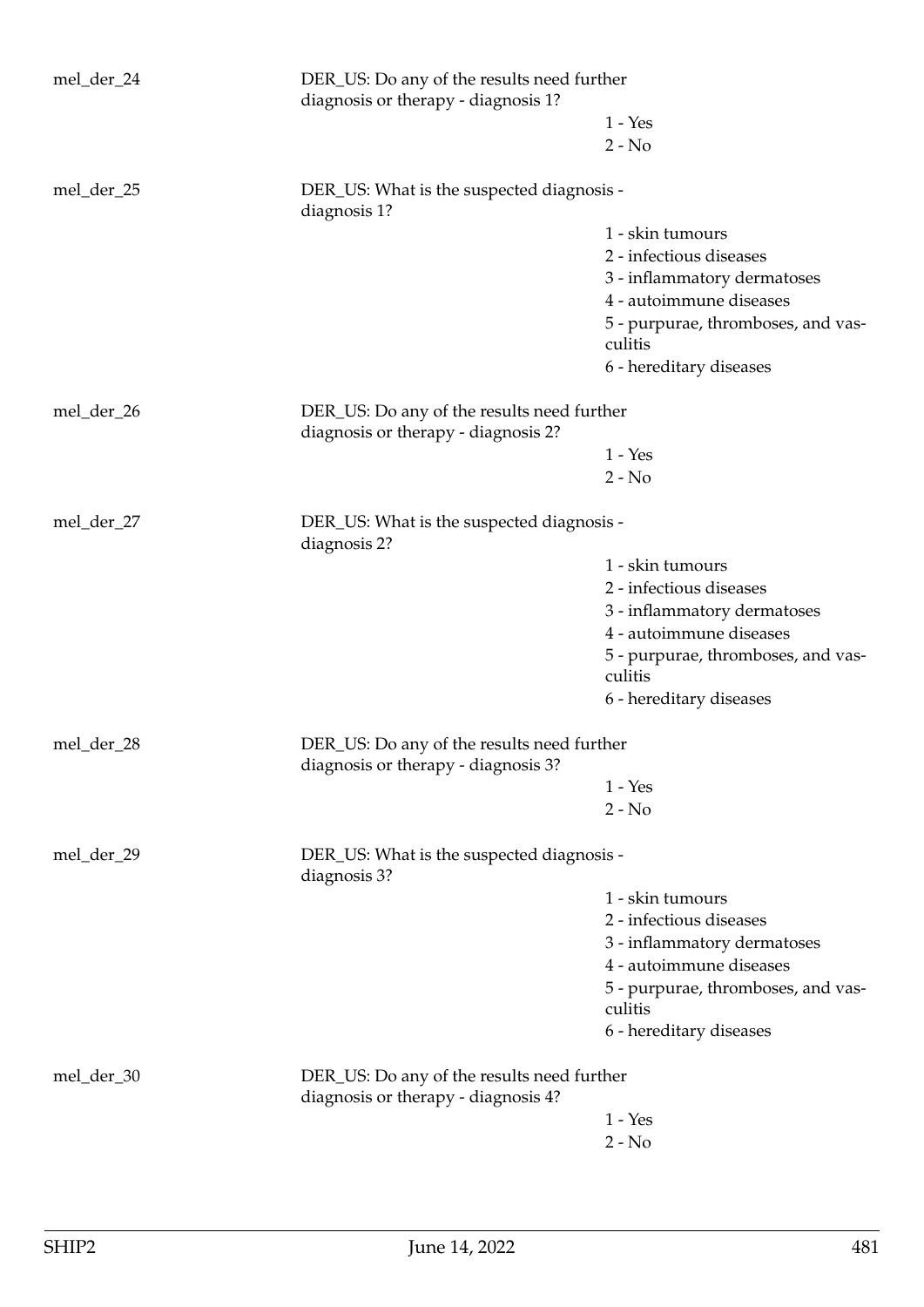| mel_der_31 | DER_US: What is the suspected diagnosis -<br>diagnosis 4?          |                                         |
|------------|--------------------------------------------------------------------|-----------------------------------------|
|            |                                                                    | 1 - skin tumours                        |
|            |                                                                    | 2 - infectious diseases                 |
|            |                                                                    | 3 - inflammatory dermatoses             |
|            |                                                                    | 4 - autoimmune diseases                 |
|            |                                                                    | 5 - purpurae, thromboses, and vas-      |
|            |                                                                    | culitis                                 |
|            |                                                                    | 6 - hereditary diseases                 |
| mel_der_32 | DER_US: Has the subject been informed?                             |                                         |
|            |                                                                    | $1 - Yes$                               |
|            |                                                                    | $2 - No$                                |
| mel_der_33 | DER_US: Is a follow-up due to a suspected<br>malignancy necessary? |                                         |
|            |                                                                    | $1 - Yes$                               |
|            |                                                                    | $2 - No$                                |
| mel_der_34 | DER_US: What diagnosis?                                            |                                         |
|            |                                                                    | 1 - malignant melanoma                  |
|            |                                                                    | 2 - squamous cell carcinoma             |
|            |                                                                    | 3 - basal cell carcinoma                |
|            |                                                                    | 4 - dermatofibrosarcoma protuberans     |
|            |                                                                    | 5 - cutaneous neuroendocrine carci-     |
|            |                                                                    | noma                                    |
|            |                                                                    | 6 - B- or T-cell lymphoma               |
| cvi_kli_20 | DER_US: Limited flexibility of the ankle joint?                    |                                         |
|            |                                                                    | 1 - only on the right                   |
|            |                                                                    | 2 - only on the left                    |
|            |                                                                    | 3 - both legs                           |
|            |                                                                    | 4 - not applicable                      |
| cvi_kli_21 | DER_US: pathological arch of foot                                  |                                         |
|            |                                                                    | 1 - only on the right                   |
|            |                                                                    | 2 - only on the left                    |
|            |                                                                    | 3 - both legs                           |
|            |                                                                    | 4 - not applicable                      |
| cvi_kli_22 | DER_US: What kind of pathology?                                    |                                         |
|            |                                                                    | 1 - pes valgus/talipes valgus/flat foot |
|            |                                                                    | 2 - splayfoot                           |
|            |                                                                    | 3 - flatfoot                            |
|            |                                                                    | 4 - pes cavus/hollow foot               |
| mel_der_35 | DER_US: Is there clinical evidence for a venous<br>disease?        |                                         |
|            |                                                                    | $1 - Yes$                               |
|            |                                                                    | $2 - No$                                |
|            |                                                                    |                                         |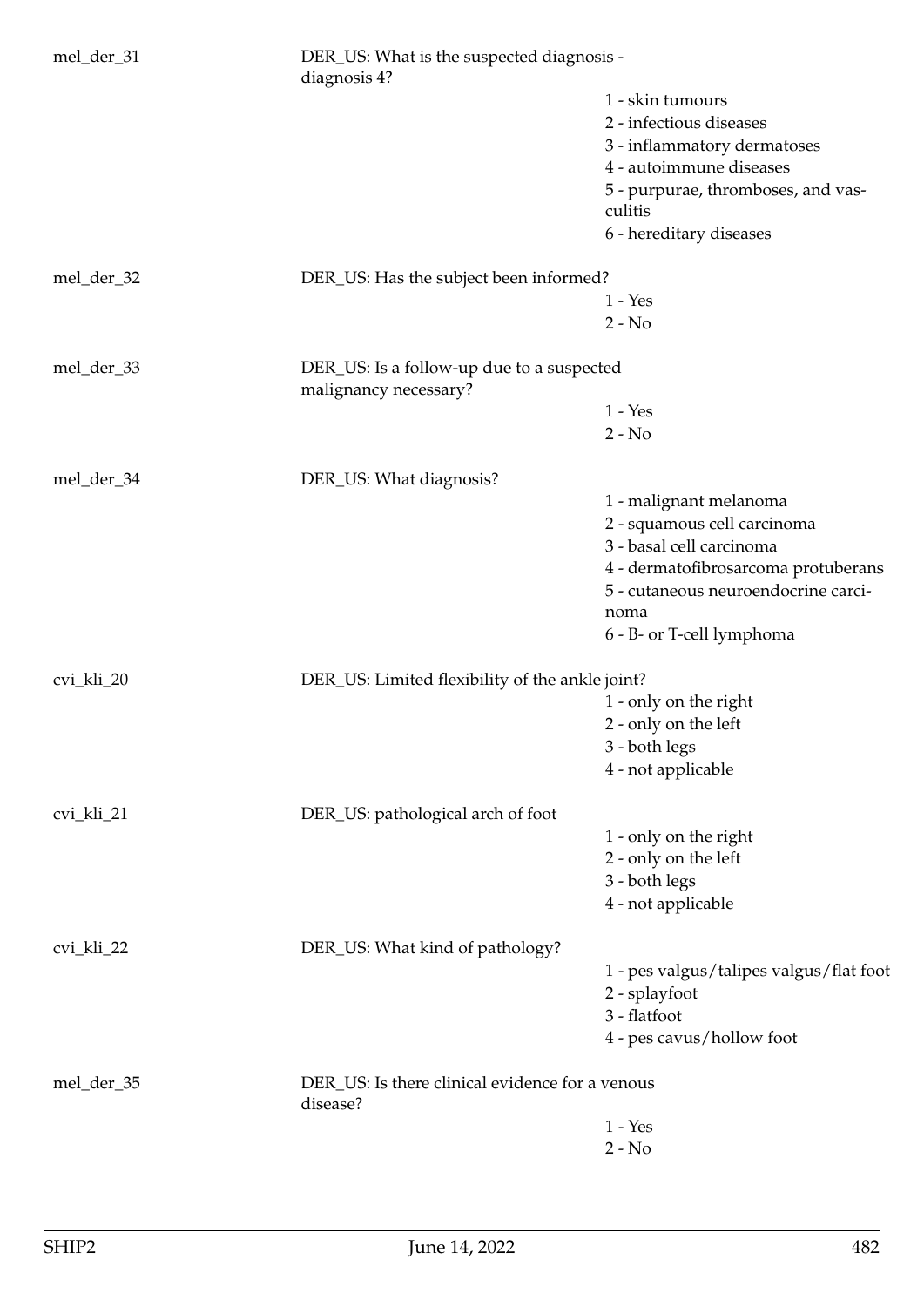| <b>CVIARZ</b><br>DER_INT | DER_INT: medical interview<br>dermatological interview                 |                                              |
|--------------------------|------------------------------------------------------------------------|----------------------------------------------|
| cvi_arz_01               | DER_INT: When did you begin having trouble<br>with your legs?          |                                              |
|                          |                                                                        | 1 - since for one year                       |
|                          |                                                                        | 2 - 2 up to 5 years                          |
|                          |                                                                        | 3 - 6 up to 10 years                         |
|                          |                                                                        | 4 - 11 up to 20 years                        |
|                          |                                                                        | 5 - more than 20 years                       |
|                          |                                                                        | 998 - do not know                            |
|                          |                                                                        | 999 - refused to answer                      |
| cvi_arz_02               | DER_INT: Do you remember first CVI signs?                              |                                              |
|                          |                                                                        | $1 - Yes$                                    |
|                          |                                                                        | $2 - No$                                     |
|                          |                                                                        | 998 - do not know                            |
|                          |                                                                        | 999 - refused to answer                      |
| cvi_arz_03               | DER_INT: For how many years have you been<br>noticing these CVI signs? |                                              |
|                          |                                                                        | 1 - since for one year                       |
|                          |                                                                        | 2 - 2 up to 5 years                          |
|                          |                                                                        | 3 - 6 up to 10 years                         |
|                          |                                                                        | $4 - 11$ up to 20 years                      |
|                          |                                                                        | 5 - more than 20 years                       |
|                          |                                                                        | 998 - do not know                            |
|                          |                                                                        | 999 - refused to answer                      |
| cvi_arz_04               | DER_INT: Was CVI diagnosed by a doctor?                                |                                              |
|                          |                                                                        | $1 - Yes$                                    |
|                          |                                                                        | $2 - No$                                     |
|                          |                                                                        | 998 - do not know<br>999 - refused to answer |
| cvi_arz_05               | DER_INT: When was CVI diagnosed by a doctor?                           |                                              |
|                          |                                                                        | 1 - during the last year                     |
|                          |                                                                        | 2 - 2 up to 5 years                          |
|                          |                                                                        | 3 - 6 up to 10 years                         |
|                          |                                                                        | $4 - 11$ up to 20 years                      |
|                          |                                                                        | 5 - more than 20 years                       |
|                          |                                                                        | 998 - do not know                            |
|                          |                                                                        | 999 - refused to answer                      |
| cvi_arz_06               | DER_INT: Do you remember stays at a hospital                           |                                              |
|                          | or health resort and surgeries related to the<br>venous system?        |                                              |
|                          |                                                                        | $1 - Yes$                                    |
|                          |                                                                        | $2 - No$                                     |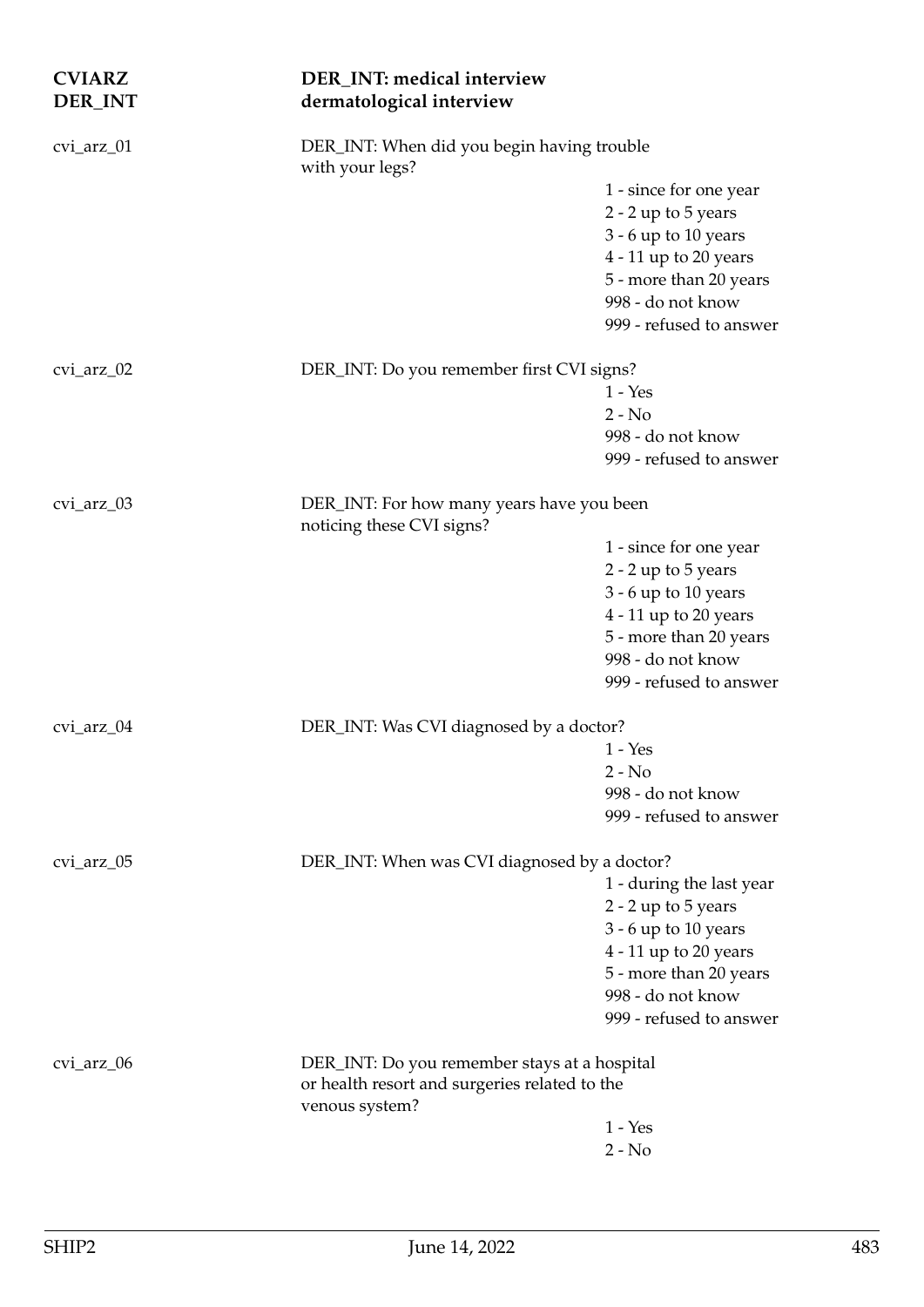999 - refused to answer cvi\_arz\_07 DER\_INT: How many stays at a hospital do you remember? 998 - dont know 9998 - don't know cvi\_arz\_08 DER\_INT: How many stays at a health resort do you remember? 998 - dont know 9998 - don't know cvi\_arz\_09 DER\_INT: How many operations do you remember? 998 - dont know 9998 - don't know cvi\_arz\_10 DER\_INT: How long ago was your last hospitalisation because of CVI ? 1 - this year 2 - one year ago 3 - 2 up to 5 years 4 - 6 to 10 years 5 - 11 up to 20 years 6 - more than 20 years ago 998 - do not know 999 - refused to answer **CVIKOM DER\_INT: compression therapy DER\_INT dermatological interview** cvi\_kom\_01 DER\_INT: Are you currently in treatment with compression therapy like e.g. compression bandages, elastic stockings, lymphatic drainages because of CVI? 1 - Yes  $2 - No$ 998 - do not know 999 - refused to answer cvi\_kom\_02 DER\_INT: For how many years have you undergone compression therapy? 1 - since for one year 2 - 2 up to 5 years 3 - 6 up to 10 years 4 - 11 up to 20 years 5 - more than 20 years 998 - do not know

999 - refused to answer

998 - do not know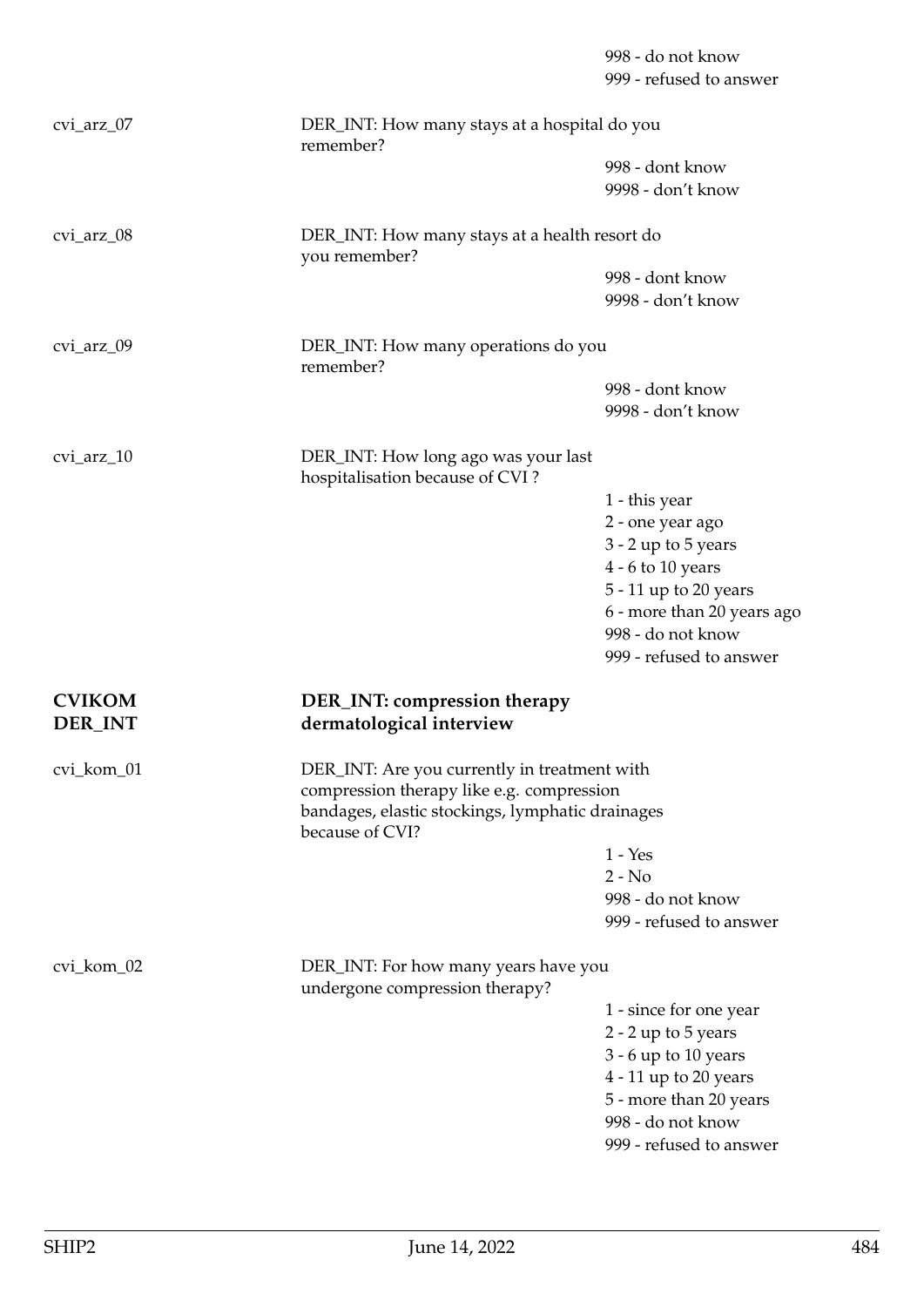| cvi_kom_03 | DER_INT: Is the compression therapy applied<br>consistently?        |                                          |
|------------|---------------------------------------------------------------------|------------------------------------------|
|            |                                                                     | $1 - not$                                |
|            |                                                                     | 2 - occasionally                         |
|            |                                                                     | $3 - mostly$                             |
|            |                                                                     | 4 - always                               |
|            |                                                                     | 998 - do not know                        |
|            |                                                                     | 999 - refused to answer                  |
| cvi_kom_04 | DER_INT: Why isn't the compression therapy<br>applied consistently? |                                          |
|            |                                                                     | 1 - difficulties in putting on a         |
|            |                                                                     | bandage/stocking                         |
|            |                                                                     | 2 - comfort problems in wearing (fit-    |
|            |                                                                     | ting, skin irritation, sweating, appear- |
|            |                                                                     | ance)                                    |
|            |                                                                     | 998 - do not know                        |
|            |                                                                     | 999 - refused to answer                  |
| cvi_kom_05 | DER_INT: Do you use compression bandages for<br>compression?        |                                          |
|            |                                                                     | $1 - Yes$                                |
|            |                                                                     | $2 - No$                                 |
| cvi_kom_06 | DER_INT: Do you use elastic stockings for<br>compression?           |                                          |
|            |                                                                     | $1 - Yes$                                |
|            |                                                                     | $2 - No$                                 |
| cvi_kom_07 | DER_INT: Do you use lymphatic drainages for<br>compression?         |                                          |
|            |                                                                     | $1 - Yes$                                |
|            |                                                                     | $2 - No$                                 |
| cvi_kom_08 | DER_INT: Can you put on the bandage without<br>any help?            |                                          |
|            |                                                                     | $1 - Yes$                                |
|            |                                                                     | $2 - No$                                 |
|            |                                                                     | 998 - do not know                        |
|            |                                                                     | 999 - refused to answer                  |
|            |                                                                     |                                          |
| cvi_kom_09 | DER_INT: Is the bandage put on by a nurse?                          |                                          |
|            |                                                                     | $1 - Yes$                                |
|            |                                                                     | $2 - No$                                 |
|            |                                                                     | 998 - do not know                        |
|            |                                                                     | 999 - refused to answer                  |
| cvi_kom_10 | DER_INT: Can you put on the elastic stockings<br>without any help?  |                                          |
|            |                                                                     | $1 - Yes$                                |
|            |                                                                     | $2 - No$                                 |
|            |                                                                     |                                          |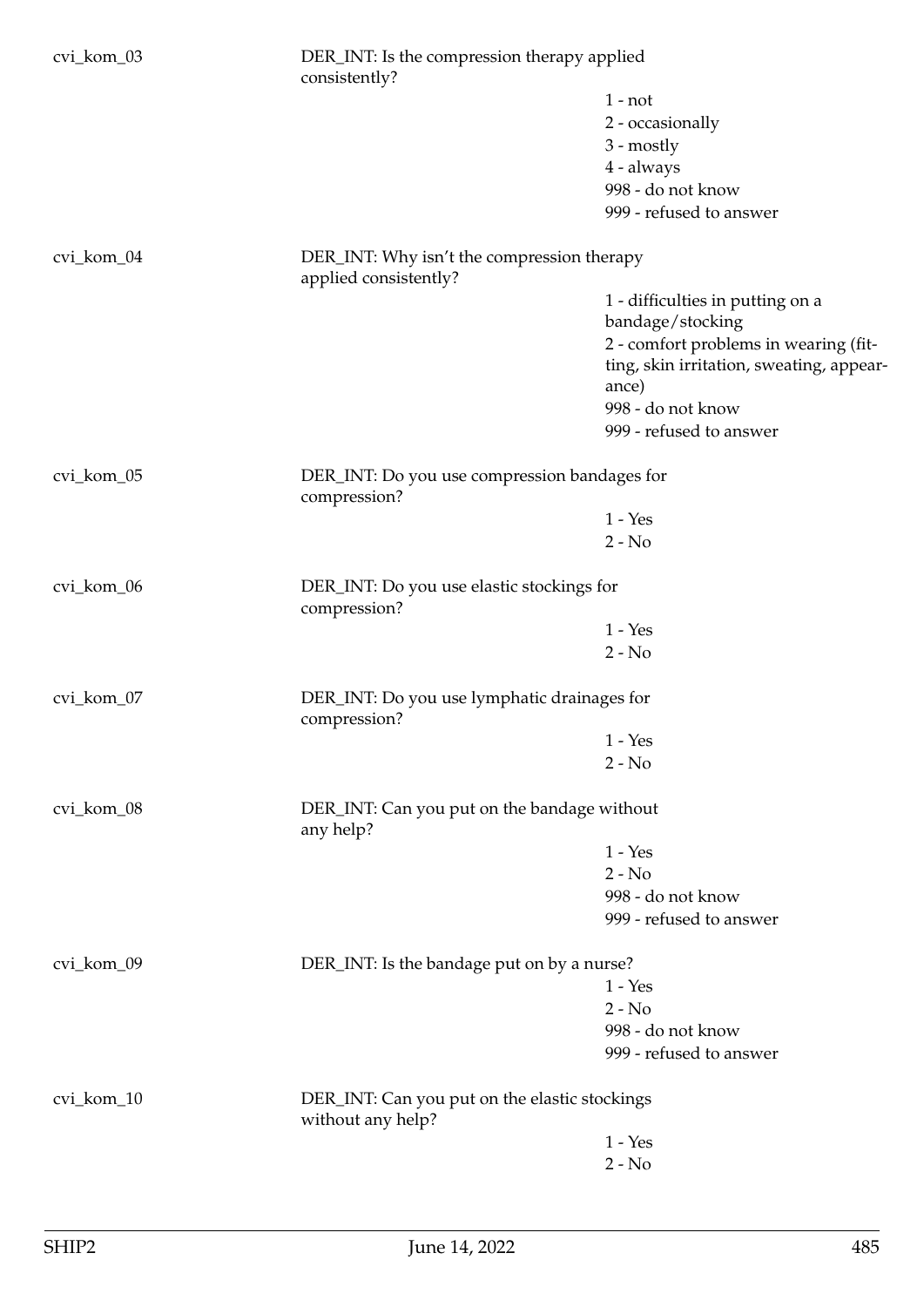998 - do not know 999 - refused to answer cvi\_kom\_11 DER\_INT: Are the elastic stockings put on by a nurse? 1 - Yes 2 - No 998 - do not know 999 - refused to answer cvi kom 12 DER INT: Have you ever had any form of compression therapy like bandages for compression, stockings for compression or lymphatic drainages because of CVI? 1 - Yes  $2 - No$ 998 - do not know 999 - refused to answer cvi\_kom\_13 DER\_INT: For how many years was the carried out? 998 - dont know 9998 - don't know cvi\_kom\_14 DER\_INT: Was that compression therapy applied consequently? 1 - not 2 - occasionally 3 - mostly 4 - always 998 - do not know 999 - refused to answer cvi\_kom\_15 DER\_INT: Why wasn't the compression therapy applied consistently? 1 - difficulties in putting on a bandage/stocking 2 - comfort problems in wearing (fitting, skin irritation, sweating, appearance) 998 - do not know 999 - refused to answer cvi\_kom\_16 DER\_INT: Did you use compression bandages for compression? 1 - Yes  $2 - No$ cvi\_kom\_17 DER\_INT: Did you use elastic stockings for compression? 1 - Yes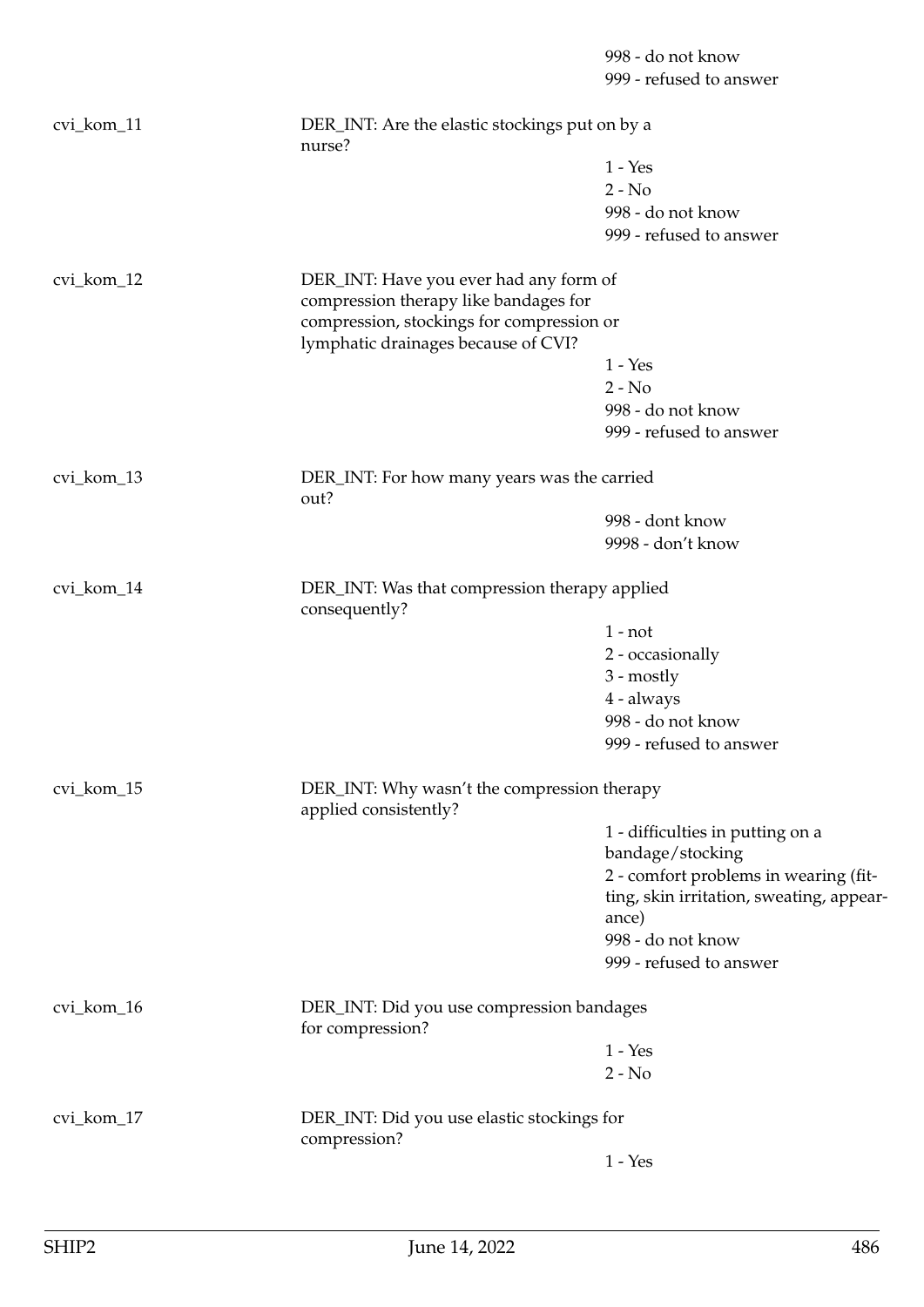|            |                                                                                              | $2 - No$                                                  |  |
|------------|----------------------------------------------------------------------------------------------|-----------------------------------------------------------|--|
| cvi_kom_18 | DER_INT: Did you use lymphatic drainages for<br>compression?                                 |                                                           |  |
|            |                                                                                              | $1 - Yes$                                                 |  |
|            |                                                                                              | $2 - No$                                                  |  |
| cvi_kom_19 | DER_INT: Were you able to put on the bandage<br>without any help?                            |                                                           |  |
|            |                                                                                              | $1 - Yes$                                                 |  |
|            |                                                                                              | $2 - No$                                                  |  |
|            |                                                                                              | 998 - do not know                                         |  |
|            |                                                                                              | 999 - refused to answer                                   |  |
| cvi_kom_20 | DER_INT: Was the bandage put on by a nurse?                                                  |                                                           |  |
|            |                                                                                              | $1 - Yes$                                                 |  |
|            |                                                                                              | $2 - No$                                                  |  |
|            |                                                                                              | 998 - do not know                                         |  |
|            |                                                                                              | 999 - refused to answer                                   |  |
| cvi_kom_21 | DER_INT: Were you able to put on the elastic<br>stockings without any help?                  |                                                           |  |
|            |                                                                                              | $1 - Yes$                                                 |  |
|            |                                                                                              | $2 - No$                                                  |  |
|            |                                                                                              | 998 - do not know                                         |  |
|            |                                                                                              | 999 - refused to answer                                   |  |
| cvi_kom_22 |                                                                                              | DER_INT: Were the elastic stockings put on by a<br>nurse? |  |
|            |                                                                                              | $1 - Yes$                                                 |  |
|            |                                                                                              | $2 - No$                                                  |  |
|            |                                                                                              | 998 - do not know                                         |  |
|            |                                                                                              | 999 - refused to answer                                   |  |
| cvi_kom_23 | DER_INT: What was the reason to stop the<br>therapy?                                         |                                                           |  |
|            |                                                                                              | 1 - decreasing of ailment                                 |  |
|            |                                                                                              | 2 - venous disorders were treated                         |  |
|            |                                                                                              | causally (surgery, obliteration)                          |  |
|            |                                                                                              | 3 - therapy caused disorders and have                     |  |
|            |                                                                                              | been annoying                                             |  |
|            |                                                                                              | 4 - therapy was not successful, no                        |  |
|            |                                                                                              | improvement of complaints                                 |  |
|            |                                                                                              | 998 - do not know                                         |  |
|            |                                                                                              | 999 - refused to answer                                   |  |
| DER_US     | dermatological examination                                                                   |                                                           |  |
|            |                                                                                              |                                                           |  |
| cvi_kli_01 | DER_US: oedema (constant thumb pressure<br>pretibial, 7 cm above the medial malleolus for 60 |                                                           |  |
|            | s)                                                                                           |                                                           |  |
|            |                                                                                              | 1 - existing                                              |  |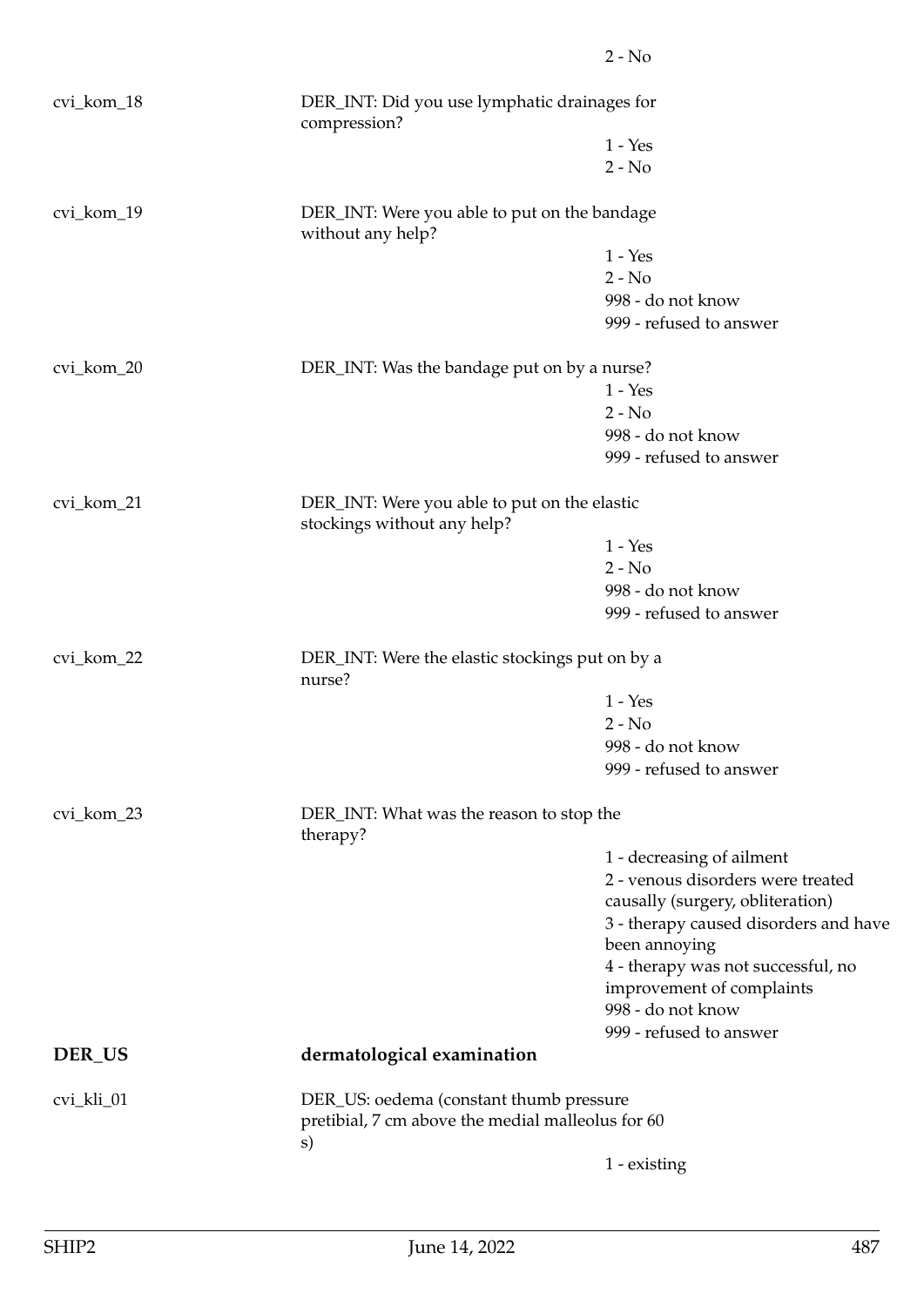|            |                                         | 2 - nonexistent                     |
|------------|-----------------------------------------|-------------------------------------|
| cvi_kli_02 | DER_US: grading of oedema               |                                     |
|            |                                         | 1 - mild/moderate                   |
|            |                                         | 2 - heavy                           |
| cvi_kli_03 | DER_US: Stemmer's sign right foot       |                                     |
|            |                                         | 1 - negative                        |
|            |                                         | 2 - weakly positive                 |
|            |                                         | 3 - distinctive                     |
|            |                                         | 4 - very distinctive                |
| cvi_kli_04 | DER_US: Stemmer's sign left foot        |                                     |
|            |                                         | 1 - negative                        |
|            |                                         | 2 - weakly positive                 |
|            |                                         | 3 - distinctive                     |
|            |                                         | 4 - very distinctive                |
| cvi_kli_05 | DER_US: pachydermia chronica papillaris |                                     |
|            |                                         | 1 - only on the right               |
|            |                                         | 2 - only on the left                |
|            |                                         | 3 - both legs                       |
|            |                                         | 998 - without pathological findings |
| cvi_kli_06 | DER_US: stasis dermatitis               |                                     |
|            |                                         | 1 - only on the right               |
|            |                                         | 2 - only on the left                |
|            |                                         | 3 - both legs                       |
|            |                                         | 998 - without pathological findings |
| cvi_kli_07 | DER_US: atrophie blanche                |                                     |
|            |                                         | 1 - only on the right               |
|            |                                         | 2 - only on the left                |
|            |                                         | 3 - both legs                       |
|            |                                         | 998 - without pathological findings |
| cvi_kli_08 | DER_US: capillary ectasis               |                                     |
|            |                                         | 1 - only on the right               |
|            |                                         | 2 - only on the left                |
|            |                                         | 3 - both legs                       |
|            |                                         | 998 - without pathological findings |
| cvi_kli_09 | DER_US: reticular varicosis             |                                     |
|            |                                         | 1 - only on the right               |
|            |                                         | 2 - only on the left                |
|            |                                         | 3 - both legs                       |
|            |                                         | 998 - without pathological findings |
| cvi_kli_10 | DER_US: lateral branch varicosis        |                                     |
|            |                                         | 1 - only on the right               |
|            |                                         |                                     |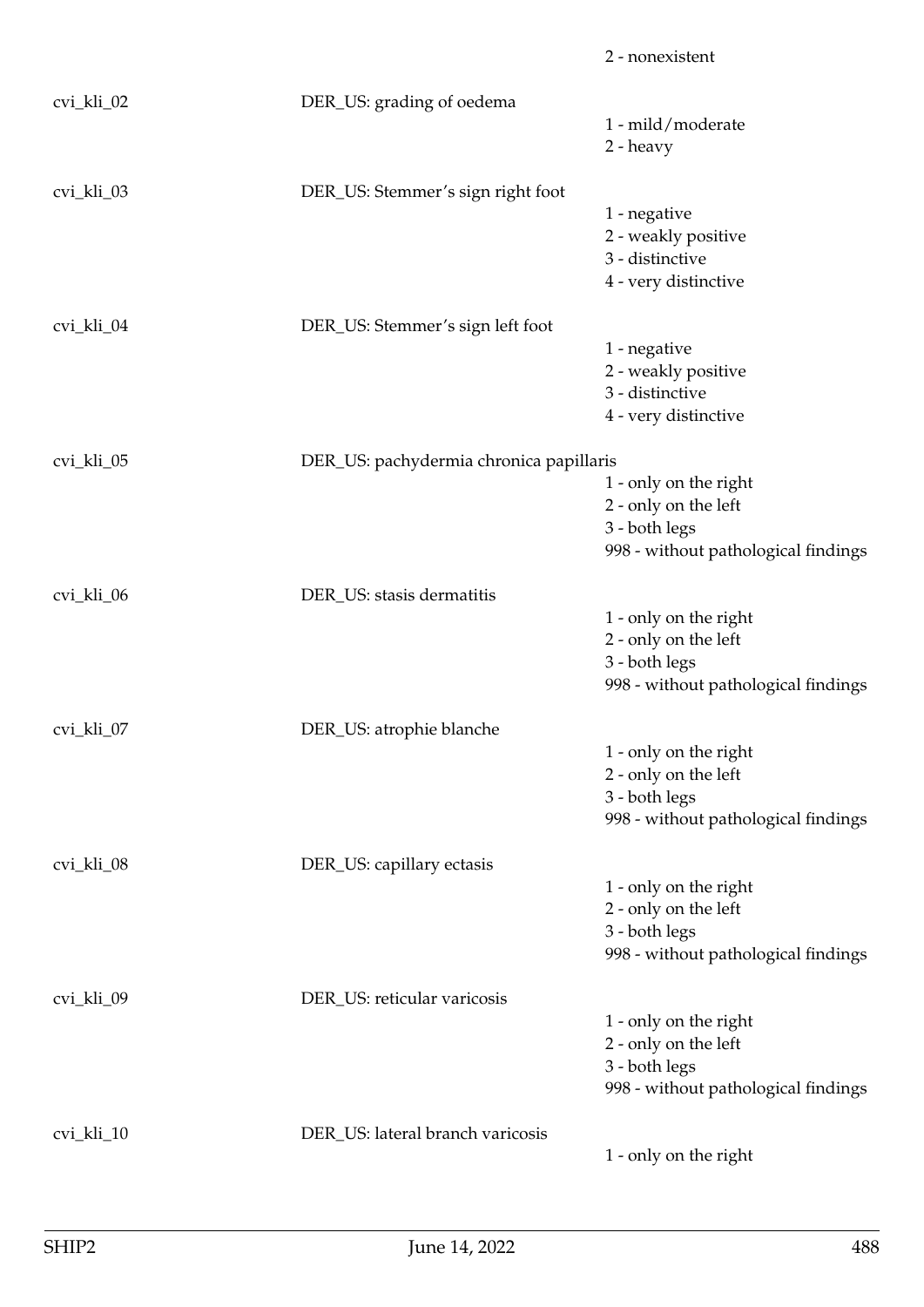|            |                                                       | 2 - only on the left<br>3 - both legs<br>998 - without pathological findings                          |
|------------|-------------------------------------------------------|-------------------------------------------------------------------------------------------------------|
| cvi_kli_11 | DER_US: stem varicosis                                | 1 - only on the right<br>2 - only on the left<br>3 - both legs<br>998 - without pathological findings |
| cvi_kli_12 | DER_US: hypodermatitis                                | 1 - only on the right<br>2 - only on the left<br>3 - both legs<br>998 - without pathological findings |
| cvi_kli_13 | DER_US: corona phlebectatica paraplantaris (CVI<br>I) | 1 - only on the right<br>2 - only on the left<br>3 - both legs<br>998 - without pathological findings |
| cvi_kli_14 | DER_US: corona phlebectatica paraplantaris            | 1 - mild/moderate<br>2 - heavy                                                                        |
| cvi_kli_15 | DER_US: siderosclerosis (CVI II)                      | 1 - only on the right<br>2 - only on the left<br>3 - both legs<br>998 - without pathological findings |
| cvi_kli_16 | DER_US: chronic leg ulcer                             | 1 - only on the right<br>2 - only on the left<br>3 - both legs<br>998 - without pathological findings |
| cvi_kli_17 | DER_US: size of ulcer (length)                        | 998 - dont know<br>9998 - don't know                                                                  |
| cvi_kli_18 | DER_US: size of ulcer (width)                         | 998 - dont know<br>9998 - don't know                                                                  |
| cvi_kli_19 | DER_US: scarred ulcer (CVI III)                       | 1 - only on the right<br>2 - only on the left                                                         |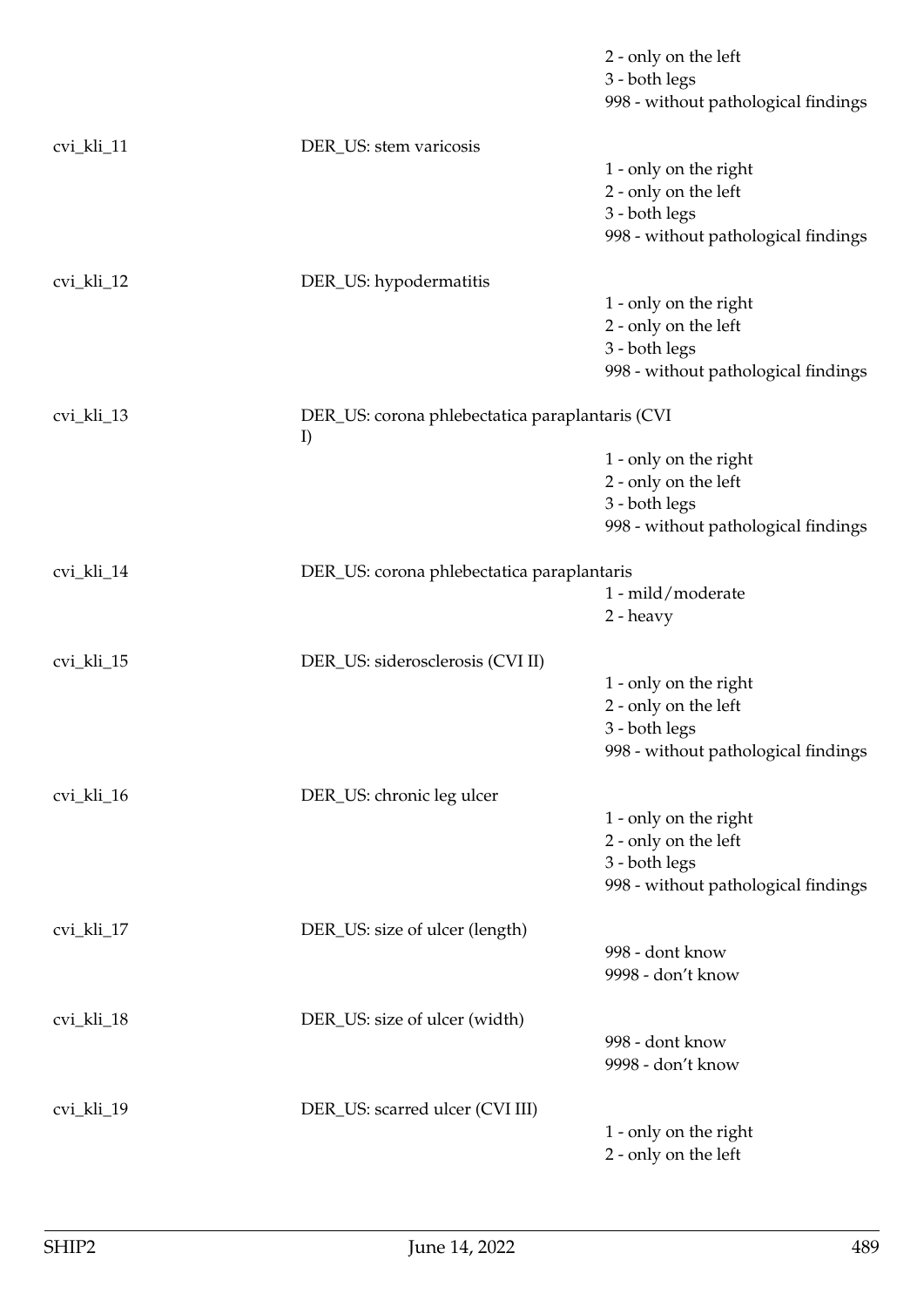| <b>CVIINV</b><br><b>DER_INT</b> | DER_INT: invasive therapy<br>dermatological interview                                       |                                                 |
|---------------------------------|---------------------------------------------------------------------------------------------|-------------------------------------------------|
| cvi_inv_01                      | DER_INT: operation varicose 1: Have you ever<br>had an operation because of varicose veins? |                                                 |
|                                 |                                                                                             | $1 - Yes$                                       |
|                                 |                                                                                             | $2 - No$                                        |
|                                 |                                                                                             | 998 - do not know                               |
|                                 |                                                                                             | 999 - refused to answer                         |
| $cvi$ _inv_02                   | DER_INT: operation varicose 1: Do you<br>remember the month of that operation?              |                                                 |
|                                 |                                                                                             | 998 - dont know                                 |
|                                 |                                                                                             | 9998 - don't know                               |
| $cvi$ _inv_03                   | DER_INT: operation varicose 1: Do you<br>remember the year of that operation?               |                                                 |
|                                 |                                                                                             | 998 - dont know                                 |
|                                 |                                                                                             | 9998 - don't know                               |
| $cvi$ _inv_04                   | DER_INT: operation varicose 1: What do you<br>think about the result of that therapy?       |                                                 |
|                                 |                                                                                             | 1 - a good clinical result has been<br>achieved |
|                                 |                                                                                             | 2 - my complaints did not or hardly<br>improved |
|                                 |                                                                                             | 998 - do not know                               |
|                                 |                                                                                             | 999 - refused to answer                         |
| $cvi$ _inv_05                   | DER_INT: operation varicose 2: Was there                                                    |                                                 |
|                                 | another operation because of varicose veins?                                                |                                                 |
|                                 |                                                                                             | 1 - Yes                                         |
|                                 |                                                                                             | $2 - No$                                        |
|                                 |                                                                                             | 998 - do not know                               |
|                                 |                                                                                             | 999 - refused to answer                         |
| $cvi$ _inv_06                   | DER_INT: operation varicose 2: Do you<br>remember the month of that operation?              |                                                 |
|                                 |                                                                                             | 998 - dont know                                 |
|                                 |                                                                                             | 9998 - don't know                               |
| $cvi$ _inv_07                   | DER_INT: operation varicose 2: Do you<br>remember the year of that operation?               |                                                 |
|                                 |                                                                                             | 998 - dont know                                 |
|                                 |                                                                                             | 9998 - don't know                               |
| $cvi$ _inv_08                   | DER_INT: operation varicose 2: What do you<br>think about the result of that therapy?       |                                                 |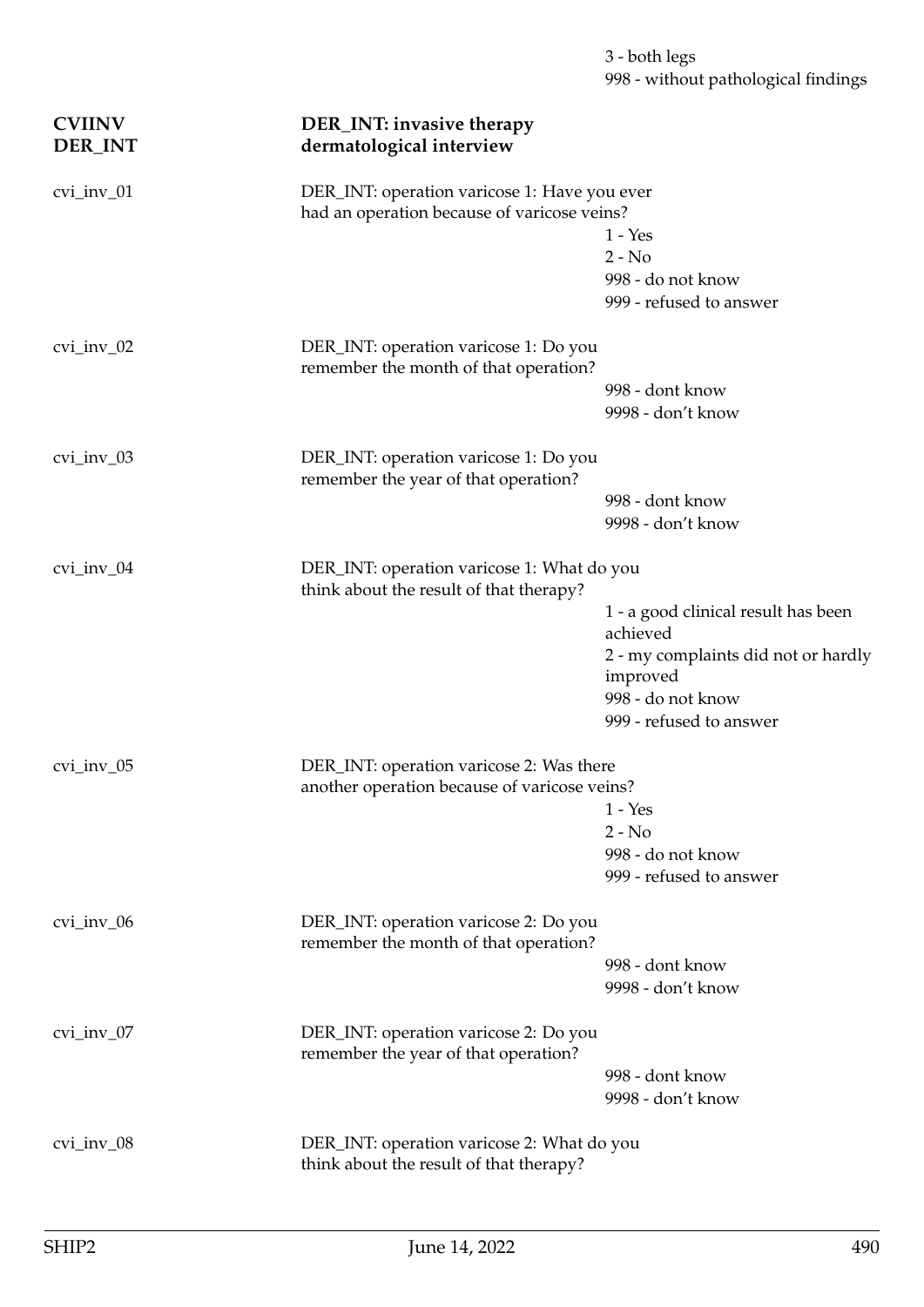|                  |                                                                                  | 1 - a good clinical result has been<br>achieved |
|------------------|----------------------------------------------------------------------------------|-------------------------------------------------|
|                  |                                                                                  | 2 - my complaints did not or hardly             |
|                  |                                                                                  | improved                                        |
|                  |                                                                                  | 998 - do not know                               |
|                  |                                                                                  | 999 - refused to answer                         |
| $cvi$ _inv_09    | DER_INT: sclerotherapy 1: Were you ever treated<br>with sclerotherapy?           |                                                 |
|                  |                                                                                  | $1 - Yes$                                       |
|                  |                                                                                  | $2 - No$                                        |
|                  |                                                                                  | 998 - do not know                               |
|                  |                                                                                  | 999 - refused to answer                         |
| $cvi$ _inv_ $10$ | DER_INT: sclerotherapy 1: Do you remember the<br>month of that procedure?        |                                                 |
|                  |                                                                                  | 998 - dont know                                 |
|                  |                                                                                  | 9998 - don't know                               |
| $cvi$ _inv_11    | DER_INT: sclerotherapy 1: Do you remember the<br>year of that procedure?         |                                                 |
|                  |                                                                                  | 998 - dont know                                 |
|                  |                                                                                  | 9998 - don't know                               |
| $cvi$ _inv_12    | DER_INT: sclerotherapy 1: What do you think<br>about the result of that therapy? |                                                 |
|                  |                                                                                  | 1 - a good clinical result has been<br>achieved |
|                  |                                                                                  | 2 - my complaints did not or hardly             |
|                  |                                                                                  | improved                                        |
|                  |                                                                                  | 998 - do not know                               |
|                  |                                                                                  | 999 - refused to answer                         |
| cvi_inv_13       | DER_INT: sclerotherapy 2: Was there another<br>sclerotherapy?                    |                                                 |
|                  |                                                                                  | $1 - Yes$                                       |
|                  |                                                                                  | $2 - No$                                        |
|                  |                                                                                  | 998 - do not know                               |
|                  |                                                                                  | 999 - refused to answer                         |
| $cvi$ _inv_14    | DER_INT: sclerotherapy 2: Do you remember the<br>month of that procedure?        |                                                 |
|                  |                                                                                  | 998 - dont know                                 |
|                  |                                                                                  | 9998 - don't know                               |
| $cvi$ _inv_15    | DER_INT: sclerotherapy 2: Do you remember the<br>year of that procedure?         |                                                 |
|                  |                                                                                  | 998 - dont know                                 |
|                  |                                                                                  | 9998 - don't know                               |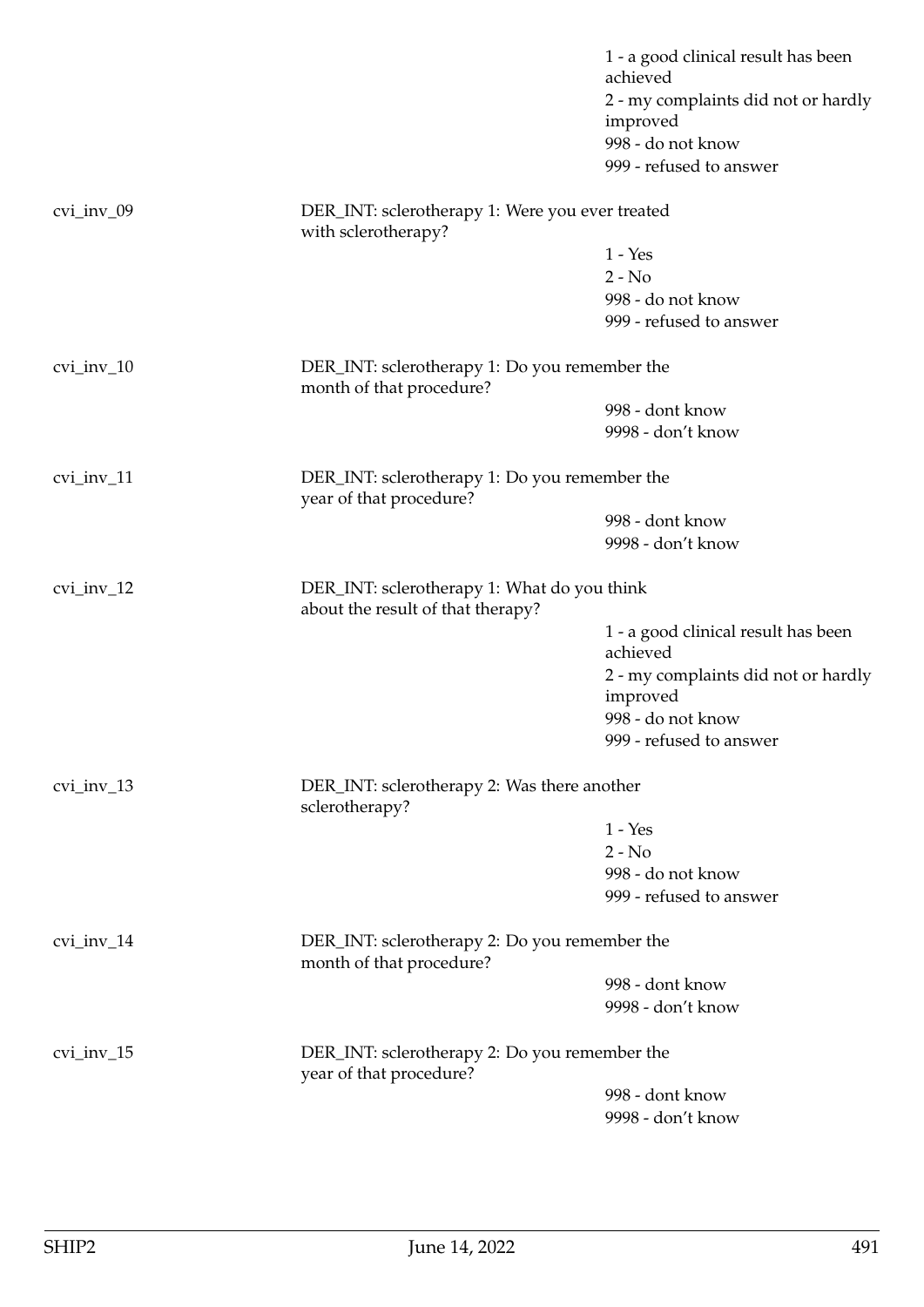| $cvi$ _inv_16 | DER_INT: sclerotherapy 2: What do you think<br>about the result of that procedure?      |                                                 |
|---------------|-----------------------------------------------------------------------------------------|-------------------------------------------------|
|               |                                                                                         | 1 - a good clinical result has been<br>achieved |
|               |                                                                                         | 2 - my complaints did not or hardly             |
|               |                                                                                         | improved                                        |
|               |                                                                                         | 998 - do not know                               |
|               |                                                                                         | 999 - refused to answer                         |
| $cvi$ _inv_17 | DER_INT: Superficially laser treatment: Have                                            |                                                 |
|               | you ever been treated superficially or<br>cosmetically with a laser?                    |                                                 |
|               |                                                                                         | $1 - Yes$                                       |
|               |                                                                                         | $2 - No$                                        |
|               |                                                                                         | 998 - do not know                               |
|               |                                                                                         | 999 - refused to answer                         |
| cvi_inv_18    | DER_INT: Superficially laser treatment: Do you<br>remember the month of that procedure? |                                                 |
|               |                                                                                         | 998 - dont know                                 |
|               |                                                                                         | 9998 - don't know                               |
| $cvi$ _inv_19 | DER_INT: Superficially laser treatment: Do you<br>remember the year of that procedure?  |                                                 |
|               |                                                                                         | 998 - dont know                                 |
|               |                                                                                         | 9998 - don't know                               |
| $cvi$ _inv_20 | DER_INT: Superficially laser treatment: What do                                         |                                                 |
|               | you think about the result of that therapy?                                             |                                                 |
|               |                                                                                         | 1 - a good clinical result has been<br>achieved |
|               |                                                                                         | 2 - my complaints did not or hardly             |
|               |                                                                                         | improved                                        |
|               |                                                                                         | 998 - do not know                               |
|               |                                                                                         | 999 - refused to answer                         |
| $cvi$ _inv_21 | DER_INT: endoluminal laser treatment: Have                                              |                                                 |
|               | you ever had endoluminal laser treatment? (laser                                        |                                                 |
|               | treatment within the vein after puncturing it?)                                         |                                                 |
|               |                                                                                         | $1 - Yes$                                       |
|               |                                                                                         | $2 - No$                                        |
|               |                                                                                         | 998 - do not know                               |
|               |                                                                                         | 999 - refused to answer                         |
| $cvi$ _inv_22 | DER_INT: endoluminal laser treatment: Do you<br>remember the month of that procedure?   |                                                 |
|               |                                                                                         | 998 - dont know                                 |
|               |                                                                                         | 9998 - don't know                               |
|               |                                                                                         |                                                 |
| $cvi$ _inv_23 | DER_INT: endoluminal laser treatment: Do you<br>remember the year of that procedure?    |                                                 |
|               |                                                                                         |                                                 |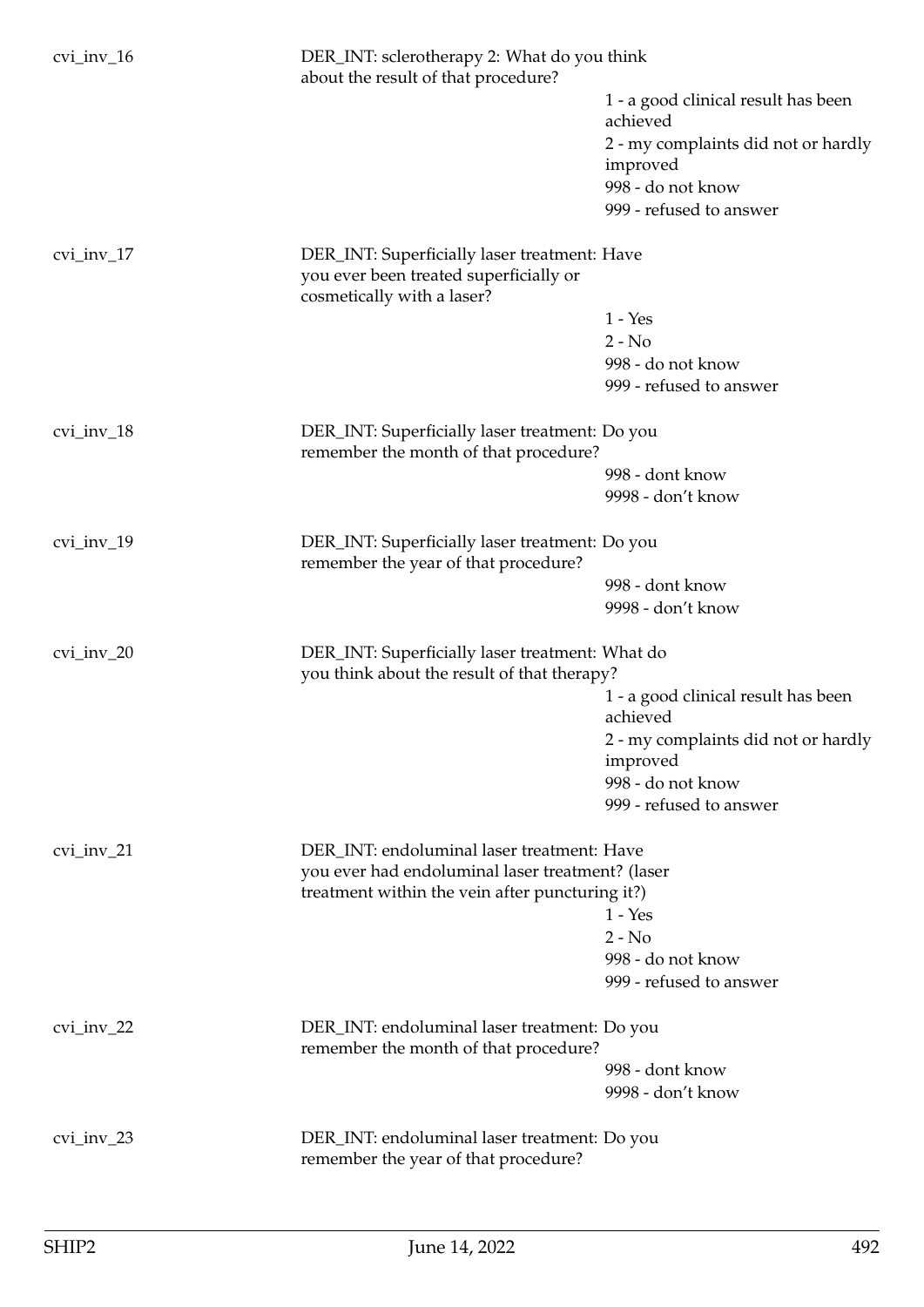|               |                                                                                              | 998 - dont know<br>9998 - don't know                                                      |  |
|---------------|----------------------------------------------------------------------------------------------|-------------------------------------------------------------------------------------------|--|
| $cvi$ _inv_24 | DER_INT: endoluminal laser treatment: What do<br>you think about the result of that therapy? |                                                                                           |  |
|               |                                                                                              | 1 - a good clinical result has been<br>achieved                                           |  |
|               |                                                                                              | 2 - my complaints did not or hardly<br>improved<br>998 - do not know                      |  |
|               |                                                                                              | 999 - refused to answer                                                                   |  |
| DER_US        | dermatological examination                                                                   |                                                                                           |  |
| cvi_klk_01    | DER_US: class C0 - no visible or palpable signs of<br>venous disease                         |                                                                                           |  |
|               |                                                                                              | 1 - only on the right                                                                     |  |
|               |                                                                                              | 2 - only on the left                                                                      |  |
|               |                                                                                              | 3 - both legs                                                                             |  |
|               |                                                                                              | 4 - not applicable                                                                        |  |
| cvi_klk_02    | DER_US: class C1 - capillary ectasis or reticular<br>varicosis                               |                                                                                           |  |
|               |                                                                                              | 1 - only on the right                                                                     |  |
|               |                                                                                              | 2 - only on the left                                                                      |  |
|               |                                                                                              | 3 - both legs                                                                             |  |
|               |                                                                                              | 4 - not applicable                                                                        |  |
| cvi_klk_03    | DER_US: class C2 - varicosis                                                                 |                                                                                           |  |
|               |                                                                                              | 1 - only on the right                                                                     |  |
|               |                                                                                              | 2 - only on the left                                                                      |  |
|               |                                                                                              | 3 - both legs                                                                             |  |
|               |                                                                                              | 4 - not applicable                                                                        |  |
| cvi_klk_04    | DER_US: class C3 - oedema                                                                    |                                                                                           |  |
|               |                                                                                              | 1 - only on the right                                                                     |  |
|               |                                                                                              | 2 - only on the left                                                                      |  |
|               |                                                                                              | 3 - both legs                                                                             |  |
|               |                                                                                              | 4 - not applicable                                                                        |  |
| cvi_klk_05    |                                                                                              | DER_US: class C4 - skin changes because of<br>venous disease (e.g. pigmented skin, venous |  |
|               | eczema, lipodermatosclerosis)                                                                |                                                                                           |  |
|               |                                                                                              | 1 - only on the right                                                                     |  |
|               |                                                                                              | 2 - only on the left                                                                      |  |
|               |                                                                                              | 3 - both legs                                                                             |  |
|               |                                                                                              | 4 - not applicable                                                                        |  |
| cvi_klk_06    | DER_US: class C5 - skin changes, see above with<br>healed ulceration                         |                                                                                           |  |
|               |                                                                                              | 1 - only on the right                                                                     |  |
|               |                                                                                              | 2 - only on the left                                                                      |  |
|               |                                                                                              |                                                                                           |  |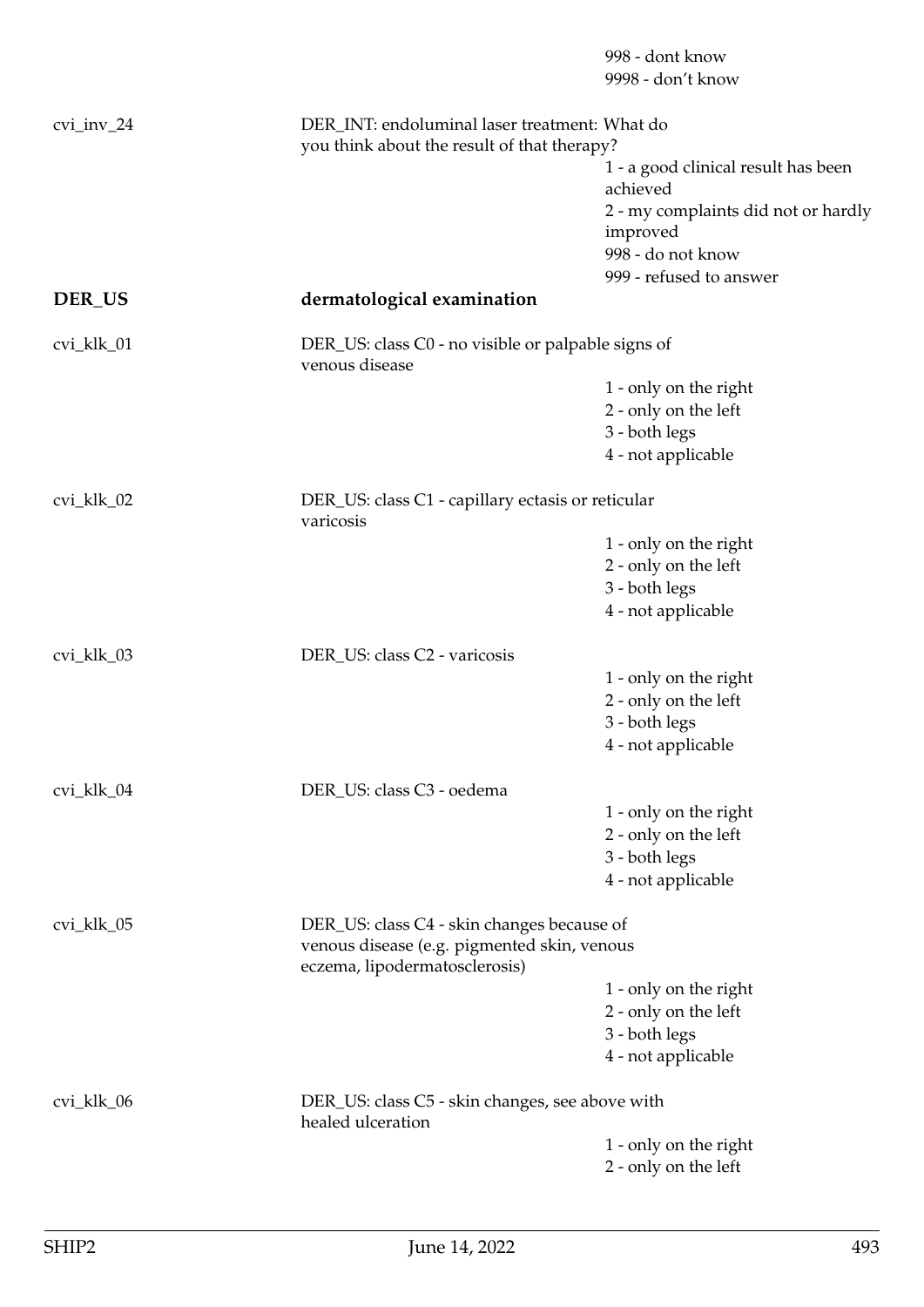| <b>CVIFOT1</b><br>DER_INT | DER_INT: photograph<br>dermatological interview                                      |                                                                                      |
|---------------------------|--------------------------------------------------------------------------------------|--------------------------------------------------------------------------------------|
|                           |                                                                                      | $2 - No$                                                                             |
|                           | performed due to clinical findings                                                   | $1 - Yes$                                                                            |
| cvi_atk_06                | DER_US: should a duplex sonography be                                                | 2 - only on the left<br>3 - both legs<br>4 - not applicable                          |
| cvi_atk_05                | DER_US: unknown                                                                      | 1 - only on the right                                                                |
|                           |                                                                                      | 1 - only on the right<br>2 - only on the left<br>3 - both legs<br>4 - not applicable |
| cvi_atk_04                | DER_US: secondary (ES) post-traumatic                                                |                                                                                      |
| cvi_atk_03                | DER_US: secondary (ES) post-thrombotic                                               | 1 - only on the right<br>2 - only on the left<br>3 - both legs<br>4 - not applicable |
|                           |                                                                                      | 4 - not applicable                                                                   |
|                           |                                                                                      | 1 - only on the right<br>2 - only on the left<br>3 - both legs                       |
| cvi_atk_02                | DER_US: primary (EP)                                                                 |                                                                                      |
| cvi_atk_01                | DER_US: congenital (EC)                                                              | 1 - only on the right<br>2 - only on the left<br>3 - both legs<br>4 - not applicable |
| DER_US                    | DER_US: CEAP classification: aetiologic classification<br>dermatological examination |                                                                                      |
| <b>CVIATK</b>             |                                                                                      | 2 - only on the left<br>3 - both legs<br>4 - not applicable                          |
| cvi_klk_07                | DER_US: class C6 - skin changes, see above with<br>active ulceration                 | 1 - only on the right                                                                |
|                           |                                                                                      | 3 - both legs<br>4 - not applicable                                                  |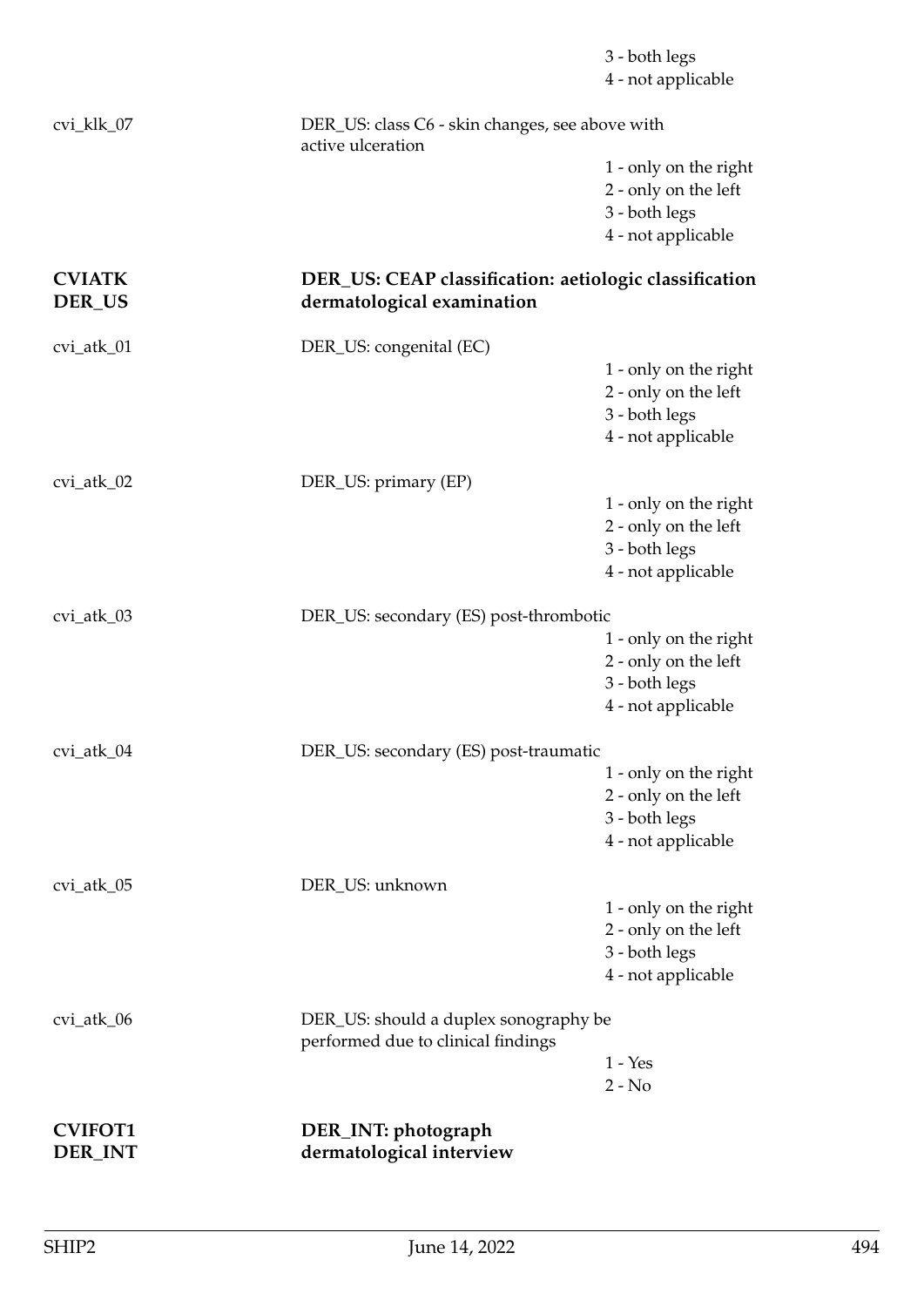| $cvi_fot_01$                    | DER_INT: Do you agree to photo documentation<br>of your feet?           |  |  |
|---------------------------------|-------------------------------------------------------------------------|--|--|
|                                 | $1 - Yes$<br>$2 - No$                                                   |  |  |
| $cvi_fot_02$                    | DER_INT: Photo taken of subject sheet with<br>SHIP-ID?                  |  |  |
|                                 | $1 - Yes$<br>$2 - No$                                                   |  |  |
| $cvi_fot_03$                    | DER_INT: Photo taken of parallel foot position<br>from the back?        |  |  |
|                                 | $1 - Yes$<br>$2 - No$                                                   |  |  |
| cvi_fot_04                      | DER_INT: Photo taken of the Charlie Chaplin<br>position from the back?  |  |  |
|                                 | $1 - Yes$<br>$2 - No$                                                   |  |  |
| $cvi_fot_05$                    | DER_INT: Photo taken of Charlie Chaplin<br>position from the front?     |  |  |
|                                 | $1 - Yes$<br>$2 - No$                                                   |  |  |
| $cvi_fot_0$                     | DER_INT: Reason for not taking a photo?                                 |  |  |
| <b>CVIFOT2</b><br><b>DER_US</b> | DER_US: photograph<br>dermatological examination                        |  |  |
| cvi_fot_07                      | DER_US: Are there other body regions<br>documented by photo - region 1? |  |  |
|                                 | $1 - Yes$<br>$2 - No$                                                   |  |  |
| $cvi_fot_08$                    | DER_US: Do you agree to document other body<br>regions by photo?        |  |  |
|                                 | $1 - Yes$<br>$2 - No$                                                   |  |  |
| cvi_fot_09                      | DER_US: Photo taken form the docket with<br>barcode?                    |  |  |
|                                 | $1 - Yes$<br>$2 - No$                                                   |  |  |
| $cvi_fot_10$                    | DER_US: Which body region is documented by<br>photo - region 1?         |  |  |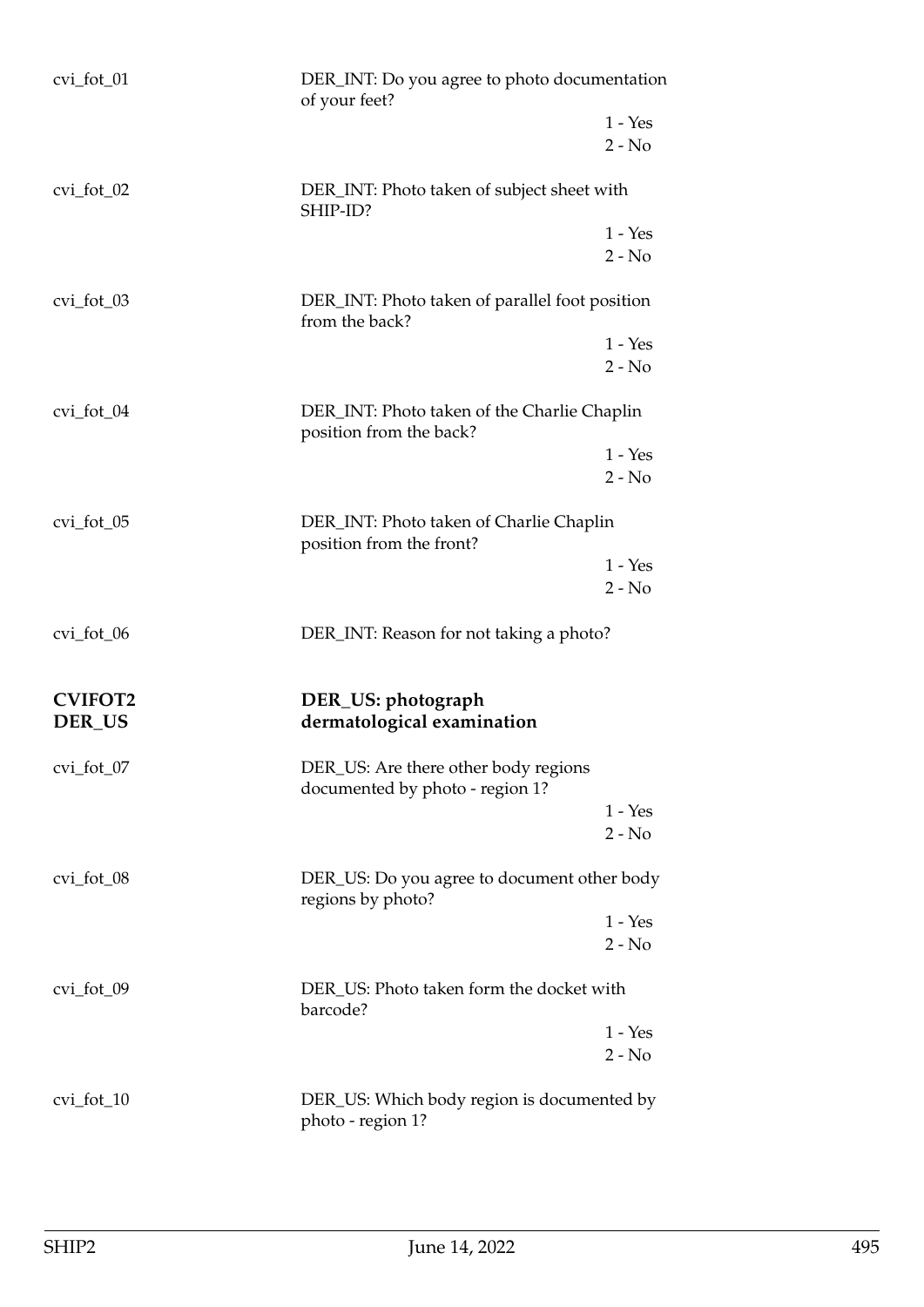| $cvi_fot_11$   | DER_US: Is there another body region<br>documented by photo - region 2? | $1 - Yes$             |
|----------------|-------------------------------------------------------------------------|-----------------------|
|                |                                                                         | $2 - No$              |
| cvi_fot_12     | DER_US: Which body region is documented by<br>photo - region 2?         |                       |
| $cvi_fot_13$   | DER_US: Is there another body region<br>documented by photo - region 3? |                       |
|                |                                                                         | $1 - Yes$<br>$2 - No$ |
| $cvi_fot_14$   | DER_US: Which body region is documented by<br>photo - region 3?         |                       |
| $cvi_fot_15$   | DER_US: Is there another body region<br>documented by photo - region 4? |                       |
|                |                                                                         | $1 - Yes$<br>$2 - No$ |
| $cvi_fot_16$   | DER_US: Which body region is documented by<br>photo - region 4?         |                       |
| <b>MRT</b>     | <b>MRT</b>                                                              |                       |
| <b>MRTUNT</b>  | <b>MRT</b> examination                                                  |                       |
| <b>MRTALLG</b> | <b>MRT</b> and general facts                                            |                       |
| mrt_allg_visit | number of visit                                                         |                       |
| mrt_allg_uday  | MRI examination day                                                     |                       |
| mrt_allg_da    | Did the subject appear?                                                 |                       |
|                |                                                                         | $1 - Yes$<br>$0 - No$ |
| mrt_allg_uhr   | At what time did he arrive?                                             |                       |
| mrt_allg_aufn  | Who has checked in the subjects?                                        |                       |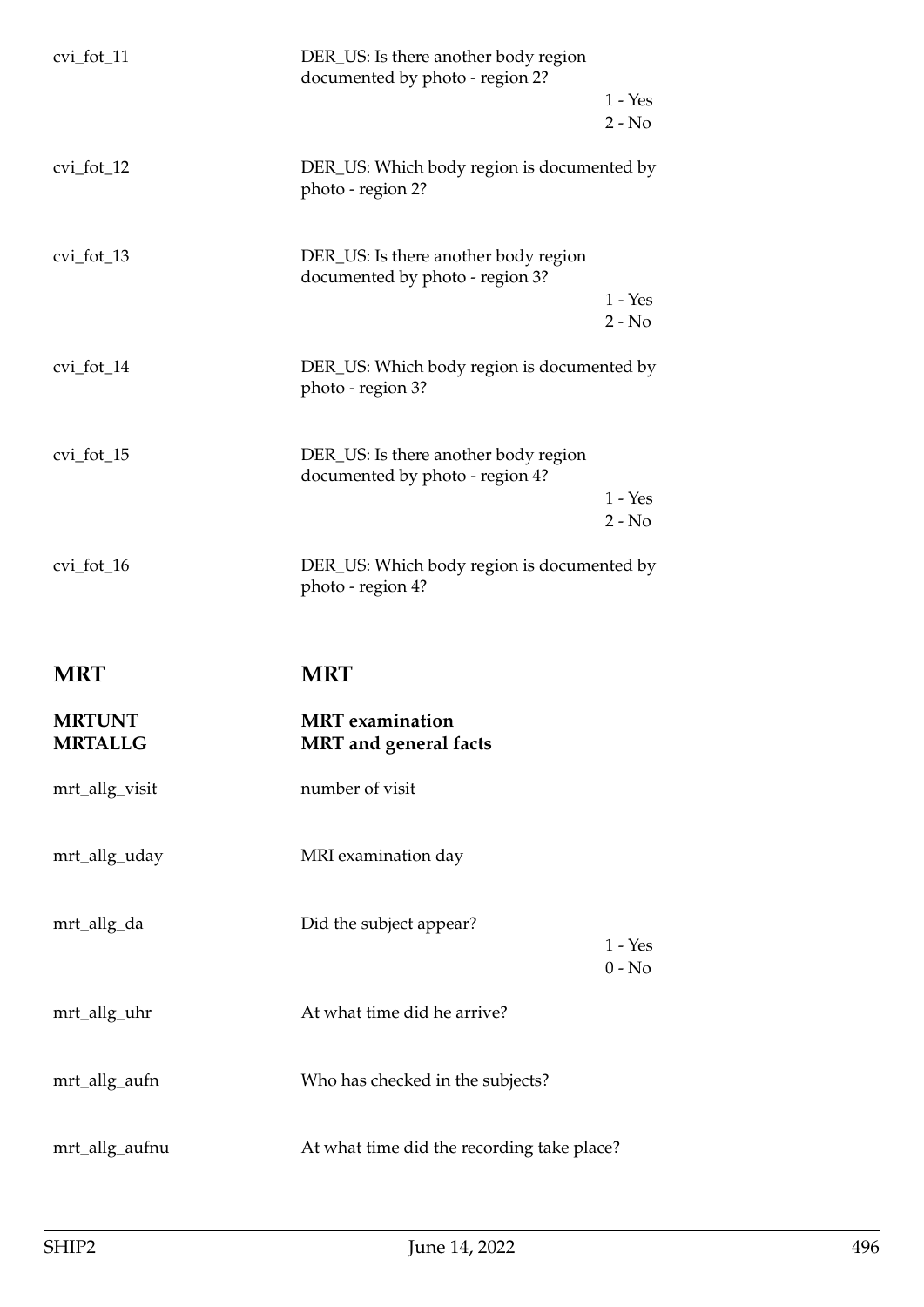| mrt_allg_klaeu    | At what time did the informed consent<br>discussion take place?             |                       |
|-------------------|-----------------------------------------------------------------------------|-----------------------|
| mrt_allg_klaer    | Who carried out the informed consent<br>discussion?                         |                       |
| mrt_allg_absaus1  | absolute exclusion criteria: medical implants,<br>without MRI compatibility |                       |
|                   |                                                                             | $1 - Yes$<br>$0 - No$ |
| mrt_allg_absaus2  | absolute exclusion criteria: cardiac pacemaker                              |                       |
|                   |                                                                             | $1 - Yes$             |
|                   |                                                                             | $0 - No$              |
| mrt_allg_absaus3  | absolute exclusion criteria: metal splinters or<br>vascular clips           |                       |
|                   |                                                                             | $1 - Yes$             |
|                   |                                                                             | $0 - No$              |
| mrt_allg_absaus4  | absolute exclusion criteria: vena-cava filters                              |                       |
|                   |                                                                             | $1 - Yes$             |
|                   |                                                                             | $0 - No$              |
| mrt_allg_absaus5  | absolute exclusion criteria: neurostimulators                               |                       |
|                   |                                                                             | $1 - Yes$             |
|                   |                                                                             | $0 - No$              |
| mrt_allg_absaus6  | absolute exclusion criteria: drug pump                                      |                       |
|                   |                                                                             | $1 - Yes$             |
|                   |                                                                             | $0 - No$              |
| mrt_allg_absaus7  | absolute exclusion criteria: extensive tattoos                              |                       |
|                   |                                                                             | $1 - Yes$             |
|                   |                                                                             | $0 - No$              |
| mrt_allg_absaus8  | absolute exclusion: pregnancy                                               |                       |
|                   |                                                                             | $1 - Yes$             |
|                   |                                                                             | $0 - No$              |
| mrt_allg_absaus9  | absolute exclusion criteria: too thick                                      |                       |
|                   |                                                                             | $1 - Yes$             |
|                   |                                                                             | $0 - No$              |
| mrt_allg_absaus10 | absolute exclusion criteria: material of                                    |                       |

implant/prosthesis/arthroplasty unknown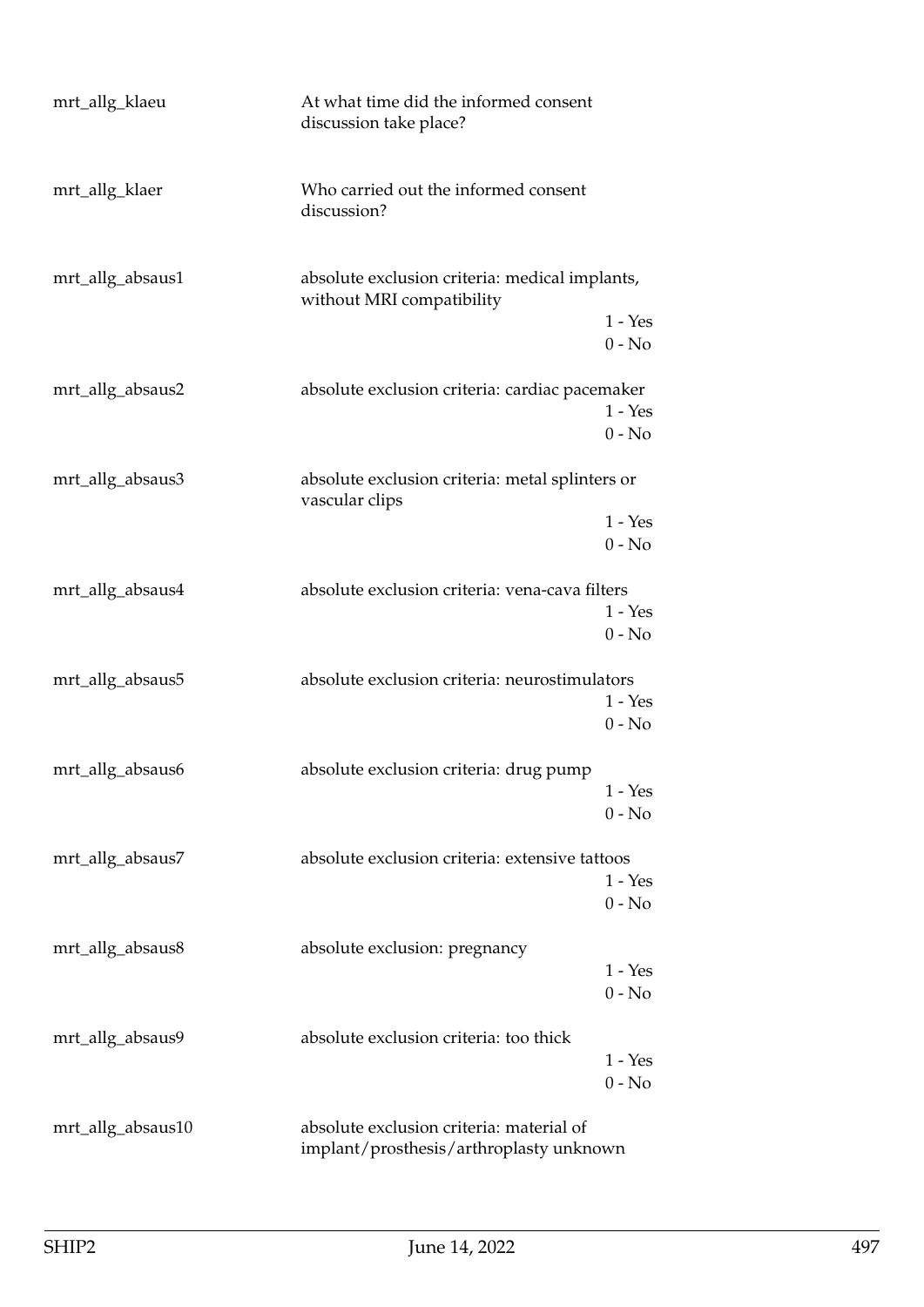|                   |                                                                    | $1 - Yes$<br>$0 - No$             |
|-------------------|--------------------------------------------------------------------|-----------------------------------|
| mrt_allg_absaus0  | absolute exclusion: other reason                                   | $1 - Yes$<br>$0 - No$             |
| mrt_allg_absaus0a | naming of other absolute exclusion                                 |                                   |
| mrt_allg_relaus1  | relative exclusion criteria: claustrophobia                        | $1 - Yes$                         |
| mrt_allg_relaus2  | relative exclusion criteria: renal dysfunction                     | $0 - No$<br>$1 - Yes$<br>$0 - No$ |
| mrt_allg_relaus3  | relative exclusion criteria: a positive history of<br>allergy      |                                   |
|                   |                                                                    | $1 - Yes$<br>$0 - No$             |
| mrt_allg_relaus4  | relative exclusion criteria: known allergic<br>reactions to MRI KM | $1 - Yes$                         |
| mrt_allg_relaus5  | relative exclusion criteria: asthma                                | $0 - No$<br>$1 - Yes$<br>$0 - No$ |
| mrt_allg_relaus6  | relative exclusion criteria: artificial heart valves               | $1 - Yes$<br>$0 - No$             |
| mrt_allg_relaus7  | relative exclusion criteria: vascular clips/stents                 | $1 - Yes$<br>$0 - No$             |
| mrt_allg_relaus8  | relative exclusion criteria: prostheses                            | $1 - Yes$<br>$0 - No$             |
| mrt_allg_relaus9  | relative exclusion criteria: piercing                              | $1 - Yes$<br>$0 - No$             |
| mrt_allg_relaus10 | relative exclusion: subject rejects experiment                     | $1 - Yes$                         |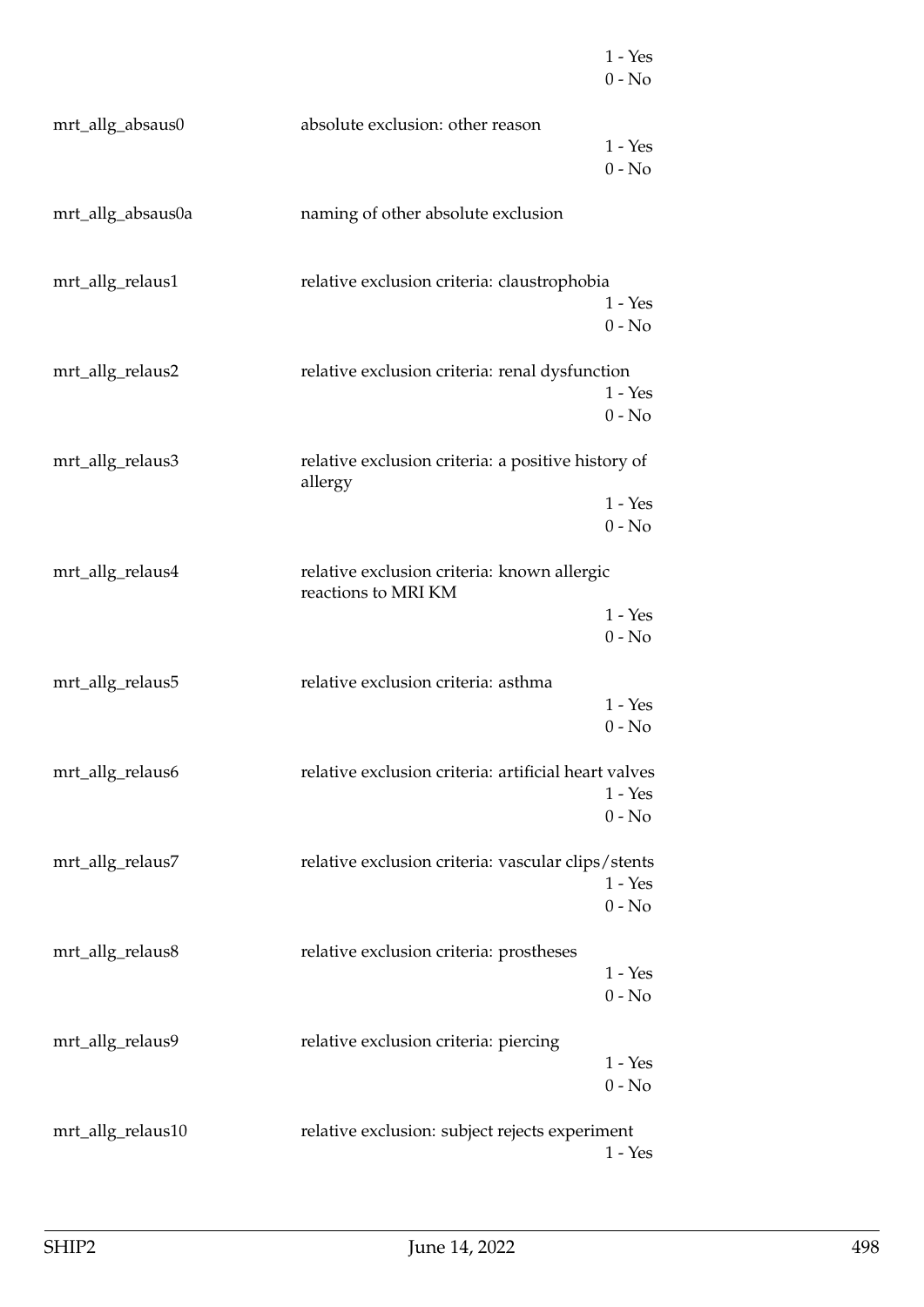|                   |                                                                   | $0 - No$                          |
|-------------------|-------------------------------------------------------------------|-----------------------------------|
| mrt_allg_relaus0  | relative exclusion: other reason                                  |                                   |
|                   |                                                                   | $1 - Yes$                         |
|                   |                                                                   | $0 - No$                          |
| mrt_allg_relaus0a | naming of other relative exclusion                                |                                   |
| mrt_allg_nbego    | Can the examination take place?                                   |                                   |
|                   |                                                                   | $1 - Yes$                         |
|                   |                                                                   | $0 - No$                          |
| mrt_allg_modu     | conducted module                                                  |                                   |
|                   |                                                                   | 1 - whole body                    |
|                   |                                                                   | 2 - body+angio/heart              |
|                   |                                                                   | 3 - body+mamma/heart              |
|                   |                                                                   | 6 - body+mamma<br>4 - angio/heart |
|                   |                                                                   | 5 - mamma/heart                   |
|                   |                                                                   | 7 - mamma                         |
| mrt_allg_meno     | Are you in menopause?                                             |                                   |
|                   |                                                                   | $1 - Yes$                         |
|                   |                                                                   | $0 - No$                          |
| mrt_allg_zykl     | Cycle in days?                                                    |                                   |
| mrt_allg_schw     | Is it possible that you are pregnant?                             |                                   |
|                   |                                                                   | $1 - Yes$                         |
|                   |                                                                   | $0 - No$                          |
| mrt_allg_einw1    | Has the subject given consent to the MRI<br>examination?          |                                   |
|                   |                                                                   | $1 - Yes$                         |
|                   |                                                                   | $0 - No$                          |
| mrt_allg_einw2    | Is the subject aware that false-positive results are<br>possible? |                                   |
|                   |                                                                   | $1 - Yes$                         |
|                   |                                                                   | $0 - No$                          |
| mrt_allg_befu     | Does he want to be informed of findings?                          |                                   |
|                   |                                                                   | $1 - Yes$                         |
|                   |                                                                   | $0 - No$                          |
| mrt_allg_einw3    | The subject has given his consent for contrast<br>media?          |                                   |
|                   |                                                                   | $1 - Yes$                         |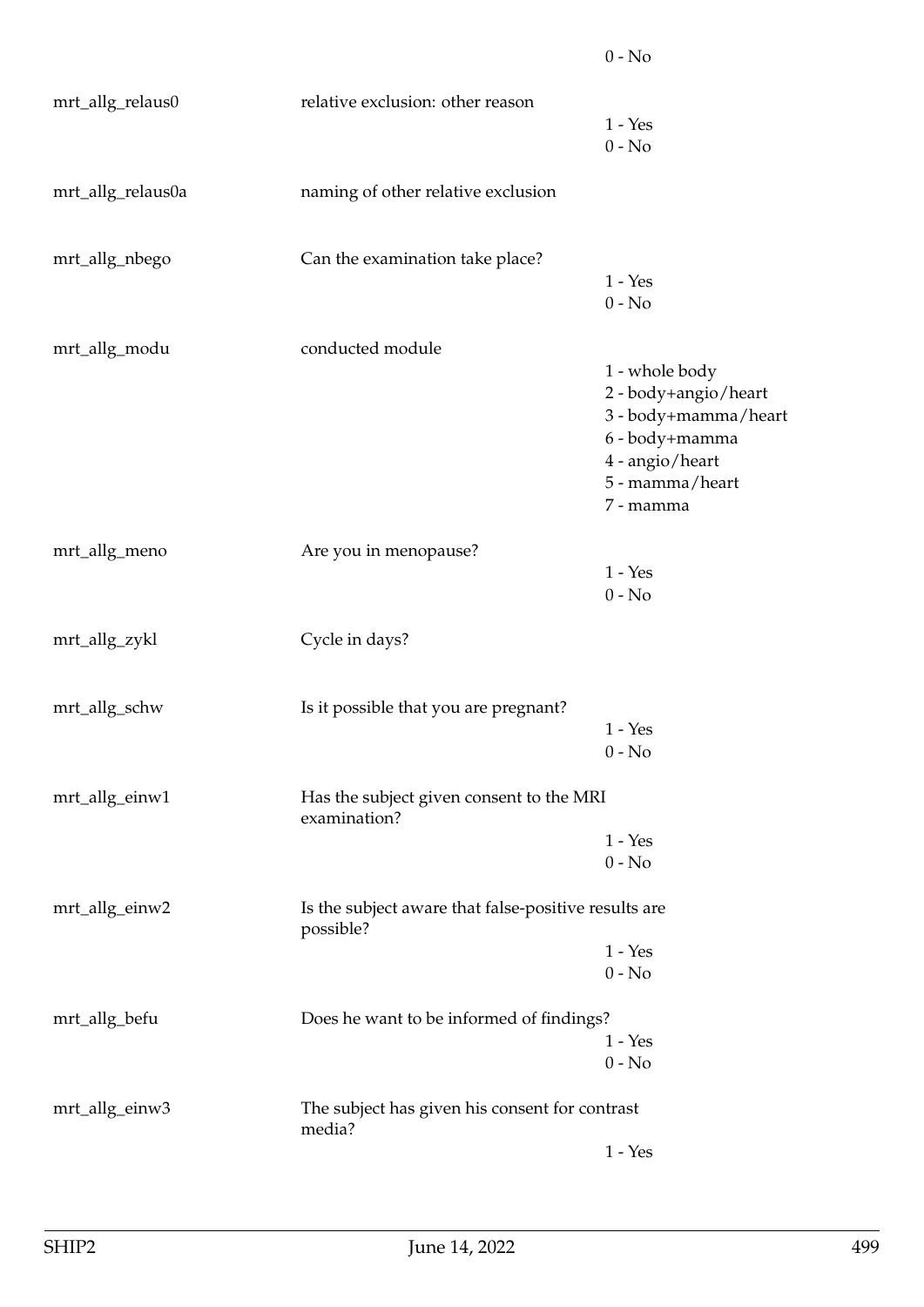| mrt_allg_einw4  | The subject has given his consent to the secretin? | $1 - Yes$<br>$0 - No$     |
|-----------------|----------------------------------------------------|---------------------------|
| mrt_allg_toilb  | visit to the toilet beginning                      |                           |
| mrt_allg_toile  | visit to the toilet end                            |                           |
| mrt_allg_start  | start of the MRI examination                       |                           |
| mrt_allg_ende   | end of the MRI examination                         |                           |
| mrt_allg_krea   | What is creatinine?                                |                           |
| mrt_allg_gfr    | GFR value (calculation + read-only field)          |                           |
| mrt_allg_krday  | When the creatinine was determined (day)?          |                           |
| mrt_allg_km     | Was contrast medium given?                         | $1 - Yes$<br>$0 - No$     |
| mrt_allg_kmarzt | Who gave the contrast agent?                       |                           |
| mrt_allg_kmgad  | Which contrast agent was given?                    | 2 - other<br>1 - Gadovist |
| mrt_allg_kmand1 | What other contrast media has been given?          |                           |
| mrt_allg_kmu    | When was contrast medium given (time)?             |                           |
| mrt_allg_kmml   | How much contrast agent was given (ml)?            |                           |
| mrt_allg_sekr   | Was secretin administered?                         | $1 - Yes$<br>$0 - No$     |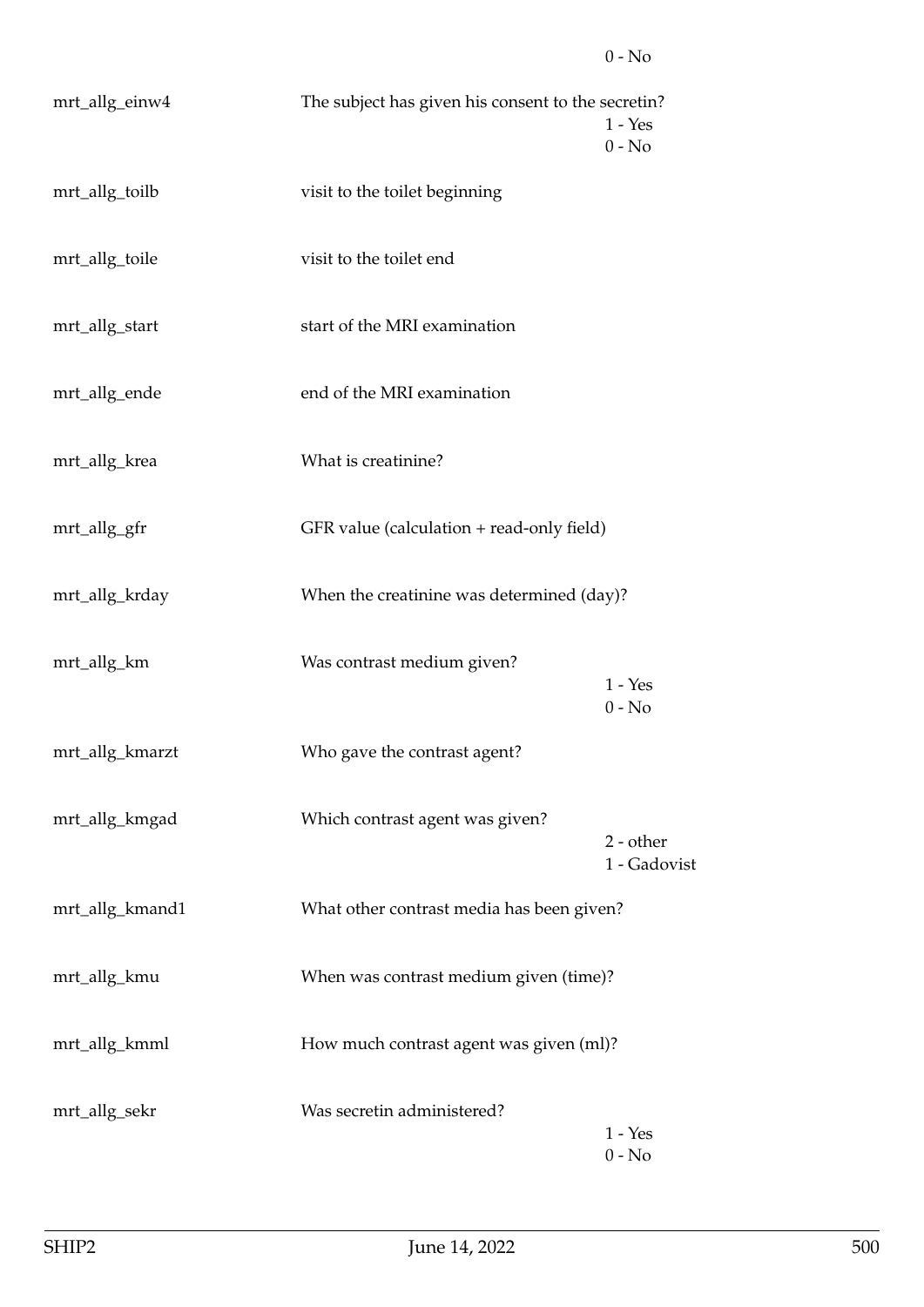| mrt_allg_ke      | How much was given? (KE)                                                  |                       |
|------------------|---------------------------------------------------------------------------|-----------------------|
| mrt_allg_alpam   | alpha amylase (taken IP)                                                  |                       |
| mrt_allg_lip     | lipase (taken IP)                                                         |                       |
| mrt_allg_allre   | Were there allergic reactions after administration<br>of contrast medium? | $1 - Yes$             |
|                  |                                                                           | $0 - No$              |
| mrt_allg_allreu  | When did the allergic reactions occur?                                    |                       |
| mrt_allg_allrew0 | What reactions occurred?                                                  |                       |
| mrt_allg_medik   | Were emergency drugs given?                                               |                       |
|                  |                                                                           | $1 - Yes$<br>$0 - No$ |
| mrt_allg_medik1  | Emergency drugs were given: Ranitic®                                      | $1 - Yes$             |
|                  |                                                                           | $0 - No$              |
| mrt_allg_medik2  | Emergency drugs were given: Fenistil®                                     | $1 - Yes$             |
|                  |                                                                           | $0 - No$              |
| mrt_allg_medik3  | Emergency drugs were given: prednisolone                                  | $1 - Yes$             |
|                  |                                                                           | $0 - No$              |
| mrt_allg_medik4  | Emergency drugs were given: infusion                                      | $1 - Yes$             |
|                  |                                                                           | $0 - No$              |
| mrt_allg_medik5  | Emergency drugs were given: adrenaline                                    | $1 - Yes$             |
|                  |                                                                           | $0 - No$              |
| mrt_allg_medik6a | Were other drugs were given?                                              | $1 - Yes$             |
|                  |                                                                           | $0 - No$              |
| mrt_allg_medik6  | What other medications were given?                                        |                       |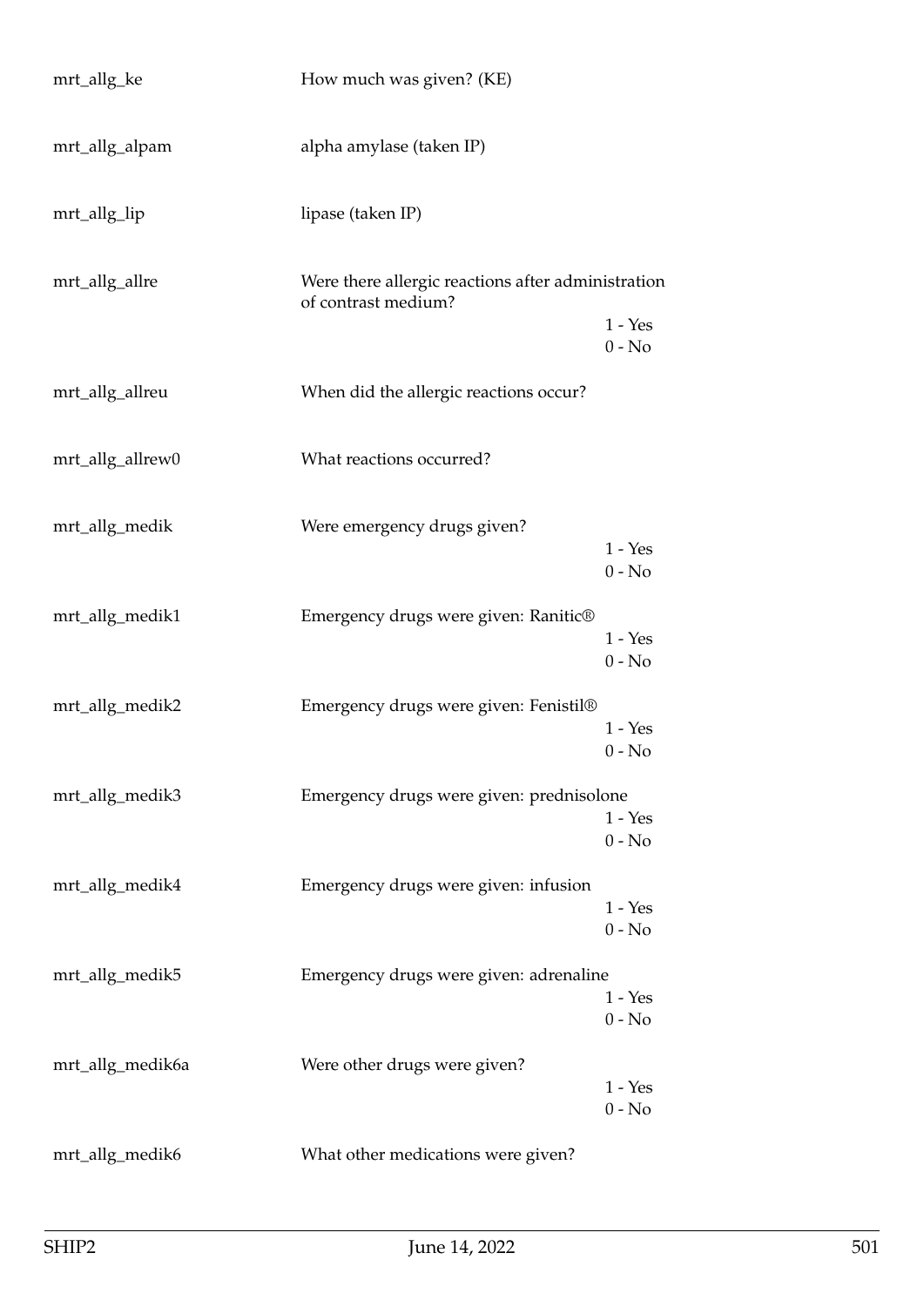| Was the examination interrupted?                               |                                                                                                                                                           |  |
|----------------------------------------------------------------|-----------------------------------------------------------------------------------------------------------------------------------------------------------|--|
|                                                                | $1 - Yes$                                                                                                                                                 |  |
|                                                                | $0 - No$                                                                                                                                                  |  |
| When was the investigation interrupted?                        |                                                                                                                                                           |  |
| Why was the investigation interrupted: visit to<br>the toilet  |                                                                                                                                                           |  |
|                                                                | $1 - Yes$                                                                                                                                                 |  |
|                                                                | $0 - No$                                                                                                                                                  |  |
| Why was the investigation interrupted:<br>agoraphobia          |                                                                                                                                                           |  |
|                                                                | $1 - Yes$                                                                                                                                                 |  |
|                                                                | $0 - No$                                                                                                                                                  |  |
|                                                                |                                                                                                                                                           |  |
|                                                                | $1 - Yes$                                                                                                                                                 |  |
|                                                                | $0 - No$                                                                                                                                                  |  |
| What other reasons occurred?                                   |                                                                                                                                                           |  |
|                                                                |                                                                                                                                                           |  |
|                                                                | $0$ - no abort                                                                                                                                            |  |
|                                                                | 1 - during spool-in                                                                                                                                       |  |
|                                                                | 2 - during body                                                                                                                                           |  |
|                                                                | 3 - after body and pre module                                                                                                                             |  |
|                                                                | 4 - during module                                                                                                                                         |  |
|                                                                | 5 - unknown point of time                                                                                                                                 |  |
|                                                                | 6 - during/after fast view                                                                                                                                |  |
| When did the subject terminate the examination<br>(time)?      |                                                                                                                                                           |  |
|                                                                |                                                                                                                                                           |  |
| endurance                                                      |                                                                                                                                                           |  |
|                                                                | $1 - Yes$                                                                                                                                                 |  |
|                                                                | $0 - No$                                                                                                                                                  |  |
| Why did the subject terminate the examination:                 |                                                                                                                                                           |  |
|                                                                | $1 - Yes$                                                                                                                                                 |  |
|                                                                | $0 - No$                                                                                                                                                  |  |
| Why did the subject terminate the examination :<br>agoraphobia |                                                                                                                                                           |  |
|                                                                | Were there other reasons to stop the examination?<br>Did the subject terminate the examination?<br>Why did the subject terminate the examination:<br>pain |  |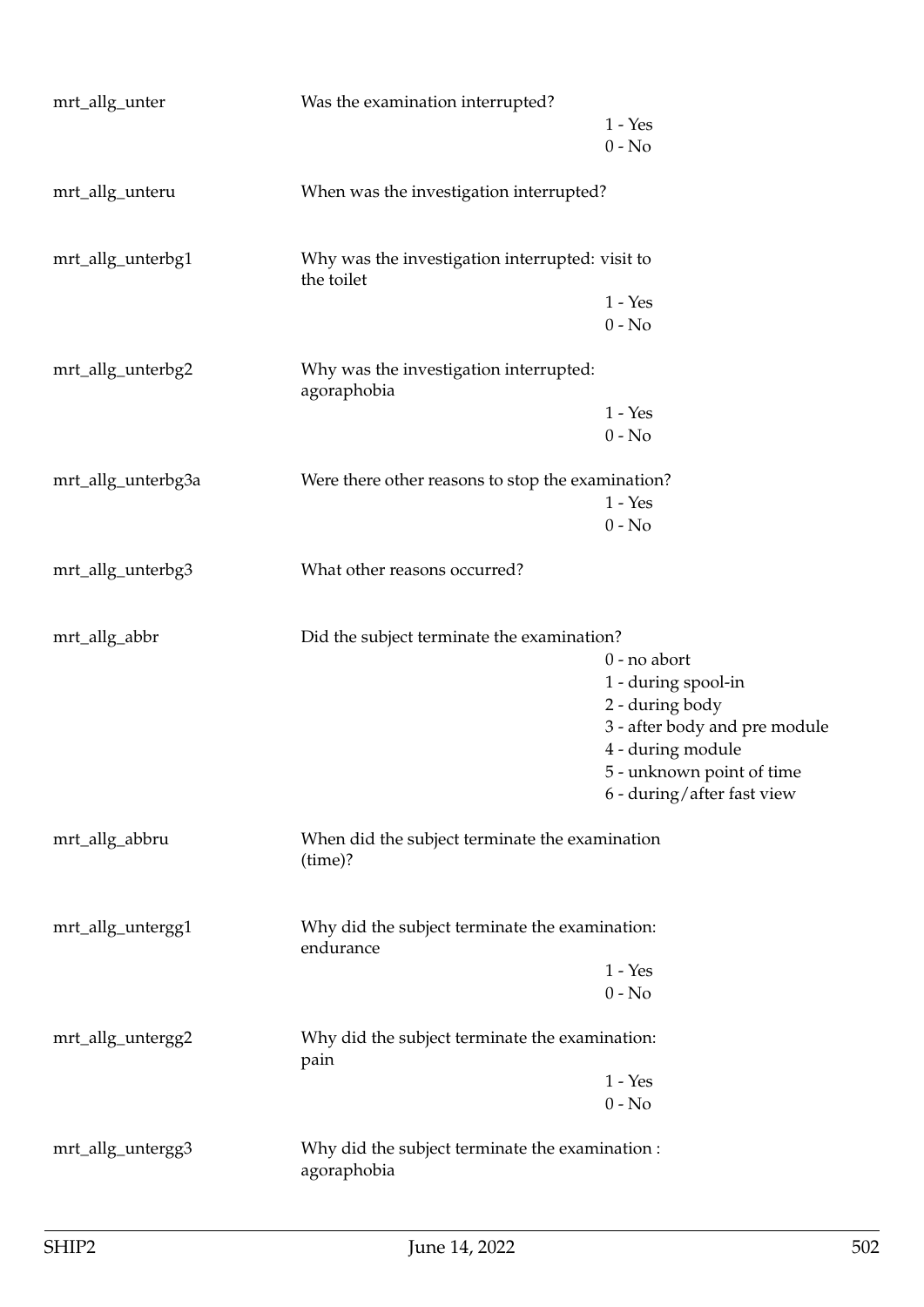|                    |                                                                 | $1 - Yes$<br>$0 - No$           |
|--------------------|-----------------------------------------------------------------|---------------------------------|
| mrt_allg_untergg4  | Why did the subject terminate the examination:<br>nausea        |                                 |
|                    |                                                                 | $1 - Yes$                       |
|                    |                                                                 | $0 - No$                        |
| mrt_allg_untergg5a | Were there other reasons to stop the<br>investigation?          |                                 |
|                    |                                                                 | $1 - Yes$                       |
|                    |                                                                 | $0 - No$                        |
| mrt_allg_untergg5  | Why did the subject terminate the examination:<br>other reasons |                                 |
| mrt_allg_gega      | gone at                                                         |                                 |
| mrt_allg_beso1     | Were there further specifics that occurred?                     |                                 |
|                    |                                                                 | $1 - Yes$                       |
|                    |                                                                 | $0 - No$                        |
| mrt_allg_beso      | specific features                                               |                                 |
| mrt_allg_befund    | Did the subject appear?                                         |                                 |
|                    |                                                                 | $1 - Yes$                       |
| <b>MRTADHOC</b>    | <b>MRT</b> ad hoc findings                                      | $0 - No$                        |
|                    |                                                                 |                                 |
| mrt_adhoc_visit    | number of visit                                                 |                                 |
|                    |                                                                 |                                 |
| mrt_adhoc_bef      | Are there inputs for this subject?                              |                                 |
|                    |                                                                 | $1 - Yes$<br>$0 - No$           |
|                    |                                                                 |                                 |
| mrt_adhoc_bl       | Was a head bleed detected?                                      |                                 |
|                    |                                                                 | $1 - Yes$                       |
|                    |                                                                 | $0 - No$                        |
|                    |                                                                 | 88 - maybe<br>-1 - not captured |
|                    |                                                                 |                                 |
| mrt_adhoc_is       | Was a fresh ischaemia detected?                                 | $1 - Yes$                       |
|                    |                                                                 | $0 - No$                        |
|                    |                                                                 | 88 - maybe                      |
|                    |                                                                 | -1 - not captured               |
|                    |                                                                 |                                 |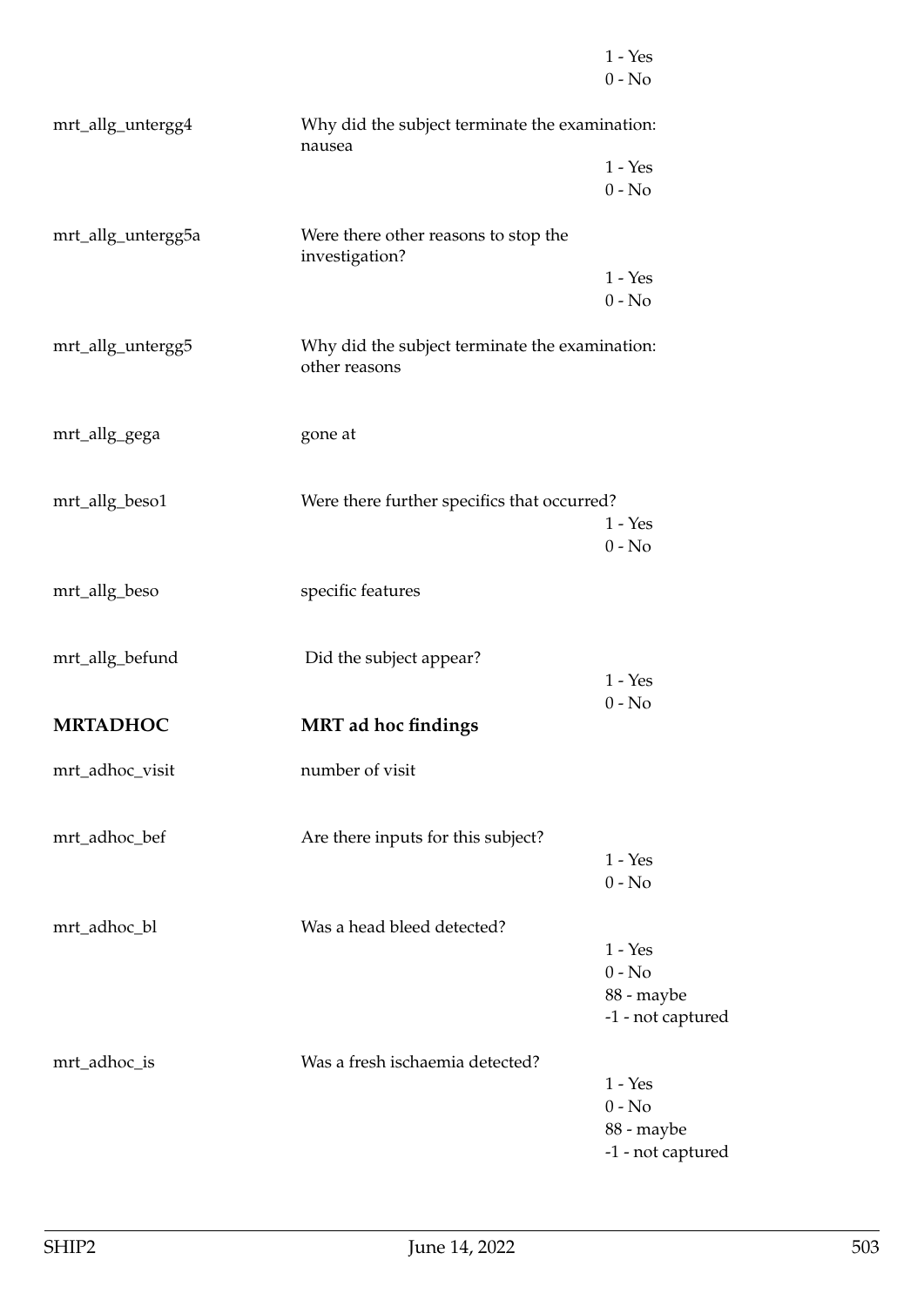| mrt_adhoc_absh | Was a neck abscess detected?              |                   |
|----------------|-------------------------------------------|-------------------|
|                |                                           | $1 - Yes$         |
|                |                                           | $0 - No$          |
|                |                                           | 88 - maybe        |
|                |                                           | -1 - not captured |
|                |                                           |                   |
| mrt_adhoc_pneu | Was pneumonia detected?                   |                   |
|                |                                           | $1 - Yes$         |
|                |                                           | $0 - No$          |
|                |                                           | 88 - maybe        |
|                |                                           | -1 - not captured |
| mrt_adhoc_absb | Was a breast abscess detected?            |                   |
|                |                                           | $1 - Yes$         |
|                |                                           | $0 - No$          |
|                |                                           | 88 - maybe        |
|                |                                           | -1 - not captured |
|                |                                           |                   |
| mrt_adhoc_pnth | Was a pneumothorax detected?              |                   |
|                |                                           | $1 - Yes$         |
|                |                                           | $0 - No$          |
|                |                                           | 88 - maybe        |
|                |                                           | -1 - not captured |
| mrt_adhoc_absa | Was an abdominal abscess detected?        |                   |
|                |                                           | $1 - Yes$         |
|                |                                           | $0 - No$          |
|                |                                           | 88 - maybe        |
|                |                                           | -1 - not captured |
| mrt adhoc entz |                                           |                   |
|                | Were acute inflammatory changes detected? | $1 - Yes$         |
|                |                                           | $0 - No$          |
|                |                                           |                   |
|                |                                           | 88 - maybe        |
|                |                                           | -1 - not captured |
| mrt_adhoc_frlu | Was free air detected?                    |                   |
|                |                                           | $1 - Yes$         |
|                |                                           | $0 - No$          |
|                |                                           | 88 - maybe        |
|                |                                           | -1 - not captured |
| mrt_adhoc_nier | Was a kidney infarction detected?         |                   |
|                |                                           | $1 - Yes$         |
|                |                                           | $0 - No$          |
|                |                                           | 88 - maybe        |
|                |                                           | -1 - not captured |
|                |                                           |                   |
| mrt_adhoc_frak | Were fresh fractures detected?            |                   |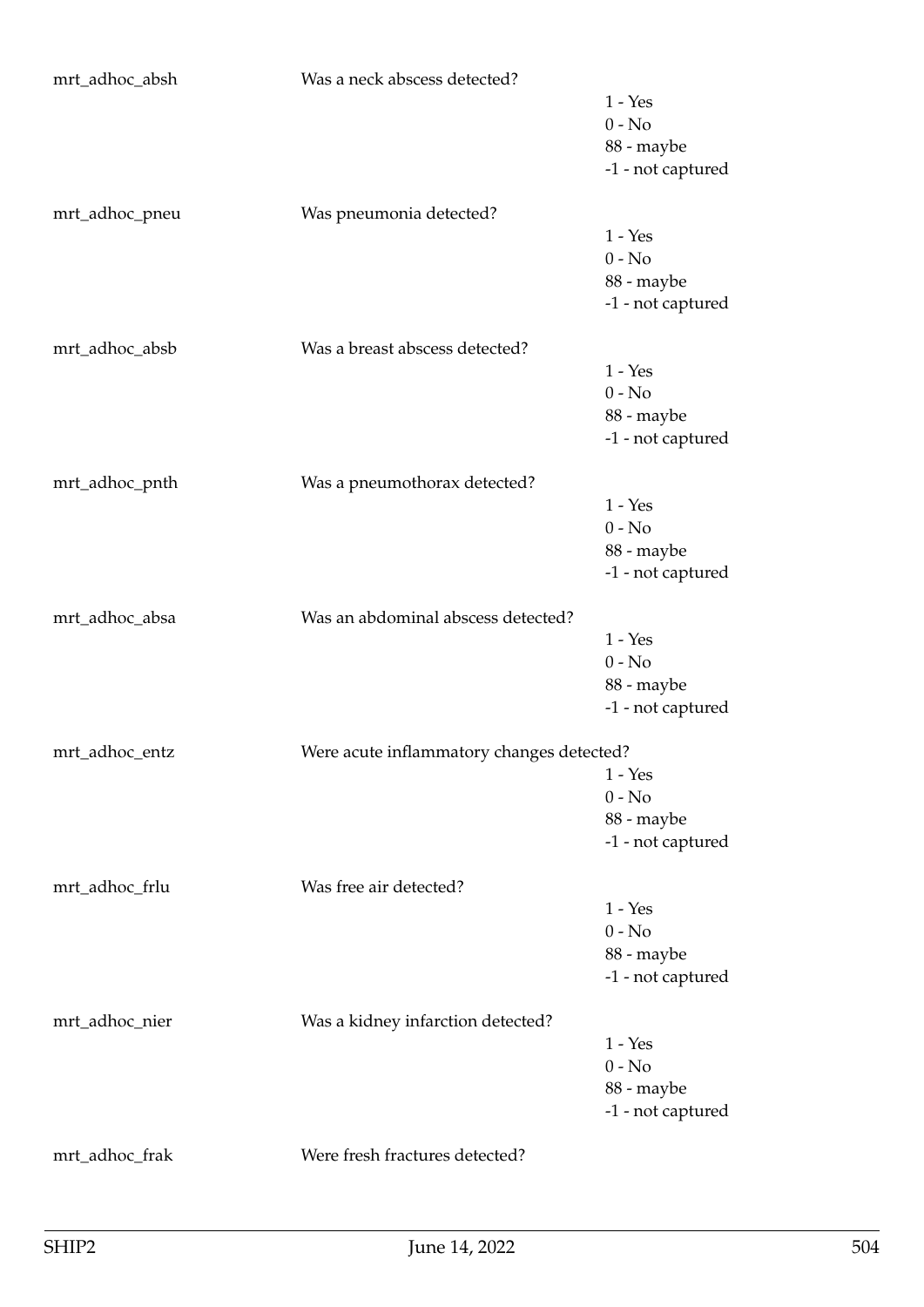|                                 |                                                                 | $1 - Yes$<br>$0 - No$<br>88 - maybe<br>-1 - not captured                           |
|---------------------------------|-----------------------------------------------------------------|------------------------------------------------------------------------------------|
| mrt_adhoc_obl                   | Was an obliteration detected?                                   | $1 - Yes$<br>$0 - No$<br>88 - maybe<br>-1 - not captured                           |
| mrt_adhoc_diss                  | Was a dissection detected?                                      | $1 - Yes$<br>$0 - No$<br>88 - maybe<br>-1 - not captured                           |
| mrt_adhoc_qual                  | How is the image quality?                                       | 1 - very good<br>$2 - good$<br>3 - satisfactory<br>4 - unsatisfactory<br>$5 - bad$ |
| mrt_adhoc_freq                  | Were there any image artifacts that affected the<br>assessment? | 1 - present<br>2 - not present                                                     |
| mrt_adhoc_auffa                 | Any abnormalities noted in the reporting?                       | $1 - Yes$<br>$0 - No$                                                              |
| mrt_adhoc_sonst                 | miscellany                                                      |                                                                                    |
| <b>MRTBEF</b><br><b>MRTKOPF</b> | <b>MRT</b> findings<br><b>MRT-findings: head</b>                |                                                                                    |
| mrt_kopf_auf                    | abnormalities in the head                                       | $1 - Yes$<br>$0 - No$<br>-1 - incomplete dataset of pictures                       |
| mrt_kopf_is                     | acute intracranial ischaemia                                    | $1 - Yes$<br>$0 - No$                                                              |
| mrt_kopf_lokis                  | location of acute intracranial ischaemia                        | $1$ - right                                                                        |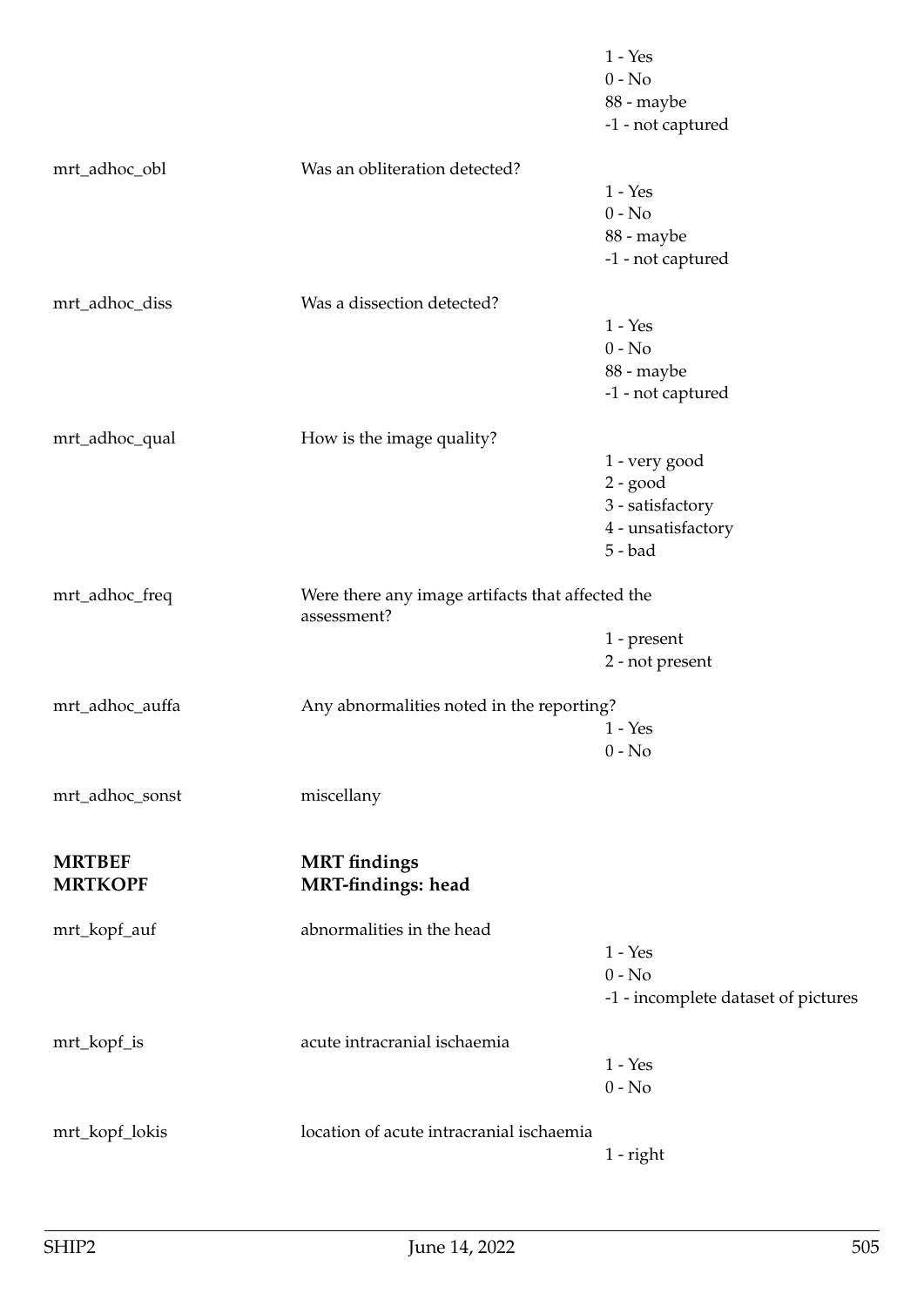|                  |                                                   | $3 - both$                   |
|------------------|---------------------------------------------------|------------------------------|
| mrt_kopf_vork    | occurrence of acute intracranial ischaemia        |                              |
|                  |                                                   | 1 - singular<br>2 - multiple |
| mrt_kopf_bl      | intracranial haemorrhage                          | $1 - Yes$                    |
|                  |                                                   | $0 - No$                     |
| mrt_kopf_cer     | Is it an intracerebral haemorrhage?               | $1 - Yes$                    |
|                  |                                                   | $0 - No$                     |
| mrt_kopf_cer1    | localization of intracerebral haemorrhage         |                              |
|                  |                                                   | $1$ - right<br>$2 - left$    |
|                  |                                                   | $3 - both$                   |
| mrt_kopf_sdh     | subdural haematoma/hygroma                        |                              |
|                  |                                                   | $1 - Yes$<br>$0 - No$        |
|                  |                                                   | 88 - maybe                   |
| mrt_kopf_sdh1    | localization of the subdural<br>haematoma/hygroma |                              |
|                  |                                                   | 1 - right                    |
|                  |                                                   | $2 - left$                   |
|                  |                                                   | $3 - both$                   |
| mrt_kopf_epihae  | epidural haematoma                                | $1 - Yes$                    |
|                  |                                                   | $0 - No$                     |
|                  |                                                   | 88 - maybe                   |
| mrt_kopf_epihae1 | localization of the epidural haematoma            |                              |
|                  |                                                   | 1 - right<br>$2 - left$      |
|                  |                                                   | $3 - both$                   |
| mrt_kopf_ara     | subarachnoid haemorrhage                          |                              |
|                  |                                                   | $1 - Yes$                    |
|                  |                                                   | $0 - No$<br>88 - maybe       |
| mrt_kopf_ara1    | localization of subarachnoid haemorrhage          |                              |
|                  |                                                   | 1 - right                    |
|                  |                                                   | $2 - left$<br>$3 - both$     |
|                  |                                                   |                              |

2 - left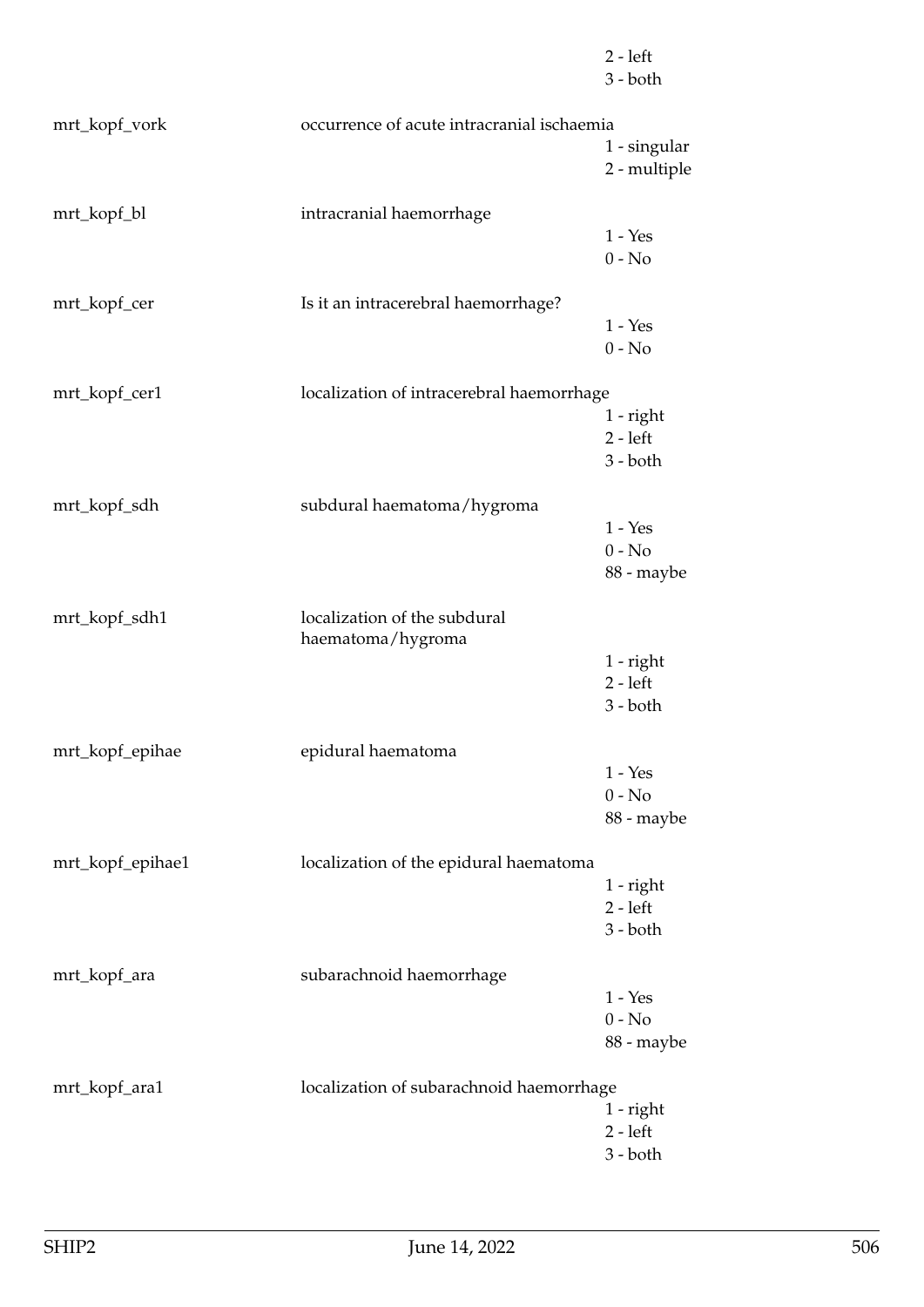| mrt_kopf_pach  | parenchyma defect                                                             |             |
|----------------|-------------------------------------------------------------------------------|-------------|
|                |                                                                               | $1 - Yes$   |
|                |                                                                               | $0 - No$    |
|                |                                                                               | 88 - maybe  |
| mrt_kopf_piv   | Are the parenchyma defects post ischaemic?                                    |             |
|                |                                                                               | $1 - Yes$   |
|                |                                                                               | $0 - No$    |
|                |                                                                               |             |
| mrt_kopf_piv1  | localization of post-ischaemic parenchyma<br>defects?                         |             |
|                |                                                                               | $1$ - right |
|                |                                                                               | $2 - left$  |
|                |                                                                               | $3 - both$  |
|                |                                                                               |             |
| mrt_kopf_phv   | Are the parenchyma defects                                                    |             |
|                | posthaemorrhagic/postconcussional?                                            |             |
|                |                                                                               | $1 - Yes$   |
|                |                                                                               | $0 - No$    |
|                |                                                                               |             |
| mrt_kopf_phv1  | localization of the                                                           |             |
|                | posthaemorrhagic/postconcussional                                             |             |
|                | parenchyma defects                                                            |             |
|                |                                                                               | 1 - right   |
|                |                                                                               | $2 - left$  |
|                |                                                                               | $3 - both$  |
| mrt_kopf_unso  | Are the parenchyma defects ambiguous?                                         |             |
|                |                                                                               | $1 - Yes$   |
|                |                                                                               | $0 - No$    |
|                |                                                                               |             |
| mrt_kopf_unso1 | localization of the ambiguous parenchyma<br>defects                           |             |
|                |                                                                               | $1$ - right |
|                |                                                                               | $2 - left$  |
|                |                                                                               | $3 - both$  |
|                |                                                                               |             |
| mrt_kopf_sign  | signal free lesion in SWI (cavernomas, bleeding,<br>parenchyma calcification) |             |
|                |                                                                               | $1 - Yes$   |
|                |                                                                               | $0 - No$    |
|                |                                                                               | 88 - maybe  |
|                |                                                                               |             |
| mrt_kopf_swig  | greatest diameter of the SWI                                                  |             |
|                |                                                                               | $1 - 10$ mm |
|                |                                                                               | $2 - 10$ mm |
|                |                                                                               |             |
| mrt_kopf_anza  | number of SWI:                                                                |             |
|                |                                                                               | $1 - 5$     |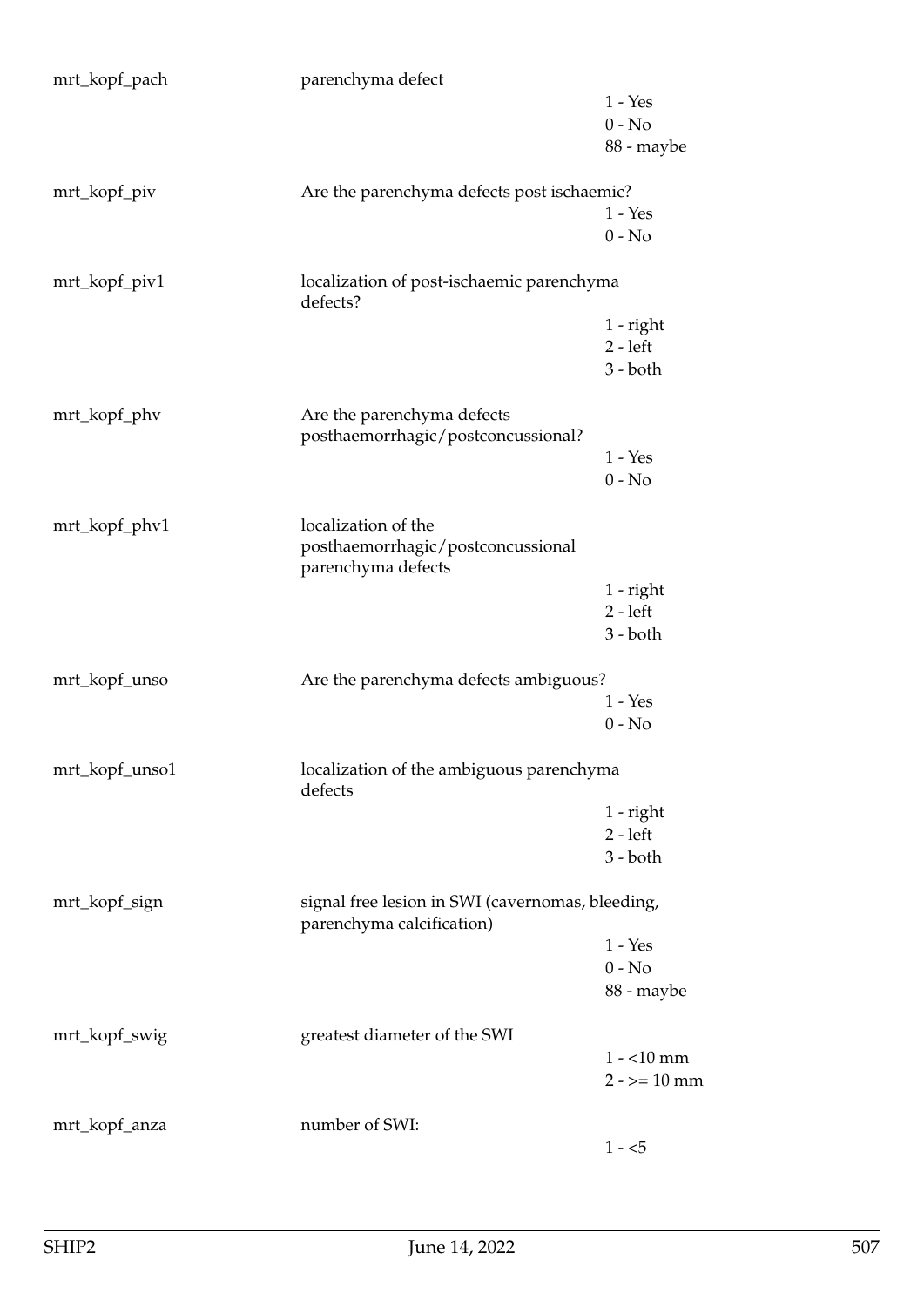| mrt_kopf_oede  | perifocal oedema (SWI)           | $1 - Yes$<br>$0 - No$<br>88 - maybe     |
|----------------|----------------------------------|-----------------------------------------|
| mrt_kopf_unkoe | blurry oedema in the head        | $1 - Yes$<br>$0 - No$<br>88 - maybe     |
| mrt_kopf_raum  | space occupying in the head      | $1 - Yes$<br>$0 - No$<br>88 - maybe     |
| mrt_kopf_tu    | tumour in the head               |                                         |
|                |                                  | $1 - Yes$<br>$0 - No$<br>88 - maybe     |
| mrt_kopf_loktu | tumour localization in the head  | $1$ - right<br>$2 - left$<br>$3 - both$ |
| mrt_kopf_tum   | occurrence of tumour in the head | 1 - singular<br>2 - multiple            |
| mrt_kopf_verla | midline shift in head            |                                         |
|                |                                  | $1 - Yes$<br>$0 - No$<br>88 - maybe     |
| mrt_kopf_zyst  | cyst in the head                 |                                         |
|                |                                  | $1 - Yes$<br>$0 - No$<br>88 - maybe     |
| mrt_kopf_lokzy | localization cyst in the head    | 1 - right<br>$2 - left$<br>$3 - both$   |
| mrt_kopf_demy  | white matter lesion              |                                         |
|                |                                  | $1 - Yes$<br>$0 - No$<br>88 - maybe     |

 $2 - 5 = 5$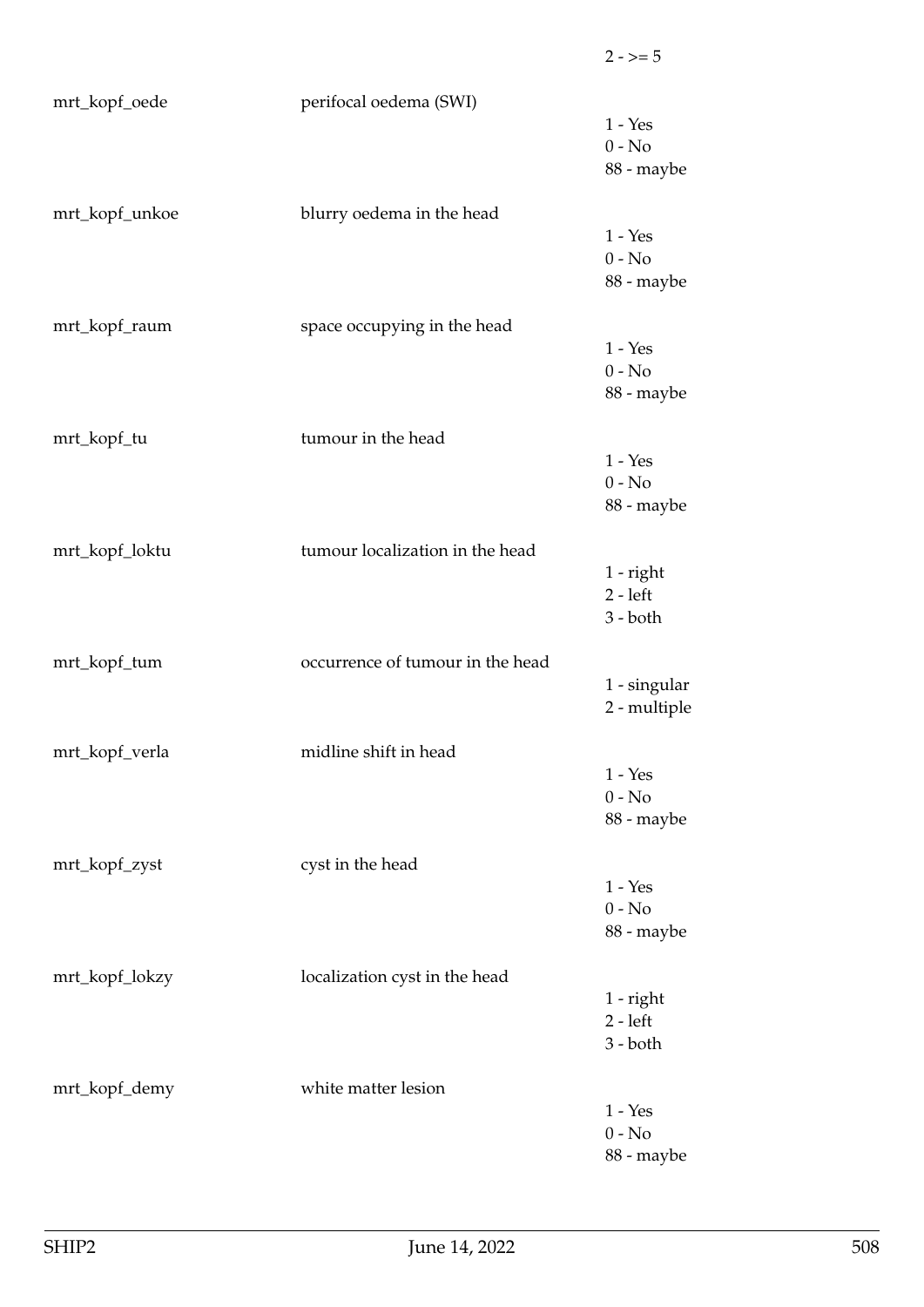| mrt_kopf_suprl  | supratentorial left (WML)                |            |
|-----------------|------------------------------------------|------------|
|                 |                                          | $1 - Yes$  |
|                 |                                          | $0 - No$   |
| mrt_kopf_suprr  | supratentorial right (WML)               |            |
|                 |                                          | $1 - Yes$  |
|                 |                                          | $0 - No$   |
| mrt_kopf_beids  | periventricular distribution (WML)       |            |
|                 |                                          | $1 - Yes$  |
|                 |                                          | $0 - No$   |
| mrt_kopf_infr   | infratentorial (WML)                     |            |
|                 |                                          | $1 - Yes$  |
|                 |                                          | $0 - No$   |
| mrt_kopf_balk   | beam (WML)                               |            |
|                 |                                          | $1 - Yes$  |
|                 |                                          | $0 - No$   |
|                 |                                          |            |
| mrt_kopf_hdro   | hydrocephalus/ventricular enlargement    |            |
|                 |                                          | $1 - Yes$  |
|                 |                                          | $0 - No$   |
| mrt_kopf_vasano | vascular anomalies                       |            |
|                 |                                          | $1 - Yes$  |
|                 |                                          | $0 - No$   |
|                 |                                          | 88 - maybe |
| mrt_kopf_aneu   | aneurysm in the head                     |            |
|                 |                                          | $1 - Yes$  |
|                 |                                          | $0 - No$   |
|                 |                                          | 88 - maybe |
| mrt_kopf_avm    | arteriovenous malformation in the head   |            |
|                 |                                          | $1 - Yes$  |
|                 |                                          | $0 - No$   |
|                 |                                          | 88 - maybe |
| mrt_kopf_dva    | developmental venous anomaly in the head |            |
|                 |                                          | $1 - Yes$  |
|                 |                                          | $0 - No$   |
|                 |                                          | 88 - maybe |
| mrt_kopf_gever  | vascular occlusion in the head           |            |
|                 |                                          | $1 - Yes$  |
|                 |                                          | $0 - No$   |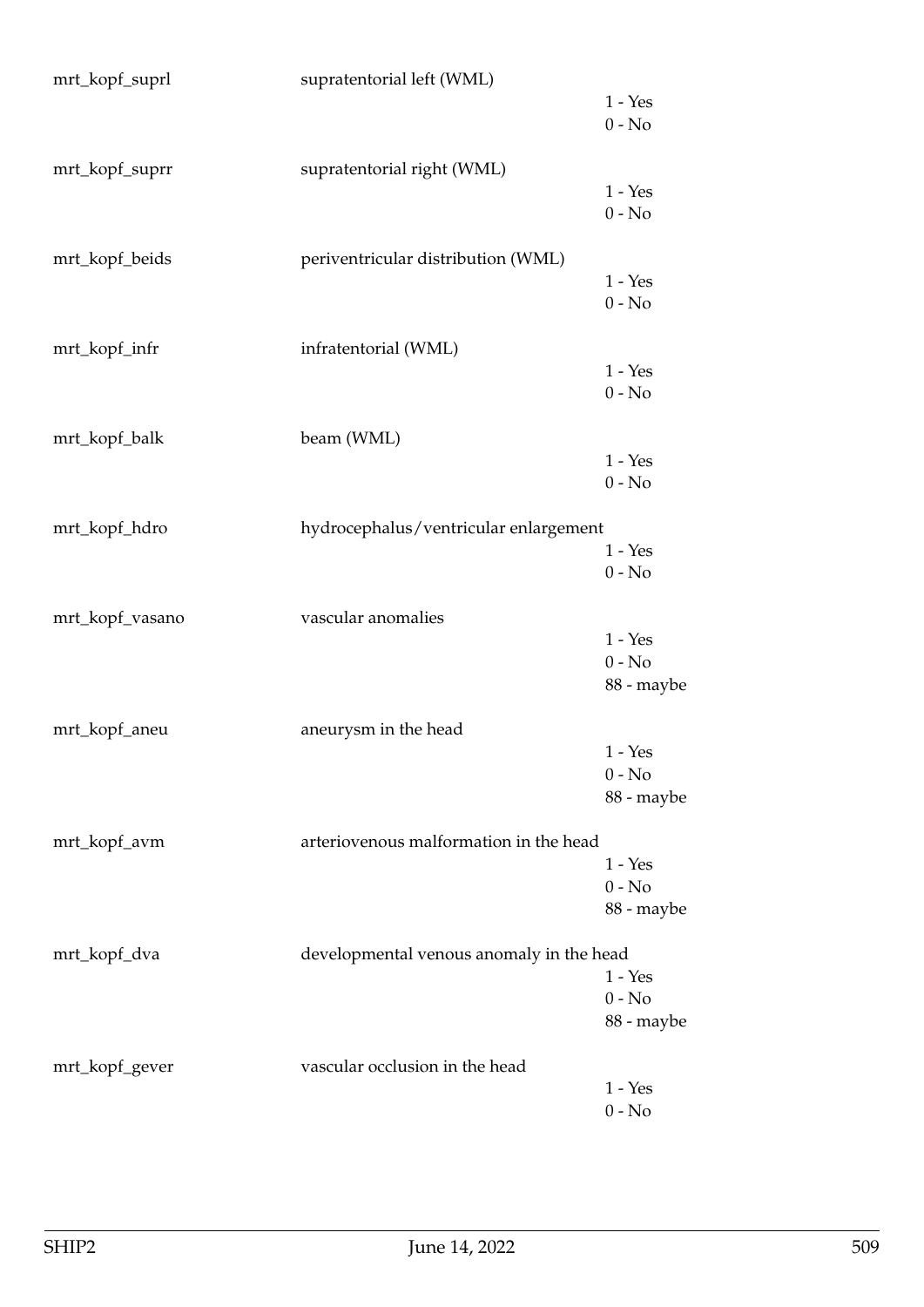| mrt_kopf_gaci  | vascular occlusion of the internal carotid artery<br>in the head                       |                       |
|----------------|----------------------------------------------------------------------------------------|-----------------------|
|                |                                                                                        | $1 - Yes$<br>$0 - No$ |
| mrt_kopf_gaci1 | localization of the vascular occlusion of the<br>internal carotid artery in the head   |                       |
|                |                                                                                        | 1 - right             |
|                |                                                                                        | $2 - left$            |
|                |                                                                                        | $3 - both$            |
| mrt_kopf_gakm  | vascular occlusion of the middle cerebral artery<br>in the head                        |                       |
|                |                                                                                        | $1 - Yes$             |
|                |                                                                                        | $0 - No$              |
| mrt_kopf_gakm1 | localization of the vascular occlusion of the<br>middle cerebral artery in the head    |                       |
|                |                                                                                        | 1 - right             |
|                |                                                                                        | $2 - left$            |
|                |                                                                                        | $3 - both$            |
| mrt_kopf_gcp   | vascular occlusion of the posterior cerebral artery<br>in the head                     |                       |
|                |                                                                                        | $1 - Yes$             |
|                |                                                                                        | $0 - No$              |
| mrt_kopf_gcp1  | localization of the vascular occlusion of the<br>posterior cerebral artery in the head |                       |
|                |                                                                                        | $1$ - right           |
|                |                                                                                        | $2 - left$            |
|                |                                                                                        | $3 - both$            |
| mrt_kopf_gca   | vascular occlusion of the anterior cerebral artery<br>in the head                      |                       |
|                |                                                                                        | $1 - Yes$             |
|                |                                                                                        | $0 - No$              |
| mrt_kopf_gca1  | localization of the vascular occlusion of the<br>anterior cerebral artery in the head  |                       |
|                |                                                                                        | 1 - right             |
|                |                                                                                        | $2 - left$            |
|                |                                                                                        | $3 - both$            |
| mrt_kopf_gba   | vascular occlusion of the basilar artery                                               |                       |
|                |                                                                                        | $1 - Yes$             |
|                |                                                                                        | $0 - No$              |
| mrt_kopf_gva   | vascular occlusion of the vertebral artery                                             |                       |
|                |                                                                                        | $1 - Yes$             |
|                |                                                                                        | $0 - No$              |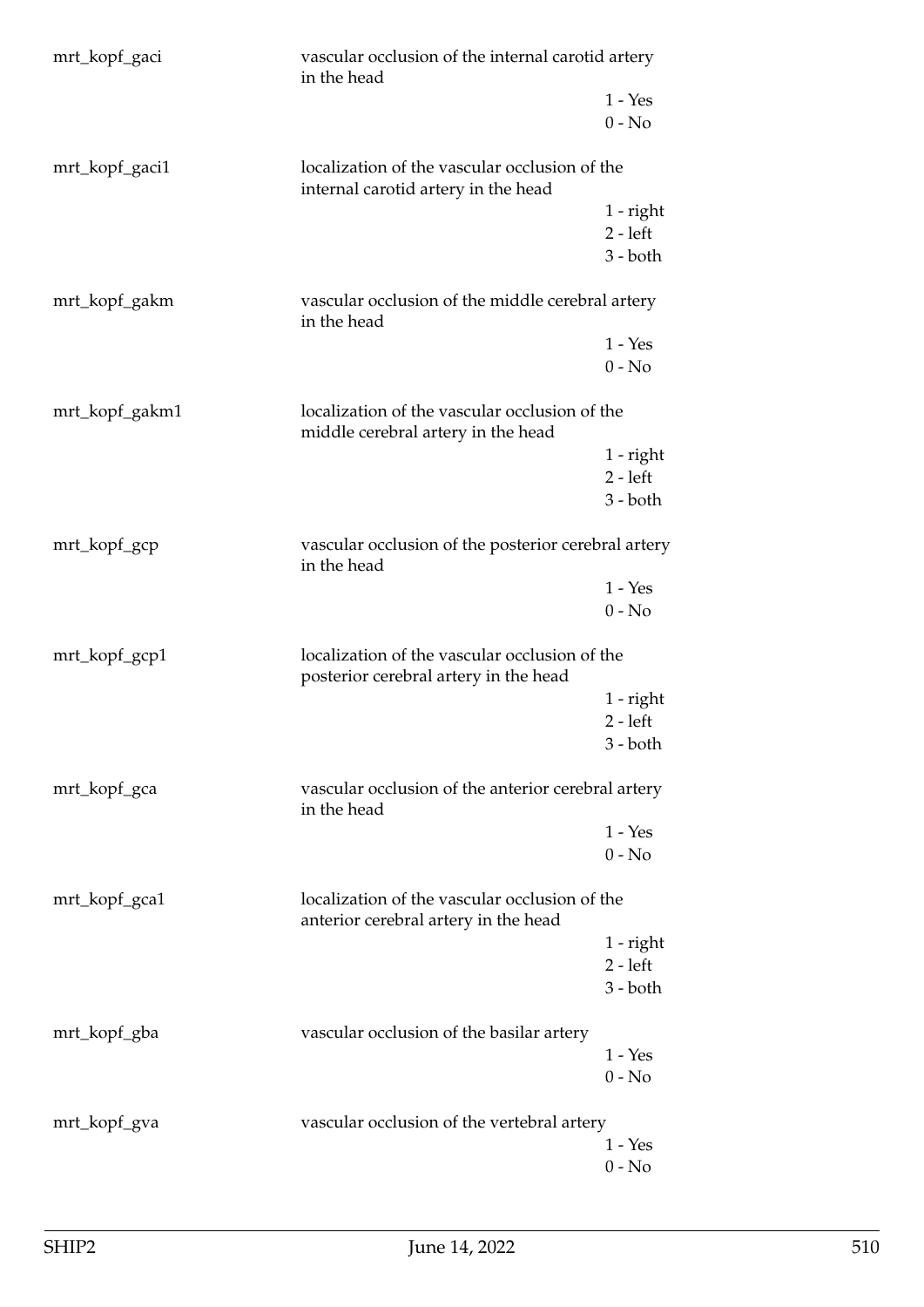| mrt_kopf_gva1  | localization of the vascular occlusion of the<br>vertebral artery                 |             |
|----------------|-----------------------------------------------------------------------------------|-------------|
|                |                                                                                   | $1$ - right |
|                |                                                                                   | $2 - left$  |
|                |                                                                                   | $3 - both$  |
| mrt_kopf_vasku | stenosis >50% in the head                                                         |             |
|                |                                                                                   | $1 - Yes$   |
|                |                                                                                   | $0 - No$    |
| mrt_kopf_aci   | stenosis >50% of the internal carotid artery in the<br>head                       |             |
|                |                                                                                   | $1 - Yes$   |
|                |                                                                                   | $0 - No$    |
| mrt_kopf_aci1  | localization of the stenosis >50% of the internal<br>carotid artery in the head   |             |
|                |                                                                                   | $1$ - right |
|                |                                                                                   | $2 - left$  |
|                |                                                                                   | $3 - both$  |
| mrt_kopf_akm   | stenosis >50% of the middle cerebral artery in the<br>head                        |             |
|                |                                                                                   | $1 - Yes$   |
|                |                                                                                   | $0 - No$    |
| mrt_kopf_akm1  | localization of the stenosis >50% of the middle<br>cerebral artery in the head    |             |
|                |                                                                                   | $1$ - right |
|                |                                                                                   | $2 - left$  |
|                |                                                                                   | $3 - both$  |
| mrt_kopf_cp    | stenosis >50% of the posterior cerebral artery in<br>the head                     |             |
|                |                                                                                   | $1 - Yes$   |
|                |                                                                                   | $0 - No$    |
| mrt_kopf_cp1   | localization of the stenosis >50% of the posterior<br>cerebral artery in the head |             |
|                |                                                                                   | $1$ - right |
|                |                                                                                   | $2 - left$  |
|                |                                                                                   | $3 - both$  |
| mrt_kopf_ca    | stenosis >50% of the anterior cerebral artery in<br>the head                      |             |
|                |                                                                                   | $1 - Yes$   |
|                |                                                                                   | $0 - No$    |
| mrt_kopf_ca1   | localization of the stenosis >50% of the anterior<br>cerebral artery in the head  |             |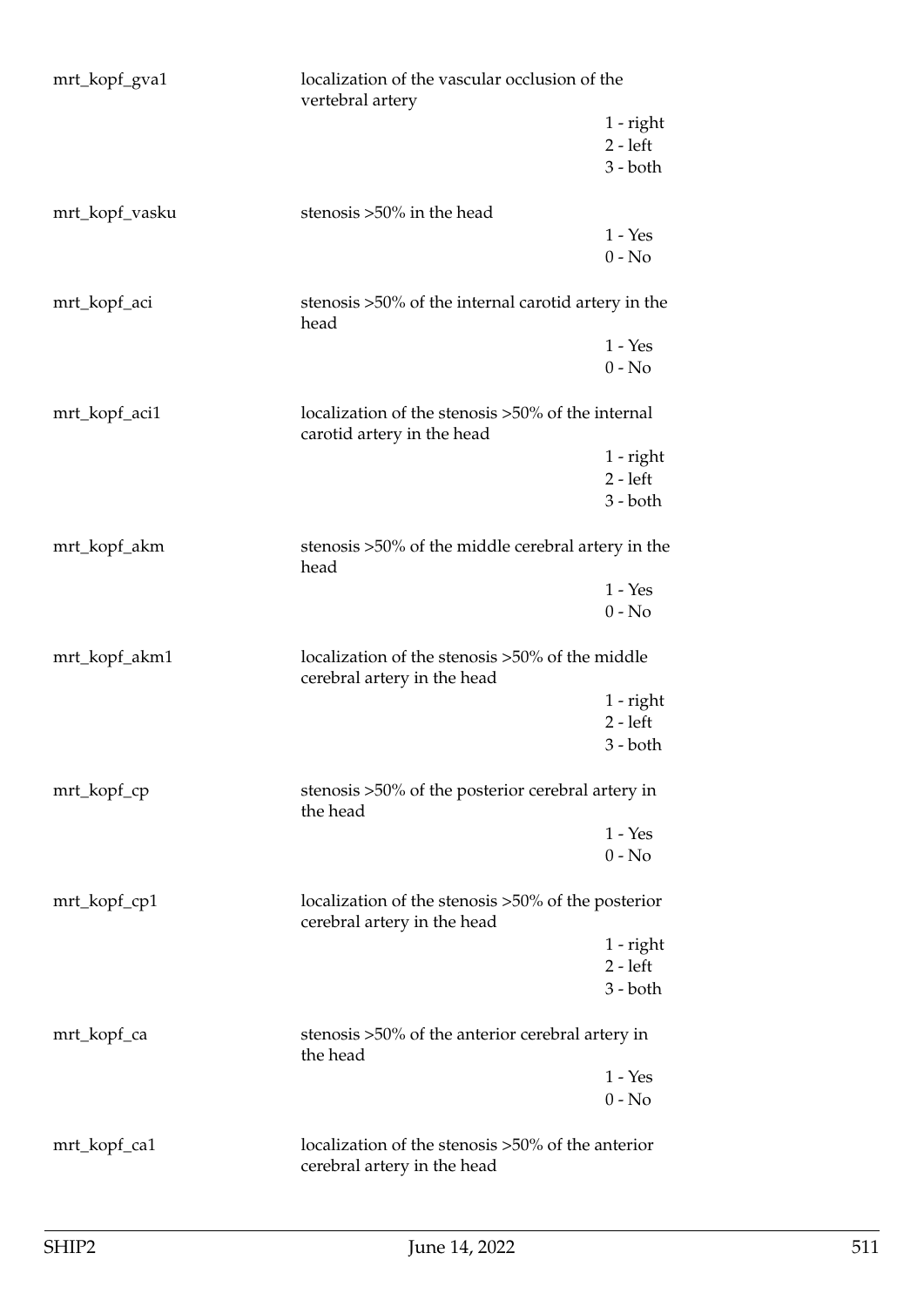|                |                                                                          | $1$ - right<br>$2 - left$<br>$3 - both$ |
|----------------|--------------------------------------------------------------------------|-----------------------------------------|
| mrt_kopf_ba    | stenosis >50% of the basilar artery in the head                          |                                         |
|                |                                                                          | $1 - Yes$                               |
|                |                                                                          | $0 - No$                                |
| mrt_kopf_va    | stenosis >50% of the vertebral artery in the head                        |                                         |
|                |                                                                          | $1 - Yes$                               |
|                |                                                                          | $0 - No$                                |
| mrt_kopf_va1   | localization of the stenosis >50% of the vertebral<br>artery in the head |                                         |
|                |                                                                          | $1$ - right                             |
|                |                                                                          | $2 - left$                              |
|                |                                                                          | $3 - both$                              |
| mrt_kopf_febi  | malformation in the head                                                 |                                         |
|                |                                                                          | $1 - Yes$                               |
|                |                                                                          | $0 - No$                                |
|                |                                                                          | 88 - maybe                              |
| mrt_kopf_klfo  | cerebellar tonsils below the foramen magnum<br>low level                 |                                         |
|                |                                                                          | $1 - Yes$                               |
|                |                                                                          | $0 - No$                                |
|                |                                                                          | 88 - maybe                              |
| mrt_kopf_bady  | dysgenesis of the corpus callosum                                        |                                         |
|                |                                                                          | $1 - Yes$                               |
|                |                                                                          | $0 - No$                                |
|                |                                                                          | 88 - maybe                              |
| mrt_kopf_sonfe | other malformations in the head                                          |                                         |
|                |                                                                          | $1 - Yes$                               |
|                |                                                                          | $0 - No$                                |
|                |                                                                          | 88 - maybe                              |
| mrt_kopf_hypop | abnormalities of the pituitary                                           |                                         |
|                |                                                                          | $1 - Yes$                               |
|                |                                                                          | $0 - No$                                |
| mrt_kopf_klaer | therapeutic relevance/further clarification in the<br>head               |                                         |
|                |                                                                          | $1 - Yes$                               |
| <b>MRTMITT</b> | <b>MRT-findings: midface</b>                                             | $0 - No$                                |
|                |                                                                          |                                         |
| mrt_mitt_auf   | abnormalities in the midface                                             |                                         |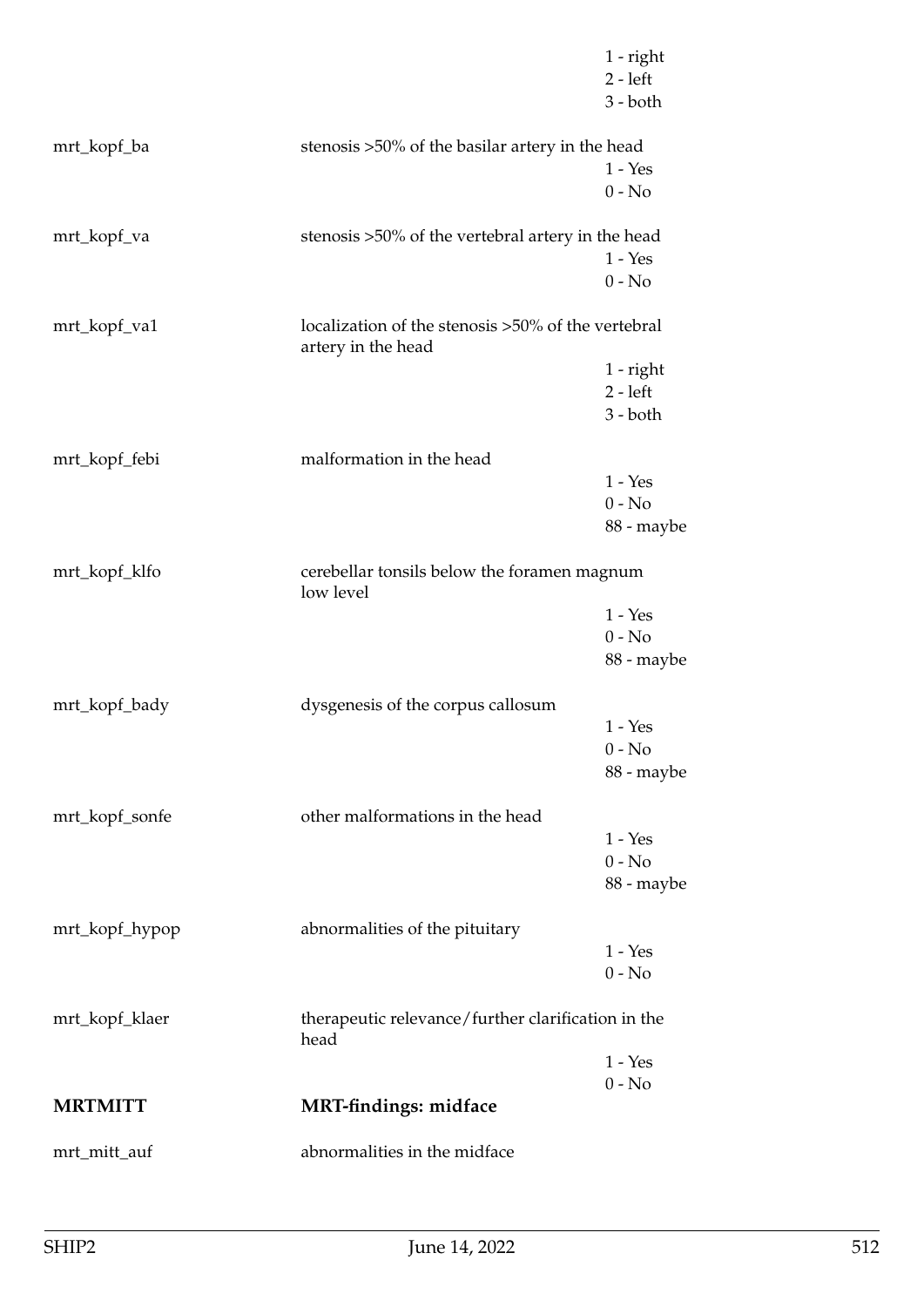|                 |                                                 | $1 - Yes$                           |
|-----------------|-------------------------------------------------|-------------------------------------|
|                 |                                                 | $0 - No$                            |
|                 |                                                 | -1 - incomplete dataset of pictures |
|                 |                                                 |                                     |
| mrt_mitt_entz   | inflammation in the midface                     |                                     |
|                 |                                                 | $1 - Yes$                           |
|                 |                                                 | $0 - No$                            |
|                 |                                                 | 88 - maybe                          |
| mrt_mitt_sin    | sinusitis                                       |                                     |
|                 |                                                 | $0 - No$                            |
|                 |                                                 | 88 - maybe                          |
|                 |                                                 | 1 - acute                           |
|                 |                                                 | 2 - chronic                         |
|                 |                                                 |                                     |
| mrt_mitt_sin1   | localization of the sinusitis                   |                                     |
|                 |                                                 | $1$ - right                         |
|                 |                                                 | $2 - left$                          |
|                 |                                                 | $3 - both$                          |
| mrt_mitt_polyp  | polyps in the midface                           |                                     |
|                 |                                                 | $1 - Yes$                           |
|                 |                                                 | $0 - No$                            |
|                 |                                                 |                                     |
| mrt_mitt_polyp1 | localization of the polyps in the midface       |                                     |
|                 |                                                 | $1$ - right                         |
|                 |                                                 | $2 - left$                          |
|                 |                                                 | $3 - both$                          |
| mrt_mitt_mast   | fluid in the mastoid/middle ear                 |                                     |
|                 |                                                 | $1 - Yes$                           |
|                 |                                                 | $0 - No$                            |
|                 |                                                 | 88 - maybe                          |
|                 |                                                 |                                     |
| mrt_mitt_mast1  | localization of fluid in the mastoid/middle ear |                                     |
|                 |                                                 | $1$ - right                         |
|                 |                                                 | $2 - left$                          |
|                 |                                                 | $3 - both$                          |
| mrt_mitt_tu     | tumour in the midface                           |                                     |
|                 |                                                 | $1 - Yes$                           |
|                 |                                                 | $0 - No$                            |
|                 |                                                 | 88 - maybe                          |
|                 |                                                 |                                     |
| mrt_mitt_loktu  | localization of the tumour in the midface       |                                     |
|                 |                                                 | 1 - right<br>$2 - left$             |
|                 |                                                 | $3 - both$                          |
|                 |                                                 |                                     |
| mrt_mitt_waver  | displacing growth of the tumour in the midface  |                                     |
|                 |                                                 |                                     |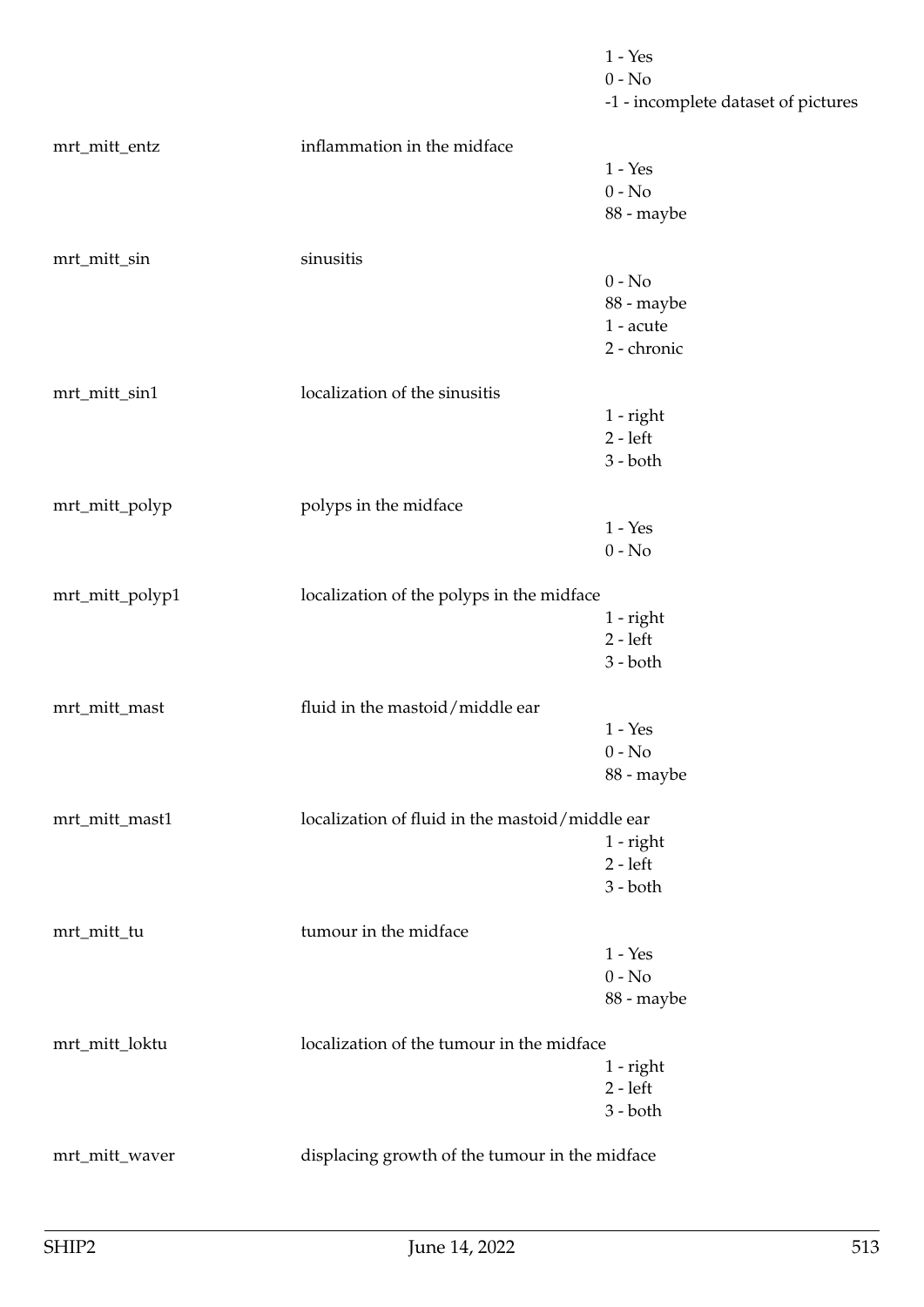|                 |                                                               | $1 - Yes$                           |
|-----------------|---------------------------------------------------------------|-------------------------------------|
|                 |                                                               | $0 - No$                            |
|                 |                                                               | 88 - maybe                          |
|                 |                                                               |                                     |
| mrt_mitt_wainv  | invasive growth of tumour in the midface                      |                                     |
|                 |                                                               | $1 - Yes$                           |
|                 |                                                               | $0 - No$                            |
|                 |                                                               | 88 - maybe                          |
|                 |                                                               |                                     |
| mrt_mitt_wainf  | vascular infiltration of the tumour in the midface            |                                     |
|                 |                                                               | $1 - Yes$                           |
|                 |                                                               | $0 - No$                            |
|                 |                                                               | 88 - maybe                          |
|                 |                                                               |                                     |
| mrt_mitt_klaer  | therapeutic relevance/further clarification in the<br>midface |                                     |
|                 |                                                               | $1 - Yes$                           |
|                 |                                                               | $0 - No$                            |
| <b>MRTHALS</b>  | <b>MRT-findings: neck</b>                                     |                                     |
|                 |                                                               |                                     |
| mrt_hals_auf    | abnormalities on the neck                                     |                                     |
|                 |                                                               | $1 - Yes$                           |
|                 |                                                               | $0 - No$                            |
|                 |                                                               | -1 - incomplete dataset of pictures |
|                 |                                                               |                                     |
| mrt_hals_tu     | tumour in the neck                                            |                                     |
|                 |                                                               | $1 - Yes$                           |
|                 |                                                               | $0 - No$                            |
|                 |                                                               | 88 - maybe                          |
|                 |                                                               |                                     |
| mrt_hals_anza   | number of tumours in the neck                                 |                                     |
|                 |                                                               | 1 - singular                        |
|                 |                                                               | 2 - multiple                        |
| mrt_hals_loktu1 | tumour localization in the floor of the mouth                 |                                     |
|                 |                                                               | $1 - Yes$                           |
|                 |                                                               |                                     |
|                 |                                                               | $0 - No$                            |
| mrt_hals_loktu2 | tumour localization in the nasopharynx                        |                                     |
|                 |                                                               | $1 - Yes$                           |
|                 |                                                               | $0 - No$                            |
|                 |                                                               |                                     |
| mrt_hals_loktu3 | tumour localization in the oropharynx                         |                                     |
|                 |                                                               | $1 - Yes$                           |
|                 |                                                               | $0 - No$                            |
|                 |                                                               |                                     |
| mrt_hals_loktu4 | tumour localization in the hypopharynx                        |                                     |
|                 |                                                               | $1 - Yes$                           |
|                 |                                                               | $0 - No$                            |
|                 |                                                               |                                     |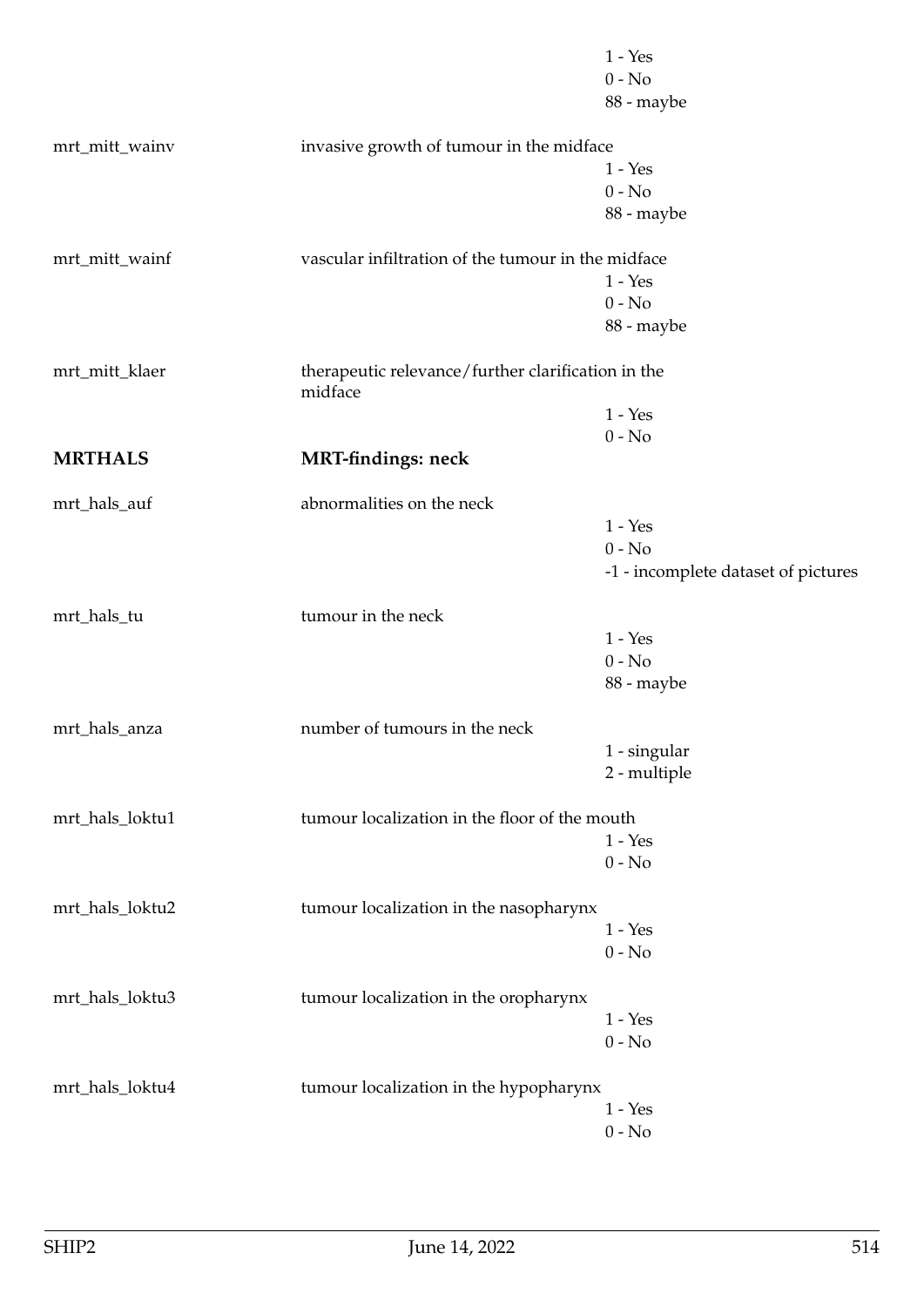| mrt_hals_loktu5 | tumour location in the larynx                   |                                     |
|-----------------|-------------------------------------------------|-------------------------------------|
|                 |                                                 | $1 - Yes$                           |
|                 |                                                 | $0 - No$                            |
|                 |                                                 |                                     |
| mrt_hals_loktu6 | other tumour localization in the neck           |                                     |
|                 |                                                 | $1 - Yes$                           |
|                 |                                                 | $0 - No$                            |
|                 |                                                 |                                     |
| mrt_hals_waver  | displacing growth of the tumour in the neck     |                                     |
|                 |                                                 | $1 - Yes$                           |
|                 |                                                 | $0 - No$                            |
|                 |                                                 | 88 - maybe                          |
| mrt_hals_wainv  | invasive growth of the tumour in the neck       |                                     |
|                 |                                                 | $1 - Yes$                           |
|                 |                                                 | $0 - No$                            |
|                 |                                                 |                                     |
|                 |                                                 | 88 - maybe                          |
| mrt_hals_wainf  | vascular infiltration of the tumour in the neck |                                     |
|                 |                                                 | $1 - Yes$                           |
|                 |                                                 | $0 - No$                            |
|                 |                                                 | 88 - maybe                          |
|                 |                                                 |                                     |
| mrt_hals_verly  | increased LK facing in the neck                 |                                     |
|                 |                                                 | $1 - Yes$                           |
|                 |                                                 | $0 - No$                            |
|                 |                                                 | 88 - maybe                          |
|                 |                                                 |                                     |
| mrt_hals_celym  | cervical lymph nodes in the neck                |                                     |
|                 |                                                 | $1 - Yes$                           |
|                 |                                                 | $0 - No$                            |
|                 |                                                 | 88 - maybe                          |
|                 |                                                 |                                     |
| mrt_hals_groes  | size of the tumour in the neck                  | $1 - 1$ cm                          |
|                 |                                                 |                                     |
|                 |                                                 | $2 - 2 = 1$ cm                      |
| mrt_hals_auftr  | occurrence of lymph nodes in the neck           |                                     |
|                 |                                                 | 1 - singular                        |
|                 |                                                 | 2 - multiple                        |
|                 |                                                 |                                     |
| mrt_hals_sdvo   | thyroid present                                 |                                     |
|                 |                                                 | $1 - Yes$                           |
|                 |                                                 | $0 - No$                            |
|                 |                                                 | -1 - incomplete dataset of pictures |
|                 |                                                 |                                     |
| mrt_hals_aufstr | abnormalities of the thyroid                    |                                     |
|                 |                                                 | $1 - Yes$                           |
|                 |                                                 | $0 - No$                            |
|                 |                                                 |                                     |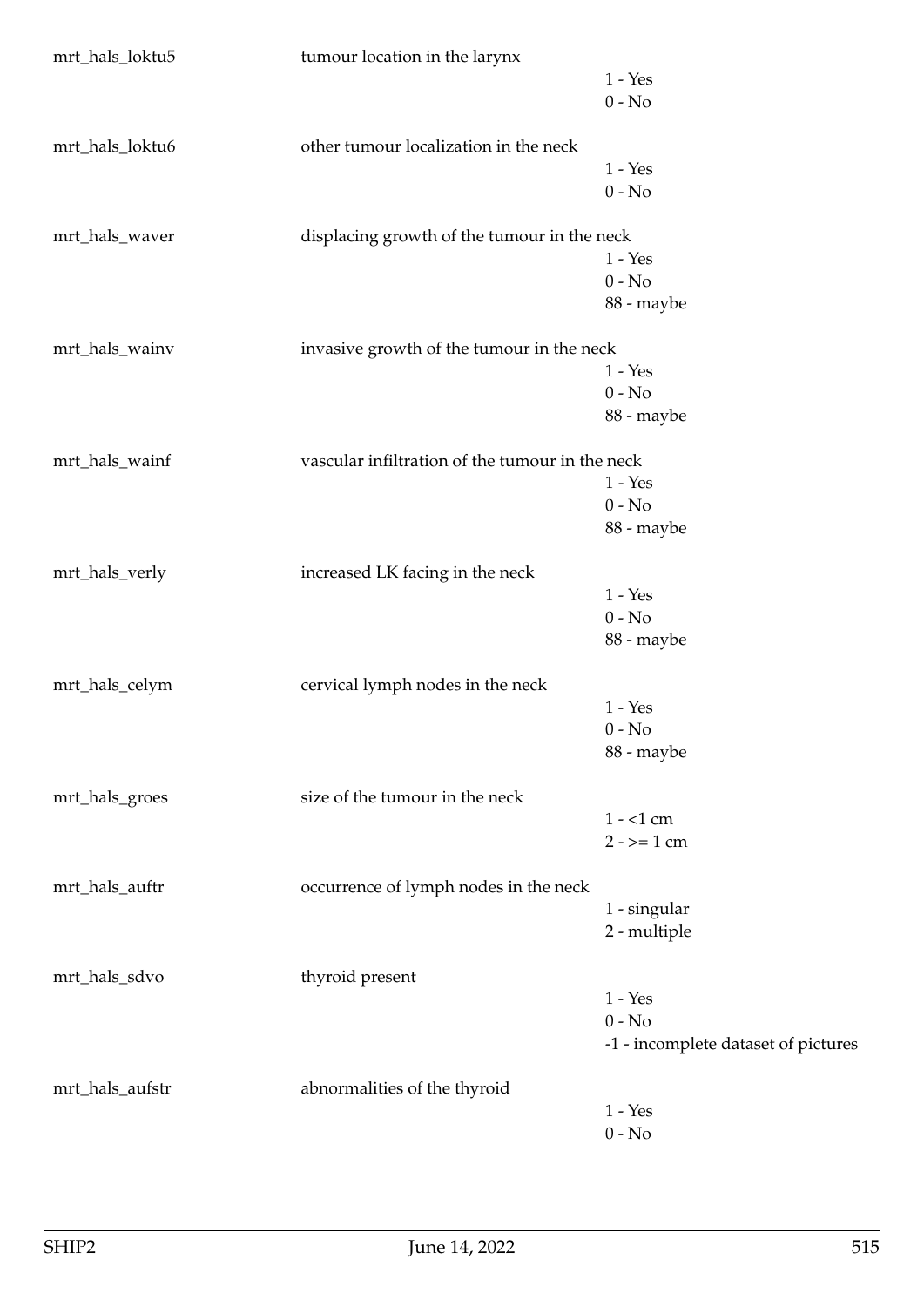| mrt_hals_stru    | goitre                                             |                                     |
|------------------|----------------------------------------------------|-------------------------------------|
|                  |                                                    | $1$ - $\operatorname{Yes}$          |
|                  |                                                    | $0 - No$                            |
|                  |                                                    | 88 - maybe                          |
|                  |                                                    |                                     |
| mrt_hals_trakom  | goitre - tracheal compression                      |                                     |
|                  |                                                    | $1 - Yes$                           |
|                  |                                                    | $0 - No$                            |
|                  |                                                    | 88 - maybe                          |
|                  |                                                    |                                     |
| mrt_hals_traverl | goitre - tracheal dislocation                      |                                     |
|                  |                                                    | $1 - Yes$                           |
|                  |                                                    | $0 - No$                            |
|                  |                                                    | 88 - maybe                          |
|                  |                                                    |                                     |
| mrt_hals_rester  | goitre - retrosternal                              |                                     |
|                  |                                                    | $1 - Yes$                           |
|                  |                                                    | $0 - No$                            |
|                  |                                                    | 88 - maybe                          |
|                  |                                                    |                                     |
| mrt_hals_zyst    | cysts in the neck                                  |                                     |
|                  |                                                    | $1 - Yes$                           |
|                  |                                                    | $0$ - $\hbox{No}$                   |
|                  |                                                    | 88 - maybe                          |
|                  |                                                    |                                     |
| mrt_hals_masus   | other RF d. SD                                     |                                     |
|                  |                                                    | $1 - Yes$                           |
|                  |                                                    | $0 - No$                            |
|                  |                                                    | 88 - maybe                          |
|                  |                                                    |                                     |
| mrt_hals_klaer   | therapeutic relevance/further clarification on the |                                     |
|                  | neck                                               |                                     |
|                  |                                                    | $1 - Yes$                           |
|                  |                                                    | $0 - No$                            |
| <b>MRTTHO</b>    | <b>MRT-findings: thorax</b>                        |                                     |
|                  | abnormalities in the thorax                        |                                     |
| mrt_tho_auf      |                                                    | $1 - Yes$                           |
|                  |                                                    |                                     |
|                  |                                                    | $0 - No$                            |
|                  |                                                    | -1 - incomplete dataset of pictures |
| mrt_tho_pleur    | pleural effusion in the thorax                     |                                     |
|                  |                                                    | $1 - Yes$                           |
|                  |                                                    | $0 - No$                            |
|                  |                                                    |                                     |
| mrt_tho_loka     | localization of pleural effusion                   |                                     |
|                  |                                                    | 1 - right                           |
|                  |                                                    | $2 - left$                          |
|                  |                                                    | $3 - both$                          |
|                  |                                                    |                                     |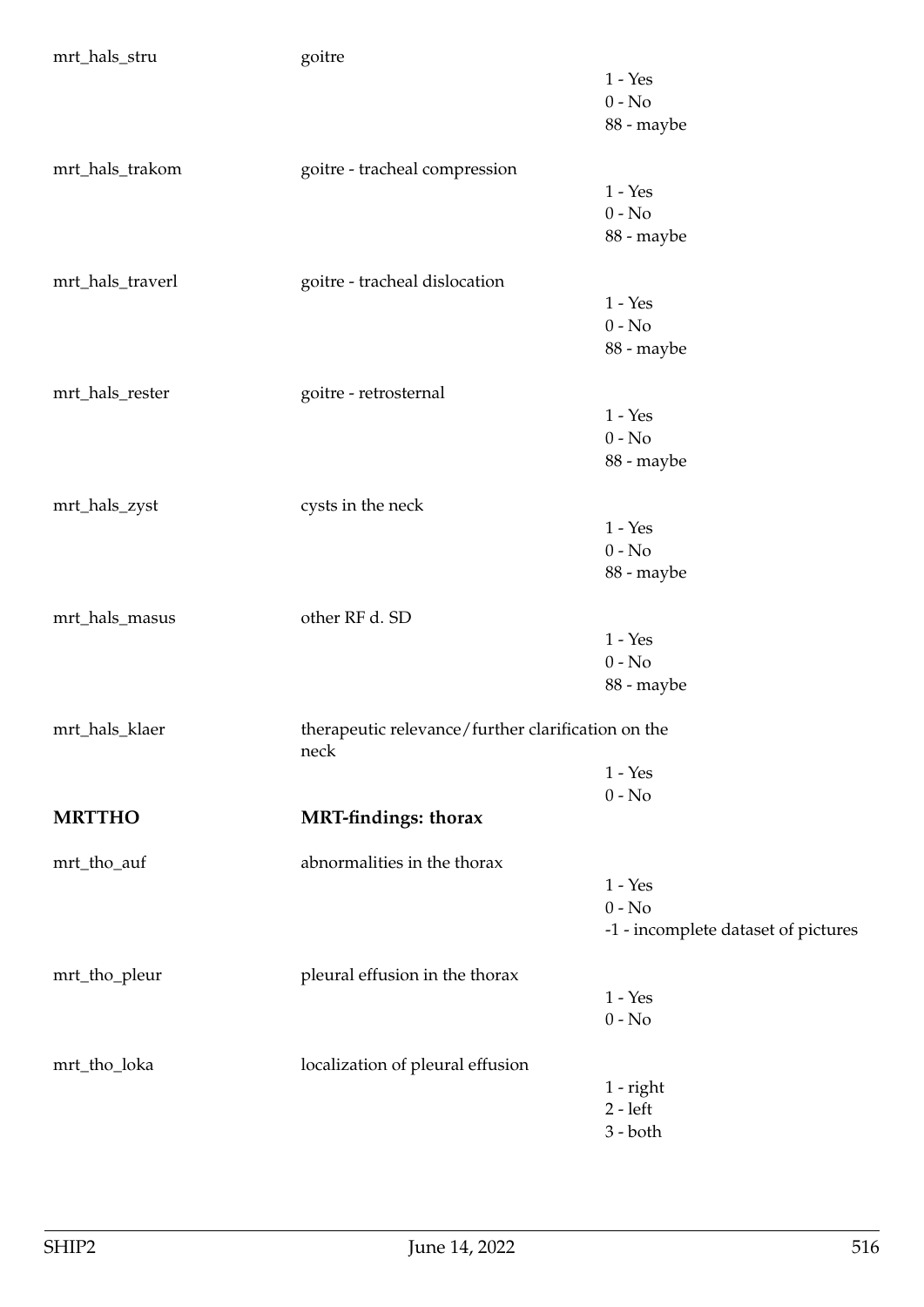| mrt_tho_pachy   | parenchyma disease                      |                                                |
|-----------------|-----------------------------------------|------------------------------------------------|
|                 |                                         | $1 - Yes$<br>$0 - No$<br>88 - maybe            |
|                 |                                         |                                                |
| mrt_tho_lunfib  | pulmonary fibrosis                      | $1 - Yes$<br>$0 - No$<br>88 - maybe            |
| mrt_tho_lunfib1 | localization of pulmonary fibrosis      |                                                |
|                 |                                         | $1$ - right<br>$2 - left$<br>$3 - both$        |
| mrt_tho_narbe   | post-inflammatory scar                  |                                                |
|                 |                                         | $1 - Yes$<br>$0 - No$<br>88 - maybe            |
| mrt_tho_narbe1  | localization of post-inflammatory scar  |                                                |
|                 |                                         | $1$ - right<br>$2 - left$<br>$3 - both$        |
| mrt_tho_emphy   | emphysema in the thorax                 |                                                |
|                 |                                         | $1 - Yes$<br>$0$ - $\mathrm{No}$<br>88 - maybe |
| mrt_tho_emphy1  | localization of emphysema in the thorax |                                                |
|                 |                                         | $1$ - right<br>$2 - left$<br>$3 - both$        |
| mrt_tho_entz    | inflammation in the thorax              |                                                |
|                 |                                         | $1 - Yes$<br>$0 - No$<br>88 - maybe            |
| mrt_tho_pneu    | pneumonia                               |                                                |
|                 |                                         | $1 - Yes$<br>$0 - No$<br>88 - maybe            |
| mrt_tho_pneu1   | localization of pneumonia               |                                                |
|                 |                                         | $1$ - right<br>$2 - left$<br>$3 - both$        |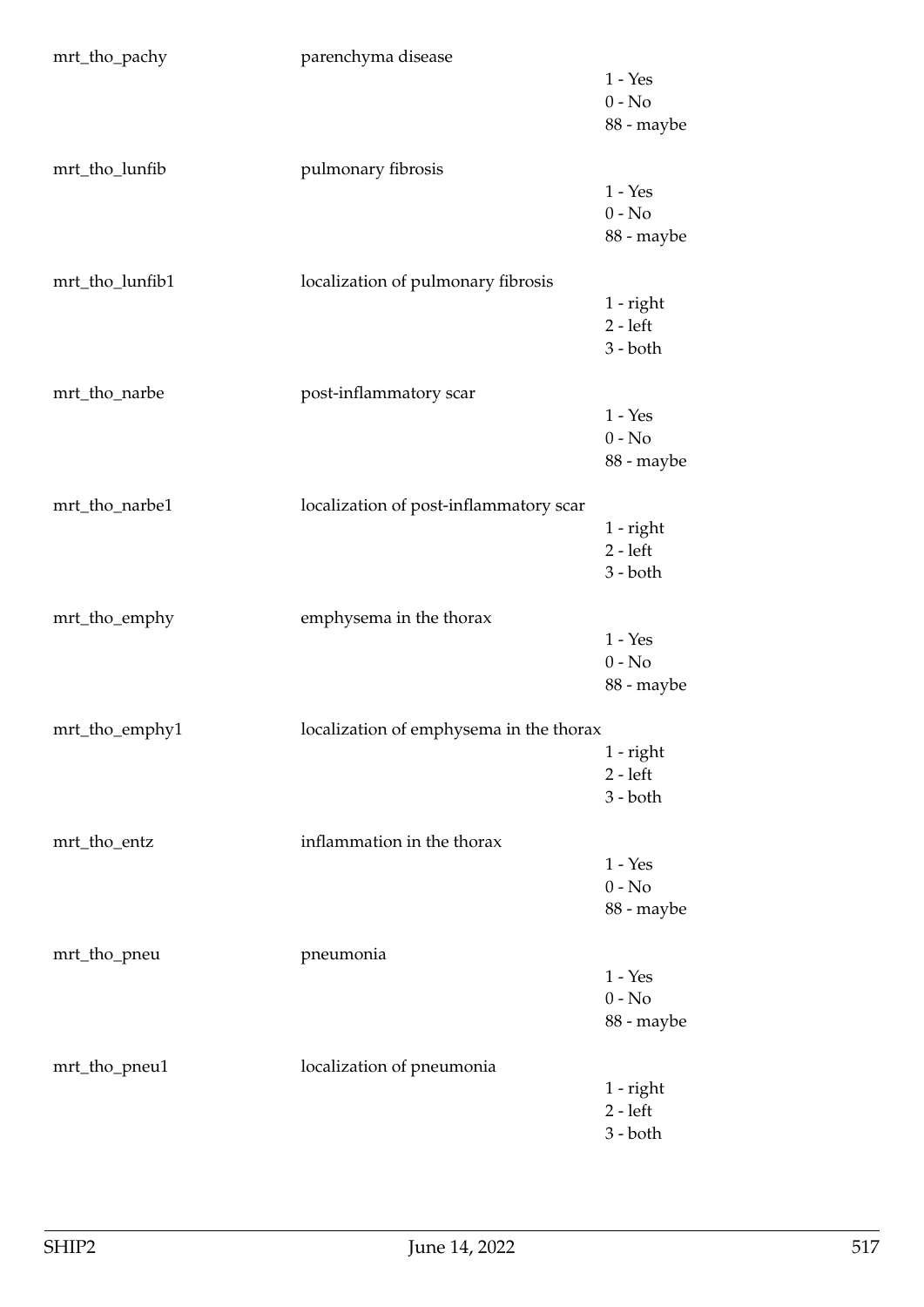| mrt_tho_med   | mediastinitis                     |                                                |
|---------------|-----------------------------------|------------------------------------------------|
|               |                                   | $1 - Yes$<br>$0 - No$<br>88 - maybe            |
| mrt_tho_tu    | tumour in the thorax              | $1 - Yes$<br>$0 - No$<br>88 - maybe            |
| mrt_tho_tupu  | pulmonary tumour                  | $1 - Yes$<br>$0 - No$<br>88 - maybe            |
| mrt_tho_tupu1 | localization of the pulm. tumour  | $1$ - right<br>$2 - left$<br>$3 - both$        |
| mrt_tho_auft  | incidence of pulm. tumour         | 1 - singular<br>2 - multiple                   |
| mrt_tho_gro   | size of pulm. tumour              | $1 - 0.5$ cm<br>$2 - 5 = 0.5$ cm<br>$3 - 1$ cm |
| mrt_tho_tume  | mediastinal tumour                | $1 - Yes$<br>$0 - No$<br>88 - maybe            |
| mrt_tho_hil   | hilar tumour                      | $1 - Yes$<br>$0 - No$<br>88 - maybe            |
| mrt_tho_hil1  | localization of the hilar tumour  | $1$ - right<br>$2 - left$<br>$3 - both$        |
| mrt_tho_lymsw | swollen lymph nodes in the thorax | $1 - Yes$<br>$0 - No$<br>88 - maybe            |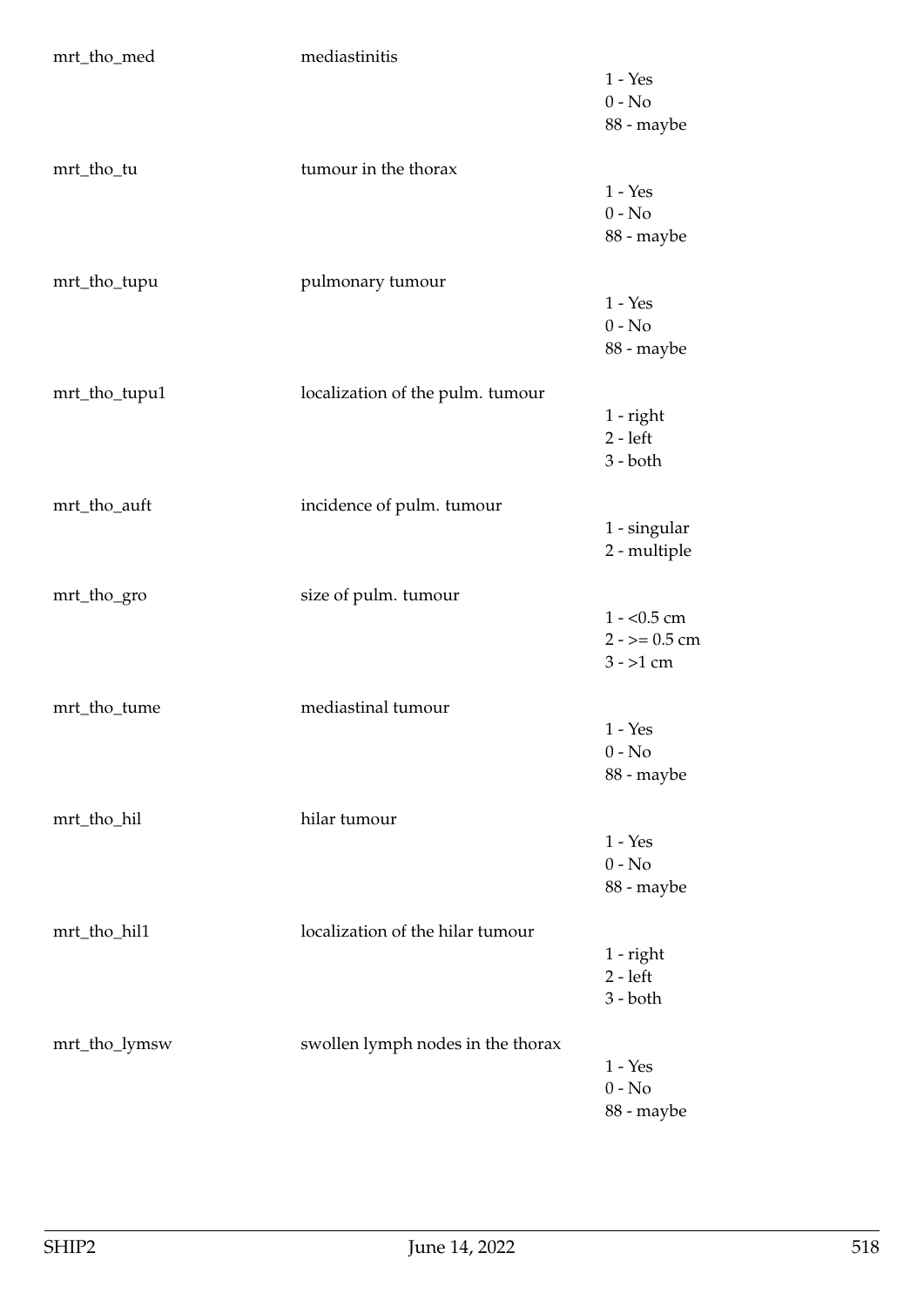| mrt_tho_groly   | size of the largest LK in the thorax with LK<br>swelling     |                                     |
|-----------------|--------------------------------------------------------------|-------------------------------------|
|                 |                                                              | $1 - 1$ cm                          |
|                 |                                                              | $2 - \ge 1$ cm                      |
| mrt_tho_lymaxi  | axillary lymph node swelling                                 |                                     |
|                 |                                                              | $1 - Yes$                           |
|                 |                                                              | $0 - No$                            |
|                 |                                                              | 88 - maybe                          |
| mrt_tho_lymme   | mediastinal lymph node swelling                              |                                     |
|                 |                                                              | $1 - Yes$                           |
|                 |                                                              | $0 - No$                            |
|                 |                                                              | 88 - maybe                          |
| mrt_tho_lymhil  | hilar lymph node swelling                                    |                                     |
|                 |                                                              | $1 - Yes$                           |
|                 |                                                              | $0 - No$                            |
|                 |                                                              | 88 - maybe                          |
| mrt_tho_klaer   | therapeutic relevance/further clarification in the<br>thorax |                                     |
|                 |                                                              | $1 - Yes$                           |
|                 |                                                              | $0 - No$                            |
| <b>MRTLEBER</b> | <b>MRT-findings: liver</b>                                   |                                     |
| mrt_leber_auf   | abnormalities in the liver                                   |                                     |
|                 |                                                              | $1 - Yes$                           |
|                 |                                                              | $0 - No$                            |
|                 |                                                              | -1 - incomplete dataset of pictures |
| mrt_leber_laes  | liver lesion                                                 |                                     |
|                 |                                                              | $1 - Yes$                           |
|                 |                                                              | $0 - No$                            |
| mrt_leber_vork  | occurrence of liver lesion                                   |                                     |
|                 |                                                              | 1 - isolated                        |
|                 |                                                              | 2 - 2: multiple                     |
| mrt_leber_zys   | liver cyst/haemangioma                                       |                                     |
|                 |                                                              | $1 - Yes$                           |
|                 |                                                              | $0 - No$                            |
| mrt_leber_raum  | other space-occupying lesion in the liver                    |                                     |
|                 |                                                              | $1 - Yes$                           |
|                 |                                                              | $0 - No$                            |
| mrt_leber_paren | structural parenchymal changes in the liver                  |                                     |
|                 |                                                              | $1 - Yes$                           |
|                 |                                                              | $0 - No$                            |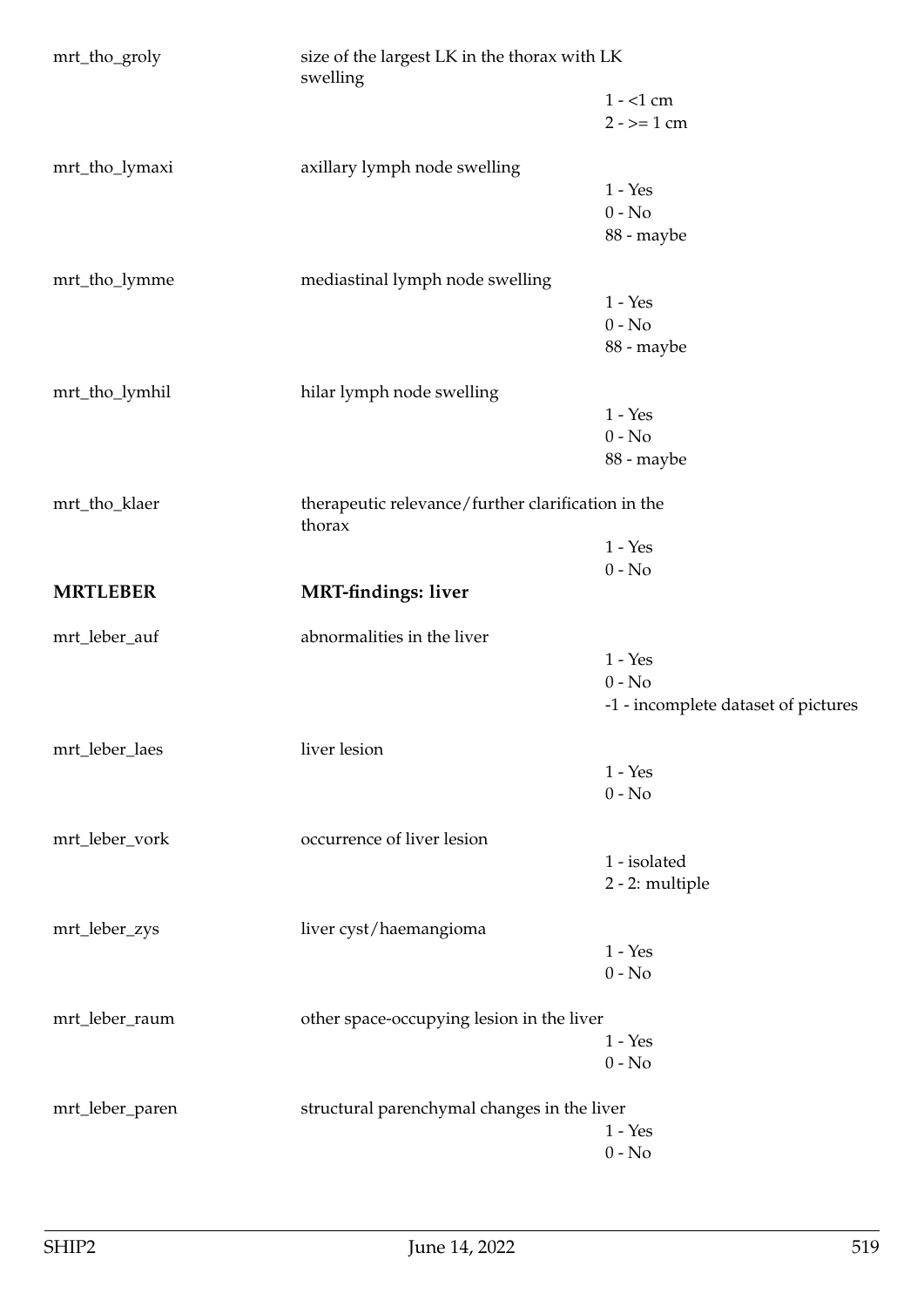| mrt_leber_sthep  | hepatic steatosis               |                        |
|------------------|---------------------------------|------------------------|
|                  |                                 | $1 - Yes$              |
|                  |                                 | $0 - No$               |
| mrt_leber_stfok  | focal steatosis                 |                        |
|                  |                                 | $1 - Yes$              |
|                  |                                 | $0 - No$               |
|                  |                                 |                        |
| mrt_leber_stnfok | non-focal steatosis             | $1 - Yes$              |
|                  |                                 | $0 - No$               |
|                  |                                 |                        |
| mrt_leber_zirr   | cirrhosis                       |                        |
|                  |                                 | $1 - Yes$              |
|                  |                                 | $0 - No$               |
| mrt_leber_haem   | haemochromatosis/haemosiderosis |                        |
|                  |                                 | $1 - Yes$              |
|                  |                                 | $0 - No$               |
|                  |                                 |                        |
| mrt_leber_chekt  | cholecystectomy                 | $1 - Yes$              |
|                  |                                 | $0 - No$               |
|                  |                                 |                        |
| mrt_leber_cerkr  | gall bladder disease            |                        |
|                  |                                 | $1 - Yes$              |
|                  |                                 | $0 - No$<br>88 - maybe |
|                  |                                 |                        |
| mrt_leber_chocy  | cholecystitis                   |                        |
|                  |                                 | $1 - Yes$              |
|                  |                                 | $0 - No$               |
|                  |                                 | 88 - maybe             |
| mrt_leber_chocya | acute cholecystitis             |                        |
|                  |                                 | $1 - Yes$              |
|                  |                                 | $0 - No$               |
|                  |                                 | 88 - maybe             |
| mrt_leber_chocyc | chronic cholecystitis           |                        |
|                  |                                 | $1 - Yes$              |
|                  |                                 | $0 - No$               |
|                  |                                 | 88 - maybe             |
| mrt_leber_choan  |                                 |                        |
|                  | cholangitis                     | $1 - Yes$              |
|                  |                                 | $0 - No$               |
|                  |                                 | 88 - maybe             |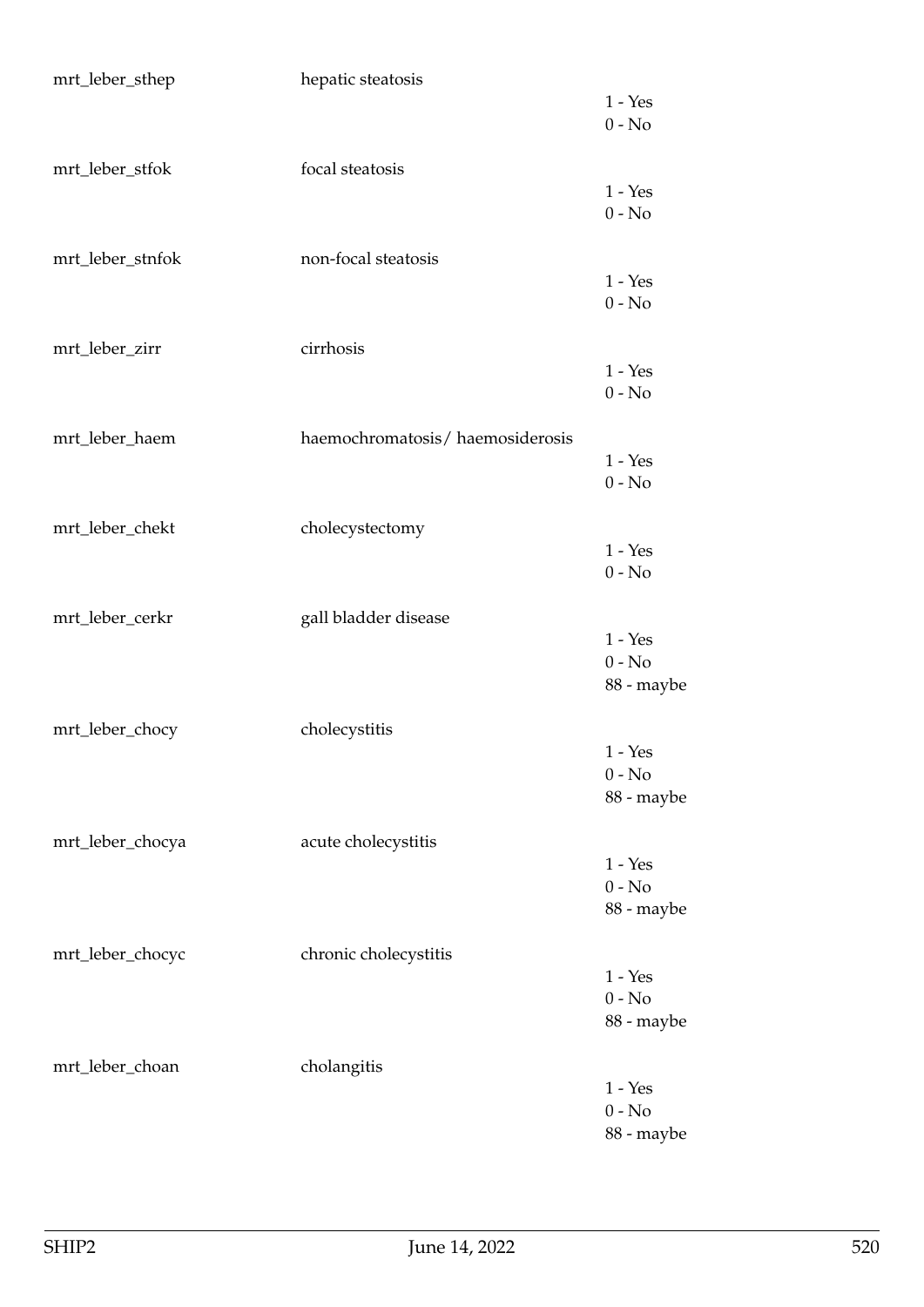| mrt_leber_chothi | cholangiolithiasis                                          | $1 - Yes$<br>$0 - No$<br>88 - maybe |
|------------------|-------------------------------------------------------------|-------------------------------------|
| mrt_leber_gawer  | disease of the biliary tract                                | $1 - Yes$<br>$0 - No$<br>88 - maybe |
| mrt_leber_gaew   | dilatation of the biliary tract                             | $1 - Yes$<br>$0 - No$<br>88 - maybe |
| mrt_leber_gaewi  | dilatation of the biliary tract: intrahep.                  | $1 - Yes$<br>$0 - No$<br>88 - maybe |
| mrt_leber_gaewe  | dilatation of the biliary tract: extrahep.                  | $1 - Yes$<br>$0 - No$<br>88 - maybe |
| mrt_leber_kogaw  | calculus in the biliary tract                               | $1 - Yes$<br>$0 - No$<br>88 - maybe |
| mrt_leber_koint  | calculus in the biliary tract: intrahep.                    | $1 - Yes$<br>$0 - No$<br>88 - maybe |
| mrt_leber_koex   | calculus in the biliary tract: extrahep.                    | $1 - Yes$<br>$0 - No$<br>88 - maybe |
| mrt_leber_chtu   | tumour in the bile duct/gall bladder                        | $1 - Yes$<br>$0 - No$<br>88 - maybe |
| mrt_leber_klaer  | therapeutic relevance/further clarification in the<br>liver | $1 - Yes$                           |
| <b>MRTPANK</b>   | <b>MRT-findings: pancreas</b>                               | $0 - No$                            |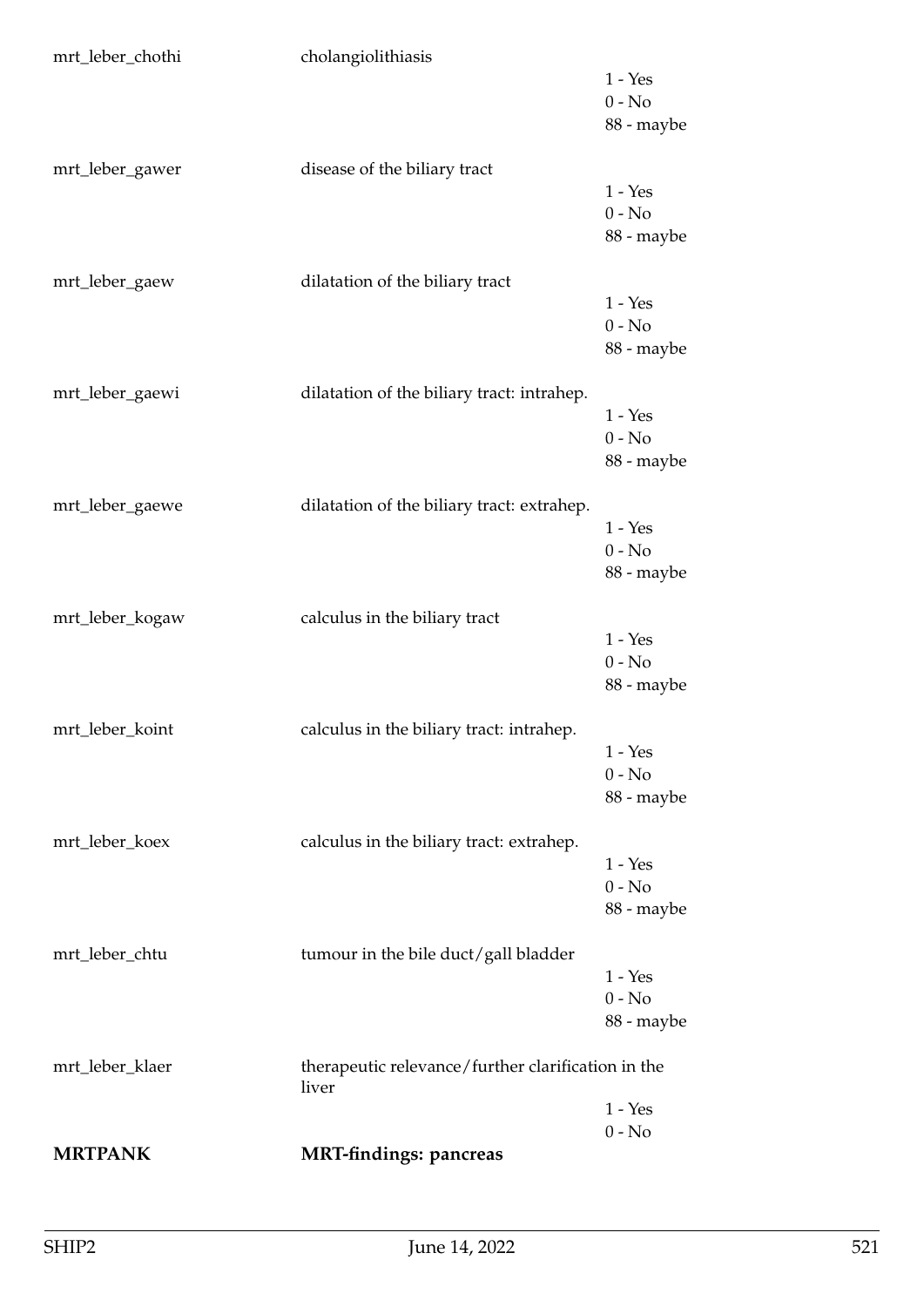| mrt_pank_auf   | abnormalities of the pancreas                               |                                     |
|----------------|-------------------------------------------------------------|-------------------------------------|
|                |                                                             | $1 - Yes$                           |
|                |                                                             | $0 - No$                            |
|                |                                                             | -1 - incomplete dataset of pictures |
| mrt_pank_entz  | pancreatitis                                                |                                     |
|                |                                                             | $1 - Yes$                           |
|                |                                                             | $0 - No$                            |
|                |                                                             | 88 - maybe                          |
| mrt_pank_akut  | acute inflammation of the pancreas                          |                                     |
|                |                                                             | $1 - Yes$                           |
|                |                                                             | $0 - No$                            |
|                |                                                             | 88 - maybe                          |
| mrt_pank_oede  | acute oedematous pancreatitis                               |                                     |
|                |                                                             | $1 - Yes$                           |
|                |                                                             | $0 - No$                            |
|                |                                                             | 88 - maybe                          |
| mrt_pank_nek   | necrotizing pancreatitis                                    |                                     |
|                |                                                             | $1 - Yes$                           |
|                |                                                             | $0 - No$                            |
|                |                                                             | 88 - maybe                          |
| mrt_pank_chro  | chronic pancreatitis                                        |                                     |
|                |                                                             | $1 - Yes$                           |
|                |                                                             | $0 - No$                            |
|                |                                                             | 88 - maybe                          |
| mrt_pank_tu    | tumour/cyst in the pancreas                                 |                                     |
|                |                                                             | $1 - Yes$                           |
|                |                                                             | $0 - No$                            |
|                |                                                             | 88 - maybe                          |
| mrt_pank_plok1 | localization of the tumour/cyst in                          |                                     |
|                |                                                             | $1 - Yes$                           |
|                |                                                             | $0 - No$                            |
| mrt_pank_plok2 | localization of the tumour/cyst in the pancreatic<br>corpus |                                     |
|                |                                                             | $1 - Yes$                           |
|                |                                                             | $0 - No$                            |
| mrt_pank_plok3 | localization of the tumour/cyst in                          |                                     |
|                |                                                             | $1 - Yes$                           |
|                |                                                             | $0 - No$                            |
| mrt_pank_wainv | invasive growth of tumour in the pancreas                   |                                     |
|                |                                                             |                                     |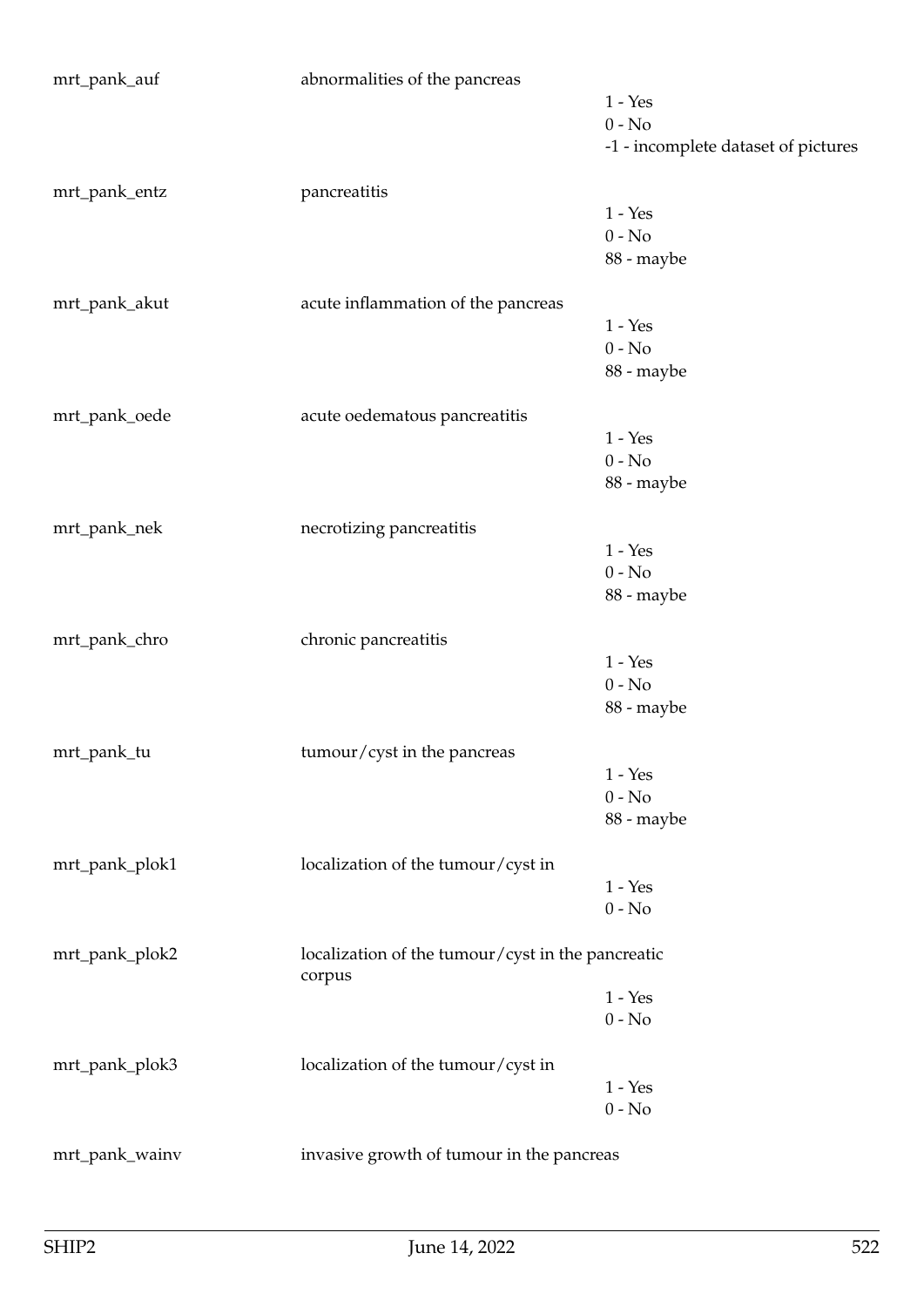|                 |                                                      | $1 - Yes$  |
|-----------------|------------------------------------------------------|------------|
|                 |                                                      | $0 - No$   |
|                 |                                                      | 88 - maybe |
| mrt_pank_waue   | organ-border growth of the tumour in the<br>pancreas |            |
|                 |                                                      | $1 - Yes$  |
|                 |                                                      | $0 - No$   |
|                 |                                                      | 88 - maybe |
| mrt_pank_wainf  | vascular infiltration of the tumour in the pancreas  |            |
|                 |                                                      | $1 - Yes$  |
|                 |                                                      | $0 - No$   |
|                 |                                                      | 88 - maybe |
| mrt_pank_lolym  | swollen lymph nodes in the pancreas                  |            |
|                 |                                                      | $1 - Yes$  |
|                 |                                                      | $0 - No$   |
|                 |                                                      | 88 - maybe |
| mrt_pank_ano    | abnormalities of the pancreas                        |            |
|                 |                                                      | $1 - Yes$  |
|                 |                                                      | $0 - No$   |
|                 |                                                      | 88 - maybe |
| mrt_pank_atrop  | atrophy of the pancreas                              |            |
|                 |                                                      | $1 - Yes$  |
|                 |                                                      | $0 - No$   |
|                 |                                                      | 88 - maybe |
| mrt_pank_divi   | pancreas divisum                                     |            |
|                 |                                                      | $1 - Yes$  |
|                 |                                                      | $0 - No$   |
|                 |                                                      | 88 - maybe |
| mrt_pank_anal   | annular pancreas                                     |            |
|                 |                                                      | $1 - Yes$  |
|                 |                                                      | $0 - No$   |
|                 |                                                      | 88 - maybe |
| mrt_pank_sonano | other abnormalities in the pancreas                  |            |
|                 |                                                      | $1 - Yes$  |
|                 |                                                      | $0 - No$   |
|                 |                                                      | 88 - maybe |
| mrt_pank_gapg   | disease of the pancreatic duct                       |            |
|                 |                                                      | $1 - Yes$  |
|                 |                                                      | $0 - No$   |
|                 |                                                      | 88 - maybe |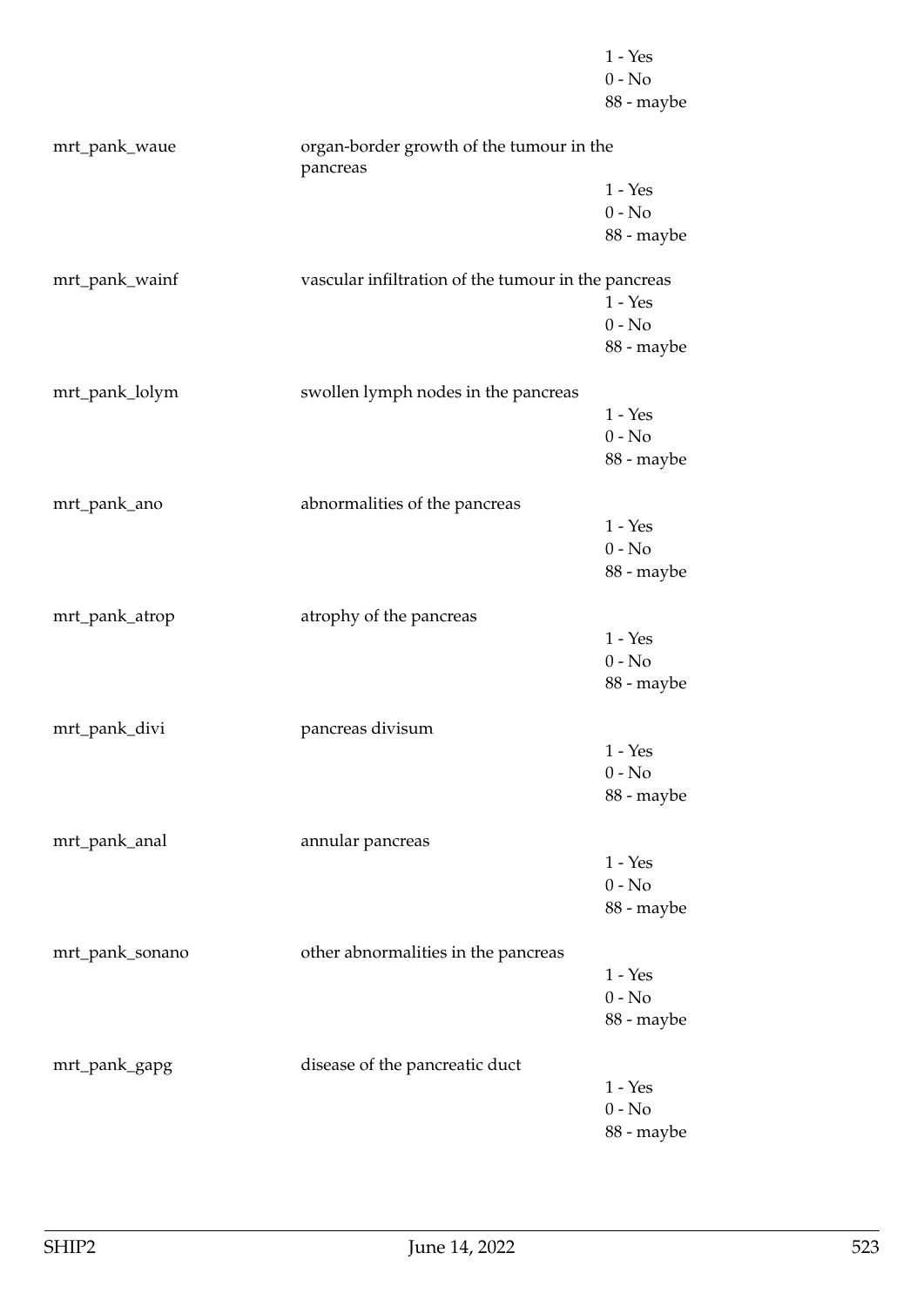| mrt_pank_pgano   | pancreatic duct/side branch anomalies                          |                                     |
|------------------|----------------------------------------------------------------|-------------------------------------|
|                  |                                                                | $1 - Yes$                           |
|                  |                                                                | $0 - No$                            |
|                  |                                                                | 88 - maybe                          |
| mrt_pank_pgew    | expansion of the pancreatic duct                               |                                     |
|                  |                                                                | $1 - Yes$                           |
|                  |                                                                | $0 - No$                            |
|                  |                                                                | 88 - maybe                          |
| mrt_pank_pgkpg   | calculus of the pancreatic duct                                |                                     |
|                  |                                                                | $1 - Yes$                           |
|                  |                                                                | $0 - No$                            |
|                  |                                                                | 88 - maybe                          |
|                  |                                                                |                                     |
| mrt_pank_stunk   | stenosis of unknown cause in the pancreatic duct               |                                     |
|                  |                                                                | $1 - Yes$                           |
|                  |                                                                | $0 - No$                            |
|                  |                                                                | 88 - maybe                          |
| mrt_pank_klaer   | therapeutic relevance/further clarification in the<br>pancreas |                                     |
|                  |                                                                | $1 - Yes$                           |
|                  |                                                                | $0 - No$                            |
| <b>MRTRETR</b>   | MRT-findings: retroperitoneum/mesentery                        |                                     |
| mrt_retr_auf     | abnormalities retroperitoneum/mesentery                        |                                     |
|                  |                                                                | $1 - Yes$                           |
|                  |                                                                | $0 - No$                            |
|                  |                                                                | -1 - incomplete dataset of pictures |
| mrt_retr_verlybe | increased LK facing abdominal                                  |                                     |
|                  |                                                                | $1 - Yes$                           |
|                  |                                                                | $0 - No$                            |
|                  |                                                                |                                     |
| mrt_retr_anza    | number of LK abdominal                                         |                                     |
|                  |                                                                | $1 - 10$                            |
|                  |                                                                | $2 - 2 = 10$                        |
| mrt_retr_lymsw   | abdominal lymph node swelling                                  |                                     |
|                  |                                                                | $1 - Yes$                           |
|                  |                                                                | $0 - No$                            |
| mrt_retr_groly   | size of the largest LK abdominal                               |                                     |
|                  |                                                                | $1 - 15$ mm                         |
|                  |                                                                | $2 - 15$ mm                         |
| mrt_retr_fasc    | ascites in the retroperitoneum/mesentery                       |                                     |
|                  |                                                                | $1$ - $\operatorname{Yes}$          |
|                  |                                                                | $0$ - $\hbox{No}$                   |
|                  |                                                                |                                     |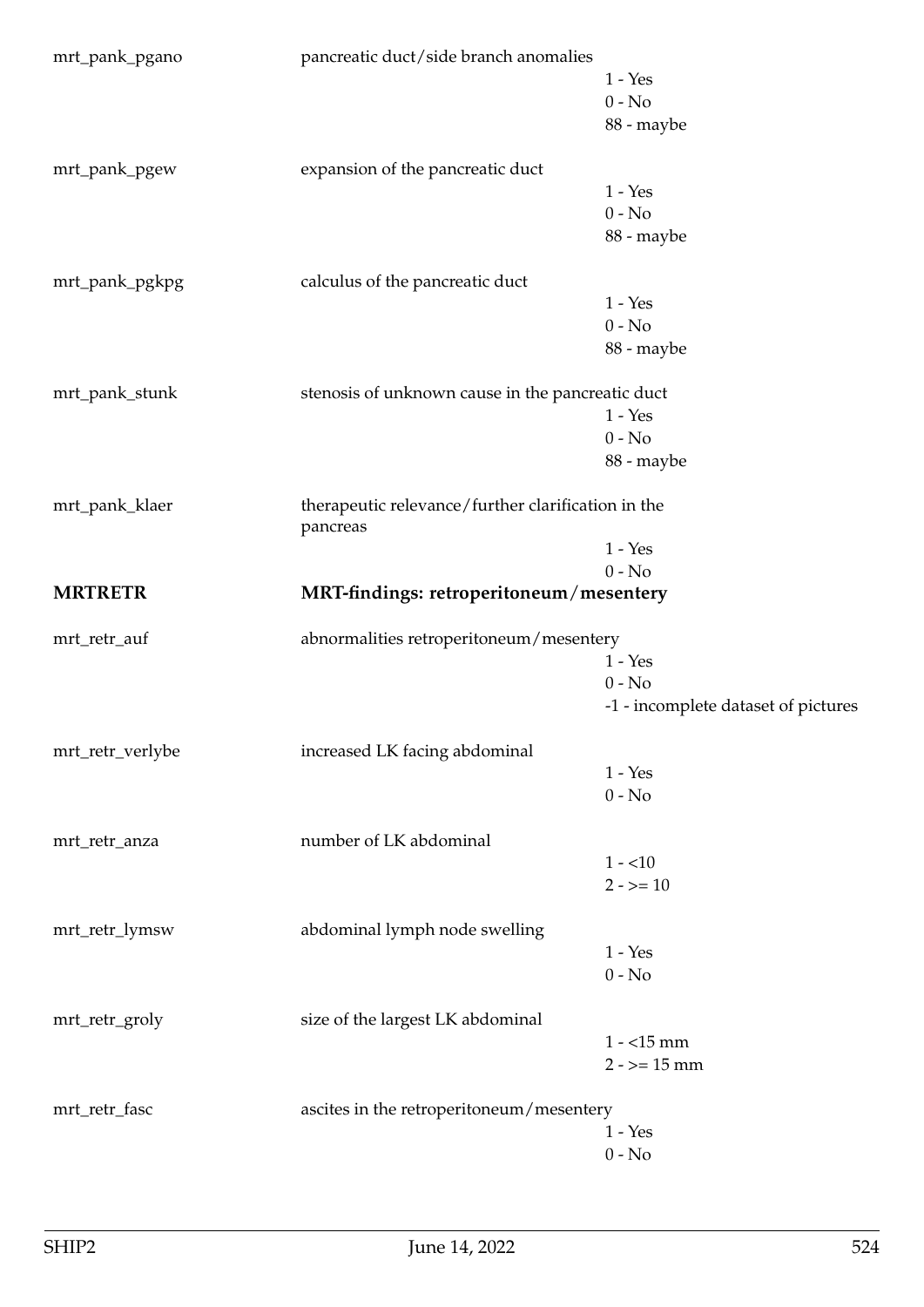| mrt_retr_fibr     | retroperitoneal fibrosis                                                        |                                     |
|-------------------|---------------------------------------------------------------------------------|-------------------------------------|
|                   |                                                                                 | $1 - Yes$                           |
|                   |                                                                                 | $0 - No$                            |
|                   |                                                                                 | 88 - maybe                          |
| mrt_retr_klaer    | therapeutic relevance/further clarification in the<br>retroperitoneum/mesentery |                                     |
|                   |                                                                                 | $1 - Yes$                           |
|                   |                                                                                 | $0 - No$                            |
| <b>MRTMILZ</b>    | <b>MRT-findings: spleen</b>                                                     |                                     |
| mrt_milz_auf      | abnormalities in the spleen                                                     |                                     |
|                   |                                                                                 | $1 - Yes$                           |
|                   |                                                                                 | $0 - No$                            |
|                   |                                                                                 | -1 - incomplete dataset of pictures |
| mrt_milz_ano      | anomalies of the spleen                                                         |                                     |
|                   |                                                                                 | $1 - Yes$                           |
|                   |                                                                                 | $0 - No$                            |
|                   |                                                                                 | 88 - maybe                          |
| mrt_milz_vorh     | splenectomy                                                                     |                                     |
|                   |                                                                                 | $1 - Yes$                           |
|                   |                                                                                 | $0 - No$                            |
| mrt_milz_spleno   | splenomegaly                                                                    |                                     |
|                   |                                                                                 | $1 - Yes$                           |
|                   |                                                                                 | $0 - No$                            |
|                   |                                                                                 | 88 - maybe                          |
| $mrt\_milz\_hypo$ | hypotrophy of the spleen                                                        |                                     |
|                   |                                                                                 | $1 - Yes$                           |
|                   |                                                                                 | $0 - No$                            |
|                   |                                                                                 | 88 - maybe                          |
| mrt_milz_nemilz   | accessory spleens                                                               |                                     |
|                   |                                                                                 | $1 - Yes$                           |
|                   |                                                                                 | $0 - No$                            |
|                   |                                                                                 | 88 - maybe                          |
| mrt_milz_zyst     | cystic tumour in the spleen                                                     |                                     |
|                   |                                                                                 | $1 - Yes$                           |
|                   |                                                                                 | $0 - No$                            |
|                   |                                                                                 | 88 - maybe                          |
| mrt_milz_tu       | other tumour in the spleen                                                      |                                     |
|                   |                                                                                 | $1 - Yes$                           |
|                   |                                                                                 | $0$ - $\hbox{No}$                   |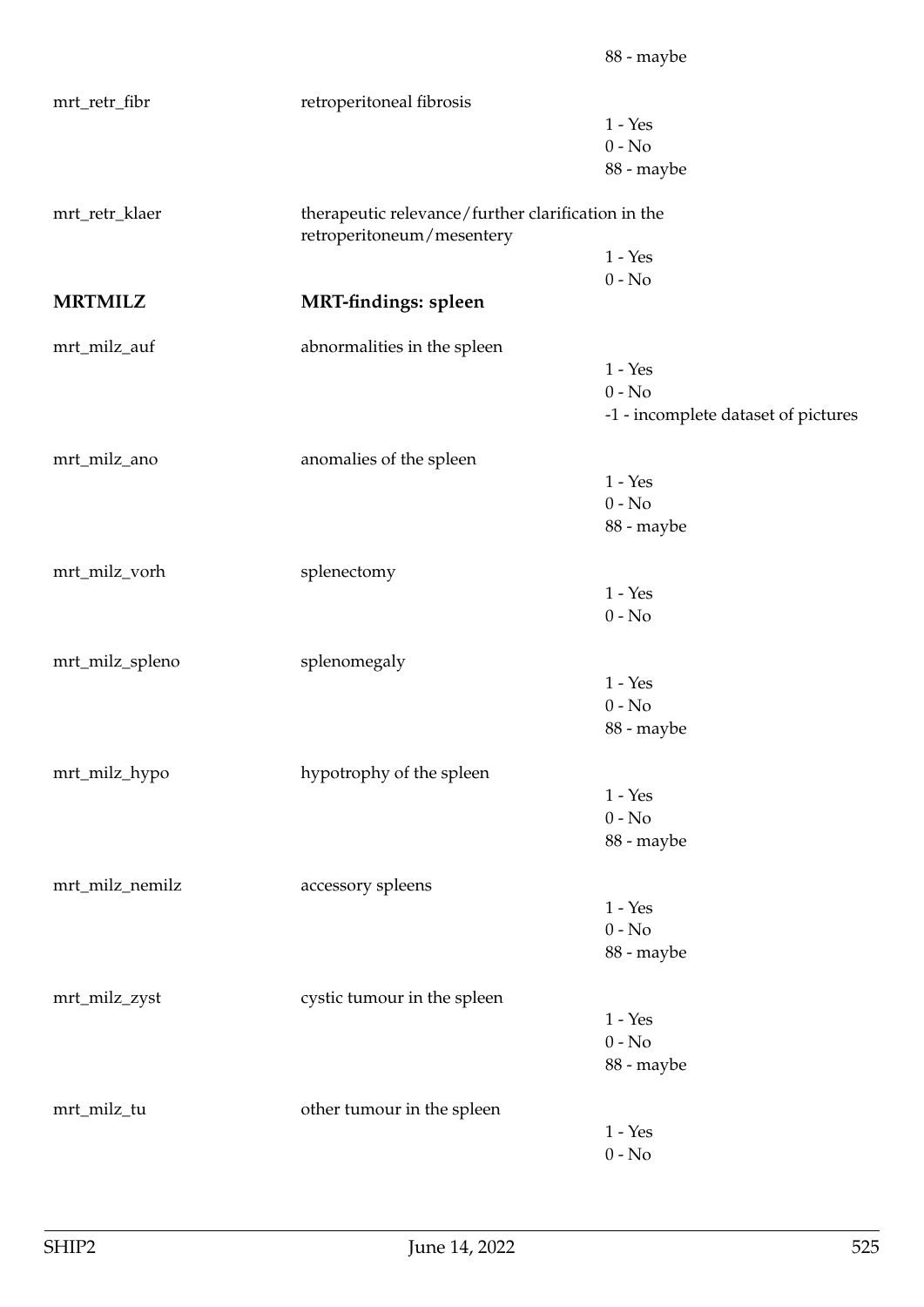| mrt_milz_loka  | localization of the tumour in the spleen                     | 1 - unifocal<br>2 - multifocal      |
|----------------|--------------------------------------------------------------|-------------------------------------|
| mrt_milz_waver | displacing growth of the tumour in the spleen                | $1 - Yes$<br>$0 - No$<br>88 - maybe |
| mrt_milz_wainv | invasive growth of the tumour in the spleen                  | $1 - Yes$<br>$0 - No$<br>88 - maybe |
| mrt_milz_waue  | organ-border growth of the tumour in the spleen              | $1 - Yes$<br>$0 - No$<br>88 - maybe |
| mrt_milz_wainf | vascular infiltration of the tumour in the spleen            | $1 - Yes$<br>$0 - No$<br>88 - maybe |
| mrt_milz_lymmh | LK-swelling at the splenic hilum                             | $1 - Yes$<br>$0 - No$<br>88 - maybe |
| mrt_milz_is    | ischaemia in the spleen                                      | 1 - Yes<br>$0 - No$<br>88 - maybe   |
| mrt_milz_infte | partial splenic infarction                                   | $1 - Yes$<br>$0 - No$<br>88 - maybe |
| mrt_milz_inf   | complete splenic infarction                                  | $1 - Yes$<br>$0 - No$<br>88 - maybe |
| mrt_milz_klaer | therapeutic relevance/further clarification in the<br>spleen | $1 - Yes$<br>$0 - No$               |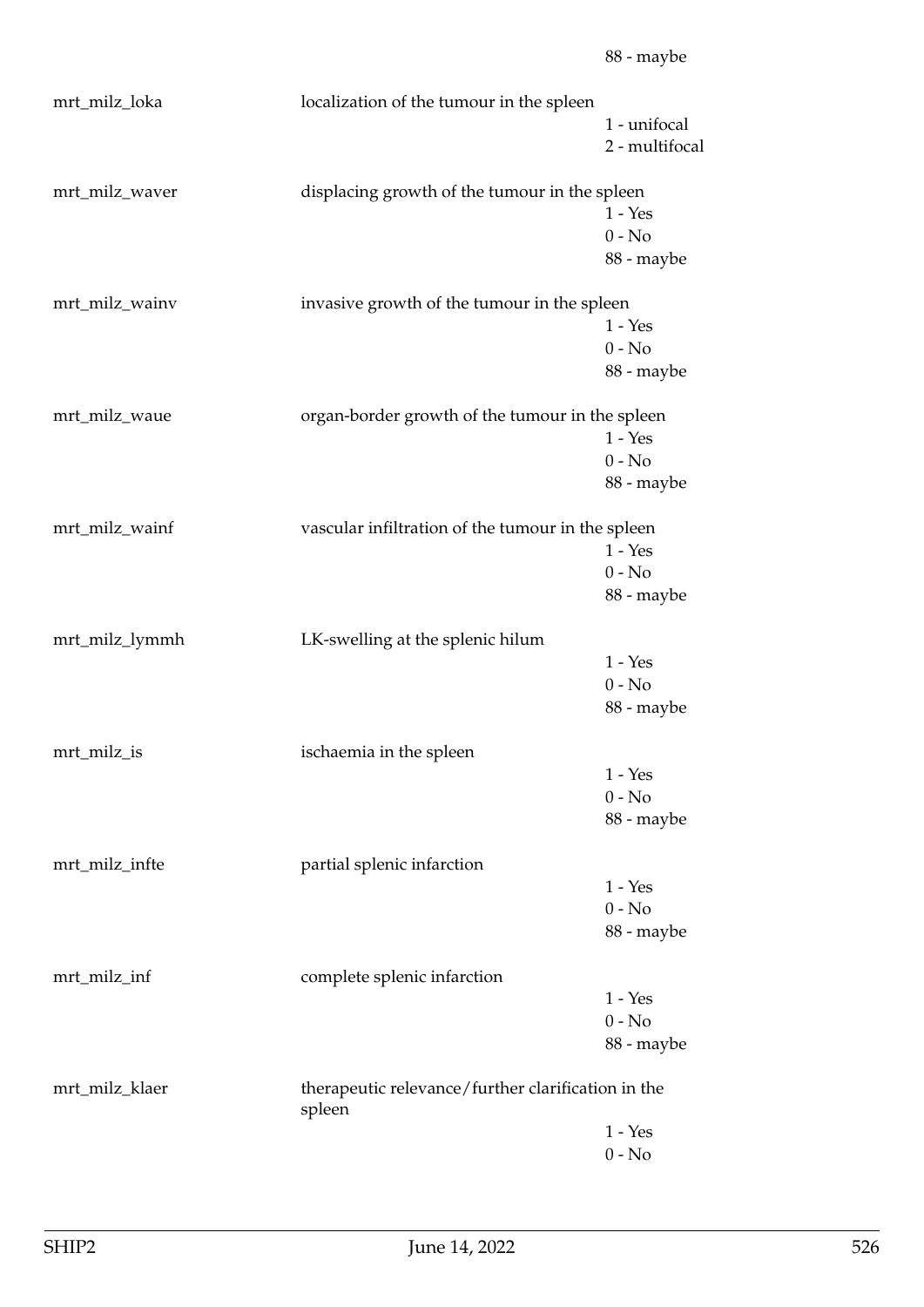| <b>MRTNIERE</b>  | MRT-findings: kidney                           |                                     |
|------------------|------------------------------------------------|-------------------------------------|
| mrt_niere_auf    | abnormalities on the kidneys                   |                                     |
|                  |                                                | $1 - Yes$                           |
|                  |                                                | $0 - No$                            |
|                  |                                                | -1 - incomplete dataset of pictures |
| mrt_niere_entz   | criteria for nephritis                         |                                     |
|                  |                                                | $1 - Yes$                           |
|                  |                                                | $0 - No$                            |
|                  |                                                | 88 - maybe                          |
| mrt_niere_entz1  | perirenal fluid                                |                                     |
|                  |                                                | $1 - Yes$                           |
|                  |                                                | $0 - No$                            |
| mrt_niere_entz11 | localization perirenal fluid                   |                                     |
|                  |                                                | 1 - right                           |
|                  |                                                | $2 - left$                          |
|                  |                                                | 3 - both                            |
| mrt_niere_entz2  | organ enlargement of the kidneys               |                                     |
|                  |                                                | $1 - Yes$                           |
|                  |                                                | $0 - No$                            |
| mrt_niere_entz21 | localization organ enlargement                 |                                     |
|                  |                                                | $1$ - right                         |
|                  |                                                | $2 - left$                          |
|                  |                                                | 3 - both                            |
| mrt_niere_entz3  | parenchymal oedema of the kidneys              |                                     |
|                  |                                                | $1 - Yes$                           |
|                  |                                                | $0 - No$                            |
| mrt_niere_entz31 |                                                |                                     |
|                  | localization parenchymal oedema of the kidneys | 1 - right                           |
|                  |                                                | $2 - left$                          |
|                  |                                                | $3 - both$                          |
|                  |                                                |                                     |
| mrt_niere_entz4  | blurred kidney contour                         | $1 - Yes$                           |
|                  |                                                | $0 - No$                            |
|                  |                                                |                                     |
| mrt_niere_entz41 | localization blurred kidney contour            |                                     |
|                  |                                                | 1 - right                           |
|                  |                                                | $2 - left$<br>3 - both              |
|                  |                                                |                                     |
| mrt_niere_entz5  | irregular renal surface                        |                                     |
|                  |                                                | $1 - Yes$                           |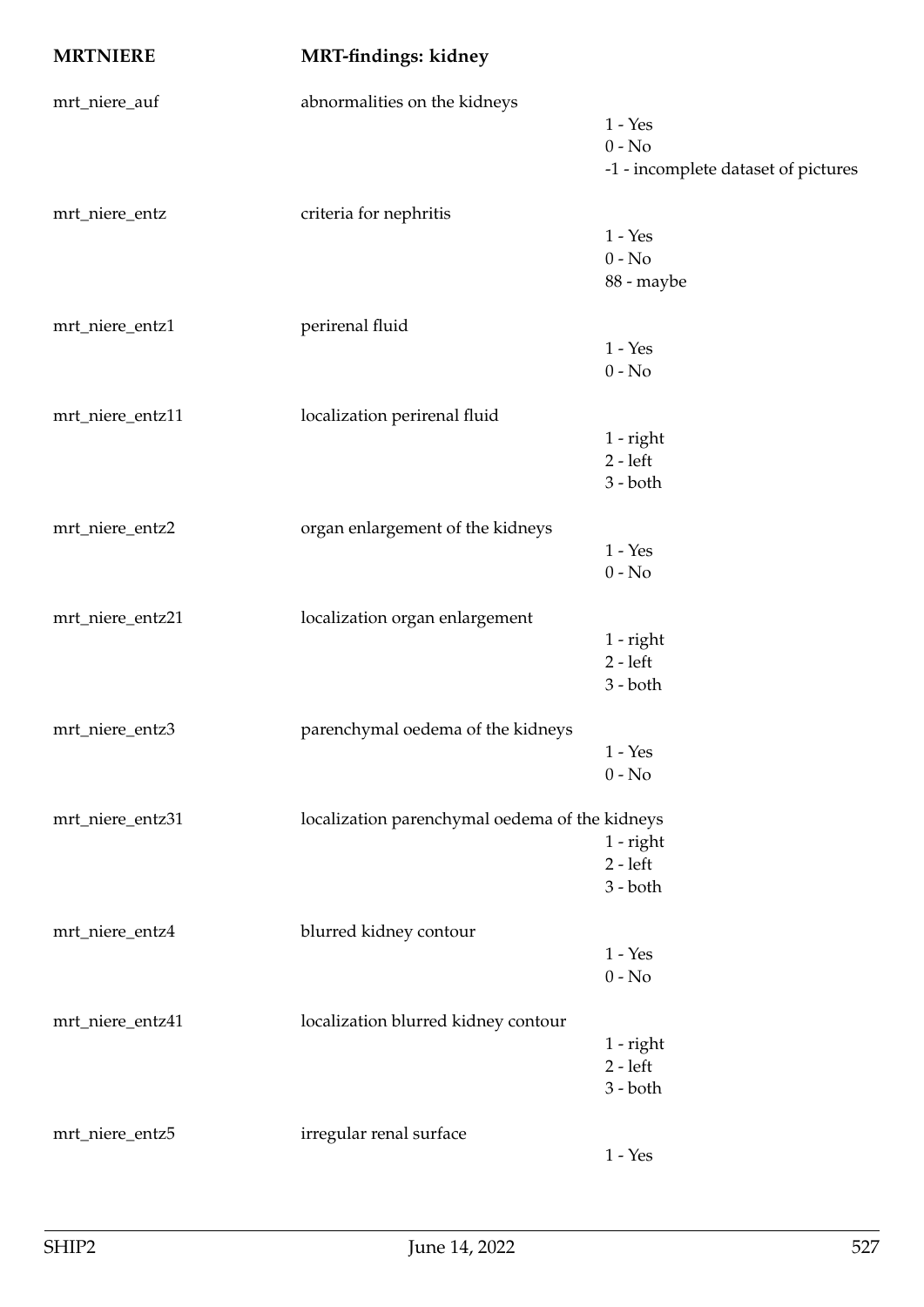| mrt_niere_entz51 | localization irregular renal surface                      |             |
|------------------|-----------------------------------------------------------|-------------|
|                  |                                                           | 1 - right   |
|                  |                                                           | $2 - left$  |
|                  |                                                           | $3 - both$  |
| mrt_niere_entz6  | subcapsular microabscesses in the kidneys                 |             |
|                  |                                                           | $1 - Yes$   |
|                  |                                                           | $0 - No$    |
| mrt_niere_entz61 | localization subcapsular microabscesses in the<br>kidneys |             |
|                  |                                                           | 1 - right   |
|                  |                                                           | $2 - left$  |
|                  |                                                           | $3 - both$  |
| mrt_niere_schr   | cirrhosis of the kidney                                   |             |
|                  |                                                           | $1 - Yes$   |
|                  |                                                           | $0 - No$    |
|                  |                                                           | 88 - maybe  |
| mrt_niere_schr1  | localization cirrhosis of the kidney                      |             |
|                  |                                                           | $1$ - right |
|                  |                                                           | $2 - left$  |
|                  |                                                           | $3 - both$  |
| mrt_niere_konano | anomaly of the kidneys                                    |             |
|                  |                                                           | $1 - Yes$   |
|                  |                                                           | $0 - No$    |
| mrt_niere_huf    | horseshoe kidney                                          |             |
|                  |                                                           | $1 - Yes$   |
|                  |                                                           | $0 - No$    |
| mrt_niere_huf1   | localization horseshoe kidney                             |             |
|                  |                                                           | $1$ - right |
|                  |                                                           | $2 - left$  |
|                  |                                                           | $3 - both$  |
| mrt_niere_dop    | double kidney                                             |             |
|                  |                                                           | $1 - Yes$   |
|                  |                                                           | $0 - No$    |
| mrt_niere_dop1   | localization double kidney                                |             |
|                  |                                                           | 1 - right   |
|                  |                                                           | $2 - left$  |
|                  |                                                           | $3 - both$  |
| mrt_niere_op     | state after nephrectomy/agenesis                          |             |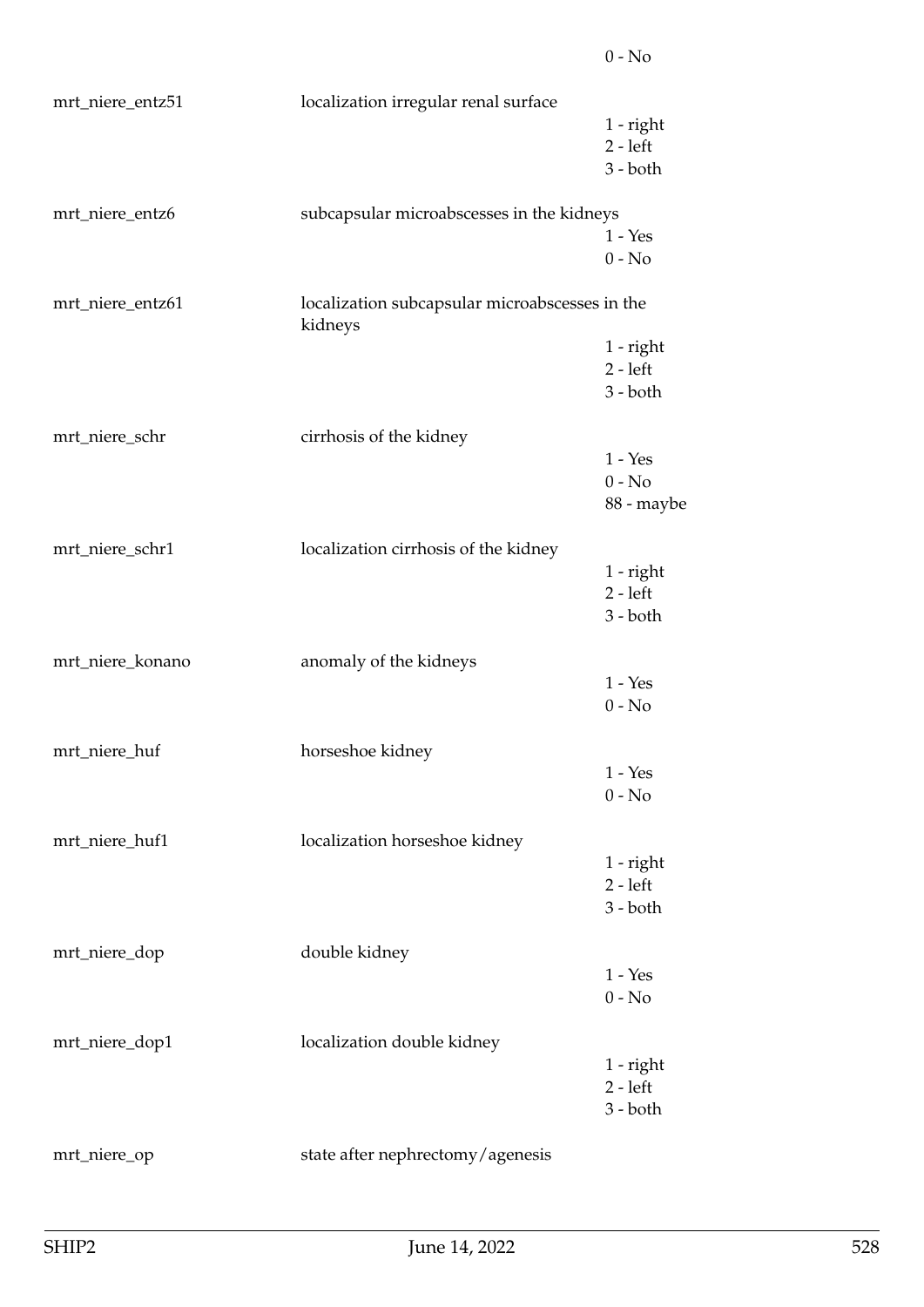|                  |                                               | $1 - Yes$<br>$0 - No$<br>88 - maybe |
|------------------|-----------------------------------------------|-------------------------------------|
| mrt_niere_sekt   | partial resection of the kidneys              |                                     |
|                  |                                               | $1 - Yes$<br>$0 - No$               |
| mrt_niere_sekt1  | localization partial resection of the kidneys |                                     |
|                  |                                               | $1$ - right                         |
|                  |                                               | $2 - left$<br>$3 - both$            |
|                  |                                               |                                     |
| mrt_niere_ekto   | nephrectomy                                   |                                     |
|                  |                                               | $1 - Yes$                           |
|                  |                                               | $0 - No$                            |
| mrt_niere_ekto1  | localization nephrectomy                      |                                     |
|                  |                                               | $1$ - right                         |
|                  |                                               | $2 - left$                          |
|                  |                                               | $3 - both$                          |
| mrt_niere_is     | ischaemia of the kidneys                      |                                     |
|                  |                                               | $1 - Yes$                           |
|                  |                                               | $0 - No$                            |
|                  |                                               | 88 - maybe                          |
| mrt_niere_inf    | renal infarction                              |                                     |
|                  |                                               | $1 - Yes$                           |
|                  |                                               | $0 - No$                            |
|                  |                                               | 88 - maybe                          |
| mrt_niere_inf1   | localization renal infarction                 |                                     |
|                  |                                               | $1$ - right                         |
|                  |                                               | $2 - left$                          |
|                  |                                               | $3 - both$                          |
| mrt_niere_infte  | partial renal infarction                      |                                     |
|                  |                                               | $1 - Yes$                           |
|                  |                                               | $0 - No$                            |
|                  |                                               | 88 - maybe                          |
| mrt_niere_infte1 | localization partial renal infarction         |                                     |
|                  |                                               | $1$ - right                         |
|                  |                                               | $2 - left$                          |
|                  |                                               | $3 - both$                          |
| mrt_niere_tu     | tumour in the kidneys                         |                                     |
|                  |                                               | $1 - Yes$                           |
|                  |                                               | $0 - No$                            |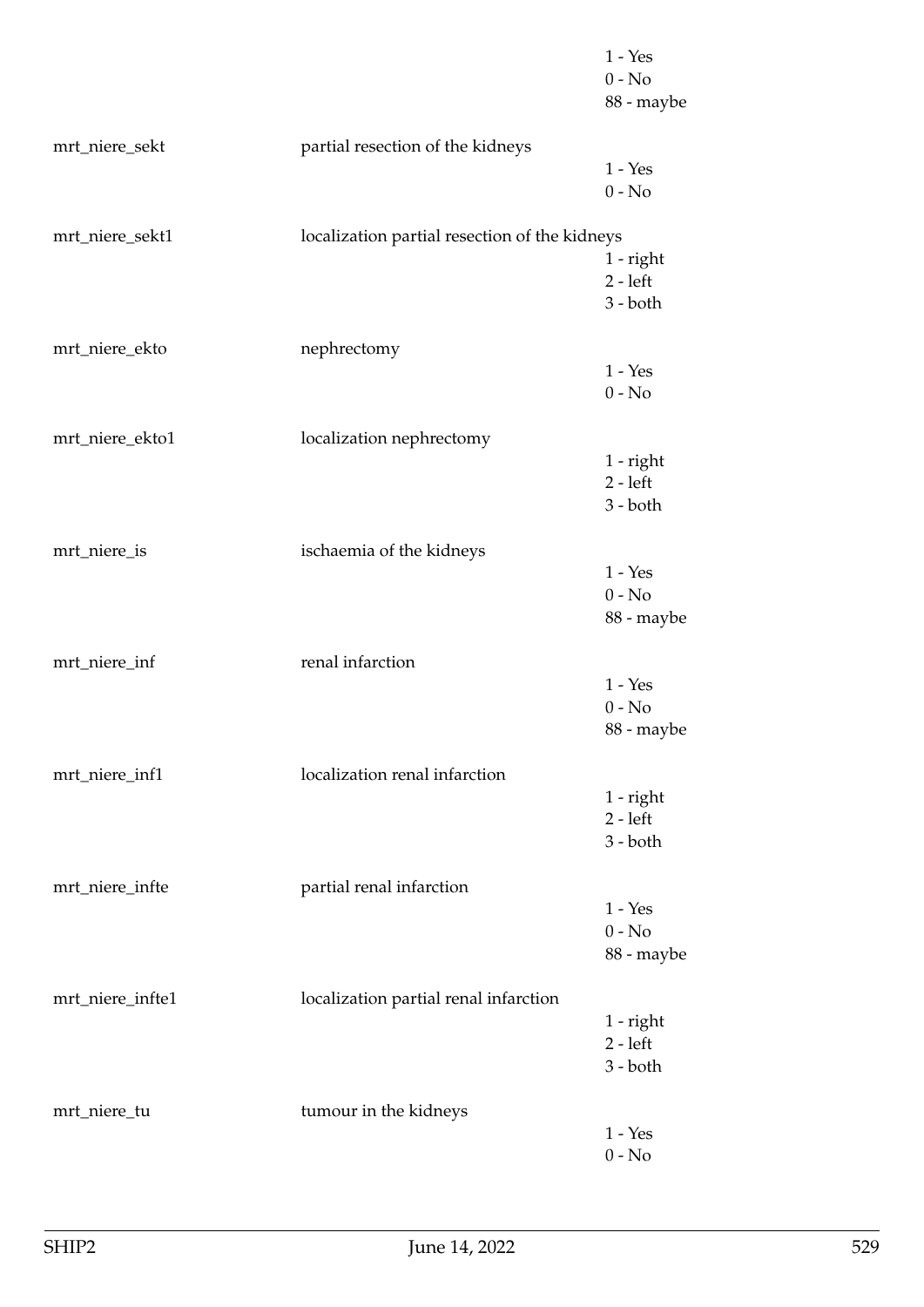| mrt_niere_groe  | largest tumour size of the kidneys                  | $1 - 1$ cm<br>$2 - \ge 1$ cm               |
|-----------------|-----------------------------------------------------|--------------------------------------------|
| mrt_niere_groe1 | localization of the tumour in the kidneys           | $1$ - right<br>$2 - left$<br>$3 - both$    |
| mrt_niere_tum   | tumour with fat content in the kidneys              | $1 - Yes$<br>$0 - No$<br>88 - maybe        |
| mrt_niere_waue  | organ-border growth of the tumour in the<br>kidneys | $1 - Yes$<br>$0 - No$<br>88 - maybe        |
| mrt_niere_wainv | invasive growth of the tumour in the kidneys        | $1 - Yes$<br>$0 - No$<br>88 - maybe        |
| mrt_niere_wainf | vascular infiltration of the tumour in the kidneys  | $1 - Yes$<br>$0 - No$<br>88 - maybe        |
| mrt_niere_zys   | kidney cysts                                        | $1 - Yes$<br>$0 - No$<br>88 - maybe        |
| mrt_niere_bosn  | kidney cysts classification by Bosniak              | $1-I$<br>$2 - II$<br>$3 - III$<br>$4 - IV$ |
| mrt_niere_bosn1 | localization of the kidney cysts                    | $1$ - right<br>$2 - left$<br>$3 - both$    |
| mrt_niere_hili  | LK on the renal hilum? 1 cm                         | $1 - Yes$                                  |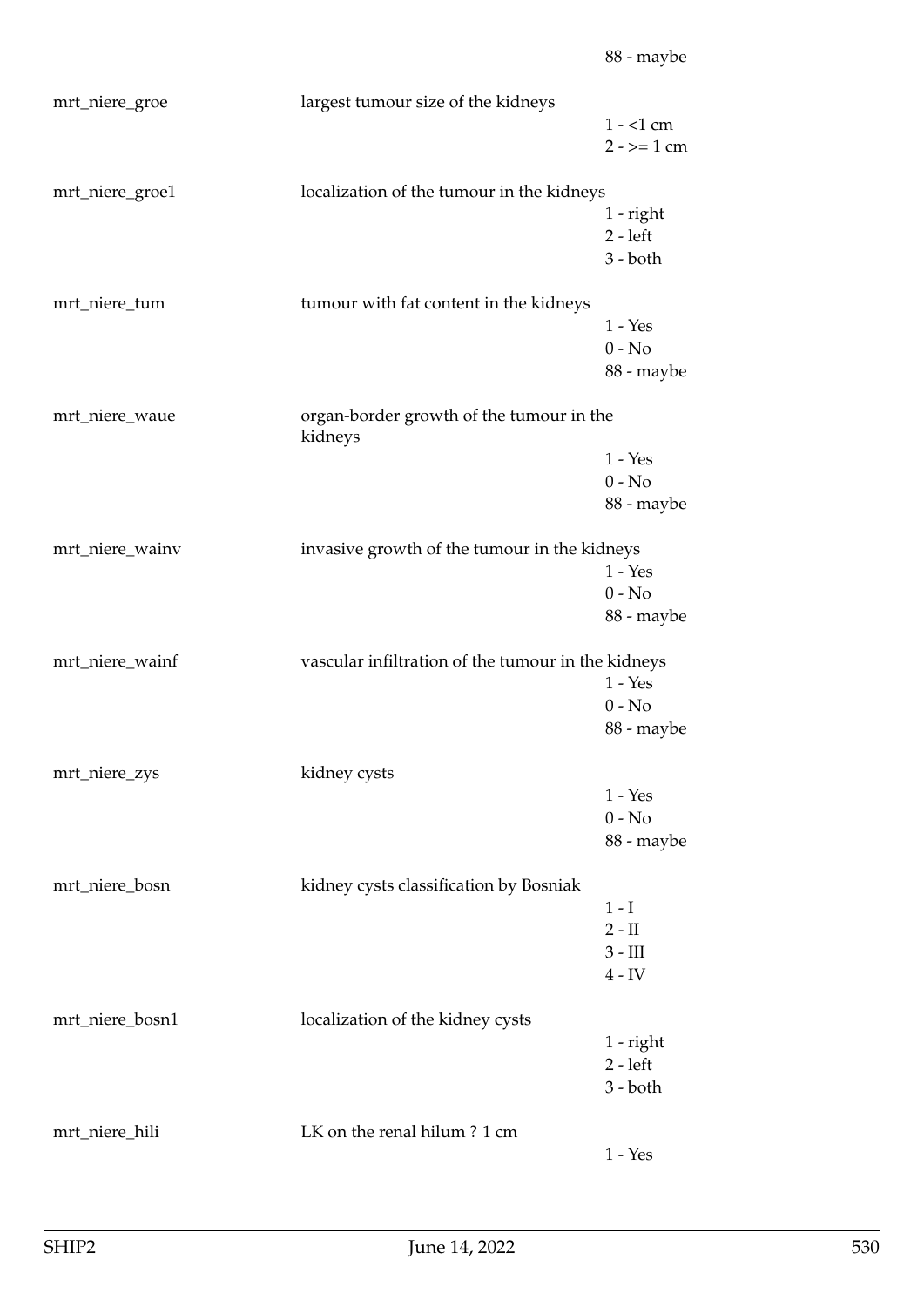| mrt_niere_auftr   | occurrence of LK on the renal hilum                   | 1 - singular<br>2 - multiple            |
|-------------------|-------------------------------------------------------|-----------------------------------------|
| mrt_niere_hili1   | localization of the LK on the renal hilum             | $1$ - right<br>$2 - left$<br>$3 - both$ |
| mrt_niere_kon     | calculi in the pelvi-calyceal system                  | $1 - Yes$<br>$0 - No$<br>88 - maybe     |
| mrt_niere_stein   | staghorn calculi                                      | $1 - Yes$<br>$0 - No$<br>88 - maybe     |
| mrt_niere_stein1  | localization of staghorn calculi                      | $1$ - right<br>$2 - left$<br>$3 - both$ |
| mrt_niere_konost  | ureter calculi without hydronephrosis                 | $1 - Yes$<br>$0 - No$<br>88 - maybe     |
| mrt_niere_konost1 | localization ureter calculi without<br>hydronephrosis | $1$ - right<br>$2 - left$<br>$3 - both$ |
| mrt_niere_konmst  | ureter calculi with hydronephrosis                    | $1 - Yes$<br>$0 - No$<br>88 - maybe     |
| mrt_niere_konmst1 | localization ureter calculi with hydronephrosis       | $1$ - right<br>$2 - left$<br>$3 - both$ |
| mrt_niere_amnbk   | ampullery pelvicocaliceal system                      | $1 - Yes$<br>$0 - No$                   |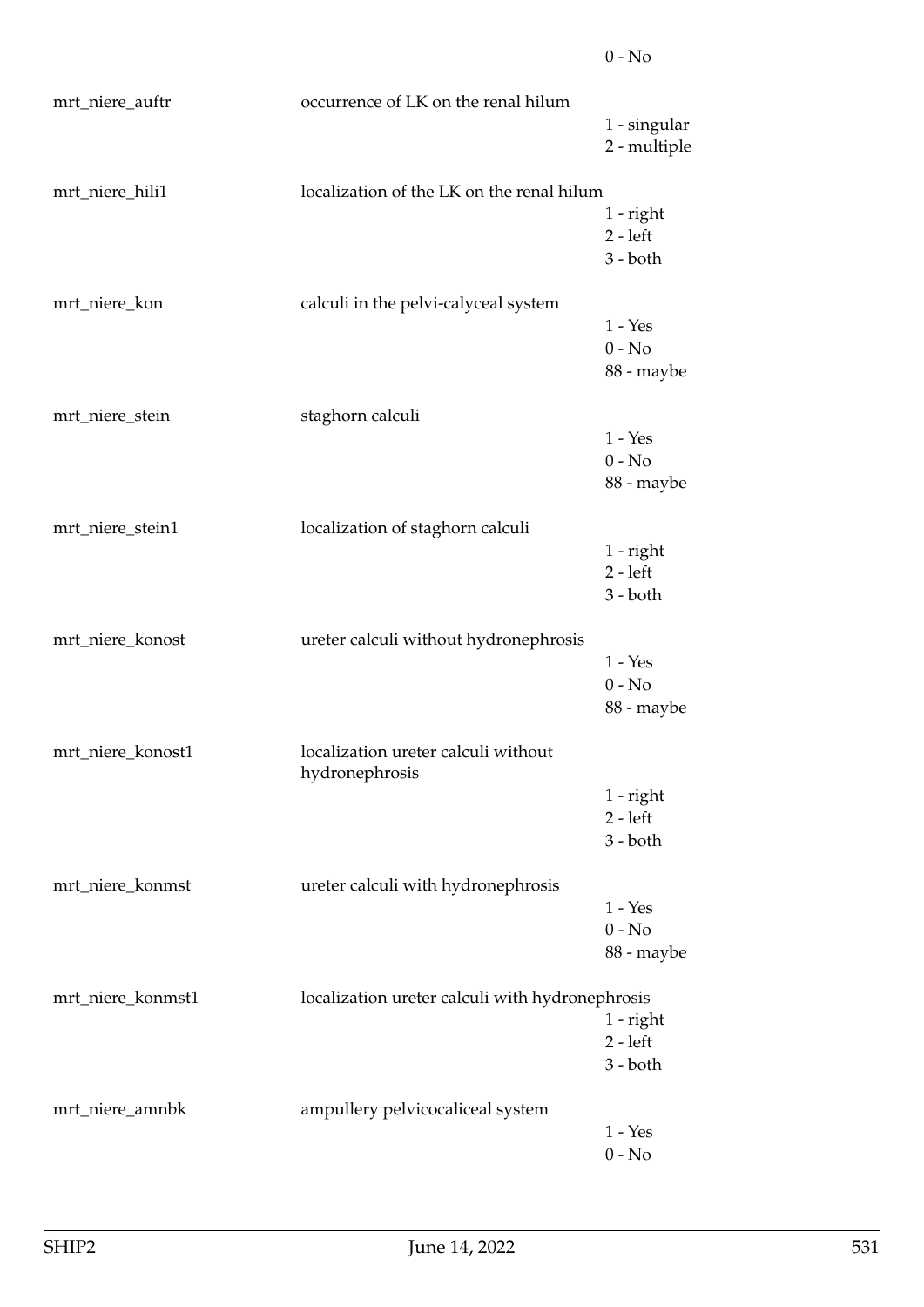| mrt_niere_amnbk1 | localization ampullery pelvicocaliceal system         |                                     |
|------------------|-------------------------------------------------------|-------------------------------------|
|                  |                                                       | 1 - right                           |
|                  |                                                       | $2 - left$                          |
|                  |                                                       | $3 - both$                          |
|                  |                                                       |                                     |
| mrt_niere_stau   | hydronephrosis                                        |                                     |
|                  |                                                       | $1 - Yes$                           |
|                  |                                                       | $0 - No$                            |
|                  |                                                       | 88 - maybe                          |
|                  |                                                       |                                     |
| mrt_niere_stau1  | localization of hydronephrosis                        |                                     |
|                  |                                                       | 1 - right                           |
|                  |                                                       | $2 - left$                          |
|                  |                                                       | $3 - both$                          |
| mrt_niere_nniere | Are there abnormalities in the adrenal glands?        |                                     |
|                  |                                                       | $1 - Yes$                           |
|                  |                                                       | $0 - No$                            |
|                  |                                                       |                                     |
| mrt_niere_klaer  | therapeutic relevance/further clarification<br>kidney |                                     |
|                  |                                                       | $1 - Yes$                           |
|                  |                                                       | $0 - No$                            |
| <b>MRTHARN</b>   | MRT-findings: bladder                                 |                                     |
| mrt_harn_auf     | abnormalities of the urinary bladder                  |                                     |
|                  |                                                       | $1 - Yes$                           |
|                  |                                                       | $0 - No$                            |
|                  |                                                       | -1 - incomplete dataset of pictures |
|                  |                                                       |                                     |
| mrt_harn_vent    | urinary bladder diverticulum                          |                                     |
|                  |                                                       | $1 - Yes$                           |
|                  |                                                       | $0 - No$                            |
|                  |                                                       | 88 - maybe                          |
|                  |                                                       |                                     |
| mrt_harn_sonano  | other anomalies of the urinary bladder                |                                     |
|                  |                                                       | $1 - Yes$                           |
|                  |                                                       | $0 - No$                            |
|                  |                                                       | 88 - maybe                          |
| mrt_harn_wand    |                                                       |                                     |
|                  | wall thickening of the urinary bladder                | $1 - Yes$                           |
|                  |                                                       |                                     |
|                  |                                                       | $0 - No$                            |
|                  |                                                       | 88 - maybe                          |
| mrt_harn_stei    | urinary bladder stones                                |                                     |
|                  |                                                       | $1 - Yes$                           |
|                  |                                                       | $0 - No$                            |
|                  |                                                       |                                     |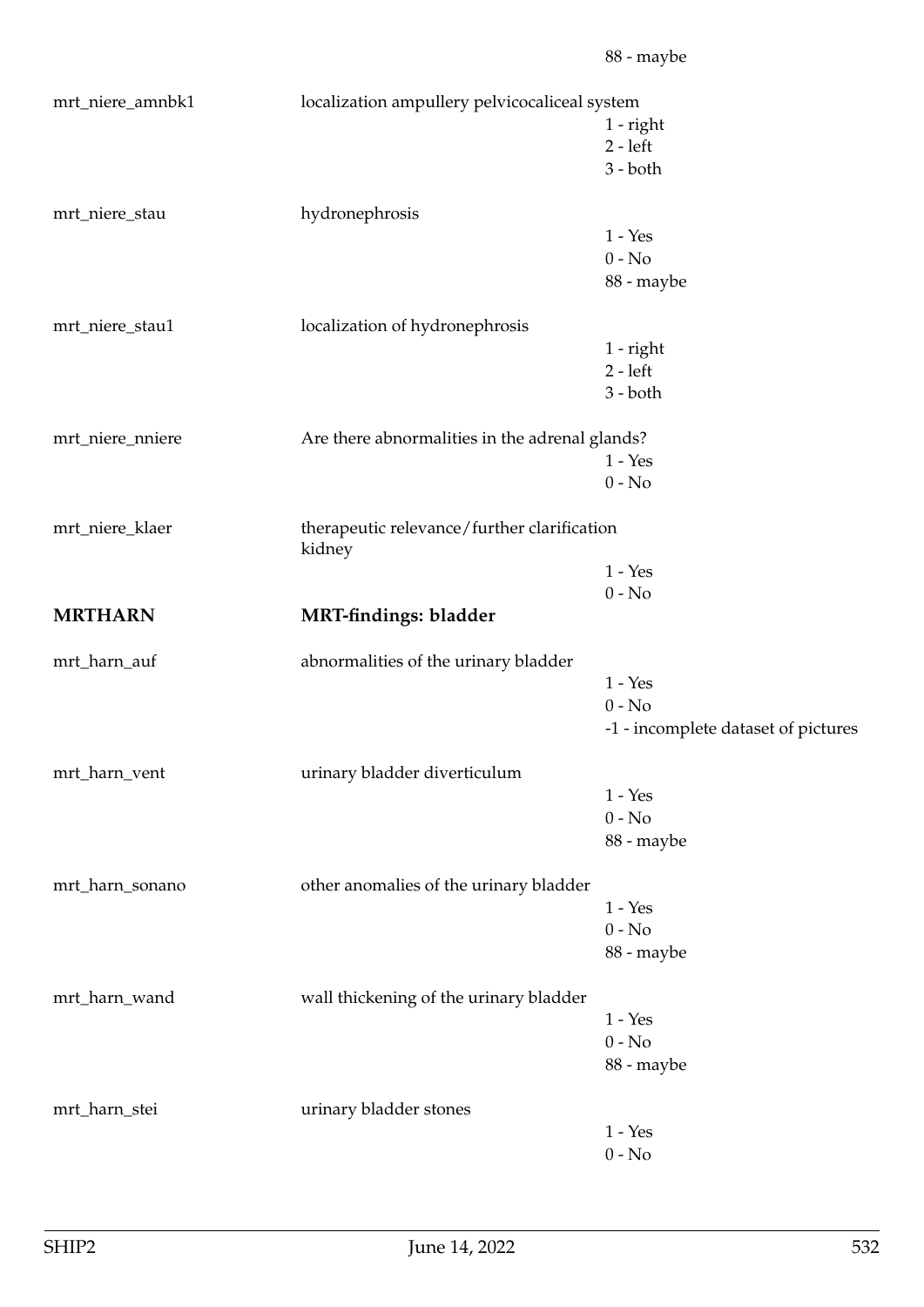| mrt_harn_klaer  | therapeutic relevance/further clarification<br>urinary bladder |                                     |
|-----------------|----------------------------------------------------------------|-------------------------------------|
|                 |                                                                | $1 - Yes$                           |
|                 |                                                                | $0 - No$                            |
| <b>MRTPROST</b> | MRT-findings: prostate/seminal vesicle/testicles               |                                     |
| mrt_prost_aufp  | abnormalities of the prostate                                  |                                     |
|                 |                                                                | $1 - Yes$                           |
|                 |                                                                | $0 - No$                            |
|                 |                                                                | -1 - incomplete dataset of pictures |
| mrt_prost_verg  | prostate enlargement                                           |                                     |
|                 |                                                                | $1 - Yes$                           |
|                 |                                                                | $0 - No$                            |
|                 |                                                                | 88 - maybe                          |
| mrt_prost_entz  | inflammation of the prostate                                   |                                     |
|                 |                                                                | $1 - Yes$                           |
|                 |                                                                | $0 - No$                            |
|                 |                                                                | 88 - maybe                          |
| mrt_prost_tup   | tumour in the prostate                                         |                                     |
|                 |                                                                | $1 - Yes$                           |
|                 |                                                                | $0 - No$                            |
|                 |                                                                | 88 - maybe                          |
| mrt_prost_aufs  | abnormalities of the seminal vesicles                          |                                     |
|                 |                                                                | $1 - Yes$                           |
|                 |                                                                | $0 - No$                            |
|                 |                                                                | -1 - incomplete dataset of pictures |
| mrt_prost_aufh  | abnormalities in the testes                                    |                                     |
|                 |                                                                | $1 - Yes$                           |
|                 |                                                                | $0 - No$                            |
|                 |                                                                | -1 - incomplete dataset of pictures |
|                 | number of testes                                               |                                     |
| mrt_prost_anz   |                                                                | $0 - 0$                             |
|                 |                                                                | $1 - 1$                             |
|                 |                                                                | $2 - 2$                             |
|                 |                                                                | $3 - 3$                             |
|                 |                                                                |                                     |
| mrt_prost_pros  | change in size of testes                                       | $0 - No$                            |
|                 |                                                                | 1 - hypotrophy                      |
|                 |                                                                | 2 - hypertrophy                     |
|                 |                                                                |                                     |
| mrt_prost_pros1 | localization of change in size of testes                       |                                     |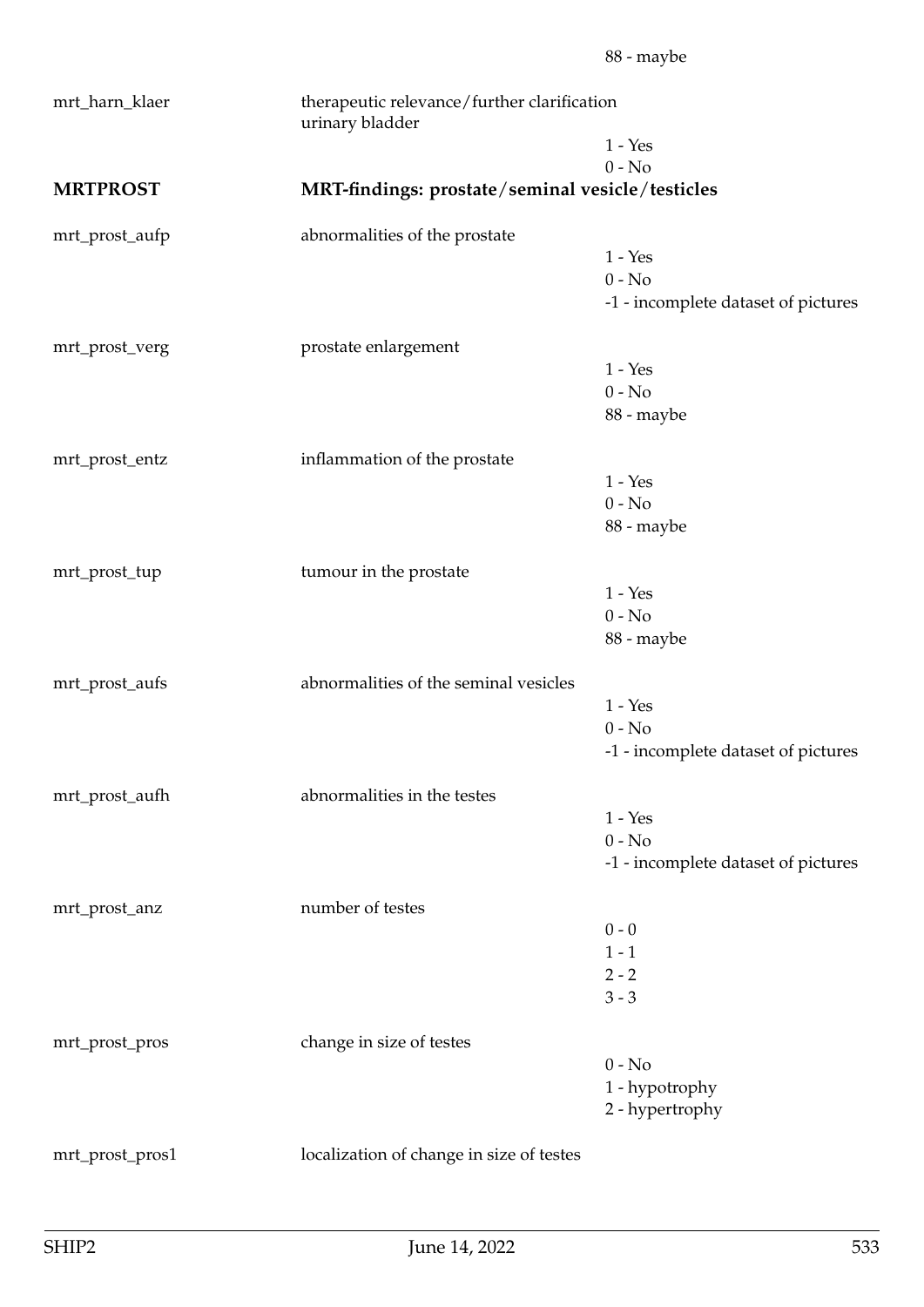|                 |                                                                | $1$ - right<br>$2 - left$<br>$3 - both$ |
|-----------------|----------------------------------------------------------------|-----------------------------------------|
| mrt_prost_tuh   | tumour of the testes                                           | $1 - Yes$<br>$0 - No$<br>88 - maybe     |
| mrt_prost_tuh1  | localization of tumour of the testes                           | 1 - right                               |
|                 |                                                                | $2 - left$<br>$3 - both$                |
| mrt_prost_hydr  | hydrocele                                                      | $1 - Yes$                               |
|                 |                                                                | $0 - No$<br>88 - maybe                  |
| mrt_prost_hydr1 | localization of hydrocele                                      |                                         |
|                 |                                                                | $1$ - right<br>$2 - left$<br>$3 - both$ |
| mrt_prost_hoch  | undescended testes                                             |                                         |
|                 |                                                                | $1 - Yes$<br>$0 - No$<br>88 - maybe     |
| mrt_prost_hoch1 | localization of undescended testes                             |                                         |
|                 |                                                                | $1$ - right<br>$2 - left$<br>$3 - both$ |
| mrt_prost_klaer | therapeutic relevance/further clarification of the<br>prostate |                                         |
|                 |                                                                | $1 - Yes$<br>$0 - No$                   |
| <b>MRTGYN</b>   | MRT-findings: gynaecological organs                            |                                         |
| mrt_gyn_auf     | abnormalities in the gynaecological organs                     | $1 - Yes$<br>$0 - No$                   |
|                 |                                                                | -1 - incomplete dataset of pictures     |
| mrt_gyn_utvo    | uterus present                                                 |                                         |
|                 |                                                                | $1 - Yes$<br>$0 - No$<br>88 - maybe     |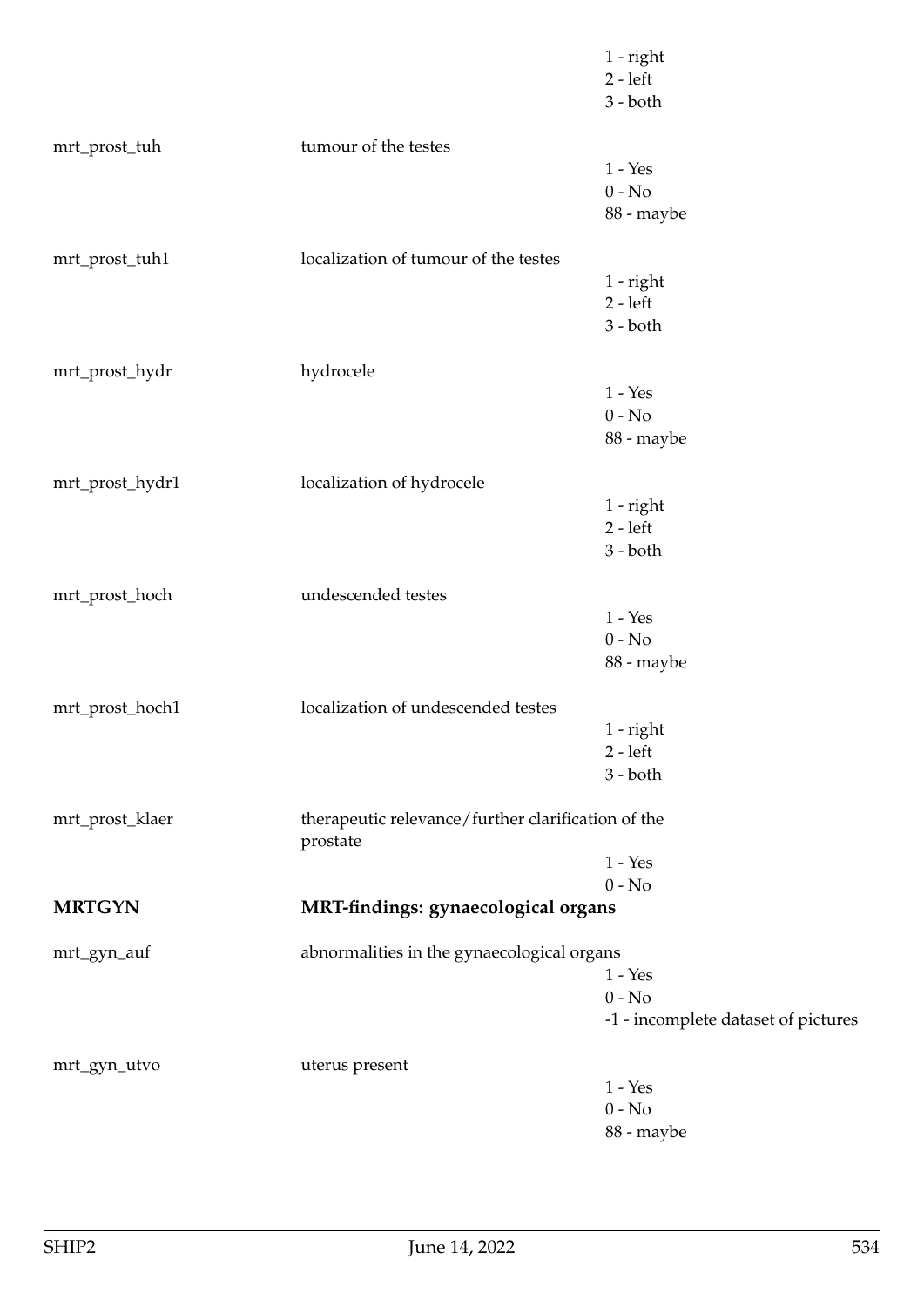| $1 - Yes$<br>$0 - No$<br>88 - maybe<br>fibroid uterus<br>mrt_gyn_myom<br>$1 - Yes$<br>$0 - No$<br>88 - maybe<br>other tumour in the uterus<br>mrt_gyn_tu<br>$1 - Yes$<br>$0 - No$<br>88 - maybe<br>other abnormalities in the uterus<br>mrt_gyn_sonano<br>$1 - Yes$<br>$0 - No$<br>88 - maybe<br>ovaries present<br>mrt_gyn_ovvo<br>$1 - Yes$<br>$0 - No$<br>88 - maybe<br>mrt_gyn_ovvo1<br>which ovaries are present<br>$1$ - right<br>$2 - left$<br>$3 - both$<br>enlarged ovaries<br>mrt_gyn_over<br>$1 - Yes$<br>$0 - No$<br>88 - maybe<br>mrt_gyn_over1<br>which ovaries are enlarged<br>$1$ - right<br>$2 - left$<br>$3 - both$<br>ovarian cysts<br>mrt_gyn_ozys<br>$1 - Yes$<br>$0 - No$<br>88 - maybe | mrt_gyn_anom | malformation of the uterus |  |
|---------------------------------------------------------------------------------------------------------------------------------------------------------------------------------------------------------------------------------------------------------------------------------------------------------------------------------------------------------------------------------------------------------------------------------------------------------------------------------------------------------------------------------------------------------------------------------------------------------------------------------------------------------------------------------------------------------------|--------------|----------------------------|--|
|                                                                                                                                                                                                                                                                                                                                                                                                                                                                                                                                                                                                                                                                                                               |              |                            |  |
|                                                                                                                                                                                                                                                                                                                                                                                                                                                                                                                                                                                                                                                                                                               |              |                            |  |
|                                                                                                                                                                                                                                                                                                                                                                                                                                                                                                                                                                                                                                                                                                               |              |                            |  |
|                                                                                                                                                                                                                                                                                                                                                                                                                                                                                                                                                                                                                                                                                                               |              |                            |  |
|                                                                                                                                                                                                                                                                                                                                                                                                                                                                                                                                                                                                                                                                                                               |              |                            |  |
|                                                                                                                                                                                                                                                                                                                                                                                                                                                                                                                                                                                                                                                                                                               |              |                            |  |
|                                                                                                                                                                                                                                                                                                                                                                                                                                                                                                                                                                                                                                                                                                               |              |                            |  |
|                                                                                                                                                                                                                                                                                                                                                                                                                                                                                                                                                                                                                                                                                                               |              |                            |  |
|                                                                                                                                                                                                                                                                                                                                                                                                                                                                                                                                                                                                                                                                                                               |              |                            |  |
|                                                                                                                                                                                                                                                                                                                                                                                                                                                                                                                                                                                                                                                                                                               |              |                            |  |
|                                                                                                                                                                                                                                                                                                                                                                                                                                                                                                                                                                                                                                                                                                               |              |                            |  |
|                                                                                                                                                                                                                                                                                                                                                                                                                                                                                                                                                                                                                                                                                                               |              |                            |  |
|                                                                                                                                                                                                                                                                                                                                                                                                                                                                                                                                                                                                                                                                                                               |              |                            |  |
|                                                                                                                                                                                                                                                                                                                                                                                                                                                                                                                                                                                                                                                                                                               |              |                            |  |
|                                                                                                                                                                                                                                                                                                                                                                                                                                                                                                                                                                                                                                                                                                               |              |                            |  |
|                                                                                                                                                                                                                                                                                                                                                                                                                                                                                                                                                                                                                                                                                                               |              |                            |  |
|                                                                                                                                                                                                                                                                                                                                                                                                                                                                                                                                                                                                                                                                                                               |              |                            |  |
|                                                                                                                                                                                                                                                                                                                                                                                                                                                                                                                                                                                                                                                                                                               |              |                            |  |
|                                                                                                                                                                                                                                                                                                                                                                                                                                                                                                                                                                                                                                                                                                               |              |                            |  |
|                                                                                                                                                                                                                                                                                                                                                                                                                                                                                                                                                                                                                                                                                                               |              |                            |  |
|                                                                                                                                                                                                                                                                                                                                                                                                                                                                                                                                                                                                                                                                                                               |              |                            |  |
|                                                                                                                                                                                                                                                                                                                                                                                                                                                                                                                                                                                                                                                                                                               |              |                            |  |
|                                                                                                                                                                                                                                                                                                                                                                                                                                                                                                                                                                                                                                                                                                               |              |                            |  |
|                                                                                                                                                                                                                                                                                                                                                                                                                                                                                                                                                                                                                                                                                                               |              |                            |  |
| localization of ovarian cysts<br>mrt_gyn_ozys1                                                                                                                                                                                                                                                                                                                                                                                                                                                                                                                                                                                                                                                                |              |                            |  |
| $1$ - right                                                                                                                                                                                                                                                                                                                                                                                                                                                                                                                                                                                                                                                                                                   |              |                            |  |
| $2 - left$<br>$3 - both$                                                                                                                                                                                                                                                                                                                                                                                                                                                                                                                                                                                                                                                                                      |              |                            |  |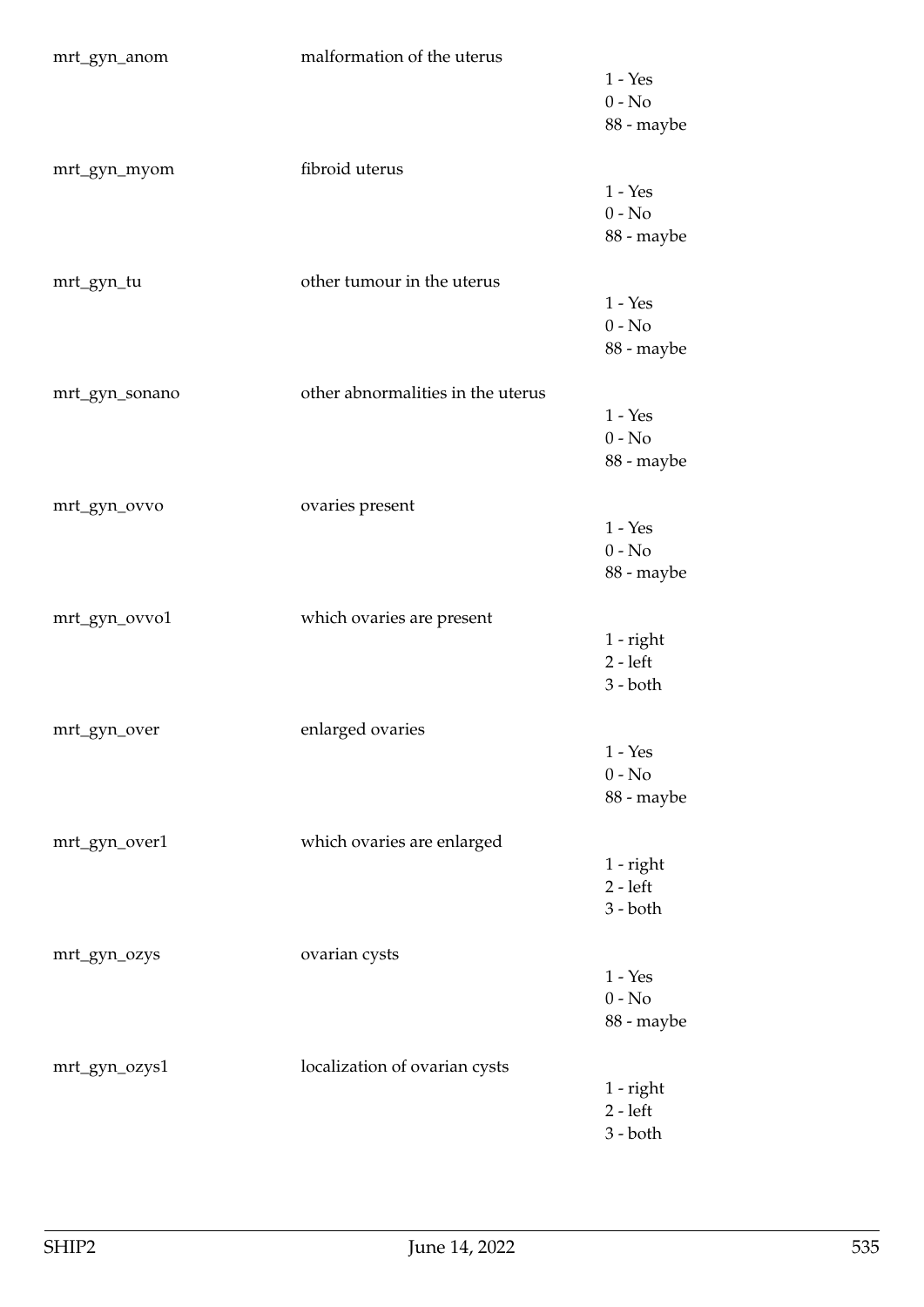| mrt_gyn_vork  | occurrence of ovarian cysts                                                 |                                     |
|---------------|-----------------------------------------------------------------------------|-------------------------------------|
|               |                                                                             | 1 - insular                         |
|               |                                                                             | 2 - multiple                        |
| mrt_gyn_klaer | therapeutic relevance/further clarification of the<br>gynaecological organs |                                     |
|               |                                                                             | $1 - Yes$                           |
|               |                                                                             | $0 - No$                            |
| <b>MRTMDT</b> | MRT-findings: gastrointestinal tract                                        |                                     |
| mrt_mdt_auf   | abnormalities in the gastrointestinal tract                                 |                                     |
|               |                                                                             | $1 - Yes$                           |
|               |                                                                             | $0 - No$                            |
|               |                                                                             | -1 - incomplete dataset of pictures |
| mrt_mdt_entz  | inflammation in the gastrointestinal tract                                  |                                     |
|               |                                                                             | $1 - Yes$                           |
|               |                                                                             | $0 - No$                            |
|               |                                                                             | 88 - maybe                          |
| mrt_mdt_verli | sigmoid diverticulitis                                                      |                                     |
|               |                                                                             | $1 - Yes$                           |
|               |                                                                             | $0 - No$                            |
|               |                                                                             | 88 - maybe                          |
|               |                                                                             |                                     |
| mrt_mdt_verlo | sigmoid diverticulosis                                                      |                                     |
|               |                                                                             | $1 - Yes$                           |
|               |                                                                             | $0 - No$                            |
|               |                                                                             | 88 - maybe                          |
| mrt_mdt_tu    | well defined tumour in the gastrointestinal tract                           |                                     |
|               |                                                                             | $1 - Yes$                           |
|               |                                                                             | $0 - No$                            |
| mrt_mdt_lok1  | localization of the tumour in the stomach                                   |                                     |
|               |                                                                             | $1 - Yes$                           |
|               |                                                                             | $0 - No$                            |
|               |                                                                             | 88 - maybe                          |
| mrt_mdt_lok2  | localization of the tumour in the small intestine                           |                                     |
|               |                                                                             | $1 - Yes$                           |
|               |                                                                             | $0 - No$                            |
|               |                                                                             | 88 - maybe                          |
| mrt_mdt_lok3  | localization of the tumour in the large intestine                           |                                     |
|               |                                                                             | $1 - Yes$                           |
|               |                                                                             | $0 - No$                            |
|               |                                                                             | 88 - maybe                          |
| mrt_mdt_lok4  | localization of the tumour in the rectum                                    |                                     |
|               |                                                                             |                                     |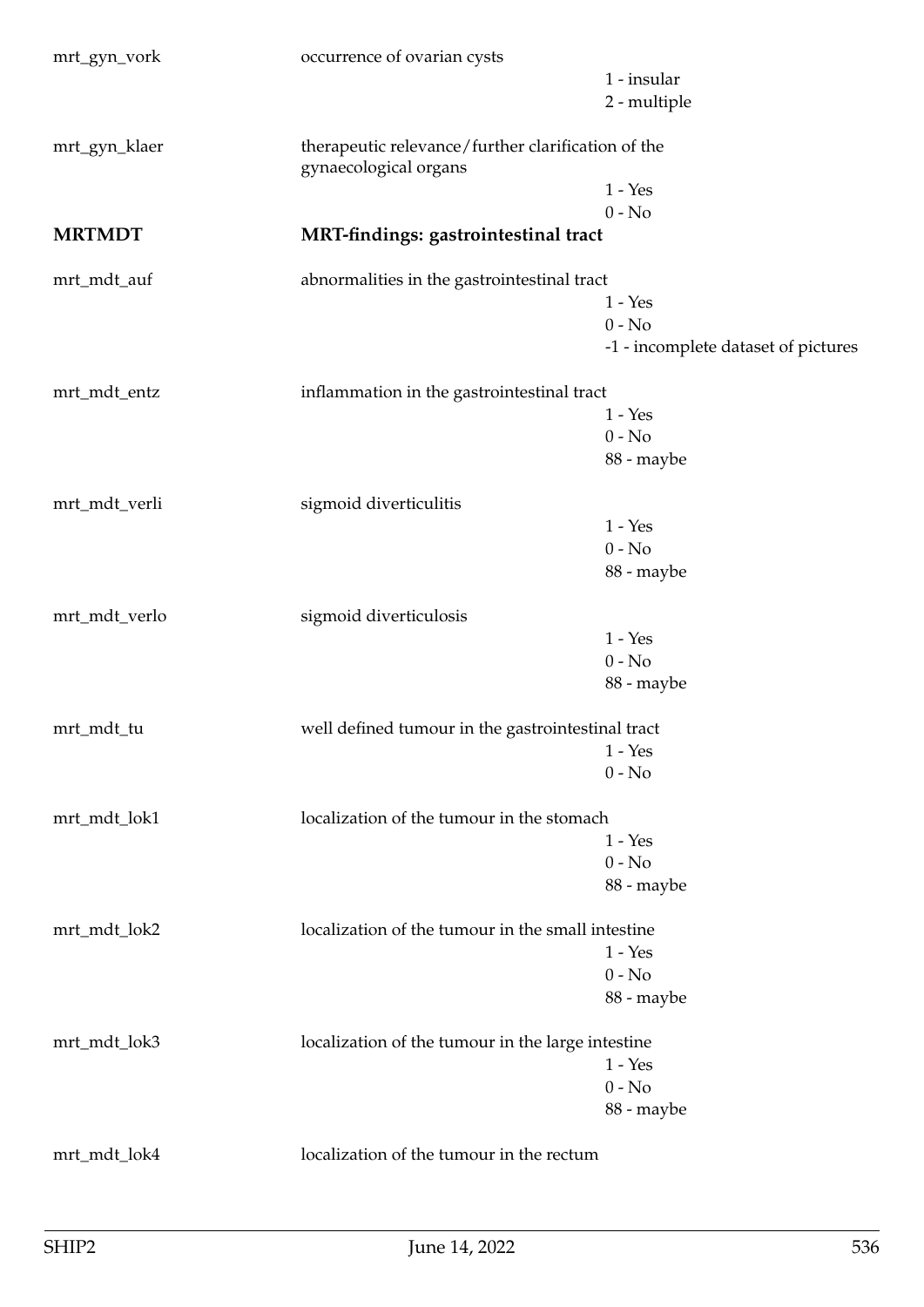|                |                                                                              | $1 - Yes$<br>$0 - No$<br>88 - maybe |
|----------------|------------------------------------------------------------------------------|-------------------------------------|
| mrt_mdt_pastoe | intestinal transit disorders                                                 |                                     |
|                |                                                                              | $1 - Yes$                           |
|                |                                                                              | $0 - No$                            |
|                |                                                                              | 88 - maybe                          |
| mrt_mdt_hernie | hernia in gastrointestinal tract                                             |                                     |
|                |                                                                              | $1 - Yes$                           |
|                |                                                                              | $0 - No$                            |
|                |                                                                              | 88 - maybe                          |
| mrt_mdt_zwer   | diaphragmatic hernia                                                         |                                     |
|                |                                                                              | $1 - Yes$                           |
|                |                                                                              | $0 - No$                            |
|                |                                                                              | 88 - maybe                          |
| mrt_mdt_narbe  | incisional hernia                                                            |                                     |
|                |                                                                              | $1 - Yes$                           |
|                |                                                                              | $0 - No$                            |
|                |                                                                              | 88 - maybe                          |
| mrt_mdt_nabel  | umbilical hernia                                                             |                                     |
|                |                                                                              | $1 - Yes$                           |
|                |                                                                              | $0 - No$                            |
|                |                                                                              | 88 - maybe                          |
| mrt_mdt_leist  | groin hernia                                                                 |                                     |
|                |                                                                              | $1 - Yes$                           |
|                |                                                                              | $0 - No$                            |
|                |                                                                              | 88 - maybe                          |
| mrt_mdt_klaer  | therapeutic relevance/further clarification of the<br>gastrointestinal tract |                                     |
|                |                                                                              | $1 - Yes$                           |
|                |                                                                              | $0 - No$                            |
| <b>MRTEXTR</b> | <b>MRT-findings: extremities</b>                                             |                                     |
| mrt_extr_auf   | abnormalities of the extremities                                             |                                     |
|                |                                                                              | $1 - Yes$                           |
|                |                                                                              | $0 - No$                            |
|                |                                                                              | -1 - incomplete dataset of pictures |
| mrt_extr_sgvo  | shoulder joints completely mapped                                            |                                     |
|                |                                                                              | $1 - Yes$                           |
|                |                                                                              | $0 - No$                            |
| mrt_extr_sgop  | state after surgery SG                                                       |                                     |
|                |                                                                              |                                     |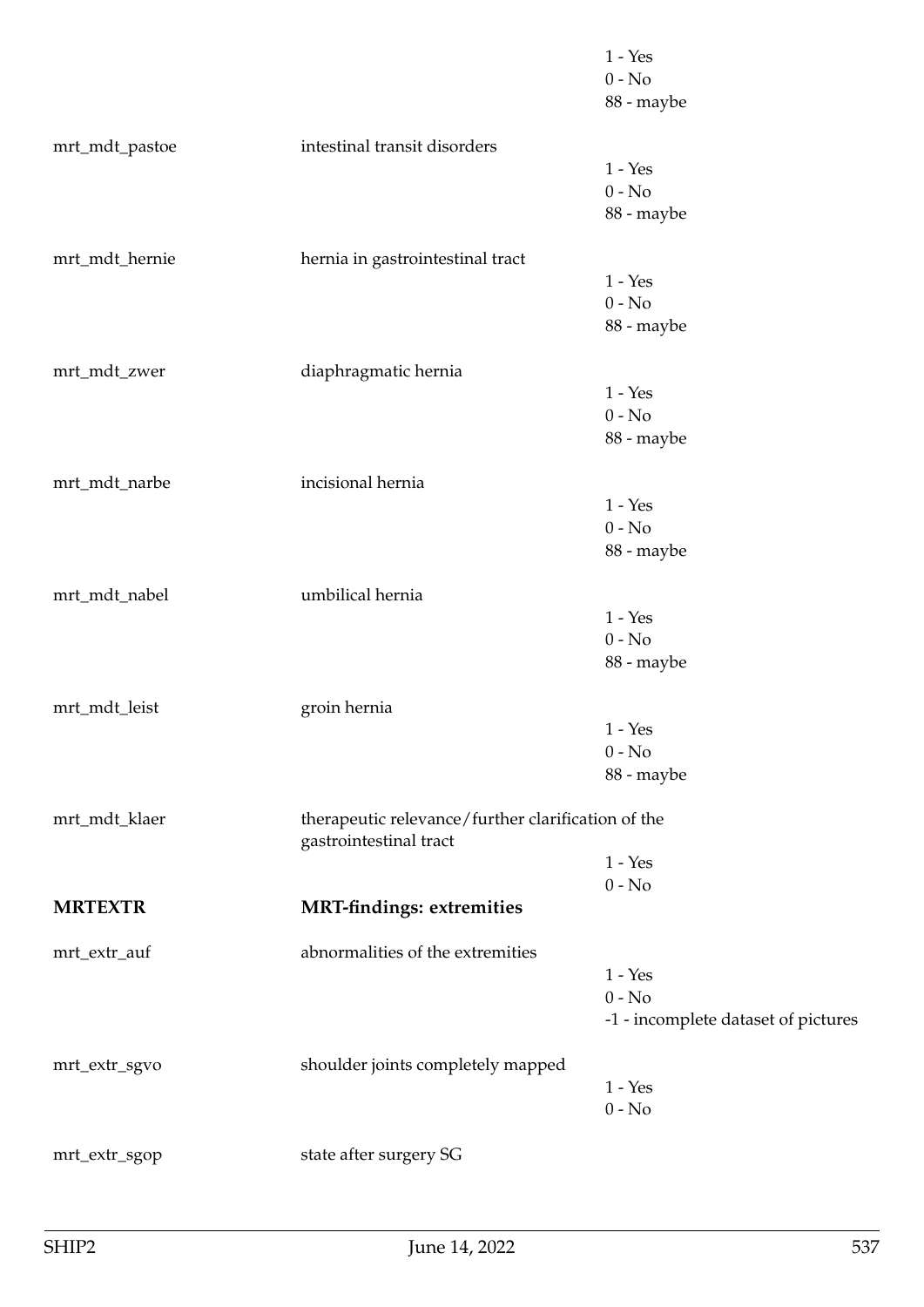|                 |                                                                | $1 - Yes$<br>$0 - No$               |
|-----------------|----------------------------------------------------------------|-------------------------------------|
| mrt_extr_sgpro  | joint prosthesis SG                                            | $1 - Yes$                           |
|                 |                                                                | $0 - No$                            |
| mrt_extr_sgpro1 | localization joint prosthesis SG                               | 1 - right<br>$2 - left$<br>3 - both |
| mrt_extr_sgam   | partial/amputation SG                                          |                                     |
|                 |                                                                | $1 - Yes$<br>$0 - No$               |
| mrt_extr_sgam1  | localization partial/amputation SG                             |                                     |
|                 |                                                                | 1 - right                           |
|                 |                                                                | $2 - left$<br>$3 - both$            |
|                 |                                                                |                                     |
| mrt_extr_sger   | disorders of the shoulder joint                                |                                     |
|                 |                                                                | $1 - Yes$                           |
|                 |                                                                | $0 - No$                            |
| mrt_extr_sglx   | sub/luxation defective position SG                             |                                     |
|                 |                                                                | $1 - Yes$                           |
|                 |                                                                | $0 - No$                            |
| mrt_extr_sglx1  | localization sub/luxation defective position SG                |                                     |
|                 |                                                                | 1 - right                           |
|                 |                                                                | $2 - left$                          |
|                 |                                                                | $3 - both$                          |
| mrt_extr_sgch   | subchondral bone oedema in the humeral head<br>SG              |                                     |
|                 |                                                                | $1 - Yes$                           |
|                 |                                                                | $0 - No$                            |
| mrt_extr_sgch1  | localization subchondral bone oedema in the<br>humeral head SG |                                     |
|                 |                                                                | 1 - right                           |
|                 |                                                                | $2 - left$                          |
|                 |                                                                | $3 - both$                          |
| mrt_extr_sgoed  | other bone oedema SG                                           |                                     |
|                 |                                                                | $1 - Yes$                           |
|                 |                                                                | $0 - No$                            |
| mrt_extr_sgoed1 | localization other bone oedema SG                              |                                     |
|                 |                                                                |                                     |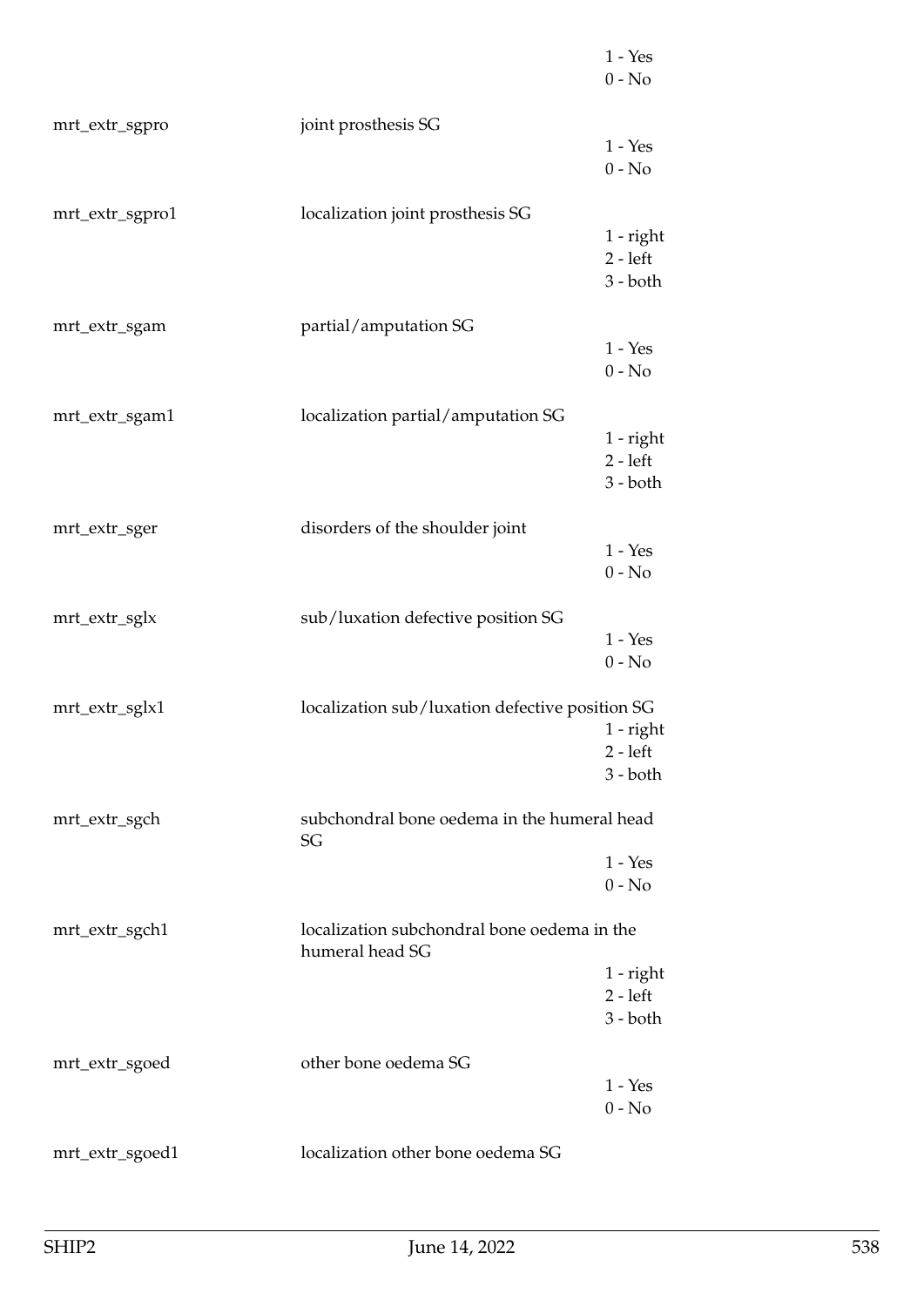|                 |                                  | $1$ - right<br>$2 - left$<br>$3 - both$ |
|-----------------|----------------------------------|-----------------------------------------|
| mrt_extr_sgbau  | edge additions SG                | $1 - Yes$<br>$0 - No$                   |
| mrt_extr_sgbau1 | localization edge additions SG   | $1$ - right<br>$2 - left$<br>$3 - both$ |
| mrt_extr_sggu   | effusion SG                      | $1 - Yes$<br>$0 - No$                   |
| mrt_extr_sggu1  | localization effusion SG         | $1$ - right<br>$2 - left$<br>$3 - both$ |
| mrt_extr_sgwe   | soft part oedema SG              | $1 - Yes$<br>$0 - No$                   |
| mrt_extr_sgwe1  | localization soft part oedema SG | $1$ - right<br>$2 - left$<br>$3 - both$ |
| mrt_extr_hgvo   | hip joints fully mapped          | $1 - Yes$<br>$0 - No$                   |
| mrt_extr_hgccd  | CCD-angle normal (120° - 130°)   | $1 - Yes$<br>$0 - No$                   |
| mrt_extr_hgvr   | coxa vara (<120 $^{\circ}$ )     | $1 - Yes$<br>$0 - No$                   |
| mrt_extr_hgvr1  | coxa vara (<120 $^{\circ}$ )     | $1$ - right<br>$2 - left$<br>$3 - both$ |
| mrt_extr_hgvl   | coxa valga (>140 $\degree$ )     | $1 - Yes$                               |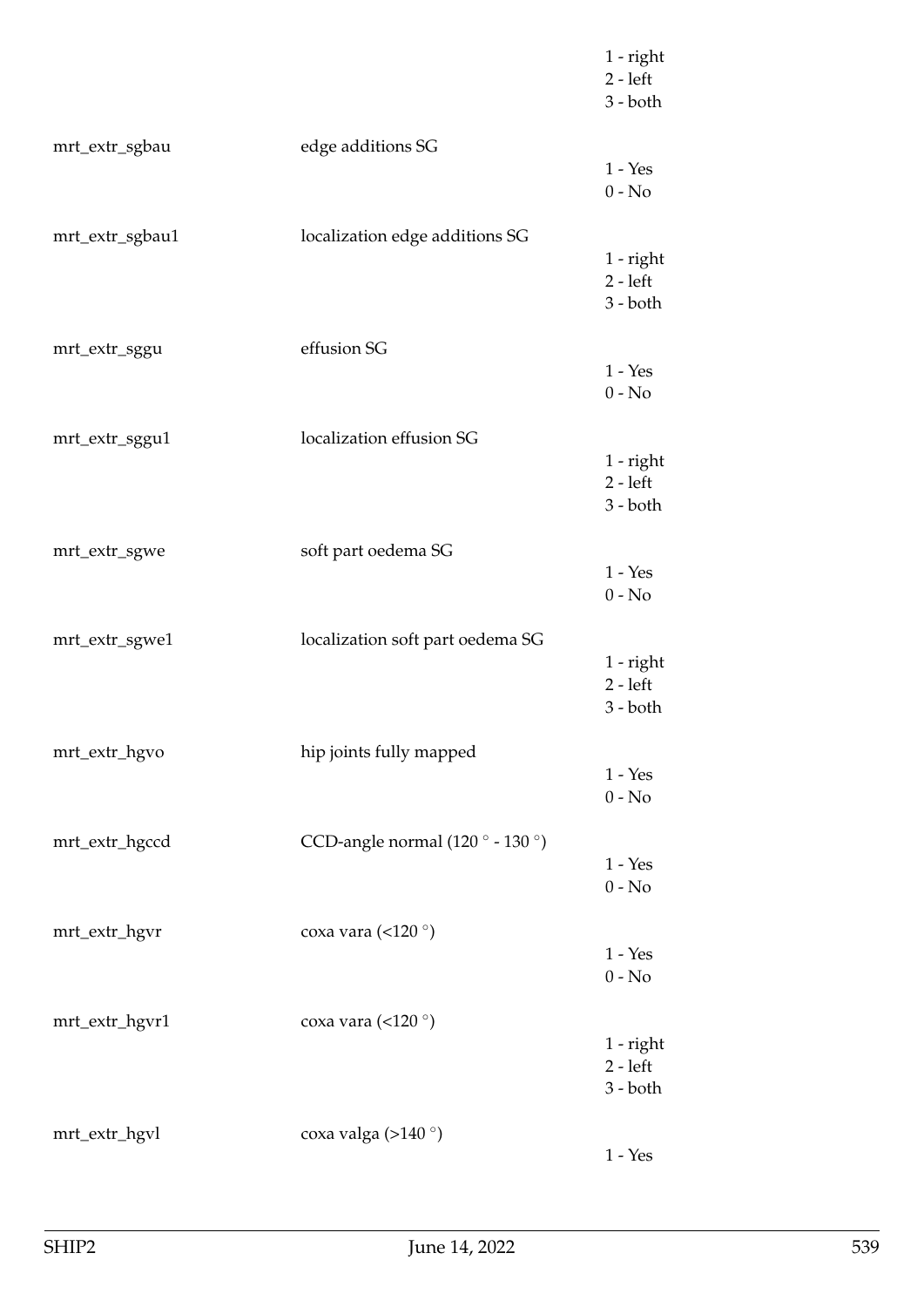| mrt_extr_hgvl1  | coxa valga (>140 $\degree$ )                              |                                         |
|-----------------|-----------------------------------------------------------|-----------------------------------------|
|                 |                                                           | $1$ - right<br>$2 - left$<br>$3 - both$ |
| mrt_extr_hgop   | state after surgery HG                                    |                                         |
|                 |                                                           | $1 - Yes$<br>$0 - No$                   |
| mrt_extr_hgpro  | hip endoprosthesis HG                                     |                                         |
|                 |                                                           | $1 - Yes$<br>$0 - No$                   |
| mrt_extr_hgpro1 | localization hip endoprosthesis HG                        |                                         |
|                 |                                                           | $1$ - right<br>$2 - left$               |
|                 |                                                           | $3 - both$                              |
| mrt_extr_hgam   | above-knee amputation HG                                  |                                         |
|                 |                                                           | $1 - Yes$<br>$0 - No$                   |
| mrt_extr_hgam1  | localization above-knee amputation HG                     |                                         |
|                 |                                                           | $1$ - right<br>$2 - left$<br>$3 - both$ |
| mrt_extr_hg     | diseases of the hip joint                                 |                                         |
|                 |                                                           | $1 - Yes$<br>$0 - No$                   |
| mrt_extr_hgch   | subchondral oedema of the femoral head HG                 |                                         |
|                 |                                                           | $1 - Yes$<br>$0 - No$                   |
| mrt_extr_hgch1  | localization subchondral oedema of the femoral<br>head HG |                                         |
|                 |                                                           | $1$ - right<br>$2 - left$               |
|                 |                                                           | $3 - both$                              |
| mrt_extr_hgoed  | other bone oedema HG                                      |                                         |
|                 |                                                           | $1 - Yes$<br>$0 - No$                   |
| mrt_extr_hgoed1 | localization other bone oedema HG                         |                                         |
|                 |                                                           | $1$ - right<br>$2 - left$               |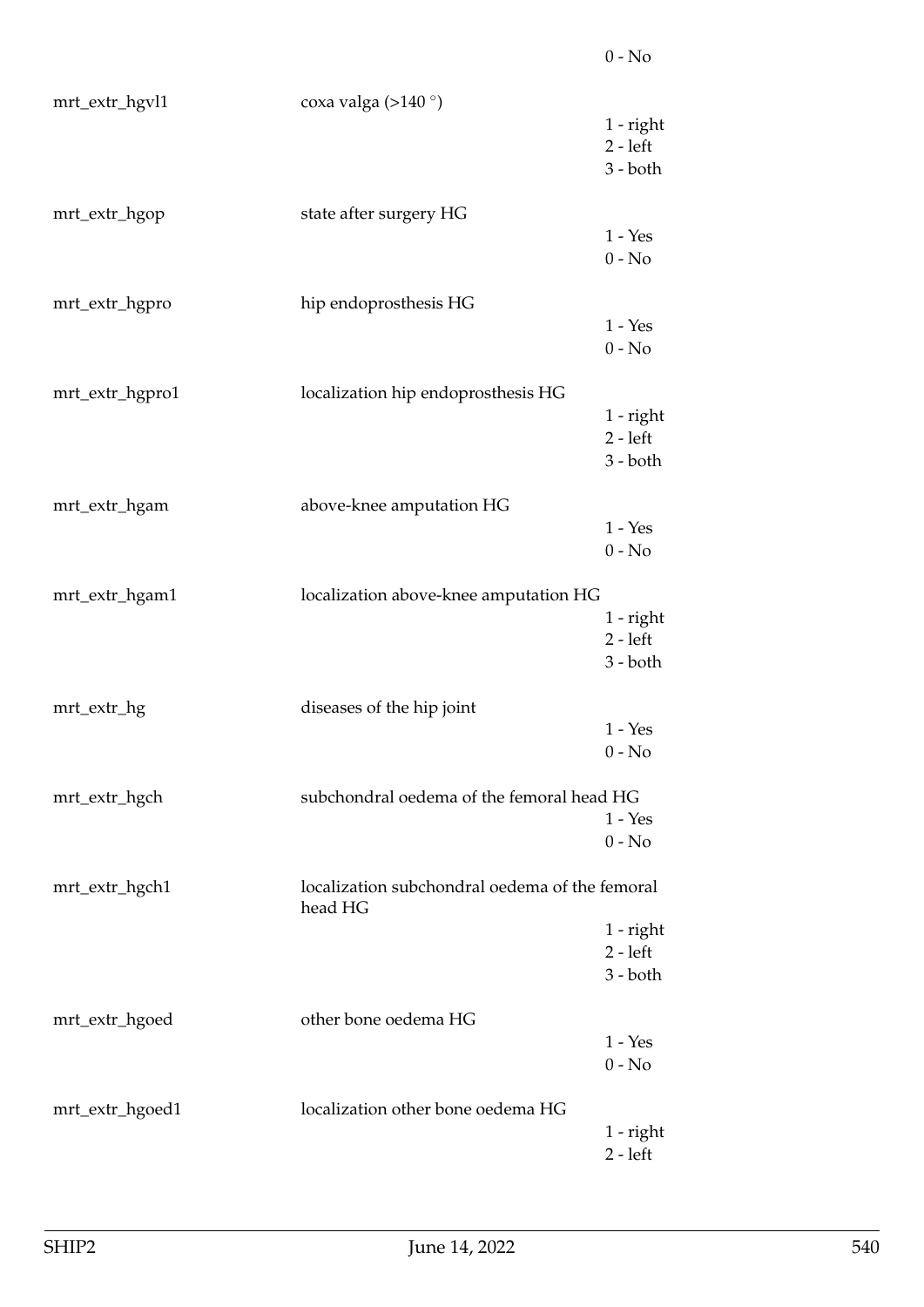| mrt_extr_hgbau  | marginal additions HG                      | $1 - Yes$<br>$0 - No$                   |
|-----------------|--------------------------------------------|-----------------------------------------|
| mrt_extr_hgbau1 | localization marginal additions HG         | $1$ - right<br>$2 - left$<br>$3 - both$ |
| mrt_extr_hggu   | effusion in the HG                         | $1 - Yes$<br>$0 - No$                   |
| mrt_extr_hggu1  | localization effusion in the HG            | 1 - right<br>$2 - left$<br>$3 - both$   |
| mrt_extr_hgwe   | soft part oedema in the thigh              | $1 - Yes$<br>$0 - No$                   |
| mrt_extr_hgwe1  | localization soft part oedema in the thigh | 1 - right<br>$2 - left$<br>$3 - both$   |
| mrt_extr_kgvo   | knee joint fully mapped                    | $1 - Yes$<br>$0 - No$                   |
| mrt_extr_kgop   | state after surgery KG                     | $1 - Yes$<br>$0 - No$                   |
| mrt_extr_kgpro  | total knee prosthesis                      | $1 - Yes$<br>$0 - No$                   |
| mrt_extr_kgpro1 | localization total knee prosthesis         | $1$ - right<br>$2 - left$<br>$3 - both$ |
| mrt_extr_kgam   | lower leg amputation                       | $1 - Yes$<br>$0 - No$                   |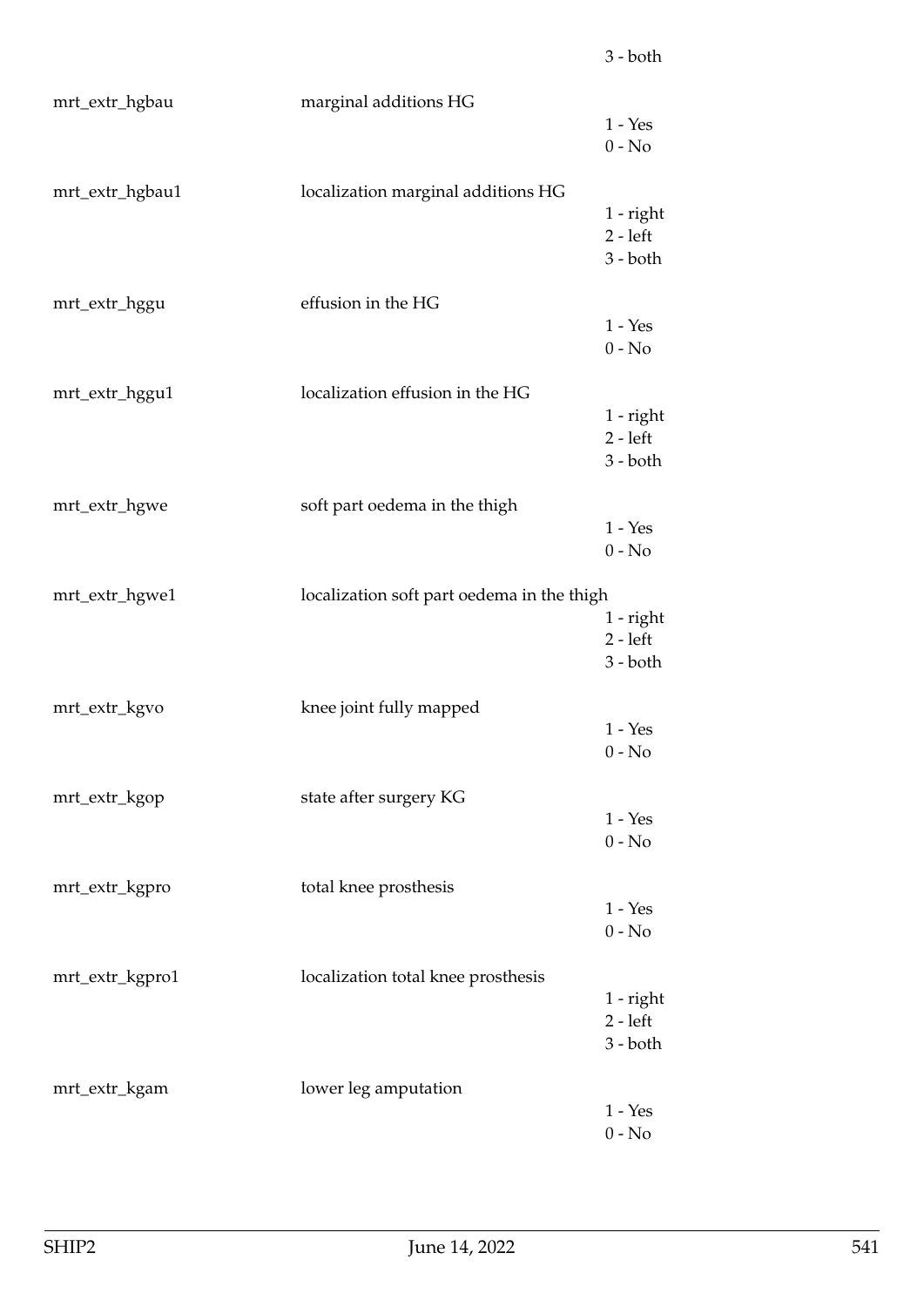| mrt_extr_kgam1  | localization lower leg amputation                | $1$ - right<br>$2 - left$<br>$3 - both$ |
|-----------------|--------------------------------------------------|-----------------------------------------|
| mrt_extr_kg     | diseases of the knee joint                       | $1 - Yes$<br>$0 - No$                   |
| mrt_extr_kgch   | subchondral bone oedema KG                       | $1 - Yes$<br>$0 - No$                   |
| mrt_extr_kgch1  | localization subchondral bone oedema KG          | 1 - right<br>$2 - left$<br>$3 - both$   |
| mrt_extr_kgoed  | other bone oedema KG                             | $1 - Yes$<br>$0 - No$                   |
| mrt_extr_kgoed1 | localization other bone oedema KG                | $1$ - right<br>$2 - left$<br>$3 - both$ |
| mrt_extr_kgbau  | marginal additions KG                            | $1 - Yes$<br>$0 - No$                   |
| mrt_extr_kgbau1 | localization marginal additions KG               | $1$ - right<br>$2 - left$<br>$3 - both$ |
| mrt_extr_kggu   | effusion KG                                      | $1 - Yes$<br>$0 - No$                   |
| mrt_extr_kggu1  | localization effusion KG                         | $1$ - right<br>$2 - left$<br>$3 - both$ |
| mrt_extr_kgwe   | soft part oedema of the lower leg                | $1 - Yes$<br>$0 - No$                   |
| mrt_extr_kgwe1  | localization soft tissue oedema of the lower leg |                                         |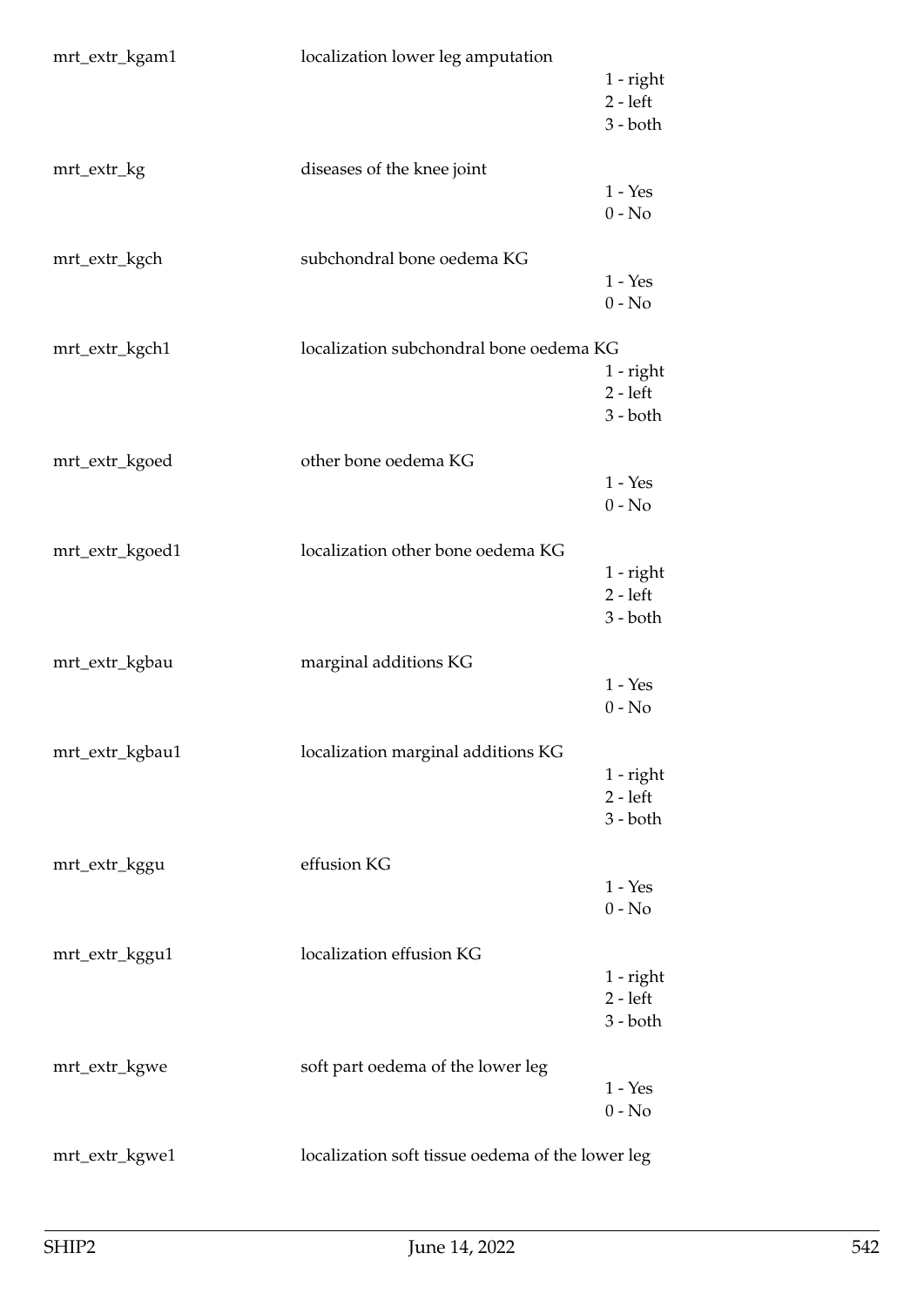|                |                                                                   | $1$ - right<br>$2 - left$<br>$3 - both$ |
|----------------|-------------------------------------------------------------------|-----------------------------------------|
| mrt_extr_osvo  | higher ankle joint fully mapped                                   |                                         |
|                |                                                                   | $1 - Yes$                               |
|                |                                                                   | $0 - No$                                |
| mrt_extr_fuss  | diseases of ankle joint                                           |                                         |
|                |                                                                   | $1 - Yes$                               |
|                |                                                                   | $0 - No$                                |
| mrt_extr_foed  | bone oedema                                                       |                                         |
|                |                                                                   | $1 - Yes$                               |
|                |                                                                   | $0 - No$                                |
| mrt_extr_foed1 | localization bone oedema                                          |                                         |
|                |                                                                   | 1 - right                               |
|                |                                                                   | $2 - left$                              |
|                |                                                                   | $3 - both$                              |
| mrt_extr_fgu   | effusion OSG                                                      |                                         |
|                |                                                                   | $1 - Yes$                               |
|                |                                                                   | $0 - No$                                |
| mrt_extr_fgu1  | localization effusion OSG                                         |                                         |
|                |                                                                   | 1 - right                               |
|                |                                                                   | $2 - left$                              |
|                |                                                                   | $3 - both$                              |
| mrt_extr_klaer | therapeutic relevance/further clarification on the<br>extremities |                                         |
|                |                                                                   | $1 - Yes$                               |
|                |                                                                   | $0 - No$                                |
| <b>MRTWS</b>   | MRT-findings: spine/spinal column                                 |                                         |
| mrt_ws_auf     | abnormalities in the spinal canal                                 |                                         |
|                |                                                                   | $1 - Yes$                               |
|                |                                                                   | $0 - No$                                |
|                |                                                                   | -1 - incomplete dataset of pictures     |
| mrt_ws_intra   | intramedullary disease                                            |                                         |
|                |                                                                   | $1 - Yes$                               |
|                |                                                                   | $0 - No$                                |
|                |                                                                   | 88 - maybe                              |
| mrt_ws_syr     | syrinx                                                            |                                         |
|                |                                                                   | $1 - Yes$                               |
|                |                                                                   | $0 - No$                                |
|                |                                                                   | 88 - maybe                              |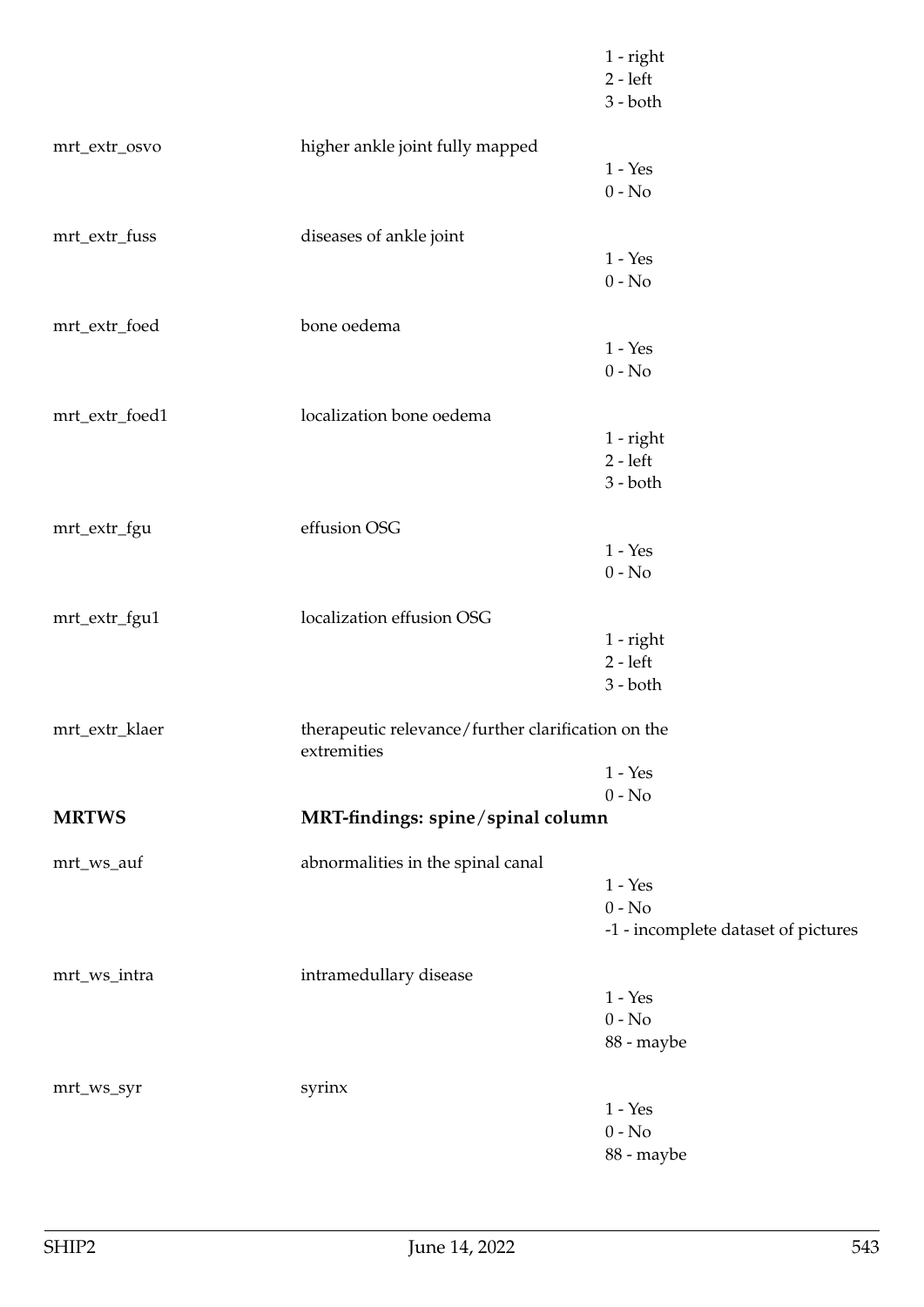| mrt_ws_coti  | low level conus (underneath cover plate L2)              |                    |
|--------------|----------------------------------------------------------|--------------------|
|              |                                                          | $1 - Yes$          |
|              |                                                          | $0 - No$           |
|              |                                                          | 88 - maybe         |
| mrt_ws_myela | myelon lesion                                            |                    |
|              |                                                          | $1 - Yes$          |
|              |                                                          | $0 - No$           |
|              |                                                          | 88 - maybe         |
| mrt_ws_myelm | myelon lesion with mass                                  |                    |
|              |                                                          | $1 - Yes$          |
|              |                                                          | $0 - No$           |
|              |                                                          | 88 - maybe         |
| mrt_ws_inex  | intradural extramedullary disease                        |                    |
|              |                                                          | $1 - Yes$          |
|              |                                                          | $0 - No$           |
|              |                                                          | 88 - maybe         |
| mrt_ws_inlip | intraspinal lipoma                                       |                    |
|              |                                                          | $1 - Yes$          |
|              |                                                          | $0 - No$           |
|              |                                                          | 88 - maybe         |
| mrt_ws_arf   | other space occupying on the spine                       |                    |
|              |                                                          | $1 - Yes$          |
|              |                                                          | $0 - No$           |
|              |                                                          | 88 - maybe         |
| mrt_ws_extra | extradural disease                                       |                    |
|              |                                                          | $1 - Yes$          |
|              |                                                          | $0 - No$           |
|              |                                                          | 88 - maybe         |
| mrt_ws_spkan | spinal canal constriction                                |                    |
|              |                                                          | $1 - Yes$          |
|              |                                                          | $0 - No$           |
|              |                                                          | 88 - maybe         |
| mrt_ws_lokas | localization of the greatest stenosis                    |                    |
|              |                                                          | 1 - cervical spine |
|              |                                                          | 2 - thoracic spine |
|              |                                                          | 3 - lumbar spine   |
| mrt_ws_liqu  | cerebrospinal fluid consumed in the greatest<br>stenosis |                    |
|              |                                                          | $1 - Yes$          |
|              |                                                          | $0 - No$           |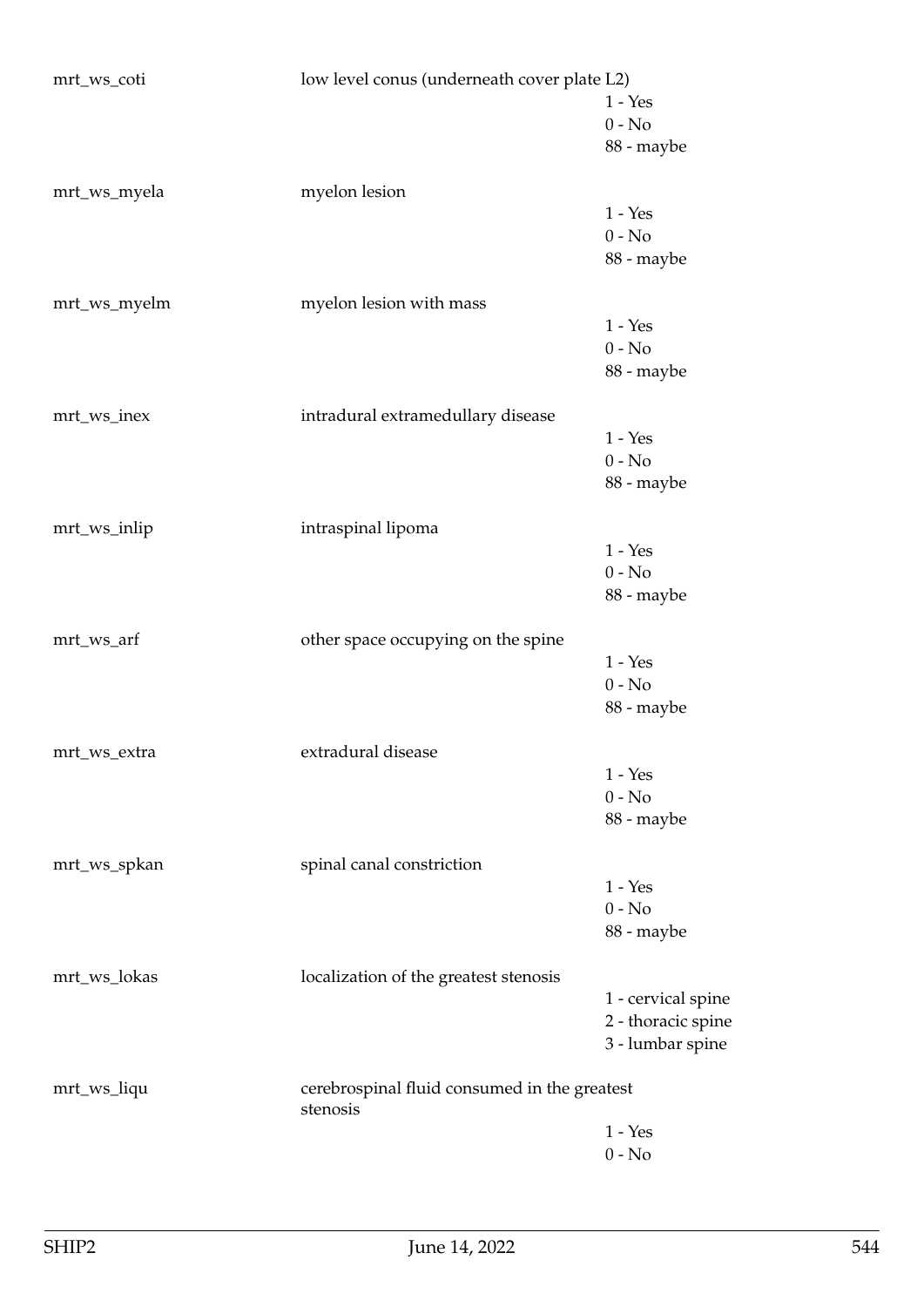| mrt_ws_myel  | myelon compression in the greatest stenosis                              |                    |
|--------------|--------------------------------------------------------------------------|--------------------|
|              |                                                                          | $1 - Yes$          |
|              |                                                                          | $0 - No$           |
|              |                                                                          | 88 - maybe         |
| mrt_ws_protu | protrusion / prolapse / listhesis                                        |                    |
|              |                                                                          | $1 - Yes$          |
|              |                                                                          | $0 - No$           |
|              |                                                                          | 88 - maybe         |
| mrt_ws_erws  | diseases of the spine                                                    |                    |
|              |                                                                          | $1 - Yes$          |
|              |                                                                          | $0 - No$           |
|              |                                                                          | 88 - maybe         |
| mrt_ws_fehl  | deformities of the spine                                                 |                    |
|              |                                                                          | $1 - Yes$          |
|              |                                                                          | $0 - No$           |
|              |                                                                          | 88 - maybe         |
| mrt_ws_dens  | dens high level                                                          |                    |
|              |                                                                          | $1 - Yes$          |
|              |                                                                          | $0 - No$           |
|              |                                                                          | 88 - maybe         |
| mrt_ws_skol  | scoliosis                                                                |                    |
|              |                                                                          | $1 - Yes$          |
|              |                                                                          | $0 - No$           |
|              |                                                                          | 88 - maybe         |
| mrt_ws_dose  | increased spinal curvature                                               |                    |
|              |                                                                          | $0 - No$           |
|              |                                                                          | 1 - hyperkyphosis  |
|              |                                                                          | 2 - hypolordosis   |
| mrt_ws_wksi  | vertebral body contact                                                   |                    |
|              |                                                                          | $1 - Yes$          |
|              |                                                                          | $0 - No$           |
| mrt_ws_lokws | localization of vertebral body contact                                   |                    |
|              |                                                                          | 1 - cervical spine |
|              |                                                                          | 2 - thoracic spine |
|              |                                                                          | 3 - lumbar spine   |
| mrt_ws_siver | Signal changes, which are hypointense in T1W<br>and hyperintense in T2W? |                    |
|              |                                                                          | $1 - Yes$          |
|              |                                                                          | $0$ - $\hbox{No}$  |
|              |                                                                          |                    |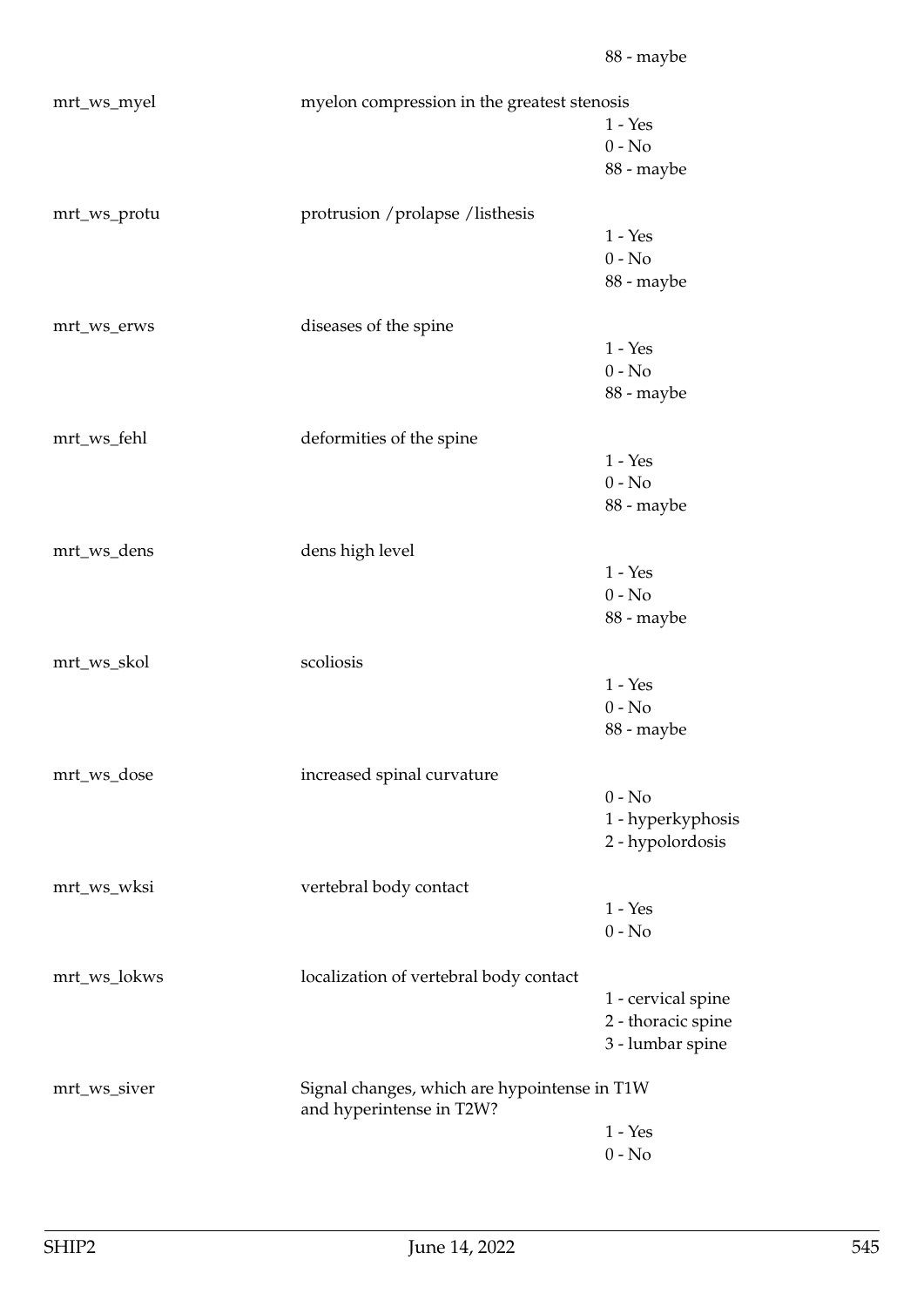| mrt_ws_klaer   | therapeutic relevance/further clarification of the<br>spine |                                     |
|----------------|-------------------------------------------------------------|-------------------------------------|
|                |                                                             | $1 - Yes$                           |
|                |                                                             | $0 - No$                            |
| <b>MRTHERZ</b> | <b>MRT-findings: heart</b>                                  |                                     |
| mrt_herz_auf   | abnormalities of the heart                                  |                                     |
|                |                                                             | $1 - Yes$                           |
|                |                                                             | $0 - No$                            |
|                |                                                             | -1 - incomplete dataset of pictures |
| mrt_herz_klaer | therapeutic relevance/further clarification of the<br>heart |                                     |
|                |                                                             | $1 - Yes$                           |
|                |                                                             | $0 - No$                            |
| <b>MRTMAM</b>  | <b>MRT-findings: mammary</b>                                |                                     |
| mrt_mam_auf    | abnormalities of the thorax                                 |                                     |
|                |                                                             | $1 - Yes$                           |
|                |                                                             | $0 - No$                            |
|                |                                                             | -1 - incomplete dataset of pictures |
| mrt_mam_klaer  | therapeutic relevance/further clarification<br>mamma        |                                     |
|                |                                                             | $1 - Yes$                           |
|                |                                                             | $0 - No$                            |
| <b>MRTANG</b>  | <b>MRT-findings: angio</b>                                  |                                     |
| mrt_ang_auf    | abnormalities of the vessels                                |                                     |
|                |                                                             | $1 - Yes$                           |
|                |                                                             | $0 - No$                            |
|                |                                                             | -1 - incomplete dataset of pictures |
| mrt_ang_hg1    | carotid artery (stenosis >60%)                              |                                     |
|                |                                                             | $1 - Yes$                           |
|                |                                                             | $0 - No$                            |
| mrt_ang_hg11   | localization - carotid artery (stenosis >60%)               |                                     |
|                |                                                             | $1$ - right                         |
|                |                                                             | $2 - left$                          |
|                |                                                             | $3 - both$                          |
| mrt_ang_hv1    | carotid artery (vascular occlusion)                         |                                     |
|                |                                                             | $1 - Yes$                           |
|                |                                                             | $0 - No$                            |
| mrt_ang_hv11   | localization - carotid artery (vascular occlusion)          |                                     |
|                |                                                             | $1$ - right                         |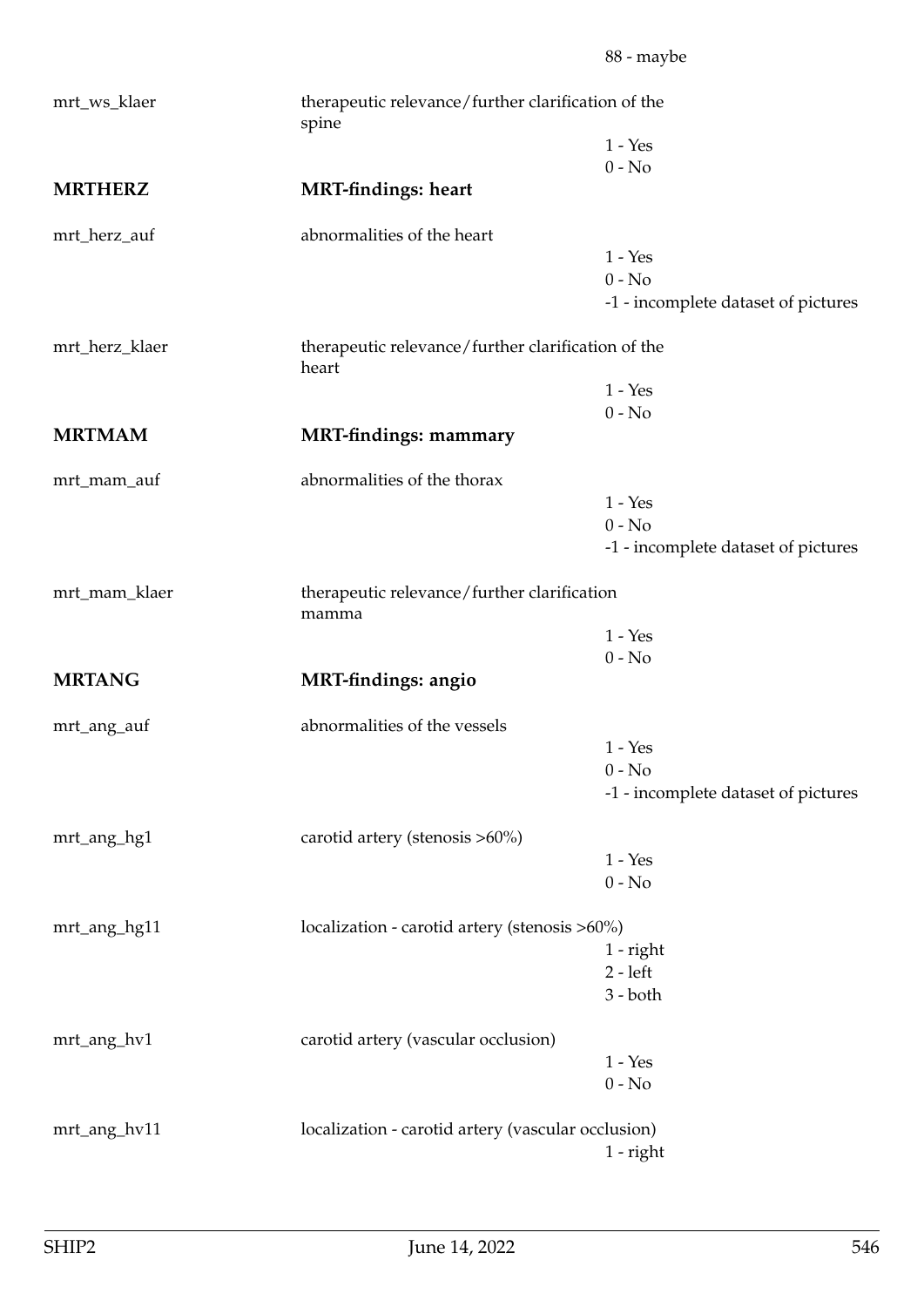|              |                                                              | $2 - left$<br>$3 - both$                |
|--------------|--------------------------------------------------------------|-----------------------------------------|
| mrt_ang_hd1  | carotid artery (dissection)                                  |                                         |
|              |                                                              | $1 - Yes$<br>$0 - No$                   |
| mrt_ang_hd11 | localization - carotid artery (dissection)                   |                                         |
|              |                                                              | $1$ - right<br>$2 - left$<br>$3 - both$ |
| mrt_ang_ha1  | carotid artery (aneurysm)                                    |                                         |
|              |                                                              | $1 - Yes$<br>$0 - No$                   |
| mrt_ang_ha11 | localization - carotid artery (aneurysm)                     |                                         |
|              |                                                              | $1$ - right<br>$2 - left$               |
|              |                                                              | $3 - both$                              |
| mrt_ang_hg2  | internal carotid artery (stenosis >60%)                      |                                         |
|              |                                                              | $1 - Yes$<br>$0 - No$                   |
| mrt_ang_hg21 | localization - internal carotid artery (stenosis<br>$>60\%)$ |                                         |
|              |                                                              | $1$ - right<br>$2 - left$               |
|              |                                                              | $3 - both$                              |
| mrt_ang_hv2  | internal carotid artery (vascular occlusion)                 |                                         |
|              |                                                              | $1 - Yes$<br>$0 - No$                   |
| mrt_ang_hv21 | localization - internal carotid artery (vascular             |                                         |
|              |                                                              |                                         |
|              | occlusion)                                                   | $1$ - right                             |
|              |                                                              | $2 - left$<br>$3 - both$                |
|              |                                                              |                                         |
| mrt_ang_hd2  | internal carotid artery (dissection)                         | $1 - Yes$                               |
|              |                                                              | $0 - No$                                |
| mrt_ang_hd21 | localization - internal carotid artery (dissection)          |                                         |
|              |                                                              | 1 - right<br>$2 - left$                 |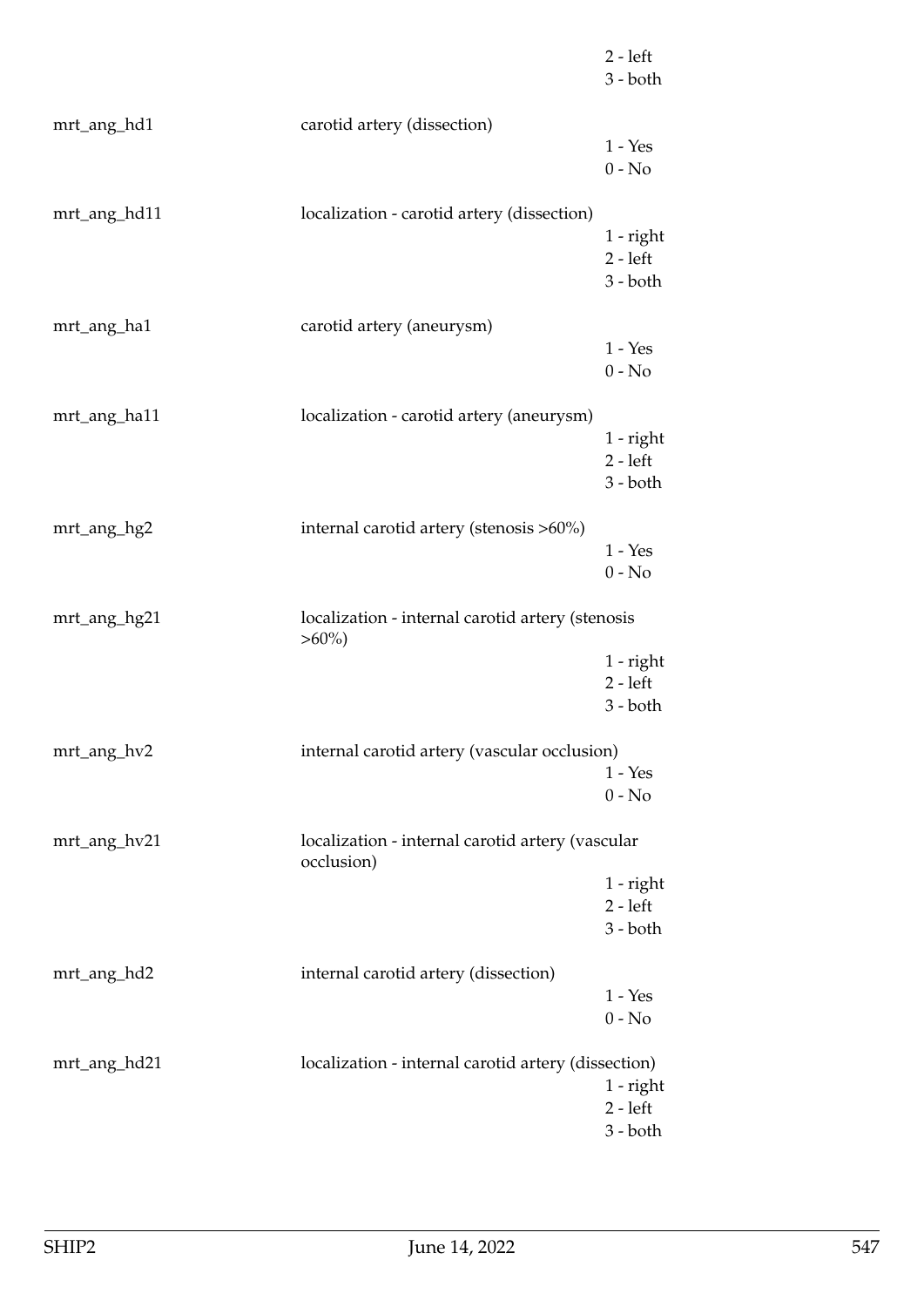| mrt_ang_ha2  | internal carotid artery (aneurysm)                            |                           |
|--------------|---------------------------------------------------------------|---------------------------|
|              |                                                               | $1 - Yes$                 |
|              |                                                               | $0 - No$                  |
|              |                                                               |                           |
| mrt_ang_ha21 | localization - internal carotid artery (aneurysm)             |                           |
|              |                                                               | $1$ - right<br>$2 - left$ |
|              |                                                               | $3 - both$                |
|              |                                                               |                           |
| mrt_ang_hg3  | vertebral artery (prox.) (stenosis >60%)                      |                           |
|              |                                                               | $1 - Yes$                 |
|              |                                                               | $0 - No$                  |
|              |                                                               |                           |
| mrt_ang_hg31 | localization - vertebral artery (prox.) (stenosis<br>$>60\%)$ |                           |
|              |                                                               | $1$ - right               |
|              |                                                               | $2 - left$                |
|              |                                                               | $3 - both$                |
|              |                                                               |                           |
| mrt_ang_hv3  | vertebral artery (prox.) (vascular occlusion)                 |                           |
|              |                                                               | $1 - Yes$                 |
|              |                                                               | $0 - No$                  |
| mrt_ang_hv31 | localization - vertebral artery (prox.) (vascular             |                           |
|              | occlusion)                                                    |                           |
|              |                                                               | $1$ - right               |
|              |                                                               | $2 - left$                |
|              |                                                               | $3 - both$                |
| mrt_ang_hd3  | vertebral artery (prox.) (dissection)                         |                           |
|              |                                                               | $1 - Yes$                 |
|              |                                                               | $0 - No$                  |
|              |                                                               |                           |
| mrt_ang_hd31 | localization - vertebral artery (prox.) (dissection)          |                           |
|              |                                                               | 1 - right<br>$2 - left$   |
|              |                                                               | $3 - both$                |
|              |                                                               |                           |
| mrt_ang_ha3  | vertebral artery (prox.) (aneurysm)                           |                           |
|              |                                                               | $1 - Yes$                 |
|              |                                                               | $0 - No$                  |
|              |                                                               |                           |
| mrt_ang_ha31 | localization - vertebral artery (prox.) (aneurysm)            | $1$ - right               |
|              |                                                               | $2 - left$                |
|              |                                                               | $3 - both$                |
|              |                                                               |                           |
| mrt_ang_tg1  | ascending thoracic aorta (stenosis >60%)                      |                           |
|              |                                                               | $1 - Yes$                 |
|              |                                                               | $0 - No$                  |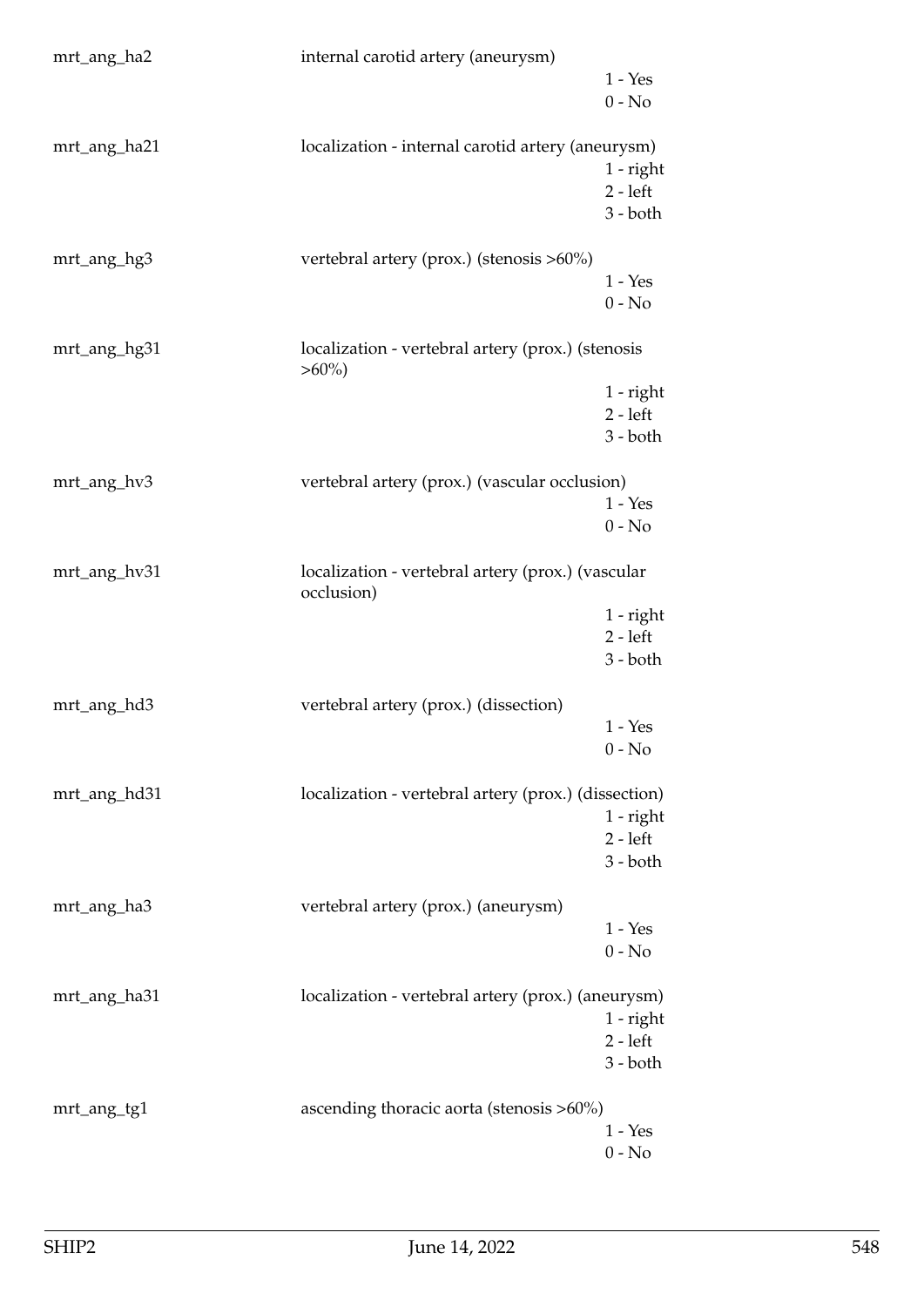| mrt_ang_tv1 | ascending thoracic aorta (vascular occlusion)  | $1 - Yes$<br>$0 - No$ |
|-------------|------------------------------------------------|-----------------------|
| mrt_ang_td1 | ascending thoracic aorta (dissection)          | $1 - Yes$<br>$0 - No$ |
| mrt_ang_ta1 | ascending thoracic aorta (aneurysm)            | $1 - Yes$<br>$0 - No$ |
| mrt_ang_tg2 | arch of the aorta (stenosis $>60\%)$           | $1 - Yes$<br>$0 - No$ |
| mrt_ang_tv2 | aortic arch (vascular occlusion)               | $1 - Yes$<br>$0 - No$ |
| mrt_ang_td2 | aortic arch (dissection)                       | $1 - Yes$<br>$0 - No$ |
| mrt_ang_ta2 | aortic arch (aneurysm)                         | $1 - Yes$<br>$0 - No$ |
| mrt_ang_tg3 | descending thoracic aorta (stenosis >60%)      | $1 - Yes$<br>$0 - No$ |
| mrt_ang_tv3 | descending thoracic aorta (vascular occlusion) | $1 - Yes$<br>$0 - No$ |
| mrt_ang_td3 | descending thoracic aorta (dissection)         | $1 - Yes$<br>$0 - No$ |
| mrt_ang_ta3 | descending thoracic aorta (aneurysm)           | $1 - Yes$<br>$0 - No$ |
| mrt_ang_ag1 | abdominal aorta (stenosis >60%)                | $1 - Yes$<br>$0 - No$ |
| mrt_ang_av1 | abdominal aorta (vascular occlusion)           |                       |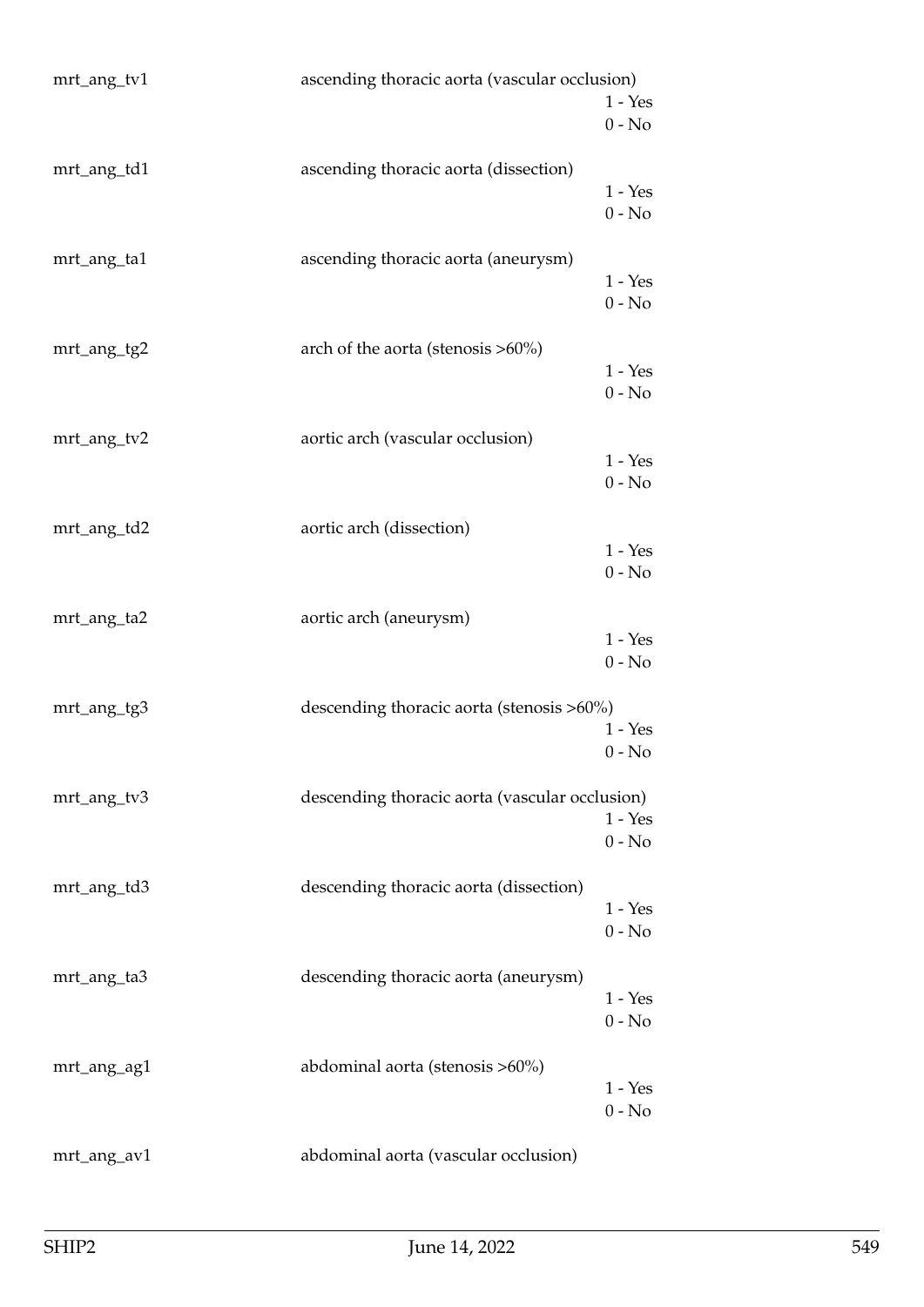|              |                                                  | $1 - Yes$<br>$0 - No$                 |
|--------------|--------------------------------------------------|---------------------------------------|
| mrt_ang_ad1  | abdominal aorta (dissection)                     | $1 - Yes$<br>$0 - No$                 |
| mrt_ang_aa1  | abdominal aorta (aneurysm)                       | $1 - Yes$<br>$0 - No$                 |
| mrt_ang_ag2  | renal artery (stenosis >60%)                     | $1 - Yes$<br>$0 - No$                 |
| mrt_ang_ag21 | localization - renal artery (stenosis >60%)      | $1 - right$<br>$2 - left$<br>3 - both |
| mrt_ang_av2  | renal artery (vascular occlusion)                | $1 - Yes$<br>$0 - No$                 |
| mrt_ang_av21 | localization - renal artery (vascular occlusion) | 1 - right<br>$2 - left$<br>$3 - both$ |
| mrt_ang_ad2  | renal artery (dissection)                        | $1 - Yes$<br>$0 - No$                 |
| mrt_ang_ad21 | localization - renal artery (dissection)         | 1 - right<br>$2 - left$<br>$3 - both$ |
| mrt_ang_aa2  | renal artery (aneurysm)                          | $1 - Yes$<br>$0 - No$                 |
| mrt_ang_aa21 | localization - renal artery (aneurysm)           | 1 - right<br>$2 - left$<br>$3 - both$ |
| mrt_ang_bg1  | common iliac artery (stenosis >60%)              | $1 - Yes$<br>$0 - No$                 |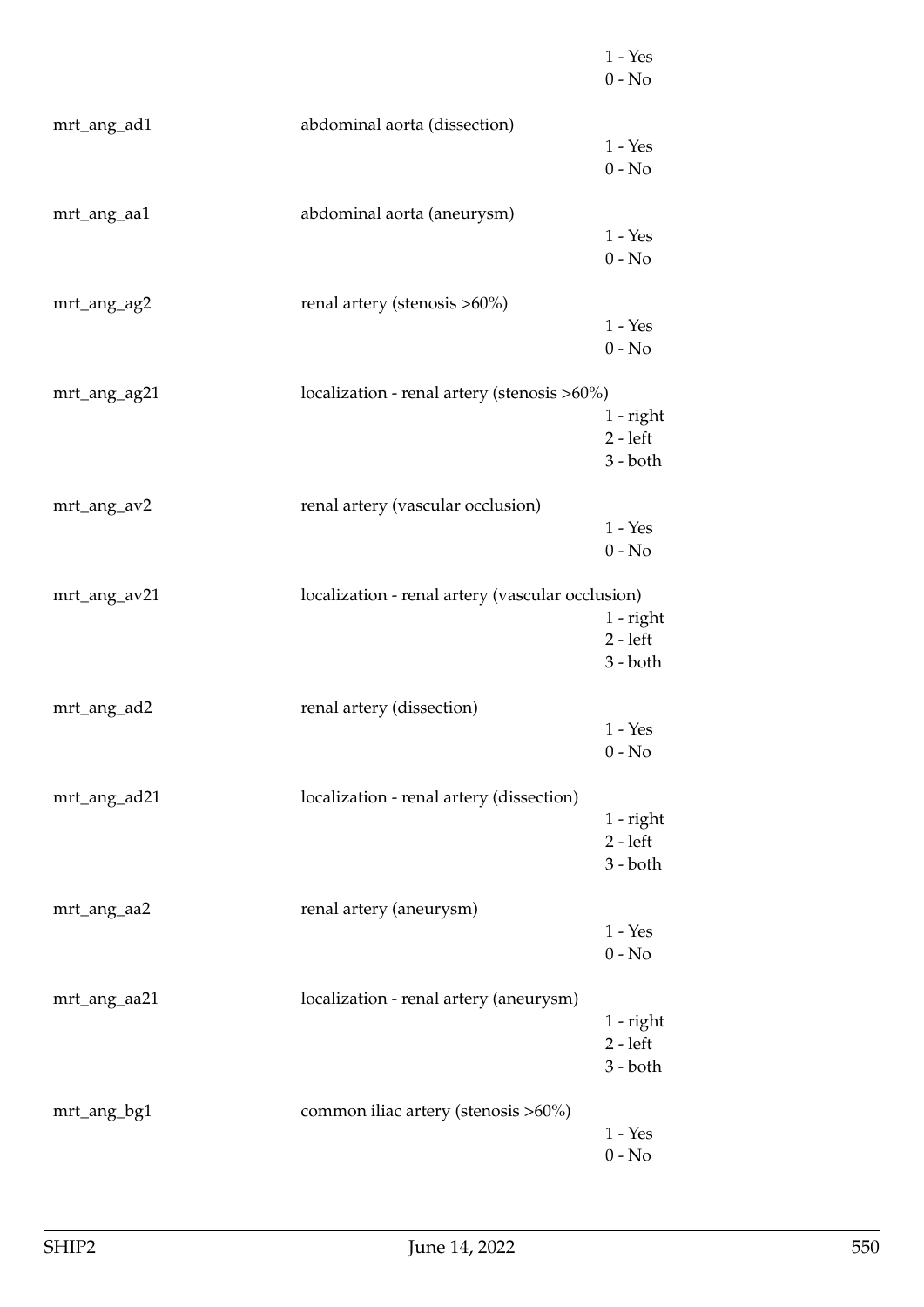| mrt_ang_bg11 | localization - common iliac artery (stenosis >60%)           | 1 - right<br>$2 - left$<br>$3 - both$   |
|--------------|--------------------------------------------------------------|-----------------------------------------|
| mrt_ang_bv1  | common iliac artery (vascular occlusion)                     | $1 - Yes$<br>$0 - No$                   |
| mrt_ang_bv11 | localization - common iliac artery (vascular<br>occlusion)   |                                         |
|              |                                                              | 1 - right<br>$2 - left$<br>$3 - both$   |
| mrt_ang_bd1  | common iliac artery (dissection)                             |                                         |
|              |                                                              | $1 - Yes$<br>$0 - No$                   |
| mrt_ang_bd11 | localization - common iliac artery (dissection)              | $1$ - right<br>$2 - left$<br>3 - both   |
| mrt_ang_ba1  | common iliac artery (aneurysm)                               | $1 - Yes$<br>$0 - No$                   |
| mrt_ang_ba11 | localization - common iliac artery (aneurysm)                | $1$ - right<br>$2 - left$<br>$3 - both$ |
| mrt_ang_bg2  | internal iliac artery (stenosis >60%)                        | $1 - Yes$<br>$0 - No$                   |
| mrt_ang_bg21 | localization - internal iliac artery (stenosis >60%)         | 1 - right<br>$2 - left$<br>$3 - both$   |
| mrt_ang_bv2  | internal iliac artery (vascular occlusion)                   | $1 - Yes$<br>$0 - No$                   |
| mrt_ang_bv21 | localization - internal iliac artery (vascular<br>occlusion) |                                         |
|              |                                                              | $1$ - right                             |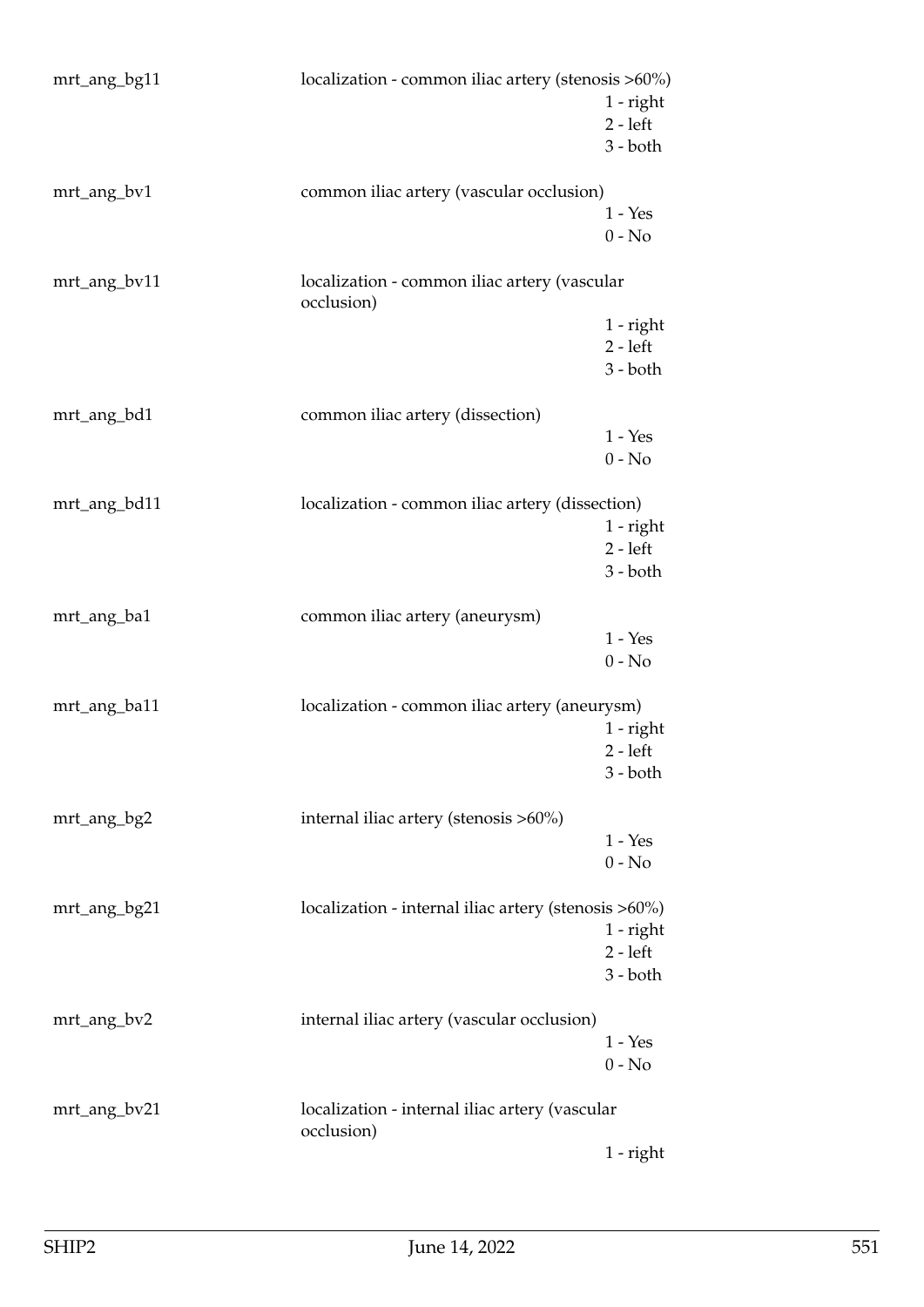|              |                                                      | 2 - left<br>$3 - both$ |
|--------------|------------------------------------------------------|------------------------|
| mrt_ang_bd2  | internal iliac artery (dissection)                   |                        |
|              |                                                      | $1 - Yes$              |
|              |                                                      | $0 - No$               |
| mrt_ang_bd21 | localization - internal iliac artery (dissection)    |                        |
|              |                                                      | 1 - right              |
|              |                                                      | $2 - left$             |
|              |                                                      | $3 - both$             |
| mrt_ang_ba2  | internal iliac artery (aneurysm)                     |                        |
|              |                                                      | $1 - Yes$              |
|              |                                                      | $0 - No$               |
| mrt_ang_ba21 | localization - internal iliac artery (aneurysm)      |                        |
|              |                                                      | $1$ - $right$          |
|              |                                                      | $2 - left$             |
|              |                                                      | 3 - both               |
|              |                                                      |                        |
| mrt_ang_bg3  | external iliac artery (stenosis >60%)                |                        |
|              |                                                      | $1 - Yes$              |
|              |                                                      | $0 - No$               |
| mrt_ang_bg31 | localization - external iliac artery (stenosis >60%) |                        |
|              |                                                      | 1 - right              |
|              |                                                      | $2 - left$             |
|              |                                                      | 3 - both               |
| mrt_ang_bv3  | external iliac artery (vascular occlusion)           |                        |
|              |                                                      | $1 - Yes$              |
|              |                                                      | $0 - No$               |
| mrt_ang_bv31 | localization - external iliac artery (vascular       |                        |
|              | occlusion)                                           |                        |
|              |                                                      | 1 - right              |
|              |                                                      | $2 - left$             |
|              |                                                      | $3 - both$             |
| mrt_ang_bd3  | external iliac artery (dissection)                   |                        |
|              |                                                      | $1 - Yes$              |
|              |                                                      | $0 - No$               |
| mrt_ang_bd31 | localization - external iliac artery (dissection)    |                        |
|              |                                                      | 1 - right              |
|              |                                                      | $2 - left$             |
|              |                                                      | 3 - both               |
| mrt_ang_ba3  | external iliac artery (aneurysm)                     |                        |
|              |                                                      |                        |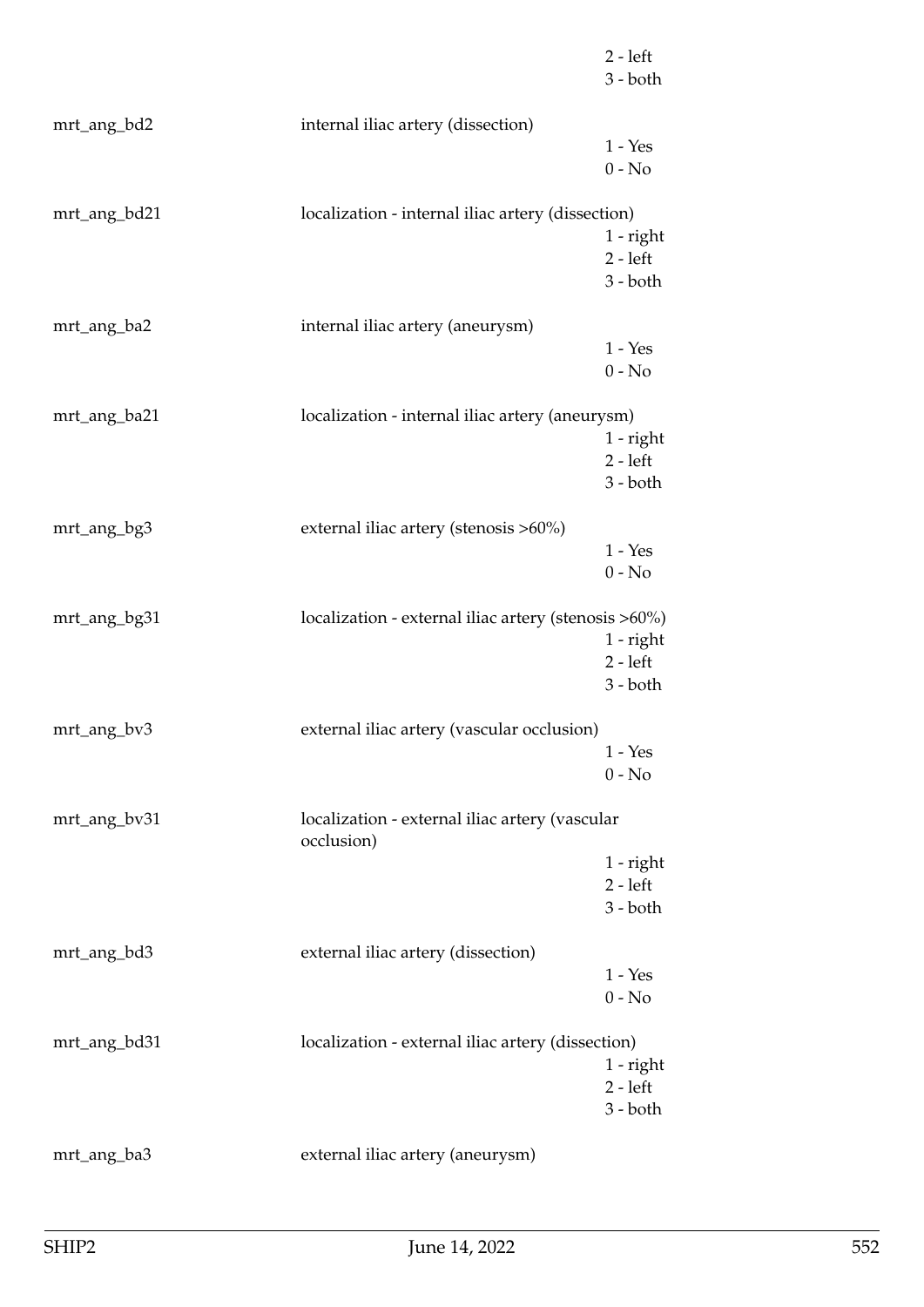|              |                                                    | $1 - Yes$<br>$0 - No$ |
|--------------|----------------------------------------------------|-----------------------|
| mrt_ang_ba31 | localization - external iliac artery (aneurysm)    |                       |
|              |                                                    | 1 - right             |
|              |                                                    | $2 - left$            |
|              |                                                    | $3 - both$            |
| mrt_ang_ug1  | femoral artery (stenosis >60%)                     |                       |
|              |                                                    | $1 - Yes$             |
|              |                                                    | $0 - No$              |
| mrt_ang_ug11 | localization - femoral artery (stenosis >60%)      |                       |
|              |                                                    | 1 - right             |
|              |                                                    | $2 - left$            |
|              |                                                    | $3 - both$            |
| mrt_ang_uv1  | femoral artery (vascular occlusion)                |                       |
|              |                                                    | $1 - Yes$             |
|              |                                                    | $0 - No$              |
| mrt_ang_uv11 | localization - femoral artery (vascular occlusion) |                       |
|              |                                                    | $1$ - right           |
|              |                                                    | $2 - left$            |
|              |                                                    | $3 - both$            |
| mrt_ang_ud1  | femoral artery (dissection)                        |                       |
|              |                                                    | $1 - Yes$             |
|              |                                                    | $0 - No$              |
| mrt_ang_ud11 | localization - femoral artery (dissection)         |                       |
|              |                                                    | 1 - right             |
|              |                                                    | $2 - left$            |
|              |                                                    | $3 - both$            |
| mrt_ang_ua1  | femoral artery (aneurysm)                          |                       |
|              |                                                    | $1 - Yes$             |
|              |                                                    | $0 - No$              |
| mrt_ang_ua11 | localization - femoral artery (aneurysm)           |                       |
|              |                                                    | 1 - right             |
|              |                                                    | $2 - left$            |
|              |                                                    | $3 - both$            |
| mrt_ang_ug2  | femoral artery superificialis (stenosis >60%)      |                       |
|              |                                                    | $1 - Yes$             |
|              |                                                    | $0 - No$              |
| mrt_ang_ug21 | localization - superificialis femoral artery       |                       |
|              | $(stenosis > 60\%)$                                |                       |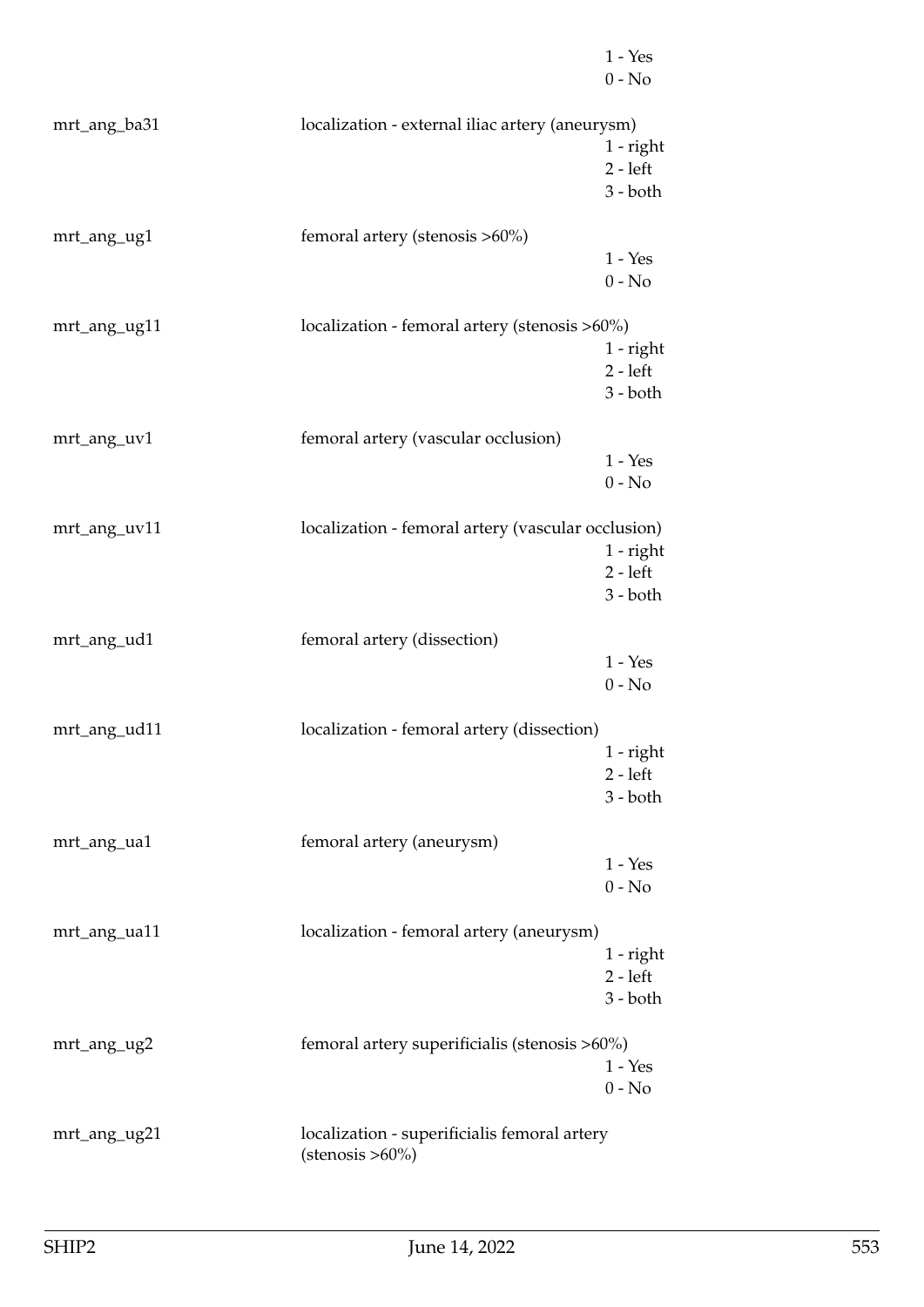|              |                                                                      | $1$ - right<br>$2 - left$<br>$3 - both$ |
|--------------|----------------------------------------------------------------------|-----------------------------------------|
| mrt_ang_uv2  | femoral artery superificialis (vascular occlusion)                   |                                         |
|              |                                                                      | $1 - Yes$<br>$0 - No$                   |
| mrt_ang_uv21 | localization - superificialis femoral artery<br>(vascular occlusion) |                                         |
|              |                                                                      | $1$ - right<br>$2 - left$<br>$3 - both$ |
| mrt_ang_ud2  | femoral artery superificialis (dissection)                           |                                         |
|              |                                                                      | $1 - Yes$<br>$0 - No$                   |
| mrt_ang_ud21 | localization - superificialis femoral artery<br>(dissection)         |                                         |
|              |                                                                      | $1$ - right<br>$2 - left$               |
|              |                                                                      | $3 - both$                              |
| mrt_ang_ua2  | femoral artery superificialis (aneurysm)                             |                                         |
|              |                                                                      | $1 - Yes$<br>$0 - No$                   |
| mrt_ang_ua21 | localization - superificialis femoral artery<br>(aneurysm)           |                                         |
|              |                                                                      | 1 - right                               |
|              |                                                                      | 2 - left<br>$3 - both$                  |
| mrt_ang_ug3  | popliteal artery (stenosis >60%)                                     |                                         |
|              |                                                                      | $1 - Yes$<br>$0 - No$                   |
| mrt_ang_ug31 | localization - popliteal artery (stenosis >60%)                      |                                         |
|              |                                                                      | $1$ - right<br>$2 - left$               |
|              |                                                                      | $3 - both$                              |
| mrt_ang_uv3  | popliteal artery (vascular occlusion)                                |                                         |
|              |                                                                      | $1 - Yes$<br>$0 - No$                   |
| mrt_ang_uv31 | localization - popliteal artery (vascular occlusion)                 |                                         |
|              |                                                                      | $1$ - right<br>$2 - left$               |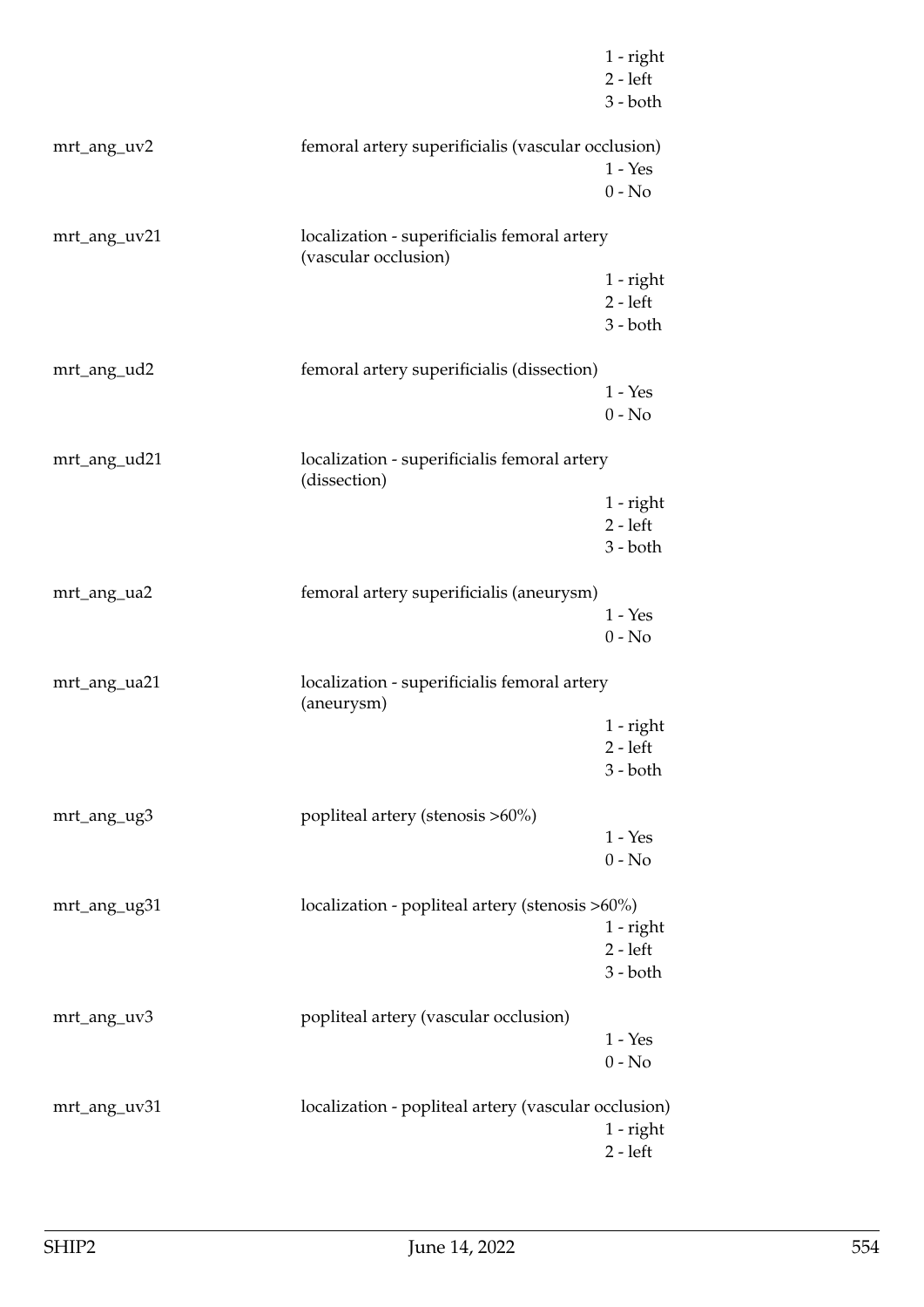| mrt_ang_ud3  | popliteal artery (dissection)                             |                           |
|--------------|-----------------------------------------------------------|---------------------------|
|              |                                                           | $1 - Yes$                 |
|              |                                                           | $0 - No$                  |
| mrt_ang_ud31 | localization - popliteal artery (dissection)              |                           |
|              |                                                           | $1$ - right               |
|              |                                                           | $2 - left$                |
|              |                                                           | $3 - both$                |
| mrt_ang_ua3  | popliteal artery (aneurysm)                               |                           |
|              |                                                           | $1 - Yes$                 |
|              |                                                           | $0 - No$                  |
|              |                                                           |                           |
| mrt_ang_ua31 | localization - popliteal artery (aneurysm)                | $1$ - right               |
|              |                                                           | $2 - left$                |
|              |                                                           | $3 - both$                |
|              |                                                           |                           |
| mrt_ang_ug4  | tibiofibular tract (stenosis >60%)                        | $1 - Yes$                 |
|              |                                                           | $0 - No$                  |
|              |                                                           |                           |
| mrt_ang_ug41 | localization - tibiofibular tract (stenosis>60%)          |                           |
|              |                                                           | $1$ - right<br>$2 - left$ |
|              |                                                           | $3 - both$                |
|              |                                                           |                           |
| mrt_ang_uv4  | tibiofibular tract (vascular occlusion)                   |                           |
|              |                                                           | $1 - Yes$<br>$0 - No$     |
|              |                                                           |                           |
| mrt_ang_uv41 | localization - tibiofibular tract (vascular<br>occlusion) |                           |
|              |                                                           | $1$ - right               |
|              |                                                           | $2 - left$                |
|              |                                                           | $3 - both$                |
| mrt_ang_ud4  | tibiofibular tract (dissection)                           |                           |
|              |                                                           | $1 - Yes$                 |
|              |                                                           | $0 - No$                  |
| mrt_ang_ud41 | localization - tibiofibular tract (dissection)            |                           |
|              |                                                           | 1 - right                 |
|              |                                                           | $2 - left$                |
|              |                                                           | $3 - both$                |
| mrt_ang_ua4  | tibiofibular tract (aneurysm)                             |                           |
|              |                                                           | $1 - Yes$                 |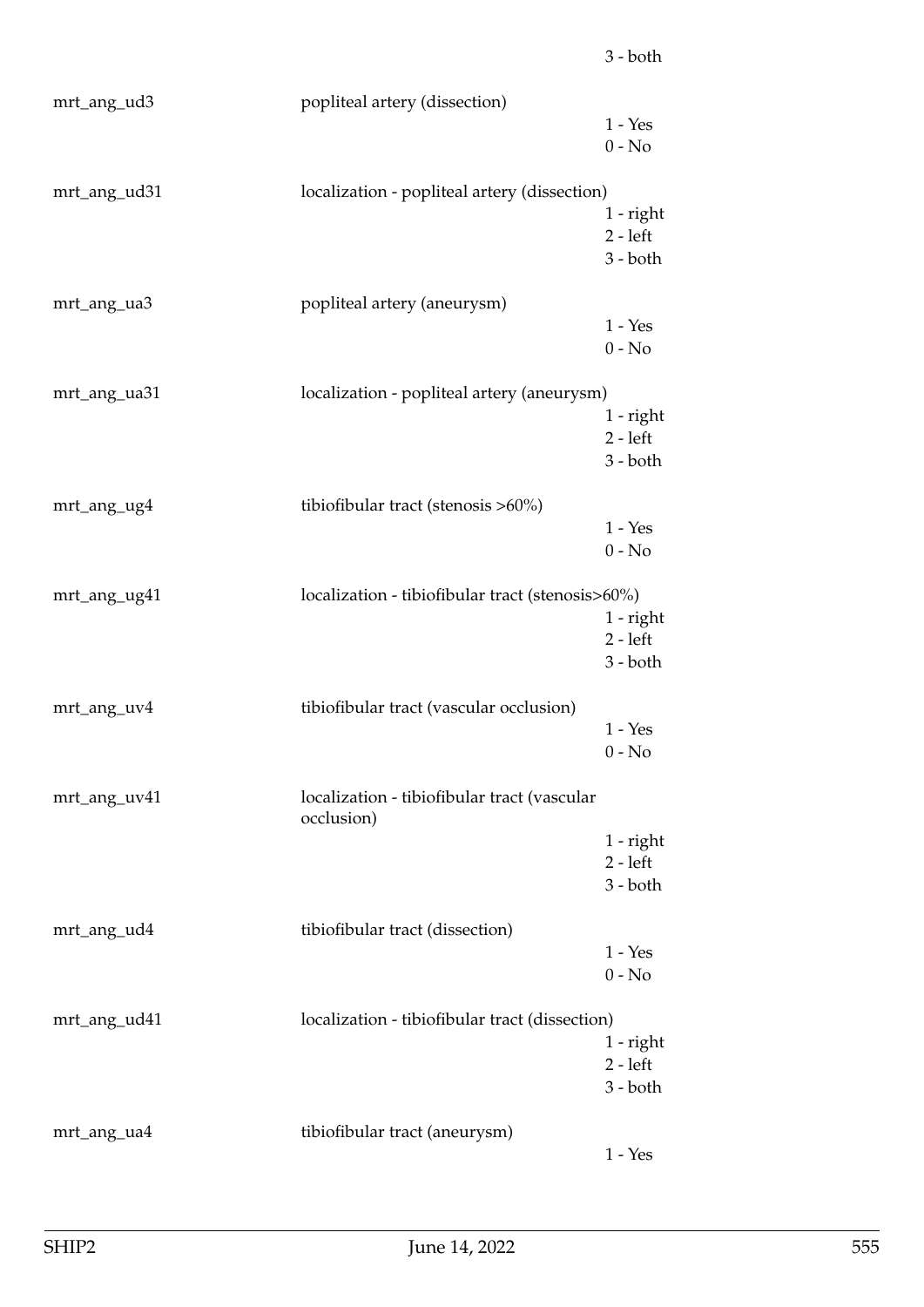| mrt_ang_ua41 | localization - tibiofibular tract (aneurysm)                 | 1 - right<br>$2 - left$<br>$3 - both$   |
|--------------|--------------------------------------------------------------|-----------------------------------------|
| mrt_ang_ug5  | peroneal arteries (stenosis >60%)                            | $1 - Yes$<br>$0 - No$                   |
| mrt_ang_ug51 | localization - peroneal artery (stenosis >60%)               | $1$ - right<br>$2 - left$<br>$3 - both$ |
| mrt_ang_uv5  | peroneal artery (vascular occlusion)                         | $1 - Yes$<br>$0 - No$                   |
| mrt_ang_uv51 | localization - peroneal artery (vascular occlusion)          | $1$ - right<br>$2 - left$<br>$3 - both$ |
| mrt_ang_ud5  | peroneal artery (dissection)                                 | $1 - Yes$<br>$0 - No$                   |
| mrt_ang_ud51 | localization - peroneal artery (dissection)                  | 1 - right<br>$2 - left$<br>3 - both     |
| mrt_ang_ua5  | peroneal artery (aneurysm)                                   | $1 - Yes$<br>$0 - No$                   |
| mrt_ang_ua51 | localization - peroneal artery (aneurysm)                    | $1$ - right<br>$2 - left$<br>$3 - both$ |
| mrt_ang_ug6  | posterior tibial artery (stenosis >60%)                      | $1 - Yes$<br>$0 - No$                   |
| mrt_ang_ug61 | localization - posterior tibial artery (stenosis<br>$>60\%)$ | $1$ - right                             |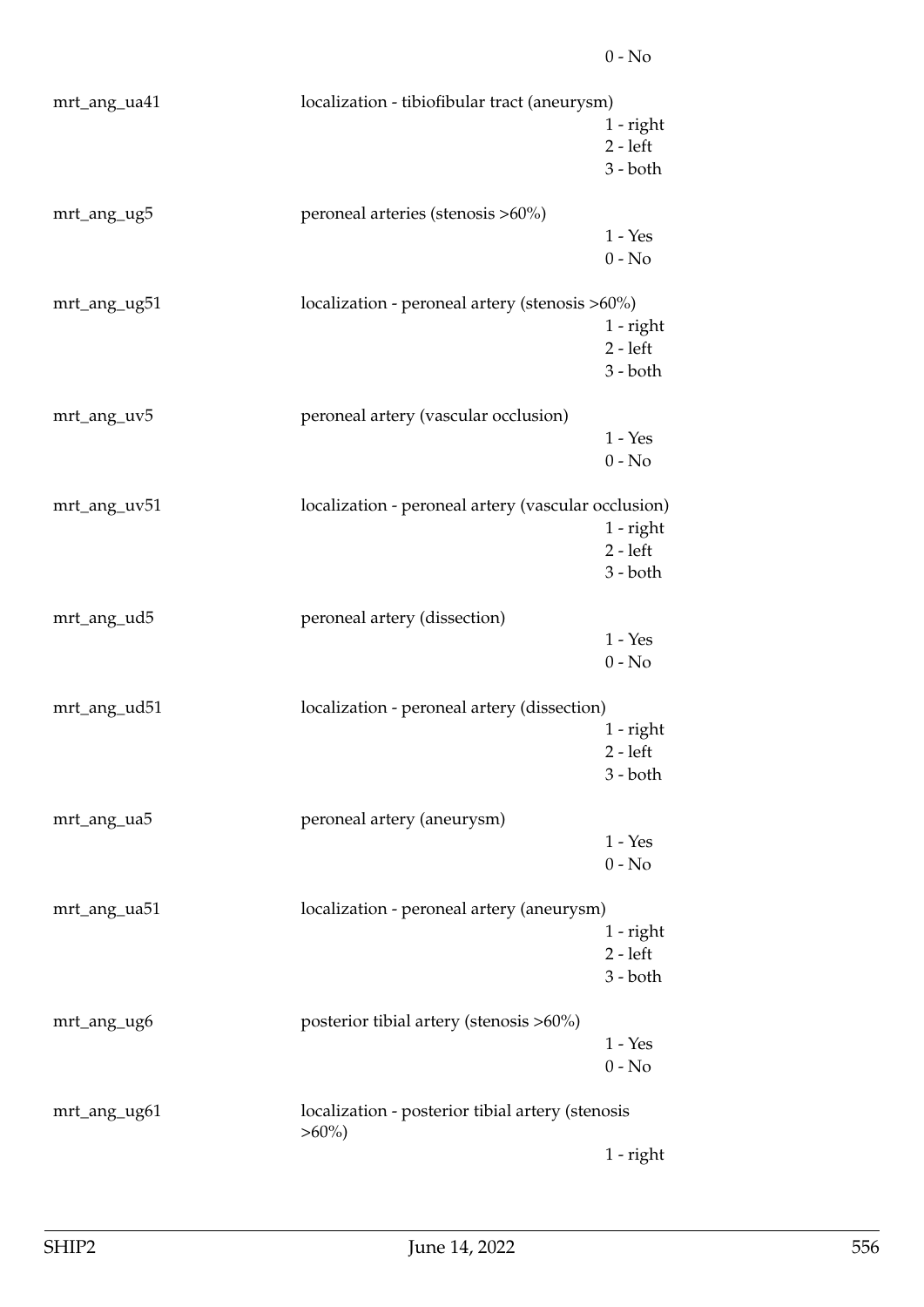|              |                                                                | $2 - left$<br>$3 - both$ |
|--------------|----------------------------------------------------------------|--------------------------|
| mrt_ang_uv6  | posterior tibial artery (vascular occlusion)                   |                          |
|              |                                                                | $1 - Yes$                |
|              |                                                                | $0 - No$                 |
| mrt_ang_uv61 | localization - posterior tibial artery (vascular<br>occlusion) |                          |
|              |                                                                | $1$ - right              |
|              |                                                                | $2 - left$               |
|              |                                                                | $3 - both$               |
| mrt_ang_ud6  | posterior tibial artery (dissection)                           |                          |
|              |                                                                | $1 - Yes$                |
|              |                                                                | $0 - No$                 |
| mrt_ang_ud61 | localization - posterior tibial artery (dissection)            |                          |
|              |                                                                | $1$ - right              |
|              |                                                                | $2 - left$               |
|              |                                                                | $3 - both$               |
| mrt_ang_ua6  | posterior tibial artery (aneurysm)                             |                          |
|              |                                                                | $1 - Yes$                |
|              |                                                                | $0 - No$                 |
| mrt_ang_ua61 | localization - posterior tibial artery (aneurysm)              |                          |
|              |                                                                | $1$ - right              |
|              |                                                                | $2 - left$               |
|              |                                                                | $3 - both$               |
| mrt_ang_ug7  | anterior tibial artery (stenosis >60%)                         |                          |
|              |                                                                | $1 - Yes$                |
|              |                                                                | $0 - No$                 |
| mrt_ang_ug71 | localization - anterior tibial artery (stenosis >60%)          |                          |
|              |                                                                | $1$ - right              |
|              |                                                                | $2 - left$<br>$3 - both$ |
|              |                                                                |                          |
| mrt_ang_uv7  | anterior tibial artery (vascular occlusion)                    |                          |
|              |                                                                | $1 - Yes$                |
|              |                                                                | $0 - No$                 |
| mrt_ang_uv71 | localization - anterior tibial artery (vascular<br>occlusion)  |                          |
|              |                                                                | $1$ - right              |
|              |                                                                | $2 - left$               |
|              |                                                                | $3 - both$               |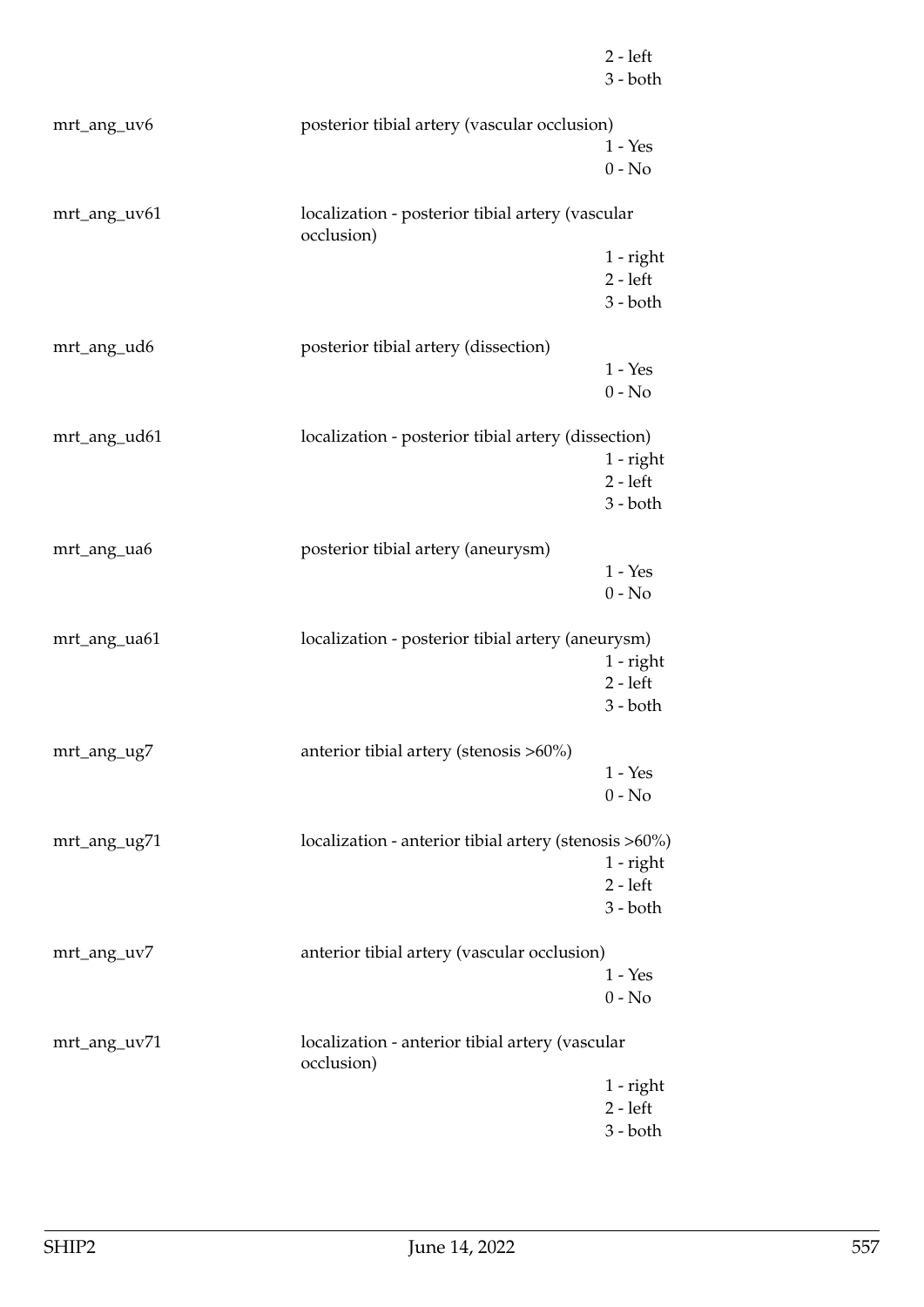| mrt_ang_ud7  | anterior tibial artery (dissection)                      |                          |
|--------------|----------------------------------------------------------|--------------------------|
|              |                                                          | $1 - Yes$                |
|              |                                                          | $0 - No$                 |
|              |                                                          |                          |
| mrt_ang_ud71 | localization - anterior tibial artery (dissection)       |                          |
|              |                                                          | $1$ - right              |
|              |                                                          | $2 - left$<br>$3 - both$ |
|              |                                                          |                          |
| mrt_ang_ua7  | anterior tibial artery (aneurysm)                        |                          |
|              |                                                          | $1 - Yes$                |
|              |                                                          | $0 - No$                 |
|              |                                                          |                          |
| mrt_ang_ua71 | localization - anterior tibial artery (aneurysm)         |                          |
|              |                                                          | $1$ - right              |
|              |                                                          | $2 - left$               |
|              |                                                          | $3 - both$               |
| mrt_ang_og1  | subclavian artery (stenosis >60%)                        |                          |
|              |                                                          | $1 - Yes$                |
|              |                                                          | $0 - No$                 |
|              |                                                          |                          |
| mrt_ang_og11 | localization - subclavian artery (stenosis >60%)         |                          |
|              |                                                          | $1$ - right              |
|              |                                                          | $2 - left$               |
|              |                                                          | $3 - both$               |
| mrt_ang_ov1  | subclavian artery (vascular occlusion)                   |                          |
|              |                                                          | $1 - Yes$                |
|              |                                                          | $0 - No$                 |
|              |                                                          |                          |
| mrt_ang_ov11 | localization - subclavian artery (vascular<br>occlusion) |                          |
|              |                                                          | 1 - right                |
|              |                                                          | $2 - left$               |
|              |                                                          | $3 - both$               |
|              |                                                          |                          |
| mrt_ang_od1  | subclavian artery (dissection)                           | $1 - Yes$                |
|              |                                                          | $0 - No$                 |
|              |                                                          |                          |
| mrt_ang_od11 | localization - subclavian artery (dissection)            |                          |
|              |                                                          | 1 - right                |
|              |                                                          | $2 - left$               |
|              |                                                          | $3 - both$               |
|              |                                                          |                          |
| mrt_ang_oa1  | subclavian artery (aneurysm)                             |                          |
|              |                                                          | $1 - Yes$                |
|              |                                                          | $0 - No$                 |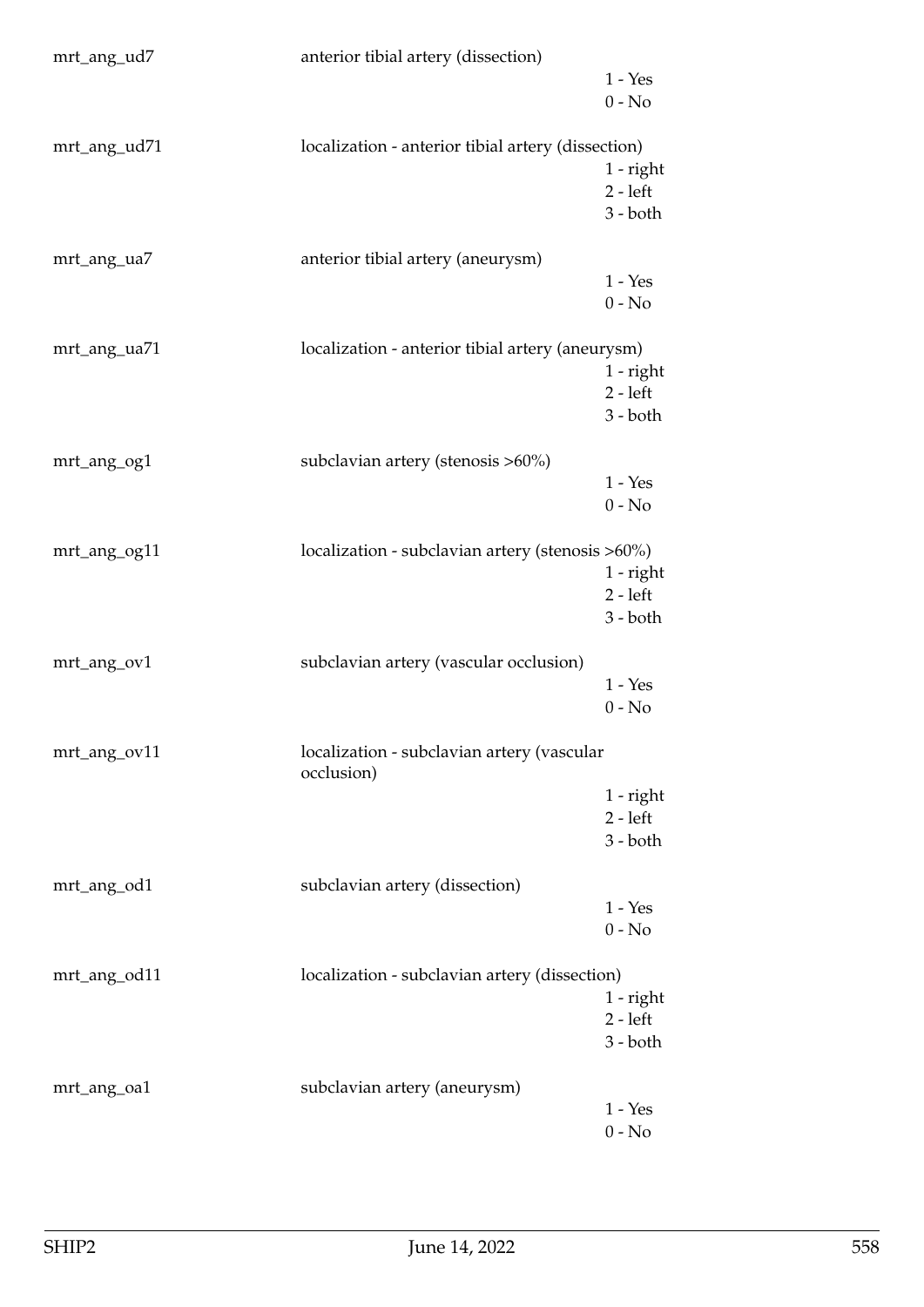| mrt_ang_oa11 | localization - subclavian artery (aneurysm)         |                           |
|--------------|-----------------------------------------------------|---------------------------|
|              |                                                     | $1$ - right<br>$2 - left$ |
|              |                                                     | $3 - both$                |
| mrt_ang_og2  | axillary artery (stenosis >60%)                     |                           |
|              |                                                     | $1 - Yes$                 |
|              |                                                     | $0 - No$                  |
| mrt_ang_og21 | localization - axillary artery (stenosis >60%)      |                           |
|              |                                                     | $1$ - right<br>$2 - left$ |
|              |                                                     | $3 - both$                |
|              |                                                     |                           |
| mrt_ang_ov2  | axillary artery (vascular occlusion)                | $1 - Yes$                 |
|              |                                                     | $0 - No$                  |
| mrt_ang_ov21 | localization - axillary artery (vascular occlusion) |                           |
|              |                                                     | $1$ - right               |
|              |                                                     | $2 - left$                |
|              |                                                     | $3 - both$                |
| mrt_ang_od2  | axillary artery (dissection)                        |                           |
|              |                                                     | $1 - Yes$<br>$0 - No$     |
|              |                                                     |                           |
| mrt_ang_od21 | localization - axillary artery (dissection)         |                           |
|              |                                                     | $1$ - right<br>$2 - left$ |
|              |                                                     | 3 - both                  |
| mrt_ang_oa2  | axillary artery (aneurysm)                          |                           |
|              |                                                     | $1 - Yes$                 |
|              |                                                     | $0 - No$                  |
| mrt_ang_oa21 | localization - axillary artery (aneurysm)           |                           |
|              |                                                     | $1$ - right               |
|              |                                                     | $2 - left$<br>$3 - both$  |
|              |                                                     |                           |
| mrt_ang_og3  | brachial artery (stenosis >60%)                     |                           |
|              |                                                     | $1 - Yes$<br>$0 - No$     |
|              |                                                     |                           |
| mrt_ang_og31 | localization - brachial artery (stenosis >60%)      | 1 - right                 |
|              |                                                     | $2 - left$                |
|              |                                                     | $3 - both$                |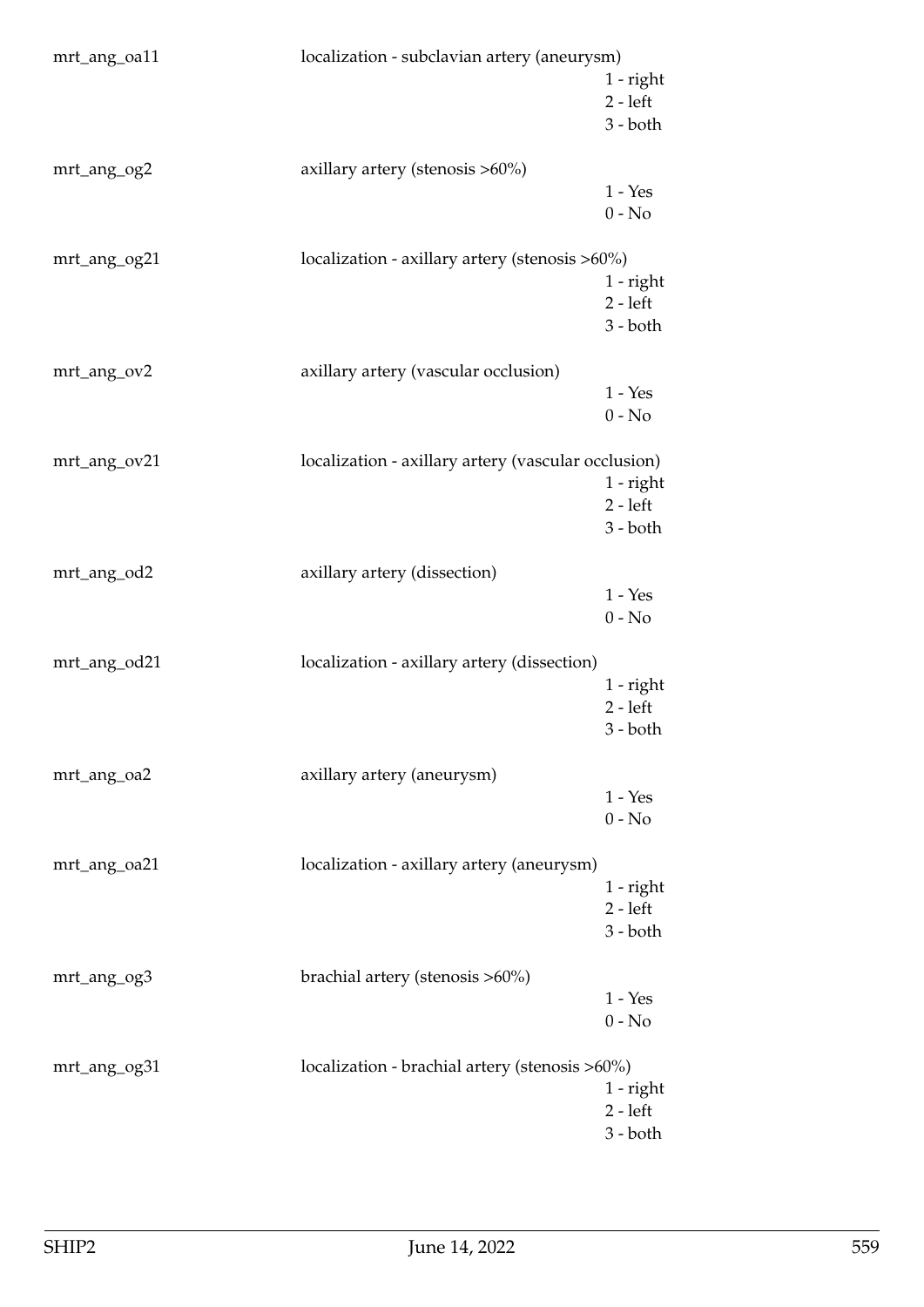| mrt_ang_ov3                      | brachial artery (vascular occlusion)                 | $1 - Yes$<br>$0 - No$                   |
|----------------------------------|------------------------------------------------------|-----------------------------------------|
| mrt_ang_ov31                     | localization - brachial artery (vascular occlusion)  | $1$ - right<br>$2 - left$<br>$3 - both$ |
| mrt_ang_od3                      | brachial artery (dissection)                         | $1 - Yes$<br>$0 - No$                   |
| mrt_ang_od31                     | localization - brachial artery (dissection)          | $1$ - right<br>$2 - left$<br>$3 - both$ |
| mrt_ang_oa3                      | brachial artery (aneurysm)                           | $1 - Yes$<br>$0 - No$                   |
| mrt_ang_oa31                     | localization - brachial artery (aneurysm)            | $1$ - right<br>$2 - left$<br>$3 - both$ |
| mrt_ang_klaer                    | therapeutic relevance/further clarification angio    | $1 - Yes$<br>$0 - No$                   |
| <b>MRTSONST</b>                  | <b>MRT-findings: other findings</b>                  |                                         |
| mrt_sonst_befu                   | Are other findings noticed?                          | $1 - Yes$<br>$0 - No$                   |
| mrt_sonst_beso                   | Findings:                                            |                                         |
| mrt_sonst_klaer                  | therapeutic relevance/further clarification          | $1 - Yes$<br>$0 - No$                   |
| <b>MRTPRE</b><br><b>MRTEXPRE</b> | <b>MRT</b> date planning<br><b>MRT</b> pre-exclusion |                                         |
| mrt_expre_aus                    | Is participation on MRT cancelled?                   | $1 - Yes$<br>$0 - No$                   |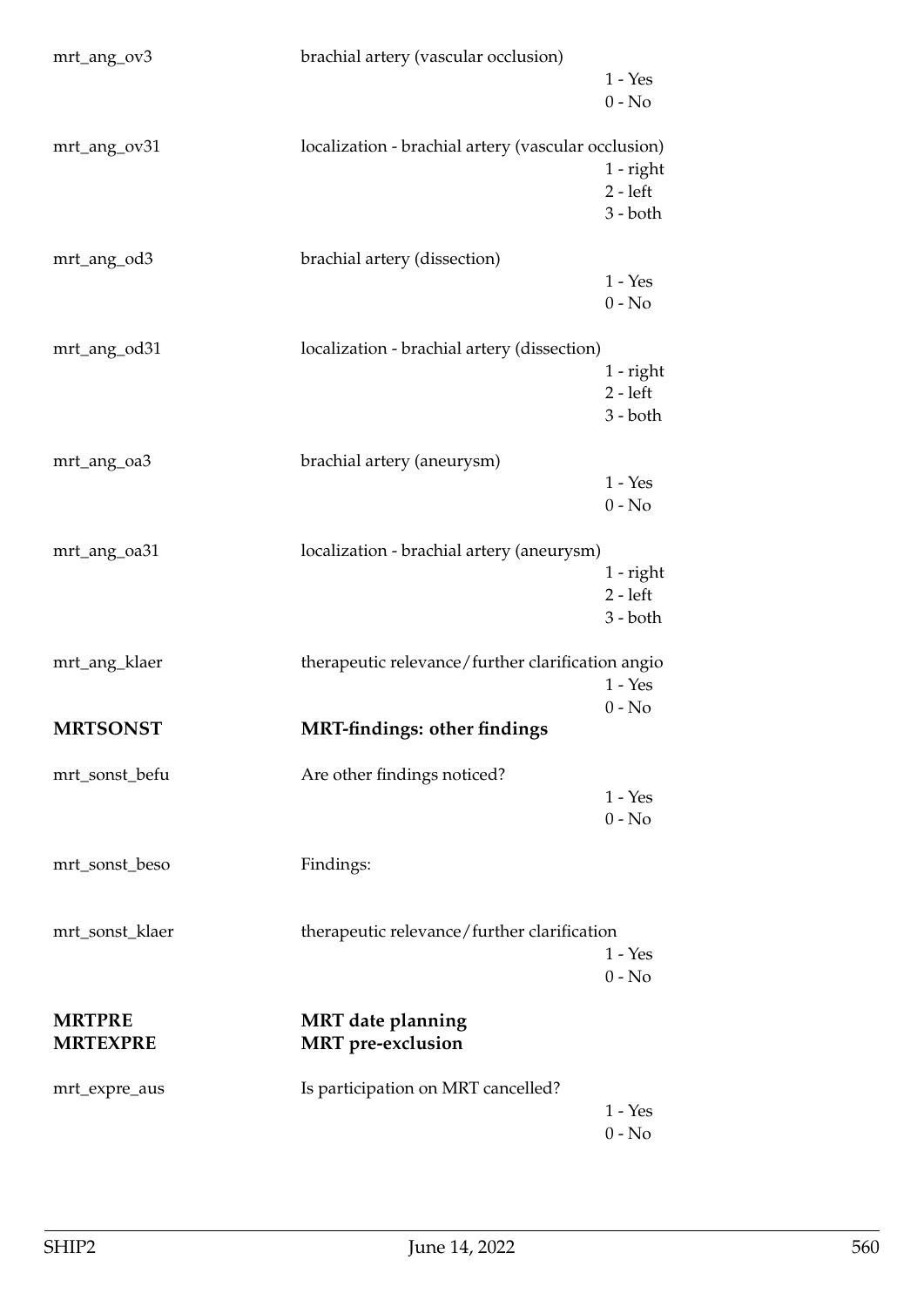| implant/prosthesis/arthroplasty is not MR |                                                                                                                                        |
|-------------------------------------------|----------------------------------------------------------------------------------------------------------------------------------------|
|                                           | $1 - Yes$<br>$0 - No$                                                                                                                  |
| pacemaker/defibrillator/heart monitor     |                                                                                                                                        |
|                                           | $1 - Yes$<br>$0 - No$                                                                                                                  |
| metal splinters                           |                                                                                                                                        |
|                                           | $1 - Yes$<br>$0 - No$                                                                                                                  |
| vena-cava filters                         |                                                                                                                                        |
|                                           | $1 - Yes$<br>$0 - No$                                                                                                                  |
| nerve pacemaker (neurostimulator)         |                                                                                                                                        |
|                                           | $1 - Yes$                                                                                                                              |
|                                           | $0 - No$                                                                                                                               |
| drug pump/insulin pump                    | $1 - Yes$                                                                                                                              |
|                                           | $0 - No$                                                                                                                               |
|                                           |                                                                                                                                        |
|                                           | $1 - Yes$                                                                                                                              |
|                                           | $0 - No$                                                                                                                               |
| pregnancy                                 |                                                                                                                                        |
|                                           | $1 - Yes$<br>$0 - No$                                                                                                                  |
|                                           |                                                                                                                                        |
|                                           | $1 - Yes$                                                                                                                              |
|                                           | $0 - No$                                                                                                                               |
| unknown                                   |                                                                                                                                        |
|                                           | $1 - Yes$<br>$0 - No$                                                                                                                  |
|                                           |                                                                                                                                        |
| different absolute exclusion reason       | $1 - Yes$                                                                                                                              |
|                                           | $0 - No$                                                                                                                               |
|                                           |                                                                                                                                        |
| agoraphobia                               |                                                                                                                                        |
|                                           | compatible<br>tattoo<br>too thick<br>material of implant/prosthesis/arthroplasty<br>description of different absolute exclusion reason |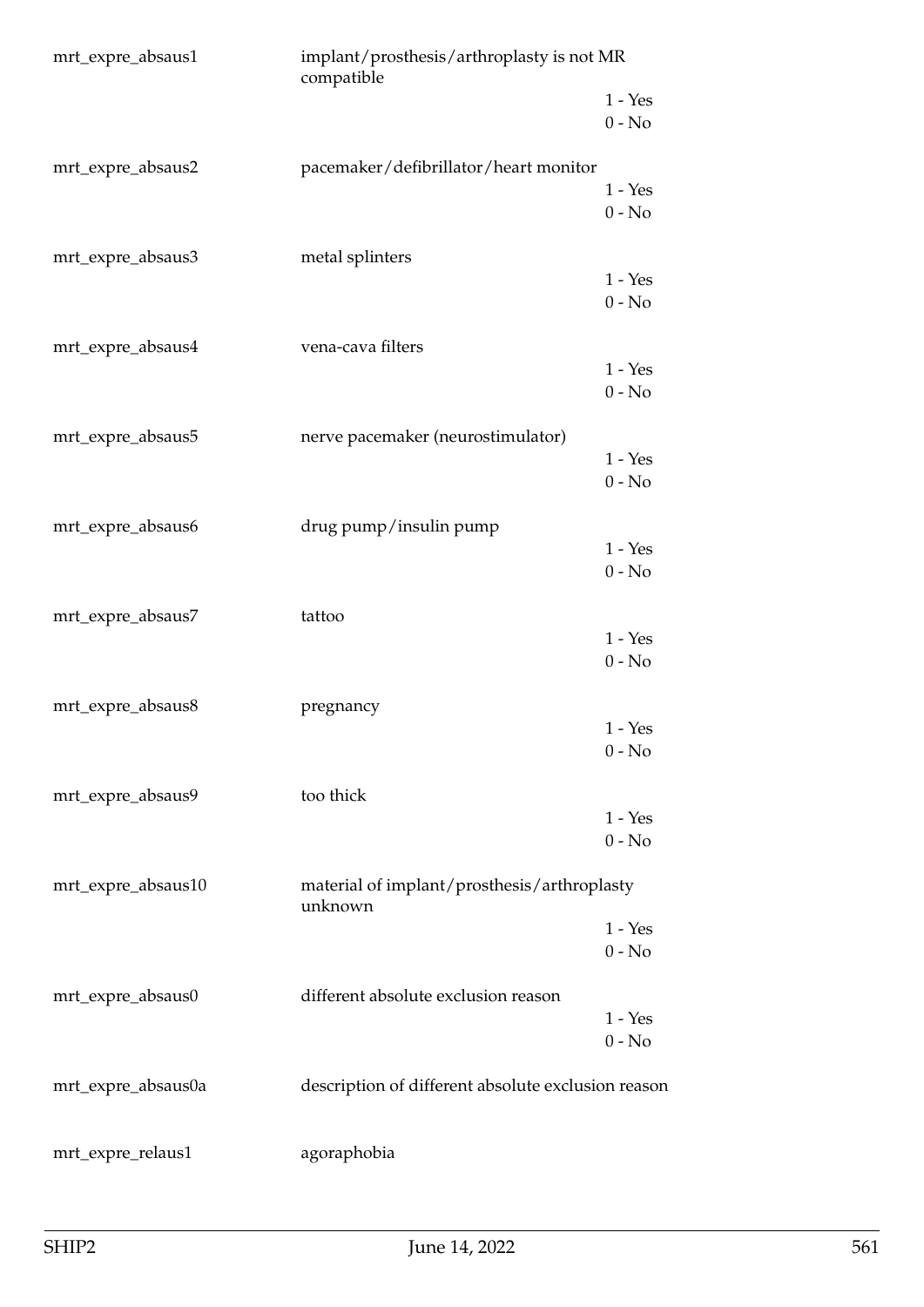|                                   |                                                          | $1 - Yes$<br>$0 - No$                                                                                                                                               |
|-----------------------------------|----------------------------------------------------------|---------------------------------------------------------------------------------------------------------------------------------------------------------------------|
| mrt_expre_relaus10                | subject rejects experiment                               | $1 - Yes$                                                                                                                                                           |
|                                   |                                                          | $0 - No$                                                                                                                                                            |
| mrt_expre_relaus0                 | different relative exclusion reason                      | $1 - Yes$<br>$0 - No$                                                                                                                                               |
| mrt_expre_relaus0a                | description of different relative exclusion reason       |                                                                                                                                                                     |
| <b>MRTASS</b><br><b>MRT_AORAX</b> | associated MRT projects<br>aortic arch measurement axial |                                                                                                                                                                     |
| mrt_aorax_abma                    | aortic arch measurement                                  |                                                                                                                                                                     |
|                                   |                                                          | 1 - one slice<br>2 - two slices<br>3 - three slices<br>4 - four slices<br>5 - five slices<br>6 - six slices<br>7 - seven slices<br>0 - no estimable<br>$-1$ - other |
| mrt_aorax_anz                     | number of slices                                         |                                                                                                                                                                     |
| mrt_aorax_abg                     | aortic arch group III                                    | $1 - Yes$<br>$0 - No$                                                                                                                                               |
| mrt_aorax_abg3                    | aortic arch group III stem height                        |                                                                                                                                                                     |
| <b>MRTAOR</b>                     | aorta (thorax)                                           |                                                                                                                                                                     |
| mrt_aor_bild                      | Are there pictures?                                      | $1 - Yes$<br>$0 - No$<br>-1 - incomplete dataset of pictures                                                                                                        |
| mrt_aor_cav                       | Is there a contrast angiography?                         | $1 - Yes$<br>$0 - No$                                                                                                                                               |
| mrt_aor_grup                      | belongs to group                                         |                                                                                                                                                                     |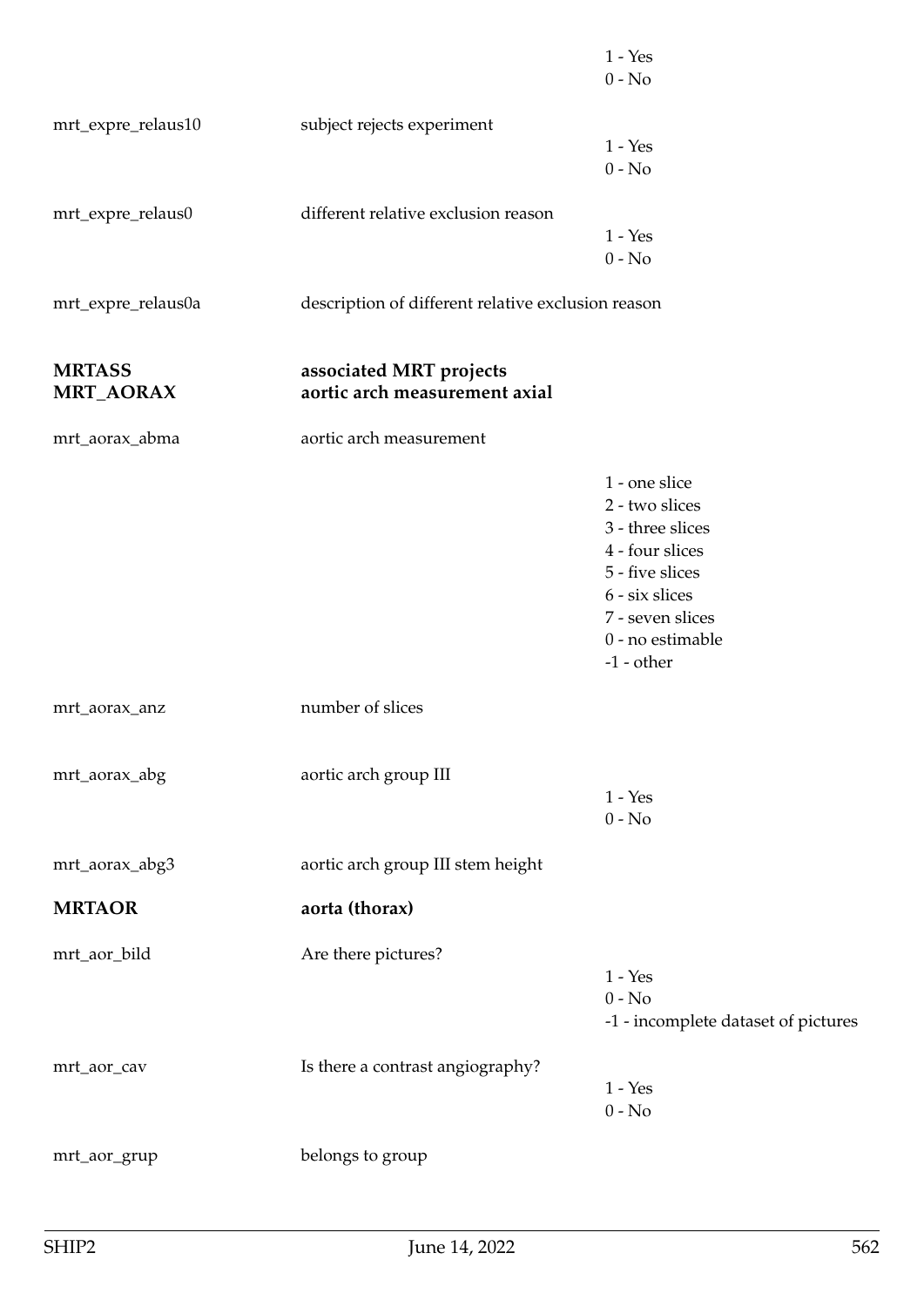|                  |                                        | 9 - group IX<br>8 - group VIII<br>7 - group VII<br>6 - group VI<br>5 - group V<br>4 - group IV<br>3 - group III<br>2 - group II<br>1 - group I<br>0 - not specified group |
|------------------|----------------------------------------|---------------------------------------------------------------------------------------------------------------------------------------------------------------------------|
| mrt_aor_grup0    | detail of not specified group          |                                                                                                                                                                           |
| mrt_aor_beso     | Special info?                          | $1 - Yes$<br>$0 - No$                                                                                                                                                     |
| mrt_aor_beso1    | detail of special info                 |                                                                                                                                                                           |
| <b>MRTAORDIA</b> | aortic diameter                        |                                                                                                                                                                           |
| mrt_aordia_beg   | Begin                                  |                                                                                                                                                                           |
| mrt_aordia_usnr  | Examiner                               |                                                                                                                                                                           |
| mrt_aordia_auf   | image data available?                  | $1 - Yes$<br>$0 - No$                                                                                                                                                     |
| mrt_aordia_tad   | thoratic aortic diameter mesaureable?  | $1 - Yes$<br>$0 - No$                                                                                                                                                     |
| mrt_aordia_aa    | ascending aorta                        |                                                                                                                                                                           |
| mrt_aordia_pult  | pulmonary trunk                        |                                                                                                                                                                           |
| mrt_aordia_desa  | descending aorta                       |                                                                                                                                                                           |
| mrt_aordia_aora  | aortic arch                            |                                                                                                                                                                           |
| mrt_aordia_abdom | abdominal aortic diameter mesaureable? |                                                                                                                                                                           |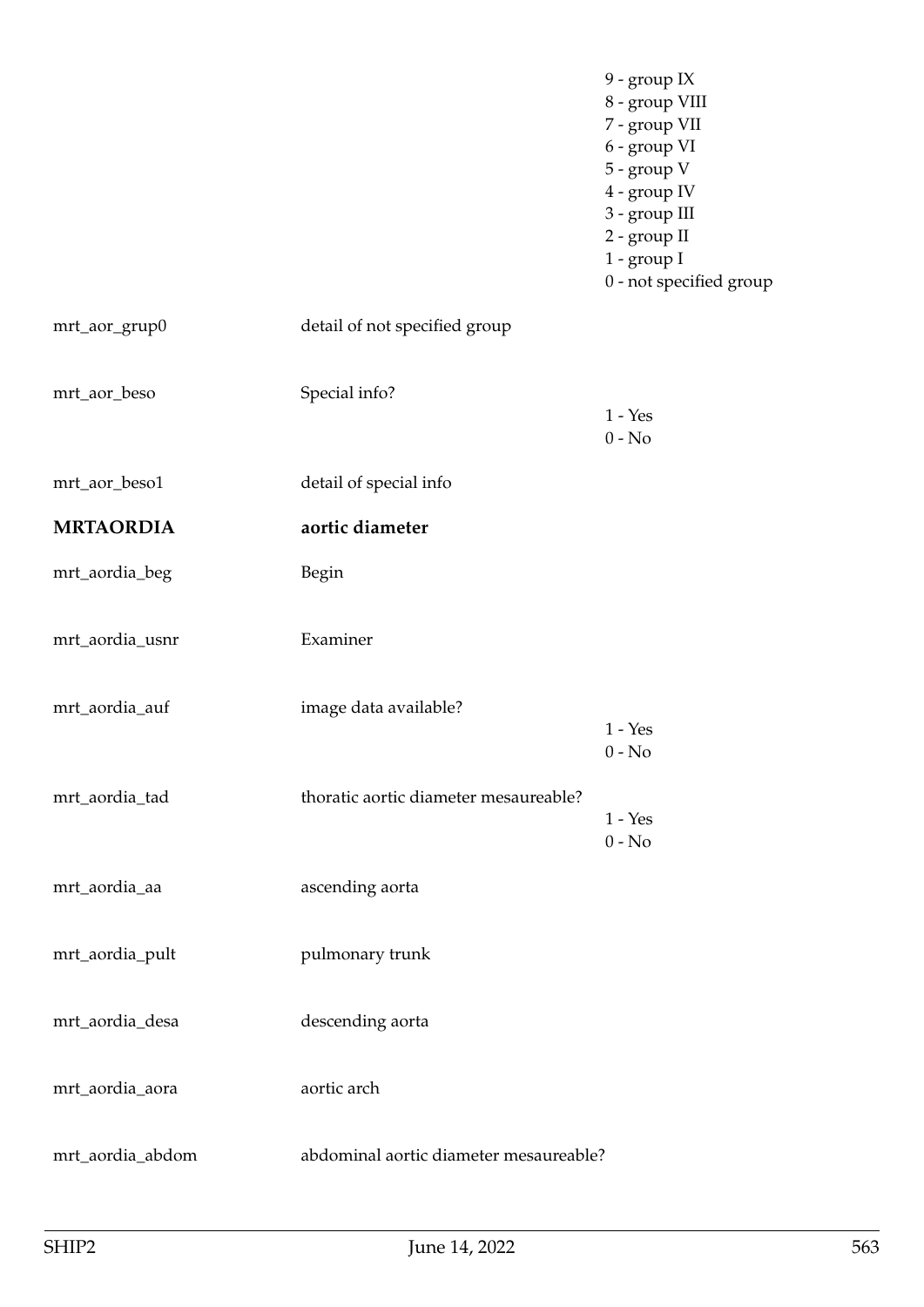|                   |                                           | $1 - Yes$<br>$0 - No$                                                         |
|-------------------|-------------------------------------------|-------------------------------------------------------------------------------|
| mrt_aordia_infdia | infradiaphragmal aorta                    |                                                                               |
| mrt_aordia_supa   | suprarenal aorta                          |                                                                               |
| mrt_aordia_infre  | infrarenal aorta                          |                                                                               |
| mrt_aordia_bif    | bifurcation                               |                                                                               |
| mrt_aordia_qual   | quality                                   | 1 - very good<br>$2 - good$<br>3 - difficult to measure<br>4 - not measurable |
| mrt_aordia_bem    | annotations?                              | $1 - Yes$<br>$0 - No$                                                         |
| mrt_aordia_bem1   | annotation                                |                                                                               |
| mrt_aordia_end    | End                                       |                                                                               |
| <b>MRTAPNOE</b>   | sleep apnoea                              |                                                                               |
| mrt_apnoe_bild    | picture available                         | $1 - Yes$<br>$0 - No$                                                         |
| mrt_apnoe_lum     | minimal sagittal airway width             |                                                                               |
| mrt_apnoe_hipha   | posterior airway wall thickness           |                                                                               |
| mrt_apnoe_abunt   | distance between the rami of the mandible |                                                                               |
| mrt_apnoe_lapha   | lateral pharyngeal wall thickness         |                                                                               |
| mrt_apnoe_abpar   | lateral pharyngeal wall thickness         |                                                                               |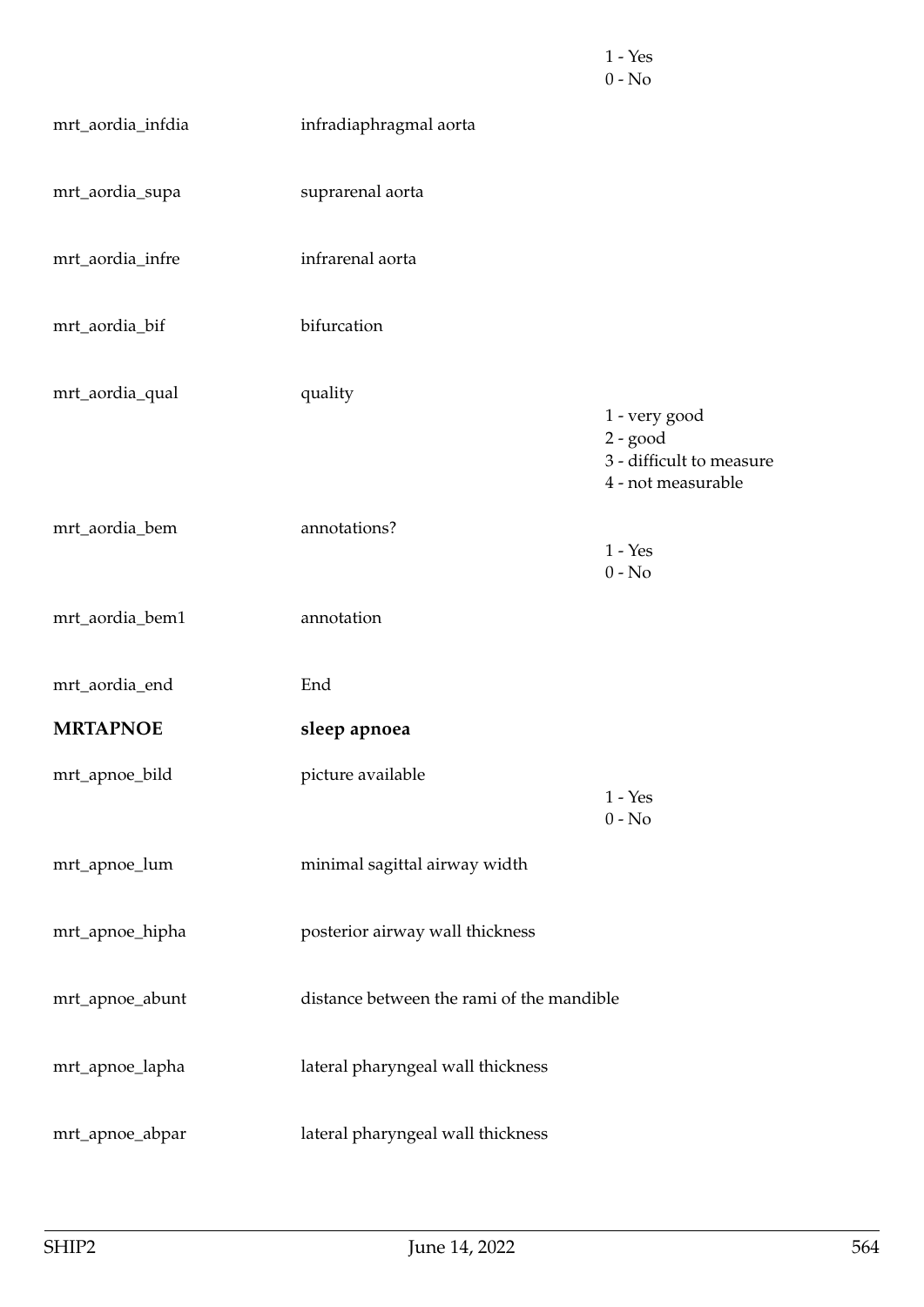| <b>MRTAWD</b>     | Aorticwall-thickness      |                                                                               |
|-------------------|---------------------------|-------------------------------------------------------------------------------|
| mrt_awd_xml       | XML-data                  |                                                                               |
| mrt_awd_auf       | sequence available?       | $1 - Yes$<br>$0 - No$                                                         |
| mrt_awd_trig      | Triggertime               |                                                                               |
| mrt_awd_aaa       | Aorta asc. evaluable      | 1 - very good<br>$2 - good$<br>3 - difficult to measure<br>4 - not measurable |
| mrt_awd_ada       | Aorta des. evaluable      | 1 - very good<br>$2 - good$<br>3 - difficult to measure<br>4 - not measurable |
| mrt_awd_bem       | comment?                  | $1 - Yes$<br>$0 - No$                                                         |
| mrt_awd_bem1      | comment                   |                                                                               |
| <b>MRTAWDDATA</b> | Aorticwall-thickness data |                                                                               |
| mrt_awddata_aaa   | outer area A. asc.        |                                                                               |
| mrt_awddata_iaa   | inner area A. asc.        |                                                                               |
| mrt_awddata_aad   | outer area A. des.        |                                                                               |
| mrt_awddata_iad   | inner area A.des.         |                                                                               |
| <b>MRTBBA</b>     | <b>BBA</b>                |                                                                               |
| mrt_bba_dol       | diameter upper leg left   |                                                                               |
|                   |                           | 0 - evaluable                                                                 |

1 - not evaluable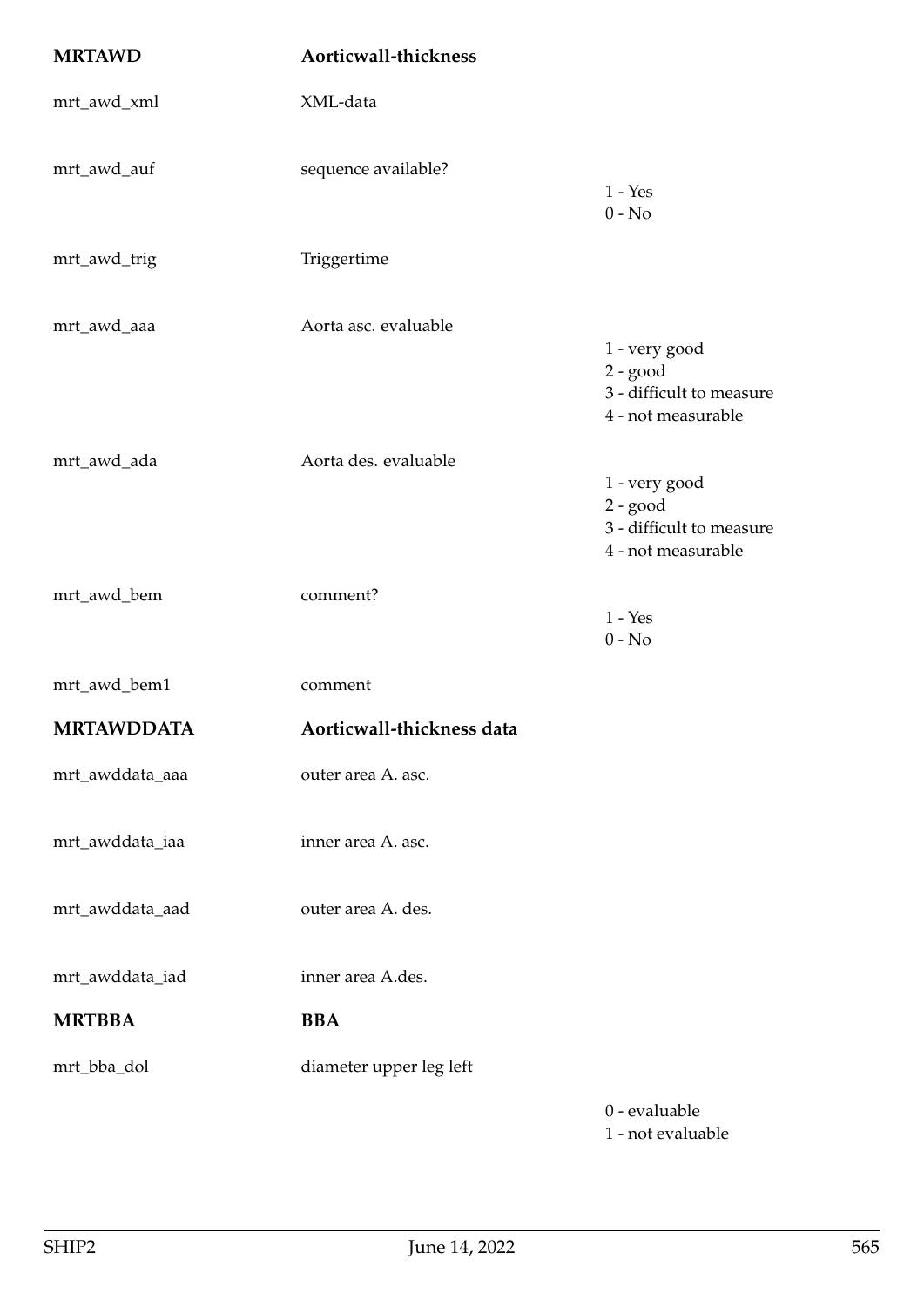| mrt_bba_dol1  | diameter                 |                                    |
|---------------|--------------------------|------------------------------------|
| mrt_bba_dor   | diameter upper leg right |                                    |
|               |                          | 0 - evaluable<br>1 - not evaluable |
| mrt_bba_dor1  | diameter                 |                                    |
| mrt_bba_dul   | diameter lower leg left  |                                    |
|               |                          | 0 - evaluable<br>1 - not evaluable |
| mrt_bba_dul1  | diameter                 |                                    |
| mrt_bba_dur   | diameter lower leg right |                                    |
|               |                          | 0 - evaluable<br>1 - not evaluable |
| mrt_bba_dur1  | diameter                 |                                    |
| mrt_bba_aicl  | A. iliaca com. left      |                                    |
|               |                          | 0 - evaluable<br>1 - not evaluable |
| mrt_bba_aicl1 | diameter                 |                                    |
| mrt_bba_aicr  | A. iliaca com. right     | 0 - evaluable                      |
|               |                          | 1 - not evaluable                  |
| mrt_bba_aicr1 | diameter                 |                                    |
| mrt_bba_aiil  | A. iliaca interna left   | 0 - evaluable                      |
|               |                          | 1 - not evaluable                  |
| mrt_bba_aiil1 | diameter                 |                                    |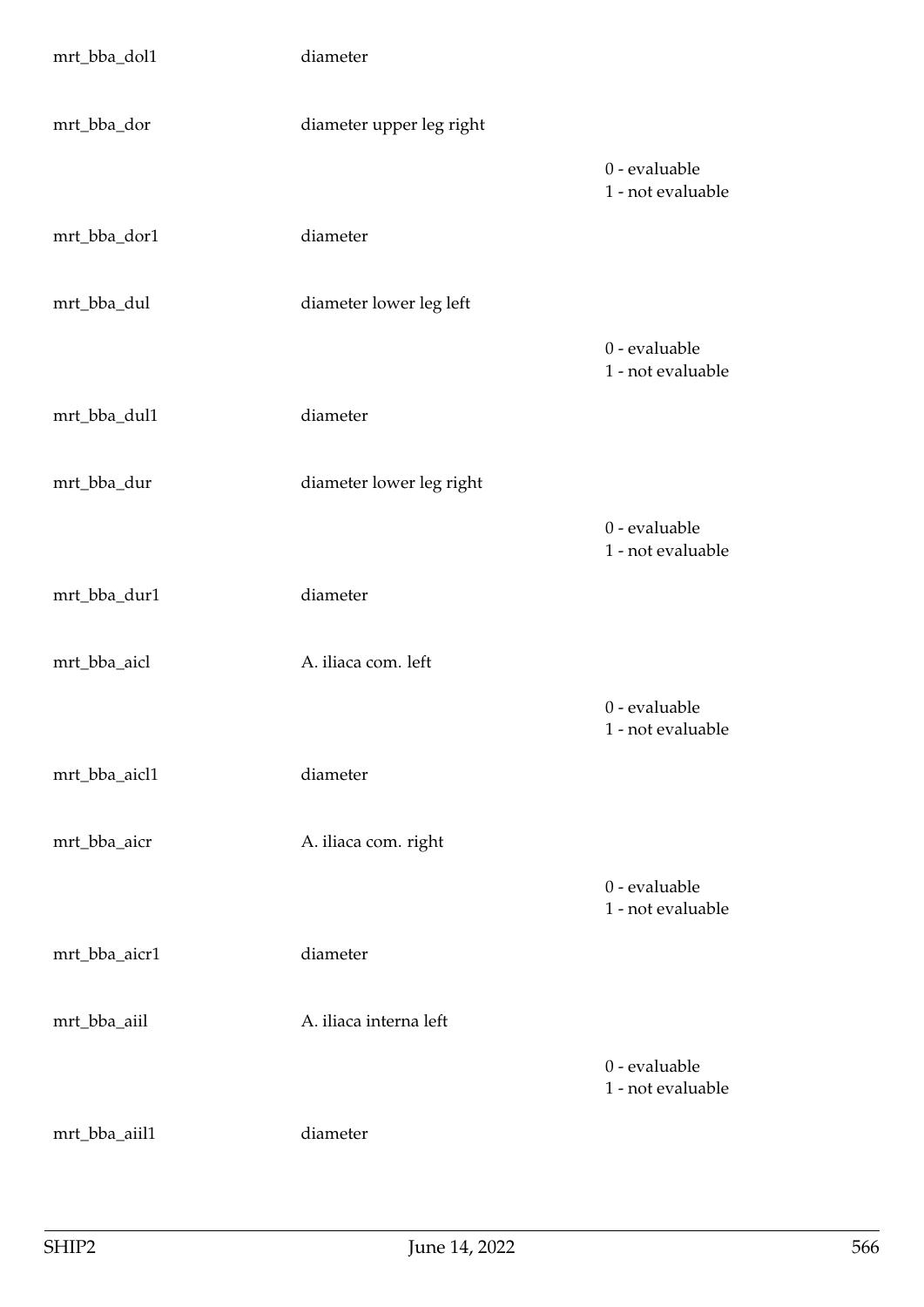| mrt_bba_aiir  | A. iliaca interna right    |                                    |
|---------------|----------------------------|------------------------------------|
|               |                            | 0 - evaluable<br>1 - not evaluable |
| mrt_bba_aiir1 | diameter                   |                                    |
| mrt_bba_aiel  | A. iliaca externa left     |                                    |
|               |                            | 0 - evaluable<br>1 - not evaluable |
| mrt_bba_aiel1 | diameter                   |                                    |
| mrt_bba_aier  | A. iliaca externa right    |                                    |
|               |                            | 0 - evaluable<br>1 - not evaluable |
| mrt_bba_aier1 | diameter                   |                                    |
| mrt_bba_afpl  | A. femoralis (prox.) left  |                                    |
|               |                            | 0 - evaluable<br>1 - not evaluable |
| mrt_bba_afpl1 | diameter                   |                                    |
| mrt_bba_afpr  | A. femoralis (prox.) right |                                    |
|               |                            | 0 - evaluable<br>1 - not evaluable |
| mrt_bba_afpr1 | diameter                   |                                    |
| mrt_bba_afdl  | A. femoralis (dist.) left  |                                    |
|               |                            | 0 - evaluable<br>1 - not evaluable |
| mrt_bba_afdl1 | diameter                   |                                    |
| mrt_bba_afdr  | A. femoralis (dist.) right |                                    |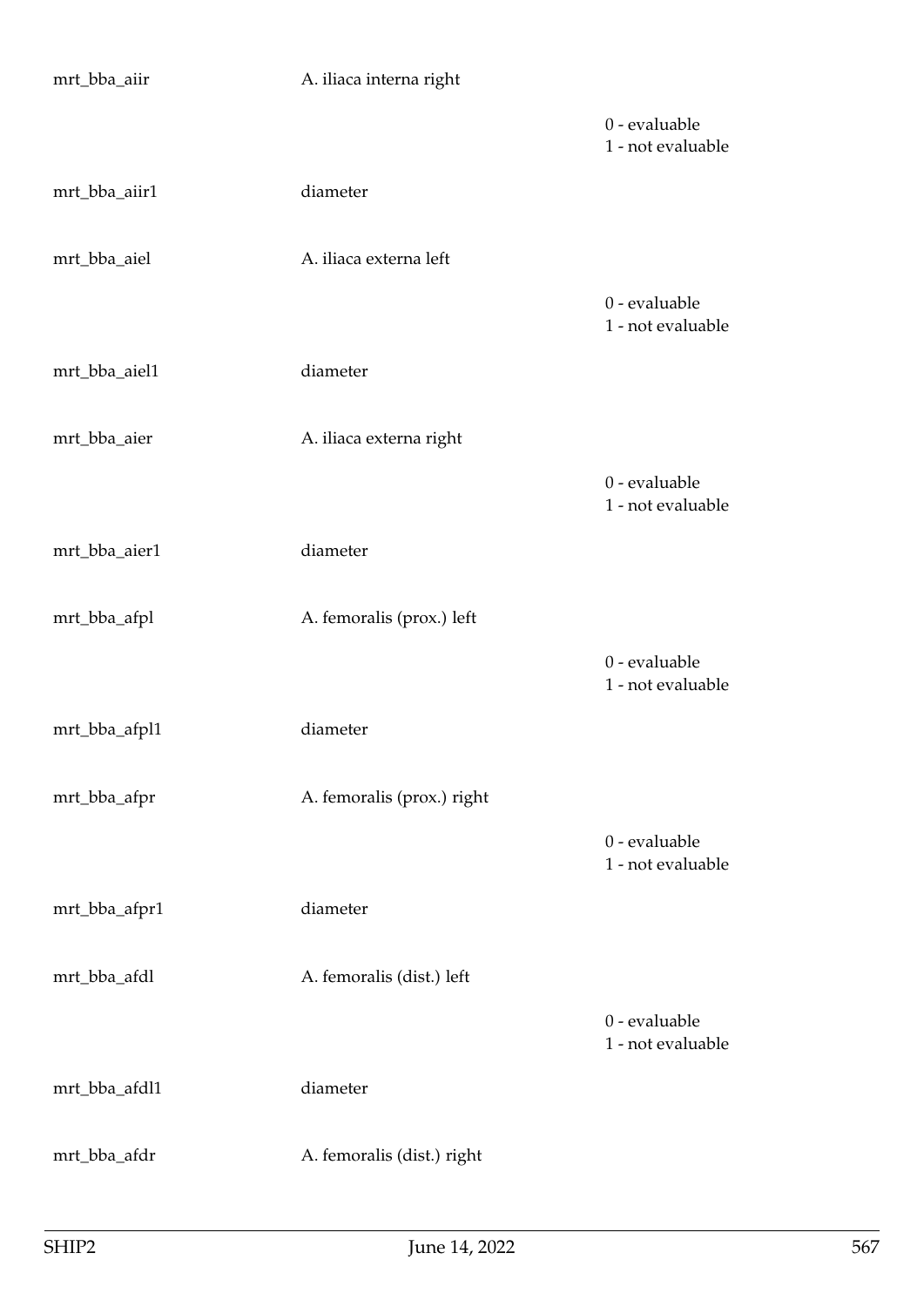|               |                             | 0 - evaluable<br>1 - not evaluable |
|---------------|-----------------------------|------------------------------------|
| mrt_bba_afdr1 | diameter                    |                                    |
| mrt_bba_apl   | A. poplitea left            |                                    |
|               |                             | 0 - evaluable<br>1 - not evaluable |
| mrt_bba_apl1  | diameter                    |                                    |
| mrt_bba_apr   | A. poplitea right           |                                    |
|               |                             | 0 - evaluable<br>1 - not evaluable |
| mrt_bba_apr1  | diameter                    |                                    |
| mrt_bba_atal  | A. tibialis anterior left   |                                    |
|               |                             | 0 - evaluable<br>1 - not evaluable |
| mrt_bba_atal1 | diameter                    |                                    |
| mrt_bba_atar  | A. tibialis anterior right  |                                    |
|               |                             | 0 - evaluable<br>1 - not evaluable |
| mrt_bba_atar1 | diameter                    |                                    |
| mrt_bba_atpl  | A. tibialis posterior left  |                                    |
|               |                             | 0 - evaluable<br>1 - not evaluable |
| mrt_bba_atpl1 | diameter                    |                                    |
| mrt_bba_atpr  | A. tibialis posterior right |                                    |
|               |                             | 0 - evaluable                      |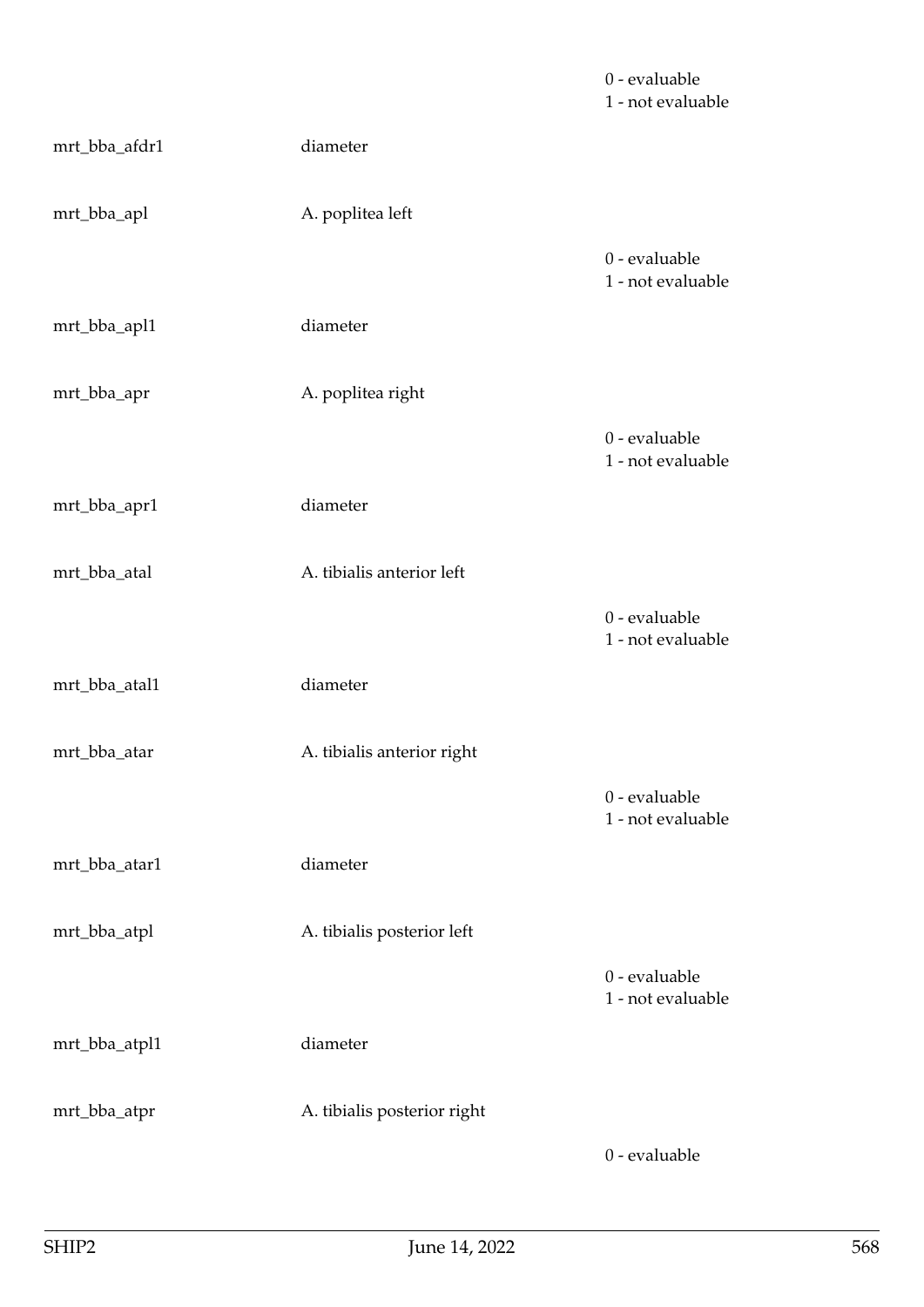| mrt_bba_atpr1 | diameter                    |                                                                                                                                                                                          |
|---------------|-----------------------------|------------------------------------------------------------------------------------------------------------------------------------------------------------------------------------------|
| mrt_bba_afl   | A. fibularis left           |                                                                                                                                                                                          |
|               |                             | 0 - evaluable<br>1 - not evaluable                                                                                                                                                       |
| mrt_bba_afl1  | diameter                    |                                                                                                                                                                                          |
| mrt_bba_afr   | A. fibularis right          |                                                                                                                                                                                          |
|               |                             | 0 - evaluable<br>1 - not evaluable                                                                                                                                                       |
| mrt_bba_afr1  | diameter                    |                                                                                                                                                                                          |
| mrt_bba_alb   | furcation variant left leg  |                                                                                                                                                                                          |
|               |                             | $0$ - Type $1A$<br>1 - Type 1B<br>2 - Type 1C<br>3 - Type 2A1<br>4 - Type 2A2<br>5 - Type 2B<br>$6$ - Type $2{\rm C}$<br>7 - Type 3A<br>8 - Type 3B<br>9 - Type 3C<br>10 - not evaluable |
| mrt_bba_arb   | furcation variant right leg |                                                                                                                                                                                          |
|               |                             | $0$ - Type $1A$<br>1 - Type 1B<br>2 - Type 1C<br>3 - Type 2A1<br>4 - Type 2A2<br>5 - Type 2B<br>6 - Type 2C<br>7 - Type 3A<br>8 - Type 3B<br>9 - Type 3C<br>10 - not evaluable           |
| mrt_bba_qual  | image quality               |                                                                                                                                                                                          |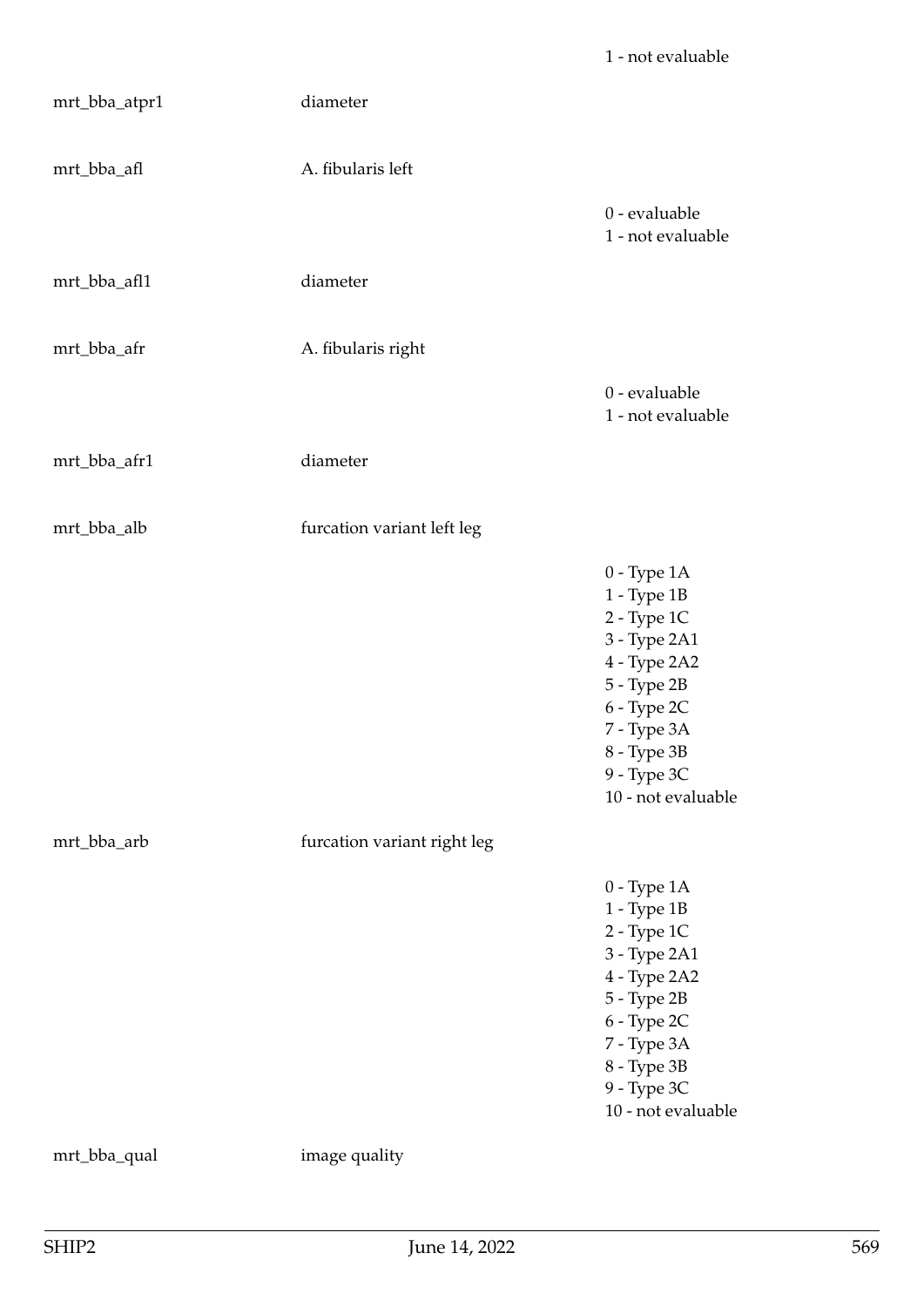|                  |                        | $0 - 1$<br>$1 - 2$<br>$2 - 3$<br>$3 - 4$                    |
|------------------|------------------------|-------------------------------------------------------------|
| mrt_bba_bem      | notifications          | $1 - Yes$<br>$0 - No$                                       |
| mrt_bba_bem1     | notifications          |                                                             |
| <b>MRTBBASTE</b> | stenosis               |                                                             |
| mrt_bbaste_auf   | stenosis existent      |                                                             |
|                  |                        | $0 - Yes$<br>$1 - No$<br>2 - not evaluable                  |
| mrt_bbaste_aicl  | A. iliaca com. left    |                                                             |
|                  |                        | $0 - Yes$<br>$1 - No$<br>2 - not evaluable                  |
| mrt_bbaste_aicl1 | stenosis grade         |                                                             |
|                  |                        | $0 - 1$<br>$1 - 2$<br>$2 - 3$                               |
| mrt_bbaste_aiil  | A. iliaca intera left  |                                                             |
|                  |                        | $0$ - $\operatorname{Yes}$<br>$1 - No$<br>2 - not evaluable |
| mrt_bbaste_aiil1 | stenosis grade         |                                                             |
|                  |                        | $0 - 1$<br>$1 - 2$<br>$2 - 3$                               |
| mrt_bbaste_aiir  | A. iliaca intera right |                                                             |
|                  |                        | $0 - Yes$<br>$1 - No$<br>2 - not evaluable                  |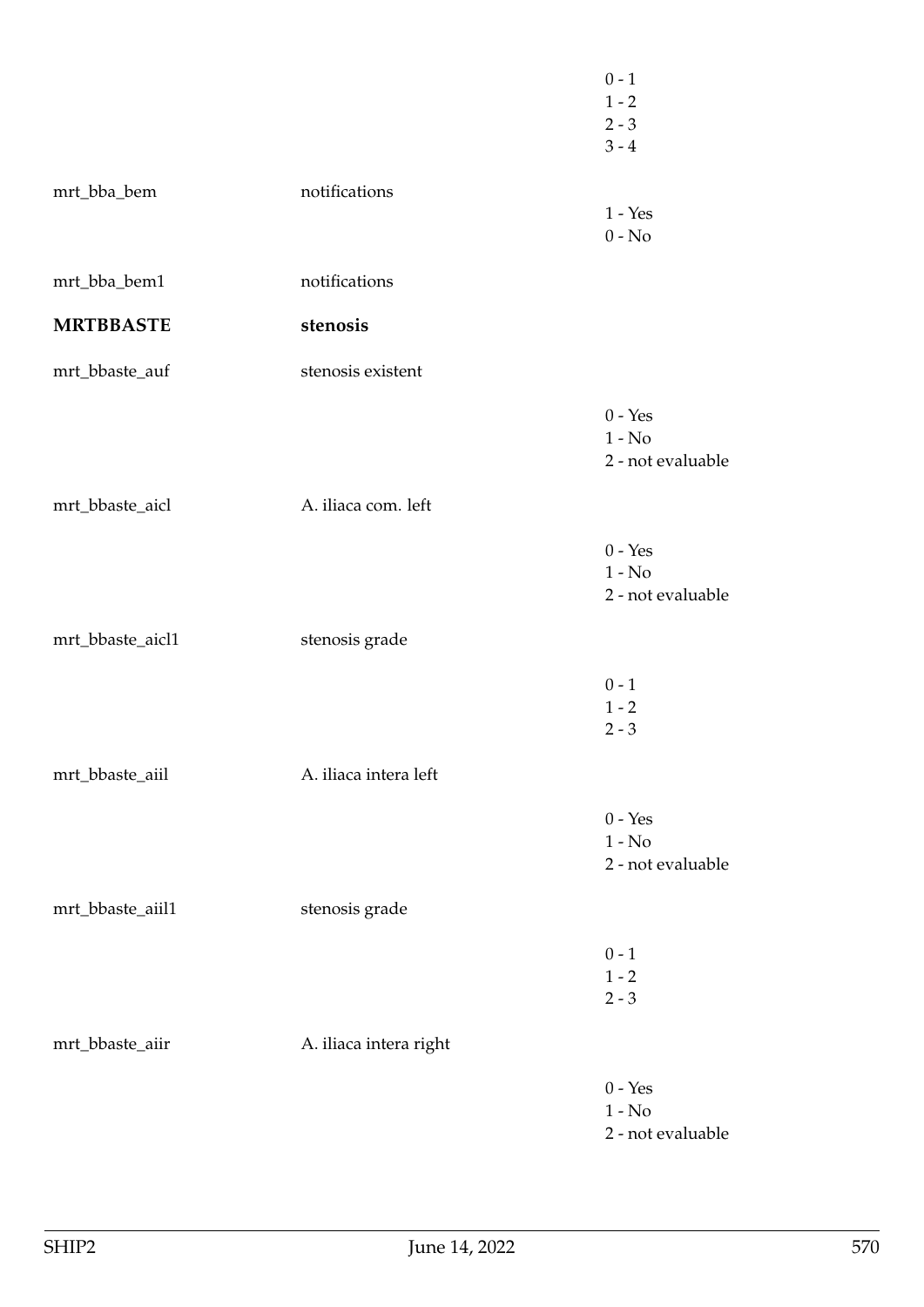| mrt_bbaste_aiir1 | stenosis grade             |                                            |
|------------------|----------------------------|--------------------------------------------|
|                  |                            | $0 - 1$<br>$1 - 2$<br>$2 - 3$              |
| mrt_bbaste_aiel  | A. iliaca externa left     |                                            |
|                  |                            | $0 - Yes$<br>$1 - No$<br>2 - not evaluable |
| mrt_bbaste_aiel1 | stenosis grade             |                                            |
|                  |                            | $0 - 1$<br>$1 - 2$<br>$2 - 3$              |
| mrt_bbaste_aier  | A. iliaca externa right    |                                            |
|                  |                            | $0 - Yes$<br>$1 - No$<br>2 - not evaluable |
| mrt_bbaste_aier1 | stenosis grade             |                                            |
|                  |                            | $0 - 1$<br>$1 - 2$<br>$2 - 3$              |
| mrt_bbaste_afpl  | A. femoralis (prox.) left  |                                            |
|                  |                            | $0 - Yes$<br>$1 - No$<br>2 - not evaluable |
| mrt_bbaste_afpl1 | stenosis grade             |                                            |
|                  |                            | $0 - 1$<br>$1 - 2$<br>$2 - 3$              |
| mrt_bbaste_afpr  | A. femoralis (prox.) right |                                            |
|                  |                            | $0 - Yes$<br>$1 - No$<br>2 - not evaluable |
| mrt_bbaste_afpr1 | stenosis grade             |                                            |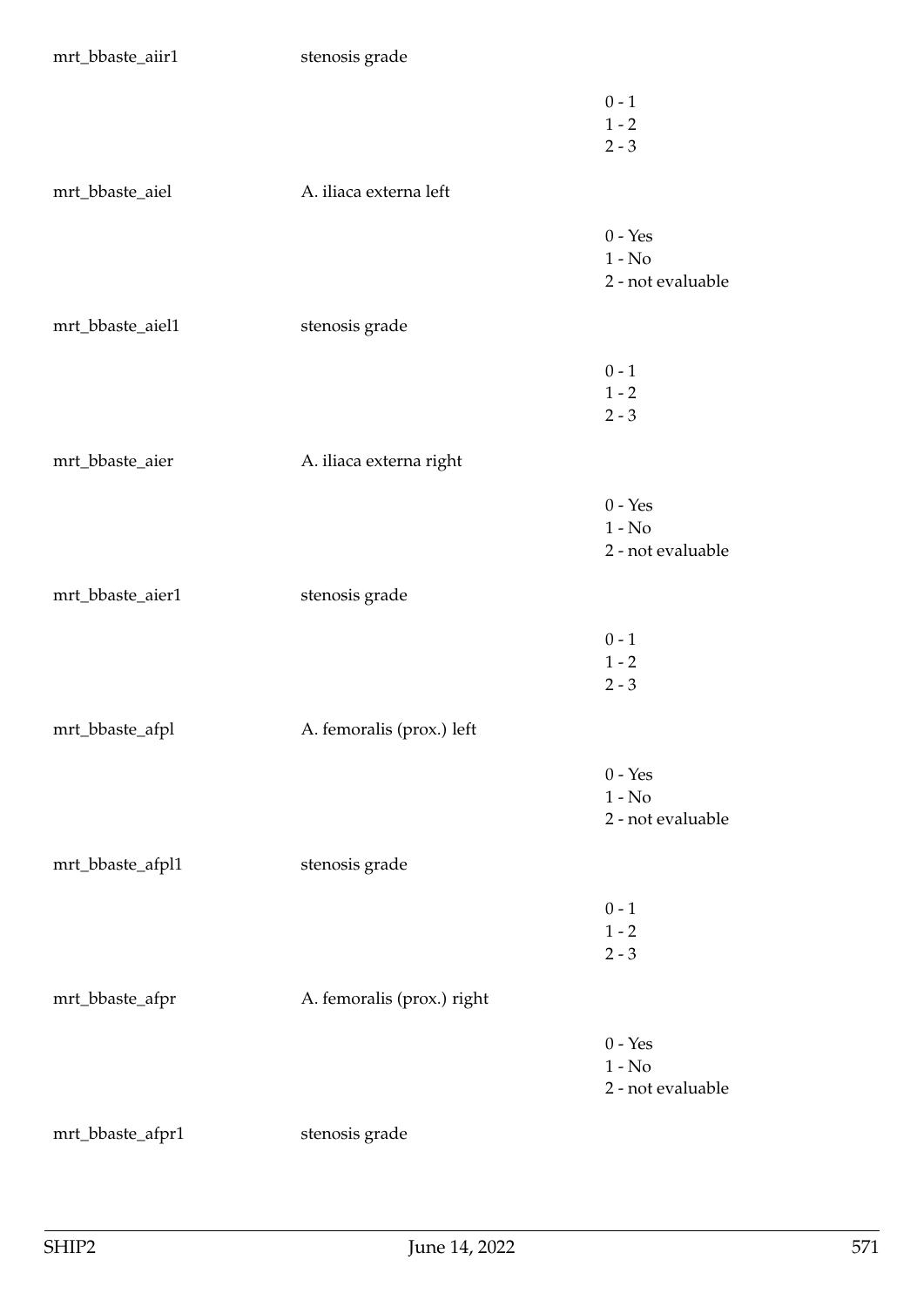|                  |                            | $0$ - $1\,$<br>$1 - 2$<br>$2 - 3$          |
|------------------|----------------------------|--------------------------------------------|
| mrt_bbaste_afdl  | A. femoralis (dist.) left  |                                            |
|                  |                            | $0 - Yes$<br>$1 - No$<br>2 - not evaluable |
| mrt_bbaste_afdl1 | stenosis grade             |                                            |
|                  |                            | $0 - 1$<br>$1 - 2$<br>$2 - 3$              |
| mrt_bbaste_afdr  | A. femoralis (dist.) right |                                            |
|                  |                            | $0 - Yes$<br>$1 - No$<br>2 - not evaluable |
| mrt_bbaste_afdr1 | stenosis grade             |                                            |
|                  |                            | $0 - 1$<br>$1 - 2$<br>$2 - 3$              |
| mrt_bbaste_aicr  | A. iliaca com. right       |                                            |
|                  |                            | $0 - Yes$<br>$1 - No$<br>2 - not evaluable |
| mrt_bbaste_aicr1 | stenosis grade             |                                            |
|                  |                            | $0 - 1$<br>$1 - 2$<br>$2 - 3$              |
| mrt_bbaste_apl   | A. poplitea left           |                                            |
|                  |                            | $0 - Yes$<br>$1 - No$<br>2 - not evaluable |
| mrt_bbaste_apl1  | stenosis grade             |                                            |
|                  |                            | $0 - 1$<br>$1$ - $2\,$                     |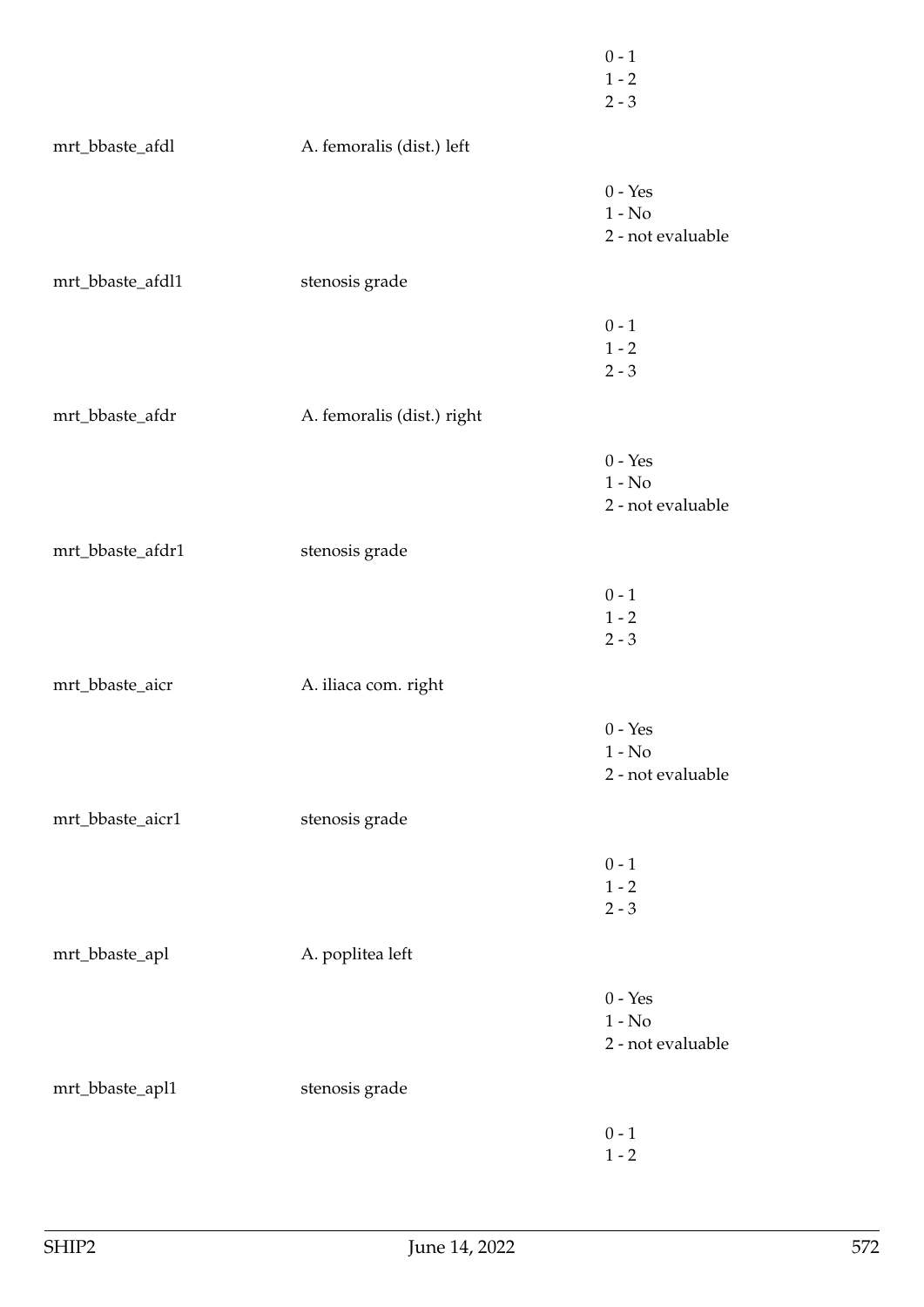| mrt_bbaste_apr   | A. poplitea right          |                                            |
|------------------|----------------------------|--------------------------------------------|
|                  |                            | $0 - Yes$<br>$1 - No$<br>2 - not evaluable |
| mrt_bbaste_apr1  | stenosis grade             |                                            |
|                  |                            | $0 - 1$<br>$1 - 2$<br>$2 - 3$              |
| mrt_bbaste_atal  | A. tibialis anterior left  |                                            |
|                  |                            | $0 - Yes$<br>$1 - No$<br>2 - not evaluable |
| mrt_bbaste_atal1 | stenosis grade             |                                            |
|                  |                            | $0 - 1$<br>$1$ - $2\,$<br>$2 - 3$          |
| mrt_bbaste_atar  | A. tibialis anterior right |                                            |
|                  |                            | $0 - Yes$<br>$1 - No$<br>2 - not evaluable |
| mrt_bbaste_atar1 | stenosis grade             |                                            |
|                  |                            | $0$ - $1\,$<br>$1 - 2$<br>$2 - 3$          |
| mrt_bbaste_atpl  | A. tibialis posterior left |                                            |
|                  |                            | $0 - Yes$<br>$1 - No$<br>2 - not evaluable |
| mrt_bbaste_atpl1 | stenosis grade             |                                            |
|                  |                            | $0 - 1$<br>$1$ - $2\,$<br>$2 - 3$          |

2 - 3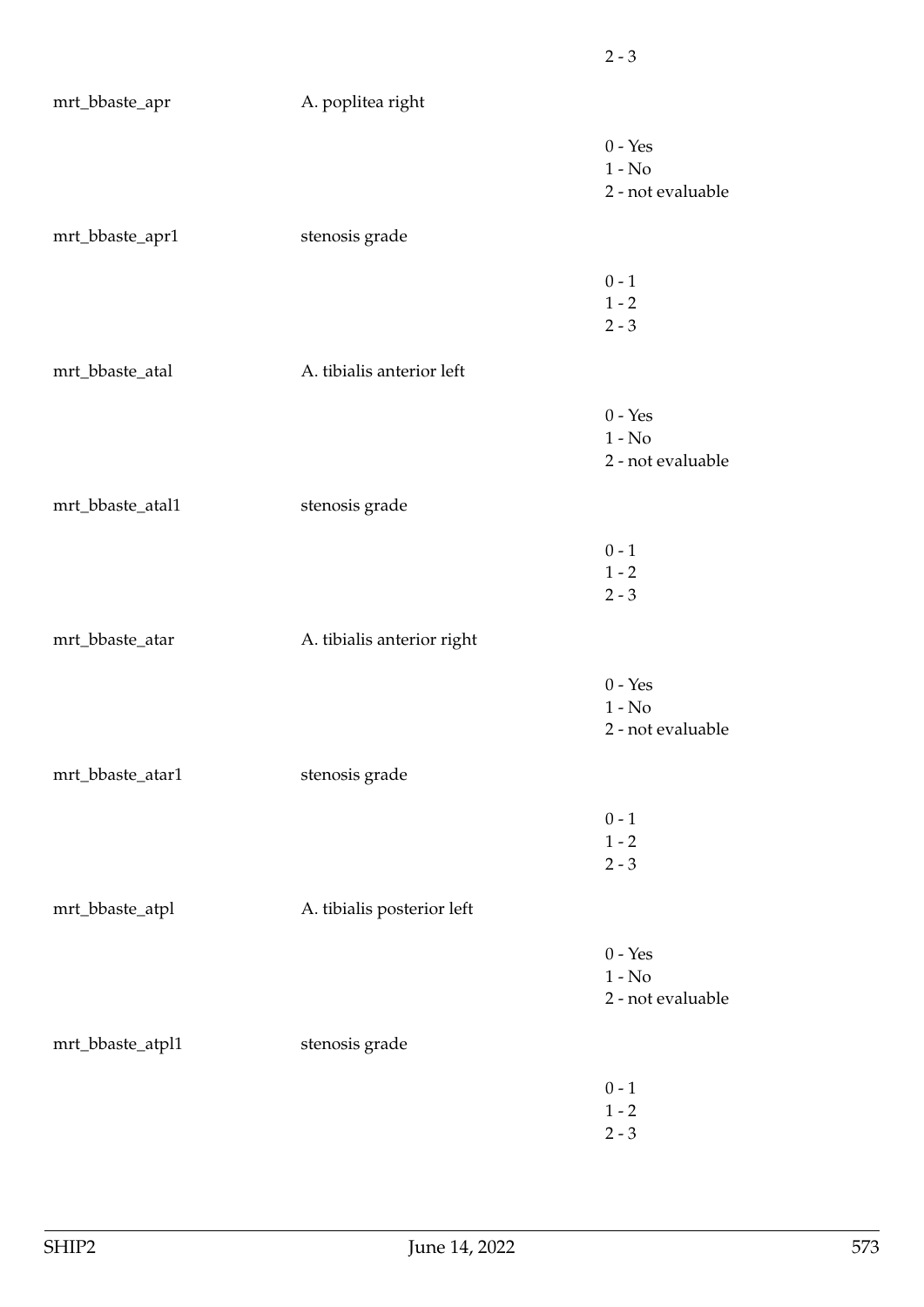| mrt_bbaste_atpr  | A. tibialis posterior right     |                                            |
|------------------|---------------------------------|--------------------------------------------|
|                  |                                 | $0 - Yes$<br>$1 - No$<br>2 - not evaluable |
| mrt_bbaste_atpr1 | stenosis grade                  |                                            |
|                  |                                 | $0 - 1$<br>$1 - 2$<br>$2 - 3$              |
| mrt_bbaste_afl   | A. fibularis left               |                                            |
|                  |                                 | $0 - Yes$<br>$1 - No$<br>2 - not evaluable |
| mrt_bbaste_afl1  | stenosis grade                  |                                            |
|                  |                                 | $0 - 1$<br>$1 - 2$<br>$2 - 3$              |
| mrt_bbaste_afr   | A. fibularis right              |                                            |
|                  |                                 | $0 - Yes$<br>$1 - No$<br>2 - not evaluable |
| mrt_bbaste_afr1  | stenosis grade                  |                                            |
|                  |                                 | $0 - 1$<br>$1 - 2$<br>$2 - 3$              |
| mrt_bbaste_bem   | notifications                   | $1 - Yes$<br>$0 - No$                      |
| mrt_bbaste_bem1  | notifications                   |                                            |
| <b>MRTBOL</b>    | bone length                     |                                            |
| mrt_bol_auf      | Is the subject available?       | $1 - Yes$<br>$0 - No$                      |
| mrt_bol_wirb     | Is the spine sequence complete? | $1 - Yes$                                  |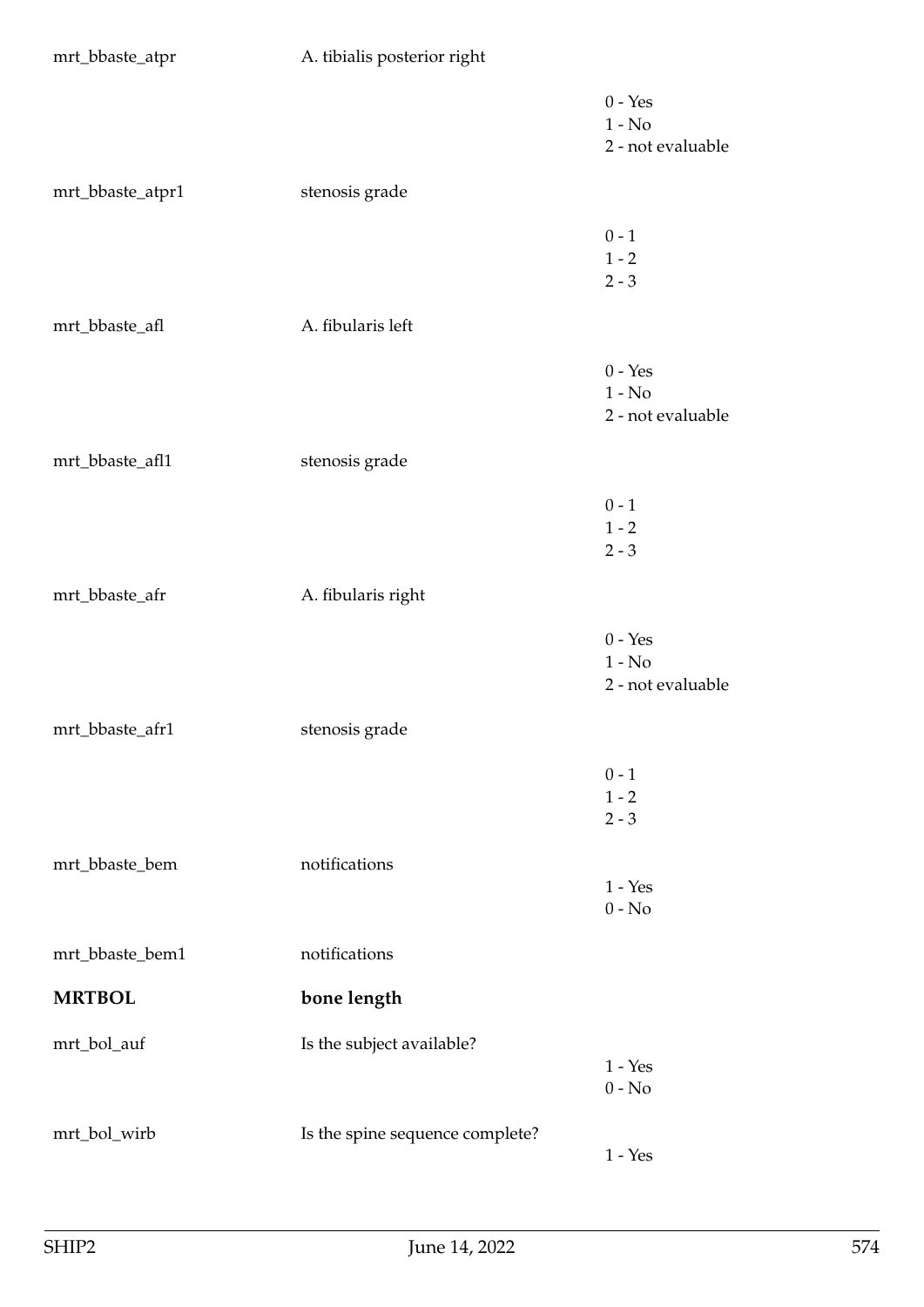| mrt_bol_wirbal  | Can you measure all data?            | $1 - Yes$<br>$0 - No$ |
|-----------------|--------------------------------------|-----------------------|
| mrt_bol_hs      | sacral height                        |                       |
| mrt_bol_hlwk    | L5 height                            |                       |
| mrt_bol_gks     | Is the whole-body sequence complete? | $1 - Yes$<br>$0 - No$ |
| mrt_bol_gksal   | Can you measure all data?            | $1 - Yes$<br>$0 - No$ |
| mrt_bol_femr    | femur length right                   |                       |
| mrt_bol_feml    | femur length left                    |                       |
| mrt_bol_tror    | trochanter length right              |                       |
| mrt_bol_trol    | trochanter length right              |                       |
| mrt_bol_tibr    | tibia length right                   |                       |
| mrt_bol_tibl    | tibia length left                    |                       |
| mrt_bol_fibr    | fibula length right                  |                       |
| mrt_bol_fibl    | fibula length left                   |                       |
| mrt_bol_conr    | condyle diameter right               |                       |
| mrt_bol_conl    | condyle diameter left                |                       |
| <b>MRTCHEST</b> | chest wall thickness                 |                       |

0 - No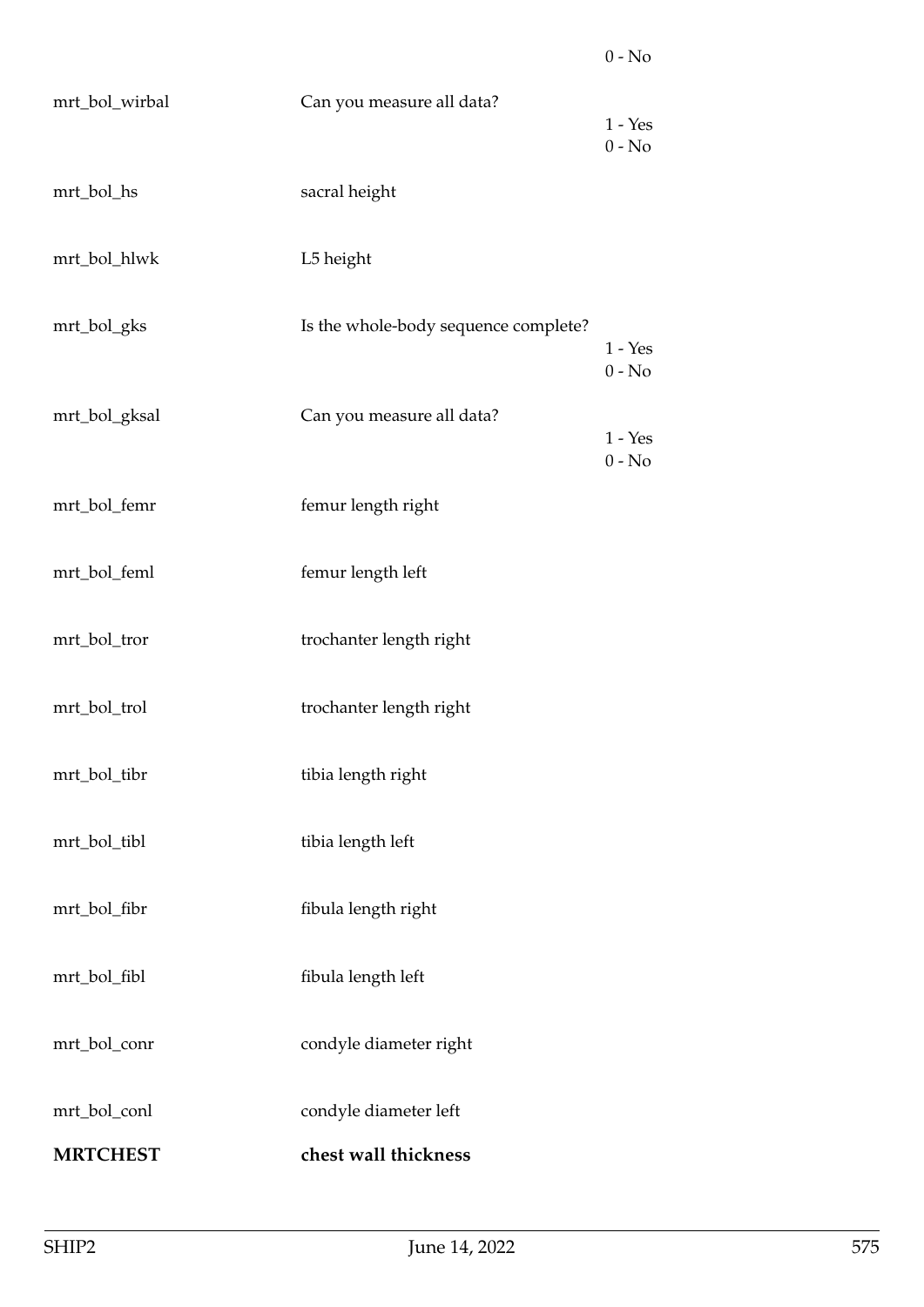| mrt_chest_bild   | picture available               | $1 - Yes$<br>$0 - No$ |
|------------------|---------------------------------|-----------------------|
| mrt_chest_numr   | measure image number right      |                       |
| mrt_chest_ttr    | total tissue right              |                       |
| mrt_chest_atr    | adipose tissue right            |                       |
| mrt_chest_mhlr   | mid hemithoracal right          |                       |
| mrt_chest_imar   | int. mammarian artery right     |                       |
| mrt_chest_ttl    | total tissue left               |                       |
| mrt_chest_atl    | adipose tissue left             |                       |
| mrt_chest_mhll   | mid hemithoracal left           |                       |
| mrt_chest_imal   | int. mammarian artery left      |                       |
| mrt_chest_bem    | note                            | $1 - Yes$<br>$0 - No$ |
| mrt_chest_bem1   | note                            |                       |
| <b>MRTCOR</b>    | measure values of heart measure |                       |
| mrt_cor_usnr     | Untersucher                     |                       |
| mrt_cor_mtra     | MTRA-ID                         |                       |
| mrt_cor_reporter | reporter-ID                     |                       |
| mrt_cor_zerti    | certification number            |                       |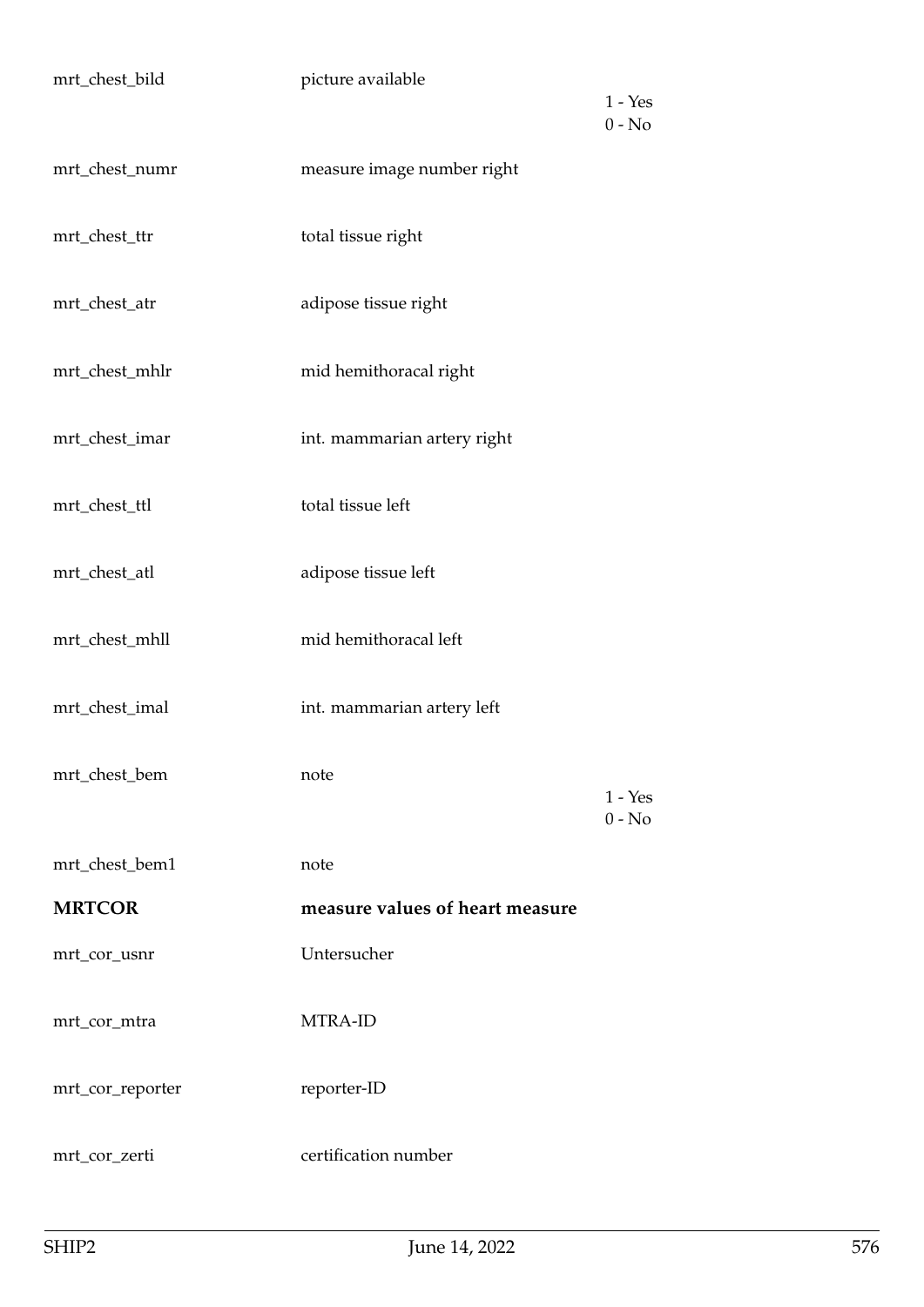| mrt_cor_4cvhr        | 4CV heart rate                   |
|----------------------|----------------------------------|
| mrt_cor_4cvlvco      | cardiac_output                   |
| mrt_cor_4cvlved      | 4CV LV ED-volume                 |
| mrt_cor_4cvlvef      | ejection fraction                |
| mrt_cor_4cvlvendoed1 | area LV endo ED slice 1          |
| mrt_cor_4cvlvendoes1 | area LV endo ES slice 1          |
| mrt_cor_4cvlves      | 4CV LV ES-volume                 |
| mrt_cor_4cvlvsv      | stroke volume                    |
| mrt_cor_4cvmes2      | distance measurement 2           |
| mrt_cor_4cvmyo       | 4CV LV myocardial mass           |
| mrt_cor_4cvnred      | 4CV phase number of ventricle-ED |
| mrt_cor_4cvnres      | 4CV phase number of ventricle-ES |
| mrt_cor_4cvs17ed     | 4CV segment 17 ED                |
| mrt_cor_4cvs17es     | 4CV segment 17 ES                |
| mrt_cor_dsigtm       | grayzone tissue mass             |
| mrt_cor_dsigtp       | grayzone tissue percentage       |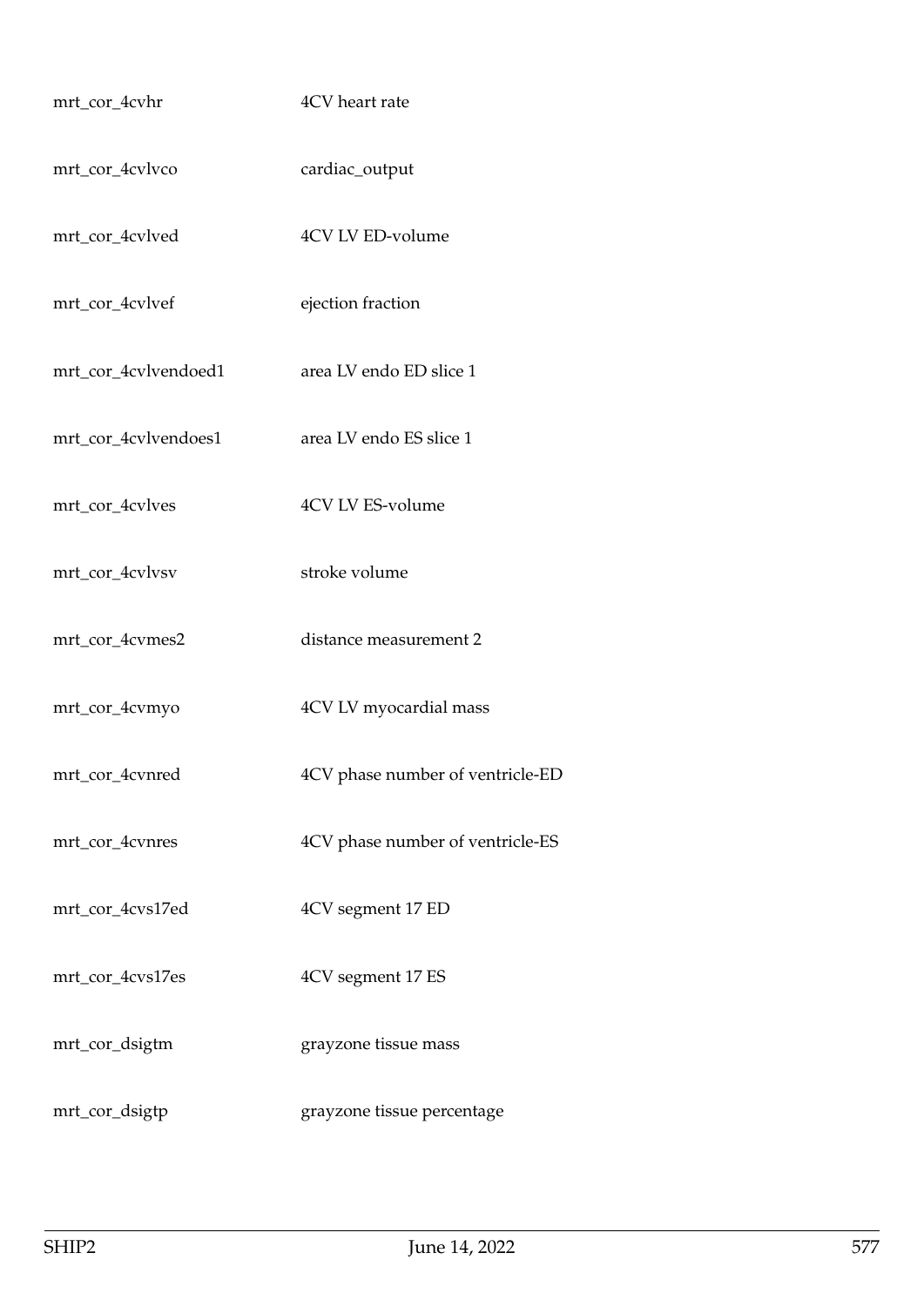| mrt_cor_dsigtv | grayzone tissue volume          |
|----------------|---------------------------------|
| mrt_cor_dsimas | mass ED                         |
| mrt_cor_dsintm | non-viable mass                 |
| mrt_cor_dsintp | non-viable percentage           |
| mrt_cor_dsintv | non-viable volume               |
| mrt_cor_dsisim | scar tissue mass                |
| mrt_cor_dsisip | scar tissue percentage          |
| mrt_cor_dsisiv | scar tissue volume              |
| mrt_cor_s17ed1 | SAX wall thickness ED segment 1 |
| mrt_cor_s17ed2 | SAX wall thickness ED segment 2 |
| mrt_cor_s17ed3 | SAX wall thickness ED segment 3 |
| mrt_cor_s17ed4 | SAX wall thickness ED segment 4 |
| mrt_cor_s17ed5 | SAX wall thickness ED segment 5 |
| mrt_cor_s17ed6 | SAX wall thickness ED segment 6 |
| mrt_cor_s17ed7 | SAX wall thickness ED segment 7 |
| mrt_cor_s17ed8 | SAX wall thickness ED segment 8 |
| mrt_cor_s17ed9 | SAX wall thickness ED segment 9 |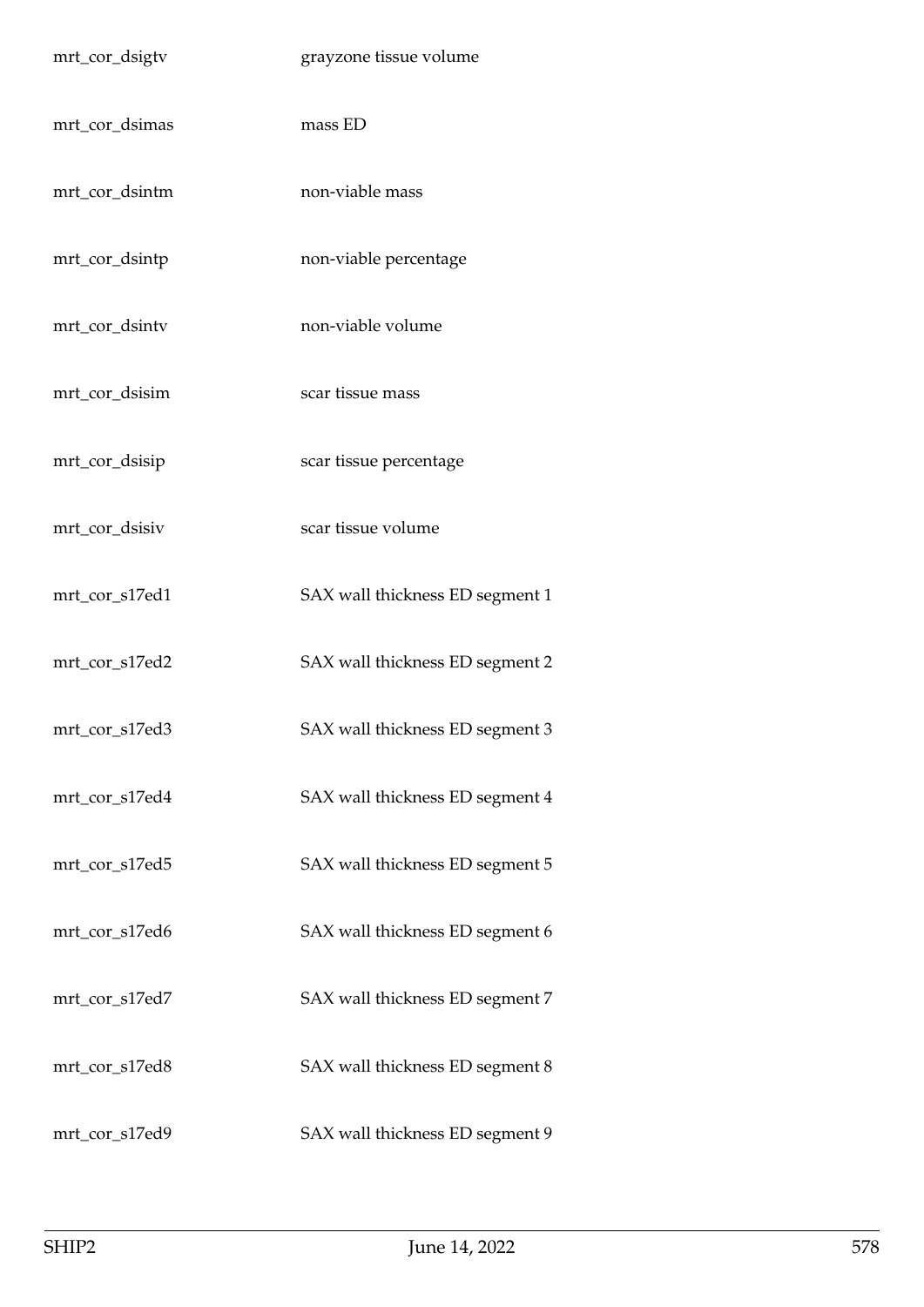| mrt_cor_s17ed10 | SAX wall thickness ED segment 10 |
|-----------------|----------------------------------|
| mrt_cor_s17ed11 | SAX wall thickness ED segment 11 |
| mrt_cor_s17ed12 | SAX wall thickness ED segment 12 |
| mrt_cor_s17ed13 | SAX wall thickness ED segment 13 |
| mrt_cor_s17ed14 | SAX wall thickness ED segment 14 |
| mrt_cor_s17ed15 | SAX wall thickness ED segment 15 |
| mrt_cor_s17ed16 | SAX wall thickness ED segment 16 |
| mrt_cor_s17es1  | SAX wall thickness ES segment 1  |
| mrt_cor_s17es2  | SAX wall thickness ES segment 2  |
| mrt_cor_s17es3  | SAX wall thickness ES segment 3  |
| mrt_cor_s17es4  | SAX wall thickness ES segment 4  |
| mrt_cor_s17es5  | SAX wall thickness ES segment 5  |
| mrt_cor_s17es6  | SAX wall thickness ES segment 6  |
| mrt_cor_s17es7  | SAX wall thickness ES segment 7  |
| mrt_cor_s17es8  | SAX wall thickness ES segment 8  |
| mrt_cor_s17es9  | SAX wall thickness ES segment 9  |
| mrt_cor_s17es10 | SAX wall thickness ES segment 10 |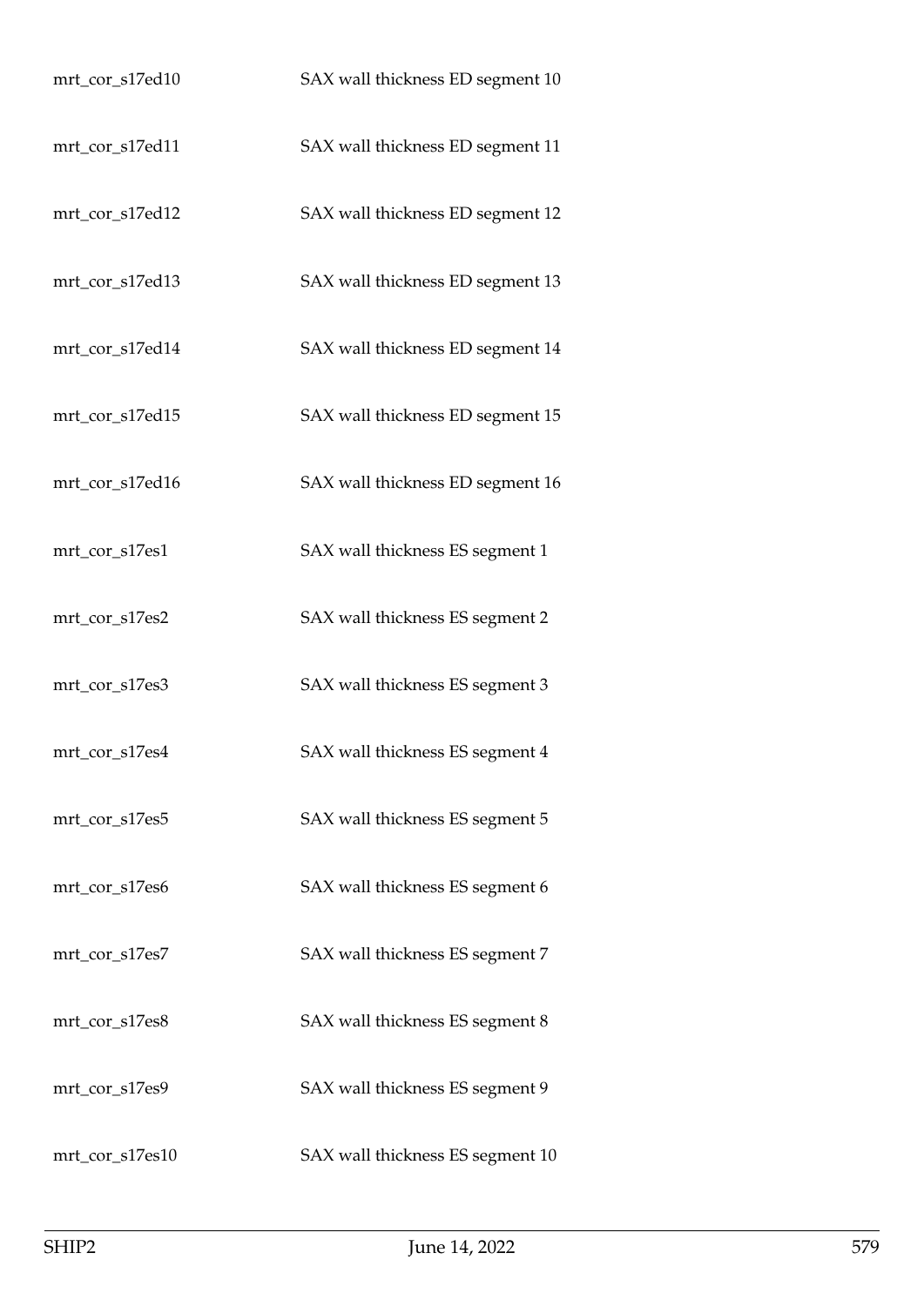| mrt_cor_s17es11  | SAX wall thickness ES segment 11               |
|------------------|------------------------------------------------|
| mrt_cor_s17es12  | SAX wall thickness ES segment 12               |
| mrt_cor_s17es13  | SAX wall thickness ES segment 13               |
| mrt_cor_s17es14  | SAX wall thickness ES segment 14               |
| mrt_cor_s17es15  | SAX wall thickness ES segment 15               |
| mrt_cor_s17es16  | SAX wall thickness ES segment 16               |
| mrt_cor_s17nvt1  | DSI myo intensity non-viable tissue segment 1  |
| mrt_cor_s17nvt2  | DSI myo intensity non-viable tissue segment 2  |
| mrt_cor_s17nvt3  | DSI myo intensity non-viable tissue segment 3  |
| mrt_cor_s17nvt4  | DSI myo intensity non-viable tissue segment 4  |
| mrt_cor_s17nvt5  | DSI myo intensity non-viable tissue segment 5  |
| mrt_cor_s17nvt6  | DSI myo intensity non-viable tissue segment 6  |
| mrt_cor_s17nvt7  | DSI myo intensity non-viable tissue segment 7  |
| mrt_cor_s17nvt8  | DSI myo intensity non-viable tissue segment 8  |
| mrt_cor_s17nvt9  | DSI myo intensity non-viable tissue segment 9  |
| mrt_cor_s17nvt10 | DSI myo intensity non-viable tissue segment 10 |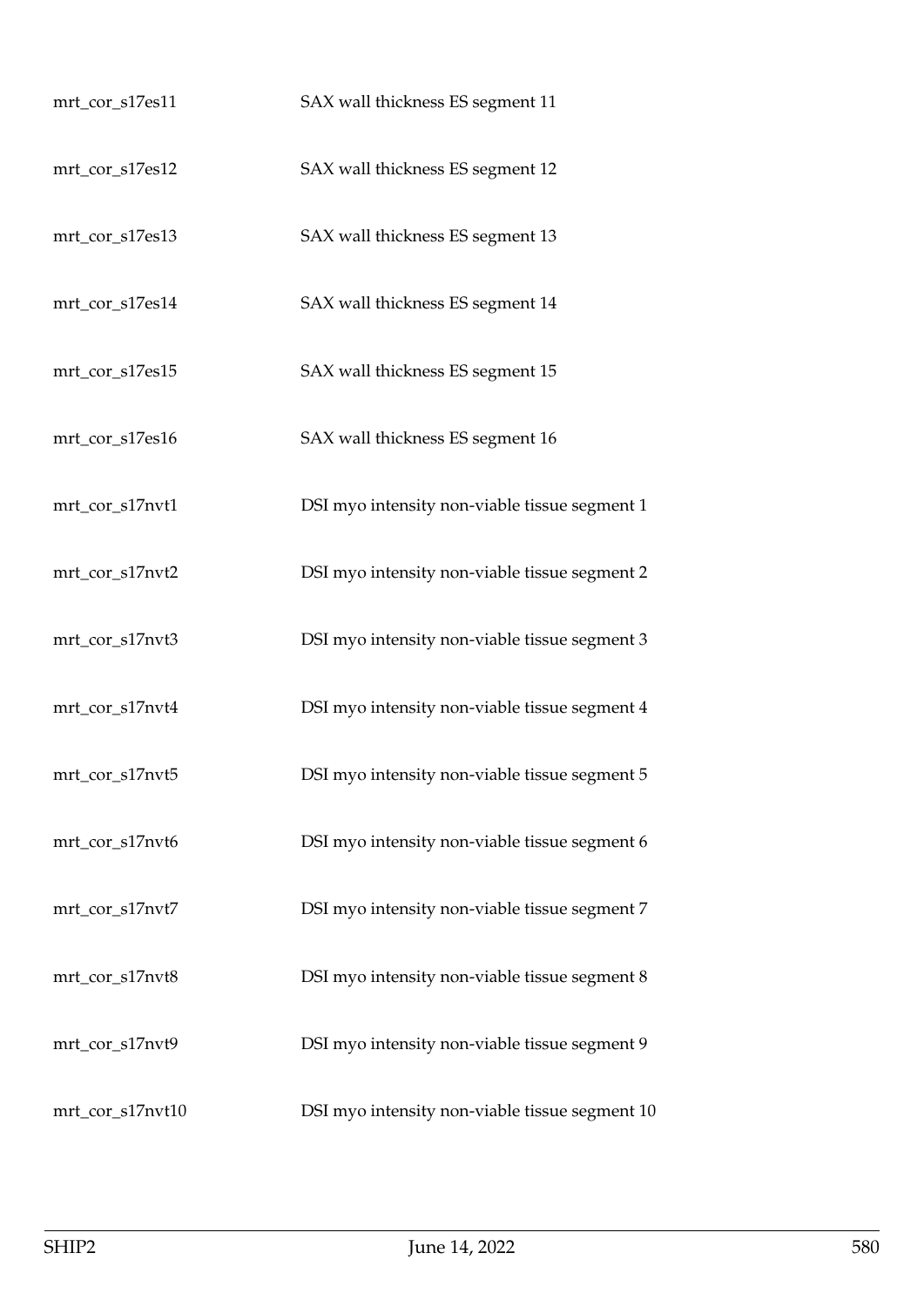| mrt_cor_s17nvt11 | DSI myo intensity non-viable tissue segment 11 |
|------------------|------------------------------------------------|
| mrt_cor_s17nvt12 | DSI myo intensity non-viable tissue segment 12 |
| mrt_cor_s17nvt13 | DSI myo intensity non-viable tissue segment 13 |
| mrt_cor_s17nvt14 | DSI myo intensity non-viable tissue segment 14 |
| mrt_cor_s17nvt15 | DSI myo intensity non-viable tissue segment 15 |
| mrt_cor_s17nvt16 | DSI myo intensity non-viable tissue segment 16 |
| mrt_cor_s17st1   | DSI myo intensity scar tissue segment 1        |
| mrt_cor_s17st2   | DSI myo intensity scar tissue segment 2        |
| mrt_cor_s17st3   | DSI myo intensity scar tissue segment 3        |
| mrt_cor_s17st4   | DSI myo intensity scar tissue segment 4        |
| mrt_cor_s17st5   | DSI myo intensity scar tissue segment 5        |
| mrt_cor_s17st6   | DSI myo intensity scar tissue segment 6        |
| mrt_cor_s17st7   | DSI myo intensity scar tissue segment 7        |
| mrt_cor_s17st8   | DSI myo intensity scar tissue segment 8        |
| mrt_cor_s17st9   | DSI myo intensity scar tissue segment 9        |
| mrt_cor_s17st10  | DSI myo intensity scar tissue segment 10       |
| mrt_cor_s17st11  | DSI myo intensity scar tissue segment 11       |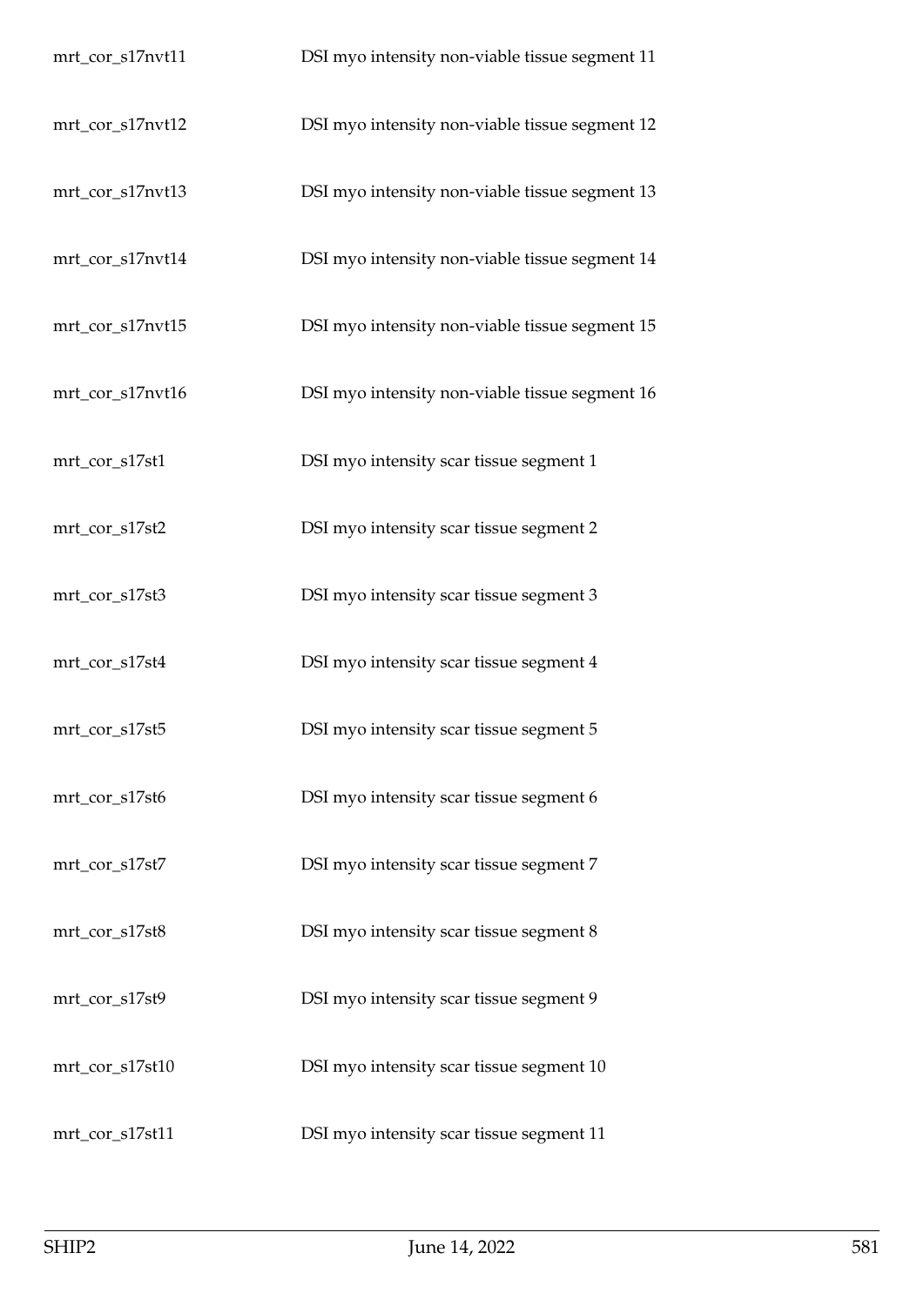| mrt_cor_s17st12 | DSI myo intensity scar tissue segment 12 |
|-----------------|------------------------------------------|
| mrt_cor_s17st13 | DSI myo intensity scar tissue segment 13 |
| mrt_cor_s17st14 | DSI myo intensity scar tissue segment 14 |
| mrt_cor_s17st15 | DSI myo intensity scar tissue segment 15 |
| mrt_cor_s17st16 | DSI myo intensity scar tissue segment 16 |
| mrt_cor_s17wm1  | SAX wall motion averages segment 1       |
| mrt_cor_s17wm2  | SAX wall motion averages segment 2       |
| mrt_cor_s17wm3  | SAX wall motion averages segment 3       |
| mrt_cor_s17wm4  | SAX wall motion averages segment 4       |
| mrt_cor_s17wm5  | SAX wall motion averages segment 5       |
| mrt_cor_s17wm6  | SAX wall motion averages segment 6       |
| mrt_cor_s17wm7  | SAX wall motion averages segment 7       |
| mrt_cor_s17wm8  | SAX wall motion averages segment 8       |
| mrt_cor_s17wm9  | SAX wall motion averages segment 9       |
| mrt_cor_s17wm10 | SAX wall motion averages segment 10      |
| mrt_cor_s17wm11 | SAX wall motion averages segment 11      |
| mrt_cor_s17wm12 | SAX wall motion averages segment 12      |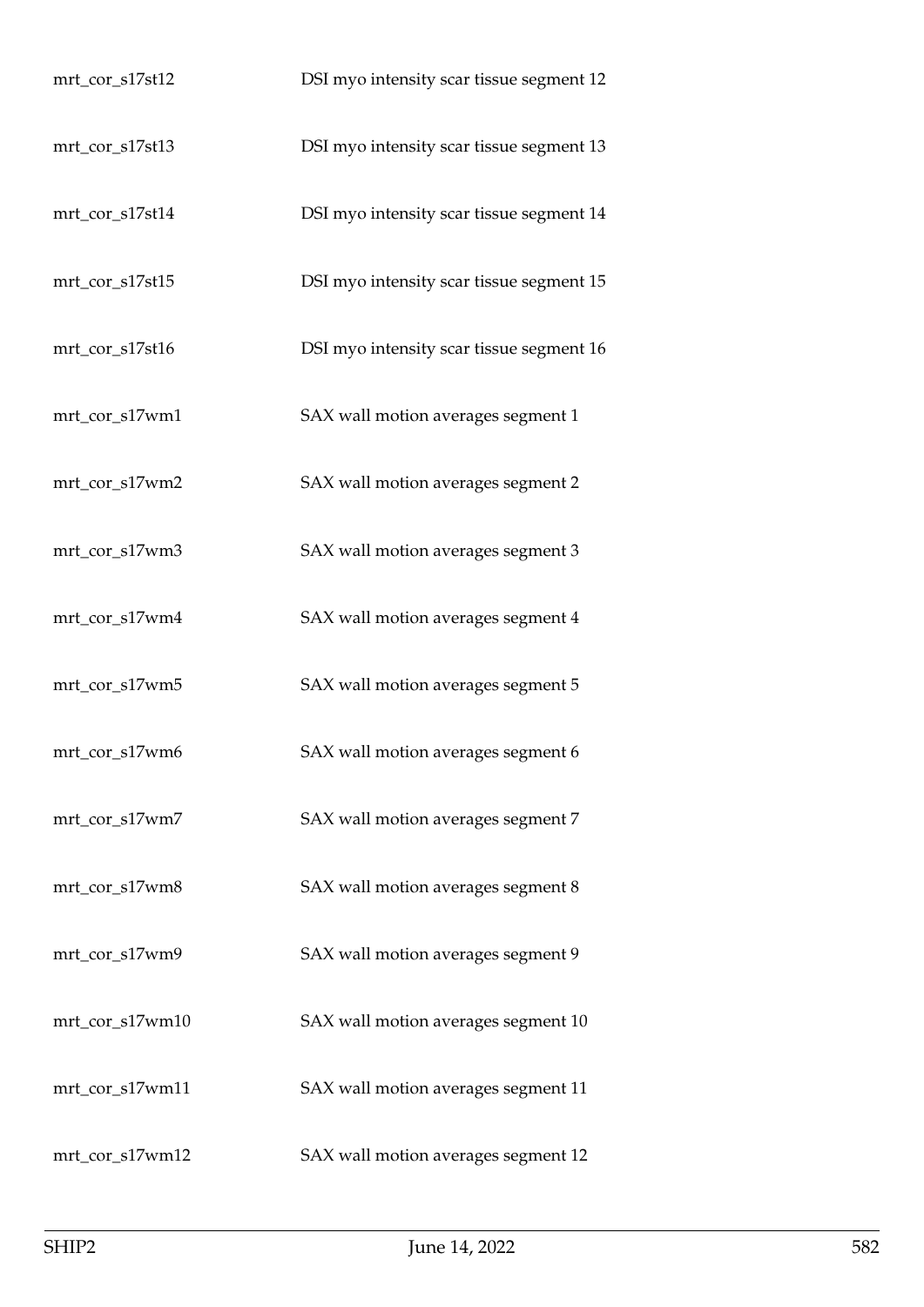| mrt_cor_s17wm13 | SAX wall motion averages segment 13    |
|-----------------|----------------------------------------|
| mrt_cor_s17wm14 | SAX wall motion averages segment 14    |
| mrt_cor_s17wm15 | SAX wall motion averages segment 15    |
| mrt_cor_s17wm16 | SAX wall motion averages segment 16    |
| mrt_cor_s17wt1  | AX wall thickening averages segment 1  |
| mrt_cor_s17wt2  | AX wall thickening averages segment 2  |
| mrt_cor_s17wt3  | AX wall thickening averages segment 3  |
| mrt_cor_s17wt4  | AX wall thickening averages segment 4  |
| mrt_cor_s17wt5  | AX wall thickening averages segment 5  |
| mrt_cor_s17wt6  | AX wall thickening averages segment 6  |
| mrt_cor_s17wt7  | AX wall thickening averages segment 7  |
| mrt_cor_s17wt8  | AX wall thickening averages segment 8  |
| mrt_cor_s17wt9  | AX wall thickening averages segment 9  |
| mrt_cor_s17wt10 | AX wall thickening averages segment 10 |
| mrt_cor_s17wt11 | AX wall thickening averages segment 11 |
| mrt_cor_s17wt12 | AX wall thickening averages segment 12 |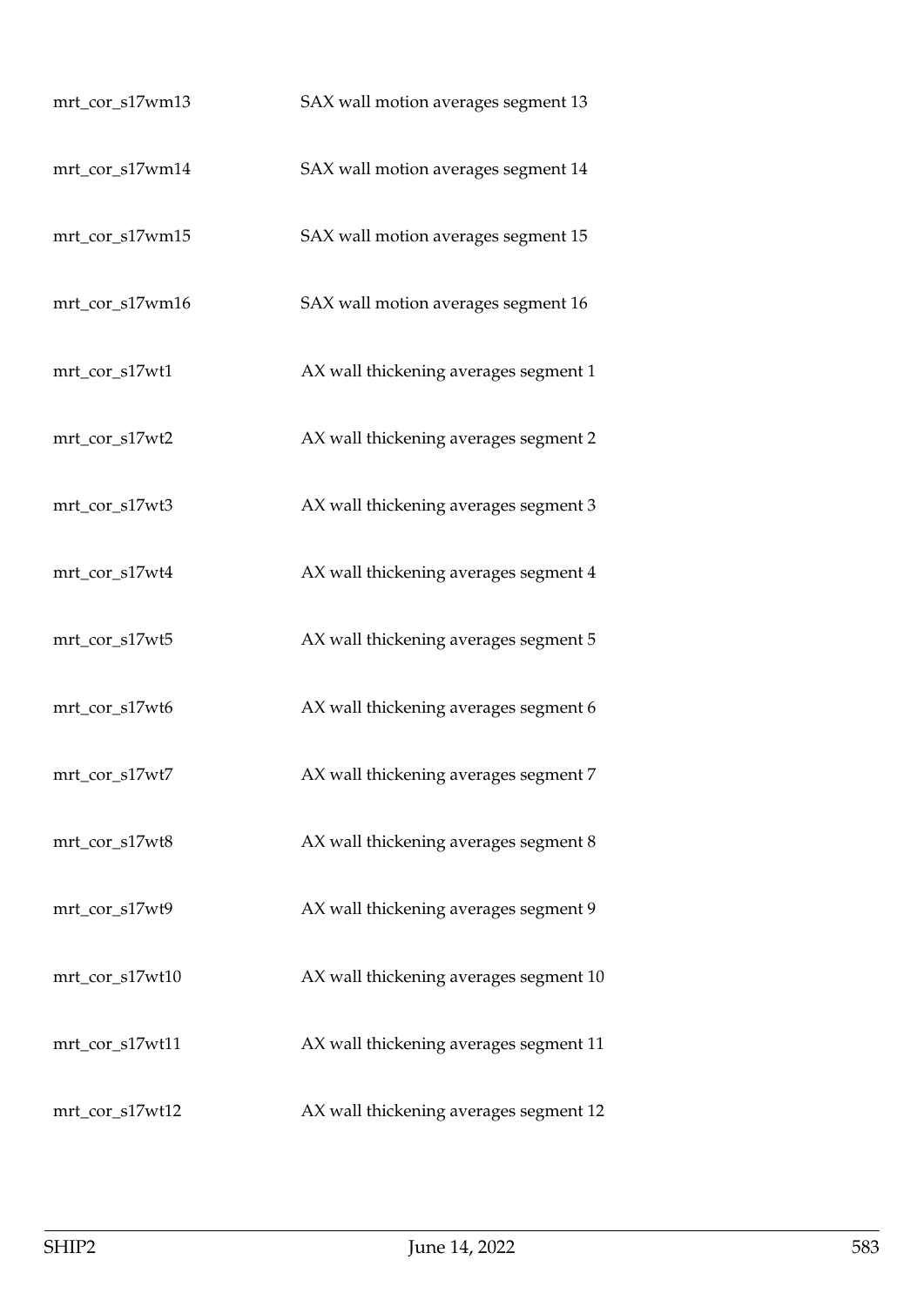| mrt_cor_s17wt13      | AX wall thickening averages segment 13 |
|----------------------|----------------------------------------|
| mrt_cor_s17wt14      | AX wall thickening averages segment 14 |
| mrt_cor_s17wt15      | AX wall thickening averages segment 15 |
| mrt_cor_s17wt16      | AX wall thickening averages segment 16 |
| mrt_cor_saxhr        | SAX heart rate                         |
| mrt_cor_saxlvco      | cardiac output                         |
| mrt_cor_saxlved      | SAX LV ED-volume                       |
| mrt_cor_saxlvef      | ejection fraction                      |
| mrt_cor_saxlves      | SAX LV ES-volume                       |
| mrt_cor_saxlvmed     | LV Mass ED                             |
| mrt_cor_saxlvmes     | LV Mass ES                             |
| mrt_cor_saxlvsv      | SAX LV stroke volume                   |
| mrt_cor_saxnred      | SAX phase number of ventricle-ED       |
| mrt_cor_saxnres      | SAX phase number of ventricle-ES       |
| mrt_cor_saxlvendoed1 | area LV endo ED slice 1                |
| mrt_cor_saxlvendoed2 | area LV endo ED slice 2                |
| mrt_cor_saxlvendoed3 | area LV endo ED slice 3                |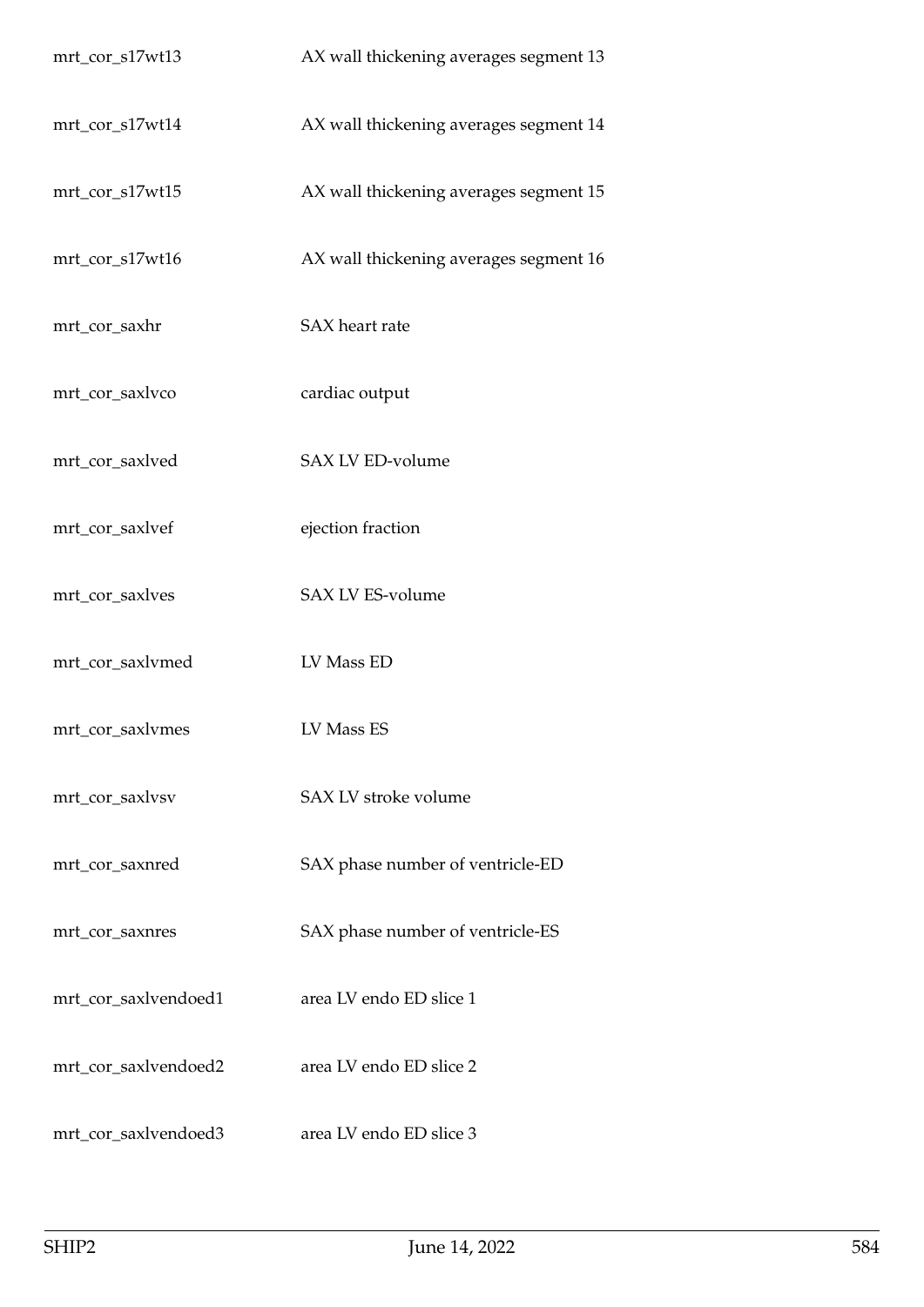| mrt_cor_saxlvendoed4  | area LV endo ED slice 4  |
|-----------------------|--------------------------|
| mrt_cor_saxlvendoed5  | area LV endo ED slice 5  |
| mrt_cor_saxlvendoed6  | area LV endo ED slice 6  |
| mrt_cor_saxlvendoed7  | area LV endo ED slice 7  |
| mrt_cor_saxlvendoed8  | area LV endo ED slice 8  |
| mrt_cor_saxlvendoed9  | area LV endo ED slice 9  |
| mrt_cor_saxlvendoed10 | area LV endo ED slice 10 |
| mrt_cor_saxlvendoed11 | area LV endo ED slice 11 |
| mrt_cor_saxlvendoed12 | area LV endo ED slice 12 |
| mrt_cor_saxlvendoed13 | area LV endo ED slice 13 |
| mrt_cor_saxlvendoed14 | area LV endo ED slice 14 |
| mrt_cor_saxlvendoed15 | area LV endo ED slice 15 |
| mrt_cor_saxlvendoed16 | area LV endo ED slice 16 |
| mrt_cor_saxlvendoed17 | area LV endo ED slice 17 |
| mrt_cor_saxlvendoed18 | area LV endo ED slice 18 |
| mrt_cor_saxlvendoes1  | area LV endo ES slice 1  |
| mrt_cor_saxlvendoes2  | area LV endo ES slice 2  |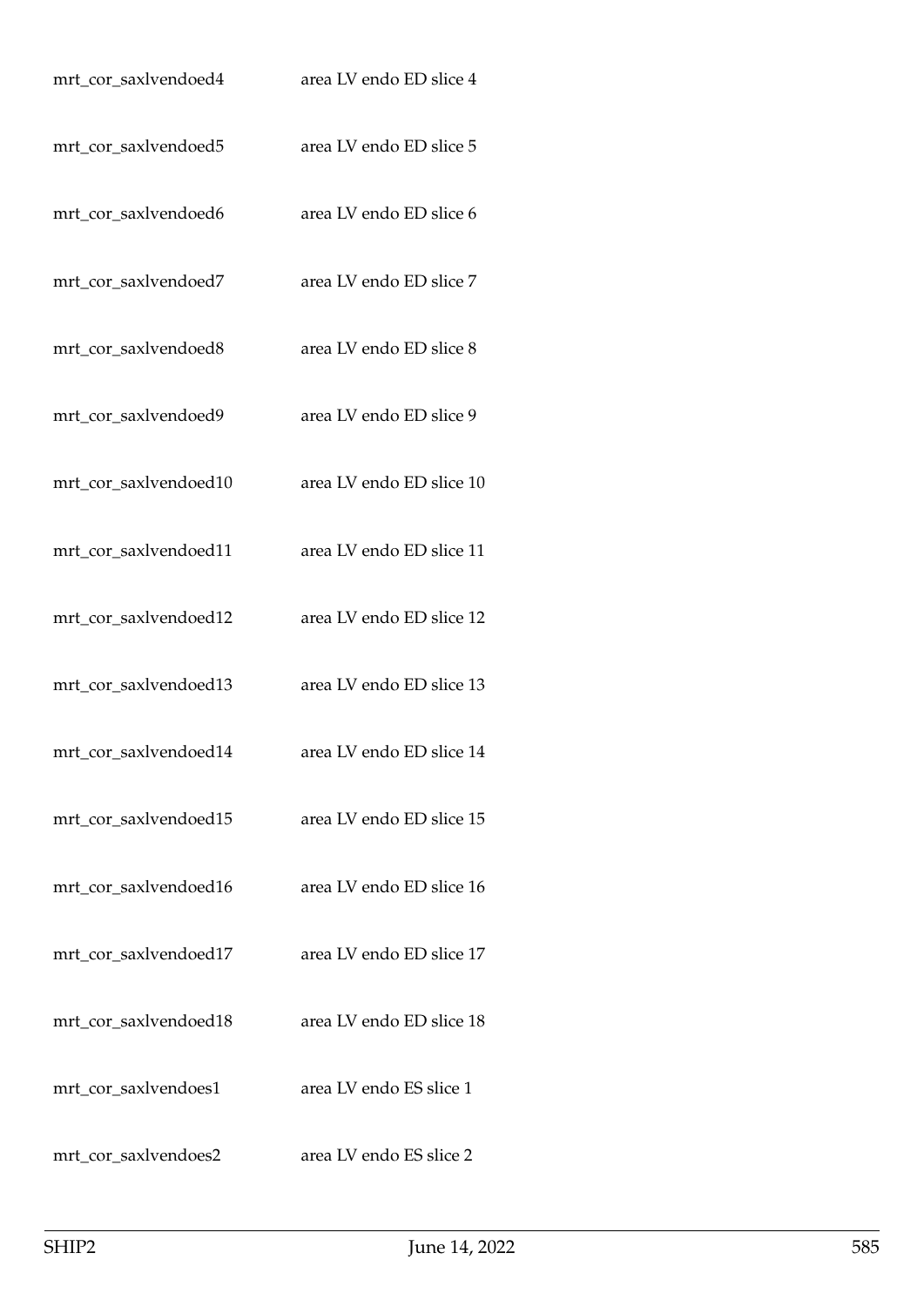| mrt_cor_saxlvendoes3  | area LV endo ES slice 3  |
|-----------------------|--------------------------|
| mrt_cor_saxlvendoes4  | area LV endo ES slice 4  |
| mrt_cor_saxlvendoes5  | area LV endo ES slice 5  |
| mrt_cor_saxlvendoes6  | area LV endo ES slice 6  |
| mrt_cor_saxlvendoes7  | area LV endo ES slice 7  |
| mrt_cor_saxlvendoes8  | area LV endo ES slice 8  |
| mrt_cor_saxlvendoes9  | area LV endo ES slice 9  |
| mrt_cor_saxlvendoes10 | area LV endo ES slice 10 |
| mrt_cor_saxlvendoes11 | area LV endo ES slice 11 |
| mrt_cor_saxlvendoes12 | area LV endo ES slice 12 |
| mrt_cor_saxlvendoes13 | area LV endo ES slice 13 |
| mrt_cor_saxlvendoes14 | area LV endo ES slice 14 |
| mrt_cor_saxlvendoes15 | area LV endo ES slice 15 |
| mrt_cor_saxlvendoes16 | area LV endo ES slice 16 |
| mrt_cor_saxlvendoes17 | area LV endo ES slice 17 |
| mrt_cor_saxlvendoes18 | area LV endo ES slice 18 |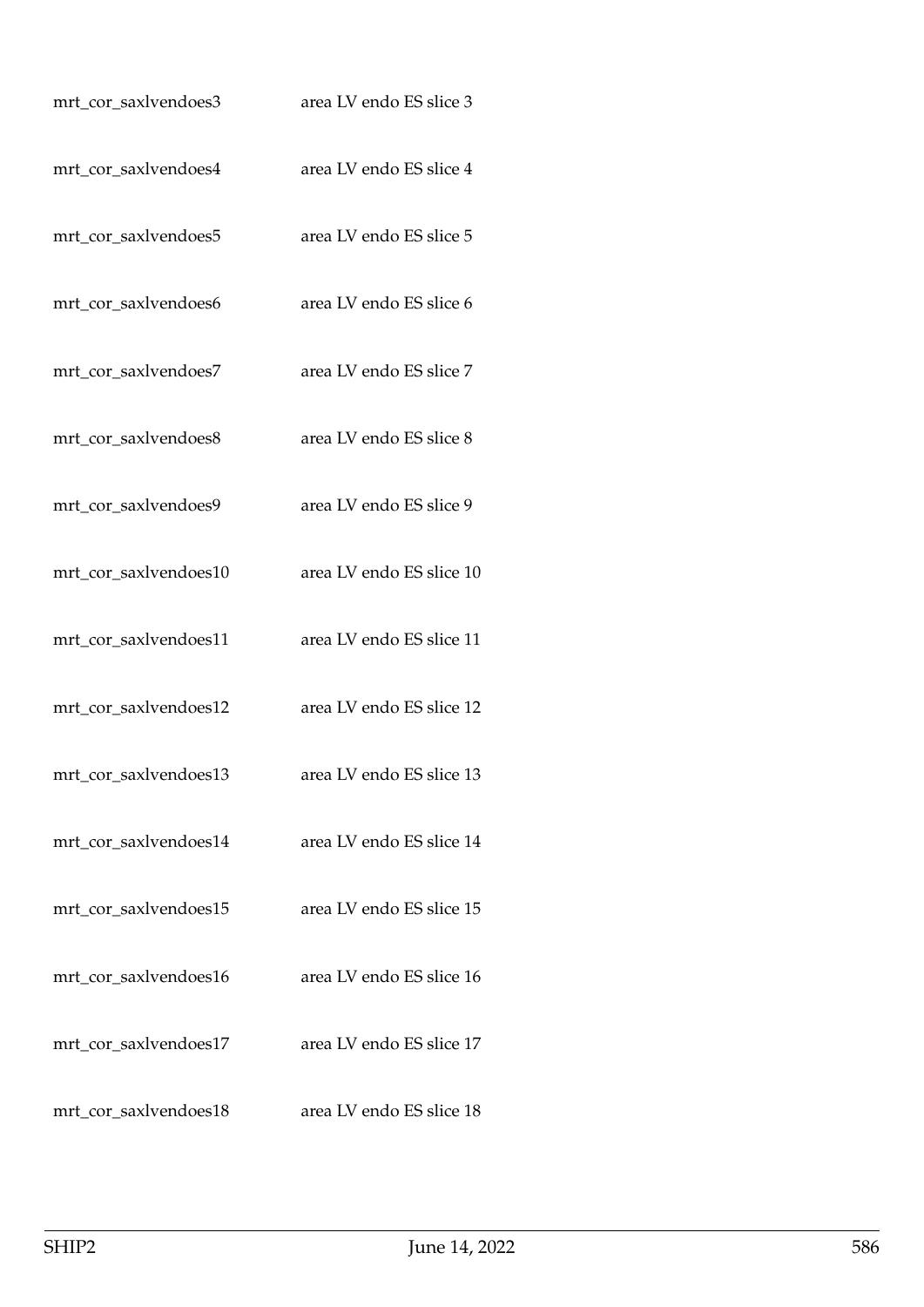| mrt_cor_saxlvepied1  | area LV epi ED slice 1  |
|----------------------|-------------------------|
| mrt_cor_saxlvepied10 | area LV epi ED slice 10 |
| mrt_cor_saxlvepied11 | area LV epi ED slice 11 |
| mrt_cor_saxlvepied12 | area LV epi ED slice 12 |
| mrt_cor_saxlvepied13 | area LV epi ED slice 13 |
| mrt_cor_saxlvepied14 | area LV epi ED slice 14 |
| mrt_cor_saxlvepied15 | area LV epi ED slice 15 |
| mrt_cor_saxlvepied16 | area LV epi ED slice 16 |
| mrt_cor_saxlvepied17 | area LV epi ED slice 17 |
| mrt_cor_saxlvepied18 | area LV epi ED slice 18 |
| mrt_cor_saxlvepied2  | area LV epi ED slice 2  |
| mrt_cor_saxlvepied3  | area LV epi ED slice 3  |
| mrt_cor_saxlvepied4  | area LV epi ED slice 4  |
| mrt_cor_saxlvepied5  | area LV epi ED slice 5  |
| mrt_cor_saxlvepied6  | area LV epi ED slice 6  |
| mrt_cor_saxlvepied7  | area LV epi ED slice 7  |
| mrt_cor_saxlvepied8  | area LV epi ED slice 8  |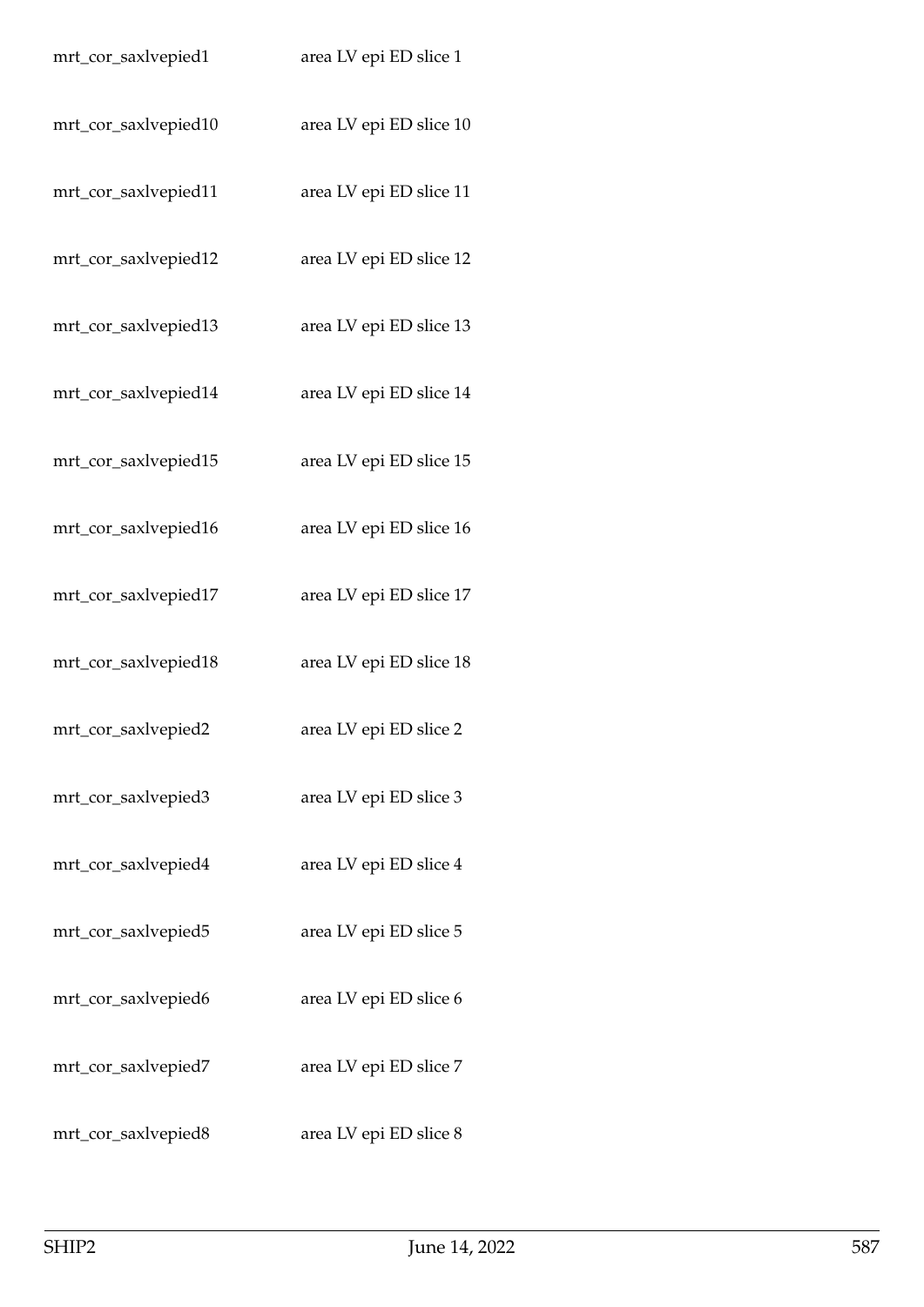| mrt_cor_saxlvepied9  | area LV epi ED slice 9  |
|----------------------|-------------------------|
| mrt_cor_saxlvepies1  | area LV epi ES slice 1  |
| mrt_cor_saxlvepies10 | area LV epi ES slice 10 |
| mrt_cor_saxlvepies11 | area LV epi ES slice 11 |
| mrt_cor_saxlvepies12 | area LV epi ES slice 12 |
| mrt_cor_saxlvepies13 | area LV epi ES slice 13 |
| mrt_cor_saxlvepies14 | area LV epi ES slice 14 |
| mrt_cor_saxlvepies15 | area LV epi ES slice 15 |
| mrt_cor_saxlvepies16 | area LV epi ES slice 16 |
| mrt_cor_saxlvepies17 | area LV epi ES slice 17 |
| mrt_cor_saxlvepies18 | area LV epi ES slice 18 |
| mrt_cor_saxlvepies2  | area LV epi ES slice 2  |
| mrt_cor_saxlvepies3  | area LV epi ES slice 3  |
| mrt_cor_saxlvepies4  | area LV epi ES slice 4  |
| mrt_cor_saxlvepies5  | area LV epi ES slice 5  |
| mrt_cor_saxlvepies6  | area LV epi ES slice 6  |
| mrt_cor_saxlvepies7  | area LV epi ES slice 7  |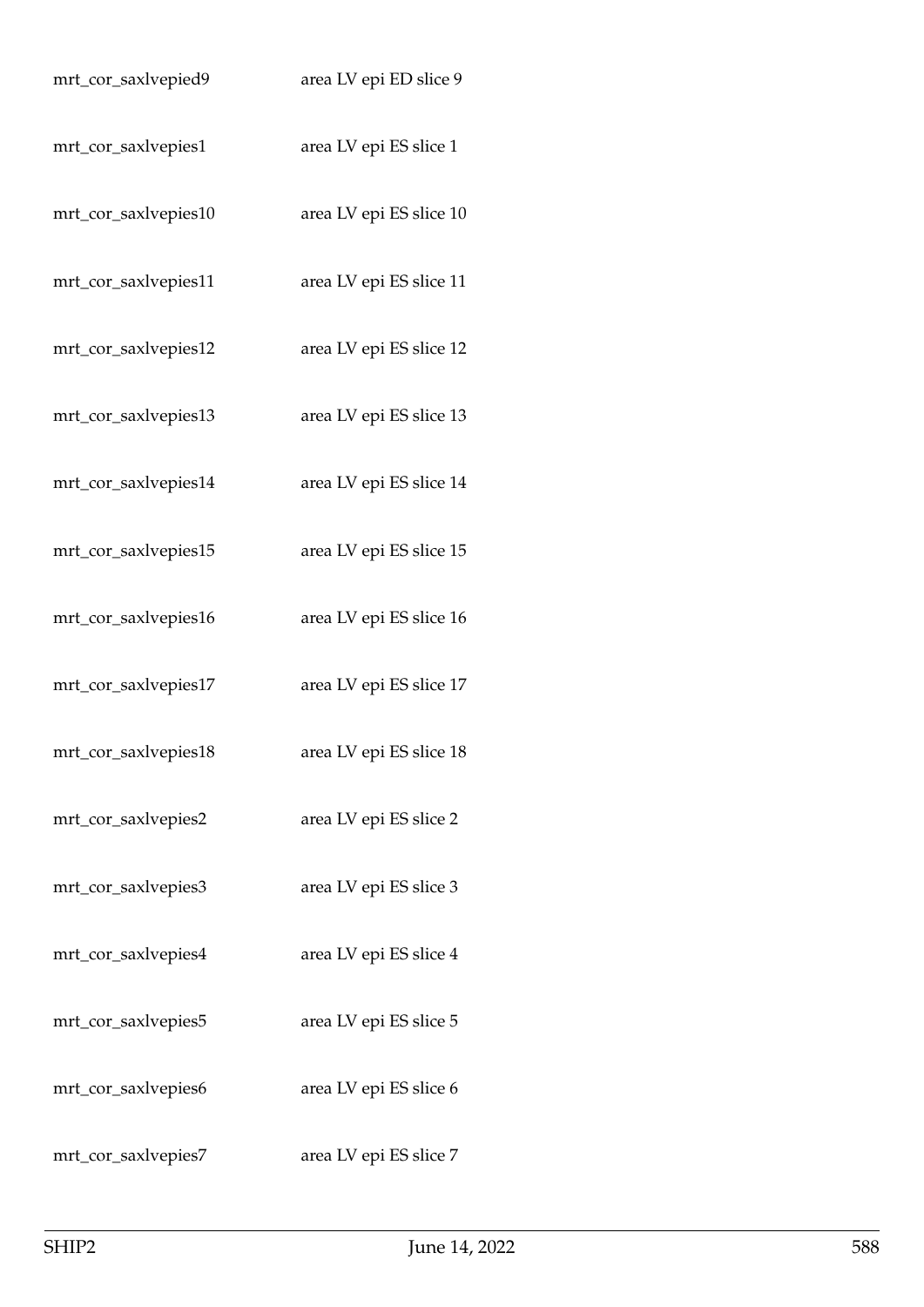| mrt_cor_saxlvepies8 | area LV epi ES slice 8                 |
|---------------------|----------------------------------------|
| mrt_cor_saxlvepies9 | area LV epi ES slice 9                 |
| mrt_cor_saxpap1a    | SAX papillary muscle volume PAP1 in ED |
| mrt_cor_saxpap1z    | SAX papillary muscle volume PAP2 in ED |
| mrt_cor_saxpap2a    | SAX papillary muscle volume PAP1 in ES |
| mrt_cor_saxpap2z    | SAX papillary muscle volume PAP2 in ES |
| mrt_cor_trahr       | TRA heart rate                         |
| mrt_cor_traared     | TRA diameter aorta ascendens in ED     |
| mrt_cor_traed       | TRA LA volume in atrial ES             |
| mrt_cor_traedx      | TRA LA volume index in atrial ES       |
| mrt_cor_traef       | TRA LA ejection-fraction               |
| mrt_cor_traes       | TRA LA volume in atrial ED             |
| mrt_cor_traesx      | TRA LA volume index in atrial ED       |
| mrt_cor_trames1ed   | TRA diameter aorta descendens in ED    |
| mrt_cor_tranred     | TRA phase number of atrial-ES          |
| mrt_cor_tranres     | TRA phase number of atrial-ED          |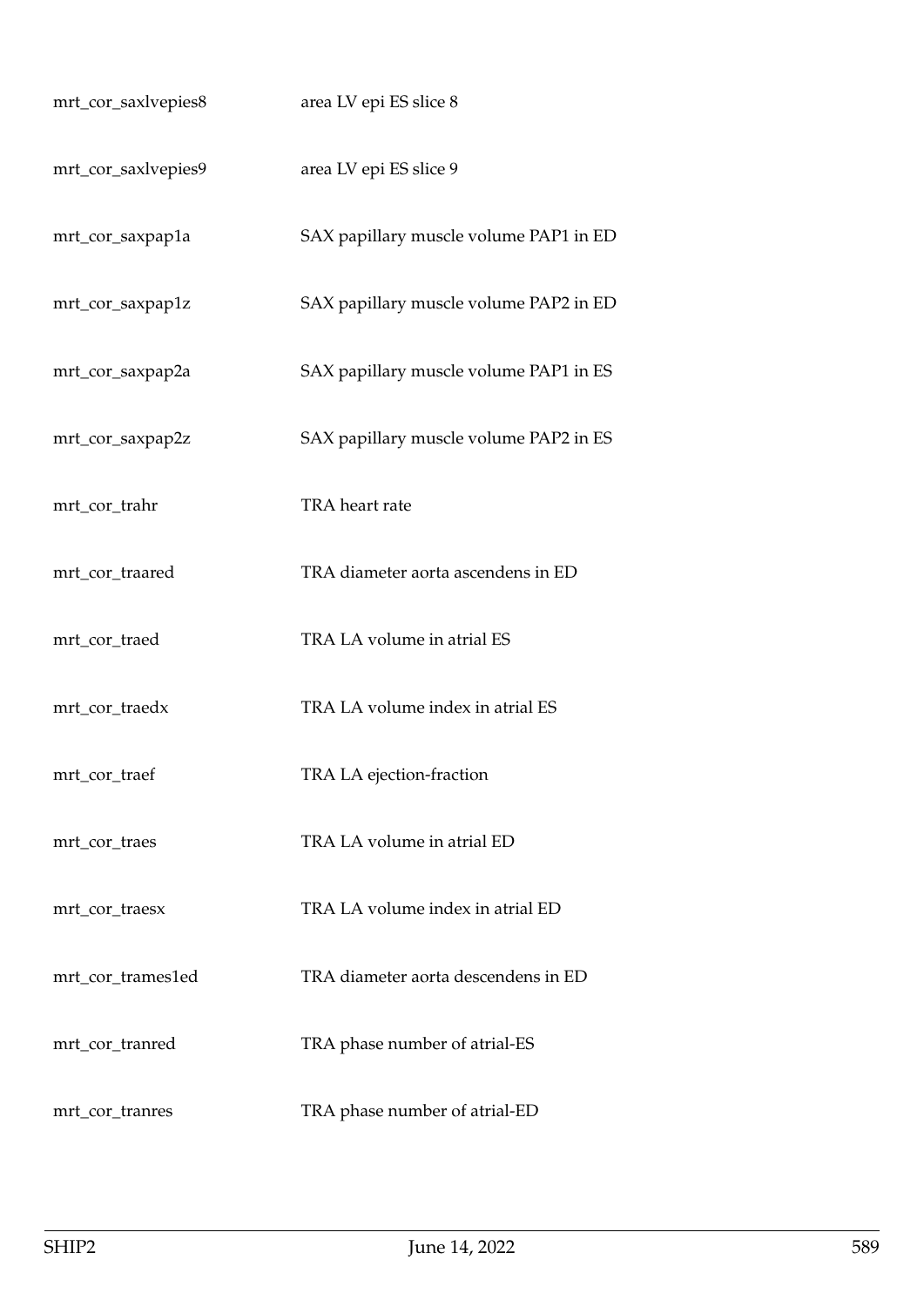| mrt_cor_trapaed       | TRA LA diameter truncus of pulmonary artery in<br>ED |
|-----------------------|------------------------------------------------------|
| mrt_cor_trasv         | TRA LA stroke volume                                 |
| mrt_cor_trasvx        | TRA LA stroke volume index                           |
| mrt_cor_tralvendoed1  | TRA area LV endo ED slice 1                          |
| mrt_cor_tralvendoed2  | TRA area LV endo ED slice 2                          |
| mrt_cor_tralvendoed3  | TRA area LV endo ED slice 3                          |
| mrt_cor_tralvendoed4  | TRA area LV endo ED slice 4                          |
| mrt_cor_tralvendoed5  | TRA area LV endo ED slice 5                          |
| mrt_cor_tralvendoed6  | TRA area LV endo ED slice 6                          |
| mrt_cor_tralvendoed7  | TRA area LV endo ED slice 7                          |
| mrt_cor_tralvendoed8  | TRA area LV endo ED slice 8                          |
| mrt_cor_tralvendoed9  | TRA area LV endo ED slice 9                          |
| mrt_cor_tralvendoed10 | TRA area LV endo ED slice 10                         |
| mrt_cor_tralvendoed11 | TRA area LV endo ED slice 11                         |
| mrt_cor_tralvendoed12 | TRA area LV endo ED slice 12                         |
| mrt_cor_tralvendoed13 | TRA area LV endo ED slice 13                         |
| mrt_cor_tralvendoed14 | TRA area LV endo ED slice 14                         |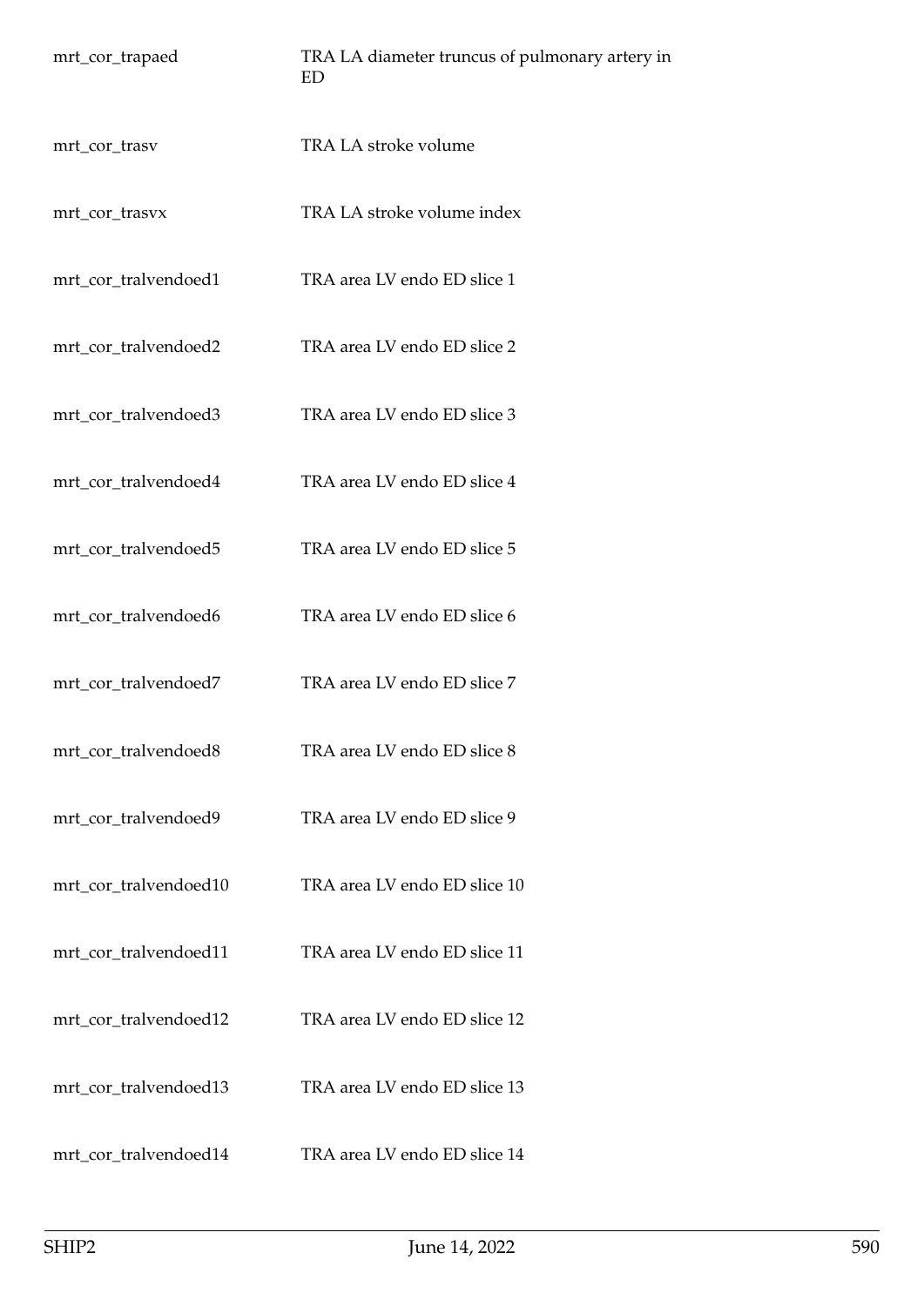| mrt_cor_tralvendoed15 | TRA area LV endo ED slice 15 |
|-----------------------|------------------------------|
| mrt_cor_tralvendoed16 | TRA area LV endo ED slice 16 |
| mrt_cor_tralvendoed17 | TRA area LV endo ED slice 17 |
| mrt_cor_tralvendoed18 | TRA area LV endo ED slice 18 |
| mrt_cor_tralvendoes1  | TRA area LV endo ES slice 1  |
| mrt_cor_tralvendoes2  | TRA area LV endo ES slice 2  |
| mrt_cor_tralvendoes3  | TRA area LV endo ES slice 3  |
| mrt_cor_tralvendoes4  | TRA area LV endo ES slice 4  |
| mrt_cor_tralvendoes5  | TRA area LV endo ES slice 5  |
| mrt_cor_tralvendoes6  | TRA area LV endo ES slice 6  |
| mrt_cor_tralvendoes7  | TRA area LV endo ES slice 7  |
| mrt_cor_tralvendoes8  | TRA area LV endo ES slice 8  |
| mrt_cor_tralvendoes9  | TRA area LV endo ES slice 9  |
| mrt_cor_tralvendoes10 | TRA area LV endo ES slice 10 |
| mrt_cor_tralvendoes11 | TRA area LV endo ES slice 11 |
| mrt_cor_tralvendoes12 | TRA area LV endo ES slice 12 |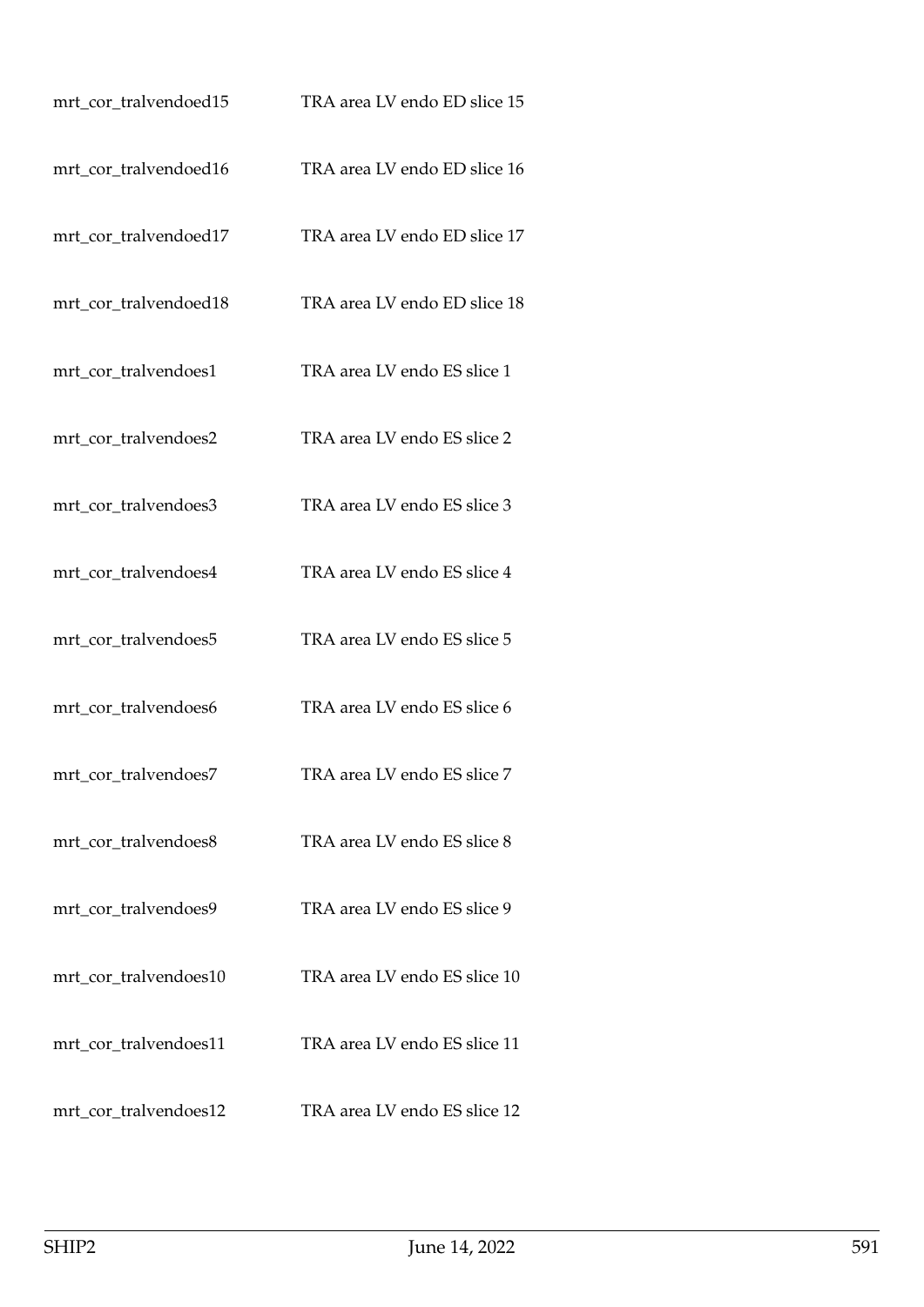| mrt_cor_tralvendoes13 | TRA area LV endo ES slice 13 |
|-----------------------|------------------------------|
| mrt_cor_tralvendoes14 | TRA area LV endo ES slice 14 |
| mrt_cor_tralvendoes15 | TRA area LV endo ES slice 15 |
| mrt_cor_tralvendoes16 | TRA area LV endo ES slice 16 |
| mrt_cor_tralvendoes17 | TRA area LV endo ES slice 17 |
| mrt_cor_tralvendoes18 | TRA area LV endo ES slice 18 |
| mrt_cor_trarvendoed1  | TRA area RV endo ED slice 1  |
| mrt_cor_trarvendoed2  | TRA area RV endo ED slice 2  |
| mrt_cor_trarvendoed3  | TRA area RV endo ED slice 3  |
| mrt_cor_trarvendoed4  | TRA area RV endo ED slice 4  |
| mrt_cor_trarvendoed5  | TRA area RV endo ED slice 5  |
| mrt_cor_trarvendoed6  | TRA area RV endo ED slice 6  |
| mrt_cor_trarvendoed7  | TRA area RV endo ED slice 7  |
| mrt_cor_trarvendoed8  | TRA area RV endo ED slice 8  |
| mrt_cor_trarvendoed9  | TRA area RV endo ED slice 9  |
| mrt_cor_trarvendoed10 | TRA area RV endo ED slice 10 |
| mrt_cor_trarvendoed11 | TRA area RV endo ED slice 11 |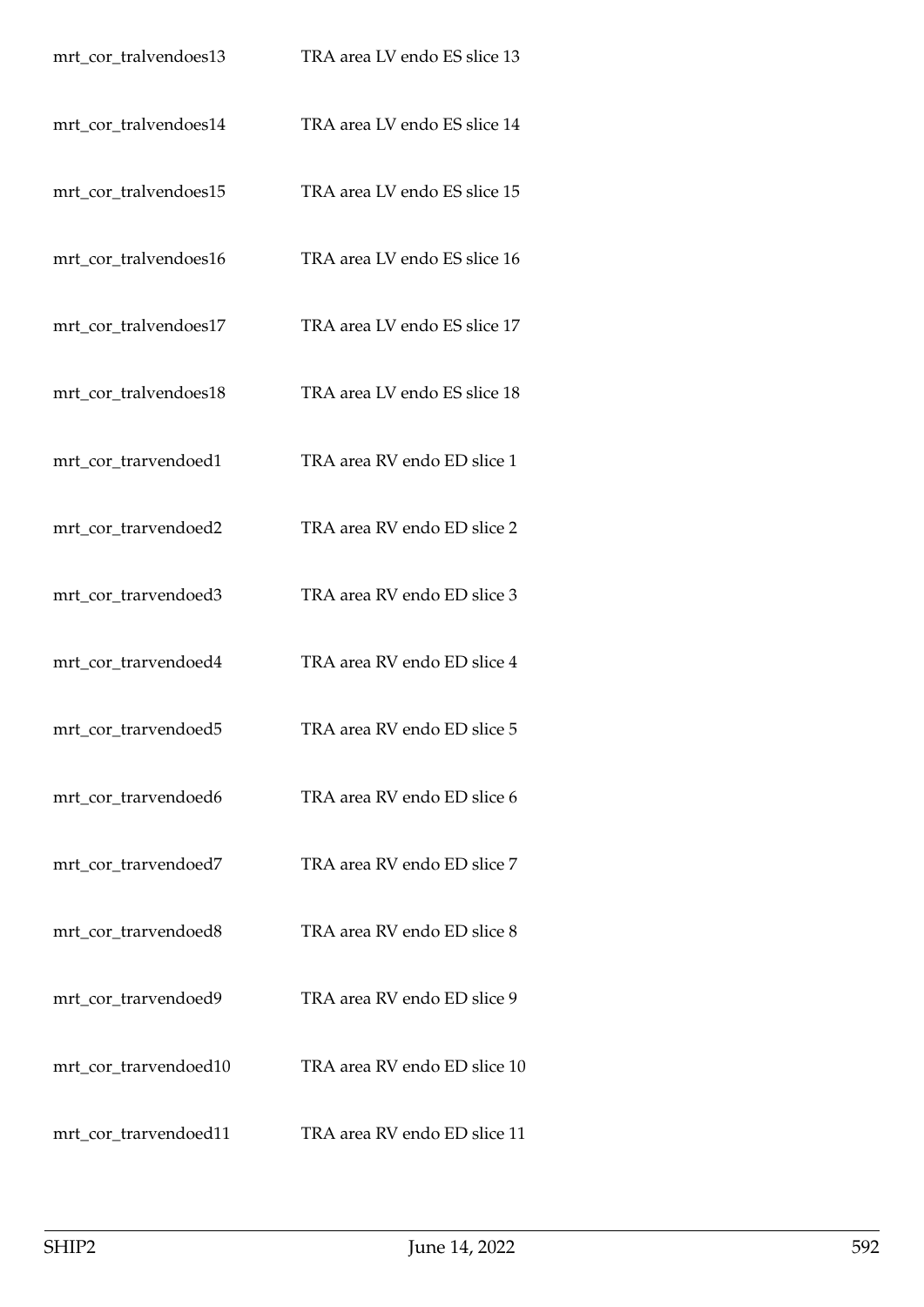| mrt_cor_trarvendoed12 | TRA area RV endo ED slice 12 |
|-----------------------|------------------------------|
| mrt_cor_trarvendoed13 | TRA area RV endo ED slice 13 |
| mrt_cor_trarvendoed14 | TRA area RV endo ED slice 14 |
| mrt_cor_trarvendoed15 | TRA area RV endo ED slice 15 |
| mrt_cor_trarvendoed16 | TRA area RV endo ED slice 16 |
| mrt_cor_trarvendoed17 | TRA area RV endo ED slice 17 |
| mrt_cor_trarvendoed18 | TRA area RV endo ED slice 18 |
| mrt_cor_trarvendoes1  | TRA area LV endo ES slice 1  |
| mrt_cor_trarvendoes2  | TRA area LV endo ES slice 2  |
| mrt_cor_trarvendoes3  | TRA area LV endo ES slice 3  |
| mrt_cor_trarvendoes4  | TRA area LV endo ES slice 4  |
| mrt_cor_trarvendoes5  | TRA area LV endo ES slice 5  |
| mrt_cor_trarvendoes6  | TRA area LV endo ES slice 6  |
| mrt_cor_trarvendoes7  | TRA area LV endo ES slice 7  |
| mrt_cor_trarvendoes8  | TRA area LV endo ES slice 8  |
| mrt_cor_trarvendoes9  | TRA area LV endo ES slice 9  |
| mrt_cor_trarvendoes10 | TRA area LV endo ES slice 10 |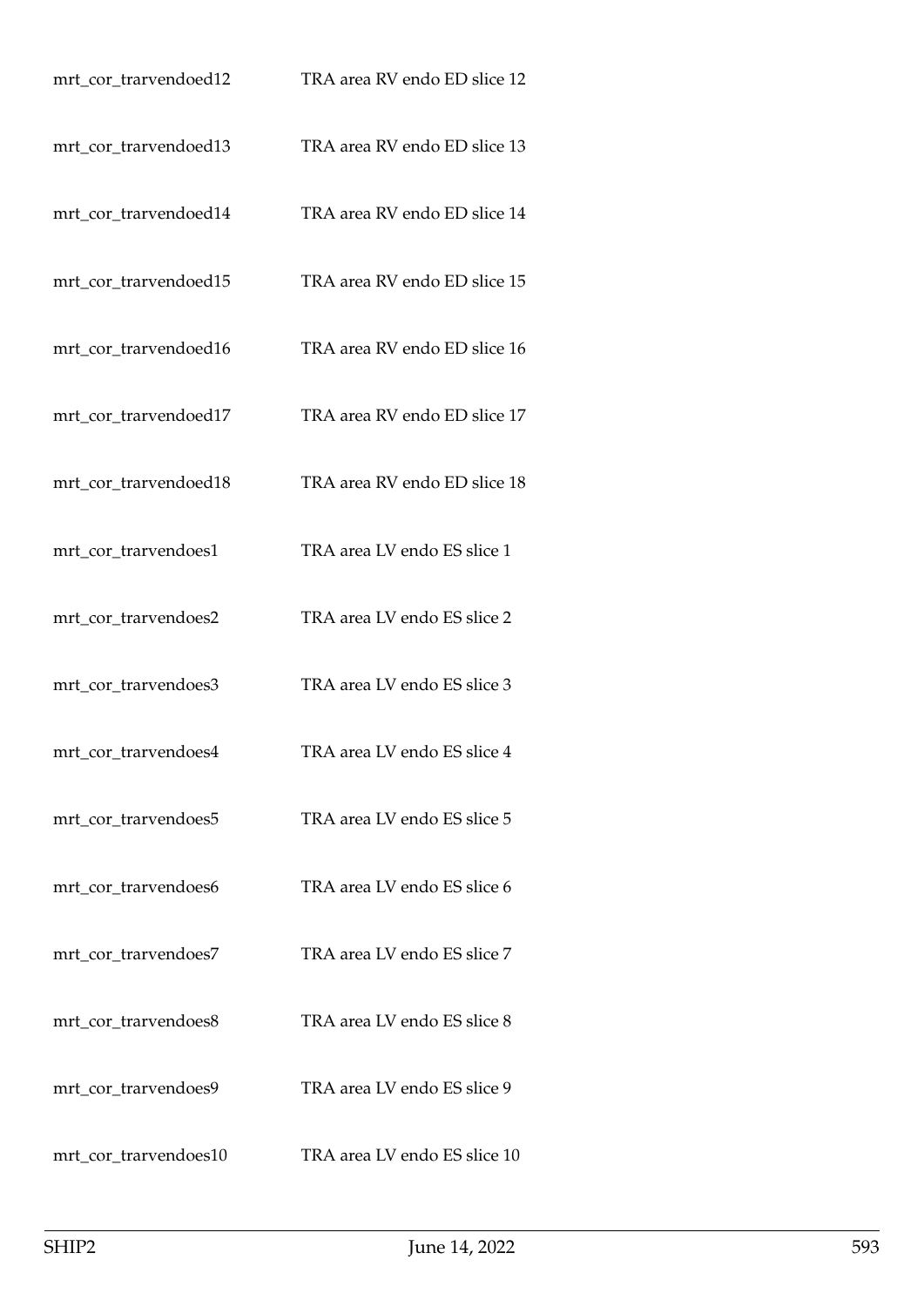| mrt_cor_trarvendoes11 | TRA area LV endo ES slice 11        |
|-----------------------|-------------------------------------|
| mrt_cor_trarvendoes12 | TRA area LV endo ES slice 12        |
| mrt_cor_trarvendoes13 | TRA area LV endo ES slice 13        |
| mrt_cor_trarvendoes14 | TRA area LV endo ES slice 14        |
| mrt_cor_trarvendoes15 | TRA area LV endo ES slice 15        |
| mrt_cor_trarvendoes16 | TRA area LV endo ES slice 16        |
| mrt_cor_trarvendoes17 | TRA area LV endo ES slice 17        |
| mrt_cor_trarvendoes18 | TRA area LV endo ES slice 18        |
| mrt_cor_tranresrv     | TRA number of ES of right ventricle |
| mrt_cor_tranredrv     | TRA number of ED of right ventricle |
| mrt_cor_trarved       | TRA RV volume in phase ED           |
| mrt_cor_trarves       | TRA RV volume in phase ES           |
| <b>MRTCORDSI</b>      | <b>DSI</b>                          |
| mrt_cordsi_usnr       | Untersucher                         |
| <b>MRTCORUP</b>       | upload 4CV, SAX, TRA                |
| mrt_corup_usnr        | examiner                            |
| mrt_corup_beso        | specials                            |

1 - Yes 0 - No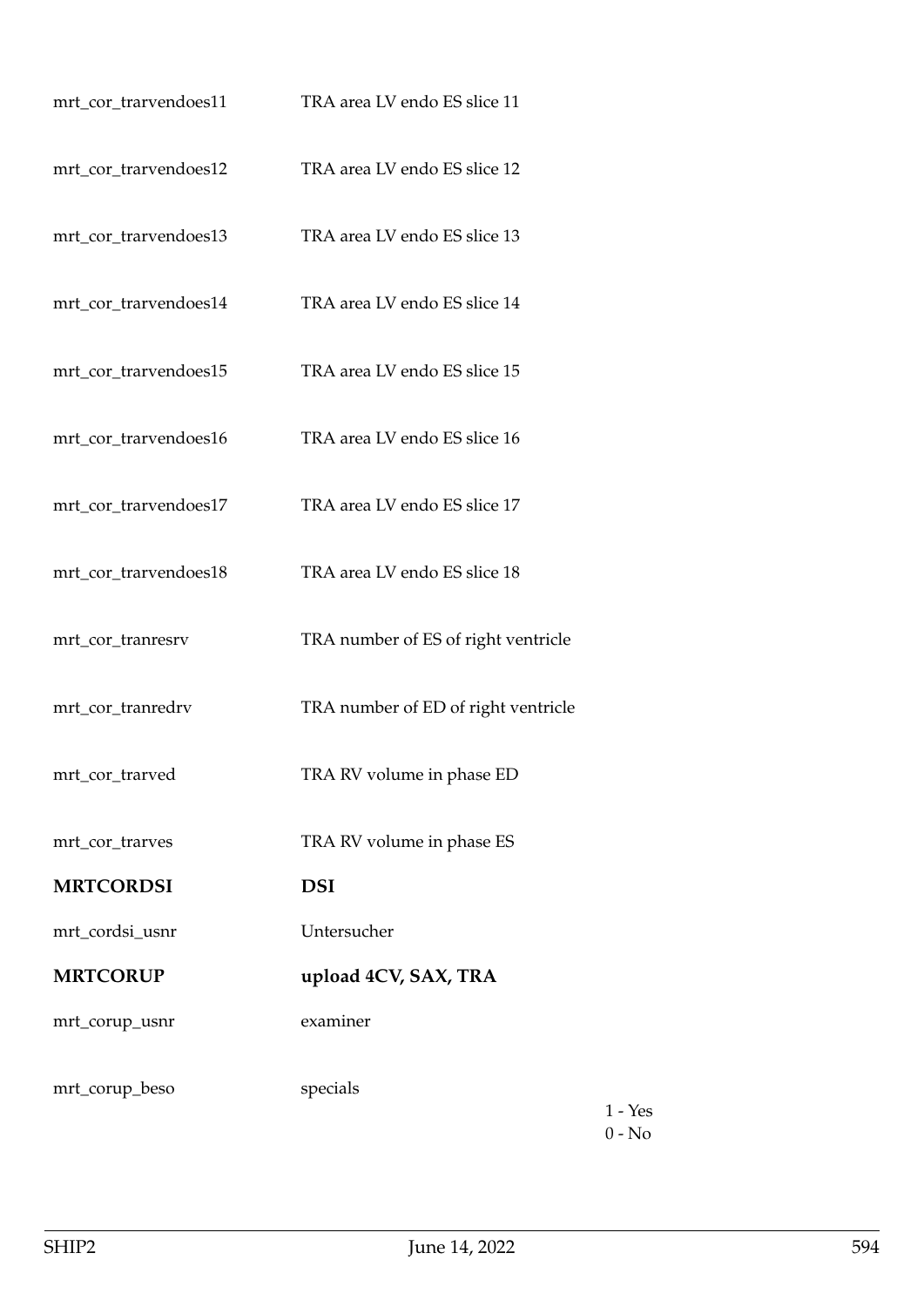| mrt_corup_beso1  | special details                                | $1$ - $\operatorname{Yes}$<br>$0 - No$ |
|------------------|------------------------------------------------|----------------------------------------|
| mrt_corup_beso2  | text                                           |                                        |
| mrt_corup_qual   | low image quality (possible rhythm disorder)   |                                        |
|                  |                                                | $1 - Yes$<br>$0 - No$                  |
| mrt_corup_saxinc | SAX incomplete                                 |                                        |
|                  |                                                | $1 - Yes$                              |
|                  |                                                | $0 - No$                               |
| mrt_corup_level  | 4CV or 2CV false plain                         |                                        |
|                  |                                                | $1 - Yes$                              |
|                  |                                                | $0 - No$                               |
|                  |                                                | -1 - incomplete dataset of pictures    |
| mrt_corup_4cvinc | 4CV LVOT truncated                             |                                        |
|                  |                                                | $1 - Yes$                              |
|                  |                                                | $0 - No$                               |
| mrt_corup_trainc | TRA hepatic slice under RV                     |                                        |
|                  |                                                | $1 - Yes$                              |
|                  |                                                | $0 - No$                               |
|                  |                                                | -1 - incomplete dataset of pictures    |
| mrt_corup_patho  | pathological characteristics                   |                                        |
|                  |                                                | $1 - Yes$                              |
|                  |                                                | $0 - No$                               |
| mrt_corup_wbsr   | RV wall motion abnormality                     |                                        |
|                  |                                                | $1 - Yes$                              |
|                  |                                                | $0 - No$                               |
|                  |                                                | 88 - maybe                             |
| mrt_corup_wbsl   | LV wall motion                                 |                                        |
|                  |                                                | $1 - Yes$                              |
|                  |                                                | $0 - No$                               |
|                  |                                                | 88 - maybe                             |
| mrt_corup_wt     | RV wall thickness (>5 mm)                      |                                        |
|                  |                                                | $1 - Yes$                              |
|                  |                                                | $0 - No$                               |
| mrt_corup_sel    | rare pathologies (e.g. tumour, thrombus, focal |                                        |
|                  | septal hypertrophie, aneurysm, other)          | $1 - Yes$                              |
|                  |                                                |                                        |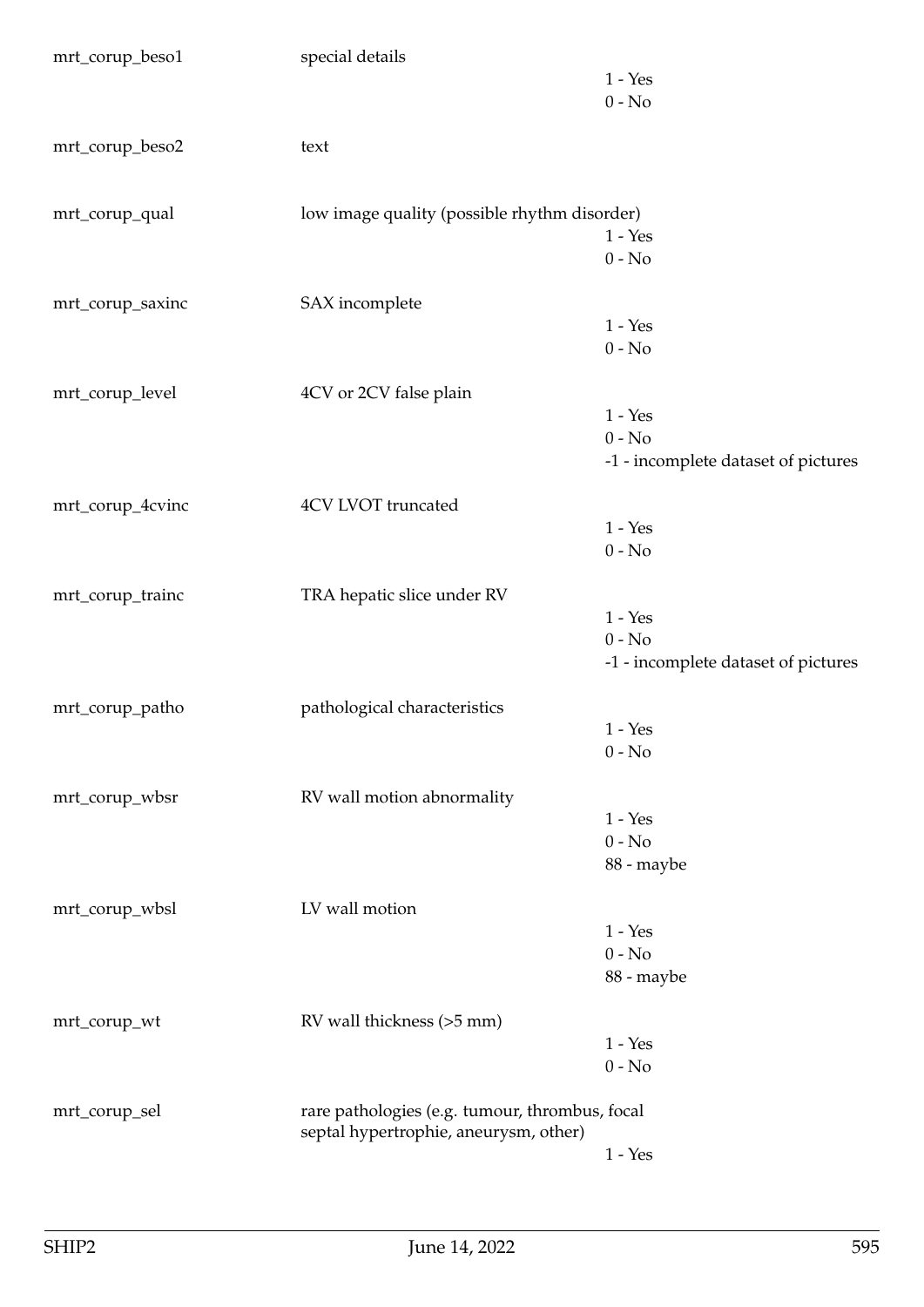| mrt_corup_le       |                                            | MAG und PSIR positive late enhancement |  |
|--------------------|--------------------------------------------|----------------------------------------|--|
|                    |                                            | -1 - incomplete data set               |  |
|                    |                                            | $0 - No$                               |  |
|                    |                                            | $1 - Yes$                              |  |
|                    |                                            | 88 - in question                       |  |
| mrt_corup_multi    | multilocular $(1, 2, 3, 4, 5)$             |                                        |  |
| mrt_corup_diffle   | diffuse LE                                 |                                        |  |
|                    |                                            | $1 - Yes$                              |  |
|                    |                                            | $0 - No$                               |  |
|                    |                                            | 88 - maybe                             |  |
| mrt_corup_insrv    | posterior/lateral RV insertion             |                                        |  |
|                    |                                            | $1 - Yes$                              |  |
|                    |                                            | $0 - No$                               |  |
|                    |                                            | 88 - maybe                             |  |
| mrt_corup_bullseye | 16 segments bulls eye                      |                                        |  |
| <b>MRTEPI</b>      | Epicardial fat echo MRI                    |                                        |  |
| mrt_epi_auf        | Data available?                            |                                        |  |
|                    |                                            | $1 - Yes$                              |  |
|                    |                                            | $0 - No$                               |  |
| mrt_epi_xml        | xml file                                   |                                        |  |
|                    |                                            |                                        |  |
| mrt_epi_trimauf    | MRI TIRM: Pericardial effusion detectable? |                                        |  |
|                    |                                            | $1 - Yes$<br>$0 - No$                  |  |
|                    |                                            | 88 - maybe                             |  |
|                    |                                            |                                        |  |
| mrt_epi_trimqual   | MRI TIRM: image quality                    |                                        |  |
|                    |                                            | $1 - Good$                             |  |
|                    |                                            | 2 - Adequat                            |  |
|                    |                                            | 3 - Poor                               |  |
|                    |                                            | 4 - Not assessable                     |  |
| mrt_epi_trimbeso   | MRI TIRM: comment?                         |                                        |  |
|                    |                                            | $1 - Yes$                              |  |
|                    |                                            | $0 - No$                               |  |
| mrt_epi_trimbeso1  | MRI TIRM: comment                          |                                        |  |
|                    |                                            |                                        |  |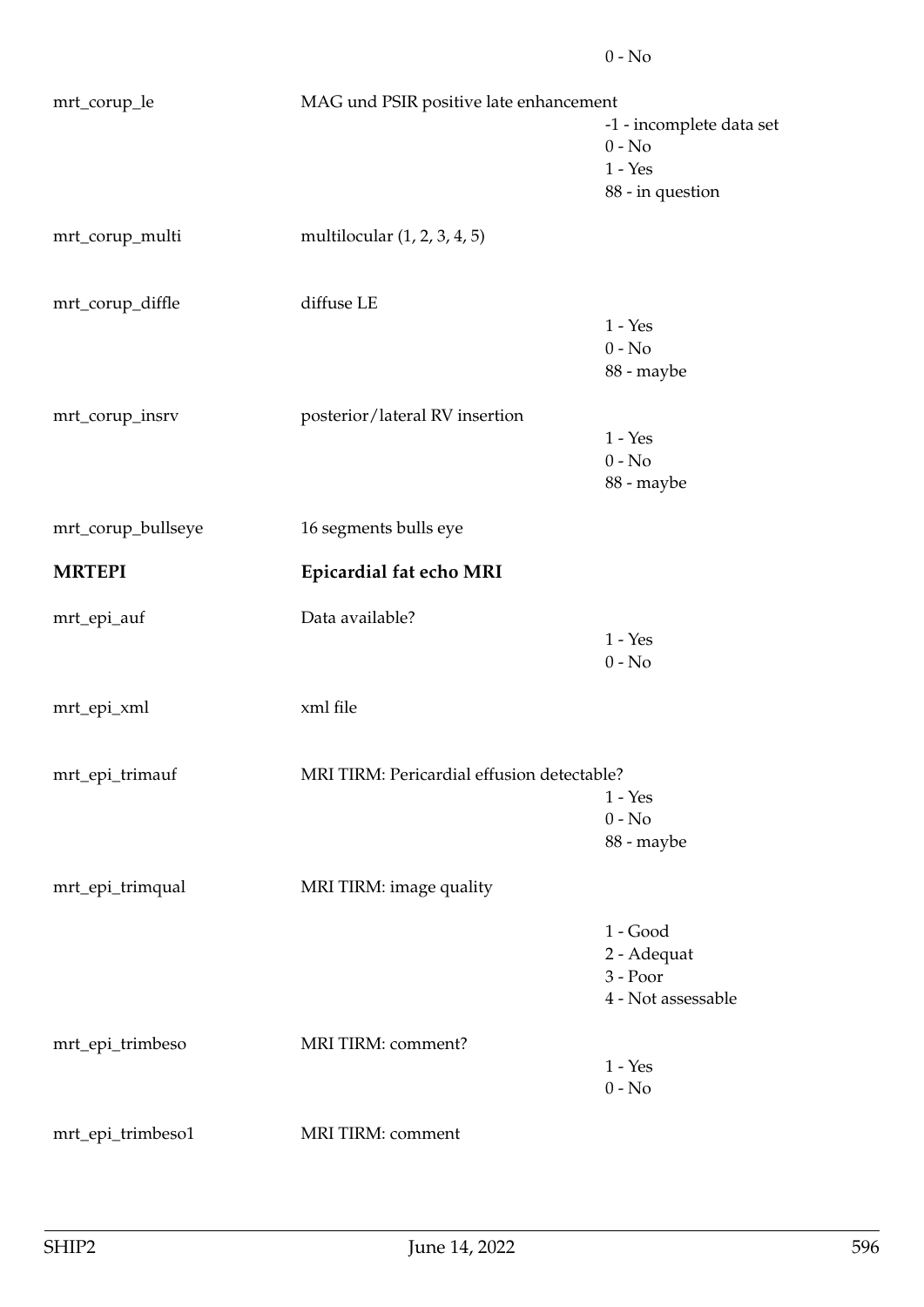| mrt_epi_mvqual  | Echo M-Mode V1: image quality   |                                                               |
|-----------------|---------------------------------|---------------------------------------------------------------|
|                 |                                 | $1 - Good$<br>2 - Adequate<br>3 - Poor<br>4 - Not measureable |
| mrt_epi_mlqual  | Echo M-Mode LA: image quality   |                                                               |
|                 |                                 | $1 - Good$<br>2 - Adequate<br>3 - Poor<br>4 - Not measureable |
| mrt_epi_mbem    | Echo M-Mode: comment?           |                                                               |
|                 |                                 | $1 - Yes$<br>$0 - No$                                         |
| mrt_epi_mbem1   | Echo M-Mode: comment            |                                                               |
| mrt_epi_bvqual  | Echo B-Mode LV: image quality   |                                                               |
|                 |                                 | $1 - Good$<br>2 - Adequate<br>3 - Poor<br>4 - Not measureable |
| mrt_epi_bpqual  | Echo B-Mode PSAX: image quality |                                                               |
|                 |                                 | $1 - Good$<br>2 - Adequate<br>3 - Poor<br>4 - Not measureable |
| mrt_epi_bbem    | Echo B-Mode: comment?           | $1 - Yes$<br>$0 - No$                                         |
| mrt_epi_bbem1   | Echo B-Mode: comment            |                                                               |
| mrt_epi_traqual | MRI TRA: image quality          |                                                               |
|                 |                                 | $1 - Good$<br>2 - Adequate<br>3 - Poor<br>4 - Not measureable |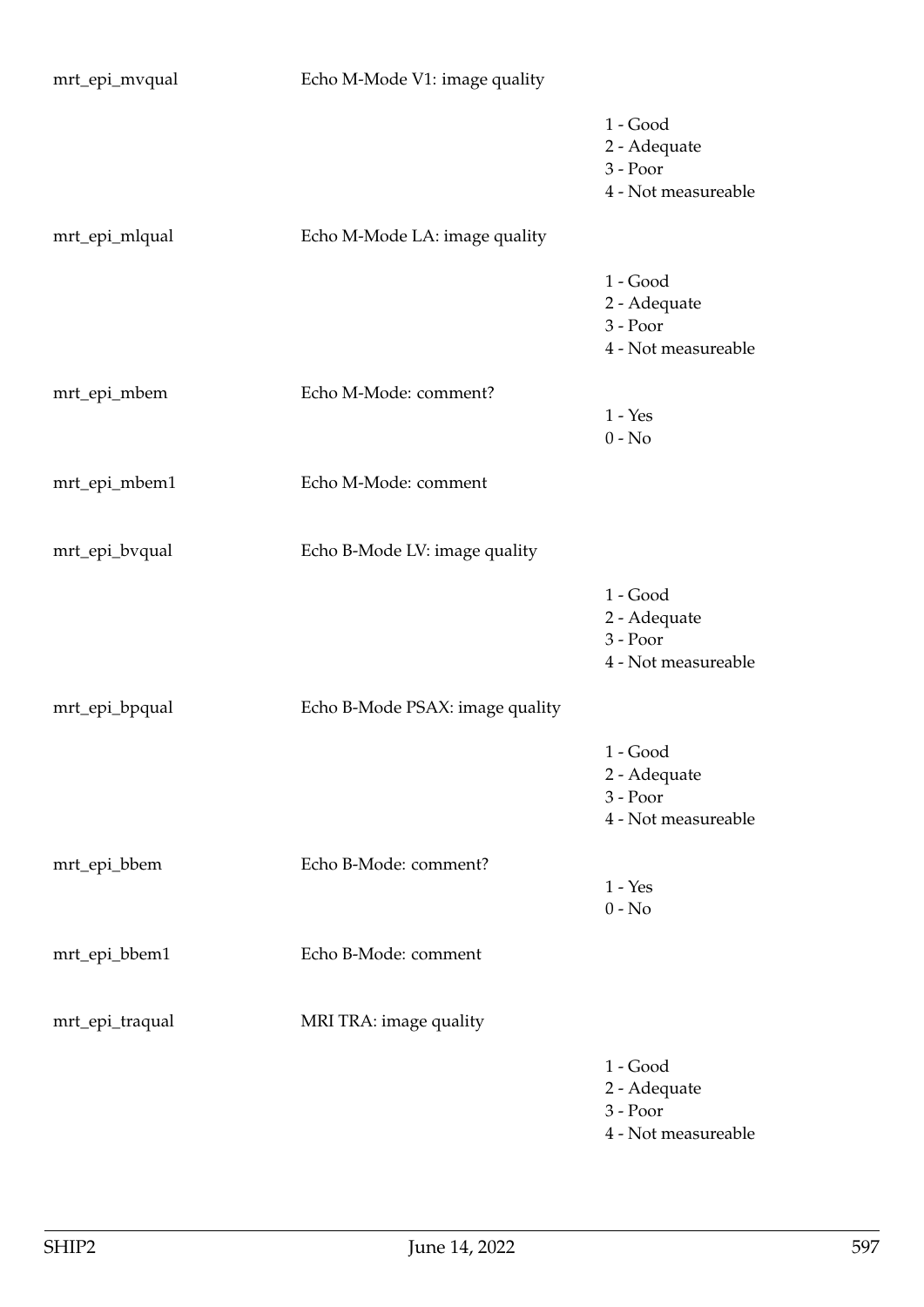| mrt_epi_trabem     | MRI TRA: comment?                                                                                                                              | $1 - Yes$<br>$0 - No$                                         |
|--------------------|------------------------------------------------------------------------------------------------------------------------------------------------|---------------------------------------------------------------|
| mrt_epi_trabem1    | MRI TRA: comment                                                                                                                               |                                                               |
| mrt_epi_saxqual    | MRI SAX: image quality                                                                                                                         |                                                               |
|                    |                                                                                                                                                | $1 - Good$<br>2 - Adequat<br>$3 - Poor$<br>4 - Not assessable |
| mrt_epi_saxbem     | MRI SAX: comment?                                                                                                                              | $1 - Yes$<br>$0 - No$                                         |
| mrt_epi_saxbem1    | MRI SAX: comment                                                                                                                               |                                                               |
| <b>MRTEPIDATA</b>  | Epicardial fat echo MRI data                                                                                                                   |                                                               |
| mrt_epidata_v1s    | Echo M-Mode V1: Epicardial fat thickness on the<br>free wall of the right ventricle in systole                                                 |                                                               |
| mrt_epidata_v2d    | Echo M-Mode V1: Epicardial fat thickness on the<br>free wall of the right ventricle in diastole                                                |                                                               |
| mrt_epidata_las    | Echo M-Mode LA: Epicardial fat thickness at the<br>aortic annulus level in systole                                                             |                                                               |
| mrt_epidata_lad    | Echo M-Mode LA: Epicardial fat thickness at the<br>aortic annulus level in systole                                                             |                                                               |
| mrt_epidata_lvsfvs | Echo B-Mode LV: Epicardial fat thickness on the<br>free wall of the right ventricle perpendicular to<br>the fat in systole                     |                                                               |
| mrt_epidata_lvsfvd | Echo B-Mode LV: Epicardial fat thickness on the<br>free wall of the right ventricle perpendicular to<br>the fat in diastole                    |                                                               |
| mrt_epidata_lvsss  | Echo B-Mode LV: Epicardial fat thickness on the<br>free wall of the right ventricle perpendicular to<br>the interventricular septum in systole |                                                               |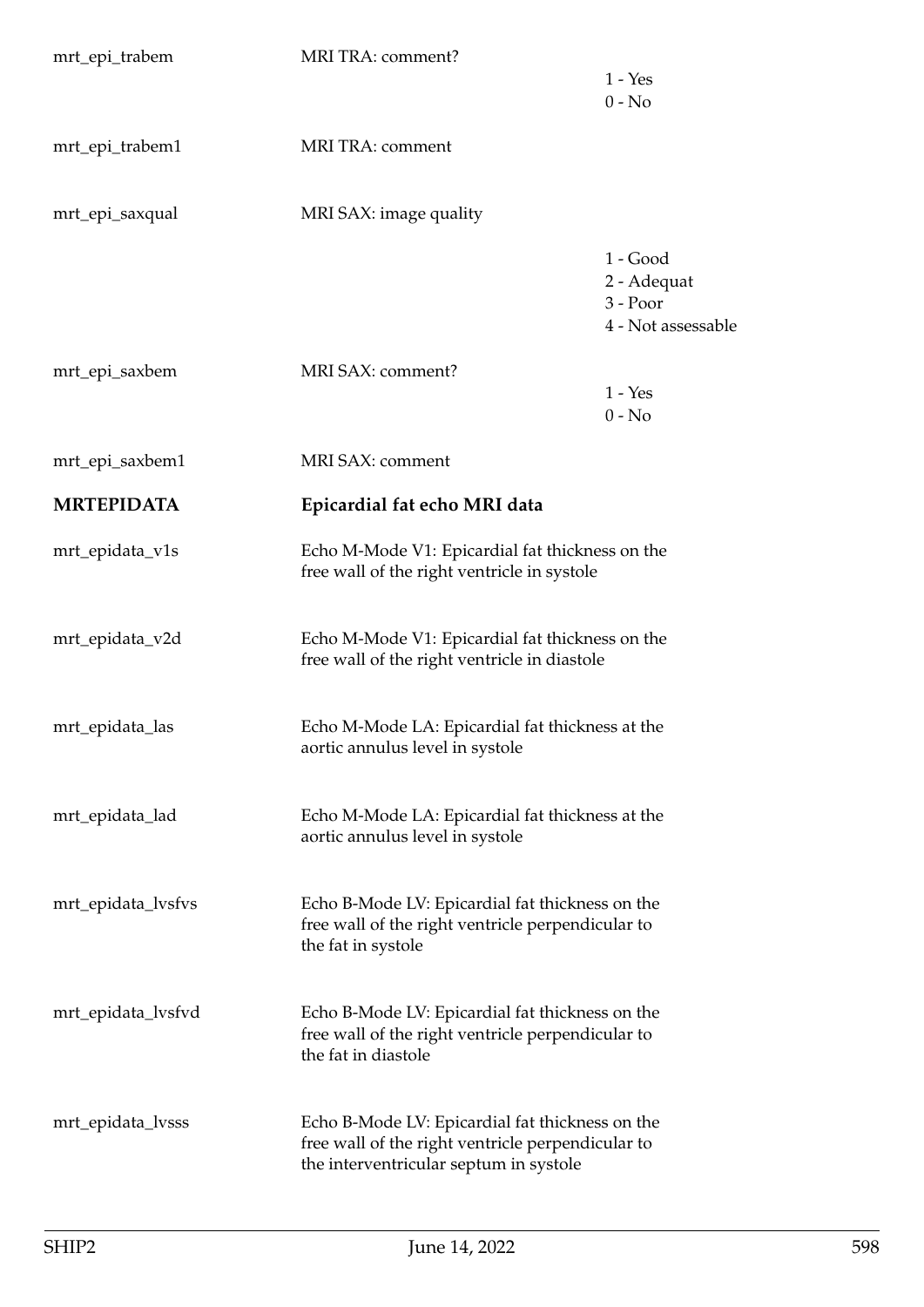| mrt_epidata_lvssd   | Echo B-Mode LV: Epicardial fat thickness on the<br>free wall of the right ventricle perpendicular to<br>the interventricular septum in diastole |
|---------------------|-------------------------------------------------------------------------------------------------------------------------------------------------|
| mrt_epidata_lvsas   | Echo B-Mode LV: Epicardial fat thickness at the<br>aortic annulus level perpendicular to the fat in<br>systole                                  |
| mrt_epidata_lvsad   | Echo B-Mode LV: Epicardial fat thickness at the<br>aortic annulus level perpendicular to the fat in<br>diastole                                 |
| mrt_epidata_lvpsas  | Echo B-Mode LV: Epicardial fat thickness at the<br>aortic annulus level perpendicular to the aortic<br>annulus in systole                       |
| mrt_epidata_lvpsad  | Echo B-Mode LV: Epicardial fat thickness at the<br>aortic annulus level perpendicular to the aortic<br>annulus in diastole                      |
| mrt_epidata_psaxsss | Echo B-Mode PSAX: Epicardial fat thickness at<br>papillary muscle level perpendicular to the<br>ventricle wall in systole                       |
| mrt_epidata_psaxssd | Echo B-Mode PSAX: Epicardial fat thickness at<br>papillary muscle level perpendicular to the<br>ventricle wall in diastole                      |
| mrt_epidata_psaxsfs | Echo B-Mode PSAX: Epicardial fat thickness at<br>papillary muscle level perpendicular to the fat in<br>systole                                  |
| mrt_epidata_psaxsfd | Echo B-Mode PSAX: Epicardial fat thickness at<br>papillary muscle level perpendicular to the fat in<br>diastole                                 |
| mrt_epidata_trasfvs | MRI TRA: Epicardial fat thickness on the free<br>wall of the right ventricle perpendicular to the fat<br>in systole                             |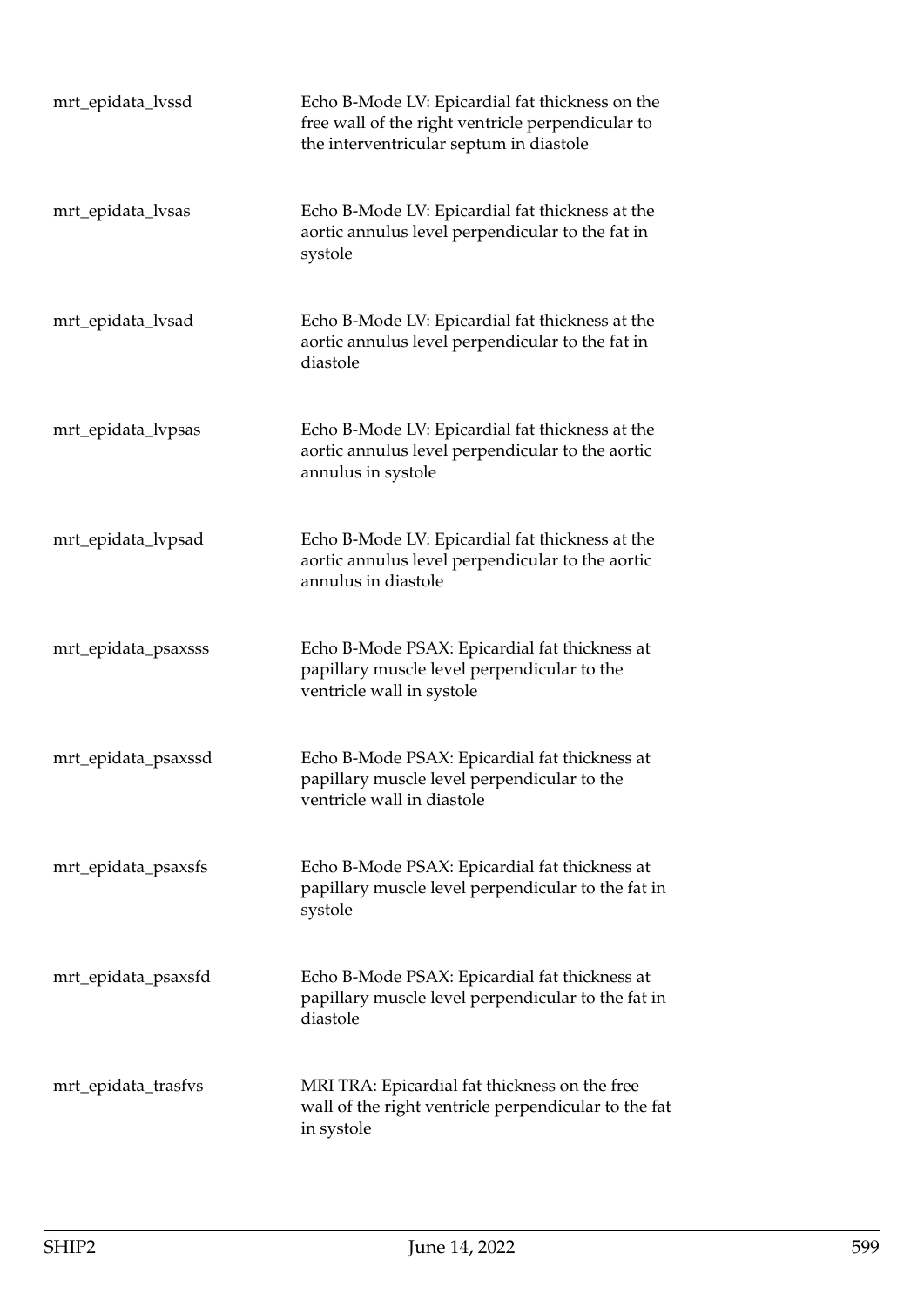| mrt_epidata_trasfvd | MRI TRA: Epicardial fat thickness on the free<br>wall of the right ventricle perpendicular to the fat<br>in diastole                     |
|---------------------|------------------------------------------------------------------------------------------------------------------------------------------|
| mrt_epidata_trasss  | MRI TRA: Epicardial fat thickness on the free<br>wall of the right ventricle perpendicular to the<br>interventricular septum in systole  |
| mrt_epidata_trassd  | MRI TRA: Epicardial fat thickness on the free<br>wall of the right ventricle perpendicular to the<br>interventricular septum in diastole |
| mrt_epidata_trasfas | MRI TRA: Epicardial fat thickness at the aortic<br>annulus level perpendicular to the fat in systole                                     |
| mrt_epidata_trasfad | MRI TRA: Epicardial fat thickness at the aortic<br>annulus level perpendicular to the fat in diastole                                    |
| mrt_epidata_trasas  | MRI TRA: Epicardial fat thickness at the aortic<br>annulus level perpendicular to the aortic annulus<br>in systole                       |
| mrt_epidata_trasad  | MRI TRA: Epicardial fat thickness at the aortic<br>annulus level perpendicular to the aortic annulus<br>in diastole                      |
| mrt_epidata_saxfs1  | MRI SAX: area of epicardial fat on the free wall of<br>the right ventricle in systole_1                                                  |
| mrt_epidata_saxfs2  | MRI SAX: area of epicardial fat on the free wall of<br>the right ventricle in systole_2                                                  |
| mrt_epidata_saxfs3  | MRI SAX: area of epicardial fat on the free wall of<br>the right ventricle in systole_3                                                  |
| mrt_epidata_saxfs4  | MRI SAX: area of epicardial fat on the free wall of<br>the right ventricle in systole_4                                                  |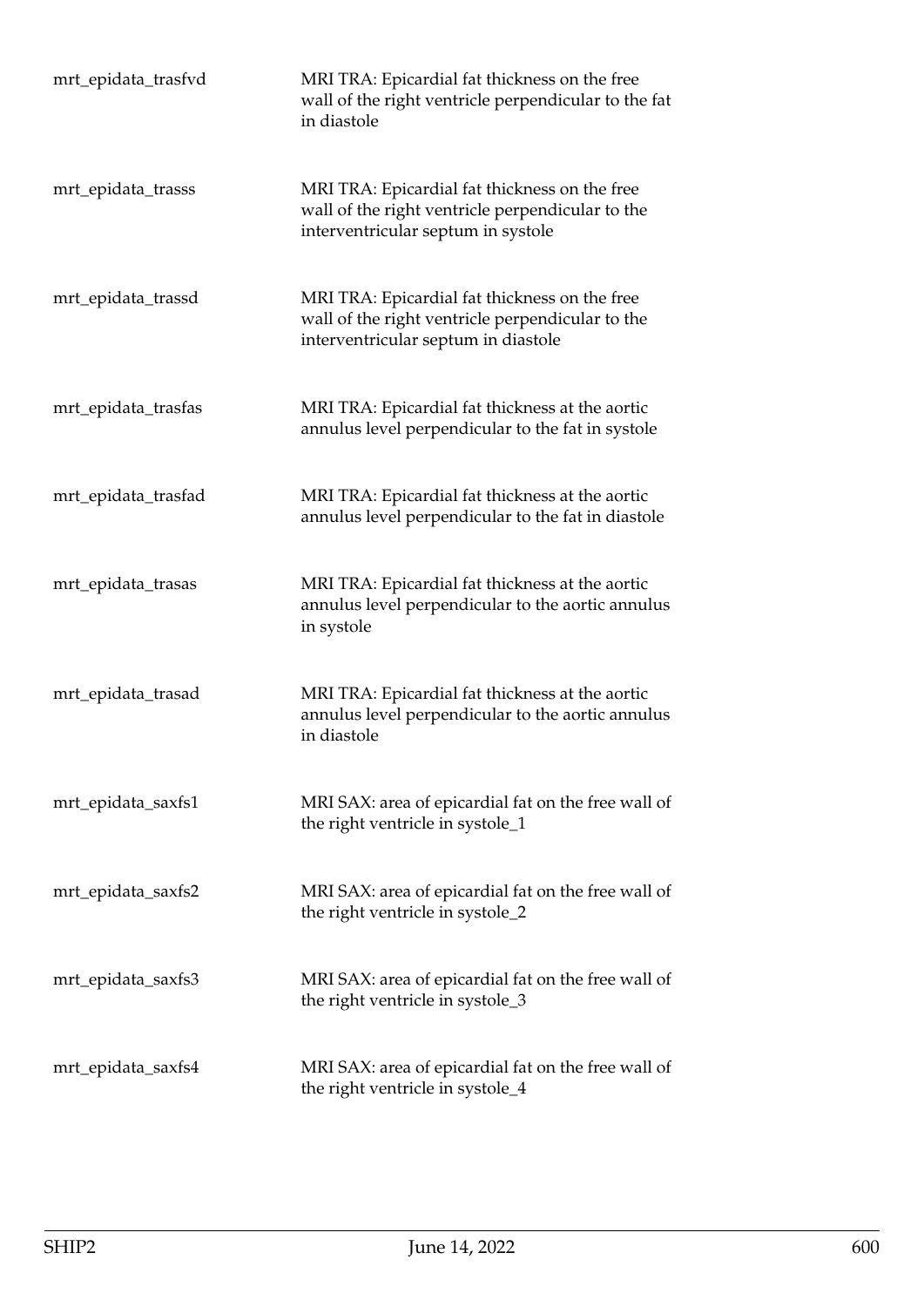| mrt_epidata_saxfs5  | MRI SAX: area of epicardial fat on the free wall of<br>the right ventricle in systole_5  |
|---------------------|------------------------------------------------------------------------------------------|
| mrt_epidata_saxfs6  | MRI SAX: area of epicardial fat on the free wall of<br>the right ventricle in systole_6  |
| mrt_epidata_saxfs7  | MRI SAX: area of epicardial fat on the free wall of<br>the right ventricle in systole_7  |
| mrt_epidata_saxfs8  | MRI SAX: area of epicardial fat on the free wall of<br>the right ventricle in systole_8  |
| mrt_epidata_saxfs9  | MRI SAX: area of epicardial fat on the free wall of<br>the right ventricle in systole_9  |
| mrt_epidata_saxfs10 | MRI SAX: area of epicardial fat on the free wall of<br>the right ventricle in systole_10 |
| mrt_epidata_saxfs11 | MRI SAX: area of epicardial fat on the free wall of<br>the right ventricle in systole_11 |
| mrt_epidata_saxfs12 | MRI SAX: area of epicardial fat on the free wall of<br>the right ventricle in systole_12 |
| mrt_epidata_saxfs13 | MRI SAX: area of epicardial fat on the free wall of<br>the right ventricle in systole_13 |
| mrt_epidata_saxfs14 | MRI SAX: area of epicardial fat on the free wall of<br>the right ventricle in systole_14 |
| mrt_epidata_saxfs15 | MRI SAX: area of epicardial fat on the free wall of<br>the right ventricle in systole_15 |
| mrt_epidata_saxfd1  | MRI SAX: area of epicardial fat on the free wall of<br>the right ventricle in diastole_1 |
| mrt_epidata_saxfd2  | MRI SAX: area of epicardial fat on the free wall of<br>the right ventricle in diastole_2 |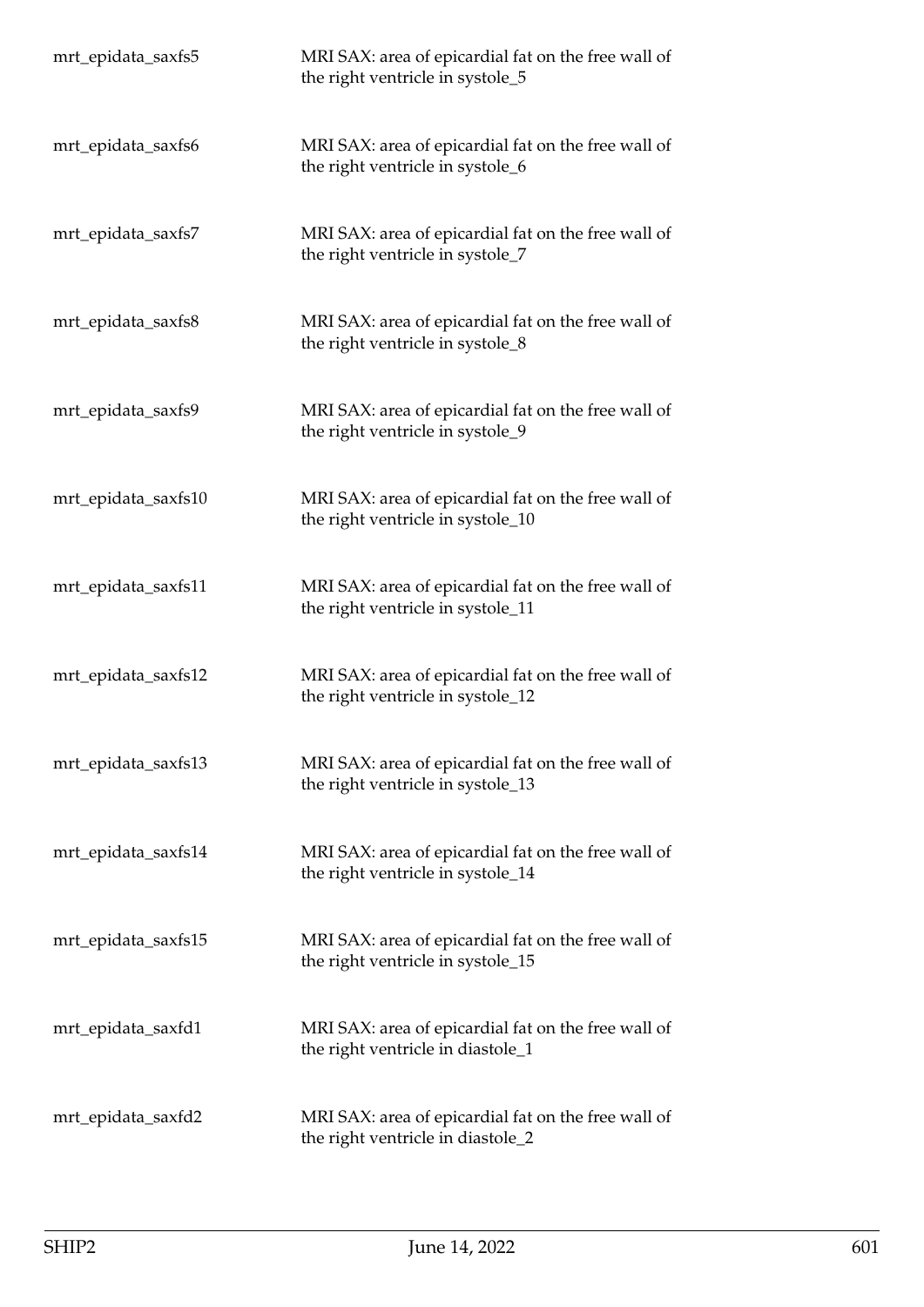| mrt_epidata_saxfd3  | MRI SAX: area of epicardial fat on the free wall of<br>the right ventricle in diastole_3  |
|---------------------|-------------------------------------------------------------------------------------------|
| mrt_epidata_saxfd4  | MRI SAX: area of epicardial fat on the free wall of<br>the right ventricle in diastole_4  |
| mrt_epidata_saxfd5  | MRI SAX: area of epicardial fat on the free wall of<br>the right ventricle in diastole_5  |
| mrt_epidata_saxfd6  | MRI SAX: area of epicardial fat on the free wall of<br>the right ventricle in diastole_6  |
| mrt_epidata_saxfd7  | MRI SAX: area of epicardial fat on the free wall of<br>the right ventricle in diastole_7  |
| mrt_epidata_saxfd8  | MRI SAX: area of epicardial fat on the free wall of<br>the right ventricle in diastole_8  |
| mrt_epidata_saxfd9  | MRI SAX: area of epicardial fat on the free wall of<br>the right ventricle in diastole_9  |
| mrt_epidata_saxfd10 | MRI SAX: area of epicardial fat on the free wall of<br>the right ventricle in diastole_10 |
| mrt_epidata_saxfd11 | MRI SAX: area of epicardial fat on the free wall of<br>the right ventricle in diastole_11 |
| mrt_epidata_saxfd12 | MRI SAX: area of epicardial fat on the free wall of<br>the right ventricle in diastole_12 |
| mrt_epidata_saxfd13 | MRI SAX: area of epicardial fat on the free wall of<br>the right ventricle in diastole_13 |
| mrt_epidata_saxfd14 | MRI SAX: area of epicardial fat on the free wall of<br>the right ventricle in diastole_14 |
| mrt_epidata_saxfd15 | MRI SAX: area of epicardial fat on the free wall of<br>the right ventricle in diastole_15 |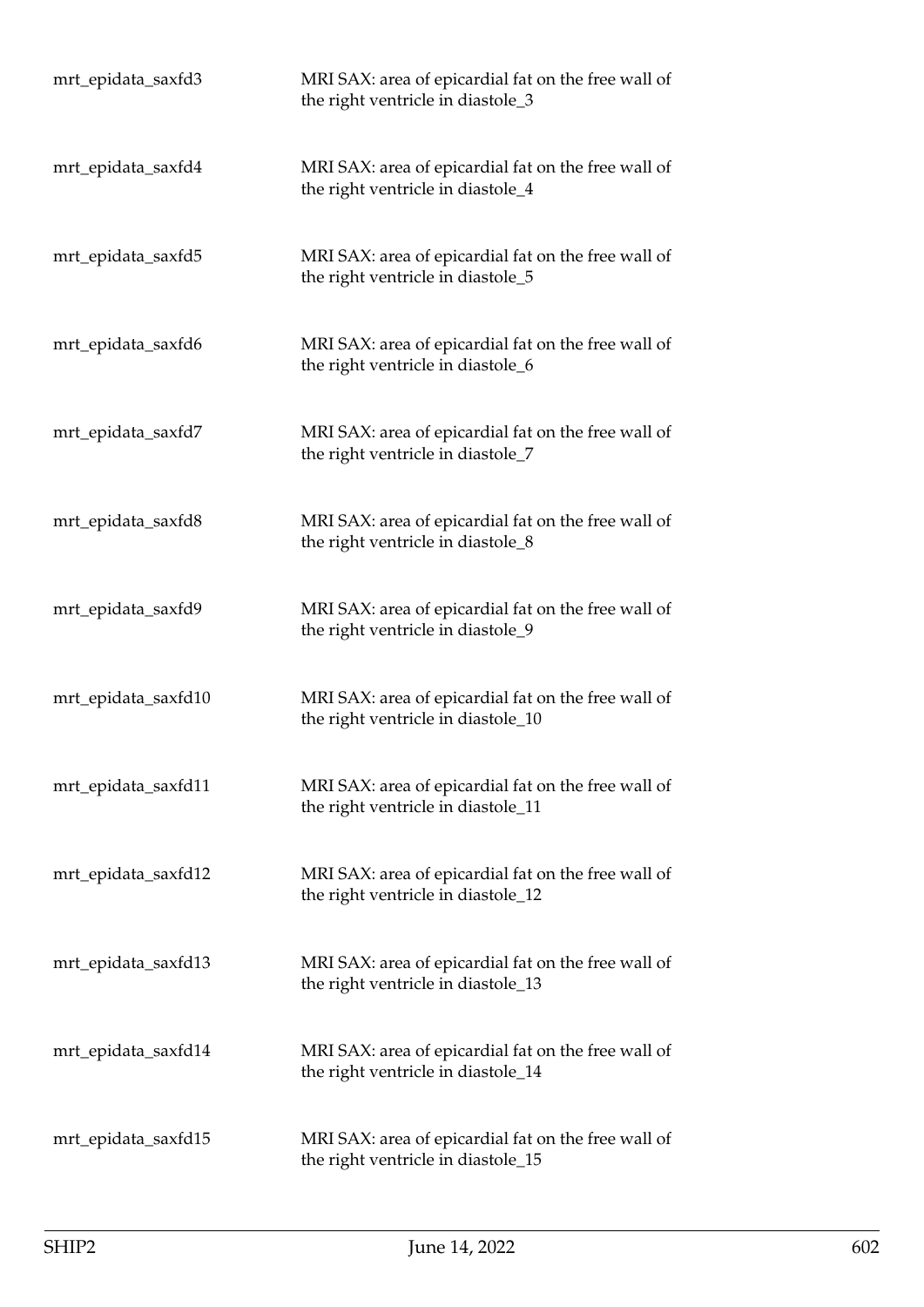| mrt_epidata_saxvs   | MRI SAX: volumen of epicardial fat on the free<br>wall of the right ventricle in systole                          |  |
|---------------------|-------------------------------------------------------------------------------------------------------------------|--|
| mrt_epidata_saxvd   | MRI SAX: volumen of epicardial fat on the free<br>wall of the right ventricle in diastole                         |  |
| mrt_epidata_saxpsfs | MRI SAX: Epicardial fat thickness at papillary<br>muscle level perpendicular to the fat in systole                |  |
| mrt_epidata_saxpsfd | MRI SAX: Epicardial fat thickness at papillary<br>muscle level perpendicular to the fat in diastole               |  |
| mrt_epidata_saxpsss | MRI SAX: Epicardial fat thickness at papillary<br>muscle level perpendicular to the ventricle wall<br>in systole  |  |
| mrt_epidata_saxpssd | MRI SAX: Epicardial fat thickness at papillary<br>muscle level perpendicular to the ventricle wall<br>in diastole |  |
|                     |                                                                                                                   |  |
| <b>MRTFAT</b>       | fatabdomen_table                                                                                                  |  |
| mrt_fat_sub         | subcutaneous fat (in liter)                                                                                       |  |
| mrt_fat_vis         | visceral fat (in liter)                                                                                           |  |
| mrt fat date        | date                                                                                                              |  |
| mrt_fat_obs         | observer                                                                                                          |  |
| mrt_fat_ver         | atlasversion                                                                                                      |  |
| <b>MRTFAU</b>       | fatabdomen_upload                                                                                                 |  |
| mrt_fau_auf         | mri fully available<br>1 - Yes<br>$0 - No$                                                                        |  |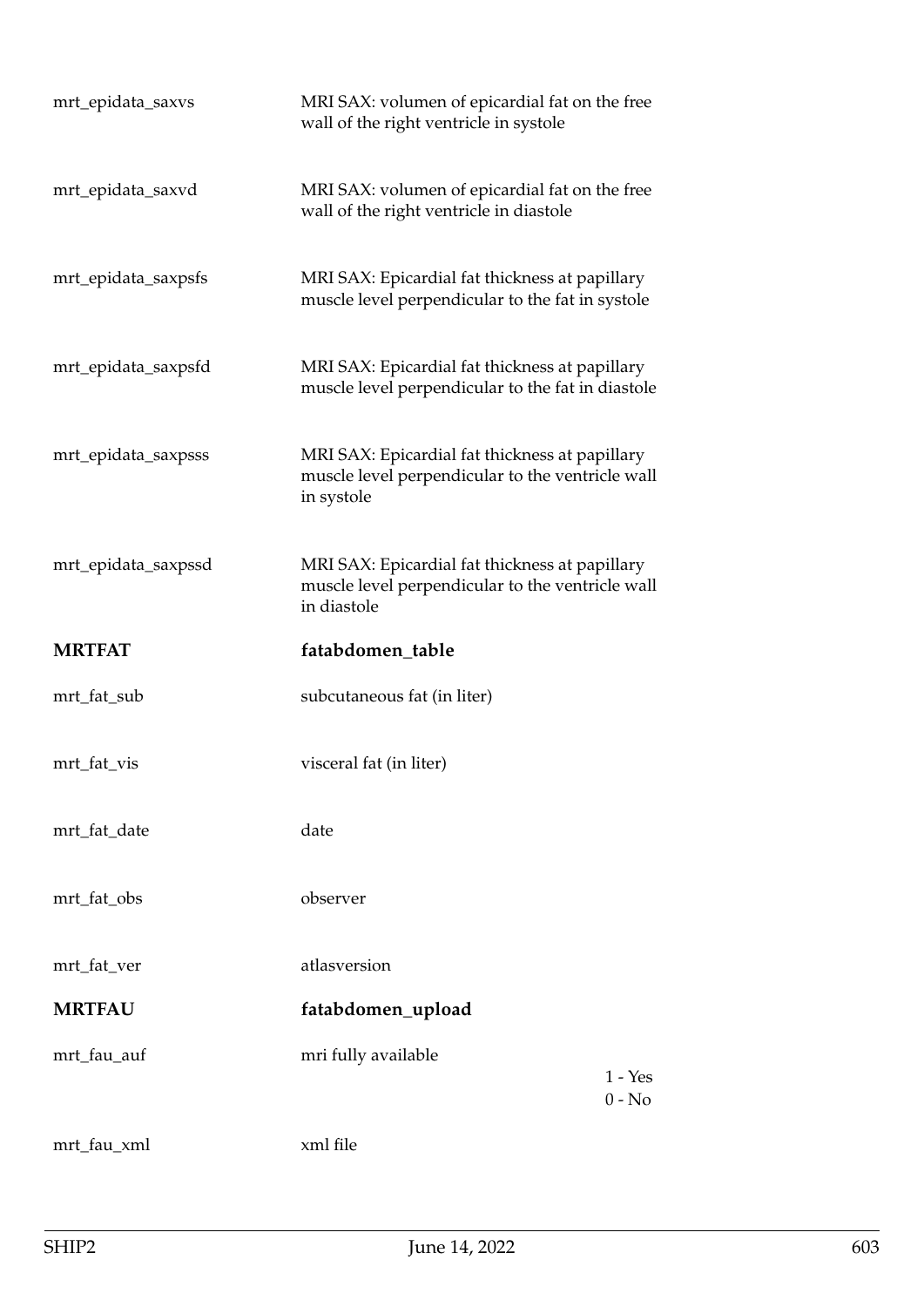| mrt_fau_urt      | limited assessability (too fat/too slim)          |                       |
|------------------|---------------------------------------------------|-----------------------|
|                  |                                                   | $1 - Yes$             |
|                  |                                                   | $0 - No$              |
| mrt_fau_bem      | comment                                           |                       |
|                  |                                                   | $1 - Yes$<br>$0 - No$ |
|                  |                                                   |                       |
| mrt_fau_bem1     | comment                                           |                       |
| <b>MRTLIVVOL</b> | liver volume industrial                           |                       |
| mrt_livvol_val   | data valid                                        |                       |
|                  |                                                   | $1 - Yes$             |
|                  |                                                   | $0 - No$              |
| mrt_livvol_vol   | liver volume [cm3]                                |                       |
|                  |                                                   | $0 - No$<br>$1 - Yes$ |
|                  |                                                   | 2 - deteriorated      |
| <b>MRTLYMPF</b>  | lymph nodes                                       |                       |
| mrt_lympf_beg    | Begin                                             |                       |
|                  |                                                   |                       |
| mrt_lympf_usnr   | Lymphknoten: Untersucher-Nr                       |                       |
|                  |                                                   |                       |
| mrt_lympf_auf    | img exist                                         |                       |
|                  |                                                   | $1 - Yes$             |
|                  |                                                   | $0 - No$              |
| mrt_lympf_hwk23  | anatomical position of the field layer disc space |                       |
|                  | HWK2/3                                            |                       |
|                  |                                                   |                       |
| mrt_lympf_hwk67  | anatomical position of the field layer disc space |                       |
|                  | HWK6/7                                            |                       |
|                  |                                                   |                       |
| mrt_lympf_lkr    | lymph nodes right exist in t2 fs                  |                       |
|                  |                                                   | $1 - Yes$<br>$0 - No$ |
|                  |                                                   | 99 - not analyzable   |
| mrt_lympf_lkrl3  | lymph nodes right (Level 3) existing              |                       |
|                  |                                                   | $1 - Yes$             |
|                  |                                                   | $0 - No$              |
|                  |                                                   | 99 - not analyzable   |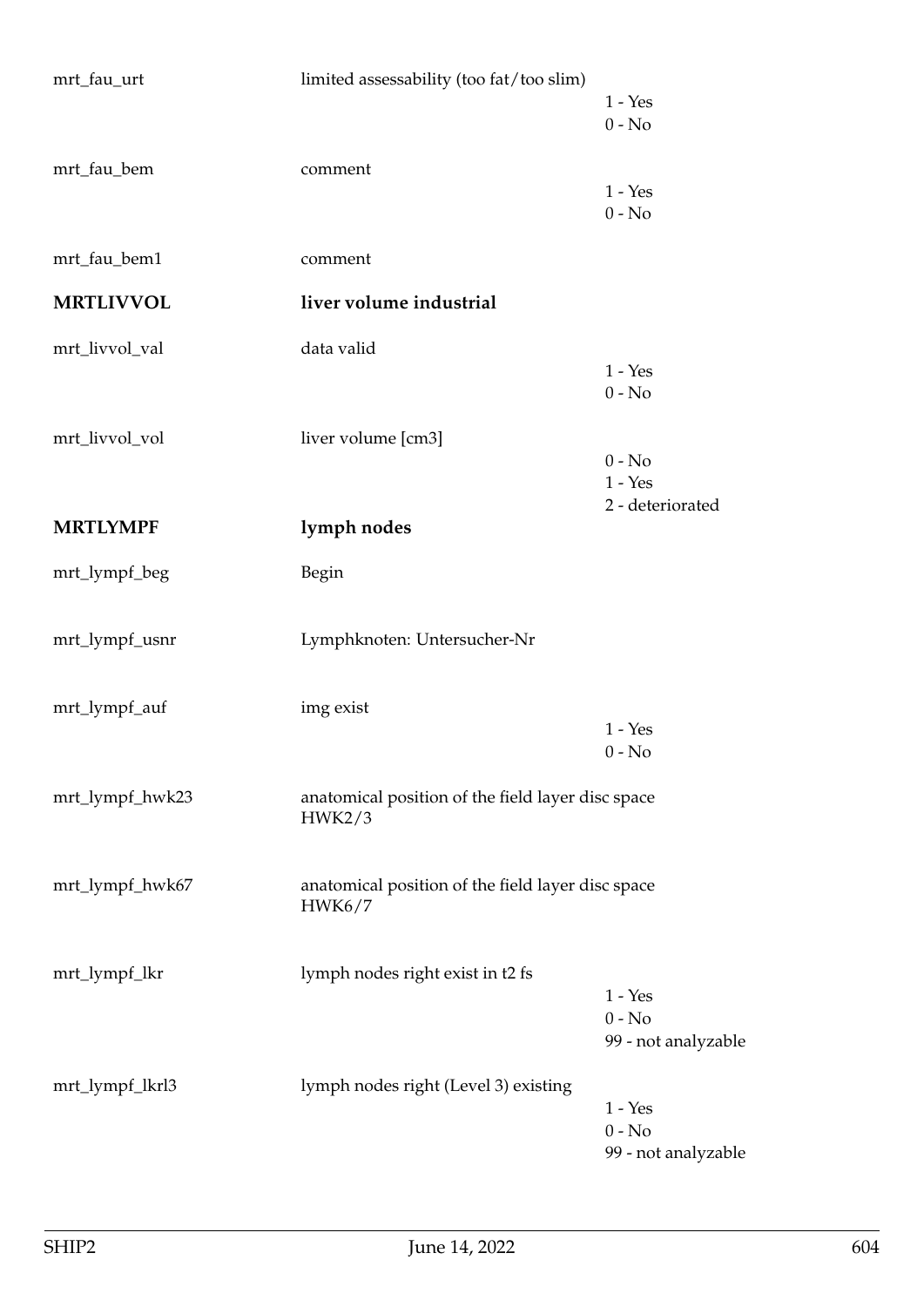| mrt_lympf_lkspr | lymph nodes right (Level 3) slice position          |                                                                                                                                                                                                                  |
|-----------------|-----------------------------------------------------|------------------------------------------------------------------------------------------------------------------------------------------------------------------------------------------------------------------|
| mrt_lympf_ll    | position of lymph node to vagina catorica right     | 1 - forward<br>2 - behind<br>99 - not analyzable<br>3 - lateral                                                                                                                                                  |
| mrt_lympf_lldmn | length diameter of lymph node right value           |                                                                                                                                                                                                                  |
| mrt_lympf_lqdmn | ransverse diameter of lymphnode right (cm)<br>value |                                                                                                                                                                                                                  |
| mrt_lympf_formr | form of lymph nodes right                           | $1$ - Oval<br>2 - rund                                                                                                                                                                                           |
| mrt_lympf_anar  | anatomical area of lymph nodes right                | 1 - Bandscheibenfach HWK 2/3<br>2 - HWK 3<br>3 - Bandscheibenfach HWK 3/4<br>4 - HWK 4<br>5 - Bandscheibenfach HWK 4/5<br>6 - HWK 5<br>7 - Bandscheibenfach HWK 5/6<br>8 - HWK 6<br>9 - Bandscheibenfach HWK 6/7 |
| mrt_lympf_fettr | fetthilus right                                     | $1 - Yes$<br>$0 - No$<br>99 - not analyzable                                                                                                                                                                     |
| mrt_lympf_lkl   | lymph nodes left exist in t2 fs                     | $1 - Yes$<br>$0 - No$<br>99 - not analyzable                                                                                                                                                                     |
| mrt_lympf_lkll3 | lymph nodes left (Level 3) existing                 | $1 - Yes$<br>$0 - No$<br>99 - not analyzable                                                                                                                                                                     |
| mrt_lympf_lkspl | lymph nodes left (Level 3) slice position           |                                                                                                                                                                                                                  |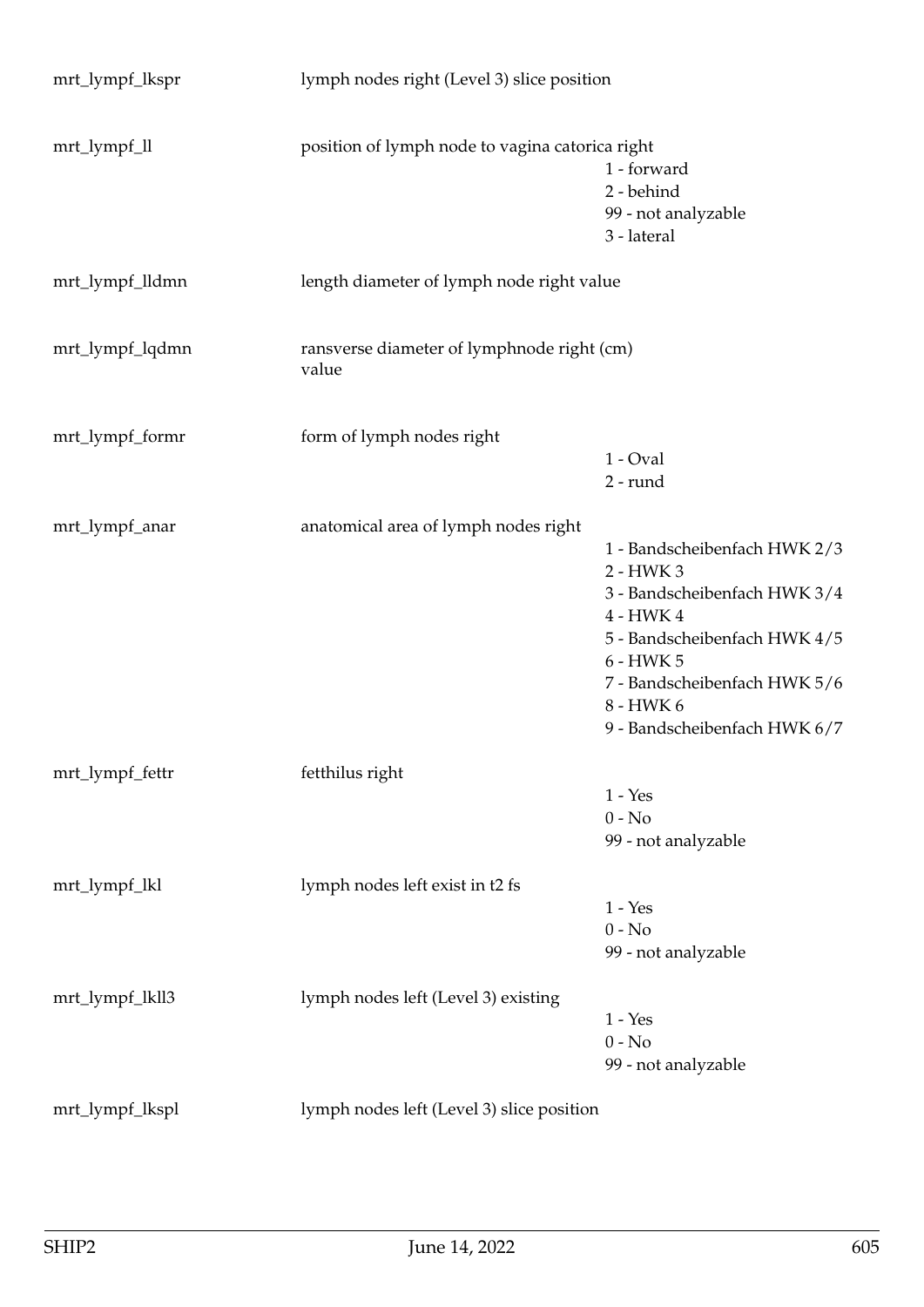| mrt_lympf_rl     | position of lymph node to vagina catorica left |                                           |
|------------------|------------------------------------------------|-------------------------------------------|
|                  |                                                | 1 - forward                               |
|                  |                                                | 2 - behind                                |
|                  |                                                | 99 - not analyzable                       |
|                  |                                                | 3 - lateral                               |
| mrt_lympf_rldmn  | length-diameter of lymph nodes left value      |                                           |
| mrt_lympf_rqdmn  | Cross diameter LK li cm Value                  |                                           |
| mrt_lympf_forml  | form of lymph nodes left                       |                                           |
|                  |                                                | $1 - Oval$                                |
|                  |                                                | 2 - rund                                  |
| mrt_lympf_anal   | anatomical area of lymph node leftl            |                                           |
|                  |                                                | 1 - Bandscheibenfach HWK 2/3<br>2 - HWK 3 |
|                  |                                                | 3 - Bandscheibenfach HWK 3/4              |
|                  |                                                | 4 - HWK 4                                 |
|                  |                                                | 5 - Bandscheibenfach HWK 4/5              |
|                  |                                                | 6 - HWK 5                                 |
|                  |                                                | 7 - Bandscheibenfach HWK 5/6              |
|                  |                                                | 8 - HWK 6                                 |
|                  |                                                | 9 - Bandscheibenfach HWK 6/7              |
| mrt_lympf_fettl  | fetthilus left                                 |                                           |
|                  |                                                | $1 - Yes$                                 |
|                  |                                                | $0 - No$                                  |
|                  |                                                | 99 - not analyzable                       |
| mrt_lympf_bem    | noticeable problems                            |                                           |
|                  |                                                | $1 - Yes$                                 |
|                  |                                                | $0 - No$                                  |
| mrt_lympf_bem1   | notice                                         |                                           |
| mrt_lympf_end    | Lymphknoten: Ende                              |                                           |
| <b>MRTMAMANA</b> | breast case history                            |                                           |
| mrt_mamana_natkm | native/km                                      |                                           |
|                  |                                                | $0$ - native                              |
|                  |                                                | 1 - contrast medium                       |
| mrt_mamana_meno  | menopause                                      |                                           |
|                  |                                                | $1 - Yes$                                 |
|                  |                                                | $0 - No$                                  |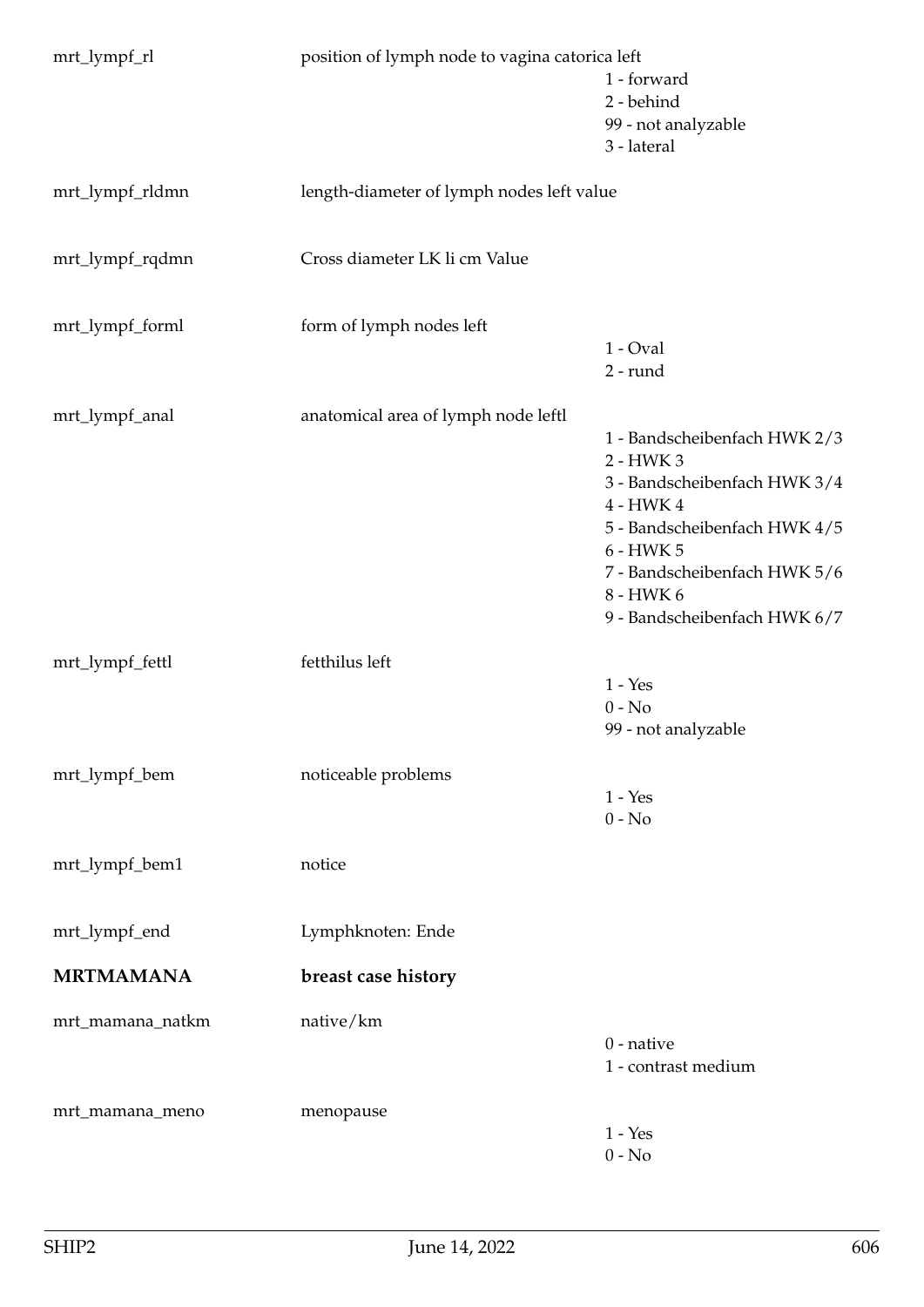| mrt_mamana_menbe   | menopause retirement age known | $1 - Yes$<br>$0 - No$                  |
|--------------------|--------------------------------|----------------------------------------|
| mrt_mamana_meage   | age at entry                   |                                        |
| mrt_mamana_mehor   | hormone replacement therapy    | $0 - No$<br>$1 - Yes$<br>999 - unknown |
| mrt_mamana_zykl    | cycle known                    | $1 - Yes$<br>$0 - No$                  |
| mrt_mamana_zynum   | cycle                          |                                        |
| mrt_mamana_zygru   | group cycle                    | $1 - 8 - 15$<br>2 - outside            |
| mrt_mamana_zylaebe | cycle length known             | $1 - Yes$<br>$0 - No$                  |
| mrt_mamana_zylae   | cycle length                   |                                        |
| mrt_mamana_zyreg   | regular cycle                  | $0 - No$<br>$1 - Yes$<br>999 - unknown |
| mrt_mamana_oralk   | oral contraception             | $0 - No$<br>$1 - Yes$<br>999 - unknown |
| mrt_mamana_spira   | spiral                         | $0 - No$<br>$1 - Yes$<br>999 - unknown |
| mrt_mamana_mamca   | state after breast cancer      | $0 - No$<br>$1 - Yes$<br>999 - unknown |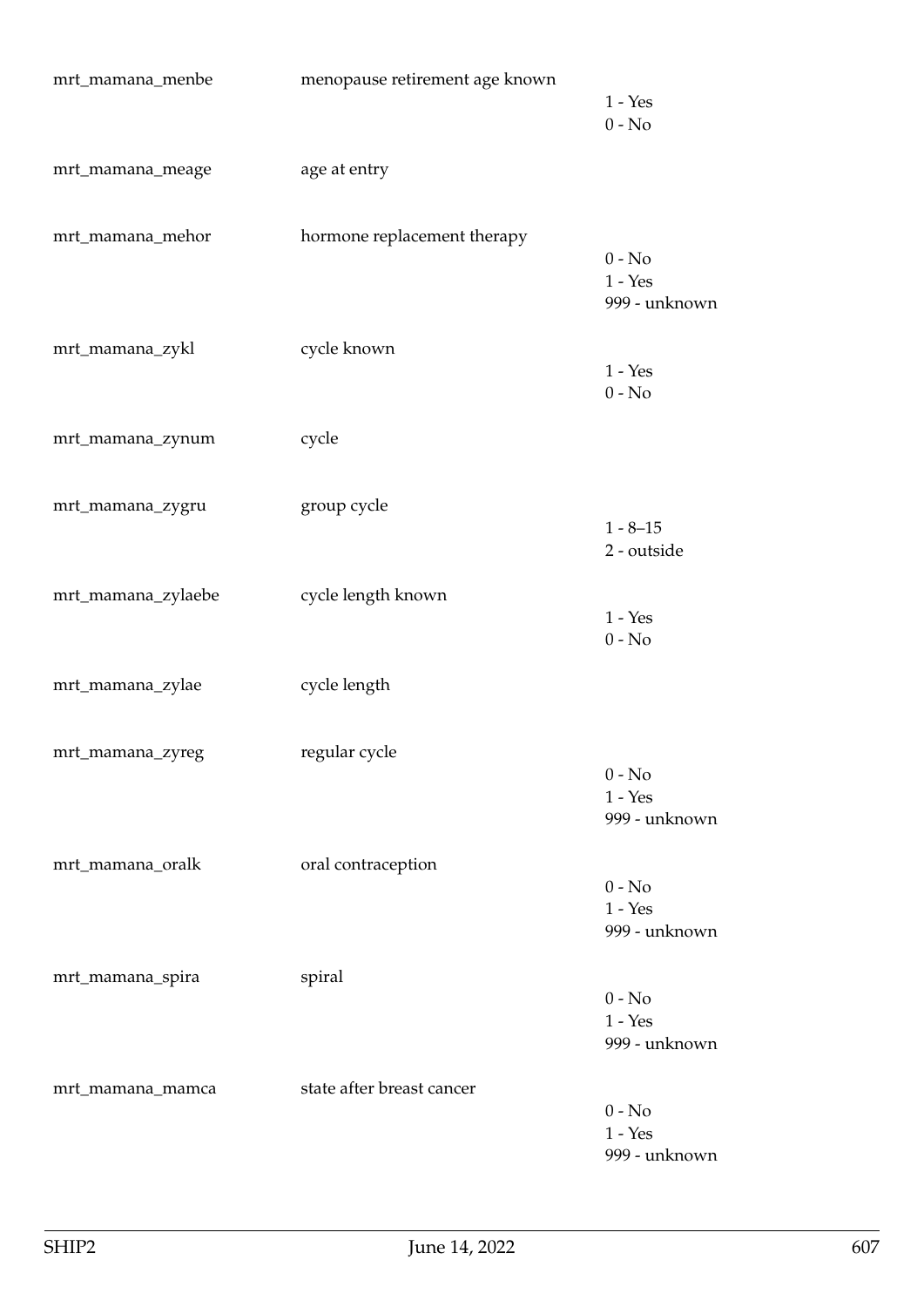| mrt_mamana_lokca   | localization breast cancer      |                                                              |
|--------------------|---------------------------------|--------------------------------------------------------------|
|                    |                                 | $1$ - right<br>$2 - left$<br>3 - both sides<br>999 - unknown |
| mrt_mamana_erkbe   | disease of age known            | $1 - Yes$<br>$0 - No$                                        |
| mrt_mamana_erkr    | disease of age                  |                                                              |
| mrt_mamana_abbet   | ablatio/BET                     | 1 - ablation<br>$2 - BET$<br>999 - unknown                   |
| mrt_mamana_fam     | family history                  | $0$ - none<br>$1 - Yes$<br>999 - unknown                     |
| mrt_mamana_gebu    | children were born              | $0 - No$<br>$1 - Yes$<br>999 - unknown                       |
| mrt_mamana_genum   | number of births                |                                                              |
| mrt_mamana_still   | breastfed                       | $0 - No$<br>$1 - Yes$<br>999 - unknown                       |
| mrt_mamana_stillbe | breastfeeding (months) known    | $1 - Yes$<br>$0 - No$                                        |
| mrt_mamana_stimon  | how long breastfeeding (months) |                                                              |
| mrt_mamana_mammo   | mammography                     | $0 - No$<br>$1 - Yes$<br>999 - unknown                       |
| mrt_mamana_besch   | current complaints              |                                                              |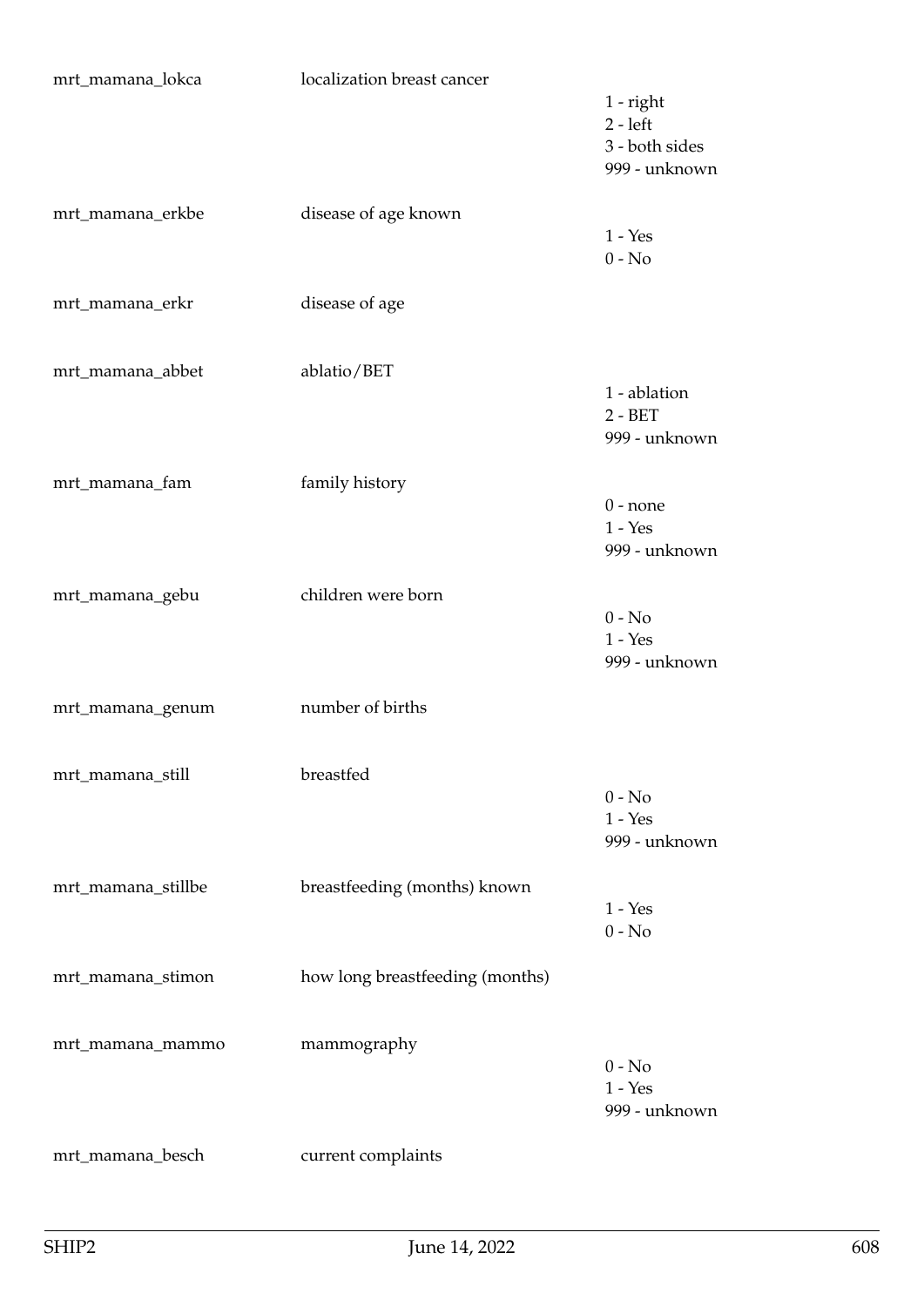|                  |                              | $0 - No$<br>$1 - Yes$                                      |
|------------------|------------------------------|------------------------------------------------------------|
| <b>MRTMAMDWI</b> | Mamma-DWI                    | 999 - unknown                                              |
| mrt_mamdwi_auf   | MR mammography avaiable      | $1 - Yes$                                                  |
| mrt_mamdwi_re    | right - measurement possible | $0 - No$<br>$1 - Yes$                                      |
| mrt_mamdwi_li    | left - measurement possible  | $0 - No$<br>$1 - Yes$<br>$0 - No$                          |
| mrt_mamdwi_reaus | reason for exclusion         | 1 - involution<br>2 - ablatio<br>3 - for technical reasons |
| mrt_mamdwi_liaus | reason for exclusion         | 1 - involution<br>2 - ablatio<br>3 - for technical reasons |
| mrt_mamdwi_remw  | Mean                         |                                                            |
| mrt_mamdwi_resd  | <b>SD</b>                    |                                                            |
| mrt_mamdwi_remin | Minimum                      |                                                            |
| mrt_mamdwi_remax | Maximum                      |                                                            |
| mrt_mamdwi_limw  | Mean                         |                                                            |
| mrt_mamdwi_lisd  | <b>SD</b>                    |                                                            |
| mrt_mamdwi_limin | Minimum                      |                                                            |
| mrt_mamdwi_limax | Maximum                      |                                                            |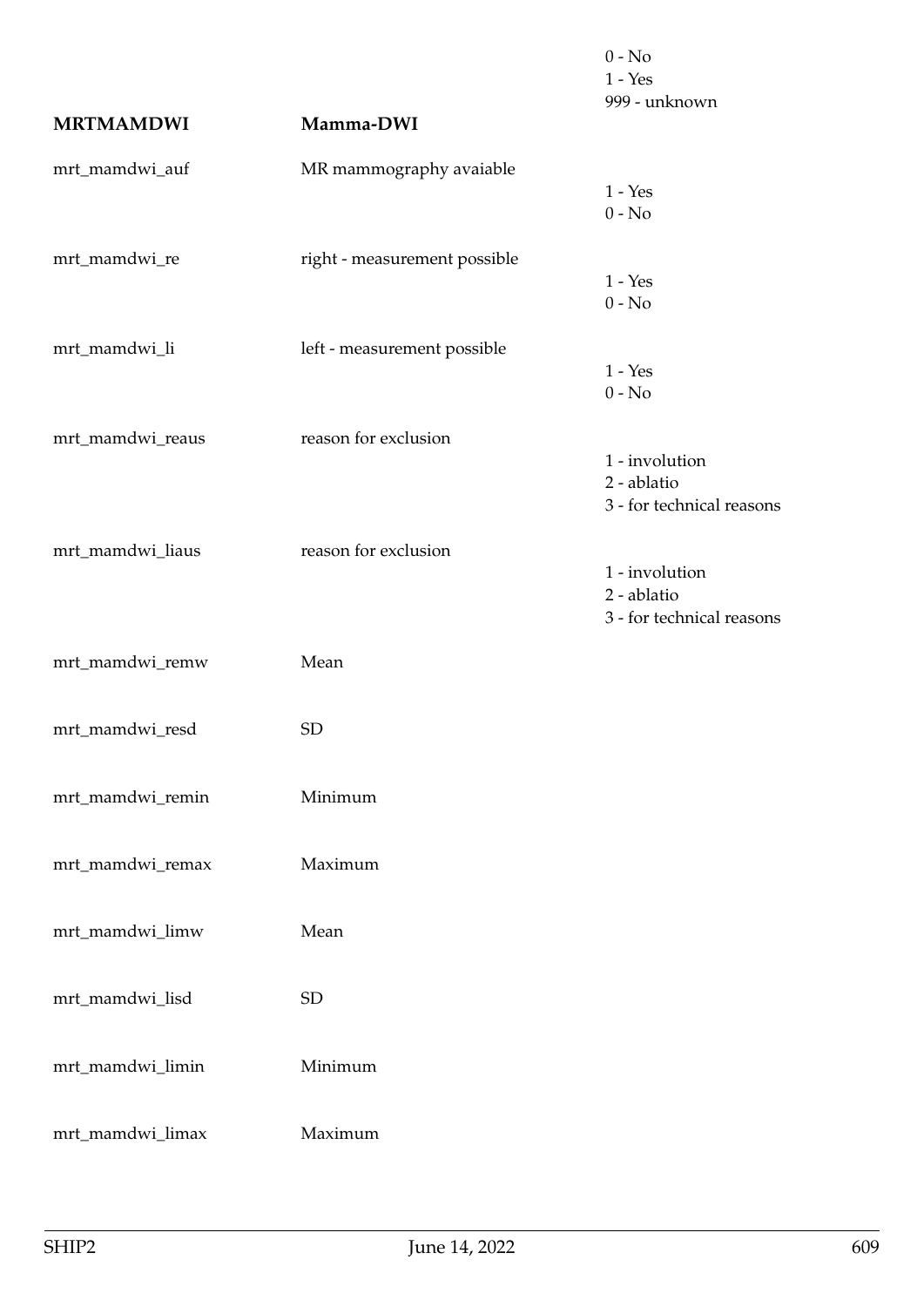| <b>MRTMAMMO</b>   | MR-mammography                 |                                                                                                             |
|-------------------|--------------------------------|-------------------------------------------------------------------------------------------------------------|
| mrt_mammo_bild    | picture available              | $1 - Yes$<br>$0 - No$                                                                                       |
| mrt_mammo_qual    | picture quality                |                                                                                                             |
|                   |                                | $1 - good$<br>2 - small defects<br>3 - serious defects<br>4 - nothing to see on pictures<br>5 - no pictures |
| mrt_mammo_mamvorh | Which breasts available?       |                                                                                                             |
|                   |                                | $1 - both$<br>$2$ - right<br>$3 - left$                                                                     |
| mrt_mammo_dkdr    | dense glandular body right     |                                                                                                             |
|                   |                                | $1 - I$ (<25% RP)<br>2 - II (25-50% RP)<br>3 - III (50-75% RP)<br>$4$ - IV (>75% RP)                        |
| mrt_mammo_herdr   | mass lesion right              |                                                                                                             |
|                   |                                | $0 - No$<br>$1 -$ Focus $<$ 5 mm<br>2 - mass lesion >5 mm                                                   |
| mrt_mammo_anzfor  | number focus right             |                                                                                                             |
| mrt_mammo_grofor  | size focus right               |                                                                                                             |
| mrt_mammo_lokfor  | localization focus right       |                                                                                                             |
| mrt_mammo_anzher  | number mass lesion right       |                                                                                                             |
| mrt_mammo_groher  | size mass lesion right         |                                                                                                             |
| mrt_mammo_lokher  | localization mass lesion right |                                                                                                             |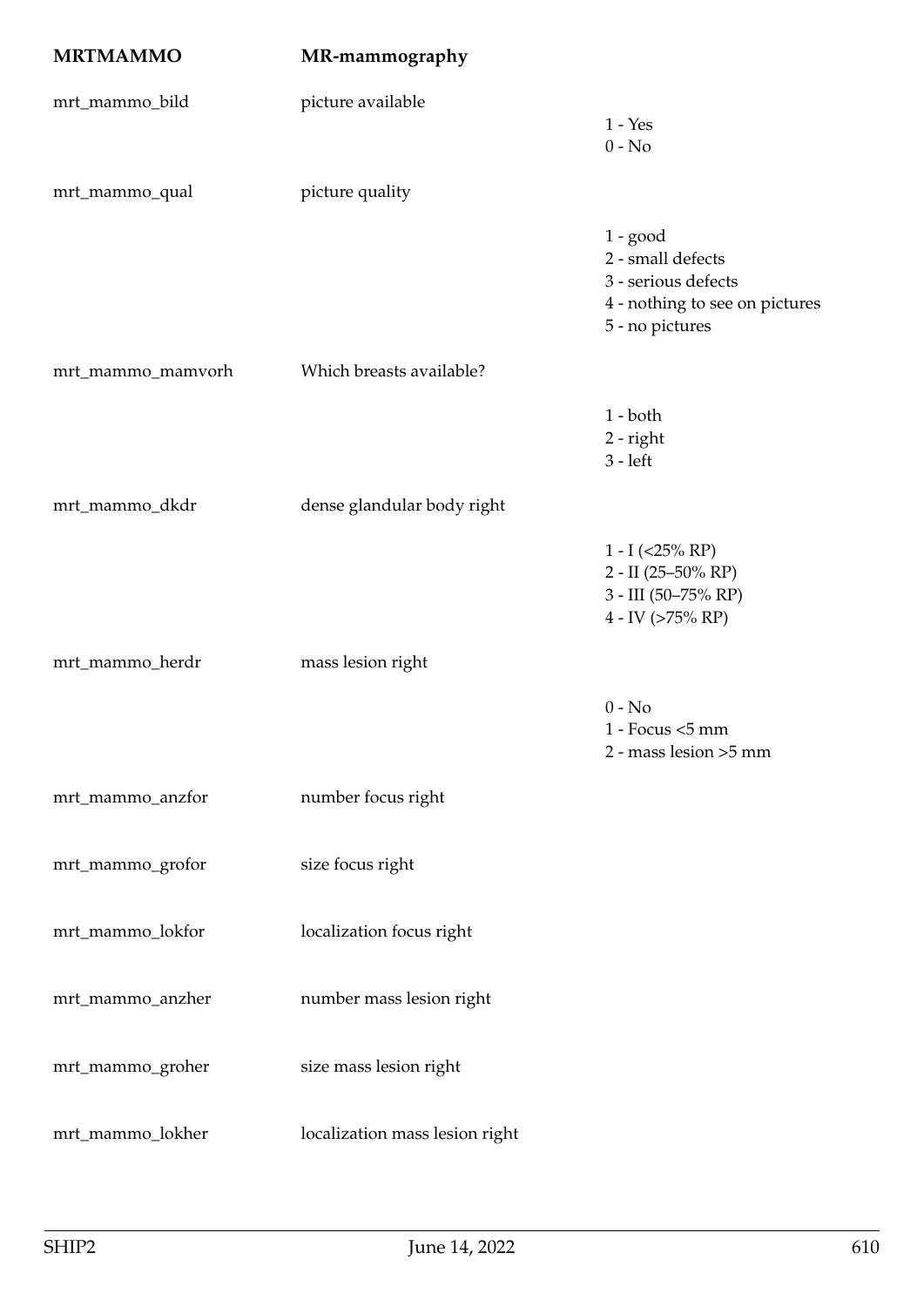| mrt_mammo_formr    | shape mass lesion right                       |                                                                                                                                   |
|--------------------|-----------------------------------------------|-----------------------------------------------------------------------------------------------------------------------------------|
|                    |                                               | $0$ - round<br>$1$ - $oval$<br>2 - lobulated<br>3 - irregular                                                                     |
| mrt_mammo_begr     | limitation of the mass lesion right           |                                                                                                                                   |
|                    |                                               | $0$ - plain<br>1 - irregular<br>2 - spiculated                                                                                    |
| mrt_mammo_intenhar | internal enhancement right                    |                                                                                                                                   |
|                    |                                               | $0 - No$<br>1 - homogeneous<br>2 - inhomogeneous<br>3 - marginal<br>4 - central<br>5 - dark internal septa<br>6 - enhancing septa |
| mrt_mammo_insir    | initial signal increase right                 |                                                                                                                                   |
|                    |                                               | $0$ - $\rm low$<br>1 - moderate<br>2 - strong                                                                                     |
| mrt_mammo_posir    | post initial waveform right                   |                                                                                                                                   |
|                    |                                               | $0$ - increase<br>1 - plateau phase<br>2 - wash out                                                                               |
| mrt_mammo_nmler    | non-mass-like enhancement right               |                                                                                                                                   |
|                    |                                               | $0 - No$<br>1 - focal<br>2 - linear<br>3 - ductal<br>4 - segmental<br>5 - regional<br>6 - multiple regions<br>7 - diffuse         |
| mrt_mammo_morphr   | internal morphology of the km-recording right |                                                                                                                                   |

0 - homogeneous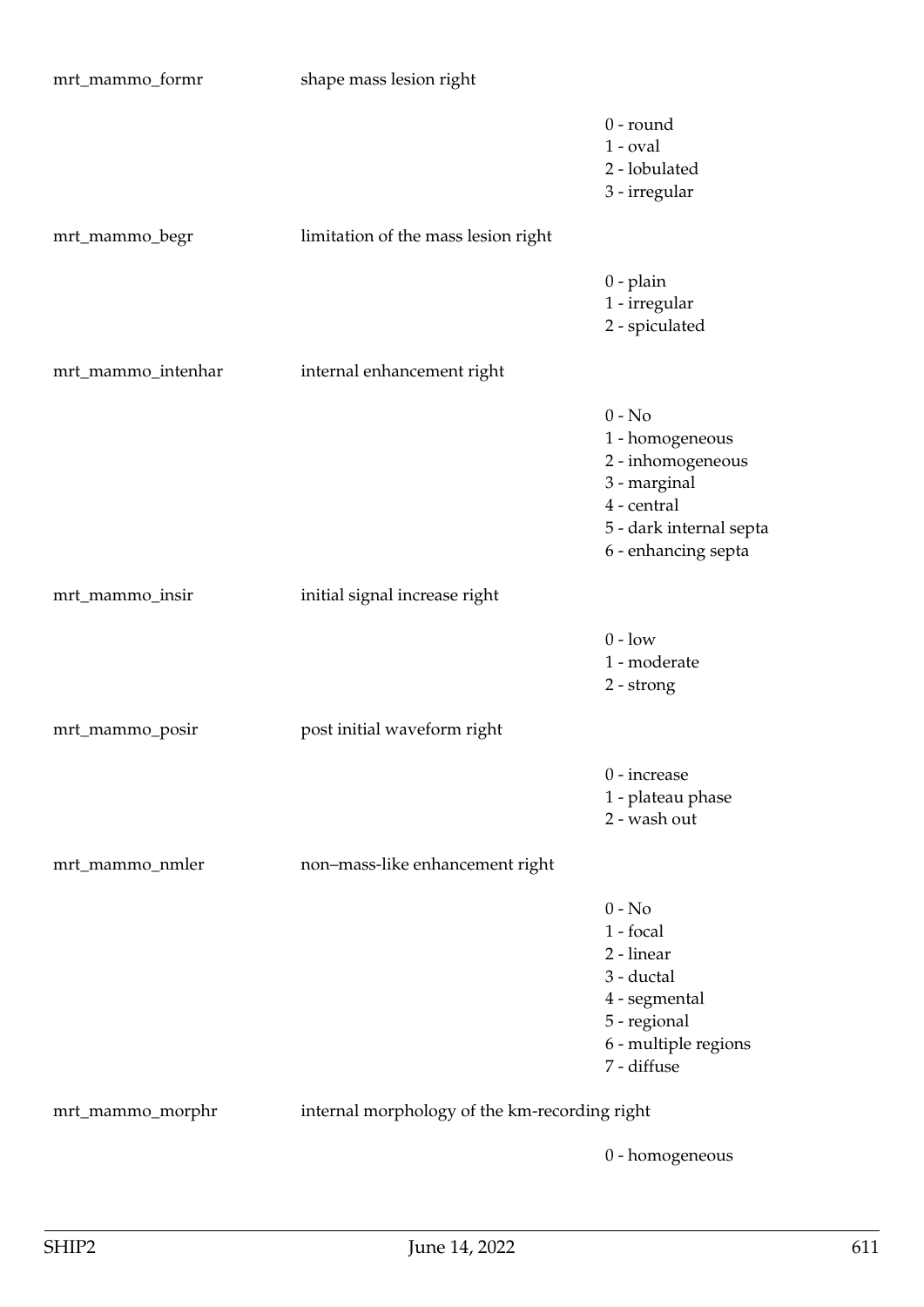|                  |                           | 1 - heterogeneous<br>2 - punctate<br>3 - clumped<br>4 - dendritic                           |
|------------------|---------------------------|---------------------------------------------------------------------------------------------|
| mrt_mammo_zystr  | cysts right               | $1 - Yes$<br>$0 - No$                                                                       |
| mrt_mammo_mastor | mastopathy right          | $1 - Yes$<br>$0 - No$                                                                       |
| mrt_mammo_score  | Göttingen score right     |                                                                                             |
| mrt_mammo_birare | <b>BI-RADS</b> right      |                                                                                             |
|                  |                           | $1-I$<br>$2 - II$<br>$3$ - IVa<br>$4$ - IV $b$<br>$5 - V$                                   |
| mrt_mammo_dkdl   | dense glandular body left |                                                                                             |
|                  |                           | $1 - I$ (<25% RP)<br>$2 - II (25 - 50\% RP)$<br>$3 - III$ (50-75% RP)<br>$4$ - IV (>75% RP) |
| mrt_mammo_herdl  | mass lesion left          |                                                                                             |
|                  |                           | $0 - No$<br>$1 -$ Focus $<$ 5 mm<br>2 - mass lesion >5 mm                                   |
| mrt_mammo_anzfol | number focus left         |                                                                                             |
| mrt_mammo_grofol | size focus left           |                                                                                             |
| mrt_mammo_lokfol | localization focus left   |                                                                                             |
| mrt_mammo_anzhel | number mass lesion left   |                                                                                             |
| mrt_mammo_grohel | size mass lesion left     |                                                                                             |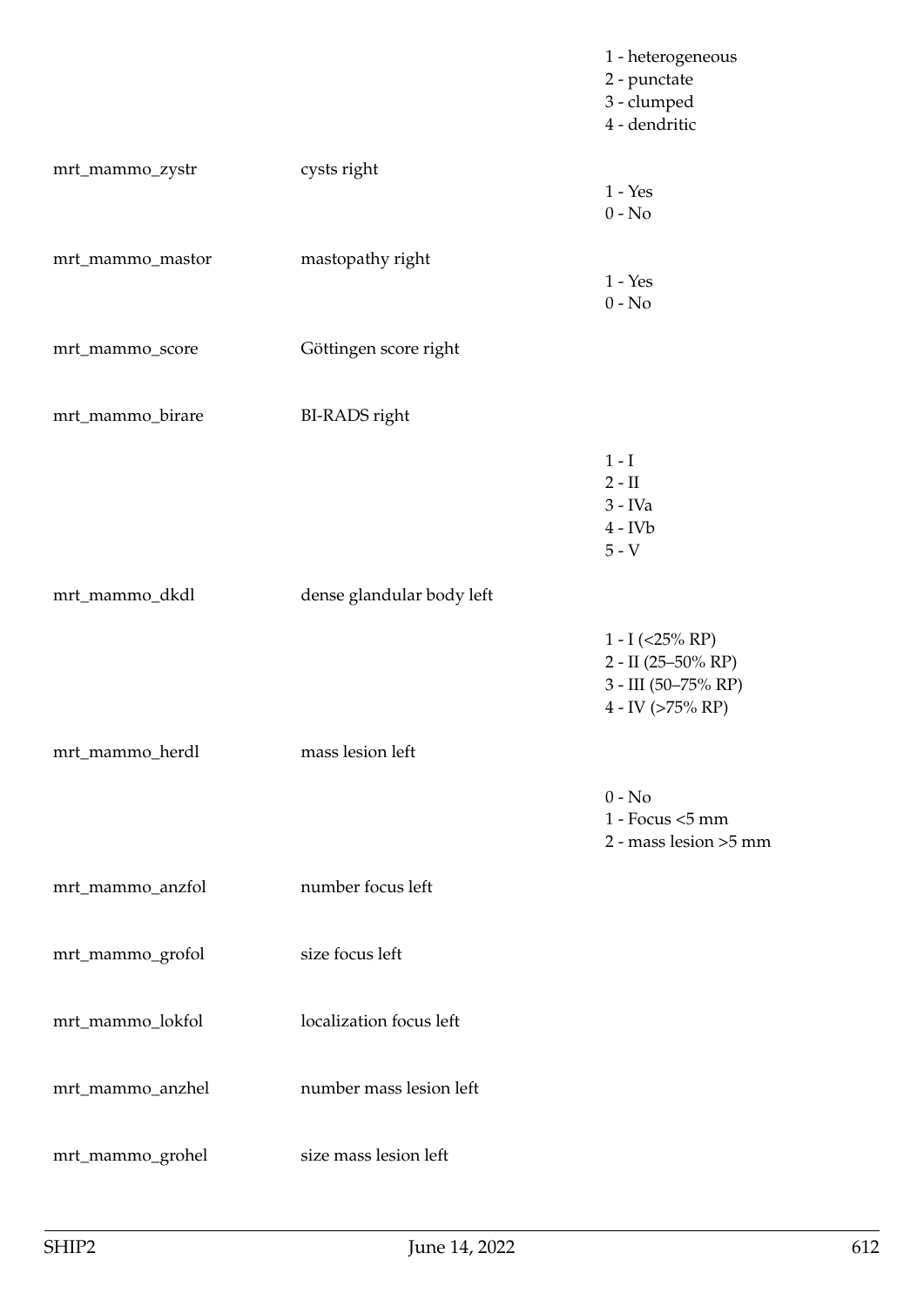| mrt_mammo_lokhel   | localization mass lesion left      |                                                                                                                                   |
|--------------------|------------------------------------|-----------------------------------------------------------------------------------------------------------------------------------|
| mrt_mammo_forml    | shape mass lesion left             |                                                                                                                                   |
|                    |                                    | $0$ - round<br>$1$ - $oval$<br>2 - lobulated<br>3 - irregular                                                                     |
| mrt_mammo_begl     | limitation of the mass lesion left |                                                                                                                                   |
|                    |                                    | $0$ - plain<br>1 - irregular<br>2 - spiculated                                                                                    |
| mrt_mammo_intenhal | internal enhancement left          |                                                                                                                                   |
|                    |                                    | $0 - No$<br>1 - homogeneous<br>2 - inhomogeneous<br>3 - marginal<br>4 - central<br>5 - dark internal septa<br>6 - enhancing septa |
| mrt_mammo_insil    | initial signal increase left       |                                                                                                                                   |
|                    |                                    | $0 - low$<br>1 - moderate<br>2 - strong                                                                                           |
| mrt_mammo_posil    | post initial waveform left         |                                                                                                                                   |
|                    |                                    | 0 - increase<br>1 - plateau phase<br>2 - wash out                                                                                 |
| mrt_mammo_nmlel    | non-mass-like enhancement left     |                                                                                                                                   |
|                    |                                    | $0 - No$<br>1 - focal<br>2 - linear<br>3 - ductal<br>4 - segmental<br>5 - regional<br>6 - multiple regions<br>7 - diffuse         |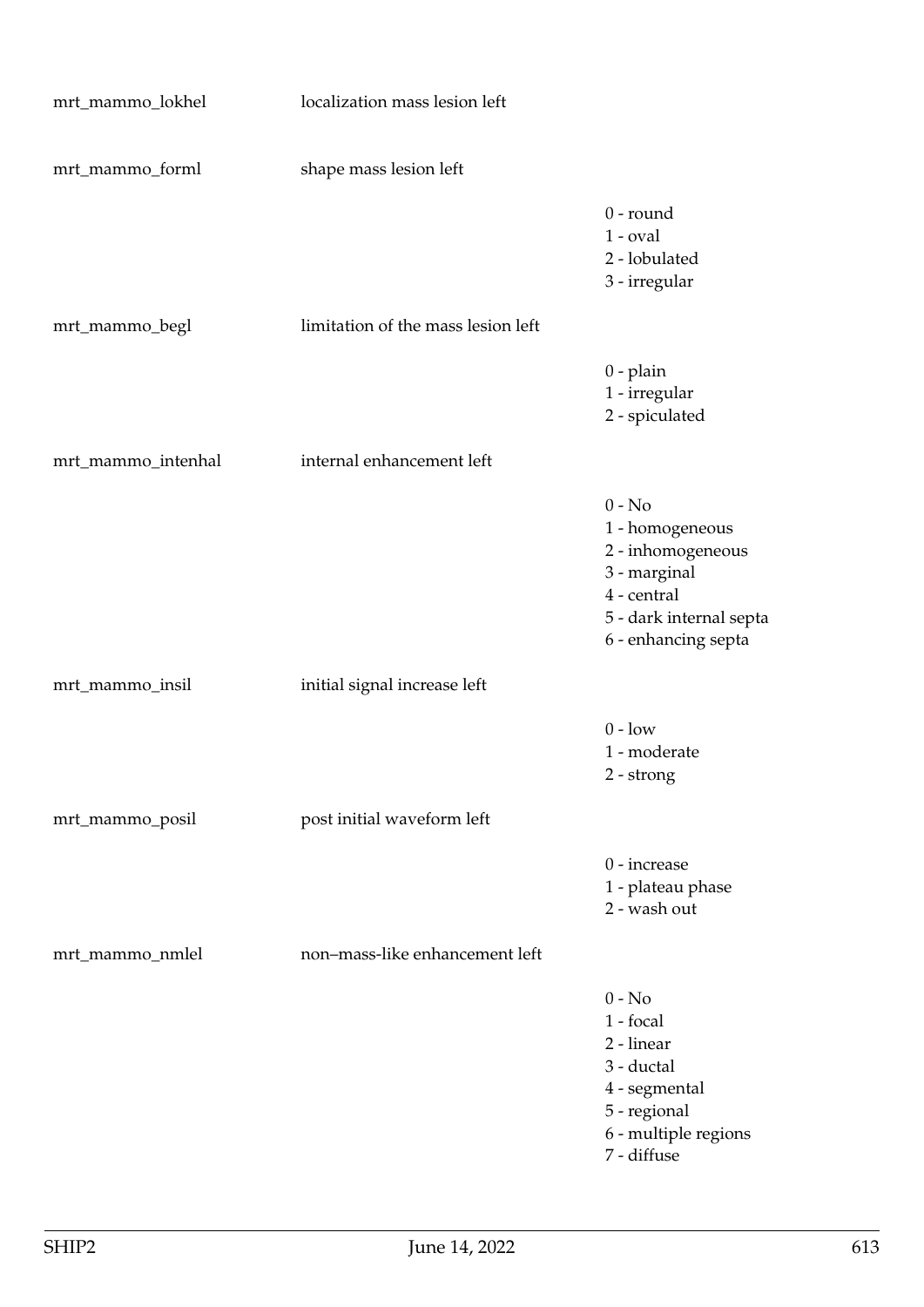| mrt_mammo_morphl | internal morphology of the km-recording left |                                                                                      |
|------------------|----------------------------------------------|--------------------------------------------------------------------------------------|
|                  |                                              | 0 - homogeneous<br>1 - heterogeneous<br>2 - punctate<br>3 - clumped<br>4 - dendritic |
| mrt_mammo_zystl  | cysts left                                   | $1 - Yes$<br>$0 - No$                                                                |
| mrt_mammo_mastol | mastopathy left                              | $1 - Yes$<br>$0 - No$                                                                |
| mrt_mammo_scoli  | Göttingen score left                         |                                                                                      |
| mrt_mammo_birali | <b>BI-RADS</b> left                          |                                                                                      |
|                  |                                              | $1-I$<br>$2 - \mathrm{II}$<br>$3$ - IVa<br>$4$ - IV $b$<br>$5 - V$                   |
| mrt_mammo_bem    | note                                         | $1 - Yes$<br>$0 - No$                                                                |
| mrt_mammo_bem1   | notes field                                  |                                                                                      |
| <b>MRTMAMVOL</b> | breast segmentation                          |                                                                                      |
| mrt_mamvol_bild  | picture available                            | $1 - Yes$<br>$0 - No$                                                                |
| mrt_mamvol_ablar | ablation right                               | $1 - Yes$<br>$0$ - $\hbox{No}$                                                       |
| mrt_mamvol_volr  | volume (ml) right                            |                                                                                      |
| mrt_mamvol_parr  | parenchyma right                             |                                                                                      |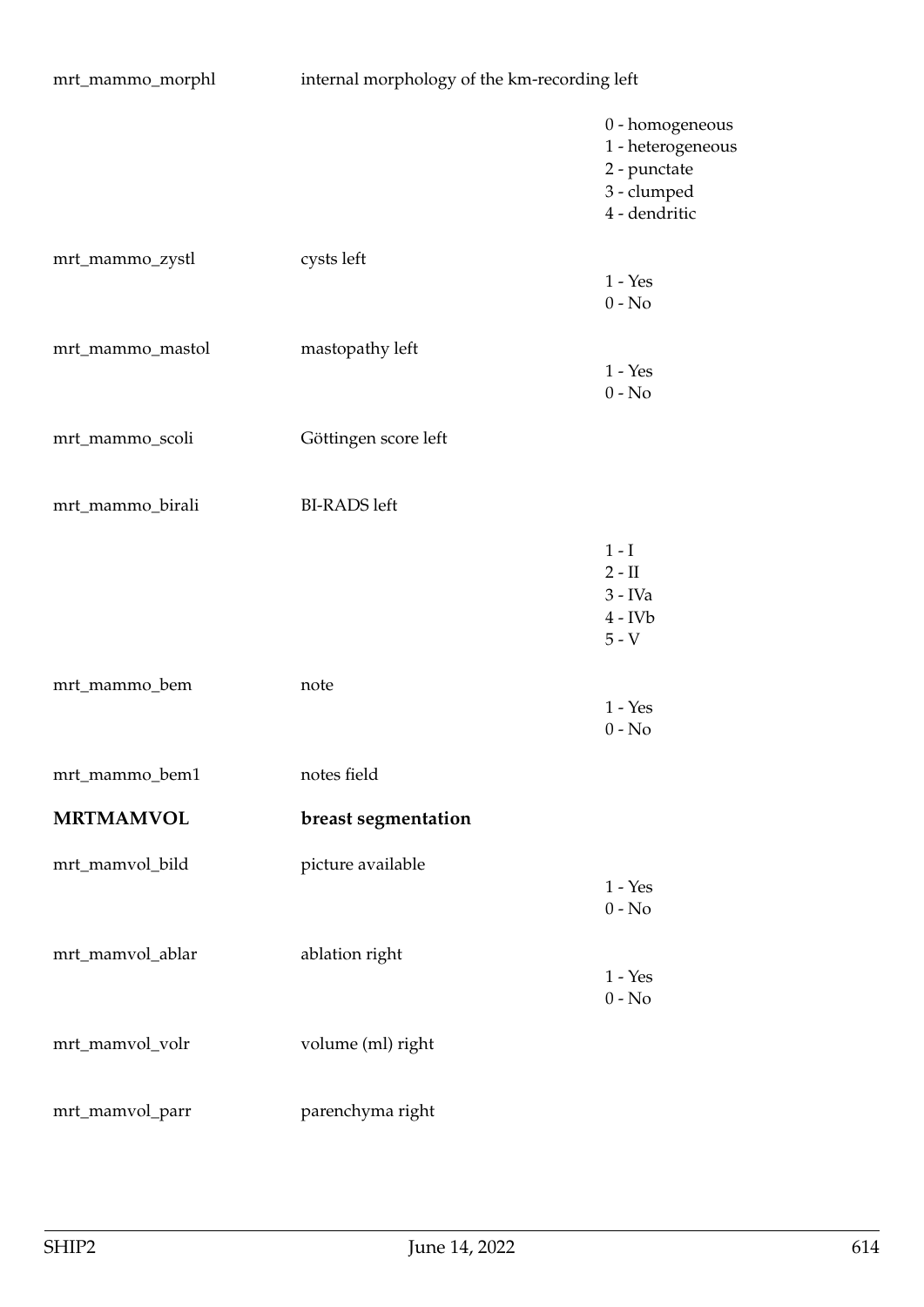| mrt_mamvol_fettr  | fat right                                                    |                                              |
|-------------------|--------------------------------------------------------------|----------------------------------------------|
| mrt_mamvol_ablal  | ablation left                                                | $1 - Yes$<br>$0 - No$                        |
| mrt_mamvol_voll   | volume (ml) left                                             |                                              |
| mrt_mamvol_parl   | parenchyma left                                              |                                              |
| mrt_mamvol_fettl  | fat left                                                     |                                              |
| mrt_mamvol_bem    | note                                                         | $1 - Yes$<br>$0 - No$                        |
| mrt_mamvol_bem1   | notes field                                                  |                                              |
| <b>MRTMUS</b>     | musculature                                                  |                                              |
| mrt_mus_c2oci     | Image of C2 M. Obliquus Capitis Inferior exist               | $1 - Yes$<br>$0 - No$                        |
| mrt_mus_c2ociokr  | top of C2 obliquus capitis inferior right                    |                                              |
|                   |                                                              | $1 - Yes$<br>$0 - No$<br>99 - not analyzable |
| mrt_mus_c2ociposr | C2 slice position of M. obliquus capitis inferior<br>right   |                                              |
| mrt_mus_c2ociokl  | top of C2 M. obliquus capitis inferior left                  |                                              |
|                   |                                                              | $1 - Yes$<br>$0 - No$<br>99 - not analyzable |
| mrt_mus_c2ociposl | C2 slice position of C2 M. obliquus capitis<br>inferior left |                                              |
| mrt_mus_c2bem     | noticeable problems c2                                       | $1 - Yes$                                    |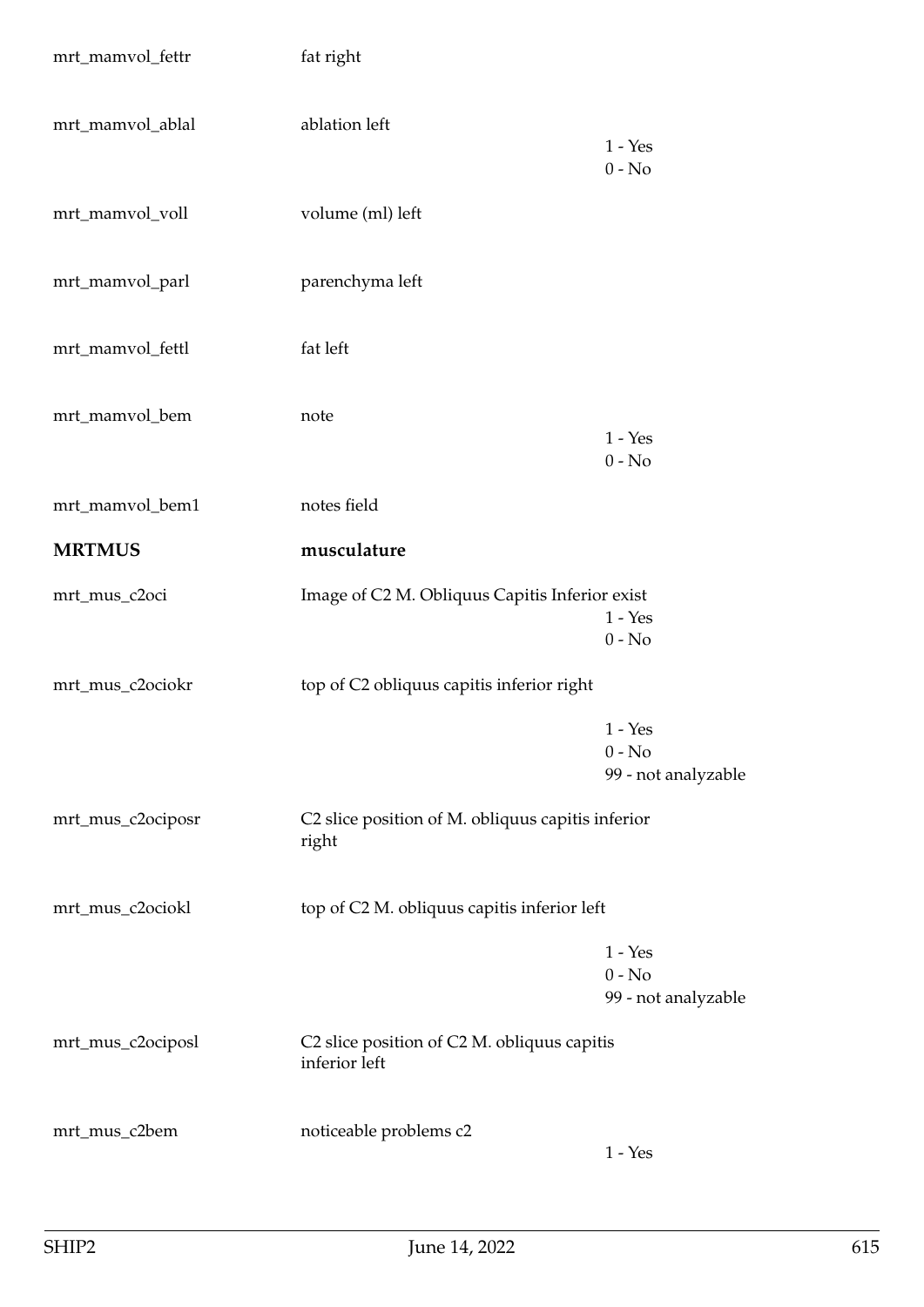| mrt_mus_c2bem1    | notes                                                   |                                 |
|-------------------|---------------------------------------------------------|---------------------------------|
| mrt_mus_c3scd     | image of C3 M. sternocleidomastoideus exist             |                                 |
|                   |                                                         | $1 - Yes$<br>$0 - No$           |
| mrt_mus_c3scdokr  | top of C3 M. sternocleidomastoideus right               |                                 |
|                   |                                                         | $1 - Yes$                       |
|                   |                                                         | $0 - No$<br>99 - not analyzable |
|                   |                                                         |                                 |
| mrt_mus_c3scdposl | C3 slice position of M. sternocleidomastoideus<br>right |                                 |
| mrt_mus_c3scdokl  | top of C3 M. sternocleidomastoideus left                |                                 |
|                   |                                                         | $1 - Yes$                       |
|                   |                                                         | $0 - No$<br>99 - not analyzable |
|                   |                                                         |                                 |
| mrt_mus_c3scdposr | C3 slice position of M. sternocleidomastoideus<br>left  |                                 |
| mrt_mus_c3bem     | noticeable problems c3                                  |                                 |
|                   |                                                         | $1 - Yes$                       |
|                   |                                                         | $0 - No$                        |
| mrt_mus_c3bem1    | notes                                                   |                                 |
| mrt_mus_c5scd     | image of C5 exist                                       |                                 |
|                   |                                                         | $1 - Yes$                       |
|                   |                                                         | $0 - No$                        |
| mrt_mus_c5scdokr  | top of C5 M. sternocleidomastoideus right               |                                 |
|                   |                                                         | $1 - Yes$                       |
|                   |                                                         | $0 - No$                        |
|                   |                                                         | 99 - not analyzable             |
| mrt_mus_c5scdposr | slice position of c5 M. sternocleidomastoideus<br>right |                                 |

0 - No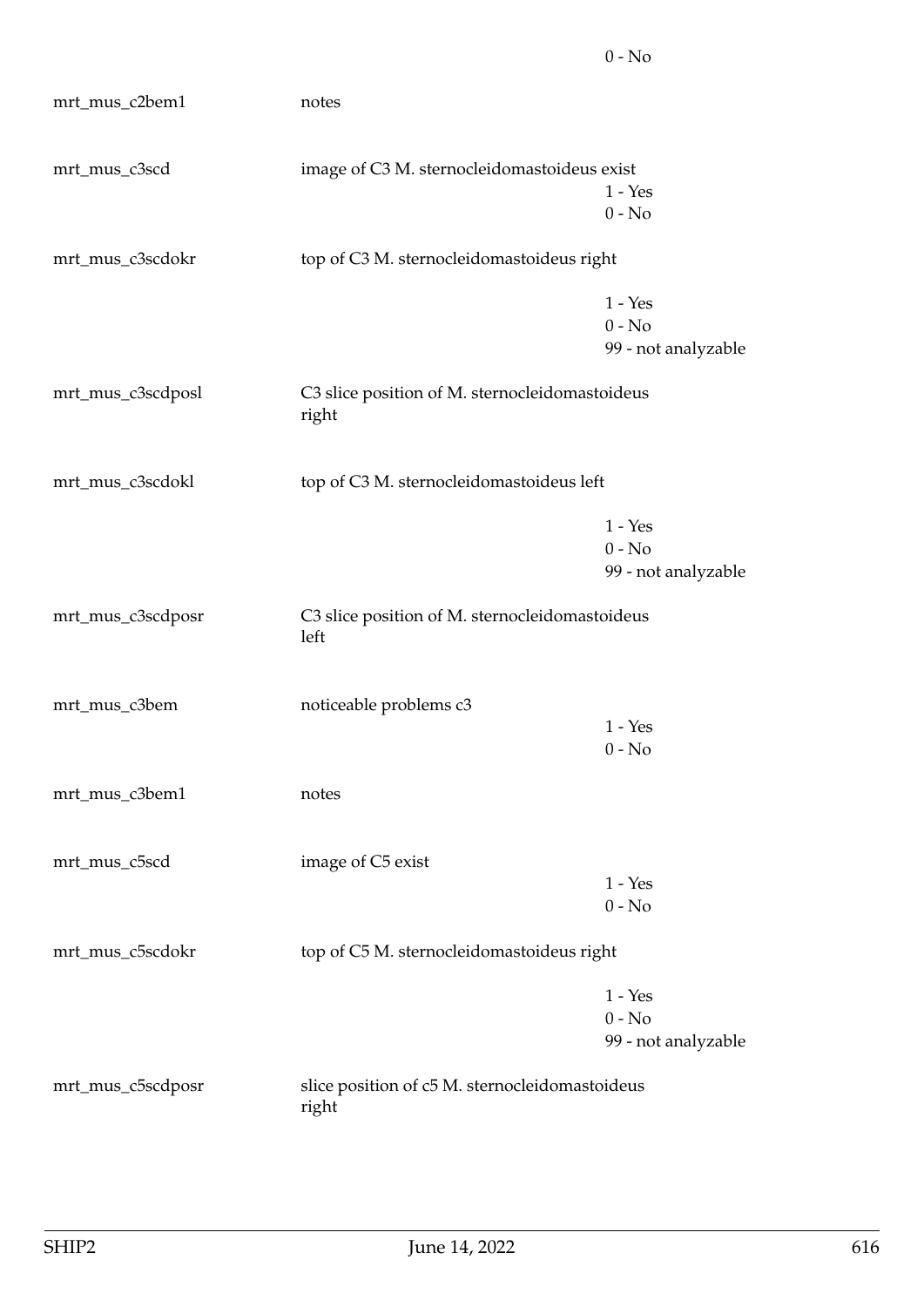| mrt_mus_c5scdokl          | top of C5 M. sternocleidomastoideus left                      |                                              |
|---------------------------|---------------------------------------------------------------|----------------------------------------------|
|                           |                                                               | $1 - Yes$<br>$0 - No$<br>99 - not analyzable |
| mrt_mus_c5scdposl         | slice position of C5 M. sternocleidomastoideus<br>left        |                                              |
| mrt_mus_c5lsokr           | top of C5 M. levator scapulae right                           |                                              |
|                           |                                                               | $1 - Yes$<br>$0 - No$<br>99 - not analyzable |
| mrt_mus_c5lsposr          | slice position of C5 M. levator scapulae right                |                                              |
| mrt_mus_c5lsokl           | top of c5 M. levator scapulae left                            |                                              |
|                           |                                                               | $1 - Yes$<br>$0 - No$<br>99 - not analyzable |
| mrt_mus_c5lsposl          | slice position of C5 M. levator scapulae left                 |                                              |
| mrt_mus_c5bem             | noticeable problems c5                                        | $1 - Yes$<br>$0 - No$                        |
| mrt_mus_c5bem1            | notes                                                         |                                              |
| mrt_mus_file              | upload a file                                                 |                                              |
| <b>MRTMUSDATA</b>         | neck muscles measure values                                   |                                              |
| mrt_musdata_c2roisegocir  | C2 ROI signal intensity M. obliquus capitis<br>inferior right |                                              |
| mrt_musdata_c2roisegocil  | C2 ROI signal intensitiy M. obliquus capitis<br>inferior left |                                              |
| mrt_musdata_c2roifettocir | C2 ROI fat of M. obliquus capitis inferior right              |                                              |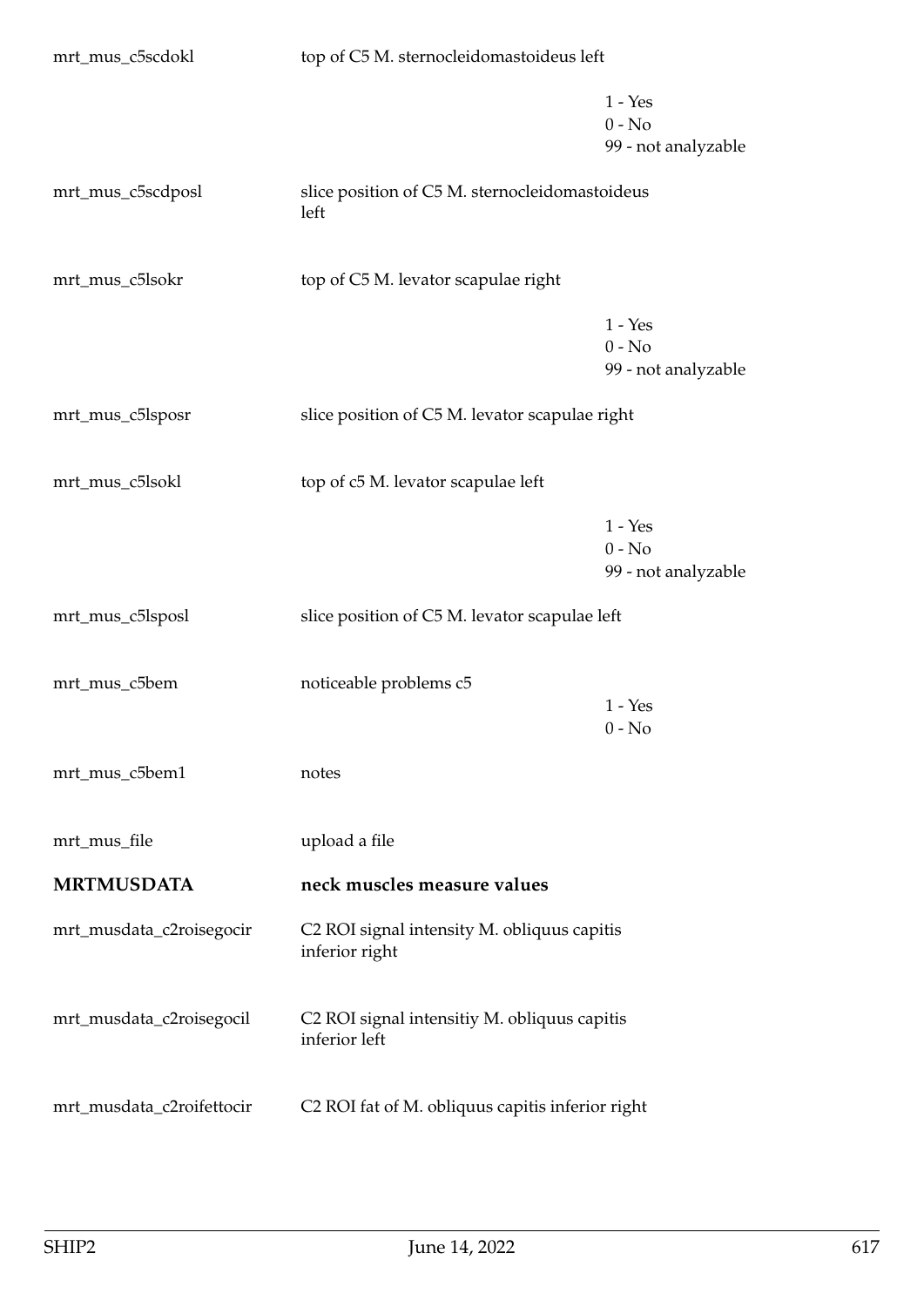| mrt_musdata_c2roifettocil   | C2 ROI fat of M. obliquus capitis inferior left                  |
|-----------------------------|------------------------------------------------------------------|
| mrt_musdata_c2roihgocir     | C2 back of ROI M. obliquus capitis inferior right                |
| mrt_musdata_c2roihgocil     | C2 back of ROI M. obliquus capitis inferior left                 |
| mrt_musdata_c2roihgsdevocir | C2 back of ROI SDev M. obliquus capitis inferior<br>right        |
| mrt_musdata_c2roihgsdevocil | C2 back of ROI SDev M. obliquus capitis inferior<br>left         |
| mrt_musdata_c3roisegscdr    | C3 ROC3 ROI signal intensity M.<br>sternocleidomastoideus right  |
| mrt_musdata_c3roisegscdl    | C3 ROI signal intensity M.<br>sternocleidomastoideus left        |
| mrt_musdata_c3roifettscdr   | C3 ROI fat of M. sternocleidomastoideus right                    |
| mrt_musdata_c3roifettscdl   | C3 ROI fat of M. sternocleidomastoideus left                     |
| mrt_musdata_c3roiscdr       | C3 back of ROI M. sternocleidomastoideus right                   |
| mrt_musdata_c3roiscdl       | C3 back of ROI M. sternocleidomastoideus left                    |
| mrt_musdata_c3roihgsdevscdr | C3 back of ROI SDev M. sternocleidomastoideus<br>right           |
| mrt_musdata_c3roihgsdevscdl | C3 back of ROI SDev M. sternocleidomastoideus<br>left            |
| mrt_musdata_c5sintensscdr   | C5 Roi signal intensity musculus<br>sternocleidomastoideus right |
| mrt_musdata_c5sintensscdl   | C5 ROI signal intensity musculus<br>sternocleidomastoideus left  |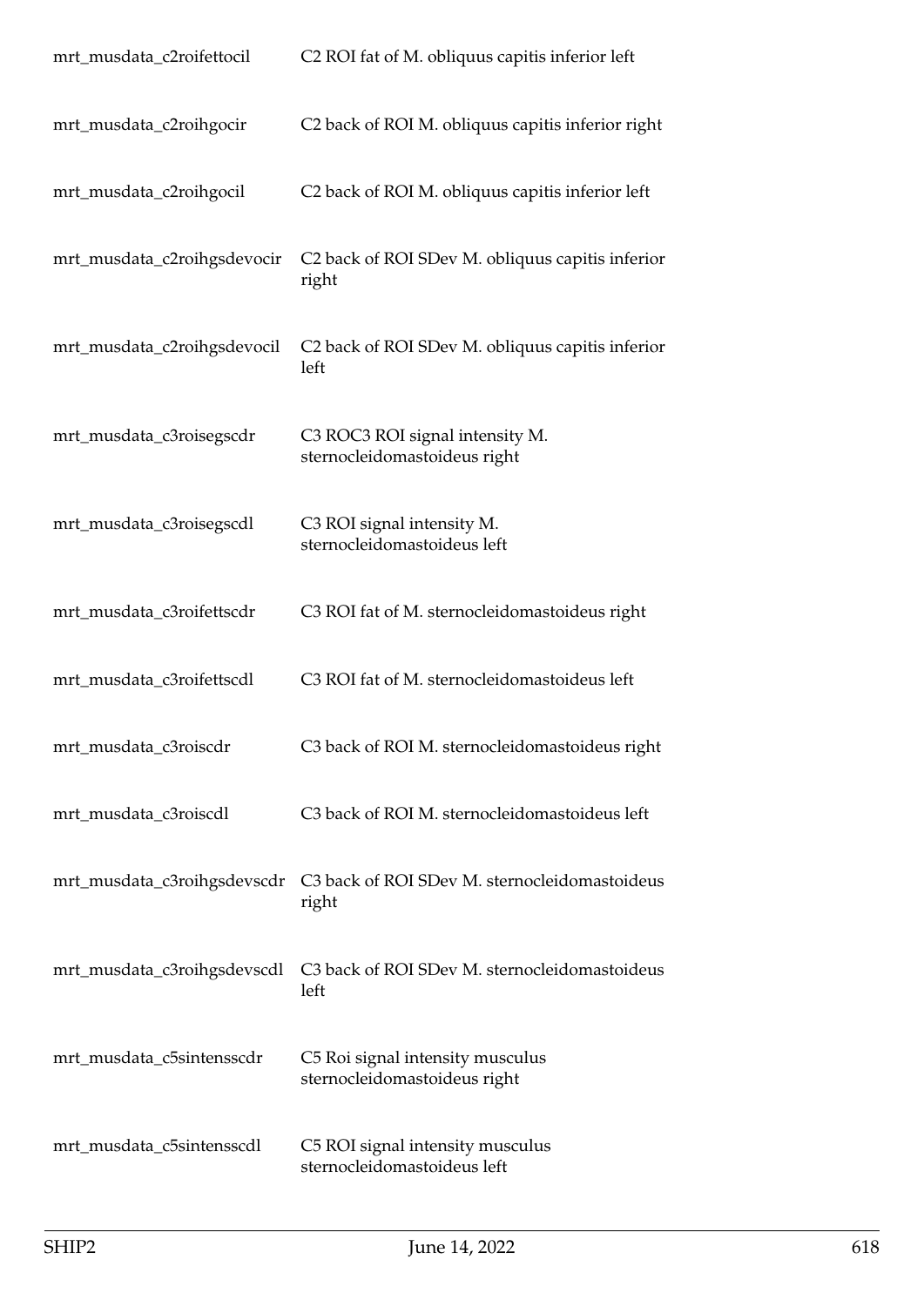| mrt_musdata_c5sintenslsr | C5 ROI signal intensity musculus levator<br>scapulae right |                       |
|--------------------------|------------------------------------------------------------|-----------------------|
| mrt_musdata_c5sintenslsl | C5 ROI signal intensity musculus levator<br>scapulae left  |                       |
| mrt_musdata_c5fettscd    | C5 ROI fat right                                           |                       |
| mrt_musdata_c5fettls     | C5 ROI fat left                                            |                       |
| mrt_musdata_c5hgscdr     | C5 ROI background right                                    |                       |
| mrt_musdata_c5hgls       | C5 ROI background left                                     |                       |
| mrt_musdata_c5hgsdevscdr | C5 ROI background SDev right                               |                       |
| mrt_musdata_c5hgsdevls   | C5 ROI background SDev left                                |                       |
| <b>MRTMUSNO</b>          | Neck muscle: non analysable proband                        |                       |
| mrt_musno_level          | less than 40 levels                                        | $1 - Yes$<br>$0 - No$ |
| mrt_musno_series         | less than 4 series                                         |                       |
|                          |                                                            | $1 - Yes$<br>$0 - No$ |
| mrt_musno_arte           | excessive artefacts - no analysis possible                 |                       |
|                          |                                                            | $1 - Yes$<br>$0 - No$ |
| <b>MRTNG</b>             | kidney sizes                                               |                       |
| mrt_ng_auf               | data record complete                                       |                       |
|                          |                                                            | $1 - Yes$             |
|                          |                                                            | $0 - No$              |
|                          |                                                            |                       |
| mrt_ng_nvr               | right kidney existing                                      |                       |
|                          |                                                            | $1 - Yes$<br>$0 - No$ |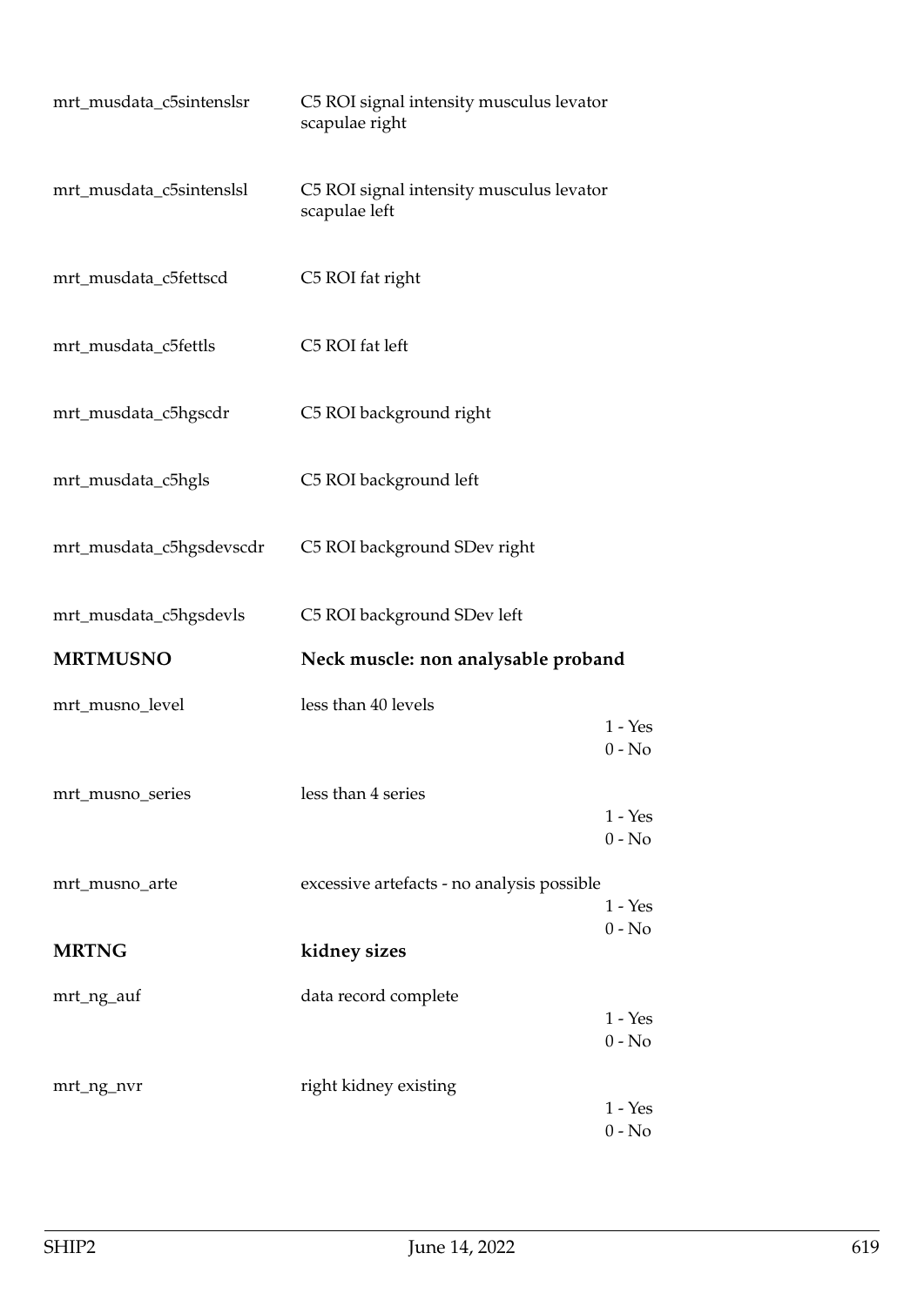| mrt_ng_ldmr | kidney length                        |                       |
|-------------|--------------------------------------|-----------------------|
| mrt_ng_bdmr | Wide                                 |                       |
| mrt_ng_tdmr | depth                                |                       |
| mrt_ng_volr | volumetry (average)                  |                       |
| mrt_ng_pdmr | pelvis size                          |                       |
| mrt_ng_pbmr | parenchyma size medial               |                       |
| mrt_ng_pblr | parenchyma size lateral              |                       |
| mrt_ng_pbdr | parenchyma size in average (average) |                       |
| mrt_ng_pbvr | parenchyma/pelvis (average)          |                       |
| mrt_ng_kbcr | cortex size cranial                  |                       |
| mrt_ng_kbmr | cortex size in the middle            |                       |
| mrt_ng_kbkr | cortex size caudal                   |                       |
| mrt_ng_kbdr | cortex size in average (average)     |                       |
| mrt_ng_nmr  | kidney medulla (average)             |                       |
| mrt_ng_nvl  | left kidney existing                 | $1 - Yes$<br>$0 - No$ |
| mrt_ng_ldml | length                               |                       |
| mrt_ng_bdml | wide                                 |                       |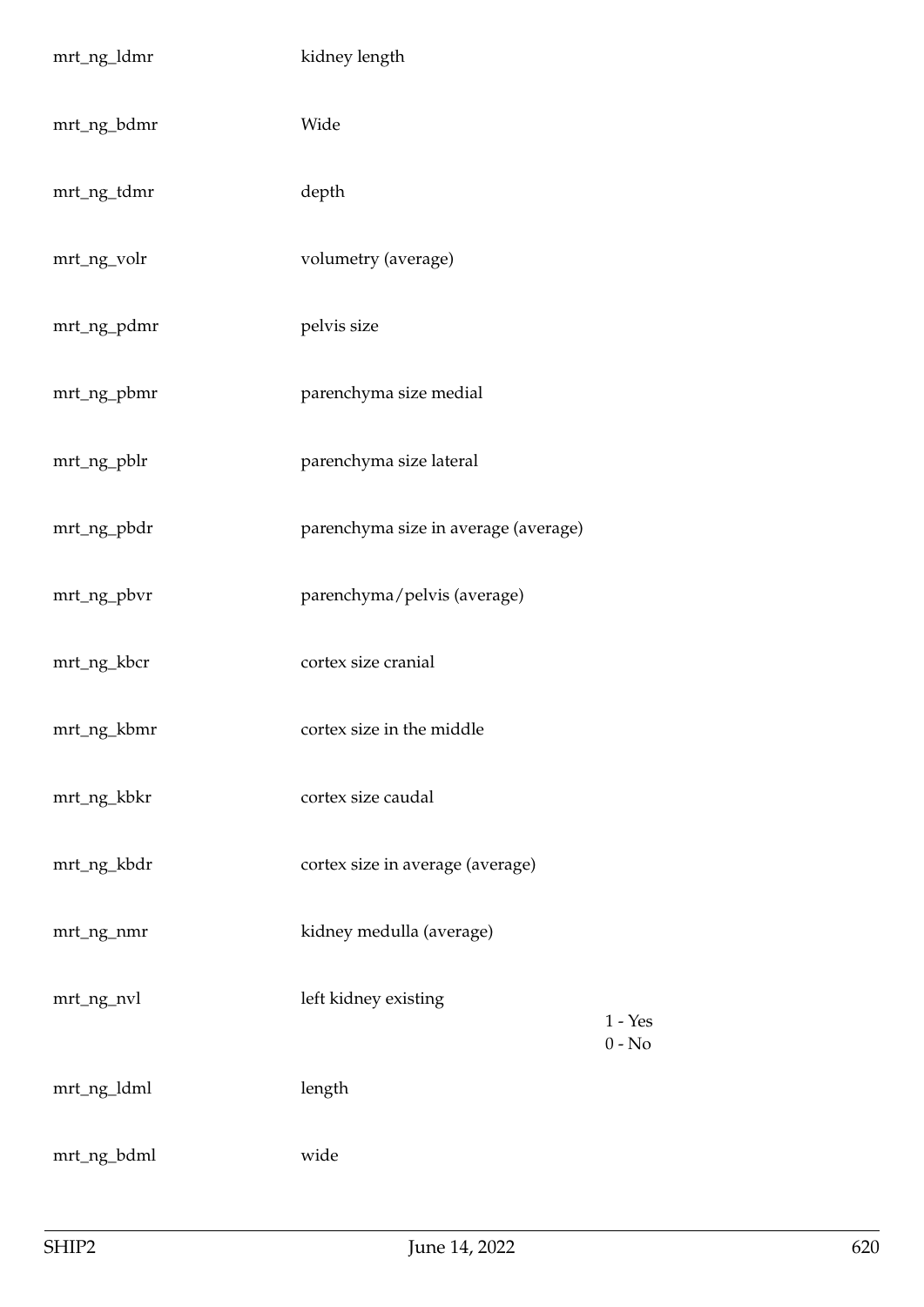| mrt_ng_tdml  | depth                        |                                       |
|--------------|------------------------------|---------------------------------------|
| mrt_ng_voll  | volumetry                    |                                       |
| mrt_ng_pdml  | pelvis size                  |                                       |
| mrt_ng_pbml  | parenchyma size medial       |                                       |
| mrt_ng_pbll  | parenchyma size lateral      |                                       |
| mrt_ng_pbdl  | parenchyma size in average   |                                       |
| mrt_ng_pbvl  | parenchyma/pelvis            |                                       |
| mrt_ng_kbcl  | cortex size cranial          |                                       |
| mrt_ng_kbml  | cortex size in the middle    |                                       |
| mrt_ng_kbkl  | cortex size caudal           |                                       |
| mrt_ng_kbdl  | cortex size in average       |                                       |
| mrt_ng_nml   | medulla                      |                                       |
| <b>MRTNZ</b> | kidney cysts                 |                                       |
| mrt_nz_vorh  | kidney cysts present         | $1 - Yes$<br>$0 - No$                 |
| mrt_nz_lok   | localization of kidney cyst  | 1 - right<br>$2 - left$<br>$3 - both$ |
| mrt_nz_ranz  | number of kidney cysts right |                                       |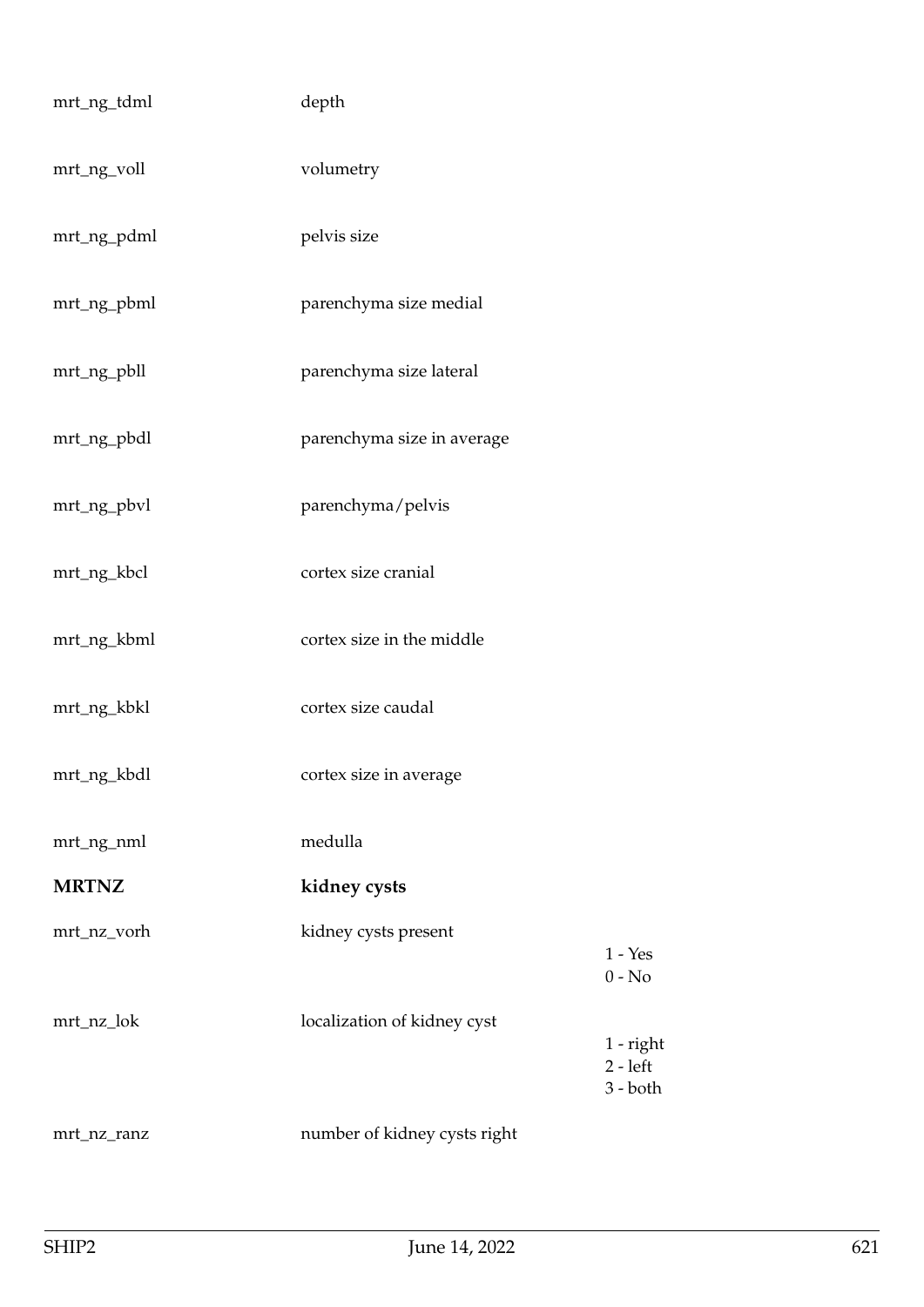|                  |                                                            | $1$ - one<br>$2 - two$<br>$3 - three$<br>$4 - four$<br>$5 - five$<br>6 - more than five                                                                                                                                                                                                                                                                         |
|------------------|------------------------------------------------------------|-----------------------------------------------------------------------------------------------------------------------------------------------------------------------------------------------------------------------------------------------------------------------------------------------------------------------------------------------------------------|
| mrt_nz_r1lok     | localization of first cyst right                           |                                                                                                                                                                                                                                                                                                                                                                 |
|                  |                                                            | 1 - perirenal<br>2 - cortical<br>3 - parapelvic<br>4 - parapelvic with extrapelvic cyst<br>5 - cortical with perirenal parts<br>6 - cortical with parapelvic parts<br>7 - cortical with parapelvic and ex-<br>trapelvic parts<br>8 - cortical with perirenal and para-<br>pelvic parts<br>9 - cortical with perirenal and para-<br>pelvic and extrapelvic parts |
| mrt_nz_r1gr      | size of first cyst right                                   |                                                                                                                                                                                                                                                                                                                                                                 |
| mrt_nz_r1bos     | Bosniak classification of first cyst right                 | $1-I$<br>$2 - II$<br>$3 - III$<br>$4 - IV$                                                                                                                                                                                                                                                                                                                      |
| mrt_nz_r1zys     | first cyst >1 cm right                                     | $1 - Yes$<br>$0 - No$                                                                                                                                                                                                                                                                                                                                           |
| mrt_nz_rrausch   | noise right                                                |                                                                                                                                                                                                                                                                                                                                                                 |
| mrt_nz_r1diff50  | Diffusion of first cyst with $B = 50$ right                |                                                                                                                                                                                                                                                                                                                                                                 |
| mrt_nz_r1std50   | standard deviation Diff. $B = 50$ mm^{ $\frac{2}{s}$ right |                                                                                                                                                                                                                                                                                                                                                                 |
| mrt_nz_r1diff400 | diffusion of first cyst $b = 400$ mm^{}2/s right           |                                                                                                                                                                                                                                                                                                                                                                 |
| mrt_nz_r1std400  | standard deviation diff. $B = 400$ mm^{}2/s right          |                                                                                                                                                                                                                                                                                                                                                                 |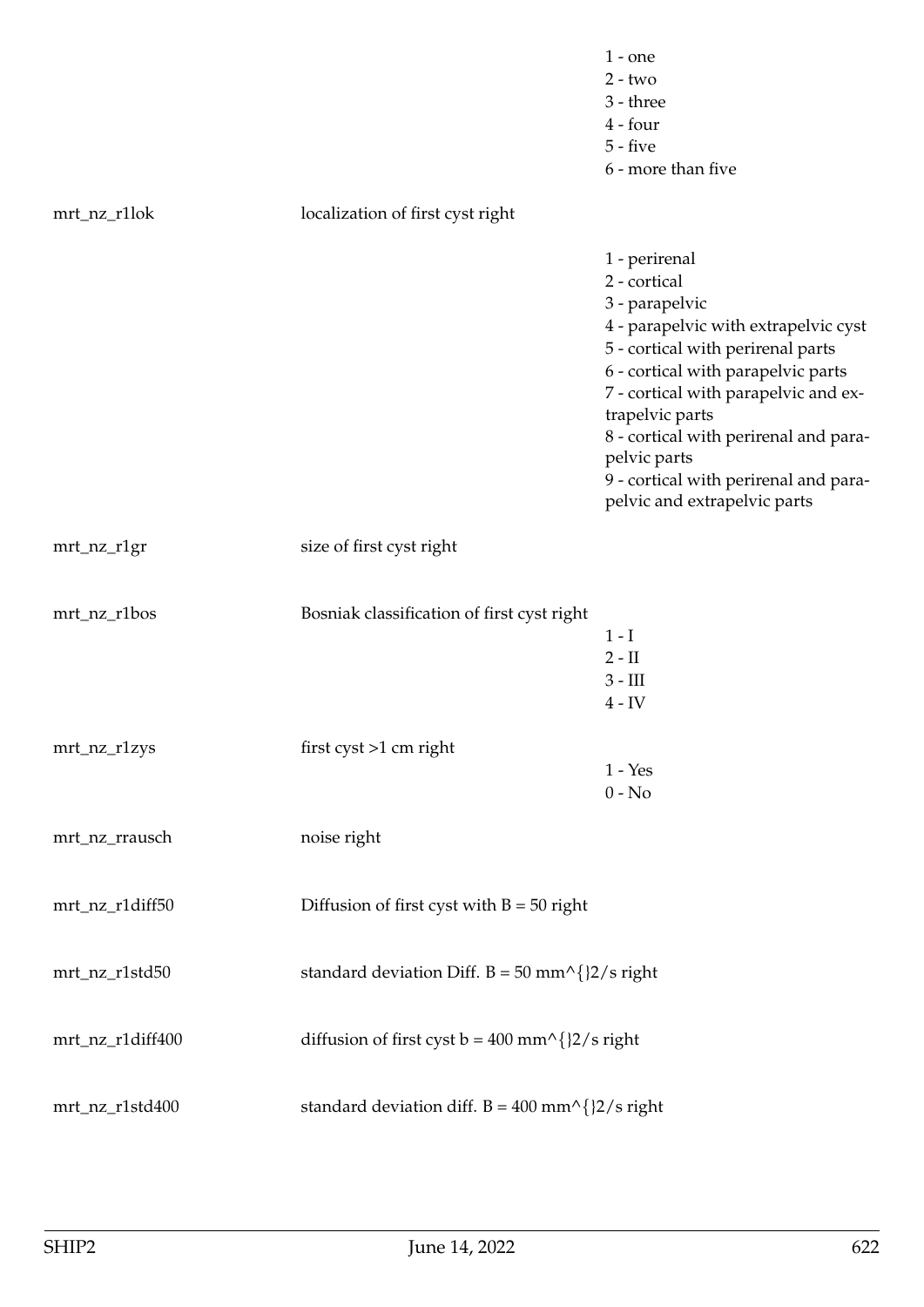| mrt_nz_r1diff800 | diffusion of first cyst D = $800 \text{ mm}^{\text{ }}\text{/}$ [2/s right] |                                                                                                                                                                                                                                                                                                                                                                 |
|------------------|-----------------------------------------------------------------------------|-----------------------------------------------------------------------------------------------------------------------------------------------------------------------------------------------------------------------------------------------------------------------------------------------------------------------------------------------------------------|
| mrt_nz_r1std800  | standard deviation diff. $B = 800$ mm^{}2/s right                           |                                                                                                                                                                                                                                                                                                                                                                 |
| mrt_nz_r2lok     | localization of 2. cyst right                                               |                                                                                                                                                                                                                                                                                                                                                                 |
|                  |                                                                             | 1 - perirenal<br>2 - cortical<br>3 - parapelvic<br>4 - parapelvic with extrapelvic cyst<br>5 - cortical with perirenal parts<br>6 - cortical with parapelvic parts<br>7 - cortical with parapelvic and ex-<br>trapelvic parts<br>8 - cortical with perirenal and para-<br>pelvic parts<br>9 - cortical with perirenal and para-<br>pelvic and extrapelvic parts |
| mrt_nz_r2gr      | size of 2. cyst right                                                       |                                                                                                                                                                                                                                                                                                                                                                 |
| mrt_nz_r2bos     | Bosniak classification of second cyst right                                 | $1-I$<br>$2-II$<br>$3 - III$<br>$4 - IV$                                                                                                                                                                                                                                                                                                                        |
| mrt_nz_r2zys     | second cyst >1 cm right                                                     | $1 - Yes$<br>$0 - No$                                                                                                                                                                                                                                                                                                                                           |
| mrt_nz_r2diff50  | Diffusion of second cyst right with $B = 50$                                |                                                                                                                                                                                                                                                                                                                                                                 |
| mrt_nz_r2std50   | standard deviation diff. $B = 50$ mm^{}2/s right                            |                                                                                                                                                                                                                                                                                                                                                                 |
| mrt_nz_r2diff400 | diffusion of second cyst $B = 400$ mm^{}2/s right                           |                                                                                                                                                                                                                                                                                                                                                                 |
| mrt_nz_r2std400  | standard deviation diff. $B = 400$ mm^{}2/s right                           |                                                                                                                                                                                                                                                                                                                                                                 |
| mrt_nz_r2diff800 | diffusion of second cyst $B = 800$ mm^{}2/s right                           |                                                                                                                                                                                                                                                                                                                                                                 |
| mrt_nz_r2std800  | standard deviation diff. $B = 800$ mm^{}2/s right                           |                                                                                                                                                                                                                                                                                                                                                                 |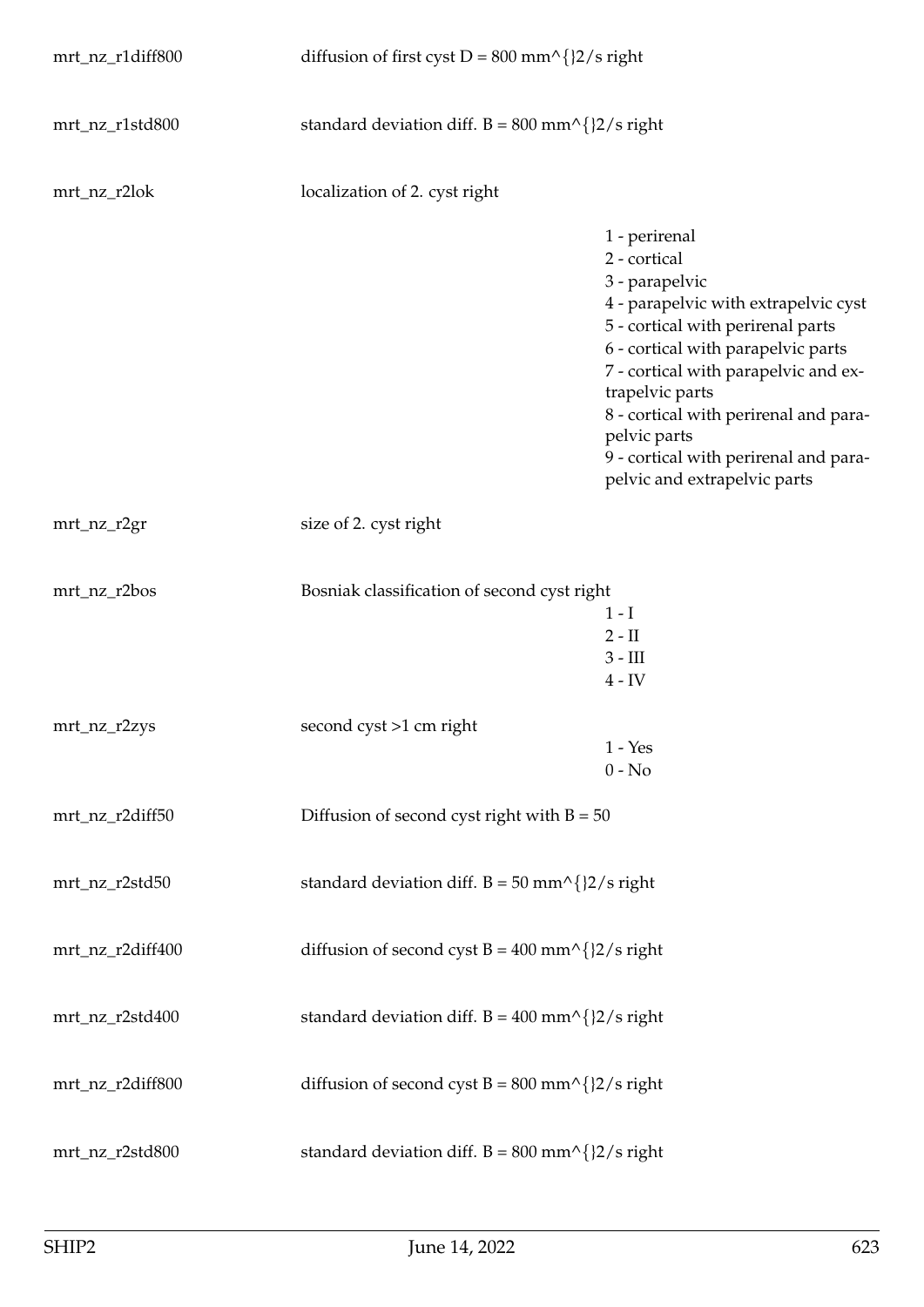|                  |                                                   | 1 - perirenal<br>2 - cortical<br>3 - parapelvic<br>4 - parapelvic with extrapelvic cyst<br>5 - cortical with perirenal parts<br>6 - cortical with parapelvic parts<br>7 - cortical with parapelvic and ex-<br>trapelvic parts<br>8 - cortical with perirenal and para-<br>pelvic parts<br>9 - cortical with perirenal and para-<br>pelvic and extrapelvic parts |
|------------------|---------------------------------------------------|-----------------------------------------------------------------------------------------------------------------------------------------------------------------------------------------------------------------------------------------------------------------------------------------------------------------------------------------------------------------|
| mrt_nz_r3gr      | size of 3. cyst right                             |                                                                                                                                                                                                                                                                                                                                                                 |
| mrt_nz_r3bos     | Bosniak classification of third cyst right        | $1-I$<br>$2 - II$<br>$3 - III$<br>$4 - IV$                                                                                                                                                                                                                                                                                                                      |
| mrt_nz_r3zys     | third $\text{cyst} > 1 \text{ cm right}$          | $1 - Yes$<br>$0 - No$                                                                                                                                                                                                                                                                                                                                           |
| mrt_nz_r3diff50  | diffusion of third cyst with $B = 50$ right       |                                                                                                                                                                                                                                                                                                                                                                 |
| mrt_nz_r3std50   | standard deviation diff. $B = 50$ mm^{}2/s right  |                                                                                                                                                                                                                                                                                                                                                                 |
| mrt_nz_r3diff400 | Diffusion of third cyst $B = 400$ mm^{}2/s right  |                                                                                                                                                                                                                                                                                                                                                                 |
| mrt_nz_r3std400  | standard deviation diff. $B = 400$ mm^{}2/s right |                                                                                                                                                                                                                                                                                                                                                                 |
| mrt_nz_r3diff800 | diffusion of third cyst $B = 800$ mm^{}2/s right  |                                                                                                                                                                                                                                                                                                                                                                 |
| mrt_nz_r3std800  | standard deviation diff. $B = 800$ mm^{}2/s right |                                                                                                                                                                                                                                                                                                                                                                 |
| mrt_nz_r4lok     | localization of 4. cyst right                     |                                                                                                                                                                                                                                                                                                                                                                 |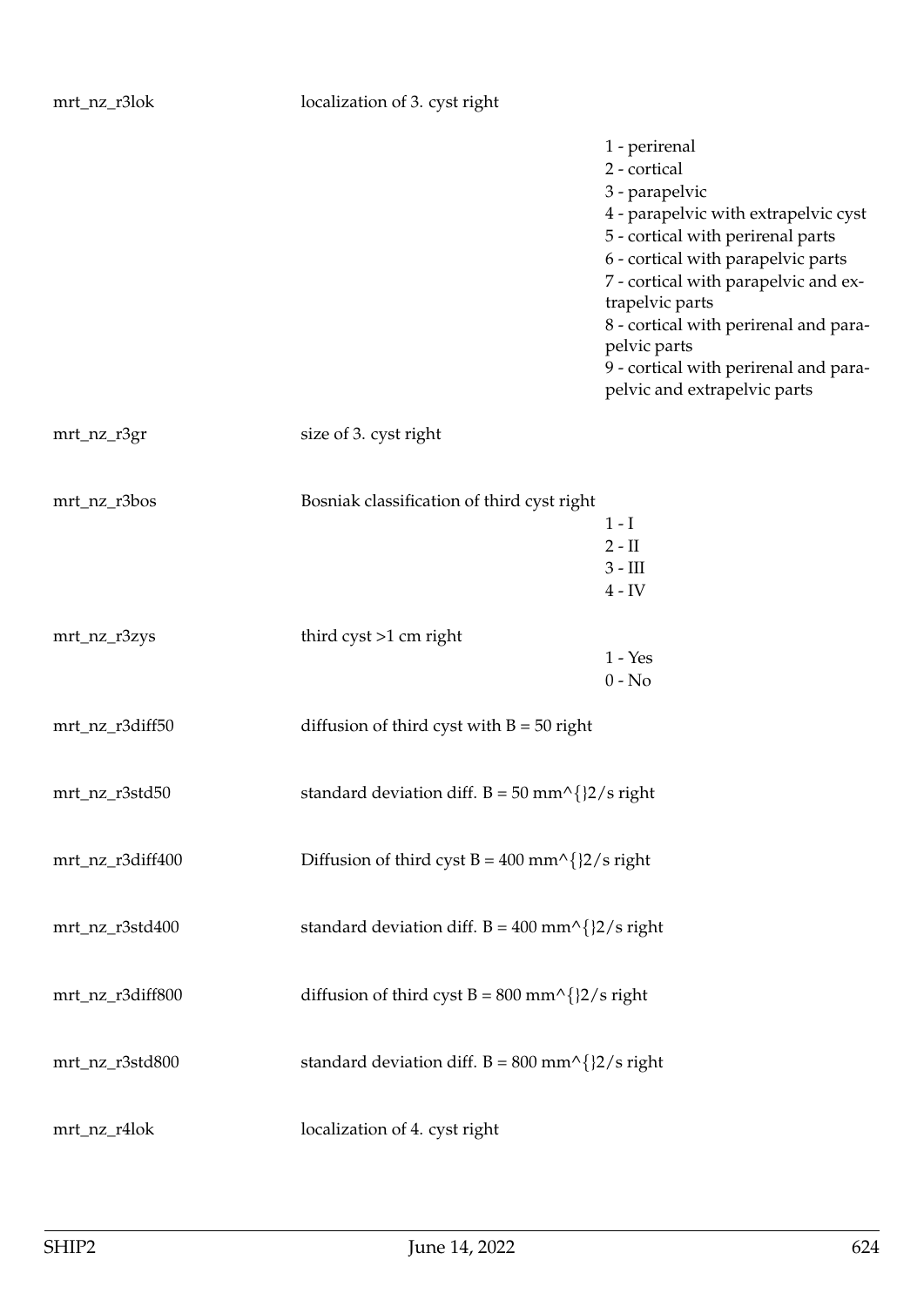|                  |                                                   | 1 - perirenal<br>2 - cortical<br>3 - parapelvic<br>4 - parapelvic with extrapelvic cyst<br>5 - cortical with perirenal parts<br>6 - cortical with parapelvic parts<br>7 - cortical with parapelvic and ex-<br>trapelvic parts<br>8 - cortical with perirenal and para-<br>pelvic parts<br>9 - cortical with perirenal and para-<br>pelvic and extrapelvic parts |
|------------------|---------------------------------------------------|-----------------------------------------------------------------------------------------------------------------------------------------------------------------------------------------------------------------------------------------------------------------------------------------------------------------------------------------------------------------|
| mrt_nz_r4gr      | size of 4. cyst right                             |                                                                                                                                                                                                                                                                                                                                                                 |
| mrt_nz_r4bos     | Bosniak classification of fourth cyst right       | $1-I$<br>$2-II$<br>$3 - III$<br>$4 - IV$                                                                                                                                                                                                                                                                                                                        |
| mrt_nz_r4zys     | fourth $\text{cyst} > 1 \text{ cm right}$         | $1 - Yes$<br>$0 - No$                                                                                                                                                                                                                                                                                                                                           |
| mrt_nz_r4diff50  | Diffusion of fourth cyst with $B = 50$ right      |                                                                                                                                                                                                                                                                                                                                                                 |
| mrt_nz_r4std50   | standard deviation Diff. B=50mm^{}2/s right       |                                                                                                                                                                                                                                                                                                                                                                 |
| mrt_nz_r4diff400 | Diffusion of fourth cyst $B = 400$ mm^{}2/s right |                                                                                                                                                                                                                                                                                                                                                                 |
| mrt_nz_r4std400  | Standard deviation diff. $B = 400$ mm^{}2/s right |                                                                                                                                                                                                                                                                                                                                                                 |
| mrt_nz_r4diff800 | diffusion of fourth cyst B = 800 mm^{}2/s right   |                                                                                                                                                                                                                                                                                                                                                                 |
| mrt_nz_r4std800  | standard deviation diff. $B = 800$ mm^{}2/s right |                                                                                                                                                                                                                                                                                                                                                                 |
| mrt_nz_r5lok     | localization of 5. cyst right                     |                                                                                                                                                                                                                                                                                                                                                                 |
|                  |                                                   | 1 - perirenal<br>2 - cortical                                                                                                                                                                                                                                                                                                                                   |

- 3 parapelvic
- 4 parapelvic with extrapelvic cyst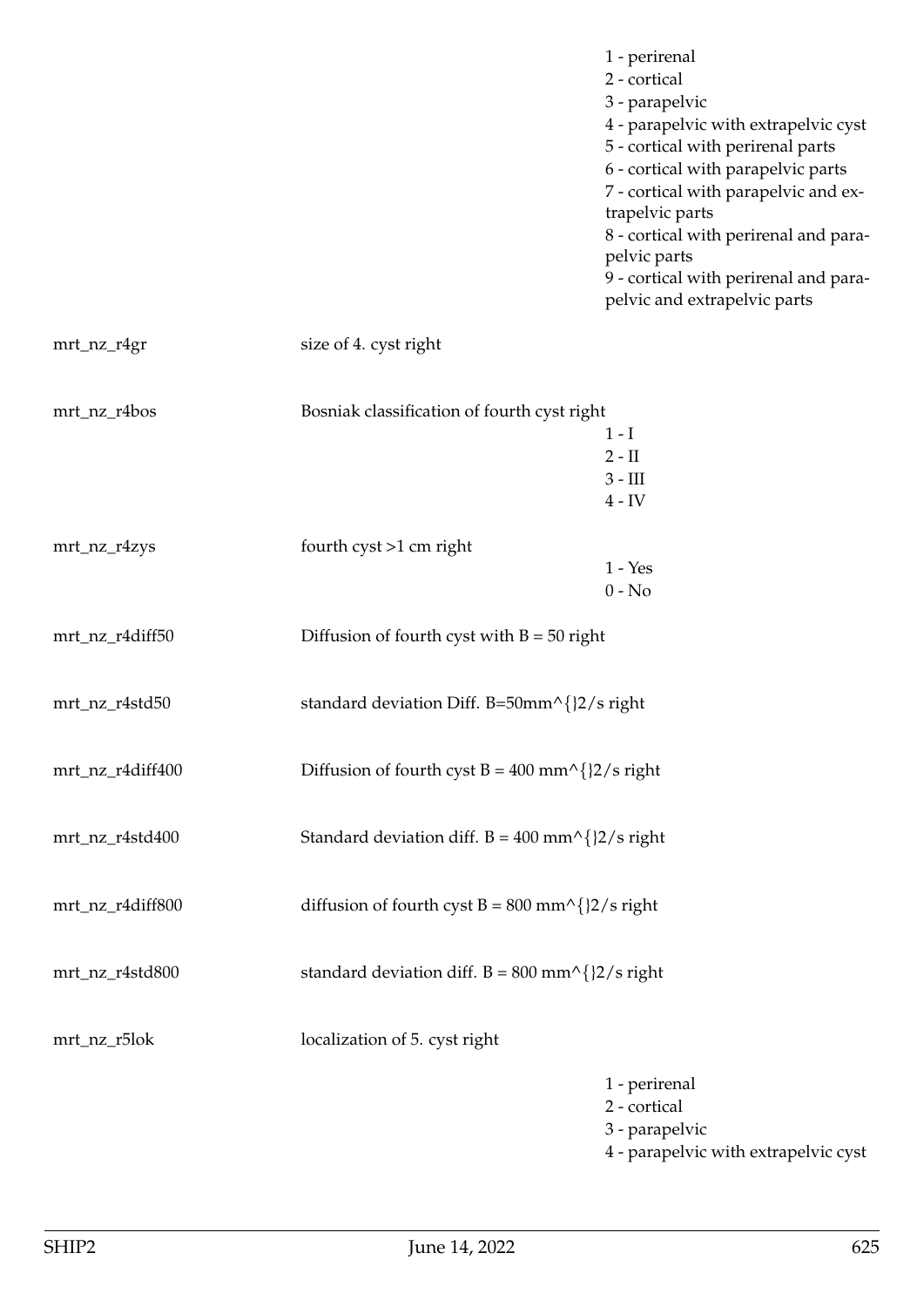5 - cortical with perirenal parts 6 - cortical with parapelvic parts 7 - cortical with parapelvic and extrapelvic parts 8 - cortical with perirenal and parapelvic parts 9 - cortical with perirenal and parapelvic and extrapelvic parts

| mrt_nz_r5gr      | size of 5. cyst right                                       |                                                                                       |
|------------------|-------------------------------------------------------------|---------------------------------------------------------------------------------------|
| mrt_nz_r5bos     | Bosniak classification of fifth cyst right                  | $1-I$<br>$2 - II$<br>$3 - III$<br>$4 - IV$                                            |
| mrt_nz_r5zys     | fifth cyst >1 cm right                                      | $1 - Yes$<br>$0 - No$                                                                 |
| mrt_nz_r5diff50  | diffusion of fifth cyst with $B = 50$ right                 |                                                                                       |
| mrt_nz_r5std50   | standard deviation diff. $B = 50$ mm^{ $\frac{2}{s}$ right  |                                                                                       |
| mrt_nz_r5diff400 | Diffusion of fifth cyst $B = 400$ mm^{}2/s right            |                                                                                       |
| mrt_nz_r5std400  | standard deviation diff. $B = 400$ mm^{ $\frac{2}{s}$ right |                                                                                       |
| mrt_nz_r5diff800 | diffusion of fifth cyst $B = 800$ mm^{}2/s right            |                                                                                       |
| mrt_nz_r5std800  | standard deviation diff. $B = 800$ mm^{ $\frac{2}{s}$ right |                                                                                       |
| mrt_nz_lanz      | number of kidney cysts left                                 |                                                                                       |
|                  |                                                             | $1 -$ one<br>$2 - two$<br>3 - three<br>$4 - four$<br>$5 - five$<br>6 - more than five |
| mrt_nz_l1lok     | localization of first cyst left                             |                                                                                       |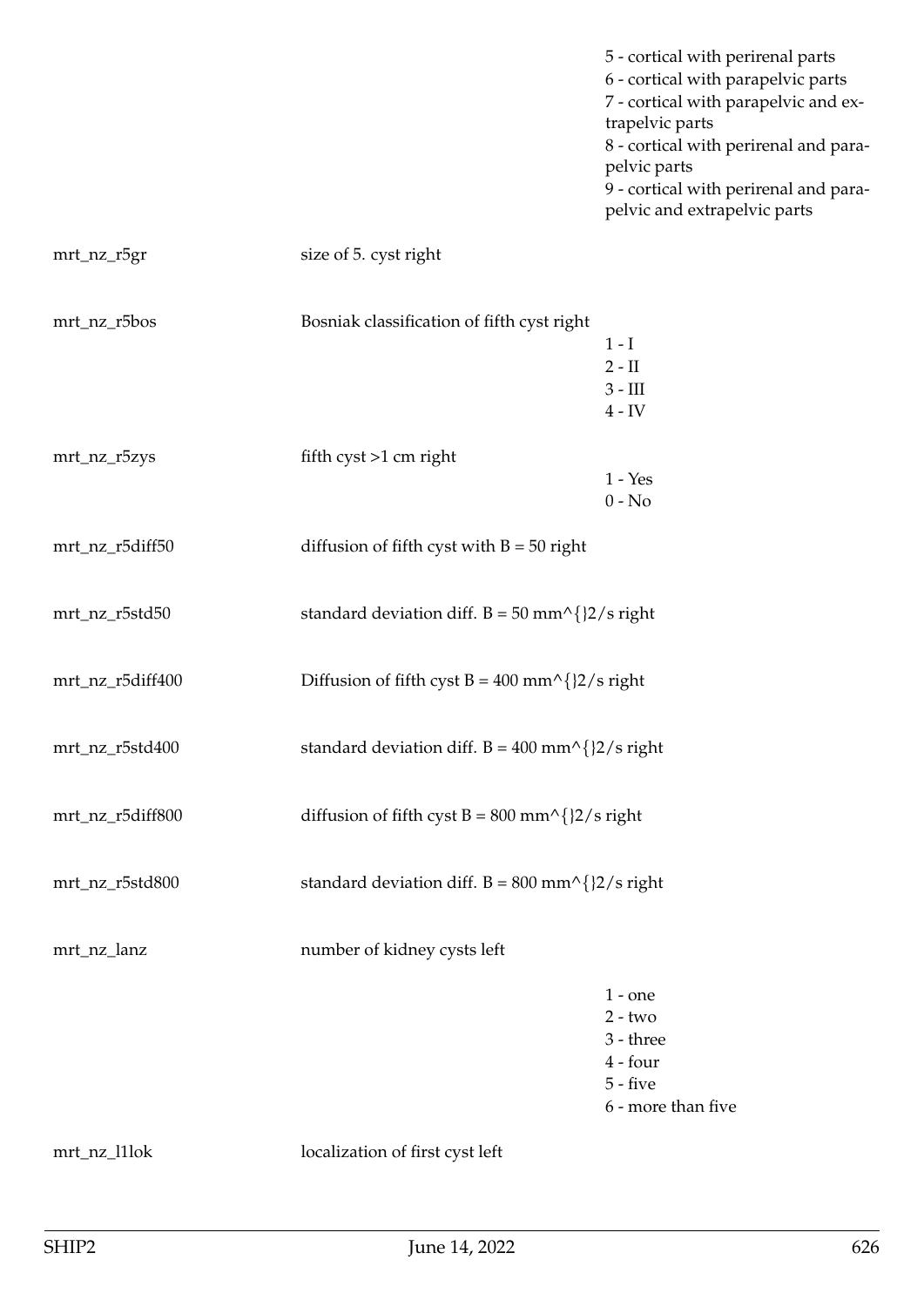|                  |                                                                            | 1 - perirenal<br>2 - cortical<br>3 - parapelvic<br>4 - parapelvic with extrapelvic cyst<br>5 - cortical with perirenal parts<br>6 - cortical with parapelvic parts<br>7 - cortical with parapelvic and ex-<br>trapelvic parts<br>8 - cortical with perirenal and para-<br>pelvic parts<br>9 - cortical with perirenal and para-<br>pelvic and extrapelvic parts |
|------------------|----------------------------------------------------------------------------|-----------------------------------------------------------------------------------------------------------------------------------------------------------------------------------------------------------------------------------------------------------------------------------------------------------------------------------------------------------------|
| mrt_nz_l1gr      | size of first cyst left                                                    |                                                                                                                                                                                                                                                                                                                                                                 |
| mrt_nz_l1bos     | Bosniak classification of first cyst left                                  | $1-I$<br>$2-II$<br>$3 - III$<br>$4 - IV$                                                                                                                                                                                                                                                                                                                        |
| mrt_nz_l1zys     | first $\text{cyst} > 1 \text{ cm}$ left                                    | $1 - Yes$<br>$0 - No$                                                                                                                                                                                                                                                                                                                                           |
| mrt_nz_lrausch   | noise left                                                                 |                                                                                                                                                                                                                                                                                                                                                                 |
| mrt_nz_l1diff50  | diffusion of first cyst with $B = 50$ left                                 |                                                                                                                                                                                                                                                                                                                                                                 |
| mrt_nz_l1std50   | standard deviation diff. $B = 50$ mm^{}2/s left                            |                                                                                                                                                                                                                                                                                                                                                                 |
| mrt_nz_l1diff400 | diffusion of first cyst B = $400 \text{ mm}^{\text{ }}\text{/}$ [2/s left] |                                                                                                                                                                                                                                                                                                                                                                 |
| mrt_nz_l1std400  | standard deviation diff. $B = 400$ mm^{}2/s left                           |                                                                                                                                                                                                                                                                                                                                                                 |
| mrt_nz_l1diff800 | diffusion of first cyst B = 800 mm^{}2/s left                              |                                                                                                                                                                                                                                                                                                                                                                 |
| mrt_nz_l1std800  | standard deviation diff. $B = 800$ mm^{}2/s left                           |                                                                                                                                                                                                                                                                                                                                                                 |
| mrt_nz_l2lok     | localization of 2. cyst left                                               |                                                                                                                                                                                                                                                                                                                                                                 |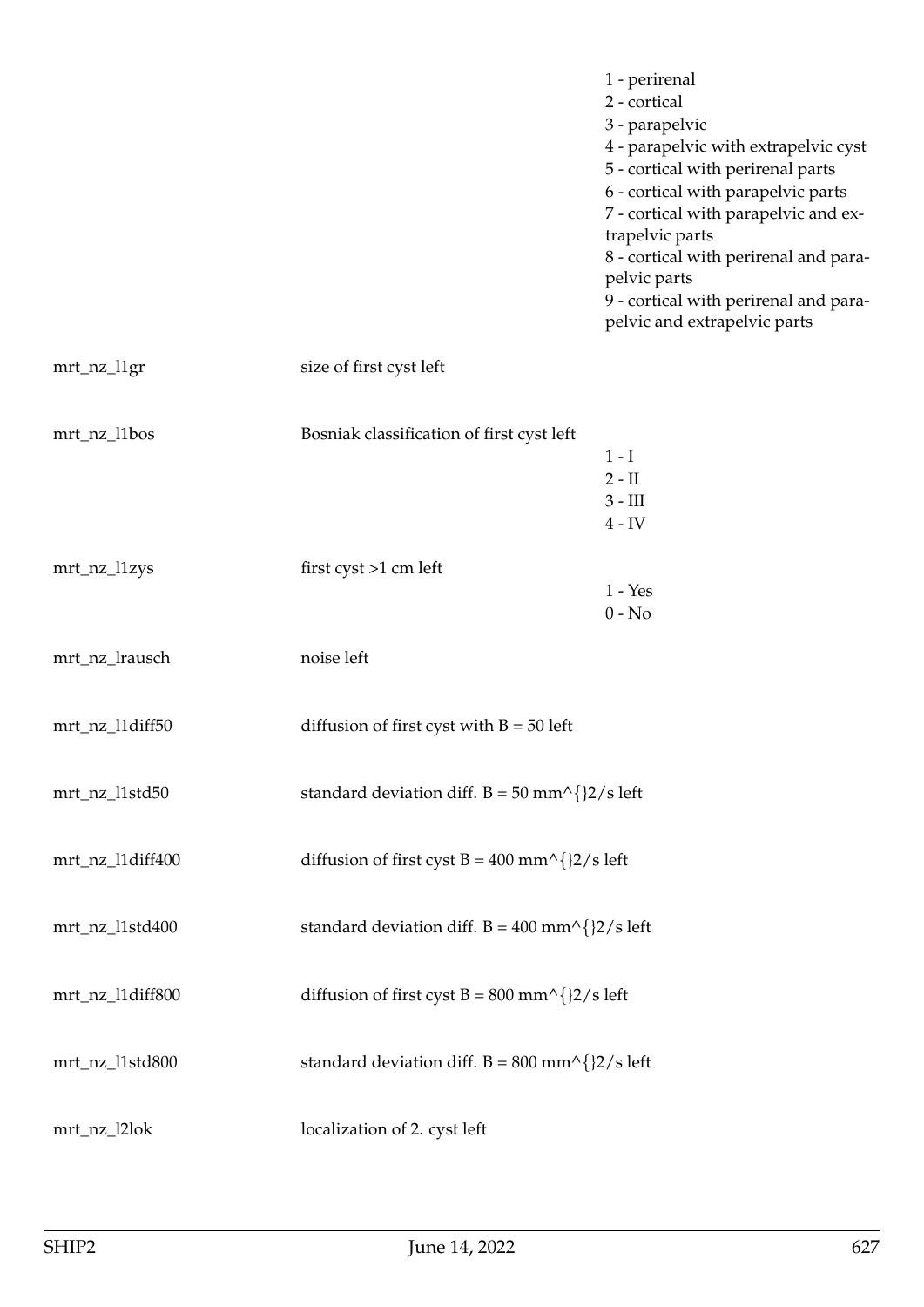|                  |                                                  | 1 - perirenal<br>2 - cortical<br>3 - parapelvic<br>4 - parapelvic with extrapelvic cyst<br>5 - cortical with perirenal parts<br>6 - cortical with parapelvic parts<br>7 - cortical with parapelvic and ex-<br>trapelvic parts<br>8 - cortical with perirenal and para-<br>pelvic parts<br>9 - cortical with perirenal and para-<br>pelvic and extrapelvic parts |
|------------------|--------------------------------------------------|-----------------------------------------------------------------------------------------------------------------------------------------------------------------------------------------------------------------------------------------------------------------------------------------------------------------------------------------------------------------|
| mrt_nz_l2gr      | size of 2. cyst left                             |                                                                                                                                                                                                                                                                                                                                                                 |
| mrt_nz_l2bos     | Bosniak classification of second cyst left       | $1-I$<br>$2 - II$<br>$3 - III$<br>$4 - IV$                                                                                                                                                                                                                                                                                                                      |
| mrt_nz_l2zys     | second cyst >1 cm left                           | $1 - Yes$<br>$0 - No$                                                                                                                                                                                                                                                                                                                                           |
| mrt_nz_l2diff50  | diffusion of second cyst left with $B = 50$      |                                                                                                                                                                                                                                                                                                                                                                 |
| mrt_nz_l2std50   | standard deviation diff. $B = 50$ mm^{}2/s left  |                                                                                                                                                                                                                                                                                                                                                                 |
| mrt_nz_l2diff400 | diffusion of second cyst $b = 400$ mm^{}2/s left |                                                                                                                                                                                                                                                                                                                                                                 |
| mrt_nz_l2std400  | standard deviation diff. $B = 400$ mm^{}2/s left |                                                                                                                                                                                                                                                                                                                                                                 |
| mrt_nz_l2diff800 | diffusion of second cyst $b = 800$ mm^{}2/s left |                                                                                                                                                                                                                                                                                                                                                                 |
| mrt_nz_l2std800  | standard deviation diff. $B = 800$ mm^{}2/s left |                                                                                                                                                                                                                                                                                                                                                                 |
| mrt_nz_l3lok     | localization of 3. cyst left                     |                                                                                                                                                                                                                                                                                                                                                                 |
|                  |                                                  | 1 - perirenal<br>2 - cortical                                                                                                                                                                                                                                                                                                                                   |

- 3 parapelvic
- 4 parapelvic with extrapelvic cyst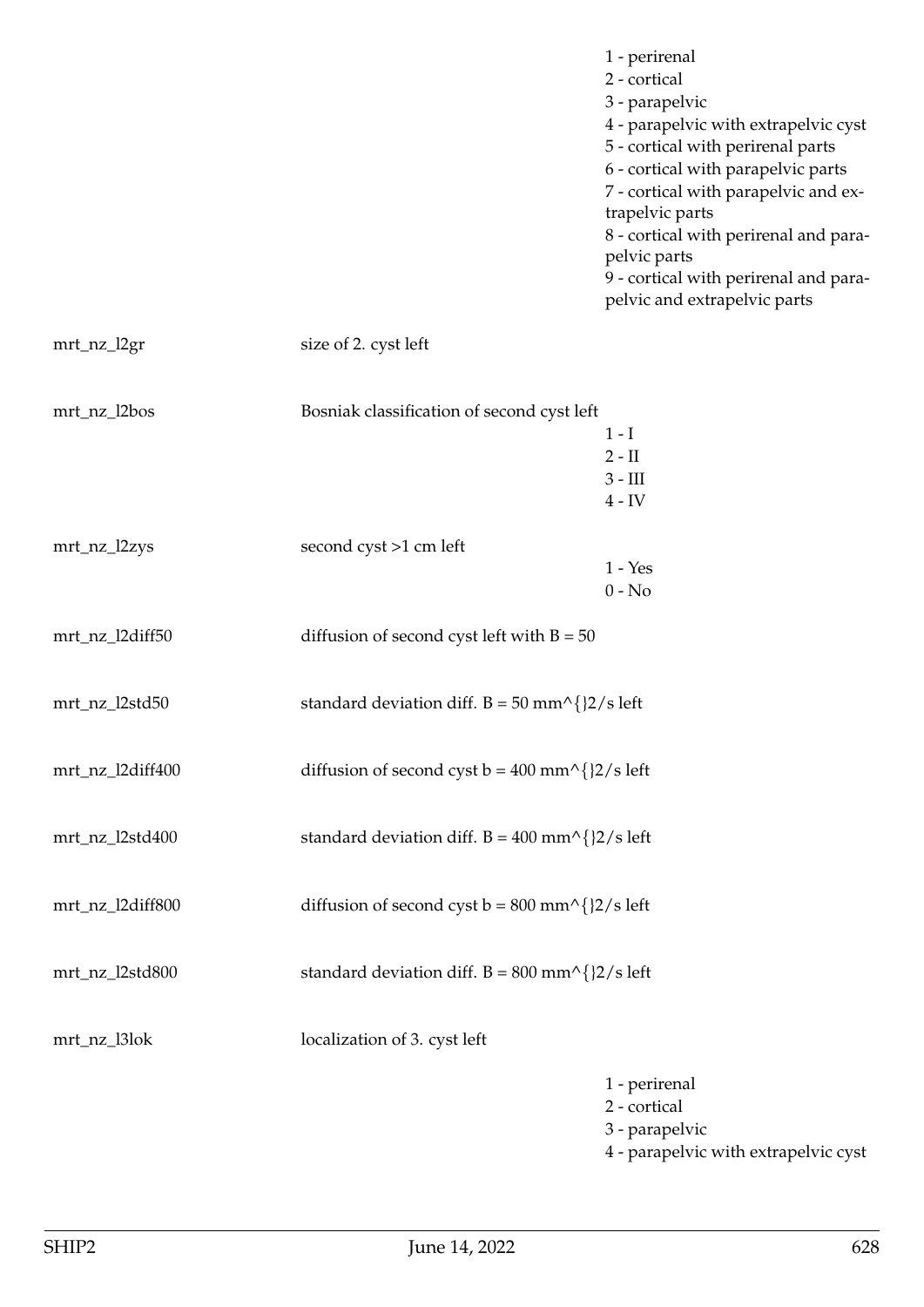| 5 - cortical with perirenal parts     |
|---------------------------------------|
| 6 - cortical with parapelvic parts    |
| 7 - cortical with parapelvic and ex-  |
| trapelvic parts                       |
| 8 - cortical with perirenal and para- |
| pelvic parts                          |
| 9 - cortical with perirenal and para- |
| pelvic and extrapelvic parts          |
|                                       |

| mrt_nz_l3gr      | size of 3. cyst left                                              |                                                                                                                                                                    |
|------------------|-------------------------------------------------------------------|--------------------------------------------------------------------------------------------------------------------------------------------------------------------|
| mrt_nz_l3bos     | Bosniak classification of third cyst left                         | $1-I$<br>$2 - II$<br>$3 - III$<br>$4$ - ${\rm IV}$                                                                                                                 |
| mrt_nz_l3zys     | third cyst >1 cm left                                             | $1 - Yes$<br>$0 - No$                                                                                                                                              |
| mrt_nz_l3diff50  | diffusion of third cyst with $B = 50$ left                        |                                                                                                                                                                    |
| mrt_nz_l3std50   | standard deviation diff. $B = 50$ mm^{}2/s left                   |                                                                                                                                                                    |
| mrt_nz_l3diff400 | Diffusion of third cyst $b = 400$ mm^{}2/s left                   |                                                                                                                                                                    |
| mrt_nz_l3std400  | standard deviation Diff. B = $400 \text{ mm}^{\wedge}$ {}2/s left |                                                                                                                                                                    |
| mrt_nz_l3diff800 | Diffusion of third cyst $B = 800$ mm^{}2/s left                   |                                                                                                                                                                    |
| mrt_nz_l3std800  | standard deviation diff. $B = 800$ mm^{}2/s left                  |                                                                                                                                                                    |
| mrt_nz_l4lok     | localization of 4. cyst left                                      |                                                                                                                                                                    |
|                  |                                                                   | 1 - perirenal<br>2 - cortical<br>3 - parapelvic<br>4 - parapelvic with extrapelvic cyst<br>5 - cortical with perirenal parts<br>6 - cortical with parapelvic parts |

7 - cortical with parapelvic and extrapelvic parts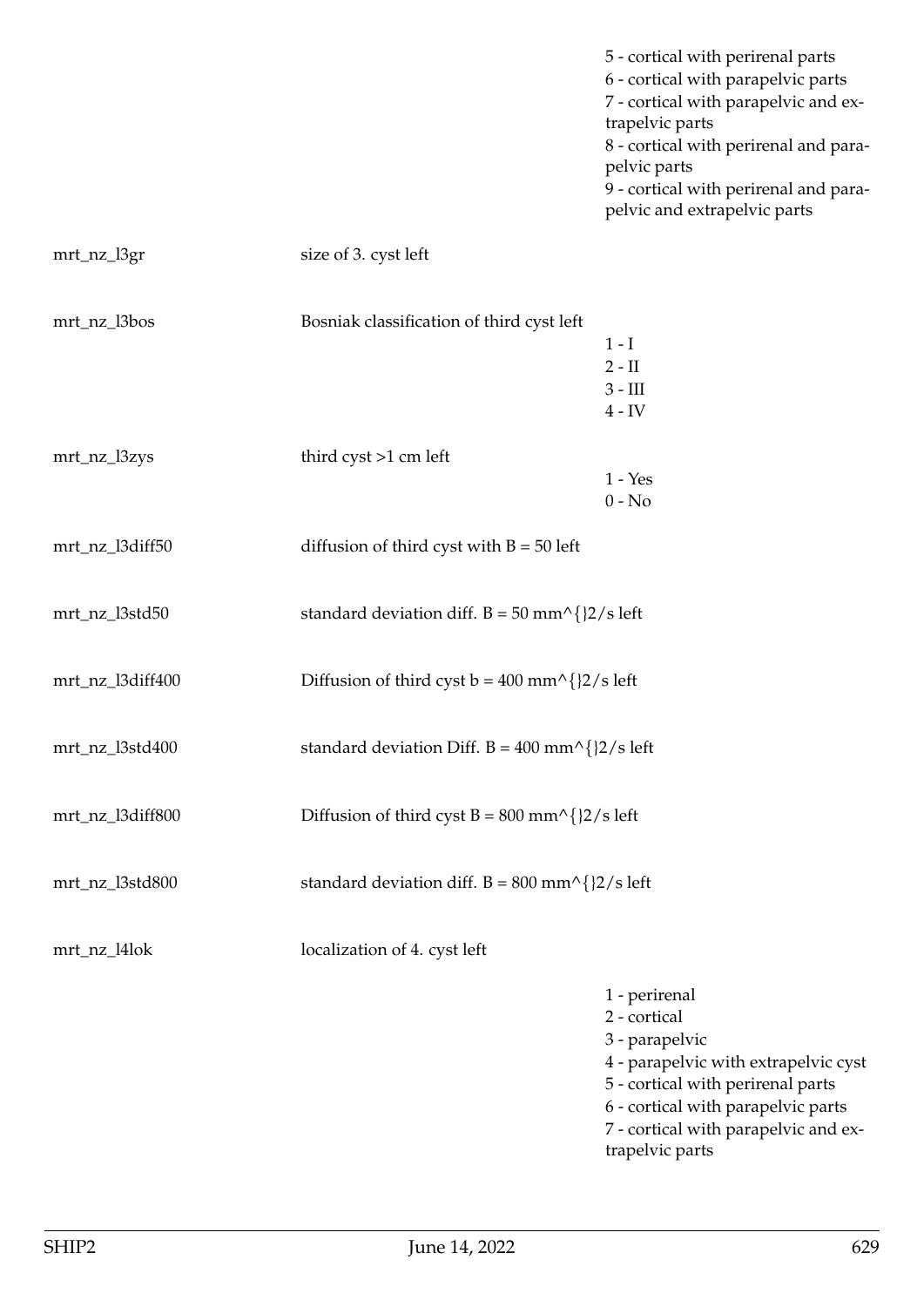pelvic parts 9 - cortical with perirenal and parapelvic and extrapelvic parts mrt\_nz\_l4gr size of 4. cyst left mrt\_nz\_l4bos Bosniak classification of fourth cyst left  $1 - I$ 2 - II 3 - III 4 - IV mrt\_nz\_l4zys fourth cyst >1 cm left 1 - Yes 0 - No mrt\_nz\_l4diff50 diffusion of fourth cyst with B = 50 left mrt\_nz\_l4std50 standard deviation Diff. B = 50 mm^{}2/s left mrt\_nz\_l4diff400 diffusion of fourth cyst  $b = 400$  mm^{ $2/s$  left mrt\_nz\_l4std400 standard deviation diff.  $B = 400$  mm^{ $2/s$  left mrt\_nz\_l4diff800 diffusion of fourth cyst B =  $800 \text{ mm}^{\text{}}\frac{2}{s}$  left mrt\_nz\_l4std800 standard deviation diff. B = 800 mm^{}2/s left mrt\_nz\_l5lok localization of 5. cyst left 1 - perirenal 2 - cortical 3 - parapelvic 4 - parapelvic with extrapelvic cyst 5 - cortical with perirenal parts 6 - cortical with parapelvic parts 7 - cortical with parapelvic and extrapelvic parts 8 - cortical with perirenal and parapelvic parts

9 - cortical with perirenal and para-

pelvic and extrapelvic parts

8 - cortical with perirenal and para-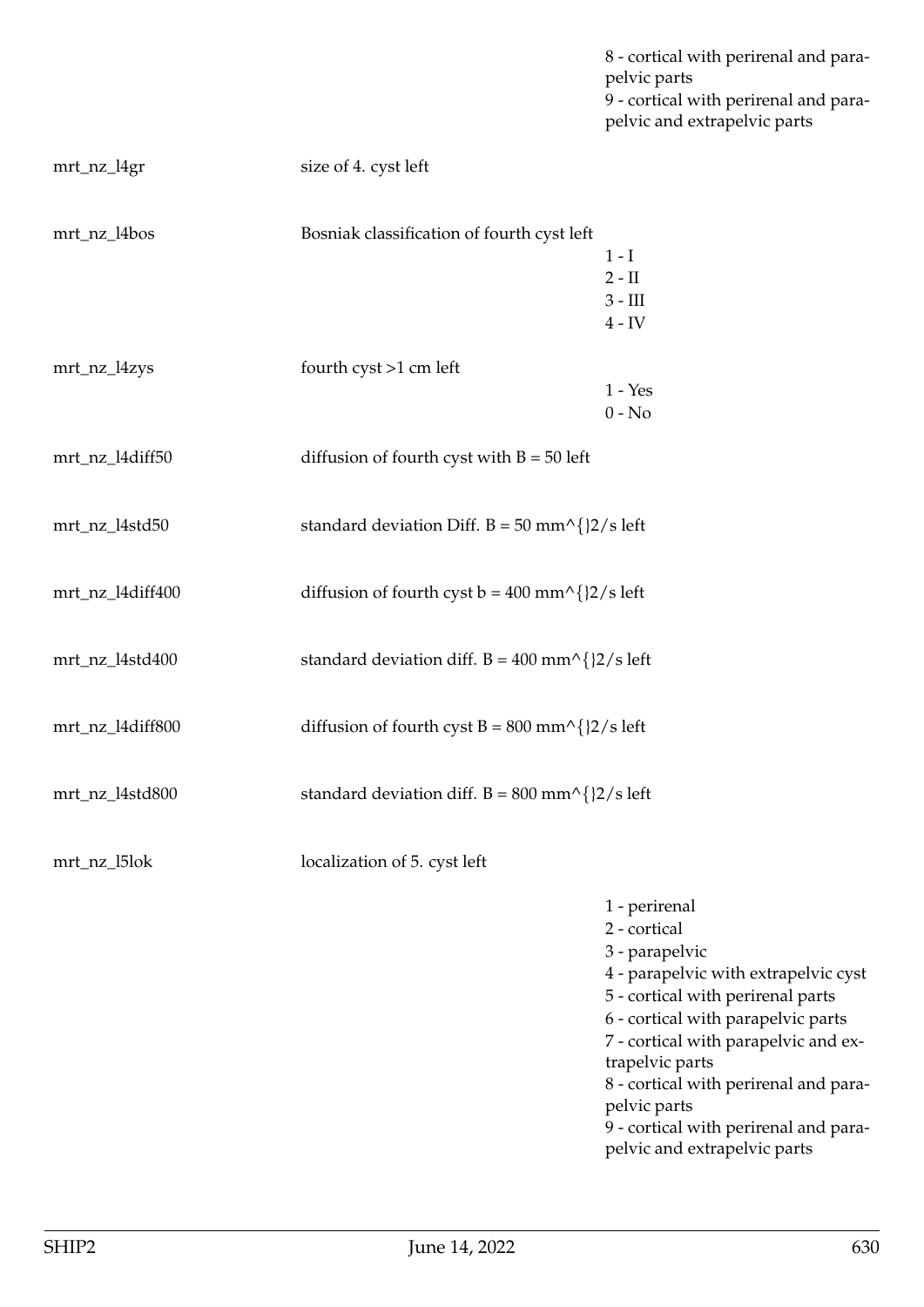| mrt_nz_l5bos     | Bosniak classification of fifth cyst left                                   | $1-I$<br>$2 - II$<br>$3 - III$<br>$4$ - ${\rm IV}$ |
|------------------|-----------------------------------------------------------------------------|----------------------------------------------------|
| mrt_nz_l5zys     | fifth $\text{cyst} > 1 \text{ cm}$ left                                     | $1 - Yes$<br>$0 - No$                              |
| mrt_nz_l5diff50  | diffusion of fifth cyst with $B = 50$ left                                  |                                                    |
| mrt_nz_l5std50   | standard deviation diff. $B = 50$ mm^{}2/s left                             |                                                    |
| mrt_nz_l5diff400 | diffusion of fifth cyst $b = 400$ mm^{}2/s left                             |                                                    |
| mrt_nz_l5std400  | standard deviation diff. $B = 400$ mm^{}2/s left                            |                                                    |
| mrt_nz_l5diff800 | diffusion of fifth cyst B = $800 \text{ mm}^{\text{/}}$ { $2/\text{s}$ left |                                                    |
| mrt_nz_l5std800  | standard deviation diff. $B = 800$ mm^{}2/s left                            |                                                    |
| <b>MRTNOSE</b>   | <b>Nose</b>                                                                 |                                                    |
| mrt_nose_auf     | MRI available                                                               | $1 - Yes$<br>$0$ - $\mathrm{No}$                   |
| mrt_nose_file    | measure values (194,194, xml file)                                          |                                                    |
| mrt_nose_sdjnb   | septum deviation                                                            | $1 - Yes$<br>$0 - No$                              |
| mrt_nose_spe     | septum perforation existing                                                 | $1 - Yes$<br>$0 - No$                              |
| mrt_nose_hump    | nose hump                                                                   | $1 - Yes$                                          |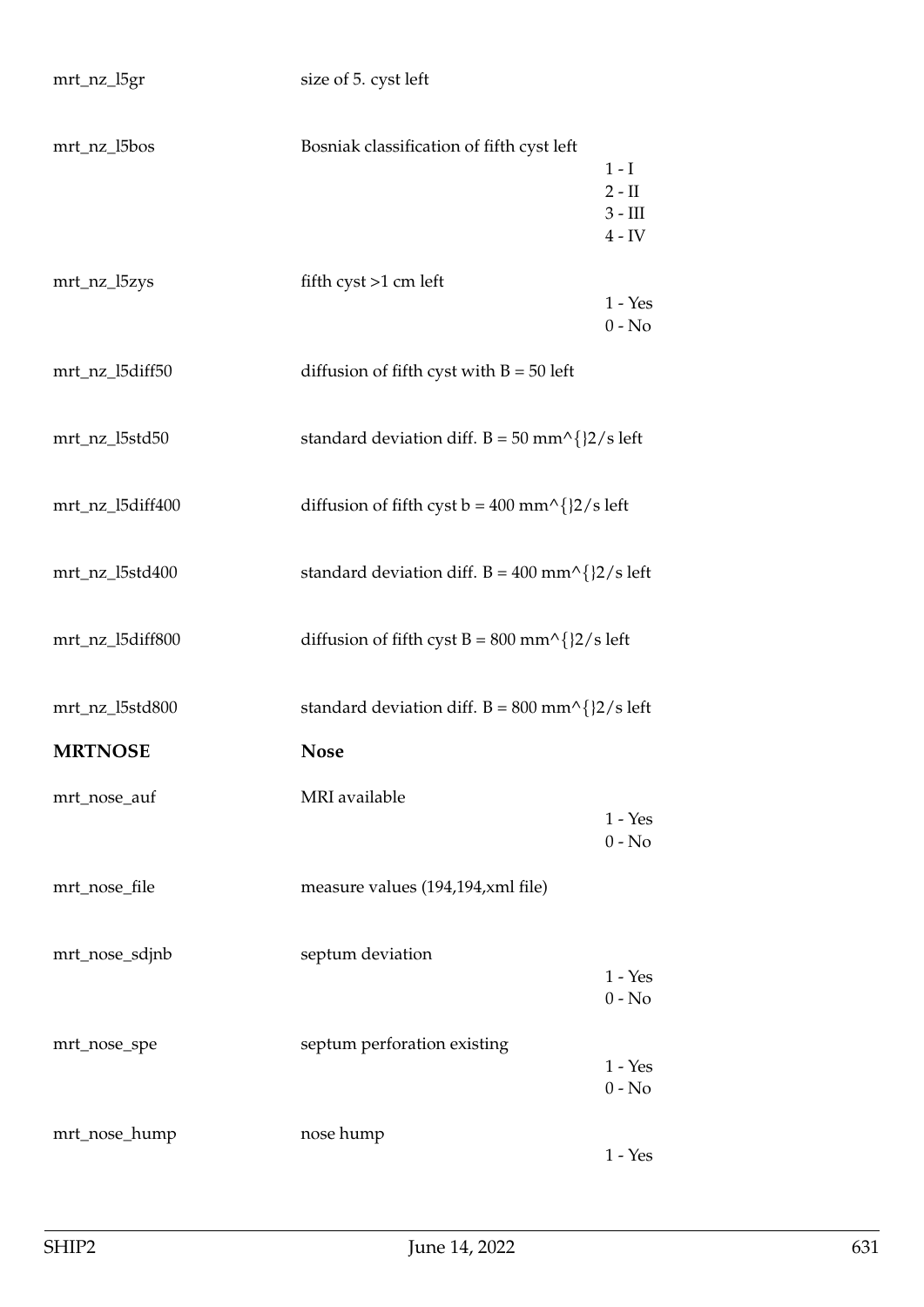| mrt_nose_saddle    | saddle nose                                       |                          |
|--------------------|---------------------------------------------------|--------------------------|
|                    |                                                   | $1 - Yes$                |
|                    |                                                   | $0 - No$                 |
| mrt_nose_lkgs      | cheilognathopalatoschisis                         | $1 - Yes$                |
|                    |                                                   | $0 - No$                 |
| mrt_nose_septside  | Side of septal deviation                          |                          |
|                    |                                                   | 1 - right                |
|                    |                                                   | $2 - left$<br>$3 - both$ |
|                    |                                                   |                          |
| mrt_nose_bem       | general comment                                   | $1 - Yes$                |
|                    |                                                   | $0 - No$                 |
| mrt_nose_bem1      | comment                                           |                          |
| <b>MRTNOSEDATA</b> | Nose measurements                                 |                          |
| mrt_nosedata_nmvr  | inferior nasal concha volume right side-coronary  |                          |
|                    |                                                   |                          |
| mrt_nosedata_nmvl  | inferior nasal concha volume left side - coronary |                          |
| mrt_nosedata_sdh   | septum deviation height coronary                  |                          |
|                    |                                                   |                          |
| mrt_nosedata_sda   | septum deviation extent coronary                  |                          |
|                    |                                                   |                          |
| mrt_nosedata_sagh  | nose hump extent - sagittal                       |                          |
| mrt_nosedata_saga  | saddle nose extent - sagittal                     |                          |
|                    |                                                   |                          |
| mrt_nosedata_dist  | length supratip - saddle/hump - sagittal          |                          |
|                    |                                                   |                          |
| mrt_nosedata_nhhvr | main nasal cavity volume right side - coronary    |                          |
|                    |                                                   |                          |
| mrt_nosedata_nhhvl | main nasal cavity volume right side - coronary    |                          |

0 - No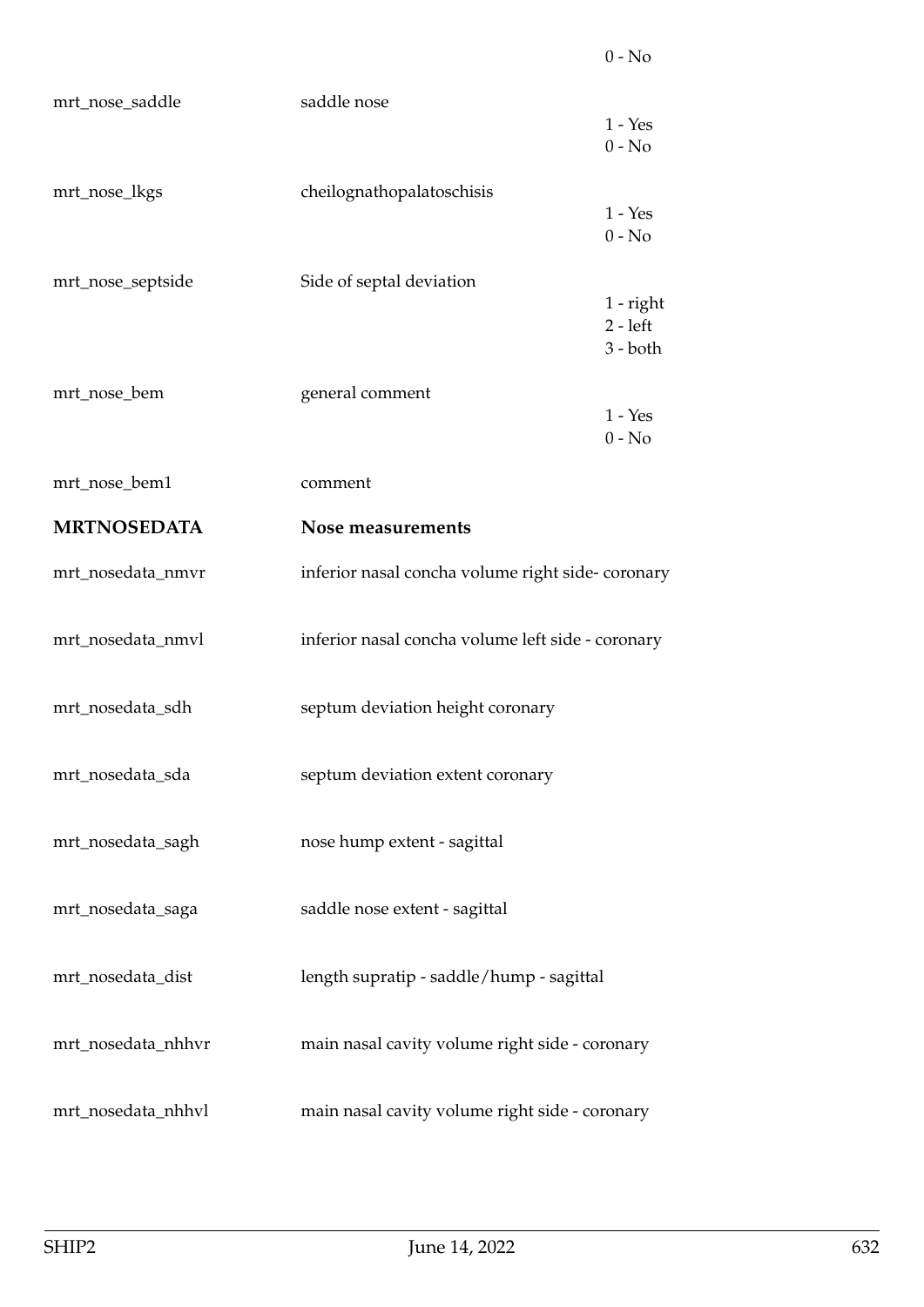| mrt_nosedata_nlw   | nasolabial angle - sagittal                      |                                                             |
|--------------------|--------------------------------------------------|-------------------------------------------------------------|
| mrt_nosedata_sal   | septum perforation length ant-post.- sagittal    |                                                             |
| mrt_nosedata_skl   | septum perforation length craniocaudal -sagittal |                                                             |
| <b>MRTOSSWS</b>    | osseous lesion                                   |                                                             |
| mrt_ossws_bild     | image data available                             | $1 - Yes$<br>$0 - No$                                       |
| mrt_ossws_aufhwk   | cervical abnormalities                           | $1 - Yes$<br>$0 - No$                                       |
| mrt_ossws_hwk1     | abnormalities C1                                 | $1 - Yes$<br>$0 - No$                                       |
| mrt_ossws_lokhwk1  | localization C1                                  |                                                             |
|                    |                                                  | 1 - vertebral<br>2 - vertebral arch<br>$3 - V + VA$         |
| mrt_ossws_forhwk1  | shape C1                                         |                                                             |
|                    |                                                  | 1 - round<br>$2$ - $oval$<br>3 - lobulated<br>4 - irregular |
| mrt_ossws_beghwk1  | limitation C1                                    |                                                             |
|                    |                                                  | 1 - sharp bone<br>2 - ill-defined bone                      |
| mrt_ossws_homhwk1  | homogeneity C1                                   |                                                             |
|                    |                                                  | 1 - homogeneous<br>2 - inhomogeneous                        |
| mrt_ossws_sit1hwk1 | signal intensity in T1 C1                        |                                                             |
|                    |                                                  | 1 - hyperintense<br>2 - hypointense<br>3 - isointense       |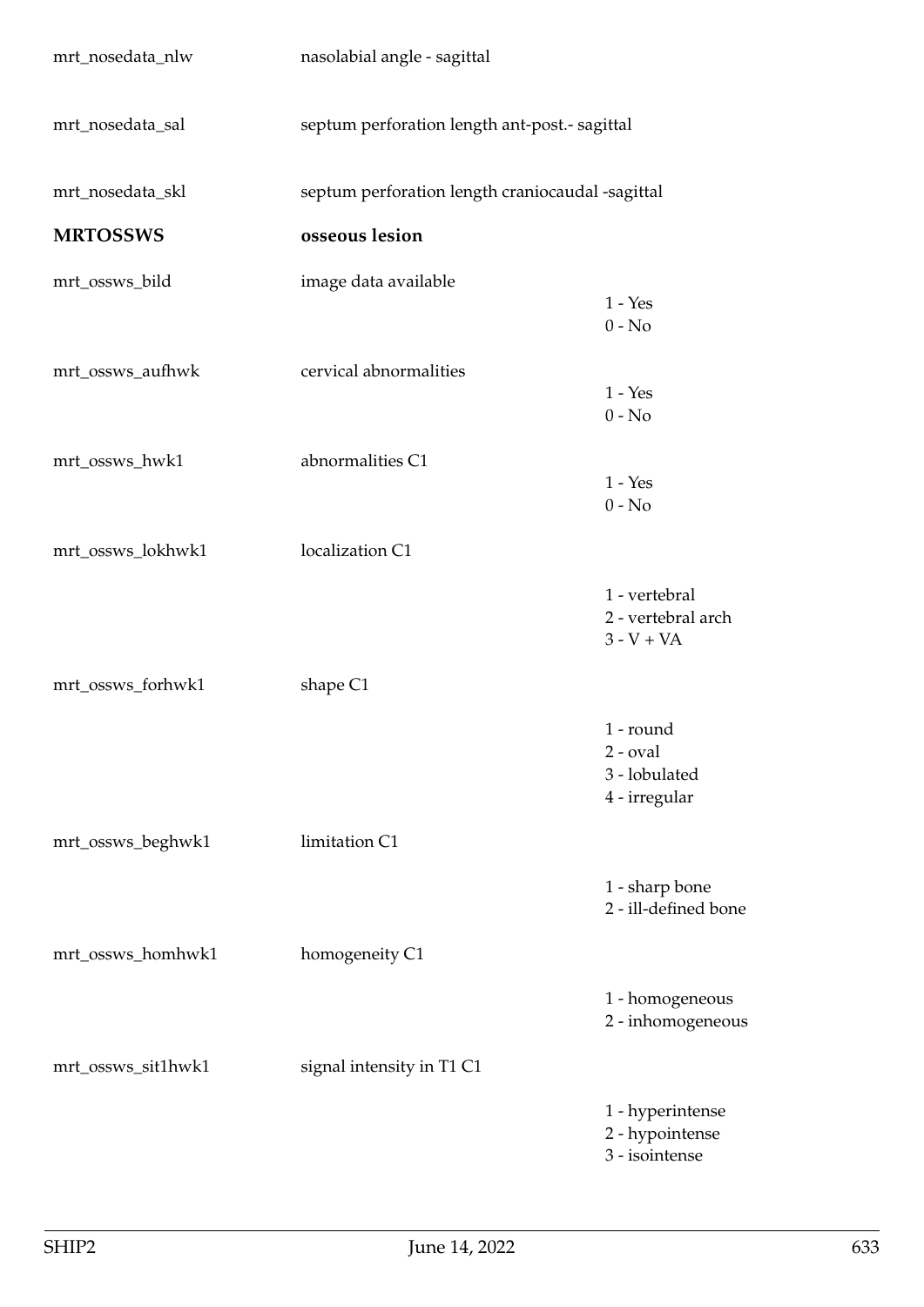| mrt_ossws_sit2hwk1 | signal intensity in T2 C1     |                                                                            |
|--------------------|-------------------------------|----------------------------------------------------------------------------|
|                    |                               | 1 - hyperintense<br>2 - hypointense<br>3 - isointense                      |
| mrt_ossws_sihwk1   | signal intensity in TIRM -C1- |                                                                            |
|                    |                               | 0 - not assessable<br>1 - hyperintens<br>2 - hypointense<br>3 - isointense |
| mrt_ossws_infhwk1  | soft-tissue infiltration C1   | $1 - Yes$<br>$0 - No$                                                      |
| mrt_ossws_dighwk1  | character C1                  |                                                                            |
|                    |                               | 1 - benign<br>2 - malignant                                                |
| mrt_ossws_meanhwk1 | largest diameter (mm) C1      |                                                                            |
| mrt_ossws_hwk2     | abnormalities C2              | $1 - Yes$<br>$0 - No$                                                      |
| mrt_ossws_lokhwk2  | localization C2               |                                                                            |
|                    |                               | 1 - vertebral<br>2 - vertebral arch<br>$3 - V + VA$                        |
| mrt_ossws_forhwk2  | shape C <sub>2</sub>          |                                                                            |
|                    |                               | 1 - round<br>$2$ - $oval$<br>3 - lobulated<br>4 - irregular                |
| mrt_ossws_beghwk2  | limitation C2                 |                                                                            |
|                    |                               | 1 - sharp bone<br>2 - ill-defined bone                                     |
| mrt_ossws_homhwk2  | homogeneity C2                |                                                                            |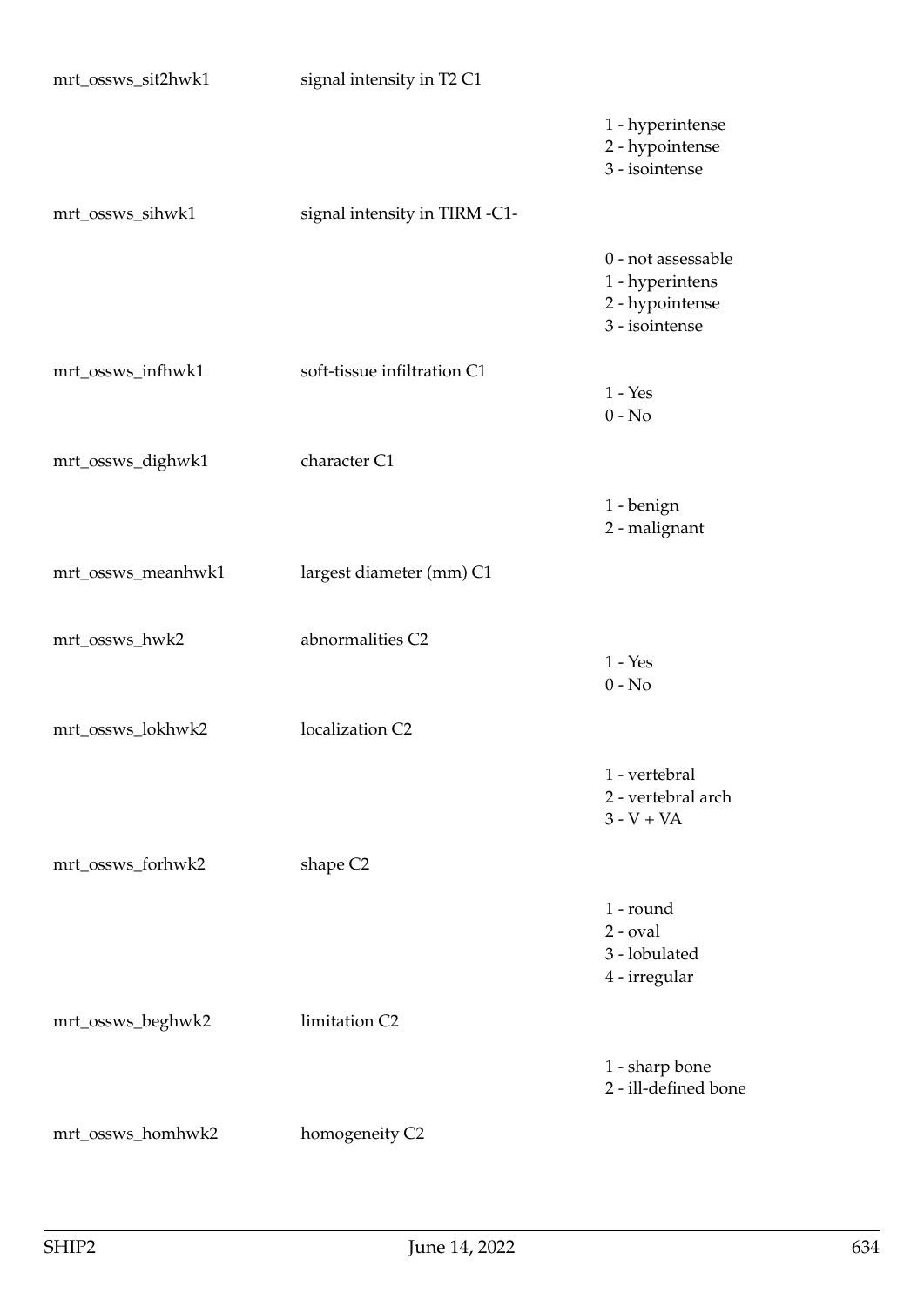|                    |                             | 1 - homogeneous<br>2 - inhomogeneous                                       |
|--------------------|-----------------------------|----------------------------------------------------------------------------|
| mrt_ossws_sit1hwk2 | signal intensity in TIRM C1 |                                                                            |
|                    |                             | 1 - hyperintense<br>2 - hypointense<br>3 - isointense                      |
| mrt_ossws_sit2hwk2 | signal intensity in T2 C2   |                                                                            |
|                    |                             | 1 - hyperintense<br>2 - hypointense<br>3 - isointense                      |
| mrt_ossws_sihwk2   | signal intensity in TIRM C2 |                                                                            |
|                    |                             | 0 - not assessable<br>1 - hyperintens<br>2 - hypointense<br>3 - isointense |
| mrt_ossws_infhwk2  | soft-tissue infiltration C2 | $1 - Yes$<br>$0 - No$                                                      |
| mrt_ossws_dighwk2  | character C2                |                                                                            |
|                    |                             | 1 - benign<br>2 - malignant                                                |
| mrt_ossws_meanhwk2 | largest diameter (mm) C2    |                                                                            |
| mrt_ossws_hwk3     | abnormalities C3            | $1 - Yes$<br>$0 - No$                                                      |
| mrt_ossws_lokhwk3  | localization C3             |                                                                            |
|                    |                             | 1 - vertebral<br>2 - vertebral arch<br>$3 - V + VA$                        |
| mrt_ossws_forhwk3  | shape C <sub>3</sub>        |                                                                            |
|                    |                             | 1 - round<br>$2$ - $oval$<br>3 - lobulated<br>4 - irregular                |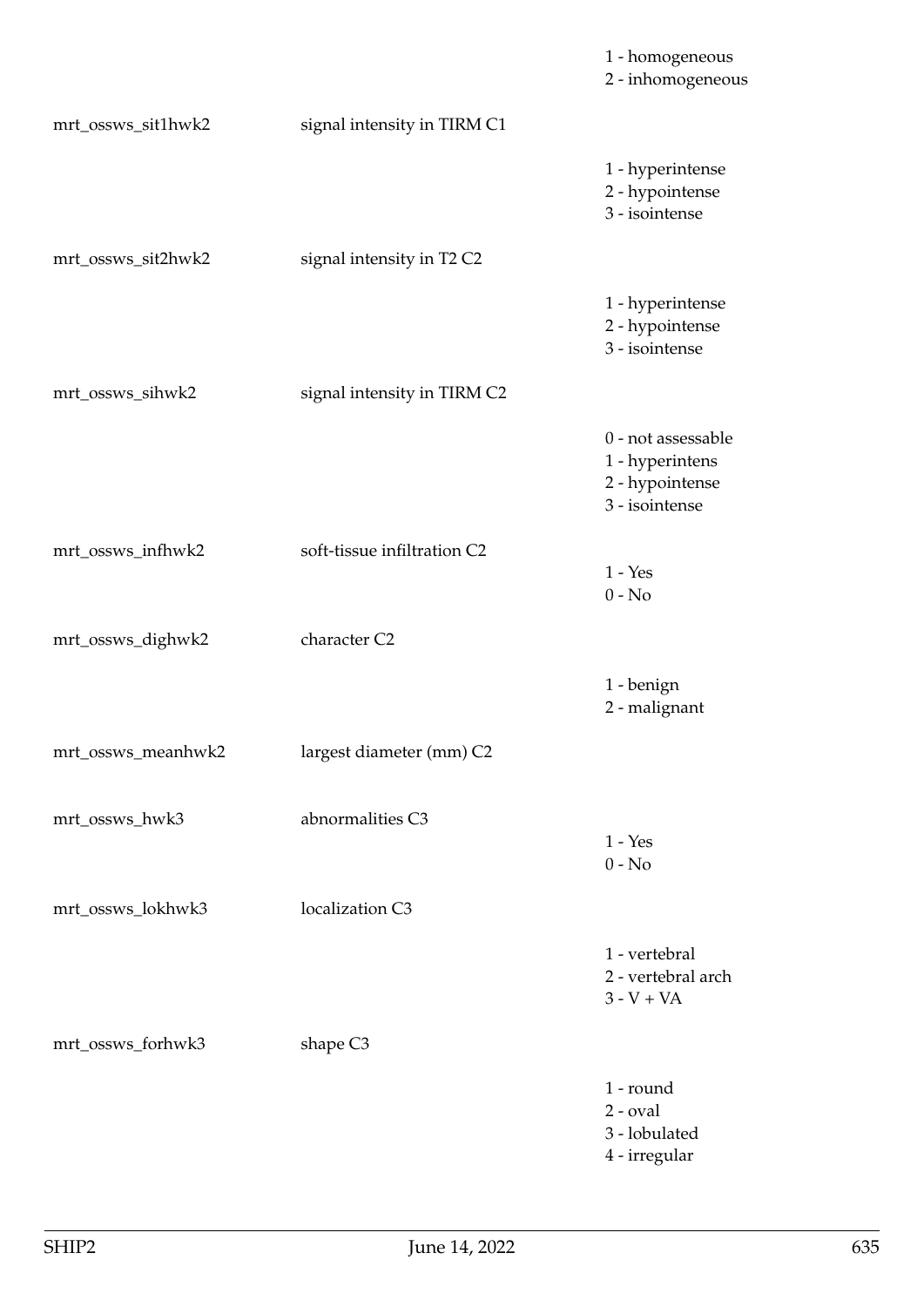| mrt_ossws_beghwk3  | limitation C3               |                                                                            |
|--------------------|-----------------------------|----------------------------------------------------------------------------|
|                    |                             | 1 - sharp bone<br>2 - ill-defined bone                                     |
| mrt_ossws_homhwk3  | homogeneity C3              |                                                                            |
|                    |                             | 1 - homogeneous<br>2 - inhomogeneous                                       |
| mrt_ossws_sit1hwk3 | signal intensity in T1 C3   |                                                                            |
|                    |                             | 1 - hyperintense<br>2 - hypointense<br>3 - isointense                      |
| mrt_ossws_sit2hwk3 | signal intensity in T2 C3   |                                                                            |
|                    |                             | 1 - hyperintense<br>2 - hypointense<br>3 - isointense                      |
| mrt_ossws_sihwk3   | signal intensity in TIRM C3 |                                                                            |
|                    |                             | 0 - not assessable<br>1 - hyperintens<br>2 - hypointense<br>3 - isointense |
| mrt_ossws_infhwk3  | soft-tissue infiltration C3 | $1 - Yes$                                                                  |
|                    |                             | $0 - No$                                                                   |
| mrt_ossws_dighwk3  | character C3                |                                                                            |
|                    |                             | 1 - benign<br>2 - malignant                                                |
| mrt_ossws_meanhwk3 | largest diameter (mm) C3    |                                                                            |
| mrt_ossws_hwk4     | abnormalities C4            | $1 - Yes$<br>$0 - No$                                                      |
| mrt_ossws_lokhwk4  | localization C4             |                                                                            |
|                    |                             | 1 - vertebral<br>2 - vertebral arch                                        |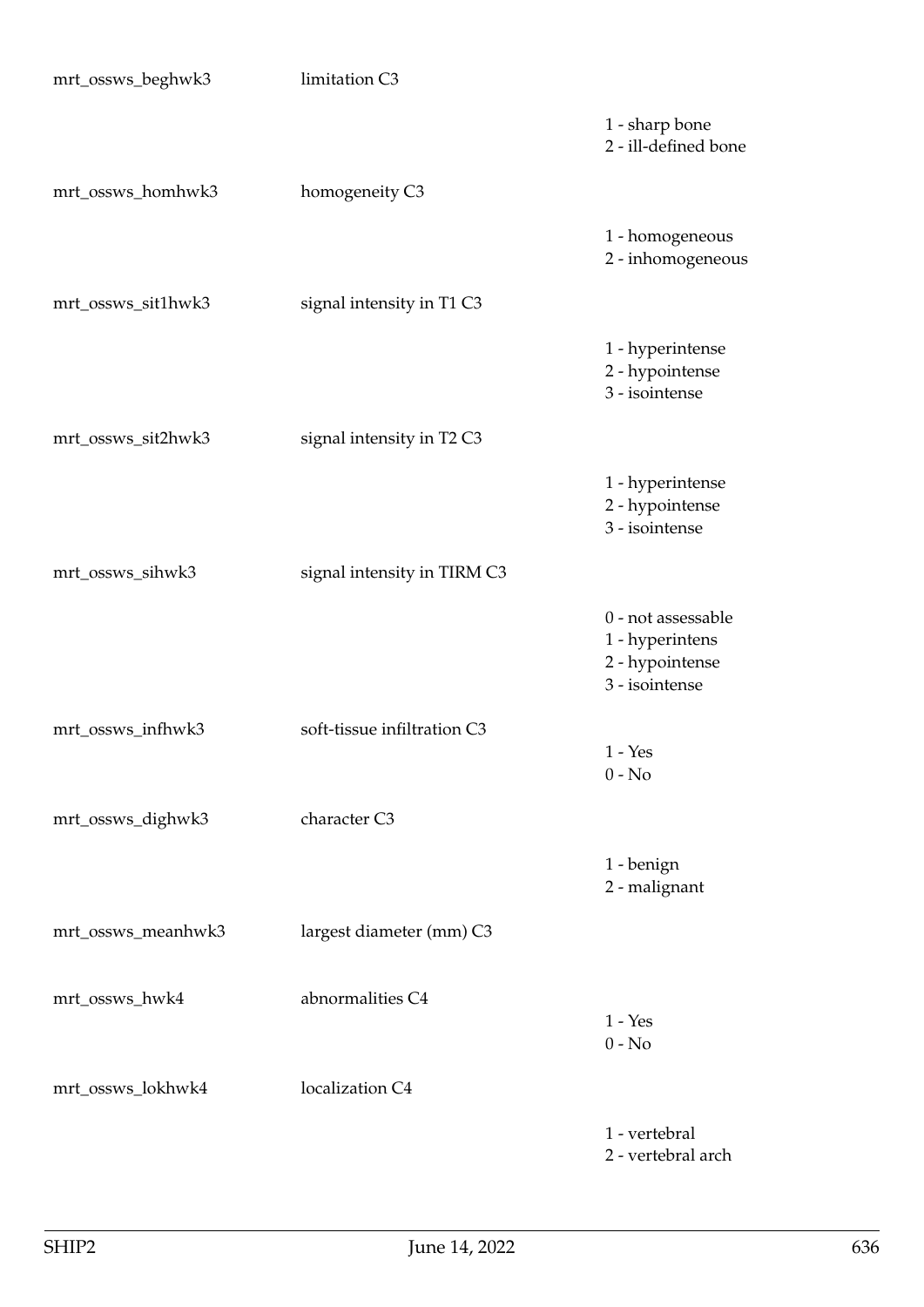| mrt_ossws_forhwk4  | shape C <sub>4</sub>        |                                                                            |
|--------------------|-----------------------------|----------------------------------------------------------------------------|
|                    |                             | 1 - round<br>$2$ - $oval$<br>3 - lobulated<br>4 - irregular                |
| mrt_ossws_beghwk4  | limitation C4               |                                                                            |
|                    |                             | 1 - sharp bone<br>2 - ill-defined bone                                     |
| mrt_ossws_homhwk4  | homogeneity C4              |                                                                            |
|                    |                             | 1 - homogeneous<br>2 - inhomogeneous                                       |
| mrt_ossws_sit1hwk4 | signal intensity in T1 C4   |                                                                            |
|                    |                             | 1 - hyperintense<br>2 - hypointense<br>3 - isointense                      |
| mrt_ossws_sit2hwk4 | signal intensity in T2 C4   |                                                                            |
|                    |                             | 1 - hyperintense<br>2 - hypointense<br>3 - isointense                      |
| mrt_ossws_sihwk4   | signal intensity in TIRM C4 |                                                                            |
|                    |                             | 0 - not assessable<br>1 - hyperintens<br>2 - hypointense<br>3 - isointense |
| mrt_ossws_infhwk4  | soft-tissue infiltration C4 | $1 - Yes$                                                                  |
|                    |                             | $0 - No$                                                                   |
| mrt_ossws_dighwk4  | character C4                |                                                                            |
|                    |                             | 1 - benign<br>2 - malignant                                                |
| mrt_ossws_meanhwk4 | largest diameter (mm) C4    |                                                                            |

 $3 - V + VA$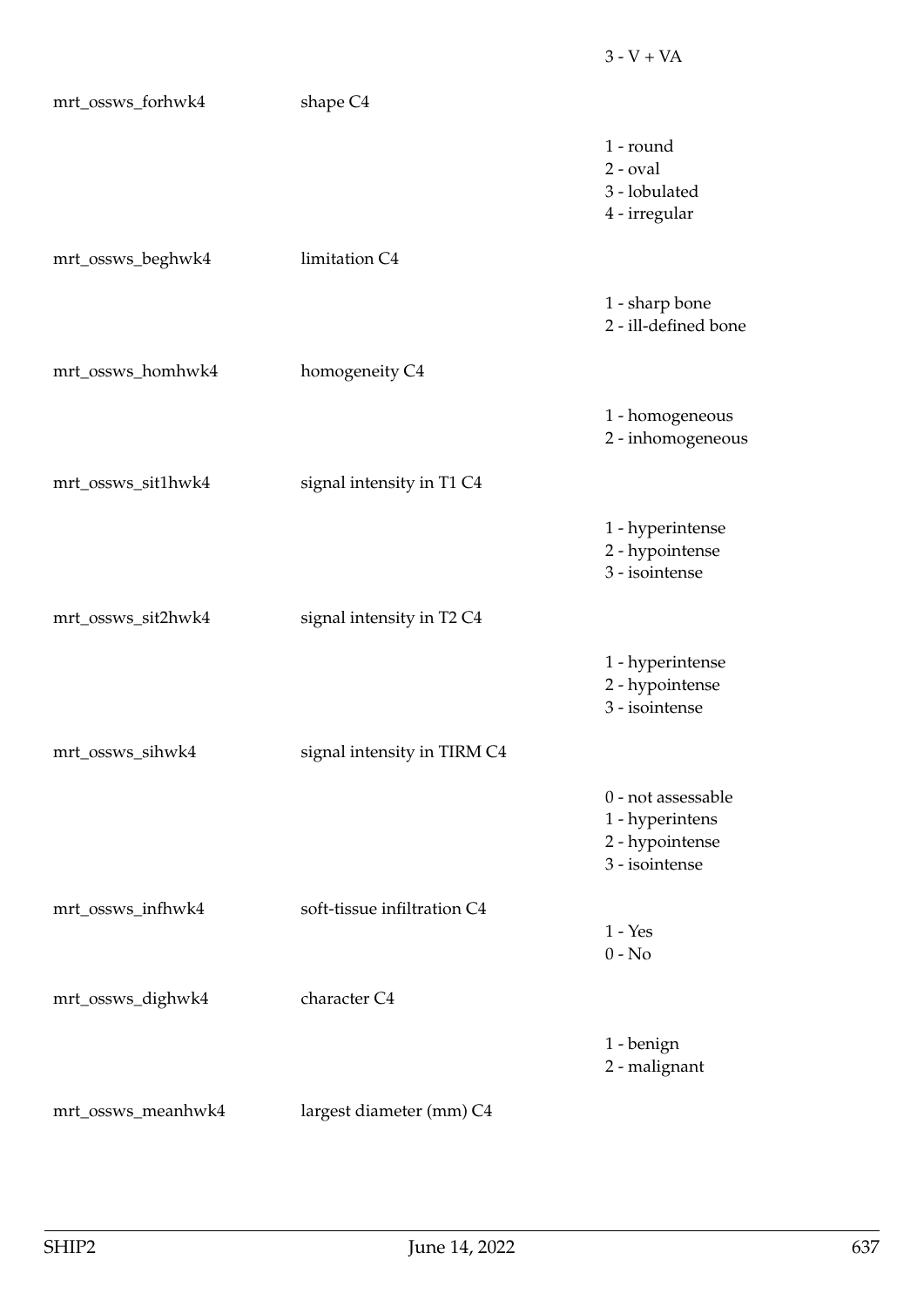| mrt_ossws_hwk5     | abnormalities C5            | $1 - Yes$                                                                  |
|--------------------|-----------------------------|----------------------------------------------------------------------------|
|                    |                             | $0 - No$                                                                   |
| mrt_ossws_lokhwk5  | localization C5             |                                                                            |
|                    |                             | 1 - vertebral<br>2 - vertebral arch<br>$3 - V + VA$                        |
| mrt_ossws_forhwk5  | shape C5                    |                                                                            |
|                    |                             | 1 - round<br>$2$ - $oval$<br>3 - lobulated<br>4 - irregular                |
| mrt_ossws_beghwk5  | limitation C5               |                                                                            |
|                    |                             | 1 - sharp bone<br>2 - ill-defined bone                                     |
| mrt_ossws_homhwk5  | homogeneity C5              |                                                                            |
|                    |                             | 1 - homogeneous<br>2 - inhomogeneous                                       |
| mrt_ossws_sit1hwk5 | signal intensity in T1 C5   |                                                                            |
|                    |                             | 1 - hyperintense<br>2 - hypointense<br>3 - isointense                      |
| mrt_ossws_sit2hwk5 | signal intensity in T2 C5   |                                                                            |
|                    |                             | 1 - hyperintense<br>2 - hypointense<br>3 - isointense                      |
| mrt_ossws_sihwk5   | signal intensity in TIRM C5 |                                                                            |
|                    |                             | 0 - not assessable<br>1 - hyperintens<br>2 - hypointense<br>3 - isointense |
| mrt_ossws_infhwk5  | soft-tissue infiltration C5 | $1 - Yes$                                                                  |
|                    |                             | $0 - No$                                                                   |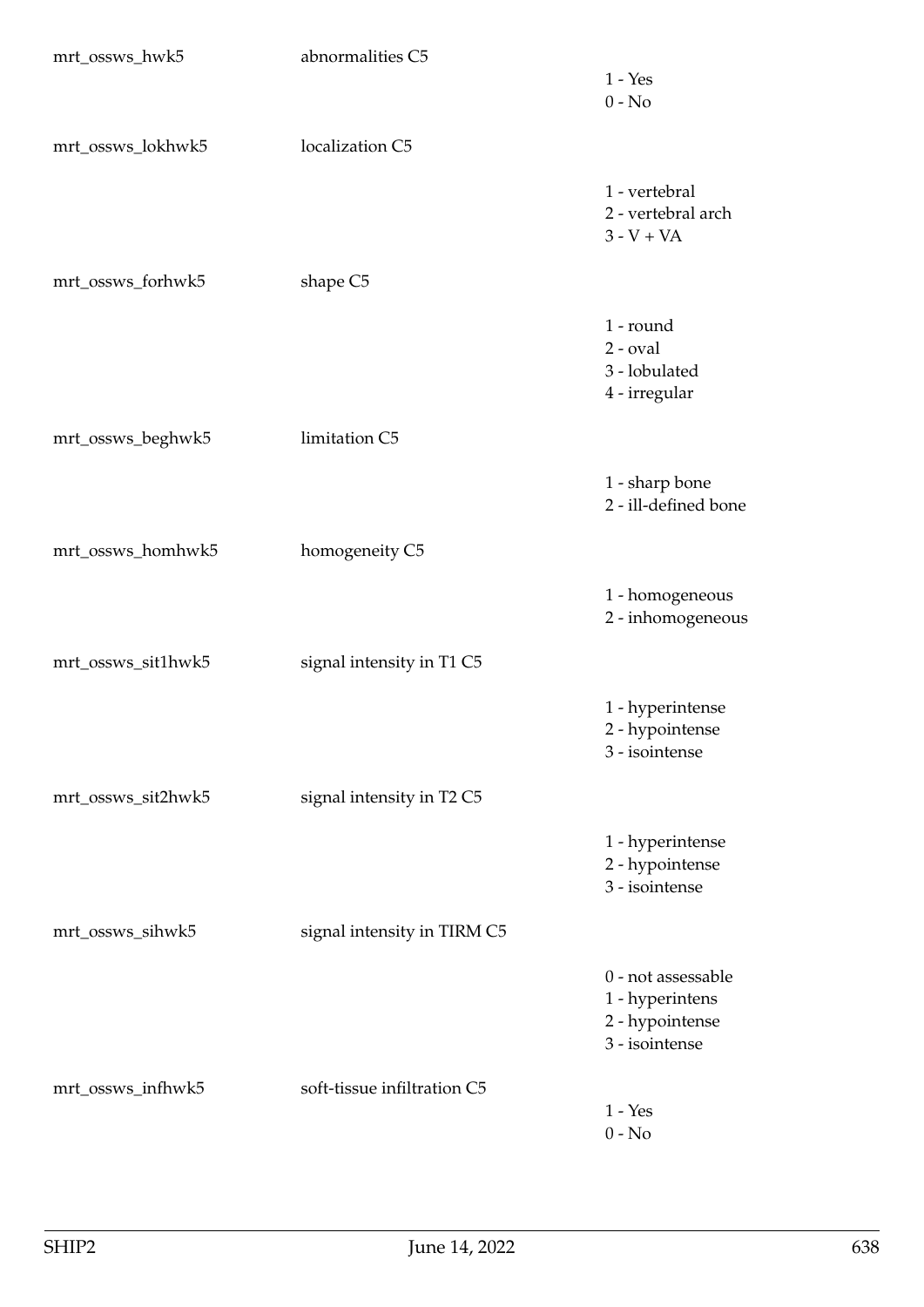| mrt_ossws_dighwk5  | character C5                |                                                             |
|--------------------|-----------------------------|-------------------------------------------------------------|
|                    |                             | 1 - benign<br>2 - malignant                                 |
| mrt_ossws_meanhwk5 | largest diameter (mm) C5    |                                                             |
| mrt_ossws_hwk6     | abnormalities C6            | $1 - Yes$<br>$0 - No$                                       |
| mrt_ossws_lokhwk6  | localization C6             |                                                             |
|                    |                             | 1 - vertebral<br>2 - vertebral arch<br>$3 - V + VA$         |
| mrt_ossws_forhwk6  | shape C6                    |                                                             |
|                    |                             | 1 - round<br>$2$ - $oval$<br>3 - lobulated<br>4 - irregular |
| mrt_ossws_beghwk6  | limitation C6               |                                                             |
|                    |                             | 1 - sharp bone<br>2 - ill-defined bone                      |
| mrt_ossws_homhwk6  | homogeneity C6              |                                                             |
|                    |                             | 1 - homogeneous<br>2 - inhomogeneous                        |
| mrt_ossws_sit1hwk6 | signal intensity in T1 C6   |                                                             |
|                    |                             | 1 - hyperintense<br>2 - hypointense<br>3 - isointense       |
| mrt_ossws_sit2hwk6 | signal intensity in T2 C6   |                                                             |
|                    |                             | 1 - hyperintense<br>2 - hypointense<br>3 - isointense       |
| mrt_ossws_sihwk6   | signal intensity in TIRM C6 |                                                             |
|                    |                             | 0 - not assessable                                          |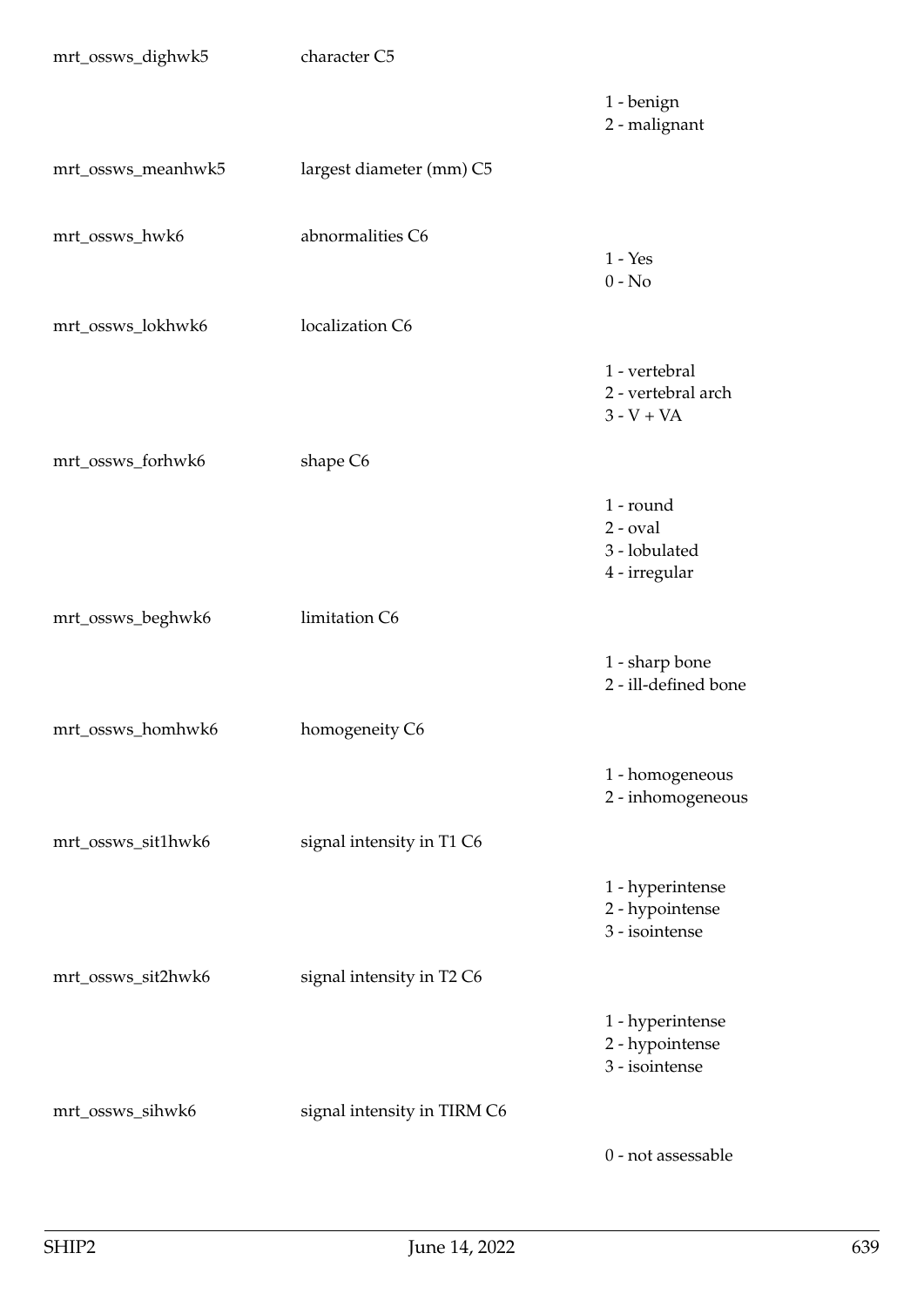|                    |                             | 1 - hyperintens<br>2 - hypointense<br>3 - isointense        |
|--------------------|-----------------------------|-------------------------------------------------------------|
| mrt_ossws_infhwk6  | soft-tissue infiltration C6 | $1 - Yes$<br>$0 - No$                                       |
| mrt_ossws_dighwk6  | character C6                |                                                             |
|                    |                             | 1 - benign<br>2 - malignant                                 |
| mrt_ossws_meanhwk6 | largest diameter (mm) C6    |                                                             |
| mrt_ossws_hwk7     | abnormalities C7            | $1 - Yes$<br>$0 - No$                                       |
| mrt_ossws_lokhwk7  | localization C7             |                                                             |
|                    |                             | 1 - vertebral<br>2 - vertebral arch<br>$3 - V + VA$         |
| mrt_ossws_forhwk7  | shape C7                    |                                                             |
|                    |                             | 1 - round<br>$2$ - $oval$<br>3 - lobulated<br>4 - irregular |
| mrt_ossws_beghwk7  | limitation C7               |                                                             |
|                    |                             | 1 - sharp bone<br>2 - ill-defined bone                      |
| mrt_ossws_homhwk7  | homogeneity C7              |                                                             |
|                    |                             | 1 - homogeneous<br>2 - inhomogeneous                        |
| mrt_ossws_sit1hwk7 | signal intensity in T1 C7   |                                                             |
|                    |                             | 1 - hyperintense<br>2 - hypointense<br>3 - isointense       |
| mrt_ossws_sit2hwk7 | signal intensity in T2 C7   |                                                             |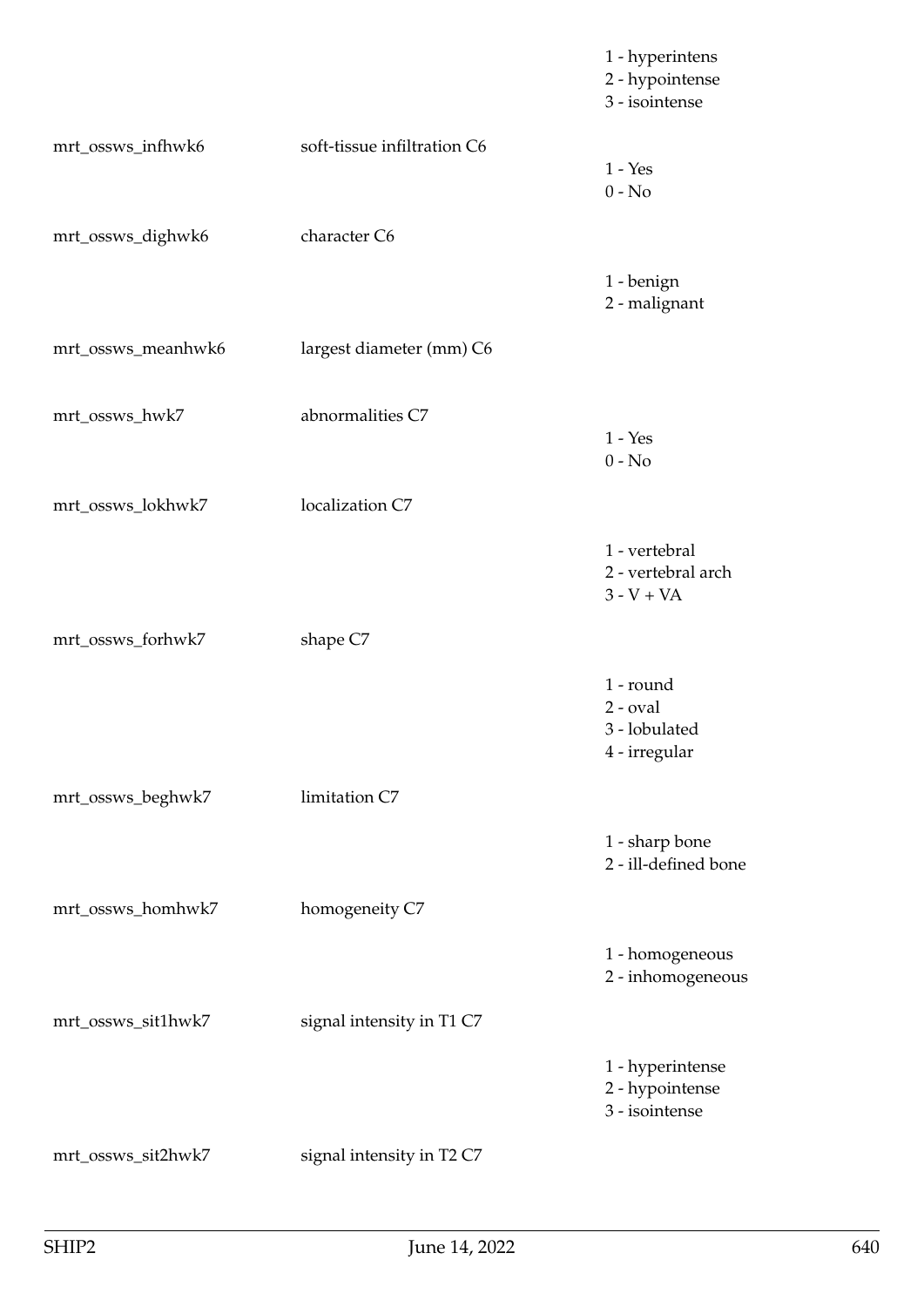|                    |                             | 1 - hyperintense<br>2 - hypointense<br>3 - isointense                      |
|--------------------|-----------------------------|----------------------------------------------------------------------------|
| mrt_ossws_sihwk7   | signal intensity in TIRM C7 |                                                                            |
|                    |                             | 0 - not assessable<br>1 - hyperintens<br>2 - hypointense<br>3 - isointense |
| mrt_ossws_infhwk7  | soft-tissue infiltration C7 | $1 - Yes$<br>$0 - No$                                                      |
| mrt_ossws_dighwk7  | character C7                |                                                                            |
|                    |                             | 1 - benign<br>2 - malignant                                                |
| mrt_ossws_meanhwk7 | largest diameter (mm) C7    |                                                                            |
| mrt_ossws_bwk      | thoracic abnormalities      | $1 - Yes$<br>$0 - No$                                                      |
| mrt_ossws_bwk1     | abnormalities B1            | $1 - Yes$<br>$0 - No$                                                      |
| mrt_ossws_lokbwk1  | localization B1             |                                                                            |
|                    |                             | 1 - vertebral<br>2 - vertebral arch<br>$3 - V + VA$                        |
| mrt_ossws_forbwk1  | shape B1                    |                                                                            |
|                    |                             | 1 - round<br>$2$ - $oval$<br>3 - lobulated<br>4 - irregular                |
| mrt_ossws_begbwk1  | limitation B1               |                                                                            |
|                    |                             | 1 - sharp bone<br>2 - ill-defined bone                                     |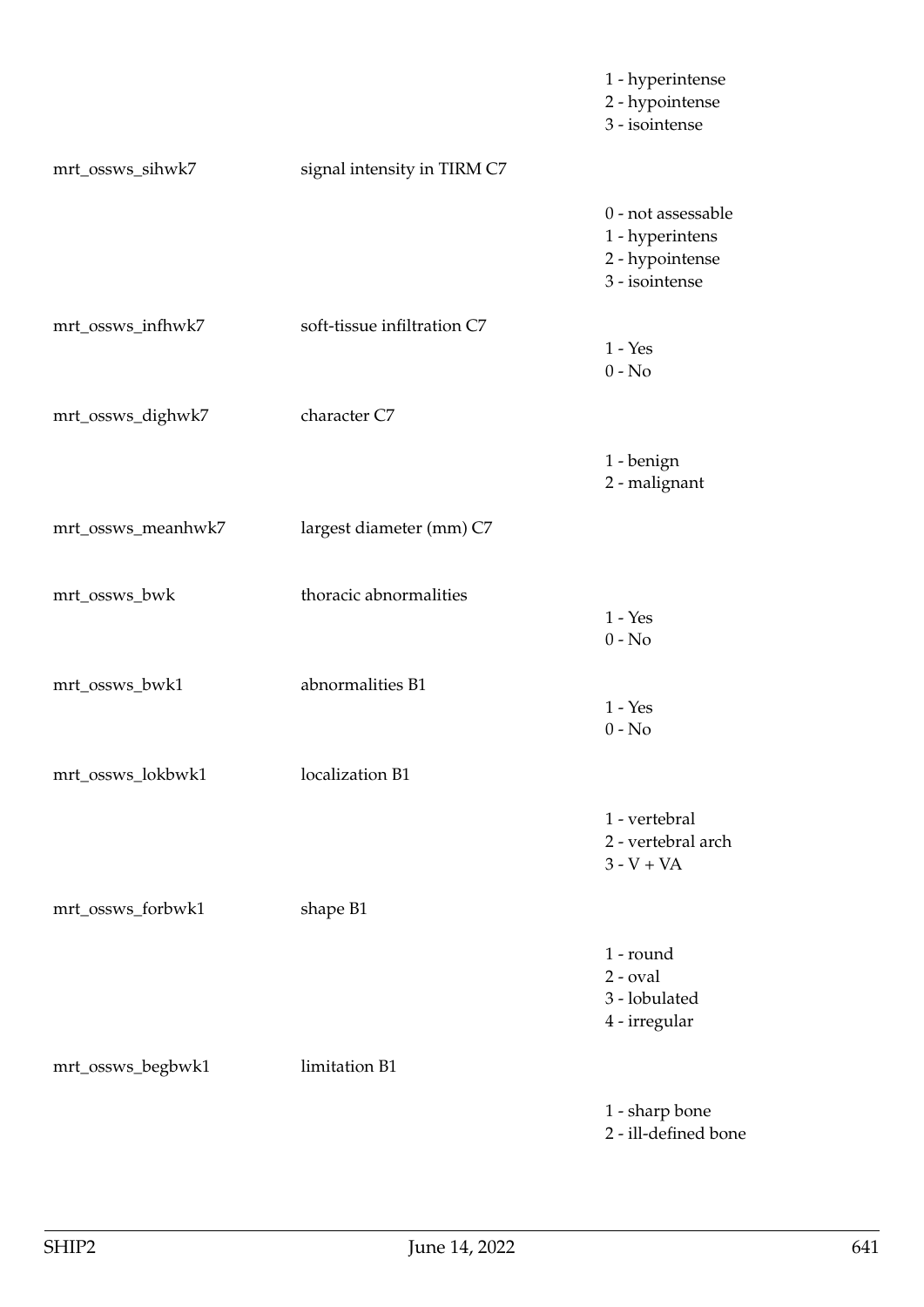| mrt_ossws_hombwk1  | homogeneity B1              |                                                                            |
|--------------------|-----------------------------|----------------------------------------------------------------------------|
|                    |                             | 1 - homogeneous<br>2 - inhomogeneous                                       |
| mrt_ossws_sit1bwk1 | signal intensity in T1 B1   |                                                                            |
|                    |                             | 1 - hyperintense<br>2 - hypointense<br>3 - isointense                      |
| mrt_ossws_sit2bwk1 | signal intensity in T2 B1   |                                                                            |
|                    |                             | 1 - hyperintense<br>2 - hypointense<br>3 - isointense                      |
| mrt_ossws_sibwk1   | signal intensity in TIRM B1 |                                                                            |
|                    |                             | 0 - not assessable<br>1 - hyperintens<br>2 - hypointense<br>3 - isointense |
| mrt_ossws_infbwk1  | soft-tissue infiltration B1 | $1 - Yes$<br>$0 - No$                                                      |
| mrt_ossws_digbwk1  | character B1                |                                                                            |
|                    |                             | 1 - benign<br>2 - malignant                                                |
| mrt_ossws_meanbwk1 | largest diameter (mm) B1    |                                                                            |
| mrt_ossws_bwk2     | abnormalities B2            | $1 - Yes$<br>$0 - No$                                                      |
| mrt_ossws_lokbwk2  | localization B2             |                                                                            |
|                    |                             | 1 - vertebral<br>2 - vertebral arch<br>$3 - V + VA$                        |
| mrt_ossws_forbwk2  | shape B2                    |                                                                            |
|                    |                             | 1 - round<br>$2$ - $oval$                                                  |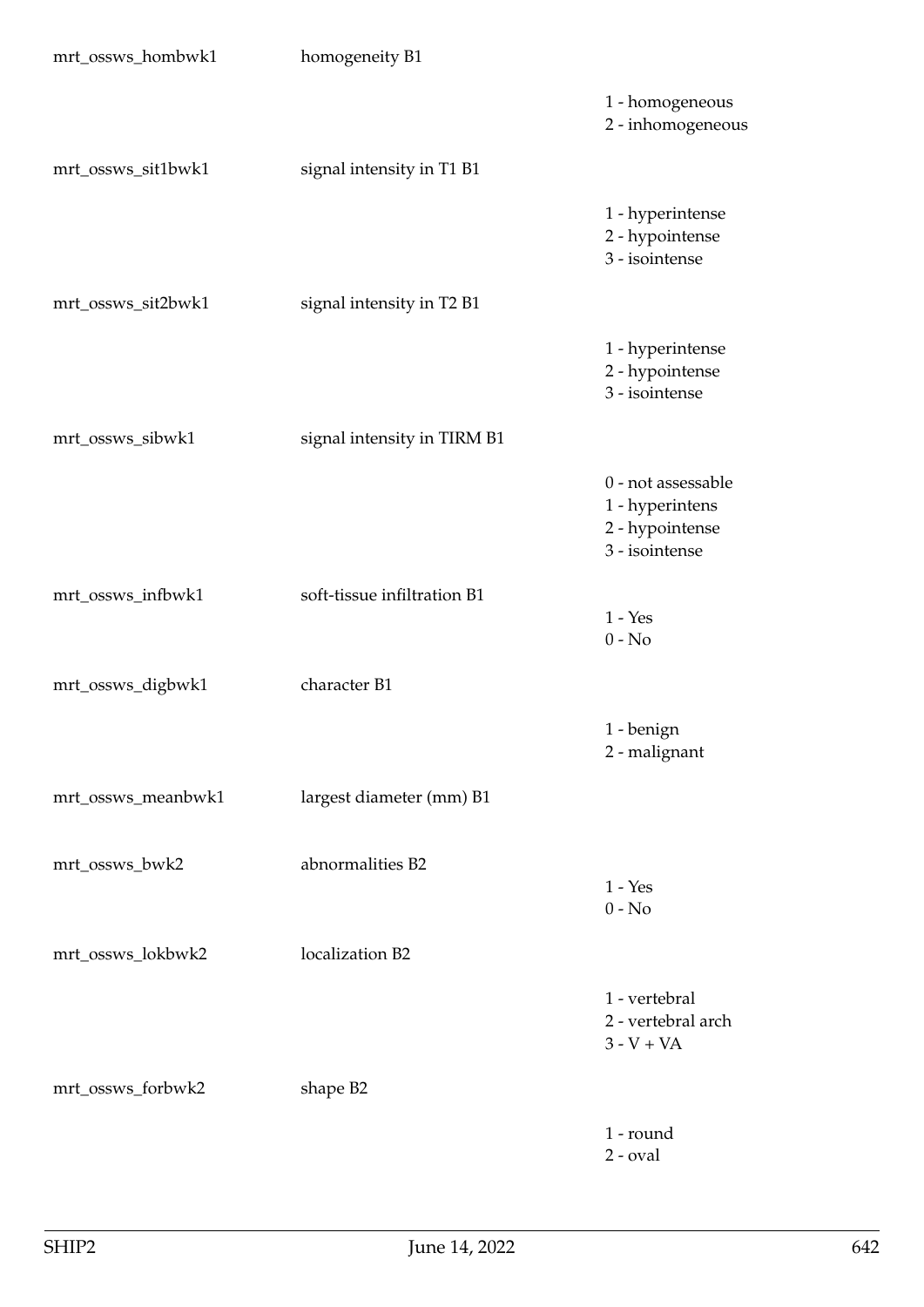|                    |                             | 3 - lobulated<br>4 - irregular                                             |
|--------------------|-----------------------------|----------------------------------------------------------------------------|
| mrt_ossws_begbwk2  | limitation B2               |                                                                            |
|                    |                             | 1 - sharp bone<br>2 - ill-defined bone                                     |
| mrt_ossws_hombwk2  | homogeneity B2              |                                                                            |
|                    |                             | 1 - homogeneous<br>2 - inhomogeneous                                       |
| mrt_ossws_sit1bwk2 | signal intensity in T1 B2   |                                                                            |
|                    |                             | 1 - hyperintense<br>2 - hypointense<br>3 - isointense                      |
| mrt_ossws_sit2bwk2 | signal intensity in T2 B2   |                                                                            |
|                    |                             | 1 - hyperintense<br>2 - hypointense<br>3 - isointense                      |
| mrt_ossws_sibwk2   | signal intensity in TIRM B2 |                                                                            |
|                    |                             | 0 - not assessable<br>1 - hyperintens<br>2 - hypointense<br>3 - isointense |
| mrt_ossws_infbwk2  | soft-tissue infiltration B2 | $1 - Yes$                                                                  |
|                    |                             | $0 - No$                                                                   |
| mrt_ossws_digbwk2  | character B2                |                                                                            |
|                    |                             | 1 - benign<br>2 - malignant                                                |
| mrt_ossws_meanbwk2 | largest diameter (mm) B2    |                                                                            |
| mrt_ossws_bwk3     | abnormalities B3            | $1 - Yes$<br>$0 - No$                                                      |
| mrt_ossws_lokbwk3  | localization B3             |                                                                            |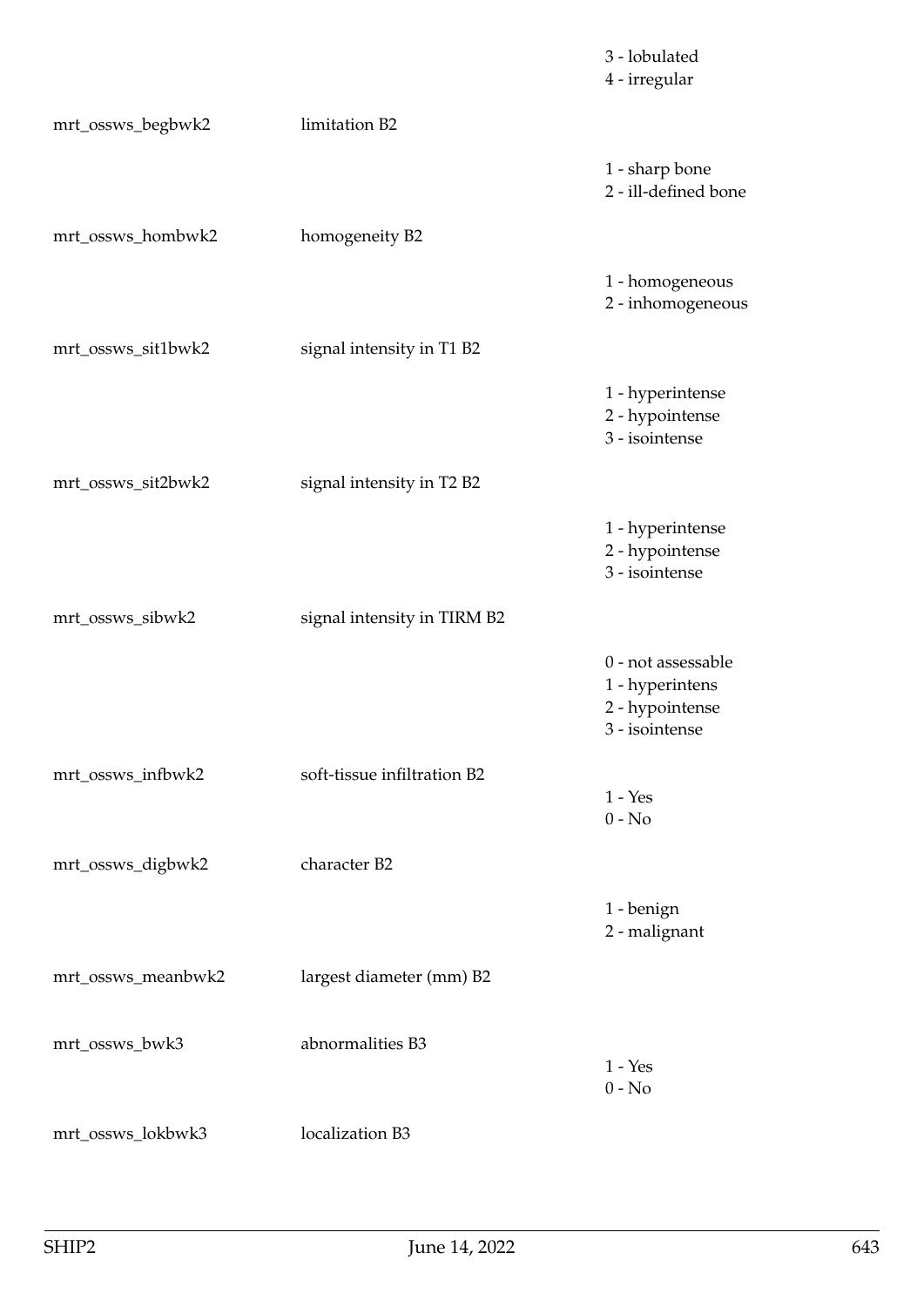|                    |                             | 1 - vertebral<br>2 - vertebral arch<br>$3 - V + VA$                        |
|--------------------|-----------------------------|----------------------------------------------------------------------------|
| mrt_ossws_forbwk3  | shape B3                    |                                                                            |
|                    |                             | 1 - round<br>$2$ - $oval$<br>3 - lobulated<br>4 - irregular                |
| mrt_ossws_begbwk3  | limitation B3               |                                                                            |
|                    |                             | 1 - sharp bone<br>2 - ill-defined bone                                     |
| mrt_ossws_hombwk3  | homogeneity B3              |                                                                            |
|                    |                             | 1 - homogeneous<br>2 - inhomogeneous                                       |
| mrt_ossws_sit1bwk3 | signal intensity in T1 B3   |                                                                            |
|                    |                             | 1 - hyperintense<br>2 - hypointense<br>3 - isointense                      |
| mrt_ossws_sit2bwk3 | signal intensity in T2 B3   |                                                                            |
|                    |                             | 1 - hyperintense<br>2 - hypointense<br>3 - isointense                      |
| mrt_ossws_sibwk3   | signal intensity in TIRM B3 |                                                                            |
|                    |                             | 0 - not assessable<br>1 - hyperintens<br>2 - hypointense<br>3 - isointense |
| mrt_ossws_infbwk3  | soft-tissue infiltration B3 | $1 - Yes$                                                                  |
|                    |                             | $0 - No$                                                                   |
| mrt_ossws_digbwk3  | character B3                |                                                                            |
|                    |                             | 1 - benign<br>2 - malignant                                                |
| mrt_ossws_meanbwk3 | largest diameter (mm) B3    |                                                                            |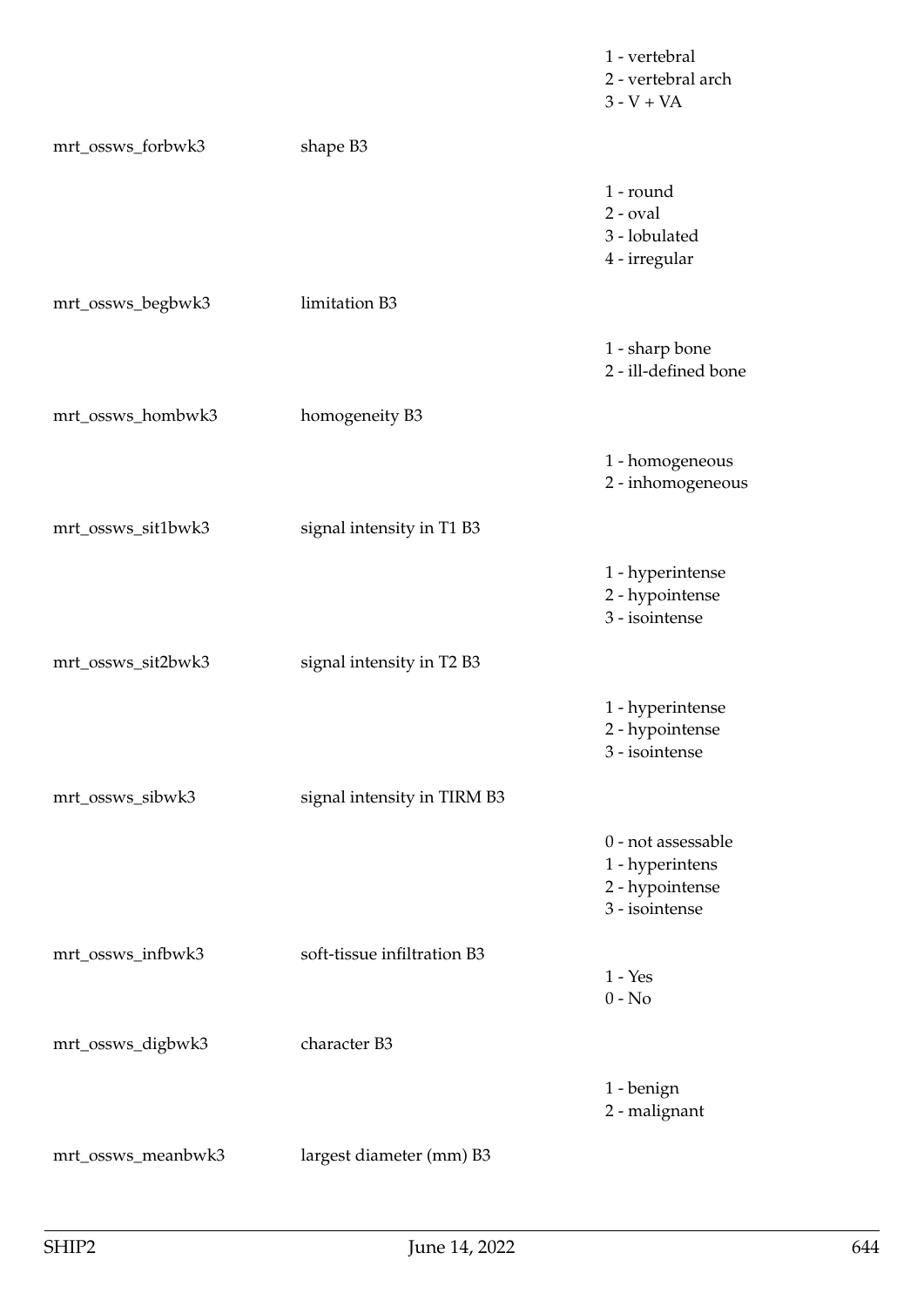| mrt_ossws_bwk4     | abnormalities B4            |                                                                            |
|--------------------|-----------------------------|----------------------------------------------------------------------------|
|                    |                             | $1 - Yes$<br>$0 - No$                                                      |
| mrt_ossws_lokbwk4  | localization B4             |                                                                            |
|                    |                             | 1 - vertebral<br>2 - vertebral arch<br>$3 - V + VA$                        |
| mrt_ossws_forbwk4  | shape B4                    |                                                                            |
|                    |                             | 1 - round<br>$2$ - $oval$<br>3 - lobulated<br>4 - irregular                |
| mrt_ossws_begbwk4  | limitation B4               |                                                                            |
|                    |                             | 1 - sharp bone<br>2 - ill-defined bone                                     |
| mrt_ossws_hombwk4  | homogeneity B4              |                                                                            |
|                    |                             | 1 - homogeneous<br>2 - inhomogeneous                                       |
| mrt_ossws_sit1bwk4 | signal intensity in T1 B4   |                                                                            |
|                    |                             | 1 - hyperintense<br>2 - hypointense<br>3 - isointense                      |
| mrt_ossws_sit2bwk4 | signal intensity in T2 B4   |                                                                            |
|                    |                             | 1 - hyperintense<br>2 - hypointense<br>3 - isointense                      |
| mrt_ossws_sibwk4   | signal intensity in TIRM B4 |                                                                            |
|                    |                             | 0 - not assessable<br>1 - hyperintens<br>2 - hypointense<br>3 - isointense |
| mrt_ossws_infbwk4  | soft-tissue infiltration B4 | $1 - Yes$                                                                  |
|                    |                             |                                                                            |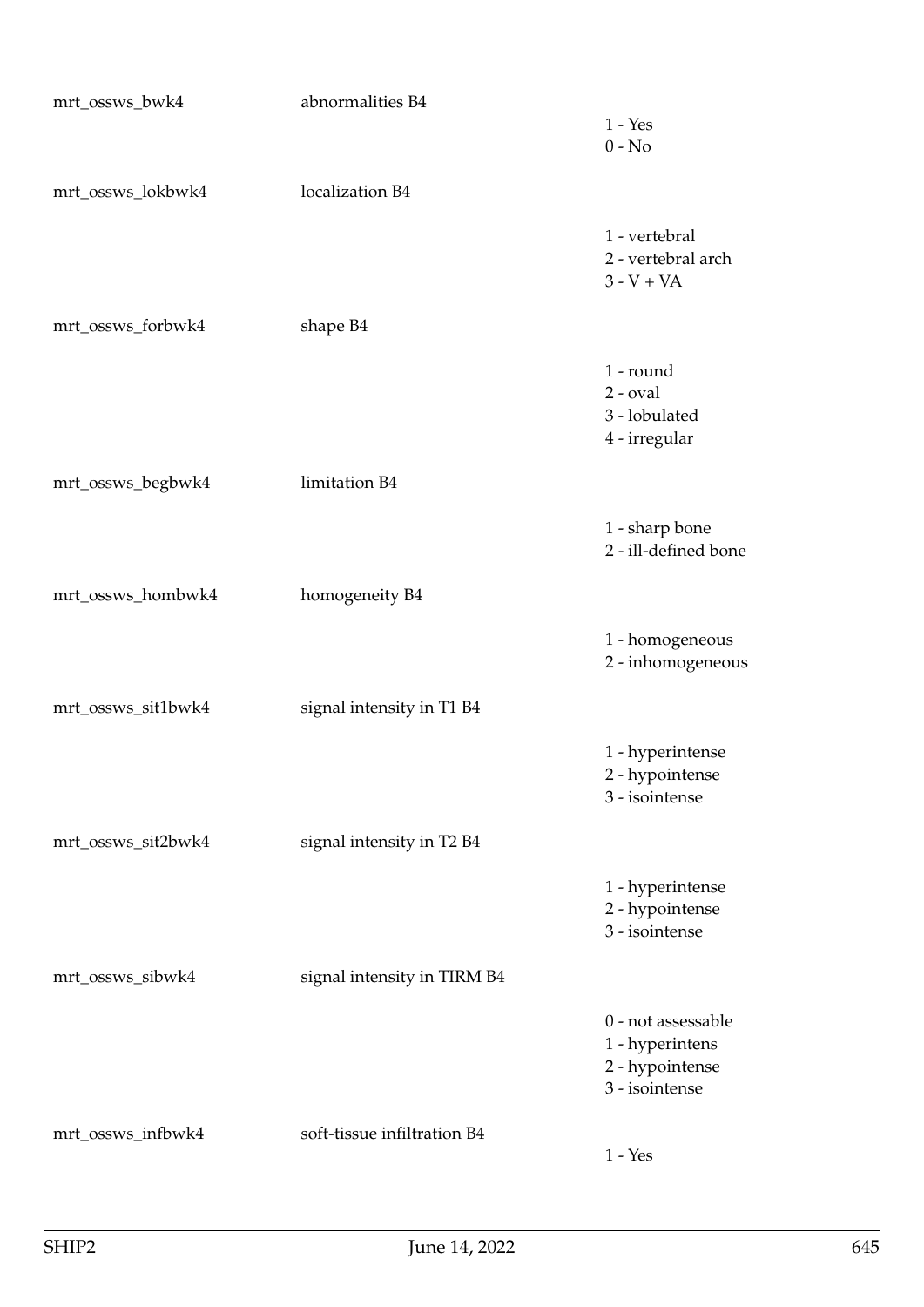| mrt_ossws_digbwk4  | character B4                |                                                             |
|--------------------|-----------------------------|-------------------------------------------------------------|
|                    |                             | 1 - benign<br>2 - malignant                                 |
| mrt_ossws_meanbwk4 | largest diameter (mm) B4    |                                                             |
| mrt_ossws_bwk5     | abnormalities B5            | $1 - Yes$<br>$0 - No$                                       |
| mrt_ossws_lokbwk5  | localization B5             |                                                             |
|                    |                             | 1 - vertebral<br>2 - vertebral arch<br>$3 - V + VA$         |
| mrt_ossws_forbwk5  | shape B5                    |                                                             |
|                    |                             | 1 - round<br>$2$ - $oval$<br>3 - lobulated<br>4 - irregular |
| mrt_ossws_begbwk5  | limitation B5               |                                                             |
|                    |                             | 1 - sharp bone<br>2 - ill-defined bone                      |
| mrt_ossws_hombwk5  | homogeneity B5              |                                                             |
|                    |                             | 1 - homogeneous<br>2 - inhomogeneous                        |
| mrt_ossws_sit1bwk5 | signal intensity in T1 B5   |                                                             |
|                    |                             | 1 - hyperintense<br>2 - hypointense<br>3 - isointense       |
| mrt_ossws_sit2bwk5 | signal intensity in T2 B5   |                                                             |
|                    |                             | 1 - hyperintense<br>2 - hypointense<br>3 - isointense       |
| mrt_ossws_sibwk5   | signal intensity in TIRM B5 |                                                             |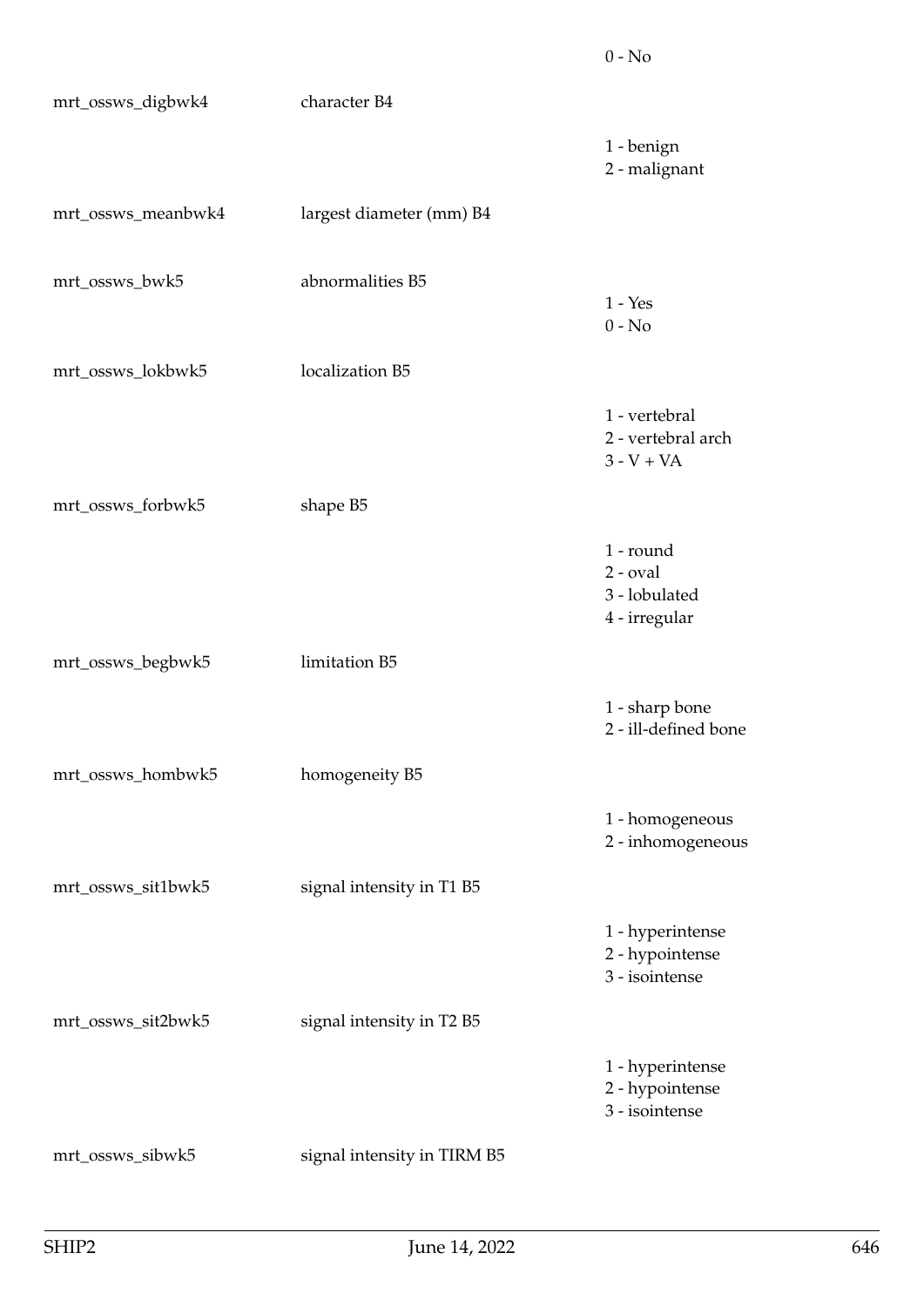|                    |                             | 0 - not assessable<br>1 - hyperintens<br>2 - hypointense<br>3 - isointense |
|--------------------|-----------------------------|----------------------------------------------------------------------------|
| mrt_ossws_infbwk5  | soft-tissue infiltration B5 | $1 - Yes$<br>$0 - No$                                                      |
| mrt_ossws_digbwk5  | character B5                |                                                                            |
|                    |                             | 1 - benign<br>2 - malignant                                                |
| mrt_ossws_meanbwk5 | largest diameter (mm) B5    |                                                                            |
| mrt_ossws_bwk6     | abnormalities B6            | $1 - Yes$<br>$0 - No$                                                      |
| mrt_ossws_lokbwk6  | localization                |                                                                            |
|                    |                             | 1 - vertebral<br>2 - vertebral arch<br>$3 - V + VA$                        |
| mrt_ossws_forbwk6  | shape                       |                                                                            |
|                    |                             | 1 - round<br>$2$ - $oval$<br>3 - lobulated<br>4 - irregular                |
| mrt_ossws_begbwk6  | limitation                  |                                                                            |
|                    |                             | 1 - sharp bone<br>2 - ill-defined bone                                     |
| mrt_ossws_hombwk6  | homogeneity                 |                                                                            |
|                    |                             | 1 - homogeneous<br>2 - inhomogeneous                                       |
| mrt_ossws_sit1bwk6 | signal intensity in T1      |                                                                            |
|                    |                             | 1 - hyperintense<br>2 - hypointense<br>3 - isointense                      |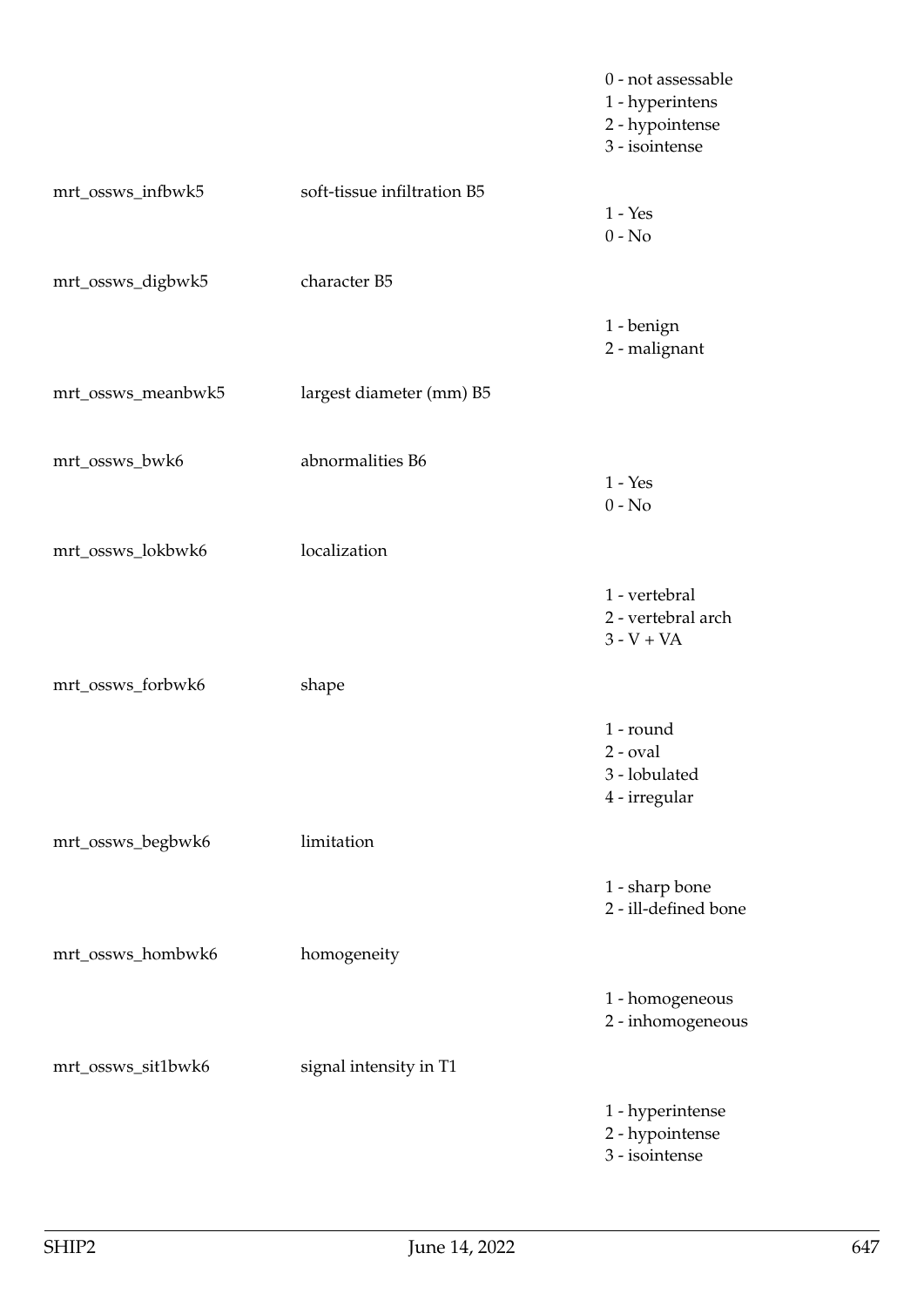| mrt_ossws_sit2bwk6 | signal intensity in T2   |                                                                            |
|--------------------|--------------------------|----------------------------------------------------------------------------|
|                    |                          | 1 - hyperintense<br>2 - hypointense<br>3 - isointense                      |
| mrt_ossws_sibwk6   | signal intensity in TIRM |                                                                            |
|                    |                          | 0 - not assessable<br>1 - hyperintens<br>2 - hypointense<br>3 - isointense |
| mrt_ossws_infbwk6  | soft-tissue infiltration | $1 - Yes$                                                                  |
|                    |                          | $0 - No$                                                                   |
| mrt_ossws_digbwk6  | character                |                                                                            |
|                    |                          | 1 - benign                                                                 |
|                    |                          | 2 - malignant                                                              |
| mrt_ossws_meanbwk6 | largest diameter (mm)    |                                                                            |
| mrt_ossws_bwk7     | abnormalities B7         |                                                                            |
|                    |                          | $1 - Yes$<br>$0 - No$                                                      |
| mrt_ossws_lokbwk7  | localization             |                                                                            |
|                    |                          | 1 - vertebral<br>2 - vertebral arch<br>$3 - V + VA$                        |
| mrt_ossws_forbwk7  | shape                    |                                                                            |
|                    |                          | 1 - round<br>$2$ - $oval$<br>3 - lobulated<br>4 - irregular                |
| mrt_ossws_begbwk7  | limitation               |                                                                            |
|                    |                          | 1 - sharp bone<br>2 - ill-defined bone                                     |
| mrt_ossws_hombwk7  | homogeneity              |                                                                            |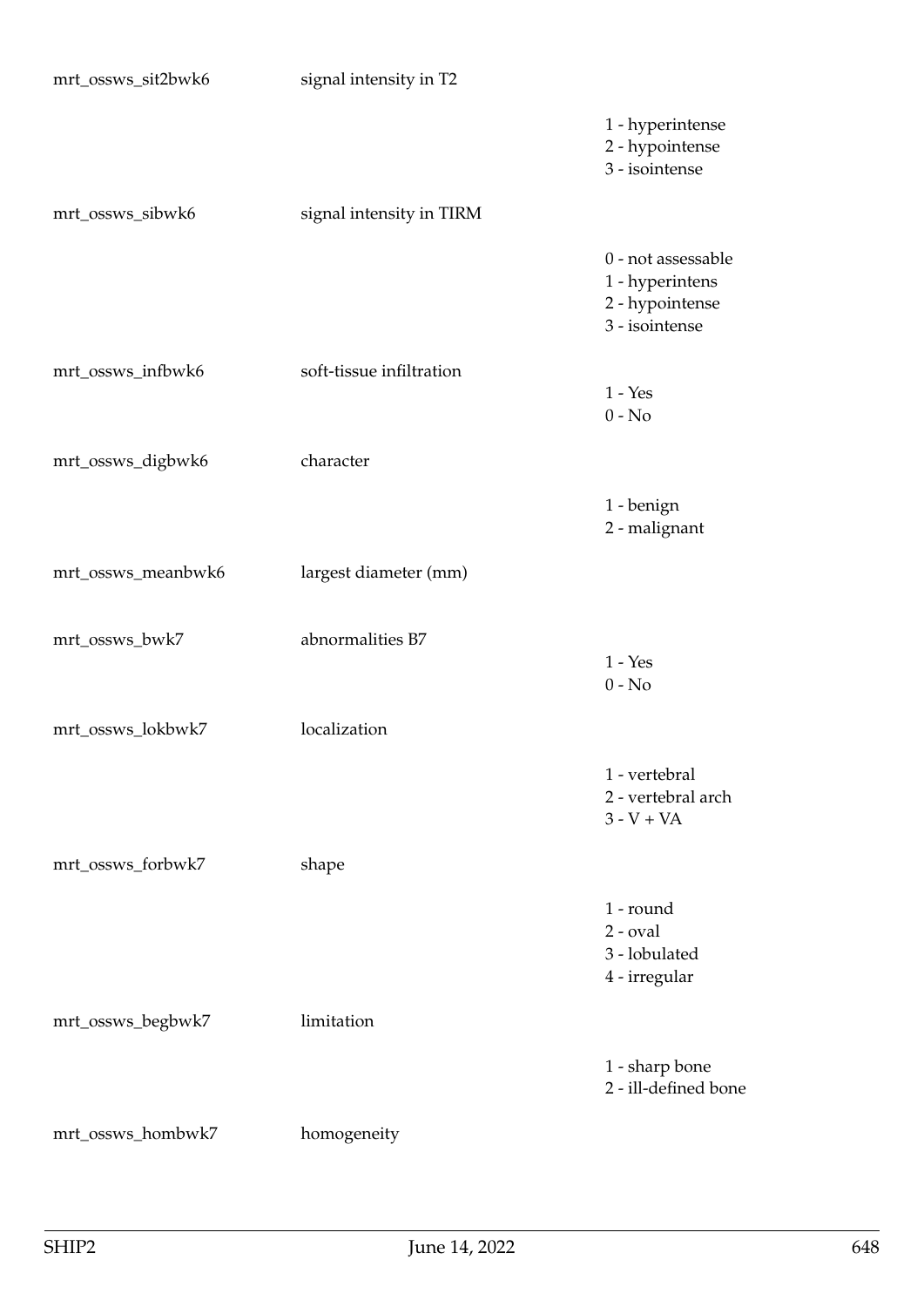|                    |                          | 1 - homogeneous<br>2 - inhomogeneous                                       |
|--------------------|--------------------------|----------------------------------------------------------------------------|
| mrt_ossws_sit1bwk7 | signal intensity in T1   |                                                                            |
|                    |                          | 1 - hyperintense<br>2 - hypointense<br>3 - isointense                      |
| mrt_ossws_sit2bwk7 | signal intensity in T2   |                                                                            |
|                    |                          | 1 - hyperintense<br>2 - hypointense<br>3 - isointense                      |
| mrt_ossws_sibwk7   | signal intensity in TIRM |                                                                            |
|                    |                          | 0 - not assessable<br>1 - hyperintens<br>2 - hypointense<br>3 - isointense |
| mrt_ossws_infbwk7  | soft-tissue infiltration | $1 - Yes$<br>$0 - No$                                                      |
| mrt_ossws_digbwk7  | character                |                                                                            |
|                    |                          | 1 - benign<br>2 - malignant                                                |
| mrt_ossws_meanbwk7 | largest diameter (mm)    |                                                                            |
| mrt_ossws_bwk8     | abnormalities B8         | $1 - Yes$<br>$0 - No$                                                      |
| mrt_ossws_lokbwk8  | localization B8          |                                                                            |
|                    |                          | 1 - vertebral<br>2 - vertebral arch<br>$3 - V + VA$                        |
| mrt_ossws_forbwk8  | shape B8                 |                                                                            |
|                    |                          | 1 - round<br>$2$ - $oval$<br>3 - lobulated<br>4 - irregular                |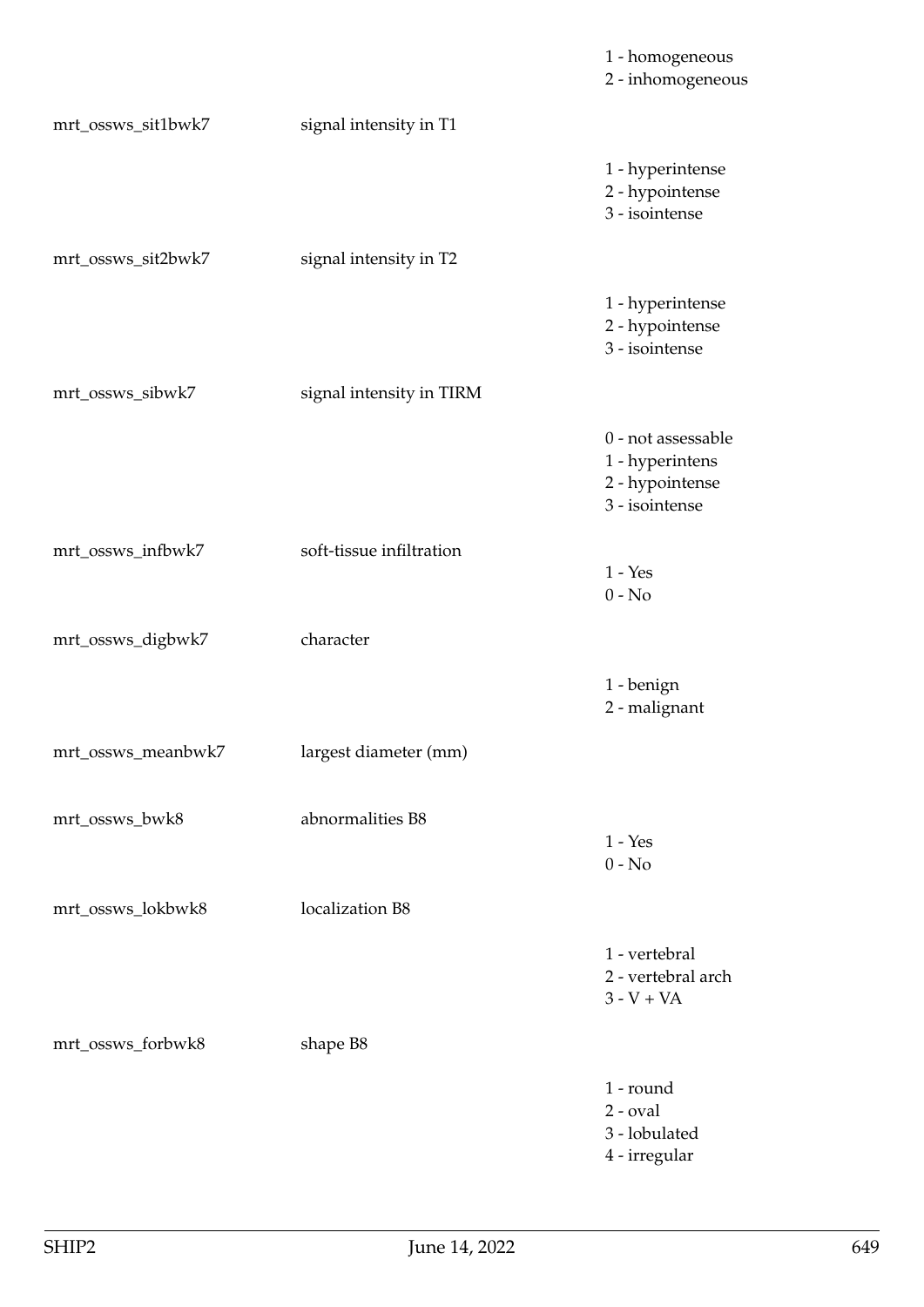| mrt_ossws_begbwk8  | limitation B8               |                                                                            |
|--------------------|-----------------------------|----------------------------------------------------------------------------|
|                    |                             | 1 - sharp bone<br>2 - ill-defined bone                                     |
| mrt_ossws_hombwk8  | homogeneity B8              |                                                                            |
|                    |                             | 1 - homogeneous<br>2 - inhomogeneous                                       |
| mrt_ossws_sit1bwk8 | signal intensity in T1 B8   |                                                                            |
|                    |                             | 1 - hyperintense<br>2 - hypointense<br>3 - isointense                      |
| mrt_ossws_sit2bwk8 | signal intensity in T2 B8   |                                                                            |
|                    |                             | 1 - hyperintense<br>2 - hypointense<br>3 - isointense                      |
| mrt_ossws_sibwk8   | signal intensity in TIRM B8 |                                                                            |
|                    |                             | 0 - not assessable<br>1 - hyperintens<br>2 - hypointense<br>3 - isointense |
| mrt_ossws_infbwk8  | soft-tissue infiltration B8 | $1 - Yes$                                                                  |
|                    |                             | $0 - No$                                                                   |
| mrt_ossws_digbwk8  | character B8                |                                                                            |
|                    |                             | 1 - benign<br>2 - malignant                                                |
| mrt_ossws_meanbwk8 | largest diameter (mm) B8    |                                                                            |
| mrt_ossws_bwk9     | abnormalities B9            | $1 - Yes$                                                                  |
|                    | localization B9             | $0 - No$                                                                   |
| mrt_ossws_lokbwk9  |                             |                                                                            |
|                    |                             | 1 - vertebral<br>2 - vertebral arch                                        |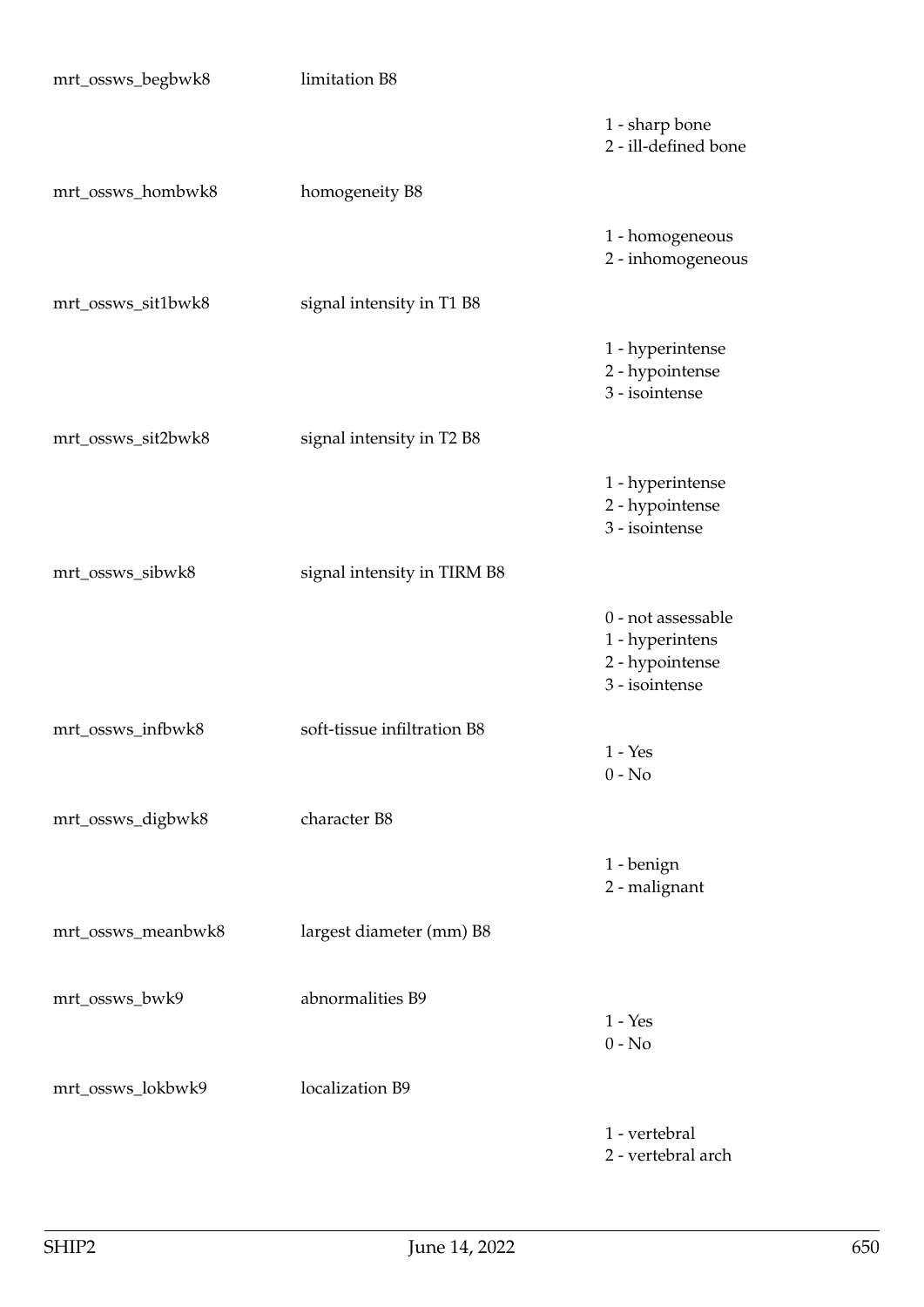| mrt_ossws_forbwk9  | shape B9                    |                                                                            |
|--------------------|-----------------------------|----------------------------------------------------------------------------|
|                    |                             | 1 - round<br>$2$ - $oval$<br>3 - lobulated<br>4 - irregular                |
| mrt_ossws_begbwk9  | limitation B9               |                                                                            |
|                    |                             | 1 - sharp bone<br>2 - ill-defined bone                                     |
| mrt_ossws_hombwk9  | homogeneity B9              |                                                                            |
|                    |                             | 1 - homogeneous<br>2 - inhomogeneous                                       |
| mrt_ossws_sit1bwk9 | signal intensity in T1 B9   |                                                                            |
|                    |                             | 1 - hyperintense<br>2 - hypointense<br>3 - isointense                      |
| mrt_ossws_sit2bwk9 | signal intensity in T2 B9   |                                                                            |
|                    |                             | 1 - hyperintense<br>2 - hypointense<br>3 - isointense                      |
| mrt_ossws_sibwk9   | signal intensity in TIRM B9 |                                                                            |
|                    |                             | 0 - not assessable<br>1 - hyperintens<br>2 - hypointense<br>3 - isointense |
| mrt_ossws_infbwk9  | soft-tissue infiltration B9 | $1 - Yes$                                                                  |
|                    |                             | $0 - No$                                                                   |
| mrt_ossws_digbwk9  | character B9                |                                                                            |
|                    |                             | 1 - benign<br>2 - malignant                                                |
| mrt_ossws_meanbwk9 | largest diameter (mm) B9    |                                                                            |

 $3 - V + VA$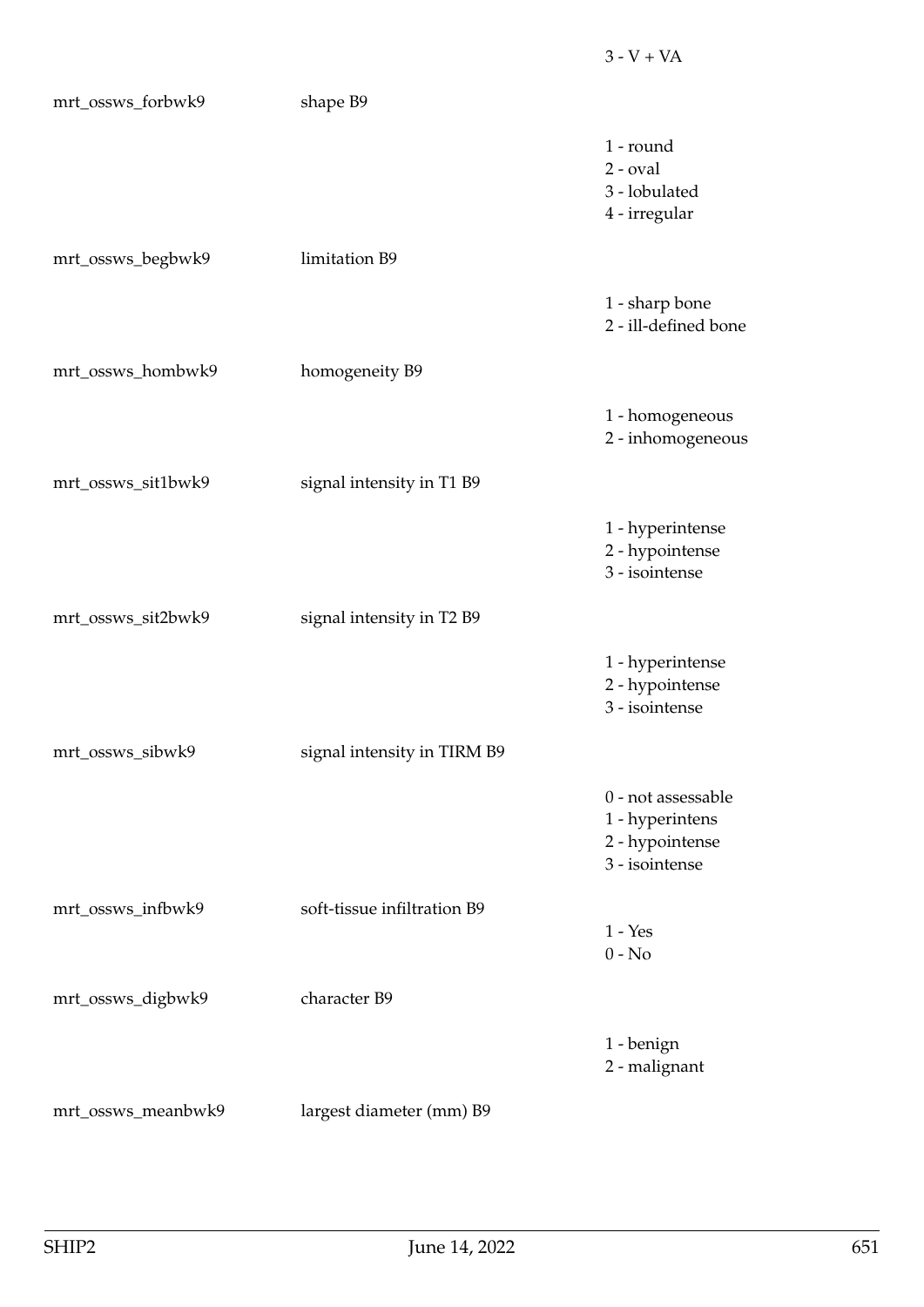| mrt_ossws_bwk10     | abnormalities B10            |                                                                            |
|---------------------|------------------------------|----------------------------------------------------------------------------|
|                     |                              | $1 - Yes$<br>$0 - No$                                                      |
| mrt_ossws_lokbwk10  | localization B10             |                                                                            |
|                     |                              | 1 - vertebral<br>2 - vertebral arch<br>$3 - V + VA$                        |
| mrt_ossws_forbwk10  | shape B10                    |                                                                            |
|                     |                              | 1 - round<br>$2$ - $oval$<br>3 - lobulated<br>4 - irregular                |
| mrt_ossws_begbwk10  | limitation B10               |                                                                            |
|                     |                              | 1 - sharp bone<br>2 - ill-defined bone                                     |
| mrt_ossws_hombwk10  | homogeneity B10              |                                                                            |
|                     |                              | 1 - homogeneous<br>2 - inhomogeneous                                       |
| mrt_ossws_sit1bwk10 | signal intensity in T1 B10   |                                                                            |
|                     |                              | 1 - hyperintense<br>2 - hypointense<br>3 - isointense                      |
| mrt_ossws_sit2bwk10 | signal intensity in T2 B10   |                                                                            |
|                     |                              | 1 - hyperintense<br>2 - hypointense<br>3 - isointense                      |
| mrt_ossws_sibwk10   | signal intensity in TIRM B10 |                                                                            |
|                     |                              | 0 - not assessable<br>1 - hyperintens<br>2 - hypointense<br>3 - isointense |
| mrt_ossws_infbwk10  | soft-tissue infiltration B10 |                                                                            |
|                     |                              | $1 - Yes$<br>$0 - No$                                                      |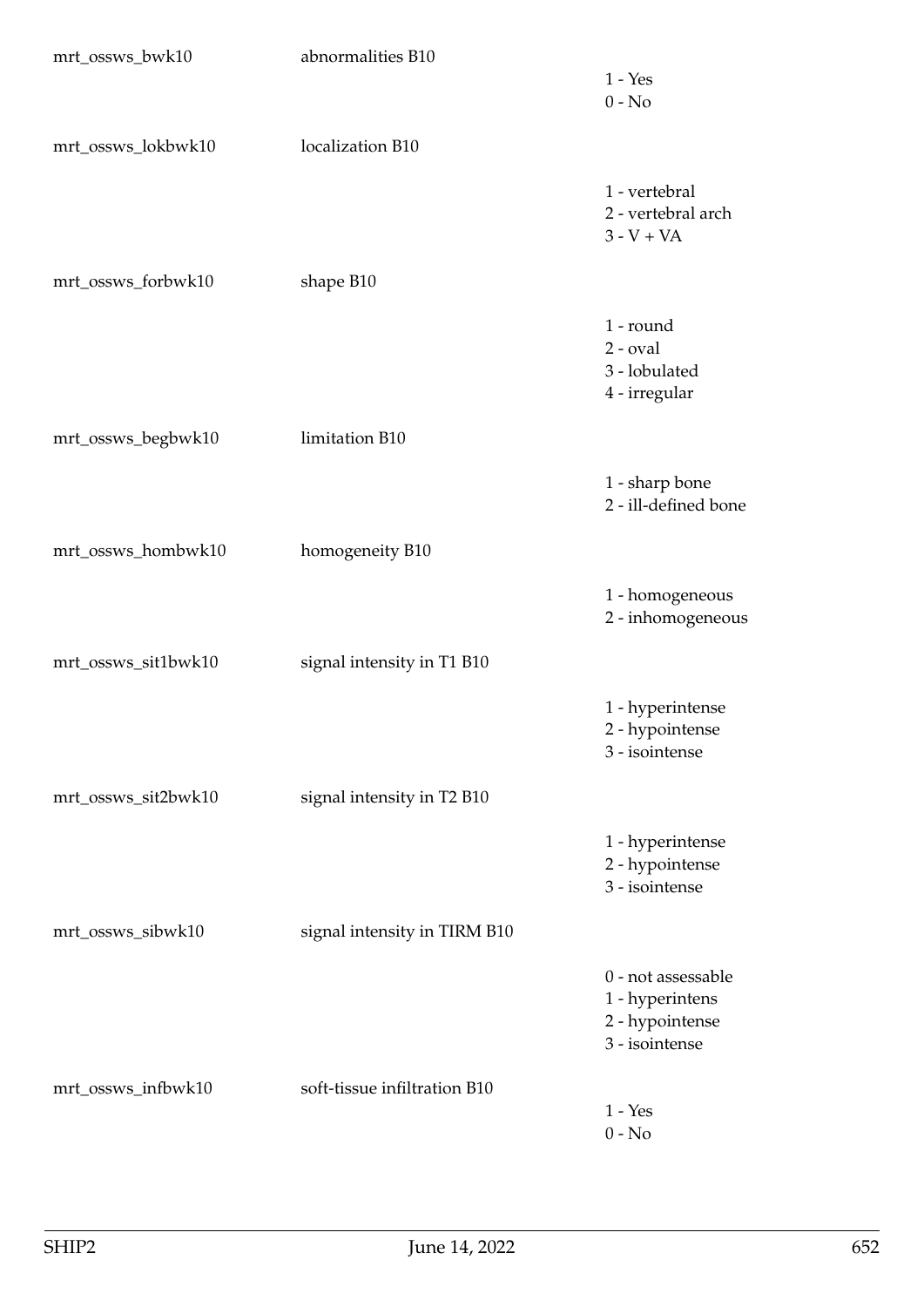| mrt_ossws_digbwk10  | character B10                |                                                             |
|---------------------|------------------------------|-------------------------------------------------------------|
|                     |                              | 1 - benign<br>2 - malignant                                 |
| mrt_ossws_meanbwk10 | largest diameter (mm) B10    |                                                             |
| mrt_ossws_bwk11     | abnormalities B11            | $1 - Yes$<br>$0 - No$                                       |
| mrt_ossws_lokbwk11  | localization B11             |                                                             |
|                     |                              | 1 - vertebral<br>2 - vertebral arch<br>$3 - V + VA$         |
| mrt_ossws_forbwk11  | shape B11                    |                                                             |
|                     |                              | 1 - round<br>$2$ - $oval$<br>3 - lobulated<br>4 - irregular |
| mrt_ossws_begbwk111 | limitation B11               |                                                             |
|                     |                              | 1 - sharp bone<br>2 - ill-defined bone                      |
| mrt_ossws_hombwk11  | homogeneity B11              |                                                             |
|                     |                              | 1 - homogeneous<br>2 - inhomogeneous                        |
| mrt_ossws_sit1bwk11 | signal intensity in T1 B11   |                                                             |
|                     |                              | 1 - hyperintense<br>2 - hypointense<br>3 - isointense       |
| mrt_ossws_sit2bwk11 | signal intensity in T2 B11   |                                                             |
|                     |                              | 1 - hyperintense<br>2 - hypointense<br>3 - isointense       |
| mrt_ossws_sibwk11   | signal intensity in TIRM B11 |                                                             |
|                     |                              | 0 - not assessable                                          |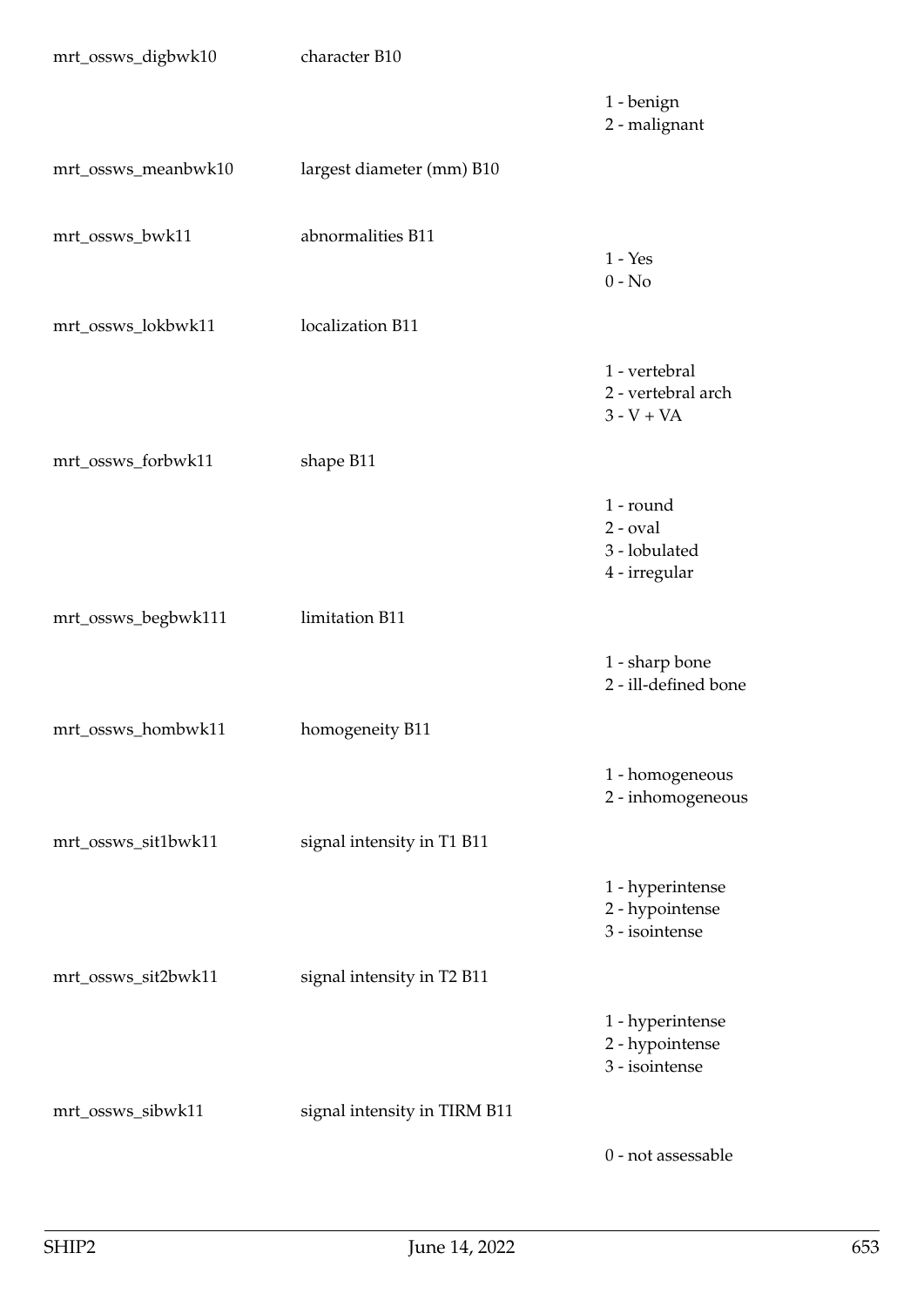|                     |                              | 1 - hyperintens<br>2 - hypointense<br>3 - isointense        |
|---------------------|------------------------------|-------------------------------------------------------------|
| mrt_ossws_infbwk11  | soft-tissue infiltration B11 | $1 - Yes$<br>$0 - No$                                       |
| mrt_ossws_digbwk11  | character B11                |                                                             |
|                     |                              | 1 - benign<br>2 - malignant                                 |
| mrt_ossws_meanbwk11 | largest diameter (mm) B11    |                                                             |
| mrt_ossws_bwk12     | abnormalities B12            | $1 - Yes$<br>$0 - No$                                       |
| mrt_ossws_lokbwk12  | localization B12             |                                                             |
|                     |                              | 1 - vertebral<br>2 - vertebral arch<br>$3 - V + VA$         |
| mrt_ossws_forbwk12  | shape B12                    |                                                             |
|                     |                              | 1 - round<br>$2$ - $oval$<br>3 - lobulated<br>4 - irregular |
| mrt_ossws_begbwk12  | limitation B12               |                                                             |
|                     |                              | 1 - sharp bone<br>2 - ill-defined bone                      |
| mrt_ossws_hombwk12  | homogeneity B12              |                                                             |
|                     |                              | 1 - homogeneous<br>2 - inhomogeneous                        |
| mrt_ossws_sit1bwk12 | signal intensity in T1 B12   |                                                             |
|                     |                              | 1 - hyperintense<br>2 - hypointense<br>3 - isointense       |
| mrt_ossws_sit2bwk12 | signal intensity in T2 B12   |                                                             |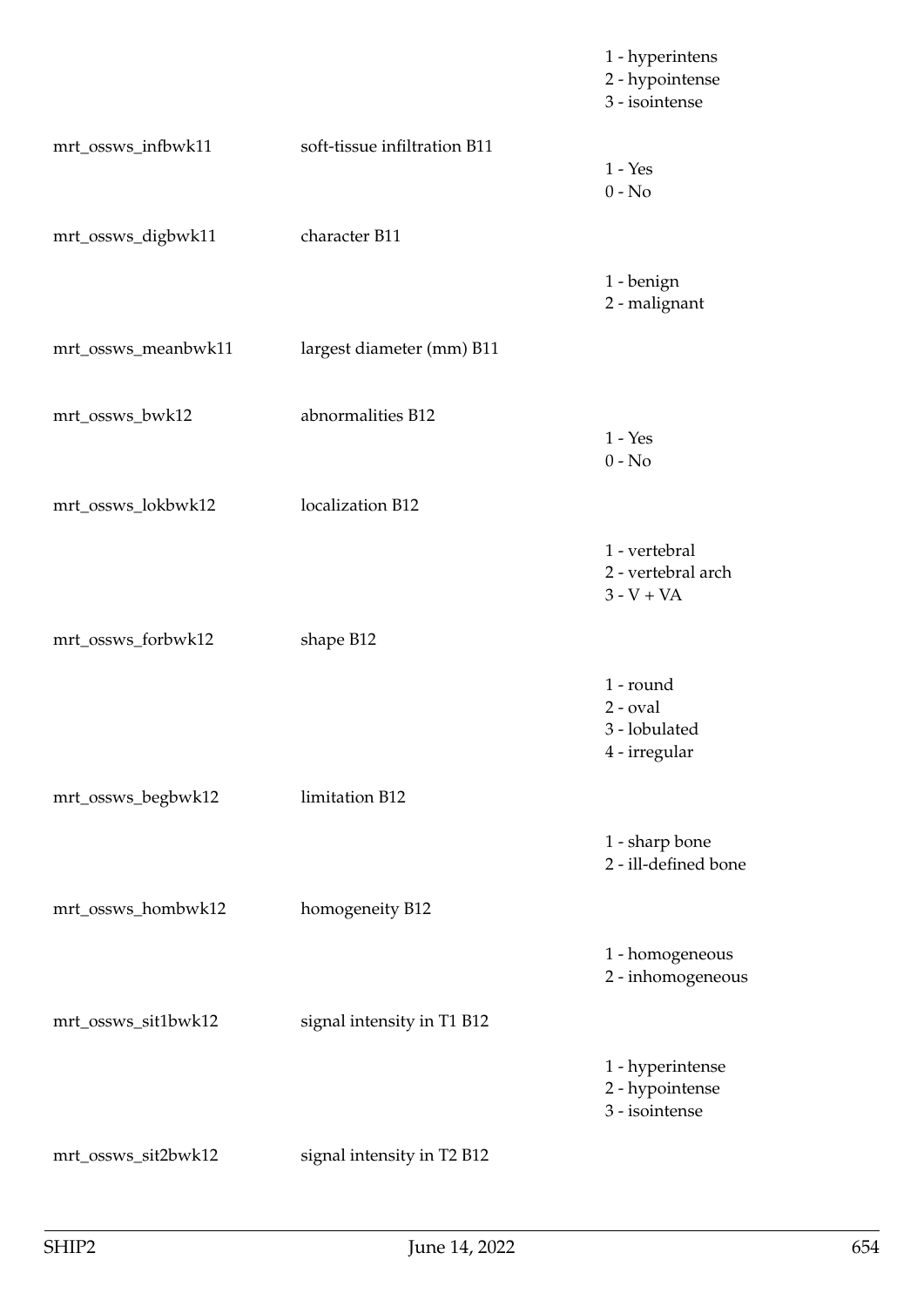|                     |                              | 1 - hyperintense<br>2 - hypointense<br>3 - isointense                      |
|---------------------|------------------------------|----------------------------------------------------------------------------|
| mrt_ossws_sibwk12   | signal intensity in TIRM B12 |                                                                            |
|                     |                              | 0 - not assessable<br>1 - hyperintens<br>2 - hypointense<br>3 - isointense |
| mrt_ossws_infbwk12  | soft-tissue infiltration B12 | $1 - Yes$<br>$0 - No$                                                      |
| mrt_ossws_digbwk12  | character B12                |                                                                            |
|                     |                              | 1 - benign<br>2 - malignant                                                |
| mrt_ossws_meanbwk12 | largest diameter (mm) B12    |                                                                            |
| mrt_ossws_lwk       | abnormalities lumbar         | $1 - Yes$<br>$0 - No$                                                      |
| mrt_ossws_lwk1      | abnormalities L1             | $1 - Yes$<br>$0 - No$                                                      |
| mrt_ossws_loklwk1   | localization L1              |                                                                            |
|                     |                              | 1 - vertebral<br>2 - vertebral arch<br>$3 - V + VA$                        |
| mrt_ossws_forlwk1   | shape L1                     |                                                                            |
|                     |                              | 1 - round<br>$2$ - $oval$<br>3 - lobulated<br>4 - irregular                |
| mrt_ossws_beglwk1   | limitation L1                |                                                                            |
|                     |                              | 1 - sharp bone<br>2 - ill-defined bone                                     |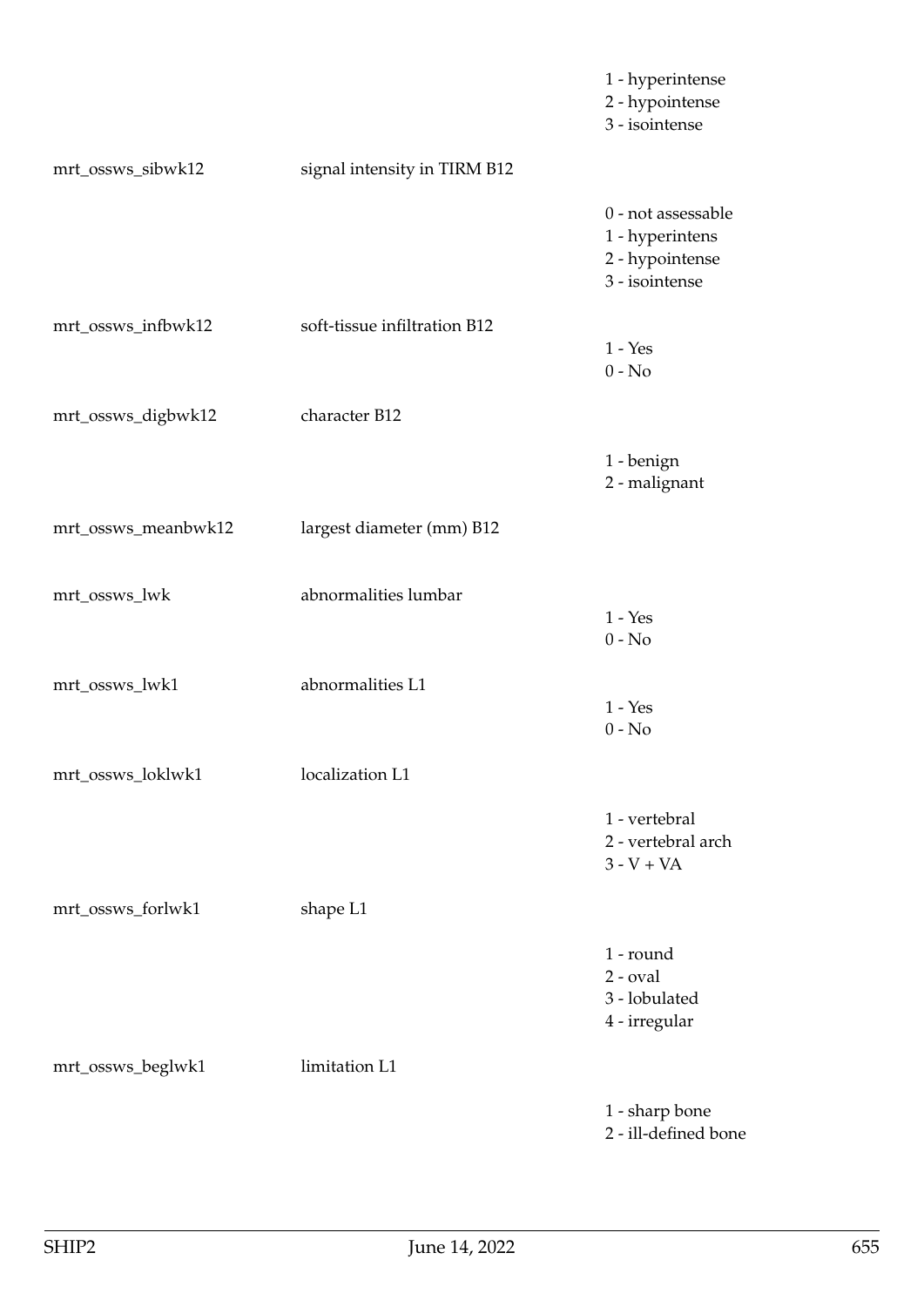| mrt_ossws_homlwk1  | homogeneity L1              |                                                                            |
|--------------------|-----------------------------|----------------------------------------------------------------------------|
|                    |                             | 1 - homogeneous<br>2 - inhomogeneous                                       |
| mrt_ossws_sit1lwk1 | signal intensity in T1 L1   |                                                                            |
|                    |                             | 1 - hyperintense<br>2 - hypointense<br>3 - isointense                      |
| mrt_ossws_sit2lwk1 | signal intensity in T2 L1   |                                                                            |
|                    |                             | 1 - hyperintense<br>2 - hypointense<br>3 - isointense                      |
| mrt_ossws_silwk1   | signal intensity in TIRM L1 |                                                                            |
|                    |                             | 0 - not assessable<br>1 - hyperintens<br>2 - hypointense<br>3 - isointense |
| mrt_ossws_inflwk1  | soft-tissue infiltration L1 | $1 - Yes$<br>$0 - No$                                                      |
| mrt_ossws_diglwk1  | character L1                |                                                                            |
|                    |                             | 1 - benign<br>2 - malignant                                                |
| mrt_ossws_meanlwk1 | largest diameter (mm) L1    |                                                                            |
| mrt_ossws_lwk2     | abnormalities L2            | $1 - Yes$<br>$0 - No$                                                      |
| mrt_ossws_loklwk2  | localization L2             |                                                                            |
|                    |                             | 1 - vertebral<br>2 - vertebral arch<br>$3 - V + VA$                        |
| mrt_ossws_forlwk2  | shape L2                    |                                                                            |
|                    |                             | 1 - round<br>$2$ - $oval$                                                  |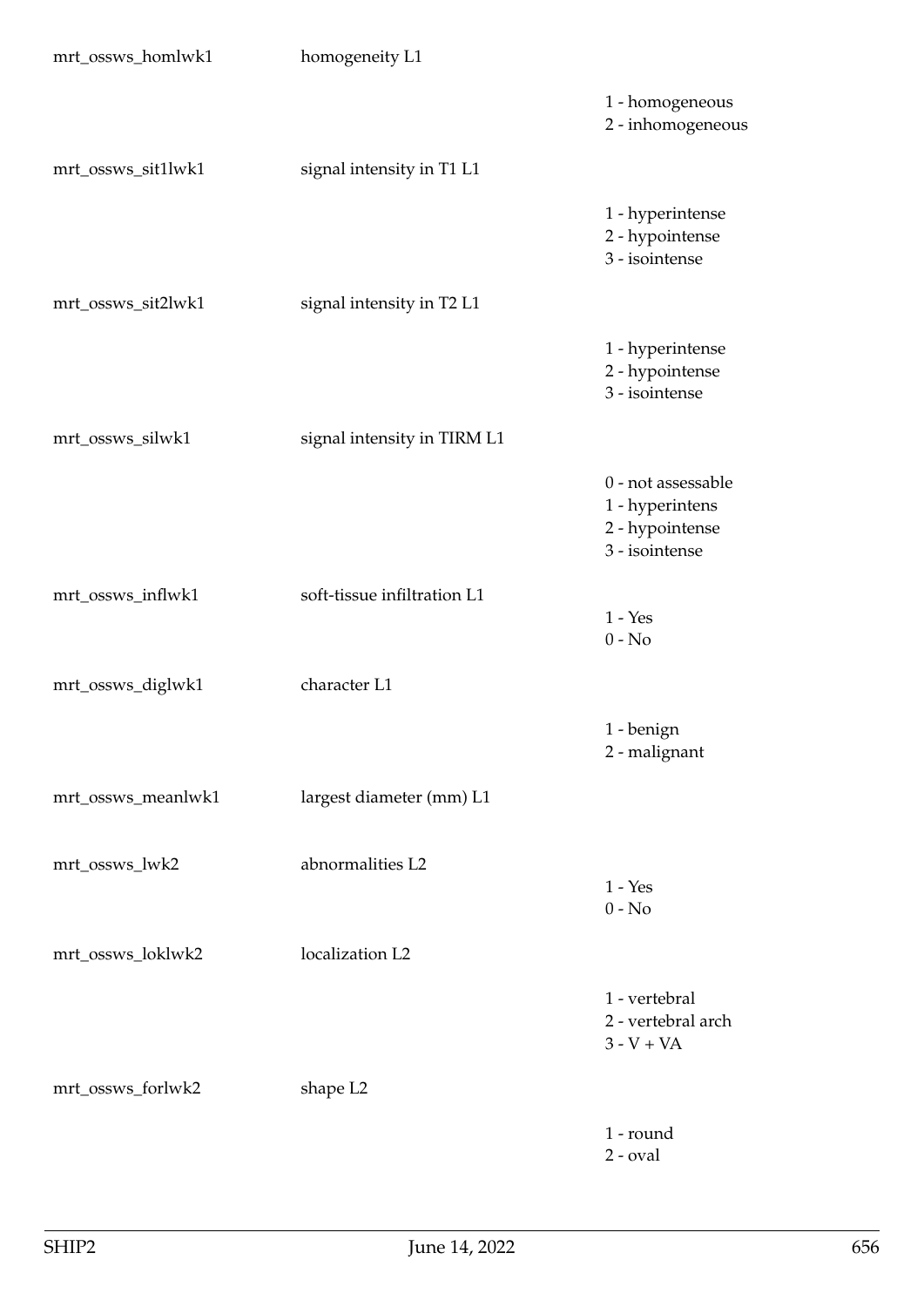|                    |                             | 3 - lobulated<br>4 - irregular                                             |
|--------------------|-----------------------------|----------------------------------------------------------------------------|
| mrt_ossws_beglwk2  | limitation L2               |                                                                            |
|                    |                             | 1 - sharp bone<br>2 - ill-defined bone                                     |
| mrt_ossws_homlwk2  | homogeneity L2              |                                                                            |
|                    |                             | 1 - homogeneous<br>2 - inhomogeneous                                       |
| mrt_ossws_sit1lwk2 | signal intensity in T1 L2   |                                                                            |
|                    |                             | 1 - hyperintense<br>2 - hypointense<br>3 - isointense                      |
| mrt_ossws_sit2lwk2 | signal intensity in T2 L2   |                                                                            |
|                    |                             | 1 - hyperintense<br>2 - hypointense<br>3 - isointense                      |
| mrt_ossws_silwk2   | signal intensity in TIRM L2 |                                                                            |
|                    |                             | 0 - not assessable<br>1 - hyperintens<br>2 - hypointense<br>3 - isointense |
| mrt_ossws_inflwk2  | soft-tissue infiltration L2 | $1 - Yes$                                                                  |
|                    |                             | $0 - No$                                                                   |
| mrt_ossws_diglwk2  | character L2                |                                                                            |
|                    |                             | 1 - benign<br>2 - malignant                                                |
| mrt_ossws_meanlwk2 | largest diameter (mm) L2    |                                                                            |
| mrt_ossws_lwk3     | abnormalities L3            | $1 - Yes$<br>$0 - No$                                                      |
| mrt_ossws_loklwk3  | localization L3             |                                                                            |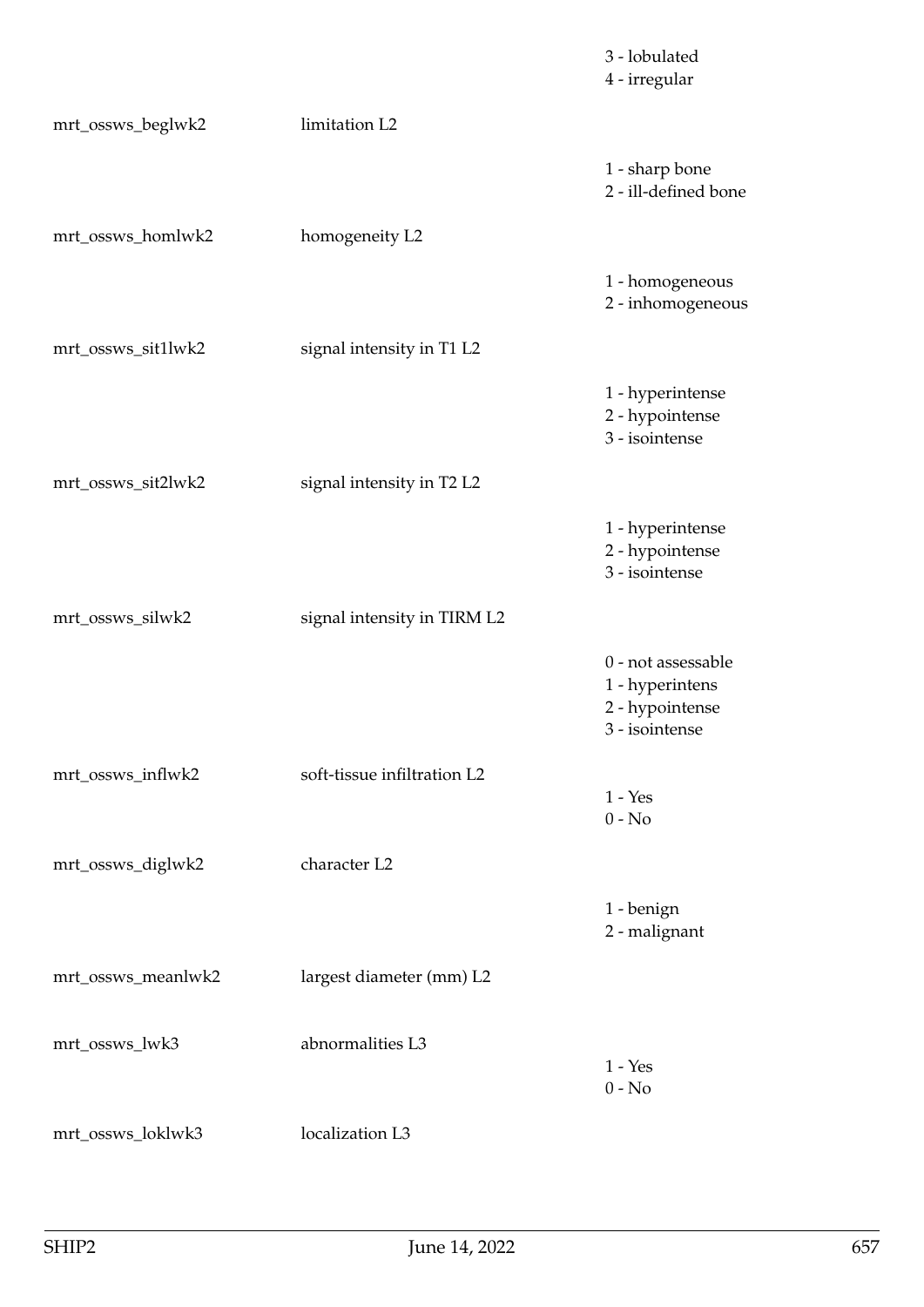|                    |                             | 1 - vertebral<br>2 - vertebral arch<br>$3 - V + VA$                        |
|--------------------|-----------------------------|----------------------------------------------------------------------------|
| mrt_ossws_forlwk3  | shape L3                    |                                                                            |
|                    |                             | 1 - round<br>$2$ - $oval$<br>3 - lobulated<br>4 - irregular                |
| mrt_ossws_beglwk3  | limitation L3               |                                                                            |
|                    |                             | 1 - sharp bone<br>2 - ill-defined bone                                     |
| mrt_ossws_homlwk3  | homogeneity L3              |                                                                            |
|                    |                             | 1 - homogeneous<br>2 - inhomogeneous                                       |
| mrt_ossws_sit1lwk3 | signal intensity in T1 L3   |                                                                            |
|                    |                             | 1 - hyperintense<br>2 - hypointense<br>3 - isointense                      |
| mrt_ossws_sit2lwk3 | signal intensity in T2 L3   |                                                                            |
|                    |                             | 1 - hyperintense<br>2 - hypointense<br>3 - isointense                      |
| mrt_ossws_silwk3   | signal intensity in TIRM L3 |                                                                            |
|                    |                             | 0 - not assessable<br>1 - hyperintens<br>2 - hypointense<br>3 - isointense |
| mrt_ossws_inflwk3  | soft-tissue infiltration L3 | $1 - Yes$<br>$0 - No$                                                      |
| mrt_ossws_diglwk3  | character L3                |                                                                            |
|                    |                             | 1 - benign<br>2 - malignant                                                |
| mrt_ossws_meanlwk3 | largest diameter (mm) L3    |                                                                            |
|                    |                             |                                                                            |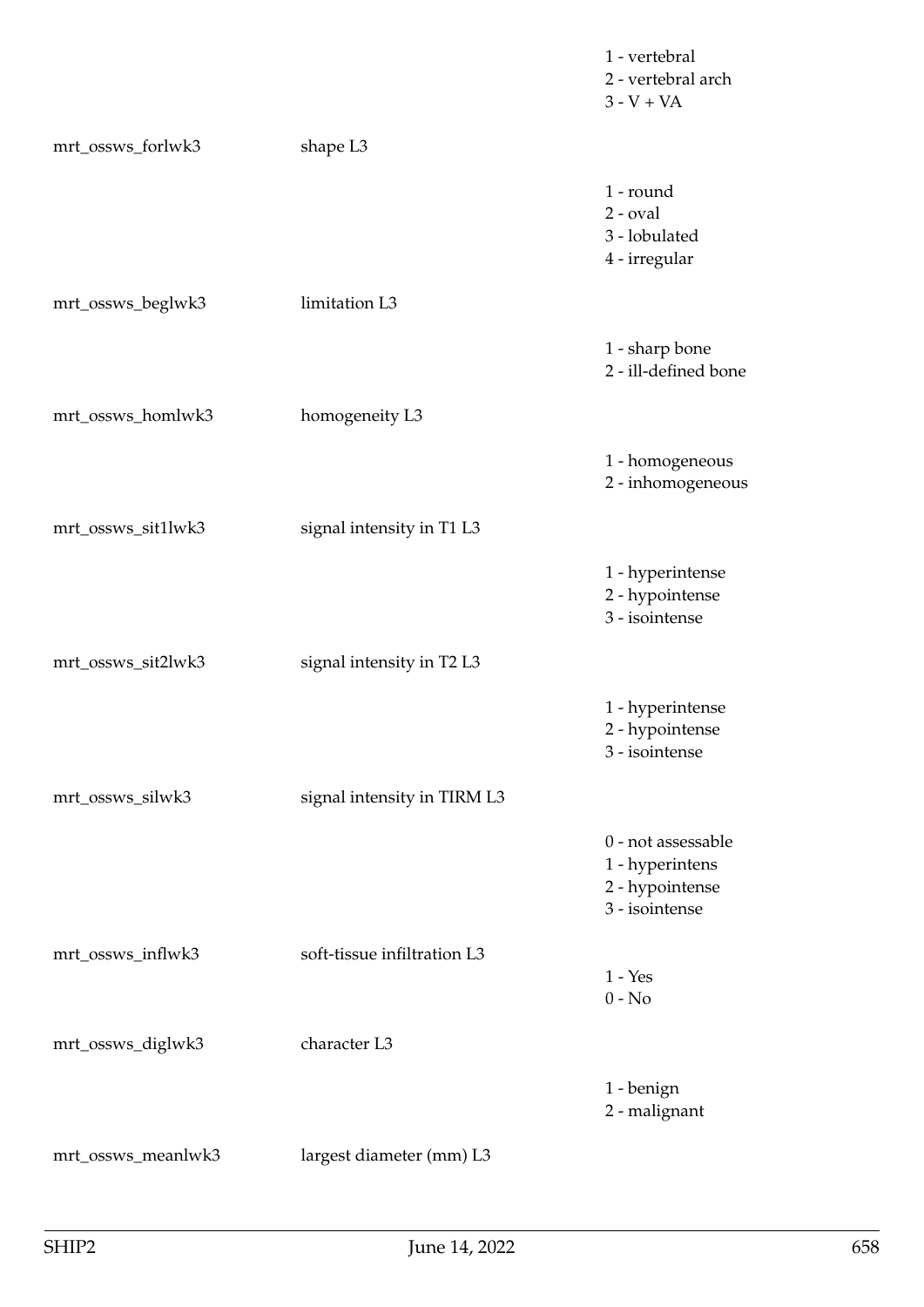| mrt_ossws_lwk4     | abnormalities L4            | $1 - Yes$<br>$0 - No$                                                      |
|--------------------|-----------------------------|----------------------------------------------------------------------------|
| mrt_ossws_loklwk4  | localization L4             |                                                                            |
|                    |                             | 1 - vertebral<br>2 - vertebral arch<br>$3 - V + VA$                        |
| mrt_ossws_forlwk4  | shape L <sub>4</sub>        |                                                                            |
|                    |                             | 1 - round<br>$2$ - $oval$<br>3 - lobulated<br>4 - irregular                |
| mrt_ossws_beglwk4  | limitation L4               |                                                                            |
|                    |                             | 1 - sharp bone<br>2 - ill-defined bone                                     |
| mrt_ossws_homlwk4  | homogeneity L4              |                                                                            |
|                    |                             | 1 - homogeneous<br>2 - inhomogeneous                                       |
| mrt_ossws_sit1lwk4 | signal intensity in T1 L4   |                                                                            |
|                    |                             | 1 - hyperintense<br>2 - hypointense<br>3 - isointense                      |
| mrt_ossws_sit2lwk4 | signal intensity in T2 L4   |                                                                            |
|                    |                             | 1 - hyperintense<br>2 - hypointense<br>3 - isointense                      |
| mrt_ossws_silwk4   | signal intensity in TIRM L4 |                                                                            |
|                    |                             | 0 - not assessable<br>1 - hyperintens<br>2 - hypointense<br>3 - isointense |
| mrt_ossws_inflwk4  | soft-tissue infiltration L4 | $1 - Yes$                                                                  |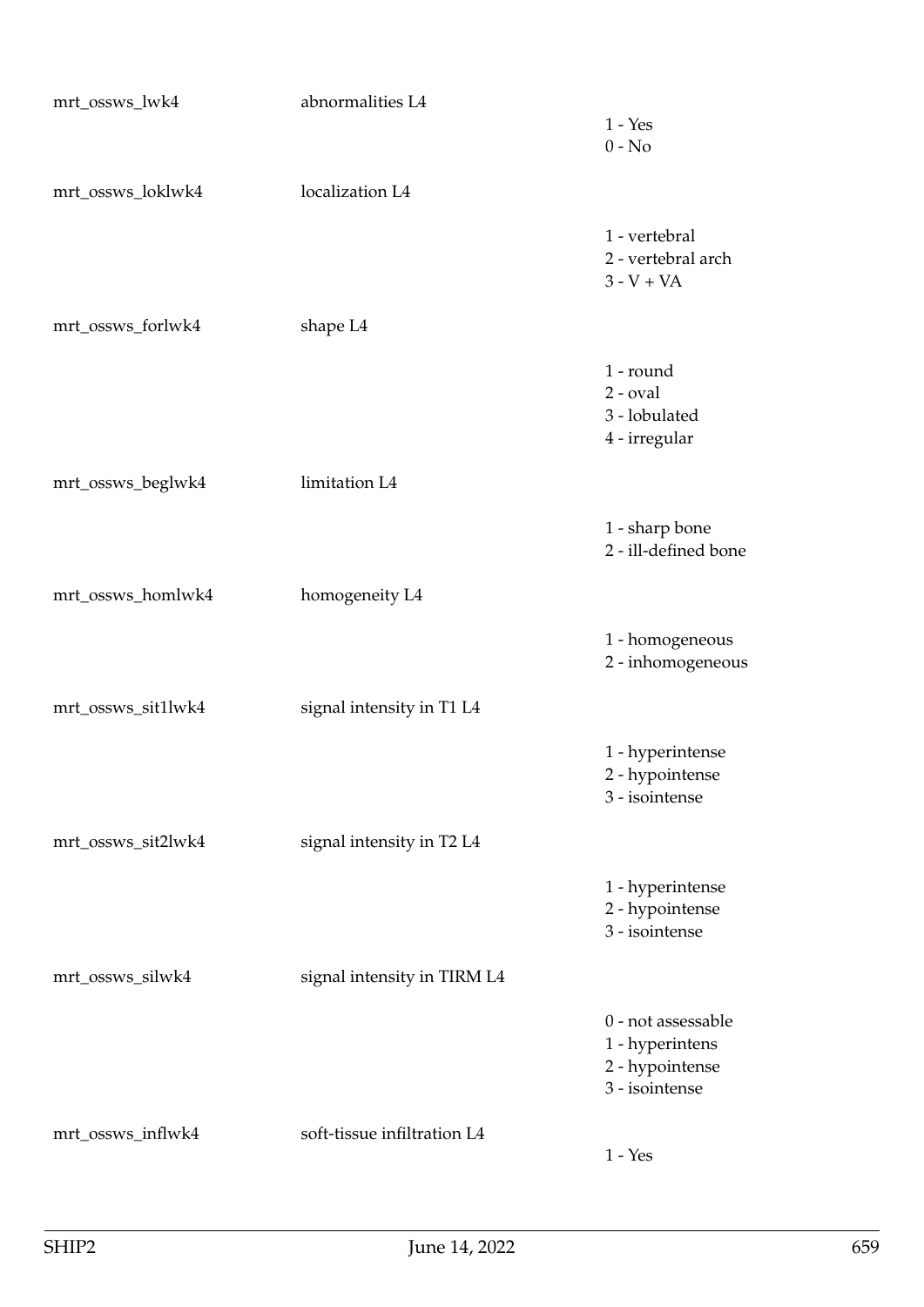| mrt_ossws_diglwk4  | character L4                |                                                             |
|--------------------|-----------------------------|-------------------------------------------------------------|
|                    |                             | 1 - benign<br>2 - malignant                                 |
| mrt_ossws_meanlwk4 | largest diameter (mm) L4    |                                                             |
| mrt_ossws_lwk5     | abnormalities L5            | $1 - Yes$<br>$0 - No$                                       |
| mrt_ossws_loklwk5  | localization L5             |                                                             |
|                    |                             | 1 - vertebral<br>2 - vertebral arch<br>$3 - V + VA$         |
| mrt_ossws_forlwk5  | shape L5                    |                                                             |
|                    |                             | 1 - round<br>$2$ - $oval$<br>3 - lobulated<br>4 - irregular |
| mrt_ossws_beglwk5  | limitation L5               |                                                             |
|                    |                             | 1 - sharp bone<br>2 - ill-defined bone                      |
| mrt_ossws_homlwk5  | homogeneity L5              |                                                             |
|                    |                             | 1 - homogeneous<br>2 - inhomogeneous                        |
| mrt_ossws_sit1lwk5 | signal intensity in T1 L5   |                                                             |
|                    |                             | 1 - hyperintense<br>2 - hypointense<br>3 - isointense       |
| mrt_ossws_sit2lwk5 | signal intensity in T2 L5   |                                                             |
|                    |                             | 1 - hyperintense<br>2 - hypointense<br>3 - isointense       |
| mrt_ossws_silwk5   | signal intensity in TIRM L5 |                                                             |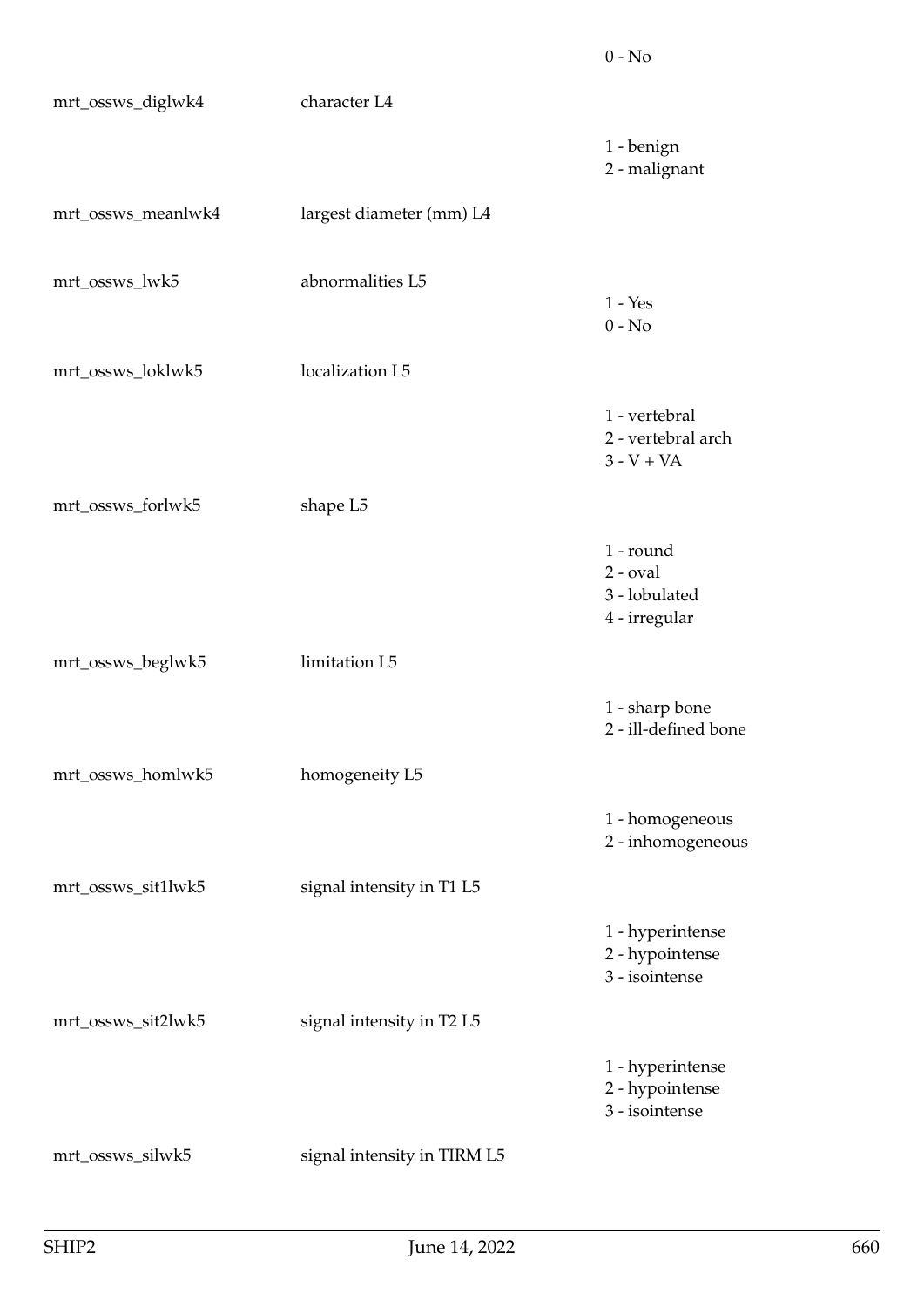|                    |                                  | 0 - not assessable<br>1 - hyperintens<br>2 - hypointense<br>3 - isointense |
|--------------------|----------------------------------|----------------------------------------------------------------------------|
| mrt_ossws_inflwk5  | soft-tissue infiltration L5      | $1 - Yes$<br>$0 - No$                                                      |
| mrt_ossws_diglwk5  | character L5                     |                                                                            |
|                    |                                  | 1 - benign<br>2 - malignant                                                |
| mrt_ossws_meanlwk5 | largest diameter (mm) L5         |                                                                            |
| mrt_ossws_oss      | abnormalities os sacrum          | $1 - Yes$<br>$0 - No$                                                      |
| mrt_ossws_lokoss   | localization os sacrum           |                                                                            |
|                    |                                  | 1 - lateral mass<br>2 - medial mass                                        |
| mrt_ossws_foross   | shape os sacrum                  |                                                                            |
|                    |                                  | 1 - round<br>$2$ - $oval$<br>3 - lobulated<br>4 - irregular                |
| mrt_ossws_begoss   | limitation os sacrum             |                                                                            |
|                    |                                  | 1 - sharp bone<br>2 - ill-defined bone                                     |
| mrt_ossws_homoss   | homogeneity os sacrum            |                                                                            |
|                    |                                  | 1 - homogeneous<br>2 - inhomogeneous                                       |
| mrt_ossws_sit1oss  | signal intensity in T1 os sacrum |                                                                            |
|                    |                                  | 1 - hyperintense<br>2 - hypointense<br>3 - isointense                      |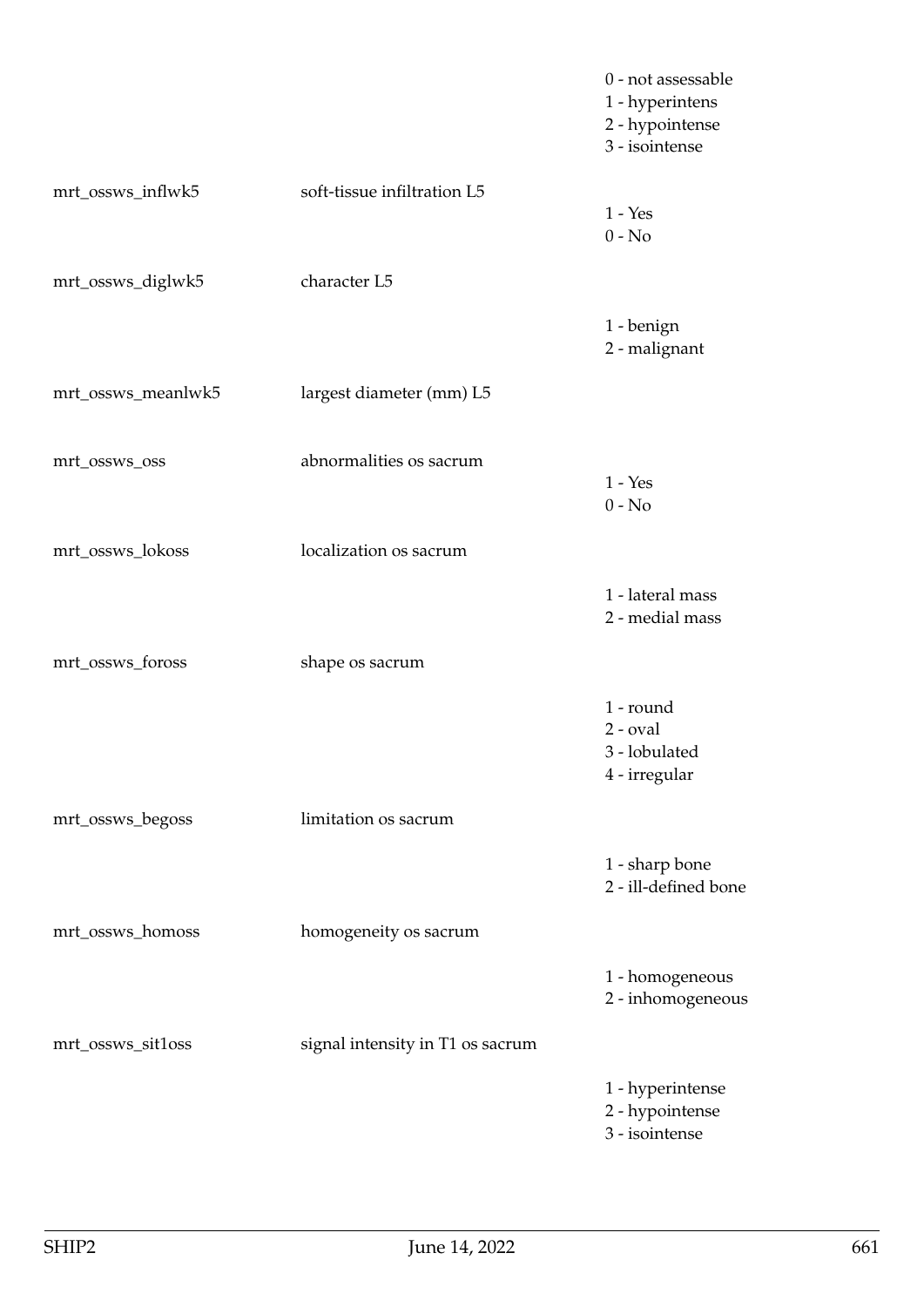| mrt_ossws_sit2oss        | signal intensity in T2 os sacrum     |                                                                            |
|--------------------------|--------------------------------------|----------------------------------------------------------------------------|
|                          |                                      | 1 - hyperintense<br>2 - hypointense<br>3 - isointense                      |
| mrt_ossws_sioss          | signal intensity in TIRM os sacrum   |                                                                            |
|                          |                                      | 0 - not assessable<br>1 - hyperintens<br>2 - hypointense<br>3 - isointense |
| mrt_ossws_infoss         | soft-tissue infiltration os sacrum   | $1 - Yes$<br>$0 - No$                                                      |
| mrt_ossws_digoss         | character os sacrum                  |                                                                            |
|                          |                                      | 1 - benign<br>2 - malignant                                                |
| mrt_ossws_meanoss        | largest diameter (mm) os sacrum      |                                                                            |
| mrt_ossws_bem            | note                                 | $1 - Yes$<br>$0 - No$                                                      |
| mrt_ossws_bem1           | note                                 |                                                                            |
| <b>MRTOSTEO</b>          | <b>T_MRTOSTEO</b>                    |                                                                            |
| mrt_osteo_t2star_l4_mean | T <sub>2</sub> * L <sub>4</sub> mean |                                                                            |
| mrt_osteo_t2star_l2_mean | T <sub>2</sub> * L <sub>2</sub> mean |                                                                            |
| mrt_osteo_t2star_l5_mean | T <sub>2</sub> * L <sub>5</sub> mean |                                                                            |
| mrt_osteo_lwk1jn         | L1 evaluable                         | $1 - Yes$<br>$0 - No$                                                      |
| mrt_osteo_lwk2jn         | L2 evaluable                         | $1 - Yes$<br>$0 - No$                                                      |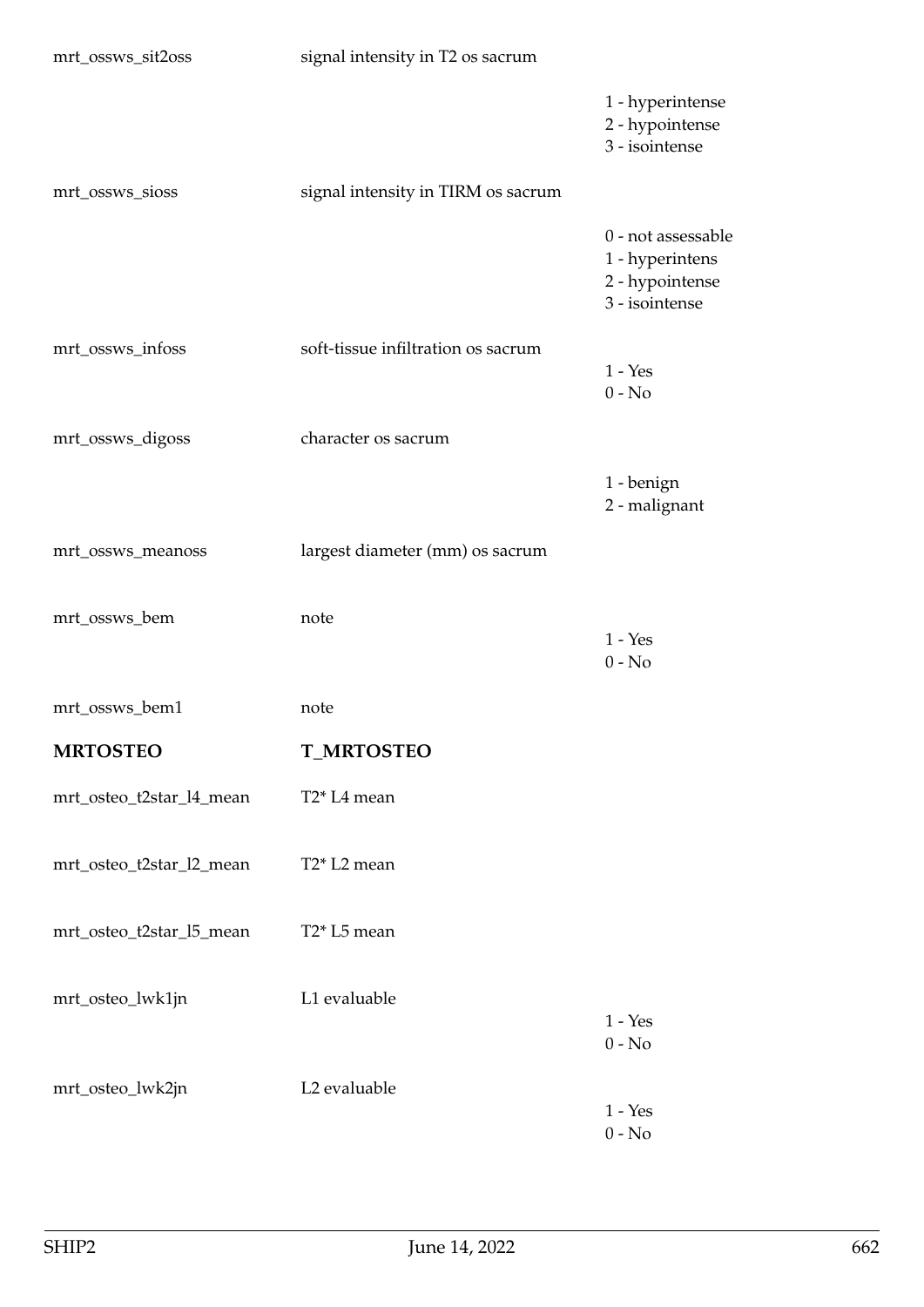| mrt_osteo_t2star_l1_mean T2* L1 mean |                                                    |                                   |
|--------------------------------------|----------------------------------------------------|-----------------------------------|
| mrt_osteo_t2star_l5_sd               | T2* L5 standard deviation                          |                                   |
| mrt_osteo_t2star_l3_sd               | T2* L3 standard deviation                          |                                   |
| mrt_osteo_t2star_l2_sd               | T2* L2 standard deviation                          |                                   |
| mrt_osteo_t2star_l4_sd               | T2* L4 standard deviation                          |                                   |
| mrt_osteo_t2star_l1_sd               | T <sub>2</sub> * L <sub>1</sub> standard deviation |                                   |
| mrt_osteo_lwk3jn                     | L3 evaluable                                       | $1 - Yes$                         |
| mrt_osteo_t2star_l3_mean             | T <sub>2</sub> * L <sub>3</sub> mean               | $0 - No$                          |
| mrt_osteo_lwk4jn                     | L4 evaluable                                       | $1 - Yes$                         |
| mrt_osteo_lwk5jn                     | L5 evaluable                                       | $0 - No$<br>$1 - Yes$<br>$0 - No$ |
| mrt_osteo_user                       | user                                               |                                   |
| mrt_osteo_osirixversion              | OsiriX version                                     |                                   |
| mrt_osteo_pluginversion              | plug-in version                                    |                                   |
| mrt_osteo_date                       | date                                               |                                   |
| <b>MRTOSTUP</b>                      | <b>T_MRTOSTEOUP</b>                                |                                   |
| mrt_ostup_mrtjn                      | osteo sequence available                           | $1 - Yes$<br>$0 - No$             |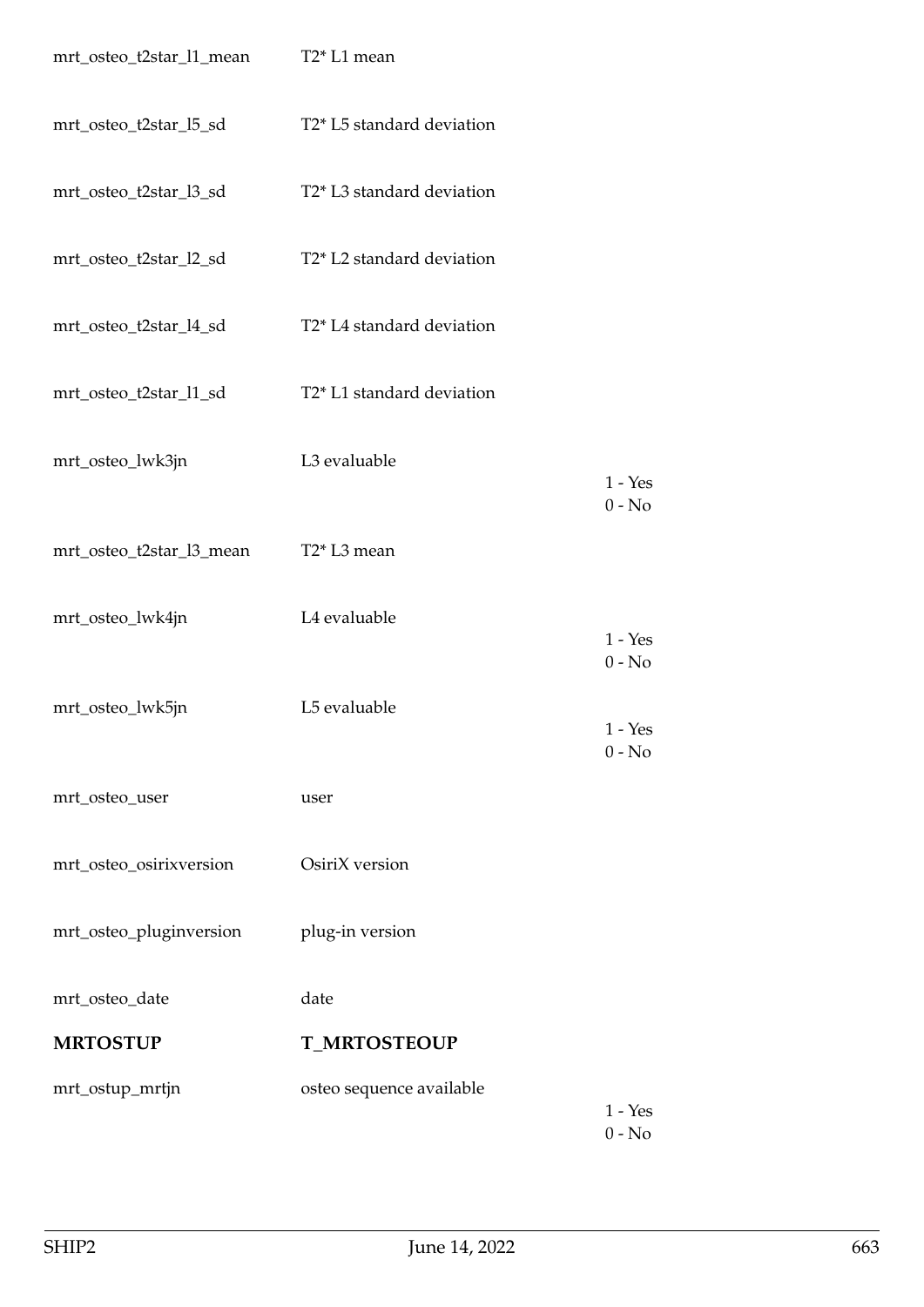| mrt_ostup_file      | xml file                            |                       |
|---------------------|-------------------------------------|-----------------------|
| mrt_ostup_commentjn | write comment                       | $1 - Yes$<br>$0 - No$ |
| mrt_ostup_comment   | comment                             |                       |
| <b>MRTPAN</b>       | pancreatic fat study                |                       |
| mrt_pan_val         | data valid                          | $1 - Yes$<br>$0 - No$ |
| mrt_pan_cap_per     | MRTPAN: Caput Pankreasfett (%)      |                       |
| mrt_pan_corp_per    | MRTPAN: Corpus Pankreasfett (%)     |                       |
| mrt_pan_cau_per     | MRTPAN: Cauda Pankreasfett (%)      |                       |
| mrt_pan_t21         | T2 pancreatic caput                 |                       |
| mrt_pan_t22         | T2 pancreatic corpus                |                       |
| mrt_pan_t23         | T2 pancreatic cauda                 |                       |
| mrt_pan_mwfat_per   | MRTPAN: Mittelwert Pankreasfett (%) |                       |
| mrt_pan_mwiron      | mean r2* pancreatic                 |                       |
| <b>MRTPAZY</b>      | pancreatic cycts                    |                       |
| mrt_pazy_auf        | cyst available                      | $1 - Yes$<br>$0 - No$ |
| mrt_pazy_anz        | number of cysts                     |                       |
| mrt_pazy_size       | size of the largest cyst            |                       |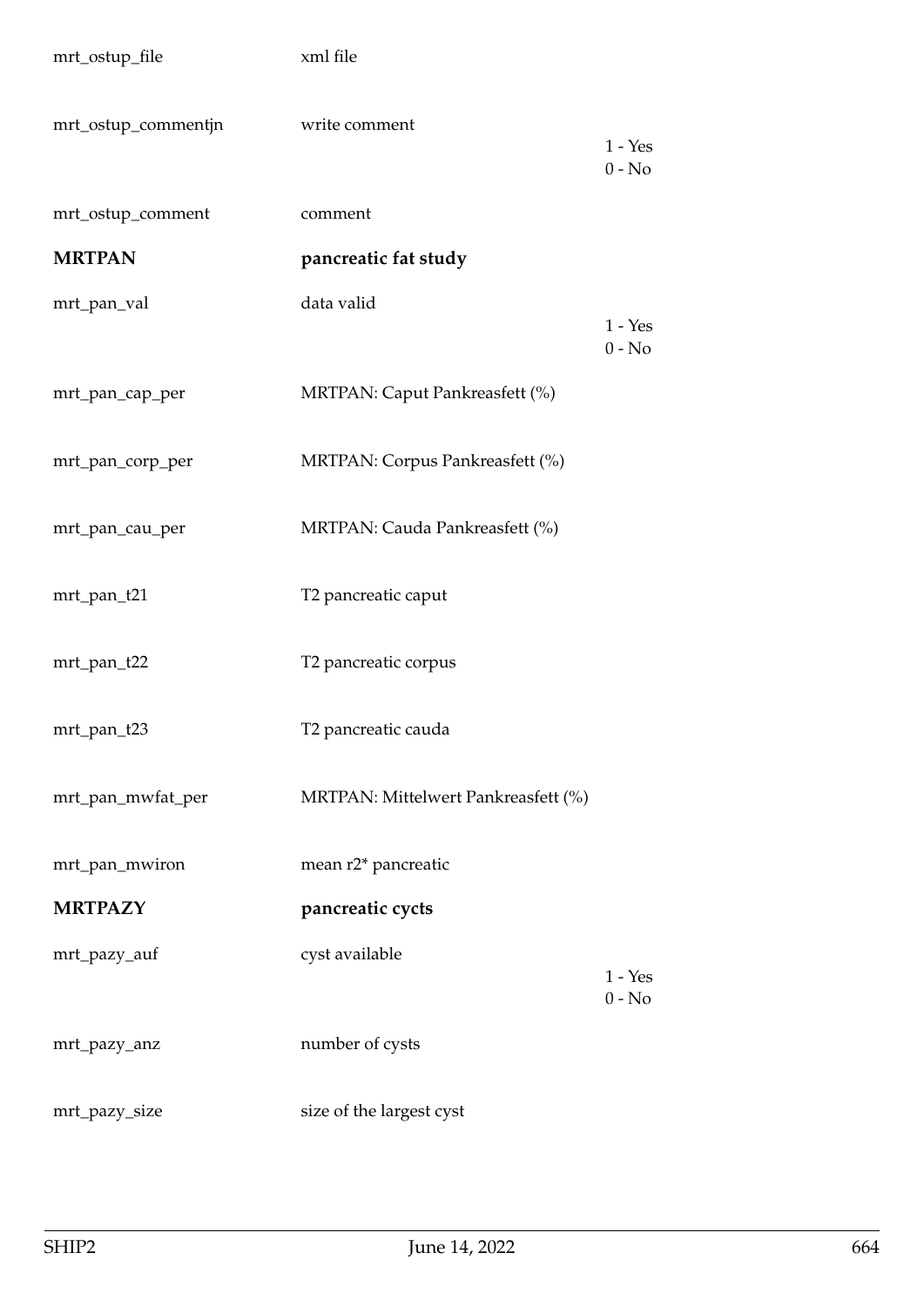- $0 No$
- 1 Yes

2 - multiple cycts with input terminal

| mrt_pazy_cap  | number of cycts - caput  |
|---------------|--------------------------|
|               |                          |
| mrt_pazy_corp | number of cycts - corpus |

mrt\_pazy\_cau number of cycts - cauda

## **MRTPMF PANMILZFAT**

mrt\_pmf\_pdffpancap Fat Pancreas Caput

- mrt\_pmf\_pdffpancorp Fat Pancreas Corpus
- mrt\_pmf\_pdffpancau Fat Pancreas Cauda
- mrt\_pmf\_r2spancap R2s Pancreas Caput
- mrt\_pmf\_r2spancorp R2s Pancreas Corpus
- mrt\_pmf\_r2spancau R2s Pancreas Cauda
- mrt\_pmf\_pdffsplen Fat Splen
- mrt\_pmf\_r2ssplen R2s\_Splen
- **MRTPNK** pancreatic study
- mrt\_pnk\_sekr Was secretin given?
- 
- mrt\_pnk\_ndca native: imaged the cystic duct
- $1 A$  $2 - B$ 3 - C

1 - Yes 0 - No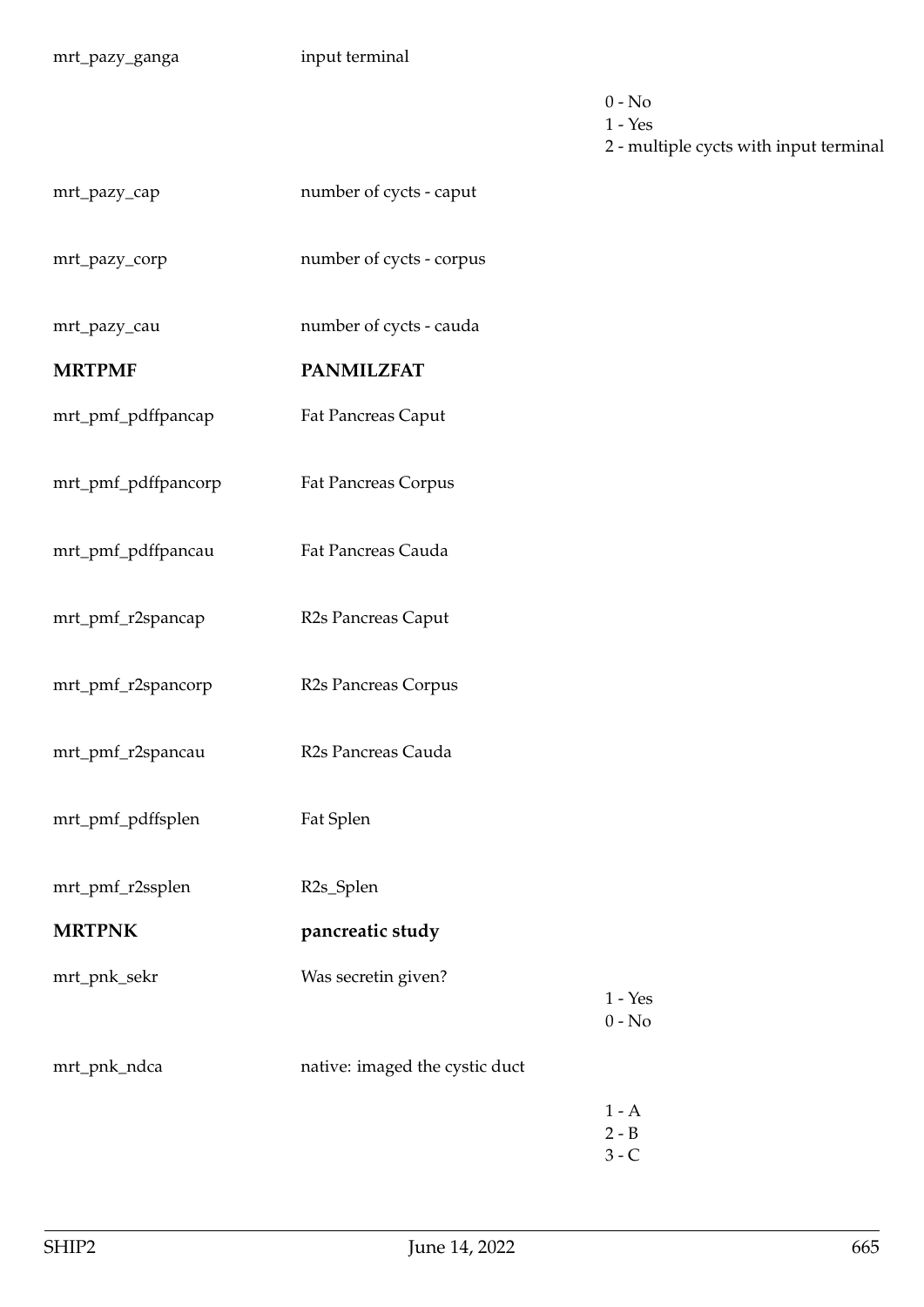4 - D 5 - E  $6 - F$ 7 - G 8 - H  $9 - I$  $10 - J$ 11 - K  $12 - L$ 13 - not assessable mrt\_pnk\_ndpa native: imaged the pancreatic duct  $1 - A$ 2 - B 3 - C 4 - D 5 - E 6 - not assessable mrt\_pnk\_npda native: imaged the papilla duodeni  $1 - A$  $2 - B$ 3 - C  $4 - D$ 5 - not assessable mrt\_pnk\_npre native: pancreatic duct dilatation 1 - Yes 0 - No mrt\_pnk\_ncp native: chronic pancreatitis 1 - Yes 0 - No mrt\_pnk\_nlpca native: pseudocyst caput pancreaticus 1 - none 2 - one 3 - any mrt\_pnk\_nlpco native: pseudocyst corpus pancreaticus 1 - none 2 - one 3 - any mrt\_pnk\_nlpcd native: pseudocyst cauda pancreaticus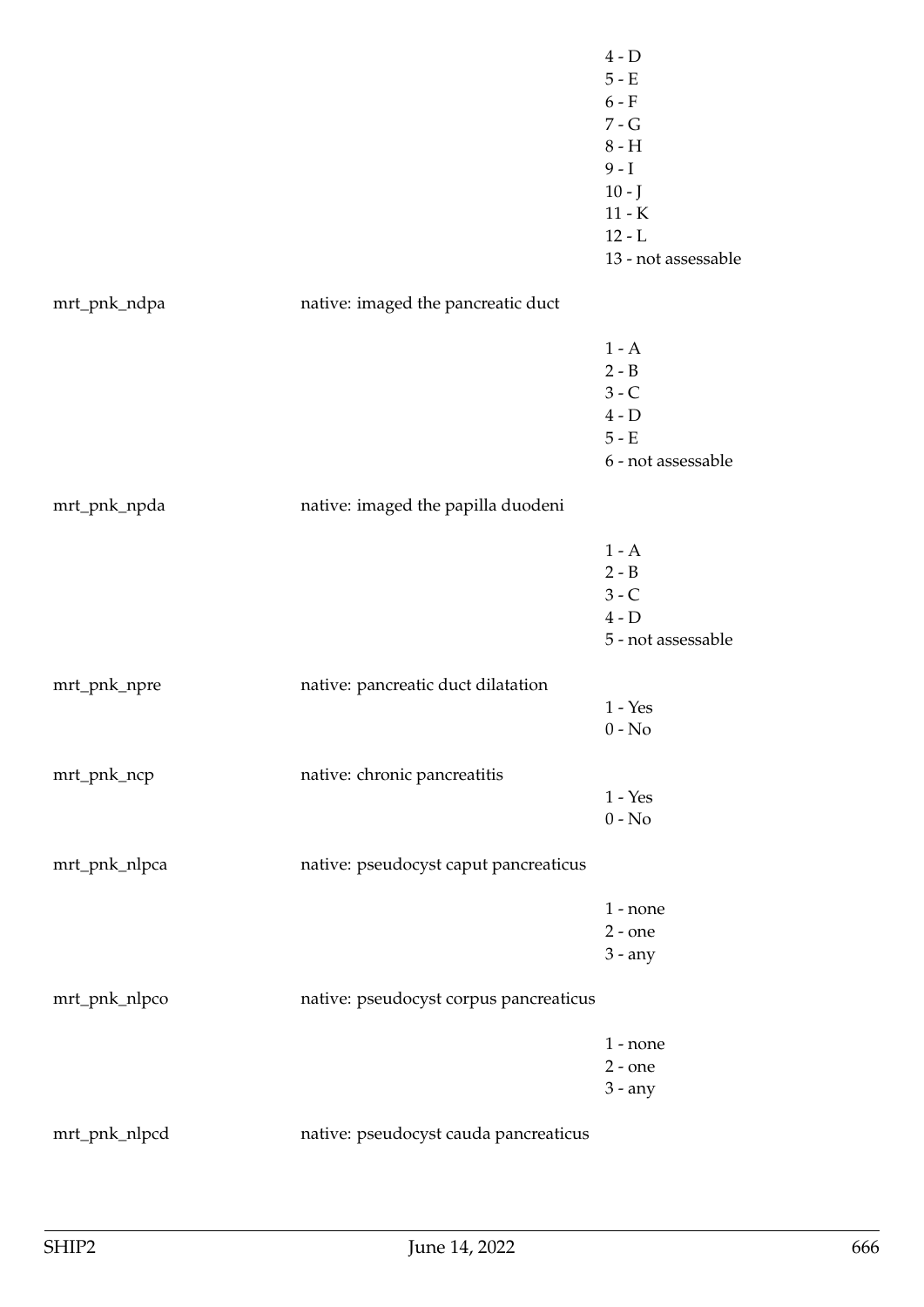|               |                                               | $1$ - none<br>$2$ - one<br>$3 - any$                |
|---------------|-----------------------------------------------|-----------------------------------------------------|
| mrt_pnk_nchoz | native: cholecystolithiasis                   | $1 - Yes$<br>$0 - No$                               |
| mrt_pnk_nchod | native: choledocholithiasis                   | $1 - Yes$<br>$0 - No$                               |
| mrt_pnk_nchoy | native: cholecystectomy                       | $1 - Yes$<br>$0 - No$                               |
| mrt_pnk_npm   | native: pancreatic-/stomach operation         | $1 - Yes$<br>$0 - No$                               |
| mrt_pnk_npm1  | native: location pancreatic/stomach operation |                                                     |
| mrt_pnk_nrf   | native: tumour                                | $1 - Yes$<br>$0 - No$                               |
| mrt_pnk_nrf1  | native: location tumour                       |                                                     |
|               |                                               | $1$ - caput<br>2 - corpus<br>3 - cauda<br>4 - other |
| mrt_pnk_nal   | native: other location                        |                                                     |
| mrt_pnk_nldhc | native: width DHC                             |                                                     |
| mrt_pnk_nligw | native: width intrahepatic duct               |                                                     |
| mrt_pnk_nldpc | native: width pancreatic duct                 |                                                     |
| mrt_pnk_sdca  | secretin: imaged the cystic duct              |                                                     |
|               |                                               | $1 - A$<br>$2 - B$                                  |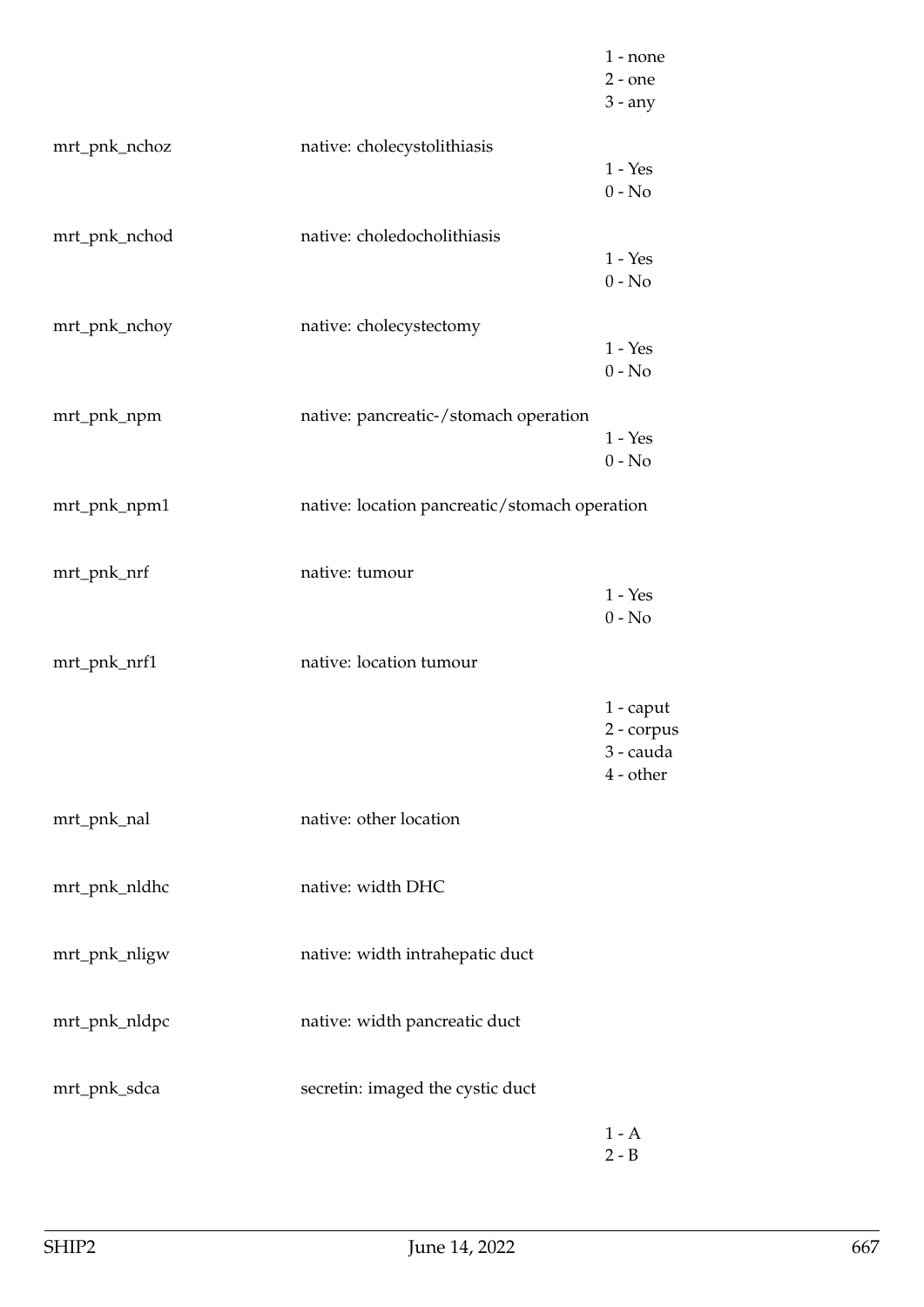|               |                                          | $3 - C$<br>$4 - D$<br>$5 - E$<br>$6 - F$<br>$7 - G$<br>$8 - H$<br>$9 - I$<br>$10 - J$<br>$11 - K$<br>$12 - L$<br>13 - not assessable |
|---------------|------------------------------------------|--------------------------------------------------------------------------------------------------------------------------------------|
| mrt_pnk_sdpa  | secretin: imaged the pancreatic duct     |                                                                                                                                      |
|               |                                          | $1 - A$<br>$2 - B$<br>$3 - C$<br>$4 - D$<br>$5 - E$<br>6 - not assessable                                                            |
| mrt_pnk_spda  | secretin: imaged the papilla duodeni     |                                                                                                                                      |
|               |                                          | $1 - A$<br>$2 - B$<br>$3 - C$<br>$4 - D$<br>5 - not assessable                                                                       |
| mrt_pnk_spre  | secretin: pancreatic duct dilatation     |                                                                                                                                      |
|               |                                          | $1 - Yes$<br>$0 - No$                                                                                                                |
| mrt_pnk_scp   | secretin: chronic pancreatitis           | $1 - Yes$<br>$0 - No$                                                                                                                |
| mrt_pnk_slpca | secretin: pseudocyst caput pancreaticus  |                                                                                                                                      |
|               |                                          | $1$ - none<br>$2$ - one<br>$3 - any$                                                                                                 |
| mrt_pnk_slpco | secretin: pseudocyst corpus pancreaticus |                                                                                                                                      |
|               |                                          | $1$ - none<br>$2$ - one<br>$3 - any$                                                                                                 |
| mrt_pnk_slpcd | secretin: pseudocyst cauda pancreaticus  |                                                                                                                                      |
|               |                                          |                                                                                                                                      |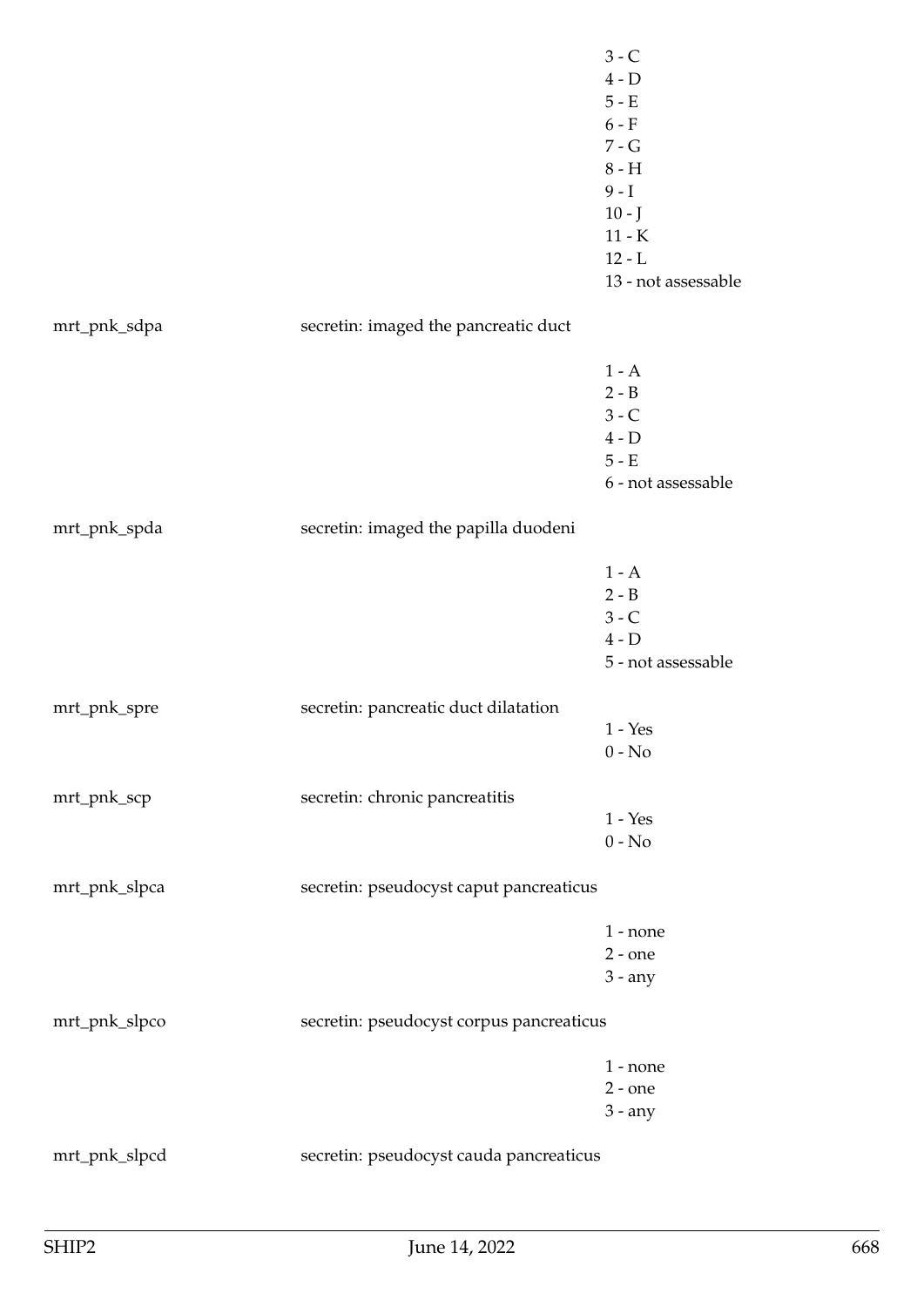|               |                                                          | $1$ - none<br>$2$ - one<br>$3 - any$              |
|---------------|----------------------------------------------------------|---------------------------------------------------|
| mrt_pnk_schoz | secretin: cholecystolithiasis                            | $1 - Yes$<br>$0 - No$                             |
| mrt_pnk_schod | secretin: choledocholithiasis                            | $1 - Yes$<br>$0 - No$                             |
| mrt_pnk_schoy | secretin: cholecystectomy                                | $1 - Yes$<br>$0 - No$                             |
| mrt_pnk_spm   | secretin: pancreatic-/stomach operation                  | $1 - Yes$<br>$0 - No$                             |
| mrt_pnk_spm1  | secretin: location pancreatic-/stomach operation         |                                                   |
| mrt_pnk_srf   | secretin: tumour                                         | $1 - Yes$<br>$0 - No$                             |
| mrt_pnk_srf1  | secretin: location tumour                                |                                                   |
|               |                                                          | 1 - caput<br>2 - corpus<br>3 - cauda<br>4 - other |
| mrt_pnk_sal   | secretin: other location                                 |                                                   |
| mrt_pnk_sldhc | secretin: width DHC                                      |                                                   |
| mrt_pnk_sligw | secretin: width intrahepatic duct                        |                                                   |
| mrt_pnk_sldpc | secretin: width pancreatic duct                          |                                                   |
| mrt_pnk_sicht | secretin: duct is better view by secretin<br>application | $1 - Yes$                                         |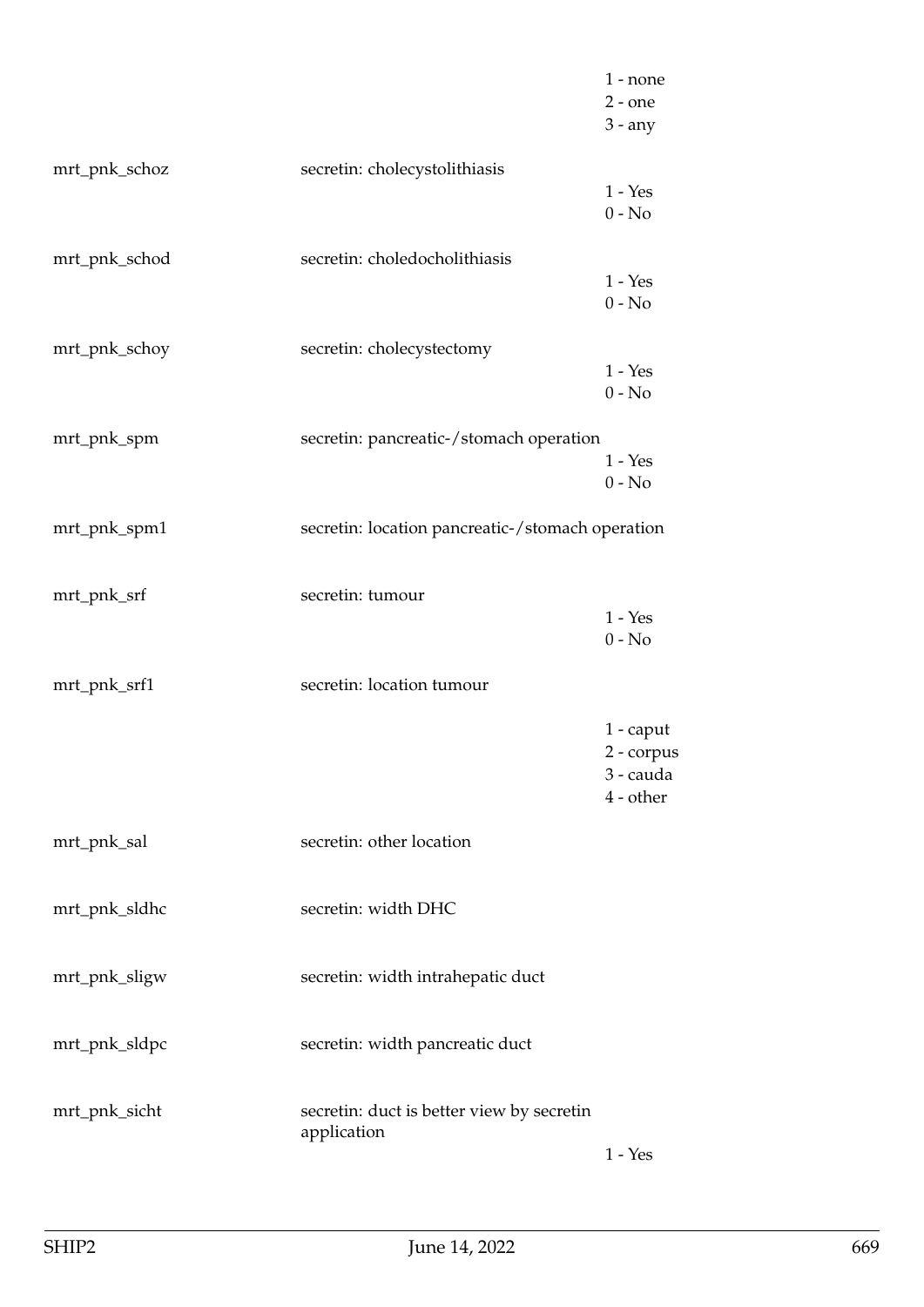|                     |                                                | $0 - No$                |
|---------------------|------------------------------------------------|-------------------------|
| mrt_pnk_beso        | special feature                                |                         |
|                     |                                                | $1 - Yes$               |
|                     |                                                | $0 - No$                |
| mrt_pnk_beso1       | what special feature                           |                         |
| <b>MRT_ROEHRE</b>   | bones                                          |                         |
| mrt_roehre_bild     | image files available                          |                         |
|                     |                                                | $1 - Yes$               |
|                     |                                                | $0 - No$                |
| mrt_roehre_auf      | abnormalities                                  |                         |
|                     |                                                | $1 - Yes$               |
|                     |                                                | $0 - No$                |
| mrt_roehre_hum      | prox. right humerus                            |                         |
|                     |                                                | $0$ - none              |
|                     |                                                | 1 - right               |
|                     |                                                | $2 - left$              |
|                     |                                                | 3 - both sides          |
| mrt_roehre_lokhumre | localization of the proximal right humerus     |                         |
|                     |                                                | 1 - proximal epiphysis  |
|                     |                                                | 2 - proximal metaphysis |
|                     |                                                | 3 - diaphysis           |
|                     |                                                | 4 - distal metaphysis   |
|                     |                                                | 5 - distal epiphysis    |
| mrt_roehre_laghumre | position of the proximal right humerus         |                         |
|                     |                                                | 1 - central             |
|                     |                                                | 2 - eccentric           |
| mrt_roehre_forhumre | shape of the proximal right humerus            |                         |
|                     |                                                | 1 - round               |
|                     |                                                | $2$ - $oval$            |
|                     |                                                | 3 - lobulated           |
|                     |                                                | 4 - irregular           |
| mrt_roehre_beghumre | limitation of the proximal right humerus       |                         |
|                     |                                                | 1 - sharp bone          |
|                     |                                                | 2 - ill-defined bone    |
| mrt_roehre_homhumre | homogeneity of the proximal right humerus      |                         |
|                     |                                                | 1 - homogeneous         |
|                     |                                                | 2 - inhomogeneous       |
| mrt_roehre_sihumre  | signal intensity of the proximal right humerus |                         |
|                     |                                                |                         |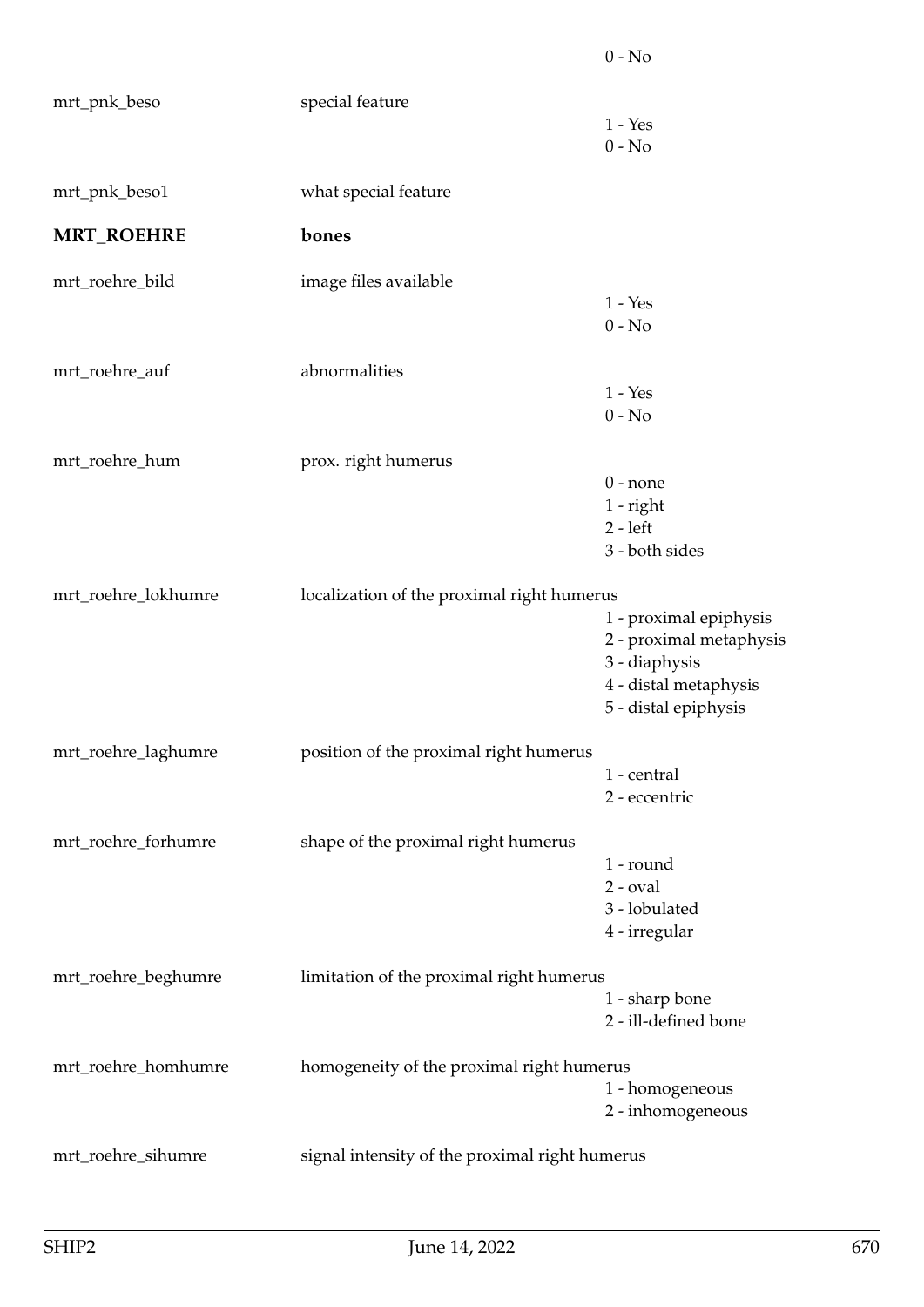|                      |                                                           | 1 - hyperintense<br>2 - hypointense<br>3 - isointense |
|----------------------|-----------------------------------------------------------|-------------------------------------------------------|
| mrt_roehre_infhumre  | soft-tissue infiltration of the proximal right<br>humerus |                                                       |
|                      |                                                           | $1 - Yes$                                             |
|                      |                                                           | $0 - No$                                              |
| mrt_roehre_dighumre  | character of the proximal right humerus                   |                                                       |
|                      |                                                           | 1 - benign                                            |
|                      |                                                           | 2 - malignant                                         |
| mrt_roehre_meanhumre | largest diameter (mm) of the proximal right<br>humerus    |                                                       |
| mrt_roehre_lokhumli  | localization of the proximal left humerus                 |                                                       |
|                      |                                                           | 1 - proximal epiphysis                                |
|                      |                                                           | 2 - proximal metaphysis                               |
|                      |                                                           | 3 - diaphysis                                         |
|                      |                                                           | 4 - distal metaphysis                                 |
|                      |                                                           | 5 - distal epiphysis                                  |
| mrt_roehre_laghumli  | position of the proximal left humerus                     |                                                       |
|                      |                                                           | 1 - central                                           |
|                      |                                                           | 2 - eccentric                                         |
| mrt_roehre_forhumli  | shape of the proximal left humerus                        |                                                       |
|                      |                                                           | 1 - round                                             |
|                      |                                                           | $2$ - $oval$                                          |
|                      |                                                           | 3 - lobulated                                         |
|                      |                                                           | 4 - irregular                                         |
| mrt_roehre_beghumli  | limitation of the proximal left humerus                   |                                                       |
|                      |                                                           | 1 - sharp bone                                        |
|                      |                                                           | 2 - ill-defined bone                                  |
| mrt_roehre_homhumli  | homogeneity of the proximal left humerus                  |                                                       |
|                      |                                                           | 1 - homogeneous                                       |
|                      |                                                           | 2 - inhomogeneous                                     |
| mrt_roehre_sihumli   | signal intensity of the proximal left humerus             |                                                       |
|                      |                                                           | 1 - hyperintense                                      |
|                      |                                                           | 2 - hypointense                                       |
|                      |                                                           | 3 - isointense                                        |
| mrt_roehre_infhumli  | soft-tissue infiltration of the proximal left<br>humerus  |                                                       |
|                      |                                                           | $1 - Yes$                                             |
|                      |                                                           |                                                       |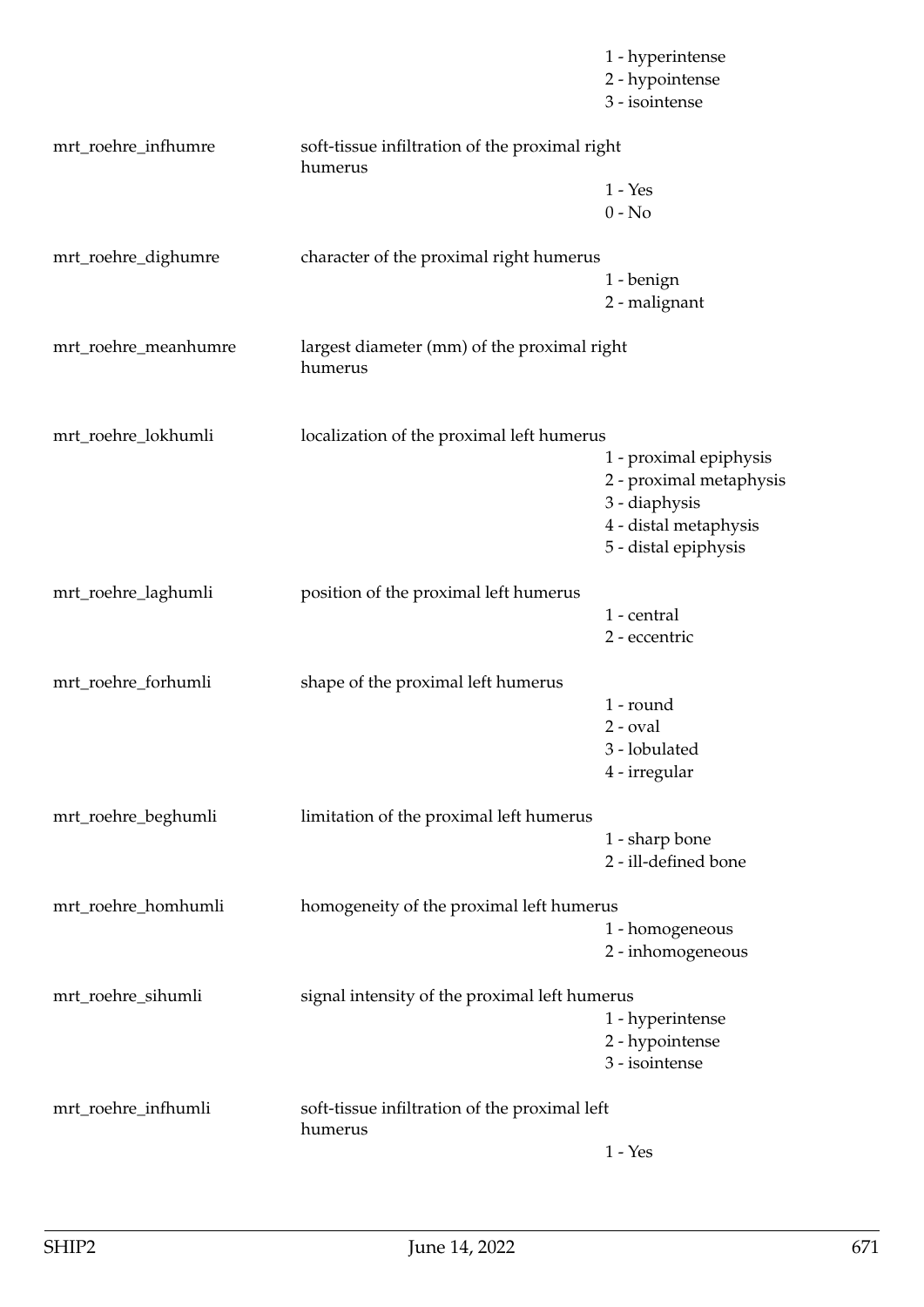| mrt_roehre_dighumli   | character of the proximal left humerus                |                                                             |
|-----------------------|-------------------------------------------------------|-------------------------------------------------------------|
|                       |                                                       | 1 - benign<br>2 - malignant                                 |
| mrt_roehre_meanhumli  | largest diameter (mm) of the proximal left<br>humerus |                                                             |
| mrt_roehre_beck       | abnormalities in the pelvis                           | $0$ - none<br>$1$ - right<br>$2 - left$<br>3 - both sides   |
| mrt_roehre_lagbeckre  | position right pelvic                                 | 1 - central<br>2 - eccentric                                |
| mrt_roehre_forbeckre  | shape right pelvic                                    | 1 - round<br>$2$ - $oval$<br>3 - lobulated<br>4 - irregular |
| mrt_roehre_begbeckre  | limitation right pelvic                               | 1 - sharp bone<br>2 - ill-defined bone                      |
| mrt_roehre_hombeckre  | homogeneity right pelvic                              | 1 - homogeneous<br>2 - inhomogeneous                        |
| mrt_roehre_sibeckre   | signal intensity right pelvic                         | 1 - hyperintense<br>2 - hypointense<br>3 - isointense       |
| mrt_roehre_infbeckre  | soft-tissue infiltration right pelvic                 | $1 - Yes$<br>$0 - No$                                       |
| mrt_roehre_digbeckre  | character right pelvic                                | 1 - benign<br>2 - malignant                                 |
| mrt_roehre_meanbeckre | largest diameter (mm) right pelvic                    |                                                             |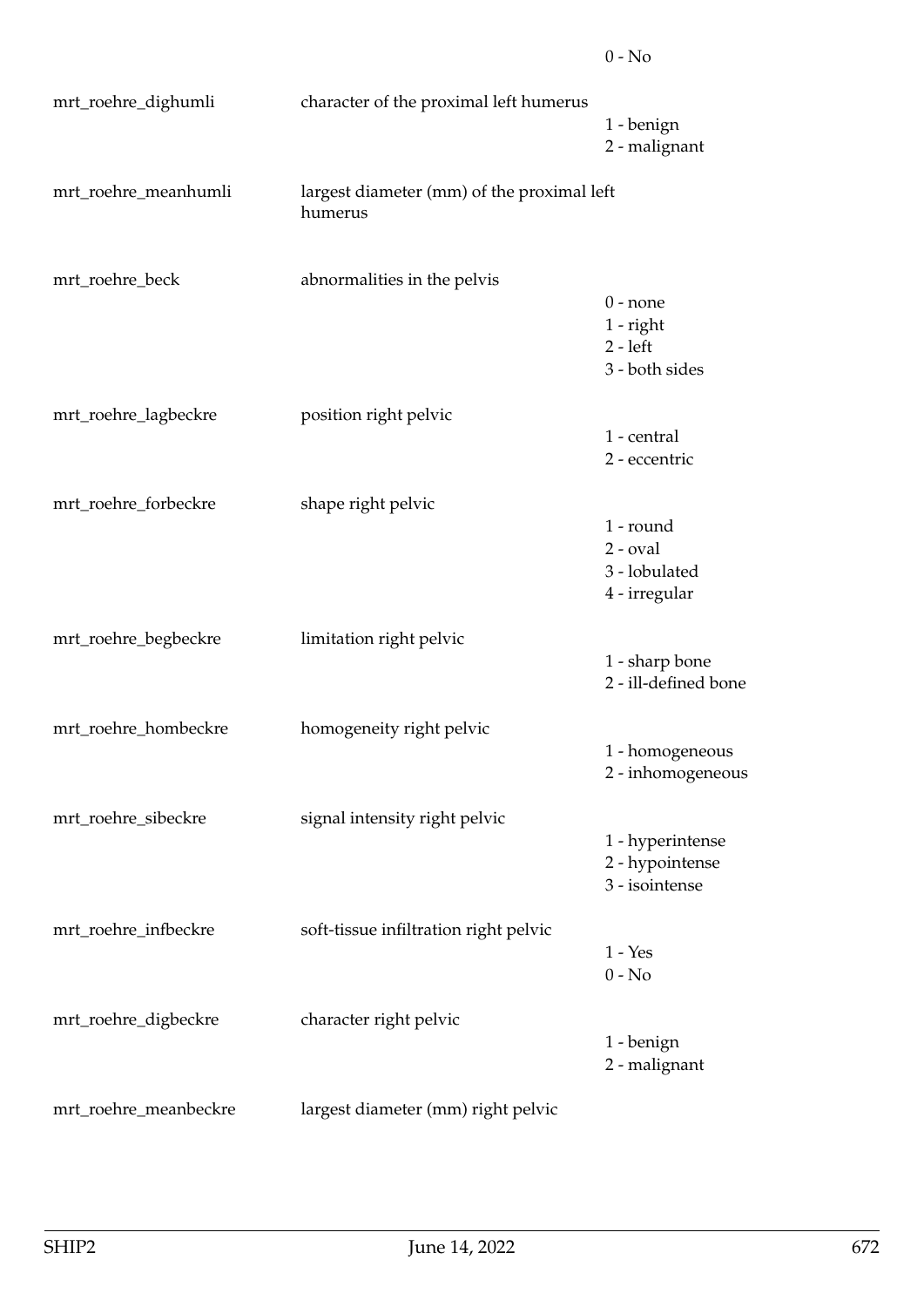| mrt_roehre_lagbeckli  | position left pelvic                 |                         |
|-----------------------|--------------------------------------|-------------------------|
|                       |                                      | 1 - central             |
|                       |                                      | 2 - eccentric           |
| mrt_roehre_forbeckli  | shape left pelvic                    |                         |
|                       |                                      | 1 - round               |
|                       |                                      | $2$ - $oval$            |
|                       |                                      | 3 - lobulated           |
|                       |                                      | 4 - irregular           |
| mrt_roehre_begbeckli  | limitation left pelvic               |                         |
|                       |                                      | 1 - sharp bone          |
|                       |                                      | 2 - ill-defined bone    |
|                       |                                      |                         |
| mrt_roehre_hombeckli  | homogeneity left pelvic              |                         |
|                       |                                      | 1 - homogeneous         |
|                       |                                      | 2 - inhomogeneous       |
| mrt_roehre_sibeckli   | signal intensity left pelvic         |                         |
|                       |                                      | 1 - hyperintense        |
|                       |                                      | 2 - hypointense         |
|                       |                                      | 3 - isointense          |
| mrt_roehre_infbeckli  | soft-tissue infiltration left pelvic |                         |
|                       |                                      | $1 - Yes$               |
|                       |                                      | $0 - No$                |
|                       |                                      |                         |
| mrt_roehre_digbeckli  | character left pelvic                |                         |
|                       |                                      | 1 - benign              |
|                       |                                      | 2 - malignant           |
| mrt_roehre_meanbeckli | largest diameter (mm) left pelvic    |                         |
|                       |                                      |                         |
| mrt_roehre_fem        | abnormalities in the femur           |                         |
|                       |                                      | $0$ - none              |
|                       |                                      | $1$ - right             |
|                       |                                      | $2 - left$              |
|                       |                                      | 3 - both sides          |
| mrt_roehre_lokfemre   | localization right femur             |                         |
|                       |                                      | 1 - proximal epiphysis  |
|                       |                                      | 2 - proximal metaphysis |
|                       |                                      | 3 - diaphysis           |
|                       |                                      | 4 - distal metaphysis   |
|                       |                                      | 5 - distal epiphysis    |
| mrt_roehre_lagfemre   | position right femur                 |                         |
|                       |                                      | 1 - central             |
|                       |                                      | 2 - eccentric           |
|                       |                                      |                         |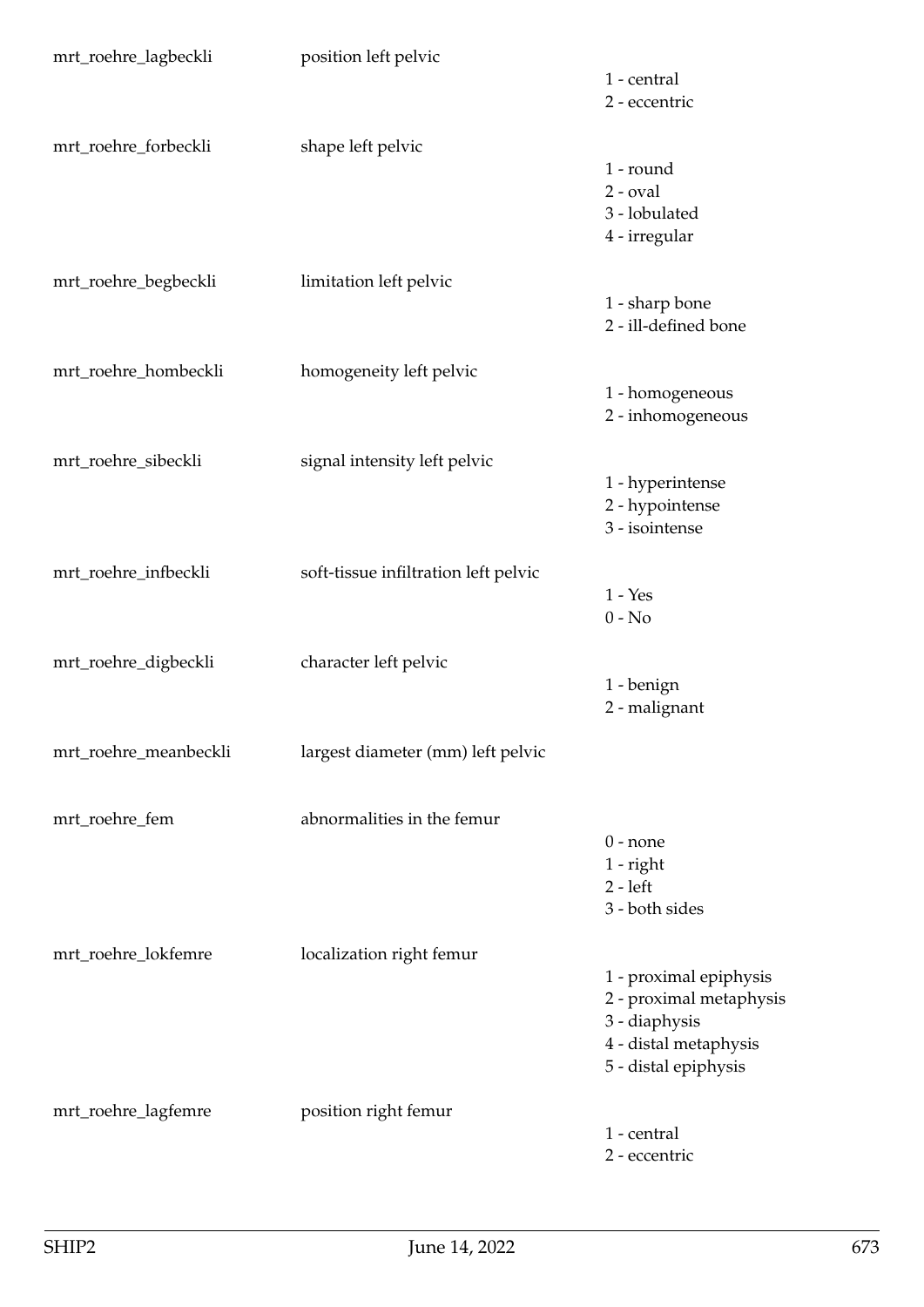| mrt_roehre_forfemre  | shape right femur                    |                                   |
|----------------------|--------------------------------------|-----------------------------------|
|                      |                                      | 1 - round                         |
|                      |                                      | $2$ - $oval$                      |
|                      |                                      | 3 - lobulated                     |
|                      |                                      | 4 - irregular                     |
| mrt_roehre_begfemre  | limitation right femur               |                                   |
|                      |                                      | 1 - sharp bone                    |
|                      |                                      | 2 - ill-defined bone              |
| mrt_roehre_homfemre  | homogeneity right femur              |                                   |
|                      |                                      | 1 - homogeneous                   |
|                      |                                      | 2 - inhomogeneous                 |
|                      |                                      |                                   |
| mrt_roehre_sifemre   | signal intensity right femur         |                                   |
|                      |                                      | 1 - hyperintense                  |
|                      |                                      | 2 - hypointense<br>3 - isointense |
|                      |                                      |                                   |
| mrt_roehre_inffemre  | soft-tissue infiltration right femur |                                   |
|                      |                                      | $1 - Yes$                         |
|                      |                                      | $0 - No$                          |
| mrt_roehre_digfemre  | character right femur                |                                   |
|                      |                                      | 1 - benign                        |
|                      |                                      | 2 - malignant                     |
| mrt_roehre_meanfemre | largest diameter (mm) right femur    |                                   |
|                      |                                      |                                   |
| mrt_roehre_lokfemli  | localization left femur              |                                   |
|                      |                                      | 1 - proximal epiphysis            |
|                      |                                      | 2 - proximal metaphysis           |
|                      |                                      | 3 - diaphysis                     |
|                      |                                      | 4 - distal metaphysis             |
|                      |                                      | 5 - distal epiphysis              |
| mrt_roehre_lagfemli  | position left femur                  |                                   |
|                      |                                      | 1 - central                       |
|                      |                                      | 2 - eccentric                     |
|                      |                                      |                                   |
| mrt_roehre_forfemli  | shape left femur                     |                                   |
|                      |                                      | 1 - round                         |
|                      |                                      | $2$ - $oval$                      |
|                      |                                      | 3 - lobulated                     |
|                      |                                      | 4 - irregular                     |
| mrt_roehre_begfemli  | limitation left femur                |                                   |
|                      |                                      | 1 - sharp bone                    |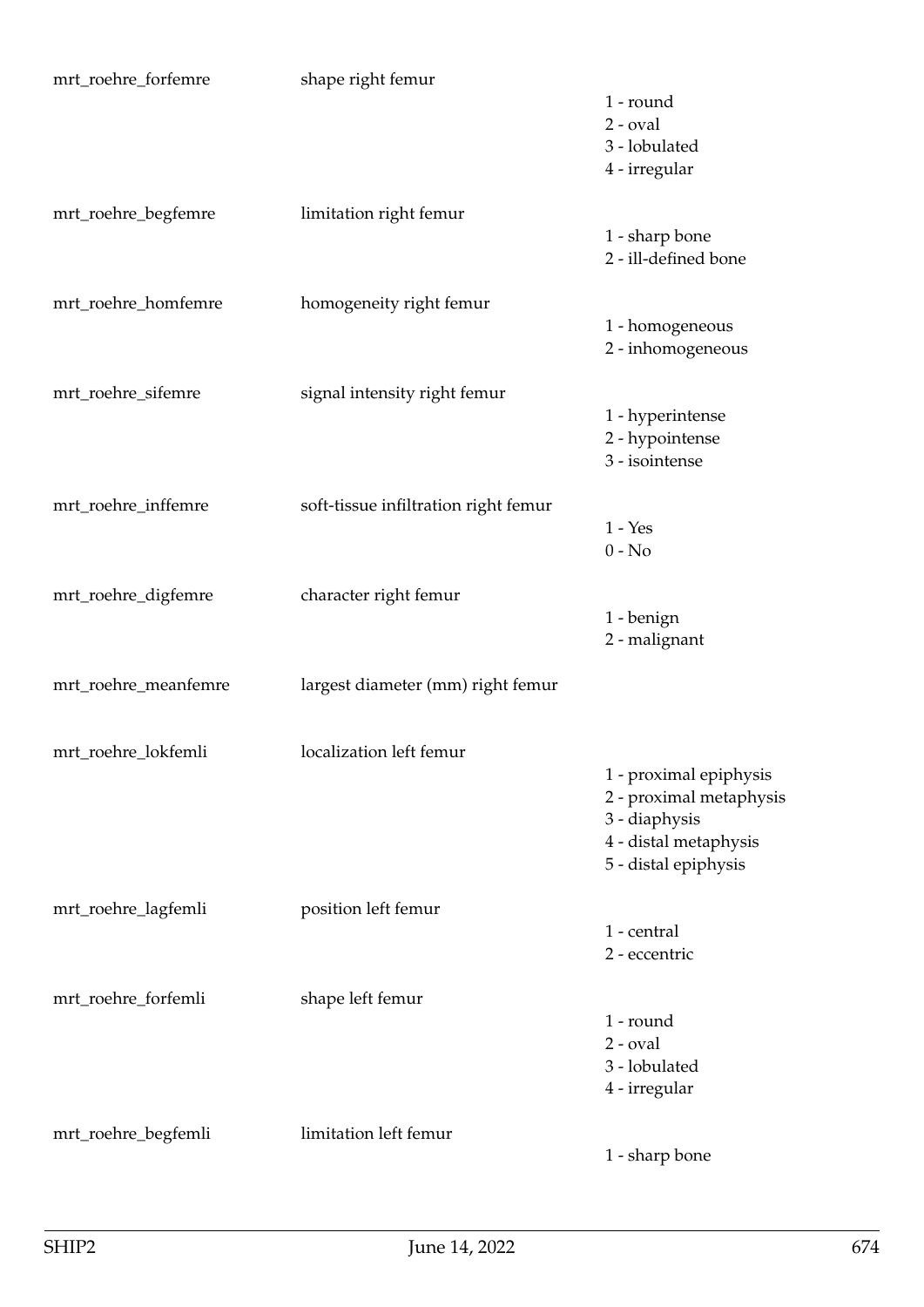| mrt_roehre_homfemli  | homogeneity left femur              | 1 - homogeneous<br>2 - inhomogeneous                                                                                |
|----------------------|-------------------------------------|---------------------------------------------------------------------------------------------------------------------|
| mrt_roehre_sifemli   | signal intensity left femur         | 1 - hyperintense<br>2 - hypointense<br>3 - isointense                                                               |
| mrt_roehre_inffemli  | soft-tissue infiltration left femur | $1 - Yes$<br>$0 - No$                                                                                               |
| mrt_roehre_digfemli  | character left femur                | 1 - benign<br>2 - malignant                                                                                         |
| mrt_roehre_meanfemli | largest diameter (mm) left femur    | 1 - sharp bone<br>2 - ill-defined bone                                                                              |
| mrt_roehre_tib       | abnormalities in the tibia          | $0$ - none<br>$1$ - right<br>$2 - left$<br>3 - both sides                                                           |
| mrt_roehre_loktibre  | localization right tibia            | 1 - proximal epiphysis<br>2 - proximal metaphysis<br>3 - diaphysis<br>4 - distal metaphysis<br>5 - distal epiphysis |
| mrt_roehre_lagtibre  | position right tibia                | 1 - central<br>2 - eccentric                                                                                        |
| mrt_roehre_fortibre  | shape right tibia                   | 1 - round<br>$2$ - $oval$<br>3 - lobulated<br>4 - irregular                                                         |
| mrt_roehre_begtibre  | limitation right tibia              | 1 - sharp bone<br>2 - ill-defined bone                                                                              |

2 - ill-defined bone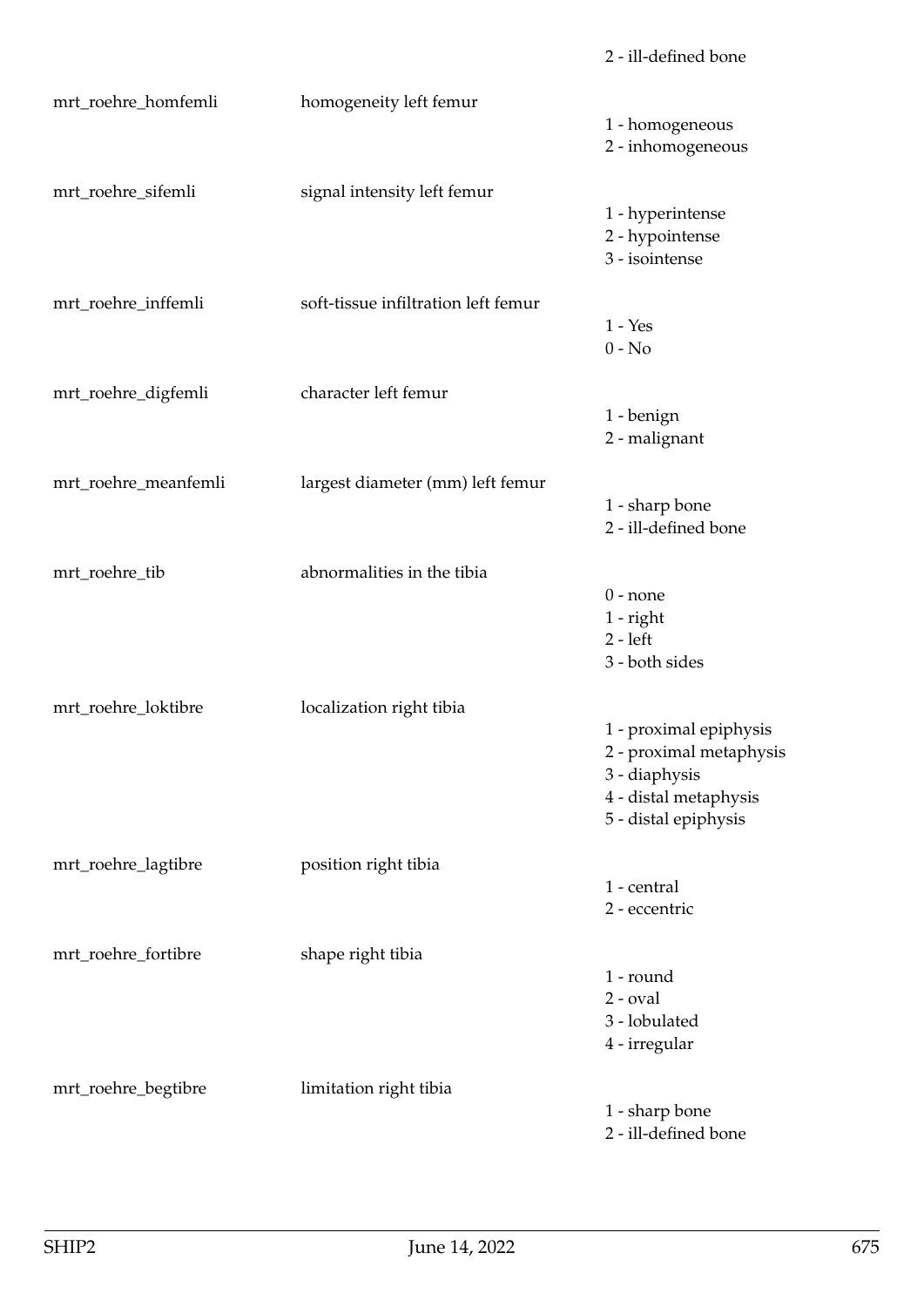| mrt_roehre_homtibre  | homogeneity right tibia              |                                          |
|----------------------|--------------------------------------|------------------------------------------|
|                      |                                      | 1 - homogeneous<br>2 - inhomogeneous     |
| mrt_roehre_sitibre   | signal intensity right tibia         |                                          |
|                      |                                      | 1 - hyperintense                         |
|                      |                                      | 2 - hypointense<br>3 - isointense        |
| mrt_roehre_inftibre  | soft-tissue infiltration right tibia |                                          |
|                      |                                      | $1 - Yes$                                |
|                      |                                      | $0 - No$                                 |
| mrt_roehre_digtibre  | character right tibia                |                                          |
|                      |                                      | 1 - benign                               |
|                      |                                      | 2 - malignant                            |
| mrt_roehre_meantibre | largest diameter (mm) right tibia    |                                          |
|                      |                                      | 1 - sharp bone                           |
|                      |                                      | 2 - ill-defined bone                     |
| mrt_roehre_loktibli  | localization left tibia              |                                          |
|                      |                                      | 1 - proximal epiphysis                   |
|                      |                                      | 2 - proximal metaphysis<br>3 - diaphysis |
|                      |                                      | 4 - distal metaphysis                    |
|                      |                                      | 5 - distal epiphysis                     |
| mrt_roehre_lagtibli  | position left tibia                  |                                          |
|                      |                                      | 1 - central                              |
|                      |                                      | 2 - eccentric                            |
| mrt_roehre_fortibli  | shape left tibia                     |                                          |
|                      |                                      | 1 - round                                |
|                      |                                      | $2$ - $oval$                             |
|                      |                                      | 3 - lobulated<br>4 - irregular           |
|                      |                                      |                                          |
| mrt_roehre_begtibli  | limitation left tibia                |                                          |
|                      |                                      | 1 - sharp bone<br>2 - ill-defined bone   |
|                      |                                      |                                          |
| mrt_roehre_homtibli  | homogeneity left femur               |                                          |
|                      |                                      | 1 - homogeneous                          |
|                      |                                      | 2 - inhomogeneous                        |
| mrt_roehre_sitibli   | signal intensity left tibia          |                                          |
|                      |                                      | 1 - hyperintense<br>2 - hypointense      |
|                      |                                      | 3 - isointense                           |
|                      |                                      |                                          |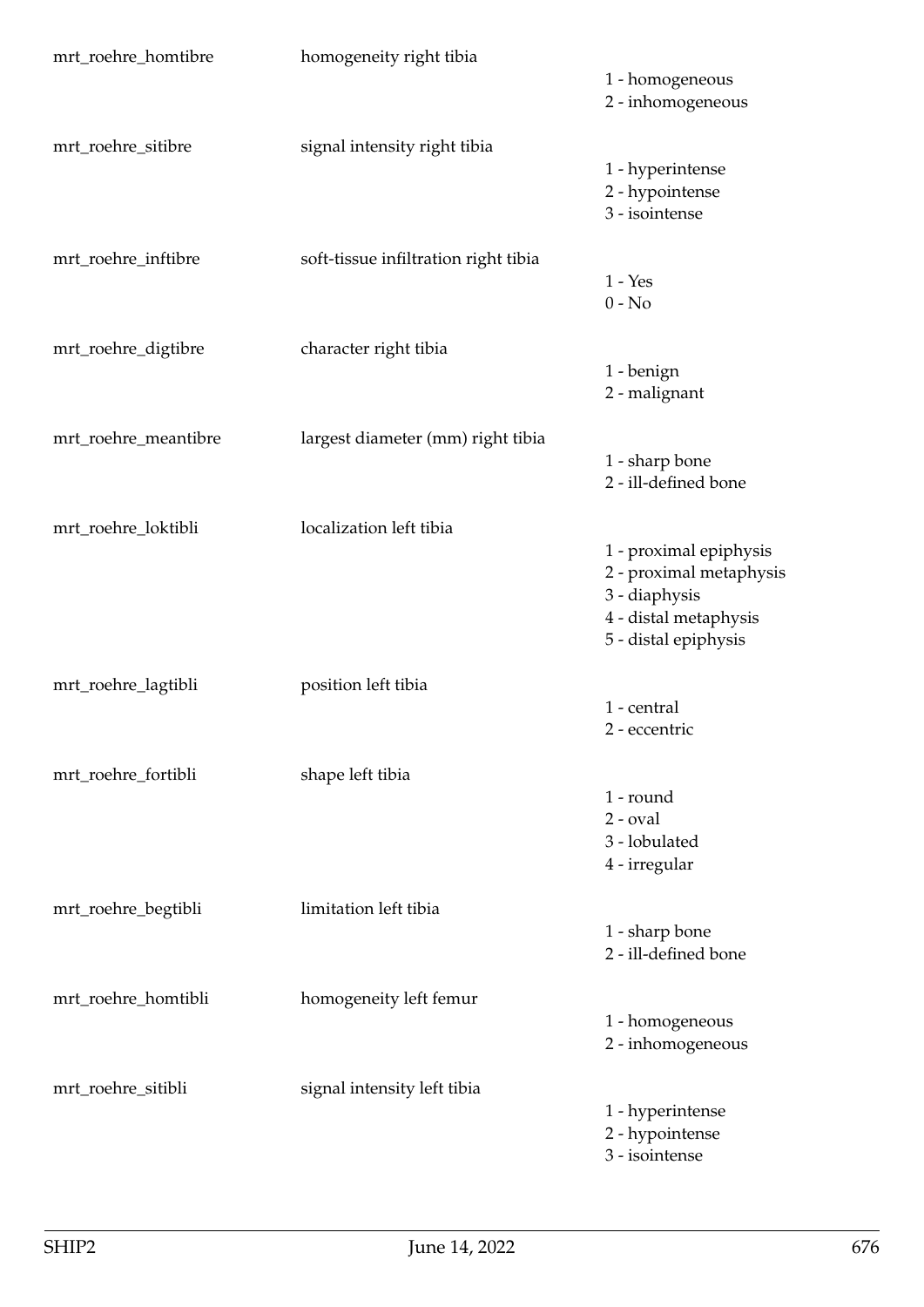| mrt_roehre_inftibli  | soft-tissue infiltration left tibia   | $1 - Yes$<br>$0 - No$                                                                                               |
|----------------------|---------------------------------------|---------------------------------------------------------------------------------------------------------------------|
| mrt_roehre_digtibli  | character left tibia                  | 1 - benign<br>2 - malignant                                                                                         |
| mrt_roehre_meantibli | largest diameter (mm) left tibia      | 1 - sharp bone<br>2 - ill-defined bone                                                                              |
| mrt_roehre_fib       | abnormalities of the fibula           | $0$ - none<br>$1$ - right<br>$2 - left$<br>3 - both sides                                                           |
| mrt_roehre_lokfibre  | localization right fibula             | 1 - proximal epiphysis<br>2 - proximal metaphysis<br>3 - diaphysis<br>4 - distal metaphysis<br>5 - distal epiphysis |
| mrt_roehre_lagfibre  | position left tibia                   | 1 - central<br>2 - eccentric                                                                                        |
| mrt_roehre_forfibre  | shape right fibula                    | 1 - round<br>$2$ - $oval$<br>3 - lobulated<br>4 - irregular                                                         |
| mrt_roehre_begfibre  | limitation right fibula               | 1 - sharp bone<br>2 - ill-defined bone                                                                              |
| mrt_roehre_homfibre  | homogeneity right fibula              | 1 - homogeneous<br>2 - inhomogeneous                                                                                |
| mrt_roehre_sifibre   | signal intensity right fibula         | 1 - hyperintense<br>2 - hypointense<br>3 - isointense                                                               |
| mrt_roehre_inffibre  | soft-tissue infiltration right fibula |                                                                                                                     |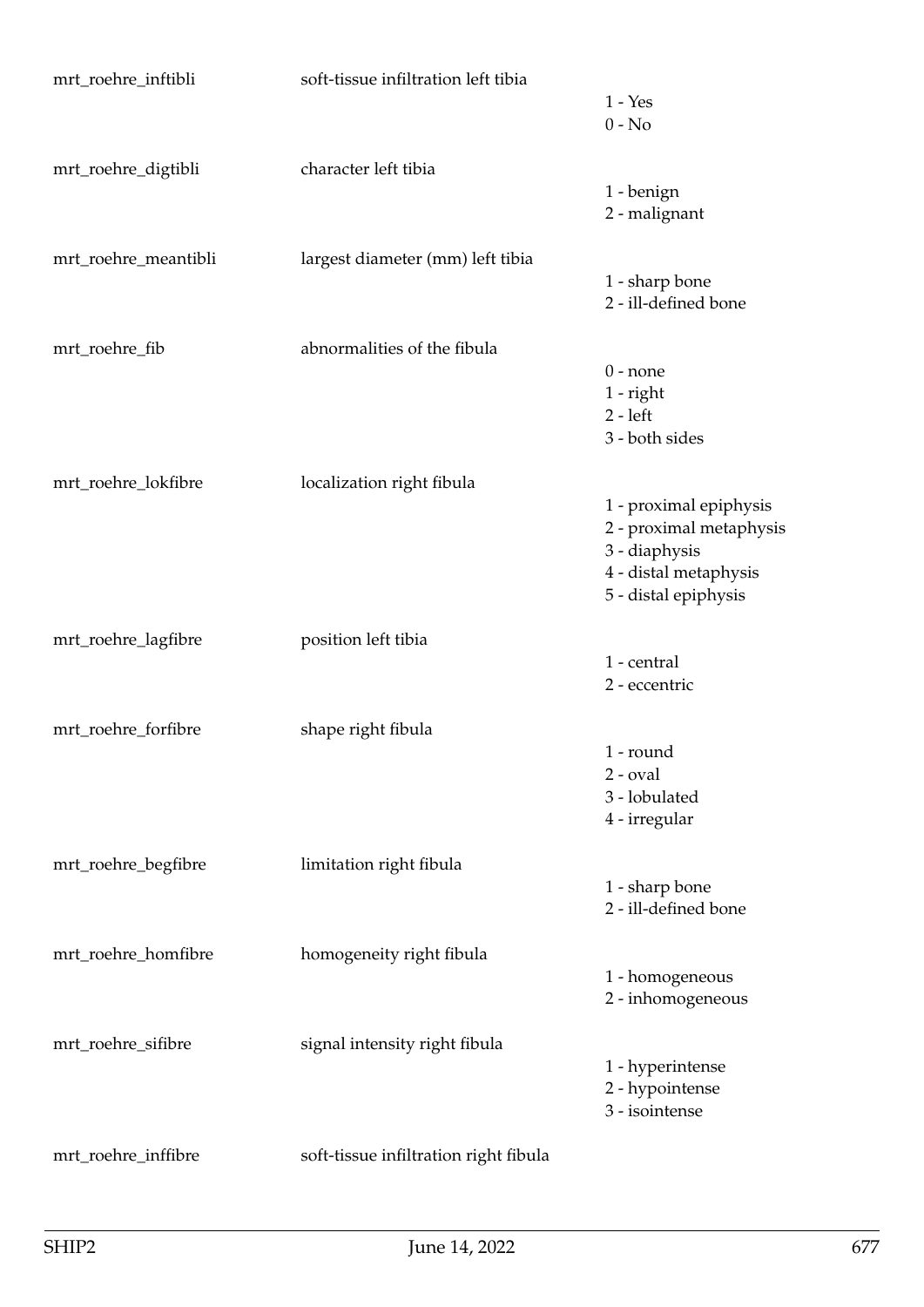|                      |                                      | $1 - Yes$<br>$0 - No$                                                                                               |
|----------------------|--------------------------------------|---------------------------------------------------------------------------------------------------------------------|
| mrt_roehre_digfibre  | character right fibula               | 1 - benign<br>2 - malignant                                                                                         |
| mrt_roehre_meanfibre | largest diameter (mm) right fibula   | 1 - sharp bone<br>2 - ill-defined bone                                                                              |
| mrt_roehre_lokfibli  | localization left fibula             | 1 - proximal epiphysis<br>2 - proximal metaphysis<br>3 - diaphysis<br>4 - distal metaphysis<br>5 - distal epiphysis |
| mrt_roehre_lagfibli  | position left fibula                 | 1 - central<br>2 - eccentric                                                                                        |
| mrt_roehre_forfibli  | shape left fibula                    | 1 - round<br>$2$ - $oval$<br>3 - lobulated<br>4 - irregular                                                         |
| mrt_roehre_begfibli  | limitation left fibula               | 1 - sharp bone<br>2 - ill-defined bone                                                                              |
| mrt_roehre_homfibli  | homogeneity left fibula              | 1 - homogeneous<br>2 - inhomogeneous                                                                                |
| mrt_roehre_sifibli   | signal intensity left fibula         | 1 - hyperintense<br>2 - hypointense<br>3 - isointense                                                               |
| mrt_roehre_inffibli  | soft-tissue infiltration left fibula | $1 - Yes$<br>$0 - No$                                                                                               |
| mrt_roehre_digfibli  | character left fibula                | 1 - benign<br>2 - malignant                                                                                         |
| mrt_roehre_meanfibli | largest diameter (mm) left fibula    |                                                                                                                     |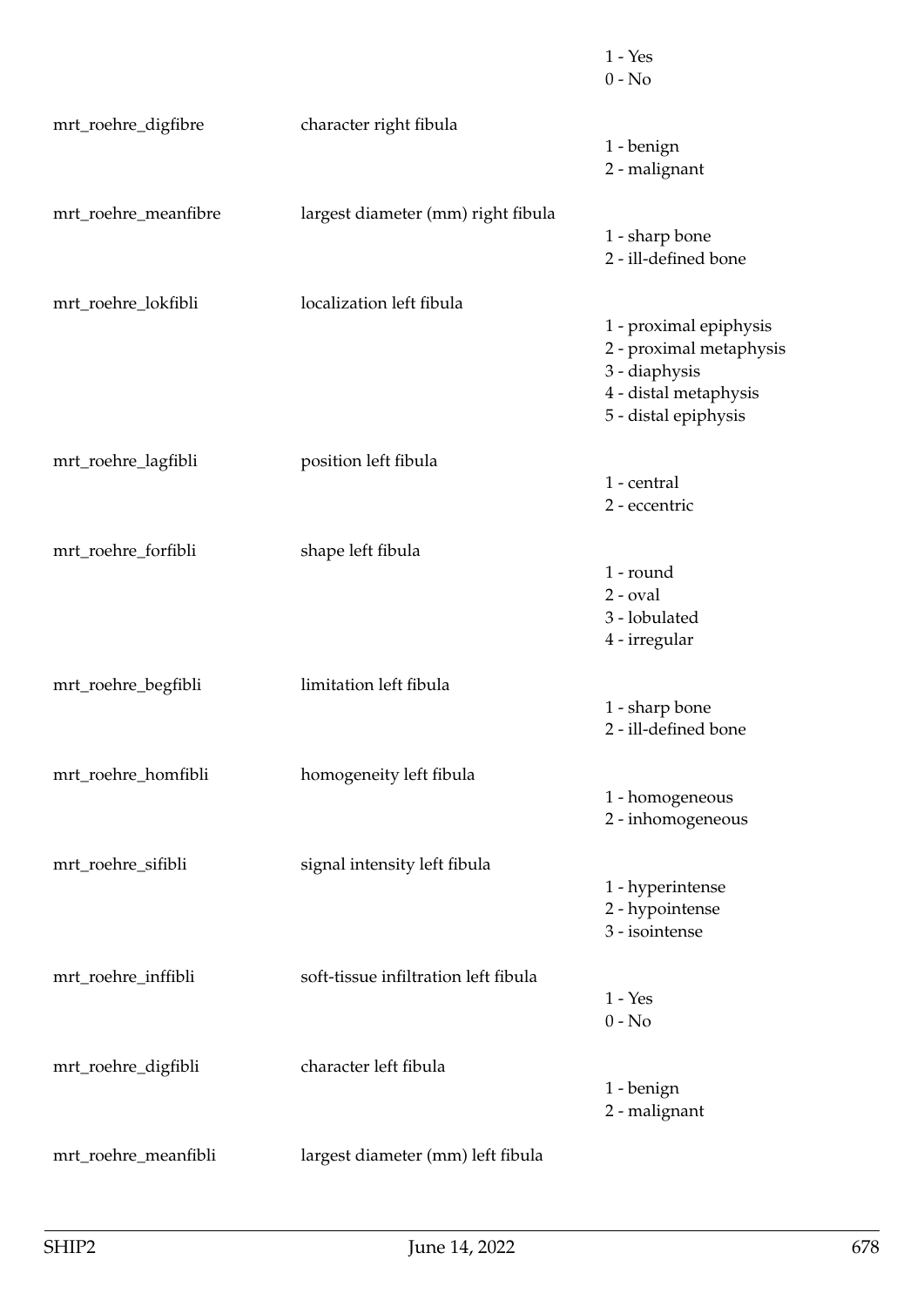1 - sharp bone 2 - ill-defined bone mrt\_roehre\_tal abnormalities of the talus 0 - none 1 - right 2 - left 3 - both sides mrt\_roehre\_lagtalre position right talus 1 - central 2 - eccentric mrt\_roehre\_fortalre shape right talus 1 - round 2 - oval 3 - lobulated 4 - irregular mrt\_roehre\_begtalre limitation right talus 1 - sharp bone 2 - ill-defined bone mrt\_roehre\_homtalre homogeneity right talus 1 - homogeneous 2 - inhomogeneous mrt\_roehre\_sitalre signal intensity right talus 1 - hyperintense 2 - hypointense 3 - isointense mrt\_roehre\_inftalre soft-tissue infiltration right talus 1 - Yes  $0 - No$ mrt\_roehre\_digtalre character right talus 1 - benign 2 - malignant mrt\_roehre\_meantalre largest diameter (mm) right talus 1 - sharp bone 2 - ill-defined bone mrt\_roehre\_lagtalli position left talus 1 - central 2 - eccentric mrt\_roehre\_fortalli shape left talus 1 - round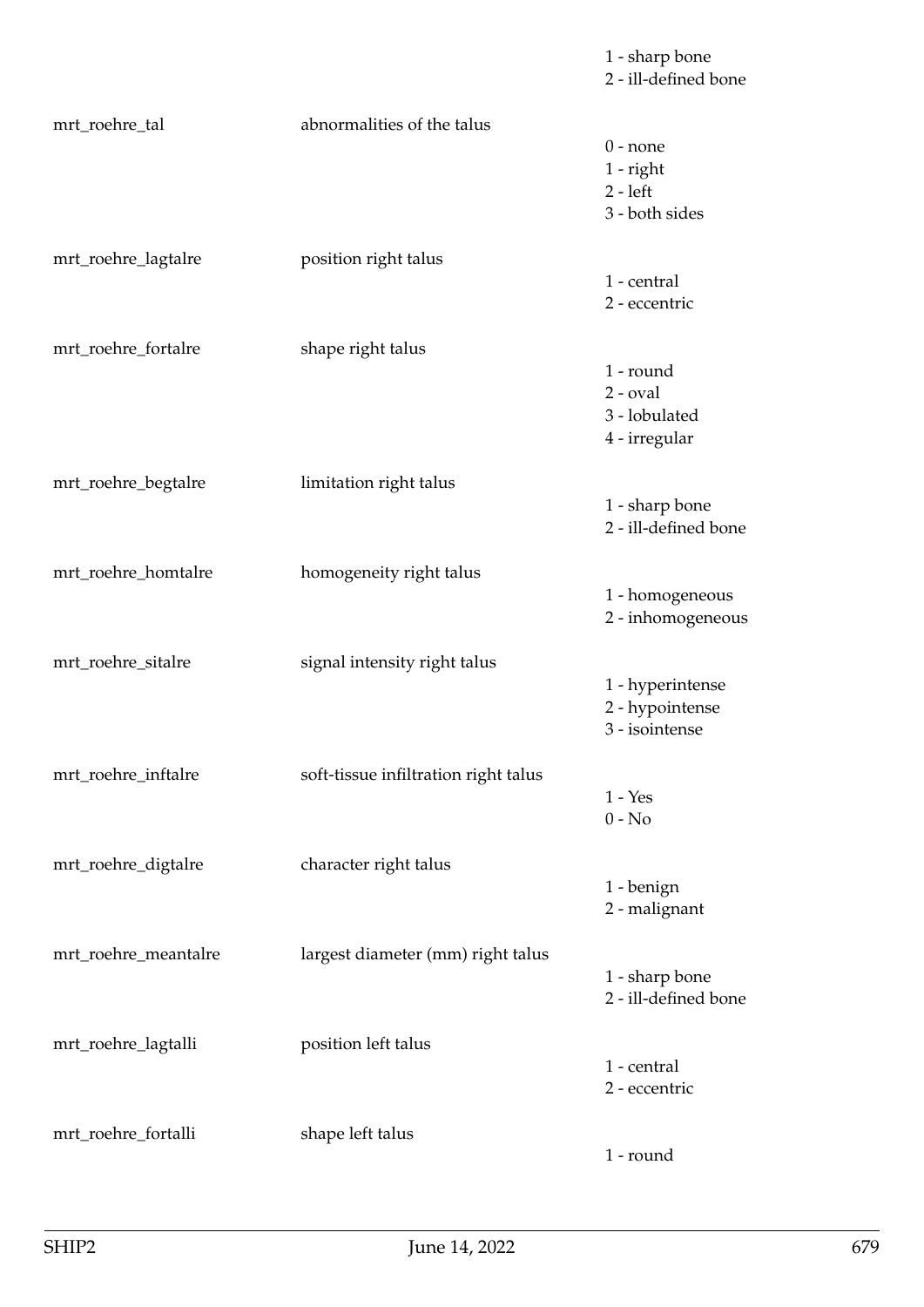|                      |                                     | $2$ - $oval$<br>3 - lobulated<br>4 - irregular        |
|----------------------|-------------------------------------|-------------------------------------------------------|
| mrt_roehre_begtalli  | limitation left talus               | 1 - sharp bone<br>2 - ill-defined bone                |
| mrt_roehre_homtalli  | homogeneity left tibia              | 1 - homogeneous<br>2 - inhomogeneous                  |
| mrt_roehre_sitalli   | signal intensity left talus         | 1 - hyperintense<br>2 - hypointense<br>3 - isointense |
| mrt_roehre_inftalli  | soft-tissue infiltration left talus | $1 - Yes$<br>$0 - No$                                 |
| mrt_roehre_digtalli  | character left talus                | 1 - benign<br>2 - malignant                           |
| mrt_roehre_meantalli | largest diameter (mm) left talus    | 1 - sharp bone<br>2 - ill-defined bone                |
| mrt_roehre_bem       | note                                | $1 - Yes$<br>$0 - No$                                 |
| mrt_roehre_bem1      | note                                | 1 - sharp bone<br>2 - ill-defined bone                |
| <b>MRTSDO</b>        | <b>Thyroid gland Osirix</b>         |                                                       |
| mrt_sdo_auf          | Analysis possible                   | $1 - Yes$<br>$0 - No$                                 |
| mrt_sdo_vorh         | exist                               | $1 - Yes$<br>$0 - No$                                 |
| mrt_sdo_xml          | data                                |                                                       |
| mrt_sdo_lok          | location of thyroid gland           |                                                       |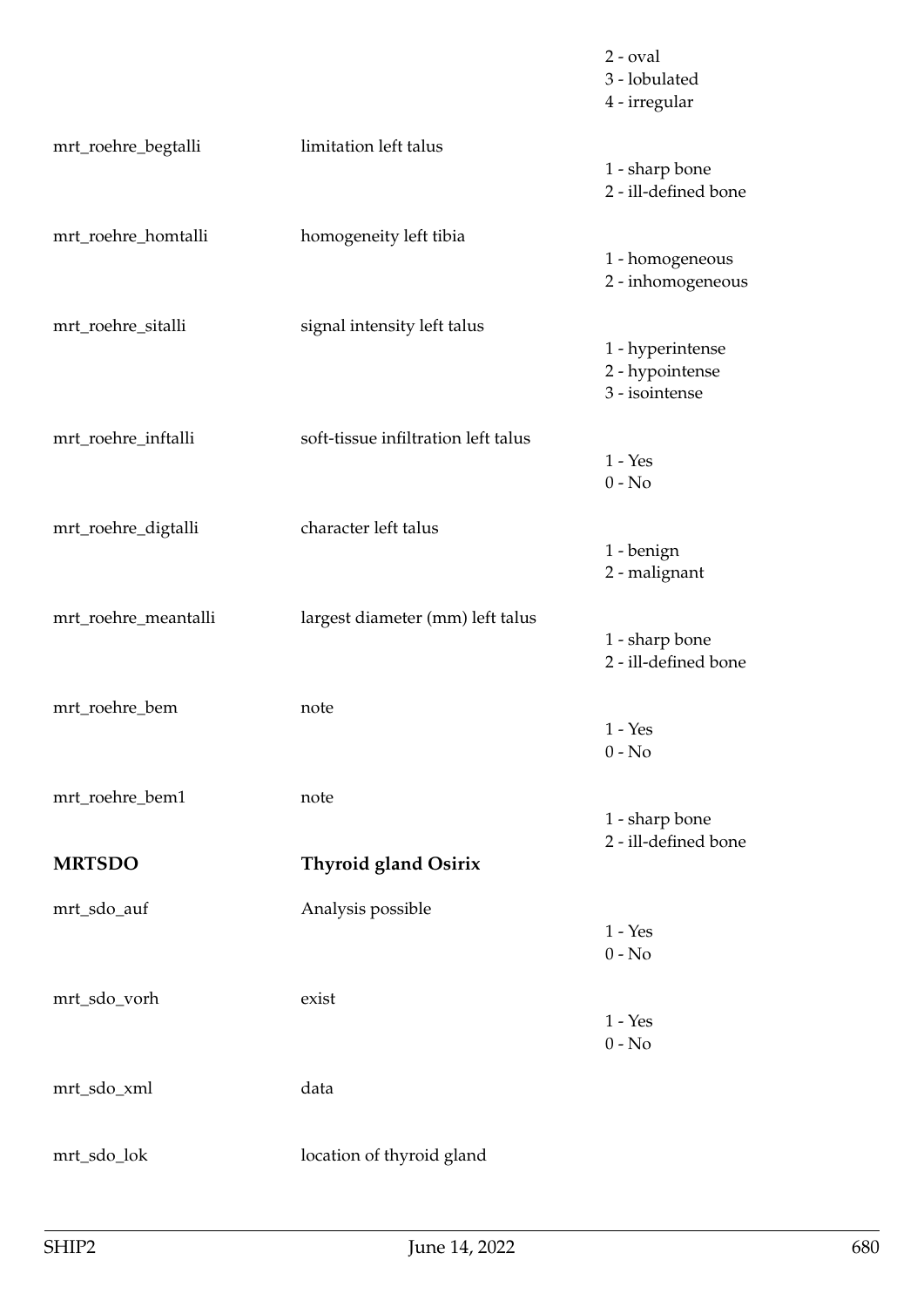|              |                  | $1$ - right<br>$2 - left$<br>$3 - both$ |
|--------------|------------------|-----------------------------------------|
| mrt_sdo_aufr | abnormalty right | $1 - Yes$<br>$0 - No$                   |
| mrt_sdo_rsz  | simple zysts     | $1 - Yes$<br>$0 - No$                   |
| mrt_sdo_rsza | count            |                                         |
| mrt_sdo_rdz  | difficult zysts  | $1 - Yes$<br>$0 - No$                   |
| mrt_sdo_rdza | count            |                                         |
| mrt_sdo_rsl  | solid lesion     | $1 - Yes$<br>$0 - No$                   |
| mrt_sdo_rsla | count            |                                         |
| mrt_sdo_aufl | abnormalty left  | $1 - Yes$<br>$0$ - $\mathrm{No}$        |
| mrt_sdo_lsz  | simple zysts     | $1 - Yes$<br>$0$ - $\mathrm{No}$        |
| mrt_sdo_lsza | count            |                                         |
| mrt_sdo_ldz  | difficult zysts  | $1 - Yes$<br>$0 - No$                   |
| mrt_sdo_ldza | count            |                                         |
| mrt_sdo_lsla | count            |                                         |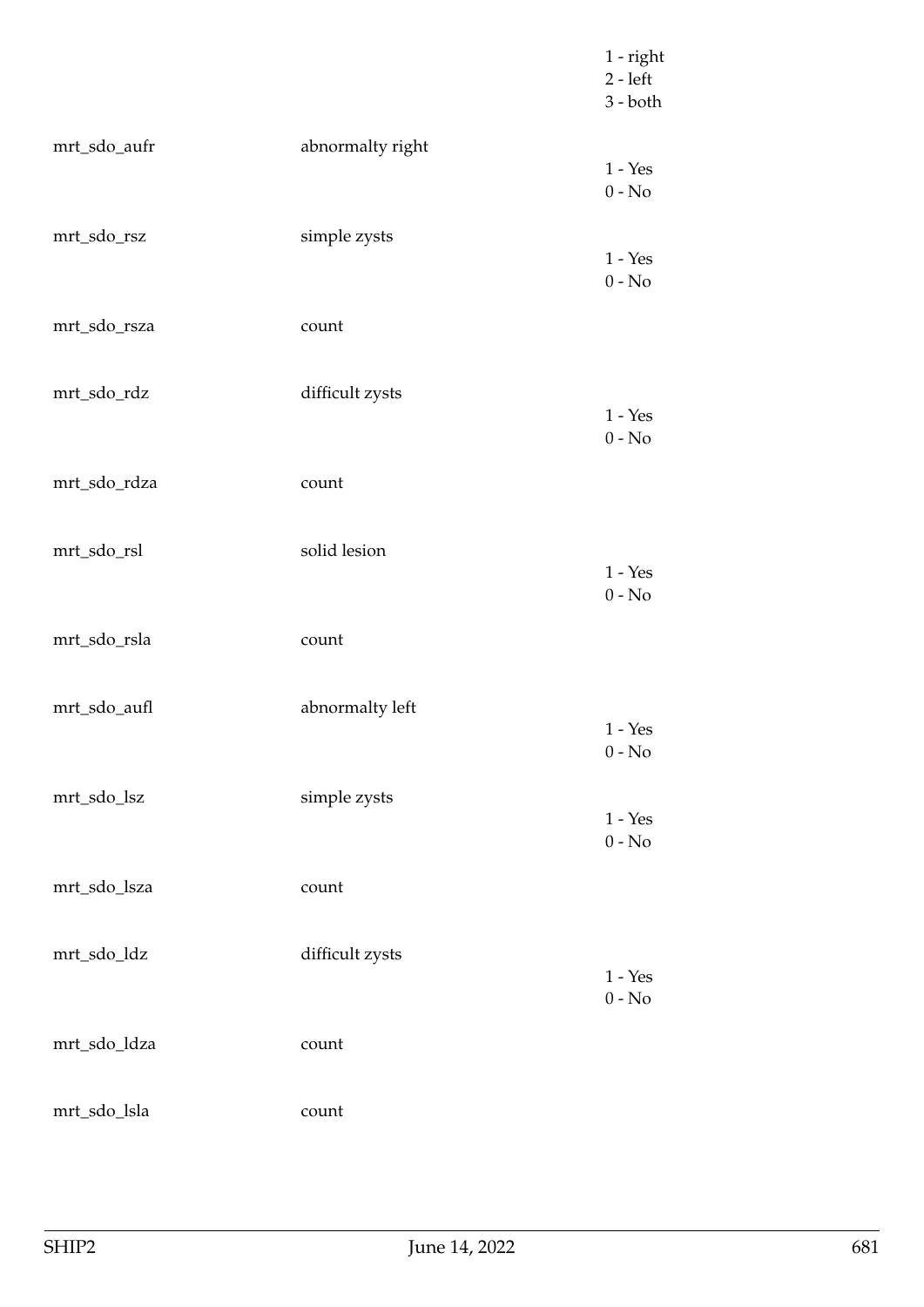| mrt_sdo_lsl        | solid lesion                         |                                     |
|--------------------|--------------------------------------|-------------------------------------|
|                    |                                      | $1 - Yes$<br>$0 - No$               |
| mrt_sdo_bem        | comment?                             | $1 - Yes$<br>$0 - No$               |
| mrt_sdo_bem1       | comment                              |                                     |
| <b>MRTSDODATA</b>  | Thyroid gland                        |                                     |
| mrt_sdodata_rl     | length right (mm)                    |                                     |
| mrt_sdodata_rb     | width right                          |                                     |
| mrt_sdodata_rt     | depth left (mm)                      | $1 - Yes$<br>$0 - No$<br>88 - maybe |
| mrt_sdodata_rsmax  | Max size simple zysts right (mm)     |                                     |
| mrt_sdodata_rdmax  | Max. size difficult zysts right (mm) |                                     |
| mrt_sdodata_rslmax | max. size solid lesion right (mm)    |                                     |
| mrt_sdodata_ll     | length left (mm)                     |                                     |
| mrt_sdodata_lb     | width left (mm)                      |                                     |
| mrt_sdodata_lt     | depth left (mm)                      | $1 - Yes$<br>$0 - No$<br>88 - maybe |
| mrt_sdodata_lsmax  | Max size simple zysts left (mm)      |                                     |
| mrt_sdodata_ldmax  | Max. size difficult zysts left (mm)  |                                     |
| mrt_sdodata_lslmax | max. size solid lesion left (mm)     |                                     |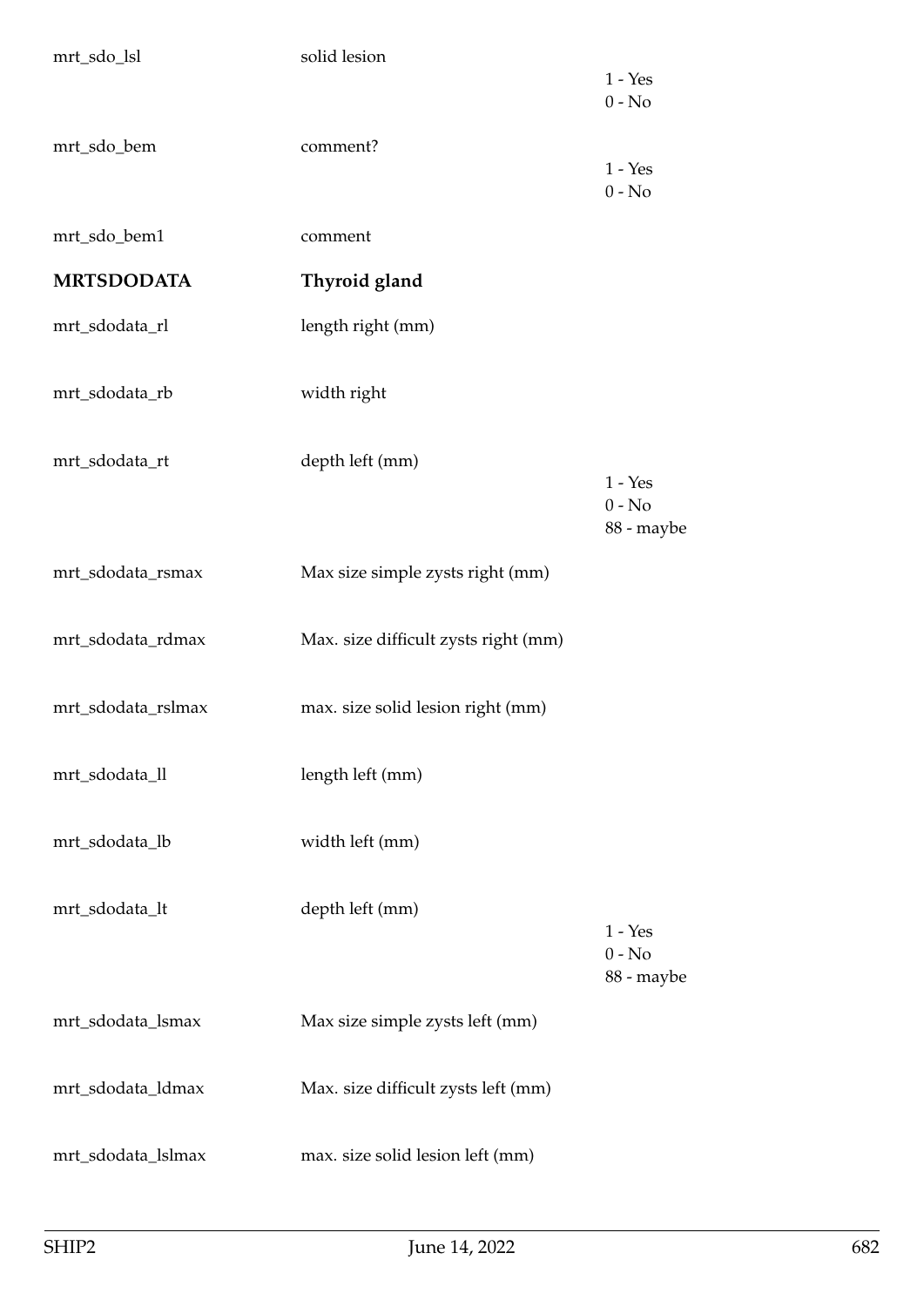| <b>MRTSEKR</b> | secretin                                     |                                                |
|----------------|----------------------------------------------|------------------------------------------------|
| mrt_sekr_mess  | reader                                       |                                                |
|                |                                              | $1 - R1$<br>$2 - R2$<br>$3 - IR1$<br>$4 - IR2$ |
| mrt_sekr_val   | data valid                                   | $1 - Yes$<br>$0 - No$                          |
| mrt_sekr_given | secretin administered                        | $1 - Yes$<br>$0 - No$                          |
| mrt_sekr_time  | time between injection and start of the MRCP |                                                |
| mrt_sekr_gang  | pancreatic duct system improves              |                                                |
|                |                                              | $0 - No$<br>$1 - Yes$<br>2 - deteriorated      |
| mrt_sekr_ncap  | diameter in the caput before secretin        |                                                |
| mrt_sekr_scap  | diameter in the caput after secretin         |                                                |
| mrt_sekr_ncor  | diameter in the corpus before secretin       |                                                |
| mrt_sekr_scor  | diameter in the corpus after secretin        |                                                |
| mrt_sekr_ncau  | diameter in the cauda before secretin        |                                                |
| mrt_sekr_scau  | diameter in the cauda after secretin         |                                                |
| mrt_sekr_mato  | matos criteria                               |                                                |
|                |                                              | $0 - 0$<br>$1 - 1$<br>$2 - 2$                  |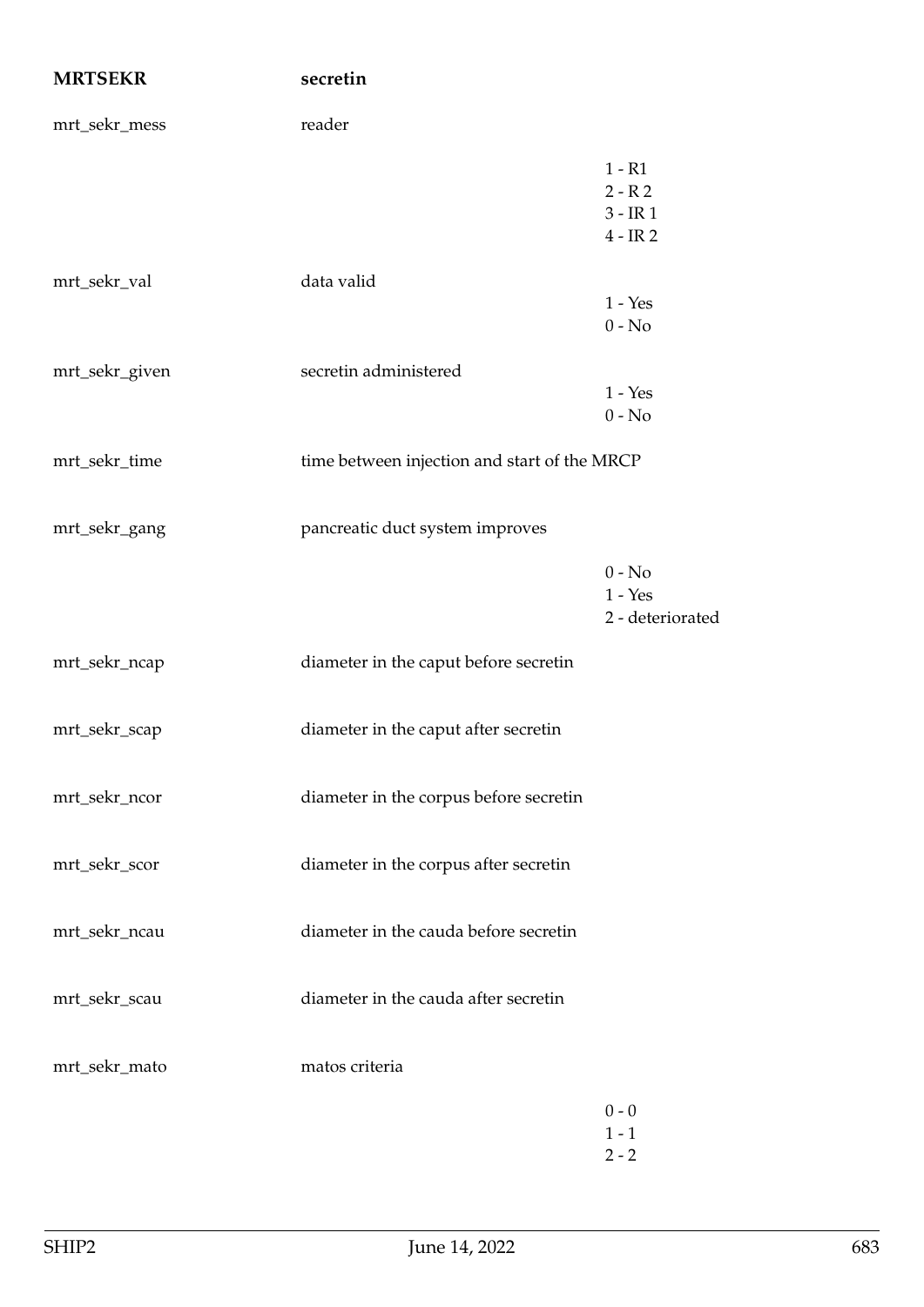| mrt_sekr_nvol  | volume before secretin |                                  |
|----------------|------------------------|----------------------------------|
| mrt_sekr_svol  | volume after secretin  |                                  |
| mrt_sekr_tev   | total excreted volume  |                                  |
| mrt_sekr_pvo   | pancreatic flow output |                                  |
| <b>MRTSKS</b>  | spinal stenosis        |                                  |
| mrt_sks_bild   | picture available      |                                  |
|                |                        | $1 - Yes$<br>$0 - No$            |
| mrt_sks_sks    | sks (<130 mm2)         |                                  |
|                |                        | $1 - Yes$<br>$0 - No$            |
|                |                        |                                  |
| mrt_sks_lok12  | L <sub>1/2</sub>       | $1 - Yes$                        |
|                |                        | $0 - No$                         |
| mrt_sks_lok23  | L <sub>2/3</sub>       |                                  |
|                |                        | $1 - Yes$<br>$0 - No$            |
|                |                        |                                  |
| mrt_sks_lok34  | $L\frac{3}{4}$         | $1 - Yes$                        |
|                |                        | $0 - No$                         |
| mrt_sks_lok45  | L <sub>4/5</sub>       |                                  |
|                |                        | $1 - Yes$                        |
|                |                        | $0 - No$                         |
| mrt_sks_lok5s1 | $L\,5/S1$              | $1 - Yes$                        |
|                |                        | $0 - No$                         |
| mrt_sks_lok5l6 | $L\sqrt{5/L6}$         |                                  |
|                |                        | $1 - Yes$                        |
|                |                        | $0 - No$                         |
| mrt_sks_lok6s1 | L 6/S1                 |                                  |
|                |                        | $1 - Yes$<br>$0$ - $\mathrm{No}$ |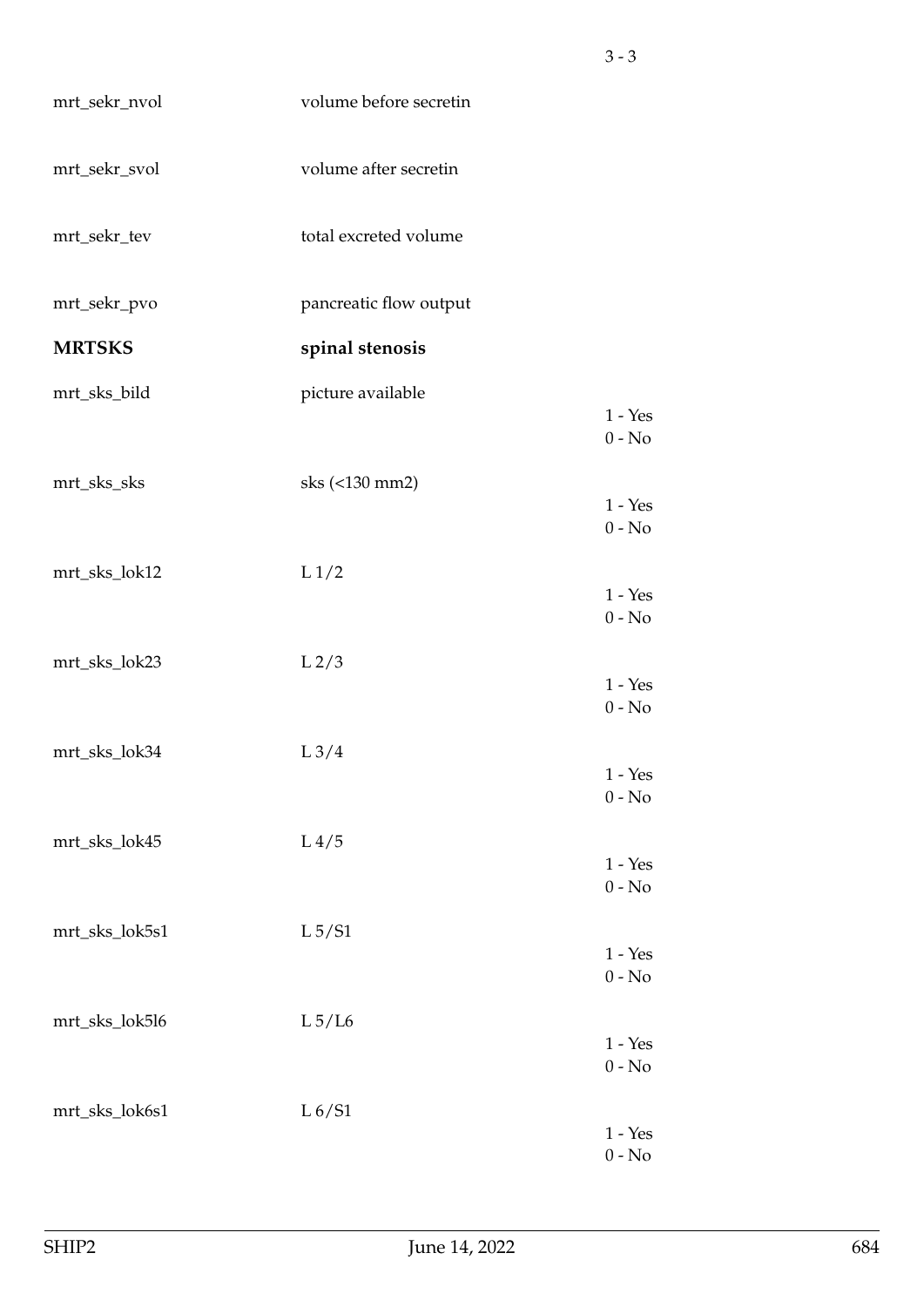mrt\_sks\_steno greatest stenosis

|                 |                             | $1 - L1/2$<br>$2 - L$ $2/3$<br>$3 - L \frac{3}{4}$<br>$4 - L 4/5$<br>$5 - L \frac{5}{S1}$<br>$6 - L \frac{5}{6}$<br>$7 - L 6/S1$                  |
|-----------------|-----------------------------|---------------------------------------------------------------------------------------------------------------------------------------------------|
| mrt_sks_flaeche | surface of sk determinable  | $1 - Yes$<br>$0 - No$                                                                                                                             |
| mrt_sks_stenart | type of stenosis            |                                                                                                                                                   |
|                 |                             | 1 - light stenosis (100-130 mm <sup>2</sup> )<br>2 - moderate stenosis (70-100 mm <sup>2</sup> )<br>3 - severe stenosis $(< 70$ mm <sup>2</sup> ) |
| mrt_sks_sagi    | Sagittal diameter of the SK |                                                                                                                                                   |
|                 |                             | 1 - 10 - 14 mm (relative SKS)<br>2 - <10 mm (absolute SKS)                                                                                        |
| mrt_sks_nrss    | nrss                        | $1 - Yes$<br>$0 - No$                                                                                                                             |
| mrt_sks_segm    | where is nrss               |                                                                                                                                                   |
|                 |                             | 1 - a segment about<br>2 - a segment below<br>3 - about a segment and a segment<br>below                                                          |
| mrt_sks_ursa1   | bony                        | $1 - Yes$<br>$0 - No$                                                                                                                             |
| mrt_sks_ursa2   | disc                        | $1 - Yes$<br>$0 - No$                                                                                                                             |
| mrt_sks_ursa3   | wk-misalignment (olisthese) | $1 - Yes$<br>$0 - No$                                                                                                                             |
| mrt_sks_ursa4   | flammable                   |                                                                                                                                                   |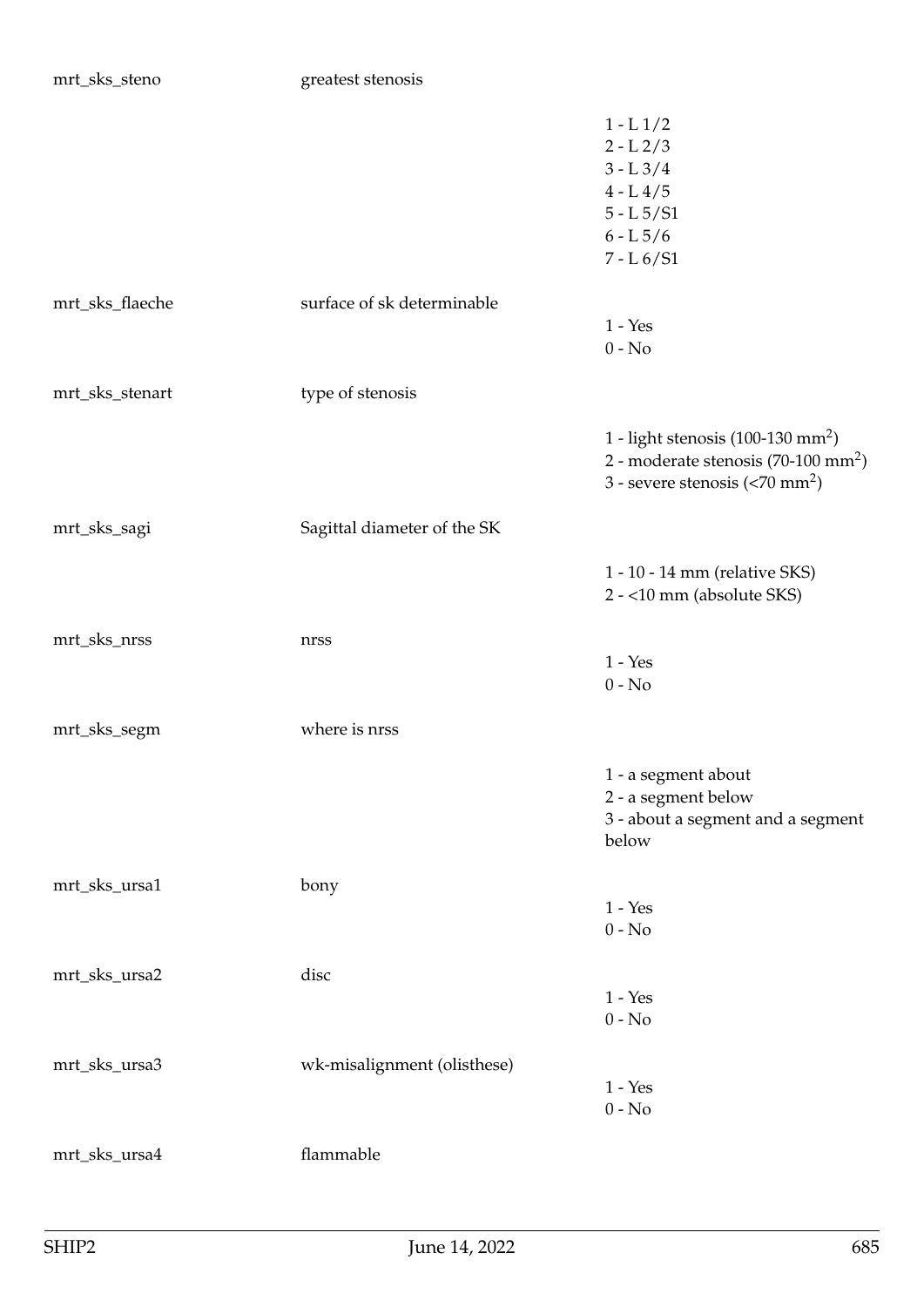|                  |                                           | $1 - Yes$<br>$0 - No$                                                      |
|------------------|-------------------------------------------|----------------------------------------------------------------------------|
| mrt_sks_ursa5    | tumorous                                  |                                                                            |
|                  |                                           | $1 - Yes$<br>$0 - No$                                                      |
| mrt_sks_ursa6    | others                                    |                                                                            |
|                  |                                           | $1 - Yes$<br>$0 - No$                                                      |
| mrt_sks_bem      | notice                                    |                                                                            |
|                  |                                           | $1 - Yes$<br>$0 - No$                                                      |
| mrt_sks_bem1     | notice field                              |                                                                            |
| <b>MRTSPIN</b>   | measurement of the spinal canal           |                                                                            |
| mrt_spin_auf     | Are there pictures present and evaluable? | $1 - Yes$<br>$0 - No$                                                      |
| mrt_spin_befdat  | date of statement                         |                                                                            |
| mrt_spin_krhws   | flexion of the cervical spine             |                                                                            |
|                  |                                           | 0 - normolordosis<br>1 - hypolordosis<br>2 - hyperlordosis<br>3 - kyphosis |
| mrt_spin_krbws   | flexion of the thoracic spine             |                                                                            |
|                  |                                           | 0 - normokyphosis<br>1 - hypokyphosis<br>2 - hyperkyphosis<br>3 - lordosis |
| mrt_spin_krlws   | flexion of the lumbar spine               |                                                                            |
|                  |                                           | 0 - normolordosis<br>1 - hypolordosis<br>2 - hyperlordosis<br>3 - kyphosis |
| mrt_spin_osshwk2 | osseous spinal canal C2 [mm]              |                                                                            |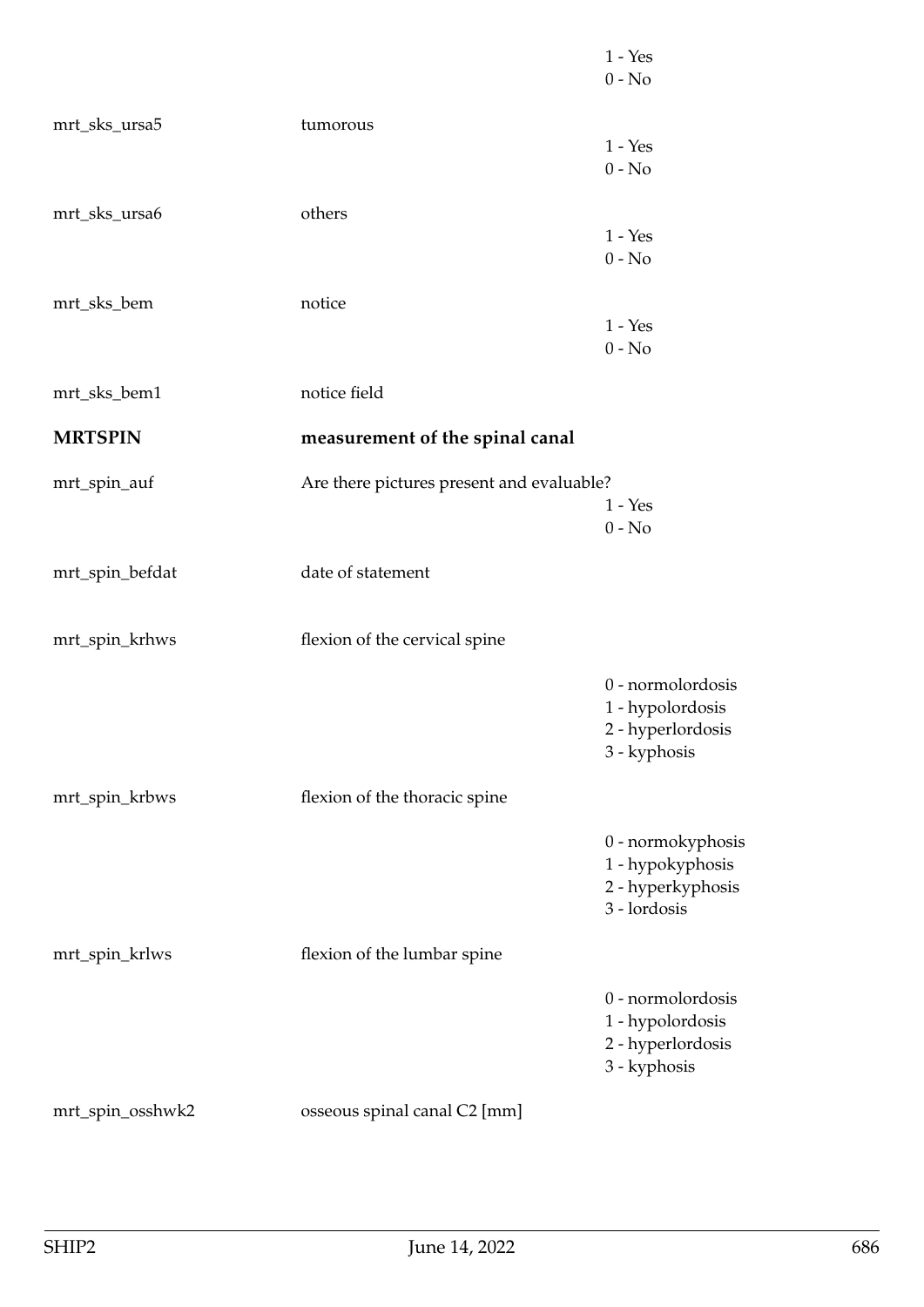| mrt_spin_osshwk3  | osseous spinal canal C3 [mm]        |
|-------------------|-------------------------------------|
| mrt_spin_osshwk4  | osseous spinal canal C4 [mm]        |
| mrt_spin_osshwk5  | osseous spinal canal C5 [mm]        |
| mrt_spin_osshwk6  | osseous spinal canal C6 [mm]        |
| mrt_spin_osshwk7  | osseous spinal canal C7 [mm]        |
| mrt_spin_osslwk1  | osseous spinal canal L1 [mm]        |
| mrt_spin_osslwk2  | osseous spinal canal L2 [mm]        |
| mrt_spin_osslwk3  | osseous spinal canal L3 [mm]        |
| mrt_spin_osslwk4  | osseous spinal canal L4 [mm]        |
| mrt_spin_osslwk5  | osseous spinal canal L5 [mm]        |
| mrt_spin_osss1    | osseous spinal canal S1 [mm]        |
| mrt_spin_durahwk2 | circumference of dura mater C2 [mm] |
| mrt_spin_durahwk3 | circumference of dura mater C3 [mm] |
| mrt_spin_durahwk4 | circumference of dura mater C4 [mm] |
| mrt_spin_durahwk5 | circumference of dura mater C5 [mm] |
| mrt_spin_durahwk6 | circumference of dura mater C6 [mm] |
| mrt_spin_durahwk7 | circumference of dura mater C7 [mm] |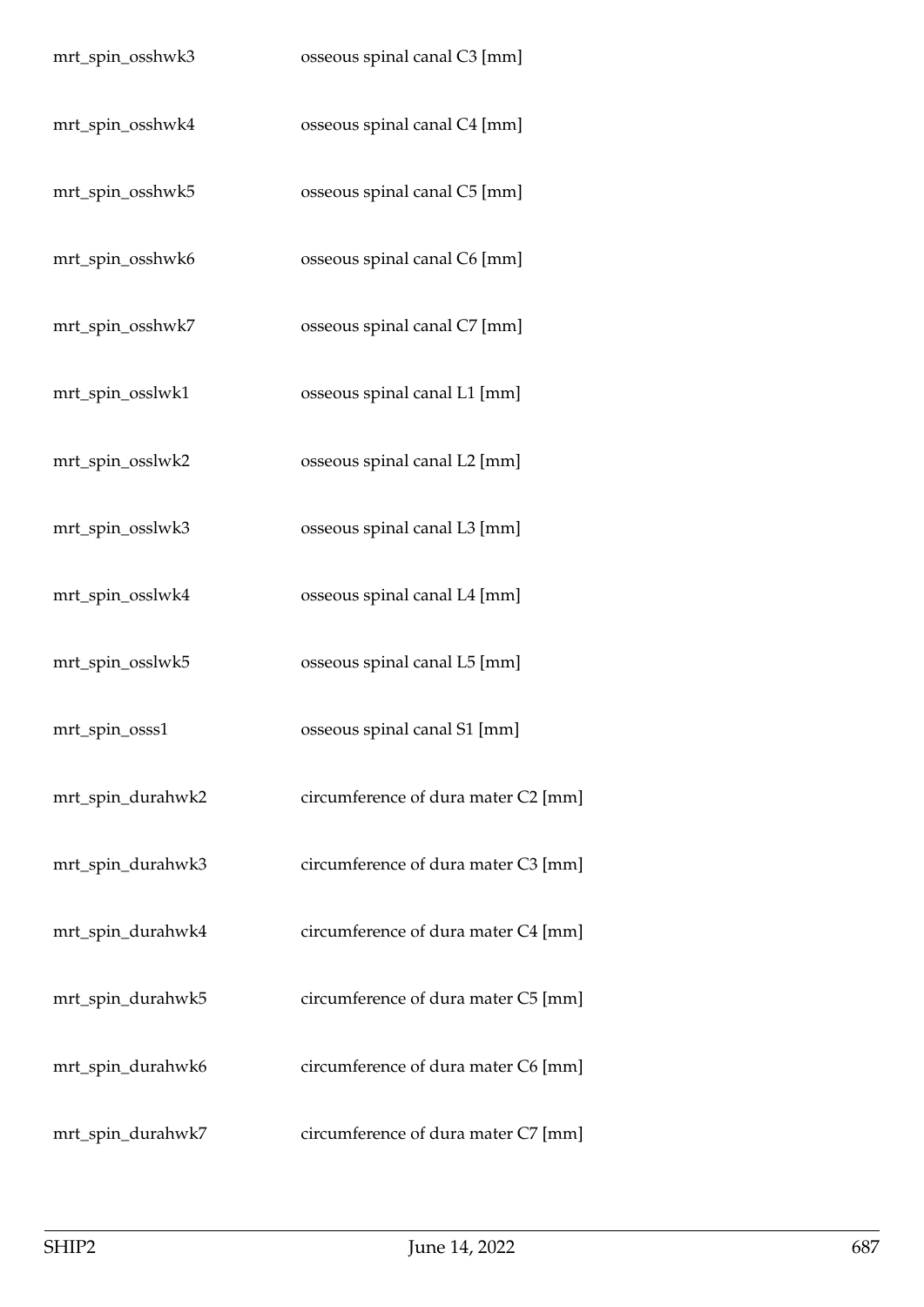| mrt_spin_duralwk1 | circumference of dura mater L1 [mm] |
|-------------------|-------------------------------------|
| mrt_spin_duralwk2 | circumference of dura mater L2 [mm] |
| mrt_spin_duralwk3 | circumference of dura mater L3 [mm] |
| mrt_spin_duralwk4 | circumference of dura mater L4 [mm] |
| mrt_spin_duralwk5 | circumference of dura mater L5 [mm] |
| mrt_spin_duras1   | circumference of dura mater S1 [mm] |
| mrt_spin_myehwk2  | spinal cord C2 [mm]                 |
| mrt_spin_myehwk3  | spinal cord C3 [mm]                 |
| mrt_spin_myehwk4  | spinal cord C4 [mm]                 |
| mrt_spin_myehwk5  | spinal cord C5 [mm]                 |
| mrt_spin_myehwk6  | spinal cord C6 [mm]                 |
| mrt_spin_myehwk7  | spinal cord C7 [mm]                 |
| mrt_spin_wkhwk2   | vertebral body C2 [mm]              |
| mrt_spin_wkhwk3   | vertebral body C3 [mm]              |
| mrt_spin_wkhwk4   | vertebral body C4 [mm]              |
| mrt_spin_wkhwk5   | vertebral body C5 [mm]              |
| mrt_spin_wkhwk6   | vertebral body C6 [mm]              |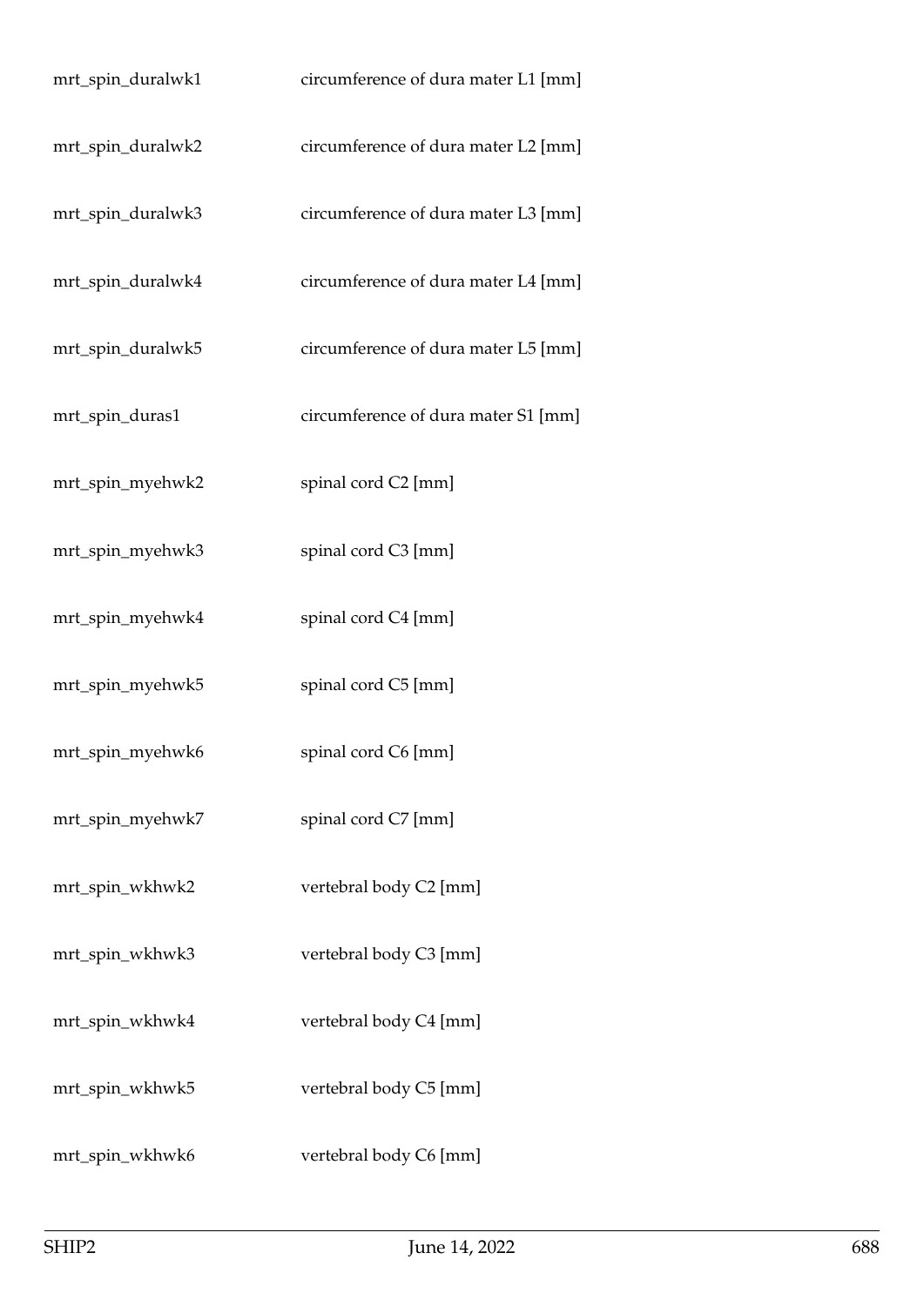| mrt_spin_wkhwk7  | vertebral body C7 [mm]                  |                       |
|------------------|-----------------------------------------|-----------------------|
| mrt_spin_wklwk1  | vertebral body L1 [mm]                  |                       |
| mrt_spin_wklwk2  | vertebral body L2 [mm]                  |                       |
| mrt_spin_wklwk3  | vertebral body L3 [mm]                  |                       |
| mrt_spin_wklwk4  | vertebral body L4 [mm]                  |                       |
| mrt_spin_wklwk5  | vertebral body L5 [mm]                  |                       |
| mrt_spin_wks1    | vertebral body S1 [mm]                  |                       |
| mrt_spin_anm     | Comment?                                | $1 - Yes$<br>$0 - No$ |
| mrt_spin_anm1    | Comment:                                |                       |
| mrt_spin_sks     | Are there stenoses of the spinal canal? | $1 - Yes$<br>$0 - No$ |
| mrt_spin_skshwk2 | spinal cord stenosis C2                 | $1 - Yes$<br>$0 - No$ |
| mrt_spin_skshwk3 | spinal cord stenosis C3                 | $1 - Yes$<br>$0 - No$ |
| mrt_spin_skshwk4 | spinal cord stenosis C4                 | $1 - Yes$<br>$0 - No$ |
| mrt_spin_skshwk5 | spinal cord stenosis C5                 | $1 - Yes$<br>$0 - No$ |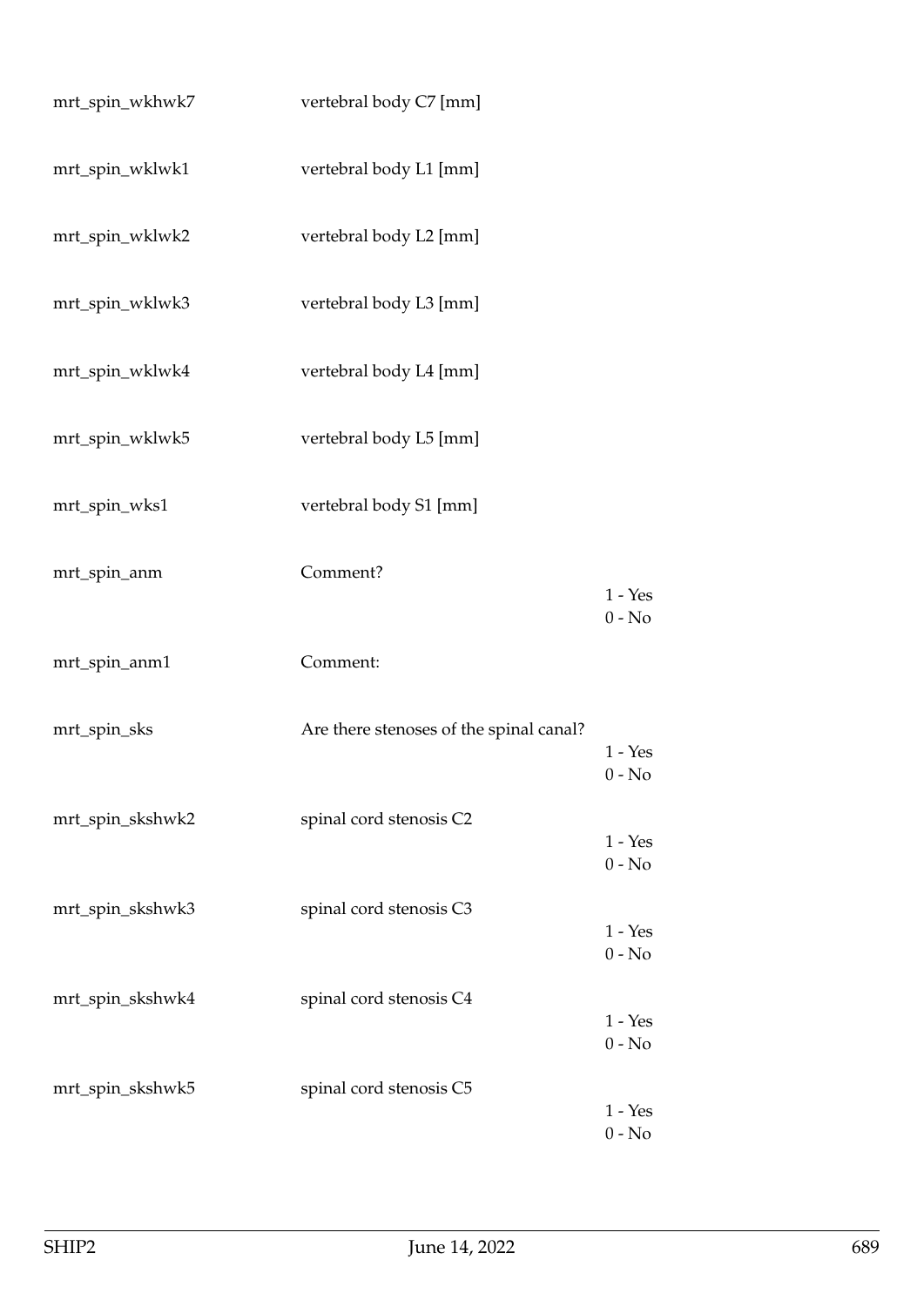| mrt_spin_skshwk6 | spinal cord stenosis C6   | $1 - Yes$<br>$0 - No$ |
|------------------|---------------------------|-----------------------|
| mrt_spin_skshwk7 | spinal cord stenosis C7   | $1 - Yes$<br>$0 - No$ |
| mrt_spin_skslwk1 | spinal cord stenosis L1   | $1 - Yes$<br>$0 - No$ |
| mrt_spin_skslwk2 | spinal cord stenosis L2   | $1 - Yes$<br>$0 - No$ |
| mrt_spin_skslwk3 | spinal cord stenosis L3   | $1 - Yes$<br>$0 - No$ |
| mrt_spin_skslwk4 | spinal cord stenosis L4   | $1 - Yes$<br>$0 - No$ |
| mrt_spin_skslwk5 | spinal cord stenosis L5   | $1 - Yes$<br>$0 - No$ |
| mrt_spin_skss1   | spinal cord stenosis S1   | $1 - Yes$<br>$0 - No$ |
| mrt_spin_sksh23  | spinal cord stenosis C2/3 | $1 - Yes$<br>$0 - No$ |
| mrt_spin_sksh34  | spinal cord stenosis C3/4 | $1 - Yes$<br>$0 - No$ |
| mrt_spin_sksh45  | spinal cord stenosis C4/5 | $1 - Yes$<br>$0 - No$ |
| mrt_spin_sksh56  | spinal cord stenosis C5/6 | $1 - Yes$<br>$0 - No$ |
| mrt_spin_sksh67  | spinal cord stenosis C6/7 | $1 - Yes$             |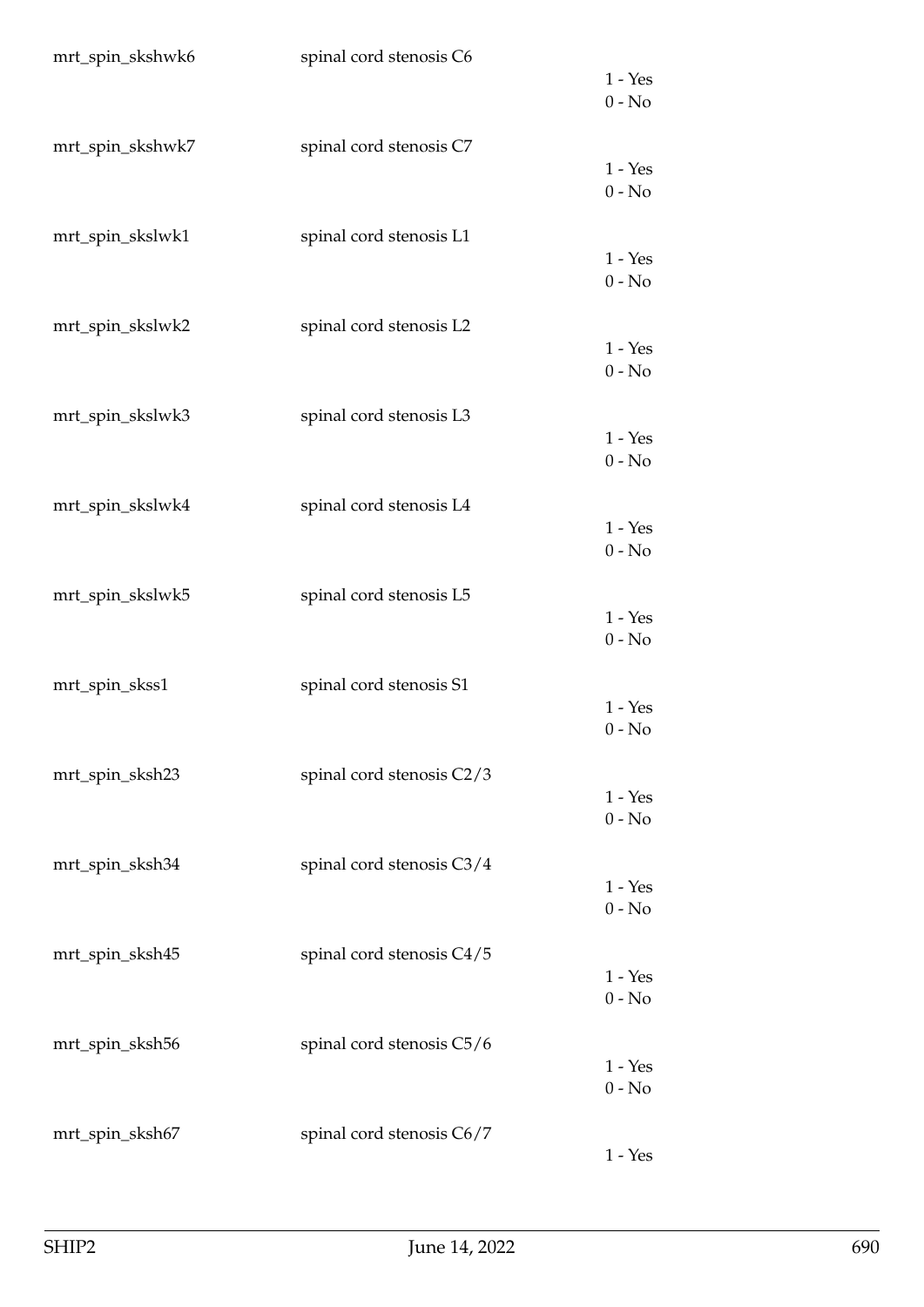| mrt_spin_sksh7b1    | spinal cord stenosis C7/Th1 | $1 - Yes$<br>$0 - No$                           |
|---------------------|-----------------------------|-------------------------------------------------|
| mrt_spin_sksl12     | spinal cord stenosis L1/2   | $1 - Yes$<br>$0 - No$                           |
| mrt_spin_sksl23     | spinal cord stenosis L2/3   | $1 - Yes$<br>$0 - No$                           |
| mrt_spin_sksl34     | spinal cord stenosis L3/4   | $1 - Yes$<br>$0 - No$                           |
| mrt_spin_sksl45     | spinal cord stenosis L4/5   | $1 - Yes$<br>$0 - No$                           |
| mrt_spin_sksl5s1    | spinal cord stenosis L5/S1  | $1 - Yes$<br>$0 - No$                           |
| mrt_spin_gradhwk2   | stenosis grading C2         |                                                 |
|                     |                             | 1 - relative<br>2 - absolute<br>0 - no stenosis |
| mrt_spin_genuhwk2   | genuine C2                  | $1 - Yes$<br>$0 - No$                           |
| mrt_spin_myepathwk2 | myelopathy C2               | $1 - Yes$<br>$0 - No$                           |
| mrt_spin_retrohwk2  | retrospondylosis C2         | $1 - Yes$<br>$0 - No$                           |
| mrt_spin_sponhwk2   | spondylolisthesis C2        | $1 - Yes$<br>$0$ - $\hbox{No}$                  |
| mrt_spin_gradhwk3   | stenosis grading C3         |                                                 |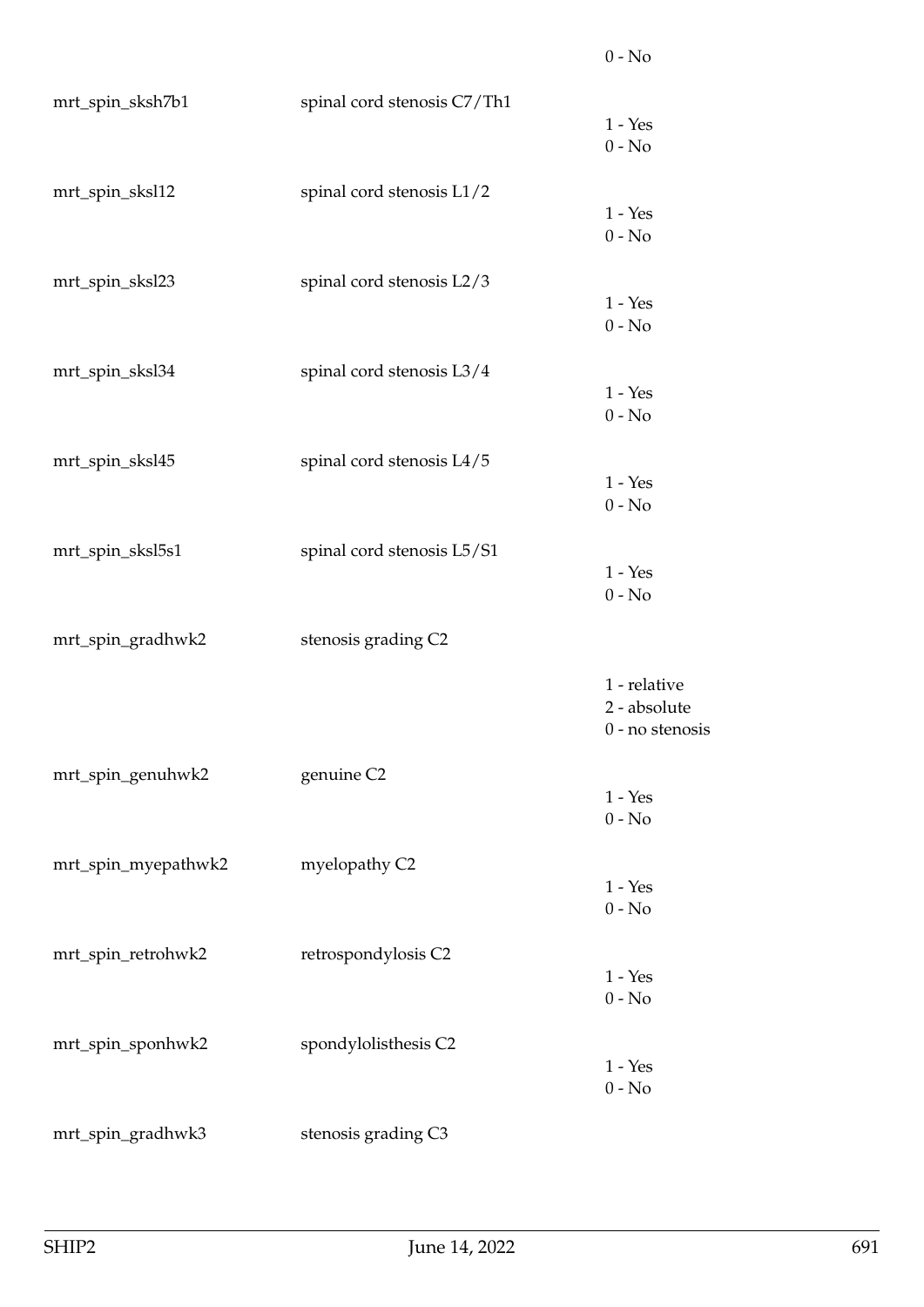|                     |                      | 1 - relative<br>2 - absolute<br>0 - no stenosis   |
|---------------------|----------------------|---------------------------------------------------|
| mrt_spin_genuhwk3   | genuine C3           | $1 - Yes$<br>$0 - No$                             |
| mrt_spin_myepathwk3 | myelopathy C3        | $1 - Yes$<br>$0 - No$                             |
| mrt_spin_retrohwk3  | retrospondylosis C3  | $1 - Yes$<br>$0 - No$                             |
| mrt_spin_sponhwk3   | spondylolisthesis C3 | $1 - Yes$<br>$0 - No$                             |
| mrt_spin_gradhwk4   | stenosis Grading C4  |                                                   |
|                     |                      | 1 - relative<br>2 - absolute<br>0 - no stenosis   |
| mrt_spin_genuhwk4   | genuine C4           | $1 - Yes$<br>$0 - No$                             |
| mrt_spin_myepathwk4 | myelopathy C4        | $1 - Yes$<br>$0 - No$                             |
| mrt_spin_retrohwk4  | retrospondylosis C4  | $1 - Yes$<br>$0 - No$                             |
| mrt_spin_sponhwk4   | spondylolisthesis C4 | $1 - Yes$<br>$0 - No$                             |
| mrt_spin_gradhwk5   | stenosis grading C5  |                                                   |
|                     |                      | 1 - relative<br>2 - absolute<br>$0$ - no stenosis |
| mrt_spin_genuhwk5   | genuine C5           | $1 - Yes$                                         |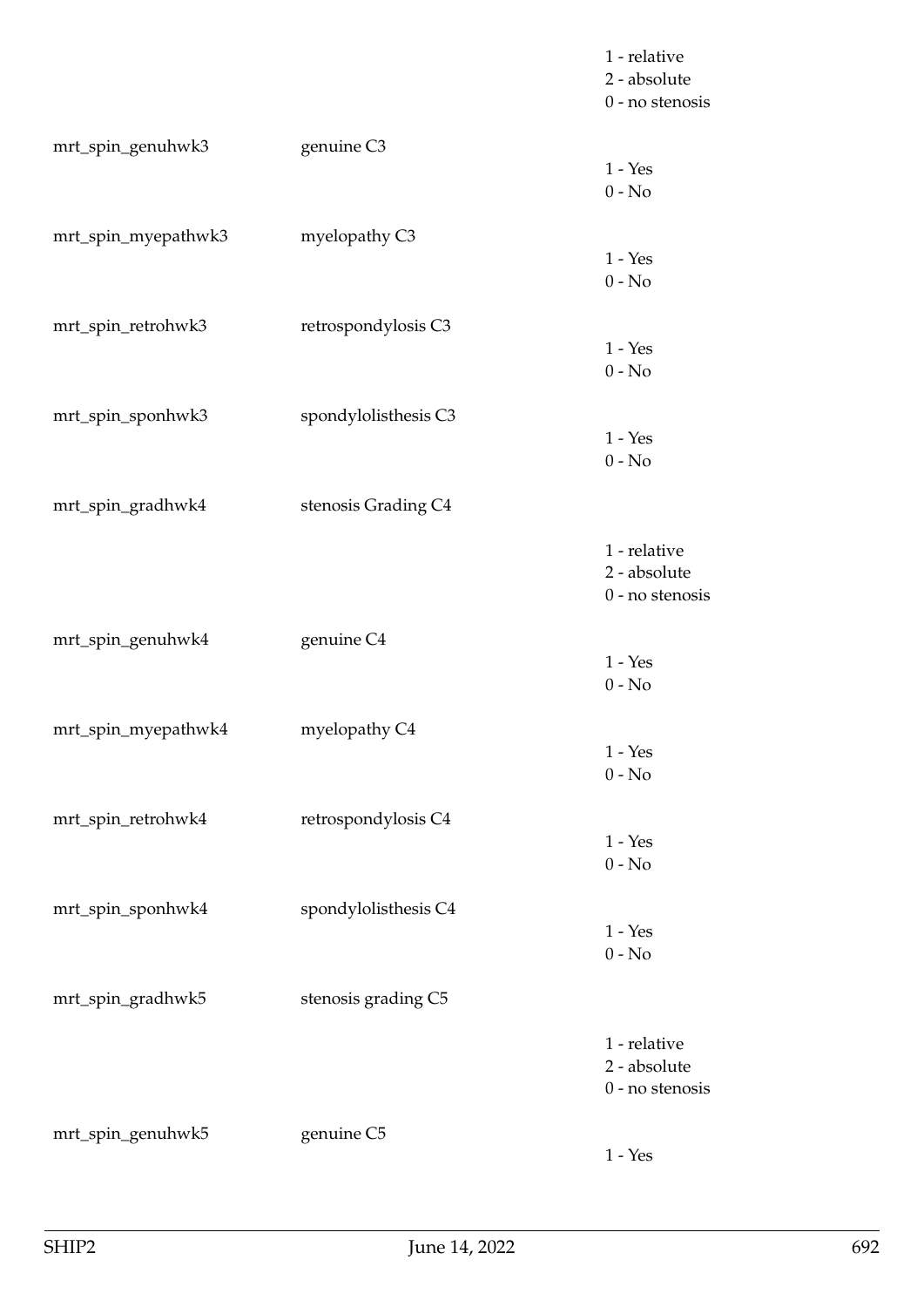| mrt_spin_myepathwk5 | myelopathy C5        | $1 - Yes$<br>$0 - No$                             |
|---------------------|----------------------|---------------------------------------------------|
| mrt_spin_retrohwk5  | retrospondylosis C5  | $1 - Yes$<br>$0 - No$                             |
| mrt_spin_sponhwk5   | spondylolisthesis C5 | $1 - Yes$<br>$0 - No$                             |
| mrt_spin_gradhwk6   | stenosis grading C6  |                                                   |
|                     |                      | 1 - relative<br>2 - absolute<br>0 - no stenosis   |
| mrt_spin_genuhwk6   | genuine C6           | $1 - Yes$                                         |
|                     |                      | $0 - No$                                          |
| mrt_spin_myepathwk6 | myelopathy C6        | $1 - Yes$<br>$0 - No$                             |
| mrt_spin_retrohwk6  | retrospondylosis C6  | $1 - Yes$<br>$0 - No$                             |
| mrt_spin_sponhwk6   | spondylolisthesis C6 | $1 - Yes$<br>$0 - No$                             |
| mrt_spin_gradhwk7   | stenosis grading C7  |                                                   |
|                     |                      | 1 - relative<br>2 - absolute<br>$0$ - no stenosis |
| mrt_spin_genuhwk7   | genuine C7           | $1 - Yes$<br>$0 - No$                             |
| mrt_spin_myepathwk7 | myelopathy C7        | $1 - Yes$<br>$0 - No$                             |

0 - No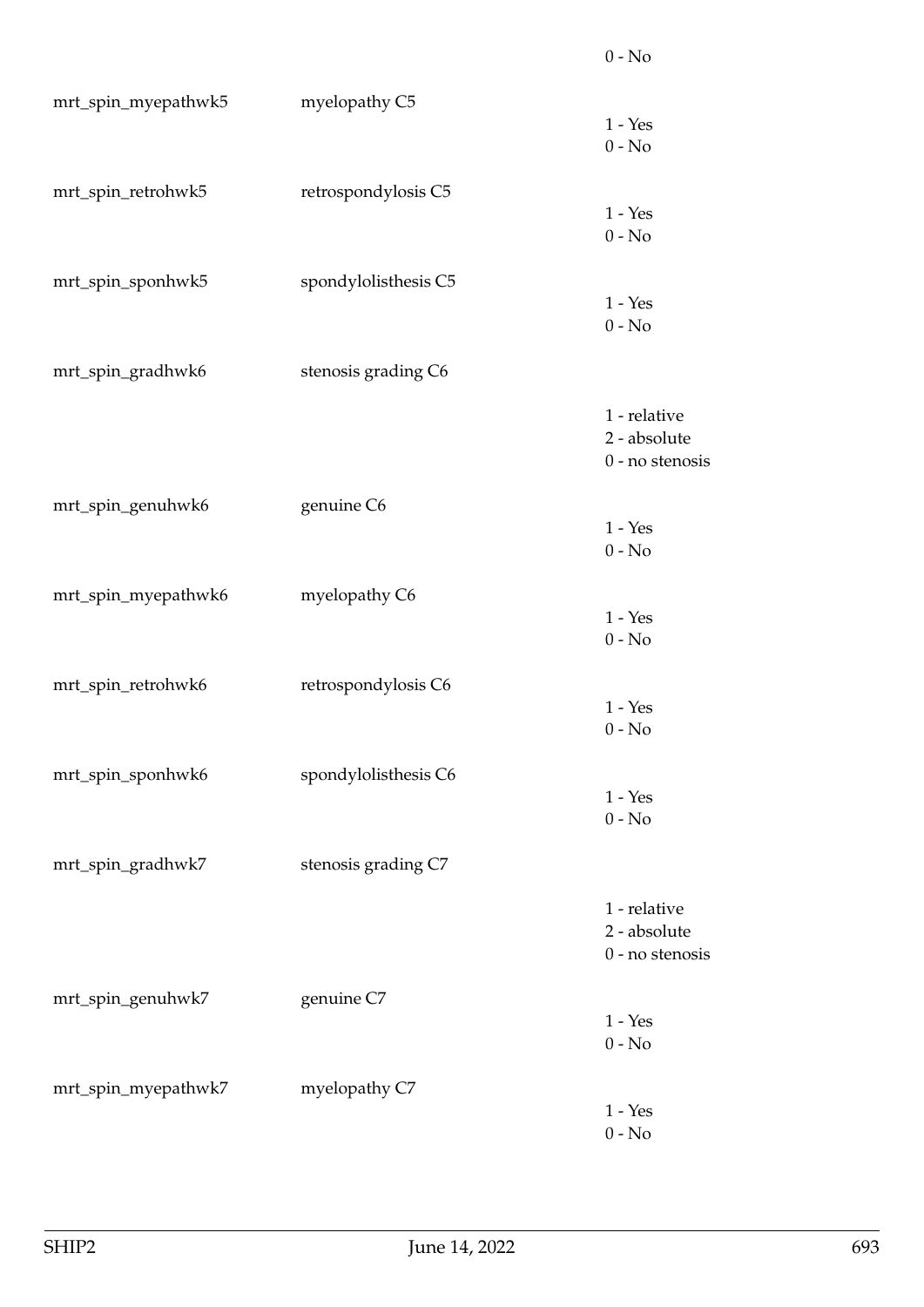| mrt_spin_retrohwk7  | retrospondylosis C7  | $1 - Yes$<br>$0 - No$                           |
|---------------------|----------------------|-------------------------------------------------|
| mrt_spin_sponhwk7   | spondylolisthesis C7 | $1 - Yes$<br>$0 - No$                           |
| mrt_spin_gradlwk1   | stenosis grading L1  |                                                 |
|                     |                      | 1 - relative<br>2 - absolute<br>0 - no stenosis |
| mrt_spin_genulwk1   | genuine L1           | $1 - Yes$<br>$0 - No$                           |
| mrt_spin_myepatlwk1 | myelopathy L1        |                                                 |
|                     |                      | $1 - Yes$<br>$0 - No$                           |
| mrt_spin_retrolwk1  | retrospondylosis L1  |                                                 |
|                     |                      | $1 - Yes$<br>$0 - No$                           |
| mrt_spin_sponlwk1   | spondylolisthesis L1 |                                                 |
|                     |                      | $1 - Yes$<br>$0 - No$                           |
| mrt_spin_gradlwk2   | stenosis grading L2  |                                                 |
|                     |                      | 1 - relative<br>2 - absolute<br>0 - no stenosis |
| mrt_spin_genulwk2   | genuine L2           |                                                 |
|                     |                      | $1 - Yes$<br>$0 - No$                           |
| mrt_spin_myepatlwk2 | myelopathy L2        |                                                 |
|                     |                      | $1 - Yes$<br>$0 - No$                           |
| mrt_spin_retrolwk2  | retrospondylosis L2  |                                                 |
|                     |                      | $1 - Yes$<br>$0 - No$                           |
| mrt_spin_sponlwk2   | spondylolisthesis L2 |                                                 |
|                     |                      | $1 - Yes$                                       |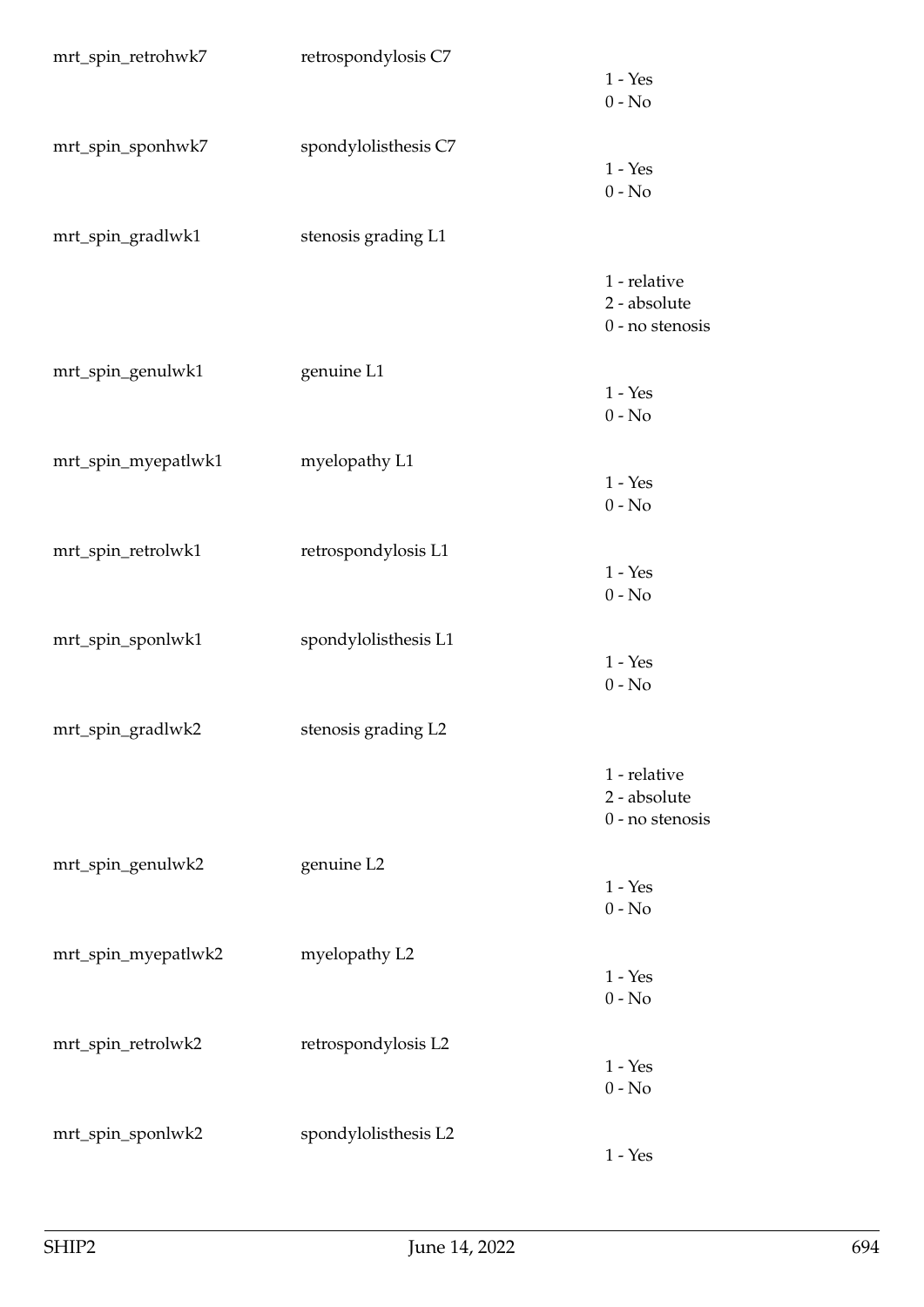| mrt_spin_gradlwk3   | stenosis grading L3  |                                                 |
|---------------------|----------------------|-------------------------------------------------|
|                     |                      | 1 - relative<br>2 - absolute<br>0 - no stenosis |
| mrt_spin_genulwk3   | genuine L3           | $1 - Yes$<br>$0 - No$                           |
| mrt_spin_myepatlwk3 | myelopathy L3        | $1 - Yes$<br>$0 - No$                           |
| mrt_spin_retrolwk3  | retrospondylosis L3  | $1 - Yes$<br>$0 - No$                           |
| mrt_spin_sponlwk3   | spondylolisthesis L3 | $1 - Yes$<br>$0 - No$                           |
| mrt_spin_gradlwk4   | stenosis grading L4  |                                                 |
|                     |                      | 1 - relative<br>2 - absolute<br>0 - no stenosis |
| mrt_spin_genulwk4   | genuine L4           | $1 - Yes$<br>$0 - No$                           |
| mrt_spin_myepatlwk4 | myelopathy L4        | $1 - Yes$<br>$0 - No$                           |
| mrt_spin_retrolwk4  | retrospondylosis L4  | $1 - Yes$<br>$0 - No$                           |
| mrt_spin_sponlwk4   | spondylolisthesis L4 | $1 - Yes$<br>$0 - No$                           |
| mrt_spin_gradlwk5   | stenosis grading L5  |                                                 |
|                     |                      | 1 - relative<br>2 - absolute                    |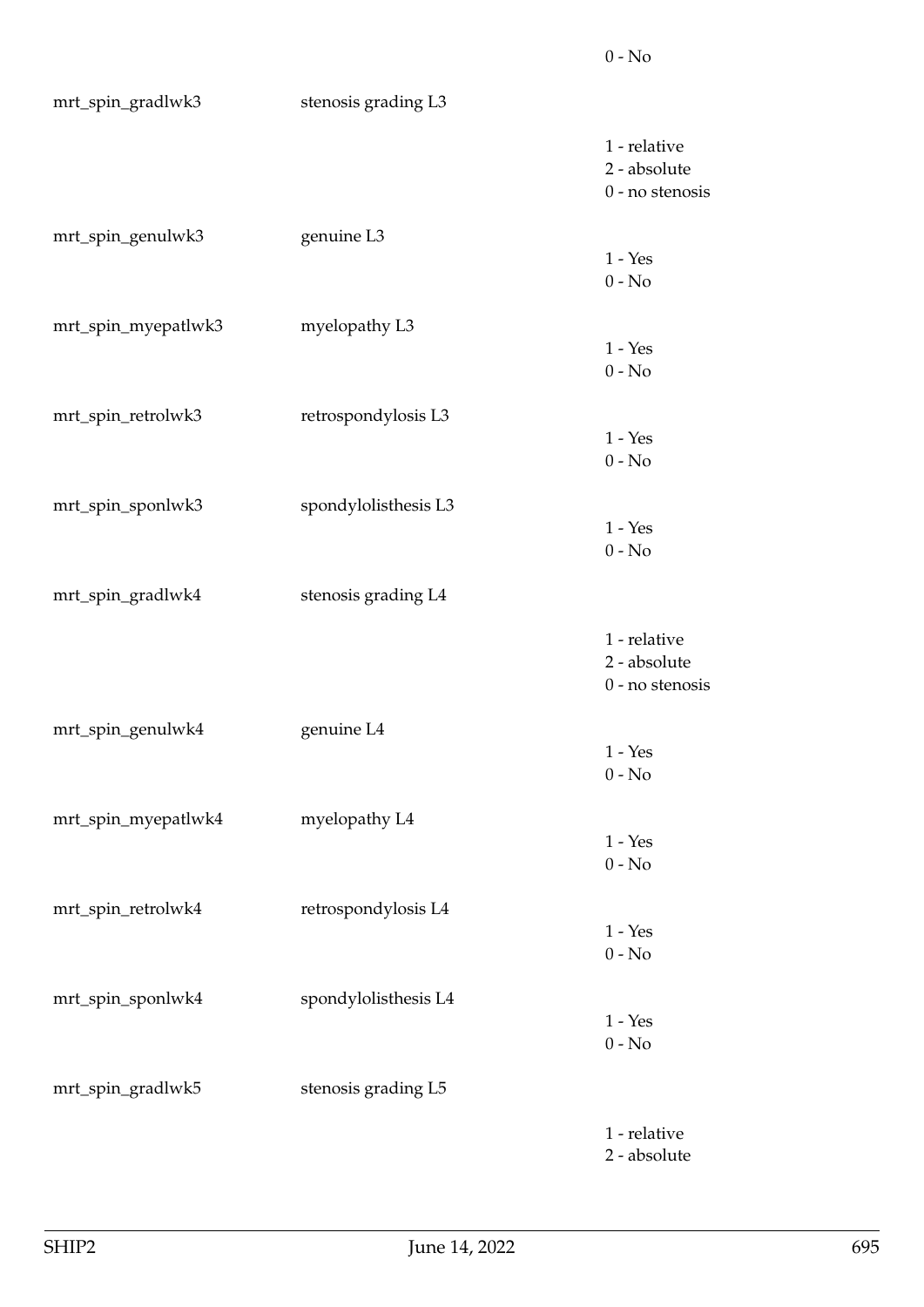| mrt_spin_genulwk5   | genuine L5            |                 |
|---------------------|-----------------------|-----------------|
|                     |                       | $1 - Yes$       |
|                     |                       | $0 - No$        |
|                     |                       |                 |
| mrt_spin_myepatlwk5 | myelopathy L5         |                 |
|                     |                       | $1 - Yes$       |
|                     |                       | $0 - No$        |
|                     |                       |                 |
| mrt_spin_retrolwk5  | retrospondylosis L5   | $1 - Yes$       |
|                     |                       | $0 - No$        |
|                     |                       |                 |
| mrt_spin_sponlwk5   | spondylolisthesis L5  |                 |
|                     |                       | $1 - Yes$       |
|                     |                       | $0 - No$        |
|                     |                       |                 |
| mrt_spin_grads1     | stenosis grading S1   |                 |
|                     |                       |                 |
|                     |                       | 1 - relative    |
|                     |                       | 2 - absolute    |
|                     |                       | 0 - no stenosis |
|                     |                       |                 |
| mrt_spin_genus1     | genuine S1            |                 |
|                     |                       | $1 - Yes$       |
|                     |                       | $0 - No$        |
|                     | myelopathy S1         |                 |
| mrt_spin_myepats1   |                       | $1 - Yes$       |
|                     |                       | $0 - No$        |
|                     |                       |                 |
| mrt_spin_retros1    | retrospondylosis S1   |                 |
|                     |                       | $1 - Yes$       |
|                     |                       | $0 - No$        |
|                     |                       |                 |
| mrt_spin_spons1     | spondylolisthesis S1  |                 |
|                     |                       | $1 - Yes$       |
|                     |                       | $0 - No$        |
|                     |                       |                 |
| mrt_spin_gradh23    | stenosis grading C2/3 |                 |
|                     |                       |                 |
|                     |                       | 1 - relative    |
|                     |                       | 2 - absolute    |
|                     |                       | 0 - no stenosis |
| mrt_spin_hernh23    | herniation C2/3       |                 |
|                     |                       | $1 - Yes$       |
|                     |                       | $0 - No$        |
|                     |                       |                 |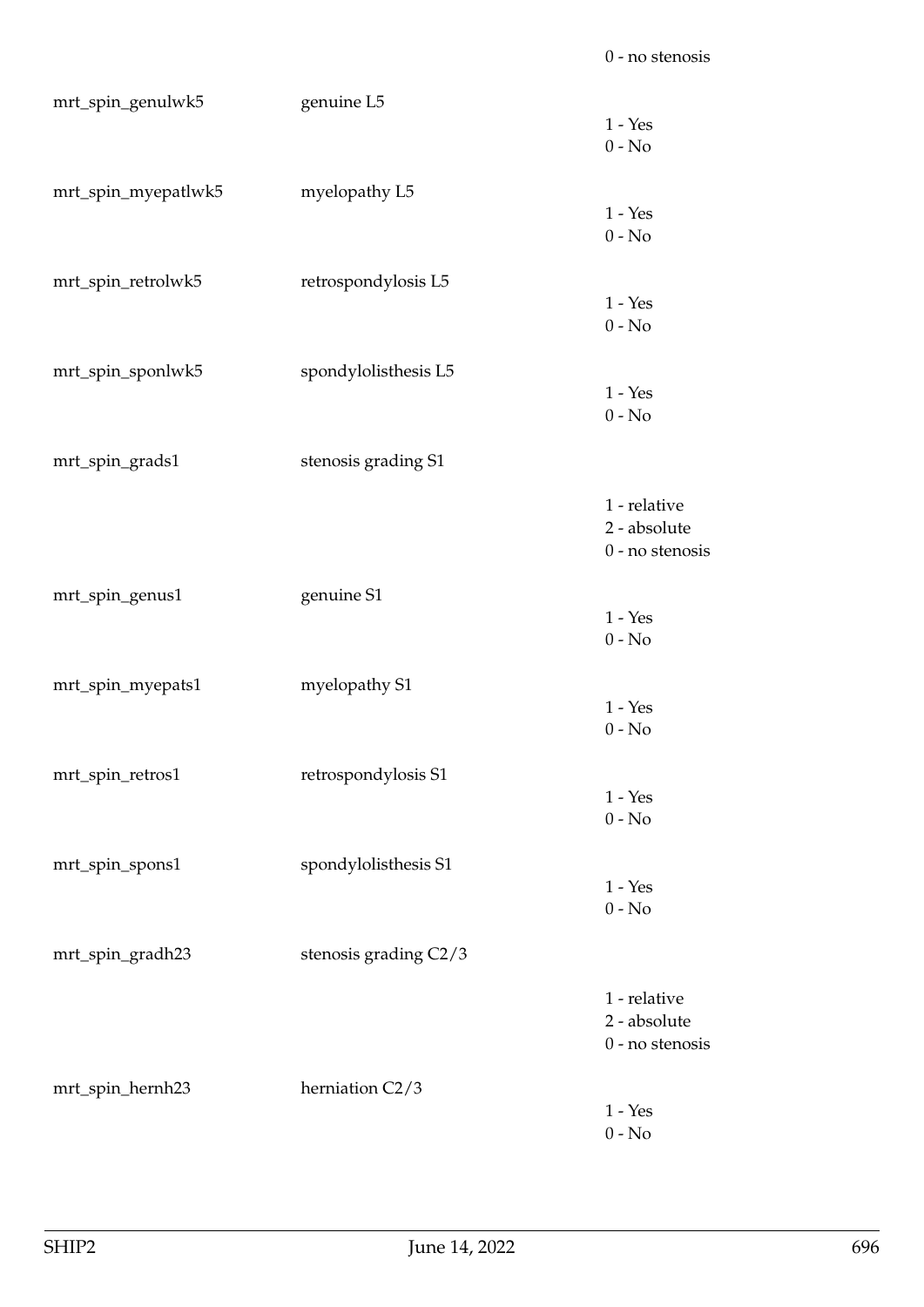| mrt_spin_hyperh23 | hypertrophy of lig. flava C2/3 | $1 - Yes$<br>$0 - No$                           |
|-------------------|--------------------------------|-------------------------------------------------|
| mrt_spin_gradh34  | stenosis grading C3/4          |                                                 |
|                   |                                | 1 - relative<br>2 - absolute<br>0 - no stenosis |
| mrt_spin_hernh34  | herniation C3/4                | $1 - Yes$<br>$0 - No$                           |
| mrt_spin_hyperh34 | hypertrophy of lig. flava C3/4 | $1 - Yes$<br>$0 - No$                           |
| mrt_spin_gradh45  | stenosis grading C4/5          |                                                 |
|                   |                                | 1 - relative<br>2 - absolute<br>0 - no stenosis |
| mrt_spin_hernh45  | herniation C4/5                | $1 - Yes$<br>$0 - No$                           |
| mrt_spin_hyperh45 | hypertrophy of lig. flava C4/5 | $1 - Yes$<br>$0 - No$                           |
| mrt_spin_gradh56  | stenosis grading C5/6          |                                                 |
|                   |                                | 1 - relative<br>2 - absolute<br>0 - no stenosis |
| mrt_spin_hernh56  | herniation C5/6                | $1 - Yes$<br>$0 - No$                           |
| mrt_spin_hyperh56 | hypertrophy of lig. flava C5/6 | $1 - Yes$<br>$0 - No$                           |
| mrt_spin_gradh67  | stenosis grading C6/7          |                                                 |
|                   |                                | 1 - relative<br>2 - absolute                    |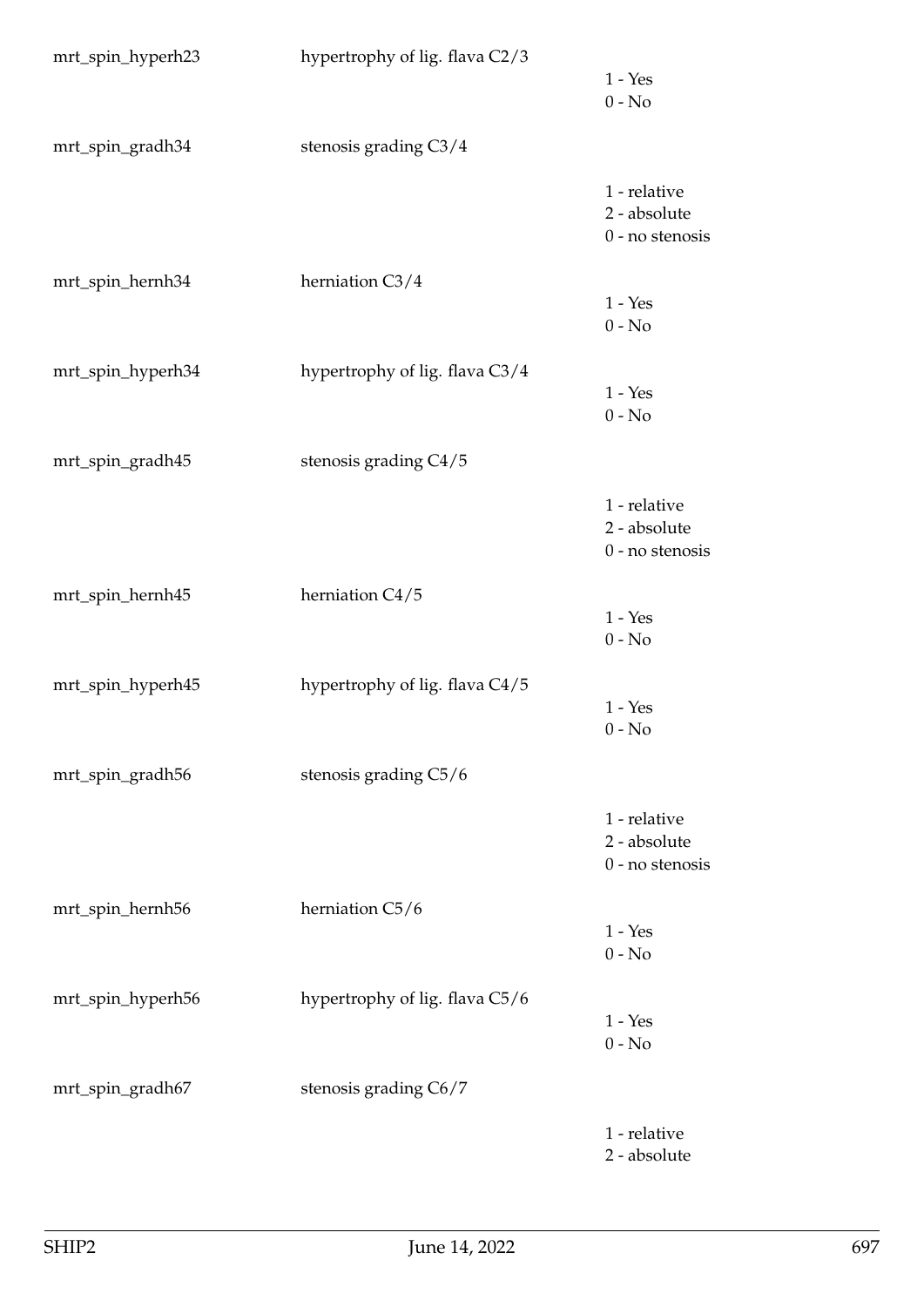| mrt_spin_hernh67   | herniation C6/7                  | $1 - Yes$<br>$0 - No$                             |
|--------------------|----------------------------------|---------------------------------------------------|
| mrt_spin_hyperh67  | hypertrophy of lig. flava C6/7   | $1 - Yes$<br>$0 - No$                             |
| mrt_spin_gradh7b1  | stenosis grading C7/Th1          |                                                   |
|                    |                                  | 1 - relative<br>2 - absolute<br>0 - no stenosis   |
| mrt_spin_hernh7b1  | herniation C7/Th1                | $1 - Yes$<br>$0 - No$                             |
| mrt_spin_hyperh7b1 | hypertrophy of lig. flava C7/Th1 | $1 - Yes$<br>$0 - No$                             |
| mrt_spin_gradl12   | stenosis grading L1/2            |                                                   |
|                    |                                  | 1 - relative<br>2 - absolute<br>0 - no stenosis   |
| mrt_spin_hernl12   | herniation L1/2                  | $1 - Yes$<br>$0 - No$                             |
| mrt_spin_hyperl12  | hypertrophy of lig. flava L1/2   | $1 - Yes$<br>$0 - No$                             |
| mrt_spin_gradl23   | stenosis grading L2/3            |                                                   |
|                    |                                  | 1 - relative<br>2 - absolute<br>$0$ - no stenosis |
| mrt_spin_hernl23   | herniation L2/3                  | $1 - Yes$<br>$0 - No$                             |
| mrt_spin_hyperl23  | hypertrophy of lig. flava L2/3   | $1 - Yes$                                         |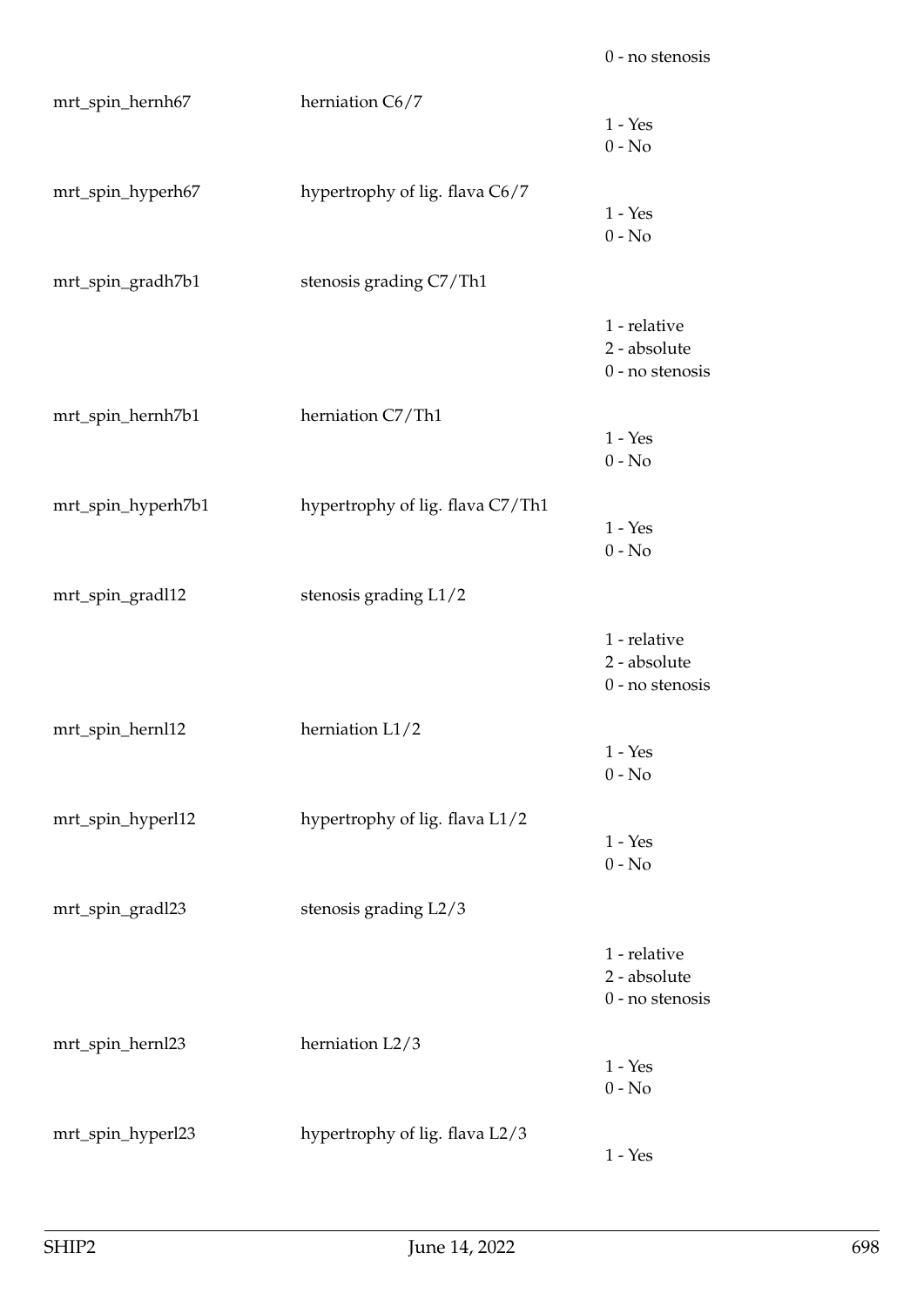| mrt_spin_gradl34    | stenosis grading L3/4           |                                                   |
|---------------------|---------------------------------|---------------------------------------------------|
|                     |                                 | 1 - relative<br>2 - absolute<br>$0$ - no stenosis |
| mrt_spin_hernl34    | herniation L3/4                 | $1 - Yes$<br>$0 - No$                             |
| mrt_spin_hyperl34   | hypertrophy of lig. flava L3/4  | $1 - Yes$<br>$0 - No$                             |
| mrt_spin_gradl45    | stenosis grading L4/5           |                                                   |
|                     |                                 | 1 - relative<br>2 - absolute<br>0 - no stenosis   |
| mrt_spin_hernl45    | herniation L4/5                 | $1 - Yes$<br>$0 - No$                             |
| mrt_spin_hyperl45   | hypertrophy of lig. flava L4/5  | $1 - Yes$<br>$0 - No$                             |
| mrt_spin_gradl5s1   | stenosis grading L5/S1          |                                                   |
|                     |                                 | 1 - relative<br>2 - absolute<br>$0$ - no stenosis |
| mrt_spin_hernl5s1   | herniation L5/S1                | $1 - Yes$<br>$0 - No$                             |
| mrt_spin_hyperl5s1  | hypertrophy of lig. flava L5/S1 | $1 - Yes$                                         |
| <b>MRTTHORAX</b>    | <b>AssThorax</b>                | $0 - No$                                          |
| mrt_thorax_schichto | number of MRI layer-up          |                                                   |
| mrt_thorax_schichtu | number of MRI layer-down        |                                                   |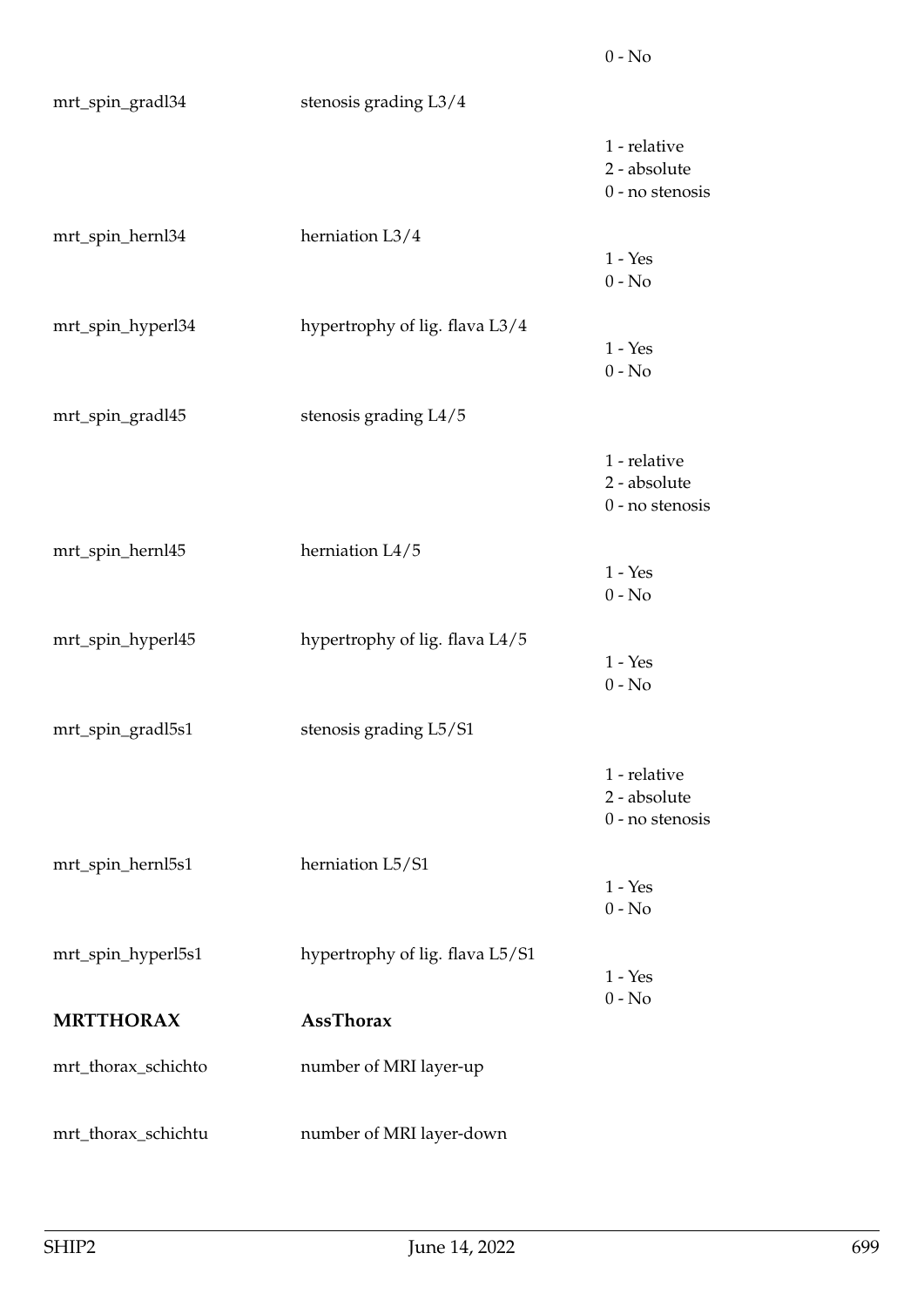| mrt_thorax_depth     | deep expansion of the chest                                                       |
|----------------------|-----------------------------------------------------------------------------------|
| mrt_thorax_width     | wide expansion of the chest                                                       |
| mrt_thorax_sternat   | fat thickness over the sternum                                                    |
| mrt_thorax_sterntt   | total thickness of the sternum                                                    |
| mrt_thorax_paralat   | fat thickness parasternal left chest wall thinnest                                |
| mrt_thorax_paraltt   | total thickness parasternal left chest wall thinnest                              |
| mrt_thorax_45lat     | thick fatty tissue in the bisector between sagittal<br>and coronal axis left      |
| mrt_thorax_45ltt     | thick total in the bisector axle between sagittal<br>and coronal left             |
| mrt_thorax_90lat     | thick fatty tissue in the coronal axis left                                       |
| mrt_thorax_90ltt     | thick total in the left coronary axis                                             |
| mrt_thorax_135lat    | thick fatty tissue in the bisecting between the<br>coronal and sagittal axis left |
| mrt_thorax_135ltt    | thick total in the coronal and sagittal axis<br>bisecting between the left        |
| mrt_thorax_dorsallar | thick fat tissue paraspinal left, chest wall<br>thickness thinnest                |
| mrt_thorax_dorsalltt | total thickness parasternal left, thinnest chest<br>wall thickness                |
| mrt_thorax_dorsalrat | thick fat tissue paraspinal right, chest wall<br>thickness thinnest               |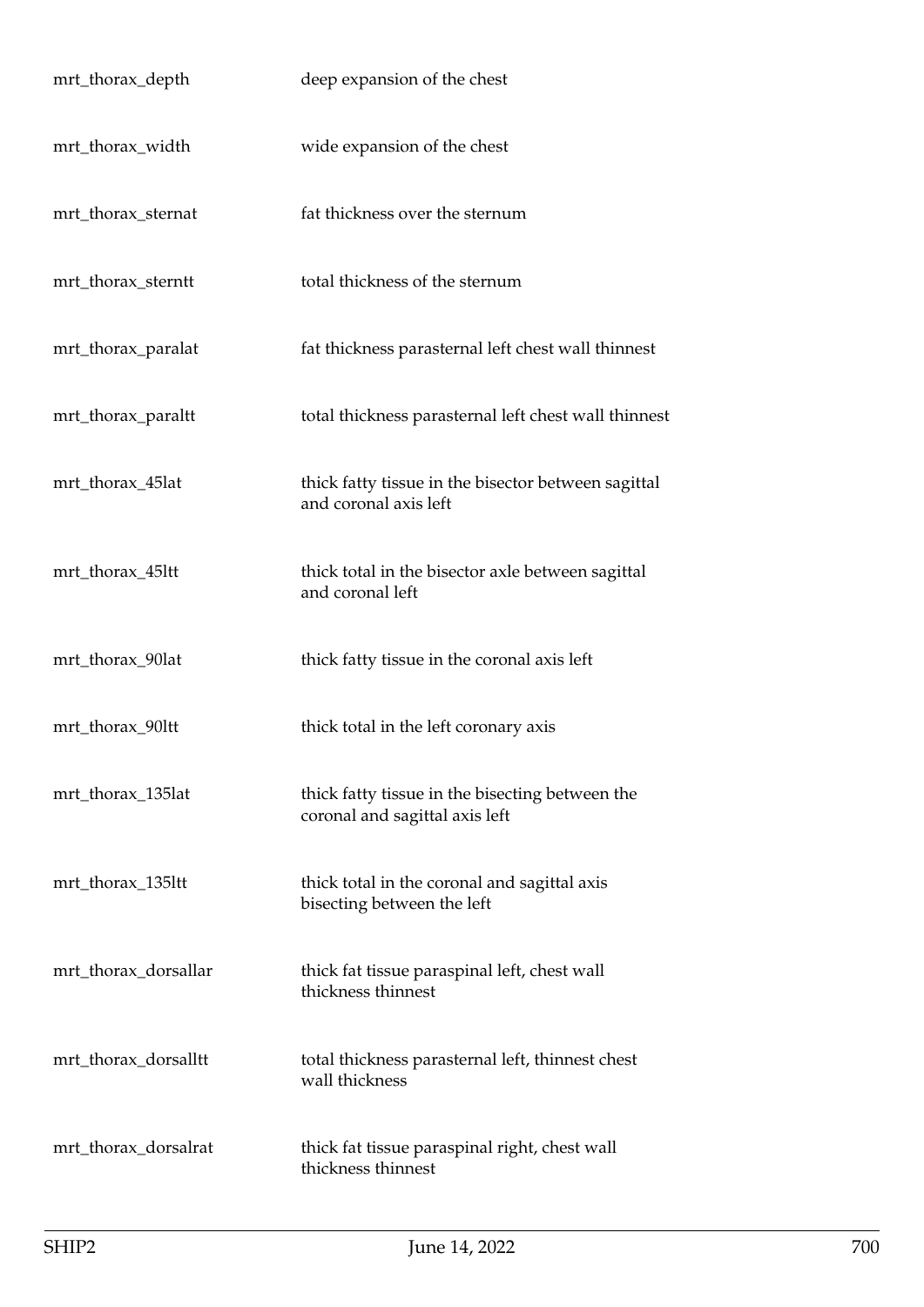| mrt_thorax_dorsalrtt | total thickness parasternal right, thinnest chest<br>wall thickness                     |                       |
|----------------------|-----------------------------------------------------------------------------------------|-----------------------|
| mrt_thorax_255rat    | thick fatty tissue in the bisecting between the<br>coronal and sagittal axis right      |                       |
| mrt_thorax_255rtt    | thick total in the coronal and sagittal axis<br>bisecting between the right             |                       |
| mrt_thorax_270rat    | thick fatty tissue in the coronal axis right                                            |                       |
| mrt_thorax_270rtt    | thick total in the right coronary axis                                                  |                       |
| mrt_thorax_315rat    | thick fatty tissue in the bisecting axis between the<br>coronal and sagittal axis right |                       |
| mrt_thorax_315rtt    | thick total in the coronal and sagittal axis<br>bisecting between the right             |                       |
| mrt_thorax_pararat   | fat thickness parasternal right chest wall thinnest                                     |                       |
| mrt_thorax_parartt   | total thickness parasternal right chest wall<br>thinnest                                |                       |
| mrt_thorax_bem       | Are there notes?                                                                        | $1 - Yes$<br>$0 - No$ |
| mrt_thorax_bem1      | note                                                                                    |                       |
| <b>MRTTOOTH</b>      | tooth                                                                                   |                       |
| mrt_tooth_auf        | Image exist                                                                             | $1 - Yes$<br>$0 - No$ |
| mrt_tooth_z16        | tooth 16 exists                                                                         | $1 - Yes$<br>$0 - No$ |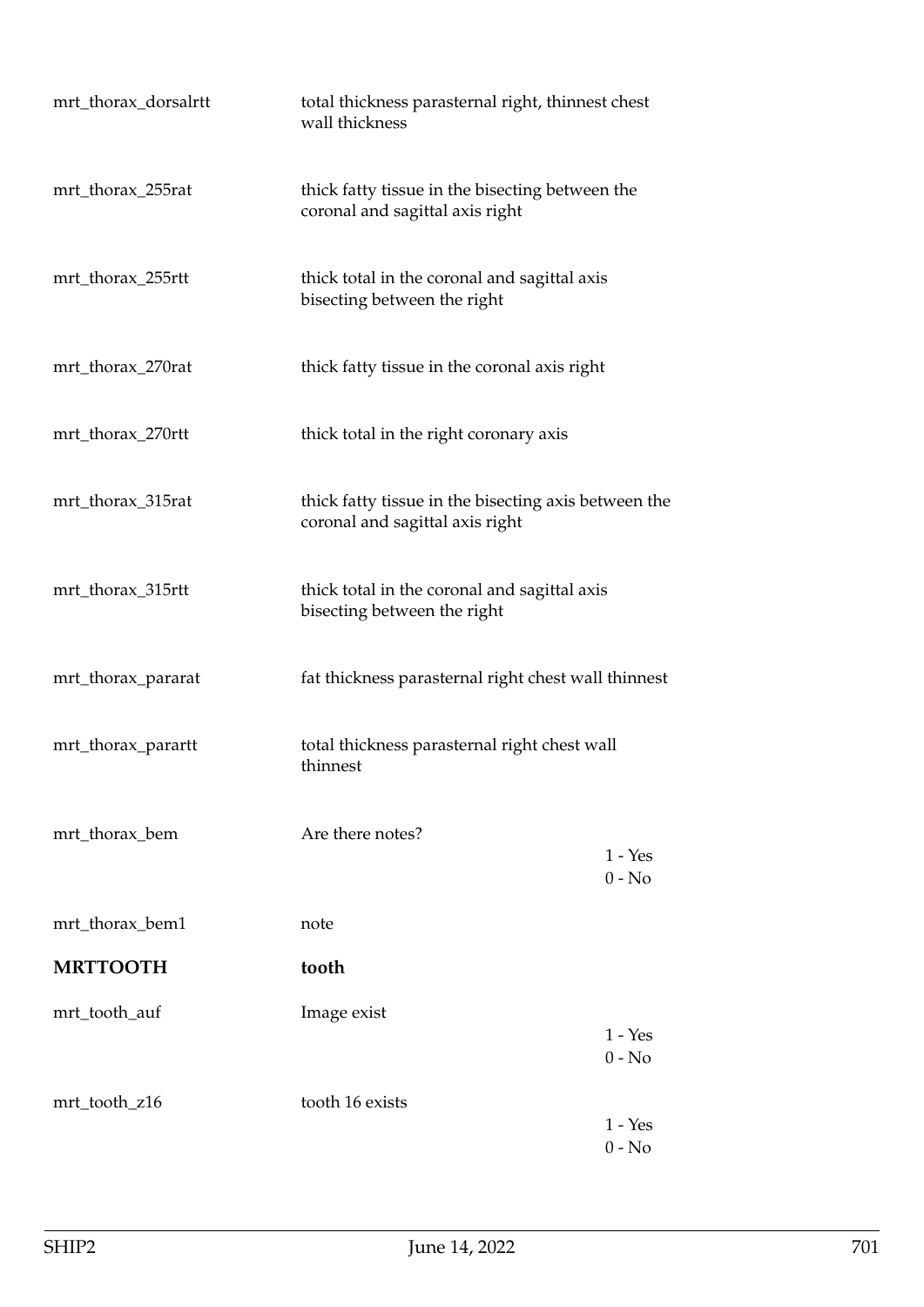| mrt_tooth_wrz16     | root residue tooth 16        |                                    |
|---------------------|------------------------------|------------------------------------|
|                     |                              | $1 - Yes$<br>$0 - No$<br>99 - n.a. |
| mrt_tooth_z17       | tooth 17 exists              |                                    |
|                     |                              | $1 - Yes$<br>$0 - No$<br>99 - n.a. |
| mrt_tooth_wrz17     | root residue tooth 17        |                                    |
|                     |                              | $1 - Yes$<br>$0 - No$<br>99 - n.a. |
| mrt_tooth_wz18      | wisdom tooth 18 exists       |                                    |
|                     |                              | $1 - Yes$<br>$0 - No$<br>99 - n.a. |
| mrt_tooth_wrwz18    | root residue wisdom tooth 18 |                                    |
|                     |                              | $1 - Yes$<br>$0 - No$<br>99 - n.a. |
| mrt_tooth_wz18reti  | wisdom tooth 18 impacted     |                                    |
|                     |                              | $1 - Yes$<br>$0 - No$<br>99 - n.a. |
| mrt_tooth_lokkhwz18 | location in maxillary sinus  |                                    |
|                     |                              | $1 - Yes$<br>$0 - No$<br>99 - n.a. |
| mrt_tooth_bemw18    | comment wisdom tooth 18      |                                    |
|                     |                              | $1 - Yes$<br>$0$ - $\hbox{No}$     |
| mrt_tooth_bemt18    | comment text wisdom tooth 18 |                                    |
| mrt_tooth_z26       | tooth 26 exists              |                                    |
|                     |                              | $1 - Yes$<br>$0 - No$<br>99 - n.a. |
| mrt_tooth_wrz26     | root residue tooth 26        |                                    |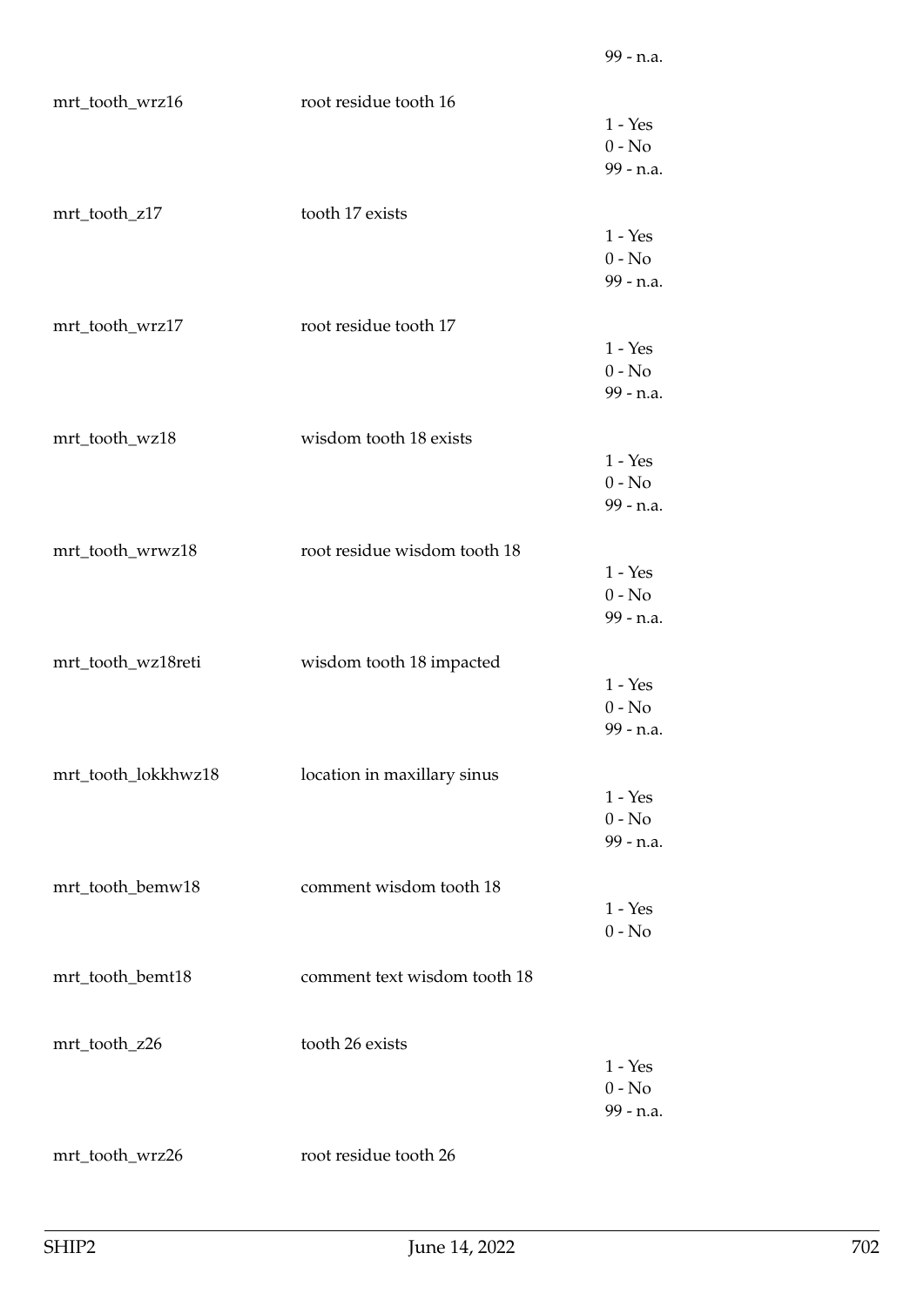|                    |                              | $1 - Yes$<br>$0 - No$<br>99 - n.a. |
|--------------------|------------------------------|------------------------------------|
| mrt_tooth_z27      | tooth 27 exists              | $1 - Yes$<br>$0 - No$<br>99 - n.a. |
| mrt_tooth_wrz27    | root residue tooth 27        | $1 - Yes$<br>$0 - No$<br>99 - n.a. |
| mrt_tooth_wz28     | wisdom tooth 28 exists       | $1 - Yes$<br>$0 - No$<br>99 - n.a. |
| mrt_tooth_wrwz28   | root residue wisdom tooth 28 | $1 - Yes$<br>$0 - No$<br>99 - n.a. |
| mrt_tooth_wz28reti | wisdom tooth 28 impacted     | $1 - Yes$<br>$0 - No$<br>99 - n.a. |
| mrt_tooth_lokkh28  | location in maxillary sinus  | $1 - Yes$<br>$0 - No$<br>99 - n.a. |
| mrt_tooth_bemw28   | comment wisdom tooth 28      | $1 - Yes$<br>$0 - No$              |
| mrt_tooth_bemt28   | comment text wisdom tooth 28 |                                    |
| mrt_tooth_z36      | tooth 36 exists              | $1 - Yes$<br>$0 - No$<br>99 - n.a. |
| mrt_tooth_wrz36    | root residue wisdom tooth 36 | $1 - Yes$<br>$0 - No$<br>99 - n.a. |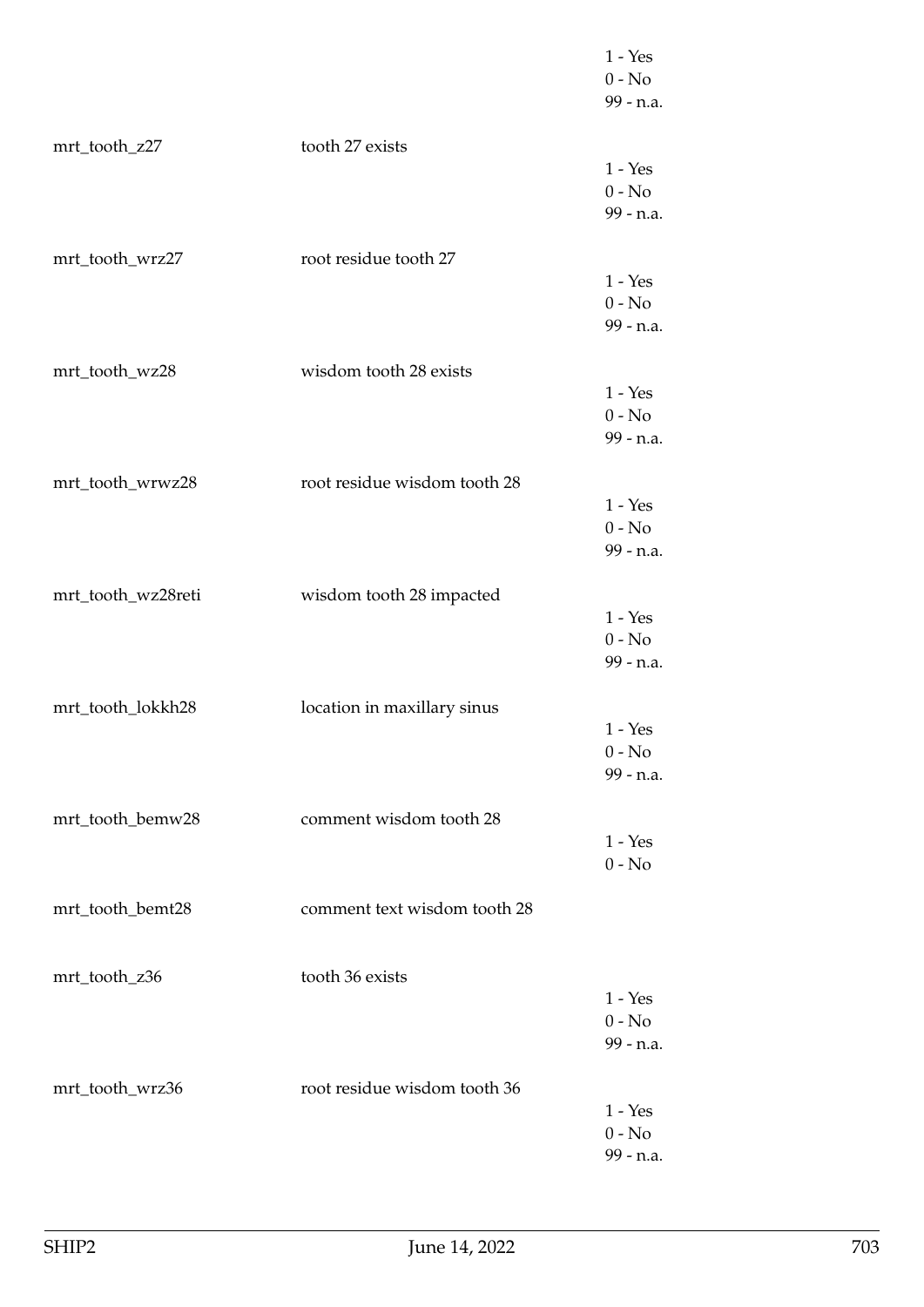| mrt_tooth_z37         | tooth 37 exists                    |                         |
|-----------------------|------------------------------------|-------------------------|
|                       |                                    | $1 - Yes$               |
|                       |                                    | $0 - No$                |
|                       |                                    | 99 - n.a.               |
|                       |                                    |                         |
| mrt_tooth_wrz37       | root residue tooth 37              |                         |
|                       |                                    | $1 - Yes$               |
|                       |                                    | $0 - No$                |
|                       |                                    | 99 - n.a.               |
|                       |                                    |                         |
| mrt_tooth_wz38        | wisdom tooth 38 exists             |                         |
|                       |                                    | $1 - Yes$               |
|                       |                                    | $0 - No$                |
|                       |                                    | 99 - n.a.               |
|                       |                                    |                         |
| mrt_tooth_wrwz38      | root residue wisdom tooth 38       |                         |
|                       |                                    | $1 - Yes$               |
|                       |                                    | $0 - No$                |
|                       |                                    | 99 - n.a.               |
|                       |                                    |                         |
| mrt_tooth_wz38reti    | wisdom tooth 38 impacted           |                         |
|                       |                                    | $1 - Yes$               |
|                       |                                    | $0 - No$                |
|                       |                                    | 99 - n.a.               |
|                       |                                    |                         |
| mrt_tooth_typanguwz38 | type angulation wisdom tooth 38    |                         |
|                       |                                    | 1 - angulation mesial   |
|                       |                                    | 2 - angulation distal   |
|                       |                                    | 3 - horizontal          |
|                       |                                    | 4 - different impaction |
|                       |                                    |                         |
| mrt_tooth_bemt38      | comments impaction wisdom tooth 38 |                         |
|                       |                                    |                         |
|                       |                                    |                         |
| mrt_tooth_z46         | tooth 46 exists                    |                         |
|                       |                                    | $1 - Yes$               |
|                       |                                    | $0 - No$                |
|                       |                                    | 99 - n.a.               |
|                       |                                    |                         |
| mrt_tooth_wrz46       | root residue tooth 46              |                         |
|                       |                                    | $1 - Yes$               |
|                       |                                    | $0 - No$                |
|                       |                                    | 99 - n.a.               |
|                       |                                    |                         |
| mrt_tooth_z47         | tooth 47 exist                     |                         |
|                       |                                    | $1 - Yes$               |
|                       |                                    | $0 - No$                |
|                       |                                    | 99 - n.a.               |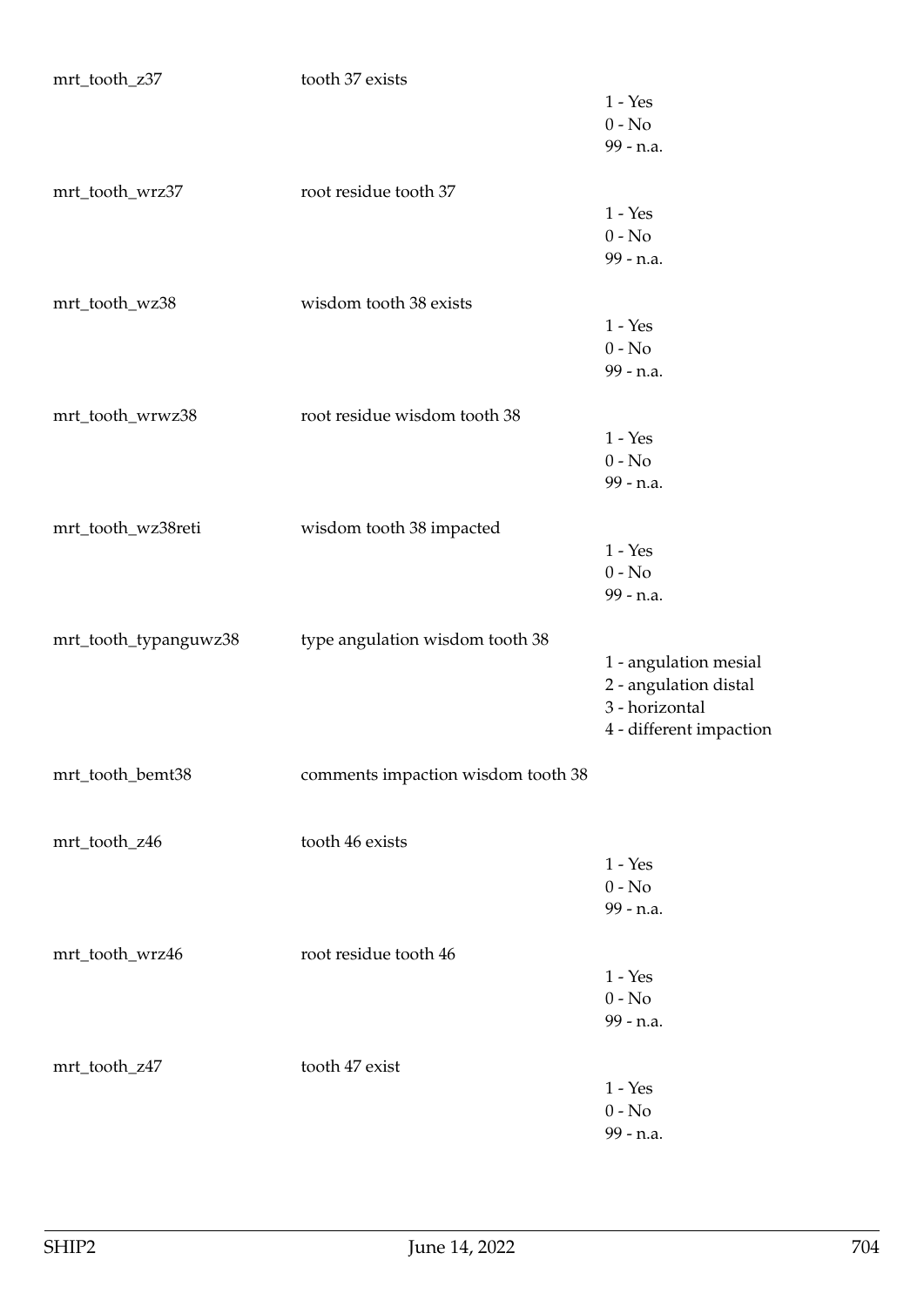| mrt_tooth_wrz47       | root residue wisdom tooth 47       |                         |
|-----------------------|------------------------------------|-------------------------|
|                       |                                    | $1 - Yes$               |
|                       |                                    | $0 - No$                |
|                       |                                    | 99 - n.a.               |
| mrt_tooth_wz48        | wisdom tooth 48 exist              |                         |
|                       |                                    | $1 - Yes$               |
|                       |                                    | $0 - No$                |
|                       |                                    | 99 - n.a.               |
| mrt_tooth_wrwz48      | root residue wisdom tooth 16       |                         |
|                       |                                    | $1 - Yes$               |
|                       |                                    | $0 - No$                |
|                       |                                    | 99 - n.a.               |
| mrt_tooth_wz48reti    | wisdom tooth 48 impacted           |                         |
|                       |                                    | $1 - Yes$               |
|                       |                                    | $0 - No$                |
|                       |                                    | 99 - n.a.               |
|                       |                                    |                         |
| mrt_tooth_typanguwz48 | type angulation wisdom tooth 48    |                         |
|                       |                                    | 1 - angulation mesial   |
|                       |                                    | 2 - angulation distal   |
|                       |                                    | 3 - horizontal          |
|                       |                                    | 4 - different impaction |
| mrt_tooth_bemt48      | comments impaction wisdom tooth 48 |                         |
|                       |                                    |                         |
| mrt_tooth_rfokr       | mass of upper jaw right            |                         |
|                       |                                    | $1 - Yes$               |
|                       |                                    | $0 - No$                |
|                       |                                    | 99 - n.a.               |
| mrt_tooth_typrfokr    | type mass of upper jaw right       |                         |
|                       |                                    | 1 - cystic              |
|                       |                                    | 2 - solid               |
|                       |                                    | 3 - cystic/solide       |
| mrt_tooth_rfokf       | mass of upper jaw front            |                         |
|                       |                                    | $1 - Yes$               |
|                       |                                    | $0 - No$                |
|                       |                                    | 99 - n.a.               |
| mrt_tooth_typrfokf    | type mass of upper jaw front       |                         |
|                       |                                    | $1 - c$ cystic          |
|                       |                                    | 2 - solid               |
|                       |                                    | 3 - cystic/solide       |
| mrt_tooth_rfokl       | mass of upper jaw left             |                         |
|                       |                                    |                         |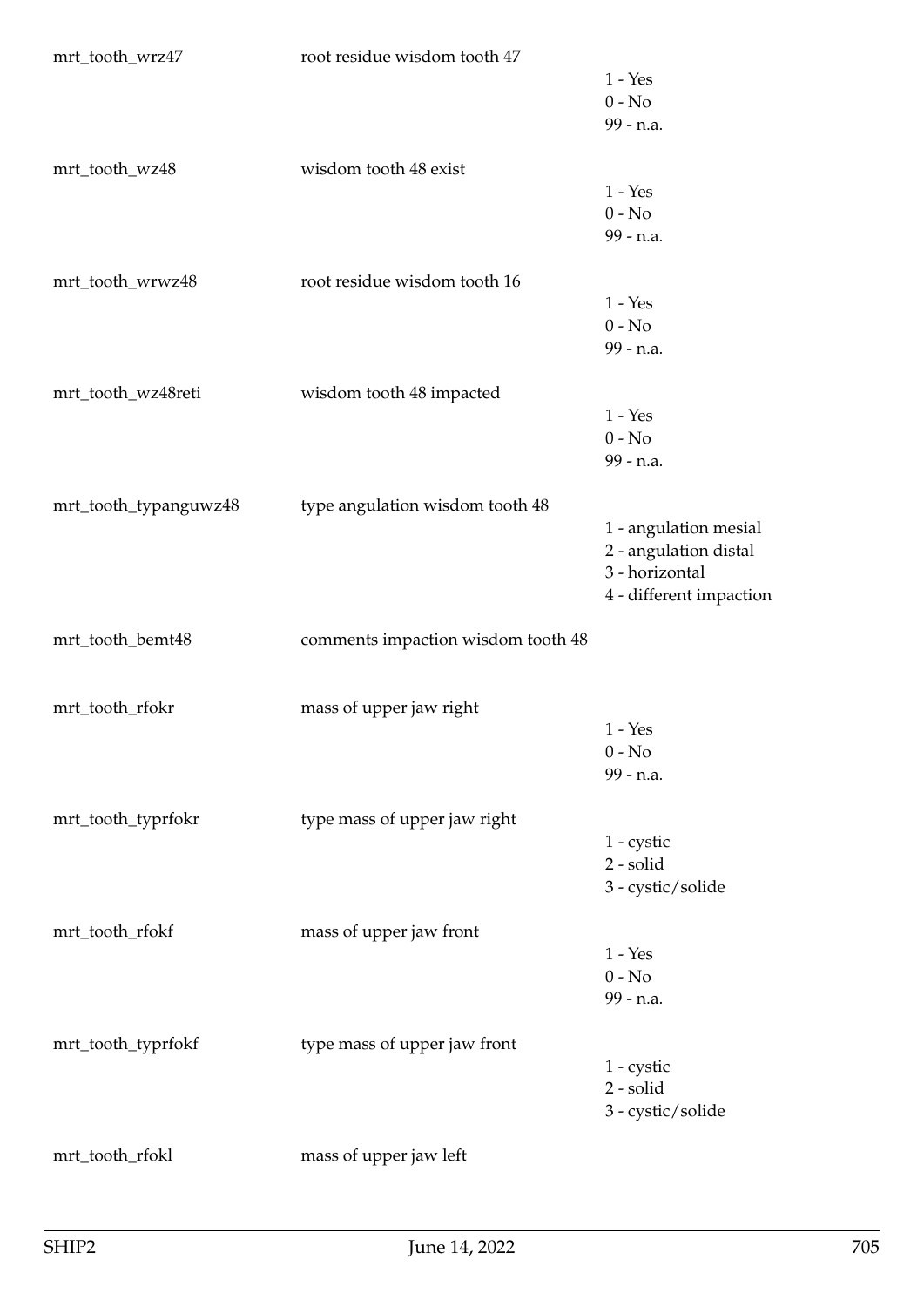|                       |                                            | $1 - Yes$<br>$0 - No$<br>99 - n.a. |
|-----------------------|--------------------------------------------|------------------------------------|
| mrt_tooth_typrfokl    | type mass of upper jaw left                | $1 - c$ ystic<br>2 - solid         |
|                       |                                            | 3 - cystic/solide                  |
| mrt_tooth_rfukr       | mass of lower jaw right                    |                                    |
|                       |                                            | $1 - Yes$<br>$0 - No$              |
|                       |                                            | 99 - n.a.                          |
| mrt_tooth_typrfukr    | type mass of lower jaw right               |                                    |
|                       |                                            | $1 - c$ ystic                      |
|                       |                                            | 2 - solid<br>3 - cystic/solide     |
|                       |                                            |                                    |
| mrt_tooth_rfukf       | mass of lower jaw front                    |                                    |
|                       |                                            | $1 - Yes$<br>$0 - No$              |
|                       |                                            | 99 - n.a.                          |
| mrt_tooth_typrfukf    | type mass of lower jaw front               |                                    |
|                       |                                            | $1 - c$ ystic                      |
|                       |                                            | 2 - solid                          |
|                       |                                            | 3 - cystic/solide                  |
| mrt_tooth_rfukl       | mass of lower jaw left                     |                                    |
|                       |                                            | $1 - Yes$                          |
|                       |                                            | $0 - No$<br>99 - n.a.              |
|                       |                                            |                                    |
| mrt_tooth_typrfukl    | type mass of lower jaw left                | 1 - cystic                         |
|                       |                                            | 2 - solid                          |
|                       |                                            | 3 - cystic/solide                  |
| mrt_tooth_fzprem2quad | root residue premolar area second quadrant |                                    |
|                       |                                            | $1 - Yes$                          |
|                       |                                            | $0 - No$                           |
|                       |                                            | 99 - n.a.                          |
| mrt_tooth_fzprem1quad | root residue premolar area first quadrant  |                                    |
|                       |                                            | $1 - Yes$                          |
|                       |                                            | $0 - No$<br>99 - n.a.              |
|                       |                                            |                                    |
| mrt_tooth_wrfz        | root residue anterior region upper jaw     |                                    |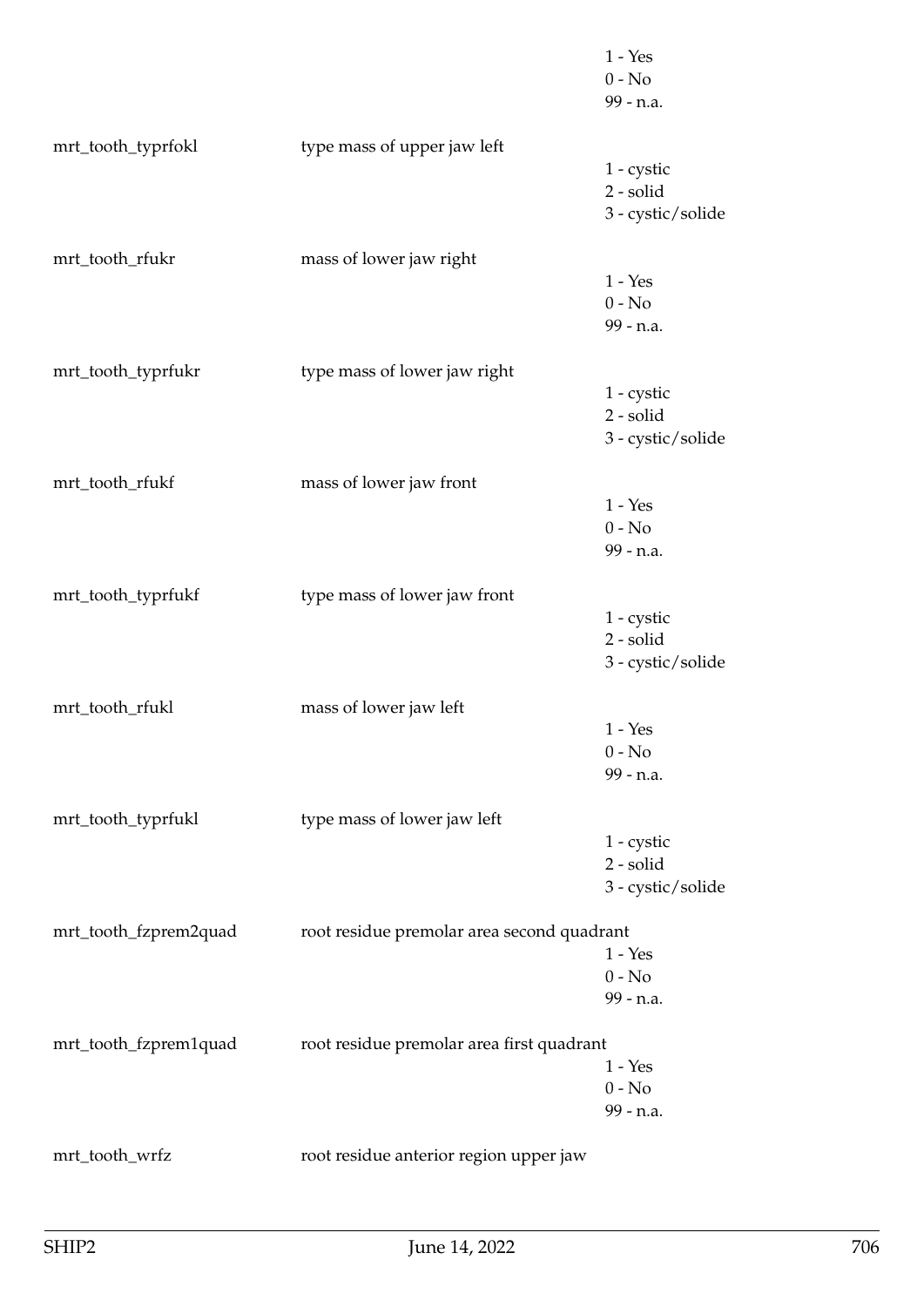|                       |                                            | $1 - Yes$                           |
|-----------------------|--------------------------------------------|-------------------------------------|
|                       |                                            | $0 - No$                            |
|                       |                                            | 99 - n.a.                           |
|                       |                                            |                                     |
| mrt_tooth_fzprem3quad | root residue premolar area third quadrant  |                                     |
|                       |                                            | $1 - Yes$                           |
|                       |                                            | $0 - No$                            |
|                       |                                            | 99 - n.a.                           |
| mrt_tooth_fzwzuk      | root residue anterior region lower jaw     |                                     |
|                       |                                            | $1 - Yes$                           |
|                       |                                            | $0 - No$                            |
|                       |                                            | 99 - n.a.                           |
|                       |                                            |                                     |
| mrt_tooth_fzprem4quad | root residue premolar area fourth quadrant |                                     |
|                       |                                            | $1 - Yes$                           |
|                       |                                            | $0 - No$                            |
|                       |                                            | 99 - n.a.                           |
|                       |                                            |                                     |
| mrt_tooth_notice      | noticeable problems                        |                                     |
|                       |                                            | $1 - Yes$                           |
|                       |                                            | $0 - No$                            |
| mrt_tooth_bemerk      | comment                                    |                                     |
| <b>MRTWIRB</b>        |                                            |                                     |
|                       | intervertebral disc degeneration           |                                     |
| mrt_wirb_bild         | are images available                       |                                     |
|                       |                                            | $1 - Yes$                           |
|                       |                                            | $0 - No$                            |
|                       |                                            | -1 - incomplete dataset of pictures |
|                       |                                            |                                     |
| mrt_wirb_bshwk23      | disc degeneration C2/3                     |                                     |
|                       |                                            |                                     |
|                       |                                            | 1 - level 1<br>2 - level 2          |
|                       |                                            | 3 - level 3                         |
|                       |                                            |                                     |
|                       |                                            | $4$ - level $4$                     |
|                       |                                            | $5$ - level $5$                     |
| mrt_wirb_bshwk34      | disc degeneration C3/4                     |                                     |
|                       |                                            |                                     |
|                       |                                            |                                     |
|                       |                                            | 1 - level 1                         |
|                       |                                            | 2 - level 2                         |
|                       |                                            | 3 - level 3                         |
|                       |                                            | $4$ - level $4$                     |
|                       |                                            | $5$ - level $5$                     |
| mrt_wirb_bshwk45      | disc degeneration C4/5                     |                                     |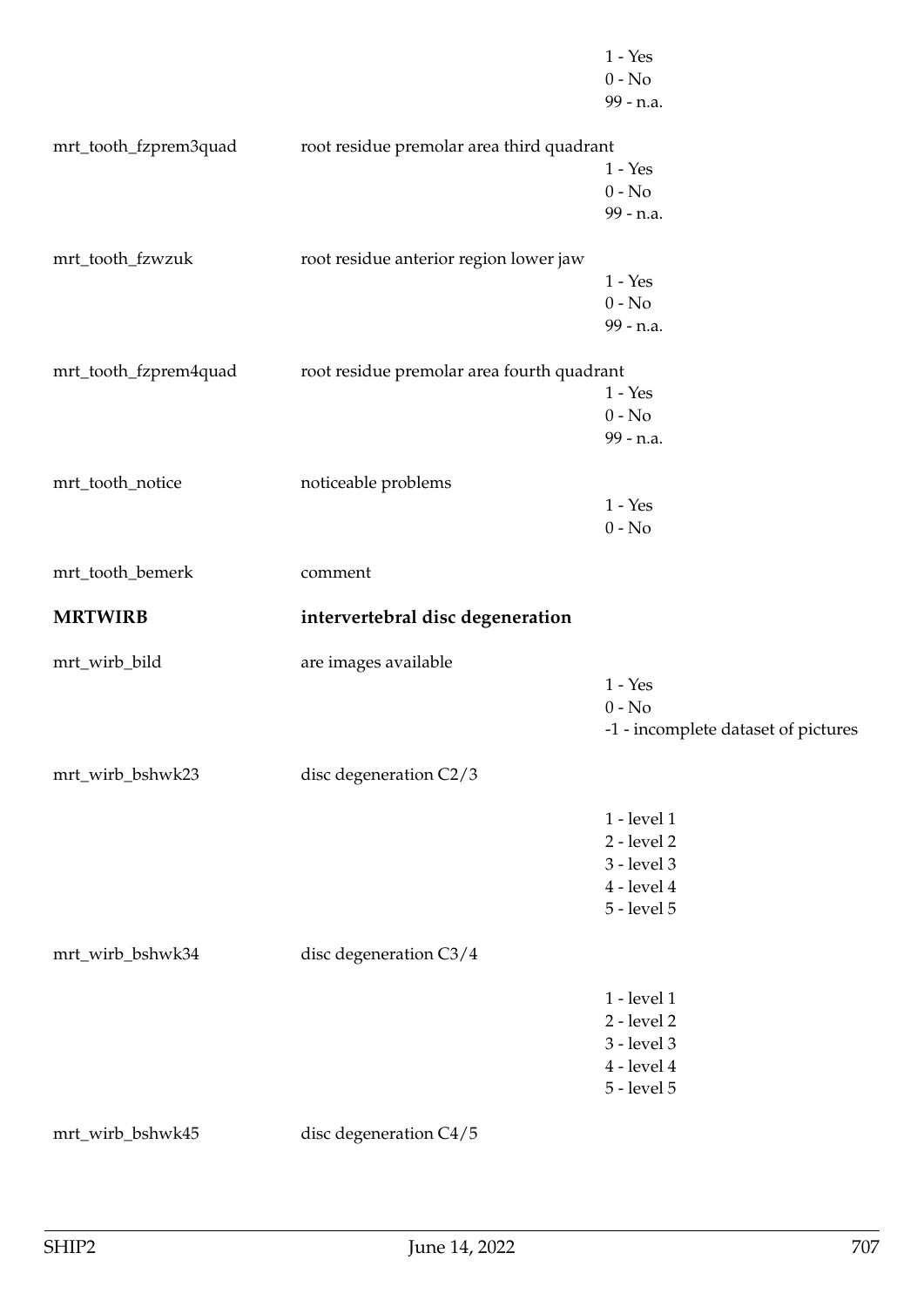|                  |                          | 1 - level 1     |
|------------------|--------------------------|-----------------|
|                  |                          | 2 - level 2     |
|                  |                          | 3 - level 3     |
|                  |                          | $4$ - level $4$ |
|                  |                          | 5 - level 5     |
|                  |                          |                 |
| mrt_wirb_bshwk56 | disc degeneration C5/6   |                 |
|                  |                          | 1 - level 1     |
|                  |                          | $2$ - level $2$ |
|                  |                          | 3 - level 3     |
|                  |                          | 4 - level 4     |
|                  |                          | 5 - level 5     |
| mrt_wirb_bshwk67 | disc degeneration C6/7   |                 |
|                  |                          |                 |
|                  |                          | 1 - level 1     |
|                  |                          | 2 - level 2     |
|                  |                          | 3 - level 3     |
|                  |                          | $4$ - level $4$ |
|                  |                          | 5 - level 5     |
| mrt_wirb_bsh7b1  | disc degeneration h7/B1  |                 |
|                  |                          | 1 - level 1     |
|                  |                          | $2$ - level $2$ |
|                  |                          | 3 - level 3     |
|                  |                          | $4$ - level $4$ |
|                  |                          | 5 - level 5     |
|                  |                          |                 |
| mrt_wirb_bslwk12 | disc degeneration $L1/2$ |                 |
|                  |                          | 1 - level 1     |
|                  |                          | 2 - level 2     |
|                  |                          | 3 - level 3     |
|                  |                          | 4 - level 4     |
|                  |                          | 5 - level 5     |
| mrt_wirb_bslwk23 | disc degeneration L2/3   |                 |
|                  |                          | 1 - level 1     |
|                  |                          | $2$ - level $2$ |
|                  |                          | 3 - level 3     |
|                  |                          | 4 - level 4     |
|                  |                          | 5 - level 5     |
|                  |                          |                 |
| mrt_wirb_bslwk34 | disc degeneration L3/4   |                 |
|                  |                          | 1 - level 1     |
|                  |                          | 2 - level 2     |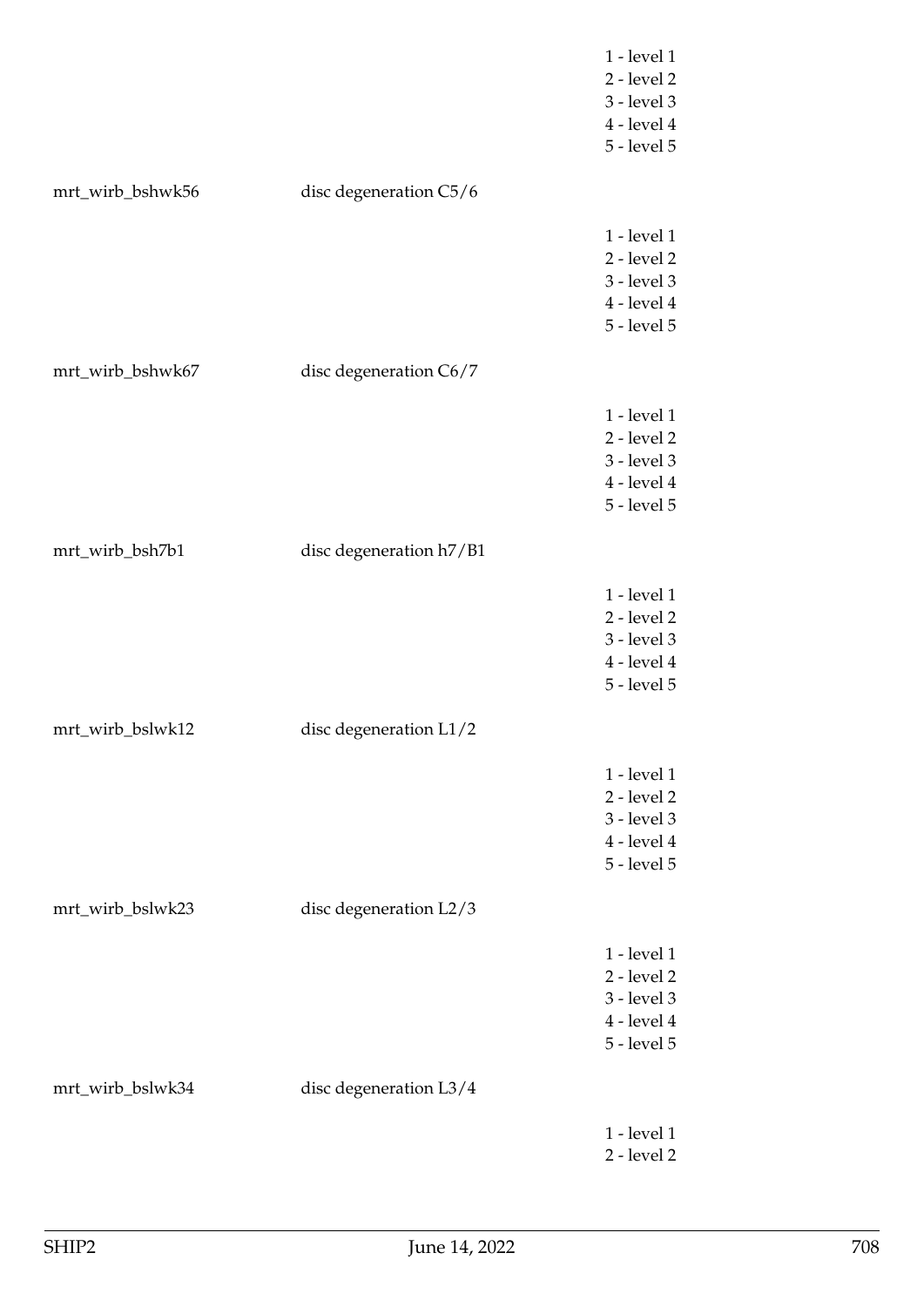|                   |                           | 3 - level 3                       |
|-------------------|---------------------------|-----------------------------------|
|                   |                           | $4$ - level $4$                   |
|                   |                           | 5 - level 5                       |
| mrt_wirb_bslwk45  | disc degeneration L4/5    |                                   |
|                   |                           | 1 - level 1                       |
|                   |                           | 2 - level 2                       |
|                   |                           | 3 - level 3                       |
|                   |                           | $4$ - level $4$                   |
|                   |                           | 5 - level 5                       |
| mrt_wirb_bsl5s1   | disc degeneration L5/S1   |                                   |
|                   |                           | 1 - level 1                       |
|                   |                           | $2$ - level $2$                   |
|                   |                           | 3 - level 3                       |
|                   |                           | $4$ - level $4$                   |
|                   |                           | $5$ - level $5$                   |
| mrt_wirb_zwrhwk23 | intervertebral space C2/3 |                                   |
|                   |                           |                                   |
|                   |                           | 0 - none available                |
|                   |                           | 1 - level 1                       |
|                   |                           | 2 - level 2                       |
| mrt_wirb_zwrhwk34 | intervertebral space C3/4 |                                   |
|                   |                           | 0 - none available                |
|                   |                           | 1 - level 1                       |
|                   |                           | 2 - level 2                       |
| mrt_wirb_zwrhwk45 | intervertebral space C4/5 |                                   |
|                   |                           |                                   |
|                   |                           | 0 - none available                |
|                   |                           | 1 - level 1                       |
|                   |                           | 2 - level 2                       |
| mrt_wirb_zwrhwk56 | intervertebral space C5/6 |                                   |
|                   |                           | 0 - none available                |
|                   |                           | 1 - level 1                       |
|                   |                           | $2$ - level $2$                   |
| mrt_wirb_zwrhwk67 | intervertebral space C6/7 |                                   |
|                   |                           |                                   |
|                   |                           | 0 - none available<br>1 - level 1 |
|                   |                           | 2 - level 2                       |
|                   |                           |                                   |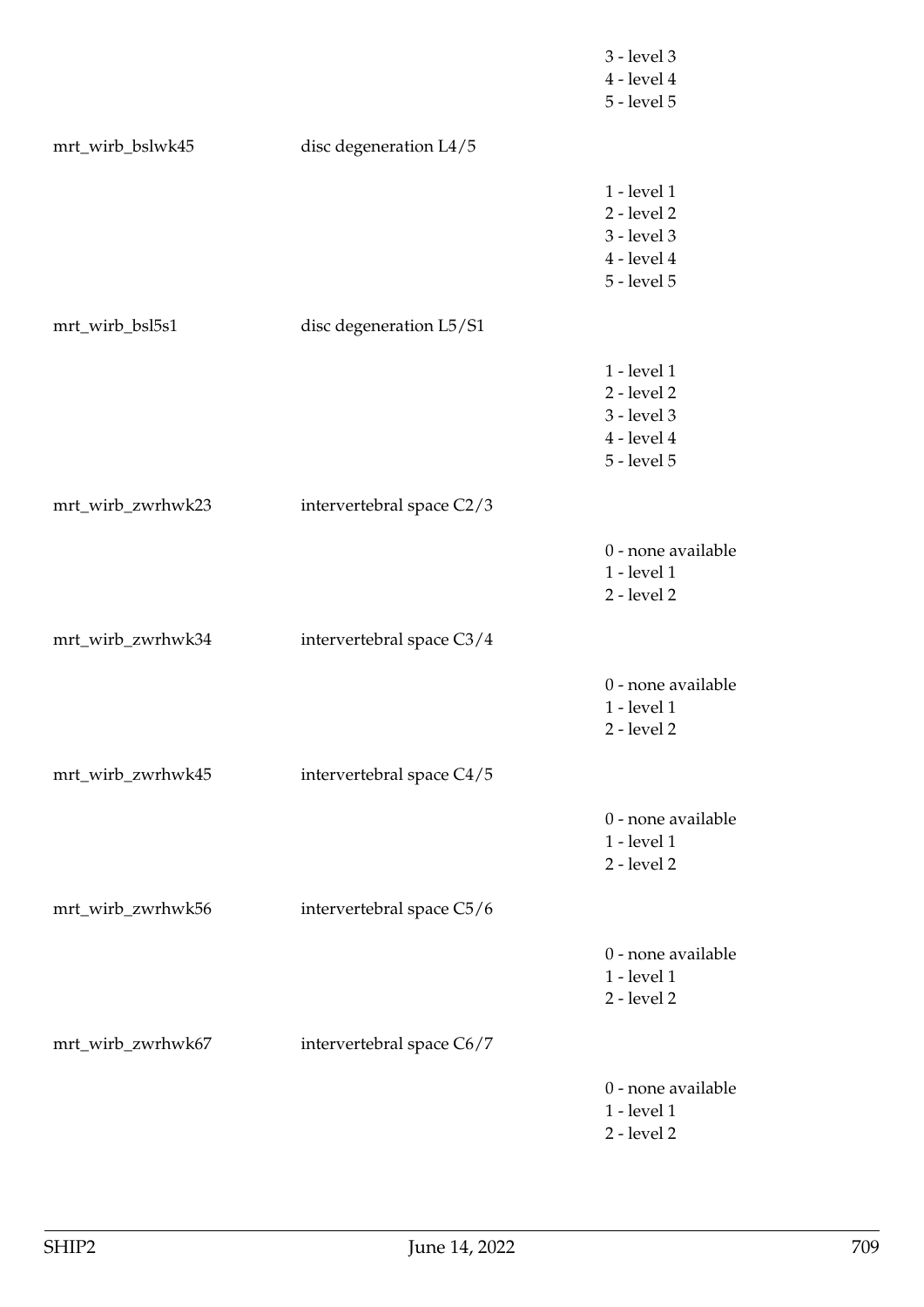| mrt_wirb_zwrh7b1  | intervertebral space h7/b1 |                                                                     |
|-------------------|----------------------------|---------------------------------------------------------------------|
|                   |                            | 0 - none available<br>1 - level 1<br>2 - level 2                    |
| mrt_wirb_zwrlwk12 | intervertebral space L1/2  |                                                                     |
|                   |                            | 0 - none available<br>$1$ - level $1$<br>2 - level 2                |
| mrt_wirb_zwrlwk23 | intervertebral space L2/3  |                                                                     |
|                   |                            | 0 - none available<br>$1$ - level $1$<br>2 - level 2                |
| mrt_wirb_zwrlwk34 | intervertebral space L3/4  |                                                                     |
|                   |                            | 0 - none available<br>$1$ - level $1$<br>2 - level 2                |
| mrt_wirb_zwrlwk45 | intervertebral space L4/5  |                                                                     |
|                   |                            | 0 - none available<br>$1$ - level $1$<br>2 - level 2                |
| mrt_wirb_zwrl5s1  | intervertebral space L5/S1 |                                                                     |
|                   |                            | 0 - none available<br>1 - level 1<br>$2$ - level $2$                |
| mrt_wirb_herhwk23 | herniation C2/3            |                                                                     |
|                   |                            | 0 - none available<br>1 - level 1<br>$2$ - level $2$<br>3 - level 3 |
| mrt_wirb_herhwk34 | herniation C3/4            |                                                                     |
|                   |                            | 0 - none available<br>1 - level 1<br>$2$ - level $2$<br>3 - level 3 |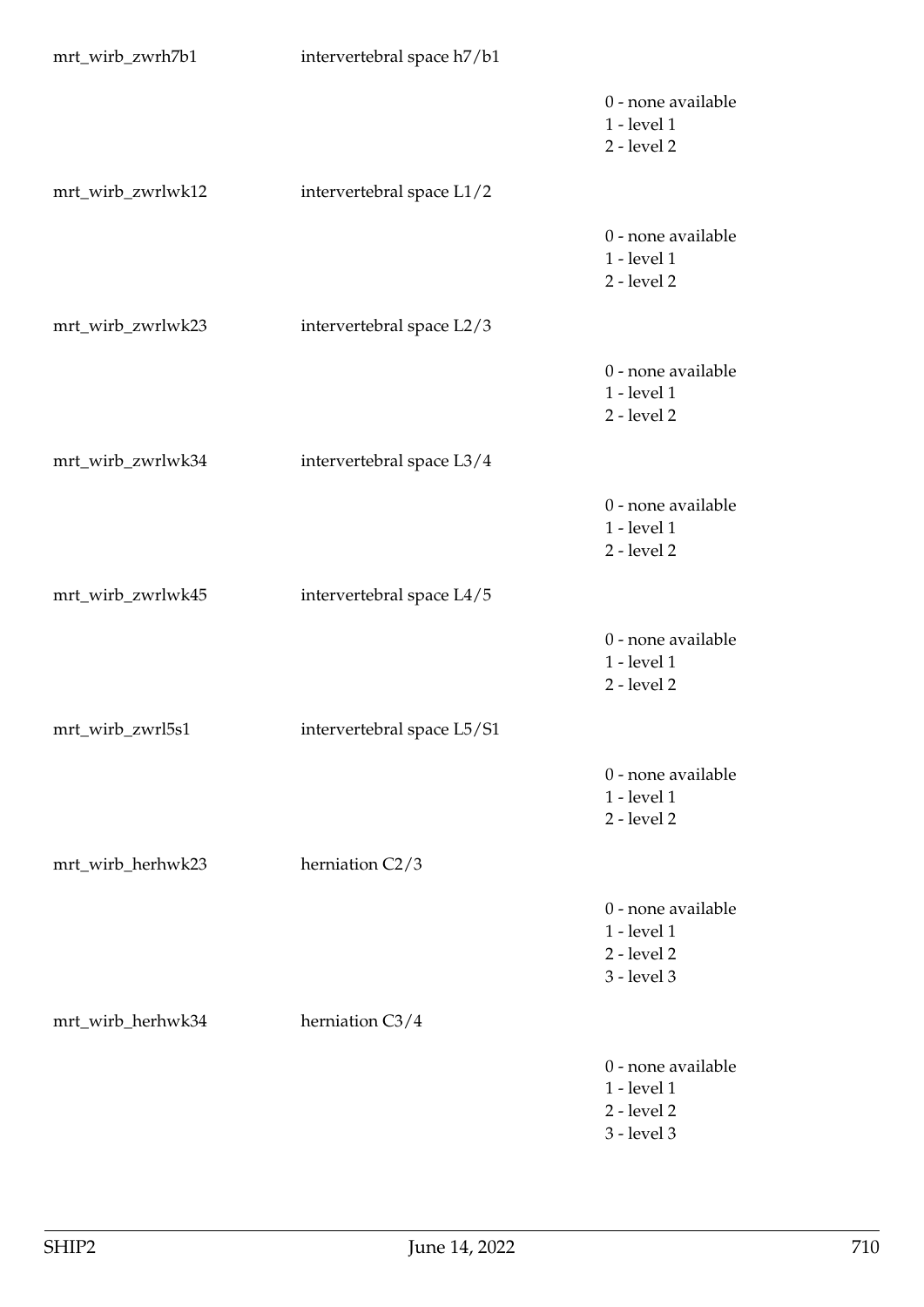| mrt_wirb_herhwk45 | herniation C4/5  |                                                                             |
|-------------------|------------------|-----------------------------------------------------------------------------|
|                   |                  | 0 - none available<br>1 - level 1<br>$2$ - level $2$<br>3 - level 3         |
| mrt_wirb_herhwk56 | herniation C5/6  |                                                                             |
|                   |                  | 0 - none available<br>1 - level 1<br>$2$ - level $2$<br>3 - level 3         |
| mrt_wirb_herhwk67 | herniation C6/7  |                                                                             |
|                   |                  | 0 - none available<br>1 - level 1<br>$2$ - level $2$<br>3 - level 3         |
| mrt_wirb_herh7b1  | herniation H7/B1 |                                                                             |
|                   |                  | 0 - none available<br>1 - level 1<br>$2$ - level $2$<br>3 - level 3         |
| mrt_wirb_herbwk12 | herniation B1/2  |                                                                             |
|                   |                  | 0 - none available<br>$1$ - level $1$<br>$2$ - level $2$<br>3 - level 3     |
| mrt_wirb_herbwk23 | herniation B2/3  |                                                                             |
|                   |                  | 0 - none available<br>$1$ - level $1$<br>$2$ - level $2$<br>$3$ - level $3$ |
| mrt_wirb_herbwk34 | herniation B3/4  |                                                                             |
|                   |                  | 0 - none available<br>1 - level 1<br>$2$ - level $2$<br>3 - level 3         |
| mrt_wirb_herbwk45 | herniation B4/5  |                                                                             |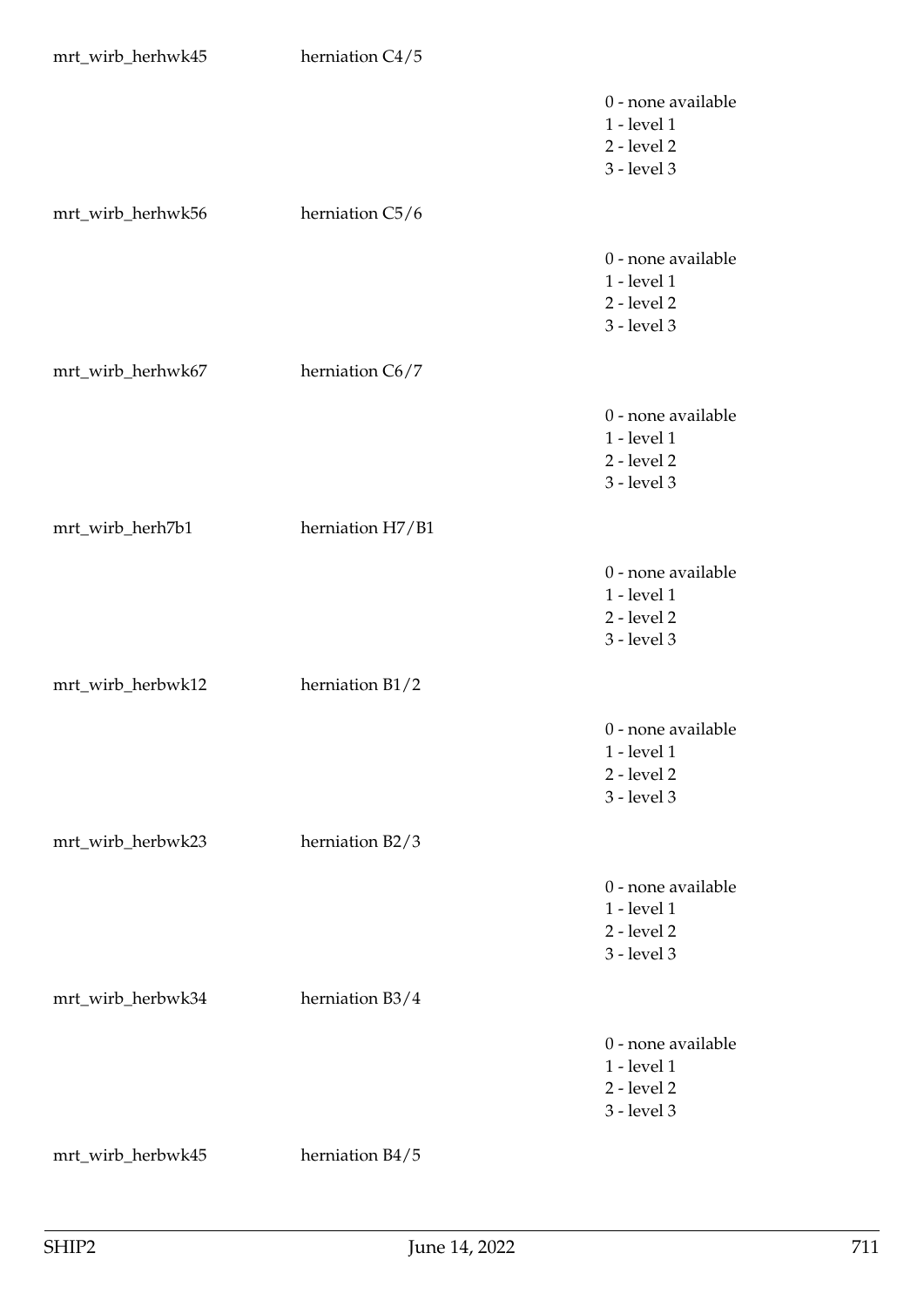|                     |                   | 0 - none available<br>1 - level 1<br>$2$ - level $2$<br>3 - level 3 |
|---------------------|-------------------|---------------------------------------------------------------------|
| mrt_wirb_herbwk56   | herniation B5/6   |                                                                     |
|                     |                   | 0 - none available<br>1 - level 1<br>$2$ - level $2$<br>3 - level 3 |
| mrt_wirb_herbwk67   | herniation B6/7   |                                                                     |
|                     |                   | 0 - none available<br>1 - level 1<br>$2$ - level $2$<br>3 - level 3 |
| mrt_wirb_herbwk78   | herniation B7/8   |                                                                     |
|                     |                   | 0 - none available<br>1 - level 1<br>$2$ - level $2$<br>3 - level 3 |
| mrt_wirb_herbwk89   | herniation B8/9   |                                                                     |
|                     |                   | 0 - none available<br>1 - level 1<br>2 - level 2<br>$3$ - level $3$ |
| mrt_wirb_herbwk910  | herniation B9/10  |                                                                     |
|                     |                   | 0 - none available<br>1 - level 1<br>$2$ - level $2$<br>3 - level 3 |
| mrt_wirb_herbwk1011 | herniation B10/11 |                                                                     |
|                     |                   | 0 - none available<br>1 - level 1<br>$2$ - level $2$<br>3 - level 3 |
| mrt_wirb_herbwk1112 | herniation B11/12 |                                                                     |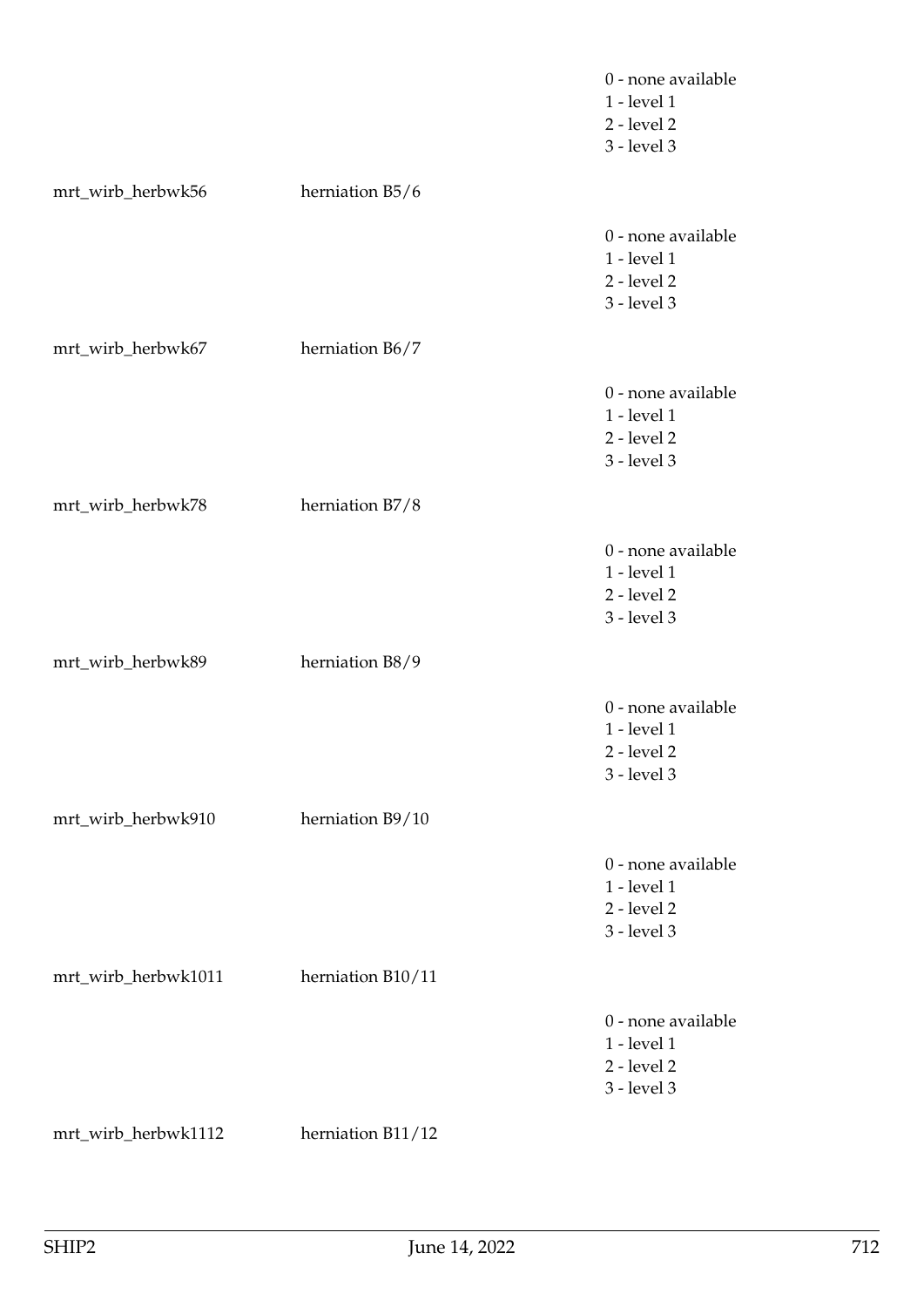|                   |                                     | 0 - none available<br>1 - level 1<br>$2$ - level $2$<br>3 - level 3 |
|-------------------|-------------------------------------|---------------------------------------------------------------------|
| mrt_wirb_herb12l1 | herniation B12/L1                   |                                                                     |
|                   |                                     | 0 - none available<br>1 - level 1<br>$2$ - level $2$<br>3 - level 3 |
| mrt_wirb_herlwk12 | herniation L1/2                     |                                                                     |
|                   |                                     | 0 - none available<br>1 - level 1<br>$2$ - level $2$<br>3 - level 3 |
| mrt_wirb_herlwk23 | herniation L2/3                     |                                                                     |
|                   |                                     | 0 - none available<br>1 - level 1<br>$2$ - level $2$<br>3 - level 3 |
| mrt_wirb_herlwk34 | herniation L3/4                     |                                                                     |
|                   |                                     | 0 - none available<br>1 - level 1<br>2 - level 2<br>3 - level 3     |
| mrt_wirb_herlwk45 | herniation L4/5                     |                                                                     |
|                   |                                     | 0 - none available<br>1 - level 1<br>$2$ - level $2$<br>3 - level 3 |
| mrt_wirb_herl5s1  | herniation L5/S1                    |                                                                     |
|                   |                                     | 0 - none available<br>1 - level 1<br>2 - level 2<br>3 - level 3     |
| mrt_wirb_oihwk23  | intervertebral osteochondrosis C2/3 |                                                                     |
|                   |                                     | 0 - none available                                                  |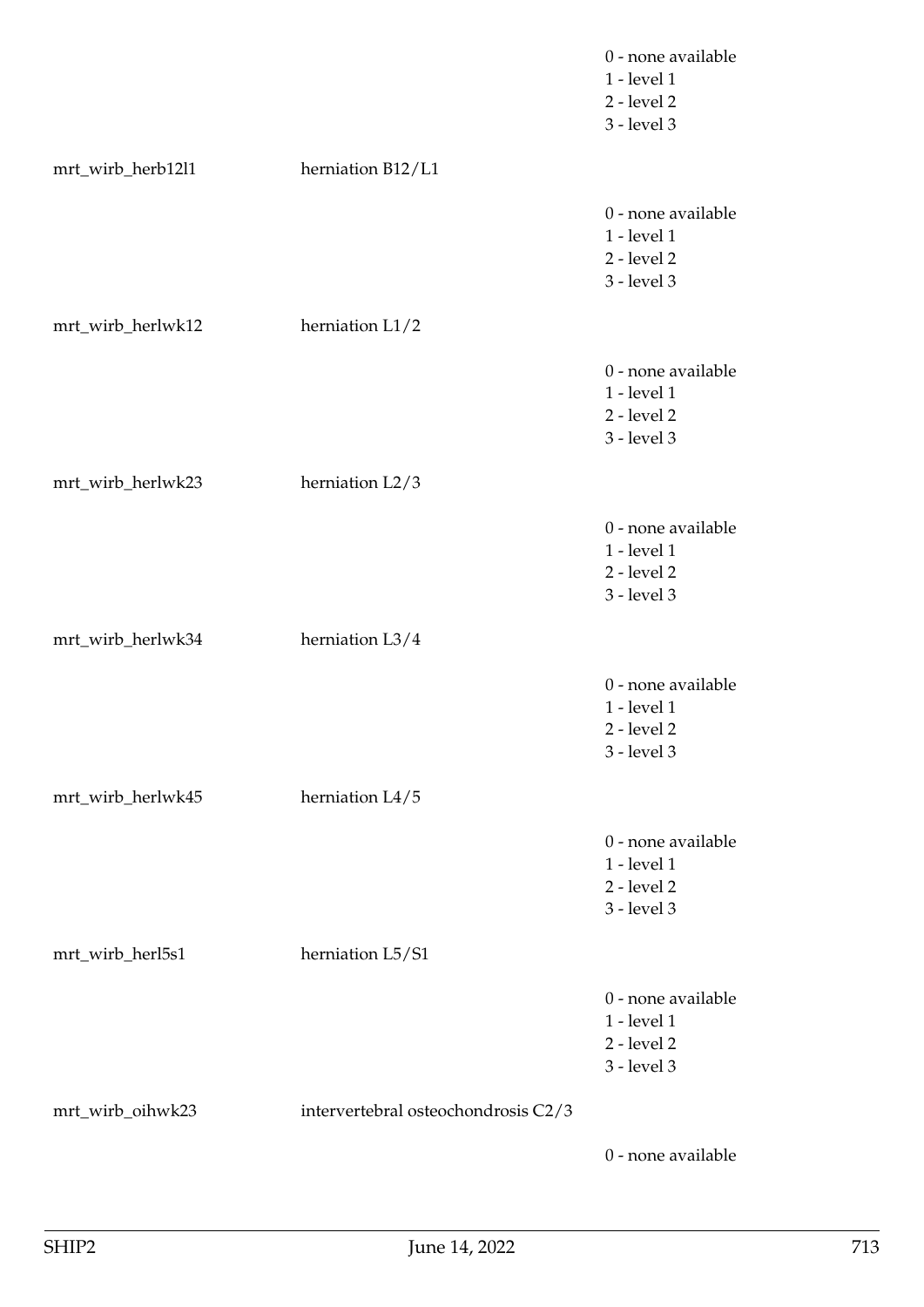|                   |                                               | 1 - level 1        |
|-------------------|-----------------------------------------------|--------------------|
|                   |                                               | 2 - level 2        |
|                   |                                               | 3 - level 3        |
| mrt_wirb_aoihwk23 | extension intervertebral osteochondrosis C2/3 |                    |
|                   |                                               | 1 - level 1        |
|                   |                                               | 2 - level 2        |
|                   |                                               | 3 - level 3        |
|                   |                                               | $4$ - level $4$    |
| mrt_wirb_oihwk34  | intervertebral osteochondrosis C3/4           |                    |
|                   |                                               | 0 - none available |
|                   |                                               | 1 - level 1        |
|                   |                                               | $2$ - level $2$    |
|                   |                                               | 3 - level 3        |
| mrt_wirb_aoihwk34 | extension intervertebral osteochondrosis C3/4 |                    |
|                   |                                               |                    |
|                   |                                               | 1 - level 1        |
|                   |                                               | 2 - level 2        |
|                   |                                               | 3 - level 3        |
|                   |                                               | $4$ - level $4$    |
| mrt_wirb_oihwk45  | intervertebral osteochondrosis C4/5           |                    |
|                   |                                               | 0 - none available |
|                   |                                               | 1 - level 1        |
|                   |                                               | $2$ - level $2$    |
|                   |                                               | 3 - level 3        |
| mrt_wirb_aoihwk45 | extension intervertebral osteochondrosis C4/5 |                    |
|                   |                                               | 1 - level 1        |
|                   |                                               | $2$ - level $2$    |
|                   |                                               |                    |
|                   |                                               | 3 - level 3        |
|                   |                                               | $4$ - level $4$    |
| mrt_wirb_oihwk56  | intervertebral osteochondrosis C5/6           |                    |
|                   |                                               | 0 - none available |
|                   |                                               | 1 - level 1        |
|                   |                                               | 2 - level 2        |
|                   |                                               | 3 - level 3        |
| mrt_wirb_aoihwk56 | extension intervertebral osteochondrosis C5/6 |                    |
|                   |                                               | 1 - level 1        |
|                   |                                               | 2 - level 2        |
|                   |                                               |                    |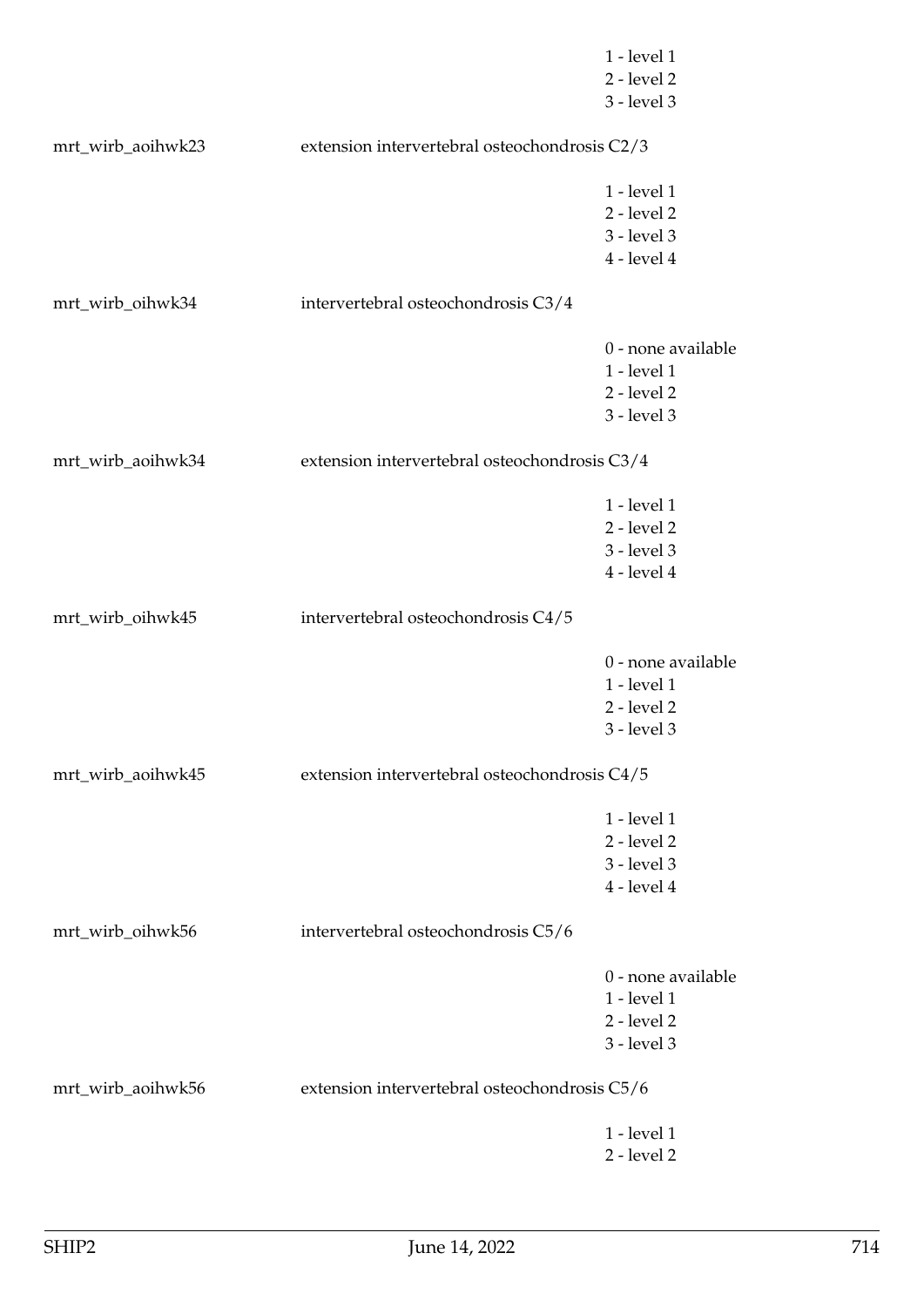|                   |                                                | 3 - level 3        |
|-------------------|------------------------------------------------|--------------------|
|                   |                                                | $4$ - level $4$    |
| mrt_wirb_oihwk67  | intervertebral osteochondrosis C6/7            |                    |
|                   |                                                |                    |
|                   |                                                | 0 - none available |
|                   |                                                | 1 - level 1        |
|                   |                                                | $2$ - level $2$    |
|                   |                                                | 3 - level 3        |
| mrt_wirb_aoihwk67 | extension intervertebral osteochondrosis C6/7  |                    |
|                   |                                                |                    |
|                   |                                                | 1 - level 1        |
|                   |                                                | $2$ - level $2$    |
|                   |                                                | 3 - level 3        |
|                   |                                                | $4$ - level $4$    |
| mrt_wirb_oih7b1   | intervertebral osteochondrosis h7/b1           |                    |
|                   |                                                | 0 - none available |
|                   |                                                | 1 - level 1        |
|                   |                                                | $2$ - level $2$    |
|                   |                                                | 3 - level 3        |
|                   |                                                |                    |
| mrt_wirb_aoih7b1  | extension intervertebral osteochondrosis h7/b1 |                    |
|                   |                                                | 1 - level 1        |
|                   |                                                | 2 - level 2        |
|                   |                                                | 3 - level 3        |
|                   |                                                | $4$ - level $4$    |
|                   |                                                |                    |
| mrt_wirb_oibwk12  | intervertebral osteochondrosis B1/2            |                    |
|                   |                                                | 0 - none available |
|                   |                                                | 1 - level 1        |
|                   |                                                | 2 - level 2        |
|                   |                                                | 3 - level 3        |
| mrt_wirb_aoibwk12 | extension intervertebral osteochondrosis B1/2  |                    |
|                   |                                                |                    |
|                   |                                                | 1 - level 1        |
|                   |                                                | 2 - level 2        |
|                   |                                                | 3 - level 3        |
|                   |                                                | $4$ - level $4$    |
| mrt_wirb_oibwk23  | intervertebral osteochondrosis B2/3            |                    |
|                   |                                                | 0 - none available |
|                   |                                                | 1 - level 1        |
|                   |                                                | 2 - level 2        |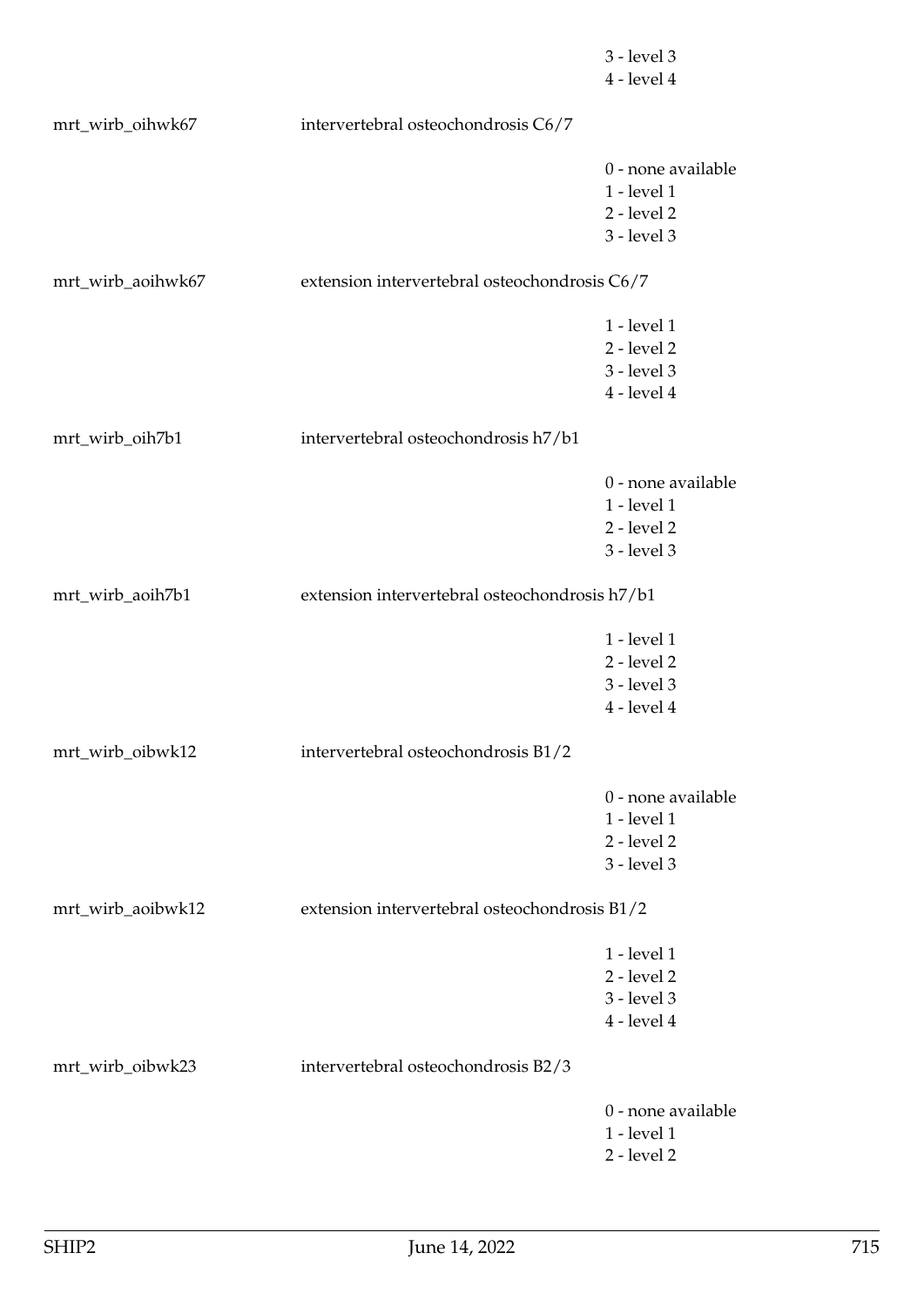| mrt_wirb_aoibwk23 | extension intervertebral osteochondrosis B2/3 |                                |
|-------------------|-----------------------------------------------|--------------------------------|
|                   |                                               | 1 - level 1                    |
|                   |                                               | 2 - level 2                    |
|                   |                                               | 3 - level 3                    |
|                   |                                               | $4$ - level $4$                |
| mrt_wirb_oibwk34  | intervertebral osteochondrosis B3/4           |                                |
|                   |                                               | 0 - none available             |
|                   |                                               | 1 - level 1                    |
|                   |                                               | $2$ - level $2$                |
|                   |                                               | 3 - level 3                    |
| mrt_wirb_aoibwk34 | extension intervertebral osteochondrosis B3/4 |                                |
|                   |                                               |                                |
|                   |                                               | 1 - level 1                    |
|                   |                                               | 2 - level 2                    |
|                   |                                               | 3 - level 3                    |
|                   |                                               | $4$ - level $4$                |
| mrt_wirb_oibwk45  | intervertebral osteochondrosis B4/5           |                                |
|                   |                                               | 0 - none available             |
|                   |                                               | 1 - level 1                    |
|                   |                                               | $2$ - level $2$                |
|                   |                                               | $3$ - level $3$                |
| mrt_wirb_aoibwk45 | extension intervertebral osteochondrosis B4/5 |                                |
|                   |                                               |                                |
|                   |                                               | 1 - level 1                    |
|                   |                                               | $2$ - level $2$                |
|                   |                                               | 3 - level 3<br>$4$ - level $4$ |
|                   |                                               |                                |
| mrt_wirb_oibwk56  | intervertebral osteochondrosis B5/6           |                                |
|                   |                                               | 0 - none available             |
|                   |                                               | 1 - level 1                    |
|                   |                                               | $2$ - level $2$                |
|                   |                                               | 3 - level 3                    |
| mrt_wirb_aoibwk56 | extension intervertebral osteochondrosis B5/6 |                                |
|                   |                                               | 1 - level 1                    |
|                   |                                               | $2$ - level $2$                |
|                   |                                               | 3 - level 3                    |
|                   |                                               | 4 - level 4                    |
|                   |                                               |                                |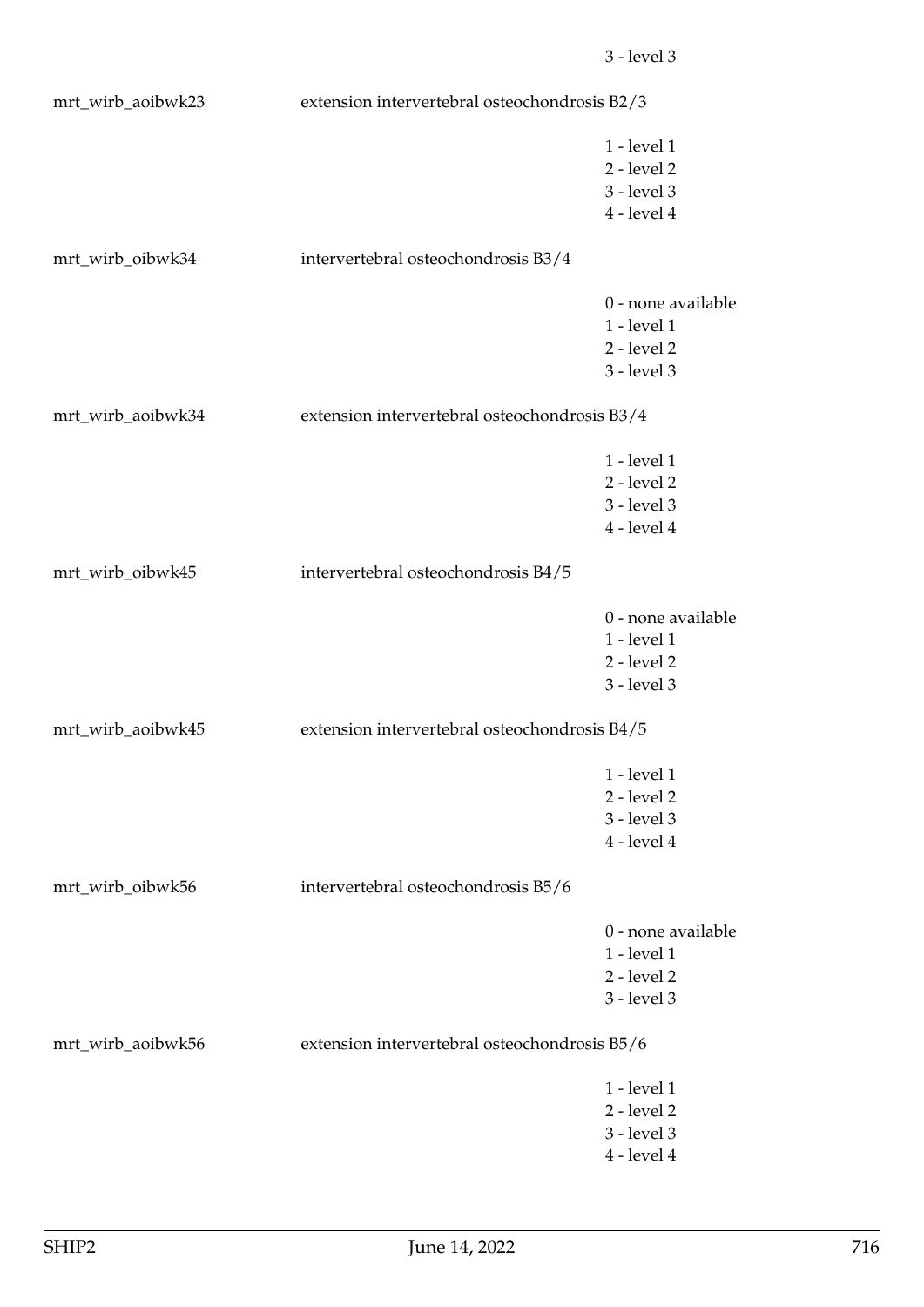| mrt_wirb_oibwk67  | intervertebral osteochondrosis B6/7           |                    |
|-------------------|-----------------------------------------------|--------------------|
|                   |                                               | 0 - none available |
|                   |                                               | 1 - level 1        |
|                   |                                               | $2$ - level $2$    |
|                   |                                               | 3 - level 3        |
|                   |                                               |                    |
| mrt_wirb_aoibwk67 | extension intervertebral osteochondrosis B6/7 |                    |
|                   |                                               | 1 - level 1        |
|                   |                                               | 2 - level 2        |
|                   |                                               | 3 - level 3        |
|                   |                                               | $4$ - level $4$    |
|                   |                                               |                    |
| mrt_wirb_oibwk78  | intervertebral osteochondrosis B7/8           |                    |
|                   |                                               | 0 - none available |
|                   |                                               | 1 - level 1        |
|                   |                                               | 2 - level 2        |
|                   |                                               | 3 - level 3        |
|                   |                                               |                    |
| mrt_wirb_aoibwk78 | extension intervertebral osteochondrosis B7/8 |                    |
|                   |                                               |                    |
|                   |                                               | 1 - level 1        |
|                   |                                               | $2$ - level $2$    |
|                   |                                               | 3 - level 3        |
|                   |                                               | $4$ - level $4$    |
| mrt_wirb_oibwk89  | intervertebral osteochondrosis B8/9           |                    |
|                   |                                               | 0 - none available |
|                   |                                               | 1 - level 1        |
|                   |                                               | 2 - level 2        |
|                   |                                               | 3 - level 3        |
|                   |                                               |                    |
| mrt_wirb_aoibwk89 | extension intervertebral osteochondrosis B8/9 |                    |
|                   |                                               | 1 - level 1        |
|                   |                                               | $2$ - level $2$    |
|                   |                                               | 3 - level 3        |
|                   |                                               | $4$ - level $4$    |
| mrt_wirb_oibwk910 | intervertebral osteochondrosis B9/10          |                    |
|                   |                                               |                    |
|                   |                                               | 0 - none available |
|                   |                                               | 1 - level 1        |
|                   |                                               | 2 - level 2        |

3 - level 3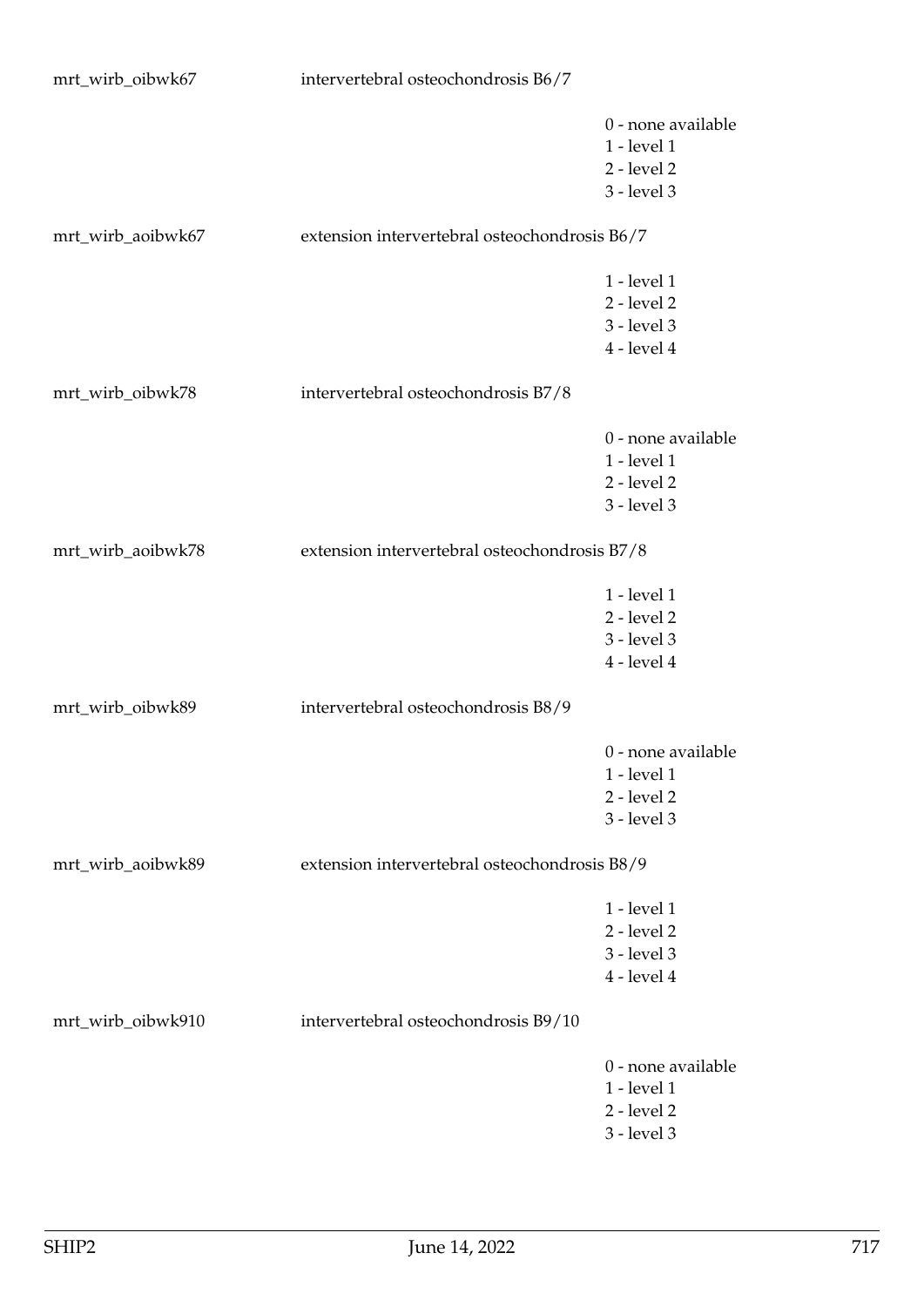| mrt_wirb_aoibwk910  | extension intervertebral osteochondrosis B9/10  |                    |
|---------------------|-------------------------------------------------|--------------------|
|                     |                                                 | 1 - level 1        |
|                     |                                                 | $2$ - level $2$    |
|                     |                                                 | 3 - level 3        |
|                     |                                                 | $4$ - level $4$    |
| mrt_wirb_oibwk1011  | intervertebral osteochondrosis B10/11           |                    |
|                     |                                                 | 0 - none available |
|                     |                                                 | 1 - level 1        |
|                     |                                                 | 2 - level 2        |
|                     |                                                 | 3 - level 3        |
| mrt_wirb_aoibwk1011 | extension intervertebral osteochondrosis B10/11 |                    |
|                     |                                                 | 1 - level 1        |
|                     |                                                 | 2 - level 2        |
|                     |                                                 | 3 - level 3        |
|                     |                                                 | $4$ - level $4$    |
| mrt_wirb_oibwk1112  | intervertebral osteochondrosis B11/12           |                    |
|                     |                                                 | 0 - none available |
|                     |                                                 | 1 - level 1        |
|                     |                                                 | $2$ - level $2$    |
|                     |                                                 | 3 - level 3        |
| mrt_wirb_aoibwk1112 | extension intervertebral osteochondrosis B11/12 |                    |
|                     |                                                 | 1 - level 1        |
|                     |                                                 | 2 - level 2        |
|                     |                                                 | 3 - level 3        |
|                     |                                                 | $4$ - level $4$    |
| mrt_wirb_oib12l1    | intervertebral osteochondrosis B12/L1           |                    |
|                     |                                                 | 0 - none available |
|                     |                                                 | 1 - level 1        |
|                     |                                                 | 2 - level 2        |
|                     |                                                 | 3 - level 3        |
| mrt_wirb_aoib12l1   | extension intervertebral osteochondrosis B12/L1 |                    |
|                     |                                                 | 1 - level 1        |
|                     |                                                 | $2$ - level $2$    |
|                     |                                                 | 3 - level 3        |
|                     |                                                 | $4$ - level $4$    |
| mrt_wirb_oilwk12    | intervertebral osteochondrosis L1/2             |                    |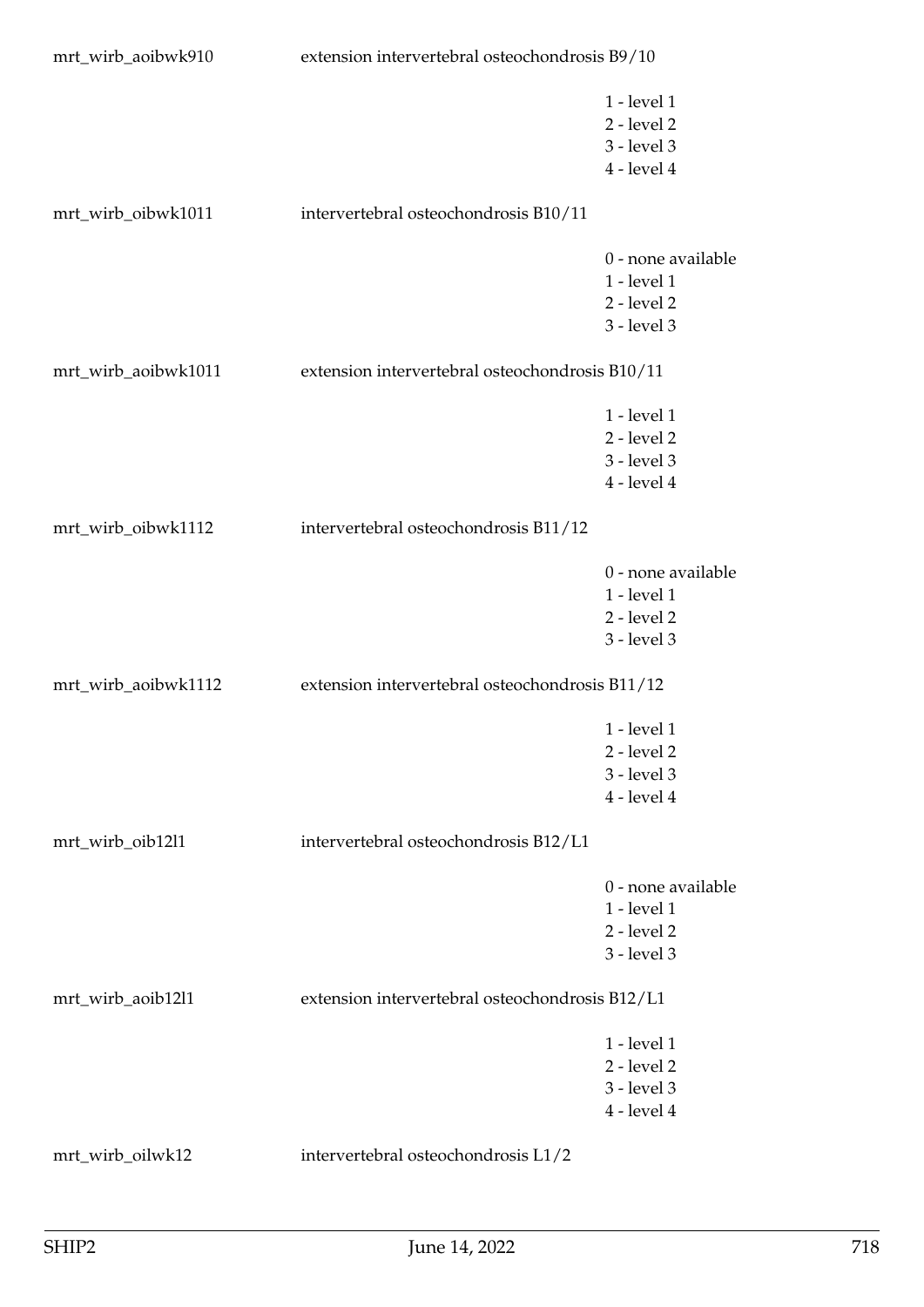|                   |                                               | 0 - none available |
|-------------------|-----------------------------------------------|--------------------|
|                   |                                               | 1 - level 1        |
|                   |                                               | $2$ - level $2$    |
|                   |                                               | 3 - level 3        |
| mrt_wirb_aoilwk12 | extension intervertebral osteochondrosis L1/2 |                    |
|                   |                                               | $1$ - level $1$    |
|                   |                                               | 2 - level 2        |
|                   |                                               | 3 - level 3        |
|                   |                                               | $4$ - level $4$    |
|                   |                                               |                    |
| mrt_wirb_oilwk23  | intervertebral osteochondrosis L2/3           |                    |
|                   |                                               | 0 - none available |
|                   |                                               | 1 - level 1        |
|                   |                                               | $2$ - level $2$    |
|                   |                                               | 3 - level 3        |
| mrt_wirb_aoilwk23 | extension intervertebral osteochondrosis L2/3 |                    |
|                   |                                               | 1 - level 1        |
|                   |                                               | $2$ - level $2$    |
|                   |                                               | 3 - level 3        |
|                   |                                               | $4$ - level $4$    |
|                   |                                               |                    |
| mrt_wirb_oilwk34  | intervertebral osteochondrosis L3/4           |                    |
|                   |                                               | 0 - none available |
|                   |                                               | 1 - level 1        |
|                   |                                               | 2 - level 2        |
|                   |                                               | 3 - level 3        |
| mrt_wirb_aoilwk34 | extension intervertebral osteochondrosis L3/4 |                    |
|                   |                                               |                    |
|                   |                                               | 1 - level 1        |
|                   |                                               | $2$ - level $2$    |
|                   |                                               | 3 - level 3        |
|                   |                                               | $4$ - level $4$    |
| mrt_wirb_oilwk45  | intervertebral osteochondrosis L4/5           |                    |
|                   |                                               | 0 - none available |
|                   |                                               | 1 - level 1        |
|                   |                                               | $2$ - level $2$    |
|                   |                                               | 3 - level 3        |
| mrt_wirb_aoilwk45 | extension intervertebral osteochondrosis L4/5 |                    |
|                   |                                               |                    |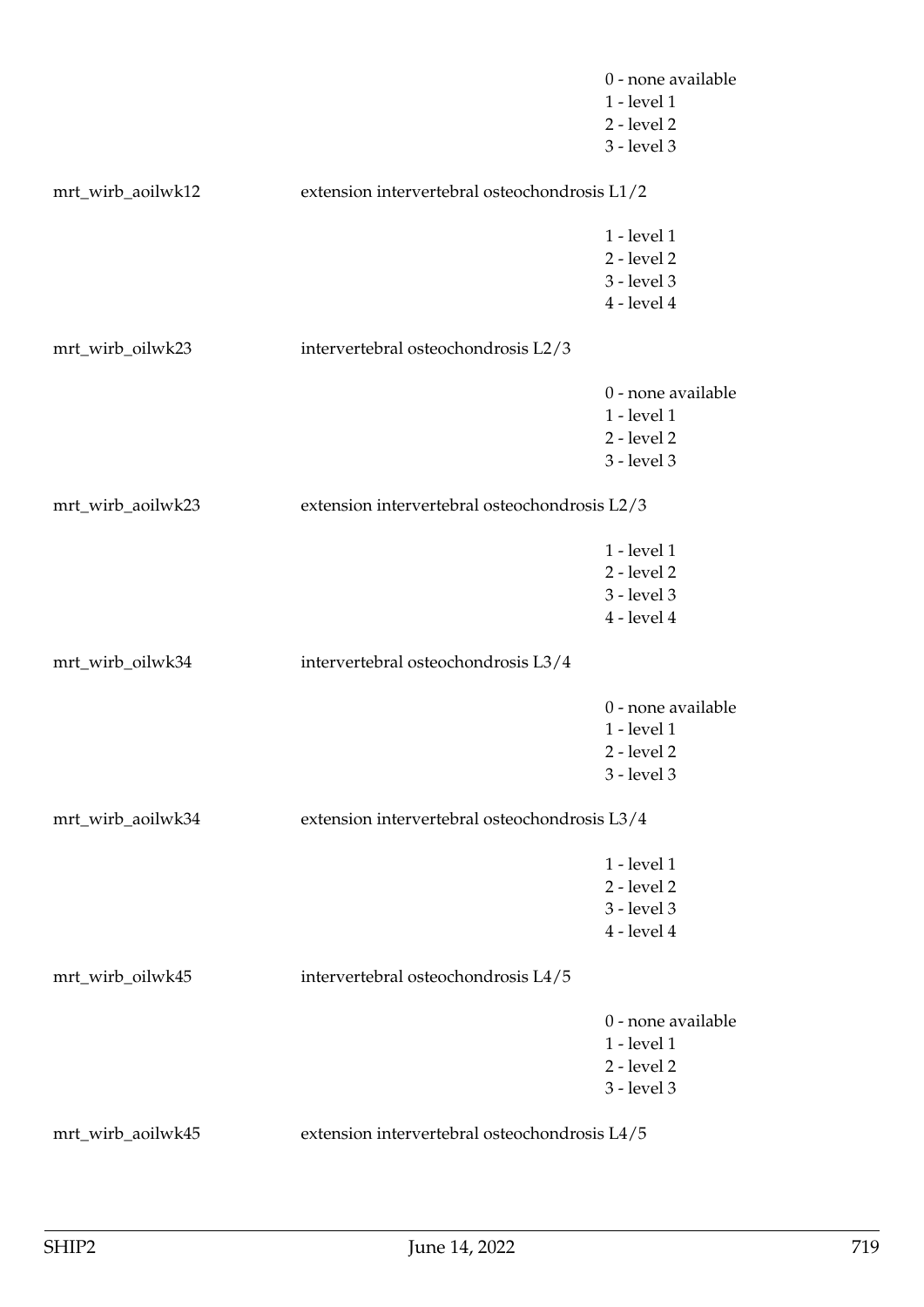|                   |                                                | 1 - level 1<br>2 - level 2<br>3 - level 3<br>$4$ - level $4$        |
|-------------------|------------------------------------------------|---------------------------------------------------------------------|
| mrt_wirb_oil5s1   | intervertebral osteochondrosis L5/S1           |                                                                     |
|                   |                                                | 0 - none available<br>1 - level 1<br>$2$ - level $2$<br>3 - level 3 |
| mrt_wirb_aoil5s1  | extension intervertebral osteochondrosis L5/S1 |                                                                     |
|                   |                                                | 1 - level 1<br>$2$ - level $2$<br>3 - level 3<br>$4$ - level $4$    |
| mrt_wirb_schhwk23 | Schmorl C2/3                                   | $1 - Yes$<br>$0 - No$                                               |
| mrt_wirb_schhwk34 | Schmorl C3/4                                   | $1 - Yes$<br>$0 - No$                                               |
| mrt_wirb_schhwk45 | Schmorl C4/5                                   | $1 - Yes$<br>$0 - No$                                               |
| mrt_wirb_schhwk56 | Schmorl C5/6                                   | $1 - Yes$<br>$0 - No$                                               |
| mrt_wirb_schhwk67 | Schmorl C6/7                                   | $1 - Yes$<br>$0 - No$                                               |
| mrt_wirb_schh7b1  | Schmorl h7/b1                                  | $1 - Yes$<br>$0 - No$                                               |
| mrt_wirb_schbwk12 | Schmorl B1/2                                   | $1 - Yes$<br>$0 - No$                                               |
| mrt_wirb_schbwk23 | Schmorl B2/3                                   | $1 - Yes$<br>$0 - No$                                               |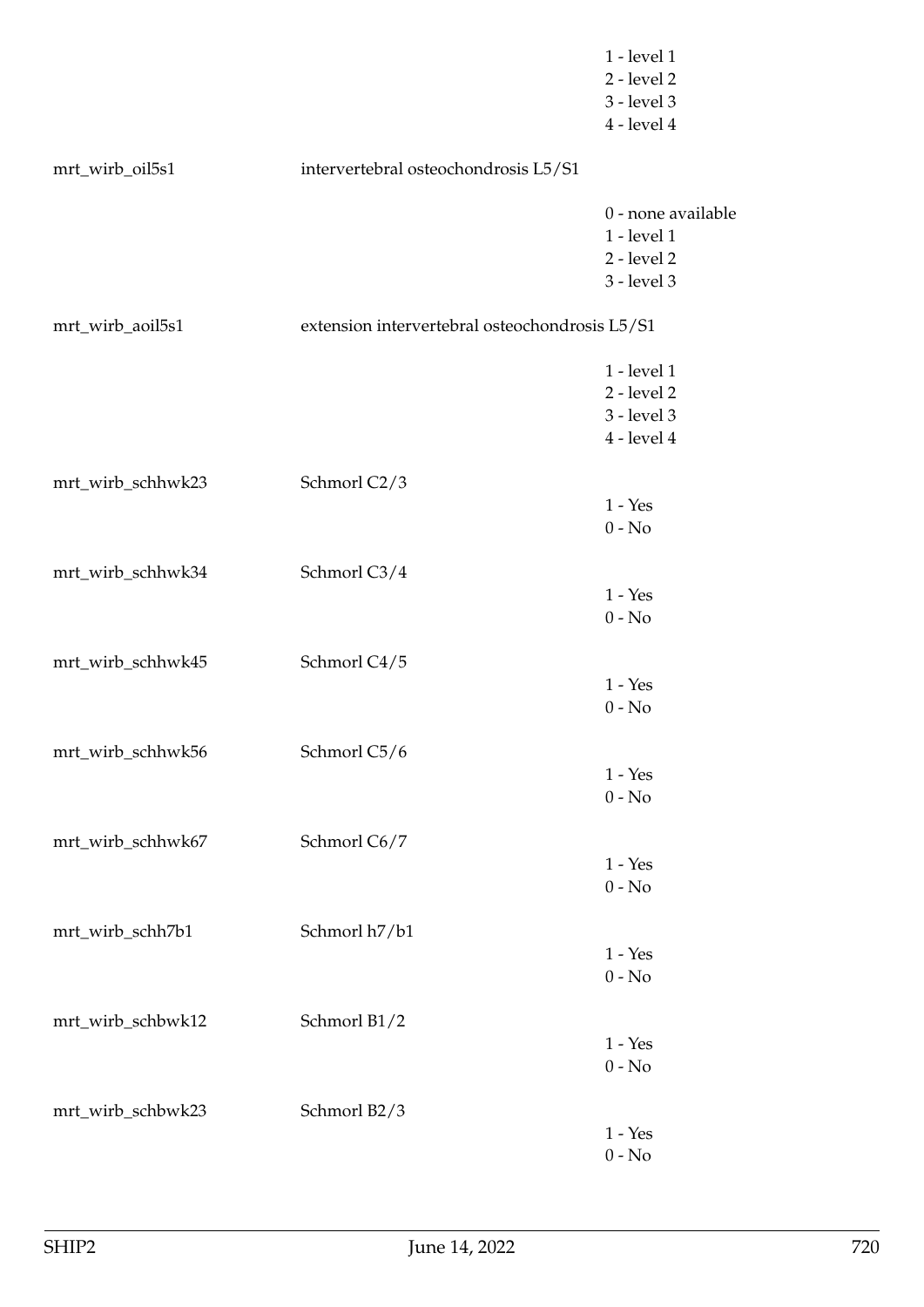| mrt_wirb_schbwk34   | Schmorl B3/4   |                       |
|---------------------|----------------|-----------------------|
|                     |                | $1 - Yes$<br>$0 - No$ |
| mrt_wirb_schbwk45   | Schmorl B4/5   | $1 - Yes$<br>$0 - No$ |
| mrt_wirb_schbwk56   | Schmorl B5/6   | $1 - Yes$<br>$0 - No$ |
| mrt_wirb_schbwk67   | Schmorl B6/7   | $1 - Yes$<br>$0 - No$ |
| mrt_wirb_schbwk78   | Schmorl B7/8   | $1 - Yes$<br>$0 - No$ |
| mrt_wirb_schbwk89   | Schmorl B8/9   | $1 - Yes$<br>$0 - No$ |
| mrt_wirb_schbwk910  | Schmorl B9/10  | $1 - Yes$<br>$0 - No$ |
| mrt_wirb_schbwk1011 | Schmorl B10/11 | $1 - Yes$<br>$0 - No$ |
| mrt_wirb_schbwk1112 | Schmorl B11/12 | $1 - Yes$<br>$0 - No$ |
| mrt_wirb_schb12l1   | Schmorl B12/L1 | $1 - Yes$<br>$0 - No$ |
| mrt_wirb_schlwk12   | Schmorl L1/2   | $1 - Yes$<br>$0 - No$ |
| mrt_wirb_schlwk23   | Schmorl L2/3   | $1 - Yes$<br>$0 - No$ |
| mrt_wirb_schlwk34   | Schmorl L3/4   |                       |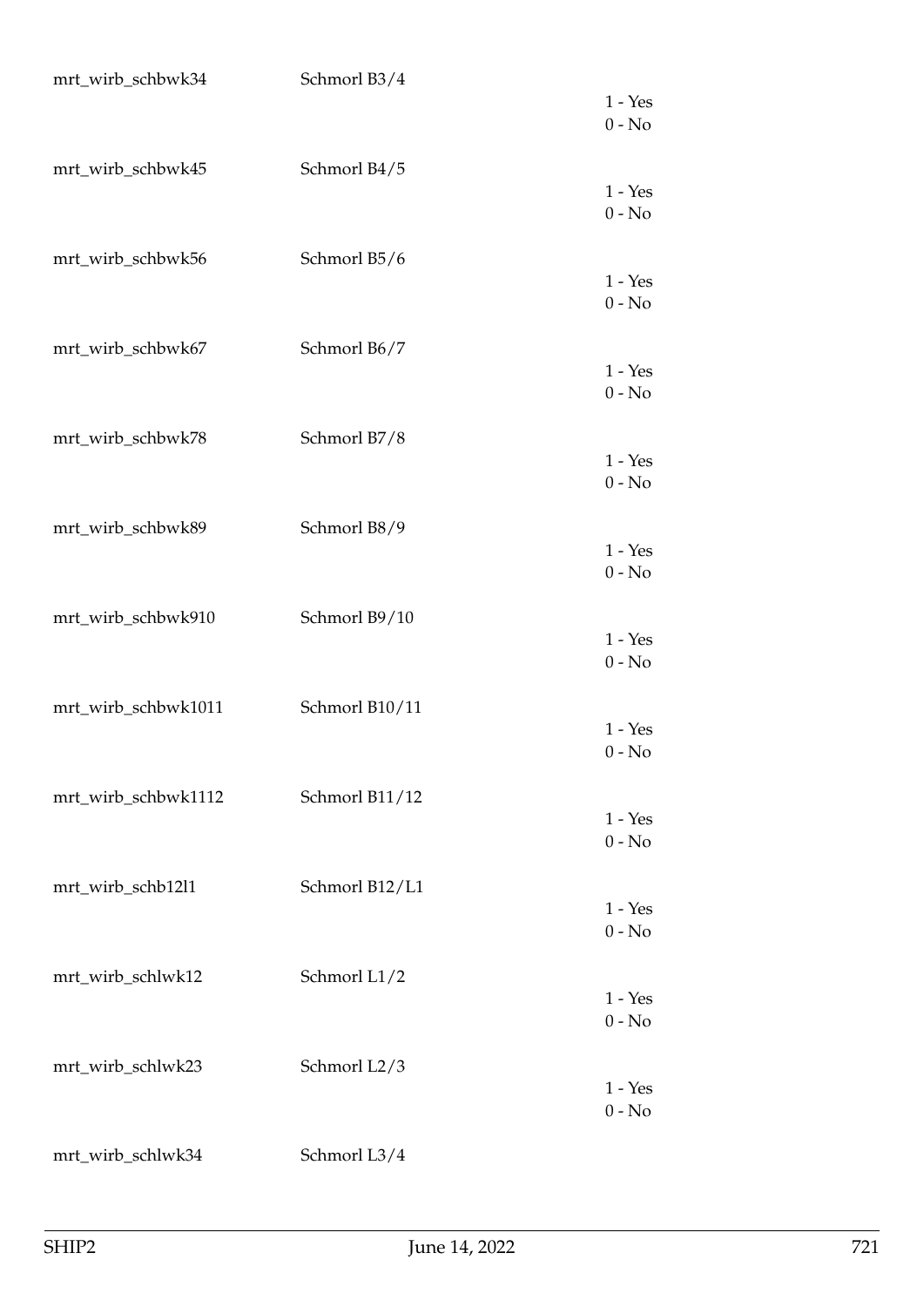|                   |                                                              | $1 - Yes$<br>$0 - No$                   |
|-------------------|--------------------------------------------------------------|-----------------------------------------|
| mrt_wirb_schlwk45 | Schmorl L4/5                                                 | $1 - Yes$<br>$0 - No$                   |
| mrt_wirb_schl5s1  | Schmorl L5/S1                                                | $1 - Yes$<br>$0 - No$                   |
| mrt_wirb_bem      | note                                                         | $1 - Yes$<br>$0 - No$                   |
| mrt_wirb_bem1     | note                                                         |                                         |
| <b>MRTLUNG</b>    | Lung volumes                                                 |                                         |
| mrt_lung_seqts    | Unix timestamp [s]                                           |                                         |
| mrt_lung_type     | type of the sequence: left or right lung                     | $1 - left$<br>$2$ - right<br>$3 - both$ |
| mrt_lung_vcount   | Number of the sequence taken                                 |                                         |
| mrt_lung_comment  | Comment about the sequence type, trachea and<br>vessels info |                                         |
| mrt_lung_vol      | lung volume [l]                                              |                                         |
| <b>MRTTMJ</b>     | Temporomandibular joint                                      |                                         |
| mrt_tmj_data      | Data available                                               |                                         |
|                   |                                                              | $1 - 1 - yes$<br>$2 - 2 - no$           |
| mrt_tmj_rkmes     | right condyle measurable                                     |                                         |
|                   |                                                              | $1 - 1 - yes$<br>$2 - 2 - no$           |
| mrt_tmj_rknote    | Condyle ri. comments                                         |                                         |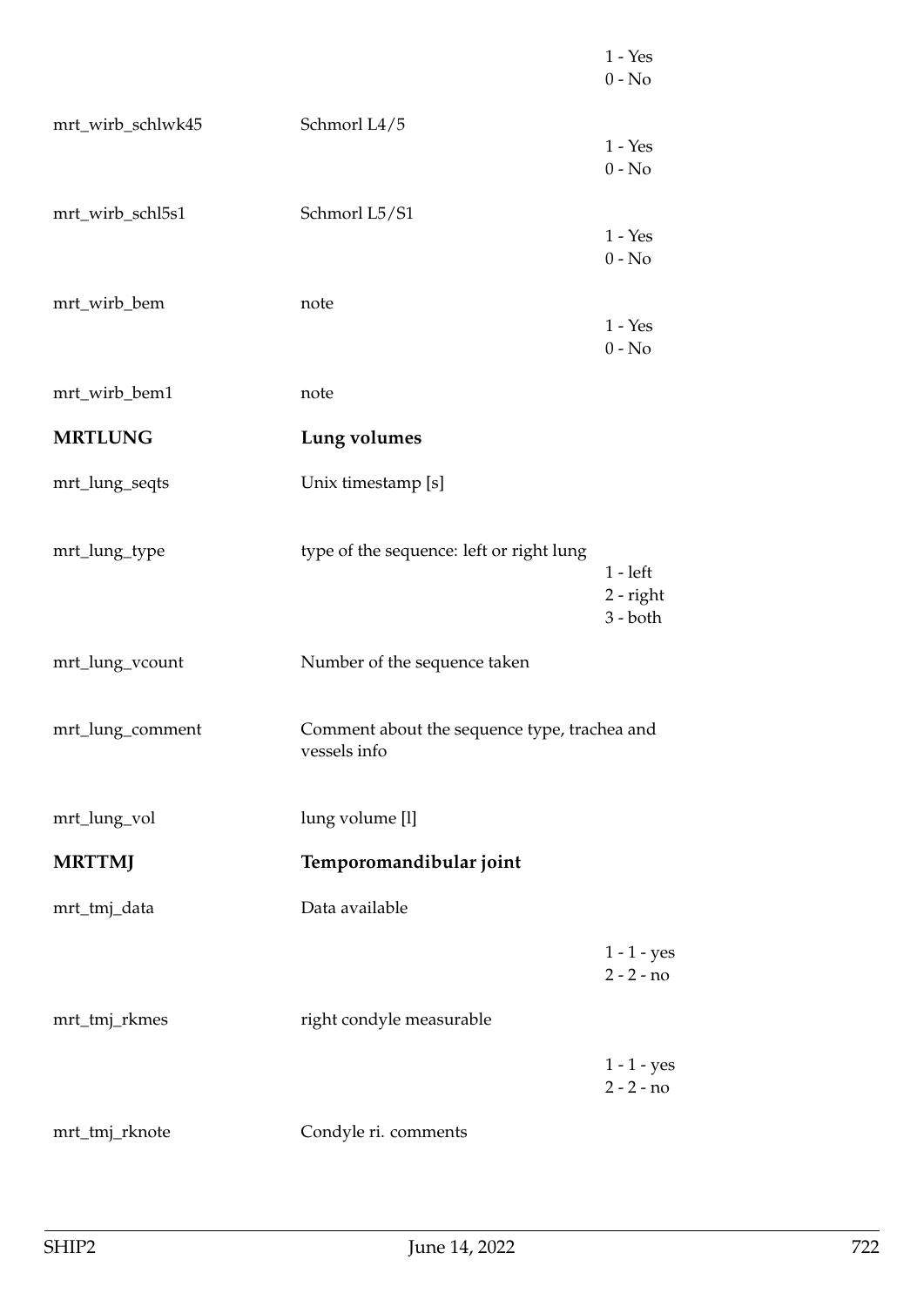|                  |                                    | $1 - 1$ - flat<br>2 - 2 - elliptic<br>3 - 3 - round<br>$4 - 4$ - vertex lat.<br>5 - 5 - vertex med.                                       |
|------------------|------------------------------------|-------------------------------------------------------------------------------------------------------------------------------------------|
| mrt_tmj_rstmes   | ri. soft tissue measurable         |                                                                                                                                           |
|                  |                                    | $1 - 1 - yes$<br>$2 - 2 - no$                                                                                                             |
| mrt_tmj_rstnote  | soft tissue ri. Comments           |                                                                                                                                           |
|                  |                                    | $1 - 1$ - flat<br>$2 - 2$ - elliptic<br>3 - 3 - round<br>$4 - 4$ - vertex lat.<br>5 - 5 - vertex med.                                     |
| mrt_tmj_rkform   | ri. form                           |                                                                                                                                           |
|                  |                                    | $1 - 1$ - flat<br>2 - 2 - elliptic<br>3 - 3 - round<br>$4 - 4$ - vertex lat.<br>5 - 5 - vertex med.                                       |
| mrt_tmj_rano     | ri. anomalia                       |                                                                                                                                           |
|                  |                                    | $1 - 1 - no$<br>2 - 2 - fracture<br>3 - 3 - tumor<br>4 - 4 - aplasia<br>5 - 5 - bifid condyle<br>$6 - 6 - \text{cyst}$<br>$7 - 7$ - other |
| mrt_tmj_ranonote | comments impaction wisdom tooth 48 |                                                                                                                                           |
| mrt_tmj_lkmes    | left condyle measurable            |                                                                                                                                           |
|                  |                                    | $1 - 1 - yes$<br>$2 - 2 - no$                                                                                                             |
| mrt_tmj_lknote   | condyle le. Comments               |                                                                                                                                           |
|                  |                                    | $1 - 1$ - flat<br>2 - 2 - elliptic<br>3 - 3 - round                                                                                       |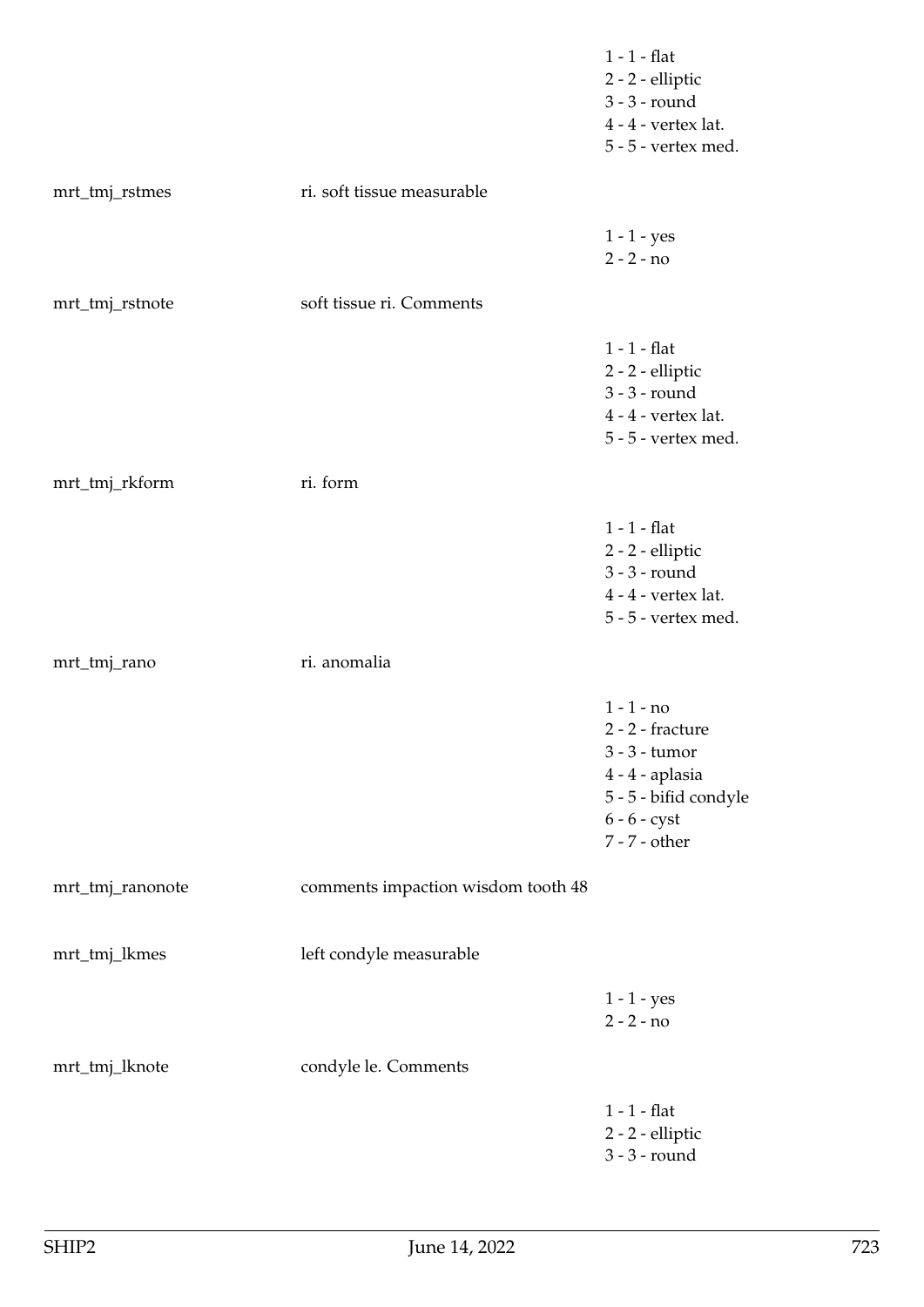|                  |                          | $4 - 4$ - vertex lat.<br>5 - 5 - vertex med.                                                                                              |
|------------------|--------------------------|-------------------------------------------------------------------------------------------------------------------------------------------|
| mrt_tmj_lstmes   | left condyle measurable  |                                                                                                                                           |
|                  |                          | $1 - 1 - yes$<br>$2 - 2 - no$                                                                                                             |
| mrt_tmj_lstnote  | soft tissue le. comments |                                                                                                                                           |
|                  |                          | $1 - 1$ - flat<br>$2$ - $2$ - $\operatorname{elliptic}$<br>3 - 3 - round<br>$4 - 4$ - vertex lat.<br>5 - 5 - vertex med.                  |
| mrt_tmj_lkform   | le. form                 |                                                                                                                                           |
|                  |                          | $1 - 1$ - flat<br>2 - 2 - elliptic<br>3 - 3 - round<br>$4 - 4$ - vertex lat.<br>5 - 5 - vertex med.                                       |
| mrt_tmj_lano     | le. anomalia             |                                                                                                                                           |
|                  |                          | $1 - 1 - no$<br>2 - 2 - fracture<br>3 - 3 - tumor<br>4 - 4 - aplasia<br>5 - 5 - bifid condyle<br>$6 - 6 - \text{cyst}$<br>$7 - 7$ - other |
| mrt_tmj_lanonote | le. comments             |                                                                                                                                           |
| mrt_tmj_xml      | Data upload              |                                                                                                                                           |
| <b>MRTVAOR</b>   | artery variants          |                                                                                                                                           |
| mrt_vaor_bild    | images available         |                                                                                                                                           |
| mrt_vaor_qual    | quality                  | $1 - 1 - Good$<br>2 - 2 - rather good<br>$3 - 3$ - rather bad<br>$4 - 4 - Bad$                                                            |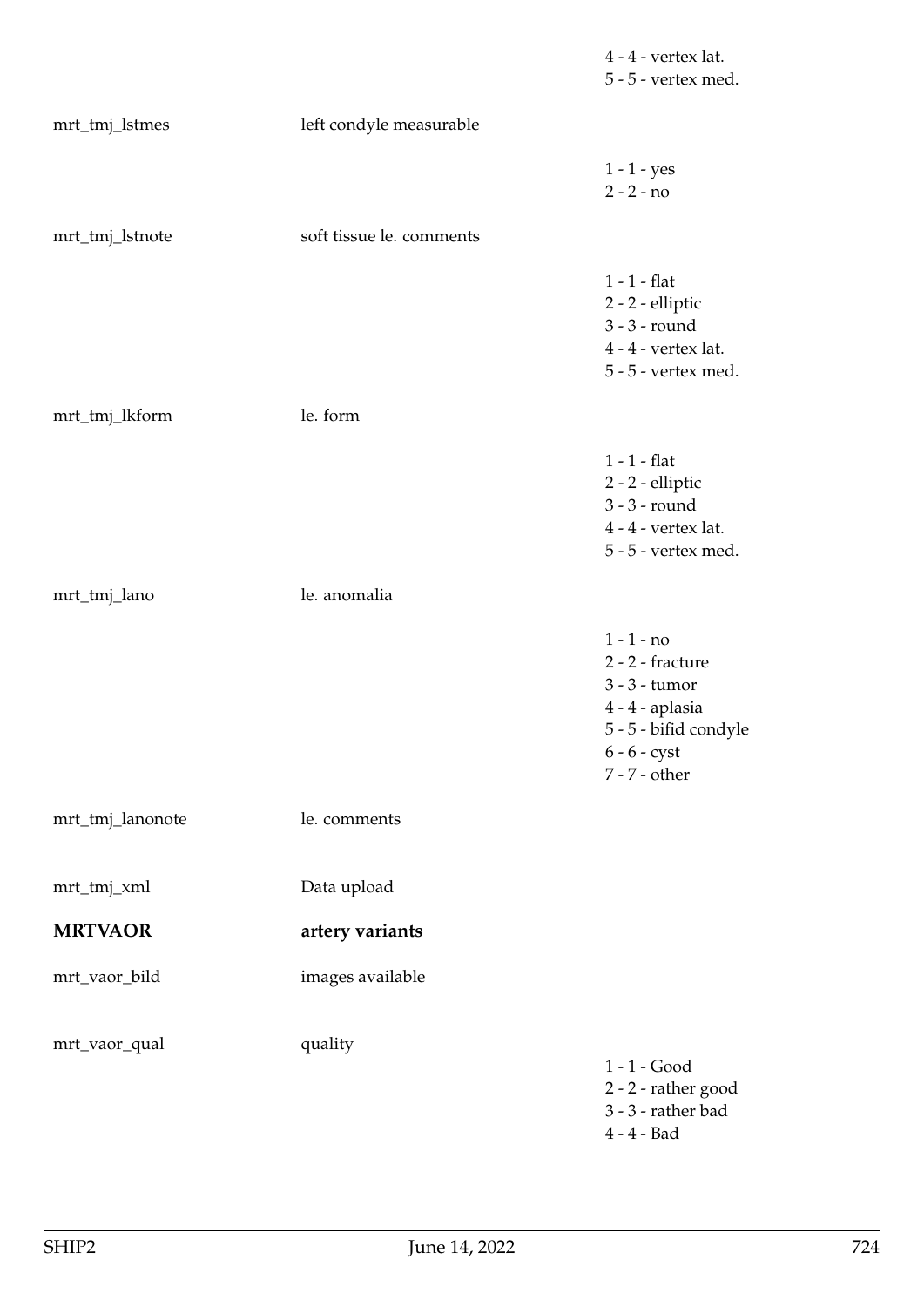| mrt_vaor_mess        | data readable                    |                                                                                                                                                                                                |
|----------------------|----------------------------------|------------------------------------------------------------------------------------------------------------------------------------------------------------------------------------------------|
| mrt_vaor_vtcsma      | variants of ct/sma               |                                                                                                                                                                                                |
| mrt_vaor_lasma       | liver branch from sma            |                                                                                                                                                                                                |
| mrt_vaor_tspgast     | splenicogastric trunc            |                                                                                                                                                                                                |
| mrt_vaor_ahcsma      | common hepatic artery from SMA   |                                                                                                                                                                                                |
| mrt_vaor_ahcart      | common hepatic artery from aorta |                                                                                                                                                                                                |
| mrt_vaor_tcoelmes    | coeliac-mesenteric trunc         |                                                                                                                                                                                                |
| mrt_vaor_tcsmaother  | other variants                   |                                                                                                                                                                                                |
| mrt_vaor_tcsmaothern | other variants                   |                                                                                                                                                                                                |
| mrt_vaor_ahtc        | outlet height ct                 | 0 - 0 - not readable<br>$1 - 1 - Th8$<br>$2 - 2 - Th9$<br>$3 - 3 - Th10$<br>$4 - 4 - Th11$<br>$5 - 5 - Th12$<br>$6 - 6 - L1$<br>$7 - 7 - L2$<br>$8 - 8 - L3$<br>$9 - 9 - L4$<br>$10 - 10 - L5$ |
| mrt_vaor_wktc        | vertebral body TC                | $1 - 1$ - upper third<br>2 - 2 - middle third<br>$3 - 3$ - lower third<br>4 - 4 - lower disc                                                                                                   |
| mrt_vaor_ahsma       | outlet height SMA                | $0 - 0$ - not readable<br>$1 - 1 - Th8$<br>$2 - 2 - Th9$                                                                                                                                       |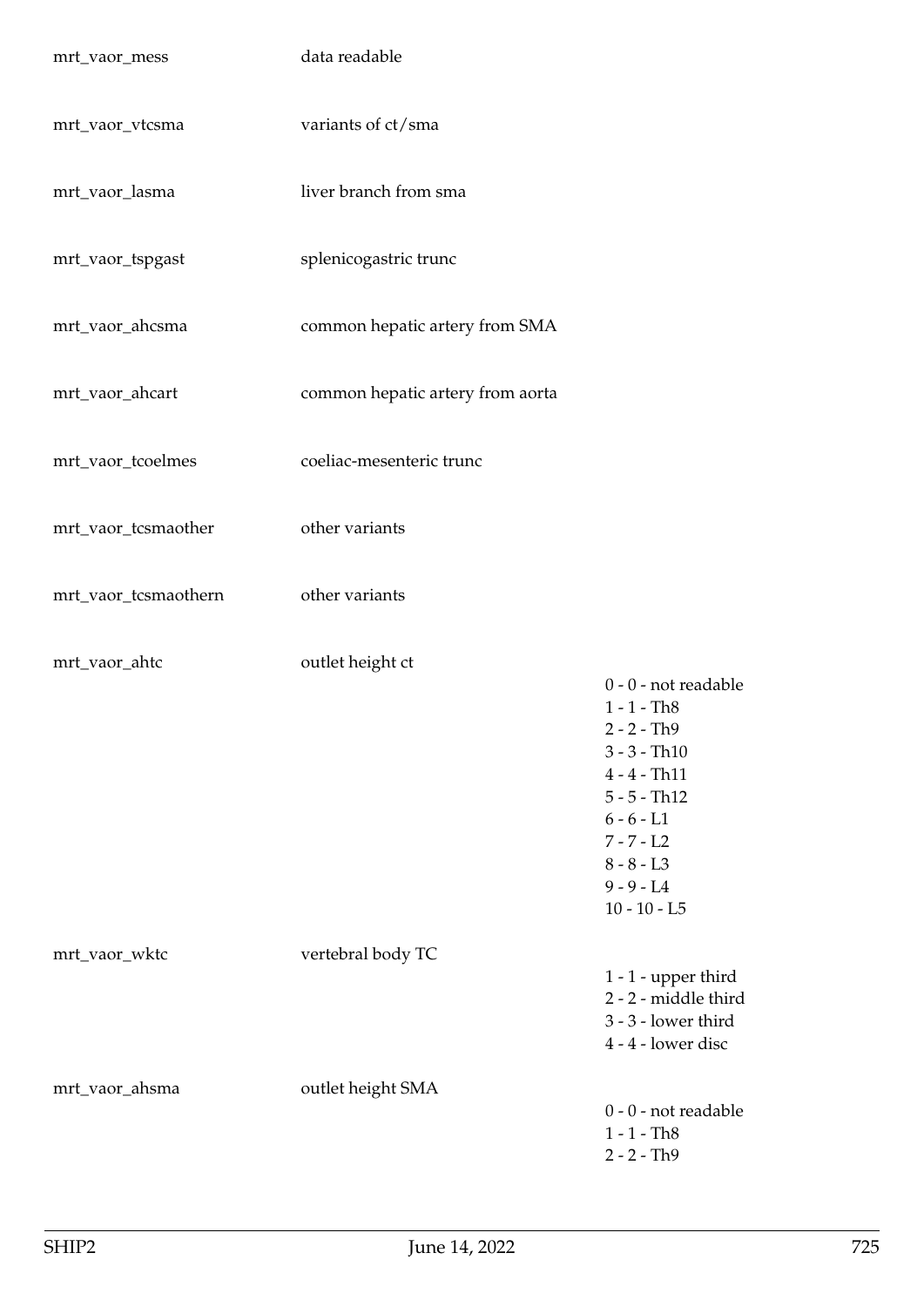|                      |                          | $3 - 3 - Th10$<br>$4 - 4 - Th11$<br>$5 - 5 - Th12$<br>$6 - 6 - L1$<br>$7 - 7 - L2$<br>$8 - 8 - L3$<br>$9 - 9 - L4$<br>$10 - 10 - L5$                                                             |
|----------------------|--------------------------|--------------------------------------------------------------------------------------------------------------------------------------------------------------------------------------------------|
| mrt_vaor_wksma       | vertebral body SMA       | $1 - 1$ - upper third<br>2 - 2 - middle third<br>3 - 3 - lower third<br>4 - 4 - lower disc                                                                                                       |
| mrt_vaor_ahima       | outlet height IMA        | $0 - 0$ - not readable<br>$1 - 1 - Th8$<br>$2 - 2 - Th9$<br>$3 - 3 - Th10$<br>$4 - 4 - Th11$<br>$5 - 5 - Th12$<br>$6 - 6 - L1$<br>$7 - 7 - L2$<br>$8 - 8 - L3$<br>$9 - 9 - L4$<br>$10 - 10 - L5$ |
| mrt_vaor_wkima       | vertebral body IMA       | $1 - 1$ - upper third<br>2 - 2 - middle third<br>3 - 3 - lower third<br>4 - 4 - lower disc                                                                                                       |
| mrt_vaor_vrena       | renal artery variants    |                                                                                                                                                                                                  |
| mrt_vaor_phbli       | prehilar branching       |                                                                                                                                                                                                  |
| mrt_vaor_phbre       | prehilar branching right |                                                                                                                                                                                                  |
| mrt_vaor_dblrenali   | double renal artery left |                                                                                                                                                                                                  |
| mrt_vaor_dblrenaliaa | accessory/aberrant       | $0 - 0$ - not readable<br>$1 - 1$ - accesory<br>$2 - 2$ - aberrant                                                                                                                               |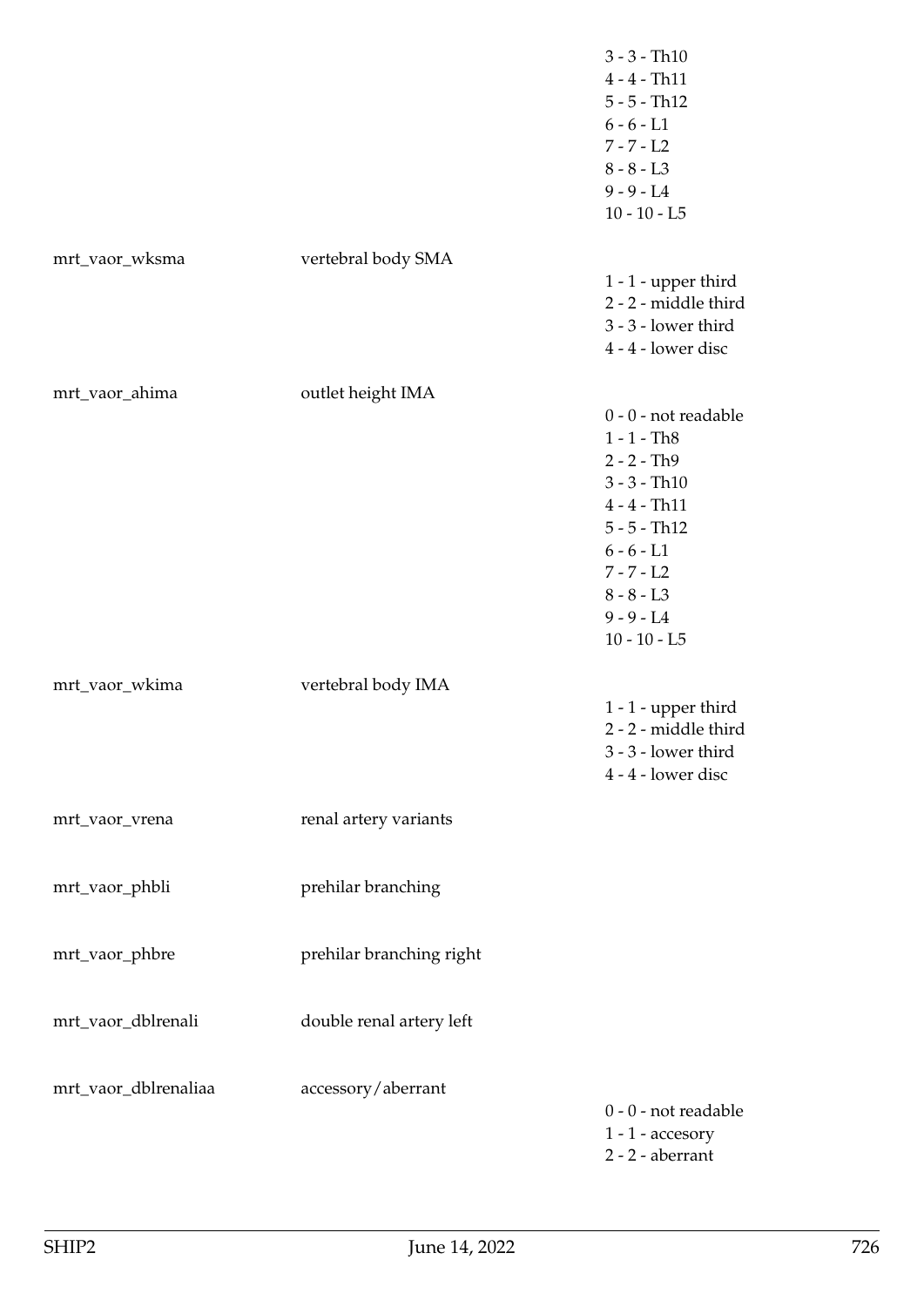| mrt_vaor_dblrenare   | double renal artery right                    |                                                                                                                                                                                                |
|----------------------|----------------------------------------------|------------------------------------------------------------------------------------------------------------------------------------------------------------------------------------------------|
| mrt_vaor_dblrenareaa | accessory/aberrant                           | $0 - 0$ - not readable<br>$1 - 1$ - accesory<br>$2 - 2$ - aberrant                                                                                                                             |
| mrt_vaor_trplrenali  | triple renal artery                          |                                                                                                                                                                                                |
| mrt_vaor_trplrenare  | triple renal artery                          | $1 - 1$ - left<br>$2 - 2 - right$<br>$3 - 3 -$ both sides                                                                                                                                      |
| mrt_vaor_renaother   | other variants                               |                                                                                                                                                                                                |
| mrt_vaor_renaothern  | other variants                               |                                                                                                                                                                                                |
| mrt_vaor_dblrenli    | double renal artery left?                    |                                                                                                                                                                                                |
| mrt_vaor_dblrenlih   | outlet height left renal artery              | 0 - 0 - not readable<br>$1 - 1 - Th8$<br>$2 - 2 - Th9$<br>$3 - 3 - Th10$<br>$4 - 4 - Th11$<br>$5 - 5 - Th12$<br>$6 - 6 - L1$<br>$7 - 7 - L2$<br>$8 - 8 - L3$<br>$9 - 9 - L4$<br>$10 - 10 - L5$ |
| mrt_vaor_wknal       | vertebral body RAL                           | $1 - 1$ - upper third<br>2 - 2 - middle third<br>3 - 3 - lower third<br>4 - 4 - lower disc                                                                                                     |
| mrt_vaor_renliabo    | outlet height upper double renal artery left | 0 - 0 - not readable<br>$1 - 1 - Th8$<br>$2 - 2 - Th9$<br>$3 - 3 - Th10$                                                                                                                       |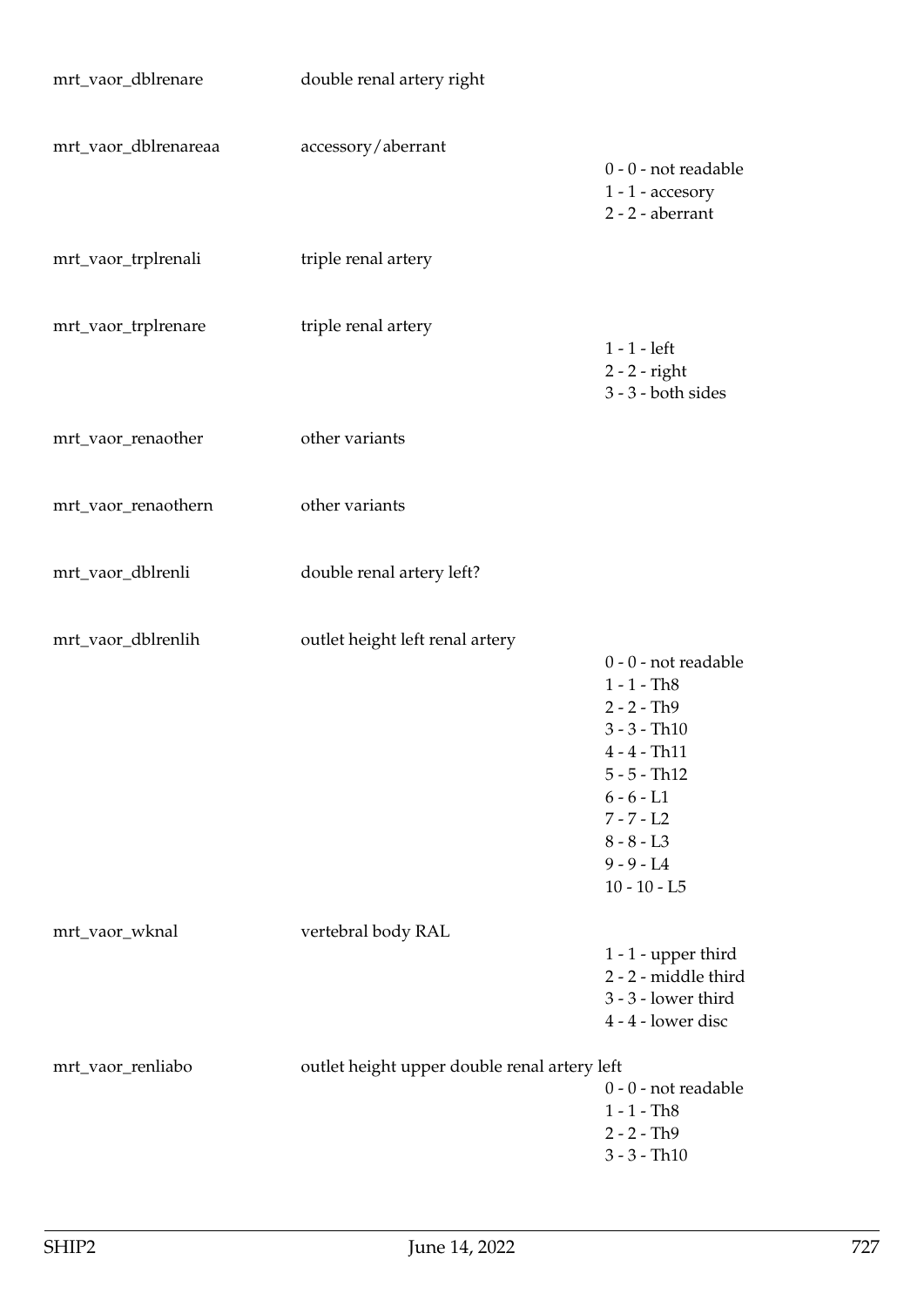|                    |                                              | $4 - 4 - Th11$<br>$5 - 5 - Th12$<br>$6 - 6 - L1$<br>$7 - 7 - L2$<br>$8 - 8 - L3$<br>$9 - 9 - L4$<br>$10 - 10 - L5$                                                                             |
|--------------------|----------------------------------------------|------------------------------------------------------------------------------------------------------------------------------------------------------------------------------------------------|
| mrt_vaor_wkodnal   | vertebral body UDRAL                         |                                                                                                                                                                                                |
|                    |                                              | $1 - 1$ - upper third<br>2 - 2 - middle third<br>3 - 3 - lower third<br>4 - 4 - lower disc                                                                                                     |
| mrt_vaor_renliabu  | outlet height lower double renal artery left |                                                                                                                                                                                                |
|                    |                                              | 0 - 0 - not readable<br>$1 - 1 - Th8$<br>$2 - 2 - Th9$<br>$3 - 3 - Th10$<br>$4 - 4 - Th11$<br>$5 - 5 - Th12$<br>$6 - 6 - L1$<br>$7 - 7 - L2$<br>$8 - 8 - L3$<br>$9 - 9 - L4$<br>$10 - 10 - L5$ |
| mrt_vaor_wkudnal   | vertebral body LDRAL                         |                                                                                                                                                                                                |
|                    |                                              | $1 - 1$ - upper third<br>2 - 2 - middle third<br>3 - 3 - lower third<br>4 - 4 - lower disc                                                                                                     |
| mrt_vaor_dblrenre  | double renal artery right?                   |                                                                                                                                                                                                |
| mrt_vaor_dblrenreh | outlet height renal artery right             | 0 - 0 - not readable<br>$1 - 1 - Th8$<br>$2 - 2 - Th9$<br>$3 - 3 - Th10$<br>$4 - 4 - Th11$<br>$5 - 5 - Th12$<br>$6 - 6 - L1$<br>$7 - 7 - L2$<br>$8 - 8 - L3$<br>$9 - 9 - L4$<br>$10 - 10 - L5$ |
| mrt_vaor_wknar     | vertebral body RAR                           |                                                                                                                                                                                                |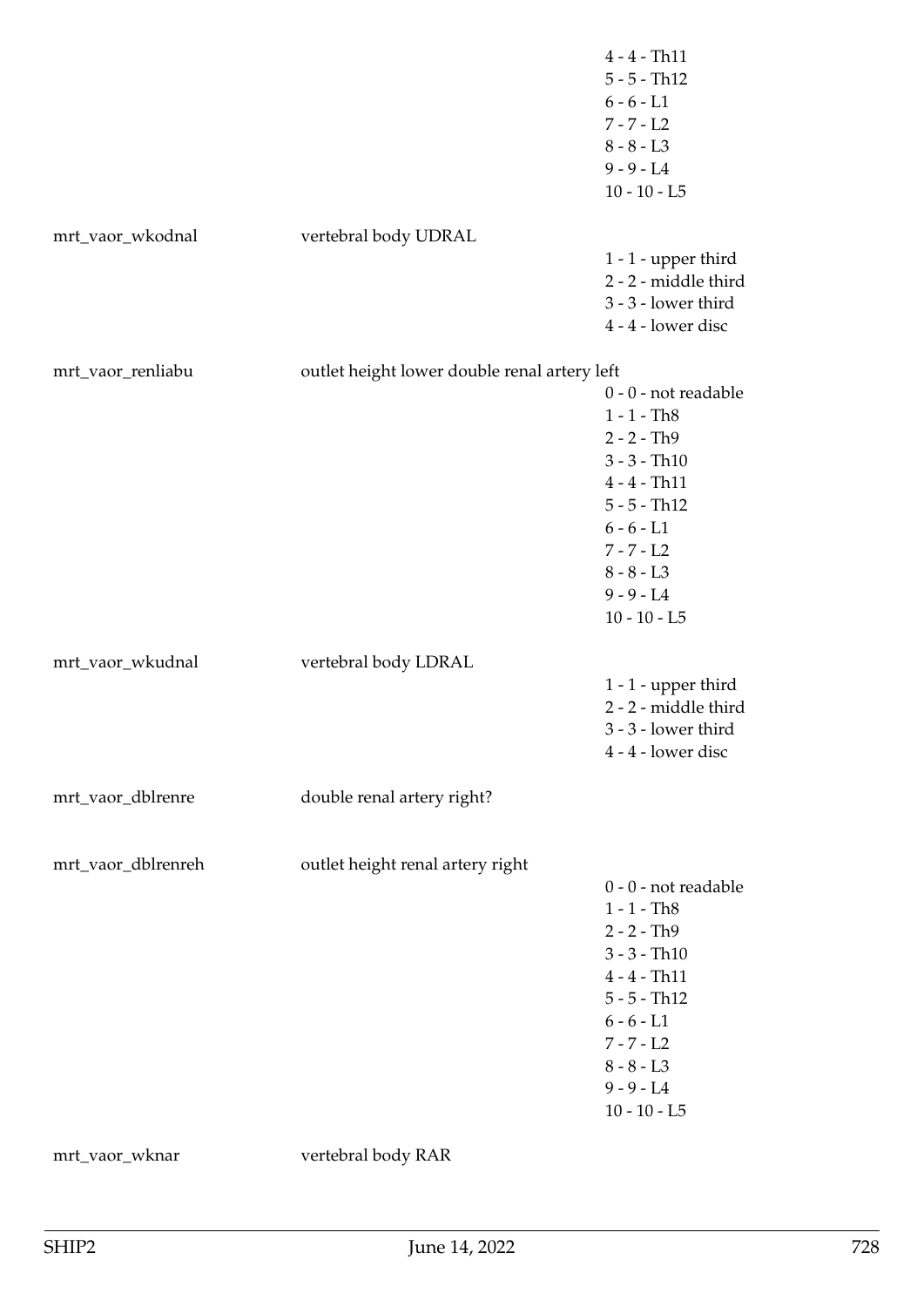|                   |                                               | $1 - 1$ - upper third<br>2 - 2 - middle third<br>3 - 3 - lower third                                                                                                                             |
|-------------------|-----------------------------------------------|--------------------------------------------------------------------------------------------------------------------------------------------------------------------------------------------------|
|                   |                                               | 4 - 4 - lower disc                                                                                                                                                                               |
| mrt_vaor_renreabo | outlet height upper double renal artery right | $0 - 0$ - not readable<br>$1 - 1 - Th8$<br>$2 - 2 - Th9$<br>$3 - 3 - Th10$<br>$4 - 4 - Th11$<br>$5 - 5 - Th12$<br>$6 - 6 - L1$<br>$7 - 7 - L2$<br>$8 - 8 - L3$<br>$9 - 9 - L4$                   |
|                   |                                               | $10 - 10 - L5$                                                                                                                                                                                   |
| mrt_vaor_wkodnar  | vertebral body UDRAR                          | $1 - 1$ - upper third<br>2 - 2 - middle third<br>3 - 3 - lower third<br>4 - 4 - lower disc                                                                                                       |
| mrt_vaor_renreabu | outlet height lower double renal artery right | $0 - 0$ - not readable<br>$1 - 1 - Th8$<br>$2 - 2 - Th9$<br>$3 - 3 - Th10$<br>$4 - 4 - Th11$<br>$5 - 5 - Th12$<br>$6 - 6 - L1$<br>$7 - 7 - L2$<br>$8 - 8 - L3$<br>$9 - 9 - L4$<br>$10 - 10 - L5$ |
| mrt_vaor_wkudnar  | vertebral body LDRAR                          |                                                                                                                                                                                                  |
|                   |                                               | $1 - 1$ - upper third<br>2 - 2 - middle third<br>3 - 3 - lower third<br>4 - 4 - lower disc                                                                                                       |
| <b>MRTCARTODI</b> | cardiothoracic diameter                       |                                                                                                                                                                                                  |
| mrt_cartodi_usnr  | Untersucher                                   |                                                                                                                                                                                                  |
| mrt_cartodi_bem   | Notes?                                        | $1 - Yes$<br>$0 - No$                                                                                                                                                                            |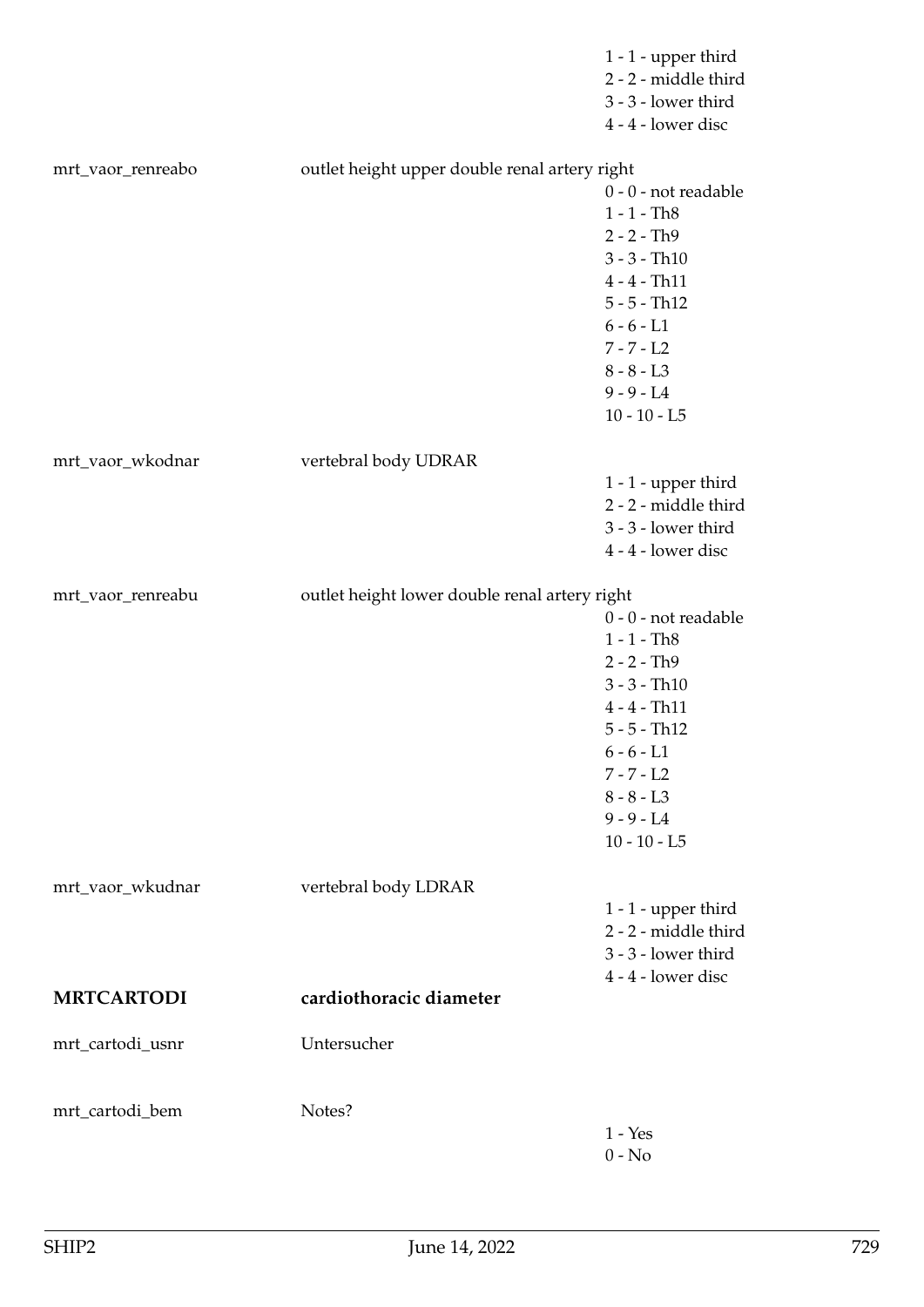| mrt_cartodi_bem1 | <b>Notes</b>                                                                 |                          |
|------------------|------------------------------------------------------------------------------|--------------------------|
| <b>MRTKSTR</b>   | Kortikale Gehirnstrukturen (FreeSurfer 5.3)                                  |                          |
| lthickness       | Average cortical thickness of the left hemisphere<br>in mm                   |                          |
| rthickness       | Average cortical thickness of the right<br>hemisphere in mm                  |                          |
| <b>lsurfarea</b> | White Surface Total Area of the left hemisphere<br>in mm2                    |                          |
| rsurfarea        | White Surface Total Area of the right hemisphere<br>in mm2                   |                          |
| icy              | Estimated Total Intracranial Volume                                          |                          |
| qc_lthickness    | Quality control of the average cortical thickness<br>of the left hemisphere  |                          |
|                  |                                                                              | $1 - ok$<br>0 - nicht ok |
| qc_rthickness    | Quality control of the average cortical thickness<br>of the right hemisphere |                          |
|                  |                                                                              | $1 - ok$<br>0 - nicht ok |
| qc_lsurfarea     | Quality control of the White Surface Total Area of<br>the left hemisphere    |                          |
|                  |                                                                              | $1 - ok$<br>0 - nicht ok |
| qc_rsurfarea     | Quality control of the White Surface Total Area of<br>the right hemisphere   |                          |
|                  |                                                                              | $1 - ok$<br>0 - nicht ok |
| $qc\_icv$        | Quality control of the estimated Total Intracranial<br>Volume                |                          |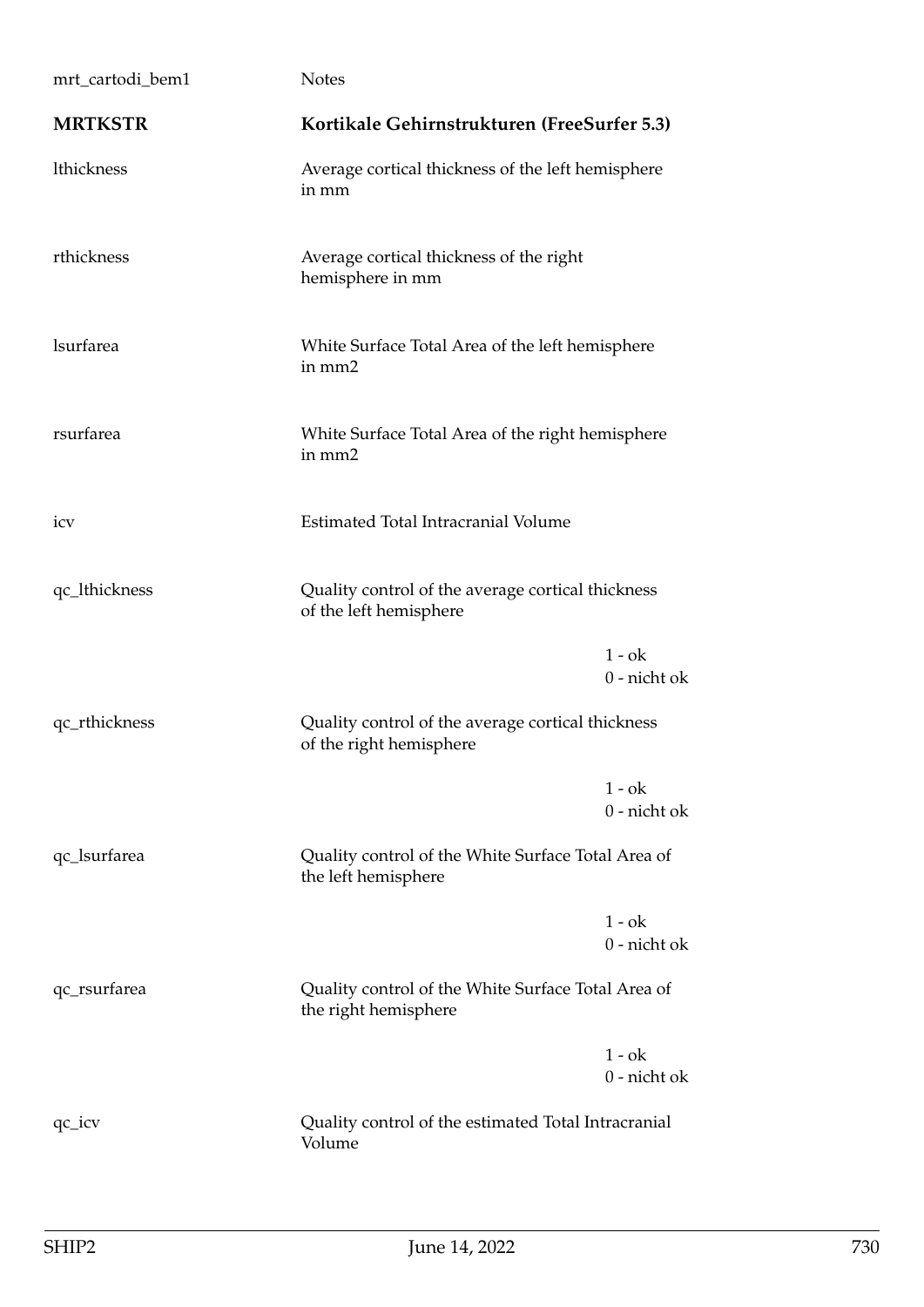| 1_bankssts_surfarea             | Surface area of the Banks of superior temporal<br>sulcus of the left hemisphere in mm2                                 |
|---------------------------------|------------------------------------------------------------------------------------------------------------------------|
|                                 | l_caudalanteriorcingulate_surfar Surface area of the Caudal anterior cingulate<br>cortex of the left hemisphere in mm2 |
|                                 | l_caudalmiddlefrontal_surfarea Surface area of the Caudal middle frontal gyrus<br>of the left hemisphere in mm2        |
| 1_cuneus_surfarea               | Surface area of the Cuneus of the left hemisphere<br>in mm2                                                            |
| l_entorhinal_surfarea           | Surface area of the Entorhinal cortex of the left<br>hemisphere in mm2                                                 |
| l_fusiform_surfarea             | Surface area of the Fusiform gyrus of the left<br>hemisphere in mm2                                                    |
| l_inferiorparietal_surfarea     | Surface area of the Inferior parietal cortex of the<br>left hemisphere in mm2                                          |
| l_inferiortemporal_surfarea     | Surface area of the Inferior temporal gyrus of the<br>left hemisphere in mm2                                           |
| l_isthmuscingulate_surfarea     | Surface area of the Isthmus cingulate cortex of<br>the left hemisphere in mm2                                          |
| l_lateraloccipital_surfarea     | Surface area of the Lateral occipital cortex of the<br>left hemisphere in mm2                                          |
| l_lateralorbitofrontal_surfarea | Surface area of the Lateral orbitofrontal cortex of<br>the left hemisphere in mm2                                      |
| 1_lingual_surfarea              | Surface area of the Lingual gyrus of the left<br>hemisphere in mm2                                                     |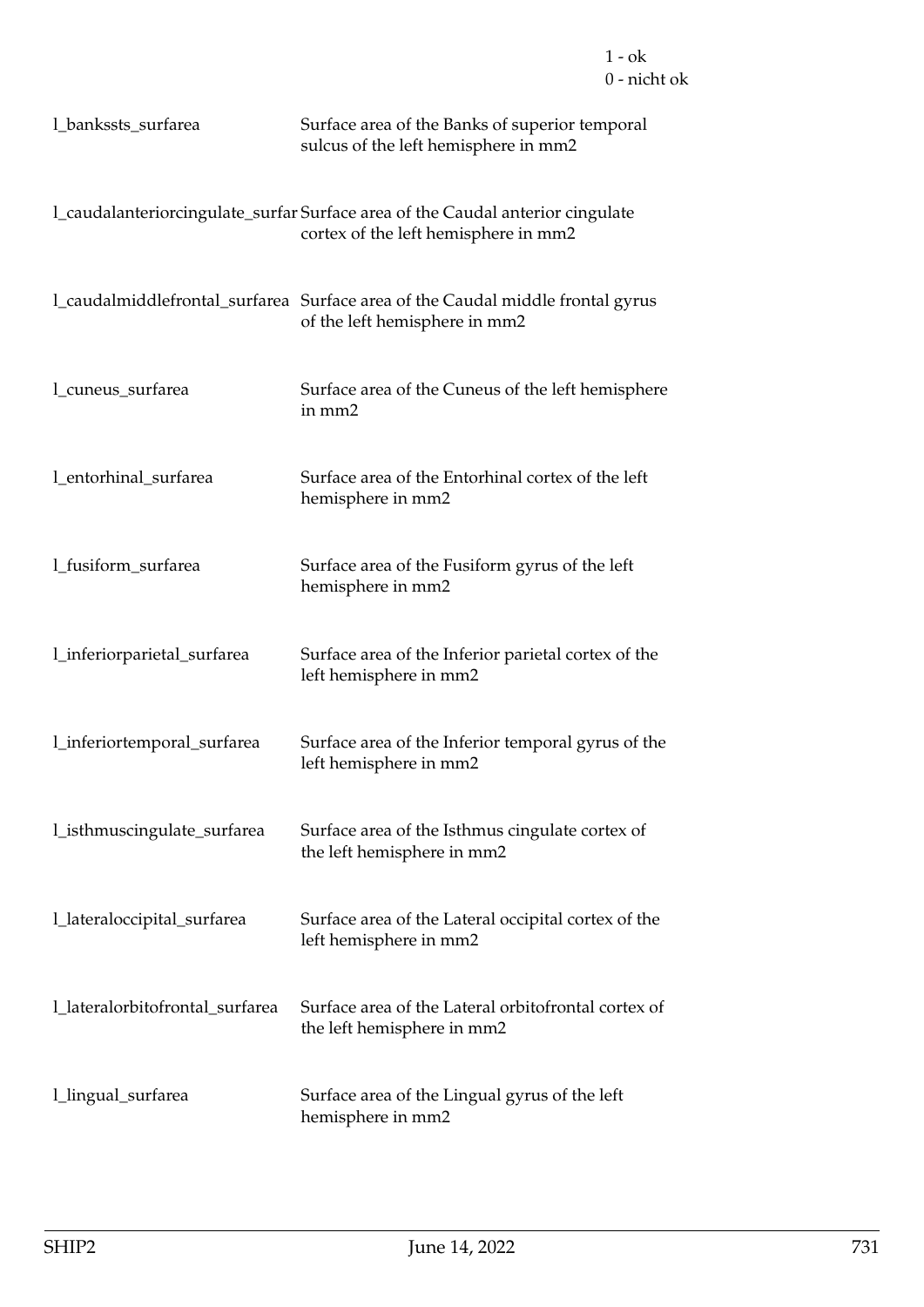| 1_medialorbitofrontal_surfarea | Surface area of the Medial orbitofrontal cortex of<br>the left hemisphere in mm2                                        |
|--------------------------------|-------------------------------------------------------------------------------------------------------------------------|
| l_middletemporal_surfarea      | Surface area of the Middle temporal gyrus of the<br>left hemisphere in mm2                                              |
| l_parahippocampal_surfarea     | Surface area of the Parahippocampal gyrus of the<br>left hemisphere in mm2                                              |
| l_paracentral_surfarea         | Surface area of the Paracentral lobule of the left<br>hemisphere in mm2                                                 |
| l_parsopercularis_surfarea     | Surface area of the Pars opercularis of inferior<br>frontal gyrus of the left hemisphere in mm2                         |
| l_parsorbitalis_surfarea       | Surface area of the Pars orbitalis of inferior<br>frontal gyrus of the left hemisphere in mm2                           |
| 1_parstriangularis_surfarea    | Surface area of the Pars triangularis of inferior<br>frontal gyrus of the left hemisphere in mm2                        |
| 1_pericalcarine_surfarea       | Surface area of the Pericalcarine cortex of the left<br>hemisphere in mm2                                               |
| l_postcentral_surfarea         | Surface area of the Postcentral gyrus of the left<br>hemisphere in mm2                                                  |
| 1_posteriorcingulate_surfarea  | Surface area of the Posterior cingulate cortex of<br>the left hemisphere in mm2                                         |
| l_precentral_surfarea          | Surface area of the Precentral gyrus of the left<br>hemisphere in mm2                                                   |
| 1_precuneus_surfarea           | Surface area of the Precuneus of the left<br>hemisphere in mm2                                                          |
|                                | 1_rostralanteriorcingulate_surfa Surface area of the Rostral anterior cingulate<br>cortex of the left hemisphere in mm2 |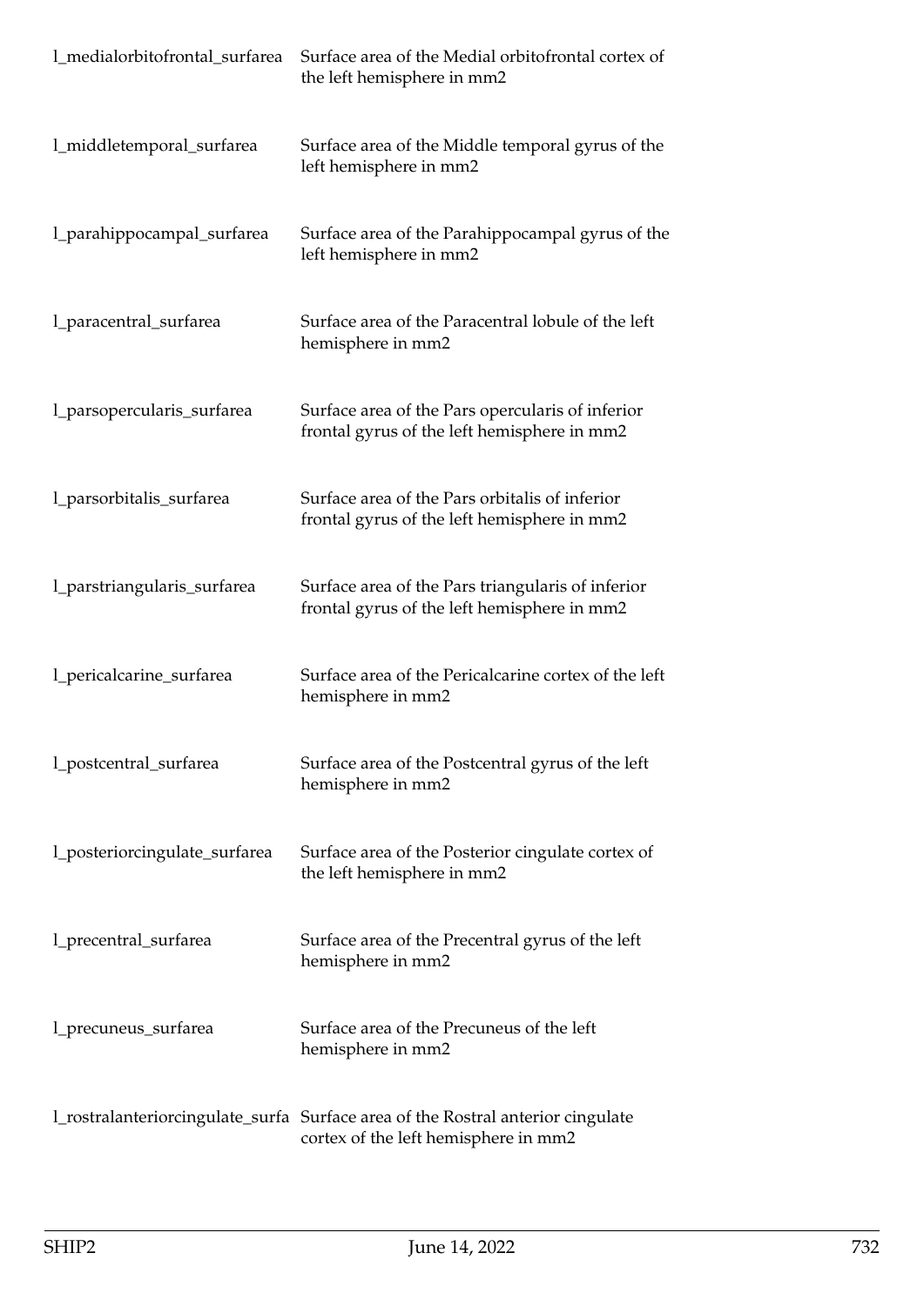|                               | 1_rostralmiddlefrontal_surfarea Surface area of the Rostral middle frontal gyrus<br>of the left hemisphere in mm2      |
|-------------------------------|------------------------------------------------------------------------------------------------------------------------|
| l_superiorfrontal_surfarea    | Surface area of the Superior frontal gyrus of the<br>left hemisphere in mm2                                            |
| l_superiorparietal_surfarea   | Surface area of the Superior parietal cortex of the<br>left hemisphere in mm2                                          |
| l_superiortemporal_surfarea   | Surface area of the Superior temporal gyrus of<br>the left hemisphere in mm2                                           |
| l_supramarginal_surfarea      | Surface area of the Supramarginal gyrus of the<br>left hemisphere in mm2                                               |
| l_frontalpole_surfarea        | Surface area of the Frontal pole of the left<br>hemisphere in mm2                                                      |
| l_temporalpole_surfarea       | Surface area of the Temporal pole of the left<br>hemisphere in mm2                                                     |
| l_transversetemporal_surfarea | Surface area of the Transverse temporal gyrus of<br>the left hemisphere in mm2                                         |
| l_insula_surfarea             | Surface area of the Insula of the left hemisphere<br>in mm2                                                            |
| r_bankssts_surfarea           | Surface area of the Banks of superior temporal<br>sulcus of the right hemisphere in mm2                                |
|                               | r_caudalanteriorcingulate_surfarSurface area of the Caudal anterior cingulate<br>cortex of the right hemisphere in mm2 |
|                               | r_caudalmiddlefrontal_surfarea Surface area of the Caudal middle frontal gyrus<br>of the right hemisphere in mm2       |
| r_cuneus_surfarea             | Surface area of the Cuneus of the right<br>hemisphere in mm2                                                           |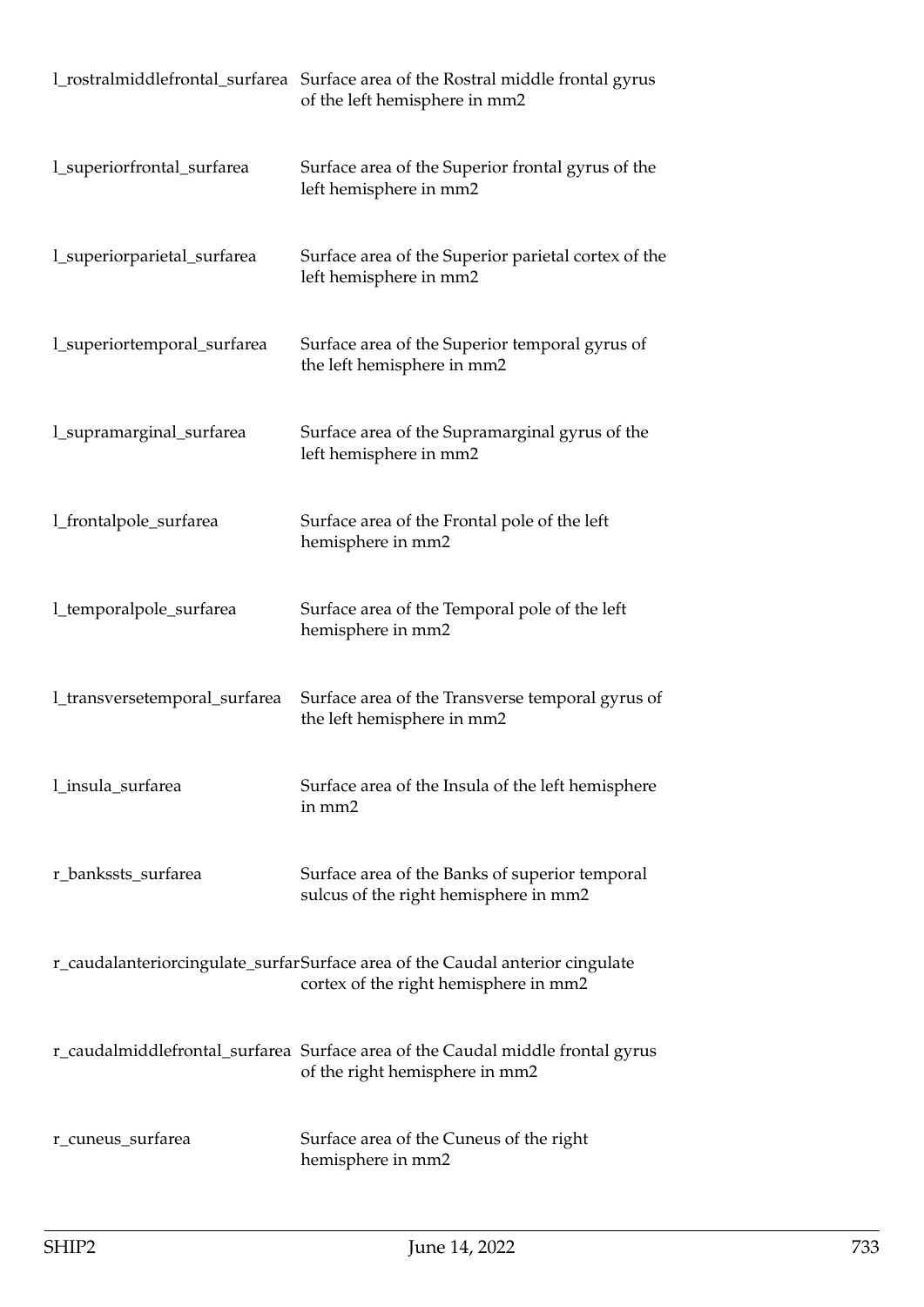| r_entorhinal_surfarea           | Surface area of the Entorhinal cortex of the right<br>hemisphere in mm2            |
|---------------------------------|------------------------------------------------------------------------------------|
| r_fusiform_surfarea             | Surface area of the Fusiform gyrus of the right<br>hemisphere in mm2               |
| r_inferiorparietal_surfarea     | Surface area of the Inferior parietal cortex of the<br>right hemisphere in mm2     |
| r_inferiortemporal_surfarea     | Surface area of the Inferior temporal gyrus of the<br>right hemisphere in mm2      |
| r_isthmuscingulate_surfarea     | Surface area of the Isthmus cingulate cortex of<br>the right hemisphere in mm2     |
| r_lateraloccipital_surfarea     | Surface area of the Lateral occipital cortex of the<br>right hemisphere in mm2     |
| r_lateralorbitofrontal_surfarea | Surface area of the Lateral orbitofrontal cortex of<br>the right hemisphere in mm2 |
| r_lingual_surfarea              | Surface area of the Lingual gyrus of the right<br>hemisphere in mm2                |
| r_medialorbitofrontal_surfarea  | Surface area of the Medial orbitofrontal cortex of<br>the right hemisphere in mm2  |
| r_middletemporal_surfarea       | Surface area of the Middle temporal gyrus of the<br>right hemisphere in mm2        |
| r_parahippocampal_surfarea      | Surface area of the Parahippocampal gyrus of the<br>right hemisphere in mm2        |
| r_paracentral_surfarea          | Surface area of the Paracentral lobule of the right<br>hemisphere in mm2           |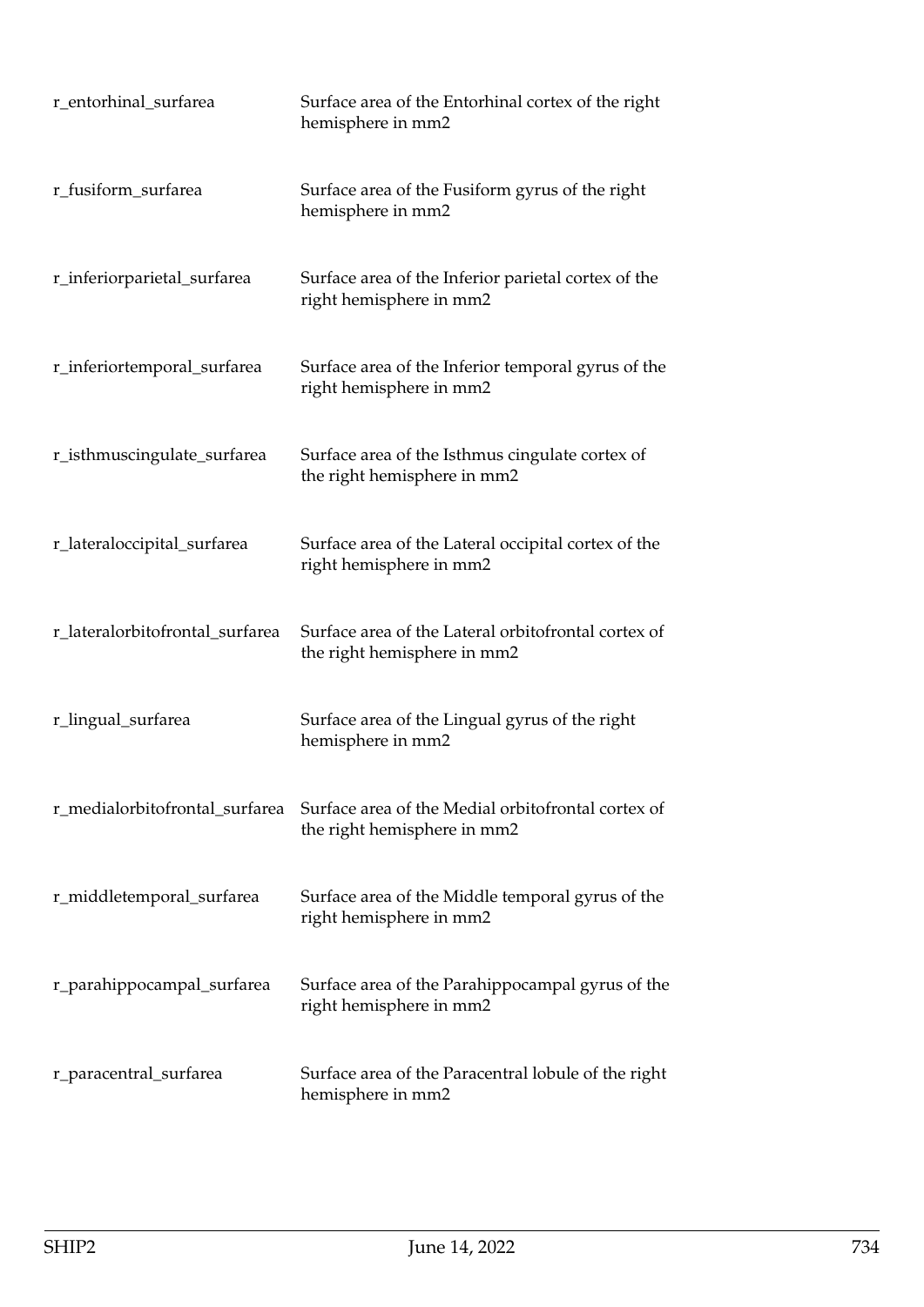| r_parsopercularis_surfarea    | Surface area of the Pars opercularis of inferior<br>frontal gyrus of the right hemisphere in mm2                         |
|-------------------------------|--------------------------------------------------------------------------------------------------------------------------|
| r_parsorbitalis_surfarea      | Surface area of the Pars orbitalis of inferior<br>frontal gyrus of the right hemisphere in mm2                           |
| r_parstriangularis_surfarea   | Surface area of the Pars triangularis of inferior<br>frontal gyrus of the right hemisphere in mm2                        |
| r_pericalcarine_surfarea      | Surface area of the Pericalcarine cortex of the<br>right hemisphere in mm2                                               |
| r_postcentral_surfarea        | Surface area of the Postcentral gyrus of the right<br>hemisphere in mm2                                                  |
| r_posteriorcingulate_surfarea | Surface area of the Posterior cingulate cortex of<br>the right hemisphere in mm2                                         |
| r_precentral_surfarea         | Surface area of the Precentral gyrus of the right<br>hemisphere in mm2                                                   |
| r_precuneus_surfarea          | Surface area of the Precuneus of the right<br>hemisphere in mm2                                                          |
|                               | r_rostralanteriorcingulate_surfa Surface area of the Rostral anterior cingulate<br>cortex of the right hemisphere in mm2 |
|                               | r_rostralmiddlefrontal_surfarea Surface area of the Rostral middle frontal gyrus<br>of the right hemisphere in mm2       |
| r_superiorfrontal_surfarea    | Surface area of the Superior frontal gyrus of the<br>right hemisphere in mm2                                             |
| r_superiorparietal_surfarea   | Surface area of the Superior parietal cortex of the<br>right hemisphere in mm2                                           |
| r_superiortemporal_surfarea   | Surface area of the Superior temporal gyrus of<br>the right hemisphere in mm2                                            |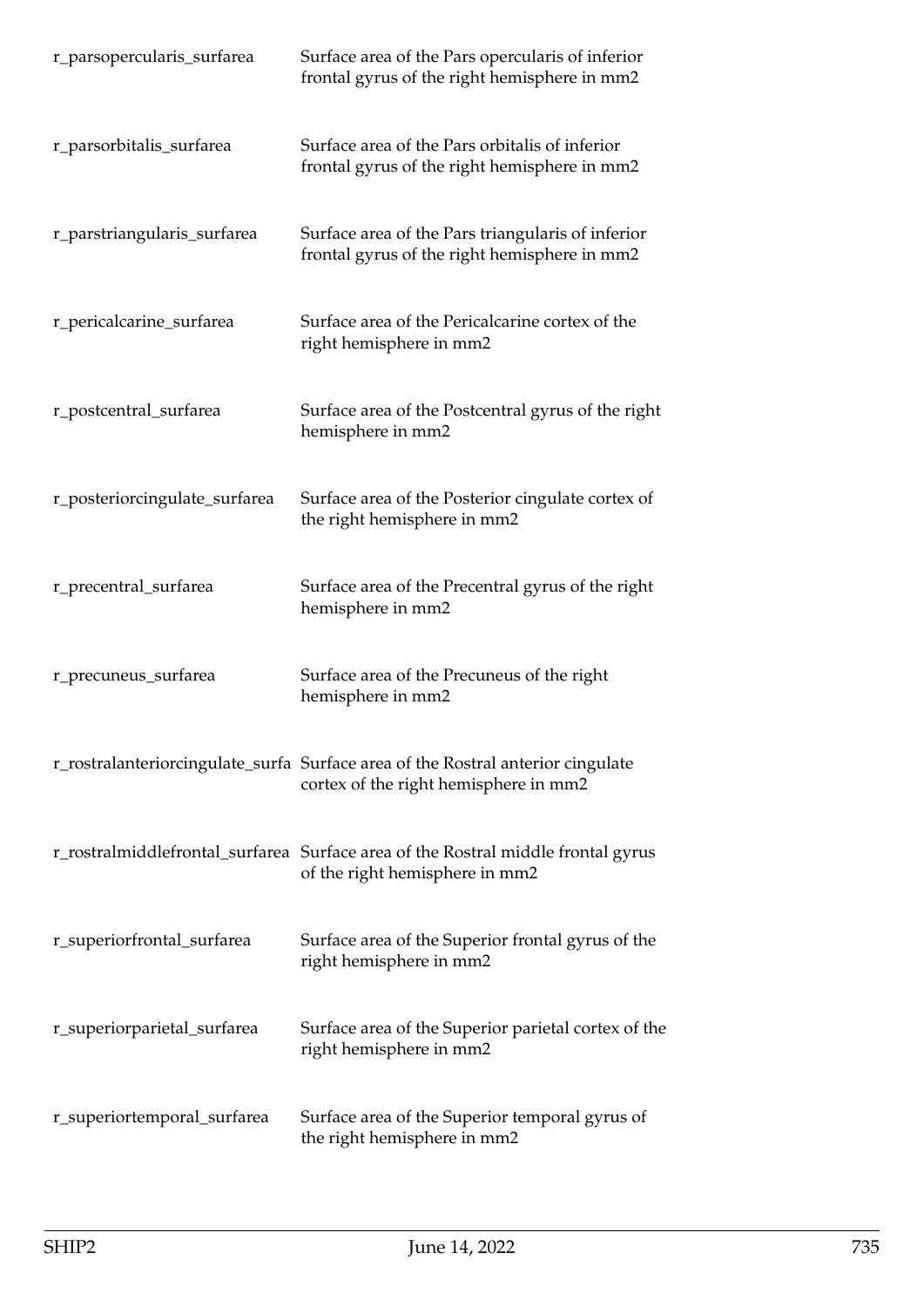| r_supramarginal_surfarea      | Surface area of the Supramarginal gyrus of the<br>right hemisphere in mm2                                                             |                          |
|-------------------------------|---------------------------------------------------------------------------------------------------------------------------------------|--------------------------|
| r_frontalpole_surfarea        | Surface area of the Frontal pole of the right<br>hemisphere in mm2                                                                    |                          |
| r_temporalpole_surfarea       | Surface area of the Temporal pole of the right<br>hemisphere in mm2                                                                   |                          |
| r_transversetemporal_surfarea | Surface area of the Transverse temporal gyrus of<br>the right hemisphere in mm2                                                       |                          |
| r_insula_surfarea             | Surface area of the Insula of the right hemisphere<br>in mm2                                                                          |                          |
| qc_l_bankssts_surfarea        | Quality control of the surface area of the Banks of<br>superior temporal sulcus of the left hemisphere                                |                          |
|                               |                                                                                                                                       | $1 - ok$<br>0 - nicht ok |
|                               | qc_l_caudalanteriorcingulate_surQuality control of the surface area of the Caudal<br>anterior cingulate cortex of the left hemisphere |                          |
|                               |                                                                                                                                       | $1 - ok$<br>0 - nicht ok |
|                               | qc_l_caudalmiddlefrontal_surfarQuality control of the surface area of the Caudal<br>middle frontal gyrus of the left hemisphere       |                          |
|                               |                                                                                                                                       | $1 - ok$<br>0 - nicht ok |
| qc_l_cuneus_surfarea          | Quality control of the surface area of the Cuneus<br>of the left hemisphere                                                           |                          |
|                               |                                                                                                                                       | $1 - ok$<br>0 - nicht ok |
| qc_l_entorhinal_surfarea      | Quality control of the surface area of the<br>Entorhinal cortex of the left hemisphere                                                |                          |
|                               |                                                                                                                                       | 1 - ok                   |

0 - nicht ok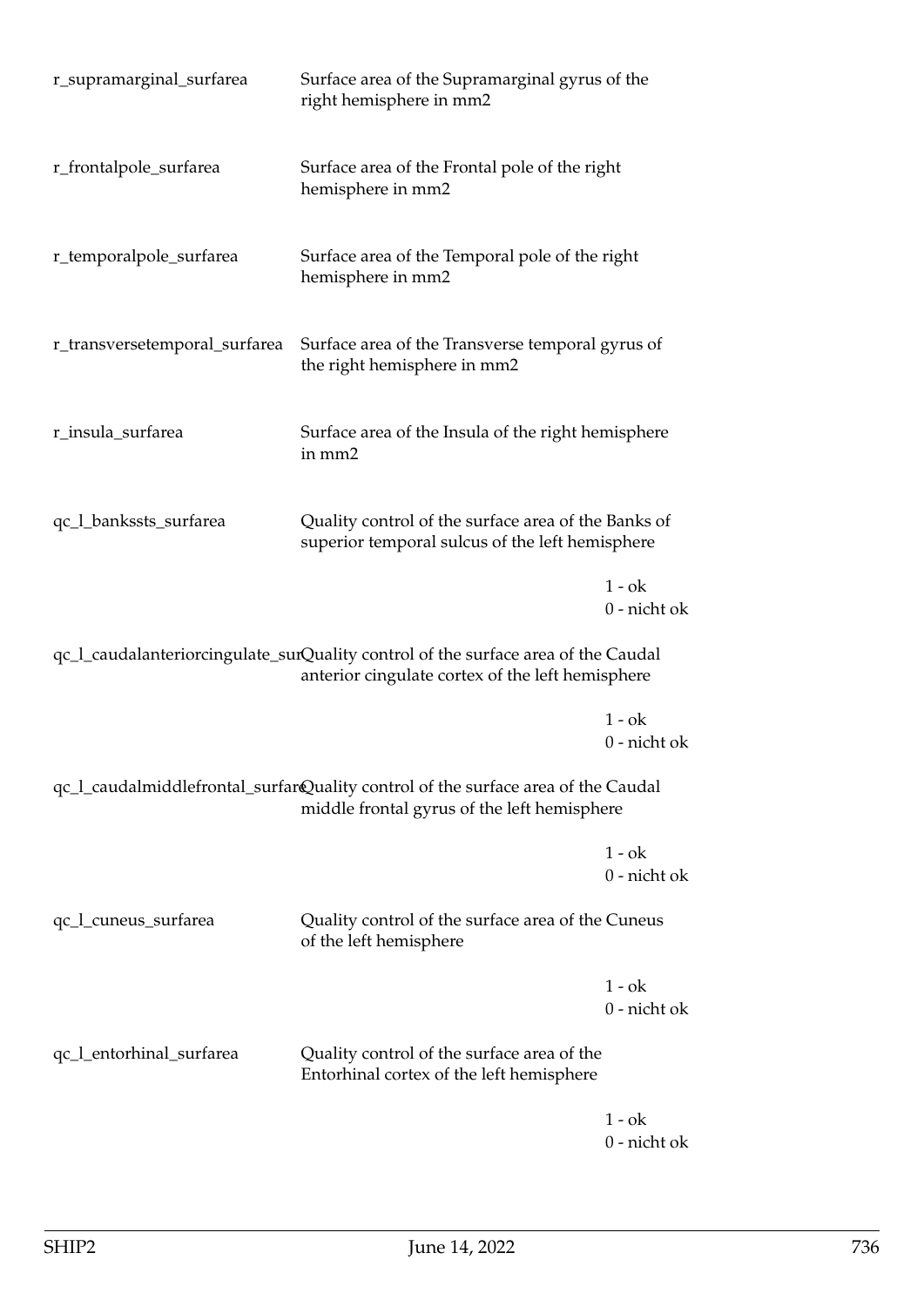| qc_l_fusiform_surfarea         | Quality control of the surface area of the<br>Fusiform gyrus of the left hemisphere                                                |                          |
|--------------------------------|------------------------------------------------------------------------------------------------------------------------------------|--------------------------|
|                                |                                                                                                                                    | $1 - ok$<br>0 - nicht ok |
| qc_l_inferiorparietal_surfarea | Quality control of the surface area of the Inferior<br>parietal cortex of the left hemisphere                                      |                          |
|                                |                                                                                                                                    | $1 - ok$<br>0 - nicht ok |
|                                | qc_l_inferiortemporal_surfarea Quality control of the surface area of the Inferior<br>temporal gyrus of the left hemisphere        |                          |
|                                |                                                                                                                                    | $1 - ok$<br>0 - nicht ok |
|                                | qc_l_isthmuscingulate_surfarea Quality control of the surface area of the Isthmus<br>cingulate cortex of the left hemisphere       |                          |
|                                |                                                                                                                                    | $1 - ok$<br>0 - nicht ok |
| qc_l_lateraloccipital_surfarea | Quality control of the surface area of the Lateral<br>occipital cortex of the left hemisphere                                      |                          |
|                                |                                                                                                                                    | $1 - ok$<br>0 - nicht ok |
|                                | qc_l_lateralorbitofrontal_surfar Quality control of the surface area of the Lateral<br>orbitofrontal cortex of the left hemisphere |                          |
|                                |                                                                                                                                    | $1 - ok$<br>0 - nicht ok |
| qc_l_lingual_surfarea          | Quality control of the surface area of the Lingual<br>gyrus of the left hemisphere                                                 |                          |
|                                |                                                                                                                                    | $1 - ok$<br>0 - nicht ok |
|                                | qc_l_medialorbitofrontal_surfareQuality control of the surface area of the Medial<br>orbitofrontal cortex of the left hemisphere   |                          |
|                                |                                                                                                                                    | $1 - ok$<br>0 - nicht ok |
| qc_l_middletemporal_surfarea   | Quality control of the surface area of the Middle<br>temporal gyrus of the left hemisphere                                         |                          |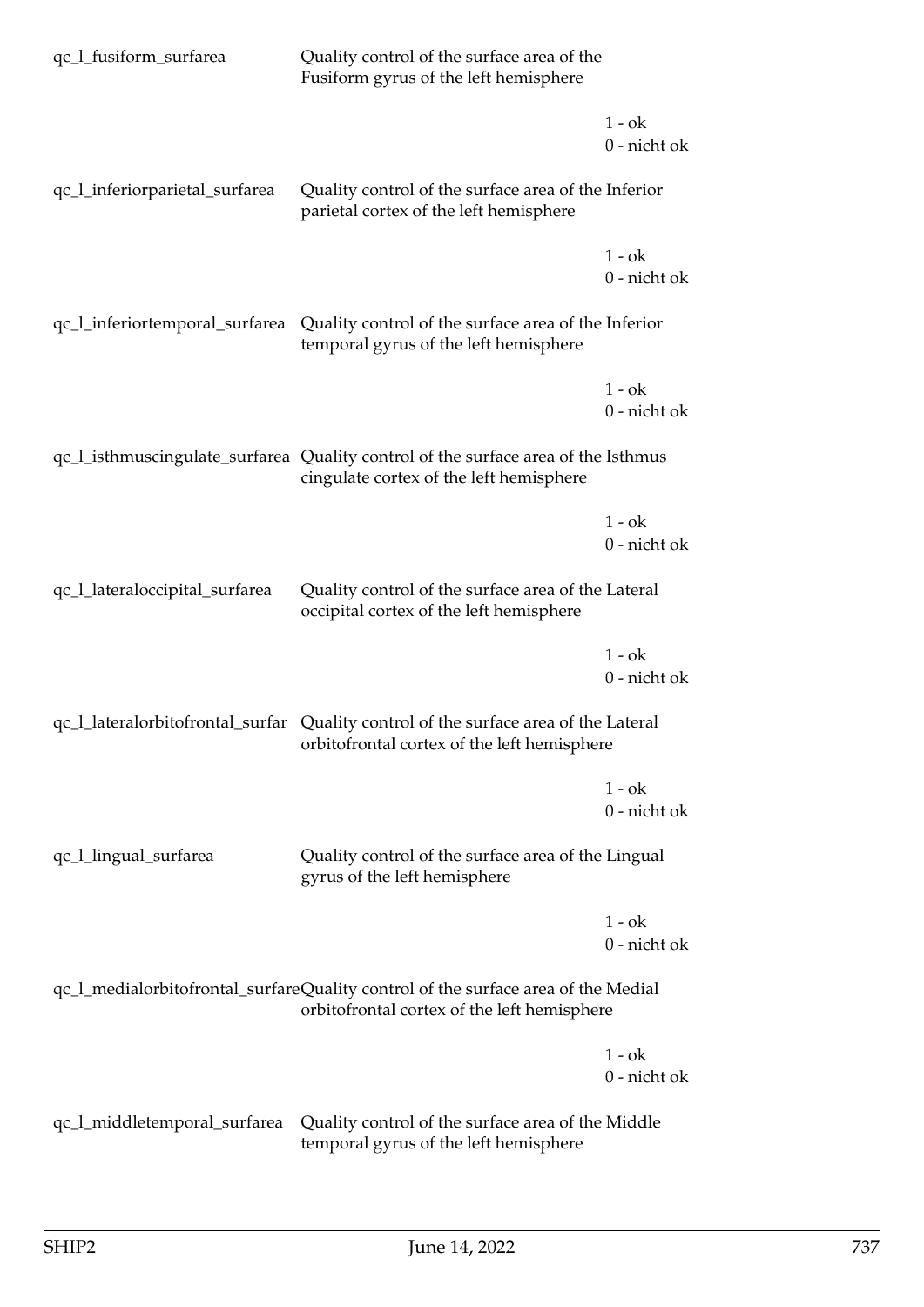1 - ok 0 - nicht ok

| qc_l_parahippocampal_surfarea Quality control of the surface area of the |
|--------------------------------------------------------------------------|
| Parahippocampal gyrus of the left hemisphere                             |

|                                |                                                                                                                     | $1 - ok$<br>0 - nicht ok |
|--------------------------------|---------------------------------------------------------------------------------------------------------------------|--------------------------|
| qc_l_paracentral_surfarea      | Quality control of the surface area of the<br>Paracentral lobule of the left hemisphere                             |                          |
|                                |                                                                                                                     | $1 - ok$<br>0 - nicht ok |
| qc_l_parsopercularis_surfarea  | Quality control of the surface area of the Pars<br>opercularis of inferior frontal gyrus of the left<br>hemisphere  |                          |
|                                |                                                                                                                     | $1 - ok$<br>0 - nicht ok |
| qc_l_parsorbitalis_surfarea    | Quality control of the surface area of the Pars<br>orbitalis of inferior frontal gyrus of the left<br>hemisphere    |                          |
|                                |                                                                                                                     | $1 - ok$<br>0 - nicht ok |
| qc_l_parstriangularis_surfarea | Quality control of the surface area of the Pars<br>triangularis of inferior frontal gyrus of the left<br>hemisphere |                          |
|                                |                                                                                                                     | $1 - ok$<br>0 - nicht ok |
| qc_l_pericalcarine_surfarea    | Quality control of the surface area of the<br>Pericalcarine cortex of the left hemisphere                           |                          |
|                                |                                                                                                                     | $1 - ok$<br>0 - nicht ok |
| qc_l_postcentral_surfarea      | Quality control of the surface area of the<br>Postcentral gyrus of the left hemisphere                              |                          |
|                                |                                                                                                                     | $1 - ok$<br>0 - nicht ok |
|                                | $ac$ I posteriorcingulate surfarea Quality control of the surface area of the                                       |                          |

qc\_l\_posteriorcingulate\_surfarea Quality control of the surface area of the Posterior cingulate cortex of the left hemisphere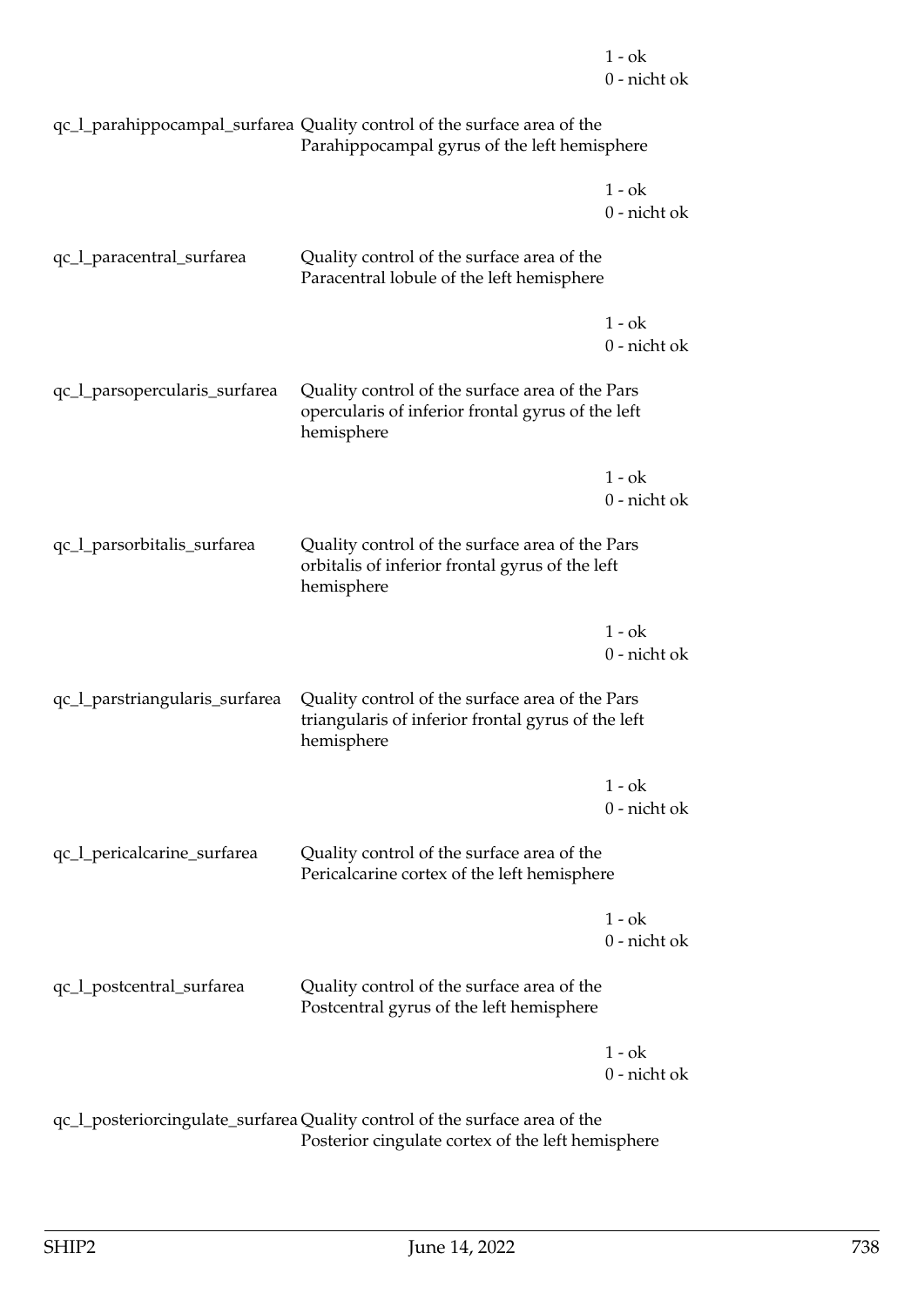|                                |                                                                                                                                         | $1 - ok$<br>0 - nicht ok |
|--------------------------------|-----------------------------------------------------------------------------------------------------------------------------------------|--------------------------|
| qc_l_precentral_surfarea       | Quality control of the surface area of the<br>Precentral gyrus of the left hemisphere                                                   |                          |
|                                |                                                                                                                                         | $1 - ok$<br>0 - nicht ok |
| qc_l_precuneus_surfarea        | Quality control of the surface area of the<br>Precuneus of the left hemisphere                                                          |                          |
|                                |                                                                                                                                         | $1 - ok$<br>0 - nicht ok |
|                                | qc_l_rostralanteriorcingulate_su Quality control of the surface area of the Rostral<br>anterior cingulate cortex of the left hemisphere |                          |
|                                |                                                                                                                                         | $1 - ok$<br>0 - nicht ok |
|                                | qc_l_rostralmiddlefrontal_surfar Quality control of the surface area of the Rostral<br>middle frontal gyrus of the left hemisphere      |                          |
|                                |                                                                                                                                         | $1 - ok$<br>0 - nicht ok |
| qc_l_superiorfrontal_surfarea  | Quality control of the surface area of the Superior<br>frontal gyrus of the left hemisphere                                             |                          |
|                                |                                                                                                                                         | $1 - ok$<br>0 - nicht ok |
| qc_l_superiorparietal_surfarea | Quality control of the surface area of the Superior<br>parietal cortex of the left hemisphere                                           |                          |
|                                |                                                                                                                                         | $1 - ok$<br>0 - nicht ok |
|                                | qc_l_superiortemporal_surfarea Quality control of the surface area of the Superior<br>temporal gyrus of the left hemisphere             |                          |
|                                |                                                                                                                                         | $1 - ok$<br>0 - nicht ok |
| qc_l_supramarginal_surfarea    | Quality control of the surface area of the<br>Supramarginal gyrus of the left hemisphere                                                |                          |
|                                |                                                                                                                                         | $1 - ok$                 |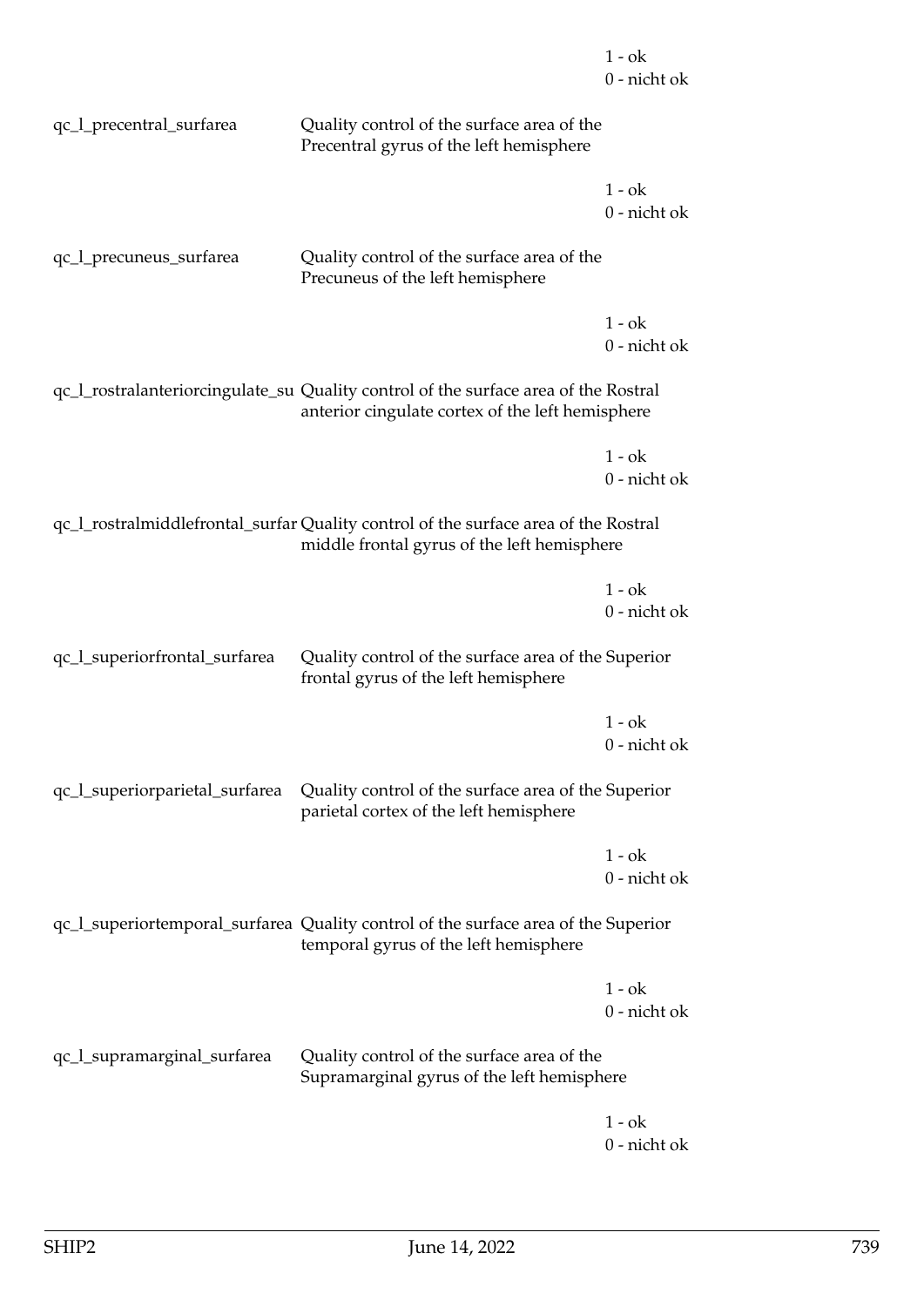| qc_l_frontalpole_surfarea                                                                                                        | Quality control of the surface area of the Frontal<br>pole of the left hemisphere                                                      |                          |
|----------------------------------------------------------------------------------------------------------------------------------|----------------------------------------------------------------------------------------------------------------------------------------|--------------------------|
|                                                                                                                                  |                                                                                                                                        | $1 - ok$<br>0 - nicht ok |
| qc_l_temporalpole_surfarea                                                                                                       | Quality control of the surface area of the<br>Temporal pole of the left hemisphere                                                     |                          |
|                                                                                                                                  |                                                                                                                                        | $1 - ok$<br>0 - nicht ok |
|                                                                                                                                  | qc_l_transversetemporal_surfareQuality control of the surface area of the<br>Transverse temporal gyrus of the left hemisphere          |                          |
|                                                                                                                                  |                                                                                                                                        | $1 - ok$<br>0 - nicht ok |
| qc_l_insula_surfarea                                                                                                             | Quality control of the surface area of the Insula of<br>the left hemisphere                                                            |                          |
|                                                                                                                                  |                                                                                                                                        | $1 - ok$<br>0 - nicht ok |
| qc_r_bankssts_surfarea                                                                                                           | Quality control of the surface area of the Banks of<br>superior temporal sulcus of the right hemisphere                                |                          |
|                                                                                                                                  |                                                                                                                                        | $1 - ok$<br>0 - nicht ok |
|                                                                                                                                  | qc_r_caudalanteriorcingulate_surQuality control of the surface area of the Caudal<br>anterior cingulate cortex of the right hemisphere |                          |
|                                                                                                                                  |                                                                                                                                        | $1 - ok$<br>0 - nicht ok |
| qc_r_caudalmiddlefrontal_surfarQuality control of the surface area of the Caudal<br>middle frontal gyrus of the right hemisphere |                                                                                                                                        |                          |
|                                                                                                                                  |                                                                                                                                        | $1 - ok$<br>0 - nicht ok |
| qc_r_cuneus_surfarea                                                                                                             | Quality control of the surface area of the Cuneus<br>of the right hemisphere                                                           |                          |
|                                                                                                                                  |                                                                                                                                        | $1 - ok$<br>0 - nicht ok |
| qc_r_entorhinal_surfarea                                                                                                         | Quality control of the surface area of the<br>Entorhinal cortex of the right hemisphere                                                |                          |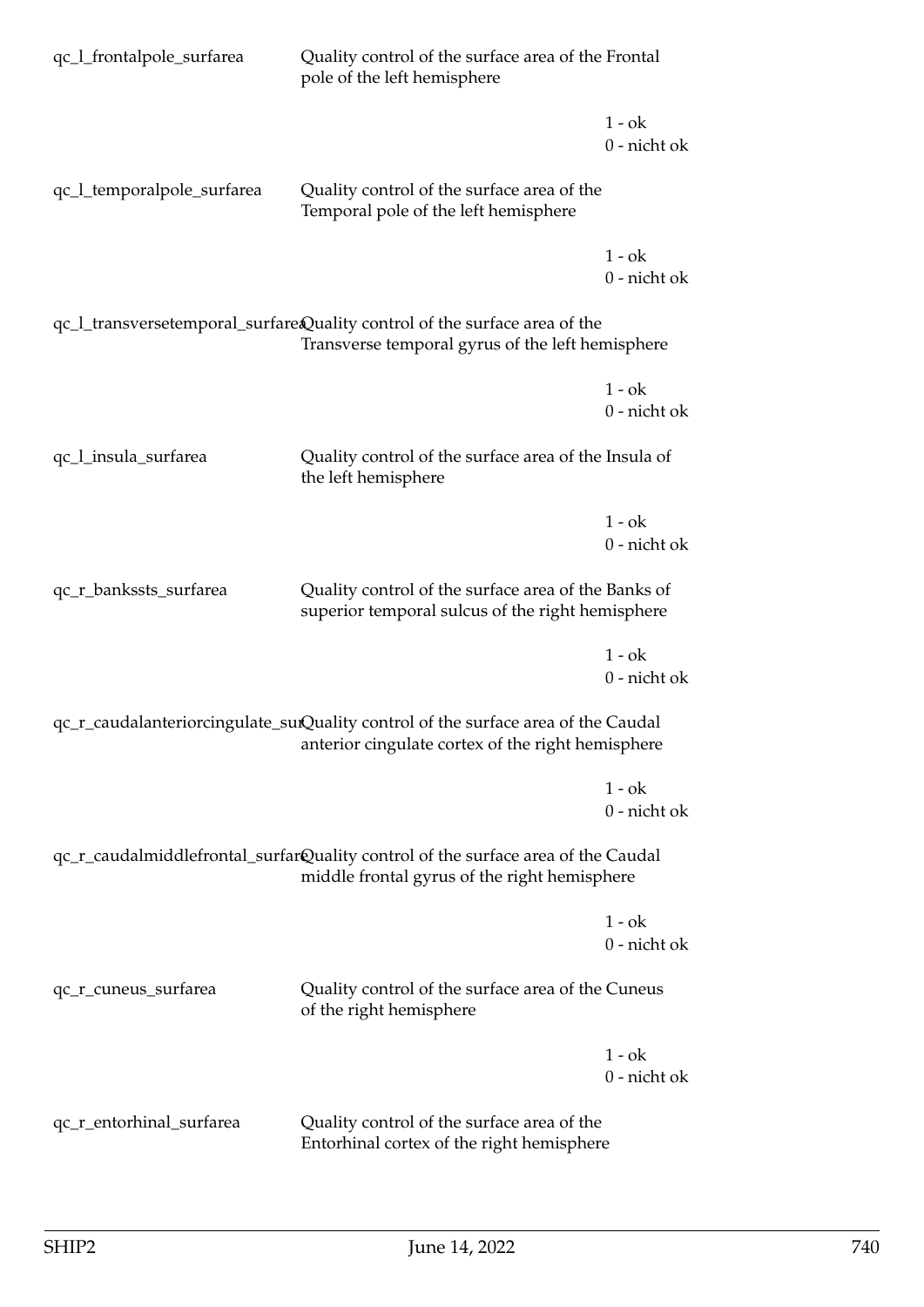|                                |                                                                                                                                     | $1 - ok$<br>0 - nicht ok |
|--------------------------------|-------------------------------------------------------------------------------------------------------------------------------------|--------------------------|
| qc_r_fusiform_surfarea         | Quality control of the surface area of the<br>Fusiform gyrus of the right hemisphere                                                |                          |
|                                |                                                                                                                                     | $1 - ok$<br>0 - nicht ok |
| qc_r_inferiorparietal_surfarea | Quality control of the surface area of the Inferior<br>parietal cortex of the right hemisphere                                      |                          |
|                                |                                                                                                                                     | $1 - ok$<br>0 - nicht ok |
|                                | qc_r_inferiortemporal_surfarea Quality control of the surface area of the Inferior<br>temporal gyrus of the right hemisphere        |                          |
|                                |                                                                                                                                     | $1 - ok$<br>0 - nicht ok |
|                                | qc_r_isthmuscingulate_surfarea Quality control of the surface area of the Isthmus<br>cingulate cortex of the right hemisphere       |                          |
|                                |                                                                                                                                     | $1 - ok$<br>0 - nicht ok |
| qc_r_lateraloccipital_surfarea | Quality control of the surface area of the Lateral<br>occipital cortex of the right hemisphere                                      |                          |
|                                |                                                                                                                                     | $1 - ok$<br>0 - nicht ok |
|                                | qc_r_lateralorbitofrontal_surfar Quality control of the surface area of the Lateral<br>orbitofrontal cortex of the right hemisphere |                          |
|                                |                                                                                                                                     | $1 - ok$<br>0 - nicht ok |
| qc_r_lingual_surfarea          | Quality control of the surface area of the Lingual<br>gyrus of the right hemisphere                                                 |                          |
|                                |                                                                                                                                     | $1 - ok$<br>0 - nicht ok |
|                                | qc_r_medialorbitofrontal_surfareQuality control of the surface area of the Medial<br>orbitofrontal cortex of the right hemisphere   |                          |
|                                |                                                                                                                                     |                          |

 $1$  -  $\mathrm{o}\mathrm{k}$ 0 - nicht ok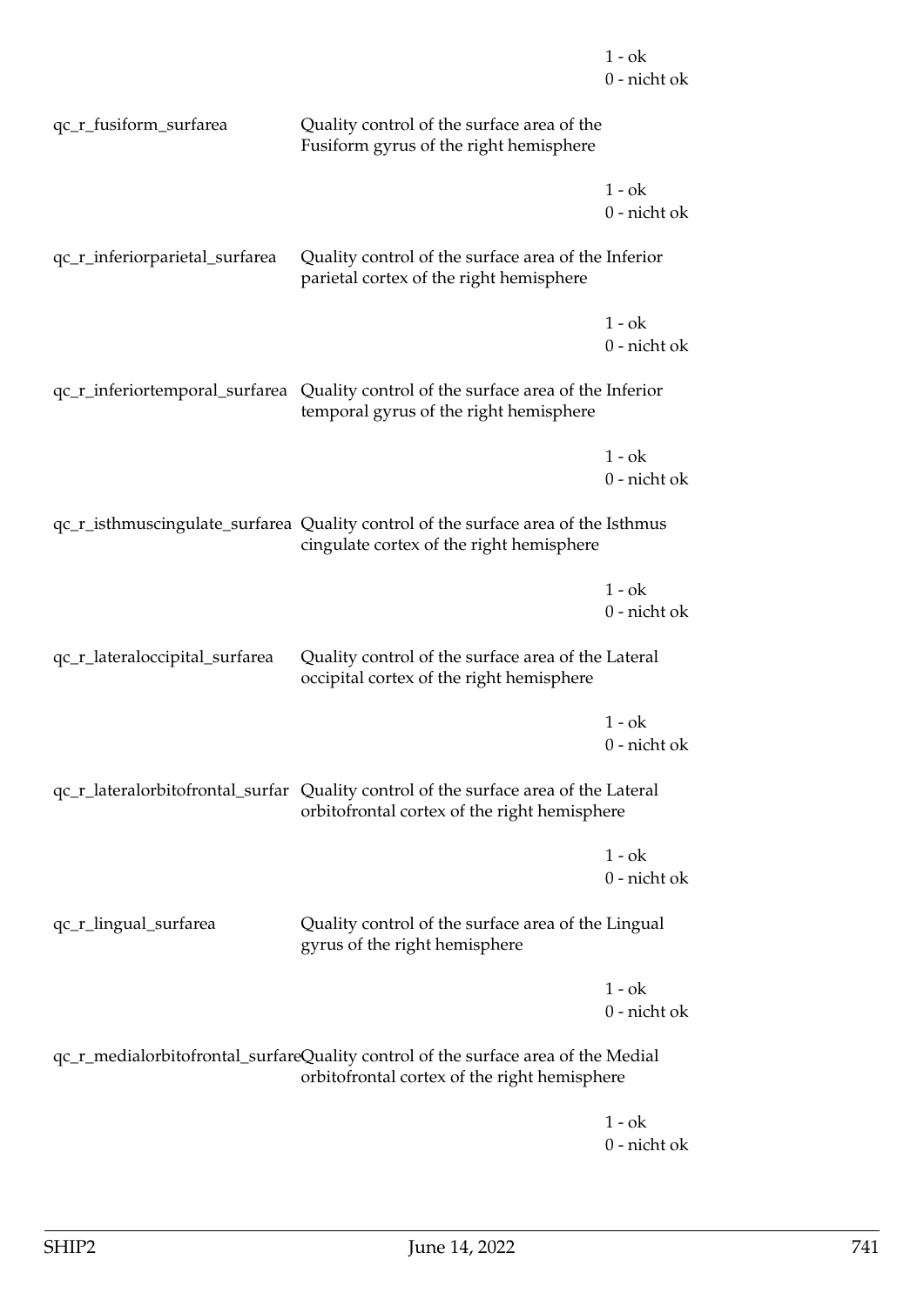|                                | qc_r_middletemporal_surfarea Quality control of the surface area of the Middle<br>temporal gyrus of the right hemisphere  |                          |
|--------------------------------|---------------------------------------------------------------------------------------------------------------------------|--------------------------|
|                                |                                                                                                                           | $1 - ok$<br>0 - nicht ok |
|                                | qc_r_parahippocampal_surfarea Quality control of the surface area of the<br>Parahippocampal gyrus of the right hemisphere |                          |
|                                |                                                                                                                           | $1 - ok$<br>0 - nicht ok |
| qc_r_paracentral_surfarea      | Quality control of the surface area of the<br>Paracentral lobule of the right hemisphere                                  |                          |
|                                |                                                                                                                           | $1 - ok$<br>0 - nicht ok |
| qc_r_parsopercularis_surfarea  | Quality control of the surface area of the Pars<br>opercularis of inferior frontal gyrus of the right<br>hemisphere       |                          |
|                                |                                                                                                                           | $1 - ok$<br>0 - nicht ok |
| qc_r_parsorbitalis_surfarea    | Quality control of the surface area of the Pars<br>orbitalis of inferior frontal gyrus of the right<br>hemisphere         |                          |
|                                |                                                                                                                           | $1 - ok$<br>0 - nicht ok |
| qc_r_parstriangularis_surfarea | Quality control of the surface area of the Pars<br>triangularis of inferior frontal gyrus of the right<br>hemisphere      |                          |
|                                |                                                                                                                           | 1 - ok<br>0 - nicht ok   |
| qc_r_pericalcarine_surfarea    | Quality control of the surface area of the<br>Pericalcarine cortex of the right hemisphere                                |                          |
|                                |                                                                                                                           | $1 - ok$<br>0 - nicht ok |
| qc_r_postcentral_surfarea      | Quality control of the surface area of the<br>Postcentral gyrus of the right hemisphere                                   |                          |
|                                |                                                                                                                           | $1 - ok$                 |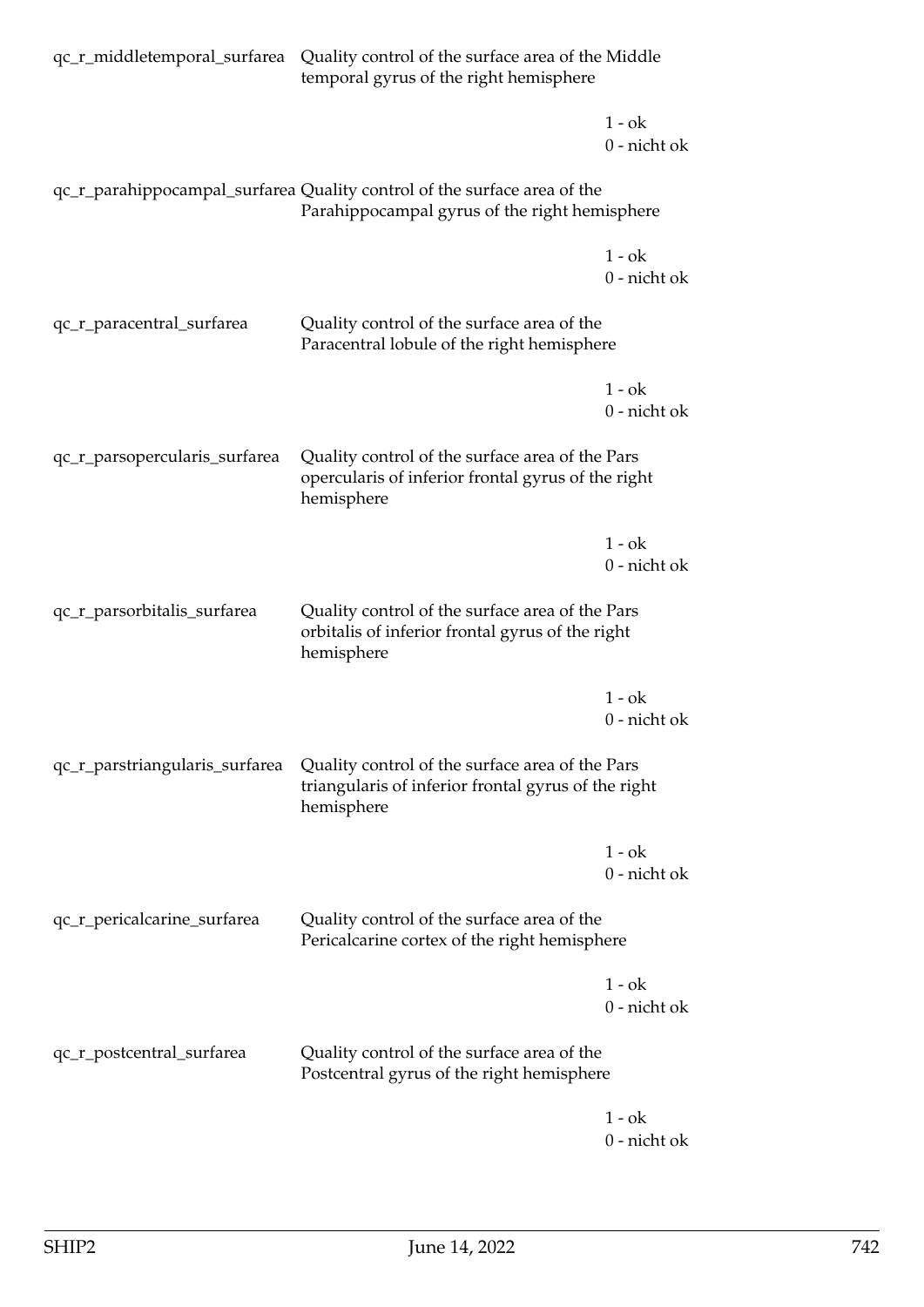|                                | qc_r_posteriorcingulate_surfareaQuality control of the surface area of the<br>Posterior cingulate cortex of the right hemisphere         |                          |
|--------------------------------|------------------------------------------------------------------------------------------------------------------------------------------|--------------------------|
|                                |                                                                                                                                          | $1 - ok$<br>0 - nicht ok |
| qc_r_precentral_surfarea       | Quality control of the surface area of the<br>Precentral gyrus of the right hemisphere                                                   |                          |
|                                |                                                                                                                                          | $1 - ok$<br>0 - nicht ok |
| qc_r_precuneus_surfarea        | Quality control of the surface area of the<br>Precuneus of the right hemisphere                                                          |                          |
|                                |                                                                                                                                          | $1 - ok$<br>0 - nicht ok |
|                                | qc_r_rostralanteriorcingulate_su Quality control of the surface area of the Rostral<br>anterior cingulate cortex of the right hemisphere |                          |
|                                |                                                                                                                                          | $1 - ok$<br>0 - nicht ok |
|                                | qc_r_rostralmiddlefrontal_surfarQuality control of the surface area of the Rostral<br>middle frontal gyrus of the right hemisphere       |                          |
|                                |                                                                                                                                          | $1 - ok$<br>0 - nicht ok |
| qc_r_superiorfrontal_surfarea  | Quality control of the surface area of the Superior<br>frontal gyrus of the right hemisphere                                             |                          |
|                                |                                                                                                                                          | $1 - ok$<br>0 - nicht ok |
| qc_r_superiorparietal_surfarea | Quality control of the surface area of the Superior<br>parietal cortex of the right hemisphere                                           |                          |
|                                |                                                                                                                                          | $1 - ok$<br>0 - nicht ok |
|                                | qc_r_superiortemporal_surfarea Quality control of the surface area of the Superior<br>temporal gyrus of the right hemisphere             |                          |
|                                |                                                                                                                                          | $1 - ok$<br>0 - nicht ok |
| qc_r_supramarginal_surfarea    | Quality control of the surface area of the<br>Supramarginal gyrus of the right hemisphere                                                |                          |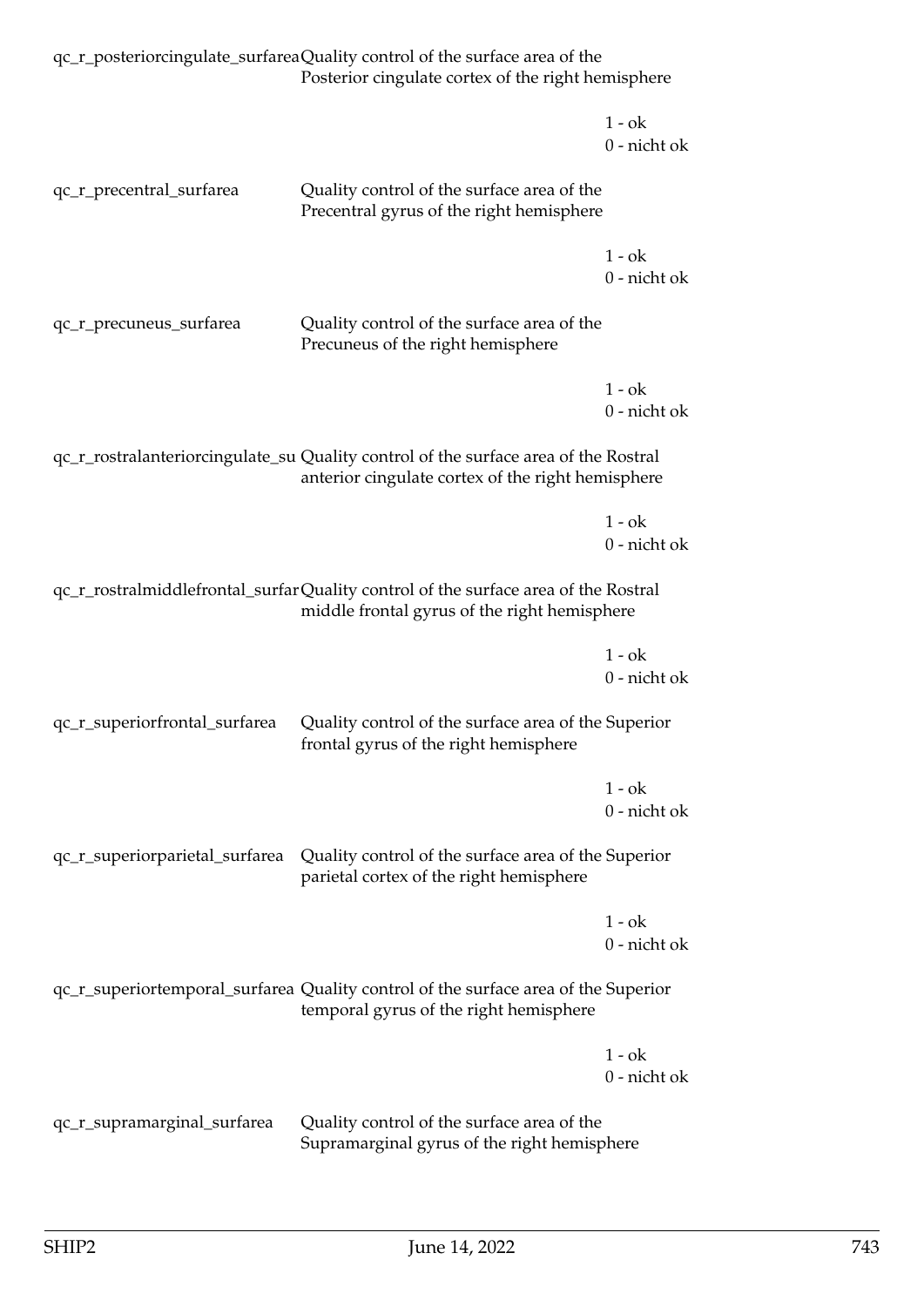|                            |                                                                                                                                     | 1 - ok<br>0 - nicht ok   |
|----------------------------|-------------------------------------------------------------------------------------------------------------------------------------|--------------------------|
| qc_r_frontalpole_surfarea  | Quality control of the surface area of the Frontal<br>pole of the right hemisphere                                                  |                          |
|                            |                                                                                                                                     | $1 - ok$<br>0 - nicht ok |
| qc_r_temporalpole_surfarea | Quality control of the surface area of the<br>Temporal pole of the right hemisphere                                                 |                          |
|                            |                                                                                                                                     | $1 - ok$<br>0 - nicht ok |
|                            | qc_r_transversetemporal_surfareQuality control of the surface area of the<br>Transverse temporal gyrus of the right<br>hemisphere   |                          |
|                            |                                                                                                                                     | $1 - ok$<br>0 - nicht ok |
| qc_r_insula_surfarea       | Quality control of the surface area of the Insula of<br>the right hemisphere                                                        |                          |
|                            |                                                                                                                                     | $1 - ok$<br>0 - nicht ok |
| 1_bankssts_thickavg        | Average cortical thickness of the Banks of<br>superior temporal sulcus of the left hemisphere<br>in mm                              |                          |
|                            | l_caudalanteriorcingulate_thicka Average cortical thickness of the Caudal anterior<br>cingulate cortex of the left hemisphere in mm |                          |
|                            | 1_caudalmiddlefrontal_thickavg Average cortical thickness of the Caudal middle<br>frontal gyrus of the left hemisphere in mm        |                          |
| l_cuneus_thickavg          | Average cortical thickness of the Cuneus of the<br>left hemisphere in mm                                                            |                          |
| l_entorhinal_thickavg      | Average cortical thickness of the Entorhinal<br>cortex of the left hemisphere in mm                                                 |                          |
| l_fusiform_thickavg        | Average cortical thickness of the Fusiform gyrus<br>of the left hemisphere in mm                                                    |                          |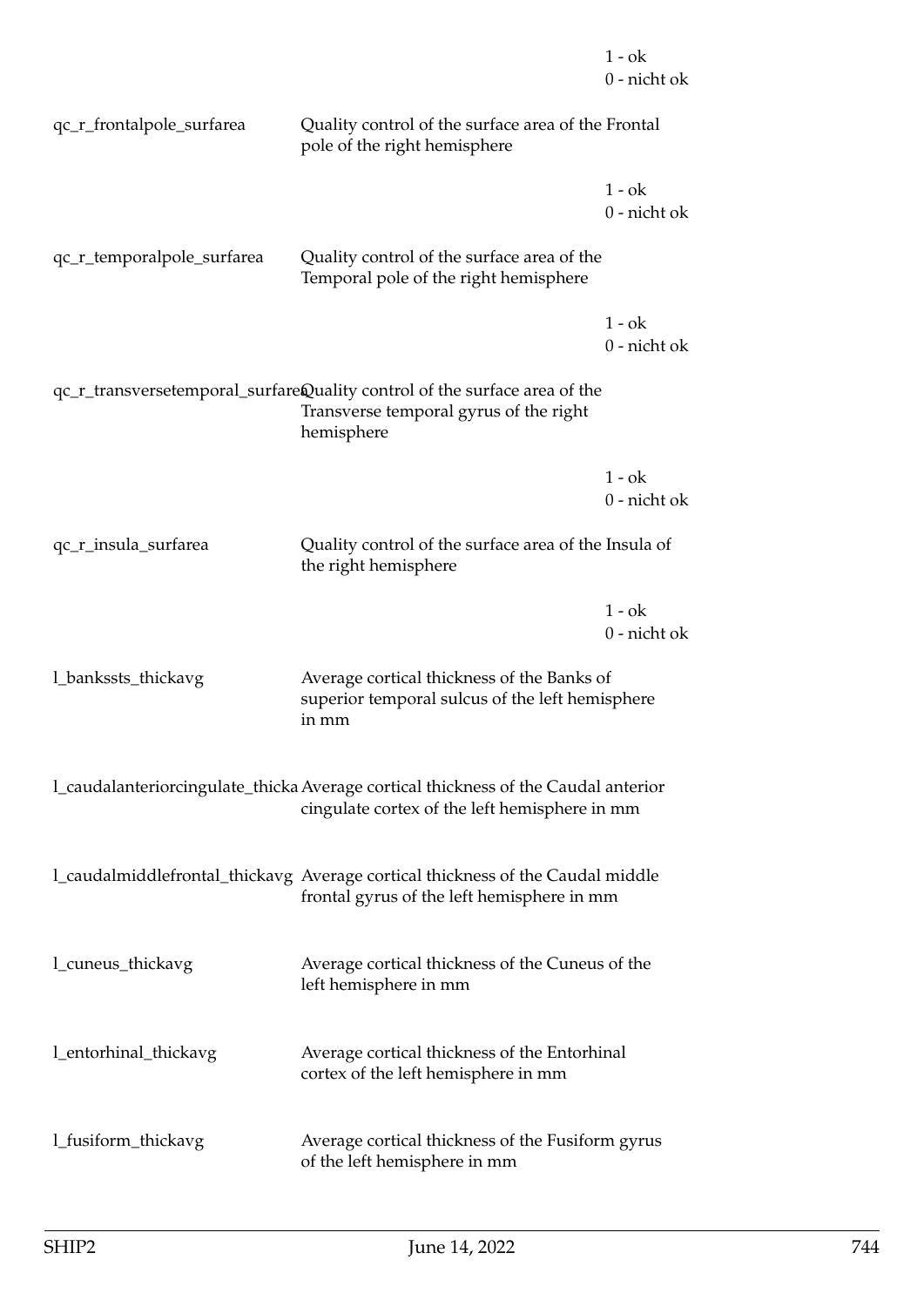| l_inferiorparietal_thickavg     | Average cortical thickness of the Inferior parietal<br>cortex of the left hemisphere in mm                      |
|---------------------------------|-----------------------------------------------------------------------------------------------------------------|
| l_inferiortemporal_thickavg     | Average cortical thickness of the Inferior<br>temporal gyrus of the left hemisphere in mm                       |
| l_isthmuscingulate_thickavg     | Average cortical thickness of the Isthmus<br>cingulate cortex of the left hemisphere in mm                      |
| l_lateraloccipital_thickavg     | Average cortical thickness of the Lateral occipital<br>cortex of the left hemisphere in mm                      |
| l_lateralorbitofrontal_thickavg | Average cortical thickness of the Lateral<br>orbitofrontal cortex of the left hemisphere in mm                  |
| 1_lingual_thickavg              | Average cortical thickness of the Lingual gyrus of<br>the left hemisphere in mm                                 |
| 1_medialorbitofrontal_thickavg  | Average cortical thickness of the Medial<br>orbitofrontal cortex of the left hemisphere in mm                   |
| l_middletemporal_thickavg       | Average cortical thickness of the Middle<br>temporal gyrus of the left hemisphere in mm                         |
| l_parahippocampal_thickavg      | Average cortical thickness of the<br>Parahippocampal gyrus of the left hemisphere in<br>mm                      |
| l_paracentral_thickavg          | Average cortical thickness of the Paracentral<br>lobule of the left hemisphere in mm                            |
| 1_parsopercularis_thickavg      | Average cortical thickness of the Pars opercularis<br>of inferior frontal gyrus of the left hemisphere in<br>mm |
| 1_parsorbitalis_thickavg        | Average cortical thickness of the Pars orbitalis of<br>inferior frontal gyrus of the left hemisphere in<br>mm   |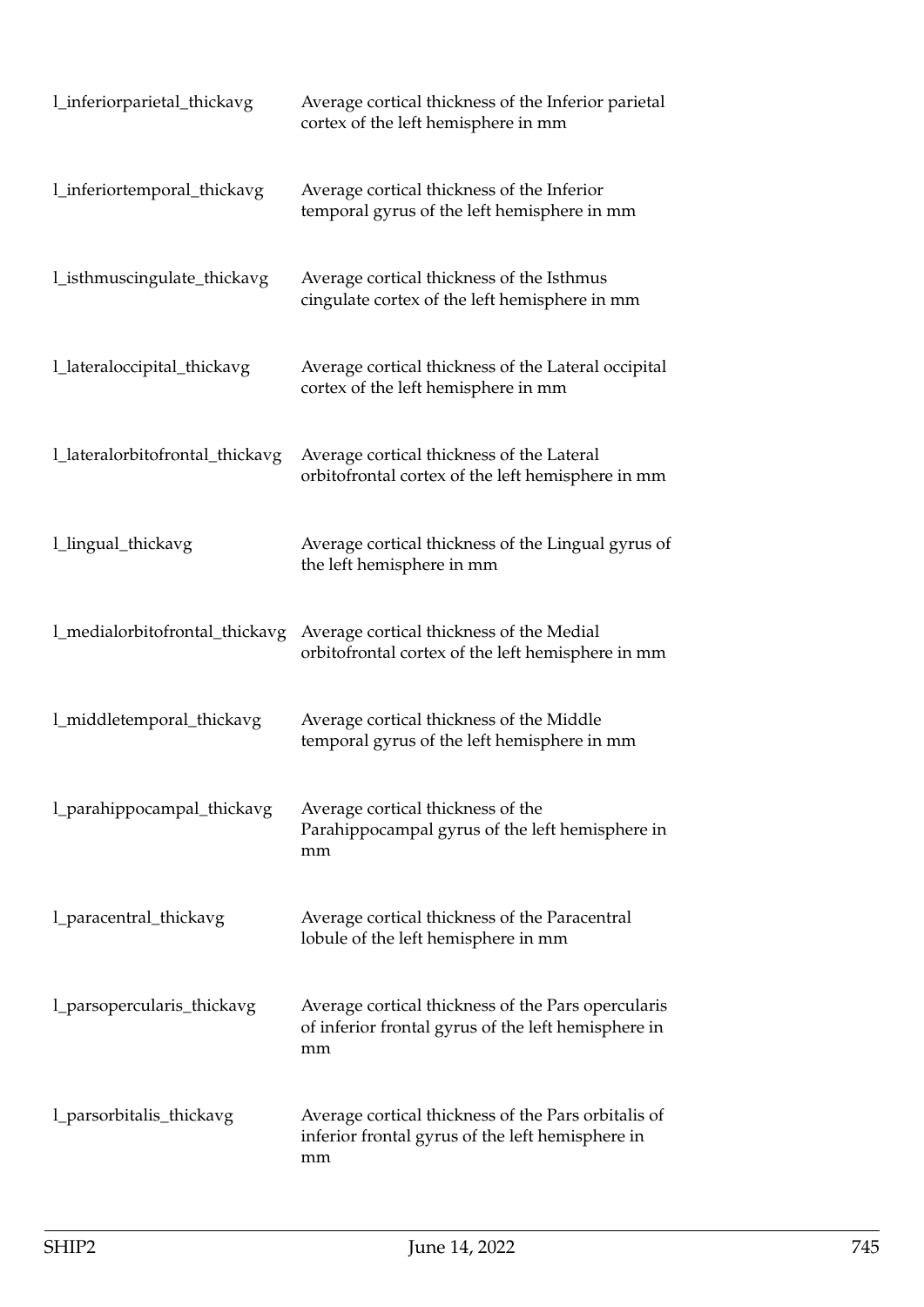| 1_parstriangularis_thickavg   | Average cortical thickness of the Pars triangularis<br>of inferior frontal gyrus of the left hemisphere in<br>mm                     |
|-------------------------------|--------------------------------------------------------------------------------------------------------------------------------------|
| 1_pericalcarine_thickavg      | Average cortical thickness of the Pericalcarine<br>cortex of the left hemisphere in mm                                               |
| l_postcentral_thickavg        | Average cortical thickness of the Postcentral<br>gyrus of the left hemisphere in mm                                                  |
| 1_posteriorcingulate_thickavg | Average cortical thickness of the Posterior<br>cingulate cortex of the left hemisphere in mm                                         |
| l_precentral_thickavg         | Average cortical thickness of the Precentral gyrus<br>of the left hemisphere in mm                                                   |
| 1_precuneus_thickavg          | Average cortical thickness of the Precuneus of the<br>left hemisphere in mm                                                          |
|                               | 1_rostralanteriorcingulate_thick Average cortical thickness of the Rostral anterior<br>cingulate cortex of the left hemisphere in mm |
|                               | 1_rostralmiddlefrontal_thickavg Average cortical thickness of the Rostral middle<br>frontal gyrus of the left hemisphere in mm       |
| l_superiorfrontal_thickavg    | Average cortical thickness of the Superior frontal<br>gyrus of the left hemisphere in mm                                             |
| l_superiorparietal_thickavg   | Average cortical thickness of the Superior<br>parietal cortex of the left hemisphere in mm                                           |
| l_superiortemporal_thickavg   | Average cortical thickness of the Superior<br>temporal gyrus of the left hemisphere in mm                                            |
| l_supramarginal_thickavg      | Average cortical thickness of the Supramarginal<br>gyrus of the left hemisphere in mm                                                |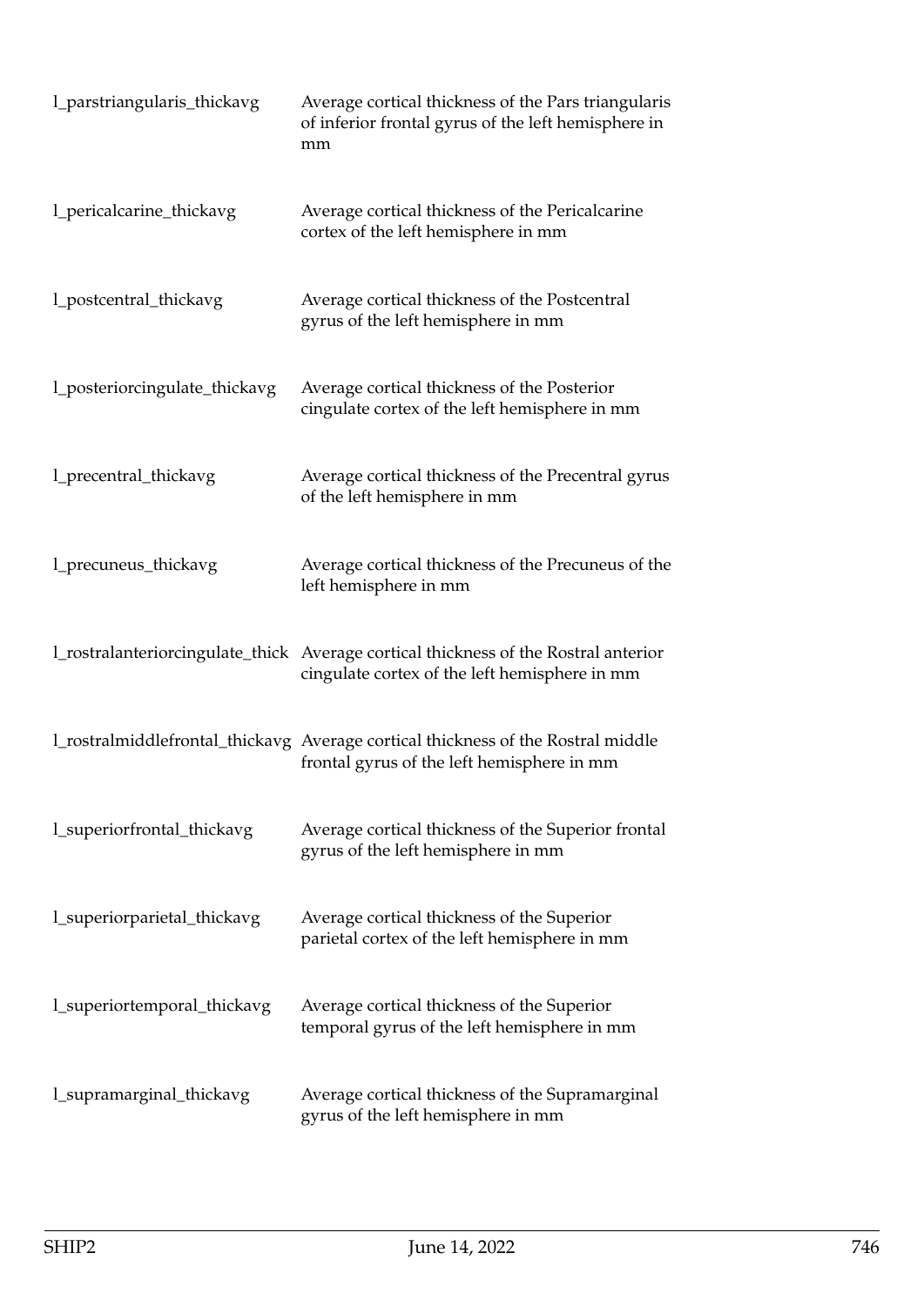| l_frontalpole_thickavg        | Average cortical thickness of the Frontal pole of<br>the left hemisphere in mm                                                      |
|-------------------------------|-------------------------------------------------------------------------------------------------------------------------------------|
| l_temporalpole_thickavg       | Average cortical thickness of the Temporal pole<br>of the left hemisphere in mm                                                     |
| 1_transversetemporal_thickavg | Average cortical thickness of the Transverse<br>temporal gyrus of the left hemisphere in mm                                         |
| 1_insula_thickavg             | Average cortical thickness of the Insula of the left<br>hemisphere in mm                                                            |
| r_bankssts_thickavg           | Average cortical thickness of the Banks of<br>superior temporal sulcus of the right hemisphere<br>in mm                             |
|                               | r_caudalanteriorcingulate_thickaAverage cortical thickness of the Caudal anterior<br>cingulate cortex of the right hemisphere in mm |
|                               | r_caudalmiddlefrontal_thickavg Average cortical thickness of the Caudal middle<br>frontal gyrus of the right hemisphere in mm       |
| r_cuneus_thickavg             | Average cortical thickness of the Cuneus of the<br>right hemisphere in mm                                                           |
| r_entorhinal_thickavg         | Average cortical thickness of the Entorhinal<br>cortex of the right hemisphere in mm                                                |
| r_fusiform_thickavg           | Average cortical thickness of the Fusiform gyrus<br>of the right hemisphere in mm                                                   |
| r_inferiorparietal_thickavg   | Average cortical thickness of the Inferior parietal<br>cortex of the right hemisphere in mm                                         |
| r_inferiortemporal_thickavg   | Average cortical thickness of the Inferior<br>temporal gyrus of the right hemisphere in mm                                          |
| r_isthmuscingulate_thickavg   | Average cortical thickness of the Isthmus<br>cingulate cortex of the right hemisphere in mm                                         |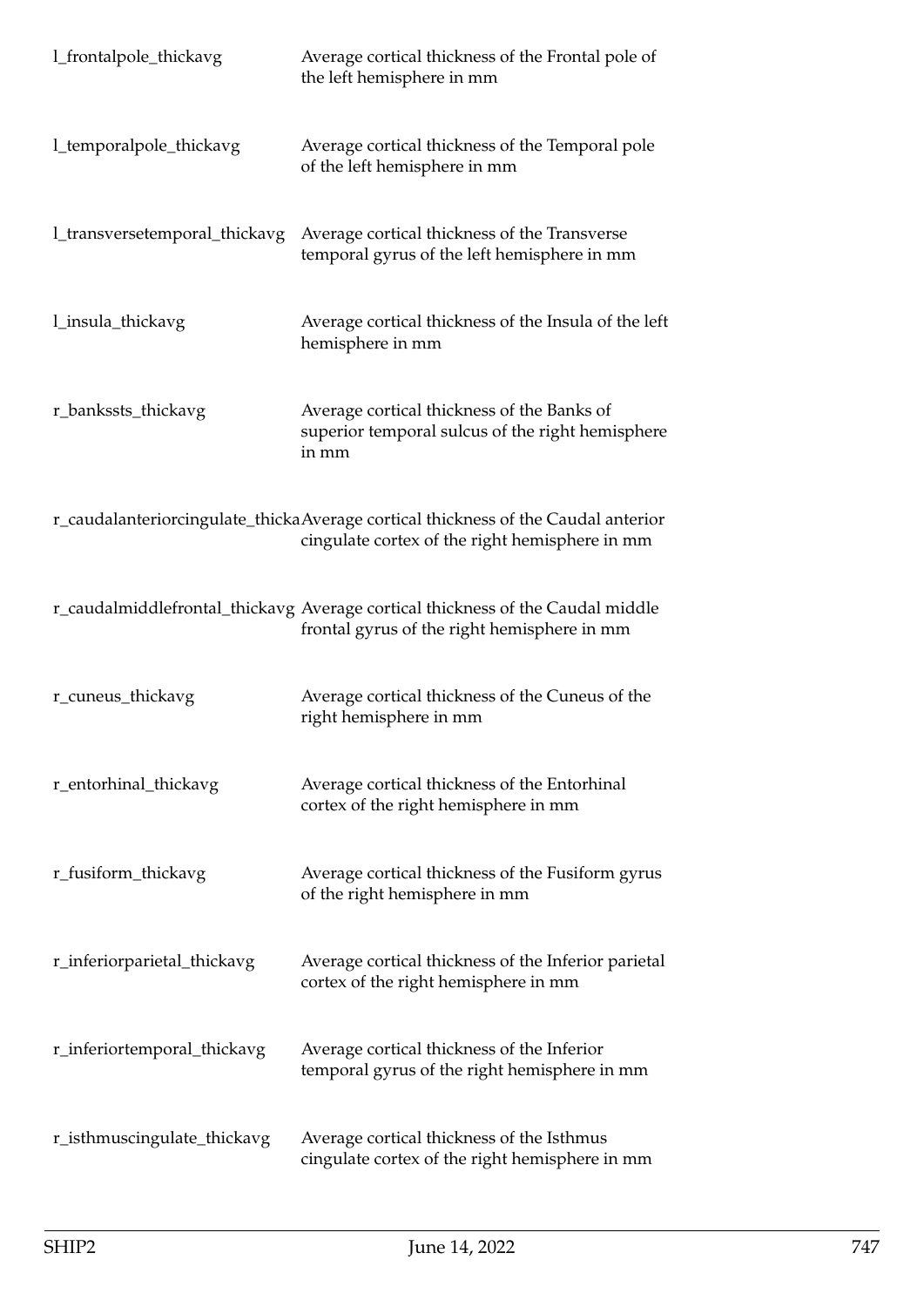| r_lateraloccipital_thickavg     | Average cortical thickness of the Lateral occipital<br>cortex of the right hemisphere in mm                       |
|---------------------------------|-------------------------------------------------------------------------------------------------------------------|
| r_lateralorbitofrontal_thickavg | Average cortical thickness of the Lateral<br>orbitofrontal cortex of the right hemisphere in<br>mm                |
| r_lingual_thickavg              | Average cortical thickness of the Lingual gyrus of<br>the right hemisphere in mm                                  |
| r_medialorbitofrontal_thickavg  | Average cortical thickness of the Medial<br>orbitofrontal cortex of the right hemisphere in<br>mm                 |
| r_middletemporal_thickavg       | Average cortical thickness of the Middle<br>temporal gyrus of the right hemisphere in mm                          |
| r_parahippocampal_thickavg      | Average cortical thickness of the<br>Parahippocampal gyrus of the right hemisphere<br>in mm                       |
| r_paracentral_thickavg          | Average cortical thickness of the Paracentral<br>lobule of the right hemisphere in mm                             |
| r_parsopercularis_thickavg      | Average cortical thickness of the Pars opercularis<br>of inferior frontal gyrus of the right hemisphere<br>in mm  |
| r_parsorbitalis_thickavg        | Average cortical thickness of the Pars orbitalis of<br>inferior frontal gyrus of the right hemisphere in<br>mm    |
| r_parstriangularis_thickavg     | Average cortical thickness of the Pars triangularis<br>of inferior frontal gyrus of the right hemisphere<br>in mm |
| r_pericalcarine_thickavg        | Average cortical thickness of the Pericalcarine<br>cortex of the right hemisphere in mm                           |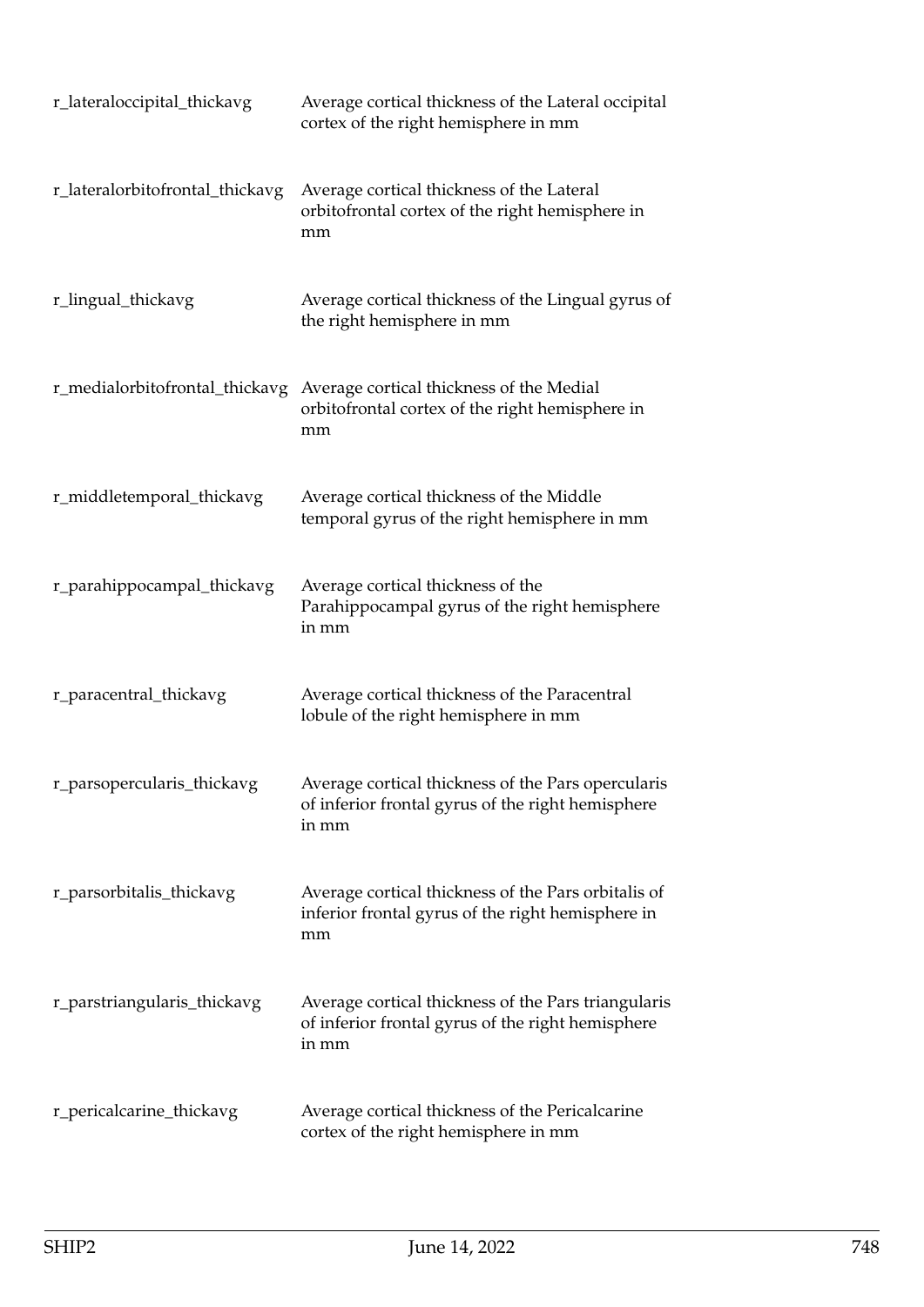| r_postcentral_thickavg        | Average cortical thickness of the Postcentral<br>gyrus of the right hemisphere in mm                                                  |
|-------------------------------|---------------------------------------------------------------------------------------------------------------------------------------|
| r_posteriorcingulate_thickavg | Average cortical thickness of the Posterior<br>cingulate cortex of the right hemisphere in mm                                         |
| r_precentral_thickavg         | Average cortical thickness of the Precentral gyrus<br>of the right hemisphere in mm                                                   |
| r_precuneus_thickavg          | Average cortical thickness of the Precuneus of the<br>right hemisphere in mm                                                          |
|                               | r_rostralanteriorcingulate_thick Average cortical thickness of the Rostral anterior<br>cingulate cortex of the right hemisphere in mm |
|                               | r_rostralmiddlefrontal_thickavg Average cortical thickness of the Rostral middle<br>frontal gyrus of the right hemisphere in mm       |
| r_superiorfrontal_thickavg    | Average cortical thickness of the Superior frontal<br>gyrus of the right hemisphere in mm                                             |
| r_superiorparietal_thickavg   | Average cortical thickness of the Superior<br>parietal cortex of the right hemisphere in mm                                           |
| r_superiortemporal_thickavg   | Average cortical thickness of the Superior<br>temporal gyrus of the right hemisphere in mm                                            |
| r_supramarginal_thickavg      | Average cortical thickness of the Supramarginal<br>gyrus of the right hemisphere in mm                                                |
| r_frontalpole_thickavg        | Average cortical thickness of the Frontal pole of<br>the right hemisphere in mm                                                       |
| r_temporalpole_thickavg       | Average cortical thickness of the Temporal pole<br>of the right hemisphere in mm                                                      |
| r_transversetemporal_thickavg | Average cortical thickness of the Transverse<br>temporal gyrus of the right hemisphere in mm                                          |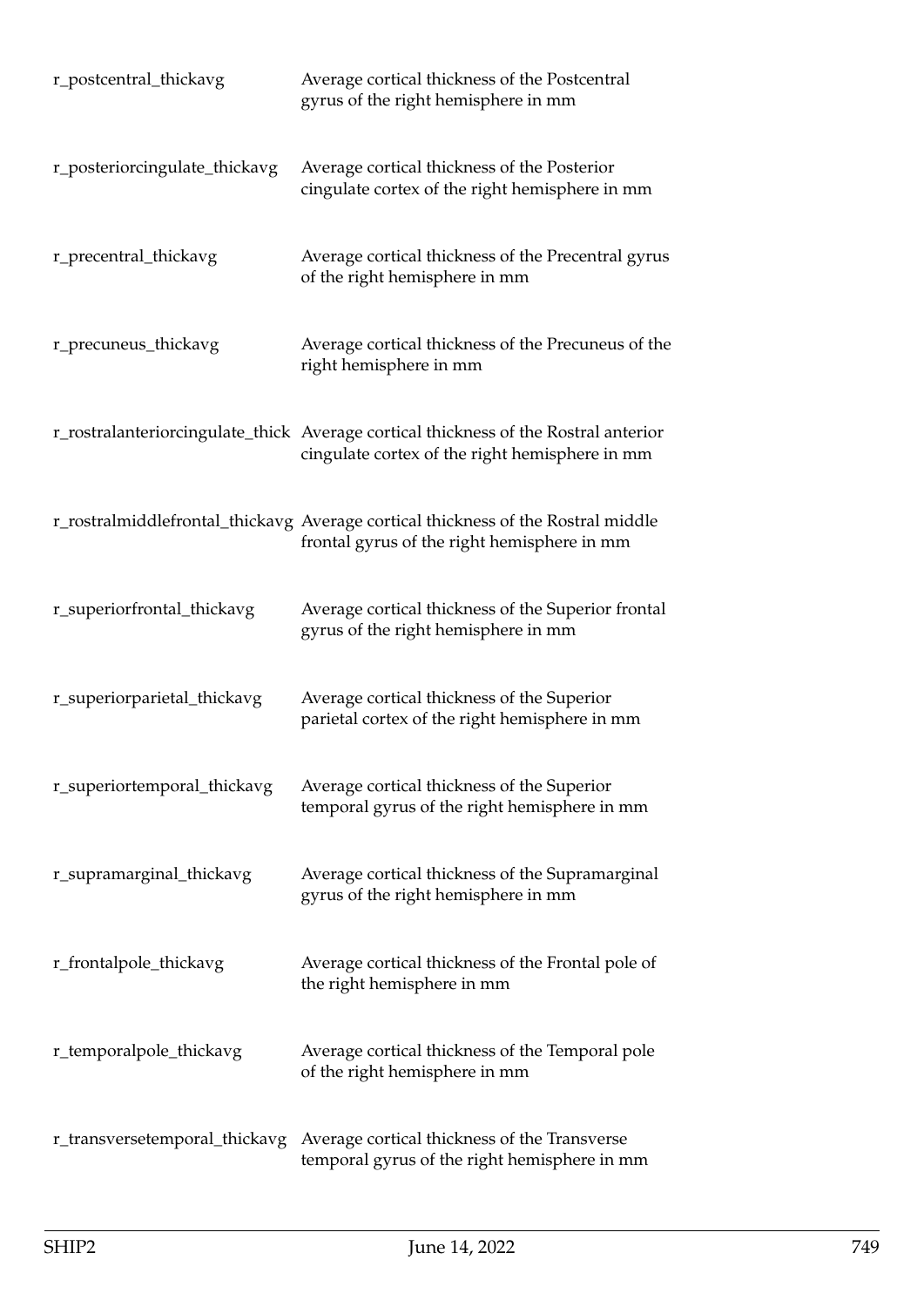| r_insula_thickavg              | Average cortical thickness of the Insula of the<br>right hemisphere in mm                                                                              |                          |
|--------------------------------|--------------------------------------------------------------------------------------------------------------------------------------------------------|--------------------------|
| qc_l_bankssts_thickavg         | Quality control of the average cortical thickness<br>of the Banks of superior temporal sulcus of the<br>left hemisphere                                |                          |
|                                |                                                                                                                                                        | $1 - ok$<br>0 - nicht ok |
|                                | qc_1_caudalanteriorcingulate_thiQuality control of the average cortical thickness<br>of the Caudal anterior cingulate cortex of the left<br>hemisphere |                          |
|                                |                                                                                                                                                        | $1 - ok$<br>0 - nicht ok |
|                                | qc_l_caudalmiddlefrontal_thickaQuality control of the average cortical thickness<br>of the Caudal middle frontal gyrus of the left<br>hemisphere       |                          |
|                                |                                                                                                                                                        | $1 - ok$<br>0 - nicht ok |
| qc_l_cuneus_thickavg           | Quality control of the average cortical thickness<br>of the Cuneus of the left hemisphere                                                              |                          |
|                                |                                                                                                                                                        | $1 - ok$<br>0 - nicht ok |
| qc_l_entorhinal_thickavg       | Quality control of the average cortical thickness<br>of the Entorhinal cortex of the left hemisphere                                                   |                          |
|                                |                                                                                                                                                        | $1 - ok$<br>0 - nicht ok |
| qc_l_fusiform_thickavg         | Quality control of the average cortical thickness<br>of the Fusiform gyrus of the left hemisphere                                                      |                          |
|                                |                                                                                                                                                        | $1 - ok$<br>0 - nicht ok |
| qc_l_inferiorparietal_thickavg | Quality control of the average cortical thickness<br>of the Inferior parietal cortex of the left<br>hemisphere                                         |                          |
|                                |                                                                                                                                                        | $1 - ok$                 |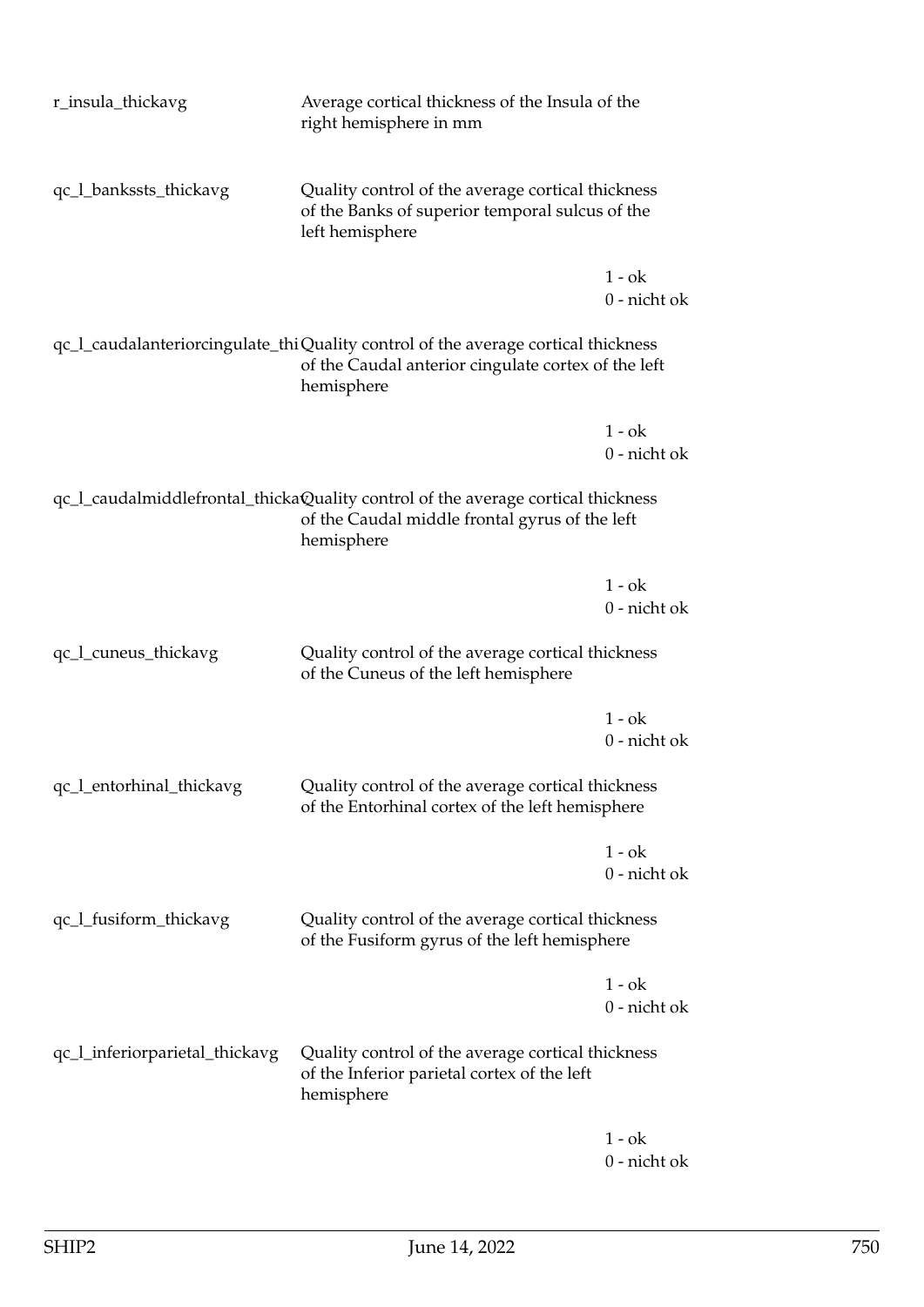|                                | qc_l_inferiortemporal_thickavg Quality control of the average cortical thickness<br>of the Inferior temporal gyrus of the left<br>hemisphere        |                          |
|--------------------------------|-----------------------------------------------------------------------------------------------------------------------------------------------------|--------------------------|
|                                |                                                                                                                                                     | $1 - ok$<br>0 - nicht ok |
|                                | qc_l_isthmuscingulate_thickavg Quality control of the average cortical thickness<br>of the Isthmus cingulate cortex of the left<br>hemisphere       |                          |
|                                |                                                                                                                                                     | $1 - ok$                 |
|                                |                                                                                                                                                     | 0 - nicht ok             |
| qc_l_lateraloccipital_thickavg | Quality control of the average cortical thickness<br>of the Lateral occipital cortex of the left<br>hemisphere                                      |                          |
|                                |                                                                                                                                                     | $1 - ok$                 |
|                                |                                                                                                                                                     | 0 - nicht ok             |
|                                | qc_1_lateralorbitofrontal_thicka Quality control of the average cortical thickness<br>of the Lateral orbitofrontal cortex of the left<br>hemisphere |                          |
|                                |                                                                                                                                                     | $1 - ok$<br>0 - nicht ok |
| qc_l_lingual_thickavg          | Quality control of the average cortical thickness<br>of the Lingual gyrus of the left hemisphere                                                    |                          |
|                                |                                                                                                                                                     | $1 - ok$<br>0 - nicht ok |
|                                | qc_l_medialorbitofrontal_thickavQuality control of the average cortical thickness<br>of the Medial orbitofrontal cortex of the left<br>hemisphere   |                          |
|                                |                                                                                                                                                     | $1 - ok$<br>0 - nicht ok |
| qc_l_middletemporal_thickavg   | Quality control of the average cortical thickness<br>of the Middle temporal gyrus of the left<br>hemisphere                                         |                          |
|                                |                                                                                                                                                     | $1 - ok$<br>0 - nicht ok |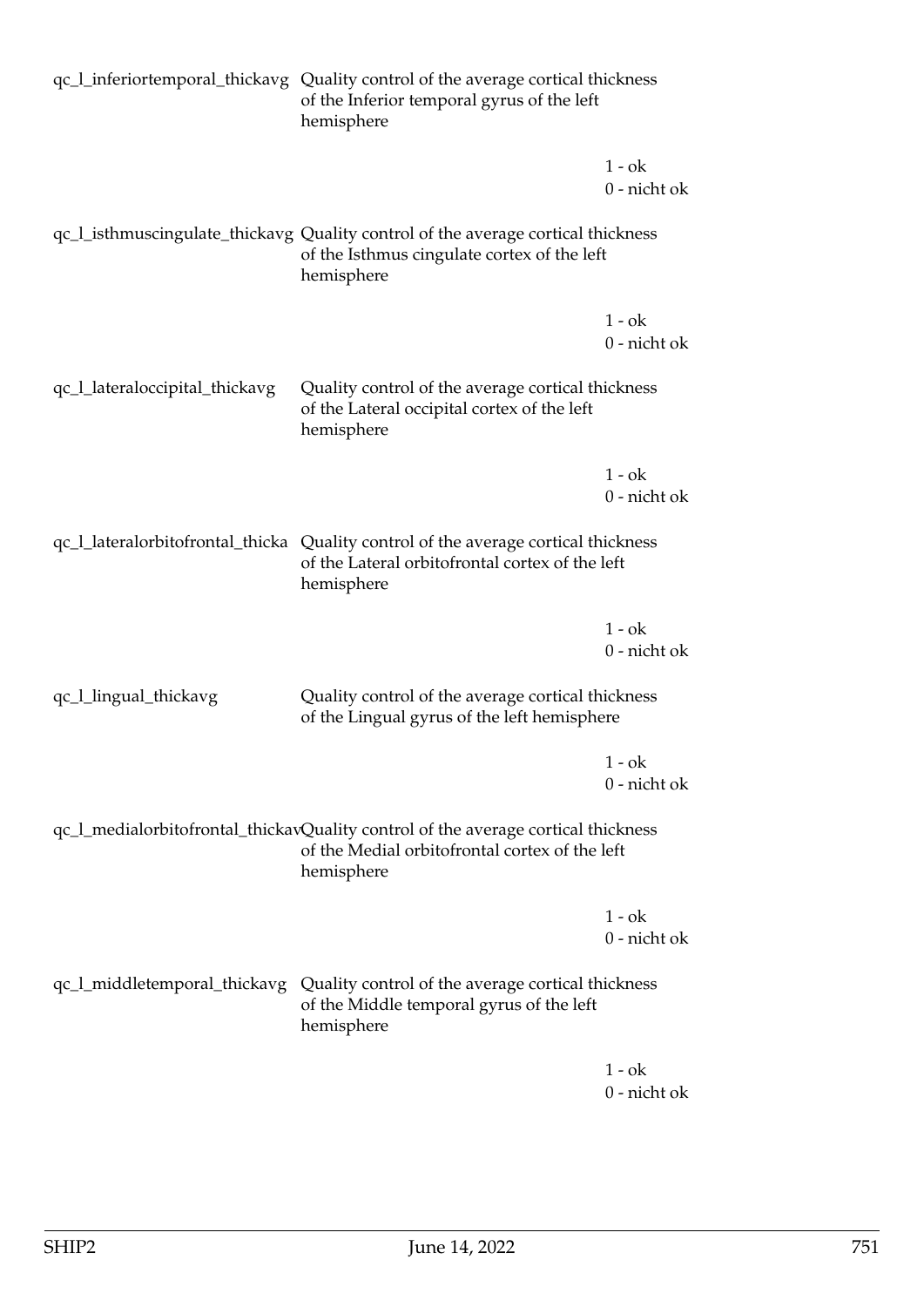|                                | qc_l_parahippocampal_thickavg Quality control of the average cortical thickness<br>of the Parahippocampal gyrus of the left<br>hemisphere        |                          |
|--------------------------------|--------------------------------------------------------------------------------------------------------------------------------------------------|--------------------------|
|                                |                                                                                                                                                  | $1 - ok$<br>0 - nicht ok |
| qc_l_paracentral_thickavg      | Quality control of the average cortical thickness<br>of the Paracentral lobule of the left hemisphere                                            |                          |
|                                |                                                                                                                                                  | $1 - ok$<br>0 - nicht ok |
| qc_l_parsopercularis_thickavg  | Quality control of the average cortical thickness<br>of the Pars opercularis of inferior frontal gyrus of<br>the left hemisphere                 |                          |
|                                |                                                                                                                                                  | $1 - ok$<br>0 - nicht ok |
| qc_l_parsorbitalis_thickavg    | Quality control of the average cortical thickness<br>of the Pars orbitalis of inferior frontal gyrus of<br>the left hemisphere                   |                          |
|                                |                                                                                                                                                  | $1 - ok$<br>0 - nicht ok |
| qc_l_parstriangularis_thickavg | Quality control of the average cortical thickness<br>of the Pars triangularis of inferior frontal gyrus of<br>the left hemisphere                |                          |
|                                |                                                                                                                                                  | $1 - ok$<br>0 - nicht ok |
| qc_l_pericalcarine_thickavg    | Quality control of the average cortical thickness<br>of the Pericalcarine cortex of the left hemisphere                                          |                          |
|                                |                                                                                                                                                  | $1 - ok$<br>0 - nicht ok |
| qc_l_postcentral_thickavg      | Quality control of the average cortical thickness<br>of the Postcentral gyrus of the left hemisphere                                             |                          |
|                                |                                                                                                                                                  | $1 - ok$<br>0 - nicht ok |
|                                | qc_l_posteriorcingulate_thickavgQuality control of the average cortical thickness<br>of the Posterior cingulate cortex of the left<br>hemisphere |                          |

1 - ok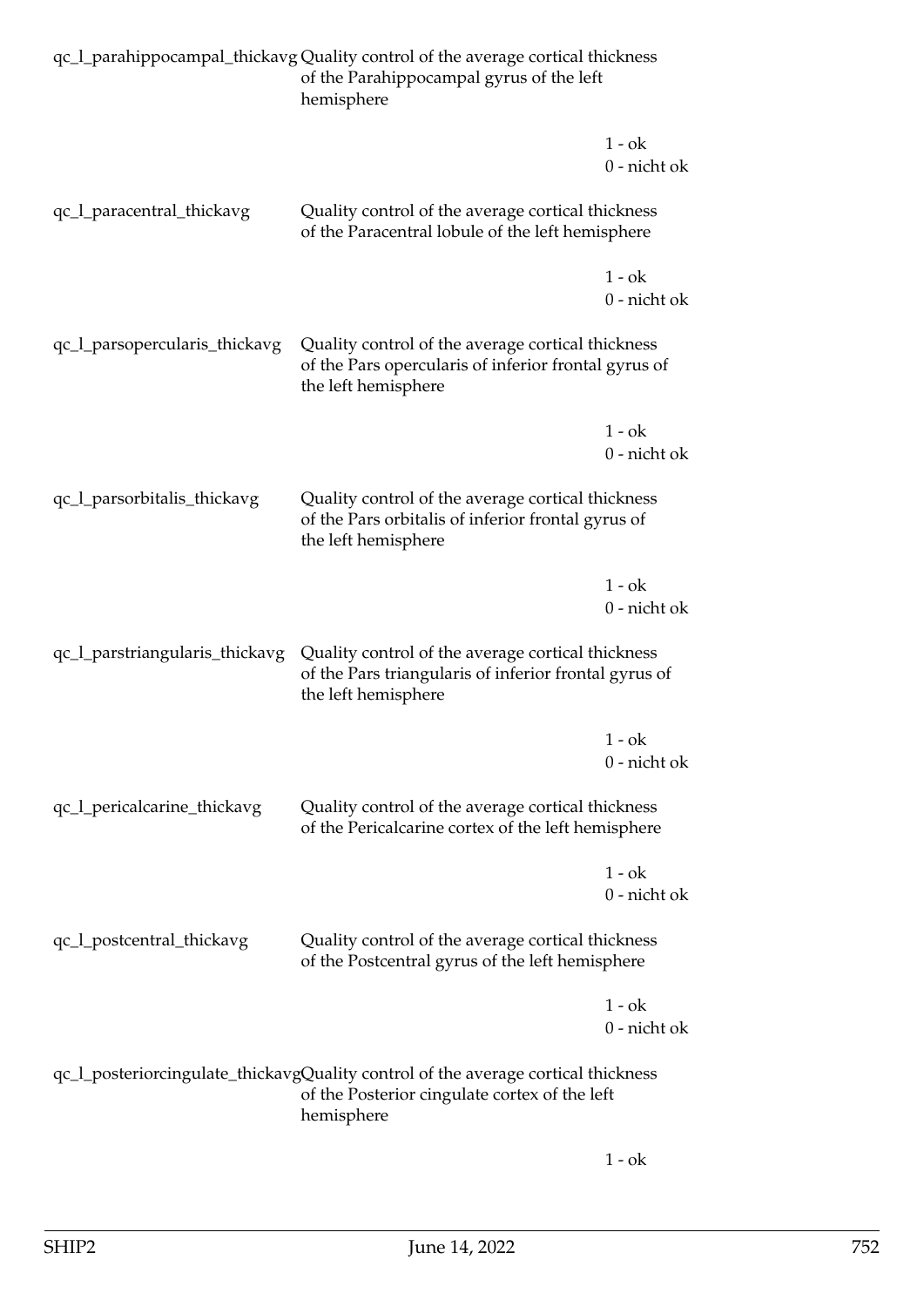| qc_l_precentral_thickavg       | Quality control of the average cortical thickness<br>of the Precentral gyrus of the left hemisphere                                                      |                          |
|--------------------------------|----------------------------------------------------------------------------------------------------------------------------------------------------------|--------------------------|
|                                |                                                                                                                                                          | $1 - ok$                 |
|                                |                                                                                                                                                          | $0$ - nicht ok           |
| qc_l_precuneus_thickavg        | Quality control of the average cortical thickness<br>of the Precuneus of the left hemisphere                                                             |                          |
|                                |                                                                                                                                                          | $1 - ok$<br>0 - nicht ok |
|                                | qc_l_rostralanteriorcingulate_th_Quality control of the average cortical thickness<br>of the Rostral anterior cingulate cortex of the left<br>hemisphere |                          |
|                                |                                                                                                                                                          | $1 - ok$<br>0 - nicht ok |
|                                | qc_l_rostralmiddlefrontal_thicka Quality control of the average cortical thickness<br>of the Rostral middle frontal gyrus of the left<br>hemisphere      |                          |
|                                |                                                                                                                                                          | $1 - ok$                 |
|                                |                                                                                                                                                          | 0 - nicht ok             |
| qc_l_superiorfrontal_thickavg  | Quality control of the average cortical thickness<br>of the Superior frontal gyrus of the left<br>hemisphere                                             |                          |
|                                |                                                                                                                                                          | $1 - ok$                 |
|                                |                                                                                                                                                          | 0 - nicht ok             |
| qc_l_superiorparietal_thickavg | Quality control of the average cortical thickness<br>of the Superior parietal cortex of the left<br>hemisphere                                           |                          |
|                                |                                                                                                                                                          | $1 - ok$<br>0 - nicht ok |
|                                | qc_l_superiortemporal_thickavg Quality control of the average cortical thickness<br>of the Superior temporal gyrus of the left<br>hemisphere             |                          |
|                                |                                                                                                                                                          | $1 - ok$<br>0 - nicht ok |
| qc_l_supramarginal_thickavg    | Quality control of the average cortical thickness<br>of the Supramarginal gyrus of the left hemisphere                                                   |                          |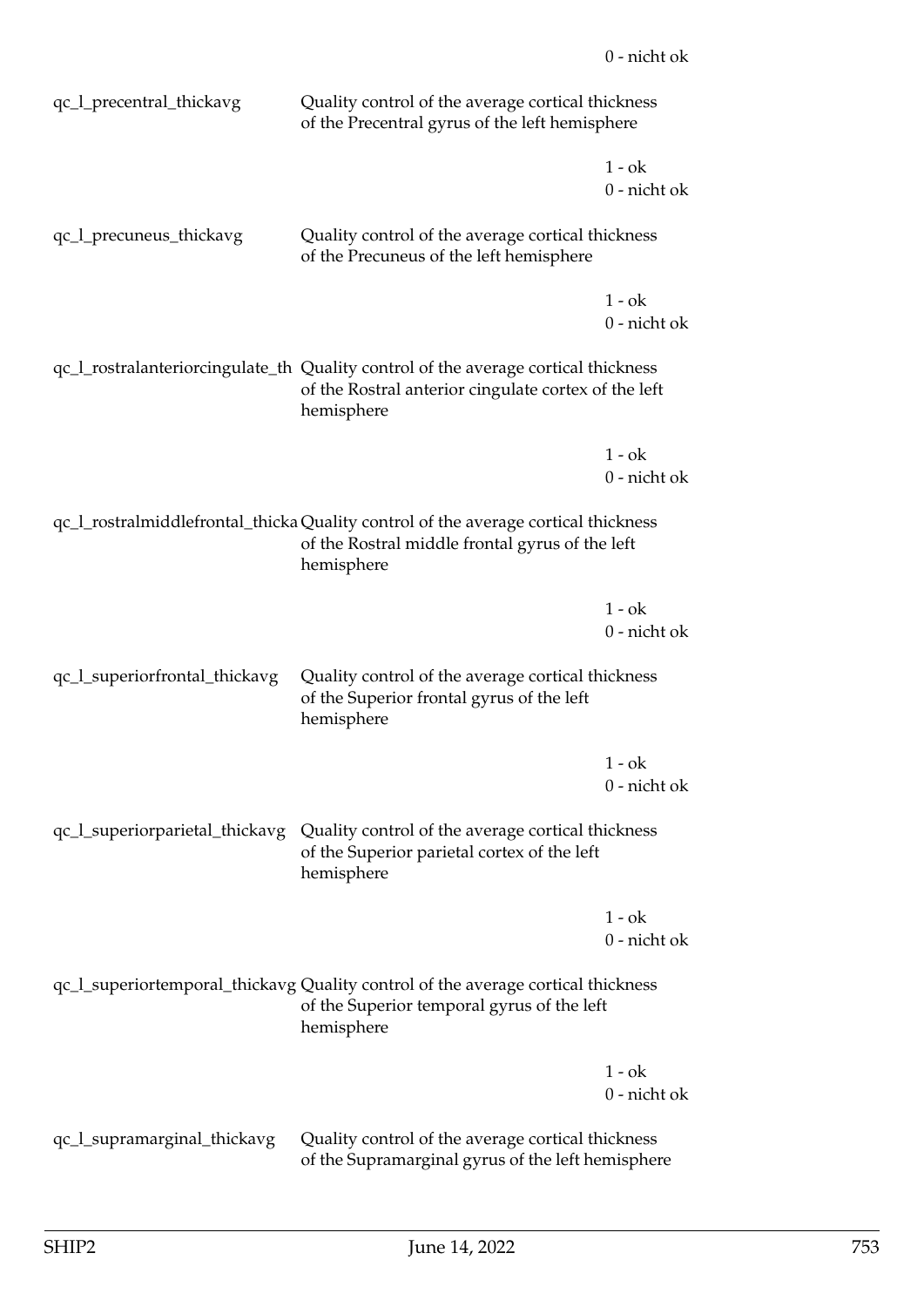|                            |                                                                                                                                                         | $1 - ok$<br>0 - nicht ok |
|----------------------------|---------------------------------------------------------------------------------------------------------------------------------------------------------|--------------------------|
| qc_l_frontalpole_thickavg  | Quality control of the average cortical thickness<br>of the Frontal pole of the left hemisphere                                                         |                          |
|                            |                                                                                                                                                         | 1 - ok<br>0 - nicht ok   |
| qc_l_temporalpole_thickavg | Quality control of the average cortical thickness<br>of the Temporal pole of the left hemisphere                                                        |                          |
|                            |                                                                                                                                                         | $1 - ok$<br>0 - nicht ok |
|                            | qc_l_transversetemporal_thickavQuality control of the average cortical thickness<br>of the Transverse temporal gyrus of the left<br>hemisphere          |                          |
|                            |                                                                                                                                                         | $1 - ok$                 |
|                            |                                                                                                                                                         | 0 - nicht ok             |
| qc_l_insula_thickavg       | Quality control of the average cortical thickness<br>of the Insula of the left hemisphere                                                               |                          |
|                            |                                                                                                                                                         | $1 - ok$<br>0 - nicht ok |
| qc_r_bankssts_thickavg     | Quality control of the average cortical thickness<br>of the Banks of superior temporal sulcus of the<br>right hemisphere                                |                          |
|                            |                                                                                                                                                         | $1 - ok$<br>0 - nicht ok |
|                            | qc_r_caudalanteriorcingulate_thiQuality control of the average cortical thickness<br>of the Caudal anterior cingulate cortex of the<br>right hemisphere |                          |
|                            |                                                                                                                                                         | $1 - ok$<br>0 - nicht ok |
|                            | qc_r_caudalmiddlefrontal_thickaQuality control of the average cortical thickness<br>of the Caudal middle frontal gyrus of the right<br>hemisphere       |                          |
|                            |                                                                                                                                                         | $1 - ok$                 |

0 - nicht ok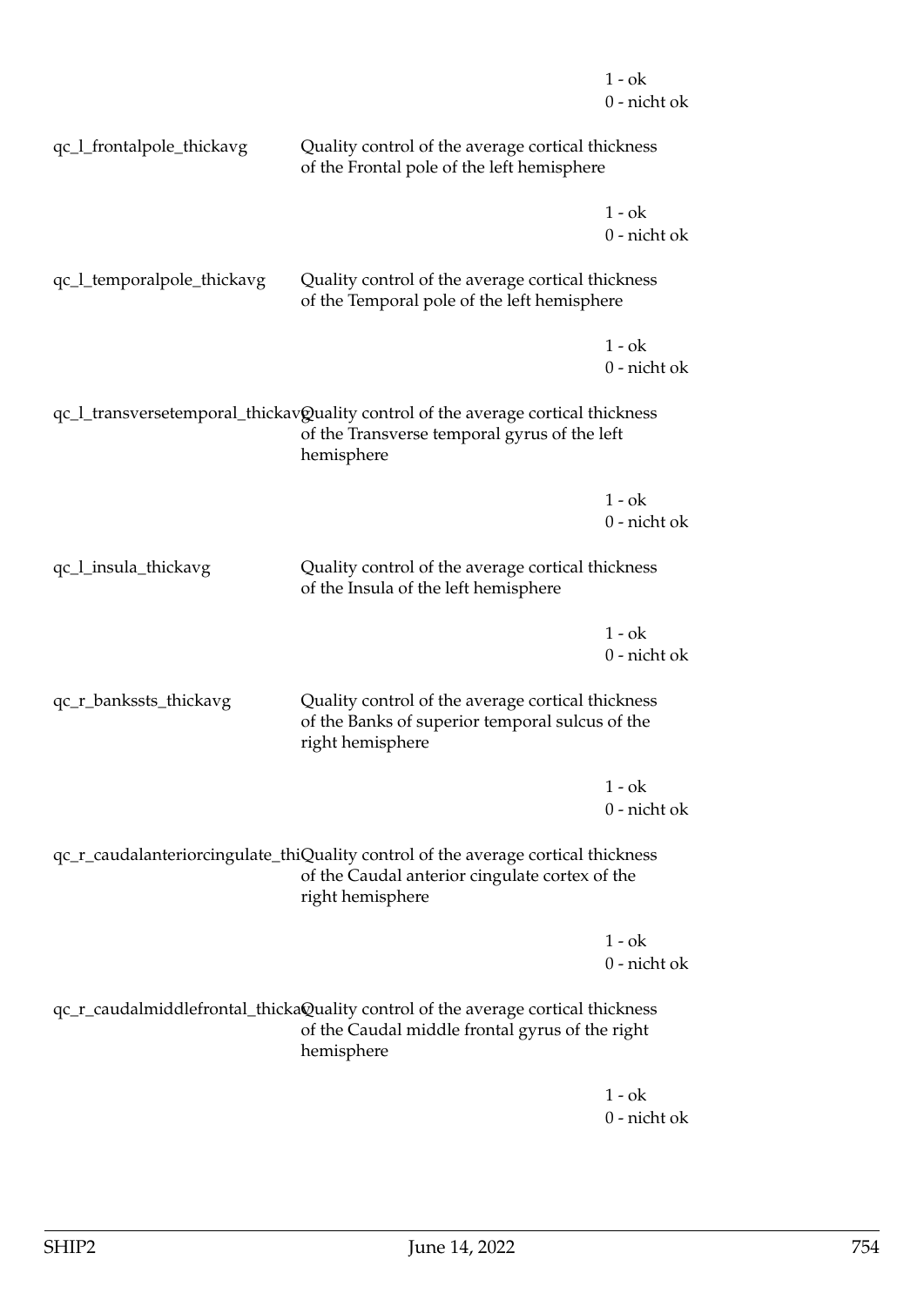| qc_r_cuneus_thickavg           | Quality control of the average cortical thickness<br>of the Cuneus of the right hemisphere                                                           |                          |
|--------------------------------|------------------------------------------------------------------------------------------------------------------------------------------------------|--------------------------|
|                                |                                                                                                                                                      | $1 - ok$<br>0 - nicht ok |
| qc_r_entorhinal_thickavg       | Quality control of the average cortical thickness<br>of the Entorhinal cortex of the right hemisphere                                                |                          |
|                                |                                                                                                                                                      | $1 - ok$<br>0 - nicht ok |
| qc_r_fusiform_thickavg         | Quality control of the average cortical thickness<br>of the Fusiform gyrus of the right hemisphere                                                   |                          |
|                                |                                                                                                                                                      | $1 - ok$<br>0 - nicht ok |
| qc_r_inferiorparietal_thickavg | Quality control of the average cortical thickness<br>of the Inferior parietal cortex of the right<br>hemisphere                                      |                          |
|                                |                                                                                                                                                      | $1 - ok$<br>0 - nicht ok |
|                                | qc_r_inferiortemporal_thickavg Quality control of the average cortical thickness<br>of the Inferior temporal gyrus of the right<br>hemisphere        |                          |
|                                |                                                                                                                                                      | $1 - ok$<br>0 - nicht ok |
|                                | qc_r_isthmuscingulate_thickavg Quality control of the average cortical thickness<br>of the Isthmus cingulate cortex of the right<br>hemisphere       |                          |
|                                |                                                                                                                                                      | $1 - ok$<br>0 - nicht ok |
| qc_r_lateraloccipital_thickavg | Quality control of the average cortical thickness<br>of the Lateral occipital cortex of the right<br>hemisphere                                      |                          |
|                                |                                                                                                                                                      | $1 - ok$<br>0 - nicht ok |
|                                | qc_r_lateralorbitofrontal_thicka Quality control of the average cortical thickness<br>of the Lateral orbitofrontal cortex of the right<br>hemisphere |                          |
|                                |                                                                                                                                                      |                          |

 $1$  -  $\mathrm{o}\mathrm{k}$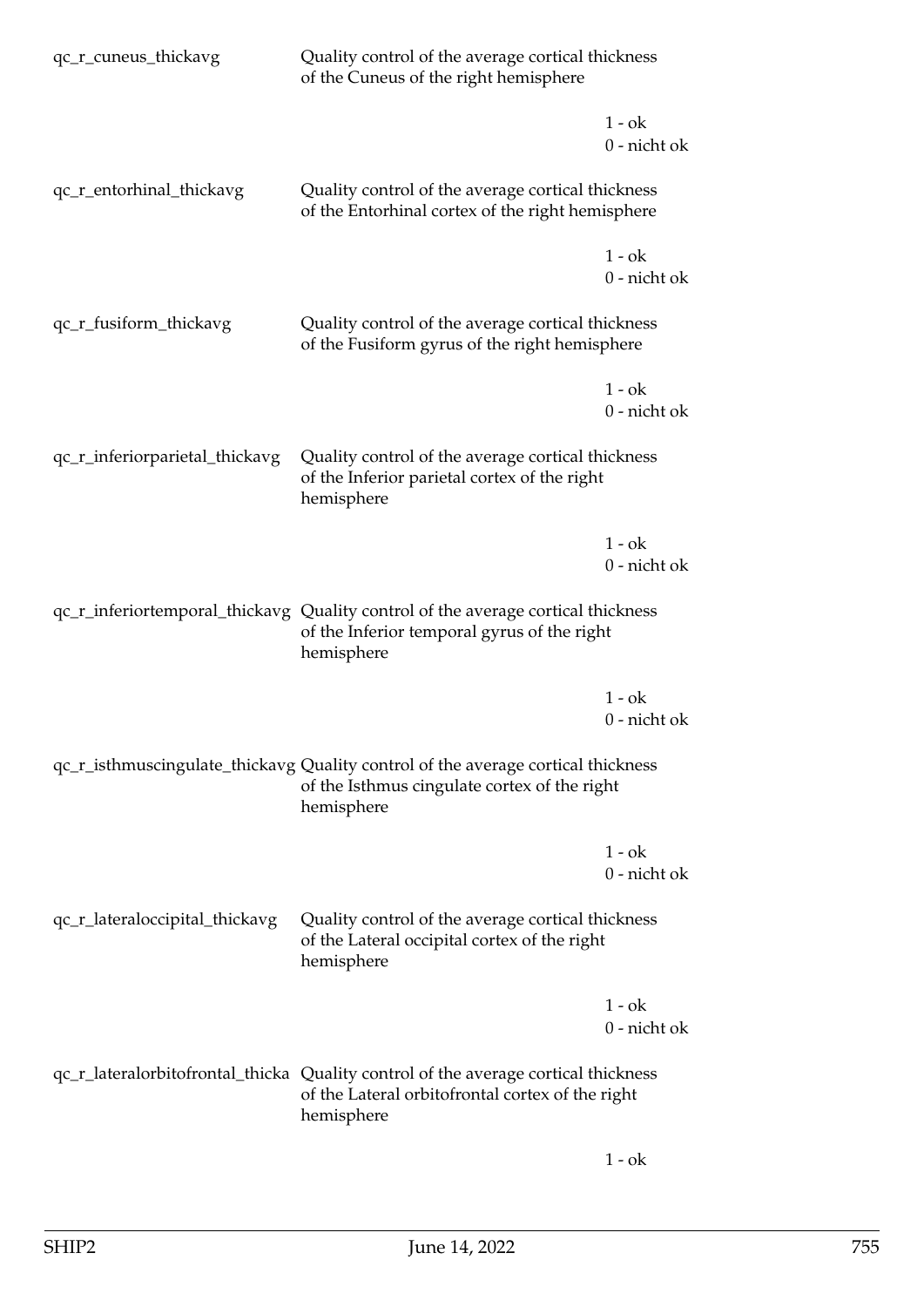| qc_r_lingual_thickavg         | Quality control of the average cortical thickness<br>of the Lingual gyrus of the right hemisphere                                                  |                                                                                                           |  |
|-------------------------------|----------------------------------------------------------------------------------------------------------------------------------------------------|-----------------------------------------------------------------------------------------------------------|--|
|                               |                                                                                                                                                    | $1 - ok$<br>0 - nicht ok                                                                                  |  |
|                               | qc_r_medialorbitofrontal_thickavQuality control of the average cortical thickness<br>of the Medial orbitofrontal cortex of the right<br>hemisphere |                                                                                                           |  |
|                               |                                                                                                                                                    | $1 - ok$<br>0 - nicht ok                                                                                  |  |
|                               | qc_r_middletemporal_thickavg Quality control of the average cortical thickness<br>of the Middle temporal gyrus of the right<br>hemisphere          |                                                                                                           |  |
|                               |                                                                                                                                                    | $1 - ok$<br>0 - nicht ok                                                                                  |  |
|                               | qc_r_parahippocampal_thickavgQuality control of the average cortical thickness<br>of the Parahippocampal gyrus of the right<br>hemisphere          |                                                                                                           |  |
|                               |                                                                                                                                                    | $1 - ok$<br>0 - nicht ok                                                                                  |  |
| qc_r_paracentral_thickavg     | Quality control of the average cortical thickness<br>of the Paracentral lobule of the right hemisphere                                             |                                                                                                           |  |
|                               |                                                                                                                                                    | $1 - ok$<br>0 - nicht ok                                                                                  |  |
| qc_r_parsopercularis_thickavg | the right hemisphere                                                                                                                               | Quality control of the average cortical thickness<br>of the Pars opercularis of inferior frontal gyrus of |  |
|                               |                                                                                                                                                    | 1 - ok<br>0 - nicht ok                                                                                    |  |
| qc_r_parsorbitalis_thickavg   | Quality control of the average cortical thickness<br>of the Pars orbitalis of inferior frontal gyrus of<br>the right hemisphere                    |                                                                                                           |  |
|                               |                                                                                                                                                    | $1 - ok$                                                                                                  |  |

0 - nicht ok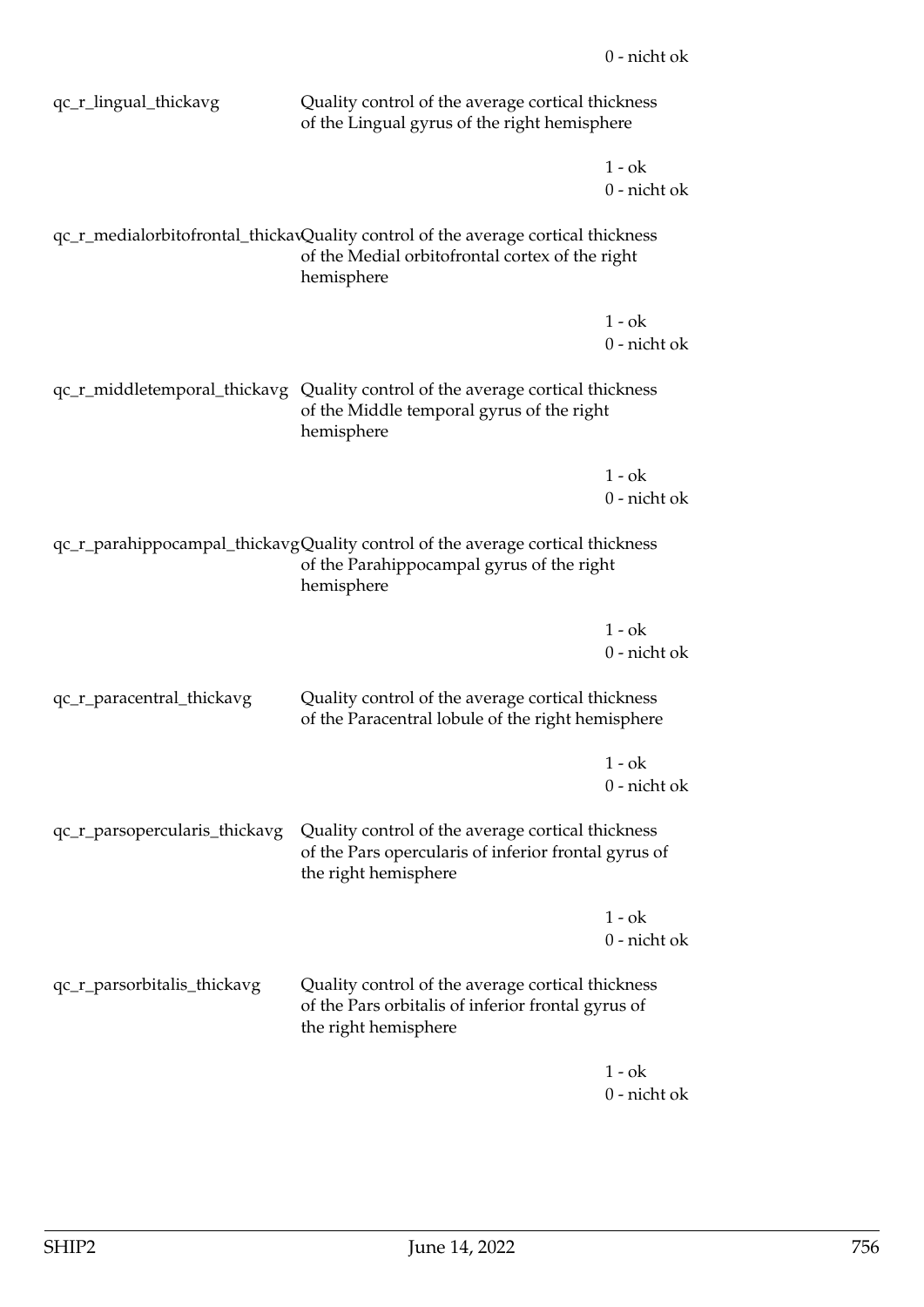| qc_r_parstriangularis_thickavg | Quality control of the average cortical thickness<br>of the Pars triangularis of inferior frontal gyrus of<br>the right hemisphere                        |              |
|--------------------------------|-----------------------------------------------------------------------------------------------------------------------------------------------------------|--------------|
|                                |                                                                                                                                                           | $1 - ok$     |
|                                |                                                                                                                                                           | 0 - nicht ok |
| qc_r_pericalcarine_thickavg    | Quality control of the average cortical thickness<br>of the Pericalcarine cortex of the right hemisphere                                                  |              |
|                                |                                                                                                                                                           | $1 - ok$     |
|                                |                                                                                                                                                           | 0 - nicht ok |
| qc_r_postcentral_thickavg      | Quality control of the average cortical thickness<br>of the Postcentral gyrus of the right hemisphere                                                     |              |
|                                |                                                                                                                                                           | $1 - ok$     |
|                                |                                                                                                                                                           | 0 - nicht ok |
|                                | qc_r_posteriorcingulate_thickavgQuality control of the average cortical thickness<br>of the Posterior cingulate cortex of the right<br>hemisphere         |              |
|                                |                                                                                                                                                           | $1 - ok$     |
|                                |                                                                                                                                                           | 0 - nicht ok |
| qc_r_precentral_thickavg       | Quality control of the average cortical thickness<br>of the Precentral gyrus of the right hemisphere                                                      |              |
|                                |                                                                                                                                                           | $1 - ok$     |
|                                |                                                                                                                                                           | 0 - nicht ok |
| qc_r_precuneus_thickavg        | Quality control of the average cortical thickness<br>of the Precuneus of the right hemisphere                                                             |              |
|                                |                                                                                                                                                           | $1 - ok$     |
|                                |                                                                                                                                                           | 0 - nicht ok |
|                                | qc_r_rostralanteriorcingulate_th Quality control of the average cortical thickness<br>of the Rostral anterior cingulate cortex of the<br>right hemisphere |              |
|                                |                                                                                                                                                           | $1 - ok$     |
|                                |                                                                                                                                                           | 0 - nicht ok |
|                                | qc_r_rostralmiddlefrontal_thickaQuality control of the average cortical thickness<br>of the Rostral middle frontal gyrus of the right<br>hemisphere       |              |
|                                |                                                                                                                                                           |              |

 $1$  -  $\mathrm{o}\mathrm{k}$ 0 - nicht ok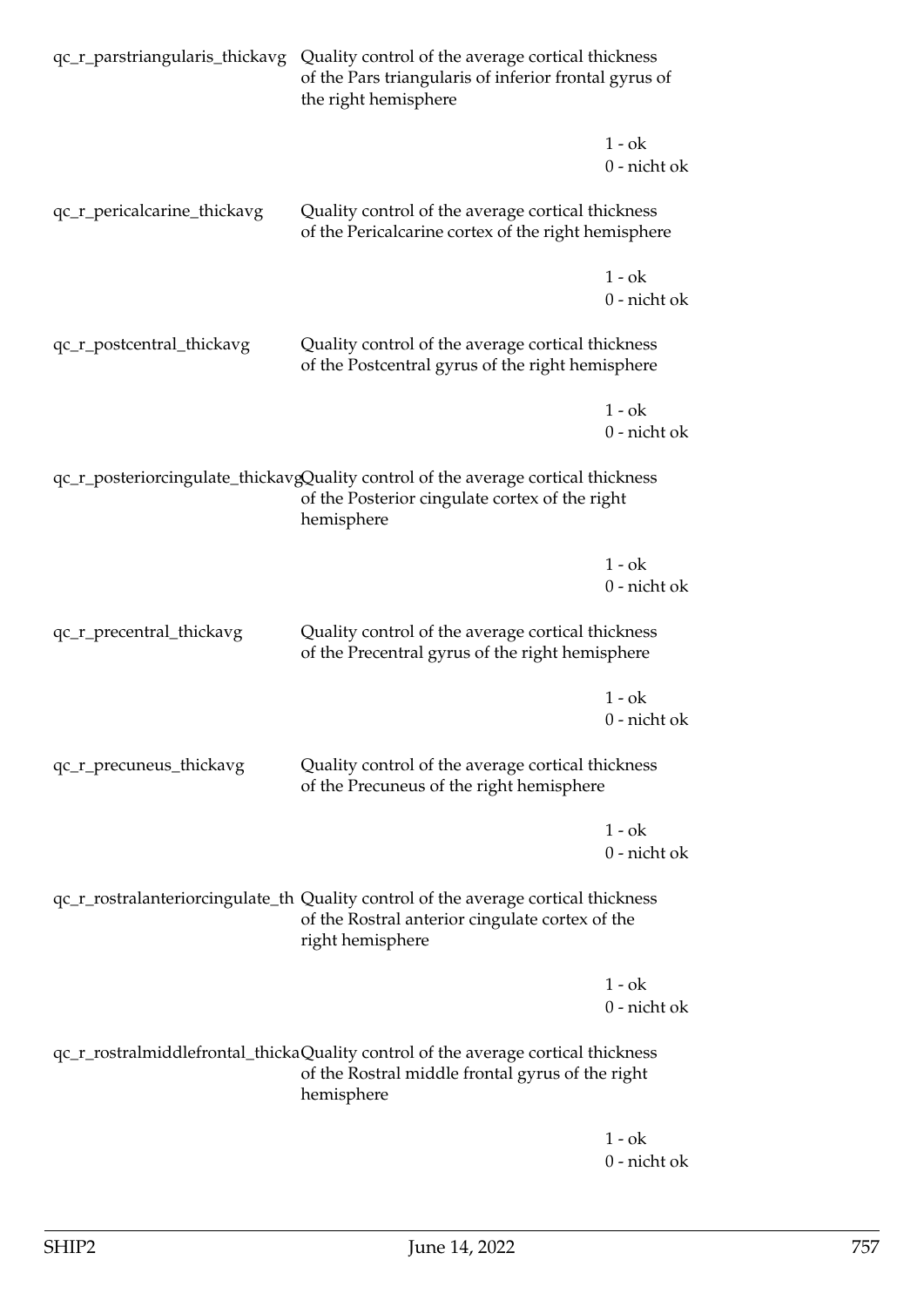| qc_r_superiorfrontal_thickavg | Quality control of the average cortical thickness<br>of the Superior frontal gyrus of the right<br>hemisphere                                   |                          |
|-------------------------------|-------------------------------------------------------------------------------------------------------------------------------------------------|--------------------------|
|                               |                                                                                                                                                 | $1 - ok$<br>0 - nicht ok |
|                               | qc_r_superiorparietal_thickavg Quality control of the average cortical thickness<br>of the Superior parietal cortex of the right<br>hemisphere  |                          |
|                               |                                                                                                                                                 | $1 - ok$<br>0 - nicht ok |
|                               | qc_r_superiortemporal_thickavg Quality control of the average cortical thickness<br>of the Superior temporal gyrus of the right<br>hemisphere   |                          |
|                               |                                                                                                                                                 | $1 - ok$<br>0 - nicht ok |
| qc_r_supramarginal_thickavg   | Quality control of the average cortical thickness<br>of the Supramarginal gyrus of the right<br>hemisphere                                      |                          |
|                               |                                                                                                                                                 | $1 - ok$<br>0 - nicht ok |
| qc_r_frontalpole_thickavg     | Quality control of the average cortical thickness<br>of the Frontal pole of the right hemisphere                                                |                          |
|                               |                                                                                                                                                 | $1 - ok$<br>0 - nicht ok |
| qc_r_temporalpole_thickavg    | Quality control of the average cortical thickness<br>of the Temporal pole of the right hemisphere                                               |                          |
|                               |                                                                                                                                                 | $1 - ok$<br>0 - nicht ok |
|                               | qc_r_transversetemporal_thickav@uality control of the average cortical thickness<br>of the Transverse temporal gyrus of the right<br>hemisphere |                          |
|                               |                                                                                                                                                 | $1 - ok$<br>0 - nicht ok |
| qc_r_insula_thickavg          | Quality control of the average cortical thickness<br>of the Insula of the right hemisphere                                                      |                          |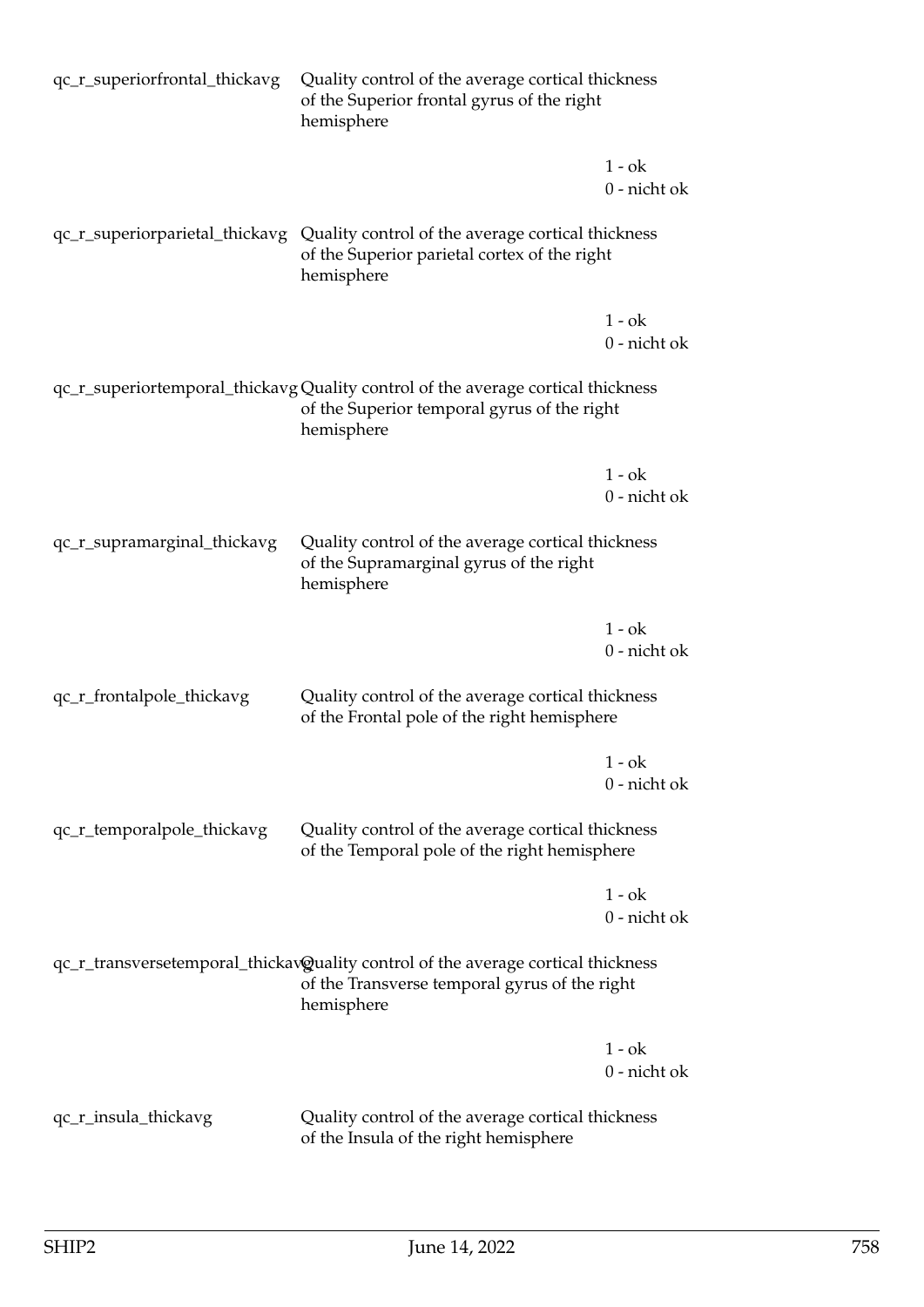| <b>HIGHIZ</b>         | <b>High Intensity Zones</b>          | $1 - ok$<br>0 - nicht ok                                                                                                                                                                                           |
|-----------------------|--------------------------------------|--------------------------------------------------------------------------------------------------------------------------------------------------------------------------------------------------------------------|
| mrt_highiz_bildq      | Image quality                        | $0 - Good$<br>1 - Unzureichend<br>2 - Nicht Vorhanden                                                                                                                                                              |
| mrt_highiz_anbsf      | Anomalie Bandscheibenfächer WS       | 0 - Normale Konfiguration WS<br>1 - Anomalie vorhanden                                                                                                                                                             |
| mrt_highiz_klaan      | Genauere Klassifikation der Anomalie | $0 - 22$ BS<br>1 - 22 BS + Anlage einer rudimentären<br>23. BS<br>2 - 23 BS + Anlage einer rudimentären<br>24. BS<br>$3 - 24$ BS<br>4 - 24 BS + Anlage einer rudimentären<br>25. BS<br>$5 - 25$ BS<br>6 - Sonstige |
| mrt_highiz_hizvh      | Vorliegen einer HIZ                  | 0 - keine HIZ<br>1 - HIZ vorhanden                                                                                                                                                                                 |
| mrt_highiz_hizl1l2    | <b>BS L1/L2</b>                      | 0 - keine HIZ<br>1 - Anterior + CSF<br>2 - Posterior + CSF<br>3 - Anterior + Posterior + CSF                                                                                                                       |
| mrt_highiz_hizl1l2pm  | Posterior Mean                       |                                                                                                                                                                                                                    |
| mrt_highiz_hizl1l2pa  | Posterior Area                       |                                                                                                                                                                                                                    |
| mrt_highiz_hizl1l2psd | <b>Standard Deviation</b>            |                                                                                                                                                                                                                    |
| mrt_highiz_hizl1l2am  | Anterior Mean                        |                                                                                                                                                                                                                    |
| mrt_highiz_hizl1l2aa  | Anterior Area                        |                                                                                                                                                                                                                    |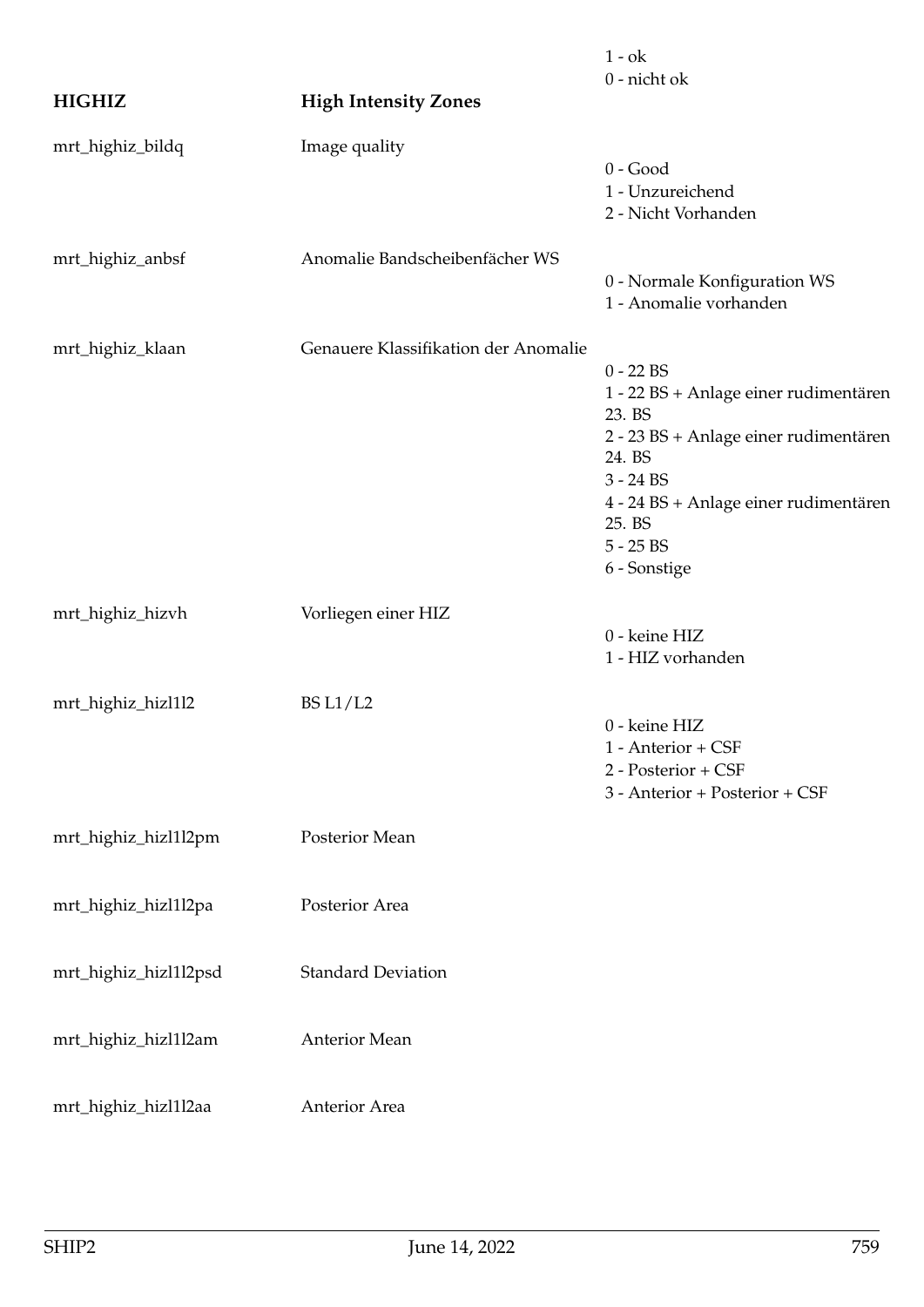| mrt_highiz_hizl1l2asd   | <b>Standard Deviation</b> |                                           |
|-------------------------|---------------------------|-------------------------------------------|
| mrt_highiz_hizl1l2pam   | Anterior + Posterior Mean |                                           |
| mrt_highiz_hizl1l2apa   | Anterior + Posterior Area |                                           |
| mrt_highiz_hizl1l2pasd  | <b>Standard Deviation</b> |                                           |
| mrt_highiz_hizl1l2csf   | CSF Mean                  |                                           |
| mrt_highiz_hizl1l2csfa  | CSF Area                  |                                           |
| mrt_highiz_hizl1l2csfsd | <b>Standard Deviation</b> |                                           |
| mrt_highiz_hizl2l3      | <b>BS L2/L3</b>           | 0 - keine HIZ                             |
|                         |                           | 1 - Anterior + CSF<br>2 - Posterior + CSF |
|                         |                           | 3 - Anterior + Posterior + CSF            |
| mrt_highiz_hizl2l3pm    | Posterior Mean            |                                           |
| mrt_highiz_hizl2l3pa    | Posterior Area            |                                           |
| mrt_highiz_hizl2l3psd   | <b>Standard Deviation</b> |                                           |
| mrt_highiz_hizl2l3am    | Anterior Mean             |                                           |
| mrt_highiz_hizl2l3aa    | Anterior Area             |                                           |
| mrt_highiz_hizl2l3asd   | <b>Standard Deviation</b> |                                           |
| mrt_highiz_hizl2l3apm   | Anterior + Posterior Mean |                                           |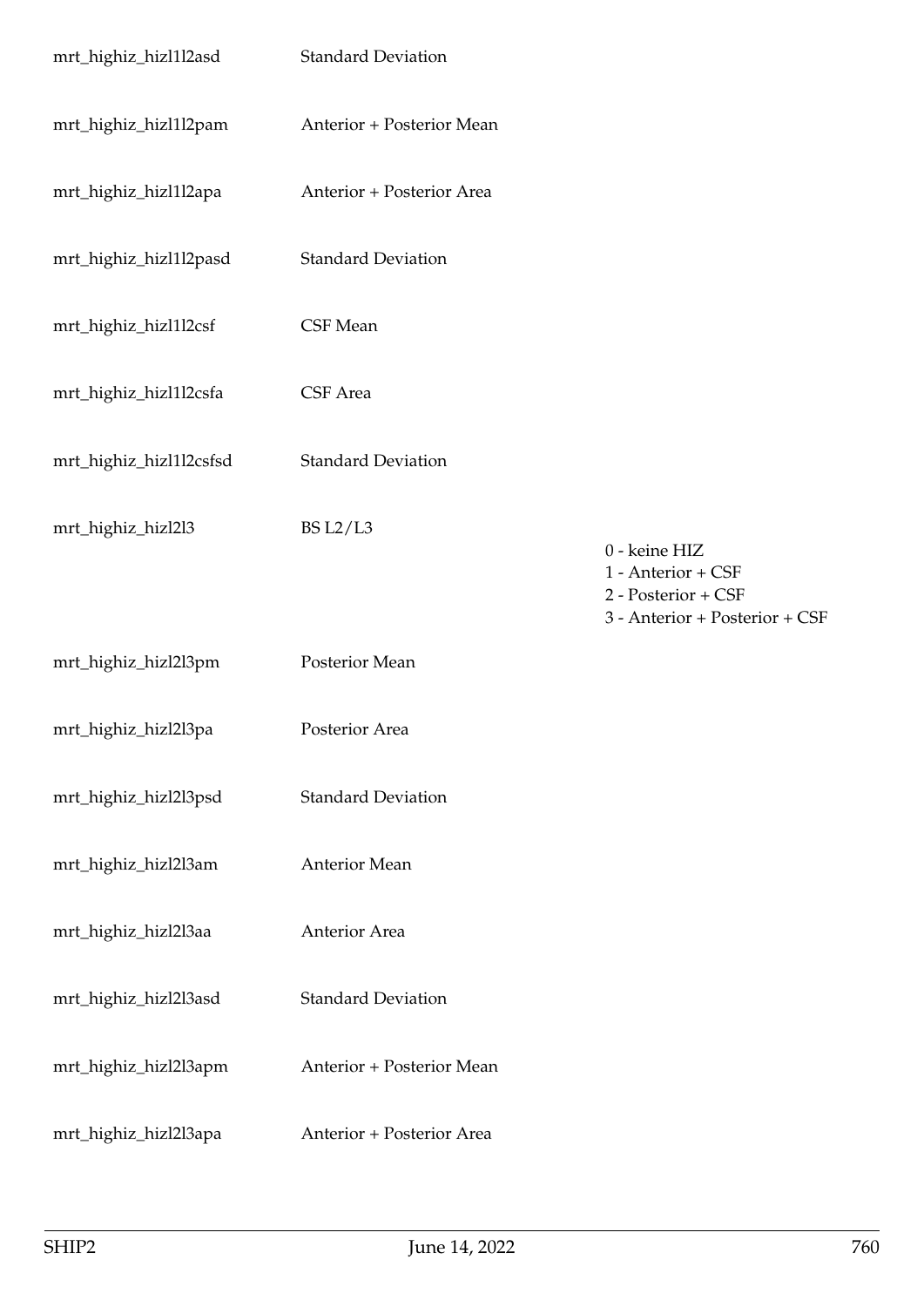| mrt_highiz_hizl2l3pasd  | <b>Standard Deviation</b> |                                                                                              |
|-------------------------|---------------------------|----------------------------------------------------------------------------------------------|
| mrt_highiz_hizl2l3csfm  | CSF Mean                  |                                                                                              |
| mrt_highiz_hizl2l3csfa  | CSF Area                  |                                                                                              |
| mrt_highiz_hizl2l3csfsd | <b>Standard Deviation</b> |                                                                                              |
| mrt_highiz_hiz_l3l4     | <b>BS L3/L4</b>           | 0 - keine HIZ<br>1 - Anterior + CSF<br>2 - Posterior + CSF<br>3 - Anterior + Posterior + CSF |
| mrt_highiz_hizl3l4pm    | Posterior Mean            |                                                                                              |
| mrt_highiz_hizl3l4pa    | Posterior Area            |                                                                                              |
| mrt_highiz_hizl3l4psd   | <b>Standard Deviation</b> |                                                                                              |
| mrt_highiz_hizl3l4am    | Anterior Mean             |                                                                                              |
| mrt_highiz_hizl3l4aa    | <b>Anterior Area</b>      |                                                                                              |
| mrt_highiz_hizl3l4asd   | <b>Standard Deviation</b> |                                                                                              |
| mrt_highiz_hizl3l4apm   | Anterior + Posterior Mean |                                                                                              |
| mrt_highiz_hizl3l4apa   | Anterior + Posterior Area |                                                                                              |
| mrt_highiz_hizl3l4pasd  | <b>Standard Deviation</b> |                                                                                              |
| mrt_highiz_hizl3l4_csfm | CSF Mean                  |                                                                                              |
| mrt_highiz_hizl3l4_csfa | CSF Area                  |                                                                                              |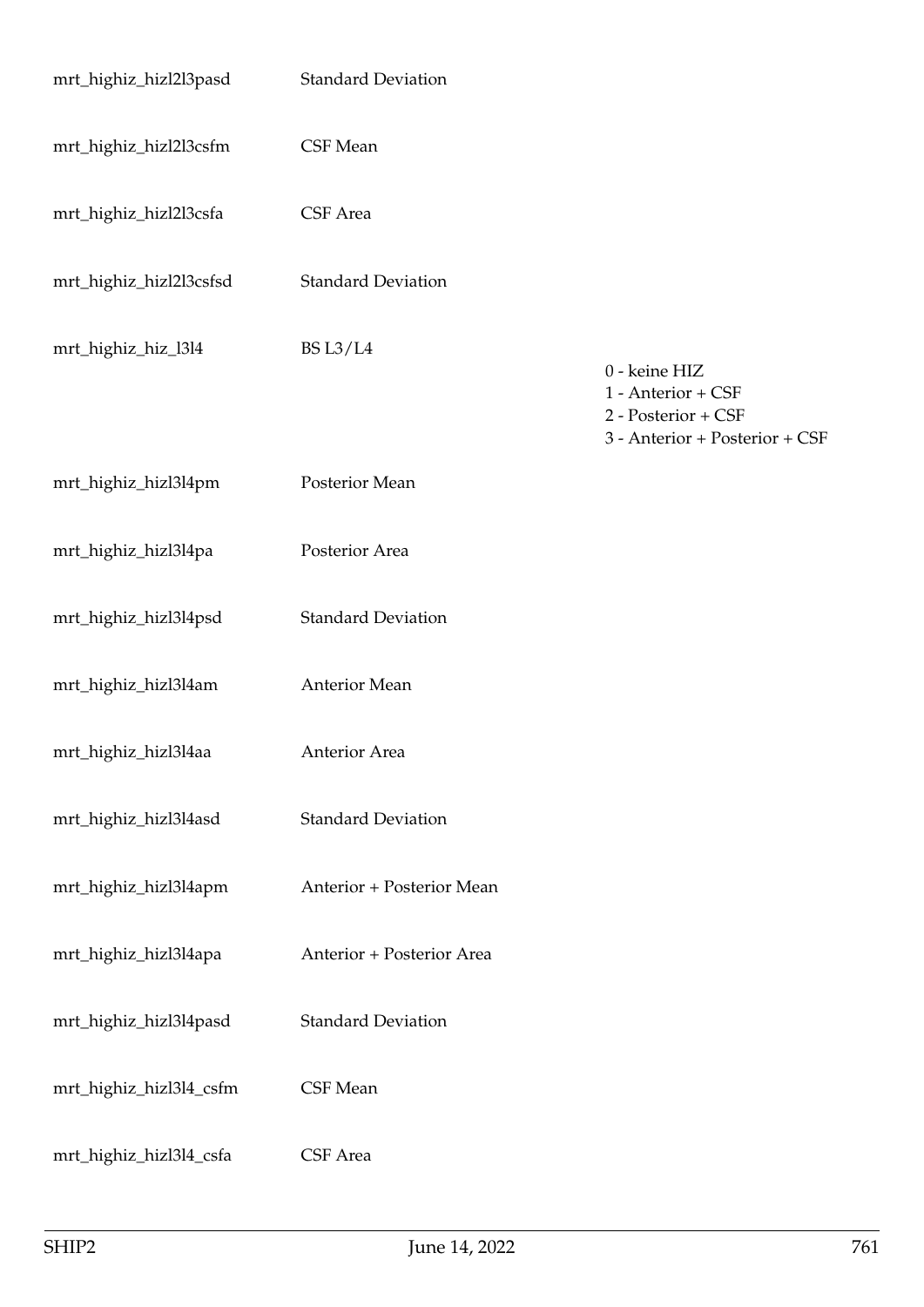| mrt_highiz_hizl3l4csfsd | <b>Standard Deviation</b> |                                                                                              |
|-------------------------|---------------------------|----------------------------------------------------------------------------------------------|
| mrt_highiz_hizl4l5      | BS L4/L5 oder LSVT        | 0 - keine HIZ<br>1 - Anterior + CSF<br>2 - Posterior + CSF<br>3 - Anterior + Posterior + CSF |
| mrt_highiz_hizl4l5pm    | Posterior Mean            |                                                                                              |
| mrt_highiz_hizl4l5pa    | Posterior Area            |                                                                                              |
| mrt_highiz_hizl4l5psd   | <b>Standard Deviation</b> |                                                                                              |
| mrt_highiz_hizl4l5am    | Anterior Mean             |                                                                                              |
| mrt_highiz_hizl4l5aa    | Anterior Area             |                                                                                              |
| mrt_highiz_hizl4l5asd   | <b>Standard Deviation</b> |                                                                                              |
| mrt_highiz_hizl4l5apm   | Anterior + Posterior Mean |                                                                                              |
| mrt_highiz_hizl4l5apa   | Anterior + Posterior Area |                                                                                              |
| mrt_highiz_hizl4l5pasd  | <b>Standard Deviation</b> |                                                                                              |
| mrt_highiz_hizl4l5csfm  | CSF Mean                  |                                                                                              |
| mrt_highiz_hizl4l5csfa  | CSF Area                  |                                                                                              |
| mrt_highiz_hizl4l5csfsd | <b>Standard Deviation</b> |                                                                                              |
| mrt_highiz_hizl5s1      | BS L5/S1 oder LSVT (L6)   | 0 - keine HIZ<br>$\cap$ $\cap$                                                               |

1 - Anterior + CSF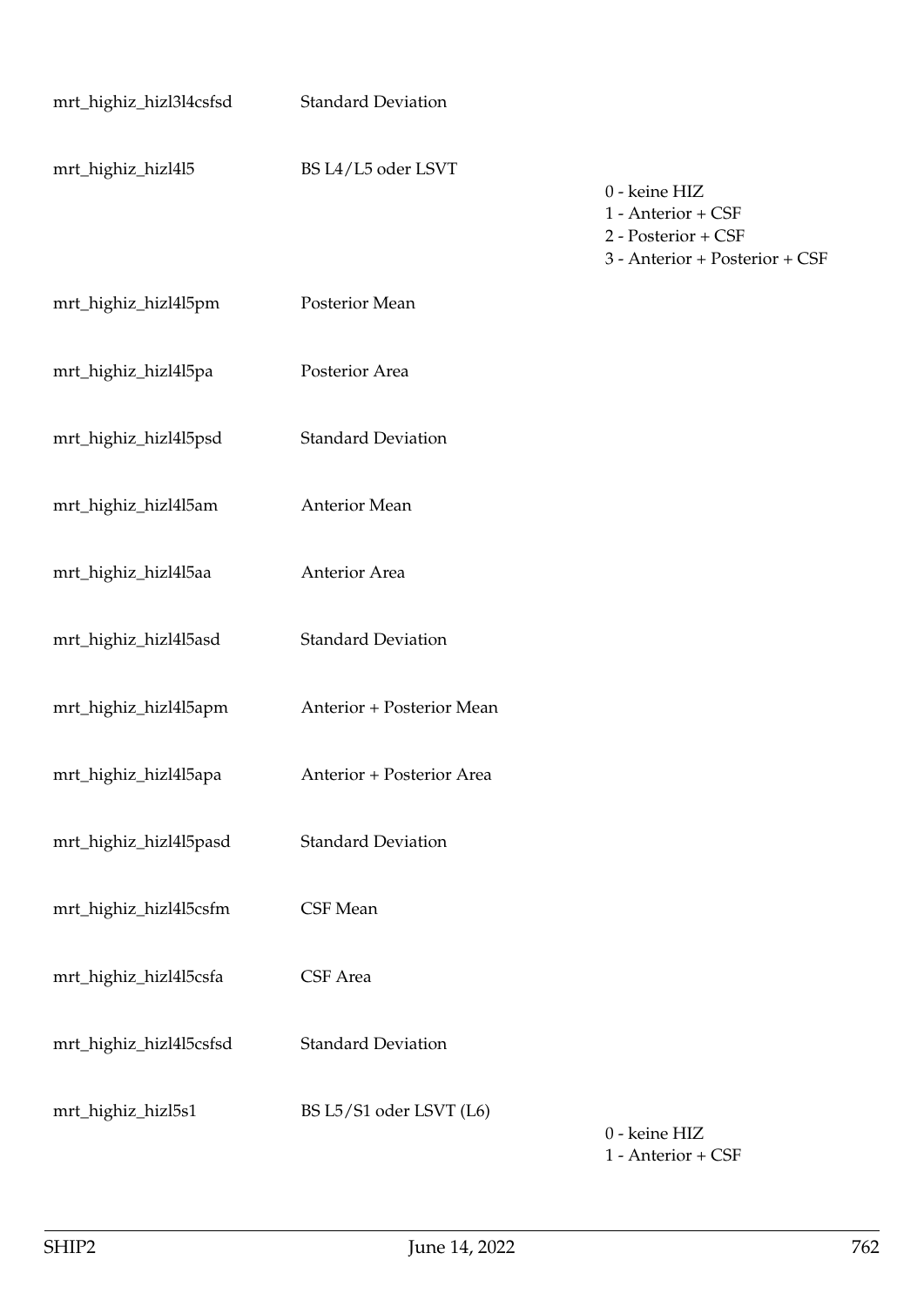2 - Posterior + CSF 3 - Anterior + Posterior + CSF

| mrt_highiz_hizl5s1pm    | Posterior Mean            |                                                                                              |
|-------------------------|---------------------------|----------------------------------------------------------------------------------------------|
| mrt_highiz_hizl5s1pa    | Posterior Area            |                                                                                              |
| mrt_highiz_hizl5s1psd   | <b>Standard Deviation</b> |                                                                                              |
| mrt_highiz_hizl5s1am    | Anterior Mean             |                                                                                              |
| mrt_highiz_hizl5s1aa    | Anterior Area             |                                                                                              |
| mrt_highiz_hizl5s1asd   | <b>Standard Deviation</b> |                                                                                              |
| mrt_highiz_hizl5s1pam   | Anterior + Posterior Mean |                                                                                              |
| mrt_highiz_hizl5s1apa   | Anterior + Posterior Area |                                                                                              |
| mrt_highiz_hizl5s1pasd  | <b>Standard Deviation</b> |                                                                                              |
| mrt_highiz_hizl5s1csfm  | CSF Mean                  |                                                                                              |
| mrt_highiz_hizl5s1csfa  | CSF Area                  |                                                                                              |
| mrt_highiz_hizl5s1csfsd | <b>Standard Deviation</b> |                                                                                              |
| mrt_highiz_hizl6s1      | BS LSTV/S1                | 0 - keine HIZ<br>1 - Anterior + CSF<br>2 - Posterior + CSF<br>3 - Anterior + Posterior + CSF |
| mrt_highiz_hizl6s1pm    | Posterior Mean            |                                                                                              |
| mrt_highiz_hizl6s1pa    | Posterior Area            |                                                                                              |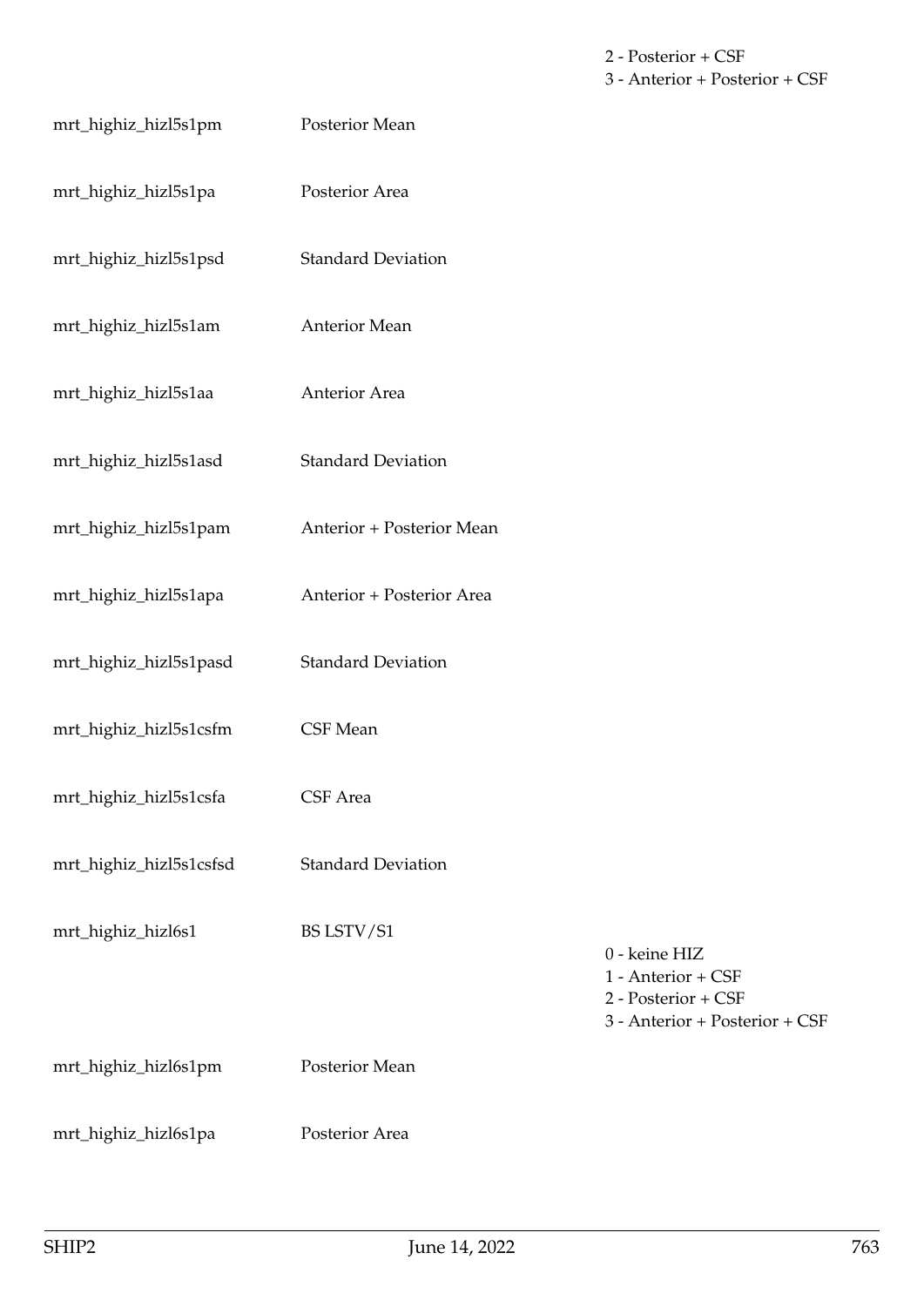| mrt_highiz_hizl6s1psd    | <b>Standard Deviation</b>                                                          |                       |
|--------------------------|------------------------------------------------------------------------------------|-----------------------|
| mrt_highiz_hizl6s1am     | <b>Anterior Mean</b>                                                               |                       |
| mrt_highiz_hizl6s1aa     | Anterior Area                                                                      |                       |
| mrt_highiz_hizl6s1asd    | <b>Standard Deviation</b>                                                          |                       |
| mrt_highiz_hizl6s1apm    | Anterior + Posterior Mean                                                          |                       |
| mrt_highiz_hizl6s1apa    | Anterior + Posterior Area                                                          |                       |
| mrt_highiz_hizl6s1pasd   | <b>Standard Deviation</b>                                                          |                       |
| mrt_highiz_hizl6s1csfm   | CSF Mean                                                                           |                       |
| mrt_highiz_hizl6s1csfa   | CSF Area                                                                           |                       |
| mrt_highiz_hizl6s1csfsd  | <b>Standard Deviation</b>                                                          |                       |
| mrt_highiz_bemerk        | Bemerkungen                                                                        | $1 - yes$<br>$0 - no$ |
| mrt_highiz_bemerk2       | Bemerkung eingeben                                                                 |                       |
| <b>MRTVOL</b>            | Gefäßdicke intrakranieller Gefäße                                                  |                       |
| mrtvol_reader            | <b>MRTVOL: Reader</b>                                                              |                       |
| <b>MRTBRAINAGE</b>       | <b>MRTBRAINAGE: Hirnalter</b>                                                      |                       |
| mrt_brainage_loo         | MRTBRAINAGE: Kreuzvalidierungsverfahren -<br>Vorverarbeitung OHNE sex als confound |                       |
| mrt_brainage_loo_confsex | MRTBRAINAGE: Kreuzvalidierungsverfahren -<br>Vorverarbeitung MIT sex als confound  |                       |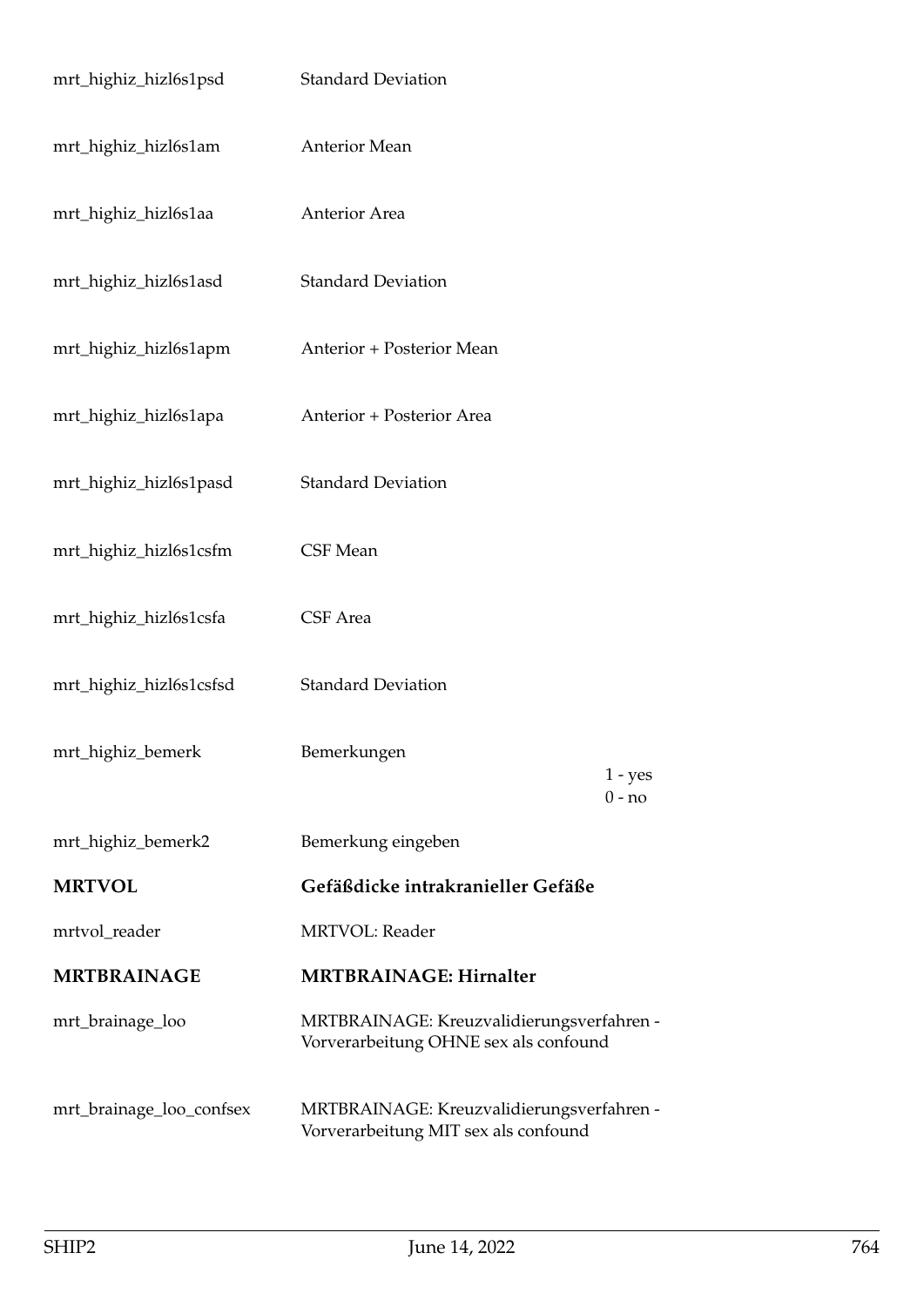| mrt_brainage_sepsex1  | MRTBRAINAGE: Kreuzvalidierungsverfahren -<br>separat, für männlich            |
|-----------------------|-------------------------------------------------------------------------------|
| mrt_brainage_sepsex2  | MRTBRAINAGE: Kreuzvalidierungsverfahren -<br>separat, für weiblich            |
| <b>MRTVRS</b>         | MRTVRS: Rating of dilated Virchow-Robin spaces on MRT                         |
| mrt_vrs_batch         | MRTVRS: random partitioning in two batches                                    |
| mrt_vrs_dvrs_mes      | MRTVRS: number of dilated Virchow-Robin<br>spaces (dVRS) in the mesencephalon |
| mrt_vrs_dvrs_hip      | MRTVRS: number of dVRS in the hippocampus                                     |
| mrt_vrs_dvrs_bg       | MRTVRS: number of dVRS in the basal ganglia                                   |
| mrt_vrs_dvrs_cso      | MRTVRS: number of dVRS in the centrum<br>semi-ovale                           |
| mrt_vrs_cortinf       | MRTVRS: number of cortical infarcts, in the<br>cerebrum                       |
| mrt_vrs_largecortical | MRTVRS: number of large infarcts (greater or<br>equal 10mm)                   |
| mrt_vrs_smallcortical | MRTVRS: number of small infarcts (lower 10mm)                                 |
| mrt_vrs_cerebinf      | MRTVRS: number of cortical/white matter<br>infarcts, in the cerebellum        |
| mrt_vrs_lacinf        | MRTVRS: number of lacunar infarcts, in the<br>subcortical areas (lower 15mm)  |
| mrt_vrs_motion        | MRTVRS: presence of motion artifacts<br>$0$ - no motion<br>1 - motion         |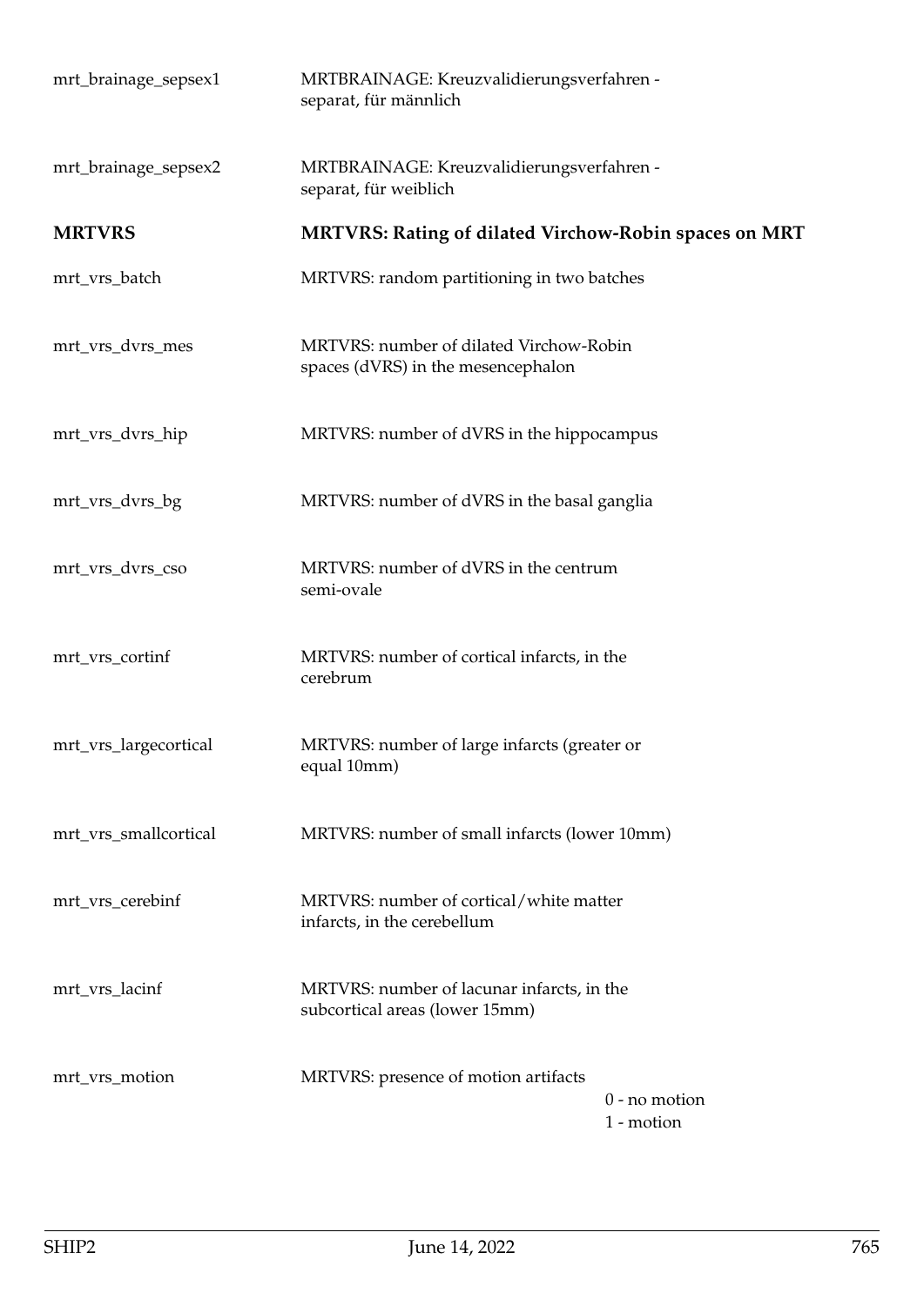| mrt_vrs_caareamm  | MRTVRS: anterior commissure cross-sectional<br>area (square millimeter)                 |
|-------------------|-----------------------------------------------------------------------------------------|
| mrt_vrs_caareavox | MRTVRS: anterior commissure cross-sectional<br>area, number of complete voxels (voxels) |
| mrt_vrs_cacircmm  | MRTVRS: anterior commissure circumference<br>(mm)                                       |
| <b>MRTHEAD</b>    | head morphology land marks and distances                                                |
| $point1_x$        | point 1 coordinate x                                                                    |
| point1_y          | point 1 coordinate y                                                                    |
| point1_z          | point 1 coordinate z                                                                    |
| $point2_x$        | point 2 coordinate x                                                                    |
| point2_y          | point 2 coordinate y                                                                    |
| point2_z          | point 2 coordinate z                                                                    |
| point3_x          | point 3 coordinate x                                                                    |
| point3_y          | point 3 coordinate y                                                                    |
| point3_z          | point 3 coordinate z                                                                    |
| $point4_x$        | point 4 coordinate x                                                                    |
| point4_y          | point 4 coordinate y                                                                    |
| point4_z          | point 4 coordinate z                                                                    |
| $point5_x$        | point 5 coordinate x                                                                    |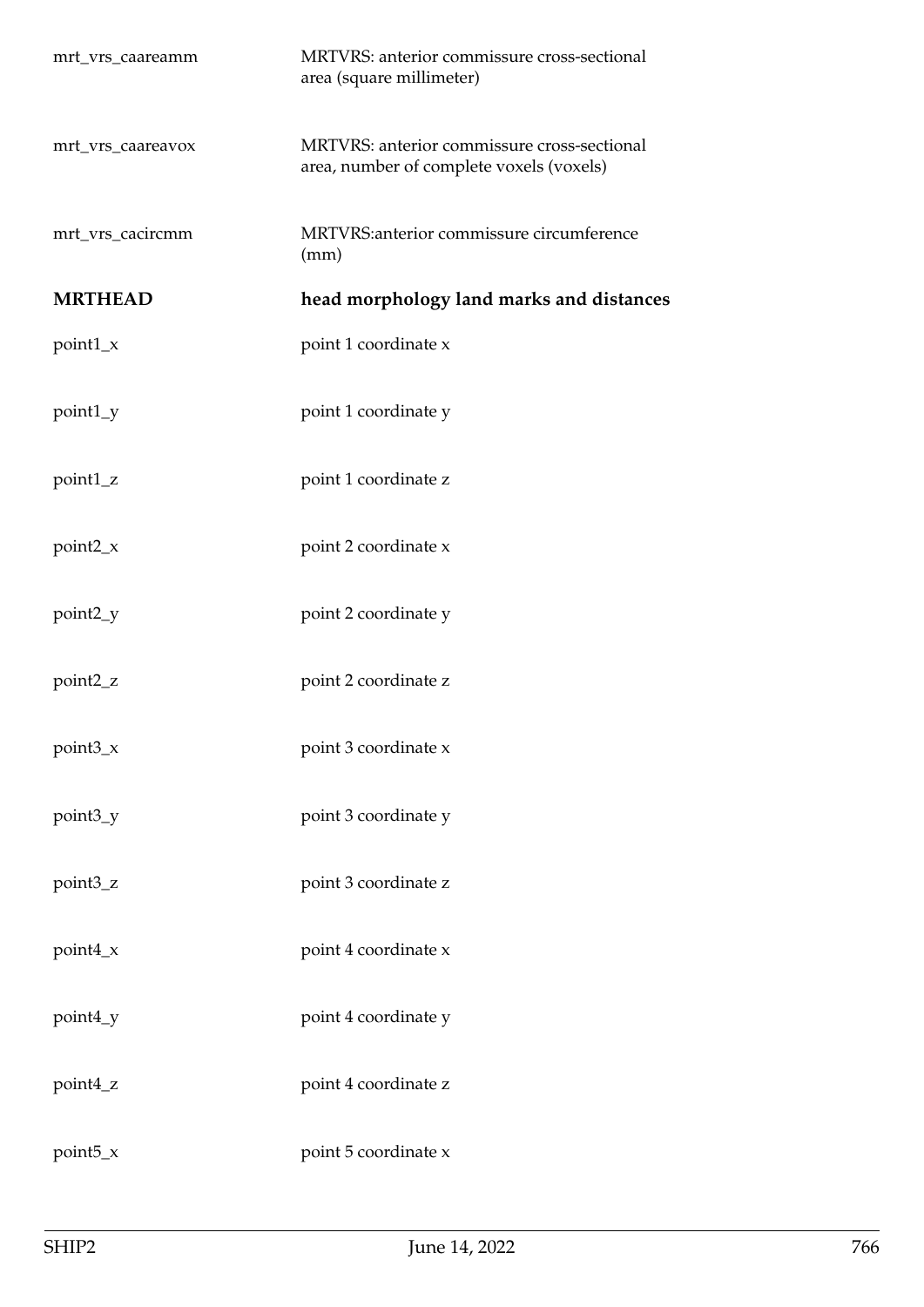| point <sub>5_y</sub> | point 5 coordinate y  |
|----------------------|-----------------------|
| point <sub>5_z</sub> | point 5 coordinate z  |
| point6_x             | point 6 coordinate x  |
| point6_y             | point 6 coordinate y  |
| point <sub>6_z</sub> | point 6 coordinate z  |
| point7_x             | point 7 coordinate x  |
| point7_y             | point 7 coordinate y  |
| point7_z             | point 7 coordinate z  |
| point8_x             | point 8 coordinate x  |
| point8_y             | point 8 coordinate y  |
| point8_z             | point 8 coordinate z  |
| point9_x             | point 9 coordinate x  |
| point9_y             | point 9 coordinate y  |
| point9_z             | point 9 coordinate z  |
| point10_x            | point 10 coordinate x |
| point10_y            | point 10 coordinate y |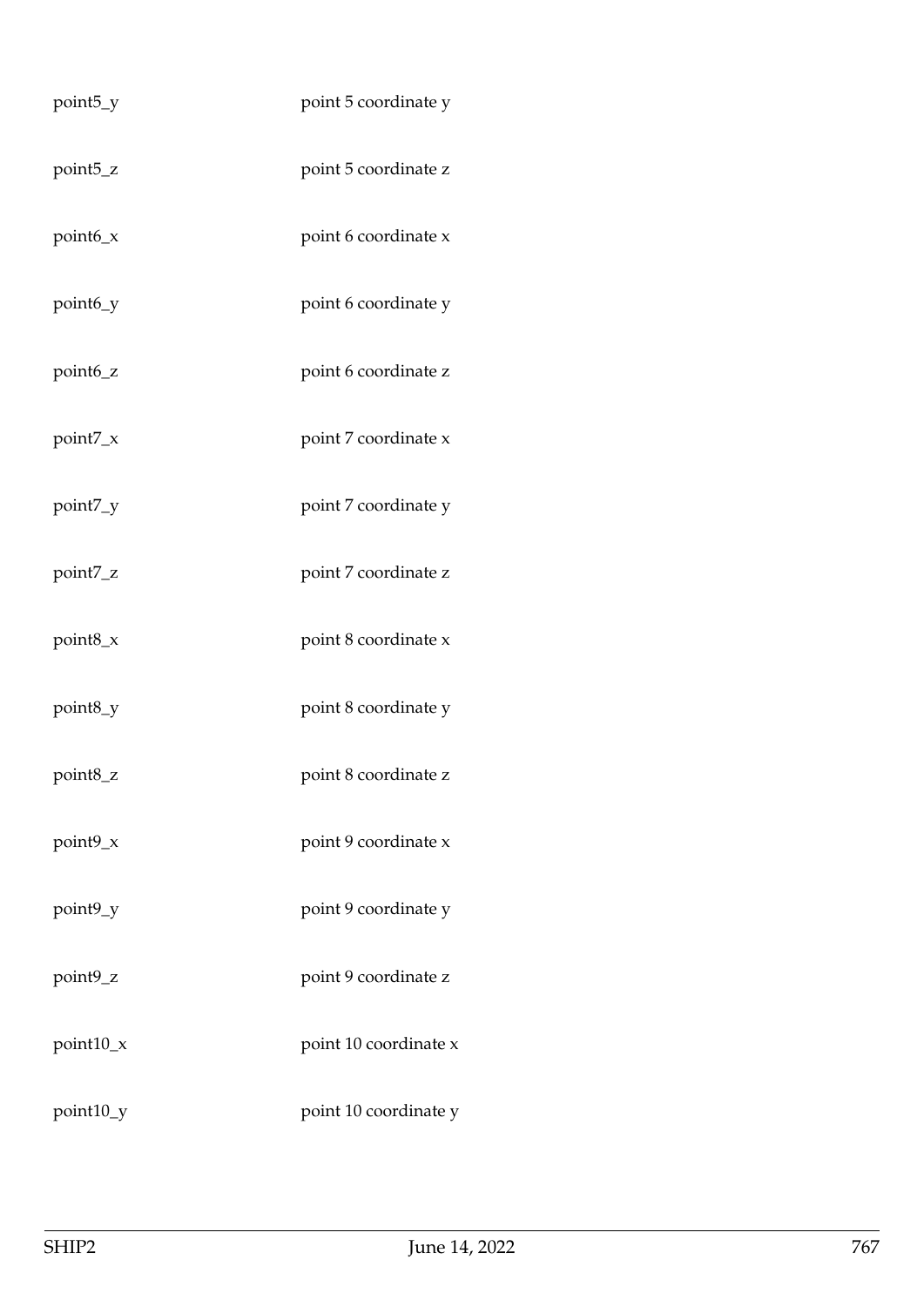| point10_z   | point 10 coordinate z |
|-------------|-----------------------|
| $point11_x$ | point 11 coordinate x |
| point11_y   | point 11 coordinate y |
| point11_z   | point 11 coordinate z |
| $point12_x$ | point 12 coordinate x |
| point12_y   | point 12 coordinate y |
| point12_z   | point 12 coordinate z |
| point13_x   | point 13 coordinate x |
| point13_y   | point 13 coordinate y |
| point13_z   | point 13 coordinate z |
| point14_x   | point 14 coordinate x |
| point14_y   | point 14 coordinate y |
| point14_z   | point 14 coordinate z |
| point15_x   | point 15 coordinate x |
| point15_y   | point 15 coordinate y |
| point15_z   | point 15 coordinate z |
| point16_x   | point 16 coordinate x |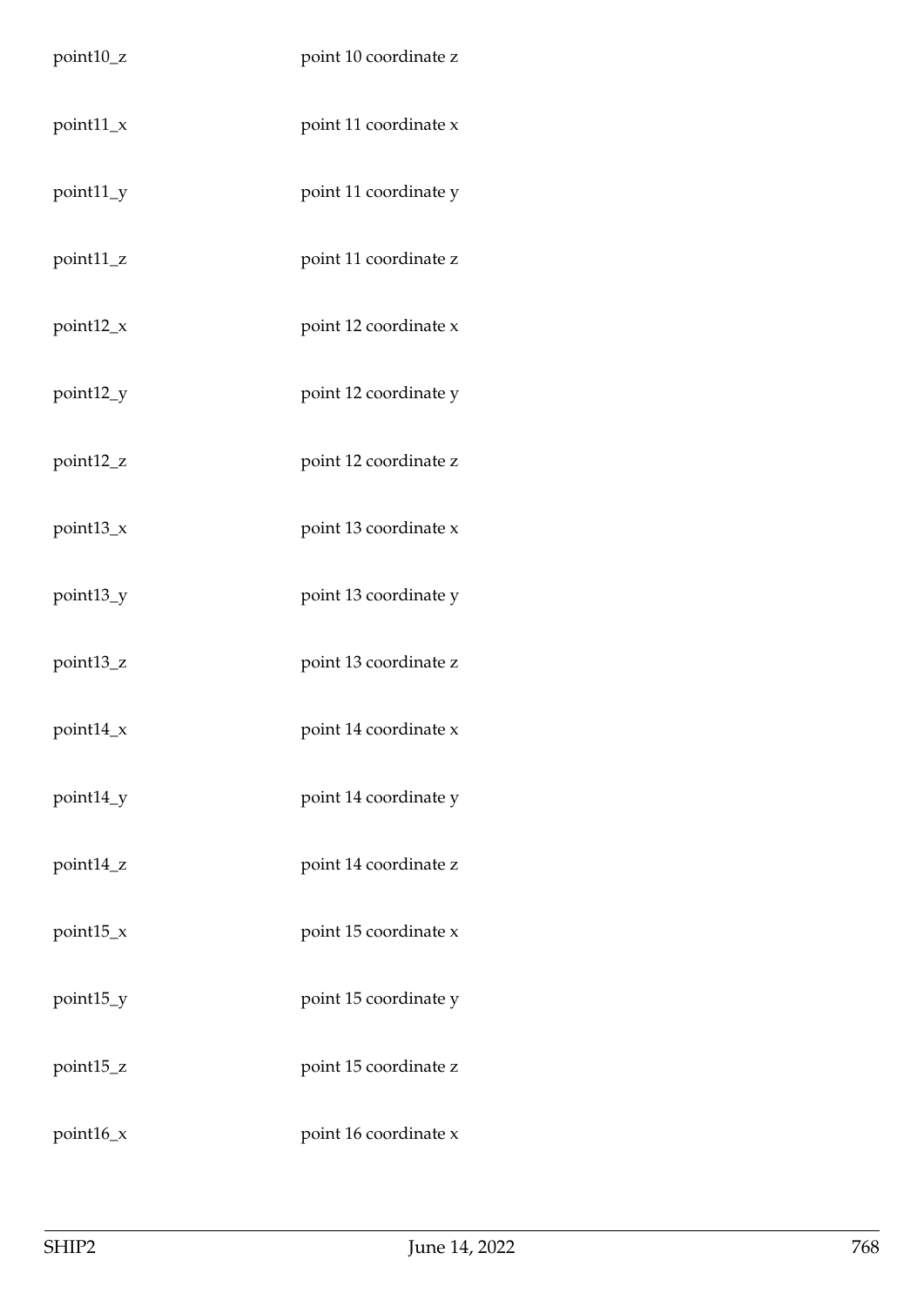| point16_y    | point 16 coordinate y |
|--------------|-----------------------|
| point16_z    | point 16 coordinate z |
| point17_x    | point 17 coordinate x |
| point17_y    | point 17 coordinate y |
| point17_z    | point 17 coordinate z |
| point $18_x$ | point 18 coordinate x |
| point18_y    | point 18 coordinate y |
| point18_z    | point 18 coordinate z |
| point19_x    | point 19 coordinate x |
| point19_y    | point 19 coordinate y |
| point19_z    | point 19 coordinate z |
| $point20_x$  | point 20 coordinate x |
| point20_y    | point 20 coordinate y |
| point20_z    | point 20 coordinate z |
| $point21_x$  | point 21 coordinate x |
| point21_y    | point 21 coordinate y |
| point21_z    | point 21 coordinate z |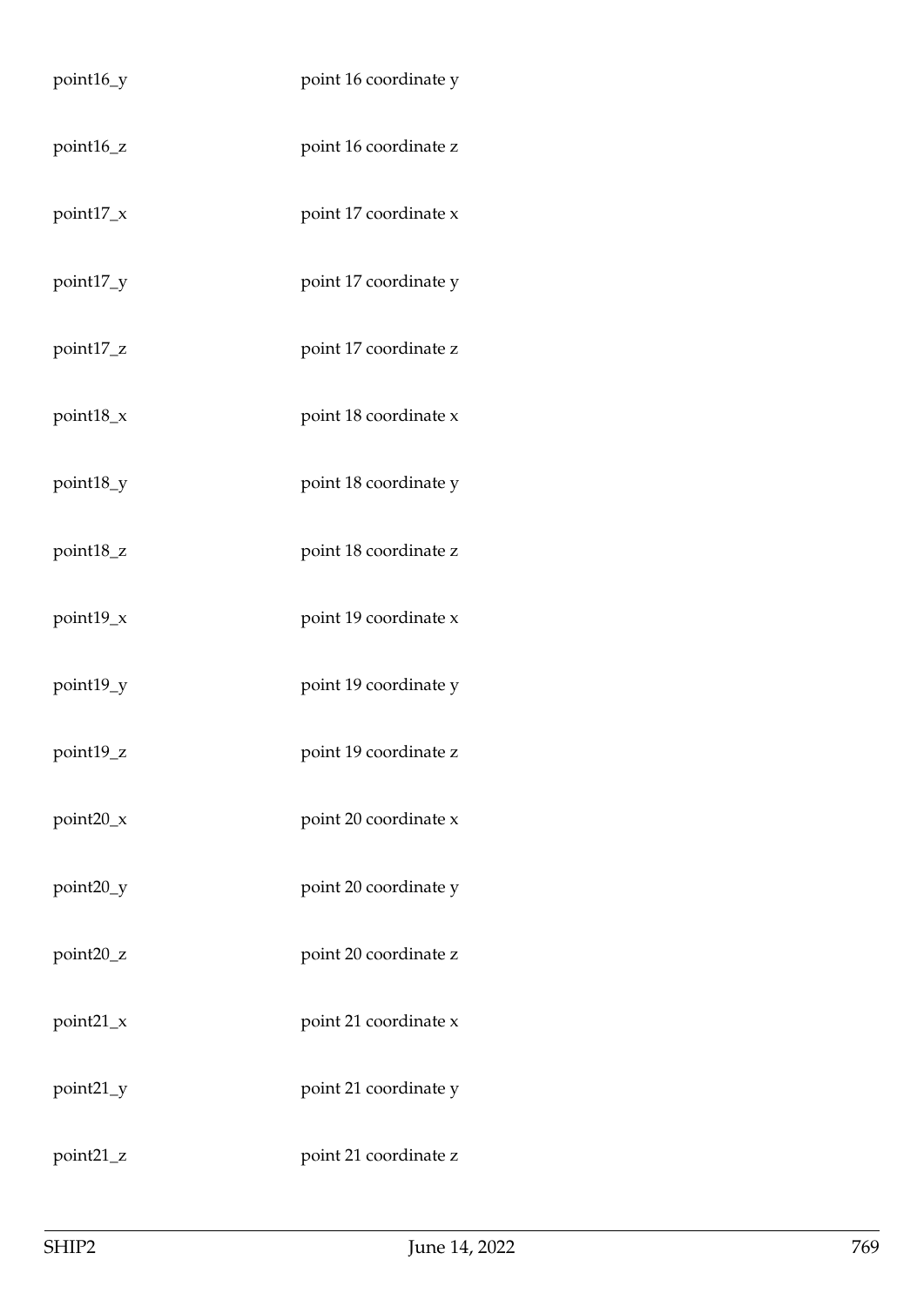| $point22_x$     | point 22 coordinate x   |
|-----------------|-------------------------|
| point22_y       | point 22 coordinate y   |
| point22_z       | point 22 coordinate z   |
| $point23_x$     | point 23 coordinate x   |
| point23_y       | point 23 coordinate y   |
| point23_z       | point 23 coordinate z   |
| point24_x       | point 24 coordinate x   |
| point24_y       | point 24 coordinate y   |
| point24_z       | point 24 coordinate z   |
| pp22_pp23       | distance point 22 to 23 |
| pp20_pp21       | distance point 20 to 21 |
| pp18_pp19       | distance point 18 to 19 |
| pp10_pp11       | distance point 10 to 11 |
| $pp14$ _pp15    | distance point 14 to 15 |
| $pp12$ _ $pp13$ | distance point 12 to 13 |
| pp14_pp16       | distance point 14 to 16 |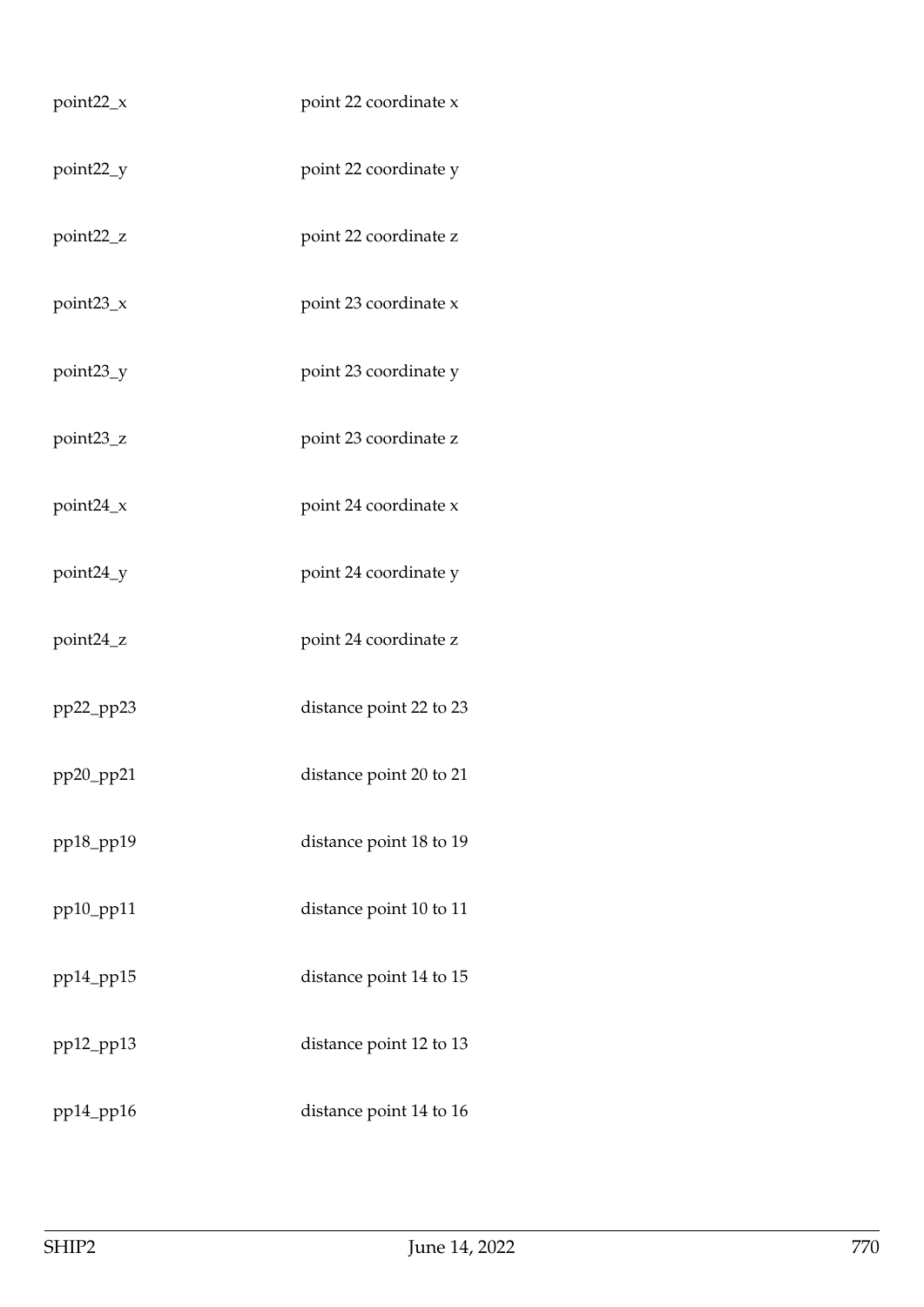| pp15_pp17              | distance point 15 to 17 |
|------------------------|-------------------------|
| pp2_pp7                | distance point 2 to 7   |
| $pp2$ _pp8             | distance point 2 to 8   |
| $pp1$ _ $pp10$         | distance point 1 to 10  |
| $pp1$ <sub>-pp11</sub> | distance point 1 to 11  |
| $pp8$ _pp $9$          | distance point 8 to 9   |
| $pp2$ _ $pp20$         | distance point 2 to 20  |
| $pp2$ _ $pp21$         | distance point 2 to 21  |
| $pp7$ _pp20            | distance point 7 to 20  |
| $pp7$ _pp21            | distance point 7 to 21  |
| $pp2$ _ $pp5$          | distance point 2 to 5   |
| $pp5$ _pp $8$          | distance point 5 to 8   |
| pp2_pp80               | distance point 2 to 80  |
| pp6_pp24               | distance point 6 to 24  |
| $pp7$ _pp24            | distance point 7 to 24  |
| $pp1$ <sub>-pp20</sub> | distance point 1 to 20  |
| $pp1$ <sub>-pp21</sub> | distance point 1 to 21  |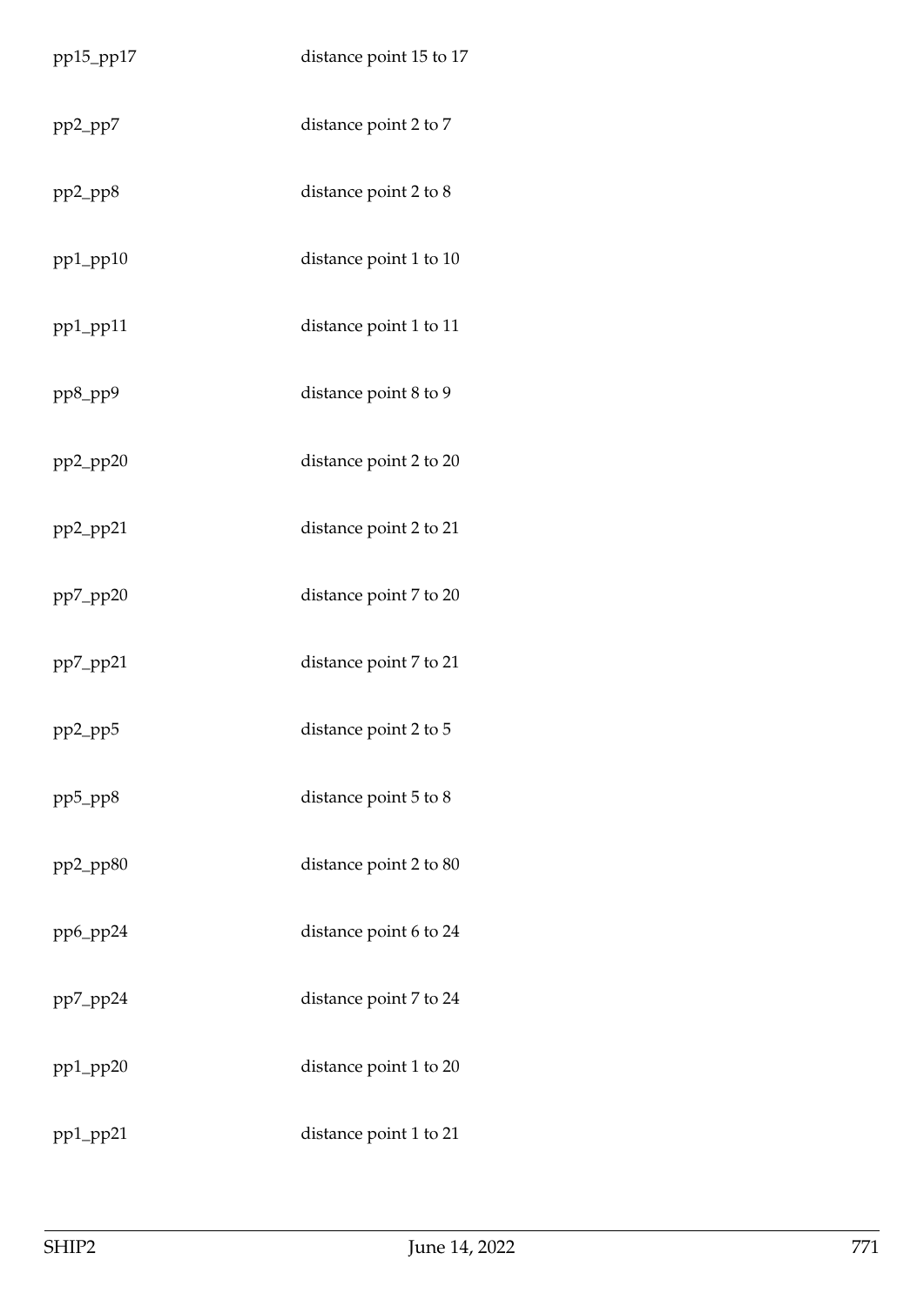| pp8_pp90         | distance point 8 to 90                               |                                                                                                                                                                                                                       |
|------------------|------------------------------------------------------|-----------------------------------------------------------------------------------------------------------------------------------------------------------------------------------------------------------------------|
| <b>MRTIKAS</b>   | <b>MRTIKAS: Intrakranielle arterielle Stenosen</b>   |                                                                                                                                                                                                                       |
| mrt_ikas_usnr    | MRTIKAS: Untersuchernummer                           |                                                                                                                                                                                                                       |
| mrt_ikas_ausw    | MRTIKAS: MRT auswertbar?                             | $0 - no$<br>$1 - yes$                                                                                                                                                                                                 |
| mrt_ikas_st      | MRTIKAS: Stenose vorhanden?                          | $0 - no$<br>$1 - yes$                                                                                                                                                                                                 |
| mrt_ikas_stseite | MRTIKAS: Seite der Stenose?                          | 1 - rechts<br>$2 - links$<br>3 - A. basilaris                                                                                                                                                                         |
| mrt_ikas_stlok   | MRTIKAS: Lokalisation der Stenose?                   | $2 - ACI-C2$<br>3 - ACI-C3<br>4 - ACI-C4<br>5 - ACI-C5<br>$6 - ACI-C6$<br>7 - ACI-C7<br>8 - ACM-M1<br>9 - ACM-M2<br>10 - ACP<br>11 - AV-V4<br>12 - A.bas-prox<br>13 - A.bas-mitte<br>14 - A.bas-distal<br>15 - ACA-A1 |
| mrt_ikas_sthigh  | MRTIKAS: Stenose höchstgradig?                       | $0 - no$<br>$1 - yes$                                                                                                                                                                                                 |
| mrt_ikas_dst     | MRTIKAS: Durchmesser Stenose (mm)                    |                                                                                                                                                                                                                       |
| mrt_ikas_dnorm   | MRTIKAS: Durchmesser normaler<br>Gefäßabschnitt (mm) |                                                                                                                                                                                                                       |
| mrt_ikas_stgrad  | <b>MRTIKAS: Grad der Stenose</b>                     |                                                                                                                                                                                                                       |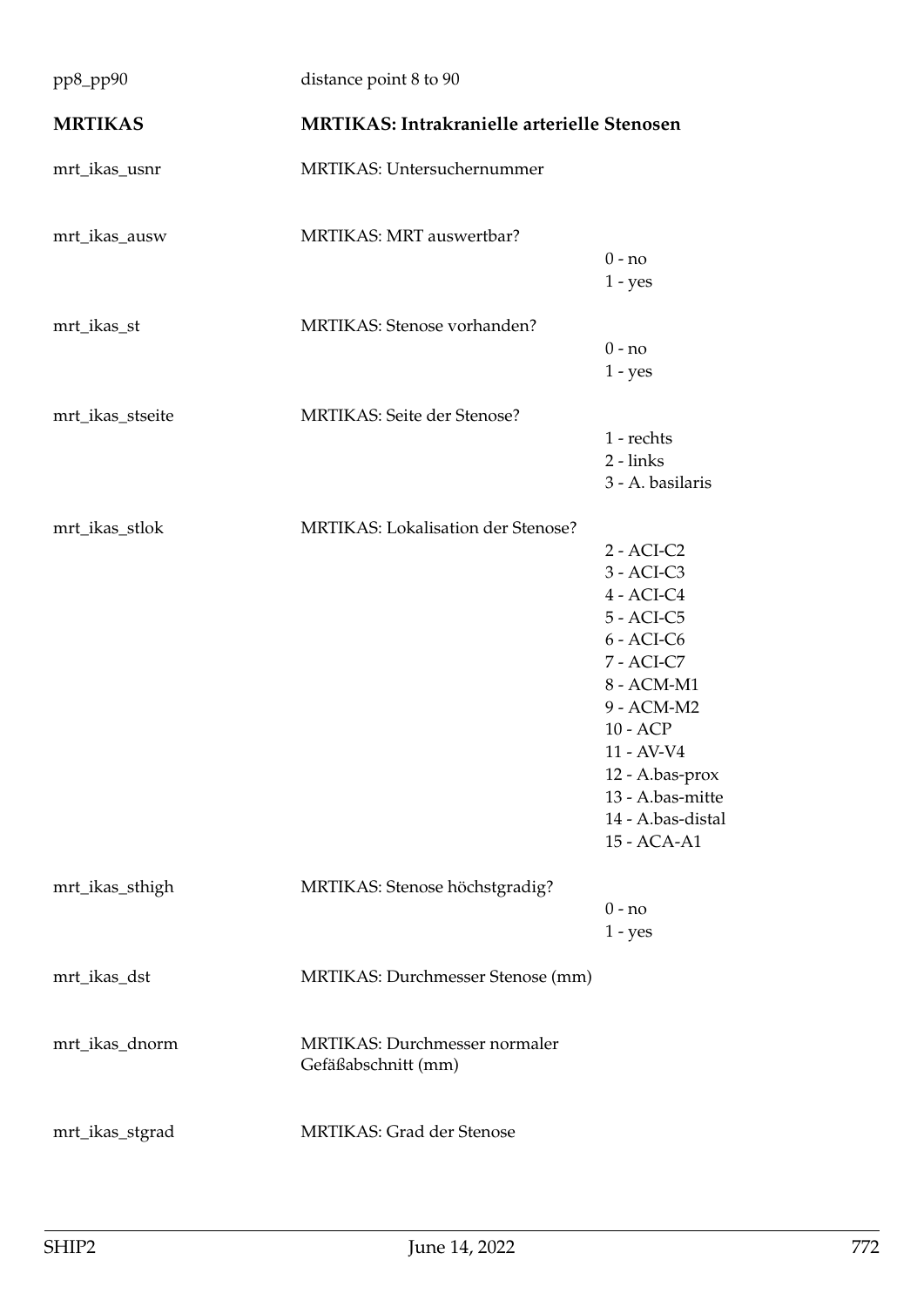| mrt_ikas_st2      | MRTIKAS: 2. Stenose vorhanden?             |                          |
|-------------------|--------------------------------------------|--------------------------|
|                   |                                            | $0 - no$                 |
|                   |                                            | $1 - yes$                |
| mrt_ikas_st2seite | MRTIKAS: Seite der 2. Stenose?             |                          |
|                   |                                            | 1 - rechts               |
|                   |                                            | $2 - links$              |
|                   |                                            | 3 - A. basilaris         |
| mrt_ikas_st2lok   | MRTIKAS: Lokalisation der 2.Stenose?       |                          |
|                   |                                            | $2 - ACI-C2$             |
|                   |                                            | $3 - ACI-C3$             |
|                   |                                            | $4 - ACI-C4$             |
|                   |                                            | 5 - ACI-C5               |
|                   |                                            | $6 - ACI-C6$             |
|                   |                                            | 7 - ACI-C7               |
|                   |                                            | 8 - ACM-M1<br>9 - ACM-M2 |
|                   |                                            | 10 - ACP                 |
|                   |                                            | 11 - AV-V4               |
|                   |                                            | 12 - A.bas-prox          |
|                   |                                            | 13 - A.bas-mitte         |
|                   |                                            | 14 - A.bas-distal        |
|                   |                                            | 15 - ACA-A1              |
| mrt_ikas_st2high  | MRTIKAS: 2. Stenose höchstgradig?          |                          |
|                   |                                            | $0 - no$                 |
|                   |                                            | $1 - yes$                |
| mrt_ikas_dst2     | MRTIKAS: Durchmesser 2. Stenose (mm)       |                          |
|                   |                                            |                          |
| mrt_ikas_dnorm2   | MRTIKAS: Durchmesser normaler              |                          |
|                   | 2.Gefäßabschnitt                           |                          |
|                   |                                            |                          |
|                   | MRTIKAS: Grad der 2. Stenose               |                          |
| mrt_ikas_stgrad2  |                                            |                          |
|                   |                                            |                          |
| mrt_ikas_stanzahl | MRTIKAS: Anzahl der Stenosen               |                          |
|                   |                                            |                          |
| mrt_ikas_laes     | MRTIKAS: Ischäm. Läsion(en) vorhanden?     |                          |
|                   |                                            | $0 - no$                 |
|                   |                                            | $1 - yes$                |
|                   |                                            |                          |
| mrt_ikas_laesgef  | MRTIKAS: Gefäßgebiet der ischm. Läsion(en) | $1 - ACA$                |
|                   |                                            | $2 - ACM$                |
|                   |                                            |                          |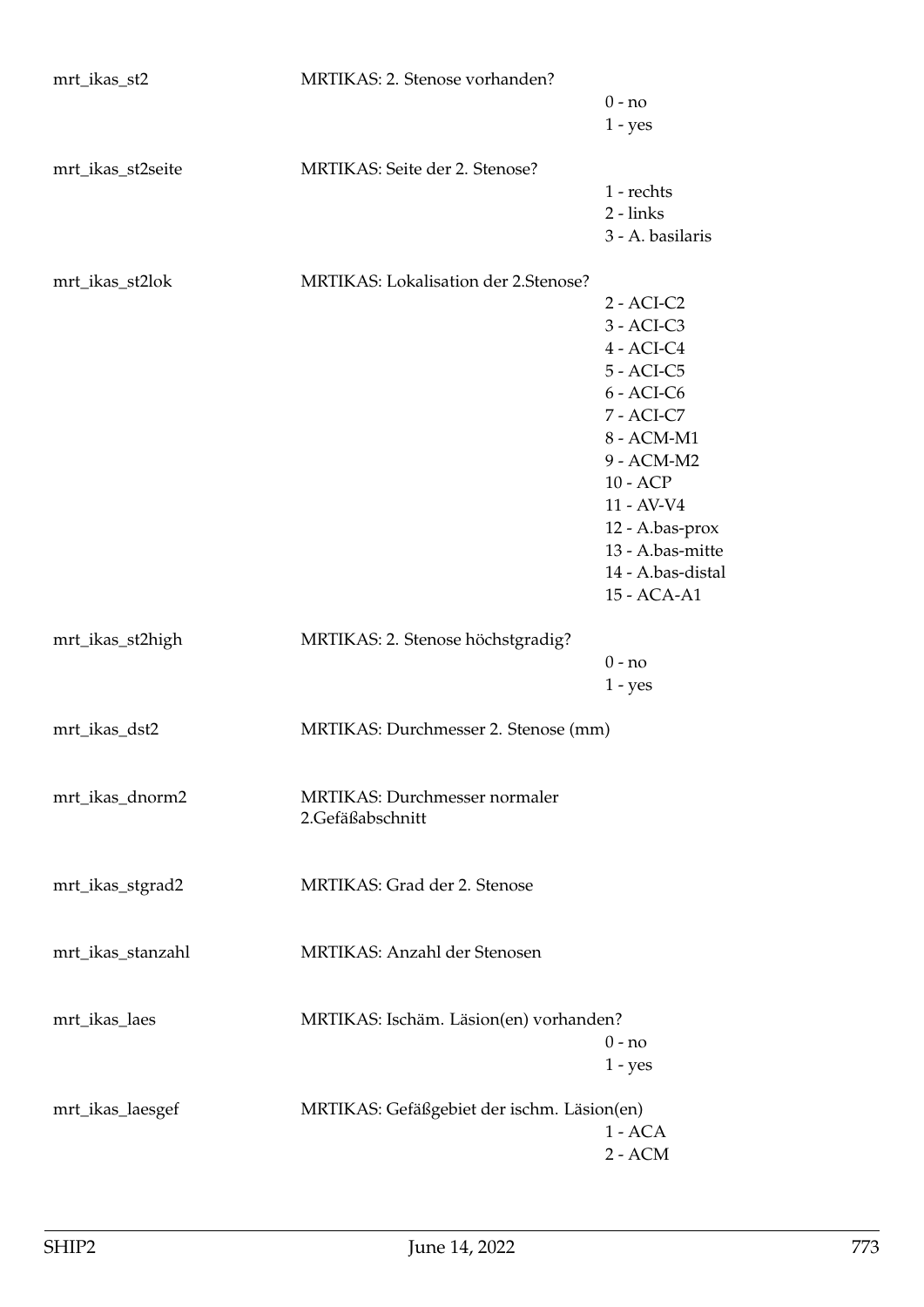|                   |                                         | $3 - ACP$<br>4 - A.bas.<br>5 - ACA+ACM                                                                                                                       |
|-------------------|-----------------------------------------|--------------------------------------------------------------------------------------------------------------------------------------------------------------|
| mrt_ikas_laesseit | MRTIKAS: Seite der ischäm. Läsion(en)   | 1 - rechts<br>$2 - links$<br>3 - beide Seiten                                                                                                                |
| mrt_ikas_laesmus  | MRTIKAS: Muster der ischäm. Läsion(en)  | 1 - lakunär<br>2 - embolisch<br>3 - territoriell                                                                                                             |
| mrt_ikas_laesanz  | MRTIKAS: Anzahl der ischäm. Läsionen    |                                                                                                                                                              |
| <b>MRTKFH</b>     | MRTKFH: Volumen der Kiefernhöhle        |                                                                                                                                                              |
| mrtkfh_usnr       | MRTKFH: Untersuchernummer               |                                                                                                                                                              |
| mrtkfh_side       | MRTKFH: Seite der Kieferhöhle           | 1 - Links<br>2 - Rechts                                                                                                                                      |
| mrtkfh_op         | MRTKFH: Wurde die Kieferhöhle operiert? | $0 - no$<br>$1 - yes$                                                                                                                                        |
| mrtkfh_cond       | MRTKFH: Zustand der Kieferhöhle         | -1 - technisch unlesbar<br>$0$ - gesund<br>1 - Sinusitis basal<br>2 - Sinusitis apikal<br>3 - Polyposis<br>4 - Mukozele<br>5 - Trauma/Fraktur<br>6 - Aplasie |
| mrtkfh_note       | <b>MRTKFH: Kommentar</b>                |                                                                                                                                                              |
| <b>MRTSTH</b>     | MRTSTH: Volumen der Stirnhöhle          |                                                                                                                                                              |
| mrtsth_usnr       | MRTSTH: Untersuchernummer               |                                                                                                                                                              |
| mrtsth_side       | MRTSTH: Seite der Stirnhöhle            | 1 - Links<br>2 - Rechts                                                                                                                                      |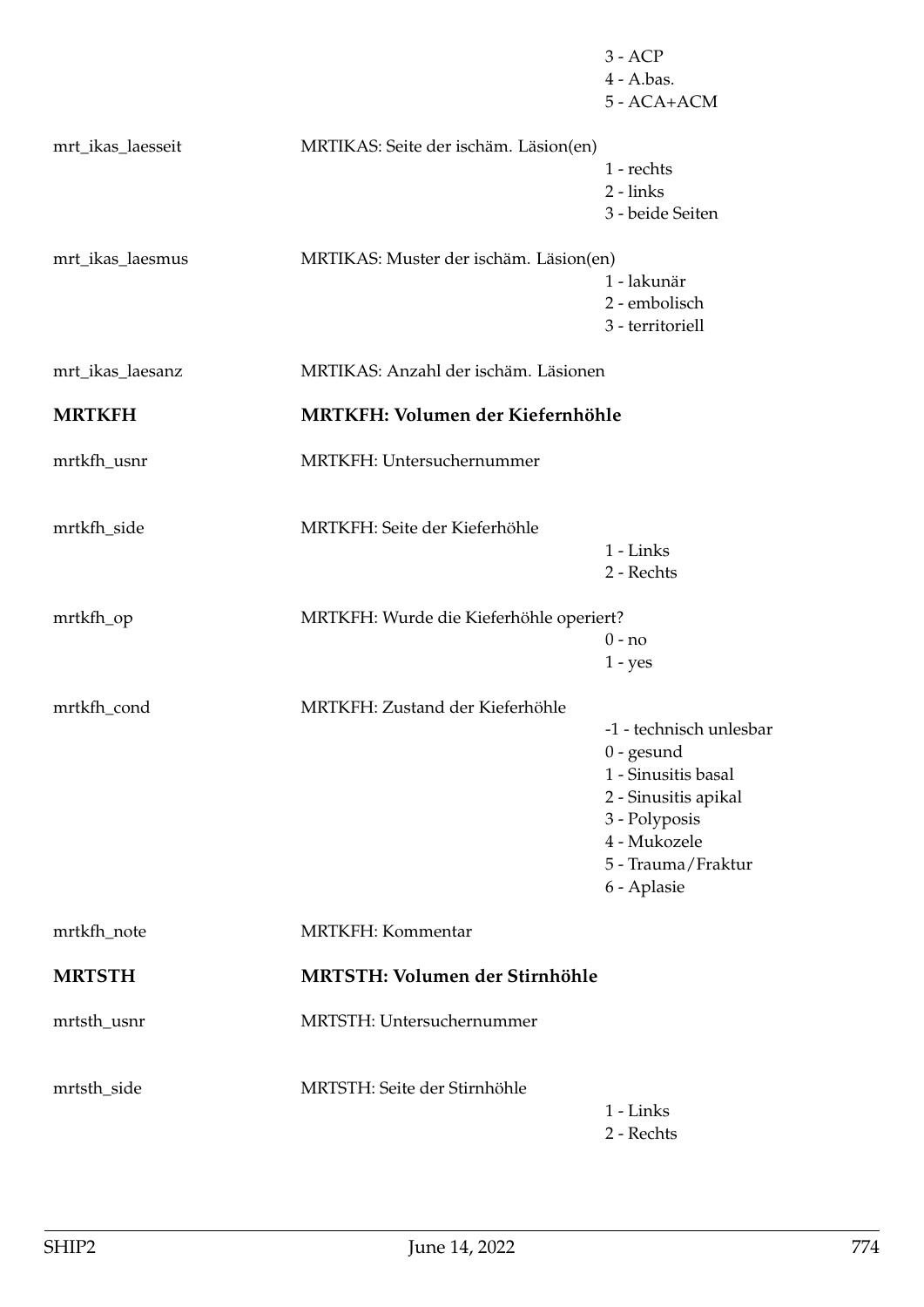| mrtsth_op             | MRTSTH: Wurde die Stirnhöhle operiert?                        |                                                                                                                                                              |
|-----------------------|---------------------------------------------------------------|--------------------------------------------------------------------------------------------------------------------------------------------------------------|
|                       |                                                               | $0 - no$                                                                                                                                                     |
|                       |                                                               | $1 - yes$                                                                                                                                                    |
| mrtsth_cond           | MRTSTH: Zustand der Stirnhöhle                                | -1 - technisch unlesbar<br>$0$ - gesund<br>1 - Sinusitis basal<br>2 - Sinusitis apikal<br>3 - Polyposis<br>4 - Mukozele<br>5 - Trauma/Fraktur<br>6 - Aplasie |
| mrtsth_note           | <b>MRTSTH:</b> Kommentar                                      |                                                                                                                                                              |
| <b>MRTTRACHEA1</b>    | <b>MRTTRACHEA1: Volumen der Trachea</b>                       |                                                                                                                                                              |
| mrttrachea1_usnr      | MRTTRACHEA1: Untersuchernummer                                |                                                                                                                                                              |
|                       |                                                               |                                                                                                                                                              |
| mrttrachea1_e0_ll_max | MRTTRACHEA1: Laterolateraler Durchmesser<br>maximum - Ebene 0 |                                                                                                                                                              |
| mrttrachea1_e0_l4m    | MRTTRACHEA1: Laterolateral 4mm von<br>anterior - Ebene 0      |                                                                                                                                                              |
| mrttrachea1_e0_ap_max | MRTTRACHEA1: Anteriorposterior maximum -<br>Ebene 0           |                                                                                                                                                              |
| mrttrachea1_e1_ll_max | MRTTRACHEA1: Laterolateraler Durchmesser<br>maximum - Ebene 1 |                                                                                                                                                              |
| mrttrachea1_e1_l4m    | MRTTRACHEA1: Laterolateral 4mm von<br>anterior - Ebene 1      |                                                                                                                                                              |
| mrttrachea1_e1_ap_max | MRTTRACHEA1: Anteriorposterior maximum -<br>Ebene 1           |                                                                                                                                                              |
| mrttrachea1_e2_ll_max | MRTTRACHEA1: Laterolateraler Durchmesser<br>maximum - Ebene 2 |                                                                                                                                                              |
| mrttrachea1_e2_l4m    | MRTTRACHEA1: Laterolateral 4mm von<br>anterior - Ebene 2      |                                                                                                                                                              |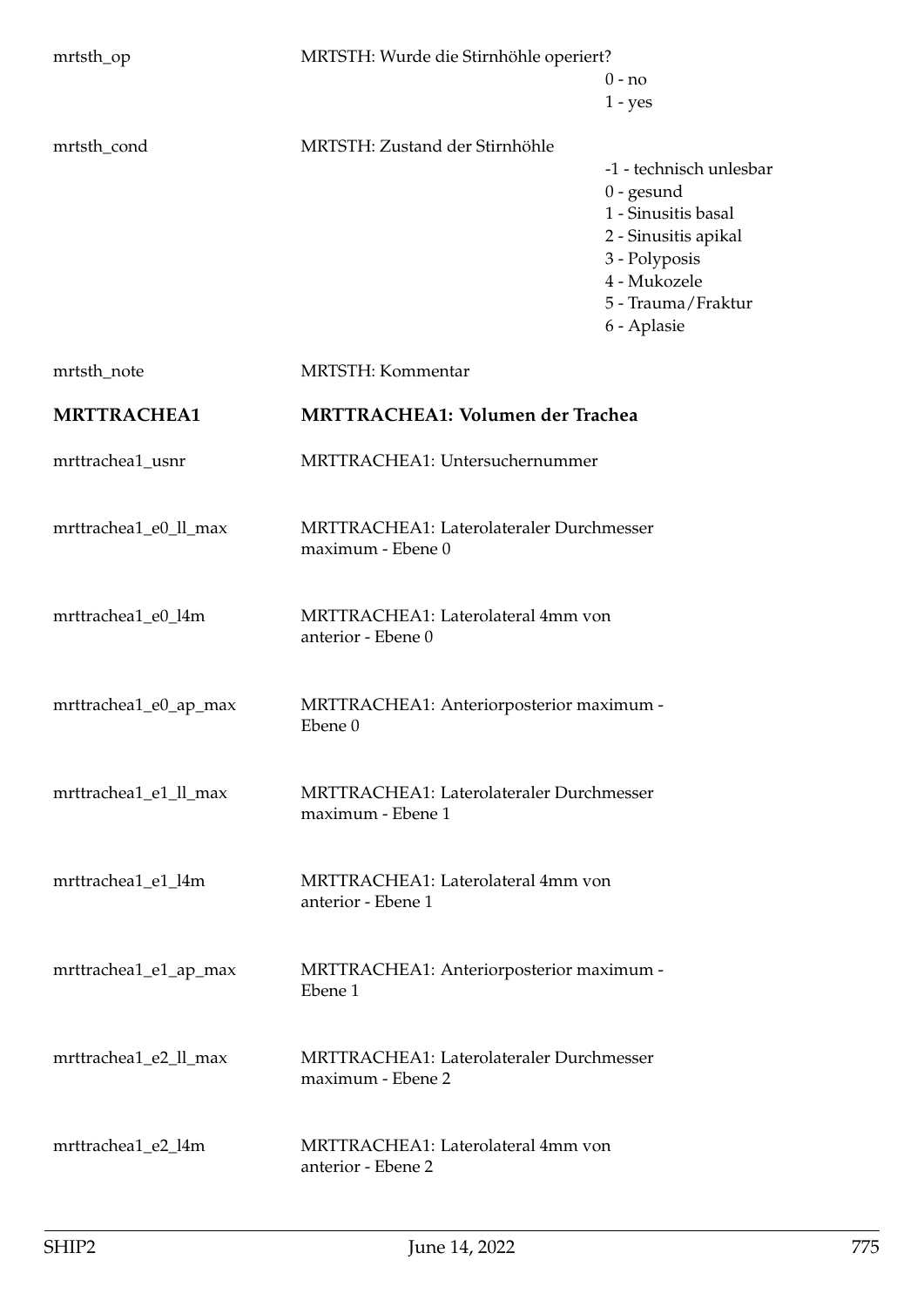| mrttrachea1_e2_ap_max | MRTTRACHEA1: Anteriorposterior maximum -<br>Ebene 2                  |
|-----------------------|----------------------------------------------------------------------|
| mrttrachea1_e3_ll_max | <b>MRTTRACHEA1: Laterolateraler Durchmesser</b><br>maximum - Ebene 3 |
| mrttrachea1_e3_l4m    | MRTTRACHEA1: Laterolateral 4mm von<br>anterior - Ebene 3             |
| mrttrachea1_e3_ap_max | MRTTRACHEA1: Anteriorposterior maximum -<br>Ebene 3                  |
| mrttrachea1_e4_ll_max | MRTTRACHEA1: Laterolateraler Durchmesser<br>maximum - Ebene 4        |
| mrttrachea1_e4_l4m    | MRTTRACHEA1: Laterolateral 4mm von<br>anterior - Ebene 4             |
| mrttrachea1_e4_ap_max | MRTTRACHEA1: Anteriorposterior maximum -<br>Ebene 4                  |
| mrttrachea1_e5_ll_max | MRTTRACHEA1: Laterolateraler Durchmesser<br>maximum - Ebene 5        |
| mrttrachea1_e5_l4m    | MRTTRACHEA1: Laterolateral 4mm von<br>anterior - Ebene 5             |
| mrttrachea1_e5_ap_max | MRTTRACHEA1: Anteriorposterior maximum -<br>Ebene 5                  |
| mrttrachea1_e6_ll_max | <b>MRTTRACHEA1: Laterolateraler Durchmesser</b><br>maximum - Ebene 6 |
| mrttrachea1_e6_l4m    | MRTTRACHEA1: Laterolateral 4mm von<br>anterior - Ebene 6             |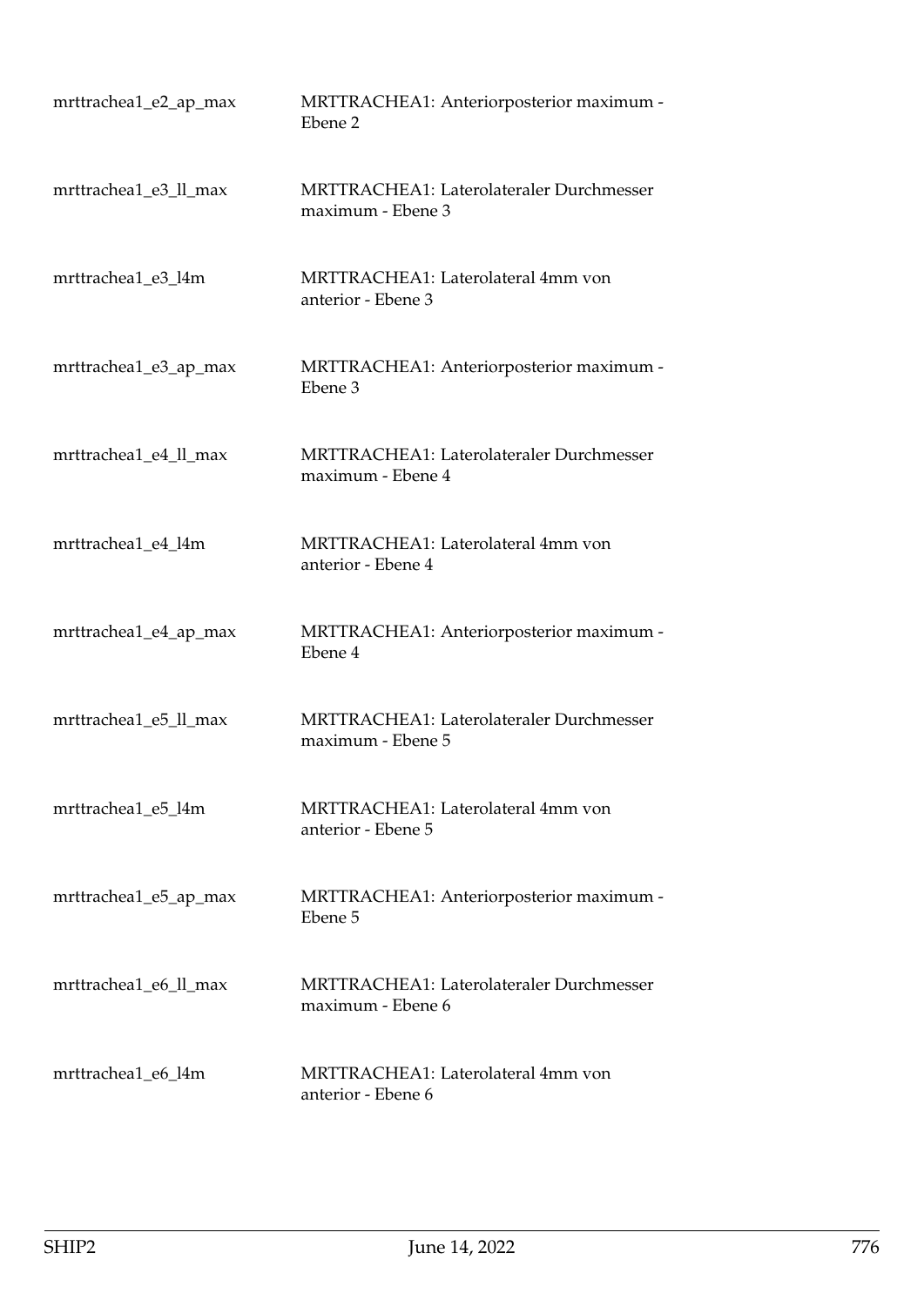| mrttrachea1_e6_ap_max  | MRTTRACHEA1: Anteriorposterior maximum -<br>Ebene 6                   |
|------------------------|-----------------------------------------------------------------------|
| mrttrachea1_e7_ll_max  | <b>MRTTRACHEA1: Laterolateraler Durchmesser</b><br>maximum - Ebene 7  |
| mrttrachea1_e7_l4m     | MRTTRACHEA1: Laterolateral 4mm von<br>anterior - Ebene 7              |
| mrttrachea1_e7_ap_max  | MRTTRACHEA1: Anteriorposterior maximum -<br>Ebene 7                   |
| mrttrachea1_e8_ll_max  | MRTTRACHEA1: Laterolateraler Durchmesser<br>maximum - Ebene 8         |
| mrttrachea1_e8_l4m     | MRTTRACHEA1: Laterolateral 4mm von<br>anterior - Ebene 8              |
| mrttrachea1_e8_ap_max  | MRTTRACHEA1: Anteriorposterior maximum -<br>Ebene 8                   |
| mrttrachea1_e9_ll_max  | MRTTRACHEA1: Laterolateraler Durchmesser<br>maximum - Ebene 9         |
| mrttrachea1_e9_l4m     | MRTTRACHEA1: Laterolateral 4mm von<br>anterior - Ebene 9              |
| mrttrachea1_e9_ap_max  | MRTTRACHEA1: Anteriorposterior maximum -<br>Ebene 9                   |
| mrttrachea1_e10_ll_max | <b>MRTTRACHEA1: Laterolateraler Durchmesser</b><br>maximum - Ebene 10 |
| mrttrachea1_e10_l4m    | MRTTRACHEA1: Laterolateral 4mm von<br>anterior - Ebene 10             |
| mrttrachea1_e10_ap_max | MRTTRACHEA1: Anteriorposterior maximum -<br>Ebene 10                  |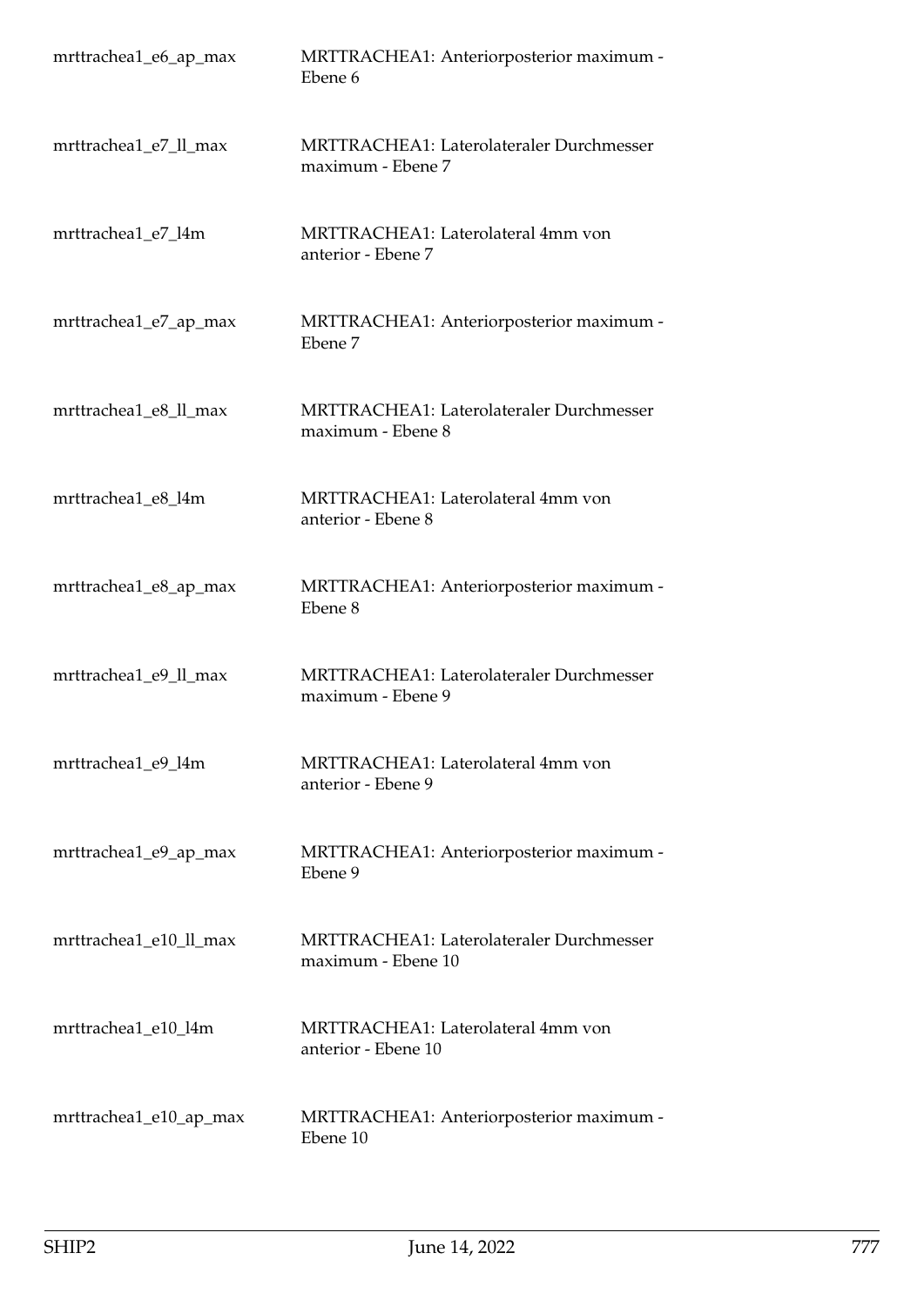| mrttrachea1_e11_ll_max | MRTTRACHEA1: Laterolateraler Durchmesser<br>maximum - Ebene 11        |
|------------------------|-----------------------------------------------------------------------|
| mrttrachea1_e11_l4m    | MRTTRACHEA1: Laterolateral 4mm von<br>anterior - Ebene 11             |
| mrttrachea1_e11_ap_max | MRTTRACHEA1: Anteriorposterior maximum -<br>Ebene 11                  |
| mrttrachea1_e12_ll_max | MRTTRACHEA1: Laterolateraler Durchmesser<br>maximum - Ebene 12        |
| mrttrachea1_e12_l4m    | MRTTRACHEA1: Laterolateral 4mm von<br>anterior - Ebene 12             |
| mrttrachea1_e12_ap_max | MRTTRACHEA1: Anteriorposterior maximum -<br>Ebene 12                  |
| mrttrachea1_e13_ll_max | MRTTRACHEA1: Laterolateraler Durchmesser<br>maximum - Ebene 13        |
| mrttrachea1_e13_l4m    | MRTTRACHEA1: Laterolateral 4mm von<br>anterior - Ebene 13             |
| mrttrachea1_e13_ap_max | MRTTRACHEA1: Anteriorposterior maximum -<br>Ebene 13                  |
| mrttrachea1_e14_ll_max | <b>MRTTRACHEA1: Laterolateraler Durchmesser</b><br>maximum - Ebene 14 |
| mrttrachea1_e14_l4m    | MRTTRACHEA1: Laterolateral 4mm von<br>anterior - Ebene 14             |
| mrttrachea1_e14_ap_max | MRTTRACHEA1: Anteriorposterior maximum -<br>Ebene 14                  |
| mrttrachea1_e15_ll_max | MRTTRACHEA1: Laterolateraler Durchmesser<br>maximum - Ebene 15        |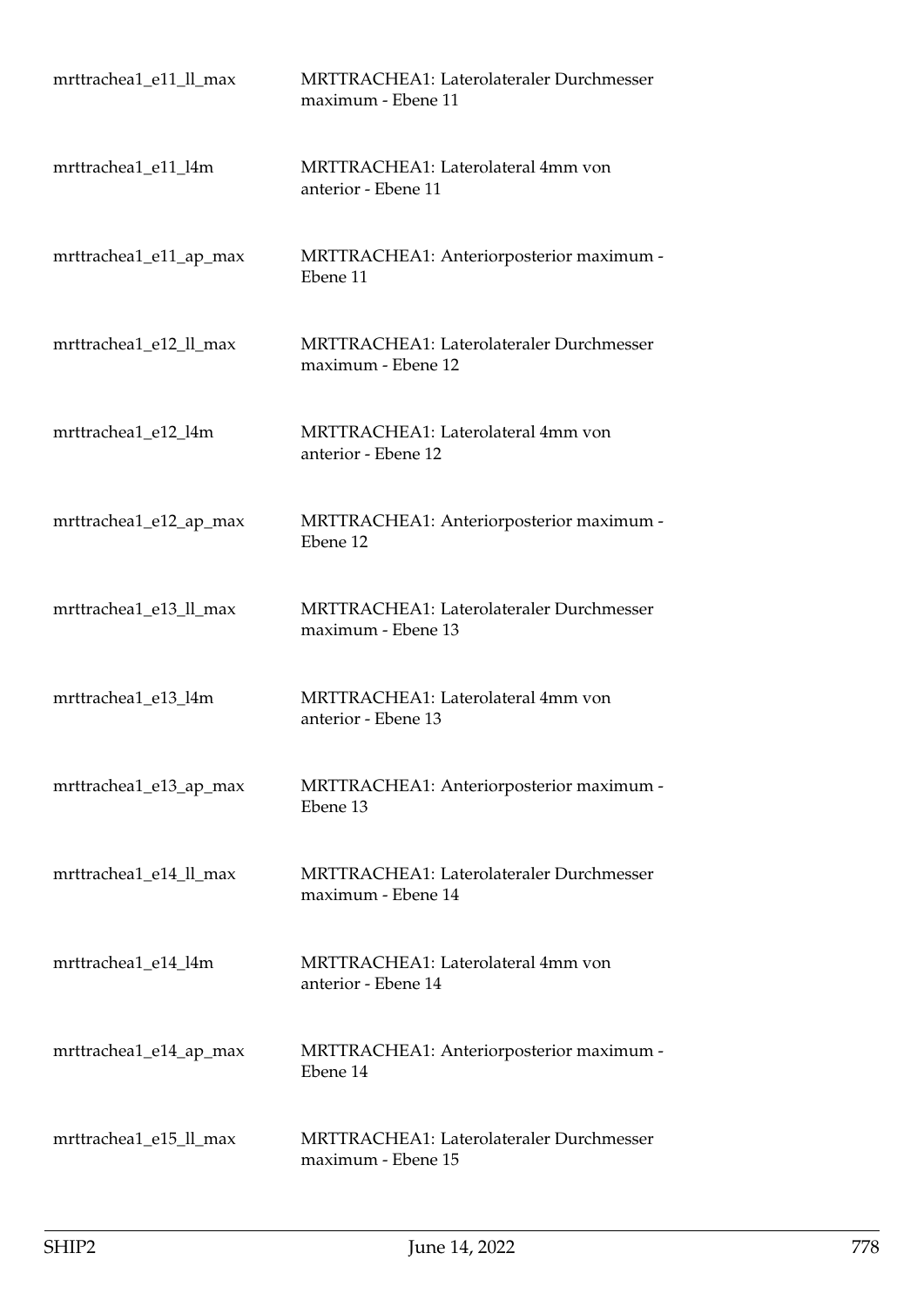| mrttrachea1_e15_l4m    | MRTTRACHEA1: Laterolateral 4mm von<br>anterior - Ebene 15             |
|------------------------|-----------------------------------------------------------------------|
| mrttrachea1_e15_ap_max | MRTTRACHEA1: Anteriorposterior maximum -<br>Ebene 15                  |
| mrttrachea1_e16_ll_max | MRTTRACHEA1: Laterolateraler Durchmesser<br>maximum - Ebene 16        |
| mrttrachea1_e16_l4m    | MRTTRACHEA1: Laterolateral 4mm von<br>anterior - Ebene 16             |
| mrttrachea1_e16_ap_max | MRTTRACHEA1: Anteriorposterior maximum -<br>Ebene 16                  |
| mrttrachea1_e17_ll_max | <b>MRTTRACHEA1: Laterolateraler Durchmesser</b><br>maximum - Ebene 17 |
| mrttrachea1_e17_l4m    | MRTTRACHEA1: Laterolateral 4mm von<br>anterior - Ebene 17             |
| mrttrachea1_e17_ap_max | MRTTRACHEA1: Anteriorposterior maximum -<br>Ebene 17                  |
| mrttrachea1_e18_ll_max | MRTTRACHEA1: Laterolateraler Durchmesser<br>maximum - Ebene 18        |
| mrttrachea1 e18 l4m    | MRTTRACHEA1: Laterolateral 4mm von<br>anterior - Ebene 18             |
| mrttrachea1_e18_ap_max | MRTTRACHEA1: Anteriorposterior maximum -<br>Ebene 18                  |
| mrttrachea1_e19_ll_max | MRTTRACHEA1: Laterolateraler Durchmesser<br>maximum - Ebene 19        |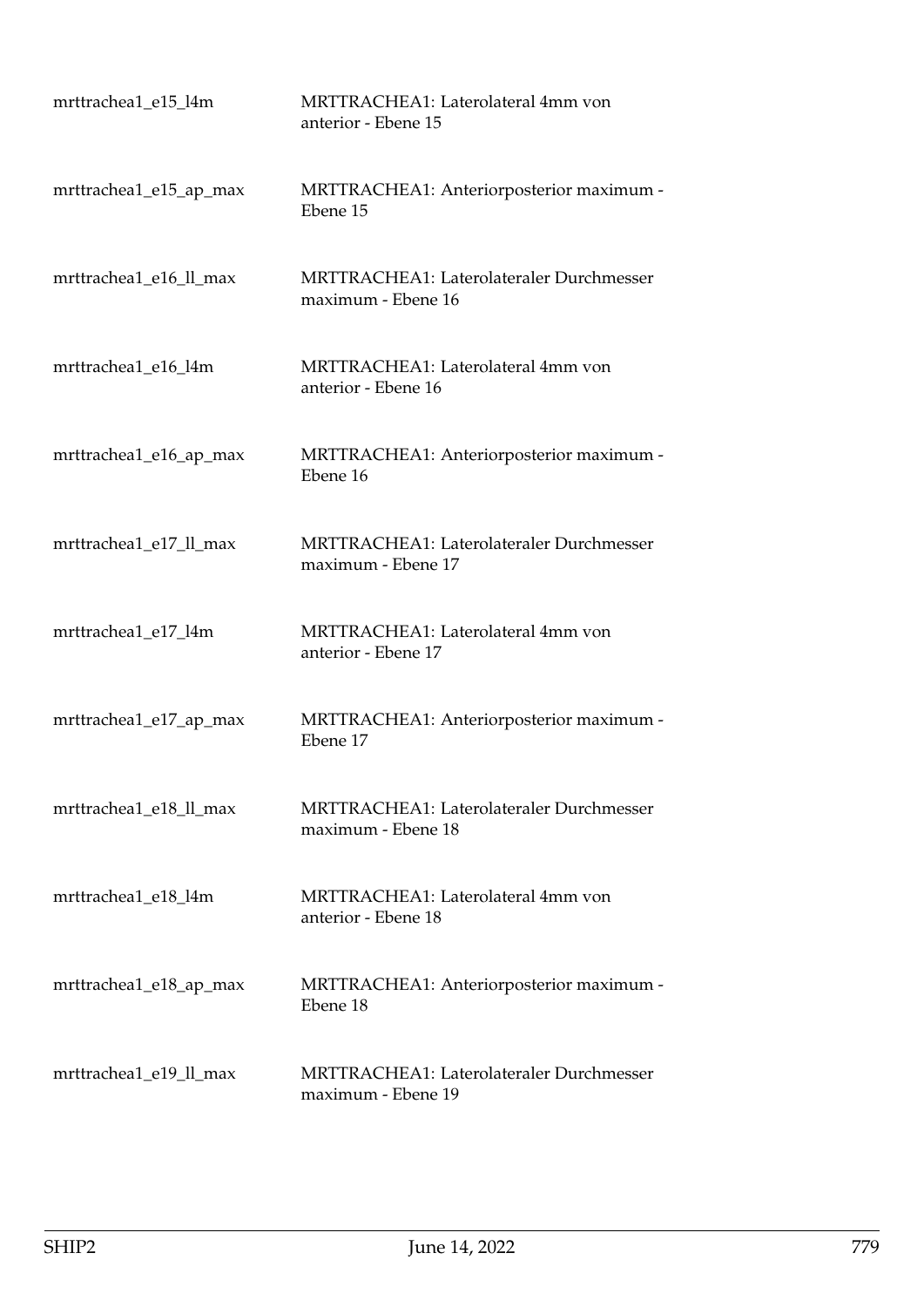| mrttrachea1_e19_l4m    | MRTTRACHEA1: Laterolateral 4mm von<br>anterior - Ebene 19             |
|------------------------|-----------------------------------------------------------------------|
| mrttrachea1_e19_ap_max | MRTTRACHEA1: Anteriorposterior maximum -<br>Ebene 19                  |
| mrttrachea1_e20_ll_max | MRTTRACHEA1: Laterolateraler Durchmesser<br>maximum - Ebene 20        |
| mrttrachea1_e20_l4m    | MRTTRACHEA1: Laterolateral 4mm von<br>anterior - Ebene 20             |
| mrttrachea1_e20_ap_max | MRTTRACHEA1: Anteriorposterior maximum -<br>Ebene 20                  |
| mrttrachea1_e21_ll_max | <b>MRTTRACHEA1: Laterolateraler Durchmesser</b><br>maximum - Ebene 21 |
| mrttrachea1_e21_l4m    | MRTTRACHEA1: Laterolateral 4mm von<br>anterior - Ebene 21             |
| mrttrachea1_e21_ap_max | MRTTRACHEA1: Anteriorposterior maximum -<br>Ebene 21                  |
| mrttrachea1_e22_ll_max | MRTTRACHEA1: Laterolateraler Durchmesser<br>maximum - Ebene 22        |
| mrttrachea1_e22_l4m    | MRTTRACHEA1: Laterolateral 4mm von<br>anterior - Ebene 22             |
| mrttrachea1_e22_ap_max | MRTTRACHEA1: Anteriorposterior maximum -<br>Ebene 22                  |
| mrttrachea1_e23_ll_max | <b>MRTTRACHEA1: Laterolateraler Durchmesser</b><br>maximum - Ebene 23 |
| mrttrachea1_e23_l4m    | MRTTRACHEA1: Laterolateral 4mm von<br>anterior - Ebene 23             |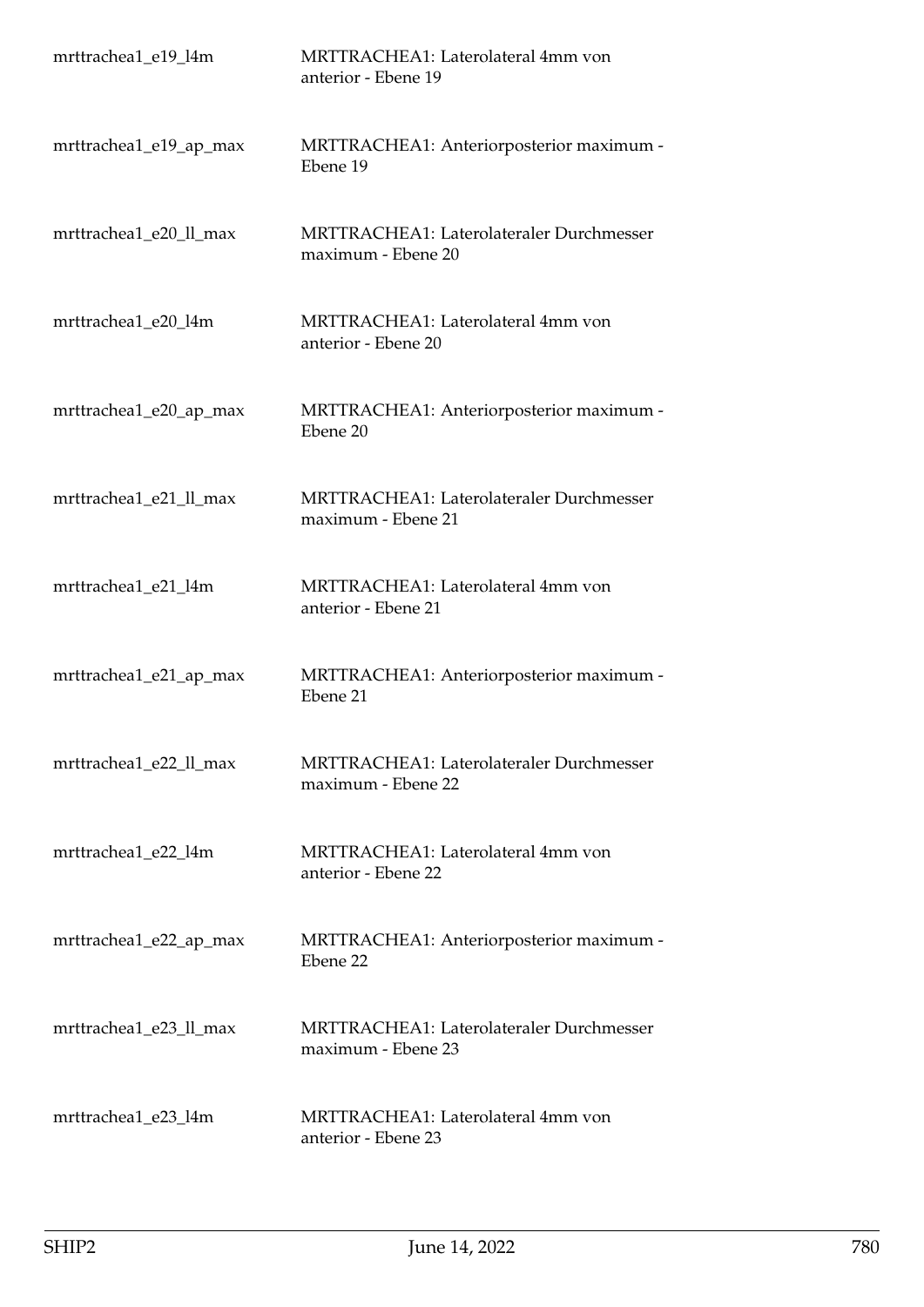| mrttrachea1_e23_ap_max | MRTTRACHEA1: Anteriorposterior maximum -<br>Ebene 23                  |
|------------------------|-----------------------------------------------------------------------|
| mrttrachea1_e24_ll_max | <b>MRTTRACHEA1: Laterolateraler Durchmesser</b><br>maximum - Ebene 24 |
| mrttrachea1_e24_l4m    | MRTTRACHEA1: Laterolateral 4mm von<br>anterior - Ebene 24             |
| mrttrachea1_e24_ap_max | MRTTRACHEA1: Anteriorposterior maximum -<br>Ebene 24                  |
| mrttrachea1_e25_ll_max | <b>MRTTRACHEA1: Laterolateraler Durchmesser</b><br>maximum - Ebene 25 |
| mrttrachea1_e25_l4m    | MRTTRACHEA1: Laterolateral 4mm von<br>anterior - Ebene 25             |
| mrttrachea1_e25_ap_max | MRTTRACHEA1: Anteriorposterior maximum -<br>Ebene 25                  |
| mrttrachea1_e26_ll_max | MRTTRACHEA1: Laterolateraler Durchmesser<br>maximum - Ebene 26        |
| mrttrachea1_e26_l4m    | MRTTRACHEA1: Laterolateral 4mm von<br>anterior - Ebene 26             |
| mrttrachea1_e26_ap_max | MRTTRACHEA1: Anteriorposterior maximum -<br>Ebene 26                  |
| mrttrachea1_vol        | MRTTRACHEA1: Volumen                                                  |
| mrttrachea1_bege       | <b>MRTTRACHEA1: Beginn Slice</b>                                      |
| mrttrachea1_ende       | <b>MRTTRACHEA1: End Slice</b>                                         |
| <b>MRTTRACHEA2</b>     | <b>MRTTRACHEA2: Cricoid</b>                                           |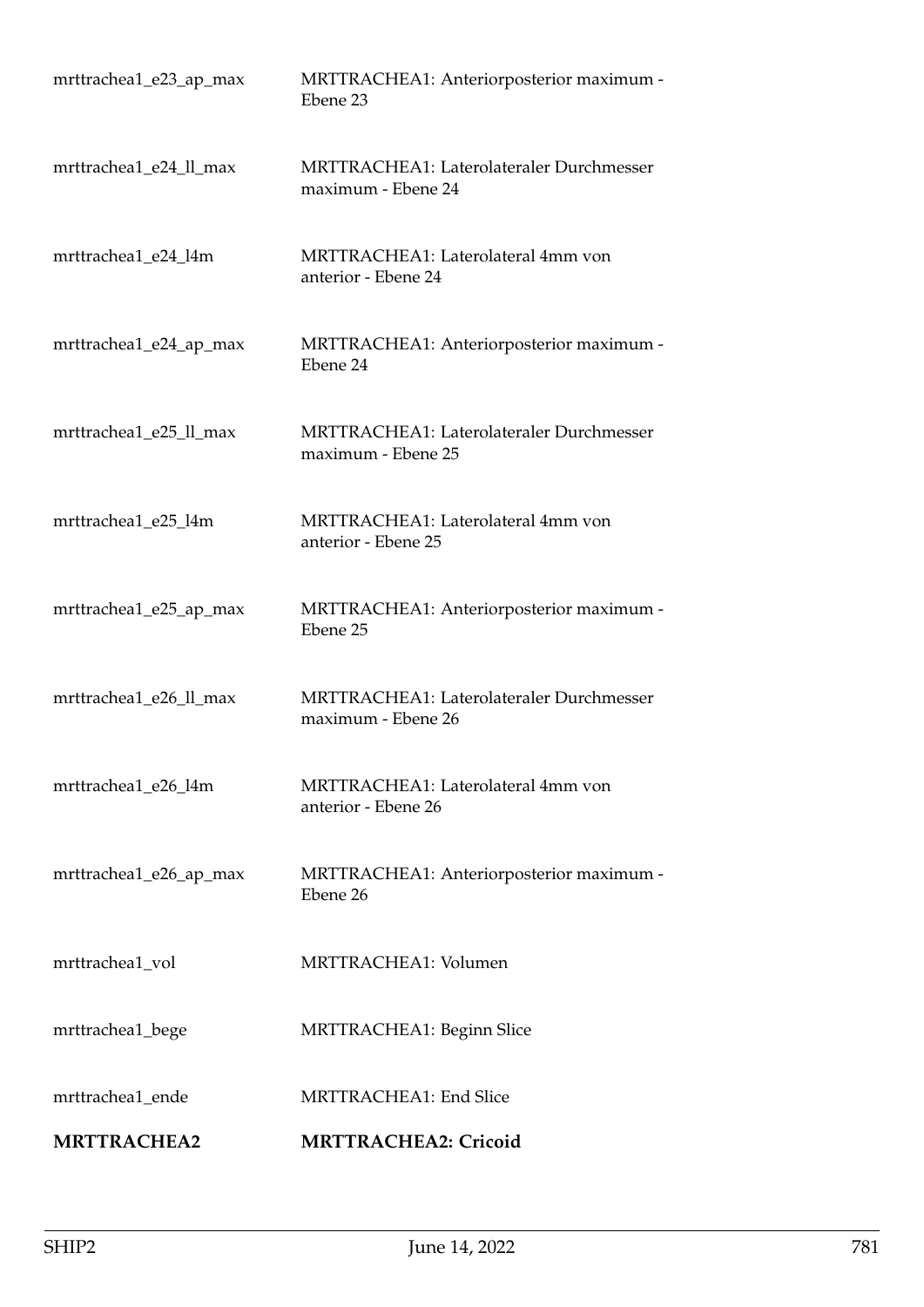| mrttrachea2_usnr      | MRTTRACHEA2: Untersuchernummer                                |                                                                                |
|-----------------------|---------------------------------------------------------------|--------------------------------------------------------------------------------|
| mrttrachea2_ll_max    | MRTTRACHEA2: Laterolateraler Durchmesser<br>maximum           |                                                                                |
| mrttrachea2_l4m       | MRTTRACHEA2: Laterolateral 4mm von<br>anterior                |                                                                                |
| mrttrachea2_ap_max    | MRTTRACHEA2: Anteriorposterior maximum                        |                                                                                |
| mrttrachea2_csa       | <b>MRTTRACHEA2: CSA</b>                                       |                                                                                |
| mrttrachea2_carina    | MRTTRACHEA2: Carina                                           | $1 - Nein$<br>$2 - ja$                                                         |
| mrttrachea2_patho     | MRTTRACHEA2: Pathologie                                       | $3 - Nein$<br>4 - Stenose<br>5 - Trachealaffektion durch Schild-<br>drüse      |
| mrttrachea2_exclusion | MRTTRACHEA2: Grund für Ausschluss                             | 6 - verrauscht<br>7 - Schrägaufnahme<br>8 - leere Datei<br>0 - kein Ausschluss |
| mrttrachea2_slice     | <b>MRTTRACHEA2: Messebene</b>                                 |                                                                                |
| <b>MRTSUBKSTR</b>     | Subkortikale Gehirnstrukturen (FreeSurfer 5.1)                |                                                                                |
| MRT_FS_LLATVENT       | MRTSUBKSTR: Vol. des linken lateralen<br>Ventrikels (in mm3)  |                                                                                |
| MRT_FS_RLATVENT       | MRTSUBKSTR: Vol. des rechten lateralen<br>Ventrikels (in mm3) |                                                                                |
| MRT_FS_LTHAL          | MRTSUBKSTR: Vol. des linken Thalamus (in<br>mm3)              |                                                                                |
| MRT_FS_RTHAL          | MRTSUBKSTR: Vol. des rechten Thalamus (in<br>mm3)             |                                                                                |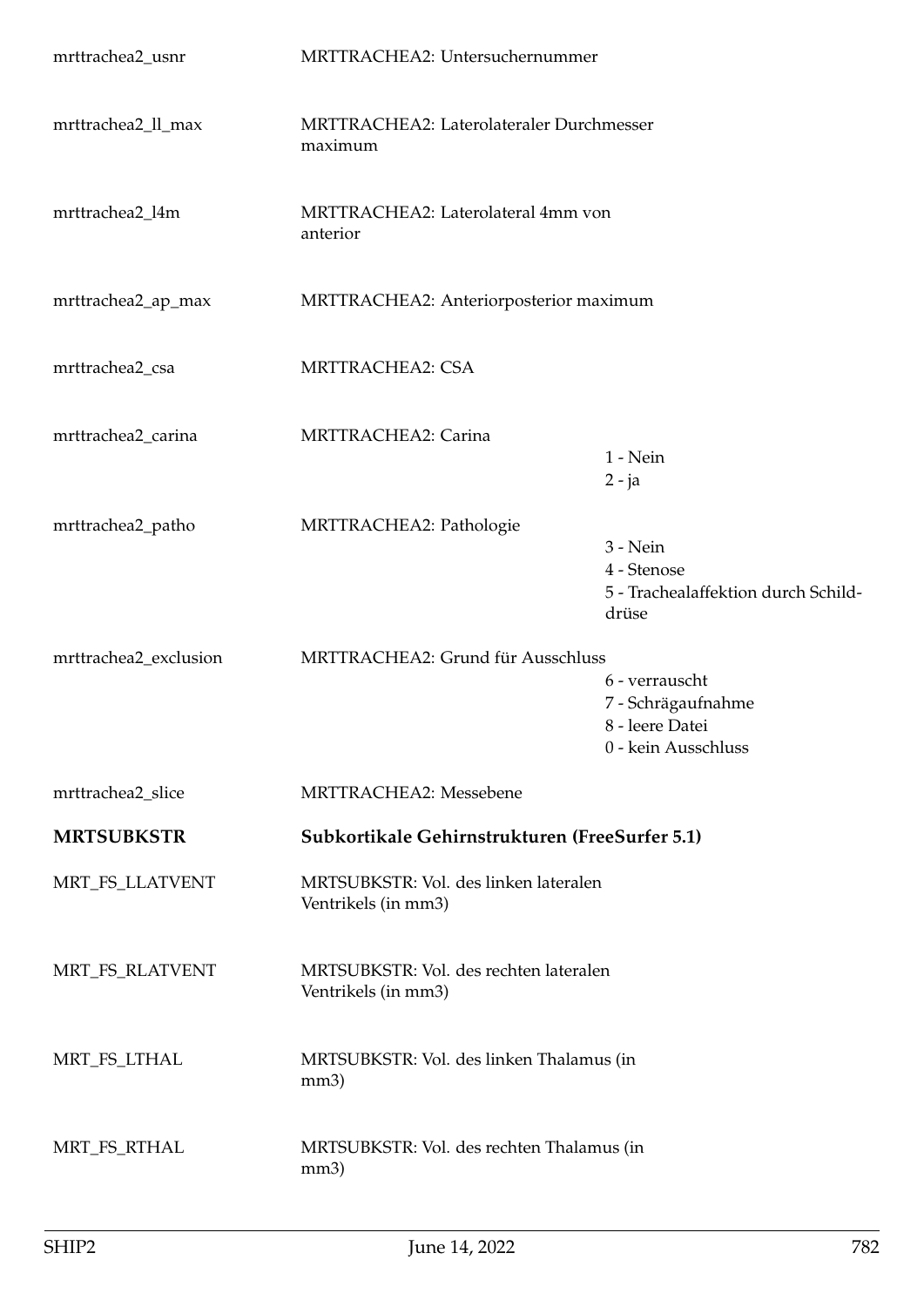| MRT_FS_LCAUD   | MRTSUBKSTR: Vol. des linken Caudate (in mm3)               |
|----------------|------------------------------------------------------------|
| MRT_FS_RCAUD   | MRTSUBKSTR: Vol. des rechten Caudate (in<br>mm3)           |
| MRT_FS_LPUT    | MRTSUBKSTR: Vol. des linken Putamens (in<br>mm3)           |
| MRT_FS_RPUT    | MRTSUBKSTR: Vol. des rechten Putamens (in<br>mm3)          |
| MRT_FS_LPAL    | MRTSUBKSTR: Vol. des linken Pallidums (in<br>mm3)          |
| MRT_FS_RPAL    | MRTSUBKSTR: Vol. des rechten Pallidums (in<br>mm3)         |
| MRT_FS_LHIPPO  | MRTSUBKSTR: Vol. des linken Hippocampus (in<br>mm3)        |
| MRT_FS_RHIPPO  | MRTSUBKSTR: Vol. des rechten Hippocampus<br>(in mm3)       |
| MRT_FS_LAMYG   | MRTSUBKSTR: Vol. der linken Amygdala (in<br>mm3)           |
| MRT_FS_RAMYG   | MRTSUBKSTR: Vol. der rechten Amygdala (in<br>mm3)          |
| MRT_FS_LACCUMB | MRTSUBKSTR: Vol. des linken Nucleus<br>Accumbens (in mm3)  |
| MRT_FS_RACCUMB | MRTSUBKSTR: Vol. des rechten Nucleus<br>Accumbens (in mm3) |
| MRT_FS_GM      | MRTSUBKSTR: Vol. der grauen Substanz (in<br>mm3)           |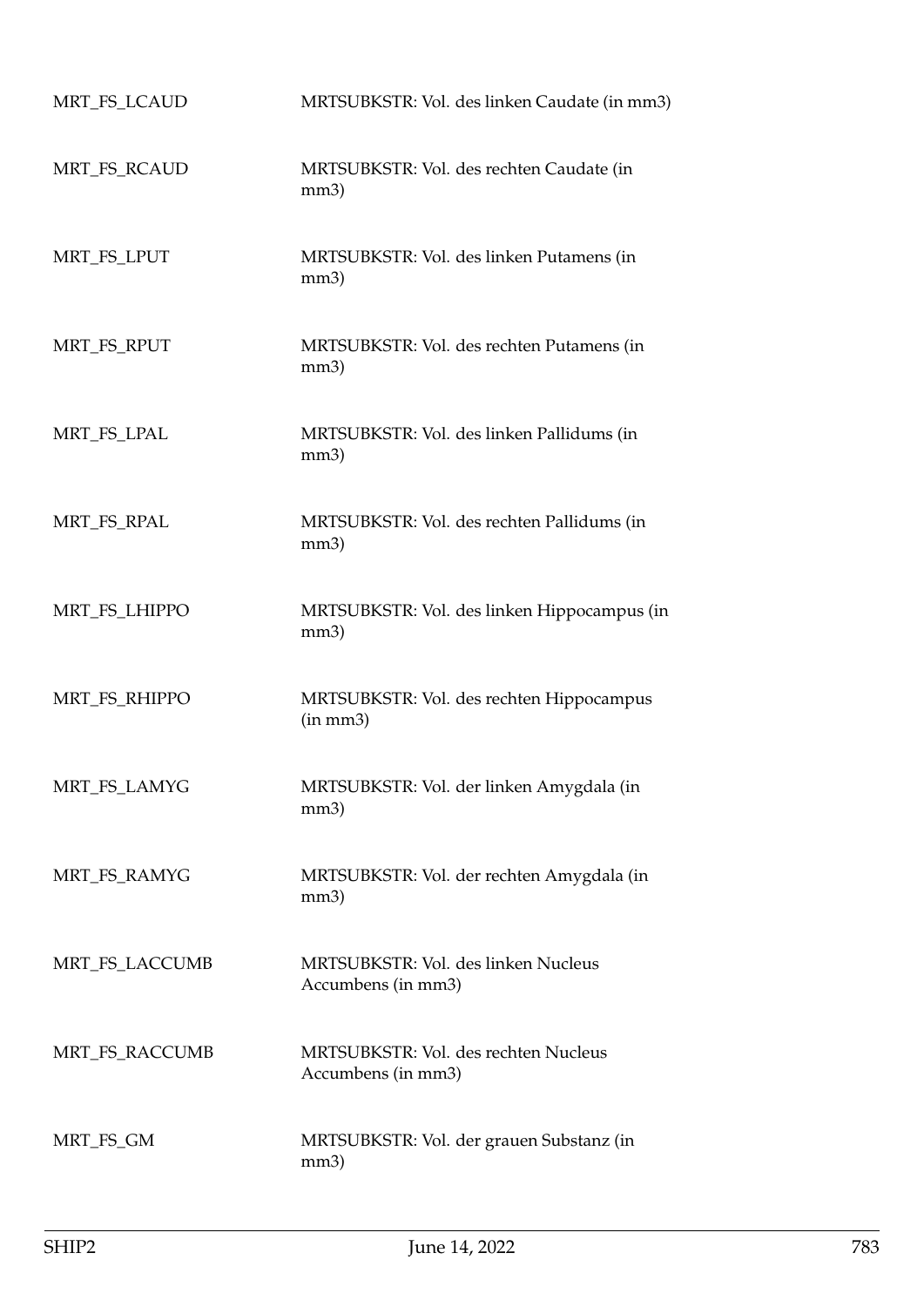|                    | MRT_FS_LHEMI_CORTICALWM/RTSUBKSTR: Vol. der kortikalen weißen<br>Substanz der linken Hemisphäre (in mm3)  |                            |
|--------------------|-----------------------------------------------------------------------------------------------------------|----------------------------|
|                    | MRT_FS_RHEMI_CORTICALWMMRTSUBKSTR: Vol. der kortikalen weißen<br>Substanz der rechten Hemisphäre (in mm3) |                            |
| MRT_FS_ICV         | MRTSUBKSTR: Intracranielles Vol. (in mm3)                                                                 |                            |
| MRT_FS_QC_LLATVENT | MRTSUBKSTR: Segmentierungsqualität des<br>linken lateralen Ventrikels                                     |                            |
|                    |                                                                                                           | $1 - ok$<br>0 - nicht ok   |
| MRT_FS_QC_RLATVENT | MRTSUBKSTR: Segmentierungsqualität des<br>rechten lateralen Ventrikels                                    |                            |
|                    |                                                                                                           | $1 - ok$<br>$0$ - nicht ok |
| MRT_FS_QC_LTHAL    | MRTSUBKSTR: Segmentierungsqualität des<br>linken Thalamus                                                 |                            |
|                    |                                                                                                           | $1 - ok$<br>0 - nicht ok   |
| MRT_FS_QC_RTHAL    | MRTSUBKSTR: Segmentierungsqualität des<br>rechten Thalamus                                                |                            |
|                    |                                                                                                           | $1 - ok$<br>0 - nicht ok   |
| MRT_FS_QC_LCAUD    | MRTSUBKSTR: Segmentierungsqualität des<br>linken Caudate                                                  |                            |
|                    |                                                                                                           | $1 - ok$<br>0 - nicht ok   |
| MRT_FS_QC_RCAUD    | MRTSUBKSTR: Segmentierungsqualität des<br>rechten Caudate                                                 |                            |
|                    |                                                                                                           | $1 - ok$<br>$0$ - nicht ok |
| MRT_FS_QC_LPUT     | MRTSUBKSTR: Segmentierungsqualität des<br>linken Putamens                                                 |                            |
|                    |                                                                                                           | $1 - ok$<br>0 - nicht ok   |
| MRT_FS_QC_RPUT     | MRTSUBKSTR: Segmentierungsqualität des<br>rechten Putamens                                                |                            |
|                    |                                                                                                           | $1 - ok$                   |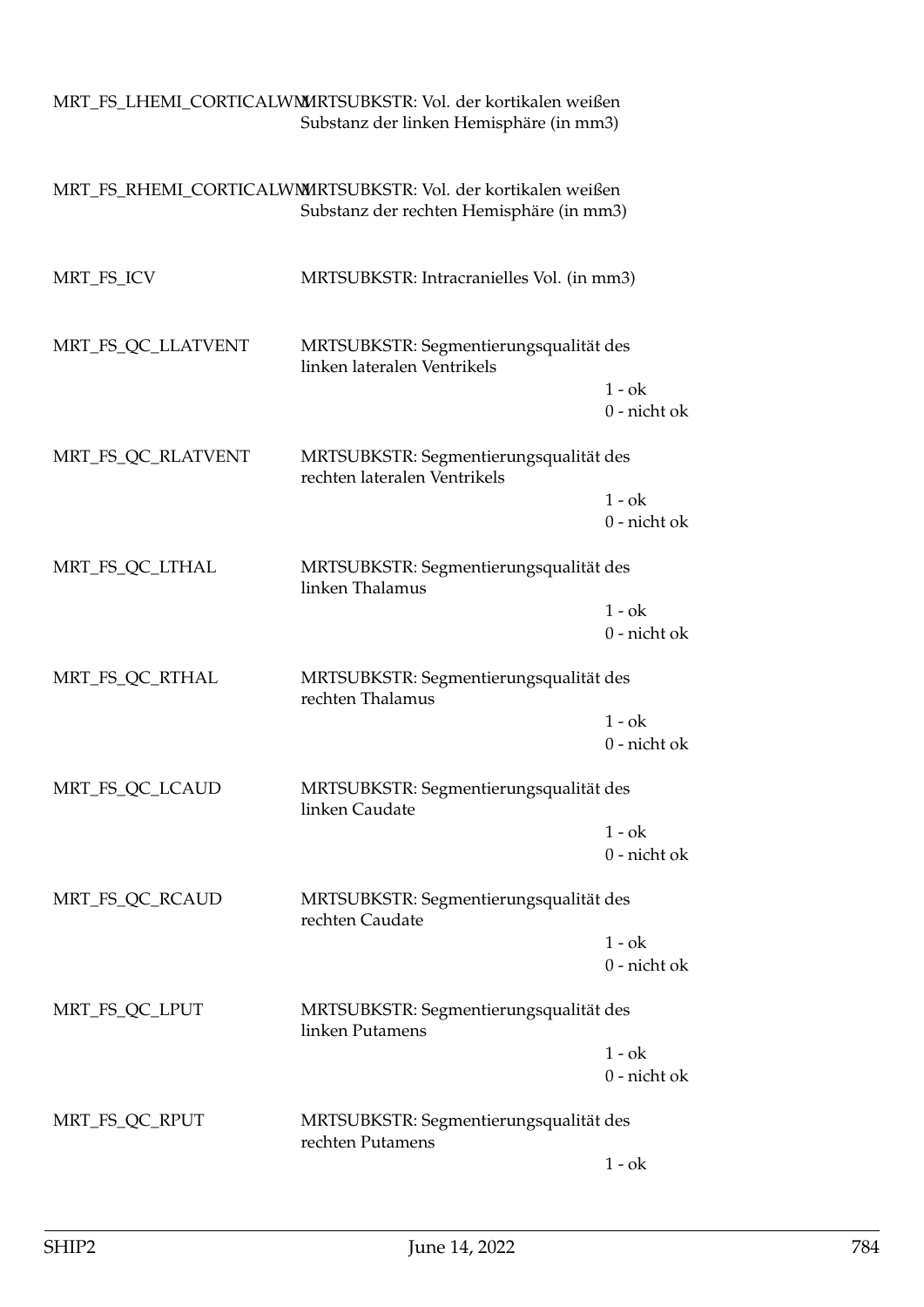| MRT_FS_QC_LPAL    | MRTSUBKSTR: Segmentierungsqualität des<br>linken Pallidums          |                          |
|-------------------|---------------------------------------------------------------------|--------------------------|
|                   |                                                                     | $1 - ok$<br>0 - nicht ok |
| MRT_FS_QC_RPAL    | MRTSUBKSTR: Segmentierungsqualität des<br>rechten Pallidums         |                          |
|                   |                                                                     | $1 - ok$<br>0 - nicht ok |
| MRT_FS_QC_LHIPPO  | MRTSUBKSTR: Segmentierungsqualität des<br>linken Hippocampus        |                          |
|                   |                                                                     | $1 - ok$<br>0 - nicht ok |
| MRT_FS_QC_RHIPPO  | MRTSUBKSTR: Segmentierungsqualität des<br>rechten Hippocampus       |                          |
|                   |                                                                     | $1 - ok$                 |
|                   |                                                                     | 0 - nicht ok             |
| MRT_FS_QC_LAMYG   | MRTSUBKSTR: Segmentierungsqualität der<br>linken Amygdala           |                          |
|                   |                                                                     | $1 - ok$<br>0 - nicht ok |
| MRT_FS_QC_RAMYG   | MRTSUBKSTR: Segmentierungsqualität der<br>rechten Amygdala          |                          |
|                   |                                                                     | $1 - ok$<br>0 - nicht ok |
| MRT_FS_QC_LACCUMB | MRTSUBKSTR: Segmentierungsqualität des<br>linken Nucleus Accumbens  |                          |
|                   |                                                                     | $1 - ok$                 |
|                   |                                                                     | 0 - nicht ok             |
| MRT_FS_QC_RACCUMB | MRTSUBKSTR: Segmentierungsqualität des<br>rechten Nucleus Accumbens |                          |
|                   |                                                                     | $1 - ok$                 |
|                   |                                                                     | 0 - nicht ok             |
|                   | MRT_FS_QC_FINAL_MED_FORMKIMUBKSTR: Medizinische Qualität des MRTs   |                          |
|                   |                                                                     | $1 - ok$                 |
|                   |                                                                     | 3 - etrukturel           |

3 - strukturelle Veränderung im MRT (Raumforderungen wie Tumore oder Zysten, Substanzdefekte, evt. zusätzlich Hydrocephalus bzw. Ventrikelerweiterung)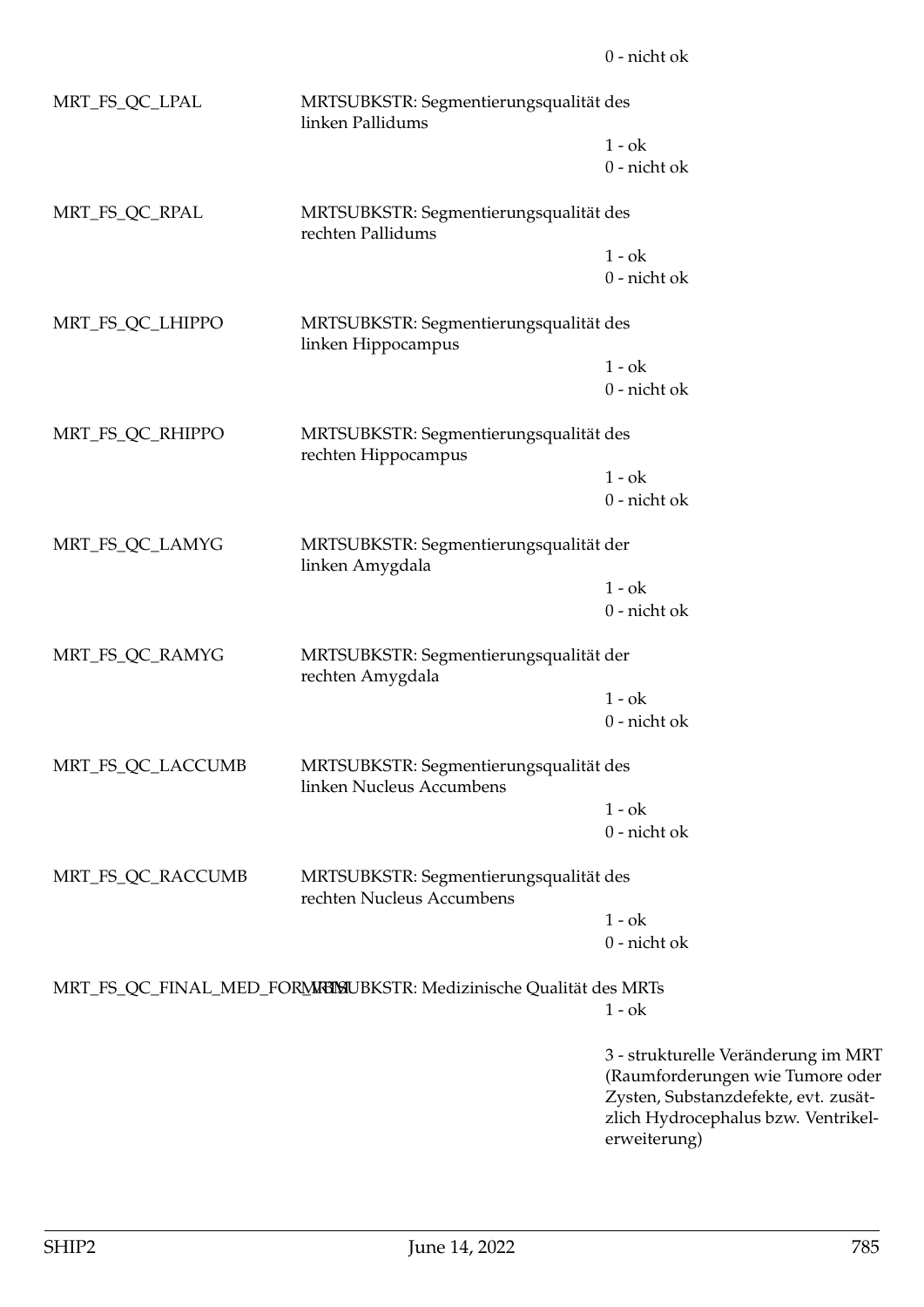4 - Vorerkrankung und strukturelle Veränderungen (Raumforderungen wie Tumore oder Zysten, Substanzdefekte, Hydrocephalus bzw. Ventrikelerweiterung)

5 - Hydrocephalus oder starke Ventrikelerweiterung, die nicht mit Vorerkrankungen oder anderen Veränderung einhergehen

## MRT\_FS\_QC\_FINAL\_TECH\_FOR\_NBMUBKSTR: Technische Qualität des MRTs

 $1 - ok$ 2 - leicht verwackelt 3 - mittelstark verwackelt 4 - stark verwackelt 5 - große Inhomogenität (frontal sehr dunkel)

| <b>MRTSHOULDER</b>      | uulikel)<br>Diagnostik des Schultergürtels                                 |
|-------------------------|----------------------------------------------------------------------------|
| mrtshoulder_usnr_medial | Untersuchernummer für die medialen Schulter<br>Variablen                   |
| mrtshoulder_sa_r        | Neigungswinkel zwischen Gelenksflächen des<br>SCG und des Sternums rechts  |
| mrtshoulder_sa_l        | Neigungswinkel zwischen Gelenksflächen des<br>SCG und des Sternums links   |
| mrtshoulder_ca_r        | Neigungswinkel zwischen Gelenksflächen des<br>SCG und der Klavikula rechts |
| mrtshoulder_ca_l        | Neigungswinkel zwischen Gelenksflächen des<br>SCG und der Klavikula links  |
| mrtshoulder_csb_r       | Winkel zwischen Sternumachse und<br>Clavicularachse rechts                 |
| mrtshoulder_csb_l       | Winkel zwischen Sternumachse und<br>Clavicularachse links                  |
| mrtshoulder_maxmcl_r    | Maximaler medialer Claviculardurchmesser<br>rechts                         |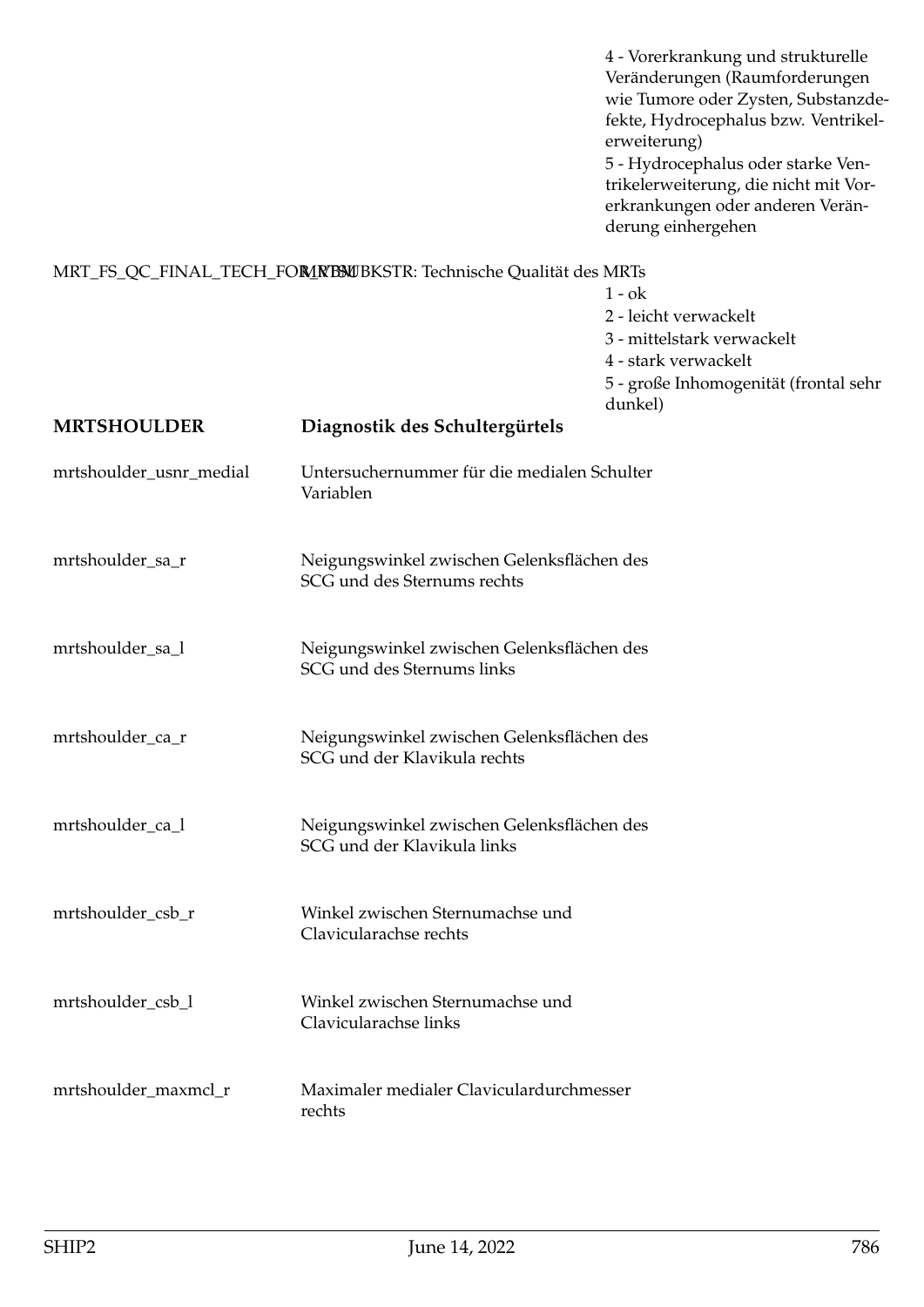| mrtshoulder_maxmcl_l     | Maximaler medialer Claviculardurchmesser links                                                               |
|--------------------------|--------------------------------------------------------------------------------------------------------------|
| mrtshoulder_maxlcl_r     | Maximaler lateraler Claviculardurchmesser<br>rechts                                                          |
| mrtshoulder_maxlcl_l     | Maximaler lateraler Claviculardurchmesser links                                                              |
| mrtshoulder_maxcl_r      | Maximaler Claviculardurchmesser rechts                                                                       |
| mrtshoulder_maxcl_l      | Maximaler Claviculardurchmesser links                                                                        |
| mrtshoulder_mincl_r      | Minimaler Claviculardurchmesser rechts                                                                       |
| mrtshoulder_mincl_l      | Minimaler Claviculardurchmesser links                                                                        |
| mrtshoulder_usnr_lateral | Untersuchernummer für die lateralen Schulter<br>Variablen                                                    |
| mrtshoulder_ai_r         | Verhältnis der Abstände Glenoid - lat.<br>Humerusrand und Glenoid - lat. Akromionrand<br>rechts              |
| mrtshoulder_ai_l         | Verhältnis der Abstände Glenoid - lat.<br>Humerusrand und Glenoid - lat. Akromionrand<br>links               |
| mrtshoulder_ai_inverse_r | Kehrwert von Verhältnis der Abstände Glenoid -<br>lat. Humerusrand und Glenoid - lat.<br>Akromionrand rechts |
| mrtshoulder_ai_inverse_l | Kehrwert von Verhältnis der Abstände Glenoid -<br>lat. Humerusrand und Glenoid - lat.<br>Akromionrand links  |
| mrtshoulder_as_r         | Krümmung des Akromions in der Sagittalebene<br>rechts                                                        |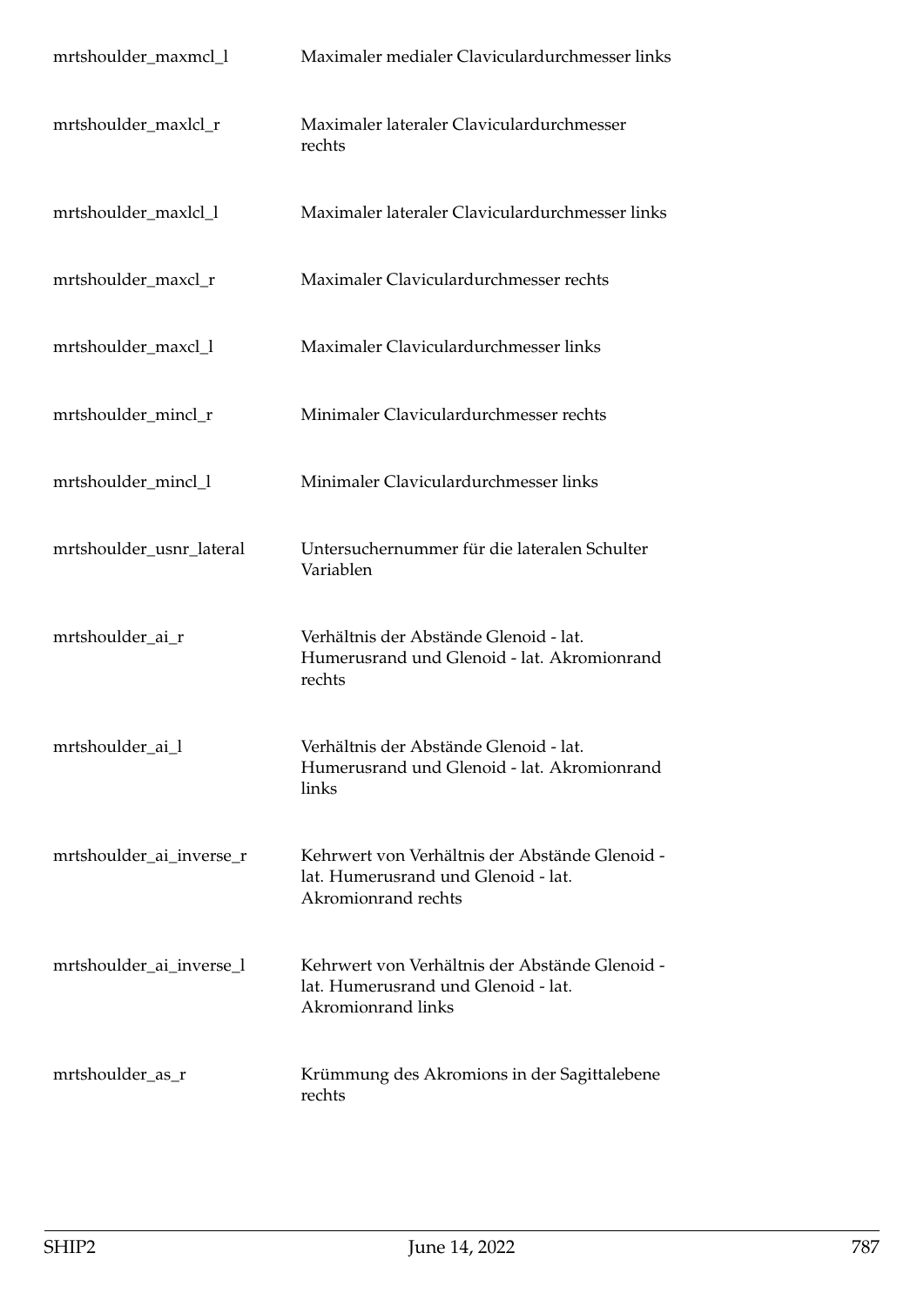| mrtshoulder_as_l         | Krümmung des Akromions in der Sagittalebene<br>links                                             |
|--------------------------|--------------------------------------------------------------------------------------------------|
| mrtshoulder_at_r         | Neigungswinkel des Akromions in der<br>Sagittalebene in Relation zum Proc. coracoideus<br>rechts |
| mrtshoulder_at_l         | Neigungswinkel des Akromions in der<br>Sagittalebene in Relation zum Proc. coracoideus<br>links  |
| <b>MRTCARDIO</b>         | <b>Cardio-MRT Feature Tracking vom 3-Kammerblick</b>                                             |
| mrtcardio_reader         | Readernummer                                                                                     |
| status                   | <b>Status</b>                                                                                    |
| pld_3ch_baspost_m        | Peak Longitudinal Displacement 3ch in mm<br><b>Basal Posterior 5- Mean</b>                       |
| pld_3ch_midpost_m        | Peak Longitudinal Displacement 3ch in mm Mid<br>Posterior 11- Mean                               |
| pld_3ch_apilat_m         | Peak Longitudinal Displacement 3ch in mm<br>Apical Lateral 16-Mean                               |
| pld_3ch_apiant_m         | Peak Longitudinal Displacement 3ch in mm<br>Apical Anterior 13- Mean                             |
| pld_3ch_midantsept_m     | Peak Longitudinal Displacement 3ch in mm Mid<br>Anteroseptal 8- Mean                             |
| pld_3ch_basantsept_m     | Peak Longitudinal Displacement 3ch in mm<br>Basal Anteroseptal 2- Mean                           |
| pld_3ch_meanlongstrain_m | Peak Longitudinal Displacement 3ch in mm<br>average LONG strain-Mean                             |
| t2pld_3ch_baspost_m      | T2P Longitudinal Displacement 3ch in ms Basal<br>Posterior 5- Mean                               |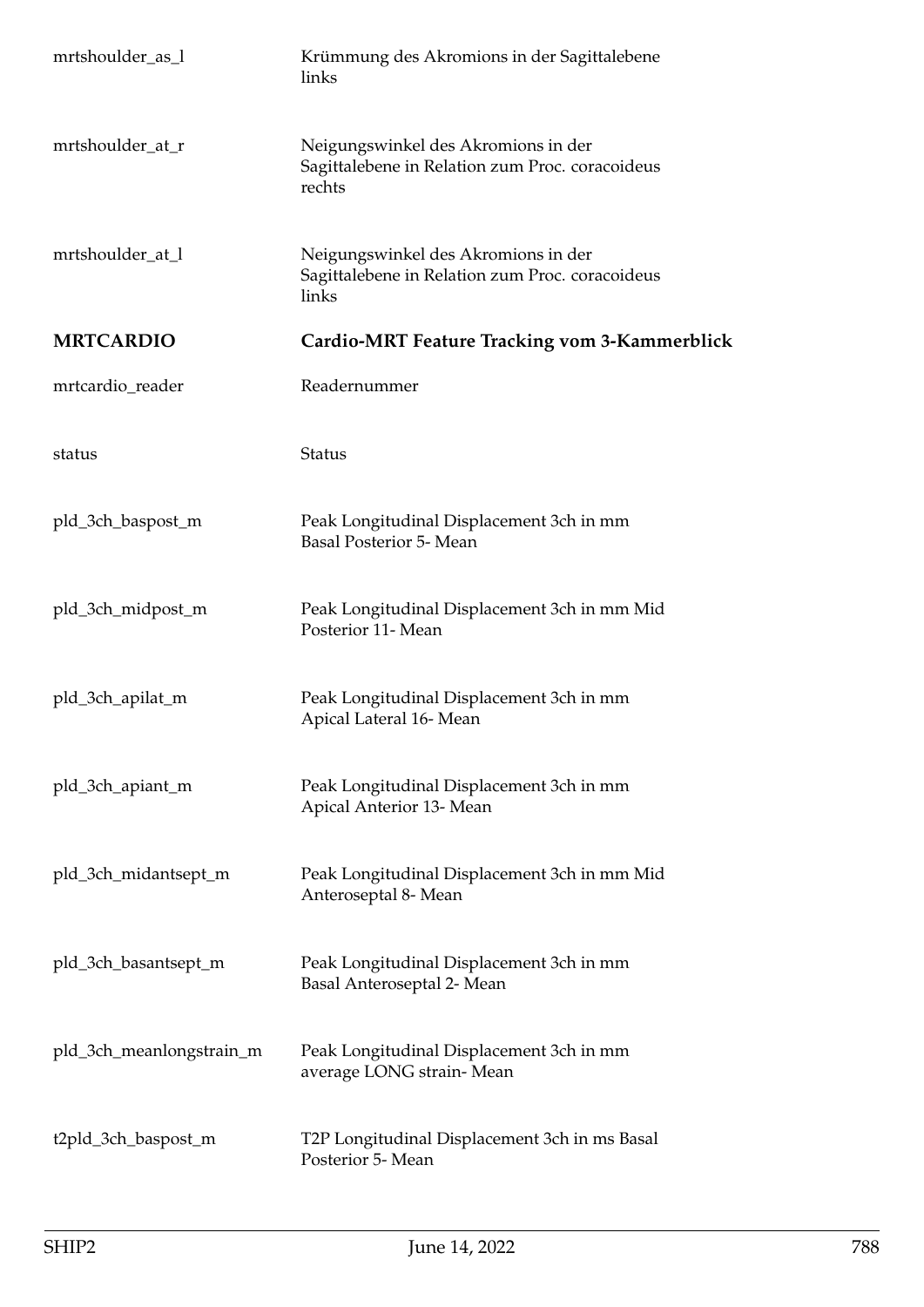| t2pld_3ch_midpost_m      | T2P Longitudinal Displacement 3ch in ms Mid<br>Posterior 11- Mean                |
|--------------------------|----------------------------------------------------------------------------------|
| t2pld_3ch_apilat_m       | T2P Longitudinal Displacement 3ch in ms Apical<br>Lateral 16- Mean               |
| t2pld_3ch_apiant_m       | T2P Longitudinal Displacement 3ch in ms Apical<br>Anterior 13- Mean              |
| t2pld_3ch_midantsept_m   | T2P Longitudinal Displacement 3ch in ms Mid<br>Anteroseptal 8- Mean              |
| t2pld_3ch_basantsept_m   | T2P Longitudinal Displacement 3ch in ms Basal<br>Anteroseptal 2- Mean            |
| t2pld_3ch_meanlongtime_m | T2P Longitudinal Displacement 3ch in ms<br>average LONG time to peak strain-Mean |
| t2pld_3ch_sdlongtime_m   | T2P Longitudinal Displacement 3ch in ms SD<br>LONG time to peak strain-Mean      |
| t2pld_3ch_cycle_length_m | T2P Longitudinal Displacement 3ch in ms Cycle<br>Lenght in ms-Mean               |
| t2pld_3ch_baspost_perc_m | T2P Longitudinal Displacement 3ch in % Basal<br>Posterior 5- Mean                |
| t2pld_3ch_midpost_perc_m | T2P Longitudinal Displacement 3ch in % Mid<br>Posterior 11- Mean                 |
| t2pld_3ch_apilat_perc_m  | T2P Longitudinal Displacement 3ch in % Apical<br>Lateral 16- Mean                |
| t2pld_3ch_apiant_perc_m  | T2P Longitudinal Displacement 3ch in % Apical<br>Anterior 13- Mean               |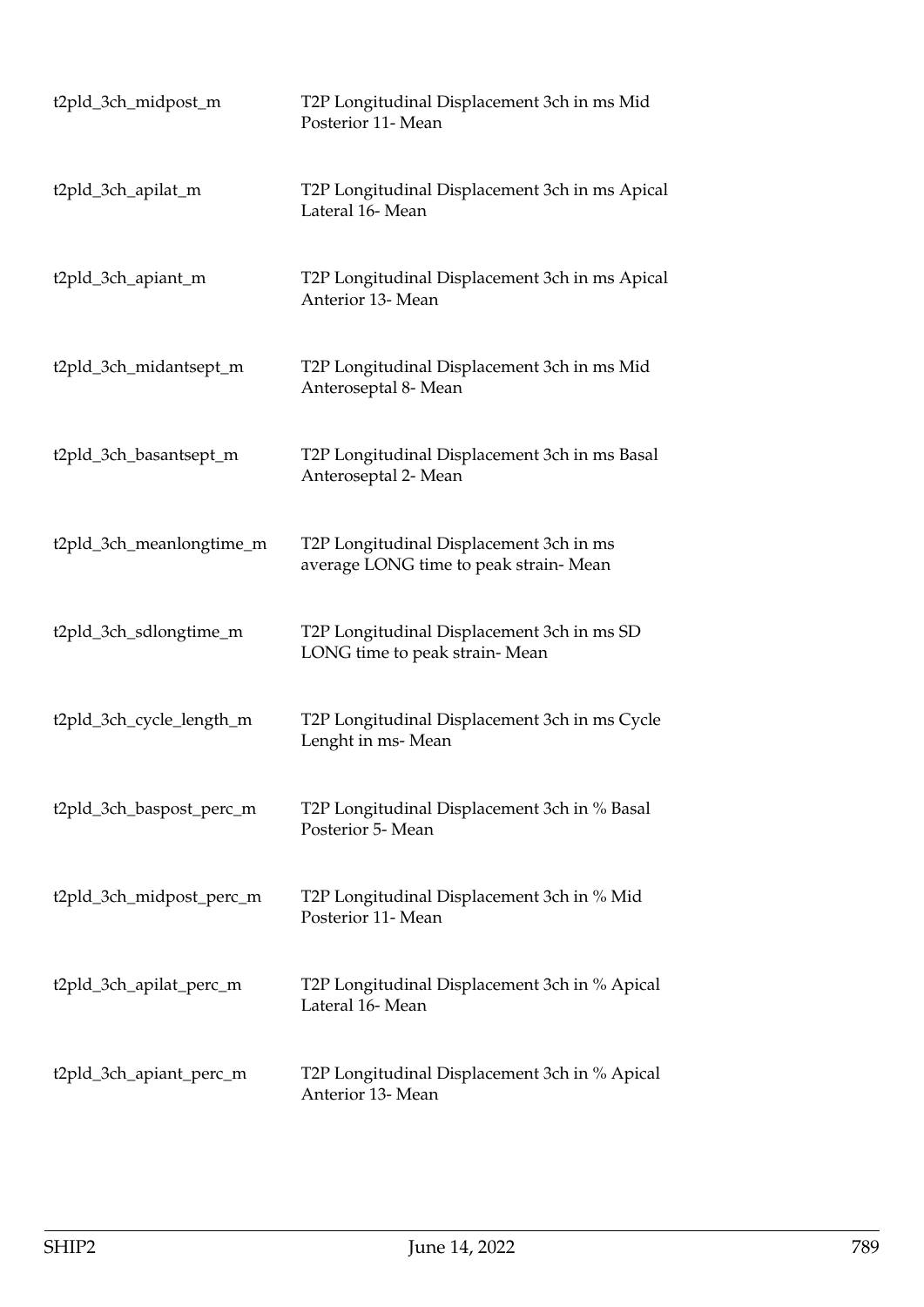| t2pld_3ch_midantsept_perc_m | T2P Longitudinal Displacement 3ch in % Mid<br>Anteroseptal 8- Mean                                           |
|-----------------------------|--------------------------------------------------------------------------------------------------------------|
| t2pld_3ch_basantsept_perc_m | T2P Longitudinal Displacement 3ch in % Basal<br>Anteroseptal 2- Mean                                         |
|                             | t2pld_3ch_meanlongtime_perc_mT2P Longitudinal Displacement 3ch in % average<br>LONG time to peak strain-Mean |
| t2pld_3ch_sdlongtime_perc_m | T2P Longitudinal Displacement 3ch in % SD<br>LONG time to peak strain-Mean                                   |
| ptsr_3ch_baspost_m          | Peak Transverse StrainRate 3ch in 1/s Basal<br>Posterior 5- Mean                                             |
| ptsr_3ch_midpost_m          | Peak Transverse StrainRate 3ch in 1/s Mid<br>Posterior 11- Mean                                              |
| ptsr_3ch_apilat_m           | Peak Transverse StrainRate 3ch in 1/s Apical<br>Lateral 16-Mean                                              |
| ptsr_3ch_apiant_m           | Peak Transverse StrainRate 3ch in 1/s Apical<br>Anterior 13- Mean                                            |
| ptsr_3ch_midantsept_m       | Peak Transverse StrainRate 3ch in 1/s Mid<br>Anteroseptal 8- Mean                                            |
| ptsr_3ch_basantsept_m       | Peak Transverse StrainRate 3ch in 1/s Basal<br>Anteroseptal 2- Mean                                          |
| ptsr_3ch_meantransstrain_m  | Peak Transverse StrainRate 3ch in 1/s ave<br>TRANS strain A2C at baseline-Mean                               |
| t2ptsr_3ch_baspost_m        | T2P Transverse StrainRate 3ch in ms Basal<br>Posterior 5- Mean                                               |
| t2ptsr_3ch_midpost_m        | T2P Transverse StrainRate 3ch in ms Mid<br>Posterior 11- Mean                                                |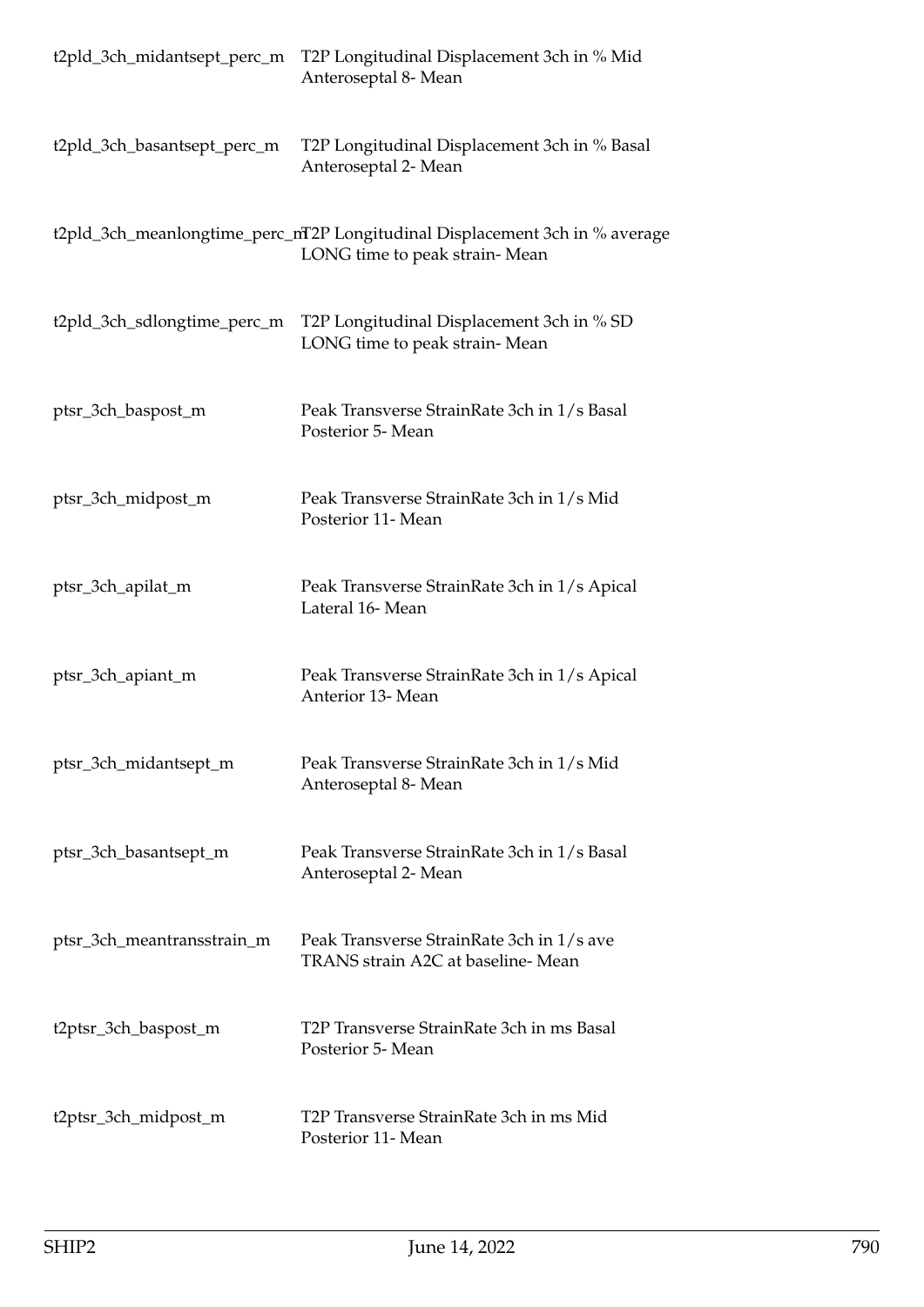| t2ptsr_3ch_apilat_m          | T2P Transverse StrainRate 3ch in ms Apical<br>Lateral 16- Mean                            |
|------------------------------|-------------------------------------------------------------------------------------------|
| t2ptsr_3ch_apiant_m          | T2P Transverse StrainRate 3ch in ms Apical<br>Anterior 13- Mean                           |
| t2ptsr_3ch_midantsept_m      | T2P Transverse StrainRate 3ch in ms Mid<br>Anteroseptal 8- Mean                           |
| t2ptsr_3ch_basantsept_m      | T2P Transverse StrainRate 3ch in ms Basal<br>Anteroseptal 2- Mean                         |
| t2ptsr_3ch_meantranstime_m   | T2P Transverse StrainRate 3ch in ms ave TRANS<br>time to peak strain A2C at baseline-Mean |
| t2ptsr_3ch_sdtranstime_m     | T2P Transverse StrainRate 3ch in ms SD TRANS<br>time to peak strain A2C at baseline-Mean  |
| t2ptsr_3ch_cycle_length_m    | T2P Transverse StrainRate 3ch in ms Cycle<br>Lenght in ms-Mean                            |
| t2ptsr_3ch_baspost_perc_m    | T2P Transverse StrainRate 3ch in % Basal<br>Posterior 5- Mean                             |
| t2ptsr_3ch_midpost_perc_m    | T2P Transverse StrainRate 3ch in % Mid Posterior<br>11-Mean                               |
| t2ptsr_3ch_apilat_perc_m     | T2P Transverse StrainRate 3ch in % Apical<br>Lateral 16- Mean                             |
| t2ptsr_3ch_apiant_perc_m     | T2P Transverse StrainRate 3ch in % Apical<br>Anterior 13- Mean                            |
| t2ptsr_3ch_midantsept_perc_m | T2P Transverse StrainRate 3ch in % Mid<br>Anteroseptal 8- Mean                            |
| t2ptsr_3ch_basantsept_perc_m | T2P Transverse StrainRate 3ch in % Basal<br>Anteroseptal 2- Mean                          |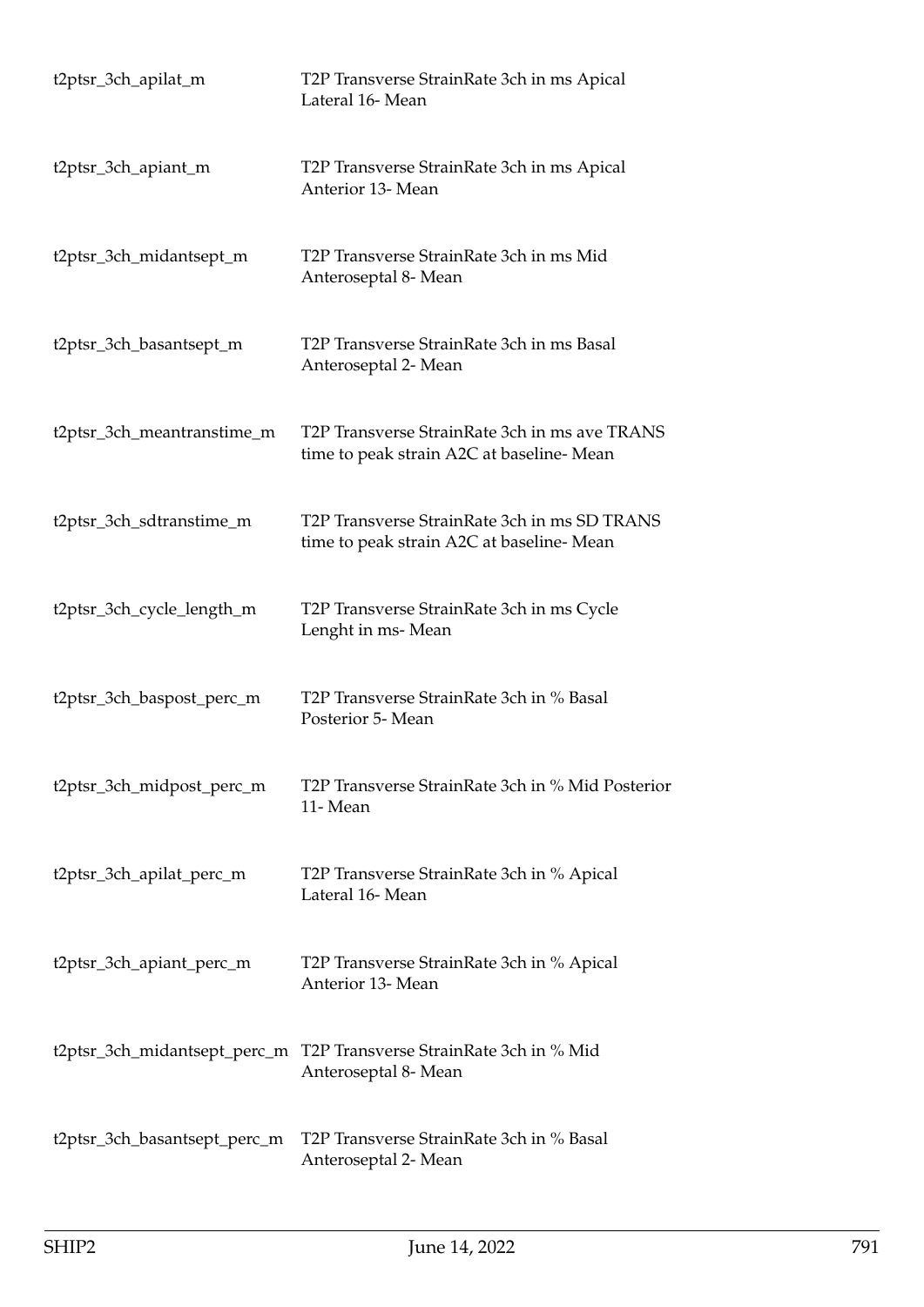|                          | t2ptsr_3ch_meantranstime_perc_ineppersentrainRate 3ch in % average<br>LONG time to peak strain-Mean  |
|--------------------------|------------------------------------------------------------------------------------------------------|
|                          | t2ptsr_3ch_sdtranstime_perc_m T2P Transverse StrainRate 3ch in % SD LONG<br>time to peak strain-Mean |
| pls_3ch_baspost_m        | Peak Longitudinal Strain 3ch in % Basal Posterior<br>5-Mean                                          |
| pls_3ch_midpost_m        | Peak Longitudinal Strain 3ch in % Mid Posterior<br>11-Mean                                           |
| pls_3ch_apilat_m         | Peak Longitudinal Strain 3ch in % Apical Lateral<br>16-Mean                                          |
| pls_3ch_apiant_m         | Peak Longitudinal Strain 3ch in % Apical<br>Anterior 13- Mean                                        |
| pls_3ch_midantsept_m     | Peak Longitudinal Strain 3ch in % Mid<br>Anteroseptal 8- Mean                                        |
| pls_3ch_basantsept_m     | Peak Longitudinal Strain 3ch in % Basal<br>Anteroseptal 2- Mean                                      |
| pls_3ch_meanlongstrain_m | Peak Longitudinal Strain 3ch in % average<br>LONG strain-Mean                                        |
| t2pls_3ch_baspost_m      | T2P Longitudinal Strain 3ch in ms Basal Posterior<br>5-Mean                                          |
| t2pls_3ch_midpost_m      | T2P Longitudinal Strain 3ch in ms Mid Posterior<br>11-Mean                                           |
| t2pls_3ch_apilat_m       | T2P Longitudinal Strain 3ch in ms Apical Lateral<br>16-Mean                                          |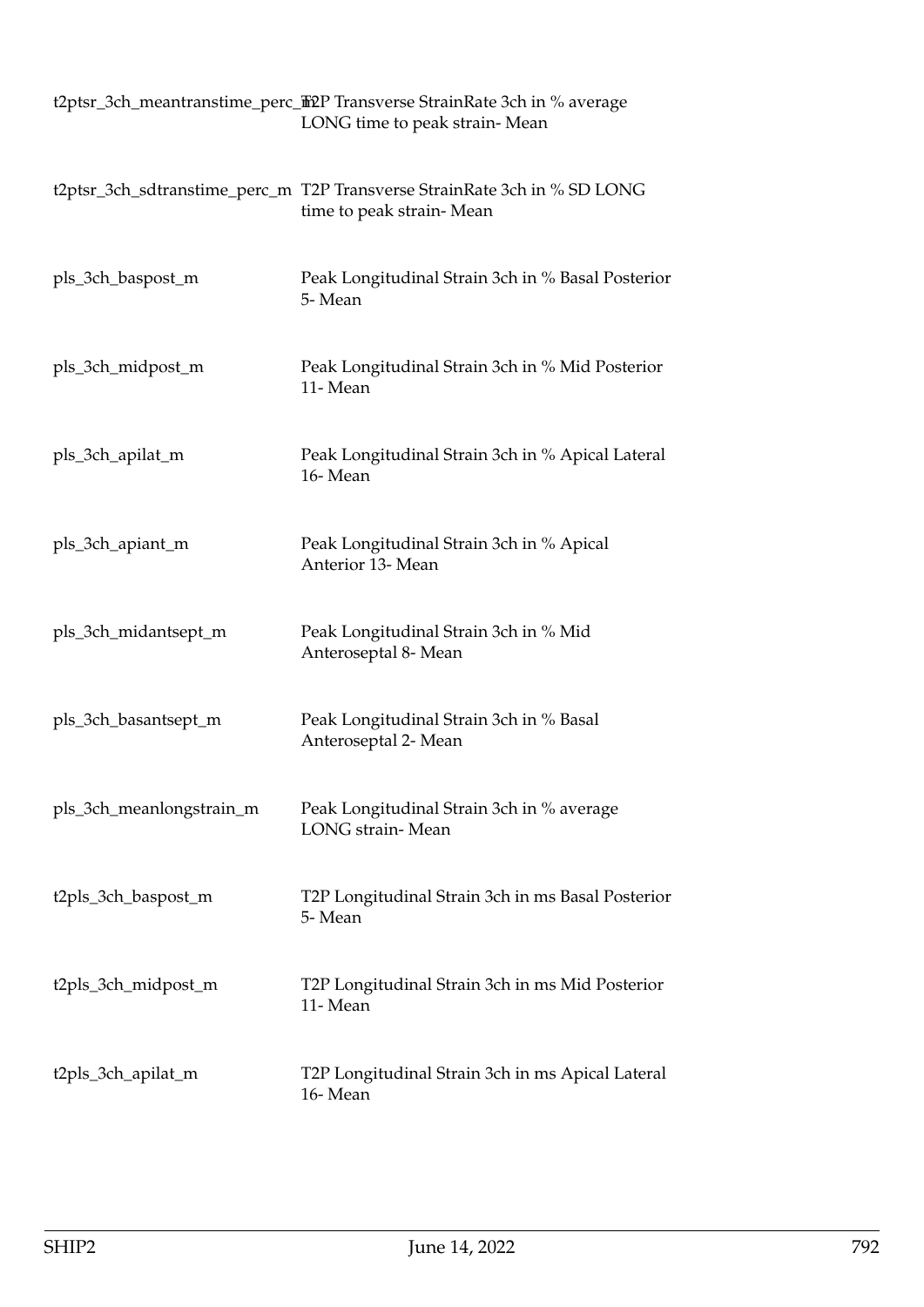| t2pls_3ch_apiant_m          | T2P Longitudinal Strain 3ch in ms Apical<br>Anterior 13- Mean              |
|-----------------------------|----------------------------------------------------------------------------|
| t2pls_3ch_midantsept_m      | T2P Longitudinal Strain 3ch in ms Mid<br>Anteroseptal 8- Mean              |
| t2pls_3ch_basantsept_m      | T2P Longitudinal Strain 3ch in ms Basal<br>Anteroseptal 2- Mean            |
| t2pls_3ch_meanlongtime_m    | T2P Longitudinal Strain 3ch in ms average<br>LONG time to peak strain-Mean |
| t2pls_3ch_sdlongtime_m      | T2P Longitudinal Strain 3ch in ms SD LONG<br>time to peak strain-Mean      |
| t2pls_3ch_cycle_length_m    | T2P Longitudinal Strain 3ch in ms Cycle Lenght<br>in ms-Mean               |
| t2pls_3ch_baspost_perc_m    | T2P Longitudinal Strain 3ch in % Basal Posterior<br>5-Mean                 |
| t2pls_3ch_midpost_perc_m    | T2P Longitudinal Strain 3ch in % Mid Posterior<br>11-Mean                  |
| t2pls_3ch_apilat_perc_m     | T2P Longitudinal Strain 3ch in % Apical Lateral<br>16-Mean                 |
| t2pls_3ch_apiant_perc_m     | T2P Longitudinal Strain 3ch in % Apical Anterior<br>13-Mean                |
| t2pls_3ch_midantsept_perc_m | T2P Longitudinal Strain 3ch in % Mid<br>Anteroseptal 8- Mean               |
| t2pls_3ch_basantsept_perc_m | T2P Longitudinal Strain 3ch in % Basal<br>Anteroseptal 2- Mean             |
|                             | t2pls_3ch_meanlongtime_perc_mT2P Longitudinal Strain 3ch in % average LONG |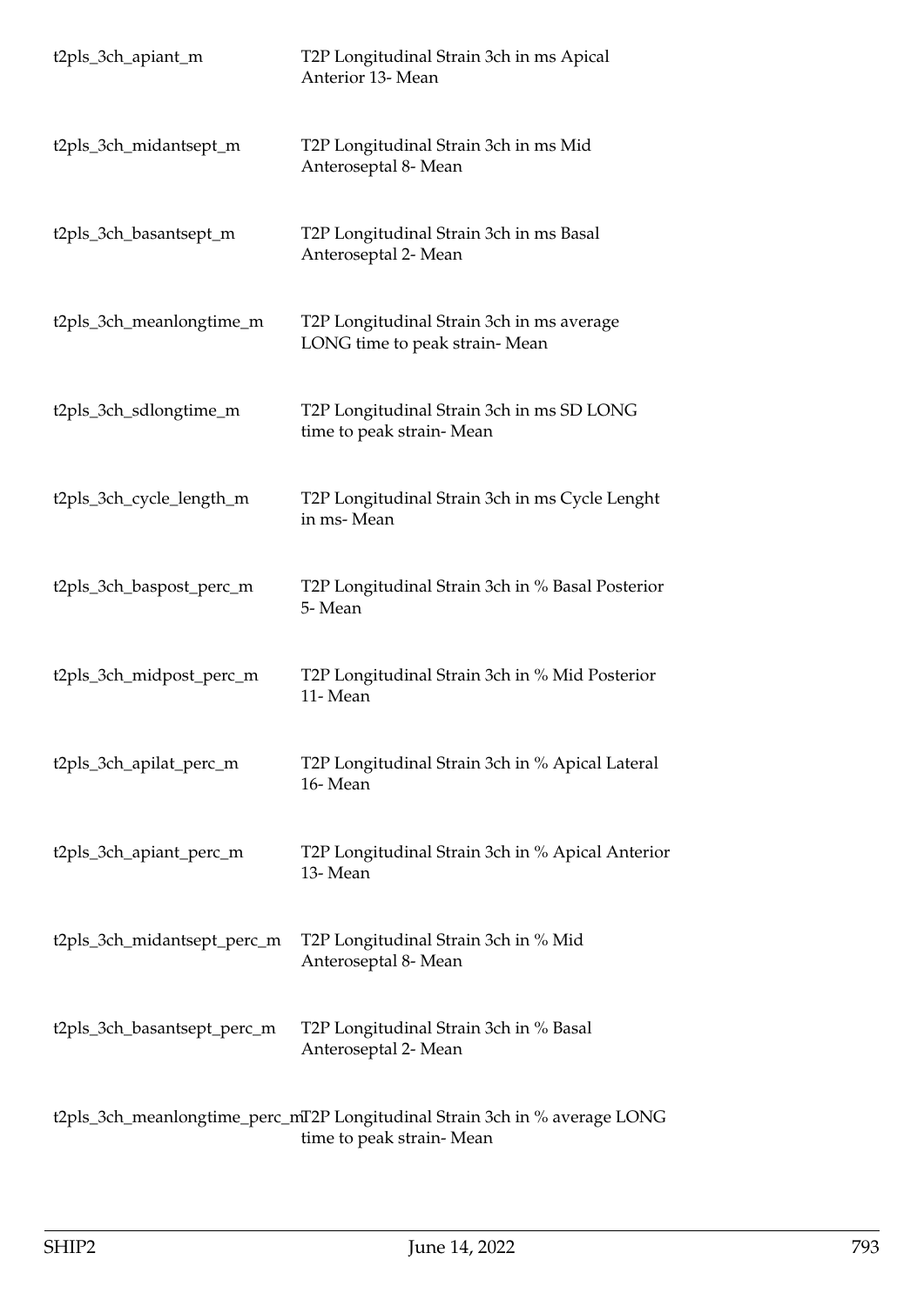| t2pls_3ch_sdlongtime_perc_m | T2P Longitudinal Strain 3ch in % SD LONG time<br>to peak strain-Mean     |
|-----------------------------|--------------------------------------------------------------------------|
| pts_3ch_baspost_m           | Peak Transverse Strain 3ch in % Basal Posterior 5-<br>Mean               |
| pts_3ch_midpost_m           | Peak Transverse Strain 3ch in % Mid Posterior 11-<br>Mean                |
| pts_3ch_apilat_m            | Peak Transverse Strain 3ch in % Apical Lateral<br>16-Mean                |
| pts_3ch_apiant_m            | Peak Transverse Strain 3ch in % Apical Anterior<br>13-Mean               |
| pts_3ch_midantsept_m        | Peak Transverse Strain 3ch in % Mid<br>Anteroseptal 8- Mean              |
| pts_3ch_basantsept_m        | Peak Transverse Strain 3ch in % Basal<br>Anteroseptal 2- Mean            |
| pts_3ch_meantransstrain_m   | Peak Transverse Strain 3ch in % ave TRANS<br>strain A2C at baseline-Mean |
| t2pts_3ch_baspost_m         | T2P Transverse Strain 3ch in ms Basal Posterior<br>5-Mean                |
| t2pts_3ch_midpost_m         | T2P Transverse Strain 3ch in ms Mid Posterior<br>11-Mean                 |
| t2pts_3ch_apilat_m          | T2P Transverse Strain 3ch in ms Apical Lateral<br>16-Mean                |
| t2pts_3ch_apiant_m          | T2P Transverse Strain 3ch in ms Apical Anterior<br>13-Mean               |
| t2pts_3ch_midantsept_m      | T2P Transverse Strain 3ch in ms Mid<br>Anteroseptal 8- Mean              |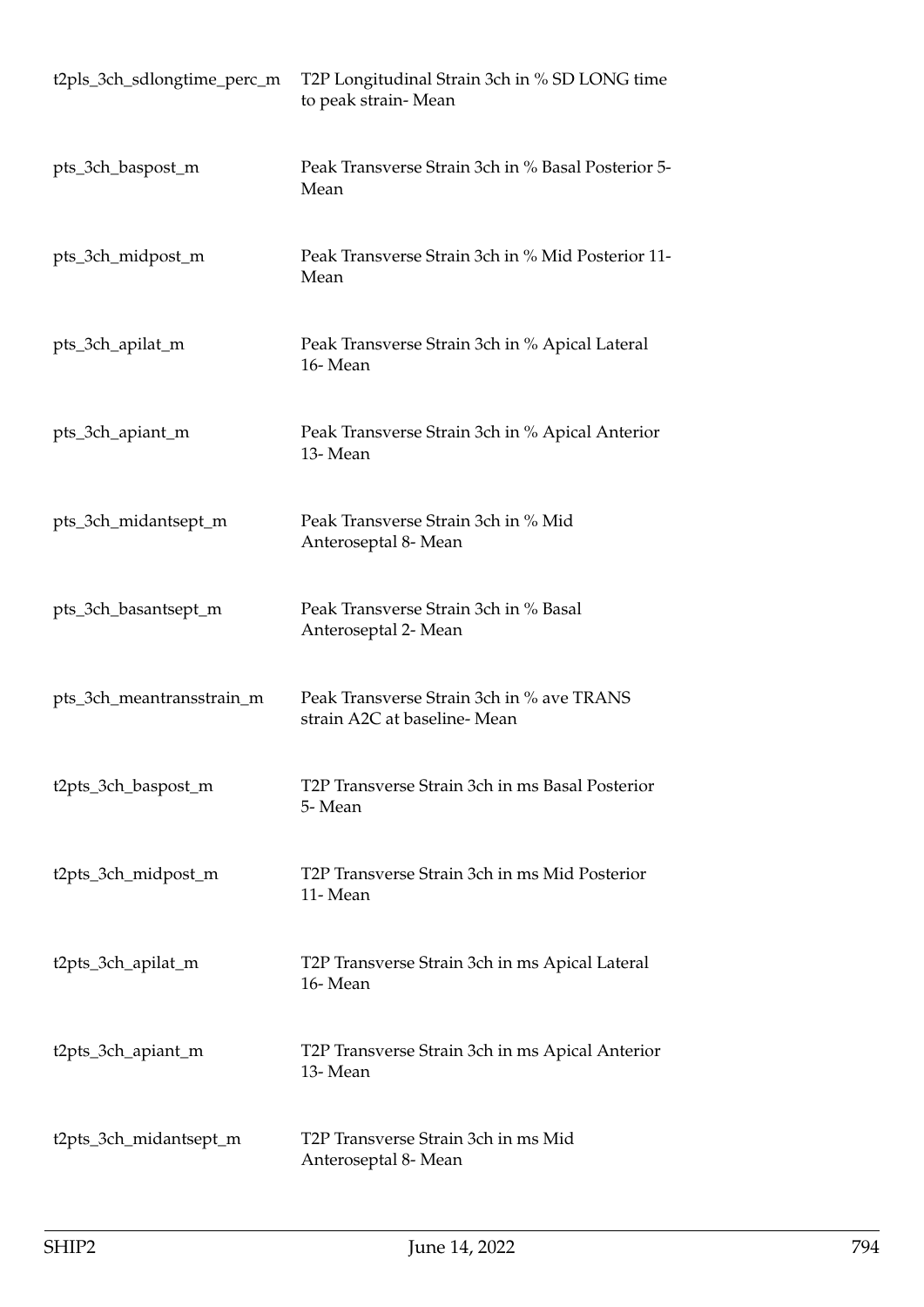| t2pts_3ch_basantsept_m       | T2P Transverse Strain 3ch in ms Basal<br>Anteroseptal 2- Mean                                         |
|------------------------------|-------------------------------------------------------------------------------------------------------|
| t2pts_3ch_meantranstime_m    | T2P Transverse Strain 3ch in ms ave TRANS time<br>to peak strain A2C at baseline-Mean                 |
| t2pts_3ch_sdtranstime_m      | T2P Transverse Strain 3ch in ms SD TRANS time<br>to peak strain A2C at baseline-Mean                  |
| t2pts_3ch_cycle_length_m     | T2P Transverse Strain 3ch in ms Cycle Lenght in<br>ms-Mean                                            |
| t2pts_3ch_baspost_perc_m     | T2P Transverse Strain 3ch in % Basal Posterior 5-<br>Mean                                             |
| t2pts_3ch_midpost_perc_m     | T2P Transverse Strain 3ch in % Mid Posterior 11-<br>Mean                                              |
| t2pts_3ch_apilat_perc_m      | T2P Transverse Strain 3ch in % Apical Lateral 16-<br>Mean                                             |
| t2pts_3ch_apiant_perc_m      | T2P Transverse Strain 3ch in % Apical Anterior<br>13-Mean                                             |
| t2pts_3ch_midantsept_perc_m  | T2P Transverse Strain 3ch in % Mid Anteroseptal<br>8-Mean                                             |
| t2pts_3ch_basantsept_perc_m  | T2P Transverse Strain 3ch in % Basal<br>Anteroseptal 2- Mean                                          |
|                              | t2pts_3ch_meantranstime_perc_mT2P Transverse Strain 3ch in % average LONG<br>time to peak strain-Mean |
| t2pts_3ch_sdtranstime_perc_m | T2P Transverse Strain 3ch in % SD LONG time to<br>peak strain-Mean                                    |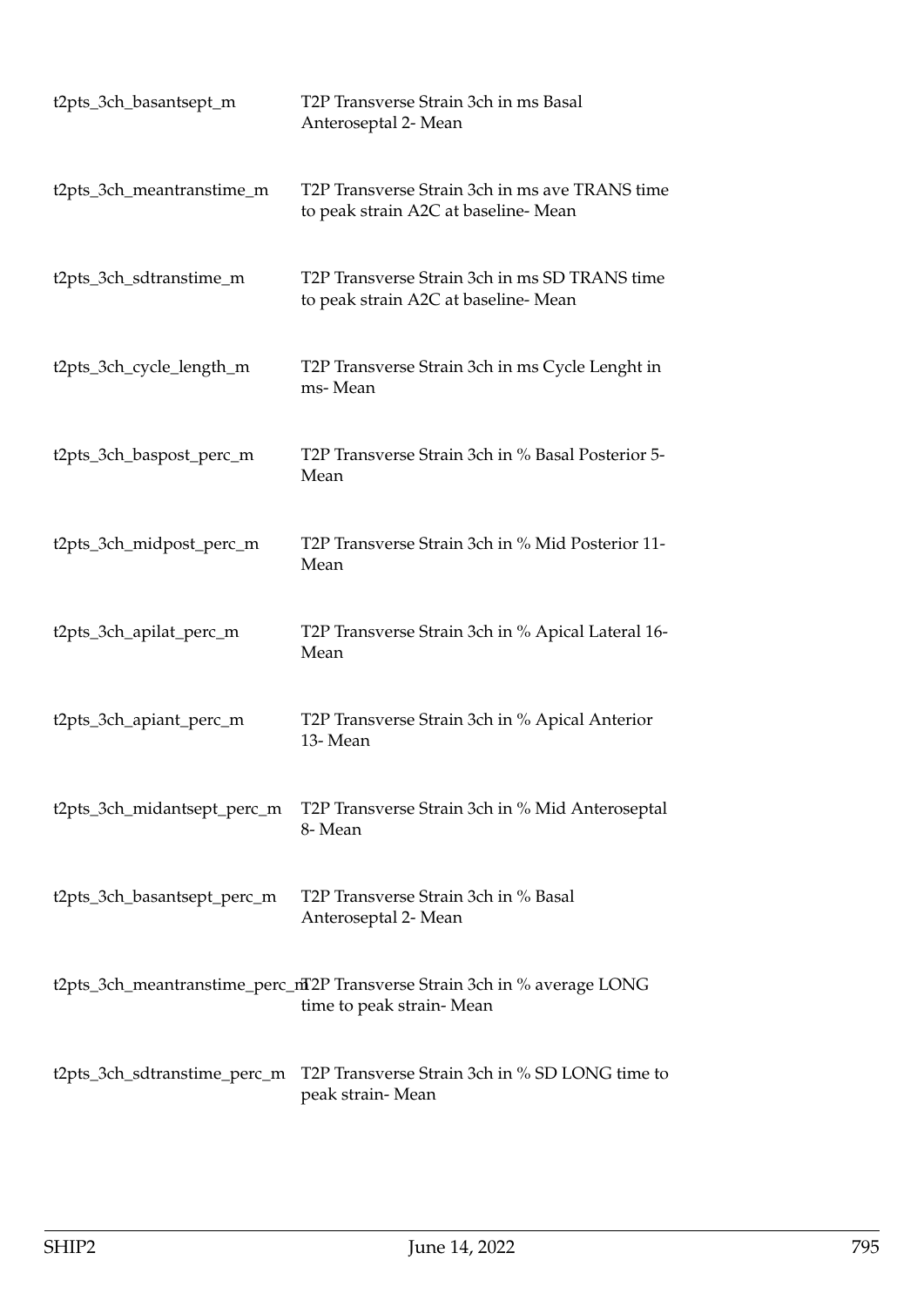| plsr_3ch_baspost_m        | Peak Longitudinal StrainRate 3ch in 1/s Basal<br>Posterior 5- Mean         |
|---------------------------|----------------------------------------------------------------------------|
| plsr_3ch_midpost_m        | Peak Longitudinal StrainRate 3ch in 1/s Mid<br>Posterior 11- Mean          |
| plsr_3ch_apilat_m         | Peak Longitudinal StrainRate 3ch in 1/s Apical<br>Lateral 16- Mean         |
| plsr_3ch_apiant_m         | Peak Longitudinal StrainRate 3ch in 1/s Apical<br>Anterior 13- Mean        |
| plsr_3ch_midantsept_m     | Peak Longitudinal StrainRate 3ch in 1/s Mid<br>Anteroseptal 8- Mean        |
| plsr_3ch_basantsept_m     | Peak Longitudinal StrainRate 3ch in 1/s Basal<br>Anteroseptal 2- Mean      |
| plsr_3ch_meanlongstrain_m | Peak Longitudinal StrainRate 3ch in 1/s average<br><b>LONG</b> strain-Mean |
| t2plsr_3ch_baspost_m      | T2P Longitudinal StrainRate 3ch in ms Basal<br>Posterior 5- Mean           |
| t2plsr_3ch_midpost_m      | T2P Longitudinal StrainRate 3ch in ms Mid<br>Posterior 11- Mean            |
| t2plsr_3ch_apilat_m       | T2P Longitudinal StrainRate 3ch in ms Apical<br>Lateral 16-Mean            |
| t2plsr_3ch_apiant_m       | T2P Longitudinal StrainRate 3ch in ms Apical<br>Anterior 13- Mean          |
| t2plsr_3ch_midantsept_m   | T2P Longitudinal StrainRate 3ch in ms Mid<br>Anteroseptal 8- Mean          |
| t2plsr_3ch_basantsept_m   | T2P Longitudinal StrainRate 3ch in ms Basal<br>Anteroseptal 2- Mean        |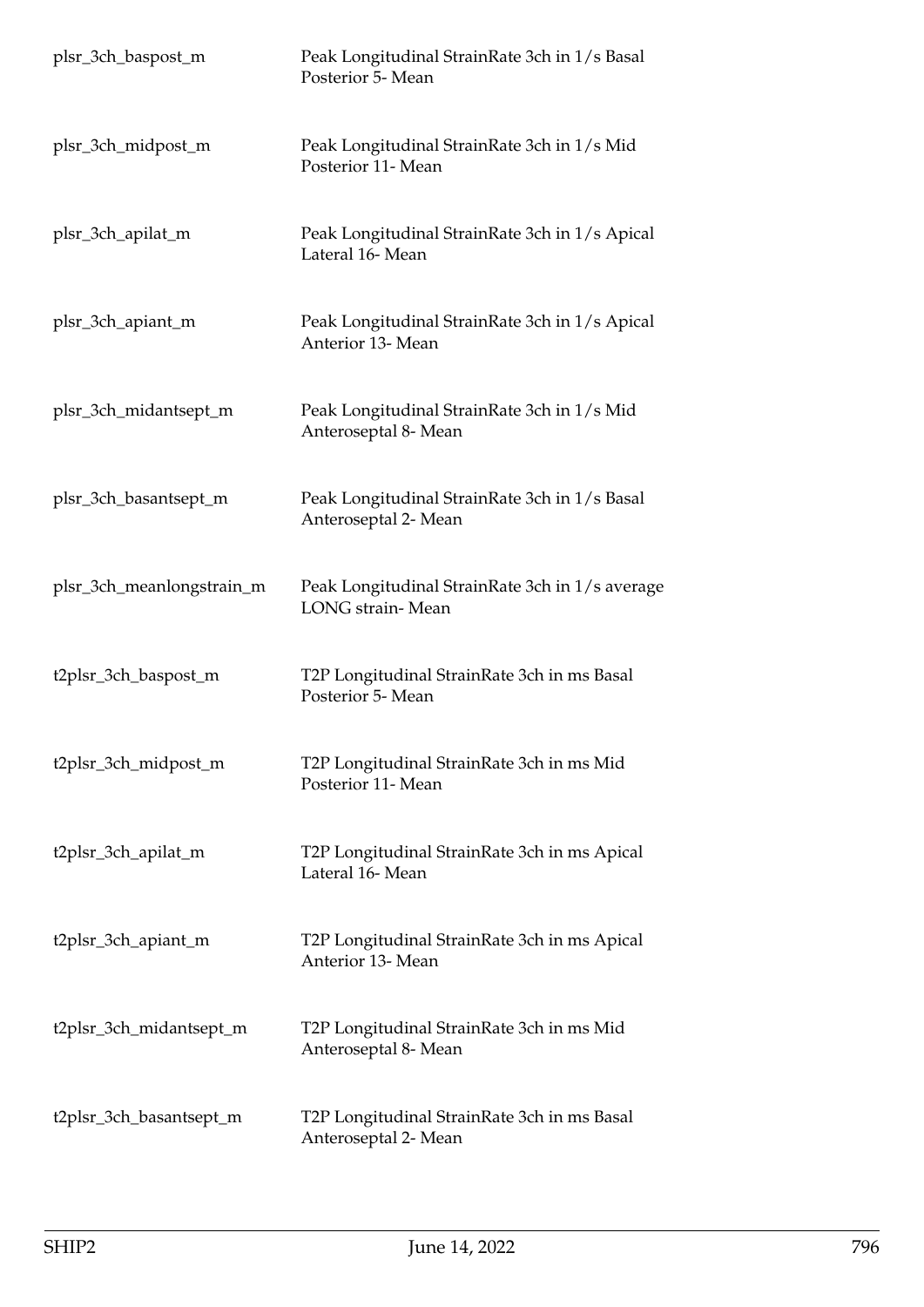| t2plsr_3ch_meanlongtime_m    | T2P Longitudinal StrainRate 3ch in ms average<br>LONG time to peak strain-Mean                              |
|------------------------------|-------------------------------------------------------------------------------------------------------------|
| t2plsr_3ch_sdlongtime_m      | T2P Longitudinal StrainRate 3ch in ms SD LONG<br>time to peak strain-Mean                                   |
| t2plsr_3ch_cycle_length_m    | T2P Longitudinal StrainRate 3ch in ms Cycle<br>Lenght in ms-Mean                                            |
| t2plsr_3ch_baspost_perc_m    | T2P Longitudinal StrainRate 3ch in % Basal<br>Posterior 5- Mean                                             |
| t2plsr_3ch_midpost_perc_m    | T2P Longitudinal StrainRate 3ch in % Mid<br>Posterior 11- Mean                                              |
| t2plsr_3ch_apilat_perc_m     | T2P Longitudinal StrainRate 3ch in % Apical<br>Lateral 16-Mean                                              |
| t2plsr_3ch_apiant_perc_m     | T2P Longitudinal StrainRate 3ch in % Apical<br>Anterior 13- Mean                                            |
| t2plsr_3ch_midantsept_perc_m | T2P Longitudinal StrainRate 3ch in % Mid<br>Anteroseptal 8- Mean                                            |
| t2plsr_3ch_basantsept_perc_m | T2P Longitudinal StrainRate 3ch in % Basal<br>Anteroseptal 2- Mean                                          |
|                              | t2plsr_3ch_meanlongtime_perc_nt2P Longitudinal StrainRate 3ch in % average<br>LONG time to peak strain-Mean |
| t2plsr_3ch_sdlongtime_perc_m | T2P Longitudinal StrainRate 3ch in % SD LONG<br>time to peak strain-Mean                                    |
| plv_3ch_baspost_m            | Peak Longitudinal Velocity 3ch in cm/s Basal<br>Posterior 5- Mean                                           |
| plv_3ch_midpost_m            | Peak Longitudinal Velocity 3ch in cm/s Mid<br>Posterior 11- Mean                                            |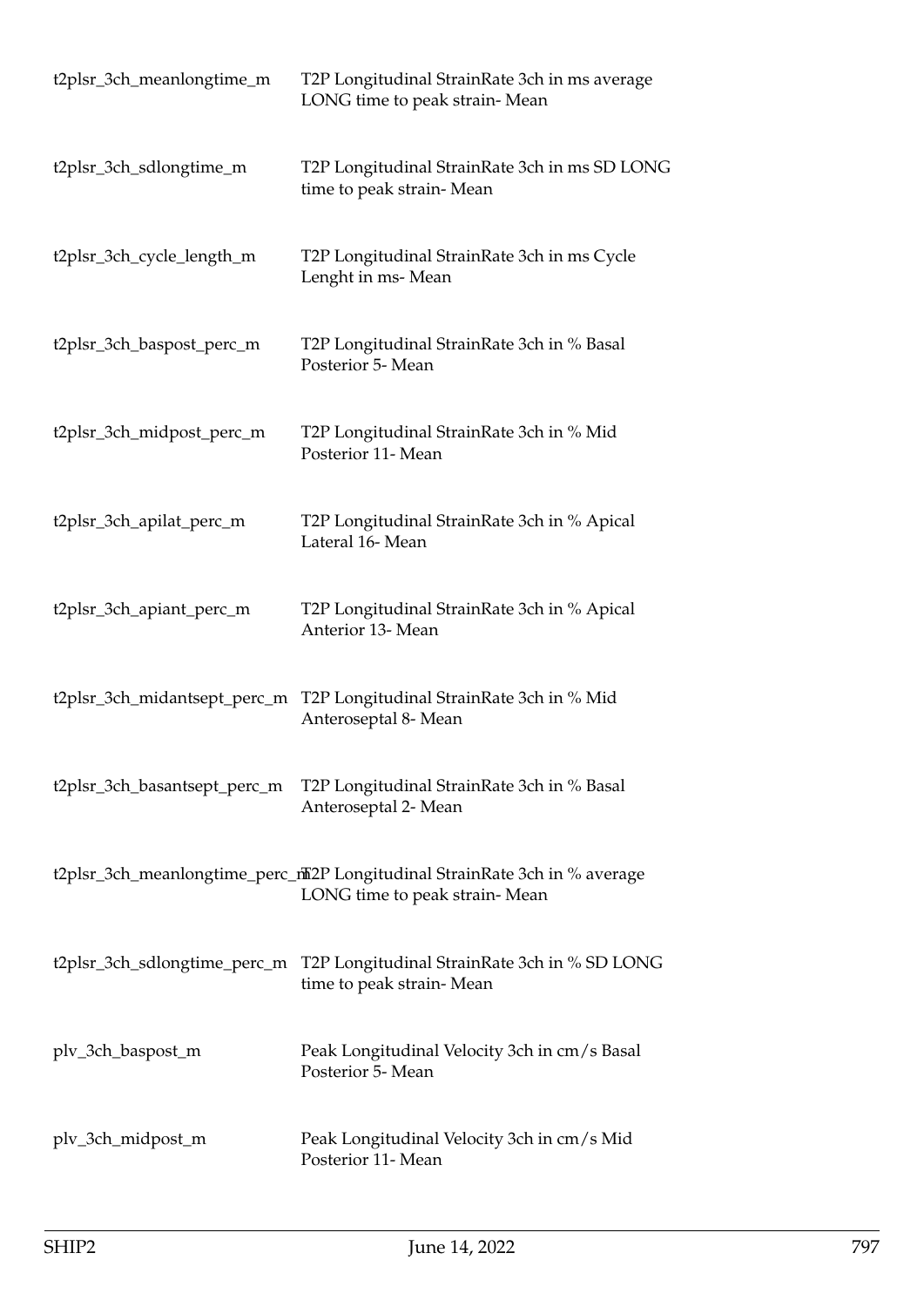| plv_3ch_apilat_m         | Peak Longitudinal Velocity 3ch in cm/s Apical<br>Lateral 16-Mean             |
|--------------------------|------------------------------------------------------------------------------|
| plv_3ch_apiant_m         | Peak Longitudinal Velocity 3ch in cm/s Apical<br>Anterior 13- Mean           |
| plv_3ch_midantsept_m     | Peak Longitudinal Velocity 3ch in cm/s Mid<br>Anteroseptal 8- Mean           |
| plv_3ch_basantsept_m     | Peak Longitudinal Velocity 3ch in cm/s Basal<br>Anteroseptal 2- Mean         |
| plv_3ch_meanlongstrain_m | Peak Longitudinal Velocity 3ch in cm/s average<br><b>LONG</b> strain-Mean    |
| t2plv_3ch_baspost_m      | T2P Longitudinal Velocity 3ch in ms Basal<br>Posterior 5- Mean               |
| t2plv_3ch_midpost_m      | T2P Longitudinal Velocity 3ch in ms Mid<br>Posterior 11- Mean                |
| t2plv_3ch_apilat_m       | T2P Longitudinal Velocity 3ch in ms Apical<br>Lateral 16- Mean               |
| t2plv_3ch_apiant_m       | T2P Longitudinal Velocity 3ch in ms Apical<br>Anterior 13- Mean              |
| t2plv_3ch_midantsept_m   | T2P Longitudinal Velocity 3ch in ms Mid<br>Anteroseptal 8- Mean              |
| t2plv_3ch_basantsept_m   | T2P Longitudinal Velocity 3ch in ms Basal<br>Anteroseptal 2- Mean            |
| t2plv_3ch_meanlongtime_m | T2P Longitudinal Velocity 3ch in ms average<br>LONG time to peak strain-Mean |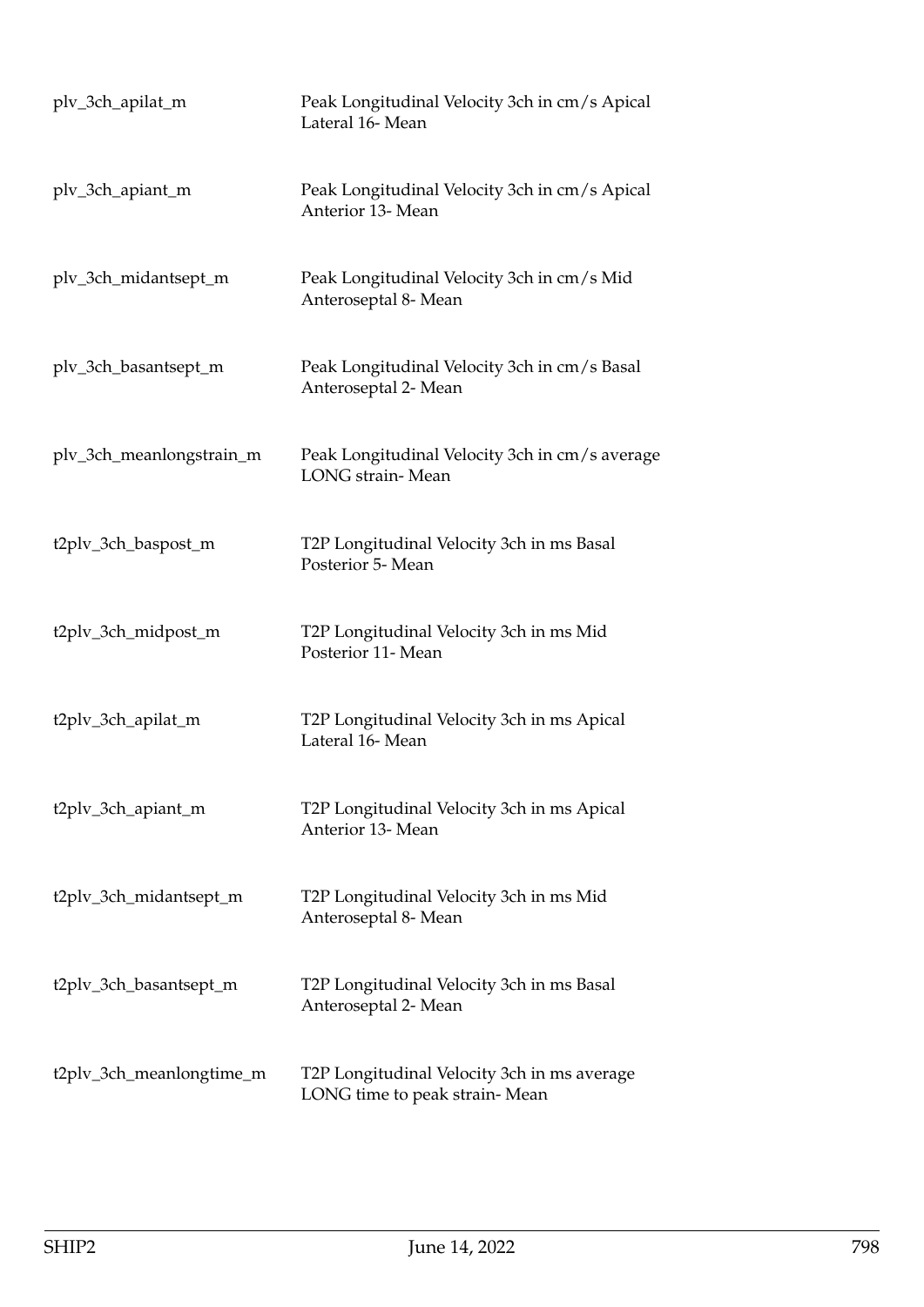| t2plv_3ch_sdlongtime_m      | T2P Longitudinal Velocity 3ch in ms SD LONG<br>time to peak strain-Mean                                  |
|-----------------------------|----------------------------------------------------------------------------------------------------------|
| t2plv_3ch_cycle_length_m    | T2P Longitudinal Velocity 3ch in ms Cycle<br>Lenght in ms-Mean                                           |
| t2plv_3ch_baspost_perc_m    | T2P Longitudinal Velocity 3ch in % Basal<br>Posterior 5- Mean                                            |
| t2plv_3ch_midpost_perc_m    | T2P Longitudinal Velocity 3ch in % Mid Posterior<br>11-Mean                                              |
| t2plv_3ch_apilat_perc_m     | T2P Longitudinal Velocity 3ch in % Apical<br>Lateral 16-Mean                                             |
| t2plv_3ch_apiant_perc_m     | T2P Longitudinal Velocity 3ch in % Apical<br>Anterior 13- Mean                                           |
| t2plv_3ch_midantsept_perc_m | T2P Longitudinal Velocity 3ch in % Mid<br>Anteroseptal 8- Mean                                           |
| t2plv_3ch_basantsept_perc_m | T2P Longitudinal Velocity 3ch in % Basal<br>Anteroseptal 2- Mean                                         |
|                             | t2plv_3ch_meanlongtime_perc_mT2P Longitudinal Velocity 3ch in % average<br>LONG time to peak strain-Mean |
| t2plv_3ch_sdlongtime_perc_m | T2P Longitudinal Velocity 3ch in % SD LONG<br>time to peak strain-Mean                                   |
| ptv_3ch_baspost_m           | Peak Transverse Velocity 3ch in cm/s Basal<br>Posterior 5- Mean                                          |
| ptv_3ch_midpost_m           | Peak Transverse Velocity 3ch in cm/s Mid<br>Posterior 11- Mean                                           |
| ptv_3ch_apilat_m            | Peak Transverse Velocity 3ch in cm/s Apical<br>Lateral 16-Mean                                           |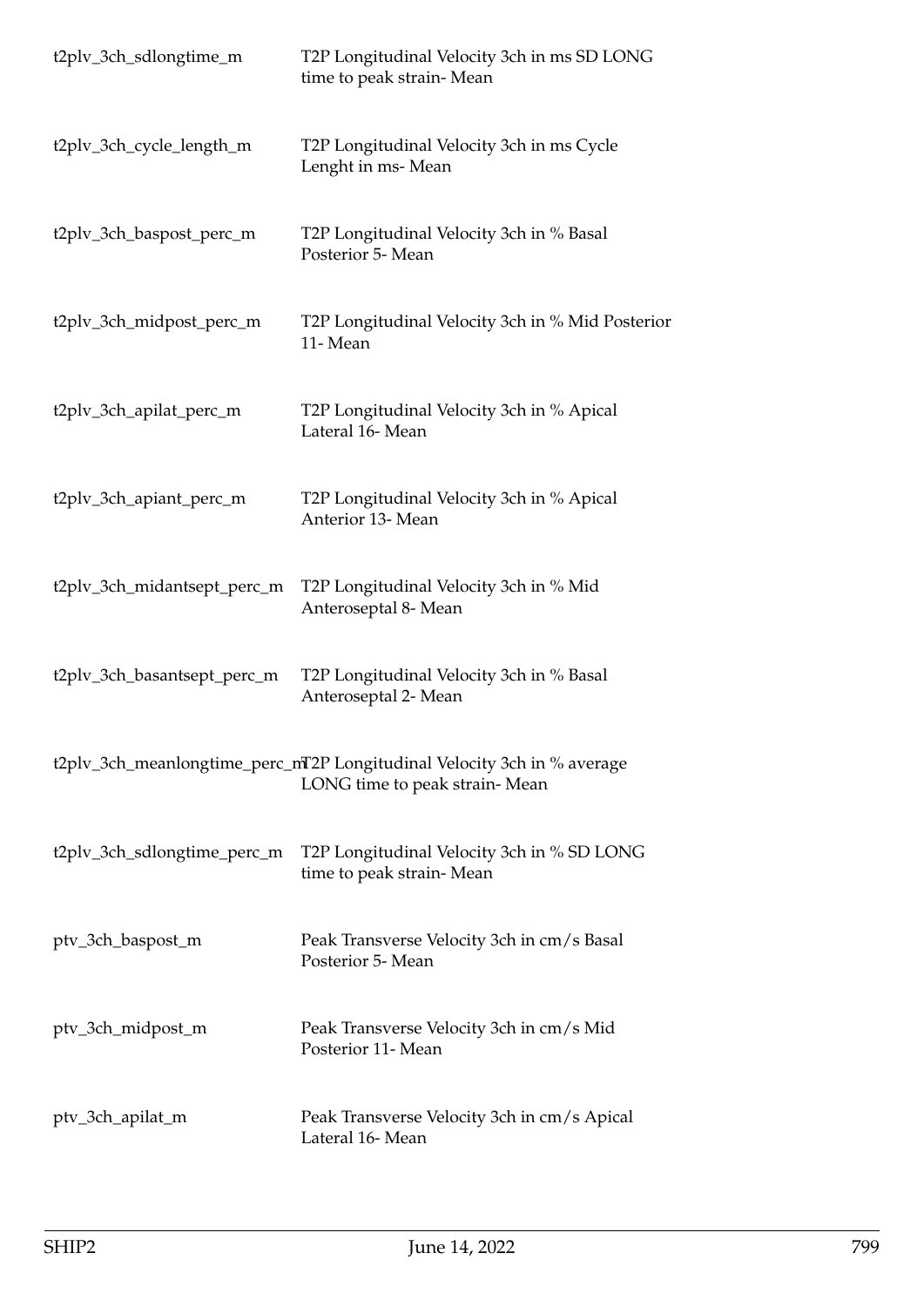| ptv_3ch_apiant_m          | Peak Transverse Velocity 3ch in cm/s Apical<br>Anterior 13- Mean                        |
|---------------------------|-----------------------------------------------------------------------------------------|
| ptv_3ch_midantsept_m      | Peak Transverse Velocity 3ch in cm/s Mid<br>Anteroseptal 8- Mean                        |
| ptv_3ch_basantsept_m      | Peak Transverse Velocity 3ch in cm/s Basal<br>Anteroseptal 2- Mean                      |
| ptv_3ch_meantransstrain_m | Peak Transverse Velocity 3ch in cm/s ave TRANS<br>strain A2C at baseline-Mean           |
| t2ptv_3ch_baspost_m       | T2P Transverse Velocity 3ch in ms Basal Posterior<br>5-Mean                             |
| t2ptv_3ch_midpost_m       | T2P Transverse Velocity 3ch in ms Mid Posterior<br>11-Mean                              |
| t2ptv_3ch_apilat_m        | T2P Transverse Velocity 3ch in ms Apical Lateral<br>16-Mean                             |
| t2ptv_3ch_apiant_m        | T2P Transverse Velocity 3ch in ms Apical<br>Anterior 13- Mean                           |
| t2ptv_3ch_midantsept_m    | T2P Transverse Velocity 3ch in ms Mid<br>Anteroseptal 8- Mean                           |
| t2ptv_3ch_basantsept_m    | T2P Transverse Velocity 3ch in ms Basal<br>Anteroseptal 2- Mean                         |
| t2ptv_3ch_meantranstime_m | T2P Transverse Velocity 3ch in ms ave TRANS<br>time to peak strain A2C at baseline-Mean |
| t2ptv_3ch_sdtranstime_m   | T2P Transverse Velocity 3ch in ms SD TRANS<br>time to peak strain A2C at baseline-Mean  |
| t2ptv_3ch_cycle_length_m  | T2P Transverse Velocity 3ch in ms Cycle Lenght<br>in ms-Mean                            |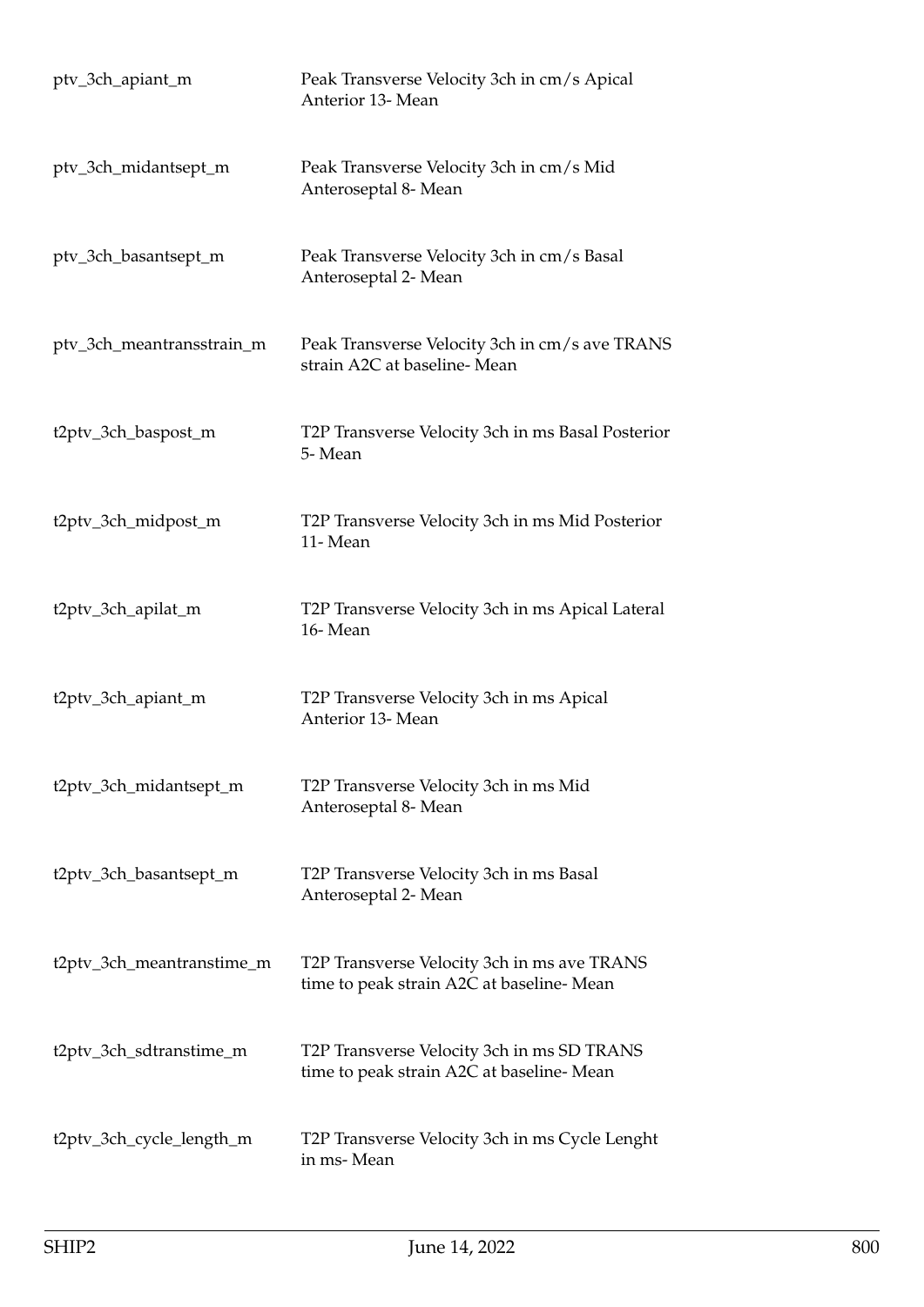| t2ptv_3ch_baspost_perc_m     | T2P Transverse Velocity 3ch in % Basal Posterior<br>5-Mean                                              |
|------------------------------|---------------------------------------------------------------------------------------------------------|
| t2ptv_3ch_midpost_perc_m     | T2P Transverse Velocity 3ch in % Mid Posterior<br>11-Mean                                               |
| t2ptv_3ch_apilat_perc_m      | T2P Transverse Velocity 3ch in % Apical Lateral<br>16-Mean                                              |
| t2ptv_3ch_apiant_perc_m      | T2P Transverse Velocity 3ch in % Apical Anterior<br>13-Mean                                             |
| t2ptv_3ch_midantsept_perc_m  | T2P Transverse Velocity 3ch in % Mid<br>Anteroseptal 8- Mean                                            |
| t2ptv_3ch_basantsept_perc_m  | T2P Transverse Velocity 3ch in % Basal<br>Anteroseptal 2- Mean                                          |
|                              | t2ptv_3ch_meantranstime_perc_nh2P Transverse Velocity 3ch in % average LONG<br>time to peak strain-Mean |
| t2ptv_3ch_sdtranstime_perc_m | T2P Transverse Velocity 3ch in % SD LONG time<br>to peak strain-Mean                                    |
| pcd_saxap_apiant_m           | Peak Circum Displacement SAX_AP in mm<br>Apical Anterior 13- Mean                                       |
| pcd_saxap_apilat_m           | Peak Circum Displacement SAX_AP in mm<br>Apical Lateral 16-Mean                                         |
| pcd_saxap_apiinf_m           | Peak Circum Displacement SAX_AP in mm<br>Apical Inferior 15- Mean                                       |
| pcd_saxap_apisept_m          | Peak Circum Displacement SAX_AP in mm<br>Apical Septal 14- Mean                                         |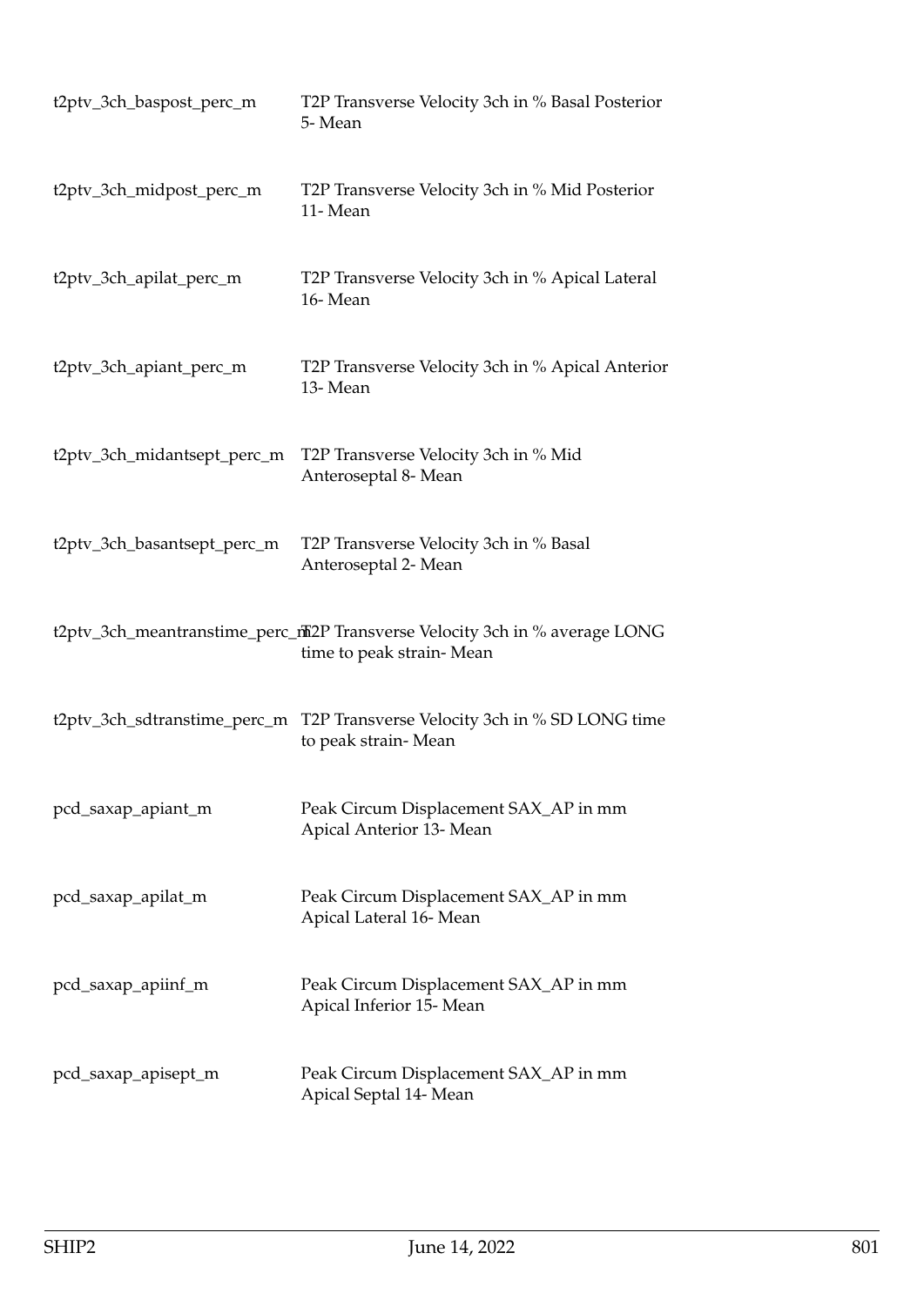| pcd_saxap_meancirctime_m   | Peak Circum Displacement SAX_AP in mm<br>average CIRC time to peak Displacement-Mean                              |
|----------------------------|-------------------------------------------------------------------------------------------------------------------|
| t2pcd_saxap_apiant_m       | T2P Circum Displacement SAX_AP in ms Apical<br>Anterior 13- Mean                                                  |
| t2pcd_saxap_apilat_m       | T2P Circum Displacement SAX_AP in ms Apical<br>Lateral 16-Mean                                                    |
| t2pcd_saxap_apiinf_m       | T2P Circum Displacement SAX_AP in ms Apical<br>Inferior 15-Mean                                                   |
| t2pcd_saxap_apisept_m      | T2P Circum Displacement SAX_AP in ms Apical<br>Septal 14- Mean                                                    |
|                            | t2pcd_saxap_meancirctime_meanL2mR Circum Displacement SAX_AP in ms<br>average CIRC time to peak Displacement-Mean |
| t2pcd_saxap_sdcirctime_m   | T2P Circum Displacement SAX_AP in ms SD<br>CIRC time to peak Displacement- Mean                                   |
| t2pcd_cycle_length_m       | T2P Circum Displacement SAX_AP in ms Cycle<br>Lenght in ms-Mean                                                   |
| t2pcd_saxap_apiant_perc_m  | T2P Circum Displacement SAX_AP in % Apical<br>Anterior 13- Mean                                                   |
| t2pcd_saxap_apilat_perc_m  | T2P Circum Displacement SAX_AP in % Apical<br>Lateral 16-Mean                                                     |
| t2pcd_saxap_apiinf_perc_m  | T2P Circum Displacement SAX_AP in % Apical<br>Inferior 15- Mean                                                   |
| t2pcd_saxap_apisept_perc_m | T2P Circum Displacement SAX_AP in % Apical<br>Septal 14- Mean                                                     |
|                            | t2pcd_saxap_meancircstrain_p_mT2P Circum Displacement SAX_AP in % average                                         |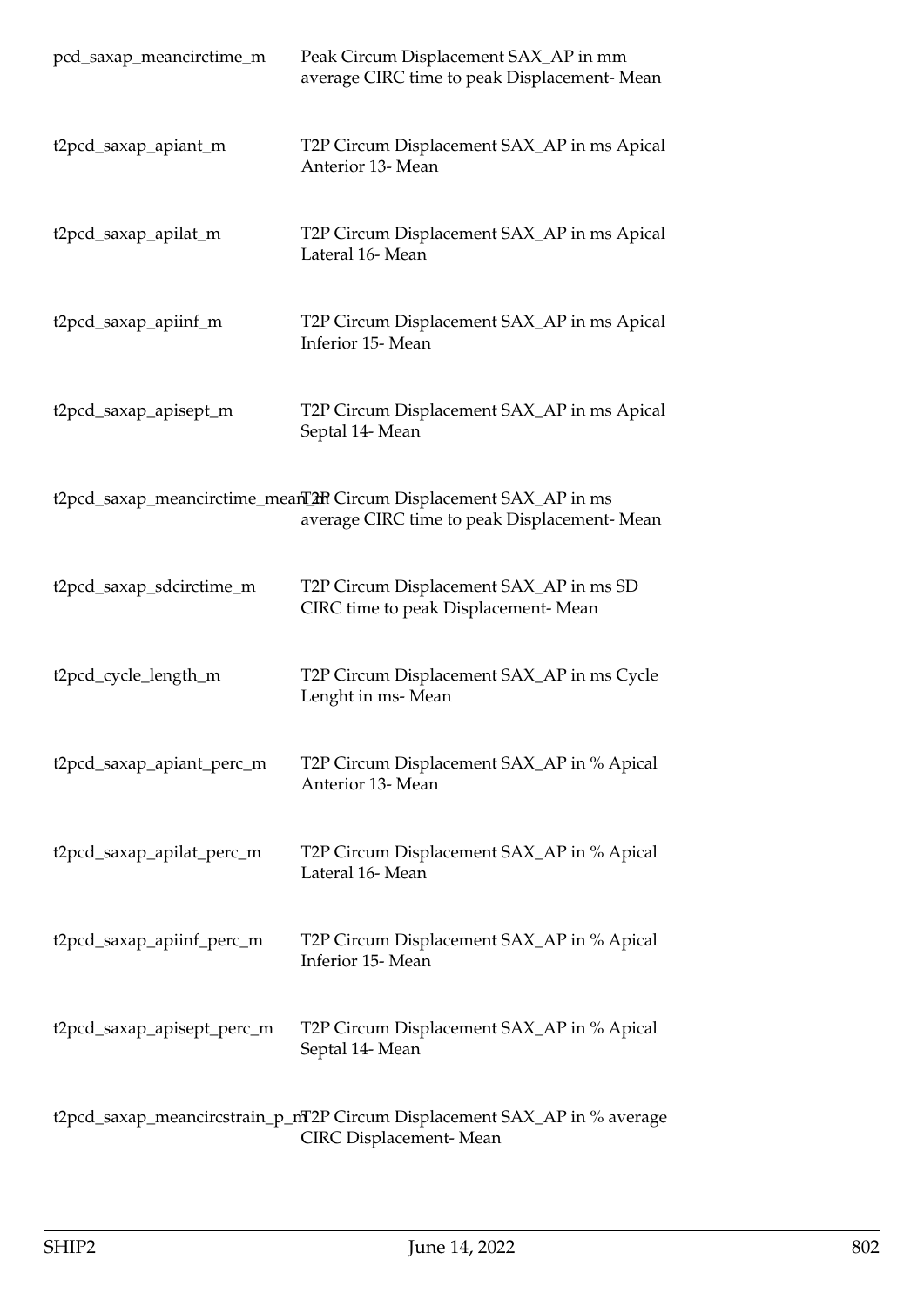|                            | t2pcd_saxap_sdcircstrain_perc_mT2P Circum Displacement SAX_AP in % SD<br>CIRC Displacement-Mean |
|----------------------------|-------------------------------------------------------------------------------------------------|
| prd_saxap_apiant_m         | Peak Radial Displacement SAX_AP in mm<br>Apical Anterior 13- Mean                               |
| prd_saxap_apilat_m         | Peak Radial Displacement SAX_AP in mm<br>Apical Lateral 16-Mean                                 |
| prd_saxap_apiinf_m         | Peak Radial Displacement SAX_AP in mm<br>Apical Inferior 15- Mean                               |
| prd_saxap_apisept_m        | Peak Radial Displacement SAX_AP in mm<br>Apical Septal 14- Mean                                 |
| prd_saxap_meanradstrain_m  | Peak Radial Displacement SAX_AP in mm<br>average RAD Displacement-Mean                          |
| t2prd_saxap_apiant_m       | T2P Radial Displacement SAX_AP in ms Apical<br>Anterior 13- Mean                                |
| t2prd_saxap_apilat_m       | T2P Radial Displacement SAX_AP in ms Apical<br>Lateral 16- Mean                                 |
| t2prd_saxap_apiinf_m       | T2P Radial Displacement SAX_AP in ms Apical<br>Inferior 15-Mean                                 |
| t2prd_saxap_apisept_m      | T2P Radial Displacement SAX_AP in ms Apical<br>Septal 14- Mean                                  |
| t2prd_saxap_meanradtime_m  | T2P Radial Displacement SAX_AP in ms average<br>RAD time to peak Displacement- Mean             |
| t2prd_saxap_sdradtime_m    | T2P Radial Displacement SAX_AP in ms SD RAD<br>time to peak- Mean                               |
| t2prd_saxap_cycle_length_m | T2P Radial Displacement SAX_AP in ms Cycle<br>Lenght in ms- Mean                                |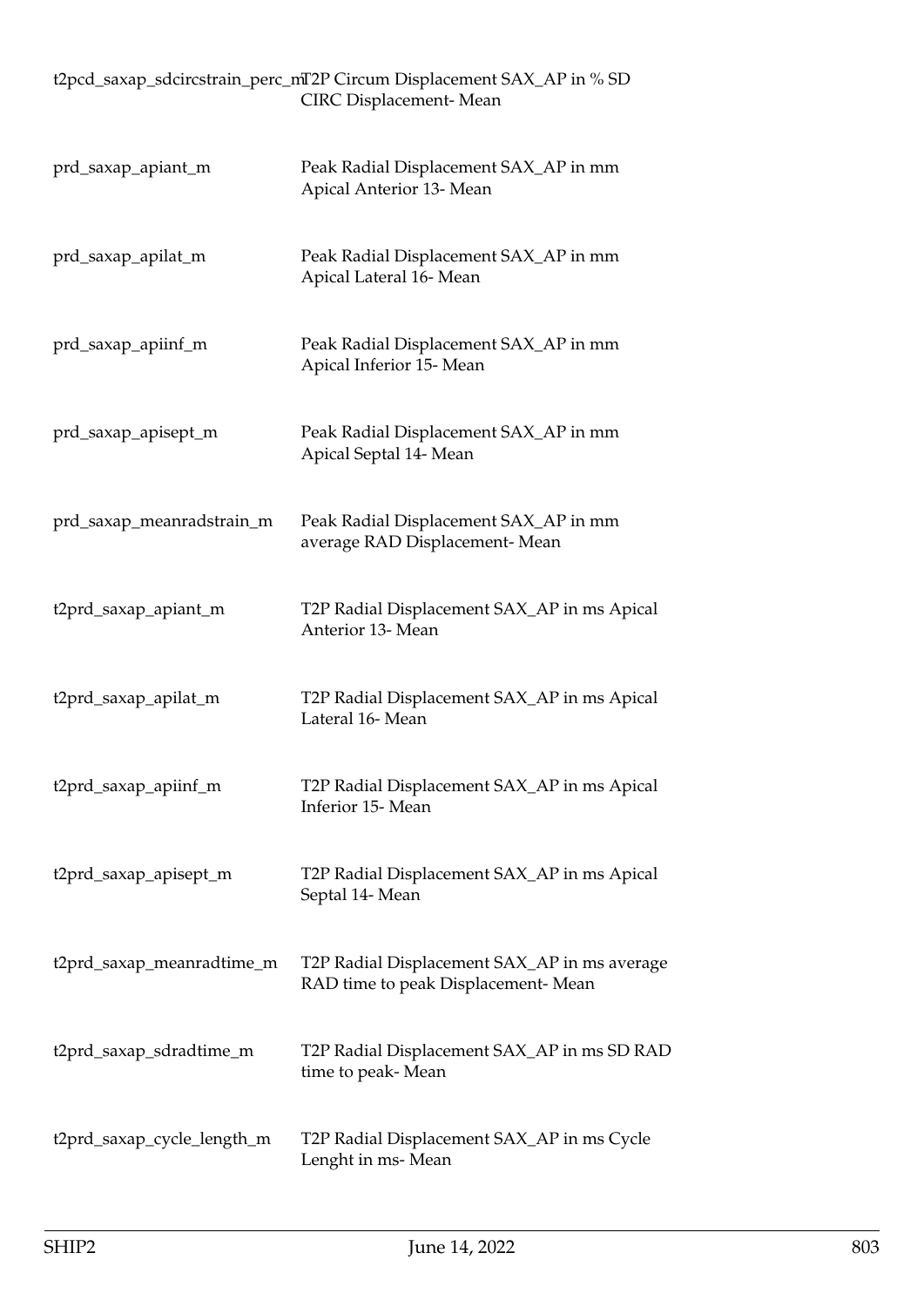| t2prd_saxap_apiant_perc_m  | T2P Radial Displacement SAX_AP in % Apical<br>Anterior 13- Mean                                     |
|----------------------------|-----------------------------------------------------------------------------------------------------|
| t2prd_saxap_apilat_perc_m  | T2P Radial Displacement SAX_AP in % Apical<br>Lateral 16-Mean                                       |
| t2prd_saxap_apiinf_perc_m  | T2P Radial Displacement SAX_AP in % Apical<br>Inferior 15-Mean                                      |
| t2prd_saxap_apisept_perc_m | T2P Radial Displacement SAX_AP in % Apical<br>Septal 14- Mean                                       |
|                            | t2prd_saxap_meancircstrain_p_mT2P Radial Displacement SAX_AP in % average<br>CIRC Displacement-Mean |
|                            | t2prd_saxap_sdcircstrain_perc_mT2P Radial Displacement SAX_AP in % SD CIRC<br>Displacement-Mean     |
| pcs_saxap_apiant_m         | Peak Circum Strain SAX_AP in % Apical<br>Anterior 13- Mean                                          |
| pcs_saxap_apilat_m         | Peak Circum Strain SAX_AP in % Apical Lateral<br>16-Mean                                            |
| pcs_saxap_apiinf_m         | Peak Circum Strain SAX_AP in % Apical Inferior<br>15-Mean                                           |
| pcs_saxap_apisept_m        | Peak Circum Strain SAX_AP in % Apical Septal<br>14-Mean                                             |
| pcs_saxap_meancirctime_m   | Peak Circum Strain SAX_AP in % average CIRC<br>time to peak strain-Mean                             |
| t2pcs_saxap_apiant_m       | T2P Circum Strain SAX_AP in ms Apical<br>Anterior 13- Mean                                          |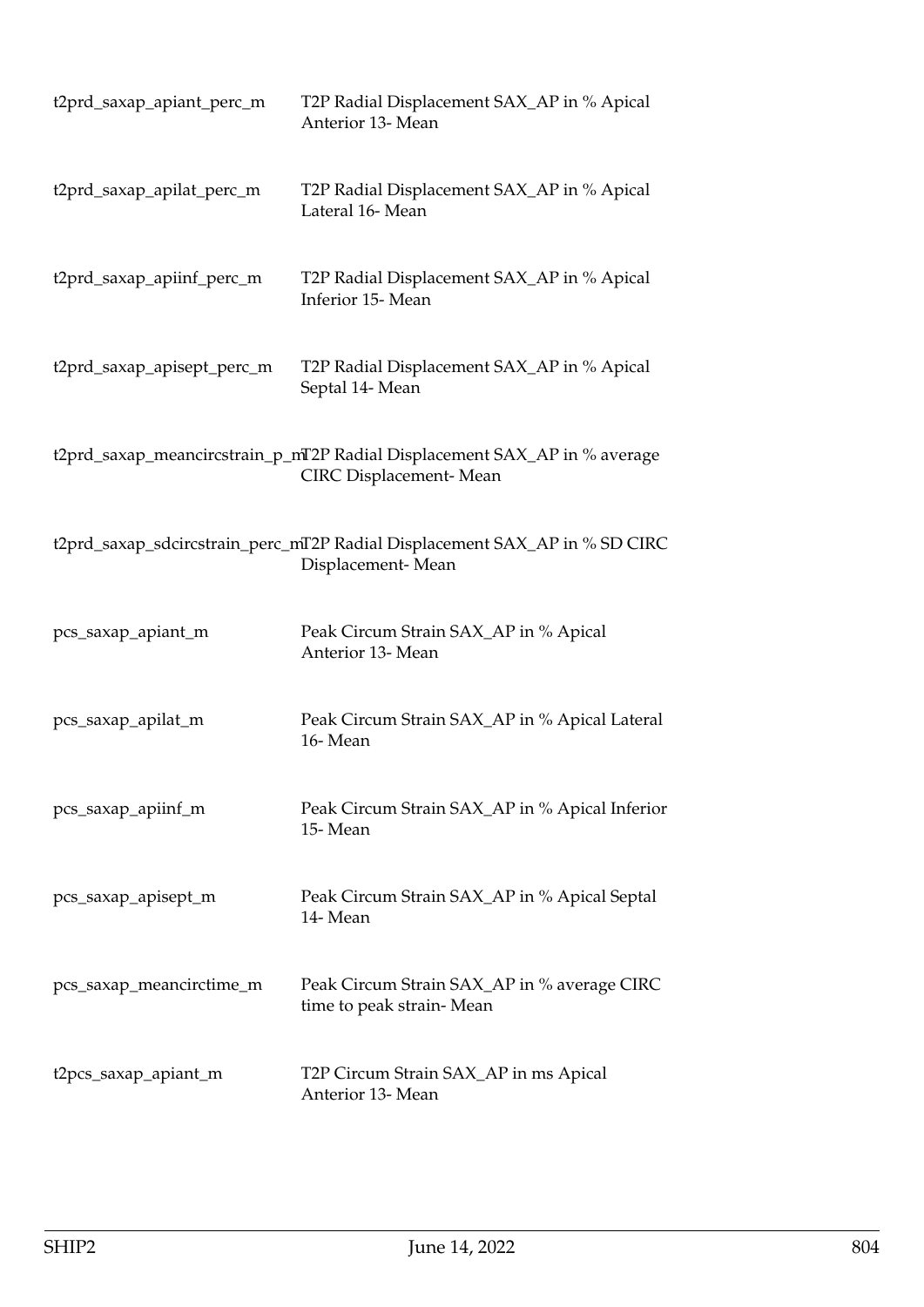| t2pcs_saxap_apilat_m       | T2P Circum Strain SAX_AP in ms Apical Lateral<br>16-Mean                                              |
|----------------------------|-------------------------------------------------------------------------------------------------------|
| t2pcs_saxap_apiinf_m       | T2P Circum Strain SAX_AP in ms Apical Inferior<br>15-Mean                                             |
| t2pcs_saxap_apisept_m      | T2P Circum Strain SAX_AP in ms Apical Septal<br>14-Mean                                               |
|                            | t2pcs_saxap_meancirctime_meanT2PP Circum Strain SAX_AP in ms average CIRC<br>time to peak strain-Mean |
| t2pcs_saxap_sdcirctime_m   | T2P Circum Strain SAX_AP in ms SD CIRC time<br>to peak strain-Mean                                    |
| t2pcs_cycle_length_m       | T2P Circum Strain SAX_AP in ms Cycle Lenght<br>in ms-Mean                                             |
| t2pcs_saxap_apiant_perc_m  | T2P Circum Strain SAX_AP in % Apical Anterior<br>13-Mean                                              |
| t2pcs_saxap_apilat_perc_m  | T2P Circum Strain SAX_AP in % Apical Lateral<br>16-Mean                                               |
| t2pcs_saxap_apiinf_perc_m  | T2P Circum Strain SAX_AP in % Apical Inferior<br>15-Mean                                              |
| t2pcs_saxap_apisept_perc_m | T2P Circum Strain SAX_AP in % Apical Septal<br>14-Mean                                                |
|                            | t2pcs_saxap_meancircstrain_p_mT2P Circum Strain SAX_AP in % average CIRC<br>strain-Mean               |
|                            | t2pcs_saxap_sdcircstrain_perc_mT2P Circum Strain SAX_AP in % SD CIRC strain-<br>Mean                  |
| prs_saxap_apiant_m         | Peak Radial Strain SAX_AP in % Apical Anterior<br>13-Mean                                             |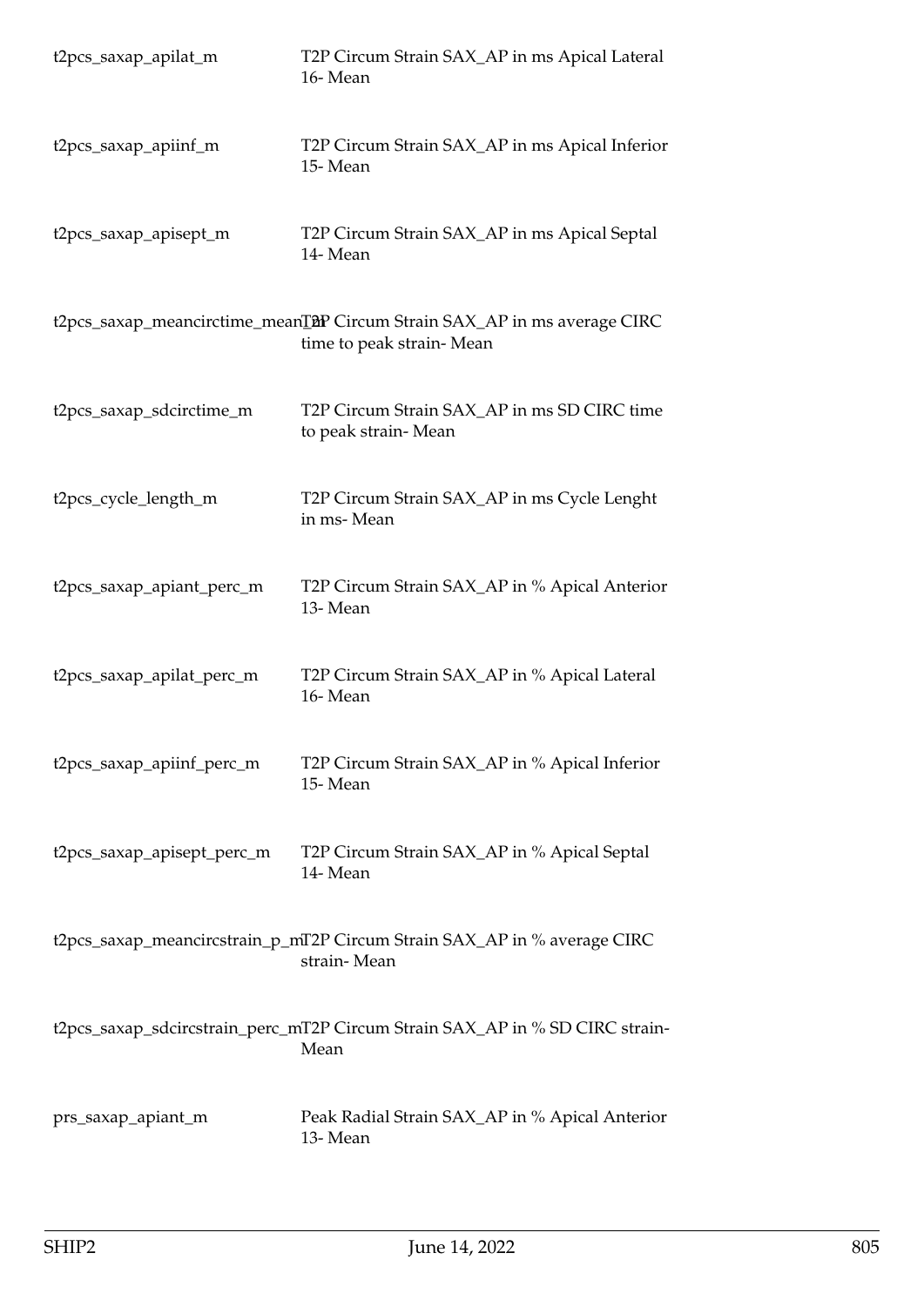| prs_saxap_apilat_m         | Peak Radial Strain SAX_AP in % Apical Lateral<br>16-Mean               |
|----------------------------|------------------------------------------------------------------------|
| prs_saxap_apiinf_m         | Peak Radial Strain SAX_AP in % Apical Inferior<br>15-Mean              |
| prs_saxap_apisept_m        | Peak Radial Strain SAX_AP in % Apical Septal<br>14-Mean                |
| prs_saxap_meanradstrain_m  | Peak Radial Strain SAX_AP in % average RAD<br>strain-Mean              |
| t2prs_saxap_apiant_m       | T2P Radial Strain SAX_AP in ms Apical Anterior<br>13-Mean              |
| t2prs_saxap_apilat_m       | T2P Radial Strain SAX_AP in ms Apical Lateral<br>16-Mean               |
| t2prs_saxap_apiinf_m       | T2P Radial Strain SAX_AP in ms Apical Inferior<br>15-Mean              |
| t2prs_saxap_apisept_m      | T2P Radial Strain SAX_AP in ms Apical Septal<br>14-Mean                |
| t2prs_saxap_meanradtime_m  | T2P Radial Strain SAX_AP in ms average RAD<br>time to peak strain-Mean |
| t2prs_saxap_sdradtime_m    | T2P Radial Strain SAX_AP in ms SD RAD time to<br>peak-Mean             |
| t2prs_saxap_cycle_length_m | T2P Radial Strain SAX_AP in ms Cycle Lenght in<br>ms-Mean              |
| t2prs_saxap_apiant_perc_m  | T2P Radial Strain SAX_AP in % Apical Anterior<br>13-Mean               |
| t2prs_saxap_apilat_perc_m  | T2P Radial Strain SAX_AP in % Apical Lateral<br>16-Mean                |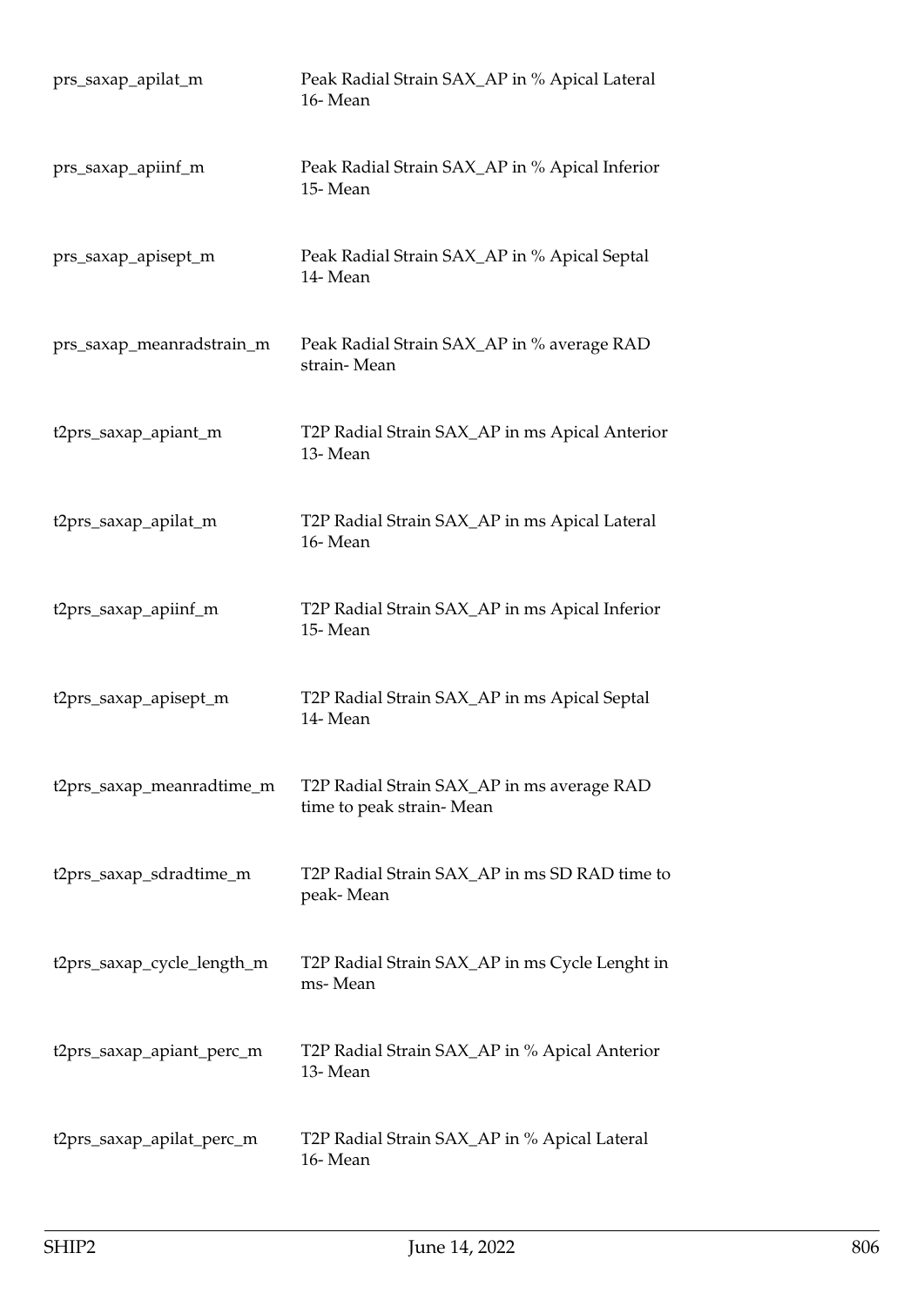| t2prs_saxap_apiinf_perc_m  | T2P Radial Strain SAX_AP in % Apical Inferior<br>15-Mean                                |
|----------------------------|-----------------------------------------------------------------------------------------|
| t2prs_saxap_apisept_perc_m | T2P Radial Strain SAX_AP in % Apical Septal 14-<br>Mean                                 |
|                            | t2prs_saxap_meancircstrain_p_mT2P Radial Strain SAX_AP in % average CIRC<br>strain-Mean |
|                            | t2prs_saxap_sdcircstrain_perc_mT2P Radial Strain SAX_AP in % SD CIRC strain-<br>Mean    |
| pcd_saxmi_basant_m         | Peak Circumferencial Displacement SAX_MV in<br>mm Basal Anterior 1- Mean                |
| pcd_saxmi_baslat_m         | Peak Circumferencial Displacement SAX_MV in<br>mm Basal Lateral 6- Mean                 |
| pcd_saxmi_baspost_m        | Peak Circumferencial Displacement SAX_MV in<br>mm Basal Posterior 5- Mean               |
| pcd_saxmi_basinf_m         | Peak Circumferencial Displacement SAX_MV in<br>mm Basal Inferior 4- Mean                |
| pcd_saxmi_bassept_m        | Peak Circumferencial Displacement SAX_MV in<br>mm Basal Septal 3- Mean                  |
| pcd_saxmi_basantsept_m     | Peak Circumferencial Displacement SAX_MV in<br>mm Basal Anteroseptal 2- Mean            |
| pcd_saxmi_meancircstrain_m | Peak Circumferencial Displacement SAX_MV in<br>mm average CIRC Displacement-Mean        |
| t2pcd_saxmi_basant_m       | T2P Circumferencial Displacement SAX_MV in<br>ms Basal Anterior 1- Mean                 |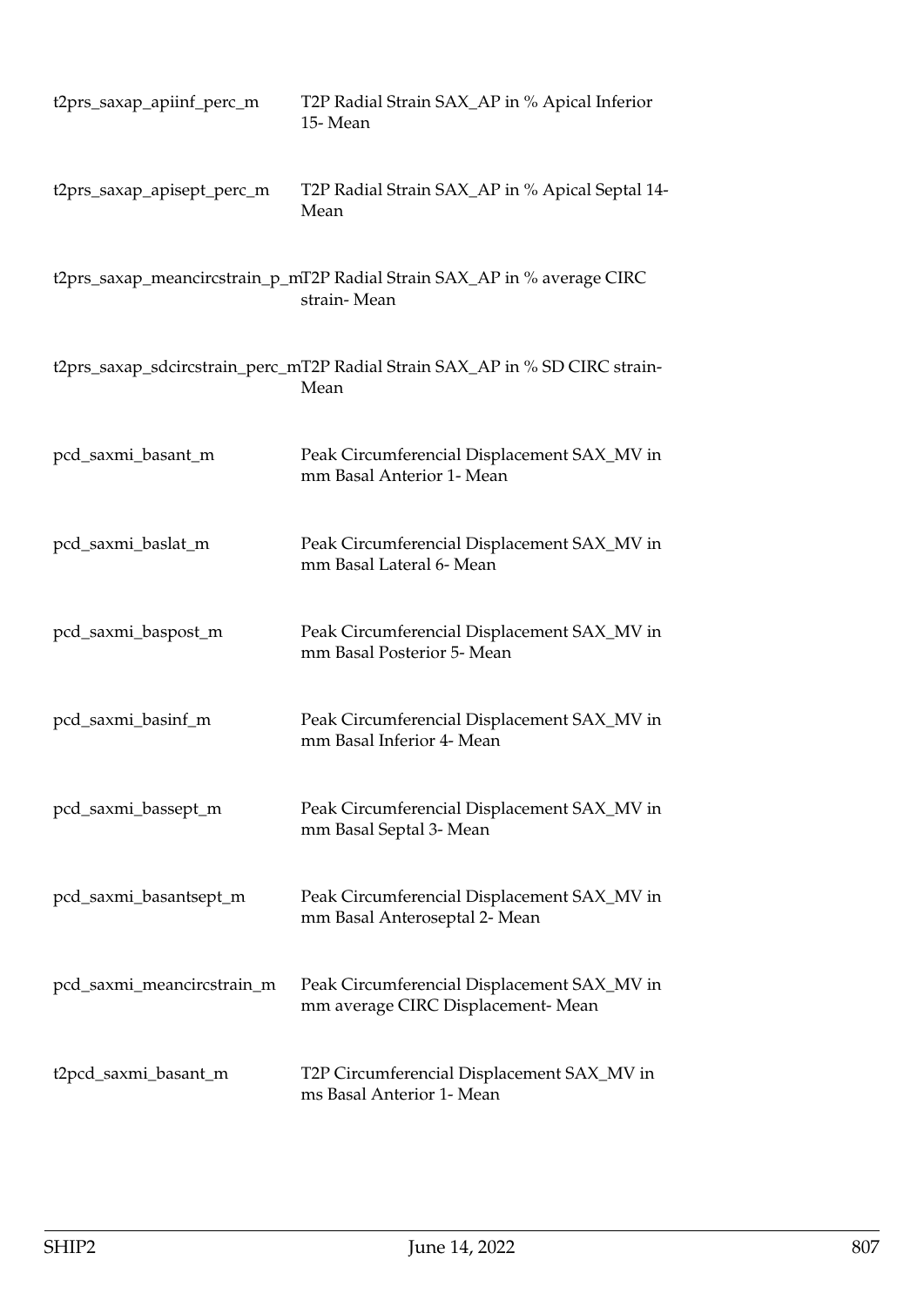| t2pcd_saxmi_baslat_m        | T2P Circumferencial Displacement SAX_MV in<br>ms Basal Lateral 6- Mean                           |
|-----------------------------|--------------------------------------------------------------------------------------------------|
| t2pcd_saxmi_baspost_m       | T2P Circumferencial Displacement SAX_MV in<br>ms Basal Posterior 5- Mean                         |
| t2pcd_saxmi_basinf_m        | T2P Circumferencial Displacement SAX_MV in<br>ms Basal Inferior 4- Mean                          |
| t2pcd_saxmi_bassept_m       | T2P Circumferencial Displacement SAX_MV in<br>ms Basal Septal 3- Mean                            |
| t2pcd_saxmi_basantsept_m    | T2P Circumferencial Displacement SAX_MV in<br>ms Basal Anteroseptal 2- Mean                      |
| t2pcd_saxmin_meancirctime_m | T2P Circumferencial Displacement SAX_MV in<br>ms average CIRC time to peak Displacement-<br>Mean |
| t2pcd_saxmi_sdcirctime_m    | T2P Circumferencial Displacement SAX_MV in<br>ms SD CIRC time to peak Displacement-Mean          |
| t2pcd_saxmi_cycle_length_m  | T2P Circumferencial Displacement SAX_MV in<br>ms Cycle Lenght in ms-Mean                         |
| t2pcd_saxmi_basant_perc_m   | T2P Circumferencial Displacement SAX_MV in<br>% Basal Anterior 1- Mean                           |
| t2pcd_saxmi_baslat_perc_m   | T2P Circumferencial Displacement SAX_MV in<br>% Basal Lateral 6- Mean                            |
| t2pcd_saxmi_baspost_perc_m  | T2P Circumferencial Displacement SAX_MV in<br>% Basal Posterior 5- Mean                          |
| t2pcd_saxmi_basinf1_m       | T2P Circumferencial Displacement SAX_MV in<br>% Basal Inferior 4- Mean                           |
| t2pcd_saxmi_bassept1_m      | T2P Circumferencial Displacement SAX_MV in<br>% Basal Septal 3- Mean                             |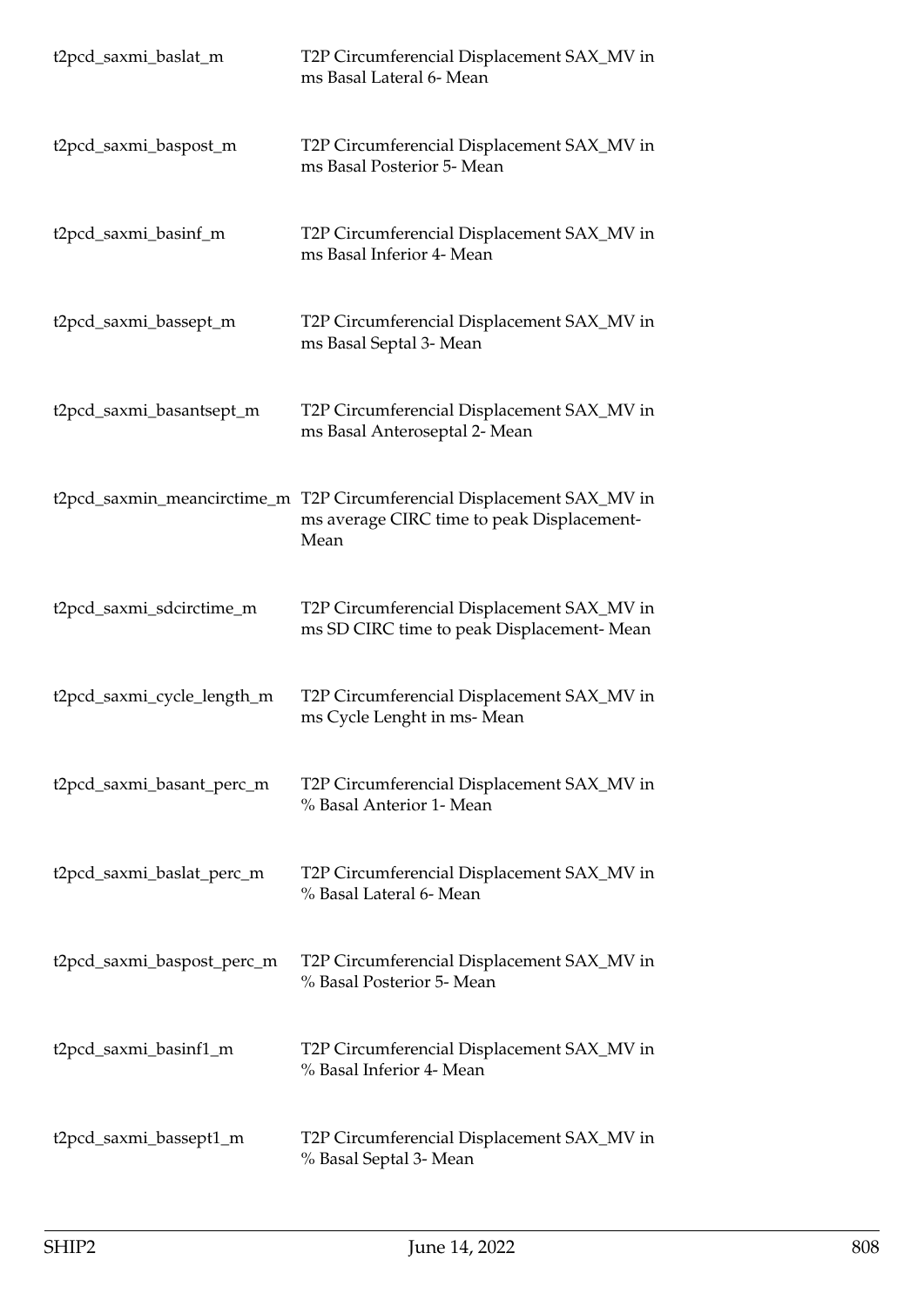| t2pcd_saxmi_basantsept1_m  | T2P Circumferencial Displacement SAX_MV in<br>% Basal Anteroseptal 2- Mean                                               |
|----------------------------|--------------------------------------------------------------------------------------------------------------------------|
|                            | t2pcd_saxmi_meanlongstrain_m T2P Circumferencial Displacement SAX_MV in %<br>average LONG time to peak Displacement-Mean |
| t2pcd_saxmi_sdlongstrain_m | T2P Circumferencial Displacement SAX_MV in<br>% SD LONG time to peak Displacement- Mean                                  |
| prd_saxmi_basant_m         | Peak Radial Displacement SAX_MV in mm Basal<br>Anterior 1- Mean                                                          |
| prd_saxmi_baslat_m         | Peak Radial Displacement SAX_MV in mm Basal<br>Lateral 6- Mean                                                           |
| prd_saxmi_baspost_m        | Peak Radial Displacement SAX_MV in mm Basal<br>Posterior 5- Mean                                                         |
| prd_saxmi_basinf_m         | Peak Radial Displacement SAX_MV in mm Basal<br>Inferior 4- Mean                                                          |
| prd_saxmi_bassept_m        | Peak Radial Displacement SAX_MV in mm Basal<br>Septal 3- Mean                                                            |
| prd_saxmi_basantsept_m     | Peak Radial Displacement SAX_MV in mm Basal<br>Anteroseptal 2- Mean                                                      |
| prd_saxmi_meanradstrain_m  | Peak Radial Displacement SAX_MV in mm<br>average RAD Displacement-Mean                                                   |
| t2prd_saxmi_basant_m       | T2P Radial Displacement SAX_MV in ms Basal<br>Anterior 1- Mean                                                           |
| t2prd_saxmi_baslat_m       | T2P Radial Displacement SAX_MV in ms Basal<br>Lateral 6- Mean                                                            |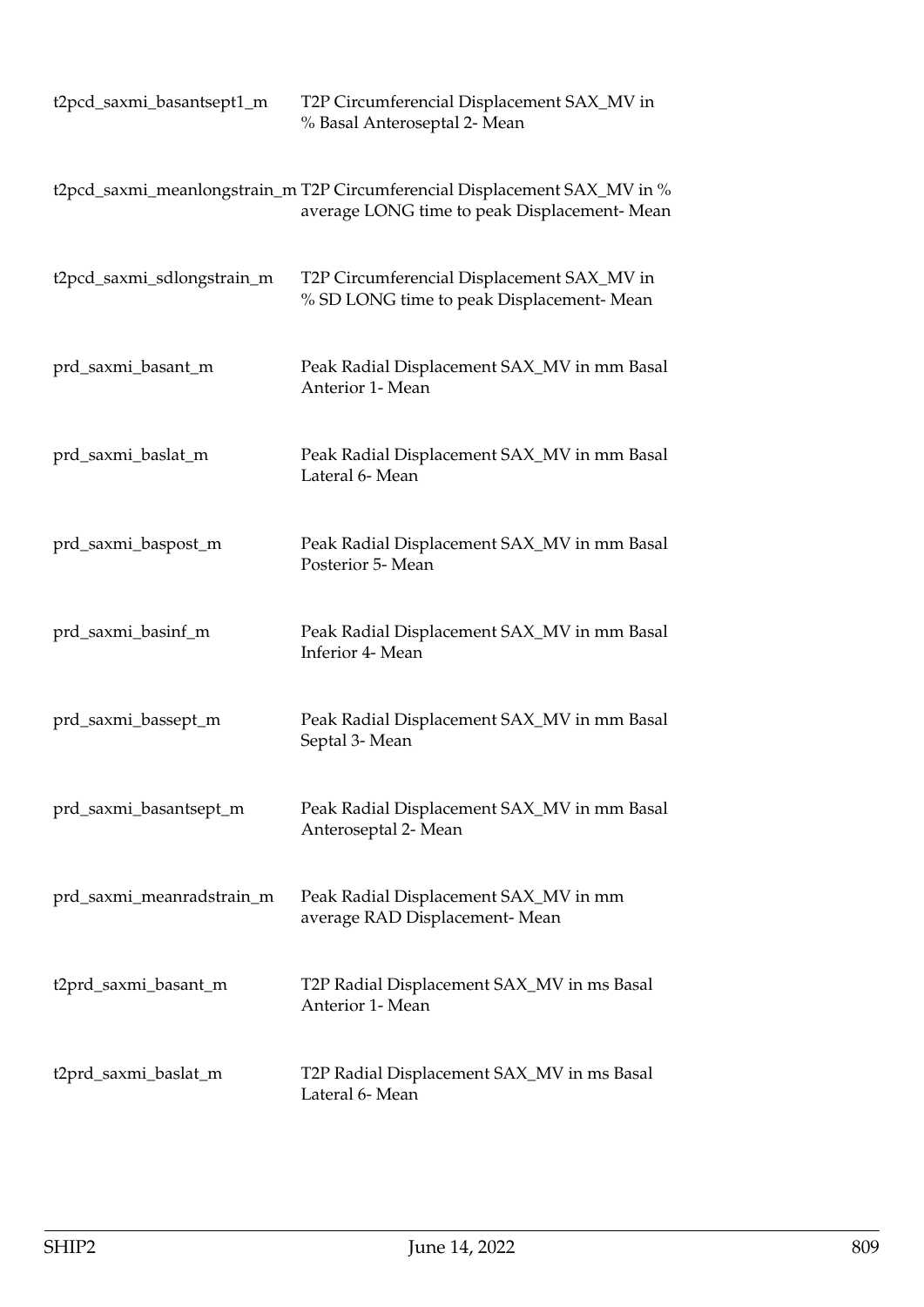| t2prd_saxmi_baspost_m      | T2P Radial Displacement SAX_MV in ms Basal<br>Posterior 5- Mean                    |
|----------------------------|------------------------------------------------------------------------------------|
| t2prd_saxmi_basinf_m       | T2P Radial Displacement SAX_MV in ms Basal<br>Inferior 4- Mean                     |
| t2prd_saxmi_bassept_m      | T2P Radial Displacement SAX_MV in ms Basal<br>Septal 3- Mean                       |
| t2prd_saxmi_basantsept_m   | T2P Radial Displacement SAX_MV in ms Basal<br>Anteroseptal 2- Mean                 |
| t2prd_saxmin_meanradtime_m | T2P Radial Displacement SAX_MV in ms average<br>RAD time to peak Displacement-Mean |
| t2prd_saxmi_sdradtime_m    | T2P Radial Displacement SAX_MV in ms SD<br>RAD time to peak-Mean                   |
| t2prd_saxmi_cycle_length_m | T2P Radial Displacement SAX_MV in ms Cycle<br>Lenght in ms-Mean                    |
| t2prd_saxmi_basant_perc_m  | T2P Radial Displacement SAX_MV in % Basal<br>Anterior 1- Mean                      |
| t2prd_saxmi_baslat_perc_m  | T2P Radial Displacement SAX_MV in % Basal<br>Lateral 6- Mean                       |
| t2prd_saxmi_baspost_perc_m | T2P Radial Displacement SAX_MV in % Basal<br>Posterior 5- Mean                     |
| t2prd_saxmi_basinf1_m      | T2P Radial Displacement SAX_MV in % Basal<br>Inferior 4- Mean                      |
| t2prd_saxmi_bassept1_m     | T2P Radial Displacement SAX_MV in % Basal<br>Septal 3- Mean                        |
| t2prd_saxmi_basantsept1_m  | T2P Radial Displacement SAX_MV in % Basal<br>Anteroseptal 2- Mean                  |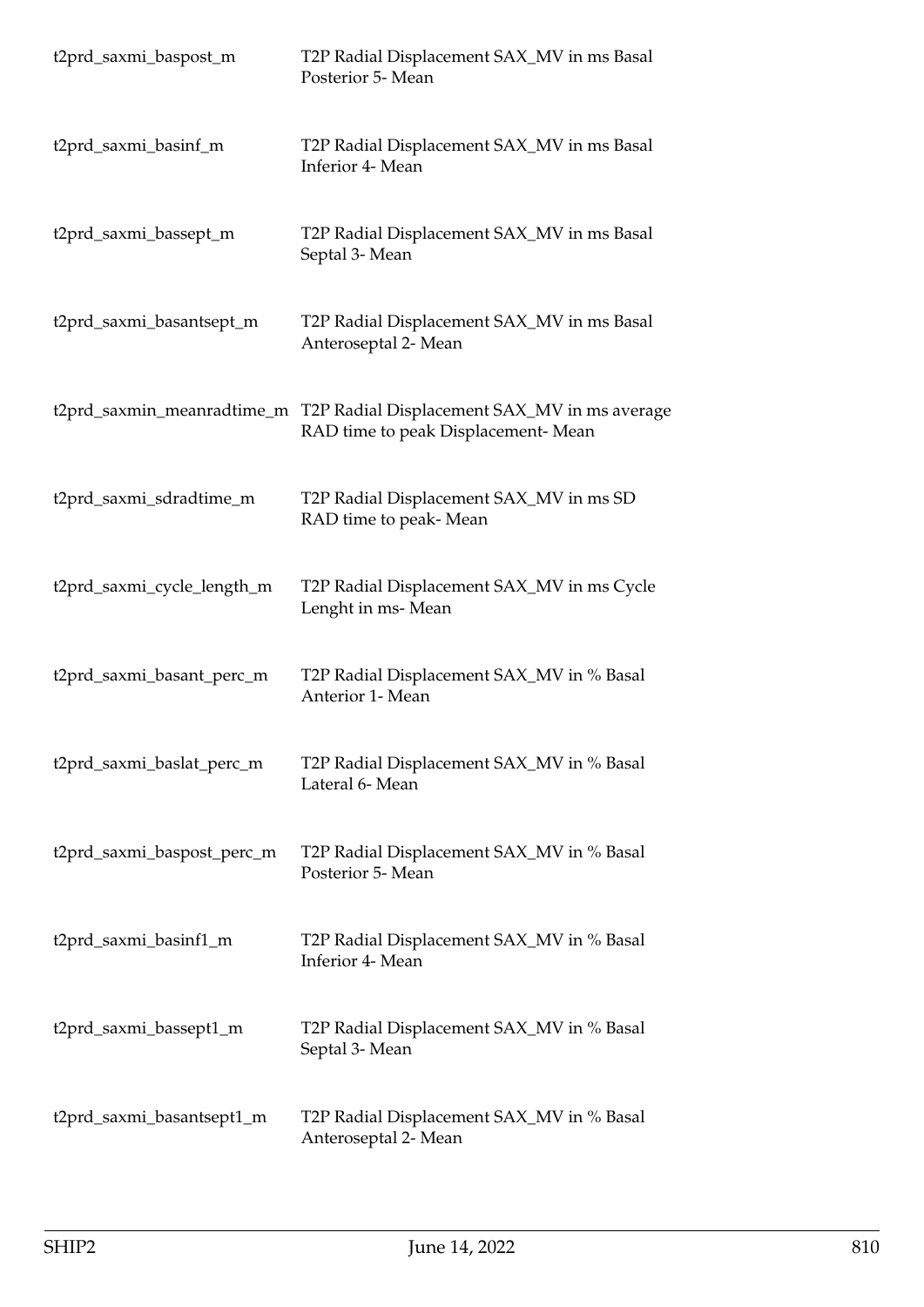|                            | t2prd_saxmi_meancircstrain_m T2P Radial Displacement SAX_MV in % average<br>CIRC Displacement-Mean |
|----------------------------|----------------------------------------------------------------------------------------------------|
| t2prd_saxmi_sdcircstrain_m | T2P Radial Displacement SAX_MV in % SD<br><b>CIRC</b> Displacement-Mean                            |
| pcs_saxmi_basant_m         | Peak Circumferencial Strain SAX_MV in % Basal<br>Anterior 1- Mean                                  |
| pcs_saxmi_baslat_m         | Peak Circumferencial Strain SAX_MV in % Basal<br>Lateral 6- Mean                                   |
| pcs_saxmi_baspost_m        | Peak Circumferencial Strain SAX_MV in % Basal<br>Posterior 5- Mean                                 |
| pcs_saxmi_basinf_m         | Peak Circumferencial Strain SAX_MV in % Basal<br>Inferior 4- Mean                                  |
| pcs_saxmi_bassept_m        | Peak Circumferencial Strain SAX_MV in % Basal<br>Septal 3- Mean                                    |
| pcs_saxmi_basantsept_m     | Peak Circumferencial Strain SAX_MV in % Basal<br>Anteroseptal 2- Mean                              |
| pcs_saxmi_meancircstrain_m | Peak Circumferencial Strain SAX_MV in %<br>average CIRC strain-Mean                                |
| t2pcs_saxmi_basant_m       | T2P Circumferencial Strain SAX_MV in ms Basal<br>Anterior 1- Mean                                  |
| t2pcs_saxmi_baslat_m       | T2P Circumferencial Strain SAX_MV in ms Basal<br>Lateral 6- Mean                                   |
| t2pcs_saxmi_baspost_m      | T2P Circumferencial Strain SAX_MV in ms Basal<br>Posterior 5- Mean                                 |
| t2pcs_saxmi_basinf_m       | T2P Circumferencial Strain SAX_MV in ms Basal<br>Inferior 4- Mean                                  |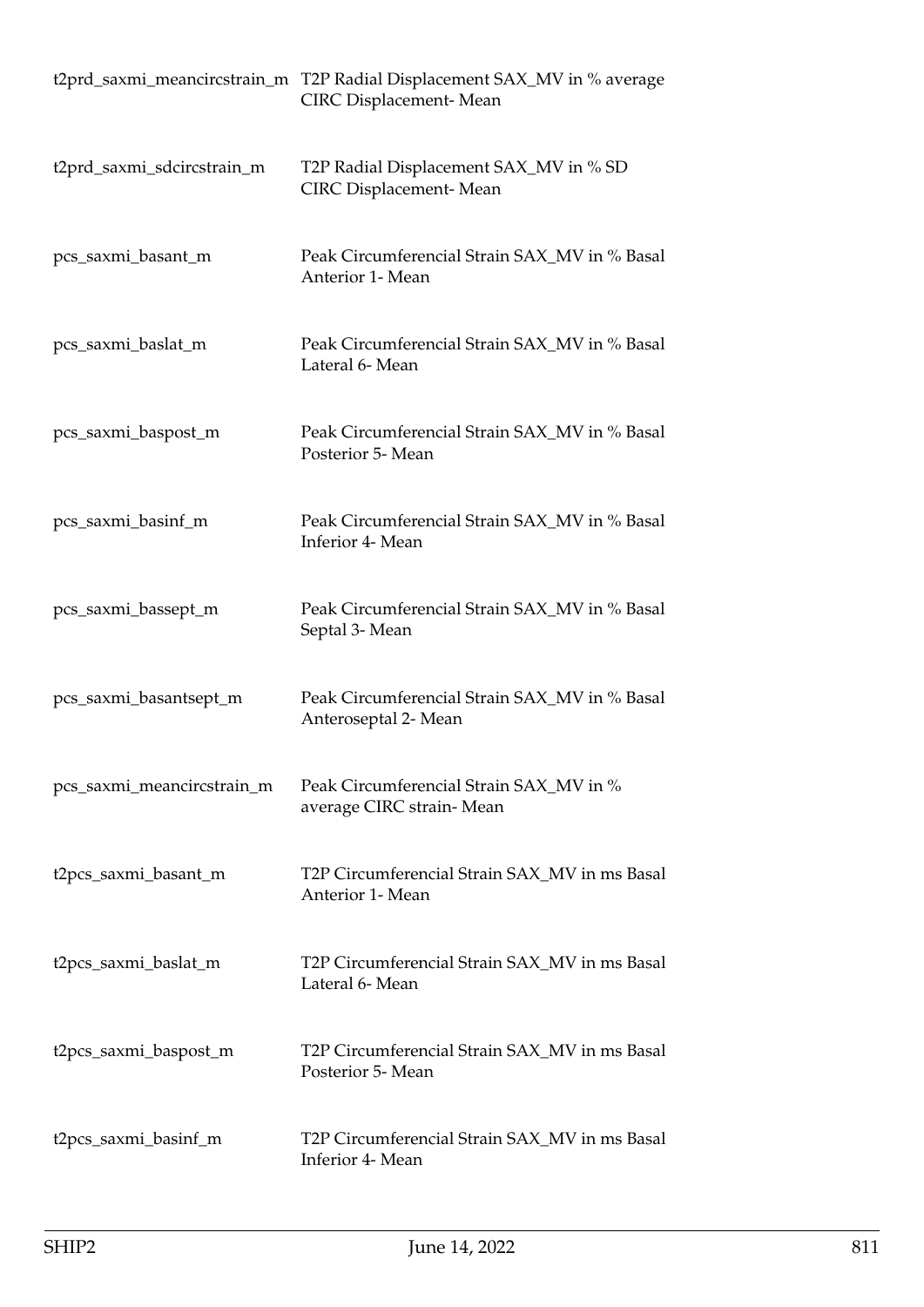| t2pcs_saxmi_bassept_m       | T2P Circumferencial Strain SAX_MV in ms Basal<br>Septal 3- Mean                                              |
|-----------------------------|--------------------------------------------------------------------------------------------------------------|
| t2pcs_saxmi_basantsept_m    | T2P Circumferencial Strain SAX_MV in ms Basal<br>Anteroseptal 2- Mean                                        |
| t2pcs_saxmin_meancirctime_m | T2P Circumferencial Strain SAX MV in ms<br>average CIRC time to peak strain-Mean                             |
| t2pcs_saxmi_sdcirctime_m    | T2P Circumferencial Strain SAX_MV in ms SD<br>CIRC time to peak strain-Mean                                  |
| t2pcs_saxmi_cycle_length_m  | T2P Circumferencial Strain SAX_MV in ms Cycle<br>Lenght in ms-Mean                                           |
| t2pcs_saxmi_basant_perc_m   | T2P Circumferencial Strain SAX_MV in % Basal<br>Anterior 1- Mean                                             |
| t2pcs_saxmi_baslat_perc_m   | T2P Circumferencial Strain SAX_MV in % Basal<br>Lateral 6- Mean                                              |
| t2pcs_saxmi_baspost_perc_m  | T2P Circumferencial Strain SAX_MV in % Basal<br>Posterior 5- Mean                                            |
| t2pcs_saxmi_basinf1_m       | T2P Circumferencial Strain SAX_MV in % Basal<br>Inferior 4- Mean                                             |
| t2pcs_saxmi_bassept1_m      | T2P Circumferencial Strain SAX_MV in % Basal<br>Septal 3- Mean                                               |
| t2pcs_saxmi_basantsept1_m   | T2P Circumferencial Strain SAX_MV in % Basal<br>Anteroseptal 2- Mean                                         |
|                             | t2pcs_saxmi_meanlongstrain_m T2P Circumferencial Strain SAX_MV in %<br>average LONG time to peak strain-Mean |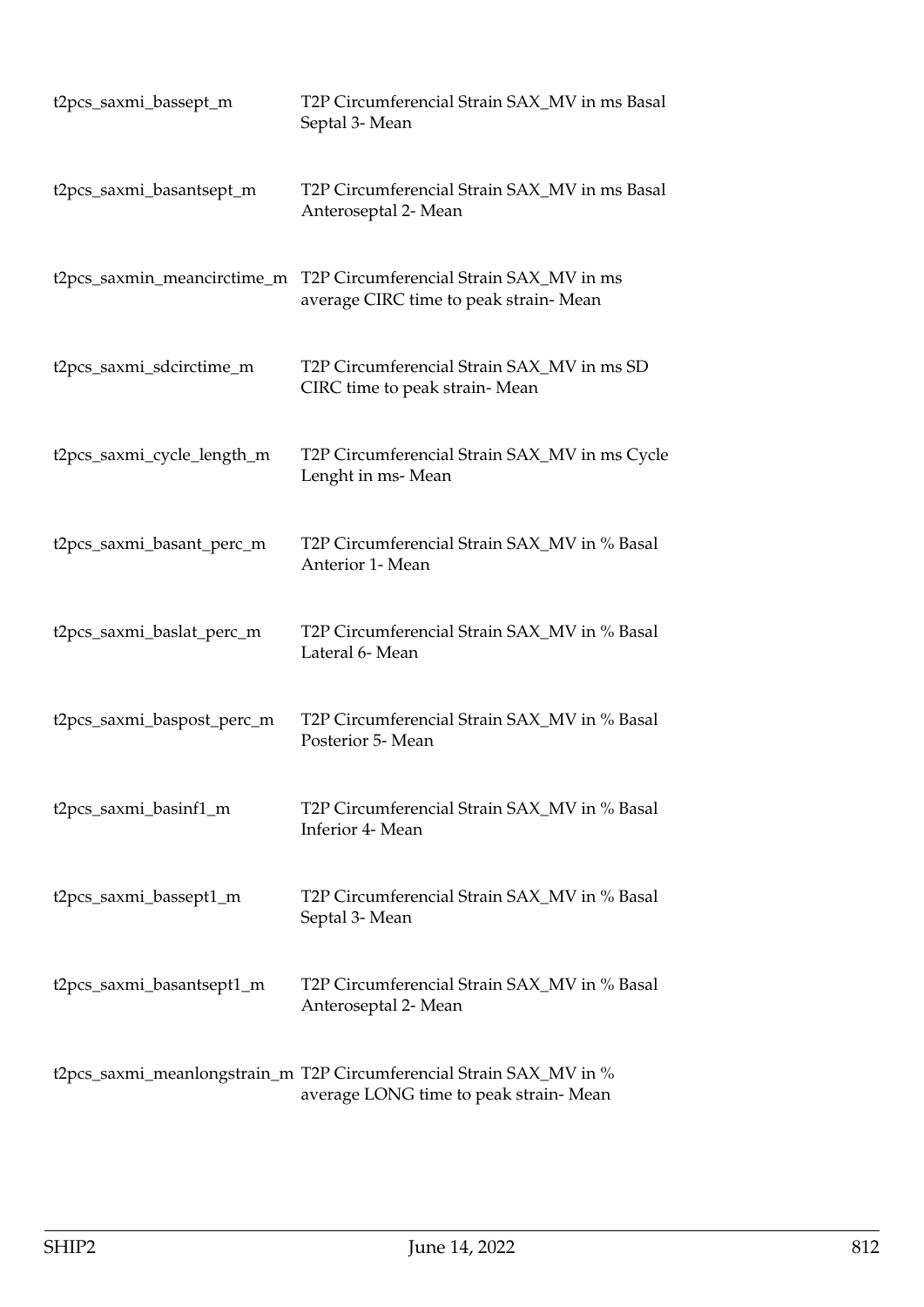| t2pcs_saxmi_sdlongstrain_m | T2P Circumferencial Strain SAX_MV in % SD<br>LONG time to peak strain-Mean |
|----------------------------|----------------------------------------------------------------------------|
| prs_saxmi_basant_m         | Peak Radial Strain SAX_MV in % Basal Anterior<br>1- Mean                   |
| prs_saxmi_baslat_m         | Peak Radial Strain SAX_MV in % Basal Lateral 6-<br>Mean                    |
| prs_saxmi_baspost_m        | Peak Radial Strain SAX_MV in % Basal Posterior<br>5-Mean                   |
| prs_saxmi_basinf_m         | Peak Radial Strain SAX_MV in % Basal Inferior<br>4- Mean                   |
| prs_saxmi_bassept_m        | Peak Radial Strain SAX_MV in % Basal Septal 3-<br>Mean                     |
| prs_saxmi_basantsept_m     | Peak Radial Strain SAX_MV in % Basal<br>Anteroseptal 2- Mean               |
| prs_saxmi_meanradstrain_m  | Peak Radial Strain SAX_MV in % average RAD<br>strain-Mean                  |
| t2prs_saxmi_basant_m       | T2P Radial Strain SAX_MV in ms Basal Anterior<br>1- Mean                   |
| t2prs_saxmi_baslat_m       | T2P Radial Strain SAX_MV in ms Basal Lateral 6-<br>Mean                    |
| t2prs_saxmi_baspost_m      | T2P Radial Strain SAX_MV in ms Basal Posterior<br>5-Mean                   |
| t2prs_saxmi_basinf_m       | T2P Radial Strain SAX_MV in ms Basal Inferior<br>4- Mean                   |
| t2prs_saxmi_bassept_m      | T2P Radial Strain SAX_MV in ms Basal Septal 3-<br>Mean                     |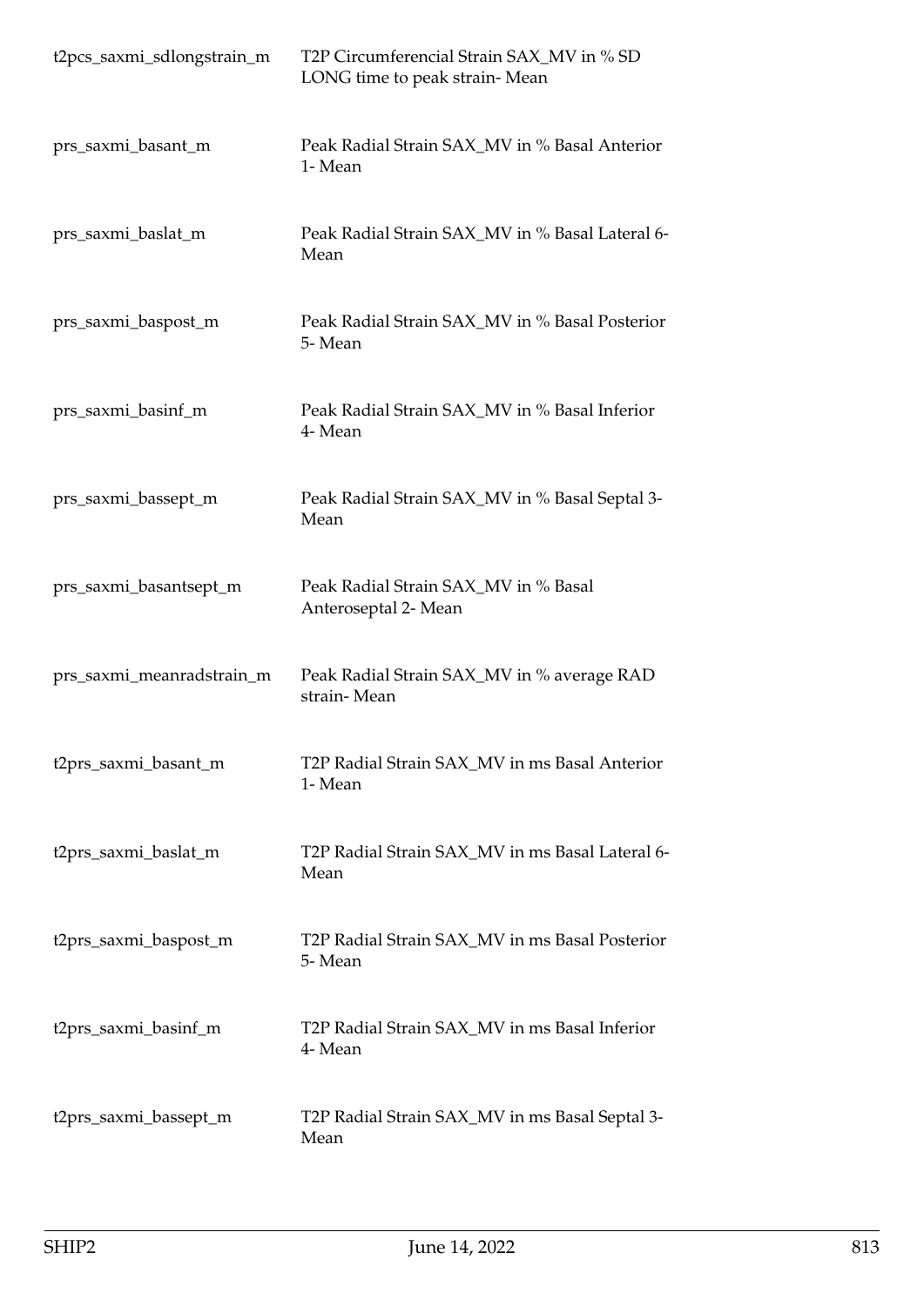| t2prs_saxmi_basantsept_m     | T2P Radial Strain SAX_MV in ms Basal<br>Anteroseptal 2- Mean           |
|------------------------------|------------------------------------------------------------------------|
| t2prs_saxmin_meanradtime_m   | T2P Radial Strain SAX_MV in ms average RAD<br>time to peak strain-Mean |
| t2prs_saxmi_sdradtime_m      | T2P Radial Strain SAX_MV in ms SD RAD time<br>to peak-Mean             |
| t2prs_saxmi_cycle_length_m   | T2P Radial Strain SAX_MV in ms Cycle Lenght<br>in ms-Mean              |
| t2prs_saxmi_basant_perc_m    | T2P Radial Strain SAX_MV in % Basal Anterior<br>1- Mean                |
| t2prs_saxmi_baslat_perc_m    | T2P Radial Strain SAX_MV in % Basal Lateral 6-<br>Mean                 |
| t2prs_saxmi_baspost_perc_m   | T2P Radial Strain SAX_MV in % Basal Posterior<br>5-Mean                |
| t2prs_saxmi_basinf1_m        | T2P Radial Strain SAX_MV in % Basal Inferior 4-<br>Mean                |
| t2prs_saxmi_bassept1_m       | T2P Radial Strain SAX_MV in % Basal Septal 3-<br>Mean                  |
| t2prs_saxmi_basantsept1_m    | T2P Radial Strain SAX_MV in % Basal<br>Anteroseptal 2- Mean            |
| t2prs_saxmi_meancircstrain_m | T2P Radial Strain SAX_MV in % average CIRC<br>strain-Mean              |
| t2prs_saxmi_sdcircstrain_m   | T2P Radial Strain SAX_MV in % SD CIRC strain-<br>Mean                  |
| pcd_saxpap_midant_m          | Peak Circumferencial Displacment SAX_PM in<br>mm Mid Anterior 7- Mean  |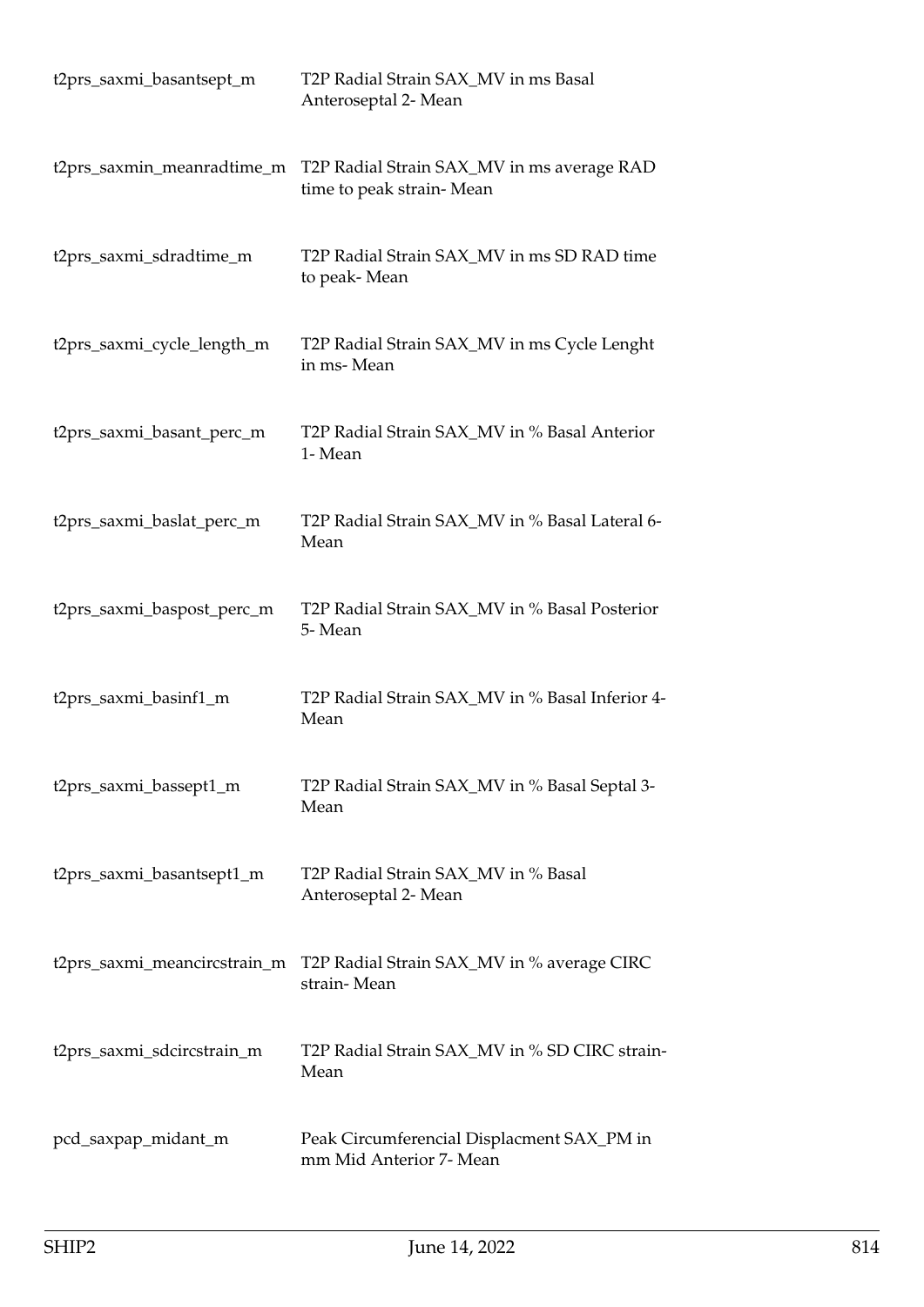| pcd_saxpap_midlat_m         | Peak Circumferencial Displacment SAX_PM in<br>mm Mid Lateral 12- Mean     |
|-----------------------------|---------------------------------------------------------------------------|
| pcd_saxpap_midpost_m        | Peak Circumferencial Displacment SAX_PM in<br>mm Mid Posterior 11- Mean   |
| pcd_saxpap_midinf_m         | Peak Circumferencial Displacment SAX_PM in<br>mm Mid Inferior 10- Mean    |
| pcd_saxpap_midsept_m        | Peak Circumferencial Displacment SAX_PM in<br>mm Mid Septal 9- Mean       |
| pcd_saxpap_midantsept_m     | Peak Circumferencial Displacment SAX_PM in<br>mm Mid Anteroseptal 8- Mean |
| pcd_saxpap_meancircstrain_m | Peak Circumferencial Displacment SAX_PM in<br>mm average CIRC strain-Mean |
| t2pcd_saxpap_midant_m       | T2P Circumferencial Displacment SAX_PM in ms<br>Mid Anterior 7- Mean      |
| r2pcd_saxpap_midlat_m       | T2P Circumferencial Displacment SAX_PM in ms<br>Mid Lateral 12- Mean      |
| t2pcd_saxpap_midpost_m      | T2P Circumferencial Displacment SAX_PM in ms<br>Mid Posterior 11- Mean    |
| t2pcd_saxpap_midinf_m       | T2P Circumferencial Displacment SAX_PM in ms<br>Mid Inferior 10- Mean     |
| t2pcd_saxpap_midsept_m      | T2P Circumferencial Displacment SAX_PM in ms<br>Mid Septal 9- Mean        |
| t2pcd_saxpap_midantsept_m   | T2P Circumferencial Displacment SAX_PM in ms<br>Mid Anteroseptal 8- Mean  |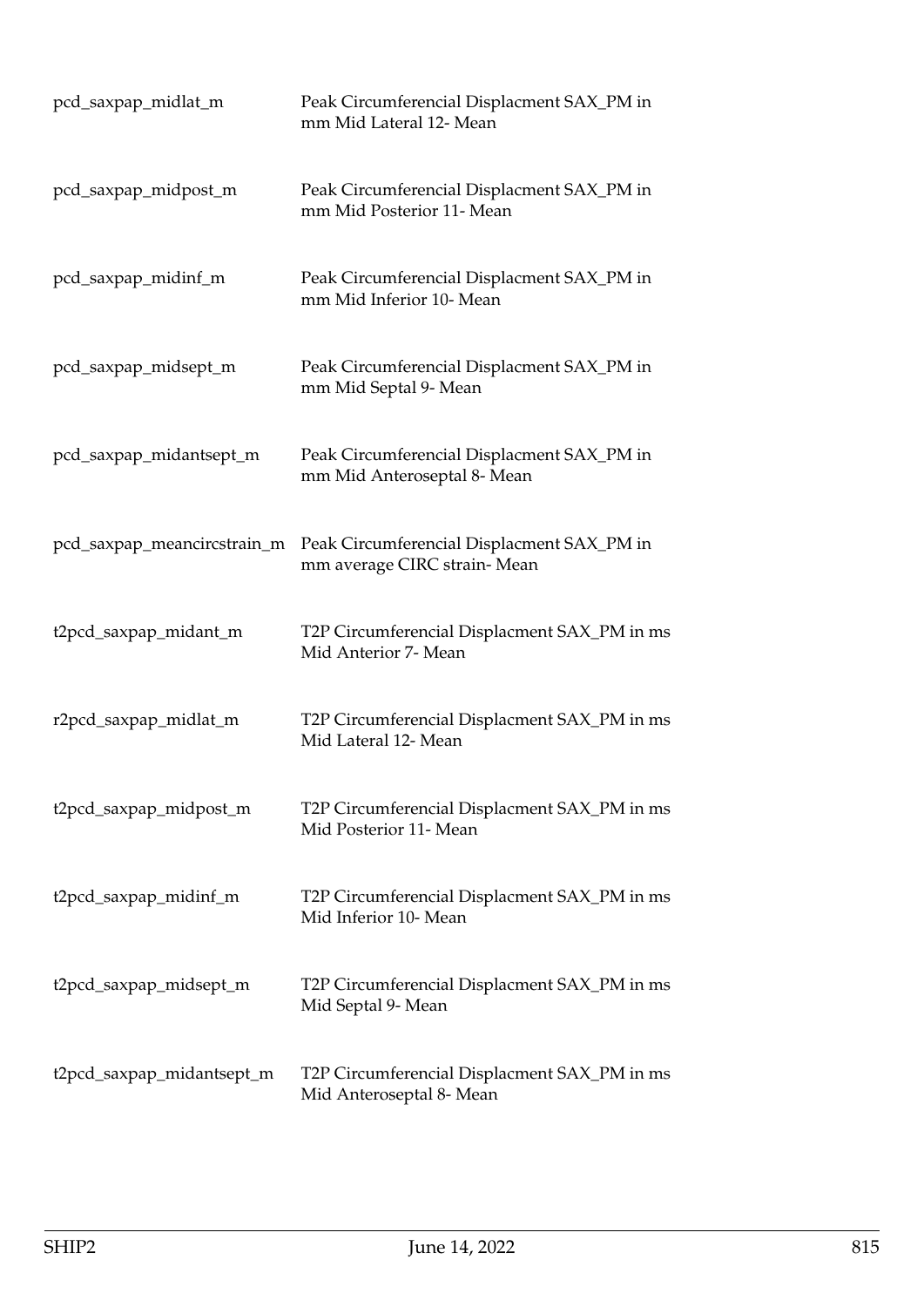|                             | t2pcd_saxpap_meancirctime_m T2P Circumferencial Displacment SAX_PM in ms<br>average CIRC time to peak strain-Mean   |
|-----------------------------|---------------------------------------------------------------------------------------------------------------------|
| t2pcd_saxpap_sdcirctime_m   | T2P Circumferencial Displacment SAX_PM in ms<br>SD CIRC time to peak strain-Mean                                    |
| t2pcd_saxpap_cycle_length_m | T2P Circumferencial Displacment SAX_PM in ms<br>Cycle Lenght in ms-Mean                                             |
| t2pcd_saxpap_midant_perc_m  | T2P Circumferencial Displacment SAX_PM in %<br>Mid Anterior 7- Mean                                                 |
| r2pcd_saxpap_midlat_perc_m  | T2P Circumferencial Displacment SAX_PM in %<br>Mid Lateral 12- Mean                                                 |
|                             | t2pcd_saxpap_midpost_perc_m T2P Circumferencial Displacment SAX_PM in %<br>Mid Posterior 11- Mean                   |
| t2pcd_saxpap_midinf_perc_m  | T2P Circumferencial Displacment SAX_PM in %<br>Mid Inferior 10- Mean                                                |
|                             | t2pcd_saxpap_midsept_perc_m T2P Circumferencial Displacment SAX_PM in %<br>Mid Septal 9- Mean                       |
|                             | t2pcd_saxpap_midantsept_perc_ff2P Circumferencial Displacment SAX_PM in %<br>Mid Anteroseptal 8- Mean               |
|                             | t2pcd_saxpap_meancirctime_perd_2HR Circumferencial Displacment SAX_PM in %<br>average LONG time to peak strain-Mean |
|                             | t2pcd_saxpap_sdcirctime_perc_mT2P Circumferencial Displacment SAX_PM in %<br>SD LONG time to peak strain-Mean       |
| prd_saxpap_midant_m         | Peak Radial Displacment SAX_PM in mm Mid<br>Anterior 7- Mean                                                        |
| prd_saxpap_midlat_m         | Peak Radial Displacment SAX_PM in mm Mid<br>Lateral 12- Mean                                                        |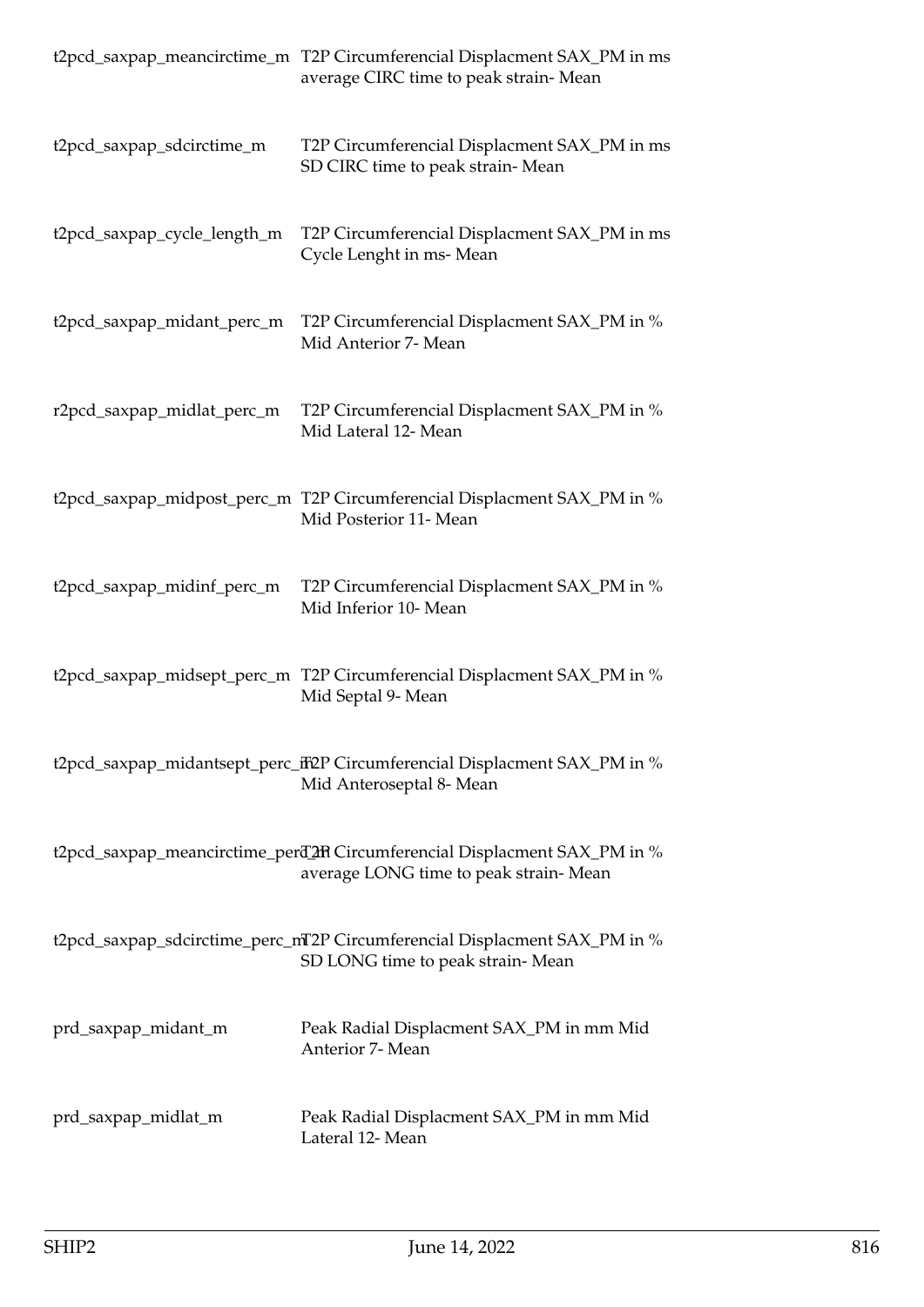| prd_saxpap_midpost_m        | Peak Radial Displacment SAX_PM in mm Mid<br>Posterior 11- Mean                                          |
|-----------------------------|---------------------------------------------------------------------------------------------------------|
| prd_saxpap_midinf_m         | Peak Radial Displacment SAX_PM in mm Mid<br>Inferior 10- Mean                                           |
| prd_saxpap_midsept_m        | Peak Radial Displacment SAX_PM in mm Mid<br>Septal 9- Mean                                              |
| prd_saxpap_midantsept_m     | Peak Radial Displacment SAX_PM in mm Mid<br>Anteroseptal 8- Mean                                        |
| prd_saxpap_meancircstrain_m | Peak Radial Displacment SAX_PM in mm<br>average RAD strain-Mean                                         |
| t2prd_saxpap_midant_m       | T2P Radial Displacment SAX_PM in ms Mid<br>Anterior 7- Mean                                             |
| r2prd_saxpap_midlat_m       | T2P Radial Displacment SAX_PM in ms Mid<br>Lateral 12- Mean                                             |
| t2prd_saxpap_midpost_m      | T2P Radial Displacment SAX_PM in ms Mid<br>Posterior 11- Mean                                           |
| t2prd_saxpap_midinf_m       | T2P Radial Displacment SAX_PM in ms Mid<br>Inferior 10- Mean                                            |
| t2prd_saxpap_midsept_m      | T2P Radial Displacment SAX_PM in ms Mid<br>Septal 9- Mean                                               |
| t2prd_saxpap_midantsept_m   | T2P Radial Displacment SAX_PM in ms Mid<br>Anteroseptal 8- Mean                                         |
|                             | t2prd_saxpap_meancirctime_m T2P Radial Displacment SAX_PM in ms average<br>RAD time to peak strain-Mean |
| t2prd_saxpap_sdcirctime_m   | T2P Radial Displacment SAX_PM in ms SD RAD<br>time to peak-Mean                                         |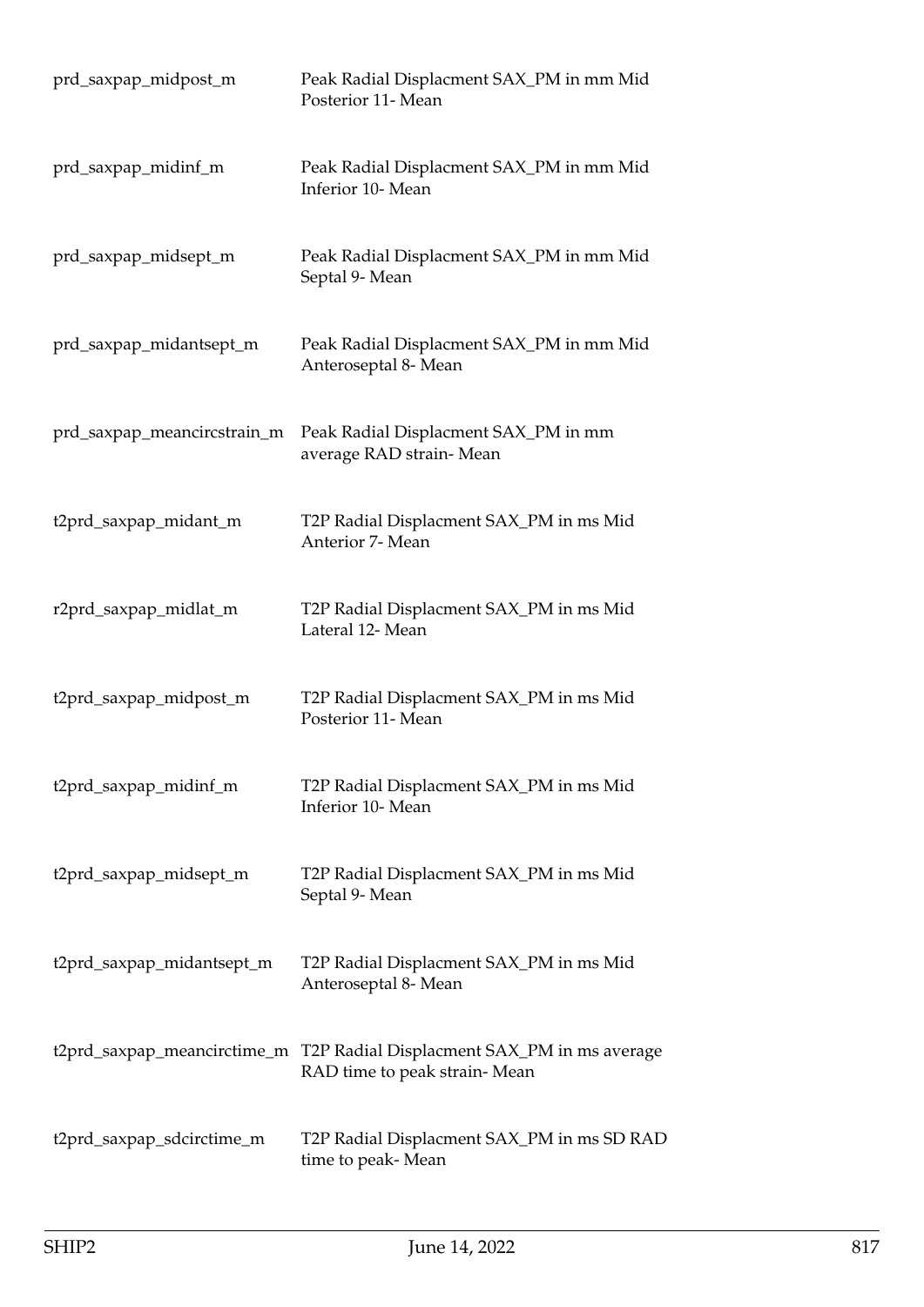| t2prd_saxpap_cycle_length_m | T2P Radial Displacment SAX_PM in ms Cycle<br>Lenght in ms-Mean                                             |
|-----------------------------|------------------------------------------------------------------------------------------------------------|
| t2prd_saxpap_midant_perc_m  | T2P Radial Displacment SAX_PM in % Mid<br>Anterior 7- Mean                                                 |
| r2prd_saxpap_midlat_perc_m  | T2P Radial Displacment SAX_PM in % Mid<br>Lateral 12- Mean                                                 |
|                             | t2prd_saxpap_midpost_perc_m T2P Radial Displacment SAX_PM in % Mid<br>Posterior 11- Mean                   |
| t2prd_saxpap_midinf_perc_m  | T2P Radial Displacment SAX_PM in % Mid<br>Inferior 10- Mean                                                |
|                             | t2prd_saxpap_midsept_perc_m T2P Radial Displacment SAX_PM in % Mid<br>Septal 9- Mean                       |
|                             | t2prd_saxpap_midantsept_perc_ff2P Radial Displacment SAX_PM in % Mid<br>Anteroseptal 8- Mean               |
|                             | t2prd_saxpap_meancirctime_perd_2RR Radial Displacment SAX_PM in % average<br>LONG time to peak strain-Mean |
|                             | t2prd_saxpap_sdcirctime_perc_mT2P Radial Displacment SAX_PM in % SD LONG<br>time to peak strain-Mean       |
| pcs_saxpap_midant_m         | Peak Circumferencial Strain SAX_PM in % Mid<br>Anterior 7- Mean                                            |
| pcs_saxpap_midlat_m         | Peak Circumferencial Strain SAX_PM in % Mid<br>Lateral 12- Mean                                            |
| pcs_saxpap_midpost_m        | Peak Circumferencial Strain SAX_PM in % Mid<br>Posterior 11- Mean                                          |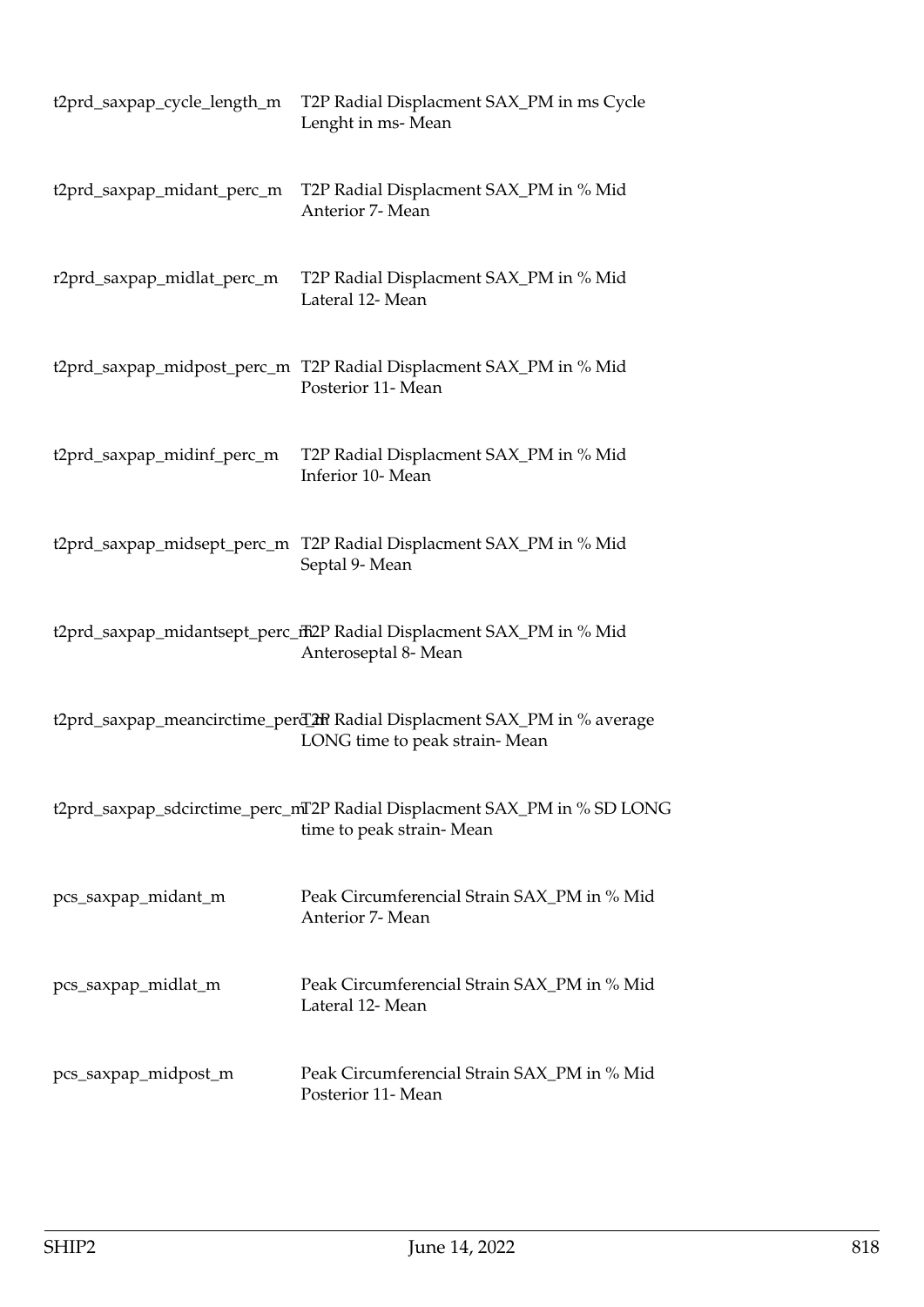| pcs_saxpap_midinf_m         | Peak Circumferencial Strain SAX_PM in % Mid<br>Inferior 10- Mean                  |
|-----------------------------|-----------------------------------------------------------------------------------|
| pcs_saxpap_midsept_m        | Peak Circumferencial Strain SAX_PM in % Mid<br>Septal 9- Mean                     |
| pcs_saxpap_midantsept_m     | Peak Circumferencial Strain SAX_PM in % Mid<br>Anteroseptal 8- Mean               |
| pcs_saxpap_meancircstrain_m | Peak Circumferencial Strain SAX_PM in %<br>average CIRC strain-Mean               |
| t2pcs_saxpap_midant_m       | T2P Circumferencial Strain SAX_PM in ms Mid<br>Anterior 7- Mean                   |
| r2pcs_saxpap_midlat_m       | T2P Circumferencial Strain SAX_PM in ms Mid<br>Lateral 12- Mean                   |
| t2pcs_saxpap_midpost_m      | T2P Circumferencial Strain SAX_PM in ms Mid<br>Posterior 11- Mean                 |
| t2pcs_saxpap_midinf_m       | T2P Circumferencial Strain SAX_PM in ms Mid<br>Inferior 10- Mean                  |
| t2pcs_saxpap_midsept_m      | T2P Circumferencial Strain SAX_PM in ms Mid<br>Septal 9- Mean                     |
| t2pcs_saxpap_midantsept_m   | T2P Circumferencial Strain SAX_PM in ms Mid<br>Anteroseptal 8- Mean               |
| t2pcs_saxpap_meancirctime_m | T2P Circumferencial Strain SAX_PM in ms<br>average CIRC time to peak strain- Mean |
| t2pcs_saxpap_sdcirctime_m   | T2P Circumferencial Strain SAX_PM in ms SD<br>CIRC time to peak strain- Mean      |
| t2pcs_saxpap_cycle_length_m | T2P Circumferencial Strain SAX_PM in ms Cycle<br>Lenght in ms-Mean                |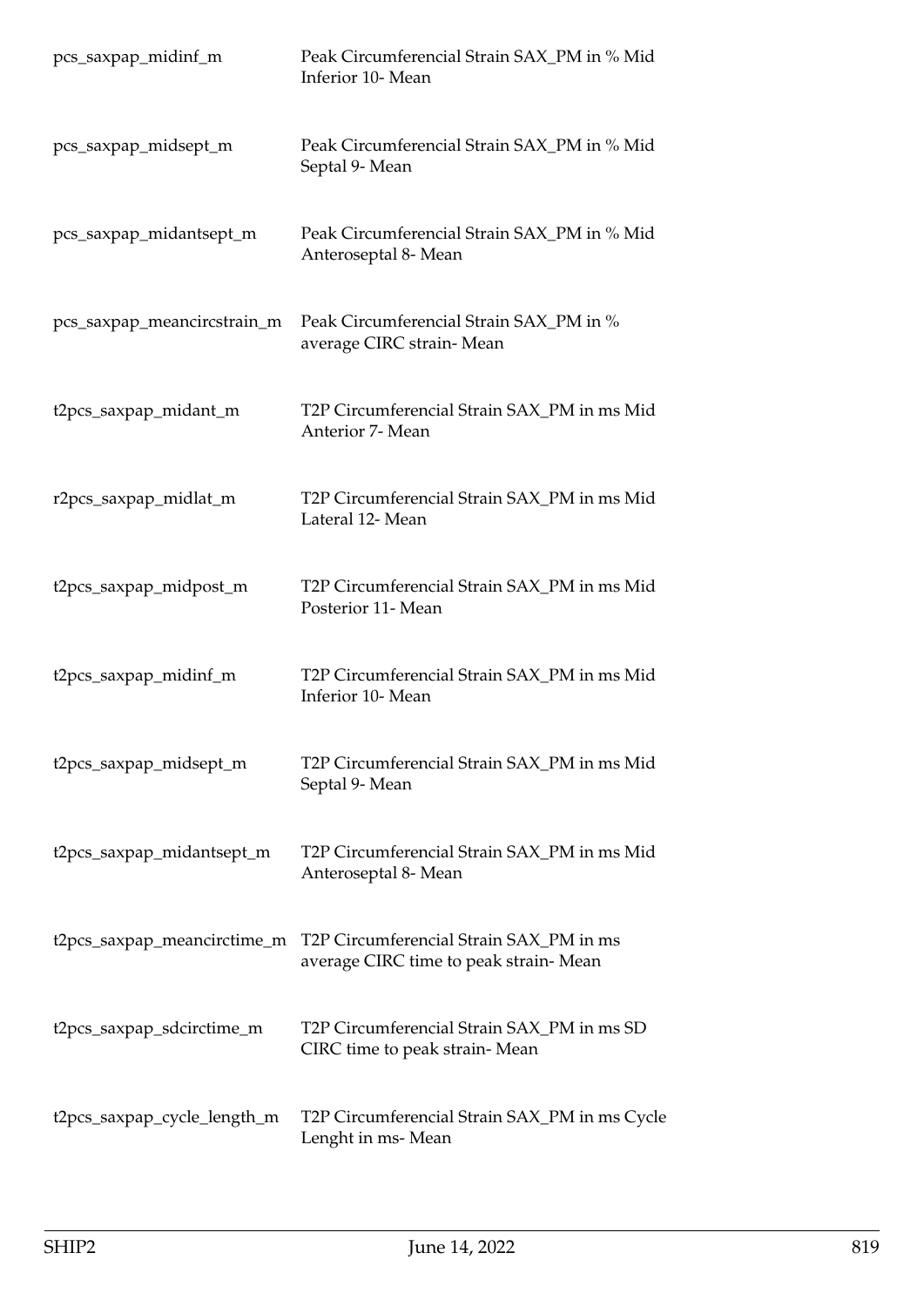| t2pcs_saxpap_midant_perc_m  | T2P Circumferencial Strain SAX_PM in % Mid<br>Anterior 7- Mean                                                 |
|-----------------------------|----------------------------------------------------------------------------------------------------------------|
| r2pcs_saxpap_midlat_perc_m  | T2P Circumferencial Strain SAX_PM in % Mid<br>Lateral 12- Mean                                                 |
|                             | t2pcs_saxpap_midpost_perc_m T2P Circumferencial Strain SAX_PM in % Mid<br>Posterior 11- Mean                   |
| t2pcs_saxpap_midinf_perc_m  | T2P Circumferencial Strain SAX_PM in % Mid<br>Inferior 10- Mean                                                |
| t2pcs_saxpap_midsept_perc_m | T2P Circumferencial Strain SAX_PM in % Mid<br>Septal 9- Mean                                                   |
|                             | t2pcs_saxpap_midantsept_perc_ntn2P Circumferencial Strain SAX_PM in % Mid<br>Anteroseptal 8- Mean              |
|                             | t2pcs_saxpap_meancirctime_percL2mP Circumferencial Strain SAX_PM in %<br>average LONG time to peak strain-Mean |
|                             | t2pcs_saxpap_sdcirctime_perc_mT2P Circumferencial Strain SAX_PM in % SD<br>LONG time to peak strain-Mean       |
| prs_saxpap_midant_m         | Peak Radial Strain SAX_PM in % Mid Anterior 7-<br>Mean                                                         |
| prs_saxpap_midlat_m         | Peak Radial Strain SAX_PM in % Mid Lateral 12-<br>Mean                                                         |
| prs_saxpap_midpost_m        | Peak Radial Strain SAX_PM in % Mid Posterior<br>11-Mean                                                        |
| prs_saxpap_midinf_m         | Peak Radial Strain SAX_PM in % Mid Inferior 10-<br>Mean                                                        |
| prs_saxpap_midsept_m        | Peak Radial Strain SAX_PM in % Mid Septal 9-<br>Mean                                                           |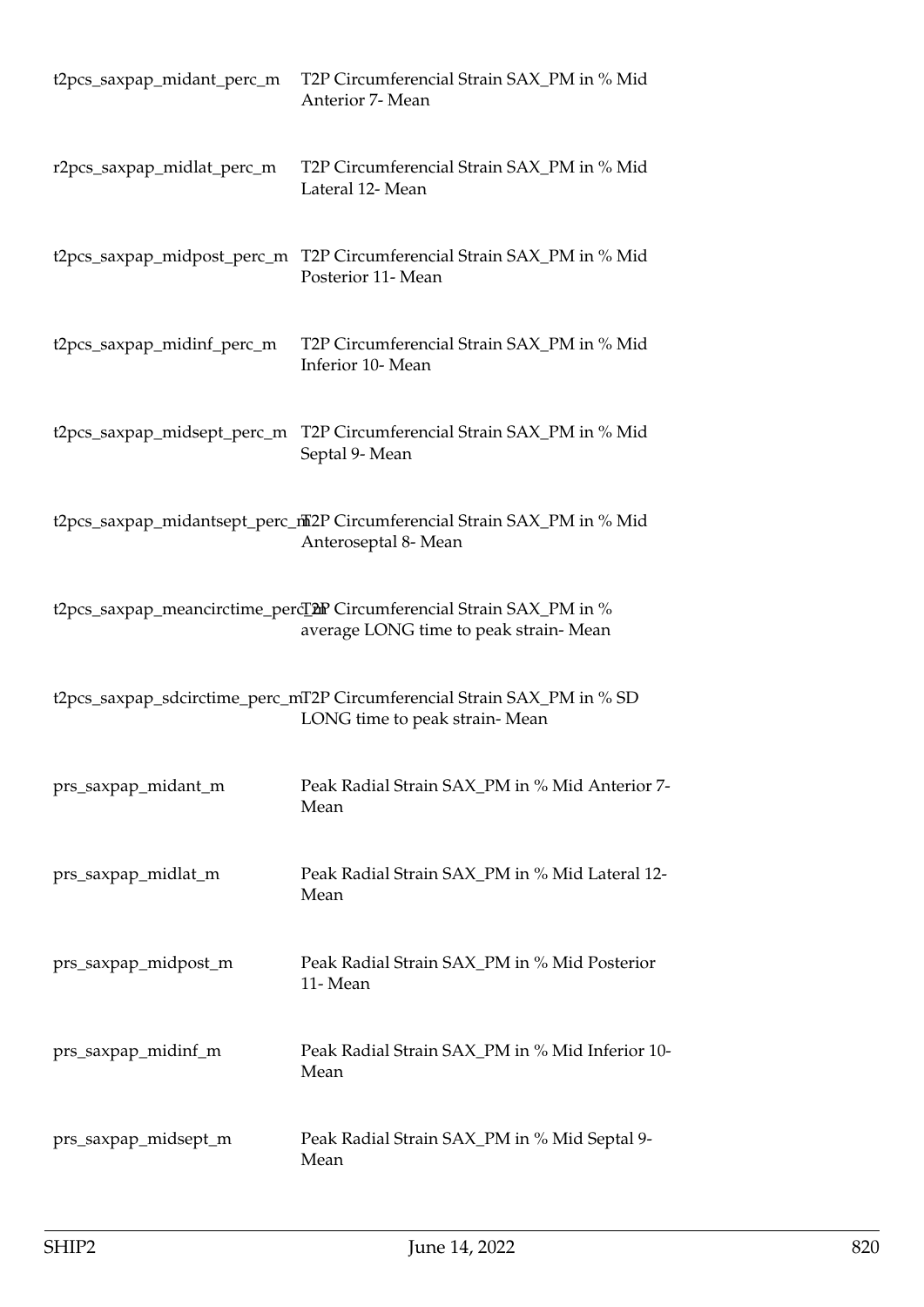| prs_saxpap_midantsept_m     | Peak Radial Strain SAX_PM in % Mid<br>Anteroseptal 8- Mean             |
|-----------------------------|------------------------------------------------------------------------|
| prs_saxpap_meancircstrain_m | Peak Radial Strain SAX_PM in % average RAD<br>strain-Mean              |
| t2prs_saxpap_midant_m       | T2P Radial Strain SAX_PM in ms Mid Anterior 7-<br>Mean                 |
| r2prs_saxpap_midlat_m       | T2P Radial Strain SAX_PM in ms Mid Lateral 12-<br>Mean                 |
| t2prs_saxpap_midpost_m      | T2P Radial Strain SAX_PM in ms Mid Posterior<br>11-Mean                |
| t2prs_saxpap_midinf_m       | T2P Radial Strain SAX_PM in ms Mid Inferior 10-<br>Mean                |
| t2prs_saxpap_midsept_m      | T2P Radial Strain SAX_PM in ms Mid Septal 9-<br>Mean                   |
| t2prs_saxpap_midantsept_m   | T2P Radial Strain SAX_PM in ms Mid<br>Anteroseptal 8- Mean             |
| t2prs_saxpap_meancirctime_m | T2P Radial Strain SAX_PM in ms average RAD<br>time to peak strain-Mean |
| t2prs_saxpap_sdcirctime_m   | T2P Radial Strain SAX_PM in ms SD RAD time<br>to peak-Mean             |
| t2prs_saxpap_cycle_length_m | T2P Radial Strain SAX_PM in ms Cycle Lenght in<br>ms-Mean              |
| t2prs_saxpap_midant_perc_m  | T2P Radial Strain SAX_PM in % Mid Anterior 7-<br>Mean                  |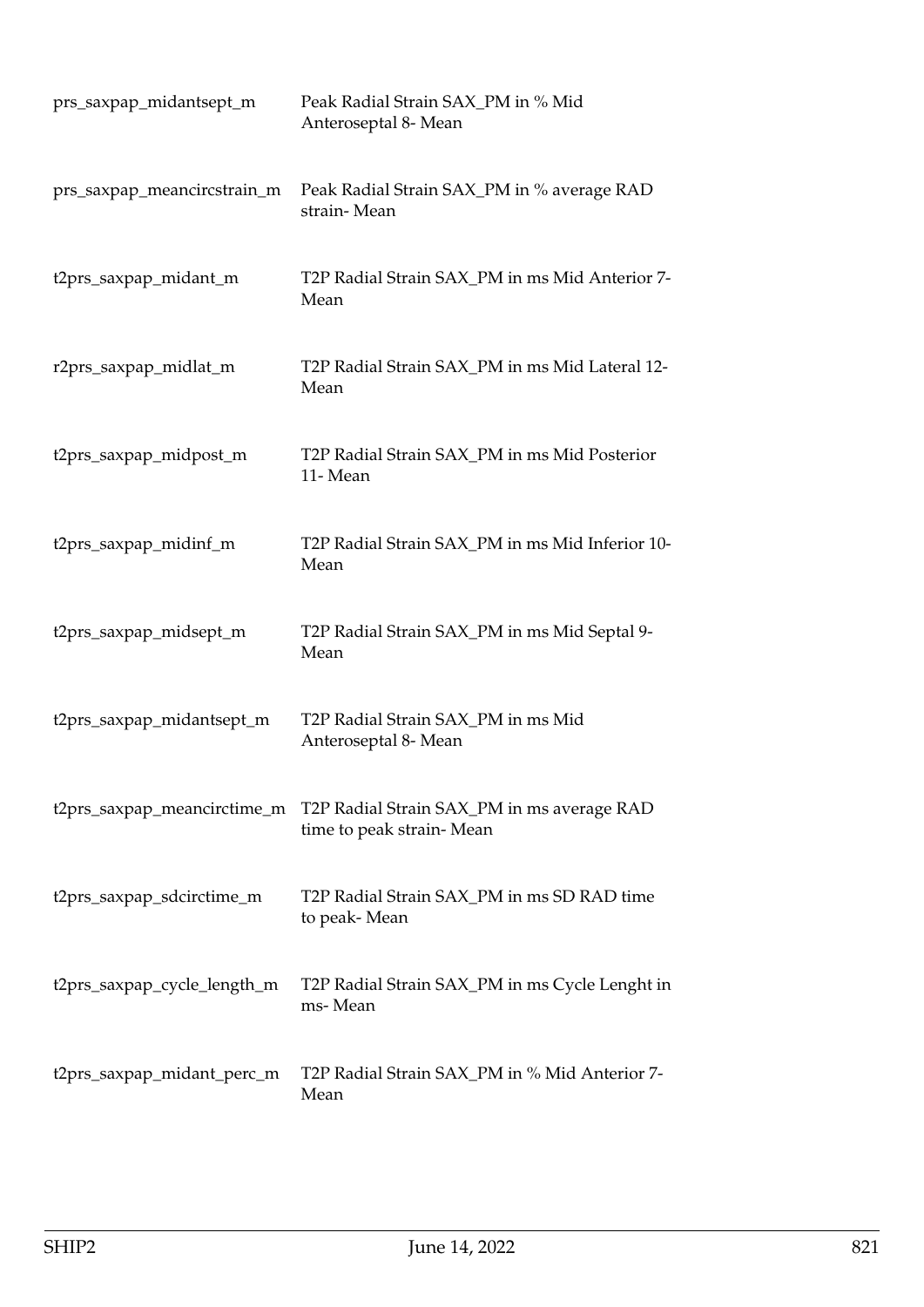| r2prs_saxpap_midlat_perc_m  | T2P Radial Strain SAX_PM in % Mid Lateral 12-<br>Mean                                                              |
|-----------------------------|--------------------------------------------------------------------------------------------------------------------|
| t2prs_saxpap_midpost_perc_m | T2P Radial Strain SAX_PM in % Mid Posterior<br>11-Mean                                                             |
| t2prs_saxpap_midinf_perc_m  | T2P Radial Strain SAX_PM in % Mid Inferior 10-<br>Mean                                                             |
| t2prs_saxpap_midsept_perc_m | T2P Radial Strain SAX_PM in % Mid Septal 9-<br>Mean                                                                |
|                             | t2prs_saxpap_midantsept_perc_nT2P Radial Strain SAX_PM in % Mid<br>Anteroseptal 8- Mean                            |
|                             | t2prs_saxpap_meancirctime_percL <sup>2</sup> 2P Radial Strain SAX_PM in % average LONG<br>time to peak strain-Mean |
|                             | t2prs_saxpap_sdcirctime_perc_mT2P Radial Strain SAX_PM in % SD LONG time<br>to peak strain-Mean                    |
| pcsr_saxap_apiant_m         | Peak Circum Strainrate SAX_AP in 1/s Apical<br>Anterior 13- Mean                                                   |
| pcsr_saxap_apilat_m         | Peak Circum Strainrate SAX_AP in 1/s Apical<br>Lateral 16-Mean                                                     |
| pcsr_saxap_apiinf_m         | Peak Circum Strainrate SAX_AP in 1/s Apical<br>Inferior 15-Mean                                                    |
| pcsr_saxap_apisept_m        | Peak Circum Strainrate SAX_AP in 1/s Apical<br>Septal 14- Mean                                                     |
| pcsr_saxap_meancirctime_m   | Peak Circum Strainrate SAX_AP in 1/s average<br>CIRC time to peak Strainrate-Mean                                  |
| t2pcsr_saxap_apiant_m       | T2P Circum Strainrate SAX_AP in ms Apical<br>Anterior 13- Mean                                                     |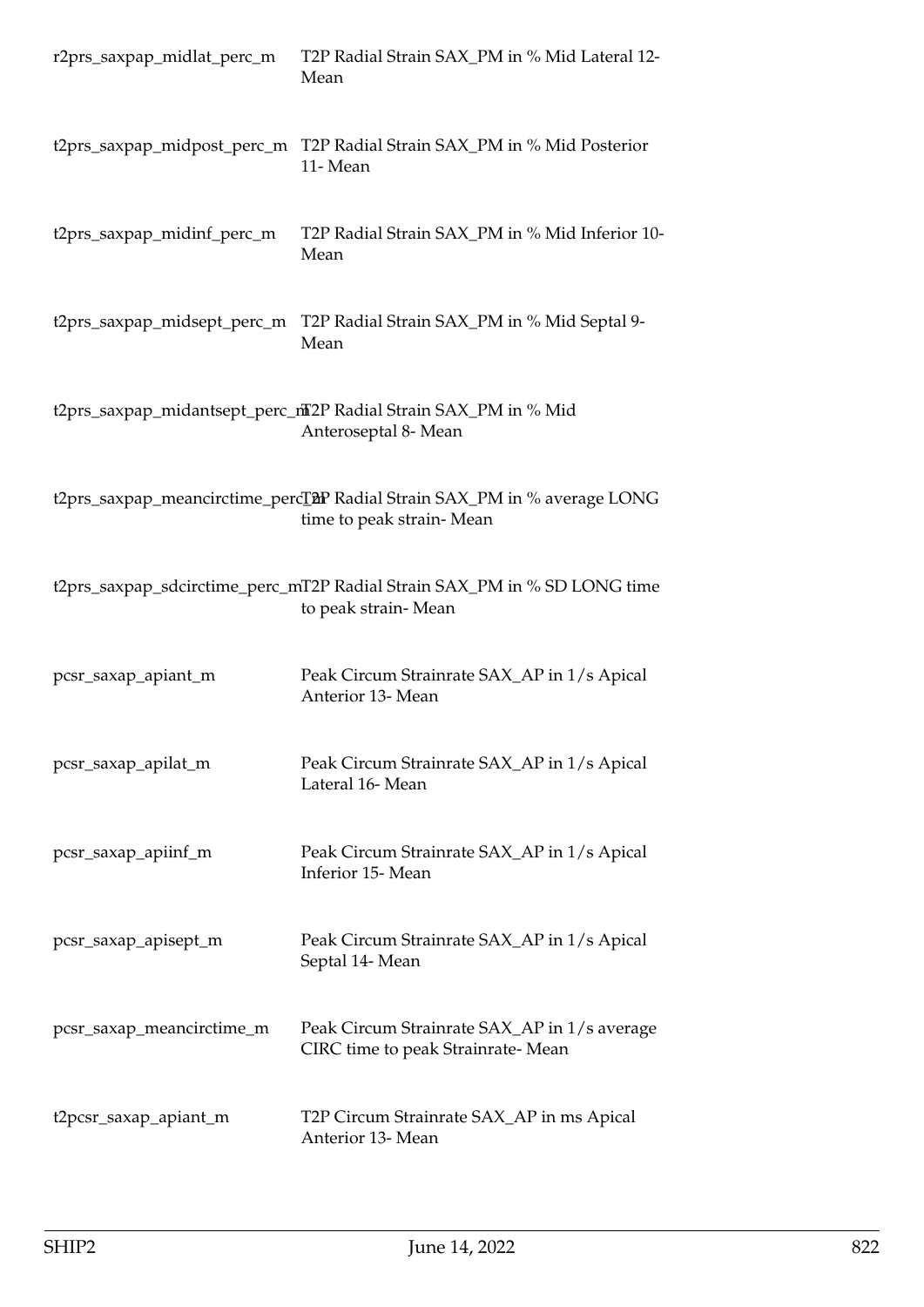| t2pcsr_saxap_apilat_m       | T2P Circum Strainrate SAX_AP in ms Apical<br>Lateral 16-Mean                                                 |
|-----------------------------|--------------------------------------------------------------------------------------------------------------|
| t2pcsr_saxap_apiinf_m       | T2P Circum Strainrate SAX_AP in ms Apical<br>Inferior 15-Mean                                                |
| t2pcsr_saxap_apisept_m      | T2P Circum Strainrate SAX_AP in ms Apical<br>Septal 14- Mean                                                 |
|                             | t2pcsr_saxap_meancirctime_meaff2mCircum Strainrate SAX_AP in ms average<br>CIRC time to peak Strainrate-Mean |
| t2pcsr_saxap_sdcirctime_m   | T2P Circum Strainrate SAX_AP in ms SD CIRC<br>time to peak Strainrate-Mean                                   |
| t2pcsr_cycle_length_m       | T2P Circum Strainrate SAX_AP in ms Cycle<br>Lenght in ms-Mean                                                |
| t2pcsr_saxap_apiant_perc_m  | T2P Circum Strainrate SAX_AP in % Apical<br>Anterior 13- Mean                                                |
| t2pcsr_saxap_apilat_perc_m  | T2P Circum Strainrate SAX_AP in % Apical<br>Lateral 16-Mean                                                  |
| t2pcsr_saxap_apiinf_perc_m  | T2P Circum Strainrate SAX_AP in % Apical<br>Inferior 15-Mean                                                 |
| t2pcsr_saxap_apisept_perc_m | T2P Circum Strainrate SAX_AP in % Apical<br>Septal 14- Mean                                                  |
|                             | t2pcsr_saxap_meancircstrain_p_max2P Circum Strainrate SAX_AP in % average<br><b>CIRC</b> Strainrate-Mean     |
|                             | t2pcsr_saxap_sdcircstrain_perc_mT2P Circum Strainrate SAX_AP in % SD CIRC<br>Strainrate-Mean                 |
| prsr_saxap_apiant_m         | Peak Radial Strainrate SAX_AP in 1/s Apical<br>Anterior 13- Mean                                             |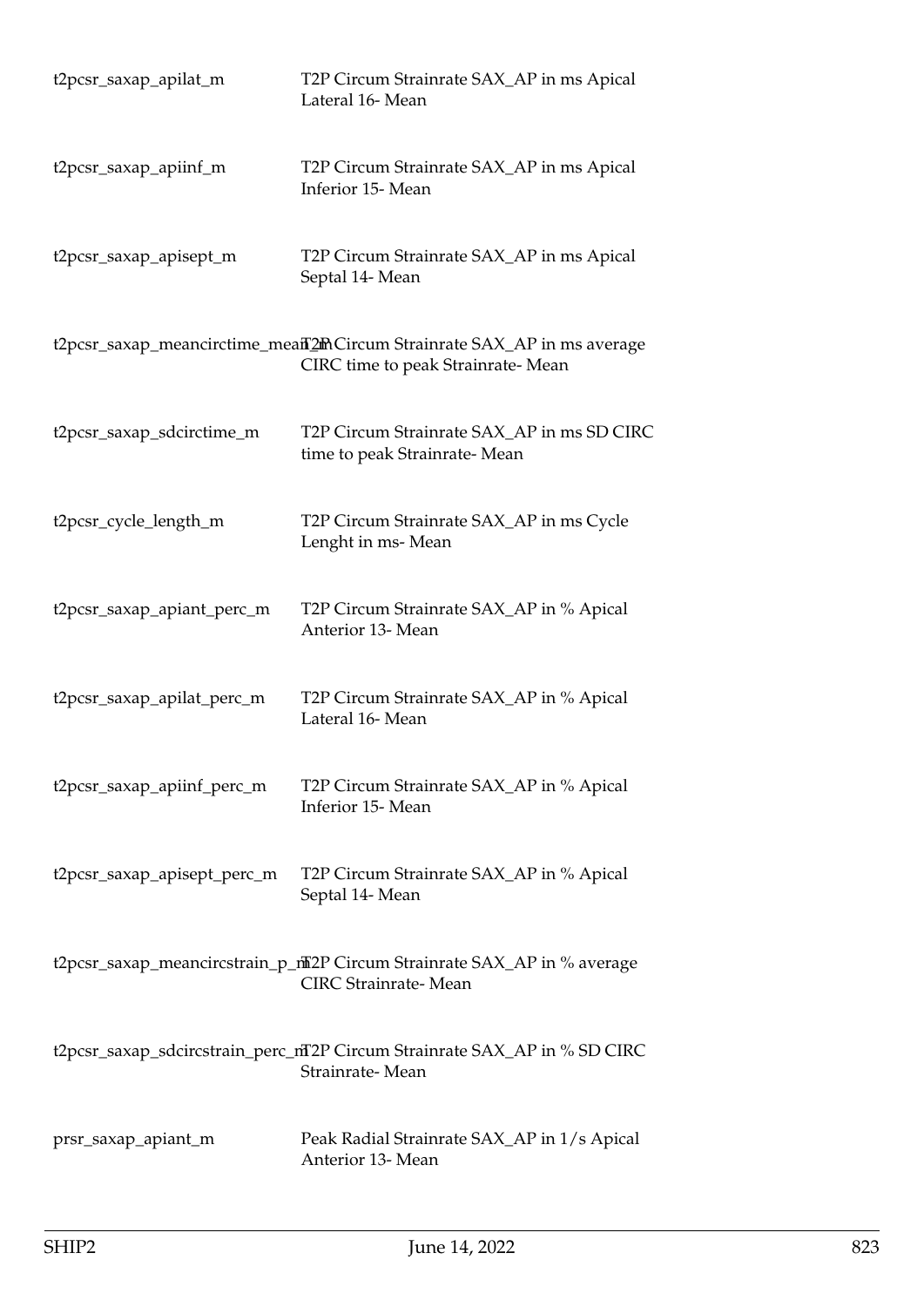| prsr_saxap_apilat_m         | Peak Radial Strainrate SAX_AP in 1/s Apical<br>Lateral 16-Mean                 |
|-----------------------------|--------------------------------------------------------------------------------|
| prsr_saxap_apiinf_m         | Peak Radial Strainrate SAX_AP in 1/s Apical<br>Inferior 15-Mean                |
| prsr_saxap_apisept_m        | Peak Radial Strainrate SAX_AP in 1/s Apical<br>Septal 14- Mean                 |
| prsr_saxap_meanradstrain_m  | Peak Radial Strainrate SAX_AP in 1/s average<br>RAD Strainrate-Mean            |
| t2prsr_saxap_apiant_m       | T2P Radial Strainrate SAX_AP in ms Apical<br>Anterior 13- Mean                 |
| t2prsr_saxap_apilat_m       | T2P Radial Strainrate SAX_AP in ms Apical<br>Lateral 16-Mean                   |
| t2prsr_saxap_apiinf_m       | T2P Radial Strainrate SAX_AP in ms Apical<br>Inferior 15-Mean                  |
| t2prsr_saxap_apisept_m      | T2P Radial Strainrate SAX_AP in ms Apical<br>Septal 14- Mean                   |
| t2prsr_saxap_meanradtime_m  | T2P Radial Strainrate SAX_AP in ms average<br>RAD time to peak Strainrate-Mean |
| t2prsr_saxap_sdradtime_m    | T2P Radial Strainrate SAX_AP in ms SD RAD<br>time to peak-Mean                 |
| t2prsr_saxap_cycle_length_m | T2P Radial Strainrate SAX_AP in ms Cycle<br>Lenght in ms-Mean                  |
| t2prsr_saxap_apiant_perc_m  | T2P Radial Strainrate SAX_AP in % Apical<br>Anterior 13- Mean                  |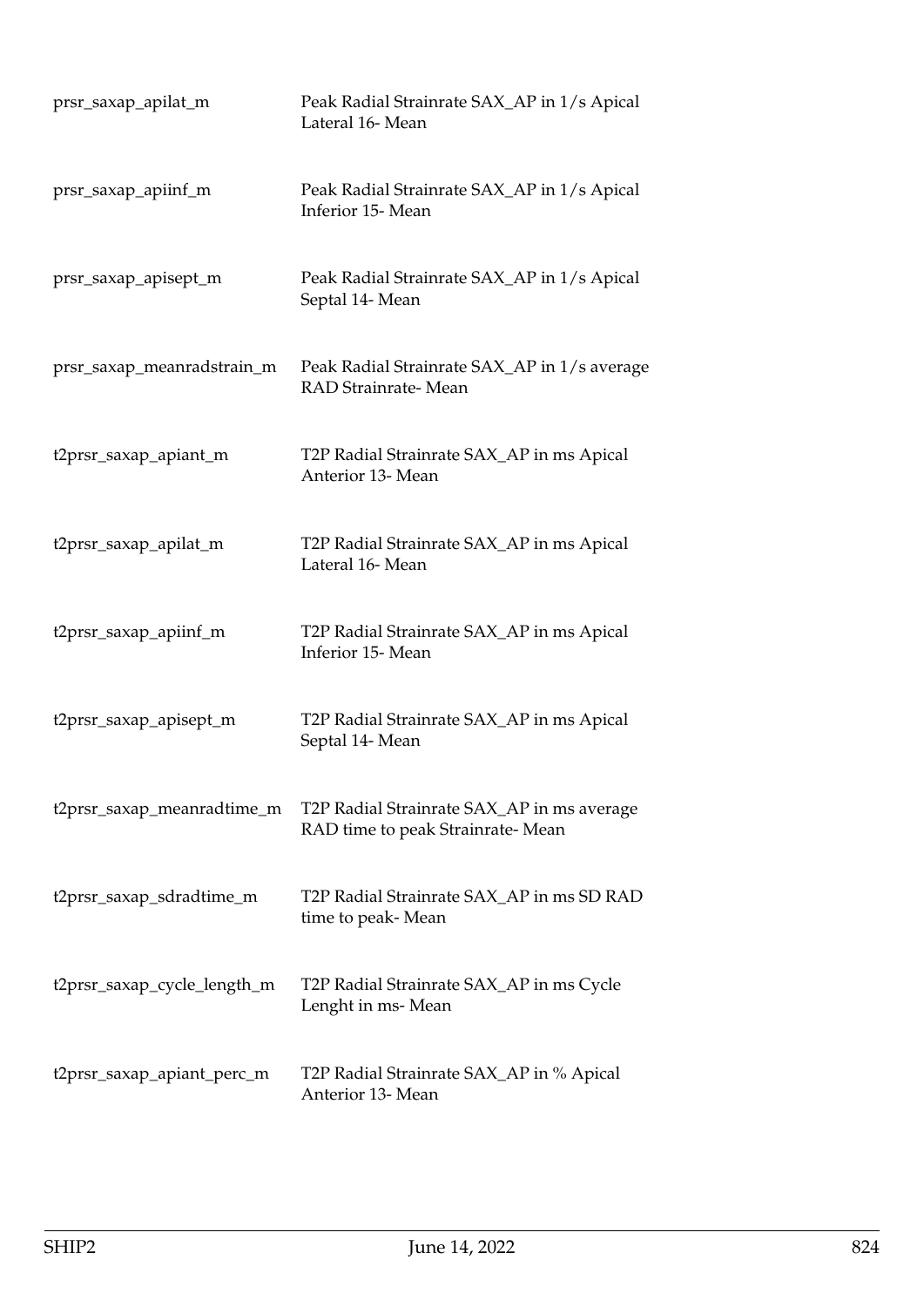| t2prsr_saxap_apilat_perc_m  | T2P Radial Strainrate SAX_AP in % Apical<br>Lateral 16-Mean                                             |
|-----------------------------|---------------------------------------------------------------------------------------------------------|
| t2prsr_saxap_apiinf_perc_m  | T2P Radial Strainrate SAX_AP in % Apical<br>Inferior 15-Mean                                            |
| t2prsr_saxap_apisept_perc_m | T2P Radial Strainrate SAX_AP in % Apical Septal<br>14-Mean                                              |
|                             | t2prsr_saxap_meancircstrain_p_mT2P Radial Strainrate SAX_AP in % average<br><b>CIRC</b> Strainrate-Mean |
|                             | t2prsr_saxap_sdcircstrain_perc_mT2P Radial Strainrate SAX_AP in % SD CIRC<br>Strainrate-Mean            |
| pcv_saxap_apiant_m          | Peak Circum Velocity SAX_AP in cm/s Apical<br>Anterior 13- Mean                                         |
| pcv_saxap_apilat_m          | Peak Circum Velocity SAX_AP in cm/s Apical<br>Lateral 16-Mean                                           |
| pcv_saxap_apiinf_m          | Peak Circum Velocity SAX_AP in cm/s Apical<br>Inferior 15-Mean                                          |
| pcv_saxap_apisept_m         | Peak Circum Velocity SAX_AP in cm/s Apical<br>Septal 14- Mean                                           |
| pcv_saxap_meancirctime_m    | Peak Circum Velocity SAX_AP in cm/s average<br>CIRC time to peak Velocity-Mean                          |
| t2pcv_saxap_apiant_m        | T2P Circum Velocity SAX_AP in ms Apical<br>Anterior 13- Mean                                            |
| t2pcv_saxap_apilat_m        | T2P Circum Velocity SAX_AP in ms Apical<br>Lateral 16-Mean                                              |
| t2pcv_saxap_apiinf_m        | T2P Circum Velocity SAX_AP in ms Apical<br>Inferior 15- Mean                                            |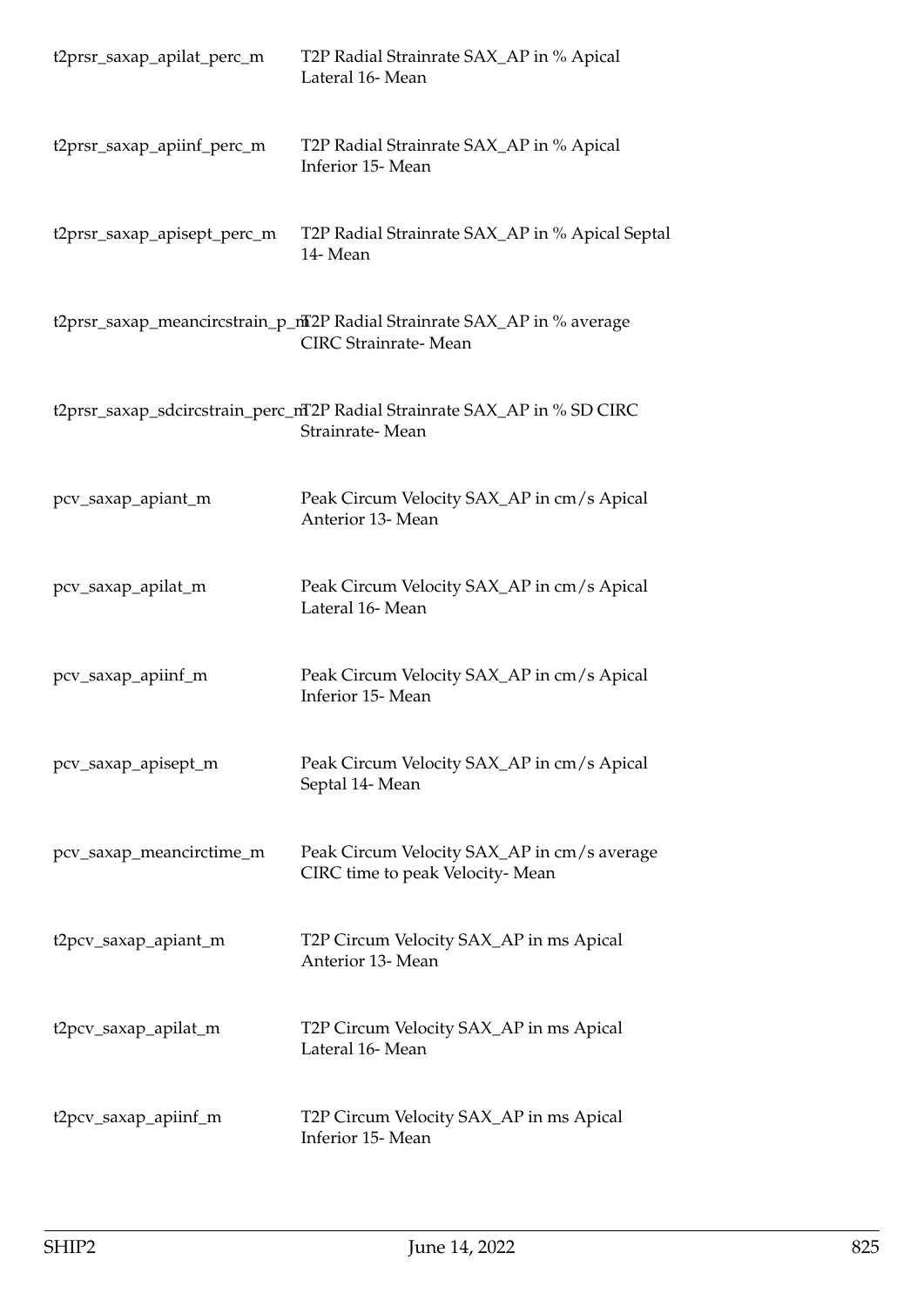| t2pcv_saxap_apisept_m      | T2P Circum Velocity SAX_AP in ms Apical<br>Septal 14- Mean                                                |
|----------------------------|-----------------------------------------------------------------------------------------------------------|
|                            | t2pcv_saxap_meancirctime_meanL2mP Circum Velocity SAX_AP in ms average<br>CIRC time to peak Velocity-Mean |
| t2pcv_saxap_sdcirctime_m   | T2P Circum Velocity SAX_AP in ms SD CIRC<br>time to peak Velocity-Mean                                    |
| t2pcv_cycle_length_m       | T2P Circum Velocity SAX_AP in ms Cycle<br>Lenght in ms-Mean                                               |
| t2pcv_saxap_apiant_perc_m  | T2P Circum Velocity SAX_AP in % Apical<br>Anterior 13- Mean                                               |
| t2pcv_saxap_apilat_perc_m  | T2P Circum Velocity SAX_AP in % Apical Lateral<br>16-Mean                                                 |
| t2pcv_saxap_apiinf_perc_m  | T2P Circum Velocity SAX_AP in % Apical<br>Inferior 15-Mean                                                |
| t2pcv_saxap_apisept_perc_m | T2P Circum Velocity SAX_AP in % Apical Septal<br>14-Mean                                                  |
|                            | t2pcv_saxap_meancircstrain_p_mT2P Circum Velocity SAX_AP in % average CIRC<br>Velocity-Mean               |
|                            | t2pcv_saxap_sdcircstrain_perc_mT2P Circum Velocity SAX_AP in % SD CIRC<br>Velocity-Mean                   |
| prv_saxap_apiant_m         | Peak Radial Velocity SAX_AP in cm/s Apical<br>Anterior 13- Mean                                           |
| prv_saxap_apilat_m         | Peak Radial Velocity SAX_AP in cm/s Apical<br>Lateral 16-Mean                                             |
| prv_saxap_apiinf_m         | Peak Radial Velocity SAX_AP in cm/s Apical<br>Inferior 15-Mean                                            |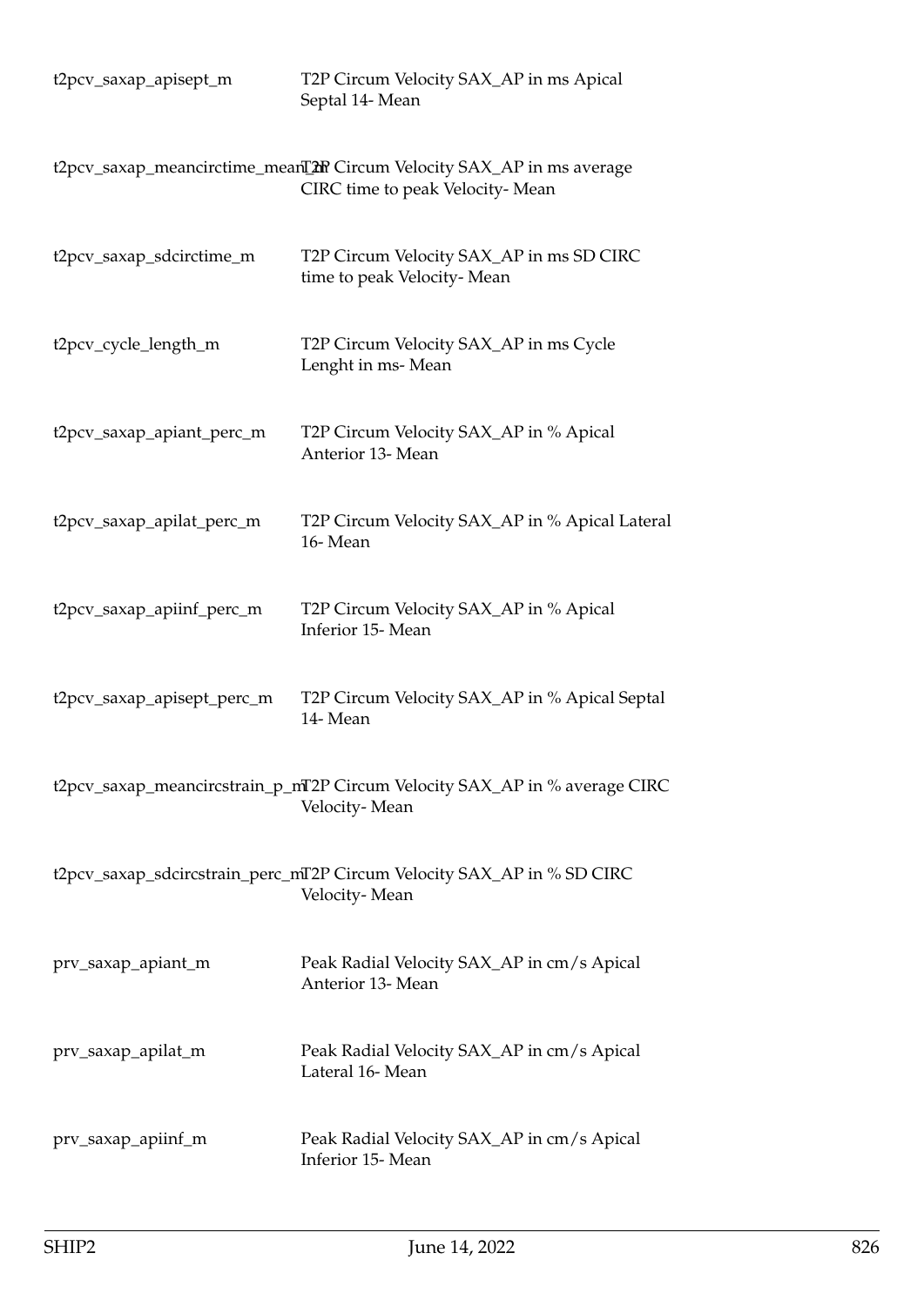| prv_saxap_apisept_m        | Peak Radial Velocity SAX_AP in cm/s Apical<br>Septal 14- Mean              |
|----------------------------|----------------------------------------------------------------------------|
| prv_saxap_meanradstrain_m  | Peak Radial Velocity SAX_AP in cm/s average<br>RAD Velocity-Mean           |
| t2prv_saxap_apiant_m       | T2P Radial Velocity SAX_AP in ms Apical<br>Anterior 13- Mean               |
| t2prv_saxap_apilat_m       | T2P Radial Velocity SAX_AP in ms Apical Lateral<br>16-Mean                 |
| t2prv_saxap_apiinf_m       | T2P Radial Velocity SAX_AP in ms Apical<br>Inferior 15-Mean                |
| t2prv_saxap_apisept_m      | T2P Radial Velocity SAX_AP in ms Apical Septal<br>14-Mean                  |
| t2prv_saxap_meanradtime_m  | T2P Radial Velocity SAX_AP in ms average RAD<br>time to peak Velocity-Mean |
| t2prv_saxap_sdradtime_m    | T2P Radial Velocity SAX_AP in ms SD RAD time<br>to peak-Mean               |
| t2prv_saxap_cycle_length_m | T2P Radial Velocity SAX_AP in ms Cycle Lenght<br>in ms-Mean                |
| t2prv_saxap_apiant_perc_m  | T2P Radial Velocity SAX_AP in % Apical<br>Anterior 13- Mean                |
| t2prv_saxap_apilat_perc_m  | T2P Radial Velocity SAX_AP in % Apical Lateral<br>16-Mean                  |
| t2prv_saxap_apiinf_perc_m  | T2P Radial Velocity SAX_AP in % Apical Inferior<br>15-Mean                 |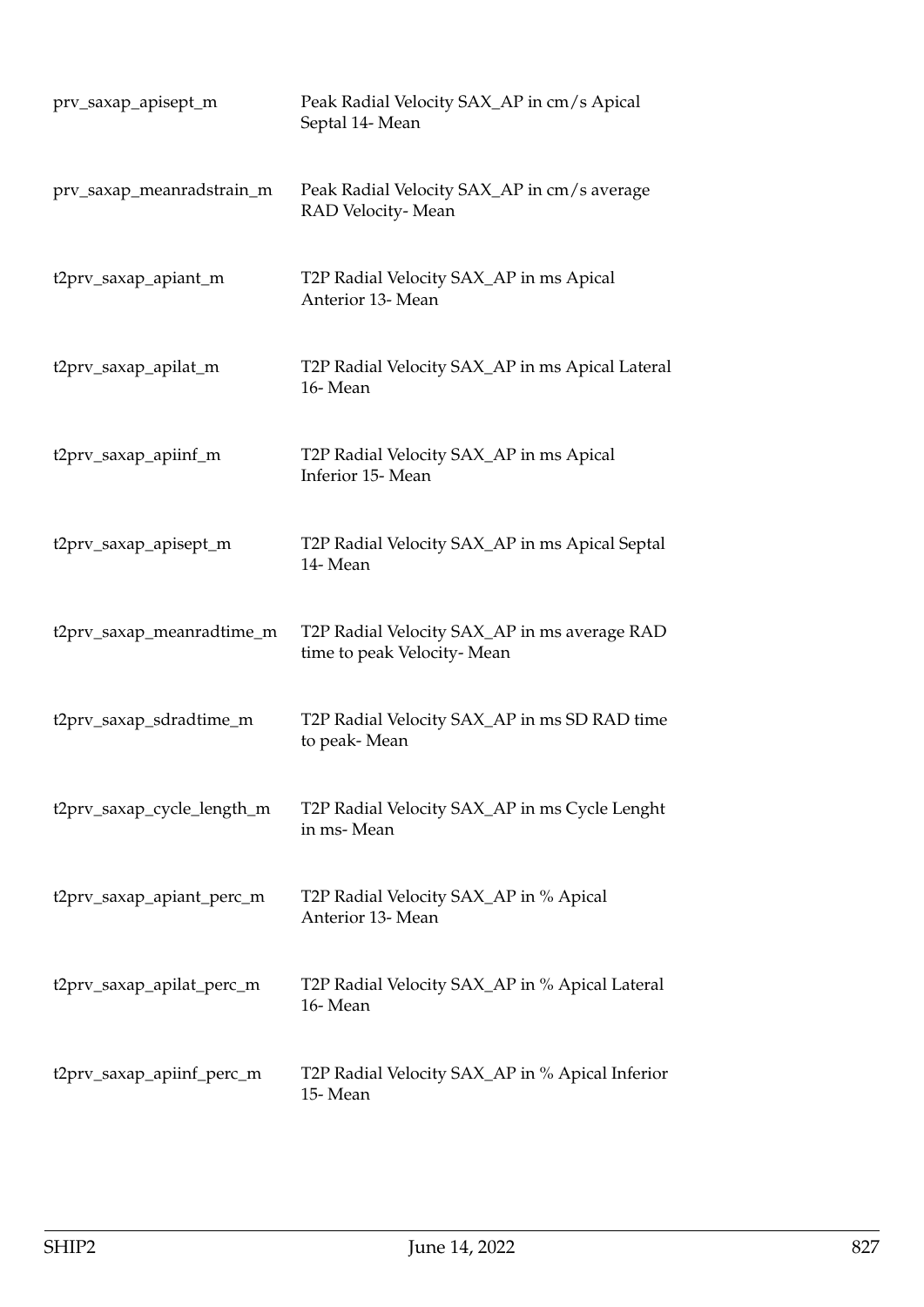| t2prv_saxap_apisept_perc_m  | T2P Radial Velocity SAX_AP in % Apical Septal<br>14- Mean                                   |
|-----------------------------|---------------------------------------------------------------------------------------------|
|                             | t2prv_saxap_meancircstrain_p_mT2P Radial Velocity SAX_AP in % average CIRC<br>Velocity-Mean |
|                             | t2prv_saxap_sdcircstrain_perc_mT2P Radial Velocity SAX_AP in % SD CIRC<br>Velocity-Mean     |
| pcsr_saxmi_basant_m         | Peak Circumferencial Strainrate SAX_MV in 1/s<br><b>Basal Anterior 1- Mean</b>              |
| pcsr_saxmi_baslat_m         | Peak Circumferencial Strainrate SAX_MV in 1/s<br>Basal Lateral 6- Mean                      |
| pcsr_saxmi_baspost_m        | Peak Circumferencial Strainrate SAX_MV in 1/s<br><b>Basal Posterior 5- Mean</b>             |
| pcsr_saxmi_basinf_m         | Peak Circumferencial Strainrate SAX_MV in 1/s<br>Basal Inferior 4- Mean                     |
| pcsr_saxmi_bassept_m        | Peak Circumferencial Strainrate SAX_MV in 1/s<br>Basal Septal 3- Mean                       |
| pcsr_saxmi_basantsept_m     | Peak Circumferencial Strainrate SAX_MV in 1/s<br>Basal Anteroseptal 2- Mean                 |
| pcsr_saxmi_meancircstrain_m | Peak Circumferencial Strainrate SAX_MV in 1/s<br>average CIRC Strainrate-Mean               |
| t2pcsr_saxmi_basant_m       | T2P Circumferencial Strainrate SAX_MV in ms<br><b>Basal Anterior 1- Mean</b>                |
| t2pcsr_saxmi_baslat_m       | T2P Circumferencial Strainrate SAX_MV in ms<br>Basal Lateral 6- Mean                        |
| t2pcsr_saxmi_baspost_m      | T2P Circumferencial Strainrate SAX_MV in ms<br>Basal Posterior 5- Mean                      |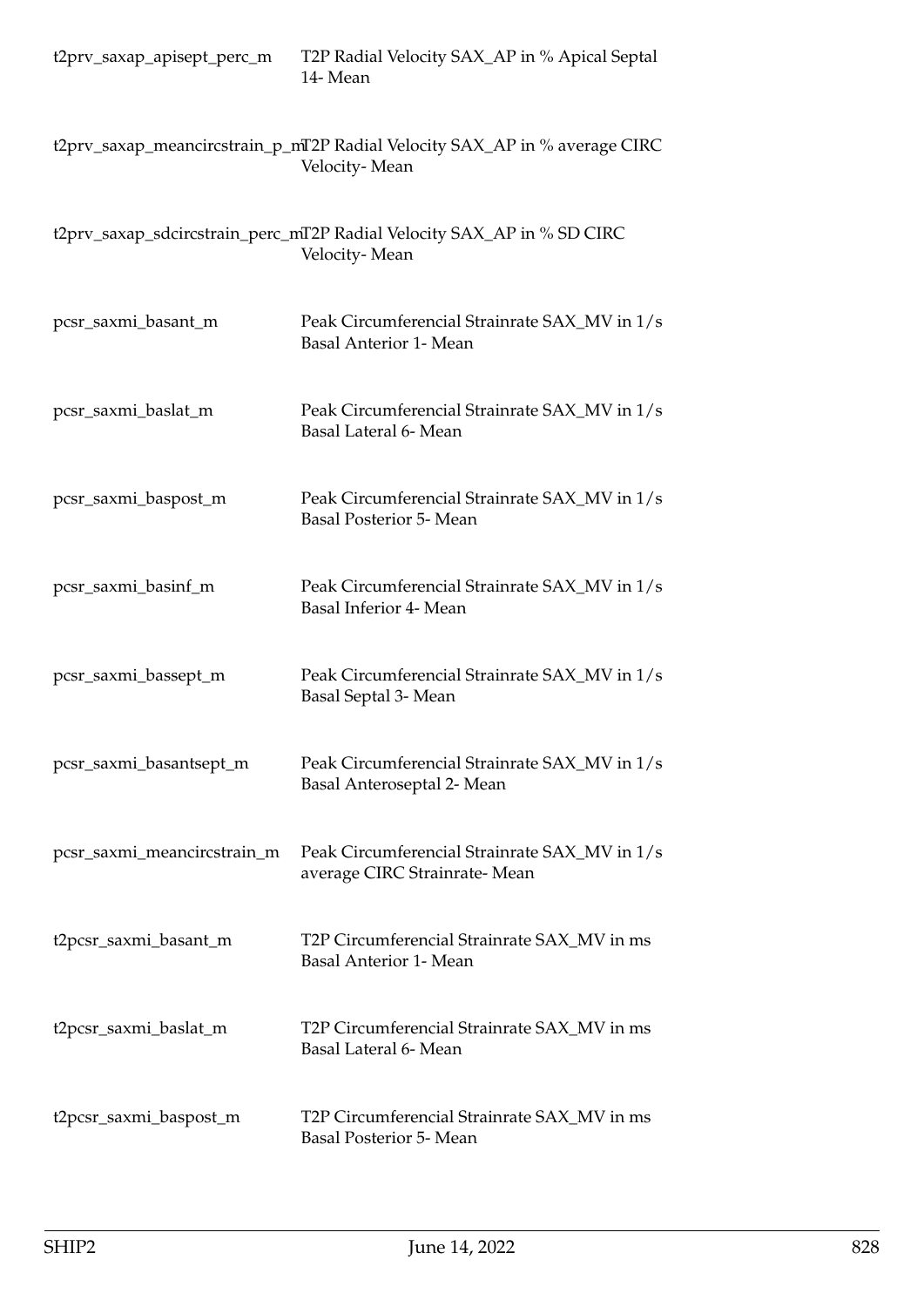| t2pcsr_saxmi_basinf_m       | T2P Circumferencial Strainrate SAX_MV in ms<br>Basal Inferior 4- Mean                                                 |
|-----------------------------|-----------------------------------------------------------------------------------------------------------------------|
| t2pcsr_saxmi_bassept_m      | T2P Circumferencial Strainrate SAX_MV in ms<br>Basal Septal 3- Mean                                                   |
| t2pcsr_saxmi_basantsept_m   | T2P Circumferencial Strainrate SAX_MV in ms<br>Basal Anteroseptal 2- Mean                                             |
|                             | t2pcsr_saxmin_meancirctime_m T2P Circumferencial Strainrate SAX_MV in ms<br>average CIRC time to peak Strainrate-Mean |
| t2pcsr_saxmi_sdcirctime_m   | T2P Circumferencial Strainrate SAX_MV in ms<br>SD CIRC time to peak Strainrate-Mean                                   |
| t2pcsr_saxmi_cycle_length_m | T2P Circumferencial Strainrate SAX_MV in ms<br>Cycle Lenght in ms-Mean                                                |
| t2pcsr_saxmi_basant_perc_m  | T2P Circumferencial Strainrate SAX_MV in %<br><b>Basal Anterior 1- Mean</b>                                           |
| t2pcsr_saxmi_baslat_perc_m  | T2P Circumferencial Strainrate SAX_MV in %<br>Basal Lateral 6- Mean                                                   |
| t2pcsr_saxmi_baspost_perc_m | T2P Circumferencial Strainrate SAX_MV in %<br><b>Basal Posterior 5- Mean</b>                                          |
| t2pcsr_saxmi_basinf1_m      | T2P Circumferencial Strainrate SAX_MV in %<br>Basal Inferior 4- Mean                                                  |
| t2pcsr_saxmi_bassept1_m     | T2P Circumferencial Strainrate SAX_MV in %<br>Basal Septal 3- Mean                                                    |
| t2pcsr_saxmi_basantsept1_m  | T2P Circumferencial Strainrate SAX_MV in %<br>Basal Anteroseptal 2- Mean                                              |
|                             | t2pcsr_saxmi_meanlongstrain_mT2P Circumferencial Strainrate SAX_MV in %<br>average LONG time to peak Strainrate-Mean  |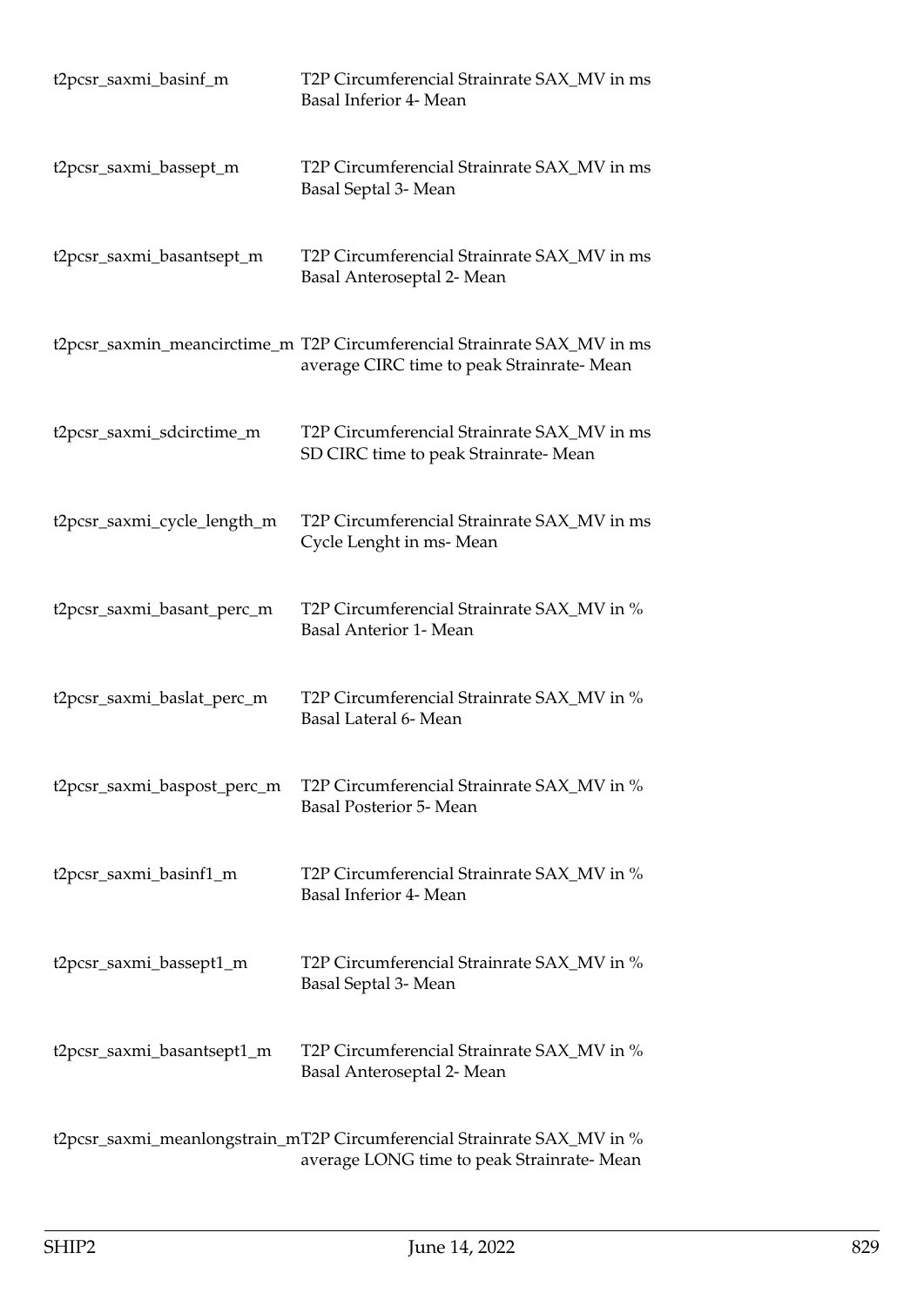| t2pcsr_saxmi_sdlongstrain_m | T2P Circumferencial Strainrate SAX_MV in % SD<br>LONG time to peak Strainrate-Mean |
|-----------------------------|------------------------------------------------------------------------------------|
| prsr_saxmi_basant_m         | Peak Radial Strainrate SAX_MV in 1/s Basal<br>Anterior 1- Mean                     |
| prsr_saxmi_baslat_m         | Peak Radial Strainrate SAX_MV in 1/s Basal<br>Lateral 6- Mean                      |
| prsr_saxmi_baspost_m        | Peak Radial Strainrate SAX_MV in 1/s Basal<br>Posterior 5- Mean                    |
| prsr_saxmi_basinf_m         | Peak Radial Strainrate SAX_MV in 1/s Basal<br>Inferior 4- Mean                     |
| prsr_saxmi_bassept_m        | Peak Radial Strainrate SAX_MV in 1/s Basal<br>Septal 3- Mean                       |
| prsr_saxmi_basantsept_m     | Peak Radial Strainrate SAX_MV in 1/s Basal<br>Anteroseptal 2- Mean                 |
| prsr_saxmi_meanradstrain_m  | Peak Radial Strainrate SAX_MV in 1/s average<br>RAD Strainrate-Mean                |
| t2prsr_saxmi_basant_m       | T2P Radial Strainrate SAX_MV in ms Basal<br>Anterior 1- Mean                       |
| t2prsr_saxmi_baslat_m       | T2P Radial Strainrate SAX_MV in ms Basal<br>Lateral 6- Mean                        |
| t2prsr_saxmi_baspost_m      | T2P Radial Strainrate SAX_MV in ms Basal<br>Posterior 5- Mean                      |
| t2prsr_saxmi_basinf_m       | T2P Radial Strainrate SAX_MV in ms Basal<br>Inferior 4- Mean                       |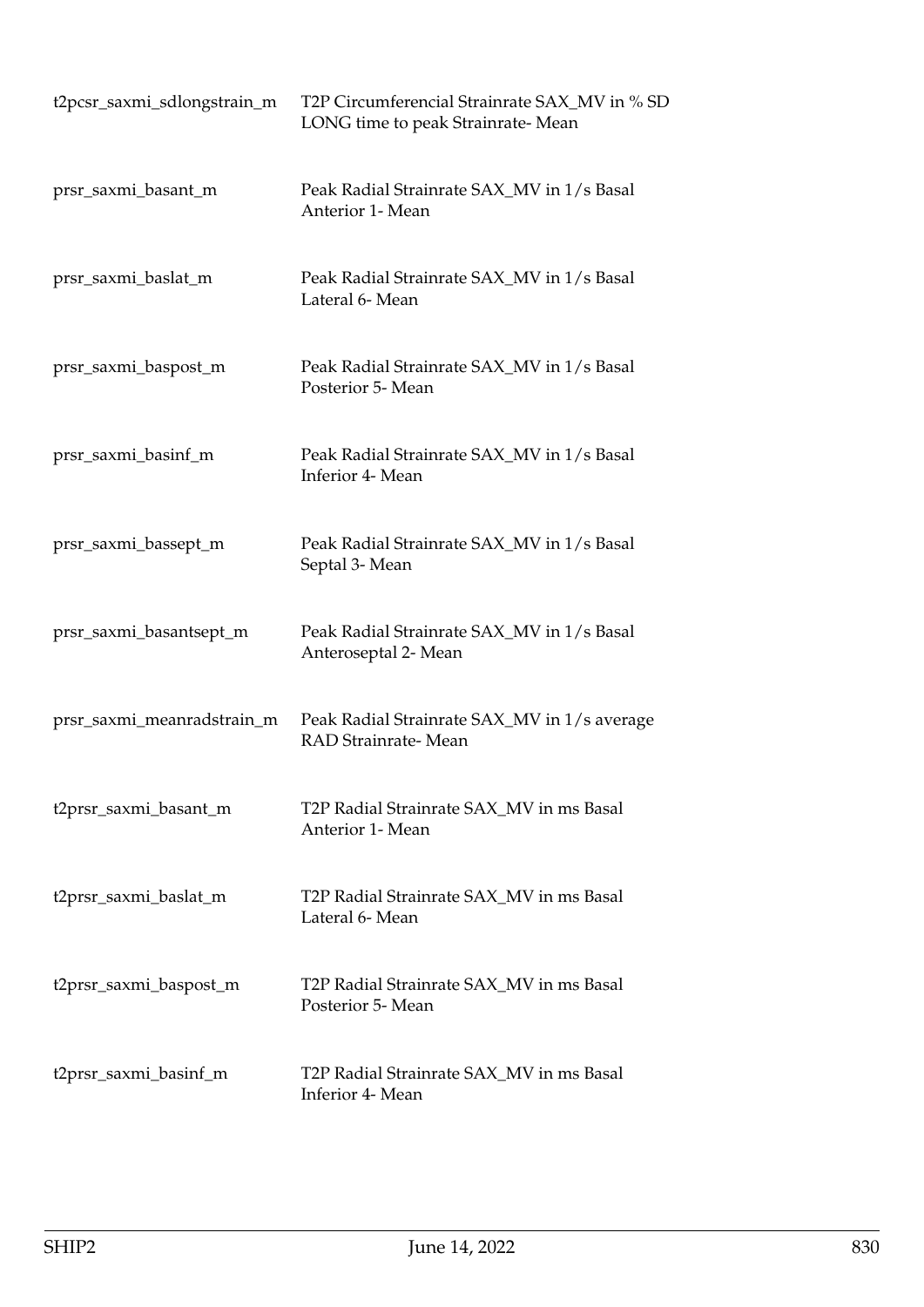| t2prsr_saxmi_bassept_m      | T2P Radial Strainrate SAX_MV in ms Basal<br>Septal 3- Mean                                                 |
|-----------------------------|------------------------------------------------------------------------------------------------------------|
| t2prsr_saxmi_basantsept_m   | T2P Radial Strainrate SAX_MV in ms Basal<br>Anteroseptal 2- Mean                                           |
|                             | t2prsr_saxmin_meanradtime_m T2P Radial Strainrate SAX_MV in ms average<br>RAD time to peak Strainrate-Mean |
| t2prsr_saxmi_sdradtime_m    | T2P Radial Strainrate SAX_MV in ms SD RAD<br>time to peak- Mean                                            |
| t2prsr_saxmi_cycle_length_m | T2P Radial Strainrate SAX_MV in ms Cycle<br>Lenght in ms-Mean                                              |
| t2prsr_saxmi_basant_perc_m  | T2P Radial Strainrate SAX_MV in % Basal<br>Anterior 1- Mean                                                |
| t2prsr_saxmi_baslat_perc_m  | T2P Radial Strainrate SAX_MV in % Basal Lateral<br>6-Mean                                                  |
| t2prsr_saxmi_baspost_perc_m | T2P Radial Strainrate SAX_MV in % Basal<br>Posterior 5- Mean                                               |
| t2prsr_saxmi_basinf1_m      | T2P Radial Strainrate SAX_MV in % Basal<br>Inferior 4- Mean                                                |
| t2prsr_saxmi_bassept1_m     | T2P Radial Strainrate SAX_MV in % Basal Septal<br>3- Mean                                                  |
| t2prsr_saxmi_basantsept1_m  | T2P Radial Strainrate SAX_MV in % Basal<br>Anteroseptal 2- Mean                                            |
|                             | t2prsr_saxmi_meancircstrain_m T2P Radial Strainrate SAX_MV in % average<br><b>CIRC</b> Strainrate-Mean     |
| t2prsr_saxmi_sdcircstrain_m | T2P Radial Strainrate SAX_MV in % SD CIRC<br>Strainrate-Mean                                               |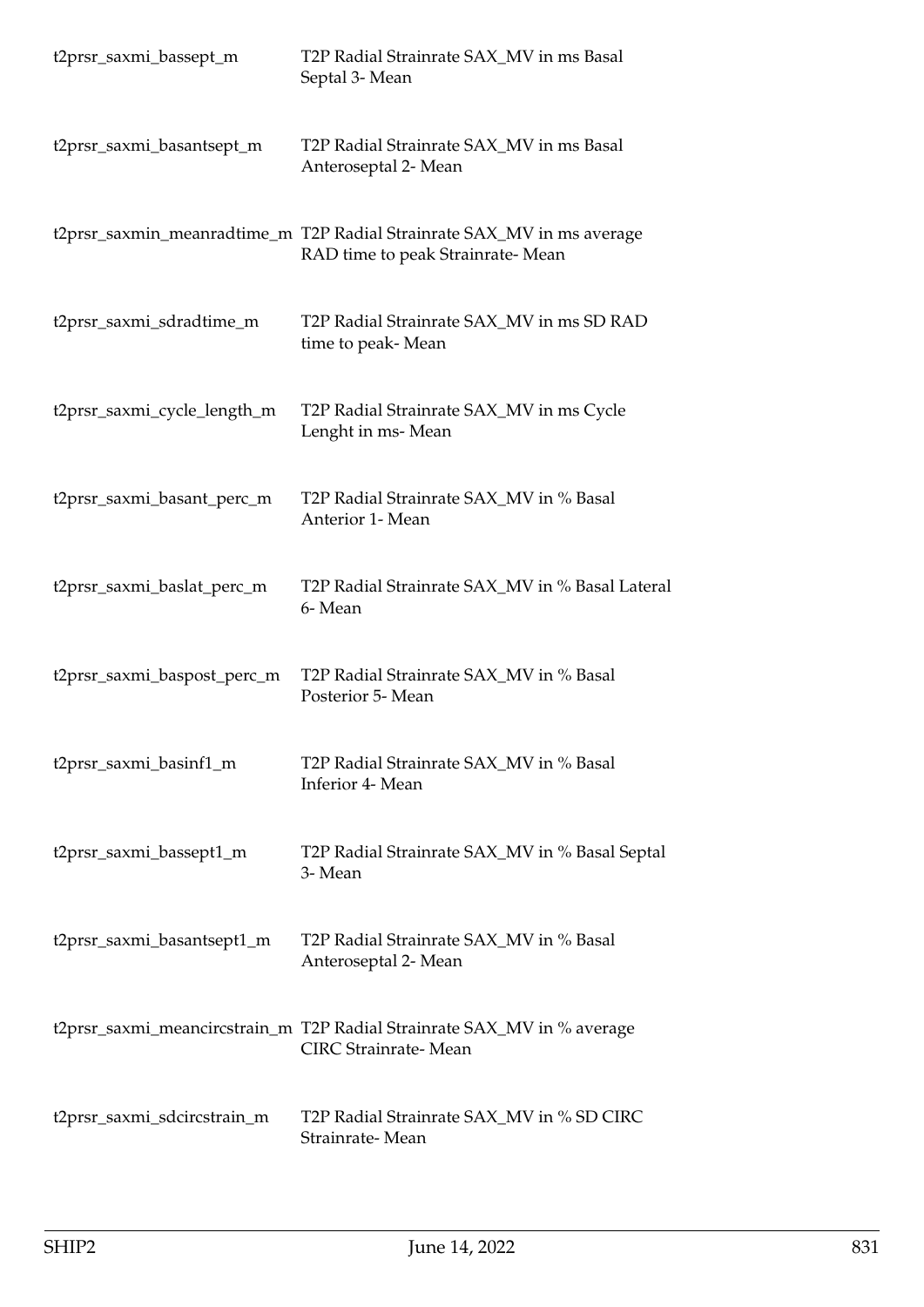| pcv_saxmi_basant_m         | Peak Circumferencial Velocity SAX_MV in cm/s<br><b>Basal Anterior 1- Mean</b>  |
|----------------------------|--------------------------------------------------------------------------------|
| pcv_saxmi_baslat_m         | Peak Circumferencial Velocity SAX_MV in cm/s<br>Basal Lateral 6- Mean          |
| pcv_saxmi_baspost_m        | Peak Circumferencial Velocity SAX_MV in cm/s<br><b>Basal Posterior 5- Mean</b> |
| pcv_saxmi_basinf_m         | Peak Circumferencial Velocity SAX_MV in cm/s<br>Basal Inferior 4- Mean         |
| pcv_saxmi_bassept_m        | Peak Circumferencial Velocity SAX_MV in cm/s<br>Basal Septal 3- Mean           |
| pcv_saxmi_basantsept_m     | Peak Circumferencial Velocity SAX_MV in cm/s<br>Basal Anteroseptal 2- Mean     |
| pcv_saxmi_meancircstrain_m | Peak Circumferencial Velocity SAX_MV in cm/s<br>average CIRC Velocity-Mean     |
| t2pcv_saxmi_basant_m       | T2P Circumferencial Velocity SAX_MV in ms<br><b>Basal Anterior 1- Mean</b>     |
| t2pcv_saxmi_baslat_m       | T2P Circumferencial Velocity SAX_MV in ms<br>Basal Lateral 6- Mean             |
| t2pcv_saxmi_baspost_m      | T2P Circumferencial Velocity SAX_MV in ms<br><b>Basal Posterior 5- Mean</b>    |
| t2pcv_saxmi_basinf_m       | T2P Circumferencial Velocity SAX_MV in ms<br>Basal Inferior 4- Mean            |
| t2pcv_saxmi_bassept_m      | T2P Circumferencial Velocity SAX_MV in ms<br>Basal Septal 3- Mean              |
| t2pcv_saxmi_basantsept_m   | T2P Circumferencial Velocity SAX_MV in ms<br>Basal Anteroseptal 2- Mean        |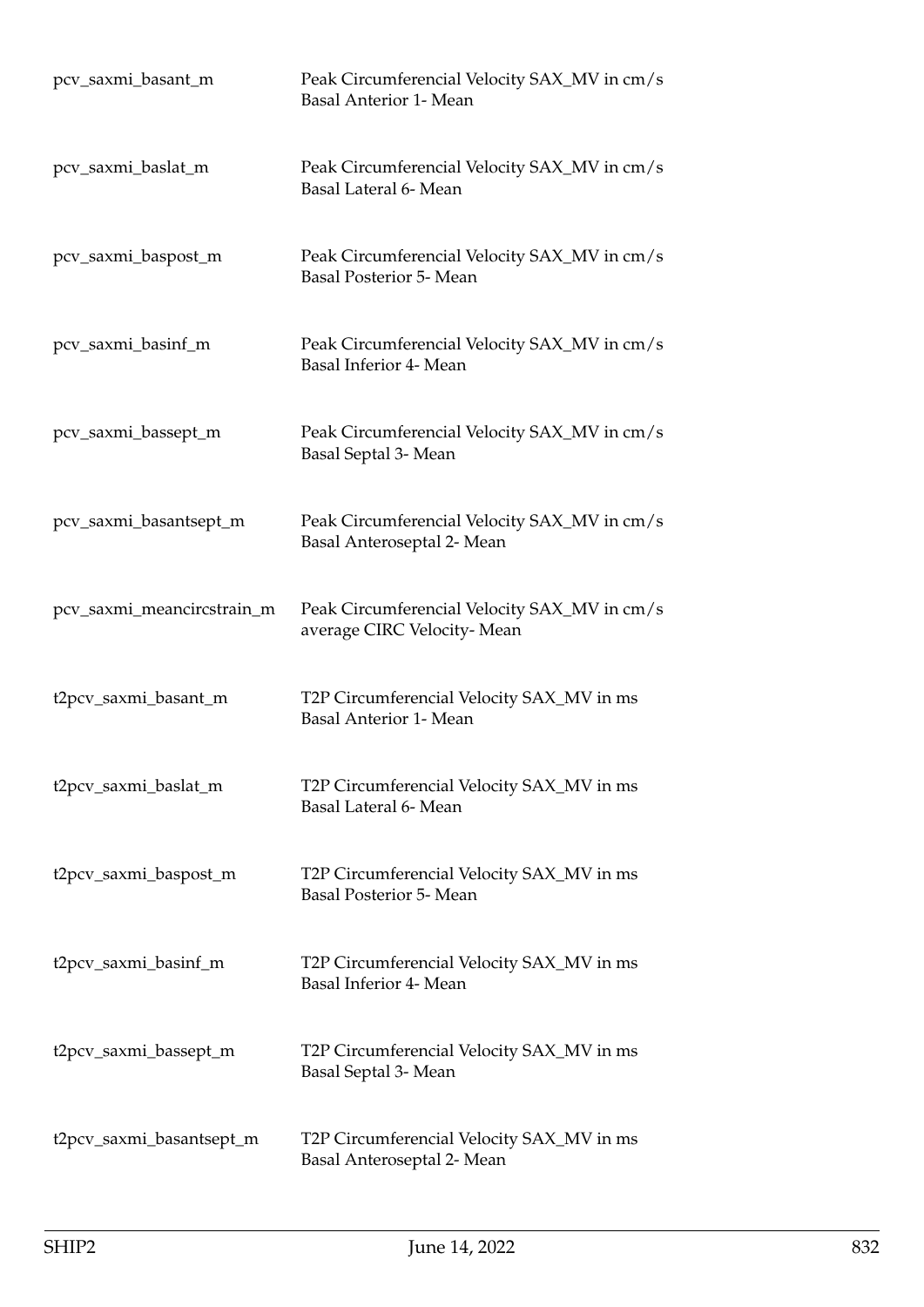|                            | t2pcv_saxmin_meancirctime_m T2P Circumferencial Velocity SAX_MV in ms<br>average CIRC time to peak Velocity-Mean |
|----------------------------|------------------------------------------------------------------------------------------------------------------|
| t2pcv_saxmi_sdcirctime_m   | T2P Circumferencial Velocity SAX_MV in ms SD<br>CIRC time to peak Velocity-Mean                                  |
| t2pcv_saxmi_cycle_length_m | T2P Circumferencial Velocity SAX_MV in ms<br>Cycle Lenght in ms-Mean                                             |
| t2pcv_saxmi_basant_perc_m  | T2P Circumferencial Velocity SAX_MV in %<br><b>Basal Anterior 1- Mean</b>                                        |
| t2pcv_saxmi_baslat_perc_m  | T2P Circumferencial Velocity SAX_MV in %<br>Basal Lateral 6- Mean                                                |
| t2pcv_saxmi_baspost_perc_m | T2P Circumferencial Velocity SAX_MV in %<br><b>Basal Posterior 5- Mean</b>                                       |
| t2pcv_saxmi_basinf1_m      | T2P Circumferencial Velocity SAX_MV in %<br>Basal Inferior 4- Mean                                               |
| t2pcv_saxmi_bassept1_m     | T2P Circumferencial Velocity SAX_MV in %<br>Basal Septal 3- Mean                                                 |
| t2pcv_saxmi_basantsept1_m  | T2P Circumferencial Velocity SAX_MV in %<br>Basal Anteroseptal 2- Mean                                           |
|                            | t2pcv_saxmi_meanlongstrain_m T2P Circumferencial Velocity SAX_MV in %<br>average LONG time to peak Velocity-Mean |
| t2pcv_saxmi_sdlongstrain_m | T2P Circumferencial Velocity SAX_MV in % SD<br>LONG time to peak Velocity-Mean                                   |
| prv_saxmi_basant_m         | Peak Radial Velocity SAX_MV in cm/s Basal<br>Anterior 1- Mean                                                    |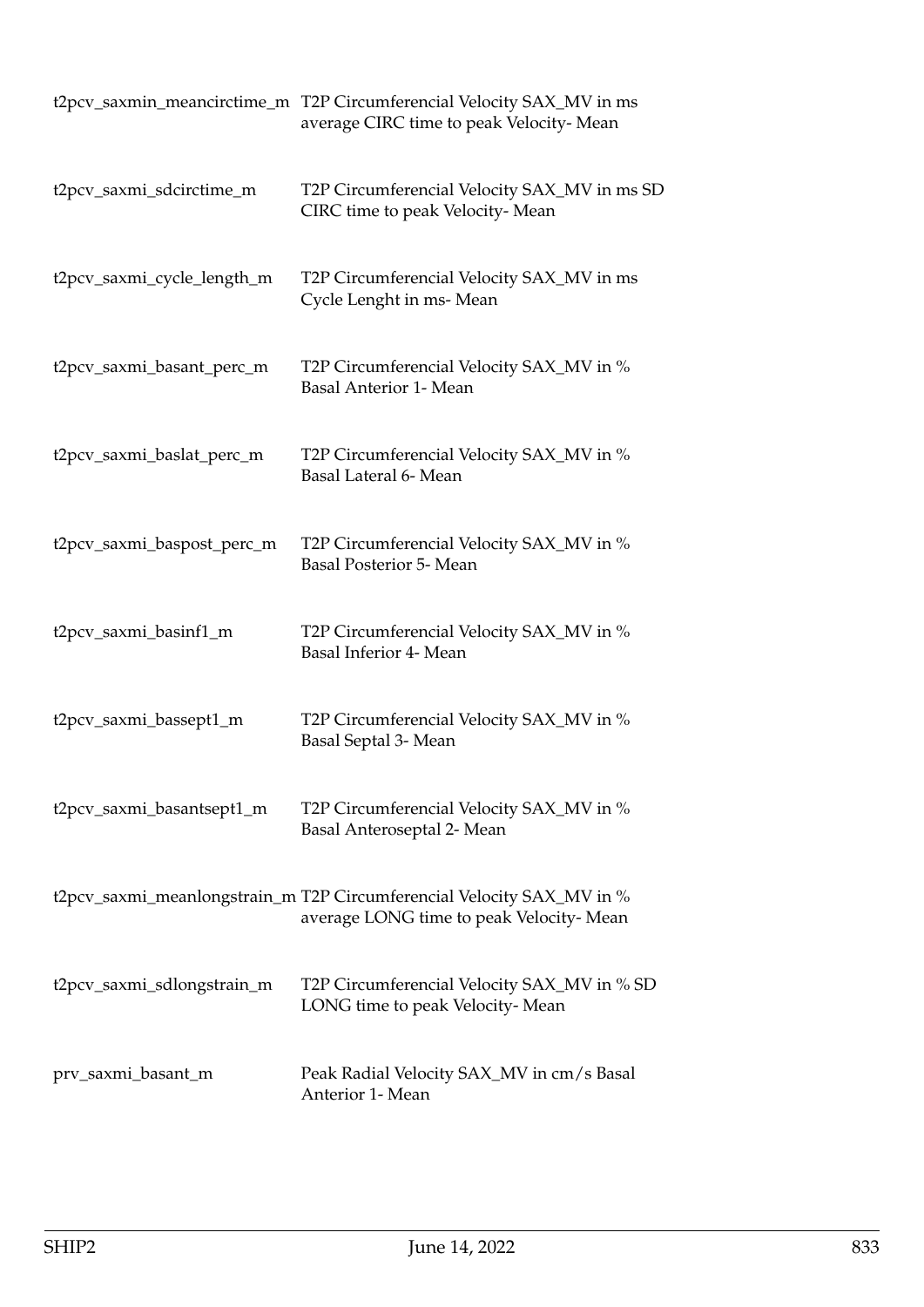| prv_saxmi_baslat_m        | Peak Radial Velocity SAX_MV in cm/s Basal<br>Lateral 6- Mean                                          |
|---------------------------|-------------------------------------------------------------------------------------------------------|
| prv_saxmi_baspost_m       | Peak Radial Velocity SAX_MV in cm/s Basal<br>Posterior 5- Mean                                        |
| prv_saxmi_basinf_m        | Peak Radial Velocity SAX_MV in cm/s Basal<br>Inferior 4- Mean                                         |
| prv_saxmi_bassept_m       | Peak Radial Velocity SAX_MV in cm/s Basal<br>Septal 3- Mean                                           |
| prv_saxmi_basantsept_m    | Peak Radial Velocity SAX_MV in cm/s Basal<br>Anteroseptal 2- Mean                                     |
| prv_saxmi_meanradstrain_m | Peak Radial Velocity SAX_MV in cm/s average<br>RAD Velocity-Mean                                      |
| t2prv_saxmi_basant_m      | T2P Radial Velocity SAX_MV in ms Basal<br>Anterior 1- Mean                                            |
| t2prv_saxmi_baslat_m      | T2P Radial Velocity SAX_MV in ms Basal Lateral<br>6-Mean                                              |
| t2prv_saxmi_baspost_m     | T2P Radial Velocity SAX_MV in ms Basal<br>Posterior 5- Mean                                           |
| t2prv_saxmi_basinf_m      | T2P Radial Velocity SAX_MV in ms Basal Inferior<br>4- Mean                                            |
| t2prv_saxmi_bassept_m     | T2P Radial Velocity SAX_MV in ms Basal Septal<br>3- Mean                                              |
| t2prv_saxmi_basantsept_m  | T2P Radial Velocity SAX_MV in ms Basal<br>Anteroseptal 2- Mean                                        |
|                           | t2prv_saxmin_meanradtime_m T2P Radial Velocity SAX_MV in ms average RAD<br>time to peak Velocity-Mean |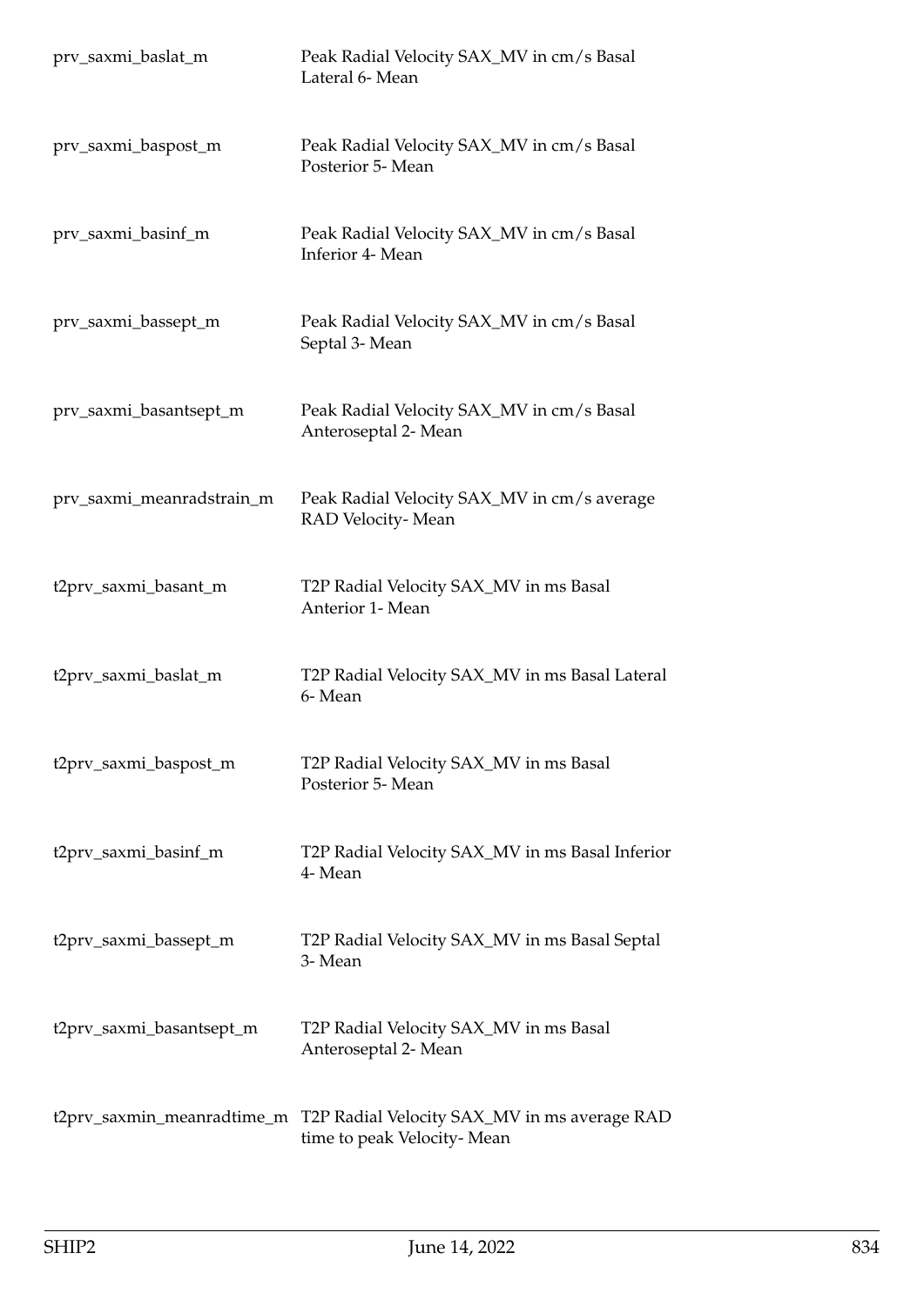| t2prv_saxmi_sdradtime_m    | T2P Radial Velocity SAX_MV in ms SD RAD time<br>to peak-Mean                               |
|----------------------------|--------------------------------------------------------------------------------------------|
| t2prv_saxmi_cycle_length_m | T2P Radial Velocity SAX_MV in ms Cycle Lenght<br>in ms-Mean                                |
| t2prv_saxmi_basant_perc_m  | T2P Radial Velocity SAX_MV in % Basal Anterior<br>1- Mean                                  |
| t2prv_saxmi_baslat_perc_m  | T2P Radial Velocity SAX_MV in % Basal Lateral<br>6-Mean                                    |
| t2prv_saxmi_baspost_perc_m | T2P Radial Velocity SAX_MV in % Basal<br>Posterior 5- Mean                                 |
| t2prv_saxmi_basinf1_m      | T2P Radial Velocity SAX_MV in % Basal Inferior<br>4- Mean                                  |
| t2prv_saxmi_bassept1_m     | T2P Radial Velocity SAX_MV in % Basal Septal 3-<br>Mean                                    |
| t2prv_saxmi_basantsept1_m  | T2P Radial Velocity SAX_MV in % Basal<br>Anteroseptal 2- Mean                              |
|                            | t2prv_saxmi_meancircstrain_m T2P Radial Velocity SAX_MV in % average CIRC<br>Velocity-Mean |
| t2prv_saxmi_sdcircstrain_m | T2P Radial Velocity SAX_MV in % SD CIRC<br>Velocity-Mean                                   |
| pcsr_saxpap_midant_m       | Peak Circumferencial StrainRate SAX_PM in 1/s<br>Mid Anterior 7- Mean                      |
| pcsr_saxpap_midlat_m       | Peak Circumferencial StrainRate SAX_PM in 1/s<br>Mid Lateral 12- Mean                      |
| pcsr_saxpap_midpost_m      | Peak Circumferencial StrainRate SAX_PM in 1/s<br>Mid Posterior 11- Mean                    |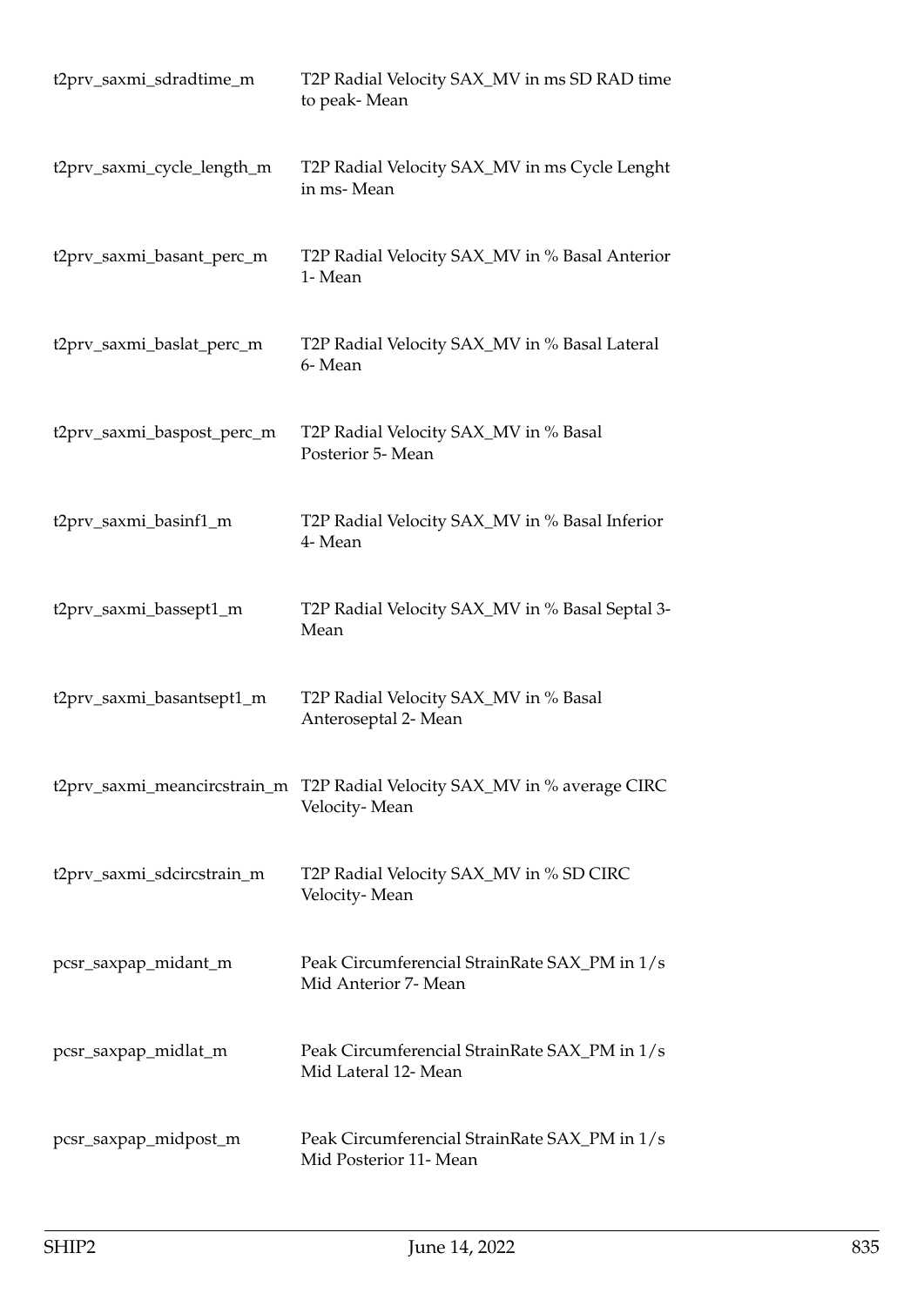| pcsr_saxpap_midinf_m       | Peak Circumferencial StrainRate SAX_PM in 1/s<br>Mid Inferior 10- Mean                                            |
|----------------------------|-------------------------------------------------------------------------------------------------------------------|
| pcsr_saxpap_midsept_m      | Peak Circumferencial StrainRate SAX_PM in 1/s<br>Mid Septal 9- Mean                                               |
| pcsr_saxpap_midantsept_m   | Peak Circumferencial StrainRate SAX_PM in 1/s<br>Mid Anteroseptal 8- Mean                                         |
|                            | pcsr_saxpap_meancircstrain_m  Peak Circumferencial StrainRate SAX_PM in 1/s<br>average CIRC strain-Mean           |
| t2pcsr_saxpap_midant_m     | T2P Circumferencial StrainRate SAX_PM in ms<br>Mid Anterior 7- Mean                                               |
| r2pcsr_saxpap_midlat_m     | T2P Circumferencial StrainRate SAX_PM in ms<br>Mid Lateral 12- Mean                                               |
| t2pcsr_saxpap_midpost_m    | T2P Circumferencial StrainRate SAX_PM in ms<br>Mid Posterior 11- Mean                                             |
| t2pcsr_saxpap_midinf_m     | T2P Circumferencial StrainRate SAX PM in ms<br>Mid Inferior 10- Mean                                              |
| t2pcsr_saxpap_midsept_m    | T2P Circumferencial StrainRate SAX_PM in ms<br>Mid Septal 9- Mean                                                 |
| t2pcsr_saxpap_midantsept_m | T2P Circumferencial StrainRate SAX_PM in ms<br>Mid Anteroseptal 8- Mean                                           |
|                            | t2pcsr_saxpap_meancirctime_m T2P Circumferencial StrainRate SAX_PM in ms<br>average CIRC time to peak strain-Mean |
| t2pcsr_saxpap_sdcirctime_m | T2P Circumferencial StrainRate SAX_PM in ms<br>SD CIRC time to peak strain-Mean                                   |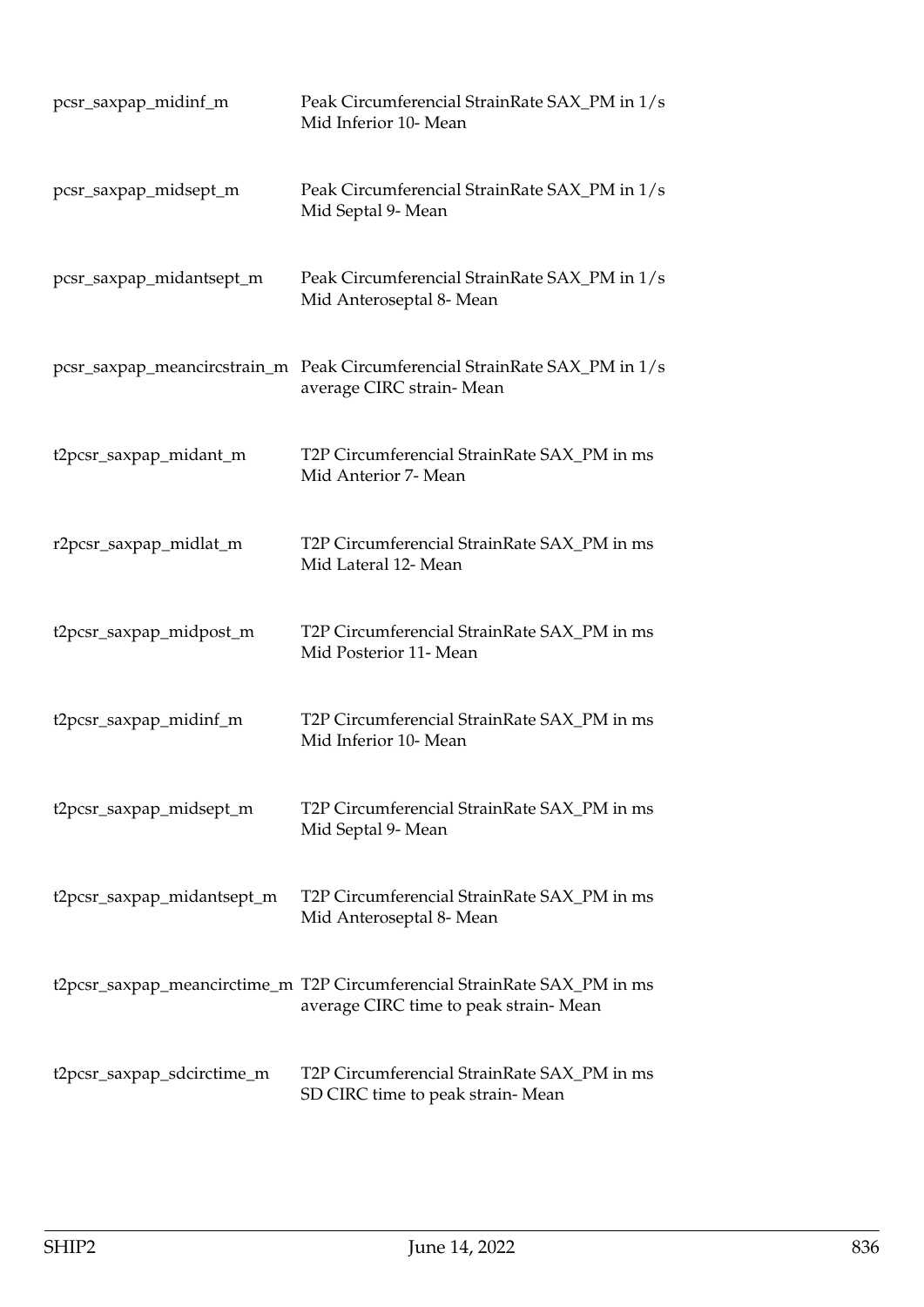|                             | t2pcsr_saxpap_cycle_length_m T2P Circumferencial StrainRate SAX_PM in ms<br>Cycle Lenght in ms-Mean               |
|-----------------------------|-------------------------------------------------------------------------------------------------------------------|
|                             | t2pcsr_saxpap_midant_perc_m T2P Circumferencial StrainRate SAX_PM in %<br>Mid Anterior 7- Mean                    |
| r2pcsr_saxpap_midlat_perc_m | T2P Circumferencial StrainRate SAX_PM in %<br>Mid Lateral 12- Mean                                                |
|                             | t2pcsr_saxpap_midpost_perc_m T2P Circumferencial StrainRate SAX_PM in %<br>Mid Posterior 11- Mean                 |
| t2pcsr_saxpap_midinf_perc_m | T2P Circumferencial StrainRate SAX_PM in %<br>Mid Inferior 10- Mean                                               |
|                             | t2pcsr_saxpap_midsept_perc_m T2P Circumferencial StrainRate SAX_PM in %<br>Mid Septal 9- Mean                     |
|                             | t2pcsr_saxpap_midantsept_perc_fi2P Circumferencial StrainRate SAX_PM in %<br>Mid Anteroseptal 8- Mean             |
|                             | t2pcsr_saxpap_meancirctime_p_nL2P Circumferencial StrainRate SAX_PM in %<br>average LONG time to peak strain-Mean |
|                             | t2pcsr_saxpap_sdcirctime_perc_nT2P Circumferencial StrainRate SAX_PM in % SD<br>LONG time to peak strain-Mean     |
| prsr_saxpap_midant_m        | Peak Radial StrainRate SAX_PM in 1/s Mid<br>Anterior 7- Mean                                                      |
| prsr_saxpap_midlat_m        | Peak Radial StrainRate SAX_PM in 1/s Mid<br>Lateral 12- Mean                                                      |
| prsr_saxpap_midpost_m       | Peak Radial StrainRate SAX_PM in 1/s Mid<br>Posterior 11- Mean                                                    |
| prsr_saxpap_midinf_m        | Peak Radial StrainRate SAX_PM in 1/s Mid<br>Inferior 10- Mean                                                     |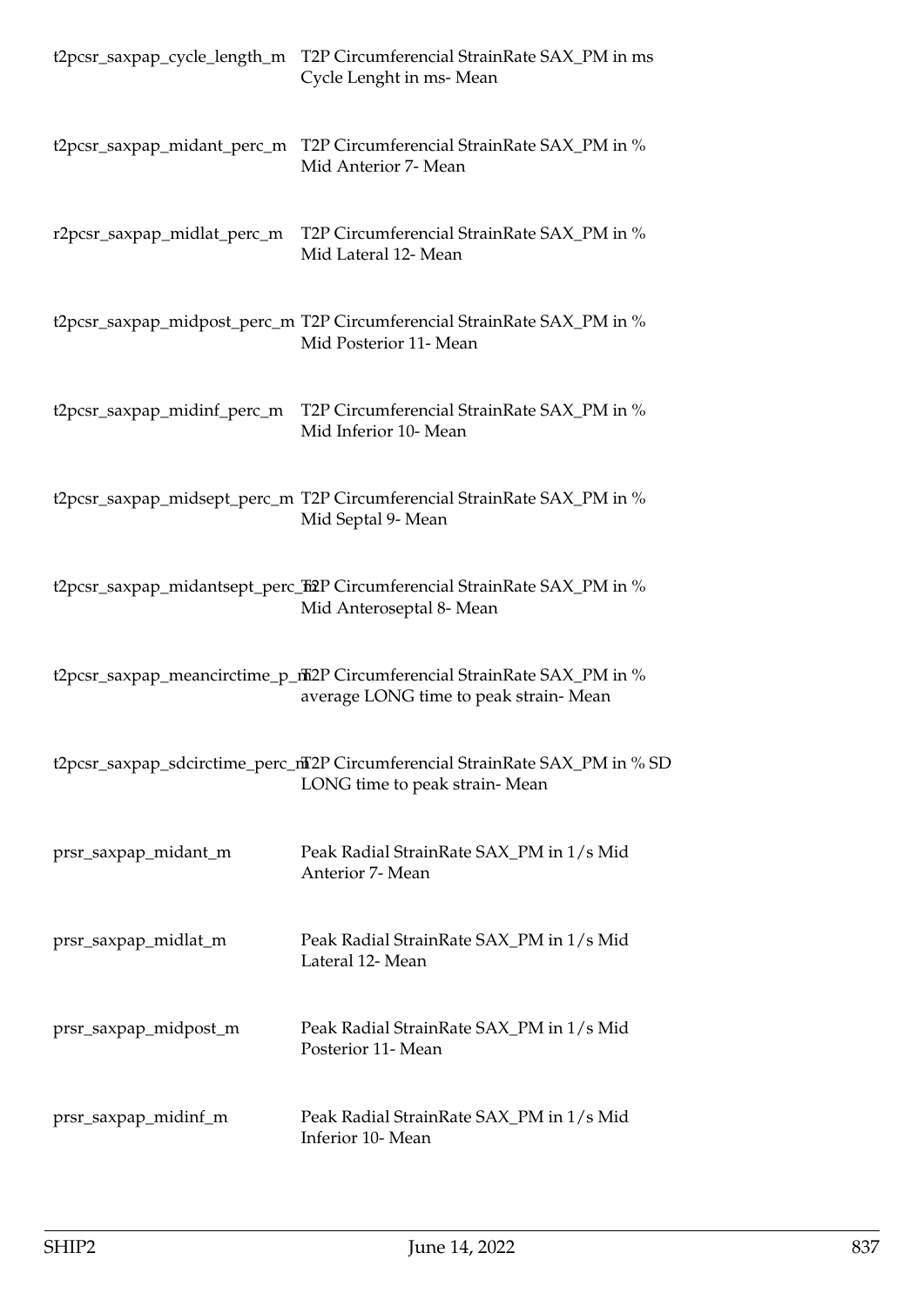| prsr_saxpap_midsept_m        | Peak Radial StrainRate SAX_PM in 1/s Mid<br>Septal 9- Mean                                              |
|------------------------------|---------------------------------------------------------------------------------------------------------|
| prsr_saxpap_midantsept_m     | Peak Radial StrainRate SAX_PM in 1/s Mid<br>Anteroseptal 8- Mean                                        |
|                              | prsr_saxpap_meancircstrain_m  Peak Radial StrainRate SAX_PM in 1/s average<br>RAD strain-Mean           |
| t2prsr_saxpap_midant_m       | T2P Radial StrainRate SAX_PM in ms Mid<br>Anterior 7- Mean                                              |
| r2prsr_saxpap_midlat_m       | T2P Radial StrainRate SAX_PM in ms Mid<br>Lateral 12- Mean                                              |
| t2prsr_saxpap_midpost_m      | T2P Radial StrainRate SAX_PM in ms Mid<br>Posterior 11- Mean                                            |
| t2prsr_saxpap_midinf_m       | T2P Radial StrainRate SAX_PM in ms Mid<br>Inferior 10- Mean                                             |
| t2prsr_saxpap_midsept_m      | T2P Radial StrainRate SAX_PM in ms Mid Septal<br>9-Mean                                                 |
| t2prsr_saxpap_midantsept_m   | T2P Radial StrainRate SAX_PM in ms Mid<br>Anteroseptal 8- Mean                                          |
|                              | t2prsr_saxpap_meancirctime_m T2P Radial StrainRate SAX_PM in ms average<br>RAD time to peak strain-Mean |
| t2prsr_saxpap_sdcirctime_m   | T2P Radial StrainRate SAX_PM in ms SD RAD<br>time to peak- Mean                                         |
| t2prsr_saxpap_cycle_length_m | T2P Radial StrainRate SAX_PM in ms Cycle<br>Lenght in ms-Mean                                           |
| t2prsr_saxpap_midant_perc_m  | T2P Radial StrainRate SAX_PM in % Mid<br>Anterior 7- Mean                                               |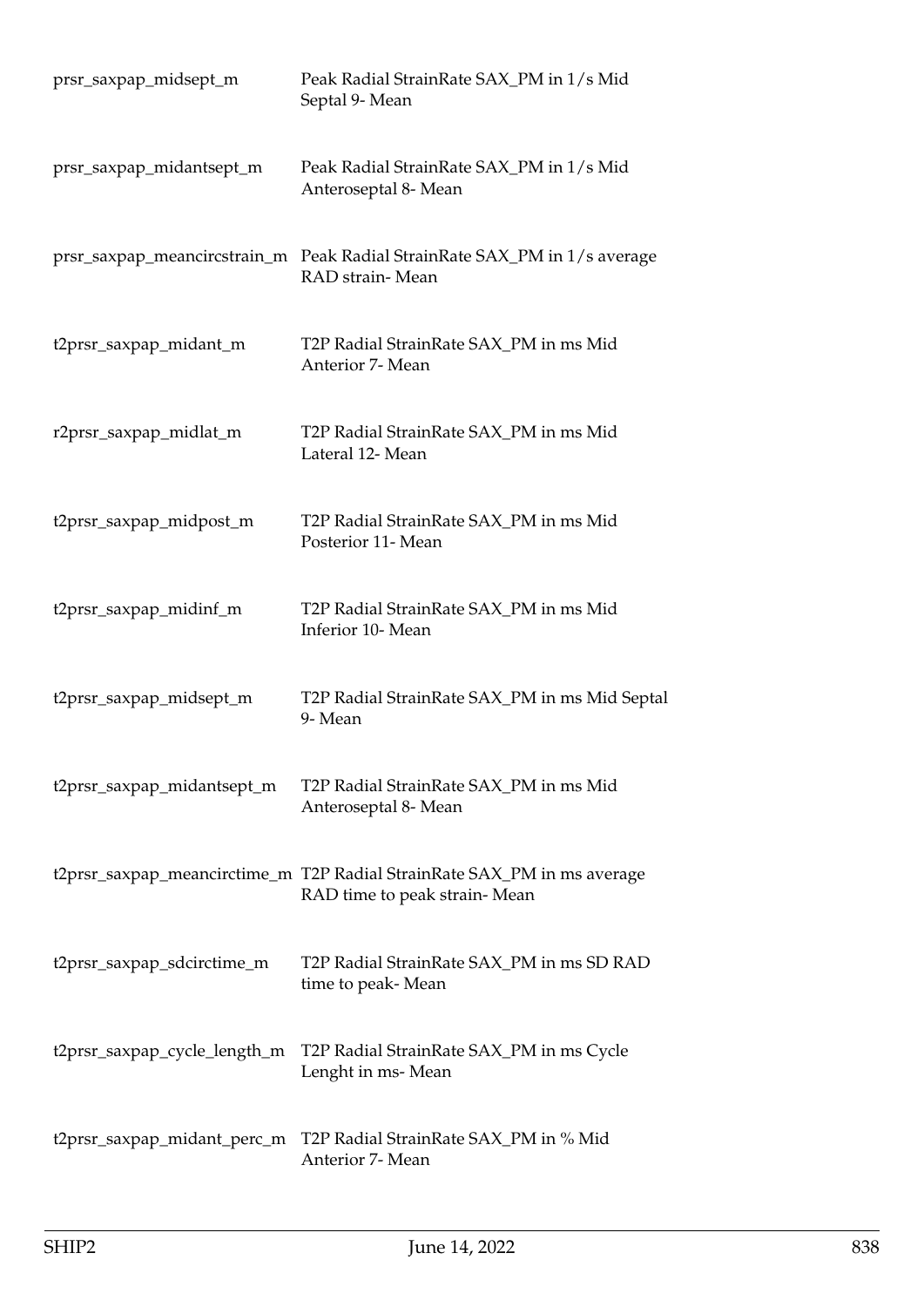| r2prsr_saxpap_midlat_perc_m | T2P Radial StrainRate SAX_PM in % Mid Lateral<br>12-Mean                                                  |
|-----------------------------|-----------------------------------------------------------------------------------------------------------|
|                             | t2prsr_saxpap_midpost_perc_m T2P Radial StrainRate SAX_PM in % Mid<br>Posterior 11- Mean                  |
| t2prsr_saxpap_midinf_perc_m | T2P Radial StrainRate SAX_PM in % Mid Inferior<br>10-Mean                                                 |
|                             | t2prsr_saxpap_midsept_perc_m T2P Radial StrainRate SAX_PM in % Mid Septal<br>9-Mean                       |
|                             | t2prsr_saxpap_midantsept_perc_h2P Radial StrainRate SAX_PM in % Mid<br>Anteroseptal 8- Mean               |
|                             | t2prsr_saxpap_meancirctime_p_ntx2P Radial StrainRate SAX_PM in % average<br>LONG time to peak strain-Mean |
|                             | t2prsr_saxpap_sdcirctime_perc_mT2P Radial StrainRate SAX_PM in % SD LONG<br>time to peak strain-Mean      |
| pcv_saxpap_midant_m         | Peak Circumferencial Velocity SAX_PM in cm/s<br>Mid Anterior 7- Mean                                      |
| pcv_saxpap_midlat_m         | Peak Circumferencial Velocity SAX_PM in cm/s<br>Mid Lateral 12- Mean                                      |
| pcv_saxpap_midpost_m        | Peak Circumferencial Velocity SAX_PM in cm/s<br>Mid Posterior 11- Mean                                    |
| pcv_saxpap_midinf_m         | Peak Circumferencial Velocity SAX_PM in cm/s<br>Mid Inferior 10- Mean                                     |
| pcv_saxpap_midsept_m        | Peak Circumferencial Velocity SAX_PM in cm/s<br>Mid Septal 9- Mean                                        |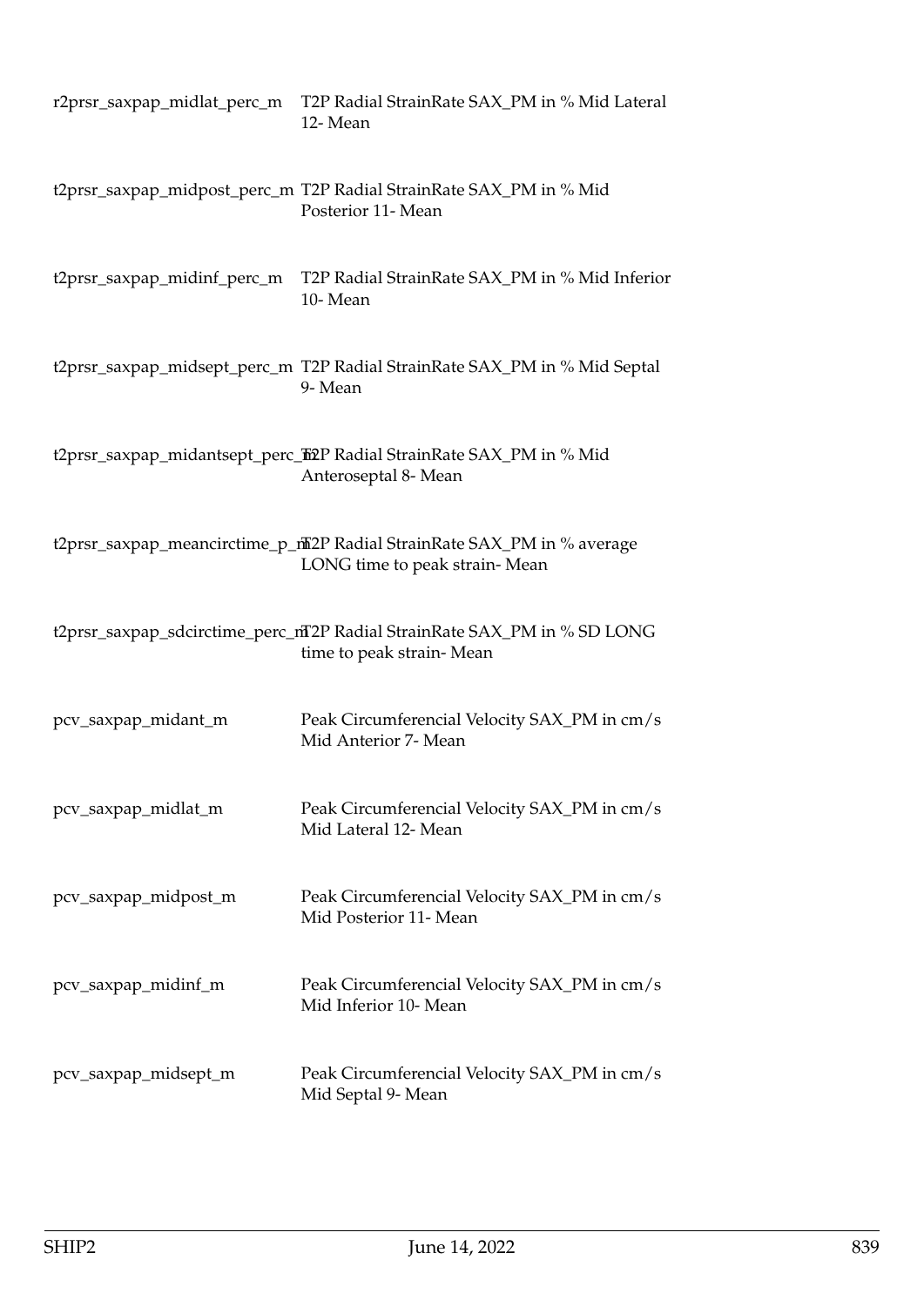| pcv_saxpap_midantsept_m     | Peak Circumferencial Velocity SAX_PM in cm/s<br>Mid Anteroseptal 8- Mean                                       |
|-----------------------------|----------------------------------------------------------------------------------------------------------------|
| pcv_saxpap_meancircstrain_m | Peak Circumferencial Velocity SAX_PM in cm/s<br>average CIRC strain-Mean                                       |
| t2pcv_saxpap_midant_m       | T2P Circumferencial Velocity SAX_PM in ms Mid<br>Anterior 7- Mean                                              |
| r2pcv_saxpap_midlat_m       | T2P Circumferencial Velocity SAX_PM in ms Mid<br>Lateral 12- Mean                                              |
| t2pcv_saxpap_midpost_m      | T2P Circumferencial Velocity SAX_PM in ms Mid<br>Posterior 11- Mean                                            |
| t2pcv_saxpap_midinf_m       | T2P Circumferencial Velocity SAX_PM in ms Mid<br>Inferior 10- Mean                                             |
| t2pcv_saxpap_midsept_m      | T2P Circumferencial Velocity SAX_PM in ms Mid<br>Septal 9- Mean                                                |
| t2pcv_saxpap_midantsept_m   | T2P Circumferencial Velocity SAX_PM in ms Mid<br>Anteroseptal 8- Mean                                          |
|                             | t2pcv_saxpap_meancirctime_m T2P Circumferencial Velocity SAX_PM in ms<br>average CIRC time to peak strain-Mean |
| t2pcv_saxpap_sdcirctime_m   | T2P Circumferencial Velocity SAX_PM in ms SD<br>CIRC time to peak strain-Mean                                  |
| t2pcv_saxpap_cycle_length_m | T2P Circumferencial Velocity SAX_PM in ms<br>Cycle Lenght in ms-Mean                                           |
| t2pcv_saxpap_midant_perc_m  | T2P Circumferencial Velocity SAX_PM in % Mid<br>Anterior 7- Mean                                               |
| r2pcv_saxpap_midlat_perc_m  | T2P Circumferencial Velocity SAX_PM in % Mid<br>Lateral 12- Mean                                               |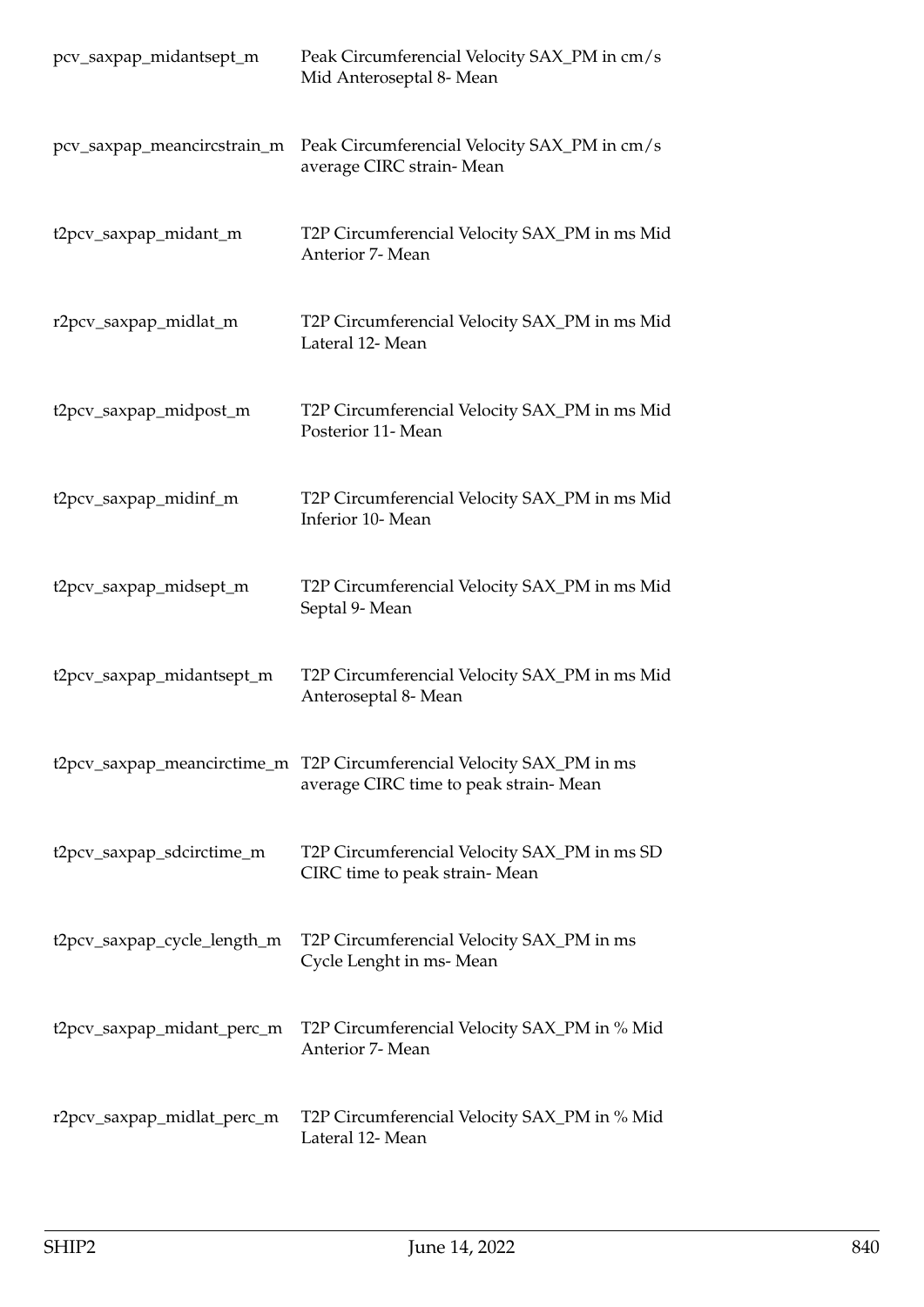|                             | t2pcv_saxpap_midpost_perc_m T2P Circumferencial Velocity SAX_PM in % Mid<br>Posterior 11- Mean                   |
|-----------------------------|------------------------------------------------------------------------------------------------------------------|
| t2pcv_saxpap_midinf_perc_m  | T2P Circumferencial Velocity SAX_PM in % Mid<br>Inferior 10- Mean                                                |
|                             | t2pcv_saxpap_midsept_perc_m T2P Circumferencial Velocity SAX_PM in % Mid<br>Septal 9- Mean                       |
|                             | t2pcv_saxpap_midantsept_perc_ff2P Circumferencial Velocity SAX_PM in % Mid<br>Anteroseptal 8- Mean               |
|                             | t2pcv_saxpap_meancirctime_perd_2mP Circumferencial Velocity SAX_PM in %<br>average LONG time to peak strain-Mean |
|                             | t2pcv_saxpap_sdcirctime_perc_mT2P Circumferencial Velocity SAX_PM in % SD<br>LONG time to peak strain-Mean       |
| prv_saxpap_midant_m         | Peak Radial Velocity SAX_PM in cm/s Mid<br>Anterior 7- Mean                                                      |
| prv_saxpap_midlat_m         | Peak Radial Velocity SAX_PM in cm/s Mid<br>Lateral 12- Mean                                                      |
| prv_saxpap_midpost_m        | Peak Radial Velocity SAX_PM in cm/s Mid<br>Posterior 11- Mean                                                    |
| prv_saxpap_midinf_m         | Peak Radial Velocity SAX_PM in cm/s Mid<br>Inferior 10- Mean                                                     |
| prv_saxpap_midsept_m        | Peak Radial Velocity SAX_PM in cm/s Mid<br>Septal 9- Mean                                                        |
| prv_saxpap_midantsept_m     | Peak Radial Velocity SAX_PM in cm/s Mid<br>Anteroseptal 8- Mean                                                  |
| prv_saxpap_meancircstrain_m | Peak Radial Velocity SAX_PM in cm/s average<br>RAD strain-Mean                                                   |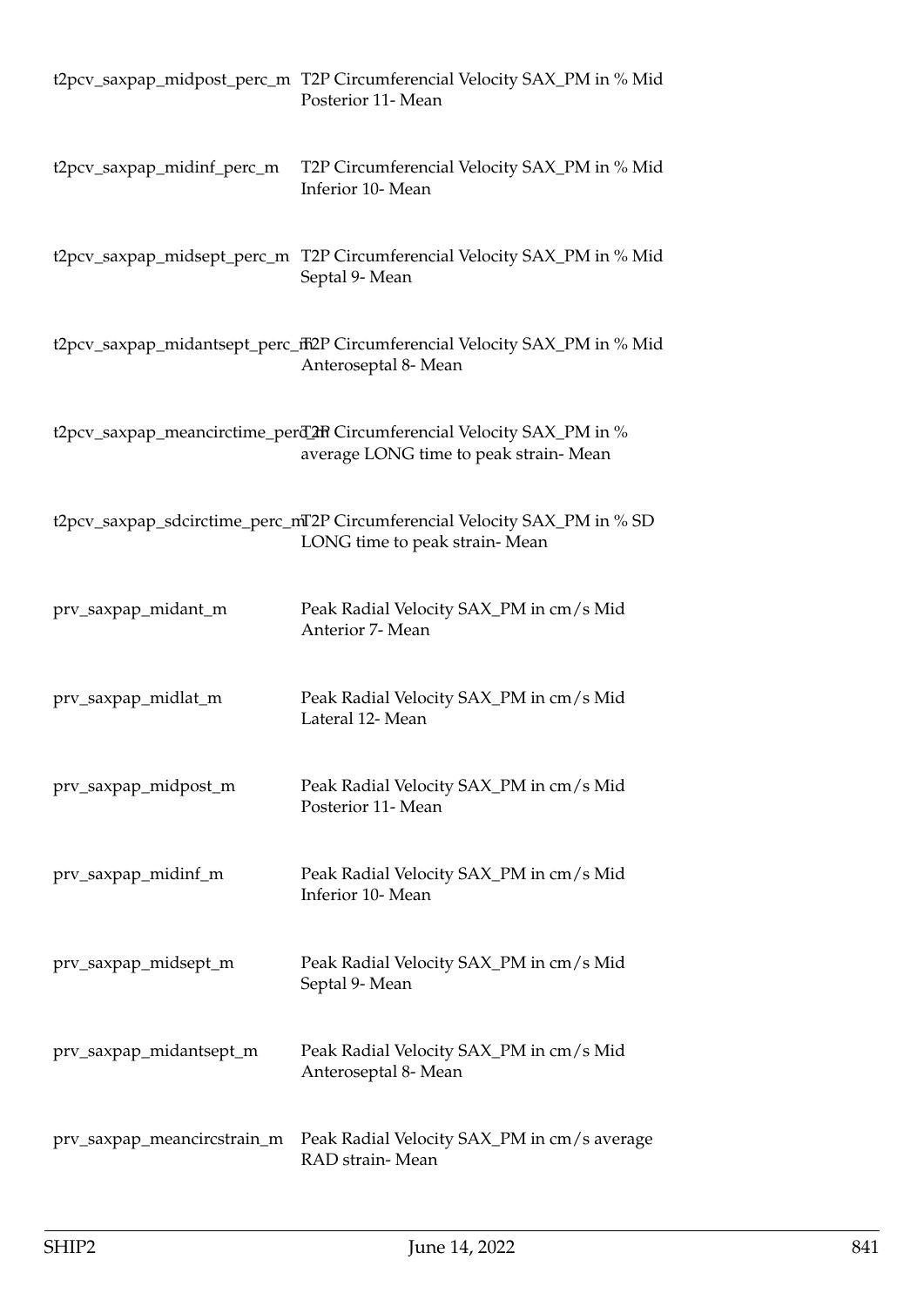| t2prv_saxpap_midant_m       | T2P Radial Velocity SAX_PM in ms Mid Anterior<br>7- Mean                             |
|-----------------------------|--------------------------------------------------------------------------------------|
| r2prv_saxpap_midlat_m       | T2P Radial Velocity SAX_PM in ms Mid Lateral<br>12-Mean                              |
| t2prv_saxpap_midpost_m      | T2P Radial Velocity SAX_PM in ms Mid Posterior<br>11-Mean                            |
| t2prv_saxpap_midinf_m       | T2P Radial Velocity SAX_PM in ms Mid Inferior<br>10-Mean                             |
| t2prv_saxpap_midsept_m      | T2P Radial Velocity SAX_PM in ms Mid Septal 9-<br>Mean                               |
| t2prv_saxpap_midantsept_m   | T2P Radial Velocity SAX_PM in ms Mid<br>Anteroseptal 8- Mean                         |
| t2prv_saxpap_meancirctime_m | T2P Radial Velocity SAX_PM in ms average RAD<br>time to peak strain-Mean             |
| t2prv_saxpap_sdcirctime_m   | T2P Radial Velocity SAX_PM in ms SD RAD time<br>to peak-Mean                         |
| t2prv_saxpap_cycle_length_m | T2P Radial Velocity SAX_PM in ms Cycle Lenght<br>in ms-Mean                          |
| t2prv_saxpap_midant_perc_m  | T2P Radial Velocity SAX_PM in % Mid Anterior<br>7- Mean                              |
| r2prv_saxpap_midlat_perc_m  | T2P Radial Velocity SAX_PM in % Mid Lateral<br>12-Mean                               |
|                             | t2prv_saxpap_midpost_perc_m T2P Radial Velocity SAX_PM in % Mid Posterior<br>11-Mean |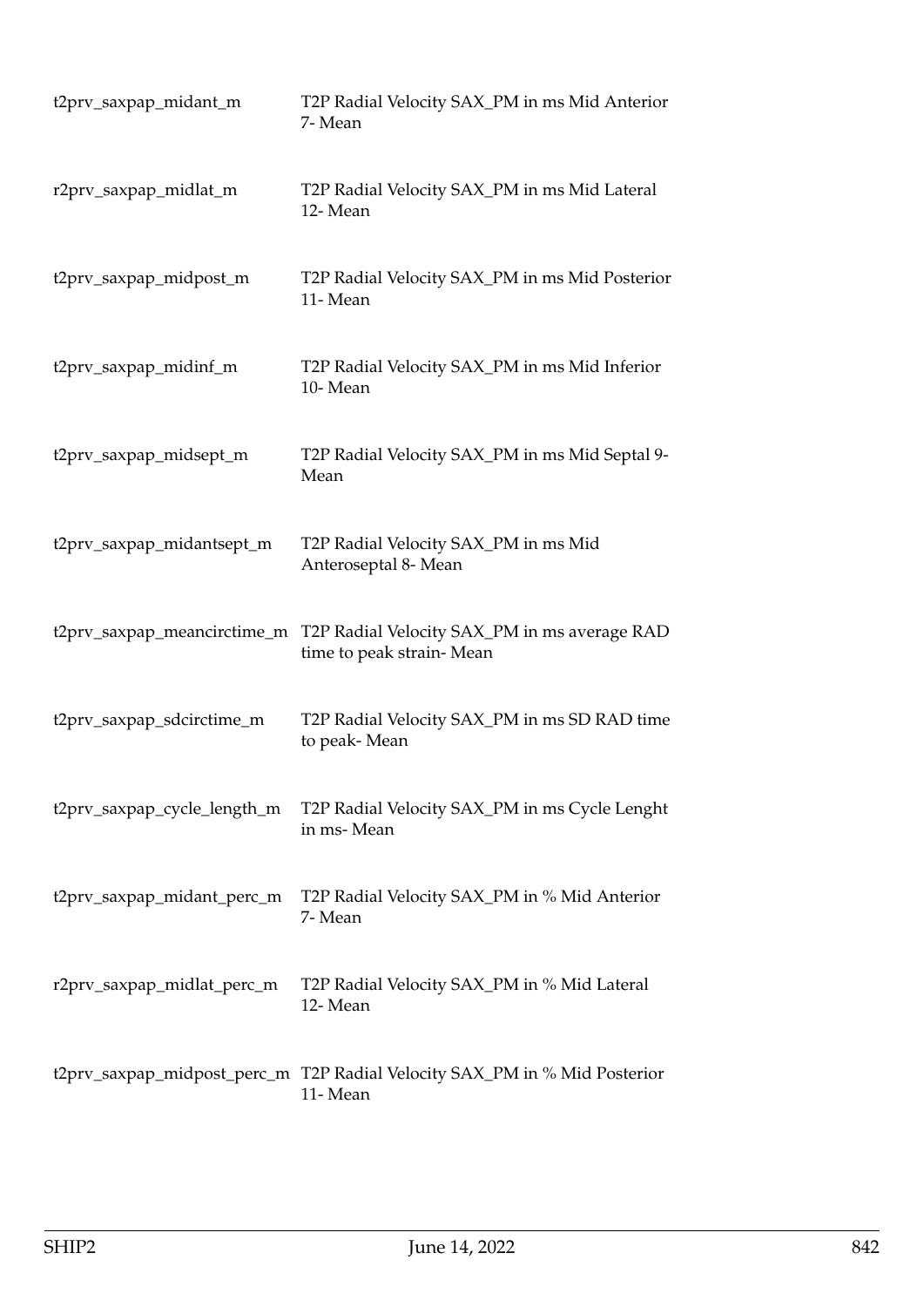| t2prv_saxpap_midinf_perc_m | T2P Radial Velocity SAX_PM in % Mid Inferior<br>10-Mean                                                |
|----------------------------|--------------------------------------------------------------------------------------------------------|
|                            | t2prv_saxpap_midsept_perc_m T2P Radial Velocity SAX_PM in % Mid Septal 9-<br>Mean                      |
|                            | t2prv_saxpap_midantsept_perc_ffi2P Radial Velocity SAX_PM in % Mid<br>Anteroseptal 8- Mean             |
|                            | t2prv_saxpap_meancirctime_perd_2R Radial Velocity SAX_PM in % average<br>LONG time to peak strain-Mean |
|                            | t2prv_saxpap_sdcirctime_perc_mT2P Radial Velocity SAX_PM in % SD LONG<br>time to peak strain-Mean      |
| pld_3ch_baspost_s          | Peak Longitudinal Displacement 3ch in mm<br><b>Basal Posterior 5-SD</b>                                |
| pld_3ch_midpost_s          | Peak Longitudinal Displacement 3ch in mm Mid<br>Posterior 11-SD                                        |
| pld_3ch_apilat_s           | Peak Longitudinal Displacement 3ch in mm<br>Apical Lateral 16-SD                                       |
| pld_3ch_apiant_s           | Peak Longitudinal Displacement 3ch in mm<br>Apical Anterior 13-SD                                      |
| pld_3ch_midantsept_s       | Peak Longitudinal Displacement 3ch in mm Mid<br>Anteroseptal 8-SD                                      |
| pld_3ch_basantsept_s       | Peak Longitudinal Displacement 3ch in mm<br>Basal Anteroseptal 2- SD                                   |
| pld_3ch_meanlongstrain_s   | Peak Longitudinal Displacement 3ch in mm<br>average LONG strain-SD                                     |
| t2pld_3ch_baspost_s        | T2P Longitudinal Displacement 3ch in ms Basal<br>Posterior 5-SD                                        |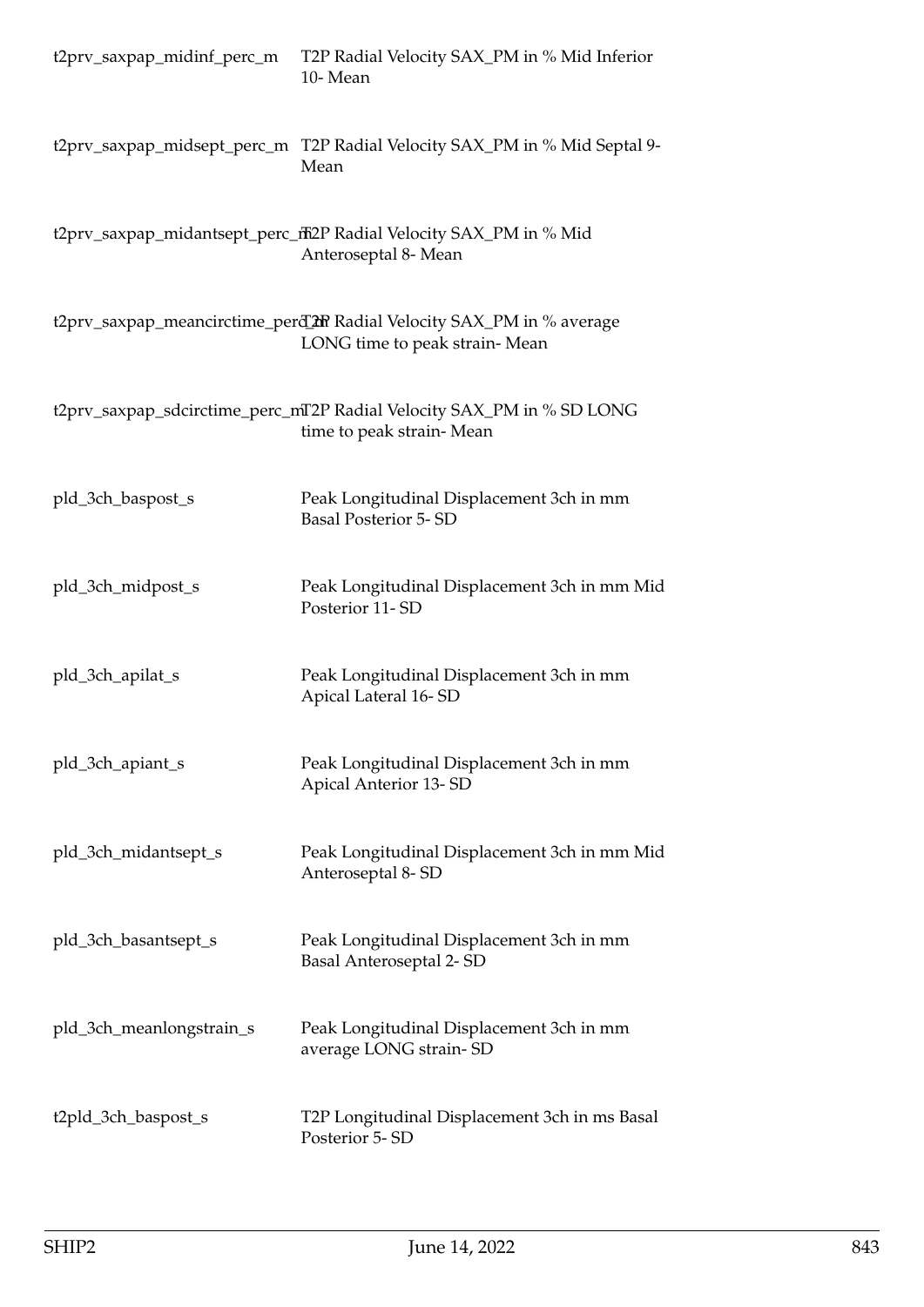| t2pld_3ch_midpost_s         | T2P Longitudinal Displacement 3ch in ms Mid<br>Posterior 11-SD                 |
|-----------------------------|--------------------------------------------------------------------------------|
| t2pld_3ch_apilat_s          | T2P Longitudinal Displacement 3ch in ms Apical<br>Lateral 16-SD                |
| t2pld_3ch_apiant_s          | T2P Longitudinal Displacement 3ch in ms Apical<br>Anterior 13-SD               |
| t2pld_3ch_midantsept_s      | T2P Longitudinal Displacement 3ch in ms Mid<br>Anteroseptal 8-SD               |
| t2pld_3ch_basantsept_s      | T2P Longitudinal Displacement 3ch in ms Basal<br>Anteroseptal 2-SD             |
| t2pld_3ch_meanlongtime_s    | T2P Longitudinal Displacement 3ch in ms<br>average LONG time to peak strain-SD |
| t2pld_3ch_sdlongtime_s      | T2P Longitudinal Displacement 3ch in ms SD<br>LONG time to peak strain-SD      |
| t2pld_3ch_cycle_length_s    | T2P Longitudinal Displacement 3ch in ms Cycle<br>Lenght in ms-SD               |
| t2pld_3ch_baspost_perc_s    | T2P Longitudinal Displacement 3ch in % Basal<br>Posterior 5-SD                 |
| t2pld_3ch_midpost_perc_s    | T2P Longitudinal Displacement 3ch in % Mid<br>Posterior 11-SD                  |
| t2pld_3ch_apilat_perc_s     | T2P Longitudinal Displacement 3ch in % Apical<br>Lateral 16-SD                 |
| t2pld_3ch_apiant_perc_s     | T2P Longitudinal Displacement 3ch in % Apical<br>Anterior 13-SD                |
| t2pld_3ch_midantsept_perc_s | T2P Longitudinal Displacement 3ch in % Mid<br>Anteroseptal 8-SD                |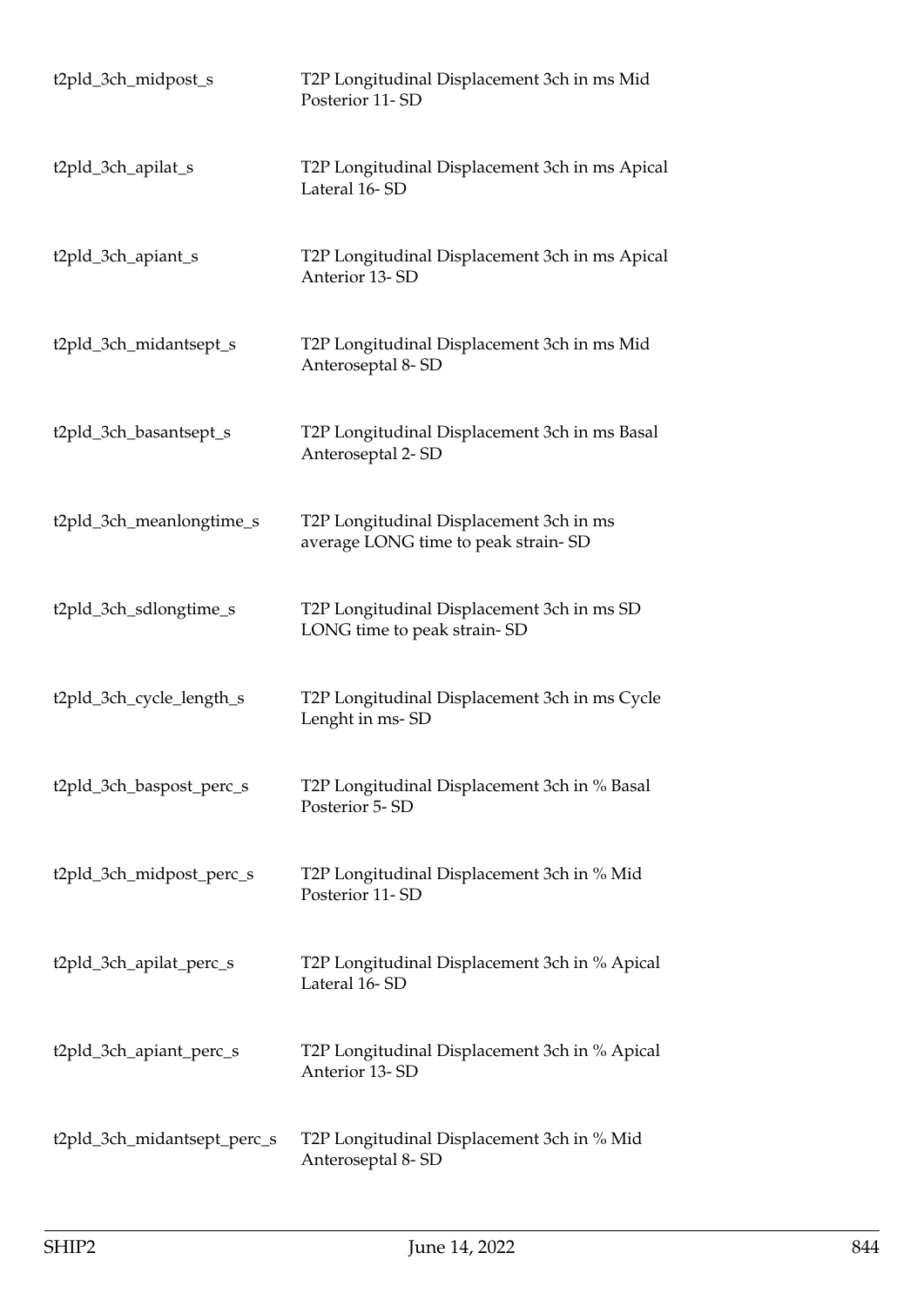| t2pld_3ch_basantsept_perc_s | T2P Longitudinal Displacement 3ch in % Basal<br>Anteroseptal 2-SD                                          |
|-----------------------------|------------------------------------------------------------------------------------------------------------|
|                             | t2pld_3ch_meanlongtime_perc_sT2P Longitudinal Displacement 3ch in % average<br>LONG time to peak strain-SD |
| t2pld_3ch_sdlongtime_perc_s | T2P Longitudinal Displacement 3ch in % SD<br>LONG time to peak strain-SD                                   |
| ptd_3ch_baspost_s           | Peak Transverse Displacement 3ch in mm Basal<br>Posterior 5-SD                                             |
| ptd_3ch_midpost_s           | Peak Transverse Displacement 3ch in mm Mid<br>Posterior 11-SD                                              |
| ptd_3ch_apilat_s            | Peak Transverse Displacement 3ch in mm Apical<br>Lateral 16-SD                                             |
| ptd_3ch_apiant_s            | Peak Transverse Displacement 3ch in mm Apical<br>Anterior 13-SD                                            |
| ptd_3ch_midantsept_s        | Peak Transverse Displacement 3ch in mm Mid<br>Anteroseptal 8-SD                                            |
| ptd_3ch_basantsept_s        | Peak Transverse Displacement 3ch in mm Basal<br>Anteroseptal 2-SD                                          |
| ptd_3ch_meantransstrain_s   | Peak Transverse Displacement 3ch in mm ave<br>TRANS strain A2C at baseline-SD                              |
| t2ptd_3ch_baspost_s         | T2P Transverse Displacement 3ch in ms Basal<br>Posterior 5-SD                                              |
| t2ptd_3ch_midpost_s         | T2P Transverse Displacement 3ch in ms Mid<br>Posterior 11-SD                                               |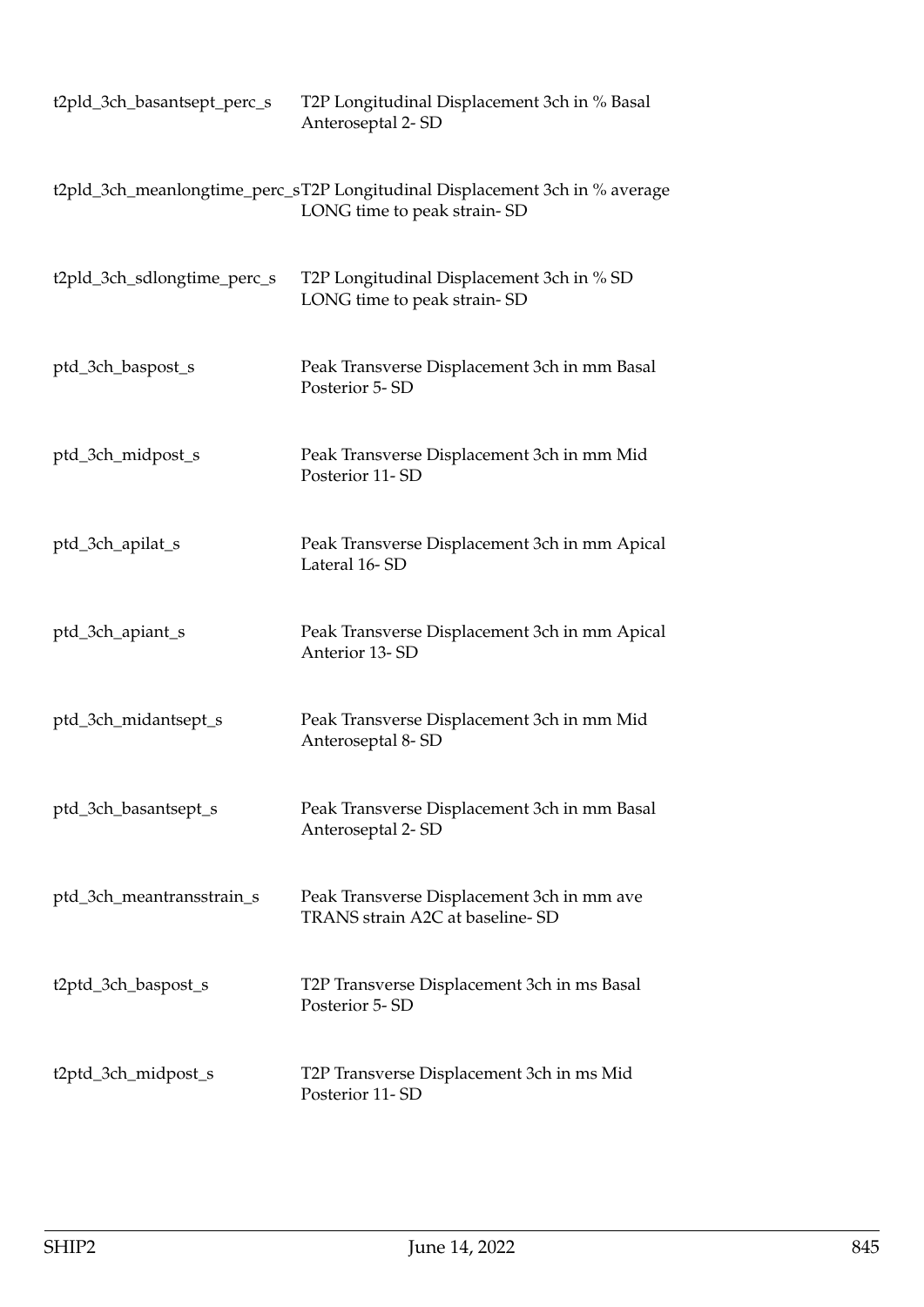| t2ptd_3ch_apilat_s          | T2P Transverse Displacement 3ch in ms Apical<br>Lateral 16-SD                             |
|-----------------------------|-------------------------------------------------------------------------------------------|
| t2ptd_3ch_apiant_s          | T2P Transverse Displacement 3ch in ms Apical<br>Anterior 13-SD                            |
| t2ptd_3ch_midantsept_s      | T2P Transverse Displacement 3ch in ms Mid<br>Anteroseptal 8-SD                            |
| t2ptd_3ch_basantsept_s      | T2P Transverse Displacement 3ch in ms Basal<br>Anteroseptal 2-SD                          |
| t2ptd_3ch_meantranstime_s   | T2P Transverse Displacement 3ch in ms ave<br>TRANS time to peak strain A2C at baseline-SD |
| t2ptd_3ch_sdtranstime_s     | T2P Transverse Displacement 3ch in ms SD<br>TRANS time to peak strain A2C at baseline-SD  |
| t2ptd_3ch_cycle_length_s    | T2P Transverse Displacement 3ch in ms Cycle<br>Lenght in ms-SD                            |
| t2ptd_3ch_baspost_perc_s    | T2P Transverse Displacement 3ch in % Basal<br>Posterior 5-SD                              |
| t2ptd_3ch_midpost_perc_s    | T2P Transverse Displacement 3ch in % Mid<br>Posterior 11-SD                               |
| t2ptd_3ch_apilat_perc_s     | T2P Transverse Displacement 3ch in % Apical<br>Lateral 16-SD                              |
| t2ptd_3ch_apiant_perc_s     | T2P Transverse Displacement 3ch in % Apical<br>Anterior 13-SD                             |
| t2ptd_3ch_midantsept_perc_s | T2P Transverse Displacement 3ch in % Mid<br>Anteroseptal 8-SD                             |
| t2ptd_3ch_basantsept_perc_s | T2P Transverse Displacement 3ch in % Basal<br>Anteroseptal 2-SD                           |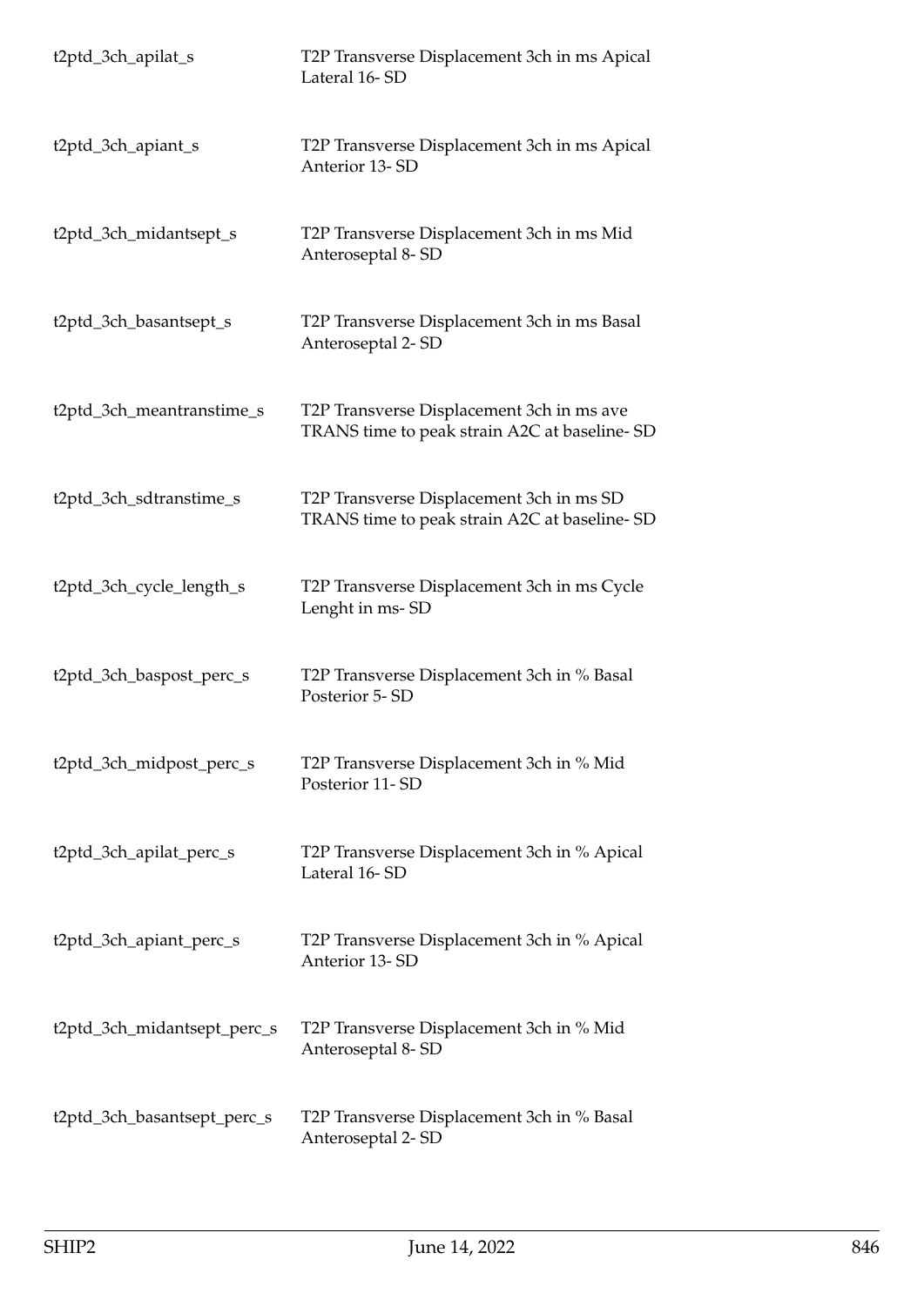|                              | t2ptd_3ch_meantranstime_perc_sT2P Transverse Displacement 3ch in % average<br>LONG time to peak strain-SD |
|------------------------------|-----------------------------------------------------------------------------------------------------------|
| t2ptd_3ch_sdtranstime_perc_s | T2P Transverse Displacement 3ch in % SD LONG<br>time to peak strain-SD                                    |
| pls_3ch_baspost_s            | Peak Longitudinal Strain 3ch in % Basal Posterior<br>$5 - SD$                                             |
| pls_3ch_midpost_s            | Peak Longitudinal Strain 3ch in % Mid Posterior<br>$11 - SD$                                              |
| pls_3ch_apilat_s             | Peak Longitudinal Strain 3ch in % Apical Lateral<br>16-SD                                                 |
| pls_3ch_apiant_s             | Peak Longitudinal Strain 3ch in % Apical<br>Anterior 13-SD                                                |
| pls_3ch_midantsept_s         | Peak Longitudinal Strain 3ch in % Mid<br>Anteroseptal 8-SD                                                |
| pls_3ch_basantsept_s         | Peak Longitudinal Strain 3ch in % Basal<br>Anteroseptal 2-SD                                              |
| pls_3ch_meanlongstrain_s     | Peak Longitudinal Strain 3ch in % average<br>LONG strain-SD                                               |
| t2pls_3ch_baspost_s          | T2P Longitudinal Strain 3ch in ms Basal Posterior<br>$5 - SD$                                             |
| t2pls_3ch_midpost_s          | T2P Longitudinal Strain 3ch in ms Mid Posterior<br>$11 - SD$                                              |
| t2pls_3ch_apilat_s           | T2P Longitudinal Strain 3ch in ms Apical Lateral<br>16-SD                                                 |
| t2pls_3ch_apiant_s           | T2P Longitudinal Strain 3ch in ms Apical<br>Anterior 13-SD                                                |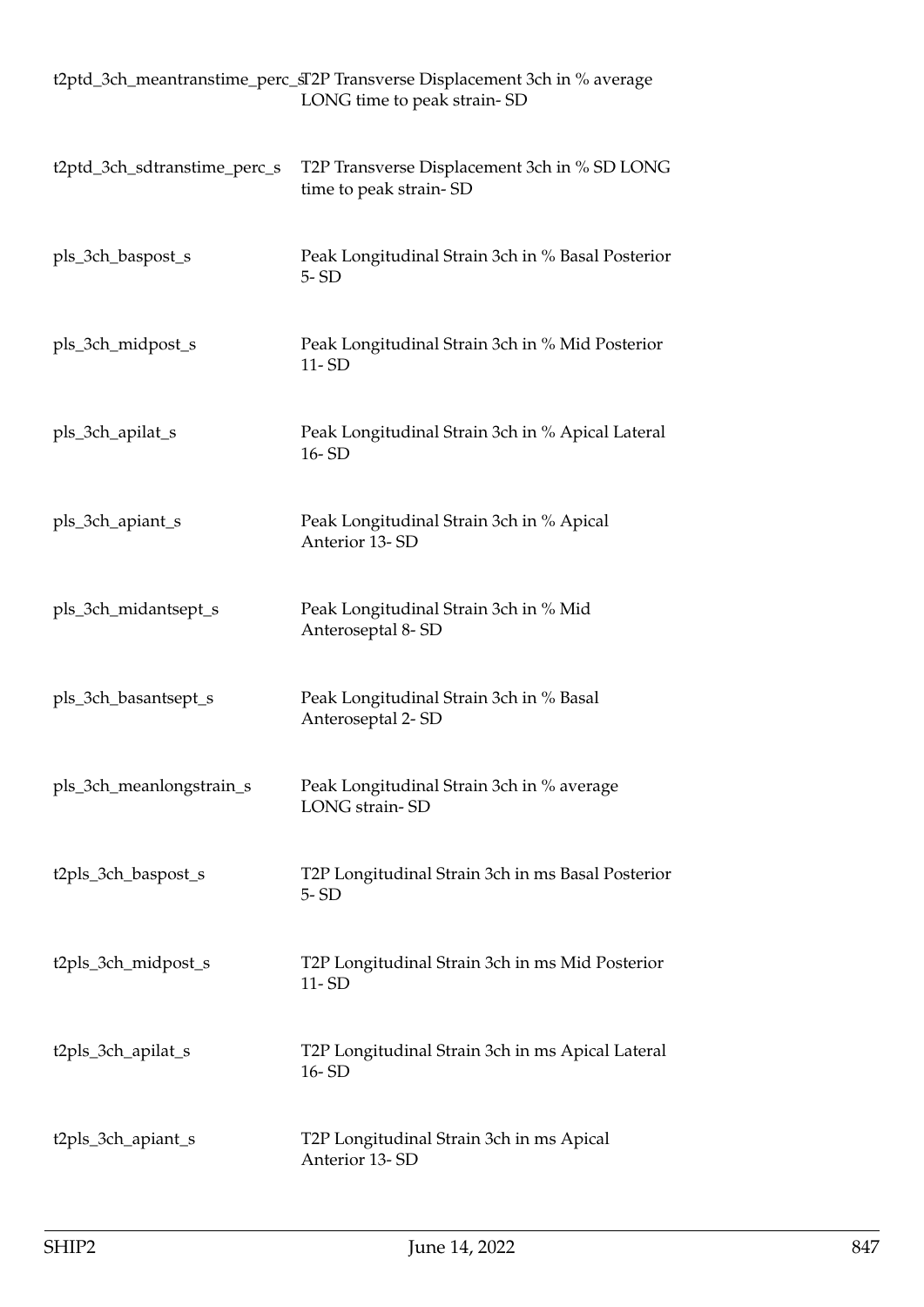| t2pls_3ch_midantsept_s      | T2P Longitudinal Strain 3ch in ms Mid<br>Anteroseptal 8-SD                                            |
|-----------------------------|-------------------------------------------------------------------------------------------------------|
| t2pls_3ch_basantsept_s      | T2P Longitudinal Strain 3ch in ms Basal<br>Anteroseptal 2-SD                                          |
| t2pls_3ch_meanlongtime_s    | T2P Longitudinal Strain 3ch in ms average<br>LONG time to peak strain-SD                              |
| t2pls_3ch_sdlongtime_s      | T2P Longitudinal Strain 3ch in ms SD LONG<br>time to peak strain-SD                                   |
| t2pls_3ch_cycle_length_s    | T2P Longitudinal Strain 3ch in ms Cycle Lenght<br>in ms-SD                                            |
| t2pls_3ch_baspost_perc_s    | T2P Longitudinal Strain 3ch in % Basal Posterior<br>$5 - SD$                                          |
| t2pls_3ch_midpost_perc_s    | T2P Longitudinal Strain 3ch in % Mid Posterior<br>$11 - SD$                                           |
| t2pls_3ch_apilat_perc_s     | T2P Longitudinal Strain 3ch in % Apical Lateral<br>16-SD                                              |
| t2pls_3ch_apiant_perc_s     | T2P Longitudinal Strain 3ch in % Apical Anterior<br>13-SD                                             |
| t2pls_3ch_midantsept_perc_s | T2P Longitudinal Strain 3ch in % Mid<br>Anteroseptal 8-SD                                             |
| t2pls_3ch_basantsept_perc_s | T2P Longitudinal Strain 3ch in % Basal<br>Anteroseptal 2-SD                                           |
|                             | t2pls_3ch_meanlongtime_perc_s T2P Longitudinal Strain 3ch in % average LONG<br>time to peak strain-SD |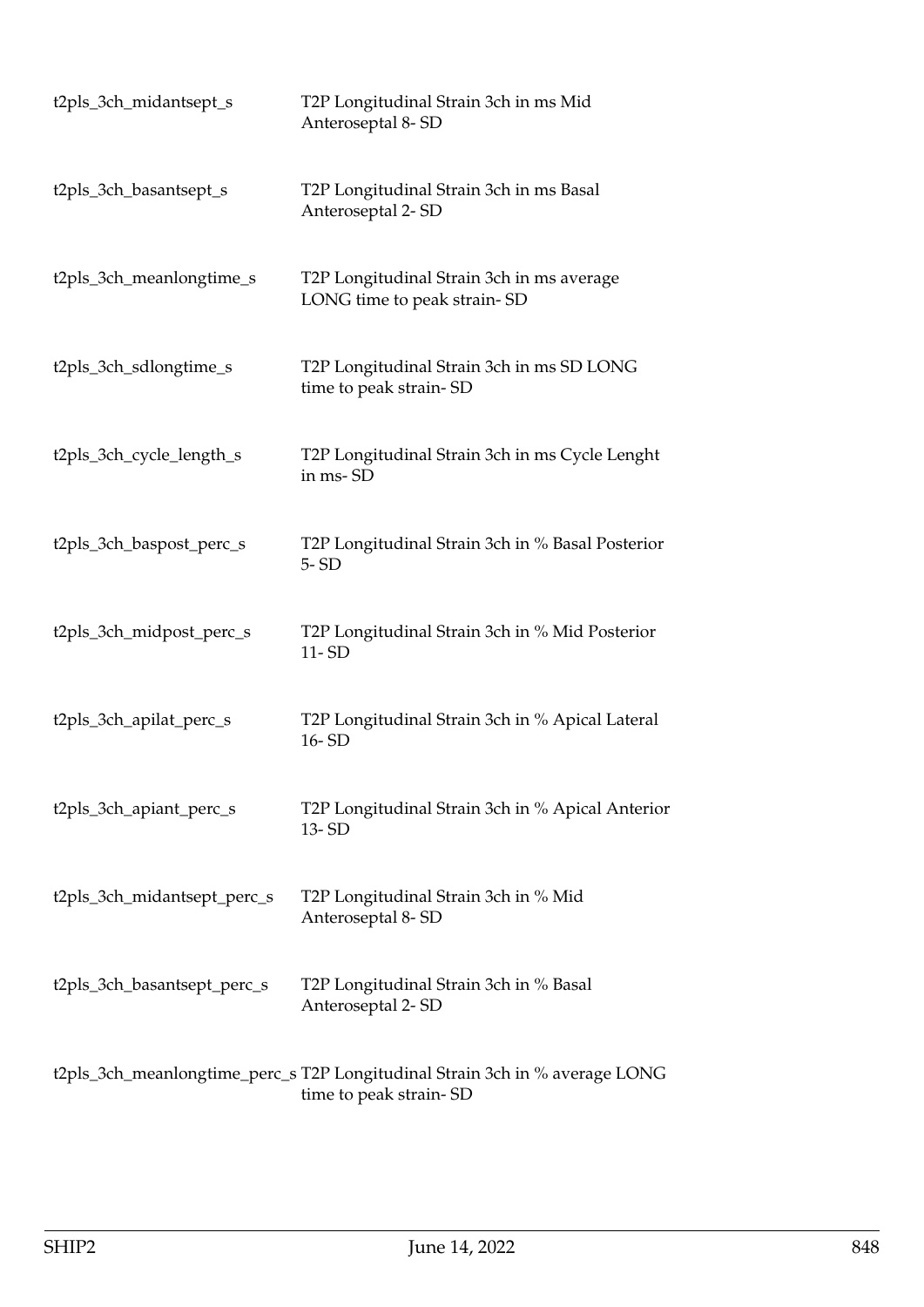| t2pls_3ch_sdlongtime_perc_s | T2P Longitudinal Strain 3ch in % SD LONG time<br>to peak strain-SD     |
|-----------------------------|------------------------------------------------------------------------|
| pts_3ch_baspost_s           | Peak Transverse Strain 3ch in % Basal Posterior 5-<br><b>SD</b>        |
| pts_3ch_midpost_s           | Peak Transverse Strain 3ch in % Mid Posterior 11-<br><b>SD</b>         |
| pts_3ch_apilat_s            | Peak Transverse Strain 3ch in % Apical Lateral<br>$16 - SD$            |
| pts_3ch_apiant_s            | Peak Transverse Strain 3ch in % Apical Anterior<br>13-SD               |
| pts_3ch_midantsept_s        | Peak Transverse Strain 3ch in % Mid<br>Anteroseptal 8-SD               |
| pts_3ch_basantsept_s        | Peak Transverse Strain 3ch in % Basal<br>Anteroseptal 2-SD             |
| pts_3ch_meantransstrain_s   | Peak Transverse Strain 3ch in % ave TRANS<br>strain A2C at baseline-SD |
| t2pts_3ch_baspost_s         | T2P Transverse Strain 3ch in ms Basal Posterior<br>$5 - SD$            |
| t2pts_3ch_midpost_s         | T2P Transverse Strain 3ch in ms Mid Posterior<br>$11 - SD$             |
| t2pts_3ch_apilat_s          | T2P Transverse Strain 3ch in ms Apical Lateral<br>16-SD                |
| t2pts_3ch_apiant_s          | T2P Transverse Strain 3ch in ms Apical Anterior<br>$13 - SD$           |
| t2pts_3ch_midantsept_s      | T2P Transverse Strain 3ch in ms Mid<br>Anteroseptal 8-SD               |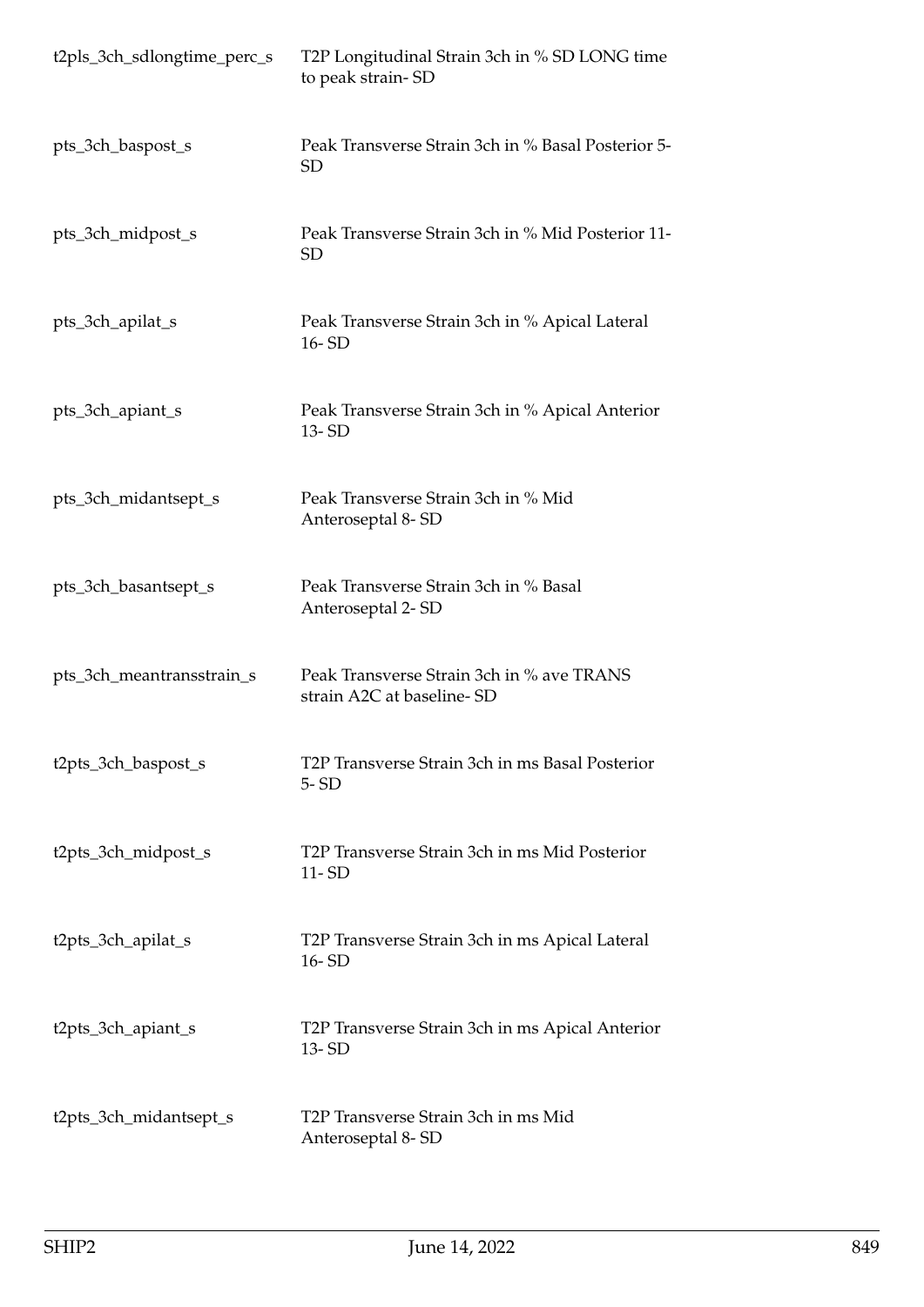| t2pts_3ch_basantsept_s       | T2P Transverse Strain 3ch in ms Basal<br>Anteroseptal 2-SD                                          |
|------------------------------|-----------------------------------------------------------------------------------------------------|
| t2pts_3ch_meantranstime_s    | T2P Transverse Strain 3ch in ms ave TRANS time<br>to peak strain A2C at baseline-SD                 |
| t2pts_3ch_sdtranstime_s      | T2P Transverse Strain 3ch in ms SD TRANS time<br>to peak strain A2C at baseline-SD                  |
| t2pts_3ch_cycle_length_s     | T2P Transverse Strain 3ch in ms Cycle Lenght in<br>ms-SD                                            |
| t2pts_3ch_baspost_perc_s     | T2P Transverse Strain 3ch in % Basal Posterior 5-<br><b>SD</b>                                      |
| t2pts_3ch_midpost_perc_s     | T2P Transverse Strain 3ch in % Mid Posterior 11-<br><b>SD</b>                                       |
| t2pts_3ch_apilat_perc_s      | T2P Transverse Strain 3ch in % Apical Lateral 16-<br><b>SD</b>                                      |
| t2pts_3ch_apiant_perc_s      | T2P Transverse Strain 3ch in % Apical Anterior<br>13-SD                                             |
| t2pts_3ch_midantsept_perc_s  | T2P Transverse Strain 3ch in % Mid Anteroseptal<br>8-SD                                             |
| t2pts_3ch_basantsept_perc_s  | T2P Transverse Strain 3ch in % Basal<br>Anteroseptal 2-SD                                           |
|                              | t2pts_3ch_meantranstime_perc_sT2P Transverse Strain 3ch in % average LONG<br>time to peak strain-SD |
| t2pts_3ch_sdtranstime_perc_s | T2P Transverse Strain 3ch in % SD LONG time to<br>peak strain-SD                                    |
| plsr_3ch_baspost_s           | Peak Longitudinal StrainRate 3ch in 1/s Basal<br>Posterior 5-SD                                     |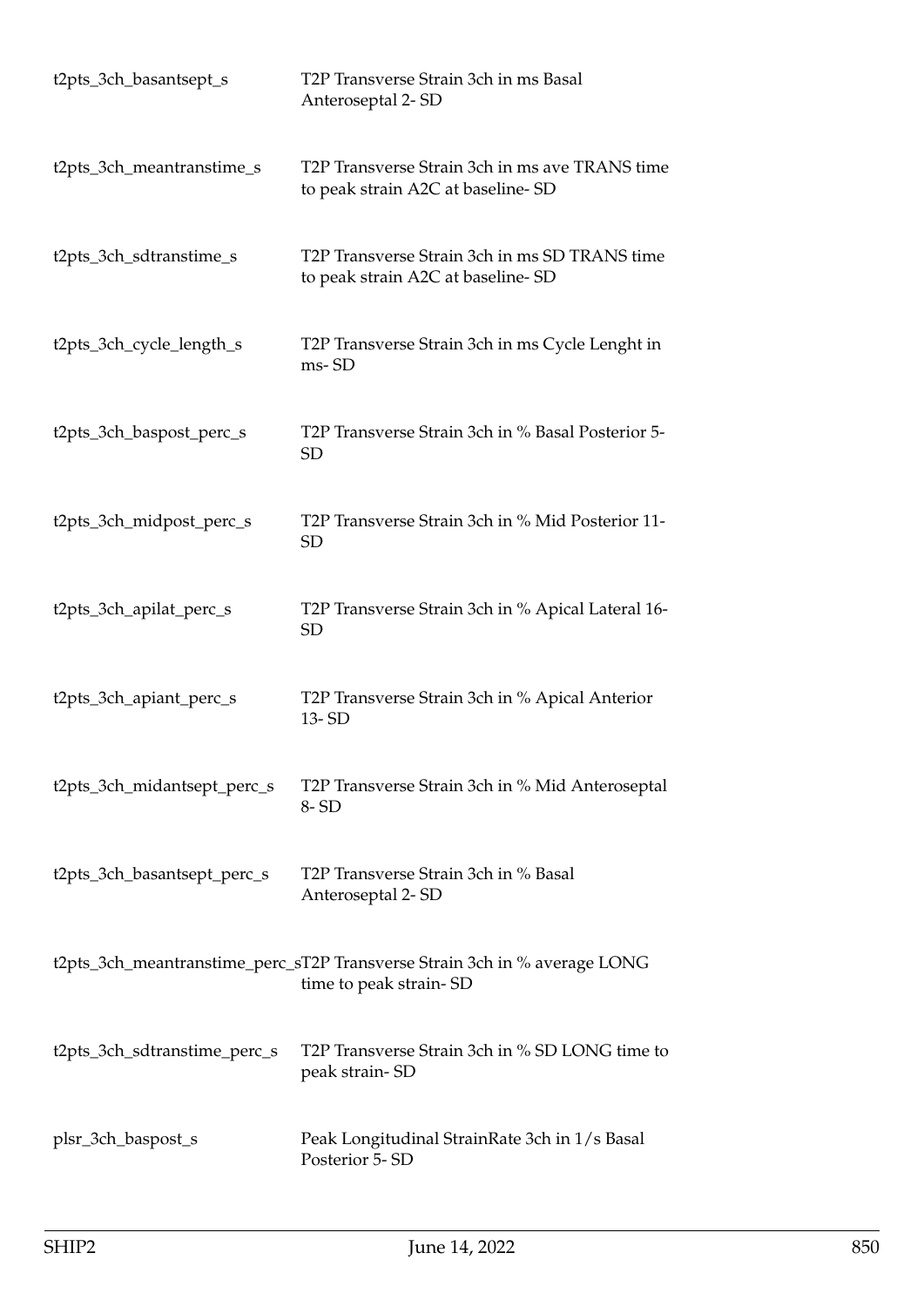| plsr_3ch_midpost_s        | Peak Longitudinal StrainRate 3ch in 1/s Mid<br>Posterior 11-SD     |
|---------------------------|--------------------------------------------------------------------|
| plsr_3ch_apilat_s         | Peak Longitudinal StrainRate 3ch in 1/s Apical<br>Lateral 16-SD    |
| plsr_3ch_apiant_s         | Peak Longitudinal StrainRate 3ch in 1/s Apical<br>Anterior 13-SD   |
| plsr_3ch_midantsept_s     | Peak Longitudinal StrainRate 3ch in 1/s Mid<br>Anteroseptal 8-SD   |
| plsr_3ch_basantsept_s     | Peak Longitudinal StrainRate 3ch in 1/s Basal<br>Anteroseptal 2-SD |
| plsr_3ch_meanlongstrain_s | Peak Longitudinal StrainRate 3ch in 1/s average<br>LONG strain-SD  |
| t2plsr_3ch_baspost_s      | T2P Longitudinal StrainRate 3ch in ms Basal<br>Posterior 5-SD      |
| t2plsr_3ch_midpost_s      | T2P Longitudinal StrainRate 3ch in ms Mid<br>Posterior 11-SD       |
| t2plsr_3ch_apilat_s       | T2P Longitudinal StrainRate 3ch in ms Apical<br>Lateral 16-SD      |
| t2plsr_3ch_apiant_s       | T2P Longitudinal StrainRate 3ch in ms Apical<br>Anterior 13-SD     |
| t2plsr_3ch_midantsept_s   | T2P Longitudinal StrainRate 3ch in ms Mid<br>Anteroseptal 8-SD     |
| t2plsr_3ch_basantsept_s   | T2P Longitudinal StrainRate 3ch in ms Basal<br>Anteroseptal 2-SD   |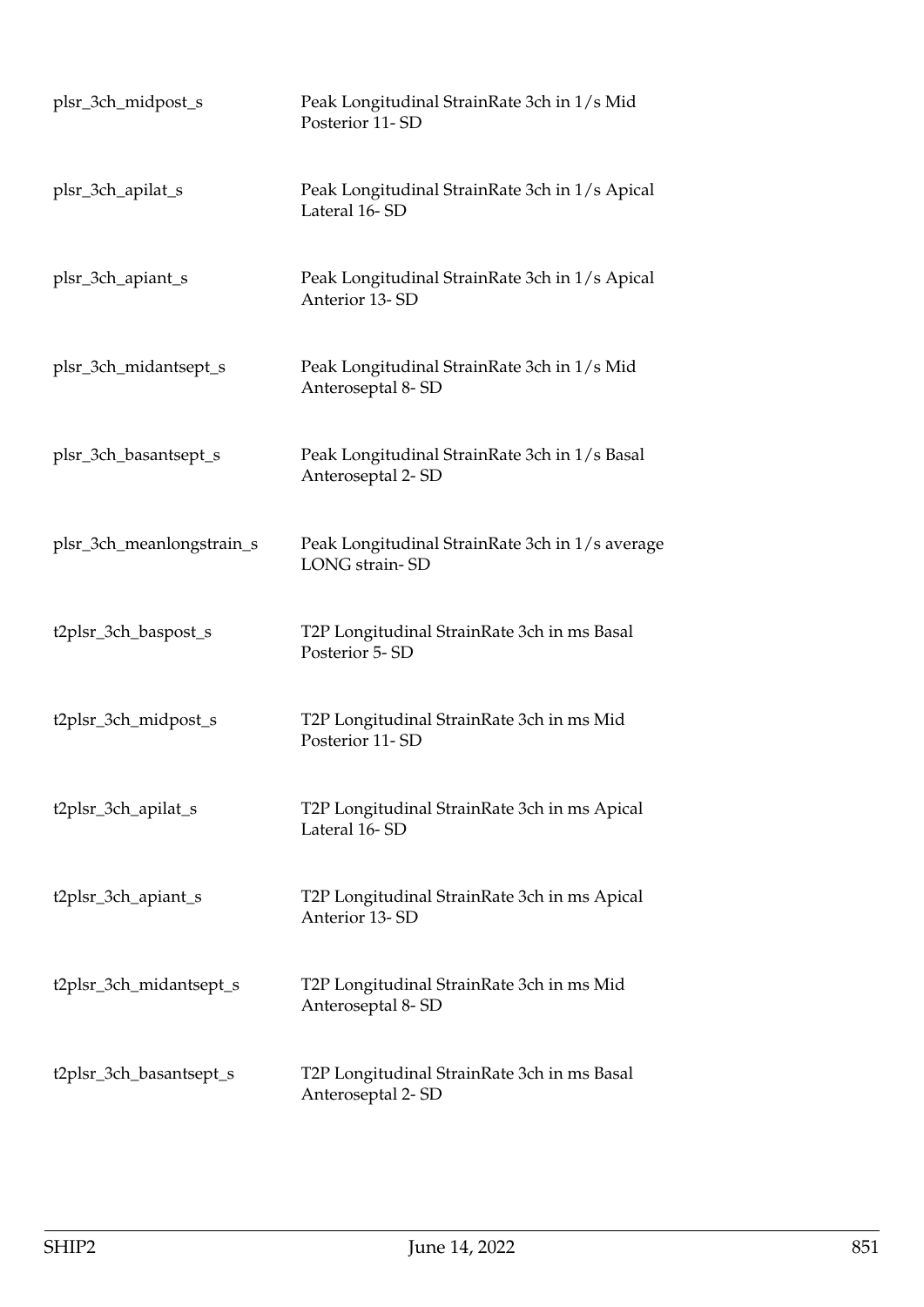| t2plsr_3ch_meanlongtime_s    | T2P Longitudinal StrainRate 3ch in ms average<br>LONG time to peak strain-SD                              |
|------------------------------|-----------------------------------------------------------------------------------------------------------|
| t2plsr_3ch_sdlongtime_s      | T2P Longitudinal StrainRate 3ch in ms SD LONG<br>time to peak strain-SD                                   |
| t2plsr_3ch_cycle_length_s    | T2P Longitudinal StrainRate 3ch in ms Cycle<br>Lenght in ms-SD                                            |
| t2plsr_3ch_baspost_perc_s    | T2P Longitudinal StrainRate 3ch in % Basal<br>Posterior 5-SD                                              |
| t2plsr_3ch_midpost_perc_s    | T2P Longitudinal StrainRate 3ch in % Mid<br>Posterior 11-SD                                               |
| t2plsr_3ch_apilat_perc_s     | T2P Longitudinal StrainRate 3ch in % Apical<br>Lateral 16-SD                                              |
| t2plsr_3ch_apiant_perc_s     | T2P Longitudinal StrainRate 3ch in % Apical<br>Anterior 13-SD                                             |
| t2plsr_3ch_midantsept_perc_s | T2P Longitudinal StrainRate 3ch in % Mid<br>Anteroseptal 8-SD                                             |
| t2plsr_3ch_basantsept_perc_s | T2P Longitudinal StrainRate 3ch in % Basal<br>Anteroseptal 2-SD                                           |
|                              | t2plsr_3ch_meanlongtime_perc_sT2P Longitudinal StrainRate 3ch in % average<br>LONG time to peak strain-SD |
| t2plsr_3ch_sdlongtime_perc_s | T2P Longitudinal StrainRate 3ch in % SD LONG<br>time to peak strain-SD                                    |
| ptsr_3ch_baspost_s           | Peak Transverse StrainRate 3ch in 1/s Basal<br>Posterior 5-SD                                             |
| ptsr_3ch_midpost_s           | Peak Transverse StrainRate 3ch in 1/s Mid<br>Posterior 11-SD                                              |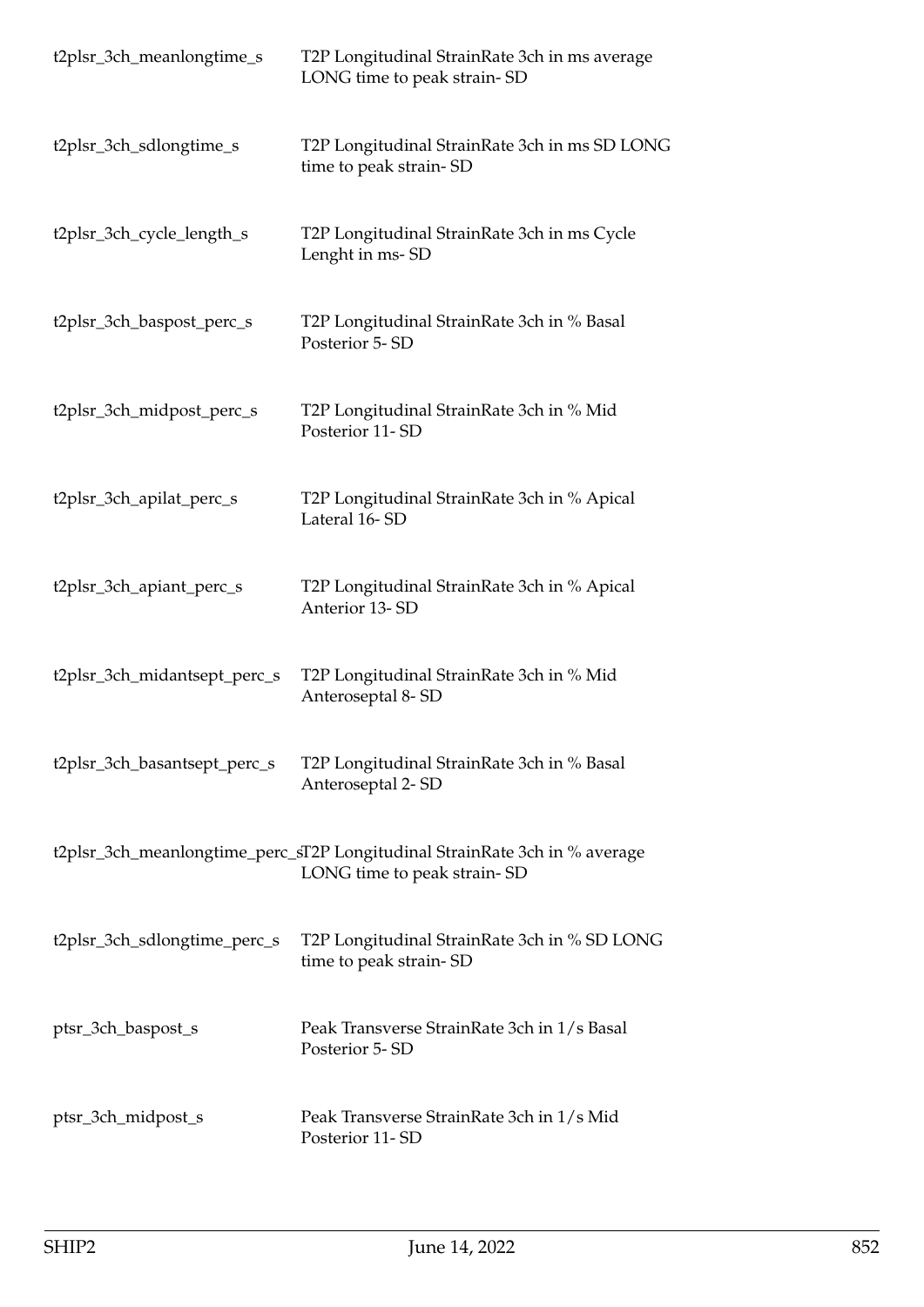| ptsr_3ch_apilat_s          | Peak Transverse StrainRate 3ch in 1/s Apical<br>Lateral 16-SD                           |
|----------------------------|-----------------------------------------------------------------------------------------|
| ptsr_3ch_apiant_s          | Peak Transverse StrainRate 3ch in 1/s Apical<br>Anterior 13-SD                          |
| ptsr_3ch_midantsept_s      | Peak Transverse StrainRate 3ch in 1/s Mid<br>Anteroseptal 8-SD                          |
| ptsr_3ch_basantsept_s      | Peak Transverse StrainRate 3ch in 1/s Basal<br>Anteroseptal 2-SD                        |
| ptsr_3ch_meantransstrain_s | Peak Transverse StrainRate 3ch in 1/s ave<br>TRANS strain A2C at baseline-SD            |
| t2ptsr_3ch_baspost_s       | T2P Transverse StrainRate 3ch in ms Basal<br>Posterior 5-SD                             |
| t2ptsr_3ch_midpost_s       | T2P Transverse StrainRate 3ch in ms Mid<br>Posterior 11-SD                              |
| t2ptsr_3ch_apilat_s        | T2P Transverse StrainRate 3ch in ms Apical<br>Lateral 16-SD                             |
| t2ptsr_3ch_apiant_s        | T2P Transverse StrainRate 3ch in ms Apical<br>Anterior 13-SD                            |
| t2ptsr_3ch_midantsept_s    | T2P Transverse StrainRate 3ch in ms Mid<br>Anteroseptal 8-SD                            |
| t2ptsr_3ch_basantsept_s    | T2P Transverse StrainRate 3ch in ms Basal<br>Anteroseptal 2-SD                          |
| t2ptsr_3ch_meantranstime_s | T2P Transverse StrainRate 3ch in ms ave TRANS<br>time to peak strain A2C at baseline-SD |
| t2ptsr_3ch_sdtranstime_s   | T2P Transverse StrainRate 3ch in ms SD TRANS<br>time to peak strain A2C at baseline-SD  |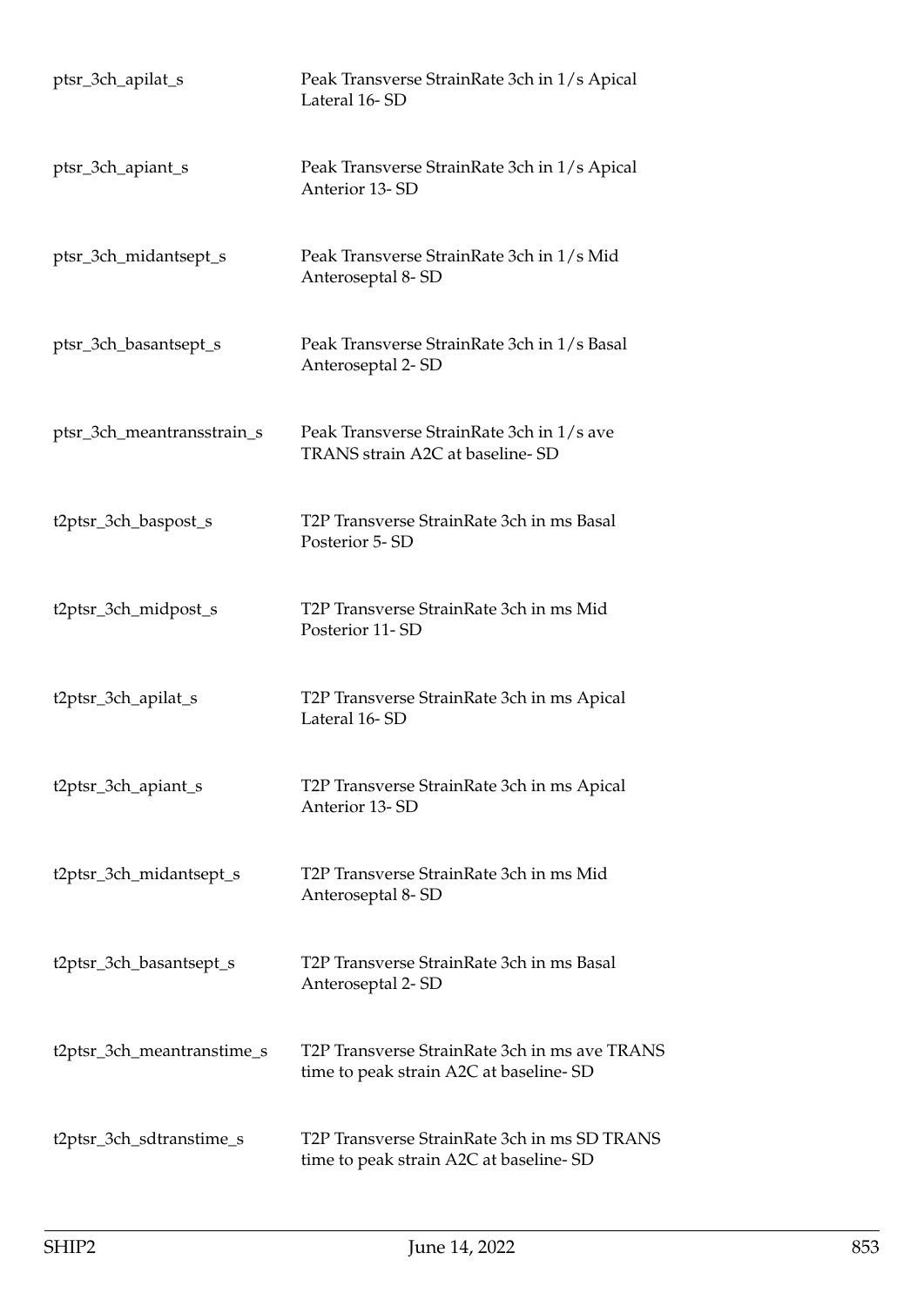| t2ptsr_3ch_cycle_length_s     | T2P Transverse StrainRate 3ch in ms Cycle<br>Lenght in ms-SD                                            |
|-------------------------------|---------------------------------------------------------------------------------------------------------|
| t2ptsr_3ch_baspost_perc_s     | T2P Transverse StrainRate 3ch in % Basal<br>Posterior 5-SD                                              |
| t2ptsr_3ch_midpost_perc_s     | T2P Transverse StrainRate 3ch in % Mid Posterior<br>$11 - SD$                                           |
| t2ptsr_3ch_apilat_perc_s      | T2P Transverse StrainRate 3ch in % Apical<br>Lateral 16-SD                                              |
| t2ptsr_3ch_apiant_perc_s      | T2P Transverse StrainRate 3ch in % Apical<br>Anterior 13-SD                                             |
| t2ptsr_3ch_midantsept_perc_s  | T2P Transverse StrainRate 3ch in % Mid<br>Anteroseptal 8-SD                                             |
| t2ptsr_3ch_basantsept_perc_s  | T2P Transverse StrainRate 3ch in % Basal<br>Anteroseptal 2-SD                                           |
|                               | t2ptsr_3ch_meantranstime_perc_T2P Transverse StrainRate 3ch in % average<br>LONG time to peak strain-SD |
| t2ptsr_3ch_sdtranstime_perc_s | T2P Transverse StrainRate 3ch in % SD LONG<br>time to peak strain-SD                                    |
| plv_3ch_baspost_s             | Peak Longitudinal Velocity 3ch in cm/s Basal<br>Posterior 5-SD                                          |
| plv_3ch_midpost_s             | Peak Longitudinal Velocity 3ch in cm/s Mid<br>Posterior 11-SD                                           |
| plv_3ch_apilat_s              | Peak Longitudinal Velocity 3ch in cm/s Apical<br>Lateral 16-SD                                          |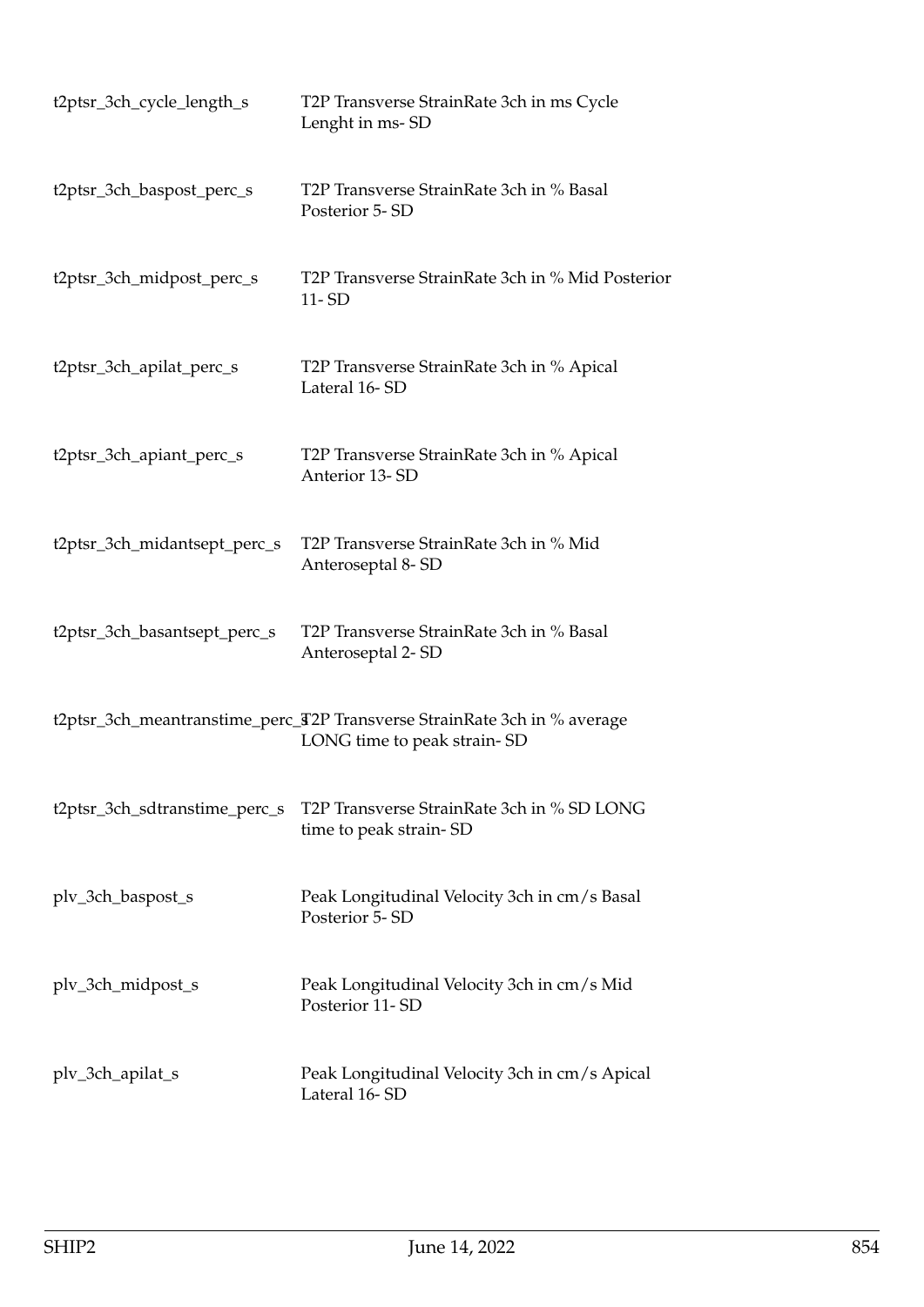| plv_3ch_apiant_s         | Peak Longitudinal Velocity 3ch in cm/s Apical<br>Anterior 13-SD            |
|--------------------------|----------------------------------------------------------------------------|
| plv_3ch_midantsept_s     | Peak Longitudinal Velocity 3ch in cm/s Mid<br>Anteroseptal 8-SD            |
| plv_3ch_basantsept_s     | Peak Longitudinal Velocity 3ch in cm/s Basal<br>Anteroseptal 2-SD          |
| plv_3ch_meanlongstrain_s | Peak Longitudinal Velocity 3ch in cm/s average<br>LONG strain-SD           |
| t2plv_3ch_baspost_s      | T2P Longitudinal Velocity 3ch in ms Basal<br>Posterior 5-SD                |
| t2plv_3ch_midpost_s      | T2P Longitudinal Velocity 3ch in ms Mid<br>Posterior 11-SD                 |
| t2plv_3ch_apilat_s       | T2P Longitudinal Velocity 3ch in ms Apical<br>Lateral 16-SD                |
| t2plv_3ch_apiant_s       | T2P Longitudinal Velocity 3ch in ms Apical<br>Anterior 13-SD               |
| t2plv_3ch_midantsept_s   | T2P Longitudinal Velocity 3ch in ms Mid<br>Anteroseptal 8-SD               |
| t2plv_3ch_basantsept_s   | T2P Longitudinal Velocity 3ch in ms Basal<br>Anteroseptal 2-SD             |
| t2plv_3ch_meanlongtime_s | T2P Longitudinal Velocity 3ch in ms average<br>LONG time to peak strain-SD |
| t2plv_3ch_sdlongtime_s   | T2P Longitudinal Velocity 3ch in ms SD LONG<br>time to peak strain-SD      |
| t2plv_3ch_cycle_length_s | T2P Longitudinal Velocity 3ch in ms Cycle<br>Lenght in ms-SD               |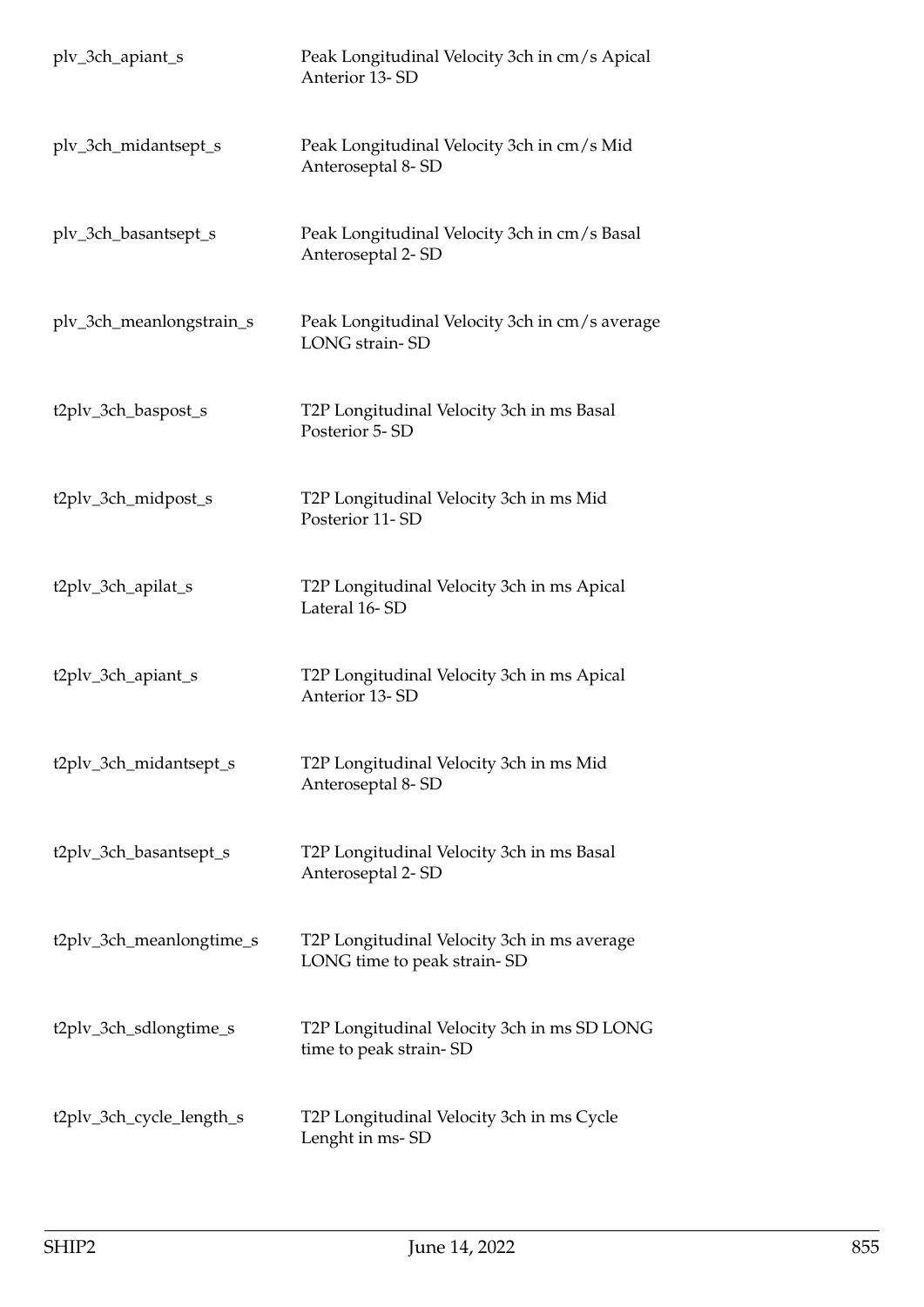| t2plv_3ch_baspost_perc_s    | T2P Longitudinal Velocity 3ch in % Basal<br>Posterior 5-SD                                             |
|-----------------------------|--------------------------------------------------------------------------------------------------------|
| t2plv_3ch_midpost_perc_s    | T2P Longitudinal Velocity 3ch in % Mid Posterior<br>11-SD                                              |
| t2plv_3ch_apilat_perc_s     | T2P Longitudinal Velocity 3ch in % Apical<br>Lateral 16-SD                                             |
| t2plv_3ch_apiant_perc_s     | T2P Longitudinal Velocity 3ch in % Apical<br>Anterior 13-SD                                            |
| t2plv_3ch_midantsept_perc_s | T2P Longitudinal Velocity 3ch in % Mid<br>Anteroseptal 8-SD                                            |
| t2plv_3ch_basantsept_perc_s | T2P Longitudinal Velocity 3ch in % Basal<br>Anteroseptal 2-SD                                          |
|                             | t2plv_3ch_meanlongtime_perc_sT2P Longitudinal Velocity 3ch in % average<br>LONG time to peak strain-SD |
| t2plv_3ch_sdlongtime_perc_s | T2P Longitudinal Velocity 3ch in % SD LONG<br>time to peak strain-SD                                   |
| ptv_3ch_baspost_s           | Peak Transverse Velocity 3ch in cm/s Basal<br>Posterior 5-SD                                           |
| ptv_3ch_midpost_s           | Peak Transverse Velocity 3ch in cm/s Mid<br>Posterior 11-SD                                            |
| ptv_3ch_apilat_s            | Peak Transverse Velocity 3ch in cm/s Apical<br>Lateral 16-SD                                           |
| ptv_3ch_apiant_s            | Peak Transverse Velocity 3ch in cm/s Apical<br>Anterior 13-SD                                          |
| ptv_3ch_midantsept_s        | Peak Transverse Velocity 3ch in cm/s Mid<br>Anteroseptal 8-SD                                          |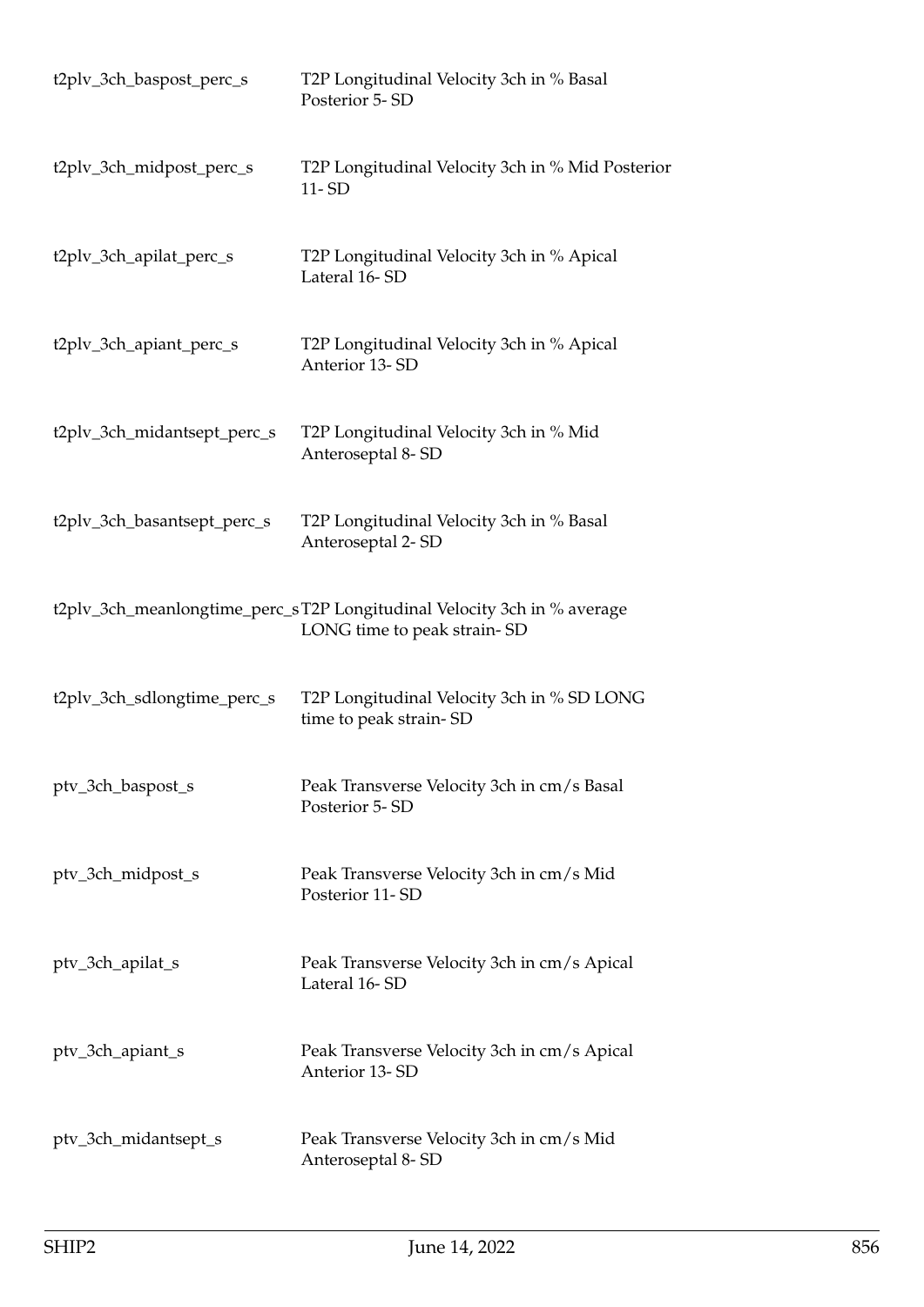| ptv_3ch_basantsept_s      | Peak Transverse Velocity 3ch in cm/s Basal<br>Anteroseptal 2-SD                       |
|---------------------------|---------------------------------------------------------------------------------------|
| ptv_3ch_meantransstrain_s | Peak Transverse Velocity 3ch in cm/s ave TRANS<br>strain A2C at baseline-SD           |
| t2ptv_3ch_baspost_s       | T2P Transverse Velocity 3ch in ms Basal Posterior<br>$5 - SD$                         |
| t2ptv_3ch_midpost_s       | T2P Transverse Velocity 3ch in ms Mid Posterior<br>$11 - SD$                          |
| t2ptv_3ch_apilat_s        | T2P Transverse Velocity 3ch in ms Apical Lateral<br>16-SD                             |
| t2ptv_3ch_apiant_s        | T2P Transverse Velocity 3ch in ms Apical<br>Anterior 13-SD                            |
| t2ptv_3ch_midantsept_s    | T2P Transverse Velocity 3ch in ms Mid<br>Anteroseptal 8-SD                            |
| t2ptv_3ch_basantsept_s    | T2P Transverse Velocity 3ch in ms Basal<br>Anteroseptal 2-SD                          |
| t2ptv_3ch_meantranstime_s | T2P Transverse Velocity 3ch in ms ave TRANS<br>time to peak strain A2C at baseline-SD |
| t2ptv_3ch_sdtranstime_s   | T2P Transverse Velocity 3ch in ms SD TRANS<br>time to peak strain A2C at baseline-SD  |
| t2ptv_3ch_cycle_length_s  | T2P Transverse Velocity 3ch in ms Cycle Lenght<br>in ms-SD                            |
| t2ptv_3ch_baspost_perc_s  | T2P Transverse Velocity 3ch in % Basal Posterior<br>$5 - SD$                          |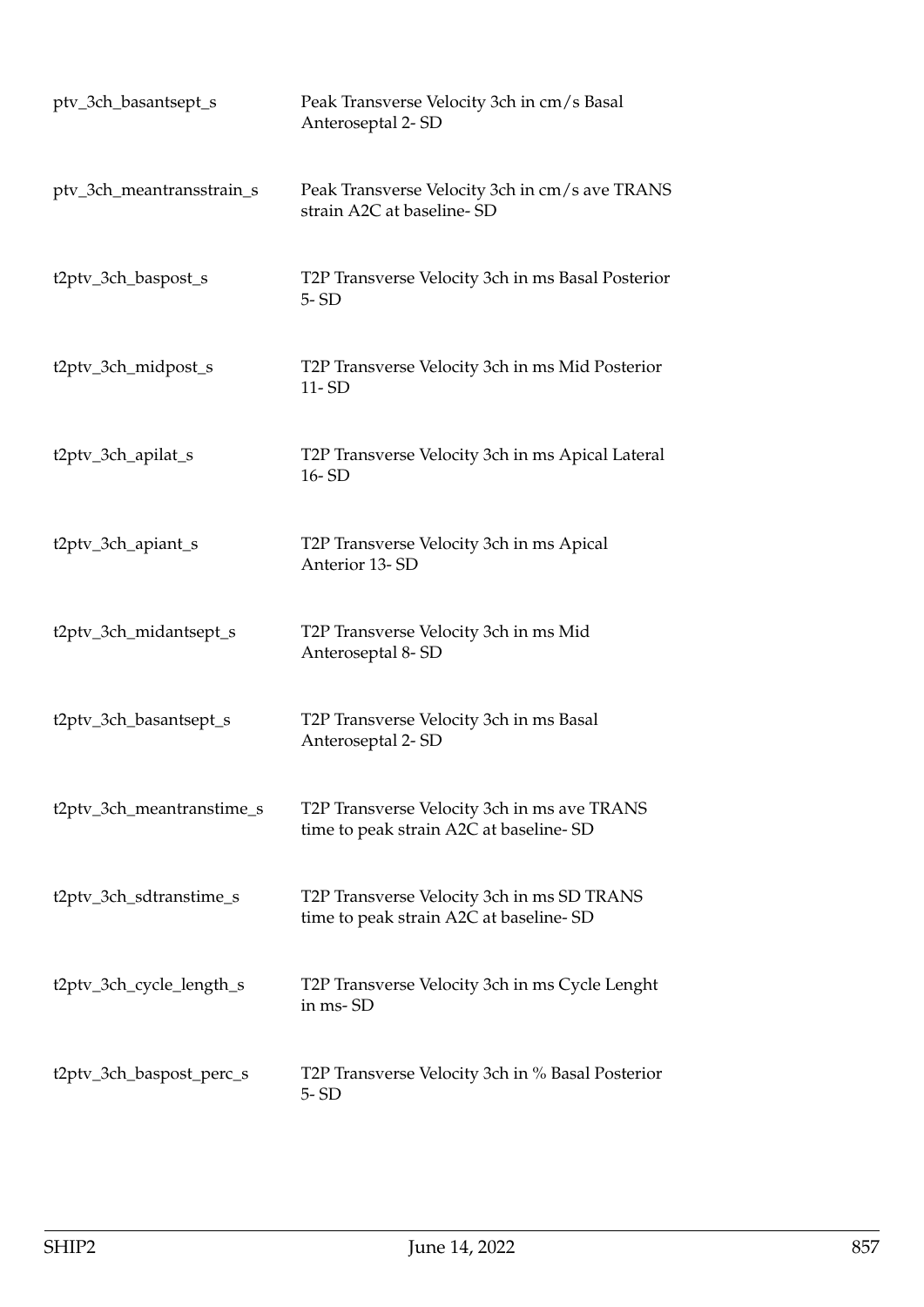| t2ptv_3ch_midpost_perc_s     | T2P Transverse Velocity 3ch in % Mid Posterior<br>$11 - SD$                                           |
|------------------------------|-------------------------------------------------------------------------------------------------------|
| t2ptv_3ch_apilat_perc_s      | T2P Transverse Velocity 3ch in % Apical Lateral<br>16-SD                                              |
| t2ptv_3ch_apiant_perc_s      | T2P Transverse Velocity 3ch in % Apical Anterior<br>13-SD                                             |
| t2ptv_3ch_midantsept_perc_s  | T2P Transverse Velocity 3ch in % Mid<br>Anteroseptal 8-SD                                             |
| t2ptv_3ch_basantsept_perc_s  | T2P Transverse Velocity 3ch in % Basal<br>Anteroseptal 2-SD                                           |
|                              | t2ptv_3ch_meantranstime_perc_sT2P Transverse Velocity 3ch in % average LONG<br>time to peak strain-SD |
| t2ptv_3ch_sdtranstime_perc_s | T2P Transverse Velocity 3ch in % SD LONG time<br>to peak strain-SD                                    |
| pcd_saxap_apiant_s           | Peak Circum Displacement SAX_AP in mm<br>Apical Anterior 13-SD                                        |
| pcd_saxap_apilat_s           | Peak Circum Displacement SAX_AP in mm<br>Apical Lateral 16-SD                                         |
| pcd_saxap_apiinf_s           | Peak Circum Displacement SAX_AP in mm<br>Apical Inferior 15-SD                                        |
| pcd_saxap_apisept_s          | Peak Circum Displacement SAX_AP in mm<br>Apical Septal 14-SD                                          |
| pcd_saxap_meancirctime_s     | Peak Circum Displacement SAX_AP in mm<br>average CIRC time to peak Displacement-SD                    |
| t2pcd_saxap_apiant_s         | T2P Circum Displacement SAX_AP in ms Apical<br>Anterior 13-SD                                         |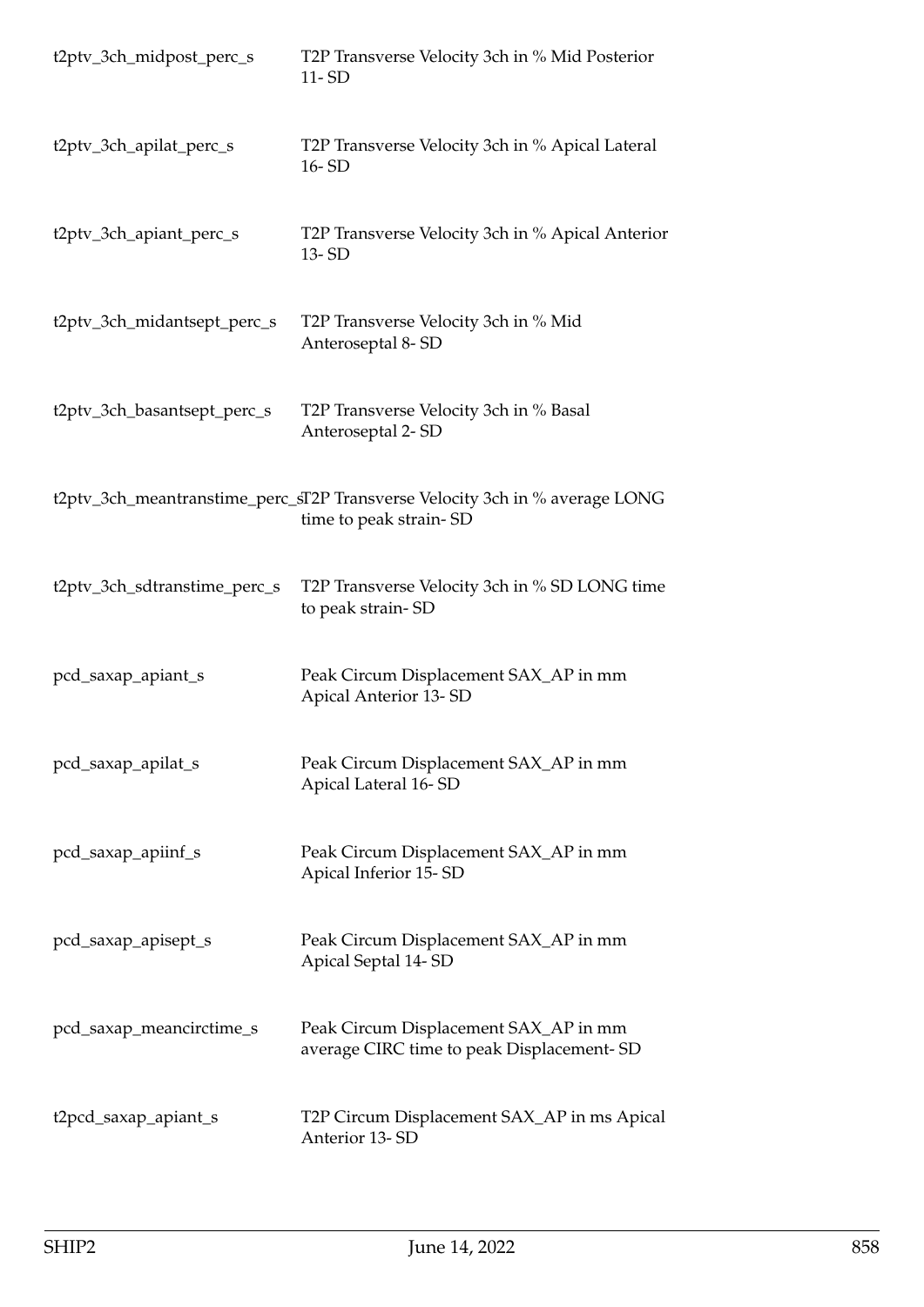| t2pcd_saxap_apilat_s       | T2P Circum Displacement SAX_AP in ms Apical<br>Lateral 16-SD                                                   |
|----------------------------|----------------------------------------------------------------------------------------------------------------|
| t2pcd_saxap_apiinf_s       | T2P Circum Displacement SAX_AP in ms Apical<br>Inferior 15-SD                                                  |
| t2pcd_saxap_apisept_s      | T2P Circum Displacement SAX_AP in ms Apical<br>Septal 14-SD                                                    |
|                            | t2pcd_saxap_meancirctime_meanL2P Circum Displacement SAX_AP in ms<br>average CIRC time to peak Displacement-SD |
| t2pcd_saxap_sdcirctime_s   | T2P Circum Displacement SAX_AP in ms SD<br>CIRC time to peak Displacement-SD                                   |
| t2pcd_cycle_length_s       | T2P Circum Displacement SAX_AP in ms Cycle<br>Lenght in ms-SD                                                  |
| t2pcd_saxap_apiant_perc_s  | T2P Circum Displacement SAX_AP in % Apical<br>Anterior 13-SD                                                   |
| t2pcd_saxap_apilat_perc_s  | T2P Circum Displacement SAX_AP in % Apical<br>Lateral 16-SD                                                    |
| t2pcd_saxap_apiinf_perc_s  | T2P Circum Displacement SAX_AP in % Apical<br>Inferior 15-SD                                                   |
| t2pcd_saxap_apisept_perc_s | T2P Circum Displacement SAX_AP in % Apical<br>Septal 14-SD                                                     |
|                            | t2pcd_saxap_meancircstrain_p_sT2P Circum Displacement SAX_AP in % average<br><b>CIRC</b> Displacement-SD       |
|                            | t2pcd_saxap_sdcircstrain_perc_s T2P Circum Displacement SAX_AP in % SD<br><b>CIRC</b> Displacement-SD          |
| prd_saxap_apiant_s         | Peak Radial Displacement SAX_AP in mm<br><b>Apical Anterior 13-SD</b>                                          |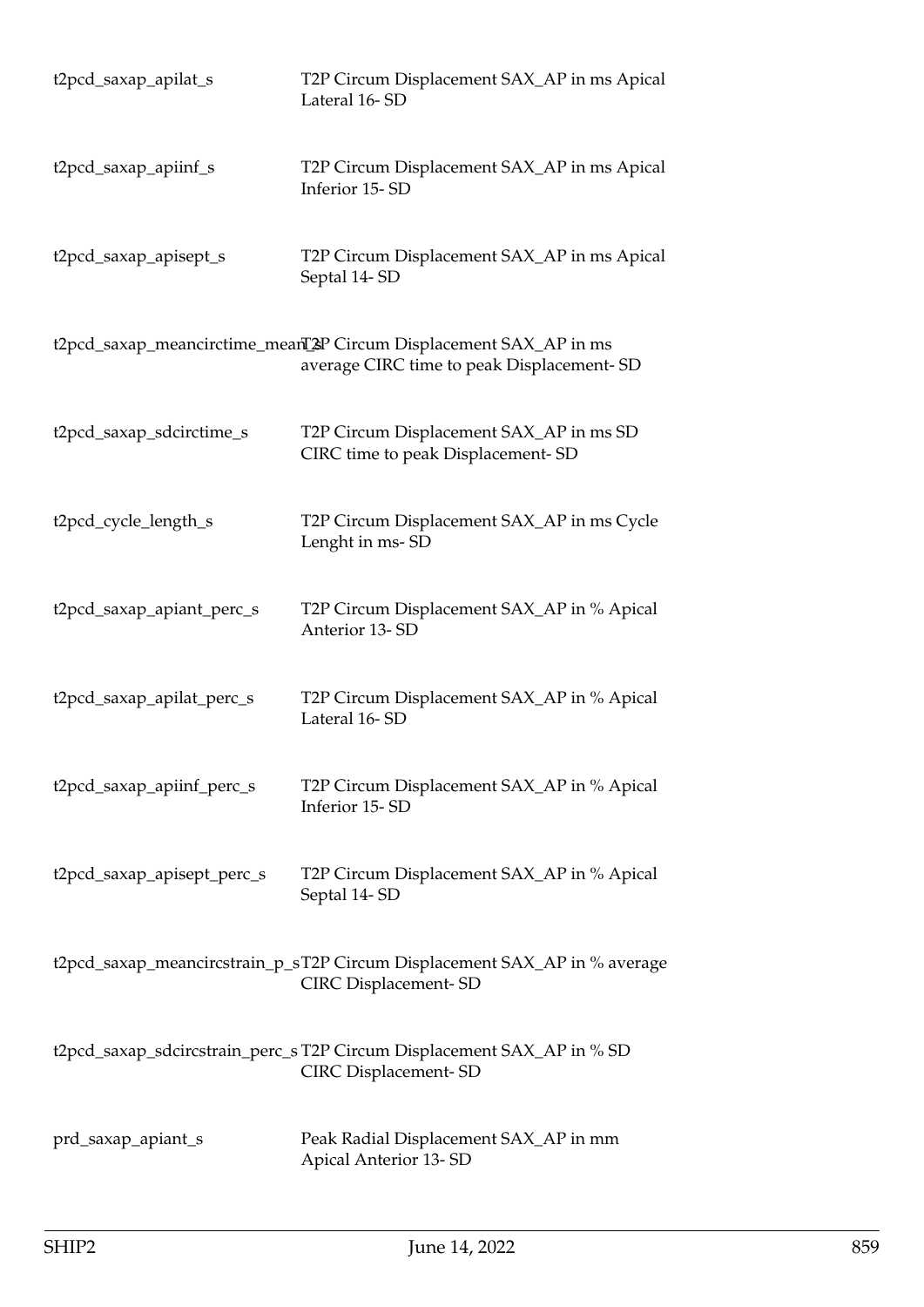| prd_saxap_apilat_s         | Peak Radial Displacement SAX_AP in mm<br>Apical Lateral 16-SD                    |
|----------------------------|----------------------------------------------------------------------------------|
| prd_saxap_apiinf_s         | Peak Radial Displacement SAX_AP in mm<br>Apical Inferior 15-SD                   |
| prd_saxap_apisept_s        | Peak Radial Displacement SAX_AP in mm<br>Apical Septal 14-SD                     |
| prd_saxap_meanradstrain_s  | Peak Radial Displacement SAX_AP in mm<br>average RAD Displacement-SD             |
| t2prd_saxap_apiant_s       | T2P Radial Displacement SAX_AP in ms Apical<br>Anterior 13-SD                    |
| t2prd_saxap_apilat_s       | T2P Radial Displacement SAX_AP in ms Apical<br>Lateral 16-SD                     |
| t2prd_saxap_apiinf_s       | T2P Radial Displacement SAX_AP in ms Apical<br>Inferior 15-SD                    |
| t2prd_saxap_apisept_s      | T2P Radial Displacement SAX_AP in ms Apical<br>Septal 14-SD                      |
| t2prd_saxap_meanradtime_s  | T2P Radial Displacement SAX_AP in ms average<br>RAD time to peak Displacement-SD |
| t2prd_saxap_sdradtime_s    | T2P Radial Displacement SAX_AP in ms SD RAD<br>time to peak-SD                   |
| t2prd_saxap_cycle_length_s | T2P Radial Displacement SAX_AP in ms Cycle<br>Lenght in ms-SD                    |
| t2prd_saxap_apiant_perc_s  | T2P Radial Displacement SAX_AP in % Apical<br>Anterior 13-SD                     |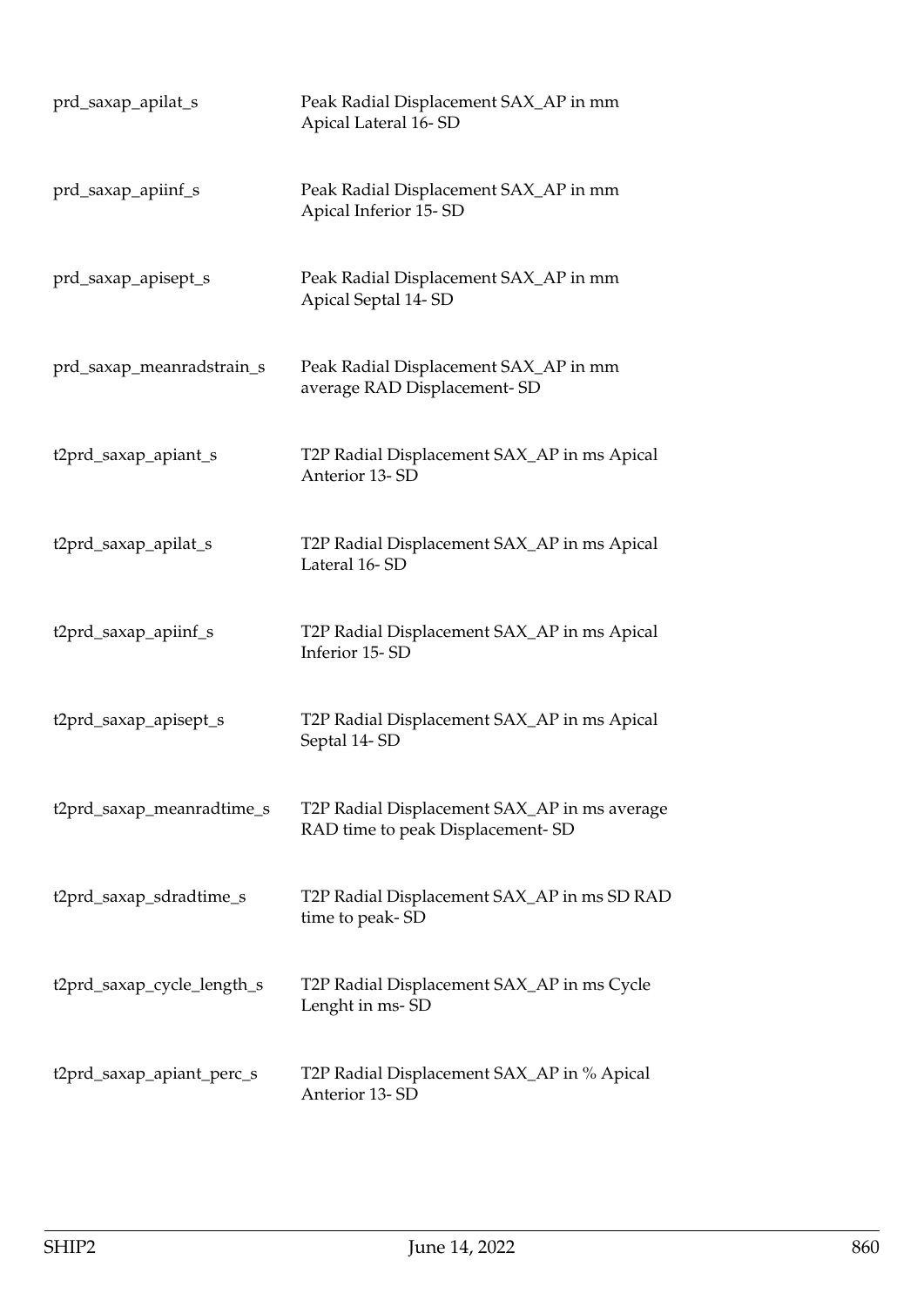| t2prd_saxap_apilat_perc_s  | T2P Radial Displacement SAX_AP in % Apical<br>Lateral 16-SD                                              |
|----------------------------|----------------------------------------------------------------------------------------------------------|
| t2prd_saxap_apiinf_perc_s  | T2P Radial Displacement SAX_AP in % Apical<br>Inferior 15-SD                                             |
| t2prd_saxap_apisept_perc_s | T2P Radial Displacement SAX_AP in % Apical<br>Septal 14-SD                                               |
|                            | t2prd_saxap_meancircstrain_p_sT2P Radial Displacement SAX_AP in % average<br><b>CIRC</b> Displacement-SD |
|                            | t2prd_saxap_sdcircstrain_perc_s T2P Radial Displacement SAX_AP in % SD CIRC<br>Displacement-SD           |
| pcs_saxap_apiant_s         | Peak Circum Strain SAX_AP in % Apical<br>Anterior 13-SD                                                  |
| pcs_saxap_apilat_s         | Peak Circum Strain SAX_AP in % Apical Lateral<br>$16 - SD$                                               |
| pcs_saxap_apiinf_s         | Peak Circum Strain SAX_AP in % Apical Inferior<br>15-SD                                                  |
| pcs_saxap_apisept_s        | Peak Circum Strain SAX_AP in % Apical Septal<br>14-SD                                                    |
| pcs_saxap_meancirctime_s   | Peak Circum Strain SAX_AP in % average CIRC<br>time to peak strain-SD                                    |
| t2pcs_saxap_apiant_s       | T2P Circum Strain SAX_AP in ms Apical<br>Anterior 13-SD                                                  |
| t2pcs_saxap_apilat_s       | T2P Circum Strain SAX_AP in ms Apical Lateral<br>16-SD                                                   |
| t2pcs_saxap_apiinf_s       | T2P Circum Strain SAX_AP in ms Apical Inferior<br>$15 - SD$                                              |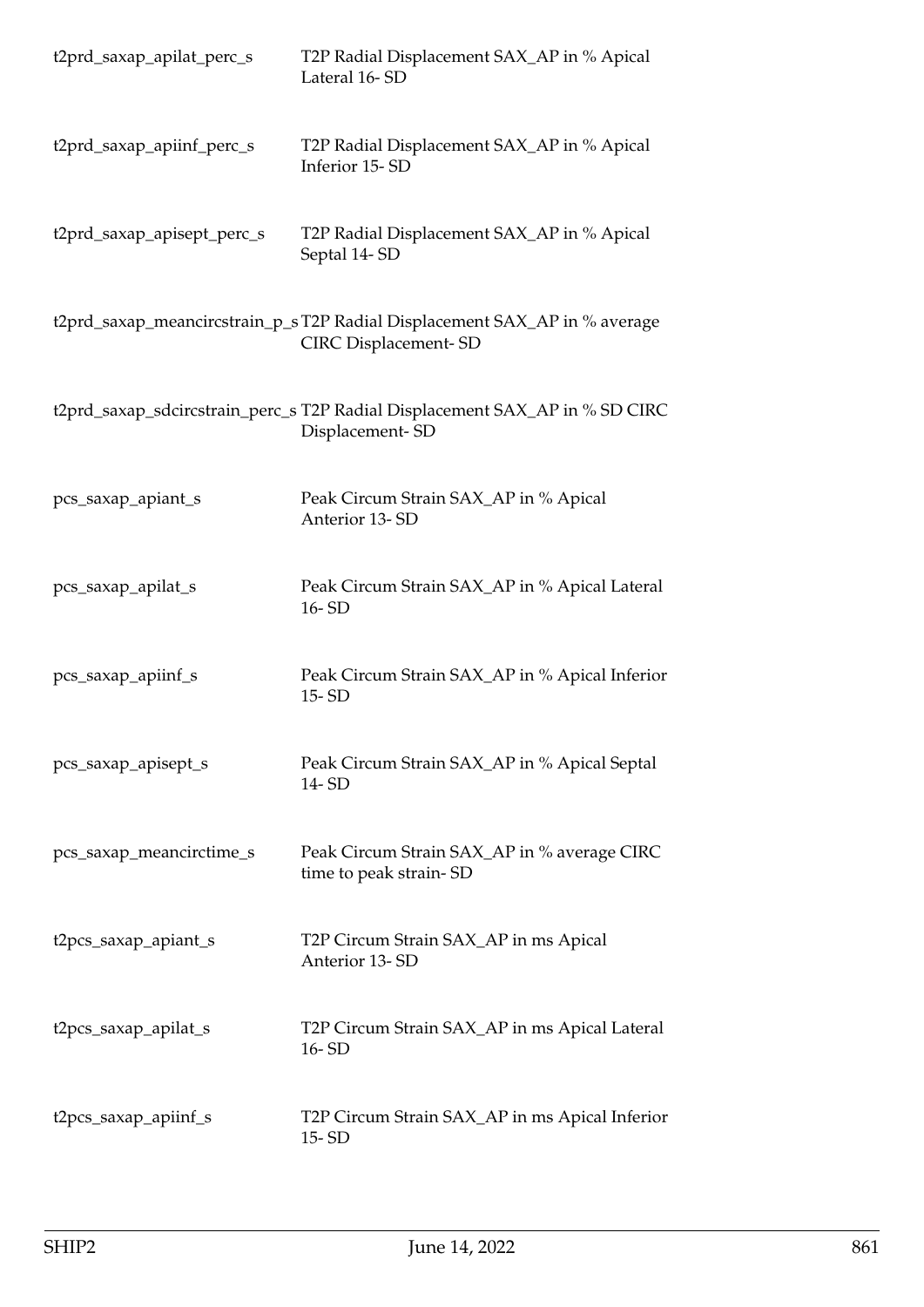| t2pcs_saxap_apisept_s      | T2P Circum Strain SAX_AP in ms Apical Septal<br>14-SD                                              |
|----------------------------|----------------------------------------------------------------------------------------------------|
|                            | t2pcs_saxap_meancirctime_meanI2P Circum Strain SAX_AP in ms average CIRC<br>time to peak strain-SD |
| t2pcs_saxap_sdcirctime_s   | T2P Circum Strain SAX_AP in ms SD CIRC time<br>to peak strain-SD                                   |
| t2pcs_cycle_length_s       | T2P Circum Strain SAX_AP in ms Cycle Lenght<br>in ms-SD                                            |
| t2pcs_saxap_apiant_perc_s  | T2P Circum Strain SAX_AP in % Apical Anterior<br>13-SD                                             |
| t2pcs_saxap_apilat_perc_s  | T2P Circum Strain SAX_AP in % Apical Lateral<br>16-SD                                              |
| t2pcs_saxap_apiinf_perc_s  | T2P Circum Strain SAX_AP in % Apical Inferior<br>$15 - SD$                                         |
| t2pcs_saxap_apisept_perc_s | T2P Circum Strain SAX_AP in % Apical Septal<br>14-SD                                               |
|                            | t2pcs_saxap_meancircstrain_p_s T2P Circum Strain SAX_AP in % average CIRC<br>strain-SD             |
|                            | t2pcs_saxap_sdcircstrain_perc_s T2P Circum Strain SAX_AP in % SD CIRC strain-<br><b>SD</b>         |
| prs_saxap_apiant_s         | Peak Radial Strain SAX_AP in % Apical Anterior<br>13-SD                                            |
| prs_saxap_apilat_s         | Peak Radial Strain SAX_AP in % Apical Lateral<br>16-SD                                             |
| prs_saxap_apiinf_s         | Peak Radial Strain SAX_AP in % Apical Inferior<br>15-SD                                            |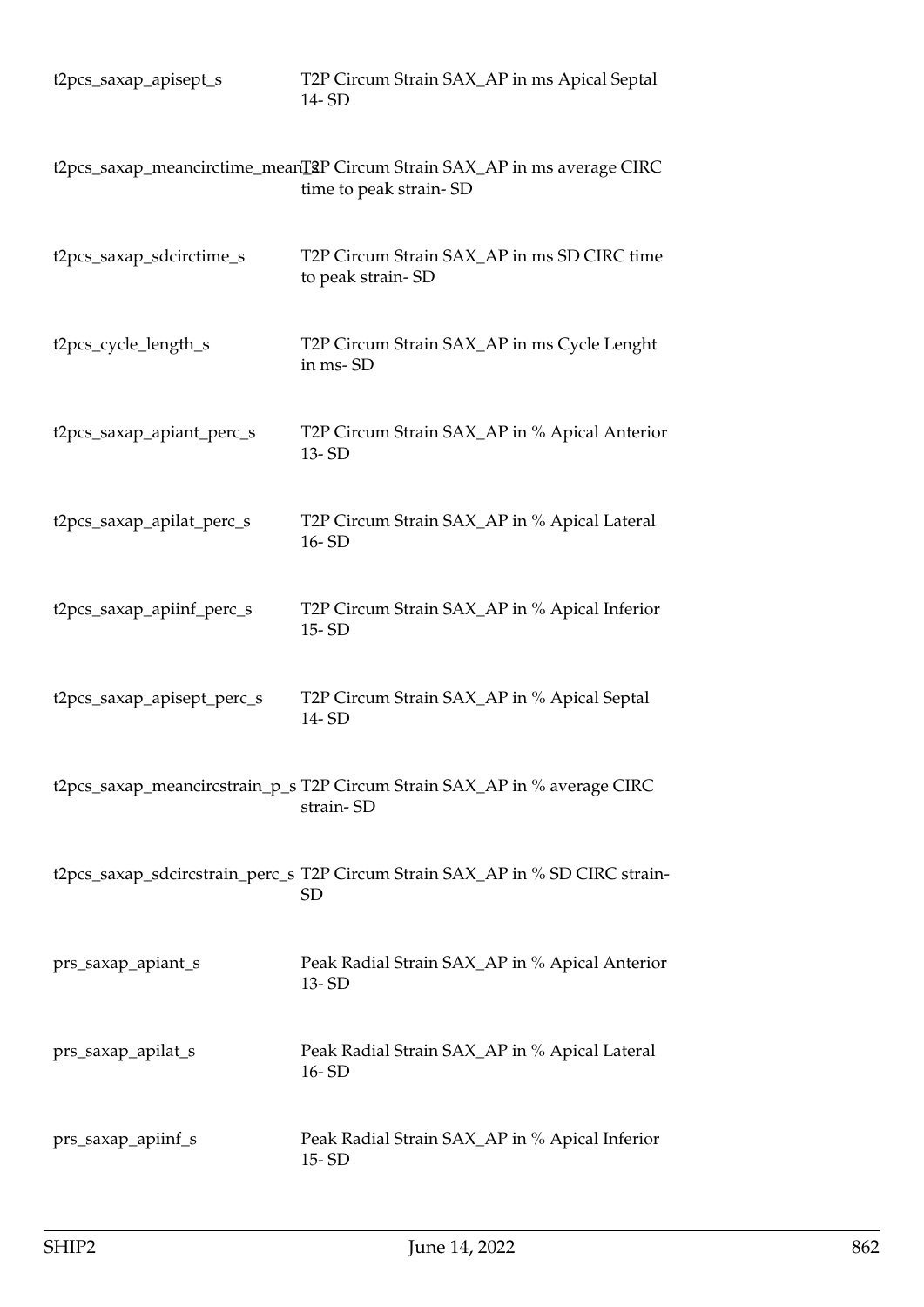| prs_saxap_apisept_s        | Peak Radial Strain SAX_AP in % Apical Septal<br>14-SD                |
|----------------------------|----------------------------------------------------------------------|
| prs_saxap_meanradstrain_s  | Peak Radial Strain SAX_AP in % average RAD<br>strain-SD              |
| t2prs_saxap_apiant_s       | T2P Radial Strain SAX_AP in ms Apical Anterior<br>13-SD              |
| t2prs_saxap_apilat_s       | T2P Radial Strain SAX_AP in ms Apical Lateral<br>16-SD               |
| t2prs_saxap_apiinf_s       | T2P Radial Strain SAX_AP in ms Apical Inferior<br>$15 - SD$          |
| t2prs_saxap_apisept_s      | T2P Radial Strain SAX_AP in ms Apical Septal<br>14-SD                |
| t2prs_saxap_meanradtime_s  | T2P Radial Strain SAX_AP in ms average RAD<br>time to peak strain-SD |
| t2prs_saxap_sdradtime_s    | T2P Radial Strain SAX_AP in ms SD RAD time to<br>peak-SD             |
| t2prs_saxap_cycle_length_s | T2P Radial Strain SAX_AP in ms Cycle Lenght in<br>ms-SD              |
| t2prs_saxap_apiant_perc_s  | T2P Radial Strain SAX_AP in % Apical Anterior<br>$13 - SD$           |
| t2prs_saxap_apilat_perc_s  | T2P Radial Strain SAX_AP in % Apical Lateral<br>16-SD                |
| t2prs_saxap_apiinf_perc_s  | T2P Radial Strain SAX_AP in % Apical Inferior<br>15-SD               |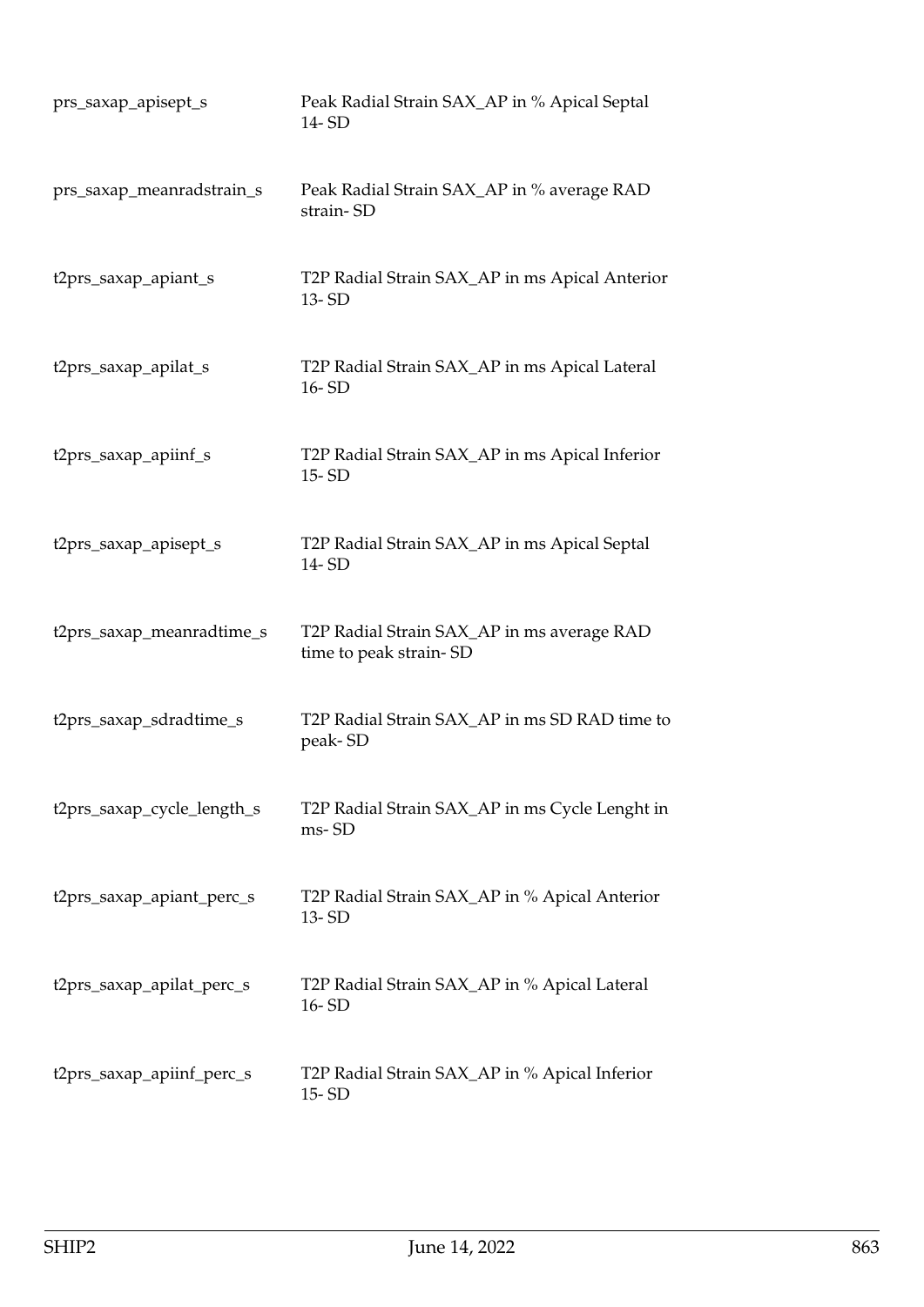| t2prs_saxap_apisept_perc_s | T2P Radial Strain SAX_AP in % Apical Septal 14-<br><b>SD</b>                           |
|----------------------------|----------------------------------------------------------------------------------------|
|                            | t2prs_saxap_meancircstrain_p_s T2P Radial Strain SAX_AP in % average CIRC<br>strain-SD |
|                            | t2prs_saxap_sdcircstrain_perc_s T2P Radial Strain SAX_AP in % SD CIRC strain-<br>SD    |
| pcd_saxmi_basant_s         | Peak Circumferencial Displacement SAX_MV in<br>mm Basal Anterior 1- SD                 |
| pcd_saxmi_baslat_s         | Peak Circumferencial Displacement SAX_MV in<br>mm Basal Lateral 6-SD                   |
| pcd_saxmi_baspost_s        | Peak Circumferencial Displacement SAX_MV in<br>mm Basal Posterior 5-SD                 |
| pcd_saxmi_basinf_s         | Peak Circumferencial Displacement SAX_MV in<br>mm Basal Inferior 4-SD                  |
| pcd_saxmi_bassept_s        | Peak Circumferencial Displacement SAX_MV in<br>mm Basal Septal 3-SD                    |
| pcd_saxmi_basantsept_s     | Peak Circumferencial Displacement SAX_MV in<br>mm Basal Anteroseptal 2- SD             |
| pcd_saxmi_meancircstrain_s | Peak Circumferencial Displacement SAX_MV in<br>mm average CIRC Displacement-SD         |
| t2pcd_saxmi_basant_s       | T2P Circumferencial Displacement SAX_MV in<br>ms Basal Anterior 1- SD                  |
| t2pcd_saxmi_baslat_s       | T2P Circumferencial Displacement SAX_MV in<br>ms Basal Lateral 6-SD                    |
| t2pcd_saxmi_baspost_s      | T2P Circumferencial Displacement SAX_MV in<br>ms Basal Posterior 5-SD                  |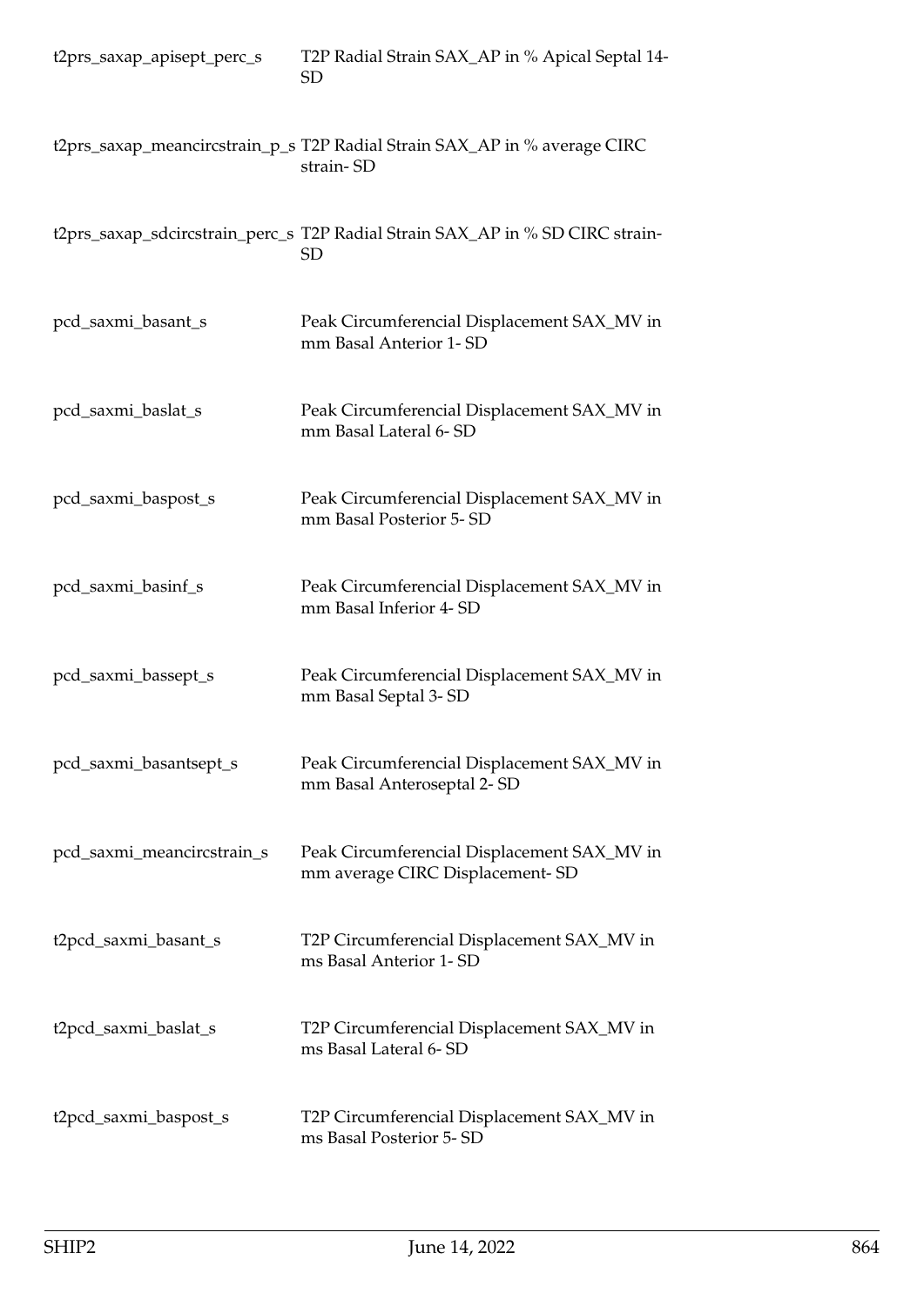| t2pcd_saxmi_basinf_s        | T2P Circumferencial Displacement SAX_MV in<br>ms Basal Inferior 4- SD                                                  |
|-----------------------------|------------------------------------------------------------------------------------------------------------------------|
| t2pcd_saxmi_bassept_s       | T2P Circumferencial Displacement SAX_MV in<br>ms Basal Septal 3-SD                                                     |
| t2pcd_saxmi_basantsept_s    | T2P Circumferencial Displacement SAX_MV in<br>ms Basal Anteroseptal 2- SD                                              |
| t2pcd_saxmin_meancirctime_s | T2P Circumferencial Displacement SAX_MV in<br>ms average CIRC time to peak Displacement-SD                             |
| t2pcd_saxmi_sdcirctime_s    | T2P Circumferencial Displacement SAX_MV in<br>ms SD CIRC time to peak Displacement-SD                                  |
| t2pcd_saxmi_cycle_length_s  | T2P Circumferencial Displacement SAX_MV in<br>ms Cycle Lenght in ms-SD                                                 |
| t2pcd_saxmi_basant_perc_s   | T2P Circumferencial Displacement SAX_MV in<br>% Basal Anterior 1- SD                                                   |
| t2pcd_saxmi_baslat_perc_s   | T2P Circumferencial Displacement SAX_MV in<br>% Basal Lateral 6- SD                                                    |
| t2pcd_saxmi_baspost_perc_s  | T2P Circumferencial Displacement SAX_MV in<br>% Basal Posterior 5-SD                                                   |
| t2pcd_saxmi_basinf1_s       | T2P Circumferencial Displacement SAX_MV in<br>% Basal Inferior 4- SD                                                   |
| t2pcd_saxmi_bassept1_s      | T2P Circumferencial Displacement SAX_MV in<br>% Basal Septal 3-SD                                                      |
| t2pcd_saxmi_basantsept1_s   | T2P Circumferencial Displacement SAX_MV in<br>% Basal Anteroseptal 2- SD                                               |
|                             | t2pcd_saxmi_meanlongstrain_s T2P Circumferencial Displacement SAX_MV in<br>% average LONG time to peak Displacement-SD |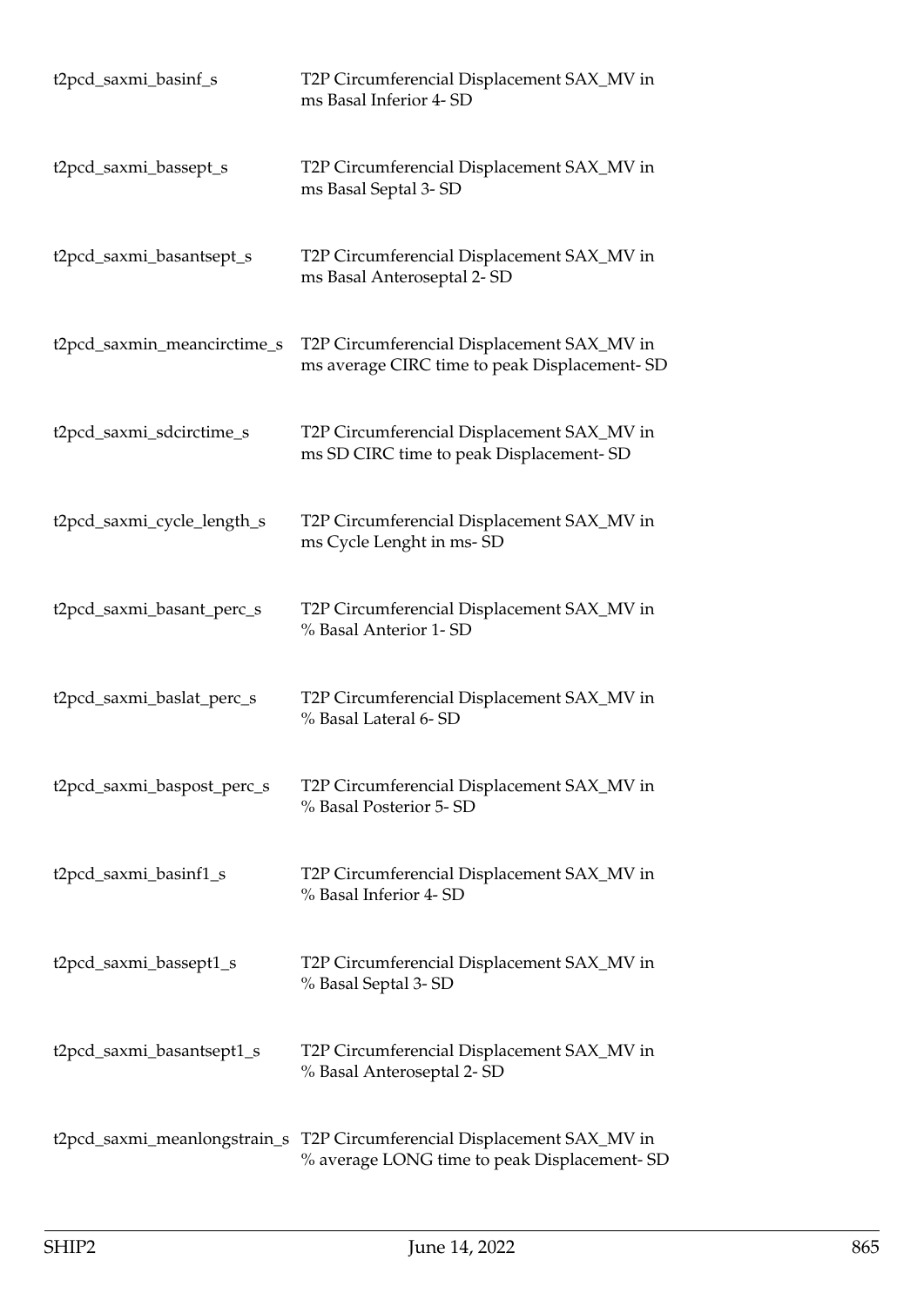| t2pcd_saxmi_sdlongstrain_s | T2P Circumferencial Displacement SAX_MV in<br>% SD LONG time to peak Displacement-SD |
|----------------------------|--------------------------------------------------------------------------------------|
| prd_saxmi_basant_s         | Peak Radial Displacement SAX_MV in mm Basal<br>Anterior 1-SD                         |
| prd_saxmi_baslat_s         | Peak Radial Displacement SAX_MV in mm Basal<br>Lateral 6-SD                          |
| prd_saxmi_baspost_s        | Peak Radial Displacement SAX_MV in mm Basal<br>Posterior 5-SD                        |
| prd_saxmi_basinf_s         | Peak Radial Displacement SAX_MV in mm Basal<br>Inferior 4-SD                         |
| prd_saxmi_bassept_s        | Peak Radial Displacement SAX_MV in mm Basal<br>Septal 3-SD                           |
| prd_saxmi_basantsept_s     | Peak Radial Displacement SAX_MV in mm Basal<br>Anteroseptal 2-SD                     |
| prd_saxmi_meanradstrain_s  | Peak Radial Displacement SAX_MV in mm<br>average RAD Displacement-SD                 |
| t2prd_saxmi_basant_s       | T2P Radial Displacement SAX_MV in ms Basal<br>Anterior 1-SD                          |
| t2prd_saxmi_baslat_s       | T2P Radial Displacement SAX_MV in ms Basal<br>Lateral 6-SD                           |
| t2prd_saxmi_baspost_s      | T2P Radial Displacement SAX_MV in ms Basal<br>Posterior 5-SD                         |
| t2prd_saxmi_basinf_s       | T2P Radial Displacement SAX_MV in ms Basal<br>Inferior 4-SD                          |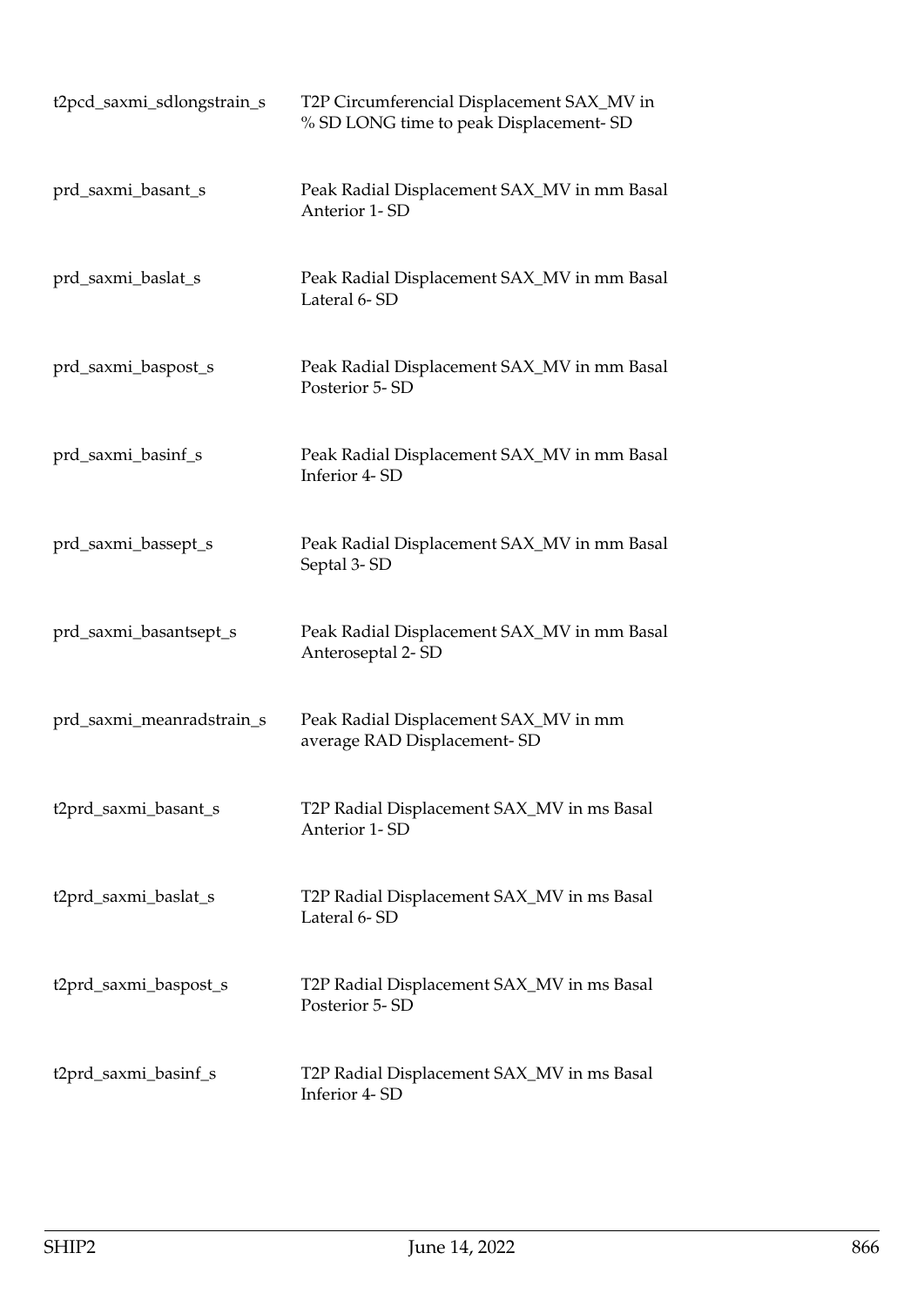| t2prd_saxmi_bassept_s        | T2P Radial Displacement SAX_MV in ms Basal<br>Septal 3-SD                        |
|------------------------------|----------------------------------------------------------------------------------|
| t2prd_saxmi_basantsept_s     | T2P Radial Displacement SAX_MV in ms Basal<br>Anteroseptal 2-SD                  |
| t2prd_saxmin_meanradtime_s   | T2P Radial Displacement SAX_MV in ms average<br>RAD time to peak Displacement-SD |
| t2prd_saxmi_sdradtime_s      | T2P Radial Displacement SAX_MV in ms SD<br>RAD time to peak-SD                   |
| t2prd_saxmi_cycle_length_s   | T2P Radial Displacement SAX_MV in ms Cycle<br>Lenght in ms-SD                    |
| t2prd_saxmi_basant_perc_s    | T2P Radial Displacement SAX_MV in % Basal<br>Anterior 1-SD                       |
| t2prd_saxmi_baslat_perc_s    | T2P Radial Displacement SAX_MV in % Basal<br>Lateral 6-SD                        |
| t2prd_saxmi_baspost_perc_s   | T2P Radial Displacement SAX_MV in % Basal<br>Posterior 5-SD                      |
| t2prd_saxmi_basinf1_s        | T2P Radial Displacement SAX_MV in % Basal<br>Inferior 4-SD                       |
| t2prd_saxmi_bassept1_s       | T2P Radial Displacement SAX_MV in % Basal<br>Septal 3-SD                         |
| t2prd_saxmi_basantsept1_s    | T2P Radial Displacement SAX_MV in % Basal<br>Anteroseptal 2-SD                   |
| t2prd_saxmi_meancircstrain_s | T2P Radial Displacement SAX_MV in % average<br><b>CIRC Displacement-SD</b>       |
| t2prd_saxmi_sdcircstrain_s   | T2P Radial Displacement SAX_MV in % SD<br><b>CIRC</b> Displacement-SD            |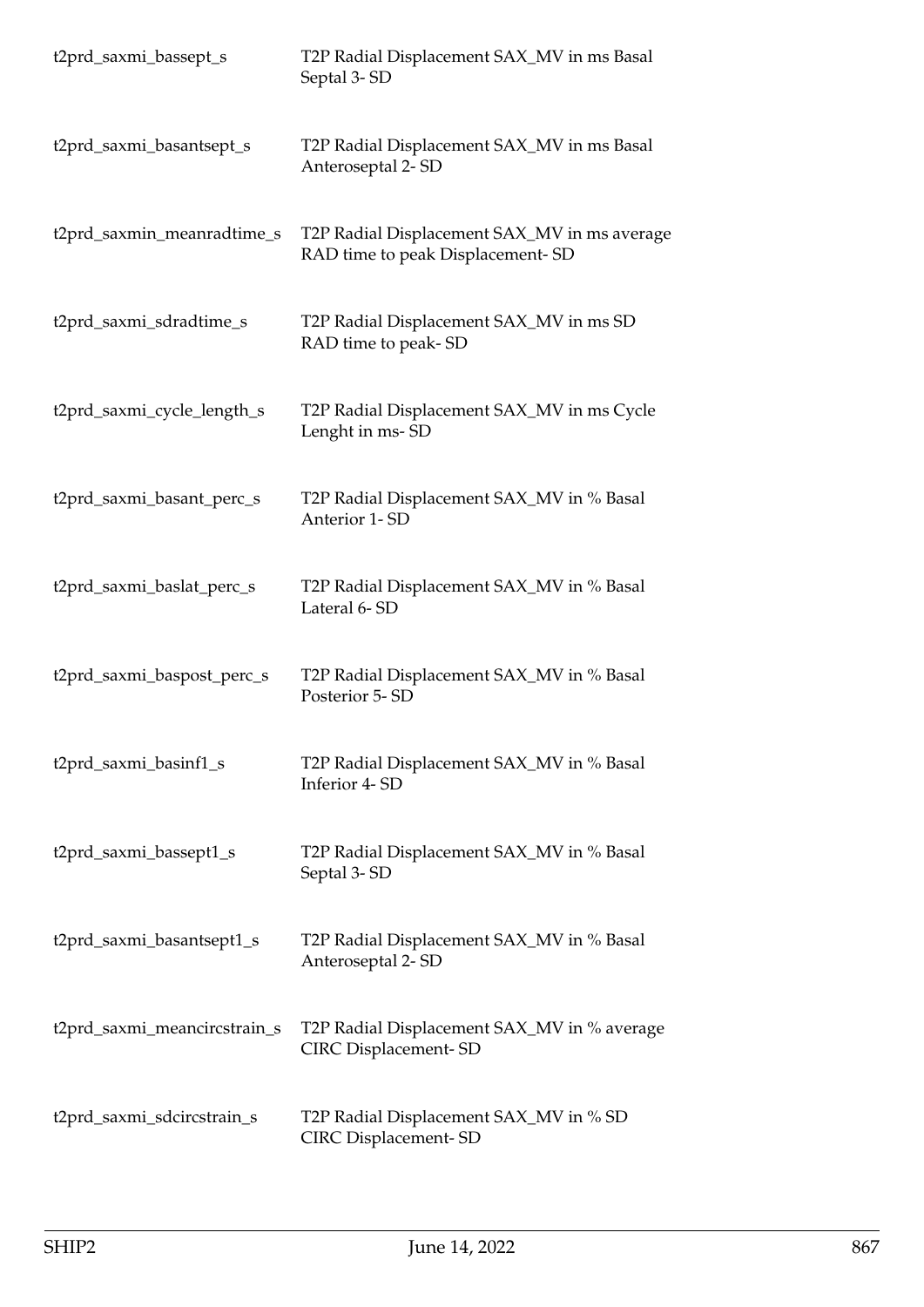| pcs_saxmi_basant_s         | Peak Circumferencial Strain SAX_MV in % Basal<br>Anterior 1-SD     |
|----------------------------|--------------------------------------------------------------------|
| pcs_saxmi_baslat_s         | Peak Circumferencial Strain SAX_MV in % Basal<br>Lateral 6-SD      |
| pcs_saxmi_baspost_s        | Peak Circumferencial Strain SAX_MV in % Basal<br>Posterior 5-SD    |
| pcs_saxmi_basinf_s         | Peak Circumferencial Strain SAX_MV in % Basal<br>Inferior 4-SD     |
| pcs_saxmi_bassept_s        | Peak Circumferencial Strain SAX_MV in % Basal<br>Septal 3-SD       |
| pcs_saxmi_basantsept_s     | Peak Circumferencial Strain SAX_MV in % Basal<br>Anteroseptal 2-SD |
| pcs_saxmi_meancircstrain_s | Peak Circumferencial Strain SAX_MV in %<br>average CIRC strain-SD  |
| t2pcs_saxmi_basant_s       | T2P Circumferencial Strain SAX_MV in ms Basal<br>Anterior 1-SD     |
| t2pcs_saxmi_baslat_s       | T2P Circumferencial Strain SAX_MV in ms Basal<br>Lateral 6-SD      |
| t2pcs_saxmi_baspost_s      | T2P Circumferencial Strain SAX_MV in ms Basal<br>Posterior 5-SD    |
| t2pcs_saxmi_basinf_s       | T2P Circumferencial Strain SAX_MV in ms Basal<br>Inferior 4-SD     |
| t2pcs_saxmi_bassept_s      | T2P Circumferencial Strain SAX_MV in ms Basal<br>Septal 3-SD       |
| t2pcs_saxmi_basantsept_s   | T2P Circumferencial Strain SAX_MV in ms Basal<br>Anteroseptal 2-SD |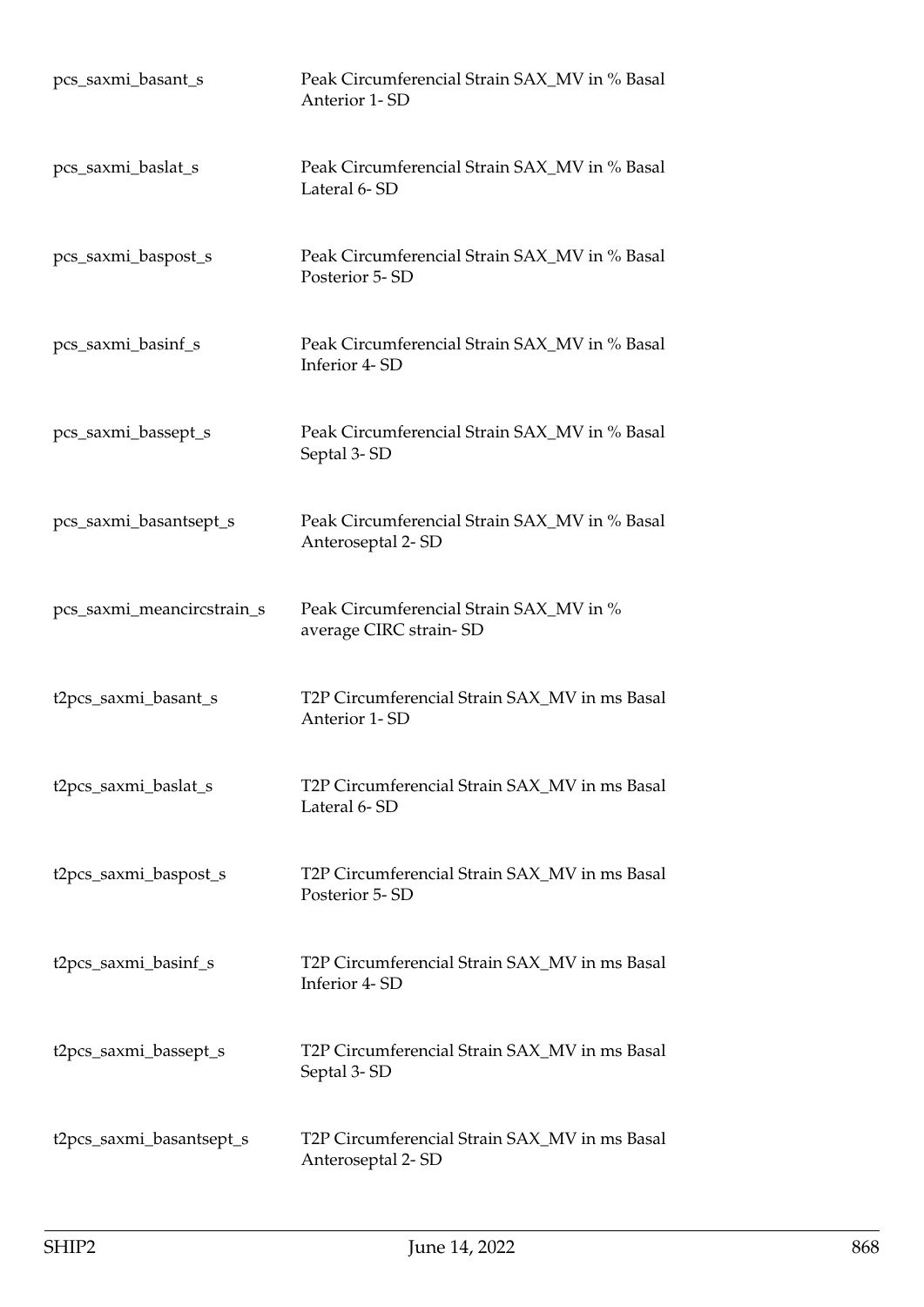| t2pcs_saxmin_meancirctime_s  | T2P Circumferencial Strain SAX_MV in ms<br>average CIRC time to peak strain-SD |
|------------------------------|--------------------------------------------------------------------------------|
| t2pcs_saxmi_sdcirctime_s     | T2P Circumferencial Strain SAX_MV in ms SD<br>CIRC time to peak strain-SD      |
| t2pcs_saxmi_cycle_length_s   | T2P Circumferencial Strain SAX_MV in ms Cycle<br>Lenght in ms-SD               |
| t2pcs_saxmi_basant_perc_s    | T2P Circumferencial Strain SAX_MV in % Basal<br>Anterior 1-SD                  |
| t2pcs_saxmi_baslat_perc_s    | T2P Circumferencial Strain SAX_MV in % Basal<br>Lateral 6-SD                   |
| t2pcs_saxmi_baspost_perc_s   | T2P Circumferencial Strain SAX_MV in % Basal<br>Posterior 5-SD                 |
| t2pcs_saxmi_basinf1_s        | T2P Circumferencial Strain SAX_MV in % Basal<br>Inferior 4-SD                  |
| t2pcs_saxmi_bassept1_s       | T2P Circumferencial Strain SAX_MV in % Basal<br>Septal 3-SD                    |
| t2pcs_saxmi_basantsept1_s    | T2P Circumferencial Strain SAX_MV in % Basal<br>Anteroseptal 2-SD              |
| t2pcs_saxmi_meanlongstrain_s | T2P Circumferencial Strain SAX_MV in %<br>average LONG time to peak strain-SD  |
| t2pcs_saxmi_sdlongstrain_s   | T2P Circumferencial Strain SAX_MV in % SD<br>LONG time to peak strain-SD       |
| prs_saxmi_basant_s           | Peak Radial Strain SAX_MV in % Basal Anterior<br>$1 - SD$                      |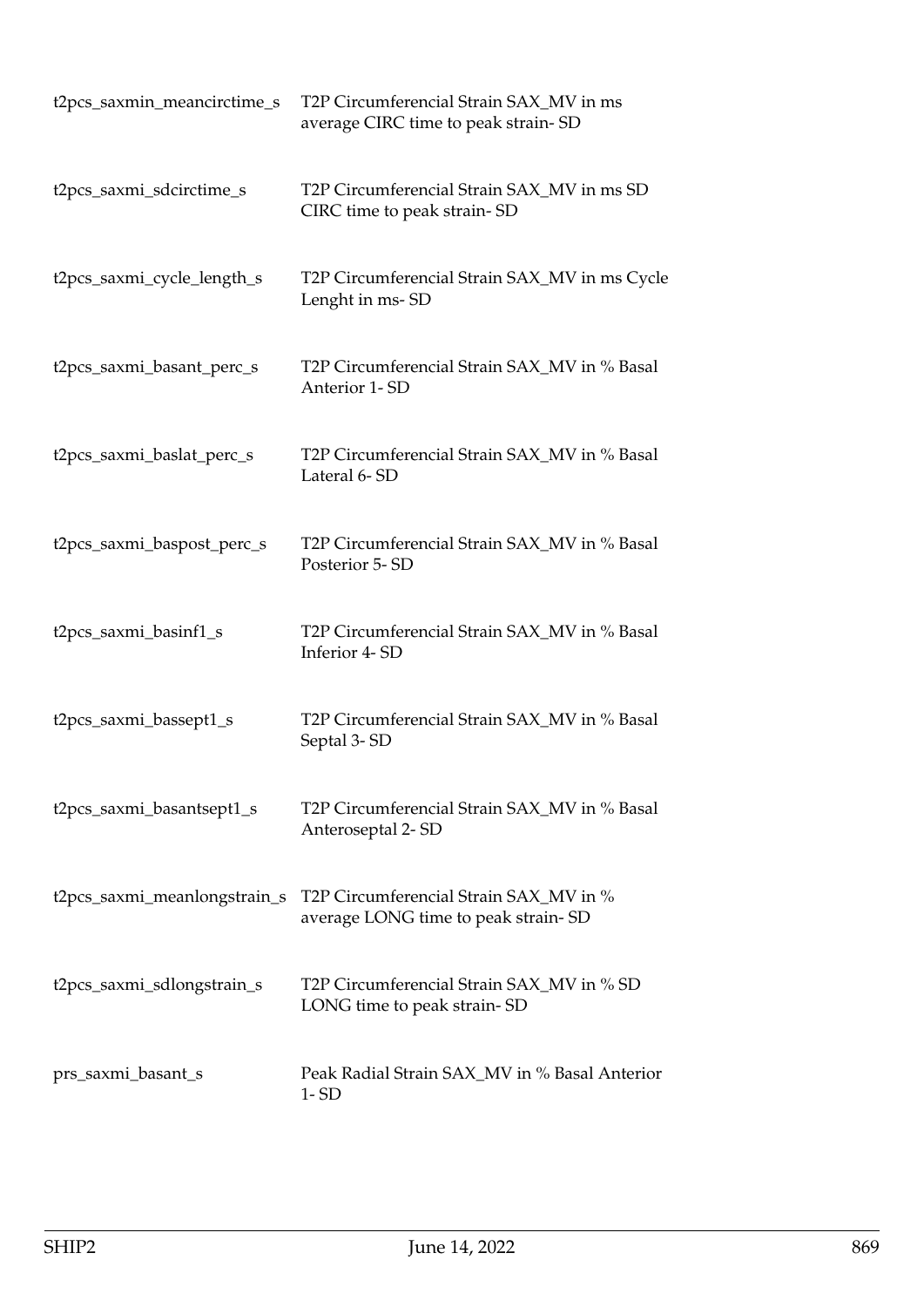| prs_saxmi_baslat_s         | Peak Radial Strain SAX_MV in % Basal Lateral 6-<br>SD                |
|----------------------------|----------------------------------------------------------------------|
| prs_saxmi_baspost_s        | Peak Radial Strain SAX_MV in % Basal Posterior<br>$5 - SD$           |
| prs_saxmi_basinf_s         | Peak Radial Strain SAX_MV in % Basal Inferior<br>$4 - SD$            |
| prs_saxmi_bassept_s        | Peak Radial Strain SAX_MV in % Basal Septal 3-<br>SD                 |
| prs_saxmi_basantsept_s     | Peak Radial Strain SAX_MV in % Basal<br>Anteroseptal 2-SD            |
| prs_saxmi_meanradstrain_s  | Peak Radial Strain SAX_MV in % average RAD<br>strain-SD              |
| t2prs_saxmi_basant_s       | T2P Radial Strain SAX_MV in ms Basal Anterior<br>$1 - SD$            |
| t2prs_saxmi_baslat_s       | T2P Radial Strain SAX_MV in ms Basal Lateral 6-<br><b>SD</b>         |
| t2prs_saxmi_baspost_s      | T2P Radial Strain SAX_MV in ms Basal Posterior<br>$5 - SD$           |
| t2prs_saxmi_basinf_s       | T2P Radial Strain SAX_MV in ms Basal Inferior<br>$4 - SD$            |
| t2prs_saxmi_bassept_s      | T2P Radial Strain SAX_MV in ms Basal Septal 3-<br>SD <sub>.</sub>    |
| t2prs_saxmi_basantsept_s   | T2P Radial Strain SAX_MV in ms Basal<br>Anteroseptal 2-SD            |
| t2prs_saxmin_meanradtime_s | T2P Radial Strain SAX_MV in ms average RAD<br>time to peak strain-SD |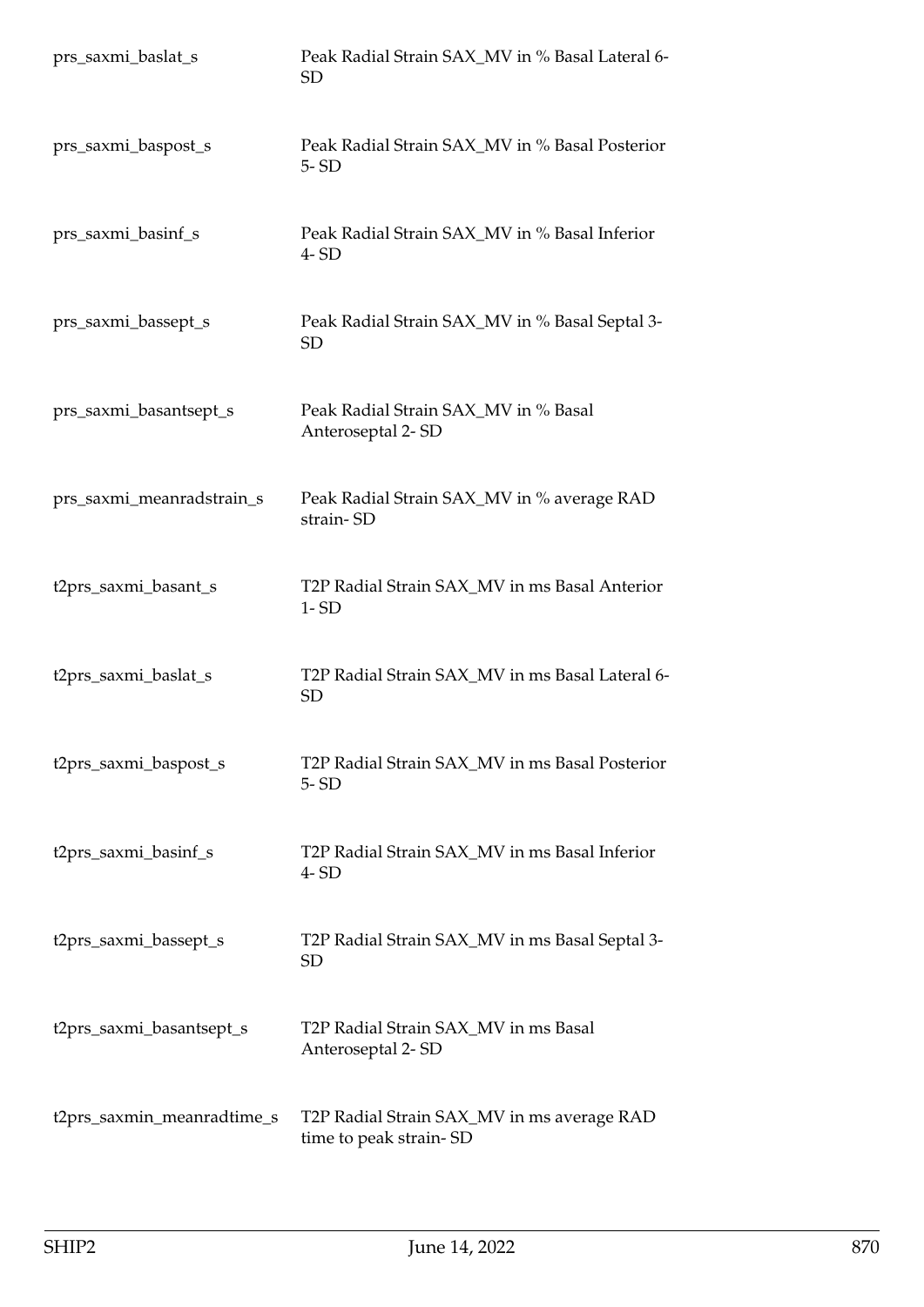| t2prs_saxmi_sdradtime_s      | T2P Radial Strain SAX_MV in ms SD RAD time<br>to peak-SD              |
|------------------------------|-----------------------------------------------------------------------|
| t2prs_saxmi_cycle_length_s   | T2P Radial Strain SAX_MV in ms Cycle Lenght<br>in ms-SD               |
| t2prs_saxmi_basant_perc_s    | T2P Radial Strain SAX_MV in % Basal Anterior<br>$1 - SD$              |
| t2prs_saxmi_baslat_perc_s    | T2P Radial Strain SAX_MV in % Basal Lateral 6-<br>SD                  |
| t2prs_saxmi_baspost_perc_s   | T2P Radial Strain SAX_MV in % Basal Posterior<br>$5 - SD$             |
| t2prs_saxmi_basinf1_s        | T2P Radial Strain SAX_MV in % Basal Inferior 4-<br>SD                 |
| t2prs_saxmi_bassept1_s       | T2P Radial Strain SAX_MV in % Basal Septal 3-<br><b>SD</b>            |
| t2prs_saxmi_basantsept1_s    | T2P Radial Strain SAX_MV in % Basal<br>Anteroseptal 2-SD              |
| t2prs_saxmi_meancircstrain_s | T2P Radial Strain SAX_MV in % average CIRC<br>strain-SD               |
| t2prs_saxmi_sdcircstrain_s   | T2P Radial Strain SAX_MV in % SD CIRC strain-<br>SD                   |
| pcd_saxpap_midant_s          | Peak Circumferencial Displacement SAX_PM in<br>mm Mid Anterior 7- SD  |
| pcd_saxpap_midlat_s          | Peak Circumferencial Displacement SAX_PM in<br>mm Mid Lateral 12-SD   |
| pcd_saxpap_midpost_s         | Peak Circumferencial Displacement SAX_PM in<br>mm Mid Posterior 11-SD |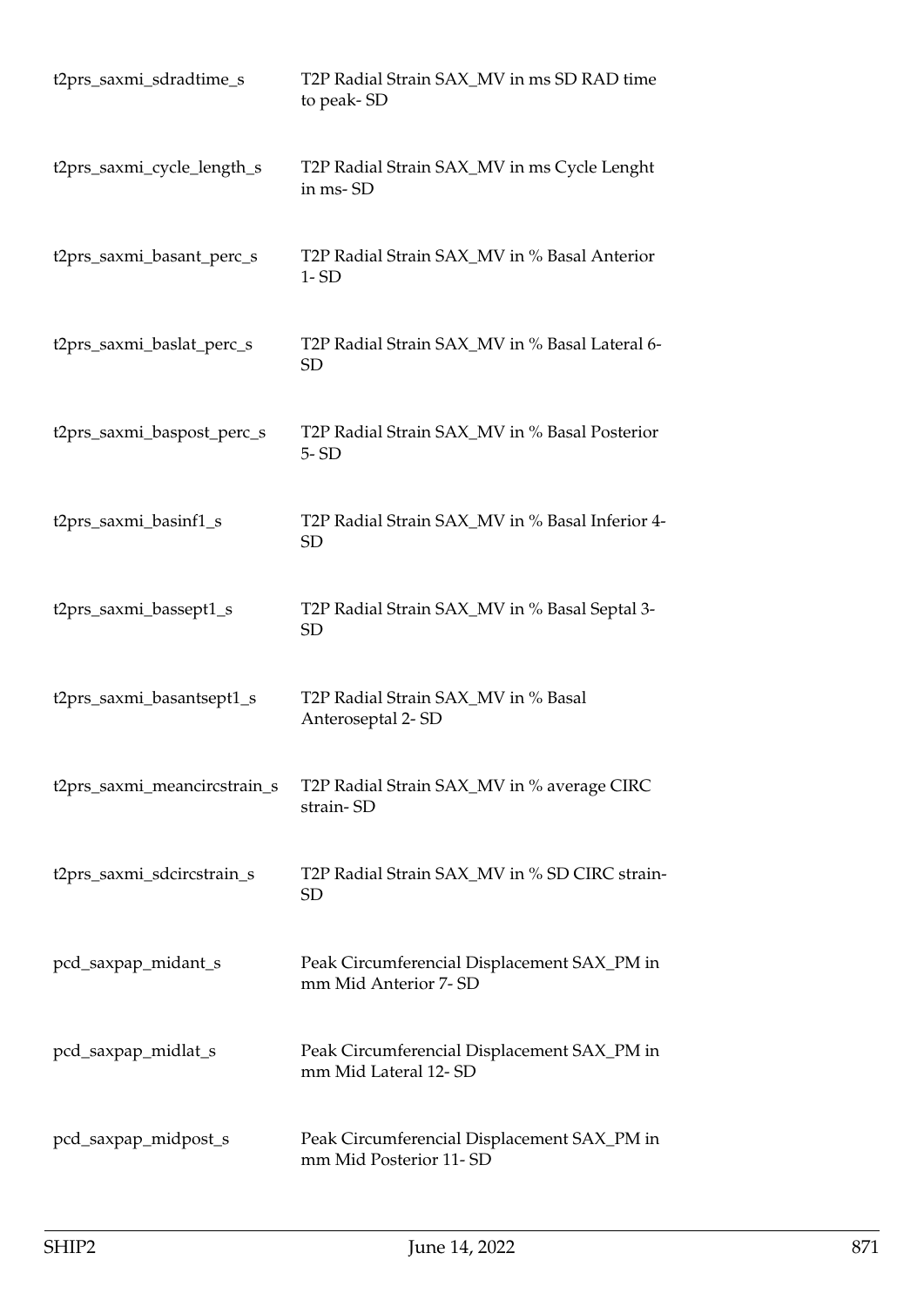| pcd_saxpap_midinf_s         | Peak Circumferencial Displacement SAX_PM in<br>mm Mid Inferior 10-SD                 |
|-----------------------------|--------------------------------------------------------------------------------------|
| pcd_saxpap_midsept_s        | Peak Circumferencial Displacement SAX_PM in<br>mm Mid Septal 9-SD                    |
| pcd_saxpap_midantsept_s     | Peak Circumferencial Displacement SAX_PM in<br>mm Mid Anteroseptal 8-SD              |
| pcd_saxpap_meancircstrain_s | Peak Circumferencial Displacement SAX_PM in<br>mm average CIRC strain-SD             |
| t2pcd_saxpap_midant_s       | T2P Circumferencial Displacement SAX_PM in<br>ms Mid Anterior 7- SD                  |
| r2pcd_saxpap_midlat_s       | T2P Circumferencial Displacement SAX_PM in<br>ms Mid Lateral 12-SD                   |
| t2pcd_saxpap_midpost_s      | T2P Circumferencial Displacement SAX_PM in<br>ms Mid Posterior 11-SD                 |
| t2pcd_saxpap_midinf_s       | T2P Circumferencial Displacement SAX_PM in<br>ms Mid Inferior 10-SD                  |
| t2pcd_saxpap_midsept_s      | T2P Circumferencial Displacement SAX_PM in<br>ms Mid Septal 9-SD                     |
| t2pcd_saxpap_midantsept_s   | T2P Circumferencial Displacement SAX_PM in<br>ms Mid Anteroseptal 8-SD               |
| t2pcd_saxpap_meancirctime_s | T2P Circumferencial Displacement SAX_PM in<br>ms average CIRC time to peak strain-SD |
| t2pcd_saxpap_sdcirctime_s   | T2P Circumferencial Displacement SAX_PM in<br>ms SD CIRC time to peak strain-SD      |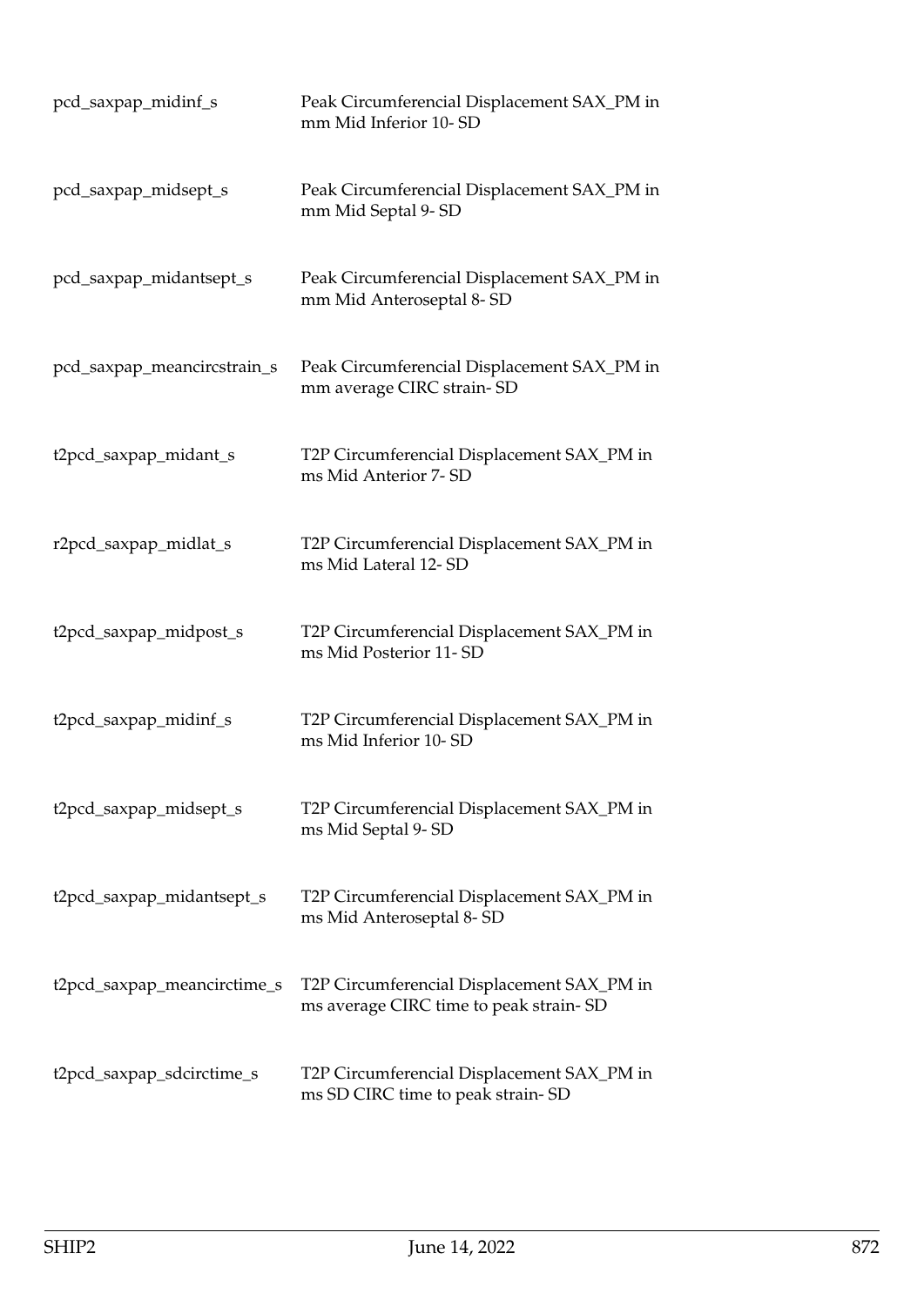| t2pcd_saxpap_cycle_length_s | T2P Circumferencial Displacement SAX_PM in<br>ms Cycle Lenght in ms-SD                                                |
|-----------------------------|-----------------------------------------------------------------------------------------------------------------------|
| t2pcd_saxpap_midant_perc_s  | T2P Circumferencial Displacement SAX_PM in %<br>Mid Anterior 7- SD                                                    |
| r2pcd_saxpap_midlat_perc_s  | T2P Circumferencial Displacement SAX_PM in %<br>Mid Lateral 12-SD                                                     |
| t2pcd_saxpap_midpost_perc_s | T2P Circumferencial Displacement SAX_PM in %<br>Mid Posterior 11-SD                                                   |
| t2pcd_saxpap_midinf_perc_s  | T2P Circumferencial Displacement SAX_PM in %<br>Mid Inferior 10-SD                                                    |
| t2pcd_saxpap_midsept_perc_s | T2P Circumferencial Displacement SAX_PM in %<br>Mid Septal 9-SD                                                       |
|                             | t2pcd_saxpap_midantsept_perc_sTP Circumferencial Displacement SAX_PM in %<br>Mid Anteroseptal 8-SD                    |
|                             | t2pcd_saxpap_meancirctime_perd_\PapperCircumferencial Displacement SAX_PM in %<br>average LONG time to peak strain-SD |
|                             | t2pcd_saxpap_sdcirctime_perc_sT2P Circumferencial Displacement SAX_PM in %<br>SD LONG time to peak strain-SD          |
| prd_saxpap_midant_s         | Peak Radial Displacement SAX_PM in mm Mid<br>Anterior 7-SD                                                            |
| prd_saxpap_midlat_s         | Peak Radial Displacement SAX_PM in mm Mid<br>Lateral 12-SD                                                            |
| prd_saxpap_midpost_s        | Peak Radial Displacement SAX_PM in mm Mid<br>Posterior 11-SD                                                          |
| prd_saxpap_midinf_s         | Peak Radial Displacement SAX_PM in mm Mid<br>Inferior 10-SD                                                           |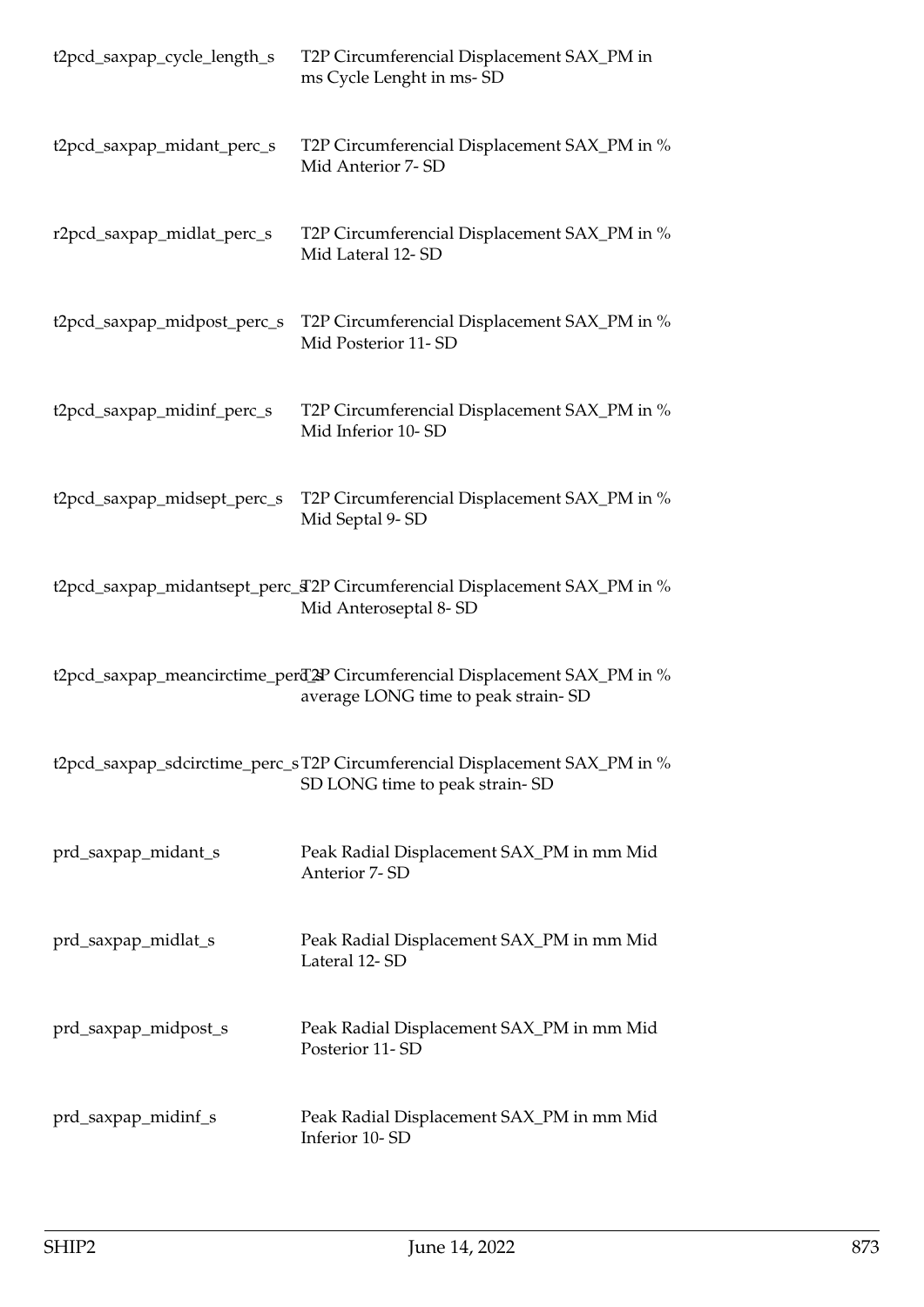| prd_saxpap_midsept_s        | Peak Radial Displacement SAX_PM in mm Mid<br>Septal 9-SD                   |
|-----------------------------|----------------------------------------------------------------------------|
| prd_saxpap_midantsept_s     | Peak Radial Displacement SAX_PM in mm Mid<br>Anteroseptal 8-SD             |
| prd_saxpap_meancircstrain_s | Peak Radial Displacement SAX_PM in mm<br>average RAD strain-SD             |
| t2prd_saxpap_midant_s       | T2P Radial Displacement SAX_PM in ms Mid<br>Anterior 7-SD                  |
| r2prd_saxpap_midlat_s       | T2P Radial Displacement SAX_PM in ms Mid<br>Lateral 12-SD                  |
| t2prd_saxpap_midpost_s      | T2P Radial Displacement SAX_PM in ms Mid<br>Posterior 11-SD                |
| t2prd_saxpap_midinf_s       | T2P Radial Displacement SAX_PM in ms Mid<br>Inferior 10-SD                 |
| t2prd_saxpap_midsept_s      | T2P Radial Displacement SAX_PM in ms Mid<br>Septal 9-SD                    |
| t2prd_saxpap_midantsept_s   | T2P Radial Displacement SAX_PM in ms Mid<br>Anteroseptal 8-SD              |
| t2prd_saxpap_meancirctime_s | T2P Radial Displacement SAX_PM in ms average<br>RAD time to peak strain-SD |
| t2prd_saxpap_sdcirctime_s   | T2P Radial Displacement SAX_PM in ms SD<br>RAD time to peak-SD             |
| t2prd_saxpap_cycle_length_s | T2P Radial Displacement SAX_PM in ms Cycle<br>Lenght in ms-SD              |
| t2prd_saxpap_midant_perc_s  | T2P Radial Displacement SAX_PM in % Mid<br>Anterior 7-SD                   |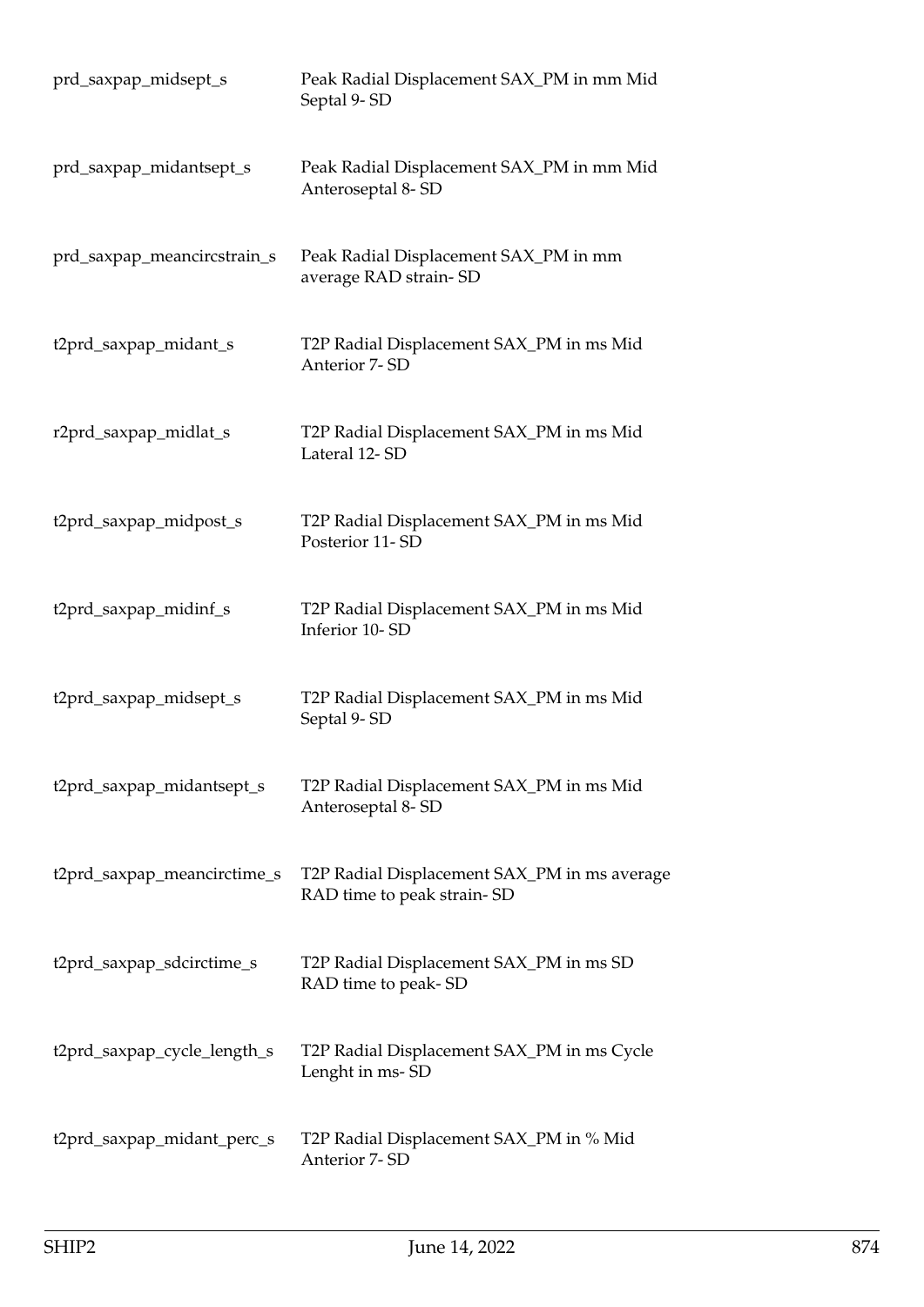| r2prd_saxpap_midlat_perc_s  | T2P Radial Displacement SAX_PM in % Mid<br>Lateral 12-SD                                                 |
|-----------------------------|----------------------------------------------------------------------------------------------------------|
| t2prd_saxpap_midpost_perc_s | T2P Radial Displacement SAX_PM in % Mid<br>Posterior 11-SD                                               |
| t2prd_saxpap_midinf_perc_s  | T2P Radial Displacement SAX_PM in % Mid<br>Inferior 10-SD                                                |
| t2prd_saxpap_midsept_perc_s | T2P Radial Displacement SAX_PM in % Mid<br>Septal 9-SD                                                   |
|                             | t2prd_saxpap_midantsept_perc_sT2P Radial Displacement SAX_PM in % Mid<br>Anteroseptal 8-SD               |
|                             | t2prd_saxpap_meancirctime_perd_&P Radial Displacement SAX_PM in % average<br>LONG time to peak strain-SD |
|                             | t2prd_saxpap_sdcirctime_perc_s T2P Radial Displacement SAX_PM in % SD<br>LONG time to peak strain-SD     |
| pcs_saxpap_midant_s         | Peak Circumferencial Strain SAX_PM in % Mid<br>Anterior 7-SD                                             |
| pcs_saxpap_midlat_s         | Peak Circumferencial Strain SAX_PM in % Mid<br>Lateral 12-SD                                             |
| pcs_saxpap_midpost_s        | Peak Circumferencial Strain SAX_PM in % Mid<br>Posterior 11-SD                                           |
| pcs_saxpap_midinf_s         | Peak Circumferencial Strain SAX_PM in % Mid<br>Inferior 10-SD                                            |
| pcs_saxpap_midsept_s        | Peak Circumferencial Strain SAX_PM in % Mid<br>Septal 9-SD                                               |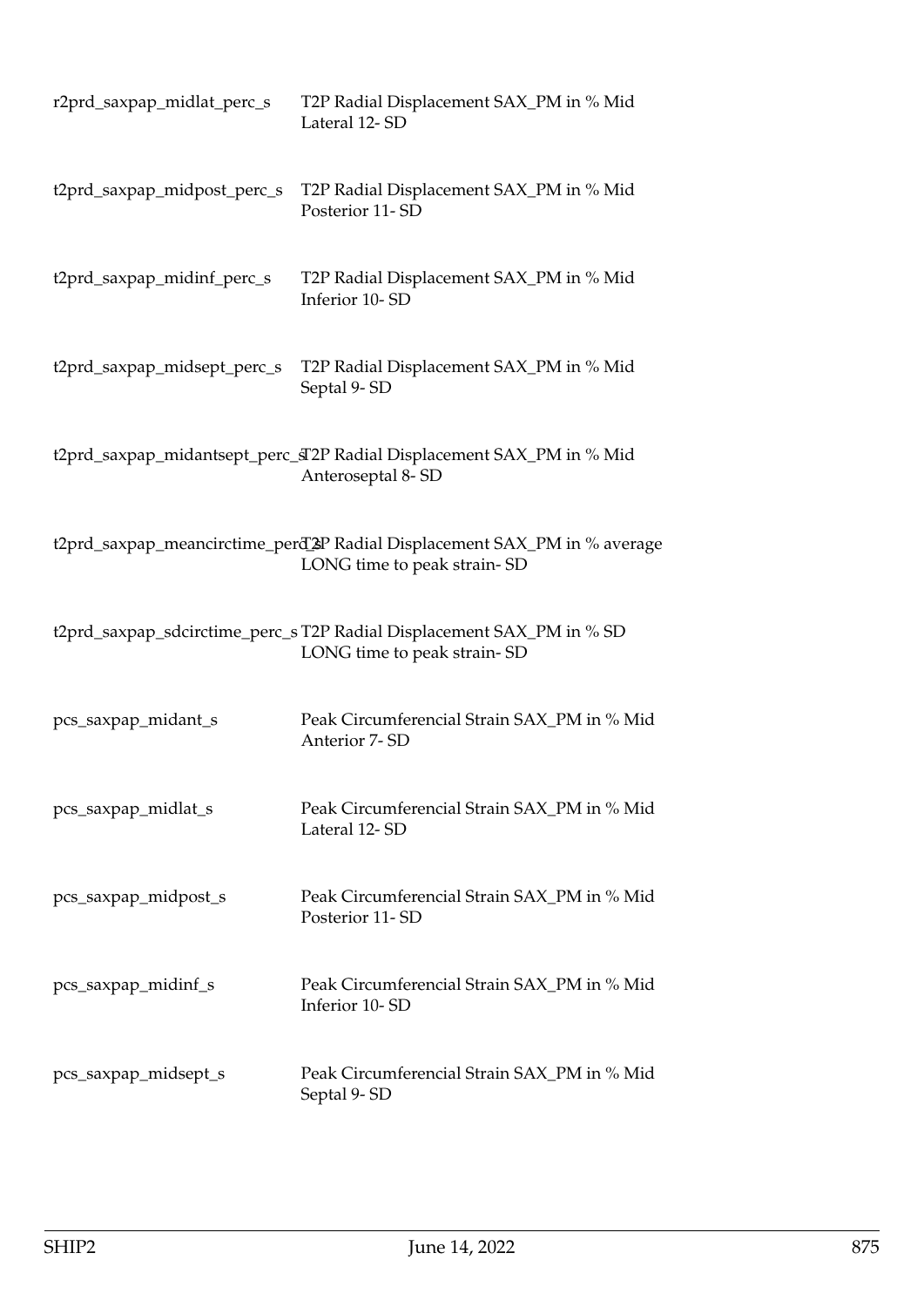| pcs_saxpap_midantsept_s     | Peak Circumferencial Strain SAX_PM in % Mid<br>Anteroseptal 8-SD               |
|-----------------------------|--------------------------------------------------------------------------------|
| pcs_saxpap_meancircstrain_s | Peak Circumferencial Strain SAX_PM in %<br>average CIRC strain-SD              |
| t2pcs_saxpap_midant_s       | T2P Circumferencial Strain SAX_PM in ms Mid<br>Anterior 7-SD                   |
| r2pcs_saxpap_midlat_s       | T2P Circumferencial Strain SAX_PM in ms Mid<br>Lateral 12-SD                   |
| t2pcs_saxpap_midpost_s      | T2P Circumferencial Strain SAX_PM in ms Mid<br>Posterior 11-SD                 |
| t2pcs_saxpap_midinf_s       | T2P Circumferencial Strain SAX_PM in ms Mid<br>Inferior 10-SD                  |
| t2pcs_saxpap_midsept_s      | T2P Circumferencial Strain SAX_PM in ms Mid<br>Septal 9-SD                     |
| t2pcs_saxpap_midantsept_s   | T2P Circumferencial Strain SAX_PM in ms Mid<br>Anteroseptal 8-SD               |
| t2pcs_saxpap_meancirctime_s | T2P Circumferencial Strain SAX_PM in ms<br>average CIRC time to peak strain-SD |
| t2pcs_saxpap_sdcirctime_s   | T2P Circumferencial Strain SAX_PM in ms SD<br>CIRC time to peak strain-SD      |
| t2pcs_saxpap_cycle_length_s | T2P Circumferencial Strain SAX_PM in ms Cycle<br>Lenght in ms-SD               |
| t2pcs_saxpap_midant_perc_s  | T2P Circumferencial Strain SAX_PM in % Mid<br>Anterior 7-SD                    |
| r2pcs_saxpap_midlat_perc_s  | T2P Circumferencial Strain SAX_PM in % Mid<br>Lateral 12-SD                    |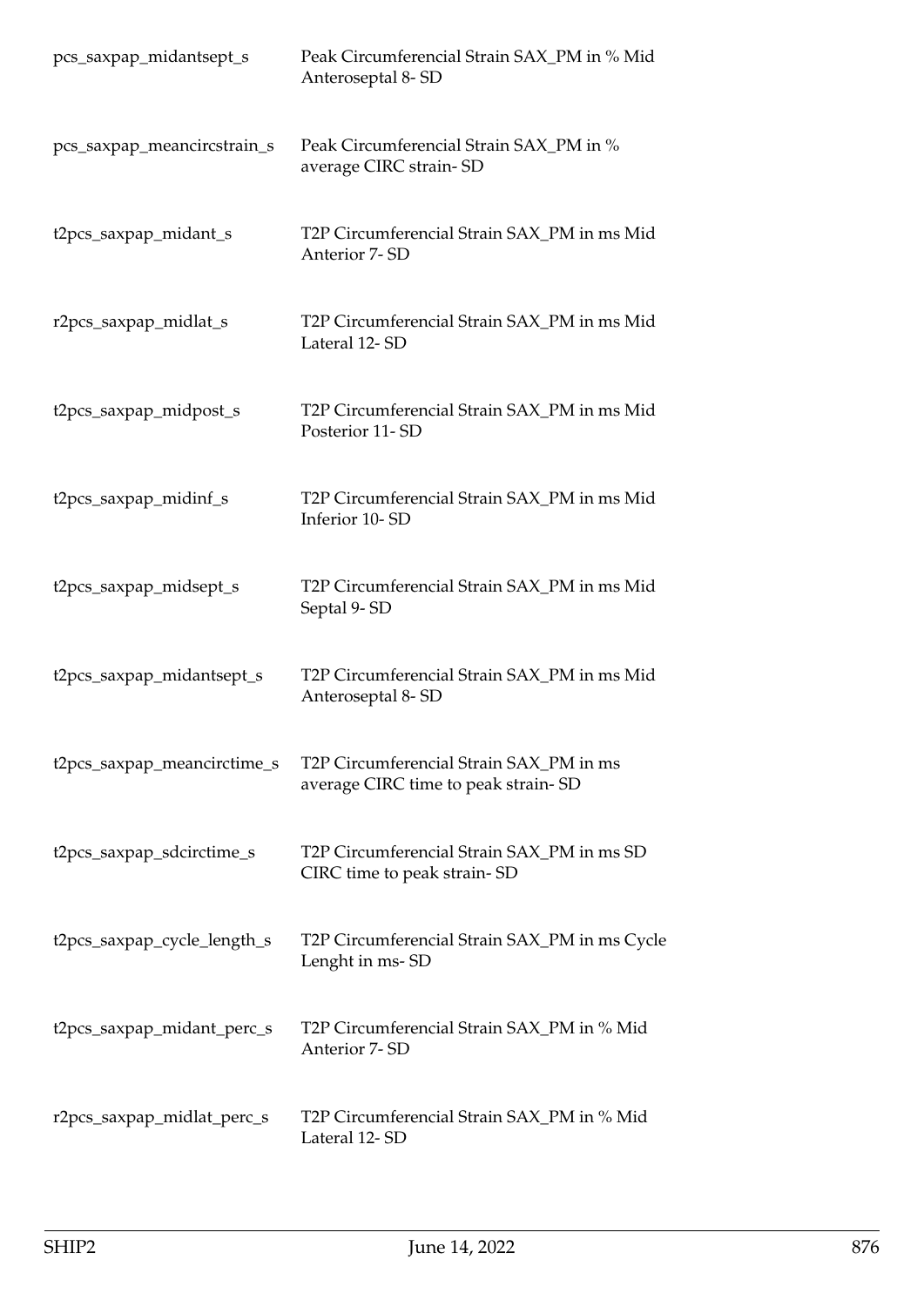| t2pcs_saxpap_midpost_perc_s | T2P Circumferencial Strain SAX_PM in % Mid<br>Posterior 11-SD                                               |
|-----------------------------|-------------------------------------------------------------------------------------------------------------|
| t2pcs_saxpap_midinf_perc_s  | T2P Circumferencial Strain SAX_PM in % Mid<br>Inferior 10-SD                                                |
| t2pcs_saxpap_midsept_perc_s | T2P Circumferencial Strain SAX_PM in % Mid<br>Septal 9-SD                                                   |
|                             | t2pcs_saxpap_midantsept_perc_sT2P Circumferencial Strain SAX_PM in % Mid<br>Anteroseptal 8-SD               |
|                             | t2pcs_saxpap_meancirctime_percL&P Circumferencial Strain SAX_PM in %<br>average LONG time to peak strain-SD |
|                             | t2pcs_saxpap_sdcirctime_perc_s T2P Circumferencial Strain SAX_PM in % SD<br>LONG time to peak strain-SD     |
| prs_saxpap_midant_s         | Peak Radial Strain SAX_PM in % Mid Anterior 7-<br>SD                                                        |
| prs_saxpap_midlat_s         | Peak Radial Strain SAX_PM in % Mid Lateral 12-<br><b>SD</b>                                                 |
| prs_saxpap_midpost_s        | Peak Radial Strain SAX_PM in % Mid Posterior<br>11-SD                                                       |
| prs_saxpap_midinf_s         | Peak Radial Strain SAX_PM in % Mid Inferior 10-<br><b>SD</b>                                                |
| prs_saxpap_midsept_s        | Peak Radial Strain SAX_PM in % Mid Septal 9-<br><b>SD</b>                                                   |
| prs_saxpap_midantsept_s     | Peak Radial Strain SAX_PM in % Mid<br>Anteroseptal 8-SD                                                     |
| prs_saxpap_meancircstrain_s | Peak Radial Strain SAX_PM in % average RAD<br>strain-SD                                                     |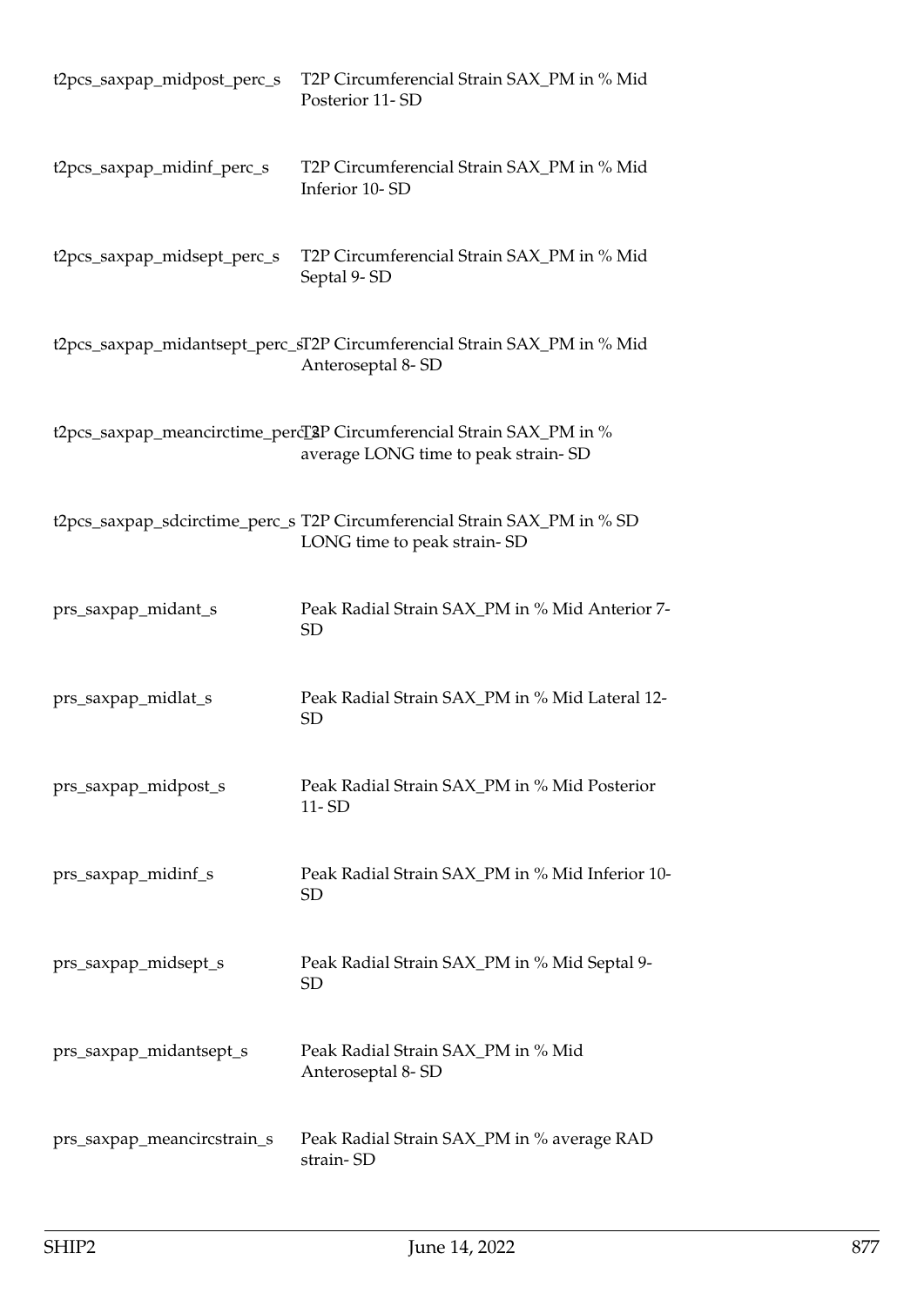| t2prs_saxpap_midant_s       | T2P Radial Strain SAX_PM in ms Mid Anterior 7-<br>SD                 |
|-----------------------------|----------------------------------------------------------------------|
| r2prs_saxpap_midlat_s       | T2P Radial Strain SAX_PM in ms Mid Lateral 12-<br><b>SD</b>          |
| t2prs_saxpap_midpost_s      | T2P Radial Strain SAX_PM in ms Mid Posterior<br>$11 - SD$            |
| t2prs_saxpap_midinf_s       | T2P Radial Strain SAX_PM in ms Mid Inferior 10-<br><b>SD</b>         |
| t2prs_saxpap_midsept_s      | T2P Radial Strain SAX_PM in ms Mid Septal 9-<br><b>SD</b>            |
| t2prs_saxpap_midantsept_s   | T2P Radial Strain SAX_PM in ms Mid<br>Anteroseptal 8-SD              |
| t2prs_saxpap_meancirctime_s | T2P Radial Strain SAX_PM in ms average RAD<br>time to peak strain-SD |
| t2prs_saxpap_sdcirctime_s   | T2P Radial Strain SAX_PM in ms SD RAD time<br>to peak-SD             |
| t2prs_saxpap_cycle_length_s | T2P Radial Strain SAX_PM in ms Cycle Lenght in<br>ms-SD              |
| t2prs_saxpap_midant_perc_s  | T2P Radial Strain SAX_PM in % Mid Anterior 7-<br><b>SD</b>           |
| r2prs_saxpap_midlat_perc_s  | T2P Radial Strain SAX_PM in % Mid Lateral 12-<br>SD                  |
| t2prs_saxpap_midpost_perc_s | T2P Radial Strain SAX_PM in % Mid Posterior<br>$11 - SD$             |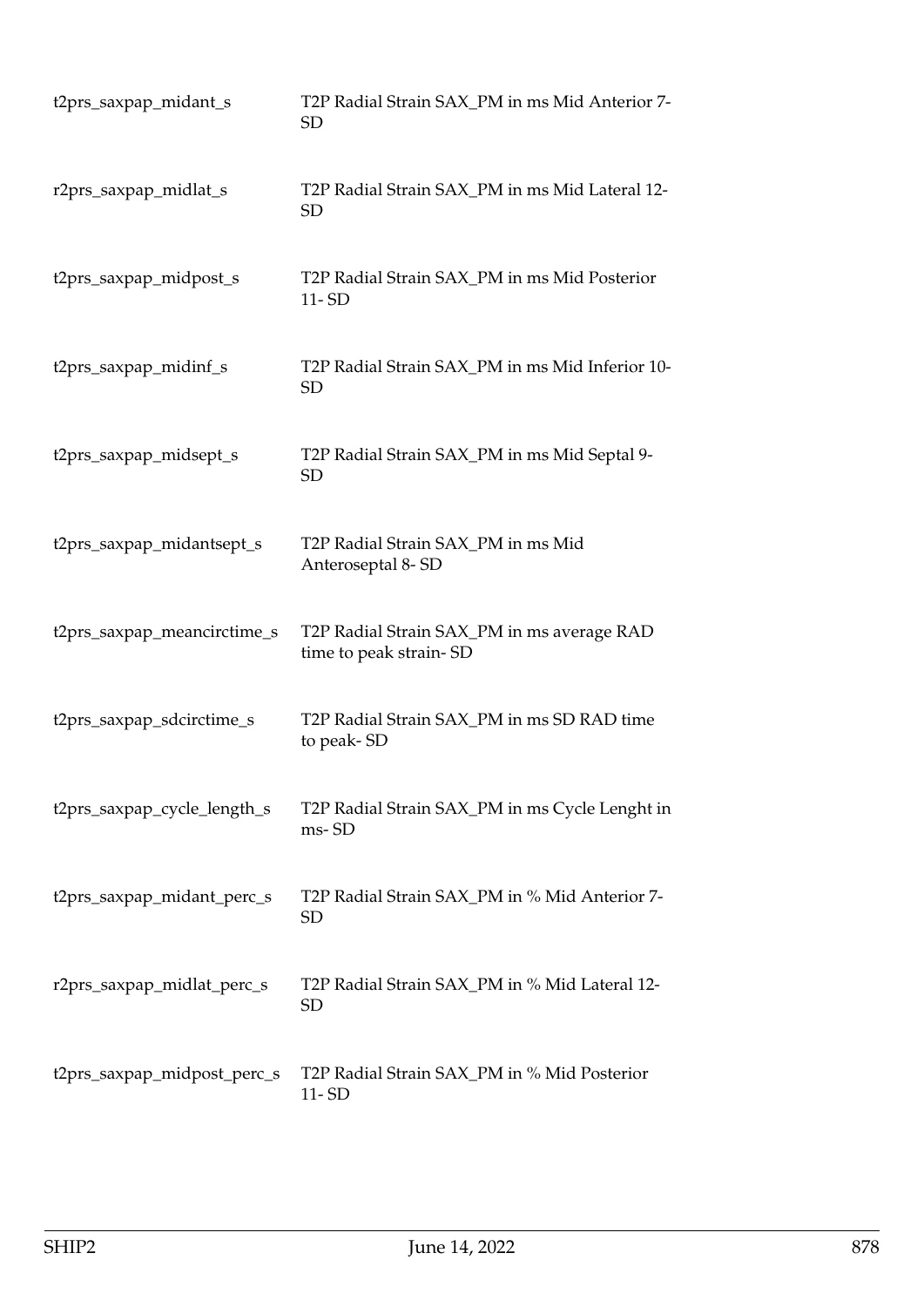| t2prs_saxpap_midinf_perc_s | T2P Radial Strain SAX_PM in % Mid Inferior 10-<br><b>SD</b>                                                     |
|----------------------------|-----------------------------------------------------------------------------------------------------------------|
|                            | t2prs_saxpap_midsept_perc_s T2P Radial Strain SAX_PM in % Mid Septal 9- SD                                      |
|                            | t2prs_saxpap_midantsept_perc_sT2P Radial Strain SAX_PM in % Mid<br>Anteroseptal 8-SD                            |
|                            | t2prs_saxpap_meancirctime_perc <sup>T</sup> &P Radial Strain SAX_PM in % average LONG<br>time to peak strain-SD |
|                            | t2prs_saxpap_sdcirctime_perc_s T2P Radial Strain SAX_PM in % SD LONG time<br>to peak strain-SD                  |
| pcsr_saxap_apiant_s        | Peak Circum Strainrate SAX_AP in 1/s Apical<br>Anterior 13-SD                                                   |
| pcsr_saxap_apilat_s        | Peak Circum Strainrate SAX_AP in 1/s Apical<br>Lateral 16-SD                                                    |
| pcsr_saxap_apiinf_s        | Peak Circum Strainrate SAX_AP in 1/s Apical<br>Inferior 15-SD                                                   |
| pcsr_saxap_apisept_s       | Peak Circum Strainrate SAX_AP in 1/s Apical<br>Septal 14-SD                                                     |
| pcsr_saxap_meancirctime_s  | Peak Circum Strainrate SAX_AP in 1/s average<br>CIRC time to peak Strainrate-SD                                 |
| t2pcsr_saxap_apiant_s      | T2P Circum Strainrate SAX_AP in ms Apical<br>Anterior 13-SD                                                     |
| t2pcsr_saxap_apilat_s      | T2P Circum Strainrate SAX_AP in ms Apical<br>Lateral 16-SD                                                      |
| t2pcsr_saxap_apiinf_s      | T2P Circum Strainrate SAX_AP in ms Apical<br>Inferior 15-SD                                                     |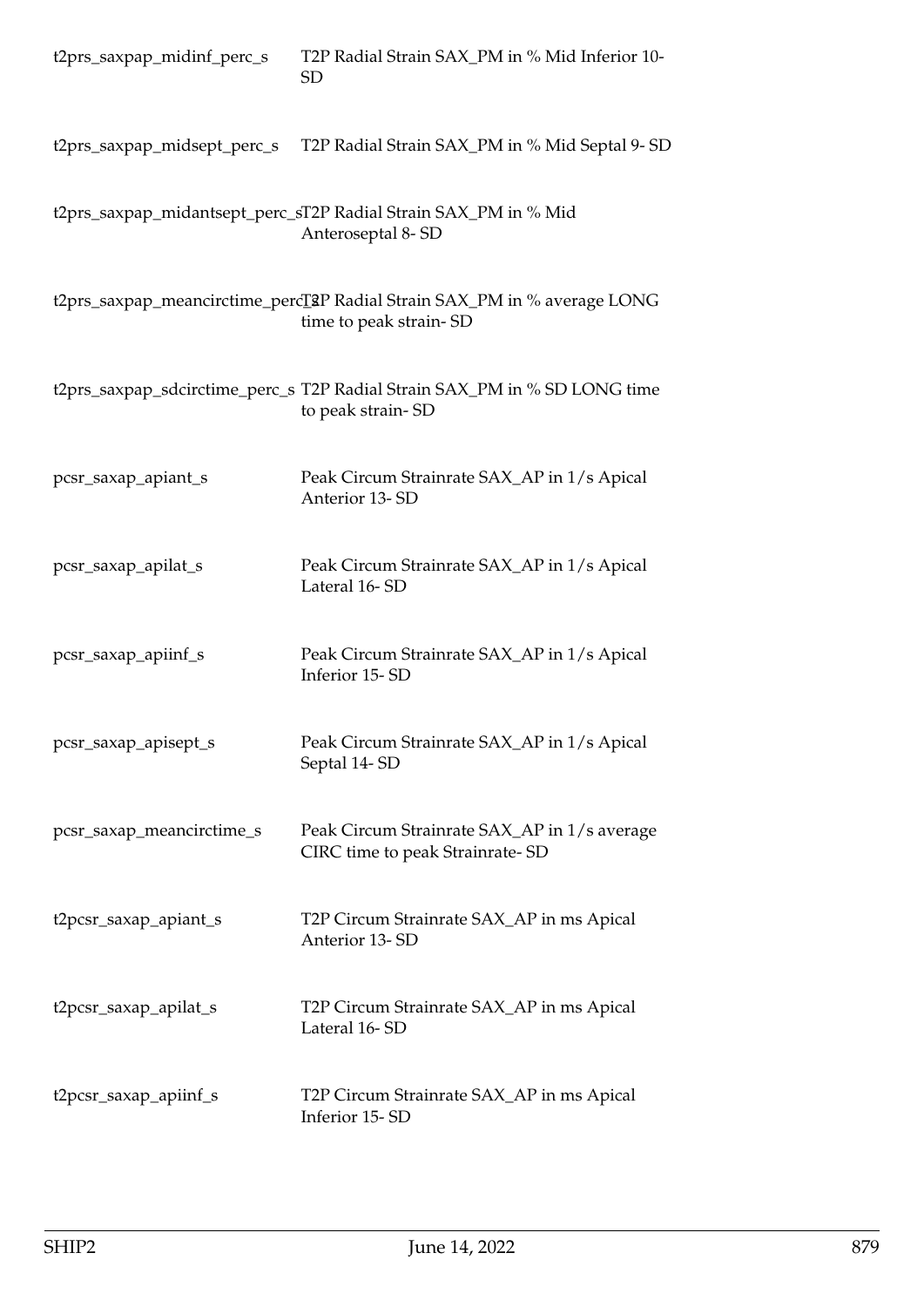| t2pcsr_saxap_apisept_s      | T2P Circum Strainrate SAX_AP in ms Apical<br>Septal 14-SD                                                   |
|-----------------------------|-------------------------------------------------------------------------------------------------------------|
|                             | t2pcsr_saxap_meancirctime_meaff2P Circum Strainrate SAX_AP in ms average<br>CIRC time to peak Strainrate-SD |
| t2pcsr_saxap_sdcirctime_s   | T2P Circum Strainrate SAX_AP in ms SD CIRC<br>time to peak Strainrate-SD                                    |
| t2pcsr_cycle_length_s       | T2P Circum Strainrate SAX_AP in ms Cycle<br>Lenght in ms-SD                                                 |
| t2pcsr_saxap_apiant_perc_s  | T2P Circum Strainrate SAX_AP in % Apical<br>Anterior 13-SD                                                  |
| t2pcsr_saxap_apilat_perc_s  | T2P Circum Strainrate SAX_AP in % Apical<br>Lateral 16-SD                                                   |
| t2pcsr_saxap_apiinf_perc_s  | T2P Circum Strainrate SAX_AP in % Apical<br>Inferior 15-SD                                                  |
| t2pcsr_saxap_apisept_perc_s | T2P Circum Strainrate SAX_AP in % Apical<br>Septal 14-SD                                                    |
|                             | t2pcsr_saxap_meancircstrain_p_sT2P Circum Strainrate SAX_AP in % average<br><b>CIRC Strainrate-SD</b>       |
|                             | t2pcsr_saxap_sdcircstrain_perc_sT2P Circum Strainrate SAX_AP in % SD CIRC<br>Strainrate-SD                  |
| prsr_saxap_apiant_s         | Peak Radial Strainrate SAX_AP in 1/s Apical<br>Anterior 13-SD                                               |
| prsr_saxap_apilat_s         | Peak Radial Strainrate SAX_AP in 1/s Apical<br>Lateral 16-SD                                                |
| prsr_saxap_apiinf_s         | Peak Radial Strainrate SAX_AP in 1/s Apical<br>Inferior 15-SD                                               |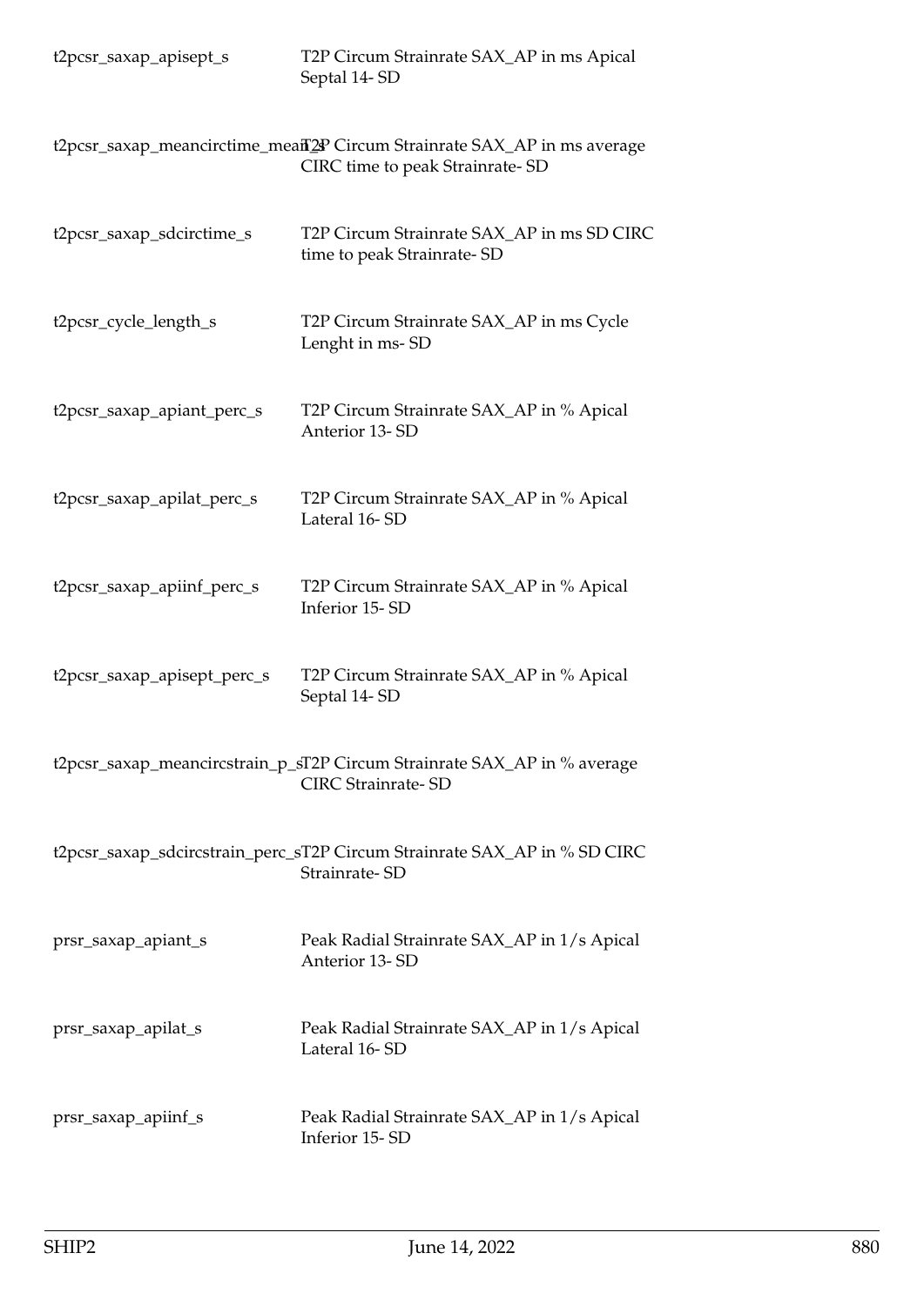| prsr_saxap_apisept_s        | Peak Radial Strainrate SAX_AP in 1/s Apical<br>Septal 14-SD                  |
|-----------------------------|------------------------------------------------------------------------------|
| prsr_saxap_meanradstrain_s  | Peak Radial Strainrate SAX_AP in 1/s average<br><b>RAD Strainrate-SD</b>     |
| t2prsr_saxap_apiant_s       | T2P Radial Strainrate SAX_AP in ms Apical<br>Anterior 13-SD                  |
| t2prsr_saxap_apilat_s       | T2P Radial Strainrate SAX_AP in ms Apical<br>Lateral 16-SD                   |
| t2prsr_saxap_apiinf_s       | T2P Radial Strainrate SAX_AP in ms Apical<br>Inferior 15-SD                  |
| t2prsr_saxap_apisept_s      | T2P Radial Strainrate SAX_AP in ms Apical<br>Septal 14-SD                    |
| t2prsr_saxap_meanradtime_s  | T2P Radial Strainrate SAX_AP in ms average<br>RAD time to peak Strainrate-SD |
| t2prsr_saxap_sdradtime_s    | T2P Radial Strainrate SAX_AP in ms SD RAD<br>time to peak-SD                 |
| t2prsr_saxap_cycle_length_s | T2P Radial Strainrate SAX_AP in ms Cycle<br>Lenght in ms-SD                  |
| t2prsr_saxap_apiant_perc_s  | T2P Radial Strainrate SAX_AP in % Apical<br>Anterior 13-SD                   |
| t2prsr_saxap_apilat_perc_s  | T2P Radial Strainrate SAX_AP in % Apical<br>Lateral 16-SD                    |
| t2prsr_saxap_apiinf_perc_s  | T2P Radial Strainrate SAX_AP in % Apical<br>Inferior 15-SD                   |
| t2prsr_saxap_apisept_perc_s | T2P Radial Strainrate SAX_AP in % Apical Septal<br>14-SD                     |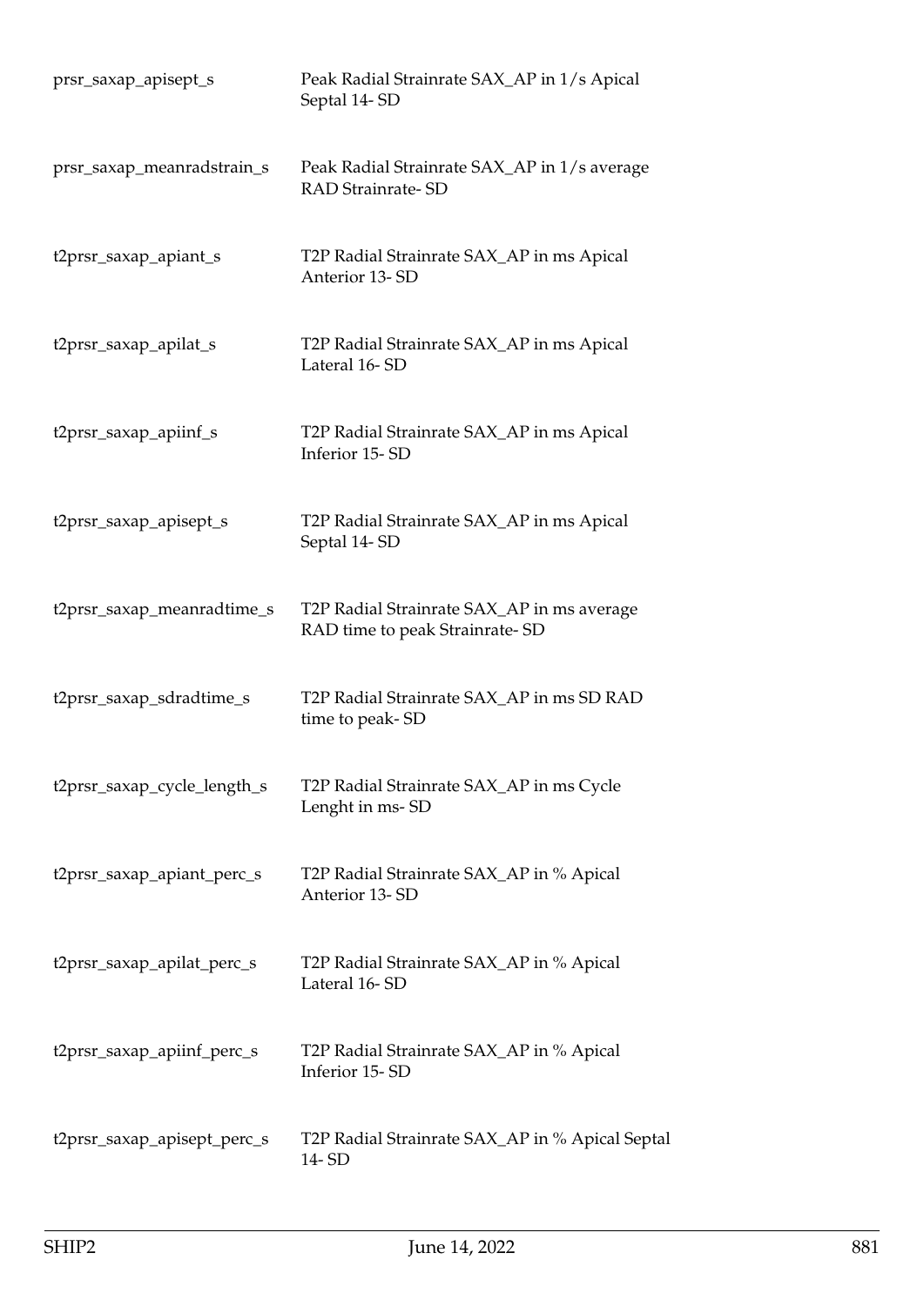|                          | t2prsr_saxap_meancircstrain_p_sT2P Radial Strainrate SAX_AP in % average<br><b>CIRC Strainrate-SD</b>  |
|--------------------------|--------------------------------------------------------------------------------------------------------|
|                          | t2prsr_saxap_sdcircstrain_perc_sT2P Radial Strainrate SAX_AP in % SD CIRC<br>Strainrate-SD             |
| pcv_saxap_apiant_s       | Peak Circum Velocity SAX_AP in cm/s Apical<br>Anterior 13-SD                                           |
| pcv_saxap_apilat_s       | Peak Circum Velocity SAX_AP in cm/s Apical<br>Lateral 16-SD                                            |
| pcv_saxap_apiinf_s       | Peak Circum Velocity SAX_AP in cm/s Apical<br>Inferior 15-SD                                           |
| pcv_saxap_apisept_s      | Peak Circum Velocity SAX_AP in cm/s Apical<br>Septal 14-SD                                             |
| pcv_saxap_meancirctime_s | Peak Circum Velocity SAX_AP in cm/s average<br>CIRC time to peak Velocity-SD                           |
| t2pcv_saxap_apiant_s     | T2P Circum Velocity SAX_AP in ms Apical<br>Anterior 13-SD                                              |
| t2pcv_saxap_apilat_s     | T2P Circum Velocity SAX_AP in ms Apical<br>Lateral 16-SD                                               |
| t2pcv_saxap_apiinf_s     | T2P Circum Velocity SAX_AP in ms Apical<br>Inferior 15-SD                                              |
| t2pcv_saxap_apisept_s    | T2P Circum Velocity SAX_AP in ms Apical<br>Septal 14-SD                                                |
|                          | t2pcv_saxap_meancirctime_meanL2P Circum Velocity SAX_AP in ms average<br>CIRC time to peak Velocity-SD |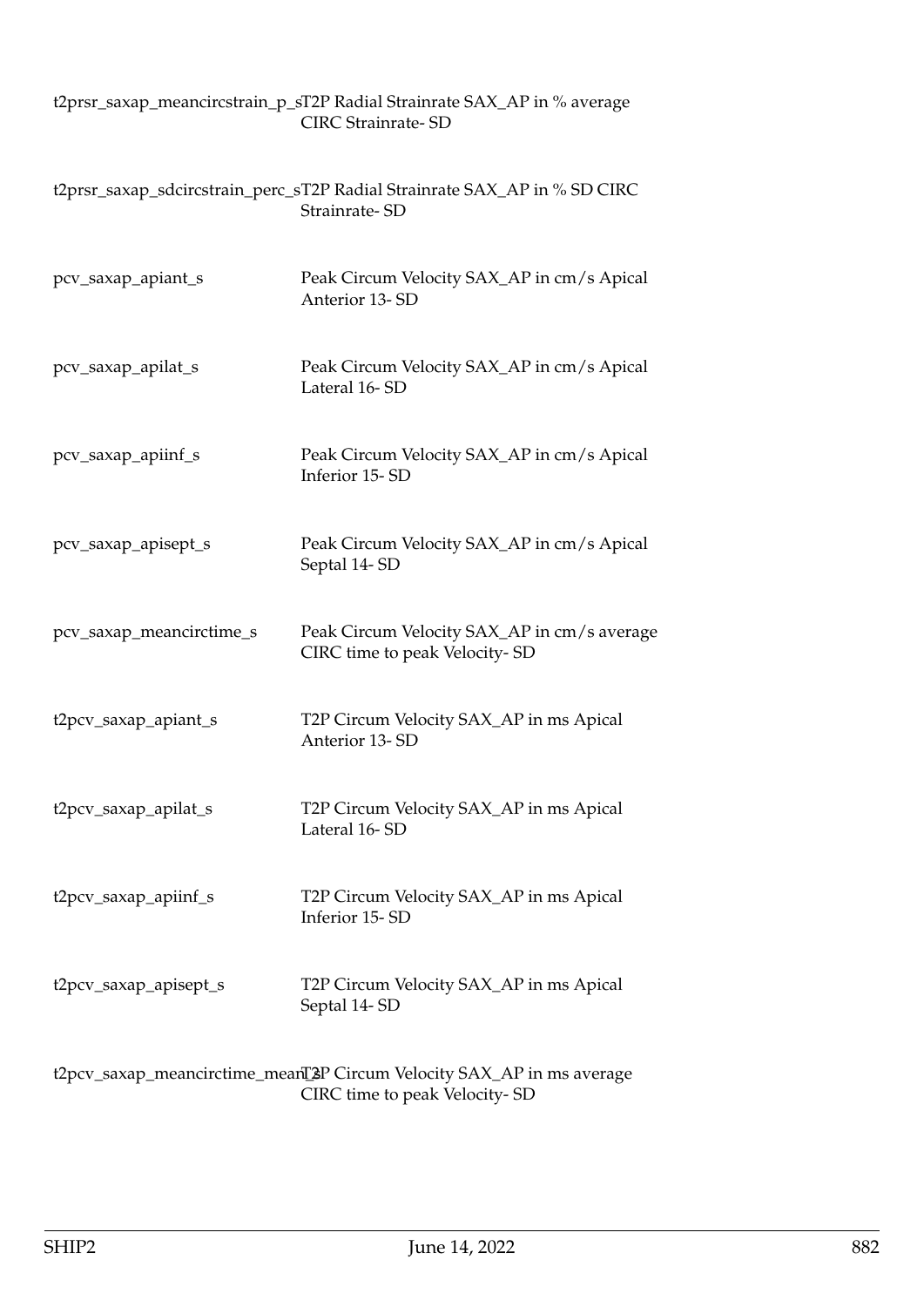| t2pcv_saxap_sdcirctime_s   | T2P Circum Velocity SAX_AP in ms SD CIRC<br>time to peak Velocity-SD                      |
|----------------------------|-------------------------------------------------------------------------------------------|
| t2pcv_cycle_length_s       | T2P Circum Velocity SAX_AP in ms Cycle<br>Lenght in ms-SD                                 |
| t2pcv_saxap_apiant_perc_s  | T2P Circum Velocity SAX_AP in % Apical<br>Anterior 13-SD                                  |
| t2pcv_saxap_apilat_perc_s  | T2P Circum Velocity SAX_AP in % Apical Lateral<br>16-SD                                   |
| t2pcv_saxap_apiinf_perc_s  | T2P Circum Velocity SAX_AP in % Apical<br>Inferior 15-SD                                  |
| t2pcv_saxap_apisept_perc_s | T2P Circum Velocity SAX_AP in % Apical Septal<br>14-SD                                    |
|                            | t2pcv_saxap_meancircstrain_p_sT2P Circum Velocity SAX_AP in % average CIRC<br>Velocity-SD |
|                            | t2pcv_saxap_sdcircstrain_perc_s T2P Circum Velocity SAX_AP in % SD CIRC<br>Velocity-SD    |
| prv_saxap_apiant_s         | Peak Radial Velocity SAX_AP in cm/s Apical<br>Anterior 13-SD                              |
| prv_saxap_apilat_s         | Peak Radial Velocity SAX_AP in cm/s Apical<br>Lateral 16-SD                               |
| prv_saxap_apiinf_s         | Peak Radial Velocity SAX_AP in cm/s Apical<br>Inferior 15-SD                              |
| prv_saxap_apisept_s        | Peak Radial Velocity SAX_AP in cm/s Apical<br>Septal 14-SD                                |
| prv_saxap_meanradstrain_s  | Peak Radial Velocity SAX_AP in cm/s average<br>RAD Velocity-SD                            |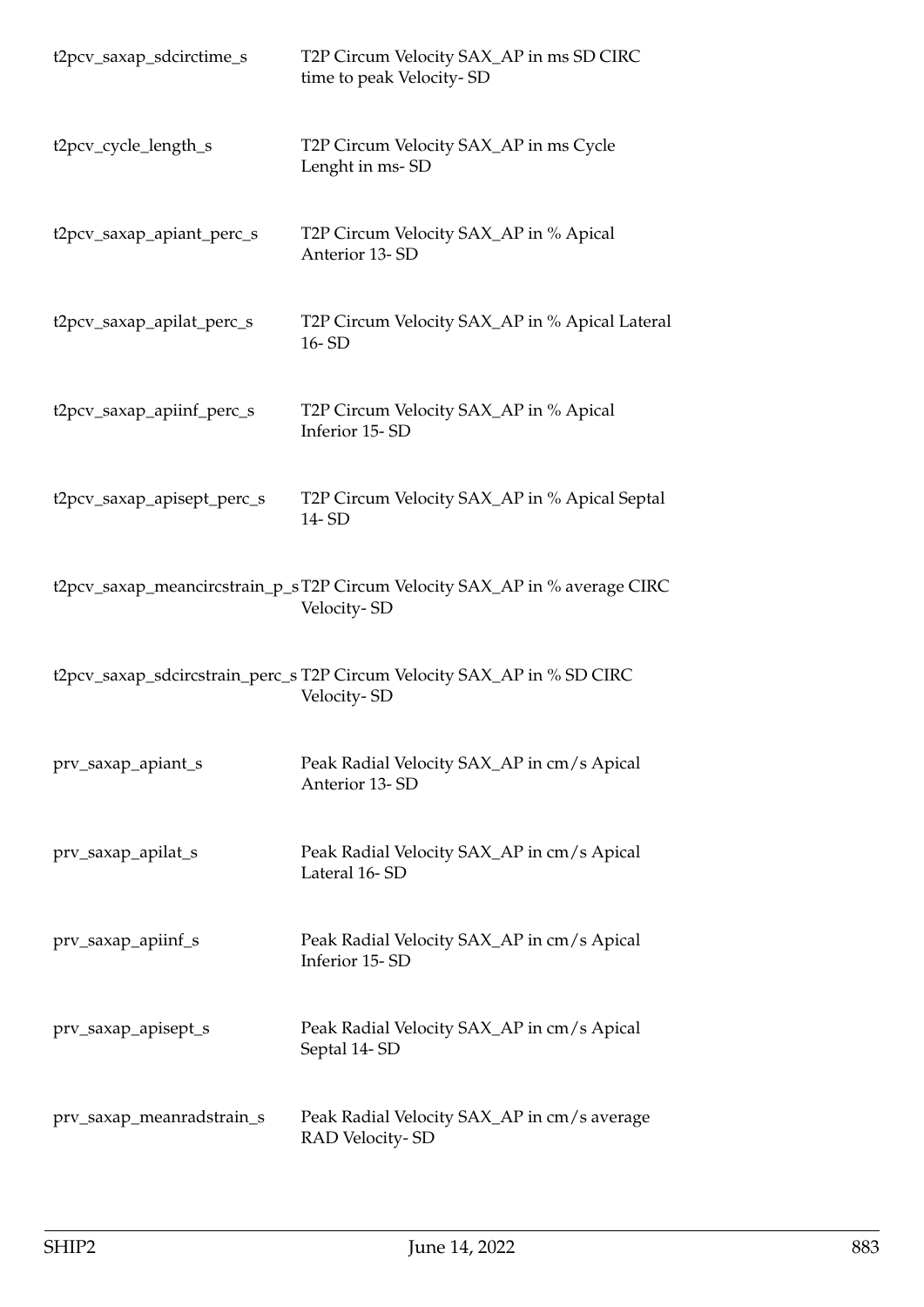| t2prv_saxap_apiant_s       | T2P Radial Velocity SAX_AP in ms Apical<br>Anterior 13-SD                                  |
|----------------------------|--------------------------------------------------------------------------------------------|
| t2prv_saxap_apilat_s       | T2P Radial Velocity SAX_AP in ms Apical Lateral<br>16-SD                                   |
| t2prv_saxap_apiinf_s       | T2P Radial Velocity SAX_AP in ms Apical<br>Inferior 15-SD                                  |
| t2prv_saxap_apisept_s      | T2P Radial Velocity SAX_AP in ms Apical Septal<br>14-SD                                    |
| t2prv_saxap_meanradtime_s  | T2P Radial Velocity SAX_AP in ms average RAD<br>time to peak Velocity-SD                   |
| t2prv_saxap_sdradtime_s    | T2P Radial Velocity SAX_AP in ms SD RAD time<br>to peak-SD                                 |
| t2prv_saxap_cycle_length_s | T2P Radial Velocity SAX_AP in ms Cycle Lenght<br>in ms-SD                                  |
| t2prv_saxap_apiant_perc_s  | T2P Radial Velocity SAX_AP in % Apical<br>Anterior 13-SD                                   |
| t2prv_saxap_apilat_perc_s  | T2P Radial Velocity SAX_AP in % Apical Lateral<br>$16 - SD$                                |
| t2prv_saxap_apiinf_perc_s  | T2P Radial Velocity SAX_AP in % Apical Inferior<br>15-SD                                   |
| t2prv_saxap_apisept_perc_s | T2P Radial Velocity SAX_AP in % Apical Septal<br>14-SD                                     |
|                            | t2prv_saxap_meancircstrain_p_s T2P Radial Velocity SAX_AP in % average CIRC<br>Velocity-SD |
|                            | t2prv_saxap_sdcircstrain_perc_s T2P Radial Velocity SAX_AP in % SD CIRC<br>Velocity-SD     |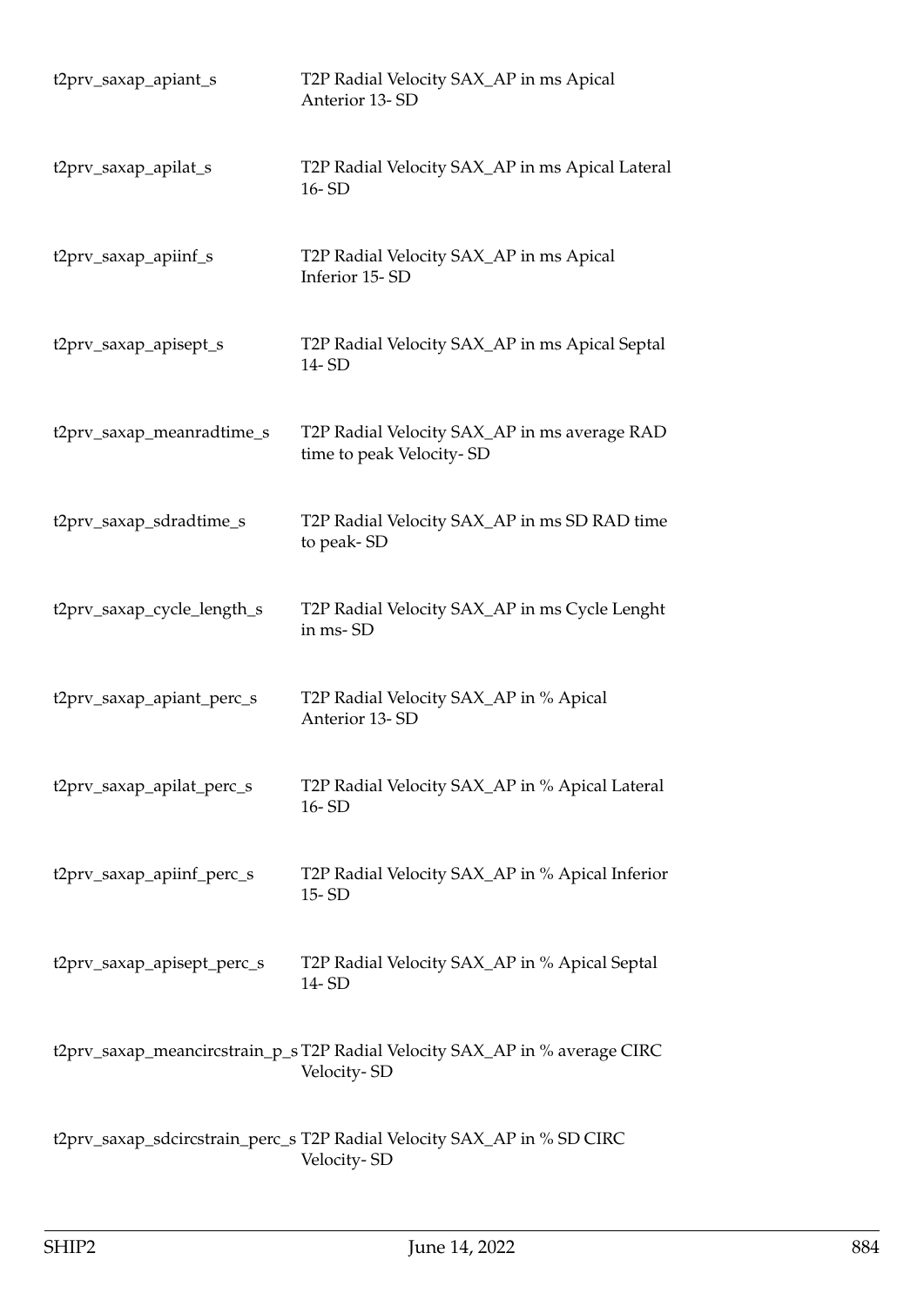| pcsr_saxmi_basant_s         | Peak Circumferencial Strainrate SAX_MV in 1/s<br><b>Basal Anterior 1-SD</b>  |
|-----------------------------|------------------------------------------------------------------------------|
| pcsr_saxmi_baslat_s         | Peak Circumferencial Strainrate SAX_MV in 1/s<br>Basal Lateral 6-SD          |
| pcsr_saxmi_baspost_s        | Peak Circumferencial Strainrate SAX_MV in 1/s<br><b>Basal Posterior 5-SD</b> |
| pcsr_saxmi_basinf_s         | Peak Circumferencial Strainrate SAX_MV in 1/s<br><b>Basal Inferior 4-SD</b>  |
| pcsr_saxmi_bassept_s        | Peak Circumferencial Strainrate SAX_MV in 1/s<br>Basal Septal 3-SD           |
| pcsr_saxmi_basantsept_s     | Peak Circumferencial Strainrate SAX_MV in 1/s<br>Basal Anteroseptal 2-SD     |
| pcsr_saxmi_meancircstrain_s | Peak Circumferencial Strainrate SAX_MV in 1/s<br>average CIRC Strainrate-SD  |
| t2pcsr_saxmi_basant_s       | T2P Circumferencial Strainrate SAX_MV in ms<br><b>Basal Anterior 1- SD</b>   |
| t2pcsr_saxmi_baslat_s       | T2P Circumferencial Strainrate SAX_MV in ms<br>Basal Lateral 6-SD            |
| t2pcsr_saxmi_baspost_s      | T2P Circumferencial Strainrate SAX_MV in ms<br><b>Basal Posterior 5-SD</b>   |
| t2pcsr_saxmi_basinf_s       | T2P Circumferencial Strainrate SAX_MV in ms<br>Basal Inferior 4-SD           |
| t2pcsr_saxmi_bassept_s      | T2P Circumferencial Strainrate SAX_MV in ms<br><b>Basal Septal 3-SD</b>      |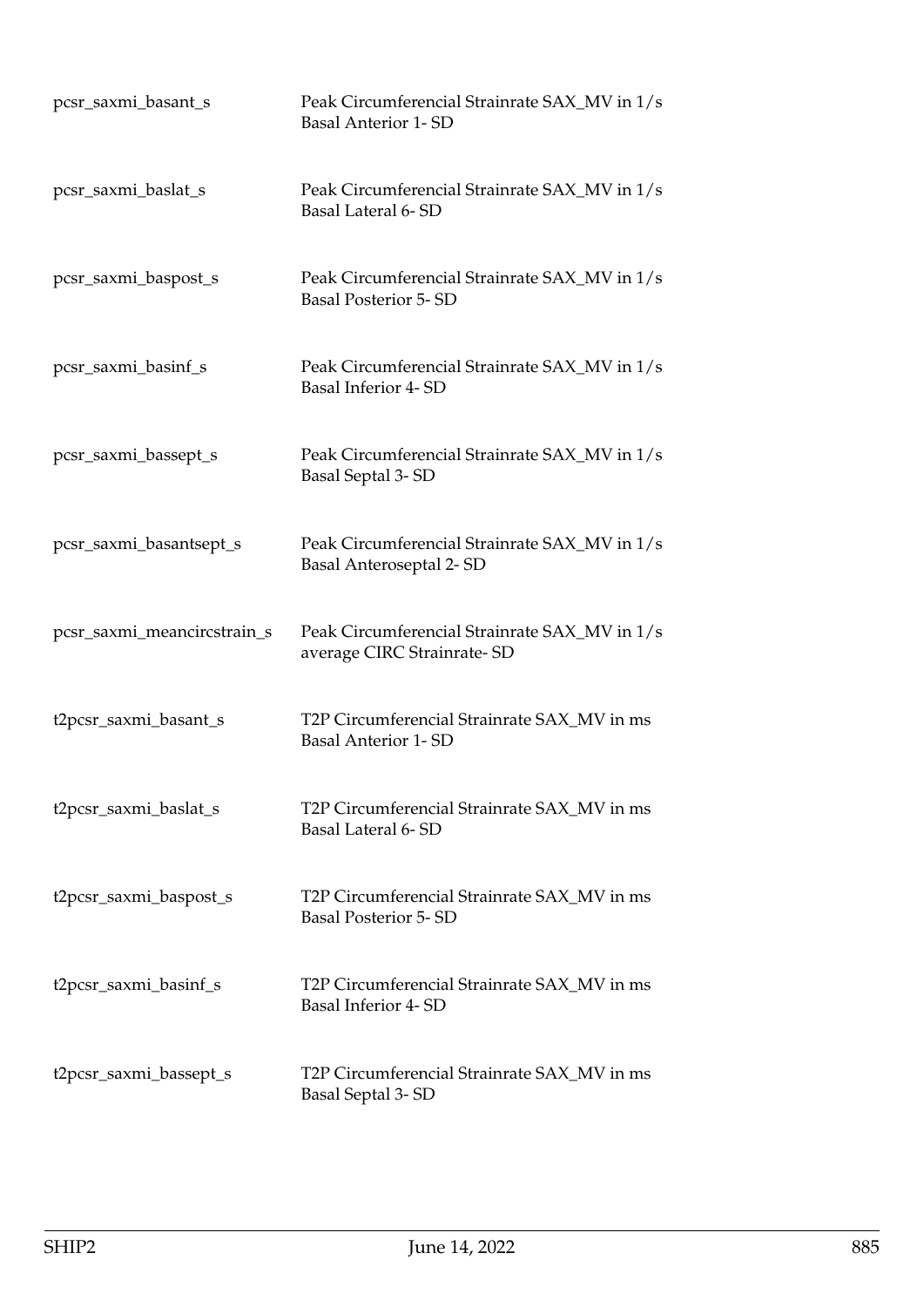| t2pcsr_saxmi_basantsept_s    | T2P Circumferencial Strainrate SAX_MV in ms<br>Basal Anteroseptal 2-SD                                              |
|------------------------------|---------------------------------------------------------------------------------------------------------------------|
| t2pcsr_saxmin_meancirctime_s | T2P Circumferencial Strainrate SAX_MV in ms<br>average CIRC time to peak Strainrate-SD                              |
| t2pcsr_saxmi_sdcirctime_s    | T2P Circumferencial Strainrate SAX_MV in ms<br>SD CIRC time to peak Strainrate-SD                                   |
| t2pcsr_saxmi_cycle_length_s  | T2P Circumferencial Strainrate SAX_MV in ms<br>Cycle Lenght in ms-SD                                                |
| t2pcsr_saxmi_basant_perc_s   | T2P Circumferencial Strainrate SAX_MV in %<br><b>Basal Anterior 1-SD</b>                                            |
| t2pcsr_saxmi_baslat_perc_s   | T2P Circumferencial Strainrate SAX_MV in %<br>Basal Lateral 6-SD                                                    |
| t2pcsr_saxmi_baspost_perc_s  | T2P Circumferencial Strainrate SAX_MV in %<br><b>Basal Posterior 5-SD</b>                                           |
| t2pcsr_saxmi_basinf1_s       | T2P Circumferencial Strainrate SAX_MV in %<br><b>Basal Inferior 4-SD</b>                                            |
| t2pcsr_saxmi_bassept1_s      | T2P Circumferencial Strainrate SAX_MV in %<br>Basal Septal 3-SD                                                     |
| t2pcsr_saxmi_basantsept1_s   | T2P Circumferencial Strainrate SAX_MV in %<br>Basal Anteroseptal 2-SD                                               |
|                              | t2pcsr_saxmi_meanlongstrain_s T2P Circumferencial Strainrate SAX_MV in %<br>average LONG time to peak Strainrate-SD |
| t2pcsr_saxmi_sdlongstrain_s  | T2P Circumferencial Strainrate SAX_MV in % SD<br>LONG time to peak Strainrate-SD                                    |
| prsr_saxmi_basant_s          | Peak Radial Strainrate SAX_MV in 1/s Basal<br>Anterior 1-SD                                                         |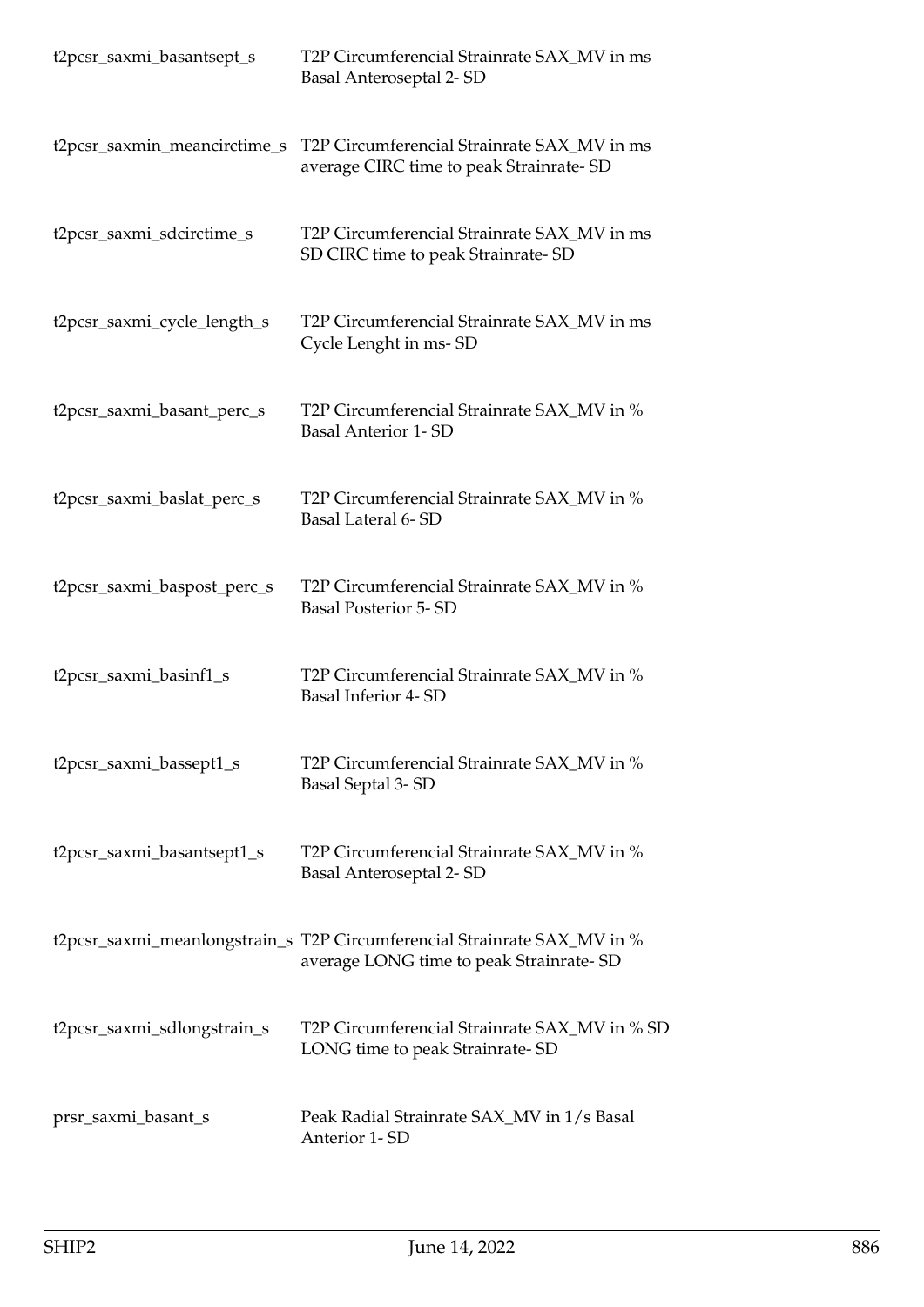| prsr_saxmi_baslat_s         | Peak Radial Strainrate SAX_MV in 1/s Basal<br>Lateral 6-SD                   |
|-----------------------------|------------------------------------------------------------------------------|
| prsr_saxmi_baspost_s        | Peak Radial Strainrate SAX_MV in 1/s Basal<br>Posterior 5-SD                 |
| prsr_saxmi_basinf_s         | Peak Radial Strainrate SAX_MV in 1/s Basal<br>Inferior 4-SD                  |
| prsr_saxmi_bassept_s        | Peak Radial Strainrate SAX_MV in 1/s Basal<br>Septal 3-SD                    |
| prsr_saxmi_basantsept_s     | Peak Radial Strainrate SAX_MV in 1/s Basal<br>Anteroseptal 2-SD              |
| prsr_saxmi_meanradstrain_s  | Peak Radial Strainrate SAX_MV in 1/s average<br><b>RAD Strainrate-SD</b>     |
| t2prsr_saxmi_basant_s       | T2P Radial Strainrate SAX_MV in ms Basal<br><b>Anterior 1-SD</b>             |
| t2prsr_saxmi_baslat_s       | T2P Radial Strainrate SAX_MV in ms Basal<br>Lateral 6-SD                     |
| t2prsr_saxmi_baspost_s      | T2P Radial Strainrate SAX_MV in ms Basal<br>Posterior 5-SD                   |
| t2prsr_saxmi_basinf_s       | T2P Radial Strainrate SAX_MV in ms Basal<br>Inferior 4-SD                    |
| t2prsr_saxmi_bassept_s      | T2P Radial Strainrate SAX_MV in ms Basal<br>Septal 3-SD                      |
| t2prsr_saxmi_basantsept_s   | T2P Radial Strainrate SAX_MV in ms Basal<br>Anteroseptal 2-SD                |
| t2prsr_saxmin_meanradtime_s | T2P Radial Strainrate SAX_MV in ms average<br>RAD time to peak Strainrate-SD |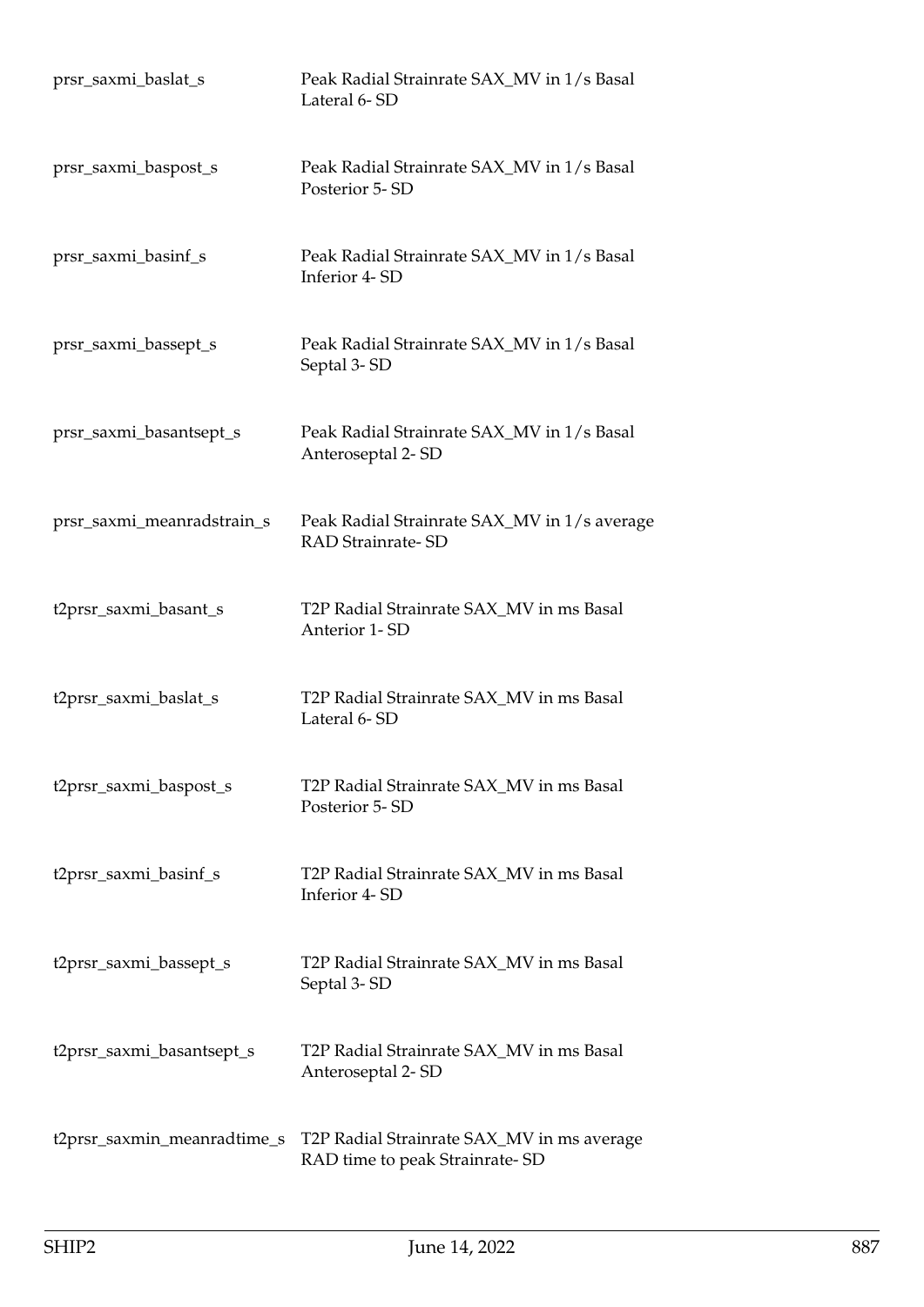| t2prsr_saxmi_sdradtime_s      | T2P Radial Strainrate SAX_MV in ms SD RAD<br>time to peak-SD               |
|-------------------------------|----------------------------------------------------------------------------|
| t2prsr_saxmi_cycle_length_s   | T2P Radial Strainrate SAX_MV in ms Cycle<br>Lenght in ms-SD                |
| t2prsr_saxmi_basant_perc_s    | T2P Radial Strainrate SAX_MV in % Basal<br>Anterior 1-SD                   |
| t2prsr_saxmi_baslat_perc_s    | T2P Radial Strainrate SAX_MV in % Basal Lateral<br>$6 - SD$                |
| t2prsr_saxmi_baspost_perc_s   | T2P Radial Strainrate SAX_MV in % Basal<br>Posterior 5-SD                  |
| t2prsr_saxmi_basinf1_s        | T2P Radial Strainrate SAX_MV in % Basal<br>Inferior 4-SD                   |
| t2prsr_saxmi_bassept1_s       | T2P Radial Strainrate SAX_MV in % Basal Septal<br>$3 - SD$                 |
| t2prsr_saxmi_basantsept1_s    | T2P Radial Strainrate SAX_MV in % Basal<br>Anteroseptal 2-SD               |
| t2prsr_saxmi_meancircstrain_s | T2P Radial Strainrate SAX_MV in % average<br><b>CIRC Strainrate-SD</b>     |
| t2prsr_saxmi_sdcircstrain_s   | T2P Radial Strainrate SAX_MV in % SD CIRC<br>Strainrate-SD                 |
| pcv_saxmi_basant_s            | Peak Circumferencial Velocity SAX_MV in cm/s<br><b>Basal Anterior 1-SD</b> |
| pcv_saxmi_baslat_s            | Peak Circumferencial Velocity SAX_MV in cm/s<br>Basal Lateral 6-SD         |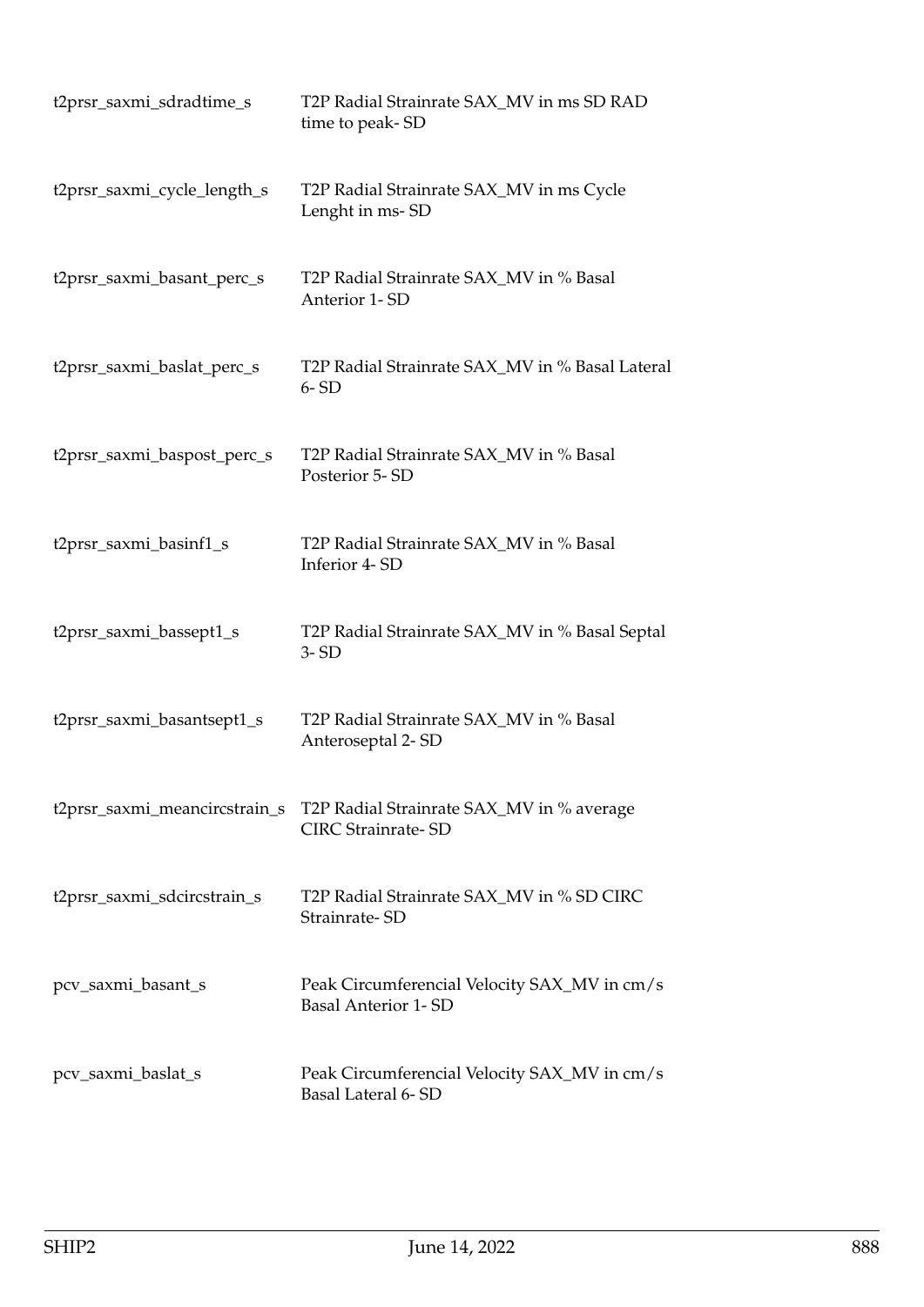| pcv_saxmi_baspost_s         | Peak Circumferencial Velocity SAX_MV in cm/s<br><b>Basal Posterior 5-SD</b>        |
|-----------------------------|------------------------------------------------------------------------------------|
| pcv_saxmi_basinf_s          | Peak Circumferencial Velocity SAX_MV in cm/s<br>Basal Inferior 4-SD                |
| pcv_saxmi_bassept_s         | Peak Circumferencial Velocity SAX_MV in cm/s<br>Basal Septal 3-SD                  |
| pcv_saxmi_basantsept_s      | Peak Circumferencial Velocity SAX_MV in cm/s<br>Basal Anteroseptal 2-SD            |
| pcv_saxmi_meancircstrain_s  | Peak Circumferencial Velocity SAX_MV in cm/s<br>average CIRC Velocity-SD           |
| t2pcv_saxmi_basant_s        | T2P Circumferencial Velocity SAX_MV in ms<br><b>Basal Anterior 1-SD</b>            |
| t2pcv_saxmi_baslat_s        | T2P Circumferencial Velocity SAX_MV in ms<br>Basal Lateral 6-SD                    |
| t2pcv_saxmi_baspost_s       | T2P Circumferencial Velocity SAX_MV in ms<br><b>Basal Posterior 5-SD</b>           |
| t2pcv_saxmi_basinf_s        | T2P Circumferencial Velocity SAX_MV in ms<br><b>Basal Inferior 4-SD</b>            |
| t2pcv_saxmi_bassept_s       | T2P Circumferencial Velocity SAX_MV in ms<br>Basal Septal 3-SD                     |
| t2pcv_saxmi_basantsept_s    | T2P Circumferencial Velocity SAX_MV in ms<br><b>Basal Anteroseptal 2-SD</b>        |
| t2pcv_saxmin_meancirctime_s | T2P Circumferencial Velocity SAX_MV in ms<br>average CIRC time to peak Velocity-SD |
| t2pcv_saxmi_sdcirctime_s    | T2P Circumferencial Velocity SAX_MV in ms SD<br>CIRC time to peak Velocity-SD      |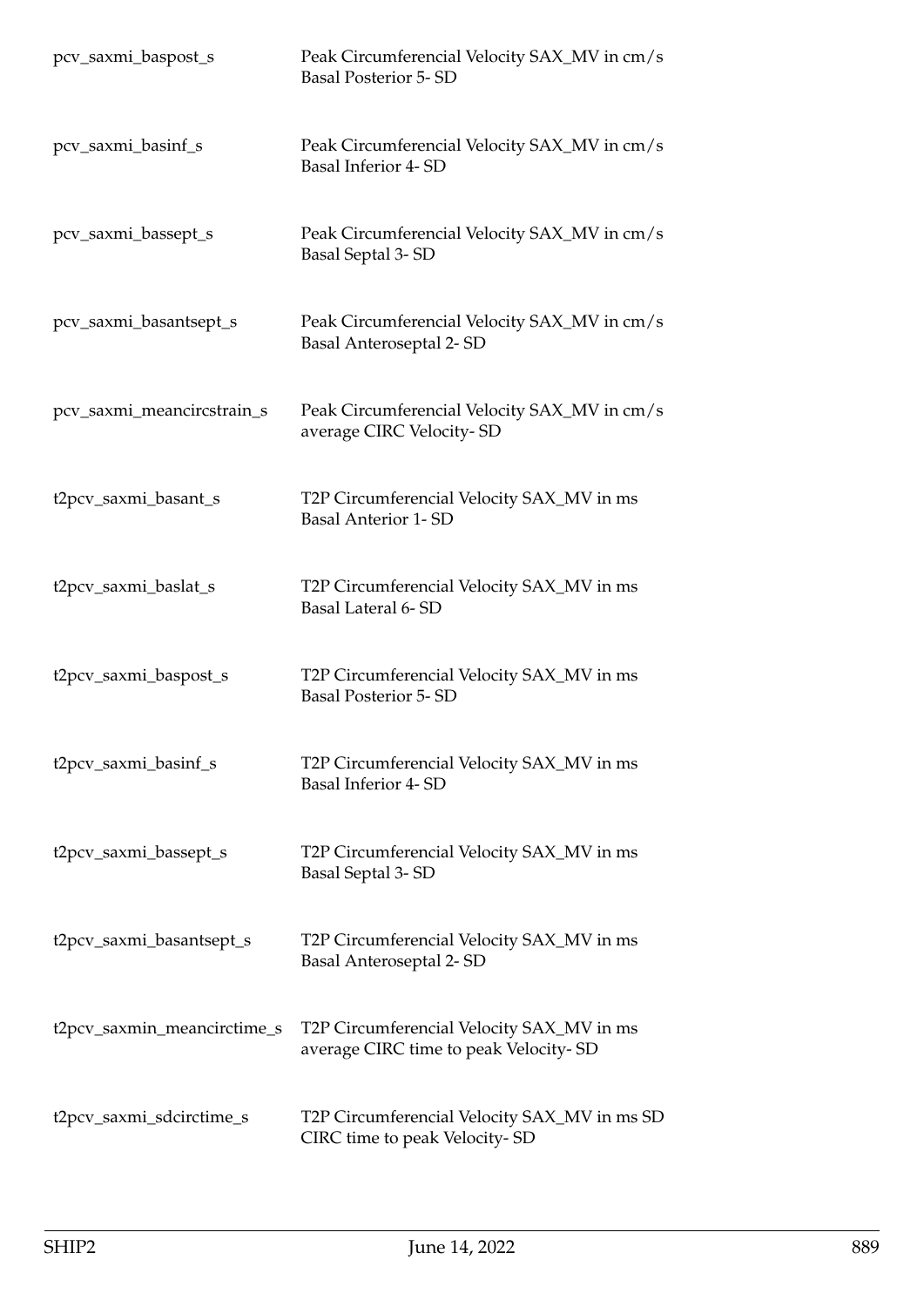| t2pcv_saxmi_cycle_length_s | T2P Circumferencial Velocity SAX_MV in ms<br>Cycle Lenght in ms-SD                                             |
|----------------------------|----------------------------------------------------------------------------------------------------------------|
| t2pcv_saxmi_basant_perc_s  | T2P Circumferencial Velocity SAX_MV in %<br><b>Basal Anterior 1- SD</b>                                        |
| t2pcv_saxmi_baslat_perc_s  | T2P Circumferencial Velocity SAX_MV in %<br>Basal Lateral 6-SD                                                 |
| t2pcv_saxmi_baspost_perc_s | T2P Circumferencial Velocity SAX_MV in %<br><b>Basal Posterior 5-SD</b>                                        |
| t2pcv_saxmi_basinf1_s      | T2P Circumferencial Velocity SAX_MV in %<br><b>Basal Inferior 4-SD</b>                                         |
| t2pcv_saxmi_bassept1_s     | T2P Circumferencial Velocity SAX_MV in %<br>Basal Septal 3-SD                                                  |
| t2pcv_saxmi_basantsept1_s  | T2P Circumferencial Velocity SAX_MV in %<br>Basal Anteroseptal 2-SD                                            |
|                            | t2pcv_saxmi_meanlongstrain_s T2P Circumferencial Velocity SAX_MV in %<br>average LONG time to peak Velocity-SD |
| t2pcv_saxmi_sdlongstrain_s | T2P Circumferencial Velocity SAX_MV in % SD<br>LONG time to peak Velocity-SD                                   |
| prv_saxmi_basant_s         | Peak Radial Velocity SAX_MV in cm/s Basal<br>Anterior 1-SD                                                     |
| prv_saxmi_baslat_s         | Peak Radial Velocity SAX_MV in cm/s Basal<br>Lateral 6-SD                                                      |
| prv_saxmi_baspost_s        | Peak Radial Velocity SAX_MV in cm/s Basal<br>Posterior 5-SD                                                    |
| prv_saxmi_basinf_s         | Peak Radial Velocity SAX_MV in cm/s Basal<br>Inferior 4-SD                                                     |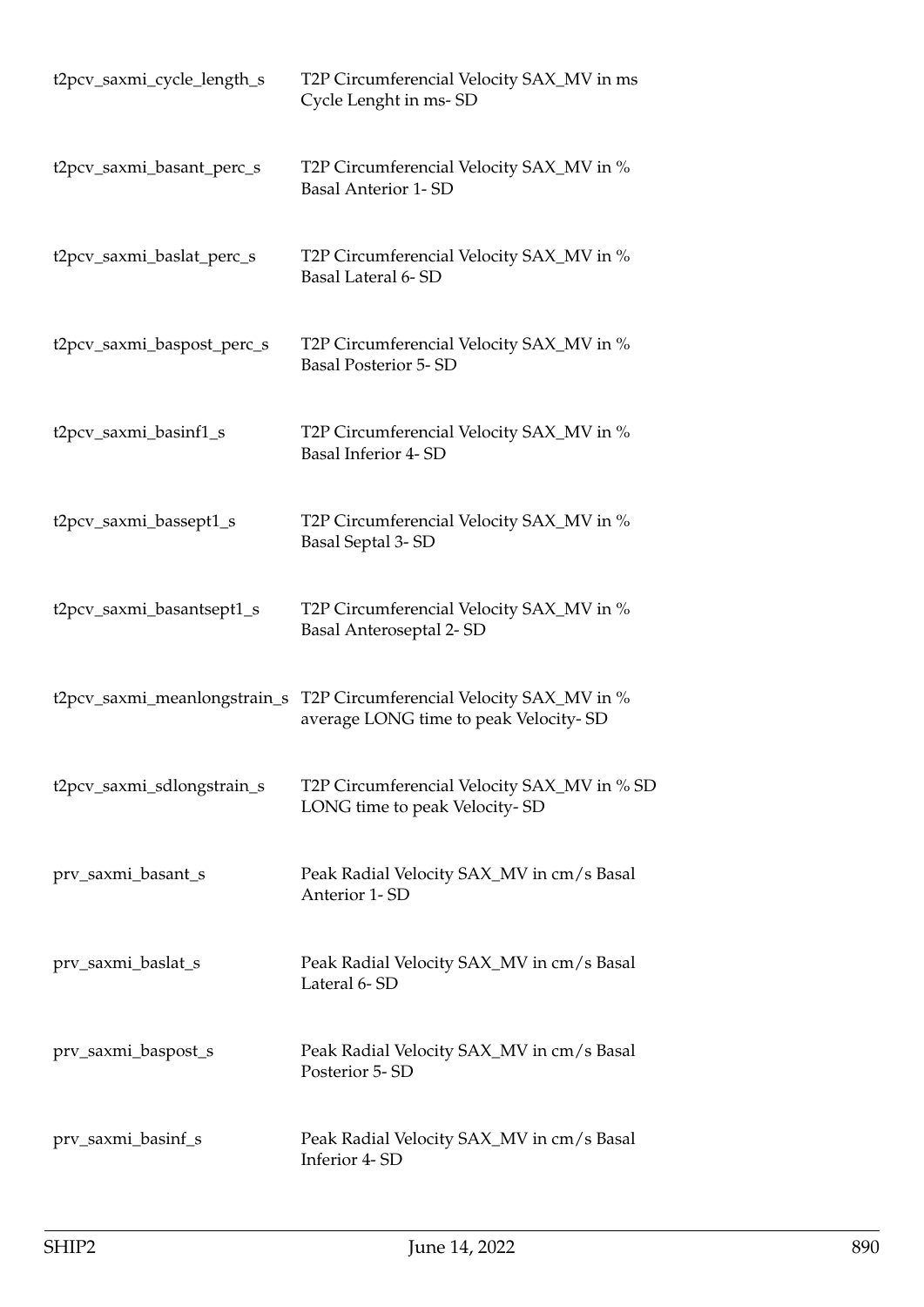| prv_saxmi_bassept_s        | Peak Radial Velocity SAX_MV in cm/s Basal<br>Septal 3-SD                 |
|----------------------------|--------------------------------------------------------------------------|
| prv_saxmi_basantsept_s     | Peak Radial Velocity SAX_MV in cm/s Basal<br>Anteroseptal 2-SD           |
| prv_saxmi_meanradstrain_s  | Peak Radial Velocity SAX_MV in cm/s average<br>RAD Velocity-SD           |
| t2prv_saxmi_basant_s       | T2P Radial Velocity SAX_MV in ms Basal<br>Anterior 1-SD                  |
| t2prv_saxmi_baslat_s       | T2P Radial Velocity SAX_MV in ms Basal Lateral<br>$6 - SD$               |
| t2prv_saxmi_baspost_s      | T2P Radial Velocity SAX_MV in ms Basal<br>Posterior 5-SD                 |
| t2prv_saxmi_basinf_s       | T2P Radial Velocity SAX_MV in ms Basal Inferior<br>$4 - SD$              |
| t2prv_saxmi_bassept_s      | T2P Radial Velocity SAX_MV in ms Basal Septal<br>$3 - SD$                |
| t2prv_saxmi_basantsept_s   | T2P Radial Velocity SAX_MV in ms Basal<br>Anteroseptal 2-SD              |
| t2prv_saxmin_meanradtime_s | T2P Radial Velocity SAX_MV in ms average RAD<br>time to peak Velocity-SD |
| t2prv_saxmi_sdradtime_s    | T2P Radial Velocity SAX_MV in ms SD RAD time<br>to peak-SD               |
| t2prv_saxmi_cycle_length_s | T2P Radial Velocity SAX_MV in ms Cycle Lenght<br>in ms-SD                |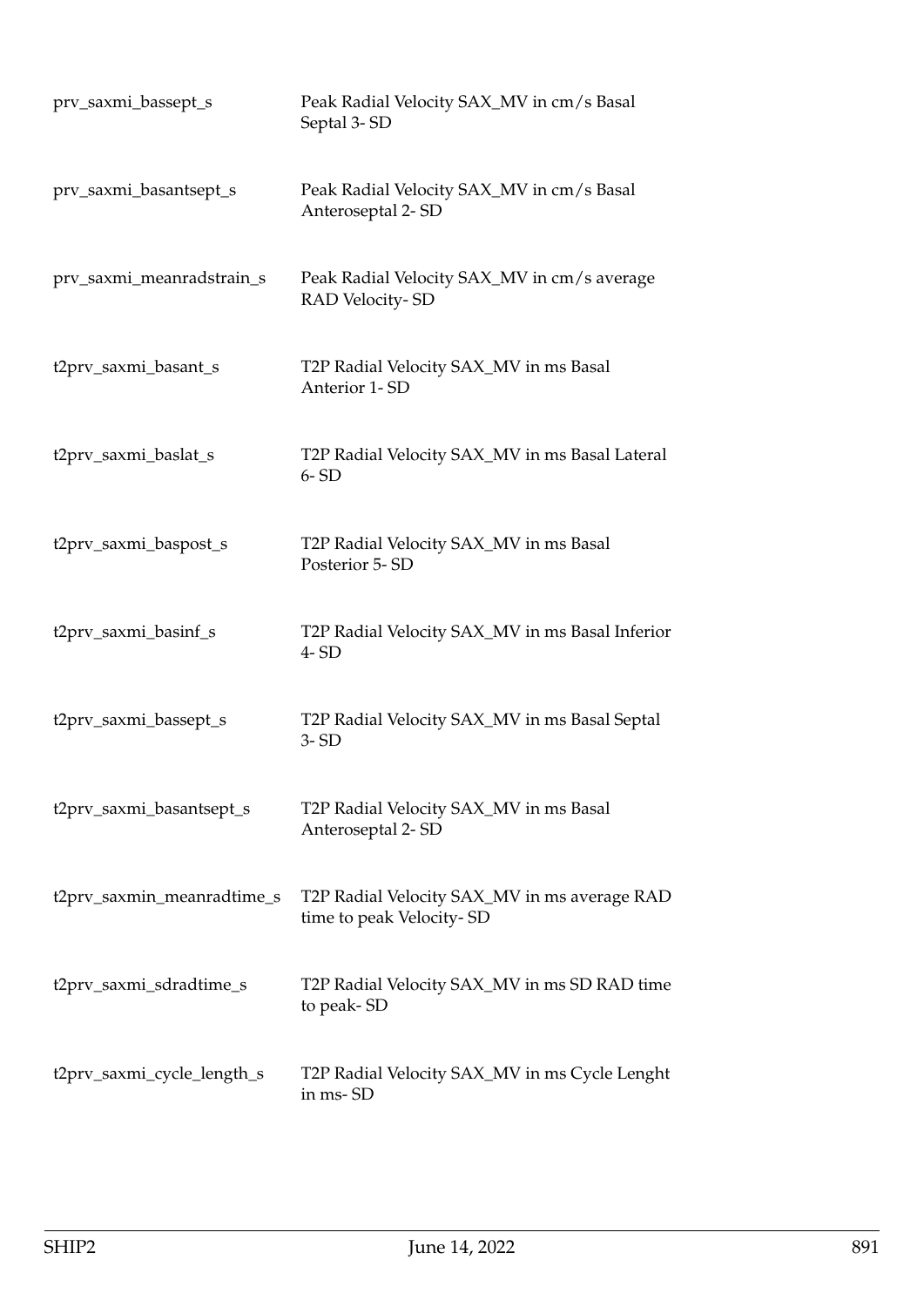| t2prv_saxmi_basant_perc_s    | T2P Radial Velocity SAX_MV in % Basal Anterior<br>$1 - SD$           |
|------------------------------|----------------------------------------------------------------------|
| t2prv_saxmi_baslat_perc_s    | T2P Radial Velocity SAX_MV in % Basal Lateral<br>$6 - SD$            |
| t2prv_saxmi_baspost_perc_s   | T2P Radial Velocity SAX_MV in % Basal<br>Posterior 5-SD              |
| t2prv_saxmi_basinf1_s        | T2P Radial Velocity SAX_MV in % Basal Inferior<br>$4 - SD$           |
| t2prv_saxmi_bassept1_s       | T2P Radial Velocity SAX_MV in % Basal Septal 3-<br><b>SD</b>         |
| t2prv_saxmi_basantsept1_s    | T2P Radial Velocity SAX_MV in % Basal<br>Anteroseptal 2-SD           |
| t2prv_saxmi_meancircstrain_s | T2P Radial Velocity SAX_MV in % average CIRC<br>Velocity-SD          |
| t2prv_saxmi_sdcircstrain_s   | T2P Radial Velocity SAX_MV in % SD CIRC<br>Velocity-SD               |
| pcsr_saxpap_midant_s         | Peak Circumferencial StrainRate SAX_PM in 1/s<br>Mid Anterior 7- SD  |
| pcsr_saxpap_midlat_s         | Peak Circumferencial StrainRate SAX_PM in 1/s<br>Mid Lateral 12-SD   |
| pcsr_saxpap_midpost_s        | Peak Circumferencial StrainRate SAX_PM in 1/s<br>Mid Posterior 11-SD |
| pcsr_saxpap_midinf_s         | Peak Circumferencial StrainRate SAX_PM in 1/s<br>Mid Inferior 10-SD  |
| pcsr_saxpap_midsept_s        | Peak Circumferencial StrainRate SAX_PM in 1/s<br>Mid Septal 9-SD     |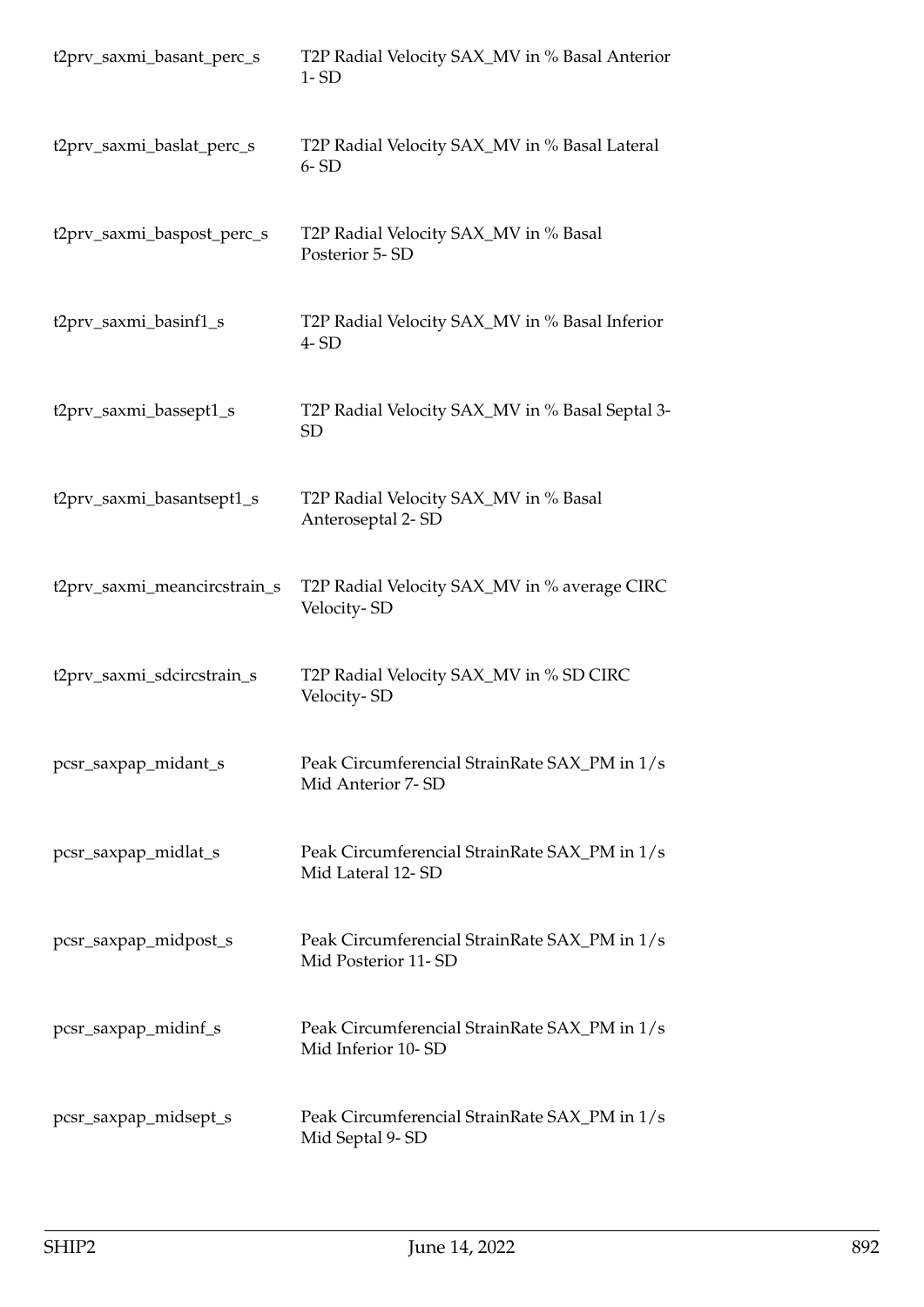| pcsr_saxpap_midantsept_s     | Peak Circumferencial StrainRate SAX_PM in 1/s<br>Mid Anteroseptal 8-SD             |
|------------------------------|------------------------------------------------------------------------------------|
| pcsr_saxpap_meancircstrain_s | Peak Circumferencial StrainRate SAX_PM in 1/s<br>average CIRC strain-SD            |
| t2pcsr_saxpap_midant_s       | T2P Circumferencial StrainRate SAX_PM in ms<br>Mid Anterior 7- SD                  |
| r2pcsr_saxpap_midlat_s       | T2P Circumferencial StrainRate SAX_PM in ms<br>Mid Lateral 12-SD                   |
| t2pcsr_saxpap_midpost_s      | T2P Circumferencial StrainRate SAX_PM in ms<br>Mid Posterior 11-SD                 |
| t2pcsr_saxpap_midinf_s       | T2P Circumferencial StrainRate SAX_PM in ms<br>Mid Inferior 10-SD                  |
| t2pcsr_saxpap_midsept_s      | T2P Circumferencial StrainRate SAX_PM in ms<br>Mid Septal 9-SD                     |
| t2pcsr_saxpap_midantsept_s   | T2P Circumferencial StrainRate SAX_PM in ms<br>Mid Anteroseptal 8-SD               |
| t2pcsr_saxpap_meancirctime_s | T2P Circumferencial StrainRate SAX_PM in ms<br>average CIRC time to peak strain-SD |
| t2pcsr_saxpap_sdcirctime_s   | T2P Circumferencial StrainRate SAX_PM in ms<br>SD CIRC time to peak strain-SD      |
| t2pcsr_saxpap_cycle_length_s | T2P Circumferencial StrainRate SAX_PM in ms<br>Cycle Lenght in ms-SD               |
| t2pcsr_saxpap_midant_perc_s  | T2P Circumferencial StrainRate SAX_PM in %<br>Mid Anterior 7-SD                    |
| r2pcsr_saxpap_midlat_perc_s  | T2P Circumferencial StrainRate SAX_PM in %<br>Mid Lateral 12-SD                    |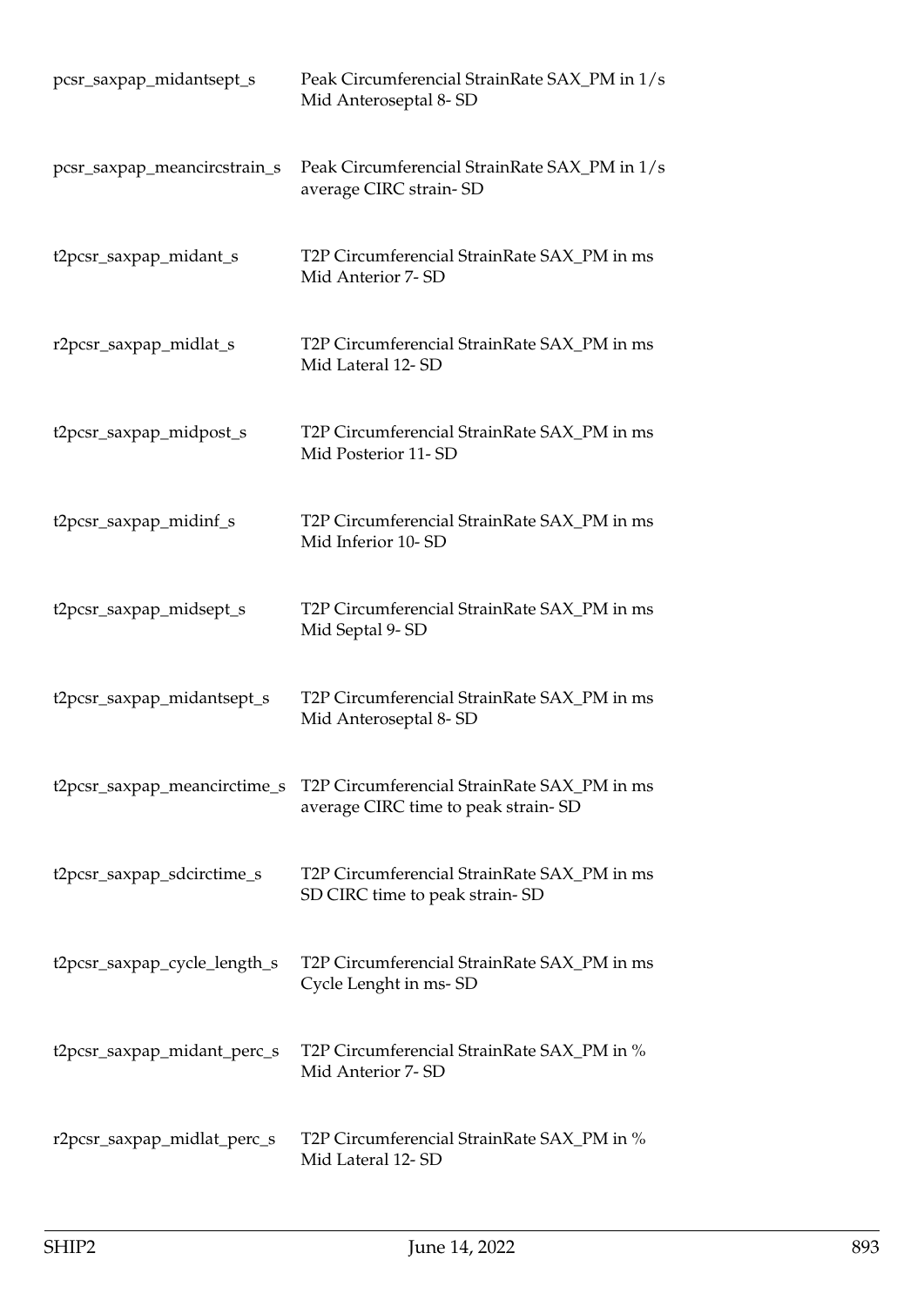|                              | t2pcsr_saxpap_midpost_perc_s T2P Circumferencial StrainRate SAX_PM in %<br>Mid Posterior 11-SD                  |
|------------------------------|-----------------------------------------------------------------------------------------------------------------|
| t2pcsr_saxpap_midinf_perc_s  | T2P Circumferencial StrainRate SAX_PM in %<br>Mid Inferior 10-SD                                                |
| t2pcsr_saxpap_midsept_perc_s | T2P Circumferencial StrainRate SAX_PM in %<br>Mid Septal 9-SD                                                   |
|                              | t2pcsr_saxpap_midantsept_perc_\$2P Circumferencial StrainRate SAX_PM in %<br>Mid Anteroseptal 8-SD              |
|                              | t2pcsr_saxpap_meancirctime_p_sT2P Circumferencial StrainRate SAX_PM in %<br>average LONG time to peak strain-SD |
|                              | t2pcsr_saxpap_sdcirctime_perc_sT2P Circumferencial StrainRate SAX_PM in % SD<br>LONG time to peak strain-SD     |
| prsr_saxpap_midant_s         | Peak Radial StrainRate SAX_PM in 1/s Mid<br>Anterior 7-SD                                                       |
| prsr_saxpap_midlat_s         | Peak Radial StrainRate SAX_PM in 1/s Mid<br>Lateral 12-SD                                                       |
| prsr_saxpap_midpost_s        | Peak Radial StrainRate SAX_PM in 1/s Mid<br>Posterior 11-SD                                                     |
| prsr_saxpap_midinf_s         | Peak Radial StrainRate SAX_PM in 1/s Mid<br>Inferior 10-SD                                                      |
| prsr_saxpap_midsept_s        | Peak Radial StrainRate SAX_PM in 1/s Mid<br>Septal 9-SD                                                         |
| prsr_saxpap_midantsept_s     | Peak Radial StrainRate SAX_PM in 1/s Mid<br>Anteroseptal 8-SD                                                   |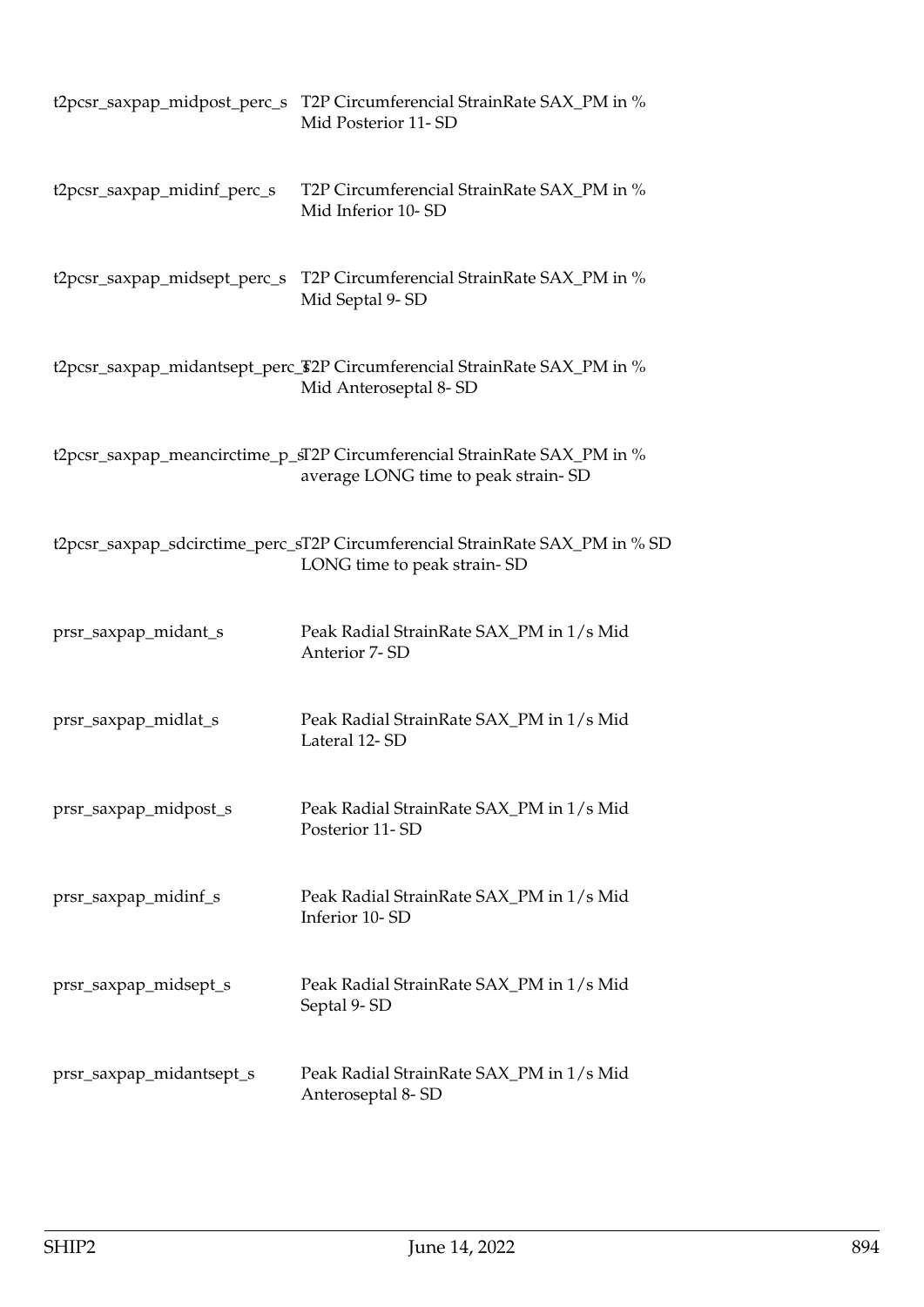| prsr_saxpap_meancircstrain_s | Peak Radial StrainRate SAX_PM in 1/s average<br>RAD strain-SD            |
|------------------------------|--------------------------------------------------------------------------|
| t2prsr_saxpap_midant_s       | T2P Radial StrainRate SAX_PM in ms Mid<br>Anterior 7-SD                  |
| r2prsr_saxpap_midlat_s       | T2P Radial StrainRate SAX_PM in ms Mid<br>Lateral 12-SD                  |
| t2prsr_saxpap_midpost_s      | T2P Radial StrainRate SAX_PM in ms Mid<br>Posterior 11-SD                |
| t2prsr_saxpap_midinf_s       | T2P Radial StrainRate SAX_PM in ms Mid<br>Inferior 10-SD                 |
| t2prsr_saxpap_midsept_s      | T2P Radial StrainRate SAX_PM in ms Mid Septal<br>$9 - SD$                |
| t2prsr_saxpap_midantsept_s   | T2P Radial StrainRate SAX_PM in ms Mid<br>Anteroseptal 8-SD              |
| t2prsr_saxpap_meancirctime_s | T2P Radial StrainRate SAX_PM in ms average<br>RAD time to peak strain-SD |
| t2prsr_saxpap_sdcirctime_s   | T2P Radial StrainRate SAX_PM in ms SD RAD<br>time to peak-SD             |
| t2prsr_saxpap_cycle_length_s | T2P Radial StrainRate SAX_PM in ms Cycle<br>Lenght in ms-SD              |
| t2prsr_saxpap_midant_perc_s  | T2P Radial StrainRate SAX_PM in % Mid<br>Anterior 7-SD                   |
| r2prsr_saxpap_midlat_perc_s  | T2P Radial StrainRate SAX_PM in % Mid Lateral<br>12-SD                   |
| t2prsr_saxpap_midpost_perc_s | T2P Radial StrainRate SAX_PM in % Mid<br>Posterior 11-SD                 |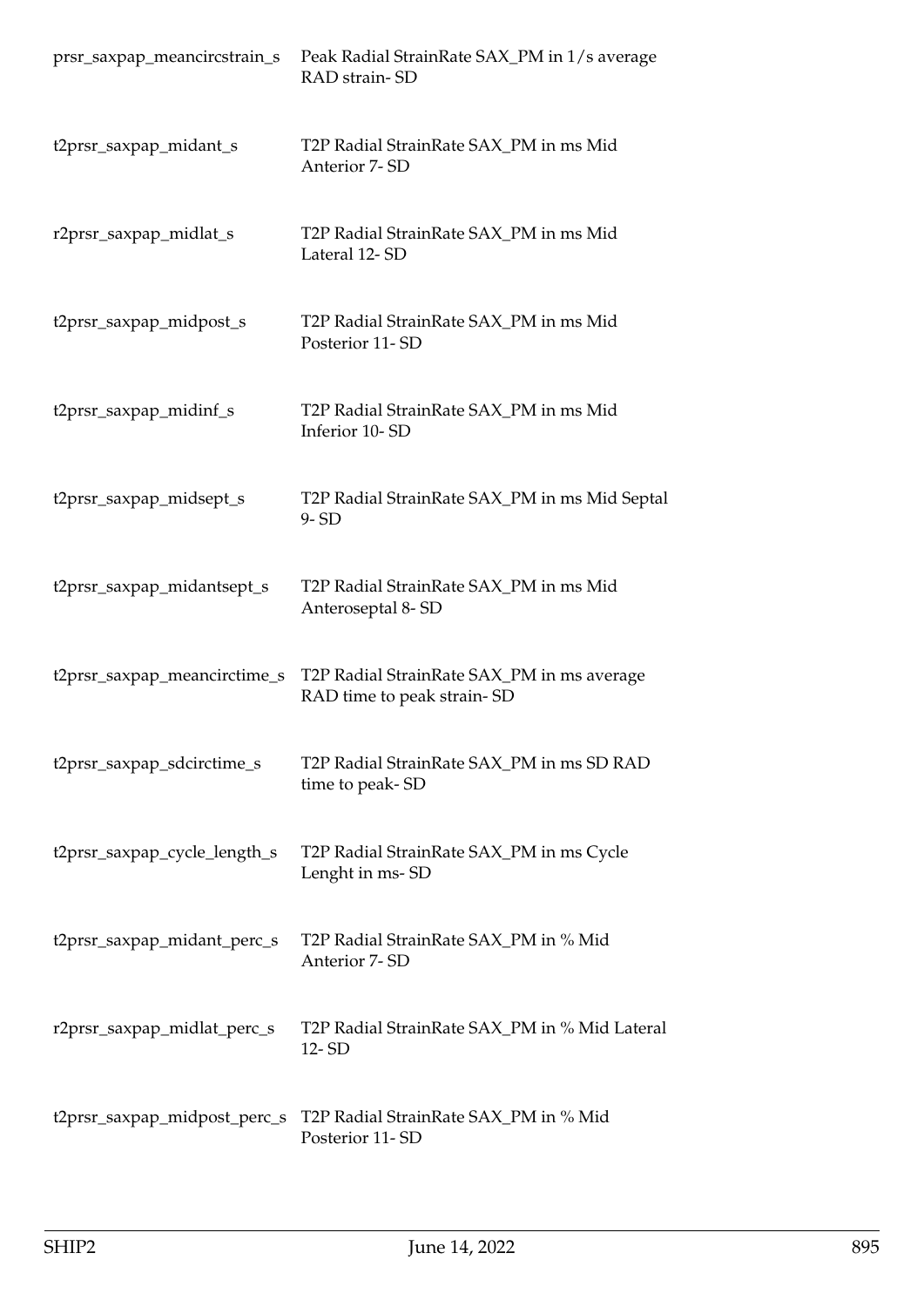| t2prsr_saxpap_midinf_perc_s  | T2P Radial StrainRate SAX_PM in % Mid Inferior<br>10-SD                                                |
|------------------------------|--------------------------------------------------------------------------------------------------------|
| t2prsr_saxpap_midsept_perc_s | T2P Radial StrainRate SAX_PM in % Mid Septal<br>$9 - SD$                                               |
|                              | t2prsr_saxpap_midantsept_perc_T2P Radial StrainRate SAX_PM in % Mid<br>Anteroseptal 8-SD               |
|                              | t2prsr_saxpap_meancirctime_p_sT2P Radial StrainRate SAX_PM in % average<br>LONG time to peak strain-SD |
|                              | t2prsr_saxpap_sdcirctime_perc_sT2P Radial StrainRate SAX_PM in % SD LONG<br>time to peak strain-SD     |
| pcv_saxpap_midant_s          | Peak Circumferencial Velocity SAX_PM in cm/s<br>Mid Anterior 7-SD                                      |
| pcv_saxpap_midlat_s          | Peak Circumferencial Velocity SAX_PM in cm/s<br>Mid Lateral 12-SD                                      |
| pcv_saxpap_midpost_s         | Peak Circumferencial Velocity SAX_PM in cm/s<br>Mid Posterior 11-SD                                    |
| pcv_saxpap_midinf_s          | Peak Circumferencial Velocity SAX_PM in cm/s<br>Mid Inferior 10-SD                                     |
| pcv_saxpap_midsept_s         | Peak Circumferencial Velocity SAX_PM in cm/s<br>Mid Septal 9-SD                                        |
| pcv_saxpap_midantsept_s      | Peak Circumferencial Velocity SAX_PM in cm/s<br>Mid Anteroseptal 8-SD                                  |
| pcv_saxpap_meancircstrain_s  | Peak Circumferencial Velocity SAX_PM in cm/s<br>average CIRC strain-SD                                 |
| t2pcv_saxpap_midant_s        | T2P Circumferencial Velocity SAX_PM in ms Mid<br>Anterior 7-SD                                         |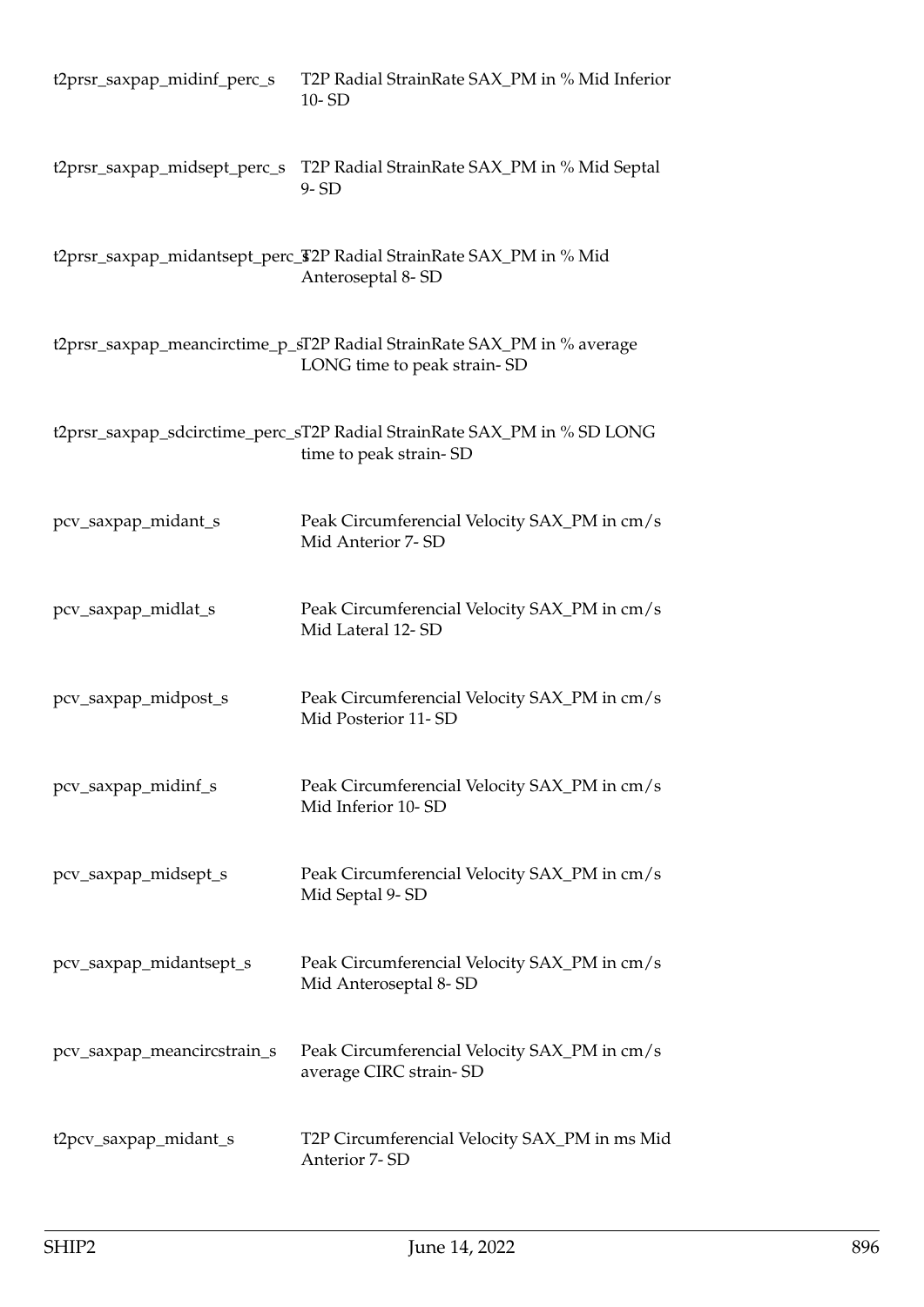| r2pcv_saxpap_midlat_s       | T2P Circumferencial Velocity SAX_PM in ms Mid<br>Lateral 12-SD                   |
|-----------------------------|----------------------------------------------------------------------------------|
| t2pcv_saxpap_midpost_s      | T2P Circumferencial Velocity SAX_PM in ms Mid<br>Posterior 11-SD                 |
| t2pcv_saxpap_midinf_s       | T2P Circumferencial Velocity SAX_PM in ms Mid<br>Inferior 10-SD                  |
| t2pcv_saxpap_midsept_s      | T2P Circumferencial Velocity SAX_PM in ms Mid<br>Septal 9-SD                     |
| t2pcv_saxpap_midantsept_s   | T2P Circumferencial Velocity SAX_PM in ms Mid<br>Anteroseptal 8-SD               |
| t2pcv_saxpap_meancirctime_s | T2P Circumferencial Velocity SAX_PM in ms<br>average CIRC time to peak strain-SD |
| t2pcv_saxpap_sdcirctime_s   | T2P Circumferencial Velocity SAX_PM in ms SD<br>CIRC time to peak strain-SD      |
| t2pcv_saxpap_cycle_length_s | T2P Circumferencial Velocity SAX_PM in ms<br>Cycle Lenght in ms-SD               |
| t2pcv_saxpap_midant_perc_s  | T2P Circumferencial Velocity SAX_PM in % Mid<br>Anterior 7-SD                    |
| r2pcv_saxpap_midlat_perc_s  | T2P Circumferencial Velocity SAX_PM in % Mid<br>Lateral 12-SD                    |
| t2pcv_saxpap_midpost_perc_s | T2P Circumferencial Velocity SAX_PM in % Mid<br>Posterior 11-SD                  |
| t2pcv_saxpap_midinf_perc_s  | T2P Circumferencial Velocity SAX_PM in % Mid<br>Inferior 10-SD                   |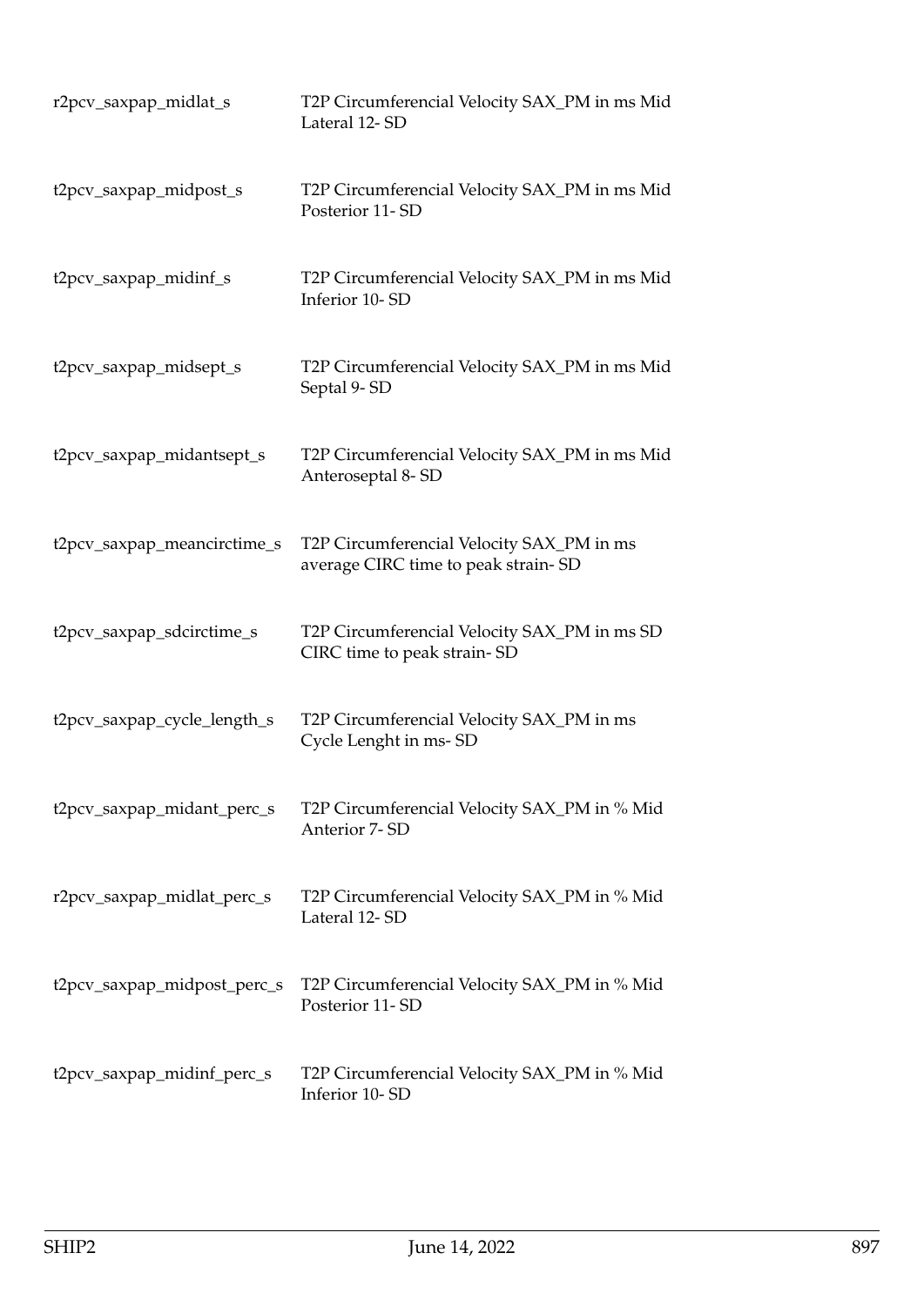| t2pcv_saxpap_midsept_perc_s | T2P Circumferencial Velocity SAX_PM in % Mid<br>Septal 9-SD                                                   |
|-----------------------------|---------------------------------------------------------------------------------------------------------------|
|                             | t2pcv_saxpap_midantsept_perc_sT2P Circumferencial Velocity SAX_PM in % Mid<br>Anteroseptal 8-SD               |
|                             | t2pcv_saxpap_meancirctime_perd_2P Circumferencial Velocity SAX_PM in %<br>average LONG time to peak strain-SD |
|                             | t2pcv_saxpap_sdcirctime_perc_sT2P Circumferencial Velocity SAX_PM in % SD<br>LONG time to peak strain-SD      |
| prv_saxpap_midant_s         | Peak Radial Velocity SAX_PM in cm/s Mid<br>Anterior 7-SD                                                      |
| prv_saxpap_midlat_s         | Peak Radial Velocity SAX_PM in cm/s Mid<br>Lateral 12-SD                                                      |
| prv_saxpap_midpost_s        | Peak Radial Velocity SAX_PM in cm/s Mid<br>Posterior 11-SD                                                    |
| prv_saxpap_midinf_s         | Peak Radial Velocity SAX_PM in cm/s Mid<br>Inferior 10-SD                                                     |
| prv_saxpap_midsept_s        | Peak Radial Velocity SAX_PM in cm/s Mid<br>Septal 9-SD                                                        |
| prv_saxpap_midantsept_s     | Peak Radial Velocity SAX_PM in cm/s Mid<br>Anteroseptal 8-SD                                                  |
| prv_saxpap_meancircstrain_s | Peak Radial Velocity SAX_PM in cm/s average<br>RAD strain-SD                                                  |
| t2prv_saxpap_midant_s       | T2P Radial Velocity SAX_PM in ms Mid Anterior<br>7-SD                                                         |
| r2prv_saxpap_midlat_s       | T2P Radial Velocity SAX_PM in ms Mid Lateral<br>12-SD                                                         |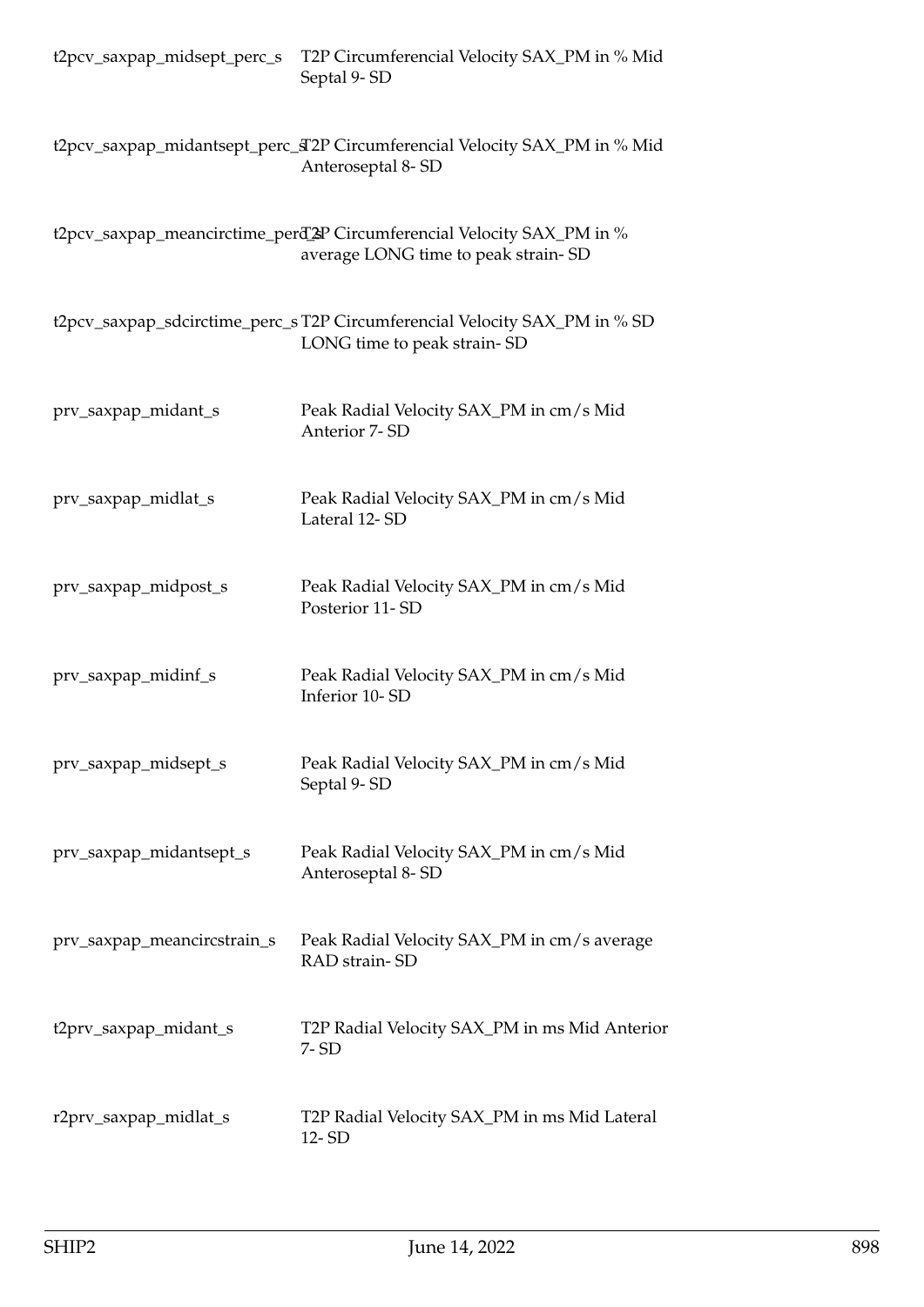| t2prv_saxpap_midpost_s      | T2P Radial Velocity SAX_PM in ms Mid Posterior<br>11-SD                                |
|-----------------------------|----------------------------------------------------------------------------------------|
| t2prv_saxpap_midinf_s       | T2P Radial Velocity SAX_PM in ms Mid Inferior<br>10-SD                                 |
| t2prv_saxpap_midsept_s      | T2P Radial Velocity SAX_PM in ms Mid Septal 9-<br><b>SD</b>                            |
| t2prv_saxpap_midantsept_s   | T2P Radial Velocity SAX_PM in ms Mid<br>Anteroseptal 8-SD                              |
| t2prv_saxpap_meancirctime_s | T2P Radial Velocity SAX_PM in ms average RAD<br>time to peak strain-SD                 |
| t2prv_saxpap_sdcirctime_s   | T2P Radial Velocity SAX_PM in ms SD RAD time<br>to peak-SD                             |
| t2prv_saxpap_cycle_length_s | T2P Radial Velocity SAX_PM in ms Cycle Lenght<br>in ms-SD                              |
| t2prv_saxpap_midant_perc_s  | T2P Radial Velocity SAX_PM in % Mid Anterior<br>7-SD                                   |
| r2prv_saxpap_midlat_perc_s  | T2P Radial Velocity SAX_PM in % Mid Lateral<br>12-SD                                   |
| t2prv_saxpap_midpost_perc_s | T2P Radial Velocity SAX_PM in % Mid Posterior<br>11-SD                                 |
| t2prv_saxpap_midinf_perc_s  | T2P Radial Velocity SAX_PM in % Mid Inferior<br>10-SD                                  |
| t2prv_saxpap_midsept_perc_s | T2P Radial Velocity SAX_PM in % Mid Septal 9-<br><b>SD</b>                             |
|                             | t2prv_saxpap_midantsept_perc_sT2P Radial Velocity SAX_PM in % Mid<br>Anteroseptal 8-SD |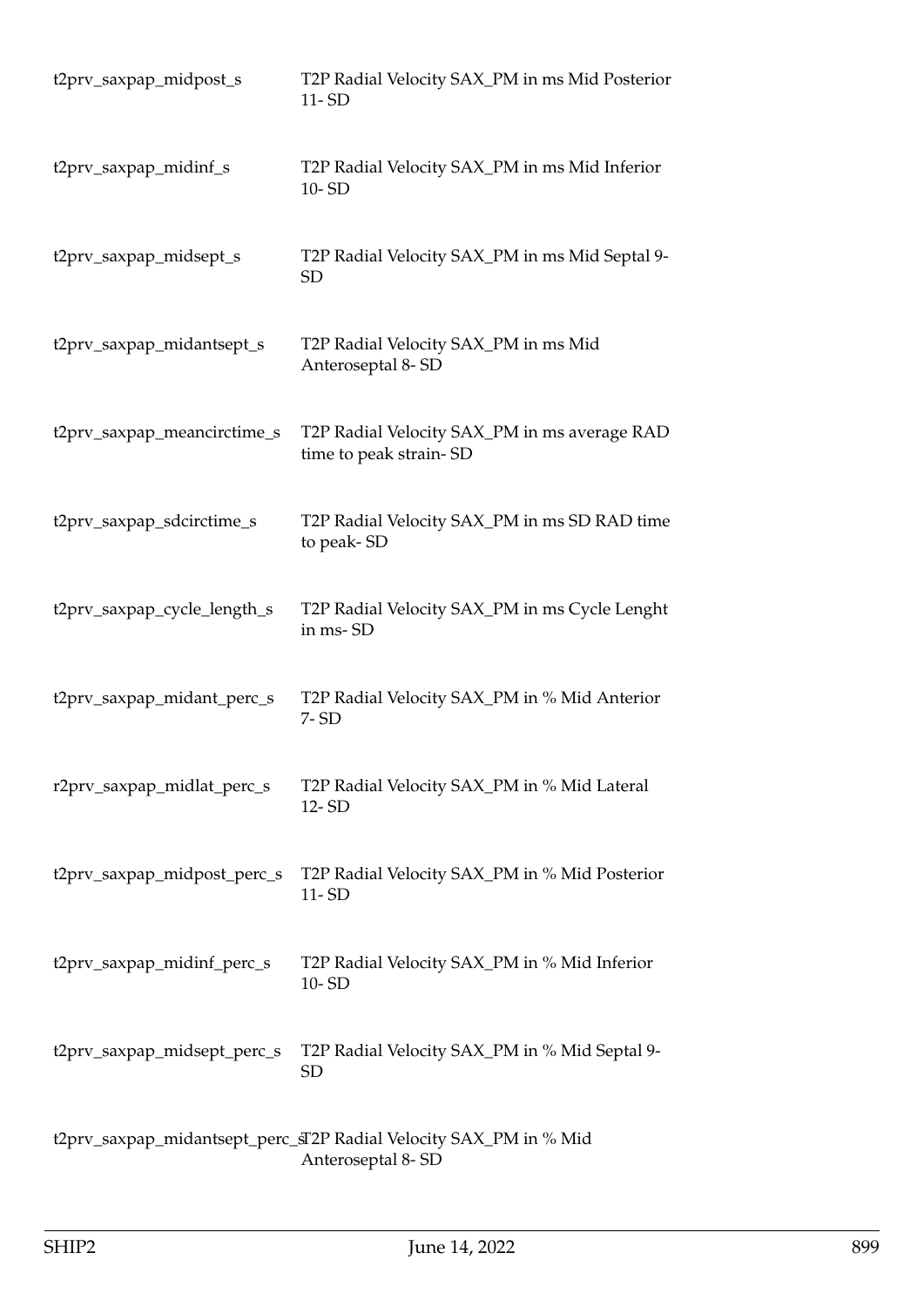## t2prv\_saxpap\_meancirctime\_perd\_&P Radial Velocity SAX\_PM in % average LONG time to peak strain- SD

|                      | t2prv_saxpap_sdcirctime_perc_s T2P Radial Velocity SAX_PM in % SD LONG<br>time to peak strain-SD |                                                                                                                                                                                                                                                                                                                                   |
|----------------------|--------------------------------------------------------------------------------------------------|-----------------------------------------------------------------------------------------------------------------------------------------------------------------------------------------------------------------------------------------------------------------------------------------------------------------------------------|
| MRTRZR01             | Veränderungen Achsenskelett                                                                      |                                                                                                                                                                                                                                                                                                                                   |
| mrtrzr01_reader      | Reader                                                                                           |                                                                                                                                                                                                                                                                                                                                   |
| mrtrzr01_t2oed_c2_3  | Ödem Wirbelsäule c2/3                                                                            |                                                                                                                                                                                                                                                                                                                                   |
|                      |                                                                                                  | 0 - kein Knochenmarksödem<br>1 - Knochenmarksödem = 25% der<br>Fläche der WE<br>2 - Knochenmarksödem = 50% der<br>Fläche der WE<br>3 - Knochenmarksödem > 50% der<br>Fläche der WE<br>4 - Artefakt                                                                                                                                |
| mrtrzr01_t1fd_c2_3   | Fettdegeneration c2/c3                                                                           |                                                                                                                                                                                                                                                                                                                                   |
|                      |                                                                                                  | 0 - kein Vorhandensein einer Fettde-<br>generation in einer WE<br>1 - Vorhandensein von einer Fettde-<br>generation pro WE<br>2 - Vorhandensein von zwei Fettde-<br>generationen pro WE<br>3 - Vorhandensein von drei Fettde-<br>generationen pro WE<br>4 - Vorhandensein von vier Fettdegen-<br>erationen pro WE<br>5 - Artefakt |
| mrtrzr01_t1ero_c2_c3 | Erosion C2/C3                                                                                    |                                                                                                                                                                                                                                                                                                                                   |
|                      |                                                                                                  | 0 - keine Erosion<br>1 - Erosion/en vorhanden                                                                                                                                                                                                                                                                                     |
| mrtrzr01_sk_c2_c3    | Sklerose c2/c3                                                                                   |                                                                                                                                                                                                                                                                                                                                   |
|                      |                                                                                                  | 0 - keine Sklerose<br>1 - Sklerose/en vorhanden                                                                                                                                                                                                                                                                                   |
| mrtrzr01_mo_c2_c3    | Modic c2/c3                                                                                      |                                                                                                                                                                                                                                                                                                                                   |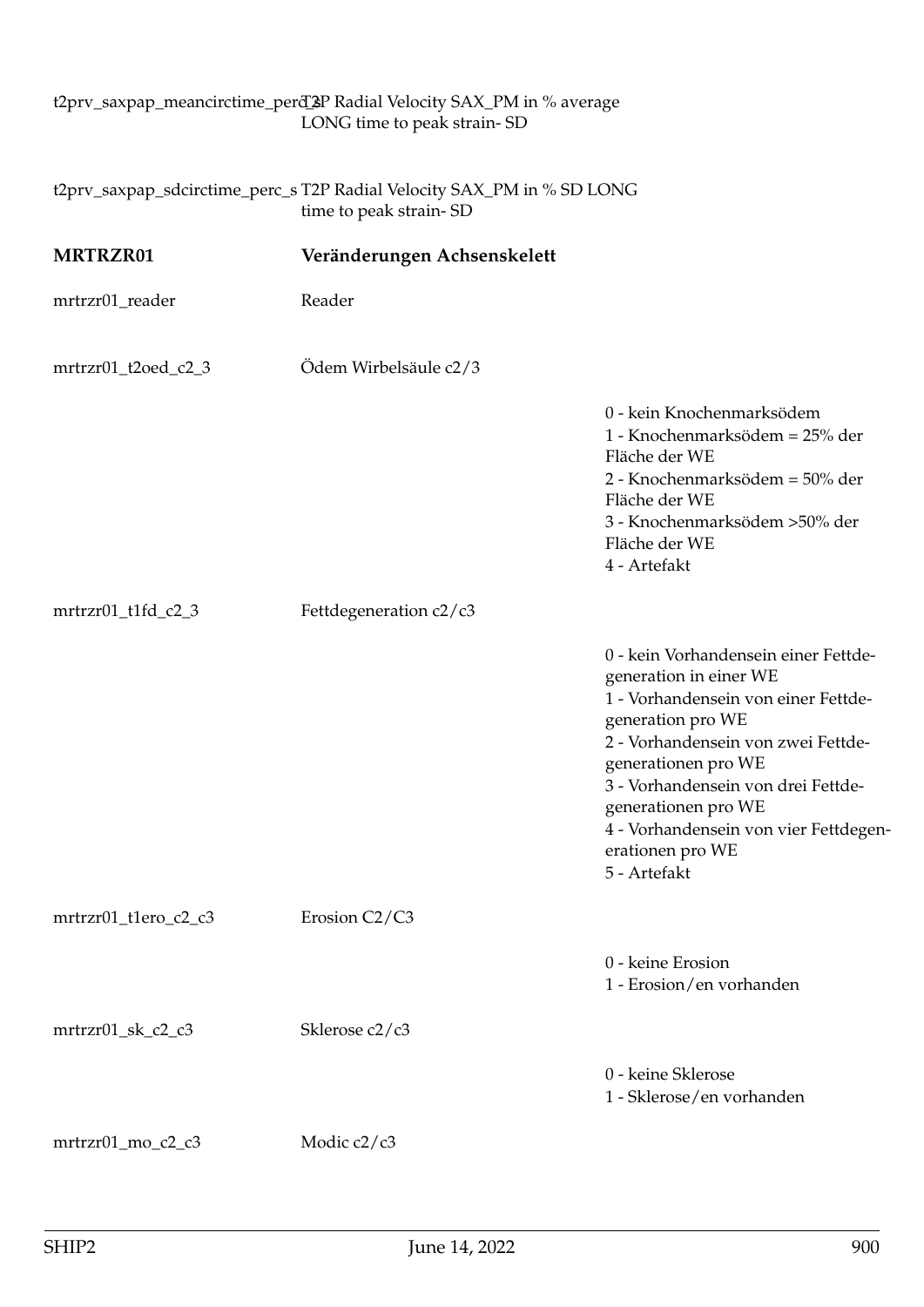|                      |                                      | 0 - keine Modic-Läsion<br>1 - Modic Typ-I<br>2 - Modic Typ-2                                                                                                                                                                                                                                                                      |
|----------------------|--------------------------------------|-----------------------------------------------------------------------------------------------------------------------------------------------------------------------------------------------------------------------------------------------------------------------------------------------------------------------------------|
| $mrtrzr01_pf_c2_c3$  | Pfirrmann c2/c3                      |                                                                                                                                                                                                                                                                                                                                   |
|                      |                                      | 0 - Pfirrmann Grad I - III<br>4 - Pfirrmann Grad III<br>5 - Pfirrmann Grad IV                                                                                                                                                                                                                                                     |
| mrtrzr01_bp_c2_c3    | Bandscheibenprotrusion/Prolaps c2/c3 |                                                                                                                                                                                                                                                                                                                                   |
|                      |                                      | 0 - kein Prolaps/Protrusion<br>1 - Prolaps/Protrusion vorhanden                                                                                                                                                                                                                                                                   |
| mrtrzr01_schm_c2_c3  | Schmorl Knoten c2/c3                 |                                                                                                                                                                                                                                                                                                                                   |
|                      |                                      | 0 - kein Schmorl- Knötchen<br>1 - Schmorl'sches- Knötchen vorhan-<br>den                                                                                                                                                                                                                                                          |
| mrtrzr01_t2oed_c3_4  | Ödem Wirbelsäule c3/4                |                                                                                                                                                                                                                                                                                                                                   |
|                      |                                      | 0 - kein Knochenmarksödem<br>1 - Knochenmarksödem = 25% der<br>Fläche der WE<br>2 - Knochenmarksödem = 50% der<br>Fläche der WE<br>3 - Knochenmarksödem > 50% der<br>Fläche der WE<br>4 - Artefakt                                                                                                                                |
| mrtrzr01_t1fd_c3_c4  | fettdegeneration c3/c4               |                                                                                                                                                                                                                                                                                                                                   |
|                      |                                      | 0 - kein Vorhandensein einer Fettde-<br>generation in einer WE<br>1 - Vorhandensein von einer Fettde-<br>generation pro WE<br>2 - Vorhandensein von zwei Fettde-<br>generationen pro WE<br>3 - Vorhandensein von drei Fettde-<br>generationen pro WE<br>4 - Vorhandensein von vier Fettdegen-<br>erationen pro WE<br>5 - Artefakt |
| mrtrzr01_t1ero_c3_c4 | Erosion C3/C4                        |                                                                                                                                                                                                                                                                                                                                   |
|                      |                                      | 0 - keine Erosion<br>1 - Erosion/en vorhanden                                                                                                                                                                                                                                                                                     |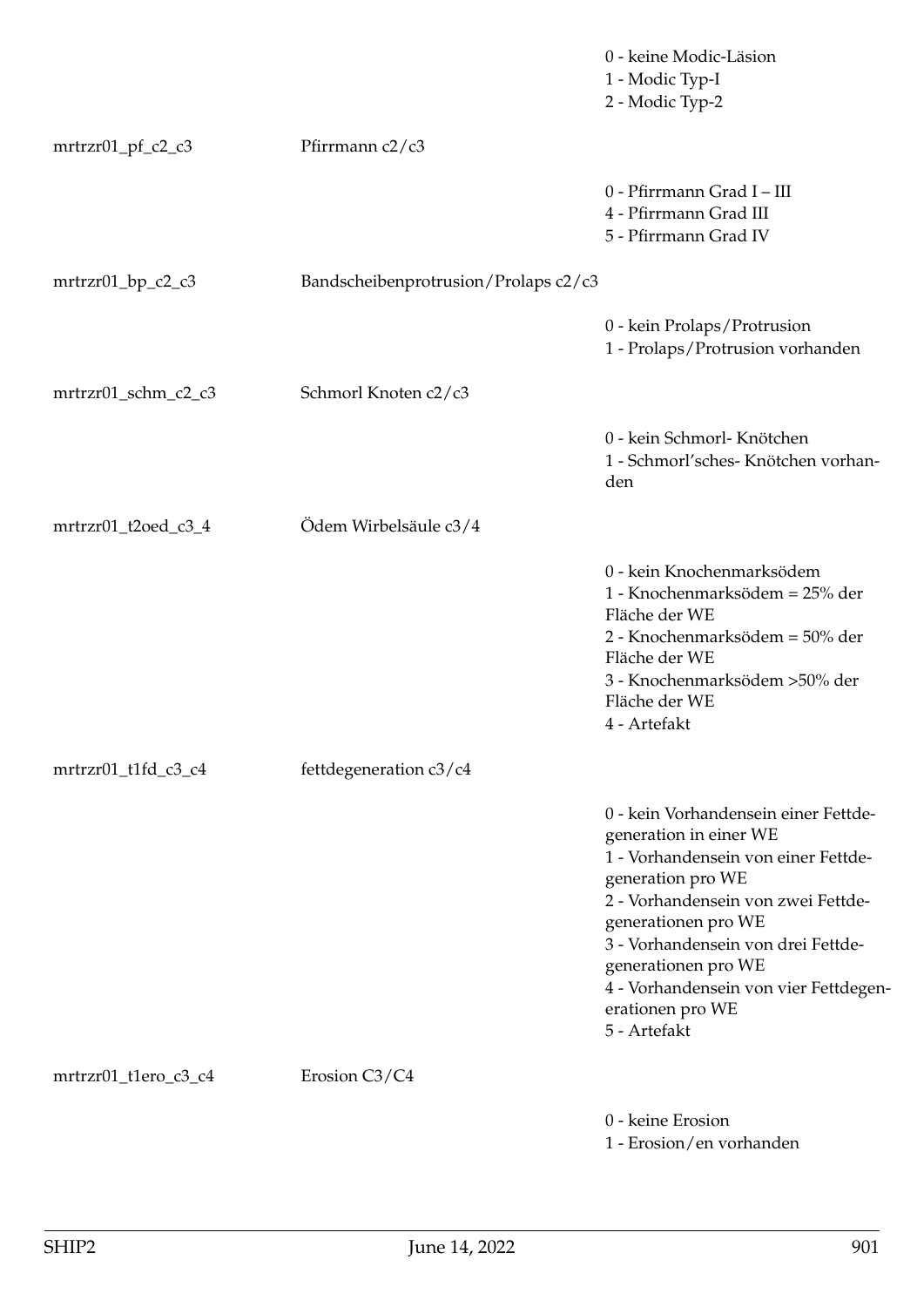| mrtrzr01_sk_c3_c4   | Sklerose c3/c4                       |                                                                                                                                                                                                                                                                                                                   |
|---------------------|--------------------------------------|-------------------------------------------------------------------------------------------------------------------------------------------------------------------------------------------------------------------------------------------------------------------------------------------------------------------|
|                     |                                      | 0 - keine Sklerose<br>1 - Sklerose/en vorhanden                                                                                                                                                                                                                                                                   |
| mrtrzr01_mo_c3_c4   | Modic c3/c4                          |                                                                                                                                                                                                                                                                                                                   |
|                     |                                      | 0 - keine Modic-Läsion<br>1 - Modic Typ-I<br>2 - Modic Typ-2                                                                                                                                                                                                                                                      |
| mrtrzr01_pf_c3_c4   | Pfirrmann c3/c4                      |                                                                                                                                                                                                                                                                                                                   |
|                     |                                      | 0 - Pfirrmann Grad I - III<br>4 - Pfirrmann Grad III<br>5 - Pfirrmann Grad IV                                                                                                                                                                                                                                     |
| mrtrzr01_bp_c3_c4   | Bandscheibenprotrusion/Prolaps c3/c4 |                                                                                                                                                                                                                                                                                                                   |
|                     |                                      | 0 - kein Prolaps/Protrusion<br>1 - Prolaps/Protrusion vorhanden                                                                                                                                                                                                                                                   |
| mrtrzr01_schm_c3_c4 | Schmorl Knoten c3/c4                 |                                                                                                                                                                                                                                                                                                                   |
|                     |                                      | 0 - kein Schmorl- Knötchen<br>1 - Schmorl'sches- Knötchen vorhan-<br>den                                                                                                                                                                                                                                          |
| mrtrzr01_t2oed_c4_5 | Ödem Wirbelsäule c4/5                |                                                                                                                                                                                                                                                                                                                   |
|                     |                                      | 0 - kein Knochenmarksödem<br>1 - Knochenmarksödem = 25% der<br>Fläche der WE<br>2 - Knochenmarksödem = 50% der<br>Fläche der WE<br>3 - Knochenmarksödem > 50% der<br>Fläche der WE<br>4 - Artefakt                                                                                                                |
| mrtrzr01_t1fd_c4_5  | Fettdegeneration c4/c5               |                                                                                                                                                                                                                                                                                                                   |
|                     |                                      | 0 - kein Vorhandensein einer Fettde-<br>generation in einer WE<br>1 - Vorhandensein von einer Fettde-<br>generation pro WE<br>2 - Vorhandensein von zwei Fettde-<br>generationen pro WE<br>3 - Vorhandensein von drei Fettde-<br>generationen pro WE<br>4 - Vorhandensein von vier Fettdegen-<br>erationen pro WE |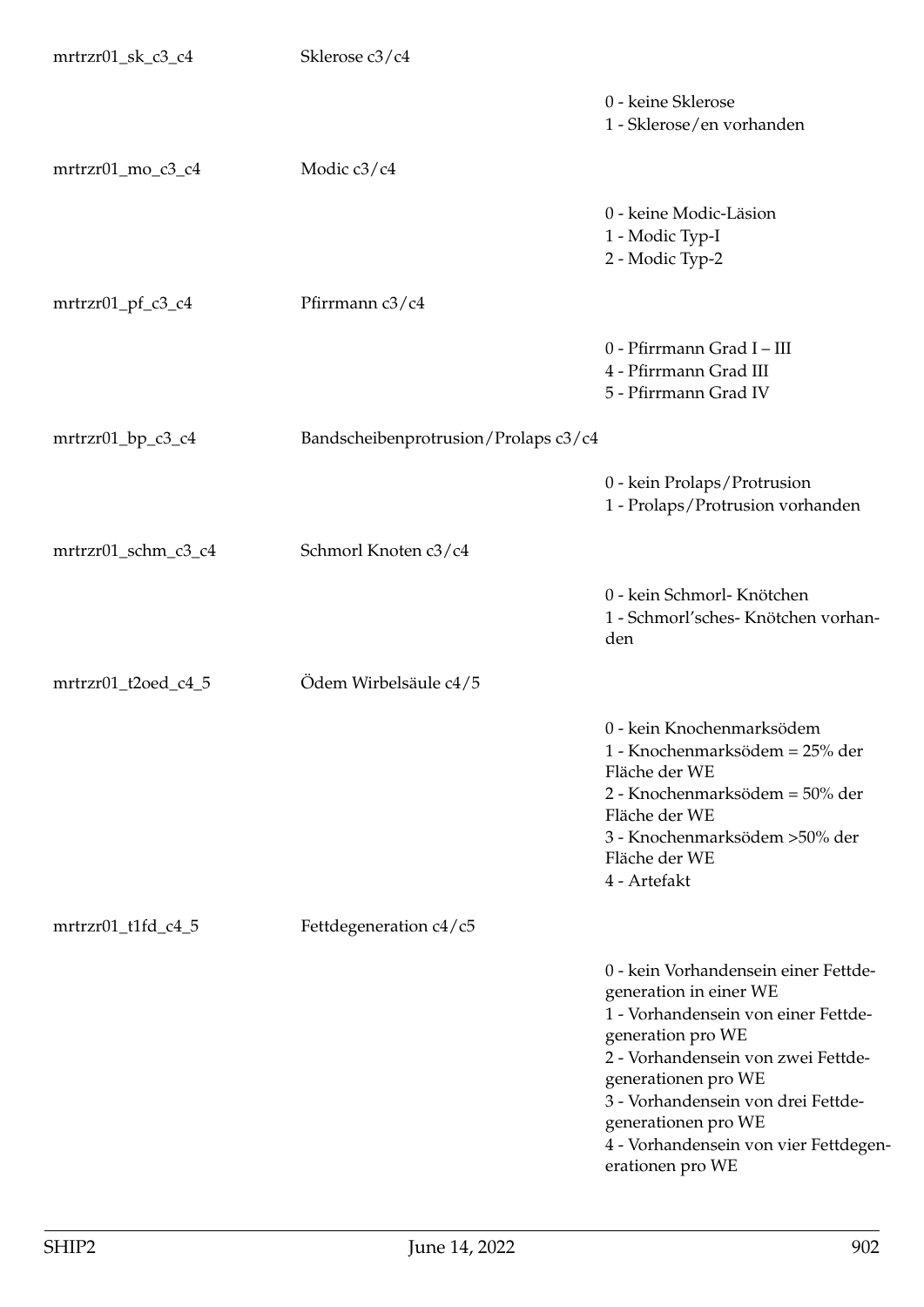|                      |                                      | 5 - Artefakt                                                                                                                                                                                       |
|----------------------|--------------------------------------|----------------------------------------------------------------------------------------------------------------------------------------------------------------------------------------------------|
| mrtrzr01_t1ero_c4_c5 | Erosion C4/C5                        |                                                                                                                                                                                                    |
|                      |                                      | 0 - keine Erosion<br>1 - Erosion/en vorhanden                                                                                                                                                      |
| mrtrzr01_sk_c4_c5    | Sklerose c4/c5                       |                                                                                                                                                                                                    |
|                      |                                      | 0 - keine Sklerose<br>1 - Sklerose/en vorhanden                                                                                                                                                    |
| mrtrzr01_mo_c4_c5    | Modic c4/c5                          |                                                                                                                                                                                                    |
|                      |                                      | 0 - keine Modic-Läsion<br>1 - Modic Typ-I<br>2 - Modic Typ-2                                                                                                                                       |
| mrtrzr01_pf_c4_c5    | Pfirrmann c4/c5                      |                                                                                                                                                                                                    |
|                      |                                      | 0 - Pfirrmann Grad I - III<br>4 - Pfirrmann Grad III<br>5 - Pfirrmann Grad IV                                                                                                                      |
| mrtrzr01_bp_c4_c5    | Bandscheibenprotrusion/Prolaps c4/c5 |                                                                                                                                                                                                    |
|                      |                                      | 0 - kein Prolaps/Protrusion<br>1 - Prolaps/Protrusion vorhanden                                                                                                                                    |
| mrtrzr01_schm_c4_c5  | Schmorl Knoten c4/c5                 |                                                                                                                                                                                                    |
|                      |                                      | 0 - kein Schmorl- Knötchen<br>1 - Schmorl'sches- Knötchen vorhan-<br>den                                                                                                                           |
| mrtrzr01_t2oed_c5_6  | Ödem Wirbelsäule c5/6                |                                                                                                                                                                                                    |
|                      |                                      | 0 - kein Knochenmarksödem<br>1 - Knochenmarksödem = 25% der<br>Fläche der WE<br>2 - Knochenmarksödem = 50% der<br>Fläche der WE<br>3 - Knochenmarksödem > 50% der<br>Fläche der WE<br>4 - Artefakt |
| mrtrzr01_t1fd_c5_6   | fettdegeneration c5/c6               |                                                                                                                                                                                                    |
|                      |                                      | 0 - kein Vorhandensein einer Fettde-<br>generation in einer WE                                                                                                                                     |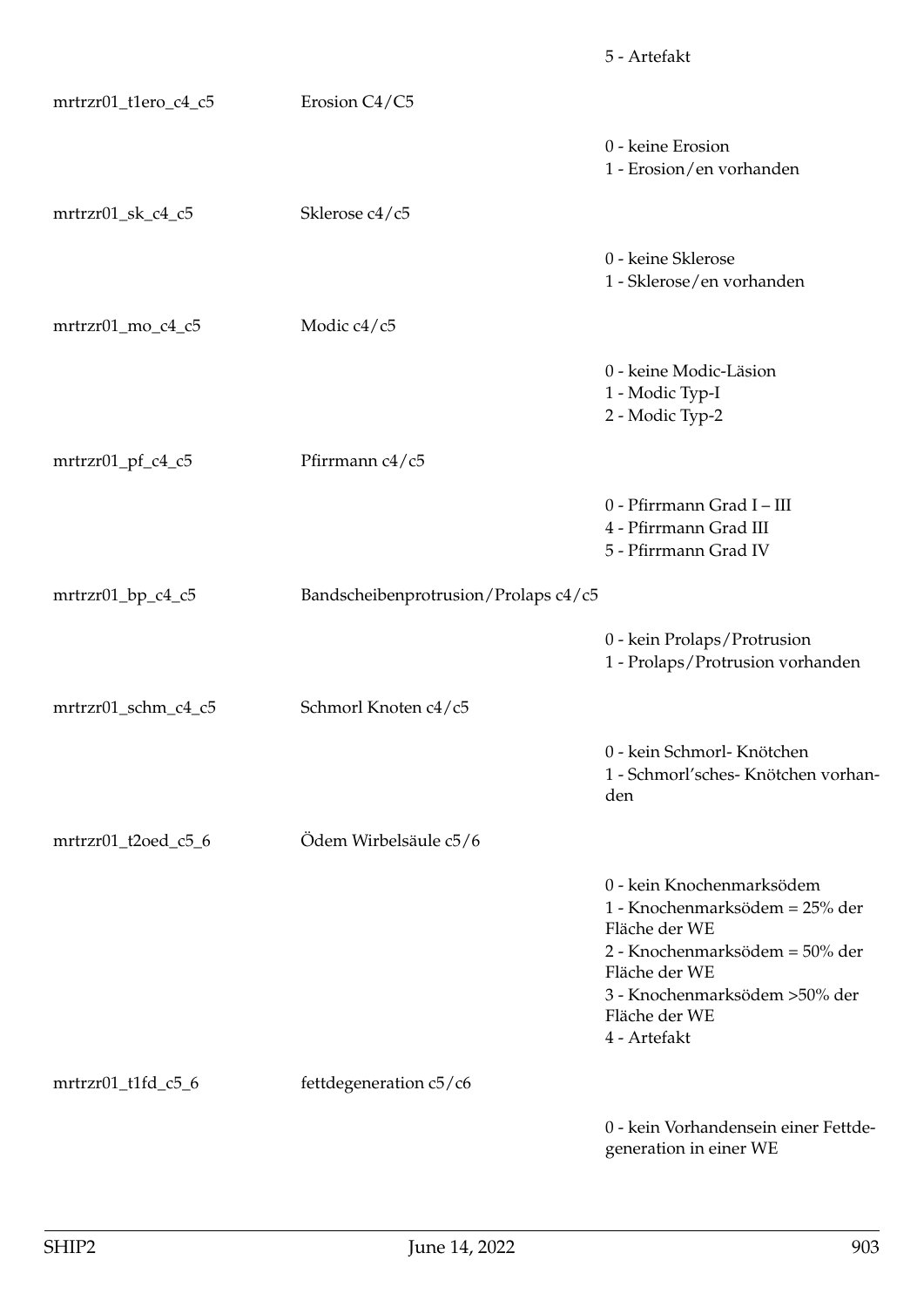|                      |                                      | 1 - Vorhandensein von einer Fettde-<br>generation pro WE<br>2 - Vorhandensein von zwei Fettde-<br>generationen pro WE<br>3 - Vorhandensein von drei Fettde-<br>generationen pro WE<br>4 - Vorhandensein von vier Fettdegen-<br>erationen pro WE<br>5 - Artefakt |
|----------------------|--------------------------------------|-----------------------------------------------------------------------------------------------------------------------------------------------------------------------------------------------------------------------------------------------------------------|
| mrtrzr01_t1ero_c5_c6 | Erosion C5/C6                        |                                                                                                                                                                                                                                                                 |
|                      |                                      | 0 - keine Erosion<br>1 - Erosion/en vorhanden                                                                                                                                                                                                                   |
| mrtrzr01_sk_c5_c6    | Sklerose c5/c6                       |                                                                                                                                                                                                                                                                 |
|                      |                                      | 0 - keine Sklerose<br>1 - Sklerose/en vorhanden                                                                                                                                                                                                                 |
| mrtrzr01_mo_c5_c6    | Modic c5/c6                          |                                                                                                                                                                                                                                                                 |
|                      |                                      | 0 - keine Modic-Läsion<br>1 - Modic Typ-I<br>2 - Modic Typ-2                                                                                                                                                                                                    |
| $mrtrzr01_pf_c5_c6$  | Pfirrmann c5/c6                      |                                                                                                                                                                                                                                                                 |
|                      |                                      | 0 - Pfirrmann Grad I - III<br>4 - Pfirrmann Grad III<br>5 - Pfirrmann Grad IV                                                                                                                                                                                   |
| mrtrzr01_bp_c5_c6    | Bandscheibenprotrusion/Prolaps c5/c6 |                                                                                                                                                                                                                                                                 |
|                      |                                      | 0 - kein Prolaps/Protrusion<br>1 - Prolaps/Protrusion vorhanden                                                                                                                                                                                                 |
| mrtrzr01_schm_c5_c6  | Schmorl Knoten c5/c6                 |                                                                                                                                                                                                                                                                 |
|                      |                                      | 0 - kein Schmorl- Knötchen<br>1 - Schmorl'sches- Knötchen vorhan-<br>den                                                                                                                                                                                        |
| mrtrzr01_t2oed_c6_7  | Ödem Wirbelsäule c6/7                |                                                                                                                                                                                                                                                                 |
|                      |                                      | 0 - kein Knochenmarksödem<br>1 - Knochenmarksödem = 25% der<br>Fläche der WE<br>2 - Knochenmarksödem = 50% der<br>Fläche der WE                                                                                                                                 |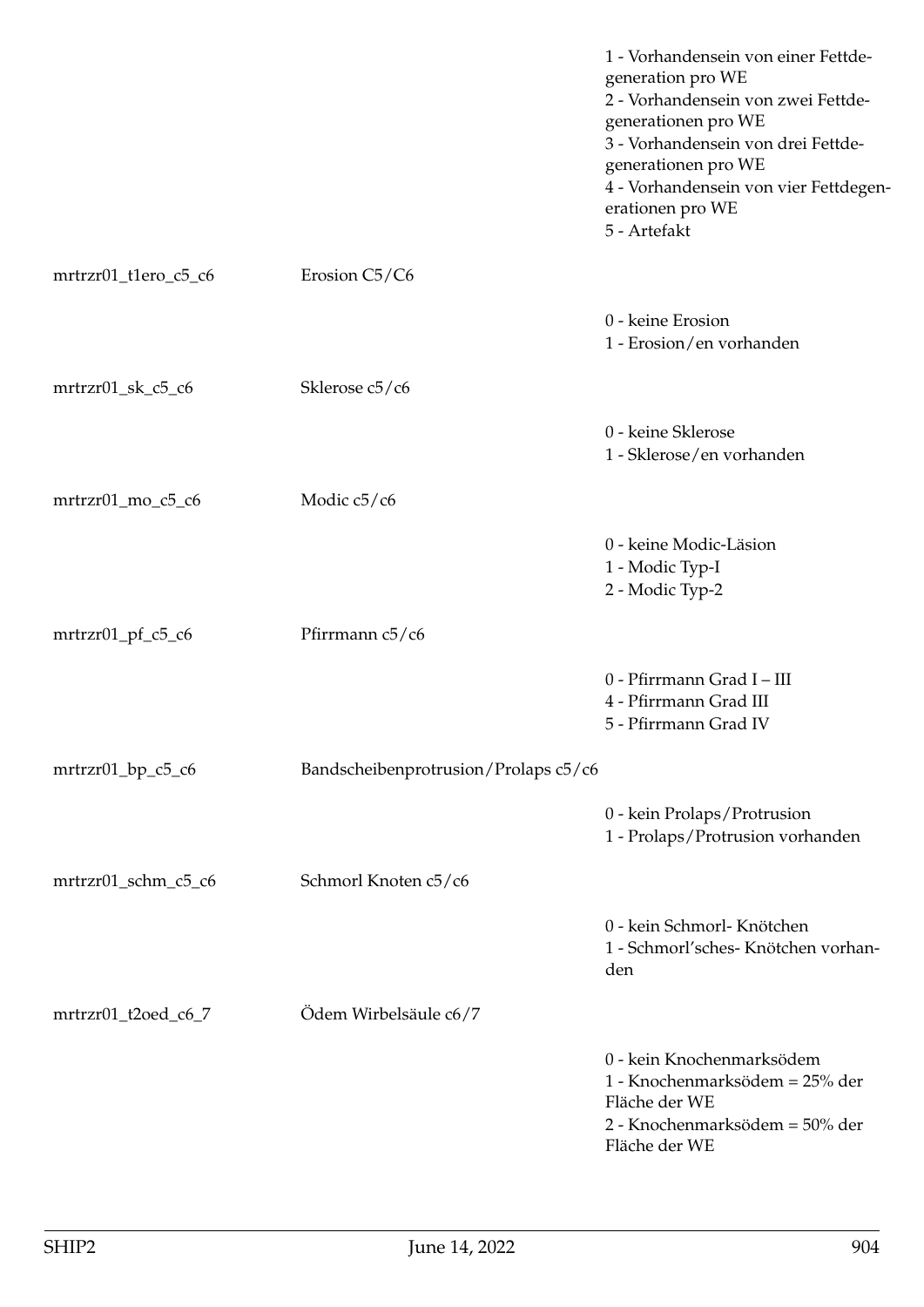|                      |                                      | 3 - Knochenmarksödem > 50% der<br>Fläche der WE<br>4 - Artefakt                                                                                                                                                                                                                                                                   |
|----------------------|--------------------------------------|-----------------------------------------------------------------------------------------------------------------------------------------------------------------------------------------------------------------------------------------------------------------------------------------------------------------------------------|
| mrtrzr01_t1fd_c6_7   | fettdegeneration c6/c7               |                                                                                                                                                                                                                                                                                                                                   |
|                      |                                      | 0 - kein Vorhandensein einer Fettde-<br>generation in einer WE<br>1 - Vorhandensein von einer Fettde-<br>generation pro WE<br>2 - Vorhandensein von zwei Fettde-<br>generationen pro WE<br>3 - Vorhandensein von drei Fettde-<br>generationen pro WE<br>4 - Vorhandensein von vier Fettdegen-<br>erationen pro WE<br>5 - Artefakt |
| mrtrzr01_t1ero_c6_c7 | Erosion C6/C7                        |                                                                                                                                                                                                                                                                                                                                   |
|                      |                                      | 0 - keine Erosion<br>1 - Erosion/en vorhanden                                                                                                                                                                                                                                                                                     |
| mrtrzr01_sk_c6_c7    | Sklerose c6/c7                       |                                                                                                                                                                                                                                                                                                                                   |
|                      |                                      | 0 - keine Sklerose<br>1 - Sklerose/en vorhanden                                                                                                                                                                                                                                                                                   |
| mrtrzr01_mo_c6_c7    | Modic c6/c7                          |                                                                                                                                                                                                                                                                                                                                   |
|                      |                                      | 0 - keine Modic-Läsion<br>1 - Modic Typ-I<br>2 - Modic Typ-2                                                                                                                                                                                                                                                                      |
| $mrtrzr01_pf_c6_c7$  | Pfirrmann c6/c7                      |                                                                                                                                                                                                                                                                                                                                   |
|                      |                                      | 0 - Pfirrmann Grad I - III<br>4 - Pfirrmann Grad III<br>5 - Pfirrmann Grad IV                                                                                                                                                                                                                                                     |
| mrtrzr01_bp_c6_c7    | bandscheibenprotrusion/Prolaps c6/c7 |                                                                                                                                                                                                                                                                                                                                   |
|                      |                                      | 0 - kein Prolaps/Protrusion<br>1 - Prolaps/Protrusion vorhanden                                                                                                                                                                                                                                                                   |
| mrtrzr01_schm_c6_c7  | Schmorl Knoten c6/c7                 |                                                                                                                                                                                                                                                                                                                                   |
|                      |                                      | 0 - kein Schmorl- Knötchen<br>1 - Schmorl'sches- Knötchen vorhan-<br>den                                                                                                                                                                                                                                                          |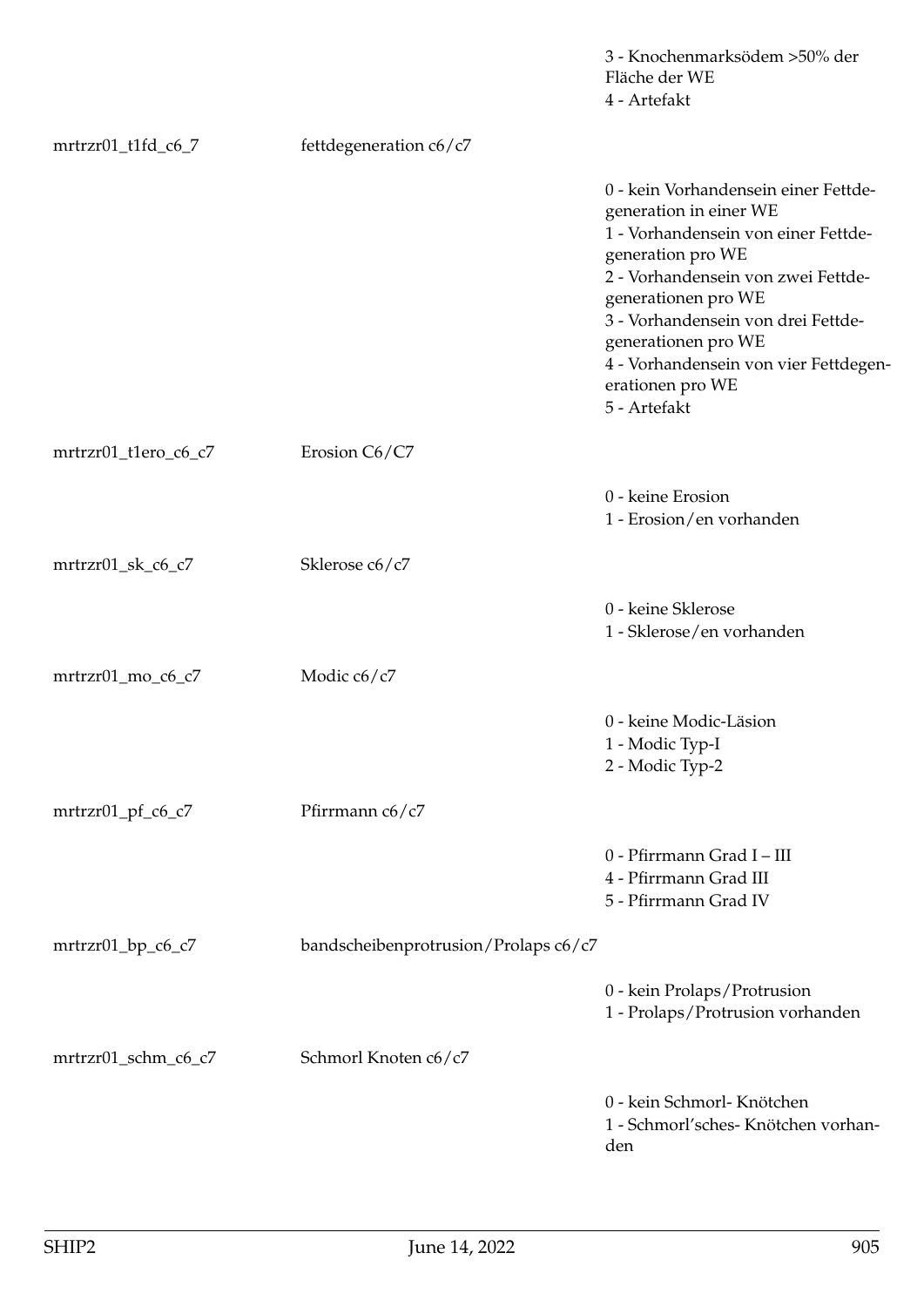| mrtrzr01_t2oed_c7_th1 | Ödem Wirbelsäule c7/th1               |                                                                                                                                                                                                                                                                                                                                   |
|-----------------------|---------------------------------------|-----------------------------------------------------------------------------------------------------------------------------------------------------------------------------------------------------------------------------------------------------------------------------------------------------------------------------------|
|                       |                                       | 0 - kein Knochenmarksödem<br>1 - Knochenmarksödem = 25% der<br>Fläche der WE<br>2 - Knochenmarksödem = 50% der<br>Fläche der WE<br>3 - Knochenmarksödem >50% der<br>Fläche der WE<br>4 - Artefakt                                                                                                                                 |
| mrtrzr01_t1fd_c7_th1  | fettdegeneration c7/th1               |                                                                                                                                                                                                                                                                                                                                   |
|                       |                                       | 0 - kein Vorhandensein einer Fettde-<br>generation in einer WE<br>1 - Vorhandensein von einer Fettde-<br>generation pro WE<br>2 - Vorhandensein von zwei Fettde-<br>generationen pro WE<br>3 - Vorhandensein von drei Fettde-<br>generationen pro WE<br>4 - Vorhandensein von vier Fettdegen-<br>erationen pro WE<br>5 - Artefakt |
| mrtrzr01_t1ero_c7_th1 | Erosion C7/Th1                        |                                                                                                                                                                                                                                                                                                                                   |
|                       |                                       | 0 - keine Erosion<br>1 - Erosion/en vorhanden                                                                                                                                                                                                                                                                                     |
| mrtrzr01_sk_c7_th1    | Sklerose c7/th1                       |                                                                                                                                                                                                                                                                                                                                   |
|                       |                                       | 0 - keine Sklerose<br>1 - Sklerose/en vorhanden                                                                                                                                                                                                                                                                                   |
| mrtrzr01_mo_c7_th1    | Modic c7/th1                          |                                                                                                                                                                                                                                                                                                                                   |
|                       |                                       | 0 - keine Modic-Läsion<br>1 - Modic Typ-I<br>2 - Modic Typ-2                                                                                                                                                                                                                                                                      |
| mrtrzr01_pf_c7_th1    | Pfirrmann c7/th1                      |                                                                                                                                                                                                                                                                                                                                   |
|                       |                                       | 0 - Pfirrmann Grad I - III<br>4 - Pfirrmann Grad III<br>5 - Pfirrmann Grad IV                                                                                                                                                                                                                                                     |
| mrtrzr01_bp_c7_th1    | bandscheibenprotrusion/Prolaps c7/th1 |                                                                                                                                                                                                                                                                                                                                   |
|                       |                                       | 0 - kein Prolaps/Protrusion<br>1 - Prolaps/Protrusion vorhanden                                                                                                                                                                                                                                                                   |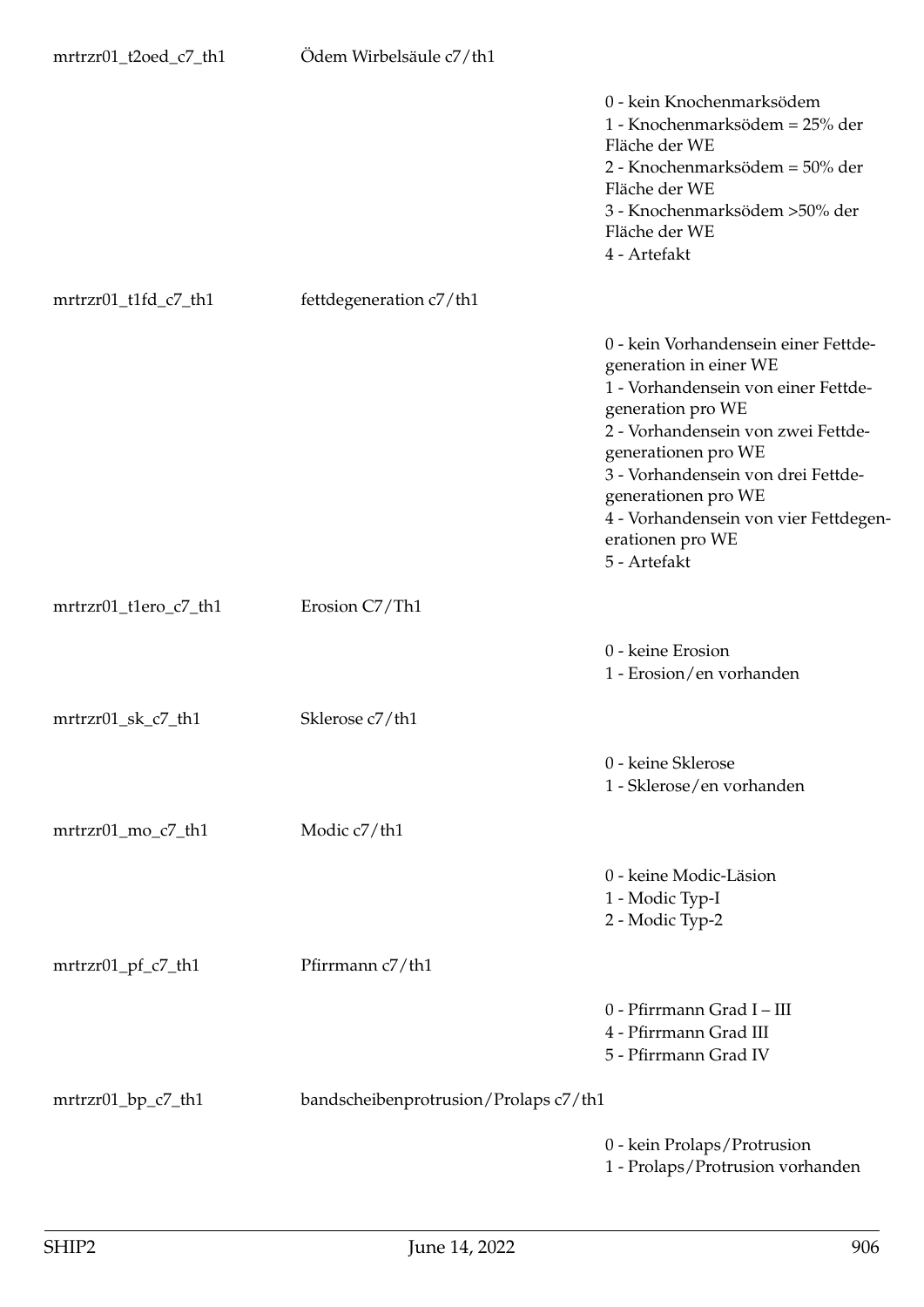| mrtrzr01_schm_c7_th1   | schmorl Knoten c7/th1    |                                                                                                                                                                                                                                                                                                                                   |
|------------------------|--------------------------|-----------------------------------------------------------------------------------------------------------------------------------------------------------------------------------------------------------------------------------------------------------------------------------------------------------------------------------|
|                        |                          | 0 - kein Schmorl- Knötchen<br>1 - Schmorl'sches- Knötchen vorhan-<br>den                                                                                                                                                                                                                                                          |
| mrtrzr01_t2oed_th1_th2 | Ödem Wirbelsäule th1/th2 |                                                                                                                                                                                                                                                                                                                                   |
|                        |                          | 0 - kein Knochenmarksödem<br>1 - Knochenmarksödem = 25% der<br>Fläche der WE<br>2 - Knochenmarksödem = 50% der<br>Fläche der WE<br>3 - Knochenmarksödem > 50% der<br>Fläche der WE<br>4 - Artefakt                                                                                                                                |
| mrtrzr01_t1fd_th1_2    | fettdegeneration th1/th2 |                                                                                                                                                                                                                                                                                                                                   |
|                        |                          | 0 - kein Vorhandensein einer Fettde-<br>generation in einer WE<br>1 - Vorhandensein von einer Fettde-<br>generation pro WE<br>2 - Vorhandensein von zwei Fettde-<br>generationen pro WE<br>3 - Vorhandensein von drei Fettde-<br>generationen pro WE<br>4 - Vorhandensein von vier Fettdegen-<br>erationen pro WE<br>5 - Artefakt |
| mrtrzr01_t1ero_th1_th2 | Erosion Th1/Th2          |                                                                                                                                                                                                                                                                                                                                   |
|                        |                          | 0 - keine Erosion<br>1 - Erosion/en vorhanden                                                                                                                                                                                                                                                                                     |
| mrtrzr01_sk_th1_th2    | Sklerose th1/th2         |                                                                                                                                                                                                                                                                                                                                   |
|                        |                          | 0 - keine Sklerose<br>1 - Sklerose/en vorhanden                                                                                                                                                                                                                                                                                   |
| mrtrzr01_mo_th1_th2    | Modic th1/th2            |                                                                                                                                                                                                                                                                                                                                   |
|                        |                          | 0 - keine Modic-Läsion<br>1 - Modic Typ-I<br>2 - Modic Typ-2                                                                                                                                                                                                                                                                      |
| mrtrzr01_pf_th1_th2    | Pfirrmann th1/th2        |                                                                                                                                                                                                                                                                                                                                   |
|                        |                          | 0 - Pfirrmann Grad I - III                                                                                                                                                                                                                                                                                                        |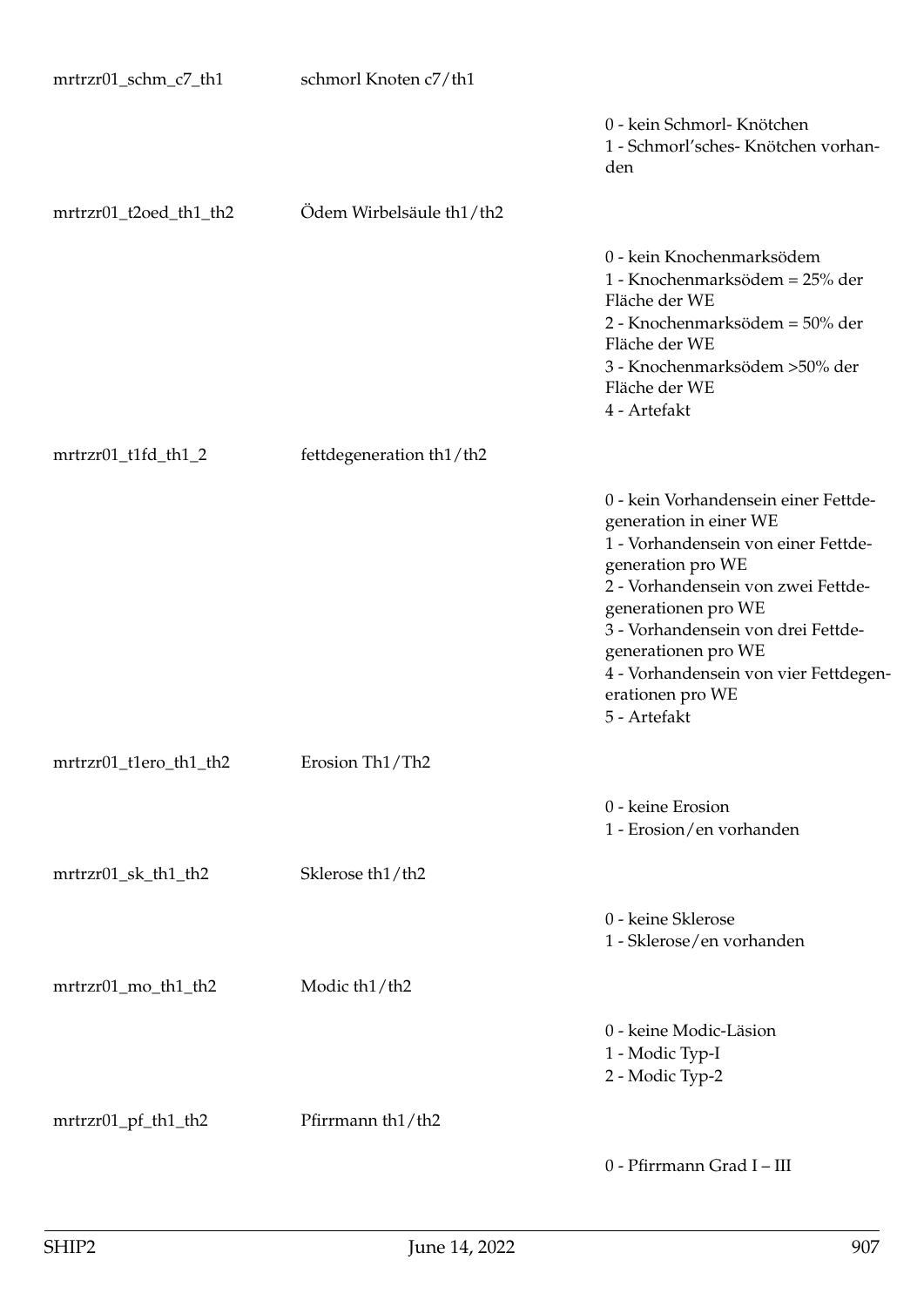|                        |                                           | 4 - Pfirrmann Grad III<br>5 - Pfirrmann Grad IV                                                                                                                                                                                                                                                                                   |
|------------------------|-------------------------------------------|-----------------------------------------------------------------------------------------------------------------------------------------------------------------------------------------------------------------------------------------------------------------------------------------------------------------------------------|
| mrtrzr01_bp_th1_th2    | bandscheibenprotrusion/Prolaps th1_th2    |                                                                                                                                                                                                                                                                                                                                   |
|                        |                                           | 0 - kein Prolaps/Protrusion<br>1 - Prolaps/Protrusion vorhanden                                                                                                                                                                                                                                                                   |
| mrtrzr01_schm_th1_th2  | schmorl Knoten th1/th2                    |                                                                                                                                                                                                                                                                                                                                   |
|                        |                                           | 0 - kein Schmorl- Knötchen<br>1 - Schmorl'sches- Knötchen vorhan-<br>den                                                                                                                                                                                                                                                          |
| mrtrzr01_t2oed_th2_th3 | Ödem Wirbelsäule th2/th3                  |                                                                                                                                                                                                                                                                                                                                   |
|                        |                                           | 0 - kein Knochenmarksödem<br>1 - Knochenmarksödem = 25% der<br>Fläche der WE<br>2 - Knochenmarksödem = 50% der<br>Fläche der WE<br>3 - Knochenmarksödem > 50% der<br>Fläche der WE<br>4 - Artefakt                                                                                                                                |
| mrtrzr01_t1fd_th2_th3  | fettdegeneration th2/th3                  |                                                                                                                                                                                                                                                                                                                                   |
|                        |                                           | 0 - kein Vorhandensein einer Fettde-<br>generation in einer WE<br>1 - Vorhandensein von einer Fettde-<br>generation pro WE<br>2 - Vorhandensein von zwei Fettde-<br>generationen pro WE<br>3 - Vorhandensein von drei Fettde-<br>generationen pro WE<br>4 - Vorhandensein von vier Fettdegen-<br>erationen pro WE<br>5 - Artefakt |
| mrtrzr01_t1ero_th2_th3 | Erosion Th <sub>2</sub> /3                |                                                                                                                                                                                                                                                                                                                                   |
|                        |                                           | 0 - keine Erosion<br>1 - Erosion/en vorhanden                                                                                                                                                                                                                                                                                     |
| mrtrzr01_sk_th2_th3    | Sklerose th <sub>2</sub> /th <sub>3</sub> |                                                                                                                                                                                                                                                                                                                                   |
|                        |                                           | 0 - keine Sklerose<br>1 - Sklerose/en vorhanden                                                                                                                                                                                                                                                                                   |
| mrtrzr01_mo_th2_th3    | Modic th <sub>2</sub> /th <sub>3</sub>    |                                                                                                                                                                                                                                                                                                                                   |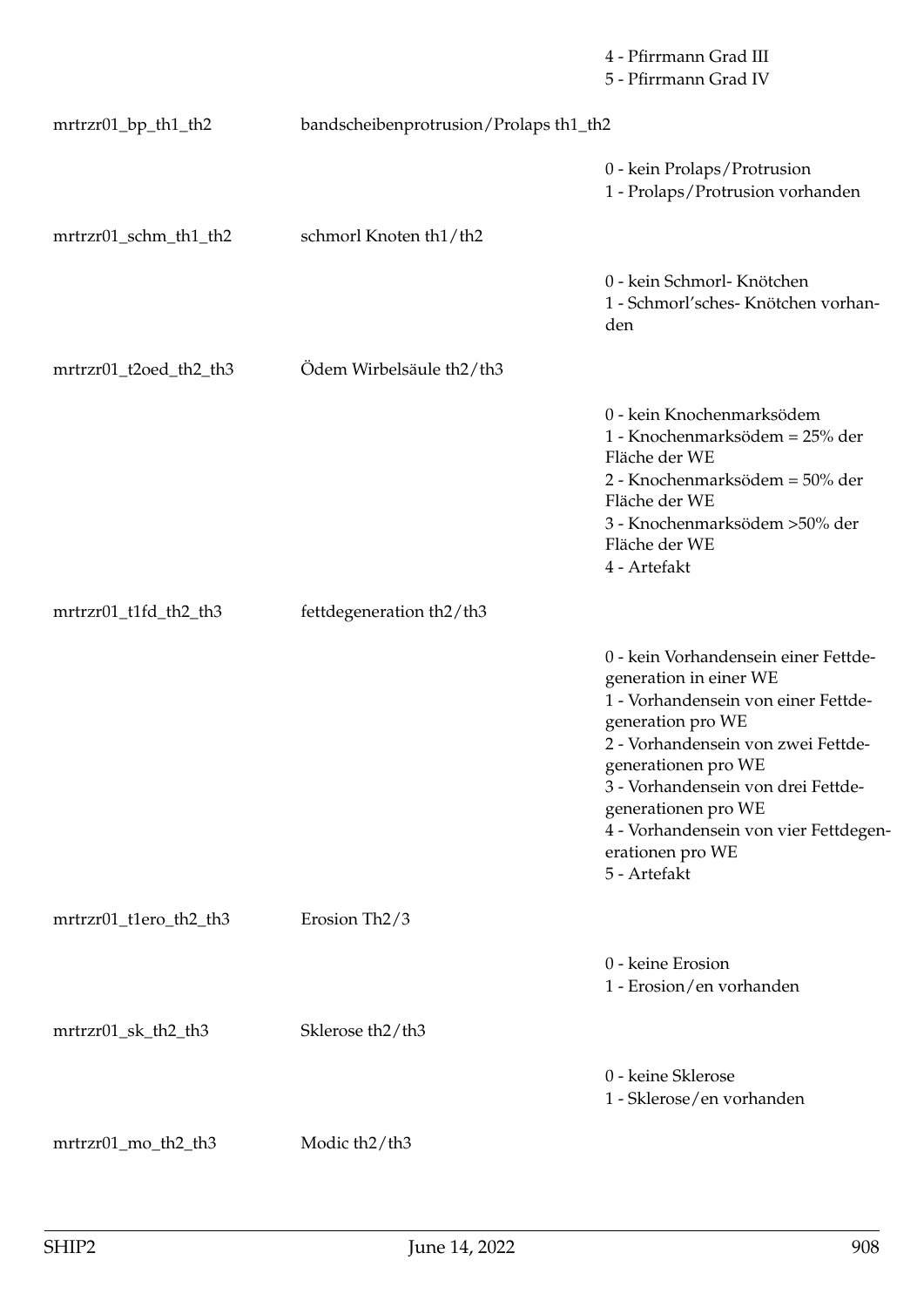|                        |                                                 | 0 - keine Modic-Läsion<br>1 - Modic Typ-I<br>2 - Modic Typ-2                                                                                                                                                                                                                                                                      |
|------------------------|-------------------------------------------------|-----------------------------------------------------------------------------------------------------------------------------------------------------------------------------------------------------------------------------------------------------------------------------------------------------------------------------------|
| mrtrzr01_pf_th2_th3    | Pfirrmann th2/th3                               |                                                                                                                                                                                                                                                                                                                                   |
|                        |                                                 | 0 - Pfirrmann Grad I - III<br>4 - Pfirrmann Grad III<br>5 - Pfirrmann Grad IV                                                                                                                                                                                                                                                     |
| mrtrzr01_bp_th2_th3    | bandscheibenprotrusion/Prolaps th2/th3          |                                                                                                                                                                                                                                                                                                                                   |
|                        |                                                 | 0 - kein Prolaps/Protrusion<br>1 - Prolaps/Protrusion vorhanden                                                                                                                                                                                                                                                                   |
| mrtrzr01_schm_th2_th3  | Schmorl Knoten th <sub>2</sub> /th <sub>3</sub> |                                                                                                                                                                                                                                                                                                                                   |
|                        |                                                 | 0 - kein Schmorl- Knötchen<br>1 - Schmorl'sches- Knötchen vorhan-<br>den                                                                                                                                                                                                                                                          |
| mrtrzr01_t2oed_th3_th4 | Ödem Wirbelsäule th3_th4                        |                                                                                                                                                                                                                                                                                                                                   |
|                        |                                                 | 0 - kein Knochenmarksödem<br>1 - Knochenmarksödem = 25% der<br>Fläche der WE<br>2 - Knochenmarksödem = 50% der<br>Fläche der WE<br>3 - Knochenmarksödem >50% der<br>Fläche der WE<br>4 - Artefakt                                                                                                                                 |
| mrtrzr01_t1fd_th3_th4  | fettdegeneration th3/th4                        |                                                                                                                                                                                                                                                                                                                                   |
|                        |                                                 | 0 - kein Vorhandensein einer Fettde-<br>generation in einer WE<br>1 - Vorhandensein von einer Fettde-<br>generation pro WE<br>2 - Vorhandensein von zwei Fettde-<br>generationen pro WE<br>3 - Vorhandensein von drei Fettde-<br>generationen pro WE<br>4 - Vorhandensein von vier Fettdegen-<br>erationen pro WE<br>5 - Artefakt |
| mrtrzr01_t1ero_th3_th4 | Erosion Th <sub>3/4</sub>                       |                                                                                                                                                                                                                                                                                                                                   |
|                        |                                                 | 0 - keine Erosion<br>1 - Erosion/en vorhanden                                                                                                                                                                                                                                                                                     |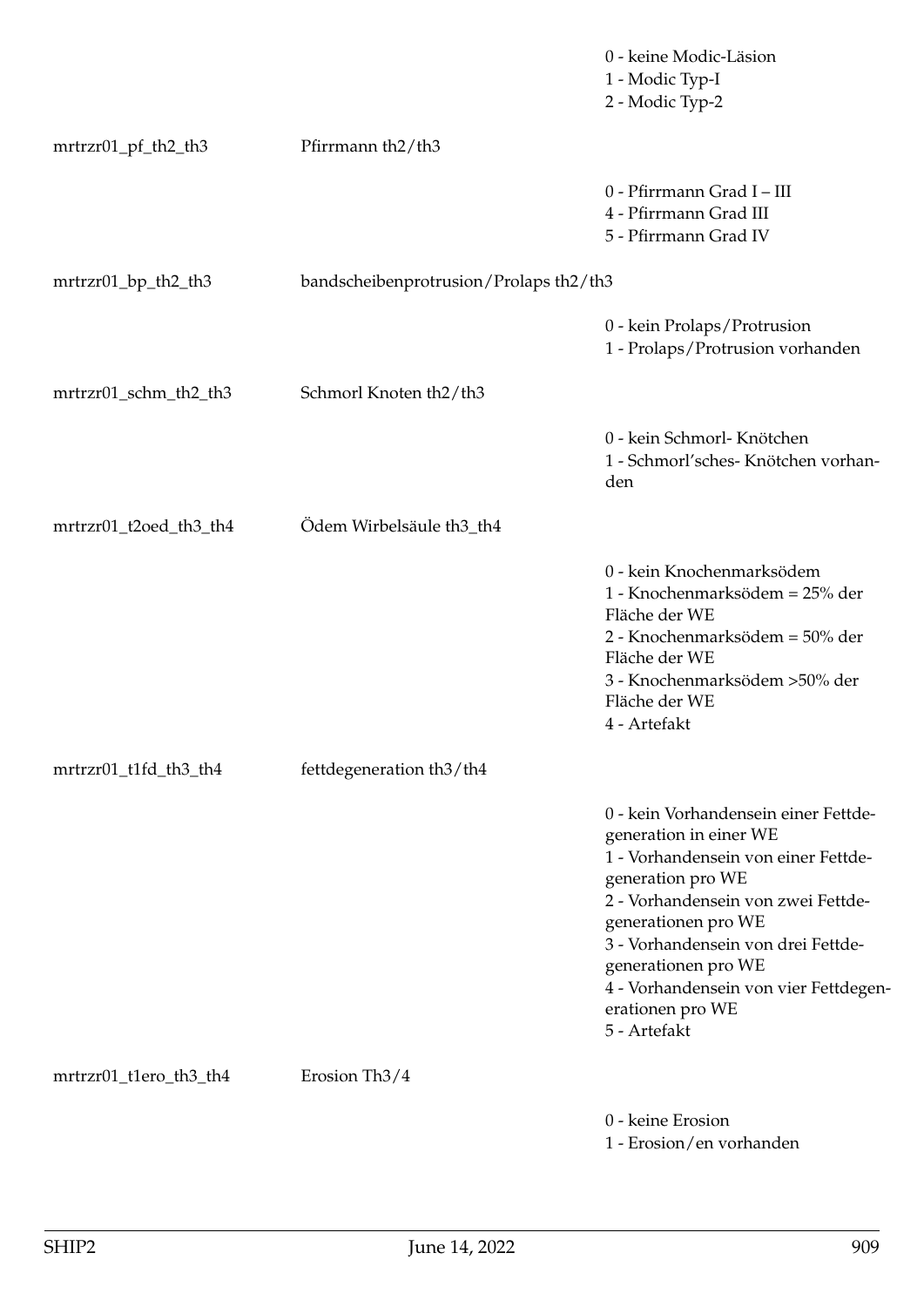| mrtrzr01_sk_th3_th4    | Sklerose th <sub>3</sub> /th <sub>4</sub> |                                                                                                                                                                                                                                                                                                                   |
|------------------------|-------------------------------------------|-------------------------------------------------------------------------------------------------------------------------------------------------------------------------------------------------------------------------------------------------------------------------------------------------------------------|
|                        |                                           | 0 - keine Sklerose<br>1 - Sklerose/en vorhanden                                                                                                                                                                                                                                                                   |
| mrtrzr01_mo_th3_th4    | Modic th <sub>3</sub> /th <sub>4</sub>    |                                                                                                                                                                                                                                                                                                                   |
|                        |                                           | 0 - keine Modic-Läsion<br>1 - Modic Typ-I<br>2 - Modic Typ-2                                                                                                                                                                                                                                                      |
| mrtrzr01_pf_th3_th4    | pfirrmann th3/th4                         |                                                                                                                                                                                                                                                                                                                   |
|                        |                                           | 0 - Pfirrmann Grad I - III<br>4 - Pfirrmann Grad III<br>5 - Pfirrmann Grad IV                                                                                                                                                                                                                                     |
| mrtrzr01_bp_th3_th4    | Bandscheibenprotrusion/Prolaps th3/th4    |                                                                                                                                                                                                                                                                                                                   |
|                        |                                           | 0 - kein Prolaps/Protrusion<br>1 - Prolaps/Protrusion vorhanden                                                                                                                                                                                                                                                   |
| mrtrzr01_schm_th3_th4  | schmorl Knoten th3/th4                    |                                                                                                                                                                                                                                                                                                                   |
|                        |                                           | 0 - kein Schmorl- Knötchen<br>1 - Schmorl'sches- Knötchen vorhan-<br>den                                                                                                                                                                                                                                          |
| mrtrzr01_t2oed_th4_th5 | Ödem Wirbelsäule th4/th5                  |                                                                                                                                                                                                                                                                                                                   |
|                        |                                           | 0 - kein Knochenmarksödem<br>1 - Knochenmarksödem = 25% der<br>Fläche der WE<br>2 - Knochenmarksödem = 50% der<br>Fläche der WE<br>3 - Knochenmarksödem > 50% der<br>Fläche der WE<br>4 - Artefakt                                                                                                                |
| mrtrzr01_t1fd_th4_th5  | fettdegeneration th4/th5                  |                                                                                                                                                                                                                                                                                                                   |
|                        |                                           | 0 - kein Vorhandensein einer Fettde-<br>generation in einer WE<br>1 - Vorhandensein von einer Fettde-<br>generation pro WE<br>2 - Vorhandensein von zwei Fettde-<br>generationen pro WE<br>3 - Vorhandensein von drei Fettde-<br>generationen pro WE<br>4 - Vorhandensein von vier Fettdegen-<br>erationen pro WE |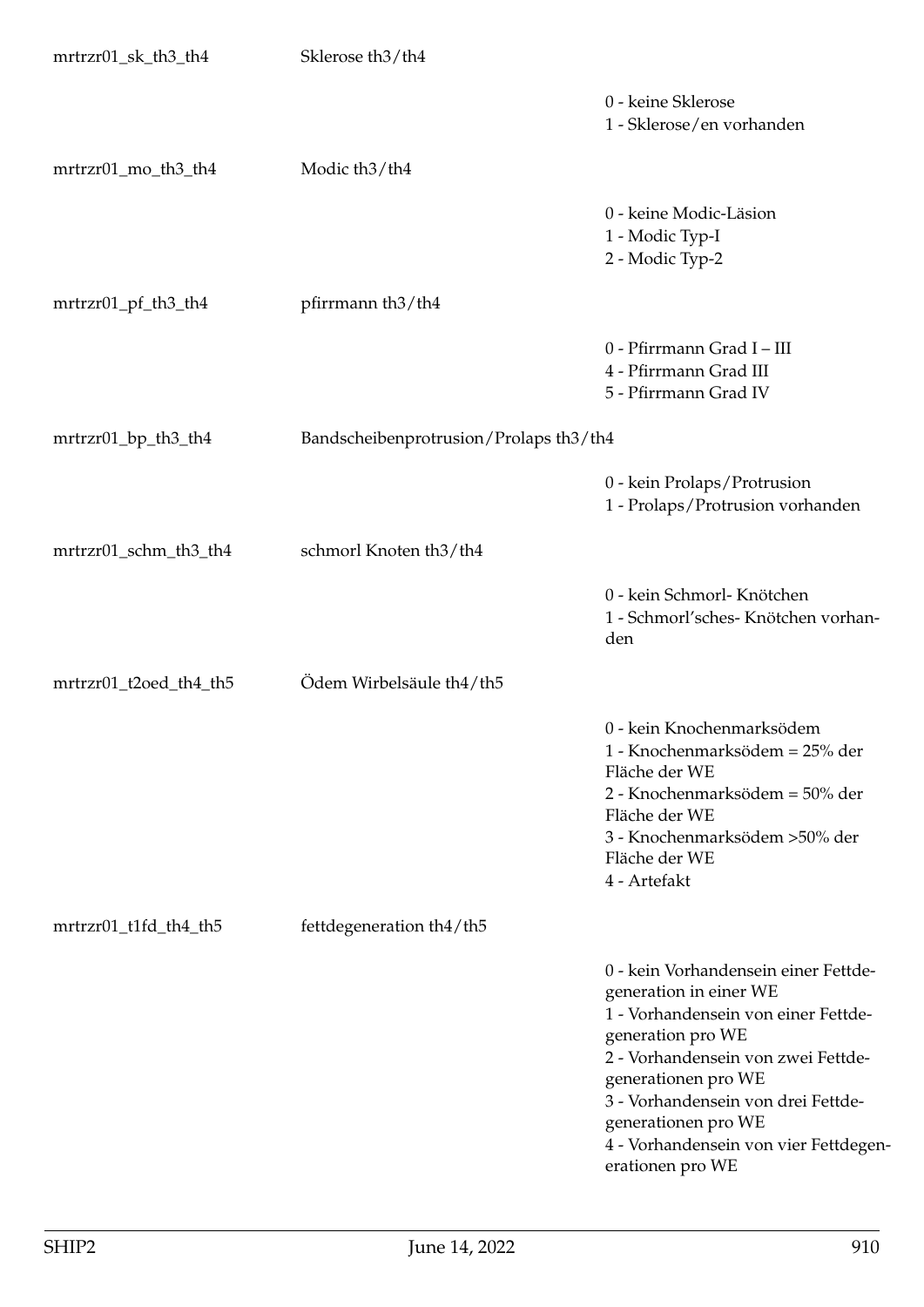|                        |                                        | 5 - Artefakt                                                                                                                                                                                      |
|------------------------|----------------------------------------|---------------------------------------------------------------------------------------------------------------------------------------------------------------------------------------------------|
| mrtrzr01_t1ero_th4_th5 | Erosion Th4/Th5                        |                                                                                                                                                                                                   |
|                        |                                        | 0 - keine Erosion<br>1 - Erosion/en vorhanden                                                                                                                                                     |
| mrtrzr01_sk_th4_th5    | Sklerose th4/th5                       |                                                                                                                                                                                                   |
|                        |                                        | 0 - keine Sklerose<br>1 - Sklerose/en vorhanden                                                                                                                                                   |
| mrtrzr01_mo_th4_th5    | Modic th <sub>4</sub> /th <sub>5</sub> |                                                                                                                                                                                                   |
|                        |                                        | 0 - keine Modic-Läsion<br>1 - Modic Typ-I<br>2 - Modic Typ-2                                                                                                                                      |
| mrtrzr01_pf_th4_th5    | Pfirrmann th4/th5                      |                                                                                                                                                                                                   |
|                        |                                        | 0 - Pfirrmann Grad I - III<br>4 - Pfirrmann Grad III<br>5 - Pfirrmann Grad IV                                                                                                                     |
| mrtrzr01_bp_th4_th5    | Bandscheibenprotrusion/Prolaps th4/th5 |                                                                                                                                                                                                   |
|                        |                                        | 0 - kein Prolaps/Protrusion<br>1 - Prolaps/Protrusion vorhanden                                                                                                                                   |
| mrtrzr01_schm_th4_th5  | schmorl Knoten th4/th5                 |                                                                                                                                                                                                   |
|                        |                                        | 0 - kein Schmorl- Knötchen<br>1 - Schmorl'sches- Knötchen vorhan-<br>den                                                                                                                          |
| mrtrzr01_t2oed_th5_th6 | Ödem Wirbelsäule th <sub>5</sub> /th6  |                                                                                                                                                                                                   |
|                        |                                        | 0 - kein Knochenmarksödem<br>1 - Knochenmarksödem = 25% der<br>Fläche der WE<br>2 - Knochenmarksödem = 50% der<br>Fläche der WE<br>3 - Knochenmarksödem >50% der<br>Fläche der WE<br>4 - Artefakt |
| mrtrzr01_t1fd_th5_th6  | fettdegeneration th5/th6               |                                                                                                                                                                                                   |
|                        |                                        | 0 - kein Vorhandensein einer Fettde-<br>generation in einer WE                                                                                                                                    |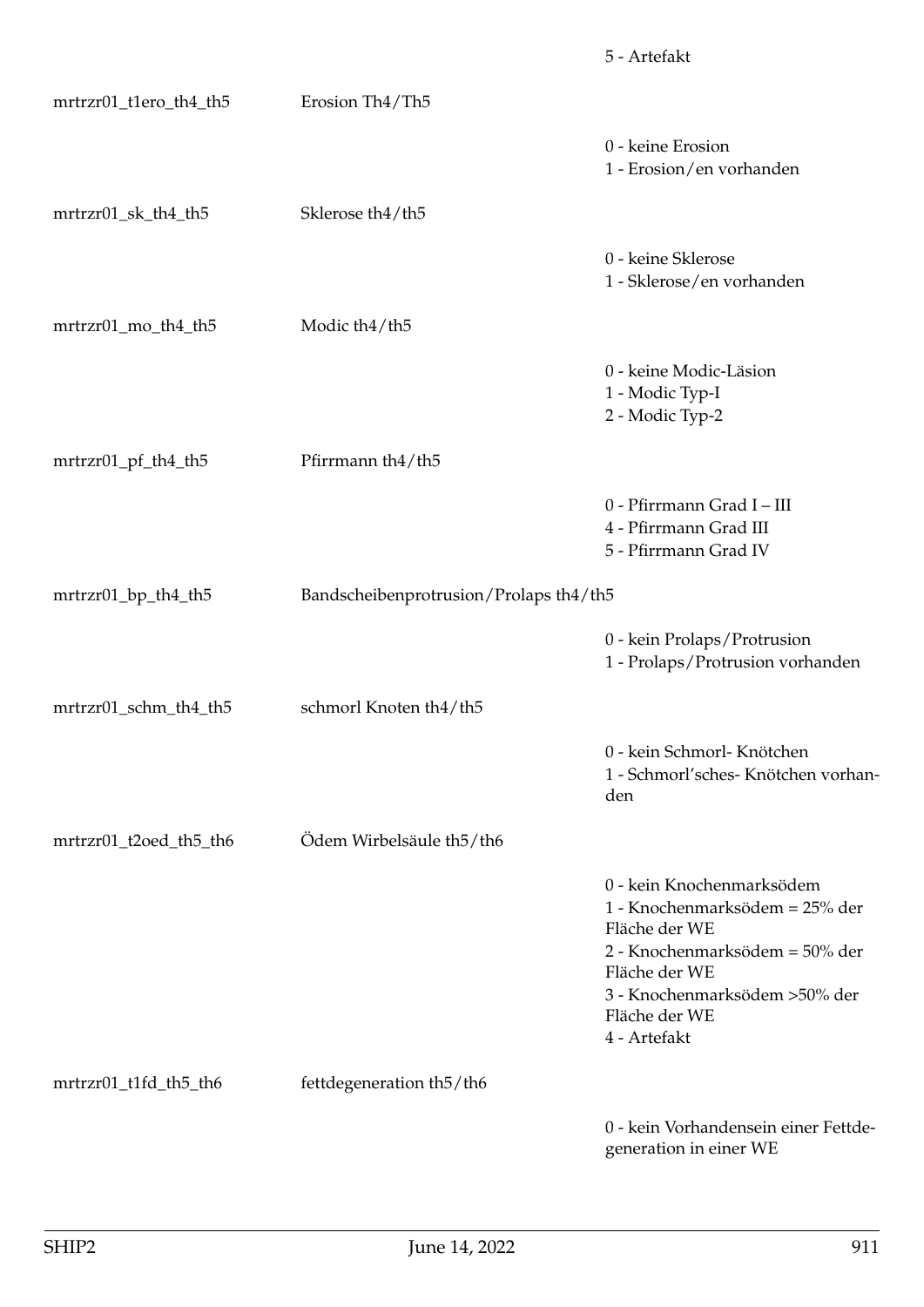|                        |                                           | 1 - Vorhandensein von einer Fettde-<br>generation pro WE<br>2 - Vorhandensein von zwei Fettde-<br>generationen pro WE<br>3 - Vorhandensein von drei Fettde-<br>generationen pro WE<br>4 - Vorhandensein von vier Fettdegen-<br>erationen pro WE<br>5 - Artefakt |
|------------------------|-------------------------------------------|-----------------------------------------------------------------------------------------------------------------------------------------------------------------------------------------------------------------------------------------------------------------|
| mrtrzr01_t1ero_th5_th6 | Erosion Th <sub>5</sub> /Th <sub>6</sub>  |                                                                                                                                                                                                                                                                 |
|                        |                                           | 0 - keine Erosion<br>1 - Erosion/en vorhanden                                                                                                                                                                                                                   |
| mrtrzr01_sk_th5_th6    | Sklerose th <sub>5</sub> /th <sub>6</sub> |                                                                                                                                                                                                                                                                 |
|                        |                                           | 0 - keine Sklerose<br>1 - Sklerose/en vorhanden                                                                                                                                                                                                                 |
| mrtrzr01_mo_th5_th6    | Modic th <sub>5</sub> /th <sub>6</sub>    |                                                                                                                                                                                                                                                                 |
|                        |                                           | 0 - keine Modic-Läsion<br>1 - Modic Typ-I<br>2 - Modic Typ-2                                                                                                                                                                                                    |
| mrtrzr01_pf_th5_th6    | Pfirrmann th <sub>5</sub> /th6            |                                                                                                                                                                                                                                                                 |
|                        |                                           | 0 - Pfirrmann Grad I - III<br>4 - Pfirrmann Grad III<br>5 - Pfirrmann Grad IV                                                                                                                                                                                   |
| mrtrzr01_bp_th5_th6    | Bandscheibenprotrusion/Prolaps th5/th6    |                                                                                                                                                                                                                                                                 |
|                        |                                           | 0 - kein Prolaps/Protrusion<br>1 - Prolaps/Protrusion vorhanden                                                                                                                                                                                                 |
| mrtrzr01_schm_th5_th6  | schmorl Knoten th5/th6                    |                                                                                                                                                                                                                                                                 |
|                        |                                           | 0 - kein Schmorl- Knötchen<br>1 - Schmorl'sches- Knötchen vorhan-<br>den                                                                                                                                                                                        |
| mrtrzr01_t2oed_th6_th7 | Ödem Wirbelsäule th6/th7                  |                                                                                                                                                                                                                                                                 |
|                        |                                           | 0 - kein Knochenmarksödem<br>1 - Knochenmarksödem = 25% der<br>Fläche der WE<br>2 - Knochenmarksödem = 50% der<br>Fläche der WE                                                                                                                                 |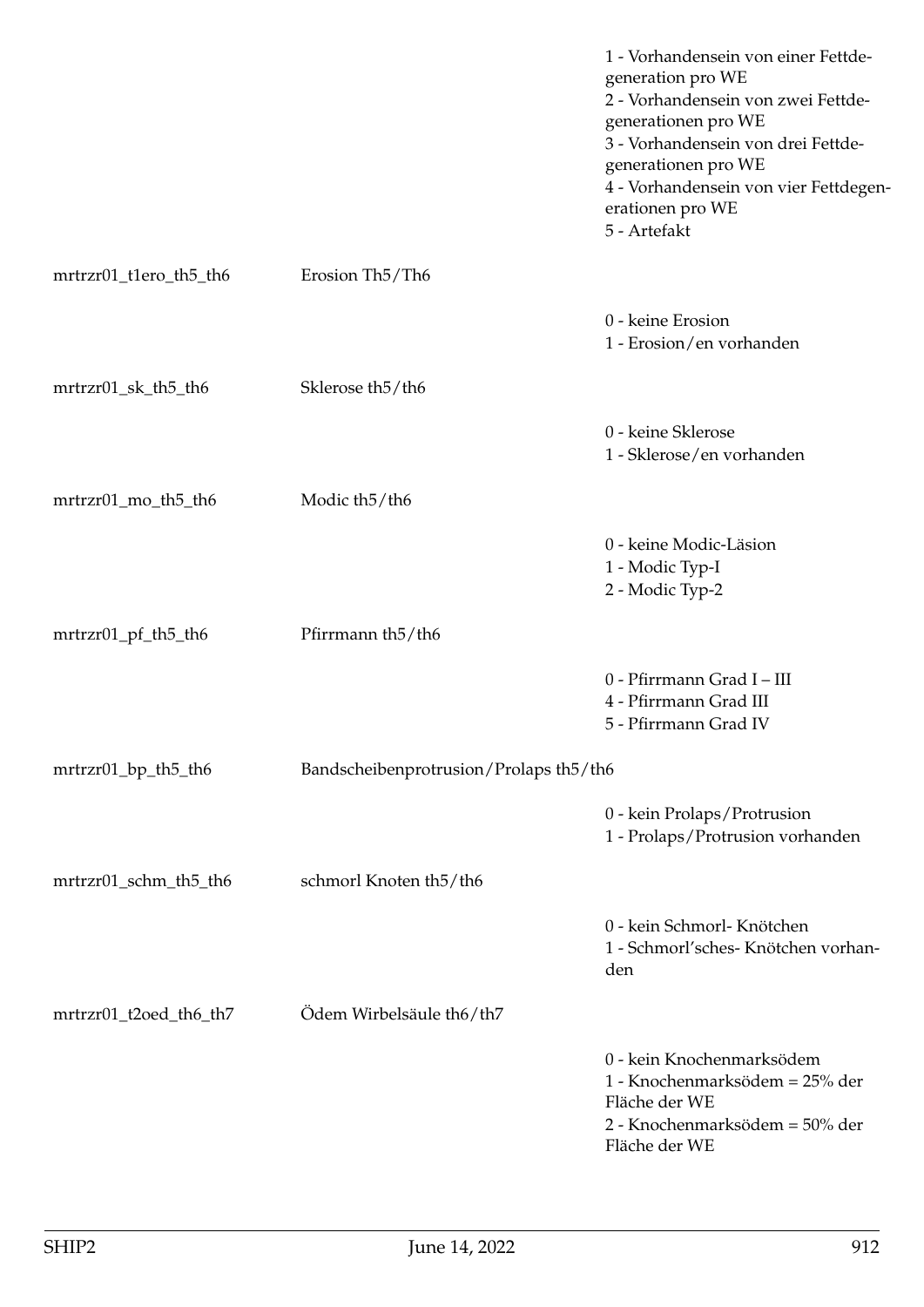|                        |                                        | 3 - Knochenmarksödem >50% der<br>Fläche der WE<br>4 - Artefakt                                                                                                                                                                                                                                                                    |
|------------------------|----------------------------------------|-----------------------------------------------------------------------------------------------------------------------------------------------------------------------------------------------------------------------------------------------------------------------------------------------------------------------------------|
| mrtrzr01_t1fd_th6_th7  | fettdegeneration th6/th7               |                                                                                                                                                                                                                                                                                                                                   |
|                        |                                        | 0 - kein Vorhandensein einer Fettde-<br>generation in einer WE<br>1 - Vorhandensein von einer Fettde-<br>generation pro WE<br>2 - Vorhandensein von zwei Fettde-<br>generationen pro WE<br>3 - Vorhandensein von drei Fettde-<br>generationen pro WE<br>4 - Vorhandensein von vier Fettdegen-<br>erationen pro WE<br>5 - Artefakt |
| mrtrzr01_t1ero_th6_th7 | Erosion Th6/Th7                        |                                                                                                                                                                                                                                                                                                                                   |
|                        |                                        | 0 - keine Erosion<br>1 - Erosion/en vorhanden                                                                                                                                                                                                                                                                                     |
| mrtrzr01_sk_th6_th7    | Sklerose th6/th7                       |                                                                                                                                                                                                                                                                                                                                   |
|                        |                                        | 0 - keine Sklerose<br>1 - Sklerose/en vorhanden                                                                                                                                                                                                                                                                                   |
| mrtrzr01_mo_th6_th7    | Modic th6/th7                          |                                                                                                                                                                                                                                                                                                                                   |
|                        |                                        | 0 - keine Modic-Läsion<br>1 - Modic Typ-I<br>2 - Modic Typ-2                                                                                                                                                                                                                                                                      |
| mrtrzr01_pf_th6_th7    | pfirrmann th6/th7                      |                                                                                                                                                                                                                                                                                                                                   |
|                        |                                        | 0 - Pfirrmann Grad I - III<br>4 - Pfirrmann Grad III<br>5 - Pfirrmann Grad IV                                                                                                                                                                                                                                                     |
| mrtrzr01_bp_th6_th7    | Bandscheibenprotrusion/Prolaps th6/th7 |                                                                                                                                                                                                                                                                                                                                   |
|                        |                                        | 0 - kein Prolaps/Protrusion<br>1 - Prolaps/Protrusion vorhanden                                                                                                                                                                                                                                                                   |
| mrtrzr01_schm_th6_th7  | schmorl Knoten th6/th7                 |                                                                                                                                                                                                                                                                                                                                   |
|                        |                                        | 0 - kein Schmorl- Knötchen<br>1 - Schmorl'sches- Knötchen vorhan-<br>den                                                                                                                                                                                                                                                          |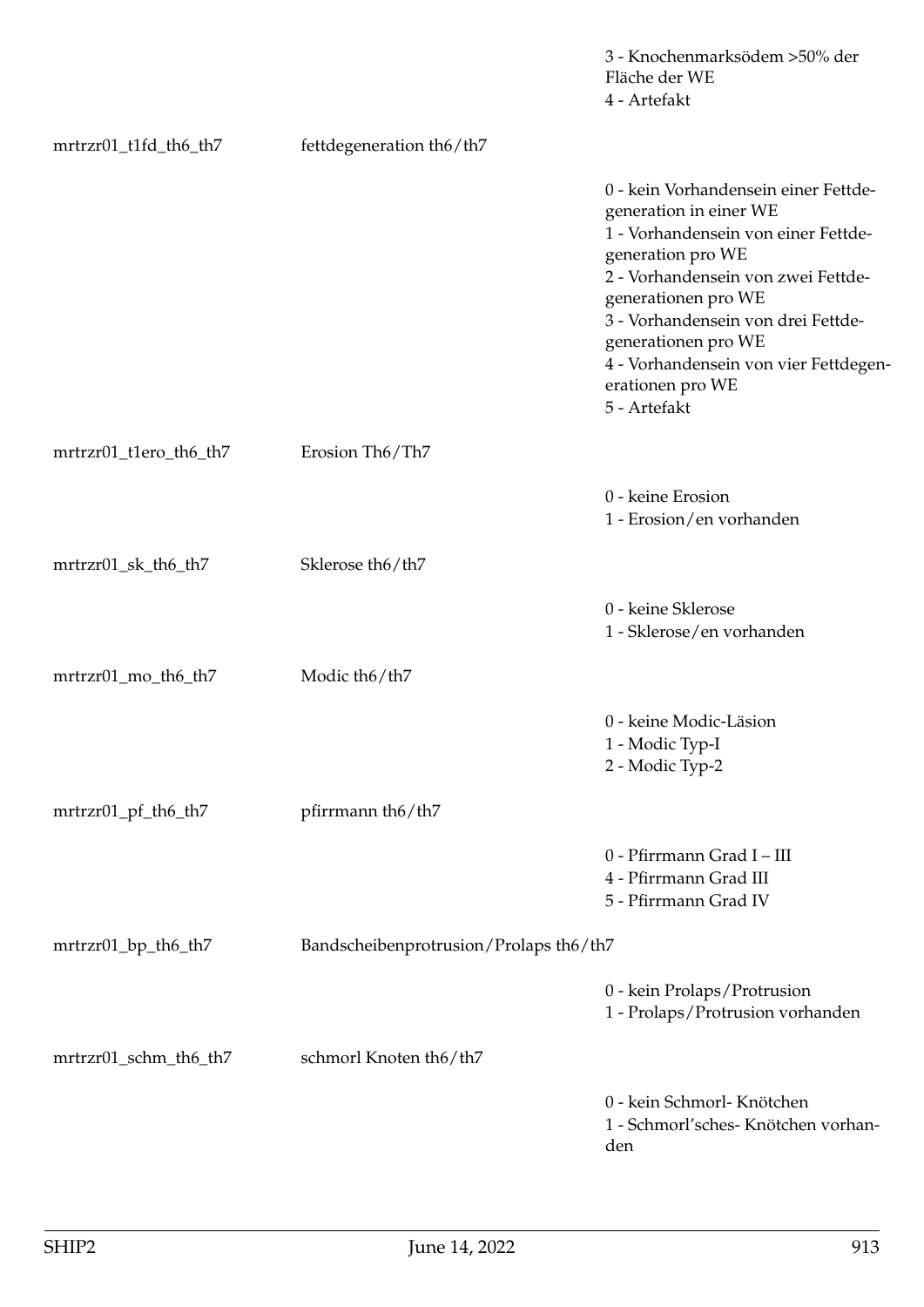| mrtrzr01_t2oed_th7_th8 | Ödem Wirbelsäule th7_th8               |                                                                                                                                                                                                                                                                                                                                   |
|------------------------|----------------------------------------|-----------------------------------------------------------------------------------------------------------------------------------------------------------------------------------------------------------------------------------------------------------------------------------------------------------------------------------|
|                        |                                        | 0 - kein Knochenmarksödem<br>1 - Knochenmarksödem = 25% der<br>Fläche der WE<br>2 - Knochenmarksödem = 50% der<br>Fläche der WE<br>3 - Knochenmarksödem >50% der<br>Fläche der WE<br>4 - Artefakt                                                                                                                                 |
| mrtrzr01_t1fd_th7_th8  | fettdegeneration th7/th8               |                                                                                                                                                                                                                                                                                                                                   |
|                        |                                        | 0 - kein Vorhandensein einer Fettde-<br>generation in einer WE<br>1 - Vorhandensein von einer Fettde-<br>generation pro WE<br>2 - Vorhandensein von zwei Fettde-<br>generationen pro WE<br>3 - Vorhandensein von drei Fettde-<br>generationen pro WE<br>4 - Vorhandensein von vier Fettdegen-<br>erationen pro WE<br>5 - Artefakt |
| mrtrzr01_t1ero_th7_th8 | Erosion Th7/Th8                        |                                                                                                                                                                                                                                                                                                                                   |
|                        |                                        | 0 - keine Erosion<br>1 - Erosion/en vorhanden                                                                                                                                                                                                                                                                                     |
| mrtrzr01_sk_th7_th8    | Sklerose th7/th8                       |                                                                                                                                                                                                                                                                                                                                   |
|                        |                                        | 0 - keine Sklerose<br>1 - Sklerose/en vorhanden                                                                                                                                                                                                                                                                                   |
| mrtrzr01_mo_th7_th8    | Modic th7/th8                          |                                                                                                                                                                                                                                                                                                                                   |
|                        |                                        | 0 - keine Modic-Läsion<br>1 - Modic Typ-I<br>2 - Modic Typ-2                                                                                                                                                                                                                                                                      |
| mrtrzr01_pf_th7_th8    | pfirmann th7/th8                       |                                                                                                                                                                                                                                                                                                                                   |
|                        |                                        | 0 - Pfirrmann Grad I - III<br>4 - Pfirrmann Grad III<br>5 - Pfirrmann Grad IV                                                                                                                                                                                                                                                     |
| mrtrzr01_bp_th7_th8    | Bandscheibenprotrusion/Prolaps th7/th8 |                                                                                                                                                                                                                                                                                                                                   |
|                        |                                        | 0 - kein Prolaps/Protrusion<br>1 - Prolaps/Protrusion vorhanden                                                                                                                                                                                                                                                                   |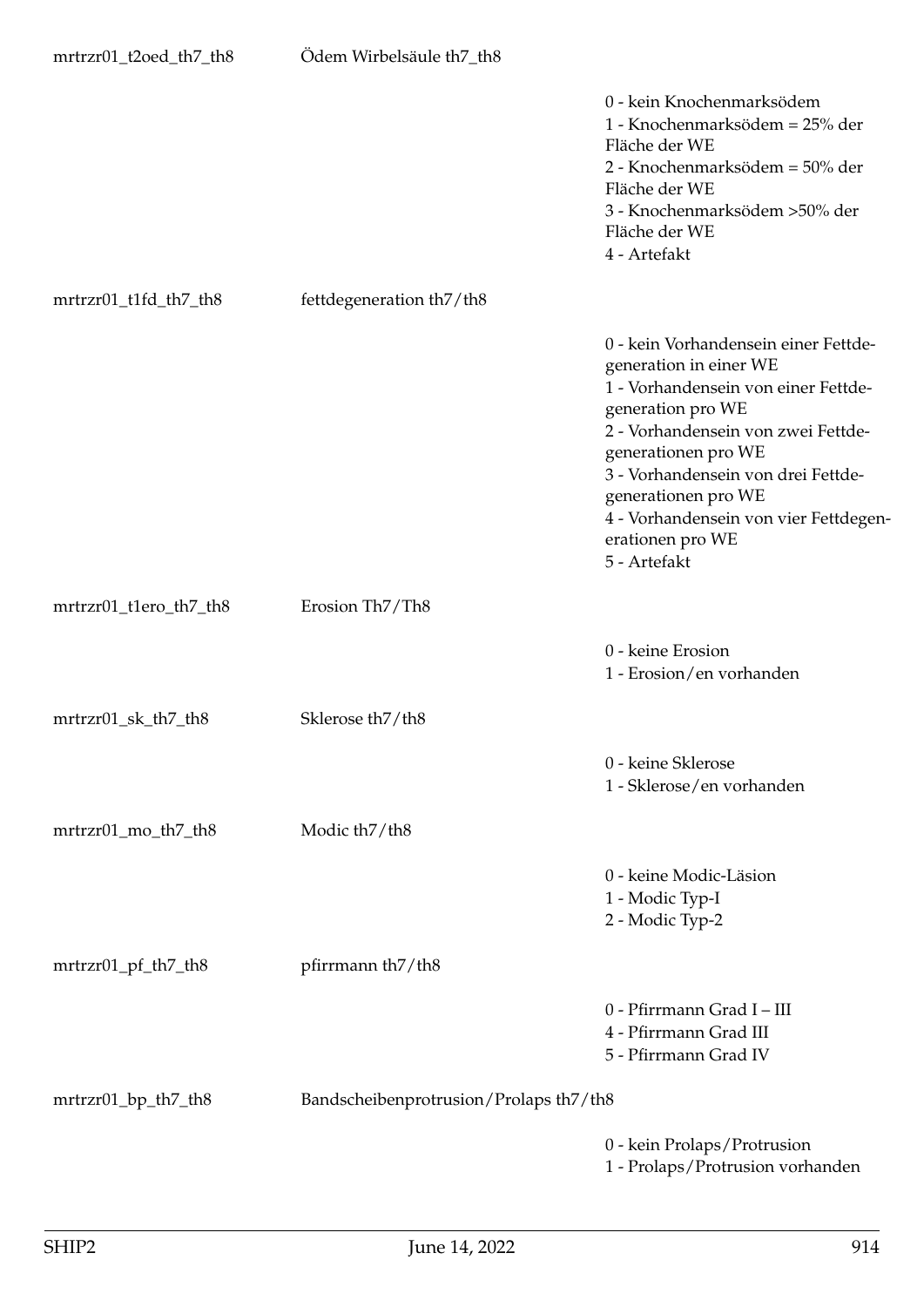| mrtrzr01_schm_th7_th8  | schmorl Knoten th7/th8   |                                                                                                                                                                                                                                                                                                                                   |
|------------------------|--------------------------|-----------------------------------------------------------------------------------------------------------------------------------------------------------------------------------------------------------------------------------------------------------------------------------------------------------------------------------|
|                        |                          | 0 - kein Schmorl- Knötchen<br>1 - Schmorl'sches- Knötchen vorhan-<br>den                                                                                                                                                                                                                                                          |
| mrtrzr01_t2oed_th8_th9 | Ödem Wirbelsäule th8/th9 |                                                                                                                                                                                                                                                                                                                                   |
|                        |                          | 0 - kein Knochenmarksödem<br>1 - Knochenmarksödem = 25% der<br>Fläche der WE<br>2 - Knochenmarksödem = 50% der<br>Fläche der WE<br>3 - Knochenmarksödem > 50% der<br>Fläche der WE<br>4 - Artefakt                                                                                                                                |
| mrtrzr01_t1fd_th8_th9  | fettdegeneration th8/th9 |                                                                                                                                                                                                                                                                                                                                   |
|                        |                          | 0 - kein Vorhandensein einer Fettde-<br>generation in einer WE<br>1 - Vorhandensein von einer Fettde-<br>generation pro WE<br>2 - Vorhandensein von zwei Fettde-<br>generationen pro WE<br>3 - Vorhandensein von drei Fettde-<br>generationen pro WE<br>4 - Vorhandensein von vier Fettdegen-<br>erationen pro WE<br>5 - Artefakt |
| mrtrzr01_t1ero_th8_th9 | Erosion Th8/Th9          |                                                                                                                                                                                                                                                                                                                                   |
|                        |                          | 0 - keine Erosion<br>1 - Erosion/en vorhanden                                                                                                                                                                                                                                                                                     |
| mrtrzr01_sk_th8_th9    | Sklerose th8/th9         |                                                                                                                                                                                                                                                                                                                                   |
|                        |                          | 0 - keine Sklerose<br>1 - Sklerose/en vorhanden                                                                                                                                                                                                                                                                                   |
| mrtrzr01_mo_th8_th9    | Modic th8/th9            |                                                                                                                                                                                                                                                                                                                                   |
|                        |                          | 0 - keine Modic-Läsion<br>1 - Modic Typ-I<br>2 - Modic Typ-2                                                                                                                                                                                                                                                                      |
| mrtrzr01_pf_th8_th9    | pfirrmann th8/th9        |                                                                                                                                                                                                                                                                                                                                   |
|                        |                          | 0 - Pfirrmann Grad I - III                                                                                                                                                                                                                                                                                                        |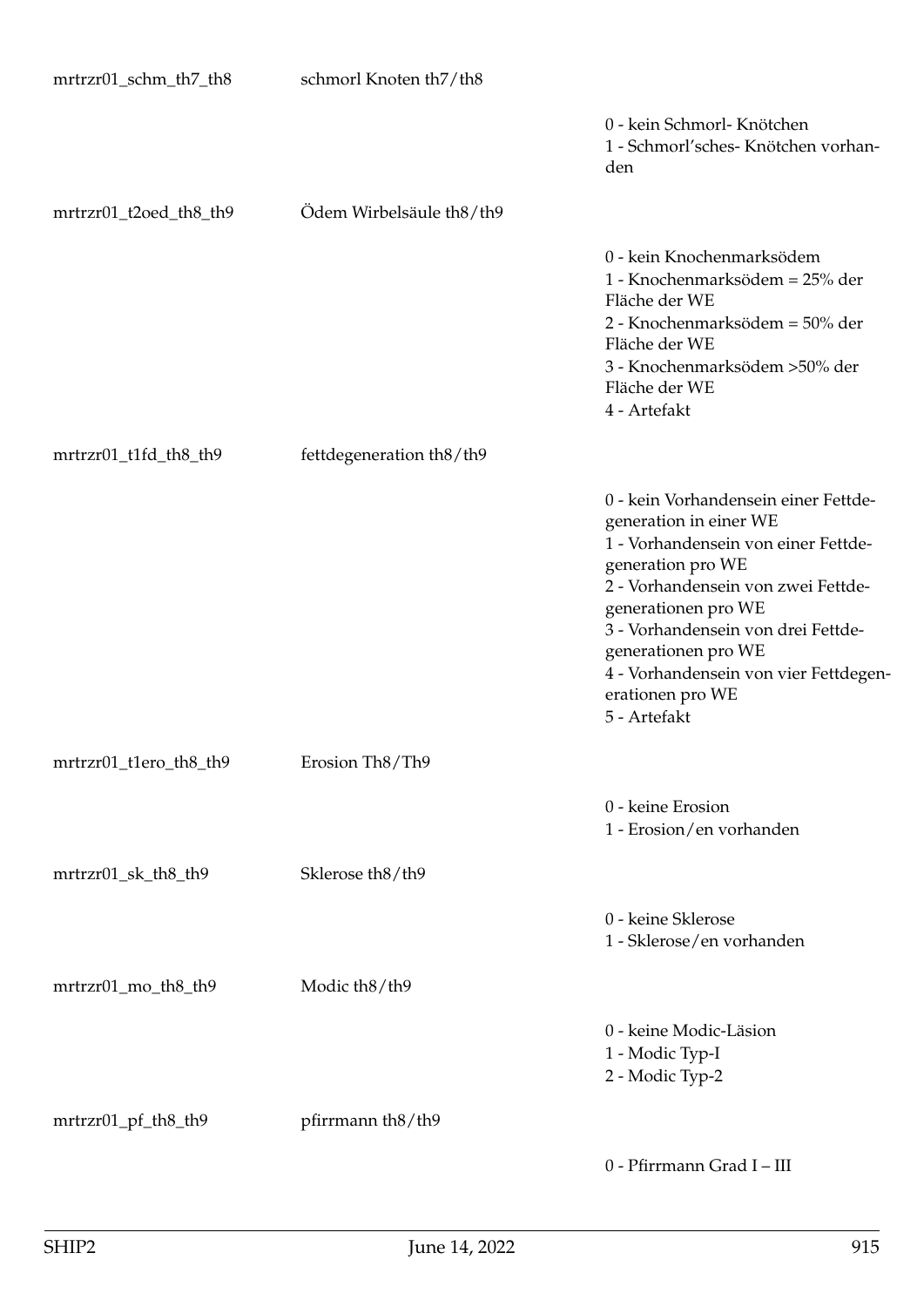|                         |                                        | 4 - Pfirrmann Grad III<br>5 - Pfirrmann Grad IV                                                                                                                                                                                                                                                                                   |
|-------------------------|----------------------------------------|-----------------------------------------------------------------------------------------------------------------------------------------------------------------------------------------------------------------------------------------------------------------------------------------------------------------------------------|
| mrtrzr01_bp_th8_th9     | Bandscheibenprotrusion/Prolaps th8/th9 |                                                                                                                                                                                                                                                                                                                                   |
|                         |                                        | 0 - kein Prolaps/Protrusion<br>1 - Prolaps/Protrusion vorhanden                                                                                                                                                                                                                                                                   |
| mrtrzr01_schm_th8_th9   | schmorl Knoten th8/th9                 |                                                                                                                                                                                                                                                                                                                                   |
|                         |                                        | 0 - kein Schmorl- Knötchen<br>1 - Schmorl'sches- Knötchen vorhan-<br>den                                                                                                                                                                                                                                                          |
| mrtrzr01_t2oed_th9_th10 | Ödem Wirbelsäule th9/th10              |                                                                                                                                                                                                                                                                                                                                   |
|                         |                                        | 0 - kein Knochenmarksödem<br>1 - Knochenmarksödem = 25% der<br>Fläche der WE<br>2 - Knochenmarksödem = 50% der<br>Fläche der WE<br>3 - Knochenmarksödem >50% der<br>Fläche der WE<br>4 - Artefakt                                                                                                                                 |
| mrtrzr01_t1fd_th9_th10  | fettdegeneration th9/th10              |                                                                                                                                                                                                                                                                                                                                   |
|                         |                                        | 0 - kein Vorhandensein einer Fettde-<br>generation in einer WE<br>1 - Vorhandensein von einer Fettde-<br>generation pro WE<br>2 - Vorhandensein von zwei Fettde-<br>generationen pro WE<br>3 - Vorhandensein von drei Fettde-<br>generationen pro WE<br>4 - Vorhandensein von vier Fettdegen-<br>erationen pro WE<br>5 - Artefakt |
| mrtrzr01_t1ero_th9_th10 | Erosion Th9/Th10                       |                                                                                                                                                                                                                                                                                                                                   |
|                         |                                        | 0 - keine Erosion<br>1 - Erosion/en vorhanden                                                                                                                                                                                                                                                                                     |
| mrtrzr01_sk_th9_th10    | Sklerose th9/th10                      |                                                                                                                                                                                                                                                                                                                                   |
|                         |                                        | 0 - keine Sklerose<br>1 - Sklerose/en vorhanden                                                                                                                                                                                                                                                                                   |
| mrtrzr01_mo_th9_th10    | Modic th9/th10                         |                                                                                                                                                                                                                                                                                                                                   |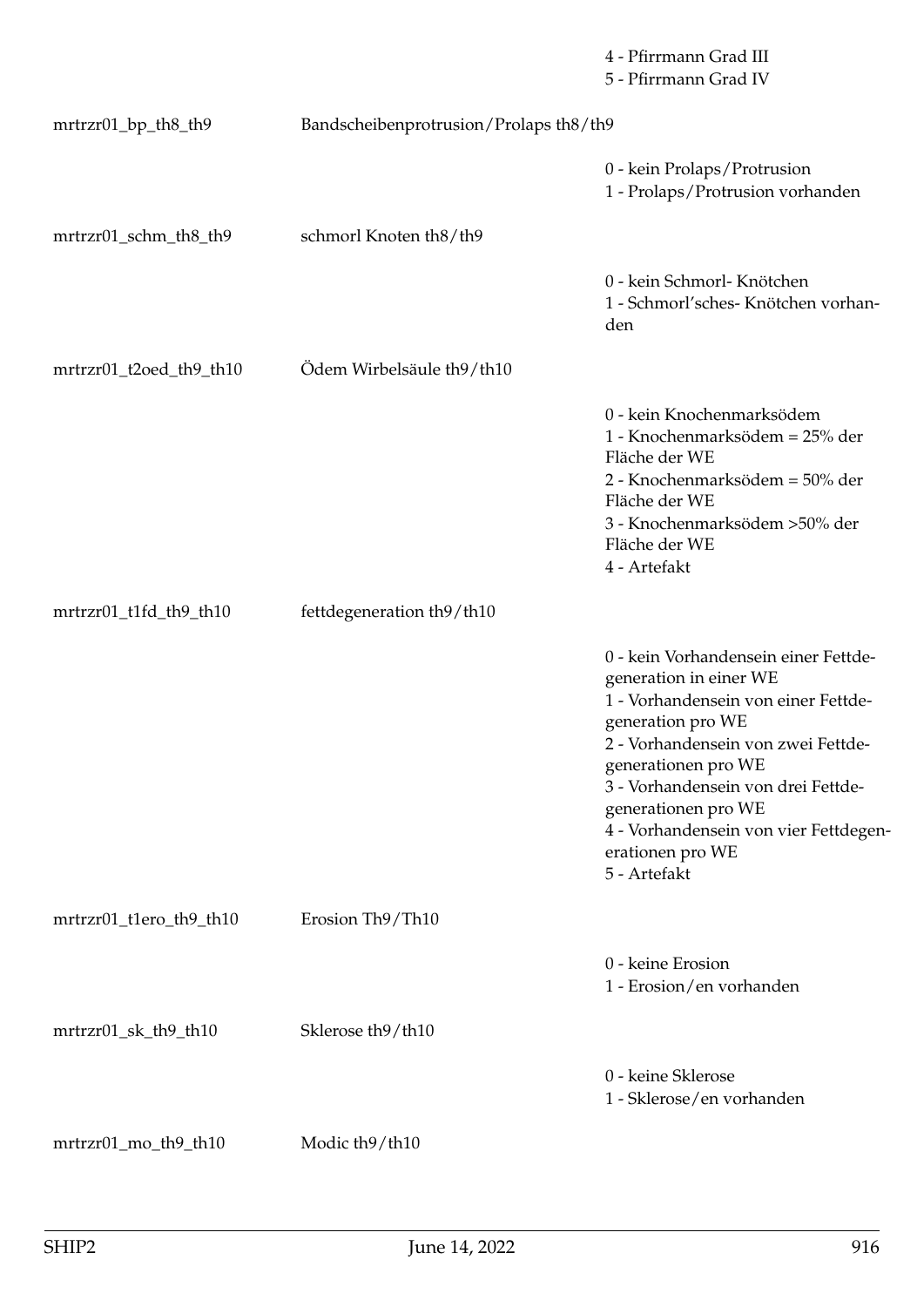|                          |                                         | 0 - keine Modic-Läsion<br>1 - Modic Typ-I<br>2 - Modic Typ-2                                                                                                                                                                                                                                                                      |
|--------------------------|-----------------------------------------|-----------------------------------------------------------------------------------------------------------------------------------------------------------------------------------------------------------------------------------------------------------------------------------------------------------------------------------|
| mrtrzr01_pf_th9_th10     | pfirrmann th9/th10                      |                                                                                                                                                                                                                                                                                                                                   |
|                          |                                         | 0 - Pfirrmann Grad I - III<br>4 - Pfirrmann Grad III<br>5 - Pfirrmann Grad IV                                                                                                                                                                                                                                                     |
| mrtrzr01_bp_th9_th10     | Bandscheibenprotrusion/Prolaps th9/th10 |                                                                                                                                                                                                                                                                                                                                   |
|                          |                                         | 0 - kein Prolaps/Protrusion<br>1 - Prolaps/Protrusion vorhanden                                                                                                                                                                                                                                                                   |
| mrtrzr01_schm_th9_th10   | schmorl Knoten th9/th10                 |                                                                                                                                                                                                                                                                                                                                   |
|                          |                                         | 0 - kein Schmorl- Knötchen<br>1 - Schmorl'sches- Knötchen vorhan-<br>den                                                                                                                                                                                                                                                          |
| mrtrzr01_t2oed_th10_th11 | Ödem Wirbelsäule th10/th11              |                                                                                                                                                                                                                                                                                                                                   |
|                          |                                         | 0 - kein Knochenmarksödem<br>1 - Knochenmarksödem = 25% der<br>Fläche der WE<br>2 - Knochenmarksödem = 50% der<br>Fläche der WE<br>3 - Knochenmarksödem >50% der<br>Fläche der WE<br>4 - Artefakt                                                                                                                                 |
| mrtrzr01_t1fd_th10_th11  | fettdegeneration th10/th11              |                                                                                                                                                                                                                                                                                                                                   |
|                          |                                         | 0 - kein Vorhandensein einer Fettde-<br>generation in einer WE<br>1 - Vorhandensein von einer Fettde-<br>generation pro WE<br>2 - Vorhandensein von zwei Fettde-<br>generationen pro WE<br>3 - Vorhandensein von drei Fettde-<br>generationen pro WE<br>4 - Vorhandensein von vier Fettdegen-<br>erationen pro WE<br>5 - Artefakt |
| mrtrzr01_t1ero_th10_th11 | Erosion Th10/Th11                       |                                                                                                                                                                                                                                                                                                                                   |
|                          |                                         | 0 - keine Erosion<br>1 - Erosion/en vorhanden                                                                                                                                                                                                                                                                                     |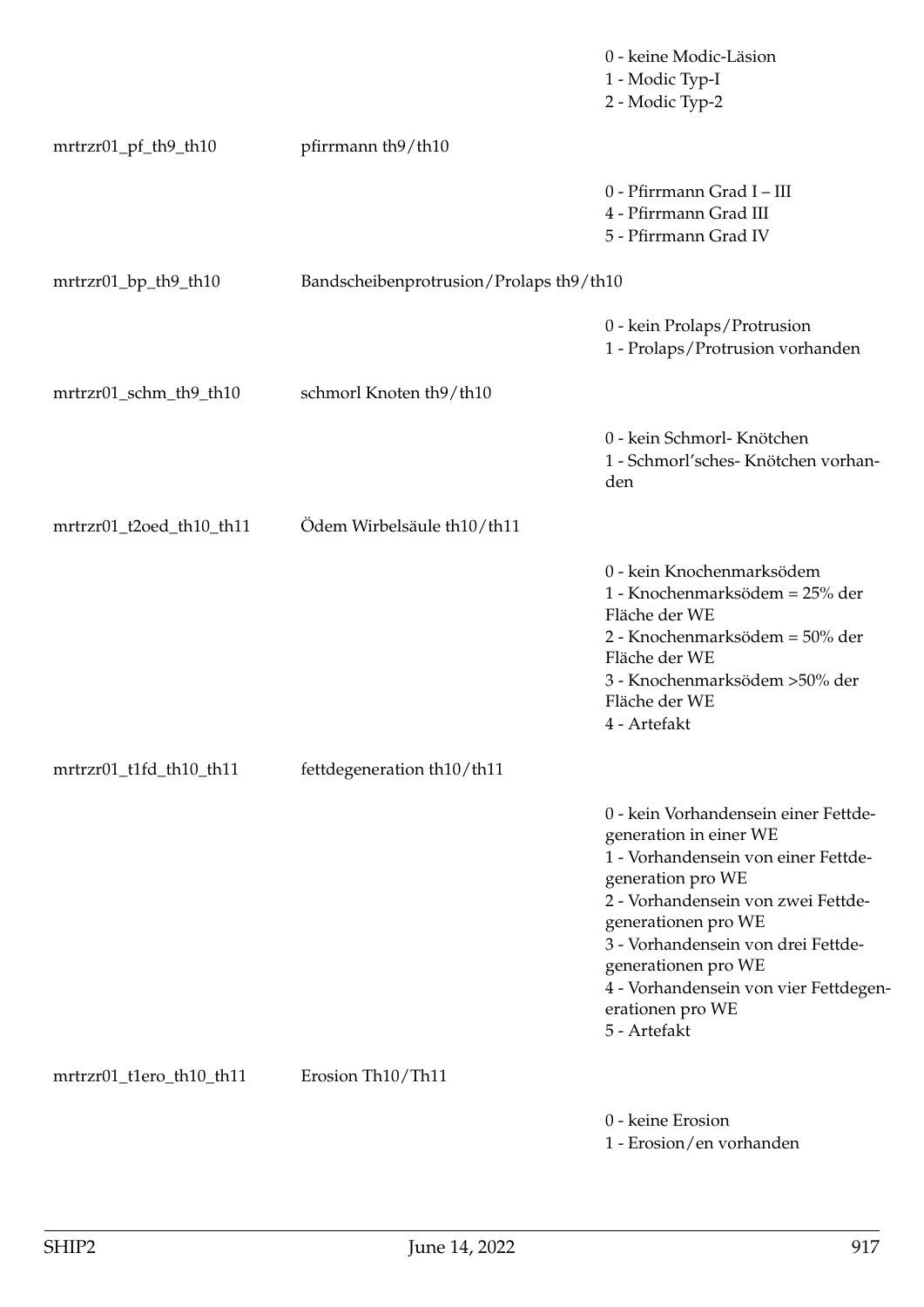| mrtrzr01_sk_th10_th11    | Sklerose th10/th11                       |                                                                                                                                                                                                                                                                                                                   |
|--------------------------|------------------------------------------|-------------------------------------------------------------------------------------------------------------------------------------------------------------------------------------------------------------------------------------------------------------------------------------------------------------------|
|                          |                                          | 0 - keine Sklerose<br>1 - Sklerose/en vorhanden                                                                                                                                                                                                                                                                   |
| mrtrzr01_mo_th10_th11    | Modic th10/th11                          |                                                                                                                                                                                                                                                                                                                   |
|                          |                                          | 0 - keine Modic-Läsion<br>1 - Modic Typ-I<br>2 - Modic Typ-2                                                                                                                                                                                                                                                      |
| mrtrzr01_pf_th10_th11    | pfirrmann th10/th11                      |                                                                                                                                                                                                                                                                                                                   |
|                          |                                          | 0 - Pfirrmann Grad I - III<br>4 - Pfirrmann Grad III<br>5 - Pfirrmann Grad IV                                                                                                                                                                                                                                     |
| mrtrzr01_bp_th10_th11    | Bandscheibenprotrusion/Prolaps th10/th11 |                                                                                                                                                                                                                                                                                                                   |
|                          |                                          | 0 - kein Prolaps/Protrusion<br>1 - Prolaps/Protrusion vorhanden                                                                                                                                                                                                                                                   |
| mrtrzr01_schm_th10_th11  | schmorl Knoten th10/th11                 |                                                                                                                                                                                                                                                                                                                   |
|                          |                                          | 0 - kein Schmorl- Knötchen<br>1 - Schmorl'sches- Knötchen vorhan-<br>den                                                                                                                                                                                                                                          |
| mrtrzr01_t2oed_th11_th12 | Ödem Wirbelsäule th11/th12               |                                                                                                                                                                                                                                                                                                                   |
|                          |                                          | 0 - kein Knochenmarksödem<br>1 - Knochenmarksödem = 25% der<br>Fläche der WE<br>2 - Knochenmarksödem = 50% der<br>Fläche der WE<br>3 - Knochenmarksödem > 50% der<br>Fläche der WE<br>4 - Artefakt                                                                                                                |
| mrtrzr01_t1fd_th11_th12  | fettdegeneration th11/th12               |                                                                                                                                                                                                                                                                                                                   |
|                          |                                          | 0 - kein Vorhandensein einer Fettde-<br>generation in einer WE<br>1 - Vorhandensein von einer Fettde-<br>generation pro WE<br>2 - Vorhandensein von zwei Fettde-<br>generationen pro WE<br>3 - Vorhandensein von drei Fettde-<br>generationen pro WE<br>4 - Vorhandensein von vier Fettdegen-<br>erationen pro WE |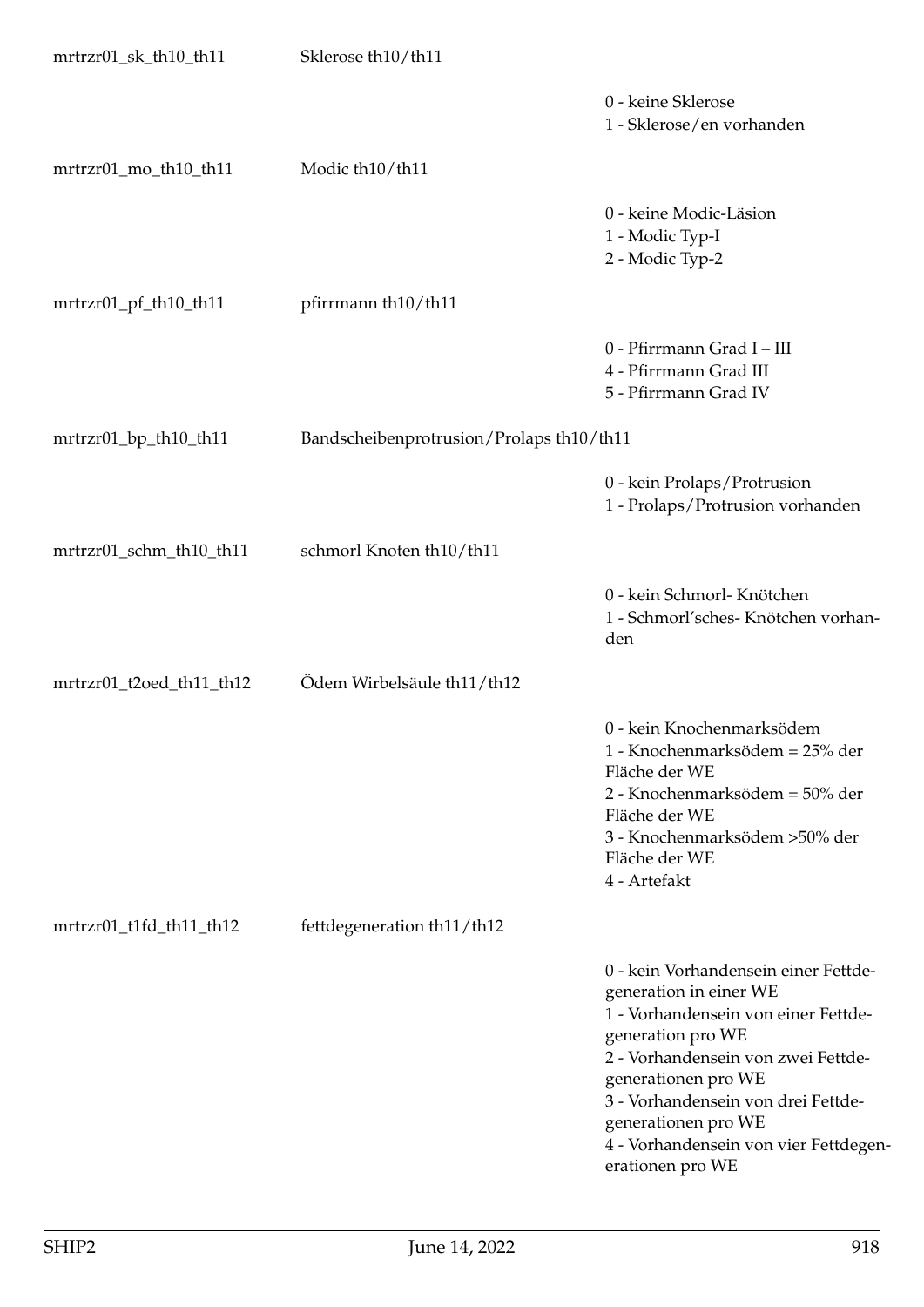|                          |                                          | 5 - Artefakt                                                                                                                                                                                       |
|--------------------------|------------------------------------------|----------------------------------------------------------------------------------------------------------------------------------------------------------------------------------------------------|
| mrtrzr01_t1ero_th11_th12 | Erosion Th11/Th12                        |                                                                                                                                                                                                    |
|                          |                                          | 0 - keine Erosion<br>1 - Erosion/en vorhanden                                                                                                                                                      |
| mrtrzr01_sk_th11_th12    | Sklerose th11/th12                       |                                                                                                                                                                                                    |
|                          |                                          | 0 - keine Sklerose<br>1 - Sklerose/en vorhanden                                                                                                                                                    |
| mrtrzr01_mo_th11_th12    | Modic th11/th12                          |                                                                                                                                                                                                    |
|                          |                                          | 0 - keine Modic-Läsion<br>1 - Modic Typ-I<br>2 - Modic Typ-2                                                                                                                                       |
| mrtrzr01_pf_th11_th12    | pfirrmann th11/th12                      |                                                                                                                                                                                                    |
|                          |                                          | 0 - Pfirrmann Grad I - III<br>4 - Pfirrmann Grad III<br>5 - Pfirrmann Grad IV                                                                                                                      |
| mrtrzr01_bp_th11_th12    | Bandscheibenprotrusion/Prolaps th11/th12 |                                                                                                                                                                                                    |
|                          |                                          | 0 - kein Prolaps/Protrusion<br>1 - Prolaps/Protrusion vorhanden                                                                                                                                    |
| mrtrzr01_schm_th11_th12  | schmorl Knoten th11/th12                 |                                                                                                                                                                                                    |
|                          |                                          | 0 - kein Schmorl- Knötchen<br>1 - Schmorl'sches- Knötchen vorhan-<br>den                                                                                                                           |
| mrtrzr01_t2oed_th12_l1   | Ödem Wirbelsäule th12/11                 |                                                                                                                                                                                                    |
|                          |                                          | 0 - kein Knochenmarksödem<br>1 - Knochenmarksödem = 25% der<br>Fläche der WE<br>2 - Knochenmarksödem = 50% der<br>Fläche der WE<br>3 - Knochenmarksödem > 50% der<br>Fläche der WE<br>4 - Artefakt |
| mrtrzr01_t1fd_th12_L1    | fettdegeneration th12/L1                 |                                                                                                                                                                                                    |
|                          |                                          | 0 - kein Vorhandensein einer Fettde-<br>generation in einer WE                                                                                                                                     |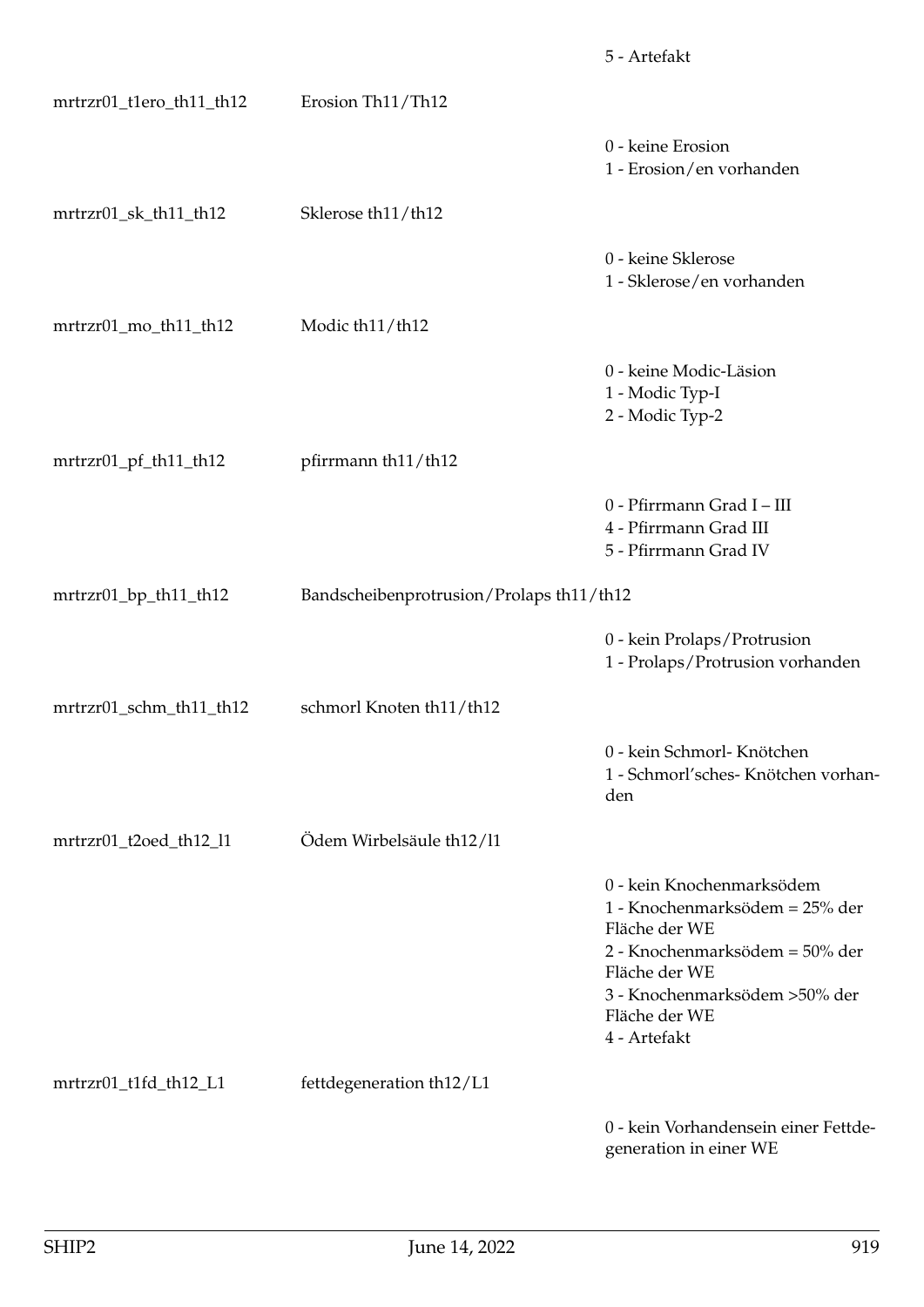|                        |                                          | 1 - Vorhandensein von einer Fettde-<br>generation pro WE<br>2 - Vorhandensein von zwei Fettde-<br>generationen pro WE<br>3 - Vorhandensein von drei Fettde-<br>generationen pro WE<br>4 - Vorhandensein von vier Fettdegen-<br>erationen pro WE<br>5 - Artefakt |
|------------------------|------------------------------------------|-----------------------------------------------------------------------------------------------------------------------------------------------------------------------------------------------------------------------------------------------------------------|
| mrtrzr01_t1ero_th12_l1 | Erosion Th <sub>12</sub> /L <sub>1</sub> |                                                                                                                                                                                                                                                                 |
|                        |                                          | 0 - keine Erosion<br>1 - Erosion/en vorhanden                                                                                                                                                                                                                   |
| mrtrzr01_sk_th12_l1    | Sklerose th12/11                         |                                                                                                                                                                                                                                                                 |
|                        |                                          | 0 - keine Sklerose<br>1 - Sklerose/en vorhanden                                                                                                                                                                                                                 |
| mrtrzr01_mo_th12_l1    | Modic th <sub>12</sub> /11               |                                                                                                                                                                                                                                                                 |
|                        |                                          | 0 - keine Modic-Läsion<br>1 - Modic Typ-I<br>2 - Modic Typ-2                                                                                                                                                                                                    |
| mrtrzr01_bp_th12_l1    | Bandscheibenprotrusion/Prolaps th12/11   |                                                                                                                                                                                                                                                                 |
|                        |                                          | 0 - kein Prolaps/Protrusion<br>1 - Prolaps/Protrusion vorhanden                                                                                                                                                                                                 |
| mrtrzr01_schm_th12_l1  | schmorl Knoten th12/11                   |                                                                                                                                                                                                                                                                 |
|                        |                                          | 0 - kein Schmorl- Knötchen<br>1 - Schmorl'sches- Knötchen vorhan-<br>den                                                                                                                                                                                        |
| mrtrzr01_t2oed_l1_l2   | Ödem Wirbelsäule 11/12                   |                                                                                                                                                                                                                                                                 |
|                        |                                          | 0 - kein Knochenmarksödem<br>1 - Knochenmarksödem = 25% der<br>Fläche der WE<br>2 - Knochenmarksödem = 50% der<br>Fläche der WE<br>3 - Knochenmarksödem > 50% der<br>Fläche der WE<br>4 - Artefakt                                                              |
| mrtrzr01_ero_l1_l2     | Erosion L1/L2                            |                                                                                                                                                                                                                                                                 |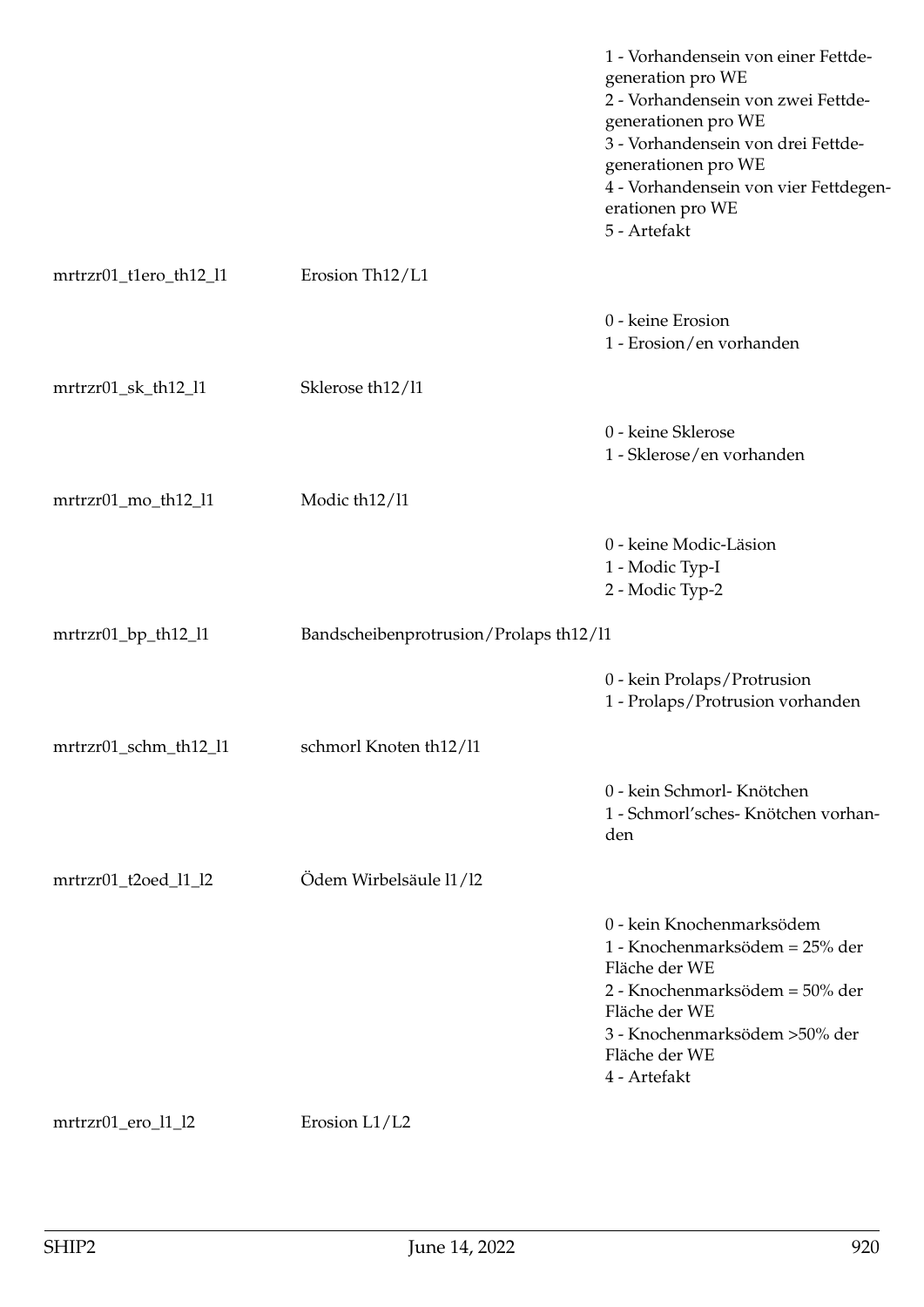|                          |                                      | 0 - kein Vorhandensein einer Fettde-<br>generation in einer WE<br>1 - Vorhandensein von einer Fettde-<br>generation pro WE<br>2 - Vorhandensein von zwei Fettde-<br>generationen pro WE<br>3 - Vorhandensein von drei Fettde-<br>generationen pro WE<br>4 - Vorhandensein von vier Fettdegen-<br>erationen pro WE<br>5 - Artefakt |
|--------------------------|--------------------------------------|-----------------------------------------------------------------------------------------------------------------------------------------------------------------------------------------------------------------------------------------------------------------------------------------------------------------------------------|
| mrtrzr01_sk_l1_l2        | Sklerose 11/12                       |                                                                                                                                                                                                                                                                                                                                   |
|                          |                                      | 0 - keine Sklerose<br>1 - Sklerose/en vorhanden                                                                                                                                                                                                                                                                                   |
| mrtrzr01_mo_l1_l2        | Modic 11/12                          |                                                                                                                                                                                                                                                                                                                                   |
|                          |                                      | 0 - keine Modic-Läsion<br>1 - Modic Typ-I<br>2 - Modic Typ-2                                                                                                                                                                                                                                                                      |
| $mrtrzr01_pf_11_2$       | Pfirrmann 11/12                      |                                                                                                                                                                                                                                                                                                                                   |
|                          |                                      | 0 - Pfirrmann Grad I - III<br>4 - Pfirrmann Grad III<br>5 - Pfirrmann Grad IV                                                                                                                                                                                                                                                     |
| $mrtrzr01$ _bp_ $l1$ _l2 | Bandscheibenprotrusion/Prolaps 11/12 |                                                                                                                                                                                                                                                                                                                                   |
|                          |                                      | 0 - kein Prolaps/Protrusion<br>1 - Prolaps/Protrusion vorhanden                                                                                                                                                                                                                                                                   |
| mrtrzr01_schm_l1_l2      | schmorl Knoten 11/12                 |                                                                                                                                                                                                                                                                                                                                   |
|                          |                                      | 0 - kein Schmorl- Knötchen<br>1 - Schmorl'sches- Knötchen vorhan-<br>den                                                                                                                                                                                                                                                          |
| mrtrzr01_t2oed_l2_l3     | Ödem Wirbelsäule 12/13               |                                                                                                                                                                                                                                                                                                                                   |
|                          |                                      | 0 - kein Knochenmarksödem<br>1 - Knochenmarksödem = 25% der<br>Fläche der WE<br>2 - Knochenmarksödem = 50% der<br>Fläche der WE<br>3 - Knochenmarksödem >50% der<br>Fläche der WE                                                                                                                                                 |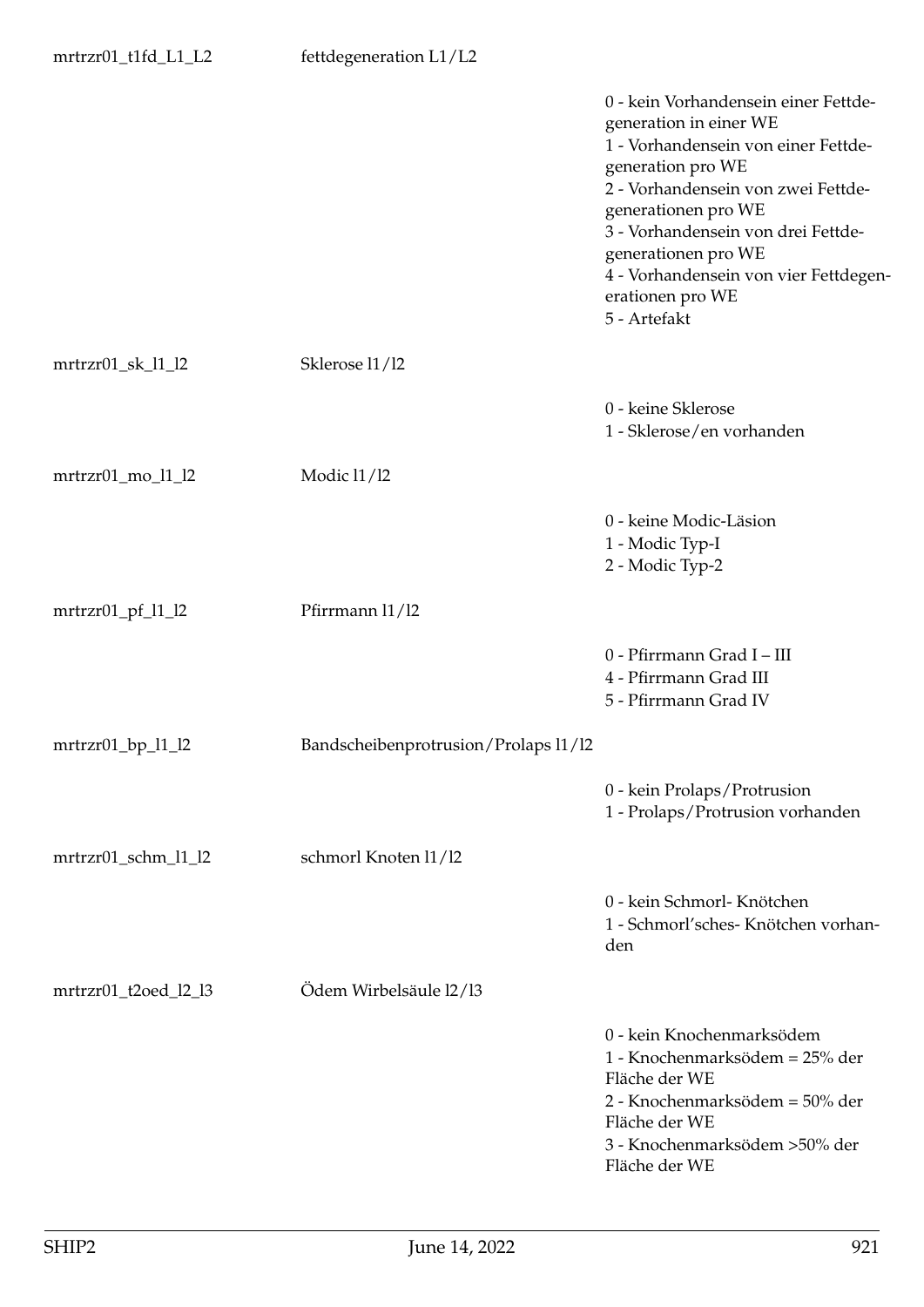| mrtrzr01_t1fd_L2_L3  | fettdegeneration L2/L3               |                                                                                                                                                                                                                                                                                                                                   |
|----------------------|--------------------------------------|-----------------------------------------------------------------------------------------------------------------------------------------------------------------------------------------------------------------------------------------------------------------------------------------------------------------------------------|
|                      |                                      | 0 - kein Vorhandensein einer Fettde-<br>generation in einer WE<br>1 - Vorhandensein von einer Fettde-<br>generation pro WE<br>2 - Vorhandensein von zwei Fettde-<br>generationen pro WE<br>3 - Vorhandensein von drei Fettde-<br>generationen pro WE<br>4 - Vorhandensein von vier Fettdegen-<br>erationen pro WE<br>5 - Artefakt |
| mrtrzr01_t1ero_l2_l3 | Erosion L2/L3                        |                                                                                                                                                                                                                                                                                                                                   |
|                      |                                      | 0 - keine Erosion<br>1 - Erosion/en vorhanden                                                                                                                                                                                                                                                                                     |
| mrtrzr01_sk_l2_l3    | Sklerose 12/13                       |                                                                                                                                                                                                                                                                                                                                   |
|                      |                                      | 0 - keine Sklerose<br>1 - Sklerose/en vorhanden                                                                                                                                                                                                                                                                                   |
| mrtrzr01_mo_l2_l3    | Modic 12/13                          |                                                                                                                                                                                                                                                                                                                                   |
|                      |                                      | 0 - keine Modic-Läsion<br>1 - Modic Typ-I<br>2 - Modic Typ-2                                                                                                                                                                                                                                                                      |
| $mrtrzr01_pf_22_3$   | Pfirrmann 12/13                      |                                                                                                                                                                                                                                                                                                                                   |
|                      |                                      | 0 - Pfirrmann Grad I - III<br>4 - Pfirrmann Grad III<br>5 - Pfirrmann Grad IV                                                                                                                                                                                                                                                     |
| mrtrzr01_pf_th12_l1  | Pfirrmann th12/11                    |                                                                                                                                                                                                                                                                                                                                   |
|                      |                                      | 0 - Pfirrmann Grad I - III<br>4 - Pfirrmann Grad III<br>5 - Pfirrmann Grad IV                                                                                                                                                                                                                                                     |
| $mrtrzr01$ _bp_l2_l3 | Bandscheibenprotrusion/Prolaps 12/13 |                                                                                                                                                                                                                                                                                                                                   |
|                      |                                      | 0 - kein Prolaps/Protrusion<br>1 - Prolaps/Protrusion vorhanden                                                                                                                                                                                                                                                                   |
| mrtrzr01_schm_l2_l3  | schmorl Knoten 12/13                 |                                                                                                                                                                                                                                                                                                                                   |

4 - Artefakt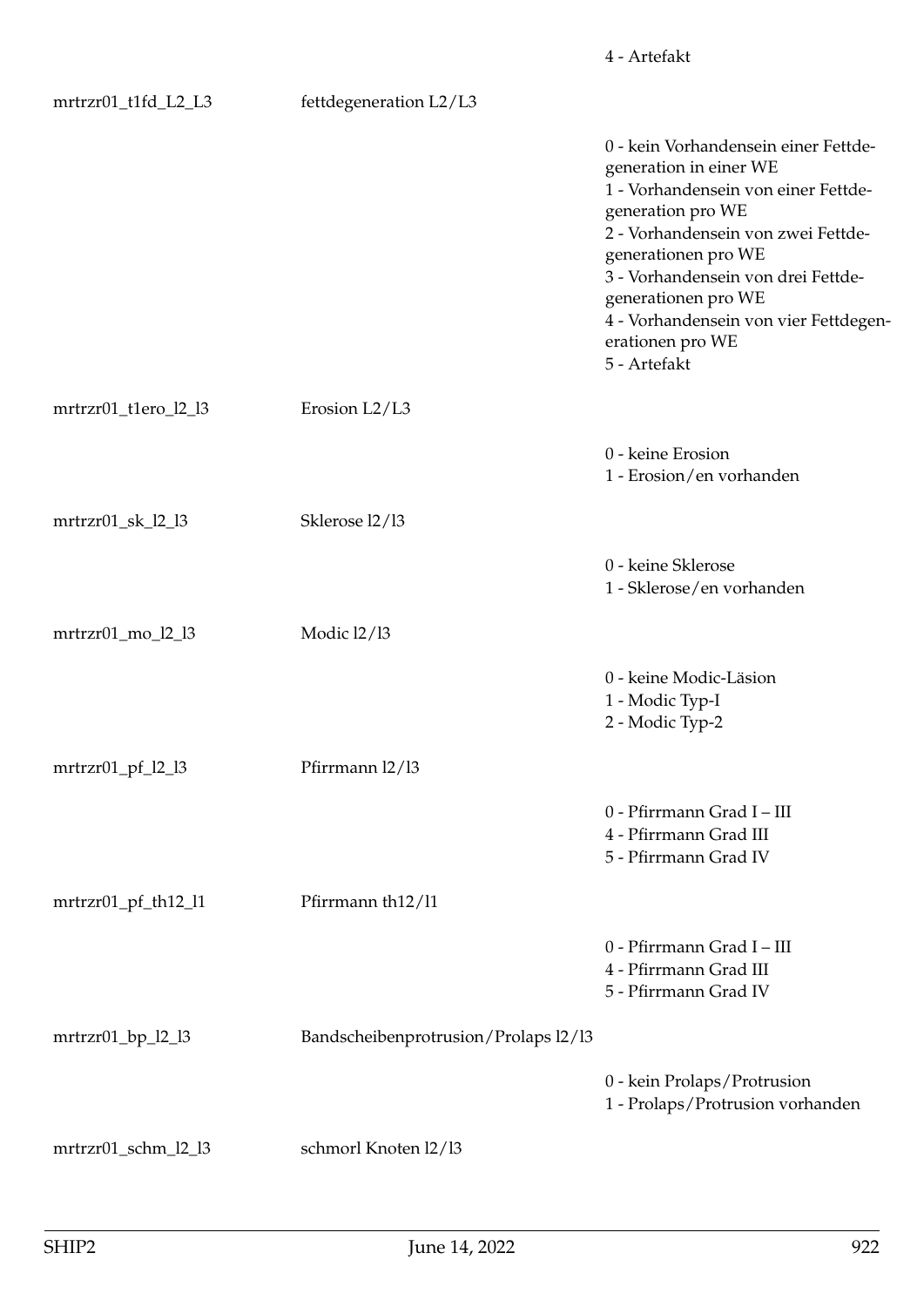|                                 |                        | 0 - kein Schmorl- Knötchen<br>1 - Schmorl'sches- Knötchen vorhan-<br>den                                                                                                                                                                                                                                                          |
|---------------------------------|------------------------|-----------------------------------------------------------------------------------------------------------------------------------------------------------------------------------------------------------------------------------------------------------------------------------------------------------------------------------|
| mrtrzr01_t2oed_l3_l4            | Ödem Wirbelsäule 13/14 |                                                                                                                                                                                                                                                                                                                                   |
|                                 |                        | 0 - kein Knochenmarksödem<br>1 - Knochenmarksödem = 25% der<br>Fläche der WE<br>2 - Knochenmarksödem = 50% der<br>Fläche der WE<br>3 - Knochenmarksödem >50% der<br>Fläche der WE<br>4 - Artefakt                                                                                                                                 |
| mrtrzr01_t1fd_L3_L4             | fettdegeneration L3/L4 |                                                                                                                                                                                                                                                                                                                                   |
|                                 |                        | 0 - kein Vorhandensein einer Fettde-<br>generation in einer WE<br>1 - Vorhandensein von einer Fettde-<br>generation pro WE<br>2 - Vorhandensein von zwei Fettde-<br>generationen pro WE<br>3 - Vorhandensein von drei Fettde-<br>generationen pro WE<br>4 - Vorhandensein von vier Fettdegen-<br>erationen pro WE<br>5 - Artefakt |
| mrtrzr01_t1ero_l3_l4            | Erosion L3/L4          |                                                                                                                                                                                                                                                                                                                                   |
|                                 |                        | 0 - keine Erosion<br>1 - Erosion/en vorhanden                                                                                                                                                                                                                                                                                     |
| $mrtrzr01$ <sub>_sk_13_14</sub> | Sklerose 13/14         |                                                                                                                                                                                                                                                                                                                                   |
|                                 |                        | 0 - keine Sklerose<br>1 - Sklerose/en vorhanden                                                                                                                                                                                                                                                                                   |
| mrtrzr01_mo_l3_l4               | Modic 13/14            |                                                                                                                                                                                                                                                                                                                                   |
|                                 |                        | 0 - keine Modic-Läsion<br>1 - Modic Typ-I<br>2 - Modic Typ-2                                                                                                                                                                                                                                                                      |
| mrtrzr01_pf_l3_l4               | Pfirrmann 13/14        |                                                                                                                                                                                                                                                                                                                                   |
|                                 |                        | 0 - Pfirrmann Grad I - III<br>4 - Pfirrmann Grad III<br>5 - Pfirrmann Grad IV                                                                                                                                                                                                                                                     |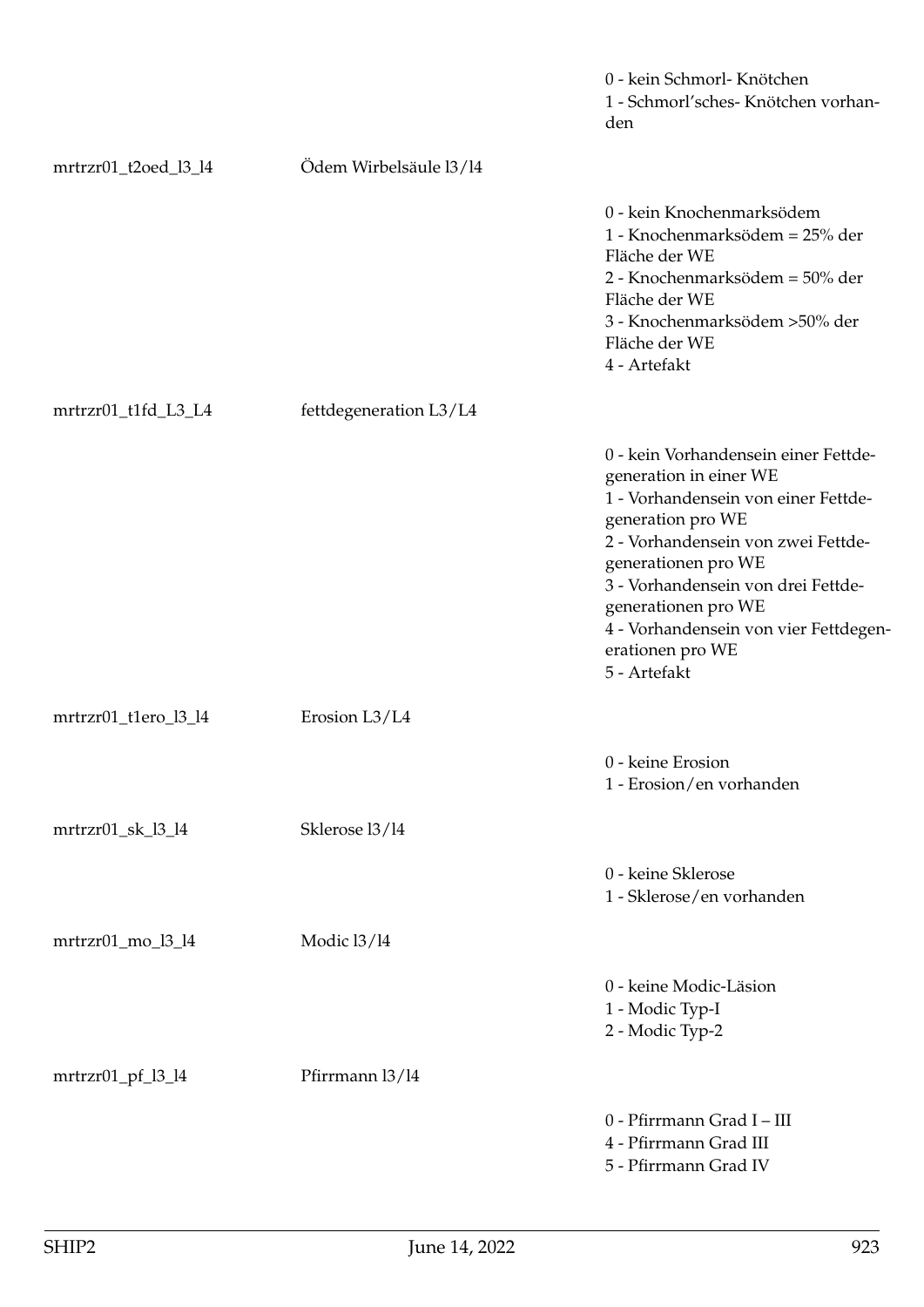| $mrtrzr01_bp_13_14$  | Bandscheibenprotrusion/Prolaps 13/14 |                                                                                                                                                                                                                                                                                                                                   |
|----------------------|--------------------------------------|-----------------------------------------------------------------------------------------------------------------------------------------------------------------------------------------------------------------------------------------------------------------------------------------------------------------------------------|
|                      |                                      | 0 - kein Prolaps/Protrusion<br>1 - Prolaps/Protrusion vorhanden                                                                                                                                                                                                                                                                   |
| mrtrzr01_schm_l3_l4  | schmorl Knoten 13/14                 |                                                                                                                                                                                                                                                                                                                                   |
|                      |                                      | 0 - kein Schmorl- Knötchen<br>1 - Schmorl'sches- Knötchen vorhan-<br>den                                                                                                                                                                                                                                                          |
| mrtrzr01_t2oed_l4_l5 | Ödem Wirbelsäule 14/15               |                                                                                                                                                                                                                                                                                                                                   |
|                      |                                      | 0 - kein Knochenmarksödem<br>1 - Knochenmarksödem = 25% der<br>Fläche der WE<br>2 - Knochenmarksödem = 50% der<br>Fläche der WE<br>3 - Knochenmarksödem > 50% der<br>Fläche der WE<br>4 - Artefakt                                                                                                                                |
| mrtrzr01_t1fd_L4_L5  | fettdegeneration L4/L5               |                                                                                                                                                                                                                                                                                                                                   |
|                      |                                      | 0 - kein Vorhandensein einer Fettde-<br>generation in einer WE<br>1 - Vorhandensein von einer Fettde-<br>generation pro WE<br>2 - Vorhandensein von zwei Fettde-<br>generationen pro WE<br>3 - Vorhandensein von drei Fettde-<br>generationen pro WE<br>4 - Vorhandensein von vier Fettdegen-<br>erationen pro WE<br>5 - Artefakt |
| mrtrzr01_t1ero_l4_l5 | Erosion L4/L5                        |                                                                                                                                                                                                                                                                                                                                   |
|                      |                                      | 0 - keine Erosion<br>1 - Erosion/en vorhanden                                                                                                                                                                                                                                                                                     |
| mrtrzr01_sk_l4_l5    | Sklerose 14/15                       |                                                                                                                                                                                                                                                                                                                                   |
|                      |                                      | 0 - keine Sklerose<br>1 - Sklerose/en vorhanden                                                                                                                                                                                                                                                                                   |
| mrtrzr01_mo_l4_l5    | Modic 14/15                          |                                                                                                                                                                                                                                                                                                                                   |
|                      |                                      | 0 - keine Modic-Läsion<br>1 - Modic Typ-I                                                                                                                                                                                                                                                                                         |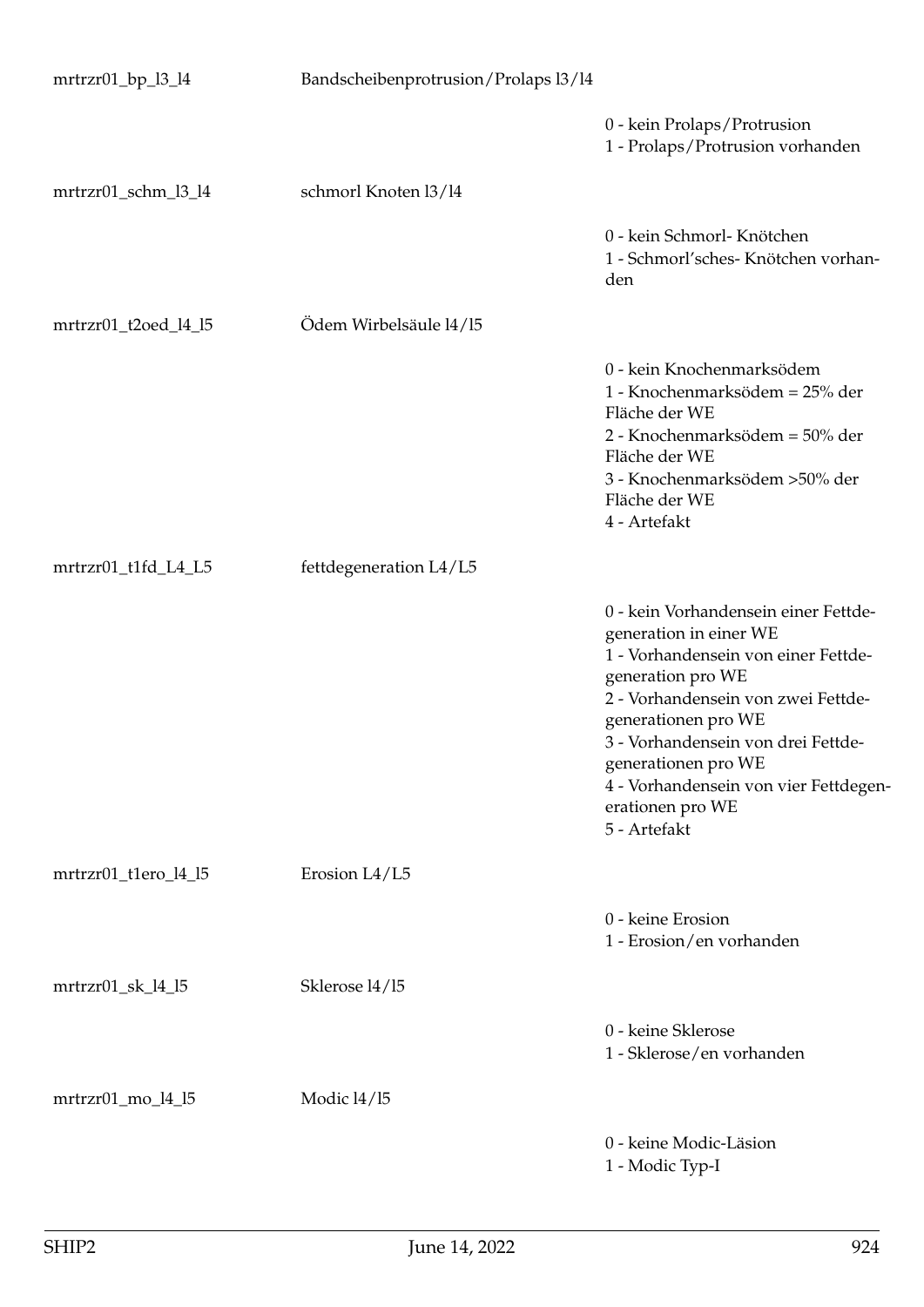|                                  |                                      | 2 - Modic Typ-2                                                                                                                                                                                                                                                                                                                   |
|----------------------------------|--------------------------------------|-----------------------------------------------------------------------------------------------------------------------------------------------------------------------------------------------------------------------------------------------------------------------------------------------------------------------------------|
| mrtrzr01_pf_l4_l5                | pfirrmann 14/15                      |                                                                                                                                                                                                                                                                                                                                   |
|                                  |                                      | 0 - Pfirrmann Grad I - III<br>4 - Pfirrmann Grad III<br>5 - Pfirrmann Grad IV                                                                                                                                                                                                                                                     |
| mrtrzr01_bp_l4_l5                | Bandscheibenprotrusion/Prolaps 14/15 |                                                                                                                                                                                                                                                                                                                                   |
|                                  |                                      | 0 - kein Prolaps/Protrusion<br>1 - Prolaps/Protrusion vorhanden                                                                                                                                                                                                                                                                   |
| mrtrzr01_schm_l4_l5              | schmorl Knoten 14/15                 |                                                                                                                                                                                                                                                                                                                                   |
|                                  |                                      | 0 - kein Schmorl- Knötchen<br>1 - Schmorl'sches- Knötchen vorhan-<br>den                                                                                                                                                                                                                                                          |
| mrtrzr01_t2oed_l5_s1             | Ödem Wirbelsäule 15/s1               |                                                                                                                                                                                                                                                                                                                                   |
|                                  |                                      | 0 - kein Knochenmarksödem<br>1 - Knochenmarksödem = 25% der<br>Fläche der WE<br>2 - Knochenmarksödem = 50% der<br>Fläche der WE<br>3 - Knochenmarksödem > 50% der<br>Fläche der WE<br>4 - Artefakt                                                                                                                                |
| mrtrzr01_t1fd_L5_S1              | fettdegeneration L5/S1               |                                                                                                                                                                                                                                                                                                                                   |
|                                  |                                      | 0 - kein Vorhandensein einer Fettde-<br>generation in einer WE<br>1 - Vorhandensein von einer Fettde-<br>generation pro WE<br>2 - Vorhandensein von zwei Fettde-<br>generationen pro WE<br>3 - Vorhandensein von drei Fettde-<br>generationen pro WE<br>4 - Vorhandensein von vier Fettdegen-<br>erationen pro WE<br>5 - Artefakt |
| mrtrzr01_t1ero_l5_s1             | Erosion L5/S1                        |                                                                                                                                                                                                                                                                                                                                   |
|                                  |                                      | 0 - keine Erosion<br>1 - Erosion/en vorhanden                                                                                                                                                                                                                                                                                     |
| $mrtrzr01$ <sub>_sk</sub> _l5_s1 | Sklerose 15/s1                       |                                                                                                                                                                                                                                                                                                                                   |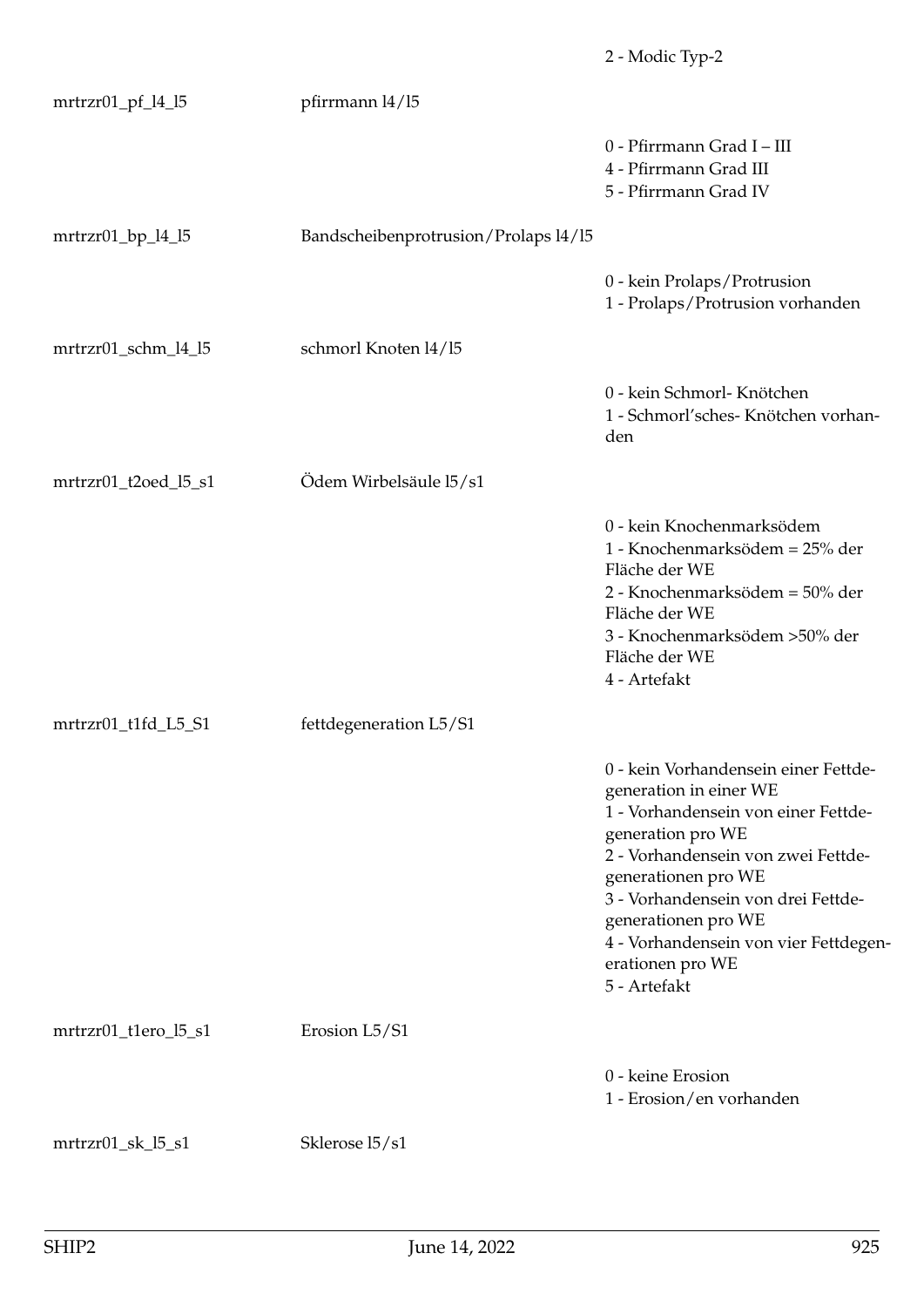|                     |                                          | 0 - keine Sklerose<br>1 - Sklerose/en vorhanden                                                                                                                                                                                                                                     |
|---------------------|------------------------------------------|-------------------------------------------------------------------------------------------------------------------------------------------------------------------------------------------------------------------------------------------------------------------------------------|
| mrtrzr01_mo_l5_s1   | Modic 15/s1                              |                                                                                                                                                                                                                                                                                     |
|                     |                                          | 0 - keine Modic-Läsion<br>1 - Modic Typ-I<br>2 - Modic Typ-2                                                                                                                                                                                                                        |
| mrtrzr01_pf_l5_s1   | Pfirrmann 15/s1                          |                                                                                                                                                                                                                                                                                     |
|                     |                                          | 0 - Pfirrmann Grad I - III<br>4 - Pfirrmann Grad III<br>5 - Pfirrmann Grad IV                                                                                                                                                                                                       |
| $mrtrzr01_bp_l5_s1$ | Bandscheibenprotrusion/Prolaps l5/s1     |                                                                                                                                                                                                                                                                                     |
|                     |                                          | 0 - kein Prolaps/Protrusion<br>1 - Prolaps/Protrusion vorhanden                                                                                                                                                                                                                     |
| mrtrzr01_schm_l5_s1 | schmorl Knoten 15/s1                     |                                                                                                                                                                                                                                                                                     |
|                     |                                          | 0 - kein Schmorl- Knötchen<br>1 - Schmorl'sches- Knötchen vorhan-<br>den                                                                                                                                                                                                            |
| sig_li_oed_q1       | Ödem Sakroiliakalgelenk links Quadrant 1 |                                                                                                                                                                                                                                                                                     |
|                     |                                          | 0 - kein Knochenmarködem<br>1 - Knochenmarksödem = 33%<br>der Fläche des jeweiligen SIG-<br>Quadranten<br>2 - Knochenmarksödem = 66%<br>der Fläche des jeweiligen SIG-<br>Quadranten<br>3 - Knochenmarksödem = 66%<br>der Fläche des jeweiligen SIG-<br>Quadranten<br>99 - Artefakt |
| sig_li_oed_q2       | Ödem Sakroiliakalgelenk links Quadrant 2 |                                                                                                                                                                                                                                                                                     |
|                     |                                          | 0 - kein Knochenmarködem<br>1 - Knochenmarksödem = 33%<br>der Fläche des jeweiligen SIG-<br>Quadranten<br>2 - Knochenmarksödem = 66%<br>der Fläche des jeweiligen SIG-<br>Quadranten                                                                                                |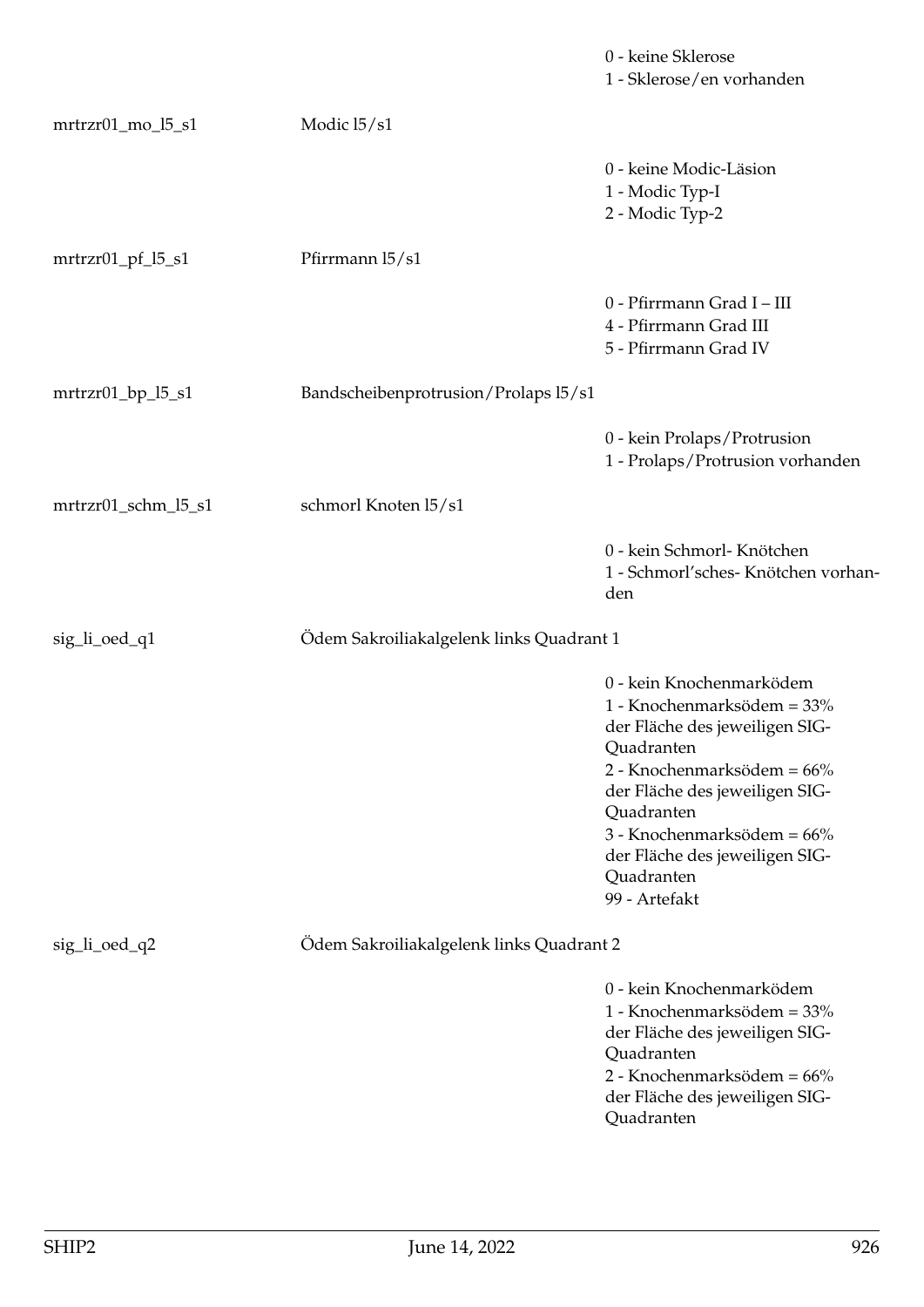|               |                                           | 3 - Knochenmarksödem = 66%<br>der Fläche des jeweiligen SIG-<br>Quadranten<br>99 - Artefakt                                                                                                                                                                                         |
|---------------|-------------------------------------------|-------------------------------------------------------------------------------------------------------------------------------------------------------------------------------------------------------------------------------------------------------------------------------------|
| sig_li_oed_q3 | Odem Sakroiliakalgelenk links Quadrant 3  |                                                                                                                                                                                                                                                                                     |
|               |                                           | 0 - kein Knochenmarködem<br>1 - Knochenmarksödem = 33%<br>der Fläche des jeweiligen SIG-<br>Quadranten<br>2 - Knochenmarksödem = 66%<br>der Fläche des jeweiligen SIG-<br>Quadranten<br>3 - Knochenmarksödem = 66%<br>der Fläche des jeweiligen SIG-<br>Quadranten<br>99 - Artefakt |
| sig_li_oed_q4 | Odem Sakroiliakalgelenk links Quadrant 4  |                                                                                                                                                                                                                                                                                     |
|               |                                           | 0 - kein Knochenmarködem<br>1 - Knochenmarksödem = 33%<br>der Fläche des jeweiligen SIG-<br>Quadranten<br>2 - Knochenmarksödem = 66%<br>der Fläche des jeweiligen SIG-<br>Quadranten<br>3 - Knochenmarksödem = 66%<br>der Fläche des jeweiligen SIG-<br>Quadranten<br>99 - Artefakt |
| sig_re_oed_q1 | Ödem Sakroiliakalgelenk rechts Quadrant 1 |                                                                                                                                                                                                                                                                                     |
|               |                                           | 0 - kein Knochenmarködem<br>1 - Knochenmarksödem = 33%<br>der Fläche des jeweiligen SIG-<br>Quadranten<br>2 - Knochenmarksödem = 66%<br>der Fläche des jeweiligen SIG-<br>Quadranten<br>3 - Knochenmarksödem = 66%<br>der Fläche des jeweiligen SIG-<br>Quadranten<br>99 - Artefakt |
| sig_re_oed_q2 | Odem Sakroiliakalgelenk rechts Quadrant 2 |                                                                                                                                                                                                                                                                                     |
|               |                                           | 0 - kein Knochenmarködem                                                                                                                                                                                                                                                            |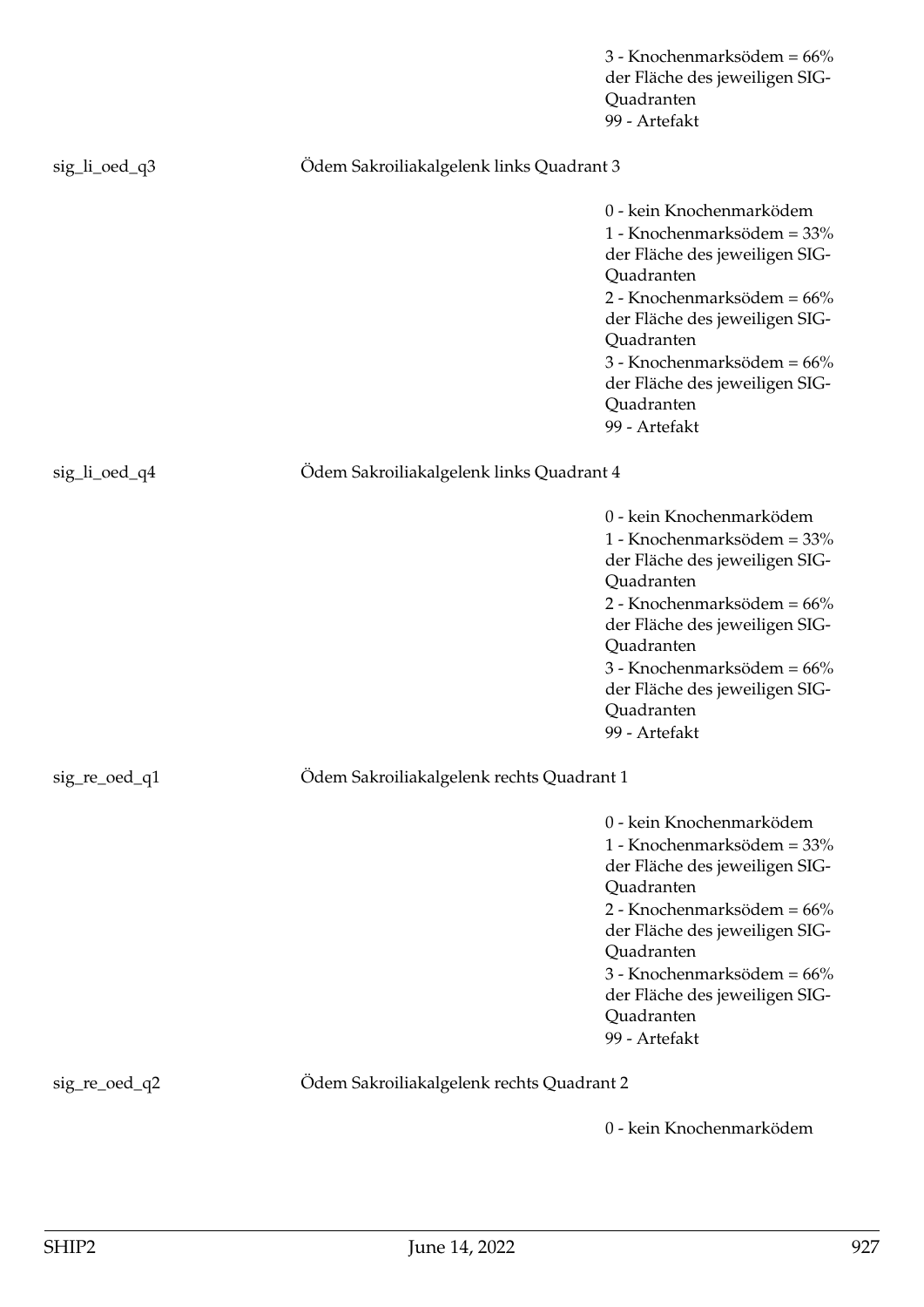|                       |                                           | 1 - Knochenmarksödem = 33%<br>der Fläche des jeweiligen SIG-<br>Quadranten<br>2 - Knochenmarksödem = 66%<br>der Fläche des jeweiligen SIG-<br>Quadranten<br>3 - Knochenmarksödem = 66%<br>der Fläche des jeweiligen SIG-<br>Quadranten<br>99 - Artefakt                             |
|-----------------------|-------------------------------------------|-------------------------------------------------------------------------------------------------------------------------------------------------------------------------------------------------------------------------------------------------------------------------------------|
| sig_re_oed_q3         | Ödem Sakroiliakalgelenk rechts Quadrant 3 |                                                                                                                                                                                                                                                                                     |
|                       |                                           | 0 - kein Knochenmarködem<br>1 - Knochenmarksödem = 33%<br>der Fläche des jeweiligen SIG-<br>Quadranten<br>2 - Knochenmarksödem = 66%<br>der Fläche des jeweiligen SIG-<br>Quadranten<br>3 - Knochenmarksödem = 66%<br>der Fläche des jeweiligen SIG-<br>Quadranten<br>99 - Artefakt |
| sig_re_oed_q4         | Ödem Sakroiliakalgelenk rechts Quadrant 4 |                                                                                                                                                                                                                                                                                     |
|                       |                                           | 0 - kein Knochenmarködem<br>1 - Knochenmarksödem = 33%<br>der Fläche des jeweiligen SIG-<br>Quadranten<br>2 - Knochenmarksödem = 66%<br>der Fläche des jeweiligen SIG-<br>Quadranten<br>3 - Knochenmarksödem = 66%<br>der Fläche des jeweiligen SIG-<br>Quadranten<br>99 - Artefakt |
| <b>MRTLEBERDIAM</b>   | Liverdiameter                             |                                                                                                                                                                                                                                                                                     |
| mrtleberdiam_examiner | Untersuchernummer                         |                                                                                                                                                                                                                                                                                     |
| <b>MRTSPD</b>         | salivaryglands                            |                                                                                                                                                                                                                                                                                     |
| mrt_spd_auf           | MRI Neck sequence available               | $1 - Yes$<br>$0 - No$                                                                                                                                                                                                                                                               |
|                       |                                           |                                                                                                                                                                                                                                                                                     |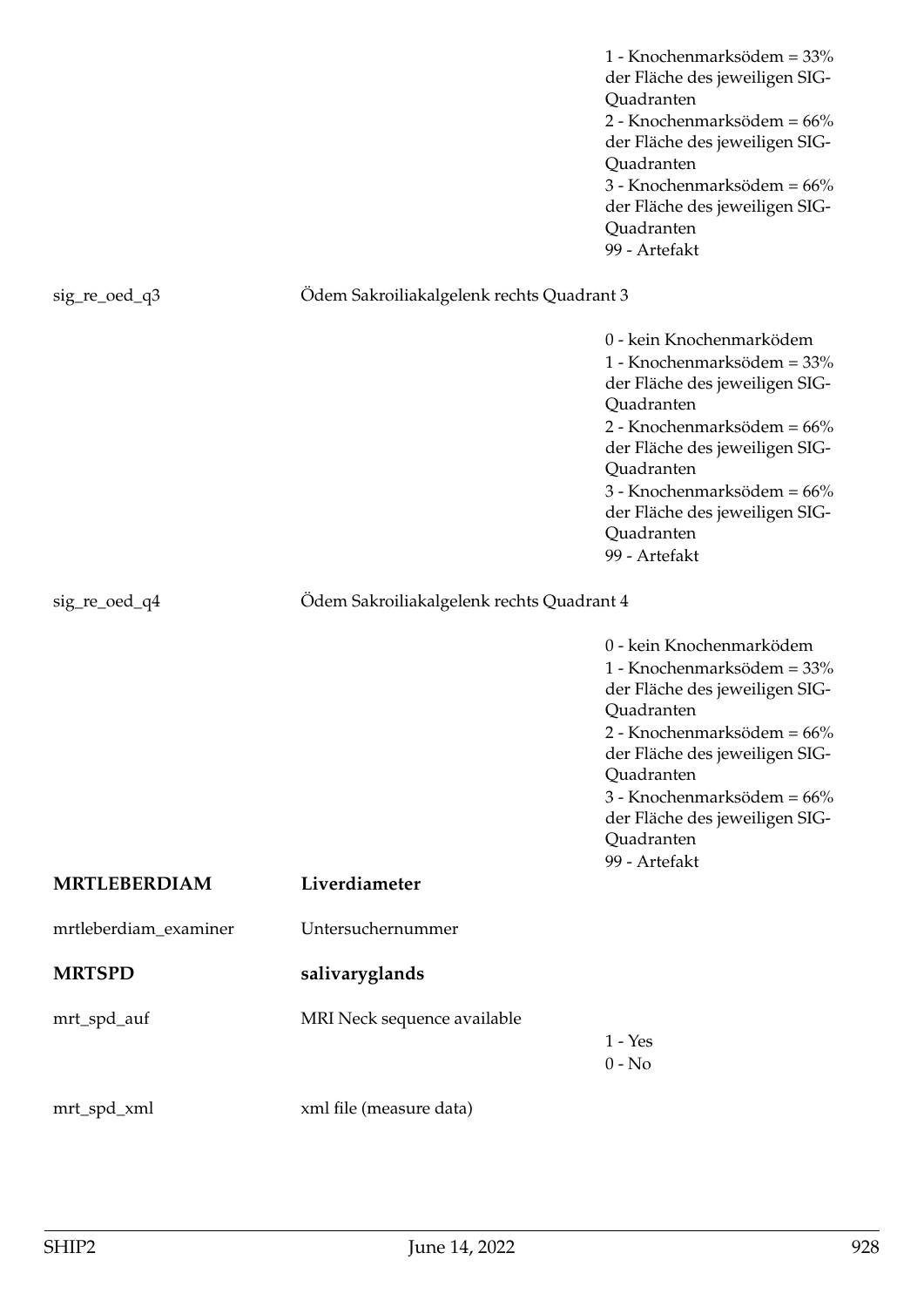| mrt_spd_qual | MRI quality                         |                                                            |
|--------------|-------------------------------------|------------------------------------------------------------|
|              |                                     | $1 - good$<br>2 - limited assessable<br>3 - not assessable |
| mrt_spd_rpr  | right Parotid Gland pictured        |                                                            |
|              |                                     | $1 - Yes$                                                  |
|              |                                     | $0 - No$                                                   |
| mrt_spd_pr   | Existing right parotid gland        |                                                            |
|              |                                     | $1 - Yes$                                                  |
|              |                                     | $0 - No$                                                   |
| mrt_spd_tpr  | tumor                               |                                                            |
|              |                                     | $1 - Yes$                                                  |
|              |                                     | $0 - No$                                                   |
|              |                                     |                                                            |
| mrt_spd_spr  | Sialolithiasis                      |                                                            |
|              |                                     | $1 - Yes$<br>$0 - No$                                      |
|              |                                     |                                                            |
| mrt_spd_tdpr | dignity                             |                                                            |
|              |                                     | 1 - benign                                                 |
|              |                                     | 2 - malign                                                 |
|              |                                     | 3 - unknown dignity                                        |
|              |                                     |                                                            |
| mrt_spd_rsr  | Right submandibular region pictured | $1 - Yes$                                                  |
|              |                                     | $0 - No$                                                   |
|              |                                     |                                                            |
| mrt_spd_tsr  | tumor                               |                                                            |
|              |                                     | $1 - Yes$                                                  |
|              |                                     | $0 - No$                                                   |
| mrt_spd_ssr  | Sialolithiasis                      |                                                            |
|              |                                     | $1 - Yes$                                                  |
|              |                                     | $0 - No$                                                   |
| mrt_spd_sr   | Right submandibular gland existing  |                                                            |
|              |                                     | $1 - Yes$                                                  |
|              |                                     | $0 - No$                                                   |
| mrt_spd_tdsr | tumor dignity                       |                                                            |
|              |                                     |                                                            |
|              |                                     | 1 - benign<br>2 - malign                                   |
|              |                                     | 3 - unknown dignity                                        |
|              |                                     |                                                            |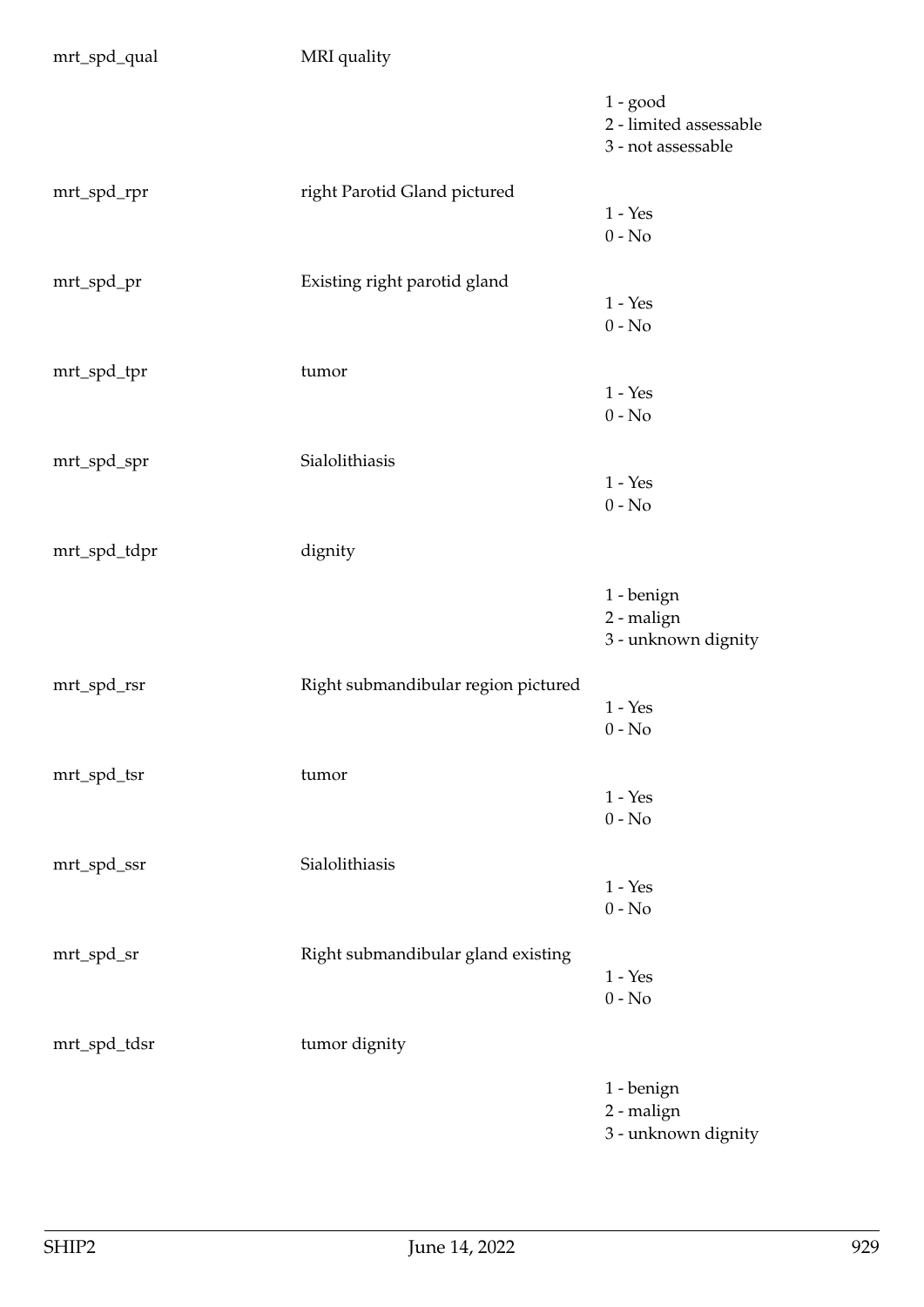| mrt_spd_rpl  | left Parotid Gland pictured        |                     |
|--------------|------------------------------------|---------------------|
|              |                                    | $1 - Yes$           |
|              |                                    | $0 - No$            |
|              |                                    |                     |
| mrt_spd_pl   | Existing left parotid gland        |                     |
|              |                                    | $1 - Yes$           |
|              |                                    | $0 - No$            |
|              |                                    |                     |
| mrt_spd_tpl  | tumor                              |                     |
|              |                                    | $1 - Yes$           |
|              |                                    |                     |
|              |                                    | $0 - No$            |
|              |                                    |                     |
| mrt_spd_spl  | Sialolithiasis                     |                     |
|              |                                    | $1 - Yes$           |
|              |                                    | $0 - No$            |
|              |                                    |                     |
| mrt_spd_tdpl | dignity                            |                     |
|              |                                    |                     |
|              |                                    | 1 - benign          |
|              |                                    | 2 - malign          |
|              |                                    | 3 - unknown dignity |
|              |                                    |                     |
| mrt_spd_rsl  | Left submandibular region pictured |                     |
|              |                                    | $1 - Yes$           |
|              |                                    | $0 - No$            |
|              |                                    |                     |
| mrt_spd_tsl  | tumor                              |                     |
|              |                                    | $1 - Yes$           |
|              |                                    | $0 - No$            |
|              |                                    |                     |
|              |                                    |                     |
| mrt_spd_ssl  | Sialolithiasis                     |                     |
|              |                                    | $1 - Yes$           |
|              |                                    | $0 - No$            |
|              |                                    |                     |
| mrt_spd_sl   | Left submandibular gland existing  |                     |
|              |                                    | $1 - Yes$           |
|              |                                    | $0 - No$            |
|              |                                    |                     |
| mrt_spd_tdsl | tumor dignity                      |                     |
|              |                                    |                     |
|              |                                    | 1 - benign          |
|              |                                    | 2 - malign          |
|              |                                    | 3 - unknown dignity |
|              |                                    |                     |
| mrt_spd_bem  | general remarks                    |                     |
|              |                                    | $1 - Yes$           |
|              |                                    | $0 - No$            |
|              |                                    |                     |
|              |                                    |                     |
| mrt_spd_bem1 | specification general remarks      |                     |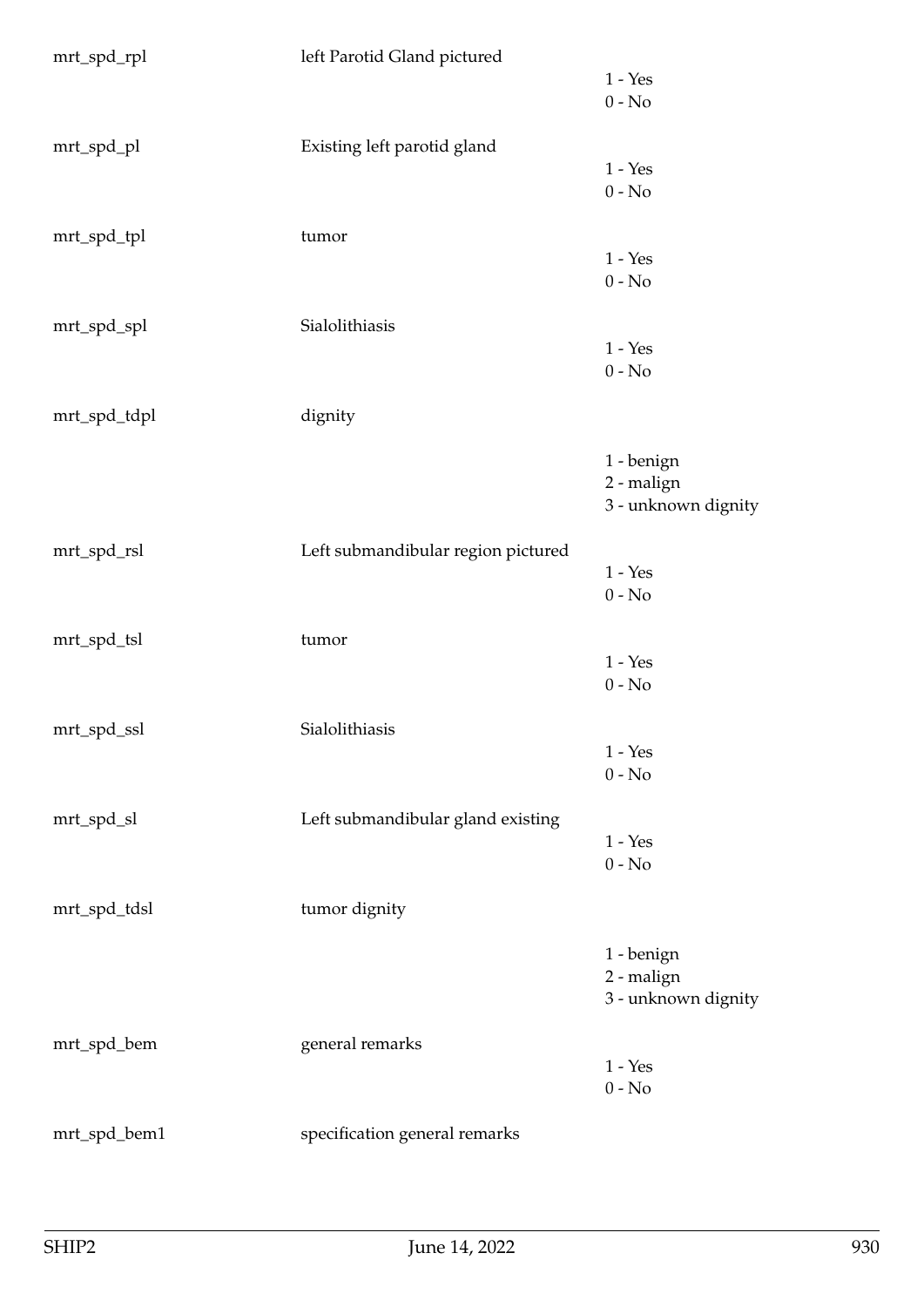| <b>MRTSPDDATA</b>       | salivarygland measure data       |                                                                                                                                        |
|-------------------------|----------------------------------|----------------------------------------------------------------------------------------------------------------------------------------|
| mrt_spddata_usnr        | Untersuchernummer                |                                                                                                                                        |
| mrt_spddata_status      | Status                           | 1 - komplett dargestellte Drüse                                                                                                        |
|                         |                                  | 2 - inkomplette Drüsen-<br>abbildung (nicht<br>verwertbare/auszuschliessende<br>Daten)<br>3 - nicht<br>untersuchbar/Bewegungsartefakte |
| mrt_spddata_bemerkungen | Bemerkungen                      |                                                                                                                                        |
| mrt_spddata_vpr         | Volume right parotid gland       |                                                                                                                                        |
| mrt_spddata_vpl         | volume left parotid gland        |                                                                                                                                        |
| mrt_spddata_vtpr        | tumor volume right parotid gland |                                                                                                                                        |
| mrt_spddata_vtpl        | tumor volume left parotid gland  |                                                                                                                                        |
| <b>MRTTESTI</b>         | testicular volume                |                                                                                                                                        |
| mrt_testi_bild          | pictures available               |                                                                                                                                        |
| mrt_testi_volre         | measurable volume right          |                                                                                                                                        |
| mrt_testi_volli         | measurable volume left           |                                                                                                                                        |
| mrt_testi_xml           | xml file                         |                                                                                                                                        |
| mrt_testi_bem           | notice                           |                                                                                                                                        |
| mrt_testi_bem1          | notice (text)                    |                                                                                                                                        |
| <b>MRTTESTIDATA</b>     | testicular volume upload         |                                                                                                                                        |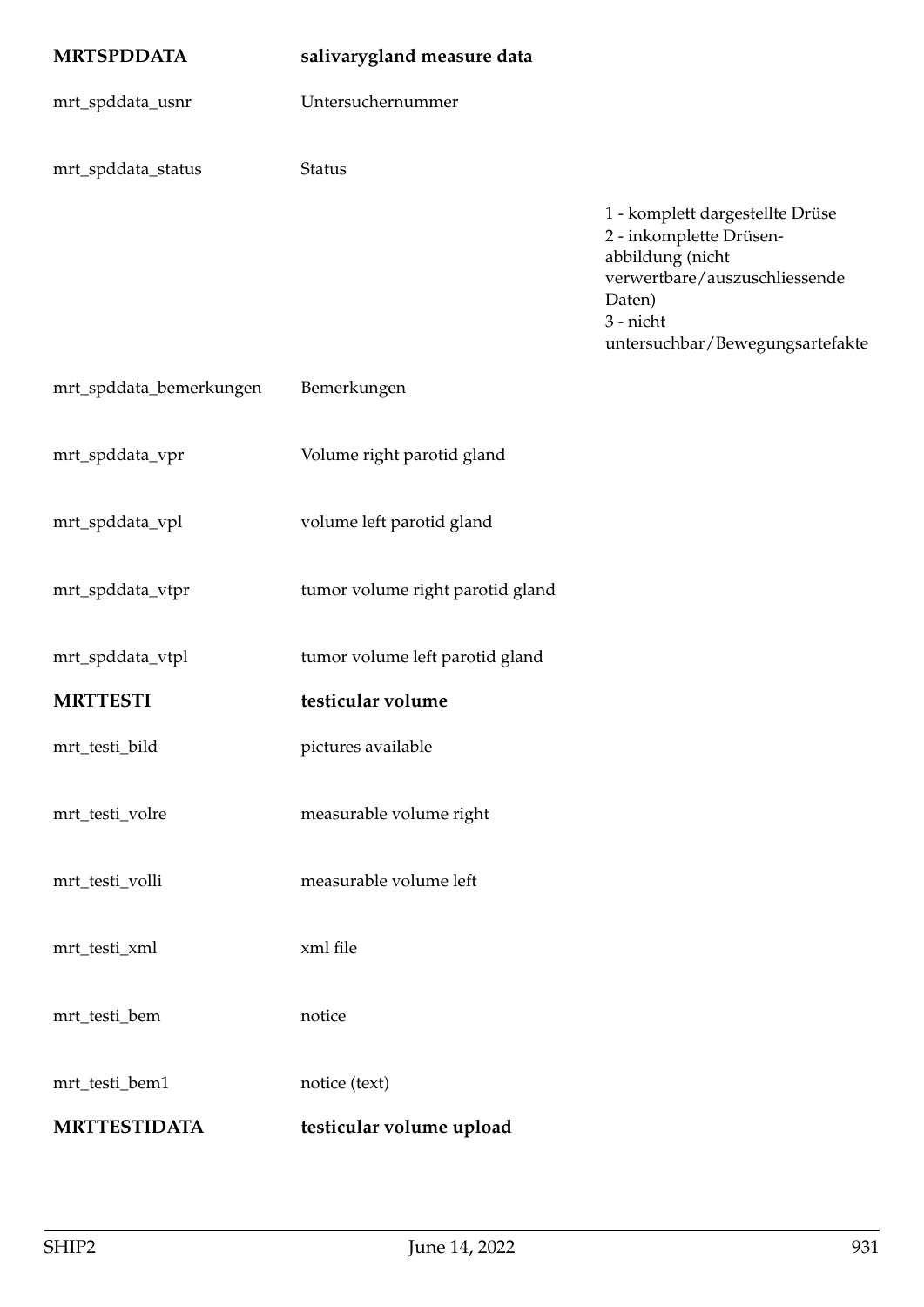| mrt_testiup_volre  | testicular volume right (ml)                      |                                                                                                                                                |
|--------------------|---------------------------------------------------|------------------------------------------------------------------------------------------------------------------------------------------------|
| mrt_testiup_volli  | testicular volume left                            |                                                                                                                                                |
| mrt_testiup_osdate | Osirix date                                       |                                                                                                                                                |
| <b>MRTMPE</b>      | Mamma Parenchymal Enhancement                     |                                                                                                                                                |
| mrt_mpe_mr         | MR mammography available?                         |                                                                                                                                                |
| mrt_mpe_acr        | Breast Density (based on the BI-RADS)             | 1 - 1 - ACR1 (<25%, fatty)<br>2 - 2 - ACR2 (25-50%, scattered)<br>3 - 3 - ACR3 (51-75%, heterogenously<br>dense)<br>4 - 4 - ACR4 (>75%, dense) |
| mrt_mpe_bpe        | Qualitative Background Parenchymal<br>Enhancement |                                                                                                                                                |
|                    |                                                   | $1 - 1$ - Type 1 (minimal)<br>2 - 2 - Type 2 (mild)<br>3 - 3 - Type 3 (moderate)<br>4 - 4 - Type 4 (marked)                                    |
| mrt_mpe_resi       | signal intensity measured right                   |                                                                                                                                                |
| mrt_mpe_lisi       | signal intensity measured left                    |                                                                                                                                                |
| mrt_mpe_xml        | xml file                                          |                                                                                                                                                |
| mrt_mpe_bem        | notice                                            |                                                                                                                                                |
| mrt_mpe_bem1       | notice (text)                                     |                                                                                                                                                |
| <b>MRTMPEDATA</b>  | Mamma Parenchymal Enhancement Upload              |                                                                                                                                                |
| mrt_mpeup_resinat  | si native right                                   |                                                                                                                                                |
| mrt_mpeup_resi1    | sI 1 right                                        |                                                                                                                                                |
| mrt_mpeup_resi2    | si 2 right                                        |                                                                                                                                                |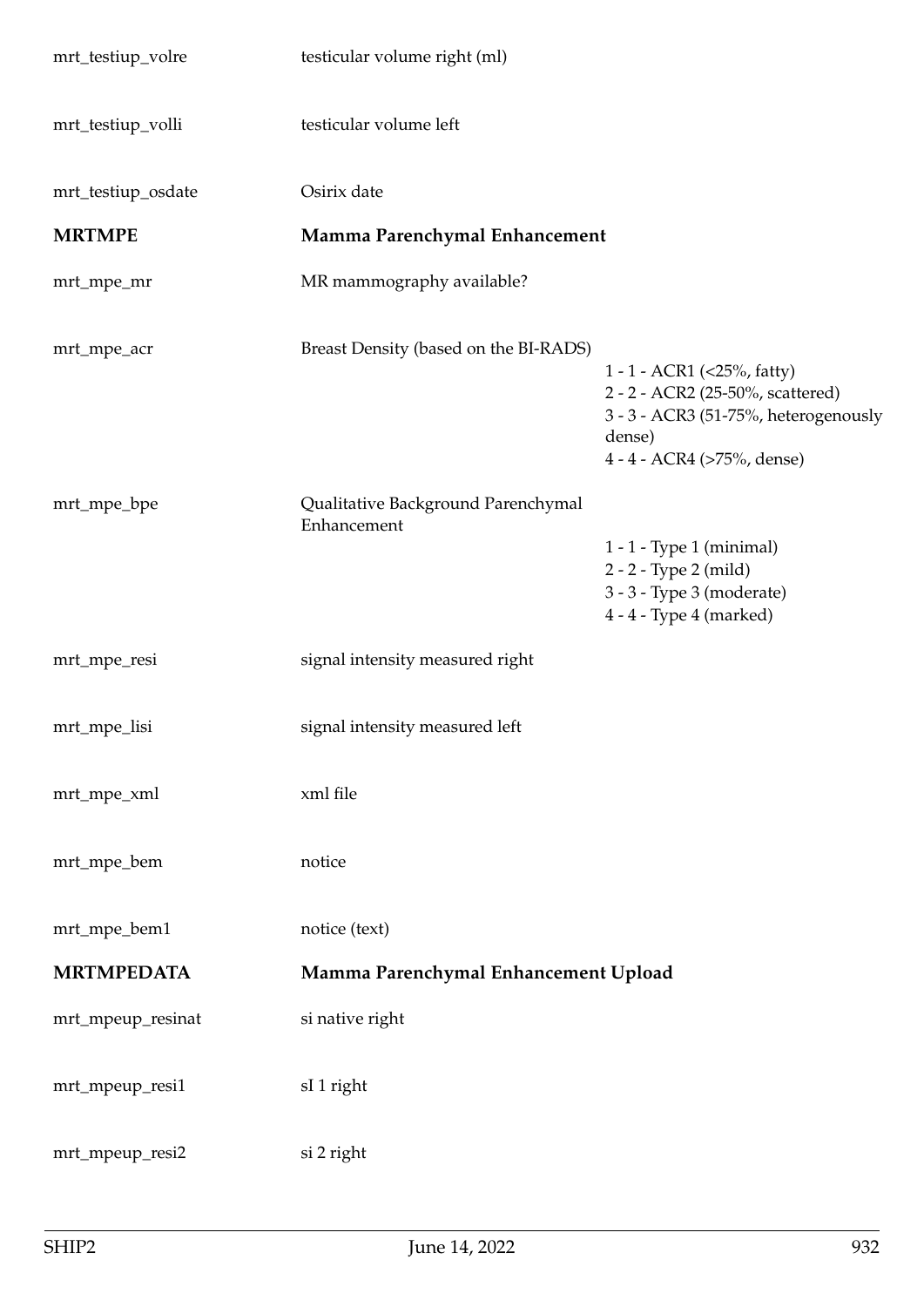| mrt_mpeup_resi3   | si 3 right                 |
|-------------------|----------------------------|
| mrt_mpeup_resi4   | si 4 right                 |
| mrt_mpeup_resi5   | si 5 right                 |
| mrt_mpeup_lisinat | si native left             |
| mrt_mpeup_lisi1   | sI 1 left                  |
| mrt_mpeup_lisi2   | SI 2 left                  |
| mrt_mpeup_lisi3   | si 3 left                  |
| mrt_mpeup_lisi4   | si 4 left                  |
| mrt_mpeup_lisi5   | si 5 left                  |
| mrt_mpeup_osdate  | Osirix date                |
| <b>MRTTJDATA</b>  | cmd2                       |
| mrt_tjdata_rai    | ri. part Interkondylangle  |
| mrt_tjdata_rlap   | ri. length ant /post       |
| mrt_tjdata_lai    | le. Part Interkondyleangle |
| mrt_tjdata_llap   | le. length ant/Post        |
| mrt_tjdata_rhw    | ri hight soft tissue       |
| mrt_tjdata_rbml   | ri. width med /lat         |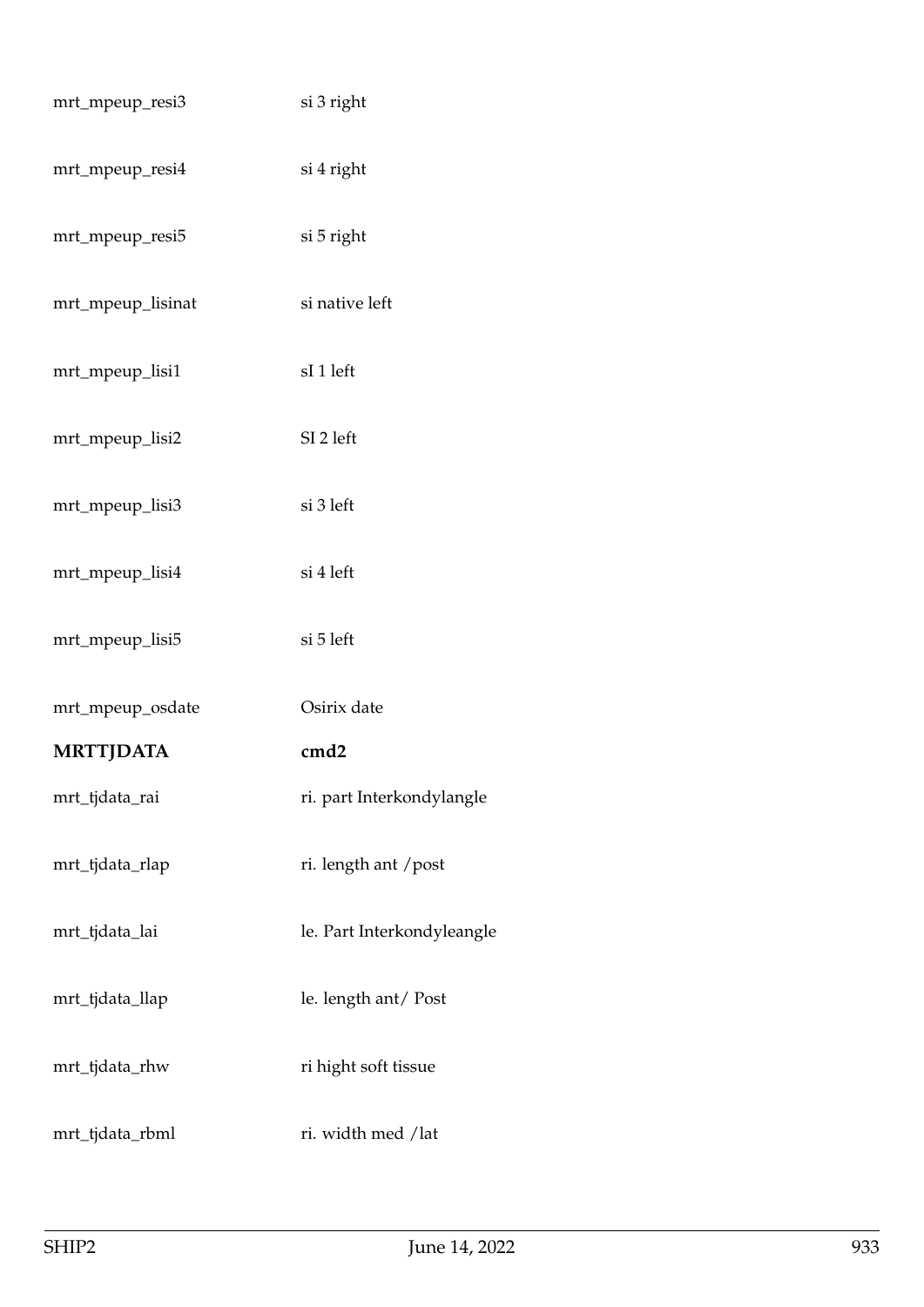| mrt_tjdata_rda   | ri. thickness 45° ant                                                                                               |
|------------------|---------------------------------------------------------------------------------------------------------------------|
| mrt_tjdata_drp   | ri. thickness 45° post                                                                                              |
| mrt_tjdata_lhw   | le. Hight soft tissue                                                                                               |
| mrt_tjdata_lbml  | le.width med/lat                                                                                                    |
| mrt_tjdata_lda   | le. thickness 45° ant                                                                                               |
| mrt_tjdata_ldp   | le thickness 45° post                                                                                               |
| <b>MRTSBDATA</b> | skull base measurements                                                                                             |
| mrt_sbdata_daa   | distance between nasal apertura (axial)                                                                             |
| mrt_sbdata_dav   | distance between A. carotis interna at the level of<br>vertical segment (axial)                                     |
| mrt_sbdata_daori | distance between a. carotis interna (medial) and<br>the osseous aperture of Ossa nasalia (rechts)<br>(ipsilateral)  |
| mrt_sbdata_daork | distance between a. carotis interna (medial) and<br>the osseous aperture of Ossa nasalia (right)<br>(contralateral) |
| mrt_sbdata_daoli | distance between a. carotis interna (medial) and<br>the osseous aperture of Ossa nasalia (left)<br>(ipsilateral)    |
| mrt_sbdata_daolk | distance between a. carotis interna (medial) and<br>the osseous aperture of Ossa nasalia (left)<br>(contralateral)  |
| mrt_sbdata_vols  | volume anterior nasal spine                                                                                         |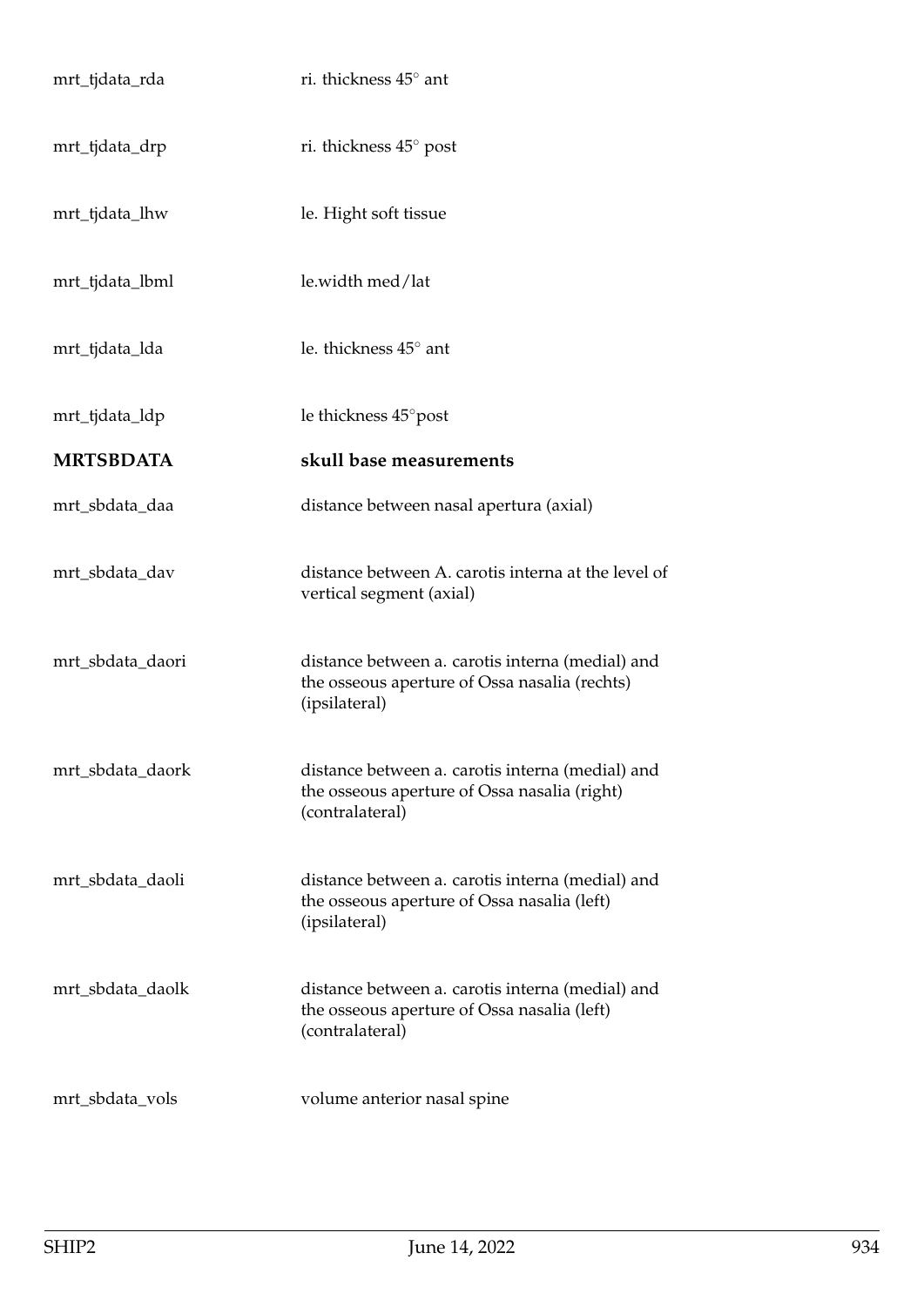| mrt_sbdata_snasa | distance (anterior-posterior) Spina nasalis<br>anterior superior [sagittal]      |
|------------------|----------------------------------------------------------------------------------|
| mrt_sbdata_snass | distance (cranio-caudal) Spina nasalis anterior<br>superior [sagittal]           |
| mrt_sbdata_dkk   | distance (cranio-caudal) of the clivus [sagittal]                                |
| mrt_sbdata_ccs   | distance palate to clivus [sagittal]                                             |
| mrt_sbdata_kbpl  | distance of sphenoid bone under the pituitary<br>pneumatic left side [sagittal]  |
| mrt_sbdata_kpkl  | distance of sphenoid bone under the pituitary<br>osseous left side [sagittal]    |
| mrt_sbdata_dkp   | distance of the sphenoid bone posterior to<br>hypophysis (left)                  |
| mrt_sbdata_dkpr  | distance of sphenoid bone under the pituitary<br>pneumatic right side [sagittal] |
| mrt_sbdata_dkkr  | distance of sphenoid bone under the pituitary<br>osseous right side [sagittal]   |
| mrt_sbdata_dkhrs | distance between sphenoid bone posterior and<br>pituitary (right) sagittal       |
| mrt_sbdata_lssls | length plain skull base of ethmoid bone (left)<br>(sagittal)                     |
| mrt_sbdata_lskls | length plain skull base of sphenoid sinus (left)<br>(sagittal)                   |
| mrt_sbdata_lstls | length frontal sinus back left side (sagittal)                                   |
| mrt_sbdata_lsbls | Length of frontal skull base left side (sagittal)                                |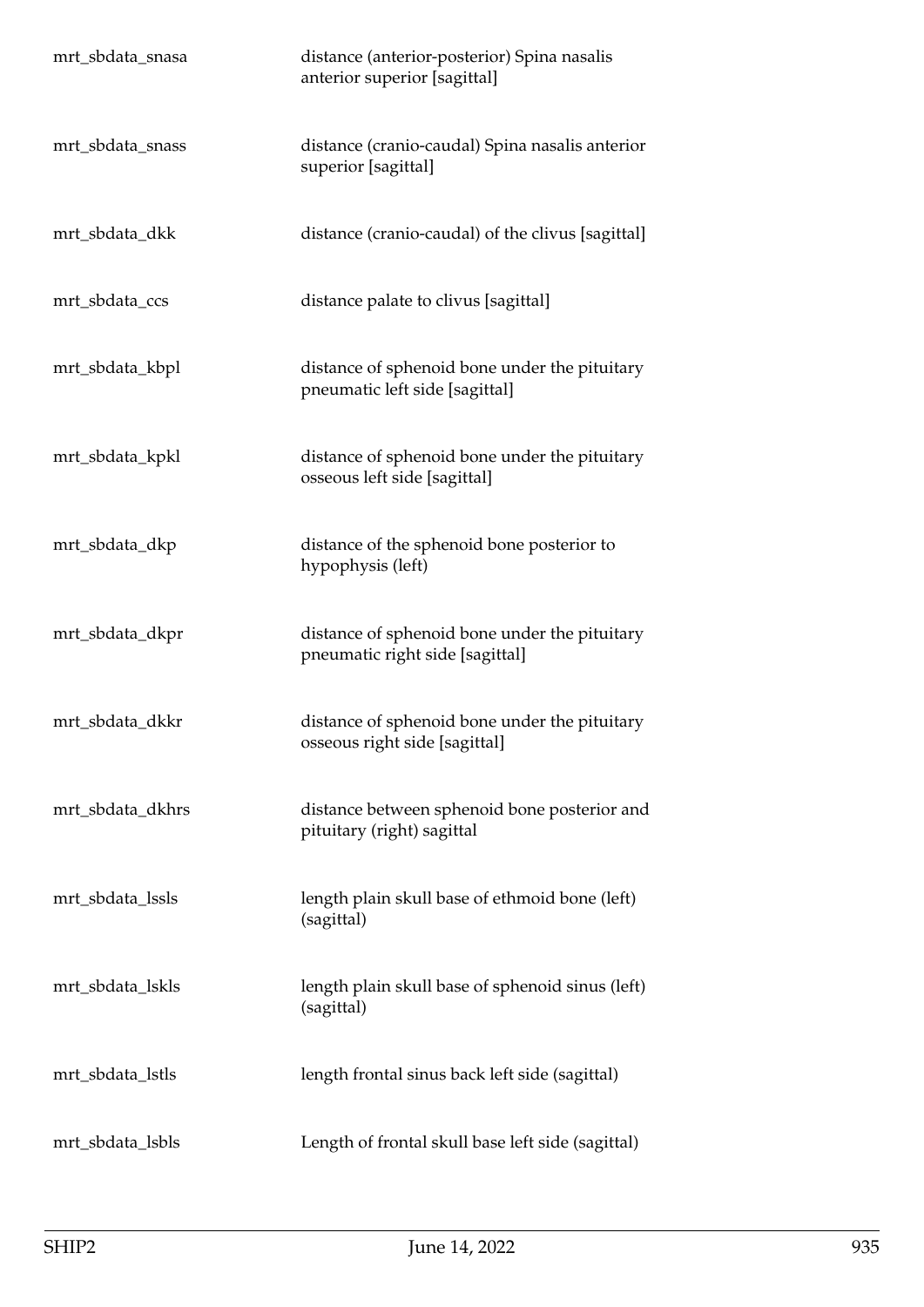| mrt_sbdata_lssrs  | length plain skull base of ethmoid bone (right)<br>(sagittal)        |
|-------------------|----------------------------------------------------------------------|
| mrt_sbdata_lskrs  | length plain skull base of sphenoid sinus (right)<br>(sagittal)      |
| mrt_sbdata_lstrs  | Length frontal sinus back right side (sagittal)                      |
| mrt_sbdata_lsbrs  | length whole frontal skull base right side<br>(sagittal)             |
| mrt_sbdata_bsbslk | width frontal skull base posterior ethmoid bone<br>(left) (coronar)  |
| mrt_sbdata_bsbsrk | width frontal skull base posterior ethmoid bone<br>(right) (coronar) |
| mrt_sbdata_bsslk  | width frontal skull base anterior ethmoid bone<br>(left) (coronar)   |
| mrt_sbdata_bssrk  | width frontal skull base anterior ethmoid bone<br>(right) (coronar)  |
| mrt_sbdata_bsklk  | width sphenoid sinus (left) (coronar)                                |
| mrt_sbdata_bskrk  | width sphenoid sinus (right) (coronar)                               |
| mrt_sbdata_bslk   | width frontal sinus left side [coronary]                             |
| mrt_sbdata_bsrk   | width frontal sinus right side [coronary]                            |
| mrt_sbdata_fsl    | area frontal skull base (left)                                       |
| mrt_sbdata_fsr    | area frontal skull base (right)                                      |
| mrt_sbdata_fshr   | area frontal sinus back (right)                                      |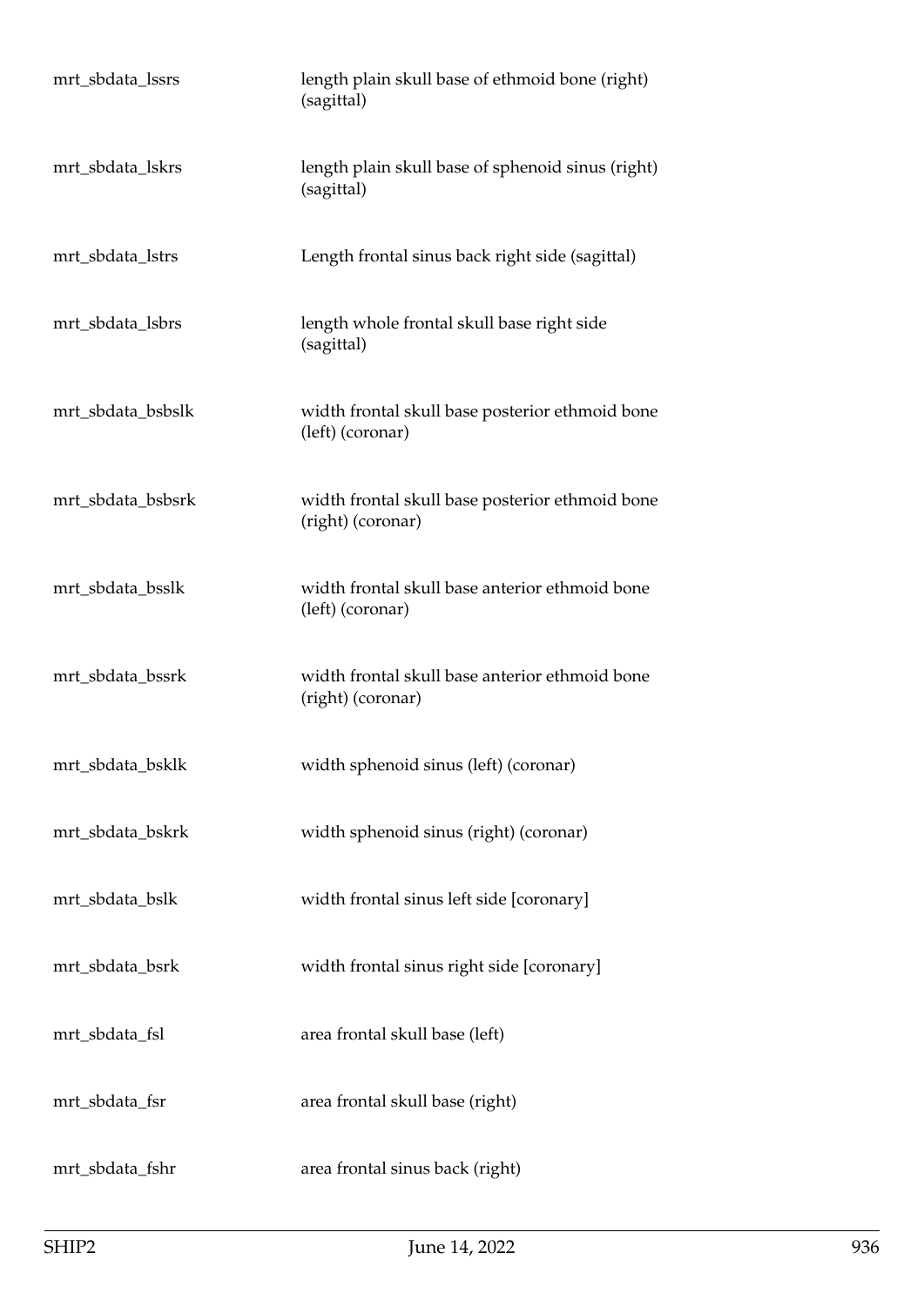| mrt_sbdata_fshl   | area frontal sinus back (left)                                |                                                                                                    |
|-------------------|---------------------------------------------------------------|----------------------------------------------------------------------------------------------------|
| mrt_sbdata_hsslk  | height skull base anterior ethmoid bone (left)<br>(coronar)   |                                                                                                    |
| mrt_sbdata_hssrk  | height skull base anterior ethmoid bone (right)<br>(coronar)  |                                                                                                    |
| mrt_sbdata_hsbslk | height skull base posterior ethmoid bone (left)<br>(coronar)  |                                                                                                    |
| mrt_sbdata_hsbsrk | height skull base posterior ethmoid bone (right)<br>(coronar) |                                                                                                    |
| mrt_sbdata_vhlplk | vertical hight L.papyracea (left) (coronar)                   |                                                                                                    |
| mrt_sbdata_vhlprk | vertical hight L.papyracea (right) (coronar)                  |                                                                                                    |
| <b>MRTSB</b>      | skull base                                                    |                                                                                                    |
| mrt_sb_auf        | data analysis possible                                        |                                                                                                    |
|                   |                                                               |                                                                                                    |
| mrt_sb_lp         | pneumatisation type sphenoid bone (left)                      | $0 - 0$ - conchal type<br>1 - 1 - presellar type<br>2 - 2 - sellar type<br>3 - 3 - postsellar type |
| $mrt\_sb\_rp$     | pneumatisation type sphenoid bone (right)                     | $0 - 0$ - conchal type<br>1 - 1 - presellar type<br>2 - 2 - sellar type<br>3 - 3 - postsellar type |
| mrt_sb_bem        | annotations                                                   |                                                                                                    |
| mrt_sb_bem1       | Notes skull base                                              |                                                                                                    |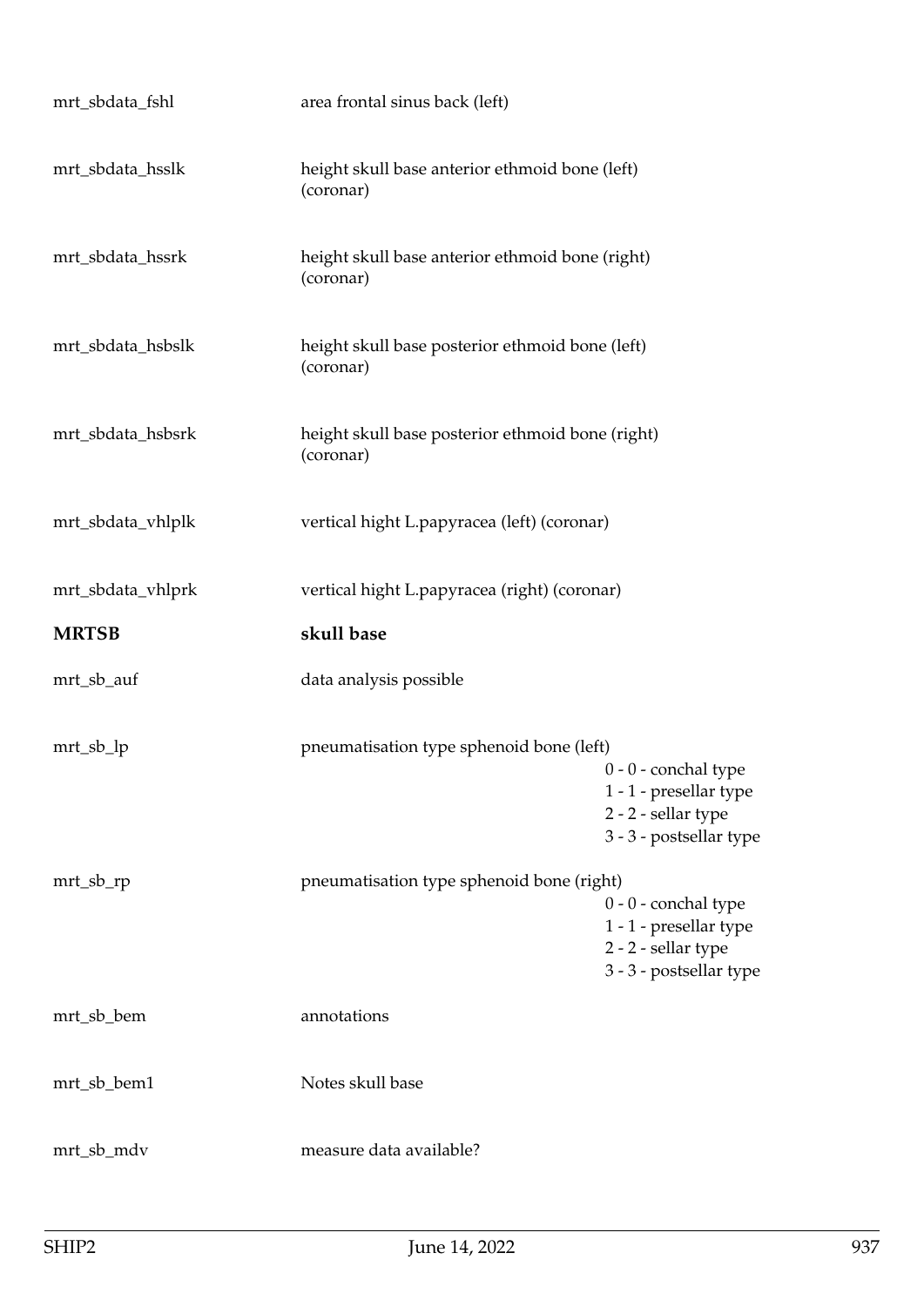| mrt_sb_xml                | xml file                        |
|---------------------------|---------------------------------|
| <b>MRTLIVFAT</b>          | Liver fat                       |
| mrt_livfat_osirixver      | Osirix version                  |
| mrt_livfat_osirixplug     | Plugin                          |
| mrt_livfat_spr2star       | SP_R2star                       |
| mrt_livfat_spr2starsd     | SP_R2star_SD                    |
| mrt_livfat_mpr2star       | MP_R2star                       |
| mrt_livfat_mpr2starsd     | MP_R2star_SD                    |
| mrt_livfat_ffr2star       | FF_R2star                       |
| mrt_livfat_ffr2starsd     | FF_R2star_SD                    |
| mrt_livfat_ffr2start1     | FF_R2star_T1                    |
| mrt_livfat_ffr2start1sd   | FF_R2star_T1_SD                 |
| mrt_livfat_ffr2starmp     | FF_R2star_MP                    |
| mrt_livfat_ffr2starmpsd   | FF_R2star_MP_SD                 |
| mrt_livfat_per            | MRTLIVFAT: Leberfett in Prozent |
| mrt_livfat_ffr2start1mpsd | FF_R2star_T1_MP_SD              |
| mrt_livfat_ff             | FF                              |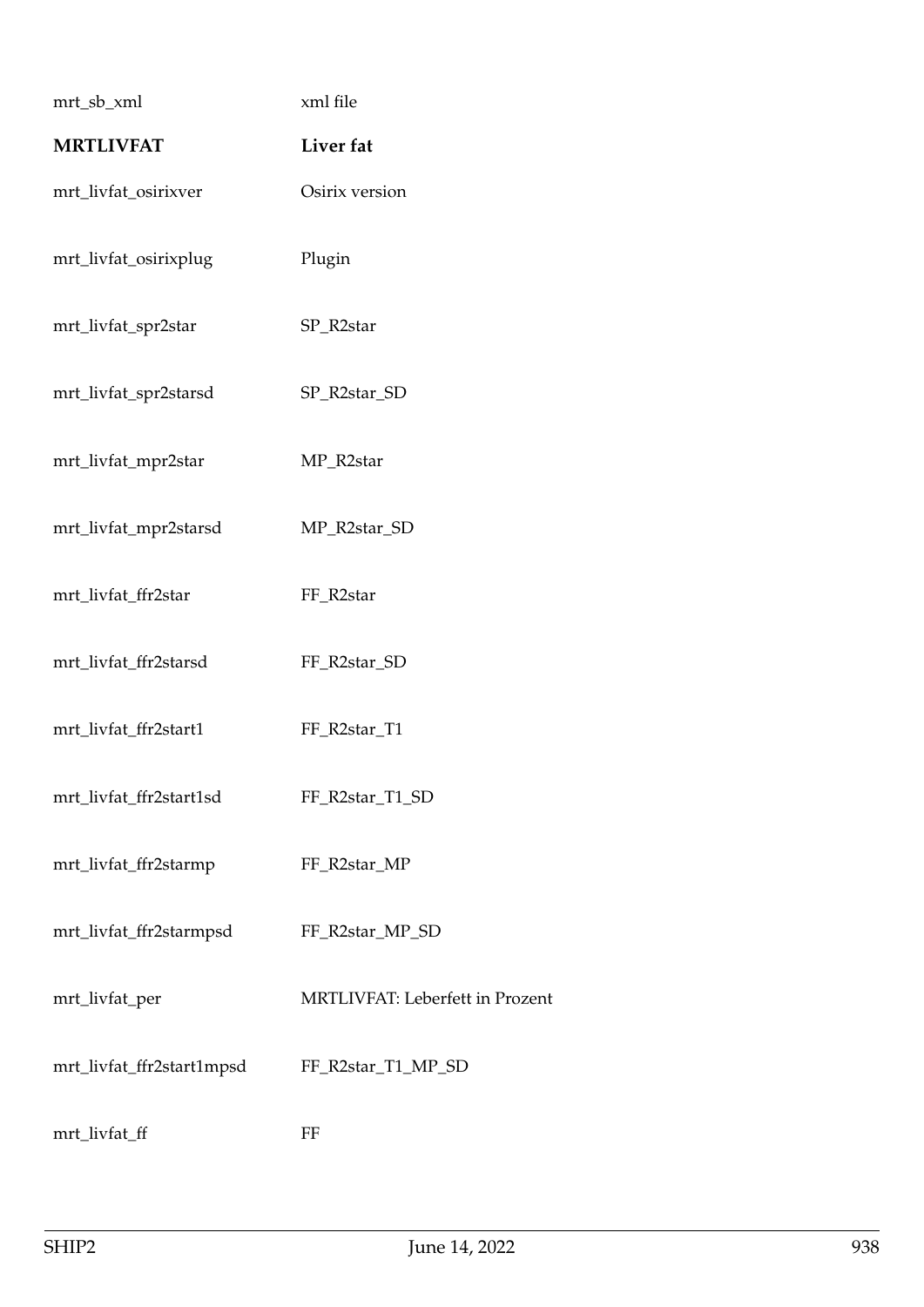| mrt_livfat_ffsd     | FF_SD                              |                                                              |
|---------------------|------------------------------------|--------------------------------------------------------------|
| mrt_livfat_fft1     | $FF_T1$                            |                                                              |
| mrt_livfat_fft1sd   | FF_T1_SD                           |                                                              |
| mrt_livfat_ffmp     | FF_MP                              |                                                              |
| mrt_livfat_ffmpsd   | $\ensuremath{\mathsf{FF\_MP\_SD}}$ |                                                              |
| mrt_livfat_fft1mp   | $\rm FF\_T1\_MP$                   |                                                              |
| mrt_livfat_fft1mpsd | FF_T1_MP_SD                        |                                                              |
| <b>MRTVAS</b>       | variants, vascular                 |                                                              |
| mrt_vas_bild        | Are there pictures?                | $1 - Yes$<br>$0 - No$<br>-1 - incomplete dataset of pictures |
| mrt_vas_cav         | Is there contrast-angiography?     | $1 - Yes$<br>$0 - No$                                        |
| mrt_vas_comp        | Front circulation complete?        | $1 - Yes$<br>$0 - No$                                        |
| mrt_vas_sym         | Front circulation symmetric?       | $1 - Yes$<br>$0 - No$                                        |
| mrt_vas_hyp         | hypoplasy of A1 segment            | $1 - Yes$<br>$0 - No$<br>88 - maybe                          |
| mrt_vas_hyp1        | location of hypoplasy (A1)         | $1$ - $right$<br>$2 - left$<br>$3 - both$                    |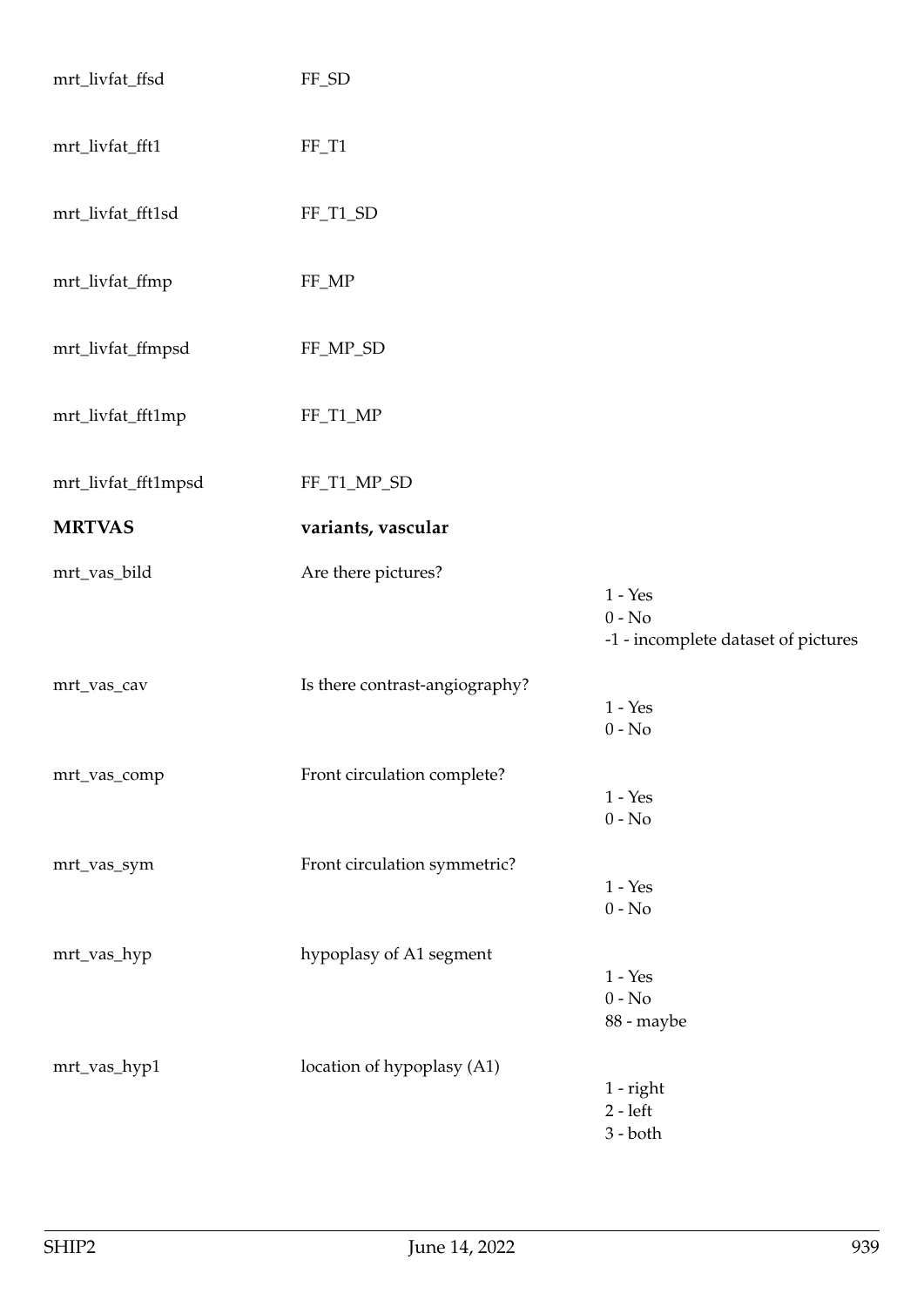| mrt_vas_gem   | common A2 segment                   | $1 - Yes$<br>$0 - No$<br>88 - maybe     |
|---------------|-------------------------------------|-----------------------------------------|
| mrt_vas_fa1s  | missing A2 segment                  | $1 - Yes$<br>$0 - No$<br>88 - maybe     |
| mrt_vas_fa1s1 | location of missing segment (A2)    | $1$ - right<br>$2 - left$<br>$3 - both$ |
| mrt_vas_faca  | missing A. communicans anterior     | $1 - Yes$<br>$0 - No$<br>88 - maybe     |
| mrt_vas_gem2  | common A2 segment                   | $1 - Yes$<br>$0 - No$<br>88 - maybe     |
| mrt_vas_emb   | embryonic circulation               | $1 - Yes$<br>$0 - No$                   |
| mrt_vas_emb1  | location of embryonic circulation   | $1$ - right<br>$2 - left$<br>$3 - both$ |
| mrt_vas_hkc   | back circulation complete           | $1 - Yes$<br>$0 - No$<br>88 - maybe     |
| mrt_vas_fp1s  | missing P1 segment                  | $1 - Yes$<br>$0 - No$                   |
| mrt_vas_fp1s1 | location of missing P1 segment      | $1$ - right<br>$2 - left$<br>$3 - both$ |
| mrt_vas_frcp  | missing ramus communicans posterior | $1 - Yes$                               |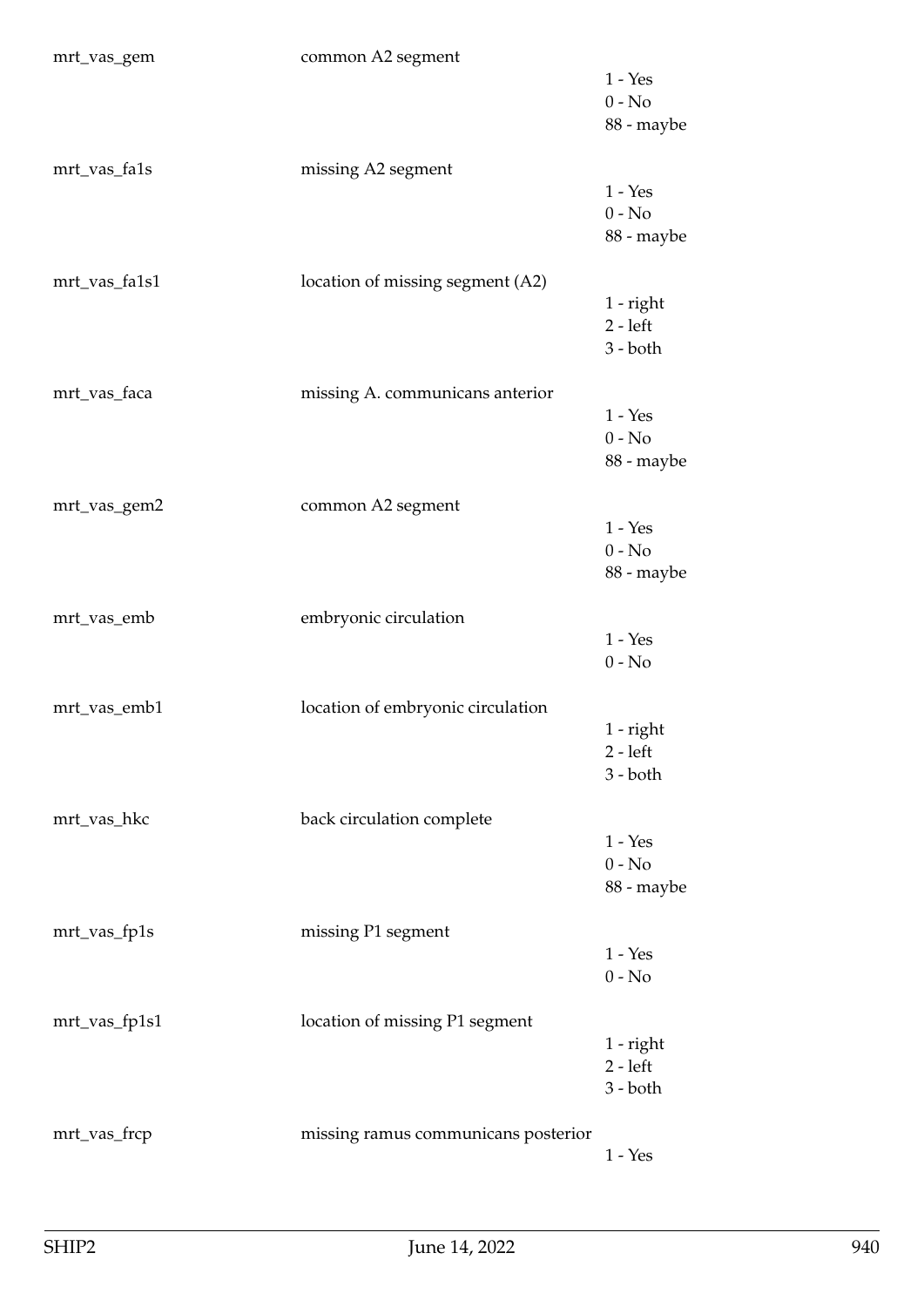| mrt_vas_frcp1   | location of missing ramus comm. post.                                                   | $1$ - right<br>$2 - left$<br>$3 - both$ |
|-----------------|-----------------------------------------------------------------------------------------|-----------------------------------------|
| mrt_vas_vba     | asymmetric vertebro-basilar                                                             | $1 - Yes$<br>$0 - No$<br>88 - maybe     |
| mrt_vas_vba1    | location of hypo-/aplasy                                                                | $1$ - right<br>$2 - left$<br>$3 - both$ |
| mrt_vas_beso    | Found any specials?                                                                     | $1 - Yes$<br>$0 - No$                   |
| mrt_vas_beso1   | detail of specials                                                                      |                                         |
| <b>MRTBRAIN</b> | Volumen der grauen Hirnsubstanz                                                         |                                         |
| mrt_brain_gm    | Volumen der grauen Substanz in ml bestimmt<br>mittels SPM8 r4667 und VBM8 r435          |                                         |
| mrt_brain_wm    | Volumen der weißen Substanz in ml bestimmt<br>mittels SPM8 r4667 und VBM8 r435          |                                         |
| mrt_brain_csf   | Volumen der Zerebrospinalflüssigkeit in ml<br>bestimmt mittels SPM8 r4667 und VBM8 r435 |                                         |
| mrt_brain_ch_12 | Nucleus medialis septi + vertikaler Nucleus des<br>diagonalen Bandes von Broca, mm3     |                                         |
| mrt_brain_ch_3  | Horizontaler Ncuelus des diagonalen Bandes<br>von Broca, mm3                            |                                         |
| mrt_brain_ch_4  | Nucleus baslasis Meynert, antero-medialer+<br>anterolateraler+intermediärer Anteil, mm3 |                                         |
| mrt_brain_ch4p  | Nucleus baslasis Meynert, posteriorer Anteil,<br>mm <sub>3</sub>                        |                                         |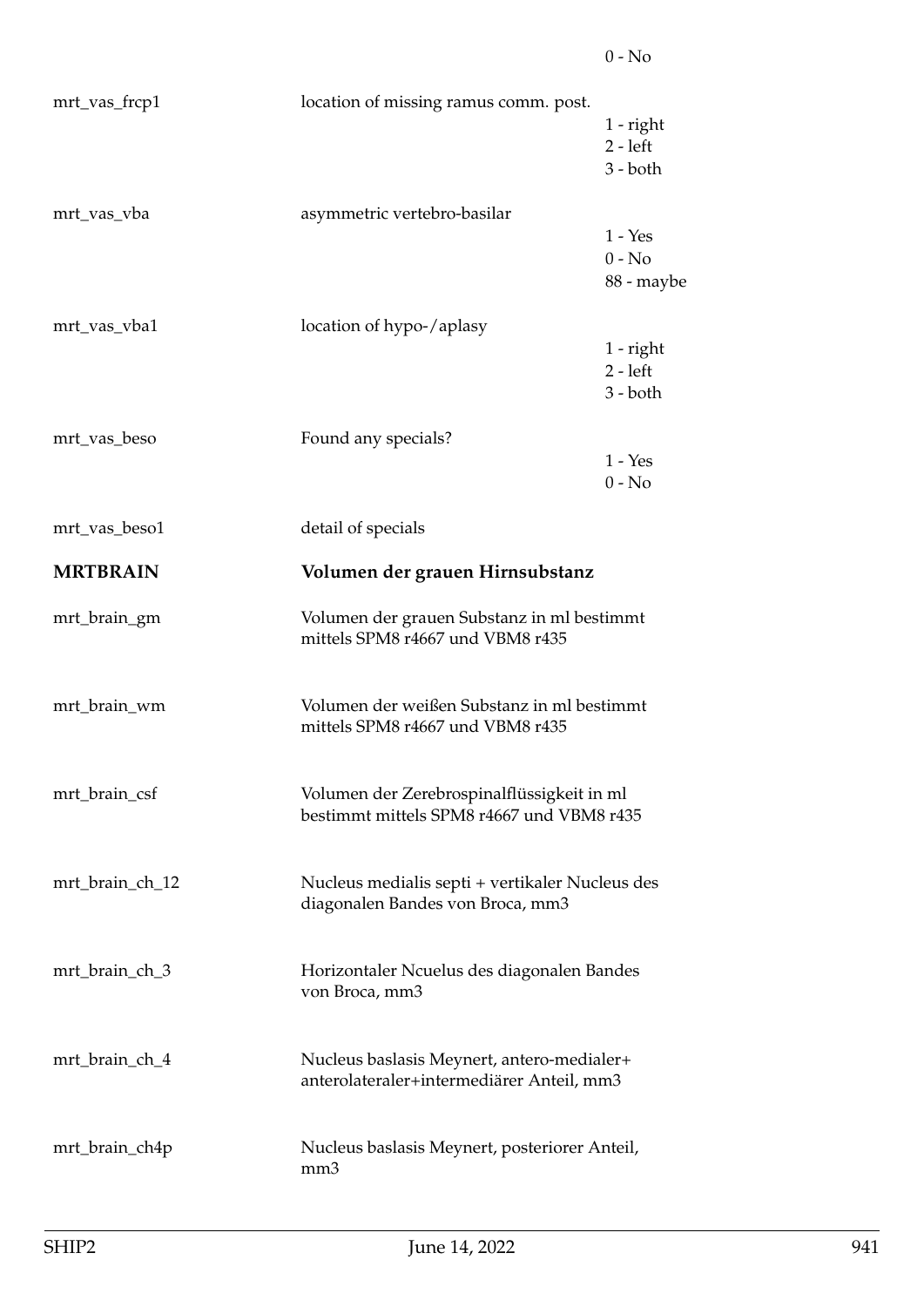| mrt_brain_nsp                     | Nucleus subputaminalis, mm3                                                                                                                |                                                                                                                                      |
|-----------------------------------|--------------------------------------------------------------------------------------------------------------------------------------------|--------------------------------------------------------------------------------------------------------------------------------------|
| mrt_brain_hp_left                 | Graue Substanz Hippocampus (links), mm3                                                                                                    |                                                                                                                                      |
| mrt_brain_hp_right                | Graue Substanz Hippocampus (rechts), mm3                                                                                                   |                                                                                                                                      |
| mrt_brain_outlier_2sd             | Outlier im geschlechts- und<br>altersklassenstratifizierten Homogenitätscheck<br>(mehr als zweifache Standardabweichung vom<br>Mittelwert) | 0 - no Outlier<br>1 - Outlier                                                                                                        |
| mrt_brain_outlier_3sd             | Outlier im geschlechts- und<br>altersklassenstratifizierten Homogenitätscheck<br>(mehr als dreifache Standardabweichung vom<br>Mittelwert) | 0 - no Outlier<br>1 - Outlier                                                                                                        |
| mrt_brain_outlier_3sd_note        | Kommentar zur Sichtung der 3sd Outlier                                                                                                     |                                                                                                                                      |
| <b>MFU</b>                        | morbidity follow-up                                                                                                                        |                                                                                                                                      |
| <b>MRTMFU</b><br><b>MRTMFUERH</b> | morbidity follow-up and MRT follow up<br><b>MRT MFU: survey</b>                                                                            |                                                                                                                                      |
| mrtmfu_sf12_01                    | How would you describe your health in general?                                                                                             | 1 - excellent<br>2 - very well<br>$3$ - well<br>4 - less well<br>$5 - bad$<br>998 - do not know<br>999 - refused to answer           |
| mrtmfu_sf12_02                    | limited for the following activities: moderate<br>activities, such as move a table, vacuuming,<br>bowling                                  | 1 - yes, strongly limited<br>2 - yes, slightly limited<br>3 - no, not at all limited<br>998 - do not know<br>999 - refused to answer |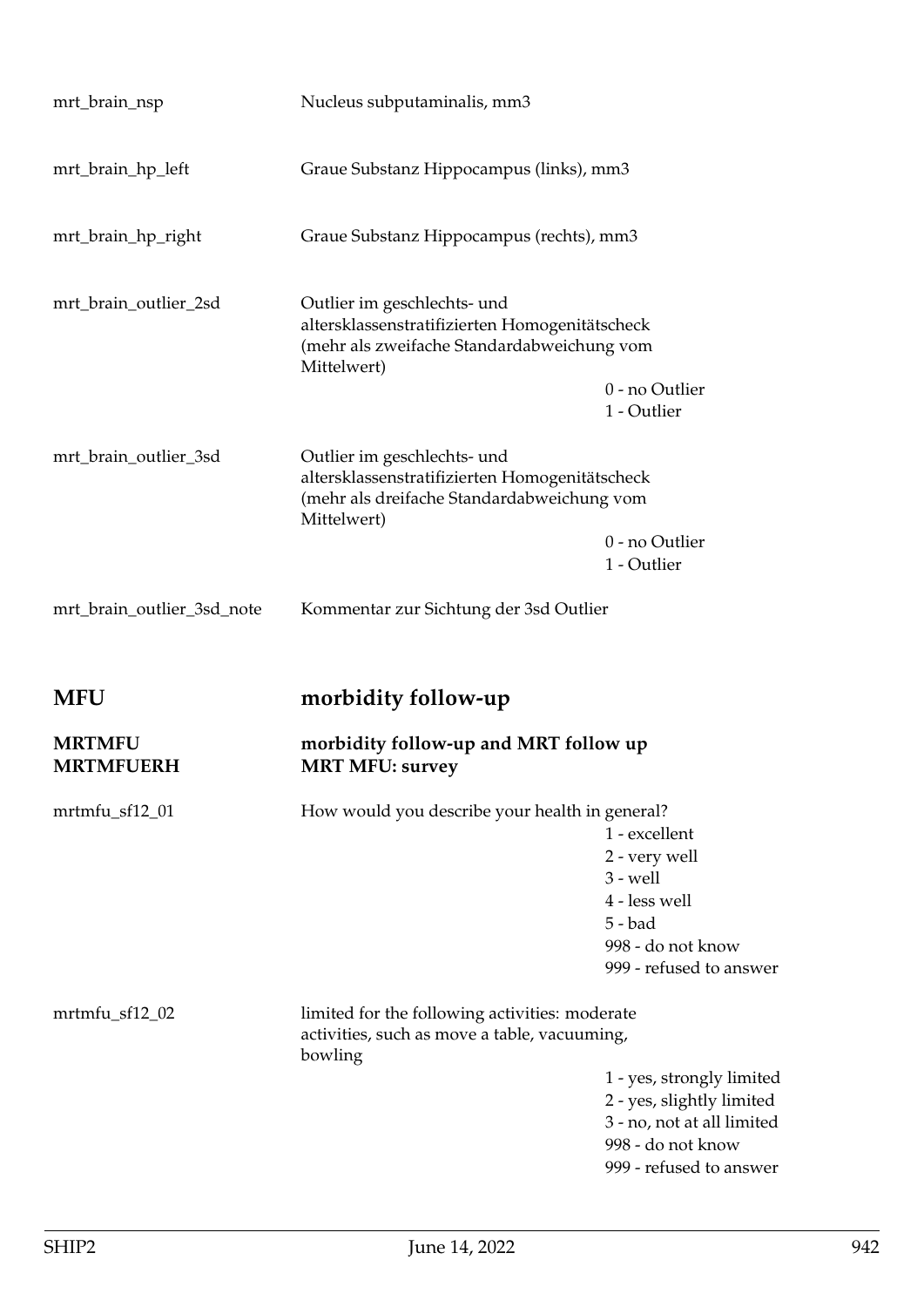| mrtmfu_sf12_03 | limited for the following activities: climbing<br>more than one landing                                             |                            |
|----------------|---------------------------------------------------------------------------------------------------------------------|----------------------------|
|                |                                                                                                                     | 1 - yes, strongly limited  |
|                |                                                                                                                     | 2 - yes, slightly limited  |
|                |                                                                                                                     | 3 - no, not at all limited |
|                |                                                                                                                     | 998 - do not know          |
|                |                                                                                                                     | 999 - refused to answer    |
|                |                                                                                                                     |                            |
| mrtmfu_sf12_04 | due to physical problems: I have achieved less<br>than I wanted                                                     |                            |
|                |                                                                                                                     | $0 - No$                   |
|                |                                                                                                                     | $1 - Yes$                  |
|                |                                                                                                                     | 998 - do not know          |
|                |                                                                                                                     | 999 - refused to answer    |
| mrtmfu_sf12_05 | due to physical problems: I could only do certain<br>things                                                         |                            |
|                |                                                                                                                     | $0 - No$                   |
|                |                                                                                                                     | $1 - Yes$                  |
|                |                                                                                                                     | 998 - do not know          |
|                |                                                                                                                     | 999 - refused to answer    |
| mrtmfu_sf12_06 | due to emotional problems: I have achieved less<br>than I wanted                                                    |                            |
|                |                                                                                                                     | $0 - No$                   |
|                |                                                                                                                     | $1 - Yes$                  |
|                |                                                                                                                     | 998 - do not know          |
|                |                                                                                                                     | 999 - refused to answer    |
| mrtmfu_sf12_07 | due to emotional problems: I could only do<br>certain things                                                        |                            |
|                |                                                                                                                     | $0 - No$                   |
|                |                                                                                                                     | $1 - Yes$                  |
|                |                                                                                                                     | 998 - do not know          |
|                |                                                                                                                     | 999 - refused to answer    |
| mrtmfu_sf12_08 | To what extent have pains hindered you in doing<br>your daily activities at home or at work in the<br>last 4 weeks? |                            |
|                |                                                                                                                     | 1 - not at all             |
|                |                                                                                                                     | $2 - a bit$                |
|                |                                                                                                                     | 3 - moderate               |
|                |                                                                                                                     | 4 - quite                  |
|                |                                                                                                                     | 5 - highly                 |
|                |                                                                                                                     | 998 - do not know          |
|                |                                                                                                                     | 999 - refused to answer    |
| mrtmfu_sf12_09 | How often have you been easy and relaxed in the                                                                     |                            |
|                | last 4 weeks?                                                                                                       |                            |
|                |                                                                                                                     | 1 - always                 |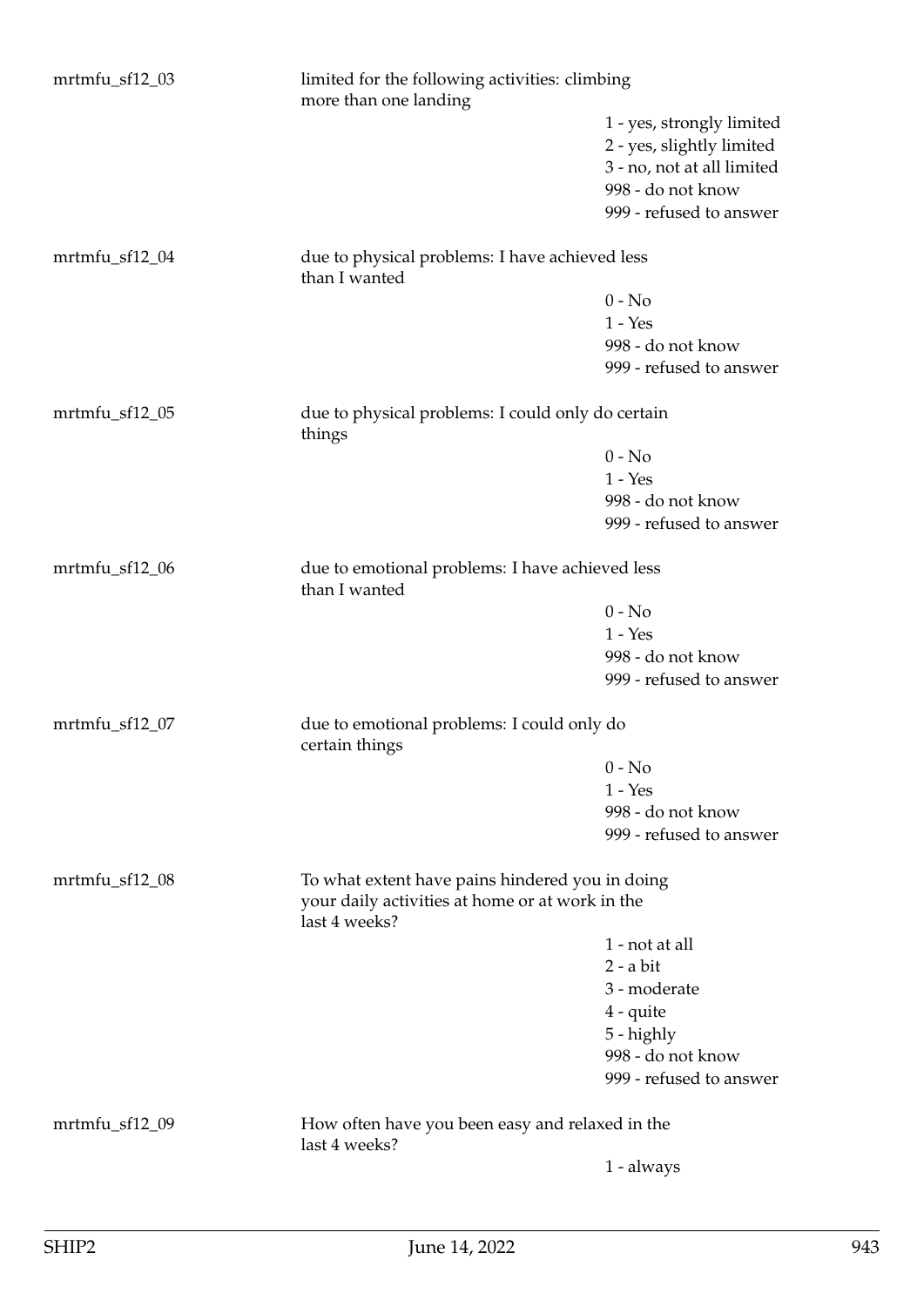|                     |                                                                                                                                                   | 2 - mostly<br>3 - quite often<br>4 - sometimes<br>5 - rarely<br>6 - never<br>998 - do not know<br>999 - refused to answer |
|---------------------|---------------------------------------------------------------------------------------------------------------------------------------------------|---------------------------------------------------------------------------------------------------------------------------|
| mrtmfu_sf12_10      | How often have you been energetic in the last 4<br>weeks?                                                                                         |                                                                                                                           |
|                     |                                                                                                                                                   | 1 - always                                                                                                                |
|                     |                                                                                                                                                   | $2 - mostly$                                                                                                              |
|                     |                                                                                                                                                   | 3 - quite often                                                                                                           |
|                     |                                                                                                                                                   | 4 - sometimes                                                                                                             |
|                     |                                                                                                                                                   | 5 - rarely                                                                                                                |
|                     |                                                                                                                                                   | 6 - never                                                                                                                 |
|                     |                                                                                                                                                   | 998 - do not know                                                                                                         |
|                     |                                                                                                                                                   | 999 - refused to answer                                                                                                   |
| mrtmfu_sf12_11      | How often have you been discouraged and sad in<br>the last 4 weeks?                                                                               |                                                                                                                           |
|                     |                                                                                                                                                   | 1 - always                                                                                                                |
|                     |                                                                                                                                                   | $2 - mostly$                                                                                                              |
|                     |                                                                                                                                                   | 3 - quite often                                                                                                           |
|                     |                                                                                                                                                   | 4 - sometimes                                                                                                             |
|                     |                                                                                                                                                   | 5 - rarely                                                                                                                |
|                     |                                                                                                                                                   | 6 - never                                                                                                                 |
|                     |                                                                                                                                                   | 998 - do not know                                                                                                         |
|                     |                                                                                                                                                   | 999 - refused to answer                                                                                                   |
| $m$ rtmfu_sf12_12   | How often have your physical health or<br>emotional problems affected your contact with<br>people (visiting friends, relatives, etc.) in the last |                                                                                                                           |
|                     | 4 weeks?                                                                                                                                          |                                                                                                                           |
|                     |                                                                                                                                                   | $1 - always$                                                                                                              |
|                     |                                                                                                                                                   | 2 - mostly                                                                                                                |
|                     |                                                                                                                                                   | 3 - sometimes                                                                                                             |
|                     |                                                                                                                                                   | 4 - rarely                                                                                                                |
|                     |                                                                                                                                                   | 5 - never                                                                                                                 |
|                     |                                                                                                                                                   | 998 - do not know                                                                                                         |
|                     |                                                                                                                                                   | 999 - refused to answer                                                                                                   |
| mrtmfu_befund_uz_01 | I received an oral message on my findings from<br>the SHIP examination centre.                                                                    |                                                                                                                           |
|                     |                                                                                                                                                   | $0 - No$                                                                                                                  |
|                     |                                                                                                                                                   | $1 - Yes$                                                                                                                 |
|                     |                                                                                                                                                   | 998 - do not know                                                                                                         |
|                     |                                                                                                                                                   | 999 - refused to answer                                                                                                   |
| mrtmfu_befund_uz_02 | Did you consult a doctor because of the message<br>of the SHIP examination centre?                                                                |                                                                                                                           |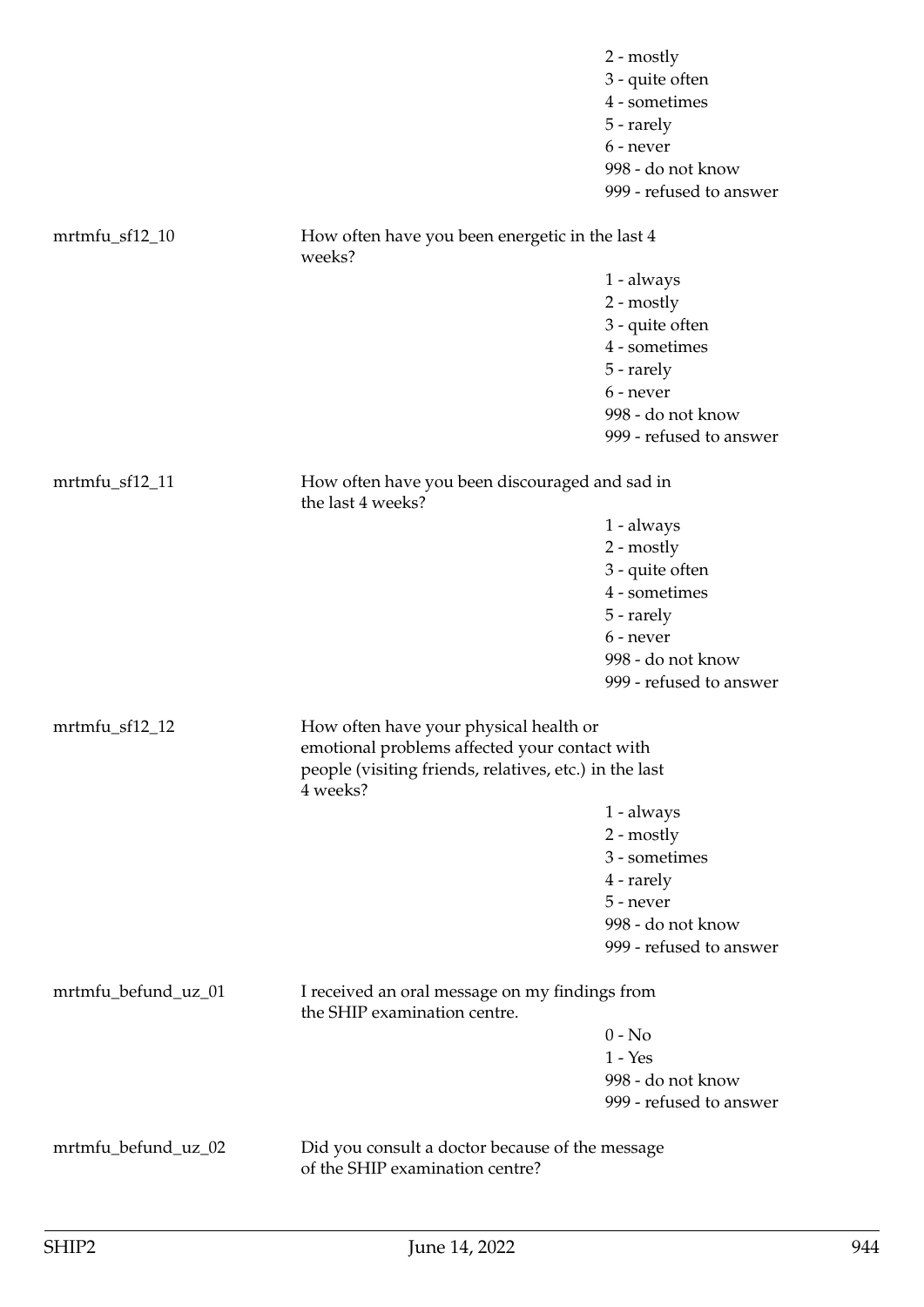|                       |                                                                                                 | $0 - No$<br>$1 - Yes$   |  |
|-----------------------|-------------------------------------------------------------------------------------------------|-------------------------|--|
|                       |                                                                                                 | 998 - do not know       |  |
|                       |                                                                                                 | 999 - refused to answer |  |
| mrtmfu_befund_uz_03   | Are you or have you been in medical treatment                                                   |                         |  |
|                       | because of the message from the SHIP                                                            |                         |  |
|                       | examination centre?                                                                             |                         |  |
|                       |                                                                                                 | $0 - No$                |  |
|                       |                                                                                                 | $1 - Yes$               |  |
|                       |                                                                                                 | 998 - do not know       |  |
|                       |                                                                                                 | 999 - refused to answer |  |
| mrtmfu_befund_inn_01  | I received an oral message on my findings from<br>internal medicine.                            |                         |  |
|                       |                                                                                                 | $0 - No$                |  |
|                       |                                                                                                 | $1 - Yes$               |  |
|                       |                                                                                                 | 998 - do not know       |  |
|                       |                                                                                                 | 999 - refused to answer |  |
| mrtmfu_befund_inn_02  | Did you consult a doctor because of the message<br>from internal medicine?                      |                         |  |
|                       |                                                                                                 | $0 - No$                |  |
|                       |                                                                                                 | $1 - Yes$               |  |
|                       |                                                                                                 | 998 - do not know       |  |
|                       |                                                                                                 | 999 - refused to answer |  |
| mrtmfu_befund_inn_03  | Are you or have you been in medical treatment<br>because of the message from internal medicine? |                         |  |
|                       |                                                                                                 | $0 - No$                |  |
|                       |                                                                                                 | $1 - Yes$               |  |
|                       |                                                                                                 | 998 - do not know       |  |
|                       |                                                                                                 | 999 - refused to answer |  |
| mrtmfu_befund_haut_01 | I received an oral message on my findings from<br>the dermatology clinic.                       |                         |  |
|                       |                                                                                                 | $0 - No$                |  |
|                       |                                                                                                 | $1 - Yes$               |  |
|                       |                                                                                                 | 998 - do not know       |  |
|                       |                                                                                                 | 999 - refused to answer |  |
| mrtmfu_befund_haut_02 | Did you consult a doctor because of the message<br>of the dermatology clinic?                   |                         |  |
|                       |                                                                                                 | $0 - No$                |  |
|                       |                                                                                                 | $1 - Yes$               |  |
|                       |                                                                                                 | 998 - do not know       |  |
|                       |                                                                                                 | 999 - refused to answer |  |
| mrtmfu_befund_haut_03 | Are you or have you been in medical treatment                                                   |                         |  |
|                       | because of the message of the dermatology clinic?                                               |                         |  |
|                       |                                                                                                 | $0 - No$                |  |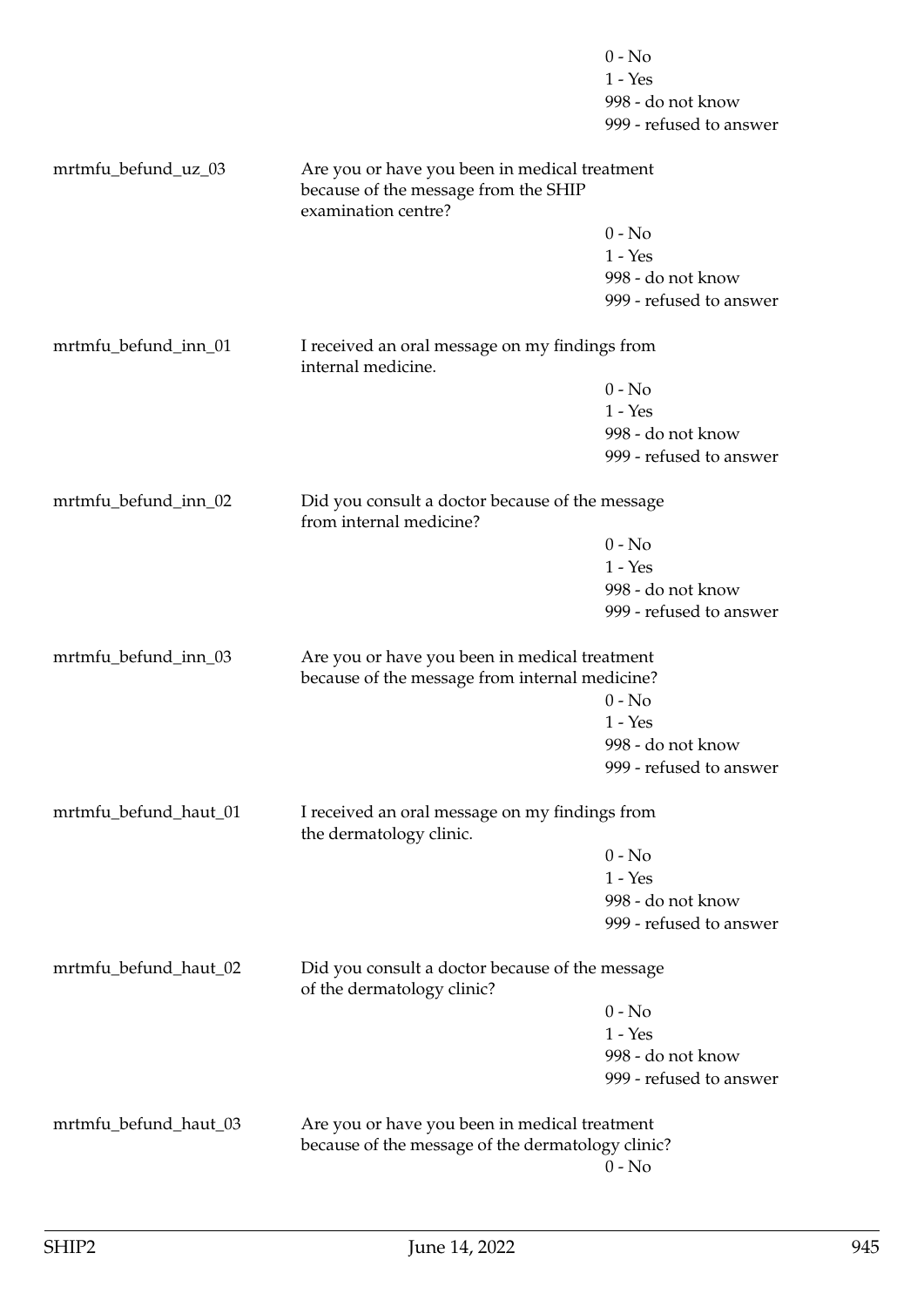|                      |                                                                                                       | $1 - Yes$<br>998 - do not know<br>999 - refused to answer |
|----------------------|-------------------------------------------------------------------------------------------------------|-----------------------------------------------------------|
| mrtmfu_befund_mrt_01 | I have received a written message on my findings                                                      |                                                           |
|                      | from the SHIP MRI.                                                                                    |                                                           |
|                      |                                                                                                       | $0 - No$                                                  |
|                      |                                                                                                       | $1 - Yes$                                                 |
|                      |                                                                                                       | 998 - do not know                                         |
|                      |                                                                                                       | 999 - refused to answer                                   |
| mrtmfu_befund_mrt_02 | Did you consult a doctor because of the message<br>from the SHIP MRI?                                 |                                                           |
|                      |                                                                                                       | $0 - No$                                                  |
|                      |                                                                                                       | $1 - Yes$                                                 |
|                      |                                                                                                       | 998 - do not know                                         |
|                      |                                                                                                       | 999 - refused to answer                                   |
| mrtmfu_befund_mrt_03 | Are you or have you been in medical treatment                                                         |                                                           |
|                      | because of the message from the SHIP MRI?                                                             |                                                           |
|                      |                                                                                                       | $0 - No$                                                  |
|                      |                                                                                                       | $1 - Yes$                                                 |
|                      |                                                                                                       | 998 - do not know                                         |
|                      |                                                                                                       | 999 - refused to answer                                   |
| mrtmfu_befund_slp_01 | I have received a written message on my findings<br>from the sleep laboratory.                        |                                                           |
|                      |                                                                                                       | $0 - No$                                                  |
|                      |                                                                                                       | $1 - Yes$                                                 |
|                      |                                                                                                       | 998 - do not know                                         |
|                      |                                                                                                       | 999 - refused to answer                                   |
| mrtmfu_befund_slp_02 | Did you consult a doctor because of the message<br>from the sleep laboratory?                         |                                                           |
|                      |                                                                                                       | $0 - No$                                                  |
|                      |                                                                                                       | $1 - Yes$                                                 |
|                      |                                                                                                       | 998 - do not know                                         |
|                      |                                                                                                       | 999 - refused to answer                                   |
| mrtmfu_befund_slp_03 | Are you or have you been in medical treatment<br>because of the message from the sleep<br>laboratory? |                                                           |
|                      |                                                                                                       | $0 - No$                                                  |
|                      |                                                                                                       | $1 - Yes$                                                 |
|                      |                                                                                                       | 998 - do not know                                         |
|                      |                                                                                                       | 999 - refused to answer                                   |
| mrtmfu_befund_lab_01 | I have received a written message on my findings<br>from the laboratory.                              |                                                           |
|                      |                                                                                                       | $0 - No$                                                  |
|                      |                                                                                                       | $1 - Yes$                                                 |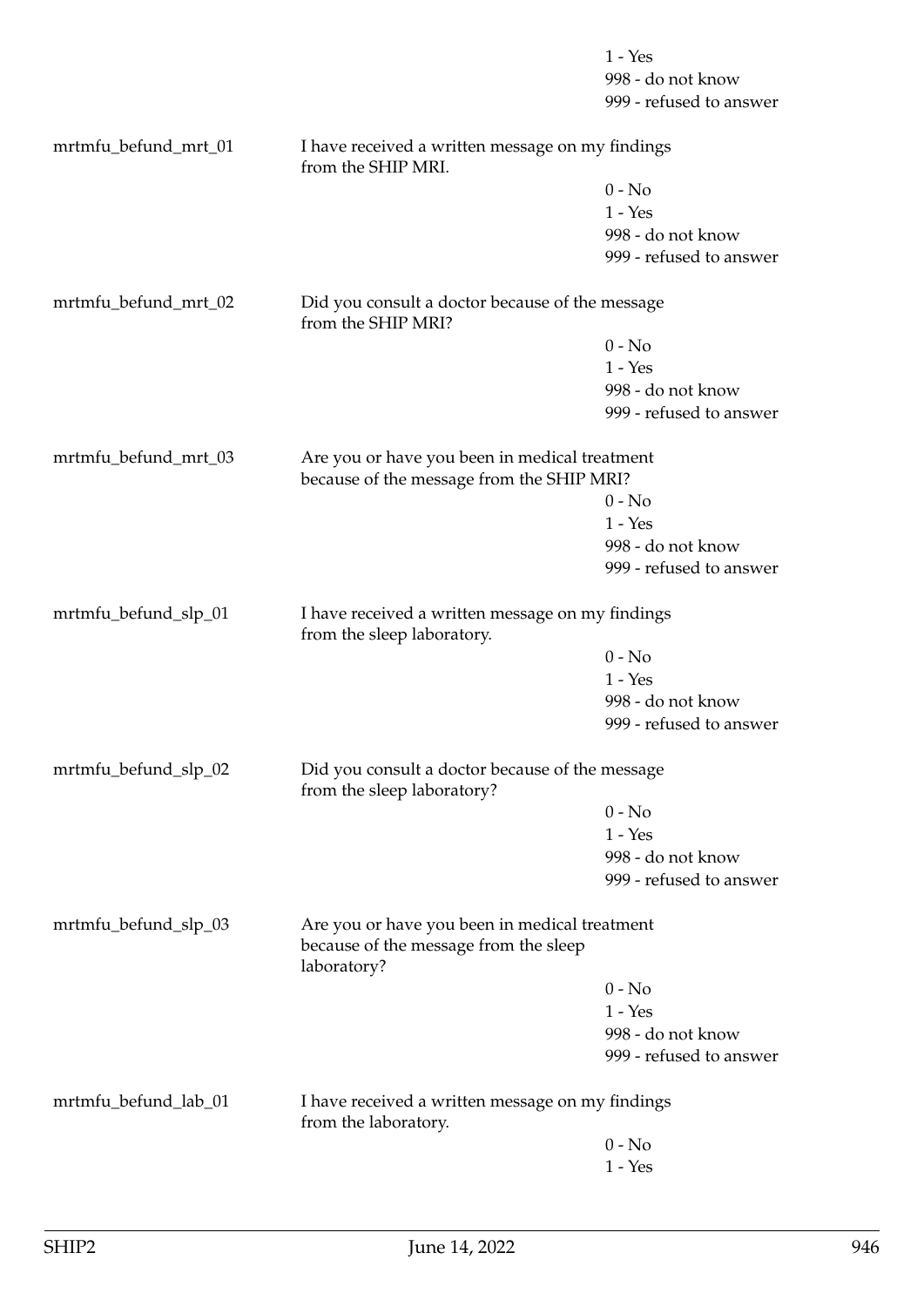999 - refused to answer mrtmfu\_befund\_lab\_02 Did you consult a doctor because of the message from the laboratory?  $0 - No$ 1 - Yes 998 - do not know 999 - refused to answer mrtmfu befund lab 03 Are you or have you been in medical treatment because of the message from the laboratory?  $0 - No$ 1 - Yes 998 - do not know 999 - refused to answer mrtmfu\_befund\_neu\_01 If you have received a message on your findings: Was a cancer found by the SHIP MRI?  $0 - No$ 1 - Yes 998 - do not know 999 - refused to answer mrtmfu\_befund\_neu\_02 If you have received a message on your findings: Was a different disease found by one of the SHIP examinations?  $0 - No$  $1 - Y_{PS}$ 998 - do not know 999 - refused to answer mrtmfu\_befund\_neu\_03 If you have received a message on your findings: Was a different disease found by one of the SHIP examinations? - Which? - 1. mrtmfu befund neu 04 If you have received a message on your findings: Was a different disease found by one of the SHIP examinations? - Which? - 2. mrtmfu\_befund\_eins\_01 If you have received a message on your findings from the MRI: Looking back, I assess the finding/s as emotionally stressful for me. 1 - not at all 2 - a little 3 - moderate 4 - highly 998 - do not know 999 - refused to answer

998 - do not know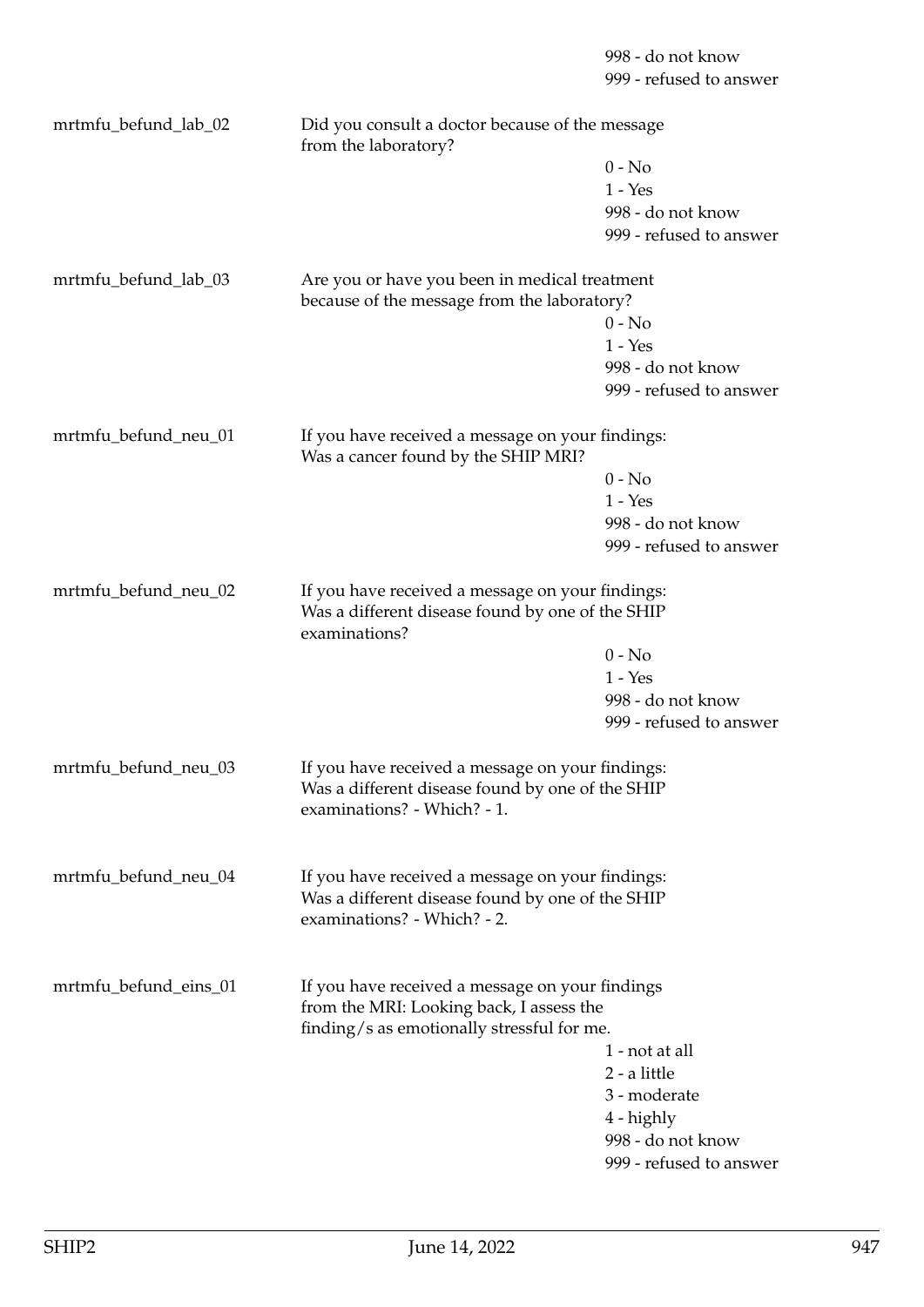| mrtmfu_befund_eins_02 | If you have received a message on your findings<br>from the MRI: Looking back, I assess the<br>finding/s as helpful for me. |                         |
|-----------------------|-----------------------------------------------------------------------------------------------------------------------------|-------------------------|
|                       |                                                                                                                             | 1 - not at all          |
|                       |                                                                                                                             | 2 - a little            |
|                       |                                                                                                                             | 3 - moderate            |
|                       |                                                                                                                             | 4 - highly              |
|                       |                                                                                                                             | 998 - do not know       |
|                       |                                                                                                                             | 999 - refused to answer |
| mrtmfu_schmerz_01     | Have you had pains in the last 7 days?                                                                                      |                         |
|                       |                                                                                                                             | $0 - No$                |
|                       |                                                                                                                             | $1 - Yes$               |
|                       |                                                                                                                             | 998 - do not know       |
|                       |                                                                                                                             | 999 - refused to answer |
|                       |                                                                                                                             |                         |
| mrtmfu_schmerz_02     | How would you assess your average pains in the<br>following parts of the body in the last 7 days? -                         |                         |
|                       | headaches or migraine                                                                                                       |                         |
|                       |                                                                                                                             | 998 - do not know       |
|                       |                                                                                                                             | 999 - refused to answer |
|                       |                                                                                                                             |                         |
| mrtmfu_schmerz_03     | How would you assess your average pains in the                                                                              |                         |
|                       | following parts of the body in the last 7 days? -                                                                           |                         |
|                       | pains in the face, in the muscles of mastication, in<br>the jaw joint or in the ear area                                    |                         |
|                       |                                                                                                                             | 998 - do not know       |
|                       |                                                                                                                             | 999 - refused to answer |
| mrtmfu_schmerz_04     | How would you assess your average pains in the<br>following parts of the body in the last 7 days? -                         |                         |
|                       | neck pain                                                                                                                   |                         |
|                       |                                                                                                                             | 998 - do not know       |
|                       |                                                                                                                             | 999 - refused to answer |
| mrtmfu_schmerz_05     | How would you assess your average pains in the<br>following parts of the body in the last 7 days? -                         |                         |
|                       | pain in the shoulder                                                                                                        |                         |
|                       |                                                                                                                             | 998 - do not know       |
|                       |                                                                                                                             | 999 - refused to answer |
| mrtmfu_schmerz_06     | How would you assess your average pains in the<br>following parts of the body in the last 7 days? -<br>back pain            |                         |
|                       |                                                                                                                             | 998 - do not know       |
|                       |                                                                                                                             | 999 - refused to answer |
| mrtmfu_schmerz_07     | How would you assess your average pains in the                                                                              |                         |
|                       | following parts of the body in the last 7 days? -<br>elbow pain                                                             |                         |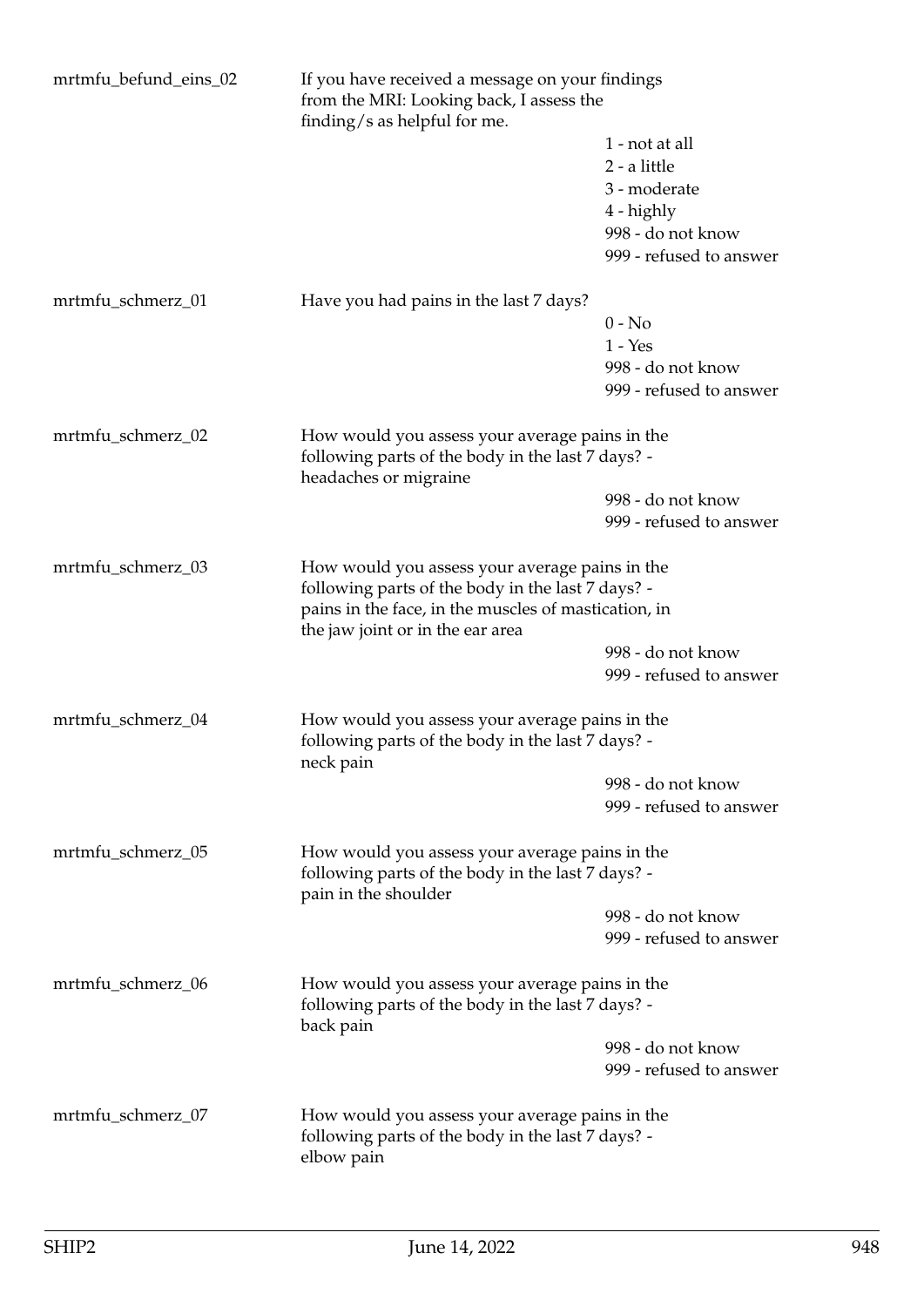|                   |                                                                                                                                                       | 998 - do not know<br>999 - refused to answer                                                                                                 |
|-------------------|-------------------------------------------------------------------------------------------------------------------------------------------------------|----------------------------------------------------------------------------------------------------------------------------------------------|
| mrtmfu_schmerz_08 | How would you assess your average pains in the<br>following parts of the body in the last 7 days? -<br>hand pain                                      |                                                                                                                                              |
|                   |                                                                                                                                                       | 998 - do not know<br>999 - refused to answer                                                                                                 |
| mrtmfu_schmerz_09 | How would you assess your average pains in the<br>following parts of the body in the last 7 days? -<br>chest pain                                     |                                                                                                                                              |
|                   |                                                                                                                                                       | 998 - do not know<br>999 - refused to answer                                                                                                 |
| mrtmfu_schmerz_10 | How would you assess your average pains in the<br>following parts of the body in the last 7 days? -<br>stomach pain                                   |                                                                                                                                              |
|                   |                                                                                                                                                       | 998 - do not know<br>999 - refused to answer                                                                                                 |
| mrtmfu_schmerz_11 | How would you assess your average pains in the<br>following parts of the body in the last 7 days? -<br>leg pain                                       |                                                                                                                                              |
|                   |                                                                                                                                                       | 998 - do not know<br>999 - refused to answer                                                                                                 |
| mrtmfu_schmerz_12 | How would you assess your average pains in the<br>following parts of the body in the last 7 days? -<br>knee pain                                      |                                                                                                                                              |
|                   |                                                                                                                                                       | 998 - do not know<br>999 - refused to answer                                                                                                 |
| mrtmfu_schmerz_13 | How would you assess your average pains in the<br>following parts of the body in the last 7 days? -<br>foot pain                                      |                                                                                                                                              |
|                   |                                                                                                                                                       | 998 - do not know<br>999 - refused to answer                                                                                                 |
| mrtmfu_phq_01     | How often did you feel affected by the following<br>complaints in the course of the last 2 weeks? -<br>little interest or pleasure in your activities |                                                                                                                                              |
|                   |                                                                                                                                                       | 1 - not at all<br>2 - on single days<br>3 - on more than half of the<br>4 - almost every day<br>998 - do not know<br>999 - refused to answer |

days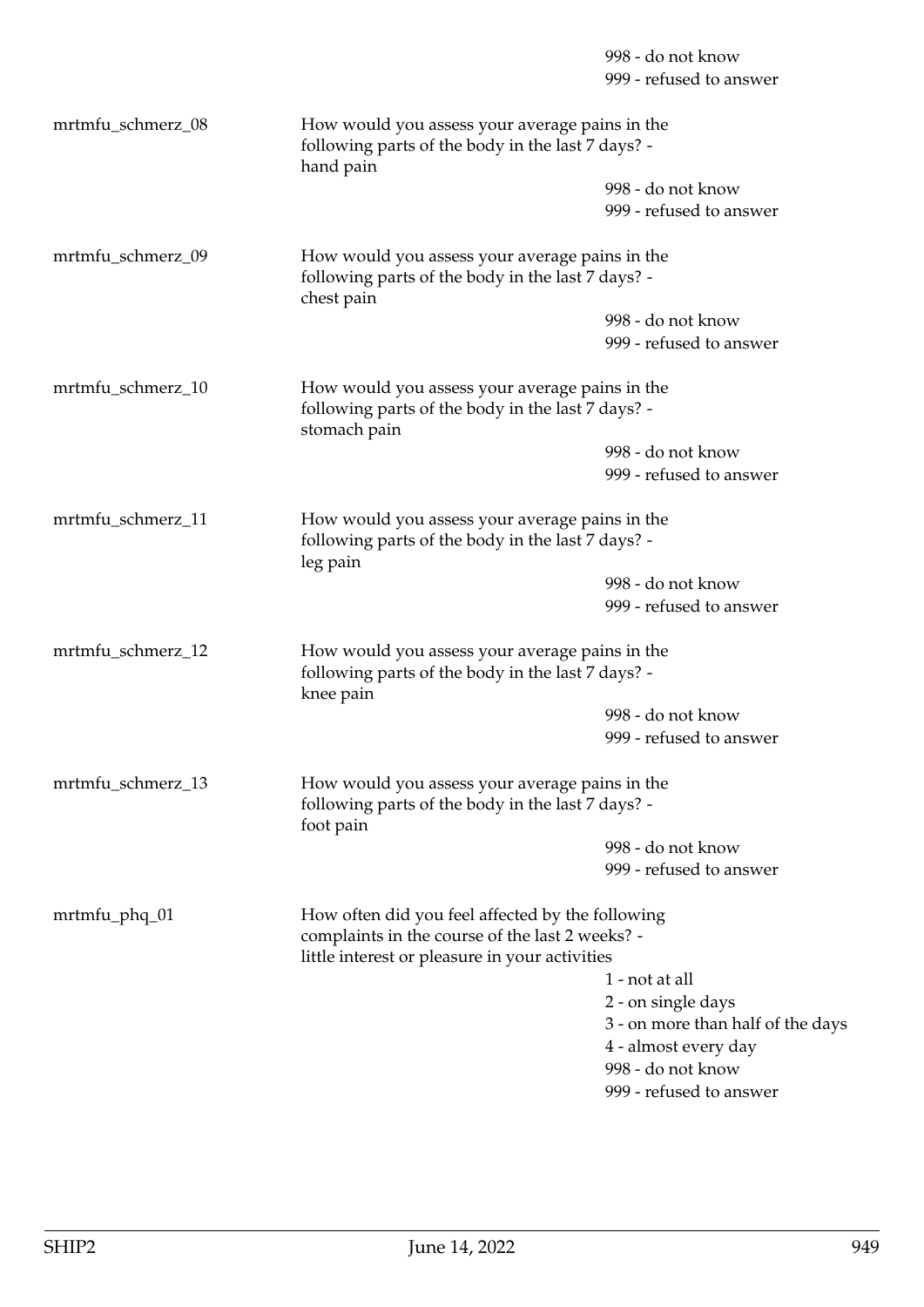| mrtmfu_phq_02 | How often did you feel affected by the following<br>complaints in the course of the last 2 weeks? -<br>dejection, melancholy, or hopelessness       |                                   |  |
|---------------|-----------------------------------------------------------------------------------------------------------------------------------------------------|-----------------------------------|--|
|               |                                                                                                                                                     | 1 - not at all                    |  |
|               |                                                                                                                                                     | 2 - on single days                |  |
|               |                                                                                                                                                     | 3 - on more than half of the days |  |
|               |                                                                                                                                                     | 4 - almost every day              |  |
|               |                                                                                                                                                     | 998 - do not know                 |  |
|               |                                                                                                                                                     | 999 - refused to answer           |  |
|               |                                                                                                                                                     |                                   |  |
| mrtmfu_phq_03 | How often did you feel affected by the following                                                                                                    |                                   |  |
|               | complaints in the course of the last 2 weeks? -                                                                                                     |                                   |  |
|               | difficulties falling asleep or sleeping through a<br>night or increased sleep                                                                       |                                   |  |
|               |                                                                                                                                                     | 1 - not at all                    |  |
|               |                                                                                                                                                     | 2 - on single days                |  |
|               |                                                                                                                                                     | 3 - on more than half of the days |  |
|               |                                                                                                                                                     | 4 - almost every day              |  |
|               |                                                                                                                                                     | 998 - do not know                 |  |
|               |                                                                                                                                                     | 999 - refused to answer           |  |
|               |                                                                                                                                                     |                                   |  |
| mrtmfu_phq_04 | How often did you feel affected by the following<br>complaints in the course of the last 2 weeks? -<br>tiredness or the feeling of having no energy |                                   |  |
|               |                                                                                                                                                     |                                   |  |
|               |                                                                                                                                                     | 1 - not at all                    |  |
|               |                                                                                                                                                     | 2 - on single days                |  |
|               |                                                                                                                                                     | 3 - on more than half of the days |  |
|               |                                                                                                                                                     | 4 - almost every day              |  |
|               |                                                                                                                                                     | 998 - do not know                 |  |
|               |                                                                                                                                                     | 999 - refused to answer           |  |
|               |                                                                                                                                                     |                                   |  |
| mrtmfu_phq_05 | How often did you feel affected by the following                                                                                                    |                                   |  |
|               | complaints in the course of the last 2 weeks? -                                                                                                     |                                   |  |
|               | decreased appetite or excessive need to eat                                                                                                         |                                   |  |
|               |                                                                                                                                                     | 1 - not at all                    |  |
|               |                                                                                                                                                     | 2 - on single days                |  |
|               |                                                                                                                                                     | 3 - on more than half of the days |  |
|               |                                                                                                                                                     | 4 - almost every day              |  |
|               |                                                                                                                                                     | 998 - do not know                 |  |
|               |                                                                                                                                                     | 999 - refused to answer           |  |
| mrtmfu_phq_06 | How often did you feel affected by the following                                                                                                    |                                   |  |
|               | complaints in the course of the last 2 weeks? -                                                                                                     |                                   |  |
|               | bad opinion of yourself; feeling of being a loser<br>or having disappointed the family                                                              |                                   |  |
|               |                                                                                                                                                     | 1 - not at all                    |  |
|               |                                                                                                                                                     | 2 - on single days                |  |
|               |                                                                                                                                                     | 3 - on more than half of the days |  |
|               |                                                                                                                                                     | 4 - almost every day              |  |
|               |                                                                                                                                                     | 998 - do not know                 |  |
|               |                                                                                                                                                     | 999 - refused to answer           |  |